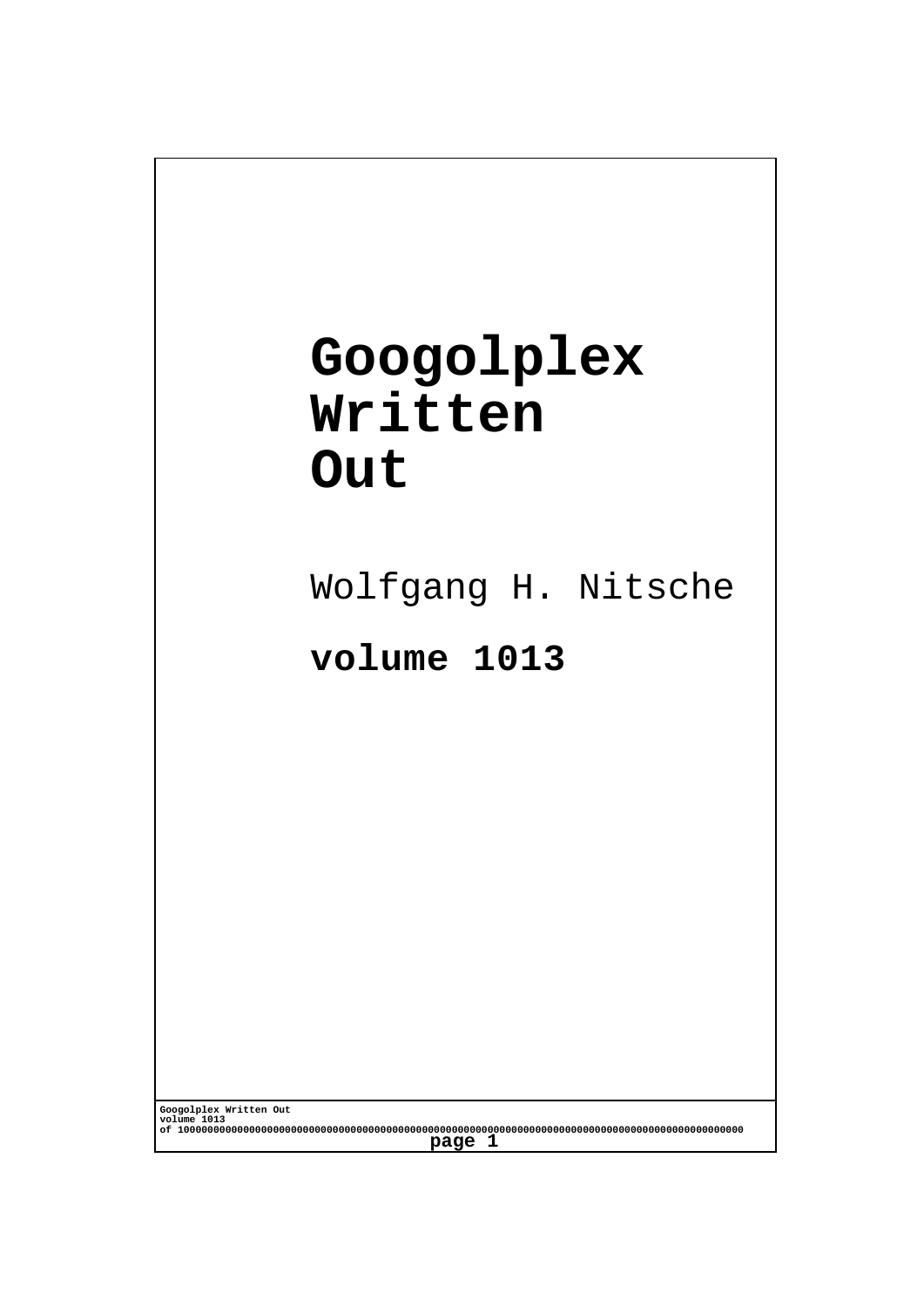Author: Nitsche, Wolfgang H. Title: Googolplex Written Out Date of publication: August 2013 Publisher: Nitsche Place of publication: Stanford, California, U.S.A. Web: http://www.GoogolplexWrittenOut.com ISBN 978-0-9900072-0-3 (multivolume set of PDF e-books) ISBN 978-0-9900072-1-0 (multivolume set of soft-cover books) [\(These ISBNs refer to the entire multivolume set of books. No IS](http://www.GoogolplexWrittenOut.com)BNs have been assigned to all the individual volumes, since the total number of volumes exceeds the number of available ISBNs by many orders of magnitude.) 1.0.1

Googolplex Written Out volume 1013 of 10000000000000000000000000000000000000000000000000000000000000000000000000000000000000000000000 page 2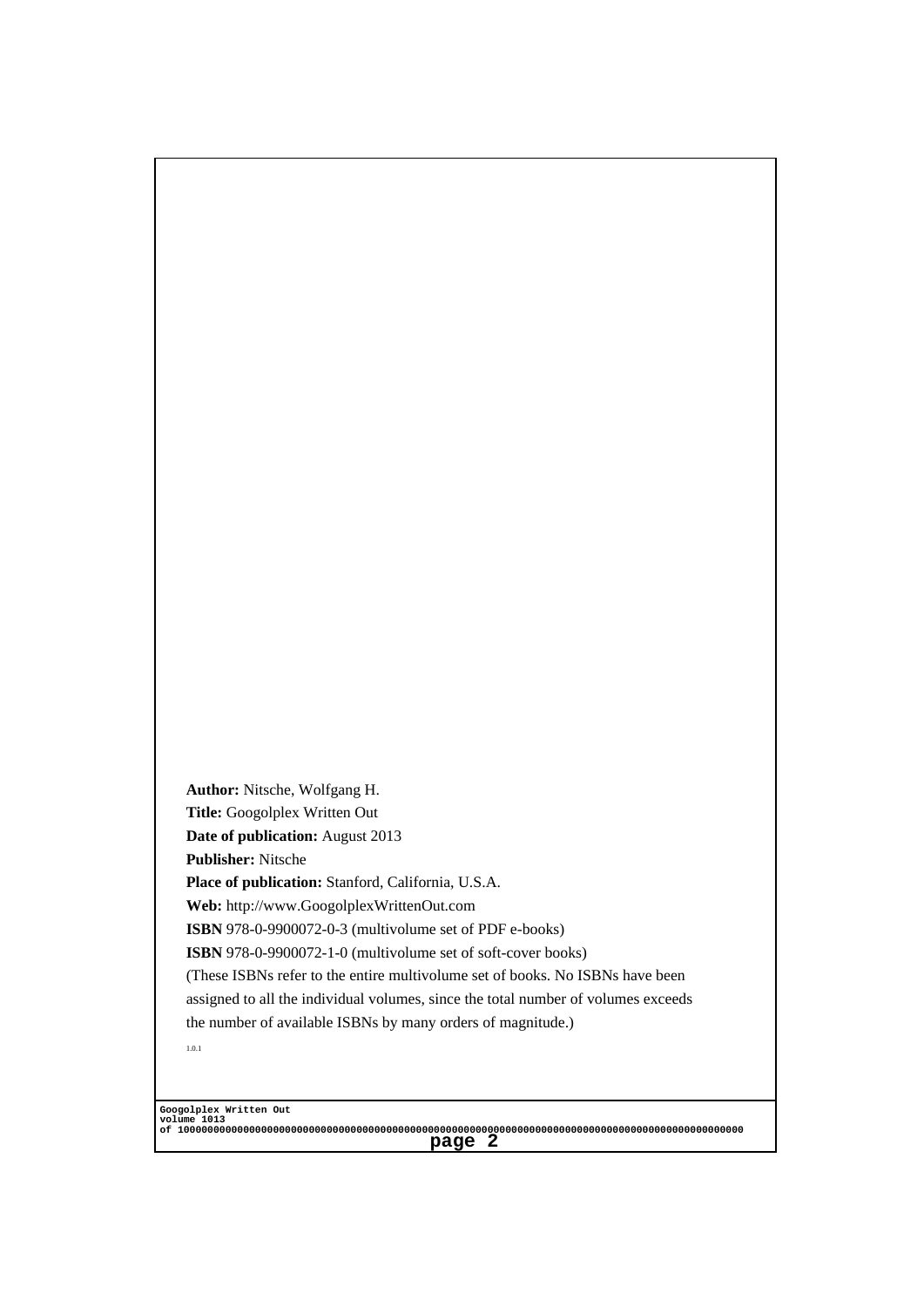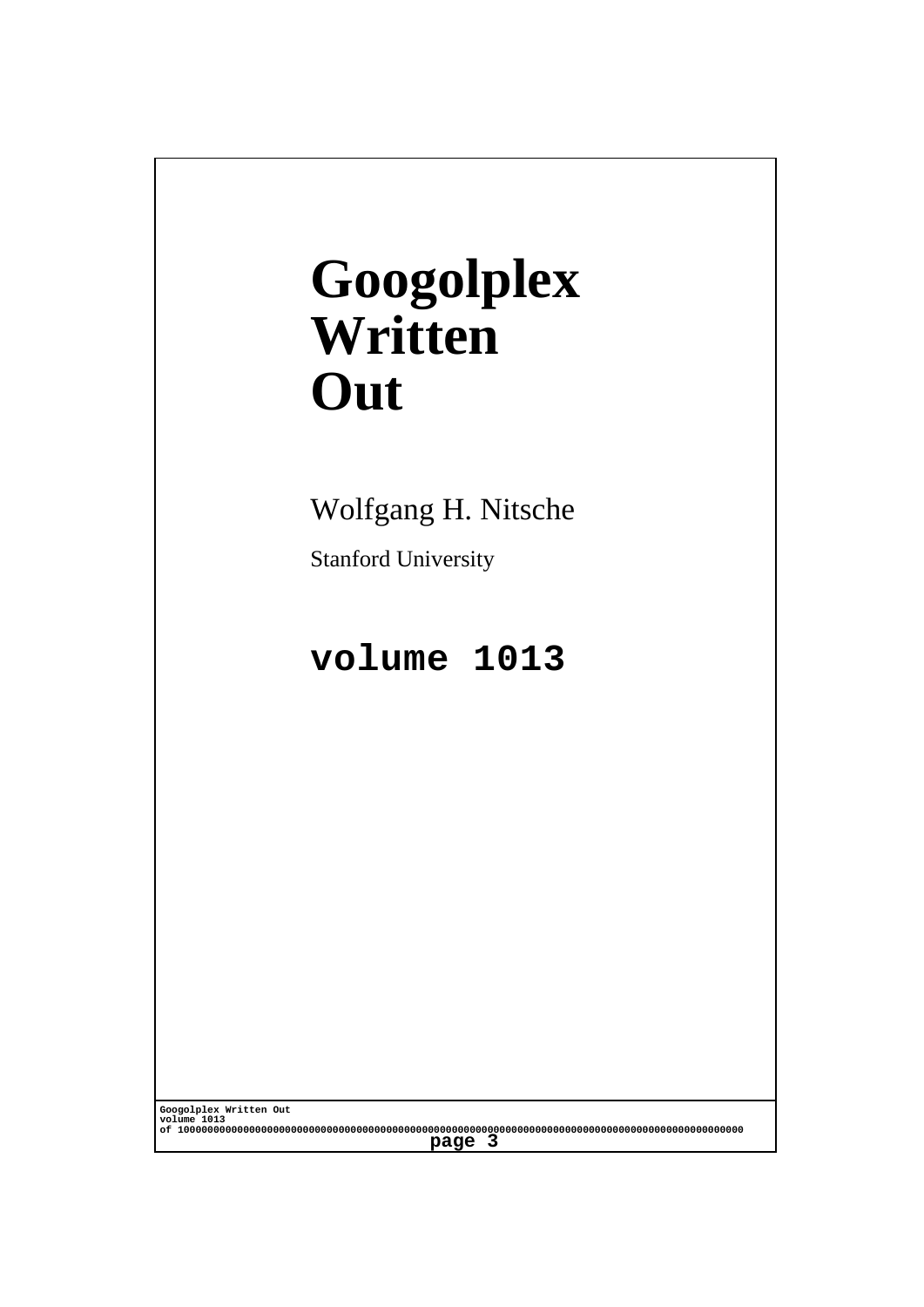## Foreword

In 1940, the mathematician Edward Kasner published the book "Mathematics and the Imagination", in which he popularized the words googol and googolplex which his nephew suggested as names for big numbers.

The number googol has been defined as 1 followed by a hundred zeros: googol = 10<sup>100</sup> = 10000000000000000000000000000000000 00000000000000000000000000000000000000000000000000 0000000000000000.

The much larger number googolplex has been defined as 1 followed by a googol zeros. While this number can easily be written as

googolplex =  $10^{90090}$  =  $10^{(10^{100})}$ 

using the exponential notation, it has often been claimed that the number googolplex is so large that it can never be written out in full.

However in this "Googolplex Written Out" multivolume set of books, I am doing just that. It consists of 10000000000000000000000000000000 0000000000000000000000000000000000000000000000000000000000 00000 volumes, and each volume contains 1000000 zeros of the number googolplex. The first volume also contains the initial digit one with which googolplex starts.

> Wolfgang H. Nitsche August 2013 www.GoogolplexWrittenOut.com

Googolplex Written Out volume 1013 of 10000000000000000000000000000000000000000000000000000000000000000000000000000000000000000000000 page 4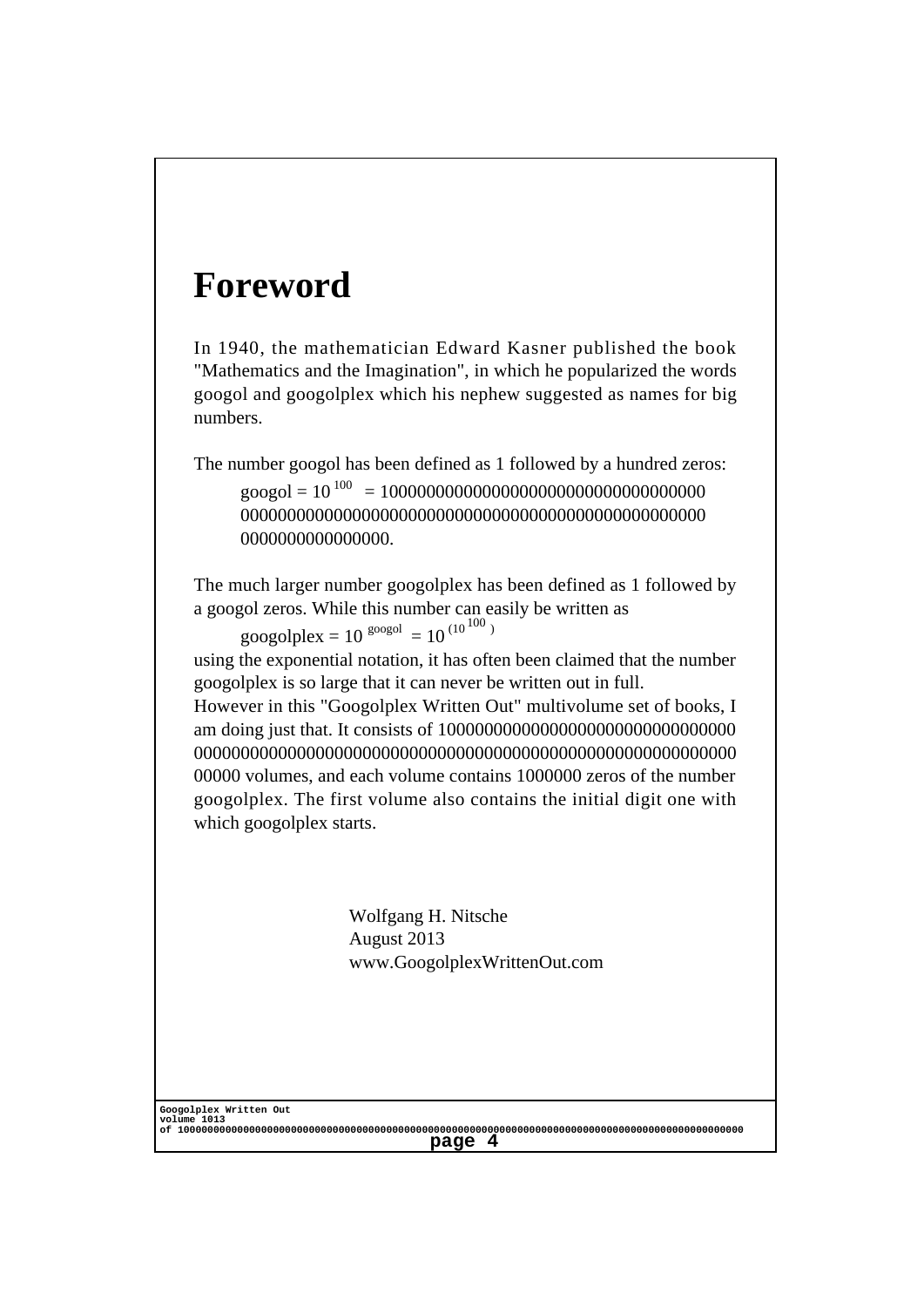|                          | continuation from previous volume | 0000000000               | 0000000000               | 0000000000               |
|--------------------------|-----------------------------------|--------------------------|--------------------------|--------------------------|
| 0000000000               | 0000000000                        | 0000000000               | 0000000000               | 0000000000               |
| 10000000000              | 0000000000                        | 0000000000               | 0000000000               | 0000000000               |
| 0000000000               | 0000000000                        | 0000000000               | 0000000000               | 0000000000               |
| 0000000000               | 0000000000                        | 0000000000               | 0000000000               | 0000000000               |
| 0000000000               | 0000000000                        | 0000000000               | 0000000000               | 0000000000               |
| 0000000000               | 0000000000                        | 0000000000               | 0000000000               | 0000000000               |
| 0000000000               | 0000000000                        | 0000000000               | 0000000000               | 0000000000               |
| 0000000000               | 0000000000                        | 0000000000               | 0000000000               | 0000000000               |
| 0000000000               | 0000000000                        | 0000000000               | 0000000000               | 0000000000               |
| 0000000000               | 0000000000                        | 0000000000               | 0000000000               | 0000000000               |
| 0000000000               | 0000000000                        | 0000000000               | 0000000000               | 0000000000               |
| 0000000000               | 0000000000                        | 0000000000               | 0000000000               | 0000000000               |
| 0000000000               | 0000000000                        | 0000000000               | 0000000000               | 0000000000               |
| 0000000000<br>0000000000 | 0000000000<br>0000000000          | 0000000000<br>0000000000 | 0000000000               | 0000000000               |
| 0000000000               | 0000000000                        | 0000000000               | 0000000000<br>0000000000 | 0000000000<br>0000000000 |
| 0000000000               | 0000000000                        | 0000000000               | 0000000000               | 0000000000               |
| looooooooo               | 0000000000                        | 0000000000               | 0000000000               | 0000000000               |
| 0000000000               | 0000000000                        | 0000000000               | 0000000000               | 0000000000               |
| 0000000000               | 0000000000                        | 0000000000               | 0000000000               | 0000000000               |
| 0000000000               | 0000000000                        | 0000000000               | 0000000000               | 0000000000               |
| 0000000000               | 0000000000                        | 0000000000               | 0000000000               | 0000000000               |
| 0000000000               | 0000000000                        | 0000000000               | 0000000000               | 0000000000               |
| 0000000000               | 0000000000                        | 0000000000               | 0000000000               | 0000000000               |
| 0000000000               | 0000000000                        | 0000000000               | 0000000000               | 0000000000               |
| 0000000000               | 0000000000                        | 0000000000               | 0000000000               | 0000000000               |
| 0000000000               | 0000000000                        | 0000000000               | 0000000000               | 0000000000               |
| 0000000000               | 0000000000                        | 0000000000               | 0000000000               | 0000000000               |
| 0000000000               | 0000000000                        | 0000000000               | 0000000000               | 0000000000               |
| 0000000000<br>0000000000 | 0000000000<br>0000000000          | 0000000000<br>0000000000 | 0000000000<br>0000000000 | 0000000000<br>0000000000 |
| 0000000000               | 0000000000                        | 0000000000               | 0000000000               | 0000000000               |
| 0000000000               | 0000000000                        | 0000000000               | 0000000000               | 0000000000               |
| 0000000000               | 0000000000                        | 0000000000               | 0000000000               | 0000000000               |
| 0000000000               | 0000000000                        | 0000000000               | 0000000000               | 0000000000               |
| 0000000000               | 0000000000                        | 0000000000               | 0000000000               | 0000000000               |
| 0000000000               | 0000000000                        | 0000000000               | 0000000000               | 0000000000               |
| 0000000000               | 0000000000                        | 0000000000               | 0000000000               | 0000000000               |
| 0000000000               | 0000000000                        | 0000000000               | 0000000000               | 0000000000               |
| 0000000000               | 0000000000                        | 0000000000               | 0000000000               | 0000000000               |
| 0000000000               | 0000000000                        | 0000000000               | 0000000000               | 0000000000               |
| 0000000000<br>0000000000 | 0000000000                        | 0000000000<br>0000000000 | 0000000000               | 0000000000<br>0000000000 |
| 0000000000               | 0000000000<br>0000000000          | 0000000000               | 0000000000<br>0000000000 | 0000000000               |
| 0000000000               | 0000000000                        | 0000000000               | 0000000000               | 0000000000               |
| 0000000000               | 0000000000                        | 0000000000               | 0000000000               | 0000000000               |
| 0000000000               | 0000000000                        | 0000000000               | 0000000000               | 0000000000               |
| 0000000000               | 0000000000                        | 0000000000               | 0000000000               | 0000000000               |
| 0000000000               | 0000000000                        | 0000000000               | 0000000000               | 0000000000               |
|                          |                                   |                          |                          |                          |
| Googolplex Written Out   |                                   |                          |                          |                          |
| volume 1013              |                                   |                          |                          |                          |
| -5<br>page               |                                   |                          |                          |                          |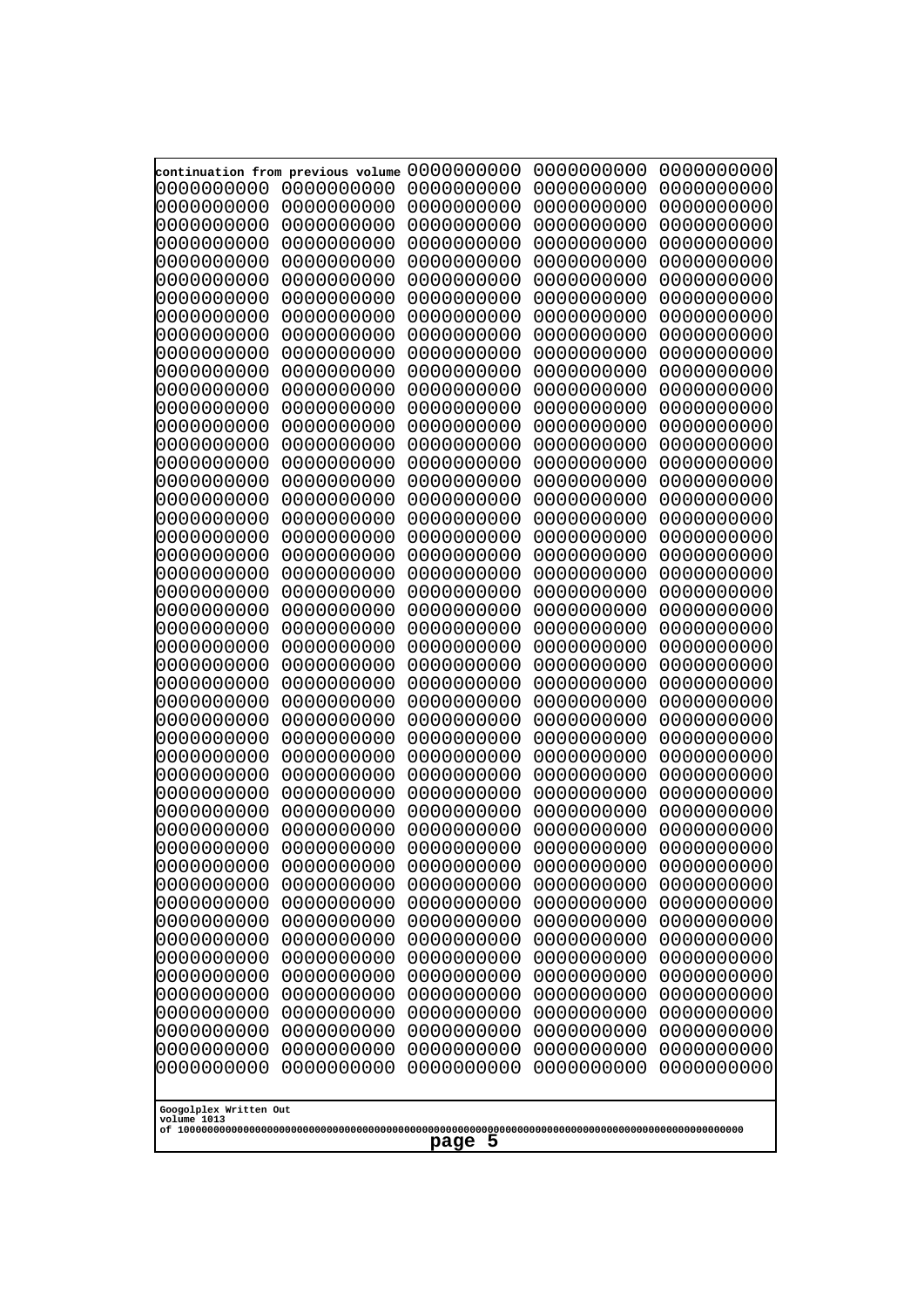| 000000000                             | 0000000000               | 0000000000               | 0000000000               | 0000000000               |
|---------------------------------------|--------------------------|--------------------------|--------------------------|--------------------------|
| 0000000000<br>0000000000              | 0000000000<br>0000000000 | 0000000000<br>0000000000 | 0000000000<br>0000000000 | 0000000000<br>0000000000 |
| 0000000000                            | 0000000000               | 0000000000               | 0000000000               | 0000000000               |
| 0000000000<br>0000000000              | 0000000000<br>0000000000 | 0000000000<br>0000000000 | 0000000000<br>0000000000 | 0000000000<br>0000000000 |
| 0000000000                            | 0000000000               | 0000000000               | 0000000000               | 0000000000               |
| 0000000000                            | 0000000000               | 0000000000               | 0000000000               | 0000000000               |
| 0000000000<br>0000000000              | 0000000000<br>0000000000 | 0000000000<br>0000000000 | 0000000000<br>0000000000 | 0000000000<br>0000000000 |
| 0000000000                            | 0000000000               | 0000000000               | 0000000000               | 0000000000               |
| 0000000000                            | 0000000000               | 0000000000               | 0000000000               | 0000000000               |
| 0000000000                            | 0000000000               | 0000000000               | 0000000000               | 0000000000               |
| 0000000000<br>0000000000              | 0000000000<br>0000000000 | 0000000000<br>0000000000 | 0000000000<br>0000000000 | 0000000000<br>0000000000 |
| 0000000000                            | 0000000000               | 0000000000               | 0000000000               | 0000000000               |
| 0000000000                            | 0000000000               | 0000000000               | 0000000000               | 0000000000<br>0000000000 |
| 0000000000<br>0000000000              | 0000000000<br>0000000000 | 0000000000<br>0000000000 | 0000000000<br>0000000000 | 0000000000               |
| 0000000000                            | 0000000000               | 0000000000               | 0000000000               | 0000000000               |
| 0000000000<br>0000000000              | 0000000000<br>0000000000 | 0000000000<br>0000000000 | 0000000000<br>0000000000 | 0000000000<br>0000000000 |
| 0000000000                            | 0000000000               | 0000000000               | 0000000000               | 0000000000               |
| 0000000000                            | 0000000000               | 0000000000               | 0000000000               | 0000000000               |
| 0000000000                            | 0000000000               | 0000000000               | 0000000000               | 0000000000               |
| 0000000000<br>0000000000              | 0000000000<br>0000000000 | 0000000000<br>0000000000 | 0000000000<br>0000000000 | 0000000000<br>0000000000 |
| 0000000000                            | 0000000000               | 0000000000               | 0000000000               | 0000000000               |
| 0000000000<br>0000000000              | 0000000000<br>0000000000 | 0000000000<br>0000000000 | 0000000000<br>0000000000 | 0000000000<br>0000000000 |
| 0000000000                            | 0000000000               | 0000000000               | 0000000000               | 0000000000               |
| 0000000000                            | 0000000000               | 0000000000               | 0000000000               | 0000000000               |
| 0000000000<br>0000000000              | 0000000000               | 0000000000               | 0000000000<br>0000000000 | 0000000000               |
| 0000000000                            | 0000000000<br>0000000000 | 0000000000<br>0000000000 | 0000000000               | 0000000000<br>0000000000 |
| 0000000000                            | 0000000000               | 0000000000               | 0000000000               | 0000000000               |
| 0000000000<br>0000000000              | 0000000000<br>0000000000 | 0000000000<br>0000000000 | 0000000000<br>0000000000 | 0000000000<br>0000000000 |
| 0000000000                            | 0000000000               | 0000000000               | 0000000000               | 0000000000               |
| 0000000000                            | 0000000000               | 0000000000               | 0000000000               | 0000000000               |
| 0000000000<br>0000000000              | 0000000000<br>0000000000 | 0000000000<br>0000000000 | 0000000000<br>0000000000 | 0000000000<br>0000000000 |
| 0000000000                            | 0000000000               | 0000000000               | 0000000000               | 0000000000               |
| 0000000000                            | 0000000000               | 0000000000               | 0000000000               | 0000000000               |
| 0000000000<br>0000000000              | 0000000000<br>0000000000 | 0000000000<br>0000000000 | 0000000000<br>0000000000 | 0000000000<br>0000000000 |
| 0000000000                            | 0000000000               | 0000000000               | 0000000000               | 0000000000               |
| 0000000000                            | 0000000000               | 0000000000               | 0000000000               | 0000000000               |
| 0000000000<br>0000000000              | 0000000000<br>0000000000 | 0000000000<br>0000000000 | 0000000000<br>0000000000 | 0000000000<br>0000000000 |
|                                       |                          |                          |                          |                          |
| Googolplex Written Out<br>volume 1013 |                          |                          |                          |                          |
|                                       |                          | page<br>6                |                          |                          |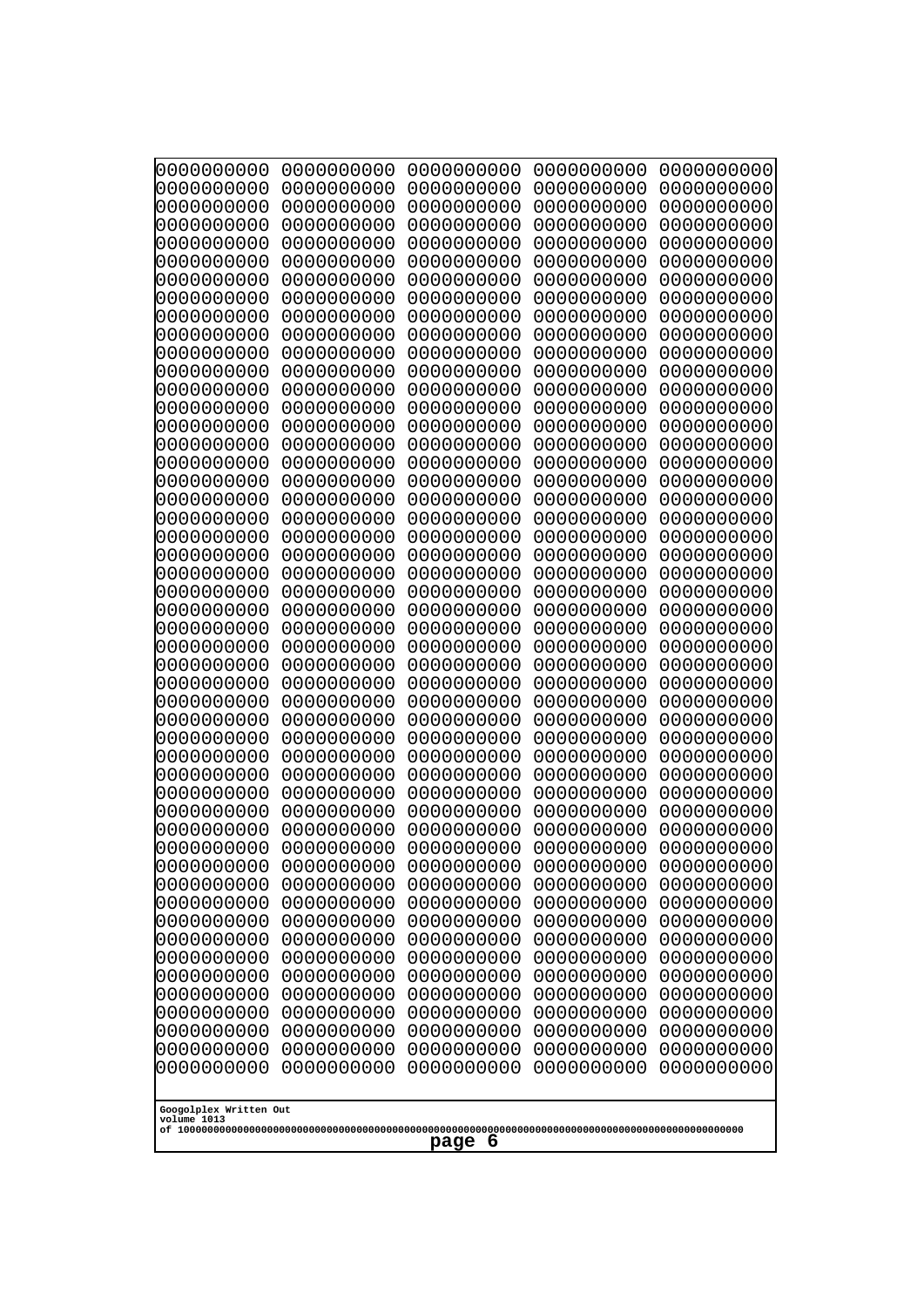| 0000000000                                                                                                               | 0000000000 | 0000000000 | 0000000000 | 0000000000 |
|--------------------------------------------------------------------------------------------------------------------------|------------|------------|------------|------------|
| 1000000000                                                                                                               | 0000000000 | 0000000000 | 0000000000 | 0000000000 |
| 0000000000                                                                                                               | 0000000000 | 0000000000 | 0000000000 | 0000000000 |
| 0000000000                                                                                                               | 0000000000 | 0000000000 | 0000000000 | 0000000000 |
| 0000000000                                                                                                               | 0000000000 | 0000000000 | 0000000000 | 0000000000 |
| 0000000000                                                                                                               | 0000000000 | 0000000000 | 0000000000 | 0000000000 |
| 0000000000                                                                                                               | 0000000000 | 0000000000 | 0000000000 | 0000000000 |
| 0000000000                                                                                                               | 0000000000 | 0000000000 | 0000000000 | 0000000000 |
| 0000000000                                                                                                               | 0000000000 | 0000000000 | 0000000000 | 0000000000 |
| 0000000000                                                                                                               | 0000000000 | 0000000000 | 0000000000 | 0000000000 |
| 0000000000                                                                                                               | 0000000000 | 0000000000 | 0000000000 | 0000000000 |
| 0000000000                                                                                                               | 0000000000 | 0000000000 | 0000000000 | 0000000000 |
| 0000000000                                                                                                               | 0000000000 | 0000000000 | 0000000000 | 0000000000 |
| 0000000000                                                                                                               | 0000000000 | 0000000000 | 0000000000 | 0000000000 |
| 0000000000                                                                                                               | 0000000000 | 0000000000 | 0000000000 | 0000000000 |
| 0000000000                                                                                                               | 0000000000 | 0000000000 | 0000000000 | 0000000000 |
| 0000000000                                                                                                               | 0000000000 | 0000000000 | 0000000000 | 0000000000 |
| 0000000000                                                                                                               | 0000000000 | 0000000000 | 0000000000 | 0000000000 |
| 0000000000                                                                                                               | 0000000000 | 0000000000 | 0000000000 | 0000000000 |
| 0000000000                                                                                                               | 0000000000 | 0000000000 | 0000000000 | 0000000000 |
| 0000000000                                                                                                               | 0000000000 | 0000000000 | 0000000000 | 0000000000 |
| 0000000000                                                                                                               | 0000000000 | 0000000000 | 0000000000 | 0000000000 |
| looooooooo                                                                                                               | 0000000000 | 0000000000 | 0000000000 | 0000000000 |
| 0000000000                                                                                                               | 0000000000 | 0000000000 | 0000000000 | 0000000000 |
| 0000000000                                                                                                               | 0000000000 | 0000000000 | 0000000000 | 0000000000 |
| 0000000000                                                                                                               | 0000000000 | 0000000000 | 0000000000 | 0000000000 |
| 0000000000                                                                                                               | 0000000000 | 0000000000 | 0000000000 | 0000000000 |
| 0000000000                                                                                                               | 0000000000 | 0000000000 | 0000000000 | 0000000000 |
| 0000000000                                                                                                               | 0000000000 | 0000000000 | 0000000000 | 0000000000 |
| 0000000000                                                                                                               | 0000000000 | 0000000000 | 0000000000 | 0000000000 |
| 0000000000                                                                                                               | 0000000000 | 0000000000 | 0000000000 | 0000000000 |
| 0000000000                                                                                                               | 0000000000 | 0000000000 | 0000000000 | 0000000000 |
| 0000000000                                                                                                               | 0000000000 | 0000000000 | 0000000000 | 0000000000 |
| 0000000000                                                                                                               | 0000000000 | 0000000000 | 0000000000 | 0000000000 |
| 0000000000                                                                                                               | 0000000000 | 0000000000 | 0000000000 | 0000000000 |
| 0000000000                                                                                                               | 0000000000 | 0000000000 | 0000000000 | 0000000000 |
|                                                                                                                          |            |            |            |            |
| 0000000000                                                                                                               | 0000000000 | 0000000000 | 0000000000 | 0000000000 |
| 10000000000                                                                                                              | 0000000000 | 0000000000 | 0000000000 | 0000000000 |
| 0000000000                                                                                                               | 0000000000 | 0000000000 | 0000000000 | 0000000000 |
| 0000000000                                                                                                               | 0000000000 | 0000000000 | 0000000000 | 0000000000 |
| 0000000000                                                                                                               | 0000000000 | 0000000000 | 0000000000 | 0000000000 |
| 0000000000                                                                                                               | 0000000000 | 0000000000 | 0000000000 | 0000000000 |
| 0000000000                                                                                                               | 0000000000 | 0000000000 | 0000000000 | 0000000000 |
| 0000000000                                                                                                               | 0000000000 | 0000000000 | 0000000000 | 0000000000 |
| 0000000000                                                                                                               | 0000000000 | 0000000000 | 0000000000 | 0000000000 |
| 0000000000                                                                                                               | 0000000000 | 0000000000 | 0000000000 | 0000000000 |
| 0000000000                                                                                                               | 0000000000 | 0000000000 | 0000000000 | 0000000000 |
| 0000000000                                                                                                               | 0000000000 | 0000000000 | 0000000000 | 0000000000 |
| 0000000000                                                                                                               | 0000000000 | 0000000000 | 0000000000 | 0000000000 |
| 0000000000<br>0000000000<br>0000000000<br>0000000000<br>0000000000<br>Googolplex Written Out<br>volume 1013<br>7<br>page |            |            |            |            |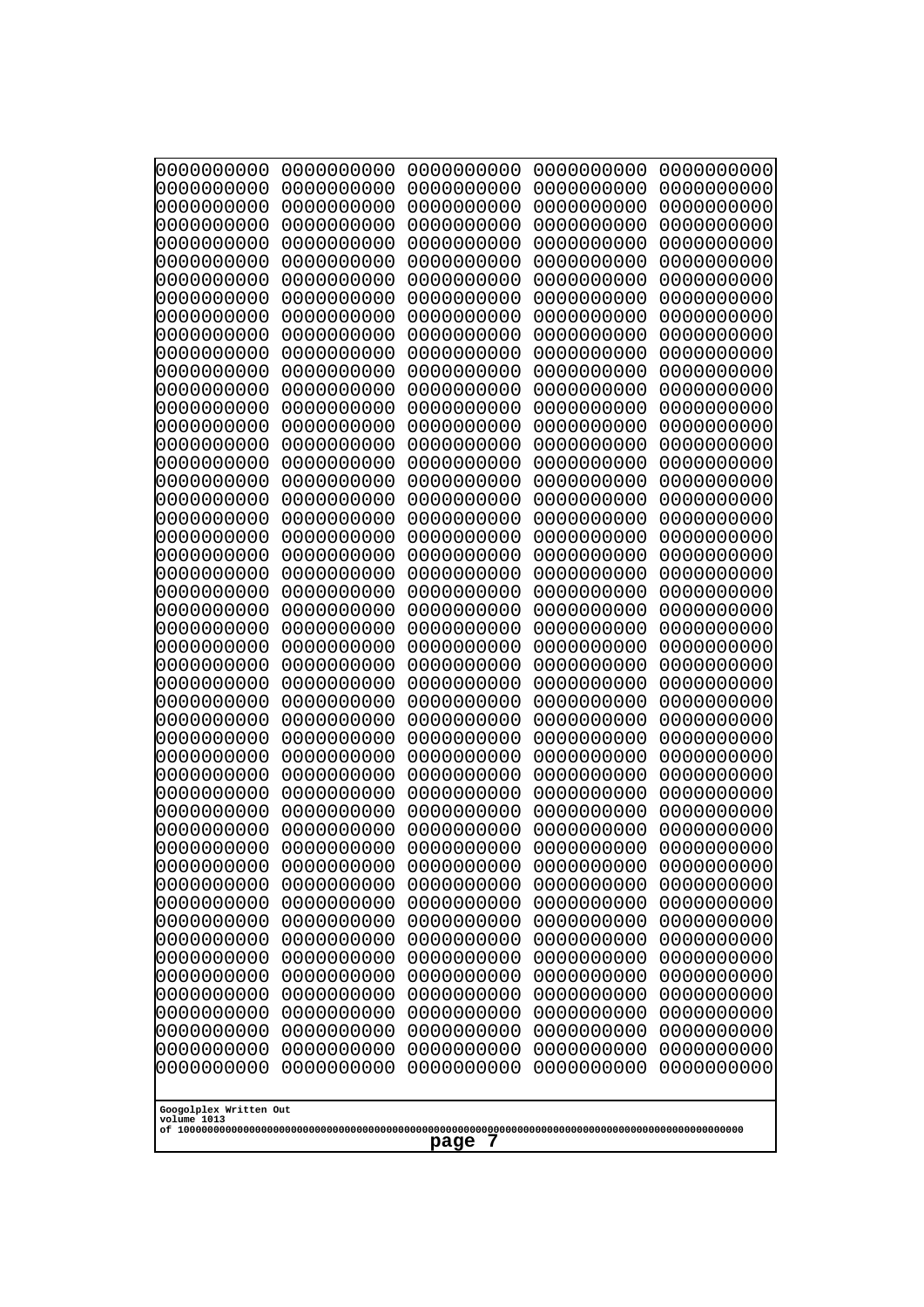| 000000000                             | 0000000000               | 0000000000               | 0000000000               | 0000000000               |
|---------------------------------------|--------------------------|--------------------------|--------------------------|--------------------------|
| 0000000000<br>0000000000              | 0000000000<br>0000000000 | 0000000000<br>0000000000 | 0000000000<br>0000000000 | 0000000000<br>0000000000 |
| 0000000000                            | 0000000000               | 0000000000               | 0000000000               | 0000000000               |
| 0000000000<br>0000000000              | 0000000000<br>0000000000 | 0000000000<br>0000000000 | 0000000000<br>0000000000 | 0000000000<br>0000000000 |
| 0000000000                            | 0000000000               | 0000000000               | 0000000000               | 0000000000               |
| 0000000000                            | 0000000000               | 0000000000               | 0000000000               | 0000000000               |
| 0000000000<br>0000000000              | 0000000000<br>0000000000 | 0000000000<br>0000000000 | 0000000000<br>0000000000 | 0000000000<br>0000000000 |
| 0000000000                            | 0000000000               | 0000000000               | 0000000000               | 0000000000               |
| 0000000000                            | 0000000000               | 0000000000               | 0000000000               | 0000000000               |
| 0000000000                            | 0000000000               | 0000000000               | 0000000000               | 0000000000               |
| 0000000000<br>0000000000              | 0000000000<br>0000000000 | 0000000000<br>0000000000 | 0000000000<br>0000000000 | 0000000000<br>0000000000 |
| 0000000000                            | 0000000000               | 0000000000               | 0000000000               | 0000000000               |
| 0000000000                            | 0000000000               | 0000000000               | 0000000000               | 0000000000<br>0000000000 |
| 0000000000<br>0000000000              | 0000000000<br>0000000000 | 0000000000<br>0000000000 | 0000000000<br>0000000000 | 0000000000               |
| 0000000000                            | 0000000000               | 0000000000               | 0000000000               | 0000000000               |
| 0000000000<br>0000000000              | 0000000000<br>0000000000 | 0000000000<br>0000000000 | 0000000000<br>0000000000 | 0000000000<br>0000000000 |
| 0000000000                            | 0000000000               | 0000000000               | 0000000000               | 0000000000               |
| 0000000000                            | 0000000000               | 0000000000               | 0000000000               | 0000000000               |
| 0000000000                            | 0000000000               | 0000000000               | 0000000000               | 0000000000               |
| 0000000000<br>0000000000              | 0000000000<br>0000000000 | 0000000000<br>0000000000 | 0000000000<br>0000000000 | 0000000000<br>0000000000 |
| 0000000000                            | 0000000000               | 0000000000               | 0000000000               | 0000000000               |
| 0000000000<br>0000000000              | 0000000000<br>0000000000 | 0000000000<br>0000000000 | 0000000000<br>0000000000 | 0000000000<br>0000000000 |
| 0000000000                            | 0000000000               | 0000000000               | 0000000000               | 0000000000               |
| 0000000000                            | 0000000000               | 0000000000               | 0000000000               | 0000000000               |
| 0000000000<br>0000000000              | 0000000000               | 0000000000               | 0000000000<br>0000000000 | 0000000000               |
| 0000000000                            | 0000000000<br>0000000000 | 0000000000<br>0000000000 | 0000000000               | 0000000000<br>0000000000 |
| 0000000000                            | 0000000000               | 0000000000               | 0000000000               | 0000000000               |
| 0000000000<br>0000000000              | 0000000000               | 0000000000               | 0000000000               | 0000000000               |
| 0000000000                            | 0000000000<br>0000000000 | 0000000000<br>0000000000 | 0000000000<br>0000000000 | 0000000000<br>0000000000 |
| 0000000000                            | 0000000000               | 0000000000               | 0000000000               | 0000000000               |
| 0000000000                            | 0000000000               | 0000000000               | 0000000000               | 0000000000<br>0000000000 |
| 0000000000<br>0000000000              | 0000000000<br>0000000000 | 0000000000<br>0000000000 | 0000000000<br>0000000000 | 0000000000               |
| 0000000000                            | 0000000000               | 0000000000               | 0000000000               | 0000000000               |
| 0000000000                            | 0000000000               | 0000000000               | 0000000000               | 0000000000               |
| 0000000000<br>0000000000              | 0000000000<br>0000000000 | 0000000000<br>0000000000 | 0000000000<br>0000000000 | 0000000000<br>0000000000 |
| 0000000000                            | 0000000000               | 0000000000               | 0000000000               | 0000000000               |
| 0000000000                            | 0000000000               | 0000000000               | 0000000000               | 0000000000               |
| 0000000000                            | 0000000000               | 0000000000               | 0000000000               | 0000000000               |
| Googolplex Written Out<br>volume 1013 |                          |                          |                          |                          |
|                                       |                          | 8<br>page                |                          |                          |
|                                       |                          |                          |                          |                          |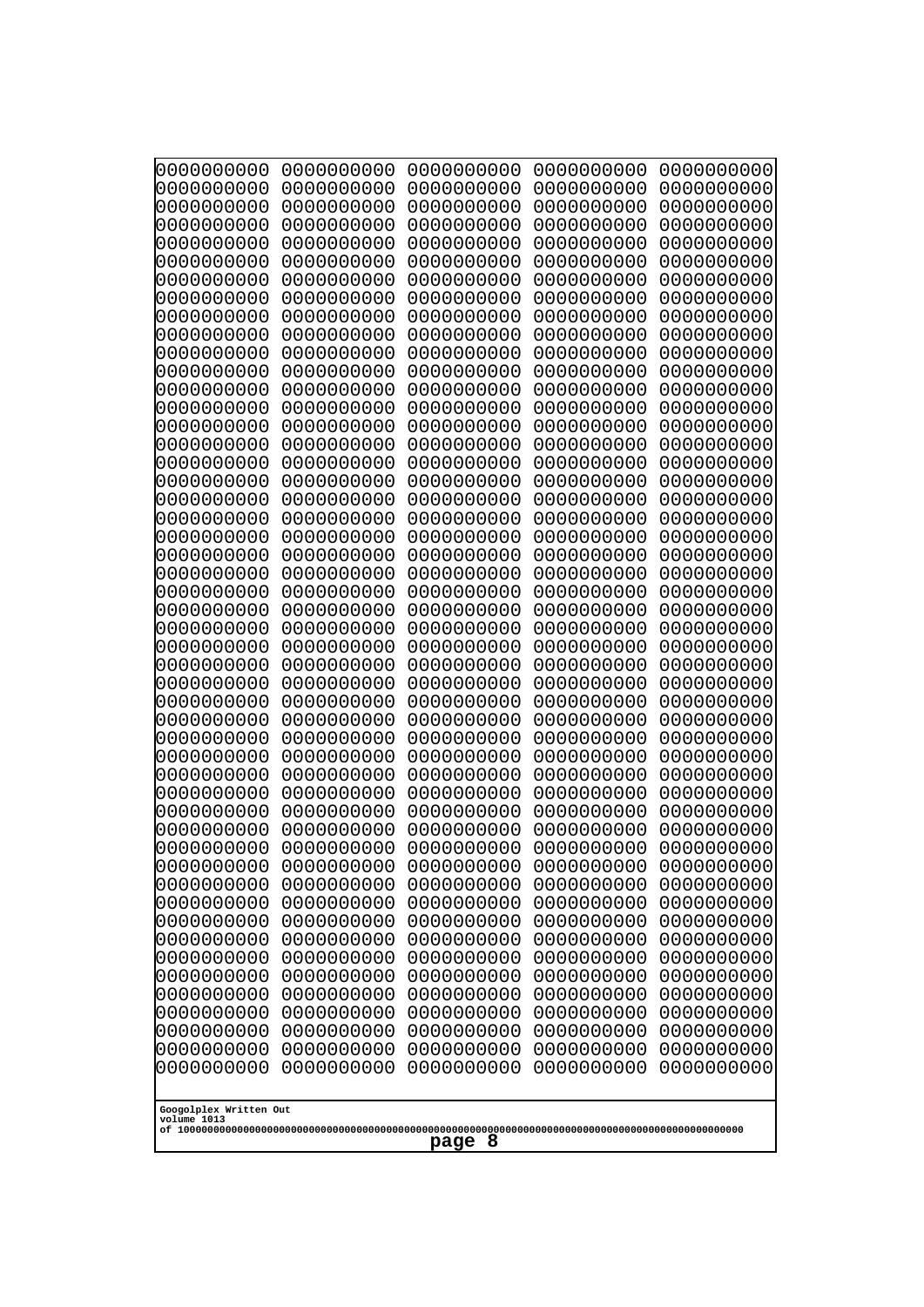| 0000000000<br>0000000000<br>0000000000<br>0000000000<br>0000000000<br>0000000000<br>0000000000<br>0000000000<br>0000000000<br>0000000000<br>0000000000<br>0000000000<br>0000000000<br>0000000000<br>0000000000<br>0000000000<br>0000000000<br>0000000000<br>0000000000<br>0000000000<br>0000000000<br>0000000000<br>0000000000<br>0000000000<br>0000000000<br>0000000000<br>0000000000<br>0000000000<br>0000000000<br>0000000000<br>0000000000<br>0000000000<br>0000000000<br>0000000000<br>0000000000<br>0000000000<br>0000000000<br>10000000000<br>0000000000<br>0000000000<br>0000000000<br>0000000000<br>0000000000<br>0000000000<br>0000000000<br>0000000000<br>0000000000<br>0000000000 | 0000000000<br>0000000000<br>0000000000<br>0000000000<br>0000000000<br>0000000000<br>0000000000<br>0000000000<br>0000000000<br>0000000000<br>0000000000<br>0000000000<br>0000000000<br>0000000000<br>0000000000<br>0000000000<br>0000000000<br>0000000000<br>0000000000<br>0000000000<br>0000000000<br>0000000000<br>0000000000<br>0000000000<br>0000000000<br>0000000000<br>0000000000<br>0000000000<br>0000000000<br>0000000000<br>0000000000<br>0000000000<br>0000000000<br>0000000000<br>0000000000<br>0000000000<br>0000000000<br>0000000000<br>0000000000<br>0000000000<br>0000000000<br>0000000000<br>0000000000<br>0000000000<br>0000000000<br>0000000000<br>0000000000<br>0000000000 | 0000000000<br>0000000000<br>0000000000<br>0000000000<br>0000000000<br>0000000000<br>0000000000<br>0000000000<br>0000000000<br>0000000000<br>0000000000<br>0000000000<br>0000000000<br>0000000000<br>0000000000<br>0000000000<br>0000000000<br>0000000000<br>0000000000<br>0000000000<br>0000000000<br>0000000000<br>0000000000<br>0000000000<br>0000000000<br>0000000000<br>0000000000<br>0000000000<br>0000000000<br>0000000000<br>0000000000<br>0000000000<br>0000000000<br>0000000000<br>0000000000<br>0000000000<br>0000000000<br>0000000000<br>0000000000<br>0000000000<br>0000000000<br>0000000000<br>0000000000<br>0000000000<br>0000000000<br>0000000000<br>0000000000<br>0000000000 | 0000000000<br>0000000000<br>0000000000<br>0000000000<br>0000000000<br>0000000000<br>0000000000<br>0000000000<br>0000000000<br>0000000000<br>0000000000<br>0000000000<br>0000000000<br>0000000000<br>0000000000<br>0000000000<br>0000000000<br>0000000000<br>0000000000<br>0000000000<br>0000000000<br>0000000000<br>0000000000<br>0000000000<br>0000000000<br>0000000000<br>0000000000<br>0000000000<br>0000000000<br>0000000000<br>0000000000<br>0000000000<br>0000000000<br>0000000000<br>0000000000<br>0000000000<br>0000000000<br>0000000000<br>0000000000<br>0000000000<br>0000000000<br>0000000000<br>0000000000<br>0000000000<br>0000000000<br>0000000000<br>0000000000<br>0000000000 | 0000000000<br>0000000000<br>0000000000<br>0000000000<br>0000000000<br>0000000000<br>0000000000<br>0000000000<br>0000000000<br>0000000000<br>0000000000<br>0000000000<br>0000000000<br>0000000000<br>0000000000<br>0000000000<br>0000000000<br>0000000000<br>0000000000<br>0000000000<br>0000000000<br>0000000000<br>0000000000<br>0000000000<br>0000000000<br>0000000000<br>0000000000<br>0000000000<br>0000000000<br>0000000000<br>0000000000<br>0000000000<br>0000000000<br>0000000000<br>0000000000<br>0000000000<br>0000000000<br>0000000000<br>0000000000<br>0000000000<br>0000000000<br>0000000000<br>0000000000<br>0000000000<br>0000000000<br>0000000000<br>0000000000<br>0000000000 |  |
|-----------------------------------------------------------------------------------------------------------------------------------------------------------------------------------------------------------------------------------------------------------------------------------------------------------------------------------------------------------------------------------------------------------------------------------------------------------------------------------------------------------------------------------------------------------------------------------------------------------------------------------------------------------------------------------------------|----------------------------------------------------------------------------------------------------------------------------------------------------------------------------------------------------------------------------------------------------------------------------------------------------------------------------------------------------------------------------------------------------------------------------------------------------------------------------------------------------------------------------------------------------------------------------------------------------------------------------------------------------------------------------------------------|----------------------------------------------------------------------------------------------------------------------------------------------------------------------------------------------------------------------------------------------------------------------------------------------------------------------------------------------------------------------------------------------------------------------------------------------------------------------------------------------------------------------------------------------------------------------------------------------------------------------------------------------------------------------------------------------|----------------------------------------------------------------------------------------------------------------------------------------------------------------------------------------------------------------------------------------------------------------------------------------------------------------------------------------------------------------------------------------------------------------------------------------------------------------------------------------------------------------------------------------------------------------------------------------------------------------------------------------------------------------------------------------------|----------------------------------------------------------------------------------------------------------------------------------------------------------------------------------------------------------------------------------------------------------------------------------------------------------------------------------------------------------------------------------------------------------------------------------------------------------------------------------------------------------------------------------------------------------------------------------------------------------------------------------------------------------------------------------------------|--|
| 0000000000<br>0000000000<br>Googolplex Written Out                                                                                                                                                                                                                                                                                                                                                                                                                                                                                                                                                                                                                                            | 0000000000<br>0000000000                                                                                                                                                                                                                                                                                                                                                                                                                                                                                                                                                                                                                                                                     | 0000000000<br>0000000000                                                                                                                                                                                                                                                                                                                                                                                                                                                                                                                                                                                                                                                                     | 0000000000<br>0000000000                                                                                                                                                                                                                                                                                                                                                                                                                                                                                                                                                                                                                                                                     | 0000000000<br>0000000000                                                                                                                                                                                                                                                                                                                                                                                                                                                                                                                                                                                                                                                                     |  |
|                                                                                                                                                                                                                                                                                                                                                                                                                                                                                                                                                                                                                                                                                               | volume 1013<br>page 9                                                                                                                                                                                                                                                                                                                                                                                                                                                                                                                                                                                                                                                                        |                                                                                                                                                                                                                                                                                                                                                                                                                                                                                                                                                                                                                                                                                              |                                                                                                                                                                                                                                                                                                                                                                                                                                                                                                                                                                                                                                                                                              |                                                                                                                                                                                                                                                                                                                                                                                                                                                                                                                                                                                                                                                                                              |  |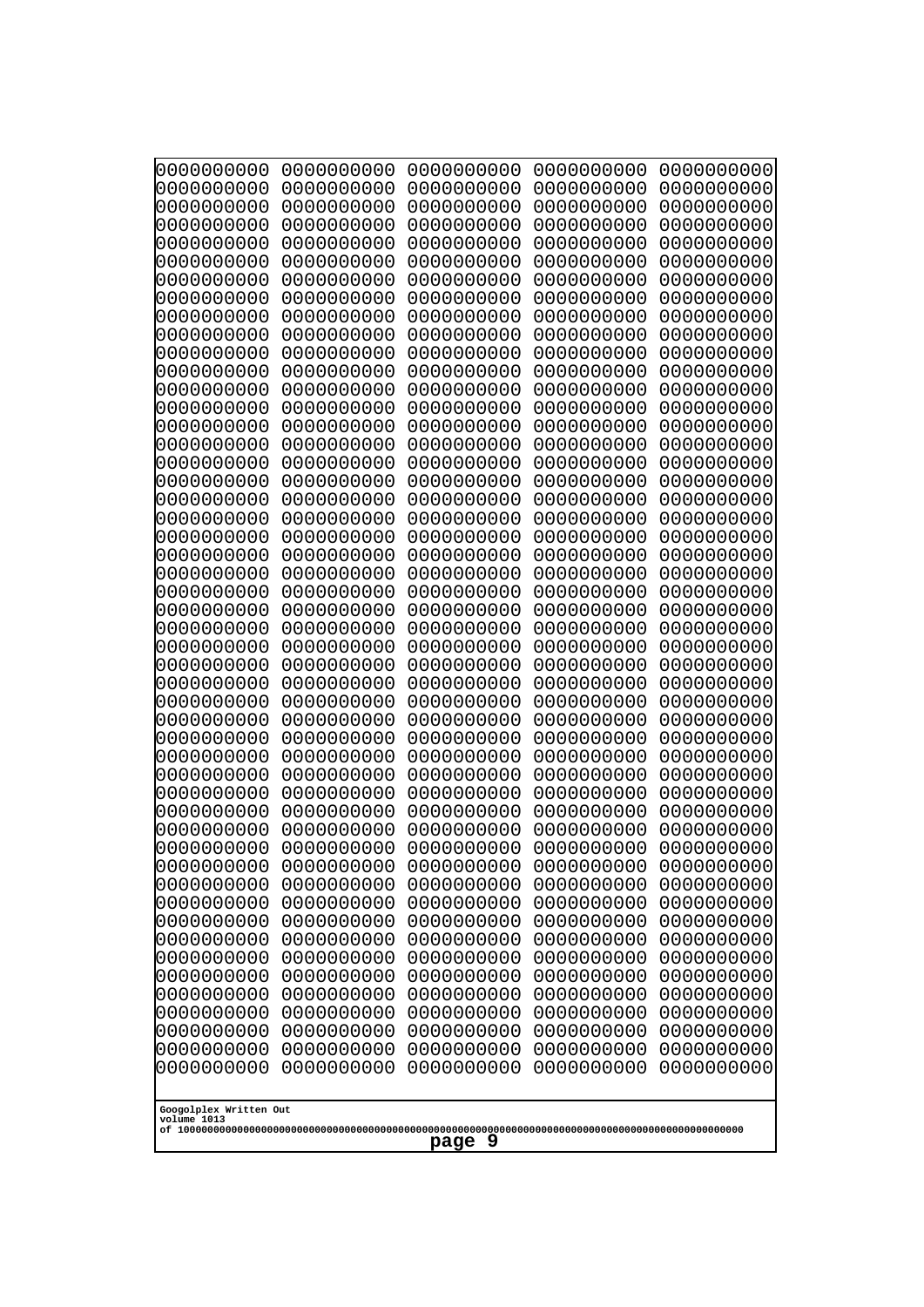| 000000000<br>0000000000  | 0000000000<br>0000000000 | 0000000000<br>0000000000 | 0000000000<br>0000000000 | 0000000000<br>0000000000 |
|--------------------------|--------------------------|--------------------------|--------------------------|--------------------------|
| 0000000000               | 0000000000               | 0000000000               | 0000000000               | 0000000000               |
| 0000000000<br>0000000000 | 0000000000<br>0000000000 | 0000000000<br>0000000000 | 0000000000<br>0000000000 | 0000000000<br>0000000000 |
| 0000000000               | 0000000000               | 0000000000               | 0000000000               | 0000000000               |
| 0000000000               | 0000000000               | 0000000000               | 0000000000               | 0000000000               |
| 0000000000<br>0000000000 | 0000000000<br>0000000000 | 0000000000<br>0000000000 | 0000000000<br>0000000000 | 0000000000<br>0000000000 |
| 0000000000               | 0000000000               | 0000000000               | 0000000000               | 0000000000               |
| 0000000000               | 0000000000               | 0000000000               | 0000000000               | 0000000000               |
| 0000000000<br>0000000000 | 0000000000<br>0000000000 | 0000000000<br>0000000000 | 0000000000<br>0000000000 | 0000000000<br>0000000000 |
| 0000000000               | 0000000000               | 0000000000               | 0000000000               | 0000000000               |
| 0000000000               | 0000000000               | 0000000000               | 0000000000               | 0000000000               |
| 0000000000<br>0000000000 | 0000000000<br>0000000000 | 0000000000<br>0000000000 | 0000000000<br>0000000000 | 0000000000<br>0000000000 |
| 0000000000               | 0000000000               | 0000000000               | 0000000000               | 0000000000               |
| 0000000000               | 0000000000               | 0000000000               | 0000000000               | 0000000000               |
| 0000000000<br>0000000000 | 0000000000<br>0000000000 | 0000000000<br>0000000000 | 0000000000<br>0000000000 | 0000000000<br>0000000000 |
| 0000000000               | 0000000000               | 0000000000               | 0000000000               | 0000000000               |
| 0000000000               | 0000000000               | 0000000000               | 0000000000               | 0000000000               |
| 0000000000<br>0000000000 | 0000000000<br>0000000000 | 0000000000<br>0000000000 | 0000000000<br>0000000000 | 0000000000<br>0000000000 |
| 0000000000               | 0000000000               | 0000000000               | 0000000000               | 0000000000               |
| 0000000000               | 0000000000               | 0000000000               | 0000000000               | 0000000000               |
| 0000000000<br>0000000000 | 0000000000<br>0000000000 | 0000000000<br>0000000000 | 0000000000<br>0000000000 | 0000000000<br>0000000000 |
| 0000000000               | 0000000000               | 0000000000               | 0000000000               | 0000000000               |
| 0000000000               | 0000000000               | 0000000000               | 0000000000               | 0000000000               |
| 0000000000<br>0000000000 | 0000000000<br>0000000000 | 0000000000<br>0000000000 | 0000000000<br>0000000000 | 0000000000<br>0000000000 |
| 0000000000               | 0000000000               | 0000000000               | 0000000000               | 0000000000               |
| 0000000000<br>0000000000 | 0000000000<br>0000000000 | 0000000000<br>0000000000 | 0000000000<br>0000000000 | 0000000000<br>0000000000 |
| 0000000000               | 0000000000               | 0000000000               | 0000000000               | 0000000000               |
| 0000000000               | 0000000000               | 0000000000               | 0000000000               | 0000000000               |
| 0000000000<br>0000000000 | 0000000000<br>0000000000 | 0000000000<br>0000000000 | 0000000000<br>0000000000 | 0000000000<br>0000000000 |
| 0000000000               | 0000000000               | 0000000000               | 0000000000               | 0000000000               |
| 0000000000               | 0000000000               | 0000000000               | 0000000000               | 0000000000               |
| 0000000000<br>0000000000 | 0000000000<br>0000000000 | 0000000000<br>0000000000 | 0000000000<br>0000000000 | 0000000000<br>0000000000 |
| 0000000000               | 0000000000               | 0000000000               | 0000000000               | 0000000000               |
| 0000000000               | 0000000000               | 0000000000               | 0000000000               | 0000000000               |
| 0000000000<br>0000000000 | 0000000000<br>0000000000 | 0000000000<br>0000000000 | 0000000000<br>0000000000 | 0000000000<br>0000000000 |
| 0000000000               | 0000000000               | 0000000000               | 0000000000               | 0000000000               |
| 0000000000               | 0000000000               | 0000000000               | 0000000000               | 0000000000               |
| Googolplex Written Out   |                          |                          |                          |                          |
| volume 1013              |                          |                          |                          |                          |
| 10<br>page               |                          |                          |                          |                          |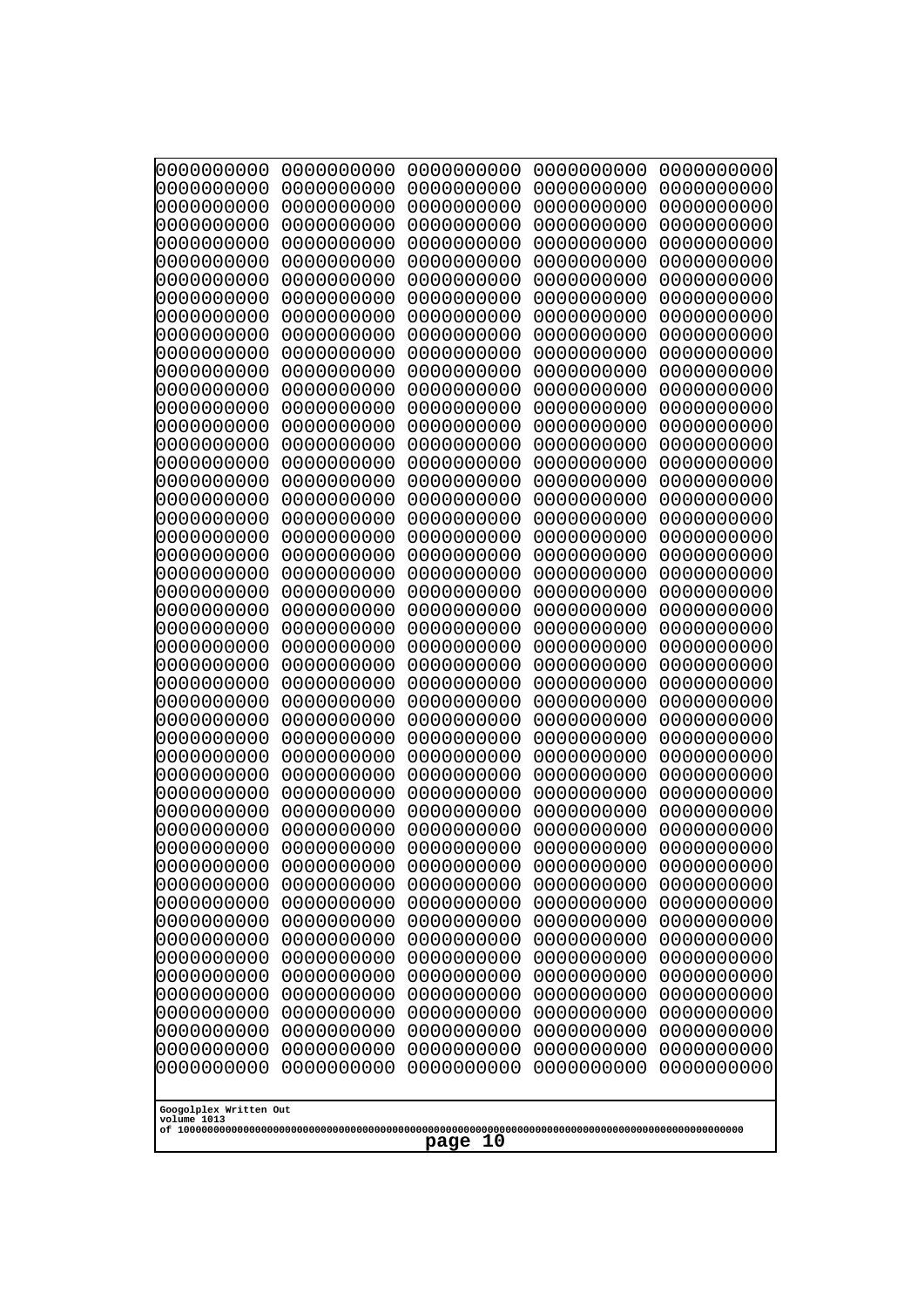| 0000000000                                       | 0000000000 | 0000000000 | 0000000000 | 0000000000 |
|--------------------------------------------------|------------|------------|------------|------------|
| 0000000000                                       | 0000000000 | 0000000000 | 0000000000 | 0000000000 |
| 0000000000                                       | 0000000000 | 0000000000 | 0000000000 | 0000000000 |
| 0000000000                                       | 0000000000 | 0000000000 | 0000000000 | 0000000000 |
| 0000000000                                       | 0000000000 | 0000000000 | 0000000000 | 0000000000 |
| 0000000000                                       | 0000000000 | 0000000000 | 0000000000 | 0000000000 |
| 0000000000                                       | 0000000000 | 0000000000 | 0000000000 | 0000000000 |
| 0000000000                                       | 0000000000 | 0000000000 | 0000000000 | 0000000000 |
| 0000000000                                       | 0000000000 | 0000000000 | 0000000000 | 0000000000 |
| 0000000000                                       | 0000000000 | 0000000000 | 0000000000 | 0000000000 |
| 0000000000                                       | 0000000000 | 0000000000 | 0000000000 | 0000000000 |
| 0000000000                                       | 0000000000 | 0000000000 | 0000000000 | 0000000000 |
| 0000000000                                       | 0000000000 | 0000000000 | 0000000000 | 0000000000 |
| 0000000000                                       | 0000000000 | 0000000000 | 0000000000 | 0000000000 |
| 0000000000                                       | 0000000000 | 0000000000 | 0000000000 | 0000000000 |
| 0000000000                                       | 0000000000 | 0000000000 | 0000000000 | 0000000000 |
| 0000000000                                       | 0000000000 | 0000000000 | 0000000000 | 0000000000 |
| 0000000000                                       | 0000000000 | 0000000000 | 0000000000 | 0000000000 |
| 0000000000                                       | 0000000000 | 0000000000 | 0000000000 | 0000000000 |
| 0000000000                                       | 0000000000 | 0000000000 | 0000000000 | 0000000000 |
| 0000000000                                       | 0000000000 | 0000000000 | 0000000000 | 0000000000 |
| 0000000000                                       | 0000000000 | 0000000000 | 0000000000 | 0000000000 |
| 0000000000                                       | 0000000000 | 0000000000 | 0000000000 | 0000000000 |
| 0000000000                                       | 0000000000 | 0000000000 | 0000000000 | 0000000000 |
| 0000000000                                       | 0000000000 | 0000000000 | 0000000000 | 0000000000 |
| 0000000000                                       | 0000000000 | 0000000000 | 0000000000 | 0000000000 |
| 0000000000                                       | 0000000000 | 0000000000 | 0000000000 | 0000000000 |
| 0000000000                                       | 0000000000 | 0000000000 | 0000000000 | 0000000000 |
| 0000000000                                       | 0000000000 | 0000000000 | 0000000000 | 0000000000 |
| 0000000000                                       | 0000000000 | 0000000000 | 0000000000 | 0000000000 |
| 0000000000                                       | 0000000000 | 0000000000 | 0000000000 | 0000000000 |
| 0000000000                                       | 0000000000 | 0000000000 | 0000000000 | 0000000000 |
| 0000000000                                       | 0000000000 | 0000000000 | 0000000000 | 0000000000 |
| 0000000000                                       | 0000000000 | 0000000000 | 0000000000 | 0000000000 |
| 0000000000                                       | 0000000000 | 0000000000 | 0000000000 | 0000000000 |
| 0000000000                                       | 0000000000 | 0000000000 | 0000000000 | 0000000000 |
| 0000000000                                       | 0000000000 | 0000000000 | 0000000000 | 0000000000 |
| 0000000000                                       | 0000000000 | 0000000000 | 0000000000 | 0000000000 |
| 0000000000                                       | 0000000000 | 0000000000 | 0000000000 | 0000000000 |
| 0000000000                                       | 0000000000 | 0000000000 | 0000000000 | 0000000000 |
| 0000000000                                       | 0000000000 | 0000000000 | 0000000000 | 0000000000 |
| 0000000000                                       | 0000000000 | 0000000000 | 0000000000 | 0000000000 |
| 0000000000                                       | 0000000000 | 0000000000 | 0000000000 | 0000000000 |
| 0000000000                                       | 0000000000 | 0000000000 | 0000000000 | 0000000000 |
| 0000000000                                       | 0000000000 | 0000000000 | 0000000000 | 0000000000 |
| 0000000000                                       | 0000000000 | 0000000000 | 0000000000 | 0000000000 |
| 0000000000                                       | 0000000000 | 0000000000 | 0000000000 | 0000000000 |
| 0000000000                                       | 0000000000 | 0000000000 | 0000000000 | 0000000000 |
| 0000000000                                       | 0000000000 | 0000000000 | 0000000000 | 0000000000 |
| 0000000000                                       | 0000000000 | 0000000000 | 0000000000 | 0000000000 |
| Googolplex Written Out<br>volume 1013<br>page 11 |            |            |            |            |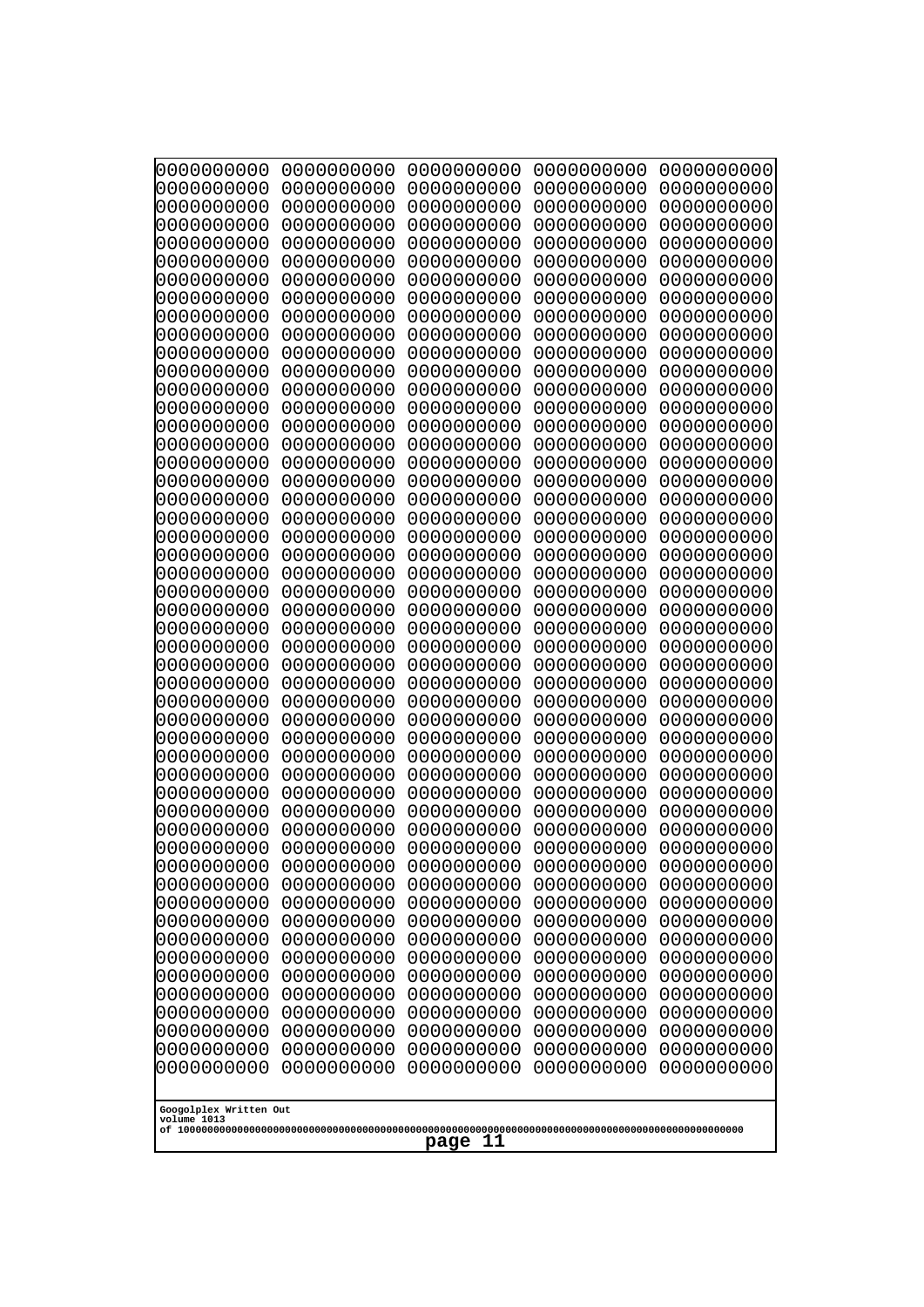| 0000000000                                           | 0000000000                                           | 0000000000                                           | 0000000000                                           | 0000000000                                           |
|------------------------------------------------------|------------------------------------------------------|------------------------------------------------------|------------------------------------------------------|------------------------------------------------------|
| 0000000000                                           | 0000000000                                           | 0000000000                                           | 0000000000                                           | 0000000000                                           |
| 0000000000                                           | 0000000000                                           | 0000000000                                           | 0000000000                                           | 0000000000                                           |
| 0000000000                                           | 0000000000                                           | 0000000000                                           | 0000000000                                           | 0000000000                                           |
| 0000000000                                           | 0000000000                                           | 0000000000                                           | 0000000000                                           | 0000000000                                           |
| 0000000000                                           | 0000000000                                           | 0000000000                                           | 0000000000                                           | 0000000000                                           |
| 0000000000                                           | 0000000000                                           | 0000000000                                           | 0000000000                                           | 0000000000                                           |
| 0000000000                                           | 0000000000                                           | 0000000000                                           | 0000000000                                           | 0000000000                                           |
| 0000000000                                           | 0000000000                                           | 0000000000                                           | 0000000000                                           | 0000000000                                           |
| 0000000000                                           | 0000000000                                           | 0000000000                                           | 0000000000                                           | 0000000000                                           |
| 0000000000                                           | 0000000000                                           | 0000000000                                           | 0000000000                                           | 0000000000                                           |
| 0000000000                                           | 0000000000                                           | 0000000000                                           | 0000000000                                           | 0000000000                                           |
| 0000000000                                           | 0000000000                                           | 0000000000                                           | 0000000000                                           | 0000000000                                           |
| 0000000000                                           | 0000000000                                           | 0000000000                                           | 0000000000                                           | 0000000000                                           |
| 0000000000                                           | 0000000000                                           | 0000000000                                           | 0000000000                                           | 0000000000                                           |
| 0000000000                                           | 0000000000                                           | 0000000000                                           | 0000000000                                           | 0000000000                                           |
| 0000000000                                           | 0000000000                                           | 0000000000                                           | 0000000000                                           | 0000000000                                           |
| 0000000000                                           | 0000000000                                           | 0000000000                                           | 0000000000                                           | 0000000000                                           |
| 0000000000                                           | 0000000000                                           | 0000000000                                           | 0000000000                                           | 0000000000                                           |
| 0000000000                                           | 0000000000                                           | 0000000000                                           | 0000000000                                           | 0000000000                                           |
| 0000000000                                           | 0000000000                                           | 0000000000                                           | 0000000000                                           | 0000000000                                           |
| 0000000000                                           | 0000000000                                           | 0000000000                                           | 0000000000                                           | 0000000000                                           |
| 0000000000                                           | 0000000000                                           | 0000000000                                           | 0000000000                                           | 0000000000                                           |
| 0000000000                                           | 0000000000                                           | 0000000000                                           | 0000000000                                           | 0000000000                                           |
| 0000000000                                           | 0000000000                                           | 0000000000                                           | 0000000000                                           | 0000000000                                           |
| 0000000000                                           | 0000000000                                           | 0000000000                                           | 0000000000                                           | 0000000000                                           |
| 0000000000                                           | 0000000000                                           | 0000000000                                           | 0000000000                                           | 0000000000                                           |
| 0000000000                                           | 0000000000                                           | 0000000000                                           | 0000000000                                           | 0000000000                                           |
| 0000000000                                           | 0000000000                                           | 0000000000                                           | 0000000000                                           | 0000000000                                           |
| 0000000000                                           | 0000000000                                           | 0000000000                                           | 0000000000                                           | 0000000000                                           |
| 0000000000                                           | 0000000000                                           | 0000000000                                           | 0000000000                                           | 0000000000                                           |
| 0000000000                                           | 0000000000                                           | 0000000000                                           | 0000000000                                           | 0000000000                                           |
| 0000000000                                           | 0000000000                                           | 0000000000                                           | 0000000000                                           | 0000000000                                           |
| 0000000000                                           | 0000000000                                           | 0000000000                                           | 0000000000                                           | 0000000000                                           |
| 0000000000<br>0000000000<br>0000000000               | 0000000000<br>0000000000<br>0000000000<br>0000000000 | 0000000000<br>0000000000<br>0000000000<br>0000000000 | 0000000000<br>0000000000<br>0000000000<br>0000000000 | 0000000000<br>0000000000<br>0000000000<br>0000000000 |
| 0000000000<br>0000000000<br>0000000000<br>0000000000 | 0000000000<br>0000000000<br>0000000000               | 0000000000<br>0000000000<br>0000000000               | 0000000000<br>0000000000<br>0000000000               | 0000000000<br>0000000000<br>0000000000               |
| 0000000000                                           | 0000000000                                           | 0000000000                                           | 0000000000                                           | 0000000000                                           |
| 0000000000                                           | 0000000000                                           | 0000000000                                           | 0000000000                                           | 0000000000                                           |
| 0000000000                                           | 0000000000                                           | 0000000000                                           | 0000000000                                           | 0000000000                                           |
| 0000000000                                           | 0000000000                                           | 0000000000                                           | 0000000000                                           | 0000000000                                           |
| 0000000000                                           | 0000000000                                           | 0000000000                                           | 0000000000                                           | 0000000000                                           |
| 0000000000                                           | 0000000000                                           | 0000000000                                           | 0000000000                                           | 0000000000                                           |
| 0000000000                                           | 0000000000                                           | 0000000000                                           | 0000000000                                           | 0000000000                                           |
| 0000000000                                           | 0000000000                                           | 0000000000                                           | 0000000000                                           | 0000000000                                           |
| 0000000000                                           | 0000000000                                           | 0000000000                                           | 0000000000                                           | 0000000000                                           |
| Googolplex Written Out<br>volume 1013<br>page 12     |                                                      |                                                      |                                                      |                                                      |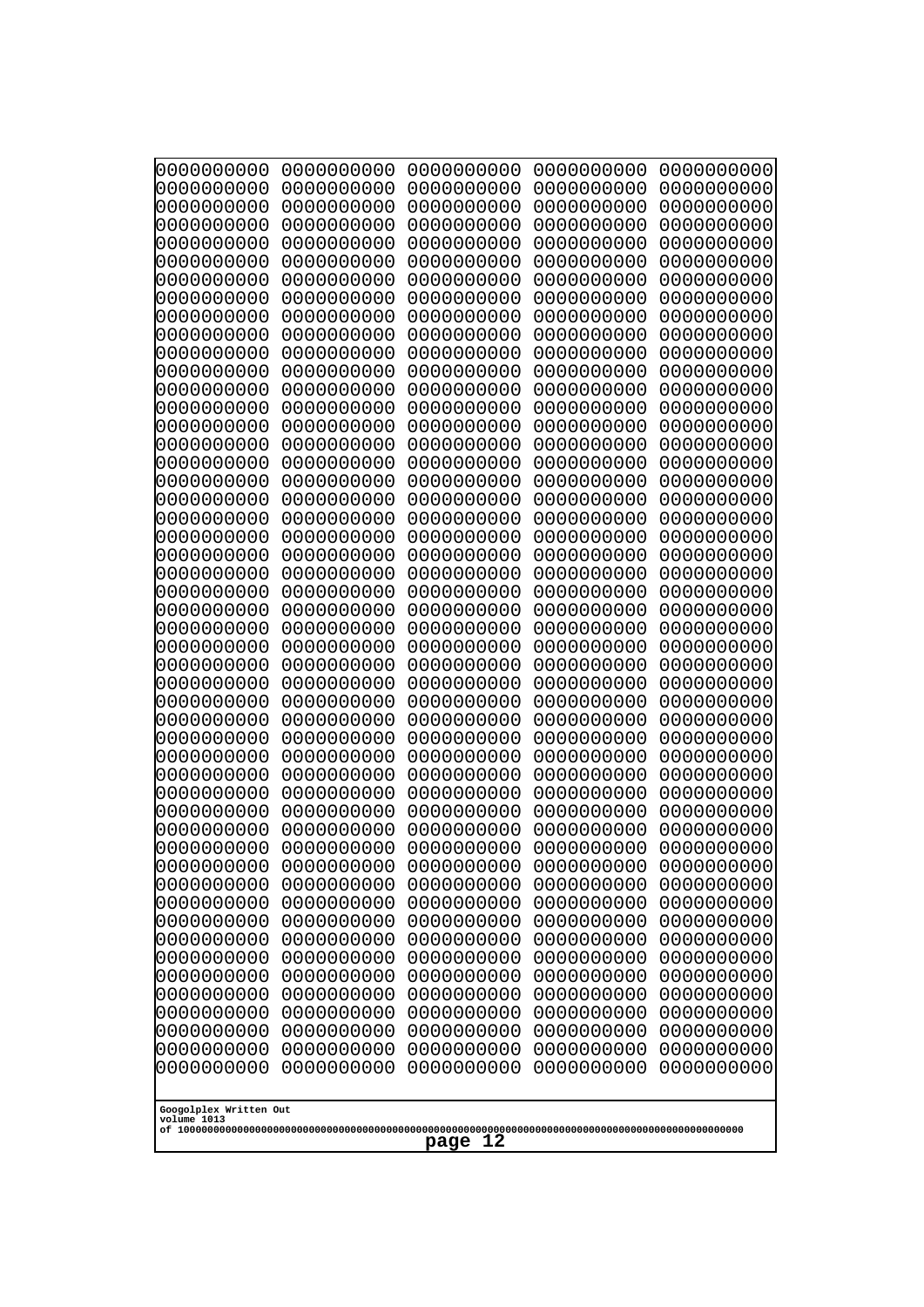| 0000000000<br>0000000000<br>0000000000<br>0000000000<br>0000000000<br>0000000000<br>0000000000<br>0000000000<br>0000000000<br>0000000000<br>0000000000<br>0000000000<br>0000000000<br>0000000000<br>0000000000<br>0000000000<br>0000000000<br>0000000000<br>0000000000<br>0000000000<br>0000000000<br>0000000000<br>0000000000<br>0000000000<br>0000000000<br>0000000000<br>0000000000<br>0000000000<br>0000000000<br>0000000000<br>0000000000<br>0000000000<br>0000000000<br>0000000000<br>0000000000<br>0000000000<br>0000000000<br>10000000000<br>0000000000<br>0000000000<br>0000000000<br>0000000000<br>0000000000<br>0000000000<br>0000000000<br>0000000000<br>0000000000<br>0000000000<br>0000000000<br>0000000000 | 0000000000<br>0000000000<br>0000000000<br>0000000000<br>0000000000<br>0000000000<br>0000000000<br>0000000000<br>0000000000<br>0000000000<br>0000000000<br>0000000000<br>0000000000<br>0000000000<br>0000000000<br>0000000000<br>0000000000<br>0000000000<br>0000000000<br>0000000000<br>0000000000<br>0000000000<br>0000000000<br>0000000000<br>0000000000<br>0000000000<br>0000000000<br>0000000000<br>0000000000<br>0000000000<br>0000000000<br>0000000000<br>0000000000<br>0000000000<br>0000000000<br>0000000000<br>0000000000<br>0000000000<br>0000000000<br>0000000000<br>0000000000<br>0000000000<br>0000000000<br>0000000000<br>0000000000<br>0000000000<br>0000000000<br>0000000000<br>0000000000<br>0000000000 | 0000000000<br>0000000000<br>0000000000<br>0000000000<br>0000000000<br>0000000000<br>0000000000<br>0000000000<br>0000000000<br>0000000000<br>0000000000<br>0000000000<br>0000000000<br>0000000000<br>0000000000<br>0000000000<br>0000000000<br>0000000000<br>0000000000<br>0000000000<br>0000000000<br>0000000000<br>0000000000<br>0000000000<br>0000000000<br>0000000000<br>0000000000<br>0000000000<br>0000000000<br>0000000000<br>0000000000<br>0000000000<br>0000000000<br>0000000000<br>0000000000<br>0000000000<br>0000000000<br>0000000000<br>0000000000<br>0000000000<br>0000000000<br>0000000000<br>0000000000<br>0000000000<br>0000000000<br>0000000000<br>0000000000<br>0000000000<br>0000000000<br>0000000000 | 0000000000<br>0000000000<br>0000000000<br>0000000000<br>0000000000<br>0000000000<br>0000000000<br>0000000000<br>0000000000<br>0000000000<br>0000000000<br>0000000000<br>0000000000<br>0000000000<br>0000000000<br>0000000000<br>0000000000<br>0000000000<br>0000000000<br>0000000000<br>0000000000<br>0000000000<br>0000000000<br>0000000000<br>0000000000<br>0000000000<br>0000000000<br>0000000000<br>0000000000<br>0000000000<br>0000000000<br>0000000000<br>0000000000<br>0000000000<br>0000000000<br>0000000000<br>0000000000<br>0000000000<br>0000000000<br>0000000000<br>0000000000<br>0000000000<br>0000000000<br>0000000000<br>0000000000<br>0000000000<br>0000000000<br>0000000000<br>0000000000<br>0000000000 | 0000000000<br>0000000000<br>0000000000<br>0000000000<br>0000000000<br>0000000000<br>0000000000<br>0000000000<br>0000000000<br>0000000000<br>0000000000<br>0000000000<br>0000000000<br>0000000000<br>0000000000<br>0000000000<br>0000000000<br>0000000000<br>0000000000<br>0000000000<br>0000000000<br>0000000000<br>0000000000<br>0000000000<br>0000000000<br>0000000000<br>0000000000<br>0000000000<br>0000000000<br>0000000000<br>0000000000<br>0000000000<br>0000000000<br>0000000000<br>0000000000<br>0000000000<br>0000000000<br>0000000000<br>0000000000<br>0000000000<br>0000000000<br>0000000000<br>0000000000<br>0000000000<br>0000000000<br>0000000000<br>0000000000<br>0000000000<br>0000000000<br>0000000000 |
|---------------------------------------------------------------------------------------------------------------------------------------------------------------------------------------------------------------------------------------------------------------------------------------------------------------------------------------------------------------------------------------------------------------------------------------------------------------------------------------------------------------------------------------------------------------------------------------------------------------------------------------------------------------------------------------------------------------------------|--------------------------------------------------------------------------------------------------------------------------------------------------------------------------------------------------------------------------------------------------------------------------------------------------------------------------------------------------------------------------------------------------------------------------------------------------------------------------------------------------------------------------------------------------------------------------------------------------------------------------------------------------------------------------------------------------------------------------|--------------------------------------------------------------------------------------------------------------------------------------------------------------------------------------------------------------------------------------------------------------------------------------------------------------------------------------------------------------------------------------------------------------------------------------------------------------------------------------------------------------------------------------------------------------------------------------------------------------------------------------------------------------------------------------------------------------------------|--------------------------------------------------------------------------------------------------------------------------------------------------------------------------------------------------------------------------------------------------------------------------------------------------------------------------------------------------------------------------------------------------------------------------------------------------------------------------------------------------------------------------------------------------------------------------------------------------------------------------------------------------------------------------------------------------------------------------|--------------------------------------------------------------------------------------------------------------------------------------------------------------------------------------------------------------------------------------------------------------------------------------------------------------------------------------------------------------------------------------------------------------------------------------------------------------------------------------------------------------------------------------------------------------------------------------------------------------------------------------------------------------------------------------------------------------------------|
| Googolplex Written Out<br>volume 1013                                                                                                                                                                                                                                                                                                                                                                                                                                                                                                                                                                                                                                                                                     |                                                                                                                                                                                                                                                                                                                                                                                                                                                                                                                                                                                                                                                                                                                          |                                                                                                                                                                                                                                                                                                                                                                                                                                                                                                                                                                                                                                                                                                                          |                                                                                                                                                                                                                                                                                                                                                                                                                                                                                                                                                                                                                                                                                                                          |                                                                                                                                                                                                                                                                                                                                                                                                                                                                                                                                                                                                                                                                                                                          |
| 13<br>page                                                                                                                                                                                                                                                                                                                                                                                                                                                                                                                                                                                                                                                                                                                |                                                                                                                                                                                                                                                                                                                                                                                                                                                                                                                                                                                                                                                                                                                          |                                                                                                                                                                                                                                                                                                                                                                                                                                                                                                                                                                                                                                                                                                                          |                                                                                                                                                                                                                                                                                                                                                                                                                                                                                                                                                                                                                                                                                                                          |                                                                                                                                                                                                                                                                                                                                                                                                                                                                                                                                                                                                                                                                                                                          |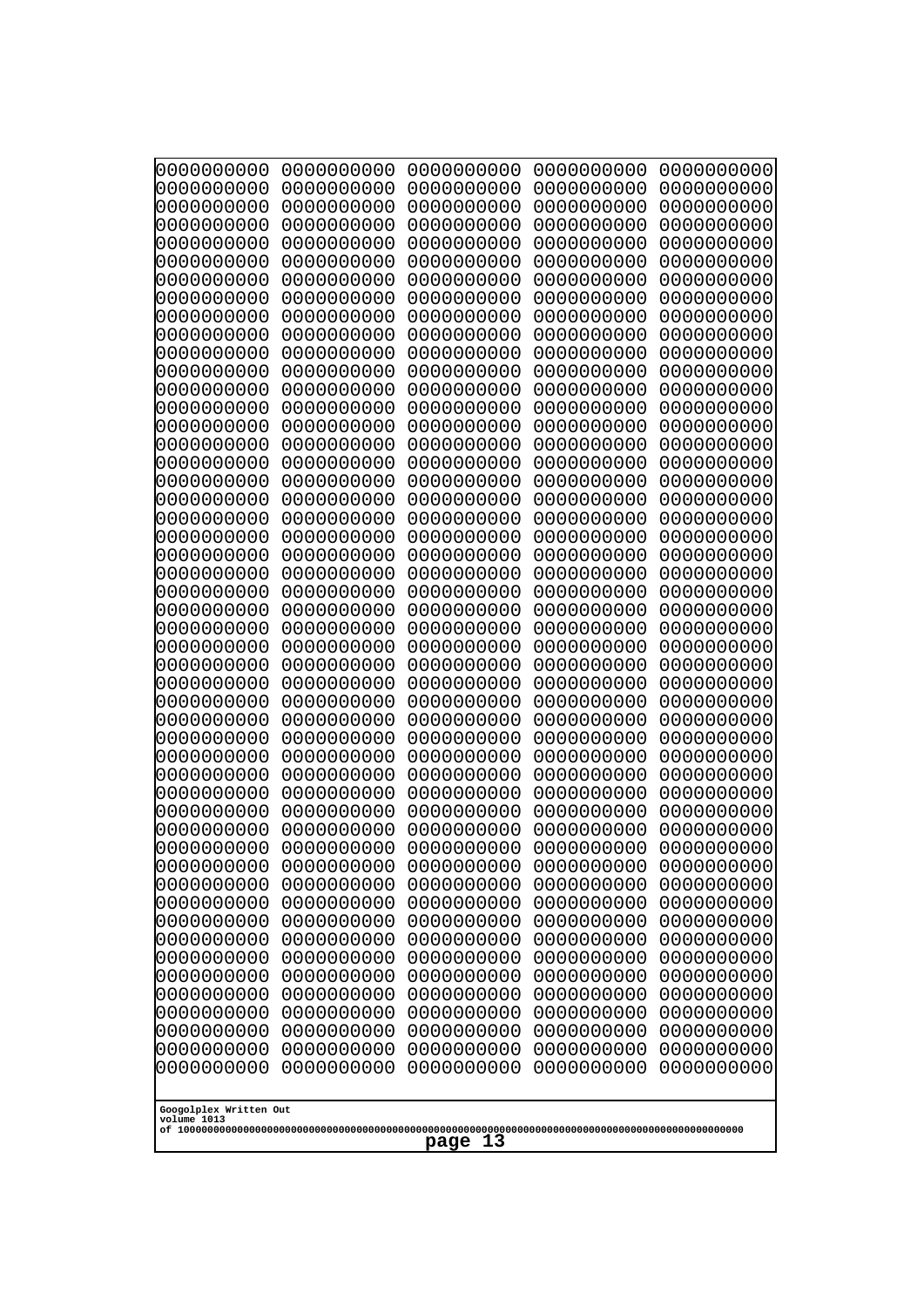| 000000000<br>0000000000  | 0000000000<br>0000000000 | 0000000000<br>0000000000 | 0000000000<br>0000000000 | 0000000000<br>0000000000 |
|--------------------------|--------------------------|--------------------------|--------------------------|--------------------------|
| 0000000000               | 0000000000               | 0000000000               | 0000000000               | 0000000000               |
| 0000000000<br>0000000000 | 0000000000<br>0000000000 | 0000000000<br>0000000000 | 0000000000<br>0000000000 | 0000000000<br>0000000000 |
| 0000000000               | 0000000000               | 0000000000               | 0000000000               | 0000000000               |
| 0000000000               | 0000000000               | 0000000000               | 0000000000               | 0000000000               |
| 0000000000<br>0000000000 | 0000000000<br>0000000000 | 0000000000<br>0000000000 | 0000000000<br>0000000000 | 0000000000<br>0000000000 |
| 0000000000               | 0000000000               | 0000000000               | 0000000000               | 0000000000               |
| 0000000000               | 0000000000               | 0000000000               | 0000000000               | 0000000000               |
| 0000000000<br>0000000000 | 0000000000<br>0000000000 | 0000000000<br>0000000000 | 0000000000<br>0000000000 | 0000000000<br>0000000000 |
| 0000000000               | 0000000000               | 0000000000               | 0000000000               | 0000000000               |
| 0000000000               | 0000000000               | 0000000000               | 0000000000               | 0000000000               |
| 0000000000<br>0000000000 | 0000000000<br>0000000000 | 0000000000<br>0000000000 | 0000000000<br>0000000000 | 0000000000<br>0000000000 |
| 0000000000               | 0000000000               | 0000000000               | 0000000000               | 0000000000               |
| 0000000000               | 0000000000               | 0000000000               | 0000000000               | 0000000000               |
| 0000000000<br>0000000000 | 0000000000<br>0000000000 | 0000000000<br>0000000000 | 0000000000<br>0000000000 | 0000000000<br>0000000000 |
| 0000000000               | 0000000000               | 0000000000               | 0000000000               | 0000000000               |
| 0000000000               | 0000000000               | 0000000000               | 0000000000               | 0000000000               |
| 0000000000<br>0000000000 | 0000000000<br>0000000000 | 0000000000<br>0000000000 | 0000000000<br>0000000000 | 0000000000<br>0000000000 |
| 0000000000               | 0000000000               | 0000000000               | 0000000000               | 0000000000               |
| 0000000000               | 0000000000               | 0000000000               | 0000000000               | 0000000000               |
| 0000000000<br>0000000000 | 0000000000<br>0000000000 | 0000000000<br>0000000000 | 0000000000<br>0000000000 | 0000000000<br>0000000000 |
| 0000000000               | 0000000000               | 0000000000               | 0000000000               | 0000000000               |
| 0000000000<br>0000000000 | 0000000000<br>0000000000 | 0000000000<br>0000000000 | 0000000000<br>0000000000 | 0000000000<br>0000000000 |
| 0000000000               | 0000000000               | 0000000000               | 0000000000               | 0000000000               |
| 0000000000               | 0000000000               | 0000000000               | 0000000000               | 0000000000               |
| 0000000000<br>0000000000 | 0000000000<br>0000000000 | 0000000000<br>0000000000 | 0000000000<br>0000000000 | 0000000000<br>0000000000 |
| 0000000000               | 0000000000               | 0000000000               | 0000000000               | 0000000000               |
| 0000000000               | 0000000000               | 0000000000               | 0000000000               | 0000000000               |
| 0000000000<br>0000000000 | 0000000000<br>0000000000 | 0000000000<br>0000000000 | 0000000000<br>0000000000 | 0000000000<br>0000000000 |
| 0000000000               | 0000000000               | 0000000000               | 0000000000               | 0000000000               |
| 0000000000               | 0000000000               | 0000000000               | 0000000000               | 0000000000               |
| 0000000000<br>0000000000 | 0000000000<br>0000000000 | 0000000000<br>0000000000 | 0000000000<br>0000000000 | 0000000000<br>0000000000 |
| 0000000000               | 0000000000               | 0000000000               | 0000000000               | 0000000000               |
| 0000000000               | 0000000000               | 0000000000               | 0000000000               | 0000000000               |
| 0000000000<br>0000000000 | 0000000000<br>0000000000 | 0000000000<br>0000000000 | 0000000000<br>0000000000 | 0000000000<br>0000000000 |
| 0000000000               | 0000000000               | 0000000000               | 0000000000               | 0000000000               |
| 0000000000               | 0000000000               | 0000000000               | 0000000000               | 0000000000               |
| Googolplex Written Out   |                          |                          |                          |                          |
| volume 1013              |                          |                          |                          |                          |
| page<br>14               |                          |                          |                          |                          |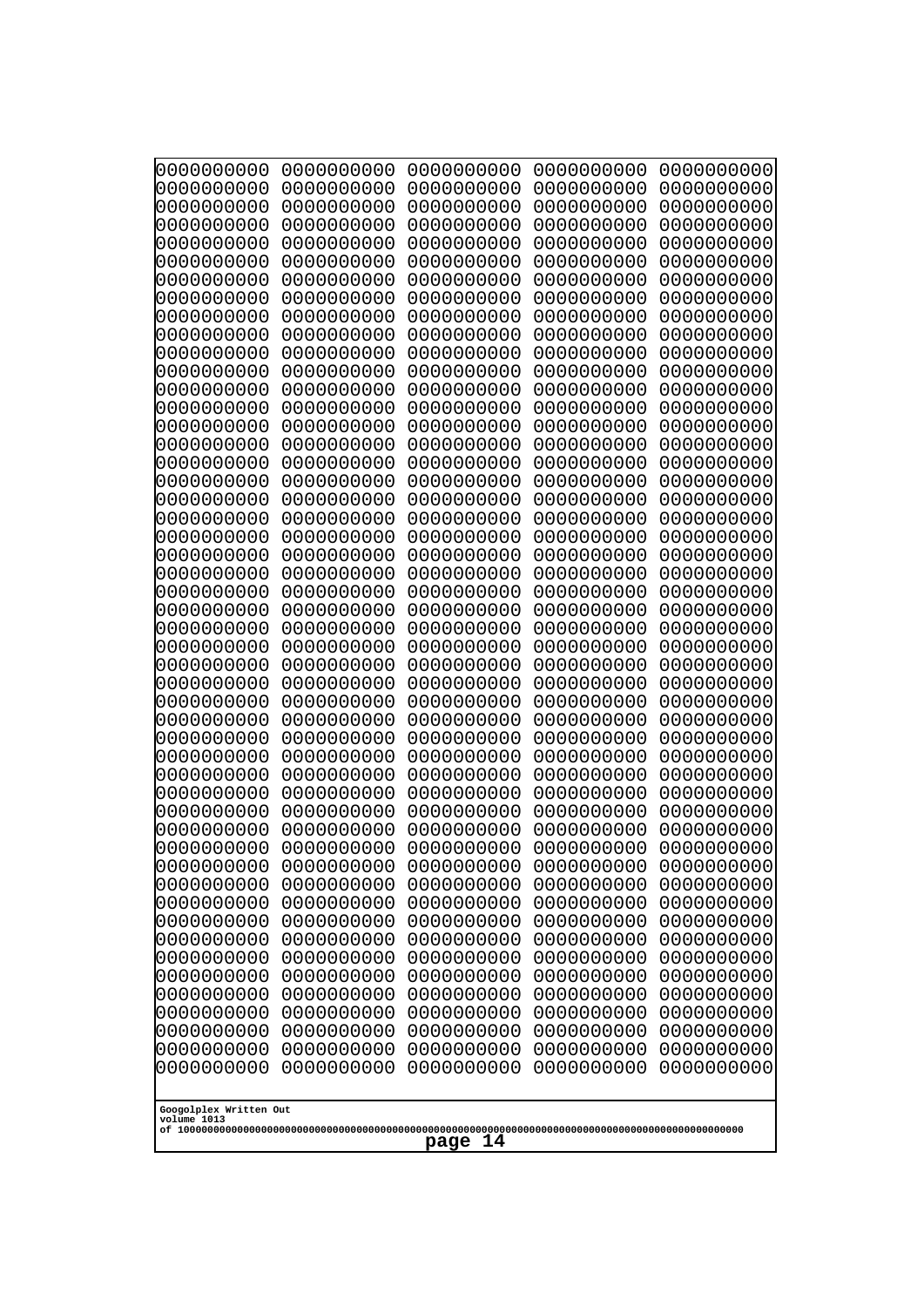| 0000000000                                       | 0000000000 | 0000000000 | 0000000000 | 0000000000 |
|--------------------------------------------------|------------|------------|------------|------------|
| 0000000000                                       | 0000000000 | 0000000000 | 0000000000 | 0000000000 |
| 0000000000                                       | 0000000000 | 0000000000 | 0000000000 | 0000000000 |
| 0000000000                                       | 0000000000 | 0000000000 | 0000000000 | 0000000000 |
| 0000000000                                       | 0000000000 | 0000000000 | 0000000000 | 0000000000 |
| 0000000000                                       | 0000000000 | 0000000000 | 0000000000 | 0000000000 |
| 0000000000                                       | 0000000000 | 0000000000 | 0000000000 | 0000000000 |
| 0000000000                                       | 0000000000 | 0000000000 | 0000000000 | 0000000000 |
| 0000000000                                       | 0000000000 | 0000000000 | 0000000000 | 0000000000 |
| 0000000000                                       | 0000000000 | 0000000000 | 0000000000 | 0000000000 |
| 0000000000                                       | 0000000000 | 0000000000 | 0000000000 | 0000000000 |
| 0000000000                                       | 0000000000 | 0000000000 | 0000000000 | 0000000000 |
| 0000000000                                       | 0000000000 | 0000000000 | 0000000000 | 0000000000 |
| 0000000000                                       | 0000000000 | 0000000000 | 0000000000 | 0000000000 |
| 0000000000                                       | 0000000000 | 0000000000 | 0000000000 | 0000000000 |
| 0000000000                                       | 0000000000 | 0000000000 | 0000000000 | 0000000000 |
| 0000000000                                       | 0000000000 | 0000000000 | 0000000000 | 0000000000 |
| 0000000000                                       | 0000000000 | 0000000000 | 0000000000 | 0000000000 |
| 0000000000                                       | 0000000000 | 0000000000 | 0000000000 | 0000000000 |
| 0000000000                                       | 0000000000 | 0000000000 | 0000000000 | 0000000000 |
| 0000000000                                       | 0000000000 | 0000000000 | 0000000000 | 0000000000 |
| 0000000000                                       | 0000000000 | 0000000000 | 0000000000 | 0000000000 |
| 0000000000                                       | 0000000000 | 0000000000 | 0000000000 | 0000000000 |
| 0000000000                                       | 0000000000 | 0000000000 | 0000000000 | 0000000000 |
| 0000000000                                       | 0000000000 | 0000000000 | 0000000000 | 0000000000 |
| 0000000000                                       | 0000000000 | 0000000000 | 0000000000 | 0000000000 |
| 0000000000                                       | 0000000000 | 0000000000 | 0000000000 | 0000000000 |
| 0000000000                                       | 0000000000 | 0000000000 | 0000000000 | 0000000000 |
| 0000000000                                       | 0000000000 | 0000000000 | 0000000000 | 0000000000 |
| 0000000000                                       | 0000000000 | 0000000000 | 0000000000 | 0000000000 |
| 0000000000                                       | 0000000000 | 0000000000 | 0000000000 | 0000000000 |
| 0000000000                                       | 0000000000 | 0000000000 | 0000000000 | 0000000000 |
| 0000000000                                       | 0000000000 | 0000000000 | 0000000000 | 0000000000 |
| 0000000000                                       | 0000000000 | 0000000000 | 0000000000 | 0000000000 |
| 0000000000                                       | 0000000000 | 0000000000 | 0000000000 | 0000000000 |
| 0000000000                                       | 0000000000 | 0000000000 | 0000000000 | 0000000000 |
| 0000000000                                       | 0000000000 | 0000000000 | 0000000000 | 0000000000 |
| 0000000000                                       | 0000000000 | 0000000000 | 0000000000 | 0000000000 |
| 0000000000                                       | 0000000000 | 0000000000 | 0000000000 | 0000000000 |
| 0000000000                                       | 0000000000 | 0000000000 | 0000000000 | 0000000000 |
| 0000000000                                       | 0000000000 | 0000000000 | 0000000000 | 0000000000 |
| 0000000000                                       | 0000000000 | 0000000000 | 0000000000 | 0000000000 |
| 0000000000                                       | 0000000000 | 0000000000 | 0000000000 | 0000000000 |
| 0000000000                                       | 0000000000 | 0000000000 | 0000000000 | 0000000000 |
| 0000000000                                       | 0000000000 | 0000000000 | 0000000000 | 0000000000 |
| 0000000000                                       | 0000000000 | 0000000000 | 0000000000 | 0000000000 |
| 0000000000                                       | 0000000000 | 0000000000 | 0000000000 | 0000000000 |
| 0000000000                                       | 0000000000 | 0000000000 | 0000000000 | 0000000000 |
| 0000000000                                       | 0000000000 | 0000000000 | 0000000000 | 0000000000 |
| 0000000000                                       | 0000000000 | 0000000000 | 0000000000 | 0000000000 |
| Googolplex Written Out<br>volume 1013<br>page 15 |            |            |            |            |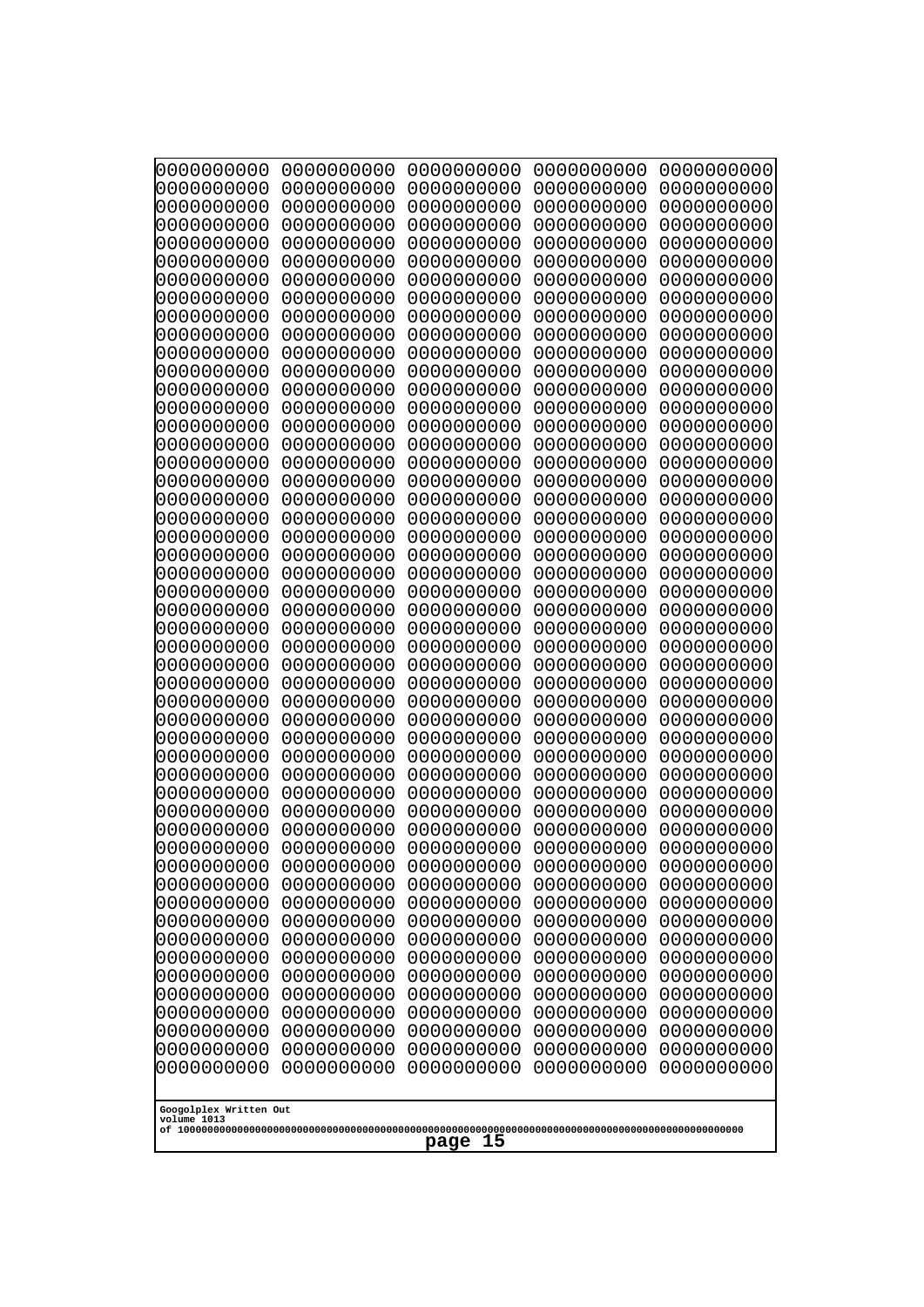| 000000000<br>0000000000  | 0000000000<br>0000000000 | 0000000000<br>0000000000 | 0000000000<br>0000000000 | 0000000000<br>0000000000 |
|--------------------------|--------------------------|--------------------------|--------------------------|--------------------------|
| 0000000000               | 0000000000               | 0000000000               | 0000000000               | 0000000000               |
| 0000000000<br>0000000000 | 0000000000<br>0000000000 | 0000000000<br>0000000000 | 0000000000<br>0000000000 | 0000000000<br>0000000000 |
| 0000000000               | 0000000000               | 0000000000               | 0000000000               | 0000000000               |
| 0000000000               | 0000000000               | 0000000000               | 0000000000               | 0000000000               |
| 0000000000<br>0000000000 | 0000000000<br>0000000000 | 0000000000<br>0000000000 | 0000000000<br>0000000000 | 0000000000<br>0000000000 |
| 0000000000               | 0000000000               | 0000000000               | 0000000000               | 0000000000               |
| 0000000000               | 0000000000               | 0000000000               | 0000000000               | 0000000000               |
| 0000000000<br>0000000000 | 0000000000<br>0000000000 | 0000000000<br>0000000000 | 0000000000<br>0000000000 | 0000000000<br>0000000000 |
| 0000000000               | 0000000000               | 0000000000               | 0000000000               | 0000000000               |
| 0000000000               | 0000000000               | 0000000000               | 0000000000               | 0000000000               |
| 0000000000<br>0000000000 | 0000000000<br>0000000000 | 0000000000<br>0000000000 | 0000000000<br>0000000000 | 0000000000<br>0000000000 |
| 0000000000               | 0000000000               | 0000000000               | 0000000000               | 0000000000               |
| 0000000000               | 0000000000               | 0000000000               | 0000000000               | 0000000000               |
| 0000000000<br>0000000000 | 0000000000<br>0000000000 | 0000000000<br>0000000000 | 0000000000<br>0000000000 | 0000000000<br>0000000000 |
| 0000000000               | 0000000000               | 0000000000               | 0000000000               | 0000000000               |
| 0000000000               | 0000000000               | 0000000000               | 0000000000               | 0000000000               |
| 0000000000<br>0000000000 | 0000000000<br>0000000000 | 0000000000<br>0000000000 | 0000000000<br>0000000000 | 0000000000<br>0000000000 |
| 0000000000               | 0000000000               | 0000000000               | 0000000000               | 0000000000               |
| 0000000000               | 0000000000               | 0000000000               | 0000000000               | 0000000000               |
| 0000000000<br>0000000000 | 0000000000<br>0000000000 | 0000000000<br>0000000000 | 0000000000<br>0000000000 | 0000000000<br>0000000000 |
| 0000000000               | 0000000000               | 0000000000               | 0000000000               | 0000000000               |
| 0000000000<br>0000000000 | 0000000000<br>0000000000 | 0000000000<br>0000000000 | 0000000000<br>0000000000 | 0000000000<br>0000000000 |
| 0000000000               | 0000000000               | 0000000000               | 0000000000               | 0000000000               |
| 0000000000               | 0000000000               | 0000000000               | 0000000000               | 0000000000               |
| 0000000000<br>0000000000 | 0000000000<br>0000000000 | 0000000000<br>0000000000 | 0000000000<br>0000000000 | 0000000000<br>0000000000 |
| 0000000000               | 0000000000               | 0000000000               | 0000000000               | 0000000000               |
| 0000000000               | 0000000000               | 0000000000               | 0000000000               | 0000000000               |
| 0000000000<br>0000000000 | 0000000000<br>0000000000 | 0000000000<br>0000000000 | 0000000000<br>0000000000 | 0000000000<br>0000000000 |
| 0000000000               | 0000000000               | 0000000000               | 0000000000               | 0000000000               |
| 0000000000               | 0000000000               | 0000000000               | 0000000000               | 0000000000               |
| 0000000000<br>0000000000 | 0000000000<br>0000000000 | 0000000000<br>0000000000 | 0000000000<br>0000000000 | 0000000000<br>0000000000 |
| 0000000000               | 0000000000               | 0000000000               | 0000000000               | 0000000000               |
| 0000000000               | 0000000000               | 0000000000               | 0000000000               | 0000000000               |
| 0000000000<br>0000000000 | 0000000000<br>0000000000 | 0000000000<br>0000000000 | 0000000000<br>0000000000 | 0000000000<br>0000000000 |
| 0000000000               | 0000000000               | 0000000000               | 0000000000               | 0000000000               |
| 0000000000               | 0000000000               | 0000000000               | 0000000000               | 0000000000               |
| Googolplex Written Out   |                          |                          |                          |                          |
| volume 1013              |                          |                          |                          |                          |
| 16<br>page               |                          |                          |                          |                          |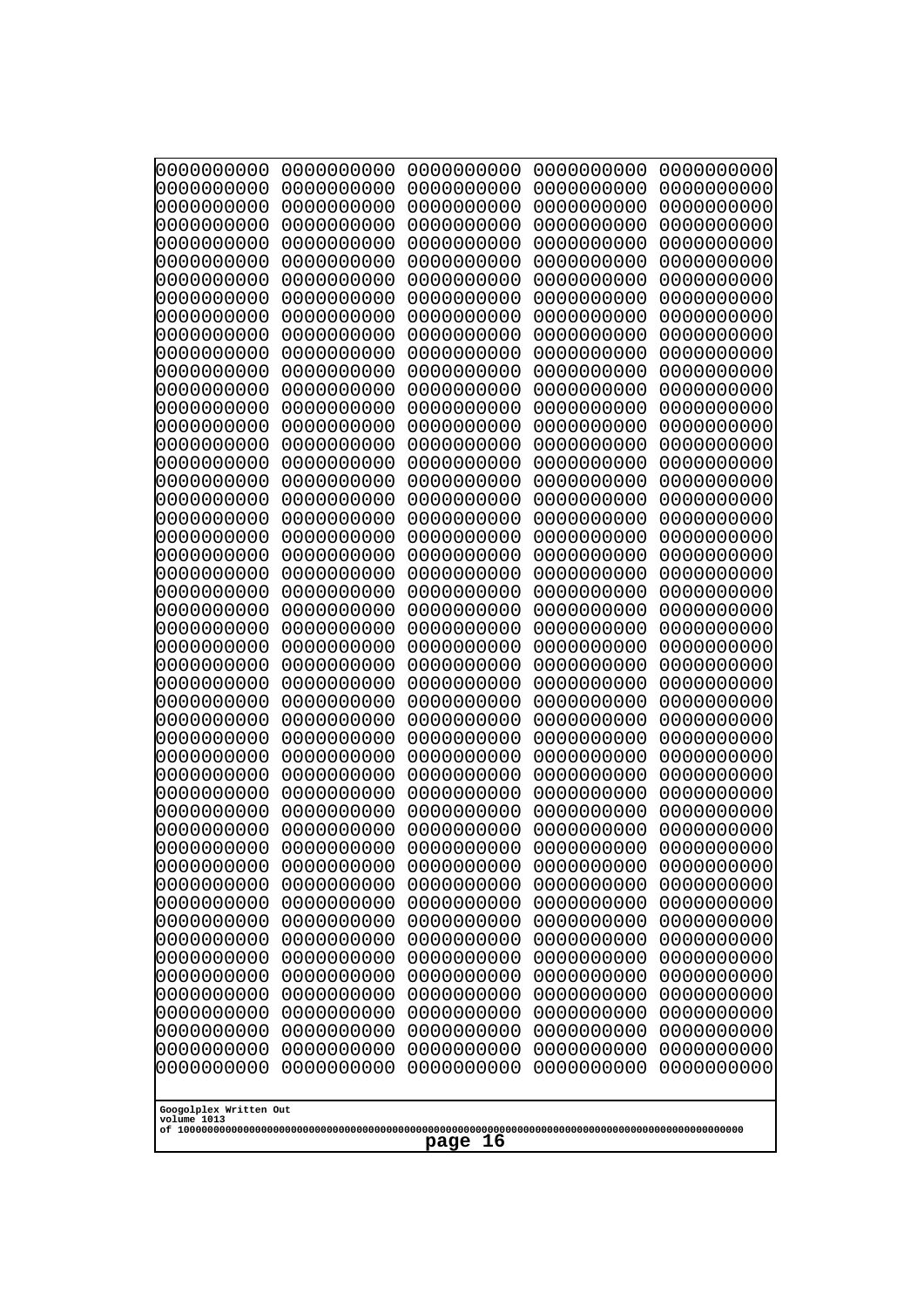| 000000000<br>0000000000               | 0000000000<br>0000000000 | 0000000000<br>0000000000 | 0000000000<br>0000000000 | 0000000000<br>0000000000 |
|---------------------------------------|--------------------------|--------------------------|--------------------------|--------------------------|
| 0000000000                            | 0000000000               | 0000000000               | 0000000000               | 0000000000               |
| 0000000000<br>0000000000              | 0000000000<br>0000000000 | 0000000000<br>0000000000 | 0000000000<br>0000000000 | 0000000000<br>0000000000 |
| 0000000000                            | 0000000000               | 0000000000               | 0000000000               | 0000000000               |
| 0000000000<br>0000000000              | 0000000000<br>0000000000 | 0000000000<br>0000000000 | 0000000000<br>0000000000 | 0000000000<br>0000000000 |
| 0000000000                            | 0000000000               | 0000000000               | 0000000000               | 0000000000               |
| 0000000000                            | 0000000000               | 0000000000               | 0000000000               | 0000000000               |
| 0000000000<br>0000000000              | 0000000000<br>0000000000 | 0000000000<br>0000000000 | 0000000000<br>0000000000 | 0000000000<br>0000000000 |
| 0000000000                            | 0000000000               | 0000000000               | 0000000000               | 0000000000               |
| 0000000000<br>0000000000              | 0000000000<br>0000000000 | 0000000000<br>0000000000 | 0000000000<br>0000000000 | 0000000000<br>0000000000 |
| 0000000000                            | 0000000000               | 0000000000               | 0000000000               | 0000000000               |
| 0000000000<br>0000000000              | 0000000000<br>0000000000 | 0000000000<br>0000000000 | 0000000000<br>0000000000 | 0000000000<br>0000000000 |
| 0000000000                            | 0000000000               | 0000000000               | 0000000000               | 0000000000               |
| 0000000000                            | 0000000000               | 0000000000               | 0000000000               | 0000000000               |
| 0000000000<br>0000000000              | 0000000000<br>0000000000 | 0000000000<br>0000000000 | 0000000000<br>0000000000 | 0000000000<br>0000000000 |
| 0000000000                            | 0000000000               | 0000000000               | 0000000000               | 0000000000               |
| 0000000000<br>0000000000              | 0000000000<br>0000000000 | 0000000000<br>0000000000 | 0000000000<br>0000000000 | 0000000000<br>0000000000 |
| 0000000000                            | 0000000000               | 0000000000               | 0000000000               | 0000000000               |
| 0000000000                            | 0000000000               | 0000000000               | 0000000000               | 0000000000               |
| 0000000000<br>0000000000              | 0000000000<br>0000000000 | 0000000000<br>0000000000 | 0000000000<br>0000000000 | 0000000000<br>0000000000 |
| 0000000000                            | 0000000000               | 0000000000               | 0000000000               | 0000000000               |
| 0000000000<br>0000000000              | 0000000000<br>0000000000 | 0000000000<br>0000000000 | 0000000000<br>0000000000 | 0000000000<br>0000000000 |
| 0000000000                            | 0000000000               | 0000000000               | 0000000000               | 0000000000               |
| 0000000000<br>0000000000              | 0000000000<br>0000000000 | 0000000000<br>0000000000 | 0000000000<br>0000000000 | 0000000000<br>0000000000 |
| 0000000000                            | 0000000000               | 0000000000               | 0000000000               | 0000000000               |
| 0000000000<br>0000000000              | 0000000000               | 0000000000               | 0000000000               | 0000000000               |
| 0000000000                            | 0000000000<br>0000000000 | 0000000000<br>0000000000 | 0000000000<br>0000000000 | 0000000000<br>0000000000 |
| 0000000000                            | 0000000000               | 0000000000               | 0000000000               | 0000000000               |
| 0000000000<br>0000000000              | 0000000000<br>0000000000 | 0000000000<br>0000000000 | 0000000000<br>0000000000 | 0000000000<br>0000000000 |
| 0000000000                            | 0000000000               | 0000000000               | 0000000000               | 0000000000               |
| 0000000000<br>0000000000              | 0000000000<br>0000000000 | 0000000000<br>0000000000 | 0000000000<br>0000000000 | 0000000000<br>0000000000 |
| 0000000000                            | 0000000000               | 0000000000               | 0000000000               | 0000000000               |
| 0000000000                            | 0000000000               | 0000000000               | 0000000000               | 0000000000               |
| 0000000000<br>0000000000              | 0000000000<br>0000000000 | 0000000000<br>0000000000 | 0000000000<br>0000000000 | 0000000000<br>0000000000 |
| 0000000000                            | 0000000000               | 0000000000               | 0000000000               | 0000000000               |
|                                       |                          |                          |                          |                          |
| Googolplex Written Out<br>volume 1013 |                          |                          |                          |                          |
| 17<br>page                            |                          |                          |                          |                          |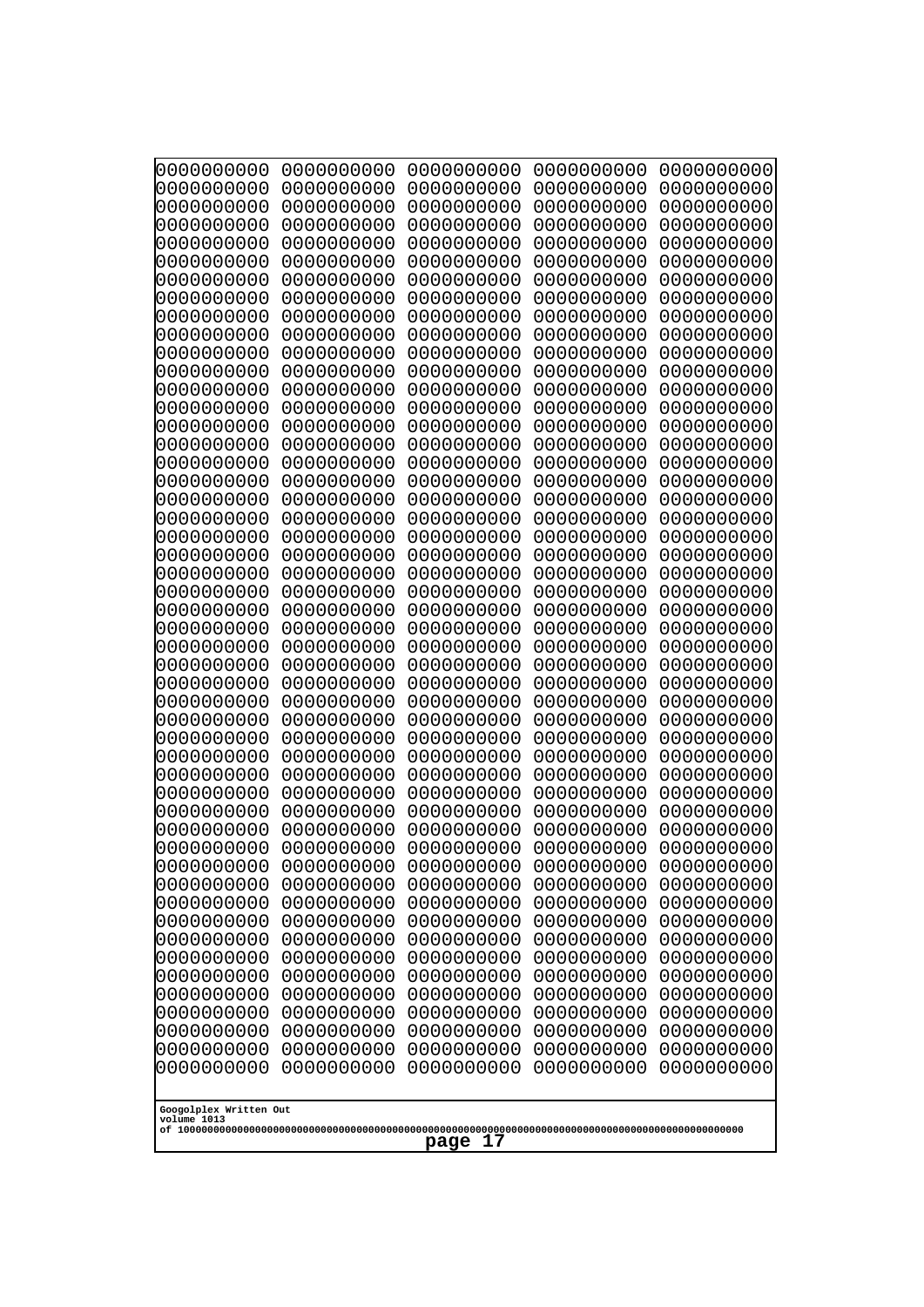| 0000000000                                       | 0000000000 | 0000000000 | 0000000000 | 0000000000 |
|--------------------------------------------------|------------|------------|------------|------------|
| 0000000000                                       | 0000000000 | 0000000000 | 0000000000 | 0000000000 |
| 0000000000                                       | 0000000000 | 0000000000 | 0000000000 | 0000000000 |
| 0000000000                                       | 0000000000 | 0000000000 | 0000000000 | 0000000000 |
| 0000000000                                       | 0000000000 | 0000000000 | 0000000000 | 0000000000 |
| 0000000000                                       | 0000000000 | 0000000000 | 0000000000 | 0000000000 |
| 0000000000                                       | 0000000000 | 0000000000 | 0000000000 | 0000000000 |
| 0000000000                                       | 0000000000 | 0000000000 | 0000000000 | 0000000000 |
| 0000000000                                       | 0000000000 | 0000000000 | 0000000000 | 0000000000 |
| 0000000000                                       | 0000000000 | 0000000000 | 0000000000 | 0000000000 |
| 0000000000                                       | 0000000000 | 0000000000 | 0000000000 | 0000000000 |
| 0000000000                                       | 0000000000 | 0000000000 | 0000000000 | 0000000000 |
| 0000000000                                       | 0000000000 | 0000000000 | 0000000000 | 0000000000 |
| 0000000000                                       | 0000000000 | 0000000000 | 0000000000 | 0000000000 |
| 0000000000                                       | 0000000000 | 0000000000 | 0000000000 | 0000000000 |
| 0000000000                                       | 0000000000 | 0000000000 | 0000000000 | 0000000000 |
| 0000000000                                       | 0000000000 | 0000000000 | 0000000000 | 0000000000 |
| 0000000000                                       | 0000000000 | 0000000000 | 0000000000 | 0000000000 |
| 0000000000                                       | 0000000000 | 0000000000 | 0000000000 | 0000000000 |
| 0000000000                                       | 0000000000 | 0000000000 | 0000000000 | 0000000000 |
| 0000000000                                       | 0000000000 | 0000000000 | 0000000000 | 0000000000 |
| 0000000000                                       | 0000000000 | 0000000000 | 0000000000 | 0000000000 |
| 0000000000                                       | 0000000000 | 0000000000 | 0000000000 | 0000000000 |
| 0000000000                                       | 0000000000 | 0000000000 | 0000000000 | 0000000000 |
| 0000000000                                       | 0000000000 | 0000000000 | 0000000000 | 0000000000 |
| 0000000000                                       | 0000000000 | 0000000000 | 0000000000 | 0000000000 |
| 0000000000                                       | 0000000000 | 0000000000 | 0000000000 | 0000000000 |
| 0000000000                                       | 0000000000 | 0000000000 | 0000000000 | 0000000000 |
| 0000000000                                       | 0000000000 | 0000000000 | 0000000000 | 0000000000 |
| 0000000000                                       | 0000000000 | 0000000000 | 0000000000 | 0000000000 |
| 0000000000                                       | 0000000000 | 0000000000 | 0000000000 | 0000000000 |
| 0000000000                                       | 0000000000 | 0000000000 | 0000000000 | 0000000000 |
| 0000000000                                       | 0000000000 | 0000000000 | 0000000000 | 0000000000 |
| 0000000000                                       | 0000000000 | 0000000000 | 0000000000 | 0000000000 |
| 0000000000                                       | 0000000000 | 0000000000 | 0000000000 | 0000000000 |
| 0000000000                                       | 0000000000 | 0000000000 | 0000000000 | 0000000000 |
| 0000000000                                       | 0000000000 | 0000000000 | 0000000000 | 0000000000 |
| 0000000000                                       | 0000000000 | 0000000000 | 0000000000 | 0000000000 |
| 0000000000                                       | 0000000000 | 0000000000 | 0000000000 | 0000000000 |
| 0000000000                                       | 0000000000 | 0000000000 | 0000000000 | 0000000000 |
| 0000000000                                       | 0000000000 | 0000000000 | 0000000000 | 0000000000 |
| 0000000000                                       | 0000000000 | 0000000000 | 0000000000 | 0000000000 |
| 0000000000                                       | 0000000000 | 0000000000 | 0000000000 | 0000000000 |
| 0000000000                                       | 0000000000 | 0000000000 | 0000000000 | 0000000000 |
| 0000000000                                       | 0000000000 | 0000000000 | 0000000000 | 0000000000 |
| 0000000000                                       | 0000000000 | 0000000000 | 0000000000 | 0000000000 |
| 0000000000                                       | 0000000000 | 0000000000 | 0000000000 | 0000000000 |
| 0000000000                                       | 0000000000 | 0000000000 | 0000000000 | 0000000000 |
| 0000000000                                       | 0000000000 | 0000000000 | 0000000000 | 0000000000 |
| 0000000000                                       | 0000000000 | 0000000000 | 0000000000 | 0000000000 |
| Googolplex Written Out<br>volume 1013<br>page 18 |            |            |            |            |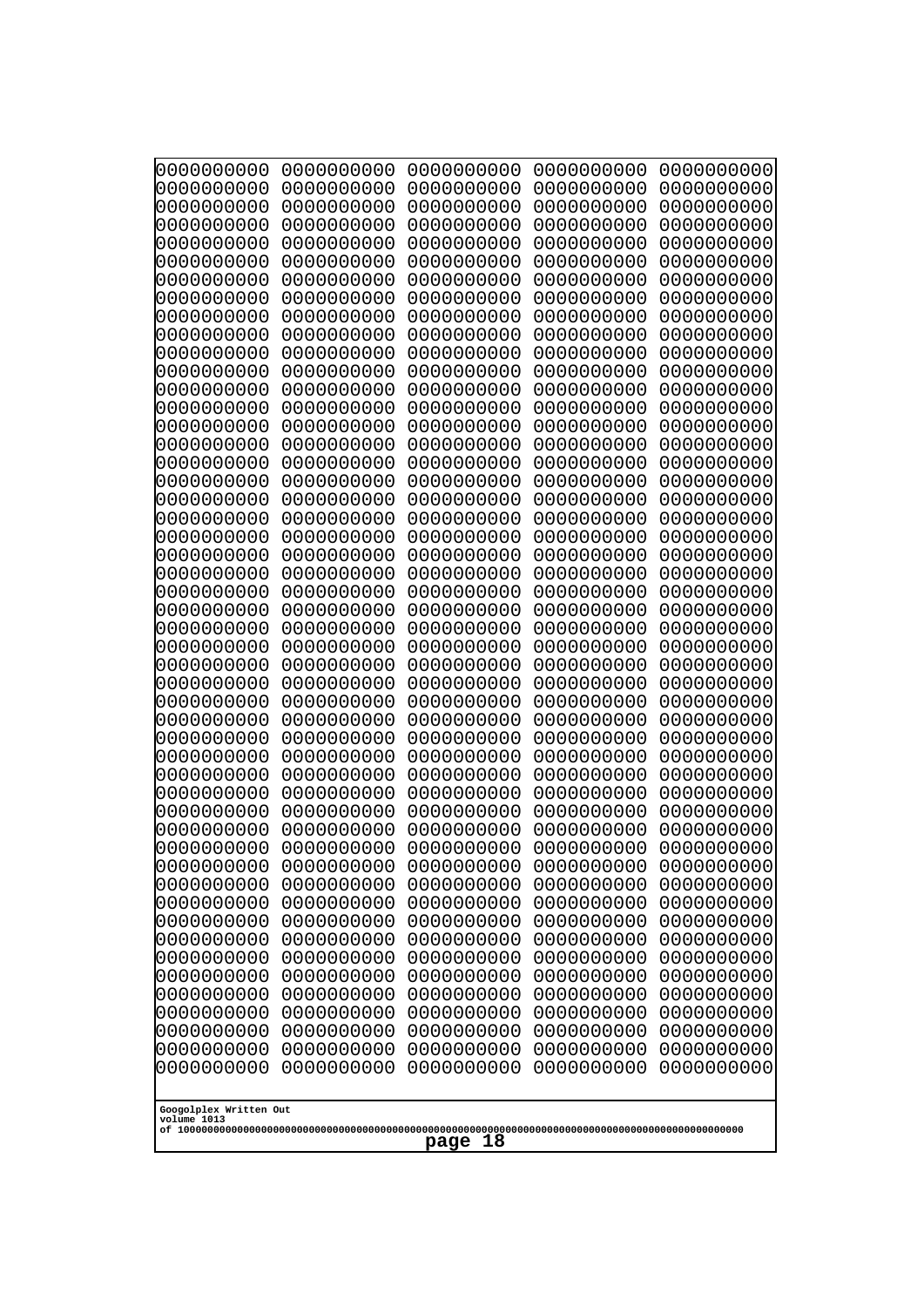| 0000000000                           | 0000000000 | 0000000000 | 0000000000 | 0000000000 |
|--------------------------------------|------------|------------|------------|------------|
| 0000000000                           | 0000000000 | 0000000000 | 0000000000 | 0000000000 |
| 0000000000                           | 0000000000 | 0000000000 | 0000000000 | 0000000000 |
| 0000000000                           | 0000000000 | 0000000000 | 0000000000 | 0000000000 |
| 0000000000                           | 0000000000 | 0000000000 | 0000000000 | 0000000000 |
| 0000000000                           | 0000000000 | 0000000000 | 0000000000 | 0000000000 |
| 0000000000                           | 0000000000 | 0000000000 | 0000000000 | 0000000000 |
| 0000000000                           | 0000000000 | 0000000000 | 0000000000 | 0000000000 |
| 0000000000                           | 0000000000 | 0000000000 | 0000000000 | 0000000000 |
| 0000000000                           | 0000000000 | 0000000000 | 0000000000 | 0000000000 |
| 0000000000                           | 0000000000 | 0000000000 | 0000000000 | 0000000000 |
| 0000000000                           | 0000000000 | 0000000000 | 0000000000 | 0000000000 |
| 0000000000                           | 0000000000 | 0000000000 | 0000000000 | 0000000000 |
| 0000000000                           | 0000000000 | 0000000000 | 0000000000 | 0000000000 |
| 0000000000                           | 0000000000 | 0000000000 | 0000000000 | 0000000000 |
| 0000000000                           | 0000000000 | 0000000000 | 0000000000 | 0000000000 |
| 0000000000                           | 0000000000 | 0000000000 | 0000000000 | 0000000000 |
| 0000000000                           | 0000000000 | 0000000000 | 0000000000 | 0000000000 |
| 0000000000                           | 0000000000 | 0000000000 | 0000000000 | 0000000000 |
| 0000000000                           | 0000000000 | 0000000000 | 0000000000 | 0000000000 |
| 0000000000                           | 0000000000 | 0000000000 | 0000000000 | 0000000000 |
| 0000000000                           | 0000000000 | 0000000000 | 0000000000 | 0000000000 |
| 0000000000                           | 0000000000 | 0000000000 | 0000000000 | 0000000000 |
| 0000000000                           | 0000000000 | 0000000000 | 0000000000 | 0000000000 |
| 0000000000                           | 0000000000 | 0000000000 | 0000000000 | 0000000000 |
| 0000000000                           | 0000000000 | 0000000000 | 0000000000 | 0000000000 |
| 0000000000                           | 0000000000 | 0000000000 | 0000000000 | 0000000000 |
| 0000000000                           | 0000000000 | 0000000000 | 0000000000 | 0000000000 |
| 0000000000                           | 0000000000 | 0000000000 | 0000000000 | 0000000000 |
| 0000000000                           | 0000000000 | 0000000000 | 0000000000 | 0000000000 |
| 0000000000                           | 0000000000 | 0000000000 | 0000000000 | 0000000000 |
| 0000000000                           | 0000000000 | 0000000000 | 0000000000 | 0000000000 |
| 0000000000                           | 0000000000 | 0000000000 | 0000000000 | 0000000000 |
| 0000000000                           | 0000000000 | 0000000000 | 0000000000 | 0000000000 |
| 0000000000                           | 0000000000 | 0000000000 | 0000000000 | 0000000000 |
| 0000000000                           | 0000000000 | 0000000000 | 0000000000 | 0000000000 |
| 0000000000                           | 0000000000 | 0000000000 | 0000000000 | 0000000000 |
| 0000000000                           | 0000000000 | 0000000000 | 0000000000 | 0000000000 |
| 0000000000                           | 0000000000 | 0000000000 | 0000000000 | 0000000000 |
| 0000000000                           | 0000000000 | 0000000000 | 0000000000 | 0000000000 |
| 0000000000                           | 0000000000 | 0000000000 | 0000000000 | 0000000000 |
| 0000000000                           | 0000000000 | 0000000000 | 0000000000 | 0000000000 |
| 0000000000                           | 0000000000 | 0000000000 | 0000000000 | 0000000000 |
| 0000000000                           | 0000000000 | 0000000000 | 0000000000 | 0000000000 |
| 0000000000                           | 0000000000 | 0000000000 | 0000000000 | 0000000000 |
| 0000000000                           | 0000000000 | 0000000000 | 0000000000 | 0000000000 |
| 0000000000                           | 0000000000 | 0000000000 | 0000000000 | 0000000000 |
| 0000000000                           | 0000000000 | 0000000000 | 0000000000 | 0000000000 |
| 0000000000                           | 0000000000 | 0000000000 | 0000000000 | 0000000000 |
| 0000000000<br>Googolplex Written Out | 0000000000 | 0000000000 | 0000000000 | 0000000000 |
| volume 1013<br>page 19               |            |            |            |            |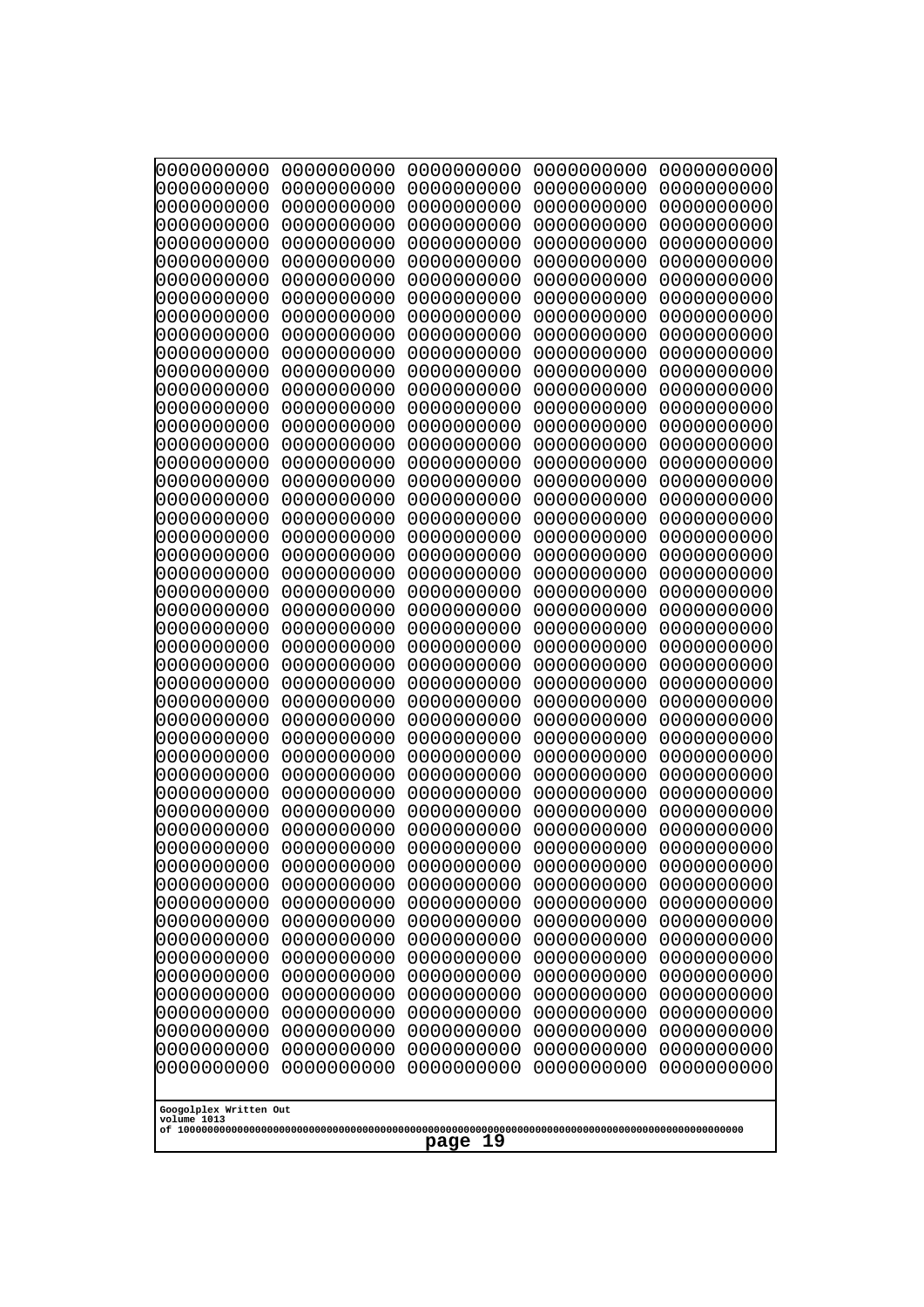| 000000000<br>0000000000               | 0000000000<br>0000000000 | 0000000000<br>0000000000 | 0000000000<br>0000000000 | 0000000000<br>0000000000 |
|---------------------------------------|--------------------------|--------------------------|--------------------------|--------------------------|
| 0000000000                            | 0000000000               | 0000000000               | 0000000000               | 0000000000               |
| 0000000000                            | 0000000000               | 0000000000               | 0000000000               | 0000000000               |
| 0000000000<br>0000000000              | 0000000000<br>0000000000 | 0000000000<br>0000000000 | 0000000000<br>0000000000 | 0000000000<br>0000000000 |
| 0000000000                            | 0000000000               | 0000000000               | 0000000000               | 0000000000               |
| 0000000000                            | 0000000000               | 0000000000               | 0000000000               | 0000000000               |
| 0000000000<br>0000000000              | 0000000000<br>0000000000 | 0000000000<br>0000000000 | 0000000000<br>0000000000 | 0000000000<br>0000000000 |
| 0000000000                            | 0000000000               | 0000000000               | 0000000000               | 0000000000               |
| 0000000000                            | 0000000000               | 0000000000               | 0000000000               | 0000000000               |
| 0000000000                            | 0000000000               | 0000000000               | 0000000000               | 0000000000               |
| 0000000000<br>0000000000              | 0000000000<br>0000000000 | 0000000000<br>0000000000 | 0000000000<br>0000000000 | 0000000000<br>0000000000 |
| 0000000000                            | 0000000000               | 0000000000               | 0000000000               | 0000000000               |
| 0000000000                            | 0000000000               | 0000000000               | 0000000000               | 0000000000               |
| 0000000000<br>0000000000              | 0000000000<br>0000000000 | 0000000000<br>0000000000 | 0000000000<br>0000000000 | 0000000000<br>0000000000 |
| 0000000000                            | 0000000000               | 0000000000               | 0000000000               | 0000000000               |
| 0000000000                            | 0000000000               | 0000000000               | 0000000000               | 0000000000               |
| 0000000000<br>0000000000              | 0000000000<br>0000000000 | 0000000000<br>0000000000 | 0000000000<br>0000000000 | 0000000000<br>0000000000 |
| 0000000000                            | 0000000000               | 0000000000               | 0000000000               | 0000000000               |
| 0000000000                            | 0000000000               | 0000000000               | 0000000000               | 0000000000               |
| 0000000000<br>0000000000              | 0000000000<br>0000000000 | 0000000000<br>0000000000 | 0000000000<br>0000000000 | 0000000000<br>0000000000 |
| 0000000000                            | 0000000000               | 0000000000               | 0000000000               | 0000000000               |
| 0000000000                            | 0000000000               | 0000000000               | 0000000000               | 0000000000               |
| 0000000000                            | 0000000000               | 0000000000               | 0000000000               | 0000000000               |
| 0000000000<br>0000000000              | 0000000000<br>0000000000 | 0000000000<br>0000000000 | 0000000000<br>0000000000 | 0000000000<br>0000000000 |
| 0000000000                            | 0000000000               | 0000000000               | 0000000000               | 0000000000               |
| 0000000000                            | 0000000000               | 0000000000               | 0000000000               | 0000000000               |
| 0000000000<br>0000000000              | 0000000000<br>0000000000 | 0000000000<br>0000000000 | 0000000000<br>0000000000 | 0000000000<br>0000000000 |
| 0000000000                            | 0000000000               | 0000000000               | 0000000000               | 0000000000               |
| 0000000000                            | 0000000000               | 0000000000               | 0000000000               | 0000000000               |
| 0000000000<br>0000000000              | 0000000000<br>0000000000 | 0000000000<br>0000000000 | 0000000000<br>0000000000 | 0000000000<br>0000000000 |
| 0000000000                            | 0000000000               | 0000000000               | 0000000000               | 0000000000               |
| 0000000000                            | 0000000000               | 0000000000               | 0000000000               | 0000000000               |
| 0000000000<br>0000000000              | 0000000000<br>0000000000 | 0000000000<br>0000000000 | 0000000000<br>0000000000 | 0000000000<br>0000000000 |
| 0000000000                            | 0000000000               | 0000000000               | 0000000000               | 0000000000               |
| 0000000000                            | 0000000000               | 0000000000               | 0000000000               | 0000000000               |
| 0000000000<br>0000000000              | 0000000000               | 0000000000               | 0000000000               | 0000000000<br>0000000000 |
| 0000000000                            | 0000000000<br>0000000000 | 0000000000<br>0000000000 | 0000000000<br>0000000000 | 0000000000               |
| 0000000000                            | 0000000000               | 0000000000               | 0000000000               | 0000000000               |
|                                       |                          |                          |                          |                          |
| Googolplex Written Out<br>volume 1013 |                          |                          |                          |                          |
| 20<br>page                            |                          |                          |                          |                          |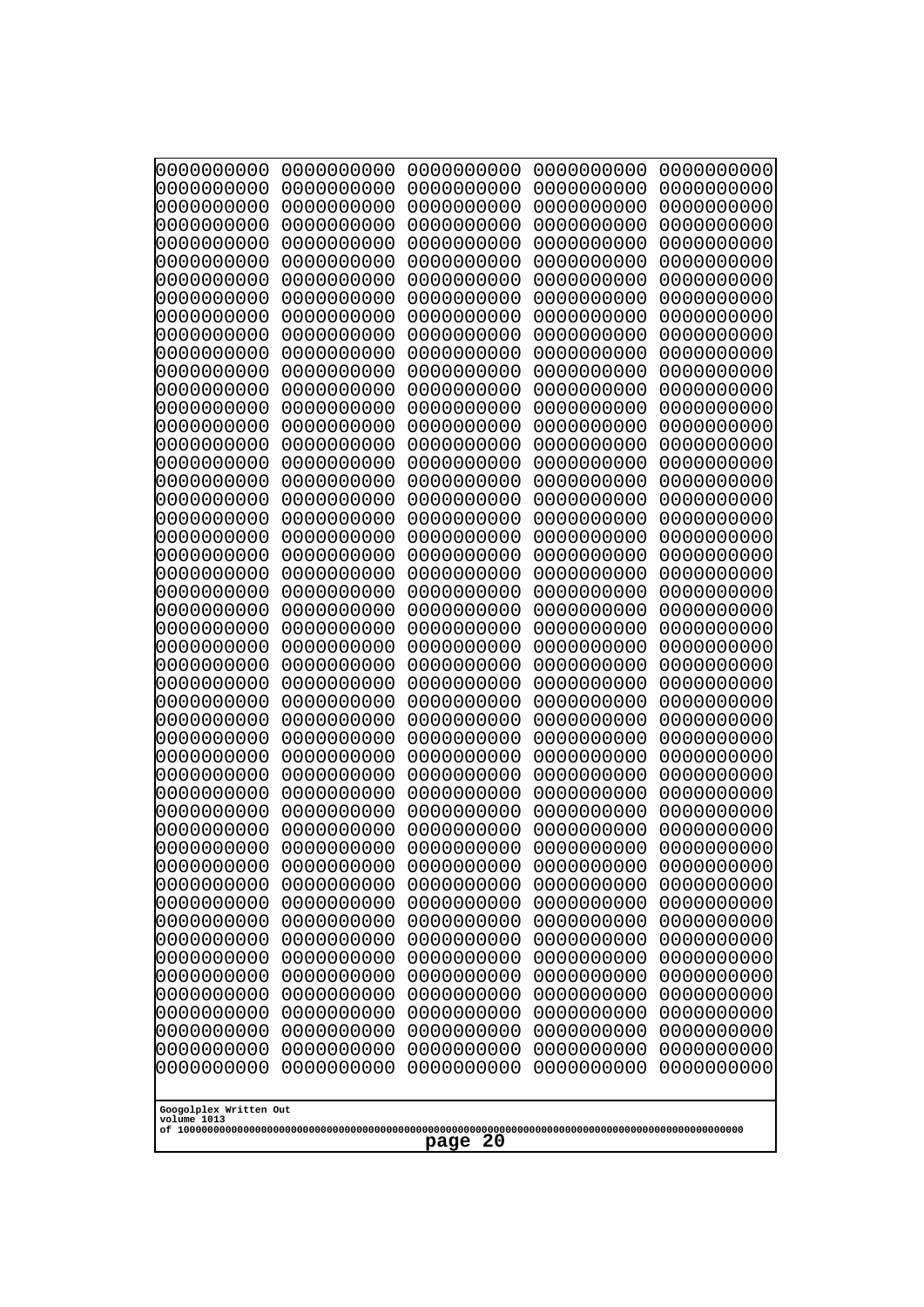| 0000000000                                          | 0000000000 | 0000000000 | 0000000000 | 0000000000 |
|-----------------------------------------------------|------------|------------|------------|------------|
| 1000000000                                          | 0000000000 | 0000000000 | 0000000000 | 0000000000 |
| 1000000000                                          | 0000000000 | 0000000000 | 0000000000 | 0000000000 |
| 0000000000                                          | 0000000000 | 0000000000 | 0000000000 | 0000000000 |
| 0000000000                                          | 0000000000 | 0000000000 | 0000000000 | 0000000000 |
| 0000000000                                          | 0000000000 | 0000000000 | 0000000000 | 0000000000 |
| 0000000000                                          | 0000000000 | 0000000000 | 0000000000 | 0000000000 |
| 0000000000                                          | 0000000000 | 0000000000 | 0000000000 | 0000000000 |
| 0000000000                                          | 0000000000 | 0000000000 | 0000000000 | 0000000000 |
| 0000000000                                          | 0000000000 | 0000000000 | 0000000000 | 0000000000 |
| 0000000000                                          | 0000000000 | 0000000000 | 0000000000 | 0000000000 |
| 0000000000                                          | 0000000000 | 0000000000 | 0000000000 | 0000000000 |
| 0000000000                                          | 0000000000 | 0000000000 | 0000000000 | 0000000000 |
| 0000000000                                          | 0000000000 | 0000000000 | 0000000000 | 0000000000 |
| 0000000000                                          | 0000000000 | 0000000000 | 0000000000 | 0000000000 |
| 0000000000                                          | 0000000000 | 0000000000 | 0000000000 | 0000000000 |
| 0000000000                                          | 0000000000 | 0000000000 | 0000000000 | 0000000000 |
| looooooooo                                          | 0000000000 | 0000000000 | 0000000000 | 0000000000 |
| 0000000000                                          | 0000000000 | 0000000000 | 0000000000 | 0000000000 |
| 0000000000                                          | 0000000000 | 0000000000 | 0000000000 | 0000000000 |
| 0000000000                                          | 0000000000 | 0000000000 | 0000000000 | 0000000000 |
| 0000000000                                          | 0000000000 | 0000000000 | 0000000000 | 0000000000 |
| 0000000000                                          | 0000000000 | 0000000000 | 0000000000 | 0000000000 |
| 0000000000                                          | 0000000000 | 0000000000 | 0000000000 | 0000000000 |
| 0000000000                                          | 0000000000 | 0000000000 | 0000000000 | 0000000000 |
| 0000000000                                          | 0000000000 | 0000000000 | 0000000000 | 0000000000 |
| 0000000000                                          | 0000000000 | 0000000000 | 0000000000 | 0000000000 |
| 0000000000                                          | 0000000000 | 0000000000 | 0000000000 | 0000000000 |
| 0000000000                                          | 0000000000 | 0000000000 | 0000000000 | 0000000000 |
| 0000000000                                          | 0000000000 | 0000000000 | 0000000000 | 0000000000 |
| 0000000000                                          | 0000000000 | 0000000000 | 0000000000 | 0000000000 |
| 0000000000                                          | 0000000000 | 0000000000 | 0000000000 | 0000000000 |
| 0000000000                                          | 0000000000 | 0000000000 | 0000000000 | 0000000000 |
| 0000000000                                          | 0000000000 | 0000000000 | 0000000000 | 0000000000 |
| 0000000000                                          | 0000000000 | 0000000000 | 0000000000 | 0000000000 |
| 0000000000                                          | 0000000000 | 0000000000 | 0000000000 | 0000000000 |
| 0000000000                                          | 0000000000 | 0000000000 | 0000000000 | 0000000000 |
| 0000000000                                          | 0000000000 | 0000000000 | 0000000000 | 0000000000 |
| 0000000000                                          | 0000000000 | 0000000000 | 0000000000 | 0000000000 |
| 0000000000                                          | 0000000000 | 0000000000 | 0000000000 | 0000000000 |
| 0000000000                                          | 0000000000 | 0000000000 | 0000000000 | 0000000000 |
| 0000000000                                          | 0000000000 | 0000000000 | 0000000000 | 0000000000 |
| 0000000000                                          | 0000000000 | 0000000000 | 0000000000 | 0000000000 |
| 0000000000                                          | 0000000000 | 0000000000 | 0000000000 | 0000000000 |
| 0000000000                                          | 0000000000 | 0000000000 | 0000000000 | 0000000000 |
| 0000000000                                          | 0000000000 | 0000000000 | 0000000000 | 0000000000 |
| 0000000000                                          | 0000000000 | 0000000000 | 0000000000 | 0000000000 |
| 0000000000                                          | 0000000000 | 0000000000 | 0000000000 | 0000000000 |
| 0000000000                                          | 0000000000 | 0000000000 | 0000000000 | 0000000000 |
| Googolplex Written Out<br>volume 1013<br>21<br>page |            |            |            |            |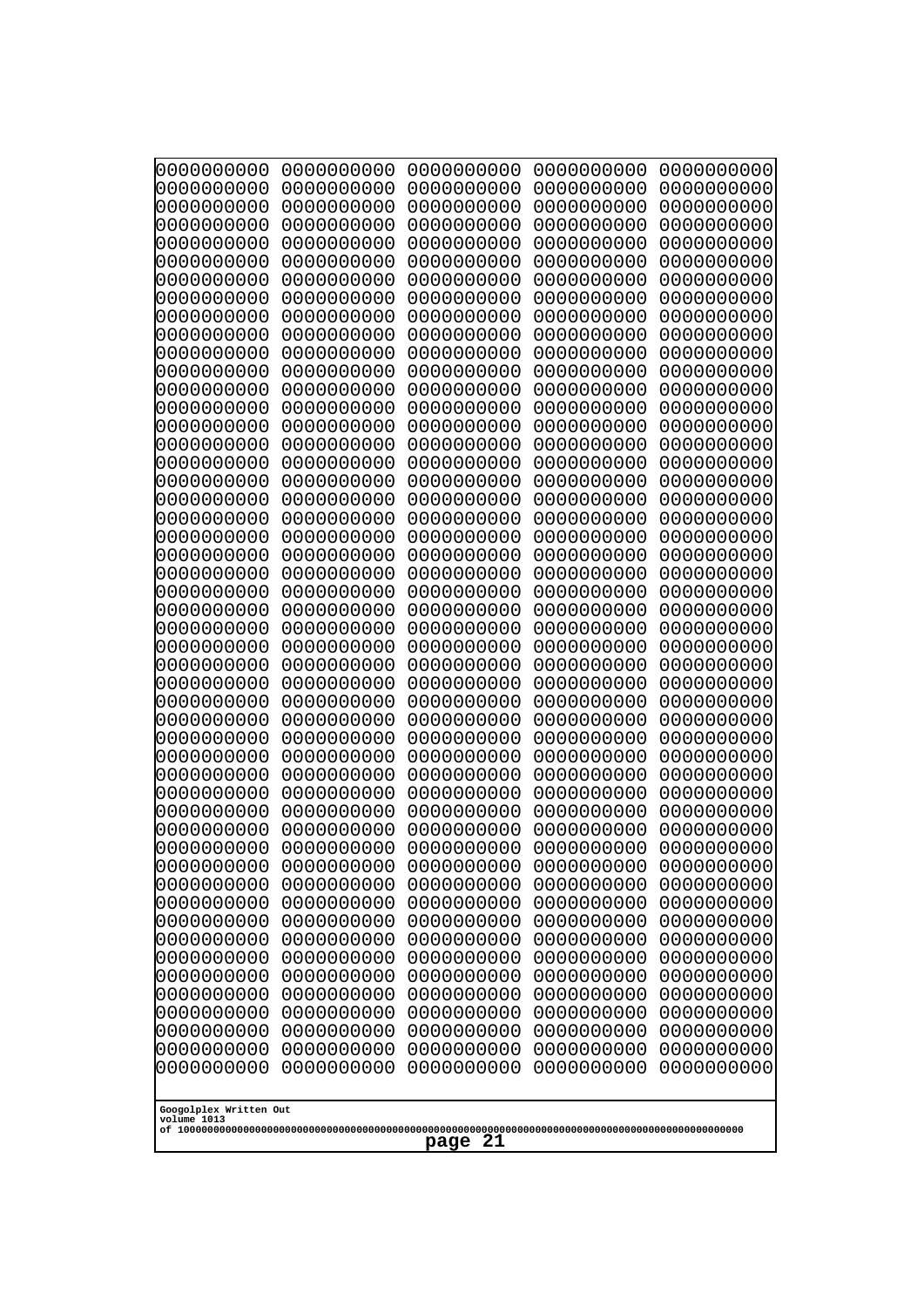| 000000000<br>0000000000  | 0000000000<br>0000000000 | 0000000000<br>0000000000 | 0000000000<br>0000000000 | 0000000000<br>0000000000 |
|--------------------------|--------------------------|--------------------------|--------------------------|--------------------------|
| 0000000000               | 0000000000               | 0000000000               | 0000000000               | 0000000000               |
| 0000000000<br>0000000000 | 0000000000<br>0000000000 | 0000000000<br>0000000000 | 0000000000<br>0000000000 | 0000000000<br>0000000000 |
| 0000000000               | 0000000000               | 0000000000               | 0000000000               | 0000000000               |
| 0000000000<br>0000000000 | 0000000000<br>0000000000 | 0000000000<br>0000000000 | 0000000000<br>0000000000 | 0000000000<br>0000000000 |
| 0000000000               | 0000000000               | 0000000000               | 0000000000               | 0000000000               |
| 0000000000<br>0000000000 | 0000000000<br>0000000000 | 0000000000<br>0000000000 | 0000000000<br>0000000000 | 0000000000<br>0000000000 |
| 0000000000               | 0000000000               | 0000000000               | 0000000000               | 0000000000               |
| 0000000000<br>0000000000 | 0000000000<br>0000000000 | 0000000000<br>0000000000 | 0000000000<br>0000000000 | 0000000000<br>0000000000 |
| 0000000000               | 0000000000               | 0000000000               | 0000000000               | 0000000000               |
| 0000000000<br>0000000000 | 0000000000<br>0000000000 | 0000000000<br>0000000000 | 0000000000<br>0000000000 | 0000000000<br>0000000000 |
| 0000000000               | 0000000000               | 0000000000               | 0000000000               | 0000000000               |
| 0000000000<br>0000000000 | 0000000000<br>0000000000 | 0000000000<br>0000000000 | 0000000000<br>0000000000 | 0000000000<br>0000000000 |
| 0000000000               | 0000000000               | 0000000000               | 0000000000               | 0000000000               |
| 0000000000               | 0000000000               | 0000000000               | 0000000000               | 0000000000               |
| 0000000000<br>0000000000 | 0000000000<br>0000000000 | 0000000000<br>0000000000 | 0000000000<br>0000000000 | 0000000000<br>0000000000 |
| 0000000000               | 0000000000               | 0000000000               | 0000000000               | 0000000000               |
| 0000000000<br>0000000000 | 0000000000<br>0000000000 | 0000000000<br>0000000000 | 0000000000<br>0000000000 | 0000000000<br>0000000000 |
| 0000000000               | 0000000000               | 0000000000               | 0000000000               | 0000000000               |
| 0000000000<br>0000000000 | 0000000000<br>0000000000 | 0000000000<br>0000000000 | 0000000000<br>0000000000 | 0000000000<br>0000000000 |
| 0000000000               | 0000000000               | 0000000000               | 0000000000               | 0000000000               |
| 0000000000<br>0000000000 | 0000000000<br>0000000000 | 0000000000<br>0000000000 | 0000000000<br>0000000000 | 0000000000<br>0000000000 |
| 0000000000               | 0000000000               | 0000000000               | 0000000000               | 0000000000               |
| 0000000000<br>0000000000 | 0000000000<br>0000000000 | 0000000000<br>0000000000 | 0000000000<br>0000000000 | 0000000000<br>0000000000 |
| 0000000000               | 0000000000               | 0000000000               | 0000000000               | 0000000000               |
| 0000000000<br>0000000000 | 0000000000<br>0000000000 | 0000000000<br>0000000000 | 0000000000<br>0000000000 | 0000000000<br>0000000000 |
| 0000000000               | 0000000000               | 0000000000               | 0000000000               | 0000000000               |
| 0000000000<br>0000000000 | 0000000000<br>0000000000 | 0000000000<br>0000000000 | 0000000000<br>0000000000 | 0000000000<br>0000000000 |
| 0000000000               | 0000000000               | 0000000000               | 0000000000               | 0000000000               |
| 0000000000               | 0000000000               | 0000000000               | 0000000000               | 0000000000               |
| 0000000000<br>0000000000 | 0000000000<br>0000000000 | 0000000000<br>0000000000 | 0000000000<br>0000000000 | 0000000000<br>0000000000 |
| 0000000000               | 0000000000               | 0000000000               | 0000000000               | 0000000000               |
| 0000000000<br>0000000000 | 0000000000<br>0000000000 | 0000000000<br>0000000000 | 0000000000<br>0000000000 | 0000000000<br>0000000000 |
| 0000000000               | 0000000000               | 0000000000               | 0000000000               | 0000000000               |
| Googolplex Written Out   |                          |                          |                          |                          |
| volume 1013              |                          |                          |                          |                          |
| 22<br>page               |                          |                          |                          |                          |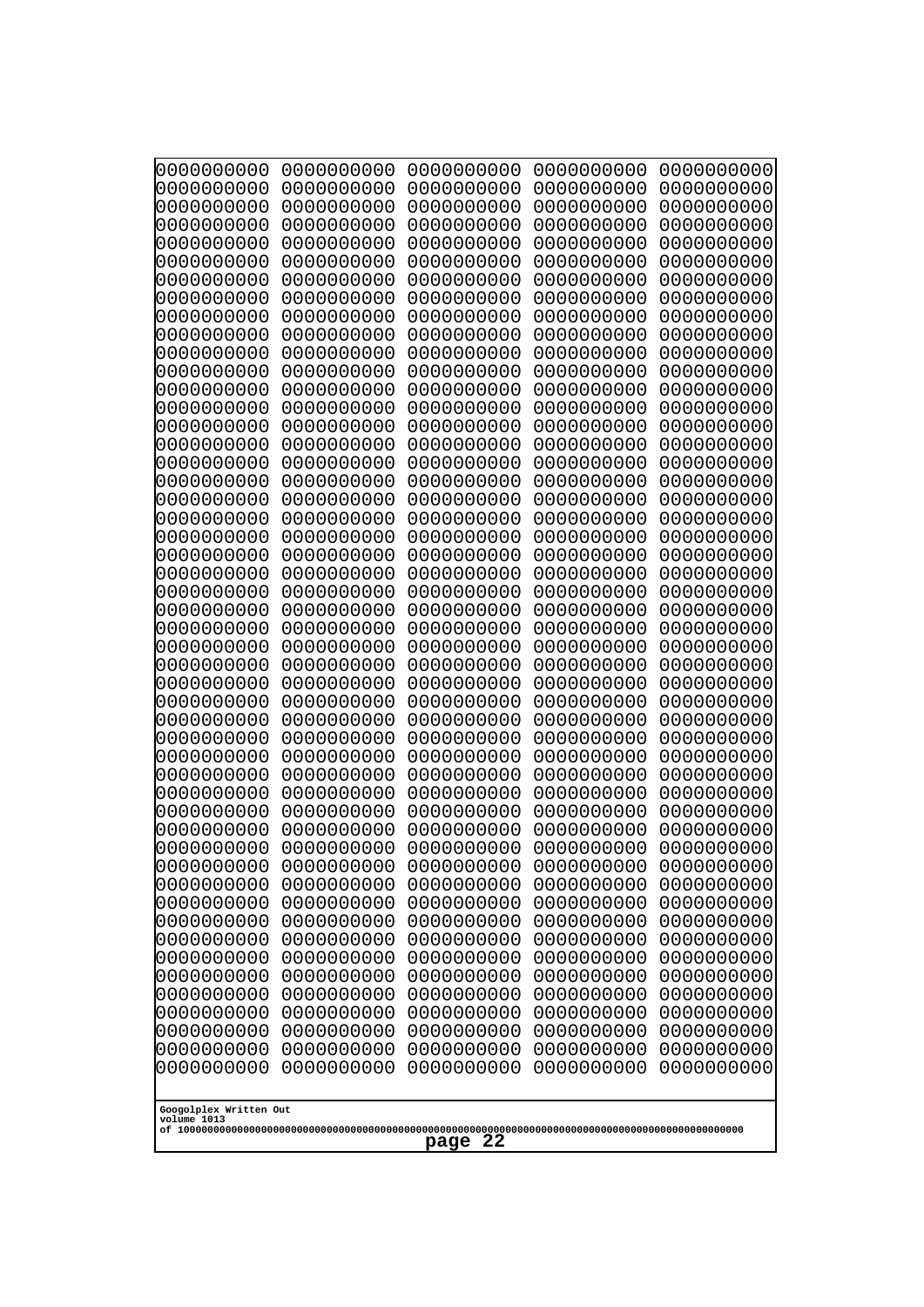| 000000000<br>0000000000               | 0000000000<br>0000000000 | 0000000000<br>0000000000 | 0000000000<br>0000000000 | 0000000000<br>0000000000 |
|---------------------------------------|--------------------------|--------------------------|--------------------------|--------------------------|
| 0000000000                            | 0000000000               | 0000000000               | 0000000000               | 0000000000               |
| 0000000000                            | 0000000000               | 0000000000               | 0000000000               | 0000000000               |
| 0000000000<br>0000000000              | 0000000000<br>0000000000 | 0000000000<br>0000000000 | 0000000000<br>0000000000 | 0000000000<br>0000000000 |
| 0000000000                            | 0000000000               | 0000000000               | 0000000000               | 0000000000               |
| 0000000000                            | 0000000000               | 0000000000               | 0000000000               | 0000000000               |
| 0000000000<br>0000000000              | 0000000000<br>0000000000 | 0000000000<br>0000000000 | 0000000000<br>0000000000 | 0000000000<br>0000000000 |
| 0000000000                            | 0000000000               | 0000000000               | 0000000000               | 0000000000               |
| 0000000000                            | 0000000000               | 0000000000               | 0000000000               | 0000000000               |
| 0000000000<br>0000000000              | 0000000000<br>0000000000 | 0000000000<br>0000000000 | 0000000000<br>0000000000 | 0000000000<br>0000000000 |
| 0000000000                            | 0000000000               | 0000000000               | 0000000000               | 0000000000               |
| 0000000000<br>0000000000              | 0000000000<br>0000000000 | 0000000000<br>0000000000 | 0000000000<br>0000000000 | 0000000000<br>0000000000 |
| 0000000000                            | 0000000000               | 0000000000               | 0000000000               | 0000000000               |
| 0000000000                            | 0000000000               | 0000000000               | 0000000000               | 0000000000               |
| 0000000000<br>0000000000              | 0000000000<br>0000000000 | 0000000000<br>0000000000 | 0000000000<br>0000000000 | 0000000000<br>0000000000 |
| 0000000000                            | 0000000000               | 0000000000               | 0000000000               | 0000000000               |
| 0000000000                            | 0000000000               | 0000000000               | 0000000000               | 0000000000               |
| 0000000000<br>0000000000              | 0000000000<br>0000000000 | 0000000000<br>0000000000 | 0000000000<br>0000000000 | 0000000000<br>0000000000 |
| 0000000000                            | 0000000000               | 0000000000               | 0000000000               | 0000000000               |
| 0000000000                            | 0000000000               | 0000000000               | 0000000000               | 0000000000               |
| 0000000000<br>0000000000              | 0000000000<br>0000000000 | 0000000000<br>0000000000 | 0000000000<br>0000000000 | 0000000000<br>0000000000 |
| 0000000000                            | 0000000000               | 0000000000               | 0000000000               | 0000000000               |
| 0000000000                            | 0000000000               | 0000000000               | 0000000000               | 0000000000               |
| 0000000000<br>0000000000              | 0000000000<br>0000000000 | 0000000000<br>0000000000 | 0000000000<br>0000000000 | 0000000000<br>0000000000 |
| 0000000000                            | 0000000000               | 0000000000               | 0000000000               | 0000000000               |
| 0000000000                            | 0000000000               | 0000000000               | 0000000000               | 0000000000               |
| 0000000000<br>0000000000              | 0000000000<br>0000000000 | 0000000000<br>0000000000 | 0000000000<br>0000000000 | 0000000000<br>0000000000 |
| 0000000000                            | 0000000000               | 0000000000               | 0000000000               | 0000000000               |
| 0000000000<br>0000000000              | 0000000000<br>0000000000 | 0000000000<br>0000000000 | 0000000000               | 0000000000               |
| 0000000000                            | 0000000000               | 0000000000               | 0000000000<br>0000000000 | 0000000000<br>0000000000 |
| 0000000000                            | 0000000000               | 0000000000               | 0000000000               | 0000000000               |
| 0000000000<br>0000000000              | 0000000000<br>0000000000 | 0000000000<br>0000000000 | 0000000000<br>0000000000 | 0000000000<br>0000000000 |
| 0000000000                            | 0000000000               | 0000000000               | 0000000000               | 0000000000               |
| 0000000000                            | 0000000000               | 0000000000               | 0000000000               | 0000000000               |
| 0000000000<br>0000000000              | 0000000000<br>0000000000 | 0000000000<br>0000000000 | 0000000000<br>0000000000 | 0000000000<br>0000000000 |
| 0000000000                            | 0000000000               | 0000000000               | 0000000000               | 0000000000               |
| 0000000000                            | 0000000000               | 0000000000               | 0000000000               | 0000000000               |
|                                       |                          |                          |                          |                          |
| Googolplex Written Out<br>volume 1013 |                          |                          |                          |                          |
| 23<br>page                            |                          |                          |                          |                          |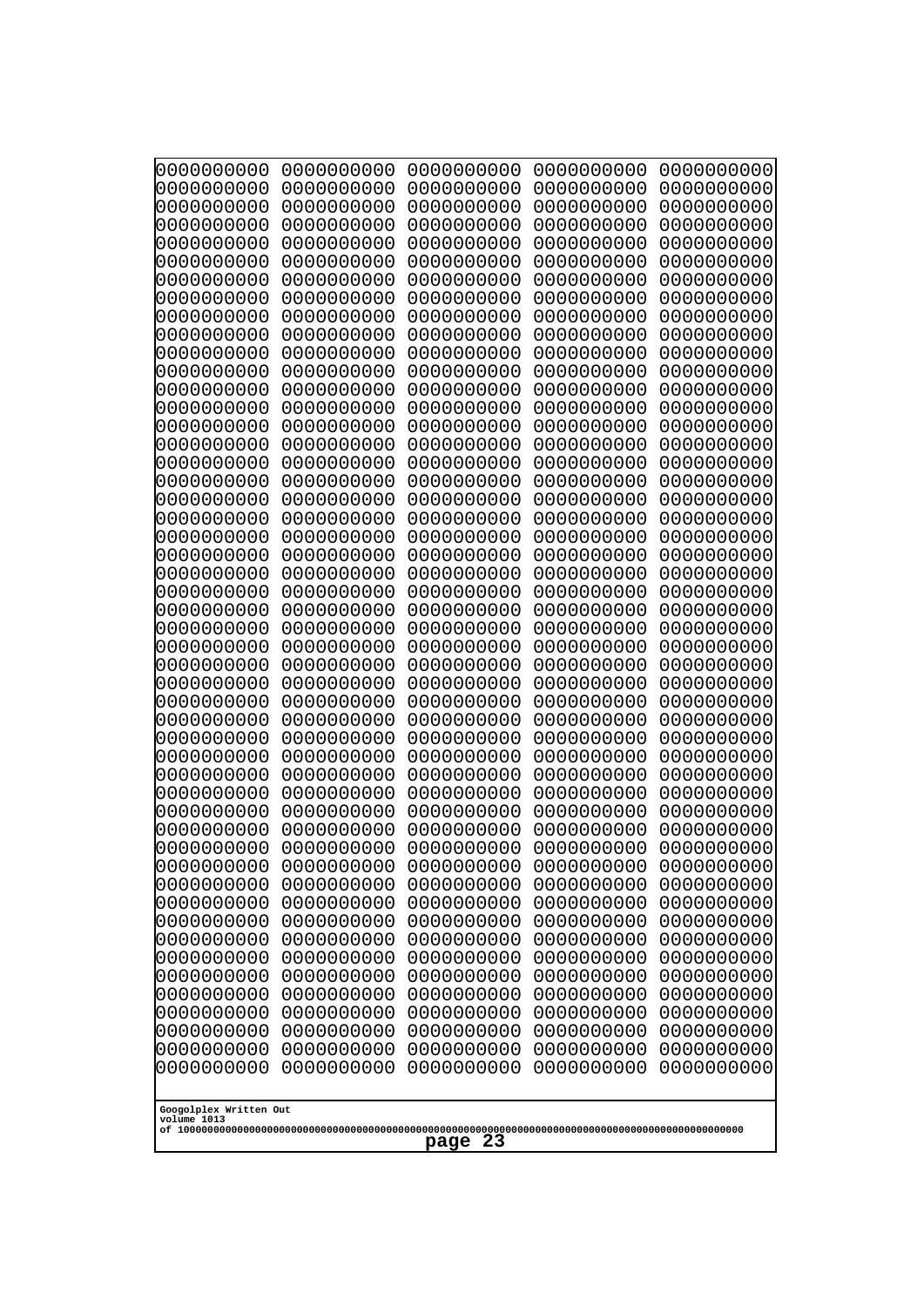| 000000000                              | 0000000000                             | 0000000000                             | 0000000000                             | 0000000000                             |
|----------------------------------------|----------------------------------------|----------------------------------------|----------------------------------------|----------------------------------------|
| 0000000000                             | 0000000000                             | 0000000000                             | 0000000000                             | 0000000000                             |
| 0000000000                             | 0000000000                             | 0000000000                             | 0000000000                             | 0000000000                             |
| 0000000000                             | 0000000000                             | 0000000000                             | 0000000000                             | 0000000000                             |
| 0000000000                             | 0000000000                             | 0000000000                             | 0000000000                             | 0000000000                             |
| 0000000000                             | 0000000000                             | 0000000000                             | 0000000000                             | 0000000000                             |
| 0000000000                             | 0000000000                             | 0000000000                             | 0000000000                             | 0000000000                             |
| 0000000000                             | 0000000000                             | 0000000000                             | 0000000000                             | 0000000000                             |
| 0000000000                             | 0000000000                             | 0000000000                             | 0000000000                             | 0000000000                             |
| 0000000000                             | 0000000000                             | 0000000000                             | 0000000000                             | 0000000000                             |
| 0000000000                             | 0000000000                             | 0000000000                             | 0000000000                             | 0000000000                             |
| 0000000000                             | 0000000000                             | 0000000000                             | 0000000000                             | 0000000000                             |
| 0000000000                             | 0000000000                             | 0000000000                             | 0000000000                             | 0000000000                             |
| 0000000000                             | 0000000000                             | 0000000000                             | 0000000000                             | 0000000000                             |
| 0000000000                             | 0000000000                             | 0000000000                             | 0000000000                             | 0000000000                             |
| 0000000000                             | 0000000000                             | 0000000000                             | 0000000000                             | 0000000000                             |
| 0000000000                             | 0000000000                             | 0000000000                             | 0000000000                             | 0000000000                             |
| 0000000000                             | 0000000000                             | 0000000000                             | 0000000000                             | 0000000000                             |
| 0000000000                             | 0000000000                             | 0000000000                             | 0000000000                             | 0000000000                             |
| 0000000000                             | 0000000000                             | 0000000000                             | 0000000000                             | 0000000000                             |
| 0000000000                             | 0000000000                             | 0000000000                             | 0000000000                             | 0000000000                             |
| 0000000000                             | 0000000000                             | 0000000000                             | 0000000000                             | 0000000000                             |
| 0000000000                             | 0000000000                             | 0000000000                             | 0000000000                             | 0000000000                             |
| 0000000000                             | 0000000000                             | 0000000000                             | 0000000000                             | 0000000000                             |
| 0000000000                             | 0000000000                             | 0000000000                             | 0000000000                             | 0000000000                             |
| 0000000000                             | 0000000000                             | 0000000000                             | 0000000000                             | 0000000000                             |
| 0000000000                             | 0000000000                             | 0000000000                             | 0000000000                             | 0000000000                             |
| 0000000000                             | 0000000000                             | 0000000000                             | 0000000000                             | 0000000000                             |
| 0000000000                             | 0000000000                             | 0000000000                             | 0000000000                             | 0000000000                             |
| 0000000000                             | 0000000000                             | 0000000000                             | 0000000000                             | 0000000000                             |
| 0000000000                             | 0000000000                             | 0000000000                             | 0000000000                             | 0000000000                             |
| 0000000000                             | 0000000000                             | 0000000000                             | 0000000000                             | 0000000000                             |
| 0000000000                             | 0000000000                             | 0000000000                             | 0000000000                             | 0000000000                             |
| 0000000000                             | 0000000000                             | 0000000000                             | 0000000000                             | 0000000000                             |
| 0000000000                             | 0000000000                             | 0000000000                             | 0000000000                             | 0000000000                             |
| 0000000000                             | 0000000000                             | 0000000000                             | 0000000000                             | 0000000000                             |
| 0000000000                             | 0000000000                             | 0000000000                             | 0000000000                             | 0000000000                             |
| 0000000000                             | 0000000000                             | 0000000000                             | 0000000000                             | 0000000000                             |
| 0000000000                             | 0000000000                             | 0000000000                             | 0000000000                             | 0000000000                             |
| 0000000000<br>0000000000<br>0000000000 | 0000000000<br>0000000000               | 0000000000<br>0000000000               | 0000000000<br>0000000000<br>0000000000 | 0000000000<br>0000000000<br>0000000000 |
| 0000000000<br>0000000000               | 0000000000<br>0000000000<br>0000000000 | 0000000000<br>0000000000<br>0000000000 | 0000000000<br>0000000000               | 0000000000<br>0000000000               |
| 0000000000                             | 0000000000                             | 0000000000                             | 0000000000                             | 0000000000                             |
| 0000000000                             | 0000000000                             | 0000000000                             | 0000000000                             | 0000000000                             |
| 0000000000                             | 0000000000                             | 0000000000                             | 0000000000                             | 0000000000                             |
| 0000000000                             | 0000000000                             | 0000000000                             | 0000000000                             | 0000000000                             |
| 0000000000                             | 0000000000                             | 0000000000                             | 0000000000                             | 0000000000                             |
| 0000000000                             | 0000000000                             | 0000000000                             | 0000000000                             | 0000000000                             |
| Googolplex Written Out<br>volume 1013  |                                        |                                        |                                        |                                        |
| 24<br>page                             |                                        |                                        |                                        |                                        |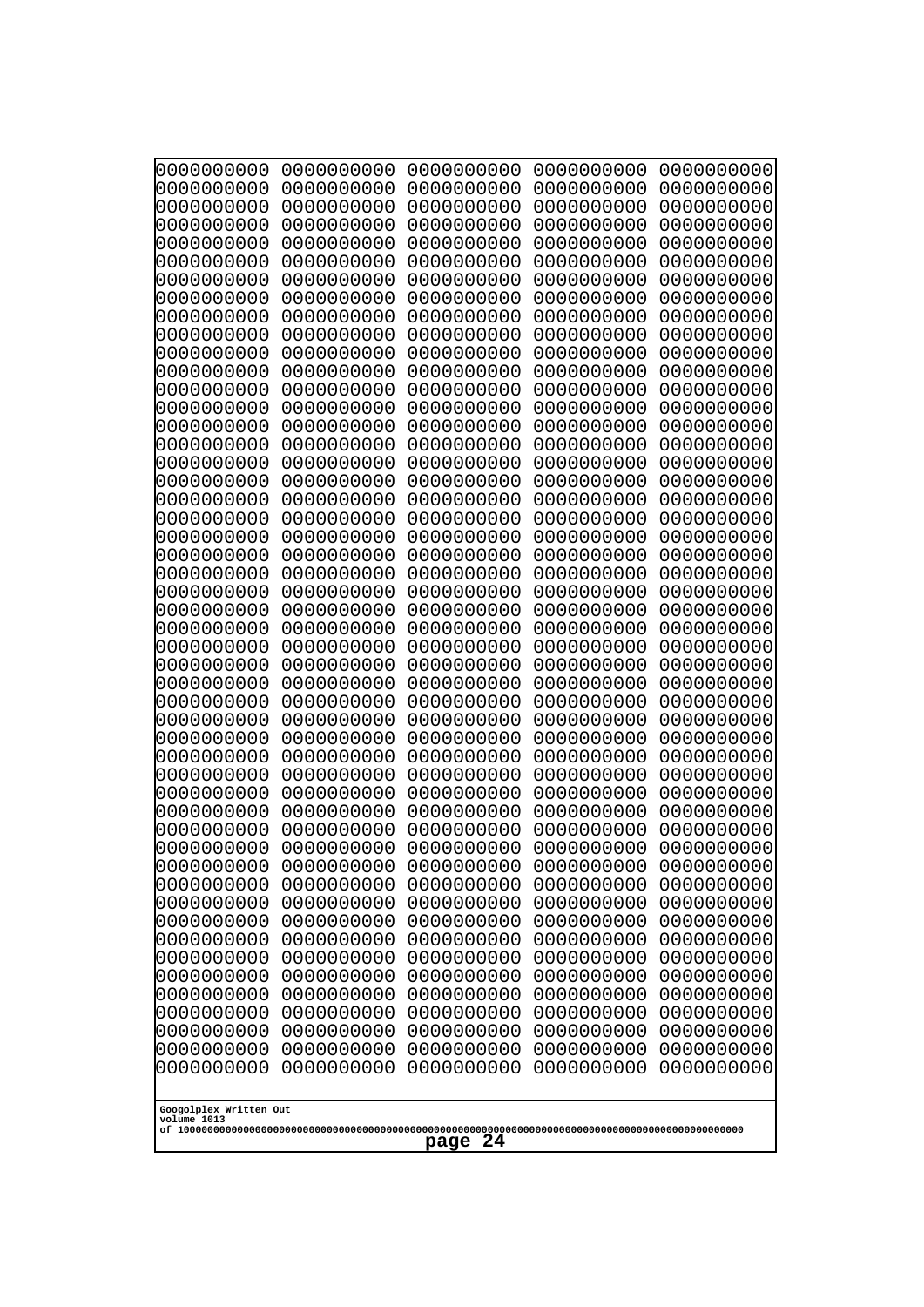| 0000000000                            | 0000000000 | 0000000000 | 0000000000 | 0000000000 |
|---------------------------------------|------------|------------|------------|------------|
| 1000000000                            | 0000000000 | 0000000000 | 0000000000 | 0000000000 |
| 1000000000                            | 0000000000 | 0000000000 | 0000000000 | 0000000000 |
| 0000000000                            | 0000000000 | 0000000000 | 0000000000 | 0000000000 |
| 0000000000                            | 0000000000 | 0000000000 | 0000000000 | 0000000000 |
| 0000000000                            | 0000000000 | 0000000000 | 0000000000 | 0000000000 |
| 0000000000                            | 0000000000 | 0000000000 | 0000000000 | 0000000000 |
| 0000000000                            | 0000000000 | 0000000000 | 0000000000 | 0000000000 |
| 0000000000                            | 0000000000 | 0000000000 | 0000000000 | 0000000000 |
| 0000000000                            | 0000000000 | 0000000000 | 0000000000 | 0000000000 |
| 0000000000                            | 0000000000 | 0000000000 | 0000000000 | 0000000000 |
| 0000000000                            | 0000000000 | 0000000000 | 0000000000 | 0000000000 |
| 0000000000                            | 0000000000 | 0000000000 | 0000000000 | 0000000000 |
| 0000000000                            | 0000000000 | 0000000000 | 0000000000 | 0000000000 |
| 0000000000                            | 0000000000 | 0000000000 | 0000000000 | 0000000000 |
| 0000000000                            | 0000000000 | 0000000000 | 0000000000 | 0000000000 |
| 0000000000                            | 0000000000 | 0000000000 | 0000000000 | 0000000000 |
| 0000000000                            | 0000000000 | 0000000000 | 0000000000 | 0000000000 |
| looooooooo                            | 0000000000 | 0000000000 | 0000000000 | 0000000000 |
| 0000000000                            | 0000000000 | 0000000000 | 0000000000 | 0000000000 |
| 0000000000                            | 0000000000 | 0000000000 | 0000000000 | 0000000000 |
| 0000000000                            | 0000000000 | 0000000000 | 0000000000 | 0000000000 |
| 0000000000                            | 0000000000 | 0000000000 | 0000000000 | 0000000000 |
| 0000000000                            | 0000000000 | 0000000000 | 0000000000 | 0000000000 |
| 0000000000                            | 0000000000 | 0000000000 | 0000000000 | 0000000000 |
| 0000000000                            | 0000000000 | 0000000000 | 0000000000 | 0000000000 |
| 0000000000                            | 0000000000 | 0000000000 | 0000000000 | 0000000000 |
| 0000000000                            | 0000000000 | 0000000000 | 0000000000 | 0000000000 |
| 0000000000                            | 0000000000 | 0000000000 | 0000000000 | 0000000000 |
| 0000000000                            | 0000000000 | 0000000000 | 0000000000 | 0000000000 |
| 0000000000                            | 0000000000 | 0000000000 | 0000000000 | 0000000000 |
| 0000000000                            | 0000000000 | 0000000000 | 0000000000 | 0000000000 |
| 0000000000                            | 0000000000 | 0000000000 | 0000000000 | 0000000000 |
| 0000000000                            | 0000000000 | 0000000000 | 0000000000 | 0000000000 |
| 0000000000                            | 0000000000 | 0000000000 | 0000000000 | 0000000000 |
| 0000000000                            | 0000000000 | 0000000000 | 0000000000 | 0000000000 |
| 0000000000<br>0000000000              | 0000000000 | 0000000000 | 0000000000 | 0000000000 |
| 0000000000                            | 0000000000 | 0000000000 | 0000000000 | 0000000000 |
|                                       | 0000000000 | 0000000000 | 0000000000 | 0000000000 |
| 0000000000                            | 0000000000 | 0000000000 | 0000000000 | 0000000000 |
| 0000000000                            | 0000000000 | 0000000000 | 0000000000 | 0000000000 |
| 0000000000                            | 0000000000 | 0000000000 | 0000000000 | 0000000000 |
| 0000000000                            | 0000000000 | 0000000000 | 0000000000 | 0000000000 |
| 0000000000                            | 0000000000 | 0000000000 | 0000000000 | 0000000000 |
| 0000000000                            | 0000000000 | 0000000000 | 0000000000 | 0000000000 |
| 0000000000                            | 0000000000 | 0000000000 | 0000000000 | 0000000000 |
| 0000000000                            | 0000000000 | 0000000000 | 0000000000 | 0000000000 |
| 0000000000                            | 0000000000 | 0000000000 | 0000000000 | 0000000000 |
| 0000000000                            | 0000000000 | 0000000000 | 0000000000 | 0000000000 |
| 0000000000                            | 0000000000 | 0000000000 | 0000000000 | 0000000000 |
|                                       |            |            |            |            |
| Googolplex Written Out<br>volume 1013 |            |            |            |            |
| 25<br>page                            |            |            |            |            |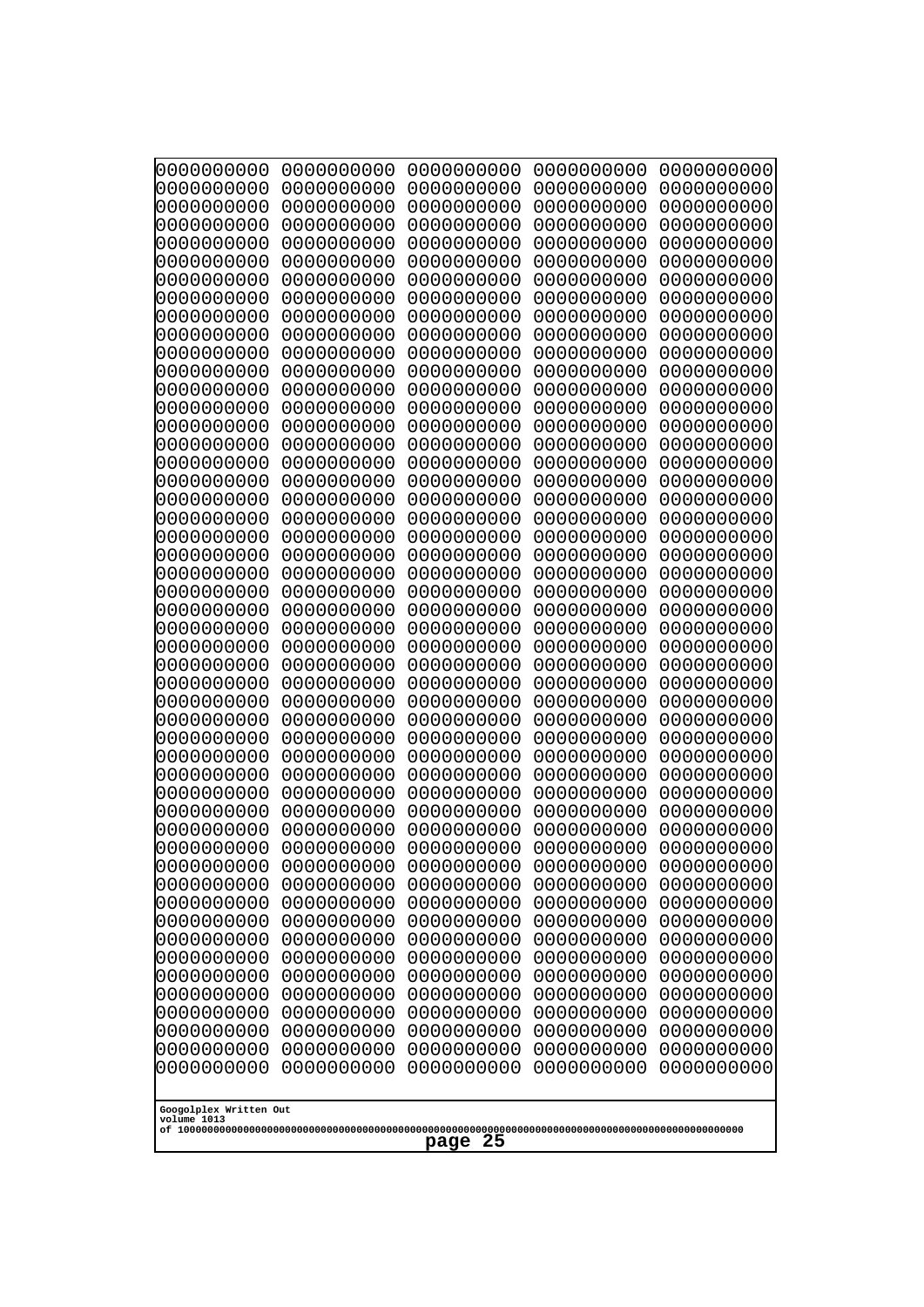| 000000000<br>0000000000  | 0000000000<br>0000000000 | 0000000000<br>0000000000 | 0000000000<br>0000000000 | 0000000000<br>0000000000 |
|--------------------------|--------------------------|--------------------------|--------------------------|--------------------------|
| 0000000000               | 0000000000               | 0000000000               | 0000000000               | 0000000000               |
| 0000000000               | 0000000000               | 0000000000               | 0000000000               | 0000000000               |
| 0000000000<br>0000000000 | 0000000000<br>0000000000 | 0000000000<br>0000000000 | 0000000000<br>0000000000 | 0000000000<br>0000000000 |
| 0000000000               | 0000000000               | 0000000000               | 0000000000               | 0000000000               |
| 0000000000               | 0000000000               | 0000000000               | 0000000000               | 0000000000               |
| 0000000000<br>0000000000 | 0000000000<br>0000000000 | 0000000000<br>0000000000 | 0000000000<br>0000000000 | 0000000000<br>0000000000 |
| 0000000000               | 0000000000               | 0000000000               | 0000000000               | 0000000000               |
| 0000000000<br>0000000000 | 0000000000<br>0000000000 | 0000000000<br>0000000000 | 0000000000<br>0000000000 | 0000000000<br>0000000000 |
| 0000000000               | 0000000000               | 0000000000               | 0000000000               | 0000000000               |
| 0000000000               | 0000000000               | 0000000000               | 0000000000               | 0000000000               |
| 0000000000<br>0000000000 | 0000000000<br>0000000000 | 0000000000<br>0000000000 | 0000000000<br>0000000000 | 0000000000<br>0000000000 |
| 0000000000               | 0000000000               | 0000000000               | 0000000000               | 0000000000               |
| 0000000000               | 0000000000               | 0000000000               | 0000000000               | 0000000000               |
| 0000000000<br>0000000000 | 0000000000<br>0000000000 | 0000000000<br>0000000000 | 0000000000<br>0000000000 | 0000000000<br>0000000000 |
| 0000000000               | 0000000000               | 0000000000               | 0000000000               | 0000000000               |
| 0000000000               | 0000000000               | 0000000000               | 0000000000               | 0000000000               |
| 0000000000<br>0000000000 | 0000000000<br>0000000000 | 0000000000<br>0000000000 | 0000000000<br>0000000000 | 0000000000<br>0000000000 |
| 0000000000               | 0000000000               | 0000000000               | 0000000000               | 0000000000               |
| 0000000000               | 0000000000               | 0000000000               | 0000000000               | 0000000000               |
| 0000000000<br>0000000000 | 0000000000<br>0000000000 | 0000000000<br>0000000000 | 0000000000<br>0000000000 | 0000000000<br>0000000000 |
| 0000000000               | 0000000000               | 0000000000               | 0000000000               | 0000000000               |
| 0000000000<br>0000000000 | 0000000000<br>0000000000 | 0000000000<br>0000000000 | 0000000000<br>0000000000 | 0000000000<br>0000000000 |
| 0000000000               | 0000000000               | 0000000000               | 0000000000               | 0000000000               |
| 0000000000               | 0000000000               | 0000000000               | 0000000000               | 0000000000               |
| 0000000000<br>0000000000 | 0000000000<br>0000000000 | 0000000000<br>0000000000 | 0000000000<br>0000000000 | 0000000000<br>0000000000 |
| 0000000000               | 0000000000               | 0000000000               | 0000000000               | 0000000000               |
| 0000000000               | 0000000000               | 0000000000               | 0000000000               | 0000000000               |
| 0000000000<br>0000000000 | 0000000000<br>0000000000 | 0000000000<br>0000000000 | 0000000000<br>0000000000 | 0000000000<br>0000000000 |
| 0000000000               | 0000000000               | 0000000000               | 0000000000               | 0000000000               |
| 0000000000               | 0000000000               | 0000000000               | 0000000000               | 0000000000               |
| 0000000000<br>0000000000 | 0000000000<br>0000000000 | 0000000000<br>0000000000 | 0000000000<br>0000000000 | 0000000000<br>0000000000 |
| 0000000000               | 0000000000               | 0000000000               | 0000000000               | 0000000000               |
| 0000000000               | 0000000000               | 0000000000               | 0000000000               | 0000000000               |
| 0000000000<br>0000000000 | 0000000000<br>0000000000 | 0000000000<br>0000000000 | 0000000000<br>0000000000 | 0000000000<br>0000000000 |
| 0000000000               | 0000000000               | 0000000000               | 0000000000               | 0000000000               |
| 0000000000               | 0000000000               | 0000000000               | 0000000000               | 0000000000               |
| Googolplex Written Out   |                          |                          |                          |                          |
| volume 1013              |                          |                          |                          |                          |
| 26<br>page               |                          |                          |                          |                          |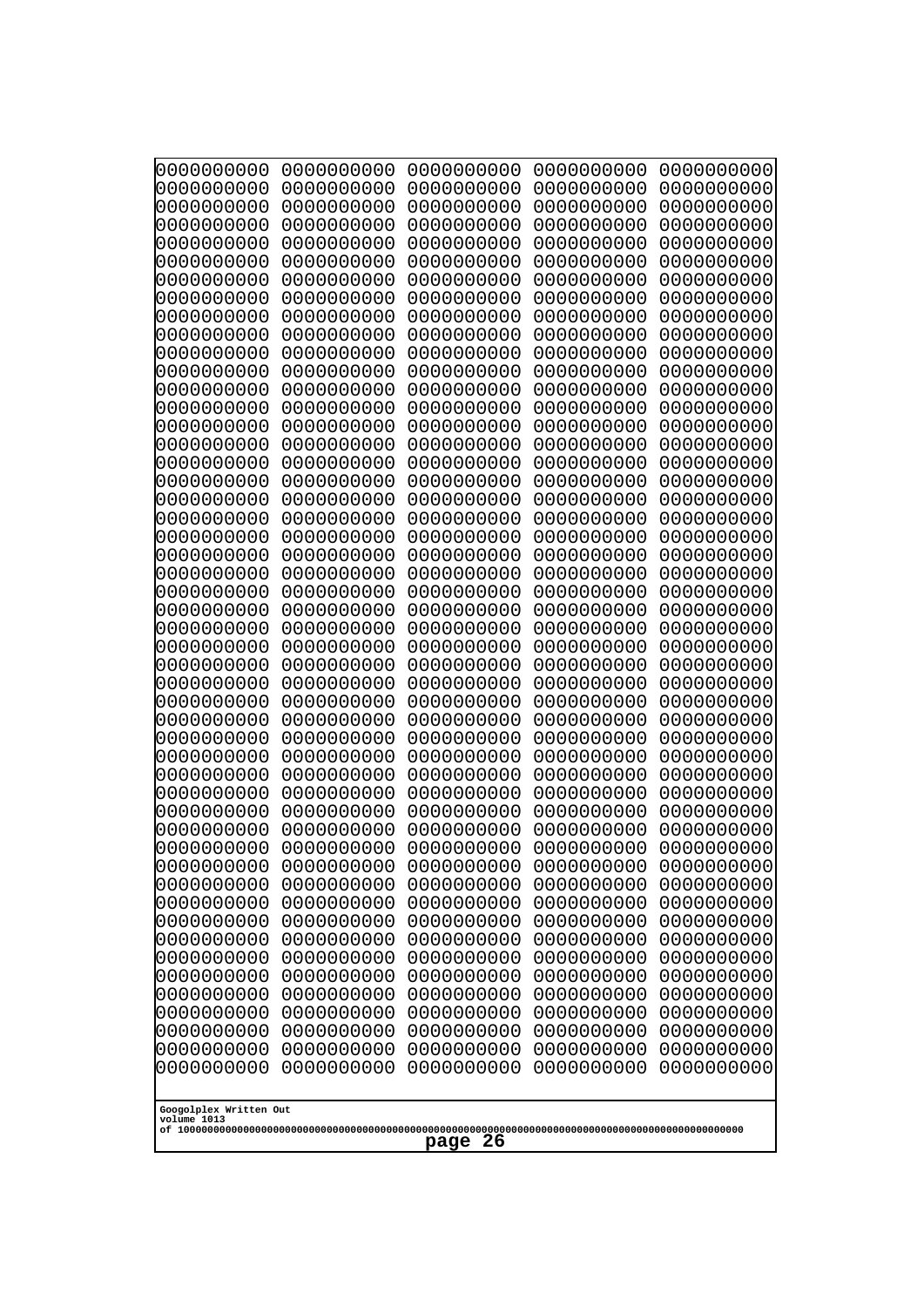| 000000000<br>0000000000               | 0000000000<br>0000000000 | 0000000000<br>0000000000 | 0000000000<br>0000000000 | 0000000000<br>0000000000 |
|---------------------------------------|--------------------------|--------------------------|--------------------------|--------------------------|
| 0000000000<br>0000000000              | 0000000000<br>0000000000 | 0000000000<br>0000000000 | 0000000000<br>0000000000 | 0000000000<br>0000000000 |
| 0000000000                            | 0000000000               | 0000000000               | 0000000000               | 0000000000               |
| 0000000000<br>0000000000              | 0000000000<br>0000000000 | 0000000000<br>0000000000 | 0000000000<br>0000000000 | 0000000000<br>0000000000 |
| 0000000000                            | 0000000000               | 0000000000               | 0000000000               | 0000000000               |
| 0000000000<br>0000000000              | 0000000000<br>0000000000 | 0000000000<br>0000000000 | 0000000000<br>0000000000 | 0000000000<br>0000000000 |
| 0000000000                            | 0000000000               | 0000000000               | 0000000000               | 0000000000               |
| 0000000000<br>0000000000              | 0000000000<br>0000000000 | 0000000000<br>0000000000 | 0000000000<br>0000000000 | 0000000000<br>0000000000 |
| 0000000000                            | 0000000000               | 0000000000               | 0000000000               | 0000000000               |
| 0000000000                            | 0000000000               | 0000000000               | 0000000000               | 0000000000               |
| 0000000000<br>0000000000              | 0000000000<br>0000000000 | 0000000000<br>0000000000 | 0000000000<br>0000000000 | 0000000000<br>0000000000 |
| 0000000000                            | 0000000000               | 0000000000               | 0000000000               | 0000000000               |
| 0000000000<br>0000000000              | 0000000000<br>0000000000 | 0000000000<br>0000000000 | 0000000000<br>0000000000 | 0000000000<br>0000000000 |
| 0000000000                            | 0000000000               | 0000000000               | 0000000000               | 0000000000               |
| 0000000000<br>0000000000              | 0000000000<br>0000000000 | 0000000000<br>0000000000 | 0000000000<br>0000000000 | 0000000000<br>0000000000 |
| 0000000000                            | 0000000000               | 0000000000               | 0000000000               | 0000000000               |
| 0000000000<br>0000000000              | 0000000000<br>0000000000 | 0000000000<br>0000000000 | 0000000000<br>0000000000 | 0000000000<br>0000000000 |
| 0000000000                            | 0000000000               | 0000000000               | 0000000000               | 0000000000               |
| 0000000000<br>0000000000              | 0000000000<br>0000000000 | 0000000000<br>0000000000 | 0000000000<br>0000000000 | 0000000000<br>0000000000 |
| 0000000000                            | 0000000000               | 0000000000               | 0000000000               | 0000000000               |
| 0000000000<br>0000000000              | 0000000000<br>0000000000 | 0000000000<br>0000000000 | 0000000000<br>0000000000 | 0000000000<br>0000000000 |
| 0000000000                            | 0000000000               | 0000000000               | 0000000000               | 0000000000               |
| 0000000000<br>0000000000              | 0000000000<br>0000000000 | 0000000000<br>0000000000 | 0000000000<br>0000000000 | 0000000000<br>0000000000 |
| 0000000000                            | 0000000000               | 0000000000               | 0000000000               | 0000000000               |
| 0000000000<br>0000000000              | 0000000000<br>0000000000 | 0000000000<br>0000000000 | 0000000000<br>0000000000 | 0000000000<br>0000000000 |
| 0000000000                            | 0000000000               | 0000000000               | 0000000000               | 0000000000               |
| 0000000000<br>0000000000              | 0000000000<br>0000000000 | 0000000000<br>0000000000 | 0000000000<br>0000000000 | 0000000000<br>0000000000 |
| 0000000000                            | 0000000000               | 0000000000               | 0000000000               | 0000000000               |
| 0000000000<br>0000000000              | 0000000000<br>0000000000 | 0000000000<br>0000000000 | 0000000000<br>0000000000 | 0000000000<br>0000000000 |
| 0000000000                            | 0000000000               | 0000000000               | 0000000000               | 0000000000               |
| 0000000000<br>0000000000              | 0000000000<br>0000000000 | 0000000000<br>0000000000 | 0000000000<br>0000000000 | 0000000000<br>0000000000 |
| 0000000000                            | 0000000000               | 0000000000               | 0000000000               | 0000000000               |
| 0000000000<br>0000000000              | 0000000000<br>0000000000 | 0000000000<br>0000000000 | 0000000000<br>0000000000 | 0000000000<br>0000000000 |
|                                       |                          |                          |                          |                          |
| Googolplex Written Out<br>volume 1013 |                          |                          |                          |                          |
| 27<br>page                            |                          |                          |                          |                          |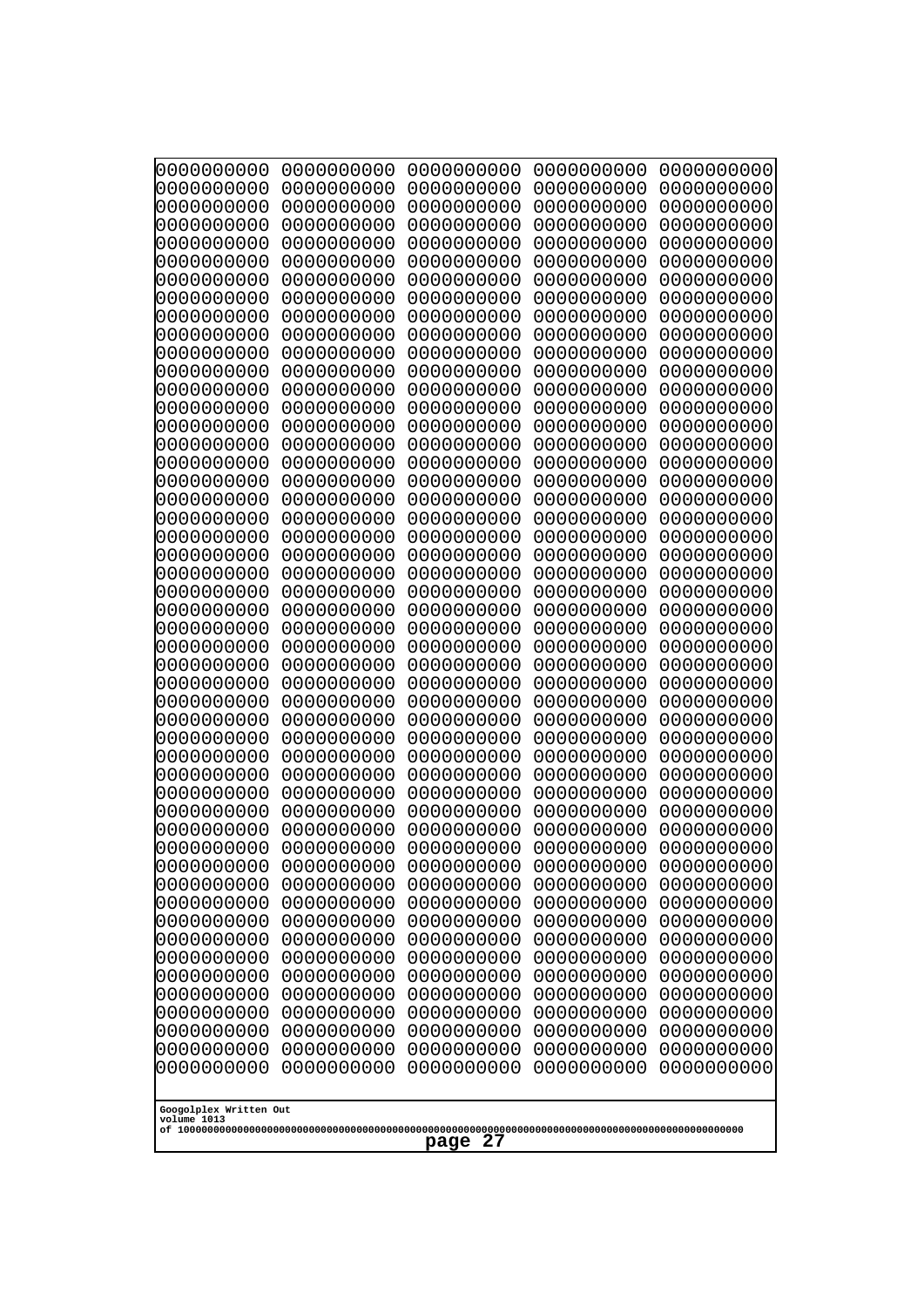| 000000000<br>0000000000<br>0000000000<br>0000000000  | 0000000000<br>0000000000 | 0000000000<br>0000000000 | 0000000000<br>0000000000 |
|------------------------------------------------------|--------------------------|--------------------------|--------------------------|
| 0000000000<br>0000000000                             | 0000000000               | 0000000000               | 0000000000               |
| 0000000000<br>0000000000                             | 0000000000               | 0000000000               | 0000000000               |
| 0000000000<br>0000000000<br>0000000000               | 0000000000               | 0000000000               | 0000000000<br>0000000000 |
| 0000000000<br>0000000000<br>0000000000               | 0000000000<br>0000000000 | 0000000000<br>0000000000 | 0000000000               |
| 0000000000<br>0000000000                             | 0000000000               | 0000000000               | 0000000000               |
| 0000000000<br>0000000000                             | 0000000000               | 0000000000               | 0000000000               |
| 0000000000<br>0000000000<br>0000000000<br>0000000000 | 0000000000<br>0000000000 | 0000000000<br>0000000000 | 0000000000<br>0000000000 |
| 0000000000<br>0000000000                             | 0000000000               | 0000000000               | 0000000000               |
| 0000000000<br>0000000000                             | 0000000000               | 0000000000               | 0000000000               |
| 0000000000<br>0000000000<br>0000000000<br>0000000000 | 0000000000<br>0000000000 | 0000000000<br>0000000000 | 0000000000<br>0000000000 |
| 0000000000<br>0000000000                             | 0000000000               | 0000000000               | 0000000000               |
| 0000000000<br>0000000000                             | 0000000000               | 0000000000               | 0000000000               |
| 0000000000<br>0000000000                             | 0000000000               | 0000000000               | 0000000000               |
| 0000000000<br>0000000000<br>0000000000<br>0000000000 | 0000000000<br>0000000000 | 0000000000<br>0000000000 | 0000000000<br>0000000000 |
| 0000000000<br>0000000000                             | 0000000000               | 0000000000               | 0000000000               |
| 0000000000<br>0000000000                             | 0000000000               | 0000000000               | 0000000000               |
| 0000000000<br>0000000000<br>0000000000<br>0000000000 | 0000000000<br>0000000000 | 0000000000<br>0000000000 | 0000000000<br>0000000000 |
| 0000000000<br>0000000000                             | 0000000000               | 0000000000               | 0000000000               |
| 0000000000<br>0000000000                             | 0000000000               | 0000000000               | 0000000000               |
| 0000000000<br>0000000000<br>0000000000<br>0000000000 | 0000000000<br>0000000000 | 0000000000<br>0000000000 | 0000000000<br>0000000000 |
| 0000000000<br>0000000000                             | 0000000000               | 0000000000               | 0000000000               |
| 0000000000<br>0000000000                             | 0000000000               | 0000000000               | 0000000000               |
| 0000000000<br>0000000000<br>0000000000<br>0000000000 | 0000000000<br>0000000000 | 0000000000<br>0000000000 | 0000000000<br>0000000000 |
| 0000000000<br>0000000000                             | 0000000000               | 0000000000               | 0000000000               |
| 0000000000<br>0000000000                             | 0000000000               | 0000000000               | 0000000000               |
| 0000000000<br>0000000000                             | 0000000000               | 0000000000               | 0000000000               |
| 0000000000<br>0000000000<br>0000000000<br>0000000000 | 0000000000<br>0000000000 | 0000000000<br>0000000000 | 0000000000<br>0000000000 |
| 0000000000<br>0000000000                             | 0000000000               | 0000000000               | 0000000000               |
| 0000000000<br>0000000000                             | 0000000000               | 0000000000               | 0000000000               |
| 0000000000<br>0000000000<br>0000000000<br>0000000000 | 0000000000<br>0000000000 | 0000000000<br>0000000000 | 0000000000<br>0000000000 |
| 0000000000<br>0000000000                             | 0000000000               | 0000000000               | 0000000000               |
| 0000000000<br>0000000000                             | 0000000000               | 0000000000               | 0000000000               |
| 0000000000<br>0000000000<br>0000000000<br>0000000000 | 0000000000<br>0000000000 | 0000000000<br>0000000000 | 0000000000<br>0000000000 |
| 0000000000<br>0000000000                             | 0000000000               | 0000000000               | 0000000000               |
| 0000000000<br>0000000000                             | 0000000000               | 0000000000               | 0000000000               |
| 0000000000<br>0000000000                             | 0000000000               | 0000000000               | 0000000000               |
| 0000000000<br>0000000000<br>0000000000<br>0000000000 | 0000000000<br>0000000000 | 0000000000<br>0000000000 | 0000000000<br>0000000000 |
|                                                      |                          |                          |                          |
| Googolplex Written Out<br>volume 1013                |                          |                          |                          |
|                                                      | 28<br>page               |                          |                          |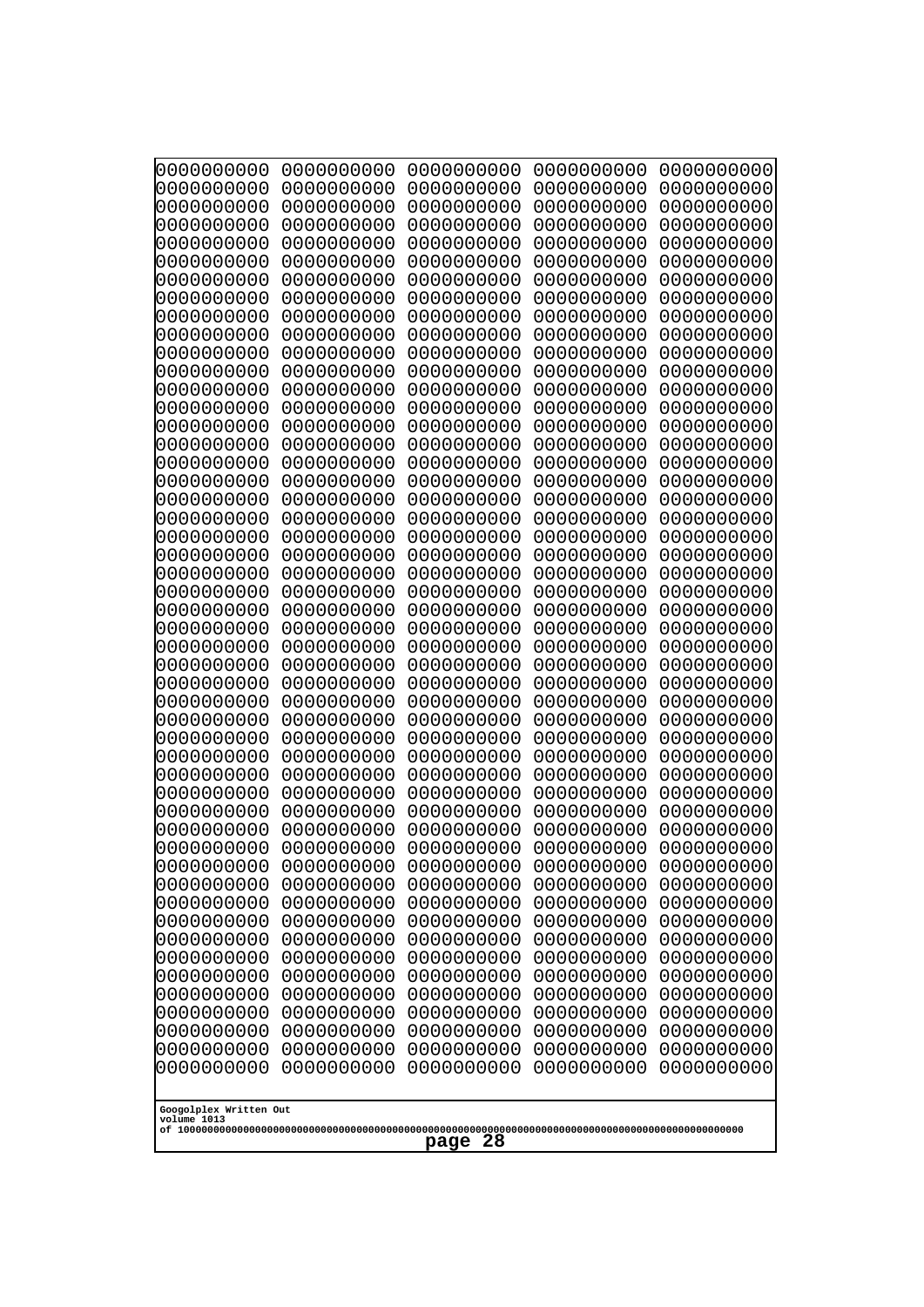| 000000000<br>0000000000               | 0000000000<br>0000000000 | 0000000000<br>0000000000 | 0000000000<br>0000000000 | 0000000000<br>0000000000 |
|---------------------------------------|--------------------------|--------------------------|--------------------------|--------------------------|
| 0000000000                            | 0000000000               | 0000000000               | 0000000000               | 0000000000               |
| 0000000000                            | 0000000000               | 0000000000               | 0000000000               | 0000000000               |
| 0000000000<br>0000000000              | 0000000000<br>0000000000 | 0000000000<br>0000000000 | 0000000000<br>0000000000 | 0000000000<br>0000000000 |
| 0000000000                            | 0000000000               | 0000000000               | 0000000000               | 0000000000               |
| 0000000000                            | 0000000000               | 0000000000               | 0000000000               | 0000000000               |
| 0000000000<br>0000000000              | 0000000000<br>0000000000 | 0000000000<br>0000000000 | 0000000000<br>0000000000 | 0000000000<br>0000000000 |
| 0000000000                            | 0000000000               | 0000000000               | 0000000000               | 0000000000               |
| 0000000000                            | 0000000000               | 0000000000               | 0000000000               | 0000000000               |
| 0000000000                            | 0000000000               | 0000000000               | 0000000000               | 0000000000               |
| 0000000000<br>0000000000              | 0000000000<br>0000000000 | 0000000000<br>0000000000 | 0000000000<br>0000000000 | 0000000000<br>0000000000 |
| 0000000000                            | 0000000000               | 0000000000               | 0000000000               | 0000000000               |
| 0000000000                            | 0000000000               | 0000000000               | 0000000000               | 0000000000               |
| 0000000000<br>0000000000              | 0000000000<br>0000000000 | 0000000000<br>0000000000 | 0000000000<br>0000000000 | 0000000000<br>0000000000 |
| 0000000000                            | 0000000000               | 0000000000               | 0000000000               | 0000000000               |
| 0000000000                            | 0000000000               | 0000000000               | 0000000000               | 0000000000               |
| 0000000000<br>0000000000              | 0000000000<br>0000000000 | 0000000000<br>0000000000 | 0000000000<br>0000000000 | 0000000000<br>0000000000 |
| 0000000000                            | 0000000000               | 0000000000               | 0000000000               | 0000000000               |
| 0000000000                            | 0000000000               | 0000000000               | 0000000000               | 0000000000               |
| 0000000000<br>0000000000              | 0000000000<br>0000000000 | 0000000000<br>0000000000 | 0000000000<br>0000000000 | 0000000000<br>0000000000 |
| 0000000000                            | 0000000000               | 0000000000               | 0000000000               | 0000000000               |
| 0000000000                            | 0000000000               | 0000000000               | 0000000000               | 0000000000               |
| 0000000000                            | 0000000000               | 0000000000               | 0000000000               | 0000000000               |
| 0000000000<br>0000000000              | 0000000000<br>0000000000 | 0000000000<br>0000000000 | 0000000000<br>0000000000 | 0000000000<br>0000000000 |
| 0000000000                            | 0000000000               | 0000000000               | 0000000000               | 0000000000               |
| 0000000000                            | 0000000000               | 0000000000               | 0000000000               | 0000000000               |
| 0000000000<br>0000000000              | 0000000000<br>0000000000 | 0000000000<br>0000000000 | 0000000000<br>0000000000 | 0000000000<br>0000000000 |
| 0000000000                            | 0000000000               | 0000000000               | 0000000000               | 0000000000               |
| 0000000000                            | 0000000000               | 0000000000               | 0000000000               | 0000000000               |
| 0000000000<br>0000000000              | 0000000000<br>0000000000 | 0000000000<br>0000000000 | 0000000000<br>0000000000 | 0000000000<br>0000000000 |
| 0000000000                            | 0000000000               | 0000000000               | 0000000000               | 0000000000               |
| 0000000000                            | 0000000000               | 0000000000               | 0000000000               | 0000000000               |
| 0000000000                            | 0000000000               | 0000000000               | 0000000000               | 0000000000               |
| 0000000000<br>0000000000              | 0000000000<br>0000000000 | 0000000000<br>0000000000 | 0000000000<br>0000000000 | 0000000000<br>0000000000 |
| 0000000000                            | 0000000000               | 0000000000               | 0000000000               | 0000000000               |
| 0000000000                            | 0000000000               | 0000000000               | 0000000000               | 0000000000               |
| 0000000000<br>0000000000              | 0000000000<br>0000000000 | 0000000000<br>0000000000 | 0000000000<br>0000000000 | 0000000000<br>0000000000 |
| 0000000000                            | 0000000000               | 0000000000               | 0000000000               | 0000000000               |
|                                       |                          |                          |                          |                          |
| Googolplex Written Out<br>volume 1013 |                          |                          |                          |                          |
| 29<br>page                            |                          |                          |                          |                          |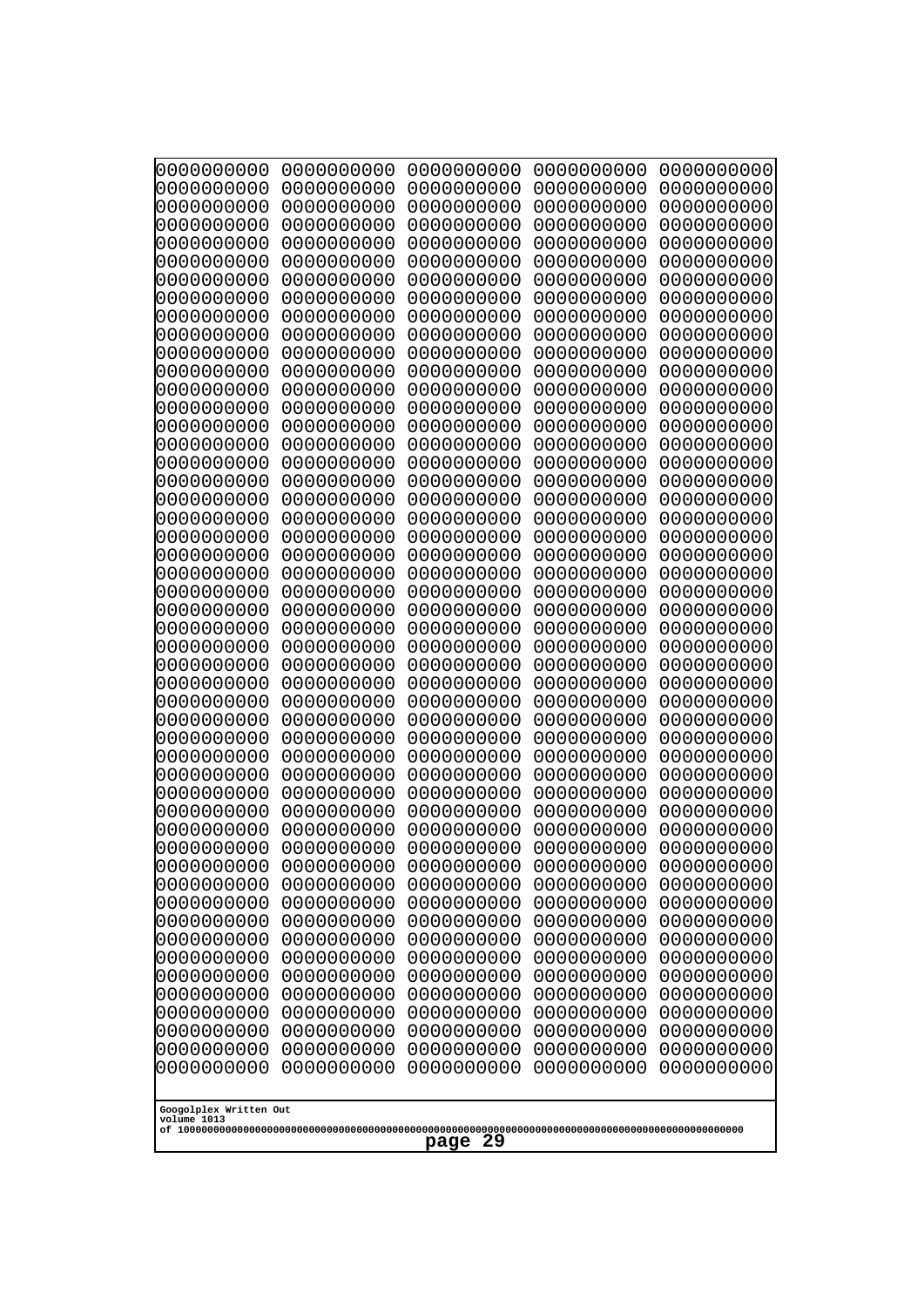| 0000000000                                           | 0000000000                                           | 0000000000                                           | 0000000000                                           | 0000000000                                           |
|------------------------------------------------------|------------------------------------------------------|------------------------------------------------------|------------------------------------------------------|------------------------------------------------------|
| 0000000000                                           | 0000000000                                           | 0000000000                                           | 0000000000                                           | 0000000000                                           |
| 0000000000                                           | 0000000000                                           | 0000000000                                           | 0000000000                                           | 0000000000                                           |
| 0000000000                                           | 0000000000                                           | 0000000000                                           | 0000000000                                           | 0000000000                                           |
| 0000000000                                           | 0000000000                                           | 0000000000                                           | 0000000000                                           | 0000000000                                           |
| 0000000000                                           | 0000000000                                           | 0000000000                                           | 0000000000                                           | 0000000000                                           |
| 0000000000                                           | 0000000000                                           | 0000000000                                           | 0000000000                                           | 0000000000                                           |
| 0000000000                                           | 0000000000                                           | 0000000000                                           | 0000000000                                           | 0000000000                                           |
| 0000000000                                           | 0000000000                                           | 0000000000                                           | 0000000000                                           | 0000000000                                           |
| 0000000000                                           | 0000000000                                           | 0000000000                                           | 0000000000                                           | 0000000000                                           |
| 0000000000                                           | 0000000000                                           | 0000000000                                           | 0000000000                                           | 0000000000                                           |
| 0000000000                                           | 0000000000                                           | 0000000000                                           | 0000000000                                           | 0000000000                                           |
| 0000000000                                           | 0000000000                                           | 0000000000                                           | 0000000000                                           | 0000000000                                           |
| 0000000000                                           | 0000000000                                           | 0000000000                                           | 0000000000                                           | 0000000000                                           |
| 0000000000                                           | 0000000000                                           | 0000000000                                           | 0000000000                                           | 0000000000                                           |
| 0000000000                                           | 0000000000                                           | 0000000000                                           | 0000000000                                           | 0000000000                                           |
| 0000000000<br>0000000000<br>0000000000<br>0000000000 | 0000000000<br>0000000000<br>0000000000<br>0000000000 | 0000000000<br>0000000000<br>0000000000               | 0000000000<br>0000000000<br>0000000000               | 0000000000<br>0000000000<br>0000000000               |
| 0000000000<br>0000000000<br>0000000000               | 0000000000<br>0000000000<br>0000000000               | 0000000000<br>0000000000<br>0000000000<br>0000000000 | 0000000000<br>0000000000<br>0000000000<br>0000000000 | 0000000000<br>0000000000<br>0000000000<br>0000000000 |
| 0000000000                                           | 0000000000                                           | 0000000000                                           | 0000000000                                           | 0000000000                                           |
| 0000000000                                           | 0000000000                                           | 0000000000                                           | 0000000000                                           | 0000000000                                           |
| 0000000000                                           | 0000000000                                           | 0000000000                                           | 0000000000                                           | 0000000000                                           |
| 0000000000                                           | 0000000000                                           | 0000000000                                           | 0000000000                                           | 0000000000                                           |
| 0000000000                                           | 0000000000                                           | 0000000000                                           | 0000000000                                           | 0000000000                                           |
| 0000000000                                           | 0000000000                                           | 0000000000                                           | 0000000000                                           | 0000000000                                           |
| 0000000000                                           | 0000000000                                           | 0000000000                                           | 0000000000                                           | 0000000000                                           |
| 0000000000                                           | 0000000000                                           | 0000000000                                           | 0000000000                                           | 0000000000                                           |
| 0000000000                                           | 0000000000                                           | 0000000000                                           | 0000000000                                           | 0000000000                                           |
| 0000000000                                           | 0000000000                                           | 0000000000                                           | 0000000000                                           | 0000000000                                           |
| 0000000000                                           | 0000000000                                           | 0000000000                                           | 0000000000                                           | 0000000000                                           |
| 0000000000                                           | 0000000000                                           | 0000000000                                           | 0000000000                                           | 0000000000                                           |
| 0000000000                                           | 0000000000                                           | 0000000000                                           | 0000000000                                           | 0000000000                                           |
| 0000000000                                           | 0000000000                                           | 0000000000                                           | 0000000000                                           | 0000000000                                           |
| 0000000000                                           | 0000000000                                           | 0000000000                                           | 0000000000                                           | 0000000000                                           |
| 0000000000                                           | 0000000000                                           | 0000000000                                           | 0000000000                                           | 0000000000                                           |
| 0000000000                                           | 0000000000                                           | 0000000000                                           | 0000000000                                           | 0000000000                                           |
| 0000000000                                           | 0000000000                                           | 0000000000                                           | 0000000000                                           | 0000000000                                           |
| 0000000000                                           | 0000000000                                           | 0000000000                                           | 0000000000                                           | 0000000000                                           |
| 0000000000                                           | 0000000000                                           | 0000000000                                           | 0000000000                                           | 0000000000                                           |
| 0000000000                                           | 0000000000                                           | 0000000000                                           | 0000000000                                           | 0000000000                                           |
| 0000000000                                           | 0000000000                                           | 0000000000                                           | 0000000000                                           | 0000000000                                           |
| 0000000000                                           | 0000000000                                           | 0000000000                                           | 0000000000                                           | 0000000000                                           |
| 0000000000                                           | 0000000000                                           | 0000000000                                           | 0000000000                                           | 0000000000                                           |
| 0000000000                                           | 0000000000                                           | 0000000000                                           | 0000000000                                           | 0000000000                                           |
| 0000000000                                           | 0000000000                                           | 0000000000                                           | 0000000000                                           | 0000000000                                           |
| 0000000000                                           | 0000000000                                           | 0000000000                                           | 0000000000                                           | 0000000000                                           |
| Googolplex Written Out<br>volume 1013<br>page 30     |                                                      |                                                      |                                                      |                                                      |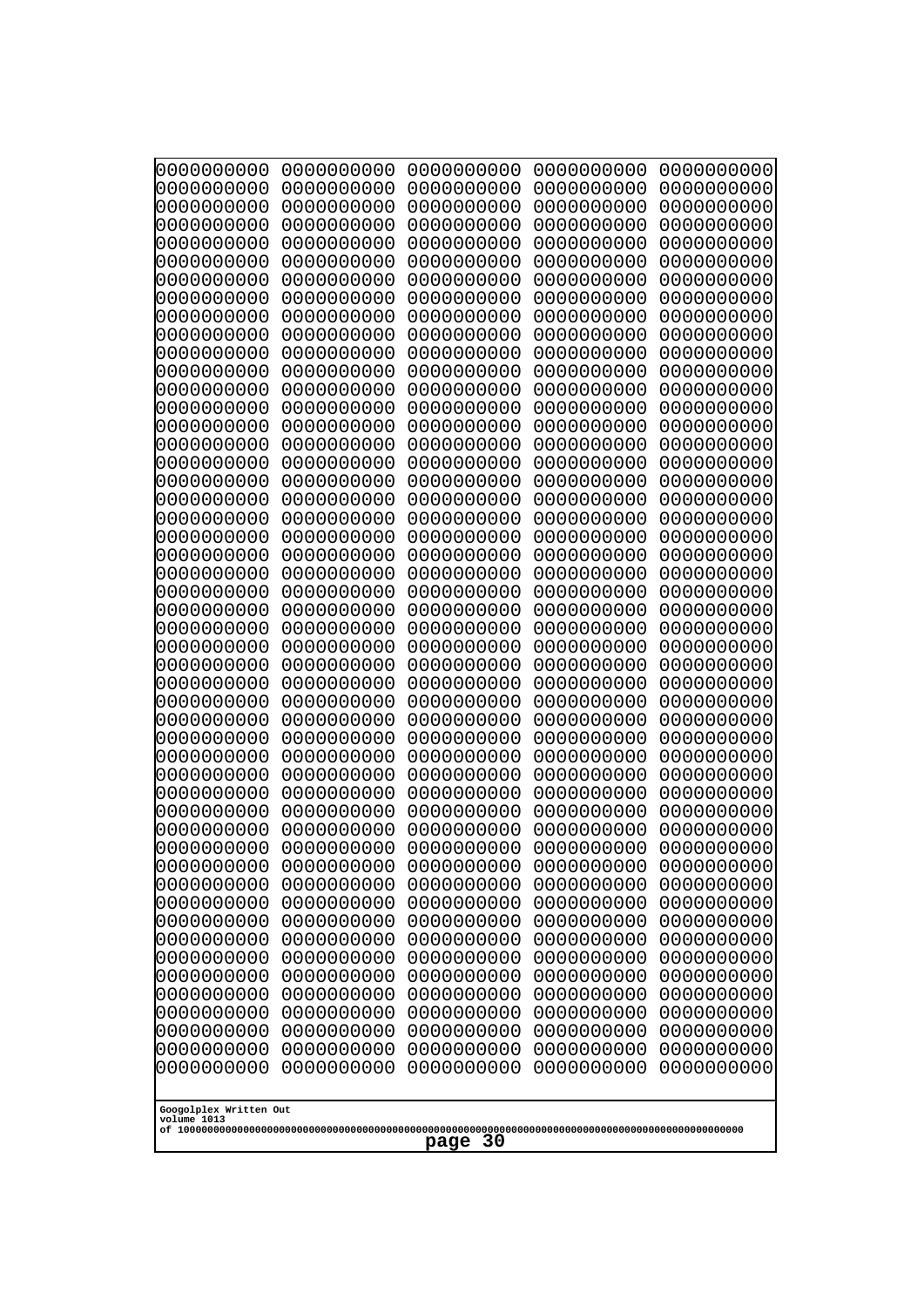| 000000000<br>0000000000               | 0000000000<br>0000000000 | 0000000000<br>0000000000 | 0000000000<br>0000000000 | 0000000000<br>0000000000 |
|---------------------------------------|--------------------------|--------------------------|--------------------------|--------------------------|
| 0000000000<br>0000000000              | 0000000000<br>0000000000 | 0000000000<br>0000000000 | 0000000000<br>0000000000 | 0000000000<br>0000000000 |
| 0000000000<br>0000000000              | 0000000000<br>0000000000 | 0000000000<br>0000000000 | 0000000000<br>0000000000 | 0000000000<br>0000000000 |
| 0000000000                            | 0000000000               | 0000000000               | 0000000000               | 0000000000               |
| 0000000000                            | 0000000000               | 0000000000               | 0000000000               | 0000000000               |
| 0000000000<br>0000000000              | 0000000000<br>0000000000 | 0000000000<br>0000000000 | 0000000000<br>0000000000 | 0000000000<br>0000000000 |
| 0000000000                            | 0000000000               | 0000000000               | 0000000000               | 0000000000               |
| 0000000000<br>0000000000              | 0000000000<br>0000000000 | 0000000000<br>0000000000 | 0000000000<br>0000000000 | 0000000000<br>0000000000 |
| 0000000000                            | 0000000000               | 0000000000               | 0000000000               | 0000000000               |
| 0000000000<br>0000000000              | 0000000000<br>0000000000 | 0000000000<br>0000000000 | 0000000000<br>0000000000 | 0000000000<br>0000000000 |
| 0000000000                            | 0000000000               | 0000000000               | 0000000000               | 0000000000               |
| 0000000000<br>0000000000              | 0000000000<br>0000000000 | 0000000000<br>0000000000 | 0000000000<br>0000000000 | 0000000000<br>0000000000 |
| 0000000000<br>0000000000              | 0000000000               | 0000000000               | 0000000000               | 0000000000               |
| 0000000000                            | 0000000000<br>0000000000 | 0000000000<br>0000000000 | 0000000000<br>0000000000 | 0000000000<br>0000000000 |
| 0000000000<br>0000000000              | 0000000000<br>0000000000 | 0000000000<br>0000000000 | 0000000000<br>0000000000 | 0000000000<br>0000000000 |
| 0000000000                            | 0000000000               | 0000000000               | 0000000000               | 0000000000               |
| 0000000000<br>0000000000              | 0000000000<br>0000000000 | 0000000000<br>0000000000 | 0000000000<br>0000000000 | 0000000000<br>0000000000 |
| 0000000000                            | 0000000000               | 0000000000               | 0000000000               | 0000000000               |
| 0000000000<br>0000000000              | 0000000000<br>0000000000 | 0000000000<br>0000000000 | 0000000000<br>0000000000 | 0000000000<br>0000000000 |
| 0000000000                            | 0000000000               | 0000000000               | 0000000000               | 0000000000               |
| 0000000000<br>0000000000              | 0000000000<br>0000000000 | 0000000000<br>0000000000 | 0000000000<br>0000000000 | 0000000000<br>0000000000 |
| 0000000000                            | 0000000000               | 0000000000               | 0000000000               | 0000000000               |
| 0000000000<br>0000000000              | 0000000000<br>0000000000 | 0000000000<br>0000000000 | 0000000000<br>0000000000 | 0000000000<br>0000000000 |
| 0000000000                            | 0000000000               | 0000000000               | 0000000000               | 0000000000               |
| 0000000000<br>0000000000              | 0000000000<br>0000000000 | 0000000000<br>0000000000 | 0000000000<br>0000000000 | 0000000000<br>0000000000 |
| 0000000000                            | 0000000000               | 0000000000               | 0000000000               | 0000000000               |
| 0000000000<br>0000000000              | 0000000000<br>0000000000 | 0000000000<br>0000000000 | 0000000000<br>0000000000 | 0000000000<br>0000000000 |
| 0000000000                            | 0000000000               | 0000000000               | 0000000000               | 0000000000               |
| 0000000000<br>0000000000              | 0000000000<br>0000000000 | 0000000000<br>0000000000 | 0000000000<br>0000000000 | 0000000000<br>0000000000 |
| 0000000000                            | 0000000000               | 0000000000               | 0000000000               | 0000000000               |
| 0000000000<br>0000000000              | 0000000000<br>0000000000 | 0000000000<br>0000000000 | 0000000000<br>0000000000 | 0000000000<br>0000000000 |
| 0000000000                            | 0000000000               | 0000000000               | 0000000000               | 0000000000               |
| 0000000000                            | 0000000000               | 0000000000               | 0000000000               | 0000000000               |
| Googolplex Written Out<br>volume 1013 |                          |                          |                          |                          |
| -31<br>page                           |                          |                          |                          |                          |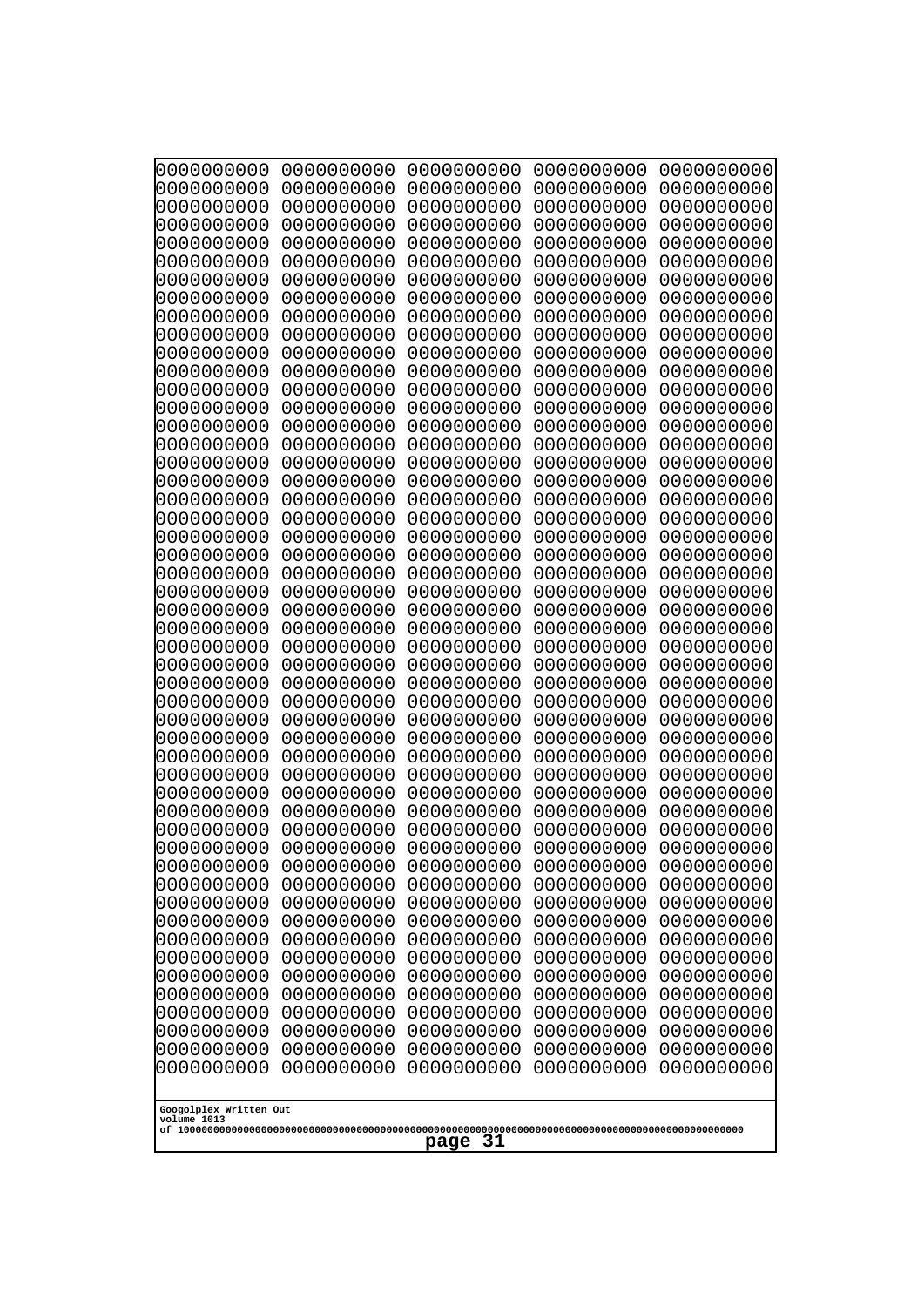| 0000000000                                           | 0000000000                                           | 0000000000                                           | 0000000000                                           | 0000000000                                           |
|------------------------------------------------------|------------------------------------------------------|------------------------------------------------------|------------------------------------------------------|------------------------------------------------------|
| 0000000000                                           | 0000000000                                           | 0000000000                                           | 0000000000                                           | 0000000000                                           |
| 0000000000                                           | 0000000000                                           | 0000000000                                           | 0000000000                                           | 0000000000                                           |
| 0000000000                                           | 0000000000                                           | 0000000000                                           | 0000000000                                           | 0000000000                                           |
| 0000000000                                           | 0000000000                                           | 0000000000                                           | 0000000000                                           | 0000000000                                           |
| 0000000000                                           | 0000000000                                           | 0000000000                                           | 0000000000                                           | 0000000000                                           |
| 0000000000                                           | 0000000000                                           | 0000000000                                           | 0000000000                                           | 0000000000                                           |
| 0000000000                                           | 0000000000                                           | 0000000000                                           | 0000000000                                           | 0000000000                                           |
| 0000000000                                           | 0000000000                                           | 0000000000                                           | 0000000000                                           | 0000000000                                           |
| 0000000000                                           | 0000000000                                           | 0000000000                                           | 0000000000                                           | 0000000000                                           |
| 0000000000                                           | 0000000000                                           | 0000000000                                           | 0000000000                                           | 0000000000                                           |
| 0000000000                                           | 0000000000                                           | 0000000000                                           | 0000000000                                           | 0000000000                                           |
| 0000000000                                           | 0000000000                                           | 0000000000                                           | 0000000000                                           | 0000000000                                           |
| 0000000000                                           | 0000000000                                           | 0000000000                                           | 0000000000                                           | 0000000000                                           |
| 0000000000                                           | 0000000000                                           | 0000000000                                           | 0000000000                                           | 0000000000                                           |
| 0000000000                                           | 0000000000                                           | 0000000000                                           | 0000000000                                           | 0000000000                                           |
| 0000000000                                           | 0000000000                                           | 0000000000                                           | 0000000000                                           | 0000000000                                           |
| 0000000000                                           | 0000000000                                           | 0000000000                                           | 0000000000                                           | 0000000000                                           |
| 0000000000                                           | 0000000000                                           | 0000000000                                           | 0000000000                                           | 0000000000                                           |
| 0000000000                                           | 0000000000                                           | 0000000000                                           | 0000000000                                           | 0000000000                                           |
| 0000000000                                           | 0000000000                                           | 0000000000                                           | 0000000000                                           | 0000000000                                           |
| 0000000000                                           | 0000000000                                           | 0000000000                                           | 0000000000                                           | 0000000000                                           |
| 0000000000                                           | 0000000000                                           | 0000000000                                           | 0000000000                                           | 0000000000                                           |
| 0000000000                                           | 0000000000                                           | 0000000000                                           | 0000000000                                           | 0000000000                                           |
| 0000000000                                           | 0000000000                                           | 0000000000                                           | 0000000000                                           | 0000000000                                           |
| 0000000000                                           | 0000000000                                           | 0000000000                                           | 0000000000                                           | 0000000000                                           |
| 0000000000                                           | 0000000000                                           | 0000000000                                           | 0000000000                                           | 0000000000                                           |
| 0000000000                                           | 0000000000                                           | 0000000000                                           | 0000000000                                           | 0000000000                                           |
| 0000000000                                           | 0000000000                                           | 0000000000                                           | 0000000000                                           | 0000000000                                           |
| 0000000000<br>0000000000<br>0000000000               | 0000000000<br>0000000000<br>0000000000               | 0000000000<br>0000000000<br>0000000000<br>0000000000 | 0000000000<br>0000000000<br>0000000000               | 0000000000<br>0000000000<br>0000000000               |
| 0000000000<br>0000000000<br>0000000000<br>0000000000 | 0000000000<br>0000000000<br>0000000000<br>0000000000 | 0000000000<br>0000000000<br>0000000000               | 0000000000<br>0000000000<br>0000000000<br>0000000000 | 0000000000<br>0000000000<br>0000000000<br>0000000000 |
| 0000000000                                           | 0000000000                                           | 0000000000                                           | 0000000000                                           | 0000000000                                           |
| 0000000000                                           | 0000000000                                           | 0000000000                                           | 0000000000                                           | 0000000000                                           |
| 0000000000                                           | 0000000000                                           | 0000000000                                           | 0000000000                                           | 0000000000                                           |
| 0000000000                                           | 0000000000                                           | 0000000000                                           | 0000000000                                           | 0000000000                                           |
| 0000000000                                           | 0000000000                                           | 0000000000                                           | 0000000000                                           | 0000000000                                           |
| 0000000000                                           | 0000000000                                           | 0000000000                                           | 0000000000                                           | 0000000000                                           |
| 0000000000                                           | 0000000000                                           | 0000000000                                           | 0000000000                                           | 0000000000                                           |
| 0000000000                                           | 0000000000                                           | 0000000000                                           | 0000000000                                           | 0000000000                                           |
| 0000000000                                           | 0000000000                                           | 0000000000                                           | 0000000000                                           | 0000000000                                           |
| 0000000000                                           | 0000000000                                           | 0000000000                                           | 0000000000                                           | 0000000000                                           |
| 0000000000                                           | 0000000000                                           | 0000000000                                           | 0000000000                                           | 0000000000                                           |
| 0000000000                                           | 0000000000                                           | 0000000000                                           | 0000000000                                           | 0000000000                                           |
| 0000000000                                           | 0000000000                                           | 0000000000                                           | 0000000000                                           | 0000000000                                           |
| 0000000000                                           | 0000000000                                           | 0000000000                                           | 0000000000                                           | 0000000000                                           |
| Googolplex Written Out<br>volume 1013<br>page 32     |                                                      |                                                      |                                                      |                                                      |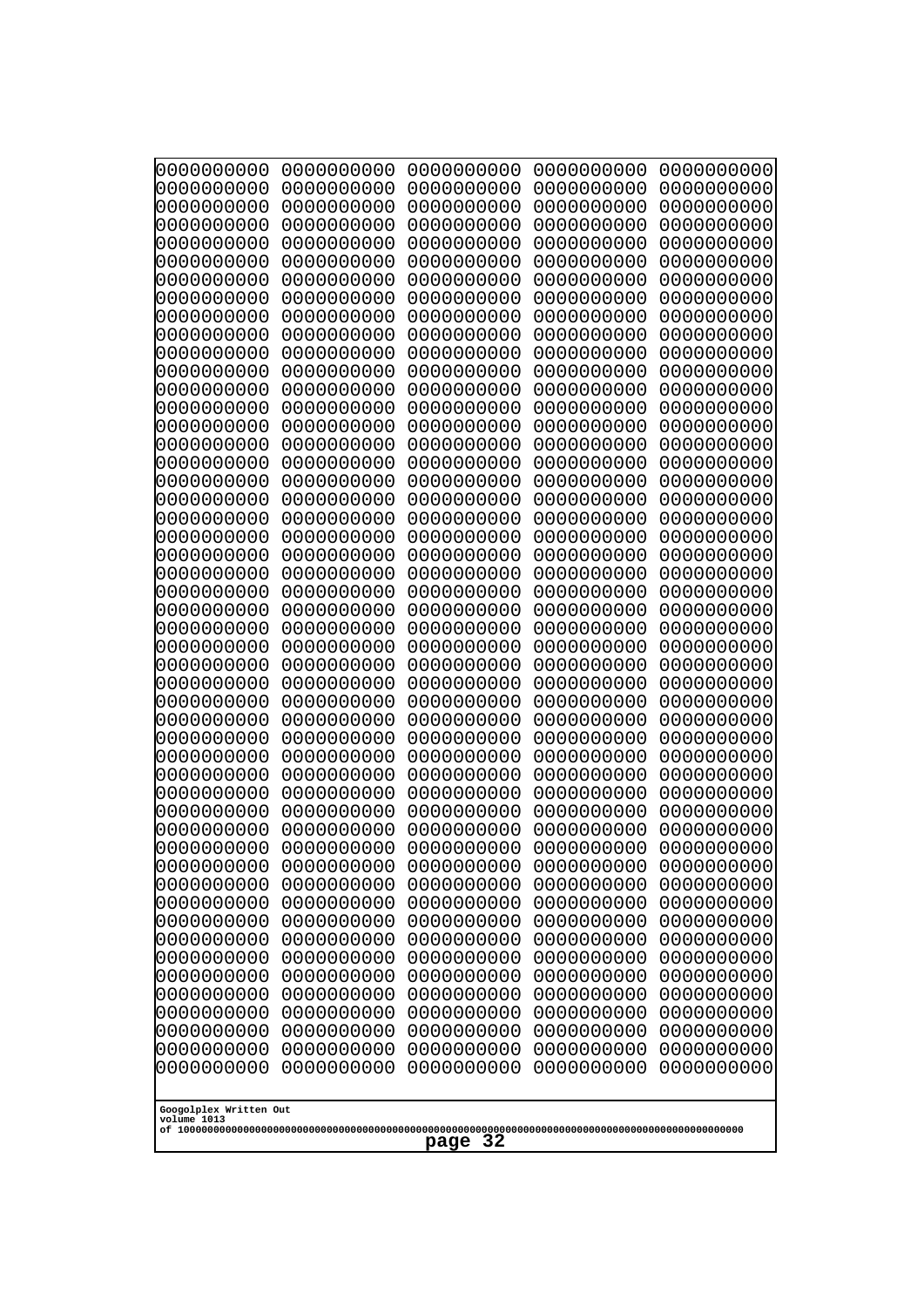| 0000000000<br>0000000000<br>0000000000<br>0000000000<br>0000000000<br>0000000000<br>0000000000<br>0000000000<br>0000000000<br>0000000000<br>0000000000<br>0000000000<br>0000000000<br>0000000000<br>0000000000<br>0000000000<br>0000000000<br>0000000000<br>0000000000<br>0000000000<br>0000000000<br>0000000000<br>0000000000<br>0000000000<br>0000000000<br>0000000000<br>0000000000<br>0000000000<br>0000000000<br>0000000000<br>0000000000<br>0000000000<br>0000000000<br>0000000000<br>0000000000<br>0000000000<br>0000000000<br>10000000000<br>0000000000<br>0000000000<br>0000000000<br>0000000000<br>0000000000<br>0000000000<br>0000000000<br>0000000000<br>0000000000<br>0000000000<br>0000000000<br>0000000000 | 0000000000<br>0000000000<br>0000000000<br>0000000000<br>0000000000<br>0000000000<br>0000000000<br>0000000000<br>0000000000<br>0000000000<br>0000000000<br>0000000000<br>0000000000<br>0000000000<br>0000000000<br>0000000000<br>0000000000<br>0000000000<br>0000000000<br>0000000000<br>0000000000<br>0000000000<br>0000000000<br>0000000000<br>0000000000<br>0000000000<br>0000000000<br>0000000000<br>0000000000<br>0000000000<br>0000000000<br>0000000000<br>0000000000<br>0000000000<br>0000000000<br>0000000000<br>0000000000<br>0000000000<br>0000000000<br>0000000000<br>0000000000<br>0000000000<br>0000000000<br>0000000000<br>0000000000<br>0000000000<br>0000000000<br>0000000000<br>0000000000<br>0000000000 | 0000000000<br>0000000000<br>0000000000<br>0000000000<br>0000000000<br>0000000000<br>0000000000<br>0000000000<br>0000000000<br>0000000000<br>0000000000<br>0000000000<br>0000000000<br>0000000000<br>0000000000<br>0000000000<br>0000000000<br>0000000000<br>0000000000<br>0000000000<br>0000000000<br>0000000000<br>0000000000<br>0000000000<br>0000000000<br>0000000000<br>0000000000<br>0000000000<br>0000000000<br>0000000000<br>0000000000<br>0000000000<br>0000000000<br>0000000000<br>0000000000<br>0000000000<br>0000000000<br>0000000000<br>0000000000<br>0000000000<br>0000000000<br>0000000000<br>0000000000<br>0000000000<br>0000000000<br>0000000000<br>0000000000<br>0000000000<br>0000000000<br>0000000000 | 0000000000<br>0000000000<br>0000000000<br>0000000000<br>0000000000<br>0000000000<br>0000000000<br>0000000000<br>0000000000<br>0000000000<br>0000000000<br>0000000000<br>0000000000<br>0000000000<br>0000000000<br>0000000000<br>0000000000<br>0000000000<br>0000000000<br>0000000000<br>0000000000<br>0000000000<br>0000000000<br>0000000000<br>0000000000<br>0000000000<br>0000000000<br>0000000000<br>0000000000<br>0000000000<br>0000000000<br>0000000000<br>0000000000<br>0000000000<br>0000000000<br>0000000000<br>0000000000<br>0000000000<br>0000000000<br>0000000000<br>0000000000<br>0000000000<br>0000000000<br>0000000000<br>0000000000<br>0000000000<br>0000000000<br>0000000000<br>0000000000<br>0000000000 | 0000000000<br>0000000000<br>0000000000<br>0000000000<br>0000000000<br>0000000000<br>0000000000<br>0000000000<br>0000000000<br>0000000000<br>0000000000<br>0000000000<br>0000000000<br>0000000000<br>0000000000<br>0000000000<br>0000000000<br>0000000000<br>0000000000<br>0000000000<br>0000000000<br>0000000000<br>0000000000<br>0000000000<br>0000000000<br>0000000000<br>0000000000<br>0000000000<br>0000000000<br>0000000000<br>0000000000<br>0000000000<br>0000000000<br>0000000000<br>0000000000<br>0000000000<br>0000000000<br>0000000000<br>0000000000<br>0000000000<br>0000000000<br>0000000000<br>0000000000<br>0000000000<br>0000000000<br>0000000000<br>0000000000<br>0000000000<br>0000000000<br>0000000000 |
|---------------------------------------------------------------------------------------------------------------------------------------------------------------------------------------------------------------------------------------------------------------------------------------------------------------------------------------------------------------------------------------------------------------------------------------------------------------------------------------------------------------------------------------------------------------------------------------------------------------------------------------------------------------------------------------------------------------------------|--------------------------------------------------------------------------------------------------------------------------------------------------------------------------------------------------------------------------------------------------------------------------------------------------------------------------------------------------------------------------------------------------------------------------------------------------------------------------------------------------------------------------------------------------------------------------------------------------------------------------------------------------------------------------------------------------------------------------|--------------------------------------------------------------------------------------------------------------------------------------------------------------------------------------------------------------------------------------------------------------------------------------------------------------------------------------------------------------------------------------------------------------------------------------------------------------------------------------------------------------------------------------------------------------------------------------------------------------------------------------------------------------------------------------------------------------------------|--------------------------------------------------------------------------------------------------------------------------------------------------------------------------------------------------------------------------------------------------------------------------------------------------------------------------------------------------------------------------------------------------------------------------------------------------------------------------------------------------------------------------------------------------------------------------------------------------------------------------------------------------------------------------------------------------------------------------|--------------------------------------------------------------------------------------------------------------------------------------------------------------------------------------------------------------------------------------------------------------------------------------------------------------------------------------------------------------------------------------------------------------------------------------------------------------------------------------------------------------------------------------------------------------------------------------------------------------------------------------------------------------------------------------------------------------------------|
| Googolplex Written Out<br>volume 1013                                                                                                                                                                                                                                                                                                                                                                                                                                                                                                                                                                                                                                                                                     |                                                                                                                                                                                                                                                                                                                                                                                                                                                                                                                                                                                                                                                                                                                          |                                                                                                                                                                                                                                                                                                                                                                                                                                                                                                                                                                                                                                                                                                                          |                                                                                                                                                                                                                                                                                                                                                                                                                                                                                                                                                                                                                                                                                                                          |                                                                                                                                                                                                                                                                                                                                                                                                                                                                                                                                                                                                                                                                                                                          |
| 33<br>page                                                                                                                                                                                                                                                                                                                                                                                                                                                                                                                                                                                                                                                                                                                |                                                                                                                                                                                                                                                                                                                                                                                                                                                                                                                                                                                                                                                                                                                          |                                                                                                                                                                                                                                                                                                                                                                                                                                                                                                                                                                                                                                                                                                                          |                                                                                                                                                                                                                                                                                                                                                                                                                                                                                                                                                                                                                                                                                                                          |                                                                                                                                                                                                                                                                                                                                                                                                                                                                                                                                                                                                                                                                                                                          |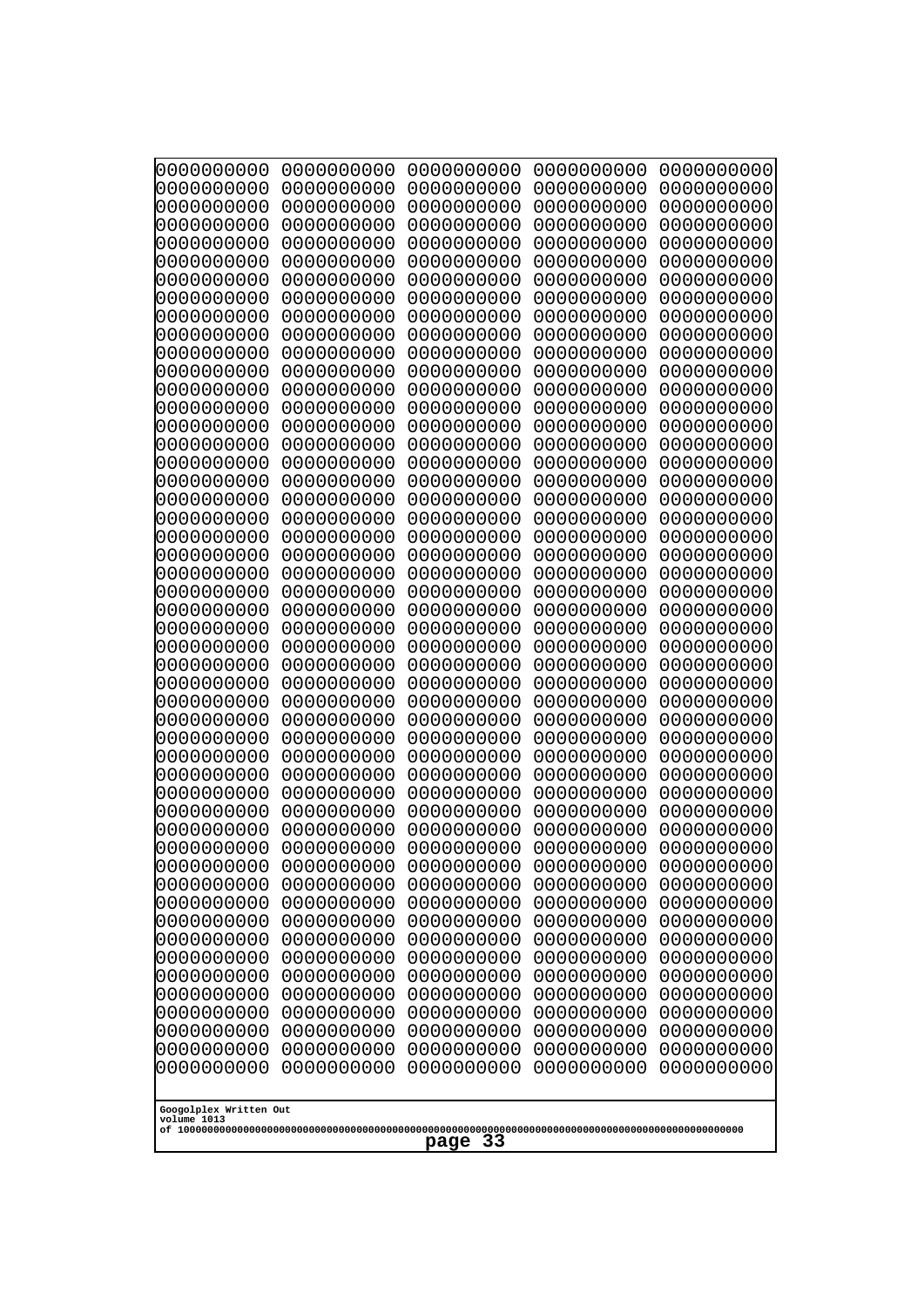| 0000000000                                                                                                  | 0000000000 | 0000000000 | 0000000000 | 0000000000 |
|-------------------------------------------------------------------------------------------------------------|------------|------------|------------|------------|
| 0000000000                                                                                                  | 0000000000 | 0000000000 | 0000000000 | 0000000000 |
| 0000000000                                                                                                  | 0000000000 | 0000000000 | 0000000000 | 0000000000 |
| 0000000000                                                                                                  | 0000000000 | 0000000000 | 0000000000 | 0000000000 |
| 0000000000                                                                                                  | 0000000000 | 0000000000 | 0000000000 | 0000000000 |
| 0000000000                                                                                                  | 0000000000 | 0000000000 | 0000000000 | 0000000000 |
| 0000000000                                                                                                  | 0000000000 | 0000000000 | 0000000000 | 0000000000 |
| 0000000000                                                                                                  | 0000000000 | 0000000000 | 0000000000 | 0000000000 |
| 0000000000                                                                                                  | 0000000000 | 0000000000 | 0000000000 | 0000000000 |
| 0000000000                                                                                                  | 0000000000 | 0000000000 | 0000000000 | 0000000000 |
| 0000000000                                                                                                  | 0000000000 | 0000000000 | 0000000000 | 0000000000 |
| 0000000000                                                                                                  | 0000000000 | 0000000000 | 0000000000 | 0000000000 |
| 0000000000                                                                                                  | 0000000000 | 0000000000 | 0000000000 | 0000000000 |
| 0000000000                                                                                                  | 0000000000 | 0000000000 | 0000000000 | 0000000000 |
| 0000000000                                                                                                  | 0000000000 | 0000000000 | 0000000000 | 0000000000 |
| 0000000000                                                                                                  | 0000000000 | 0000000000 | 0000000000 | 0000000000 |
| 0000000000                                                                                                  | 0000000000 | 0000000000 | 0000000000 | 0000000000 |
| 0000000000                                                                                                  | 0000000000 | 0000000000 | 0000000000 | 0000000000 |
| 0000000000                                                                                                  | 0000000000 | 0000000000 | 0000000000 | 0000000000 |
| 0000000000                                                                                                  | 0000000000 | 0000000000 | 0000000000 | 0000000000 |
| 0000000000                                                                                                  | 0000000000 | 0000000000 | 0000000000 | 0000000000 |
| 0000000000                                                                                                  | 0000000000 | 0000000000 | 0000000000 | 0000000000 |
| 0000000000                                                                                                  | 0000000000 | 0000000000 | 0000000000 | 0000000000 |
| 0000000000                                                                                                  | 0000000000 | 0000000000 | 0000000000 | 0000000000 |
| 0000000000                                                                                                  | 0000000000 | 0000000000 | 0000000000 | 0000000000 |
| 0000000000                                                                                                  | 0000000000 | 0000000000 | 0000000000 | 0000000000 |
| 0000000000                                                                                                  | 0000000000 | 0000000000 | 0000000000 | 0000000000 |
| 0000000000                                                                                                  | 0000000000 | 0000000000 | 0000000000 | 0000000000 |
| 0000000000                                                                                                  | 0000000000 | 0000000000 | 0000000000 | 0000000000 |
| 0000000000                                                                                                  | 0000000000 | 0000000000 | 0000000000 | 0000000000 |
| 0000000000                                                                                                  | 0000000000 | 0000000000 | 0000000000 | 0000000000 |
| 0000000000                                                                                                  | 0000000000 | 0000000000 | 0000000000 | 0000000000 |
| 0000000000                                                                                                  | 0000000000 | 0000000000 | 0000000000 | 0000000000 |
| 0000000000                                                                                                  | 0000000000 | 0000000000 | 0000000000 | 0000000000 |
| 0000000000                                                                                                  | 0000000000 | 0000000000 | 0000000000 | 0000000000 |
| 0000000000                                                                                                  | 0000000000 | 0000000000 | 0000000000 | 0000000000 |
| 0000000000                                                                                                  | 0000000000 | 0000000000 | 0000000000 | 0000000000 |
| 0000000000                                                                                                  | 0000000000 | 0000000000 | 0000000000 | 0000000000 |
| 0000000000                                                                                                  | 0000000000 | 0000000000 | 0000000000 | 0000000000 |
| 0000000000                                                                                                  | 0000000000 | 0000000000 | 0000000000 | 0000000000 |
| 0000000000                                                                                                  | 0000000000 | 0000000000 | 0000000000 | 0000000000 |
| 0000000000                                                                                                  | 0000000000 | 0000000000 | 0000000000 | 0000000000 |
| 0000000000                                                                                                  | 0000000000 | 0000000000 | 0000000000 | 0000000000 |
| 0000000000                                                                                                  | 0000000000 | 0000000000 | 0000000000 | 0000000000 |
| 0000000000                                                                                                  | 0000000000 | 0000000000 | 0000000000 | 0000000000 |
| 0000000000                                                                                                  | 0000000000 | 0000000000 | 0000000000 | 0000000000 |
| 0000000000                                                                                                  | 0000000000 | 0000000000 | 0000000000 | 0000000000 |
| 0000000000                                                                                                  | 0000000000 | 0000000000 | 0000000000 | 0000000000 |
| 0000000000                                                                                                  | 0000000000 | 0000000000 | 0000000000 | 0000000000 |
| 0000000000<br>0000000000<br>0000000000<br>0000000000<br>0000000000<br>Googolplex Written Out<br>volume 1013 |            |            |            |            |
| page 34                                                                                                     |            |            |            |            |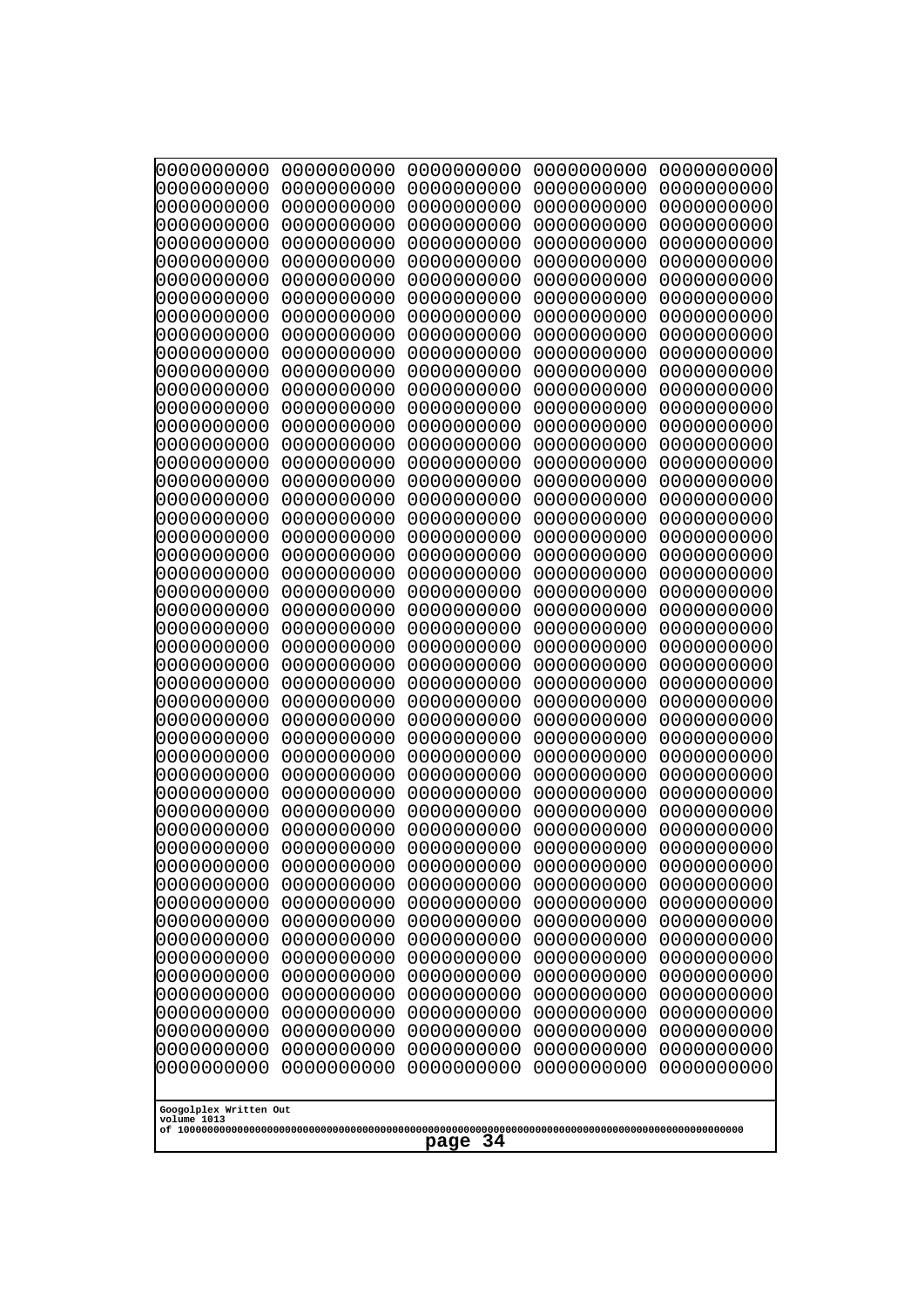| 000000000                             | 0000000000<br>0000000000 | 0000000000               | 0000000000               | 0000000000               |
|---------------------------------------|--------------------------|--------------------------|--------------------------|--------------------------|
| 0000000000<br>0000000000              | 0000000000               | 0000000000<br>0000000000 | 0000000000<br>0000000000 | 0000000000<br>0000000000 |
| 0000000000                            | 0000000000               | 0000000000               | 0000000000               | 0000000000               |
| 0000000000<br>0000000000              | 0000000000<br>0000000000 | 0000000000<br>0000000000 | 0000000000<br>0000000000 | 0000000000<br>0000000000 |
| 0000000000                            | 0000000000               | 0000000000               | 0000000000               | 0000000000               |
| 0000000000                            | 0000000000               | 0000000000               | 0000000000               | 0000000000               |
| 0000000000<br>0000000000              | 0000000000<br>0000000000 | 0000000000<br>0000000000 | 0000000000<br>0000000000 | 0000000000<br>0000000000 |
| 0000000000                            | 0000000000               | 0000000000               | 0000000000               | 0000000000               |
| 0000000000                            | 0000000000               | 0000000000               | 0000000000               | 0000000000               |
| 0000000000<br>0000000000              | 0000000000<br>0000000000 | 0000000000<br>0000000000 | 0000000000<br>0000000000 | 0000000000<br>0000000000 |
| 0000000000                            | 0000000000               | 0000000000               | 0000000000               | 0000000000               |
| 0000000000                            | 0000000000               | 0000000000               | 0000000000               | 0000000000               |
| 0000000000<br>0000000000              | 0000000000<br>0000000000 | 0000000000<br>0000000000 | 0000000000<br>0000000000 | 0000000000<br>0000000000 |
| 0000000000                            | 0000000000               | 0000000000               | 0000000000               | 0000000000               |
| 0000000000                            | 0000000000               | 0000000000               | 0000000000               | 0000000000               |
| 0000000000<br>0000000000              | 0000000000<br>0000000000 | 0000000000<br>0000000000 | 0000000000<br>0000000000 | 0000000000<br>0000000000 |
| 0000000000                            | 0000000000               | 0000000000               | 0000000000               | 0000000000               |
| 0000000000                            | 0000000000               | 0000000000               | 0000000000               | 0000000000               |
| 0000000000<br>0000000000              | 0000000000<br>0000000000 | 0000000000<br>0000000000 | 0000000000<br>0000000000 | 0000000000<br>0000000000 |
| 0000000000                            | 0000000000               | 0000000000               | 0000000000               | 0000000000               |
| 0000000000                            | 0000000000               | 0000000000               | 0000000000               | 0000000000               |
| 0000000000<br>0000000000              | 0000000000<br>0000000000 | 0000000000<br>0000000000 | 0000000000<br>0000000000 | 0000000000<br>0000000000 |
| 0000000000                            | 0000000000               | 0000000000               | 0000000000               | 0000000000               |
| 0000000000                            | 0000000000               | 0000000000               | 0000000000               | 0000000000               |
| 0000000000<br>0000000000              | 0000000000<br>0000000000 | 0000000000<br>0000000000 | 0000000000<br>0000000000 | 0000000000<br>0000000000 |
| 0000000000                            | 0000000000               | 0000000000               | 0000000000               | 0000000000               |
| 0000000000                            | 0000000000               | 0000000000               | 0000000000               | 0000000000               |
| 0000000000<br>0000000000              | 0000000000<br>0000000000 | 0000000000<br>0000000000 | 0000000000<br>0000000000 | 0000000000<br>0000000000 |
| 0000000000                            | 0000000000               | 0000000000               | 0000000000               | 0000000000               |
| 0000000000                            | 0000000000               | 0000000000               | 0000000000               | 0000000000               |
| 0000000000<br>0000000000              | 0000000000<br>0000000000 | 0000000000<br>0000000000 | 0000000000<br>0000000000 | 0000000000<br>0000000000 |
| 0000000000                            | 0000000000               | 0000000000               | 0000000000               | 0000000000               |
| 0000000000                            | 0000000000               | 0000000000               | 0000000000               | 0000000000               |
| 0000000000<br>0000000000              | 0000000000<br>0000000000 | 0000000000<br>0000000000 | 0000000000<br>0000000000 | 0000000000<br>0000000000 |
| 0000000000                            | 0000000000               | 0000000000               | 0000000000               | 0000000000               |
| 0000000000                            | 0000000000               | 0000000000               | 0000000000               | 0000000000               |
| 0000000000<br>0000000000              | 0000000000<br>0000000000 | 0000000000<br>0000000000 | 0000000000<br>0000000000 | 0000000000<br>0000000000 |
|                                       |                          |                          |                          |                          |
| Googolplex Written Out<br>volume 1013 |                          |                          |                          |                          |
| 35<br>page                            |                          |                          |                          |                          |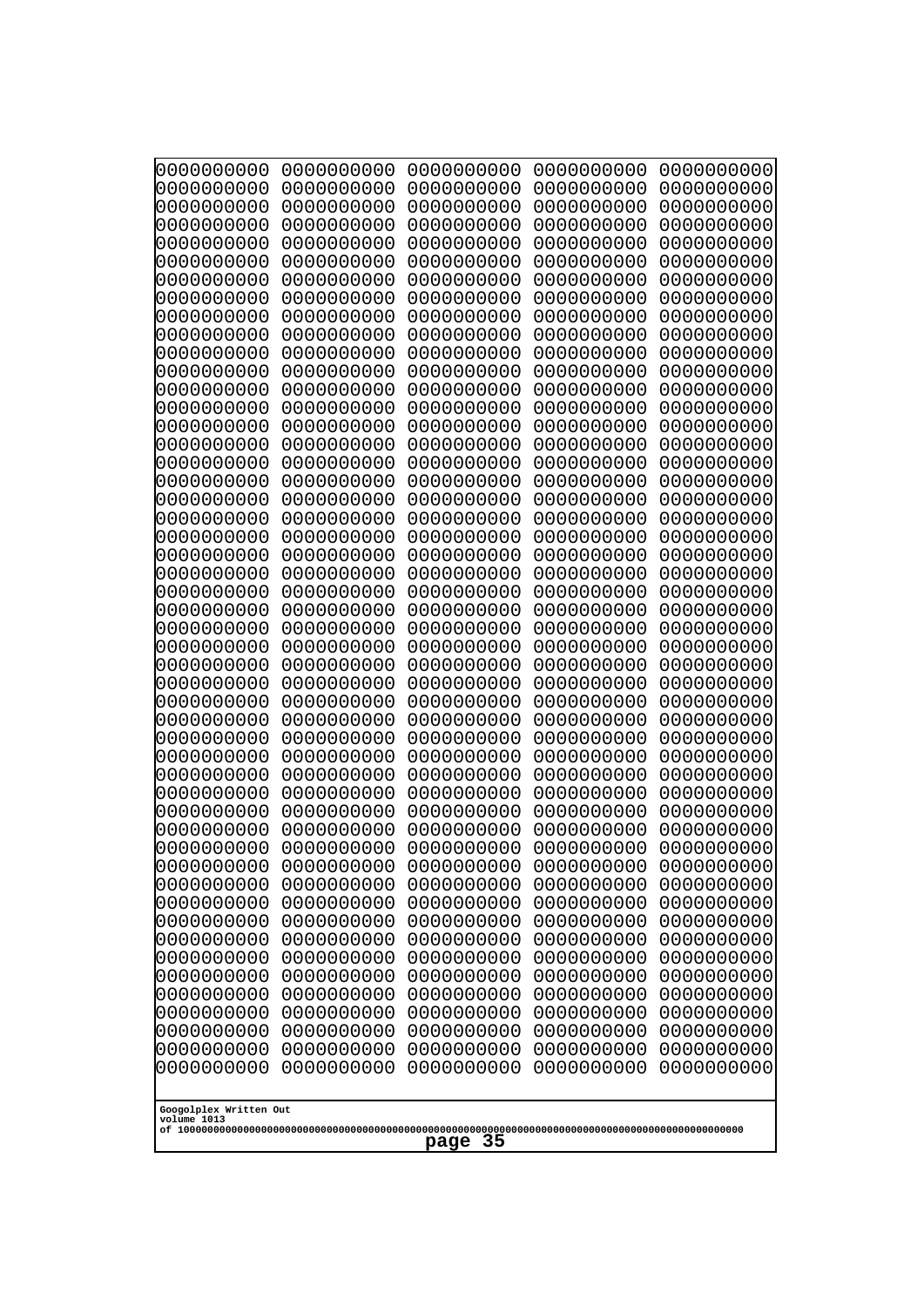| 000000000                              | 0000000000                             | 0000000000                             | 0000000000                             | 0000000000                             |
|----------------------------------------|----------------------------------------|----------------------------------------|----------------------------------------|----------------------------------------|
| 0000000000                             | 0000000000                             | 0000000000                             | 0000000000                             | 0000000000                             |
| 0000000000<br>0000000000<br>0000000000 | 0000000000<br>0000000000<br>0000000000 | 0000000000<br>0000000000<br>0000000000 | 0000000000<br>0000000000               | 0000000000<br>0000000000               |
| 0000000000<br>0000000000               | 0000000000<br>0000000000               | 0000000000<br>0000000000               | 0000000000<br>0000000000<br>0000000000 | 0000000000<br>0000000000<br>0000000000 |
| 0000000000                             | 0000000000                             | 0000000000                             | 0000000000                             | 0000000000                             |
| 0000000000                             | 0000000000                             | 0000000000                             | 0000000000                             | 0000000000                             |
| 0000000000                             | 0000000000                             | 0000000000                             | 0000000000                             | 0000000000                             |
| 0000000000                             | 0000000000                             | 0000000000                             | 0000000000                             | 0000000000                             |
| 0000000000                             | 0000000000                             | 0000000000                             | 0000000000                             | 0000000000                             |
| 0000000000                             | 0000000000                             | 0000000000                             | 0000000000                             | 0000000000                             |
| 0000000000                             | 0000000000                             | 0000000000                             | 0000000000                             | 0000000000                             |
| 0000000000                             | 0000000000                             | 0000000000                             | 0000000000                             | 0000000000                             |
| 0000000000                             | 0000000000                             | 0000000000                             | 0000000000                             | 0000000000                             |
| 0000000000                             | 0000000000                             | 0000000000                             | 0000000000                             | 0000000000                             |
| 0000000000                             | 0000000000                             | 0000000000                             | 0000000000                             | 0000000000                             |
| 0000000000                             | 0000000000                             | 0000000000                             | 0000000000                             | 0000000000                             |
| 0000000000                             | 0000000000                             | 0000000000                             | 0000000000                             | 0000000000                             |
| 0000000000                             | 0000000000                             | 0000000000                             | 0000000000                             | 0000000000                             |
| 0000000000                             | 0000000000                             | 0000000000                             | 0000000000                             | 0000000000                             |
| 0000000000                             | 0000000000                             | 0000000000                             | 0000000000                             | 0000000000                             |
| 0000000000                             | 0000000000                             | 0000000000                             | 0000000000                             | 0000000000                             |
| 0000000000                             | 0000000000                             | 0000000000                             | 0000000000                             | 0000000000                             |
| 0000000000                             | 0000000000                             | 0000000000                             | 0000000000                             | 0000000000                             |
| 0000000000                             | 0000000000                             | 0000000000                             | 0000000000                             | 0000000000                             |
| 0000000000                             | 0000000000                             | 0000000000                             | 0000000000                             | 0000000000                             |
| 0000000000                             | 0000000000                             | 0000000000                             | 0000000000                             | 0000000000                             |
| 0000000000                             | 0000000000                             | 0000000000                             | 0000000000                             | 0000000000                             |
| 0000000000                             | 0000000000                             | 0000000000                             | 0000000000                             | 0000000000                             |
| 0000000000<br>0000000000<br>0000000000 | 0000000000<br>0000000000               | 0000000000<br>0000000000               | 0000000000<br>0000000000<br>0000000000 | 0000000000<br>0000000000               |
| 0000000000<br>0000000000               | 0000000000<br>0000000000<br>0000000000 | 0000000000<br>0000000000<br>0000000000 | 0000000000<br>0000000000               | 0000000000<br>0000000000<br>0000000000 |
| 0000000000                             | 0000000000                             | 0000000000                             | 0000000000                             | 0000000000                             |
| 0000000000                             | 0000000000                             | 0000000000                             | 0000000000                             | 0000000000                             |
| 0000000000                             | 0000000000                             | 0000000000                             | 0000000000                             | 0000000000                             |
| 0000000000                             | 0000000000                             | 0000000000                             | 0000000000                             | 0000000000                             |
| 0000000000                             | 0000000000                             | 0000000000                             | 0000000000                             | 0000000000                             |
| 0000000000                             | 0000000000                             | 0000000000                             | 0000000000                             | 0000000000                             |
| 0000000000                             | 0000000000                             | 0000000000                             | 0000000000                             | 0000000000                             |
| 0000000000                             | 0000000000                             | 0000000000                             | 0000000000                             | 0000000000                             |
| 0000000000                             | 0000000000                             | 0000000000                             | 0000000000                             | 0000000000                             |
| 0000000000                             | 0000000000                             | 0000000000                             | 0000000000                             | 0000000000                             |
| 0000000000                             | 0000000000                             | 0000000000                             | 0000000000                             | 0000000000                             |
| 0000000000                             | 0000000000                             | 0000000000                             | 0000000000                             | 0000000000                             |
| 0000000000                             | 0000000000                             | 0000000000                             | 0000000000                             | 0000000000                             |
| 0000000000                             | 0000000000                             | 0000000000                             | 0000000000                             | 0000000000                             |
| Googolplex Written Out<br>volume 1013  |                                        |                                        |                                        |                                        |
| -36<br>page                            |                                        |                                        |                                        |                                        |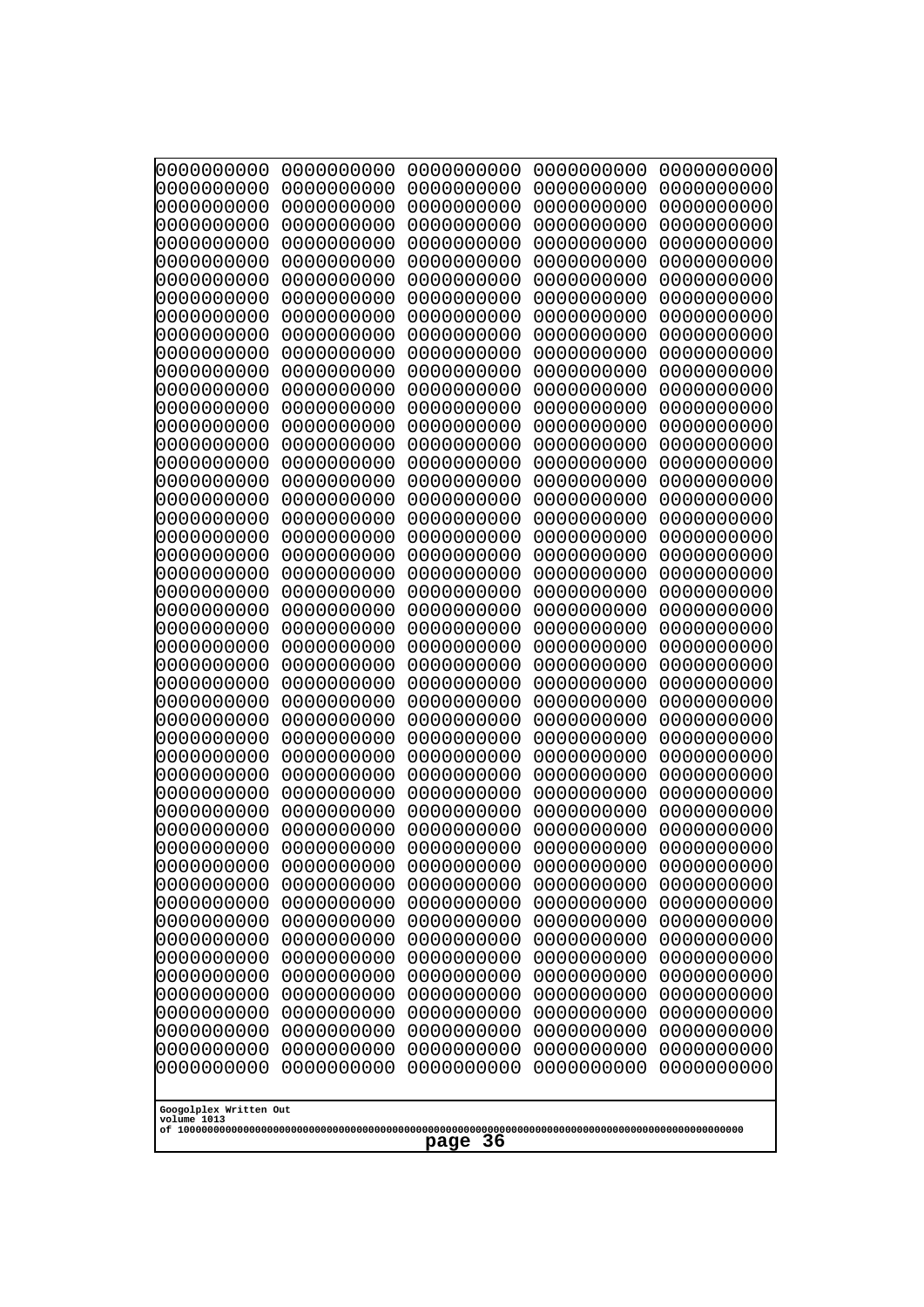| 000000000<br>0000000000               | 0000000000<br>0000000000 | 0000000000<br>0000000000 | 0000000000<br>0000000000 | 0000000000<br>0000000000 |
|---------------------------------------|--------------------------|--------------------------|--------------------------|--------------------------|
| 0000000000<br>0000000000              | 0000000000<br>0000000000 | 0000000000<br>0000000000 | 0000000000<br>0000000000 | 0000000000<br>0000000000 |
| 0000000000                            | 0000000000               | 0000000000               | 0000000000               | 0000000000               |
| 0000000000<br>0000000000              | 0000000000<br>0000000000 | 0000000000<br>0000000000 | 0000000000<br>0000000000 | 0000000000<br>0000000000 |
| 0000000000                            | 0000000000               | 0000000000               | 0000000000               | 0000000000               |
| 0000000000<br>0000000000              | 0000000000<br>0000000000 | 0000000000<br>0000000000 | 0000000000<br>0000000000 | 0000000000<br>0000000000 |
| 0000000000                            | 0000000000               | 0000000000               | 0000000000               | 0000000000               |
| 0000000000                            | 0000000000               | 0000000000               | 0000000000               | 0000000000               |
| 0000000000<br>0000000000              | 0000000000<br>0000000000 | 0000000000<br>0000000000 | 0000000000<br>0000000000 | 0000000000<br>0000000000 |
| 0000000000                            | 0000000000               | 0000000000               | 0000000000               | 0000000000               |
| 0000000000<br>0000000000              | 0000000000<br>0000000000 | 0000000000<br>0000000000 | 0000000000<br>0000000000 | 0000000000<br>0000000000 |
| 0000000000                            | 0000000000               | 0000000000               | 0000000000               | 0000000000               |
| 0000000000<br>0000000000              | 0000000000<br>0000000000 | 0000000000<br>0000000000 | 0000000000<br>0000000000 | 0000000000<br>0000000000 |
| 0000000000                            | 0000000000               | 0000000000               | 0000000000               | 0000000000               |
| 0000000000                            | 0000000000               | 0000000000               | 0000000000               | 0000000000               |
| 0000000000<br>0000000000              | 0000000000<br>0000000000 | 0000000000<br>0000000000 | 0000000000<br>0000000000 | 0000000000<br>0000000000 |
| 0000000000                            | 0000000000               | 0000000000               | 0000000000               | 0000000000               |
| 0000000000<br>0000000000              | 0000000000<br>0000000000 | 0000000000<br>0000000000 | 0000000000<br>0000000000 | 0000000000<br>0000000000 |
| 0000000000                            | 0000000000               | 0000000000               | 0000000000               | 0000000000               |
| 0000000000<br>0000000000              | 0000000000<br>0000000000 | 0000000000<br>0000000000 | 0000000000<br>0000000000 | 0000000000<br>0000000000 |
| 0000000000                            | 0000000000               | 0000000000               | 0000000000               | 0000000000               |
| 0000000000                            | 0000000000               | 0000000000               | 0000000000               | 0000000000               |
| 0000000000<br>0000000000              | 0000000000<br>0000000000 | 0000000000<br>0000000000 | 0000000000<br>0000000000 | 0000000000<br>0000000000 |
| 0000000000                            | 0000000000               | 0000000000               | 0000000000               | 0000000000               |
| 0000000000<br>0000000000              | 0000000000<br>0000000000 | 0000000000<br>0000000000 | 0000000000<br>0000000000 | 0000000000<br>0000000000 |
| 0000000000                            | 0000000000               | 0000000000               | 0000000000               | 0000000000               |
| 0000000000<br>0000000000              | 0000000000<br>0000000000 | 0000000000<br>0000000000 | 0000000000<br>0000000000 | 0000000000<br>0000000000 |
| 0000000000                            | 0000000000               | 0000000000               | 0000000000               | 0000000000               |
| 0000000000                            | 0000000000               | 0000000000               | 0000000000               | 0000000000               |
| 0000000000<br>0000000000              | 0000000000<br>0000000000 | 0000000000<br>0000000000 | 0000000000<br>0000000000 | 0000000000<br>0000000000 |
| 0000000000                            | 0000000000               | 0000000000               | 0000000000               | 0000000000               |
| 0000000000<br>0000000000              | 0000000000<br>0000000000 | 0000000000<br>0000000000 | 0000000000<br>0000000000 | 0000000000<br>0000000000 |
| 0000000000                            | 0000000000               | 0000000000               | 0000000000               | 0000000000               |
| 0000000000<br>0000000000              | 0000000000<br>0000000000 | 0000000000<br>0000000000 | 0000000000<br>0000000000 | 0000000000<br>0000000000 |
|                                       |                          |                          |                          |                          |
| Googolplex Written Out<br>volume 1013 |                          |                          |                          |                          |
| 37<br>page                            |                          |                          |                          |                          |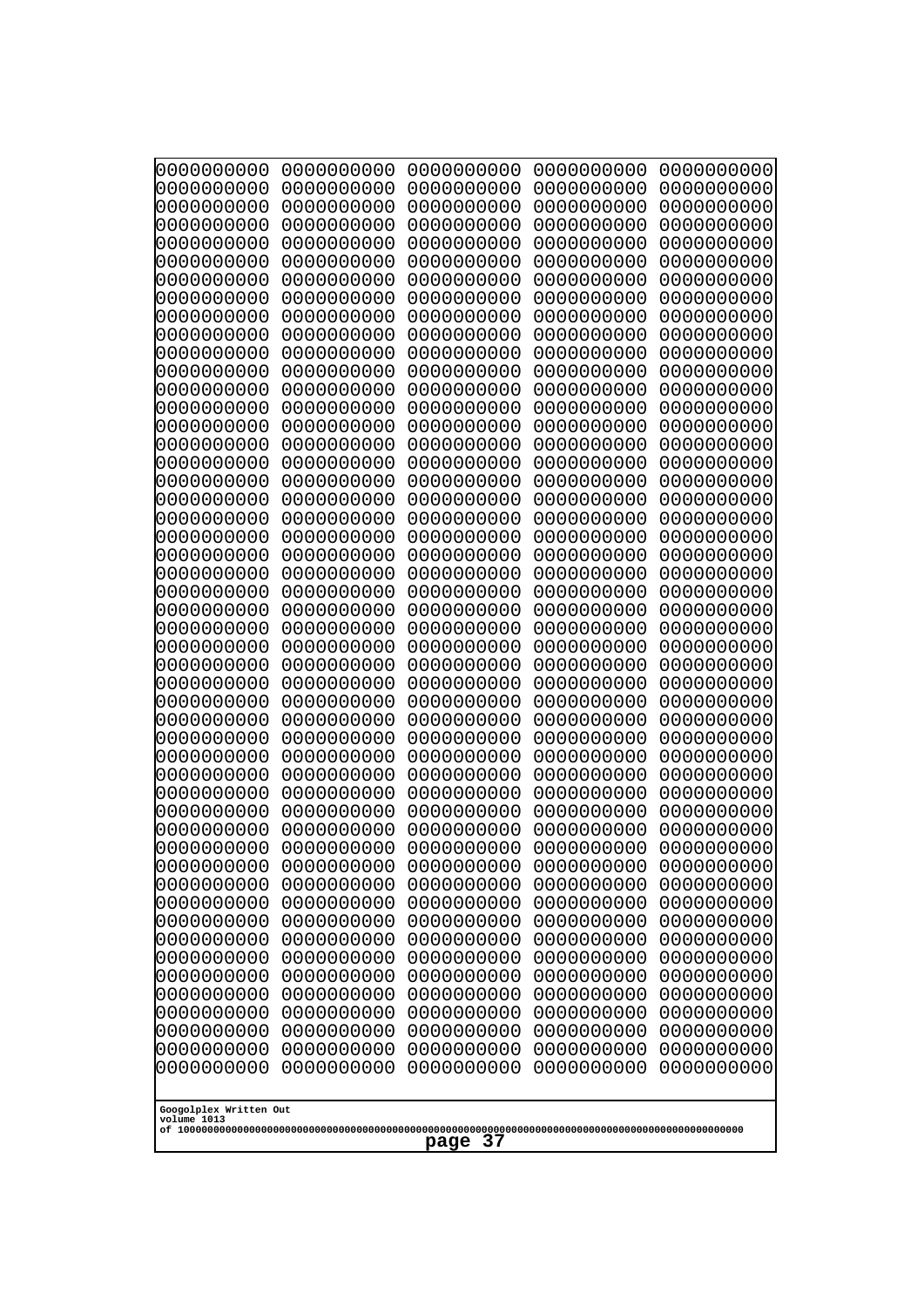| 0000000000                           | 0000000000 | 0000000000 | 0000000000 | 0000000000 |
|--------------------------------------|------------|------------|------------|------------|
| 0000000000                           | 0000000000 | 0000000000 | 0000000000 | 0000000000 |
| 0000000000                           | 0000000000 | 0000000000 | 0000000000 | 0000000000 |
| 0000000000                           | 0000000000 | 0000000000 | 0000000000 | 0000000000 |
| 0000000000                           | 0000000000 | 0000000000 | 0000000000 | 0000000000 |
| 0000000000                           | 0000000000 | 0000000000 | 0000000000 | 0000000000 |
| 0000000000                           | 0000000000 | 0000000000 | 0000000000 | 0000000000 |
| 0000000000                           | 0000000000 | 0000000000 | 0000000000 | 0000000000 |
| 0000000000                           | 0000000000 | 0000000000 | 0000000000 | 0000000000 |
| 0000000000                           | 0000000000 | 0000000000 | 0000000000 | 0000000000 |
| 0000000000                           | 0000000000 | 0000000000 | 0000000000 | 0000000000 |
| 0000000000                           | 0000000000 | 0000000000 | 0000000000 | 0000000000 |
| 0000000000                           | 0000000000 | 0000000000 | 0000000000 | 0000000000 |
| 0000000000                           | 0000000000 | 0000000000 | 0000000000 | 0000000000 |
| 0000000000                           | 0000000000 | 0000000000 | 0000000000 | 0000000000 |
| 0000000000                           | 0000000000 | 0000000000 | 0000000000 | 0000000000 |
| 0000000000                           | 0000000000 | 0000000000 | 0000000000 | 0000000000 |
| 0000000000                           | 0000000000 | 0000000000 | 0000000000 | 0000000000 |
| 0000000000                           | 0000000000 | 0000000000 | 0000000000 | 0000000000 |
| 0000000000                           | 0000000000 | 0000000000 | 0000000000 | 0000000000 |
| 0000000000                           | 0000000000 | 0000000000 | 0000000000 | 0000000000 |
| 0000000000                           | 0000000000 | 0000000000 | 0000000000 | 0000000000 |
| 0000000000                           | 0000000000 | 0000000000 | 0000000000 | 0000000000 |
| 0000000000                           | 0000000000 | 0000000000 | 0000000000 | 0000000000 |
| 0000000000                           | 0000000000 | 0000000000 | 0000000000 | 0000000000 |
| 0000000000                           | 0000000000 | 0000000000 | 0000000000 | 0000000000 |
| 0000000000                           | 0000000000 | 0000000000 | 0000000000 | 0000000000 |
| 0000000000                           | 0000000000 | 0000000000 | 0000000000 | 0000000000 |
| 0000000000                           | 0000000000 | 0000000000 | 0000000000 | 0000000000 |
| 0000000000                           | 0000000000 | 0000000000 | 0000000000 | 0000000000 |
| 0000000000                           | 0000000000 | 0000000000 | 0000000000 | 0000000000 |
| 0000000000                           | 0000000000 | 0000000000 | 0000000000 | 0000000000 |
| 0000000000                           | 0000000000 | 0000000000 | 0000000000 | 0000000000 |
| 0000000000                           | 0000000000 | 0000000000 | 0000000000 | 0000000000 |
| 0000000000                           | 0000000000 | 0000000000 | 0000000000 | 0000000000 |
| 0000000000                           | 0000000000 | 0000000000 | 0000000000 | 0000000000 |
| 0000000000                           | 0000000000 | 0000000000 | 0000000000 | 0000000000 |
| 0000000000                           | 0000000000 | 0000000000 | 0000000000 | 0000000000 |
| 0000000000                           | 0000000000 | 0000000000 | 0000000000 | 0000000000 |
| 0000000000                           | 0000000000 | 0000000000 | 0000000000 | 0000000000 |
| 0000000000                           | 0000000000 | 0000000000 | 0000000000 | 0000000000 |
| 0000000000                           | 0000000000 | 0000000000 | 0000000000 | 0000000000 |
| 0000000000                           | 0000000000 | 0000000000 | 0000000000 | 0000000000 |
| 0000000000                           | 0000000000 | 0000000000 | 0000000000 | 0000000000 |
| 0000000000                           | 0000000000 | 0000000000 | 0000000000 | 0000000000 |
| 0000000000                           | 0000000000 | 0000000000 | 0000000000 | 0000000000 |
| 0000000000                           | 0000000000 | 0000000000 | 0000000000 | 0000000000 |
| 0000000000                           | 0000000000 | 0000000000 | 0000000000 | 0000000000 |
| 0000000000                           | 0000000000 | 0000000000 | 0000000000 | 0000000000 |
| 0000000000<br>Googolplex Written Out | 0000000000 | 0000000000 | 0000000000 | 0000000000 |
| volume 1013<br>page 38               |            |            |            |            |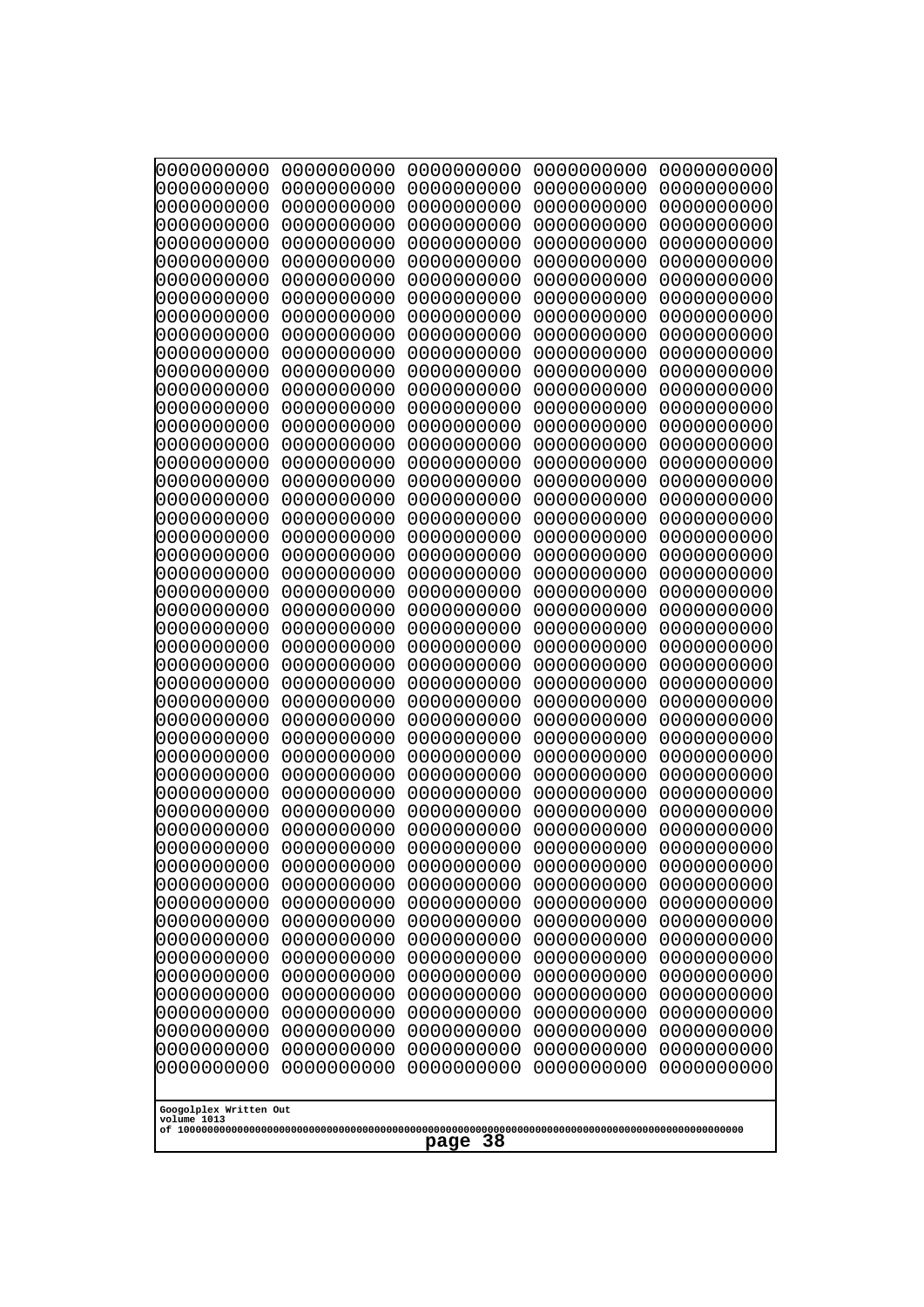| 0000000000                                           | 0000000000                                           | 0000000000                                           | 0000000000                                           | 0000000000                                           |
|------------------------------------------------------|------------------------------------------------------|------------------------------------------------------|------------------------------------------------------|------------------------------------------------------|
| 0000000000                                           | 0000000000                                           | 0000000000                                           | 0000000000                                           | 0000000000                                           |
| 0000000000                                           | 0000000000                                           | 0000000000                                           | 0000000000                                           | 0000000000                                           |
| 0000000000                                           | 0000000000                                           | 0000000000                                           | 0000000000                                           | 0000000000                                           |
| 0000000000                                           | 0000000000                                           | 0000000000                                           | 0000000000                                           | 0000000000                                           |
| 0000000000                                           | 0000000000                                           | 0000000000                                           | 0000000000                                           | 0000000000                                           |
| 0000000000                                           | 0000000000                                           | 0000000000                                           | 0000000000                                           | 0000000000                                           |
| 0000000000                                           | 0000000000                                           | 0000000000                                           | 0000000000                                           | 0000000000                                           |
| 0000000000                                           | 0000000000                                           | 0000000000                                           | 0000000000                                           | 0000000000                                           |
| 0000000000                                           | 0000000000                                           | 0000000000                                           | 0000000000                                           | 0000000000                                           |
| 0000000000                                           | 0000000000                                           | 0000000000                                           | 0000000000                                           | 0000000000                                           |
| 0000000000                                           | 0000000000                                           | 0000000000                                           | 0000000000                                           | 0000000000                                           |
| 0000000000                                           | 0000000000                                           | 0000000000                                           | 0000000000                                           | 0000000000                                           |
| 0000000000                                           | 0000000000                                           | 0000000000                                           | 0000000000                                           | 0000000000                                           |
| 0000000000                                           | 0000000000                                           | 0000000000                                           | 0000000000                                           | 0000000000                                           |
| 0000000000                                           | 0000000000                                           | 0000000000                                           | 0000000000                                           | 0000000000                                           |
| 0000000000<br>0000000000<br>0000000000<br>0000000000 | 0000000000<br>0000000000<br>0000000000<br>0000000000 | 0000000000<br>0000000000<br>0000000000               | 0000000000<br>0000000000<br>0000000000               | 0000000000<br>0000000000<br>0000000000               |
| 0000000000<br>0000000000<br>0000000000               | 0000000000<br>0000000000<br>0000000000               | 0000000000<br>0000000000<br>0000000000<br>0000000000 | 0000000000<br>0000000000<br>0000000000<br>0000000000 | 0000000000<br>0000000000<br>0000000000<br>0000000000 |
| 0000000000                                           | 0000000000                                           | 0000000000                                           | 0000000000                                           | 0000000000                                           |
| 0000000000                                           | 0000000000                                           | 0000000000                                           | 0000000000                                           | 0000000000                                           |
| 0000000000                                           | 0000000000                                           | 0000000000                                           | 0000000000                                           | 0000000000                                           |
| 0000000000                                           | 0000000000                                           | 0000000000                                           | 0000000000                                           | 0000000000                                           |
| 0000000000                                           | 0000000000                                           | 0000000000                                           | 0000000000                                           | 0000000000                                           |
| 0000000000                                           | 0000000000                                           | 0000000000                                           | 0000000000                                           | 0000000000                                           |
| 0000000000                                           | 0000000000                                           | 0000000000                                           | 0000000000                                           | 0000000000                                           |
| 0000000000                                           | 0000000000                                           | 0000000000                                           | 0000000000                                           | 0000000000                                           |
| 0000000000                                           | 0000000000                                           | 0000000000                                           | 0000000000                                           | 0000000000                                           |
| 0000000000                                           | 0000000000                                           | 0000000000                                           | 0000000000                                           | 0000000000                                           |
| 0000000000                                           | 0000000000                                           | 0000000000                                           | 0000000000                                           | 0000000000                                           |
| 0000000000                                           | 0000000000                                           | 0000000000                                           | 0000000000                                           | 0000000000                                           |
| 0000000000                                           | 0000000000                                           | 0000000000                                           | 0000000000                                           | 0000000000                                           |
| 0000000000                                           | 0000000000                                           | 0000000000                                           | 0000000000                                           | 0000000000                                           |
| 0000000000                                           | 0000000000                                           | 0000000000                                           | 0000000000                                           | 0000000000                                           |
| 0000000000                                           | 0000000000                                           | 0000000000                                           | 0000000000                                           | 0000000000                                           |
| 0000000000                                           | 0000000000                                           | 0000000000                                           | 0000000000                                           | 0000000000                                           |
| 0000000000                                           | 0000000000                                           | 0000000000                                           | 0000000000                                           | 0000000000                                           |
| 0000000000                                           | 0000000000                                           | 0000000000                                           | 0000000000                                           | 0000000000                                           |
| 0000000000                                           | 0000000000                                           | 0000000000                                           | 0000000000                                           | 0000000000                                           |
| 0000000000                                           | 0000000000                                           | 0000000000                                           | 0000000000                                           | 0000000000                                           |
| 0000000000                                           | 0000000000                                           | 0000000000                                           | 0000000000                                           | 0000000000                                           |
| 0000000000                                           | 0000000000                                           | 0000000000                                           | 0000000000                                           | 0000000000                                           |
| 0000000000                                           | 0000000000                                           | 0000000000                                           | 0000000000                                           | 0000000000                                           |
| 0000000000                                           | 0000000000                                           | 0000000000                                           | 0000000000                                           | 0000000000                                           |
| 0000000000                                           | 0000000000                                           | 0000000000                                           | 0000000000                                           | 0000000000                                           |
| 0000000000                                           | 0000000000                                           | 0000000000                                           | 0000000000                                           | 0000000000                                           |
| Googolplex Written Out<br>volume 1013<br>page 39     |                                                      |                                                      |                                                      |                                                      |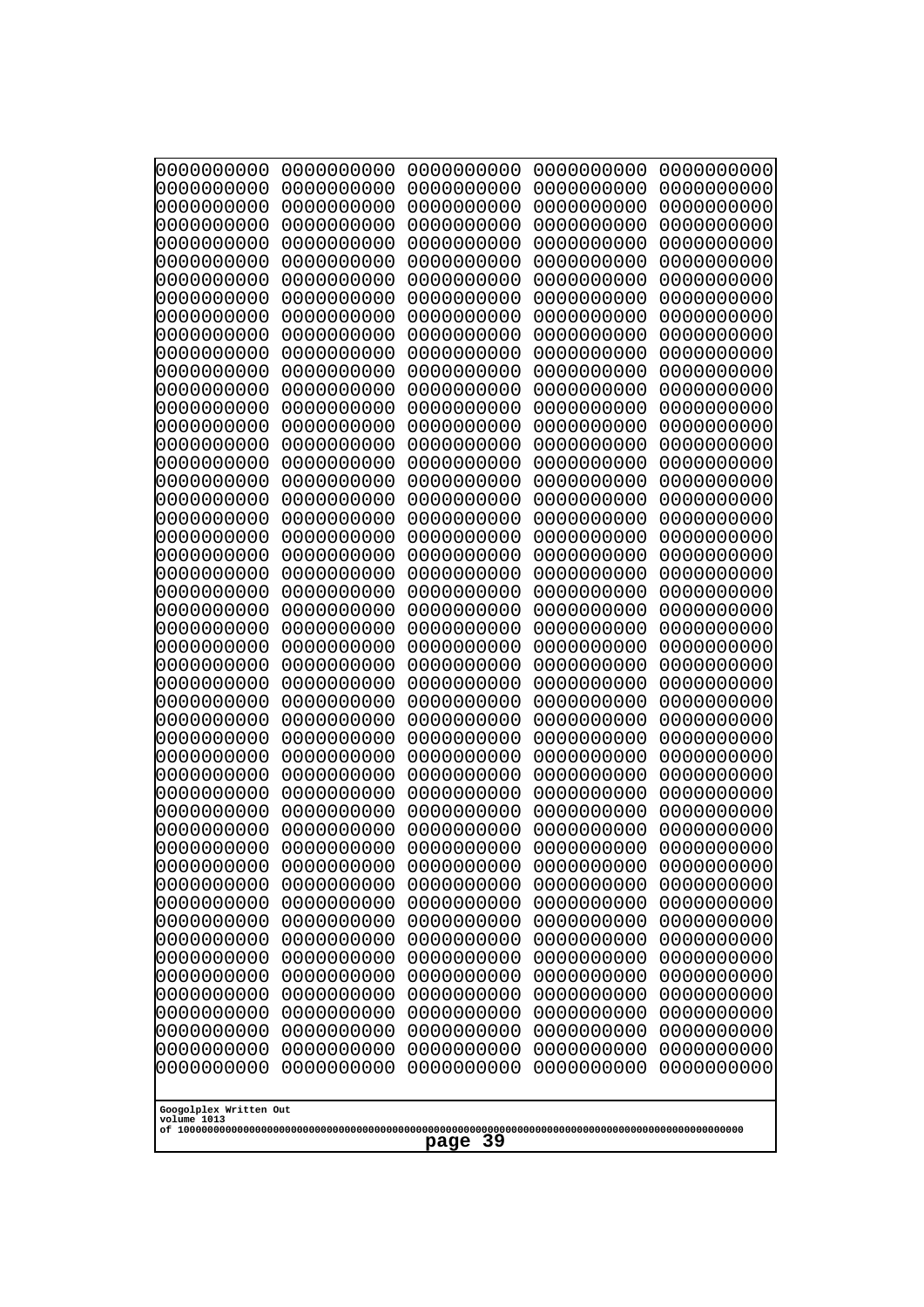| 000000000<br>0000000000               | 0000000000<br>0000000000 | 0000000000<br>0000000000 | 0000000000<br>0000000000 | 0000000000<br>0000000000 |
|---------------------------------------|--------------------------|--------------------------|--------------------------|--------------------------|
| 0000000000                            | 0000000000               | 0000000000               | 0000000000               | 0000000000               |
| 0000000000<br>0000000000              | 0000000000<br>0000000000 | 0000000000<br>0000000000 | 0000000000<br>0000000000 | 0000000000<br>0000000000 |
| 0000000000                            | 0000000000               | 0000000000               | 0000000000               | 0000000000               |
| 0000000000                            | 0000000000               | 0000000000               | 0000000000               | 0000000000               |
| 0000000000                            | 0000000000               | 0000000000               | 0000000000               | 0000000000               |
| 0000000000<br>0000000000              | 0000000000<br>0000000000 | 0000000000<br>0000000000 | 0000000000<br>0000000000 | 0000000000<br>0000000000 |
| 0000000000                            | 0000000000               | 0000000000               | 0000000000               | 0000000000               |
| 0000000000                            | 0000000000               | 0000000000               | 0000000000               | 0000000000               |
| 0000000000<br>0000000000              | 0000000000<br>0000000000 | 0000000000<br>0000000000 | 0000000000<br>0000000000 | 0000000000<br>0000000000 |
| 0000000000                            | 0000000000               | 0000000000               | 0000000000               | 0000000000               |
| 0000000000                            | 0000000000               | 0000000000               | 0000000000               | 0000000000               |
| 0000000000<br>0000000000              | 0000000000<br>0000000000 | 0000000000<br>0000000000 | 0000000000<br>0000000000 | 0000000000<br>0000000000 |
| 0000000000                            | 0000000000               | 0000000000               | 0000000000               | 0000000000               |
| 0000000000<br>0000000000              | 0000000000<br>0000000000 | 0000000000<br>0000000000 | 0000000000<br>0000000000 | 0000000000<br>0000000000 |
| 0000000000                            | 0000000000               | 0000000000               | 0000000000               | 0000000000               |
| 0000000000                            | 0000000000               | 0000000000               | 0000000000               | 0000000000               |
| 0000000000<br>0000000000              | 0000000000<br>0000000000 | 0000000000<br>0000000000 | 0000000000<br>0000000000 | 0000000000<br>0000000000 |
| 0000000000                            | 0000000000               | 0000000000               | 0000000000               | 0000000000               |
| 0000000000                            | 0000000000               | 0000000000               | 0000000000               | 0000000000               |
| 0000000000<br>0000000000              | 0000000000<br>0000000000 | 0000000000<br>0000000000 | 0000000000<br>0000000000 | 0000000000<br>0000000000 |
| 0000000000                            | 0000000000               | 0000000000               | 0000000000               | 0000000000               |
| 0000000000                            | 0000000000               | 0000000000               | 0000000000               | 0000000000               |
| 0000000000<br>0000000000              | 0000000000<br>0000000000 | 0000000000<br>0000000000 | 0000000000<br>0000000000 | 0000000000<br>0000000000 |
| 0000000000                            | 0000000000               | 0000000000               | 0000000000               | 0000000000               |
| 0000000000                            | 0000000000               | 0000000000               | 0000000000               | 0000000000               |
| 0000000000<br>0000000000              | 0000000000<br>0000000000 | 0000000000<br>0000000000 | 0000000000<br>0000000000 | 0000000000<br>0000000000 |
| 0000000000                            | 0000000000               | 0000000000               | 0000000000               | 0000000000               |
| 0000000000                            | 0000000000               | 0000000000               | 0000000000               | 0000000000               |
| 0000000000<br>0000000000              | 0000000000<br>0000000000 | 0000000000<br>0000000000 | 0000000000<br>0000000000 | 0000000000<br>0000000000 |
| 0000000000                            | 0000000000               | 0000000000               | 0000000000               | 0000000000               |
| 0000000000                            | 0000000000               | 0000000000               | 0000000000               | 0000000000               |
| 0000000000<br>0000000000              | 0000000000<br>0000000000 | 0000000000<br>0000000000 | 0000000000<br>0000000000 | 0000000000<br>0000000000 |
| 0000000000                            | 0000000000               | 0000000000               | 0000000000               | 0000000000               |
| 0000000000                            | 0000000000               | 0000000000               | 0000000000               | 0000000000               |
| 0000000000<br>0000000000              | 0000000000<br>0000000000 | 0000000000<br>0000000000 | 0000000000<br>0000000000 | 0000000000<br>0000000000 |
| 0000000000                            | 0000000000               | 0000000000               | 0000000000               | 0000000000               |
|                                       |                          |                          |                          |                          |
| Googolplex Written Out<br>volume 1013 |                          |                          |                          |                          |
| 40<br>page                            |                          |                          |                          |                          |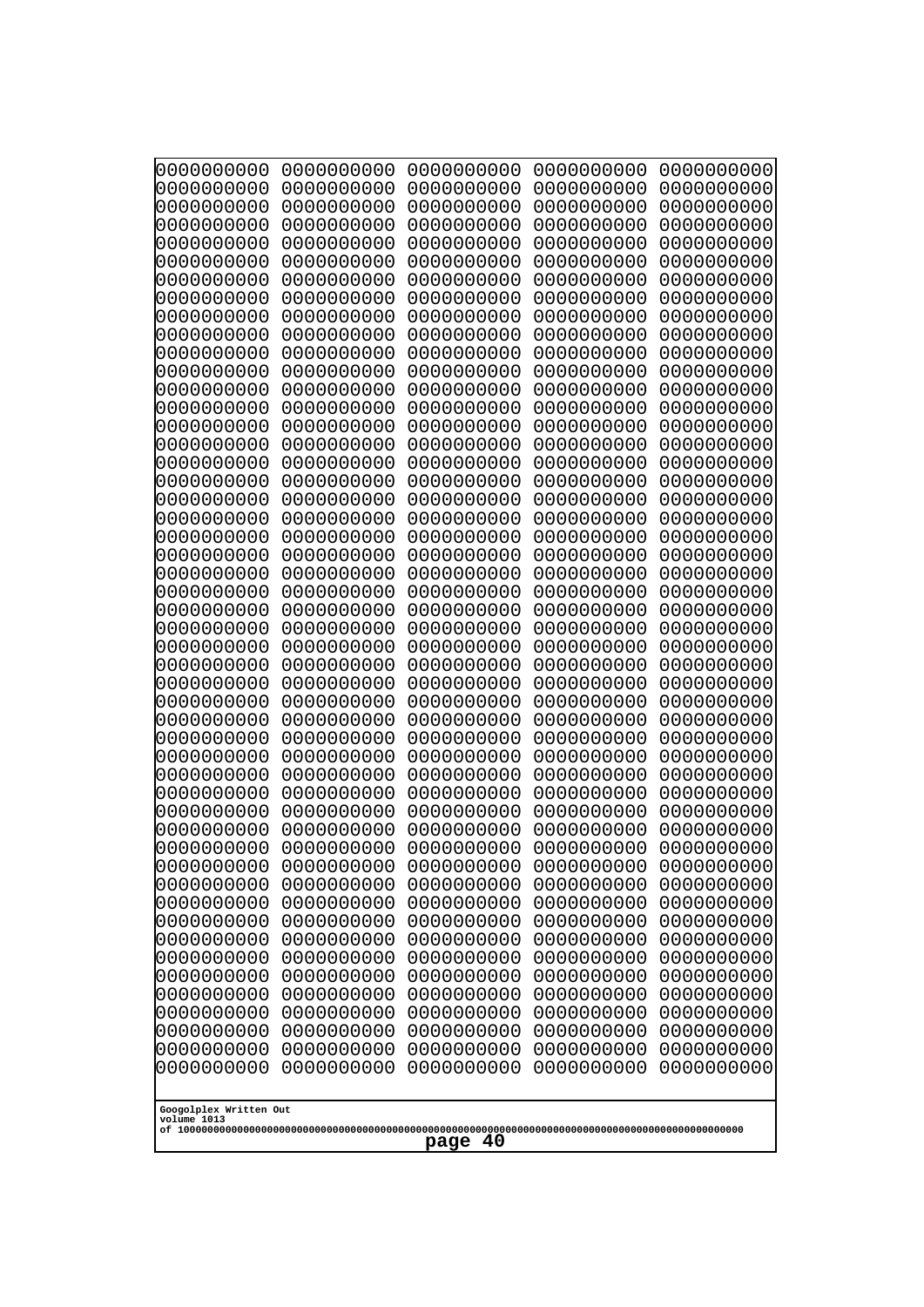| 000000000<br>0000000000               | 0000000000<br>0000000000 | 0000000000<br>0000000000 | 0000000000<br>0000000000 | 0000000000<br>0000000000 |
|---------------------------------------|--------------------------|--------------------------|--------------------------|--------------------------|
| 0000000000                            | 0000000000               | 0000000000               | 0000000000               | 0000000000               |
| 0000000000<br>0000000000              | 0000000000<br>0000000000 | 0000000000<br>0000000000 | 0000000000<br>0000000000 | 0000000000<br>0000000000 |
| 0000000000                            | 0000000000               | 0000000000               | 0000000000               | 0000000000               |
| 0000000000                            | 0000000000               | 0000000000               | 0000000000               | 0000000000               |
| 0000000000<br>0000000000              | 0000000000<br>0000000000 | 0000000000<br>0000000000 | 0000000000<br>0000000000 | 0000000000<br>0000000000 |
| 0000000000                            | 0000000000               | 0000000000               | 0000000000               | 0000000000               |
| 0000000000                            | 0000000000               | 0000000000               | 0000000000               | 0000000000               |
| 0000000000<br>0000000000              | 0000000000<br>0000000000 | 0000000000<br>0000000000 | 0000000000<br>0000000000 | 0000000000<br>0000000000 |
| 0000000000                            | 0000000000               | 0000000000               | 0000000000               | 0000000000               |
| 0000000000                            | 0000000000               | 0000000000               | 0000000000               | 0000000000               |
| 0000000000<br>0000000000              | 0000000000<br>0000000000 | 0000000000<br>0000000000 | 0000000000<br>0000000000 | 0000000000<br>0000000000 |
| 0000000000                            | 0000000000               | 0000000000               | 0000000000               | 0000000000               |
| 0000000000                            | 0000000000               | 0000000000               | 0000000000               | 0000000000               |
| 0000000000<br>0000000000              | 0000000000<br>0000000000 | 0000000000<br>0000000000 | 0000000000<br>0000000000 | 0000000000<br>0000000000 |
| 0000000000                            | 0000000000               | 0000000000               | 0000000000               | 0000000000               |
| 0000000000                            | 0000000000               | 0000000000               | 0000000000               | 0000000000               |
| 0000000000<br>0000000000              | 0000000000<br>0000000000 | 0000000000<br>0000000000 | 0000000000<br>0000000000 | 0000000000<br>0000000000 |
| 0000000000                            | 0000000000               | 0000000000               | 0000000000               | 0000000000               |
| 0000000000                            | 0000000000               | 0000000000               | 0000000000               | 0000000000               |
| 0000000000<br>0000000000              | 0000000000<br>0000000000 | 0000000000<br>0000000000 | 0000000000<br>0000000000 | 0000000000<br>0000000000 |
| 0000000000                            | 0000000000               | 0000000000               | 0000000000               | 0000000000               |
| 0000000000                            | 0000000000               | 0000000000               | 0000000000               | 0000000000               |
| 0000000000<br>0000000000              | 0000000000<br>0000000000 | 0000000000<br>0000000000 | 0000000000<br>0000000000 | 0000000000<br>0000000000 |
| 0000000000                            | 0000000000               | 0000000000               | 0000000000               | 0000000000               |
| 0000000000                            | 0000000000               | 0000000000               | 0000000000               | 0000000000               |
| 0000000000<br>0000000000              | 0000000000<br>0000000000 | 0000000000<br>0000000000 | 0000000000<br>0000000000 | 0000000000<br>0000000000 |
| 0000000000                            | 0000000000               | 0000000000               | 0000000000               | 0000000000               |
| 0000000000                            | 0000000000               | 0000000000               | 0000000000               | 0000000000               |
| 0000000000<br>0000000000              | 0000000000<br>0000000000 | 0000000000<br>0000000000 | 0000000000<br>0000000000 | 0000000000<br>0000000000 |
| 0000000000                            | 0000000000               | 0000000000               | 0000000000               | 0000000000               |
| 0000000000<br>0000000000              | 0000000000<br>0000000000 | 0000000000<br>0000000000 | 0000000000<br>0000000000 | 0000000000<br>0000000000 |
| 0000000000                            | 0000000000               | 0000000000               | 0000000000               | 0000000000               |
| 0000000000                            | 0000000000               | 0000000000               | 0000000000               | 0000000000               |
| 0000000000<br>0000000000              | 0000000000<br>0000000000 | 0000000000<br>0000000000 | 0000000000<br>0000000000 | 0000000000<br>0000000000 |
| 0000000000                            | 0000000000               | 0000000000               | 0000000000               | 0000000000               |
| 0000000000                            | 0000000000               | 0000000000               | 0000000000               | 0000000000               |
|                                       |                          |                          |                          |                          |
| Googolplex Written Out<br>volume 1013 |                          |                          |                          |                          |
| 41<br>page                            |                          |                          |                          |                          |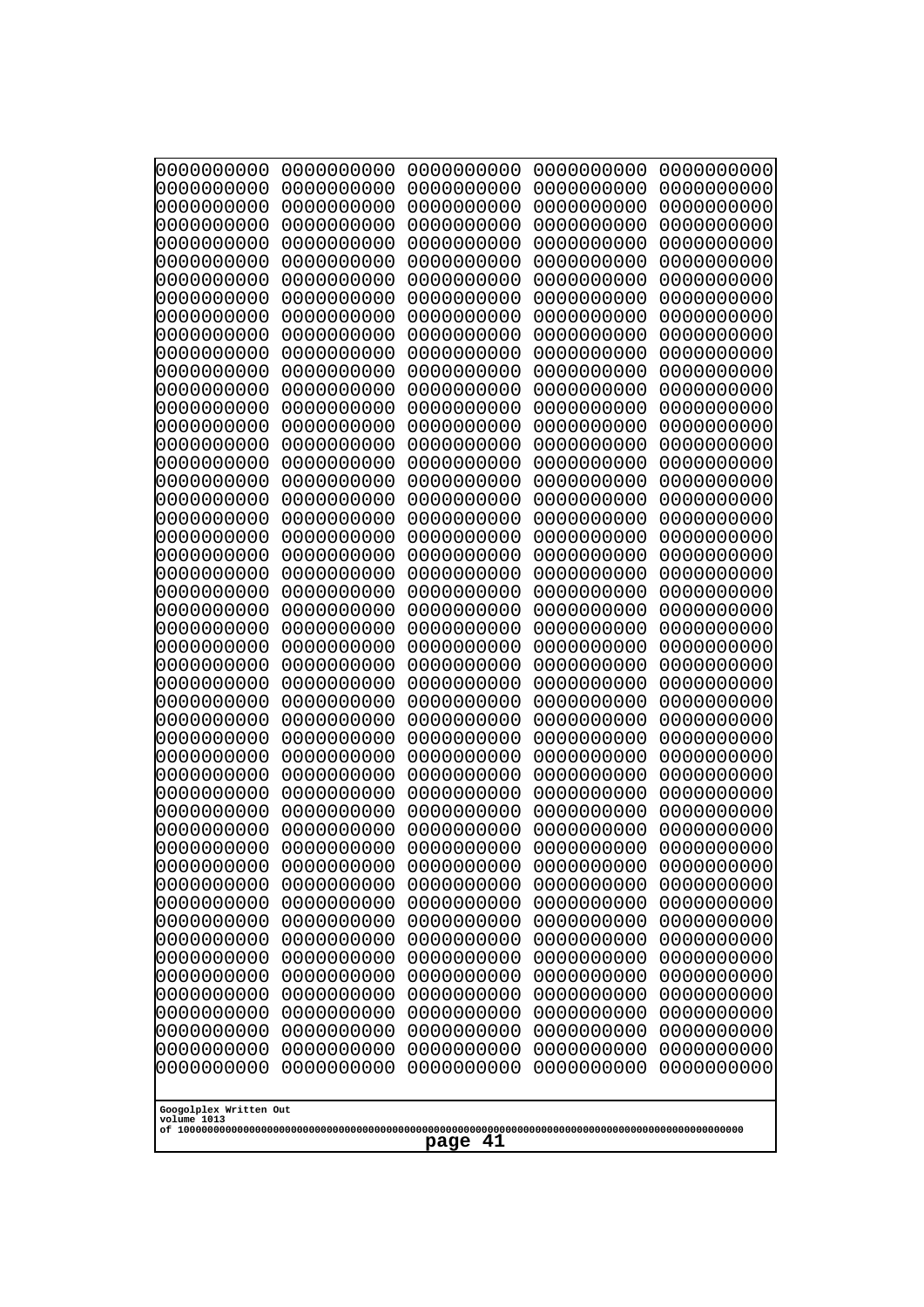| 000000000<br>0000000000               | 0000000000<br>0000000000 | 0000000000<br>0000000000 | 0000000000<br>0000000000 | 0000000000<br>0000000000 |
|---------------------------------------|--------------------------|--------------------------|--------------------------|--------------------------|
| 0000000000                            | 0000000000               | 0000000000               | 0000000000               | 0000000000               |
| 0000000000<br>0000000000              | 0000000000<br>0000000000 | 0000000000<br>0000000000 | 0000000000<br>0000000000 | 0000000000<br>0000000000 |
| 0000000000                            | 0000000000               | 0000000000               | 0000000000               | 0000000000               |
| 0000000000<br>0000000000              | 0000000000<br>0000000000 | 0000000000<br>0000000000 | 0000000000<br>0000000000 | 0000000000<br>0000000000 |
| 0000000000                            | 0000000000               | 0000000000               | 0000000000               | 0000000000               |
| 0000000000<br>0000000000              | 0000000000<br>0000000000 | 0000000000<br>0000000000 | 0000000000<br>0000000000 | 0000000000<br>0000000000 |
| 0000000000                            | 0000000000               | 0000000000               | 0000000000               | 0000000000               |
| 0000000000<br>0000000000              | 0000000000<br>0000000000 | 0000000000<br>0000000000 | 0000000000<br>0000000000 | 0000000000<br>0000000000 |
| 0000000000                            | 0000000000               | 0000000000               | 0000000000               | 0000000000               |
| 0000000000<br>0000000000              | 0000000000<br>0000000000 | 0000000000<br>0000000000 | 0000000000<br>0000000000 | 0000000000<br>0000000000 |
| 0000000000                            | 0000000000               | 0000000000               | 0000000000               | 0000000000               |
| 0000000000<br>0000000000              | 0000000000<br>0000000000 | 0000000000<br>0000000000 | 0000000000<br>0000000000 | 0000000000<br>0000000000 |
| 0000000000                            | 0000000000               | 0000000000               | 0000000000               | 0000000000               |
| 0000000000<br>0000000000              | 0000000000<br>0000000000 | 0000000000<br>0000000000 | 0000000000<br>0000000000 | 0000000000<br>0000000000 |
| 0000000000                            | 0000000000               | 0000000000               | 0000000000               | 0000000000               |
| 0000000000<br>0000000000              | 0000000000<br>0000000000 | 0000000000<br>0000000000 | 0000000000<br>0000000000 | 0000000000<br>0000000000 |
| 0000000000                            | 0000000000               | 0000000000               | 0000000000               | 0000000000               |
| 0000000000<br>0000000000              | 0000000000<br>0000000000 | 0000000000<br>0000000000 | 0000000000<br>0000000000 | 0000000000<br>0000000000 |
| 0000000000                            | 0000000000               | 0000000000               | 0000000000               | 0000000000               |
| 0000000000<br>0000000000              | 0000000000<br>0000000000 | 0000000000<br>0000000000 | 0000000000<br>0000000000 | 0000000000<br>0000000000 |
| 0000000000                            | 0000000000               | 0000000000               | 0000000000               | 0000000000               |
| 0000000000<br>0000000000              | 0000000000<br>0000000000 | 0000000000<br>0000000000 | 0000000000<br>0000000000 | 0000000000<br>0000000000 |
| 0000000000                            | 0000000000               | 0000000000               | 0000000000               | 0000000000               |
| 0000000000<br>0000000000              | 0000000000<br>0000000000 | 0000000000<br>0000000000 | 0000000000<br>0000000000 | 0000000000<br>0000000000 |
| 0000000000                            | 0000000000               | 0000000000               | 0000000000               | 0000000000               |
| 0000000000<br>0000000000              | 0000000000<br>0000000000 | 0000000000<br>0000000000 | 0000000000<br>0000000000 | 0000000000<br>0000000000 |
| 0000000000                            | 0000000000               | 0000000000               | 0000000000               | 0000000000               |
| 0000000000<br>0000000000              | 0000000000<br>0000000000 | 0000000000<br>0000000000 | 0000000000<br>0000000000 | 0000000000<br>0000000000 |
| 0000000000                            | 0000000000               | 0000000000               | 0000000000               | 0000000000               |
| 0000000000<br>0000000000              | 0000000000<br>0000000000 | 0000000000<br>0000000000 | 0000000000<br>0000000000 | 0000000000<br>0000000000 |
| 0000000000                            | 0000000000               | 0000000000               | 0000000000               | 0000000000               |
| 0000000000<br>0000000000              | 0000000000<br>0000000000 | 0000000000<br>0000000000 | 0000000000<br>0000000000 | 0000000000<br>0000000000 |
|                                       |                          |                          |                          |                          |
| Googolplex Written Out<br>volume 1013 |                          |                          |                          |                          |
| 42<br>page                            |                          |                          |                          |                          |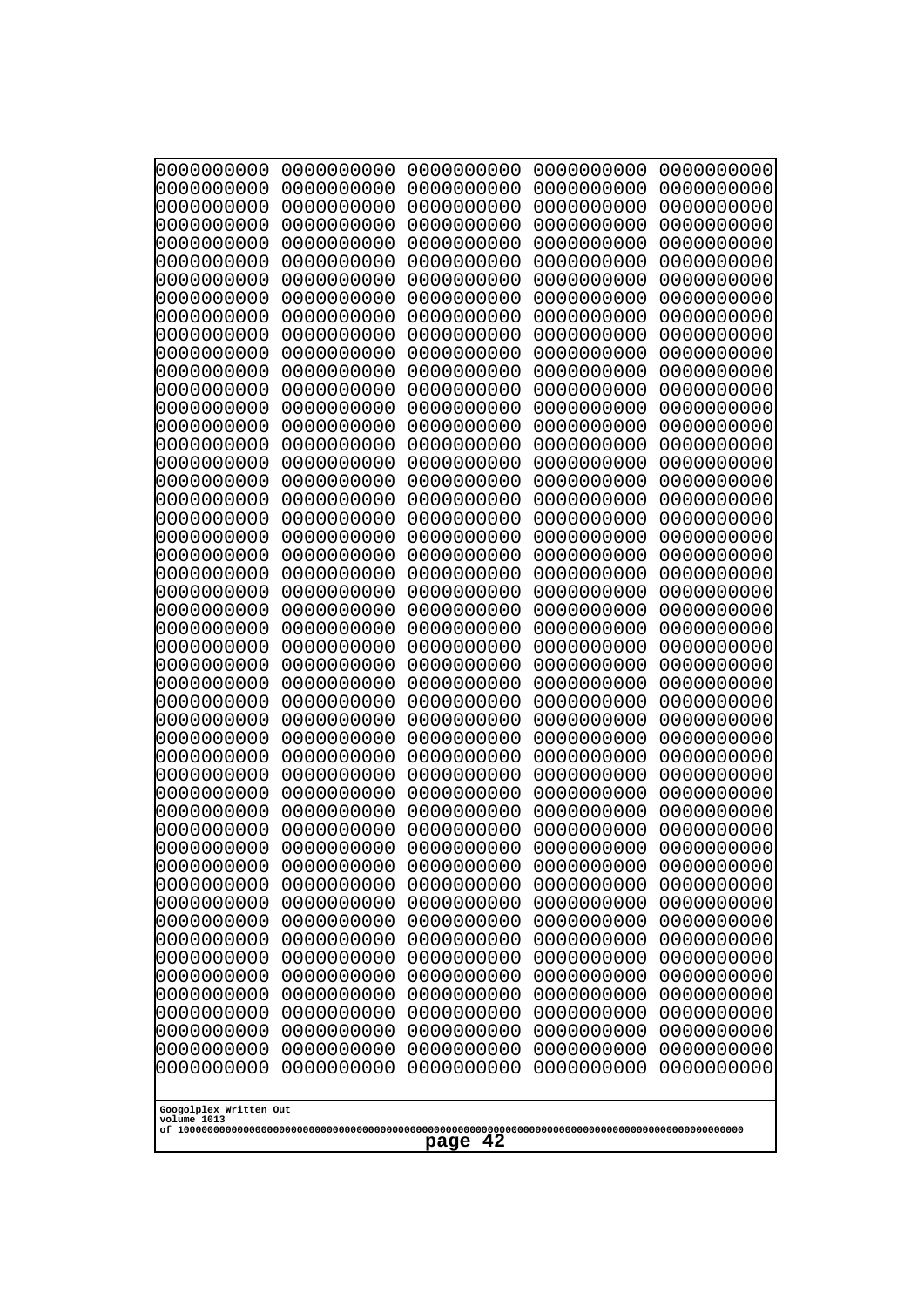| 0000000000                                                         | 0000000000                                                                                                                                           | 0000000000                                                         | 0000000000                                                         | 0000000000                                                         |  |
|--------------------------------------------------------------------|------------------------------------------------------------------------------------------------------------------------------------------------------|--------------------------------------------------------------------|--------------------------------------------------------------------|--------------------------------------------------------------------|--|
| 0000000000                                                         | 0000000000                                                                                                                                           | 0000000000                                                         | 0000000000                                                         | 0000000000                                                         |  |
| 0000000000                                                         | 0000000000                                                                                                                                           | 0000000000                                                         | 0000000000                                                         | 0000000000                                                         |  |
| 0000000000                                                         | 0000000000                                                                                                                                           | 0000000000                                                         | 0000000000                                                         | 0000000000                                                         |  |
| 0000000000                                                         | 0000000000                                                                                                                                           | 0000000000                                                         | 0000000000                                                         | 0000000000                                                         |  |
| 0000000000                                                         | 0000000000                                                                                                                                           | 0000000000                                                         | 0000000000                                                         | 0000000000                                                         |  |
| 0000000000                                                         | 0000000000                                                                                                                                           | 0000000000                                                         | 0000000000                                                         | 0000000000                                                         |  |
| 0000000000                                                         | 0000000000                                                                                                                                           | 0000000000                                                         | 0000000000                                                         | 0000000000                                                         |  |
| 0000000000                                                         | 0000000000                                                                                                                                           | 0000000000                                                         | 0000000000                                                         | 0000000000                                                         |  |
| 0000000000                                                         | 0000000000                                                                                                                                           | 0000000000                                                         | 0000000000                                                         | 0000000000                                                         |  |
| 0000000000                                                         | 0000000000                                                                                                                                           | 0000000000                                                         | 0000000000                                                         | 0000000000                                                         |  |
| 0000000000                                                         | 0000000000                                                                                                                                           | 0000000000                                                         | 0000000000                                                         | 0000000000                                                         |  |
| 0000000000                                                         | 0000000000                                                                                                                                           | 0000000000                                                         | 0000000000                                                         | 0000000000                                                         |  |
| 0000000000                                                         | 0000000000                                                                                                                                           | 0000000000                                                         | 0000000000                                                         | 0000000000                                                         |  |
| 0000000000                                                         | 0000000000                                                                                                                                           | 0000000000                                                         | 0000000000                                                         | 0000000000                                                         |  |
| 0000000000                                                         | 0000000000                                                                                                                                           | 0000000000                                                         | 0000000000                                                         | 0000000000                                                         |  |
| 0000000000                                                         | 0000000000                                                                                                                                           | 0000000000                                                         | 0000000000                                                         | 0000000000                                                         |  |
| 0000000000                                                         | 0000000000                                                                                                                                           | 0000000000                                                         | 0000000000                                                         | 0000000000                                                         |  |
| 0000000000                                                         | 0000000000                                                                                                                                           | 0000000000                                                         | 0000000000                                                         | 0000000000                                                         |  |
| 0000000000                                                         | 0000000000                                                                                                                                           | 0000000000                                                         | 0000000000                                                         | 0000000000                                                         |  |
| 0000000000                                                         | 0000000000                                                                                                                                           | 0000000000                                                         | 0000000000                                                         | 0000000000                                                         |  |
| 0000000000                                                         | 0000000000                                                                                                                                           | 0000000000                                                         | 0000000000                                                         | 0000000000                                                         |  |
| 0000000000                                                         | 0000000000                                                                                                                                           | 0000000000                                                         | 0000000000                                                         | 0000000000                                                         |  |
| 0000000000                                                         | 0000000000                                                                                                                                           | 0000000000                                                         | 0000000000                                                         | 0000000000                                                         |  |
| 0000000000                                                         | 0000000000                                                                                                                                           | 0000000000                                                         | 0000000000                                                         | 0000000000                                                         |  |
| 0000000000                                                         | 0000000000                                                                                                                                           | 0000000000                                                         | 0000000000                                                         | 0000000000                                                         |  |
| 0000000000                                                         | 0000000000                                                                                                                                           | 0000000000                                                         | 0000000000                                                         | 0000000000                                                         |  |
| 0000000000                                                         | 0000000000                                                                                                                                           | 0000000000                                                         | 0000000000                                                         | 0000000000                                                         |  |
| 0000000000                                                         | 0000000000                                                                                                                                           | 0000000000                                                         | 0000000000                                                         | 0000000000                                                         |  |
| 0000000000                                                         | 0000000000                                                                                                                                           | 0000000000                                                         | 0000000000                                                         | 0000000000                                                         |  |
| 0000000000                                                         | 0000000000                                                                                                                                           | 0000000000                                                         | 0000000000                                                         | 0000000000                                                         |  |
| 0000000000<br>0000000000<br>0000000000<br>0000000000               | 0000000000<br>0000000000<br>0000000000<br>0000000000                                                                                                 | 0000000000<br>0000000000<br>0000000000<br>0000000000<br>0000000000 | 0000000000<br>0000000000<br>0000000000<br>0000000000               | 0000000000<br>0000000000<br>0000000000<br>0000000000<br>0000000000 |  |
| 0000000000<br>0000000000<br>0000000000<br>0000000000<br>0000000000 | 0000000000<br>0000000000<br>0000000000<br>0000000000<br>0000000000                                                                                   | 0000000000<br>0000000000<br>0000000000<br>0000000000               | 0000000000<br>0000000000<br>0000000000<br>0000000000<br>0000000000 | 0000000000<br>0000000000<br>0000000000<br>0000000000               |  |
| 0000000000                                                         | 0000000000                                                                                                                                           | 0000000000                                                         | 0000000000                                                         | 0000000000                                                         |  |
| 0000000000                                                         | 0000000000                                                                                                                                           | 0000000000                                                         | 0000000000                                                         | 0000000000                                                         |  |
| 0000000000                                                         | 0000000000                                                                                                                                           | 0000000000                                                         | 0000000000                                                         | 0000000000                                                         |  |
| 0000000000                                                         | 0000000000                                                                                                                                           | 0000000000                                                         | 0000000000                                                         | 0000000000                                                         |  |
| 0000000000                                                         | 0000000000                                                                                                                                           | 0000000000                                                         | 0000000000                                                         | 0000000000                                                         |  |
| 0000000000                                                         | 0000000000                                                                                                                                           | 0000000000                                                         | 0000000000                                                         | 0000000000                                                         |  |
| 0000000000                                                         | 0000000000                                                                                                                                           | 0000000000                                                         | 0000000000                                                         | 0000000000                                                         |  |
| 0000000000                                                         | 0000000000                                                                                                                                           | 0000000000                                                         | 0000000000                                                         | 0000000000                                                         |  |
| 0000000000<br>volume 1013                                          | 0000000000<br>0000000000<br>0000000000<br>0000000000<br>0000000000<br>0000000000<br>0000000000<br>0000000000<br>0000000000<br>Googolplex Written Out |                                                                    |                                                                    |                                                                    |  |
|                                                                    |                                                                                                                                                      | -43<br>page                                                        |                                                                    |                                                                    |  |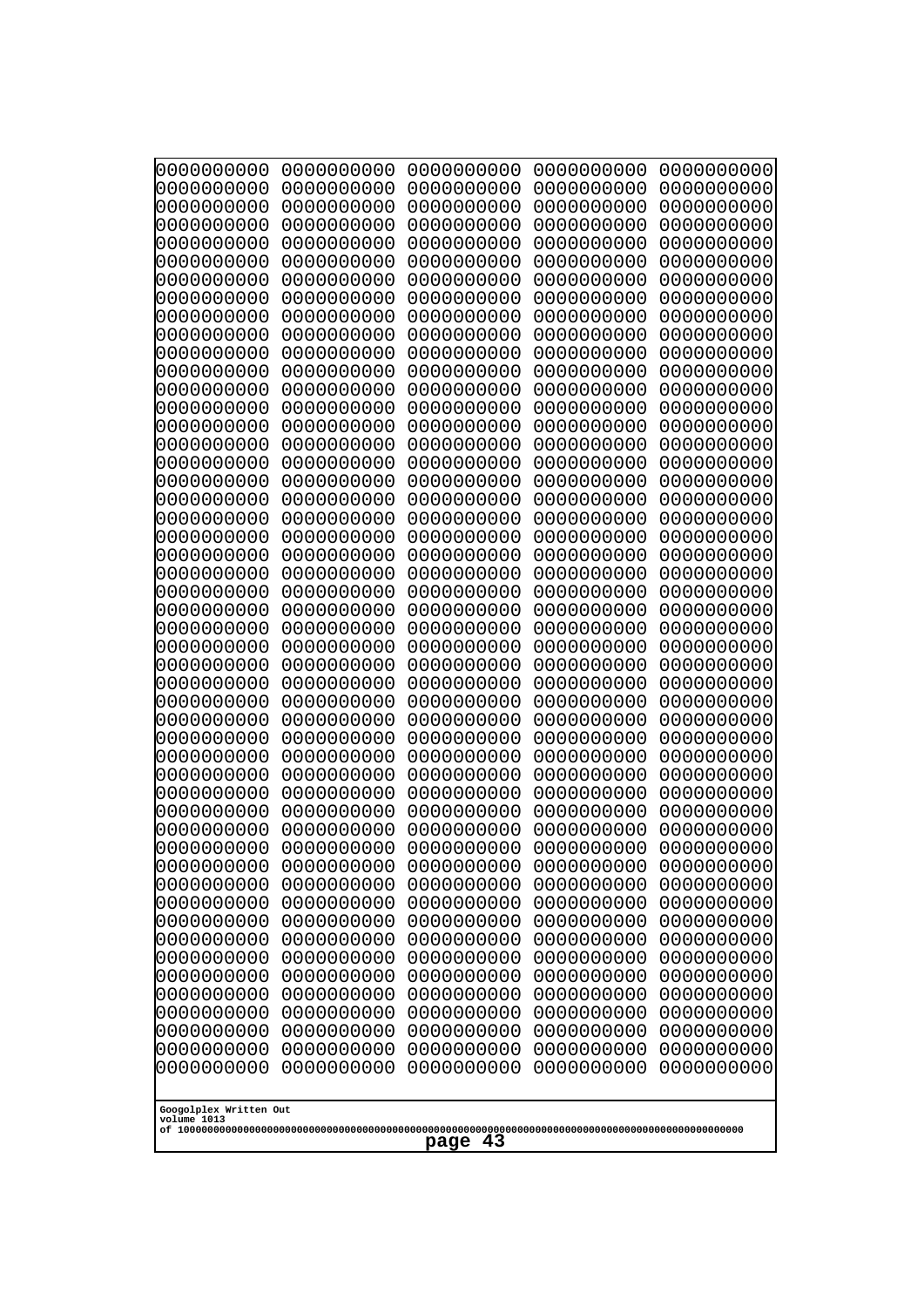| 000000000<br>0000000000               | 0000000000<br>0000000000 | 0000000000<br>0000000000 | 0000000000<br>0000000000 | 0000000000<br>0000000000 |
|---------------------------------------|--------------------------|--------------------------|--------------------------|--------------------------|
| 0000000000                            | 0000000000               | 0000000000               | 0000000000               | 0000000000               |
| 0000000000<br>0000000000              | 0000000000<br>0000000000 | 0000000000<br>0000000000 | 0000000000<br>0000000000 | 0000000000<br>0000000000 |
| 0000000000                            | 0000000000               | 0000000000               | 0000000000               | 0000000000               |
| 0000000000<br>0000000000              | 0000000000<br>0000000000 | 0000000000<br>0000000000 | 0000000000<br>0000000000 | 0000000000<br>0000000000 |
| 0000000000                            | 0000000000               | 0000000000               | 0000000000               | 0000000000               |
| 0000000000<br>0000000000              | 0000000000<br>0000000000 | 0000000000<br>0000000000 | 0000000000<br>0000000000 | 0000000000<br>0000000000 |
| 0000000000                            | 0000000000               | 0000000000               | 0000000000               | 0000000000               |
| 0000000000<br>0000000000              | 0000000000<br>0000000000 | 0000000000<br>0000000000 | 0000000000<br>0000000000 | 0000000000<br>0000000000 |
| 0000000000                            | 0000000000               | 0000000000               | 0000000000               | 0000000000               |
| 0000000000<br>0000000000              | 0000000000<br>0000000000 | 0000000000<br>0000000000 | 0000000000<br>0000000000 | 0000000000<br>0000000000 |
| 0000000000                            | 0000000000               | 0000000000               | 0000000000               | 0000000000               |
| 0000000000<br>0000000000              | 0000000000<br>0000000000 | 0000000000<br>0000000000 | 0000000000<br>0000000000 | 0000000000<br>0000000000 |
| 0000000000                            | 0000000000               | 0000000000               | 0000000000               | 0000000000               |
| 0000000000<br>0000000000              | 0000000000<br>0000000000 | 0000000000<br>0000000000 | 0000000000<br>0000000000 | 0000000000<br>0000000000 |
| 0000000000                            | 0000000000               | 0000000000               | 0000000000               | 0000000000               |
| 0000000000<br>0000000000              | 0000000000<br>0000000000 | 0000000000<br>0000000000 | 0000000000<br>0000000000 | 0000000000<br>0000000000 |
| 0000000000                            | 0000000000               | 0000000000               | 0000000000               | 0000000000               |
| 0000000000<br>0000000000              | 0000000000<br>0000000000 | 0000000000<br>0000000000 | 0000000000<br>0000000000 | 0000000000<br>0000000000 |
| 0000000000                            | 0000000000               | 0000000000               | 0000000000               | 0000000000               |
| 0000000000<br>0000000000              | 0000000000<br>0000000000 | 0000000000<br>0000000000 | 0000000000<br>0000000000 | 0000000000<br>0000000000 |
| 0000000000                            | 0000000000               | 0000000000               | 0000000000               | 0000000000               |
| 0000000000<br>0000000000              | 0000000000               | 0000000000<br>0000000000 | 0000000000               | 0000000000<br>0000000000 |
| 0000000000                            | 0000000000<br>0000000000 | 0000000000               | 0000000000<br>0000000000 | 0000000000               |
| 0000000000                            | 0000000000               | 0000000000               | 0000000000               | 0000000000               |
| 0000000000<br>0000000000              | 0000000000<br>0000000000 | 0000000000<br>0000000000 | 0000000000<br>0000000000 | 0000000000<br>0000000000 |
| 0000000000                            | 0000000000               | 0000000000               | 0000000000               | 0000000000               |
| 0000000000<br>0000000000              | 0000000000<br>0000000000 | 0000000000<br>0000000000 | 0000000000<br>0000000000 | 0000000000<br>0000000000 |
| 0000000000                            | 0000000000               | 0000000000               | 0000000000               | 0000000000               |
| 0000000000<br>0000000000              | 0000000000<br>0000000000 | 0000000000<br>0000000000 | 0000000000<br>0000000000 | 0000000000<br>0000000000 |
| 0000000000                            | 0000000000               | 0000000000               | 0000000000               | 0000000000               |
| 0000000000<br>0000000000              | 0000000000<br>0000000000 | 0000000000<br>0000000000 | 0000000000<br>0000000000 | 0000000000<br>0000000000 |
| 0000000000                            | 0000000000               | 0000000000               | 0000000000               | 0000000000               |
| 0000000000                            | 0000000000               | 0000000000               | 0000000000               | 0000000000               |
| Googolplex Written Out<br>volume 1013 |                          |                          |                          |                          |
| 44<br>page                            |                          |                          |                          |                          |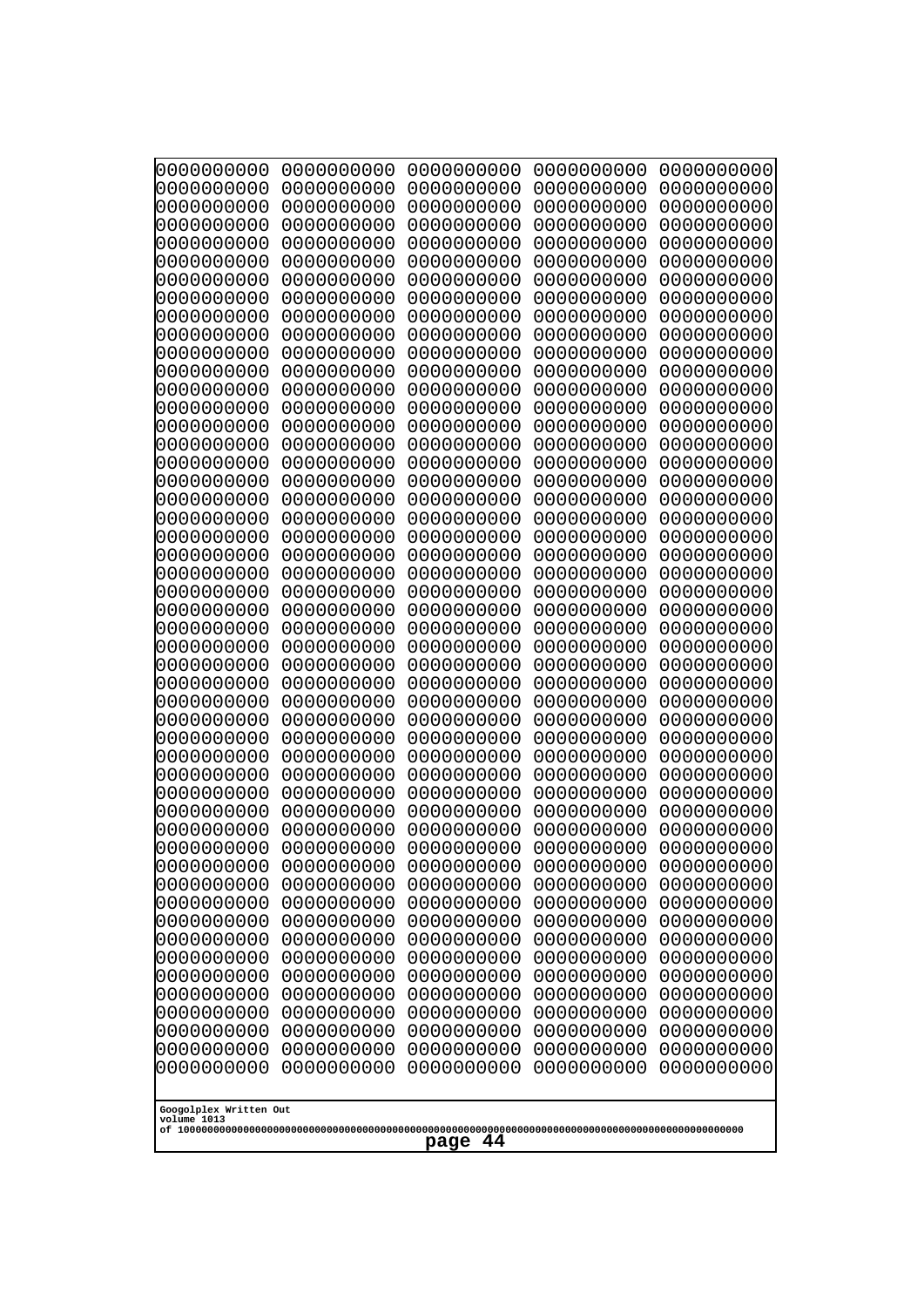| 0000000000<br>0000000000<br>0000000000<br>0000000000<br>0000000000<br>0000000000<br>0000000000<br>0000000000<br>0000000000<br>0000000000<br>0000000000<br>0000000000<br>0000000000<br>0000000000<br>0000000000<br>0000000000<br>0000000000<br>0000000000<br>0000000000<br>0000000000<br>0000000000<br>0000000000<br>0000000000<br>0000000000<br>0000000000<br>0000000000<br>0000000000<br>0000000000<br>0000000000<br>0000000000<br>0000000000<br>0000000000<br>0000000000<br>0000000000<br>0000000000<br>0000000000<br>0000000000<br>10000000000<br>0000000000<br>0000000000<br>0000000000<br>0000000000<br>0000000000<br>0000000000<br>0000000000<br>0000000000<br>0000000000<br>0000000000<br>0000000000<br>0000000000 | 0000000000<br>0000000000<br>0000000000<br>0000000000<br>0000000000<br>0000000000<br>0000000000<br>0000000000<br>0000000000<br>0000000000<br>0000000000<br>0000000000<br>0000000000<br>0000000000<br>0000000000<br>0000000000<br>0000000000<br>0000000000<br>0000000000<br>0000000000<br>0000000000<br>0000000000<br>0000000000<br>0000000000<br>0000000000<br>0000000000<br>0000000000<br>0000000000<br>0000000000<br>0000000000<br>0000000000<br>0000000000<br>0000000000<br>0000000000<br>0000000000<br>0000000000<br>0000000000<br>0000000000<br>0000000000<br>0000000000<br>0000000000<br>0000000000<br>0000000000<br>0000000000<br>0000000000<br>0000000000<br>0000000000<br>0000000000<br>0000000000<br>0000000000 | 0000000000<br>0000000000<br>0000000000<br>0000000000<br>0000000000<br>0000000000<br>0000000000<br>0000000000<br>0000000000<br>0000000000<br>0000000000<br>0000000000<br>0000000000<br>0000000000<br>0000000000<br>0000000000<br>0000000000<br>0000000000<br>0000000000<br>0000000000<br>0000000000<br>0000000000<br>0000000000<br>0000000000<br>0000000000<br>0000000000<br>0000000000<br>0000000000<br>0000000000<br>0000000000<br>0000000000<br>0000000000<br>0000000000<br>0000000000<br>0000000000<br>0000000000<br>0000000000<br>0000000000<br>0000000000<br>0000000000<br>0000000000<br>0000000000<br>0000000000<br>0000000000<br>0000000000<br>0000000000<br>0000000000<br>0000000000<br>0000000000<br>0000000000 | 0000000000<br>0000000000<br>0000000000<br>0000000000<br>0000000000<br>0000000000<br>0000000000<br>0000000000<br>0000000000<br>0000000000<br>0000000000<br>0000000000<br>0000000000<br>0000000000<br>0000000000<br>0000000000<br>0000000000<br>0000000000<br>0000000000<br>0000000000<br>0000000000<br>0000000000<br>0000000000<br>0000000000<br>0000000000<br>0000000000<br>0000000000<br>0000000000<br>0000000000<br>0000000000<br>0000000000<br>0000000000<br>0000000000<br>0000000000<br>0000000000<br>0000000000<br>0000000000<br>0000000000<br>0000000000<br>0000000000<br>0000000000<br>0000000000<br>0000000000<br>0000000000<br>0000000000<br>0000000000<br>0000000000<br>0000000000<br>0000000000<br>0000000000 | 0000000000<br>0000000000<br>0000000000<br>0000000000<br>0000000000<br>0000000000<br>0000000000<br>0000000000<br>0000000000<br>0000000000<br>0000000000<br>0000000000<br>0000000000<br>0000000000<br>0000000000<br>0000000000<br>0000000000<br>0000000000<br>0000000000<br>0000000000<br>0000000000<br>0000000000<br>0000000000<br>0000000000<br>0000000000<br>0000000000<br>0000000000<br>0000000000<br>0000000000<br>0000000000<br>0000000000<br>0000000000<br>0000000000<br>0000000000<br>0000000000<br>0000000000<br>0000000000<br>0000000000<br>0000000000<br>0000000000<br>0000000000<br>0000000000<br>0000000000<br>0000000000<br>0000000000<br>0000000000<br>0000000000<br>0000000000<br>0000000000<br>0000000000 |
|---------------------------------------------------------------------------------------------------------------------------------------------------------------------------------------------------------------------------------------------------------------------------------------------------------------------------------------------------------------------------------------------------------------------------------------------------------------------------------------------------------------------------------------------------------------------------------------------------------------------------------------------------------------------------------------------------------------------------|--------------------------------------------------------------------------------------------------------------------------------------------------------------------------------------------------------------------------------------------------------------------------------------------------------------------------------------------------------------------------------------------------------------------------------------------------------------------------------------------------------------------------------------------------------------------------------------------------------------------------------------------------------------------------------------------------------------------------|--------------------------------------------------------------------------------------------------------------------------------------------------------------------------------------------------------------------------------------------------------------------------------------------------------------------------------------------------------------------------------------------------------------------------------------------------------------------------------------------------------------------------------------------------------------------------------------------------------------------------------------------------------------------------------------------------------------------------|--------------------------------------------------------------------------------------------------------------------------------------------------------------------------------------------------------------------------------------------------------------------------------------------------------------------------------------------------------------------------------------------------------------------------------------------------------------------------------------------------------------------------------------------------------------------------------------------------------------------------------------------------------------------------------------------------------------------------|--------------------------------------------------------------------------------------------------------------------------------------------------------------------------------------------------------------------------------------------------------------------------------------------------------------------------------------------------------------------------------------------------------------------------------------------------------------------------------------------------------------------------------------------------------------------------------------------------------------------------------------------------------------------------------------------------------------------------|
| Googolplex Written Out<br>volume 1013                                                                                                                                                                                                                                                                                                                                                                                                                                                                                                                                                                                                                                                                                     |                                                                                                                                                                                                                                                                                                                                                                                                                                                                                                                                                                                                                                                                                                                          |                                                                                                                                                                                                                                                                                                                                                                                                                                                                                                                                                                                                                                                                                                                          |                                                                                                                                                                                                                                                                                                                                                                                                                                                                                                                                                                                                                                                                                                                          |                                                                                                                                                                                                                                                                                                                                                                                                                                                                                                                                                                                                                                                                                                                          |
| 45<br>page                                                                                                                                                                                                                                                                                                                                                                                                                                                                                                                                                                                                                                                                                                                |                                                                                                                                                                                                                                                                                                                                                                                                                                                                                                                                                                                                                                                                                                                          |                                                                                                                                                                                                                                                                                                                                                                                                                                                                                                                                                                                                                                                                                                                          |                                                                                                                                                                                                                                                                                                                                                                                                                                                                                                                                                                                                                                                                                                                          |                                                                                                                                                                                                                                                                                                                                                                                                                                                                                                                                                                                                                                                                                                                          |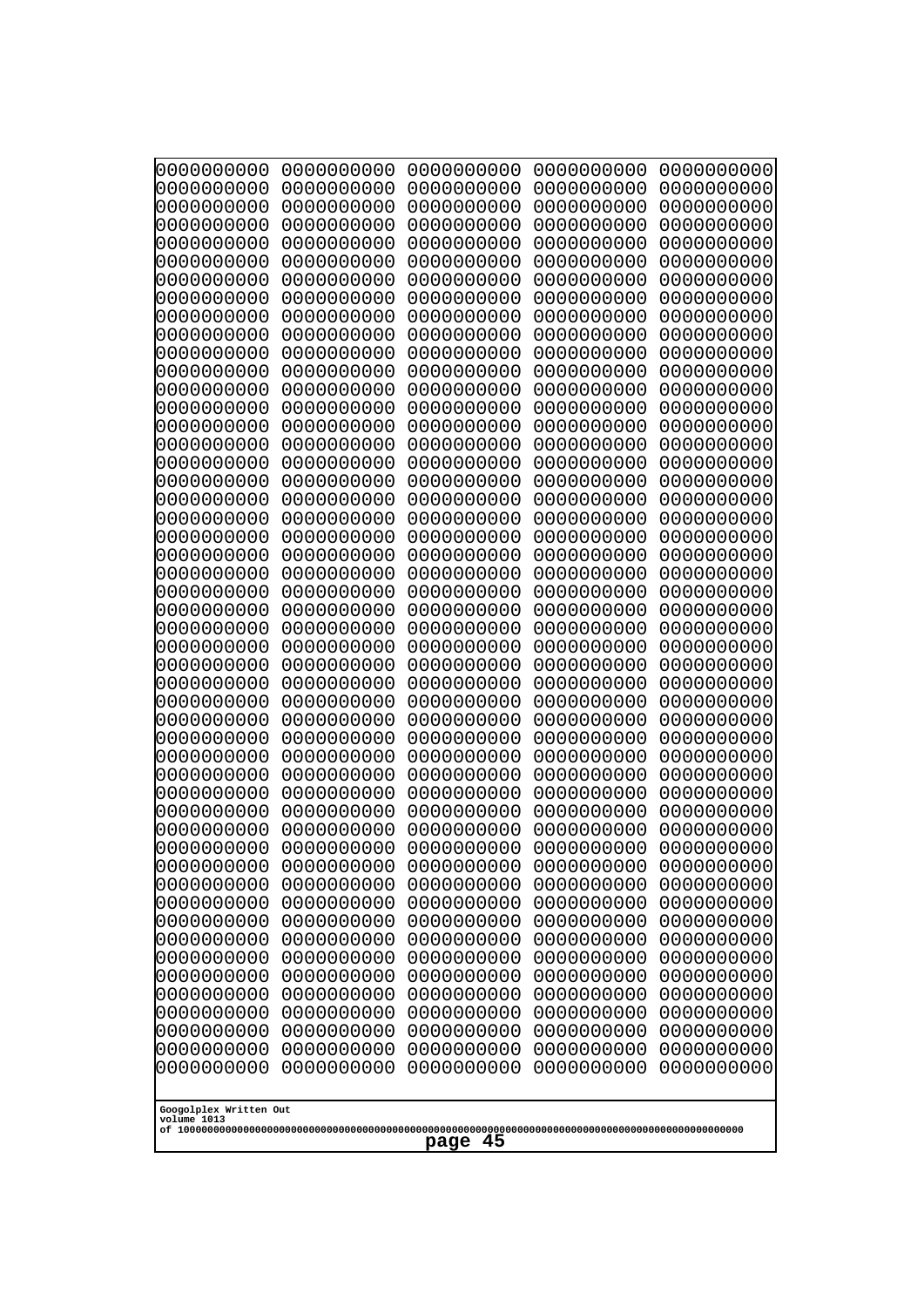| 0000000000                                          | 0000000000 | 0000000000 | 0000000000 | 0000000000 |
|-----------------------------------------------------|------------|------------|------------|------------|
| 1000000000                                          | 0000000000 | 0000000000 | 0000000000 | 0000000000 |
| 1000000000                                          | 0000000000 | 0000000000 | 0000000000 | 0000000000 |
| 0000000000                                          | 0000000000 | 0000000000 | 0000000000 | 0000000000 |
| 0000000000                                          | 0000000000 | 0000000000 | 0000000000 | 0000000000 |
| 0000000000                                          | 0000000000 | 0000000000 | 0000000000 | 0000000000 |
| 0000000000                                          | 0000000000 | 0000000000 | 0000000000 | 0000000000 |
| 0000000000                                          | 0000000000 | 0000000000 | 0000000000 | 0000000000 |
| 0000000000                                          | 0000000000 | 0000000000 | 0000000000 | 0000000000 |
| 0000000000                                          | 0000000000 | 0000000000 | 0000000000 | 0000000000 |
| 0000000000                                          | 0000000000 | 0000000000 | 0000000000 | 0000000000 |
| 0000000000                                          | 0000000000 | 0000000000 | 0000000000 | 0000000000 |
| 0000000000                                          | 0000000000 | 0000000000 | 0000000000 | 0000000000 |
| 0000000000                                          | 0000000000 | 0000000000 | 0000000000 | 0000000000 |
| 0000000000                                          | 0000000000 | 0000000000 | 0000000000 | 0000000000 |
| 0000000000                                          | 0000000000 | 0000000000 | 0000000000 | 0000000000 |
| 0000000000                                          | 0000000000 | 0000000000 | 0000000000 | 0000000000 |
| 0000000000                                          | 0000000000 | 0000000000 | 0000000000 | 0000000000 |
| looooooooo                                          | 0000000000 | 0000000000 | 0000000000 | 0000000000 |
| 0000000000                                          | 0000000000 | 0000000000 | 0000000000 | 0000000000 |
| 0000000000                                          | 0000000000 | 0000000000 | 0000000000 | 0000000000 |
| 0000000000                                          | 0000000000 | 0000000000 | 0000000000 | 0000000000 |
| 0000000000                                          | 0000000000 | 0000000000 | 0000000000 | 0000000000 |
| 0000000000                                          | 0000000000 | 0000000000 | 0000000000 | 0000000000 |
| 0000000000                                          | 0000000000 | 0000000000 | 0000000000 | 0000000000 |
| 0000000000                                          | 0000000000 | 0000000000 | 0000000000 | 0000000000 |
| 0000000000                                          | 0000000000 | 0000000000 | 0000000000 | 0000000000 |
| 0000000000                                          | 0000000000 | 0000000000 | 0000000000 | 0000000000 |
| 0000000000                                          | 0000000000 | 0000000000 | 0000000000 | 0000000000 |
| 0000000000                                          | 0000000000 | 0000000000 | 0000000000 | 0000000000 |
| 0000000000                                          | 0000000000 | 0000000000 | 0000000000 | 0000000000 |
| 0000000000                                          | 0000000000 | 0000000000 | 0000000000 | 0000000000 |
| 0000000000                                          | 0000000000 | 0000000000 | 0000000000 | 0000000000 |
| 0000000000                                          | 0000000000 | 0000000000 | 0000000000 | 0000000000 |
| 0000000000                                          | 0000000000 | 0000000000 | 0000000000 | 0000000000 |
| 0000000000                                          | 0000000000 | 0000000000 | 0000000000 | 0000000000 |
| 0000000000                                          | 0000000000 | 0000000000 | 0000000000 | 0000000000 |
| 0000000000                                          | 0000000000 | 0000000000 | 0000000000 | 0000000000 |
| 0000000000                                          | 0000000000 | 0000000000 | 0000000000 | 0000000000 |
| 0000000000                                          | 0000000000 | 0000000000 | 0000000000 | 0000000000 |
| 0000000000                                          | 0000000000 | 0000000000 | 0000000000 | 0000000000 |
| 0000000000                                          | 0000000000 | 0000000000 | 0000000000 | 0000000000 |
| 0000000000                                          | 0000000000 | 0000000000 | 0000000000 | 0000000000 |
| 0000000000                                          | 0000000000 | 0000000000 | 0000000000 | 0000000000 |
| 0000000000                                          | 0000000000 | 0000000000 | 0000000000 | 0000000000 |
| 0000000000                                          | 0000000000 | 0000000000 | 0000000000 | 0000000000 |
| 0000000000                                          | 0000000000 | 0000000000 | 0000000000 | 0000000000 |
| 0000000000                                          | 0000000000 | 0000000000 | 0000000000 | 0000000000 |
| 0000000000                                          | 0000000000 | 0000000000 | 0000000000 | 0000000000 |
| 0000000000                                          | 0000000000 | 0000000000 | 0000000000 | 0000000000 |
| Googolplex Written Out<br>volume 1013<br>46<br>page |            |            |            |            |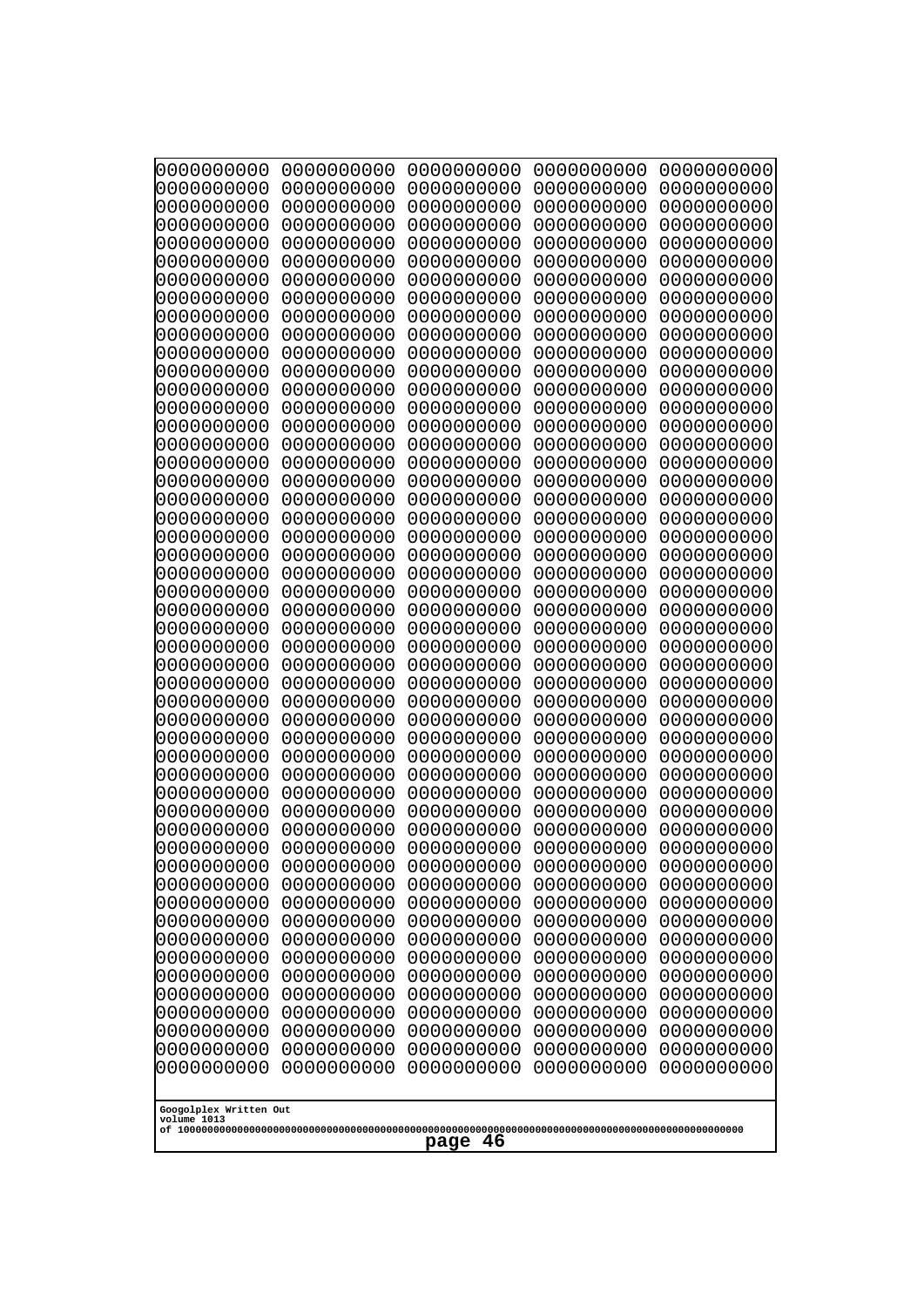| 0000000000                                          | 0000000000 | 0000000000 | 0000000000 | 0000000000 |
|-----------------------------------------------------|------------|------------|------------|------------|
| 0000000000                                          | 0000000000 | 0000000000 | 0000000000 | 0000000000 |
| 0000000000                                          | 0000000000 | 0000000000 | 0000000000 | 0000000000 |
| 0000000000                                          | 0000000000 | 0000000000 | 0000000000 | 0000000000 |
| 1000000000                                          | 0000000000 | 0000000000 | 0000000000 | 0000000000 |
| 0000000000                                          | 0000000000 | 0000000000 | 0000000000 | 0000000000 |
| 0000000000                                          | 0000000000 | 0000000000 | 0000000000 | 0000000000 |
| 0000000000                                          | 0000000000 | 0000000000 | 0000000000 | 0000000000 |
| 0000000000                                          | 0000000000 | 0000000000 | 0000000000 | 0000000000 |
| 0000000000                                          | 0000000000 | 0000000000 | 0000000000 | 0000000000 |
| 0000000000                                          | 0000000000 | 0000000000 | 0000000000 | 0000000000 |
| 0000000000                                          | 0000000000 | 0000000000 | 0000000000 | 0000000000 |
| 0000000000                                          | 0000000000 | 0000000000 | 0000000000 | 0000000000 |
| 0000000000                                          | 0000000000 | 0000000000 | 0000000000 | 0000000000 |
| 0000000000                                          | 0000000000 | 0000000000 | 0000000000 | 0000000000 |
| 0000000000                                          | 0000000000 | 0000000000 | 0000000000 | 0000000000 |
| 0000000000                                          | 0000000000 | 0000000000 | 0000000000 | 0000000000 |
| 0000000000                                          | 0000000000 | 0000000000 | 0000000000 | 0000000000 |
| 0000000000                                          | 0000000000 | 0000000000 | 0000000000 | 0000000000 |
| 0000000000                                          | 0000000000 | 0000000000 | 0000000000 | 0000000000 |
| 0000000000                                          | 0000000000 | 0000000000 | 0000000000 | 0000000000 |
| 0000000000                                          | 0000000000 | 0000000000 | 0000000000 | 0000000000 |
| 0000000000                                          | 0000000000 | 0000000000 | 0000000000 | 0000000000 |
| 0000000000                                          | 0000000000 | 0000000000 | 0000000000 | 0000000000 |
| 0000000000                                          | 0000000000 | 0000000000 | 0000000000 | 0000000000 |
| 0000000000                                          | 0000000000 | 0000000000 | 0000000000 | 0000000000 |
| 0000000000                                          | 0000000000 | 0000000000 | 0000000000 | 0000000000 |
| 0000000000                                          | 0000000000 | 0000000000 | 0000000000 | 0000000000 |
| 0000000000                                          | 0000000000 | 0000000000 | 0000000000 | 0000000000 |
| 0000000000                                          | 0000000000 | 0000000000 | 0000000000 | 0000000000 |
| 0000000000                                          | 0000000000 | 0000000000 | 0000000000 | 0000000000 |
| 0000000000                                          | 0000000000 | 0000000000 | 0000000000 | 0000000000 |
| 0000000000                                          | 0000000000 | 0000000000 | 0000000000 | 0000000000 |
| 0000000000                                          | 0000000000 | 0000000000 | 0000000000 | 0000000000 |
| 0000000000                                          | 0000000000 | 0000000000 | 0000000000 | 0000000000 |
| 0000000000                                          | 0000000000 | 0000000000 | 0000000000 | 0000000000 |
| 0000000000                                          | 0000000000 | 0000000000 | 0000000000 | 0000000000 |
| 0000000000                                          | 0000000000 | 0000000000 | 0000000000 | 0000000000 |
| 0000000000                                          | 0000000000 | 0000000000 | 0000000000 | 0000000000 |
| 0000000000                                          | 0000000000 | 0000000000 | 0000000000 | 0000000000 |
| 0000000000                                          | 0000000000 | 0000000000 | 0000000000 | 0000000000 |
| 0000000000                                          | 0000000000 | 0000000000 | 0000000000 | 0000000000 |
| 0000000000                                          | 0000000000 | 0000000000 | 0000000000 | 0000000000 |
| 0000000000                                          | 0000000000 | 0000000000 | 0000000000 | 0000000000 |
| 0000000000                                          | 0000000000 | 0000000000 | 0000000000 | 0000000000 |
| 0000000000                                          | 0000000000 | 0000000000 | 0000000000 | 0000000000 |
| 0000000000                                          | 0000000000 | 0000000000 | 0000000000 | 0000000000 |
| 0000000000                                          | 0000000000 | 0000000000 | 0000000000 | 0000000000 |
| 0000000000                                          | 0000000000 | 0000000000 | 0000000000 | 0000000000 |
| 0000000000                                          | 0000000000 | 0000000000 | 0000000000 | 0000000000 |
| Googolplex Written Out<br>volume 1013<br>47<br>page |            |            |            |            |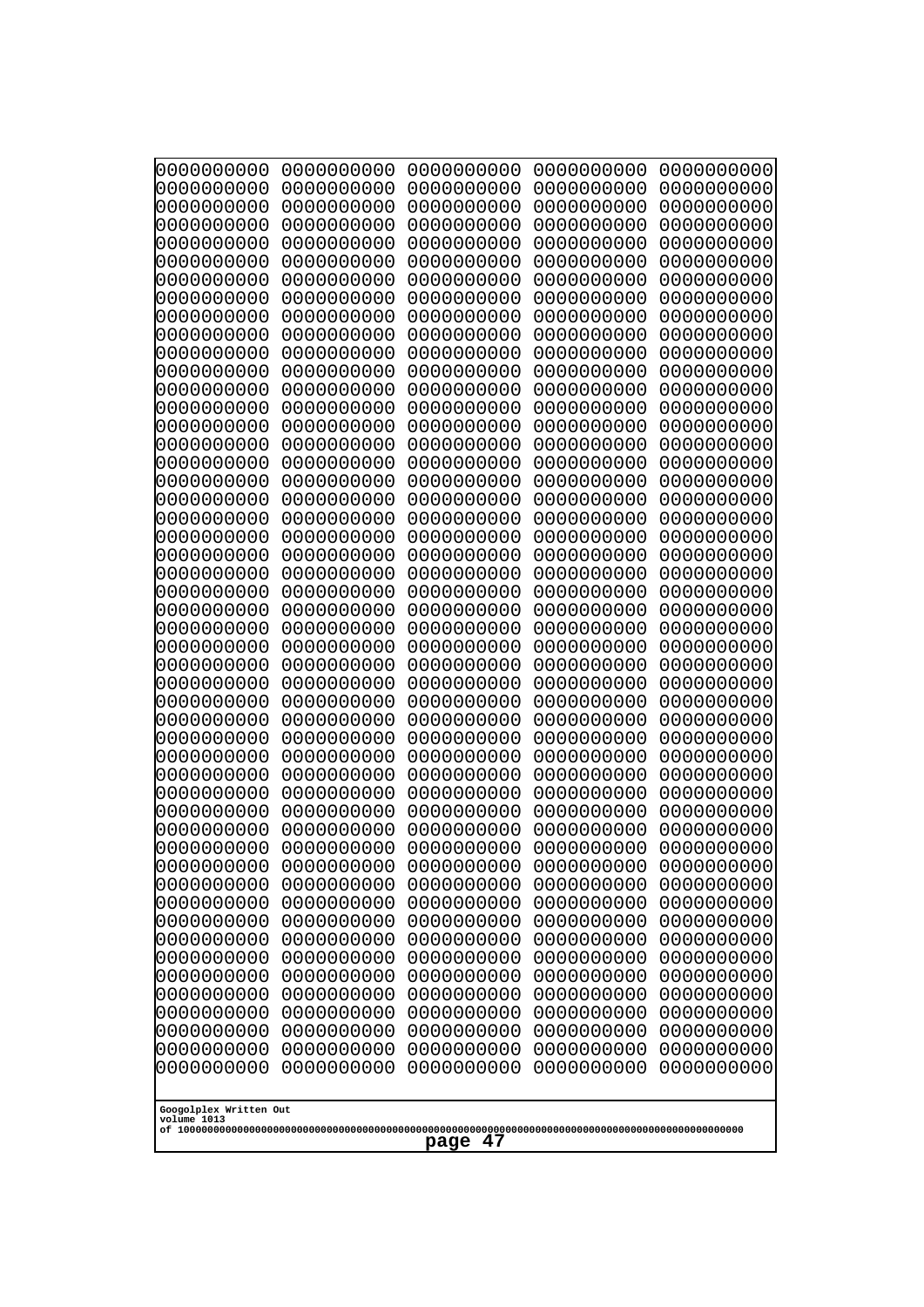| 0000000000                                           | 0000000000 | 0000000000 | 0000000000 | 0000000000 |
|------------------------------------------------------|------------|------------|------------|------------|
| 0000000000                                           | 0000000000 | 0000000000 | 0000000000 | 0000000000 |
| 0000000000                                           | 0000000000 | 0000000000 | 0000000000 | 0000000000 |
| 0000000000                                           | 0000000000 | 0000000000 | 0000000000 | 0000000000 |
| 0000000000                                           | 0000000000 | 0000000000 | 0000000000 | 0000000000 |
| 0000000000                                           | 0000000000 | 0000000000 | 0000000000 | 0000000000 |
| 0000000000                                           | 0000000000 | 0000000000 | 0000000000 | 0000000000 |
| 0000000000                                           | 0000000000 | 0000000000 | 0000000000 | 0000000000 |
| 0000000000                                           | 0000000000 | 0000000000 | 0000000000 | 0000000000 |
| 0000000000                                           | 0000000000 | 0000000000 | 0000000000 | 0000000000 |
| 0000000000                                           | 0000000000 | 0000000000 | 0000000000 | 0000000000 |
| 0000000000                                           | 0000000000 | 0000000000 | 0000000000 | 0000000000 |
| 0000000000                                           | 0000000000 | 0000000000 | 0000000000 | 0000000000 |
| 0000000000                                           | 0000000000 | 0000000000 | 0000000000 | 0000000000 |
| 0000000000                                           | 0000000000 | 0000000000 | 0000000000 | 0000000000 |
| 0000000000                                           | 0000000000 | 0000000000 | 0000000000 | 0000000000 |
| 0000000000                                           | 0000000000 | 0000000000 | 0000000000 | 0000000000 |
| 0000000000                                           | 0000000000 | 0000000000 | 0000000000 | 0000000000 |
| 0000000000                                           | 0000000000 | 0000000000 | 0000000000 | 0000000000 |
| 0000000000                                           | 0000000000 | 0000000000 | 0000000000 | 0000000000 |
| 0000000000                                           | 0000000000 | 0000000000 | 0000000000 | 0000000000 |
| 0000000000                                           | 0000000000 | 0000000000 | 0000000000 | 0000000000 |
| 0000000000                                           | 0000000000 | 0000000000 | 0000000000 | 0000000000 |
| 0000000000                                           | 0000000000 | 0000000000 | 0000000000 | 0000000000 |
| 0000000000                                           | 0000000000 | 0000000000 | 0000000000 | 0000000000 |
| 0000000000                                           | 0000000000 | 0000000000 | 0000000000 | 0000000000 |
| 0000000000                                           | 0000000000 | 0000000000 | 0000000000 | 0000000000 |
| 0000000000                                           | 0000000000 | 0000000000 | 0000000000 | 0000000000 |
| 0000000000                                           | 0000000000 | 0000000000 | 0000000000 | 0000000000 |
| 0000000000                                           | 0000000000 | 0000000000 | 0000000000 | 0000000000 |
| 0000000000                                           | 0000000000 | 0000000000 | 0000000000 | 0000000000 |
| 0000000000                                           | 0000000000 | 0000000000 | 0000000000 | 0000000000 |
| 0000000000                                           | 0000000000 | 0000000000 | 0000000000 | 0000000000 |
| 0000000000                                           | 0000000000 | 0000000000 | 0000000000 | 0000000000 |
| 0000000000                                           | 0000000000 | 0000000000 | 0000000000 | 0000000000 |
| 0000000000                                           | 0000000000 | 0000000000 | 0000000000 | 0000000000 |
| 0000000000                                           | 0000000000 | 0000000000 | 0000000000 | 0000000000 |
| 0000000000                                           | 0000000000 | 0000000000 | 0000000000 | 0000000000 |
| 0000000000                                           | 0000000000 | 0000000000 | 0000000000 | 0000000000 |
| 0000000000                                           | 0000000000 | 0000000000 | 0000000000 | 0000000000 |
| 0000000000                                           | 0000000000 | 0000000000 | 0000000000 | 0000000000 |
| 0000000000                                           | 0000000000 | 0000000000 | 0000000000 | 0000000000 |
| 0000000000                                           | 0000000000 | 0000000000 | 0000000000 | 0000000000 |
| 0000000000                                           | 0000000000 | 0000000000 | 0000000000 | 0000000000 |
| 0000000000                                           | 0000000000 | 0000000000 | 0000000000 | 0000000000 |
| 0000000000                                           | 0000000000 | 0000000000 | 0000000000 | 0000000000 |
| 0000000000                                           | 0000000000 | 0000000000 | 0000000000 | 0000000000 |
| 0000000000                                           | 0000000000 | 0000000000 | 0000000000 | 0000000000 |
| 0000000000                                           | 0000000000 | 0000000000 | 0000000000 | 0000000000 |
| 0000000000                                           | 0000000000 | 0000000000 | 0000000000 | 0000000000 |
| Googolplex Written Out<br>volume 1013<br>-48<br>page |            |            |            |            |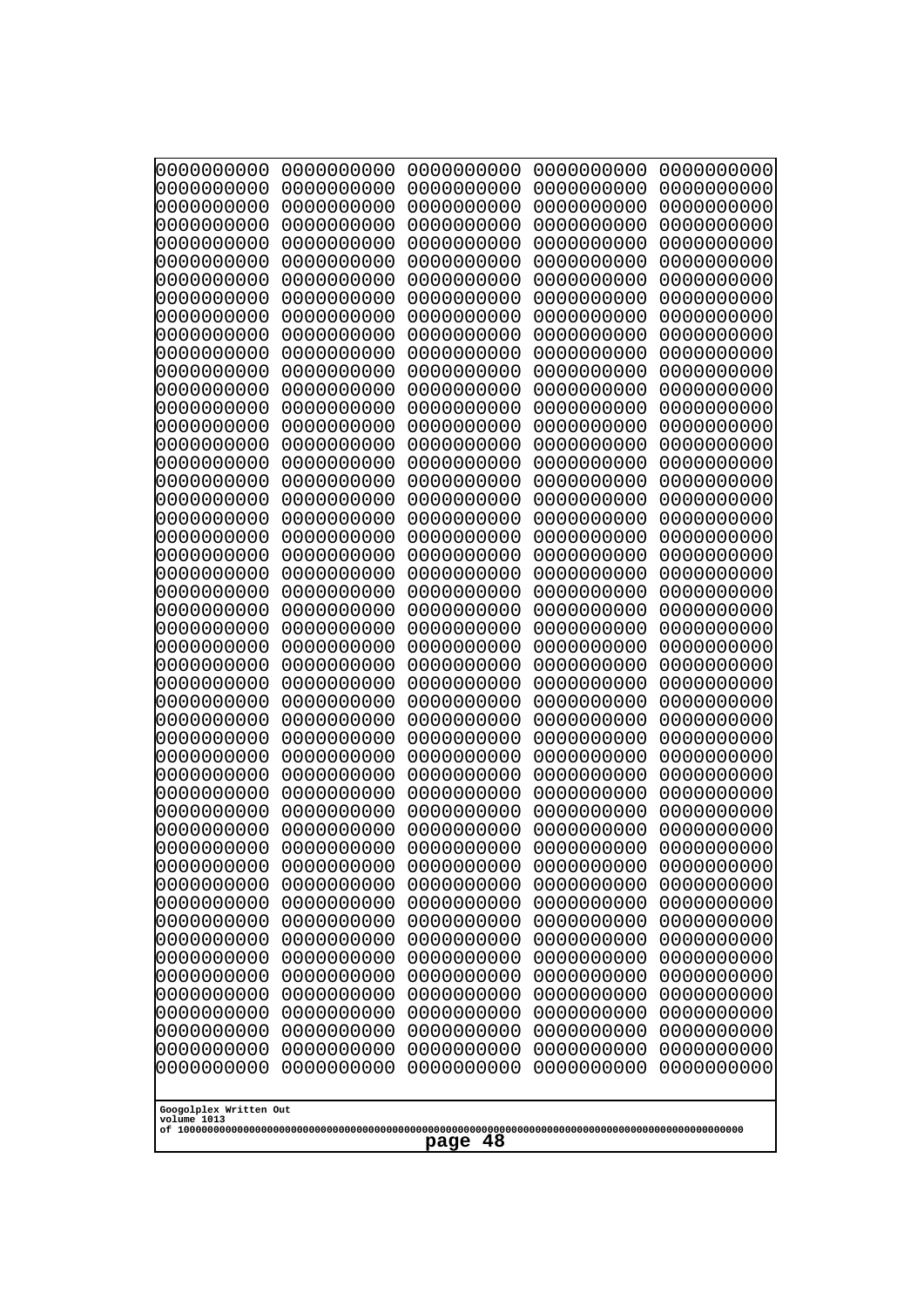| 0000000000                                                                                                                | 0000000000 | 0000000000 | 0000000000 | 0000000000 |  |
|---------------------------------------------------------------------------------------------------------------------------|------------|------------|------------|------------|--|
| 0000000000                                                                                                                | 0000000000 | 0000000000 | 0000000000 | 0000000000 |  |
| 0000000000                                                                                                                | 0000000000 | 0000000000 | 0000000000 | 0000000000 |  |
| 0000000000                                                                                                                | 0000000000 | 0000000000 | 0000000000 | 0000000000 |  |
| 1000000000                                                                                                                | 0000000000 | 0000000000 | 0000000000 | 0000000000 |  |
| 0000000000                                                                                                                | 0000000000 | 0000000000 | 0000000000 | 0000000000 |  |
| 0000000000                                                                                                                | 0000000000 | 0000000000 | 0000000000 | 0000000000 |  |
| 0000000000                                                                                                                | 0000000000 | 0000000000 | 0000000000 | 0000000000 |  |
| 0000000000                                                                                                                | 0000000000 | 0000000000 | 0000000000 | 0000000000 |  |
| 0000000000                                                                                                                | 0000000000 | 0000000000 | 0000000000 | 0000000000 |  |
| 0000000000                                                                                                                | 0000000000 | 0000000000 | 0000000000 | 0000000000 |  |
| 0000000000                                                                                                                | 0000000000 | 0000000000 | 0000000000 | 0000000000 |  |
| 0000000000                                                                                                                | 0000000000 | 0000000000 | 0000000000 | 0000000000 |  |
| 0000000000                                                                                                                | 0000000000 | 0000000000 | 0000000000 | 0000000000 |  |
| 0000000000                                                                                                                | 0000000000 | 0000000000 | 0000000000 | 0000000000 |  |
| 0000000000                                                                                                                | 0000000000 | 0000000000 | 0000000000 | 0000000000 |  |
| 0000000000                                                                                                                | 0000000000 | 0000000000 | 0000000000 | 0000000000 |  |
| 0000000000                                                                                                                | 0000000000 | 0000000000 | 0000000000 | 0000000000 |  |
| 0000000000                                                                                                                | 0000000000 | 0000000000 | 0000000000 | 0000000000 |  |
| 0000000000                                                                                                                | 0000000000 | 0000000000 | 0000000000 | 0000000000 |  |
| 0000000000                                                                                                                | 0000000000 | 0000000000 | 0000000000 | 0000000000 |  |
| 0000000000                                                                                                                | 0000000000 | 0000000000 | 0000000000 | 0000000000 |  |
| 0000000000                                                                                                                | 0000000000 | 0000000000 | 0000000000 | 0000000000 |  |
| 0000000000                                                                                                                | 0000000000 | 0000000000 | 0000000000 | 0000000000 |  |
| 0000000000                                                                                                                | 0000000000 | 0000000000 | 0000000000 | 0000000000 |  |
| 0000000000                                                                                                                | 0000000000 | 0000000000 | 0000000000 | 0000000000 |  |
| 0000000000                                                                                                                | 0000000000 | 0000000000 | 0000000000 | 0000000000 |  |
| 0000000000                                                                                                                | 0000000000 | 0000000000 | 0000000000 | 0000000000 |  |
| 0000000000                                                                                                                | 0000000000 | 0000000000 | 0000000000 | 0000000000 |  |
| 0000000000                                                                                                                | 0000000000 | 0000000000 | 0000000000 | 0000000000 |  |
| 0000000000                                                                                                                | 0000000000 | 0000000000 | 0000000000 | 0000000000 |  |
| 0000000000                                                                                                                | 0000000000 | 0000000000 | 0000000000 | 0000000000 |  |
| 0000000000                                                                                                                | 0000000000 | 0000000000 | 0000000000 | 0000000000 |  |
| 0000000000                                                                                                                | 0000000000 | 0000000000 | 0000000000 | 0000000000 |  |
|                                                                                                                           |            |            |            |            |  |
| 0000000000                                                                                                                | 0000000000 | 0000000000 | 0000000000 | 0000000000 |  |
| 0000000000                                                                                                                | 0000000000 | 0000000000 | 0000000000 | 0000000000 |  |
| 0000000000                                                                                                                | 0000000000 | 0000000000 | 0000000000 | 0000000000 |  |
| 0000000000                                                                                                                | 0000000000 | 0000000000 | 0000000000 | 0000000000 |  |
| 0000000000                                                                                                                | 0000000000 | 0000000000 | 0000000000 | 0000000000 |  |
| 0000000000                                                                                                                | 0000000000 | 0000000000 | 0000000000 | 0000000000 |  |
| 0000000000                                                                                                                | 0000000000 | 0000000000 | 0000000000 | 0000000000 |  |
| 0000000000                                                                                                                | 0000000000 | 0000000000 | 0000000000 | 0000000000 |  |
| 0000000000                                                                                                                | 0000000000 | 0000000000 | 0000000000 | 0000000000 |  |
| 0000000000                                                                                                                | 0000000000 | 0000000000 | 0000000000 | 0000000000 |  |
| 0000000000                                                                                                                | 0000000000 | 0000000000 | 0000000000 | 0000000000 |  |
| 0000000000                                                                                                                | 0000000000 | 0000000000 | 0000000000 | 0000000000 |  |
| 0000000000                                                                                                                | 0000000000 | 0000000000 | 0000000000 | 0000000000 |  |
| 0000000000                                                                                                                | 0000000000 | 0000000000 | 0000000000 | 0000000000 |  |
| 0000000000                                                                                                                | 0000000000 | 0000000000 | 0000000000 | 0000000000 |  |
| 0000000000<br>0000000000<br>0000000000<br>0000000000<br>0000000000<br>Googolplex Written Out<br>volume 1013<br>49<br>page |            |            |            |            |  |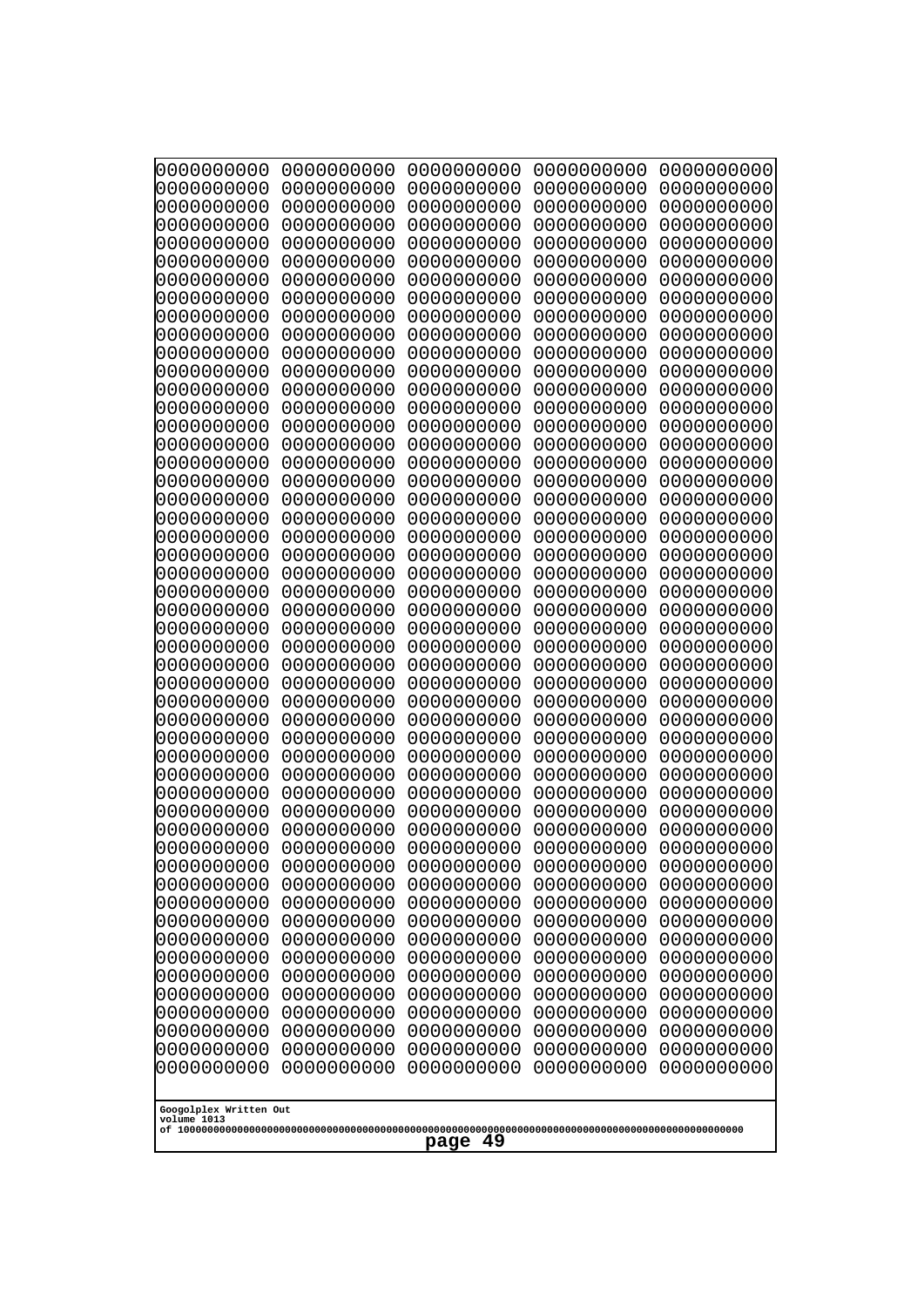| 000000000<br>0000000000  | 0000000000<br>0000000000 | 0000000000<br>0000000000 | 0000000000<br>0000000000 | 0000000000<br>0000000000 |
|--------------------------|--------------------------|--------------------------|--------------------------|--------------------------|
| 0000000000               | 0000000000               | 0000000000               | 0000000000               | 0000000000               |
| 0000000000               | 0000000000               | 0000000000               | 0000000000               | 0000000000               |
| 0000000000<br>0000000000 | 0000000000<br>0000000000 | 0000000000<br>0000000000 | 0000000000<br>0000000000 | 0000000000<br>0000000000 |
| 0000000000               | 0000000000               | 0000000000               | 0000000000               | 0000000000               |
| 0000000000               | 0000000000               | 0000000000               | 0000000000               | 0000000000               |
| 0000000000<br>0000000000 | 0000000000<br>0000000000 | 0000000000<br>0000000000 | 0000000000<br>0000000000 | 0000000000<br>0000000000 |
| 0000000000               | 0000000000               | 0000000000               | 0000000000               | 0000000000               |
| 0000000000               | 0000000000               | 0000000000               | 0000000000               | 0000000000               |
| 0000000000<br>0000000000 | 0000000000<br>0000000000 | 0000000000<br>0000000000 | 0000000000<br>0000000000 | 0000000000<br>0000000000 |
| 0000000000               | 0000000000               | 0000000000               | 0000000000               | 0000000000               |
| 0000000000               | 0000000000               | 0000000000               | 0000000000               | 0000000000               |
| 0000000000<br>0000000000 | 0000000000<br>0000000000 | 0000000000<br>0000000000 | 0000000000<br>0000000000 | 0000000000<br>0000000000 |
| 0000000000               | 0000000000               | 0000000000               | 0000000000               | 0000000000               |
| 0000000000<br>0000000000 | 0000000000<br>0000000000 | 0000000000<br>0000000000 | 0000000000<br>0000000000 | 0000000000<br>0000000000 |
| 0000000000               | 0000000000               | 0000000000               | 0000000000               | 0000000000               |
| 0000000000               | 0000000000               | 0000000000               | 0000000000               | 0000000000               |
| 0000000000<br>0000000000 | 0000000000<br>0000000000 | 0000000000<br>0000000000 | 0000000000<br>0000000000 | 0000000000<br>0000000000 |
| 0000000000               | 0000000000               | 0000000000               | 0000000000               | 0000000000               |
| 0000000000               | 0000000000               | 0000000000               | 0000000000               | 0000000000               |
| 0000000000<br>0000000000 | 0000000000<br>0000000000 | 0000000000<br>0000000000 | 0000000000<br>0000000000 | 0000000000<br>0000000000 |
| 0000000000               | 0000000000               | 0000000000               | 0000000000               | 0000000000               |
| 0000000000               | 0000000000               | 0000000000               | 0000000000               | 0000000000               |
| 0000000000<br>0000000000 | 0000000000<br>0000000000 | 0000000000<br>0000000000 | 0000000000<br>0000000000 | 0000000000<br>0000000000 |
| 0000000000               | 0000000000               | 0000000000               | 0000000000               | 0000000000               |
| 0000000000               | 0000000000               | 0000000000               | 0000000000               | 0000000000               |
| 0000000000<br>0000000000 | 0000000000<br>0000000000 | 0000000000<br>0000000000 | 0000000000<br>0000000000 | 0000000000<br>0000000000 |
| 0000000000               | 0000000000               | 0000000000               | 0000000000               | 0000000000               |
| 0000000000<br>0000000000 | 0000000000               | 0000000000<br>0000000000 | 0000000000               | 0000000000               |
| 0000000000               | 0000000000<br>0000000000 | 0000000000               | 0000000000<br>0000000000 | 0000000000<br>0000000000 |
| 0000000000               | 0000000000               | 0000000000               | 0000000000               | 0000000000               |
| 0000000000<br>0000000000 | 0000000000<br>0000000000 | 0000000000<br>0000000000 | 0000000000<br>0000000000 | 0000000000<br>0000000000 |
| 0000000000               | 0000000000               | 0000000000               | 0000000000               | 0000000000               |
| 0000000000               | 0000000000               | 0000000000               | 0000000000               | 0000000000               |
| 0000000000<br>0000000000 | 0000000000<br>0000000000 | 0000000000<br>0000000000 | 0000000000<br>0000000000 | 0000000000<br>0000000000 |
| 0000000000               | 0000000000               | 0000000000               | 0000000000               | 0000000000               |
| 0000000000               | 0000000000               | 0000000000               | 0000000000               | 0000000000               |
| Googolplex Written Out   |                          |                          |                          |                          |
| volume 1013              |                          |                          |                          |                          |
| page<br>-50              |                          |                          |                          |                          |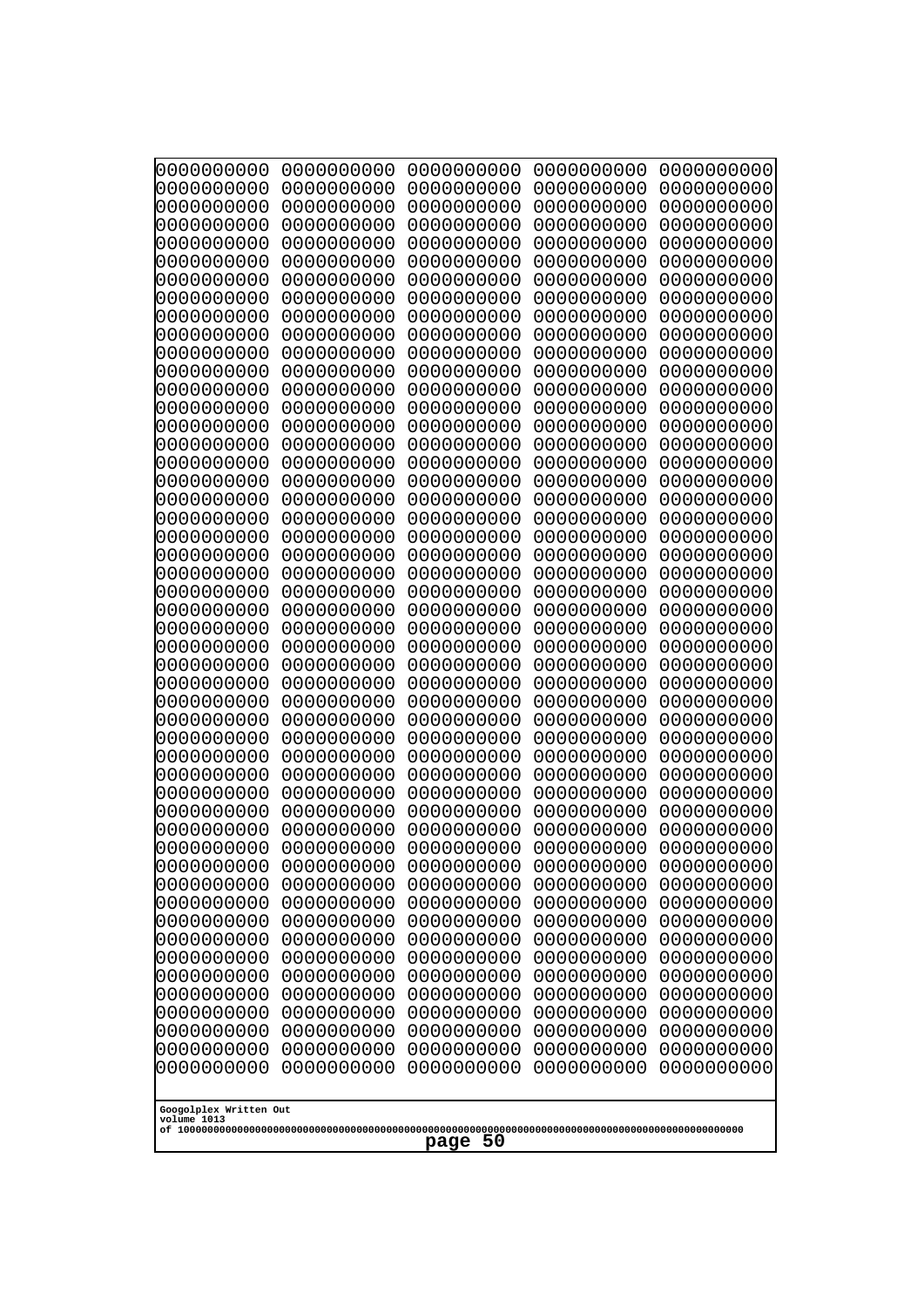| 0000000000                                                                                                                 | 0000000000 | 0000000000 | 0000000000 | 0000000000 |  |
|----------------------------------------------------------------------------------------------------------------------------|------------|------------|------------|------------|--|
| 1000000000                                                                                                                 | 0000000000 | 0000000000 | 0000000000 | 0000000000 |  |
| 1000000000                                                                                                                 | 0000000000 | 0000000000 | 0000000000 | 0000000000 |  |
| 0000000000                                                                                                                 | 0000000000 | 0000000000 | 0000000000 | 0000000000 |  |
| 0000000000                                                                                                                 | 0000000000 | 0000000000 | 0000000000 | 0000000000 |  |
| 0000000000                                                                                                                 | 0000000000 | 0000000000 | 0000000000 | 0000000000 |  |
| 0000000000                                                                                                                 | 0000000000 | 0000000000 | 0000000000 | 0000000000 |  |
| 0000000000                                                                                                                 | 0000000000 | 0000000000 | 0000000000 | 0000000000 |  |
| 0000000000                                                                                                                 | 0000000000 | 0000000000 | 0000000000 | 0000000000 |  |
| 0000000000                                                                                                                 | 0000000000 | 0000000000 | 0000000000 | 0000000000 |  |
| 0000000000                                                                                                                 | 0000000000 | 0000000000 | 0000000000 | 0000000000 |  |
| 0000000000                                                                                                                 | 0000000000 | 0000000000 | 0000000000 | 0000000000 |  |
| 0000000000                                                                                                                 | 0000000000 | 0000000000 | 0000000000 | 0000000000 |  |
| 0000000000                                                                                                                 | 0000000000 | 0000000000 | 0000000000 | 0000000000 |  |
| 0000000000                                                                                                                 | 0000000000 | 0000000000 | 0000000000 | 0000000000 |  |
| 0000000000                                                                                                                 | 0000000000 | 0000000000 | 0000000000 | 0000000000 |  |
| 0000000000                                                                                                                 | 0000000000 | 0000000000 | 0000000000 | 0000000000 |  |
| looooooooo                                                                                                                 | 0000000000 | 0000000000 | 0000000000 | 0000000000 |  |
| 0000000000                                                                                                                 | 0000000000 | 0000000000 | 0000000000 | 0000000000 |  |
| 0000000000                                                                                                                 | 0000000000 | 0000000000 | 0000000000 | 0000000000 |  |
| 0000000000                                                                                                                 | 0000000000 | 0000000000 | 0000000000 | 0000000000 |  |
| 0000000000                                                                                                                 | 0000000000 | 0000000000 | 0000000000 | 0000000000 |  |
| 0000000000                                                                                                                 | 0000000000 | 0000000000 | 0000000000 | 0000000000 |  |
| 0000000000                                                                                                                 | 0000000000 | 0000000000 | 0000000000 | 0000000000 |  |
| 0000000000                                                                                                                 | 0000000000 | 0000000000 | 0000000000 | 0000000000 |  |
| 0000000000                                                                                                                 | 0000000000 | 0000000000 | 0000000000 | 0000000000 |  |
| 0000000000                                                                                                                 | 0000000000 | 0000000000 | 0000000000 | 0000000000 |  |
| 0000000000                                                                                                                 | 0000000000 | 0000000000 | 0000000000 | 0000000000 |  |
| 0000000000                                                                                                                 | 0000000000 | 0000000000 | 0000000000 | 0000000000 |  |
| 0000000000                                                                                                                 | 0000000000 | 0000000000 | 0000000000 | 0000000000 |  |
| 0000000000                                                                                                                 | 0000000000 | 0000000000 | 0000000000 | 0000000000 |  |
| 0000000000                                                                                                                 | 0000000000 | 0000000000 | 0000000000 | 0000000000 |  |
| 0000000000                                                                                                                 | 0000000000 | 0000000000 | 0000000000 | 0000000000 |  |
| 0000000000                                                                                                                 | 0000000000 | 0000000000 | 0000000000 | 0000000000 |  |
| 0000000000                                                                                                                 | 0000000000 | 0000000000 | 0000000000 | 0000000000 |  |
| 0000000000                                                                                                                 | 0000000000 | 0000000000 | 0000000000 | 0000000000 |  |
| 0000000000                                                                                                                 | 0000000000 | 0000000000 | 0000000000 | 0000000000 |  |
| 0000000000                                                                                                                 | 0000000000 | 0000000000 | 0000000000 | 0000000000 |  |
| 0000000000                                                                                                                 | 0000000000 | 0000000000 | 0000000000 | 0000000000 |  |
| 0000000000                                                                                                                 | 0000000000 | 0000000000 | 0000000000 | 0000000000 |  |
| 0000000000                                                                                                                 | 0000000000 | 0000000000 | 0000000000 | 0000000000 |  |
| 0000000000                                                                                                                 | 0000000000 | 0000000000 | 0000000000 | 0000000000 |  |
| 0000000000                                                                                                                 | 0000000000 | 0000000000 | 0000000000 | 0000000000 |  |
| 0000000000                                                                                                                 | 0000000000 | 0000000000 | 0000000000 | 0000000000 |  |
| 0000000000                                                                                                                 | 0000000000 | 0000000000 | 0000000000 | 0000000000 |  |
| 0000000000                                                                                                                 | 0000000000 | 0000000000 | 0000000000 | 0000000000 |  |
| 0000000000                                                                                                                 | 0000000000 | 0000000000 | 0000000000 | 0000000000 |  |
| 0000000000                                                                                                                 | 0000000000 | 0000000000 | 0000000000 | 0000000000 |  |
| 0000000000<br>0000000000<br>0000000000<br>0000000000<br>0000000000<br>Googolplex Written Out<br>volume 1013<br>-51<br>page |            |            |            |            |  |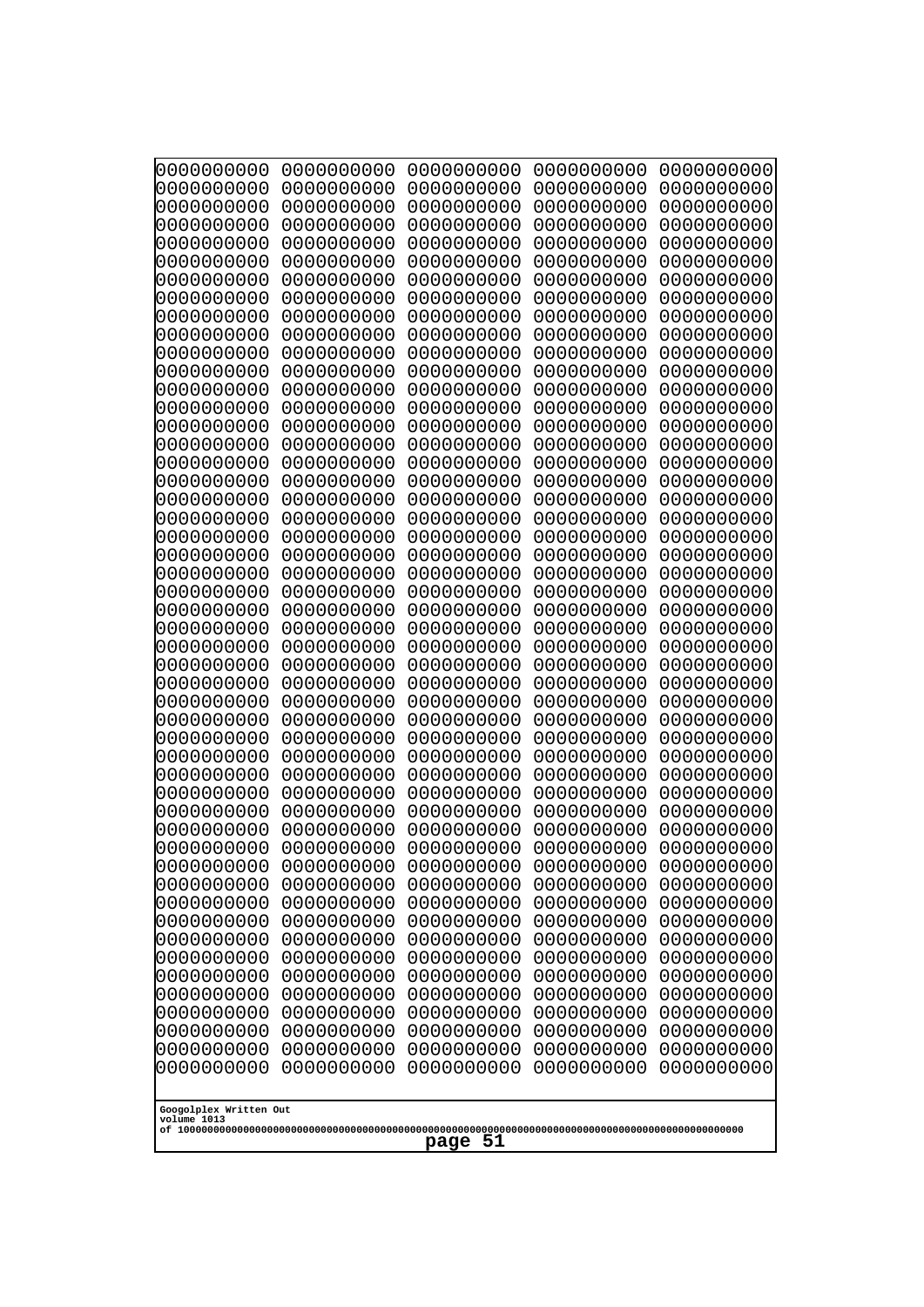| 000000000<br>0000000000               | 0000000000<br>0000000000 | 0000000000<br>0000000000 | 0000000000<br>0000000000 | 0000000000<br>0000000000 |
|---------------------------------------|--------------------------|--------------------------|--------------------------|--------------------------|
| 0000000000                            | 0000000000               | 0000000000               | 0000000000               | 0000000000               |
| 0000000000                            | 0000000000               | 0000000000               | 0000000000               | 0000000000               |
| 0000000000<br>0000000000              | 0000000000<br>0000000000 | 0000000000<br>0000000000 | 0000000000<br>0000000000 | 0000000000<br>0000000000 |
| 0000000000                            | 0000000000               | 0000000000               | 0000000000               | 0000000000               |
| 0000000000                            | 0000000000               | 0000000000               | 0000000000               | 0000000000               |
| 0000000000<br>0000000000              | 0000000000<br>0000000000 | 0000000000<br>0000000000 | 0000000000<br>0000000000 | 0000000000<br>0000000000 |
| 0000000000                            | 0000000000               | 0000000000               | 0000000000               | 0000000000               |
| 0000000000                            | 0000000000               | 0000000000               | 0000000000               | 0000000000               |
| 0000000000                            | 0000000000               | 0000000000               | 0000000000               | 0000000000               |
| 0000000000<br>0000000000              | 0000000000<br>0000000000 | 0000000000<br>0000000000 | 0000000000<br>0000000000 | 0000000000<br>0000000000 |
| 0000000000                            | 0000000000               | 0000000000               | 0000000000               | 0000000000               |
| 0000000000                            | 0000000000               | 0000000000               | 0000000000               | 0000000000               |
| 0000000000<br>0000000000              | 0000000000<br>0000000000 | 0000000000<br>0000000000 | 0000000000<br>0000000000 | 0000000000<br>0000000000 |
| 0000000000                            | 0000000000               | 0000000000               | 0000000000               | 0000000000               |
| 0000000000                            | 0000000000               | 0000000000               | 0000000000               | 0000000000               |
| 0000000000<br>0000000000              | 0000000000<br>0000000000 | 0000000000<br>0000000000 | 0000000000<br>0000000000 | 0000000000<br>0000000000 |
| 0000000000                            | 0000000000               | 0000000000               | 0000000000               | 0000000000               |
| 0000000000                            | 0000000000               | 0000000000               | 0000000000               | 0000000000               |
| 0000000000<br>0000000000              | 0000000000<br>0000000000 | 0000000000<br>0000000000 | 0000000000<br>0000000000 | 0000000000<br>0000000000 |
| 0000000000                            | 0000000000               | 0000000000               | 0000000000               | 0000000000               |
| 0000000000                            | 0000000000               | 0000000000               | 0000000000               | 0000000000               |
| 0000000000                            | 0000000000               | 0000000000               | 0000000000               | 0000000000               |
| 0000000000<br>0000000000              | 0000000000<br>0000000000 | 0000000000<br>0000000000 | 0000000000<br>0000000000 | 0000000000<br>0000000000 |
| 0000000000                            | 0000000000               | 0000000000               | 0000000000               | 0000000000               |
| 0000000000                            | 0000000000               | 0000000000               | 0000000000               | 0000000000               |
| 0000000000<br>0000000000              | 0000000000<br>0000000000 | 0000000000<br>0000000000 | 0000000000<br>0000000000 | 0000000000<br>0000000000 |
| 0000000000                            | 0000000000               | 0000000000               | 0000000000               | 0000000000               |
| 0000000000                            | 0000000000               | 0000000000               | 0000000000               | 0000000000               |
| 0000000000<br>0000000000              | 0000000000<br>0000000000 | 0000000000<br>0000000000 | 0000000000<br>0000000000 | 0000000000<br>0000000000 |
| 0000000000                            | 0000000000               | 0000000000               | 0000000000               | 0000000000               |
| 0000000000                            | 0000000000               | 0000000000               | 0000000000               | 0000000000               |
| 0000000000<br>0000000000              | 0000000000<br>0000000000 | 0000000000<br>0000000000 | 0000000000<br>0000000000 | 0000000000<br>0000000000 |
| 0000000000                            | 0000000000               | 0000000000               | 0000000000               | 0000000000               |
| 0000000000                            | 0000000000               | 0000000000               | 0000000000               | 0000000000               |
| 0000000000<br>0000000000              | 0000000000               | 0000000000               | 0000000000               | 0000000000               |
| 0000000000                            | 0000000000<br>0000000000 | 0000000000<br>0000000000 | 0000000000<br>0000000000 | 0000000000<br>0000000000 |
| 0000000000                            | 0000000000               | 0000000000               | 0000000000               | 0000000000               |
|                                       |                          |                          |                          |                          |
| Googolplex Written Out<br>volume 1013 |                          |                          |                          |                          |
| page 52                               |                          |                          |                          |                          |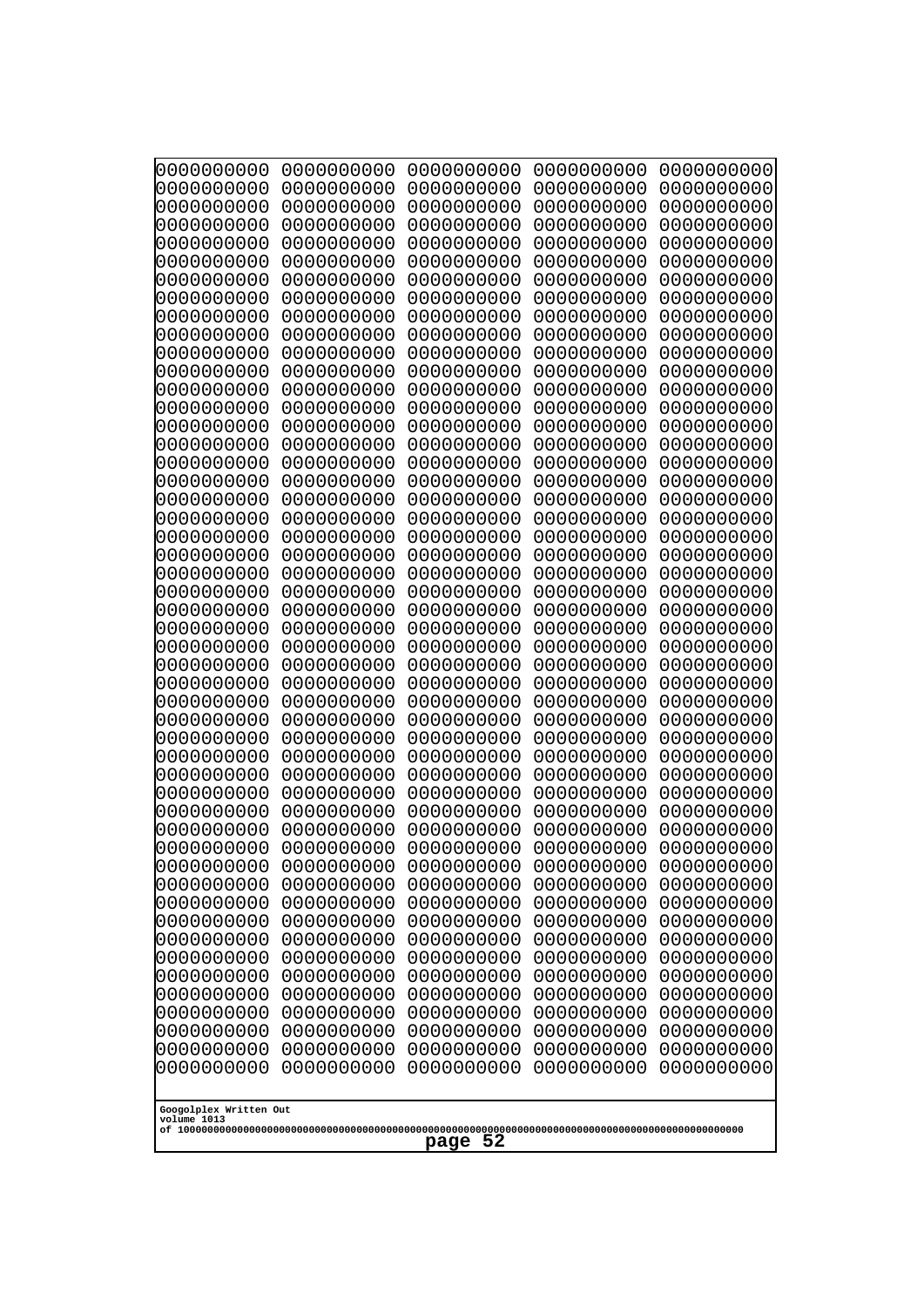| 0000000000                                       | 0000000000 | 0000000000 | 0000000000 | 0000000000 |
|--------------------------------------------------|------------|------------|------------|------------|
| 0000000000                                       | 0000000000 | 0000000000 | 0000000000 | 0000000000 |
| 0000000000                                       | 0000000000 | 0000000000 | 0000000000 | 0000000000 |
| 0000000000                                       | 0000000000 | 0000000000 | 0000000000 | 0000000000 |
| 0000000000                                       | 0000000000 | 0000000000 | 0000000000 | 0000000000 |
| 0000000000                                       | 0000000000 | 0000000000 | 0000000000 | 0000000000 |
| 0000000000                                       | 0000000000 | 0000000000 | 0000000000 | 0000000000 |
| 0000000000                                       | 0000000000 | 0000000000 | 0000000000 | 0000000000 |
| 0000000000                                       | 0000000000 | 0000000000 | 0000000000 | 0000000000 |
| 0000000000                                       | 0000000000 | 0000000000 | 0000000000 | 0000000000 |
| 0000000000                                       | 0000000000 | 0000000000 | 0000000000 | 0000000000 |
| 0000000000                                       | 0000000000 | 0000000000 | 0000000000 | 0000000000 |
| 0000000000                                       | 0000000000 | 0000000000 | 0000000000 | 0000000000 |
| 0000000000                                       | 0000000000 | 0000000000 | 0000000000 | 0000000000 |
| 0000000000                                       | 0000000000 | 0000000000 | 0000000000 | 0000000000 |
| 0000000000                                       | 0000000000 | 0000000000 | 0000000000 | 0000000000 |
| 0000000000                                       | 0000000000 | 0000000000 | 0000000000 | 0000000000 |
| 0000000000                                       | 0000000000 | 0000000000 | 0000000000 | 0000000000 |
| 0000000000                                       | 0000000000 | 0000000000 | 0000000000 | 0000000000 |
| 0000000000                                       | 0000000000 | 0000000000 | 0000000000 | 0000000000 |
| 0000000000                                       | 0000000000 | 0000000000 | 0000000000 | 0000000000 |
| 0000000000                                       | 0000000000 | 0000000000 | 0000000000 | 0000000000 |
| 0000000000                                       | 0000000000 | 0000000000 | 0000000000 | 0000000000 |
| 0000000000                                       | 0000000000 | 0000000000 | 0000000000 | 0000000000 |
| 0000000000                                       | 0000000000 | 0000000000 | 0000000000 | 0000000000 |
| 0000000000                                       | 0000000000 | 0000000000 | 0000000000 | 0000000000 |
| 0000000000                                       | 0000000000 | 0000000000 | 0000000000 | 0000000000 |
| 0000000000                                       | 0000000000 | 0000000000 | 0000000000 | 0000000000 |
| 0000000000                                       | 0000000000 | 0000000000 | 0000000000 | 0000000000 |
| 0000000000                                       | 0000000000 | 0000000000 | 0000000000 | 0000000000 |
| 0000000000                                       | 0000000000 | 0000000000 | 0000000000 | 0000000000 |
| 0000000000                                       | 0000000000 | 0000000000 | 0000000000 | 0000000000 |
| 0000000000                                       | 0000000000 | 0000000000 | 0000000000 | 0000000000 |
| 0000000000                                       | 0000000000 | 0000000000 | 0000000000 | 0000000000 |
| 0000000000                                       | 0000000000 | 0000000000 | 0000000000 | 0000000000 |
| 0000000000                                       | 0000000000 | 0000000000 | 0000000000 | 0000000000 |
| 0000000000                                       | 0000000000 | 0000000000 | 0000000000 | 0000000000 |
| 0000000000                                       | 0000000000 | 0000000000 | 0000000000 | 0000000000 |
| 0000000000                                       | 0000000000 | 0000000000 | 0000000000 | 0000000000 |
| 0000000000                                       | 0000000000 | 0000000000 | 0000000000 | 0000000000 |
| 0000000000                                       | 0000000000 | 0000000000 | 0000000000 | 0000000000 |
| 0000000000                                       | 0000000000 | 0000000000 | 0000000000 | 0000000000 |
| 0000000000                                       | 0000000000 | 0000000000 | 0000000000 | 0000000000 |
| 0000000000                                       | 0000000000 | 0000000000 | 0000000000 | 0000000000 |
| 0000000000                                       | 0000000000 | 0000000000 | 0000000000 | 0000000000 |
| 0000000000                                       | 0000000000 | 0000000000 | 0000000000 | 0000000000 |
| 0000000000                                       | 0000000000 | 0000000000 | 0000000000 | 0000000000 |
| 0000000000                                       | 0000000000 | 0000000000 | 0000000000 | 0000000000 |
| 0000000000                                       | 0000000000 | 0000000000 | 0000000000 | 0000000000 |
| 0000000000                                       | 0000000000 | 0000000000 | 0000000000 | 0000000000 |
| Googolplex Written Out<br>volume 1013<br>page 53 |            |            |            |            |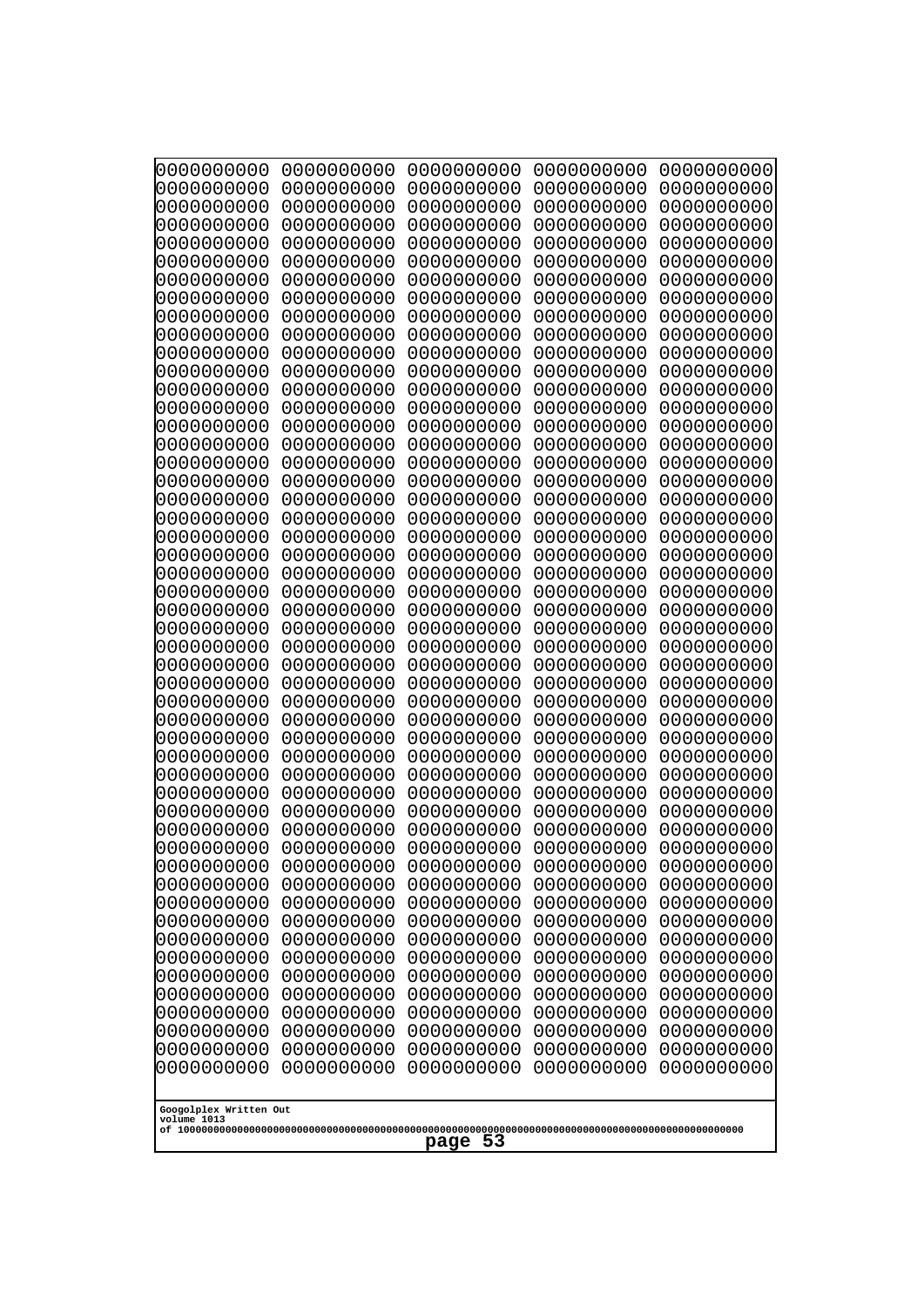| 0000000000                                           | 0000000000                                           | 0000000000                                           | 0000000000                                           | 0000000000                                           |
|------------------------------------------------------|------------------------------------------------------|------------------------------------------------------|------------------------------------------------------|------------------------------------------------------|
| 0000000000                                           | 0000000000                                           | 0000000000                                           | 0000000000                                           | 0000000000                                           |
| 0000000000                                           | 0000000000                                           | 0000000000                                           | 0000000000                                           | 0000000000                                           |
| 0000000000                                           | 0000000000                                           | 0000000000                                           | 0000000000                                           | 0000000000                                           |
| 0000000000                                           | 0000000000                                           | 0000000000                                           | 0000000000                                           | 0000000000                                           |
| 0000000000                                           | 0000000000                                           | 0000000000                                           | 0000000000                                           | 0000000000                                           |
| 0000000000<br>0000000000<br>0000000000               | 0000000000<br>0000000000                             | 0000000000<br>0000000000                             | 0000000000<br>0000000000                             | 0000000000<br>0000000000                             |
| 0000000000<br>0000000000                             | 0000000000<br>0000000000<br>0000000000               | 0000000000<br>0000000000<br>0000000000               | 0000000000<br>0000000000<br>0000000000               | 0000000000<br>0000000000<br>0000000000               |
| 0000000000                                           | 0000000000                                           | 0000000000                                           | 0000000000                                           | 0000000000                                           |
| 0000000000                                           | 0000000000                                           | 0000000000                                           | 0000000000                                           | 0000000000                                           |
| 0000000000                                           | 0000000000                                           | 0000000000                                           | 0000000000                                           | 0000000000                                           |
| 0000000000                                           | 0000000000                                           | 0000000000                                           | 0000000000                                           | 0000000000                                           |
| 0000000000                                           | 0000000000                                           | 0000000000                                           | 0000000000                                           | 0000000000                                           |
| 0000000000                                           | 0000000000                                           | 0000000000                                           | 0000000000                                           | 0000000000                                           |
| 0000000000                                           | 0000000000                                           | 0000000000                                           | 0000000000                                           | 0000000000                                           |
| 0000000000                                           | 0000000000                                           | 0000000000                                           | 0000000000                                           | 0000000000                                           |
| 0000000000                                           | 0000000000                                           | 0000000000                                           | 0000000000                                           | 0000000000                                           |
| 0000000000<br>0000000000<br>0000000000               | 0000000000<br>0000000000<br>0000000000<br>0000000000 | 0000000000<br>0000000000<br>0000000000               | 0000000000<br>0000000000<br>0000000000               | 0000000000<br>0000000000<br>0000000000<br>0000000000 |
| 0000000000<br>0000000000<br>0000000000<br>0000000000 | 0000000000<br>0000000000<br>0000000000               | 0000000000<br>0000000000<br>0000000000<br>0000000000 | 0000000000<br>0000000000<br>0000000000<br>0000000000 | 0000000000<br>0000000000<br>0000000000               |
| 0000000000                                           | 0000000000                                           | 0000000000                                           | 0000000000                                           | 0000000000                                           |
| 0000000000                                           | 0000000000                                           | 0000000000                                           | 0000000000                                           | 0000000000                                           |
| 0000000000                                           | 0000000000                                           | 0000000000                                           | 0000000000                                           | 0000000000                                           |
| 0000000000                                           | 0000000000                                           | 0000000000                                           | 0000000000                                           | 0000000000                                           |
| 0000000000                                           | 0000000000                                           | 0000000000                                           | 0000000000                                           | 0000000000                                           |
| 0000000000                                           | 0000000000                                           | 0000000000                                           | 0000000000                                           | 0000000000                                           |
| 0000000000                                           | 0000000000                                           | 0000000000                                           | 0000000000                                           | 0000000000                                           |
| 0000000000                                           | 0000000000                                           | 0000000000                                           | 0000000000                                           | 0000000000                                           |
| 0000000000                                           | 0000000000                                           | 0000000000                                           | 0000000000                                           | 0000000000                                           |
| 0000000000                                           | 0000000000                                           | 0000000000                                           | 0000000000                                           | 0000000000                                           |
| 0000000000                                           | 0000000000                                           | 0000000000                                           | 0000000000                                           | 0000000000                                           |
| 0000000000                                           | 0000000000                                           | 0000000000                                           | 0000000000                                           | 0000000000                                           |
| 0000000000                                           | 0000000000                                           | 0000000000                                           | 0000000000                                           | 0000000000                                           |
| 0000000000                                           | 0000000000                                           | 0000000000                                           | 0000000000                                           | 0000000000                                           |
| 0000000000                                           | 0000000000                                           | 0000000000                                           | 0000000000                                           | 0000000000                                           |
| 0000000000                                           | 0000000000                                           | 0000000000                                           | 0000000000                                           | 0000000000                                           |
| 0000000000                                           | 0000000000                                           | 0000000000                                           | 0000000000                                           | 0000000000                                           |
| 0000000000                                           | 0000000000                                           | 0000000000                                           | 0000000000                                           | 0000000000                                           |
| 0000000000                                           | 0000000000                                           | 0000000000                                           | 0000000000                                           | 0000000000                                           |
| 0000000000                                           | 0000000000                                           | 0000000000                                           | 0000000000                                           | 0000000000                                           |
| 0000000000                                           | 0000000000                                           | 0000000000                                           | 0000000000                                           | 0000000000                                           |
| 0000000000                                           | 0000000000                                           | 0000000000                                           | 0000000000                                           | 0000000000                                           |
| 0000000000                                           | 0000000000                                           | 0000000000                                           | 0000000000                                           | 0000000000                                           |
| Googolplex Written Out<br>volume 1013<br>page 54     |                                                      |                                                      |                                                      |                                                      |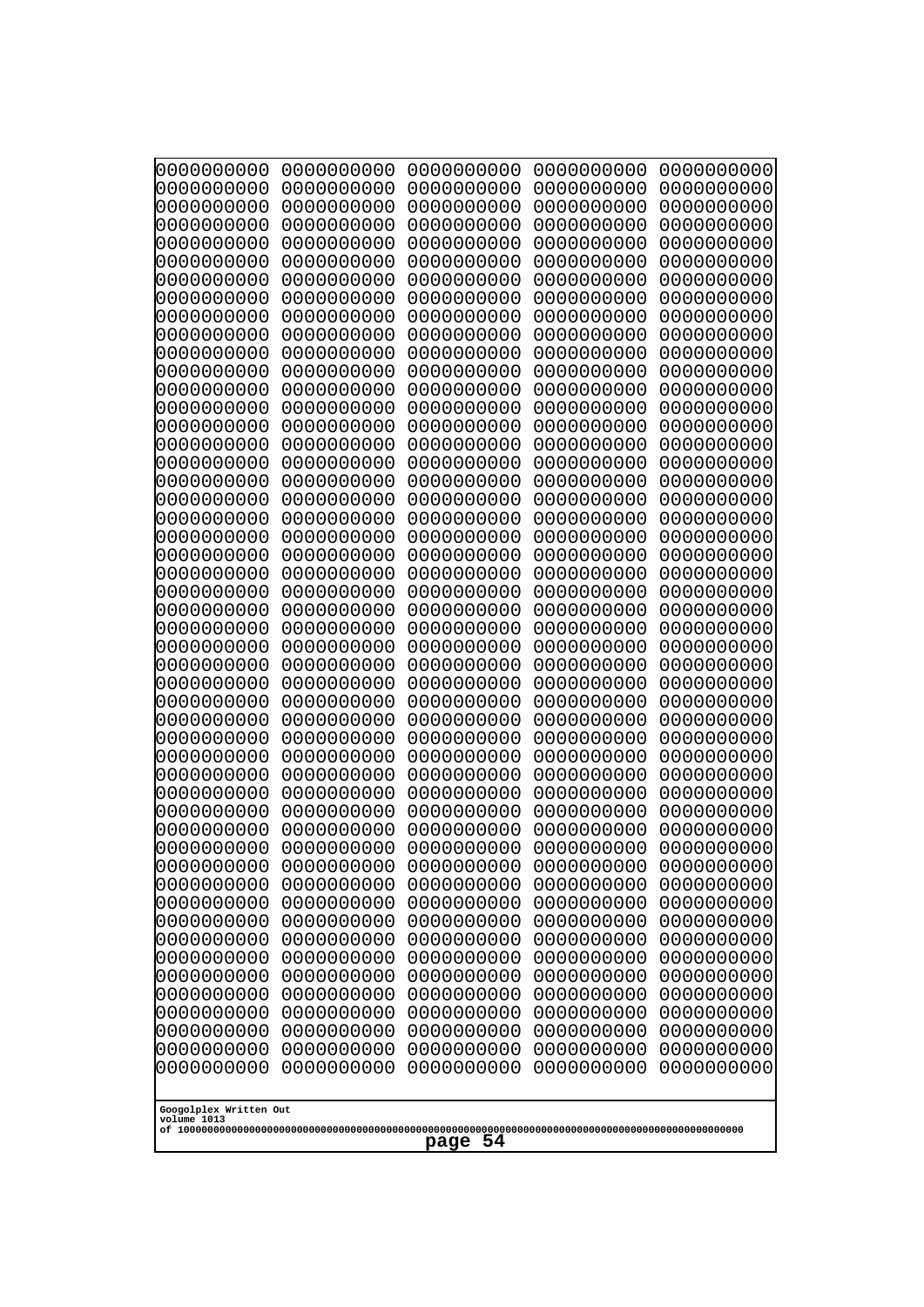| 1000000000<br>0000000000<br>0000000000<br>0000000000<br>1000000000<br>0000000000<br>0000000000<br>0000000000<br>0000000000<br>0000000000<br>0000000000<br>0000000000<br>0000000000<br>0000000000<br>0000000000<br>0000000000<br>0000000000<br>0000000000<br>0000000000<br>0000000000<br>0000000000<br>0000000000<br>0000000000<br>0000000000<br>0000000000<br>0000000000<br>0000000000<br>0000000000<br>0000000000<br>0000000000<br>0000000000<br>0000000000<br>0000000000<br>0000000000<br>0000000000<br>0000000000<br>0000000000<br>0000000000<br>0000000000<br>0000000000<br>0000000000<br>0000000000<br>0000000000<br>0000000000<br>0000000000<br>0000000000<br>0000000000<br>0000000000<br>0000000000<br>0000000000<br>0000000000<br>0000000000<br>0000000000<br>0000000000<br>0000000000<br>0000000000<br>0000000000<br>0000000000<br>0000000000<br>0000000000<br>0000000000<br>0000000000<br>0000000000<br>0000000000<br>0000000000<br>0000000000<br>0000000000<br>0000000000<br>0000000000<br>0000000000<br>0000000000<br>0000000000<br>0000000000<br>0000000000<br>0000000000<br>0000000000<br>0000000000<br>0000000000<br>0000000000<br>0000000000<br>0000000000<br>0000000000<br>0000000000<br>0000000000<br>looooooooo<br>0000000000<br>0000000000<br>0000000000<br>0000000000<br>0000000000<br>0000000000<br>0000000000<br>0000000000<br>0000000000<br>0000000000<br>0000000000<br>0000000000<br>0000000000<br>0000000000<br>0000000000<br>0000000000<br>0000000000<br>0000000000<br>0000000000<br>0000000000<br>0000000000<br>0000000000<br>0000000000<br>0000000000<br>0000000000<br>0000000000<br>0000000000<br>0000000000<br>0000000000<br>0000000000<br>0000000000<br>0000000000<br>0000000000<br>0000000000<br>0000000000<br>0000000000<br>0000000000<br>0000000000<br>0000000000<br>0000000000<br>0000000000<br>0000000000<br>0000000000<br>0000000000<br>0000000000<br>0000000000<br>0000000000<br>0000000000<br>0000000000<br>0000000000<br>0000000000<br>0000000000<br>0000000000<br>0000000000<br>0000000000<br>0000000000<br>0000000000<br>0000000000<br>0000000000 | 0000000000<br>0000000000 |
|----------------------------------------------------------------------------------------------------------------------------------------------------------------------------------------------------------------------------------------------------------------------------------------------------------------------------------------------------------------------------------------------------------------------------------------------------------------------------------------------------------------------------------------------------------------------------------------------------------------------------------------------------------------------------------------------------------------------------------------------------------------------------------------------------------------------------------------------------------------------------------------------------------------------------------------------------------------------------------------------------------------------------------------------------------------------------------------------------------------------------------------------------------------------------------------------------------------------------------------------------------------------------------------------------------------------------------------------------------------------------------------------------------------------------------------------------------------------------------------------------------------------------------------------------------------------------------------------------------------------------------------------------------------------------------------------------------------------------------------------------------------------------------------------------------------------------------------------------------------------------------------------------------------------------------------------------------------------------------------------------------------------------------------------------------------------------------------------|--------------------------|
|                                                                                                                                                                                                                                                                                                                                                                                                                                                                                                                                                                                                                                                                                                                                                                                                                                                                                                                                                                                                                                                                                                                                                                                                                                                                                                                                                                                                                                                                                                                                                                                                                                                                                                                                                                                                                                                                                                                                                                                                                                                                                              |                          |
|                                                                                                                                                                                                                                                                                                                                                                                                                                                                                                                                                                                                                                                                                                                                                                                                                                                                                                                                                                                                                                                                                                                                                                                                                                                                                                                                                                                                                                                                                                                                                                                                                                                                                                                                                                                                                                                                                                                                                                                                                                                                                              |                          |
|                                                                                                                                                                                                                                                                                                                                                                                                                                                                                                                                                                                                                                                                                                                                                                                                                                                                                                                                                                                                                                                                                                                                                                                                                                                                                                                                                                                                                                                                                                                                                                                                                                                                                                                                                                                                                                                                                                                                                                                                                                                                                              |                          |
|                                                                                                                                                                                                                                                                                                                                                                                                                                                                                                                                                                                                                                                                                                                                                                                                                                                                                                                                                                                                                                                                                                                                                                                                                                                                                                                                                                                                                                                                                                                                                                                                                                                                                                                                                                                                                                                                                                                                                                                                                                                                                              |                          |
|                                                                                                                                                                                                                                                                                                                                                                                                                                                                                                                                                                                                                                                                                                                                                                                                                                                                                                                                                                                                                                                                                                                                                                                                                                                                                                                                                                                                                                                                                                                                                                                                                                                                                                                                                                                                                                                                                                                                                                                                                                                                                              |                          |
|                                                                                                                                                                                                                                                                                                                                                                                                                                                                                                                                                                                                                                                                                                                                                                                                                                                                                                                                                                                                                                                                                                                                                                                                                                                                                                                                                                                                                                                                                                                                                                                                                                                                                                                                                                                                                                                                                                                                                                                                                                                                                              |                          |
|                                                                                                                                                                                                                                                                                                                                                                                                                                                                                                                                                                                                                                                                                                                                                                                                                                                                                                                                                                                                                                                                                                                                                                                                                                                                                                                                                                                                                                                                                                                                                                                                                                                                                                                                                                                                                                                                                                                                                                                                                                                                                              |                          |
|                                                                                                                                                                                                                                                                                                                                                                                                                                                                                                                                                                                                                                                                                                                                                                                                                                                                                                                                                                                                                                                                                                                                                                                                                                                                                                                                                                                                                                                                                                                                                                                                                                                                                                                                                                                                                                                                                                                                                                                                                                                                                              |                          |
|                                                                                                                                                                                                                                                                                                                                                                                                                                                                                                                                                                                                                                                                                                                                                                                                                                                                                                                                                                                                                                                                                                                                                                                                                                                                                                                                                                                                                                                                                                                                                                                                                                                                                                                                                                                                                                                                                                                                                                                                                                                                                              |                          |
|                                                                                                                                                                                                                                                                                                                                                                                                                                                                                                                                                                                                                                                                                                                                                                                                                                                                                                                                                                                                                                                                                                                                                                                                                                                                                                                                                                                                                                                                                                                                                                                                                                                                                                                                                                                                                                                                                                                                                                                                                                                                                              |                          |
|                                                                                                                                                                                                                                                                                                                                                                                                                                                                                                                                                                                                                                                                                                                                                                                                                                                                                                                                                                                                                                                                                                                                                                                                                                                                                                                                                                                                                                                                                                                                                                                                                                                                                                                                                                                                                                                                                                                                                                                                                                                                                              |                          |
|                                                                                                                                                                                                                                                                                                                                                                                                                                                                                                                                                                                                                                                                                                                                                                                                                                                                                                                                                                                                                                                                                                                                                                                                                                                                                                                                                                                                                                                                                                                                                                                                                                                                                                                                                                                                                                                                                                                                                                                                                                                                                              |                          |
|                                                                                                                                                                                                                                                                                                                                                                                                                                                                                                                                                                                                                                                                                                                                                                                                                                                                                                                                                                                                                                                                                                                                                                                                                                                                                                                                                                                                                                                                                                                                                                                                                                                                                                                                                                                                                                                                                                                                                                                                                                                                                              |                          |
|                                                                                                                                                                                                                                                                                                                                                                                                                                                                                                                                                                                                                                                                                                                                                                                                                                                                                                                                                                                                                                                                                                                                                                                                                                                                                                                                                                                                                                                                                                                                                                                                                                                                                                                                                                                                                                                                                                                                                                                                                                                                                              |                          |
|                                                                                                                                                                                                                                                                                                                                                                                                                                                                                                                                                                                                                                                                                                                                                                                                                                                                                                                                                                                                                                                                                                                                                                                                                                                                                                                                                                                                                                                                                                                                                                                                                                                                                                                                                                                                                                                                                                                                                                                                                                                                                              |                          |
|                                                                                                                                                                                                                                                                                                                                                                                                                                                                                                                                                                                                                                                                                                                                                                                                                                                                                                                                                                                                                                                                                                                                                                                                                                                                                                                                                                                                                                                                                                                                                                                                                                                                                                                                                                                                                                                                                                                                                                                                                                                                                              |                          |
|                                                                                                                                                                                                                                                                                                                                                                                                                                                                                                                                                                                                                                                                                                                                                                                                                                                                                                                                                                                                                                                                                                                                                                                                                                                                                                                                                                                                                                                                                                                                                                                                                                                                                                                                                                                                                                                                                                                                                                                                                                                                                              |                          |
|                                                                                                                                                                                                                                                                                                                                                                                                                                                                                                                                                                                                                                                                                                                                                                                                                                                                                                                                                                                                                                                                                                                                                                                                                                                                                                                                                                                                                                                                                                                                                                                                                                                                                                                                                                                                                                                                                                                                                                                                                                                                                              |                          |
| 0000000000<br>0000000000<br>0000000000<br>0000000000<br>0000000000                                                                                                                                                                                                                                                                                                                                                                                                                                                                                                                                                                                                                                                                                                                                                                                                                                                                                                                                                                                                                                                                                                                                                                                                                                                                                                                                                                                                                                                                                                                                                                                                                                                                                                                                                                                                                                                                                                                                                                                                                           |                          |
| 0000000000<br>0000000000<br>0000000000<br>0000000000<br>0000000000                                                                                                                                                                                                                                                                                                                                                                                                                                                                                                                                                                                                                                                                                                                                                                                                                                                                                                                                                                                                                                                                                                                                                                                                                                                                                                                                                                                                                                                                                                                                                                                                                                                                                                                                                                                                                                                                                                                                                                                                                           |                          |
| 0000000000<br>0000000000<br>0000000000<br>0000000000<br>0000000000<br>0000000000<br>0000000000<br>0000000000<br>0000000000<br>0000000000                                                                                                                                                                                                                                                                                                                                                                                                                                                                                                                                                                                                                                                                                                                                                                                                                                                                                                                                                                                                                                                                                                                                                                                                                                                                                                                                                                                                                                                                                                                                                                                                                                                                                                                                                                                                                                                                                                                                                     |                          |
| 0000000000<br>0000000000<br>0000000000<br>0000000000<br>0000000000                                                                                                                                                                                                                                                                                                                                                                                                                                                                                                                                                                                                                                                                                                                                                                                                                                                                                                                                                                                                                                                                                                                                                                                                                                                                                                                                                                                                                                                                                                                                                                                                                                                                                                                                                                                                                                                                                                                                                                                                                           |                          |
| 0000000000<br>0000000000<br>0000000000<br>0000000000<br>0000000000<br>0000000000<br>0000000000<br>0000000000<br>0000000000<br>0000000000                                                                                                                                                                                                                                                                                                                                                                                                                                                                                                                                                                                                                                                                                                                                                                                                                                                                                                                                                                                                                                                                                                                                                                                                                                                                                                                                                                                                                                                                                                                                                                                                                                                                                                                                                                                                                                                                                                                                                     |                          |
| 0000000000<br>0000000000<br>0000000000<br>0000000000<br>0000000000                                                                                                                                                                                                                                                                                                                                                                                                                                                                                                                                                                                                                                                                                                                                                                                                                                                                                                                                                                                                                                                                                                                                                                                                                                                                                                                                                                                                                                                                                                                                                                                                                                                                                                                                                                                                                                                                                                                                                                                                                           |                          |
| 0000000000<br>0000000000<br>0000000000<br>0000000000<br>0000000000<br>0000000000<br>0000000000<br>0000000000<br>0000000000<br>0000000000                                                                                                                                                                                                                                                                                                                                                                                                                                                                                                                                                                                                                                                                                                                                                                                                                                                                                                                                                                                                                                                                                                                                                                                                                                                                                                                                                                                                                                                                                                                                                                                                                                                                                                                                                                                                                                                                                                                                                     |                          |
| 0000000000<br>0000000000<br>0000000000<br>0000000000<br>0000000000                                                                                                                                                                                                                                                                                                                                                                                                                                                                                                                                                                                                                                                                                                                                                                                                                                                                                                                                                                                                                                                                                                                                                                                                                                                                                                                                                                                                                                                                                                                                                                                                                                                                                                                                                                                                                                                                                                                                                                                                                           |                          |
| 0000000000<br>0000000000<br>0000000000<br>0000000000<br>0000000000<br>0000000000<br>0000000000<br>0000000000<br>0000000000<br>0000000000                                                                                                                                                                                                                                                                                                                                                                                                                                                                                                                                                                                                                                                                                                                                                                                                                                                                                                                                                                                                                                                                                                                                                                                                                                                                                                                                                                                                                                                                                                                                                                                                                                                                                                                                                                                                                                                                                                                                                     |                          |
| 0000000000<br>0000000000<br>0000000000<br>0000000000<br>0000000000                                                                                                                                                                                                                                                                                                                                                                                                                                                                                                                                                                                                                                                                                                                                                                                                                                                                                                                                                                                                                                                                                                                                                                                                                                                                                                                                                                                                                                                                                                                                                                                                                                                                                                                                                                                                                                                                                                                                                                                                                           |                          |
| 0000000000<br>0000000000<br>0000000000<br>0000000000<br>0000000000<br>0000000000<br>0000000000<br>0000000000<br>0000000000<br>0000000000                                                                                                                                                                                                                                                                                                                                                                                                                                                                                                                                                                                                                                                                                                                                                                                                                                                                                                                                                                                                                                                                                                                                                                                                                                                                                                                                                                                                                                                                                                                                                                                                                                                                                                                                                                                                                                                                                                                                                     |                          |
| 0000000000<br>0000000000<br>0000000000<br>0000000000<br>0000000000<br>0000000000<br>0000000000<br>0000000000<br>0000000000<br>0000000000                                                                                                                                                                                                                                                                                                                                                                                                                                                                                                                                                                                                                                                                                                                                                                                                                                                                                                                                                                                                                                                                                                                                                                                                                                                                                                                                                                                                                                                                                                                                                                                                                                                                                                                                                                                                                                                                                                                                                     |                          |
| 0000000000<br>0000000000<br>0000000000<br>0000000000<br>0000000000                                                                                                                                                                                                                                                                                                                                                                                                                                                                                                                                                                                                                                                                                                                                                                                                                                                                                                                                                                                                                                                                                                                                                                                                                                                                                                                                                                                                                                                                                                                                                                                                                                                                                                                                                                                                                                                                                                                                                                                                                           |                          |
| 0000000000<br>0000000000<br>0000000000<br>0000000000<br>0000000000                                                                                                                                                                                                                                                                                                                                                                                                                                                                                                                                                                                                                                                                                                                                                                                                                                                                                                                                                                                                                                                                                                                                                                                                                                                                                                                                                                                                                                                                                                                                                                                                                                                                                                                                                                                                                                                                                                                                                                                                                           |                          |
| Googolplex Written Out                                                                                                                                                                                                                                                                                                                                                                                                                                                                                                                                                                                                                                                                                                                                                                                                                                                                                                                                                                                                                                                                                                                                                                                                                                                                                                                                                                                                                                                                                                                                                                                                                                                                                                                                                                                                                                                                                                                                                                                                                                                                       |                          |
| volume 1013<br>55<br>page                                                                                                                                                                                                                                                                                                                                                                                                                                                                                                                                                                                                                                                                                                                                                                                                                                                                                                                                                                                                                                                                                                                                                                                                                                                                                                                                                                                                                                                                                                                                                                                                                                                                                                                                                                                                                                                                                                                                                                                                                                                                    |                          |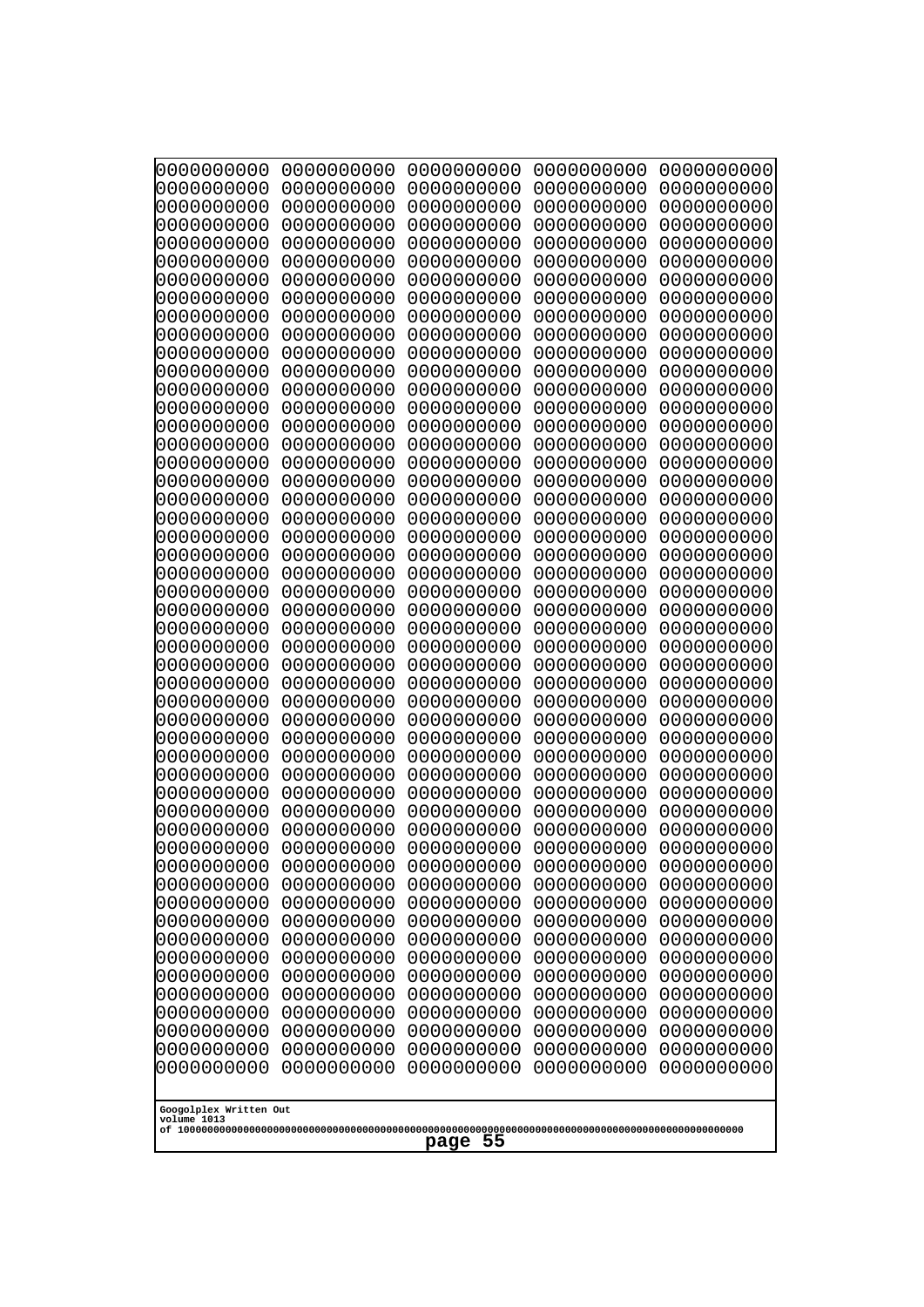| 0000000000                                                                                                                                                                                                                                                                                                                                                                                                                      | 0000000000                                                                                                                                                                                                                                                                                                                                                                             | 0000000000                                                                                                                                                                                                                                                                                                                                                                                        | 0000000000                                                                                                                                                                                                                                                                                                                                                                             | 0000000000                                                                                                                                                                                                                                                                                                                                                                             |
|---------------------------------------------------------------------------------------------------------------------------------------------------------------------------------------------------------------------------------------------------------------------------------------------------------------------------------------------------------------------------------------------------------------------------------|----------------------------------------------------------------------------------------------------------------------------------------------------------------------------------------------------------------------------------------------------------------------------------------------------------------------------------------------------------------------------------------|---------------------------------------------------------------------------------------------------------------------------------------------------------------------------------------------------------------------------------------------------------------------------------------------------------------------------------------------------------------------------------------------------|----------------------------------------------------------------------------------------------------------------------------------------------------------------------------------------------------------------------------------------------------------------------------------------------------------------------------------------------------------------------------------------|----------------------------------------------------------------------------------------------------------------------------------------------------------------------------------------------------------------------------------------------------------------------------------------------------------------------------------------------------------------------------------------|
| 1000000000                                                                                                                                                                                                                                                                                                                                                                                                                      | 0000000000                                                                                                                                                                                                                                                                                                                                                                             | 0000000000                                                                                                                                                                                                                                                                                                                                                                                        | 0000000000                                                                                                                                                                                                                                                                                                                                                                             | 0000000000                                                                                                                                                                                                                                                                                                                                                                             |
| 0000000000                                                                                                                                                                                                                                                                                                                                                                                                                      | 0000000000                                                                                                                                                                                                                                                                                                                                                                             | 0000000000                                                                                                                                                                                                                                                                                                                                                                                        | 0000000000                                                                                                                                                                                                                                                                                                                                                                             | 0000000000                                                                                                                                                                                                                                                                                                                                                                             |
| 0000000000                                                                                                                                                                                                                                                                                                                                                                                                                      | 0000000000                                                                                                                                                                                                                                                                                                                                                                             | 0000000000                                                                                                                                                                                                                                                                                                                                                                                        | 0000000000                                                                                                                                                                                                                                                                                                                                                                             | 0000000000                                                                                                                                                                                                                                                                                                                                                                             |
| 0000000000                                                                                                                                                                                                                                                                                                                                                                                                                      | 0000000000                                                                                                                                                                                                                                                                                                                                                                             | 0000000000                                                                                                                                                                                                                                                                                                                                                                                        | 0000000000                                                                                                                                                                                                                                                                                                                                                                             | 0000000000                                                                                                                                                                                                                                                                                                                                                                             |
| 0000000000                                                                                                                                                                                                                                                                                                                                                                                                                      | 0000000000                                                                                                                                                                                                                                                                                                                                                                             | 0000000000                                                                                                                                                                                                                                                                                                                                                                                        | 0000000000                                                                                                                                                                                                                                                                                                                                                                             | 0000000000                                                                                                                                                                                                                                                                                                                                                                             |
| 0000000000                                                                                                                                                                                                                                                                                                                                                                                                                      | 0000000000                                                                                                                                                                                                                                                                                                                                                                             | 0000000000                                                                                                                                                                                                                                                                                                                                                                                        | 0000000000                                                                                                                                                                                                                                                                                                                                                                             | 0000000000                                                                                                                                                                                                                                                                                                                                                                             |
| 0000000000                                                                                                                                                                                                                                                                                                                                                                                                                      | 0000000000                                                                                                                                                                                                                                                                                                                                                                             | 0000000000                                                                                                                                                                                                                                                                                                                                                                                        | 0000000000                                                                                                                                                                                                                                                                                                                                                                             | 0000000000                                                                                                                                                                                                                                                                                                                                                                             |
| 0000000000                                                                                                                                                                                                                                                                                                                                                                                                                      | 0000000000                                                                                                                                                                                                                                                                                                                                                                             | 0000000000                                                                                                                                                                                                                                                                                                                                                                                        | 0000000000                                                                                                                                                                                                                                                                                                                                                                             | 0000000000                                                                                                                                                                                                                                                                                                                                                                             |
| 0000000000                                                                                                                                                                                                                                                                                                                                                                                                                      | 0000000000                                                                                                                                                                                                                                                                                                                                                                             | 0000000000                                                                                                                                                                                                                                                                                                                                                                                        | 0000000000                                                                                                                                                                                                                                                                                                                                                                             | 0000000000                                                                                                                                                                                                                                                                                                                                                                             |
| 0000000000                                                                                                                                                                                                                                                                                                                                                                                                                      | 0000000000                                                                                                                                                                                                                                                                                                                                                                             | 0000000000                                                                                                                                                                                                                                                                                                                                                                                        | 0000000000                                                                                                                                                                                                                                                                                                                                                                             | 0000000000                                                                                                                                                                                                                                                                                                                                                                             |
| 0000000000                                                                                                                                                                                                                                                                                                                                                                                                                      | 0000000000                                                                                                                                                                                                                                                                                                                                                                             | 0000000000                                                                                                                                                                                                                                                                                                                                                                                        | 0000000000                                                                                                                                                                                                                                                                                                                                                                             | 0000000000                                                                                                                                                                                                                                                                                                                                                                             |
| 0000000000                                                                                                                                                                                                                                                                                                                                                                                                                      | 0000000000                                                                                                                                                                                                                                                                                                                                                                             | 0000000000                                                                                                                                                                                                                                                                                                                                                                                        | 0000000000                                                                                                                                                                                                                                                                                                                                                                             | 0000000000                                                                                                                                                                                                                                                                                                                                                                             |
| 0000000000                                                                                                                                                                                                                                                                                                                                                                                                                      | 0000000000                                                                                                                                                                                                                                                                                                                                                                             | 0000000000                                                                                                                                                                                                                                                                                                                                                                                        | 0000000000                                                                                                                                                                                                                                                                                                                                                                             | 0000000000                                                                                                                                                                                                                                                                                                                                                                             |
| 0000000000                                                                                                                                                                                                                                                                                                                                                                                                                      | 0000000000                                                                                                                                                                                                                                                                                                                                                                             | 0000000000                                                                                                                                                                                                                                                                                                                                                                                        | 0000000000                                                                                                                                                                                                                                                                                                                                                                             | 0000000000                                                                                                                                                                                                                                                                                                                                                                             |
| 0000000000                                                                                                                                                                                                                                                                                                                                                                                                                      | 0000000000                                                                                                                                                                                                                                                                                                                                                                             | 0000000000                                                                                                                                                                                                                                                                                                                                                                                        | 0000000000                                                                                                                                                                                                                                                                                                                                                                             | 0000000000                                                                                                                                                                                                                                                                                                                                                                             |
| 0000000000                                                                                                                                                                                                                                                                                                                                                                                                                      | 0000000000                                                                                                                                                                                                                                                                                                                                                                             | 0000000000                                                                                                                                                                                                                                                                                                                                                                                        | 0000000000                                                                                                                                                                                                                                                                                                                                                                             | 0000000000                                                                                                                                                                                                                                                                                                                                                                             |
| 0000000000                                                                                                                                                                                                                                                                                                                                                                                                                      | 0000000000                                                                                                                                                                                                                                                                                                                                                                             | 0000000000                                                                                                                                                                                                                                                                                                                                                                                        | 0000000000                                                                                                                                                                                                                                                                                                                                                                             | 0000000000                                                                                                                                                                                                                                                                                                                                                                             |
| 0000000000                                                                                                                                                                                                                                                                                                                                                                                                                      | 0000000000                                                                                                                                                                                                                                                                                                                                                                             | 0000000000                                                                                                                                                                                                                                                                                                                                                                                        | 0000000000                                                                                                                                                                                                                                                                                                                                                                             | 0000000000                                                                                                                                                                                                                                                                                                                                                                             |
| 0000000000                                                                                                                                                                                                                                                                                                                                                                                                                      | 0000000000                                                                                                                                                                                                                                                                                                                                                                             | 0000000000                                                                                                                                                                                                                                                                                                                                                                                        | 0000000000                                                                                                                                                                                                                                                                                                                                                                             | 0000000000                                                                                                                                                                                                                                                                                                                                                                             |
| 0000000000                                                                                                                                                                                                                                                                                                                                                                                                                      | 0000000000                                                                                                                                                                                                                                                                                                                                                                             | 0000000000                                                                                                                                                                                                                                                                                                                                                                                        | 0000000000                                                                                                                                                                                                                                                                                                                                                                             | 0000000000                                                                                                                                                                                                                                                                                                                                                                             |
| 0000000000                                                                                                                                                                                                                                                                                                                                                                                                                      | 0000000000                                                                                                                                                                                                                                                                                                                                                                             | 0000000000                                                                                                                                                                                                                                                                                                                                                                                        | 0000000000                                                                                                                                                                                                                                                                                                                                                                             | 0000000000                                                                                                                                                                                                                                                                                                                                                                             |
| 0000000000                                                                                                                                                                                                                                                                                                                                                                                                                      | 0000000000                                                                                                                                                                                                                                                                                                                                                                             | 0000000000                                                                                                                                                                                                                                                                                                                                                                                        | 0000000000                                                                                                                                                                                                                                                                                                                                                                             | 0000000000                                                                                                                                                                                                                                                                                                                                                                             |
| 0000000000<br>0000000000<br>0000000000<br>0000000000<br>0000000000<br>0000000000<br>0000000000<br>0000000000<br>0000000000<br>0000000000<br>0000000000<br>0000000000<br>1000000000<br>0000000000<br>0000000000<br>0000000000<br>0000000000<br>0000000000<br>0000000000<br>0000000000<br>0000000000<br>0000000000<br>0000000000<br>0000000000<br>0000000000<br>0000000000<br>0000000000<br>Googolplex Written Out<br>volume 1013 | 0000000000<br>0000000000<br>0000000000<br>0000000000<br>0000000000<br>0000000000<br>0000000000<br>0000000000<br>0000000000<br>0000000000<br>0000000000<br>0000000000<br>0000000000<br>0000000000<br>0000000000<br>0000000000<br>0000000000<br>0000000000<br>0000000000<br>0000000000<br>0000000000<br>0000000000<br>0000000000<br>0000000000<br>0000000000<br>0000000000<br>0000000000 | 0000000000<br>0000000000<br>0000000000<br>0000000000<br>0000000000<br>0000000000<br>0000000000<br>0000000000<br>0000000000<br>0000000000<br>0000000000<br>0000000000<br>0000000000<br>0000000000<br>0000000000<br>0000000000<br>0000000000<br>0000000000<br>0000000000<br>0000000000<br>0000000000<br>0000000000<br>0000000000<br>0000000000<br>0000000000<br>0000000000<br>0000000000<br>page 56 | 0000000000<br>0000000000<br>0000000000<br>0000000000<br>0000000000<br>0000000000<br>0000000000<br>0000000000<br>0000000000<br>0000000000<br>0000000000<br>0000000000<br>0000000000<br>0000000000<br>0000000000<br>0000000000<br>0000000000<br>0000000000<br>0000000000<br>0000000000<br>0000000000<br>0000000000<br>0000000000<br>0000000000<br>0000000000<br>0000000000<br>0000000000 | 0000000000<br>0000000000<br>0000000000<br>0000000000<br>0000000000<br>0000000000<br>0000000000<br>0000000000<br>0000000000<br>0000000000<br>0000000000<br>0000000000<br>0000000000<br>0000000000<br>0000000000<br>0000000000<br>0000000000<br>0000000000<br>0000000000<br>0000000000<br>0000000000<br>0000000000<br>0000000000<br>0000000000<br>0000000000<br>0000000000<br>0000000000 |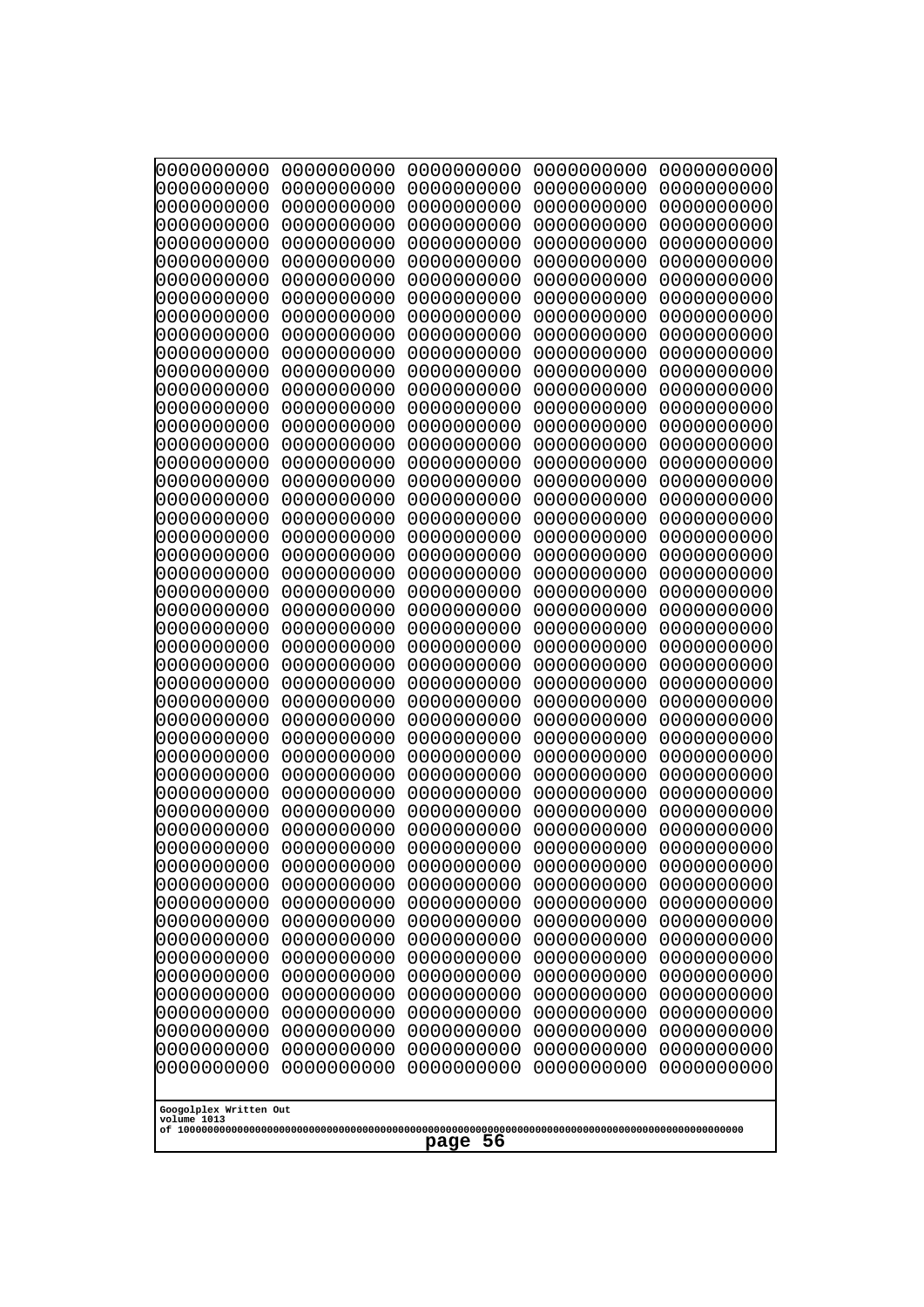| 000000000<br>0000000000               | 0000000000<br>0000000000 | 0000000000<br>0000000000 | 0000000000<br>0000000000 | 0000000000<br>0000000000 |
|---------------------------------------|--------------------------|--------------------------|--------------------------|--------------------------|
| 0000000000                            | 0000000000               | 0000000000               | 0000000000               | 0000000000               |
| 0000000000                            | 0000000000               | 0000000000               | 0000000000               | 0000000000               |
| 0000000000<br>0000000000              | 0000000000<br>0000000000 | 0000000000<br>0000000000 | 0000000000<br>0000000000 | 0000000000<br>0000000000 |
| 0000000000                            | 0000000000               | 0000000000               | 0000000000               | 0000000000               |
| 0000000000                            | 0000000000               | 0000000000               | 0000000000               | 0000000000               |
| 0000000000<br>0000000000              | 0000000000<br>0000000000 | 0000000000<br>0000000000 | 0000000000<br>0000000000 | 0000000000<br>0000000000 |
| 0000000000                            | 0000000000               | 0000000000               | 0000000000               | 0000000000               |
| 0000000000                            | 0000000000               | 0000000000               | 0000000000               | 0000000000               |
| 0000000000                            | 0000000000               | 0000000000               | 0000000000               | 0000000000               |
| 0000000000<br>0000000000              | 0000000000<br>0000000000 | 0000000000<br>0000000000 | 0000000000<br>0000000000 | 0000000000<br>0000000000 |
| 0000000000                            | 0000000000               | 0000000000               | 0000000000               | 0000000000               |
| 0000000000                            | 0000000000               | 0000000000               | 0000000000               | 0000000000               |
| 0000000000<br>0000000000              | 0000000000<br>0000000000 | 0000000000<br>0000000000 | 0000000000<br>0000000000 | 0000000000<br>0000000000 |
| 0000000000                            | 0000000000               | 0000000000               | 0000000000               | 0000000000               |
| 0000000000                            | 0000000000               | 0000000000               | 0000000000               | 0000000000               |
| 0000000000<br>0000000000              | 0000000000<br>0000000000 | 0000000000<br>0000000000 | 0000000000<br>0000000000 | 0000000000<br>0000000000 |
| 0000000000                            | 0000000000               | 0000000000               | 0000000000               | 0000000000               |
| 0000000000                            | 0000000000               | 0000000000               | 0000000000               | 0000000000               |
| 0000000000<br>0000000000              | 0000000000<br>0000000000 | 0000000000<br>0000000000 | 0000000000<br>0000000000 | 0000000000<br>0000000000 |
| 0000000000                            | 0000000000               | 0000000000               | 0000000000               | 0000000000               |
| 0000000000                            | 0000000000               | 0000000000               | 0000000000               | 0000000000               |
| 0000000000                            | 0000000000               | 0000000000               | 0000000000               | 0000000000               |
| 0000000000<br>0000000000              | 0000000000<br>0000000000 | 0000000000<br>0000000000 | 0000000000<br>0000000000 | 0000000000<br>0000000000 |
| 0000000000                            | 0000000000               | 0000000000               | 0000000000               | 0000000000               |
| 0000000000                            | 0000000000               | 0000000000               | 0000000000               | 0000000000               |
| 0000000000<br>0000000000              | 0000000000<br>0000000000 | 0000000000<br>0000000000 | 0000000000<br>0000000000 | 0000000000<br>0000000000 |
| 0000000000                            | 0000000000               | 0000000000               | 0000000000               | 0000000000               |
| 0000000000                            | 0000000000               | 0000000000               | 0000000000               | 0000000000               |
| 0000000000<br>0000000000              | 0000000000<br>0000000000 | 0000000000<br>0000000000 | 0000000000<br>0000000000 | 0000000000<br>0000000000 |
| 0000000000                            | 0000000000               | 0000000000               | 0000000000               | 0000000000               |
| 0000000000                            | 0000000000               | 0000000000               | 0000000000               | 0000000000               |
| 0000000000<br>0000000000              | 0000000000<br>0000000000 | 0000000000<br>0000000000 | 0000000000<br>0000000000 | 0000000000<br>0000000000 |
| 0000000000                            | 0000000000               | 0000000000               | 0000000000               | 0000000000               |
| 0000000000                            | 0000000000               | 0000000000               | 0000000000               | 0000000000               |
| 0000000000<br>0000000000              | 0000000000               | 0000000000               | 0000000000               | 0000000000<br>0000000000 |
| 0000000000                            | 0000000000<br>0000000000 | 0000000000<br>0000000000 | 0000000000<br>0000000000 | 0000000000               |
| 0000000000                            | 0000000000               | 0000000000               | 0000000000               | 0000000000               |
|                                       |                          |                          |                          |                          |
| Googolplex Written Out<br>volume 1013 |                          |                          |                          |                          |
| -57<br>page                           |                          |                          |                          |                          |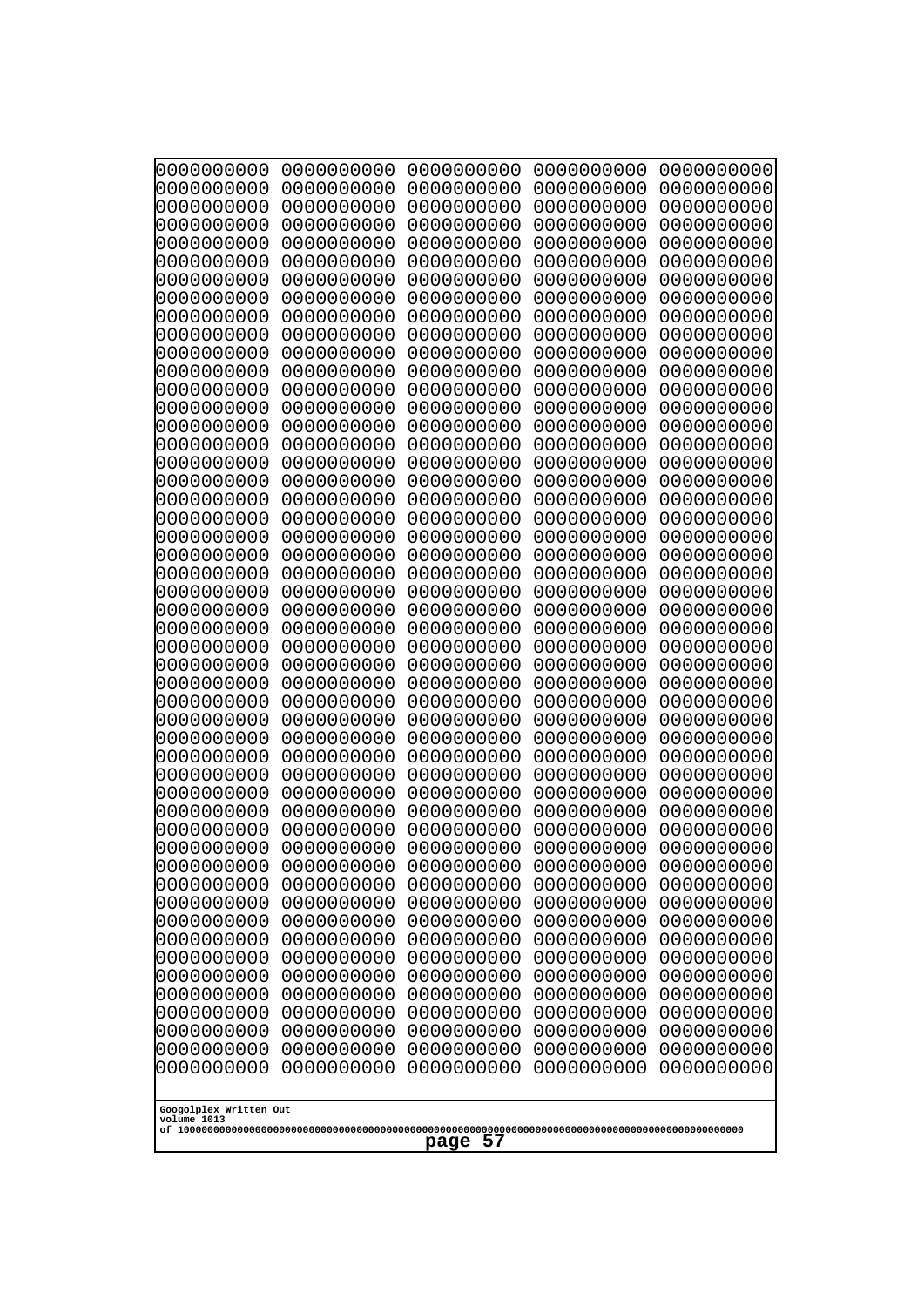| 0000000000                                       | 0000000000 | 0000000000 | 0000000000 | 0000000000 |
|--------------------------------------------------|------------|------------|------------|------------|
| 0000000000                                       | 0000000000 | 0000000000 | 0000000000 | 0000000000 |
| 0000000000                                       | 0000000000 | 0000000000 | 0000000000 | 0000000000 |
| 0000000000                                       | 0000000000 | 0000000000 | 0000000000 | 0000000000 |
| 0000000000                                       | 0000000000 | 0000000000 | 0000000000 | 0000000000 |
| 0000000000                                       | 0000000000 | 0000000000 | 0000000000 | 0000000000 |
| 0000000000                                       | 0000000000 | 0000000000 | 0000000000 | 0000000000 |
| 0000000000                                       | 0000000000 | 0000000000 | 0000000000 | 0000000000 |
| 0000000000                                       | 0000000000 | 0000000000 | 0000000000 | 0000000000 |
| 0000000000                                       | 0000000000 | 0000000000 | 0000000000 | 0000000000 |
| 0000000000                                       | 0000000000 | 0000000000 | 0000000000 | 0000000000 |
| 0000000000                                       | 0000000000 | 0000000000 | 0000000000 | 0000000000 |
| 0000000000                                       | 0000000000 | 0000000000 | 0000000000 | 0000000000 |
| 0000000000                                       | 0000000000 | 0000000000 | 0000000000 | 0000000000 |
| 0000000000                                       | 0000000000 | 0000000000 | 0000000000 | 0000000000 |
| 0000000000                                       | 0000000000 | 0000000000 | 0000000000 | 0000000000 |
| 0000000000                                       | 0000000000 | 0000000000 | 0000000000 | 0000000000 |
| 0000000000                                       | 0000000000 | 0000000000 | 0000000000 | 0000000000 |
| 0000000000                                       | 0000000000 | 0000000000 | 0000000000 | 0000000000 |
| 0000000000                                       | 0000000000 | 0000000000 | 0000000000 | 0000000000 |
| 0000000000                                       | 0000000000 | 0000000000 | 0000000000 | 0000000000 |
| 0000000000                                       | 0000000000 | 0000000000 | 0000000000 | 0000000000 |
| 0000000000                                       | 0000000000 | 0000000000 | 0000000000 | 0000000000 |
| 0000000000                                       | 0000000000 | 0000000000 | 0000000000 | 0000000000 |
| 0000000000                                       | 0000000000 | 0000000000 | 0000000000 | 0000000000 |
| 0000000000                                       | 0000000000 | 0000000000 | 0000000000 | 0000000000 |
| 0000000000                                       | 0000000000 | 0000000000 | 0000000000 | 0000000000 |
| 0000000000                                       | 0000000000 | 0000000000 | 0000000000 | 0000000000 |
| 0000000000                                       | 0000000000 | 0000000000 | 0000000000 | 0000000000 |
| 0000000000                                       | 0000000000 | 0000000000 | 0000000000 | 0000000000 |
| 0000000000                                       | 0000000000 | 0000000000 | 0000000000 | 0000000000 |
| 0000000000                                       | 0000000000 | 0000000000 | 0000000000 | 0000000000 |
| 0000000000                                       | 0000000000 | 0000000000 | 0000000000 | 0000000000 |
| 0000000000                                       | 0000000000 | 0000000000 | 0000000000 | 0000000000 |
| 0000000000                                       | 0000000000 | 0000000000 | 0000000000 | 0000000000 |
| 0000000000                                       | 0000000000 | 0000000000 | 0000000000 | 0000000000 |
| 0000000000                                       | 0000000000 | 0000000000 | 0000000000 | 0000000000 |
| 0000000000                                       | 0000000000 | 0000000000 | 0000000000 | 0000000000 |
| 0000000000                                       | 0000000000 | 0000000000 | 0000000000 | 0000000000 |
| 0000000000                                       | 0000000000 | 0000000000 | 0000000000 | 0000000000 |
| 0000000000                                       | 0000000000 | 0000000000 | 0000000000 | 0000000000 |
| 0000000000                                       | 0000000000 | 0000000000 | 0000000000 | 0000000000 |
| 0000000000                                       | 0000000000 | 0000000000 | 0000000000 | 0000000000 |
| 0000000000                                       | 0000000000 | 0000000000 | 0000000000 | 0000000000 |
| 0000000000                                       | 0000000000 | 0000000000 | 0000000000 | 0000000000 |
| 0000000000                                       | 0000000000 | 0000000000 | 0000000000 | 0000000000 |
| 0000000000                                       | 0000000000 | 0000000000 | 0000000000 | 0000000000 |
| 0000000000                                       | 0000000000 | 0000000000 | 0000000000 | 0000000000 |
| 0000000000                                       | 0000000000 | 0000000000 | 0000000000 | 0000000000 |
| 0000000000                                       | 0000000000 | 0000000000 | 0000000000 | 0000000000 |
| Googolplex Written Out<br>volume 1013<br>page 58 |            |            |            |            |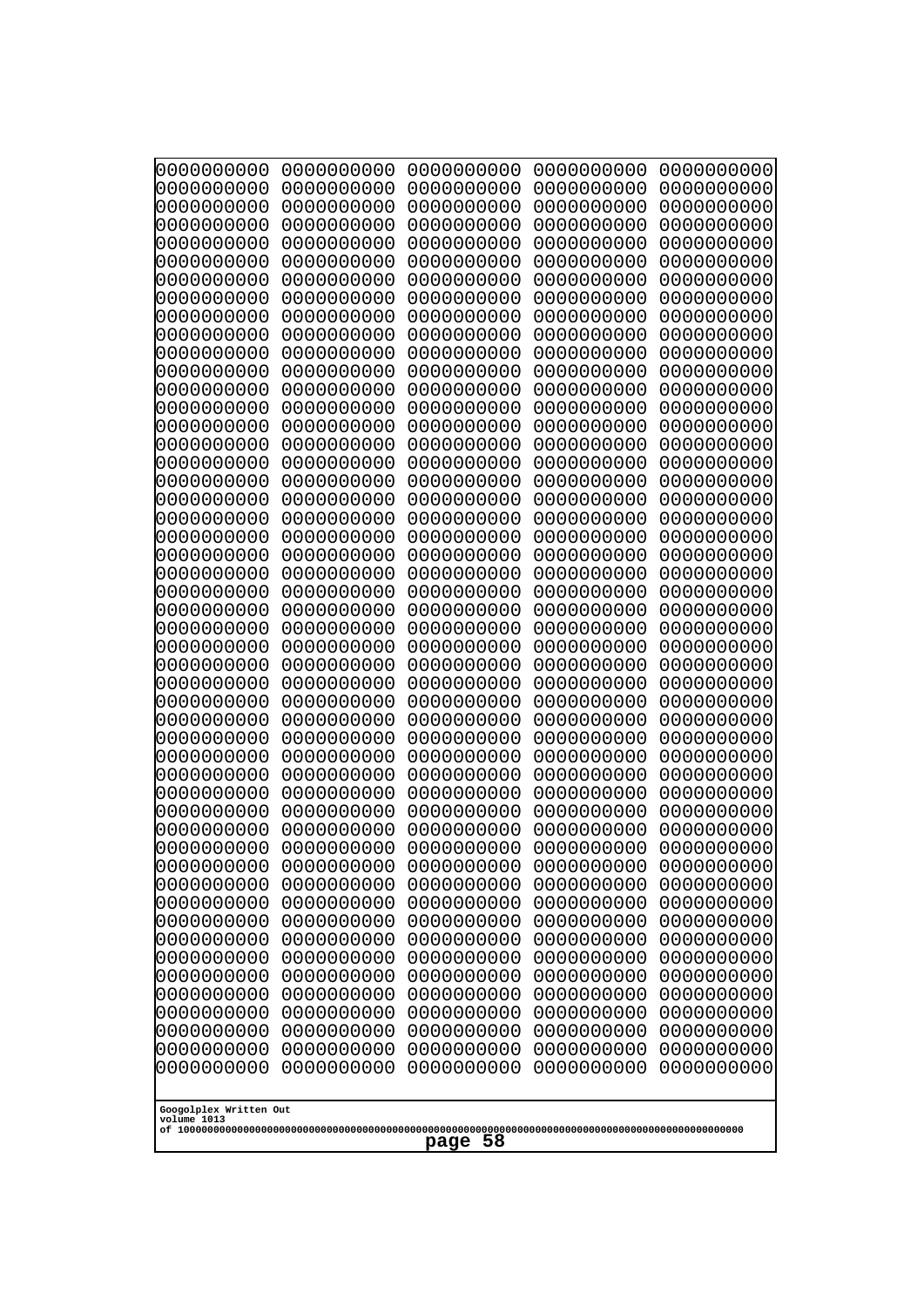| 0000000000                                       | 0000000000 | 0000000000 | 0000000000 | 0000000000 |  |
|--------------------------------------------------|------------|------------|------------|------------|--|
| 0000000000                                       | 0000000000 | 0000000000 | 0000000000 | 0000000000 |  |
| 0000000000                                       | 0000000000 | 0000000000 | 0000000000 | 0000000000 |  |
| 0000000000                                       | 0000000000 | 0000000000 | 0000000000 | 0000000000 |  |
| 1000000000                                       | 0000000000 | 0000000000 | 0000000000 | 0000000000 |  |
| 0000000000                                       | 0000000000 | 0000000000 | 0000000000 | 0000000000 |  |
| 0000000000                                       | 0000000000 | 0000000000 | 0000000000 | 0000000000 |  |
| 0000000000                                       | 0000000000 | 0000000000 | 0000000000 | 0000000000 |  |
| 0000000000                                       | 0000000000 | 0000000000 | 0000000000 | 0000000000 |  |
| 0000000000                                       | 0000000000 | 0000000000 | 0000000000 | 0000000000 |  |
| 0000000000                                       | 0000000000 | 0000000000 | 0000000000 | 0000000000 |  |
| 0000000000                                       | 0000000000 | 0000000000 | 0000000000 | 0000000000 |  |
| 0000000000                                       | 0000000000 | 0000000000 | 0000000000 | 0000000000 |  |
| 0000000000                                       | 0000000000 | 0000000000 | 0000000000 | 0000000000 |  |
| 0000000000                                       | 0000000000 | 0000000000 | 0000000000 | 0000000000 |  |
| 0000000000                                       | 0000000000 | 0000000000 | 0000000000 | 0000000000 |  |
| 0000000000                                       | 0000000000 | 0000000000 | 0000000000 | 0000000000 |  |
| 0000000000                                       | 0000000000 | 0000000000 | 0000000000 | 0000000000 |  |
| 0000000000                                       | 0000000000 | 0000000000 | 0000000000 | 0000000000 |  |
| 0000000000                                       | 0000000000 | 0000000000 | 0000000000 | 0000000000 |  |
| 0000000000                                       | 0000000000 | 0000000000 | 0000000000 | 0000000000 |  |
| 0000000000                                       | 0000000000 | 0000000000 | 0000000000 | 0000000000 |  |
| 0000000000                                       | 0000000000 | 0000000000 | 0000000000 | 0000000000 |  |
| 0000000000                                       | 0000000000 | 0000000000 | 0000000000 | 0000000000 |  |
| 0000000000                                       | 0000000000 | 0000000000 | 0000000000 | 0000000000 |  |
| 0000000000                                       | 0000000000 | 0000000000 | 0000000000 | 0000000000 |  |
| 0000000000                                       | 0000000000 | 0000000000 | 0000000000 | 0000000000 |  |
| 0000000000                                       | 0000000000 | 0000000000 | 0000000000 | 0000000000 |  |
| 0000000000                                       | 0000000000 | 0000000000 | 0000000000 | 0000000000 |  |
| 0000000000                                       | 0000000000 | 0000000000 | 0000000000 | 0000000000 |  |
| 0000000000                                       | 0000000000 | 0000000000 | 0000000000 | 0000000000 |  |
| 0000000000                                       | 0000000000 | 0000000000 | 0000000000 | 0000000000 |  |
| 0000000000                                       | 0000000000 | 0000000000 | 0000000000 | 0000000000 |  |
| 0000000000                                       | 0000000000 | 0000000000 | 0000000000 | 0000000000 |  |
| 0000000000                                       | 0000000000 | 0000000000 | 0000000000 | 0000000000 |  |
| 0000000000                                       | 0000000000 | 0000000000 | 0000000000 | 0000000000 |  |
| 0000000000                                       | 0000000000 | 0000000000 | 0000000000 | 0000000000 |  |
| 0000000000                                       | 0000000000 | 0000000000 | 0000000000 | 0000000000 |  |
| 0000000000                                       | 0000000000 | 0000000000 | 0000000000 | 0000000000 |  |
| 0000000000                                       | 0000000000 | 0000000000 | 0000000000 | 0000000000 |  |
| 0000000000                                       | 0000000000 | 0000000000 | 0000000000 | 0000000000 |  |
| 0000000000                                       | 0000000000 | 0000000000 | 0000000000 | 0000000000 |  |
| 0000000000                                       | 0000000000 | 0000000000 | 0000000000 | 0000000000 |  |
| 0000000000                                       | 0000000000 | 0000000000 | 0000000000 | 0000000000 |  |
| 0000000000                                       | 0000000000 | 0000000000 | 0000000000 | 0000000000 |  |
| 0000000000                                       | 0000000000 | 0000000000 | 0000000000 | 0000000000 |  |
| 0000000000                                       | 0000000000 | 0000000000 | 0000000000 | 0000000000 |  |
| 0000000000                                       | 0000000000 | 0000000000 | 0000000000 | 0000000000 |  |
| 0000000000                                       | 0000000000 | 0000000000 | 0000000000 | 0000000000 |  |
| 0000000000                                       | 0000000000 | 0000000000 | 0000000000 | 0000000000 |  |
| Googolplex Written Out<br>volume 1013<br>page 59 |            |            |            |            |  |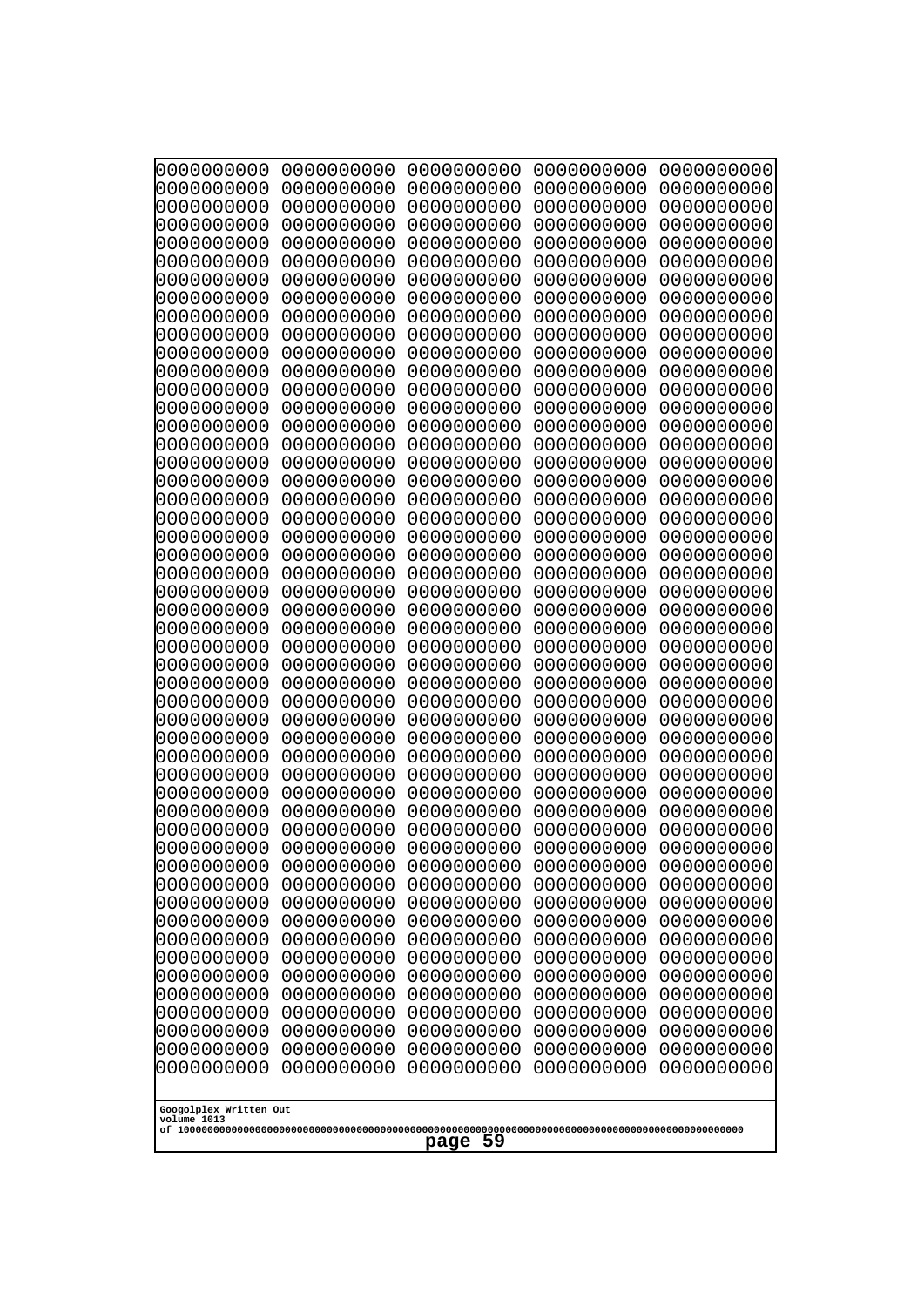| 000000000<br>0000000000<br>0000000000<br>0000000000  |      | 0000000000<br>0000000000 | 0000000000<br>0000000000 | 0000000000<br>0000000000 |
|------------------------------------------------------|------|--------------------------|--------------------------|--------------------------|
| 0000000000<br>0000000000                             |      | 0000000000               | 0000000000               | 0000000000               |
| 0000000000<br>0000000000                             |      | 0000000000               | 0000000000               | 0000000000               |
| 0000000000<br>0000000000<br>0000000000               |      | 0000000000               | 0000000000               | 0000000000<br>0000000000 |
| 0000000000<br>0000000000<br>0000000000               |      | 0000000000<br>0000000000 | 0000000000<br>0000000000 | 0000000000               |
| 0000000000<br>0000000000                             |      | 0000000000               | 0000000000               | 0000000000               |
| 0000000000<br>0000000000                             |      | 0000000000               | 0000000000               | 0000000000               |
| 0000000000<br>0000000000<br>0000000000<br>0000000000 |      | 0000000000<br>0000000000 | 0000000000<br>0000000000 | 0000000000<br>0000000000 |
| 0000000000<br>0000000000                             |      | 0000000000               | 0000000000               | 0000000000               |
| 0000000000<br>0000000000                             |      | 0000000000               | 0000000000               | 0000000000               |
| 0000000000<br>0000000000<br>0000000000<br>0000000000 |      | 0000000000<br>0000000000 | 0000000000<br>0000000000 | 0000000000<br>0000000000 |
| 0000000000<br>0000000000                             |      | 0000000000               | 0000000000               | 0000000000               |
| 0000000000<br>0000000000                             |      | 0000000000               | 0000000000               | 0000000000               |
| 0000000000<br>0000000000                             |      | 0000000000               | 0000000000               | 0000000000               |
| 0000000000<br>0000000000<br>0000000000<br>0000000000 |      | 0000000000<br>0000000000 | 0000000000<br>0000000000 | 0000000000<br>0000000000 |
| 0000000000<br>0000000000                             |      | 0000000000               | 0000000000               | 0000000000               |
| 0000000000<br>0000000000                             |      | 0000000000               | 0000000000               | 0000000000               |
| 0000000000<br>0000000000<br>0000000000<br>0000000000 |      | 0000000000<br>0000000000 | 0000000000<br>0000000000 | 0000000000<br>0000000000 |
| 0000000000<br>0000000000                             |      | 0000000000               | 0000000000               | 0000000000               |
| 0000000000<br>0000000000                             |      | 0000000000               | 0000000000               | 0000000000               |
| 0000000000<br>0000000000<br>0000000000<br>0000000000 |      | 0000000000<br>0000000000 | 0000000000<br>0000000000 | 0000000000<br>0000000000 |
| 0000000000<br>0000000000                             |      | 0000000000               | 0000000000               | 0000000000               |
| 0000000000<br>0000000000                             |      | 0000000000               | 0000000000               | 0000000000               |
| 0000000000<br>0000000000<br>0000000000<br>0000000000 |      | 0000000000<br>0000000000 | 0000000000<br>0000000000 | 0000000000<br>0000000000 |
| 0000000000<br>0000000000                             |      | 0000000000               | 0000000000               | 0000000000               |
| 0000000000<br>0000000000                             |      | 0000000000               | 0000000000               | 0000000000               |
| 0000000000<br>0000000000                             |      | 0000000000               | 0000000000               | 0000000000               |
| 0000000000<br>0000000000<br>0000000000<br>0000000000 |      | 0000000000<br>0000000000 | 0000000000<br>0000000000 | 0000000000<br>0000000000 |
| 0000000000<br>0000000000                             |      | 0000000000               | 0000000000               | 0000000000               |
| 0000000000<br>0000000000                             |      | 0000000000               | 0000000000               | 0000000000               |
| 0000000000<br>0000000000<br>0000000000<br>0000000000 |      | 0000000000<br>0000000000 | 0000000000<br>0000000000 | 0000000000<br>0000000000 |
| 0000000000<br>0000000000                             |      | 0000000000               | 0000000000               | 0000000000               |
| 0000000000<br>0000000000                             |      | 0000000000               | 0000000000               | 0000000000               |
| 0000000000<br>0000000000<br>0000000000<br>0000000000 |      | 0000000000<br>0000000000 | 0000000000<br>0000000000 | 0000000000<br>0000000000 |
| 0000000000<br>0000000000                             |      | 0000000000               | 0000000000               | 0000000000               |
| 0000000000<br>0000000000                             |      | 0000000000               | 0000000000               | 0000000000               |
| 0000000000<br>0000000000                             |      | 0000000000               | 0000000000               | 0000000000               |
| 0000000000<br>0000000000<br>0000000000<br>0000000000 |      | 0000000000<br>0000000000 | 0000000000<br>0000000000 | 0000000000<br>0000000000 |
|                                                      |      |                          |                          |                          |
| Googolplex Written Out<br>volume 1013                |      |                          |                          |                          |
|                                                      | page | -60                      |                          |                          |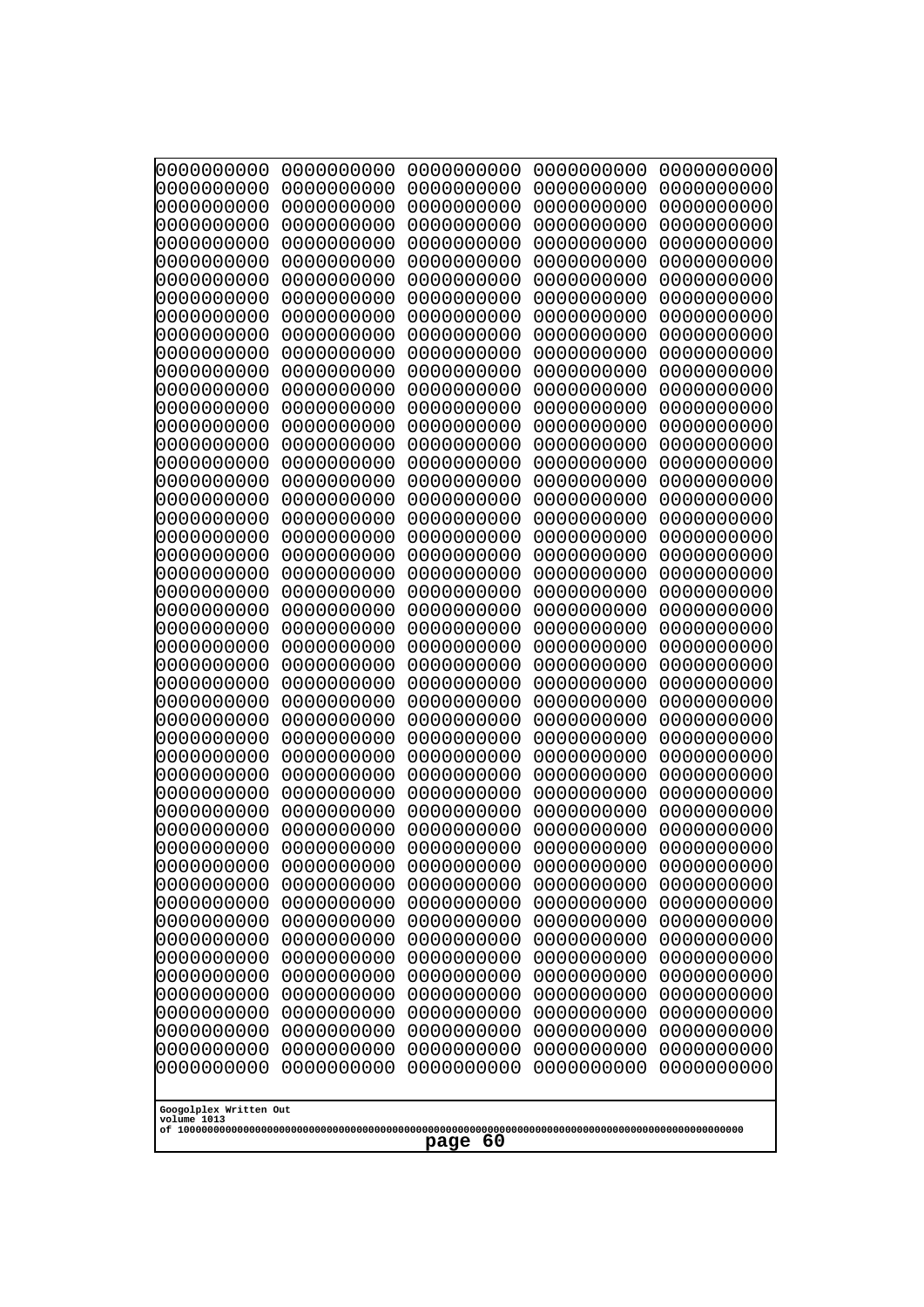| 000000000<br>0000000000               | 0000000000<br>0000000000 | 0000000000<br>0000000000 | 0000000000<br>0000000000 | 0000000000<br>0000000000 |
|---------------------------------------|--------------------------|--------------------------|--------------------------|--------------------------|
| 0000000000                            | 0000000000               | 0000000000               | 0000000000               | 0000000000               |
| 0000000000                            | 0000000000               | 0000000000               | 0000000000               | 0000000000               |
| 0000000000<br>0000000000              | 0000000000<br>0000000000 | 0000000000<br>0000000000 | 0000000000<br>0000000000 | 0000000000<br>0000000000 |
| 0000000000                            | 0000000000               | 0000000000               | 0000000000               | 0000000000               |
| 0000000000                            | 0000000000               | 0000000000               | 0000000000               | 0000000000               |
| 0000000000<br>0000000000              | 0000000000<br>0000000000 | 0000000000<br>0000000000 | 0000000000<br>0000000000 | 0000000000<br>0000000000 |
| 0000000000                            | 0000000000               | 0000000000               | 0000000000               | 0000000000               |
| 0000000000                            | 0000000000               | 0000000000               | 0000000000               | 0000000000               |
| 0000000000                            | 0000000000               | 0000000000               | 0000000000               | 0000000000               |
| 0000000000<br>0000000000              | 0000000000<br>0000000000 | 0000000000<br>0000000000 | 0000000000<br>0000000000 | 0000000000<br>0000000000 |
| 0000000000                            | 0000000000               | 0000000000               | 0000000000               | 0000000000               |
| 0000000000                            | 0000000000               | 0000000000               | 0000000000               | 0000000000               |
| 0000000000<br>0000000000              | 0000000000<br>0000000000 | 0000000000<br>0000000000 | 0000000000<br>0000000000 | 0000000000<br>0000000000 |
| 0000000000                            | 0000000000               | 0000000000               | 0000000000               | 0000000000               |
| 0000000000                            | 0000000000               | 0000000000               | 0000000000               | 0000000000               |
| 0000000000<br>0000000000              | 0000000000<br>0000000000 | 0000000000<br>0000000000 | 0000000000<br>0000000000 | 0000000000<br>0000000000 |
| 0000000000                            | 0000000000               | 0000000000               | 0000000000               | 0000000000               |
| 0000000000                            | 0000000000               | 0000000000               | 0000000000               | 0000000000               |
| 0000000000<br>0000000000              | 0000000000<br>0000000000 | 0000000000<br>0000000000 | 0000000000<br>0000000000 | 0000000000<br>0000000000 |
| 0000000000                            | 0000000000               | 0000000000               | 0000000000               | 0000000000               |
| 0000000000                            | 0000000000               | 0000000000               | 0000000000               | 0000000000               |
| 0000000000                            | 0000000000               | 0000000000               | 0000000000               | 0000000000               |
| 0000000000<br>0000000000              | 0000000000<br>0000000000 | 0000000000<br>0000000000 | 0000000000<br>0000000000 | 0000000000<br>0000000000 |
| 0000000000                            | 0000000000               | 0000000000               | 0000000000               | 0000000000               |
| 0000000000                            | 0000000000               | 0000000000               | 0000000000               | 0000000000               |
| 0000000000<br>0000000000              | 0000000000<br>0000000000 | 0000000000<br>0000000000 | 0000000000<br>0000000000 | 0000000000<br>0000000000 |
| 0000000000                            | 0000000000               | 0000000000               | 0000000000               | 0000000000               |
| 0000000000                            | 0000000000               | 0000000000               | 0000000000               | 0000000000               |
| 0000000000<br>0000000000              | 0000000000<br>0000000000 | 0000000000<br>0000000000 | 0000000000<br>0000000000 | 0000000000<br>0000000000 |
| 0000000000                            | 0000000000               | 0000000000               | 0000000000               | 0000000000               |
| 0000000000                            | 0000000000               | 0000000000               | 0000000000               | 0000000000               |
| 0000000000<br>0000000000              | 0000000000<br>0000000000 | 0000000000<br>0000000000 | 0000000000<br>0000000000 | 0000000000<br>0000000000 |
| 0000000000                            | 0000000000               | 0000000000               | 0000000000               | 0000000000               |
| 0000000000                            | 0000000000               | 0000000000               | 0000000000               | 0000000000               |
| 0000000000                            | 0000000000               | 0000000000               | 0000000000               | 0000000000<br>0000000000 |
| 0000000000<br>0000000000              | 0000000000<br>0000000000 | 0000000000<br>0000000000 | 0000000000<br>0000000000 | 0000000000               |
| 0000000000                            | 0000000000               | 0000000000               | 0000000000               | 0000000000               |
|                                       |                          |                          |                          |                          |
| Googolplex Written Out<br>volume 1013 |                          |                          |                          |                          |
| -61<br>page                           |                          |                          |                          |                          |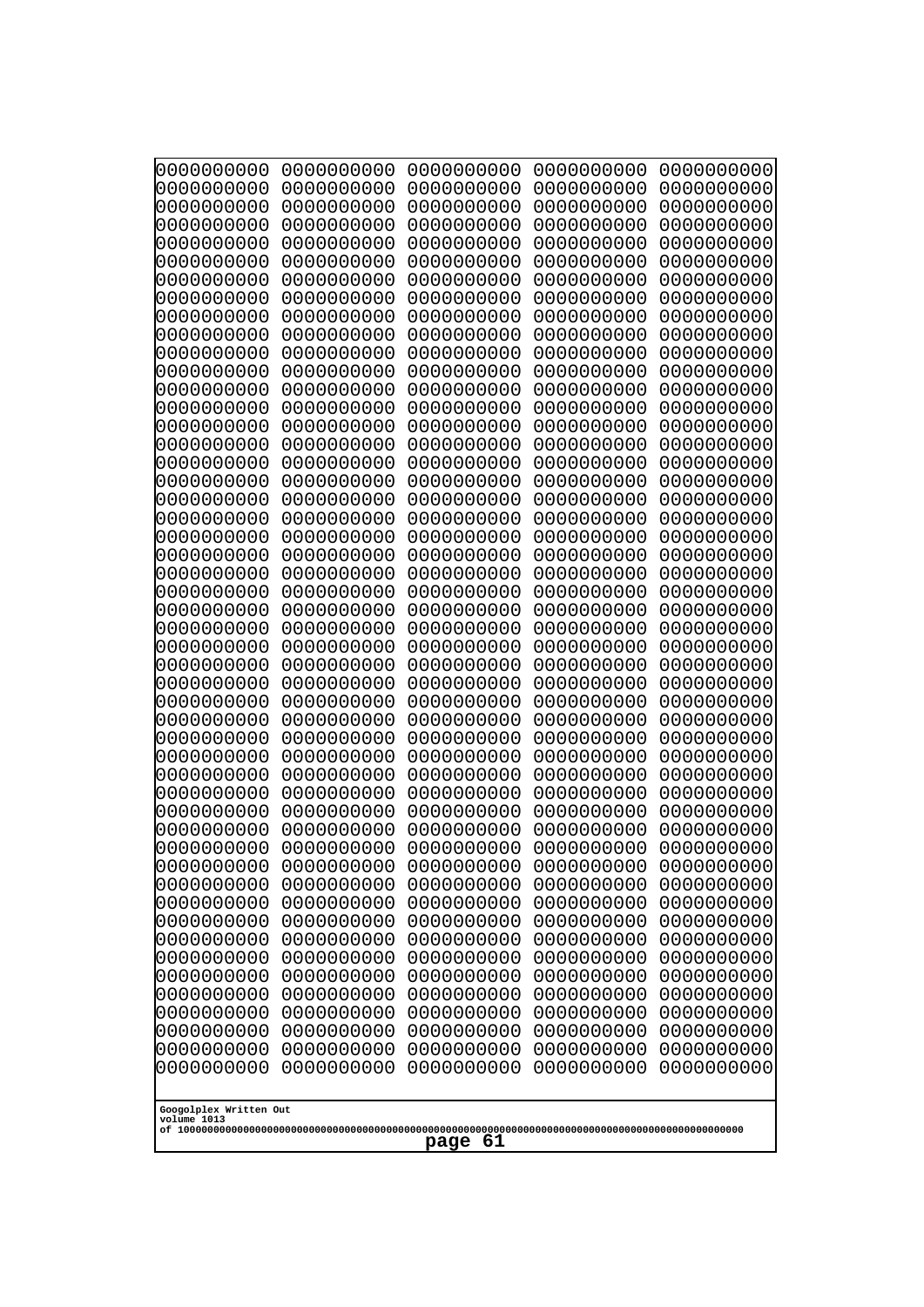| 0000000000                                           | 0000000000 | 0000000000 | 0000000000 | 0000000000 |
|------------------------------------------------------|------------|------------|------------|------------|
| 1000000000                                           | 0000000000 | 0000000000 | 0000000000 | 0000000000 |
| 1000000000                                           | 0000000000 | 0000000000 | 0000000000 | 0000000000 |
| 0000000000                                           | 0000000000 | 0000000000 | 0000000000 | 0000000000 |
| 0000000000                                           | 0000000000 | 0000000000 | 0000000000 | 0000000000 |
| 0000000000                                           | 0000000000 | 0000000000 | 0000000000 | 0000000000 |
| 0000000000                                           | 0000000000 | 0000000000 | 0000000000 | 0000000000 |
| 0000000000                                           | 0000000000 | 0000000000 | 0000000000 | 0000000000 |
| 0000000000                                           | 0000000000 | 0000000000 | 0000000000 | 0000000000 |
| 0000000000                                           | 0000000000 | 0000000000 | 0000000000 | 0000000000 |
| 0000000000                                           | 0000000000 | 0000000000 | 0000000000 | 0000000000 |
| 0000000000                                           | 0000000000 | 0000000000 | 0000000000 | 0000000000 |
| 0000000000                                           | 0000000000 | 0000000000 | 0000000000 | 0000000000 |
| 0000000000                                           | 0000000000 | 0000000000 | 0000000000 | 0000000000 |
| 0000000000                                           | 0000000000 | 0000000000 | 0000000000 | 0000000000 |
| 0000000000                                           | 0000000000 | 0000000000 | 0000000000 | 0000000000 |
| 0000000000                                           | 0000000000 | 0000000000 | 0000000000 | 0000000000 |
| 0000000000                                           | 0000000000 | 0000000000 | 0000000000 | 0000000000 |
| looooooooo                                           | 0000000000 | 0000000000 | 0000000000 | 0000000000 |
| 0000000000                                           | 0000000000 | 0000000000 | 0000000000 | 0000000000 |
| 0000000000                                           | 0000000000 | 0000000000 | 0000000000 | 0000000000 |
| 0000000000                                           | 0000000000 | 0000000000 | 0000000000 | 0000000000 |
| 0000000000                                           | 0000000000 | 0000000000 | 0000000000 | 0000000000 |
| 0000000000                                           | 0000000000 | 0000000000 | 0000000000 | 0000000000 |
| 0000000000                                           | 0000000000 | 0000000000 | 0000000000 | 0000000000 |
| 0000000000                                           | 0000000000 | 0000000000 | 0000000000 | 0000000000 |
| 0000000000                                           | 0000000000 | 0000000000 | 0000000000 | 0000000000 |
| 0000000000                                           | 0000000000 | 0000000000 | 0000000000 | 0000000000 |
| 0000000000                                           | 0000000000 | 0000000000 | 0000000000 | 0000000000 |
| 0000000000                                           | 0000000000 | 0000000000 | 0000000000 | 0000000000 |
| 0000000000                                           | 0000000000 | 0000000000 | 0000000000 | 0000000000 |
| 0000000000                                           | 0000000000 | 0000000000 | 0000000000 | 0000000000 |
| 0000000000                                           | 0000000000 | 0000000000 | 0000000000 | 0000000000 |
| 0000000000                                           | 0000000000 | 0000000000 | 0000000000 | 0000000000 |
| 0000000000                                           | 0000000000 | 0000000000 | 0000000000 | 0000000000 |
| 0000000000                                           | 0000000000 | 0000000000 | 0000000000 | 0000000000 |
| 0000000000                                           | 0000000000 | 0000000000 | 0000000000 | 0000000000 |
| 0000000000                                           | 0000000000 | 0000000000 | 0000000000 | 0000000000 |
| 0000000000                                           | 0000000000 | 0000000000 | 0000000000 | 0000000000 |
| 0000000000                                           | 0000000000 | 0000000000 | 0000000000 | 0000000000 |
| 0000000000                                           | 0000000000 | 0000000000 | 0000000000 | 0000000000 |
| 0000000000                                           | 0000000000 | 0000000000 | 0000000000 | 0000000000 |
| 0000000000                                           | 0000000000 | 0000000000 | 0000000000 | 0000000000 |
| 0000000000                                           | 0000000000 | 0000000000 | 0000000000 | 0000000000 |
| 0000000000                                           | 0000000000 | 0000000000 | 0000000000 | 0000000000 |
| 0000000000                                           | 0000000000 | 0000000000 | 0000000000 | 0000000000 |
| 0000000000                                           | 0000000000 | 0000000000 | 0000000000 | 0000000000 |
| 0000000000                                           | 0000000000 | 0000000000 | 0000000000 | 0000000000 |
| 0000000000                                           | 0000000000 | 0000000000 | 0000000000 | 0000000000 |
| 0000000000                                           | 0000000000 | 0000000000 | 0000000000 | 0000000000 |
| Googolplex Written Out<br>volume 1013<br>-62<br>page |            |            |            |            |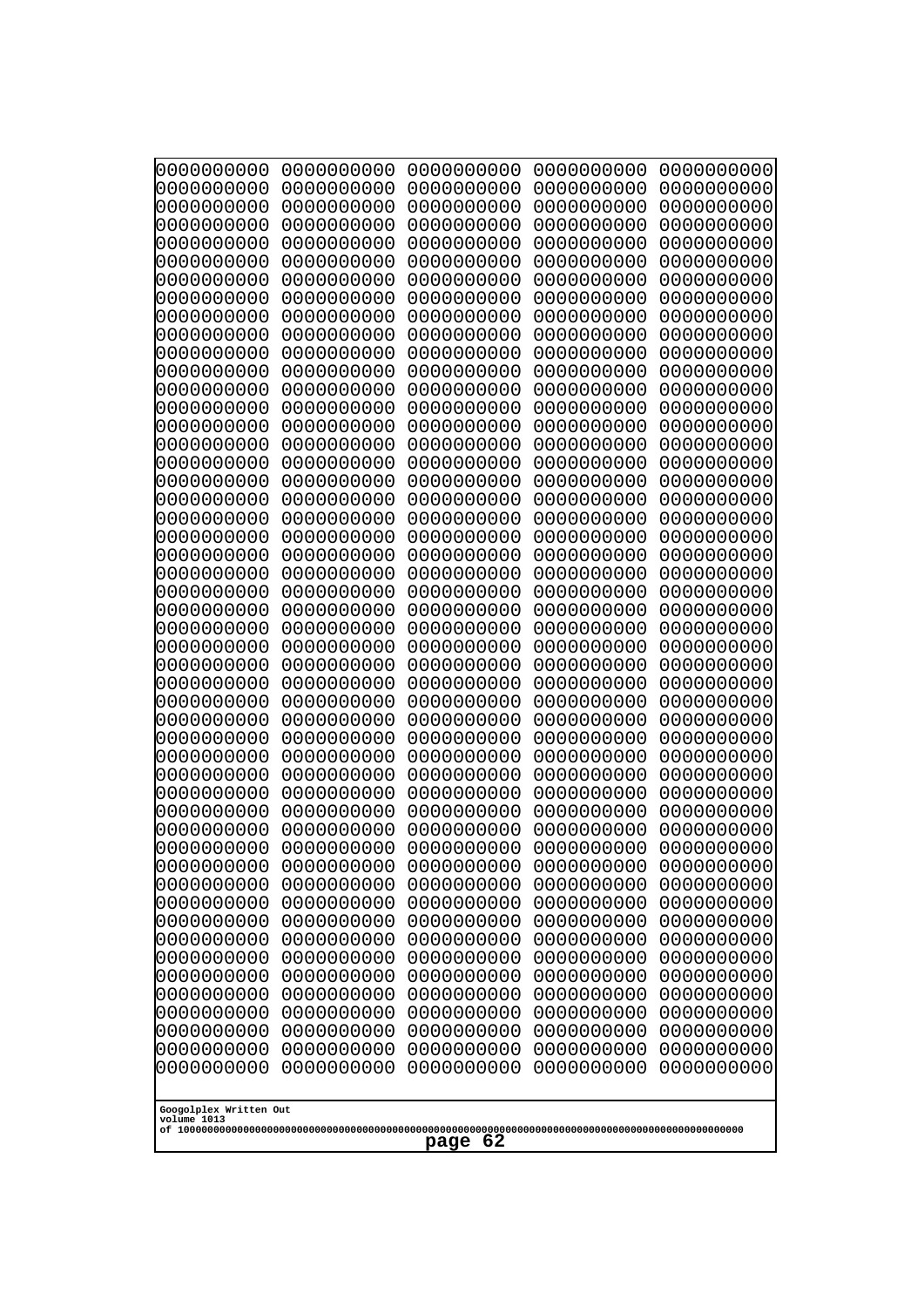| 000000000                             | 0000000000               | 0000000000               | 0000000000               | 0000000000               |
|---------------------------------------|--------------------------|--------------------------|--------------------------|--------------------------|
| 0000000000<br>0000000000              | 0000000000<br>0000000000 | 0000000000<br>0000000000 | 0000000000<br>0000000000 | 0000000000<br>0000000000 |
| 0000000000                            | 0000000000               | 0000000000               | 0000000000               | 0000000000               |
| 0000000000<br>0000000000              | 0000000000<br>0000000000 | 0000000000<br>0000000000 | 0000000000<br>0000000000 | 0000000000<br>0000000000 |
| 0000000000                            | 0000000000               | 0000000000               | 0000000000               | 0000000000               |
| 0000000000                            | 0000000000               | 0000000000               | 0000000000               | 0000000000               |
| 0000000000<br>0000000000              | 0000000000<br>0000000000 | 0000000000<br>0000000000 | 0000000000<br>0000000000 | 0000000000<br>0000000000 |
| 0000000000                            | 0000000000               | 0000000000               | 0000000000               | 0000000000               |
| 0000000000                            | 0000000000               | 0000000000               | 0000000000               | 0000000000               |
| 0000000000<br>0000000000              | 0000000000<br>0000000000 | 0000000000<br>0000000000 | 0000000000<br>0000000000 | 0000000000<br>0000000000 |
| 0000000000                            | 0000000000               | 0000000000               | 0000000000               | 0000000000               |
| 0000000000                            | 0000000000               | 0000000000               | 0000000000               | 0000000000               |
| 0000000000<br>0000000000              | 0000000000<br>0000000000 | 0000000000<br>0000000000 | 0000000000<br>0000000000 | 0000000000<br>0000000000 |
| 0000000000                            | 0000000000               | 0000000000               | 0000000000               | 0000000000               |
| 0000000000                            | 0000000000               | 0000000000               | 0000000000               | 0000000000               |
| 0000000000<br>0000000000              | 0000000000<br>0000000000 | 0000000000<br>0000000000 | 0000000000<br>0000000000 | 0000000000<br>0000000000 |
| 0000000000                            | 0000000000               | 0000000000               | 0000000000               | 0000000000               |
| 0000000000<br>0000000000              | 0000000000<br>0000000000 | 0000000000<br>0000000000 | 0000000000<br>0000000000 | 0000000000<br>0000000000 |
| 0000000000                            | 0000000000               | 0000000000               | 0000000000               | 0000000000               |
| 0000000000                            | 0000000000               | 0000000000               | 0000000000               | 0000000000               |
| 0000000000<br>0000000000              | 0000000000<br>0000000000 | 0000000000<br>0000000000 | 0000000000<br>0000000000 | 0000000000<br>0000000000 |
| 0000000000                            | 0000000000               | 0000000000               | 0000000000               | 0000000000               |
| 0000000000                            | 0000000000               | 0000000000               | 0000000000               | 0000000000               |
| 0000000000<br>0000000000              | 0000000000<br>0000000000 | 0000000000<br>0000000000 | 0000000000<br>0000000000 | 0000000000<br>0000000000 |
| 0000000000                            | 0000000000               | 0000000000               | 0000000000               | 0000000000               |
| 0000000000                            | 0000000000               | 0000000000               | 0000000000               | 0000000000               |
| 0000000000<br>0000000000              | 0000000000<br>0000000000 | 0000000000<br>0000000000 | 0000000000<br>0000000000 | 0000000000<br>0000000000 |
| 0000000000                            | 0000000000               | 0000000000               | 0000000000               | 0000000000               |
| 0000000000                            | 0000000000               | 0000000000               | 0000000000               | 0000000000               |
| 0000000000<br>0000000000              | 0000000000<br>0000000000 | 0000000000<br>0000000000 | 0000000000<br>0000000000 | 0000000000<br>0000000000 |
| 0000000000                            | 0000000000               | 0000000000               | 0000000000               | 0000000000               |
| 0000000000                            | 0000000000               | 0000000000               | 0000000000               | 0000000000               |
| 0000000000<br>0000000000              | 0000000000<br>0000000000 | 0000000000<br>0000000000 | 0000000000<br>0000000000 | 0000000000<br>0000000000 |
| 0000000000                            | 0000000000               | 0000000000               | 0000000000               | 0000000000               |
| 0000000000<br>0000000000              | 0000000000<br>0000000000 | 0000000000<br>0000000000 | 0000000000<br>0000000000 | 0000000000<br>0000000000 |
| 0000000000                            | 0000000000               | 0000000000               | 0000000000               | 0000000000               |
| 0000000000                            | 0000000000               | 0000000000               | 0000000000               | 0000000000               |
|                                       |                          |                          |                          |                          |
| Googolplex Written Out<br>volume 1013 |                          |                          |                          |                          |
| 63<br>page                            |                          |                          |                          |                          |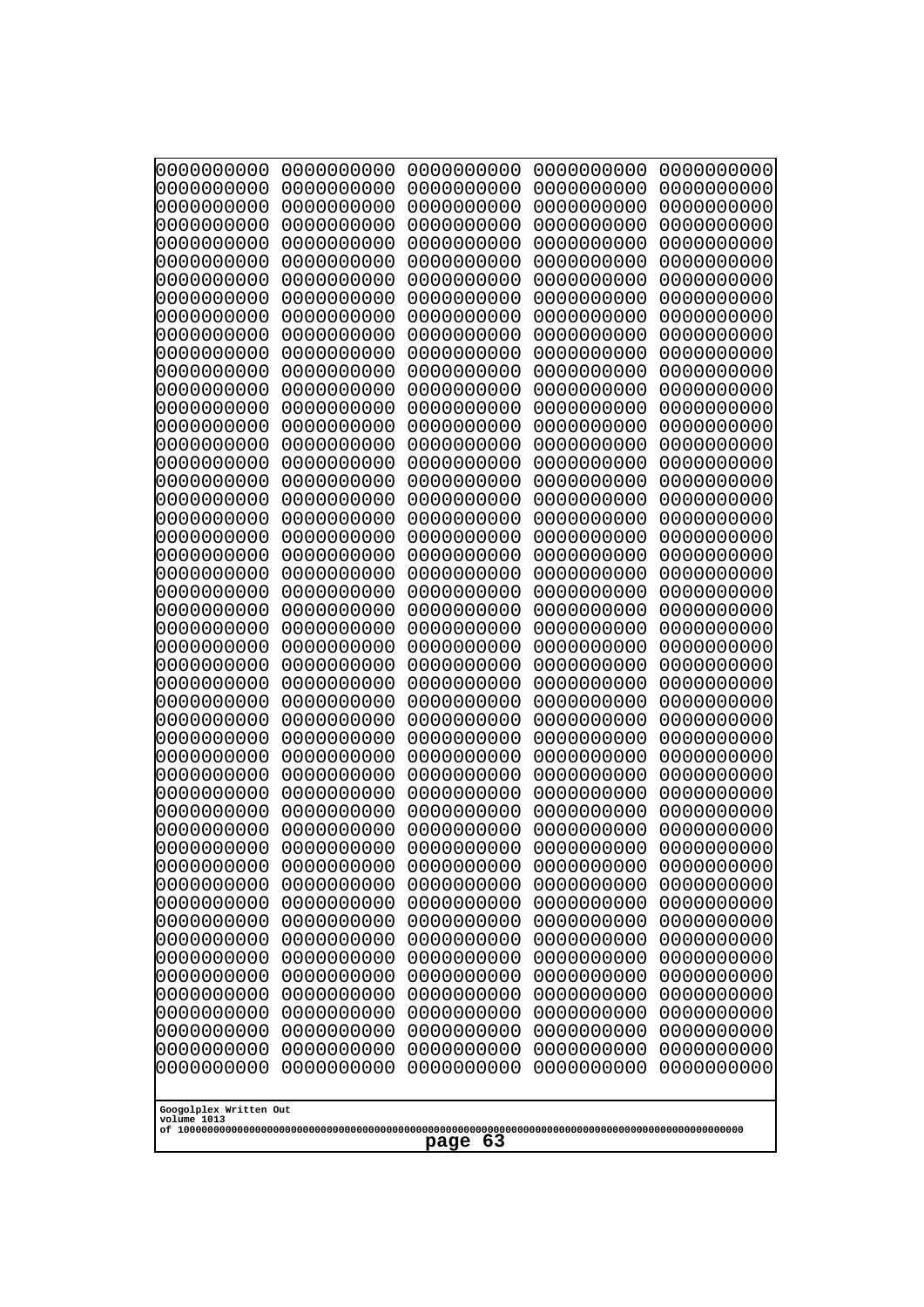| 000000000<br>0000000000  | 0000000000<br>0000000000 | 0000000000<br>0000000000 | 0000000000<br>0000000000 | 0000000000<br>0000000000 |
|--------------------------|--------------------------|--------------------------|--------------------------|--------------------------|
| 0000000000               | 0000000000               | 0000000000               | 0000000000               | 0000000000               |
| 0000000000               | 0000000000               | 0000000000               | 0000000000               | 0000000000               |
| 0000000000<br>0000000000 | 0000000000               | 0000000000               | 0000000000               | 0000000000<br>0000000000 |
| 0000000000               | 0000000000<br>0000000000 | 0000000000<br>0000000000 | 0000000000<br>0000000000 | 0000000000               |
| 0000000000               | 0000000000               | 0000000000               | 0000000000               | 0000000000               |
| 0000000000               | 0000000000               | 0000000000               | 0000000000               | 0000000000               |
| 0000000000<br>0000000000 | 0000000000<br>0000000000 | 0000000000<br>0000000000 | 0000000000<br>0000000000 | 0000000000<br>0000000000 |
| 0000000000               | 0000000000               | 0000000000               | 0000000000               | 0000000000               |
| 0000000000               | 0000000000               | 0000000000               | 0000000000               | 0000000000               |
| 0000000000               | 0000000000               | 0000000000               | 0000000000               | 0000000000               |
| 0000000000<br>0000000000 | 0000000000<br>0000000000 | 0000000000<br>0000000000 | 0000000000<br>0000000000 | 0000000000<br>0000000000 |
| 0000000000               | 0000000000               | 0000000000               | 0000000000               | 0000000000               |
| 0000000000               | 0000000000               | 0000000000               | 0000000000               | 0000000000               |
| 0000000000<br>0000000000 | 0000000000<br>0000000000 | 0000000000<br>0000000000 | 0000000000<br>0000000000 | 0000000000<br>0000000000 |
| 0000000000               | 0000000000               | 0000000000               | 0000000000               | 0000000000               |
| 0000000000               | 0000000000               | 0000000000               | 0000000000               | 0000000000               |
| 0000000000               | 0000000000               | 0000000000               | 0000000000               | 0000000000               |
| 0000000000<br>0000000000 | 0000000000<br>0000000000 | 0000000000<br>0000000000 | 0000000000<br>0000000000 | 0000000000<br>0000000000 |
| 0000000000               | 0000000000               | 0000000000               | 0000000000               | 0000000000               |
| 0000000000               | 0000000000               | 0000000000               | 0000000000               | 0000000000               |
| 0000000000<br>0000000000 | 0000000000<br>0000000000 | 0000000000<br>0000000000 | 0000000000<br>0000000000 | 0000000000<br>0000000000 |
| 0000000000               | 0000000000               | 0000000000               | 0000000000               | 0000000000               |
| 0000000000               | 0000000000               | 0000000000               | 0000000000               | 0000000000               |
| 0000000000<br>0000000000 | 0000000000<br>0000000000 | 0000000000<br>0000000000 | 0000000000<br>0000000000 | 0000000000<br>0000000000 |
| 0000000000               | 0000000000               | 0000000000               | 0000000000               | 0000000000               |
| 0000000000               | 0000000000               | 0000000000               | 0000000000               | 0000000000               |
| 0000000000               | 0000000000               | 0000000000               | 0000000000               | 0000000000               |
| 0000000000<br>0000000000 | 0000000000<br>0000000000 | 0000000000<br>0000000000 | 0000000000<br>0000000000 | 0000000000<br>0000000000 |
| 0000000000               | 0000000000               | 0000000000               | 0000000000               | 0000000000               |
| 0000000000               | 0000000000               | 0000000000               | 0000000000               | 0000000000               |
| 0000000000<br>0000000000 | 0000000000<br>0000000000 | 0000000000<br>0000000000 | 0000000000<br>0000000000 | 0000000000<br>0000000000 |
| 0000000000               | 0000000000               | 0000000000               | 0000000000               | 0000000000               |
| 0000000000               | 0000000000               | 0000000000               | 0000000000               | 0000000000               |
| 0000000000               | 0000000000               | 0000000000               | 0000000000               | 0000000000               |
| 0000000000<br>0000000000 | 0000000000<br>0000000000 | 0000000000<br>0000000000 | 0000000000<br>0000000000 | 0000000000<br>0000000000 |
| 0000000000               | 0000000000               | 0000000000               | 0000000000               | 0000000000               |
| 0000000000               | 0000000000               | 0000000000               | 0000000000               | 0000000000               |
| 0000000000               | 0000000000               | 0000000000               | 0000000000               | 0000000000               |
| Googolplex Written Out   |                          |                          |                          |                          |
| volume 1013              |                          |                          |                          |                          |
| -64<br>page              |                          |                          |                          |                          |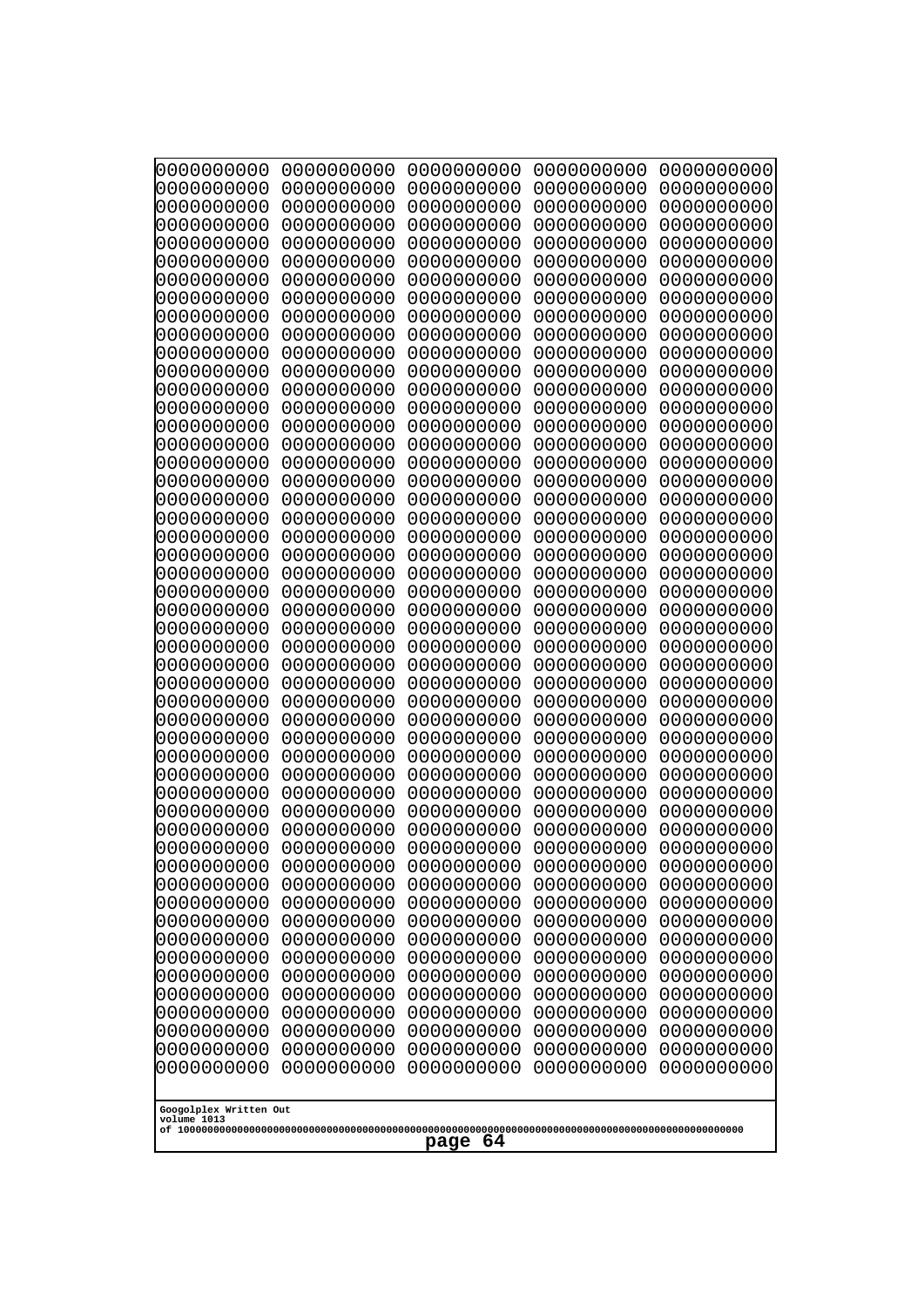| 0000000000                                           | 0000000000                                           | 0000000000                                           | 0000000000                                           | 0000000000                                           |
|------------------------------------------------------|------------------------------------------------------|------------------------------------------------------|------------------------------------------------------|------------------------------------------------------|
| 0000000000                                           | 0000000000                                           | 0000000000                                           | 0000000000                                           | 0000000000                                           |
| 0000000000                                           | 0000000000                                           | 0000000000                                           | 0000000000                                           | 0000000000                                           |
| 0000000000                                           | 0000000000                                           | 0000000000                                           | 0000000000                                           | 0000000000                                           |
| 0000000000                                           | 0000000000                                           | 0000000000                                           | 0000000000                                           | 0000000000                                           |
| 0000000000                                           | 0000000000                                           | 0000000000                                           | 0000000000                                           | 0000000000                                           |
| 0000000000                                           | 0000000000                                           | 0000000000                                           | 0000000000                                           | 0000000000                                           |
| 0000000000                                           | 0000000000                                           | 0000000000                                           | 0000000000                                           | 0000000000                                           |
| 0000000000                                           | 0000000000                                           | 0000000000                                           | 0000000000                                           | 0000000000                                           |
| 0000000000                                           | 0000000000                                           | 0000000000                                           | 0000000000                                           | 0000000000                                           |
| 0000000000                                           | 0000000000                                           | 0000000000                                           | 0000000000                                           | 0000000000                                           |
| 0000000000                                           | 0000000000                                           | 0000000000                                           | 0000000000                                           | 0000000000                                           |
| 0000000000                                           | 0000000000                                           | 0000000000                                           | 0000000000                                           | 0000000000                                           |
| 0000000000                                           | 0000000000                                           | 0000000000                                           | 0000000000                                           | 0000000000                                           |
| 0000000000                                           | 0000000000                                           | 0000000000                                           | 0000000000                                           | 0000000000                                           |
| 0000000000                                           | 0000000000                                           | 0000000000                                           | 0000000000                                           | 0000000000                                           |
| 0000000000                                           | 0000000000                                           | 0000000000                                           | 0000000000                                           | 0000000000                                           |
| 0000000000                                           | 0000000000                                           | 0000000000                                           | 0000000000                                           | 0000000000                                           |
| 0000000000                                           | 0000000000                                           | 0000000000                                           | 0000000000                                           | 0000000000                                           |
| 0000000000                                           | 0000000000                                           | 0000000000                                           | 0000000000                                           | 0000000000                                           |
| 0000000000                                           | 0000000000                                           | 0000000000                                           | 0000000000                                           | 0000000000                                           |
| 0000000000                                           | 0000000000                                           | 0000000000                                           | 0000000000                                           | 0000000000                                           |
| 0000000000                                           | 0000000000                                           | 0000000000                                           | 0000000000                                           | 0000000000                                           |
| 0000000000                                           | 0000000000                                           | 0000000000                                           | 0000000000                                           | 0000000000                                           |
| 0000000000                                           | 0000000000                                           | 0000000000                                           | 0000000000                                           | 0000000000                                           |
| 0000000000                                           | 0000000000                                           | 0000000000                                           | 0000000000                                           | 0000000000                                           |
| 0000000000                                           | 0000000000                                           | 0000000000                                           | 0000000000                                           | 0000000000                                           |
| 0000000000                                           | 0000000000                                           | 0000000000                                           | 0000000000                                           | 0000000000                                           |
| 0000000000                                           | 0000000000                                           | 0000000000                                           | 0000000000                                           | 0000000000                                           |
| 0000000000                                           | 0000000000                                           | 0000000000                                           | 0000000000                                           | 0000000000                                           |
| 0000000000                                           | 0000000000                                           | 0000000000                                           | 0000000000                                           | 0000000000                                           |
| 0000000000                                           | 0000000000                                           | 0000000000                                           | 0000000000                                           | 0000000000                                           |
| 0000000000                                           | 0000000000                                           | 0000000000                                           | 0000000000                                           | 0000000000                                           |
| 0000000000                                           | 0000000000                                           | 0000000000                                           | 0000000000                                           | 0000000000                                           |
| 0000000000<br>0000000000<br>0000000000               | 0000000000<br>0000000000<br>0000000000<br>0000000000 | 0000000000<br>0000000000<br>0000000000               | 0000000000<br>0000000000<br>0000000000               | 0000000000<br>0000000000<br>0000000000<br>0000000000 |
| 0000000000<br>0000000000<br>0000000000<br>0000000000 | 0000000000<br>0000000000<br>0000000000               | 0000000000<br>0000000000<br>0000000000<br>0000000000 | 0000000000<br>0000000000<br>0000000000<br>0000000000 | 0000000000<br>0000000000<br>0000000000               |
| 0000000000                                           | 0000000000                                           | 0000000000                                           | 0000000000                                           | 0000000000                                           |
| 0000000000                                           | 0000000000                                           | 0000000000                                           | 0000000000                                           | 0000000000                                           |
| 0000000000                                           | 0000000000                                           | 0000000000                                           | 0000000000                                           | 0000000000                                           |
| 0000000000                                           | 0000000000                                           | 0000000000                                           | 0000000000                                           | 0000000000                                           |
| 0000000000                                           | 0000000000                                           | 0000000000                                           | 0000000000                                           | 0000000000                                           |
| 0000000000                                           | 0000000000                                           | 0000000000                                           | 0000000000                                           | 0000000000                                           |
| 0000000000                                           | 0000000000                                           | 0000000000                                           | 0000000000                                           | 0000000000                                           |
| 0000000000                                           | 0000000000                                           | 0000000000                                           | 0000000000                                           | 0000000000                                           |
| 0000000000<br>Googolplex Written Out<br>volume 1013  | 0000000000                                           | 0000000000                                           | 0000000000                                           | 0000000000                                           |
| -65<br>page                                          |                                                      |                                                      |                                                      |                                                      |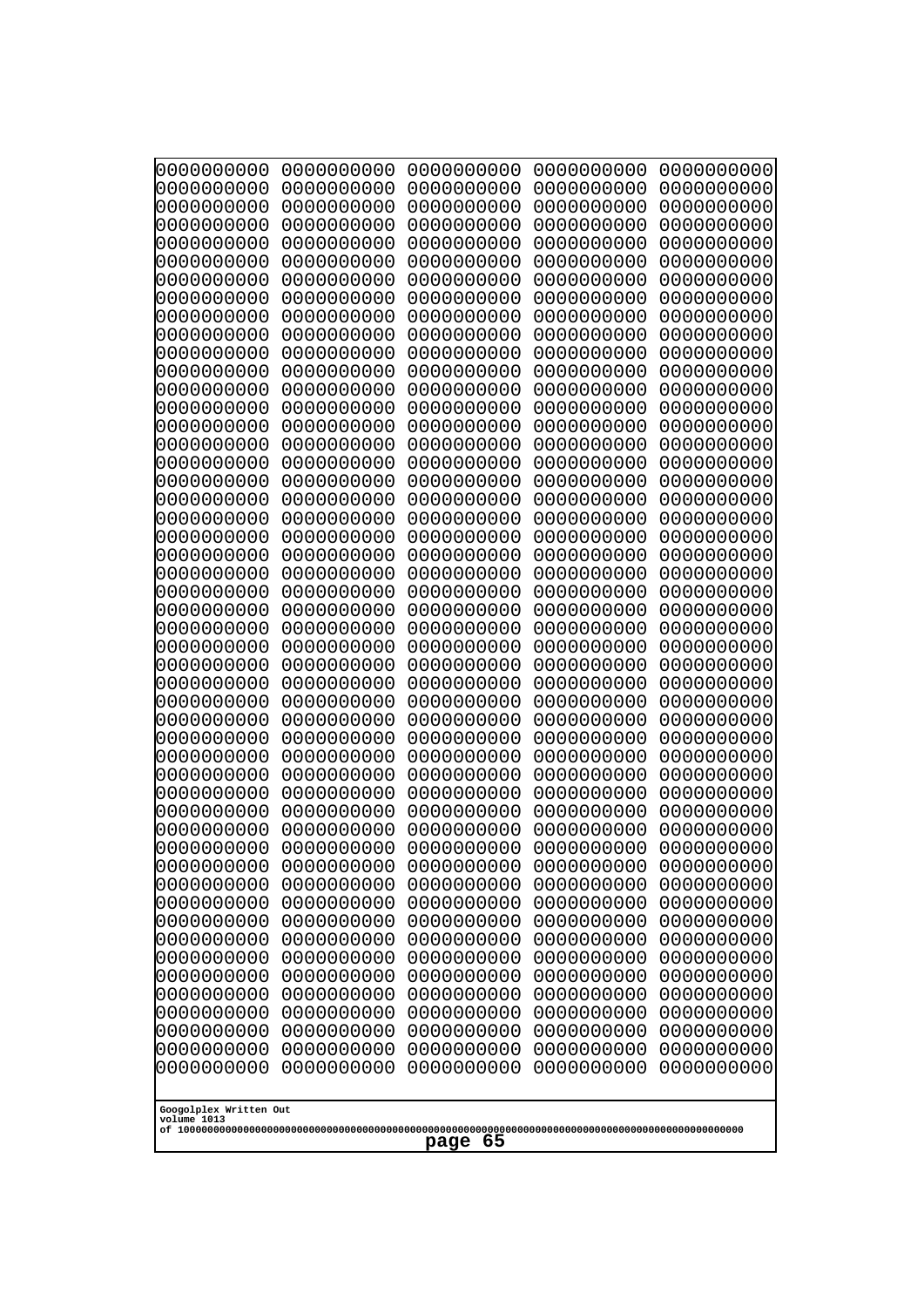| 000000000<br>0000000000               | 0000000000<br>0000000000 | 0000000000<br>0000000000 | 0000000000<br>0000000000 | 0000000000<br>0000000000 |
|---------------------------------------|--------------------------|--------------------------|--------------------------|--------------------------|
| 0000000000                            | 0000000000               | 0000000000               | 0000000000               | 0000000000               |
| 0000000000                            | 0000000000               | 0000000000               | 0000000000               | 0000000000               |
| 0000000000<br>0000000000              | 0000000000<br>0000000000 | 0000000000<br>0000000000 | 0000000000<br>0000000000 | 0000000000<br>0000000000 |
| 0000000000                            | 0000000000               | 0000000000               | 0000000000               | 0000000000               |
| 0000000000                            | 0000000000               | 0000000000               | 0000000000               | 0000000000               |
| 0000000000<br>0000000000              | 0000000000<br>0000000000 | 0000000000<br>0000000000 | 0000000000<br>0000000000 | 0000000000<br>0000000000 |
| 0000000000                            | 0000000000               | 0000000000               | 0000000000               | 0000000000               |
| 0000000000                            | 0000000000               | 0000000000               | 0000000000               | 0000000000               |
| 0000000000                            | 0000000000               | 0000000000               | 0000000000               | 0000000000               |
| 0000000000<br>0000000000              | 0000000000<br>0000000000 | 0000000000<br>0000000000 | 0000000000<br>0000000000 | 0000000000<br>0000000000 |
| 0000000000                            | 0000000000               | 0000000000               | 0000000000               | 0000000000               |
| 0000000000                            | 0000000000               | 0000000000               | 0000000000               | 0000000000               |
| 0000000000<br>0000000000              | 0000000000<br>0000000000 | 0000000000<br>0000000000 | 0000000000<br>0000000000 | 0000000000<br>0000000000 |
| 0000000000                            | 0000000000               | 0000000000               | 0000000000               | 0000000000               |
| 0000000000                            | 0000000000               | 0000000000               | 0000000000               | 0000000000               |
| 0000000000<br>0000000000              | 0000000000<br>0000000000 | 0000000000<br>0000000000 | 0000000000<br>0000000000 | 0000000000<br>0000000000 |
| 0000000000                            | 0000000000               | 0000000000               | 0000000000               | 0000000000               |
| 0000000000                            | 0000000000               | 0000000000               | 0000000000               | 0000000000               |
| 0000000000<br>0000000000              | 0000000000<br>0000000000 | 0000000000<br>0000000000 | 0000000000<br>0000000000 | 0000000000<br>0000000000 |
| 0000000000                            | 0000000000               | 0000000000               | 0000000000               | 0000000000               |
| 0000000000                            | 0000000000               | 0000000000               | 0000000000               | 0000000000               |
| 0000000000                            | 0000000000               | 0000000000               | 0000000000               | 0000000000               |
| 0000000000<br>0000000000              | 0000000000<br>0000000000 | 0000000000<br>0000000000 | 0000000000<br>0000000000 | 0000000000<br>0000000000 |
| 0000000000                            | 0000000000               | 0000000000               | 0000000000               | 0000000000               |
| 0000000000                            | 0000000000               | 0000000000               | 0000000000               | 0000000000               |
| 0000000000<br>0000000000              | 0000000000<br>0000000000 | 0000000000<br>0000000000 | 0000000000<br>0000000000 | 0000000000<br>0000000000 |
| 0000000000                            | 0000000000               | 0000000000               | 0000000000               | 0000000000               |
| 0000000000                            | 0000000000               | 0000000000               | 0000000000               | 0000000000               |
| 0000000000<br>0000000000              | 0000000000<br>0000000000 | 0000000000<br>0000000000 | 0000000000<br>0000000000 | 0000000000<br>0000000000 |
| 0000000000                            | 0000000000               | 0000000000               | 0000000000               | 0000000000               |
| 0000000000                            | 0000000000               | 0000000000               | 0000000000               | 0000000000               |
| 0000000000<br>0000000000              | 0000000000<br>0000000000 | 0000000000<br>0000000000 | 0000000000<br>0000000000 | 0000000000<br>0000000000 |
| 0000000000                            | 0000000000               | 0000000000               | 0000000000               | 0000000000               |
| 0000000000                            | 0000000000               | 0000000000               | 0000000000               | 0000000000               |
| 0000000000                            | 0000000000               | 0000000000               | 0000000000               | 0000000000               |
| 0000000000<br>0000000000              | 0000000000<br>0000000000 | 0000000000<br>0000000000 | 0000000000<br>0000000000 | 0000000000<br>0000000000 |
| 0000000000                            | 0000000000               | 0000000000               | 0000000000               | 0000000000               |
|                                       |                          |                          |                          |                          |
| Googolplex Written Out<br>volume 1013 |                          |                          |                          |                          |
| -66<br>page                           |                          |                          |                          |                          |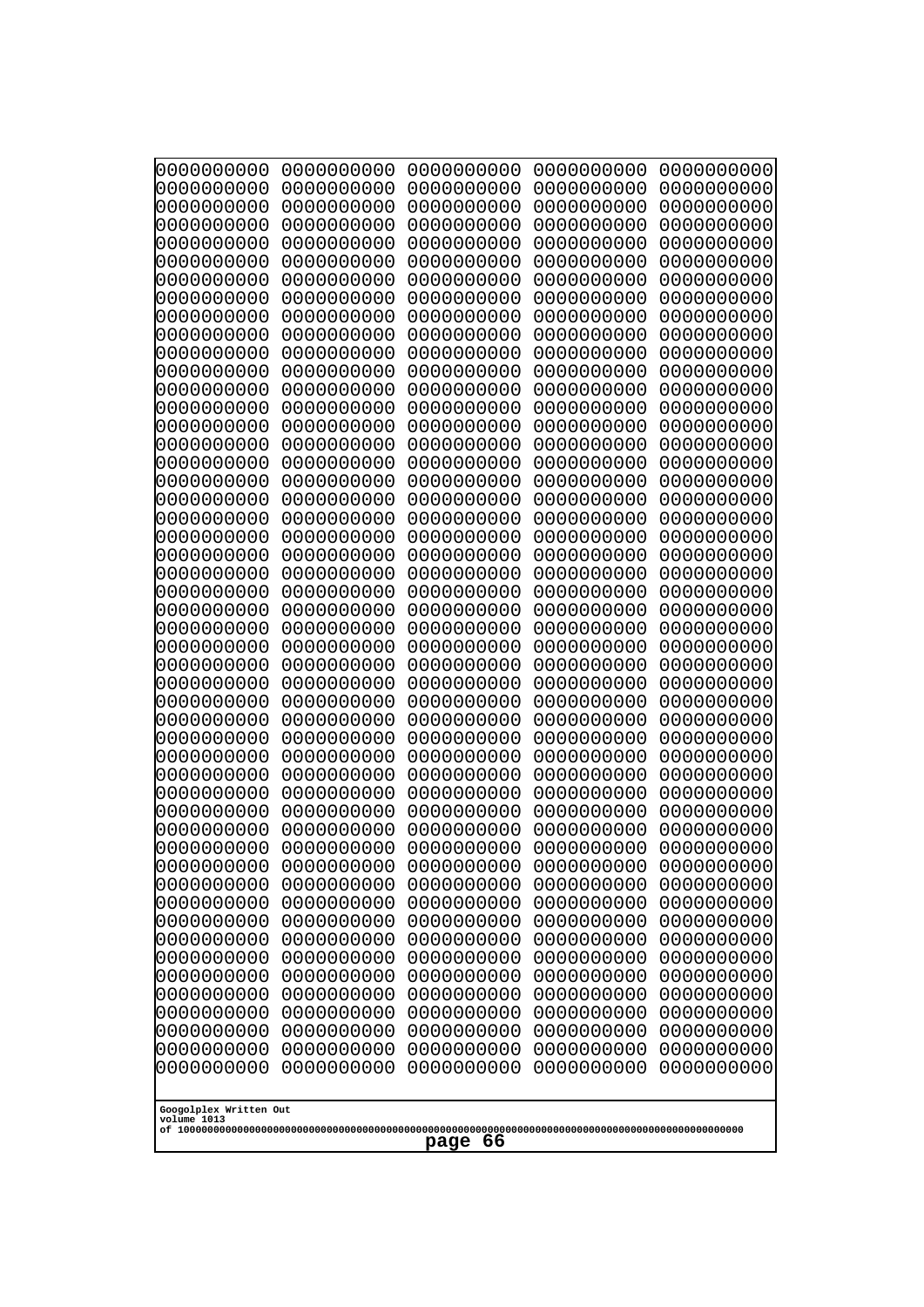| 000000000<br>0000000000  | 0000000000<br>0000000000 | 0000000000<br>0000000000 | 0000000000<br>0000000000 | 0000000000<br>0000000000 |
|--------------------------|--------------------------|--------------------------|--------------------------|--------------------------|
| 0000000000               | 0000000000               | 0000000000               | 0000000000               | 0000000000               |
| 0000000000               | 0000000000               | 0000000000               | 0000000000               | 0000000000               |
| 0000000000<br>0000000000 | 0000000000<br>0000000000 | 0000000000<br>0000000000 | 0000000000<br>0000000000 | 0000000000<br>0000000000 |
| 0000000000               | 0000000000               | 0000000000               | 0000000000               | 0000000000               |
| 0000000000               | 0000000000               | 0000000000               | 0000000000               | 0000000000               |
| 0000000000<br>0000000000 | 0000000000<br>0000000000 | 0000000000<br>0000000000 | 0000000000<br>0000000000 | 0000000000<br>0000000000 |
| 0000000000               | 0000000000               | 0000000000               | 0000000000               | 0000000000               |
| 0000000000               | 0000000000               | 0000000000               | 0000000000               | 0000000000               |
| 0000000000<br>0000000000 | 0000000000               | 0000000000               | 0000000000               | 0000000000<br>0000000000 |
| 0000000000               | 0000000000<br>0000000000 | 0000000000<br>0000000000 | 0000000000<br>0000000000 | 0000000000               |
| 0000000000               | 0000000000               | 0000000000               | 0000000000               | 0000000000               |
| 0000000000               | 0000000000               | 0000000000               | 0000000000               | 0000000000               |
| 0000000000<br>0000000000 | 0000000000<br>0000000000 | 0000000000<br>0000000000 | 0000000000<br>0000000000 | 0000000000<br>0000000000 |
| 0000000000               | 0000000000               | 0000000000               | 0000000000               | 0000000000               |
| 0000000000               | 0000000000               | 0000000000               | 0000000000               | 0000000000               |
| 0000000000<br>0000000000 | 0000000000<br>0000000000 | 0000000000<br>0000000000 | 0000000000<br>0000000000 | 0000000000<br>0000000000 |
| 0000000000               | 0000000000               | 0000000000               | 0000000000               | 0000000000               |
| 0000000000               | 0000000000               | 0000000000               | 0000000000               | 0000000000               |
| 0000000000<br>0000000000 | 0000000000<br>0000000000 | 0000000000<br>0000000000 | 0000000000<br>0000000000 | 0000000000<br>0000000000 |
| 0000000000               | 0000000000               | 0000000000               | 0000000000               | 0000000000               |
| 0000000000               | 0000000000               | 0000000000               | 0000000000               | 0000000000               |
| 0000000000<br>0000000000 | 0000000000<br>0000000000 | 0000000000<br>0000000000 | 0000000000<br>0000000000 | 0000000000<br>0000000000 |
| 0000000000               | 0000000000               | 0000000000               | 0000000000               | 0000000000               |
| 0000000000               | 0000000000               | 0000000000               | 0000000000               | 0000000000               |
| 0000000000<br>0000000000 | 0000000000<br>0000000000 | 0000000000<br>0000000000 | 0000000000<br>0000000000 | 0000000000<br>0000000000 |
| 0000000000               | 0000000000               | 0000000000               | 0000000000               | 0000000000               |
| 0000000000               | 0000000000               | 0000000000               | 0000000000               | 0000000000               |
| 0000000000               | 0000000000<br>0000000000 | 0000000000<br>0000000000 | 0000000000<br>0000000000 | 0000000000<br>0000000000 |
| 0000000000<br>0000000000 | 0000000000               | 0000000000               | 0000000000               | 0000000000               |
| 0000000000               | 0000000000               | 0000000000               | 0000000000               | 0000000000               |
| 0000000000               | 0000000000               | 0000000000<br>0000000000 | 0000000000               | 0000000000               |
| 0000000000<br>0000000000 | 0000000000<br>0000000000 | 0000000000               | 0000000000<br>0000000000 | 0000000000<br>0000000000 |
| 0000000000               | 0000000000               | 0000000000               | 0000000000               | 0000000000               |
| 0000000000               | 0000000000               | 0000000000               | 0000000000               | 0000000000               |
| 0000000000<br>0000000000 | 0000000000<br>0000000000 | 0000000000<br>0000000000 | 0000000000<br>0000000000 | 0000000000<br>0000000000 |
| 0000000000               | 0000000000               | 0000000000               | 0000000000               | 0000000000               |
| 0000000000               | 0000000000               | 0000000000               | 0000000000               | 0000000000               |
| Googolplex Written Out   |                          |                          |                          |                          |
| volume 1013              |                          |                          |                          |                          |
| -67<br>page              |                          |                          |                          |                          |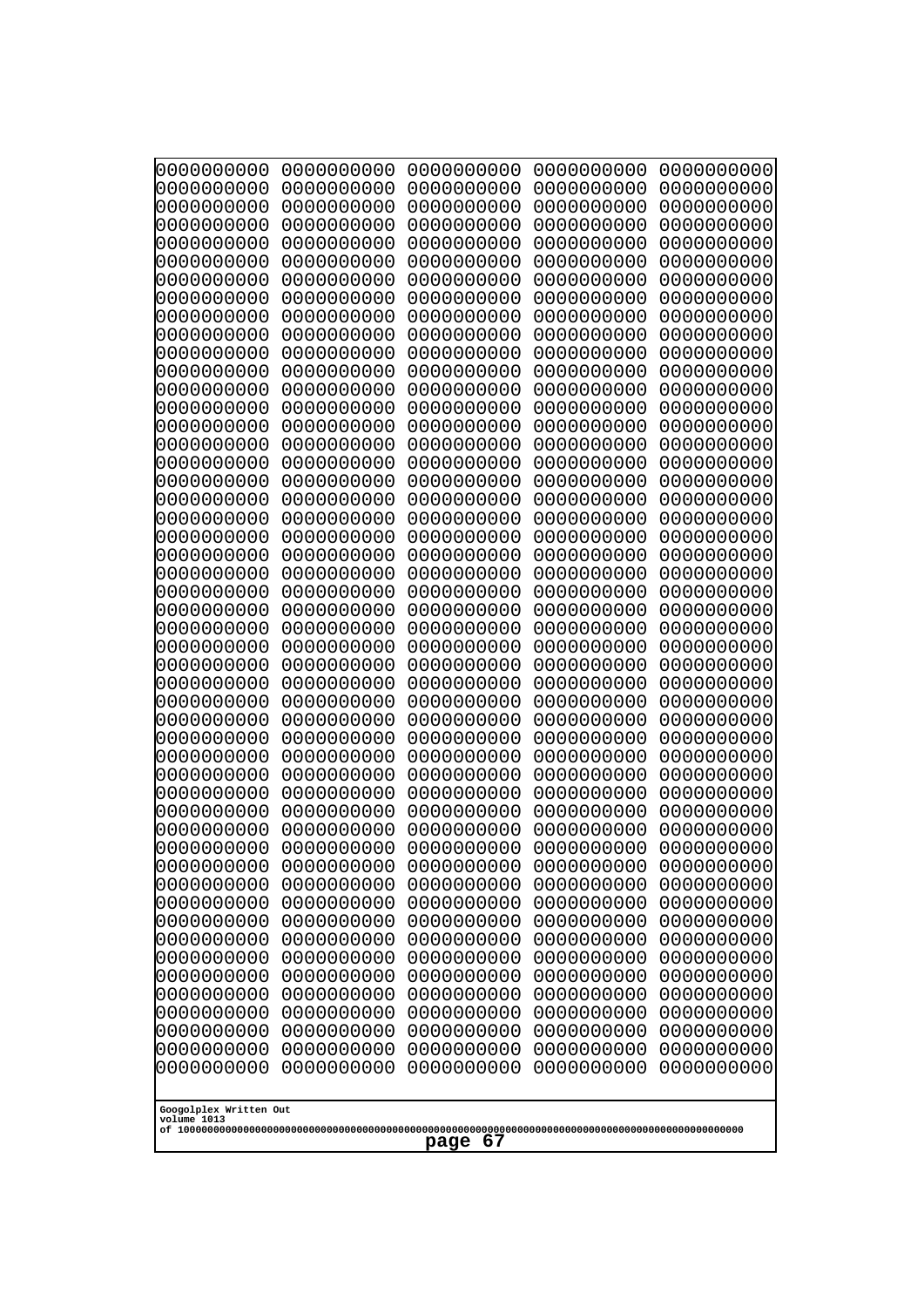| 0000000000                                           | 0000000000 | 0000000000 | 0000000000 | 0000000000 |
|------------------------------------------------------|------------|------------|------------|------------|
| 0000000000                                           | 0000000000 | 0000000000 | 0000000000 | 0000000000 |
| 0000000000                                           | 0000000000 | 0000000000 | 0000000000 | 0000000000 |
| 0000000000                                           | 0000000000 | 0000000000 | 0000000000 | 0000000000 |
| 0000000000                                           | 0000000000 | 0000000000 | 0000000000 | 0000000000 |
| 0000000000                                           | 0000000000 | 0000000000 | 0000000000 | 0000000000 |
| 0000000000                                           | 0000000000 | 0000000000 | 0000000000 | 0000000000 |
| 0000000000                                           | 0000000000 | 0000000000 | 0000000000 | 0000000000 |
| 0000000000                                           | 0000000000 | 0000000000 | 0000000000 | 0000000000 |
| 0000000000                                           | 0000000000 | 0000000000 | 0000000000 | 0000000000 |
| 0000000000                                           | 0000000000 | 0000000000 | 0000000000 | 0000000000 |
| 0000000000                                           | 0000000000 | 0000000000 | 0000000000 | 0000000000 |
| 0000000000                                           | 0000000000 | 0000000000 | 0000000000 | 0000000000 |
| 0000000000                                           | 0000000000 | 0000000000 | 0000000000 | 0000000000 |
| 0000000000                                           | 0000000000 | 0000000000 | 0000000000 | 0000000000 |
| 0000000000                                           | 0000000000 | 0000000000 | 0000000000 | 0000000000 |
| 0000000000                                           | 0000000000 | 0000000000 | 0000000000 | 0000000000 |
| 0000000000                                           | 0000000000 | 0000000000 | 0000000000 | 0000000000 |
| 0000000000                                           | 0000000000 | 0000000000 | 0000000000 | 0000000000 |
| 0000000000                                           | 0000000000 | 0000000000 | 0000000000 | 0000000000 |
| 0000000000                                           | 0000000000 | 0000000000 | 0000000000 | 0000000000 |
| 0000000000                                           | 0000000000 | 0000000000 | 0000000000 | 0000000000 |
| 0000000000                                           | 0000000000 | 0000000000 | 0000000000 | 0000000000 |
| 0000000000                                           | 0000000000 | 0000000000 | 0000000000 | 0000000000 |
| 0000000000                                           | 0000000000 | 0000000000 | 0000000000 | 0000000000 |
| 0000000000                                           | 0000000000 | 0000000000 | 0000000000 | 0000000000 |
| 0000000000                                           | 0000000000 | 0000000000 | 0000000000 | 0000000000 |
| 0000000000                                           | 0000000000 | 0000000000 | 0000000000 | 0000000000 |
| 0000000000                                           | 0000000000 | 0000000000 | 0000000000 | 0000000000 |
| 0000000000                                           | 0000000000 | 0000000000 | 0000000000 | 0000000000 |
| 0000000000                                           | 0000000000 | 0000000000 | 0000000000 | 0000000000 |
| 0000000000                                           | 0000000000 | 0000000000 | 0000000000 | 0000000000 |
| 0000000000                                           | 0000000000 | 0000000000 | 0000000000 | 0000000000 |
| 0000000000                                           | 0000000000 | 0000000000 | 0000000000 | 0000000000 |
| 0000000000                                           | 0000000000 | 0000000000 | 0000000000 | 0000000000 |
| 0000000000                                           | 0000000000 | 0000000000 | 0000000000 | 0000000000 |
| 0000000000                                           | 0000000000 | 0000000000 | 0000000000 | 0000000000 |
| 0000000000                                           | 0000000000 | 0000000000 | 0000000000 | 0000000000 |
| 0000000000                                           | 0000000000 | 0000000000 | 0000000000 | 0000000000 |
| 0000000000                                           | 0000000000 | 0000000000 | 0000000000 | 0000000000 |
| 0000000000                                           | 0000000000 | 0000000000 | 0000000000 | 0000000000 |
| 0000000000                                           | 0000000000 | 0000000000 | 0000000000 | 0000000000 |
| 0000000000                                           | 0000000000 | 0000000000 | 0000000000 | 0000000000 |
| 0000000000                                           | 0000000000 | 0000000000 | 0000000000 | 0000000000 |
| 0000000000                                           | 0000000000 | 0000000000 | 0000000000 | 0000000000 |
| 0000000000                                           | 0000000000 | 0000000000 | 0000000000 | 0000000000 |
| 0000000000                                           | 0000000000 | 0000000000 | 0000000000 | 0000000000 |
| 0000000000                                           | 0000000000 | 0000000000 | 0000000000 | 0000000000 |
| 0000000000                                           | 0000000000 | 0000000000 | 0000000000 | 0000000000 |
| 0000000000                                           | 0000000000 | 0000000000 | 0000000000 | 0000000000 |
| Googolplex Written Out<br>volume 1013<br>page<br>-68 |            |            |            |            |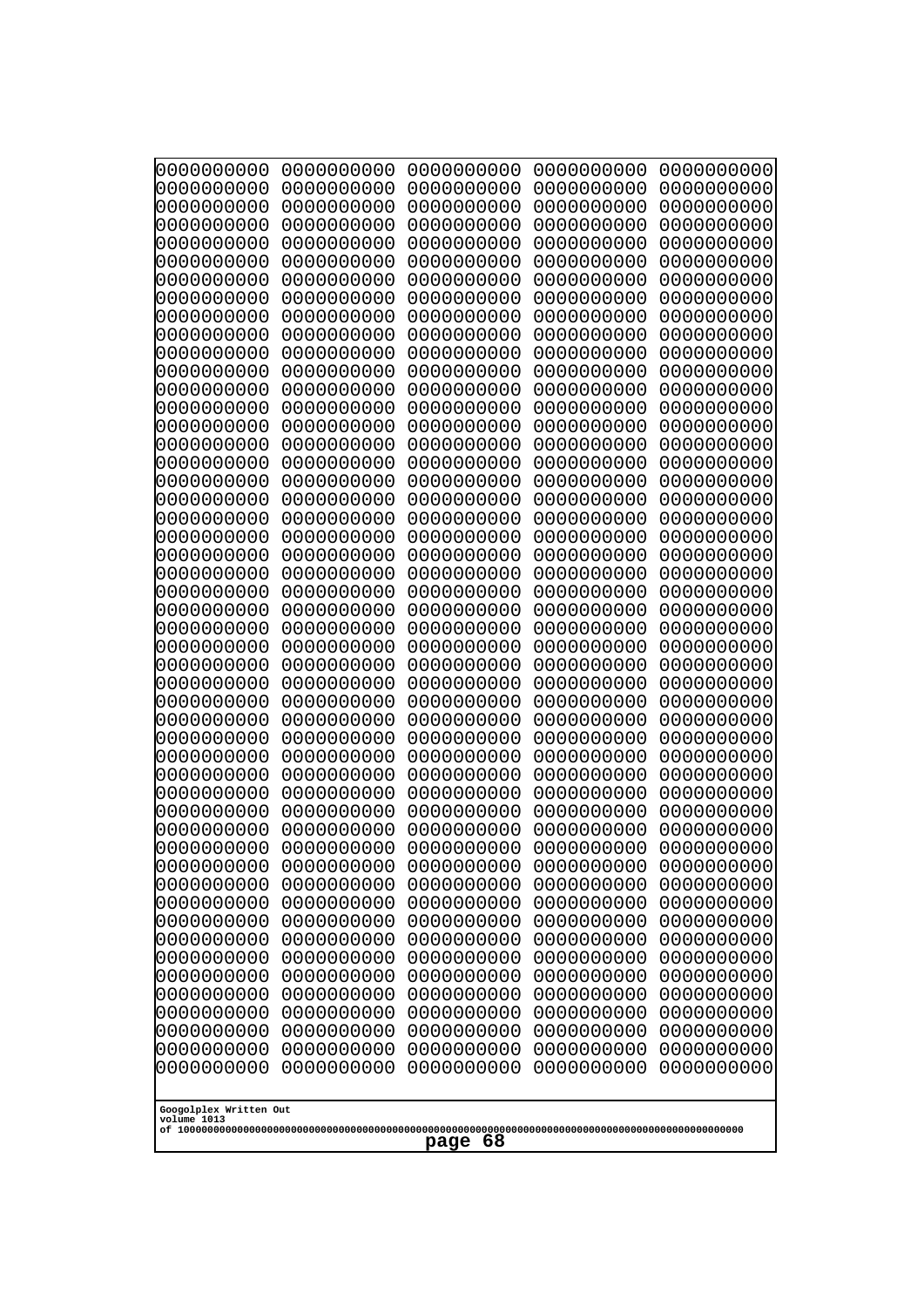| 0000000000                                           | 0000000000 | 0000000000 | 0000000000 | 0000000000 |
|------------------------------------------------------|------------|------------|------------|------------|
| 0000000000                                           | 0000000000 | 0000000000 | 0000000000 | 0000000000 |
| 0000000000                                           | 0000000000 | 0000000000 | 0000000000 | 0000000000 |
| 0000000000                                           | 0000000000 | 0000000000 | 0000000000 | 0000000000 |
| 0000000000                                           | 0000000000 | 0000000000 | 0000000000 | 0000000000 |
| 0000000000                                           | 0000000000 | 0000000000 | 0000000000 | 0000000000 |
| 0000000000                                           | 0000000000 | 0000000000 | 0000000000 | 0000000000 |
| 0000000000                                           | 0000000000 | 0000000000 | 0000000000 | 0000000000 |
| 0000000000                                           | 0000000000 | 0000000000 | 0000000000 | 0000000000 |
| 0000000000                                           | 0000000000 | 0000000000 | 0000000000 | 0000000000 |
| 0000000000                                           | 0000000000 | 0000000000 | 0000000000 | 0000000000 |
| 0000000000                                           | 0000000000 | 0000000000 | 0000000000 | 0000000000 |
| 0000000000                                           | 0000000000 | 0000000000 | 0000000000 | 0000000000 |
| 0000000000                                           | 0000000000 | 0000000000 | 0000000000 | 0000000000 |
| 0000000000                                           | 0000000000 | 0000000000 | 0000000000 | 0000000000 |
| 0000000000                                           | 0000000000 | 0000000000 | 0000000000 | 0000000000 |
| 0000000000                                           | 0000000000 | 0000000000 | 0000000000 | 0000000000 |
| 0000000000                                           | 0000000000 | 0000000000 | 0000000000 | 0000000000 |
| 0000000000                                           | 0000000000 | 0000000000 | 0000000000 | 0000000000 |
| 0000000000                                           | 0000000000 | 0000000000 | 0000000000 | 0000000000 |
| 0000000000                                           | 0000000000 | 0000000000 | 0000000000 | 0000000000 |
| 0000000000                                           | 0000000000 | 0000000000 | 0000000000 | 0000000000 |
| 0000000000                                           | 0000000000 | 0000000000 | 0000000000 | 0000000000 |
| 0000000000                                           | 0000000000 | 0000000000 | 0000000000 | 0000000000 |
| 0000000000                                           | 0000000000 | 0000000000 | 0000000000 | 0000000000 |
| 0000000000                                           | 0000000000 | 0000000000 | 0000000000 | 0000000000 |
| 0000000000                                           | 0000000000 | 0000000000 | 0000000000 | 0000000000 |
| 0000000000                                           | 0000000000 | 0000000000 | 0000000000 | 0000000000 |
| 0000000000                                           | 0000000000 | 0000000000 | 0000000000 | 0000000000 |
| 0000000000                                           | 0000000000 | 0000000000 | 0000000000 | 0000000000 |
| 0000000000                                           | 0000000000 | 0000000000 | 0000000000 | 0000000000 |
| 0000000000                                           | 0000000000 | 0000000000 | 0000000000 | 0000000000 |
| 0000000000                                           | 0000000000 | 0000000000 | 0000000000 | 0000000000 |
| 0000000000                                           | 0000000000 | 0000000000 | 0000000000 | 0000000000 |
| 0000000000                                           | 0000000000 | 0000000000 | 0000000000 | 0000000000 |
| 0000000000                                           | 0000000000 | 0000000000 | 0000000000 | 0000000000 |
| 0000000000                                           | 0000000000 | 0000000000 | 0000000000 | 0000000000 |
| 0000000000                                           | 0000000000 | 0000000000 | 0000000000 | 0000000000 |
| 0000000000                                           | 0000000000 | 0000000000 | 0000000000 | 0000000000 |
| 0000000000                                           | 0000000000 | 0000000000 | 0000000000 | 0000000000 |
| 0000000000                                           | 0000000000 | 0000000000 | 0000000000 | 0000000000 |
| 0000000000                                           | 0000000000 | 0000000000 | 0000000000 | 0000000000 |
| 0000000000                                           | 0000000000 | 0000000000 | 0000000000 | 0000000000 |
| 0000000000                                           | 0000000000 | 0000000000 | 0000000000 | 0000000000 |
| 0000000000                                           | 0000000000 | 0000000000 | 0000000000 | 0000000000 |
| 0000000000                                           | 0000000000 | 0000000000 | 0000000000 | 0000000000 |
| 0000000000                                           | 0000000000 | 0000000000 | 0000000000 | 0000000000 |
| 0000000000                                           | 0000000000 | 0000000000 | 0000000000 | 0000000000 |
| 0000000000                                           | 0000000000 | 0000000000 | 0000000000 | 0000000000 |
| 0000000000                                           | 0000000000 | 0000000000 | 0000000000 | 0000000000 |
| Googolplex Written Out<br>volume 1013<br>page<br>-69 |            |            |            |            |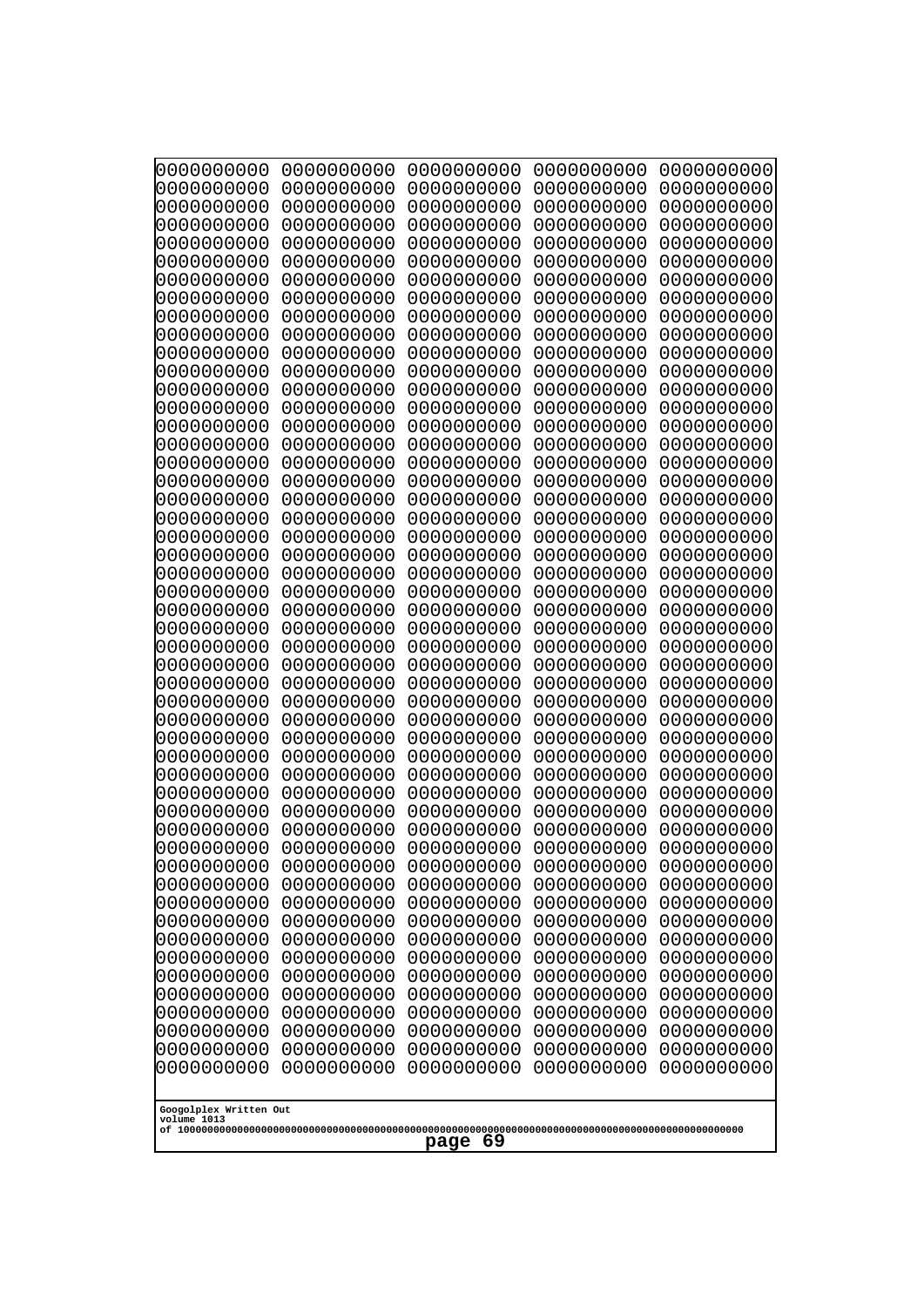| 000000000<br>0000000000               | 0000000000<br>0000000000 | 0000000000<br>0000000000 | 0000000000<br>0000000000 | 0000000000<br>0000000000 |
|---------------------------------------|--------------------------|--------------------------|--------------------------|--------------------------|
| 0000000000                            | 0000000000               | 0000000000               | 0000000000               | 0000000000               |
| 0000000000                            | 0000000000               | 0000000000               | 0000000000               | 0000000000               |
| 0000000000<br>0000000000              | 0000000000<br>0000000000 | 0000000000<br>0000000000 | 0000000000<br>0000000000 | 0000000000<br>0000000000 |
| 0000000000                            | 0000000000               | 0000000000               | 0000000000               | 0000000000               |
| 0000000000                            | 0000000000               | 0000000000               | 0000000000               | 0000000000               |
| 0000000000<br>0000000000              | 0000000000<br>0000000000 | 0000000000<br>0000000000 | 0000000000<br>0000000000 | 0000000000<br>0000000000 |
| 0000000000                            | 0000000000               | 0000000000               | 0000000000               | 0000000000               |
| 0000000000                            | 0000000000               | 0000000000               | 0000000000               | 0000000000               |
| 0000000000                            | 0000000000               | 0000000000               | 0000000000               | 0000000000               |
| 0000000000<br>0000000000              | 0000000000<br>0000000000 | 0000000000<br>0000000000 | 0000000000<br>0000000000 | 0000000000<br>0000000000 |
| 0000000000                            | 0000000000               | 0000000000               | 0000000000               | 0000000000               |
| 0000000000                            | 0000000000               | 0000000000               | 0000000000               | 0000000000               |
| 0000000000<br>0000000000              | 0000000000<br>0000000000 | 0000000000<br>0000000000 | 0000000000<br>0000000000 | 0000000000<br>0000000000 |
| 0000000000                            | 0000000000               | 0000000000               | 0000000000               | 0000000000               |
| 0000000000                            | 0000000000               | 0000000000               | 0000000000               | 0000000000               |
| 0000000000<br>0000000000              | 0000000000<br>0000000000 | 0000000000<br>0000000000 | 0000000000<br>0000000000 | 0000000000<br>0000000000 |
| 0000000000                            | 0000000000               | 0000000000               | 0000000000               | 0000000000               |
| 0000000000                            | 0000000000               | 0000000000               | 0000000000               | 0000000000               |
| 0000000000<br>0000000000              | 0000000000<br>0000000000 | 0000000000<br>0000000000 | 0000000000<br>0000000000 | 0000000000<br>0000000000 |
| 0000000000                            | 0000000000               | 0000000000               | 0000000000               | 0000000000               |
| 0000000000                            | 0000000000               | 0000000000               | 0000000000               | 0000000000               |
| 0000000000                            | 0000000000               | 0000000000               | 0000000000               | 0000000000               |
| 0000000000<br>0000000000              | 0000000000<br>0000000000 | 0000000000<br>0000000000 | 0000000000<br>0000000000 | 0000000000<br>0000000000 |
| 0000000000                            | 0000000000               | 0000000000               | 0000000000               | 0000000000               |
| 0000000000                            | 0000000000               | 0000000000               | 0000000000               | 0000000000               |
| 0000000000<br>0000000000              | 0000000000<br>0000000000 | 0000000000<br>0000000000 | 0000000000<br>0000000000 | 0000000000<br>0000000000 |
| 0000000000                            | 0000000000               | 0000000000               | 0000000000               | 0000000000               |
| 0000000000                            | 0000000000               | 0000000000               | 0000000000               | 0000000000               |
| 0000000000<br>0000000000              | 0000000000<br>0000000000 | 0000000000<br>0000000000 | 0000000000<br>0000000000 | 0000000000<br>0000000000 |
| 0000000000                            | 0000000000               | 0000000000               | 0000000000               | 0000000000               |
| 0000000000                            | 0000000000               | 0000000000               | 0000000000               | 0000000000               |
| 0000000000<br>0000000000              | 0000000000<br>0000000000 | 0000000000<br>0000000000 | 0000000000<br>0000000000 | 0000000000<br>0000000000 |
| 0000000000                            | 0000000000               | 0000000000               | 0000000000               | 0000000000               |
| 0000000000                            | 0000000000               | 0000000000               | 0000000000               | 0000000000               |
| 0000000000                            | 0000000000               | 0000000000               | 0000000000               | 0000000000               |
| 0000000000<br>0000000000              | 0000000000<br>0000000000 | 0000000000<br>0000000000 | 0000000000<br>0000000000 | 0000000000<br>0000000000 |
| 0000000000                            | 0000000000               | 0000000000               | 0000000000               | 0000000000               |
|                                       |                          |                          |                          |                          |
| Googolplex Written Out<br>volume 1013 |                          |                          |                          |                          |
| 70<br>page                            |                          |                          |                          |                          |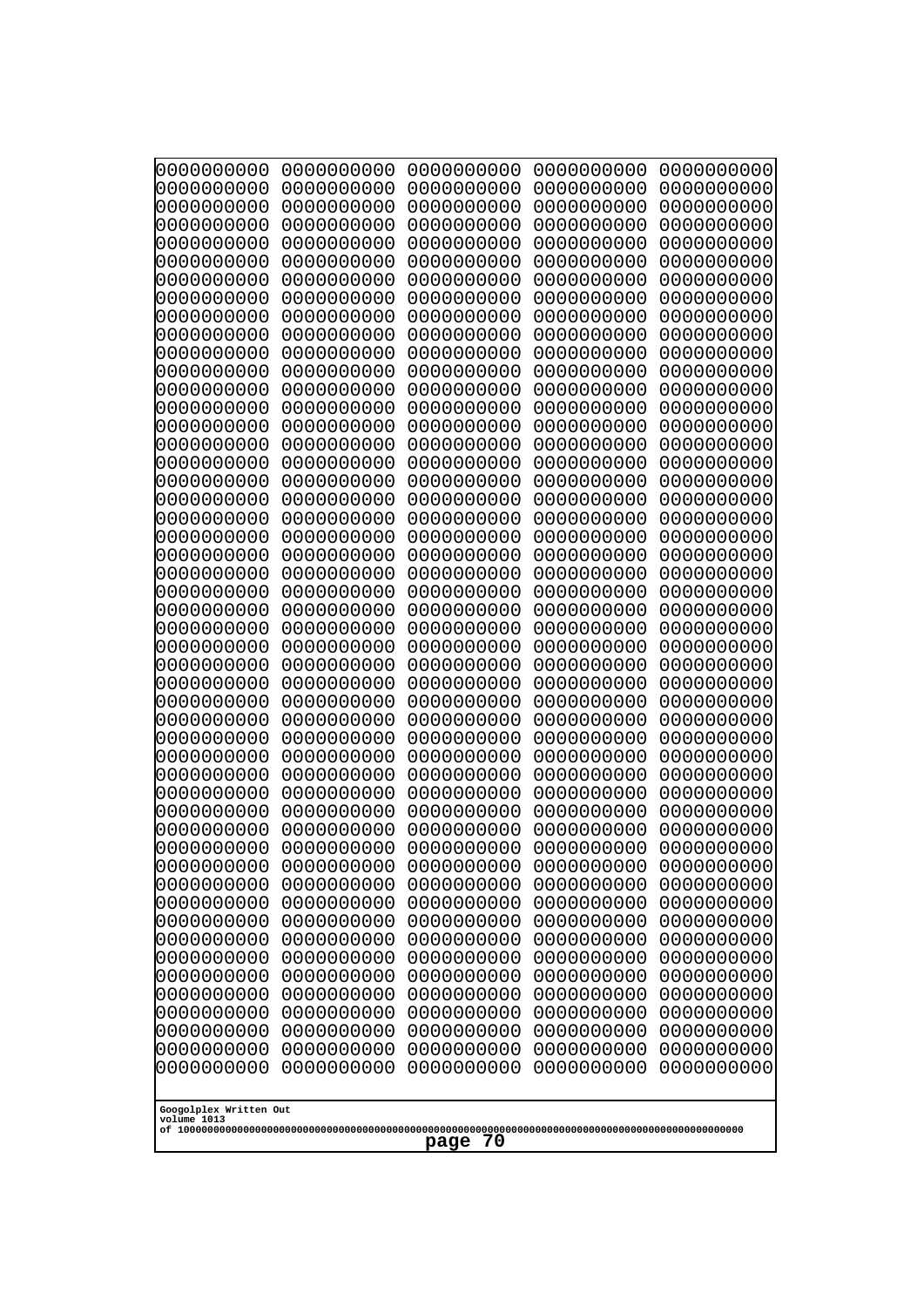| 0000000000<br>1000000000<br>0000000000<br>0000000000<br>0000000000<br>0000000000<br>0000000000<br>0000000000<br>0000000000<br>0000000000<br>0000000000<br>0000000000<br>0000000000<br>0000000000<br>0000000000<br>0000000000<br>0000000000<br>0000000000<br>0000000000<br>0000000000<br>0000000000<br>0000000000<br>0000000000<br>0000000000<br>0000000000<br>0000000000<br>0000000000<br>0000000000<br>0000000000<br>0000000000<br>0000000000<br>0000000000<br>0000000000 | 0000000000<br>0000000000<br>0000000000<br>0000000000<br>0000000000<br>0000000000<br>0000000000<br>0000000000<br>0000000000<br>0000000000<br>0000000000<br>0000000000<br>0000000000<br>0000000000<br>0000000000<br>0000000000<br>0000000000<br>0000000000<br>0000000000<br>0000000000<br>0000000000<br>0000000000<br>0000000000<br>0000000000<br>0000000000<br>0000000000<br>0000000000<br>0000000000<br>0000000000<br>0000000000<br>0000000000<br>0000000000<br>0000000000 | 0000000000<br>0000000000<br>0000000000<br>0000000000<br>0000000000<br>0000000000<br>0000000000<br>0000000000<br>0000000000<br>0000000000<br>0000000000<br>0000000000<br>0000000000<br>0000000000<br>0000000000<br>0000000000<br>0000000000<br>0000000000<br>0000000000<br>0000000000<br>0000000000<br>0000000000<br>0000000000<br>0000000000<br>0000000000<br>0000000000<br>0000000000<br>0000000000<br>0000000000<br>0000000000<br>0000000000<br>0000000000<br>0000000000 | 0000000000<br>0000000000<br>0000000000<br>0000000000<br>0000000000<br>0000000000<br>0000000000<br>0000000000<br>0000000000<br>0000000000<br>0000000000<br>0000000000<br>0000000000<br>0000000000<br>0000000000<br>0000000000<br>0000000000<br>0000000000<br>0000000000<br>0000000000<br>0000000000<br>0000000000<br>0000000000<br>0000000000<br>0000000000<br>0000000000<br>0000000000<br>0000000000<br>0000000000<br>0000000000<br>0000000000<br>0000000000<br>0000000000 | 0000000000<br>0000000000<br>0000000000<br>0000000000<br>0000000000<br>0000000000<br>0000000000<br>0000000000<br>0000000000<br>0000000000<br>0000000000<br>0000000000<br>0000000000<br>0000000000<br>0000000000<br>0000000000<br>0000000000<br>0000000000<br>0000000000<br>0000000000<br>0000000000<br>0000000000<br>0000000000<br>0000000000<br>0000000000<br>0000000000<br>0000000000<br>0000000000<br>0000000000<br>0000000000<br>0000000000<br>0000000000<br>0000000000 |  |
|----------------------------------------------------------------------------------------------------------------------------------------------------------------------------------------------------------------------------------------------------------------------------------------------------------------------------------------------------------------------------------------------------------------------------------------------------------------------------|----------------------------------------------------------------------------------------------------------------------------------------------------------------------------------------------------------------------------------------------------------------------------------------------------------------------------------------------------------------------------------------------------------------------------------------------------------------------------|----------------------------------------------------------------------------------------------------------------------------------------------------------------------------------------------------------------------------------------------------------------------------------------------------------------------------------------------------------------------------------------------------------------------------------------------------------------------------|----------------------------------------------------------------------------------------------------------------------------------------------------------------------------------------------------------------------------------------------------------------------------------------------------------------------------------------------------------------------------------------------------------------------------------------------------------------------------|----------------------------------------------------------------------------------------------------------------------------------------------------------------------------------------------------------------------------------------------------------------------------------------------------------------------------------------------------------------------------------------------------------------------------------------------------------------------------|--|
|                                                                                                                                                                                                                                                                                                                                                                                                                                                                            |                                                                                                                                                                                                                                                                                                                                                                                                                                                                            |                                                                                                                                                                                                                                                                                                                                                                                                                                                                            |                                                                                                                                                                                                                                                                                                                                                                                                                                                                            |                                                                                                                                                                                                                                                                                                                                                                                                                                                                            |  |
|                                                                                                                                                                                                                                                                                                                                                                                                                                                                            |                                                                                                                                                                                                                                                                                                                                                                                                                                                                            |                                                                                                                                                                                                                                                                                                                                                                                                                                                                            |                                                                                                                                                                                                                                                                                                                                                                                                                                                                            |                                                                                                                                                                                                                                                                                                                                                                                                                                                                            |  |
|                                                                                                                                                                                                                                                                                                                                                                                                                                                                            |                                                                                                                                                                                                                                                                                                                                                                                                                                                                            |                                                                                                                                                                                                                                                                                                                                                                                                                                                                            |                                                                                                                                                                                                                                                                                                                                                                                                                                                                            |                                                                                                                                                                                                                                                                                                                                                                                                                                                                            |  |
|                                                                                                                                                                                                                                                                                                                                                                                                                                                                            |                                                                                                                                                                                                                                                                                                                                                                                                                                                                            |                                                                                                                                                                                                                                                                                                                                                                                                                                                                            |                                                                                                                                                                                                                                                                                                                                                                                                                                                                            |                                                                                                                                                                                                                                                                                                                                                                                                                                                                            |  |
|                                                                                                                                                                                                                                                                                                                                                                                                                                                                            |                                                                                                                                                                                                                                                                                                                                                                                                                                                                            |                                                                                                                                                                                                                                                                                                                                                                                                                                                                            |                                                                                                                                                                                                                                                                                                                                                                                                                                                                            |                                                                                                                                                                                                                                                                                                                                                                                                                                                                            |  |
| 0000000000                                                                                                                                                                                                                                                                                                                                                                                                                                                                 | 0000000000                                                                                                                                                                                                                                                                                                                                                                                                                                                                 | 0000000000                                                                                                                                                                                                                                                                                                                                                                                                                                                                 | 0000000000                                                                                                                                                                                                                                                                                                                                                                                                                                                                 | 0000000000                                                                                                                                                                                                                                                                                                                                                                                                                                                                 |  |
| 0000000000<br>1000000000                                                                                                                                                                                                                                                                                                                                                                                                                                                   | 0000000000<br>0000000000                                                                                                                                                                                                                                                                                                                                                                                                                                                   | 0000000000<br>0000000000                                                                                                                                                                                                                                                                                                                                                                                                                                                   | 0000000000<br>0000000000                                                                                                                                                                                                                                                                                                                                                                                                                                                   | 0000000000<br>0000000000                                                                                                                                                                                                                                                                                                                                                                                                                                                   |  |
| 0000000000<br>0000000000                                                                                                                                                                                                                                                                                                                                                                                                                                                   | 0000000000<br>0000000000                                                                                                                                                                                                                                                                                                                                                                                                                                                   | 0000000000<br>0000000000                                                                                                                                                                                                                                                                                                                                                                                                                                                   | 0000000000<br>0000000000                                                                                                                                                                                                                                                                                                                                                                                                                                                   | 0000000000<br>0000000000                                                                                                                                                                                                                                                                                                                                                                                                                                                   |  |
| 0000000000<br>0000000000                                                                                                                                                                                                                                                                                                                                                                                                                                                   | 0000000000<br>0000000000                                                                                                                                                                                                                                                                                                                                                                                                                                                   | 0000000000<br>0000000000                                                                                                                                                                                                                                                                                                                                                                                                                                                   | 0000000000<br>0000000000                                                                                                                                                                                                                                                                                                                                                                                                                                                   | 0000000000<br>0000000000                                                                                                                                                                                                                                                                                                                                                                                                                                                   |  |
| 0000000000<br>0000000000                                                                                                                                                                                                                                                                                                                                                                                                                                                   | 0000000000<br>0000000000                                                                                                                                                                                                                                                                                                                                                                                                                                                   | 0000000000<br>0000000000                                                                                                                                                                                                                                                                                                                                                                                                                                                   | 0000000000<br>0000000000                                                                                                                                                                                                                                                                                                                                                                                                                                                   | 0000000000<br>0000000000                                                                                                                                                                                                                                                                                                                                                                                                                                                   |  |
| 0000000000<br>0000000000                                                                                                                                                                                                                                                                                                                                                                                                                                                   | 0000000000<br>0000000000                                                                                                                                                                                                                                                                                                                                                                                                                                                   | 0000000000<br>0000000000                                                                                                                                                                                                                                                                                                                                                                                                                                                   | 0000000000<br>0000000000                                                                                                                                                                                                                                                                                                                                                                                                                                                   | 0000000000<br>0000000000                                                                                                                                                                                                                                                                                                                                                                                                                                                   |  |
| 0000000000<br>0000000000                                                                                                                                                                                                                                                                                                                                                                                                                                                   | 0000000000<br>0000000000                                                                                                                                                                                                                                                                                                                                                                                                                                                   | 0000000000<br>0000000000                                                                                                                                                                                                                                                                                                                                                                                                                                                   | 0000000000<br>0000000000                                                                                                                                                                                                                                                                                                                                                                                                                                                   | 0000000000<br>0000000000                                                                                                                                                                                                                                                                                                                                                                                                                                                   |  |
| 0000000000                                                                                                                                                                                                                                                                                                                                                                                                                                                                 | 0000000000                                                                                                                                                                                                                                                                                                                                                                                                                                                                 | 0000000000                                                                                                                                                                                                                                                                                                                                                                                                                                                                 | 0000000000                                                                                                                                                                                                                                                                                                                                                                                                                                                                 | 0000000000                                                                                                                                                                                                                                                                                                                                                                                                                                                                 |  |
| 0000000000<br>0000000000                                                                                                                                                                                                                                                                                                                                                                                                                                                   | 0000000000<br>0000000000                                                                                                                                                                                                                                                                                                                                                                                                                                                   | 0000000000<br>0000000000                                                                                                                                                                                                                                                                                                                                                                                                                                                   | 0000000000<br>0000000000                                                                                                                                                                                                                                                                                                                                                                                                                                                   | 0000000000<br>0000000000                                                                                                                                                                                                                                                                                                                                                                                                                                                   |  |
| 0000000000                                                                                                                                                                                                                                                                                                                                                                                                                                                                 | 0000000000                                                                                                                                                                                                                                                                                                                                                                                                                                                                 | 0000000000                                                                                                                                                                                                                                                                                                                                                                                                                                                                 | 0000000000                                                                                                                                                                                                                                                                                                                                                                                                                                                                 | 0000000000                                                                                                                                                                                                                                                                                                                                                                                                                                                                 |  |
| volume 1013                                                                                                                                                                                                                                                                                                                                                                                                                                                                | Googolplex Written Out<br>71<br>page                                                                                                                                                                                                                                                                                                                                                                                                                                       |                                                                                                                                                                                                                                                                                                                                                                                                                                                                            |                                                                                                                                                                                                                                                                                                                                                                                                                                                                            |                                                                                                                                                                                                                                                                                                                                                                                                                                                                            |  |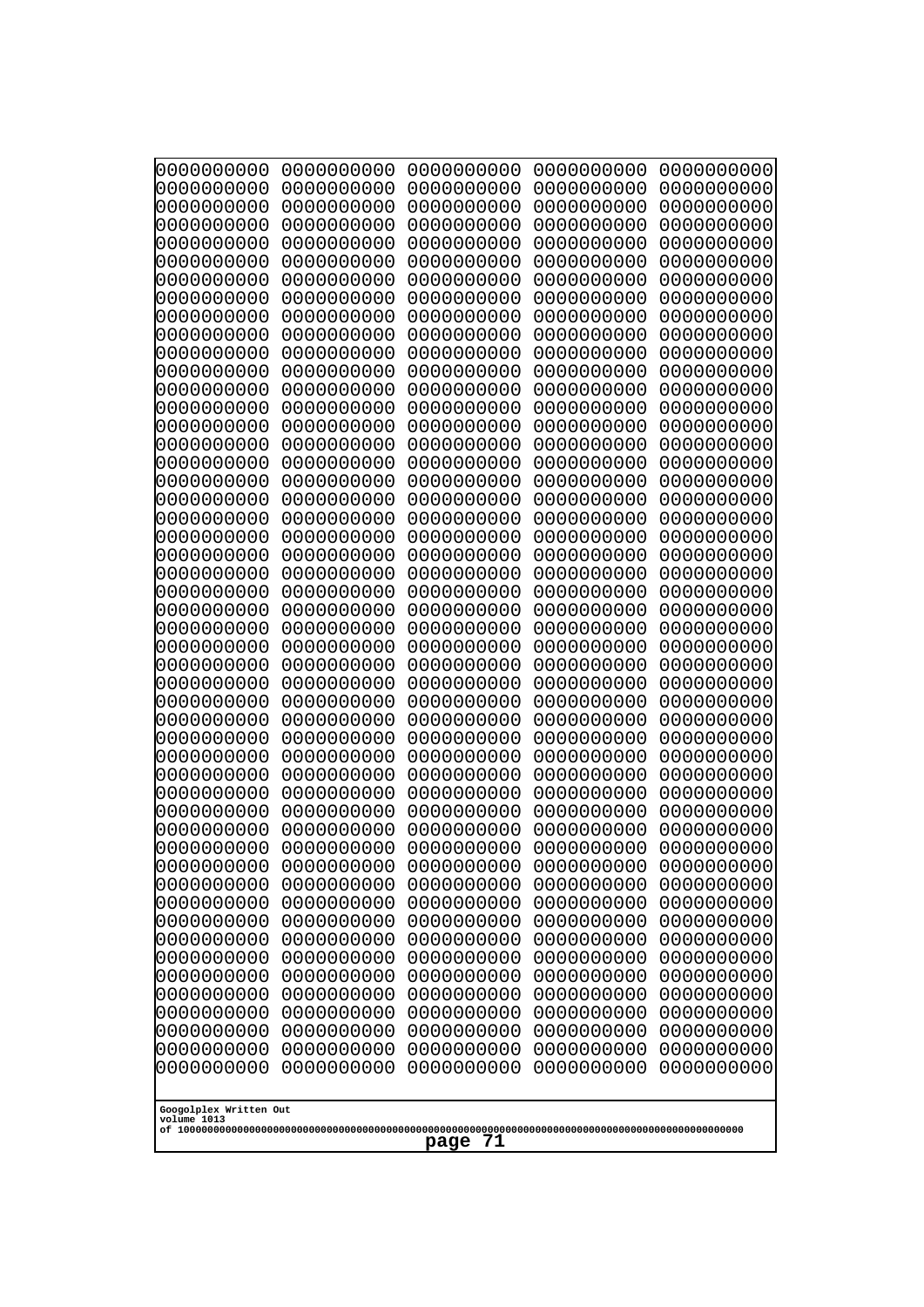| 0000000000                                          | 0000000000 | 0000000000 | 0000000000 | 0000000000 |
|-----------------------------------------------------|------------|------------|------------|------------|
| 0000000000                                          | 0000000000 | 0000000000 | 0000000000 | 0000000000 |
| 0000000000                                          | 0000000000 | 0000000000 | 0000000000 | 0000000000 |
| 0000000000                                          | 0000000000 | 0000000000 | 0000000000 | 0000000000 |
| 0000000000                                          | 0000000000 | 0000000000 | 0000000000 | 0000000000 |
| 0000000000                                          | 0000000000 | 0000000000 | 0000000000 | 0000000000 |
| 0000000000                                          | 0000000000 | 0000000000 | 0000000000 | 0000000000 |
| 0000000000                                          | 0000000000 | 0000000000 | 0000000000 | 0000000000 |
| 0000000000                                          | 0000000000 | 0000000000 | 0000000000 | 0000000000 |
| 0000000000                                          | 0000000000 | 0000000000 | 0000000000 | 0000000000 |
| 0000000000                                          | 0000000000 | 0000000000 | 0000000000 | 0000000000 |
| 0000000000                                          | 0000000000 | 0000000000 | 0000000000 | 0000000000 |
| 0000000000                                          | 0000000000 | 0000000000 | 0000000000 | 0000000000 |
| 0000000000                                          | 0000000000 | 0000000000 | 0000000000 | 0000000000 |
| 0000000000                                          | 0000000000 | 0000000000 | 0000000000 | 0000000000 |
| 0000000000                                          | 0000000000 | 0000000000 | 0000000000 | 0000000000 |
| 0000000000                                          | 0000000000 | 0000000000 | 0000000000 | 0000000000 |
| 0000000000                                          | 0000000000 | 0000000000 | 0000000000 | 0000000000 |
| 0000000000                                          | 0000000000 | 0000000000 | 0000000000 | 0000000000 |
| 0000000000                                          | 0000000000 | 0000000000 | 0000000000 | 0000000000 |
| 0000000000                                          | 0000000000 | 0000000000 | 0000000000 | 0000000000 |
| 0000000000                                          | 0000000000 | 0000000000 | 0000000000 | 0000000000 |
| 0000000000                                          | 0000000000 | 0000000000 | 0000000000 | 0000000000 |
| 0000000000                                          | 0000000000 | 0000000000 | 0000000000 | 0000000000 |
| 0000000000                                          | 0000000000 | 0000000000 | 0000000000 | 0000000000 |
| 0000000000                                          | 0000000000 | 0000000000 | 0000000000 | 0000000000 |
| 0000000000                                          | 0000000000 | 0000000000 | 0000000000 | 0000000000 |
| 0000000000                                          | 0000000000 | 0000000000 | 0000000000 | 0000000000 |
| 0000000000                                          | 0000000000 | 0000000000 | 0000000000 | 0000000000 |
| 0000000000                                          | 0000000000 | 0000000000 | 0000000000 | 0000000000 |
| 0000000000                                          | 0000000000 | 0000000000 | 0000000000 | 0000000000 |
| 0000000000                                          | 0000000000 | 0000000000 | 0000000000 | 0000000000 |
| 0000000000                                          | 0000000000 | 0000000000 | 0000000000 | 0000000000 |
| 0000000000                                          | 0000000000 | 0000000000 | 0000000000 | 0000000000 |
| 0000000000                                          | 0000000000 | 0000000000 | 0000000000 | 0000000000 |
| 0000000000                                          | 0000000000 | 0000000000 | 0000000000 | 0000000000 |
| 0000000000                                          | 0000000000 | 0000000000 | 0000000000 | 0000000000 |
| 0000000000                                          | 0000000000 | 0000000000 | 0000000000 | 0000000000 |
| 0000000000                                          | 0000000000 | 0000000000 | 0000000000 | 0000000000 |
| 0000000000                                          | 0000000000 | 0000000000 | 0000000000 | 0000000000 |
| 0000000000                                          | 0000000000 | 0000000000 | 0000000000 | 0000000000 |
| 0000000000                                          | 0000000000 | 0000000000 | 0000000000 | 0000000000 |
| 0000000000                                          | 0000000000 | 0000000000 | 0000000000 | 0000000000 |
| 0000000000                                          | 0000000000 | 0000000000 | 0000000000 | 0000000000 |
| 0000000000                                          | 0000000000 | 0000000000 | 0000000000 | 0000000000 |
|                                                     |            |            |            |            |
| 0000000000                                          | 0000000000 | 0000000000 | 0000000000 | 0000000000 |
| 0000000000                                          | 0000000000 | 0000000000 | 0000000000 | 0000000000 |
| 0000000000                                          | 0000000000 | 0000000000 | 0000000000 | 0000000000 |
| 0000000000                                          | 0000000000 | 0000000000 | 0000000000 | 0000000000 |
| 0000000000                                          | 0000000000 | 0000000000 | 0000000000 | 0000000000 |
| Googolplex Written Out<br>volume 1013<br>72<br>page |            |            |            |            |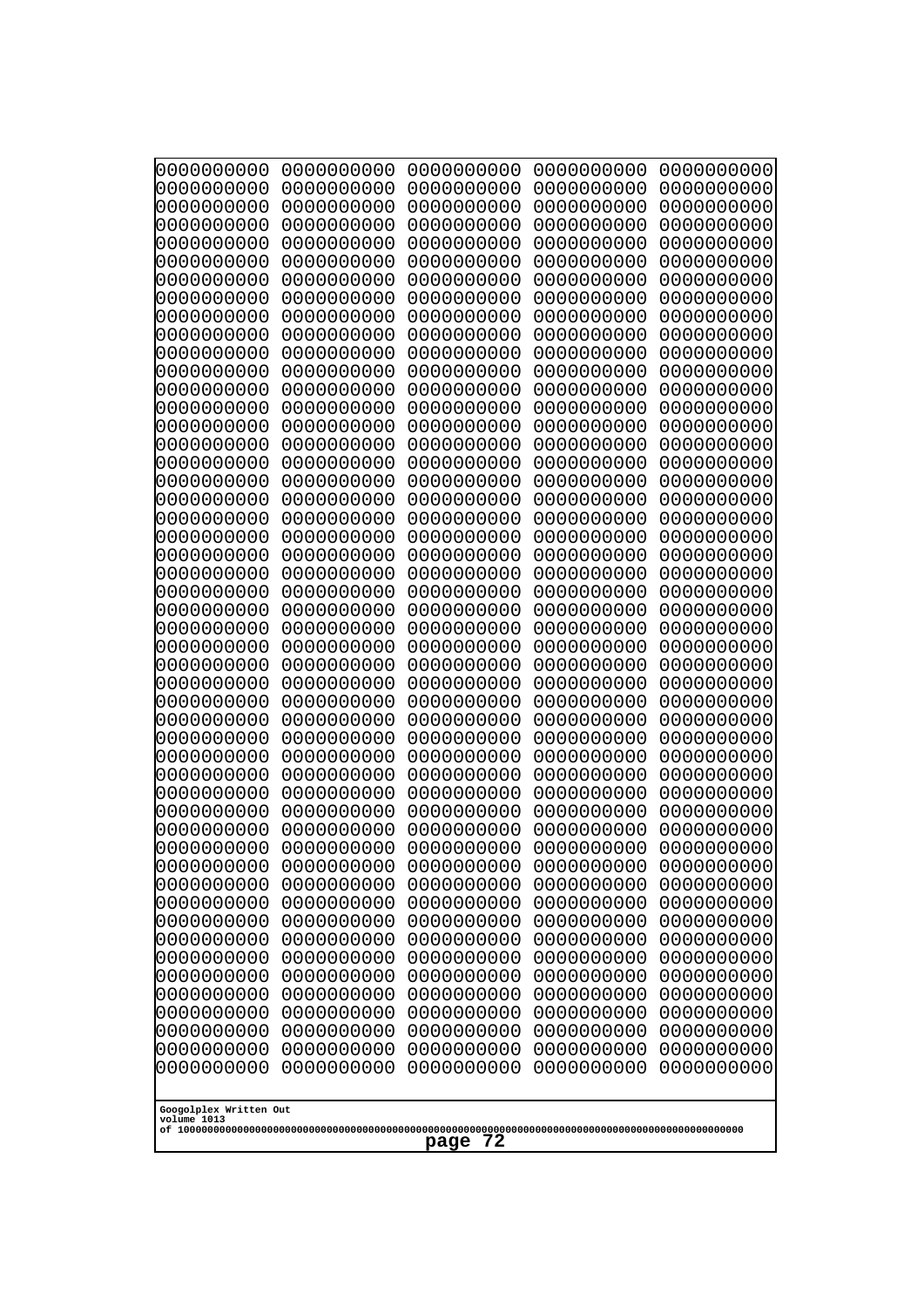| Googolplex Written Out<br>volume 1013 |
|---------------------------------------|
| 73<br>page                            |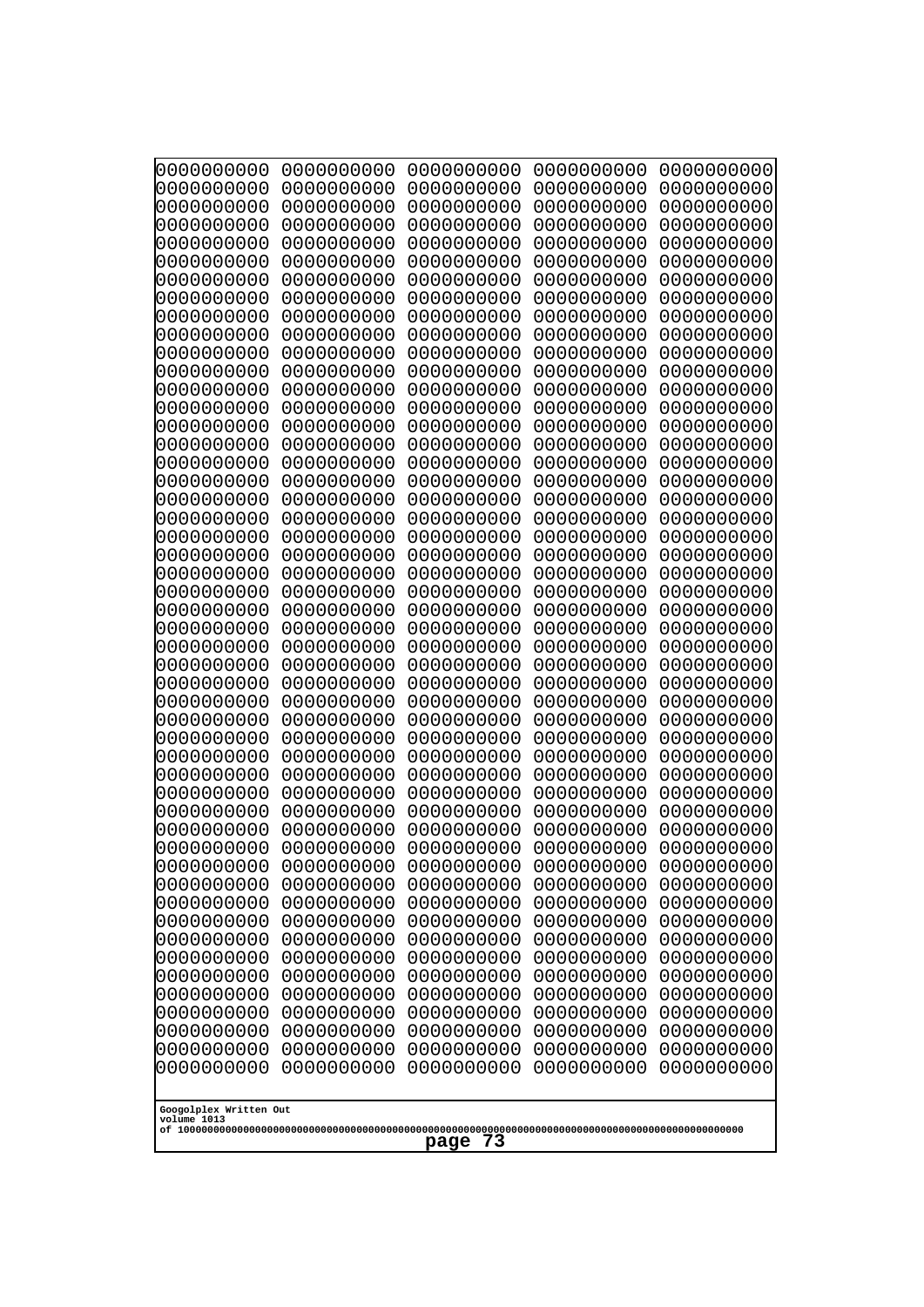| 000000000<br>0000000000  | 0000000000<br>0000000000 | 0000000000<br>0000000000 | 0000000000<br>0000000000 | 0000000000<br>0000000000 |
|--------------------------|--------------------------|--------------------------|--------------------------|--------------------------|
| 0000000000               | 0000000000               | 0000000000               | 0000000000               | 0000000000               |
| 0000000000<br>0000000000 | 0000000000<br>0000000000 | 0000000000<br>0000000000 | 0000000000<br>0000000000 | 0000000000<br>0000000000 |
| 0000000000               | 0000000000               | 0000000000               | 0000000000               | 0000000000               |
| 0000000000               | 0000000000               | 0000000000               | 0000000000               | 0000000000               |
| 0000000000<br>0000000000 | 0000000000<br>0000000000 | 0000000000<br>0000000000 | 0000000000<br>0000000000 | 0000000000<br>0000000000 |
| 0000000000               | 0000000000               | 0000000000               | 0000000000               | 0000000000               |
| 0000000000               | 0000000000               | 0000000000               | 0000000000               | 0000000000               |
| 0000000000<br>0000000000 | 0000000000<br>0000000000 | 0000000000<br>0000000000 | 0000000000<br>0000000000 | 0000000000<br>0000000000 |
| 0000000000               | 0000000000               | 0000000000               | 0000000000               | 0000000000               |
| 0000000000               | 0000000000               | 0000000000               | 0000000000               | 0000000000               |
| 0000000000<br>0000000000 | 0000000000<br>0000000000 | 0000000000<br>0000000000 | 0000000000<br>0000000000 | 0000000000<br>0000000000 |
| 0000000000               | 0000000000               | 0000000000               | 0000000000               | 0000000000               |
| 0000000000               | 0000000000               | 0000000000               | 0000000000               | 0000000000               |
| 0000000000<br>0000000000 | 0000000000<br>0000000000 | 0000000000<br>0000000000 | 0000000000<br>0000000000 | 0000000000<br>0000000000 |
| 0000000000               | 0000000000               | 0000000000               | 0000000000               | 0000000000               |
| 0000000000               | 0000000000               | 0000000000               | 0000000000               | 0000000000               |
| 0000000000<br>0000000000 | 0000000000<br>0000000000 | 0000000000<br>0000000000 | 0000000000<br>0000000000 | 0000000000<br>0000000000 |
| 0000000000               | 0000000000               | 0000000000               | 0000000000               | 0000000000               |
| 0000000000               | 0000000000               | 0000000000               | 0000000000               | 0000000000               |
| 0000000000<br>0000000000 | 0000000000<br>0000000000 | 0000000000<br>0000000000 | 0000000000<br>0000000000 | 0000000000<br>0000000000 |
| 0000000000               | 0000000000               | 0000000000               | 0000000000               | 0000000000               |
| 0000000000               | 0000000000               | 0000000000               | 0000000000               | 0000000000               |
| 0000000000<br>0000000000 | 0000000000<br>0000000000 | 0000000000<br>0000000000 | 0000000000<br>0000000000 | 0000000000<br>0000000000 |
| 0000000000               | 0000000000               | 0000000000               | 0000000000               | 0000000000               |
| 0000000000<br>0000000000 | 0000000000<br>0000000000 | 0000000000<br>0000000000 | 0000000000<br>0000000000 | 0000000000<br>0000000000 |
| 0000000000               | 0000000000               | 0000000000               | 0000000000               | 0000000000               |
| 0000000000               | 0000000000               | 0000000000               | 0000000000               | 0000000000               |
| 0000000000<br>0000000000 | 0000000000<br>0000000000 | 0000000000<br>0000000000 | 0000000000<br>0000000000 | 0000000000<br>0000000000 |
| 0000000000               | 0000000000               | 0000000000               | 0000000000               | 0000000000               |
| 0000000000               | 0000000000               | 0000000000               | 0000000000               | 0000000000               |
| 0000000000<br>0000000000 | 0000000000<br>0000000000 | 0000000000<br>0000000000 | 0000000000<br>0000000000 | 0000000000<br>0000000000 |
| 0000000000               | 0000000000               | 0000000000               | 0000000000               | 0000000000               |
| 0000000000               | 0000000000               | 0000000000               | 0000000000               | 0000000000               |
| 0000000000<br>0000000000 | 0000000000<br>0000000000 | 0000000000<br>0000000000 | 0000000000<br>0000000000 | 0000000000<br>0000000000 |
| 0000000000               | 0000000000               | 0000000000               | 0000000000               | 0000000000               |
| 0000000000               | 0000000000               | 0000000000               | 0000000000               | 0000000000               |
| Googolplex Written Out   |                          |                          |                          |                          |
| volume 1013              |                          |                          |                          |                          |
| 74<br>page               |                          |                          |                          |                          |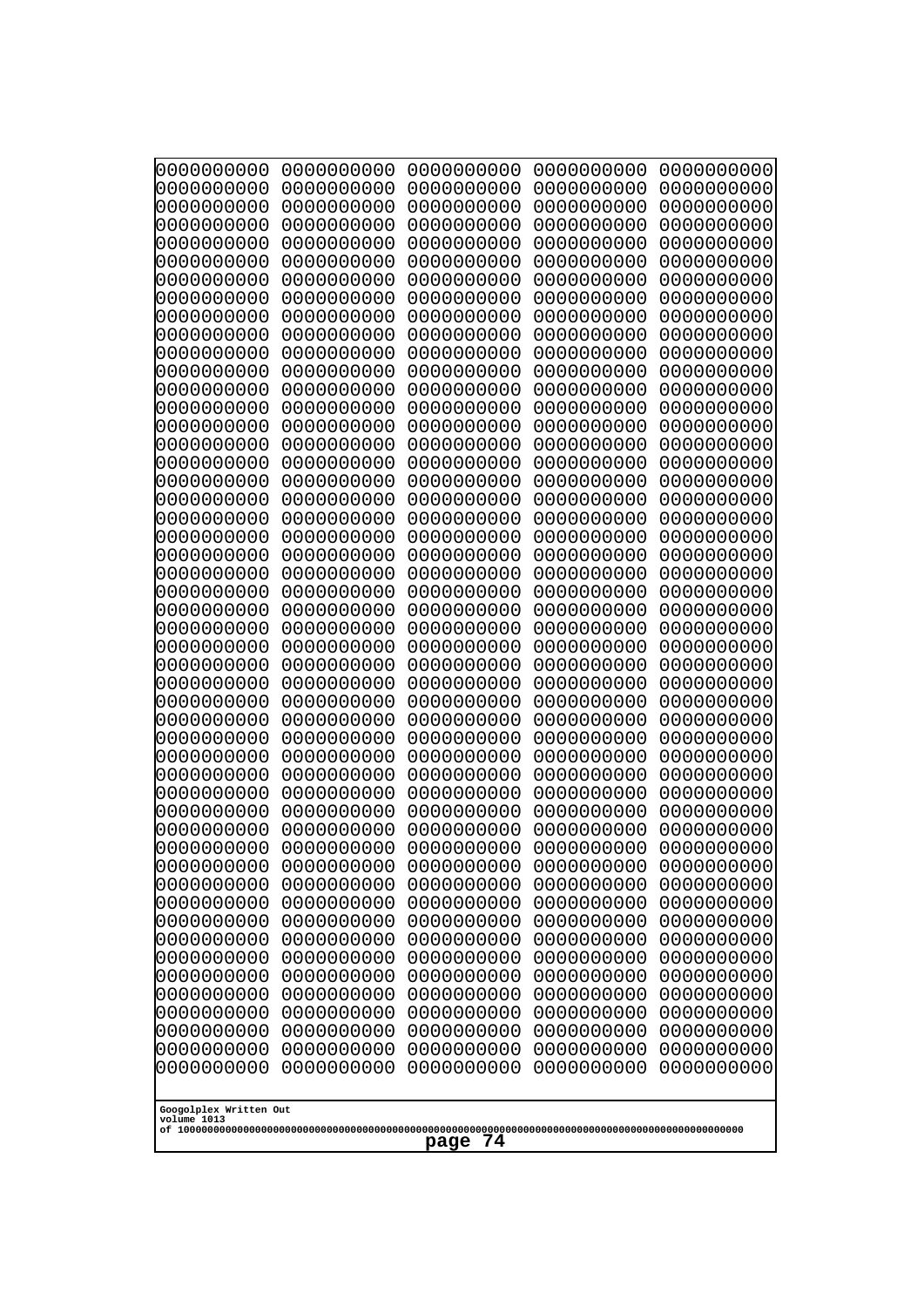| 0000000000                                          | 0000000000 | 0000000000 | 0000000000 | 0000000000 |
|-----------------------------------------------------|------------|------------|------------|------------|
| 0000000000                                          | 0000000000 | 0000000000 | 0000000000 | 0000000000 |
| 0000000000                                          | 0000000000 | 0000000000 | 0000000000 | 0000000000 |
| 0000000000                                          | 0000000000 | 0000000000 | 0000000000 | 0000000000 |
| 0000000000                                          | 0000000000 | 0000000000 | 0000000000 | 0000000000 |
| 0000000000                                          | 0000000000 | 0000000000 | 0000000000 | 0000000000 |
| 0000000000                                          | 0000000000 | 0000000000 | 0000000000 | 0000000000 |
| 0000000000                                          | 0000000000 | 0000000000 | 0000000000 | 0000000000 |
| 0000000000                                          | 0000000000 | 0000000000 | 0000000000 | 0000000000 |
| 0000000000                                          | 0000000000 | 0000000000 | 0000000000 | 0000000000 |
| 0000000000                                          | 0000000000 | 0000000000 | 0000000000 | 0000000000 |
| 0000000000                                          | 0000000000 | 0000000000 | 0000000000 | 0000000000 |
| 0000000000                                          | 0000000000 | 0000000000 | 0000000000 | 0000000000 |
| 0000000000                                          | 0000000000 | 0000000000 | 0000000000 | 0000000000 |
| 0000000000                                          | 0000000000 | 0000000000 | 0000000000 | 0000000000 |
| 0000000000                                          | 0000000000 | 0000000000 | 0000000000 | 0000000000 |
| 0000000000                                          | 0000000000 | 0000000000 | 0000000000 | 0000000000 |
| 0000000000                                          | 0000000000 | 0000000000 | 0000000000 | 0000000000 |
| 0000000000                                          | 0000000000 | 0000000000 | 0000000000 | 0000000000 |
| 0000000000                                          | 0000000000 | 0000000000 | 0000000000 | 0000000000 |
| 0000000000                                          | 0000000000 | 0000000000 | 0000000000 | 0000000000 |
| 0000000000                                          | 0000000000 | 0000000000 | 0000000000 | 0000000000 |
| 0000000000                                          | 0000000000 | 0000000000 | 0000000000 | 0000000000 |
| 0000000000                                          | 0000000000 | 0000000000 | 0000000000 | 0000000000 |
| 0000000000                                          | 0000000000 | 0000000000 | 0000000000 | 0000000000 |
| 0000000000                                          | 0000000000 | 0000000000 | 0000000000 | 0000000000 |
| 0000000000                                          | 0000000000 | 0000000000 | 0000000000 | 0000000000 |
| 0000000000                                          | 0000000000 | 0000000000 | 0000000000 | 0000000000 |
| 0000000000                                          | 0000000000 | 0000000000 | 0000000000 | 0000000000 |
| 0000000000                                          | 0000000000 | 0000000000 | 0000000000 | 0000000000 |
| 0000000000                                          | 0000000000 | 0000000000 | 0000000000 | 0000000000 |
| 0000000000                                          | 0000000000 | 0000000000 | 0000000000 | 0000000000 |
| 0000000000                                          | 0000000000 | 0000000000 | 0000000000 | 0000000000 |
| 0000000000                                          | 0000000000 | 0000000000 | 0000000000 | 0000000000 |
| 0000000000                                          | 0000000000 | 0000000000 | 0000000000 | 0000000000 |
| 0000000000                                          | 0000000000 | 0000000000 | 0000000000 | 0000000000 |
| 0000000000                                          | 0000000000 | 0000000000 | 0000000000 | 0000000000 |
| 0000000000                                          | 0000000000 | 0000000000 | 0000000000 | 0000000000 |
| 0000000000                                          | 0000000000 | 0000000000 | 0000000000 | 0000000000 |
| 0000000000                                          | 0000000000 | 0000000000 | 0000000000 | 0000000000 |
| 0000000000                                          | 0000000000 | 0000000000 | 0000000000 | 0000000000 |
| 0000000000                                          | 0000000000 | 0000000000 | 0000000000 | 0000000000 |
| 0000000000                                          | 0000000000 | 0000000000 | 0000000000 | 0000000000 |
| 0000000000                                          | 0000000000 | 0000000000 | 0000000000 | 0000000000 |
|                                                     |            |            |            |            |
| 0000000000                                          | 0000000000 | 0000000000 | 0000000000 | 0000000000 |
| 0000000000                                          | 0000000000 | 0000000000 | 0000000000 | 0000000000 |
| 0000000000                                          | 0000000000 | 0000000000 | 0000000000 | 0000000000 |
| 0000000000                                          | 0000000000 | 0000000000 | 0000000000 | 0000000000 |
| 0000000000                                          | 0000000000 | 0000000000 | 0000000000 | 0000000000 |
| 0000000000                                          | 0000000000 | 0000000000 | 0000000000 | 0000000000 |
| Googolplex Written Out<br>volume 1013<br>75<br>page |            |            |            |            |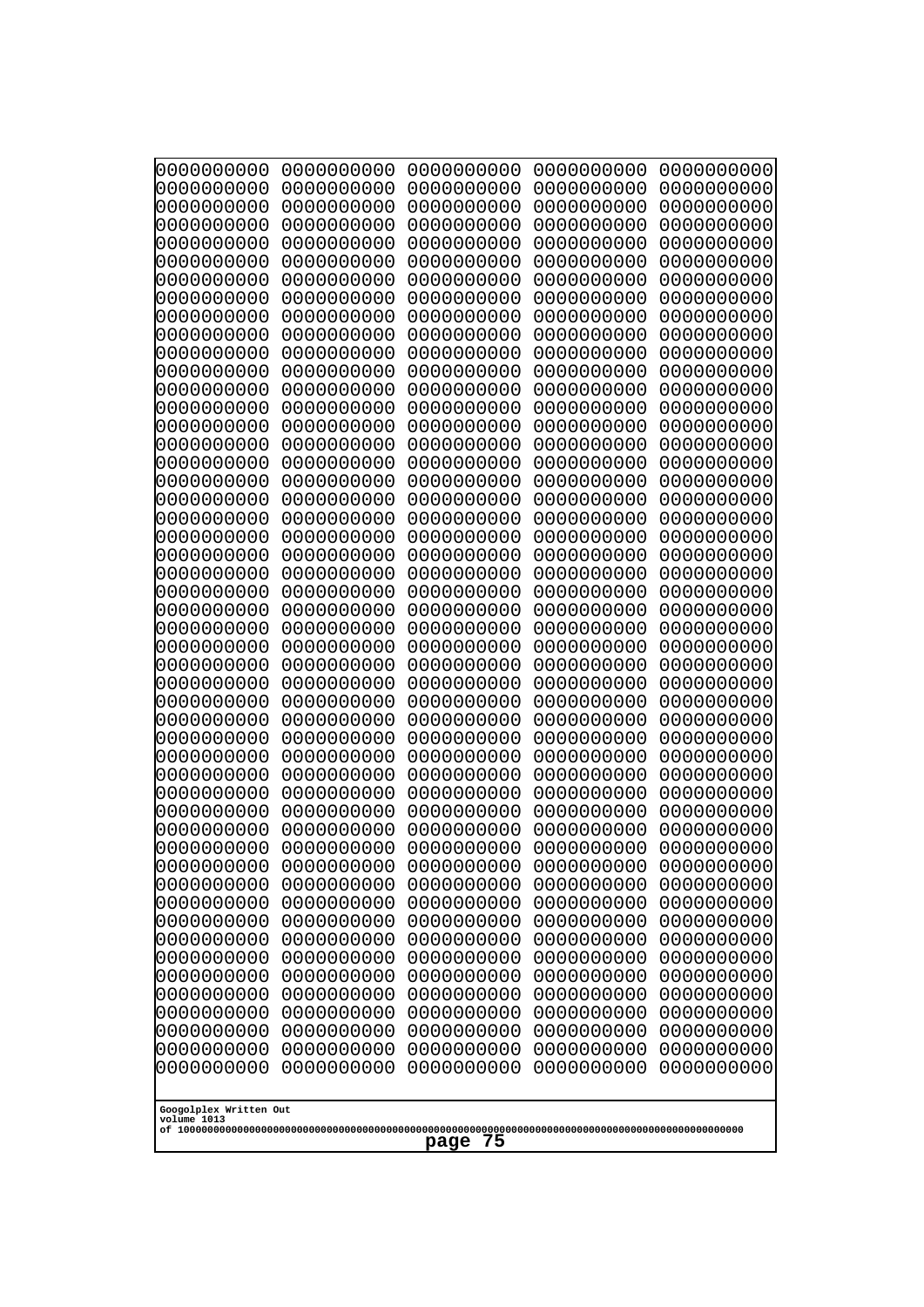| 0000000000                                          | 0000000000 | 0000000000 | 0000000000 | 0000000000 |
|-----------------------------------------------------|------------|------------|------------|------------|
| 0000000000                                          | 0000000000 | 0000000000 | 0000000000 | 0000000000 |
| 0000000000                                          | 0000000000 | 0000000000 | 0000000000 | 0000000000 |
| 0000000000                                          | 0000000000 | 0000000000 | 0000000000 | 0000000000 |
| 0000000000                                          | 0000000000 | 0000000000 | 0000000000 | 0000000000 |
| 0000000000                                          | 0000000000 | 0000000000 | 0000000000 | 0000000000 |
| 0000000000                                          | 0000000000 | 0000000000 | 0000000000 | 0000000000 |
| 0000000000                                          | 0000000000 | 0000000000 | 0000000000 | 0000000000 |
| 0000000000                                          | 0000000000 | 0000000000 | 0000000000 | 0000000000 |
| 0000000000                                          | 0000000000 | 0000000000 | 0000000000 | 0000000000 |
| 0000000000                                          | 0000000000 | 0000000000 | 0000000000 | 0000000000 |
| 0000000000                                          | 0000000000 | 0000000000 | 0000000000 | 0000000000 |
| 0000000000                                          | 0000000000 | 0000000000 | 0000000000 | 0000000000 |
| 0000000000                                          | 0000000000 | 0000000000 | 0000000000 | 0000000000 |
| 0000000000                                          | 0000000000 | 0000000000 | 0000000000 | 0000000000 |
| 0000000000                                          | 0000000000 | 0000000000 | 0000000000 | 0000000000 |
| 0000000000                                          | 0000000000 | 0000000000 | 0000000000 | 0000000000 |
| 0000000000                                          | 0000000000 | 0000000000 | 0000000000 | 0000000000 |
| 0000000000                                          | 0000000000 | 0000000000 | 0000000000 | 0000000000 |
| 0000000000                                          | 0000000000 | 0000000000 | 0000000000 | 0000000000 |
| 0000000000                                          | 0000000000 | 0000000000 | 0000000000 | 0000000000 |
| 0000000000                                          | 0000000000 | 0000000000 | 0000000000 | 0000000000 |
| 0000000000                                          | 0000000000 | 0000000000 | 0000000000 | 0000000000 |
| 0000000000                                          | 0000000000 | 0000000000 | 0000000000 | 0000000000 |
| 0000000000                                          | 0000000000 | 0000000000 | 0000000000 | 0000000000 |
| 0000000000                                          | 0000000000 | 0000000000 | 0000000000 | 0000000000 |
| 0000000000                                          | 0000000000 | 0000000000 | 0000000000 | 0000000000 |
| 0000000000                                          | 0000000000 | 0000000000 | 0000000000 | 0000000000 |
| 0000000000                                          | 0000000000 | 0000000000 | 0000000000 | 0000000000 |
| 0000000000                                          | 0000000000 | 0000000000 | 0000000000 | 0000000000 |
| 0000000000                                          | 0000000000 | 0000000000 | 0000000000 | 0000000000 |
| 0000000000                                          | 0000000000 | 0000000000 | 0000000000 | 0000000000 |
| 0000000000                                          | 0000000000 | 0000000000 | 0000000000 | 0000000000 |
| 0000000000                                          | 0000000000 | 0000000000 | 0000000000 | 0000000000 |
| 0000000000                                          | 0000000000 | 0000000000 | 0000000000 | 0000000000 |
| 0000000000                                          | 0000000000 | 0000000000 | 0000000000 | 0000000000 |
| 0000000000                                          | 0000000000 | 0000000000 | 0000000000 | 0000000000 |
| 0000000000                                          | 0000000000 | 0000000000 | 0000000000 | 0000000000 |
| 0000000000                                          | 0000000000 | 0000000000 | 0000000000 | 0000000000 |
| 0000000000                                          | 0000000000 | 0000000000 | 0000000000 | 0000000000 |
| 0000000000                                          | 0000000000 | 0000000000 | 0000000000 | 0000000000 |
| 0000000000                                          | 0000000000 | 0000000000 | 0000000000 | 0000000000 |
| 0000000000                                          | 0000000000 | 0000000000 | 0000000000 | 0000000000 |
| 0000000000                                          | 0000000000 | 0000000000 | 0000000000 | 0000000000 |
| 0000000000                                          | 0000000000 | 0000000000 | 0000000000 | 0000000000 |
|                                                     |            |            |            |            |
| 0000000000                                          | 0000000000 | 0000000000 | 0000000000 | 0000000000 |
| 0000000000                                          | 0000000000 | 0000000000 | 0000000000 | 0000000000 |
| 0000000000                                          | 0000000000 | 0000000000 | 0000000000 | 0000000000 |
| 0000000000                                          | 0000000000 | 0000000000 | 0000000000 | 0000000000 |
| 0000000000                                          | 0000000000 | 0000000000 | 0000000000 | 0000000000 |
| Googolplex Written Out<br>volume 1013<br>76<br>page |            |            |            |            |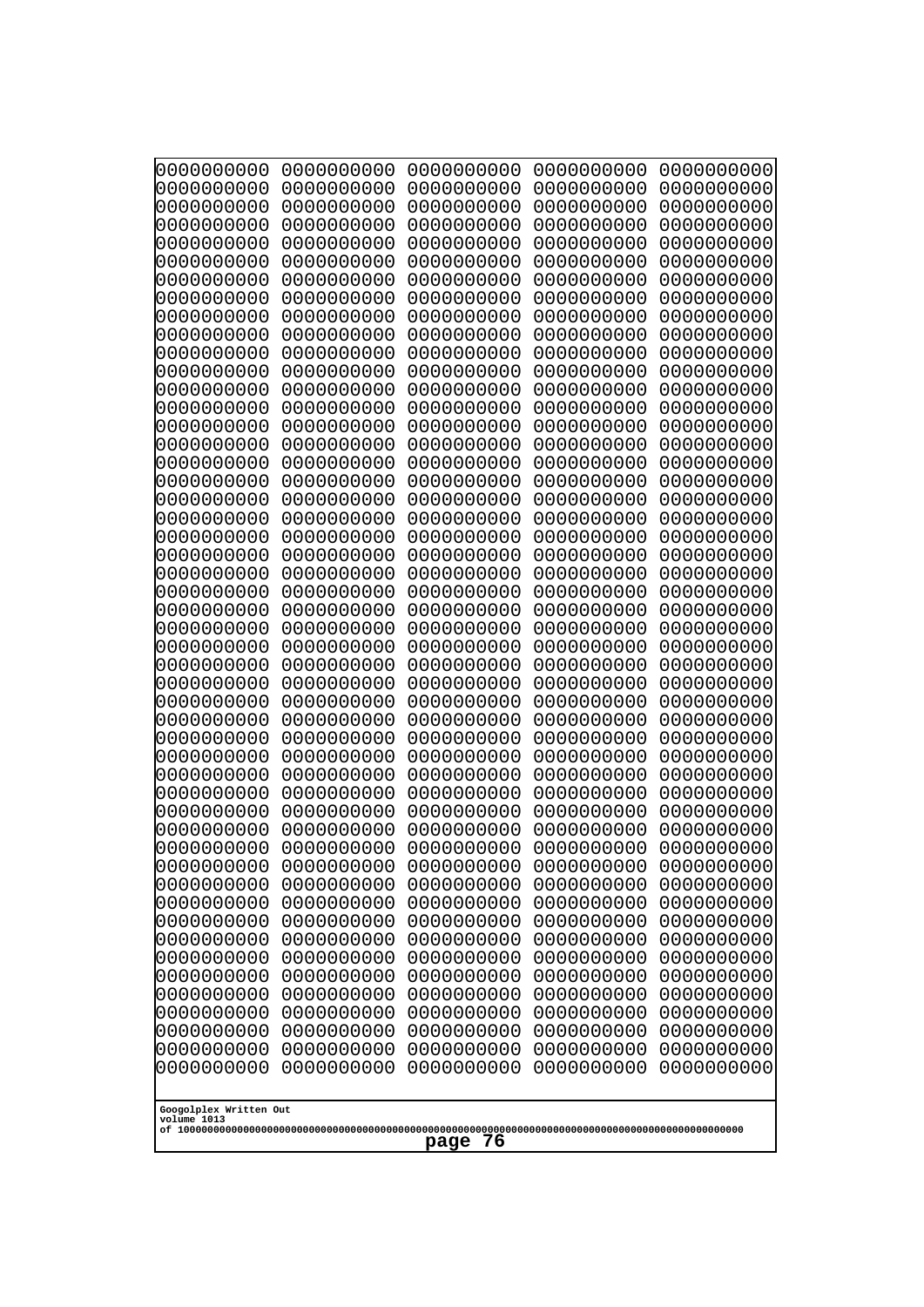| 0000000000<br>0000000000<br>0000000000<br>0000000000<br>0000000000<br>0000000000<br>0000000000<br>0000000000<br>1000000000<br>0000000000<br>0000000000<br>0000000000<br>0000000000<br>0000000000<br>0000000000<br>0000000000<br>0000000000<br>0000000000<br>0000000000<br>0000000000<br>0000000000<br>0000000000<br>0000000000<br>0000000000<br>0000000000<br>0000000000<br>0000000000<br>0000000000<br>0000000000<br>0000000000<br>0000000000<br>0000000000<br>0000000000<br>0000000000<br>10000000000<br>0000000000<br>0000000000<br>0000000000<br>0000000000<br>0000000000<br>0000000000<br>0000000000<br>0000000000<br>0000000000<br>0000000000<br>0000000000<br>0000000000 | 0000000000<br>0000000000<br>0000000000<br>0000000000<br>0000000000<br>0000000000<br>0000000000<br>0000000000<br>0000000000<br>0000000000<br>0000000000<br>0000000000<br>0000000000<br>0000000000<br>0000000000<br>0000000000<br>0000000000<br>0000000000<br>0000000000<br>0000000000<br>0000000000<br>0000000000<br>0000000000<br>0000000000<br>0000000000<br>0000000000<br>0000000000<br>0000000000<br>0000000000<br>0000000000<br>0000000000<br>0000000000<br>0000000000<br>0000000000<br>0000000000<br>0000000000<br>0000000000<br>0000000000<br>0000000000<br>0000000000<br>0000000000<br>0000000000<br>0000000000<br>0000000000<br>0000000000<br>0000000000 | 0000000000<br>0000000000<br>0000000000<br>0000000000<br>0000000000<br>0000000000<br>0000000000<br>0000000000<br>0000000000<br>0000000000<br>0000000000<br>0000000000<br>0000000000<br>0000000000<br>0000000000<br>0000000000<br>0000000000<br>0000000000<br>0000000000<br>0000000000<br>0000000000<br>0000000000<br>0000000000<br>0000000000<br>0000000000<br>0000000000<br>0000000000<br>0000000000<br>0000000000<br>0000000000<br>0000000000<br>0000000000<br>0000000000<br>0000000000<br>0000000000<br>0000000000<br>0000000000<br>0000000000<br>0000000000<br>0000000000<br>0000000000<br>0000000000<br>0000000000<br>0000000000<br>0000000000<br>0000000000<br>0000000000 | 0000000000<br>0000000000<br>0000000000<br>0000000000<br>0000000000<br>0000000000<br>0000000000<br>0000000000<br>0000000000<br>0000000000<br>0000000000<br>0000000000<br>0000000000<br>0000000000<br>0000000000<br>0000000000<br>0000000000<br>0000000000<br>0000000000<br>0000000000<br>0000000000<br>0000000000<br>0000000000<br>0000000000<br>0000000000<br>0000000000<br>0000000000<br>0000000000<br>0000000000<br>0000000000<br>0000000000<br>0000000000<br>0000000000<br>0000000000<br>0000000000<br>0000000000<br>0000000000<br>0000000000<br>0000000000<br>0000000000<br>0000000000<br>0000000000<br>0000000000<br>0000000000<br>0000000000<br>0000000000<br>0000000000 | 0000000000<br>0000000000<br>0000000000<br>0000000000<br>0000000000<br>0000000000<br>0000000000<br>0000000000<br>0000000000<br>0000000000<br>0000000000<br>0000000000<br>0000000000<br>0000000000<br>0000000000<br>0000000000<br>0000000000<br>0000000000<br>0000000000<br>0000000000<br>0000000000<br>0000000000<br>0000000000<br>0000000000<br>0000000000<br>0000000000<br>0000000000<br>0000000000<br>0000000000<br>0000000000<br>0000000000<br>0000000000<br>0000000000<br>0000000000<br>0000000000<br>0000000000<br>0000000000<br>0000000000<br>0000000000<br>0000000000<br>0000000000<br>0000000000<br>0000000000<br>0000000000<br>0000000000<br>0000000000<br>0000000000 |
|---------------------------------------------------------------------------------------------------------------------------------------------------------------------------------------------------------------------------------------------------------------------------------------------------------------------------------------------------------------------------------------------------------------------------------------------------------------------------------------------------------------------------------------------------------------------------------------------------------------------------------------------------------------------------------|------------------------------------------------------------------------------------------------------------------------------------------------------------------------------------------------------------------------------------------------------------------------------------------------------------------------------------------------------------------------------------------------------------------------------------------------------------------------------------------------------------------------------------------------------------------------------------------------------------------------------------------------------------------|--------------------------------------------------------------------------------------------------------------------------------------------------------------------------------------------------------------------------------------------------------------------------------------------------------------------------------------------------------------------------------------------------------------------------------------------------------------------------------------------------------------------------------------------------------------------------------------------------------------------------------------------------------------------------------|--------------------------------------------------------------------------------------------------------------------------------------------------------------------------------------------------------------------------------------------------------------------------------------------------------------------------------------------------------------------------------------------------------------------------------------------------------------------------------------------------------------------------------------------------------------------------------------------------------------------------------------------------------------------------------|--------------------------------------------------------------------------------------------------------------------------------------------------------------------------------------------------------------------------------------------------------------------------------------------------------------------------------------------------------------------------------------------------------------------------------------------------------------------------------------------------------------------------------------------------------------------------------------------------------------------------------------------------------------------------------|
| Googolplex Written Out<br>volume 1013<br>77<br>page                                                                                                                                                                                                                                                                                                                                                                                                                                                                                                                                                                                                                             |                                                                                                                                                                                                                                                                                                                                                                                                                                                                                                                                                                                                                                                                  |                                                                                                                                                                                                                                                                                                                                                                                                                                                                                                                                                                                                                                                                                |                                                                                                                                                                                                                                                                                                                                                                                                                                                                                                                                                                                                                                                                                |                                                                                                                                                                                                                                                                                                                                                                                                                                                                                                                                                                                                                                                                                |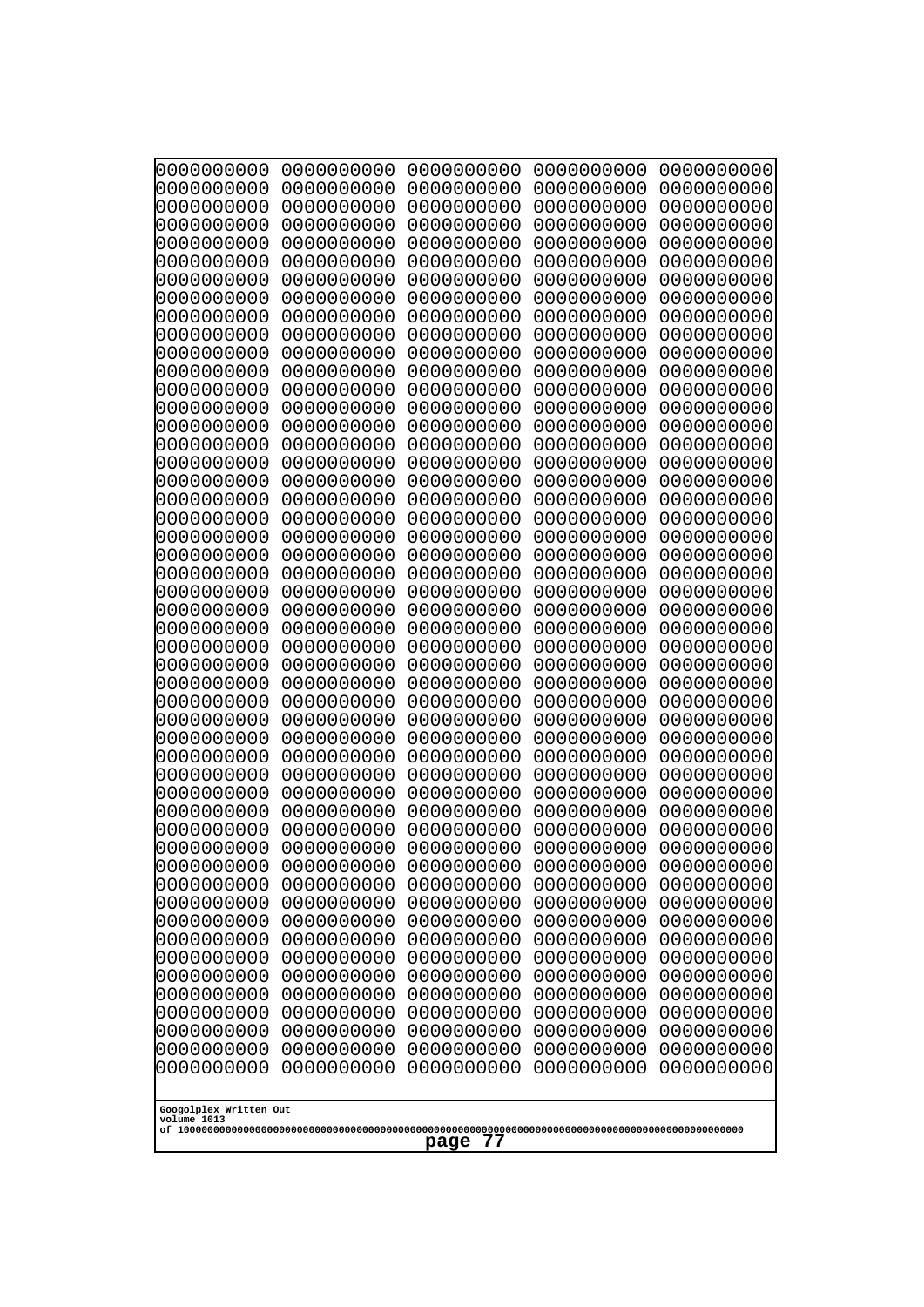| 0000000000                                          | 0000000000 | 0000000000 | 0000000000 | 0000000000 |
|-----------------------------------------------------|------------|------------|------------|------------|
| 0000000000                                          | 0000000000 | 0000000000 | 0000000000 | 0000000000 |
| 0000000000                                          | 0000000000 | 0000000000 | 0000000000 | 0000000000 |
| 0000000000                                          | 0000000000 | 0000000000 | 0000000000 | 0000000000 |
| 1000000000                                          | 0000000000 | 0000000000 | 0000000000 | 0000000000 |
| 0000000000                                          | 0000000000 | 0000000000 | 0000000000 | 0000000000 |
| 0000000000                                          | 0000000000 | 0000000000 | 0000000000 | 0000000000 |
| 0000000000                                          | 0000000000 | 0000000000 | 0000000000 | 0000000000 |
| 0000000000                                          | 0000000000 | 0000000000 | 0000000000 | 0000000000 |
| 0000000000                                          | 0000000000 | 0000000000 | 0000000000 | 0000000000 |
| 0000000000                                          | 0000000000 | 0000000000 | 0000000000 | 0000000000 |
| 0000000000                                          | 0000000000 | 0000000000 | 0000000000 | 0000000000 |
| 0000000000                                          | 0000000000 | 0000000000 | 0000000000 | 0000000000 |
| 0000000000                                          | 0000000000 | 0000000000 | 0000000000 | 0000000000 |
| 0000000000                                          | 0000000000 | 0000000000 | 0000000000 | 0000000000 |
| 0000000000                                          | 0000000000 | 0000000000 | 0000000000 | 0000000000 |
| 0000000000                                          | 0000000000 | 0000000000 | 0000000000 | 0000000000 |
| 0000000000                                          | 0000000000 | 0000000000 | 0000000000 | 0000000000 |
| 0000000000                                          | 0000000000 | 0000000000 | 0000000000 | 0000000000 |
| 0000000000                                          | 0000000000 | 0000000000 | 0000000000 | 0000000000 |
| 0000000000                                          | 0000000000 | 0000000000 | 0000000000 | 0000000000 |
| 0000000000                                          | 0000000000 | 0000000000 | 0000000000 | 0000000000 |
| 0000000000                                          | 0000000000 | 0000000000 | 0000000000 | 0000000000 |
| 0000000000                                          | 0000000000 | 0000000000 | 0000000000 | 0000000000 |
| 0000000000                                          | 0000000000 | 0000000000 | 0000000000 | 0000000000 |
| 0000000000                                          | 0000000000 | 0000000000 | 0000000000 | 0000000000 |
| 0000000000                                          | 0000000000 | 0000000000 | 0000000000 | 0000000000 |
| 0000000000                                          | 0000000000 | 0000000000 | 0000000000 | 0000000000 |
| 0000000000                                          | 0000000000 | 0000000000 | 0000000000 | 0000000000 |
| 0000000000                                          | 0000000000 | 0000000000 | 0000000000 | 0000000000 |
| 0000000000                                          | 0000000000 | 0000000000 | 0000000000 | 0000000000 |
| 0000000000                                          | 0000000000 | 0000000000 | 0000000000 | 0000000000 |
| 0000000000                                          | 0000000000 | 0000000000 | 0000000000 | 0000000000 |
| 0000000000                                          | 0000000000 | 0000000000 | 0000000000 | 0000000000 |
| 0000000000                                          | 0000000000 | 0000000000 | 0000000000 | 0000000000 |
| 0000000000                                          | 0000000000 | 0000000000 | 0000000000 | 0000000000 |
| 0000000000                                          | 0000000000 | 0000000000 | 0000000000 | 0000000000 |
| 0000000000                                          | 0000000000 | 0000000000 | 0000000000 | 0000000000 |
| 0000000000                                          | 0000000000 | 0000000000 | 0000000000 | 0000000000 |
| 0000000000                                          | 0000000000 | 0000000000 | 0000000000 | 0000000000 |
| 0000000000                                          | 0000000000 | 0000000000 | 0000000000 | 0000000000 |
| 0000000000                                          | 0000000000 | 0000000000 | 0000000000 | 0000000000 |
|                                                     |            |            |            |            |
| 0000000000                                          | 0000000000 | 0000000000 | 0000000000 | 0000000000 |
| 0000000000                                          | 0000000000 | 0000000000 | 0000000000 | 0000000000 |
| 0000000000                                          | 0000000000 | 0000000000 | 0000000000 | 0000000000 |
| 0000000000                                          | 0000000000 | 0000000000 | 0000000000 | 0000000000 |
| 0000000000                                          | 0000000000 | 0000000000 | 0000000000 | 0000000000 |
| 0000000000                                          | 0000000000 | 0000000000 | 0000000000 | 0000000000 |
| 0000000000                                          | 0000000000 | 0000000000 | 0000000000 | 0000000000 |
| 0000000000                                          | 0000000000 | 0000000000 | 0000000000 | 0000000000 |
| Googolplex Written Out<br>volume 1013<br>78<br>page |            |            |            |            |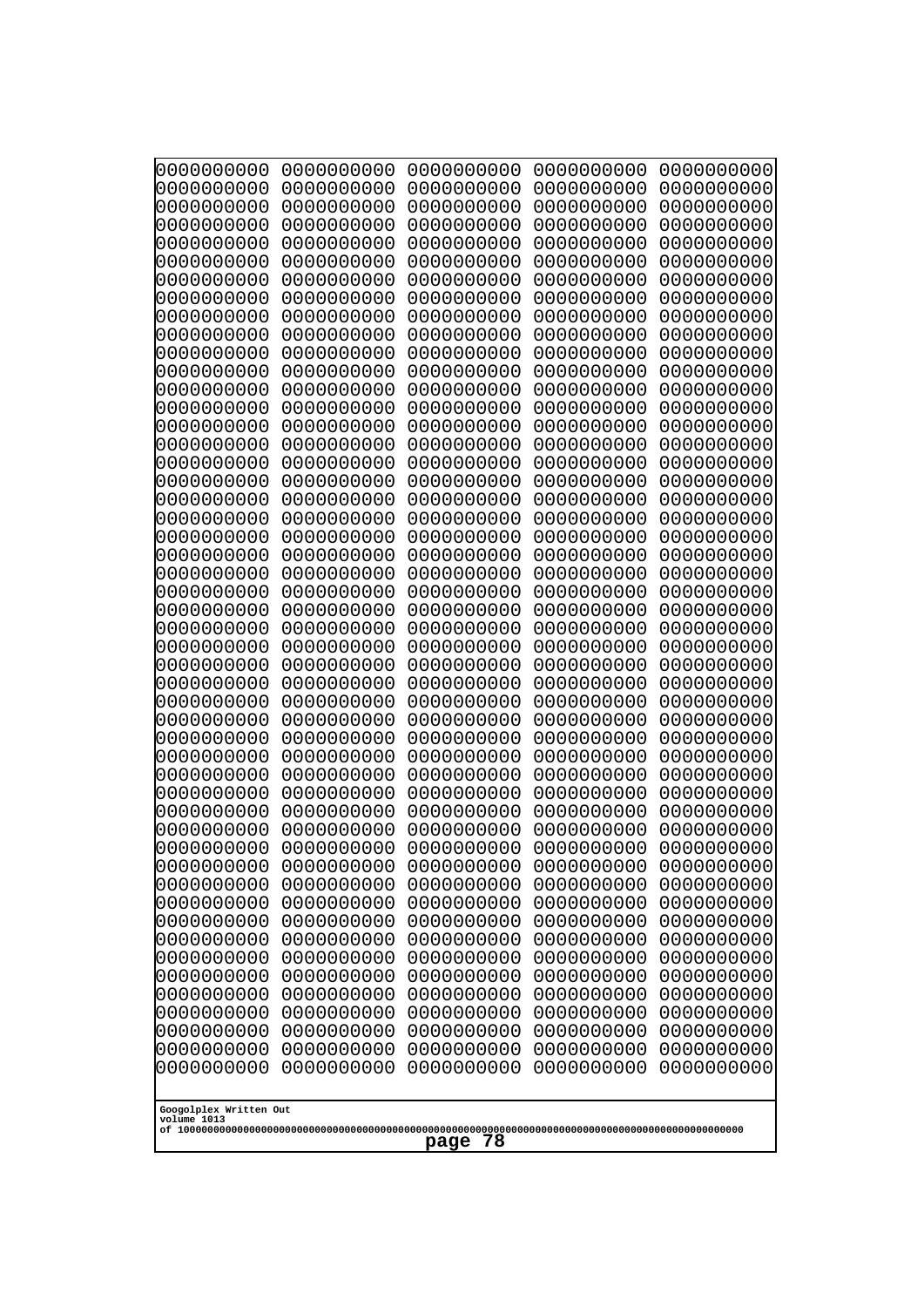| 000000000                                                          | 0000000000 | 0000000000 | 0000000000 | 0000000000 |
|--------------------------------------------------------------------|------------|------------|------------|------------|
| 0000000000                                                         | 0000000000 | 0000000000 | 0000000000 | 0000000000 |
| 0000000000                                                         | 0000000000 | 0000000000 | 0000000000 | 0000000000 |
| 0000000000                                                         | 0000000000 | 0000000000 | 0000000000 | 0000000000 |
| 0000000000                                                         | 0000000000 | 0000000000 | 0000000000 | 0000000000 |
| 0000000000                                                         | 0000000000 | 0000000000 | 0000000000 | 0000000000 |
| 0000000000                                                         | 0000000000 | 0000000000 | 0000000000 | 0000000000 |
| 0000000000                                                         | 0000000000 | 0000000000 | 0000000000 | 0000000000 |
| 0000000000                                                         | 0000000000 | 0000000000 | 0000000000 | 0000000000 |
| 0000000000                                                         | 0000000000 | 0000000000 | 0000000000 | 0000000000 |
| 0000000000                                                         | 0000000000 | 0000000000 | 0000000000 | 0000000000 |
| 0000000000                                                         | 0000000000 | 0000000000 | 0000000000 | 0000000000 |
| 0000000000                                                         | 0000000000 | 0000000000 | 0000000000 | 0000000000 |
| 0000000000                                                         | 0000000000 | 0000000000 | 0000000000 | 0000000000 |
| 0000000000                                                         | 0000000000 | 0000000000 | 0000000000 | 0000000000 |
| 0000000000                                                         | 0000000000 | 0000000000 | 0000000000 | 0000000000 |
| 0000000000                                                         | 0000000000 | 0000000000 | 0000000000 | 0000000000 |
| 0000000000                                                         | 0000000000 | 0000000000 | 0000000000 | 0000000000 |
| 0000000000                                                         | 0000000000 | 0000000000 | 0000000000 | 0000000000 |
| 0000000000                                                         | 0000000000 | 0000000000 | 0000000000 | 0000000000 |
| 0000000000                                                         | 0000000000 | 0000000000 | 0000000000 | 0000000000 |
| 0000000000                                                         | 0000000000 | 0000000000 | 0000000000 | 0000000000 |
| 0000000000                                                         | 0000000000 | 0000000000 | 0000000000 | 0000000000 |
| 0000000000                                                         | 0000000000 | 0000000000 | 0000000000 | 0000000000 |
| 0000000000                                                         | 0000000000 | 0000000000 | 0000000000 | 0000000000 |
| 0000000000                                                         | 0000000000 | 0000000000 | 0000000000 | 0000000000 |
| 0000000000                                                         | 0000000000 | 0000000000 | 0000000000 | 0000000000 |
| 0000000000                                                         | 0000000000 | 0000000000 | 0000000000 | 0000000000 |
| 0000000000                                                         | 0000000000 | 0000000000 | 0000000000 | 0000000000 |
| 0000000000                                                         | 0000000000 | 0000000000 | 0000000000 | 0000000000 |
| 0000000000                                                         | 0000000000 | 0000000000 | 0000000000 | 0000000000 |
| 0000000000                                                         | 0000000000 | 0000000000 | 0000000000 | 0000000000 |
| 0000000000                                                         | 0000000000 | 0000000000 | 0000000000 | 0000000000 |
| 0000000000                                                         | 0000000000 | 0000000000 | 0000000000 | 0000000000 |
| 0000000000                                                         | 0000000000 | 0000000000 | 0000000000 | 0000000000 |
| 0000000000                                                         | 0000000000 | 0000000000 | 0000000000 | 0000000000 |
| 0000000000                                                         | 0000000000 | 0000000000 | 0000000000 | 0000000000 |
| 0000000000                                                         | 0000000000 | 0000000000 | 0000000000 | 0000000000 |
| 0000000000                                                         | 0000000000 | 0000000000 | 0000000000 | 0000000000 |
| 0000000000                                                         | 0000000000 | 0000000000 | 0000000000 | 0000000000 |
| 0000000000                                                         | 0000000000 | 0000000000 | 0000000000 | 0000000000 |
| 0000000000                                                         | 0000000000 | 0000000000 | 0000000000 | 0000000000 |
| 0000000000                                                         | 0000000000 | 0000000000 | 0000000000 | 0000000000 |
| 0000000000                                                         | 0000000000 | 0000000000 | 0000000000 | 0000000000 |
| 0000000000                                                         | 0000000000 | 0000000000 | 0000000000 | 0000000000 |
| 0000000000                                                         | 0000000000 | 0000000000 | 0000000000 | 0000000000 |
| 0000000000                                                         | 0000000000 | 0000000000 | 0000000000 | 0000000000 |
| 0000000000                                                         | 0000000000 | 0000000000 | 0000000000 | 0000000000 |
| 0000000000                                                         | 0000000000 | 0000000000 | 0000000000 | 0000000000 |
| 0000000000<br>0000000000<br>0000000000<br>0000000000<br>0000000000 |            |            |            |            |
| Googolplex Written Out<br>volume 1013<br>79<br>page                |            |            |            |            |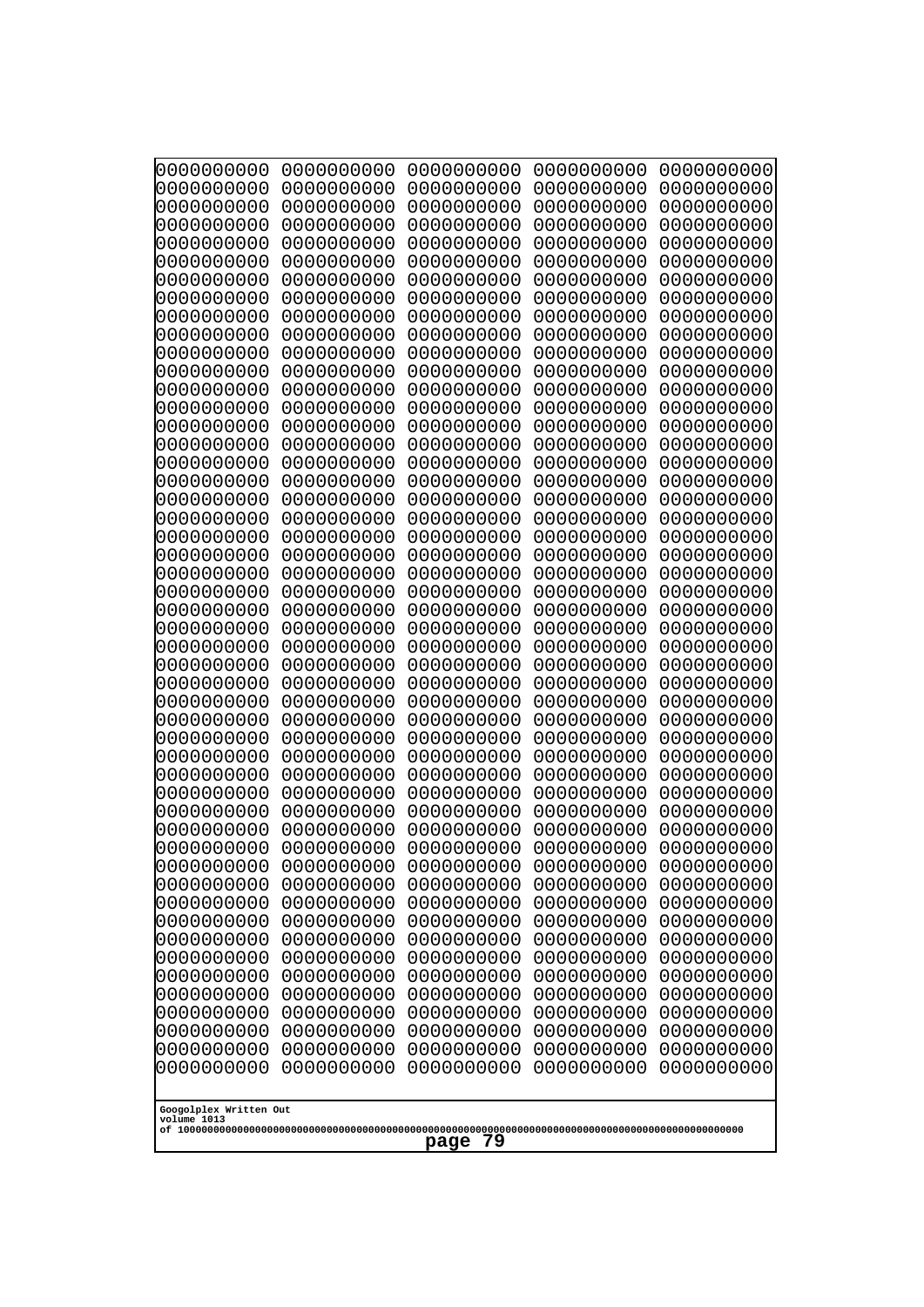| 0000000000                                                                                                                               | 0000000000 | 0000000000 | 0000000000 | 0000000000 |
|------------------------------------------------------------------------------------------------------------------------------------------|------------|------------|------------|------------|
| 0000000000                                                                                                                               | 0000000000 | 0000000000 | 0000000000 | 0000000000 |
| 0000000000                                                                                                                               | 0000000000 | 0000000000 | 0000000000 | 0000000000 |
| 0000000000                                                                                                                               | 0000000000 | 0000000000 | 0000000000 | 0000000000 |
| 0000000000                                                                                                                               | 0000000000 | 0000000000 | 0000000000 | 0000000000 |
| 0000000000                                                                                                                               | 0000000000 | 0000000000 | 0000000000 | 0000000000 |
| 0000000000                                                                                                                               | 0000000000 | 0000000000 | 0000000000 | 0000000000 |
| 0000000000                                                                                                                               | 0000000000 | 0000000000 | 0000000000 | 0000000000 |
| 0000000000                                                                                                                               | 0000000000 | 0000000000 | 0000000000 | 0000000000 |
| 0000000000                                                                                                                               | 0000000000 | 0000000000 | 0000000000 | 0000000000 |
| 0000000000                                                                                                                               | 0000000000 | 0000000000 | 0000000000 | 0000000000 |
| 0000000000                                                                                                                               | 0000000000 | 0000000000 | 0000000000 | 0000000000 |
| 0000000000                                                                                                                               | 0000000000 | 0000000000 | 0000000000 | 0000000000 |
| 0000000000                                                                                                                               | 0000000000 | 0000000000 | 0000000000 | 0000000000 |
| 0000000000                                                                                                                               | 0000000000 | 0000000000 | 0000000000 | 0000000000 |
| 0000000000                                                                                                                               | 0000000000 | 0000000000 | 0000000000 | 0000000000 |
| 0000000000                                                                                                                               | 0000000000 | 0000000000 | 0000000000 | 0000000000 |
| 0000000000                                                                                                                               | 0000000000 | 0000000000 | 0000000000 | 0000000000 |
| 0000000000                                                                                                                               | 0000000000 | 0000000000 | 0000000000 | 0000000000 |
| 0000000000                                                                                                                               | 0000000000 | 0000000000 | 0000000000 | 0000000000 |
| 0000000000                                                                                                                               | 0000000000 | 0000000000 | 0000000000 | 0000000000 |
| 0000000000                                                                                                                               | 0000000000 | 0000000000 | 0000000000 | 0000000000 |
| 0000000000                                                                                                                               | 0000000000 | 0000000000 | 0000000000 | 0000000000 |
| 0000000000                                                                                                                               | 0000000000 | 0000000000 | 0000000000 | 0000000000 |
| 0000000000                                                                                                                               | 0000000000 | 0000000000 | 0000000000 | 0000000000 |
| 0000000000                                                                                                                               | 0000000000 | 0000000000 | 0000000000 | 0000000000 |
| 0000000000                                                                                                                               | 0000000000 | 0000000000 | 0000000000 | 0000000000 |
| 0000000000                                                                                                                               | 0000000000 | 0000000000 | 0000000000 | 0000000000 |
| 0000000000                                                                                                                               | 0000000000 | 0000000000 | 0000000000 | 0000000000 |
| 0000000000                                                                                                                               | 0000000000 | 0000000000 | 0000000000 | 0000000000 |
| 0000000000                                                                                                                               | 0000000000 | 0000000000 | 0000000000 | 0000000000 |
| 0000000000                                                                                                                               | 0000000000 | 0000000000 | 0000000000 | 0000000000 |
| 0000000000                                                                                                                               | 0000000000 | 0000000000 | 0000000000 | 0000000000 |
| 0000000000                                                                                                                               | 0000000000 | 0000000000 | 0000000000 | 0000000000 |
| 0000000000                                                                                                                               | 0000000000 | 0000000000 | 0000000000 | 0000000000 |
| 0000000000                                                                                                                               | 0000000000 | 0000000000 | 0000000000 | 0000000000 |
| 0000000000                                                                                                                               | 0000000000 | 0000000000 | 0000000000 | 0000000000 |
| 0000000000                                                                                                                               | 0000000000 | 0000000000 | 0000000000 | 0000000000 |
| 0000000000                                                                                                                               | 0000000000 | 0000000000 | 0000000000 | 0000000000 |
| 0000000000                                                                                                                               | 0000000000 | 0000000000 | 0000000000 | 0000000000 |
| 0000000000                                                                                                                               | 0000000000 | 0000000000 | 0000000000 | 0000000000 |
| 0000000000                                                                                                                               | 0000000000 | 0000000000 | 0000000000 | 0000000000 |
| 0000000000                                                                                                                               | 0000000000 | 0000000000 | 0000000000 | 0000000000 |
| 0000000000                                                                                                                               | 0000000000 | 0000000000 | 0000000000 | 0000000000 |
| 0000000000                                                                                                                               | 0000000000 | 0000000000 | 0000000000 | 0000000000 |
| 0000000000                                                                                                                               | 0000000000 | 0000000000 | 0000000000 | 0000000000 |
| 0000000000                                                                                                                               | 0000000000 | 0000000000 | 0000000000 | 0000000000 |
| 0000000000                                                                                                                               | 0000000000 | 0000000000 | 0000000000 | 0000000000 |
| 0000000000<br>0000000000<br>0000000000<br>0000000000<br>0000000000<br>0000000000<br>0000000000<br>0000000000<br>0000000000<br>0000000000 |            |            |            |            |
| Googolplex Written Out<br>volume 1013<br>page 80                                                                                         |            |            |            |            |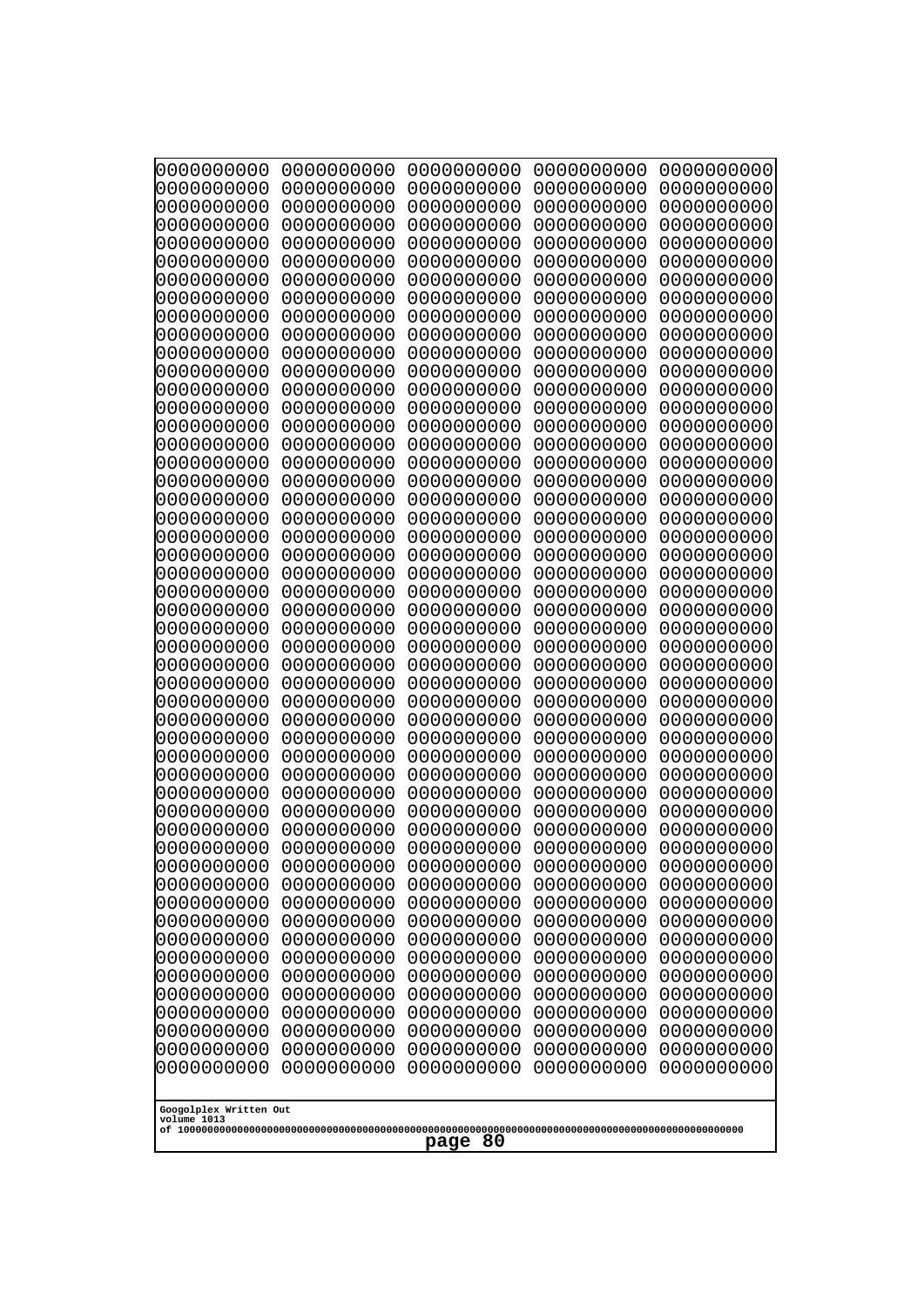| 000000000<br>0000000000               | 0000000000<br>0000000000 | 0000000000<br>0000000000 | 0000000000<br>0000000000 | 0000000000<br>0000000000 |  |
|---------------------------------------|--------------------------|--------------------------|--------------------------|--------------------------|--|
| 0000000000                            | 0000000000               | 0000000000               | 0000000000               | 0000000000               |  |
| 0000000000<br>0000000000              | 0000000000<br>0000000000 | 0000000000<br>0000000000 | 0000000000<br>0000000000 | 0000000000<br>0000000000 |  |
| 0000000000                            | 0000000000               | 0000000000               | 0000000000               | 0000000000               |  |
| 0000000000<br>0000000000              | 0000000000<br>0000000000 | 0000000000<br>0000000000 | 0000000000<br>0000000000 | 0000000000<br>0000000000 |  |
| 0000000000                            | 0000000000               | 0000000000               | 0000000000               | 0000000000               |  |
| 0000000000                            | 0000000000               | 0000000000               | 0000000000               | 0000000000               |  |
| 0000000000<br>0000000000              | 0000000000<br>0000000000 | 0000000000<br>0000000000 | 0000000000<br>0000000000 | 0000000000<br>0000000000 |  |
| 0000000000                            | 0000000000               | 0000000000               | 0000000000               | 0000000000               |  |
| 0000000000<br>0000000000              | 0000000000<br>0000000000 | 0000000000<br>0000000000 | 0000000000<br>0000000000 | 0000000000<br>0000000000 |  |
| 0000000000                            | 0000000000               | 0000000000               | 0000000000               | 0000000000               |  |
| 0000000000                            | 0000000000               | 0000000000               | 0000000000               | 0000000000<br>0000000000 |  |
| 0000000000<br>0000000000              | 0000000000<br>0000000000 | 0000000000<br>0000000000 | 0000000000<br>0000000000 | 0000000000               |  |
| 0000000000                            | 0000000000               | 0000000000               | 0000000000               | 0000000000               |  |
| 0000000000<br>0000000000              | 0000000000<br>0000000000 | 0000000000<br>0000000000 | 0000000000<br>0000000000 | 0000000000<br>0000000000 |  |
| 0000000000                            | 0000000000               | 0000000000               | 0000000000               | 0000000000               |  |
| 0000000000<br>0000000000              | 0000000000<br>0000000000 | 0000000000<br>0000000000 | 0000000000<br>0000000000 | 0000000000<br>0000000000 |  |
| 0000000000                            | 0000000000               | 0000000000               | 0000000000               | 0000000000               |  |
| 0000000000                            | 0000000000               | 0000000000               | 0000000000               | 0000000000               |  |
| 0000000000<br>0000000000              | 0000000000<br>0000000000 | 0000000000<br>0000000000 | 0000000000<br>0000000000 | 0000000000<br>0000000000 |  |
| 0000000000                            | 0000000000               | 0000000000               | 0000000000               | 0000000000               |  |
| 0000000000<br>0000000000              | 0000000000<br>0000000000 | 0000000000<br>0000000000 | 0000000000<br>0000000000 | 0000000000<br>0000000000 |  |
| 0000000000                            | 0000000000               | 0000000000               | 0000000000               | 0000000000               |  |
| 0000000000<br>0000000000              | 0000000000<br>0000000000 | 0000000000<br>0000000000 | 0000000000<br>0000000000 | 0000000000<br>0000000000 |  |
| 0000000000                            | 0000000000               | 0000000000               | 0000000000               | 0000000000               |  |
| 0000000000                            | 0000000000               | 0000000000               | 0000000000               | 0000000000               |  |
| 0000000000<br>0000000000              | 0000000000<br>0000000000 | 0000000000<br>0000000000 | 0000000000<br>0000000000 | 0000000000<br>0000000000 |  |
| 0000000000                            | 0000000000               | 0000000000               | 0000000000               | 0000000000               |  |
| 0000000000<br>0000000000              | 0000000000<br>0000000000 | 0000000000<br>0000000000 | 0000000000<br>0000000000 | 0000000000<br>0000000000 |  |
| 0000000000                            | 0000000000               | 0000000000               | 0000000000               | 0000000000               |  |
| 0000000000<br>0000000000              | 0000000000<br>0000000000 | 0000000000<br>0000000000 | 0000000000<br>0000000000 | 0000000000<br>0000000000 |  |
| 0000000000                            | 0000000000               | 0000000000               | 0000000000               | 0000000000               |  |
| 0000000000                            | 0000000000               | 0000000000               | 0000000000               | 0000000000               |  |
| 0000000000<br>0000000000              | 0000000000<br>0000000000 | 0000000000<br>0000000000 | 0000000000<br>0000000000 | 0000000000<br>0000000000 |  |
| 0000000000                            | 0000000000               | 0000000000               | 0000000000               | 0000000000               |  |
|                                       |                          |                          |                          |                          |  |
| Googolplex Written Out<br>volume 1013 |                          |                          |                          |                          |  |
| page 81                               |                          |                          |                          |                          |  |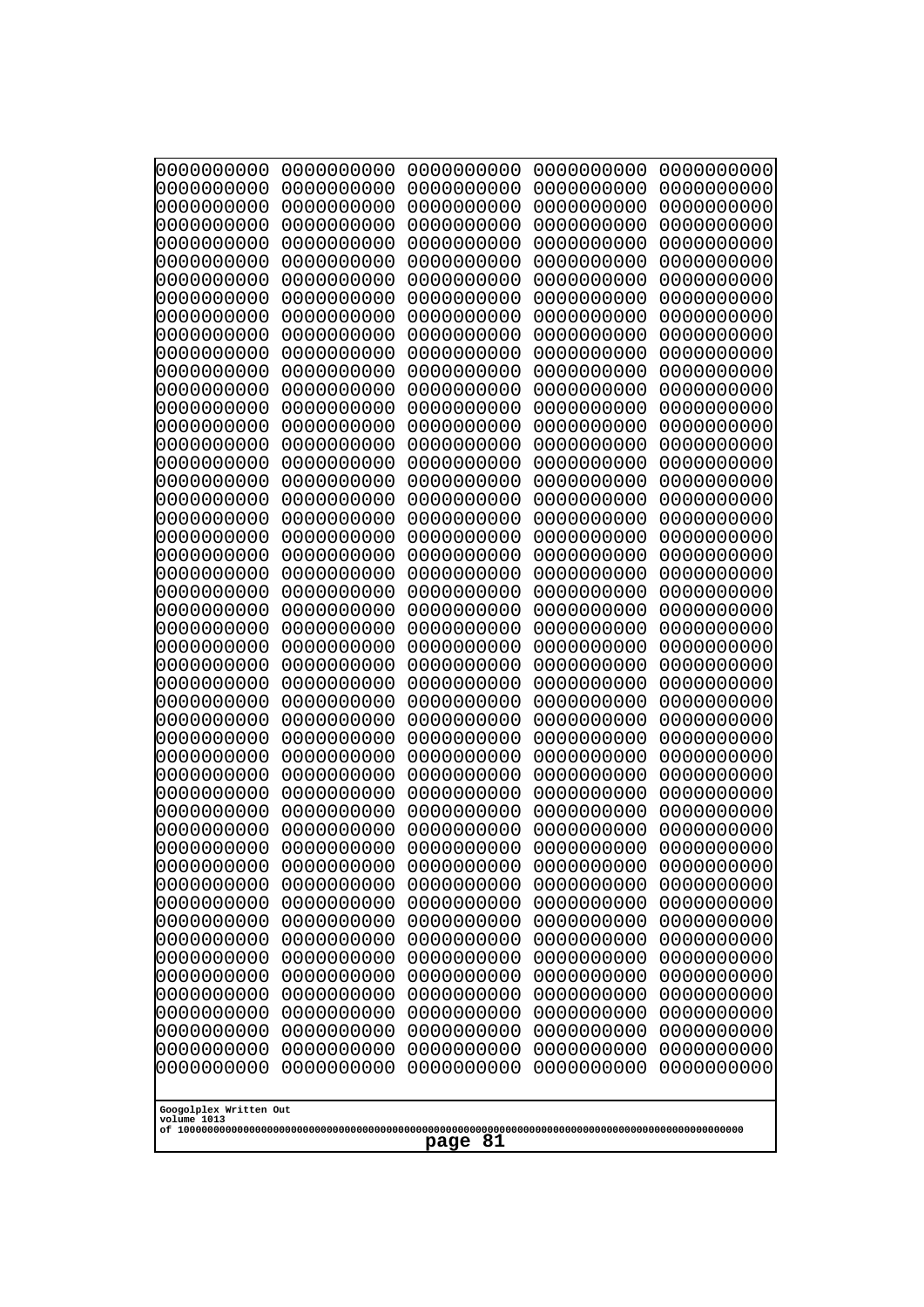| 000000000<br>0000000000  | 0000000000<br>0000000000 | 0000000000<br>0000000000 | 0000000000<br>0000000000 | 0000000000<br>0000000000 |  |
|--------------------------|--------------------------|--------------------------|--------------------------|--------------------------|--|
| 0000000000               | 0000000000               | 0000000000               | 0000000000               | 0000000000               |  |
| 0000000000               | 0000000000               | 0000000000               | 0000000000               | 0000000000               |  |
| 0000000000<br>0000000000 | 0000000000<br>0000000000 | 0000000000<br>0000000000 | 0000000000<br>0000000000 | 0000000000<br>0000000000 |  |
| 0000000000               | 0000000000               | 0000000000               | 0000000000               | 0000000000               |  |
| 0000000000               | 0000000000               | 0000000000               | 0000000000               | 0000000000               |  |
| 0000000000<br>0000000000 | 0000000000<br>0000000000 | 0000000000<br>0000000000 | 0000000000<br>0000000000 | 0000000000<br>0000000000 |  |
| 0000000000               | 0000000000               | 0000000000               | 0000000000               | 0000000000               |  |
| 0000000000               | 0000000000               | 0000000000               | 0000000000               | 0000000000               |  |
| 0000000000<br>0000000000 | 0000000000<br>0000000000 | 0000000000<br>0000000000 | 0000000000<br>0000000000 | 0000000000<br>0000000000 |  |
| 0000000000               | 0000000000               | 0000000000               | 0000000000               | 0000000000               |  |
| 0000000000               | 0000000000               | 0000000000               | 0000000000               | 0000000000               |  |
| 0000000000<br>0000000000 | 0000000000<br>0000000000 | 0000000000<br>0000000000 | 0000000000<br>0000000000 | 0000000000<br>0000000000 |  |
| 0000000000               | 0000000000               | 0000000000               | 0000000000               | 0000000000               |  |
| 0000000000               | 0000000000               | 0000000000               | 0000000000               | 0000000000               |  |
| 0000000000               | 0000000000               | 0000000000               | 0000000000               | 0000000000               |  |
| 0000000000<br>0000000000 | 0000000000<br>0000000000 | 0000000000<br>0000000000 | 0000000000<br>0000000000 | 0000000000<br>0000000000 |  |
| 0000000000               | 0000000000               | 0000000000               | 0000000000               | 0000000000               |  |
| 0000000000               | 0000000000               | 0000000000               | 0000000000               | 0000000000               |  |
| 0000000000<br>0000000000 | 0000000000<br>0000000000 | 0000000000<br>0000000000 | 0000000000<br>0000000000 | 0000000000<br>0000000000 |  |
| 0000000000               | 0000000000               | 0000000000               | 0000000000               | 0000000000               |  |
| 0000000000               | 0000000000               | 0000000000               | 0000000000               | 0000000000               |  |
| 0000000000<br>0000000000 | 0000000000<br>0000000000 | 0000000000<br>0000000000 | 0000000000<br>0000000000 | 0000000000<br>0000000000 |  |
| 0000000000               | 0000000000               | 0000000000               | 0000000000               | 0000000000               |  |
| 0000000000               | 0000000000               | 0000000000               | 0000000000               | 0000000000               |  |
| 0000000000<br>0000000000 | 0000000000<br>0000000000 | 0000000000<br>0000000000 | 0000000000<br>0000000000 | 0000000000<br>0000000000 |  |
| 0000000000               | 0000000000               | 0000000000               | 0000000000               | 0000000000               |  |
| 0000000000               | 0000000000               | 0000000000               | 0000000000               | 0000000000               |  |
| 0000000000<br>0000000000 | 0000000000<br>0000000000 | 0000000000<br>0000000000 | 0000000000<br>0000000000 | 0000000000<br>0000000000 |  |
| 0000000000               | 0000000000               | 0000000000               | 0000000000               | 0000000000               |  |
| 0000000000               | 0000000000               | 0000000000               | 0000000000               | 0000000000               |  |
| 0000000000<br>0000000000 | 0000000000<br>0000000000 | 0000000000<br>0000000000 | 0000000000<br>0000000000 | 0000000000<br>0000000000 |  |
| 0000000000               | 0000000000               | 0000000000               | 0000000000               | 0000000000               |  |
| 0000000000               | 0000000000               | 0000000000               | 0000000000               | 0000000000               |  |
| 0000000000               | 0000000000<br>0000000000 | 0000000000               | 0000000000               | 0000000000               |  |
| 0000000000<br>0000000000 | 0000000000               | 0000000000<br>0000000000 | 0000000000<br>0000000000 | 0000000000<br>0000000000 |  |
| 0000000000               | 0000000000               | 0000000000               | 0000000000               | 0000000000               |  |
| 0000000000               | 0000000000               | 0000000000               | 0000000000               | 0000000000               |  |
| Googolplex Written Out   |                          |                          |                          |                          |  |
| volume 1013              |                          |                          |                          |                          |  |
| page 82                  |                          |                          |                          |                          |  |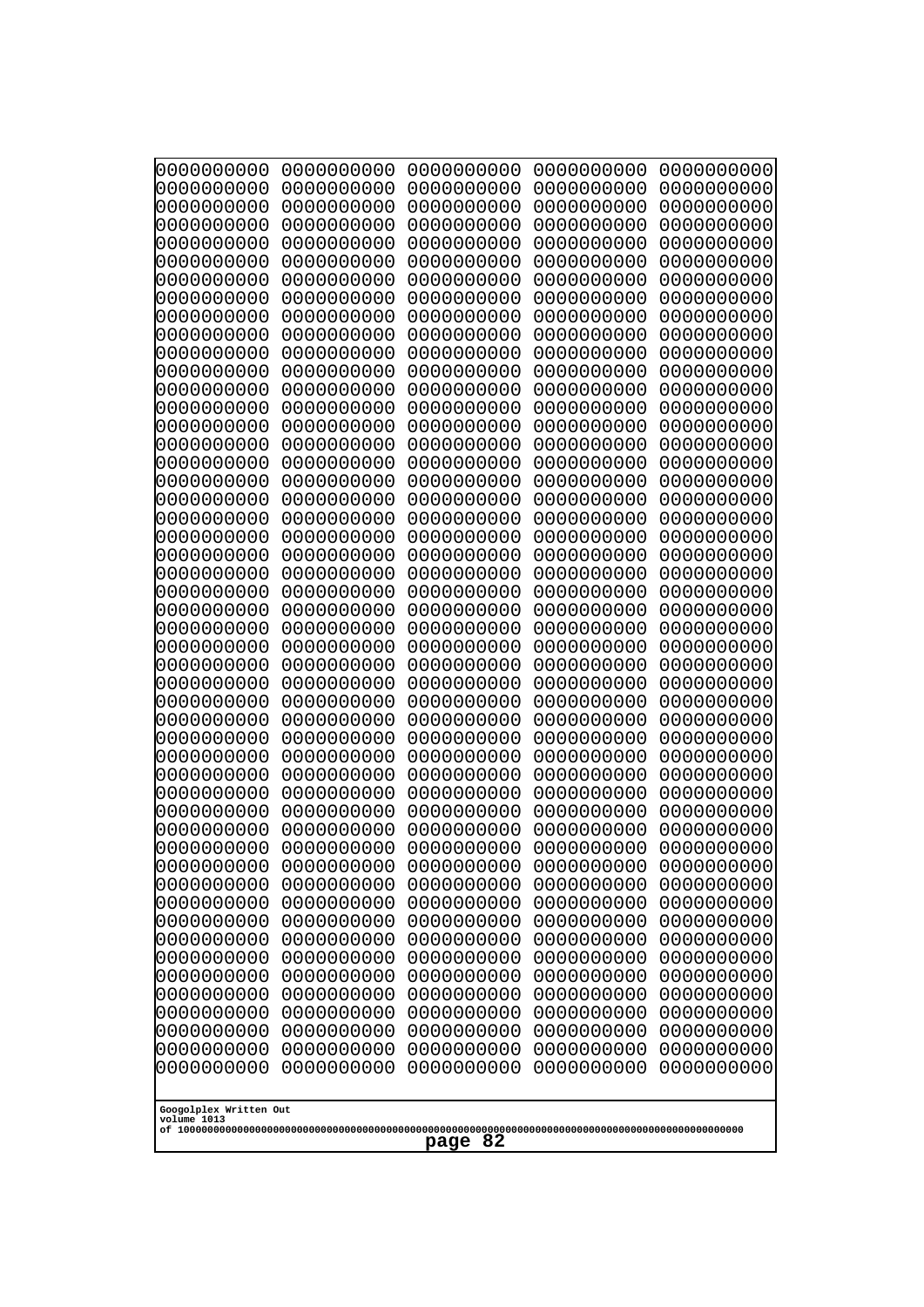| 0000000000                                       | 0000000000 | 0000000000 | 0000000000 | 0000000000 |
|--------------------------------------------------|------------|------------|------------|------------|
| 0000000000                                       | 0000000000 | 0000000000 | 0000000000 | 0000000000 |
| 0000000000                                       | 0000000000 | 0000000000 | 0000000000 | 0000000000 |
| 0000000000                                       | 0000000000 | 0000000000 | 0000000000 | 0000000000 |
| 0000000000                                       | 0000000000 | 0000000000 | 0000000000 | 0000000000 |
| 0000000000                                       | 0000000000 | 0000000000 | 0000000000 | 0000000000 |
| 0000000000                                       | 0000000000 | 0000000000 | 0000000000 | 0000000000 |
| 0000000000                                       | 0000000000 | 0000000000 | 0000000000 | 0000000000 |
| 0000000000                                       | 0000000000 | 0000000000 | 0000000000 | 0000000000 |
| 0000000000                                       | 0000000000 | 0000000000 | 0000000000 | 0000000000 |
| 0000000000                                       | 0000000000 | 0000000000 | 0000000000 | 0000000000 |
| 0000000000                                       | 0000000000 | 0000000000 | 0000000000 | 0000000000 |
| 0000000000                                       | 0000000000 | 0000000000 | 0000000000 | 0000000000 |
| 0000000000                                       | 0000000000 | 0000000000 | 0000000000 | 0000000000 |
| 0000000000                                       | 0000000000 | 0000000000 | 0000000000 | 0000000000 |
| 0000000000                                       | 0000000000 | 0000000000 | 0000000000 | 0000000000 |
| 0000000000                                       | 0000000000 | 0000000000 | 0000000000 | 0000000000 |
| 0000000000                                       | 0000000000 | 0000000000 | 0000000000 | 0000000000 |
| 0000000000                                       | 0000000000 | 0000000000 | 0000000000 | 0000000000 |
| 0000000000                                       | 0000000000 | 0000000000 | 0000000000 | 0000000000 |
| 0000000000                                       | 0000000000 | 0000000000 | 0000000000 | 0000000000 |
| 0000000000                                       | 0000000000 | 0000000000 | 0000000000 | 0000000000 |
| 0000000000                                       | 0000000000 | 0000000000 | 0000000000 | 0000000000 |
| 0000000000                                       | 0000000000 | 0000000000 | 0000000000 | 0000000000 |
| 0000000000                                       | 0000000000 | 0000000000 | 0000000000 | 0000000000 |
| 0000000000                                       | 0000000000 | 0000000000 | 0000000000 | 0000000000 |
| 0000000000                                       | 0000000000 | 0000000000 | 0000000000 | 0000000000 |
| 0000000000                                       | 0000000000 | 0000000000 | 0000000000 | 0000000000 |
| 0000000000                                       | 0000000000 | 0000000000 | 0000000000 | 0000000000 |
| 0000000000                                       | 0000000000 | 0000000000 | 0000000000 | 0000000000 |
| 0000000000                                       | 0000000000 | 0000000000 | 0000000000 | 0000000000 |
| 0000000000                                       | 0000000000 | 0000000000 | 0000000000 | 0000000000 |
| 0000000000                                       | 0000000000 | 0000000000 | 0000000000 | 0000000000 |
| 0000000000                                       | 0000000000 | 0000000000 | 0000000000 | 0000000000 |
| 0000000000                                       | 0000000000 | 0000000000 | 0000000000 | 0000000000 |
| 0000000000                                       | 0000000000 | 0000000000 | 0000000000 | 0000000000 |
| 0000000000                                       | 0000000000 | 0000000000 | 0000000000 | 0000000000 |
| 0000000000                                       | 0000000000 | 0000000000 | 0000000000 | 0000000000 |
| 0000000000                                       | 0000000000 | 0000000000 | 0000000000 | 0000000000 |
| 0000000000                                       | 0000000000 | 0000000000 | 0000000000 | 0000000000 |
| 0000000000                                       | 0000000000 | 0000000000 | 0000000000 | 0000000000 |
| 0000000000                                       | 0000000000 | 0000000000 | 0000000000 | 0000000000 |
| 0000000000                                       | 0000000000 | 0000000000 | 0000000000 | 0000000000 |
| 0000000000                                       | 0000000000 | 0000000000 | 0000000000 | 0000000000 |
| 0000000000                                       | 0000000000 | 0000000000 | 0000000000 | 0000000000 |
| 0000000000                                       | 0000000000 | 0000000000 | 0000000000 | 0000000000 |
| 0000000000                                       | 0000000000 | 0000000000 | 0000000000 | 0000000000 |
| 0000000000                                       | 0000000000 | 0000000000 | 0000000000 | 0000000000 |
| 0000000000                                       | 0000000000 | 0000000000 | 0000000000 | 0000000000 |
| 0000000000                                       | 0000000000 | 0000000000 | 0000000000 | 0000000000 |
| Googolplex Written Out<br>volume 1013<br>page 83 |            |            |            |            |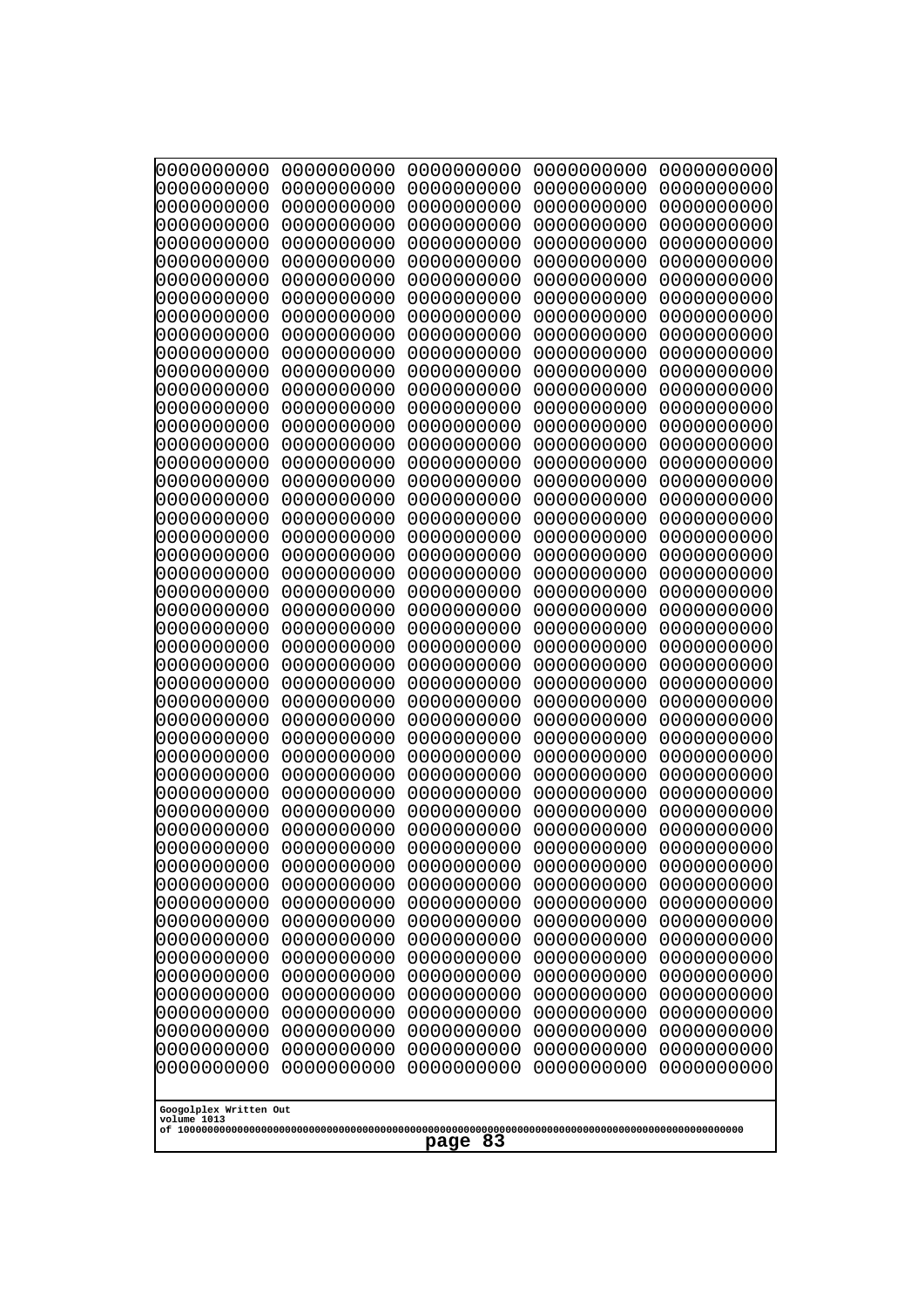| 0000000000<br>0000000000<br>0000000000<br>0000000000<br>0000000000<br>0000000000<br>0000000000<br>0000000000<br>0000000000<br>0000000000<br>0000000000<br>0000000000<br>0000000000<br>0000000000<br>0000000000<br>0000000000<br>0000000000<br>0000000000<br>0000000000<br>0000000000<br>0000000000<br>0000000000<br>0000000000<br>0000000000<br>0000000000<br>0000000000<br>0000000000<br>0000000000<br>0000000000<br>0000000000<br>0000000000<br>0000000000<br>0000000000<br>0000000000<br>0000000000<br>0000000000<br>0000000000<br>10000000000<br>0000000000<br>0000000000<br>0000000000<br>0000000000<br>0000000000<br>0000000000<br>0000000000<br>0000000000<br>0000000000<br>0000000000<br>0000000000<br>0000000000 | 0000000000<br>0000000000<br>0000000000<br>0000000000<br>0000000000<br>0000000000<br>0000000000<br>0000000000<br>0000000000<br>0000000000<br>0000000000<br>0000000000<br>0000000000<br>0000000000<br>0000000000<br>0000000000<br>0000000000<br>0000000000<br>0000000000<br>0000000000<br>0000000000<br>0000000000<br>0000000000<br>0000000000<br>0000000000<br>0000000000<br>0000000000<br>0000000000<br>0000000000<br>0000000000<br>0000000000<br>0000000000<br>0000000000<br>0000000000<br>0000000000<br>0000000000<br>0000000000<br>0000000000<br>0000000000<br>0000000000<br>0000000000<br>0000000000<br>0000000000<br>0000000000<br>0000000000<br>0000000000<br>0000000000<br>0000000000<br>0000000000<br>0000000000 | 0000000000<br>0000000000<br>0000000000<br>0000000000<br>0000000000<br>0000000000<br>0000000000<br>0000000000<br>0000000000<br>0000000000<br>0000000000<br>0000000000<br>0000000000<br>0000000000<br>0000000000<br>0000000000<br>0000000000<br>0000000000<br>0000000000<br>0000000000<br>0000000000<br>0000000000<br>0000000000<br>0000000000<br>0000000000<br>0000000000<br>0000000000<br>0000000000<br>0000000000<br>0000000000<br>0000000000<br>0000000000<br>0000000000<br>0000000000<br>0000000000<br>0000000000<br>0000000000<br>0000000000<br>0000000000<br>0000000000<br>0000000000<br>0000000000<br>0000000000<br>0000000000<br>0000000000<br>0000000000<br>0000000000<br>0000000000<br>0000000000<br>0000000000 | 0000000000<br>0000000000<br>0000000000<br>0000000000<br>0000000000<br>0000000000<br>0000000000<br>0000000000<br>0000000000<br>0000000000<br>0000000000<br>0000000000<br>0000000000<br>0000000000<br>0000000000<br>0000000000<br>0000000000<br>0000000000<br>0000000000<br>0000000000<br>0000000000<br>0000000000<br>0000000000<br>0000000000<br>0000000000<br>0000000000<br>0000000000<br>0000000000<br>0000000000<br>0000000000<br>0000000000<br>0000000000<br>0000000000<br>0000000000<br>0000000000<br>0000000000<br>0000000000<br>0000000000<br>0000000000<br>0000000000<br>0000000000<br>0000000000<br>0000000000<br>0000000000<br>0000000000<br>0000000000<br>0000000000<br>0000000000<br>0000000000<br>0000000000 | 0000000000<br>0000000000<br>0000000000<br>0000000000<br>0000000000<br>0000000000<br>0000000000<br>0000000000<br>0000000000<br>0000000000<br>0000000000<br>0000000000<br>0000000000<br>0000000000<br>0000000000<br>0000000000<br>0000000000<br>0000000000<br>0000000000<br>0000000000<br>0000000000<br>0000000000<br>0000000000<br>0000000000<br>0000000000<br>0000000000<br>0000000000<br>0000000000<br>0000000000<br>0000000000<br>0000000000<br>0000000000<br>0000000000<br>0000000000<br>0000000000<br>0000000000<br>0000000000<br>0000000000<br>0000000000<br>0000000000<br>0000000000<br>0000000000<br>0000000000<br>0000000000<br>0000000000<br>0000000000<br>0000000000<br>0000000000<br>0000000000<br>0000000000 |
|---------------------------------------------------------------------------------------------------------------------------------------------------------------------------------------------------------------------------------------------------------------------------------------------------------------------------------------------------------------------------------------------------------------------------------------------------------------------------------------------------------------------------------------------------------------------------------------------------------------------------------------------------------------------------------------------------------------------------|--------------------------------------------------------------------------------------------------------------------------------------------------------------------------------------------------------------------------------------------------------------------------------------------------------------------------------------------------------------------------------------------------------------------------------------------------------------------------------------------------------------------------------------------------------------------------------------------------------------------------------------------------------------------------------------------------------------------------|--------------------------------------------------------------------------------------------------------------------------------------------------------------------------------------------------------------------------------------------------------------------------------------------------------------------------------------------------------------------------------------------------------------------------------------------------------------------------------------------------------------------------------------------------------------------------------------------------------------------------------------------------------------------------------------------------------------------------|--------------------------------------------------------------------------------------------------------------------------------------------------------------------------------------------------------------------------------------------------------------------------------------------------------------------------------------------------------------------------------------------------------------------------------------------------------------------------------------------------------------------------------------------------------------------------------------------------------------------------------------------------------------------------------------------------------------------------|--------------------------------------------------------------------------------------------------------------------------------------------------------------------------------------------------------------------------------------------------------------------------------------------------------------------------------------------------------------------------------------------------------------------------------------------------------------------------------------------------------------------------------------------------------------------------------------------------------------------------------------------------------------------------------------------------------------------------|
| Googolplex Written Out<br>volume 1013                                                                                                                                                                                                                                                                                                                                                                                                                                                                                                                                                                                                                                                                                     |                                                                                                                                                                                                                                                                                                                                                                                                                                                                                                                                                                                                                                                                                                                          |                                                                                                                                                                                                                                                                                                                                                                                                                                                                                                                                                                                                                                                                                                                          |                                                                                                                                                                                                                                                                                                                                                                                                                                                                                                                                                                                                                                                                                                                          |                                                                                                                                                                                                                                                                                                                                                                                                                                                                                                                                                                                                                                                                                                                          |
| 84<br>page                                                                                                                                                                                                                                                                                                                                                                                                                                                                                                                                                                                                                                                                                                                |                                                                                                                                                                                                                                                                                                                                                                                                                                                                                                                                                                                                                                                                                                                          |                                                                                                                                                                                                                                                                                                                                                                                                                                                                                                                                                                                                                                                                                                                          |                                                                                                                                                                                                                                                                                                                                                                                                                                                                                                                                                                                                                                                                                                                          |                                                                                                                                                                                                                                                                                                                                                                                                                                                                                                                                                                                                                                                                                                                          |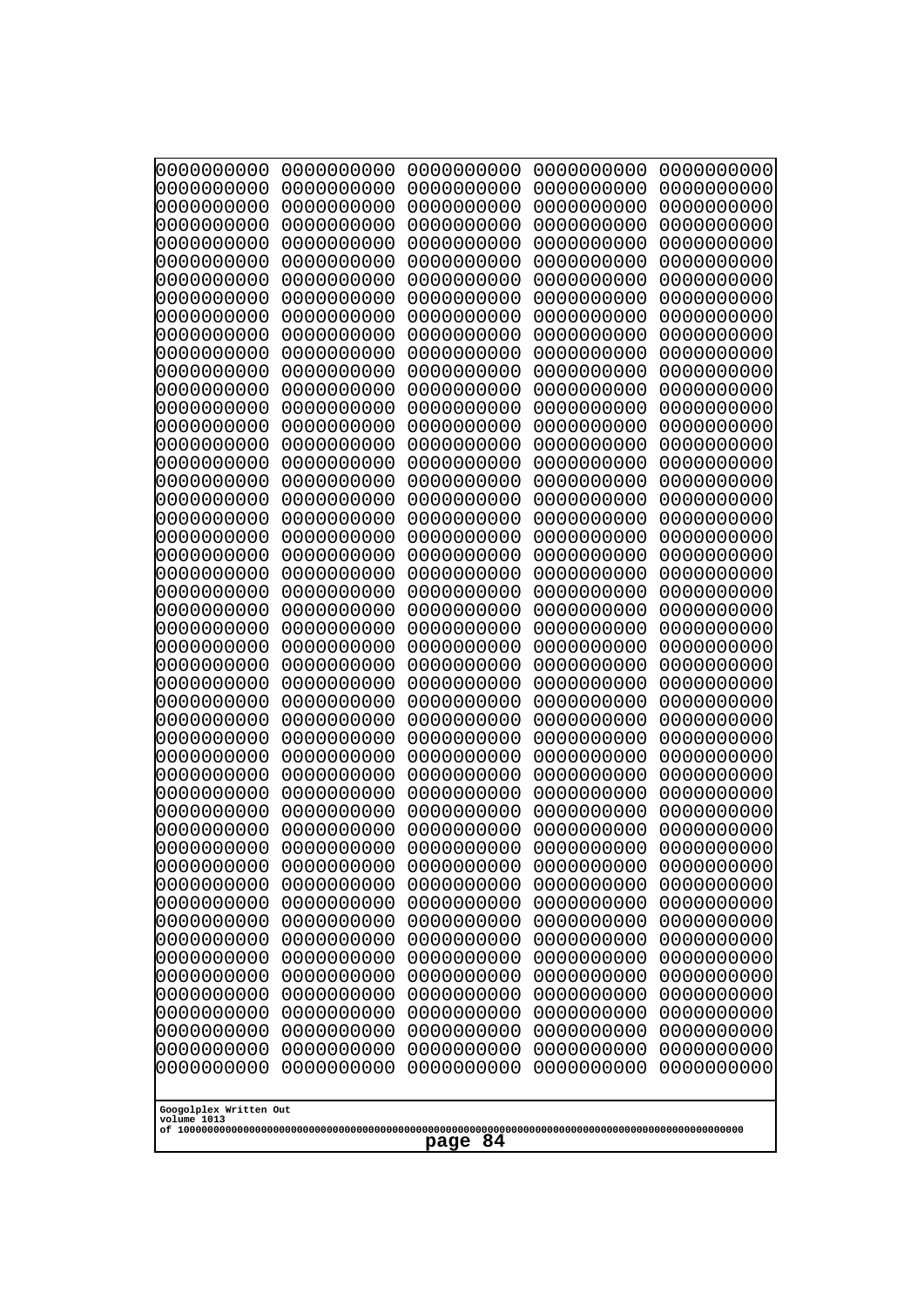| 000000000                             | 0000000000<br>0000000000 | 0000000000               | 0000000000               | 0000000000               |
|---------------------------------------|--------------------------|--------------------------|--------------------------|--------------------------|
| 0000000000<br>0000000000              | 0000000000               | 0000000000<br>0000000000 | 0000000000<br>0000000000 | 0000000000<br>0000000000 |
| 0000000000                            | 0000000000               | 0000000000               | 0000000000               | 0000000000               |
| 0000000000<br>0000000000              | 0000000000<br>0000000000 | 0000000000<br>0000000000 | 0000000000<br>0000000000 | 0000000000<br>0000000000 |
| 0000000000                            | 0000000000               | 0000000000               | 0000000000               | 0000000000               |
| 0000000000                            | 0000000000               | 0000000000               | 0000000000               | 0000000000               |
| 0000000000<br>0000000000              | 0000000000<br>0000000000 | 0000000000<br>0000000000 | 0000000000<br>0000000000 | 0000000000<br>0000000000 |
| 0000000000                            | 0000000000               | 0000000000               | 0000000000               | 0000000000               |
| 0000000000                            | 0000000000               | 0000000000               | 0000000000               | 0000000000               |
| 0000000000<br>0000000000              | 0000000000<br>0000000000 | 0000000000<br>0000000000 | 0000000000<br>0000000000 | 0000000000<br>0000000000 |
| 0000000000                            | 0000000000               | 0000000000               | 0000000000               | 0000000000               |
| 0000000000                            | 0000000000               | 0000000000               | 0000000000               | 0000000000               |
| 0000000000<br>0000000000              | 0000000000<br>0000000000 | 0000000000<br>0000000000 | 0000000000<br>0000000000 | 0000000000<br>0000000000 |
| 0000000000                            | 0000000000               | 0000000000               | 0000000000               | 0000000000               |
| 0000000000                            | 0000000000               | 0000000000               | 0000000000               | 0000000000               |
| 0000000000<br>0000000000              | 0000000000<br>0000000000 | 0000000000<br>0000000000 | 0000000000<br>0000000000 | 0000000000<br>0000000000 |
| 0000000000                            | 0000000000               | 0000000000               | 0000000000               | 0000000000               |
| 0000000000                            | 0000000000               | 0000000000               | 0000000000               | 0000000000               |
| 0000000000<br>0000000000              | 0000000000<br>0000000000 | 0000000000<br>0000000000 | 0000000000<br>0000000000 | 0000000000<br>0000000000 |
| 0000000000                            | 0000000000               | 0000000000               | 0000000000               | 0000000000               |
| 0000000000                            | 0000000000               | 0000000000               | 0000000000               | 0000000000               |
| 0000000000<br>0000000000              | 0000000000<br>0000000000 | 0000000000<br>0000000000 | 0000000000<br>0000000000 | 0000000000<br>0000000000 |
| 0000000000                            | 0000000000               | 0000000000               | 0000000000               | 0000000000               |
| 0000000000                            | 0000000000               | 0000000000               | 0000000000               | 0000000000               |
| 0000000000<br>0000000000              | 0000000000<br>0000000000 | 0000000000<br>0000000000 | 0000000000<br>0000000000 | 0000000000<br>0000000000 |
| 0000000000                            | 0000000000               | 0000000000               | 0000000000               | 0000000000               |
| 0000000000                            | 0000000000               | 0000000000               | 0000000000               | 0000000000               |
| 0000000000<br>0000000000              | 0000000000<br>0000000000 | 0000000000<br>0000000000 | 0000000000<br>0000000000 | 0000000000<br>0000000000 |
| 0000000000                            | 0000000000               | 0000000000               | 0000000000               | 0000000000               |
| 0000000000                            | 0000000000               | 0000000000               | 0000000000               | 0000000000               |
| 0000000000<br>0000000000              | 0000000000<br>0000000000 | 0000000000<br>0000000000 | 0000000000<br>0000000000 | 0000000000<br>0000000000 |
| 0000000000                            | 0000000000               | 0000000000               | 0000000000               | 0000000000               |
| 0000000000                            | 0000000000               | 0000000000               | 0000000000               | 0000000000               |
| 0000000000<br>0000000000              | 0000000000<br>0000000000 | 0000000000<br>0000000000 | 0000000000<br>0000000000 | 0000000000<br>0000000000 |
| 0000000000                            | 0000000000               | 0000000000               | 0000000000               | 0000000000               |
| 0000000000                            | 0000000000               | 0000000000               | 0000000000               | 0000000000               |
| 0000000000<br>0000000000              | 0000000000<br>0000000000 | 0000000000<br>0000000000 | 0000000000<br>0000000000 | 0000000000<br>0000000000 |
|                                       |                          |                          |                          |                          |
| Googolplex Written Out<br>volume 1013 |                          |                          |                          |                          |
|                                       | 85<br>page               |                          |                          |                          |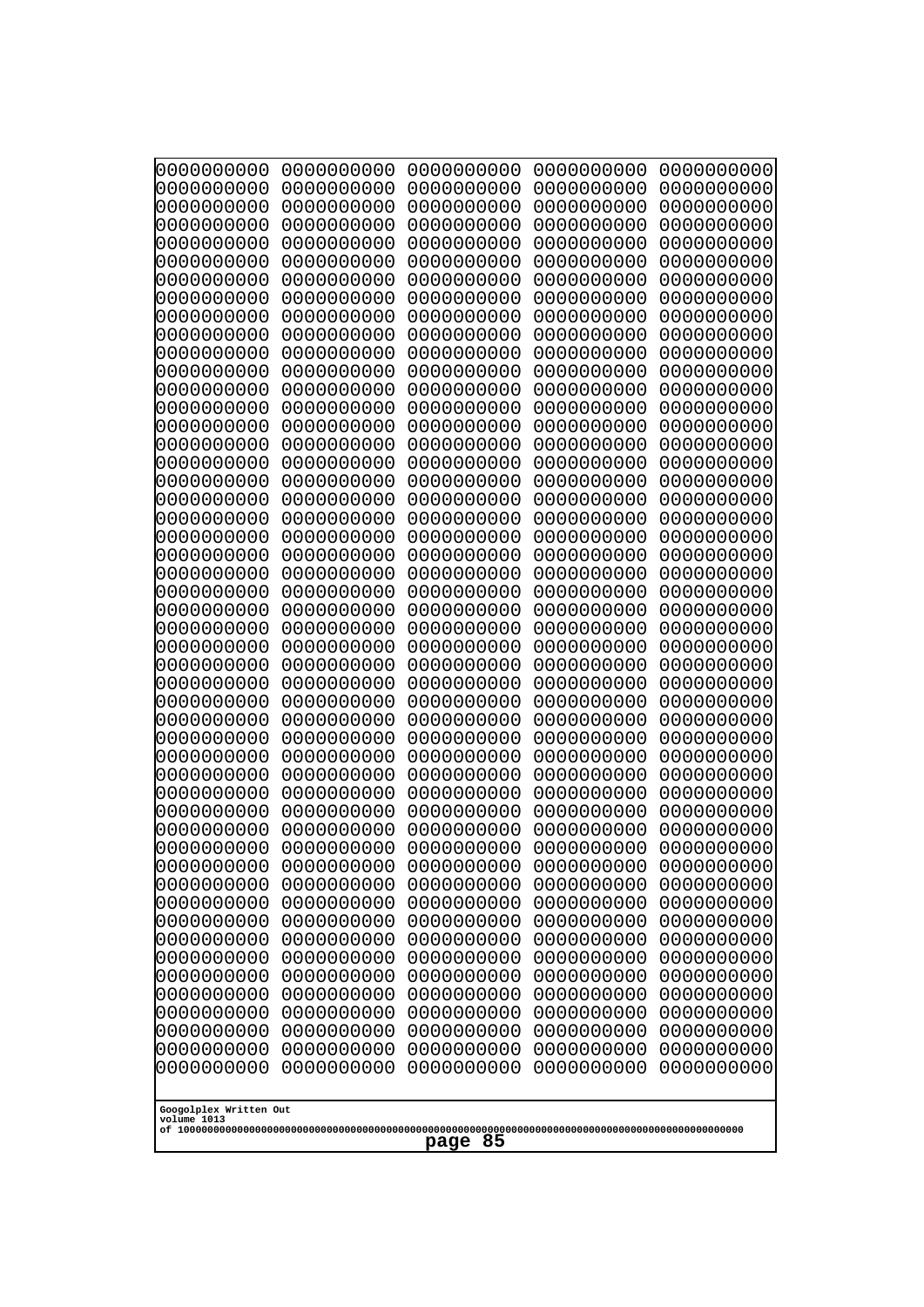| 0000000000<br>0000000000<br>0000000000<br>0000000000<br>0000000000<br>0000000000<br>0000000000<br>0000000000<br>0000000000<br>0000000000<br>0000000000<br>0000000000<br>0000000000<br>0000000000<br>0000000000<br>0000000000<br>0000000000<br>0000000000<br>0000000000<br>0000000000<br>0000000000<br>0000000000<br>0000000000<br>0000000000<br>0000000000<br>0000000000<br>0000000000<br>0000000000<br>0000000000<br>0000000000<br>0000000000<br>0000000000<br>0000000000<br>0000000000<br>0000000000<br>0000000000<br>0000000000<br>10000000000<br>0000000000<br>0000000000<br>0000000000<br>0000000000<br>0000000000<br>0000000000<br>0000000000<br>0000000000<br>0000000000<br>0000000000<br>0000000000<br>0000000000 | 0000000000<br>0000000000<br>0000000000<br>0000000000<br>0000000000<br>0000000000<br>0000000000<br>0000000000<br>0000000000<br>0000000000<br>0000000000<br>0000000000<br>0000000000<br>0000000000<br>0000000000<br>0000000000<br>0000000000<br>0000000000<br>0000000000<br>0000000000<br>0000000000<br>0000000000<br>0000000000<br>0000000000<br>0000000000<br>0000000000<br>0000000000<br>0000000000<br>0000000000<br>0000000000<br>0000000000<br>0000000000<br>0000000000<br>0000000000<br>0000000000<br>0000000000<br>0000000000<br>0000000000<br>0000000000<br>0000000000<br>0000000000<br>0000000000<br>0000000000<br>0000000000<br>0000000000<br>0000000000<br>0000000000<br>0000000000<br>0000000000<br>0000000000 | 0000000000<br>0000000000<br>0000000000<br>0000000000<br>0000000000<br>0000000000<br>0000000000<br>0000000000<br>0000000000<br>0000000000<br>0000000000<br>0000000000<br>0000000000<br>0000000000<br>0000000000<br>0000000000<br>0000000000<br>0000000000<br>0000000000<br>0000000000<br>0000000000<br>0000000000<br>0000000000<br>0000000000<br>0000000000<br>0000000000<br>0000000000<br>0000000000<br>0000000000<br>0000000000<br>0000000000<br>0000000000<br>0000000000<br>0000000000<br>0000000000<br>0000000000<br>0000000000<br>0000000000<br>0000000000<br>0000000000<br>0000000000<br>0000000000<br>0000000000<br>0000000000<br>0000000000<br>0000000000<br>0000000000<br>0000000000<br>0000000000<br>0000000000 | 0000000000<br>0000000000<br>0000000000<br>0000000000<br>0000000000<br>0000000000<br>0000000000<br>0000000000<br>0000000000<br>0000000000<br>0000000000<br>0000000000<br>0000000000<br>0000000000<br>0000000000<br>0000000000<br>0000000000<br>0000000000<br>0000000000<br>0000000000<br>0000000000<br>0000000000<br>0000000000<br>0000000000<br>0000000000<br>0000000000<br>0000000000<br>0000000000<br>0000000000<br>0000000000<br>0000000000<br>0000000000<br>0000000000<br>0000000000<br>0000000000<br>0000000000<br>0000000000<br>0000000000<br>0000000000<br>0000000000<br>0000000000<br>0000000000<br>0000000000<br>0000000000<br>0000000000<br>0000000000<br>0000000000<br>0000000000<br>0000000000<br>0000000000 | 0000000000<br>0000000000<br>0000000000<br>0000000000<br>0000000000<br>0000000000<br>0000000000<br>0000000000<br>0000000000<br>0000000000<br>0000000000<br>0000000000<br>0000000000<br>0000000000<br>0000000000<br>0000000000<br>0000000000<br>0000000000<br>0000000000<br>0000000000<br>0000000000<br>0000000000<br>0000000000<br>0000000000<br>0000000000<br>0000000000<br>0000000000<br>0000000000<br>0000000000<br>0000000000<br>0000000000<br>0000000000<br>0000000000<br>0000000000<br>0000000000<br>0000000000<br>0000000000<br>0000000000<br>0000000000<br>0000000000<br>0000000000<br>0000000000<br>0000000000<br>0000000000<br>0000000000<br>0000000000<br>0000000000<br>0000000000<br>0000000000<br>0000000000 |  |
|---------------------------------------------------------------------------------------------------------------------------------------------------------------------------------------------------------------------------------------------------------------------------------------------------------------------------------------------------------------------------------------------------------------------------------------------------------------------------------------------------------------------------------------------------------------------------------------------------------------------------------------------------------------------------------------------------------------------------|--------------------------------------------------------------------------------------------------------------------------------------------------------------------------------------------------------------------------------------------------------------------------------------------------------------------------------------------------------------------------------------------------------------------------------------------------------------------------------------------------------------------------------------------------------------------------------------------------------------------------------------------------------------------------------------------------------------------------|--------------------------------------------------------------------------------------------------------------------------------------------------------------------------------------------------------------------------------------------------------------------------------------------------------------------------------------------------------------------------------------------------------------------------------------------------------------------------------------------------------------------------------------------------------------------------------------------------------------------------------------------------------------------------------------------------------------------------|--------------------------------------------------------------------------------------------------------------------------------------------------------------------------------------------------------------------------------------------------------------------------------------------------------------------------------------------------------------------------------------------------------------------------------------------------------------------------------------------------------------------------------------------------------------------------------------------------------------------------------------------------------------------------------------------------------------------------|--------------------------------------------------------------------------------------------------------------------------------------------------------------------------------------------------------------------------------------------------------------------------------------------------------------------------------------------------------------------------------------------------------------------------------------------------------------------------------------------------------------------------------------------------------------------------------------------------------------------------------------------------------------------------------------------------------------------------|--|
| Googolplex Written Out                                                                                                                                                                                                                                                                                                                                                                                                                                                                                                                                                                                                                                                                                                    |                                                                                                                                                                                                                                                                                                                                                                                                                                                                                                                                                                                                                                                                                                                          |                                                                                                                                                                                                                                                                                                                                                                                                                                                                                                                                                                                                                                                                                                                          |                                                                                                                                                                                                                                                                                                                                                                                                                                                                                                                                                                                                                                                                                                                          |                                                                                                                                                                                                                                                                                                                                                                                                                                                                                                                                                                                                                                                                                                                          |  |
|                                                                                                                                                                                                                                                                                                                                                                                                                                                                                                                                                                                                                                                                                                                           | volume 1013<br>86<br>page                                                                                                                                                                                                                                                                                                                                                                                                                                                                                                                                                                                                                                                                                                |                                                                                                                                                                                                                                                                                                                                                                                                                                                                                                                                                                                                                                                                                                                          |                                                                                                                                                                                                                                                                                                                                                                                                                                                                                                                                                                                                                                                                                                                          |                                                                                                                                                                                                                                                                                                                                                                                                                                                                                                                                                                                                                                                                                                                          |  |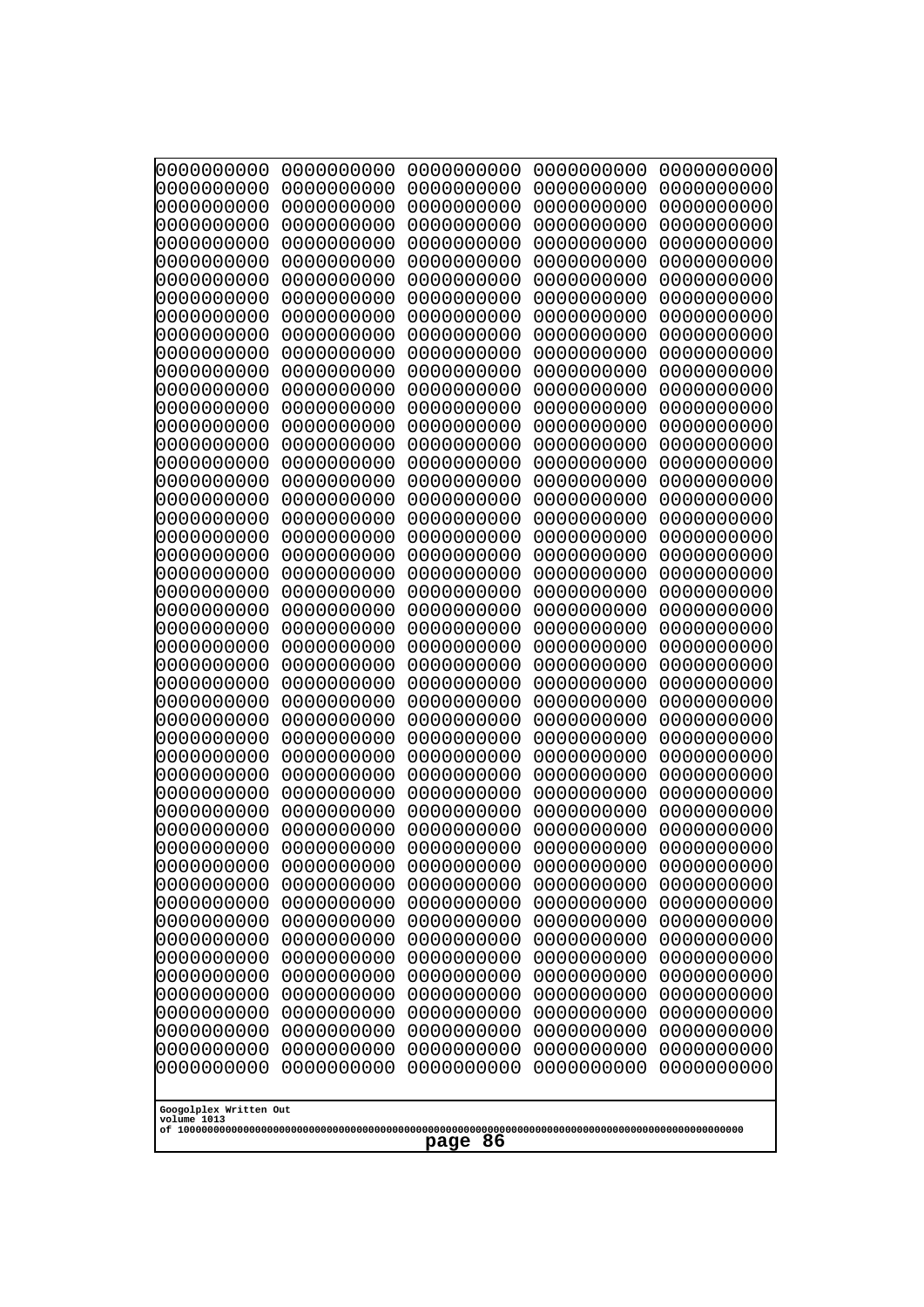| 000000000<br>0000000000               | 0000000000<br>0000000000 | 0000000000<br>0000000000 | 0000000000<br>0000000000 | 0000000000<br>0000000000 |
|---------------------------------------|--------------------------|--------------------------|--------------------------|--------------------------|
| 0000000000                            | 0000000000               | 0000000000               | 0000000000               | 0000000000               |
| 0000000000                            | 0000000000               | 0000000000               | 0000000000               | 0000000000               |
| 0000000000<br>0000000000              | 0000000000<br>0000000000 | 0000000000<br>0000000000 | 0000000000<br>0000000000 | 0000000000<br>0000000000 |
| 0000000000                            | 0000000000               | 0000000000               | 0000000000               | 0000000000               |
| 0000000000                            | 0000000000               | 0000000000               | 0000000000               | 0000000000               |
| 0000000000<br>0000000000              | 0000000000<br>0000000000 | 0000000000<br>0000000000 | 0000000000<br>0000000000 | 0000000000<br>0000000000 |
| 0000000000                            | 0000000000               | 0000000000               | 0000000000               | 0000000000               |
| 0000000000                            | 0000000000               | 0000000000               | 0000000000               | 0000000000               |
| 0000000000                            | 0000000000               | 0000000000               | 0000000000               | 0000000000               |
| 0000000000<br>0000000000              | 0000000000<br>0000000000 | 0000000000<br>0000000000 | 0000000000<br>0000000000 | 0000000000<br>0000000000 |
| 0000000000                            | 0000000000               | 0000000000               | 0000000000               | 0000000000               |
| 0000000000                            | 0000000000               | 0000000000               | 0000000000               | 0000000000               |
| 0000000000<br>0000000000              | 0000000000<br>0000000000 | 0000000000<br>0000000000 | 0000000000<br>0000000000 | 0000000000<br>0000000000 |
| 0000000000                            | 0000000000               | 0000000000               | 0000000000               | 0000000000               |
| 0000000000                            | 0000000000               | 0000000000               | 0000000000               | 0000000000               |
| 0000000000<br>0000000000              | 0000000000<br>0000000000 | 0000000000<br>0000000000 | 0000000000<br>0000000000 | 0000000000<br>0000000000 |
| 0000000000                            | 0000000000               | 0000000000               | 0000000000               | 0000000000               |
| 0000000000                            | 0000000000               | 0000000000               | 0000000000               | 0000000000               |
| 0000000000<br>0000000000              | 0000000000<br>0000000000 | 0000000000<br>0000000000 | 0000000000<br>0000000000 | 0000000000<br>0000000000 |
| 0000000000                            | 0000000000               | 0000000000               | 0000000000               | 0000000000               |
| 0000000000                            | 0000000000               | 0000000000               | 0000000000               | 0000000000               |
| 0000000000                            | 0000000000               | 0000000000               | 0000000000               | 0000000000               |
| 0000000000<br>0000000000              | 0000000000<br>0000000000 | 0000000000<br>0000000000 | 0000000000<br>0000000000 | 0000000000<br>0000000000 |
| 0000000000                            | 0000000000               | 0000000000               | 0000000000               | 0000000000               |
| 0000000000                            | 0000000000               | 0000000000               | 0000000000               | 0000000000               |
| 0000000000<br>0000000000              | 0000000000<br>0000000000 | 0000000000<br>0000000000 | 0000000000<br>0000000000 | 0000000000<br>0000000000 |
| 0000000000                            | 0000000000               | 0000000000               | 0000000000               | 0000000000               |
| 0000000000                            | 0000000000               | 0000000000               | 0000000000               | 0000000000               |
| 0000000000<br>0000000000              | 0000000000<br>0000000000 | 0000000000<br>0000000000 | 0000000000<br>0000000000 | 0000000000<br>0000000000 |
| 0000000000                            | 0000000000               | 0000000000               | 0000000000               | 0000000000               |
| 0000000000                            | 0000000000               | 0000000000               | 0000000000               | 0000000000               |
| 0000000000<br>0000000000              | 0000000000<br>0000000000 | 0000000000<br>0000000000 | 0000000000<br>0000000000 | 0000000000<br>0000000000 |
| 0000000000                            | 0000000000               | 0000000000               | 0000000000               | 0000000000               |
| 0000000000                            | 0000000000               | 0000000000               | 0000000000               | 0000000000               |
| 0000000000<br>0000000000              | 0000000000               | 0000000000               | 0000000000               | 0000000000               |
| 0000000000                            | 0000000000<br>0000000000 | 0000000000<br>0000000000 | 0000000000<br>0000000000 | 0000000000<br>0000000000 |
| 0000000000                            | 0000000000               | 0000000000               | 0000000000               | 0000000000               |
|                                       |                          |                          |                          |                          |
| Googolplex Written Out<br>volume 1013 |                          |                          |                          |                          |
| 87<br>page                            |                          |                          |                          |                          |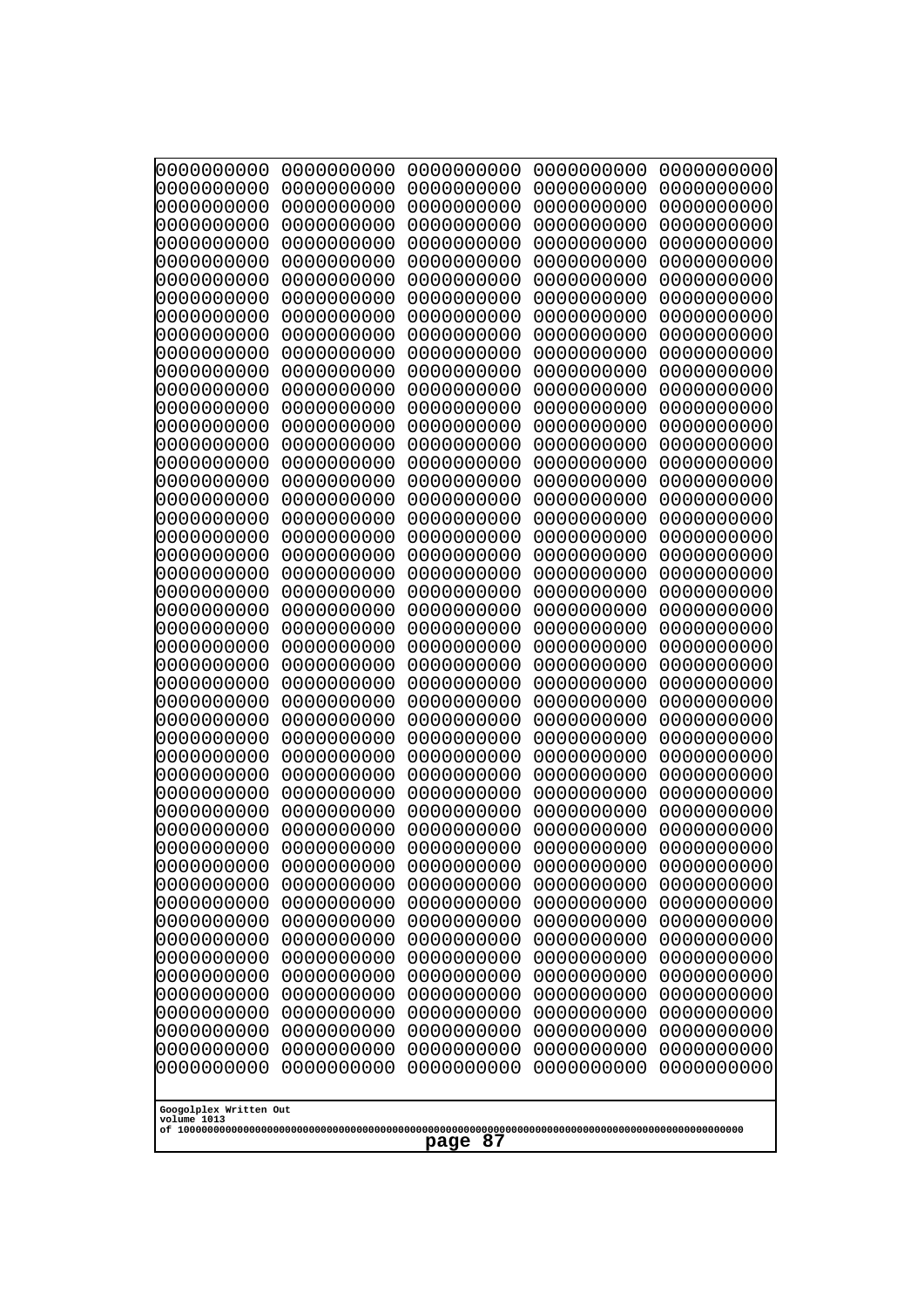| 0000000000                                          | 0000000000 | 0000000000 | 0000000000 | 0000000000 |
|-----------------------------------------------------|------------|------------|------------|------------|
| 0000000000                                          | 0000000000 | 0000000000 | 0000000000 | 0000000000 |
| 0000000000                                          | 0000000000 | 0000000000 | 0000000000 | 0000000000 |
| 0000000000                                          | 0000000000 | 0000000000 | 0000000000 | 0000000000 |
| 0000000000                                          | 0000000000 | 0000000000 | 0000000000 | 0000000000 |
| 0000000000                                          | 0000000000 | 0000000000 | 0000000000 | 0000000000 |
| 0000000000                                          | 0000000000 | 0000000000 | 0000000000 | 0000000000 |
| 0000000000                                          | 0000000000 | 0000000000 | 0000000000 | 0000000000 |
| 0000000000                                          | 0000000000 | 0000000000 | 0000000000 | 0000000000 |
| 0000000000                                          | 0000000000 | 0000000000 | 0000000000 | 0000000000 |
| 0000000000                                          | 0000000000 | 0000000000 | 0000000000 | 0000000000 |
| 0000000000                                          | 0000000000 | 0000000000 | 0000000000 | 0000000000 |
| 0000000000                                          | 0000000000 | 0000000000 | 0000000000 | 0000000000 |
| 0000000000                                          | 0000000000 | 0000000000 | 0000000000 | 0000000000 |
| 0000000000                                          | 0000000000 | 0000000000 | 0000000000 | 0000000000 |
| 0000000000                                          | 0000000000 | 0000000000 | 0000000000 | 0000000000 |
| 0000000000                                          | 0000000000 | 0000000000 | 0000000000 | 0000000000 |
| 0000000000                                          | 0000000000 | 0000000000 | 0000000000 | 0000000000 |
| 0000000000                                          | 0000000000 | 0000000000 | 0000000000 | 0000000000 |
| 0000000000                                          | 0000000000 | 0000000000 | 0000000000 | 0000000000 |
| 0000000000                                          | 0000000000 | 0000000000 | 0000000000 | 0000000000 |
| 0000000000                                          | 0000000000 | 0000000000 | 0000000000 | 0000000000 |
| 0000000000                                          | 0000000000 | 0000000000 | 0000000000 | 0000000000 |
| 0000000000                                          | 0000000000 | 0000000000 | 0000000000 | 0000000000 |
| 0000000000                                          | 0000000000 | 0000000000 | 0000000000 | 0000000000 |
| 0000000000                                          | 0000000000 | 0000000000 | 0000000000 | 0000000000 |
| 0000000000                                          | 0000000000 | 0000000000 | 0000000000 | 0000000000 |
| 0000000000                                          | 0000000000 | 0000000000 | 0000000000 | 0000000000 |
| 0000000000                                          | 0000000000 | 0000000000 | 0000000000 | 0000000000 |
| 0000000000                                          | 0000000000 | 0000000000 | 0000000000 | 0000000000 |
| 0000000000                                          | 0000000000 | 0000000000 | 0000000000 | 0000000000 |
| 0000000000                                          | 0000000000 | 0000000000 | 0000000000 | 0000000000 |
| 0000000000                                          | 0000000000 | 0000000000 | 0000000000 | 0000000000 |
| 0000000000                                          | 0000000000 | 0000000000 | 0000000000 | 0000000000 |
| 0000000000                                          | 0000000000 | 0000000000 | 0000000000 | 0000000000 |
| 0000000000                                          | 0000000000 | 0000000000 | 0000000000 | 0000000000 |
| 0000000000                                          | 0000000000 | 0000000000 | 0000000000 | 0000000000 |
| 0000000000                                          | 0000000000 | 0000000000 | 0000000000 | 0000000000 |
| 0000000000                                          | 0000000000 | 0000000000 | 0000000000 | 0000000000 |
| 0000000000                                          | 0000000000 | 0000000000 | 0000000000 | 0000000000 |
| 0000000000                                          | 0000000000 | 0000000000 | 0000000000 | 0000000000 |
| 0000000000                                          | 0000000000 | 0000000000 | 0000000000 | 0000000000 |
| 0000000000                                          | 0000000000 | 0000000000 | 0000000000 | 0000000000 |
| 0000000000                                          | 0000000000 | 0000000000 | 0000000000 | 0000000000 |
| 0000000000                                          | 0000000000 | 0000000000 | 0000000000 | 0000000000 |
| 0000000000                                          | 0000000000 | 0000000000 | 0000000000 | 0000000000 |
| 0000000000                                          | 0000000000 | 0000000000 | 0000000000 | 0000000000 |
| 0000000000                                          | 0000000000 | 0000000000 | 0000000000 | 0000000000 |
| 0000000000                                          | 0000000000 | 0000000000 | 0000000000 | 0000000000 |
| 0000000000<br>Googolplex Written Out<br>volume 1013 | 0000000000 | 0000000000 | 0000000000 | 0000000000 |
| page 88                                             |            |            |            |            |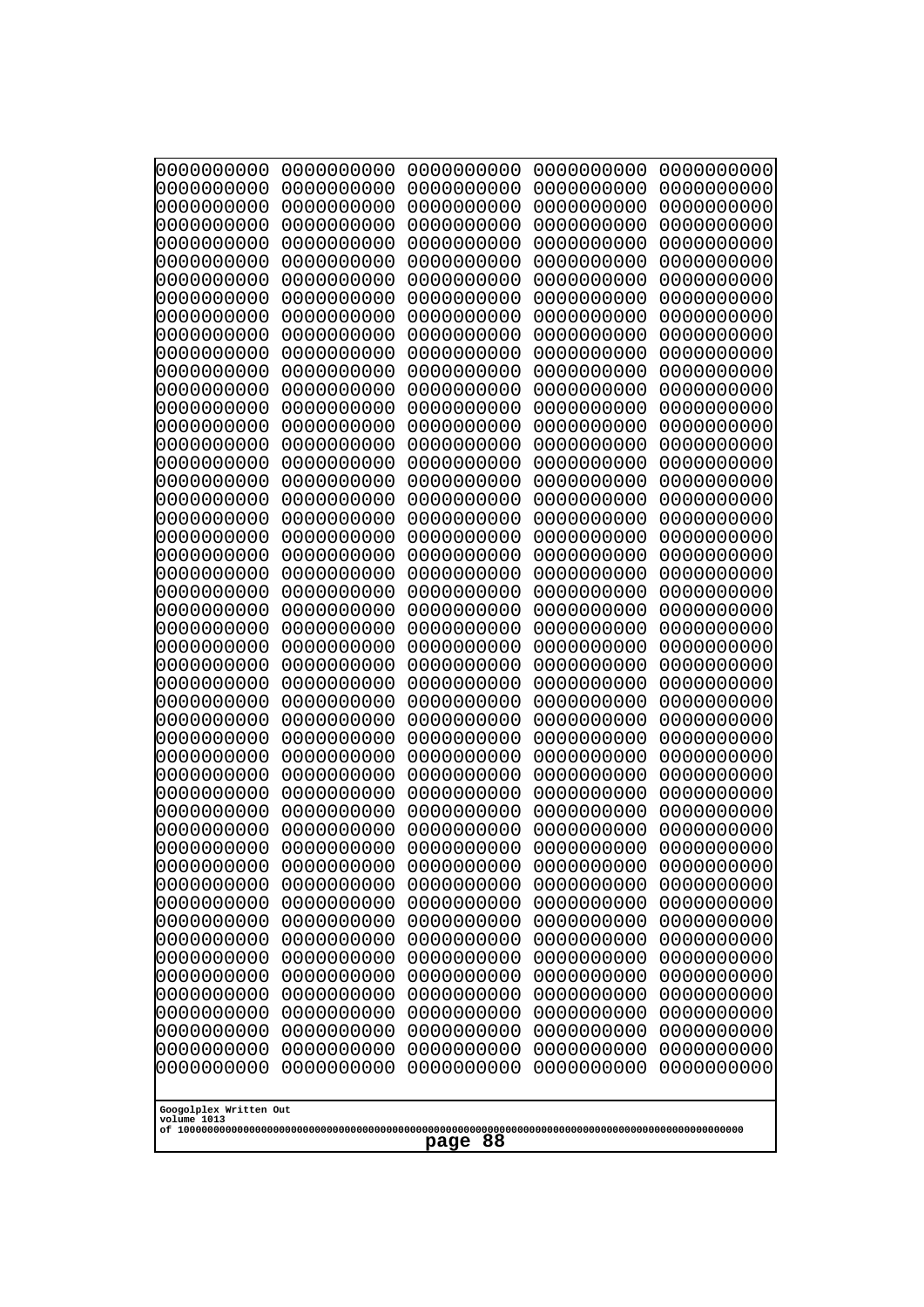| 0000000000                                       | 0000000000 | 0000000000 | 0000000000 | 0000000000 |
|--------------------------------------------------|------------|------------|------------|------------|
| 0000000000                                       | 0000000000 | 0000000000 | 0000000000 | 0000000000 |
| 0000000000                                       | 0000000000 | 0000000000 | 0000000000 | 0000000000 |
| 0000000000                                       | 0000000000 | 0000000000 | 0000000000 | 0000000000 |
| 0000000000                                       | 0000000000 | 0000000000 | 0000000000 | 0000000000 |
| 0000000000                                       | 0000000000 | 0000000000 | 0000000000 | 0000000000 |
| 0000000000                                       | 0000000000 | 0000000000 | 0000000000 | 0000000000 |
| 0000000000                                       | 0000000000 | 0000000000 | 0000000000 | 0000000000 |
| 0000000000                                       | 0000000000 | 0000000000 | 0000000000 | 0000000000 |
| 0000000000                                       | 0000000000 | 0000000000 | 0000000000 | 0000000000 |
| 0000000000                                       | 0000000000 | 0000000000 | 0000000000 | 0000000000 |
| 0000000000                                       | 0000000000 | 0000000000 | 0000000000 | 0000000000 |
| 0000000000                                       | 0000000000 | 0000000000 | 0000000000 | 0000000000 |
| 0000000000                                       | 0000000000 | 0000000000 | 0000000000 | 0000000000 |
| 0000000000                                       | 0000000000 | 0000000000 | 0000000000 | 0000000000 |
| 0000000000                                       | 0000000000 | 0000000000 | 0000000000 | 0000000000 |
| 0000000000                                       | 0000000000 | 0000000000 | 0000000000 | 0000000000 |
| 0000000000                                       | 0000000000 | 0000000000 | 0000000000 | 0000000000 |
| 0000000000                                       | 0000000000 | 0000000000 | 0000000000 | 0000000000 |
| 0000000000                                       | 0000000000 | 0000000000 | 0000000000 | 0000000000 |
| 0000000000                                       | 0000000000 | 0000000000 | 0000000000 | 0000000000 |
| 0000000000                                       | 0000000000 | 0000000000 | 0000000000 | 0000000000 |
| 0000000000                                       | 0000000000 | 0000000000 | 0000000000 | 0000000000 |
| 0000000000                                       | 0000000000 | 0000000000 | 0000000000 | 0000000000 |
| 0000000000                                       | 0000000000 | 0000000000 | 0000000000 | 0000000000 |
| 0000000000                                       | 0000000000 | 0000000000 | 0000000000 | 0000000000 |
| 0000000000                                       | 0000000000 | 0000000000 | 0000000000 | 0000000000 |
| 0000000000                                       | 0000000000 | 0000000000 | 0000000000 | 0000000000 |
| 0000000000                                       | 0000000000 | 0000000000 | 0000000000 | 0000000000 |
| 0000000000                                       | 0000000000 | 0000000000 | 0000000000 | 0000000000 |
| 0000000000                                       | 0000000000 | 0000000000 | 0000000000 | 0000000000 |
| 0000000000                                       | 0000000000 | 0000000000 | 0000000000 | 0000000000 |
| 0000000000                                       | 0000000000 | 0000000000 | 0000000000 | 0000000000 |
| 0000000000                                       | 0000000000 | 0000000000 | 0000000000 | 0000000000 |
| 0000000000                                       | 0000000000 | 0000000000 | 0000000000 | 0000000000 |
| 0000000000                                       | 0000000000 | 0000000000 | 0000000000 | 0000000000 |
| 0000000000                                       | 0000000000 | 0000000000 | 0000000000 | 0000000000 |
| 0000000000                                       | 0000000000 | 0000000000 | 0000000000 | 0000000000 |
| 0000000000                                       | 0000000000 | 0000000000 | 0000000000 | 0000000000 |
| 0000000000                                       | 0000000000 | 0000000000 | 0000000000 | 0000000000 |
| 0000000000                                       | 0000000000 | 0000000000 | 0000000000 | 0000000000 |
| 0000000000                                       | 0000000000 | 0000000000 | 0000000000 | 0000000000 |
| 0000000000                                       | 0000000000 | 0000000000 | 0000000000 | 0000000000 |
| 0000000000                                       | 0000000000 | 0000000000 | 0000000000 | 0000000000 |
| 0000000000                                       | 0000000000 | 0000000000 | 0000000000 | 0000000000 |
| 0000000000                                       | 0000000000 | 0000000000 | 0000000000 | 0000000000 |
| 0000000000                                       | 0000000000 | 0000000000 | 0000000000 | 0000000000 |
| 0000000000                                       | 0000000000 | 0000000000 | 0000000000 | 0000000000 |
| 0000000000                                       | 0000000000 | 0000000000 | 0000000000 | 0000000000 |
| 0000000000                                       | 0000000000 | 0000000000 | 0000000000 | 0000000000 |
| Googolplex Written Out<br>volume 1013<br>page 89 |            |            |            |            |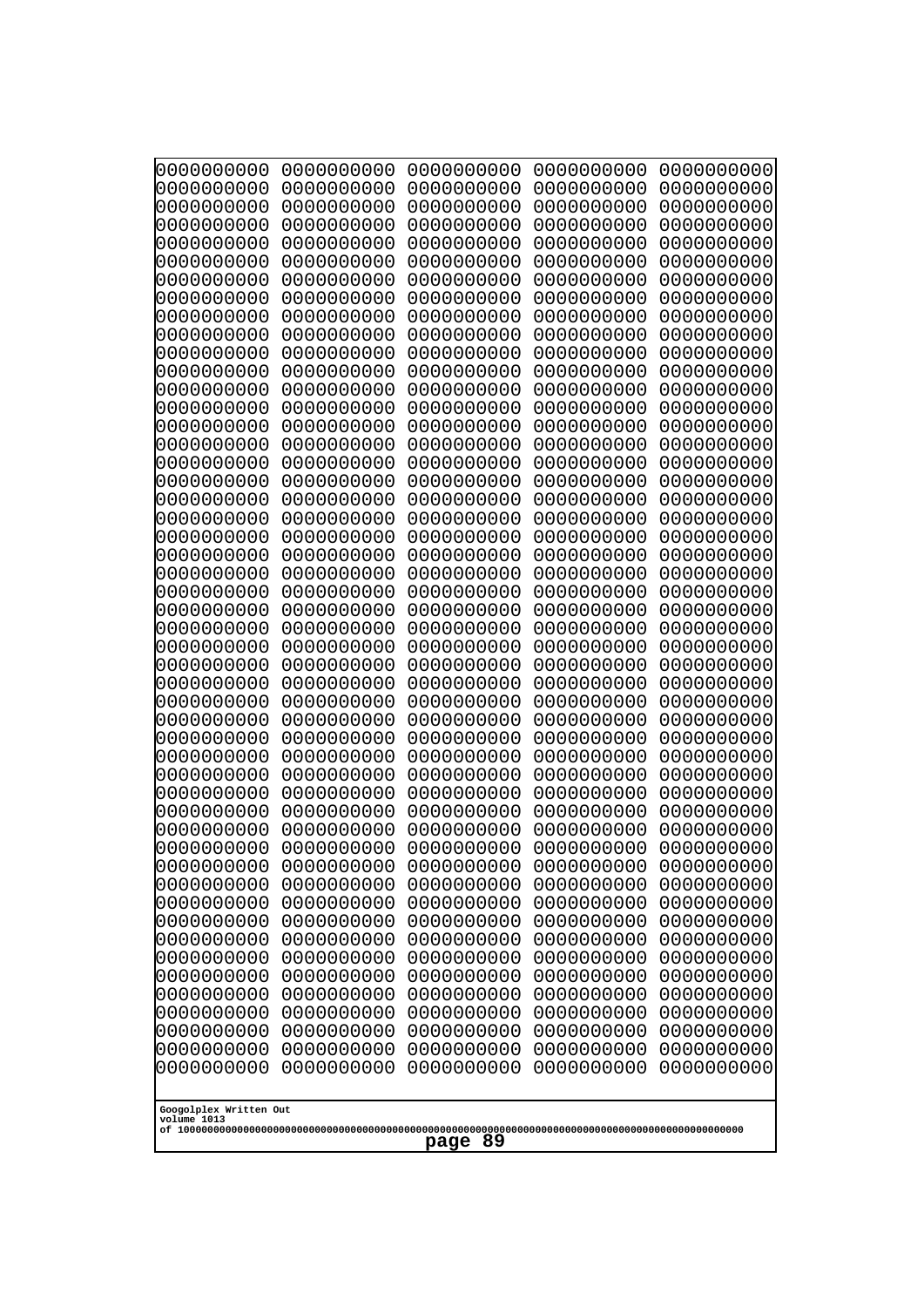| 000000000<br>0000000000  | 0000000000<br>0000000000 | 0000000000<br>0000000000 | 0000000000<br>0000000000 | 0000000000<br>0000000000 |
|--------------------------|--------------------------|--------------------------|--------------------------|--------------------------|
| 0000000000               | 0000000000               | 0000000000               | 0000000000               | 0000000000               |
| 0000000000               | 0000000000               | 0000000000               | 0000000000               | 0000000000               |
| 0000000000<br>0000000000 | 0000000000<br>0000000000 | 0000000000<br>0000000000 | 0000000000<br>0000000000 | 0000000000<br>0000000000 |
| 0000000000               | 0000000000               | 0000000000               | 0000000000               | 0000000000               |
| 0000000000               | 0000000000               | 0000000000               | 0000000000               | 0000000000               |
| 0000000000<br>0000000000 | 0000000000<br>0000000000 | 0000000000<br>0000000000 | 0000000000<br>0000000000 | 0000000000<br>0000000000 |
| 0000000000               | 0000000000               | 0000000000               | 0000000000               | 0000000000               |
| 0000000000               | 0000000000               | 0000000000               | 0000000000               | 0000000000               |
| 0000000000<br>0000000000 | 0000000000<br>0000000000 | 0000000000<br>0000000000 | 0000000000<br>0000000000 | 0000000000<br>0000000000 |
| 0000000000               | 0000000000               | 0000000000               | 0000000000               | 0000000000               |
| 0000000000               | 0000000000               | 0000000000               | 0000000000               | 0000000000               |
| 0000000000<br>0000000000 | 0000000000<br>0000000000 | 0000000000<br>0000000000 | 0000000000<br>0000000000 | 0000000000<br>0000000000 |
| 0000000000               | 0000000000               | 0000000000               | 0000000000               | 0000000000               |
| 0000000000               | 0000000000               | 0000000000               | 0000000000               | 0000000000               |
| 0000000000               | 0000000000               | 0000000000               | 0000000000               | 0000000000               |
| 0000000000<br>0000000000 | 0000000000<br>0000000000 | 0000000000<br>0000000000 | 0000000000<br>0000000000 | 0000000000<br>0000000000 |
| 0000000000               | 0000000000               | 0000000000               | 0000000000               | 0000000000               |
| 0000000000               | 0000000000               | 0000000000               | 0000000000               | 0000000000               |
| 0000000000<br>0000000000 | 0000000000<br>0000000000 | 0000000000<br>0000000000 | 0000000000<br>0000000000 | 0000000000<br>0000000000 |
| 0000000000               | 0000000000               | 0000000000               | 0000000000               | 0000000000               |
| 0000000000               | 0000000000               | 0000000000               | 0000000000               | 0000000000               |
| 0000000000<br>0000000000 | 0000000000<br>0000000000 | 0000000000<br>0000000000 | 0000000000<br>0000000000 | 0000000000<br>0000000000 |
| 0000000000               | 0000000000               | 0000000000               | 0000000000               | 0000000000               |
| 0000000000               | 0000000000               | 0000000000               | 0000000000               | 0000000000               |
| 0000000000<br>0000000000 | 0000000000<br>0000000000 | 0000000000<br>0000000000 | 0000000000<br>0000000000 | 0000000000<br>0000000000 |
| 0000000000               | 0000000000               | 0000000000               | 0000000000               | 0000000000               |
| 0000000000               | 0000000000               | 0000000000               | 0000000000               | 0000000000               |
| 0000000000<br>0000000000 | 0000000000<br>0000000000 | 0000000000<br>0000000000 | 0000000000<br>0000000000 | 0000000000<br>0000000000 |
| 0000000000               | 0000000000               | 0000000000               | 0000000000               | 0000000000               |
| 0000000000               | 0000000000               | 0000000000               | 0000000000               | 0000000000               |
| 0000000000<br>0000000000 | 0000000000<br>0000000000 | 0000000000<br>0000000000 | 0000000000<br>0000000000 | 0000000000<br>0000000000 |
| 0000000000               | 0000000000               | 0000000000               | 0000000000               | 0000000000               |
| 0000000000               | 0000000000               | 0000000000               | 0000000000               | 0000000000               |
| 0000000000               | 0000000000<br>0000000000 | 0000000000               | 0000000000               | 0000000000               |
| 0000000000<br>0000000000 | 0000000000               | 0000000000<br>0000000000 | 0000000000<br>0000000000 | 0000000000<br>0000000000 |
| 0000000000               | 0000000000               | 0000000000               | 0000000000               | 0000000000               |
| 0000000000               | 0000000000               | 0000000000               | 0000000000               | 0000000000               |
| Googolplex Written Out   |                          |                          |                          |                          |
| volume 1013              |                          |                          |                          |                          |
| page 90                  |                          |                          |                          |                          |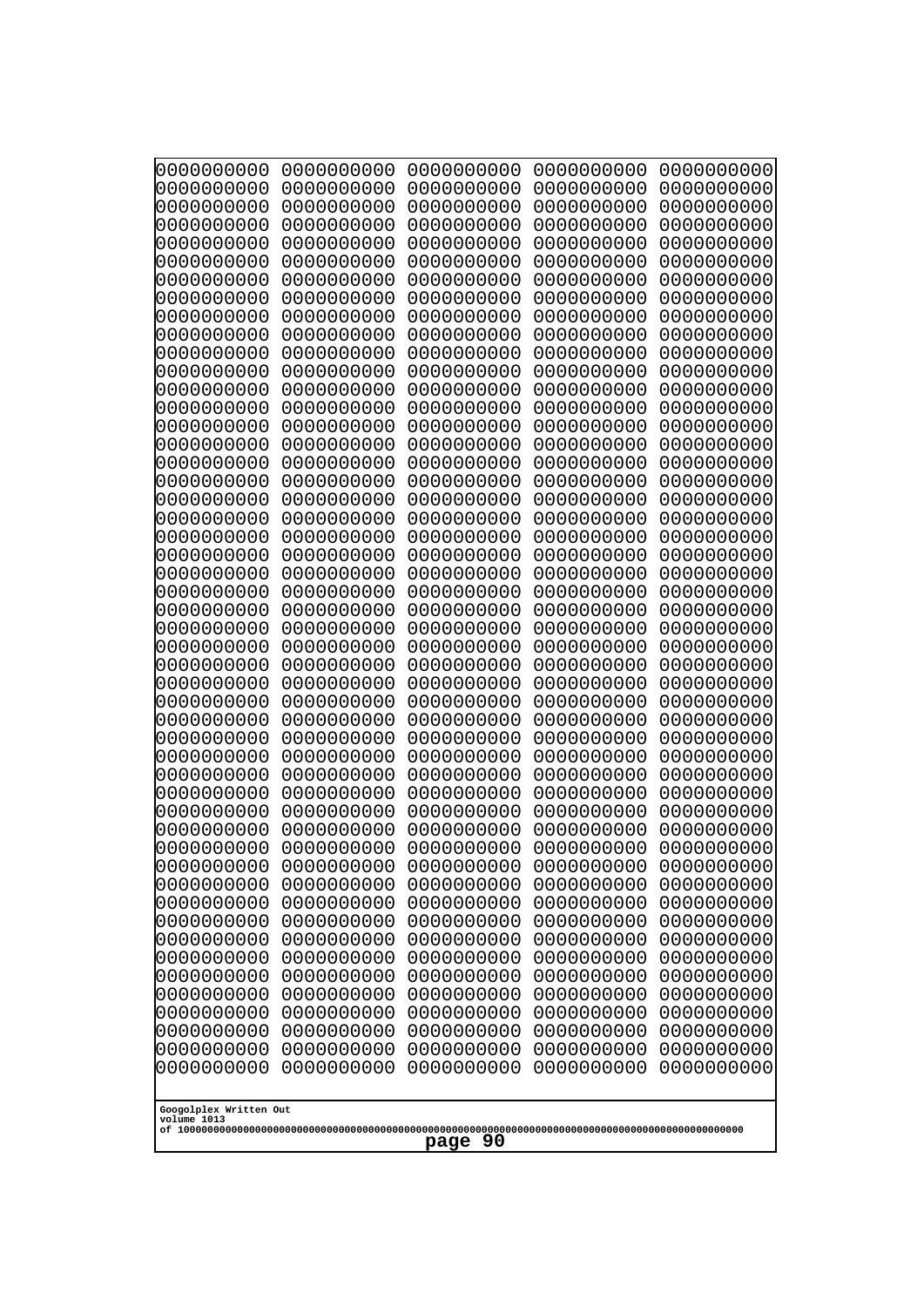| 000000000<br>0000000000               | 0000000000<br>0000000000 | 0000000000<br>0000000000 | 0000000000<br>0000000000 | 0000000000<br>0000000000 |
|---------------------------------------|--------------------------|--------------------------|--------------------------|--------------------------|
| 0000000000                            | 0000000000               | 0000000000               | 0000000000               | 0000000000               |
| 0000000000                            | 0000000000               | 0000000000               | 0000000000               | 0000000000               |
| 0000000000<br>0000000000              | 0000000000<br>0000000000 | 0000000000<br>0000000000 | 0000000000<br>0000000000 | 0000000000<br>0000000000 |
| 0000000000                            | 0000000000               | 0000000000               | 0000000000               | 0000000000               |
| 0000000000                            | 0000000000               | 0000000000               | 0000000000               | 0000000000               |
| 0000000000<br>0000000000              | 0000000000<br>0000000000 | 0000000000<br>0000000000 | 0000000000<br>0000000000 | 0000000000<br>0000000000 |
| 0000000000                            | 0000000000               | 0000000000               | 0000000000               | 0000000000               |
| 0000000000                            | 0000000000               | 0000000000               | 0000000000               | 0000000000               |
| 0000000000                            | 0000000000               | 0000000000               | 0000000000               | 0000000000               |
| 0000000000<br>0000000000              | 0000000000<br>0000000000 | 0000000000<br>0000000000 | 0000000000<br>0000000000 | 0000000000<br>0000000000 |
| 0000000000                            | 0000000000               | 0000000000               | 0000000000               | 0000000000               |
| 0000000000                            | 0000000000               | 0000000000               | 0000000000               | 0000000000               |
| 0000000000<br>0000000000              | 0000000000<br>0000000000 | 0000000000<br>0000000000 | 0000000000<br>0000000000 | 0000000000<br>0000000000 |
| 0000000000                            | 0000000000               | 0000000000               | 0000000000               | 0000000000               |
| 0000000000                            | 0000000000               | 0000000000               | 0000000000               | 0000000000               |
| 0000000000<br>0000000000              | 0000000000<br>0000000000 | 0000000000<br>0000000000 | 0000000000<br>0000000000 | 0000000000<br>0000000000 |
| 0000000000                            | 0000000000               | 0000000000               | 0000000000               | 0000000000               |
| 0000000000                            | 0000000000               | 0000000000               | 0000000000               | 0000000000               |
| 0000000000<br>0000000000              | 0000000000<br>0000000000 | 0000000000<br>0000000000 | 0000000000<br>0000000000 | 0000000000<br>0000000000 |
| 0000000000                            | 0000000000               | 0000000000               | 0000000000               | 0000000000               |
| 0000000000                            | 0000000000               | 0000000000               | 0000000000               | 0000000000               |
| 0000000000                            | 0000000000               | 0000000000               | 0000000000               | 0000000000               |
| 0000000000<br>0000000000              | 0000000000<br>0000000000 | 0000000000<br>0000000000 | 0000000000<br>0000000000 | 0000000000<br>0000000000 |
| 0000000000                            | 0000000000               | 0000000000               | 0000000000               | 0000000000               |
| 0000000000                            | 0000000000               | 0000000000               | 0000000000               | 0000000000               |
| 0000000000<br>0000000000              | 0000000000<br>0000000000 | 0000000000<br>0000000000 | 0000000000<br>0000000000 | 0000000000<br>0000000000 |
| 0000000000                            | 0000000000               | 0000000000               | 0000000000               | 0000000000               |
| 0000000000                            | 0000000000               | 0000000000               | 0000000000               | 0000000000               |
| 0000000000<br>0000000000              | 0000000000<br>0000000000 | 0000000000<br>0000000000 | 0000000000<br>0000000000 | 0000000000<br>0000000000 |
| 0000000000                            | 0000000000               | 0000000000               | 0000000000               | 0000000000               |
| 0000000000                            | 0000000000               | 0000000000               | 0000000000               | 0000000000               |
| 0000000000<br>0000000000              | 0000000000<br>0000000000 | 0000000000<br>0000000000 | 0000000000<br>0000000000 | 0000000000<br>0000000000 |
| 0000000000                            | 0000000000               | 0000000000               | 0000000000               | 0000000000               |
| 0000000000                            | 0000000000               | 0000000000               | 0000000000               | 0000000000               |
| 0000000000                            | 0000000000               | 0000000000               | 0000000000               | 0000000000               |
| 0000000000<br>0000000000              | 0000000000<br>0000000000 | 0000000000<br>0000000000 | 0000000000<br>0000000000 | 0000000000<br>0000000000 |
| 0000000000                            | 0000000000               | 0000000000               | 0000000000               | 0000000000               |
|                                       |                          |                          |                          |                          |
| Googolplex Written Out<br>volume 1013 |                          |                          |                          |                          |
| page 91                               |                          |                          |                          |                          |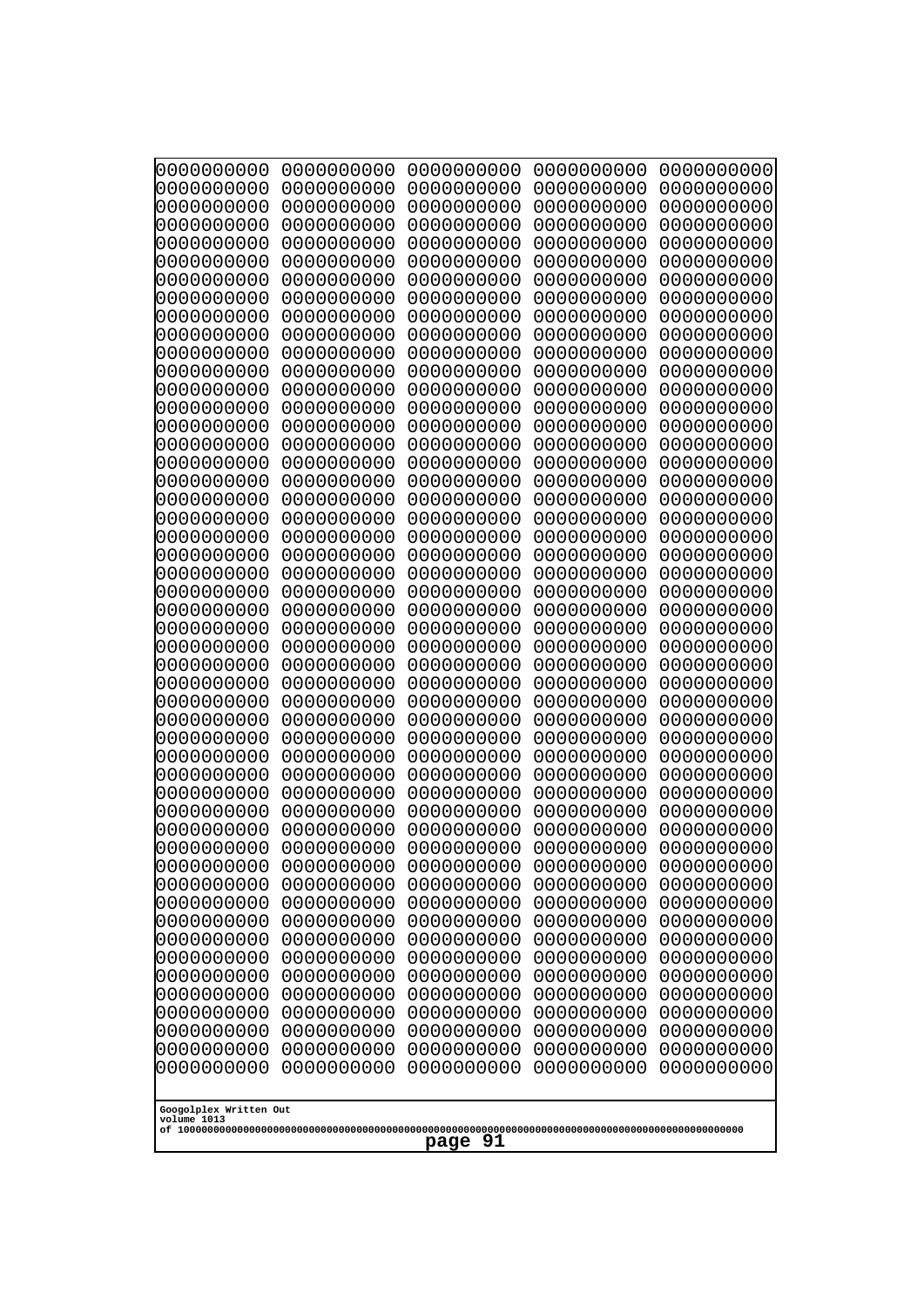| 000000000<br>0000000000               | 0000000000<br>0000000000 | 0000000000<br>0000000000 | 0000000000<br>0000000000 | 0000000000<br>0000000000 |
|---------------------------------------|--------------------------|--------------------------|--------------------------|--------------------------|
| 0000000000                            | 0000000000               | 0000000000               | 0000000000               | 0000000000               |
| 0000000000                            | 0000000000               | 0000000000               | 0000000000               | 0000000000               |
| 0000000000<br>0000000000              | 0000000000<br>0000000000 | 0000000000<br>0000000000 | 0000000000<br>0000000000 | 0000000000<br>0000000000 |
| 0000000000                            | 0000000000               | 0000000000               | 0000000000               | 0000000000               |
| 0000000000                            | 0000000000               | 0000000000               | 0000000000               | 0000000000               |
| 0000000000<br>0000000000              | 0000000000<br>0000000000 | 0000000000<br>0000000000 | 0000000000<br>0000000000 | 0000000000<br>0000000000 |
| 0000000000                            | 0000000000               | 0000000000               | 0000000000               | 0000000000               |
| 0000000000                            | 0000000000               | 0000000000               | 0000000000               | 0000000000               |
| 0000000000<br>0000000000              | 0000000000<br>0000000000 | 0000000000<br>0000000000 | 0000000000<br>0000000000 | 0000000000<br>0000000000 |
| 0000000000                            | 0000000000               | 0000000000               | 0000000000               | 0000000000               |
| 0000000000                            | 0000000000               | 0000000000               | 0000000000               | 0000000000               |
| 0000000000<br>0000000000              | 0000000000<br>0000000000 | 0000000000<br>0000000000 | 0000000000<br>0000000000 | 0000000000<br>0000000000 |
| 0000000000                            | 0000000000               | 0000000000               | 0000000000               | 0000000000               |
| 0000000000                            | 0000000000               | 0000000000               | 0000000000               | 0000000000               |
| 0000000000<br>0000000000              | 0000000000<br>0000000000 | 0000000000<br>0000000000 | 0000000000<br>0000000000 | 0000000000<br>0000000000 |
| 0000000000                            | 0000000000               | 0000000000               | 0000000000               | 0000000000               |
| 0000000000                            | 0000000000               | 0000000000               | 0000000000               | 0000000000               |
| 0000000000<br>0000000000              | 0000000000<br>0000000000 | 0000000000<br>0000000000 | 0000000000<br>0000000000 | 0000000000<br>0000000000 |
| 0000000000                            | 0000000000               | 0000000000               | 0000000000               | 0000000000               |
| 0000000000                            | 0000000000               | 0000000000               | 0000000000               | 0000000000               |
| 0000000000<br>0000000000              | 0000000000<br>0000000000 | 0000000000<br>0000000000 | 0000000000<br>0000000000 | 0000000000<br>0000000000 |
| 0000000000                            | 0000000000               | 0000000000               | 0000000000               | 0000000000               |
| 0000000000                            | 0000000000               | 0000000000               | 0000000000               | 0000000000               |
| 0000000000<br>0000000000              | 0000000000<br>0000000000 | 0000000000<br>0000000000 | 0000000000<br>0000000000 | 0000000000<br>0000000000 |
| 0000000000                            | 0000000000               | 0000000000               | 0000000000               | 0000000000               |
| 0000000000                            | 0000000000               | 0000000000<br>0000000000 | 0000000000               | 0000000000               |
| 0000000000<br>0000000000              | 0000000000<br>0000000000 | 0000000000               | 0000000000<br>0000000000 | 0000000000<br>0000000000 |
| 0000000000                            | 0000000000               | 0000000000               | 0000000000               | 0000000000               |
| 0000000000                            | 0000000000               | 0000000000               | 0000000000               | 0000000000               |
| 0000000000<br>0000000000              | 0000000000<br>0000000000 | 0000000000<br>0000000000 | 0000000000<br>0000000000 | 0000000000<br>0000000000 |
| 0000000000                            | 0000000000               | 0000000000               | 0000000000               | 0000000000               |
| 0000000000                            | 0000000000               | 0000000000               | 0000000000               | 0000000000               |
| 0000000000<br>0000000000              | 0000000000<br>0000000000 | 0000000000<br>0000000000 | 0000000000<br>0000000000 | 0000000000<br>0000000000 |
| 0000000000                            | 0000000000               | 0000000000               | 0000000000               | 0000000000               |
| 0000000000                            | 0000000000               | 0000000000               | 0000000000               | 0000000000               |
| 0000000000<br>0000000000              | 0000000000<br>0000000000 | 0000000000<br>0000000000 | 0000000000<br>0000000000 | 0000000000<br>0000000000 |
|                                       |                          |                          |                          |                          |
| Googolplex Written Out<br>volume 1013 |                          |                          |                          |                          |
| page 92                               |                          |                          |                          |                          |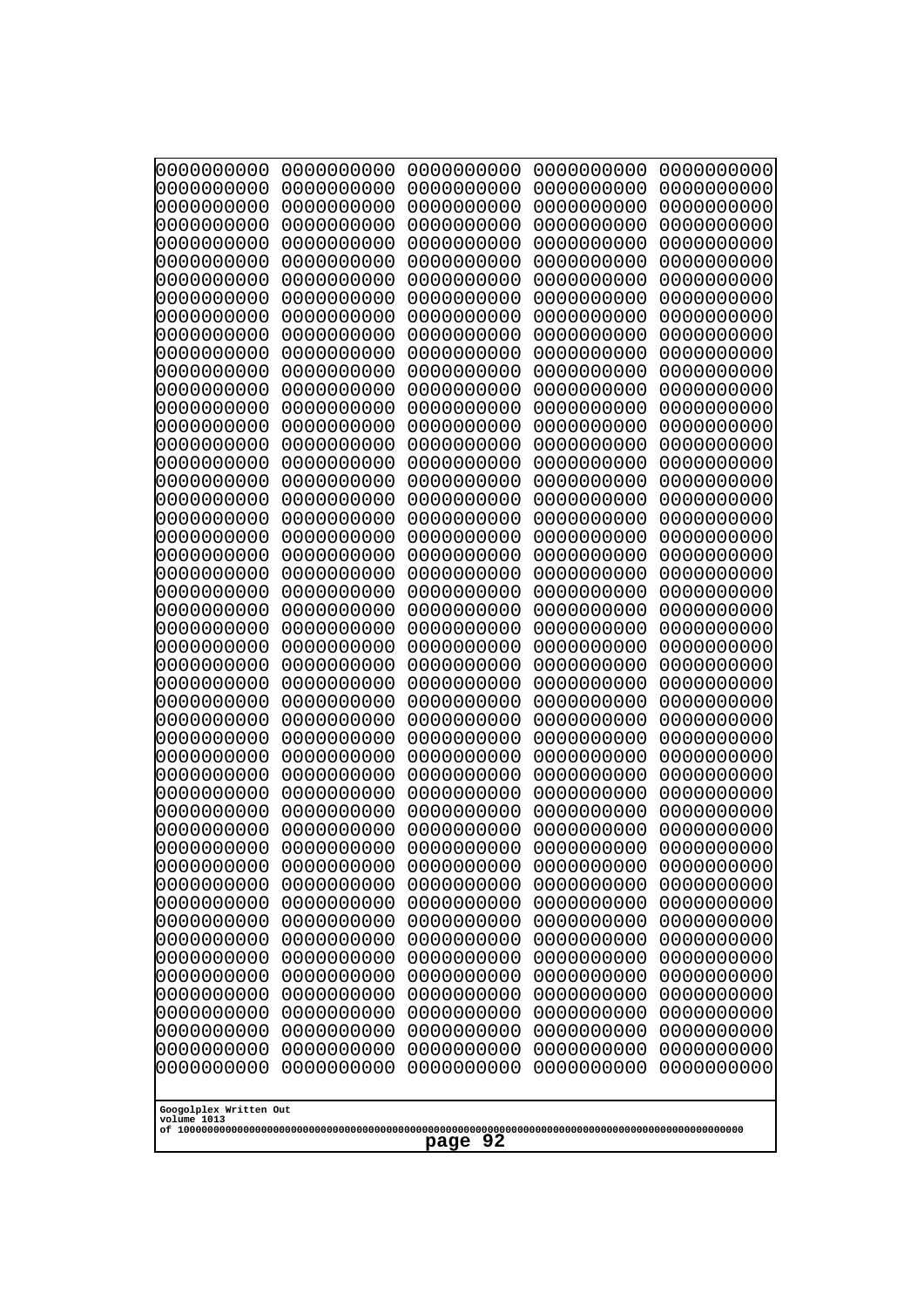| 000000000<br>0000000000               | 0000000000<br>0000000000 | 0000000000<br>0000000000 | 0000000000<br>0000000000 | 0000000000<br>0000000000 |  |
|---------------------------------------|--------------------------|--------------------------|--------------------------|--------------------------|--|
| 0000000000                            | 0000000000               | 0000000000               | 0000000000               | 0000000000               |  |
| 0000000000                            | 0000000000               | 0000000000               | 0000000000               | 0000000000               |  |
| 0000000000<br>0000000000              | 0000000000<br>0000000000 | 0000000000<br>0000000000 | 0000000000<br>0000000000 | 0000000000<br>0000000000 |  |
| 0000000000                            | 0000000000               | 0000000000               | 0000000000               | 0000000000               |  |
| 0000000000                            | 0000000000               | 0000000000               | 0000000000               | 0000000000               |  |
| 0000000000<br>0000000000              | 0000000000<br>0000000000 | 0000000000<br>0000000000 | 0000000000<br>0000000000 | 0000000000<br>0000000000 |  |
| 0000000000                            | 0000000000               | 0000000000               | 0000000000               | 0000000000               |  |
| 0000000000                            | 0000000000               | 0000000000               | 0000000000               | 0000000000               |  |
| 0000000000                            | 0000000000               | 0000000000               | 0000000000               | 0000000000               |  |
| 0000000000<br>0000000000              | 0000000000<br>0000000000 | 0000000000<br>0000000000 | 0000000000<br>0000000000 | 0000000000<br>0000000000 |  |
| 0000000000                            | 0000000000               | 0000000000               | 0000000000               | 0000000000               |  |
| 0000000000                            | 0000000000               | 0000000000               | 0000000000               | 0000000000               |  |
| 0000000000<br>0000000000              | 0000000000<br>0000000000 | 0000000000<br>0000000000 | 0000000000<br>0000000000 | 0000000000<br>0000000000 |  |
| 0000000000                            | 0000000000               | 0000000000               | 0000000000               | 0000000000               |  |
| 0000000000                            | 0000000000               | 0000000000               | 0000000000               | 0000000000               |  |
| 0000000000<br>0000000000              | 0000000000<br>0000000000 | 0000000000<br>0000000000 | 0000000000<br>0000000000 | 0000000000<br>0000000000 |  |
| 0000000000                            | 0000000000               | 0000000000               | 0000000000               | 0000000000               |  |
| 0000000000                            | 0000000000               | 0000000000               | 0000000000               | 0000000000               |  |
| 0000000000                            | 0000000000               | 0000000000               | 0000000000               | 0000000000               |  |
| 0000000000<br>0000000000              | 0000000000<br>0000000000 | 0000000000<br>0000000000 | 0000000000<br>0000000000 | 0000000000<br>0000000000 |  |
| 0000000000                            | 0000000000               | 0000000000               | 0000000000               | 0000000000               |  |
| 0000000000                            | 0000000000               | 0000000000               | 0000000000               | 0000000000               |  |
| 0000000000<br>0000000000              | 0000000000<br>0000000000 | 0000000000<br>0000000000 | 0000000000<br>0000000000 | 0000000000<br>0000000000 |  |
| 0000000000                            | 0000000000               | 0000000000               | 0000000000               | 0000000000               |  |
| 0000000000                            | 0000000000               | 0000000000               | 0000000000               | 0000000000               |  |
| 0000000000<br>0000000000              | 0000000000<br>0000000000 | 0000000000<br>0000000000 | 0000000000<br>0000000000 | 0000000000<br>0000000000 |  |
| 0000000000                            | 0000000000               | 0000000000               | 0000000000               | 0000000000               |  |
| 0000000000                            | 0000000000               | 0000000000               | 0000000000               | 0000000000               |  |
| 0000000000<br>0000000000              | 0000000000               | 0000000000<br>0000000000 | 0000000000               | 0000000000               |  |
| 0000000000                            | 0000000000<br>0000000000 | 0000000000               | 0000000000<br>0000000000 | 0000000000<br>0000000000 |  |
| 0000000000                            | 0000000000               | 0000000000               | 0000000000               | 0000000000               |  |
| 0000000000                            | 0000000000               | 0000000000               | 0000000000               | 0000000000               |  |
| 0000000000<br>0000000000              | 0000000000<br>0000000000 | 0000000000<br>0000000000 | 0000000000<br>0000000000 | 0000000000<br>0000000000 |  |
| 0000000000                            | 0000000000               | 0000000000               | 0000000000               | 0000000000               |  |
| 0000000000                            | 0000000000               | 0000000000               | 0000000000               | 0000000000               |  |
| 0000000000<br>0000000000              | 0000000000<br>0000000000 | 0000000000<br>0000000000 | 0000000000<br>0000000000 | 0000000000<br>0000000000 |  |
| 0000000000                            | 0000000000               | 0000000000               | 0000000000               | 0000000000               |  |
|                                       |                          |                          |                          |                          |  |
| Googolplex Written Out<br>volume 1013 |                          |                          |                          |                          |  |
|                                       | page 93                  |                          |                          |                          |  |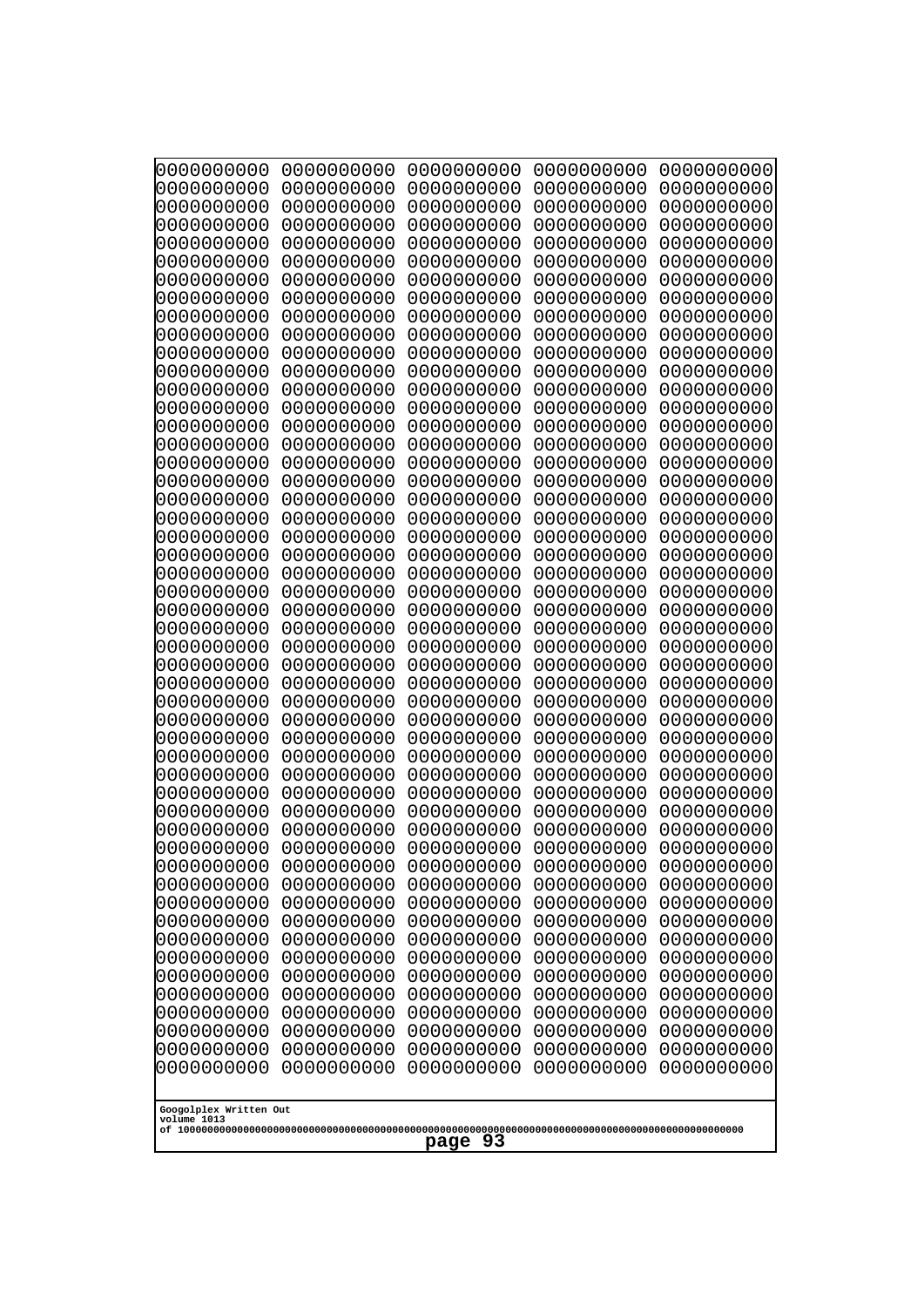| 0000000000                                       | 0000000000 | 0000000000 | 0000000000 | 0000000000 |
|--------------------------------------------------|------------|------------|------------|------------|
| 0000000000                                       | 0000000000 | 0000000000 | 0000000000 | 0000000000 |
| 0000000000                                       | 0000000000 | 0000000000 | 0000000000 | 0000000000 |
| 0000000000                                       | 0000000000 | 0000000000 | 0000000000 | 0000000000 |
| 0000000000                                       | 0000000000 | 0000000000 | 0000000000 | 0000000000 |
| 0000000000                                       | 0000000000 | 0000000000 | 0000000000 | 0000000000 |
| 0000000000                                       | 0000000000 | 0000000000 | 0000000000 | 0000000000 |
| 0000000000                                       | 0000000000 | 0000000000 | 0000000000 | 0000000000 |
| 0000000000                                       | 0000000000 | 0000000000 | 0000000000 | 0000000000 |
| 0000000000                                       | 0000000000 | 0000000000 | 0000000000 | 0000000000 |
| 0000000000                                       | 0000000000 | 0000000000 | 0000000000 | 0000000000 |
| 0000000000                                       | 0000000000 | 0000000000 | 0000000000 | 0000000000 |
| 0000000000                                       | 0000000000 | 0000000000 | 0000000000 | 0000000000 |
| 0000000000                                       | 0000000000 | 0000000000 | 0000000000 | 0000000000 |
| 0000000000                                       | 0000000000 | 0000000000 | 0000000000 | 0000000000 |
| 0000000000                                       | 0000000000 | 0000000000 | 0000000000 | 0000000000 |
| 0000000000                                       | 0000000000 | 0000000000 | 0000000000 | 0000000000 |
| 0000000000                                       | 0000000000 | 0000000000 | 0000000000 | 0000000000 |
| 0000000000                                       | 0000000000 | 0000000000 | 0000000000 | 0000000000 |
| 0000000000                                       | 0000000000 | 0000000000 | 0000000000 | 0000000000 |
| 0000000000                                       | 0000000000 | 0000000000 | 0000000000 | 0000000000 |
| 0000000000                                       | 0000000000 | 0000000000 | 0000000000 | 0000000000 |
| 0000000000                                       | 0000000000 | 0000000000 | 0000000000 | 0000000000 |
| 0000000000                                       | 0000000000 | 0000000000 | 0000000000 | 0000000000 |
| 0000000000                                       | 0000000000 | 0000000000 | 0000000000 | 0000000000 |
| 0000000000                                       | 0000000000 | 0000000000 | 0000000000 | 0000000000 |
| 0000000000                                       | 0000000000 | 0000000000 | 0000000000 | 0000000000 |
| 0000000000                                       | 0000000000 | 0000000000 | 0000000000 | 0000000000 |
| 0000000000                                       | 0000000000 | 0000000000 | 0000000000 | 0000000000 |
| 0000000000                                       | 0000000000 | 0000000000 | 0000000000 | 0000000000 |
| 0000000000                                       | 0000000000 | 0000000000 | 0000000000 | 0000000000 |
| 0000000000                                       | 0000000000 | 0000000000 | 0000000000 | 0000000000 |
| 0000000000                                       | 0000000000 | 0000000000 | 0000000000 | 0000000000 |
| 0000000000                                       | 0000000000 | 0000000000 | 0000000000 | 0000000000 |
| 0000000000                                       | 0000000000 | 0000000000 | 0000000000 | 0000000000 |
| 0000000000                                       | 0000000000 | 0000000000 | 0000000000 | 0000000000 |
| 0000000000                                       | 0000000000 | 0000000000 | 0000000000 | 0000000000 |
| 0000000000                                       | 0000000000 | 0000000000 | 0000000000 | 0000000000 |
| 0000000000                                       | 0000000000 | 0000000000 | 0000000000 | 0000000000 |
| 0000000000                                       | 0000000000 | 0000000000 | 0000000000 | 0000000000 |
| 0000000000                                       | 0000000000 | 0000000000 | 0000000000 | 0000000000 |
| 0000000000                                       | 0000000000 | 0000000000 | 0000000000 | 0000000000 |
| 0000000000                                       | 0000000000 | 0000000000 | 0000000000 | 0000000000 |
| 0000000000                                       | 0000000000 | 0000000000 | 0000000000 | 0000000000 |
|                                                  |            |            |            |            |
| 0000000000                                       | 0000000000 | 0000000000 | 0000000000 | 0000000000 |
| 0000000000                                       | 0000000000 | 0000000000 | 0000000000 | 0000000000 |
| 0000000000                                       | 0000000000 | 0000000000 | 0000000000 | 0000000000 |
| 0000000000                                       | 0000000000 | 0000000000 | 0000000000 | 0000000000 |
| 0000000000                                       | 0000000000 | 0000000000 | 0000000000 | 0000000000 |
| 0000000000                                       | 0000000000 | 0000000000 | 0000000000 | 0000000000 |
| Googolplex Written Out<br>volume 1013<br>page 94 |            |            |            |            |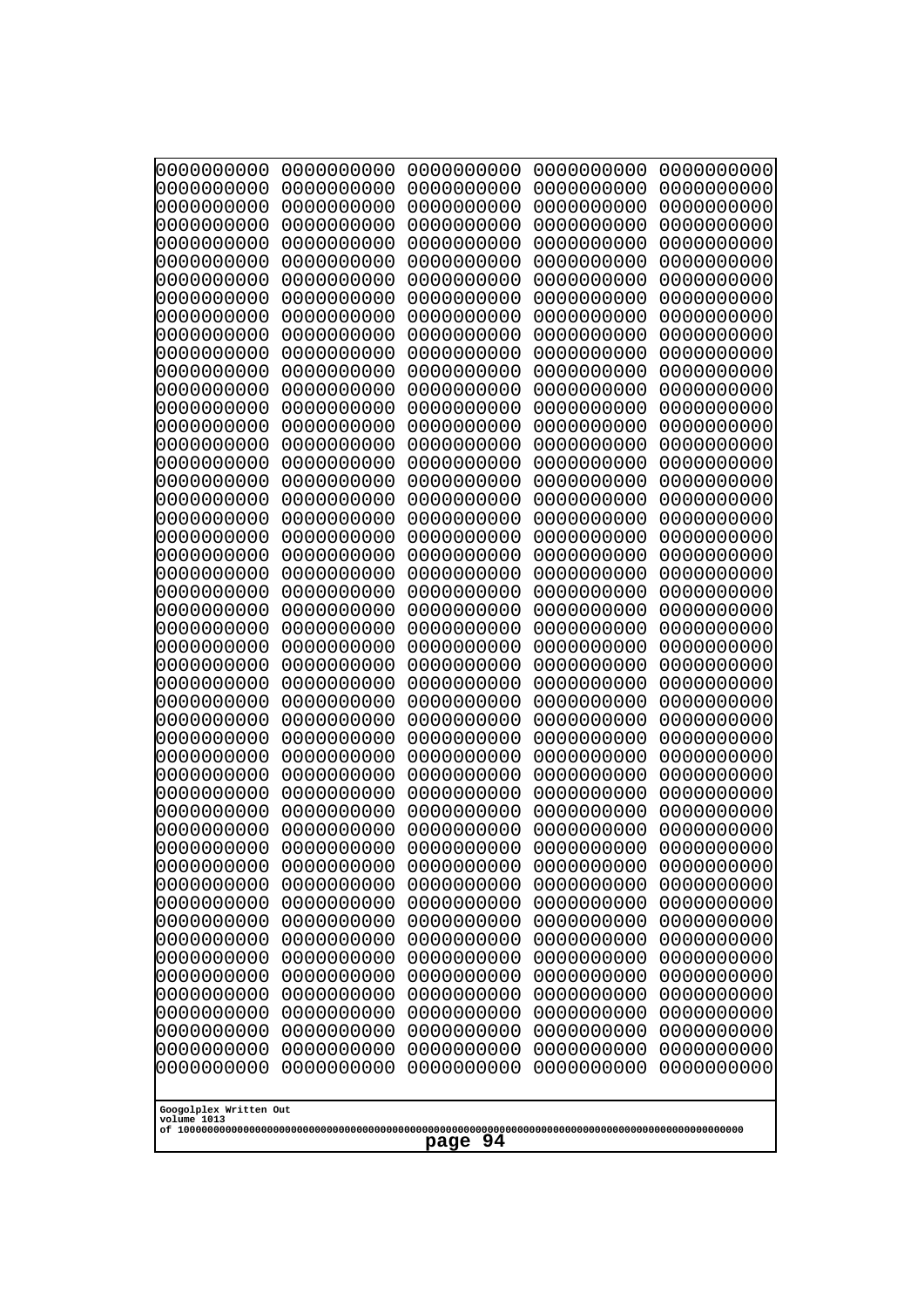| 0000000000<br>0000000000<br>0000000000<br>0000000000<br>0000000000<br>0000000000<br>0000000000<br>0000000000<br>0000000000<br>0000000000<br>0000000000<br>0000000000<br>0000000000<br>0000000000<br>0000000000<br>0000000000<br>0000000000<br>0000000000<br>0000000000<br>0000000000<br>0000000000<br>0000000000<br>0000000000<br>0000000000<br>0000000000<br>0000000000<br>0000000000<br>0000000000<br>0000000000<br>0000000000<br>0000000000<br>0000000000<br>0000000000<br>0000000000<br>0000000000<br>0000000000<br>0000000000<br>10000000000<br>0000000000<br>0000000000<br>0000000000<br>0000000000<br>0000000000<br>0000000000<br>0000000000<br>0000000000<br>0000000000<br>0000000000<br>0000000000<br>0000000000 | 0000000000<br>0000000000<br>0000000000<br>0000000000<br>0000000000<br>0000000000<br>0000000000<br>0000000000<br>0000000000<br>0000000000<br>0000000000<br>0000000000<br>0000000000<br>0000000000<br>0000000000<br>0000000000<br>0000000000<br>0000000000<br>0000000000<br>0000000000<br>0000000000<br>0000000000<br>0000000000<br>0000000000<br>0000000000<br>0000000000<br>0000000000<br>0000000000<br>0000000000<br>0000000000<br>0000000000<br>0000000000<br>0000000000<br>0000000000<br>0000000000<br>0000000000<br>0000000000<br>0000000000<br>0000000000<br>0000000000<br>0000000000<br>0000000000<br>0000000000<br>0000000000<br>0000000000<br>0000000000<br>0000000000<br>0000000000<br>0000000000<br>0000000000 | 0000000000<br>0000000000<br>0000000000<br>0000000000<br>0000000000<br>0000000000<br>0000000000<br>0000000000<br>0000000000<br>0000000000<br>0000000000<br>0000000000<br>0000000000<br>0000000000<br>0000000000<br>0000000000<br>0000000000<br>0000000000<br>0000000000<br>0000000000<br>0000000000<br>0000000000<br>0000000000<br>0000000000<br>0000000000<br>0000000000<br>0000000000<br>0000000000<br>0000000000<br>0000000000<br>0000000000<br>0000000000<br>0000000000<br>0000000000<br>0000000000<br>0000000000<br>0000000000<br>0000000000<br>0000000000<br>0000000000<br>0000000000<br>0000000000<br>0000000000<br>0000000000<br>0000000000<br>0000000000<br>0000000000<br>0000000000<br>0000000000<br>0000000000 | 0000000000<br>0000000000<br>0000000000<br>0000000000<br>0000000000<br>0000000000<br>0000000000<br>0000000000<br>0000000000<br>0000000000<br>0000000000<br>0000000000<br>0000000000<br>0000000000<br>0000000000<br>0000000000<br>0000000000<br>0000000000<br>0000000000<br>0000000000<br>0000000000<br>0000000000<br>0000000000<br>0000000000<br>0000000000<br>0000000000<br>0000000000<br>0000000000<br>0000000000<br>0000000000<br>0000000000<br>0000000000<br>0000000000<br>0000000000<br>0000000000<br>0000000000<br>0000000000<br>0000000000<br>0000000000<br>0000000000<br>0000000000<br>0000000000<br>0000000000<br>0000000000<br>0000000000<br>0000000000<br>0000000000<br>0000000000<br>0000000000<br>0000000000 | 0000000000<br>0000000000<br>0000000000<br>0000000000<br>0000000000<br>0000000000<br>0000000000<br>0000000000<br>0000000000<br>0000000000<br>0000000000<br>0000000000<br>0000000000<br>0000000000<br>0000000000<br>0000000000<br>0000000000<br>0000000000<br>0000000000<br>0000000000<br>0000000000<br>0000000000<br>0000000000<br>0000000000<br>0000000000<br>0000000000<br>0000000000<br>0000000000<br>0000000000<br>0000000000<br>0000000000<br>0000000000<br>0000000000<br>0000000000<br>0000000000<br>0000000000<br>0000000000<br>0000000000<br>0000000000<br>0000000000<br>0000000000<br>0000000000<br>0000000000<br>0000000000<br>0000000000<br>0000000000<br>0000000000<br>0000000000<br>0000000000<br>0000000000 |
|---------------------------------------------------------------------------------------------------------------------------------------------------------------------------------------------------------------------------------------------------------------------------------------------------------------------------------------------------------------------------------------------------------------------------------------------------------------------------------------------------------------------------------------------------------------------------------------------------------------------------------------------------------------------------------------------------------------------------|--------------------------------------------------------------------------------------------------------------------------------------------------------------------------------------------------------------------------------------------------------------------------------------------------------------------------------------------------------------------------------------------------------------------------------------------------------------------------------------------------------------------------------------------------------------------------------------------------------------------------------------------------------------------------------------------------------------------------|--------------------------------------------------------------------------------------------------------------------------------------------------------------------------------------------------------------------------------------------------------------------------------------------------------------------------------------------------------------------------------------------------------------------------------------------------------------------------------------------------------------------------------------------------------------------------------------------------------------------------------------------------------------------------------------------------------------------------|--------------------------------------------------------------------------------------------------------------------------------------------------------------------------------------------------------------------------------------------------------------------------------------------------------------------------------------------------------------------------------------------------------------------------------------------------------------------------------------------------------------------------------------------------------------------------------------------------------------------------------------------------------------------------------------------------------------------------|--------------------------------------------------------------------------------------------------------------------------------------------------------------------------------------------------------------------------------------------------------------------------------------------------------------------------------------------------------------------------------------------------------------------------------------------------------------------------------------------------------------------------------------------------------------------------------------------------------------------------------------------------------------------------------------------------------------------------|
| Googolplex Written Out                                                                                                                                                                                                                                                                                                                                                                                                                                                                                                                                                                                                                                                                                                    |                                                                                                                                                                                                                                                                                                                                                                                                                                                                                                                                                                                                                                                                                                                          |                                                                                                                                                                                                                                                                                                                                                                                                                                                                                                                                                                                                                                                                                                                          |                                                                                                                                                                                                                                                                                                                                                                                                                                                                                                                                                                                                                                                                                                                          |                                                                                                                                                                                                                                                                                                                                                                                                                                                                                                                                                                                                                                                                                                                          |
| volume 1013<br>95<br>page                                                                                                                                                                                                                                                                                                                                                                                                                                                                                                                                                                                                                                                                                                 |                                                                                                                                                                                                                                                                                                                                                                                                                                                                                                                                                                                                                                                                                                                          |                                                                                                                                                                                                                                                                                                                                                                                                                                                                                                                                                                                                                                                                                                                          |                                                                                                                                                                                                                                                                                                                                                                                                                                                                                                                                                                                                                                                                                                                          |                                                                                                                                                                                                                                                                                                                                                                                                                                                                                                                                                                                                                                                                                                                          |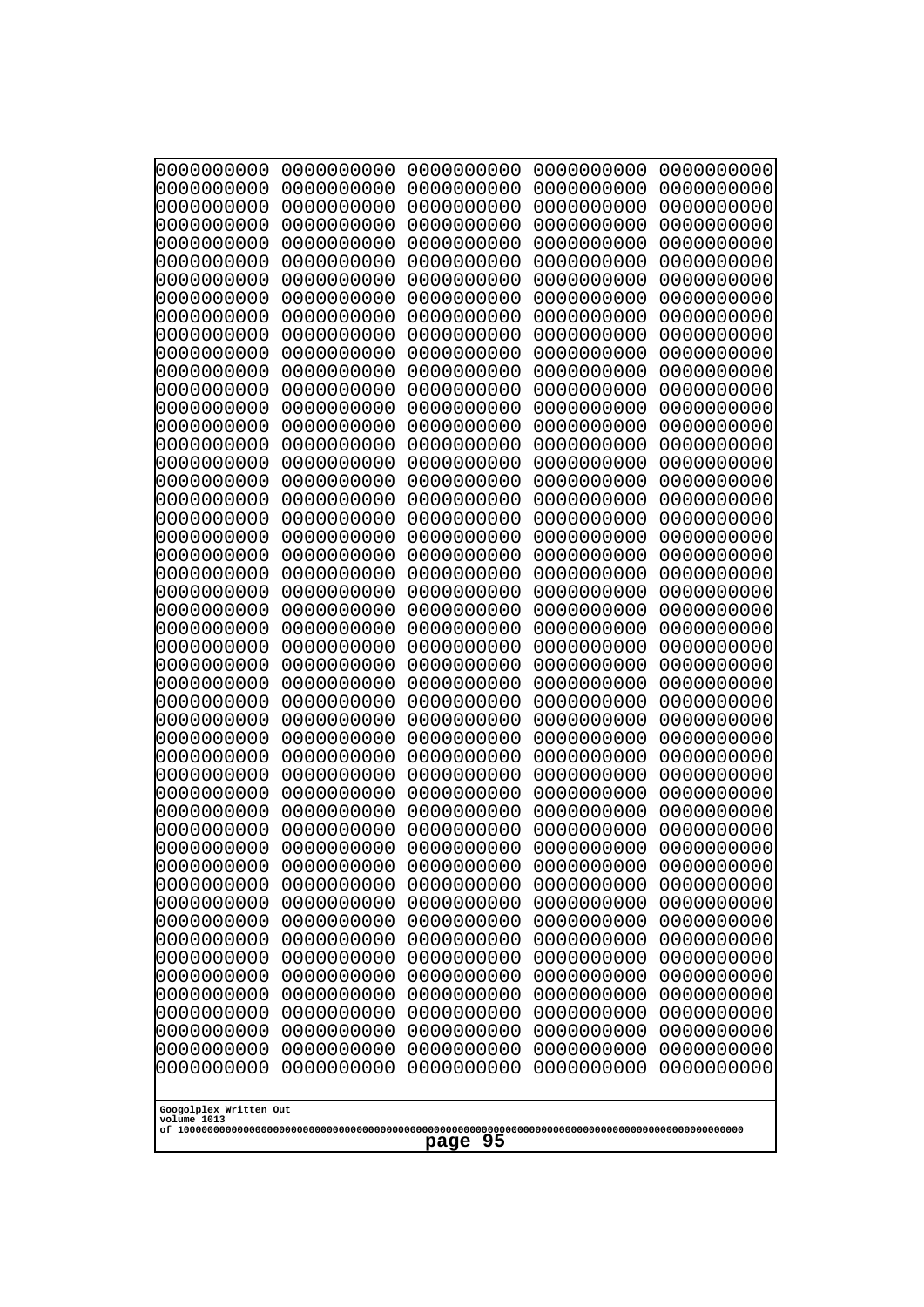| 0000000000<br>0000000000<br>0000000000<br>0000000000<br>0000000000<br>0000000000<br>0000000000<br>0000000000<br>0000000000<br>0000000000<br>0000000000<br>0000000000<br>0000000000<br>0000000000<br>0000000000<br>0000000000<br>0000000000<br>0000000000<br>0000000000<br>0000000000<br>0000000000<br>0000000000<br>0000000000<br>0000000000<br>0000000000<br>0000000000<br>0000000000<br>0000000000<br>0000000000<br>0000000000<br>0000000000<br>0000000000<br>0000000000<br>0000000000<br>0000000000<br>0000000000<br>0000000000<br>0000000000<br>0000000000<br>0000000000<br>0000000000<br>0000000000<br>0000000000<br>0000000000 | 0000000000<br>0000000000<br>0000000000<br>0000000000<br>0000000000<br>0000000000<br>0000000000<br>0000000000<br>0000000000<br>0000000000<br>0000000000<br>0000000000<br>0000000000<br>0000000000<br>0000000000<br>0000000000<br>0000000000<br>0000000000<br>0000000000<br>0000000000<br>0000000000<br>0000000000<br>0000000000<br>0000000000<br>0000000000<br>0000000000<br>0000000000<br>0000000000<br>0000000000<br>0000000000<br>0000000000<br>0000000000<br>0000000000<br>0000000000<br>0000000000<br>0000000000<br>0000000000<br>0000000000<br>0000000000<br>0000000000<br>0000000000<br>0000000000<br>0000000000<br>0000000000 | 0000000000<br>0000000000<br>0000000000<br>0000000000<br>0000000000<br>0000000000<br>0000000000<br>0000000000<br>0000000000<br>0000000000<br>0000000000<br>0000000000<br>0000000000<br>0000000000<br>0000000000<br>0000000000<br>0000000000<br>0000000000<br>0000000000<br>0000000000<br>0000000000<br>0000000000<br>0000000000<br>0000000000<br>0000000000<br>0000000000<br>0000000000<br>0000000000<br>0000000000<br>0000000000<br>0000000000<br>0000000000<br>0000000000<br>0000000000<br>0000000000<br>0000000000<br>0000000000<br>0000000000<br>0000000000<br>0000000000<br>0000000000<br>0000000000<br>0000000000<br>0000000000 | 0000000000<br>0000000000<br>0000000000<br>0000000000<br>0000000000<br>0000000000<br>0000000000<br>0000000000<br>0000000000<br>0000000000<br>0000000000<br>0000000000<br>0000000000<br>0000000000<br>0000000000<br>0000000000<br>0000000000<br>0000000000<br>0000000000<br>0000000000<br>0000000000<br>0000000000<br>0000000000<br>0000000000<br>0000000000<br>0000000000<br>0000000000<br>0000000000<br>0000000000<br>0000000000<br>0000000000<br>0000000000<br>0000000000<br>0000000000<br>0000000000<br>0000000000<br>0000000000<br>0000000000<br>0000000000<br>0000000000<br>0000000000<br>0000000000<br>0000000000<br>0000000000 | 0000000000<br>0000000000<br>0000000000<br>0000000000<br>0000000000<br>0000000000<br>0000000000<br>0000000000<br>0000000000<br>0000000000<br>0000000000<br>0000000000<br>0000000000<br>0000000000<br>0000000000<br>0000000000<br>0000000000<br>0000000000<br>0000000000<br>0000000000<br>0000000000<br>0000000000<br>0000000000<br>0000000000<br>0000000000<br>0000000000<br>0000000000<br>0000000000<br>0000000000<br>0000000000<br>0000000000<br>0000000000<br>0000000000<br>0000000000<br>0000000000<br>0000000000<br>0000000000<br>0000000000<br>0000000000<br>0000000000<br>0000000000<br>0000000000<br>0000000000 |
|--------------------------------------------------------------------------------------------------------------------------------------------------------------------------------------------------------------------------------------------------------------------------------------------------------------------------------------------------------------------------------------------------------------------------------------------------------------------------------------------------------------------------------------------------------------------------------------------------------------------------------------|--------------------------------------------------------------------------------------------------------------------------------------------------------------------------------------------------------------------------------------------------------------------------------------------------------------------------------------------------------------------------------------------------------------------------------------------------------------------------------------------------------------------------------------------------------------------------------------------------------------------------------------|--------------------------------------------------------------------------------------------------------------------------------------------------------------------------------------------------------------------------------------------------------------------------------------------------------------------------------------------------------------------------------------------------------------------------------------------------------------------------------------------------------------------------------------------------------------------------------------------------------------------------------------|--------------------------------------------------------------------------------------------------------------------------------------------------------------------------------------------------------------------------------------------------------------------------------------------------------------------------------------------------------------------------------------------------------------------------------------------------------------------------------------------------------------------------------------------------------------------------------------------------------------------------------------|------------------------------------------------------------------------------------------------------------------------------------------------------------------------------------------------------------------------------------------------------------------------------------------------------------------------------------------------------------------------------------------------------------------------------------------------------------------------------------------------------------------------------------------------------------------------------------------------------------------------|
|                                                                                                                                                                                                                                                                                                                                                                                                                                                                                                                                                                                                                                      |                                                                                                                                                                                                                                                                                                                                                                                                                                                                                                                                                                                                                                      |                                                                                                                                                                                                                                                                                                                                                                                                                                                                                                                                                                                                                                      |                                                                                                                                                                                                                                                                                                                                                                                                                                                                                                                                                                                                                                      | 0000000000                                                                                                                                                                                                                                                                                                                                                                                                                                                                                                                                                                                                             |
| 0000000000<br>0000000000<br>0000000000<br>0000000000<br>0000000000<br>0000000000                                                                                                                                                                                                                                                                                                                                                                                                                                                                                                                                                     | 0000000000<br>0000000000<br>0000000000<br>0000000000<br>0000000000<br>0000000000                                                                                                                                                                                                                                                                                                                                                                                                                                                                                                                                                     | 0000000000<br>0000000000<br>0000000000<br>0000000000<br>0000000000<br>0000000000                                                                                                                                                                                                                                                                                                                                                                                                                                                                                                                                                     | 0000000000<br>0000000000<br>0000000000<br>0000000000<br>0000000000<br>0000000000                                                                                                                                                                                                                                                                                                                                                                                                                                                                                                                                                     | 0000000000<br>0000000000<br>0000000000<br>0000000000<br>0000000000<br>0000000000                                                                                                                                                                                                                                                                                                                                                                                                                                                                                                                                       |
| Googolplex Written Out<br>volume 1013<br>page 96                                                                                                                                                                                                                                                                                                                                                                                                                                                                                                                                                                                     |                                                                                                                                                                                                                                                                                                                                                                                                                                                                                                                                                                                                                                      |                                                                                                                                                                                                                                                                                                                                                                                                                                                                                                                                                                                                                                      |                                                                                                                                                                                                                                                                                                                                                                                                                                                                                                                                                                                                                                      |                                                                                                                                                                                                                                                                                                                                                                                                                                                                                                                                                                                                                        |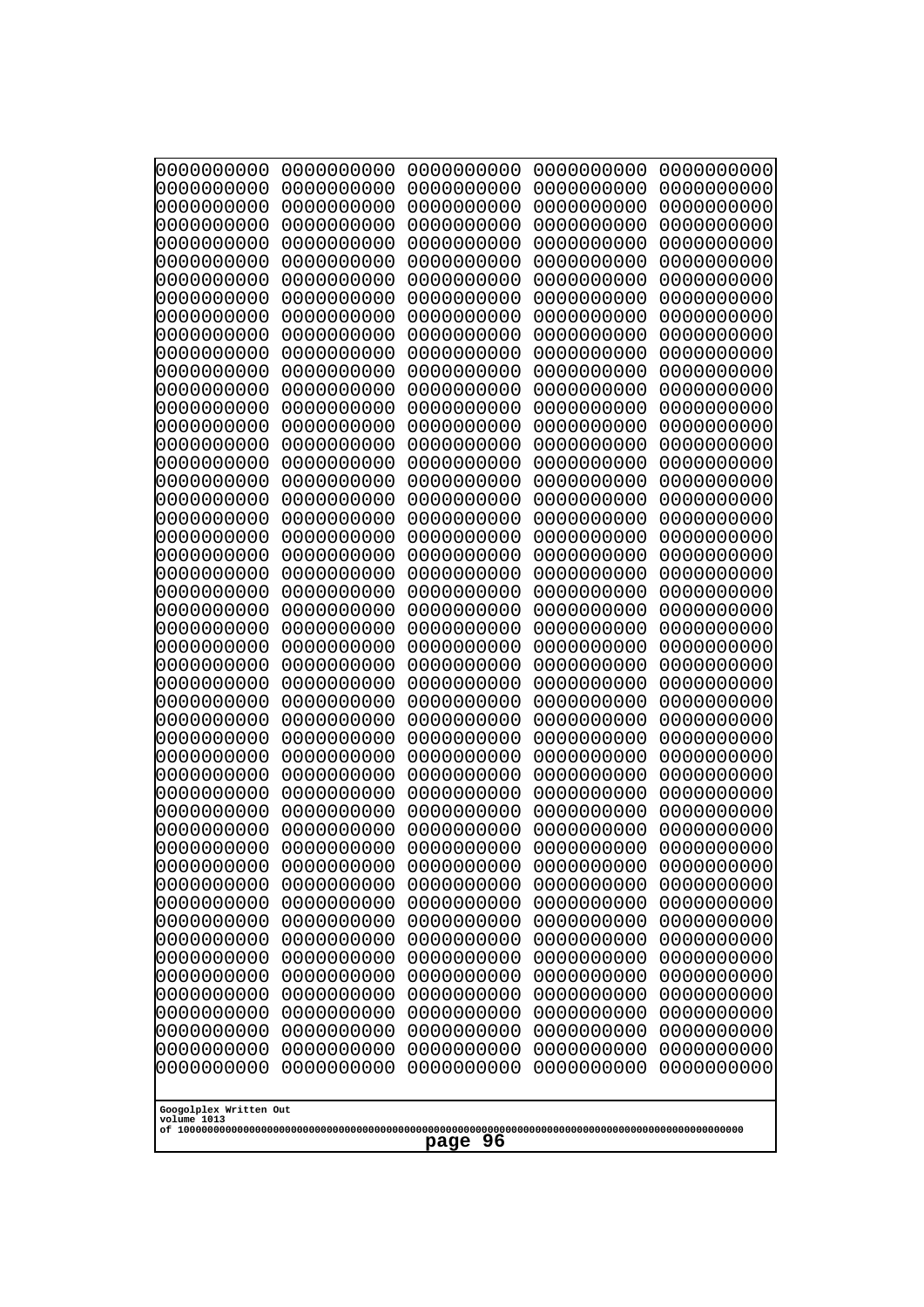| 000000000                             | 0000000000 | 0000000000 | 0000000000 | 0000000000 |
|---------------------------------------|------------|------------|------------|------------|
| 0000000000                            | 0000000000 | 0000000000 | 0000000000 | 0000000000 |
| 0000000000                            | 0000000000 | 0000000000 | 0000000000 | 0000000000 |
| 0000000000                            | 0000000000 | 0000000000 | 0000000000 | 0000000000 |
| 0000000000                            | 0000000000 | 0000000000 | 0000000000 | 0000000000 |
| 0000000000                            | 0000000000 | 0000000000 | 0000000000 | 0000000000 |
| 0000000000                            | 0000000000 | 0000000000 | 0000000000 | 0000000000 |
| 0000000000                            | 0000000000 | 0000000000 | 0000000000 | 0000000000 |
| 0000000000                            | 0000000000 | 0000000000 | 0000000000 | 0000000000 |
| 0000000000                            | 0000000000 | 0000000000 | 0000000000 | 0000000000 |
| 0000000000                            | 0000000000 | 0000000000 | 0000000000 | 0000000000 |
| 0000000000                            | 0000000000 | 0000000000 | 0000000000 | 0000000000 |
| 0000000000                            | 0000000000 | 0000000000 | 0000000000 | 0000000000 |
| 0000000000                            | 0000000000 | 0000000000 | 0000000000 | 0000000000 |
| 0000000000                            | 0000000000 | 0000000000 | 0000000000 | 0000000000 |
| 0000000000                            | 0000000000 | 0000000000 | 0000000000 | 0000000000 |
| 0000000000                            | 0000000000 | 0000000000 | 0000000000 | 0000000000 |
| 0000000000                            | 0000000000 | 0000000000 | 0000000000 | 0000000000 |
| 0000000000                            | 0000000000 | 0000000000 | 0000000000 | 0000000000 |
| 0000000000                            | 0000000000 | 0000000000 | 0000000000 | 0000000000 |
| 0000000000                            | 0000000000 | 0000000000 | 0000000000 | 0000000000 |
| 0000000000                            | 0000000000 | 0000000000 | 0000000000 | 0000000000 |
| 0000000000                            | 0000000000 | 0000000000 | 0000000000 | 0000000000 |
| 0000000000                            | 0000000000 | 0000000000 | 0000000000 | 0000000000 |
| 0000000000                            | 0000000000 | 0000000000 | 0000000000 | 0000000000 |
| 0000000000                            | 0000000000 | 0000000000 | 0000000000 | 0000000000 |
| 0000000000                            | 0000000000 | 0000000000 | 0000000000 | 0000000000 |
| 0000000000                            | 0000000000 | 0000000000 | 0000000000 | 0000000000 |
| 0000000000                            | 0000000000 | 0000000000 | 0000000000 | 0000000000 |
| 0000000000                            | 0000000000 | 0000000000 | 0000000000 | 0000000000 |
| 0000000000                            | 0000000000 | 0000000000 | 0000000000 | 0000000000 |
| 0000000000                            | 0000000000 | 0000000000 | 0000000000 | 0000000000 |
| 0000000000                            | 0000000000 | 0000000000 | 0000000000 | 0000000000 |
| 0000000000                            | 0000000000 | 0000000000 | 0000000000 | 0000000000 |
| 0000000000                            | 0000000000 | 0000000000 | 0000000000 | 0000000000 |
| 0000000000                            | 0000000000 | 0000000000 | 0000000000 | 0000000000 |
| 0000000000                            | 0000000000 | 0000000000 | 0000000000 | 0000000000 |
| 0000000000                            | 0000000000 | 0000000000 | 0000000000 | 0000000000 |
| 0000000000                            | 0000000000 | 0000000000 | 0000000000 | 0000000000 |
| 0000000000                            | 0000000000 | 0000000000 | 0000000000 | 0000000000 |
| 0000000000                            | 0000000000 | 0000000000 | 0000000000 | 0000000000 |
| 0000000000                            | 0000000000 | 0000000000 | 0000000000 | 0000000000 |
| 0000000000                            | 0000000000 | 0000000000 | 0000000000 | 0000000000 |
| 0000000000                            | 0000000000 | 0000000000 | 0000000000 | 0000000000 |
| 0000000000                            | 0000000000 | 0000000000 | 0000000000 | 0000000000 |
| 0000000000                            | 0000000000 | 0000000000 | 0000000000 | 0000000000 |
| 0000000000                            | 0000000000 | 0000000000 | 0000000000 | 0000000000 |
| 0000000000                            | 0000000000 | 0000000000 | 0000000000 | 0000000000 |
| 0000000000                            | 0000000000 | 0000000000 | 0000000000 | 0000000000 |
| 0000000000                            | 0000000000 | 0000000000 | 0000000000 | 0000000000 |
| Googolplex Written Out<br>volume 1013 |            |            |            |            |
| page 97                               |            |            |            |            |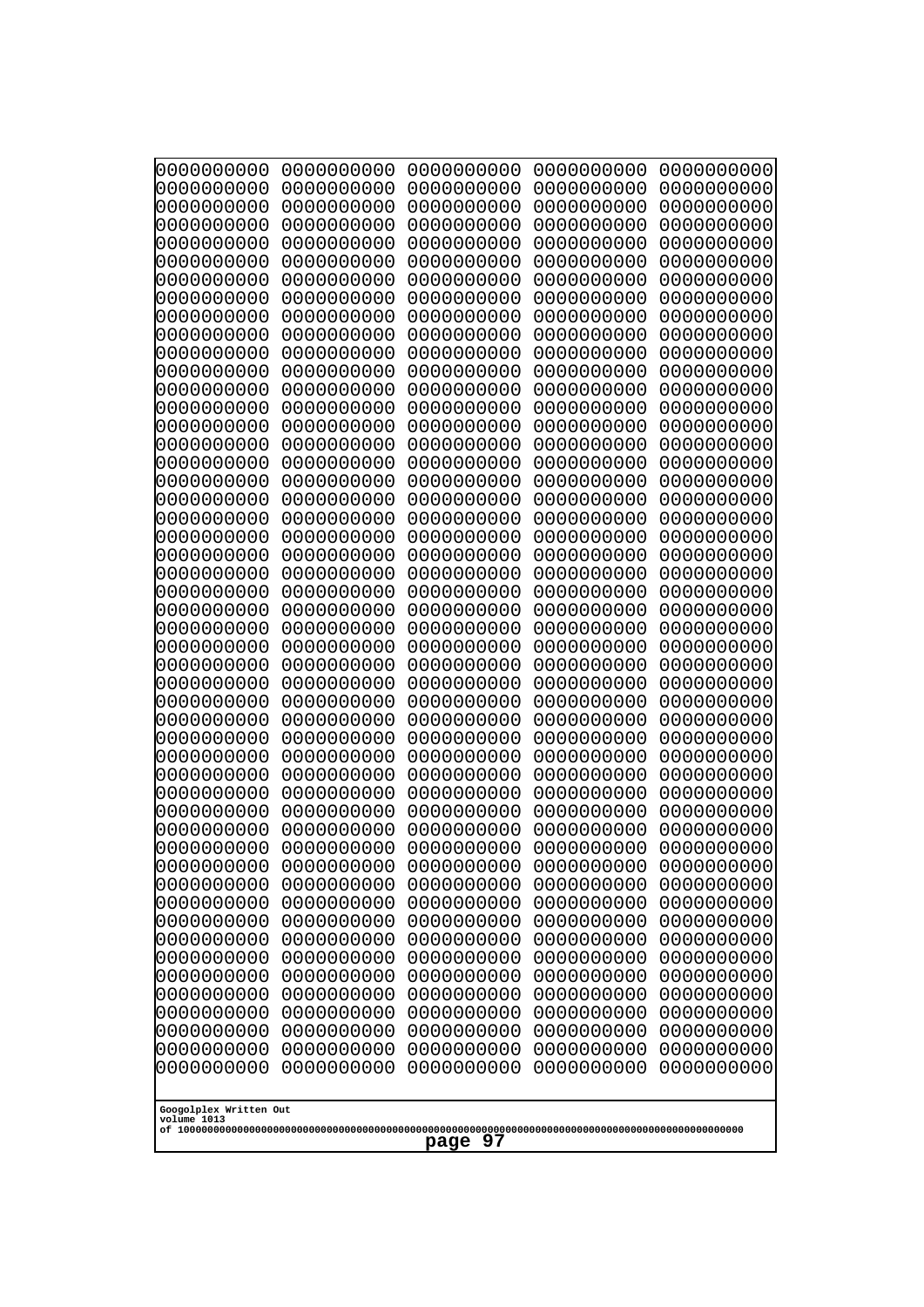| 0000000000                                       | 0000000000 | 0000000000 | 0000000000 | 0000000000 |
|--------------------------------------------------|------------|------------|------------|------------|
| 0000000000                                       | 0000000000 | 0000000000 | 0000000000 | 0000000000 |
| 0000000000                                       | 0000000000 | 0000000000 | 0000000000 | 0000000000 |
| 0000000000                                       | 0000000000 | 0000000000 | 0000000000 | 0000000000 |
| 0000000000                                       | 0000000000 | 0000000000 | 0000000000 | 0000000000 |
| 0000000000                                       | 0000000000 | 0000000000 | 0000000000 | 0000000000 |
| 0000000000                                       | 0000000000 | 0000000000 | 0000000000 | 0000000000 |
| 0000000000                                       | 0000000000 | 0000000000 | 0000000000 | 0000000000 |
| 0000000000                                       | 0000000000 | 0000000000 | 0000000000 | 0000000000 |
| 0000000000                                       | 0000000000 | 0000000000 | 0000000000 | 0000000000 |
| 0000000000                                       | 0000000000 | 0000000000 | 0000000000 | 0000000000 |
| 0000000000                                       | 0000000000 | 0000000000 | 0000000000 | 0000000000 |
| 0000000000                                       | 0000000000 | 0000000000 | 0000000000 | 0000000000 |
| 0000000000                                       | 0000000000 | 0000000000 | 0000000000 | 0000000000 |
| 0000000000                                       | 0000000000 | 0000000000 | 0000000000 | 0000000000 |
| 0000000000                                       | 0000000000 | 0000000000 | 0000000000 | 0000000000 |
| 0000000000                                       | 0000000000 | 0000000000 | 0000000000 | 0000000000 |
| 0000000000                                       | 0000000000 | 0000000000 | 0000000000 | 0000000000 |
| 0000000000                                       | 0000000000 | 0000000000 | 0000000000 | 0000000000 |
| 0000000000                                       | 0000000000 | 0000000000 | 0000000000 | 0000000000 |
| 0000000000                                       | 0000000000 | 0000000000 | 0000000000 | 0000000000 |
| 0000000000                                       | 0000000000 | 0000000000 | 0000000000 | 0000000000 |
| 0000000000                                       | 0000000000 | 0000000000 | 0000000000 | 0000000000 |
| 0000000000                                       | 0000000000 | 0000000000 | 0000000000 | 0000000000 |
| 0000000000                                       | 0000000000 | 0000000000 | 0000000000 | 0000000000 |
| 0000000000                                       | 0000000000 | 0000000000 | 0000000000 | 0000000000 |
| 0000000000                                       | 0000000000 | 0000000000 | 0000000000 | 0000000000 |
| 0000000000                                       | 0000000000 | 0000000000 | 0000000000 | 0000000000 |
| 0000000000                                       | 0000000000 | 0000000000 | 0000000000 | 0000000000 |
| 0000000000                                       | 0000000000 | 0000000000 | 0000000000 | 0000000000 |
| 0000000000                                       | 0000000000 | 0000000000 | 0000000000 | 0000000000 |
| 0000000000                                       | 0000000000 | 0000000000 | 0000000000 | 0000000000 |
| 0000000000                                       | 0000000000 | 0000000000 | 0000000000 | 0000000000 |
| 0000000000                                       | 0000000000 | 0000000000 | 0000000000 | 0000000000 |
| 0000000000                                       | 0000000000 | 0000000000 | 0000000000 | 0000000000 |
| 0000000000                                       | 0000000000 | 0000000000 | 0000000000 | 0000000000 |
| 0000000000                                       | 0000000000 | 0000000000 | 0000000000 | 0000000000 |
| 0000000000                                       | 0000000000 | 0000000000 | 0000000000 | 0000000000 |
| 0000000000                                       | 0000000000 | 0000000000 | 0000000000 | 0000000000 |
| 0000000000                                       | 0000000000 | 0000000000 | 0000000000 | 0000000000 |
| 0000000000                                       | 0000000000 | 0000000000 | 0000000000 | 0000000000 |
| 0000000000                                       | 0000000000 | 0000000000 | 0000000000 | 0000000000 |
| 0000000000                                       | 0000000000 | 0000000000 | 0000000000 | 0000000000 |
| 0000000000                                       | 0000000000 | 0000000000 | 0000000000 | 0000000000 |
| 0000000000                                       | 0000000000 | 0000000000 | 0000000000 | 0000000000 |
| 0000000000                                       | 0000000000 | 0000000000 | 0000000000 | 0000000000 |
| 0000000000                                       | 0000000000 | 0000000000 | 0000000000 | 0000000000 |
| 0000000000                                       | 0000000000 | 0000000000 | 0000000000 | 0000000000 |
| 0000000000                                       | 0000000000 | 0000000000 | 0000000000 | 0000000000 |
| 0000000000                                       | 0000000000 | 0000000000 | 0000000000 | 0000000000 |
| Googolplex Written Out<br>volume 1013<br>page 98 |            |            |            |            |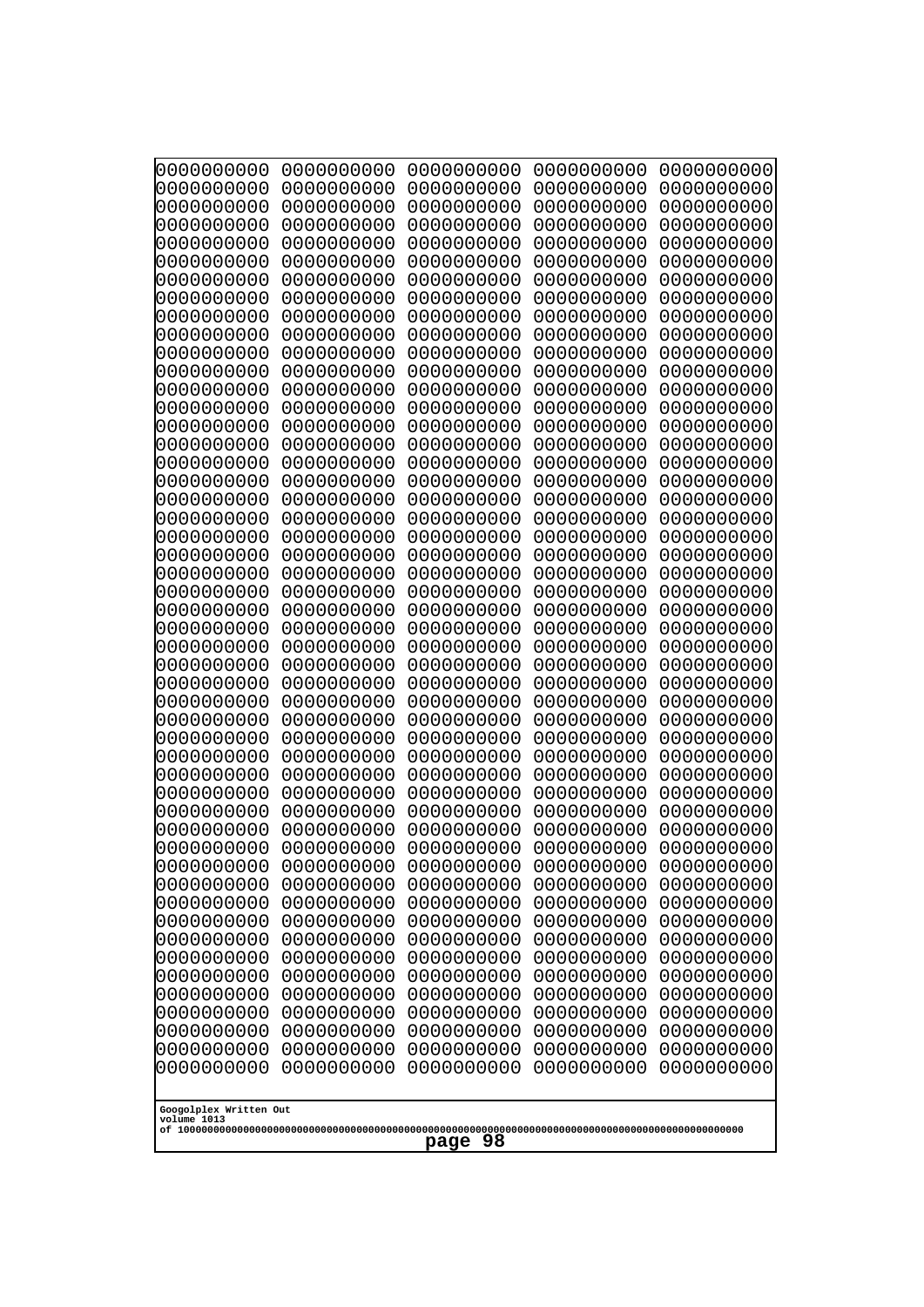| 0000000000                                       | 0000000000 | 0000000000 | 0000000000 | 0000000000 |
|--------------------------------------------------|------------|------------|------------|------------|
| 0000000000                                       | 0000000000 | 0000000000 | 0000000000 | 0000000000 |
| 0000000000                                       | 0000000000 | 0000000000 | 0000000000 | 0000000000 |
| 0000000000                                       | 0000000000 | 0000000000 | 0000000000 | 0000000000 |
| 1000000000                                       | 0000000000 | 0000000000 | 0000000000 | 0000000000 |
| 0000000000                                       | 0000000000 | 0000000000 | 0000000000 | 0000000000 |
| 0000000000                                       | 0000000000 | 0000000000 | 0000000000 | 0000000000 |
| 0000000000                                       | 0000000000 | 0000000000 | 0000000000 | 0000000000 |
| 0000000000                                       | 0000000000 | 0000000000 | 0000000000 | 0000000000 |
| 0000000000                                       | 0000000000 | 0000000000 | 0000000000 | 0000000000 |
| 0000000000                                       | 0000000000 | 0000000000 | 0000000000 | 0000000000 |
| 0000000000                                       | 0000000000 | 0000000000 | 0000000000 | 0000000000 |
| 0000000000                                       | 0000000000 | 0000000000 | 0000000000 | 0000000000 |
| 0000000000                                       | 0000000000 | 0000000000 | 0000000000 | 0000000000 |
| 0000000000                                       | 0000000000 | 0000000000 | 0000000000 | 0000000000 |
| 0000000000                                       | 0000000000 | 0000000000 | 0000000000 | 0000000000 |
| 0000000000                                       | 0000000000 | 0000000000 | 0000000000 | 0000000000 |
| 0000000000                                       | 0000000000 | 0000000000 | 0000000000 | 0000000000 |
| 0000000000                                       | 0000000000 | 0000000000 | 0000000000 | 0000000000 |
| 0000000000                                       | 0000000000 | 0000000000 | 0000000000 | 0000000000 |
| 0000000000                                       | 0000000000 | 0000000000 | 0000000000 | 0000000000 |
| 0000000000                                       | 0000000000 | 0000000000 | 0000000000 | 0000000000 |
| 0000000000                                       | 0000000000 | 0000000000 | 0000000000 | 0000000000 |
| 0000000000                                       | 0000000000 | 0000000000 | 0000000000 | 0000000000 |
| 0000000000                                       | 0000000000 | 0000000000 | 0000000000 | 0000000000 |
| 0000000000                                       | 0000000000 | 0000000000 | 0000000000 | 0000000000 |
| 0000000000                                       | 0000000000 | 0000000000 | 0000000000 | 0000000000 |
| 0000000000                                       | 0000000000 | 0000000000 | 0000000000 | 0000000000 |
| 0000000000                                       | 0000000000 | 0000000000 | 0000000000 | 0000000000 |
| 0000000000                                       | 0000000000 | 0000000000 | 0000000000 | 0000000000 |
| 0000000000                                       | 0000000000 | 0000000000 | 0000000000 | 0000000000 |
| 0000000000                                       | 0000000000 | 0000000000 | 0000000000 | 0000000000 |
| 0000000000                                       | 0000000000 | 0000000000 | 0000000000 | 0000000000 |
| 0000000000                                       | 0000000000 | 0000000000 | 0000000000 | 0000000000 |
| 0000000000                                       | 0000000000 | 0000000000 | 0000000000 | 0000000000 |
| 0000000000                                       | 0000000000 | 0000000000 | 0000000000 | 0000000000 |
| 0000000000                                       | 0000000000 | 0000000000 | 0000000000 | 0000000000 |
| 0000000000                                       | 0000000000 | 0000000000 | 0000000000 | 0000000000 |
| 0000000000                                       | 0000000000 | 0000000000 | 0000000000 | 0000000000 |
| 0000000000                                       | 0000000000 | 0000000000 | 0000000000 | 0000000000 |
| 0000000000                                       | 0000000000 | 0000000000 | 0000000000 | 0000000000 |
| 0000000000                                       | 0000000000 | 0000000000 | 0000000000 | 0000000000 |
| 0000000000                                       | 0000000000 | 0000000000 | 0000000000 | 0000000000 |
| 0000000000                                       | 0000000000 | 0000000000 | 0000000000 | 0000000000 |
| 0000000000                                       | 0000000000 | 0000000000 | 0000000000 | 0000000000 |
| 0000000000                                       | 0000000000 | 0000000000 | 0000000000 | 0000000000 |
| 0000000000                                       | 0000000000 | 0000000000 | 0000000000 | 0000000000 |
| 0000000000                                       | 0000000000 | 0000000000 | 0000000000 | 0000000000 |
| Googolplex Written Out<br>volume 1013<br>page 99 |            |            |            |            |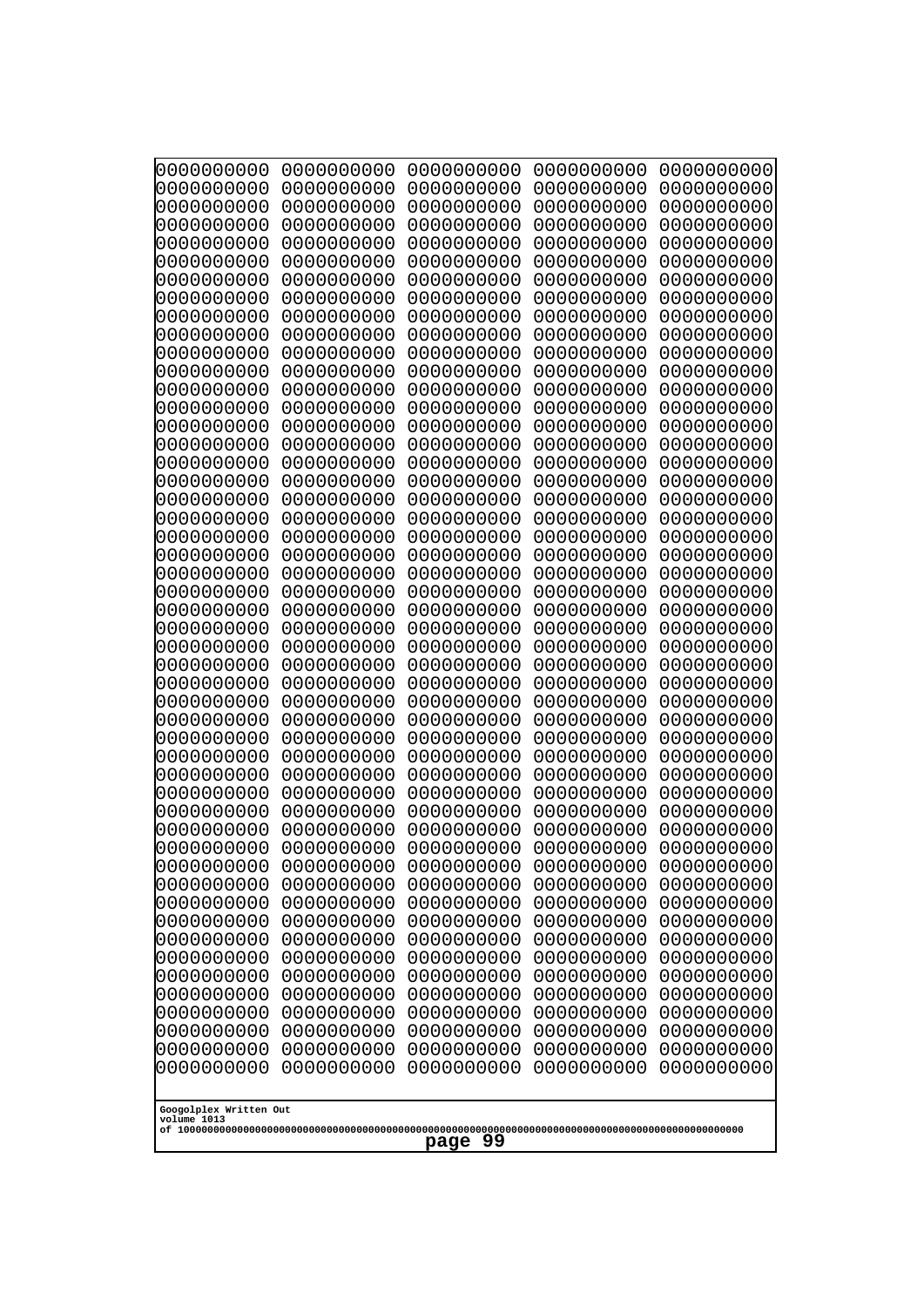| 0000000000                                           | 0000000000 | 0000000000 | 0000000000 | 0000000000 |
|------------------------------------------------------|------------|------------|------------|------------|
| 0000000000                                           | 0000000000 | 0000000000 | 0000000000 | 0000000000 |
| 0000000000                                           | 0000000000 | 0000000000 | 0000000000 | 0000000000 |
| 0000000000                                           | 0000000000 | 0000000000 | 0000000000 | 0000000000 |
| 0000000000                                           | 0000000000 | 0000000000 | 0000000000 | 0000000000 |
| 0000000000                                           | 0000000000 | 0000000000 | 0000000000 | 0000000000 |
| 0000000000                                           | 0000000000 | 0000000000 | 0000000000 | 0000000000 |
| 0000000000                                           | 0000000000 | 0000000000 | 0000000000 | 0000000000 |
| 0000000000                                           | 0000000000 | 0000000000 | 0000000000 | 0000000000 |
| 0000000000                                           | 0000000000 | 0000000000 | 0000000000 | 0000000000 |
| 0000000000                                           | 0000000000 | 0000000000 | 0000000000 | 0000000000 |
| 0000000000                                           | 0000000000 | 0000000000 | 0000000000 | 0000000000 |
| 0000000000                                           | 0000000000 | 0000000000 | 0000000000 | 0000000000 |
| 0000000000                                           | 0000000000 | 0000000000 | 0000000000 | 0000000000 |
| 0000000000                                           | 0000000000 | 0000000000 | 0000000000 | 0000000000 |
| 0000000000                                           | 0000000000 | 0000000000 | 0000000000 | 0000000000 |
| 0000000000                                           | 0000000000 | 0000000000 | 0000000000 | 0000000000 |
| 0000000000                                           | 0000000000 | 0000000000 | 0000000000 | 0000000000 |
| 0000000000                                           | 0000000000 | 0000000000 | 0000000000 | 0000000000 |
| 0000000000                                           | 0000000000 | 0000000000 | 0000000000 | 0000000000 |
| 0000000000                                           | 0000000000 | 0000000000 | 0000000000 | 0000000000 |
| 0000000000                                           | 0000000000 | 0000000000 | 0000000000 | 0000000000 |
| 0000000000                                           | 0000000000 | 0000000000 | 0000000000 | 0000000000 |
| 0000000000                                           | 0000000000 | 0000000000 | 0000000000 | 0000000000 |
| 0000000000                                           | 0000000000 | 0000000000 | 0000000000 | 0000000000 |
| 0000000000                                           | 0000000000 | 0000000000 | 0000000000 | 0000000000 |
| 0000000000                                           | 0000000000 | 0000000000 | 0000000000 | 0000000000 |
| 0000000000                                           | 0000000000 | 0000000000 | 0000000000 | 0000000000 |
| 0000000000                                           | 0000000000 | 0000000000 | 0000000000 | 0000000000 |
| 0000000000                                           | 0000000000 | 0000000000 | 0000000000 | 0000000000 |
| 0000000000                                           | 0000000000 | 0000000000 | 0000000000 | 0000000000 |
| 0000000000                                           | 0000000000 | 0000000000 | 0000000000 | 0000000000 |
| 0000000000                                           | 0000000000 | 0000000000 | 0000000000 | 0000000000 |
| 0000000000                                           | 0000000000 | 0000000000 | 0000000000 | 0000000000 |
| 0000000000                                           | 0000000000 | 0000000000 | 0000000000 | 0000000000 |
| 0000000000                                           | 0000000000 | 0000000000 | 0000000000 | 0000000000 |
| 0000000000                                           | 0000000000 | 0000000000 | 0000000000 | 0000000000 |
| 0000000000                                           | 0000000000 | 0000000000 | 0000000000 | 0000000000 |
| 0000000000                                           | 0000000000 | 0000000000 | 0000000000 | 0000000000 |
| 0000000000                                           | 0000000000 | 0000000000 | 0000000000 | 0000000000 |
| 0000000000                                           | 0000000000 | 0000000000 | 0000000000 | 0000000000 |
| 0000000000                                           | 0000000000 | 0000000000 | 0000000000 | 0000000000 |
| 0000000000                                           | 0000000000 | 0000000000 | 0000000000 | 0000000000 |
| 0000000000                                           | 0000000000 | 0000000000 | 0000000000 | 0000000000 |
| 0000000000                                           | 0000000000 | 0000000000 | 0000000000 | 0000000000 |
| 0000000000                                           | 0000000000 | 0000000000 | 0000000000 | 0000000000 |
| 0000000000                                           | 0000000000 | 0000000000 | 0000000000 | 0000000000 |
| 0000000000                                           | 0000000000 | 0000000000 | 0000000000 | 0000000000 |
| 0000000000                                           | 0000000000 | 0000000000 | 0000000000 | 0000000000 |
| 0000000000                                           | 0000000000 | 0000000000 | 0000000000 | 0000000000 |
| Googolplex Written Out<br>volume 1013<br>100<br>page |            |            |            |            |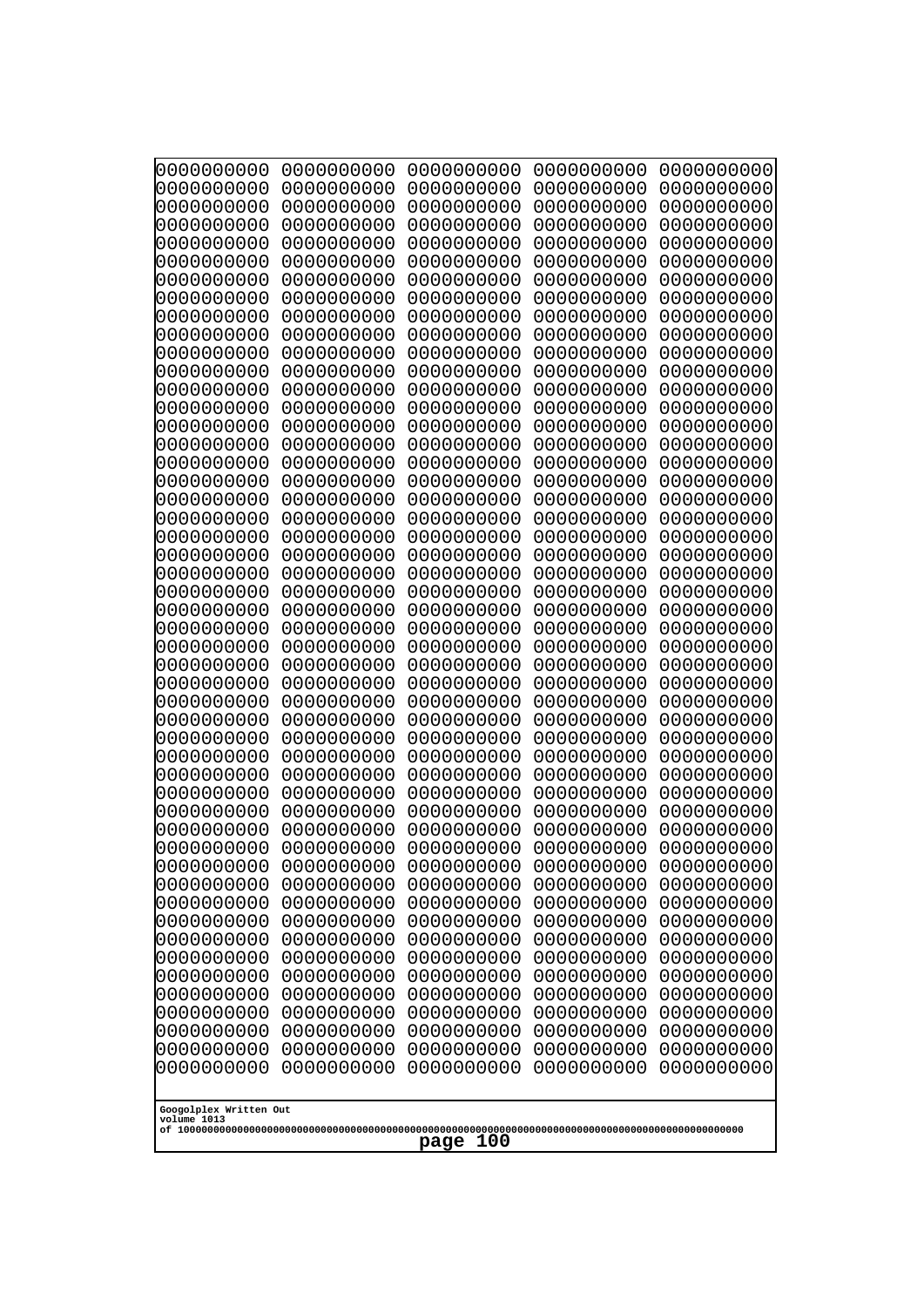| 10000000000                           | 0000000000               | 0000000000               | 0000000000               | 0000000000               |
|---------------------------------------|--------------------------|--------------------------|--------------------------|--------------------------|
| 0000000000<br>0000000000              | 0000000000<br>0000000000 | 0000000000<br>0000000000 | 0000000000<br>0000000000 | 0000000000<br>0000000000 |
| 0000000000                            | 0000000000               | 0000000000               | 0000000000               | 0000000000               |
| 0000000000                            | 0000000000               | 0000000000               | 0000000000               | 0000000000               |
| 0000000000                            | 0000000000               | 0000000000               | 0000000000               | 0000000000               |
| 0000000000                            | 0000000000               | 0000000000               | 0000000000               | 0000000000               |
| 0000000000<br>0000000000              | 0000000000<br>0000000000 | 0000000000<br>0000000000 | 0000000000<br>0000000000 | 0000000000<br>0000000000 |
| 0000000000                            | 0000000000               | 0000000000               | 0000000000               | 0000000000               |
| 0000000000                            | 0000000000               | 0000000000               | 0000000000               | 0000000000               |
| 0000000000                            | 0000000000               | 0000000000               | 0000000000               | 0000000000               |
| 0000000000<br>0000000000              | 0000000000<br>0000000000 | 0000000000<br>0000000000 | 0000000000<br>0000000000 | 0000000000<br>0000000000 |
| 0000000000                            | 0000000000               | 0000000000               | 0000000000               | 0000000000               |
| 0000000000                            | 0000000000               | 0000000000               | 0000000000               | 0000000000               |
| 0000000000                            | 0000000000               | 0000000000               | 0000000000               | 0000000000               |
| 0000000000<br>0000000000              | 0000000000<br>0000000000 | 0000000000<br>0000000000 | 0000000000<br>0000000000 | 0000000000<br>0000000000 |
| 0000000000                            | 0000000000               | 0000000000               | 0000000000               | 0000000000               |
| 0000000000                            | 0000000000               | 0000000000               | 0000000000               | 0000000000               |
| 0000000000                            | 0000000000               | 0000000000               | 0000000000               | 0000000000               |
| 0000000000<br>0000000000              | 0000000000<br>0000000000 | 0000000000<br>0000000000 | 0000000000<br>0000000000 | 0000000000<br>0000000000 |
| 0000000000                            | 0000000000               | 0000000000               | 0000000000               | 0000000000               |
| 0000000000                            | 0000000000               | 0000000000               | 0000000000               | 0000000000               |
| 0000000000                            | 0000000000               | 0000000000               | 0000000000               | 0000000000               |
| 0000000000<br>0000000000              | 0000000000<br>0000000000 | 0000000000<br>0000000000 | 0000000000<br>0000000000 | 0000000000<br>0000000000 |
| 0000000000                            | 0000000000               | 0000000000               | 0000000000               | 0000000000               |
| 0000000000                            | 0000000000               | 0000000000               | 0000000000               | 0000000000               |
| 0000000000                            | 0000000000               | 0000000000               | 0000000000               | 0000000000               |
| 0000000000<br>0000000000              | 0000000000<br>0000000000 | 0000000000<br>0000000000 | 0000000000<br>0000000000 | 0000000000<br>0000000000 |
| 0000000000                            | 0000000000               | 0000000000               | 0000000000               | 0000000000               |
| 0000000000                            | 0000000000               | 0000000000               | 0000000000               | 0000000000               |
| 0000000000                            | 0000000000               | 0000000000               | 0000000000               | 0000000000               |
| 0000000000<br>0000000000              | 0000000000<br>0000000000 | 0000000000<br>0000000000 | 0000000000<br>0000000000 | 0000000000<br>0000000000 |
| 0000000000                            | 0000000000               | 0000000000               | 0000000000               | 0000000000               |
| 0000000000                            | 0000000000               | 0000000000               | 0000000000               | 0000000000               |
| 0000000000                            | 0000000000               | 0000000000               | 0000000000               | 0000000000               |
| 0000000000<br>0000000000              | 0000000000<br>0000000000 | 0000000000<br>0000000000 | 0000000000<br>0000000000 | 0000000000<br>0000000000 |
| 0000000000                            | 0000000000               | 0000000000               | 0000000000               | 0000000000               |
| 0000000000                            | 0000000000               | 0000000000               | 0000000000               | 0000000000               |
| 0000000000                            | 0000000000               | 0000000000               | 0000000000               | 0000000000               |
| 0000000000<br>0000000000              | 0000000000<br>0000000000 | 0000000000<br>0000000000 | 0000000000<br>0000000000 | 0000000000<br>0000000000 |
| 0000000000                            | 0000000000               | 0000000000               | 0000000000               | 0000000000               |
|                                       |                          |                          |                          |                          |
| Googolplex Written Out<br>volume 1013 |                          |                          |                          |                          |
|                                       |                          | 101<br>page              |                          |                          |
|                                       |                          |                          |                          |                          |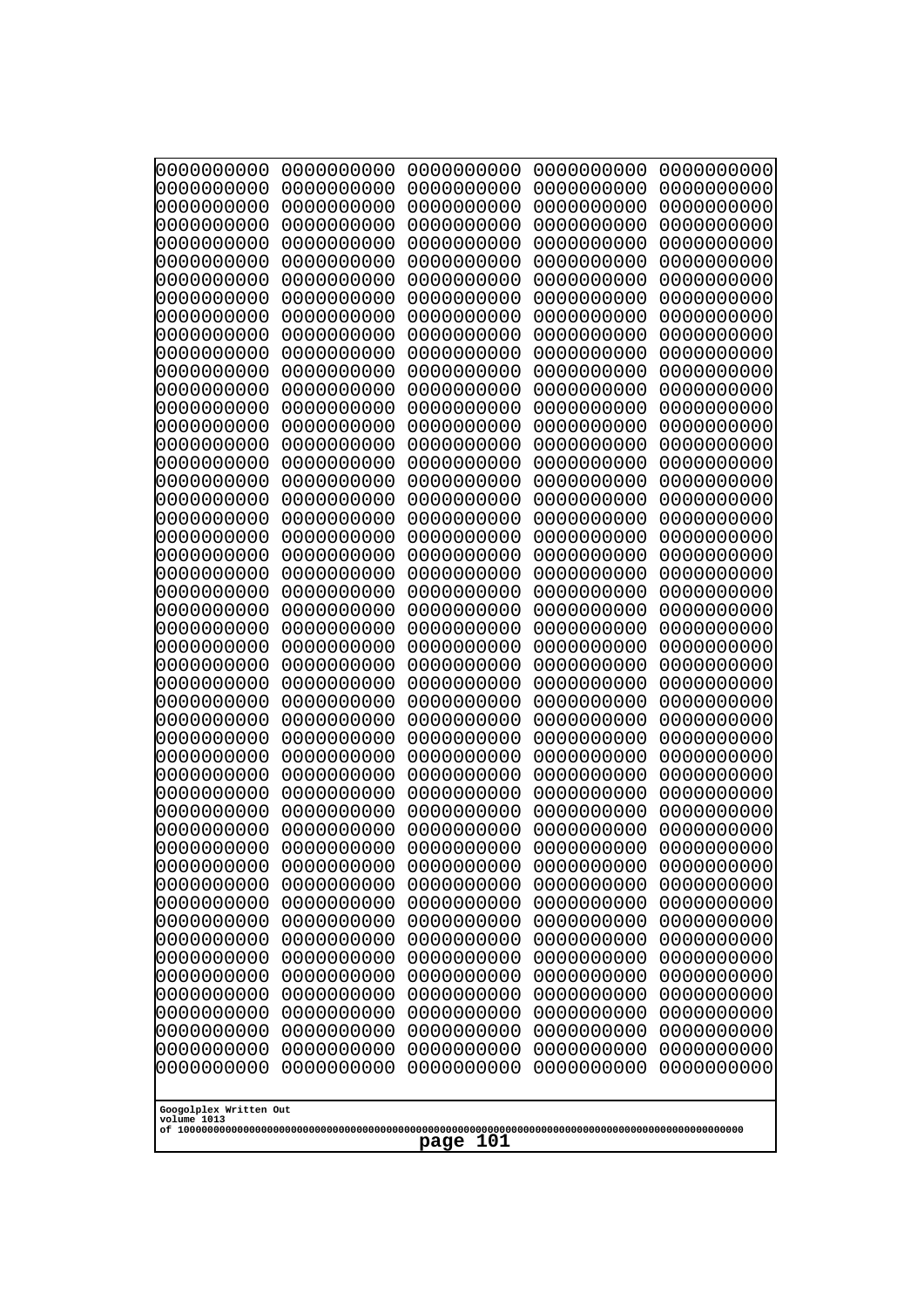| 0000000000<br>0000000000<br>0000000000<br>0000000000<br>0000000000<br>0000000000<br>0000000000<br>0000000000<br>0000000000<br>0000000000<br>0000000000<br>0000000000<br>0000000000<br>0000000000<br>0000000000<br>0000000000<br>0000000000<br>0000000000<br>0000000000<br>0000000000<br>0000000000<br>0000000000<br>0000000000<br>0000000000<br>0000000000 | 0000000000<br>0000000000<br>0000000000<br>0000000000<br>0000000000<br>0000000000<br>0000000000<br>0000000000<br>0000000000<br>0000000000<br>0000000000<br>0000000000<br>0000000000<br>0000000000<br>0000000000<br>0000000000<br>0000000000<br>0000000000<br>0000000000<br>0000000000<br>0000000000<br>0000000000<br>0000000000<br>0000000000<br>0000000000 | 0000000000<br>0000000000<br>0000000000<br>0000000000<br>0000000000<br>0000000000<br>0000000000<br>0000000000<br>0000000000<br>0000000000<br>0000000000<br>0000000000<br>0000000000<br>0000000000<br>0000000000<br>0000000000<br>0000000000<br>0000000000<br>0000000000<br>0000000000<br>0000000000<br>0000000000<br>0000000000<br>0000000000<br>0000000000 | 0000000000<br>0000000000<br>0000000000<br>0000000000<br>0000000000<br>0000000000<br>0000000000<br>0000000000<br>0000000000<br>0000000000<br>0000000000<br>0000000000<br>0000000000<br>0000000000<br>0000000000<br>0000000000<br>0000000000<br>0000000000<br>0000000000<br>0000000000<br>0000000000<br>0000000000<br>0000000000<br>0000000000<br>0000000000 | 0000000000<br>0000000000<br>0000000000<br>0000000000<br>0000000000<br>0000000000<br>0000000000<br>0000000000<br>0000000000<br>0000000000<br>0000000000<br>0000000000<br>0000000000<br>0000000000<br>0000000000<br>0000000000<br>0000000000<br>0000000000<br>0000000000<br>0000000000<br>0000000000<br>0000000000<br>0000000000<br>0000000000<br>0000000000 |
|------------------------------------------------------------------------------------------------------------------------------------------------------------------------------------------------------------------------------------------------------------------------------------------------------------------------------------------------------------|------------------------------------------------------------------------------------------------------------------------------------------------------------------------------------------------------------------------------------------------------------------------------------------------------------------------------------------------------------|------------------------------------------------------------------------------------------------------------------------------------------------------------------------------------------------------------------------------------------------------------------------------------------------------------------------------------------------------------|------------------------------------------------------------------------------------------------------------------------------------------------------------------------------------------------------------------------------------------------------------------------------------------------------------------------------------------------------------|------------------------------------------------------------------------------------------------------------------------------------------------------------------------------------------------------------------------------------------------------------------------------------------------------------------------------------------------------------|
|                                                                                                                                                                                                                                                                                                                                                            |                                                                                                                                                                                                                                                                                                                                                            |                                                                                                                                                                                                                                                                                                                                                            |                                                                                                                                                                                                                                                                                                                                                            |                                                                                                                                                                                                                                                                                                                                                            |
|                                                                                                                                                                                                                                                                                                                                                            |                                                                                                                                                                                                                                                                                                                                                            |                                                                                                                                                                                                                                                                                                                                                            |                                                                                                                                                                                                                                                                                                                                                            |                                                                                                                                                                                                                                                                                                                                                            |
|                                                                                                                                                                                                                                                                                                                                                            |                                                                                                                                                                                                                                                                                                                                                            |                                                                                                                                                                                                                                                                                                                                                            |                                                                                                                                                                                                                                                                                                                                                            |                                                                                                                                                                                                                                                                                                                                                            |
|                                                                                                                                                                                                                                                                                                                                                            |                                                                                                                                                                                                                                                                                                                                                            |                                                                                                                                                                                                                                                                                                                                                            |                                                                                                                                                                                                                                                                                                                                                            |                                                                                                                                                                                                                                                                                                                                                            |
|                                                                                                                                                                                                                                                                                                                                                            |                                                                                                                                                                                                                                                                                                                                                            |                                                                                                                                                                                                                                                                                                                                                            |                                                                                                                                                                                                                                                                                                                                                            |                                                                                                                                                                                                                                                                                                                                                            |
|                                                                                                                                                                                                                                                                                                                                                            |                                                                                                                                                                                                                                                                                                                                                            |                                                                                                                                                                                                                                                                                                                                                            |                                                                                                                                                                                                                                                                                                                                                            |                                                                                                                                                                                                                                                                                                                                                            |
|                                                                                                                                                                                                                                                                                                                                                            |                                                                                                                                                                                                                                                                                                                                                            |                                                                                                                                                                                                                                                                                                                                                            |                                                                                                                                                                                                                                                                                                                                                            |                                                                                                                                                                                                                                                                                                                                                            |
|                                                                                                                                                                                                                                                                                                                                                            |                                                                                                                                                                                                                                                                                                                                                            |                                                                                                                                                                                                                                                                                                                                                            |                                                                                                                                                                                                                                                                                                                                                            |                                                                                                                                                                                                                                                                                                                                                            |
|                                                                                                                                                                                                                                                                                                                                                            |                                                                                                                                                                                                                                                                                                                                                            |                                                                                                                                                                                                                                                                                                                                                            |                                                                                                                                                                                                                                                                                                                                                            |                                                                                                                                                                                                                                                                                                                                                            |
|                                                                                                                                                                                                                                                                                                                                                            |                                                                                                                                                                                                                                                                                                                                                            |                                                                                                                                                                                                                                                                                                                                                            |                                                                                                                                                                                                                                                                                                                                                            |                                                                                                                                                                                                                                                                                                                                                            |
|                                                                                                                                                                                                                                                                                                                                                            |                                                                                                                                                                                                                                                                                                                                                            |                                                                                                                                                                                                                                                                                                                                                            |                                                                                                                                                                                                                                                                                                                                                            |                                                                                                                                                                                                                                                                                                                                                            |
|                                                                                                                                                                                                                                                                                                                                                            |                                                                                                                                                                                                                                                                                                                                                            |                                                                                                                                                                                                                                                                                                                                                            |                                                                                                                                                                                                                                                                                                                                                            |                                                                                                                                                                                                                                                                                                                                                            |
| 0000000000                                                                                                                                                                                                                                                                                                                                                 | 0000000000                                                                                                                                                                                                                                                                                                                                                 | 0000000000                                                                                                                                                                                                                                                                                                                                                 | 0000000000                                                                                                                                                                                                                                                                                                                                                 | 0000000000                                                                                                                                                                                                                                                                                                                                                 |
| 0000000000<br>0000000000                                                                                                                                                                                                                                                                                                                                   | 0000000000<br>0000000000                                                                                                                                                                                                                                                                                                                                   | 0000000000<br>0000000000                                                                                                                                                                                                                                                                                                                                   | 0000000000<br>0000000000                                                                                                                                                                                                                                                                                                                                   | 0000000000<br>0000000000                                                                                                                                                                                                                                                                                                                                   |
| 0000000000                                                                                                                                                                                                                                                                                                                                                 | 0000000000                                                                                                                                                                                                                                                                                                                                                 | 0000000000                                                                                                                                                                                                                                                                                                                                                 | 0000000000                                                                                                                                                                                                                                                                                                                                                 | 0000000000                                                                                                                                                                                                                                                                                                                                                 |
| 0000000000<br>0000000000                                                                                                                                                                                                                                                                                                                                   | 0000000000<br>0000000000                                                                                                                                                                                                                                                                                                                                   | 0000000000<br>0000000000                                                                                                                                                                                                                                                                                                                                   | 0000000000<br>0000000000                                                                                                                                                                                                                                                                                                                                   | 0000000000<br>0000000000                                                                                                                                                                                                                                                                                                                                   |
| 0000000000<br>0000000000                                                                                                                                                                                                                                                                                                                                   | 0000000000<br>0000000000                                                                                                                                                                                                                                                                                                                                   | 0000000000<br>0000000000                                                                                                                                                                                                                                                                                                                                   | 0000000000<br>0000000000                                                                                                                                                                                                                                                                                                                                   | 0000000000<br>0000000000                                                                                                                                                                                                                                                                                                                                   |
| 0000000000                                                                                                                                                                                                                                                                                                                                                 | 0000000000                                                                                                                                                                                                                                                                                                                                                 | 0000000000                                                                                                                                                                                                                                                                                                                                                 | 0000000000                                                                                                                                                                                                                                                                                                                                                 | 0000000000                                                                                                                                                                                                                                                                                                                                                 |
| 0000000000<br>0000000000                                                                                                                                                                                                                                                                                                                                   | 0000000000<br>0000000000                                                                                                                                                                                                                                                                                                                                   | 0000000000<br>0000000000                                                                                                                                                                                                                                                                                                                                   | 0000000000<br>0000000000                                                                                                                                                                                                                                                                                                                                   | 0000000000<br>0000000000                                                                                                                                                                                                                                                                                                                                   |
| 0000000000<br>0000000000                                                                                                                                                                                                                                                                                                                                   | 0000000000<br>0000000000                                                                                                                                                                                                                                                                                                                                   | 0000000000<br>0000000000                                                                                                                                                                                                                                                                                                                                   | 0000000000<br>0000000000                                                                                                                                                                                                                                                                                                                                   | 0000000000<br>0000000000                                                                                                                                                                                                                                                                                                                                   |
| 0000000000                                                                                                                                                                                                                                                                                                                                                 | 0000000000                                                                                                                                                                                                                                                                                                                                                 | 0000000000                                                                                                                                                                                                                                                                                                                                                 | 0000000000                                                                                                                                                                                                                                                                                                                                                 | 0000000000                                                                                                                                                                                                                                                                                                                                                 |
| 0000000000<br>0000000000                                                                                                                                                                                                                                                                                                                                   | 0000000000<br>0000000000                                                                                                                                                                                                                                                                                                                                   | 0000000000<br>0000000000                                                                                                                                                                                                                                                                                                                                   | 0000000000<br>0000000000                                                                                                                                                                                                                                                                                                                                   | 0000000000<br>0000000000                                                                                                                                                                                                                                                                                                                                   |
| 0000000000                                                                                                                                                                                                                                                                                                                                                 | 0000000000                                                                                                                                                                                                                                                                                                                                                 | 0000000000                                                                                                                                                                                                                                                                                                                                                 | 0000000000                                                                                                                                                                                                                                                                                                                                                 | 0000000000                                                                                                                                                                                                                                                                                                                                                 |
| 0000000000<br>0000000000                                                                                                                                                                                                                                                                                                                                   | 0000000000<br>0000000000                                                                                                                                                                                                                                                                                                                                   | 0000000000<br>0000000000                                                                                                                                                                                                                                                                                                                                   | 0000000000<br>0000000000                                                                                                                                                                                                                                                                                                                                   | 0000000000<br>0000000000                                                                                                                                                                                                                                                                                                                                   |
| 0000000000<br>0000000000                                                                                                                                                                                                                                                                                                                                   | 0000000000<br>0000000000                                                                                                                                                                                                                                                                                                                                   | 0000000000<br>0000000000                                                                                                                                                                                                                                                                                                                                   | 0000000000<br>0000000000                                                                                                                                                                                                                                                                                                                                   | 0000000000<br>0000000000                                                                                                                                                                                                                                                                                                                                   |
| 0000000000                                                                                                                                                                                                                                                                                                                                                 | 0000000000                                                                                                                                                                                                                                                                                                                                                 | 0000000000                                                                                                                                                                                                                                                                                                                                                 | 0000000000                                                                                                                                                                                                                                                                                                                                                 | 0000000000                                                                                                                                                                                                                                                                                                                                                 |
| 0000000000<br>0000000000                                                                                                                                                                                                                                                                                                                                   | 0000000000<br>0000000000                                                                                                                                                                                                                                                                                                                                   | 0000000000<br>0000000000                                                                                                                                                                                                                                                                                                                                   | 0000000000<br>0000000000                                                                                                                                                                                                                                                                                                                                   | 0000000000<br>0000000000                                                                                                                                                                                                                                                                                                                                   |
| 0000000000                                                                                                                                                                                                                                                                                                                                                 | 0000000000                                                                                                                                                                                                                                                                                                                                                 | 0000000000                                                                                                                                                                                                                                                                                                                                                 | 0000000000                                                                                                                                                                                                                                                                                                                                                 | 0000000000                                                                                                                                                                                                                                                                                                                                                 |
| Googolplex Written Out<br>volume 1013                                                                                                                                                                                                                                                                                                                      |                                                                                                                                                                                                                                                                                                                                                            |                                                                                                                                                                                                                                                                                                                                                            |                                                                                                                                                                                                                                                                                                                                                            |                                                                                                                                                                                                                                                                                                                                                            |
| 102<br>page                                                                                                                                                                                                                                                                                                                                                |                                                                                                                                                                                                                                                                                                                                                            |                                                                                                                                                                                                                                                                                                                                                            |                                                                                                                                                                                                                                                                                                                                                            |                                                                                                                                                                                                                                                                                                                                                            |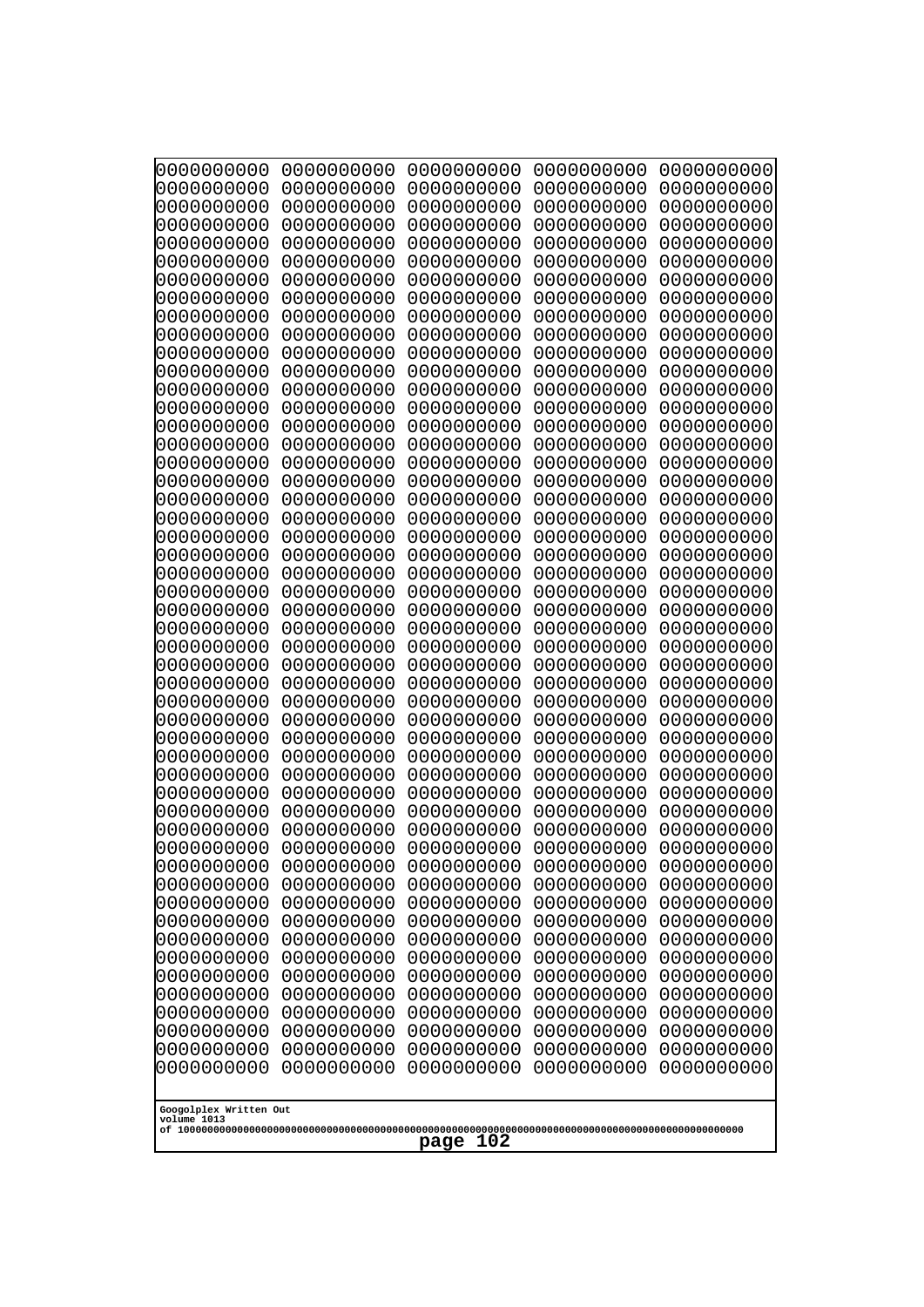| 10000000000<br>0000000000 | 0000000000<br>0000000000 | 0000000000<br>0000000000 | 0000000000<br>0000000000 | 0000000000<br>0000000000 |
|---------------------------|--------------------------|--------------------------|--------------------------|--------------------------|
| 0000000000                | 0000000000               | 0000000000               | 0000000000               | 0000000000               |
| 0000000000                | 0000000000               | 0000000000               | 0000000000               | 0000000000               |
| 0000000000                | 0000000000               | 0000000000               | 0000000000               | 0000000000               |
| 0000000000<br>0000000000  | 0000000000<br>0000000000 | 0000000000<br>0000000000 | 0000000000<br>0000000000 | 0000000000<br>0000000000 |
| 0000000000                | 0000000000               | 0000000000               | 0000000000               | 0000000000               |
| 0000000000                | 0000000000               | 0000000000               | 0000000000               | 0000000000               |
| 0000000000                | 0000000000               | 0000000000               | 0000000000               | 0000000000               |
| 0000000000<br>0000000000  | 0000000000<br>0000000000 | 0000000000<br>0000000000 | 0000000000<br>0000000000 | 0000000000<br>0000000000 |
| 0000000000                | 0000000000               | 0000000000               | 0000000000               | 0000000000               |
| 0000000000                | 0000000000               | 0000000000               | 0000000000               | 0000000000               |
| 0000000000                | 0000000000               | 0000000000               | 0000000000               | 0000000000               |
| 0000000000<br>0000000000  | 0000000000<br>0000000000 | 0000000000<br>0000000000 | 0000000000<br>0000000000 | 0000000000<br>0000000000 |
| 0000000000                | 0000000000               | 0000000000               | 0000000000               | 0000000000               |
| 0000000000                | 0000000000               | 0000000000               | 0000000000               | 0000000000               |
| 0000000000                | 0000000000               | 0000000000               | 0000000000               | 0000000000               |
| 0000000000<br>0000000000  | 0000000000<br>0000000000 | 0000000000<br>0000000000 | 0000000000<br>0000000000 | 0000000000<br>0000000000 |
| 0000000000                | 0000000000               | 0000000000               | 0000000000               | 0000000000               |
| 0000000000                | 0000000000               | 0000000000               | 0000000000               | 0000000000               |
| 0000000000                | 0000000000               | 0000000000               | 0000000000               | 0000000000               |
| 0000000000<br>0000000000  | 0000000000<br>0000000000 | 0000000000<br>0000000000 | 0000000000<br>0000000000 | 0000000000<br>0000000000 |
| 0000000000                | 0000000000               | 0000000000               | 0000000000               | 0000000000               |
| 0000000000                | 0000000000               | 0000000000               | 0000000000               | 0000000000               |
| 0000000000                | 0000000000               | 0000000000               | 0000000000               | 0000000000               |
| 0000000000<br>0000000000  | 0000000000<br>0000000000 | 0000000000<br>0000000000 | 0000000000<br>0000000000 | 0000000000<br>0000000000 |
| 0000000000                | 0000000000               | 0000000000               | 0000000000               | 0000000000               |
| 0000000000                | 0000000000               | 0000000000               | 0000000000               | 0000000000               |
| 0000000000                | 0000000000               | 0000000000               | 0000000000               | 0000000000               |
| 0000000000<br>0000000000  | 0000000000<br>0000000000 | 0000000000<br>0000000000 | 0000000000<br>0000000000 | 0000000000<br>0000000000 |
| 0000000000                | 0000000000               | 0000000000               | 0000000000               | 0000000000               |
| 0000000000                | 0000000000               | 0000000000               | 0000000000               | 0000000000               |
| 0000000000                | 0000000000               | 0000000000               | 0000000000               | 0000000000               |
| 0000000000<br>0000000000  | 0000000000<br>0000000000 | 0000000000<br>0000000000 | 0000000000<br>0000000000 | 0000000000<br>0000000000 |
| 0000000000                | 0000000000               | 0000000000               | 0000000000               | 0000000000               |
| 0000000000                | 0000000000               | 0000000000               | 0000000000               | 0000000000               |
| 0000000000                | 0000000000               | 0000000000               | 0000000000               | 0000000000               |
| 0000000000<br>0000000000  | 0000000000<br>0000000000 | 0000000000<br>0000000000 | 0000000000<br>0000000000 | 0000000000<br>0000000000 |
| 0000000000                | 0000000000               | 0000000000               | 0000000000               | 0000000000               |
| 0000000000                | 0000000000               | 0000000000               | 0000000000               | 0000000000               |
| 0000000000                | 0000000000               | 0000000000               | 0000000000               | 0000000000               |
| Googolplex Written Out    |                          |                          |                          |                          |
| volume 1013               |                          |                          |                          |                          |
| 103<br>page               |                          |                          |                          |                          |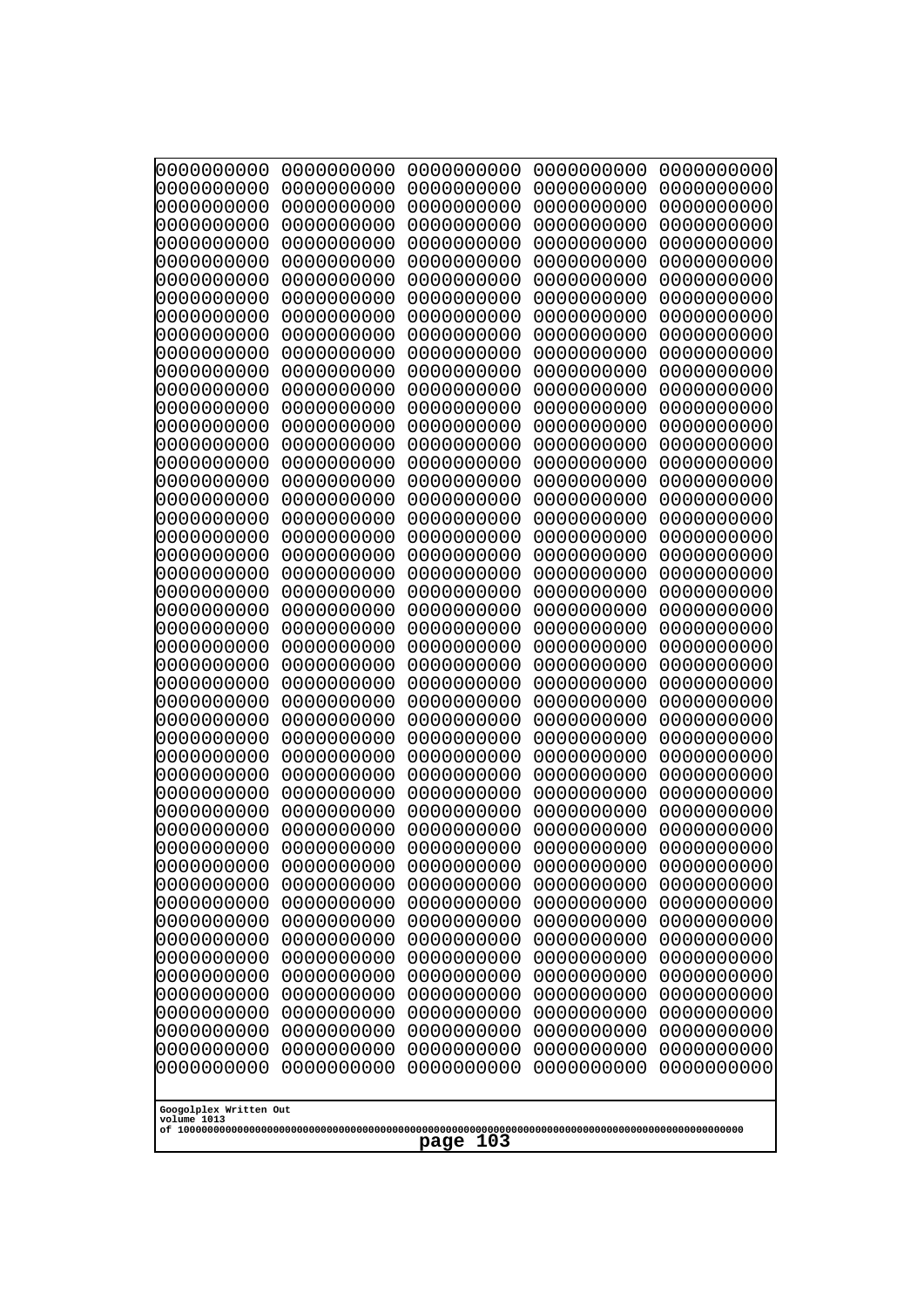| 10000000000                           | 0000000000               | 0000000000               | 0000000000               | 0000000000               |
|---------------------------------------|--------------------------|--------------------------|--------------------------|--------------------------|
| 0000000000<br>0000000000              | 0000000000<br>0000000000 | 0000000000<br>0000000000 | 0000000000<br>0000000000 | 0000000000<br>0000000000 |
| 0000000000                            | 0000000000               | 0000000000               | 0000000000               | 0000000000               |
| 0000000000                            | 0000000000               | 0000000000               | 0000000000               | 0000000000               |
| 0000000000                            | 0000000000               | 0000000000               | 0000000000               | 0000000000               |
| 0000000000                            | 0000000000               | 0000000000               | 0000000000               | 0000000000               |
| 0000000000<br>0000000000              | 0000000000<br>0000000000 | 0000000000<br>0000000000 | 0000000000<br>0000000000 | 0000000000<br>0000000000 |
| 0000000000                            | 0000000000               | 0000000000               | 0000000000               | 0000000000               |
| 0000000000                            | 0000000000               | 0000000000               | 0000000000               | 0000000000               |
| 0000000000                            | 0000000000               | 0000000000               | 0000000000               | 0000000000               |
| 0000000000<br>0000000000              | 0000000000<br>0000000000 | 0000000000<br>0000000000 | 0000000000<br>0000000000 | 0000000000<br>0000000000 |
| 0000000000                            | 0000000000               | 0000000000               | 0000000000               | 0000000000               |
| 0000000000                            | 0000000000               | 0000000000               | 0000000000               | 0000000000               |
| 0000000000                            | 0000000000               | 0000000000<br>0000000000 | 0000000000<br>0000000000 | 0000000000               |
| 0000000000<br>0000000000              | 0000000000<br>0000000000 | 0000000000               | 0000000000               | 0000000000<br>0000000000 |
| 0000000000                            | 0000000000               | 0000000000               | 0000000000               | 0000000000               |
| 0000000000                            | 0000000000               | 0000000000               | 0000000000               | 0000000000               |
| 0000000000<br>0000000000              | 0000000000<br>0000000000 | 0000000000<br>0000000000 | 0000000000<br>0000000000 | 0000000000<br>0000000000 |
| 0000000000                            | 0000000000               | 0000000000               | 0000000000               | 0000000000               |
| 0000000000                            | 0000000000               | 0000000000               | 0000000000               | 0000000000               |
| 0000000000                            | 0000000000               | 0000000000               | 0000000000               | 0000000000               |
| 0000000000<br>0000000000              | 0000000000<br>0000000000 | 0000000000<br>0000000000 | 0000000000<br>0000000000 | 0000000000<br>0000000000 |
| 0000000000                            | 0000000000               | 0000000000               | 0000000000               | 0000000000               |
| 0000000000                            | 0000000000               | 0000000000               | 0000000000               | 0000000000               |
| 0000000000                            | 0000000000               | 0000000000               | 0000000000               | 0000000000               |
| 0000000000<br>0000000000              | 0000000000<br>0000000000 | 0000000000<br>0000000000 | 0000000000<br>0000000000 | 0000000000<br>0000000000 |
| 0000000000                            | 0000000000               | 0000000000               | 0000000000               | 0000000000               |
| 0000000000                            | 0000000000               | 0000000000               | 0000000000               | 0000000000               |
| 0000000000                            | 0000000000               | 0000000000               | 0000000000               | 0000000000               |
| 0000000000<br>0000000000              | 0000000000<br>0000000000 | 0000000000<br>0000000000 | 0000000000<br>0000000000 | 0000000000<br>0000000000 |
| 0000000000                            | 0000000000               | 0000000000               | 0000000000               | 0000000000               |
| 0000000000                            | 0000000000               | 0000000000               | 0000000000               | 0000000000               |
| 0000000000                            | 0000000000               | 0000000000               | 0000000000               | 0000000000               |
| 0000000000<br>0000000000              | 0000000000<br>0000000000 | 0000000000<br>0000000000 | 0000000000<br>0000000000 | 0000000000<br>0000000000 |
| 0000000000                            | 0000000000               | 0000000000               | 0000000000               | 0000000000               |
| 0000000000                            | 0000000000               | 0000000000               | 0000000000               | 0000000000               |
| 0000000000<br>0000000000              | 0000000000<br>0000000000 | 0000000000               | 0000000000               | 0000000000               |
| 0000000000                            | 0000000000               | 0000000000<br>0000000000 | 0000000000<br>0000000000 | 0000000000<br>0000000000 |
| 0000000000                            | 0000000000               | 0000000000               | 0000000000               | 0000000000               |
| 0000000000                            | 0000000000               | 0000000000               | 0000000000               | 0000000000               |
|                                       |                          |                          |                          |                          |
| Googolplex Written Out<br>volume 1013 |                          |                          |                          |                          |
| 104<br>page                           |                          |                          |                          |                          |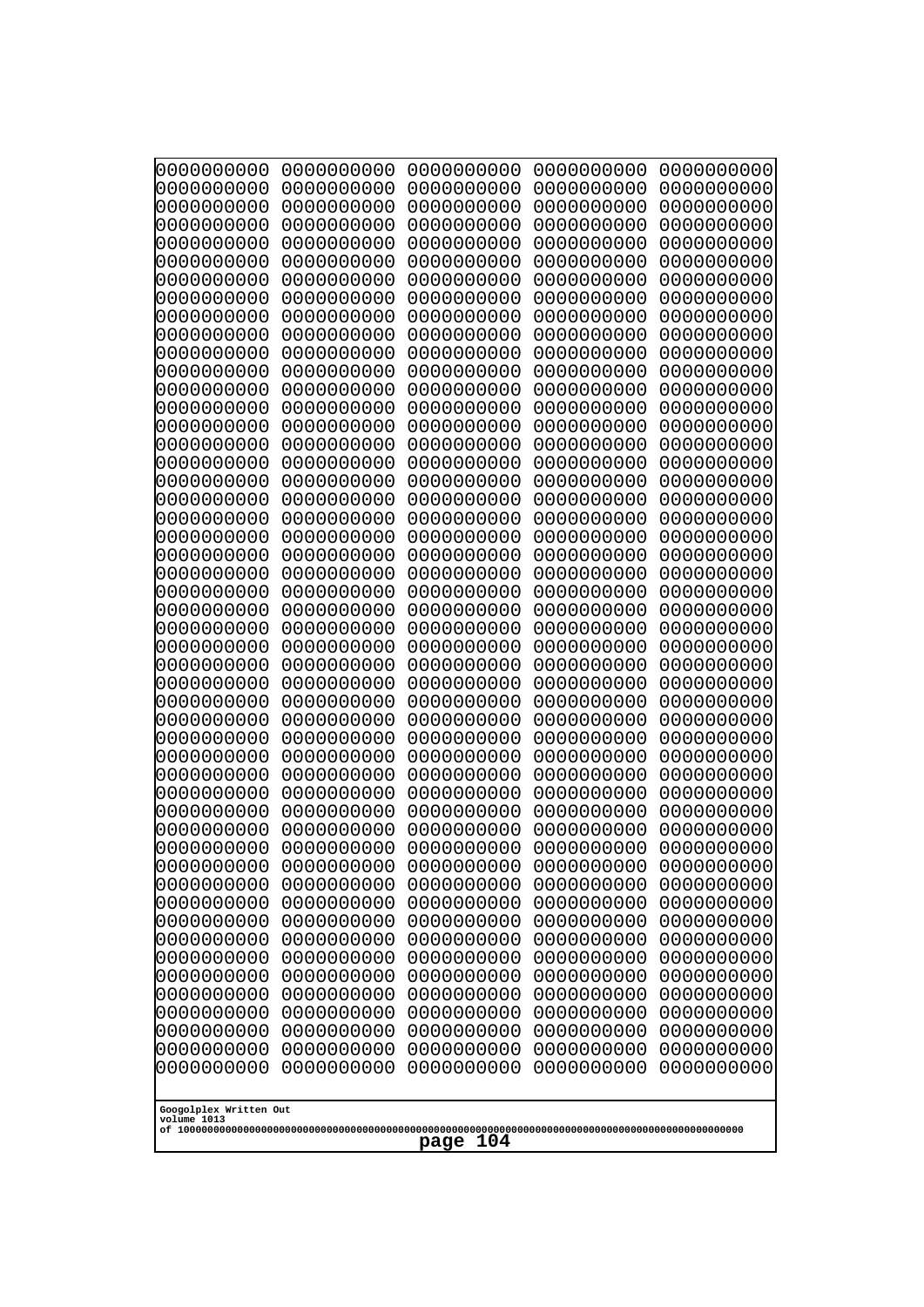| 000000000                             | 0000000000               | 0000000000               | 0000000000               | 0000000000               |
|---------------------------------------|--------------------------|--------------------------|--------------------------|--------------------------|
| 0000000000                            | 0000000000               | 0000000000               | 0000000000               | 0000000000               |
| 0000000000                            | 0000000000               | 0000000000               | 0000000000               | 0000000000               |
| 0000000000                            | 0000000000               | 0000000000               | 0000000000               | 0000000000               |
| 0000000000                            | 0000000000               | 0000000000               | 0000000000               | 0000000000               |
| 0000000000                            | 0000000000               | 0000000000               | 0000000000               | 0000000000               |
| 0000000000                            | 0000000000               | 0000000000               | 0000000000               | 0000000000               |
| 0000000000<br>0000000000              | 0000000000<br>0000000000 | 0000000000<br>0000000000 | 0000000000<br>0000000000 | 0000000000<br>0000000000 |
| 0000000000                            | 0000000000               | 0000000000               | 0000000000               | 0000000000               |
| 0000000000                            | 0000000000               | 0000000000               | 0000000000               | 0000000000               |
| 0000000000                            | 0000000000               | 0000000000               | 0000000000               | 0000000000               |
| 0000000000                            | 0000000000               | 0000000000               | 0000000000               | 0000000000               |
| 0000000000                            | 0000000000               | 0000000000               | 0000000000               | 0000000000               |
| 0000000000                            | 0000000000               | 0000000000               | 0000000000               | 0000000000               |
| 0000000000                            | 0000000000               | 0000000000               | 0000000000               | 0000000000               |
| 0000000000<br>0000000000              | 0000000000<br>0000000000 | 0000000000<br>0000000000 | 0000000000<br>0000000000 | 0000000000<br>0000000000 |
| 0000000000                            | 0000000000               | 0000000000               | 0000000000               | 0000000000               |
| 0000000000                            | 0000000000               | 0000000000               | 0000000000               | 0000000000               |
| 0000000000                            | 0000000000               | 0000000000               | 0000000000               | 0000000000               |
| 0000000000                            | 0000000000               | 0000000000               | 0000000000               | 0000000000               |
| 0000000000                            | 0000000000               | 0000000000               | 0000000000               | 0000000000               |
| 0000000000                            | 0000000000               | 0000000000               | 0000000000               | 0000000000               |
| 0000000000                            | 0000000000               | 0000000000               | 0000000000               | 0000000000               |
| 0000000000<br>0000000000              | 0000000000<br>0000000000 | 0000000000<br>0000000000 | 0000000000<br>0000000000 | 0000000000<br>0000000000 |
| 0000000000                            | 0000000000               | 0000000000               | 0000000000               | 0000000000               |
| 0000000000                            | 0000000000               | 0000000000               | 0000000000               | 0000000000               |
| 0000000000                            | 0000000000               | 0000000000               | 0000000000               | 0000000000               |
| 0000000000                            | 0000000000               | 0000000000               | 0000000000               | 0000000000               |
| 0000000000                            | 0000000000               | 0000000000               | 0000000000               | 0000000000               |
| 0000000000                            | 0000000000               | 0000000000               | 0000000000               | 0000000000               |
| 0000000000                            | 0000000000<br>0000000000 | 0000000000<br>0000000000 | 0000000000               | 0000000000               |
| 0000000000<br>0000000000              | 0000000000               | 0000000000               | 0000000000<br>0000000000 | 0000000000<br>0000000000 |
| 0000000000                            | 0000000000               | 0000000000               | 0000000000               | 0000000000               |
| 0000000000                            | 0000000000               | 0000000000               | 0000000000               | 0000000000               |
| 0000000000                            | 0000000000               | 0000000000               | 0000000000               | 0000000000               |
| 0000000000                            | 0000000000               | 0000000000               | 0000000000               | 0000000000               |
| 0000000000                            | 0000000000               | 0000000000               | 0000000000               | 0000000000               |
| 0000000000                            | 0000000000               | 0000000000               | 0000000000               | 0000000000               |
| 0000000000<br>0000000000              | 0000000000<br>0000000000 | 0000000000<br>0000000000 | 0000000000<br>0000000000 | 0000000000<br>0000000000 |
| 0000000000                            | 0000000000               | 0000000000               | 0000000000               | 0000000000               |
| 0000000000                            | 0000000000               | 0000000000               | 0000000000               | 0000000000               |
| 0000000000                            | 0000000000               | 0000000000               | 0000000000               | 0000000000               |
| 0000000000                            | 0000000000               | 0000000000               | 0000000000               | 0000000000               |
| 0000000000                            | 0000000000               | 0000000000               | 0000000000               | 0000000000               |
| 0000000000                            | 0000000000               | 0000000000               | 0000000000               | 0000000000               |
|                                       |                          |                          |                          |                          |
| Googolplex Written Out<br>volume 1013 |                          |                          |                          |                          |
|                                       |                          | 105<br>page              |                          |                          |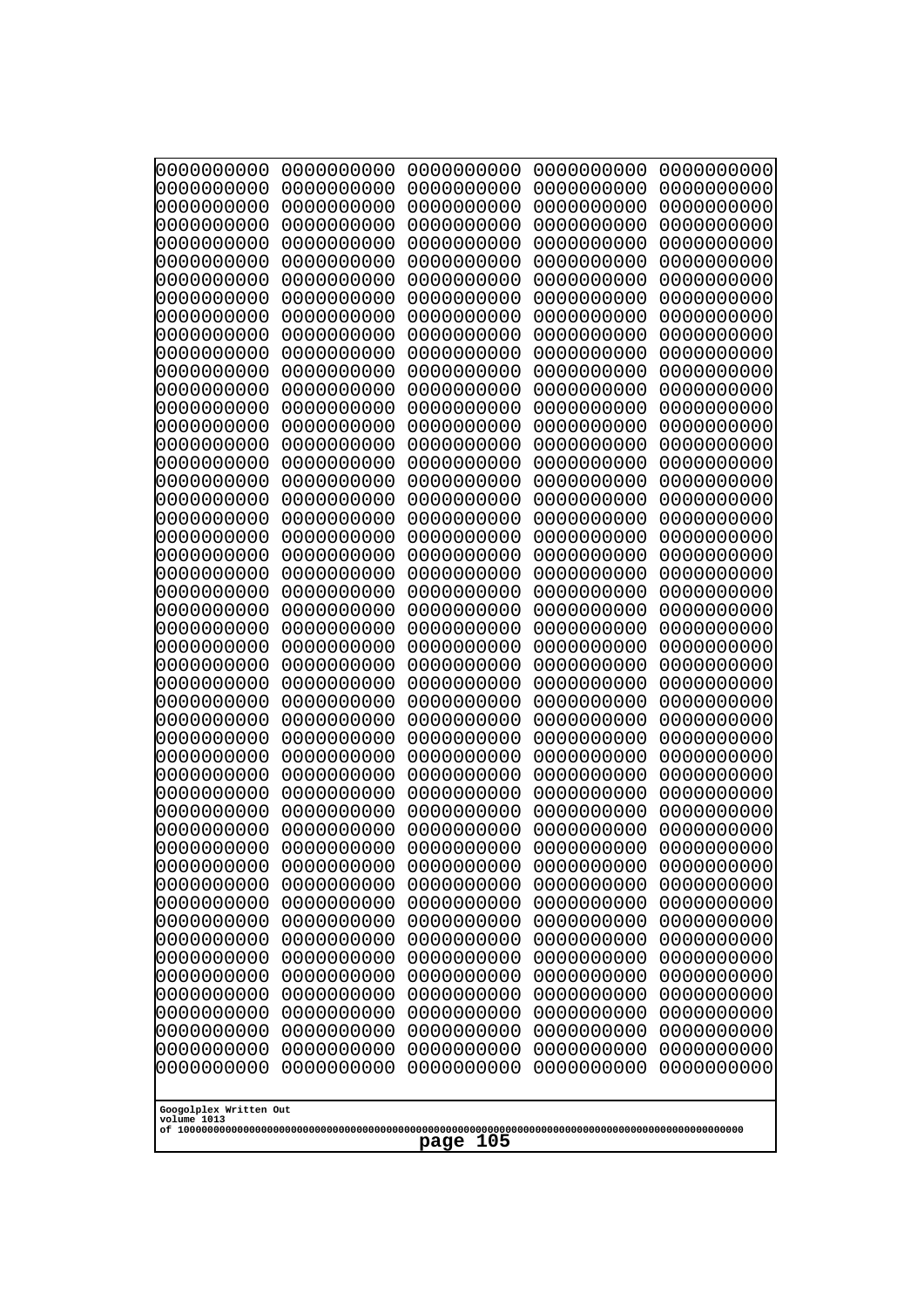| 10000000000                           | 0000000000               | 0000000000               | 0000000000               | 0000000000               |
|---------------------------------------|--------------------------|--------------------------|--------------------------|--------------------------|
| 0000000000<br>0000000000              | 0000000000<br>0000000000 | 0000000000<br>0000000000 | 0000000000<br>0000000000 | 0000000000<br>0000000000 |
| 0000000000                            | 0000000000               | 0000000000               | 0000000000               | 0000000000               |
| 0000000000                            | 0000000000               | 0000000000               | 0000000000               | 0000000000               |
| 0000000000                            | 0000000000               | 0000000000               | 0000000000               | 0000000000               |
| 0000000000<br>0000000000              | 0000000000<br>0000000000 | 0000000000<br>0000000000 | 0000000000<br>0000000000 | 0000000000<br>0000000000 |
| 0000000000                            | 0000000000               | 0000000000               | 0000000000               | 0000000000               |
| 0000000000                            | 0000000000               | 0000000000               | 0000000000               | 0000000000               |
| 0000000000<br>0000000000              | 0000000000<br>0000000000 | 0000000000<br>0000000000 | 0000000000<br>0000000000 | 0000000000<br>0000000000 |
| 0000000000                            | 0000000000               | 0000000000               | 0000000000               | 0000000000               |
| 0000000000                            | 0000000000               | 0000000000               | 0000000000               | 0000000000               |
| 0000000000                            | 0000000000               | 0000000000               | 0000000000               | 0000000000               |
| 0000000000<br>0000000000              | 0000000000<br>0000000000 | 0000000000<br>0000000000 | 0000000000<br>0000000000 | 0000000000<br>0000000000 |
| 0000000000                            | 0000000000               | 0000000000               | 0000000000               | 0000000000               |
| 0000000000                            | 0000000000               | 0000000000               | 0000000000               | 0000000000               |
| 0000000000<br>0000000000              | 0000000000<br>0000000000 | 0000000000<br>0000000000 | 0000000000<br>0000000000 | 0000000000<br>0000000000 |
| 0000000000                            | 0000000000               | 0000000000               | 0000000000               | 0000000000               |
| 0000000000                            | 0000000000               | 0000000000               | 0000000000               | 0000000000               |
| 0000000000                            | 0000000000               | 0000000000               | 0000000000               | 0000000000               |
| 0000000000<br>0000000000              | 0000000000<br>0000000000 | 0000000000<br>0000000000 | 0000000000<br>0000000000 | 0000000000<br>0000000000 |
| 0000000000                            | 0000000000               | 0000000000               | 0000000000               | 0000000000               |
| 0000000000                            | 0000000000               | 0000000000               | 0000000000               | 0000000000               |
| 0000000000<br>0000000000              | 0000000000<br>0000000000 | 0000000000<br>0000000000 | 0000000000<br>0000000000 | 0000000000<br>0000000000 |
| 0000000000                            | 0000000000               | 0000000000               | 0000000000               | 0000000000               |
| 0000000000                            | 0000000000               | 0000000000               | 0000000000               | 0000000000               |
| 0000000000<br>0000000000              | 0000000000<br>0000000000 | 0000000000<br>0000000000 | 0000000000<br>0000000000 | 0000000000<br>0000000000 |
| 0000000000                            | 0000000000               | 0000000000               | 0000000000               | 0000000000               |
| 0000000000                            | 0000000000               | 0000000000               | 0000000000               | 0000000000               |
| 0000000000                            | 0000000000               | 0000000000               | 0000000000               | 0000000000               |
| 0000000000<br>0000000000              | 0000000000<br>0000000000 | 0000000000<br>0000000000 | 0000000000<br>0000000000 | 0000000000<br>0000000000 |
| 0000000000                            | 0000000000               | 0000000000               | 0000000000               | 0000000000               |
| 0000000000                            | 0000000000               | 0000000000               | 0000000000               | 0000000000               |
| 0000000000<br>0000000000              | 0000000000<br>0000000000 | 0000000000<br>0000000000 | 0000000000<br>0000000000 | 0000000000<br>0000000000 |
| 0000000000                            | 0000000000               | 0000000000               | 0000000000               | 0000000000               |
| 0000000000                            | 0000000000               | 0000000000               | 0000000000               | 0000000000               |
| 0000000000                            | 0000000000               | 0000000000               | 0000000000               | 0000000000               |
| 0000000000<br>0000000000              | 0000000000<br>0000000000 | 0000000000<br>0000000000 | 0000000000<br>0000000000 | 0000000000<br>0000000000 |
| 0000000000                            | 0000000000               | 0000000000               | 0000000000               | 0000000000               |
| 0000000000                            | 0000000000               | 0000000000               | 0000000000               | 0000000000               |
|                                       |                          |                          |                          |                          |
| Googolplex Written Out<br>volume 1013 |                          |                          |                          |                          |
| 106<br>page                           |                          |                          |                          |                          |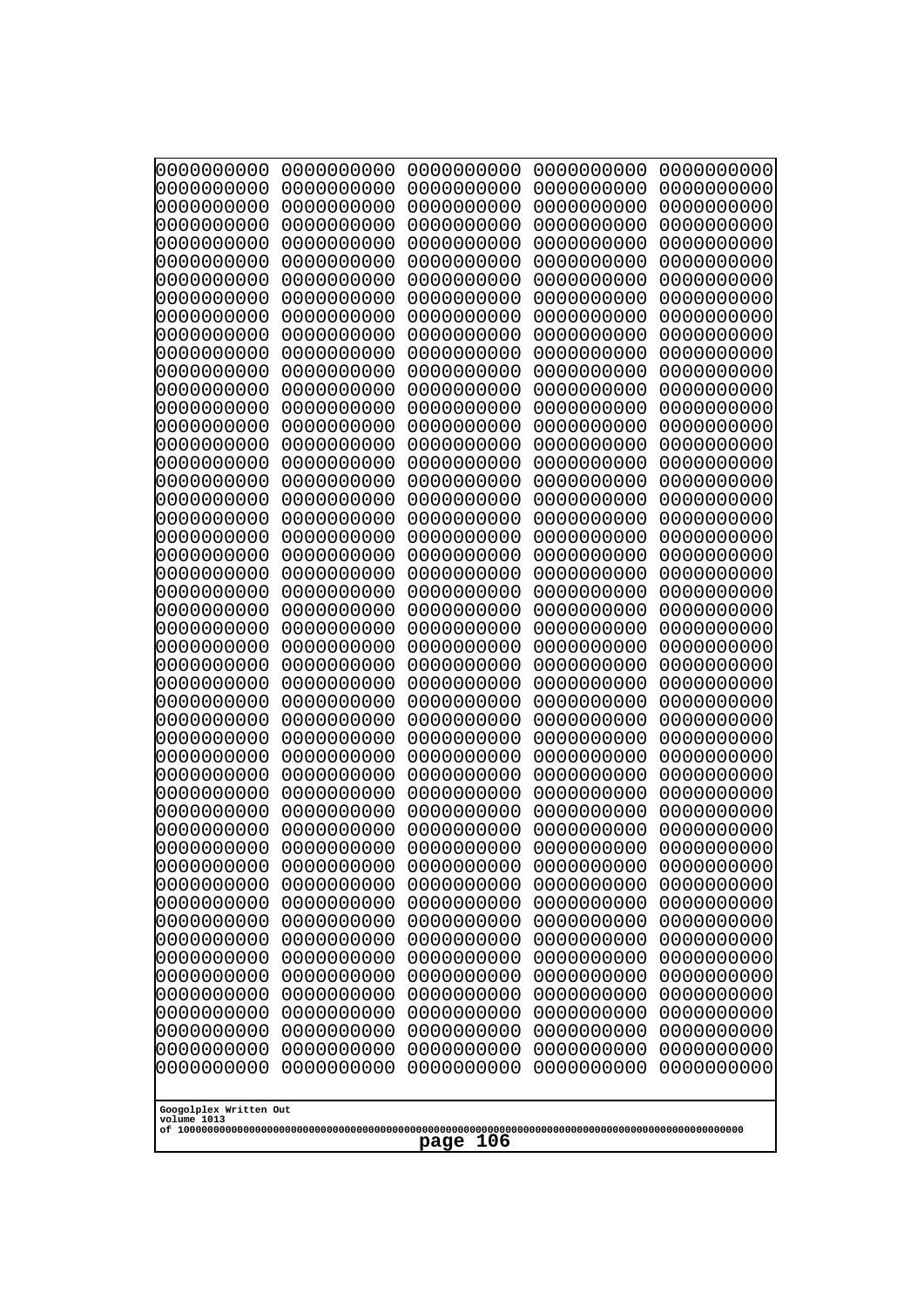| 10000000000<br>0000000000 | 0000000000<br>0000000000 | 0000000000<br>0000000000 | 0000000000<br>0000000000 | 0000000000<br>0000000000 |
|---------------------------|--------------------------|--------------------------|--------------------------|--------------------------|
| 0000000000                | 0000000000               | 0000000000               | 0000000000               | 0000000000               |
| 0000000000                | 0000000000               | 0000000000               | 0000000000               | 0000000000               |
| 0000000000<br>0000000000  | 0000000000<br>0000000000 | 0000000000               | 0000000000<br>0000000000 | 0000000000               |
| 0000000000                | 0000000000               | 0000000000<br>0000000000 | 0000000000               | 0000000000<br>0000000000 |
| 0000000000                | 0000000000               | 0000000000               | 0000000000               | 0000000000               |
| 0000000000                | 0000000000               | 0000000000               | 0000000000               | 0000000000               |
| 0000000000<br>0000000000  | 0000000000<br>0000000000 | 0000000000<br>0000000000 | 0000000000<br>0000000000 | 0000000000<br>0000000000 |
| 0000000000                | 0000000000               | 0000000000               | 0000000000               | 0000000000               |
| 0000000000                | 0000000000               | 0000000000               | 0000000000               | 0000000000               |
| 0000000000                | 0000000000               | 0000000000               | 0000000000               | 0000000000               |
| 0000000000<br>0000000000  | 0000000000<br>0000000000 | 0000000000<br>0000000000 | 0000000000<br>0000000000 | 0000000000<br>0000000000 |
| 0000000000                | 0000000000               | 0000000000               | 0000000000               | 0000000000               |
| 0000000000                | 0000000000               | 0000000000               | 0000000000               | 0000000000               |
| 0000000000<br>0000000000  | 0000000000<br>0000000000 | 0000000000<br>0000000000 | 0000000000<br>0000000000 | 0000000000<br>0000000000 |
| 0000000000                | 0000000000               | 0000000000               | 0000000000               | 0000000000               |
| 0000000000                | 0000000000               | 0000000000               | 0000000000               | 0000000000               |
| 0000000000                | 0000000000               | 0000000000               | 0000000000               | 0000000000               |
| 0000000000<br>0000000000  | 0000000000<br>0000000000 | 0000000000<br>0000000000 | 0000000000<br>0000000000 | 0000000000<br>0000000000 |
| 0000000000                | 0000000000               | 0000000000               | 0000000000               | 0000000000               |
| 0000000000                | 0000000000               | 0000000000               | 0000000000               | 0000000000               |
| 0000000000<br>0000000000  | 0000000000<br>0000000000 | 0000000000<br>0000000000 | 0000000000<br>0000000000 | 0000000000<br>0000000000 |
| 0000000000                | 0000000000               | 0000000000               | 0000000000               | 0000000000               |
| 0000000000                | 0000000000               | 0000000000               | 0000000000               | 0000000000               |
| 0000000000                | 0000000000               | 0000000000               | 0000000000               | 0000000000               |
| 0000000000<br>0000000000  | 0000000000<br>0000000000 | 0000000000<br>0000000000 | 0000000000<br>0000000000 | 0000000000<br>0000000000 |
| 0000000000                | 0000000000               | 0000000000               | 0000000000               | 0000000000               |
| 0000000000                | 0000000000               | 0000000000               | 0000000000               | 0000000000               |
| 0000000000<br>0000000000  | 0000000000<br>0000000000 | 0000000000<br>0000000000 | 0000000000<br>0000000000 | 0000000000<br>0000000000 |
| 0000000000                | 0000000000               | 0000000000               | 0000000000               | 0000000000               |
| 0000000000                | 0000000000               | 0000000000               | 0000000000               | 0000000000               |
| 0000000000<br>0000000000  | 0000000000               | 0000000000               | 0000000000               | 0000000000               |
| 0000000000                | 0000000000<br>0000000000 | 0000000000<br>0000000000 | 0000000000<br>0000000000 | 0000000000<br>0000000000 |
| 0000000000                | 0000000000               | 0000000000               | 0000000000               | 0000000000               |
| 0000000000                | 0000000000               | 0000000000               | 0000000000               | 0000000000               |
| 0000000000<br>0000000000  | 0000000000<br>0000000000 | 0000000000<br>0000000000 | 0000000000<br>0000000000 | 0000000000<br>0000000000 |
| 0000000000                | 0000000000               | 0000000000               | 0000000000               | 0000000000               |
| 0000000000                | 0000000000               | 0000000000               | 0000000000               | 0000000000               |
| 0000000000                | 0000000000               | 0000000000               | 0000000000               | 0000000000               |
| Googolplex Written Out    |                          |                          |                          |                          |
| volume 1013               |                          |                          |                          |                          |
| 107<br>page               |                          |                          |                          |                          |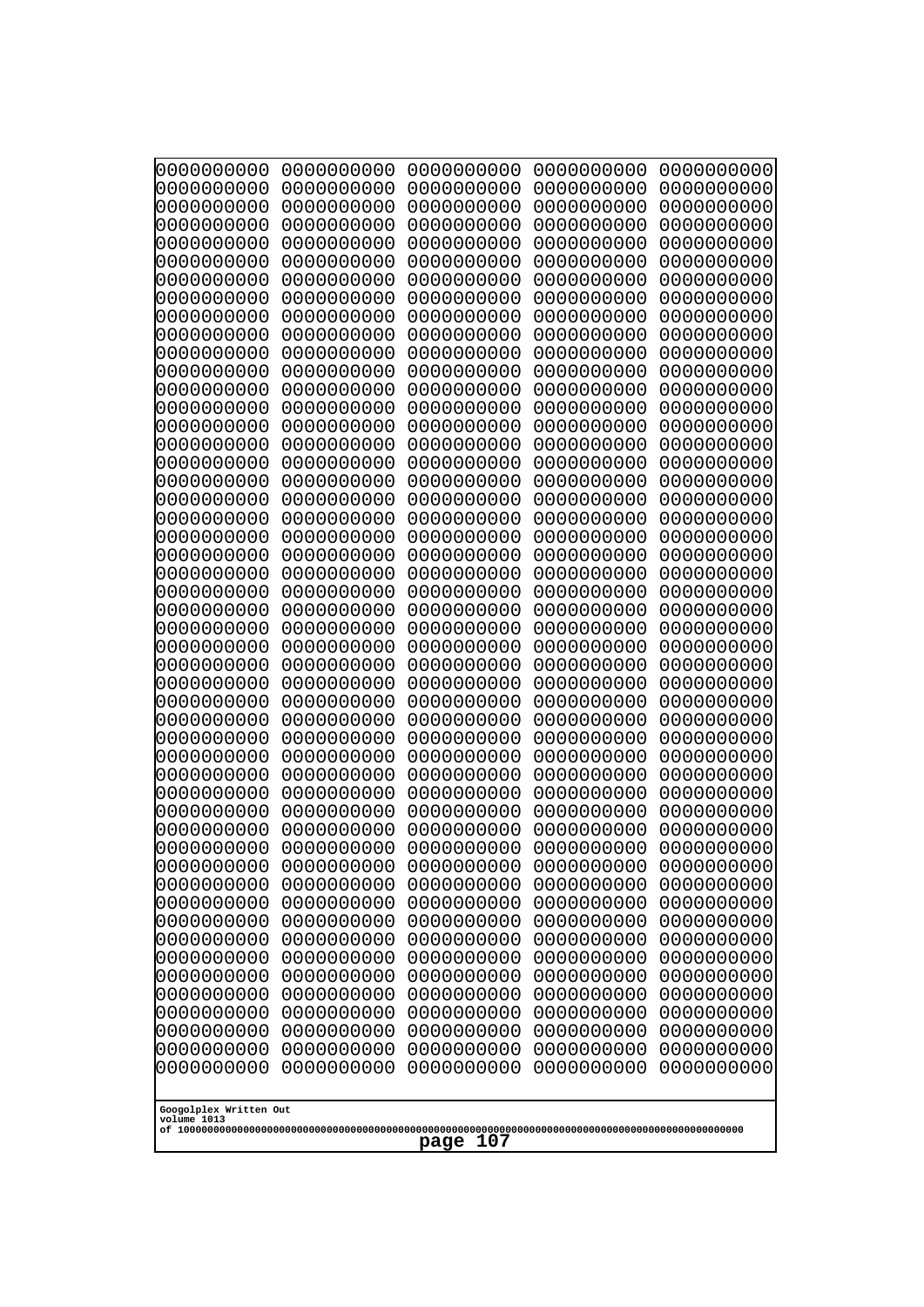| 000000000                             | 0000000000               | 0000000000               | 0000000000               | 0000000000               |
|---------------------------------------|--------------------------|--------------------------|--------------------------|--------------------------|
| 0000000000                            | 0000000000               | 0000000000               | 0000000000               | 0000000000               |
| 0000000000                            | 0000000000               | 0000000000               | 0000000000               | 0000000000               |
| 0000000000                            | 0000000000               | 0000000000               | 0000000000               | 0000000000               |
| 0000000000                            | 0000000000               | 0000000000               | 0000000000               | 0000000000               |
| 0000000000                            | 0000000000               | 0000000000               | 0000000000               | 0000000000               |
| 0000000000<br>0000000000              | 0000000000<br>0000000000 | 0000000000<br>0000000000 | 0000000000<br>0000000000 | 0000000000               |
| 0000000000                            | 0000000000               | 0000000000               | 0000000000               | 0000000000<br>0000000000 |
| 0000000000                            | 0000000000               | 0000000000               | 0000000000               | 0000000000               |
| 0000000000                            | 0000000000               | 0000000000               | 0000000000               | 0000000000               |
| 0000000000                            | 0000000000               | 0000000000               | 0000000000               | 0000000000               |
| 0000000000                            | 0000000000               | 0000000000               | 0000000000               | 0000000000               |
| 0000000000                            | 0000000000               | 0000000000               | 0000000000               | 0000000000               |
| 0000000000                            | 0000000000               | 0000000000               | 0000000000               | 0000000000               |
| 0000000000                            | 0000000000               | 0000000000               | 0000000000               | 0000000000               |
| 0000000000<br>0000000000              | 0000000000<br>0000000000 | 0000000000<br>0000000000 | 0000000000<br>0000000000 | 0000000000<br>0000000000 |
| 0000000000                            | 0000000000               | 0000000000               | 0000000000               | 0000000000               |
| 0000000000                            | 0000000000               | 0000000000               | 0000000000               | 0000000000               |
| 0000000000                            | 0000000000               | 0000000000               | 0000000000               | 0000000000               |
| 0000000000                            | 0000000000               | 0000000000               | 0000000000               | 0000000000               |
| 0000000000                            | 0000000000               | 0000000000               | 0000000000               | 0000000000               |
| 0000000000                            | 0000000000               | 0000000000               | 0000000000               | 0000000000               |
| 0000000000                            | 0000000000               | 0000000000               | 0000000000               | 0000000000               |
| 0000000000<br>0000000000              | 0000000000<br>0000000000 | 0000000000<br>0000000000 | 0000000000<br>0000000000 | 0000000000<br>0000000000 |
| 0000000000                            | 0000000000               | 0000000000               | 0000000000               | 0000000000               |
| 0000000000                            | 0000000000               | 0000000000               | 0000000000               | 0000000000               |
| 0000000000                            | 0000000000               | 0000000000               | 0000000000               | 0000000000               |
| 0000000000                            | 0000000000               | 0000000000               | 0000000000               | 0000000000               |
| 0000000000                            | 0000000000               | 0000000000               | 0000000000               | 0000000000               |
| 0000000000                            | 0000000000               | 0000000000               | 0000000000               | 0000000000               |
| 0000000000                            | 0000000000<br>0000000000 | 0000000000<br>0000000000 | 0000000000               | 0000000000               |
| 0000000000<br>0000000000              | 0000000000               | 0000000000               | 0000000000<br>0000000000 | 0000000000<br>0000000000 |
| 0000000000                            | 0000000000               | 0000000000               | 0000000000               | 0000000000               |
| 0000000000                            | 0000000000               | 0000000000               | 0000000000               | 0000000000               |
| 0000000000                            | 0000000000               | 0000000000               | 0000000000               | 0000000000               |
| 0000000000                            | 0000000000               | 0000000000               | 0000000000               | 0000000000               |
| 0000000000                            | 0000000000               | 0000000000               | 0000000000               | 0000000000               |
| 0000000000                            | 0000000000               | 0000000000               | 0000000000               | 0000000000               |
| 0000000000<br>0000000000              | 0000000000<br>0000000000 | 0000000000<br>0000000000 | 0000000000<br>0000000000 | 0000000000<br>0000000000 |
| 0000000000                            | 0000000000               | 0000000000               | 0000000000               | 0000000000               |
| 0000000000                            | 0000000000               | 0000000000               | 0000000000               | 0000000000               |
| 0000000000                            | 0000000000               | 0000000000               | 0000000000               | 0000000000               |
| 0000000000                            | 0000000000               | 0000000000               | 0000000000               | 0000000000               |
| 0000000000                            | 0000000000               | 0000000000               | 0000000000               | 0000000000               |
| 0000000000                            | 0000000000               | 0000000000               | 0000000000               | 0000000000               |
|                                       |                          |                          |                          |                          |
| Googolplex Written Out<br>volume 1013 |                          |                          |                          |                          |
|                                       |                          | 108<br>page              |                          |                          |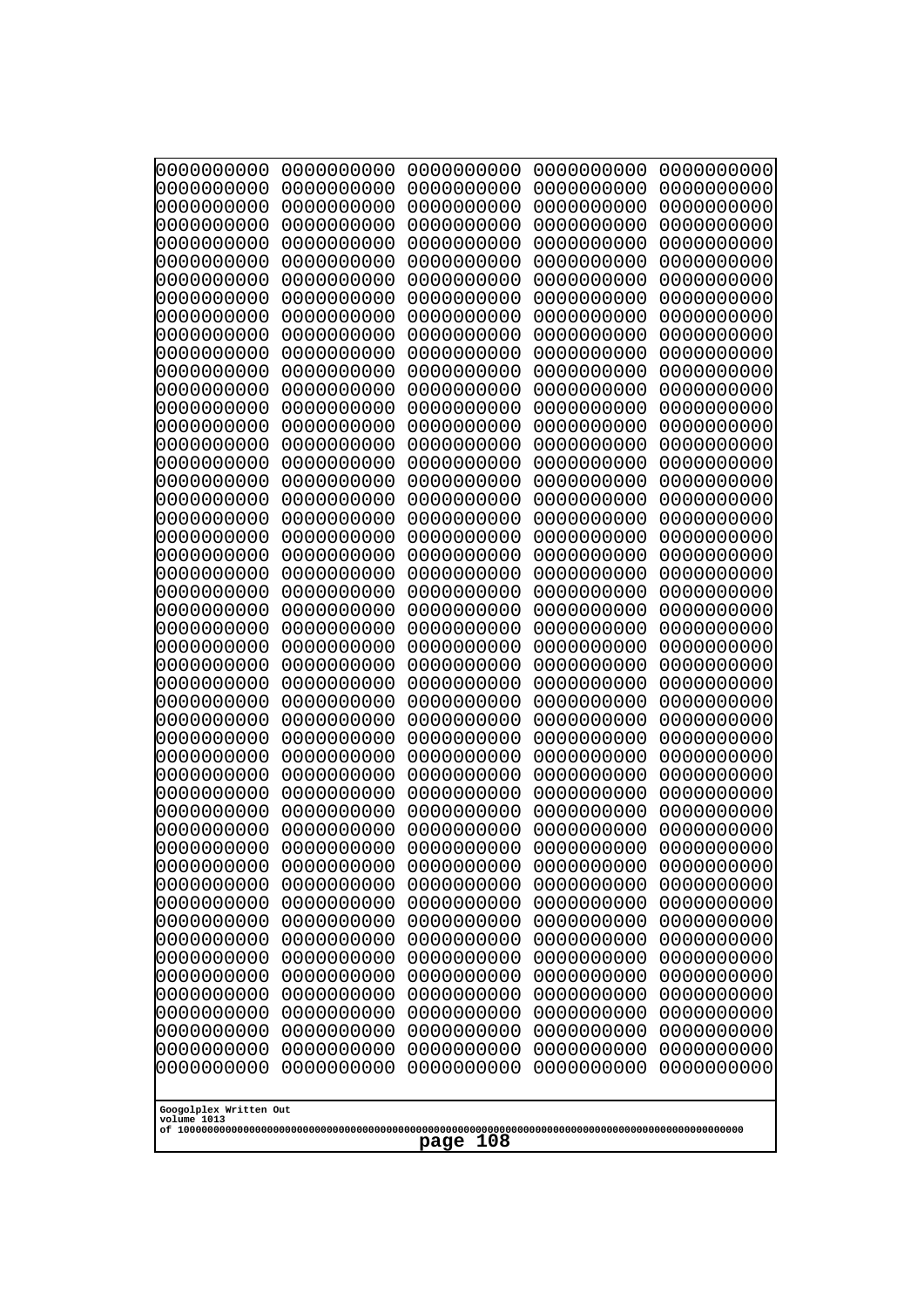| 000000000                             | 0000000000               | 0000000000               | 0000000000               | 0000000000               |
|---------------------------------------|--------------------------|--------------------------|--------------------------|--------------------------|
| 0000000000                            | 0000000000               | 0000000000               | 0000000000               | 0000000000               |
| 0000000000                            | 0000000000               | 0000000000               | 0000000000               | 0000000000               |
| 0000000000                            | 0000000000               | 0000000000               | 0000000000               | 0000000000               |
| 0000000000                            | 0000000000               | 0000000000               | 0000000000               | 0000000000               |
| 0000000000                            | 0000000000               | 0000000000               | 0000000000               | 0000000000               |
| 0000000000                            | 0000000000               | 0000000000               | 0000000000               | 0000000000               |
| 0000000000<br>0000000000              | 0000000000<br>0000000000 | 0000000000<br>0000000000 | 0000000000<br>0000000000 | 0000000000<br>0000000000 |
| 0000000000                            | 0000000000               | 0000000000               | 0000000000               | 0000000000               |
| 0000000000                            | 0000000000               | 0000000000               | 0000000000               | 0000000000               |
| 0000000000                            | 0000000000               | 0000000000               | 0000000000               | 0000000000               |
| 0000000000                            | 0000000000               | 0000000000               | 0000000000               | 0000000000               |
| 0000000000                            | 0000000000               | 0000000000               | 0000000000               | 0000000000               |
| 0000000000                            | 0000000000               | 0000000000               | 0000000000               | 0000000000               |
| 0000000000                            | 0000000000               | 0000000000               | 0000000000               | 0000000000               |
| 0000000000<br>0000000000              | 0000000000<br>0000000000 | 0000000000<br>0000000000 | 0000000000<br>0000000000 | 0000000000<br>0000000000 |
| 0000000000                            | 0000000000               | 0000000000               | 0000000000               | 0000000000               |
| 0000000000                            | 0000000000               | 0000000000               | 0000000000               | 0000000000               |
| 0000000000                            | 0000000000               | 0000000000               | 0000000000               | 0000000000               |
| 0000000000                            | 0000000000               | 0000000000               | 0000000000               | 0000000000               |
| 0000000000                            | 0000000000               | 0000000000               | 0000000000               | 0000000000               |
| 0000000000                            | 0000000000               | 0000000000               | 0000000000               | 0000000000               |
| 0000000000                            | 0000000000               | 0000000000               | 0000000000               | 0000000000               |
| 0000000000<br>0000000000              | 0000000000<br>0000000000 | 0000000000<br>0000000000 | 0000000000<br>0000000000 | 0000000000<br>0000000000 |
| 0000000000                            | 0000000000               | 0000000000               | 0000000000               | 0000000000               |
| 0000000000                            | 0000000000               | 0000000000               | 0000000000               | 0000000000               |
| 0000000000                            | 0000000000               | 0000000000               | 0000000000               | 0000000000               |
| 0000000000                            | 0000000000               | 0000000000               | 0000000000               | 0000000000               |
| 0000000000                            | 0000000000               | 0000000000               | 0000000000               | 0000000000               |
| 0000000000                            | 0000000000               | 0000000000               | 0000000000               | 0000000000               |
| 0000000000                            | 0000000000<br>0000000000 | 0000000000<br>0000000000 | 0000000000               | 0000000000               |
| 0000000000<br>0000000000              | 0000000000               | 0000000000               | 0000000000<br>0000000000 | 0000000000<br>0000000000 |
| 0000000000                            | 0000000000               | 0000000000               | 0000000000               | 0000000000               |
| 0000000000                            | 0000000000               | 0000000000               | 0000000000               | 0000000000               |
| 0000000000                            | 0000000000               | 0000000000               | 0000000000               | 0000000000               |
| 0000000000                            | 0000000000               | 0000000000               | 0000000000               | 0000000000               |
| 0000000000                            | 0000000000               | 0000000000               | 0000000000               | 0000000000               |
| 0000000000                            | 0000000000               | 0000000000               | 0000000000               | 0000000000               |
| 0000000000<br>0000000000              | 0000000000<br>0000000000 | 0000000000<br>0000000000 | 0000000000<br>0000000000 | 0000000000<br>0000000000 |
| 0000000000                            | 0000000000               | 0000000000               | 0000000000               | 0000000000               |
| 0000000000                            | 0000000000               | 0000000000               | 0000000000               | 0000000000               |
| 0000000000                            | 0000000000               | 0000000000               | 0000000000               | 0000000000               |
| 0000000000                            | 0000000000               | 0000000000               | 0000000000               | 0000000000               |
| 0000000000                            | 0000000000               | 0000000000               | 0000000000               | 0000000000               |
| 0000000000                            | 0000000000               | 0000000000               | 0000000000               | 0000000000               |
|                                       |                          |                          |                          |                          |
| Googolplex Written Out<br>volume 1013 |                          |                          |                          |                          |
|                                       |                          | 109<br>page              |                          |                          |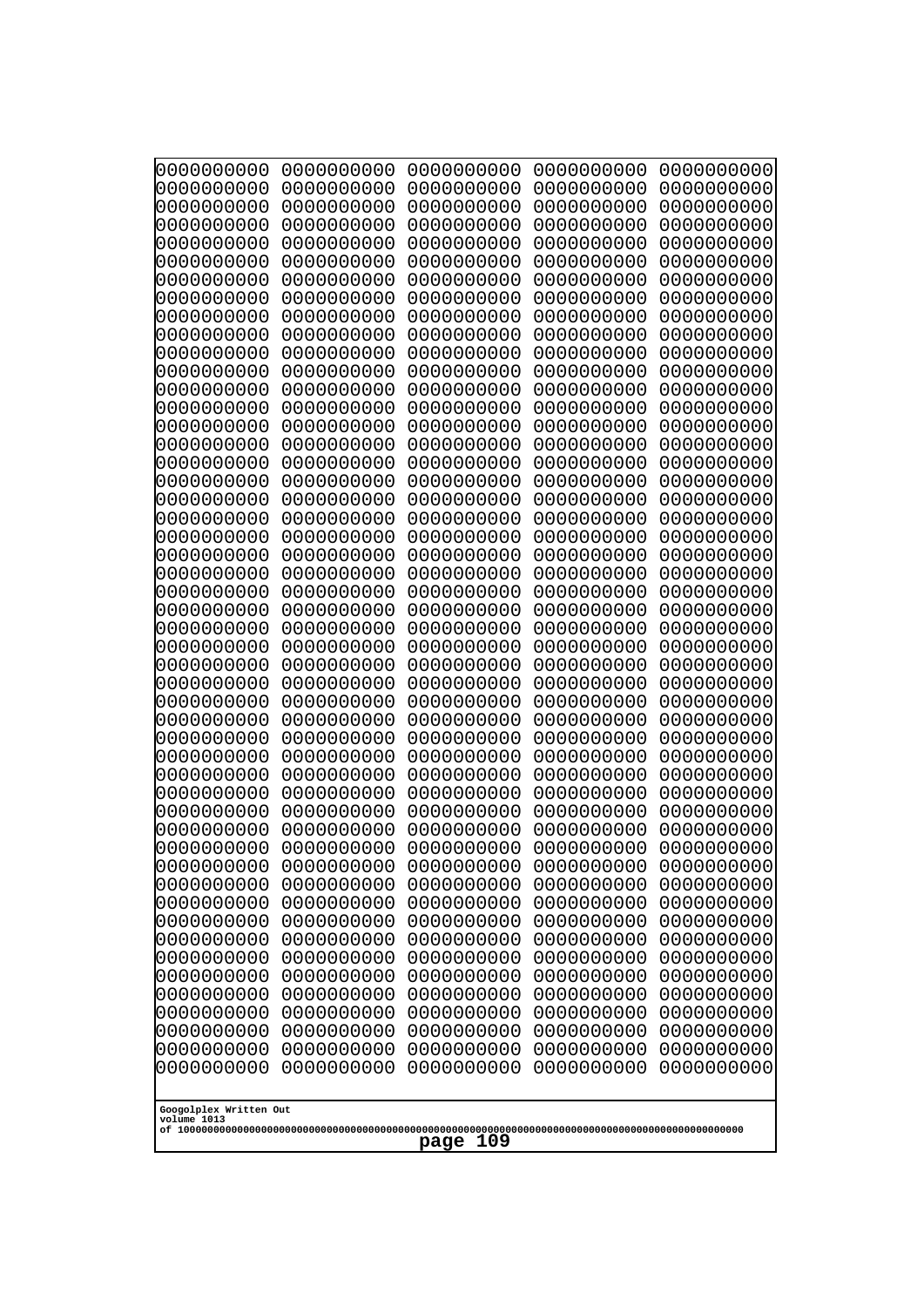| 000000000                             | 0000000000               | 0000000000               | 0000000000               | 0000000000               |
|---------------------------------------|--------------------------|--------------------------|--------------------------|--------------------------|
| 0000000000                            | 0000000000               | 0000000000               | 0000000000               | 0000000000               |
| 0000000000                            | 0000000000               | 0000000000               | 0000000000               | 0000000000               |
| 0000000000                            | 0000000000               | 0000000000               | 0000000000               | 0000000000               |
| 0000000000<br>0000000000              | 0000000000<br>0000000000 | 0000000000<br>0000000000 | 0000000000<br>0000000000 | 0000000000<br>0000000000 |
| 0000000000                            | 0000000000               | 0000000000               | 0000000000               | 0000000000               |
| 0000000000                            | 0000000000               | 0000000000               | 0000000000               | 0000000000               |
| 0000000000                            | 0000000000               | 0000000000               | 0000000000               | 0000000000               |
| 0000000000                            | 0000000000               | 0000000000               | 0000000000               | 0000000000               |
| 0000000000                            | 0000000000               | 0000000000               | 0000000000               | 0000000000               |
| 0000000000                            | 0000000000               | 0000000000               | 0000000000               | 0000000000               |
| 0000000000<br>0000000000              | 0000000000<br>0000000000 | 0000000000<br>0000000000 | 0000000000<br>0000000000 | 0000000000<br>0000000000 |
| 0000000000                            | 0000000000               | 0000000000               | 0000000000               | 0000000000               |
| 0000000000                            | 0000000000               | 0000000000               | 0000000000               | 0000000000               |
| 0000000000                            | 0000000000               | 0000000000               | 0000000000               | 0000000000               |
| 0000000000                            | 0000000000               | 0000000000               | 0000000000               | 0000000000               |
| 0000000000                            | 0000000000               | 0000000000               | 0000000000               | 0000000000               |
| 0000000000                            | 0000000000               | 0000000000               | 0000000000               | 0000000000               |
| 0000000000<br>0000000000              | 0000000000<br>0000000000 | 0000000000<br>0000000000 | 0000000000<br>0000000000 | 0000000000<br>0000000000 |
| 0000000000                            | 0000000000               | 0000000000               | 0000000000               | 0000000000               |
| 0000000000                            | 0000000000               | 0000000000               | 0000000000               | 0000000000               |
| 0000000000                            | 0000000000               | 0000000000               | 0000000000               | 0000000000               |
| 0000000000                            | 0000000000               | 0000000000               | 0000000000               | 0000000000               |
| 0000000000                            | 0000000000               | 0000000000               | 0000000000               | 0000000000               |
| 0000000000                            | 0000000000               | 0000000000               | 0000000000               | 0000000000               |
| 0000000000<br>0000000000              | 0000000000<br>0000000000 | 0000000000<br>0000000000 | 0000000000<br>0000000000 | 0000000000<br>0000000000 |
| 0000000000                            | 0000000000               | 0000000000               | 0000000000               | 0000000000               |
| 0000000000                            | 0000000000               | 0000000000               | 0000000000               | 0000000000               |
| 0000000000                            | 0000000000               | 0000000000               | 0000000000               | 0000000000               |
| 0000000000                            | 0000000000               | 0000000000               | 0000000000               | 0000000000               |
| 0000000000                            | 0000000000               | 0000000000               | 0000000000               | 0000000000               |
| 0000000000<br>0000000000              | 0000000000<br>0000000000 | 0000000000<br>0000000000 | 0000000000<br>0000000000 | 0000000000<br>0000000000 |
| 0000000000                            | 0000000000               | 0000000000               | 0000000000               | 0000000000               |
| 0000000000                            | 0000000000               | 0000000000               | 0000000000               | 0000000000               |
| 0000000000                            | 0000000000               | 0000000000               | 0000000000               | 0000000000               |
| 0000000000                            | 0000000000               | 0000000000               | 0000000000               | 0000000000               |
| 0000000000                            | 0000000000               | 0000000000               | 0000000000               | 0000000000               |
| 0000000000                            | 0000000000               | 0000000000               | 0000000000               | 0000000000               |
| 0000000000<br>0000000000              | 0000000000<br>0000000000 | 0000000000<br>0000000000 | 0000000000<br>0000000000 | 0000000000<br>0000000000 |
| 0000000000                            | 0000000000               | 0000000000               | 0000000000               | 0000000000               |
| 0000000000                            | 0000000000               | 0000000000               | 0000000000               | 0000000000               |
| 0000000000                            | 0000000000               | 0000000000               | 0000000000               | 0000000000               |
| 0000000000                            | 0000000000               | 0000000000               | 0000000000               | 0000000000               |
| 0000000000                            | 0000000000               | 0000000000               | 0000000000               | 0000000000               |
|                                       |                          |                          |                          |                          |
| Googolplex Written Out<br>volume 1013 |                          |                          |                          |                          |
|                                       |                          | 110<br>page              |                          |                          |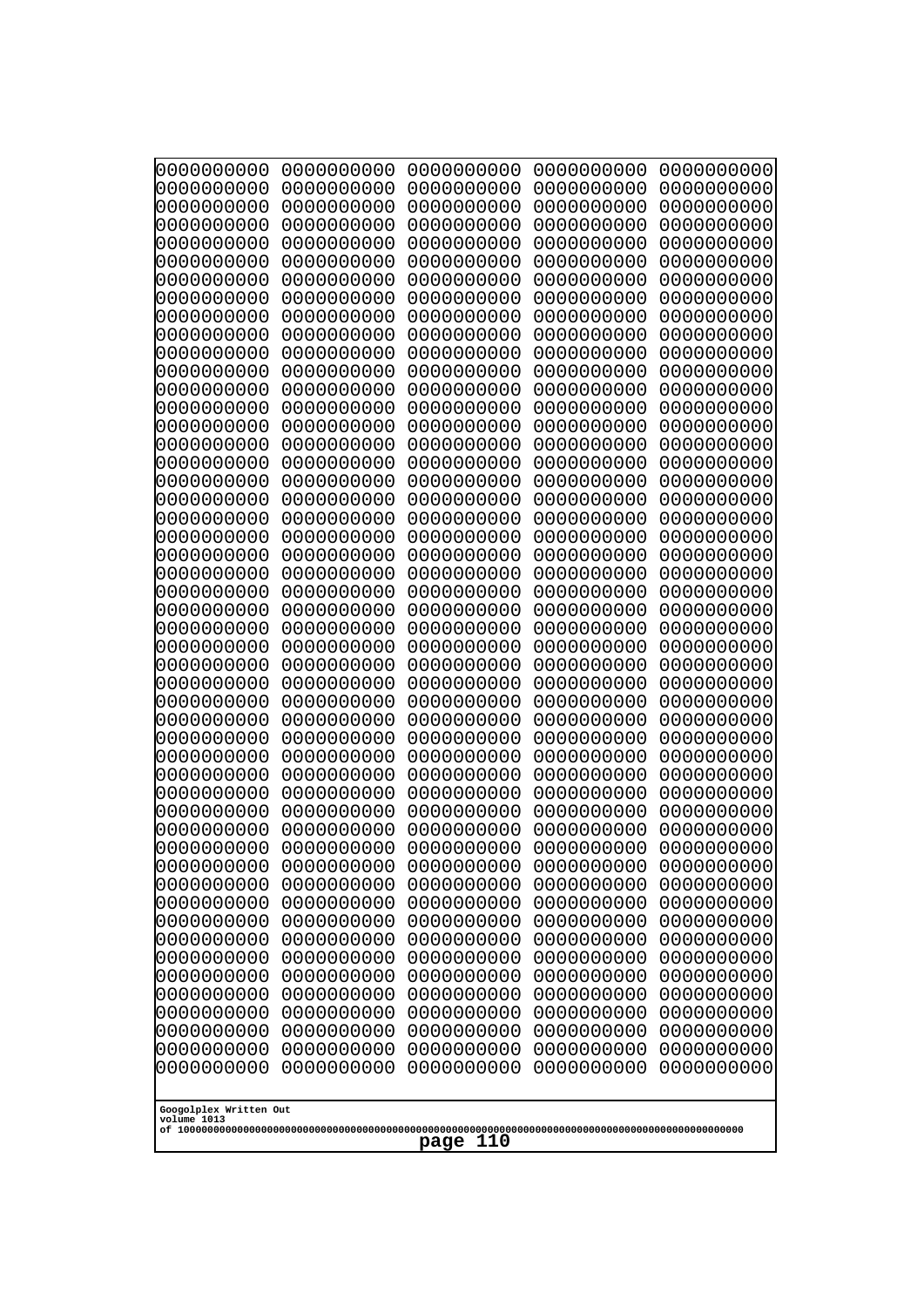| 10000000000              | 0000000000               | 0000000000<br>0000000000 | 0000000000<br>0000000000 | 0000000000<br>0000000000 |
|--------------------------|--------------------------|--------------------------|--------------------------|--------------------------|
| 0000000000<br>0000000000 | 0000000000<br>0000000000 | 0000000000               | 0000000000               | 0000000000               |
| 0000000000               | 0000000000               | 0000000000               | 0000000000               | 0000000000               |
| 0000000000               | 0000000000               | 0000000000               | 0000000000               | 0000000000               |
| 0000000000               | 0000000000               | 0000000000<br>0000000000 | 0000000000<br>0000000000 | 0000000000               |
| 0000000000<br>0000000000 | 0000000000<br>0000000000 | 0000000000               | 0000000000               | 0000000000<br>0000000000 |
| 0000000000               | 0000000000               | 0000000000               | 0000000000               | 0000000000               |
| 0000000000               | 0000000000               | 0000000000               | 0000000000               | 0000000000               |
| 0000000000               | 0000000000               | 0000000000               | 0000000000               | 0000000000               |
| 0000000000<br>0000000000 | 0000000000<br>0000000000 | 0000000000<br>0000000000 | 0000000000<br>0000000000 | 0000000000<br>0000000000 |
| 0000000000               | 0000000000               | 0000000000               | 0000000000               | 0000000000               |
| 0000000000               | 0000000000               | 0000000000               | 0000000000               | 0000000000               |
| 0000000000<br>0000000000 | 0000000000<br>0000000000 | 0000000000               | 0000000000<br>0000000000 | 0000000000               |
| 0000000000               | 0000000000               | 0000000000<br>0000000000 | 0000000000               | 0000000000<br>0000000000 |
| 0000000000               | 0000000000               | 0000000000               | 0000000000               | 0000000000               |
| 0000000000               | 0000000000               | 0000000000               | 0000000000               | 0000000000               |
| 0000000000<br>0000000000 | 0000000000<br>0000000000 | 0000000000<br>0000000000 | 0000000000<br>0000000000 | 0000000000<br>0000000000 |
| 0000000000               | 0000000000               | 0000000000               | 0000000000               | 0000000000               |
| 0000000000               | 0000000000               | 0000000000               | 0000000000               | 0000000000               |
| 0000000000               | 0000000000               | 0000000000               | 0000000000               | 0000000000               |
| 0000000000<br>0000000000 | 0000000000<br>0000000000 | 0000000000<br>0000000000 | 0000000000<br>0000000000 | 0000000000<br>0000000000 |
| 0000000000               | 0000000000               | 0000000000               | 0000000000               | 0000000000               |
| 0000000000               | 0000000000               | 0000000000               | 0000000000               | 0000000000               |
| 0000000000               | 0000000000               | 0000000000               | 0000000000               | 0000000000               |
| 0000000000<br>0000000000 | 0000000000<br>0000000000 | 0000000000<br>0000000000 | 0000000000<br>0000000000 | 0000000000<br>0000000000 |
| 0000000000               | 0000000000               | 0000000000               | 0000000000               | 0000000000               |
| 0000000000               | 0000000000               | 0000000000               | 0000000000               | 0000000000               |
| 0000000000               | 0000000000               | 0000000000               | 0000000000               | 0000000000               |
| 0000000000<br>0000000000 | 0000000000<br>0000000000 | 0000000000<br>0000000000 | 0000000000<br>0000000000 | 0000000000<br>0000000000 |
| 0000000000               | 0000000000               | 0000000000               | 0000000000               | 0000000000               |
| 0000000000               | 0000000000               | 0000000000               | 0000000000               | 0000000000               |
| 0000000000               | 0000000000               | 0000000000               | 0000000000               | 0000000000               |
| 0000000000<br>0000000000 | 0000000000<br>0000000000 | 0000000000<br>0000000000 | 0000000000<br>0000000000 | 0000000000<br>0000000000 |
| 0000000000               | 0000000000               | 0000000000               | 0000000000               | 0000000000               |
| 0000000000               | 0000000000               | 0000000000               | 0000000000               | 0000000000               |
| 0000000000               | 0000000000               | 0000000000               | 0000000000               | 0000000000               |
| 0000000000<br>0000000000 | 0000000000<br>0000000000 | 0000000000<br>0000000000 | 0000000000<br>0000000000 | 0000000000<br>0000000000 |
| 0000000000               | 0000000000               | 0000000000               | 0000000000               | 0000000000               |
| 0000000000               | 0000000000               | 0000000000               | 0000000000               | 0000000000               |
| 0000000000               | 0000000000               | 0000000000               | 0000000000               | 0000000000               |
| Googolplex Written Out   |                          |                          |                          |                          |
| volume 1013              |                          |                          |                          |                          |
| 111<br>page              |                          |                          |                          |                          |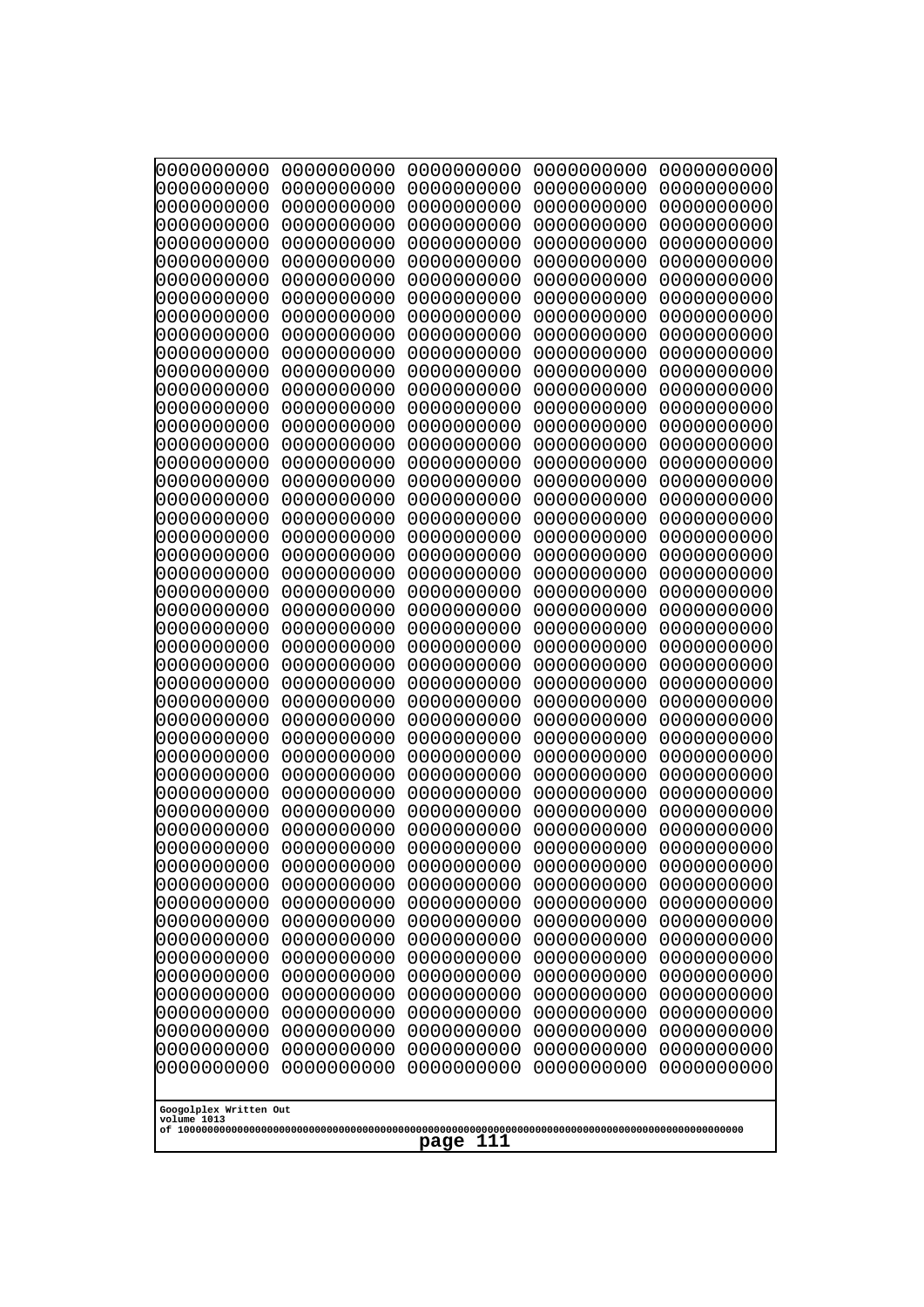| 000000000                             | 0000000000               | 0000000000               | 0000000000               | 0000000000               |
|---------------------------------------|--------------------------|--------------------------|--------------------------|--------------------------|
| 0000000000                            | 0000000000               | 0000000000               | 0000000000               | 0000000000               |
| 0000000000                            | 0000000000               | 0000000000               | 0000000000               | 0000000000               |
| 0000000000                            | 0000000000               | 0000000000               | 0000000000               | 0000000000               |
| 0000000000                            | 0000000000               | 0000000000               | 0000000000               | 0000000000               |
| 0000000000                            | 0000000000               | 0000000000               | 0000000000               | 0000000000               |
| 0000000000                            | 0000000000               | 0000000000               | 0000000000               | 0000000000               |
| 0000000000<br>0000000000              | 0000000000<br>0000000000 | 0000000000<br>0000000000 | 0000000000<br>0000000000 | 0000000000<br>0000000000 |
| 0000000000                            | 0000000000               | 0000000000               | 0000000000               | 0000000000               |
| 0000000000                            | 0000000000               | 0000000000               | 0000000000               | 0000000000               |
| 0000000000                            | 0000000000               | 0000000000               | 0000000000               | 0000000000               |
| 0000000000                            | 0000000000               | 0000000000               | 0000000000               | 0000000000               |
| 0000000000                            | 0000000000               | 0000000000               | 0000000000               | 0000000000               |
| 0000000000                            | 0000000000               | 0000000000               | 0000000000               | 0000000000               |
| 0000000000                            | 0000000000               | 0000000000               | 0000000000               | 0000000000               |
| 0000000000<br>0000000000              | 0000000000<br>0000000000 | 0000000000<br>0000000000 | 0000000000<br>0000000000 | 0000000000<br>0000000000 |
| 0000000000                            | 0000000000               | 0000000000               | 0000000000               | 0000000000               |
| 0000000000                            | 0000000000               | 0000000000               | 0000000000               | 0000000000               |
| 0000000000                            | 0000000000               | 0000000000               | 0000000000               | 0000000000               |
| 0000000000                            | 0000000000               | 0000000000               | 0000000000               | 0000000000               |
| 0000000000                            | 0000000000               | 0000000000               | 0000000000               | 0000000000               |
| 0000000000                            | 0000000000               | 0000000000               | 0000000000               | 0000000000               |
| 0000000000                            | 0000000000               | 0000000000               | 0000000000               | 0000000000               |
| 0000000000<br>0000000000              | 0000000000<br>0000000000 | 0000000000<br>0000000000 | 0000000000<br>0000000000 | 0000000000<br>0000000000 |
| 0000000000                            | 0000000000               | 0000000000               | 0000000000               | 0000000000               |
| 0000000000                            | 0000000000               | 0000000000               | 0000000000               | 0000000000               |
| 0000000000                            | 0000000000               | 0000000000               | 0000000000               | 0000000000               |
| 0000000000                            | 0000000000               | 0000000000               | 0000000000               | 0000000000               |
| 0000000000                            | 0000000000               | 0000000000               | 0000000000               | 0000000000               |
| 0000000000                            | 0000000000               | 0000000000               | 0000000000               | 0000000000               |
| 0000000000                            | 0000000000<br>0000000000 | 0000000000<br>0000000000 | 0000000000               | 0000000000               |
| 0000000000<br>0000000000              | 0000000000               | 0000000000               | 0000000000<br>0000000000 | 0000000000<br>0000000000 |
| 0000000000                            | 0000000000               | 0000000000               | 0000000000               | 0000000000               |
| 0000000000                            | 0000000000               | 0000000000               | 0000000000               | 0000000000               |
| 0000000000                            | 0000000000               | 0000000000               | 0000000000               | 0000000000               |
| 0000000000                            | 0000000000               | 0000000000               | 0000000000               | 0000000000               |
| 0000000000                            | 0000000000               | 0000000000               | 0000000000               | 0000000000               |
| 0000000000                            | 0000000000               | 0000000000               | 0000000000               | 0000000000               |
| 0000000000<br>0000000000              | 0000000000<br>0000000000 | 0000000000<br>0000000000 | 0000000000<br>0000000000 | 0000000000<br>0000000000 |
| 0000000000                            | 0000000000               | 0000000000               | 0000000000               | 0000000000               |
| 0000000000                            | 0000000000               | 0000000000               | 0000000000               | 0000000000               |
| 0000000000                            | 0000000000               | 0000000000               | 0000000000               | 0000000000               |
| 0000000000                            | 0000000000               | 0000000000               | 0000000000               | 0000000000               |
| 0000000000                            | 0000000000               | 0000000000               | 0000000000               | 0000000000               |
| 0000000000                            | 0000000000               | 0000000000               | 0000000000               | 0000000000               |
|                                       |                          |                          |                          |                          |
| Googolplex Written Out<br>volume 1013 |                          |                          |                          |                          |
|                                       |                          | 112<br>page              |                          |                          |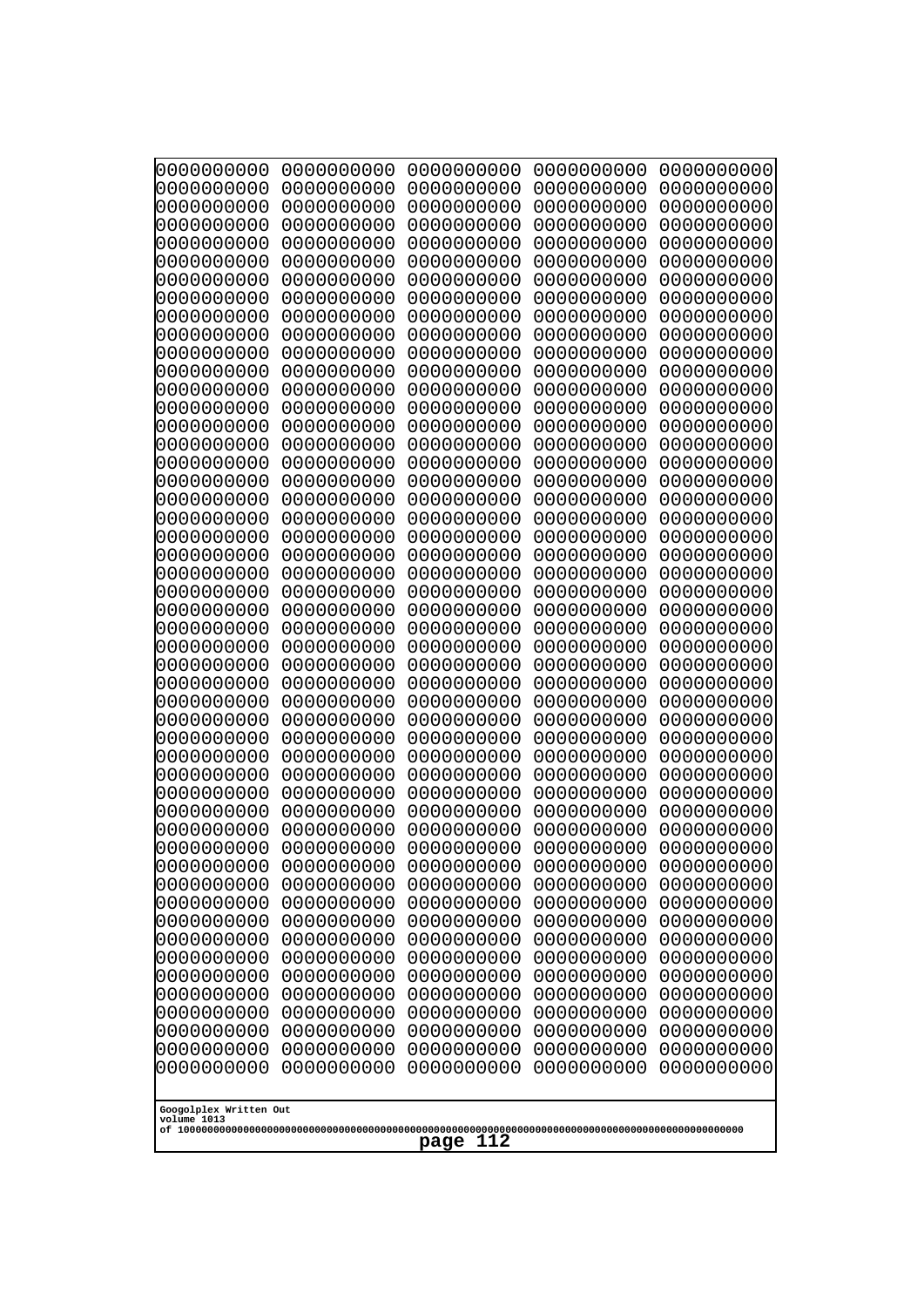| 0000000000               | 0000000000               | 0000000000               | 0000000000               | 0000000000               |
|--------------------------|--------------------------|--------------------------|--------------------------|--------------------------|
| 0000000000<br>0000000000 | 0000000000<br>0000000000 | 0000000000<br>0000000000 | 0000000000<br>0000000000 | 0000000000<br>0000000000 |
| 0000000000               | 0000000000               | 0000000000               | 0000000000               | 0000000000               |
| 0000000000               | 0000000000               | 0000000000               | 0000000000               | 0000000000               |
| 0000000000               | 0000000000               | 0000000000               | 0000000000               | 0000000000               |
| 0000000000               | 0000000000               | 0000000000               | 0000000000               | 0000000000               |
| 0000000000<br>0000000000 | 0000000000<br>0000000000 | 0000000000<br>0000000000 | 0000000000<br>0000000000 | 0000000000<br>0000000000 |
| 0000000000               | 0000000000               | 0000000000               | 0000000000               | 0000000000               |
| 0000000000               | 0000000000               | 0000000000               | 0000000000               | 0000000000               |
| 0000000000               | 0000000000               | 0000000000               | 0000000000               | 0000000000               |
| 0000000000<br>0000000000 | 0000000000<br>0000000000 | 0000000000<br>0000000000 | 0000000000<br>0000000000 | 0000000000<br>0000000000 |
| 0000000000               | 0000000000               | 0000000000               | 0000000000               | 0000000000               |
| 0000000000               | 0000000000               | 0000000000               | 0000000000               | 0000000000               |
| 0000000000<br>0000000000 | 0000000000<br>0000000000 | 0000000000<br>0000000000 | 0000000000<br>0000000000 | 0000000000<br>0000000000 |
| 0000000000               | 0000000000               | 0000000000               | 0000000000               | 0000000000               |
| 0000000000               | 0000000000               | 0000000000               | 0000000000               | 0000000000               |
| 0000000000               | 0000000000               | 0000000000               | 0000000000               | 0000000000               |
| 0000000000<br>0000000000 | 0000000000<br>0000000000 | 0000000000<br>0000000000 | 0000000000<br>0000000000 | 0000000000<br>0000000000 |
| 0000000000               | 0000000000               | 0000000000               | 0000000000               | 0000000000               |
| 0000000000               | 0000000000               | 0000000000               | 0000000000               | 0000000000               |
| 0000000000               | 0000000000               | 0000000000               | 0000000000               | 0000000000               |
| 0000000000<br>0000000000 | 0000000000<br>0000000000 | 0000000000<br>0000000000 | 0000000000<br>0000000000 | 0000000000<br>0000000000 |
| 0000000000               | 0000000000               | 0000000000               | 0000000000               | 0000000000               |
| 0000000000               | 0000000000               | 0000000000               | 0000000000               | 0000000000               |
| 0000000000<br>0000000000 | 0000000000<br>0000000000 | 0000000000<br>0000000000 | 0000000000<br>0000000000 | 0000000000<br>0000000000 |
| 0000000000               | 0000000000               | 0000000000               | 0000000000               | 0000000000               |
| 0000000000               | 0000000000               | 0000000000               | 0000000000               | 0000000000               |
| 0000000000               | 0000000000               | 0000000000               | 0000000000               | 0000000000               |
| 0000000000<br>0000000000 | 0000000000<br>0000000000 | 0000000000<br>0000000000 | 0000000000<br>0000000000 | 0000000000<br>0000000000 |
| 0000000000               | 0000000000               | 0000000000               | 0000000000               | 0000000000               |
| 0000000000               | 0000000000               | 0000000000               | 0000000000               | 0000000000               |
| 0000000000               | 0000000000               | 0000000000               | 0000000000               | 0000000000               |
| 0000000000<br>0000000000 | 0000000000<br>0000000000 | 0000000000<br>0000000000 | 0000000000<br>0000000000 | 0000000000<br>0000000000 |
| 0000000000               | 0000000000               | 0000000000               | 0000000000               | 0000000000               |
| 0000000000               | 0000000000               | 0000000000               | 0000000000               | 0000000000               |
| 0000000000<br>0000000000 | 0000000000<br>0000000000 | 0000000000<br>0000000000 | 0000000000<br>0000000000 | 0000000000<br>0000000000 |
| 0000000000               | 0000000000               | 0000000000               | 0000000000               | 0000000000               |
| 0000000000               | 0000000000               | 0000000000               | 0000000000               | 0000000000               |
| 0000000000               | 0000000000               | 0000000000               | 0000000000               | 0000000000               |
| 0000000000               | 0000000000               | 0000000000               | 0000000000               | 0000000000               |
| Googolplex Written Out   |                          |                          |                          |                          |
| volume 1013              |                          |                          |                          |                          |
| 113<br>page              |                          |                          |                          |                          |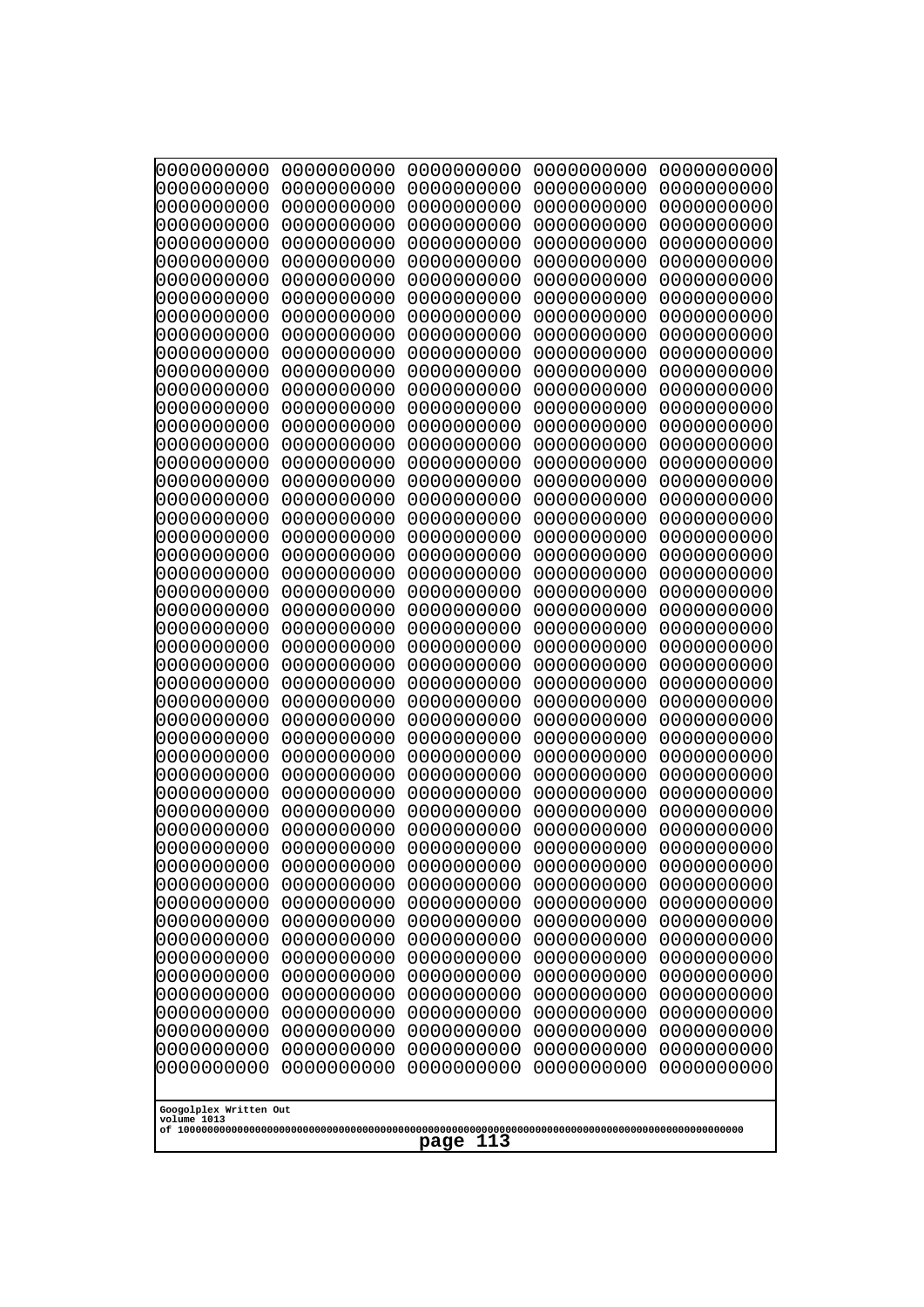| 10000000000<br>0000000000             | 0000000000<br>0000000000 | 0000000000<br>0000000000 | 0000000000<br>0000000000 | 0000000000<br>0000000000 |
|---------------------------------------|--------------------------|--------------------------|--------------------------|--------------------------|
| 0000000000                            | 0000000000               | 0000000000               | 0000000000               | 0000000000               |
| 0000000000                            | 0000000000               | 0000000000               | 0000000000               | 0000000000               |
| 0000000000                            | 0000000000               | 0000000000               | 0000000000               | 0000000000               |
| 0000000000<br>0000000000              | 0000000000<br>0000000000 | 0000000000<br>0000000000 | 0000000000<br>0000000000 | 0000000000<br>0000000000 |
| 0000000000                            | 0000000000               | 0000000000               | 0000000000               | 0000000000               |
| 0000000000                            | 0000000000               | 0000000000               | 0000000000               | 0000000000               |
| 0000000000                            | 0000000000               | 0000000000               | 0000000000               | 0000000000               |
| 0000000000<br>0000000000              | 0000000000<br>0000000000 | 0000000000<br>0000000000 | 0000000000<br>0000000000 | 0000000000<br>0000000000 |
| 0000000000                            | 0000000000               | 0000000000               | 0000000000               | 0000000000               |
| 0000000000                            | 0000000000               | 0000000000               | 0000000000               | 0000000000               |
| 0000000000                            | 0000000000               | 0000000000               | 0000000000               | 0000000000               |
| 0000000000<br>0000000000              | 0000000000<br>0000000000 | 0000000000<br>0000000000 | 0000000000<br>0000000000 | 0000000000<br>0000000000 |
| 0000000000                            | 0000000000               | 0000000000               | 0000000000               | 0000000000               |
| 0000000000                            | 0000000000               | 0000000000               | 0000000000               | 0000000000               |
| 0000000000                            | 0000000000               | 0000000000               | 0000000000               | 0000000000               |
| 0000000000<br>0000000000              | 0000000000<br>0000000000 | 0000000000<br>0000000000 | 0000000000<br>0000000000 | 0000000000<br>0000000000 |
| 0000000000                            | 0000000000               | 0000000000               | 0000000000               | 0000000000               |
| 0000000000                            | 0000000000               | 0000000000               | 0000000000               | 0000000000               |
| 0000000000                            | 0000000000               | 0000000000               | 0000000000               | 0000000000               |
| 0000000000<br>0000000000              | 0000000000<br>0000000000 | 0000000000<br>0000000000 | 0000000000<br>0000000000 | 0000000000<br>0000000000 |
| 0000000000                            | 0000000000               | 0000000000               | 0000000000               | 0000000000               |
| 0000000000                            | 0000000000               | 0000000000               | 0000000000               | 0000000000               |
| 0000000000<br>0000000000              | 0000000000<br>0000000000 | 0000000000<br>0000000000 | 0000000000<br>0000000000 | 0000000000<br>0000000000 |
| 0000000000                            | 0000000000               | 0000000000               | 0000000000               | 0000000000               |
| 0000000000                            | 0000000000               | 0000000000               | 0000000000               | 0000000000               |
| 0000000000<br>0000000000              | 0000000000<br>0000000000 | 0000000000<br>0000000000 | 0000000000<br>0000000000 | 0000000000               |
| 0000000000                            | 0000000000               | 0000000000               | 0000000000               | 0000000000<br>0000000000 |
| 0000000000                            | 0000000000               | 0000000000               | 0000000000               | 0000000000               |
| 0000000000                            | 0000000000               | 0000000000               | 0000000000               | 0000000000               |
| 0000000000<br>0000000000              | 0000000000<br>0000000000 | 0000000000<br>0000000000 | 0000000000<br>0000000000 | 0000000000<br>0000000000 |
| 0000000000                            | 0000000000               | 0000000000               | 0000000000               | 0000000000               |
| 0000000000                            | 0000000000               | 0000000000               | 0000000000               | 0000000000               |
| 0000000000                            | 0000000000               | 0000000000               | 0000000000               | 0000000000               |
| 0000000000<br>0000000000              | 0000000000<br>0000000000 | 0000000000<br>0000000000 | 0000000000<br>0000000000 | 0000000000<br>0000000000 |
| 0000000000                            | 0000000000               | 0000000000               | 0000000000               | 0000000000               |
| 0000000000                            | 0000000000               | 0000000000               | 0000000000               | 0000000000               |
| 0000000000<br>0000000000              | 0000000000<br>0000000000 | 0000000000<br>0000000000 | 0000000000<br>0000000000 | 0000000000<br>0000000000 |
| 0000000000                            | 0000000000               | 0000000000               | 0000000000               | 0000000000               |
|                                       |                          |                          |                          |                          |
| Googolplex Written Out<br>volume 1013 |                          |                          |                          |                          |
|                                       |                          | 114<br>page              |                          |                          |
|                                       |                          |                          |                          |                          |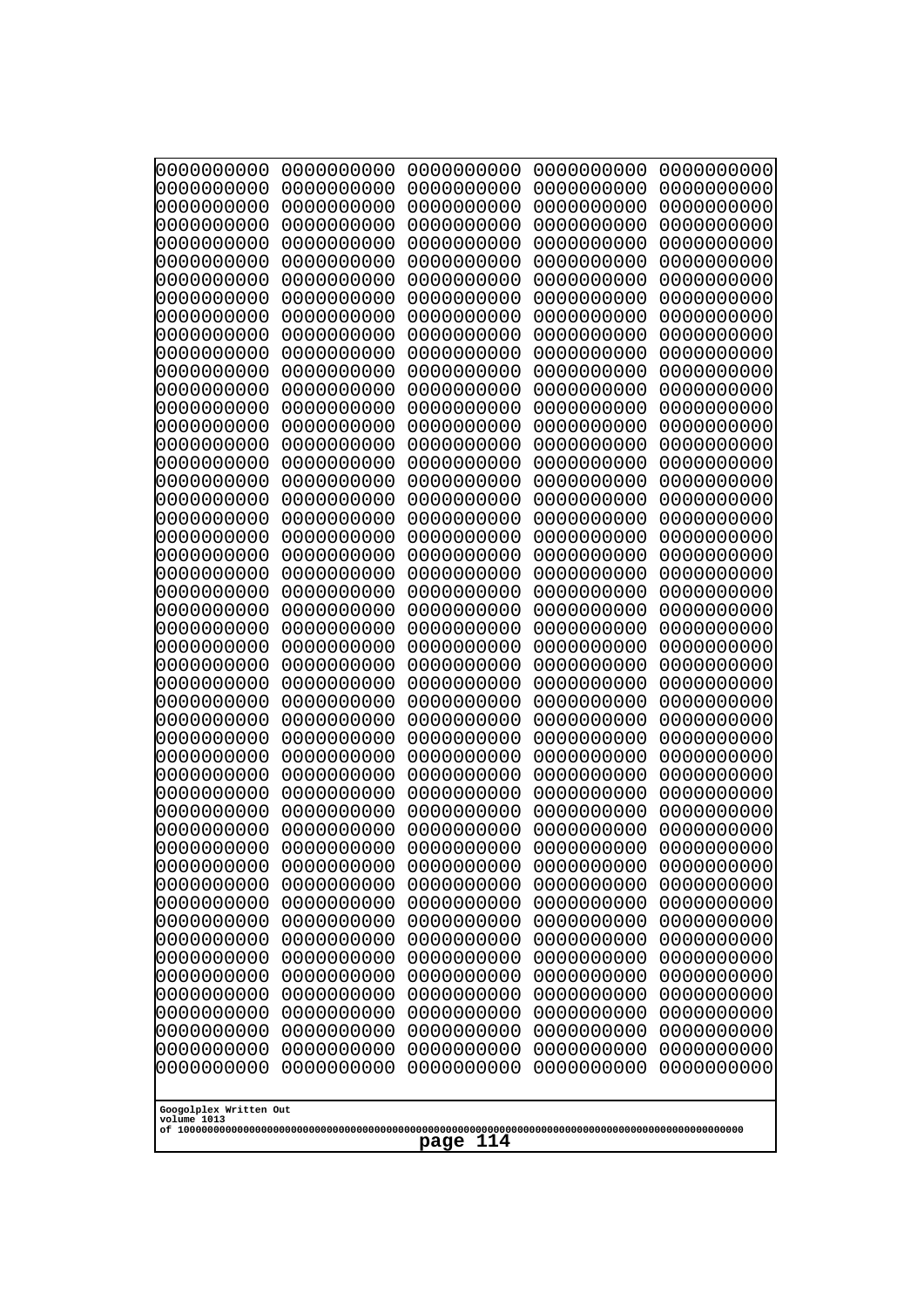| 10000000000<br>0000000000 | 0000000000<br>0000000000 | 0000000000<br>0000000000 | 0000000000<br>0000000000 | 0000000000<br>0000000000 |
|---------------------------|--------------------------|--------------------------|--------------------------|--------------------------|
| 0000000000                | 0000000000               | 0000000000               | 0000000000               | 0000000000               |
| 0000000000                | 0000000000               | 0000000000               | 0000000000               | 0000000000               |
| 0000000000<br>0000000000  | 0000000000<br>0000000000 | 0000000000               | 0000000000<br>0000000000 | 0000000000               |
| 0000000000                | 0000000000               | 0000000000<br>0000000000 | 0000000000               | 0000000000<br>0000000000 |
| 0000000000                | 0000000000               | 0000000000               | 0000000000               | 0000000000               |
| 0000000000                | 0000000000               | 0000000000               | 0000000000               | 0000000000               |
| 0000000000<br>0000000000  | 0000000000<br>0000000000 | 0000000000<br>0000000000 | 0000000000<br>0000000000 | 0000000000<br>0000000000 |
| 0000000000                | 0000000000               | 0000000000               | 0000000000               | 0000000000               |
| 0000000000                | 0000000000               | 0000000000               | 0000000000               | 0000000000               |
| 0000000000                | 0000000000               | 0000000000               | 0000000000               | 0000000000               |
| 0000000000<br>0000000000  | 0000000000<br>0000000000 | 0000000000<br>0000000000 | 0000000000<br>0000000000 | 0000000000<br>0000000000 |
| 0000000000                | 0000000000               | 0000000000               | 0000000000               | 0000000000               |
| 0000000000                | 0000000000               | 0000000000               | 0000000000               | 0000000000               |
| 0000000000<br>0000000000  | 0000000000<br>0000000000 | 0000000000<br>0000000000 | 0000000000<br>0000000000 | 0000000000<br>0000000000 |
| 0000000000                | 0000000000               | 0000000000               | 0000000000               | 0000000000               |
| 0000000000                | 0000000000               | 0000000000               | 0000000000               | 0000000000               |
| 0000000000                | 0000000000               | 0000000000               | 0000000000               | 0000000000               |
| 0000000000<br>0000000000  | 0000000000<br>0000000000 | 0000000000<br>0000000000 | 0000000000<br>0000000000 | 0000000000<br>0000000000 |
| 0000000000                | 0000000000               | 0000000000               | 0000000000               | 0000000000               |
| 0000000000                | 0000000000               | 0000000000               | 0000000000               | 0000000000               |
| 0000000000<br>0000000000  | 0000000000<br>0000000000 | 0000000000<br>0000000000 | 0000000000<br>0000000000 | 0000000000<br>0000000000 |
| 0000000000                | 0000000000               | 0000000000               | 0000000000               | 0000000000               |
| 0000000000                | 0000000000               | 0000000000               | 0000000000               | 0000000000               |
| 0000000000                | 0000000000               | 0000000000               | 0000000000               | 0000000000               |
| 0000000000<br>0000000000  | 0000000000<br>0000000000 | 0000000000<br>0000000000 | 0000000000<br>0000000000 | 0000000000<br>0000000000 |
| 0000000000                | 0000000000               | 0000000000               | 0000000000               | 0000000000               |
| 0000000000                | 0000000000               | 0000000000               | 0000000000               | 0000000000               |
| 0000000000<br>0000000000  | 0000000000<br>0000000000 | 0000000000<br>0000000000 | 0000000000<br>0000000000 | 0000000000<br>0000000000 |
| 0000000000                | 0000000000               | 0000000000               | 0000000000               | 0000000000               |
| 0000000000                | 0000000000               | 0000000000               | 0000000000               | 0000000000               |
| 0000000000<br>0000000000  | 0000000000               | 0000000000               | 0000000000               | 0000000000               |
| 0000000000                | 0000000000<br>0000000000 | 0000000000<br>0000000000 | 0000000000<br>0000000000 | 0000000000<br>0000000000 |
| 0000000000                | 0000000000               | 0000000000               | 0000000000               | 0000000000               |
| 0000000000                | 0000000000               | 0000000000               | 0000000000               | 0000000000               |
| 0000000000<br>0000000000  | 0000000000<br>0000000000 | 0000000000<br>0000000000 | 0000000000<br>0000000000 | 0000000000<br>0000000000 |
| 0000000000                | 0000000000               | 0000000000               | 0000000000               | 0000000000               |
| 0000000000                | 0000000000               | 0000000000               | 0000000000               | 0000000000               |
| 0000000000                | 0000000000               | 0000000000               | 0000000000               | 0000000000               |
| Googolplex Written Out    |                          |                          |                          |                          |
| volume 1013               |                          |                          |                          |                          |
| 115<br>page               |                          |                          |                          |                          |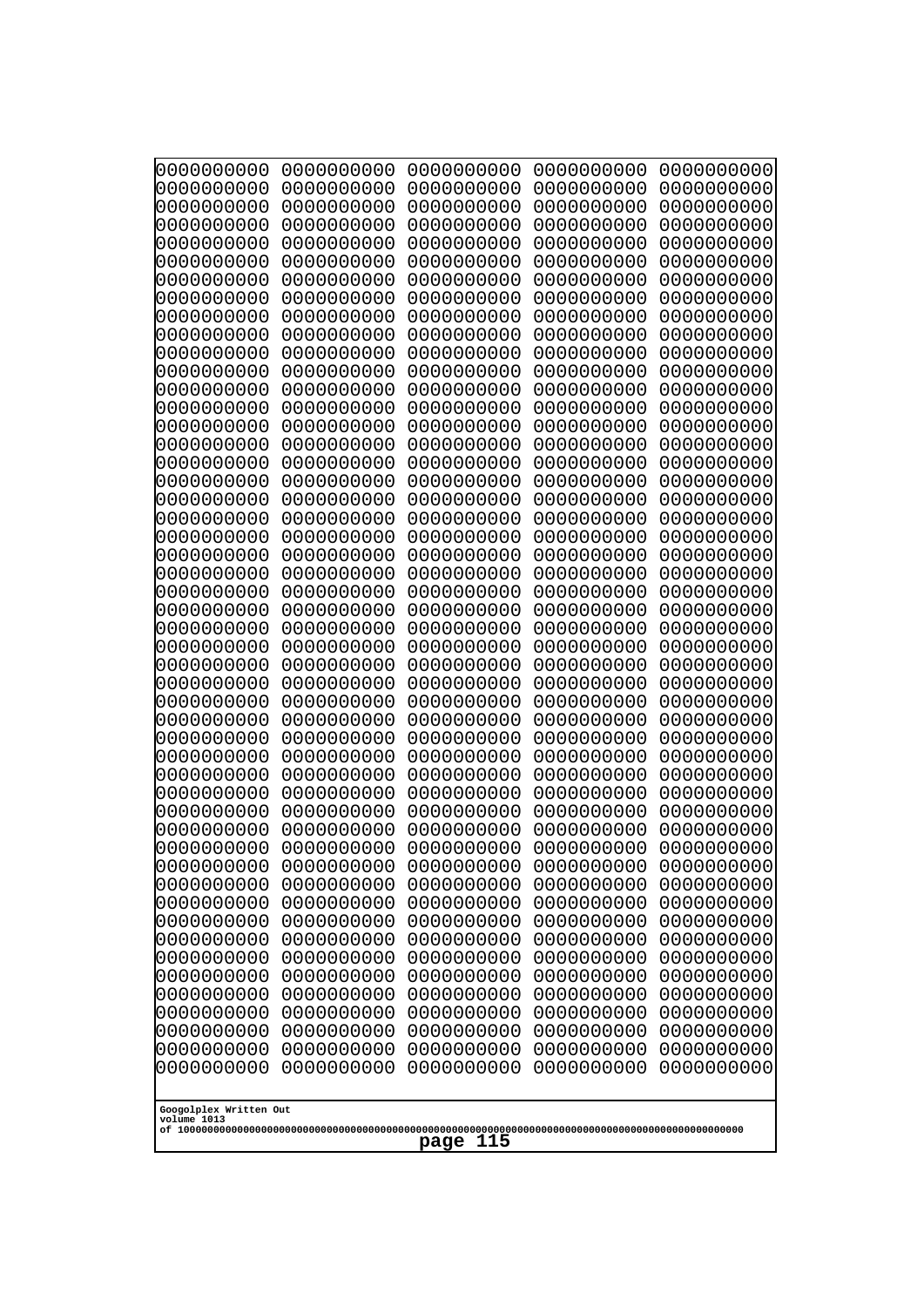| 000000000                             | 0000000000               | 0000000000               | 0000000000               | 0000000000               |  |
|---------------------------------------|--------------------------|--------------------------|--------------------------|--------------------------|--|
| 0000000000                            | 0000000000               | 0000000000               | 0000000000               | 0000000000               |  |
| 0000000000                            | 0000000000               | 0000000000               | 0000000000               | 0000000000               |  |
| 0000000000                            | 0000000000               | 0000000000               | 0000000000               | 0000000000               |  |
| 0000000000                            | 0000000000               | 0000000000               | 0000000000               | 0000000000               |  |
| 0000000000                            | 0000000000               | 0000000000               | 0000000000               | 0000000000               |  |
| 0000000000                            | 0000000000               | 0000000000               | 0000000000               | 0000000000               |  |
| 0000000000<br>0000000000              | 0000000000<br>0000000000 | 0000000000<br>0000000000 | 0000000000<br>0000000000 | 0000000000<br>0000000000 |  |
| 0000000000                            | 0000000000               | 0000000000               | 0000000000               | 0000000000               |  |
| 0000000000                            | 0000000000               | 0000000000               | 0000000000               | 0000000000               |  |
| 0000000000                            | 0000000000               | 0000000000               | 0000000000               | 0000000000               |  |
| 0000000000                            | 0000000000               | 0000000000               | 0000000000               | 0000000000               |  |
| 0000000000                            | 0000000000               | 0000000000               | 0000000000               | 0000000000               |  |
| 0000000000                            | 0000000000               | 0000000000               | 0000000000               | 0000000000               |  |
| 0000000000                            | 0000000000               | 0000000000               | 0000000000               | 0000000000               |  |
| 0000000000<br>0000000000              | 0000000000<br>0000000000 | 0000000000<br>0000000000 | 0000000000<br>0000000000 | 0000000000<br>0000000000 |  |
| 0000000000                            | 0000000000               | 0000000000               | 0000000000               | 0000000000               |  |
| 0000000000                            | 0000000000               | 0000000000               | 0000000000               | 0000000000               |  |
| 0000000000                            | 0000000000               | 0000000000               | 0000000000               | 0000000000               |  |
| 0000000000                            | 0000000000               | 0000000000               | 0000000000               | 0000000000               |  |
| 0000000000                            | 0000000000               | 0000000000               | 0000000000               | 0000000000               |  |
| 0000000000                            | 0000000000               | 0000000000               | 0000000000               | 0000000000               |  |
| 0000000000                            | 0000000000               | 0000000000               | 0000000000               | 0000000000               |  |
| 0000000000<br>0000000000              | 0000000000<br>0000000000 | 0000000000<br>0000000000 | 0000000000<br>0000000000 | 0000000000<br>0000000000 |  |
| 0000000000                            | 0000000000               | 0000000000               | 0000000000               | 0000000000               |  |
| 0000000000                            | 0000000000               | 0000000000               | 0000000000               | 0000000000               |  |
| 0000000000                            | 0000000000               | 0000000000               | 0000000000               | 0000000000               |  |
| 0000000000                            | 0000000000               | 0000000000               | 0000000000               | 0000000000               |  |
| 0000000000                            | 0000000000               | 0000000000               | 0000000000               | 0000000000               |  |
| 0000000000                            | 0000000000               | 0000000000               | 0000000000               | 0000000000               |  |
| 0000000000                            | 0000000000<br>0000000000 | 0000000000<br>0000000000 | 0000000000               | 0000000000               |  |
| 0000000000<br>0000000000              | 0000000000               | 0000000000               | 0000000000<br>0000000000 | 0000000000<br>0000000000 |  |
| 0000000000                            | 0000000000               | 0000000000               | 0000000000               | 0000000000               |  |
| 0000000000                            | 0000000000               | 0000000000               | 0000000000               | 0000000000               |  |
| 0000000000                            | 0000000000               | 0000000000               | 0000000000               | 0000000000               |  |
| 0000000000                            | 0000000000               | 0000000000               | 0000000000               | 0000000000               |  |
| 0000000000                            | 0000000000               | 0000000000               | 0000000000               | 0000000000               |  |
| 0000000000                            | 0000000000               | 0000000000               | 0000000000               | 0000000000               |  |
| 0000000000<br>0000000000              | 0000000000<br>0000000000 | 0000000000<br>0000000000 | 0000000000<br>0000000000 | 0000000000<br>0000000000 |  |
| 0000000000                            | 0000000000               | 0000000000               | 0000000000               | 0000000000               |  |
| 0000000000                            | 0000000000               | 0000000000               | 0000000000               | 0000000000               |  |
| 0000000000                            | 0000000000               | 0000000000               | 0000000000               | 0000000000               |  |
| 0000000000                            | 0000000000               | 0000000000               | 0000000000               | 0000000000               |  |
| 0000000000                            | 0000000000               | 0000000000               | 0000000000               | 0000000000               |  |
| 0000000000                            | 0000000000               | 0000000000               | 0000000000               | 0000000000               |  |
|                                       |                          |                          |                          |                          |  |
| Googolplex Written Out<br>volume 1013 |                          |                          |                          |                          |  |
|                                       | 116<br>page              |                          |                          |                          |  |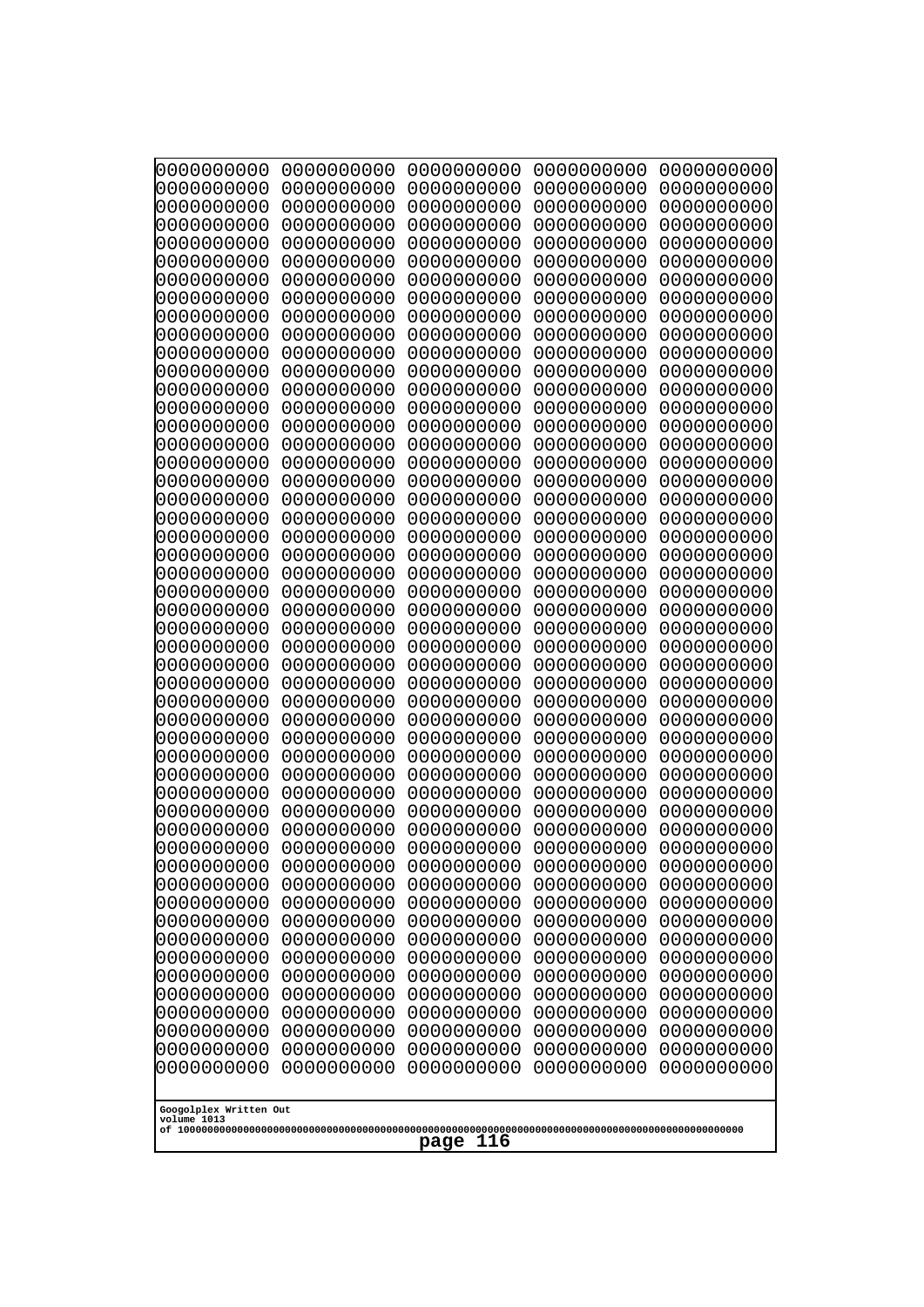| 10000000000<br>0000000000             | 0000000000<br>0000000000 | 0000000000<br>0000000000 | 0000000000<br>0000000000 | 0000000000<br>0000000000 |
|---------------------------------------|--------------------------|--------------------------|--------------------------|--------------------------|
| 0000000000                            | 0000000000               | 0000000000               | 0000000000               | 0000000000               |
| 0000000000                            | 0000000000               | 0000000000               | 0000000000               | 0000000000               |
| 0000000000                            | 0000000000               | 0000000000               | 0000000000               | 0000000000               |
| 0000000000<br>0000000000              | 0000000000<br>0000000000 | 0000000000<br>0000000000 | 0000000000<br>0000000000 | 0000000000<br>0000000000 |
| 0000000000                            | 0000000000               | 0000000000               | 0000000000               | 0000000000               |
| 0000000000                            | 0000000000               | 0000000000               | 0000000000               | 0000000000               |
| 0000000000                            | 0000000000               | 0000000000               | 0000000000               | 0000000000               |
| 0000000000<br>0000000000              | 0000000000<br>0000000000 | 0000000000<br>0000000000 | 0000000000<br>0000000000 | 0000000000<br>0000000000 |
| 0000000000                            | 0000000000               | 0000000000               | 0000000000               | 0000000000               |
| 0000000000                            | 0000000000               | 0000000000               | 0000000000               | 0000000000               |
| 0000000000                            | 0000000000               | 0000000000               | 0000000000               | 0000000000               |
| 0000000000<br>0000000000              | 0000000000<br>0000000000 | 0000000000<br>0000000000 | 0000000000<br>0000000000 | 0000000000<br>0000000000 |
| 0000000000                            | 0000000000               | 0000000000               | 0000000000               | 0000000000               |
| 0000000000                            | 0000000000               | 0000000000               | 0000000000               | 0000000000               |
| 0000000000<br>0000000000              | 0000000000               | 0000000000               | 0000000000               | 0000000000               |
| 0000000000                            | 0000000000<br>0000000000 | 0000000000<br>0000000000 | 0000000000<br>0000000000 | 0000000000<br>0000000000 |
| 0000000000                            | 0000000000               | 0000000000               | 0000000000               | 0000000000               |
| 0000000000                            | 0000000000               | 0000000000               | 0000000000               | 0000000000               |
| 0000000000<br>0000000000              | 0000000000<br>0000000000 | 0000000000<br>0000000000 | 0000000000<br>0000000000 | 0000000000<br>0000000000 |
| 0000000000                            | 0000000000               | 0000000000               | 0000000000               | 0000000000               |
| 0000000000                            | 0000000000               | 0000000000               | 0000000000               | 0000000000               |
| 0000000000                            | 0000000000               | 0000000000               | 0000000000               | 0000000000               |
| 0000000000<br>0000000000              | 0000000000<br>0000000000 | 0000000000<br>0000000000 | 0000000000<br>0000000000 | 0000000000<br>0000000000 |
| 0000000000                            | 0000000000               | 0000000000               | 0000000000               | 0000000000               |
| 0000000000                            | 0000000000               | 0000000000               | 0000000000               | 0000000000               |
| 0000000000<br>0000000000              | 0000000000<br>0000000000 | 0000000000<br>0000000000 | 0000000000<br>0000000000 | 0000000000<br>0000000000 |
| 0000000000                            | 0000000000               | 0000000000               | 0000000000               | 0000000000               |
| 0000000000                            | 0000000000               | 0000000000               | 0000000000               | 0000000000               |
| 0000000000                            | 0000000000               | 0000000000               | 0000000000               | 0000000000               |
| 0000000000<br>0000000000              | 0000000000<br>0000000000 | 0000000000<br>0000000000 | 0000000000<br>0000000000 | 0000000000<br>0000000000 |
| 0000000000                            | 0000000000               | 0000000000               | 0000000000               | 0000000000               |
| 0000000000                            | 0000000000               | 0000000000               | 0000000000               | 0000000000               |
| 0000000000<br>0000000000              | 0000000000<br>0000000000 | 0000000000<br>0000000000 | 0000000000<br>0000000000 | 0000000000<br>0000000000 |
| 0000000000                            | 0000000000               | 0000000000               | 0000000000               | 0000000000               |
| 0000000000                            | 0000000000               | 0000000000               | 0000000000               | 0000000000               |
| 0000000000                            | 0000000000               | 0000000000               | 0000000000               | 0000000000               |
| 0000000000<br>0000000000              | 0000000000<br>0000000000 | 0000000000<br>0000000000 | 0000000000<br>0000000000 | 0000000000<br>0000000000 |
| 0000000000                            | 0000000000               | 0000000000               | 0000000000               | 0000000000               |
|                                       |                          |                          |                          |                          |
| Googolplex Written Out<br>volume 1013 |                          |                          |                          |                          |
| 117<br>page                           |                          |                          |                          |                          |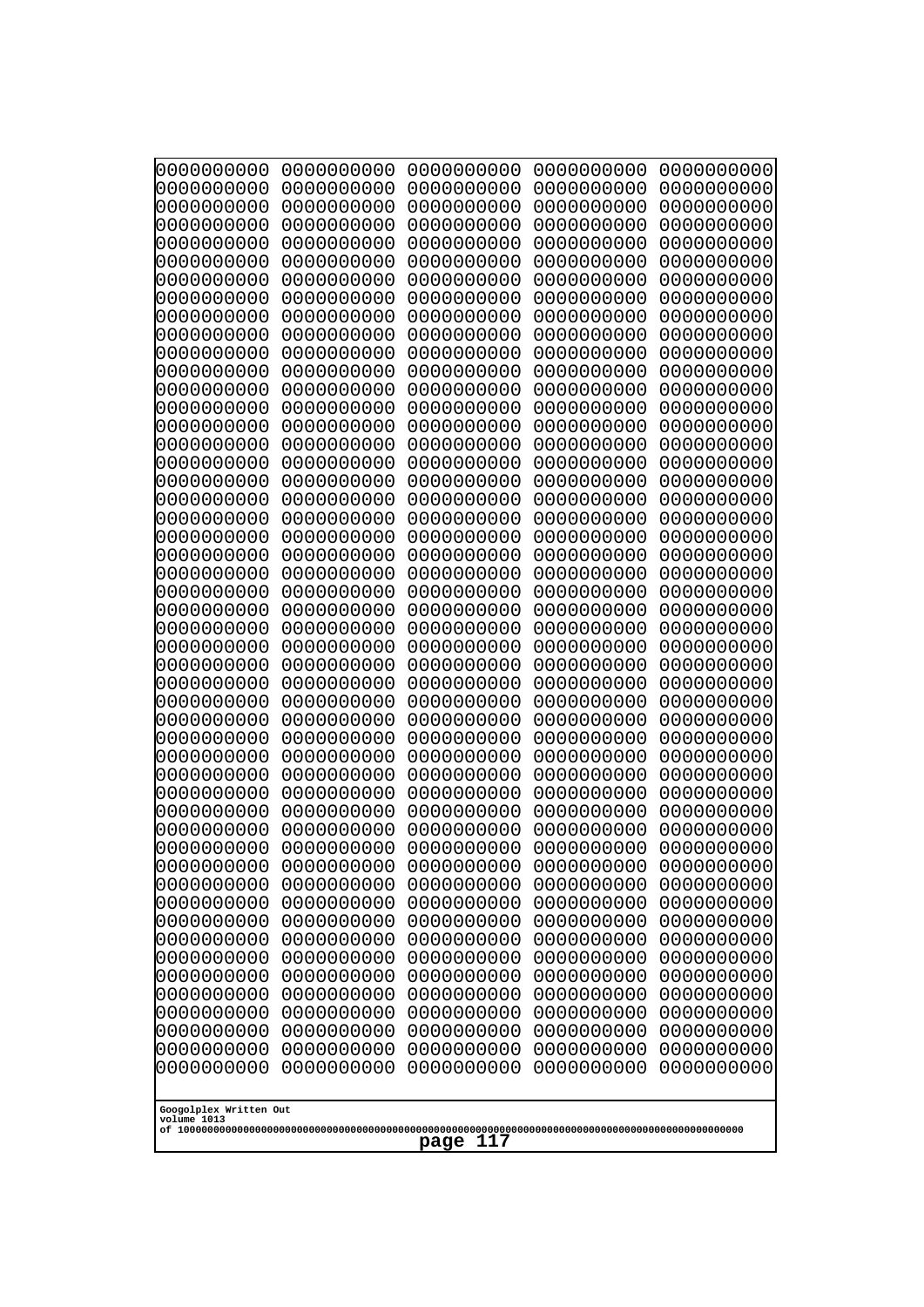| 10000000000<br>0000000000             | 0000000000<br>0000000000 | 0000000000<br>0000000000 | 0000000000<br>0000000000 | 0000000000<br>0000000000 |  |
|---------------------------------------|--------------------------|--------------------------|--------------------------|--------------------------|--|
| 0000000000                            | 0000000000               | 0000000000               | 0000000000               | 0000000000               |  |
| 0000000000                            | 0000000000               | 0000000000               | 0000000000               | 0000000000               |  |
| 0000000000<br>0000000000              | 0000000000<br>0000000000 | 0000000000               | 0000000000<br>0000000000 | 0000000000               |  |
| 0000000000                            | 0000000000               | 0000000000<br>0000000000 | 0000000000               | 0000000000<br>0000000000 |  |
| 0000000000                            | 0000000000               | 0000000000               | 0000000000               | 0000000000               |  |
| 0000000000                            | 0000000000               | 0000000000               | 0000000000               | 0000000000               |  |
| 0000000000<br>0000000000              | 0000000000<br>0000000000 | 0000000000<br>0000000000 | 0000000000<br>0000000000 | 0000000000<br>0000000000 |  |
| 0000000000                            | 0000000000               | 0000000000               | 0000000000               | 0000000000               |  |
| 0000000000                            | 0000000000               | 0000000000               | 0000000000               | 0000000000               |  |
| 0000000000<br>0000000000              | 0000000000<br>0000000000 | 0000000000<br>0000000000 | 0000000000<br>0000000000 | 0000000000<br>0000000000 |  |
| 0000000000                            | 0000000000               | 0000000000               | 0000000000               | 0000000000               |  |
| 0000000000                            | 0000000000               | 0000000000               | 0000000000               | 0000000000               |  |
| 0000000000<br>0000000000              | 0000000000               | 0000000000               | 0000000000               | 0000000000               |  |
| 0000000000                            | 0000000000<br>0000000000 | 0000000000<br>0000000000 | 0000000000<br>0000000000 | 0000000000<br>0000000000 |  |
| 0000000000                            | 0000000000               | 0000000000               | 0000000000               | 0000000000               |  |
| 0000000000                            | 0000000000               | 0000000000               | 0000000000               | 0000000000               |  |
| 0000000000<br>0000000000              | 0000000000<br>0000000000 | 0000000000<br>0000000000 | 0000000000<br>0000000000 | 0000000000<br>0000000000 |  |
| 0000000000                            | 0000000000               | 0000000000               | 0000000000               | 0000000000               |  |
| 0000000000                            | 0000000000               | 0000000000               | 0000000000               | 0000000000               |  |
| 0000000000<br>0000000000              | 0000000000<br>0000000000 | 0000000000<br>0000000000 | 0000000000<br>0000000000 | 0000000000<br>0000000000 |  |
| 0000000000                            | 0000000000               | 0000000000               | 0000000000               | 0000000000               |  |
| 0000000000                            | 0000000000               | 0000000000               | 0000000000               | 0000000000               |  |
| 0000000000<br>0000000000              | 0000000000<br>0000000000 | 0000000000<br>0000000000 | 0000000000<br>0000000000 | 0000000000<br>0000000000 |  |
| 0000000000                            | 0000000000               | 0000000000               | 0000000000               | 0000000000               |  |
| 0000000000                            | 0000000000               | 0000000000               | 0000000000               | 0000000000               |  |
| 0000000000                            | 0000000000               | 0000000000               | 0000000000               | 0000000000               |  |
| 0000000000<br>0000000000              | 0000000000<br>0000000000 | 0000000000<br>0000000000 | 0000000000<br>0000000000 | 0000000000<br>0000000000 |  |
| 0000000000                            | 0000000000               | 0000000000               | 0000000000               | 0000000000               |  |
| 0000000000                            | 0000000000               | 0000000000               | 0000000000               | 0000000000               |  |
| 0000000000<br>0000000000              | 0000000000<br>0000000000 | 0000000000<br>0000000000 | 0000000000<br>0000000000 | 0000000000<br>0000000000 |  |
| 0000000000                            | 0000000000               | 0000000000               | 0000000000               | 0000000000               |  |
| 0000000000                            | 0000000000               | 0000000000               | 0000000000               | 0000000000               |  |
| 0000000000<br>0000000000              | 0000000000<br>0000000000 | 0000000000<br>0000000000 | 0000000000<br>0000000000 | 0000000000<br>0000000000 |  |
| 0000000000                            | 0000000000               | 0000000000               | 0000000000               | 0000000000               |  |
| 0000000000                            | 0000000000               | 0000000000               | 0000000000               | 0000000000               |  |
| 0000000000                            | 0000000000               | 0000000000               | 0000000000               | 0000000000               |  |
| 0000000000<br>0000000000              | 0000000000<br>0000000000 | 0000000000<br>0000000000 | 0000000000<br>0000000000 | 0000000000<br>0000000000 |  |
|                                       |                          |                          |                          |                          |  |
| Googolplex Written Out<br>volume 1013 |                          |                          |                          |                          |  |
|                                       | 118<br>page              |                          |                          |                          |  |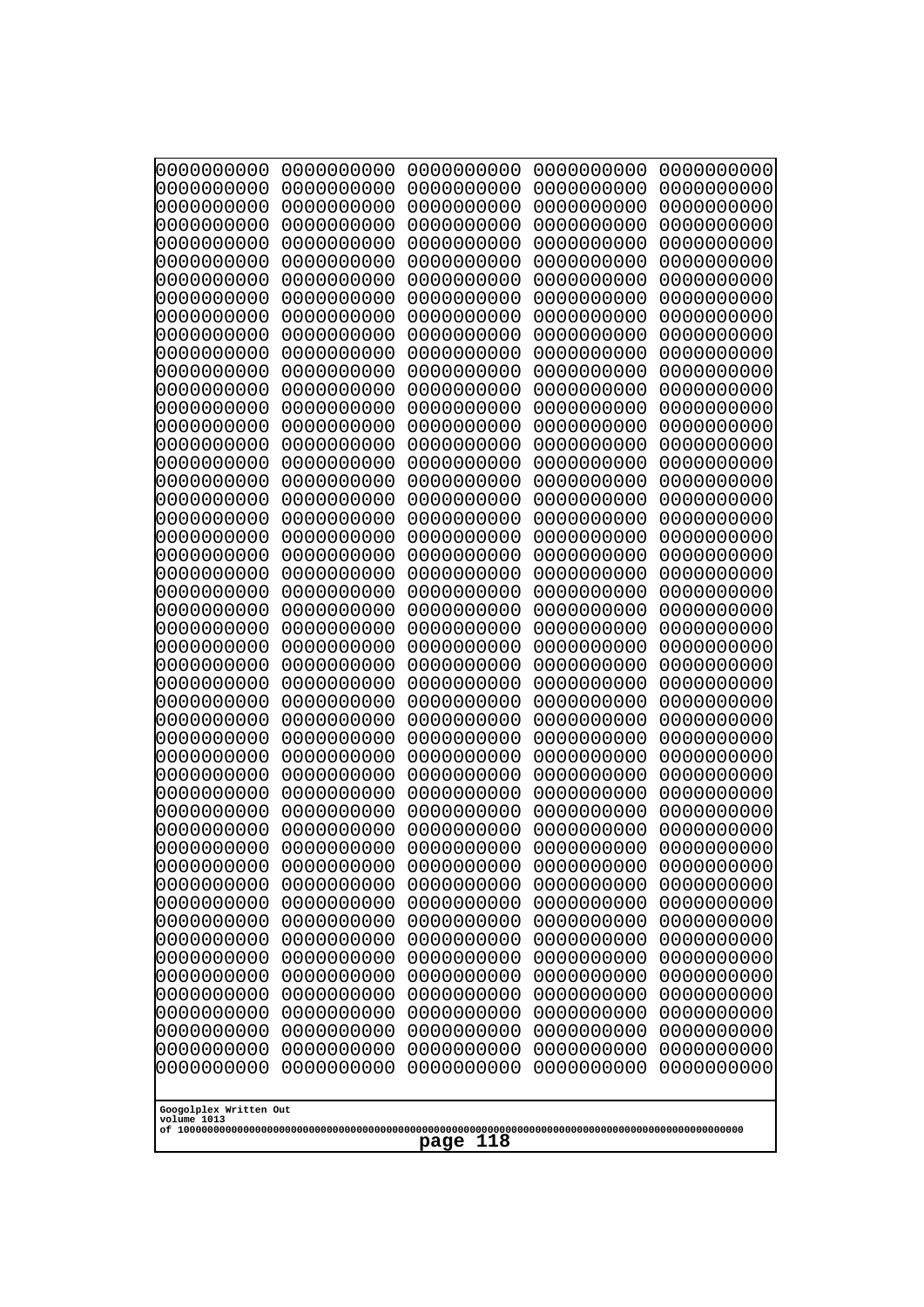| 0000000000                            | 0000000000               | 0000000000               | 0000000000               | 0000000000               |
|---------------------------------------|--------------------------|--------------------------|--------------------------|--------------------------|
| 0000000000<br>0000000000              | 0000000000<br>0000000000 | 0000000000<br>0000000000 | 0000000000<br>0000000000 | 0000000000<br>0000000000 |
| 0000000000                            | 0000000000               | 0000000000               | 0000000000               | 0000000000               |
| 0000000000                            | 0000000000               | 0000000000               | 0000000000               | 0000000000               |
| 0000000000                            | 0000000000               | 0000000000               | 0000000000               | 0000000000               |
| 0000000000                            | 0000000000               | 0000000000               | 0000000000               | 0000000000               |
| 0000000000<br>0000000000              | 0000000000<br>0000000000 | 0000000000<br>0000000000 | 0000000000<br>0000000000 | 0000000000<br>0000000000 |
| 0000000000                            | 0000000000               | 0000000000               | 0000000000               | 0000000000               |
| 0000000000                            | 0000000000               | 0000000000               | 0000000000               | 0000000000               |
| 0000000000                            | 0000000000               | 0000000000               | 0000000000               | 0000000000               |
| 0000000000<br>0000000000              | 0000000000<br>0000000000 | 0000000000<br>0000000000 | 0000000000<br>0000000000 | 0000000000<br>0000000000 |
| 0000000000                            | 0000000000               | 0000000000               | 0000000000               | 0000000000               |
| 0000000000                            | 0000000000               | 0000000000               | 0000000000               | 0000000000               |
| 0000000000                            | 0000000000<br>0000000000 | 0000000000               | 0000000000               | 0000000000               |
| 0000000000<br>0000000000              | 0000000000               | 0000000000<br>0000000000 | 0000000000<br>0000000000 | 0000000000<br>0000000000 |
| 0000000000                            | 0000000000               | 0000000000               | 0000000000               | 0000000000               |
| 0000000000                            | 0000000000               | 0000000000               | 0000000000               | 0000000000               |
| 0000000000<br>0000000000              | 0000000000<br>0000000000 | 0000000000<br>0000000000 | 0000000000<br>0000000000 | 0000000000<br>0000000000 |
| 0000000000                            | 0000000000               | 0000000000               | 0000000000               | 0000000000               |
| 0000000000                            | 0000000000               | 0000000000               | 0000000000               | 0000000000               |
| 0000000000                            | 0000000000               | 0000000000               | 0000000000               | 0000000000               |
| 0000000000<br>0000000000              | 0000000000<br>0000000000 | 0000000000<br>0000000000 | 0000000000<br>0000000000 | 0000000000<br>0000000000 |
| 0000000000                            | 0000000000               | 0000000000               | 0000000000               | 0000000000               |
| 0000000000                            | 0000000000               | 0000000000               | 0000000000               | 0000000000               |
| 0000000000                            | 0000000000               | 0000000000               | 0000000000               | 0000000000               |
| 0000000000<br>0000000000              | 0000000000<br>0000000000 | 0000000000<br>0000000000 | 0000000000<br>0000000000 | 0000000000<br>0000000000 |
| 0000000000                            | 0000000000               | 0000000000               | 0000000000               | 0000000000               |
| 0000000000                            | 0000000000               | 0000000000               | 0000000000               | 0000000000               |
| 0000000000<br>0000000000              | 0000000000<br>0000000000 | 0000000000<br>0000000000 | 0000000000<br>0000000000 | 0000000000<br>0000000000 |
| 0000000000                            | 0000000000               | 0000000000               | 0000000000               | 0000000000               |
| 0000000000                            | 0000000000               | 0000000000               | 0000000000               | 0000000000               |
| 0000000000                            | 0000000000               | 0000000000               | 0000000000               | 0000000000               |
| 0000000000<br>0000000000              | 0000000000<br>0000000000 | 0000000000<br>0000000000 | 0000000000<br>0000000000 | 0000000000<br>0000000000 |
| 0000000000                            | 0000000000               | 0000000000               | 0000000000               | 0000000000               |
| 0000000000                            | 0000000000               | 0000000000               | 0000000000               | 0000000000               |
| 0000000000                            | 0000000000               | 0000000000               | 0000000000               | 0000000000               |
| 0000000000<br>0000000000              | 0000000000<br>0000000000 | 0000000000<br>0000000000 | 0000000000<br>0000000000 | 0000000000<br>0000000000 |
| 0000000000                            | 0000000000               | 0000000000               | 0000000000               | 0000000000               |
| 0000000000                            | 0000000000               | 0000000000               | 0000000000               | 0000000000               |
| 0000000000                            | 0000000000               | 0000000000               | 0000000000               | 0000000000               |
|                                       |                          |                          |                          |                          |
| Googolplex Written Out<br>volume 1013 |                          |                          |                          |                          |
| 119<br>page                           |                          |                          |                          |                          |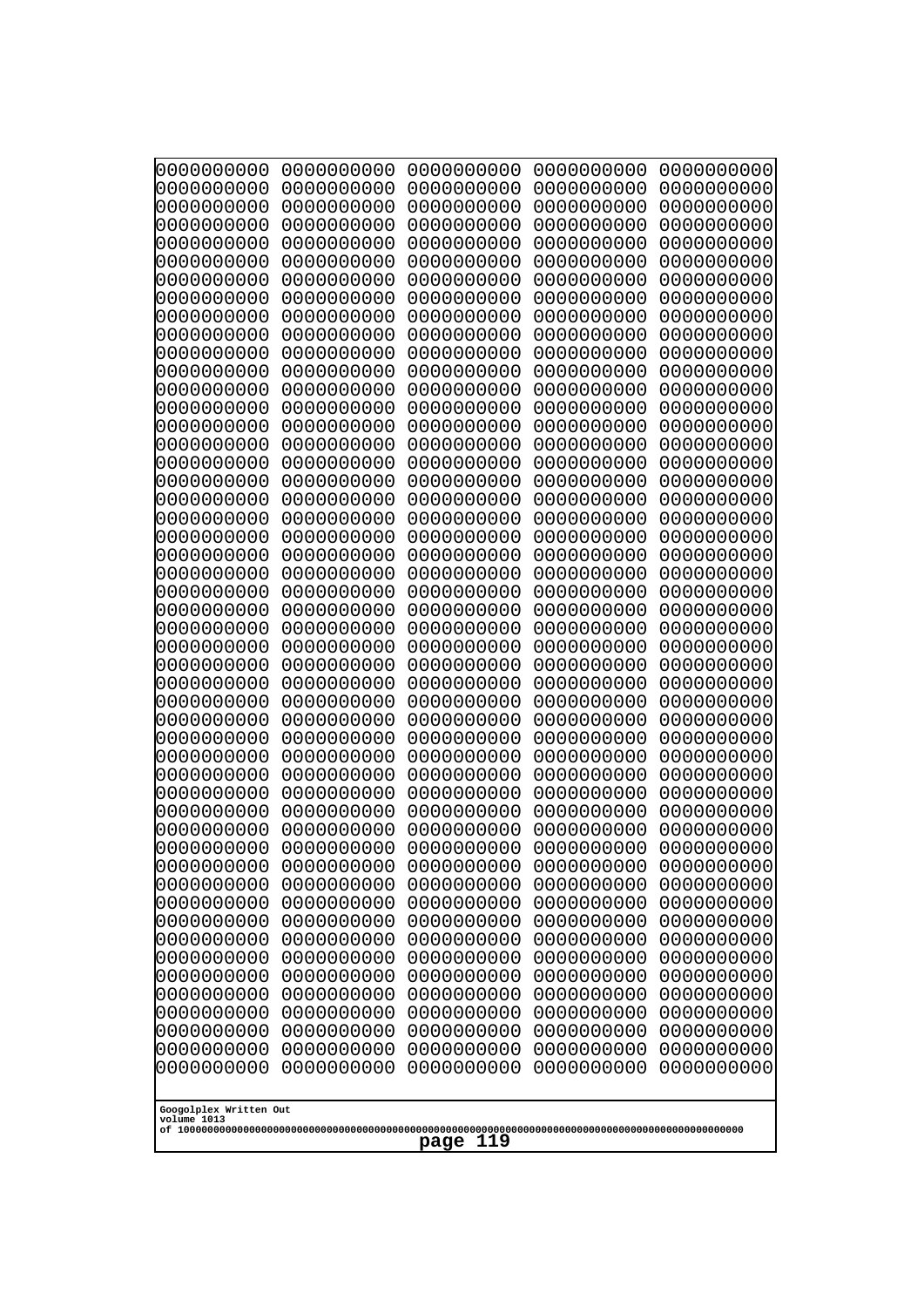| 0000000000                            | 0000000000               | 0000000000               | 0000000000               | 0000000000               |
|---------------------------------------|--------------------------|--------------------------|--------------------------|--------------------------|
| 0000000000<br>0000000000              | 0000000000<br>0000000000 | 0000000000<br>0000000000 | 0000000000<br>0000000000 | 0000000000<br>0000000000 |
| 0000000000                            | 0000000000               | 0000000000               | 0000000000               | 0000000000               |
| 0000000000                            | 0000000000               | 0000000000               | 0000000000               | 0000000000               |
| 0000000000                            | 0000000000               | 0000000000               | 0000000000               | 0000000000               |
| 0000000000                            | 0000000000               | 0000000000               | 0000000000               | 0000000000               |
| 0000000000<br>0000000000              | 0000000000<br>0000000000 | 0000000000<br>0000000000 | 0000000000<br>0000000000 | 0000000000<br>0000000000 |
| 0000000000                            | 0000000000               | 0000000000               | 0000000000               | 0000000000               |
| 0000000000                            | 0000000000               | 0000000000               | 0000000000               | 0000000000               |
| 0000000000                            | 0000000000               | 0000000000               | 0000000000               | 0000000000               |
| 0000000000<br>0000000000              | 0000000000<br>0000000000 | 0000000000<br>0000000000 | 0000000000<br>0000000000 | 0000000000<br>0000000000 |
| 0000000000                            | 0000000000               | 0000000000               | 0000000000               | 0000000000               |
| 0000000000                            | 0000000000               | 0000000000               | 0000000000               | 0000000000               |
| 0000000000                            | 0000000000<br>0000000000 | 0000000000               | 0000000000               | 0000000000               |
| 0000000000<br>0000000000              | 0000000000               | 0000000000<br>0000000000 | 0000000000<br>0000000000 | 0000000000<br>0000000000 |
| 0000000000                            | 0000000000               | 0000000000               | 0000000000               | 0000000000               |
| 0000000000                            | 0000000000               | 0000000000               | 0000000000               | 0000000000               |
| 0000000000<br>0000000000              | 0000000000<br>0000000000 | 0000000000<br>0000000000 | 0000000000<br>0000000000 | 0000000000<br>0000000000 |
| 0000000000                            | 0000000000               | 0000000000               | 0000000000               | 0000000000               |
| 0000000000                            | 0000000000               | 0000000000               | 0000000000               | 0000000000               |
| 0000000000                            | 0000000000               | 0000000000               | 0000000000               | 0000000000               |
| 0000000000<br>0000000000              | 0000000000<br>0000000000 | 0000000000<br>0000000000 | 0000000000<br>0000000000 | 0000000000<br>0000000000 |
| 0000000000                            | 0000000000               | 0000000000               | 0000000000               | 0000000000               |
| 0000000000                            | 0000000000               | 0000000000               | 0000000000               | 0000000000               |
| 0000000000                            | 0000000000               | 0000000000               | 0000000000               | 0000000000               |
| 0000000000<br>0000000000              | 0000000000<br>0000000000 | 0000000000<br>0000000000 | 0000000000<br>0000000000 | 0000000000<br>0000000000 |
| 0000000000                            | 0000000000               | 0000000000               | 0000000000               | 0000000000               |
| 0000000000                            | 0000000000               | 0000000000               | 0000000000               | 0000000000               |
| 0000000000                            | 0000000000               | 0000000000               | 0000000000               | 0000000000               |
| 0000000000<br>0000000000              | 0000000000<br>0000000000 | 0000000000<br>0000000000 | 0000000000<br>0000000000 | 0000000000<br>0000000000 |
| 0000000000                            | 0000000000               | 0000000000               | 0000000000               | 0000000000               |
| 0000000000                            | 0000000000               | 0000000000               | 0000000000               | 0000000000               |
| 0000000000<br>0000000000              | 0000000000               | 0000000000               | 0000000000               | 0000000000               |
| 0000000000                            | 0000000000<br>0000000000 | 0000000000<br>0000000000 | 0000000000<br>0000000000 | 0000000000<br>0000000000 |
| 0000000000                            | 0000000000               | 0000000000               | 0000000000               | 0000000000               |
| 0000000000                            | 0000000000               | 0000000000               | 0000000000               | 0000000000               |
| 0000000000<br>0000000000              | 0000000000<br>0000000000 | 0000000000<br>0000000000 | 0000000000<br>0000000000 | 0000000000<br>0000000000 |
| 0000000000                            | 0000000000               | 0000000000               | 0000000000               | 0000000000               |
| 0000000000                            | 0000000000               | 0000000000               | 0000000000               | 0000000000               |
| 0000000000                            | 0000000000               | 0000000000               | 0000000000               | 0000000000               |
|                                       |                          |                          |                          |                          |
| Googolplex Written Out<br>volume 1013 |                          |                          |                          |                          |
| 120<br>page                           |                          |                          |                          |                          |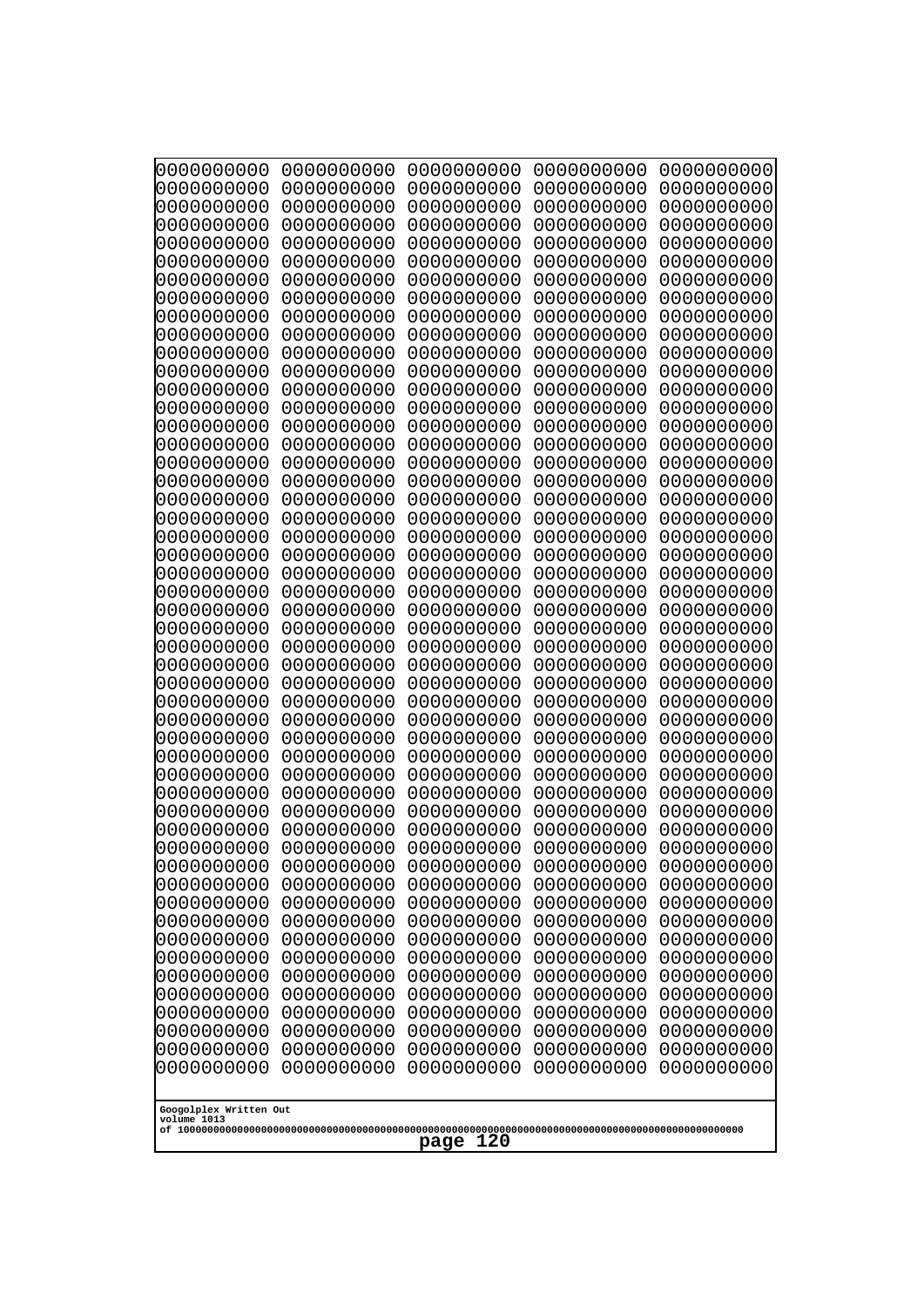| 0000000000                                                                                                                                                                        | 0000000000                                                                                                                               | 0000000000                                                                                                                               | 0000000000                                                                                                                               | 0000000000                                                                                                                               |
|-----------------------------------------------------------------------------------------------------------------------------------------------------------------------------------|------------------------------------------------------------------------------------------------------------------------------------------|------------------------------------------------------------------------------------------------------------------------------------------|------------------------------------------------------------------------------------------------------------------------------------------|------------------------------------------------------------------------------------------------------------------------------------------|
| 0000000000                                                                                                                                                                        | 0000000000                                                                                                                               | 0000000000                                                                                                                               | 0000000000                                                                                                                               | 0000000000                                                                                                                               |
| 0000000000                                                                                                                                                                        | 0000000000                                                                                                                               | 0000000000                                                                                                                               | 0000000000                                                                                                                               | 0000000000                                                                                                                               |
| 0000000000                                                                                                                                                                        | 0000000000                                                                                                                               | 0000000000                                                                                                                               | 0000000000                                                                                                                               | 0000000000                                                                                                                               |
| 0000000000                                                                                                                                                                        | 0000000000                                                                                                                               | 0000000000                                                                                                                               | 0000000000                                                                                                                               | 0000000000                                                                                                                               |
| 0000000000                                                                                                                                                                        | 0000000000                                                                                                                               | 0000000000                                                                                                                               | 0000000000                                                                                                                               | 0000000000                                                                                                                               |
| 0000000000                                                                                                                                                                        | 0000000000                                                                                                                               | 0000000000                                                                                                                               | 0000000000                                                                                                                               | 0000000000                                                                                                                               |
| 0000000000                                                                                                                                                                        | 0000000000                                                                                                                               | 0000000000                                                                                                                               | 0000000000                                                                                                                               | 0000000000                                                                                                                               |
| 0000000000                                                                                                                                                                        | 0000000000                                                                                                                               | 0000000000                                                                                                                               | 0000000000                                                                                                                               | 0000000000                                                                                                                               |
| 0000000000                                                                                                                                                                        | 0000000000                                                                                                                               | 0000000000                                                                                                                               | 0000000000                                                                                                                               | 0000000000                                                                                                                               |
| 0000000000                                                                                                                                                                        | 0000000000                                                                                                                               | 0000000000                                                                                                                               | 0000000000                                                                                                                               | 0000000000                                                                                                                               |
| 0000000000                                                                                                                                                                        | 0000000000                                                                                                                               | 0000000000                                                                                                                               | 0000000000                                                                                                                               | 0000000000                                                                                                                               |
| 0000000000                                                                                                                                                                        | 0000000000                                                                                                                               | 0000000000                                                                                                                               | 0000000000                                                                                                                               | 0000000000                                                                                                                               |
| 0000000000                                                                                                                                                                        | 0000000000                                                                                                                               | 0000000000                                                                                                                               | 0000000000                                                                                                                               | 0000000000                                                                                                                               |
| 0000000000                                                                                                                                                                        | 0000000000                                                                                                                               | 0000000000                                                                                                                               | 0000000000                                                                                                                               | 0000000000                                                                                                                               |
| 0000000000                                                                                                                                                                        | 0000000000                                                                                                                               | 0000000000                                                                                                                               | 0000000000                                                                                                                               | 0000000000                                                                                                                               |
| 0000000000                                                                                                                                                                        | 0000000000                                                                                                                               | 0000000000                                                                                                                               | 0000000000                                                                                                                               | 0000000000                                                                                                                               |
| 0000000000                                                                                                                                                                        | 0000000000                                                                                                                               | 0000000000                                                                                                                               | 0000000000                                                                                                                               | 0000000000                                                                                                                               |
| 0000000000                                                                                                                                                                        | 0000000000                                                                                                                               | 0000000000                                                                                                                               | 0000000000                                                                                                                               | 0000000000                                                                                                                               |
| 0000000000                                                                                                                                                                        | 0000000000                                                                                                                               | 0000000000                                                                                                                               | 0000000000                                                                                                                               | 0000000000                                                                                                                               |
| 0000000000                                                                                                                                                                        | 0000000000                                                                                                                               | 0000000000                                                                                                                               | 0000000000                                                                                                                               | 0000000000                                                                                                                               |
| 0000000000                                                                                                                                                                        | 0000000000                                                                                                                               | 0000000000                                                                                                                               | 0000000000                                                                                                                               | 0000000000                                                                                                                               |
| 0000000000                                                                                                                                                                        | 0000000000                                                                                                                               | 0000000000                                                                                                                               | 0000000000                                                                                                                               | 0000000000                                                                                                                               |
| 0000000000                                                                                                                                                                        | 0000000000                                                                                                                               | 0000000000                                                                                                                               | 0000000000                                                                                                                               | 0000000000                                                                                                                               |
| 0000000000                                                                                                                                                                        | 0000000000                                                                                                                               | 0000000000                                                                                                                               | 0000000000                                                                                                                               | 0000000000                                                                                                                               |
| 0000000000                                                                                                                                                                        | 0000000000                                                                                                                               | 0000000000                                                                                                                               | 0000000000                                                                                                                               | 0000000000                                                                                                                               |
| 0000000000                                                                                                                                                                        | 0000000000                                                                                                                               | 0000000000                                                                                                                               | 0000000000                                                                                                                               | 0000000000                                                                                                                               |
| 0000000000                                                                                                                                                                        | 0000000000                                                                                                                               | 0000000000                                                                                                                               | 0000000000                                                                                                                               | 0000000000                                                                                                                               |
| 0000000000                                                                                                                                                                        | 0000000000                                                                                                                               | 0000000000                                                                                                                               | 0000000000                                                                                                                               | 0000000000                                                                                                                               |
| 0000000000                                                                                                                                                                        | 0000000000                                                                                                                               | 0000000000                                                                                                                               | 0000000000                                                                                                                               | 0000000000                                                                                                                               |
| 0000000000                                                                                                                                                                        | 0000000000                                                                                                                               | 0000000000                                                                                                                               | 0000000000                                                                                                                               | 0000000000                                                                                                                               |
| 0000000000                                                                                                                                                                        | 0000000000                                                                                                                               | 0000000000                                                                                                                               | 0000000000                                                                                                                               | 0000000000                                                                                                                               |
| 0000000000                                                                                                                                                                        | 0000000000                                                                                                                               | 0000000000                                                                                                                               | 0000000000                                                                                                                               | 0000000000                                                                                                                               |
| 0000000000                                                                                                                                                                        | 0000000000                                                                                                                               | 0000000000                                                                                                                               | 0000000000                                                                                                                               | 0000000000                                                                                                                               |
| 0000000000                                                                                                                                                                        | 0000000000                                                                                                                               | 0000000000                                                                                                                               | 0000000000                                                                                                                               | 0000000000                                                                                                                               |
| 0000000000                                                                                                                                                                        | 0000000000                                                                                                                               | 0000000000                                                                                                                               | 0000000000                                                                                                                               | 0000000000                                                                                                                               |
| 0000000000                                                                                                                                                                        | 0000000000                                                                                                                               | 0000000000                                                                                                                               | 0000000000                                                                                                                               | 0000000000                                                                                                                               |
| 0000000000                                                                                                                                                                        | 0000000000                                                                                                                               | 0000000000                                                                                                                               | 0000000000                                                                                                                               | 0000000000                                                                                                                               |
| 0000000000                                                                                                                                                                        | 0000000000                                                                                                                               | 0000000000                                                                                                                               | 0000000000                                                                                                                               | 0000000000                                                                                                                               |
| 0000000000                                                                                                                                                                        | 0000000000                                                                                                                               | 0000000000                                                                                                                               | 0000000000                                                                                                                               | 0000000000                                                                                                                               |
| 0000000000<br>0000000000<br>0000000000<br>0000000000<br>0000000000<br>0000000000<br>0000000000<br>0000000000<br>0000000000<br>0000000000<br>Googolplex Written Out<br>volume 1013 | 0000000000<br>0000000000<br>0000000000<br>0000000000<br>0000000000<br>0000000000<br>0000000000<br>0000000000<br>0000000000<br>0000000000 | 0000000000<br>0000000000<br>0000000000<br>0000000000<br>0000000000<br>0000000000<br>0000000000<br>0000000000<br>0000000000<br>0000000000 | 0000000000<br>0000000000<br>0000000000<br>0000000000<br>0000000000<br>0000000000<br>0000000000<br>0000000000<br>0000000000<br>0000000000 | 0000000000<br>0000000000<br>0000000000<br>0000000000<br>0000000000<br>0000000000<br>0000000000<br>0000000000<br>0000000000<br>0000000000 |
| 121<br>page                                                                                                                                                                       |                                                                                                                                          |                                                                                                                                          |                                                                                                                                          |                                                                                                                                          |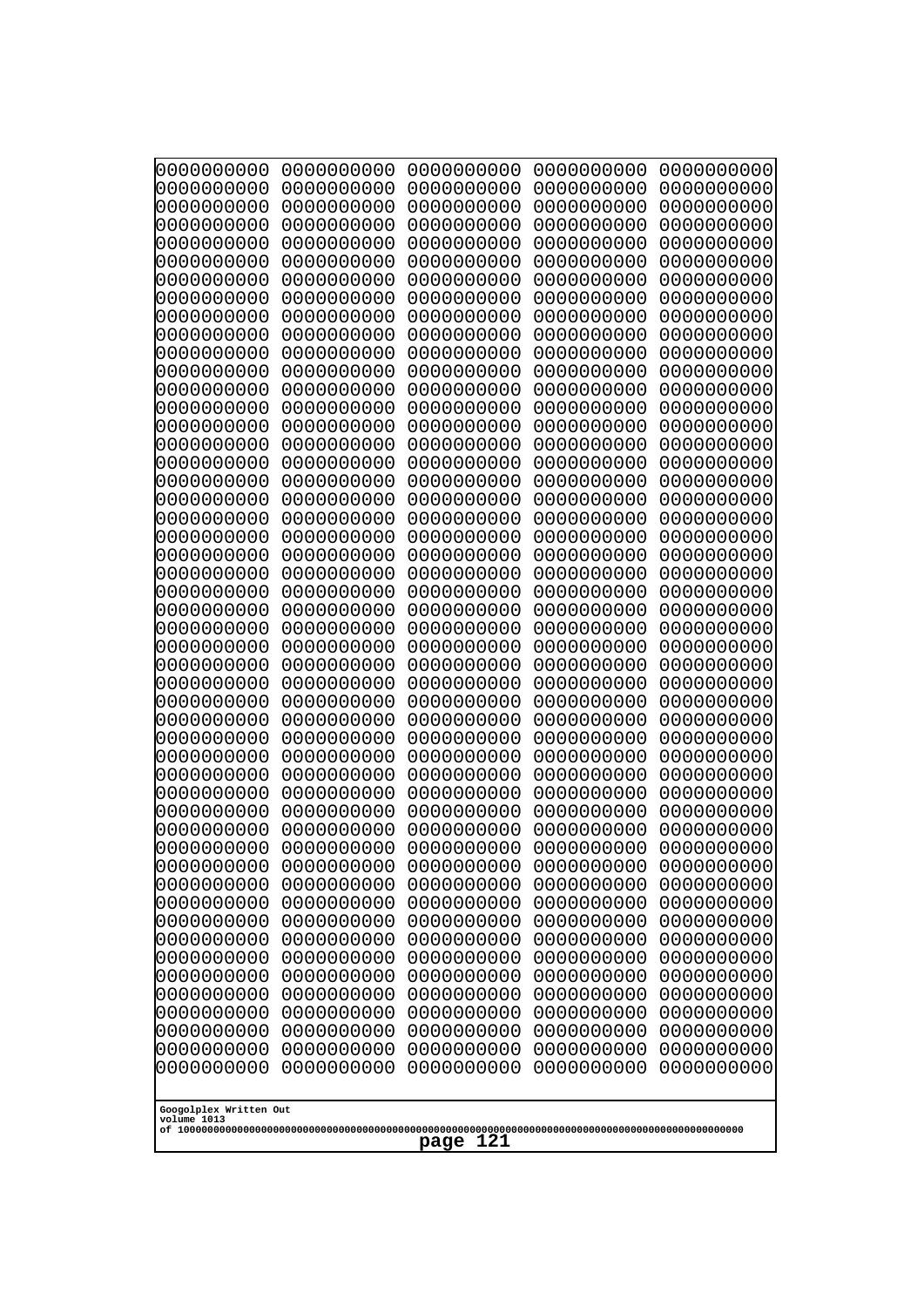| 10000000000<br>0000000000             | 0000000000<br>0000000000 | 0000000000<br>0000000000 | 0000000000<br>0000000000 | 0000000000<br>0000000000 |
|---------------------------------------|--------------------------|--------------------------|--------------------------|--------------------------|
| 0000000000                            | 0000000000               | 0000000000               | 0000000000               | 0000000000               |
| 0000000000                            | 0000000000               | 0000000000               | 0000000000               | 0000000000               |
| 0000000000<br>0000000000              | 0000000000<br>0000000000 | 0000000000<br>0000000000 | 0000000000<br>0000000000 | 0000000000<br>0000000000 |
| 0000000000                            | 0000000000               | 0000000000               | 0000000000               | 0000000000               |
| 0000000000                            | 0000000000               | 0000000000               | 0000000000               | 0000000000               |
| 0000000000<br>0000000000              | 0000000000<br>0000000000 | 0000000000<br>0000000000 | 0000000000<br>0000000000 | 0000000000<br>0000000000 |
| 0000000000                            | 0000000000               | 0000000000               | 0000000000               | 0000000000               |
| 0000000000                            | 0000000000               | 0000000000               | 0000000000               | 0000000000               |
| 0000000000<br>0000000000              | 0000000000<br>0000000000 | 0000000000               | 0000000000               | 0000000000               |
| 0000000000                            | 0000000000               | 0000000000<br>0000000000 | 0000000000<br>0000000000 | 0000000000<br>0000000000 |
| 0000000000                            | 0000000000               | 0000000000               | 0000000000               | 0000000000               |
| 0000000000                            | 0000000000               | 0000000000               | 0000000000               | 0000000000               |
| 0000000000<br>0000000000              | 0000000000<br>0000000000 | 0000000000<br>0000000000 | 0000000000<br>0000000000 | 0000000000<br>0000000000 |
| 0000000000                            | 0000000000               | 0000000000               | 0000000000               | 0000000000               |
| 0000000000                            | 0000000000               | 0000000000               | 0000000000               | 0000000000               |
| 0000000000<br>0000000000              | 0000000000<br>0000000000 | 0000000000<br>0000000000 | 0000000000<br>0000000000 | 0000000000<br>0000000000 |
| 0000000000                            | 0000000000               | 0000000000               | 0000000000               | 0000000000               |
| 0000000000                            | 0000000000               | 0000000000               | 0000000000               | 0000000000               |
| 0000000000<br>0000000000              | 0000000000<br>0000000000 | 0000000000<br>0000000000 | 0000000000<br>0000000000 | 0000000000<br>0000000000 |
| 0000000000                            | 0000000000               | 0000000000               | 0000000000               | 0000000000               |
| 0000000000                            | 0000000000               | 0000000000               | 0000000000               | 0000000000               |
| 0000000000<br>0000000000              | 0000000000<br>0000000000 | 0000000000<br>0000000000 | 0000000000<br>0000000000 | 0000000000<br>0000000000 |
| 0000000000                            | 0000000000               | 0000000000               | 0000000000               | 0000000000               |
| 0000000000                            | 0000000000               | 0000000000               | 0000000000               | 0000000000               |
| 0000000000<br>0000000000              | 0000000000<br>0000000000 | 0000000000<br>0000000000 | 0000000000<br>0000000000 | 0000000000<br>0000000000 |
| 0000000000                            | 0000000000               | 0000000000               | 0000000000               | 0000000000               |
| 0000000000                            | 0000000000               | 0000000000               | 0000000000               | 0000000000               |
| 0000000000                            | 0000000000<br>0000000000 | 0000000000<br>0000000000 | 0000000000<br>0000000000 | 0000000000               |
| 0000000000<br>0000000000              | 0000000000               | 0000000000               | 0000000000               | 0000000000<br>0000000000 |
| 0000000000                            | 0000000000               | 0000000000               | 0000000000               | 0000000000               |
| 0000000000                            | 0000000000<br>0000000000 | 0000000000               | 0000000000<br>0000000000 | 0000000000               |
| 0000000000<br>0000000000              | 0000000000               | 0000000000<br>0000000000 | 0000000000               | 0000000000<br>0000000000 |
| 0000000000                            | 0000000000               | 0000000000               | 0000000000               | 0000000000               |
| 0000000000                            | 0000000000               | 0000000000               | 0000000000               | 0000000000               |
| 0000000000<br>0000000000              | 0000000000<br>0000000000 | 0000000000<br>0000000000 | 0000000000<br>0000000000 | 0000000000<br>0000000000 |
| 0000000000                            | 0000000000               | 0000000000               | 0000000000               | 0000000000               |
| 0000000000                            | 0000000000               | 0000000000               | 0000000000               | 0000000000               |
|                                       |                          |                          |                          |                          |
| Googolplex Written Out<br>volume 1013 |                          |                          |                          |                          |
| 122<br>page                           |                          |                          |                          |                          |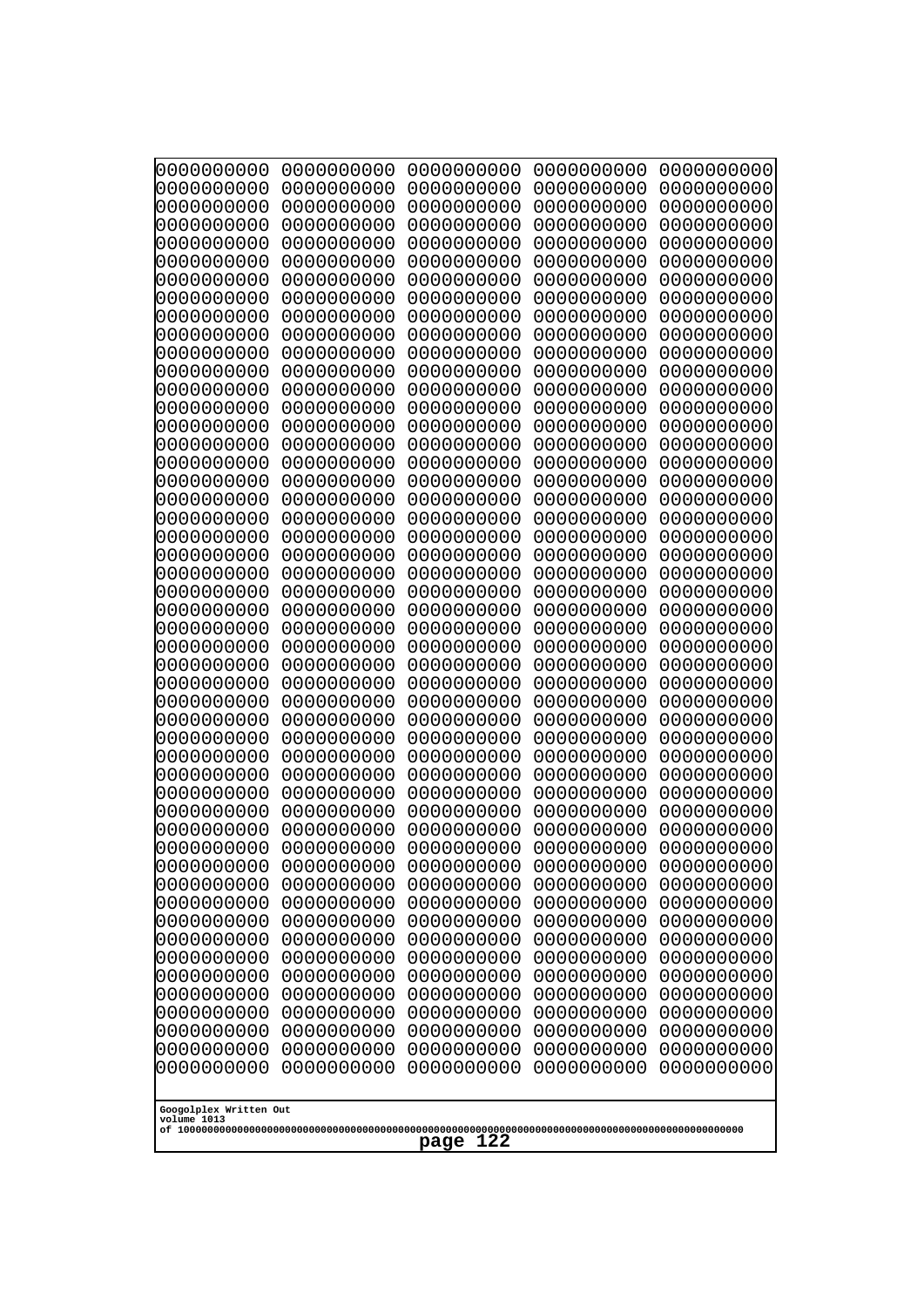| 10000000000<br>0000000000 | 0000000000<br>0000000000 | 0000000000<br>0000000000 | 0000000000<br>0000000000 | 0000000000<br>0000000000 |
|---------------------------|--------------------------|--------------------------|--------------------------|--------------------------|
| 0000000000                | 0000000000               | 0000000000               | 0000000000               | 0000000000               |
| 0000000000                | 0000000000               | 0000000000               | 0000000000               | 0000000000               |
| 0000000000<br>0000000000  | 0000000000<br>0000000000 | 0000000000               | 0000000000<br>0000000000 | 0000000000               |
| 0000000000                | 0000000000               | 0000000000<br>0000000000 | 0000000000               | 0000000000<br>0000000000 |
| 0000000000                | 0000000000               | 0000000000               | 0000000000               | 0000000000               |
| 0000000000                | 0000000000               | 0000000000               | 0000000000               | 0000000000               |
| 0000000000<br>0000000000  | 0000000000<br>0000000000 | 0000000000<br>0000000000 | 0000000000<br>0000000000 | 0000000000<br>0000000000 |
| 0000000000                | 0000000000               | 0000000000               | 0000000000               | 0000000000               |
| 0000000000                | 0000000000               | 0000000000               | 0000000000               | 0000000000               |
| 0000000000                | 0000000000               | 0000000000               | 0000000000               | 0000000000               |
| 0000000000<br>0000000000  | 0000000000<br>0000000000 | 0000000000<br>0000000000 | 0000000000<br>0000000000 | 0000000000<br>0000000000 |
| 0000000000                | 0000000000               | 0000000000               | 0000000000               | 0000000000               |
| 0000000000                | 0000000000               | 0000000000               | 0000000000               | 0000000000               |
| 0000000000<br>0000000000  | 0000000000<br>0000000000 | 0000000000<br>0000000000 | 0000000000<br>0000000000 | 0000000000<br>0000000000 |
| 0000000000                | 0000000000               | 0000000000               | 0000000000               | 0000000000               |
| 0000000000                | 0000000000               | 0000000000               | 0000000000               | 0000000000               |
| 0000000000                | 0000000000               | 0000000000               | 0000000000               | 0000000000               |
| 0000000000<br>0000000000  | 0000000000<br>0000000000 | 0000000000<br>0000000000 | 0000000000<br>0000000000 | 0000000000<br>0000000000 |
| 0000000000                | 0000000000               | 0000000000               | 0000000000               | 0000000000               |
| 0000000000                | 0000000000               | 0000000000               | 0000000000               | 0000000000               |
| 0000000000<br>0000000000  | 0000000000<br>0000000000 | 0000000000<br>0000000000 | 0000000000<br>0000000000 | 0000000000<br>0000000000 |
| 0000000000                | 0000000000               | 0000000000               | 0000000000               | 0000000000               |
| 0000000000                | 0000000000               | 0000000000               | 0000000000               | 0000000000               |
| 0000000000                | 0000000000               | 0000000000               | 0000000000               | 0000000000               |
| 0000000000<br>0000000000  | 0000000000<br>0000000000 | 0000000000<br>0000000000 | 0000000000<br>0000000000 | 0000000000<br>0000000000 |
| 0000000000                | 0000000000               | 0000000000               | 0000000000               | 0000000000               |
| 0000000000                | 0000000000               | 0000000000               | 0000000000               | 0000000000               |
| 0000000000<br>0000000000  | 0000000000<br>0000000000 | 0000000000<br>0000000000 | 0000000000<br>0000000000 | 0000000000<br>0000000000 |
| 0000000000                | 0000000000               | 0000000000               | 0000000000               | 0000000000               |
| 0000000000                | 0000000000               | 0000000000               | 0000000000               | 0000000000               |
| 0000000000<br>0000000000  | 0000000000               | 0000000000               | 0000000000               | 0000000000               |
| 0000000000                | 0000000000<br>0000000000 | 0000000000<br>0000000000 | 0000000000<br>0000000000 | 0000000000<br>0000000000 |
| 0000000000                | 0000000000               | 0000000000               | 0000000000               | 0000000000               |
| 0000000000                | 0000000000               | 0000000000               | 0000000000               | 0000000000               |
| 0000000000<br>0000000000  | 0000000000<br>0000000000 | 0000000000<br>0000000000 | 0000000000<br>0000000000 | 0000000000<br>0000000000 |
| 0000000000                | 0000000000               | 0000000000               | 0000000000               | 0000000000               |
| 0000000000                | 0000000000               | 0000000000               | 0000000000               | 0000000000               |
| 0000000000                | 0000000000               | 0000000000               | 0000000000               | 0000000000               |
| Googolplex Written Out    |                          |                          |                          |                          |
| volume 1013               |                          |                          |                          |                          |
| 123<br>page               |                          |                          |                          |                          |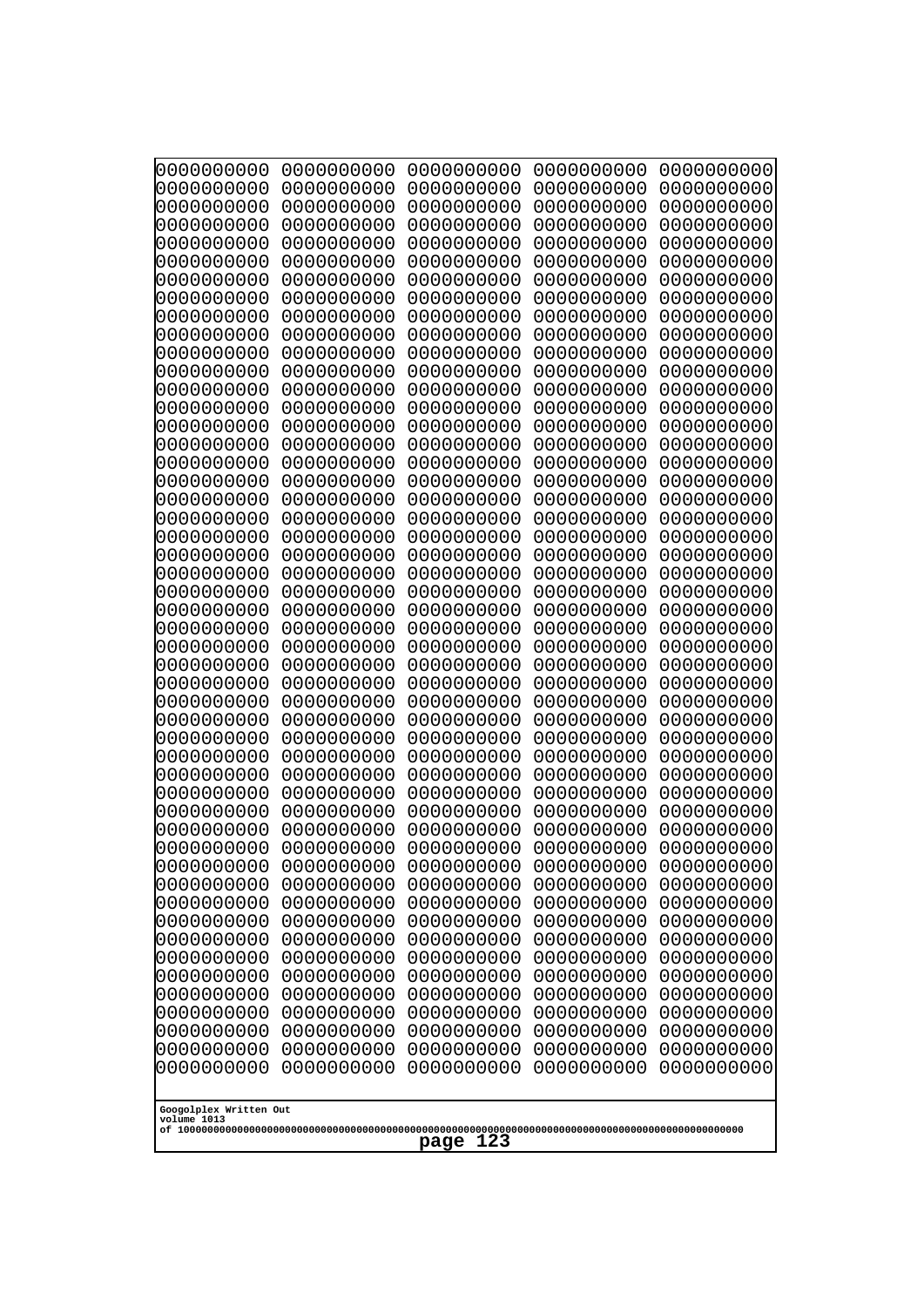| 10000000000              | 0000000000<br>0000000000<br>0000000000<br>0000000000 |                          |                          |                          |  |  |
|--------------------------|------------------------------------------------------|--------------------------|--------------------------|--------------------------|--|--|
| 0000000000<br>0000000000 | 0000000000<br>0000000000                             | 0000000000<br>0000000000 | 0000000000<br>0000000000 | 0000000000<br>0000000000 |  |  |
| 0000000000               | 0000000000                                           | 0000000000               | 0000000000               | 0000000000               |  |  |
| 0000000000               | 0000000000                                           | 0000000000               | 0000000000               | 0000000000               |  |  |
| 0000000000               | 0000000000                                           | 0000000000               | 0000000000               | 0000000000               |  |  |
| 0000000000<br>0000000000 | 0000000000<br>0000000000                             | 0000000000<br>0000000000 | 0000000000<br>0000000000 | 0000000000<br>0000000000 |  |  |
| 0000000000               | 0000000000                                           | 0000000000               | 0000000000               | 0000000000               |  |  |
| 0000000000               | 0000000000                                           | 0000000000               | 0000000000               | 0000000000               |  |  |
| 0000000000               | 0000000000                                           | 0000000000               | 0000000000               | 0000000000               |  |  |
| 0000000000<br>0000000000 | 0000000000<br>0000000000                             | 0000000000<br>0000000000 | 0000000000<br>0000000000 | 0000000000<br>0000000000 |  |  |
| 0000000000               | 0000000000                                           | 0000000000               | 0000000000               | 0000000000               |  |  |
| 0000000000               | 0000000000                                           | 0000000000               | 0000000000               | 0000000000               |  |  |
| 0000000000               | 0000000000                                           | 0000000000               | 0000000000               | 0000000000               |  |  |
| 0000000000<br>0000000000 | 0000000000<br>0000000000                             | 0000000000<br>0000000000 | 0000000000<br>0000000000 | 0000000000<br>0000000000 |  |  |
| 0000000000               | 0000000000                                           | 0000000000               | 0000000000               | 0000000000               |  |  |
| 0000000000               | 0000000000                                           | 0000000000               | 0000000000               | 0000000000               |  |  |
| 0000000000               | 0000000000                                           | 0000000000               | 0000000000               | 0000000000               |  |  |
| 0000000000<br>0000000000 | 0000000000<br>0000000000                             | 0000000000<br>0000000000 | 0000000000<br>0000000000 | 0000000000<br>0000000000 |  |  |
| 0000000000               | 0000000000                                           | 0000000000               | 0000000000               | 0000000000               |  |  |
| 0000000000               | 0000000000                                           | 0000000000               | 0000000000               | 0000000000               |  |  |
| 0000000000<br>0000000000 | 0000000000<br>0000000000                             | 0000000000<br>0000000000 | 0000000000<br>0000000000 | 0000000000<br>0000000000 |  |  |
| 0000000000               | 0000000000                                           | 0000000000               | 0000000000               | 0000000000               |  |  |
| 0000000000               | 0000000000                                           | 0000000000               | 0000000000               | 0000000000               |  |  |
| 0000000000               | 0000000000                                           | 0000000000               | 0000000000               | 0000000000               |  |  |
| 0000000000<br>0000000000 | 0000000000<br>0000000000                             | 0000000000<br>0000000000 | 0000000000<br>0000000000 | 0000000000<br>0000000000 |  |  |
| 0000000000               | 0000000000                                           | 0000000000               | 0000000000               | 0000000000               |  |  |
| 0000000000               | 0000000000                                           | 0000000000               | 0000000000               | 0000000000               |  |  |
| 0000000000<br>0000000000 | 0000000000<br>0000000000                             | 0000000000               | 0000000000               | 0000000000               |  |  |
| 0000000000               | 0000000000                                           | 0000000000<br>0000000000 | 0000000000<br>0000000000 | 0000000000<br>0000000000 |  |  |
| 0000000000               | 0000000000                                           | 0000000000               | 0000000000               | 0000000000               |  |  |
| 0000000000               | 0000000000                                           | 0000000000               | 0000000000               | 0000000000               |  |  |
| 0000000000<br>0000000000 | 0000000000<br>0000000000                             | 0000000000<br>0000000000 | 0000000000<br>0000000000 | 0000000000<br>0000000000 |  |  |
| 0000000000               | 0000000000                                           | 0000000000               | 0000000000               | 0000000000               |  |  |
| 0000000000               | 0000000000                                           | 0000000000               | 0000000000               | 0000000000               |  |  |
| 0000000000               | 0000000000                                           | 0000000000               | 0000000000               | 0000000000               |  |  |
| 0000000000<br>0000000000 | 0000000000<br>0000000000                             | 0000000000<br>0000000000 | 0000000000<br>0000000000 | 0000000000<br>0000000000 |  |  |
| 0000000000               | 0000000000                                           | 0000000000               | 0000000000               | 0000000000               |  |  |
| 0000000000               | 0000000000                                           | 0000000000               | 0000000000               | 0000000000               |  |  |
| 0000000000               | 0000000000                                           | 0000000000               | 0000000000               | 0000000000               |  |  |
| 0000000000               | 0000000000                                           | 0000000000               | 0000000000               | 0000000000               |  |  |
| Googolplex Written Out   |                                                      |                          |                          |                          |  |  |
| volume 1013              |                                                      | 124                      |                          |                          |  |  |
|                          |                                                      | page                     |                          |                          |  |  |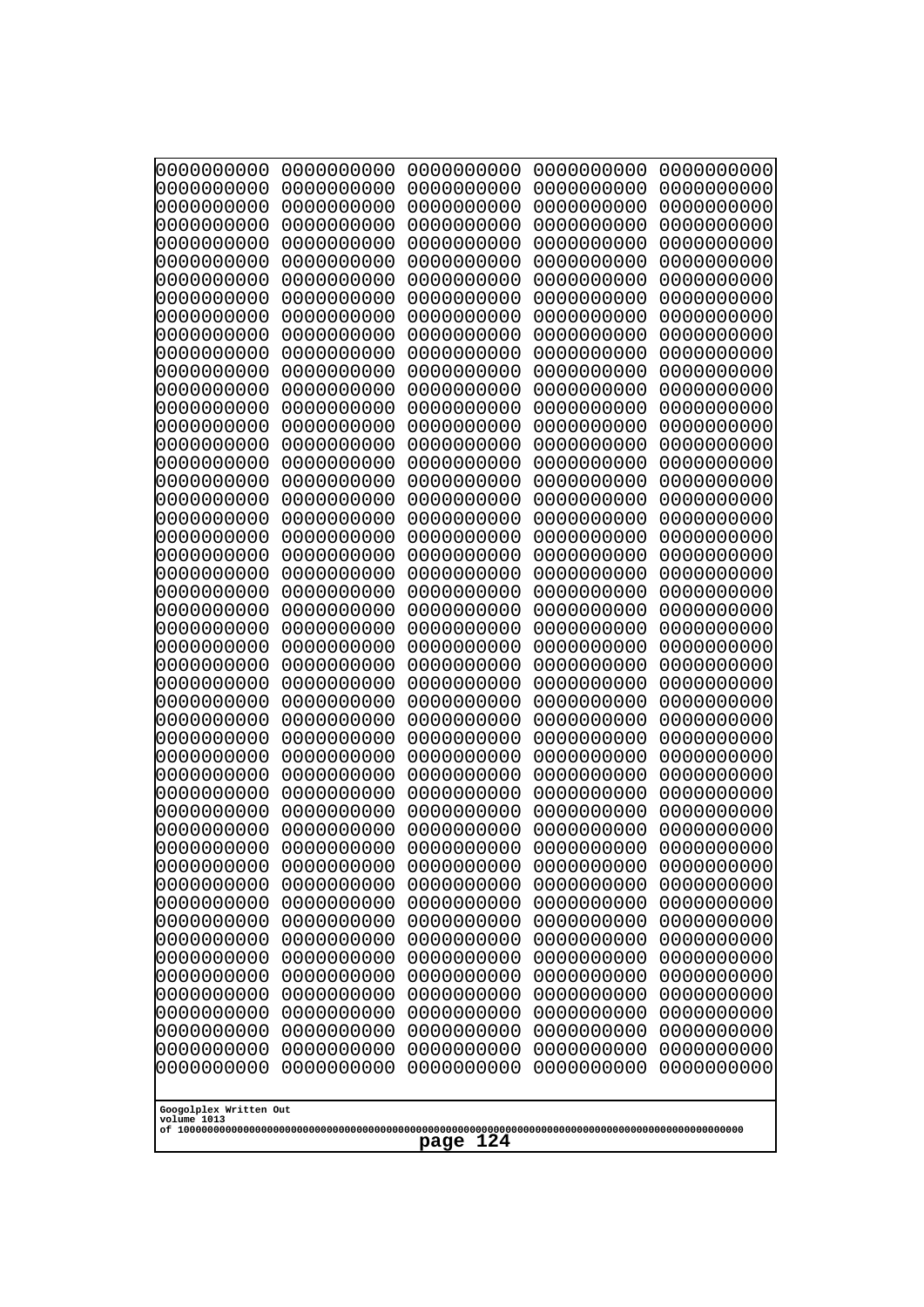| 10000000000<br>0000000000             | 0000000000<br>0000000000 | 0000000000<br>0000000000 | 0000000000<br>0000000000 | 0000000000<br>0000000000 |
|---------------------------------------|--------------------------|--------------------------|--------------------------|--------------------------|
| 0000000000                            | 0000000000               | 0000000000               | 0000000000               | 0000000000               |
| 0000000000                            | 0000000000               | 0000000000               | 0000000000               | 0000000000               |
| 0000000000                            | 0000000000               | 0000000000               | 0000000000               | 0000000000               |
| 0000000000<br>0000000000              | 0000000000<br>0000000000 | 0000000000<br>0000000000 | 0000000000<br>0000000000 | 0000000000<br>0000000000 |
| 0000000000                            | 0000000000               | 0000000000               | 0000000000               | 0000000000               |
| 0000000000                            | 0000000000               | 0000000000               | 0000000000               | 0000000000               |
| 0000000000                            | 0000000000               | 0000000000               | 0000000000               | 0000000000               |
| 0000000000<br>0000000000              | 0000000000<br>0000000000 | 0000000000<br>0000000000 | 0000000000<br>0000000000 | 0000000000               |
| 0000000000                            | 0000000000               | 0000000000               | 0000000000               | 0000000000<br>0000000000 |
| 0000000000                            | 0000000000               | 0000000000               | 0000000000               | 0000000000               |
| 0000000000                            | 0000000000               | 0000000000               | 0000000000               | 0000000000               |
| 0000000000                            | 0000000000               | 0000000000               | 0000000000               | 0000000000               |
| 0000000000<br>0000000000              | 0000000000<br>0000000000 | 0000000000<br>0000000000 | 0000000000<br>0000000000 | 0000000000<br>0000000000 |
| 0000000000                            | 0000000000               | 0000000000               | 0000000000               | 0000000000               |
| 0000000000                            | 0000000000               | 0000000000               | 0000000000               | 0000000000               |
| 0000000000                            | 0000000000<br>0000000000 | 0000000000               | 0000000000               | 0000000000               |
| 0000000000<br>0000000000              | 0000000000               | 0000000000<br>0000000000 | 0000000000<br>0000000000 | 0000000000<br>0000000000 |
| 0000000000                            | 0000000000               | 0000000000               | 0000000000               | 0000000000               |
| 0000000000                            | 0000000000               | 0000000000               | 0000000000               | 0000000000               |
| 0000000000                            | 0000000000<br>0000000000 | 0000000000<br>0000000000 | 0000000000<br>0000000000 | 0000000000               |
| 0000000000<br>0000000000              | 0000000000               | 0000000000               | 0000000000               | 0000000000<br>0000000000 |
| 0000000000                            | 0000000000               | 0000000000               | 0000000000               | 0000000000               |
| 0000000000                            | 0000000000               | 0000000000               | 0000000000               | 0000000000               |
| 0000000000<br>0000000000              | 0000000000<br>0000000000 | 0000000000<br>0000000000 | 0000000000<br>0000000000 | 0000000000<br>0000000000 |
| 0000000000                            | 0000000000               | 0000000000               | 0000000000               | 0000000000               |
| 0000000000                            | 0000000000               | 0000000000               | 0000000000               | 0000000000               |
| 0000000000                            | 0000000000               | 0000000000               | 0000000000               | 0000000000               |
| 0000000000                            | 0000000000<br>0000000000 | 0000000000<br>0000000000 | 0000000000               | 0000000000               |
| 0000000000<br>0000000000              | 0000000000               | 0000000000               | 0000000000<br>0000000000 | 0000000000<br>0000000000 |
| 0000000000                            | 0000000000               | 0000000000               | 0000000000               | 0000000000               |
| 0000000000                            | 0000000000               | 0000000000               | 0000000000               | 0000000000               |
| 0000000000                            | 0000000000               | 0000000000               | 0000000000               | 0000000000               |
| 0000000000<br>0000000000              | 0000000000<br>0000000000 | 0000000000<br>0000000000 | 0000000000<br>0000000000 | 0000000000<br>0000000000 |
| 0000000000                            | 0000000000               | 0000000000               | 0000000000               | 0000000000               |
| 0000000000                            | 0000000000               | 0000000000               | 0000000000               | 0000000000               |
| 0000000000                            | 0000000000               | 0000000000               | 0000000000               | 0000000000               |
| 0000000000<br>0000000000              | 0000000000<br>0000000000 | 0000000000<br>0000000000 | 0000000000<br>0000000000 | 0000000000<br>0000000000 |
| 0000000000                            | 0000000000               | 0000000000               | 0000000000               | 0000000000               |
| 0000000000                            | 0000000000               | 0000000000               | 0000000000               | 0000000000               |
|                                       |                          |                          |                          |                          |
| Googolplex Written Out<br>volume 1013 |                          |                          |                          |                          |
| 125<br>page                           |                          |                          |                          |                          |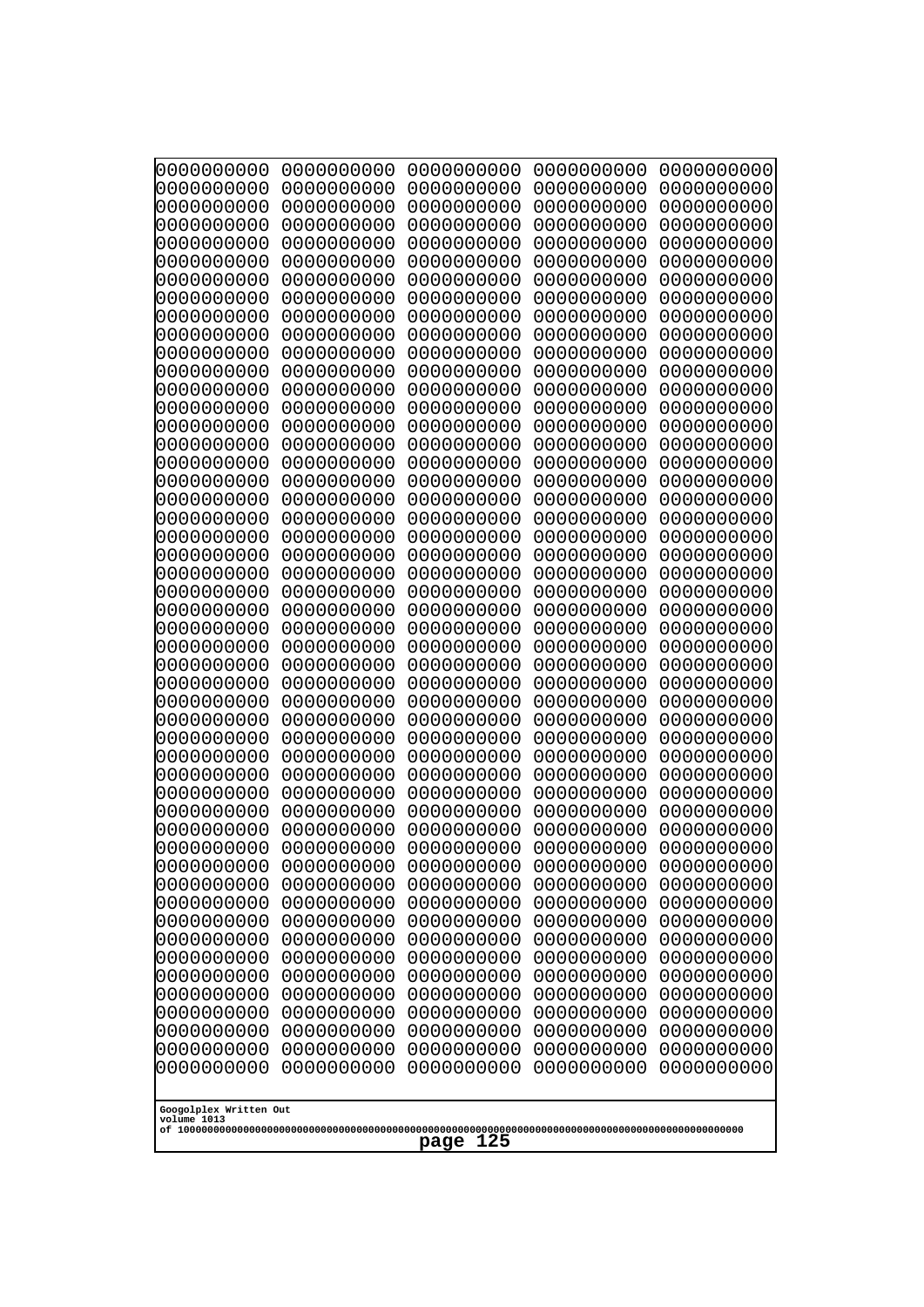| 10000000000<br>0000000000             | 0000000000<br>0000000000 | 0000000000<br>0000000000 | 0000000000<br>0000000000 | 0000000000<br>0000000000 |
|---------------------------------------|--------------------------|--------------------------|--------------------------|--------------------------|
| 0000000000                            | 0000000000               | 0000000000               | 0000000000               | 0000000000               |
| 0000000000                            | 0000000000               | 0000000000               | 0000000000               | 0000000000               |
| 0000000000<br>0000000000              | 0000000000<br>0000000000 | 0000000000<br>0000000000 | 0000000000<br>0000000000 | 0000000000<br>0000000000 |
| 0000000000                            | 0000000000               | 0000000000               | 0000000000               | 0000000000               |
| 0000000000                            | 0000000000               | 0000000000               | 0000000000               | 0000000000               |
| 0000000000                            | 0000000000               | 0000000000               | 0000000000               | 0000000000               |
| 0000000000<br>0000000000              | 0000000000<br>0000000000 | 0000000000<br>0000000000 | 0000000000<br>0000000000 | 0000000000<br>0000000000 |
| 0000000000                            | 0000000000               | 0000000000               | 0000000000               | 0000000000               |
| 0000000000                            | 0000000000               | 0000000000               | 0000000000               | 0000000000               |
| 0000000000<br>0000000000              | 0000000000<br>0000000000 | 0000000000<br>0000000000 | 0000000000<br>0000000000 | 0000000000<br>0000000000 |
| 0000000000                            | 0000000000               | 0000000000               | 0000000000               | 0000000000               |
| 0000000000                            | 0000000000               | 0000000000               | 0000000000               | 0000000000               |
| 0000000000<br>0000000000              | 0000000000<br>0000000000 | 0000000000<br>0000000000 | 0000000000<br>0000000000 | 0000000000<br>0000000000 |
| 0000000000                            | 0000000000               | 0000000000               | 0000000000               | 0000000000               |
| 0000000000                            | 0000000000               | 0000000000               | 0000000000               | 0000000000               |
| 0000000000<br>0000000000              | 0000000000<br>0000000000 | 0000000000<br>0000000000 | 0000000000<br>0000000000 | 0000000000<br>0000000000 |
| 0000000000                            | 0000000000               | 0000000000               | 0000000000               | 0000000000               |
| 0000000000                            | 0000000000               | 0000000000               | 0000000000               | 0000000000               |
| 0000000000<br>0000000000              | 0000000000<br>0000000000 | 0000000000<br>0000000000 | 0000000000<br>0000000000 | 0000000000<br>0000000000 |
| 0000000000                            | 0000000000               | 0000000000               | 0000000000               | 0000000000               |
| 0000000000                            | 0000000000               | 0000000000               | 0000000000               | 0000000000               |
| 0000000000<br>0000000000              | 0000000000<br>0000000000 | 0000000000<br>0000000000 | 0000000000<br>0000000000 | 0000000000<br>0000000000 |
| 0000000000                            | 0000000000               | 0000000000               | 0000000000               | 0000000000               |
| 0000000000                            | 0000000000               | 0000000000               | 0000000000               | 0000000000               |
| 0000000000<br>0000000000              | 0000000000               | 0000000000               | 0000000000               | 0000000000               |
| 0000000000                            | 0000000000<br>0000000000 | 0000000000<br>0000000000 | 0000000000<br>0000000000 | 0000000000<br>0000000000 |
| 0000000000                            | 0000000000               | 0000000000               | 0000000000               | 0000000000               |
| 0000000000                            | 0000000000               | 0000000000               | 0000000000               | 0000000000               |
| 0000000000<br>0000000000              | 0000000000<br>0000000000 | 0000000000<br>0000000000 | 0000000000<br>0000000000 | 0000000000<br>0000000000 |
| 0000000000                            | 0000000000               | 0000000000               | 0000000000               | 0000000000               |
| 0000000000                            | 0000000000               | 0000000000               | 0000000000               | 0000000000               |
| 0000000000<br>0000000000              | 0000000000<br>0000000000 | 0000000000<br>0000000000 | 0000000000<br>0000000000 | 0000000000<br>0000000000 |
| 0000000000                            | 0000000000               | 0000000000               | 0000000000               | 0000000000               |
| 0000000000                            | 0000000000               | 0000000000               | 0000000000               | 0000000000               |
| 0000000000<br>0000000000              | 0000000000<br>0000000000 | 0000000000<br>0000000000 | 0000000000<br>0000000000 | 0000000000<br>0000000000 |
| 0000000000                            | 0000000000               | 0000000000               | 0000000000               | 0000000000               |
| 0000000000                            | 0000000000               | 0000000000               | 0000000000               | 0000000000               |
|                                       |                          |                          |                          |                          |
| Googolplex Written Out<br>volume 1013 |                          |                          |                          |                          |
| 126<br>page                           |                          |                          |                          |                          |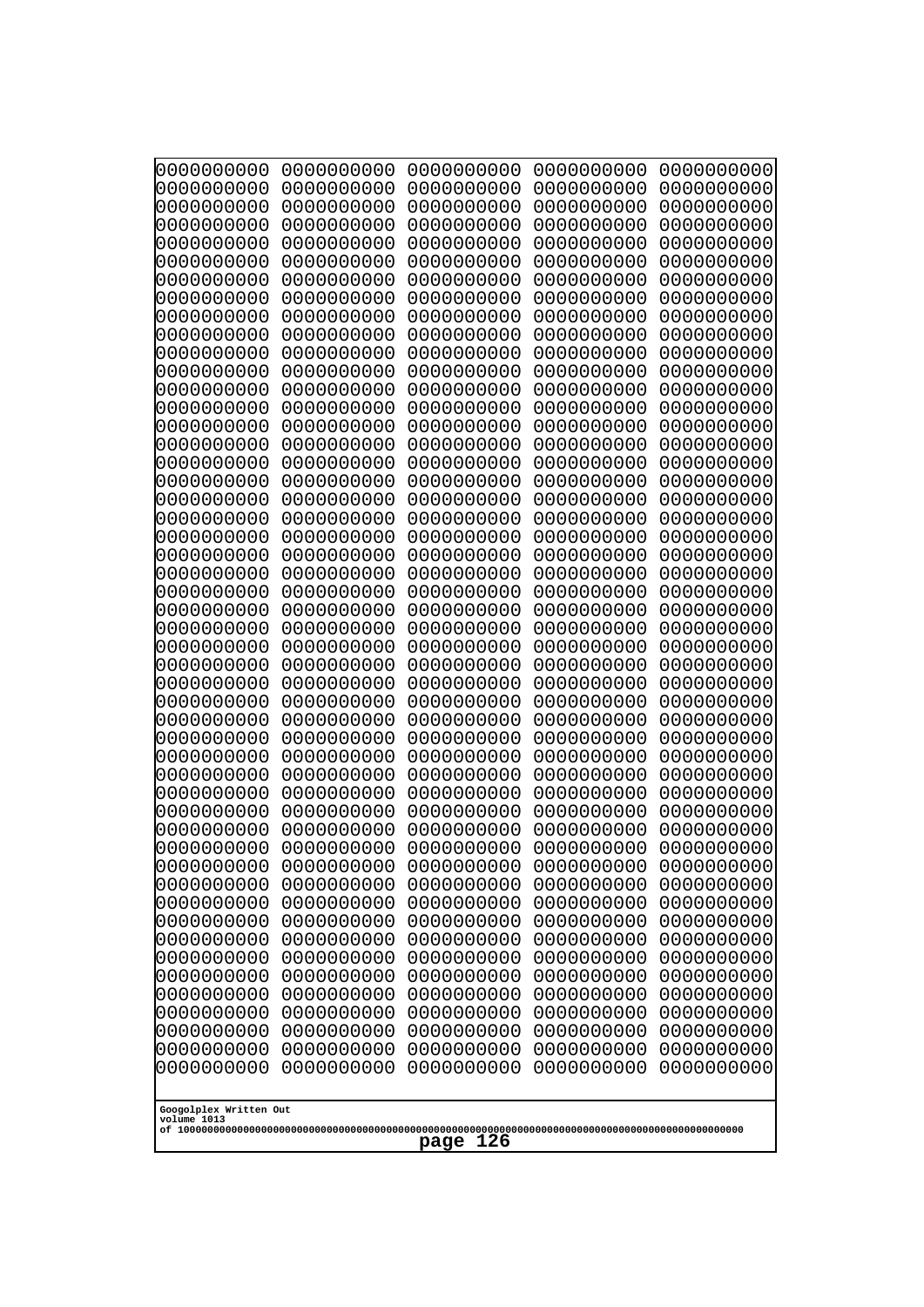| 0000000000                            | 0000000000               | 0000000000               | 0000000000               | 0000000000               |
|---------------------------------------|--------------------------|--------------------------|--------------------------|--------------------------|
| 0000000000<br>0000000000              | 0000000000<br>0000000000 | 0000000000<br>0000000000 | 0000000000<br>0000000000 | 0000000000<br>0000000000 |
| 0000000000                            | 0000000000               | 0000000000               | 0000000000               | 0000000000               |
| 0000000000                            | 0000000000               | 0000000000               | 0000000000               | 0000000000               |
| 0000000000                            | 0000000000               | 0000000000               | 0000000000               | 0000000000               |
| 0000000000<br>0000000000              | 0000000000<br>0000000000 | 0000000000<br>0000000000 | 0000000000<br>0000000000 | 0000000000<br>0000000000 |
| 0000000000                            | 0000000000               | 0000000000               | 0000000000               | 0000000000               |
| 0000000000                            | 0000000000               | 0000000000               | 0000000000               | 0000000000               |
| 0000000000<br>0000000000              | 0000000000<br>0000000000 | 0000000000<br>0000000000 | 0000000000<br>0000000000 | 0000000000               |
| 0000000000                            | 0000000000               | 0000000000               | 0000000000               | 0000000000<br>0000000000 |
| 0000000000                            | 0000000000               | 0000000000               | 0000000000               | 0000000000               |
| 0000000000                            | 0000000000               | 0000000000               | 0000000000               | 0000000000               |
| 0000000000<br>0000000000              | 0000000000<br>0000000000 | 0000000000<br>0000000000 | 0000000000<br>0000000000 | 0000000000<br>0000000000 |
| 0000000000                            | 0000000000               | 0000000000               | 0000000000               | 0000000000               |
| 0000000000                            | 0000000000               | 0000000000               | 0000000000               | 0000000000               |
| 0000000000                            | 0000000000<br>0000000000 | 0000000000<br>0000000000 | 0000000000               | 0000000000<br>0000000000 |
| 0000000000<br>0000000000              | 0000000000               | 0000000000               | 0000000000<br>0000000000 | 0000000000               |
| 0000000000                            | 0000000000               | 0000000000               | 0000000000               | 0000000000               |
| 0000000000                            | 0000000000               | 0000000000               | 0000000000               | 0000000000               |
| 0000000000<br>0000000000              | 0000000000<br>0000000000 | 0000000000<br>0000000000 | 0000000000<br>0000000000 | 0000000000<br>0000000000 |
| 0000000000                            | 0000000000               | 0000000000               | 0000000000               | 0000000000               |
| 0000000000                            | 0000000000               | 0000000000               | 0000000000               | 0000000000               |
| 0000000000<br>0000000000              | 0000000000<br>0000000000 | 0000000000<br>0000000000 | 0000000000<br>0000000000 | 0000000000<br>0000000000 |
| 0000000000                            | 0000000000               | 0000000000               | 0000000000               | 0000000000               |
| 0000000000                            | 0000000000               | 0000000000               | 0000000000               | 0000000000               |
| 0000000000                            | 0000000000               | 0000000000               | 0000000000               | 0000000000               |
| 0000000000<br>0000000000              | 0000000000<br>0000000000 | 0000000000<br>0000000000 | 0000000000<br>0000000000 | 0000000000<br>0000000000 |
| 0000000000                            | 0000000000               | 0000000000               | 0000000000               | 0000000000               |
| 0000000000                            | 0000000000               | 0000000000               | 0000000000               | 0000000000               |
| 0000000000<br>0000000000              | 0000000000<br>0000000000 | 0000000000<br>0000000000 | 0000000000<br>0000000000 | 0000000000<br>0000000000 |
| 0000000000                            | 0000000000               | 0000000000               | 0000000000               | 0000000000               |
| 0000000000                            | 0000000000               | 0000000000               | 0000000000               | 0000000000               |
| 0000000000<br>0000000000              | 0000000000<br>0000000000 | 0000000000<br>0000000000 | 0000000000<br>0000000000 | 0000000000<br>0000000000 |
| 0000000000                            | 0000000000               | 0000000000               | 0000000000               | 0000000000               |
| 0000000000                            | 0000000000               | 0000000000               | 0000000000               | 0000000000               |
| 0000000000                            | 0000000000               | 0000000000               | 0000000000               | 0000000000               |
| 0000000000<br>0000000000              | 0000000000<br>0000000000 | 0000000000<br>0000000000 | 0000000000<br>0000000000 | 0000000000<br>0000000000 |
| 0000000000                            | 0000000000               | 0000000000               | 0000000000               | 0000000000               |
| 0000000000                            | 0000000000               | 0000000000               | 0000000000               | 0000000000               |
|                                       |                          |                          |                          |                          |
| Googolplex Written Out<br>volume 1013 |                          |                          |                          |                          |
| 127<br>page                           |                          |                          |                          |                          |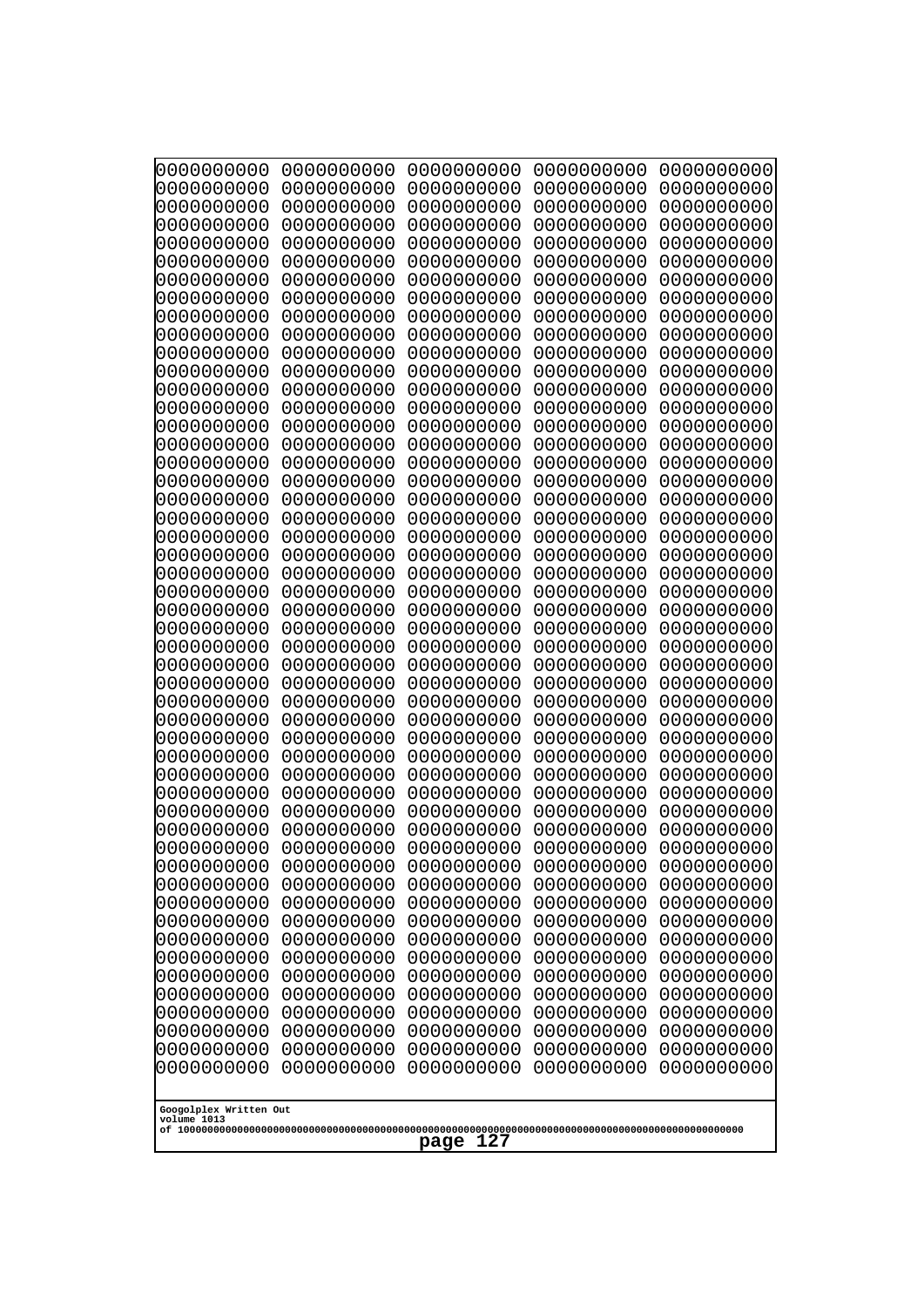| 10000000000<br>0000000000             | 0000000000<br>0000000000 | 0000000000<br>0000000000 | 0000000000<br>0000000000 | 0000000000<br>0000000000 |
|---------------------------------------|--------------------------|--------------------------|--------------------------|--------------------------|
| 0000000000                            | 0000000000               | 0000000000               | 0000000000               | 0000000000               |
| 0000000000                            | 0000000000               | 0000000000               | 0000000000               | 0000000000               |
| 0000000000                            | 0000000000               | 0000000000               | 0000000000               | 0000000000               |
| 0000000000<br>0000000000              | 0000000000<br>0000000000 | 0000000000<br>0000000000 | 0000000000<br>0000000000 | 0000000000<br>0000000000 |
| 0000000000                            | 0000000000               | 0000000000               | 0000000000               | 0000000000               |
| 0000000000                            | 0000000000               | 0000000000               | 0000000000               | 0000000000               |
| 0000000000                            | 0000000000               | 0000000000               | 0000000000               | 0000000000               |
| 0000000000<br>0000000000              | 0000000000<br>0000000000 | 0000000000<br>0000000000 | 0000000000<br>0000000000 | 0000000000               |
| 0000000000                            | 0000000000               | 0000000000               | 0000000000               | 0000000000<br>0000000000 |
| 0000000000                            | 0000000000               | 0000000000               | 0000000000               | 0000000000               |
| 0000000000                            | 0000000000               | 0000000000               | 0000000000               | 0000000000               |
| 0000000000                            | 0000000000               | 0000000000               | 0000000000               | 0000000000               |
| 0000000000<br>0000000000              | 0000000000<br>0000000000 | 0000000000<br>0000000000 | 0000000000<br>0000000000 | 0000000000<br>0000000000 |
| 0000000000                            | 0000000000               | 0000000000               | 0000000000               | 0000000000               |
| 0000000000                            | 0000000000               | 0000000000               | 0000000000               | 0000000000               |
| 0000000000                            | 0000000000<br>0000000000 | 0000000000               | 0000000000               | 0000000000               |
| 0000000000<br>0000000000              | 0000000000               | 0000000000<br>0000000000 | 0000000000<br>0000000000 | 0000000000<br>0000000000 |
| 0000000000                            | 0000000000               | 0000000000               | 0000000000               | 0000000000               |
| 0000000000                            | 0000000000               | 0000000000               | 0000000000               | 0000000000               |
| 0000000000                            | 0000000000               | 0000000000               | 0000000000               | 0000000000               |
| 0000000000<br>0000000000              | 0000000000<br>0000000000 | 0000000000<br>0000000000 | 0000000000<br>0000000000 | 0000000000<br>0000000000 |
| 0000000000                            | 0000000000               | 0000000000               | 0000000000               | 0000000000               |
| 0000000000                            | 0000000000               | 0000000000               | 0000000000               | 0000000000               |
| 0000000000                            | 0000000000               | 0000000000               | 0000000000               | 0000000000               |
| 0000000000<br>0000000000              | 0000000000<br>0000000000 | 0000000000<br>0000000000 | 0000000000<br>0000000000 | 0000000000<br>0000000000 |
| 0000000000                            | 0000000000               | 0000000000               | 0000000000               | 0000000000               |
| 0000000000                            | 0000000000               | 0000000000               | 0000000000               | 0000000000               |
| 0000000000                            | 0000000000<br>0000000000 | 0000000000<br>0000000000 | 0000000000               | 0000000000               |
| 0000000000<br>0000000000              | 0000000000               | 0000000000               | 0000000000<br>0000000000 | 0000000000<br>0000000000 |
| 0000000000                            | 0000000000               | 0000000000               | 0000000000               | 0000000000               |
| 0000000000                            | 0000000000               | 0000000000               | 0000000000               | 0000000000               |
| 0000000000                            | 0000000000               | 0000000000               | 0000000000               | 0000000000               |
| 0000000000<br>0000000000              | 0000000000<br>0000000000 | 0000000000<br>0000000000 | 0000000000<br>0000000000 | 0000000000<br>0000000000 |
| 0000000000                            | 0000000000               | 0000000000               | 0000000000               | 0000000000               |
| 0000000000                            | 0000000000               | 0000000000               | 0000000000               | 0000000000               |
| 0000000000                            | 0000000000               | 0000000000               | 0000000000               | 0000000000               |
| 0000000000<br>0000000000              | 0000000000<br>0000000000 | 0000000000<br>0000000000 | 0000000000<br>0000000000 | 0000000000<br>0000000000 |
| 0000000000                            | 0000000000               | 0000000000               | 0000000000               | 0000000000               |
| 0000000000                            | 0000000000               | 0000000000               | 0000000000               | 0000000000               |
|                                       |                          |                          |                          |                          |
| Googolplex Written Out<br>volume 1013 |                          |                          |                          |                          |
| 128<br>page                           |                          |                          |                          |                          |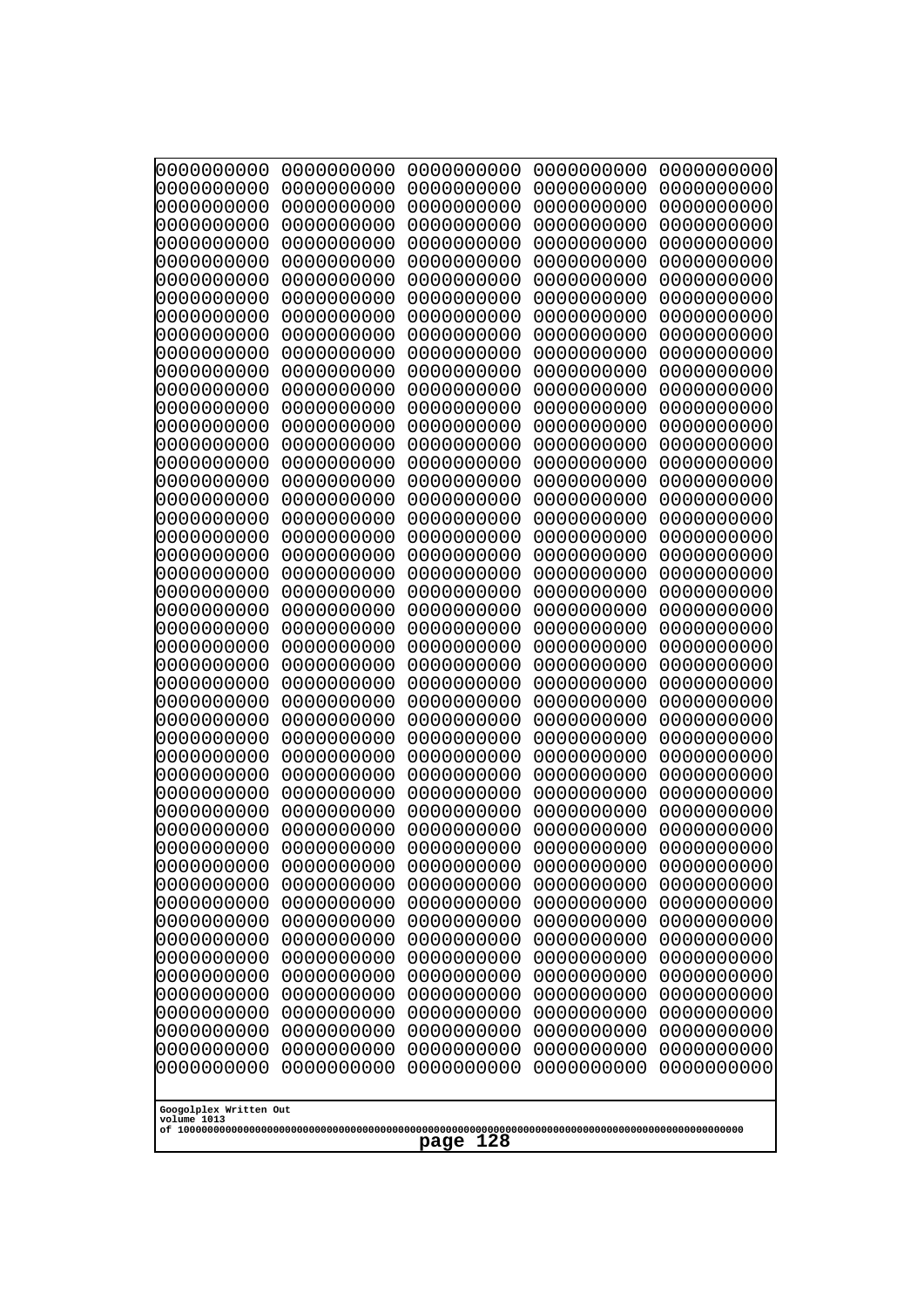| 10000000000<br>0000000000             | 0000000000<br>0000000000 | 0000000000<br>0000000000 | 0000000000<br>0000000000 | 0000000000<br>0000000000 |
|---------------------------------------|--------------------------|--------------------------|--------------------------|--------------------------|
| 0000000000                            | 0000000000               | 0000000000               | 0000000000               | 0000000000               |
| 0000000000                            | 0000000000               | 0000000000               | 0000000000               | 0000000000               |
| 0000000000                            | 0000000000               | 0000000000               | 0000000000               | 0000000000               |
| 0000000000<br>0000000000              | 0000000000<br>0000000000 | 0000000000<br>0000000000 | 0000000000<br>0000000000 | 0000000000<br>0000000000 |
| 0000000000                            | 0000000000               | 0000000000               | 0000000000               | 0000000000               |
| 0000000000                            | 0000000000               | 0000000000               | 0000000000               | 0000000000               |
| 0000000000                            | 0000000000               | 0000000000               | 0000000000               | 0000000000               |
| 0000000000<br>0000000000              | 0000000000<br>0000000000 | 0000000000<br>0000000000 | 0000000000<br>0000000000 | 0000000000               |
| 0000000000                            | 0000000000               | 0000000000               | 0000000000               | 0000000000<br>0000000000 |
| 0000000000                            | 0000000000               | 0000000000               | 0000000000               | 0000000000               |
| 0000000000                            | 0000000000               | 0000000000               | 0000000000               | 0000000000               |
| 0000000000                            | 0000000000               | 0000000000               | 0000000000               | 0000000000               |
| 0000000000<br>0000000000              | 0000000000<br>0000000000 | 0000000000<br>0000000000 | 0000000000<br>0000000000 | 0000000000<br>0000000000 |
| 0000000000                            | 0000000000               | 0000000000               | 0000000000               | 0000000000               |
| 0000000000                            | 0000000000               | 0000000000               | 0000000000               | 0000000000               |
| 0000000000                            | 0000000000<br>0000000000 | 0000000000               | 0000000000               | 0000000000               |
| 0000000000<br>0000000000              | 0000000000               | 0000000000<br>0000000000 | 0000000000<br>0000000000 | 0000000000<br>0000000000 |
| 0000000000                            | 0000000000               | 0000000000               | 0000000000               | 0000000000               |
| 0000000000                            | 0000000000               | 0000000000               | 0000000000               | 0000000000               |
| 0000000000                            | 0000000000<br>0000000000 | 0000000000<br>0000000000 | 0000000000<br>0000000000 | 0000000000               |
| 0000000000<br>0000000000              | 0000000000               | 0000000000               | 0000000000               | 0000000000<br>0000000000 |
| 0000000000                            | 0000000000               | 0000000000               | 0000000000               | 0000000000               |
| 0000000000                            | 0000000000               | 0000000000               | 0000000000               | 0000000000               |
| 0000000000<br>0000000000              | 0000000000<br>0000000000 | 0000000000<br>0000000000 | 0000000000<br>0000000000 | 0000000000<br>0000000000 |
| 0000000000                            | 0000000000               | 0000000000               | 0000000000               | 0000000000               |
| 0000000000                            | 0000000000               | 0000000000               | 0000000000               | 0000000000               |
| 0000000000                            | 0000000000               | 0000000000               | 0000000000               | 0000000000               |
| 0000000000<br>0000000000              | 0000000000<br>0000000000 | 0000000000<br>0000000000 | 0000000000<br>0000000000 | 0000000000<br>0000000000 |
| 0000000000                            | 0000000000               | 0000000000               | 0000000000               | 0000000000               |
| 0000000000                            | 0000000000               | 0000000000               | 0000000000               | 0000000000               |
| 0000000000                            | 0000000000               | 0000000000               | 0000000000               | 0000000000               |
| 0000000000                            | 0000000000               | 0000000000               | 0000000000               | 0000000000               |
| 0000000000<br>0000000000              | 0000000000<br>0000000000 | 0000000000<br>0000000000 | 0000000000<br>0000000000 | 0000000000<br>0000000000 |
| 0000000000                            | 0000000000               | 0000000000               | 0000000000               | 0000000000               |
| 0000000000                            | 0000000000               | 0000000000               | 0000000000               | 0000000000               |
| 0000000000                            | 0000000000               | 0000000000               | 0000000000               | 0000000000               |
| 0000000000<br>0000000000              | 0000000000<br>0000000000 | 0000000000<br>0000000000 | 0000000000<br>0000000000 | 0000000000<br>0000000000 |
| 0000000000                            | 0000000000               | 0000000000               | 0000000000               | 0000000000               |
| 0000000000                            | 0000000000               | 0000000000               | 0000000000               | 0000000000               |
|                                       |                          |                          |                          |                          |
| Googolplex Written Out<br>volume 1013 |                          |                          |                          |                          |
| 129<br>page                           |                          |                          |                          |                          |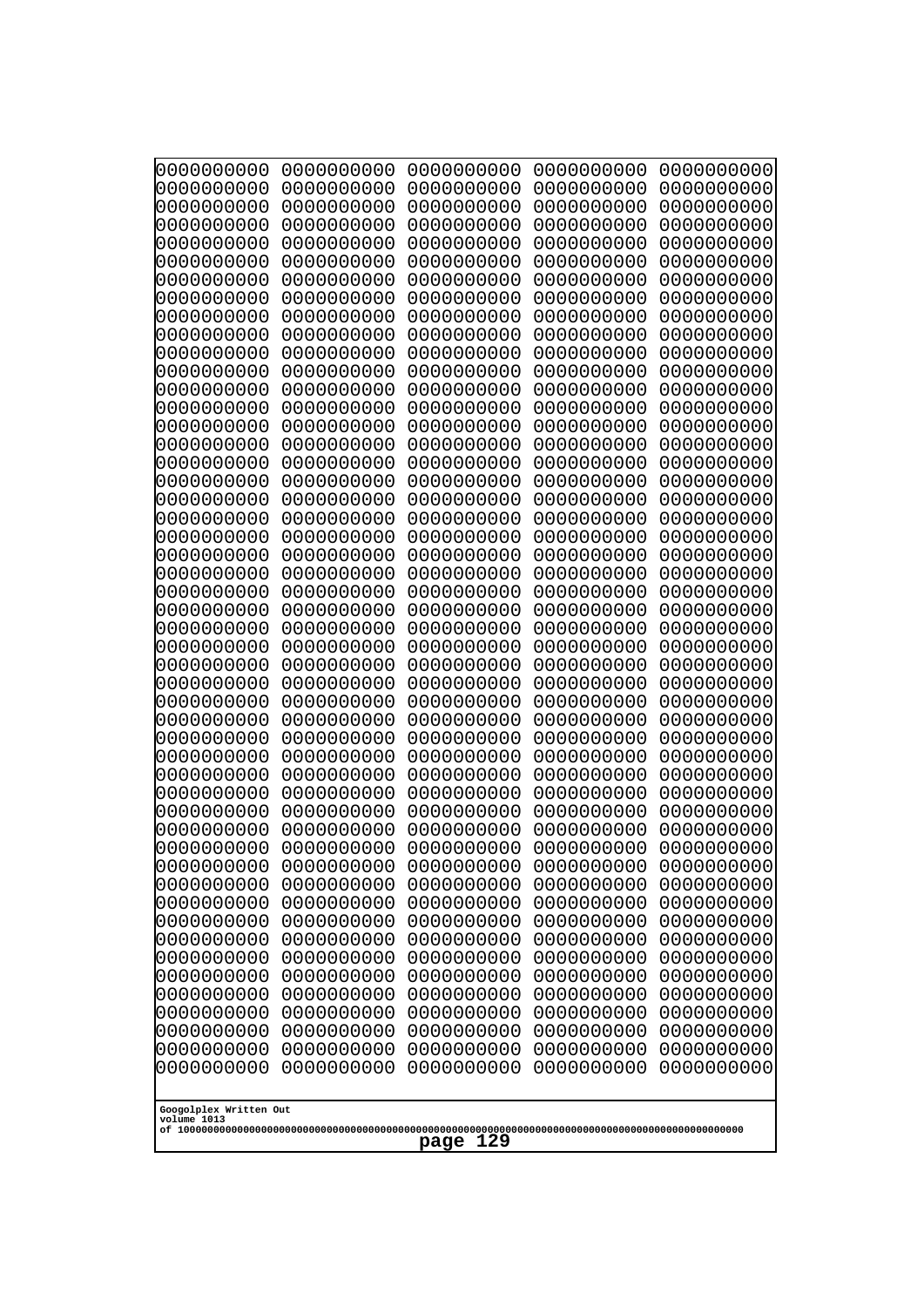| 10000000000<br>0000000000 | 0000000000<br>0000000000 | 0000000000<br>0000000000 | 0000000000<br>0000000000 | 0000000000<br>0000000000 |
|---------------------------|--------------------------|--------------------------|--------------------------|--------------------------|
| 0000000000                | 0000000000               | 0000000000               | 0000000000               | 0000000000               |
| 0000000000                | 0000000000               | 0000000000               | 0000000000               | 0000000000               |
| 0000000000<br>0000000000  | 0000000000<br>0000000000 | 0000000000               | 0000000000<br>0000000000 | 0000000000               |
| 0000000000                | 0000000000               | 0000000000<br>0000000000 | 0000000000               | 0000000000<br>0000000000 |
| 0000000000                | 0000000000               | 0000000000               | 0000000000               | 0000000000               |
| 0000000000                | 0000000000               | 0000000000               | 0000000000               | 0000000000               |
| 0000000000<br>0000000000  | 0000000000<br>0000000000 | 0000000000<br>0000000000 | 0000000000<br>0000000000 | 0000000000<br>0000000000 |
| 0000000000                | 0000000000               | 0000000000               | 0000000000               | 0000000000               |
| 0000000000                | 0000000000               | 0000000000               | 0000000000               | 0000000000               |
| 0000000000                | 0000000000               | 0000000000               | 0000000000               | 0000000000               |
| 0000000000<br>0000000000  | 0000000000<br>0000000000 | 0000000000<br>0000000000 | 0000000000<br>0000000000 | 0000000000<br>0000000000 |
| 0000000000                | 0000000000               | 0000000000               | 0000000000               | 0000000000               |
| 0000000000                | 0000000000               | 0000000000               | 0000000000               | 0000000000               |
| 0000000000<br>0000000000  | 0000000000<br>0000000000 | 0000000000<br>0000000000 | 0000000000<br>0000000000 | 0000000000<br>0000000000 |
| 0000000000                | 0000000000               | 0000000000               | 0000000000               | 0000000000               |
| 0000000000                | 0000000000               | 0000000000               | 0000000000               | 0000000000               |
| 0000000000                | 0000000000               | 0000000000               | 0000000000               | 0000000000               |
| 0000000000<br>0000000000  | 0000000000<br>0000000000 | 0000000000<br>0000000000 | 0000000000<br>0000000000 | 0000000000<br>0000000000 |
| 0000000000                | 0000000000               | 0000000000               | 0000000000               | 0000000000               |
| 0000000000                | 0000000000               | 0000000000               | 0000000000               | 0000000000               |
| 0000000000<br>0000000000  | 0000000000<br>0000000000 | 0000000000<br>0000000000 | 0000000000<br>0000000000 | 0000000000<br>0000000000 |
| 0000000000                | 0000000000               | 0000000000               | 0000000000               | 0000000000               |
| 0000000000                | 0000000000               | 0000000000               | 0000000000               | 0000000000               |
| 0000000000<br>0000000000  | 0000000000<br>0000000000 | 0000000000<br>0000000000 | 0000000000<br>0000000000 | 0000000000<br>0000000000 |
| 0000000000                | 0000000000               | 0000000000               | 0000000000               | 0000000000               |
| 0000000000                | 0000000000               | 0000000000               | 0000000000               | 0000000000               |
| 0000000000                | 0000000000               | 0000000000               | 0000000000               | 0000000000               |
| 0000000000<br>0000000000  | 0000000000<br>0000000000 | 0000000000<br>0000000000 | 0000000000<br>0000000000 | 0000000000<br>0000000000 |
| 0000000000                | 0000000000               | 0000000000               | 0000000000               | 0000000000               |
| 0000000000                | 0000000000               | 0000000000               | 0000000000               | 0000000000               |
| 0000000000<br>0000000000  | 0000000000<br>0000000000 | 0000000000<br>0000000000 | 0000000000<br>0000000000 | 0000000000<br>0000000000 |
| 0000000000                | 0000000000               | 0000000000               | 0000000000               | 0000000000               |
| 0000000000                | 0000000000               | 0000000000               | 0000000000               | 0000000000               |
| 0000000000                | 0000000000               | 0000000000               | 0000000000               | 0000000000               |
| 0000000000<br>0000000000  | 0000000000<br>0000000000 | 0000000000<br>0000000000 | 0000000000<br>0000000000 | 0000000000<br>0000000000 |
| 0000000000                | 0000000000               | 0000000000               | 0000000000               | 0000000000               |
| 0000000000                | 0000000000               | 0000000000               | 0000000000               | 0000000000               |
| 0000000000                | 0000000000               | 0000000000               | 0000000000               | 0000000000               |
| Googolplex Written Out    |                          |                          |                          |                          |
| volume 1013               |                          |                          |                          |                          |
| 130<br>page               |                          |                          |                          |                          |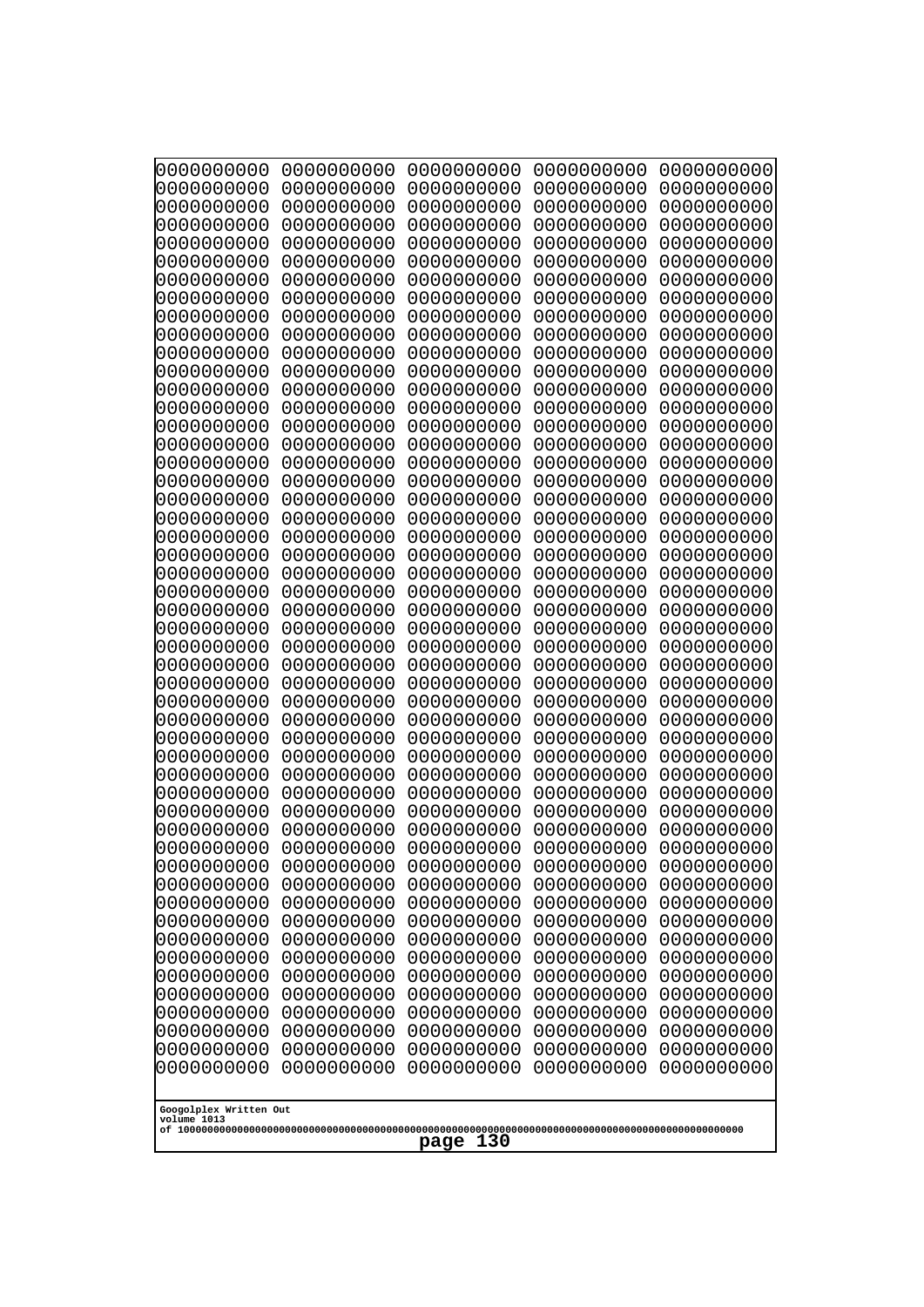| 0000000000<br>0000000000<br>0000000000<br>0000000000<br>0000000000<br>0000000000<br>0000000000<br>0000000000<br>0000000000<br>0000000000<br>0000000000<br>0000000000<br>0000000000<br>0000000000<br>0000000000<br>0000000000<br>0000000000<br>0000000000<br>0000000000<br>0000000000<br>0000000000<br>0000000000<br>0000000000<br>0000000000<br>0000000000<br>0000000000<br>0000000000<br>0000000000<br>0000000000<br>0000000000<br>0000000000<br>0000000000<br>0000000000<br>0000000000<br>0000000000<br>0000000000<br>0000000000<br>0000000000<br>0000000000<br>0000000000<br>0000000000<br>0000000000<br>0000000000<br>0000000000<br>0000000000<br>0000000000<br>0000000000<br>0000000000<br>0000000000<br>0000000000<br>0000000000<br>0000000000<br>0000000000<br>0000000000<br>0000000000<br>0000000000<br>0000000000<br>0000000000<br>0000000000<br>0000000000<br>0000000000<br>0000000000<br>0000000000<br>0000000000<br>0000000000<br>0000000000<br>0000000000<br>0000000000<br>0000000000<br>0000000000<br>0000000000<br>0000000000<br>0000000000<br>0000000000<br>0000000000<br>0000000000<br>0000000000<br>0000000000 | 0000000000<br>0000000000<br>0000000000<br>0000000000<br>0000000000<br>0000000000<br>0000000000<br>0000000000<br>0000000000<br>0000000000<br>0000000000<br>0000000000<br>0000000000<br>0000000000<br>0000000000<br>0000000000<br>0000000000<br>0000000000<br>0000000000<br>0000000000<br>0000000000<br>0000000000<br>0000000000<br>0000000000<br>0000000000<br>0000000000<br>0000000000<br>0000000000<br>0000000000<br>0000000000<br>0000000000 | 0000000000<br>0000000000<br>0000000000<br>0000000000<br>0000000000<br>0000000000<br>0000000000<br>0000000000<br>0000000000<br>0000000000<br>0000000000<br>0000000000<br>0000000000<br>0000000000<br>0000000000<br>0000000000<br>0000000000<br>0000000000<br>0000000000<br>0000000000<br>0000000000<br>0000000000<br>0000000000<br>0000000000<br>0000000000<br>0000000000<br>0000000000<br>0000000000<br>0000000000<br>0000000000<br>0000000000 | 0000000000<br>0000000000<br>0000000000<br>0000000000<br>0000000000<br>0000000000<br>0000000000<br>0000000000<br>0000000000<br>0000000000<br>0000000000<br>0000000000<br>0000000000<br>0000000000<br>0000000000<br>0000000000<br>0000000000<br>0000000000<br>0000000000<br>0000000000<br>0000000000<br>0000000000<br>0000000000<br>0000000000<br>0000000000<br>0000000000<br>0000000000<br>0000000000<br>0000000000<br>0000000000<br>0000000000 | 0000000000<br>0000000000<br>0000000000<br>0000000000<br>0000000000<br>0000000000<br>0000000000<br>0000000000<br>0000000000<br>0000000000<br>0000000000<br>0000000000<br>0000000000<br>0000000000<br>0000000000<br>0000000000<br>0000000000<br>0000000000<br>0000000000<br>0000000000<br>0000000000<br>0000000000<br>0000000000<br>0000000000<br>0000000000<br>0000000000<br>0000000000<br>0000000000<br>0000000000<br>0000000000<br>0000000000 | 0000000000<br>0000000000<br>0000000000<br>0000000000<br>0000000000<br>0000000000<br>0000000000<br>0000000000<br>0000000000<br>0000000000<br>0000000000<br>0000000000<br>0000000000<br>0000000000<br>0000000000<br>0000000000<br>0000000000<br>0000000000<br>0000000000<br>0000000000<br>0000000000<br>0000000000<br>0000000000<br>0000000000<br>0000000000<br>0000000000<br>0000000000<br>0000000000<br>0000000000<br>0000000000<br>0000000000 |
|----------------------------------------------------------------------------------------------------------------------------------------------------------------------------------------------------------------------------------------------------------------------------------------------------------------------------------------------------------------------------------------------------------------------------------------------------------------------------------------------------------------------------------------------------------------------------------------------------------------------------------------------------------------------------------------------------------------------------------------------------------------------------------------------------------------------------------------------------------------------------------------------------------------------------------------------------------------------------------------------------------------------------------------------------------------------------------------------------------------------------------|------------------------------------------------------------------------------------------------------------------------------------------------------------------------------------------------------------------------------------------------------------------------------------------------------------------------------------------------------------------------------------------------------------------------------------------------|------------------------------------------------------------------------------------------------------------------------------------------------------------------------------------------------------------------------------------------------------------------------------------------------------------------------------------------------------------------------------------------------------------------------------------------------|------------------------------------------------------------------------------------------------------------------------------------------------------------------------------------------------------------------------------------------------------------------------------------------------------------------------------------------------------------------------------------------------------------------------------------------------|------------------------------------------------------------------------------------------------------------------------------------------------------------------------------------------------------------------------------------------------------------------------------------------------------------------------------------------------------------------------------------------------------------------------------------------------|------------------------------------------------------------------------------------------------------------------------------------------------------------------------------------------------------------------------------------------------------------------------------------------------------------------------------------------------------------------------------------------------------------------------------------------------|
| 0000000000<br>0000000000<br>0000000000<br>0000000000                                                                                                                                                                                                                                                                                                                                                                                                                                                                                                                                                                                                                                                                                                                                                                                                                                                                                                                                                                                                                                                                             |                                                                                                                                                                                                                                                                                                                                                                                                                                                |                                                                                                                                                                                                                                                                                                                                                                                                                                                |                                                                                                                                                                                                                                                                                                                                                                                                                                                |                                                                                                                                                                                                                                                                                                                                                                                                                                                |                                                                                                                                                                                                                                                                                                                                                                                                                                                |
|                                                                                                                                                                                                                                                                                                                                                                                                                                                                                                                                                                                                                                                                                                                                                                                                                                                                                                                                                                                                                                                                                                                                  |                                                                                                                                                                                                                                                                                                                                                                                                                                                |                                                                                                                                                                                                                                                                                                                                                                                                                                                |                                                                                                                                                                                                                                                                                                                                                                                                                                                |                                                                                                                                                                                                                                                                                                                                                                                                                                                |                                                                                                                                                                                                                                                                                                                                                                                                                                                |
|                                                                                                                                                                                                                                                                                                                                                                                                                                                                                                                                                                                                                                                                                                                                                                                                                                                                                                                                                                                                                                                                                                                                  |                                                                                                                                                                                                                                                                                                                                                                                                                                                |                                                                                                                                                                                                                                                                                                                                                                                                                                                |                                                                                                                                                                                                                                                                                                                                                                                                                                                |                                                                                                                                                                                                                                                                                                                                                                                                                                                |                                                                                                                                                                                                                                                                                                                                                                                                                                                |
|                                                                                                                                                                                                                                                                                                                                                                                                                                                                                                                                                                                                                                                                                                                                                                                                                                                                                                                                                                                                                                                                                                                                  |                                                                                                                                                                                                                                                                                                                                                                                                                                                |                                                                                                                                                                                                                                                                                                                                                                                                                                                |                                                                                                                                                                                                                                                                                                                                                                                                                                                |                                                                                                                                                                                                                                                                                                                                                                                                                                                |                                                                                                                                                                                                                                                                                                                                                                                                                                                |
|                                                                                                                                                                                                                                                                                                                                                                                                                                                                                                                                                                                                                                                                                                                                                                                                                                                                                                                                                                                                                                                                                                                                  |                                                                                                                                                                                                                                                                                                                                                                                                                                                |                                                                                                                                                                                                                                                                                                                                                                                                                                                |                                                                                                                                                                                                                                                                                                                                                                                                                                                |                                                                                                                                                                                                                                                                                                                                                                                                                                                |                                                                                                                                                                                                                                                                                                                                                                                                                                                |
|                                                                                                                                                                                                                                                                                                                                                                                                                                                                                                                                                                                                                                                                                                                                                                                                                                                                                                                                                                                                                                                                                                                                  |                                                                                                                                                                                                                                                                                                                                                                                                                                                |                                                                                                                                                                                                                                                                                                                                                                                                                                                |                                                                                                                                                                                                                                                                                                                                                                                                                                                |                                                                                                                                                                                                                                                                                                                                                                                                                                                |                                                                                                                                                                                                                                                                                                                                                                                                                                                |
|                                                                                                                                                                                                                                                                                                                                                                                                                                                                                                                                                                                                                                                                                                                                                                                                                                                                                                                                                                                                                                                                                                                                  |                                                                                                                                                                                                                                                                                                                                                                                                                                                |                                                                                                                                                                                                                                                                                                                                                                                                                                                |                                                                                                                                                                                                                                                                                                                                                                                                                                                |                                                                                                                                                                                                                                                                                                                                                                                                                                                | 0000000000                                                                                                                                                                                                                                                                                                                                                                                                                                     |
|                                                                                                                                                                                                                                                                                                                                                                                                                                                                                                                                                                                                                                                                                                                                                                                                                                                                                                                                                                                                                                                                                                                                  |                                                                                                                                                                                                                                                                                                                                                                                                                                                |                                                                                                                                                                                                                                                                                                                                                                                                                                                |                                                                                                                                                                                                                                                                                                                                                                                                                                                |                                                                                                                                                                                                                                                                                                                                                                                                                                                | 0000000000                                                                                                                                                                                                                                                                                                                                                                                                                                     |
|                                                                                                                                                                                                                                                                                                                                                                                                                                                                                                                                                                                                                                                                                                                                                                                                                                                                                                                                                                                                                                                                                                                                  |                                                                                                                                                                                                                                                                                                                                                                                                                                                |                                                                                                                                                                                                                                                                                                                                                                                                                                                |                                                                                                                                                                                                                                                                                                                                                                                                                                                |                                                                                                                                                                                                                                                                                                                                                                                                                                                | 0000000000                                                                                                                                                                                                                                                                                                                                                                                                                                     |
|                                                                                                                                                                                                                                                                                                                                                                                                                                                                                                                                                                                                                                                                                                                                                                                                                                                                                                                                                                                                                                                                                                                                  | 0000000000                                                                                                                                                                                                                                                                                                                                                                                                                                     |                                                                                                                                                                                                                                                                                                                                                                                                                                                |                                                                                                                                                                                                                                                                                                                                                                                                                                                |                                                                                                                                                                                                                                                                                                                                                                                                                                                | 0000000000                                                                                                                                                                                                                                                                                                                                                                                                                                     |
|                                                                                                                                                                                                                                                                                                                                                                                                                                                                                                                                                                                                                                                                                                                                                                                                                                                                                                                                                                                                                                                                                                                                  |                                                                                                                                                                                                                                                                                                                                                                                                                                                |                                                                                                                                                                                                                                                                                                                                                                                                                                                |                                                                                                                                                                                                                                                                                                                                                                                                                                                |                                                                                                                                                                                                                                                                                                                                                                                                                                                | 0000000000                                                                                                                                                                                                                                                                                                                                                                                                                                     |
|                                                                                                                                                                                                                                                                                                                                                                                                                                                                                                                                                                                                                                                                                                                                                                                                                                                                                                                                                                                                                                                                                                                                  |                                                                                                                                                                                                                                                                                                                                                                                                                                                |                                                                                                                                                                                                                                                                                                                                                                                                                                                |                                                                                                                                                                                                                                                                                                                                                                                                                                                |                                                                                                                                                                                                                                                                                                                                                                                                                                                | 0000000000                                                                                                                                                                                                                                                                                                                                                                                                                                     |
|                                                                                                                                                                                                                                                                                                                                                                                                                                                                                                                                                                                                                                                                                                                                                                                                                                                                                                                                                                                                                                                                                                                                  |                                                                                                                                                                                                                                                                                                                                                                                                                                                |                                                                                                                                                                                                                                                                                                                                                                                                                                                |                                                                                                                                                                                                                                                                                                                                                                                                                                                |                                                                                                                                                                                                                                                                                                                                                                                                                                                | 0000000000<br>0000000000                                                                                                                                                                                                                                                                                                                                                                                                                       |
|                                                                                                                                                                                                                                                                                                                                                                                                                                                                                                                                                                                                                                                                                                                                                                                                                                                                                                                                                                                                                                                                                                                                  |                                                                                                                                                                                                                                                                                                                                                                                                                                                |                                                                                                                                                                                                                                                                                                                                                                                                                                                |                                                                                                                                                                                                                                                                                                                                                                                                                                                |                                                                                                                                                                                                                                                                                                                                                                                                                                                | 0000000000<br>0000000000                                                                                                                                                                                                                                                                                                                                                                                                                       |
|                                                                                                                                                                                                                                                                                                                                                                                                                                                                                                                                                                                                                                                                                                                                                                                                                                                                                                                                                                                                                                                                                                                                  |                                                                                                                                                                                                                                                                                                                                                                                                                                                |                                                                                                                                                                                                                                                                                                                                                                                                                                                |                                                                                                                                                                                                                                                                                                                                                                                                                                                |                                                                                                                                                                                                                                                                                                                                                                                                                                                | 0000000000                                                                                                                                                                                                                                                                                                                                                                                                                                     |
|                                                                                                                                                                                                                                                                                                                                                                                                                                                                                                                                                                                                                                                                                                                                                                                                                                                                                                                                                                                                                                                                                                                                  |                                                                                                                                                                                                                                                                                                                                                                                                                                                |                                                                                                                                                                                                                                                                                                                                                                                                                                                |                                                                                                                                                                                                                                                                                                                                                                                                                                                |                                                                                                                                                                                                                                                                                                                                                                                                                                                | 0000000000                                                                                                                                                                                                                                                                                                                                                                                                                                     |
|                                                                                                                                                                                                                                                                                                                                                                                                                                                                                                                                                                                                                                                                                                                                                                                                                                                                                                                                                                                                                                                                                                                                  |                                                                                                                                                                                                                                                                                                                                                                                                                                                |                                                                                                                                                                                                                                                                                                                                                                                                                                                |                                                                                                                                                                                                                                                                                                                                                                                                                                                |                                                                                                                                                                                                                                                                                                                                                                                                                                                |                                                                                                                                                                                                                                                                                                                                                                                                                                                |
| volume 1013<br>131<br>page                                                                                                                                                                                                                                                                                                                                                                                                                                                                                                                                                                                                                                                                                                                                                                                                                                                                                                                                                                                                                                                                                                       | Googolplex Written Out                                                                                                                                                                                                                                                                                                                                                                                                                         |                                                                                                                                                                                                                                                                                                                                                                                                                                                |                                                                                                                                                                                                                                                                                                                                                                                                                                                |                                                                                                                                                                                                                                                                                                                                                                                                                                                |                                                                                                                                                                                                                                                                                                                                                                                                                                                |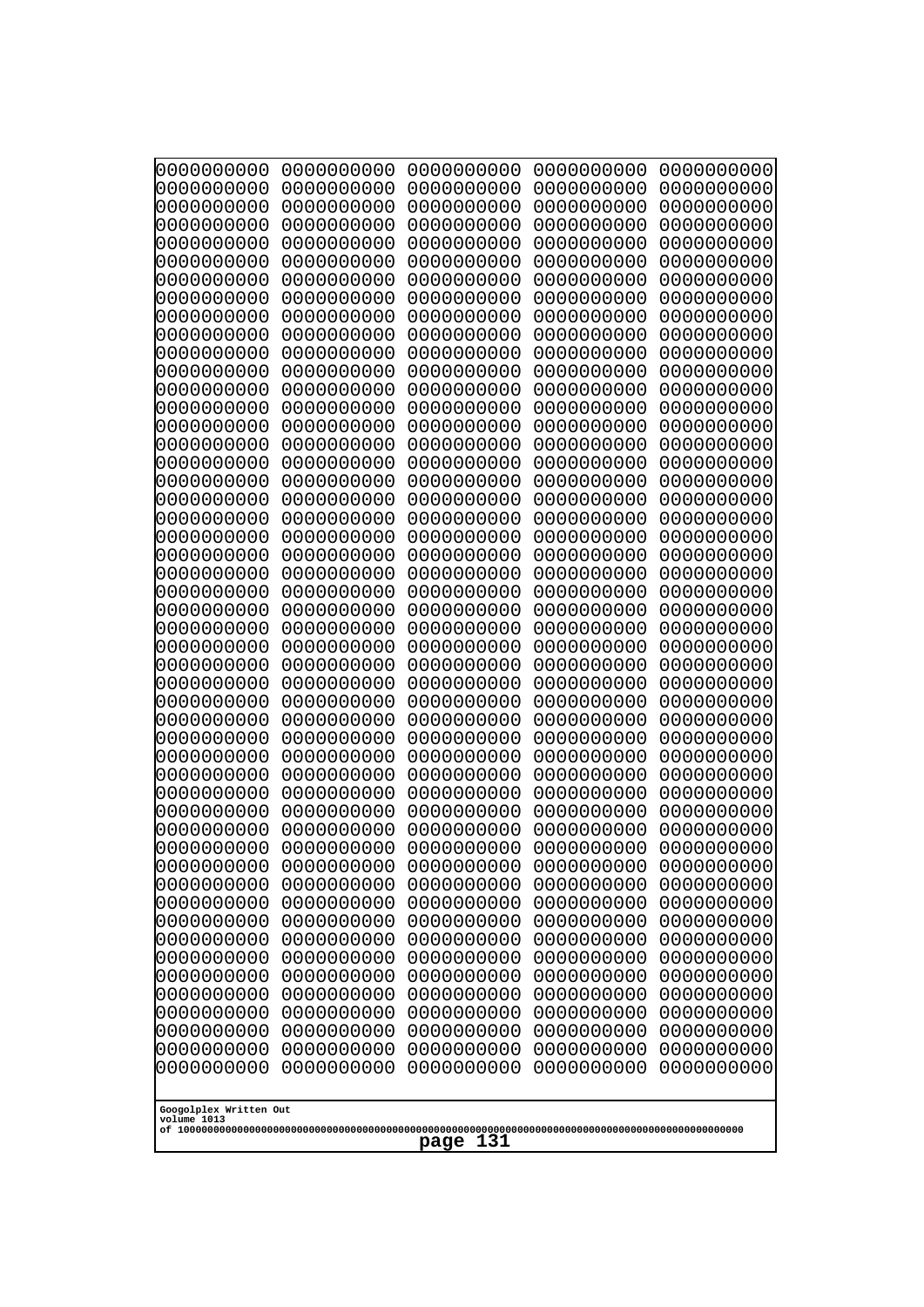| 10000000000<br>0000000000 | 0000000000<br>0000000000 | 0000000000<br>0000000000 | 0000000000<br>0000000000 | 0000000000<br>0000000000 |
|---------------------------|--------------------------|--------------------------|--------------------------|--------------------------|
| 0000000000                | 0000000000               | 0000000000               | 0000000000               | 0000000000               |
| 0000000000                | 0000000000               | 0000000000               | 0000000000               | 0000000000               |
| 0000000000<br>0000000000  | 0000000000<br>0000000000 | 0000000000<br>0000000000 | 0000000000<br>0000000000 | 0000000000<br>0000000000 |
| 0000000000                | 0000000000               | 0000000000               | 0000000000               | 0000000000               |
| 0000000000                | 0000000000               | 0000000000               | 0000000000               | 0000000000               |
| 0000000000<br>0000000000  | 0000000000<br>0000000000 | 0000000000<br>0000000000 | 0000000000<br>0000000000 | 0000000000<br>0000000000 |
| 0000000000                | 0000000000               | 0000000000               | 0000000000               | 0000000000               |
| 0000000000                | 0000000000               | 0000000000               | 0000000000               | 0000000000               |
| 0000000000<br>0000000000  | 0000000000<br>0000000000 | 0000000000<br>0000000000 | 0000000000<br>0000000000 | 0000000000<br>0000000000 |
| 0000000000                | 0000000000               | 0000000000               | 0000000000               | 0000000000               |
| 0000000000                | 0000000000               | 0000000000               | 0000000000               | 0000000000               |
| 0000000000<br>0000000000  | 0000000000<br>0000000000 | 0000000000<br>0000000000 | 0000000000<br>0000000000 | 0000000000<br>0000000000 |
| 0000000000                | 0000000000               | 0000000000               | 0000000000               | 0000000000               |
| 0000000000                | 0000000000               | 0000000000               | 0000000000               | 0000000000               |
| 0000000000                | 0000000000               | 0000000000               | 0000000000               | 0000000000               |
| 0000000000<br>0000000000  | 0000000000<br>0000000000 | 0000000000<br>0000000000 | 0000000000<br>0000000000 | 0000000000<br>0000000000 |
| 0000000000                | 0000000000               | 0000000000               | 0000000000               | 0000000000               |
| 0000000000                | 0000000000               | 0000000000               | 0000000000               | 0000000000               |
| 0000000000<br>0000000000  | 0000000000<br>0000000000 | 0000000000<br>0000000000 | 0000000000<br>0000000000 | 0000000000<br>0000000000 |
| 0000000000                | 0000000000               | 0000000000               | 0000000000               | 0000000000               |
| 0000000000                | 0000000000               | 0000000000               | 0000000000               | 0000000000               |
| 0000000000<br>0000000000  | 0000000000<br>0000000000 | 0000000000<br>0000000000 | 0000000000<br>0000000000 | 0000000000<br>0000000000 |
| 0000000000                | 0000000000               | 0000000000               | 0000000000               | 0000000000               |
| 0000000000                | 0000000000               | 0000000000               | 0000000000               | 0000000000               |
| 0000000000<br>0000000000  | 0000000000<br>0000000000 | 0000000000<br>0000000000 | 0000000000<br>0000000000 | 0000000000<br>0000000000 |
| 0000000000                | 0000000000               | 0000000000               | 0000000000               | 0000000000               |
| 0000000000                | 0000000000               | 0000000000               | 0000000000               | 0000000000               |
| 0000000000<br>0000000000  | 0000000000<br>0000000000 | 0000000000<br>0000000000 | 0000000000<br>0000000000 | 0000000000<br>0000000000 |
| 0000000000                | 0000000000               | 0000000000               | 0000000000               | 0000000000               |
| 0000000000                | 0000000000               | 0000000000               | 0000000000               | 0000000000               |
| 0000000000<br>0000000000  | 0000000000<br>0000000000 | 0000000000<br>0000000000 | 0000000000<br>0000000000 | 0000000000<br>0000000000 |
| 0000000000                | 0000000000               | 0000000000               | 0000000000               | 0000000000               |
| 0000000000                | 0000000000               | 0000000000               | 0000000000               | 0000000000               |
| 0000000000                | 0000000000<br>0000000000 | 0000000000               | 0000000000               | 0000000000               |
| 0000000000<br>0000000000  | 0000000000               | 0000000000<br>0000000000 | 0000000000<br>0000000000 | 0000000000<br>0000000000 |
| 0000000000                | 0000000000               | 0000000000               | 0000000000               | 0000000000               |
| 0000000000                | 0000000000               | 0000000000               | 0000000000               | 0000000000               |
| Googolplex Written Out    |                          |                          |                          |                          |
| volume 1013               |                          |                          |                          |                          |
| 132<br>page               |                          |                          |                          |                          |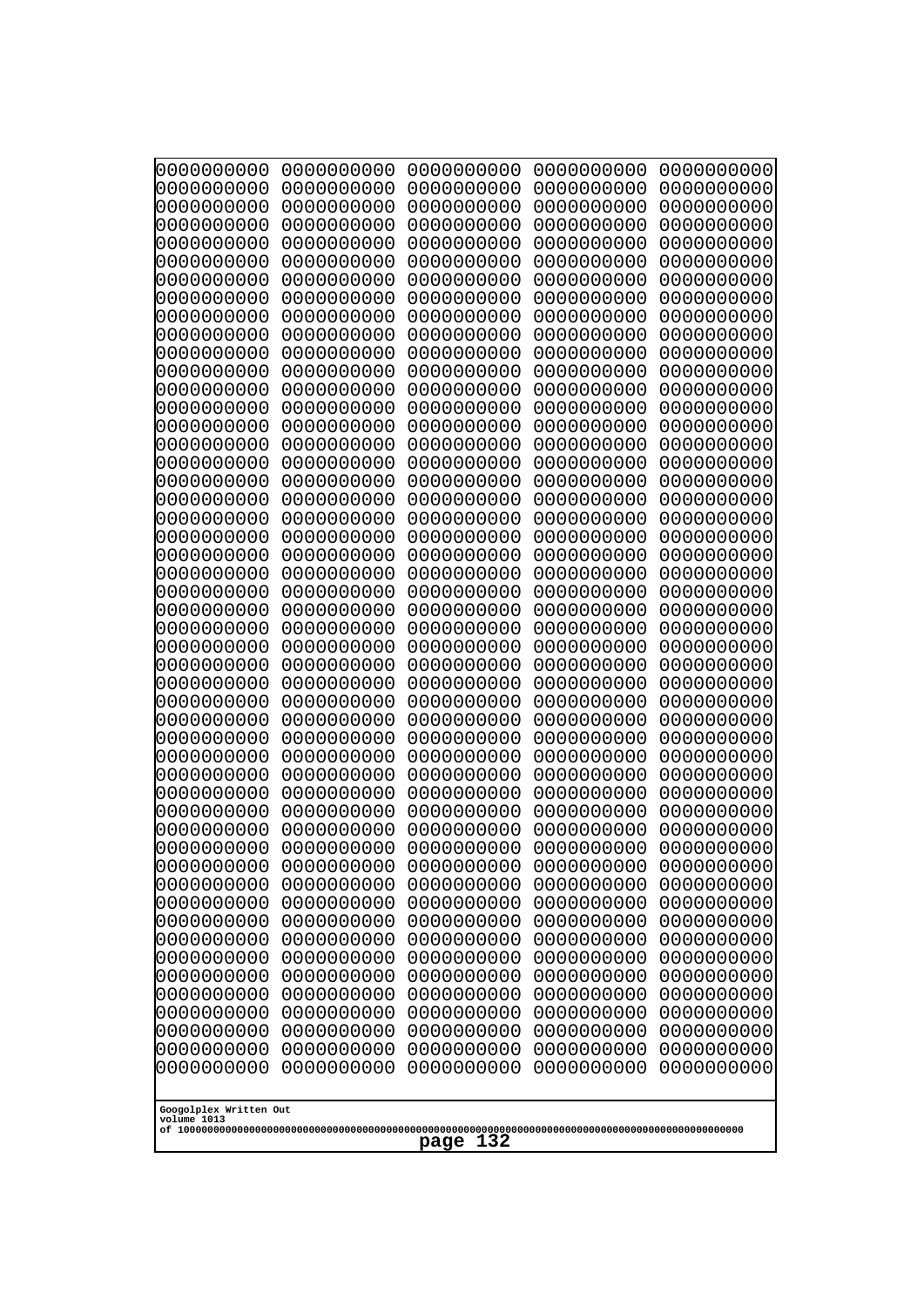| 10000000000              | 0000000000               | 0000000000               | 0000000000               | 0000000000               |
|--------------------------|--------------------------|--------------------------|--------------------------|--------------------------|
| 0000000000<br>0000000000 | 0000000000<br>0000000000 | 0000000000<br>0000000000 | 0000000000<br>0000000000 | 0000000000<br>0000000000 |
| 0000000000               | 0000000000               | 0000000000               | 0000000000               | 0000000000               |
| 0000000000               | 0000000000               | 0000000000               | 0000000000               | 0000000000               |
| 0000000000               | 0000000000               | 0000000000               | 0000000000               | 0000000000               |
| 0000000000<br>0000000000 | 0000000000<br>0000000000 | 0000000000<br>0000000000 | 0000000000<br>0000000000 | 0000000000<br>0000000000 |
| 0000000000               | 0000000000               | 0000000000               | 0000000000               | 0000000000               |
| 0000000000               | 0000000000               | 0000000000               | 0000000000               | 0000000000               |
| 0000000000               | 0000000000               | 0000000000               | 0000000000               | 0000000000               |
| 0000000000<br>0000000000 | 0000000000<br>0000000000 | 0000000000<br>0000000000 | 0000000000<br>0000000000 | 0000000000<br>0000000000 |
| 0000000000               | 0000000000               | 0000000000               | 0000000000               | 0000000000               |
| 0000000000               | 0000000000               | 0000000000               | 0000000000               | 0000000000               |
| 0000000000               | 0000000000               | 0000000000               | 0000000000               | 0000000000               |
| 0000000000<br>0000000000 | 0000000000<br>0000000000 | 0000000000<br>0000000000 | 0000000000<br>0000000000 | 0000000000<br>0000000000 |
| 0000000000               | 0000000000               | 0000000000               | 0000000000               | 0000000000               |
| 0000000000               | 0000000000               | 0000000000               | 0000000000               | 0000000000               |
| 0000000000               | 0000000000<br>0000000000 | 0000000000               | 0000000000               | 0000000000               |
| 0000000000<br>0000000000 | 0000000000               | 0000000000<br>0000000000 | 0000000000<br>0000000000 | 0000000000<br>0000000000 |
| 0000000000               | 0000000000               | 0000000000               | 0000000000               | 0000000000               |
| 0000000000               | 0000000000               | 0000000000               | 0000000000               | 0000000000               |
| 0000000000<br>0000000000 | 0000000000<br>0000000000 | 0000000000<br>0000000000 | 0000000000<br>0000000000 | 0000000000<br>0000000000 |
| 0000000000               | 0000000000               | 0000000000               | 0000000000               | 0000000000               |
| 0000000000               | 0000000000               | 0000000000               | 0000000000               | 0000000000               |
| 0000000000               | 0000000000               | 0000000000               | 0000000000               | 0000000000               |
| 0000000000<br>0000000000 | 0000000000<br>0000000000 | 0000000000<br>0000000000 | 0000000000<br>0000000000 | 0000000000<br>0000000000 |
| 0000000000               | 0000000000               | 0000000000               | 0000000000               | 0000000000               |
| 0000000000               | 0000000000               | 0000000000               | 0000000000               | 0000000000               |
| 0000000000<br>0000000000 | 0000000000<br>0000000000 | 0000000000               | 0000000000               | 0000000000               |
| 0000000000               | 0000000000               | 0000000000<br>0000000000 | 0000000000<br>0000000000 | 0000000000<br>0000000000 |
| 0000000000               | 0000000000               | 0000000000               | 0000000000               | 0000000000               |
| 0000000000               | 0000000000               | 0000000000               | 0000000000               | 0000000000               |
| 0000000000<br>0000000000 | 0000000000<br>0000000000 | 0000000000<br>0000000000 | 0000000000<br>0000000000 | 0000000000<br>0000000000 |
| 0000000000               | 0000000000               | 0000000000               | 0000000000               | 0000000000               |
| 0000000000               | 0000000000               | 0000000000               | 0000000000               | 0000000000               |
| 0000000000               | 0000000000               | 0000000000               | 0000000000               | 0000000000               |
| 0000000000<br>0000000000 | 0000000000<br>0000000000 | 0000000000<br>0000000000 | 0000000000<br>0000000000 | 0000000000<br>0000000000 |
| 0000000000               | 0000000000               | 0000000000               | 0000000000               | 0000000000               |
| 0000000000               | 0000000000               | 0000000000               | 0000000000               | 0000000000               |
| 0000000000               | 0000000000               | 0000000000               | 0000000000               | 0000000000               |
| 0000000000               | 0000000000               | 0000000000               | 0000000000               | 0000000000               |
| Googolplex Written Out   |                          |                          |                          |                          |
| volume 1013              |                          | 133                      |                          |                          |
|                          |                          | page                     |                          |                          |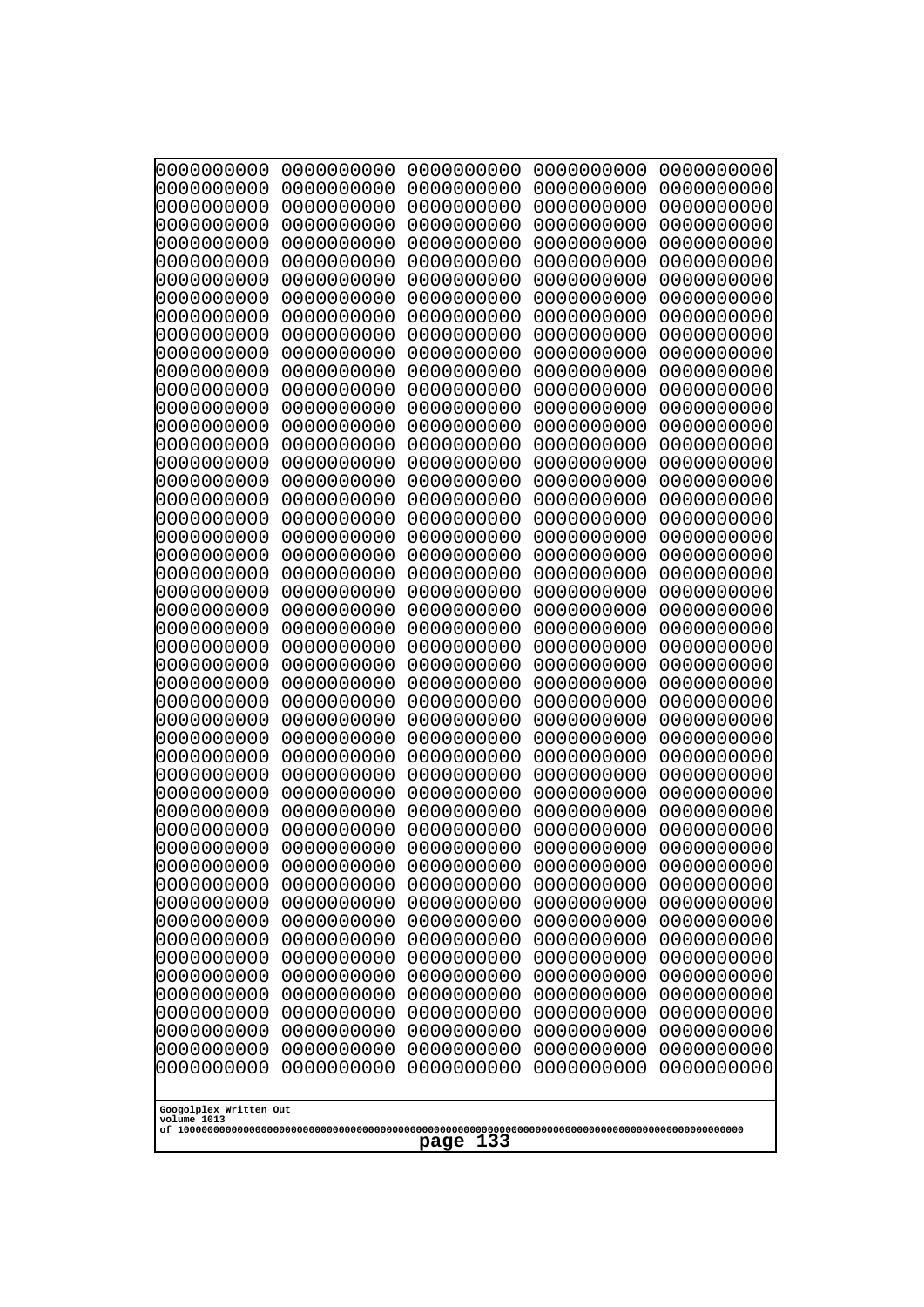| 0000000000                                           | 0000000000 | 0000000000 | 0000000000 | 0000000000 |
|------------------------------------------------------|------------|------------|------------|------------|
| 0000000000                                           | 0000000000 | 0000000000 | 0000000000 | 0000000000 |
| 0000000000                                           | 0000000000 | 0000000000 | 0000000000 | 0000000000 |
| 0000000000                                           | 0000000000 | 0000000000 | 0000000000 | 0000000000 |
| 0000000000                                           | 0000000000 | 0000000000 | 0000000000 | 0000000000 |
| 0000000000                                           | 0000000000 | 0000000000 | 0000000000 | 0000000000 |
| 0000000000                                           | 0000000000 | 0000000000 | 0000000000 | 0000000000 |
| 0000000000                                           | 0000000000 | 0000000000 | 0000000000 | 0000000000 |
| 0000000000                                           | 0000000000 | 0000000000 | 0000000000 | 0000000000 |
| 0000000000                                           | 0000000000 | 0000000000 | 0000000000 | 0000000000 |
| 0000000000                                           | 0000000000 | 0000000000 | 0000000000 | 0000000000 |
| 0000000000                                           | 0000000000 | 0000000000 | 0000000000 | 0000000000 |
| 0000000000                                           | 0000000000 | 0000000000 | 0000000000 | 0000000000 |
| 0000000000                                           | 0000000000 | 0000000000 | 0000000000 | 0000000000 |
| 0000000000                                           | 0000000000 | 0000000000 | 0000000000 | 0000000000 |
| 0000000000                                           | 0000000000 | 0000000000 | 0000000000 | 0000000000 |
| 0000000000                                           | 0000000000 | 0000000000 | 0000000000 | 0000000000 |
| 0000000000                                           | 0000000000 | 0000000000 | 0000000000 | 0000000000 |
| 0000000000                                           | 0000000000 | 0000000000 | 0000000000 | 0000000000 |
| 0000000000                                           | 0000000000 | 0000000000 | 0000000000 | 0000000000 |
| 0000000000                                           | 0000000000 | 0000000000 | 0000000000 | 0000000000 |
| 0000000000                                           | 0000000000 | 0000000000 | 0000000000 | 0000000000 |
| 0000000000                                           | 0000000000 | 0000000000 | 0000000000 | 0000000000 |
| 0000000000                                           | 0000000000 | 0000000000 | 0000000000 | 0000000000 |
| 0000000000                                           | 0000000000 | 0000000000 | 0000000000 | 0000000000 |
| 0000000000                                           | 0000000000 | 0000000000 | 0000000000 | 0000000000 |
| 0000000000                                           | 0000000000 | 0000000000 | 0000000000 | 0000000000 |
| 0000000000                                           | 0000000000 | 0000000000 | 0000000000 | 0000000000 |
| 0000000000                                           | 0000000000 | 0000000000 | 0000000000 | 0000000000 |
| 0000000000                                           | 0000000000 | 0000000000 | 0000000000 | 0000000000 |
| 0000000000                                           | 0000000000 | 0000000000 | 0000000000 | 0000000000 |
| 0000000000                                           | 0000000000 | 0000000000 | 0000000000 | 0000000000 |
| 0000000000                                           | 0000000000 | 0000000000 | 0000000000 | 0000000000 |
| 0000000000                                           | 0000000000 | 0000000000 | 0000000000 | 0000000000 |
| 0000000000                                           | 0000000000 | 0000000000 | 0000000000 | 0000000000 |
| 0000000000                                           | 0000000000 | 0000000000 | 0000000000 | 0000000000 |
| 0000000000                                           | 0000000000 | 0000000000 | 0000000000 | 0000000000 |
| 0000000000                                           | 0000000000 | 0000000000 | 0000000000 | 0000000000 |
| 0000000000                                           | 0000000000 | 0000000000 | 0000000000 | 0000000000 |
| 0000000000                                           | 0000000000 | 0000000000 | 0000000000 | 0000000000 |
| 0000000000                                           | 0000000000 | 0000000000 | 0000000000 | 0000000000 |
| 0000000000                                           | 0000000000 | 0000000000 | 0000000000 | 0000000000 |
| 0000000000                                           | 0000000000 | 0000000000 | 0000000000 | 0000000000 |
| 0000000000                                           | 0000000000 | 0000000000 | 0000000000 | 0000000000 |
| 0000000000                                           | 0000000000 | 0000000000 | 0000000000 | 0000000000 |
| 0000000000                                           | 0000000000 | 0000000000 | 0000000000 | 0000000000 |
| 0000000000                                           | 0000000000 | 0000000000 | 0000000000 | 0000000000 |
| 0000000000                                           | 0000000000 | 0000000000 | 0000000000 | 0000000000 |
| 0000000000                                           | 0000000000 | 0000000000 | 0000000000 | 0000000000 |
| 0000000000                                           | 0000000000 | 0000000000 | 0000000000 | 0000000000 |
| Googolplex Written Out<br>volume 1013<br>134<br>page |            |            |            |            |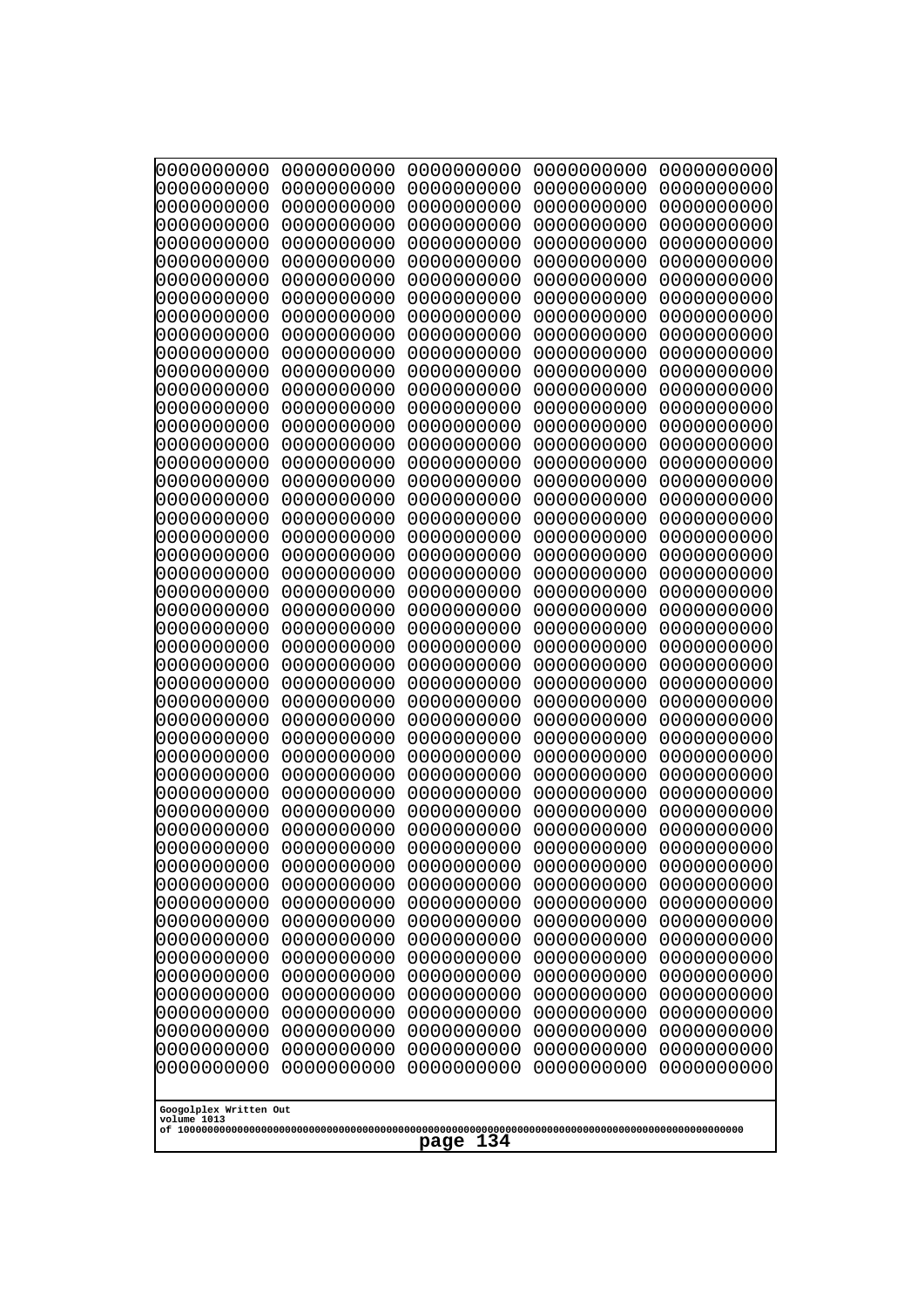| 10000000000<br>0000000000             | 0000000000<br>0000000000 | 0000000000<br>0000000000 | 0000000000<br>0000000000 | 0000000000<br>0000000000 |
|---------------------------------------|--------------------------|--------------------------|--------------------------|--------------------------|
| 0000000000                            | 0000000000               | 0000000000               | 0000000000               | 0000000000               |
| 0000000000                            | 0000000000               | 0000000000               | 0000000000               | 0000000000               |
| 0000000000<br>0000000000              | 0000000000<br>0000000000 | 0000000000               | 0000000000<br>0000000000 | 0000000000               |
| 0000000000                            | 0000000000               | 0000000000<br>0000000000 | 0000000000               | 0000000000<br>0000000000 |
| 0000000000                            | 0000000000               | 0000000000               | 0000000000               | 0000000000               |
| 0000000000                            | 0000000000               | 0000000000               | 0000000000               | 0000000000               |
| 0000000000<br>0000000000              | 0000000000<br>0000000000 | 0000000000<br>0000000000 | 0000000000<br>0000000000 | 0000000000<br>0000000000 |
| 0000000000                            | 0000000000               | 0000000000               | 0000000000               | 0000000000               |
| 0000000000                            | 0000000000               | 0000000000               | 0000000000               | 0000000000               |
| 0000000000<br>0000000000              | 0000000000<br>0000000000 | 0000000000<br>0000000000 | 0000000000<br>0000000000 | 0000000000<br>0000000000 |
| 0000000000                            | 0000000000               | 0000000000               | 0000000000               | 0000000000               |
| 0000000000                            | 0000000000               | 0000000000               | 0000000000               | 0000000000               |
| 0000000000<br>0000000000              | 0000000000               | 0000000000               | 0000000000               | 0000000000               |
| 0000000000                            | 0000000000<br>0000000000 | 0000000000<br>0000000000 | 0000000000<br>0000000000 | 0000000000<br>0000000000 |
| 0000000000                            | 0000000000               | 0000000000               | 0000000000               | 0000000000               |
| 0000000000                            | 0000000000               | 0000000000               | 0000000000               | 0000000000               |
| 0000000000<br>0000000000              | 0000000000<br>0000000000 | 0000000000<br>0000000000 | 0000000000<br>0000000000 | 0000000000<br>0000000000 |
| 0000000000                            | 0000000000               | 0000000000               | 0000000000               | 0000000000               |
| 0000000000                            | 0000000000               | 0000000000               | 0000000000               | 0000000000               |
| 0000000000<br>0000000000              | 0000000000<br>0000000000 | 0000000000<br>0000000000 | 0000000000<br>0000000000 | 0000000000<br>0000000000 |
| 0000000000                            | 0000000000               | 0000000000               | 0000000000               | 0000000000               |
| 0000000000                            | 0000000000               | 0000000000               | 0000000000               | 0000000000               |
| 0000000000<br>0000000000              | 0000000000<br>0000000000 | 0000000000<br>0000000000 | 0000000000<br>0000000000 | 0000000000<br>0000000000 |
| 0000000000                            | 0000000000               | 0000000000               | 0000000000               | 0000000000               |
| 0000000000                            | 0000000000               | 0000000000               | 0000000000               | 0000000000               |
| 0000000000                            | 0000000000               | 0000000000               | 0000000000               | 0000000000               |
| 0000000000<br>0000000000              | 0000000000<br>0000000000 | 0000000000<br>0000000000 | 0000000000<br>0000000000 | 0000000000<br>0000000000 |
| 0000000000                            | 0000000000               | 0000000000               | 0000000000               | 0000000000               |
| 0000000000                            | 0000000000               | 0000000000               | 0000000000               | 0000000000               |
| 0000000000<br>0000000000              | 0000000000<br>0000000000 | 0000000000<br>0000000000 | 0000000000<br>0000000000 | 0000000000<br>0000000000 |
| 0000000000                            | 0000000000               | 0000000000               | 0000000000               | 0000000000               |
| 0000000000                            | 0000000000               | 0000000000               | 0000000000               | 0000000000               |
| 0000000000<br>0000000000              | 0000000000<br>0000000000 | 0000000000<br>0000000000 | 0000000000<br>0000000000 | 0000000000<br>0000000000 |
| 0000000000                            | 0000000000               | 0000000000               | 0000000000               | 0000000000               |
| 0000000000                            | 0000000000               | 0000000000               | 0000000000               | 0000000000               |
| 0000000000                            | 0000000000               | 0000000000               | 0000000000<br>0000000000 | 0000000000               |
| 0000000000<br>0000000000              | 0000000000<br>0000000000 | 0000000000<br>0000000000 | 0000000000               | 0000000000<br>0000000000 |
|                                       |                          |                          |                          |                          |
| Googolplex Written Out<br>volume 1013 |                          |                          |                          |                          |
| 135<br>page                           |                          |                          |                          |                          |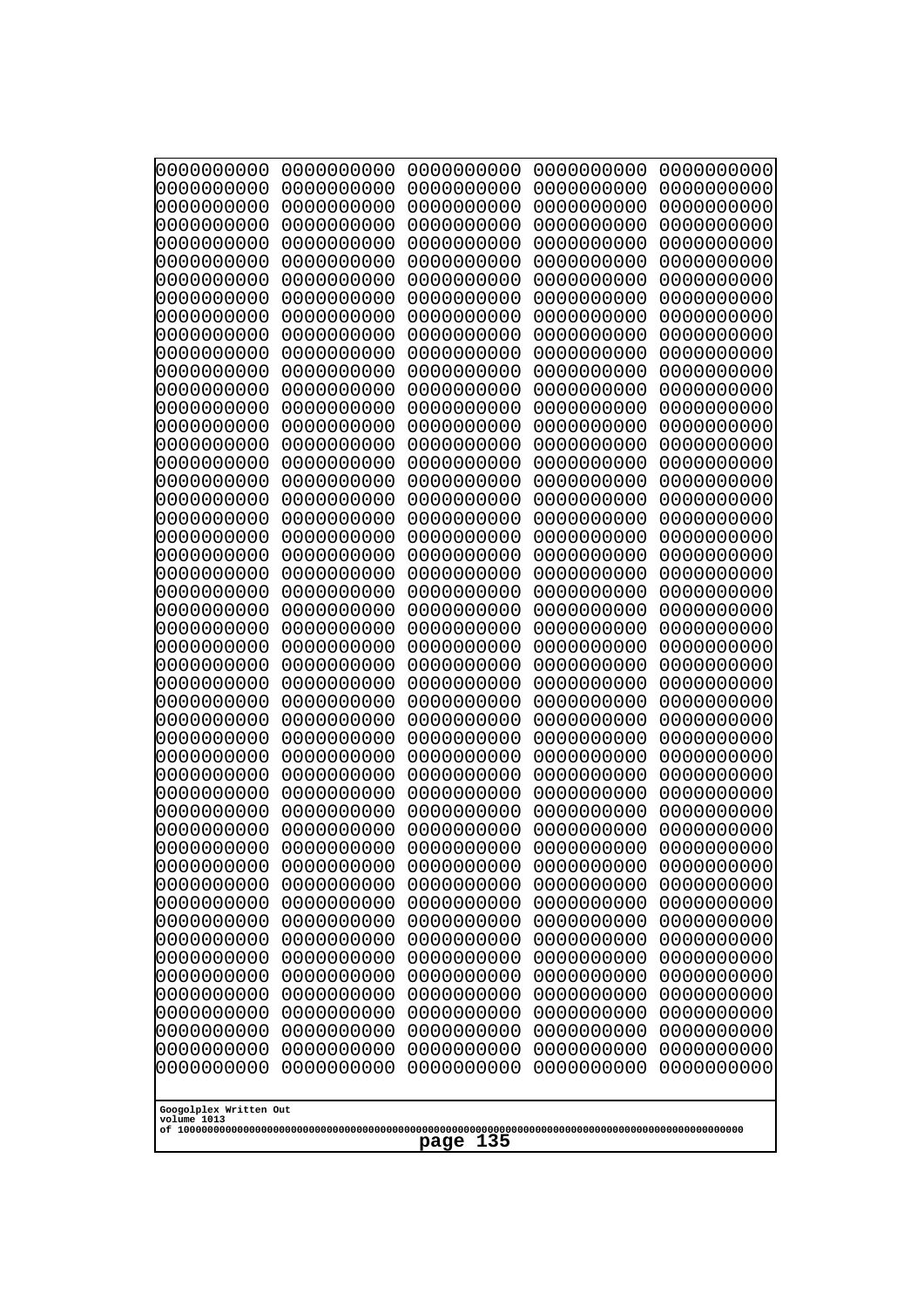| 10000000000                           | 0000000000               | 0000000000               | 0000000000               | 0000000000               |
|---------------------------------------|--------------------------|--------------------------|--------------------------|--------------------------|
| 0000000000<br>0000000000              | 0000000000<br>0000000000 | 0000000000<br>0000000000 | 0000000000<br>0000000000 | 0000000000<br>0000000000 |
| 0000000000                            | 0000000000               | 0000000000               | 0000000000               | 0000000000               |
| 0000000000                            | 0000000000               | 0000000000               | 0000000000               | 0000000000               |
| 0000000000                            | 0000000000               | 0000000000               | 0000000000               | 0000000000               |
| 0000000000                            | 0000000000               | 0000000000               | 0000000000               | 0000000000               |
| 0000000000<br>0000000000              | 0000000000<br>0000000000 | 0000000000<br>0000000000 | 0000000000<br>0000000000 | 0000000000<br>0000000000 |
| 0000000000                            | 0000000000               | 0000000000               | 0000000000               | 0000000000               |
| 0000000000                            | 0000000000               | 0000000000               | 0000000000               | 0000000000               |
| 0000000000<br>0000000000              | 0000000000<br>0000000000 | 0000000000<br>0000000000 | 0000000000<br>0000000000 | 0000000000<br>0000000000 |
| 0000000000                            | 0000000000               | 0000000000               | 0000000000               | 0000000000               |
| 0000000000                            | 0000000000               | 0000000000               | 0000000000               | 0000000000               |
| 0000000000                            | 0000000000               | 0000000000               | 0000000000               | 0000000000               |
| 0000000000<br>0000000000              | 0000000000<br>0000000000 | 0000000000<br>0000000000 | 0000000000<br>0000000000 | 0000000000<br>0000000000 |
| 0000000000                            | 0000000000               | 0000000000               | 0000000000               | 0000000000               |
| 0000000000                            | 0000000000               | 0000000000               | 0000000000               | 0000000000               |
| 0000000000                            | 0000000000               | 0000000000               | 0000000000               | 0000000000               |
| 0000000000<br>0000000000              | 0000000000<br>0000000000 | 0000000000<br>0000000000 | 0000000000<br>0000000000 | 0000000000<br>0000000000 |
| 0000000000                            | 0000000000               | 0000000000               | 0000000000               | 0000000000               |
| 0000000000                            | 0000000000               | 0000000000               | 0000000000               | 0000000000               |
| 0000000000                            | 0000000000               | 0000000000               | 0000000000               | 0000000000               |
| 0000000000<br>0000000000              | 0000000000<br>0000000000 | 0000000000<br>0000000000 | 0000000000<br>0000000000 | 0000000000<br>0000000000 |
| 0000000000                            | 0000000000               | 0000000000               | 0000000000               | 0000000000               |
| 0000000000                            | 0000000000               | 0000000000               | 0000000000               | 0000000000               |
| 0000000000                            | 0000000000               | 0000000000               | 0000000000               | 0000000000               |
| 0000000000<br>0000000000              | 0000000000<br>0000000000 | 0000000000<br>0000000000 | 0000000000<br>0000000000 | 0000000000<br>0000000000 |
| 0000000000                            | 0000000000               | 0000000000               | 0000000000               | 0000000000               |
| 0000000000                            | 0000000000               | 0000000000               | 0000000000               | 0000000000               |
| 0000000000<br>0000000000              | 0000000000<br>0000000000 | 0000000000<br>0000000000 | 0000000000<br>0000000000 | 0000000000<br>0000000000 |
| 0000000000                            | 0000000000               | 0000000000               | 0000000000               | 0000000000               |
| 0000000000                            | 0000000000               | 0000000000               | 0000000000               | 0000000000               |
| 0000000000                            | 0000000000               | 0000000000               | 0000000000               | 0000000000               |
| 0000000000<br>0000000000              | 0000000000<br>0000000000 | 0000000000<br>0000000000 | 0000000000<br>0000000000 | 0000000000<br>0000000000 |
| 0000000000                            | 0000000000               | 0000000000               | 0000000000               | 0000000000               |
| 0000000000                            | 0000000000               | 0000000000               | 0000000000               | 0000000000               |
| 0000000000                            | 0000000000               | 0000000000               | 0000000000               | 0000000000               |
| 0000000000<br>0000000000              | 0000000000<br>0000000000 | 0000000000<br>0000000000 | 0000000000<br>0000000000 | 0000000000<br>0000000000 |
| 0000000000                            | 0000000000               | 0000000000               | 0000000000               | 0000000000               |
| 0000000000                            | 0000000000               | 0000000000               | 0000000000               | 0000000000               |
| 0000000000                            | 0000000000               | 0000000000               | 0000000000               | 0000000000               |
|                                       |                          |                          |                          |                          |
| Googolplex Written Out<br>volume 1013 |                          |                          |                          |                          |
| 136<br>page                           |                          |                          |                          |                          |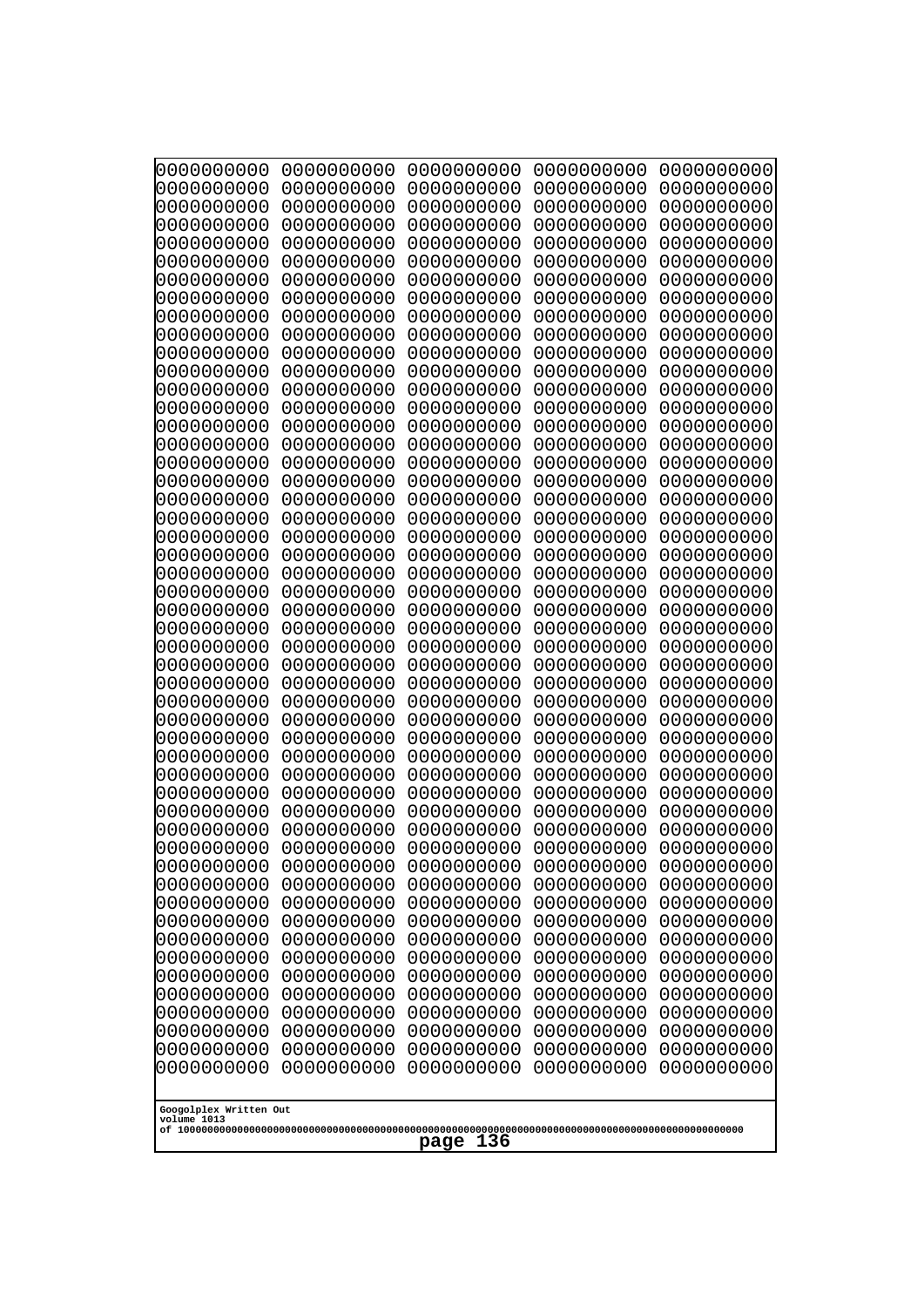| 000000000                             | 0000000000               | 0000000000               | 0000000000               | 0000000000               |
|---------------------------------------|--------------------------|--------------------------|--------------------------|--------------------------|
| 0000000000                            | 0000000000               | 0000000000               | 0000000000               | 0000000000               |
| 0000000000                            | 0000000000               | 0000000000               | 0000000000               | 0000000000               |
| 0000000000                            | 0000000000               | 0000000000               | 0000000000               | 0000000000               |
| 0000000000                            | 0000000000               | 0000000000               | 0000000000               | 0000000000               |
| 0000000000                            | 0000000000               | 0000000000               | 0000000000               | 0000000000               |
| 0000000000<br>0000000000              | 0000000000<br>0000000000 | 0000000000<br>0000000000 | 0000000000<br>0000000000 | 0000000000               |
| 0000000000                            | 0000000000               | 0000000000               | 0000000000               | 0000000000<br>0000000000 |
| 0000000000                            | 0000000000               | 0000000000               | 0000000000               | 0000000000               |
| 0000000000                            | 0000000000               | 0000000000               | 0000000000               | 0000000000               |
| 0000000000                            | 0000000000               | 0000000000               | 0000000000               | 0000000000               |
| 0000000000                            | 0000000000               | 0000000000               | 0000000000               | 0000000000               |
| 0000000000                            | 0000000000               | 0000000000               | 0000000000               | 0000000000               |
| 0000000000                            | 0000000000               | 0000000000               | 0000000000               | 0000000000               |
| 0000000000                            | 0000000000               | 0000000000               | 0000000000               | 0000000000               |
| 0000000000<br>0000000000              | 0000000000<br>0000000000 | 0000000000<br>0000000000 | 0000000000<br>0000000000 | 0000000000<br>0000000000 |
| 0000000000                            | 0000000000               | 0000000000               | 0000000000               | 0000000000               |
| 0000000000                            | 0000000000               | 0000000000               | 0000000000               | 0000000000               |
| 0000000000                            | 0000000000               | 0000000000               | 0000000000               | 0000000000               |
| 0000000000                            | 0000000000               | 0000000000               | 0000000000               | 0000000000               |
| 0000000000                            | 0000000000               | 0000000000               | 0000000000               | 0000000000               |
| 0000000000                            | 0000000000               | 0000000000               | 0000000000               | 0000000000               |
| 0000000000                            | 0000000000               | 0000000000               | 0000000000               | 0000000000               |
| 0000000000<br>0000000000              | 0000000000<br>0000000000 | 0000000000<br>0000000000 | 0000000000<br>0000000000 | 0000000000<br>0000000000 |
| 0000000000                            | 0000000000               | 0000000000               | 0000000000               | 0000000000               |
| 0000000000                            | 0000000000               | 0000000000               | 0000000000               | 0000000000               |
| 0000000000                            | 0000000000               | 0000000000               | 0000000000               | 0000000000               |
| 0000000000                            | 0000000000               | 0000000000               | 0000000000               | 0000000000               |
| 0000000000                            | 0000000000               | 0000000000               | 0000000000               | 0000000000               |
| 0000000000                            | 0000000000               | 0000000000               | 0000000000               | 0000000000               |
| 0000000000                            | 0000000000<br>0000000000 | 0000000000<br>0000000000 | 0000000000               | 0000000000               |
| 0000000000<br>0000000000              | 0000000000               | 0000000000               | 0000000000<br>0000000000 | 0000000000<br>0000000000 |
| 0000000000                            | 0000000000               | 0000000000               | 0000000000               | 0000000000               |
| 0000000000                            | 0000000000               | 0000000000               | 0000000000               | 0000000000               |
| 0000000000                            | 0000000000               | 0000000000               | 0000000000               | 0000000000               |
| 0000000000                            | 0000000000               | 0000000000               | 0000000000               | 0000000000               |
| 0000000000                            | 0000000000               | 0000000000               | 0000000000               | 0000000000               |
| 0000000000                            | 0000000000               | 0000000000               | 0000000000               | 0000000000               |
| 0000000000<br>0000000000              | 0000000000<br>0000000000 | 0000000000<br>0000000000 | 0000000000<br>0000000000 | 0000000000<br>0000000000 |
| 0000000000                            | 0000000000               | 0000000000               | 0000000000               | 0000000000               |
| 0000000000                            | 0000000000               | 0000000000               | 0000000000               | 0000000000               |
| 0000000000                            | 0000000000               | 0000000000               | 0000000000               | 0000000000               |
| 0000000000                            | 0000000000               | 0000000000               | 0000000000               | 0000000000               |
| 0000000000                            | 0000000000               | 0000000000               | 0000000000               | 0000000000               |
| 0000000000                            | 0000000000               | 0000000000               | 0000000000               | 0000000000               |
|                                       |                          |                          |                          |                          |
| Googolplex Written Out<br>volume 1013 |                          |                          |                          |                          |
|                                       | 137<br>page              |                          |                          |                          |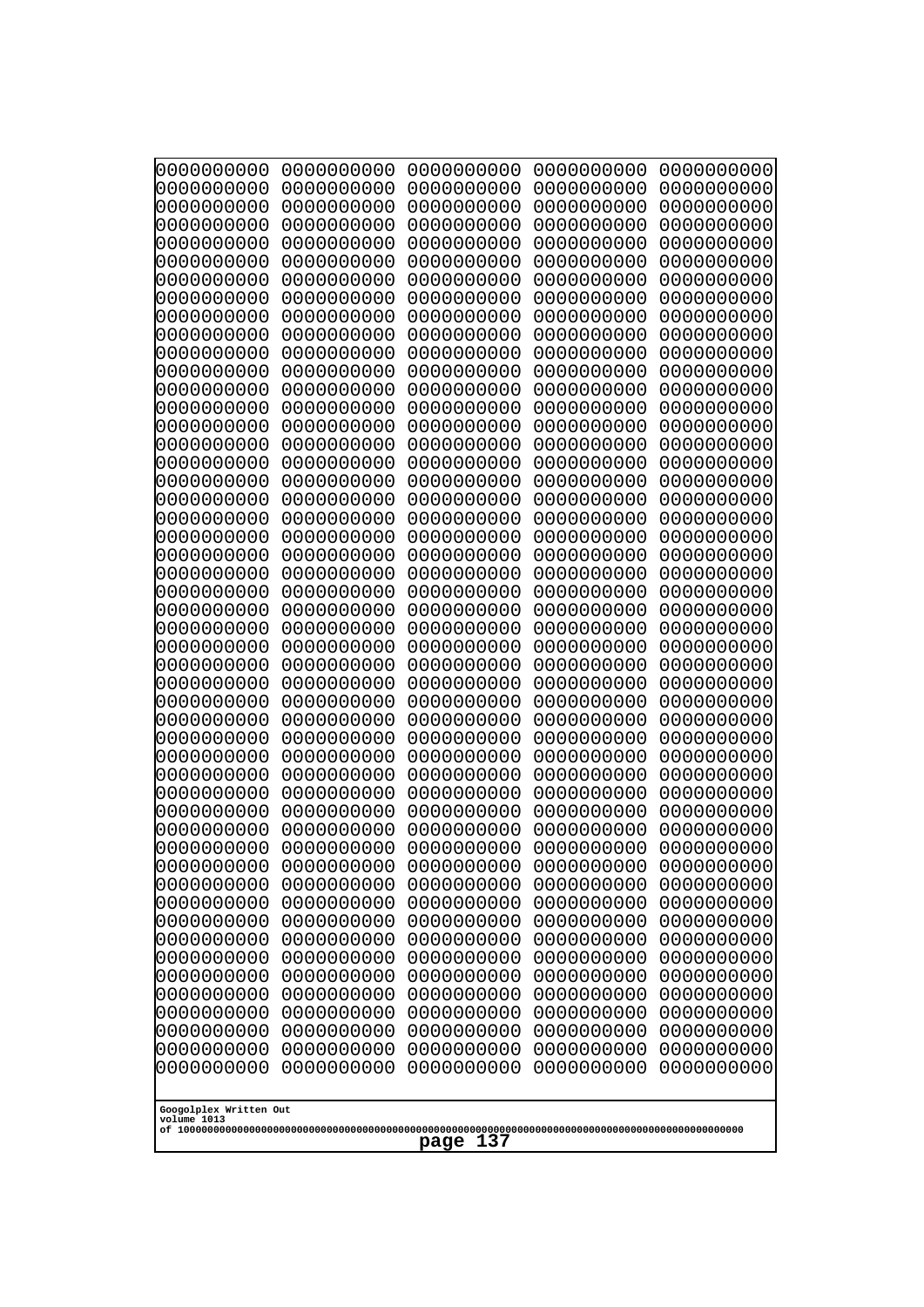| 10000000000<br>0000000000 | 0000000000<br>0000000000 | 0000000000<br>0000000000 | 0000000000<br>0000000000 | 0000000000<br>0000000000 |
|---------------------------|--------------------------|--------------------------|--------------------------|--------------------------|
| 0000000000                | 0000000000               | 0000000000               | 0000000000               | 0000000000               |
| 0000000000                | 0000000000               | 0000000000               | 0000000000               | 0000000000               |
| 0000000000<br>0000000000  | 0000000000<br>0000000000 | 0000000000               | 0000000000<br>0000000000 | 0000000000               |
| 0000000000                | 0000000000               | 0000000000<br>0000000000 | 0000000000               | 0000000000<br>0000000000 |
| 0000000000                | 0000000000               | 0000000000               | 0000000000               | 0000000000               |
| 0000000000                | 0000000000               | 0000000000               | 0000000000               | 0000000000               |
| 0000000000<br>0000000000  | 0000000000<br>0000000000 | 0000000000<br>0000000000 | 0000000000<br>0000000000 | 0000000000<br>0000000000 |
| 0000000000                | 0000000000               | 0000000000               | 0000000000               | 0000000000               |
| 0000000000                | 0000000000               | 0000000000               | 0000000000               | 0000000000               |
| 0000000000                | 0000000000               | 0000000000               | 0000000000               | 0000000000               |
| 0000000000<br>0000000000  | 0000000000<br>0000000000 | 0000000000<br>0000000000 | 0000000000<br>0000000000 | 0000000000<br>0000000000 |
| 0000000000                | 0000000000               | 0000000000               | 0000000000               | 0000000000               |
| 0000000000                | 0000000000               | 0000000000               | 0000000000               | 0000000000               |
| 0000000000<br>0000000000  | 0000000000<br>0000000000 | 0000000000<br>0000000000 | 0000000000<br>0000000000 | 0000000000<br>0000000000 |
| 0000000000                | 0000000000               | 0000000000               | 0000000000               | 0000000000               |
| 0000000000                | 0000000000               | 0000000000               | 0000000000               | 0000000000               |
| 0000000000                | 0000000000               | 0000000000               | 0000000000               | 0000000000               |
| 0000000000<br>0000000000  | 0000000000<br>0000000000 | 0000000000<br>0000000000 | 0000000000<br>0000000000 | 0000000000<br>0000000000 |
| 0000000000                | 0000000000               | 0000000000               | 0000000000               | 0000000000               |
| 0000000000                | 0000000000               | 0000000000               | 0000000000               | 0000000000               |
| 0000000000<br>0000000000  | 0000000000<br>0000000000 | 0000000000<br>0000000000 | 0000000000<br>0000000000 | 0000000000<br>0000000000 |
| 0000000000                | 0000000000               | 0000000000               | 0000000000               | 0000000000               |
| 0000000000                | 0000000000               | 0000000000               | 0000000000               | 0000000000               |
| 0000000000<br>0000000000  | 0000000000<br>0000000000 | 0000000000<br>0000000000 | 0000000000<br>0000000000 | 0000000000<br>0000000000 |
| 0000000000                | 0000000000               | 0000000000               | 0000000000               | 0000000000               |
| 0000000000                | 0000000000               | 0000000000               | 0000000000               | 0000000000               |
| 0000000000                | 0000000000               | 0000000000               | 0000000000               | 0000000000               |
| 0000000000<br>0000000000  | 0000000000<br>0000000000 | 0000000000<br>0000000000 | 0000000000<br>0000000000 | 0000000000<br>0000000000 |
| 0000000000                | 0000000000               | 0000000000               | 0000000000               | 0000000000               |
| 0000000000                | 0000000000               | 0000000000               | 0000000000               | 0000000000               |
| 0000000000<br>0000000000  | 0000000000<br>0000000000 | 0000000000<br>0000000000 | 0000000000<br>0000000000 | 0000000000<br>0000000000 |
| 0000000000                | 0000000000               | 0000000000               | 0000000000               | 0000000000               |
| 0000000000                | 0000000000               | 0000000000               | 0000000000               | 0000000000               |
| 0000000000                | 0000000000               | 0000000000               | 0000000000               | 0000000000               |
| 0000000000<br>0000000000  | 0000000000<br>0000000000 | 0000000000<br>0000000000 | 0000000000<br>0000000000 | 0000000000<br>0000000000 |
| 0000000000                | 0000000000               | 0000000000               | 0000000000               | 0000000000               |
| 0000000000                | 0000000000               | 0000000000               | 0000000000               | 0000000000               |
| 0000000000                | 0000000000               | 0000000000               | 0000000000               | 0000000000               |
| Googolplex Written Out    |                          |                          |                          |                          |
| volume 1013               |                          |                          |                          |                          |
| 138<br>page               |                          |                          |                          |                          |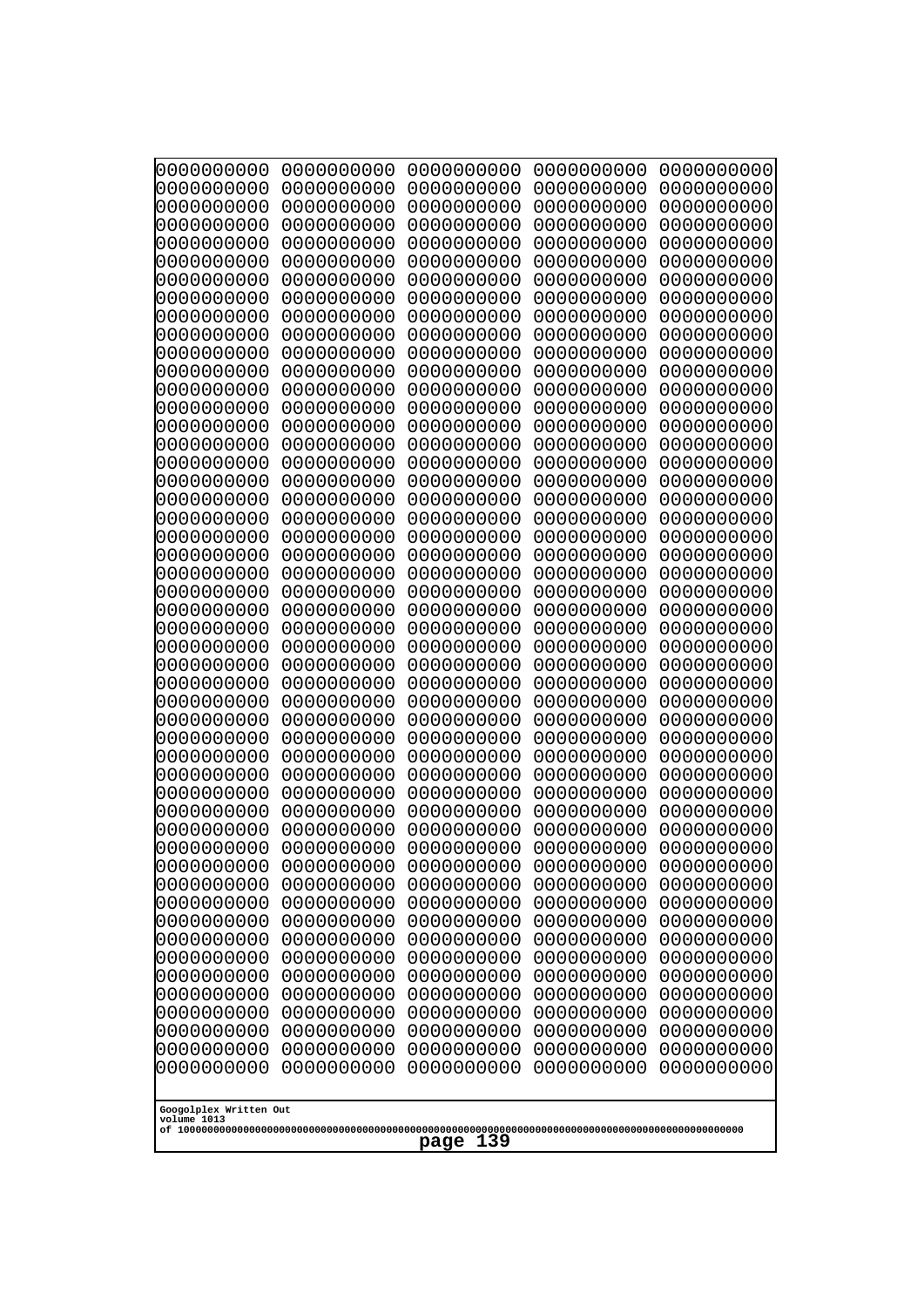| 10000000000<br>0000000000             | 0000000000<br>0000000000 | 0000000000<br>0000000000 | 0000000000<br>0000000000 | 0000000000<br>0000000000 |
|---------------------------------------|--------------------------|--------------------------|--------------------------|--------------------------|
| 0000000000                            | 0000000000               | 0000000000               | 0000000000               | 0000000000               |
| 0000000000                            | 0000000000               | 0000000000               | 0000000000               | 0000000000               |
| 0000000000                            | 0000000000               | 0000000000               | 0000000000               | 0000000000               |
| 0000000000<br>0000000000              | 0000000000<br>0000000000 | 0000000000<br>0000000000 | 0000000000<br>0000000000 | 0000000000<br>0000000000 |
| 0000000000                            | 0000000000               | 0000000000               | 0000000000               | 0000000000               |
| 0000000000                            | 0000000000               | 0000000000               | 0000000000               | 0000000000               |
| 0000000000                            | 0000000000               | 0000000000               | 0000000000               | 0000000000               |
| 0000000000<br>0000000000              | 0000000000<br>0000000000 | 0000000000<br>0000000000 | 0000000000<br>0000000000 | 0000000000<br>0000000000 |
| 0000000000                            | 0000000000               | 0000000000               | 0000000000               | 0000000000               |
| 0000000000                            | 0000000000               | 0000000000               | 0000000000               | 0000000000               |
| 0000000000                            | 0000000000               | 0000000000               | 0000000000               | 0000000000               |
| 0000000000<br>0000000000              | 0000000000<br>0000000000 | 0000000000<br>0000000000 | 0000000000<br>0000000000 | 0000000000<br>0000000000 |
| 0000000000                            | 0000000000               | 0000000000               | 0000000000               | 0000000000               |
| 0000000000                            | 0000000000               | 0000000000               | 0000000000               | 0000000000               |
| 0000000000<br>0000000000              | 0000000000               | 0000000000               | 0000000000               | 0000000000               |
| 0000000000                            | 0000000000<br>0000000000 | 0000000000<br>0000000000 | 0000000000<br>0000000000 | 0000000000<br>0000000000 |
| 0000000000                            | 0000000000               | 0000000000               | 0000000000               | 0000000000               |
| 0000000000                            | 0000000000               | 0000000000               | 0000000000               | 0000000000               |
| 0000000000<br>0000000000              | 0000000000<br>0000000000 | 0000000000<br>0000000000 | 0000000000<br>0000000000 | 0000000000<br>0000000000 |
| 0000000000                            | 0000000000               | 0000000000               | 0000000000               | 0000000000               |
| 0000000000                            | 0000000000               | 0000000000               | 0000000000               | 0000000000               |
| 0000000000                            | 0000000000               | 0000000000               | 0000000000               | 0000000000               |
| 0000000000<br>0000000000              | 0000000000<br>0000000000 | 0000000000<br>0000000000 | 0000000000<br>0000000000 | 0000000000<br>0000000000 |
| 0000000000                            | 0000000000               | 0000000000               | 0000000000               | 0000000000               |
| 0000000000                            | 0000000000               | 0000000000               | 0000000000               | 0000000000               |
| 0000000000<br>0000000000              | 0000000000<br>0000000000 | 0000000000<br>0000000000 | 0000000000<br>0000000000 | 0000000000<br>0000000000 |
| 0000000000                            | 0000000000               | 0000000000               | 0000000000               | 0000000000               |
| 0000000000                            | 0000000000               | 0000000000               | 0000000000               | 0000000000               |
| 0000000000                            | 0000000000               | 0000000000               | 0000000000               | 0000000000               |
| 0000000000<br>0000000000              | 0000000000<br>0000000000 | 0000000000<br>0000000000 | 0000000000<br>0000000000 | 0000000000<br>0000000000 |
| 0000000000                            | 0000000000               | 0000000000               | 0000000000               | 0000000000               |
| 0000000000                            | 0000000000               | 0000000000               | 0000000000               | 0000000000               |
| 0000000000<br>0000000000              | 0000000000<br>0000000000 | 0000000000<br>0000000000 | 0000000000<br>0000000000 | 0000000000<br>0000000000 |
| 0000000000                            | 0000000000               | 0000000000               | 0000000000               | 0000000000               |
| 0000000000                            | 0000000000               | 0000000000               | 0000000000               | 0000000000               |
| 0000000000<br>0000000000              | 0000000000               | 0000000000               | 0000000000               | 0000000000               |
| 0000000000                            | 0000000000<br>0000000000 | 0000000000<br>0000000000 | 0000000000<br>0000000000 | 0000000000<br>0000000000 |
| 0000000000                            | 0000000000               | 0000000000               | 0000000000               | 0000000000               |
|                                       |                          |                          |                          |                          |
| Googolplex Written Out<br>volume 1013 |                          |                          |                          |                          |
| 140<br>page                           |                          |                          |                          |                          |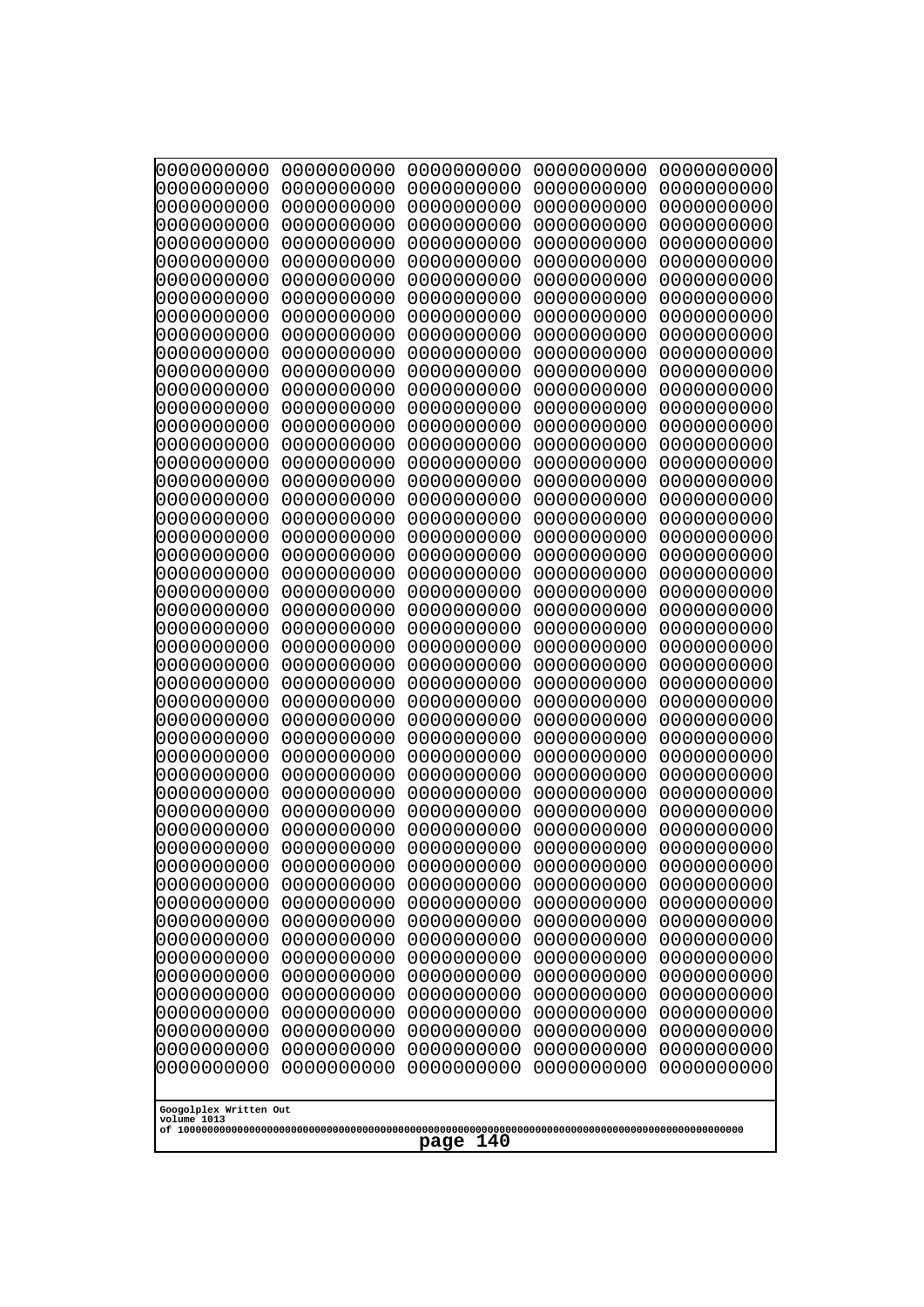| 10000000000                           | 0000000000               | 0000000000               | 0000000000               | 0000000000               |
|---------------------------------------|--------------------------|--------------------------|--------------------------|--------------------------|
| 0000000000<br>0000000000              | 0000000000<br>0000000000 | 0000000000<br>0000000000 | 0000000000<br>0000000000 | 0000000000<br>0000000000 |
| 0000000000                            | 0000000000               | 0000000000               | 0000000000               | 0000000000               |
| 0000000000                            | 0000000000               | 0000000000               | 0000000000               | 0000000000               |
| 0000000000                            | 0000000000               | 0000000000               | 0000000000               | 0000000000               |
| 0000000000                            | 0000000000               | 0000000000               | 0000000000               | 0000000000               |
| 0000000000<br>0000000000              | 0000000000<br>0000000000 | 0000000000<br>0000000000 | 0000000000<br>0000000000 | 0000000000<br>0000000000 |
| 0000000000                            | 0000000000               | 0000000000               | 0000000000               | 0000000000               |
| 0000000000                            | 0000000000               | 0000000000               | 0000000000               | 0000000000               |
| 0000000000                            | 0000000000               | 0000000000               | 0000000000               | 0000000000               |
| 0000000000<br>0000000000              | 0000000000<br>0000000000 | 0000000000<br>0000000000 | 0000000000<br>0000000000 | 0000000000<br>0000000000 |
| 0000000000                            | 0000000000               | 0000000000               | 0000000000               | 0000000000               |
| 0000000000                            | 0000000000               | 0000000000               | 0000000000               | 0000000000               |
| 0000000000                            | 0000000000               | 0000000000<br>0000000000 | 0000000000<br>0000000000 | 0000000000               |
| 0000000000<br>0000000000              | 0000000000<br>0000000000 | 0000000000               | 0000000000               | 0000000000<br>0000000000 |
| 0000000000                            | 0000000000               | 0000000000               | 0000000000               | 0000000000               |
| 0000000000                            | 0000000000               | 0000000000               | 0000000000               | 0000000000               |
| 0000000000<br>0000000000              | 0000000000<br>0000000000 | 0000000000<br>0000000000 | 0000000000<br>0000000000 | 0000000000<br>0000000000 |
| 0000000000                            | 0000000000               | 0000000000               | 0000000000               | 0000000000               |
| 0000000000                            | 0000000000               | 0000000000               | 0000000000               | 0000000000               |
| 0000000000                            | 0000000000               | 0000000000               | 0000000000               | 0000000000               |
| 0000000000<br>0000000000              | 0000000000<br>0000000000 | 0000000000<br>0000000000 | 0000000000<br>0000000000 | 0000000000<br>0000000000 |
| 0000000000                            | 0000000000               | 0000000000               | 0000000000               | 0000000000               |
| 0000000000                            | 0000000000               | 0000000000               | 0000000000               | 0000000000               |
| 0000000000                            | 0000000000               | 0000000000               | 0000000000               | 0000000000               |
| 0000000000<br>0000000000              | 0000000000<br>0000000000 | 0000000000<br>0000000000 | 0000000000<br>0000000000 | 0000000000<br>0000000000 |
| 0000000000                            | 0000000000               | 0000000000               | 0000000000               | 0000000000               |
| 0000000000                            | 0000000000               | 0000000000               | 0000000000               | 0000000000               |
| 0000000000                            | 0000000000               | 0000000000               | 0000000000               | 0000000000               |
| 0000000000<br>0000000000              | 0000000000<br>0000000000 | 0000000000<br>0000000000 | 0000000000<br>0000000000 | 0000000000<br>0000000000 |
| 0000000000                            | 0000000000               | 0000000000               | 0000000000               | 0000000000               |
| 0000000000                            | 0000000000               | 0000000000               | 0000000000               | 0000000000               |
| 0000000000                            | 0000000000               | 0000000000               | 0000000000               | 0000000000               |
| 0000000000<br>0000000000              | 0000000000<br>0000000000 | 0000000000<br>0000000000 | 0000000000<br>0000000000 | 0000000000<br>0000000000 |
| 0000000000                            | 0000000000               | 0000000000               | 0000000000               | 0000000000               |
| 0000000000                            | 0000000000               | 0000000000               | 0000000000               | 0000000000               |
| 0000000000<br>0000000000              | 0000000000<br>0000000000 | 0000000000               | 0000000000               | 0000000000               |
| 0000000000                            | 0000000000               | 0000000000<br>0000000000 | 0000000000<br>0000000000 | 0000000000<br>0000000000 |
| 0000000000                            | 0000000000               | 0000000000               | 0000000000               | 0000000000               |
| 0000000000                            | 0000000000               | 0000000000               | 0000000000               | 0000000000               |
|                                       |                          |                          |                          |                          |
| Googolplex Written Out<br>volume 1013 |                          |                          |                          |                          |
| 141<br>page                           |                          |                          |                          |                          |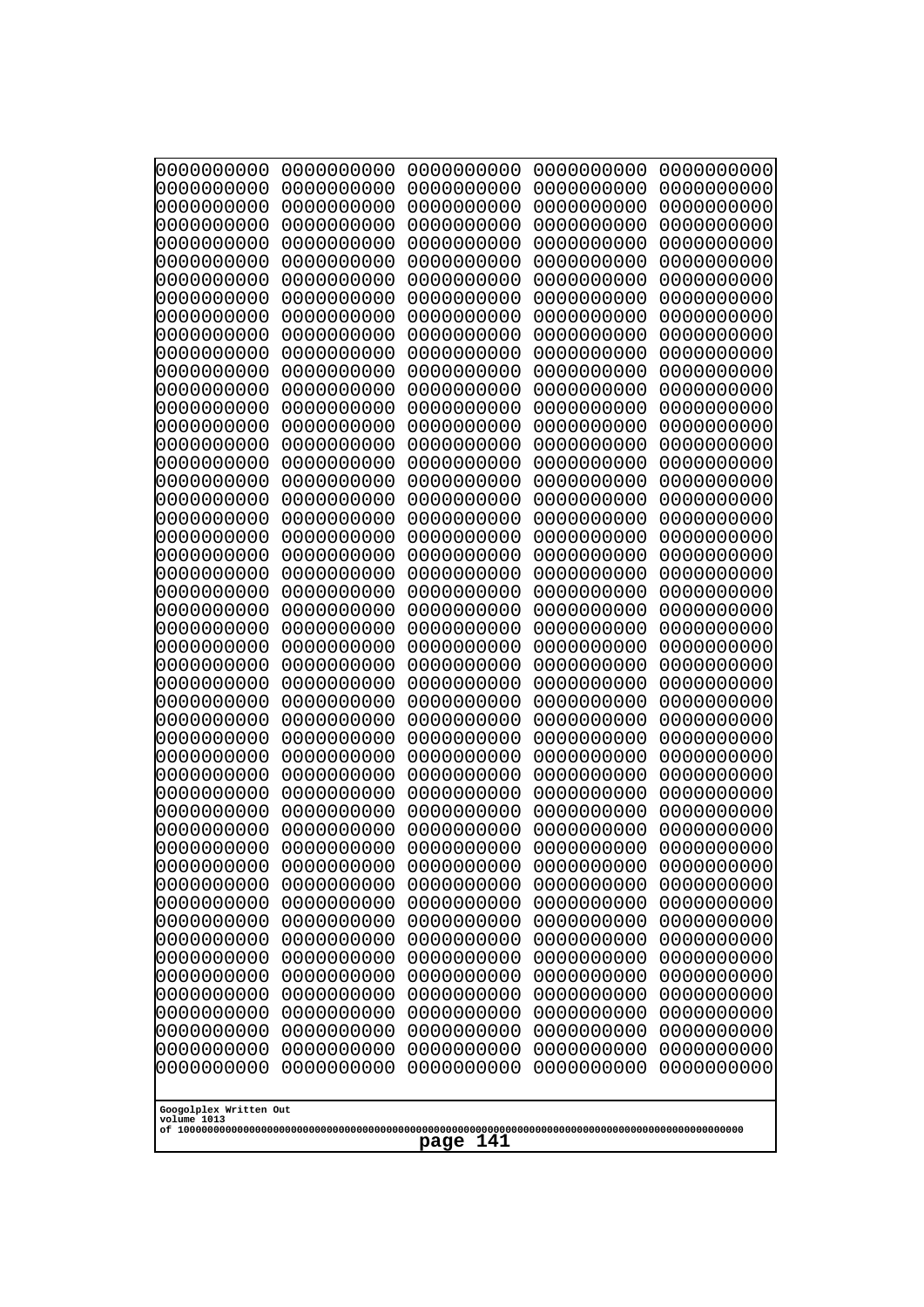| 10000000000<br>0000000000             | 0000000000<br>0000000000 | 0000000000<br>0000000000 | 0000000000<br>0000000000 | 0000000000<br>0000000000 |
|---------------------------------------|--------------------------|--------------------------|--------------------------|--------------------------|
| 0000000000                            | 0000000000               | 0000000000               | 0000000000               | 0000000000               |
| 0000000000                            | 0000000000               | 0000000000               | 0000000000               | 0000000000               |
| 0000000000                            | 0000000000               | 0000000000               | 0000000000               | 0000000000               |
| 0000000000<br>0000000000              | 0000000000<br>0000000000 | 0000000000<br>0000000000 | 0000000000<br>0000000000 | 0000000000<br>0000000000 |
| 0000000000                            | 0000000000               | 0000000000               | 0000000000               | 0000000000               |
| 0000000000                            | 0000000000               | 0000000000               | 0000000000               | 0000000000               |
| 0000000000                            | 0000000000               | 0000000000               | 0000000000               | 0000000000               |
| 0000000000<br>0000000000              | 0000000000<br>0000000000 | 0000000000<br>0000000000 | 0000000000<br>0000000000 | 0000000000               |
| 0000000000                            | 0000000000               | 0000000000               | 0000000000               | 0000000000<br>0000000000 |
| 0000000000                            | 0000000000               | 0000000000               | 0000000000               | 0000000000               |
| 0000000000                            | 0000000000               | 0000000000               | 0000000000               | 0000000000               |
| 0000000000<br>0000000000              | 0000000000<br>0000000000 | 0000000000<br>0000000000 | 0000000000<br>0000000000 | 0000000000<br>0000000000 |
| 0000000000                            | 0000000000               | 0000000000               | 0000000000               | 0000000000               |
| 0000000000                            | 0000000000               | 0000000000               | 0000000000               | 0000000000               |
| 0000000000                            | 0000000000               | 0000000000               | 0000000000               | 0000000000               |
| 0000000000<br>0000000000              | 0000000000<br>0000000000 | 0000000000<br>0000000000 | 0000000000<br>0000000000 | 0000000000<br>0000000000 |
| 0000000000                            | 0000000000               | 0000000000               | 0000000000               | 0000000000               |
| 0000000000                            | 0000000000               | 0000000000               | 0000000000               | 0000000000               |
| 0000000000                            | 0000000000               | 0000000000               | 0000000000               | 0000000000               |
| 0000000000<br>0000000000              | 0000000000<br>0000000000 | 0000000000<br>0000000000 | 0000000000<br>0000000000 | 0000000000<br>0000000000 |
| 0000000000                            | 0000000000               | 0000000000               | 0000000000               | 0000000000               |
| 0000000000                            | 0000000000               | 0000000000               | 0000000000               | 0000000000               |
| 0000000000                            | 0000000000               | 0000000000               | 0000000000               | 0000000000               |
| 0000000000<br>0000000000              | 0000000000<br>0000000000 | 0000000000<br>0000000000 | 0000000000<br>0000000000 | 0000000000<br>0000000000 |
| 0000000000                            | 0000000000               | 0000000000               | 0000000000               | 0000000000               |
| 0000000000                            | 0000000000               | 0000000000               | 0000000000               | 0000000000               |
| 0000000000                            | 0000000000               | 0000000000               | 0000000000               | 0000000000               |
| 0000000000<br>0000000000              | 0000000000<br>0000000000 | 0000000000<br>0000000000 | 0000000000<br>0000000000 | 0000000000<br>0000000000 |
| 0000000000                            | 0000000000               | 0000000000               | 0000000000               | 0000000000               |
| 0000000000                            | 0000000000               | 0000000000               | 0000000000               | 0000000000               |
| 0000000000                            | 0000000000               | 0000000000               | 0000000000               | 0000000000               |
| 0000000000<br>0000000000              | 0000000000<br>0000000000 | 0000000000<br>0000000000 | 0000000000<br>0000000000 | 0000000000<br>0000000000 |
| 0000000000                            | 0000000000               | 0000000000               | 0000000000               | 0000000000               |
| 0000000000                            | 0000000000               | 0000000000               | 0000000000               | 0000000000               |
| 0000000000                            | 0000000000               | 0000000000               | 0000000000               | 0000000000               |
| 0000000000<br>0000000000              | 0000000000<br>0000000000 | 0000000000<br>0000000000 | 0000000000<br>0000000000 | 0000000000<br>0000000000 |
| 0000000000                            | 0000000000               | 0000000000               | 0000000000               | 0000000000               |
| 0000000000                            | 0000000000               | 0000000000               | 0000000000               | 0000000000               |
| 0000000000                            | 0000000000               | 0000000000               | 0000000000               | 0000000000               |
|                                       |                          |                          |                          |                          |
| Googolplex Written Out<br>volume 1013 |                          |                          |                          |                          |
| 142<br>page                           |                          |                          |                          |                          |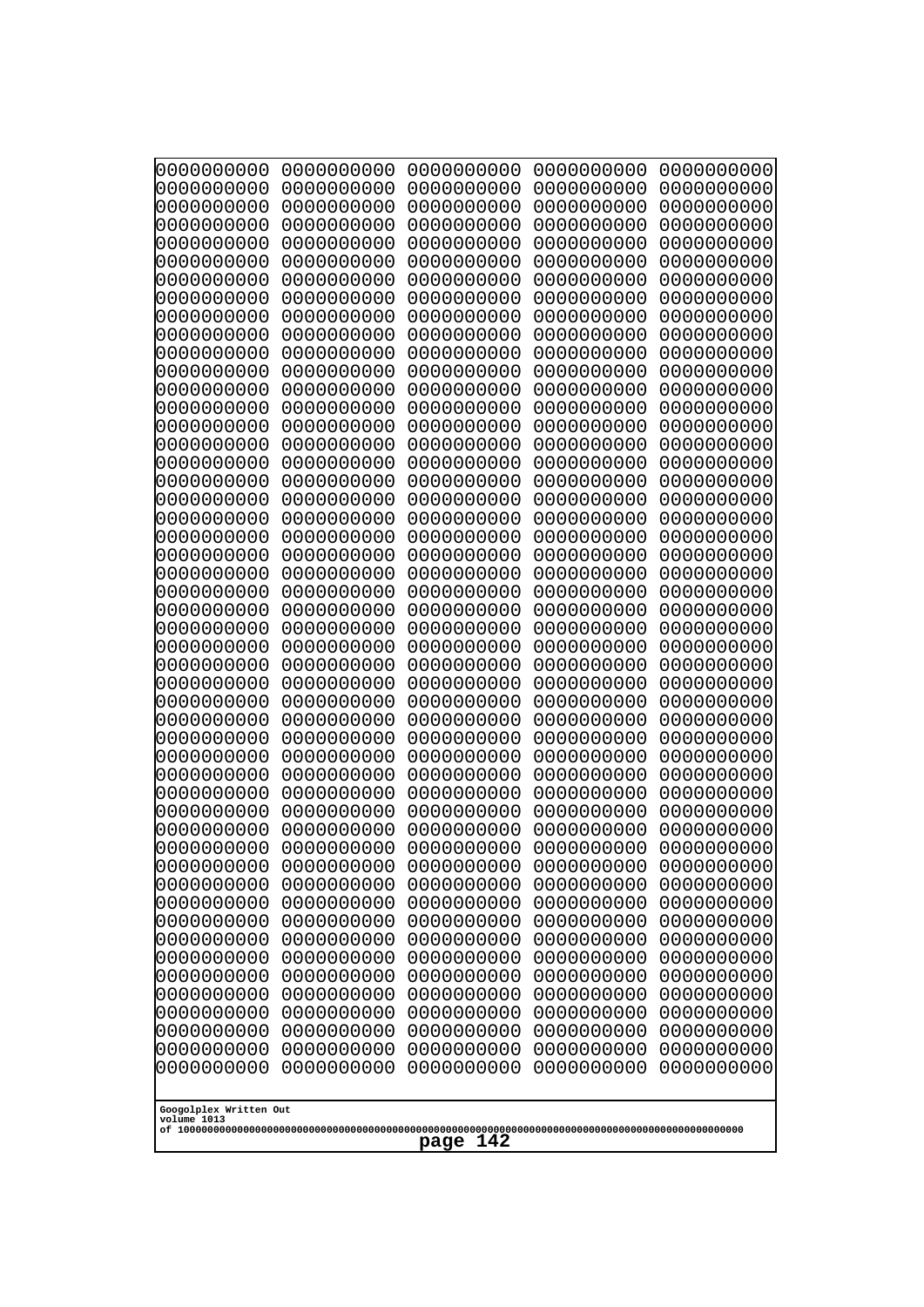| 10000000000<br>0000000000             | 0000000000<br>0000000000 | 0000000000<br>0000000000 | 0000000000<br>0000000000 | 0000000000<br>0000000000 |
|---------------------------------------|--------------------------|--------------------------|--------------------------|--------------------------|
| 0000000000                            | 0000000000               | 0000000000               | 0000000000               | 0000000000               |
| 0000000000                            | 0000000000               | 0000000000               | 0000000000               | 0000000000               |
| 0000000000                            | 0000000000               | 0000000000               | 0000000000               | 0000000000               |
| 0000000000<br>0000000000              | 0000000000<br>0000000000 | 0000000000<br>0000000000 | 0000000000<br>0000000000 | 0000000000<br>0000000000 |
| 0000000000                            | 0000000000               | 0000000000               | 0000000000               | 0000000000               |
| 0000000000                            | 0000000000               | 0000000000               | 0000000000               | 0000000000               |
| 0000000000                            | 0000000000               | 0000000000               | 0000000000               | 0000000000               |
| 0000000000<br>0000000000              | 0000000000<br>0000000000 | 0000000000<br>0000000000 | 0000000000<br>0000000000 | 0000000000<br>0000000000 |
| 0000000000                            | 0000000000               | 0000000000               | 0000000000               | 0000000000               |
| 0000000000                            | 0000000000               | 0000000000               | 0000000000               | 0000000000               |
| 0000000000                            | 0000000000               | 0000000000               | 0000000000               | 0000000000               |
| 0000000000<br>0000000000              | 0000000000<br>0000000000 | 0000000000<br>0000000000 | 0000000000<br>0000000000 | 0000000000<br>0000000000 |
| 0000000000                            | 0000000000               | 0000000000               | 0000000000               | 0000000000               |
| 0000000000                            | 0000000000               | 0000000000               | 0000000000               | 0000000000               |
| 0000000000<br>0000000000              | 0000000000               | 0000000000               | 0000000000               | 0000000000               |
| 0000000000                            | 0000000000<br>0000000000 | 0000000000<br>0000000000 | 0000000000<br>0000000000 | 0000000000<br>0000000000 |
| 0000000000                            | 0000000000               | 0000000000               | 0000000000               | 0000000000               |
| 0000000000                            | 0000000000               | 0000000000               | 0000000000               | 0000000000               |
| 0000000000<br>0000000000              | 0000000000<br>0000000000 | 0000000000<br>0000000000 | 0000000000<br>0000000000 | 0000000000<br>0000000000 |
| 0000000000                            | 0000000000               | 0000000000               | 0000000000               | 0000000000               |
| 0000000000                            | 0000000000               | 0000000000               | 0000000000               | 0000000000               |
| 0000000000                            | 0000000000               | 0000000000               | 0000000000               | 0000000000               |
| 0000000000<br>0000000000              | 0000000000<br>0000000000 | 0000000000<br>0000000000 | 0000000000<br>0000000000 | 0000000000<br>0000000000 |
| 0000000000                            | 0000000000               | 0000000000               | 0000000000               | 0000000000               |
| 0000000000                            | 0000000000               | 0000000000               | 0000000000               | 0000000000               |
| 0000000000<br>0000000000              | 0000000000<br>0000000000 | 0000000000<br>0000000000 | 0000000000<br>0000000000 | 0000000000<br>0000000000 |
| 0000000000                            | 0000000000               | 0000000000               | 0000000000               | 0000000000               |
| 0000000000                            | 0000000000               | 0000000000               | 0000000000               | 0000000000               |
| 0000000000                            | 0000000000               | 0000000000               | 0000000000               | 0000000000               |
| 0000000000<br>0000000000              | 0000000000<br>0000000000 | 0000000000<br>0000000000 | 0000000000<br>0000000000 | 0000000000<br>0000000000 |
| 0000000000                            | 0000000000               | 0000000000               | 0000000000               | 0000000000               |
| 0000000000                            | 0000000000               | 0000000000               | 0000000000               | 0000000000               |
| 0000000000<br>0000000000              | 0000000000<br>0000000000 | 0000000000<br>0000000000 | 0000000000<br>0000000000 | 0000000000<br>0000000000 |
| 0000000000                            | 0000000000               | 0000000000               | 0000000000               | 0000000000               |
| 0000000000                            | 0000000000               | 0000000000               | 0000000000               | 0000000000               |
| 0000000000                            | 0000000000               | 0000000000               | 0000000000               | 0000000000               |
| 0000000000<br>0000000000              | 0000000000<br>0000000000 | 0000000000<br>0000000000 | 0000000000<br>0000000000 | 0000000000<br>0000000000 |
| 0000000000                            | 0000000000               | 0000000000               | 0000000000               | 0000000000               |
|                                       |                          |                          |                          |                          |
| Googolplex Written Out<br>volume 1013 |                          |                          |                          |                          |
| 143<br>page                           |                          |                          |                          |                          |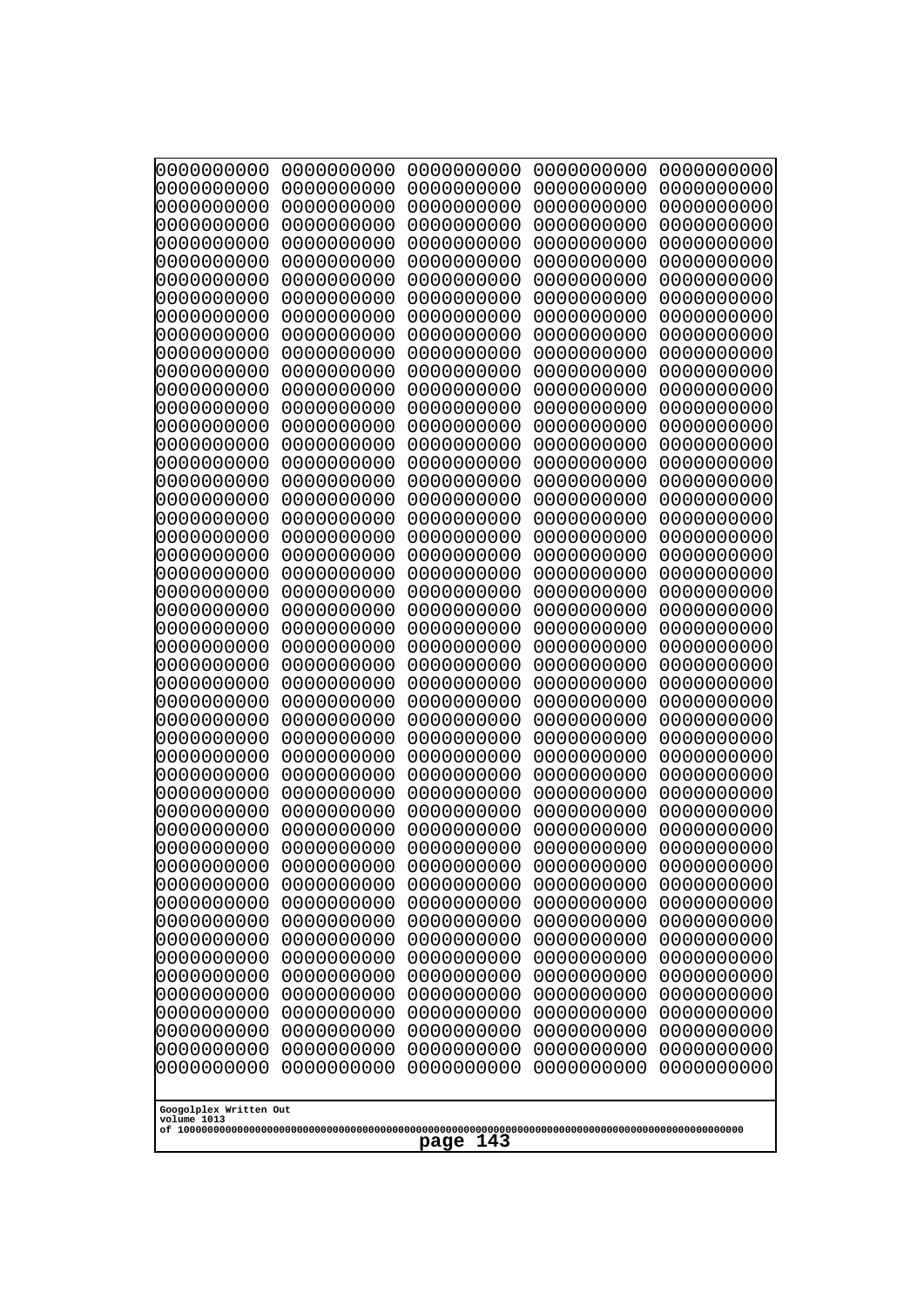| 0000000000                                                                                                                                                                                                                                                             | 0000000000 | 0000000000 | 0000000000 | 0000000000 |
|------------------------------------------------------------------------------------------------------------------------------------------------------------------------------------------------------------------------------------------------------------------------|------------|------------|------------|------------|
| 0000000000                                                                                                                                                                                                                                                             | 0000000000 | 0000000000 | 0000000000 | 0000000000 |
| 0000000000                                                                                                                                                                                                                                                             | 0000000000 | 0000000000 | 0000000000 | 0000000000 |
| 0000000000                                                                                                                                                                                                                                                             | 0000000000 | 0000000000 | 0000000000 | 0000000000 |
| 0000000000                                                                                                                                                                                                                                                             | 0000000000 | 0000000000 | 0000000000 | 0000000000 |
| 0000000000                                                                                                                                                                                                                                                             | 0000000000 | 0000000000 | 0000000000 | 0000000000 |
| 0000000000                                                                                                                                                                                                                                                             | 0000000000 | 0000000000 | 0000000000 | 0000000000 |
| 0000000000                                                                                                                                                                                                                                                             | 0000000000 | 0000000000 | 0000000000 | 0000000000 |
| 0000000000                                                                                                                                                                                                                                                             | 0000000000 | 0000000000 | 0000000000 | 0000000000 |
| 0000000000                                                                                                                                                                                                                                                             | 0000000000 | 0000000000 | 0000000000 | 0000000000 |
| 0000000000                                                                                                                                                                                                                                                             | 0000000000 | 0000000000 | 0000000000 | 0000000000 |
| 0000000000                                                                                                                                                                                                                                                             | 0000000000 | 0000000000 | 0000000000 | 0000000000 |
| 0000000000                                                                                                                                                                                                                                                             | 0000000000 | 0000000000 | 0000000000 | 0000000000 |
| 0000000000                                                                                                                                                                                                                                                             | 0000000000 | 0000000000 | 0000000000 | 0000000000 |
| 0000000000                                                                                                                                                                                                                                                             | 0000000000 | 0000000000 | 0000000000 | 0000000000 |
| 0000000000                                                                                                                                                                                                                                                             | 0000000000 | 0000000000 | 0000000000 | 0000000000 |
| 0000000000                                                                                                                                                                                                                                                             | 0000000000 | 0000000000 | 0000000000 | 0000000000 |
| 0000000000                                                                                                                                                                                                                                                             | 0000000000 | 0000000000 | 0000000000 | 0000000000 |
| 0000000000                                                                                                                                                                                                                                                             | 0000000000 | 0000000000 | 0000000000 | 0000000000 |
| 0000000000                                                                                                                                                                                                                                                             | 0000000000 | 0000000000 | 0000000000 | 0000000000 |
| 0000000000                                                                                                                                                                                                                                                             | 0000000000 | 0000000000 | 0000000000 | 0000000000 |
| 0000000000                                                                                                                                                                                                                                                             | 0000000000 | 0000000000 | 0000000000 | 0000000000 |
| 0000000000                                                                                                                                                                                                                                                             | 0000000000 | 0000000000 | 0000000000 | 0000000000 |
| 0000000000                                                                                                                                                                                                                                                             | 0000000000 | 0000000000 | 0000000000 | 0000000000 |
| 0000000000                                                                                                                                                                                                                                                             | 0000000000 | 0000000000 | 0000000000 | 0000000000 |
| 0000000000                                                                                                                                                                                                                                                             | 0000000000 | 0000000000 | 0000000000 | 0000000000 |
| 0000000000                                                                                                                                                                                                                                                             | 0000000000 | 0000000000 | 0000000000 | 0000000000 |
| 0000000000                                                                                                                                                                                                                                                             | 0000000000 | 0000000000 | 0000000000 | 0000000000 |
| 0000000000                                                                                                                                                                                                                                                             | 0000000000 | 0000000000 | 0000000000 | 0000000000 |
| 0000000000                                                                                                                                                                                                                                                             | 0000000000 | 0000000000 | 0000000000 | 0000000000 |
| 0000000000                                                                                                                                                                                                                                                             | 0000000000 | 0000000000 | 0000000000 | 0000000000 |
| 0000000000                                                                                                                                                                                                                                                             | 0000000000 | 0000000000 | 0000000000 | 0000000000 |
| 0000000000                                                                                                                                                                                                                                                             | 0000000000 | 0000000000 | 0000000000 | 0000000000 |
| 0000000000                                                                                                                                                                                                                                                             | 0000000000 | 0000000000 | 0000000000 | 0000000000 |
| 0000000000                                                                                                                                                                                                                                                             | 0000000000 | 0000000000 | 0000000000 | 0000000000 |
| 0000000000                                                                                                                                                                                                                                                             | 0000000000 | 0000000000 | 0000000000 | 0000000000 |
| 0000000000                                                                                                                                                                                                                                                             | 0000000000 | 0000000000 | 0000000000 | 0000000000 |
| 0000000000                                                                                                                                                                                                                                                             | 0000000000 | 0000000000 | 0000000000 | 0000000000 |
| 0000000000                                                                                                                                                                                                                                                             | 0000000000 | 0000000000 | 0000000000 | 0000000000 |
| 0000000000                                                                                                                                                                                                                                                             | 0000000000 | 0000000000 | 0000000000 | 0000000000 |
| 0000000000                                                                                                                                                                                                                                                             | 0000000000 | 0000000000 | 0000000000 | 0000000000 |
| 0000000000                                                                                                                                                                                                                                                             | 0000000000 | 0000000000 | 0000000000 | 0000000000 |
| 0000000000                                                                                                                                                                                                                                                             | 0000000000 | 0000000000 | 0000000000 | 0000000000 |
| 0000000000                                                                                                                                                                                                                                                             | 0000000000 | 0000000000 | 0000000000 | 0000000000 |
| 0000000000                                                                                                                                                                                                                                                             | 0000000000 | 0000000000 | 0000000000 | 0000000000 |
| 0000000000                                                                                                                                                                                                                                                             | 0000000000 | 0000000000 | 0000000000 | 0000000000 |
| 0000000000                                                                                                                                                                                                                                                             | 0000000000 | 0000000000 | 0000000000 | 0000000000 |
| 0000000000<br>0000000000<br>0000000000<br>0000000000<br>0000000000<br>0000000000<br>0000000000<br>0000000000<br>0000000000<br>0000000000<br>0000000000<br>0000000000<br>0000000000<br>0000000000<br>0000000000<br>Googolplex Written Out<br>volume 1013<br>144<br>page |            |            |            |            |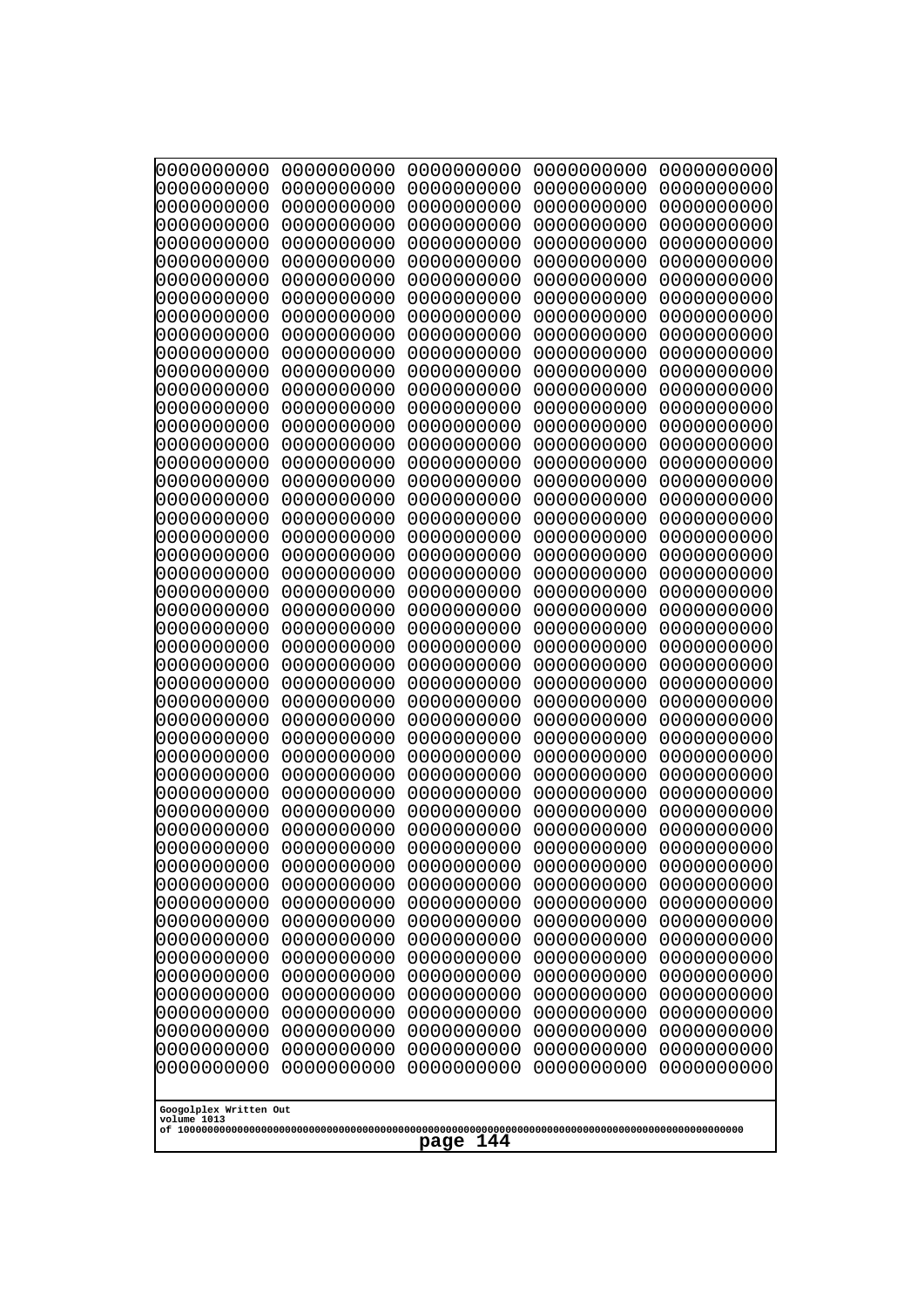| 10000000000<br>0000000000 | 0000000000<br>0000000000 | 0000000000<br>0000000000 | 0000000000<br>0000000000 | 0000000000<br>0000000000 |
|---------------------------|--------------------------|--------------------------|--------------------------|--------------------------|
| 0000000000                | 0000000000               | 0000000000               | 0000000000               | 0000000000               |
| 0000000000                | 0000000000               | 0000000000               | 0000000000               | 0000000000               |
| 0000000000<br>0000000000  | 0000000000<br>0000000000 | 0000000000               | 0000000000<br>0000000000 | 0000000000               |
| 0000000000                | 0000000000               | 0000000000<br>0000000000 | 0000000000               | 0000000000<br>0000000000 |
| 0000000000                | 0000000000               | 0000000000               | 0000000000               | 0000000000               |
| 0000000000                | 0000000000               | 0000000000               | 0000000000               | 0000000000               |
| 0000000000<br>0000000000  | 0000000000<br>0000000000 | 0000000000<br>0000000000 | 0000000000<br>0000000000 | 0000000000<br>0000000000 |
| 0000000000                | 0000000000               | 0000000000               | 0000000000               | 0000000000               |
| 0000000000                | 0000000000               | 0000000000               | 0000000000               | 0000000000               |
| 0000000000                | 0000000000               | 0000000000               | 0000000000               | 0000000000               |
| 0000000000<br>0000000000  | 0000000000<br>0000000000 | 0000000000<br>0000000000 | 0000000000<br>0000000000 | 0000000000<br>0000000000 |
| 0000000000                | 0000000000               | 0000000000               | 0000000000               | 0000000000               |
| 0000000000                | 0000000000               | 0000000000               | 0000000000               | 0000000000               |
| 0000000000<br>0000000000  | 0000000000<br>0000000000 | 0000000000<br>0000000000 | 0000000000<br>0000000000 | 0000000000<br>0000000000 |
| 0000000000                | 0000000000               | 0000000000               | 0000000000               | 0000000000               |
| 0000000000                | 0000000000               | 0000000000               | 0000000000               | 0000000000               |
| 0000000000                | 0000000000               | 0000000000               | 0000000000               | 0000000000               |
| 0000000000<br>0000000000  | 0000000000<br>0000000000 | 0000000000<br>0000000000 | 0000000000<br>0000000000 | 0000000000<br>0000000000 |
| 0000000000                | 0000000000               | 0000000000               | 0000000000               | 0000000000               |
| 0000000000                | 0000000000               | 0000000000               | 0000000000               | 0000000000               |
| 0000000000<br>0000000000  | 0000000000<br>0000000000 | 0000000000<br>0000000000 | 0000000000<br>0000000000 | 0000000000<br>0000000000 |
| 0000000000                | 0000000000               | 0000000000               | 0000000000               | 0000000000               |
| 0000000000                | 0000000000               | 0000000000               | 0000000000               | 0000000000               |
| 0000000000                | 0000000000               | 0000000000               | 0000000000               | 0000000000               |
| 0000000000<br>0000000000  | 0000000000<br>0000000000 | 0000000000<br>0000000000 | 0000000000<br>0000000000 | 0000000000<br>0000000000 |
| 0000000000                | 0000000000               | 0000000000               | 0000000000               | 0000000000               |
| 0000000000                | 0000000000               | 0000000000               | 0000000000               | 0000000000               |
| 0000000000<br>0000000000  | 0000000000<br>0000000000 | 0000000000<br>0000000000 | 0000000000<br>0000000000 | 0000000000<br>0000000000 |
| 0000000000                | 0000000000               | 0000000000               | 0000000000               | 0000000000               |
| 0000000000                | 0000000000               | 0000000000               | 0000000000               | 0000000000               |
| 0000000000<br>0000000000  | 0000000000               | 0000000000               | 0000000000               | 0000000000               |
| 0000000000                | 0000000000<br>0000000000 | 0000000000<br>0000000000 | 0000000000<br>0000000000 | 0000000000<br>0000000000 |
| 0000000000                | 0000000000               | 0000000000               | 0000000000               | 0000000000               |
| 0000000000                | 0000000000               | 0000000000               | 0000000000               | 0000000000               |
| 0000000000<br>0000000000  | 0000000000<br>0000000000 | 0000000000<br>0000000000 | 0000000000<br>0000000000 | 0000000000<br>0000000000 |
| 0000000000                | 0000000000               | 0000000000               | 0000000000               | 0000000000               |
| 0000000000                | 0000000000               | 0000000000               | 0000000000               | 0000000000               |
| 0000000000                | 0000000000               | 0000000000               | 0000000000               | 0000000000               |
| Googolplex Written Out    |                          |                          |                          |                          |
| volume 1013               |                          |                          |                          |                          |
| 145<br>page               |                          |                          |                          |                          |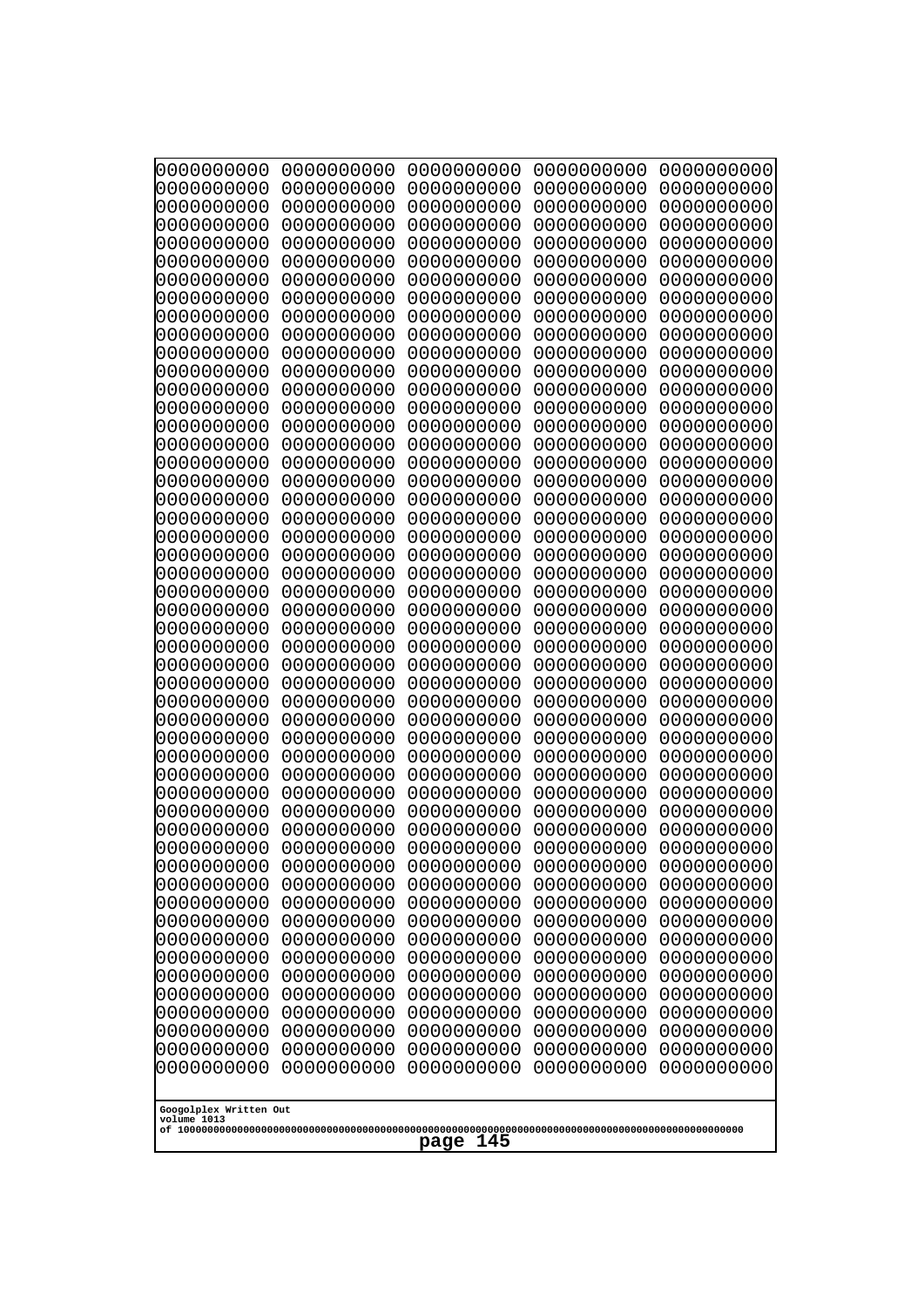| 10000000000<br>0000000000             | 0000000000<br>0000000000 | 0000000000<br>0000000000 | 0000000000<br>0000000000 | 0000000000<br>0000000000 |
|---------------------------------------|--------------------------|--------------------------|--------------------------|--------------------------|
| 0000000000                            | 0000000000               | 0000000000               | 0000000000               | 0000000000               |
| 0000000000                            | 0000000000               | 0000000000               | 0000000000               | 0000000000               |
| 0000000000                            | 0000000000               | 0000000000               | 0000000000               | 0000000000               |
| 0000000000<br>0000000000              | 0000000000<br>0000000000 | 0000000000<br>0000000000 | 0000000000<br>0000000000 | 0000000000<br>0000000000 |
| 0000000000                            | 0000000000               | 0000000000               | 0000000000               | 0000000000               |
| 0000000000                            | 0000000000               | 0000000000               | 0000000000               | 0000000000               |
| 0000000000                            | 0000000000               | 0000000000               | 0000000000               | 0000000000               |
| 0000000000<br>0000000000              | 0000000000<br>0000000000 | 0000000000<br>0000000000 | 0000000000<br>0000000000 | 0000000000               |
| 0000000000                            | 0000000000               | 0000000000               | 0000000000               | 0000000000<br>0000000000 |
| 0000000000                            | 0000000000               | 0000000000               | 0000000000               | 0000000000               |
| 0000000000                            | 0000000000               | 0000000000               | 0000000000               | 0000000000               |
| 0000000000<br>0000000000              | 0000000000<br>0000000000 | 0000000000<br>0000000000 | 0000000000<br>0000000000 | 0000000000<br>0000000000 |
| 0000000000                            | 0000000000               | 0000000000               | 0000000000               | 0000000000               |
| 0000000000                            | 0000000000               | 0000000000               | 0000000000               | 0000000000               |
| 0000000000                            | 0000000000               | 0000000000               | 0000000000               | 0000000000               |
| 0000000000<br>0000000000              | 0000000000<br>0000000000 | 0000000000<br>0000000000 | 0000000000<br>0000000000 | 0000000000<br>0000000000 |
| 0000000000                            | 0000000000               | 0000000000               | 0000000000               | 0000000000               |
| 0000000000                            | 0000000000               | 0000000000               | 0000000000               | 0000000000               |
| 0000000000                            | 0000000000               | 0000000000               | 0000000000               | 0000000000               |
| 0000000000<br>0000000000              | 0000000000<br>0000000000 | 0000000000<br>0000000000 | 0000000000<br>0000000000 | 0000000000<br>0000000000 |
| 0000000000                            | 0000000000               | 0000000000               | 0000000000               | 0000000000               |
| 0000000000                            | 0000000000               | 0000000000               | 0000000000               | 0000000000               |
| 0000000000                            | 0000000000               | 0000000000               | 0000000000               | 0000000000               |
| 0000000000<br>0000000000              | 0000000000<br>0000000000 | 0000000000<br>0000000000 | 0000000000<br>0000000000 | 0000000000<br>0000000000 |
| 0000000000                            | 0000000000               | 0000000000               | 0000000000               | 0000000000               |
| 0000000000                            | 0000000000               | 0000000000               | 0000000000               | 0000000000               |
| 0000000000                            | 0000000000               | 0000000000               | 0000000000               | 0000000000               |
| 0000000000<br>0000000000              | 0000000000<br>0000000000 | 0000000000<br>0000000000 | 0000000000<br>0000000000 | 0000000000<br>0000000000 |
| 0000000000                            | 0000000000               | 0000000000               | 0000000000               | 0000000000               |
| 0000000000                            | 0000000000               | 0000000000               | 0000000000               | 0000000000               |
| 0000000000                            | 0000000000               | 0000000000               | 0000000000               | 0000000000               |
| 0000000000<br>0000000000              | 0000000000<br>0000000000 | 0000000000<br>0000000000 | 0000000000<br>0000000000 | 0000000000<br>0000000000 |
| 0000000000                            | 0000000000               | 0000000000               | 0000000000               | 0000000000               |
| 0000000000                            | 0000000000               | 0000000000               | 0000000000               | 0000000000               |
| 0000000000                            | 0000000000               | 0000000000               | 0000000000               | 0000000000               |
| 0000000000<br>0000000000              | 0000000000<br>0000000000 | 0000000000<br>0000000000 | 0000000000<br>0000000000 | 0000000000<br>0000000000 |
| 0000000000                            | 0000000000               | 0000000000               | 0000000000               | 0000000000               |
| 0000000000                            | 0000000000               | 0000000000               | 0000000000               | 0000000000               |
| 0000000000                            | 0000000000               | 0000000000               | 0000000000               | 0000000000               |
|                                       |                          |                          |                          |                          |
| Googolplex Written Out<br>volume 1013 |                          |                          |                          |                          |
| 146<br>page                           |                          |                          |                          |                          |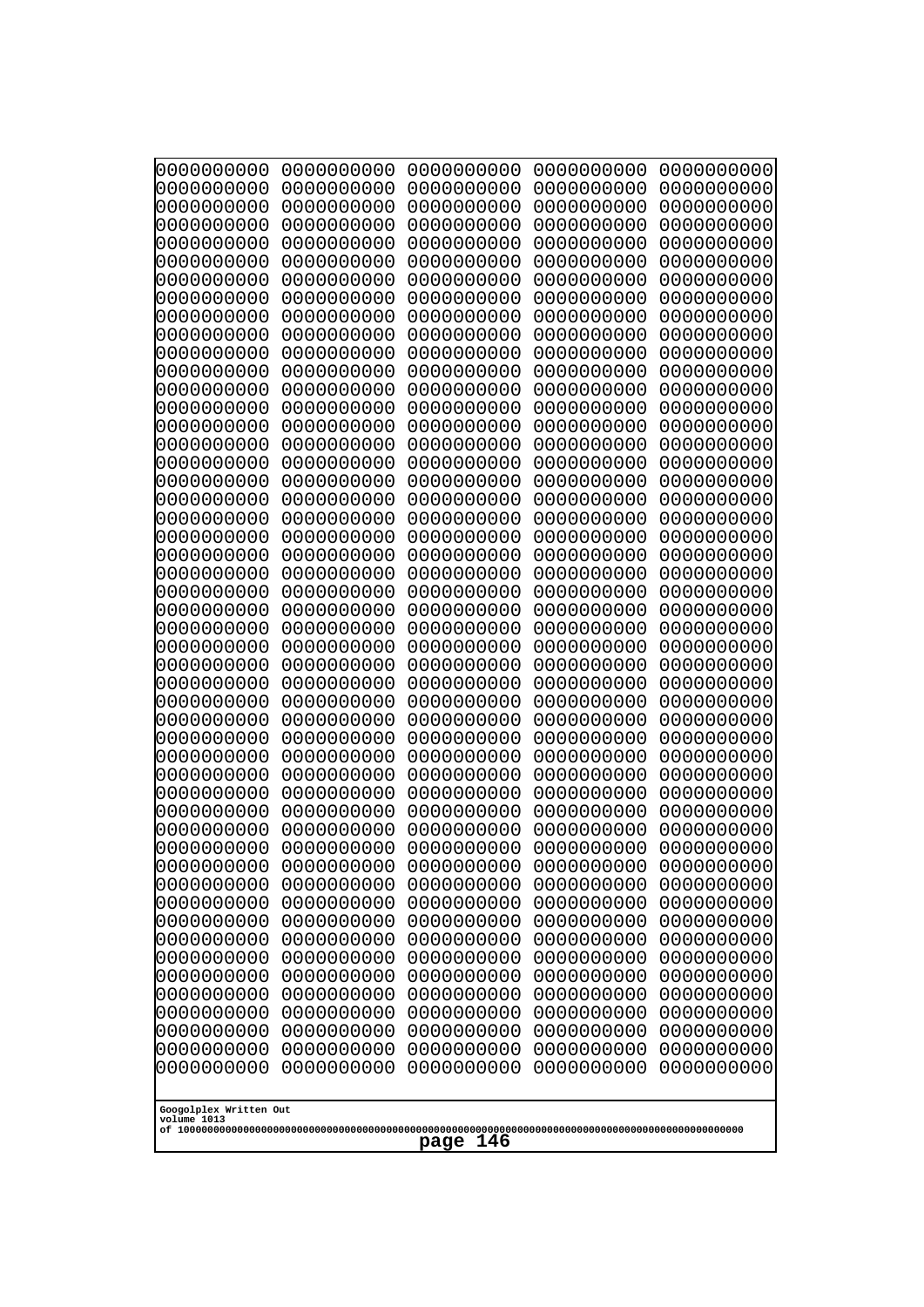| 0000000000               | 0000000000               | 0000000000               | 0000000000               | 0000000000               |
|--------------------------|--------------------------|--------------------------|--------------------------|--------------------------|
| 0000000000<br>0000000000 | 0000000000<br>0000000000 | 0000000000<br>0000000000 | 0000000000<br>0000000000 | 0000000000<br>0000000000 |
| 0000000000               | 0000000000               | 0000000000               | 0000000000               | 0000000000               |
| 0000000000               | 0000000000               | 0000000000               | 0000000000               | 0000000000               |
| 0000000000               | 0000000000               | 0000000000               | 0000000000               | 0000000000               |
| 0000000000<br>0000000000 | 0000000000<br>0000000000 | 0000000000<br>0000000000 | 0000000000<br>0000000000 | 0000000000<br>0000000000 |
| 0000000000               | 0000000000               | 0000000000               | 0000000000               | 0000000000               |
| 0000000000               | 0000000000               | 0000000000               | 0000000000               | 0000000000               |
| 0000000000<br>0000000000 | 0000000000<br>0000000000 | 0000000000<br>0000000000 | 0000000000<br>0000000000 | 0000000000               |
| 0000000000               | 0000000000               | 0000000000               | 0000000000               | 0000000000<br>0000000000 |
| 0000000000               | 0000000000               | 0000000000               | 0000000000               | 0000000000               |
| 0000000000               | 0000000000               | 0000000000               | 0000000000               | 0000000000               |
| 0000000000<br>0000000000 | 0000000000<br>0000000000 | 0000000000<br>0000000000 | 0000000000<br>0000000000 | 0000000000<br>0000000000 |
| 0000000000               | 0000000000               | 0000000000               | 0000000000               | 0000000000               |
| 0000000000               | 0000000000               | 0000000000               | 0000000000               | 0000000000               |
| 0000000000<br>0000000000 | 0000000000<br>0000000000 | 0000000000<br>0000000000 | 0000000000<br>0000000000 | 0000000000<br>0000000000 |
| 0000000000               | 0000000000               | 0000000000               | 0000000000               | 0000000000               |
| 0000000000               | 0000000000               | 0000000000               | 0000000000               | 0000000000               |
| 0000000000               | 0000000000               | 0000000000               | 0000000000               | 0000000000               |
| 0000000000<br>0000000000 | 0000000000<br>0000000000 | 0000000000<br>0000000000 | 0000000000<br>0000000000 | 0000000000<br>0000000000 |
| 0000000000               | 0000000000               | 0000000000               | 0000000000               | 0000000000               |
| 0000000000               | 0000000000               | 0000000000               | 0000000000               | 0000000000               |
| 0000000000<br>0000000000 | 0000000000<br>0000000000 | 0000000000<br>0000000000 | 0000000000<br>0000000000 | 0000000000<br>0000000000 |
| 0000000000               | 0000000000               | 0000000000               | 0000000000               | 0000000000               |
| 0000000000               | 0000000000               | 0000000000               | 0000000000               | 0000000000               |
| 0000000000<br>0000000000 | 0000000000<br>0000000000 | 0000000000<br>0000000000 | 0000000000<br>0000000000 | 0000000000<br>0000000000 |
| 0000000000               | 0000000000               | 0000000000               | 0000000000               | 0000000000               |
| 0000000000               | 0000000000               | 0000000000               | 0000000000               | 0000000000               |
| 0000000000               | 0000000000               | 0000000000               | 0000000000               | 0000000000               |
| 0000000000<br>0000000000 | 0000000000<br>0000000000 | 0000000000<br>0000000000 | 0000000000<br>0000000000 | 0000000000<br>0000000000 |
| 0000000000               | 0000000000               | 0000000000               | 0000000000               | 0000000000               |
| 0000000000               | 0000000000               | 0000000000               | 0000000000               | 0000000000               |
| 0000000000<br>0000000000 | 0000000000<br>0000000000 | 0000000000<br>0000000000 | 0000000000<br>0000000000 | 0000000000<br>0000000000 |
| 0000000000               | 0000000000               | 0000000000               | 0000000000               | 0000000000               |
| 0000000000               | 0000000000               | 0000000000               | 0000000000               | 0000000000               |
| 0000000000<br>0000000000 | 0000000000<br>0000000000 | 0000000000<br>0000000000 | 0000000000<br>0000000000 | 0000000000<br>0000000000 |
| 0000000000               | 0000000000               | 0000000000               | 0000000000               | 0000000000               |
| 0000000000               | 0000000000               | 0000000000               | 0000000000               | 0000000000               |
| 0000000000               | 0000000000               | 0000000000               | 0000000000               | 0000000000               |
| Googolplex Written Out   |                          |                          |                          |                          |
| volume 1013              |                          |                          |                          |                          |
| 147<br>page              |                          |                          |                          |                          |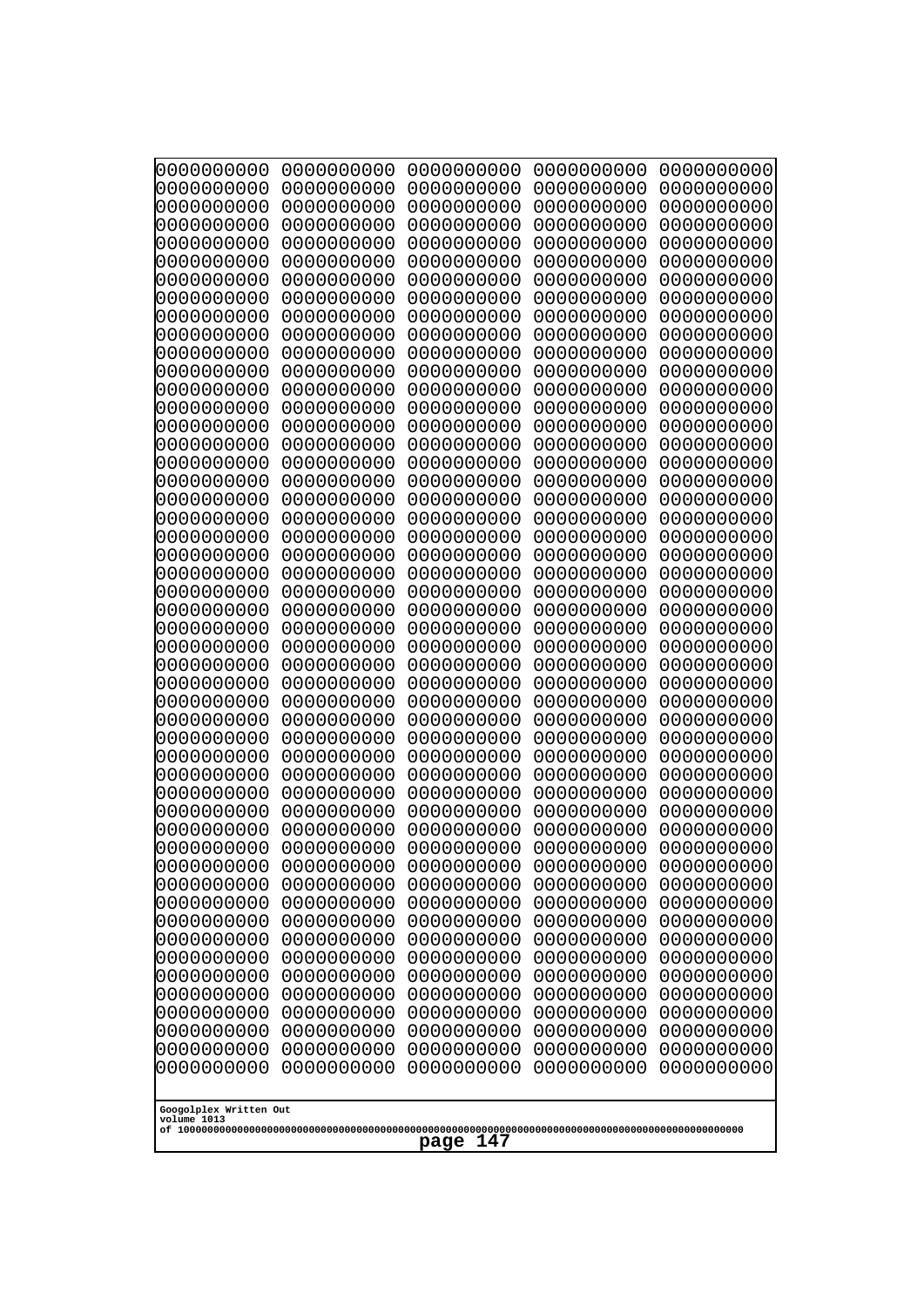| 10000000000<br>0000000000             | 0000000000<br>0000000000 | 0000000000<br>0000000000 | 0000000000<br>0000000000 | 0000000000<br>0000000000 |
|---------------------------------------|--------------------------|--------------------------|--------------------------|--------------------------|
| 0000000000                            | 0000000000               | 0000000000               | 0000000000               | 0000000000               |
| 0000000000                            | 0000000000               | 0000000000               | 0000000000               | 0000000000               |
| 0000000000                            | 0000000000               | 0000000000               | 0000000000               | 0000000000               |
| 0000000000<br>0000000000              | 0000000000<br>0000000000 | 0000000000<br>0000000000 | 0000000000<br>0000000000 | 0000000000<br>0000000000 |
| 0000000000                            | 0000000000               | 0000000000               | 0000000000               | 0000000000               |
| 0000000000                            | 0000000000               | 0000000000               | 0000000000               | 0000000000               |
| 0000000000                            | 0000000000               | 0000000000               | 0000000000               | 0000000000               |
| 0000000000<br>0000000000              | 0000000000<br>0000000000 | 0000000000<br>0000000000 | 0000000000<br>0000000000 | 0000000000               |
| 0000000000                            | 0000000000               | 0000000000               | 0000000000               | 0000000000<br>0000000000 |
| 0000000000                            | 0000000000               | 0000000000               | 0000000000               | 0000000000               |
| 0000000000                            | 0000000000               | 0000000000               | 0000000000               | 0000000000               |
| 0000000000                            | 0000000000               | 0000000000               | 0000000000               | 0000000000               |
| 0000000000<br>0000000000              | 0000000000<br>0000000000 | 0000000000<br>0000000000 | 0000000000<br>0000000000 | 0000000000<br>0000000000 |
| 0000000000                            | 0000000000               | 0000000000               | 0000000000               | 0000000000               |
| 0000000000                            | 0000000000               | 0000000000               | 0000000000               | 0000000000               |
| 0000000000                            | 0000000000<br>0000000000 | 0000000000               | 0000000000               | 0000000000               |
| 0000000000<br>0000000000              | 0000000000               | 0000000000<br>0000000000 | 0000000000<br>0000000000 | 0000000000<br>0000000000 |
| 0000000000                            | 0000000000               | 0000000000               | 0000000000               | 0000000000               |
| 0000000000                            | 0000000000               | 0000000000               | 0000000000               | 0000000000               |
| 0000000000                            | 0000000000<br>0000000000 | 0000000000<br>0000000000 | 0000000000<br>0000000000 | 0000000000               |
| 0000000000<br>0000000000              | 0000000000               | 0000000000               | 0000000000               | 0000000000<br>0000000000 |
| 0000000000                            | 0000000000               | 0000000000               | 0000000000               | 0000000000               |
| 0000000000                            | 0000000000               | 0000000000               | 0000000000               | 0000000000               |
| 0000000000<br>0000000000              | 0000000000<br>0000000000 | 0000000000<br>0000000000 | 0000000000<br>0000000000 | 0000000000<br>0000000000 |
| 0000000000                            | 0000000000               | 0000000000               | 0000000000               | 0000000000               |
| 0000000000                            | 0000000000               | 0000000000               | 0000000000               | 0000000000               |
| 0000000000                            | 0000000000               | 0000000000               | 0000000000               | 0000000000               |
| 0000000000<br>0000000000              | 0000000000<br>0000000000 | 0000000000<br>0000000000 | 0000000000<br>0000000000 | 0000000000<br>0000000000 |
| 0000000000                            | 0000000000               | 0000000000               | 0000000000               | 0000000000               |
| 0000000000                            | 0000000000               | 0000000000               | 0000000000               | 0000000000               |
| 0000000000                            | 0000000000               | 0000000000               | 0000000000               | 0000000000               |
| 0000000000                            | 0000000000               | 0000000000               | 0000000000               | 0000000000               |
| 0000000000<br>0000000000              | 0000000000<br>0000000000 | 0000000000<br>0000000000 | 0000000000<br>0000000000 | 0000000000<br>0000000000 |
| 0000000000                            | 0000000000               | 0000000000               | 0000000000               | 0000000000               |
| 0000000000                            | 0000000000               | 0000000000               | 0000000000               | 0000000000               |
| 0000000000<br>0000000000              | 0000000000<br>0000000000 | 0000000000               | 0000000000               | 0000000000               |
| 0000000000                            | 0000000000               | 0000000000<br>0000000000 | 0000000000<br>0000000000 | 0000000000<br>0000000000 |
| 0000000000                            | 0000000000               | 0000000000               | 0000000000               | 0000000000               |
| 0000000000                            | 0000000000               | 0000000000               | 0000000000               | 0000000000               |
|                                       |                          |                          |                          |                          |
| Googolplex Written Out<br>volume 1013 |                          |                          |                          |                          |
| 148<br>page                           |                          |                          |                          |                          |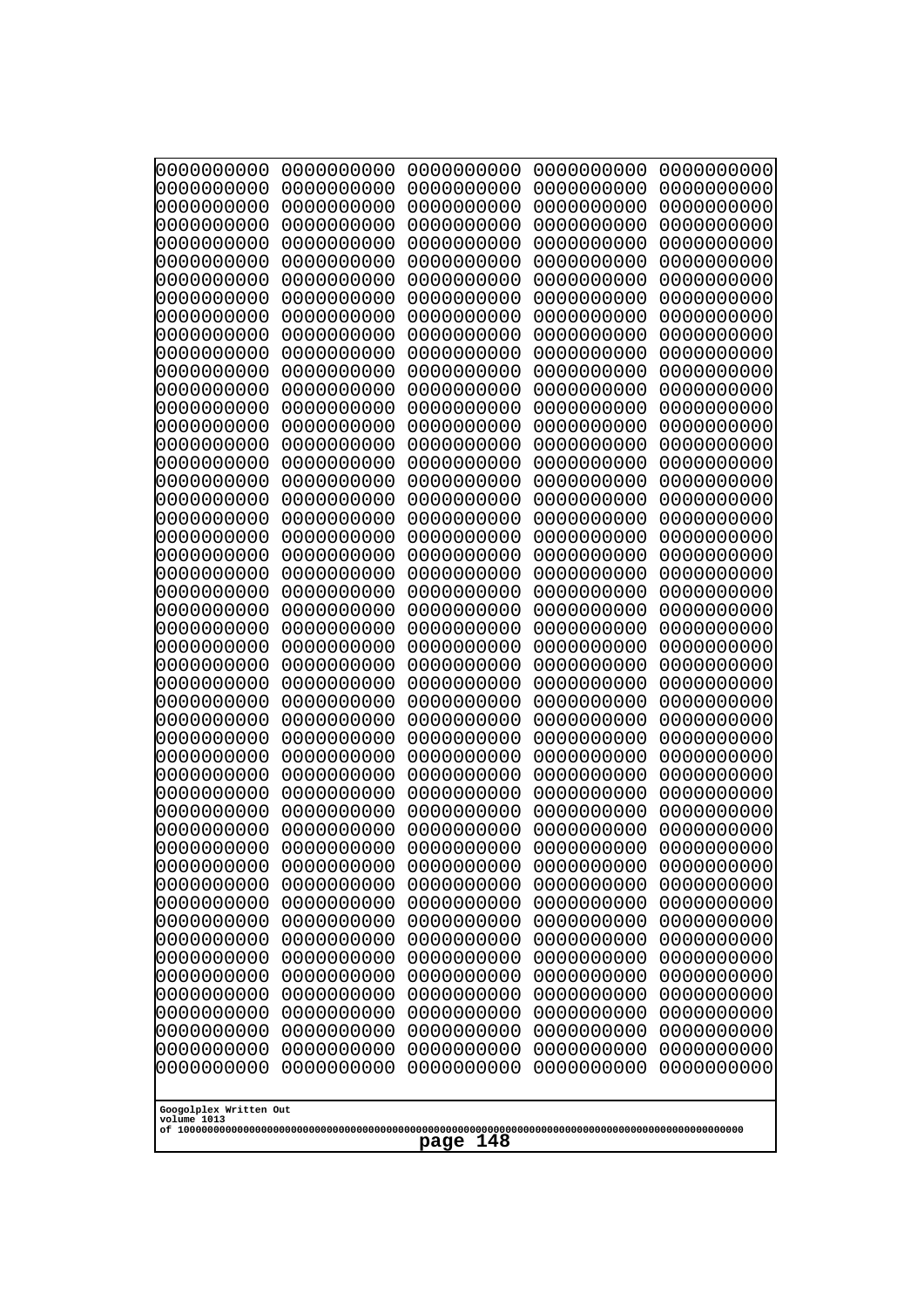| 000000000                | 0000000000               | 0000000000               | 0000000000               | 0000000000               |
|--------------------------|--------------------------|--------------------------|--------------------------|--------------------------|
| 0000000000               | 0000000000               | 0000000000               | 0000000000               | 0000000000               |
| 0000000000               | 0000000000               | 0000000000               | 0000000000               | 0000000000               |
| 0000000000               | 0000000000               | 0000000000               | 0000000000               | 0000000000               |
| 0000000000               | 0000000000               | 0000000000               | 0000000000               | 0000000000               |
| 0000000000               | 0000000000               | 0000000000               | 0000000000               | 0000000000               |
| 0000000000               | 0000000000               | 0000000000               | 0000000000               | 0000000000               |
| 0000000000               | 0000000000               | 0000000000               | 0000000000               | 0000000000               |
| 0000000000               | 0000000000<br>0000000000 | 0000000000<br>0000000000 | 0000000000               | 0000000000               |
| 0000000000<br>0000000000 | 0000000000               | 0000000000               | 0000000000<br>0000000000 | 0000000000<br>0000000000 |
| 0000000000               | 0000000000               | 0000000000               | 0000000000               | 0000000000               |
| 0000000000               | 0000000000               | 0000000000               | 0000000000               | 0000000000               |
| 0000000000               | 0000000000               | 0000000000               | 0000000000               | 0000000000               |
| 0000000000               | 0000000000               | 0000000000               | 0000000000               | 0000000000               |
| 0000000000               | 0000000000               | 0000000000               | 0000000000               | 0000000000               |
| 0000000000               | 0000000000               | 0000000000               | 0000000000               | 0000000000               |
| 0000000000               | 0000000000               | 0000000000               | 0000000000               | 0000000000               |
| 0000000000               | 0000000000               | 0000000000               | 0000000000               | 0000000000               |
| 0000000000               | 0000000000               | 0000000000               | 0000000000               | 0000000000               |
| 0000000000               | 0000000000               | 0000000000               | 0000000000               | 0000000000               |
| 0000000000<br>0000000000 | 0000000000<br>0000000000 | 0000000000<br>0000000000 | 0000000000<br>0000000000 | 0000000000<br>0000000000 |
| 0000000000               | 0000000000               | 0000000000               | 0000000000               | 0000000000               |
| 0000000000               | 0000000000               | 0000000000               | 0000000000               | 0000000000               |
| 0000000000               | 0000000000               | 0000000000               | 0000000000               | 0000000000               |
| 0000000000               | 0000000000               | 0000000000               | 0000000000               | 0000000000               |
| 0000000000               | 0000000000               | 0000000000               | 0000000000               | 0000000000               |
| 0000000000               | 0000000000               | 0000000000               | 0000000000               | 0000000000               |
| 0000000000               | 0000000000               | 0000000000               | 0000000000               | 0000000000               |
| 0000000000               | 0000000000               | 0000000000               | 0000000000               | 0000000000               |
| 0000000000               | 0000000000               | 0000000000               | 0000000000               | 0000000000               |
| 0000000000               | 0000000000               | 0000000000               | 0000000000               | 0000000000               |
| 0000000000<br>0000000000 | 0000000000<br>0000000000 | 0000000000<br>0000000000 | 0000000000<br>0000000000 | 0000000000<br>0000000000 |
| 0000000000               | 0000000000               | 0000000000               | 0000000000               | 0000000000               |
| 0000000000               | 0000000000               | 0000000000               | 0000000000               | 0000000000               |
| 0000000000               | 0000000000               | 0000000000               | 0000000000               | 0000000000               |
| 0000000000               | 0000000000               | 0000000000               | 0000000000               | 0000000000               |
| 0000000000               | 0000000000               | 0000000000               | 0000000000               | 0000000000               |
| 0000000000               | 0000000000               | 0000000000               | 0000000000               | 0000000000               |
| 0000000000               | 0000000000               | 0000000000               | 0000000000               | 0000000000               |
| 0000000000               | 0000000000               | 0000000000               | 0000000000               | 0000000000               |
| 0000000000               | 0000000000               | 0000000000               | 0000000000               | 0000000000               |
| 0000000000               | 0000000000               | 0000000000               | 0000000000               | 0000000000               |
| 0000000000<br>0000000000 | 0000000000<br>0000000000 | 0000000000<br>0000000000 | 0000000000<br>0000000000 | 0000000000<br>0000000000 |
| 0000000000               | 0000000000               | 0000000000               | 0000000000               | 0000000000               |
| 0000000000               | 0000000000               | 0000000000               | 0000000000               | 0000000000               |
| 0000000000               | 0000000000               | 0000000000               | 0000000000               | 0000000000               |
|                          |                          |                          |                          |                          |
| Googolplex Written Out   |                          |                          |                          |                          |
| volume 1013              |                          |                          |                          |                          |
| 149<br>page              |                          |                          |                          |                          |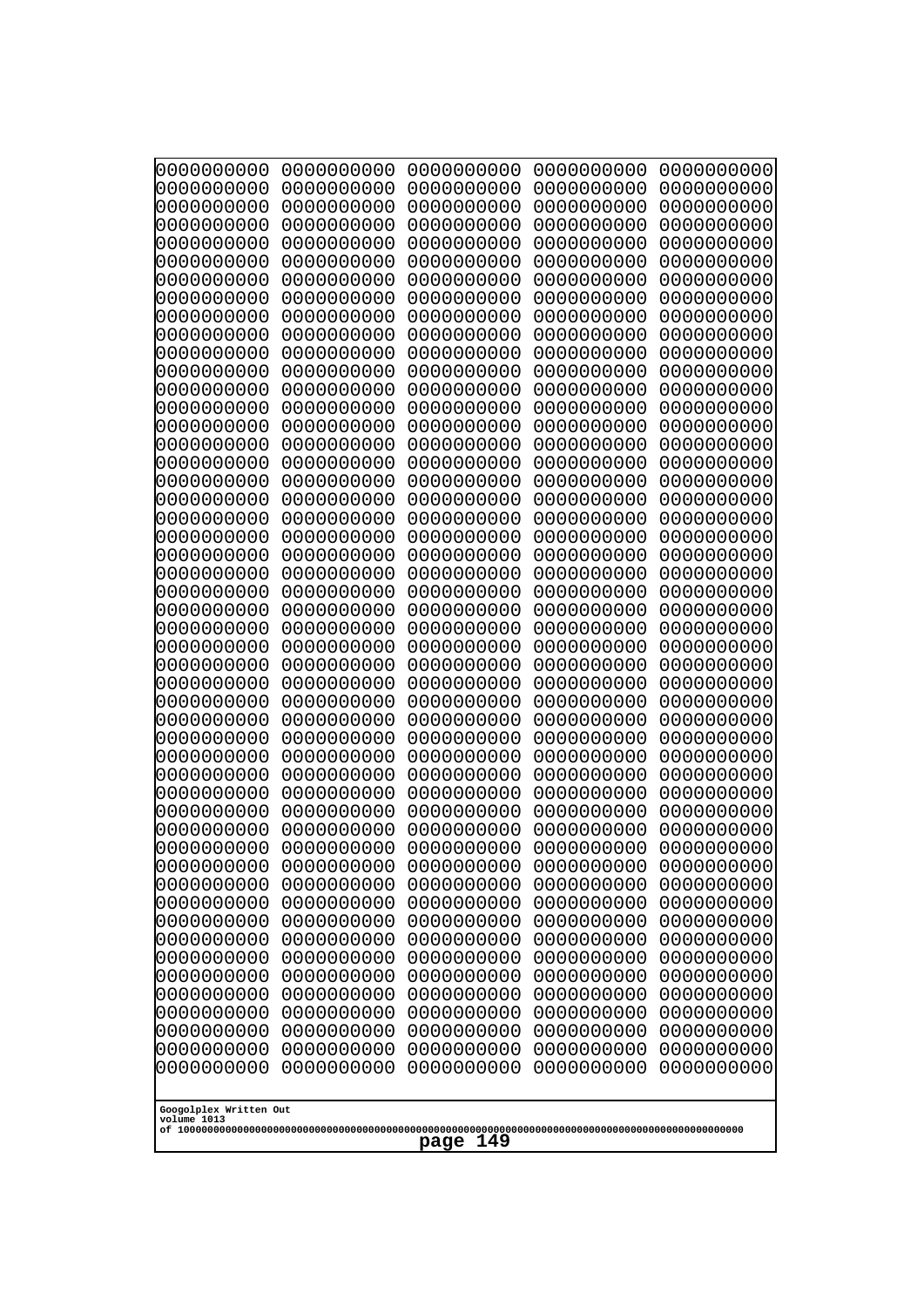| 10000000000                           | 0000000000               | 0000000000               | 0000000000               | 0000000000               |
|---------------------------------------|--------------------------|--------------------------|--------------------------|--------------------------|
| 0000000000<br>0000000000              | 0000000000<br>0000000000 | 0000000000<br>0000000000 | 0000000000<br>0000000000 | 0000000000<br>0000000000 |
| 0000000000                            | 0000000000               | 0000000000               | 0000000000               | 0000000000               |
| 0000000000                            | 0000000000               | 0000000000               | 0000000000               | 0000000000               |
| 0000000000                            | 0000000000               | 0000000000               | 0000000000               | 0000000000               |
| 0000000000<br>0000000000              | 0000000000<br>0000000000 | 0000000000<br>0000000000 | 0000000000<br>0000000000 | 0000000000<br>0000000000 |
| 0000000000                            | 0000000000               | 0000000000               | 0000000000               | 0000000000               |
| 0000000000                            | 0000000000               | 0000000000               | 0000000000               | 0000000000               |
| 0000000000<br>0000000000              | 0000000000<br>0000000000 | 0000000000<br>0000000000 | 0000000000<br>0000000000 | 0000000000<br>0000000000 |
| 0000000000                            | 0000000000               | 0000000000               | 0000000000               | 0000000000               |
| 0000000000                            | 0000000000               | 0000000000               | 0000000000               | 0000000000               |
| 0000000000                            | 0000000000               | 0000000000               | 0000000000               | 0000000000               |
| 0000000000<br>0000000000              | 0000000000<br>0000000000 | 0000000000<br>0000000000 | 0000000000<br>0000000000 | 0000000000<br>0000000000 |
| 0000000000                            | 0000000000               | 0000000000               | 0000000000               | 0000000000               |
| 0000000000                            | 0000000000               | 0000000000               | 0000000000               | 0000000000               |
| 0000000000<br>0000000000              | 0000000000<br>0000000000 | 0000000000<br>0000000000 | 0000000000<br>0000000000 | 0000000000<br>0000000000 |
| 0000000000                            | 0000000000               | 0000000000               | 0000000000               | 0000000000               |
| 0000000000                            | 0000000000               | 0000000000               | 0000000000               | 0000000000               |
| 0000000000                            | 0000000000               | 0000000000               | 0000000000               | 0000000000               |
| 0000000000<br>0000000000              | 0000000000<br>0000000000 | 0000000000<br>0000000000 | 0000000000<br>0000000000 | 0000000000<br>0000000000 |
| 0000000000                            | 0000000000               | 0000000000               | 0000000000               | 0000000000               |
| 0000000000                            | 0000000000               | 0000000000               | 0000000000               | 0000000000               |
| 0000000000<br>0000000000              | 0000000000<br>0000000000 | 0000000000<br>0000000000 | 0000000000<br>0000000000 | 0000000000<br>0000000000 |
| 0000000000                            | 0000000000               | 0000000000               | 0000000000               | 0000000000               |
| 0000000000                            | 0000000000               | 0000000000               | 0000000000               | 0000000000               |
| 0000000000<br>0000000000              | 0000000000               | 0000000000<br>0000000000 | 0000000000               | 0000000000               |
| 0000000000                            | 0000000000<br>0000000000 | 0000000000               | 0000000000<br>0000000000 | 0000000000<br>0000000000 |
| 0000000000                            | 0000000000               | 0000000000               | 0000000000               | 0000000000               |
| 0000000000                            | 0000000000               | 0000000000               | 0000000000               | 0000000000               |
| 0000000000<br>0000000000              | 0000000000<br>0000000000 | 0000000000<br>0000000000 | 0000000000<br>0000000000 | 0000000000<br>0000000000 |
| 0000000000                            | 0000000000               | 0000000000               | 0000000000               | 0000000000               |
| 0000000000                            | 0000000000               | 0000000000               | 0000000000               | 0000000000               |
| 0000000000<br>0000000000              | 0000000000<br>0000000000 | 0000000000<br>0000000000 | 0000000000<br>0000000000 | 0000000000<br>0000000000 |
| 0000000000                            | 0000000000               | 0000000000               | 0000000000               | 0000000000               |
| 0000000000                            | 0000000000               | 0000000000               | 0000000000               | 0000000000               |
| 0000000000                            | 0000000000               | 0000000000               | 0000000000               | 0000000000               |
| 0000000000<br>0000000000              | 0000000000<br>0000000000 | 0000000000<br>0000000000 | 0000000000<br>0000000000 | 0000000000<br>0000000000 |
| 0000000000                            | 0000000000               | 0000000000               | 0000000000               | 0000000000               |
| 0000000000                            | 0000000000               | 0000000000               | 0000000000               | 0000000000               |
|                                       |                          |                          |                          |                          |
| Googolplex Written Out<br>volume 1013 |                          |                          |                          |                          |
| 150<br>page                           |                          |                          |                          |                          |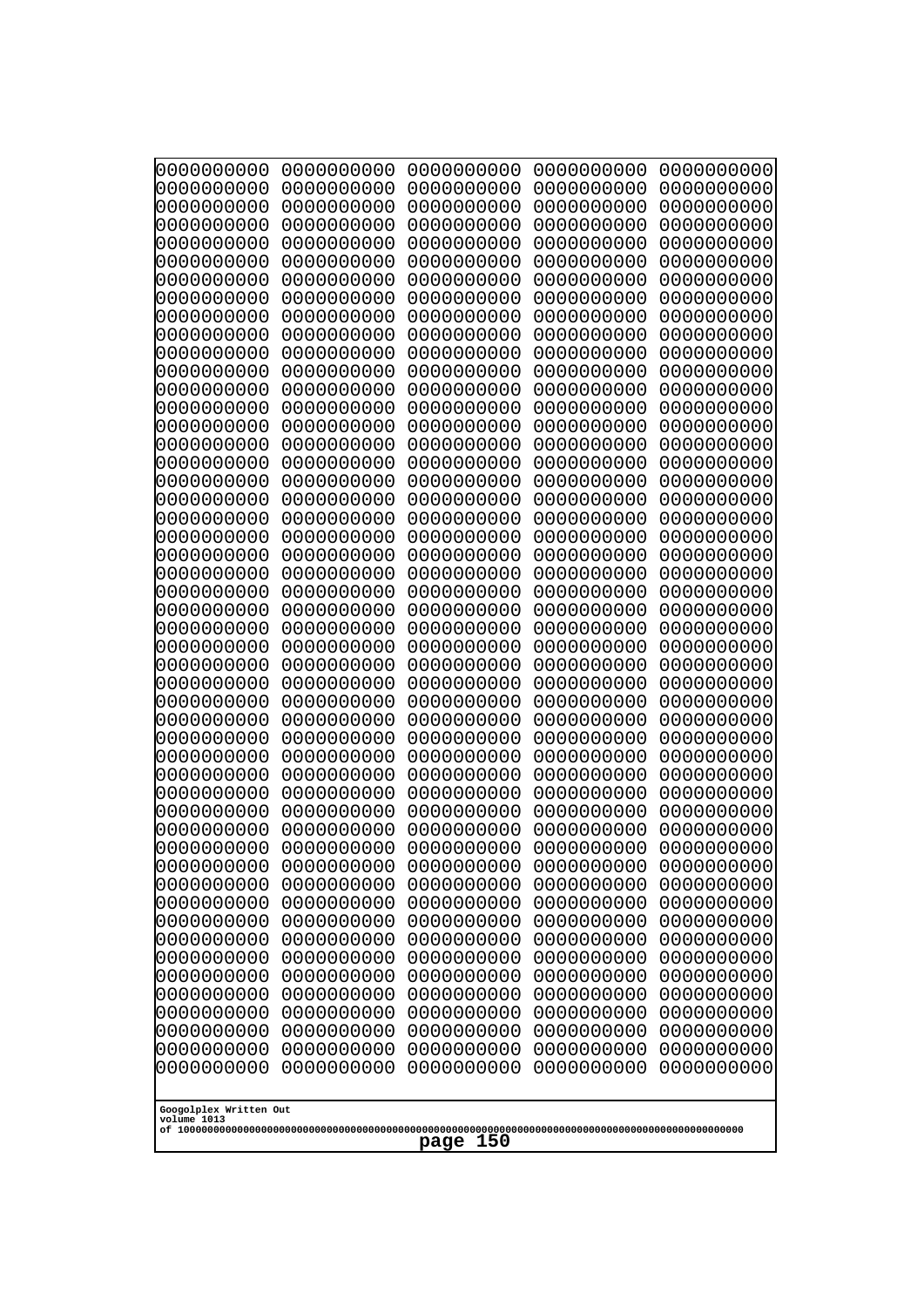| 000000000                             | 0000000000               | 0000000000               | 0000000000               | 0000000000               |
|---------------------------------------|--------------------------|--------------------------|--------------------------|--------------------------|
| 0000000000                            | 0000000000               | 0000000000               | 0000000000               | 0000000000               |
| 0000000000                            | 0000000000               | 0000000000               | 0000000000               | 0000000000               |
| 0000000000                            | 0000000000               | 0000000000               | 0000000000               | 0000000000               |
| 0000000000                            | 0000000000               | 0000000000               | 0000000000               | 0000000000               |
| 0000000000                            | 0000000000               | 0000000000               | 0000000000               | 0000000000               |
| 0000000000<br>0000000000              | 0000000000<br>0000000000 | 0000000000<br>0000000000 | 0000000000<br>0000000000 | 0000000000               |
| 0000000000                            | 0000000000               | 0000000000               | 0000000000               | 0000000000<br>0000000000 |
| 0000000000                            | 0000000000               | 0000000000               | 0000000000               | 0000000000               |
| 0000000000                            | 0000000000               | 0000000000               | 0000000000               | 0000000000               |
| 0000000000                            | 0000000000               | 0000000000               | 0000000000               | 0000000000               |
| 0000000000                            | 0000000000               | 0000000000               | 0000000000               | 0000000000               |
| 0000000000                            | 0000000000               | 0000000000               | 0000000000               | 0000000000               |
| 0000000000                            | 0000000000               | 0000000000               | 0000000000               | 0000000000               |
| 0000000000                            | 0000000000               | 0000000000               | 0000000000               | 0000000000               |
| 0000000000<br>0000000000              | 0000000000<br>0000000000 | 0000000000<br>0000000000 | 0000000000<br>0000000000 | 0000000000<br>0000000000 |
| 0000000000                            | 0000000000               | 0000000000               | 0000000000               | 0000000000               |
| 0000000000                            | 0000000000               | 0000000000               | 0000000000               | 0000000000               |
| 0000000000                            | 0000000000               | 0000000000               | 0000000000               | 0000000000               |
| 0000000000                            | 0000000000               | 0000000000               | 0000000000               | 0000000000               |
| 0000000000                            | 0000000000               | 0000000000               | 0000000000               | 0000000000               |
| 0000000000                            | 0000000000               | 0000000000               | 0000000000               | 0000000000               |
| 0000000000                            | 0000000000               | 0000000000               | 0000000000               | 0000000000               |
| 0000000000<br>0000000000              | 0000000000<br>0000000000 | 0000000000<br>0000000000 | 0000000000<br>0000000000 | 0000000000<br>0000000000 |
| 0000000000                            | 0000000000               | 0000000000               | 0000000000               | 0000000000               |
| 0000000000                            | 0000000000               | 0000000000               | 0000000000               | 0000000000               |
| 0000000000                            | 0000000000               | 0000000000               | 0000000000               | 0000000000               |
| 0000000000                            | 0000000000               | 0000000000               | 0000000000               | 0000000000               |
| 0000000000                            | 0000000000               | 0000000000               | 0000000000               | 0000000000               |
| 0000000000                            | 0000000000               | 0000000000               | 0000000000               | 0000000000               |
| 0000000000                            | 0000000000<br>0000000000 | 0000000000<br>0000000000 | 0000000000               | 0000000000               |
| 0000000000<br>0000000000              | 0000000000               | 0000000000               | 0000000000<br>0000000000 | 0000000000<br>0000000000 |
| 0000000000                            | 0000000000               | 0000000000               | 0000000000               | 0000000000               |
| 0000000000                            | 0000000000               | 0000000000               | 0000000000               | 0000000000               |
| 0000000000                            | 0000000000               | 0000000000               | 0000000000               | 0000000000               |
| 0000000000                            | 0000000000               | 0000000000               | 0000000000               | 0000000000               |
| 0000000000                            | 0000000000               | 0000000000               | 0000000000               | 0000000000               |
| 0000000000                            | 0000000000               | 0000000000               | 0000000000               | 0000000000               |
| 0000000000<br>0000000000              | 0000000000<br>0000000000 | 0000000000<br>0000000000 | 0000000000<br>0000000000 | 0000000000<br>0000000000 |
| 0000000000                            | 0000000000               | 0000000000               | 0000000000               | 0000000000               |
| 0000000000                            | 0000000000               | 0000000000               | 0000000000               | 0000000000               |
| 0000000000                            | 0000000000               | 0000000000               | 0000000000               | 0000000000               |
| 0000000000                            | 0000000000               | 0000000000               | 0000000000               | 0000000000               |
| 0000000000                            | 0000000000               | 0000000000               | 0000000000               | 0000000000               |
| 0000000000                            | 0000000000               | 0000000000               | 0000000000               | 0000000000               |
|                                       |                          |                          |                          |                          |
| Googolplex Written Out<br>volume 1013 |                          |                          |                          |                          |
|                                       |                          | 151<br>page              |                          |                          |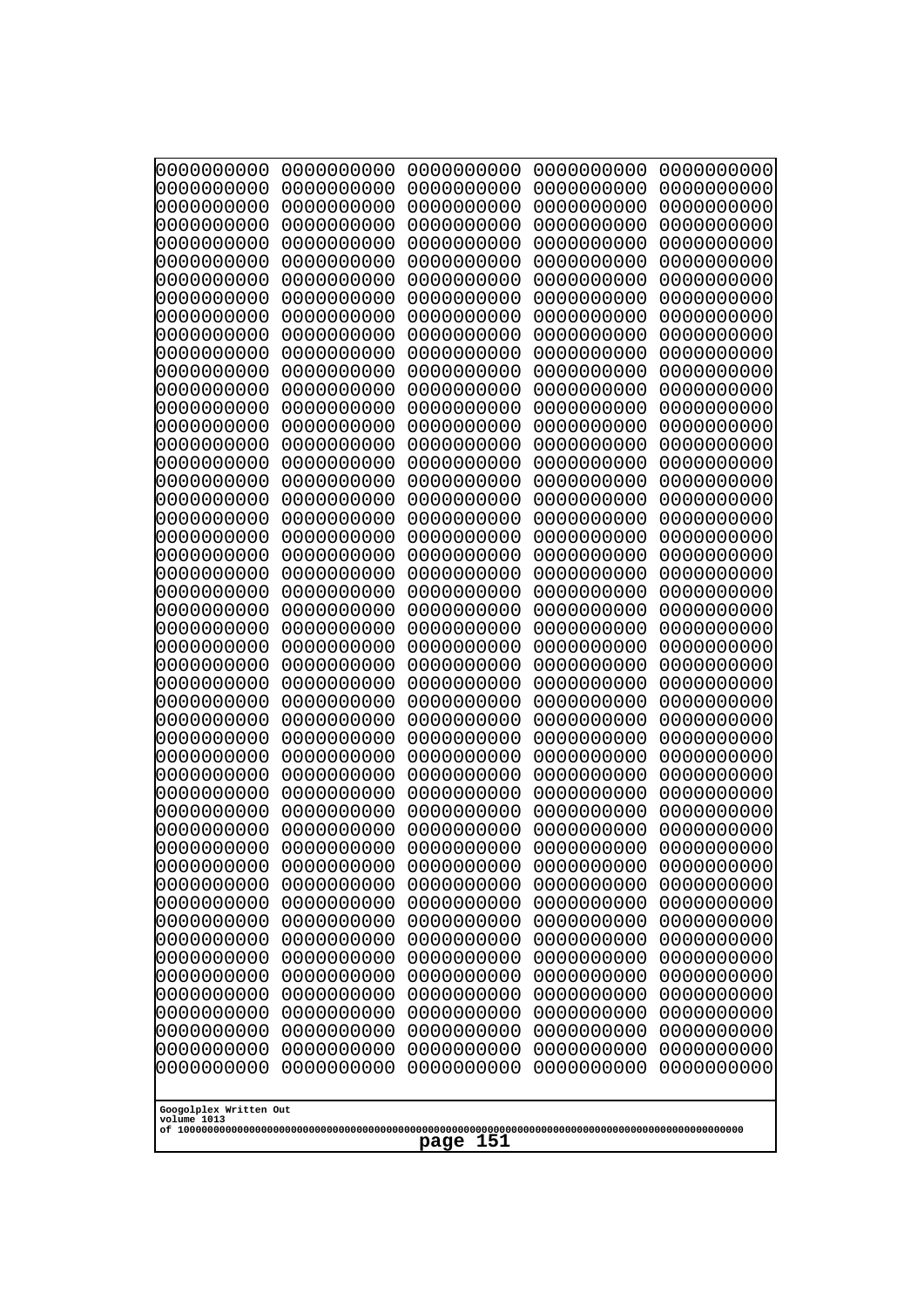| 10000000000<br>0000000000 | 0000000000<br>0000000000 | 0000000000<br>0000000000 | 0000000000<br>0000000000 | 0000000000<br>0000000000 |
|---------------------------|--------------------------|--------------------------|--------------------------|--------------------------|
| 0000000000                | 0000000000               | 0000000000               | 0000000000               | 0000000000               |
| 0000000000                | 0000000000               | 0000000000               | 0000000000               | 0000000000               |
| 0000000000<br>0000000000  | 0000000000<br>0000000000 | 0000000000<br>0000000000 | 0000000000<br>0000000000 | 0000000000<br>0000000000 |
| 0000000000                | 0000000000               | 0000000000               | 0000000000               | 0000000000               |
| 0000000000                | 0000000000               | 0000000000               | 0000000000               | 0000000000               |
| 0000000000<br>0000000000  | 0000000000<br>0000000000 | 0000000000<br>0000000000 | 0000000000<br>0000000000 | 0000000000<br>0000000000 |
| 0000000000                | 0000000000               | 0000000000               | 0000000000               | 0000000000               |
| 0000000000                | 0000000000               | 0000000000               | 0000000000               | 0000000000               |
| 0000000000<br>0000000000  | 0000000000<br>0000000000 | 0000000000<br>0000000000 | 0000000000<br>0000000000 | 0000000000<br>0000000000 |
| 0000000000                | 0000000000               | 0000000000               | 0000000000               | 0000000000               |
| 0000000000                | 0000000000               | 0000000000               | 0000000000               | 0000000000               |
| 0000000000<br>0000000000  | 0000000000<br>0000000000 | 0000000000<br>0000000000 | 0000000000<br>0000000000 | 0000000000<br>0000000000 |
| 0000000000                | 0000000000               | 0000000000               | 0000000000               | 0000000000               |
| 0000000000                | 0000000000               | 0000000000               | 0000000000               | 0000000000               |
| 0000000000                | 0000000000               | 0000000000               | 0000000000               | 0000000000               |
| 0000000000<br>0000000000  | 0000000000<br>0000000000 | 0000000000<br>0000000000 | 0000000000<br>0000000000 | 0000000000<br>0000000000 |
| 0000000000                | 0000000000               | 0000000000               | 0000000000               | 0000000000               |
| 0000000000                | 0000000000               | 0000000000               | 0000000000               | 0000000000               |
| 0000000000<br>0000000000  | 0000000000<br>0000000000 | 0000000000<br>0000000000 | 0000000000<br>0000000000 | 0000000000<br>0000000000 |
| 0000000000                | 0000000000               | 0000000000               | 0000000000               | 0000000000               |
| 0000000000                | 0000000000               | 0000000000               | 0000000000               | 0000000000               |
| 0000000000<br>0000000000  | 0000000000<br>0000000000 | 0000000000<br>0000000000 | 0000000000<br>0000000000 | 0000000000<br>0000000000 |
| 0000000000                | 0000000000               | 0000000000               | 0000000000               | 0000000000               |
| 0000000000                | 0000000000               | 0000000000               | 0000000000               | 0000000000               |
| 0000000000<br>0000000000  | 0000000000<br>0000000000 | 0000000000<br>0000000000 | 0000000000<br>0000000000 | 0000000000<br>0000000000 |
| 0000000000                | 0000000000               | 0000000000               | 0000000000               | 0000000000               |
| 0000000000                | 0000000000               | 0000000000               | 0000000000               | 0000000000               |
| 0000000000<br>0000000000  | 0000000000<br>0000000000 | 0000000000<br>0000000000 | 0000000000<br>0000000000 | 0000000000<br>0000000000 |
| 0000000000                | 0000000000               | 0000000000               | 0000000000               | 0000000000               |
| 0000000000                | 0000000000               | 0000000000               | 0000000000               | 0000000000               |
| 0000000000<br>0000000000  | 0000000000<br>0000000000 | 0000000000<br>0000000000 | 0000000000<br>0000000000 | 0000000000<br>0000000000 |
| 0000000000                | 0000000000               | 0000000000               | 0000000000               | 0000000000               |
| 0000000000                | 0000000000               | 0000000000               | 0000000000               | 0000000000               |
| 0000000000                | 0000000000<br>0000000000 | 0000000000               | 0000000000               | 0000000000               |
| 0000000000<br>0000000000  | 0000000000               | 0000000000<br>0000000000 | 0000000000<br>0000000000 | 0000000000<br>0000000000 |
| 0000000000                | 0000000000               | 0000000000               | 0000000000               | 0000000000               |
| 0000000000                | 0000000000               | 0000000000               | 0000000000               | 0000000000               |
| Googolplex Written Out    |                          |                          |                          |                          |
| volume 1013               |                          |                          |                          |                          |
| 152<br>page               |                          |                          |                          |                          |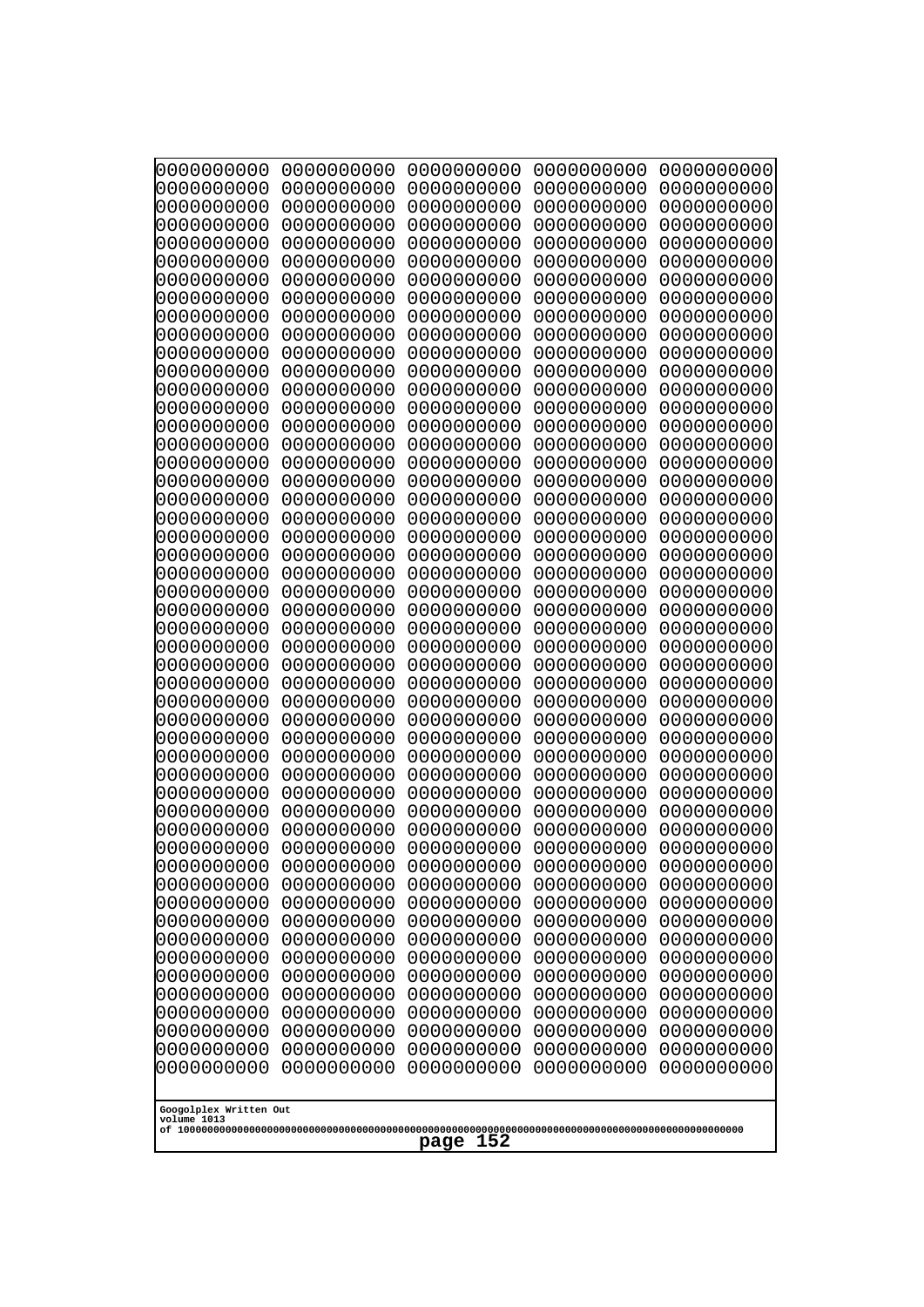| 10000000000<br>0000000000             | 0000000000<br>0000000000 | 0000000000<br>0000000000 | 0000000000<br>0000000000 | 0000000000<br>0000000000 |
|---------------------------------------|--------------------------|--------------------------|--------------------------|--------------------------|
| 0000000000                            | 0000000000               | 0000000000               | 0000000000               | 0000000000               |
| 0000000000                            | 0000000000               | 0000000000               | 0000000000               | 0000000000               |
| 0000000000<br>0000000000              | 0000000000<br>0000000000 | 0000000000<br>0000000000 | 0000000000<br>0000000000 | 0000000000<br>0000000000 |
| 0000000000                            | 0000000000               | 0000000000               | 0000000000               | 0000000000               |
| 0000000000                            | 0000000000               | 0000000000               | 0000000000               | 0000000000               |
| 0000000000<br>0000000000              | 0000000000<br>0000000000 | 0000000000<br>0000000000 | 0000000000<br>0000000000 | 0000000000<br>0000000000 |
| 0000000000                            | 0000000000               | 0000000000               | 0000000000               | 0000000000               |
| 0000000000                            | 0000000000               | 0000000000               | 0000000000               | 0000000000               |
| 0000000000                            | 0000000000               | 0000000000               | 0000000000               | 0000000000               |
| 0000000000<br>0000000000              | 0000000000<br>0000000000 | 0000000000<br>0000000000 | 0000000000<br>0000000000 | 0000000000<br>0000000000 |
| 0000000000                            | 0000000000               | 0000000000               | 0000000000               | 0000000000               |
| 0000000000                            | 0000000000               | 0000000000               | 0000000000               | 0000000000               |
| 0000000000<br>0000000000              | 0000000000<br>0000000000 | 0000000000<br>0000000000 | 0000000000<br>0000000000 | 0000000000<br>0000000000 |
| 0000000000                            | 0000000000               | 0000000000               | 0000000000               | 0000000000               |
| 0000000000                            | 0000000000               | 0000000000               | 0000000000               | 0000000000               |
| 0000000000<br>0000000000              | 0000000000<br>0000000000 | 0000000000<br>0000000000 | 0000000000<br>0000000000 | 0000000000<br>0000000000 |
| 0000000000                            | 0000000000               | 0000000000               | 0000000000               | 0000000000               |
| 0000000000                            | 0000000000               | 0000000000               | 0000000000               | 0000000000               |
| 0000000000<br>0000000000              | 0000000000<br>0000000000 | 0000000000<br>0000000000 | 0000000000<br>0000000000 | 0000000000<br>0000000000 |
| 0000000000                            | 0000000000               | 0000000000               | 0000000000               | 0000000000               |
| 0000000000                            | 0000000000               | 0000000000               | 0000000000               | 0000000000               |
| 0000000000                            | 0000000000<br>0000000000 | 0000000000<br>0000000000 | 0000000000<br>0000000000 | 0000000000               |
| 0000000000<br>0000000000              | 0000000000               | 0000000000               | 0000000000               | 0000000000<br>0000000000 |
| 0000000000                            | 0000000000               | 0000000000               | 0000000000               | 0000000000               |
| 0000000000                            | 0000000000               | 0000000000               | 0000000000               | 0000000000               |
| 0000000000<br>0000000000              | 0000000000<br>0000000000 | 0000000000<br>0000000000 | 0000000000<br>0000000000 | 0000000000<br>0000000000 |
| 0000000000                            | 0000000000               | 0000000000               | 0000000000               | 0000000000               |
| 0000000000                            | 0000000000               | 0000000000               | 0000000000               | 0000000000               |
| 0000000000<br>0000000000              | 0000000000<br>0000000000 | 0000000000<br>0000000000 | 0000000000<br>0000000000 | 0000000000<br>0000000000 |
| 0000000000                            | 0000000000               | 0000000000               | 0000000000               | 0000000000               |
| 0000000000                            | 0000000000               | 0000000000               | 0000000000               | 0000000000               |
| 0000000000<br>0000000000              | 0000000000<br>0000000000 | 0000000000<br>0000000000 | 0000000000<br>0000000000 | 0000000000<br>0000000000 |
| 0000000000                            | 0000000000               | 0000000000               | 0000000000               | 0000000000               |
| 0000000000                            | 0000000000               | 0000000000               | 0000000000               | 0000000000               |
| 0000000000<br>0000000000              | 0000000000<br>0000000000 | 0000000000<br>0000000000 | 0000000000<br>0000000000 | 0000000000<br>0000000000 |
| 0000000000                            | 0000000000               | 0000000000               | 0000000000               | 0000000000               |
| 0000000000                            | 0000000000               | 0000000000               | 0000000000               | 0000000000               |
|                                       |                          |                          |                          |                          |
| Googolplex Written Out<br>volume 1013 |                          |                          |                          |                          |
| 153<br>page                           |                          |                          |                          |                          |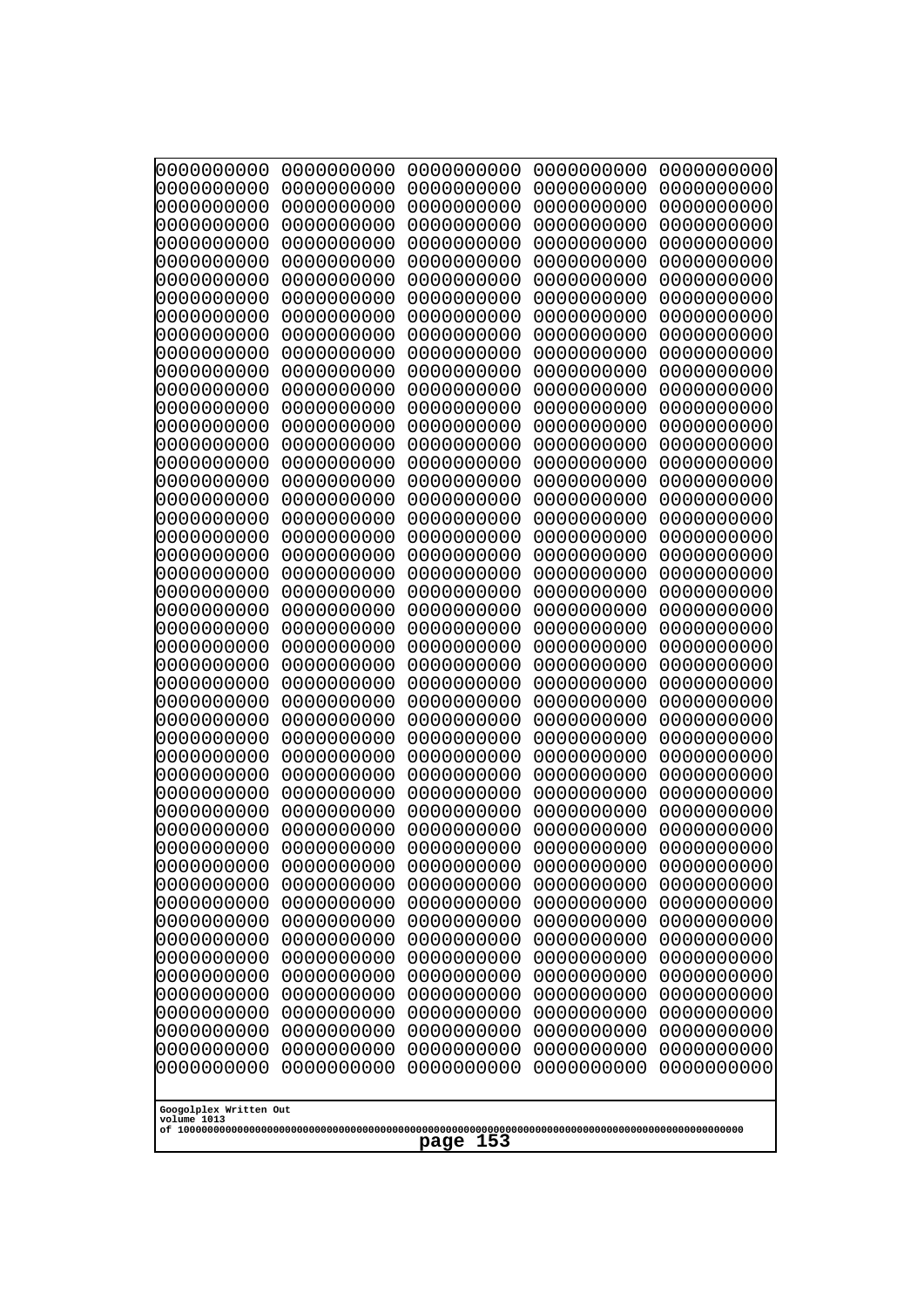| 0000000000                                                                                                                | 0000000000                                                                       | 0000000000                                                                                      | 0000000000                                                                       | 0000000000                                                                       |
|---------------------------------------------------------------------------------------------------------------------------|----------------------------------------------------------------------------------|-------------------------------------------------------------------------------------------------|----------------------------------------------------------------------------------|----------------------------------------------------------------------------------|
| 0000000000                                                                                                                | 0000000000                                                                       | 0000000000                                                                                      | 0000000000                                                                       | 0000000000                                                                       |
| 0000000000                                                                                                                | 0000000000                                                                       | 0000000000                                                                                      | 0000000000                                                                       | 0000000000                                                                       |
| 0000000000                                                                                                                | 0000000000                                                                       | 0000000000                                                                                      | 0000000000                                                                       | 0000000000                                                                       |
| 0000000000                                                                                                                | 0000000000                                                                       | 0000000000                                                                                      | 0000000000                                                                       | 0000000000                                                                       |
| 0000000000                                                                                                                | 0000000000                                                                       | 0000000000                                                                                      | 0000000000                                                                       | 0000000000                                                                       |
| 0000000000                                                                                                                | 0000000000                                                                       | 0000000000                                                                                      | 0000000000                                                                       | 0000000000                                                                       |
| 0000000000                                                                                                                | 0000000000                                                                       | 0000000000                                                                                      | 0000000000                                                                       | 0000000000                                                                       |
| 0000000000                                                                                                                | 0000000000                                                                       | 0000000000                                                                                      | 0000000000                                                                       | 0000000000                                                                       |
| 0000000000                                                                                                                | 0000000000                                                                       | 0000000000                                                                                      | 0000000000                                                                       | 0000000000                                                                       |
| 0000000000                                                                                                                | 0000000000                                                                       | 0000000000                                                                                      | 0000000000                                                                       | 0000000000                                                                       |
| 0000000000                                                                                                                | 0000000000                                                                       | 0000000000                                                                                      | 0000000000                                                                       | 0000000000                                                                       |
| 0000000000                                                                                                                | 0000000000                                                                       | 0000000000                                                                                      | 0000000000                                                                       | 0000000000                                                                       |
| 0000000000                                                                                                                | 0000000000                                                                       | 0000000000                                                                                      | 0000000000                                                                       | 0000000000                                                                       |
| 0000000000                                                                                                                | 0000000000                                                                       | 0000000000                                                                                      | 0000000000                                                                       | 0000000000                                                                       |
| 0000000000                                                                                                                | 0000000000                                                                       | 0000000000                                                                                      | 0000000000                                                                       | 0000000000                                                                       |
| 0000000000                                                                                                                | 0000000000                                                                       | 0000000000                                                                                      | 0000000000                                                                       | 0000000000                                                                       |
| 0000000000                                                                                                                | 0000000000                                                                       | 0000000000                                                                                      | 0000000000                                                                       | 0000000000                                                                       |
| 0000000000                                                                                                                | 0000000000                                                                       | 0000000000                                                                                      | 0000000000                                                                       | 0000000000                                                                       |
| 0000000000                                                                                                                | 0000000000                                                                       | 0000000000                                                                                      | 0000000000                                                                       | 0000000000                                                                       |
| 0000000000                                                                                                                | 0000000000                                                                       | 0000000000                                                                                      | 0000000000                                                                       | 0000000000                                                                       |
| 0000000000                                                                                                                | 0000000000                                                                       | 0000000000                                                                                      | 0000000000                                                                       | 0000000000                                                                       |
| 0000000000                                                                                                                | 0000000000                                                                       | 0000000000                                                                                      | 0000000000                                                                       | 0000000000                                                                       |
| 0000000000                                                                                                                | 0000000000                                                                       | 0000000000                                                                                      | 0000000000                                                                       | 0000000000                                                                       |
| 0000000000                                                                                                                | 0000000000                                                                       | 0000000000                                                                                      | 0000000000                                                                       | 0000000000                                                                       |
| 0000000000                                                                                                                | 0000000000                                                                       | 0000000000                                                                                      | 0000000000                                                                       | 0000000000                                                                       |
| 0000000000                                                                                                                | 0000000000                                                                       | 0000000000                                                                                      | 0000000000                                                                       | 0000000000                                                                       |
| 0000000000                                                                                                                | 0000000000                                                                       | 0000000000                                                                                      | 0000000000                                                                       | 0000000000                                                                       |
| 0000000000                                                                                                                | 0000000000                                                                       | 0000000000                                                                                      | 0000000000                                                                       | 0000000000                                                                       |
| 0000000000                                                                                                                | 0000000000                                                                       | 0000000000                                                                                      | 0000000000                                                                       | 0000000000                                                                       |
| 0000000000                                                                                                                | 0000000000                                                                       | 0000000000                                                                                      | 0000000000                                                                       | 0000000000                                                                       |
| 0000000000                                                                                                                | 0000000000                                                                       | 0000000000                                                                                      | 0000000000                                                                       | 0000000000                                                                       |
| 0000000000                                                                                                                | 0000000000                                                                       | 0000000000                                                                                      | 0000000000                                                                       | 0000000000                                                                       |
| 0000000000                                                                                                                | 0000000000                                                                       | 0000000000                                                                                      | 0000000000                                                                       | 0000000000                                                                       |
| 0000000000                                                                                                                | 0000000000                                                                       | 0000000000                                                                                      | 0000000000                                                                       | 0000000000                                                                       |
| 0000000000                                                                                                                | 0000000000                                                                       | 0000000000                                                                                      | 0000000000                                                                       | 0000000000                                                                       |
| 0000000000                                                                                                                | 0000000000                                                                       | 0000000000                                                                                      | 0000000000                                                                       | 0000000000                                                                       |
| 0000000000                                                                                                                | 0000000000                                                                       | 0000000000                                                                                      | 0000000000                                                                       | 0000000000                                                                       |
| 0000000000                                                                                                                | 0000000000                                                                       | 0000000000                                                                                      | 0000000000                                                                       | 0000000000                                                                       |
| 0000000000                                                                                                                | 0000000000                                                                       | 0000000000                                                                                      | 0000000000                                                                       | 0000000000                                                                       |
| 0000000000                                                                                                                | 0000000000                                                                       | 0000000000                                                                                      | 0000000000                                                                       | 0000000000                                                                       |
| 0000000000                                                                                                                | 0000000000                                                                       | 0000000000                                                                                      | 0000000000                                                                       | 0000000000                                                                       |
| 0000000000                                                                                                                | 0000000000                                                                       | 0000000000                                                                                      | 0000000000                                                                       | 0000000000                                                                       |
| 0000000000                                                                                                                | 0000000000                                                                       | 0000000000                                                                                      | 0000000000                                                                       | 0000000000                                                                       |
| 0000000000<br>0000000000<br>0000000000<br>0000000000<br>0000000000<br>0000000000<br>Googolplex Written Out<br>volume 1013 | 0000000000<br>0000000000<br>0000000000<br>0000000000<br>0000000000<br>0000000000 | 0000000000<br>0000000000<br>0000000000<br>0000000000<br>0000000000<br>0000000000<br>154<br>page | 0000000000<br>0000000000<br>0000000000<br>0000000000<br>0000000000<br>0000000000 | 0000000000<br>0000000000<br>0000000000<br>0000000000<br>0000000000<br>0000000000 |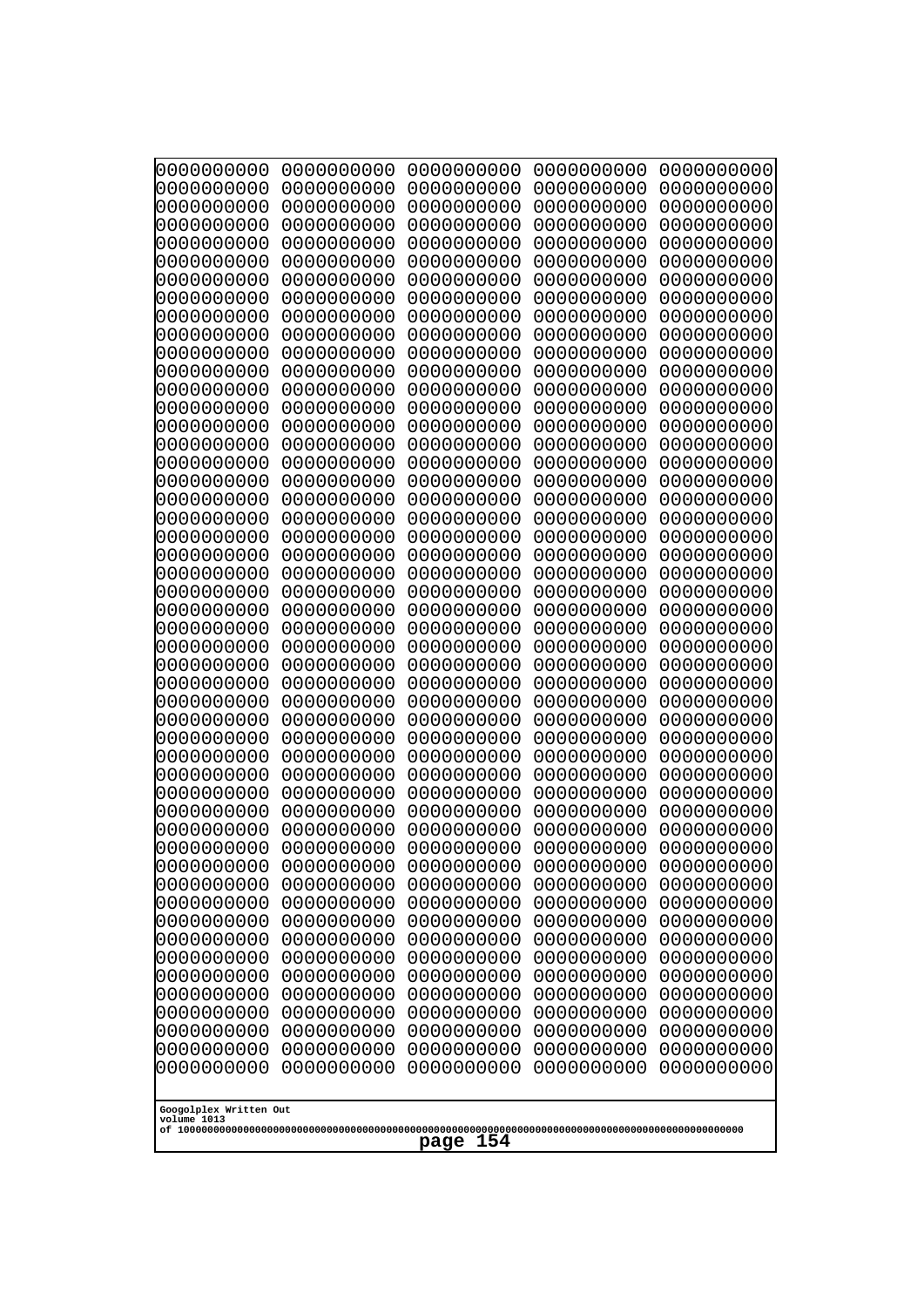| 0000000000                            | 0000000000               | 0000000000               | 0000000000               | 0000000000               |
|---------------------------------------|--------------------------|--------------------------|--------------------------|--------------------------|
| 0000000000<br>0000000000              | 0000000000<br>0000000000 | 0000000000<br>0000000000 | 0000000000<br>0000000000 | 0000000000<br>0000000000 |
| 0000000000                            | 0000000000               | 0000000000               | 0000000000               | 0000000000               |
| 0000000000                            | 0000000000               | 0000000000               | 0000000000               | 0000000000               |
| 0000000000                            | 0000000000               | 0000000000               | 0000000000               | 0000000000               |
| 0000000000                            | 0000000000               | 0000000000               | 0000000000               | 0000000000               |
| 0000000000<br>0000000000              | 0000000000<br>0000000000 | 0000000000<br>0000000000 | 0000000000<br>0000000000 | 0000000000<br>0000000000 |
| 0000000000                            | 0000000000               | 0000000000               | 0000000000               | 0000000000               |
| 0000000000                            | 0000000000               | 0000000000               | 0000000000               | 0000000000               |
| 0000000000                            | 0000000000               | 0000000000               | 0000000000               | 0000000000               |
| 0000000000<br>0000000000              | 0000000000<br>0000000000 | 0000000000<br>0000000000 | 0000000000<br>0000000000 | 0000000000<br>0000000000 |
| 0000000000                            | 0000000000               | 0000000000               | 0000000000               | 0000000000               |
| 0000000000                            | 0000000000               | 0000000000               | 0000000000               | 0000000000               |
| 0000000000                            | 0000000000<br>0000000000 | 0000000000               | 0000000000               | 0000000000               |
| 0000000000<br>0000000000              | 0000000000               | 0000000000<br>0000000000 | 0000000000<br>0000000000 | 0000000000<br>0000000000 |
| 0000000000                            | 0000000000               | 0000000000               | 0000000000               | 0000000000               |
| 0000000000                            | 0000000000               | 0000000000               | 0000000000               | 0000000000               |
| 0000000000<br>0000000000              | 0000000000<br>0000000000 | 0000000000<br>0000000000 | 0000000000<br>0000000000 | 0000000000<br>0000000000 |
| 0000000000                            | 0000000000               | 0000000000               | 0000000000               | 0000000000               |
| 0000000000                            | 0000000000               | 0000000000               | 0000000000               | 0000000000               |
| 0000000000                            | 0000000000               | 0000000000               | 0000000000               | 0000000000               |
| 0000000000<br>0000000000              | 0000000000<br>0000000000 | 0000000000<br>0000000000 | 0000000000<br>0000000000 | 0000000000<br>0000000000 |
| 0000000000                            | 0000000000               | 0000000000               | 0000000000               | 0000000000               |
| 0000000000                            | 0000000000               | 0000000000               | 0000000000               | 0000000000               |
| 0000000000                            | 0000000000               | 0000000000               | 0000000000               | 0000000000               |
| 0000000000<br>0000000000              | 0000000000<br>0000000000 | 0000000000<br>0000000000 | 0000000000<br>0000000000 | 0000000000<br>0000000000 |
| 0000000000                            | 0000000000               | 0000000000               | 0000000000               | 0000000000               |
| 0000000000                            | 0000000000               | 0000000000               | 0000000000               | 0000000000               |
| 0000000000                            | 0000000000               | 0000000000               | 0000000000<br>0000000000 | 0000000000               |
| 0000000000<br>0000000000              | 0000000000<br>0000000000 | 0000000000<br>0000000000 | 0000000000               | 0000000000<br>0000000000 |
| 0000000000                            | 0000000000               | 0000000000               | 0000000000               | 0000000000               |
| 0000000000                            | 0000000000               | 0000000000               | 0000000000               | 0000000000               |
| 0000000000<br>0000000000              | 0000000000<br>0000000000 | 0000000000<br>0000000000 | 0000000000<br>0000000000 | 0000000000<br>0000000000 |
| 0000000000                            | 0000000000               | 0000000000               | 0000000000               | 0000000000               |
| 0000000000                            | 0000000000               | 0000000000               | 0000000000               | 0000000000               |
| 0000000000                            | 0000000000               | 0000000000               | 0000000000               | 0000000000               |
| 0000000000<br>0000000000              | 0000000000<br>0000000000 | 0000000000<br>0000000000 | 0000000000<br>0000000000 | 0000000000<br>0000000000 |
| 0000000000                            | 0000000000               | 0000000000               | 0000000000               | 0000000000               |
| 0000000000                            | 0000000000               | 0000000000               | 0000000000               | 0000000000               |
| 0000000000                            | 0000000000               | 0000000000               | 0000000000               | 0000000000               |
|                                       |                          |                          |                          |                          |
| Googolplex Written Out<br>volume 1013 |                          |                          |                          |                          |
| 155<br>page                           |                          |                          |                          |                          |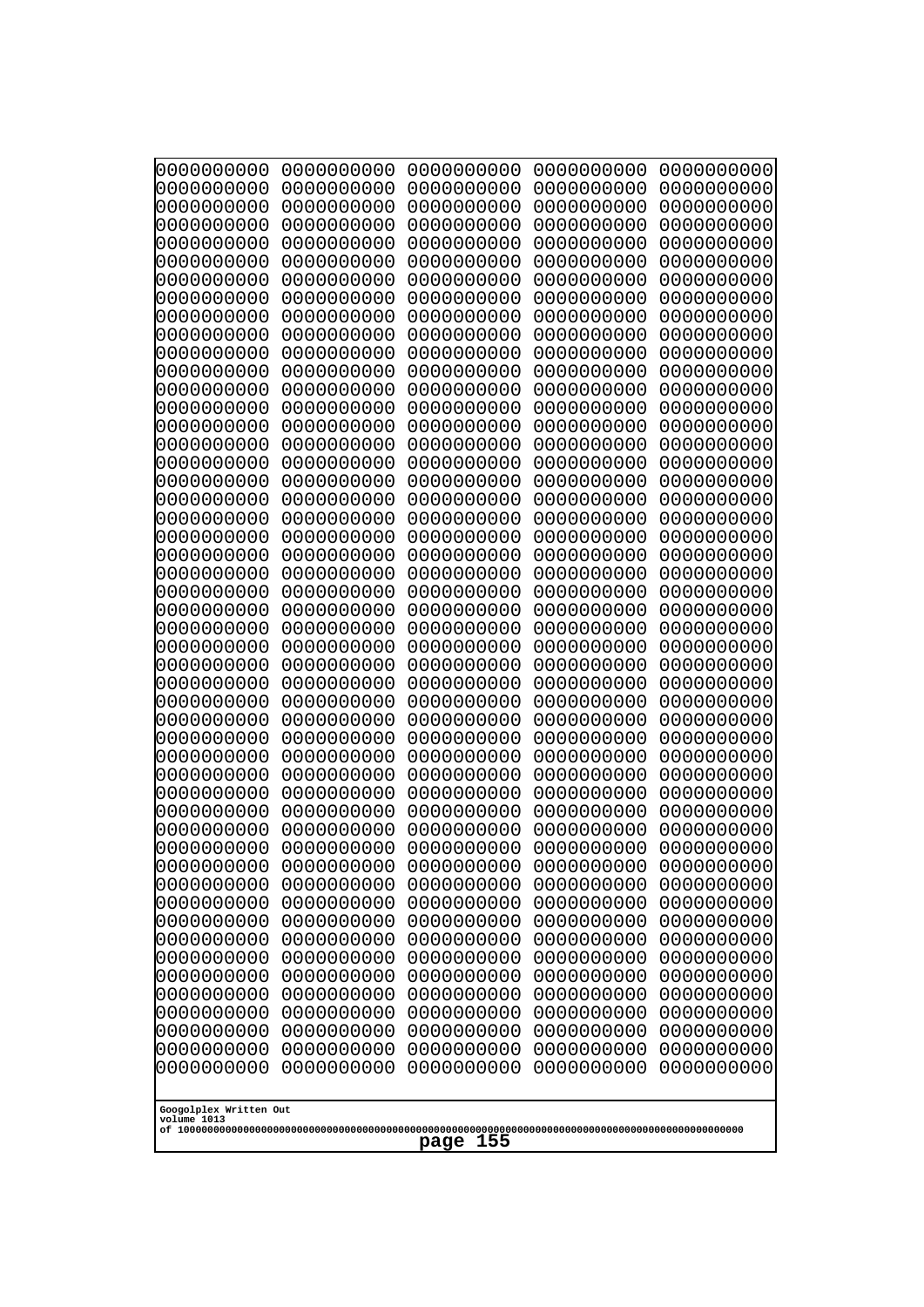| 10000000000<br>0000000000 | 0000000000<br>0000000000 | 0000000000<br>0000000000 | 0000000000<br>0000000000 | 0000000000<br>0000000000 |
|---------------------------|--------------------------|--------------------------|--------------------------|--------------------------|
| 0000000000                | 0000000000               | 0000000000               | 0000000000               | 0000000000               |
| 0000000000                | 0000000000               | 0000000000               | 0000000000               | 0000000000               |
| 0000000000                | 0000000000               | 0000000000               | 0000000000               | 0000000000               |
| 0000000000<br>0000000000  | 0000000000<br>0000000000 | 0000000000<br>0000000000 | 0000000000<br>0000000000 | 0000000000<br>0000000000 |
| 0000000000                | 0000000000               | 0000000000               | 0000000000               | 0000000000               |
| 0000000000                | 0000000000               | 0000000000               | 0000000000               | 0000000000               |
| 0000000000                | 0000000000               | 0000000000               | 0000000000               | 0000000000               |
| 0000000000<br>0000000000  | 0000000000<br>0000000000 | 0000000000<br>0000000000 | 0000000000<br>0000000000 | 0000000000<br>0000000000 |
| 0000000000                | 0000000000               | 0000000000               | 0000000000               | 0000000000               |
| 0000000000                | 0000000000               | 0000000000               | 0000000000               | 0000000000               |
| 0000000000                | 0000000000               | 0000000000               | 0000000000               | 0000000000               |
| 0000000000<br>0000000000  | 0000000000<br>0000000000 | 0000000000<br>0000000000 | 0000000000<br>0000000000 | 0000000000<br>0000000000 |
| 0000000000                | 0000000000               | 0000000000               | 0000000000               | 0000000000               |
| 0000000000                | 0000000000               | 0000000000               | 0000000000               | 0000000000               |
| 0000000000                | 0000000000               | 0000000000               | 0000000000               | 0000000000               |
| 0000000000<br>0000000000  | 0000000000<br>0000000000 | 0000000000<br>0000000000 | 0000000000<br>0000000000 | 0000000000<br>0000000000 |
| 0000000000                | 0000000000               | 0000000000               | 0000000000               | 0000000000               |
| 0000000000                | 0000000000               | 0000000000               | 0000000000               | 0000000000               |
| 0000000000                | 0000000000               | 0000000000               | 0000000000               | 0000000000               |
| 0000000000<br>0000000000  | 0000000000<br>0000000000 | 0000000000<br>0000000000 | 0000000000<br>0000000000 | 0000000000<br>0000000000 |
| 0000000000                | 0000000000               | 0000000000               | 0000000000               | 0000000000               |
| 0000000000                | 0000000000               | 0000000000               | 0000000000               | 0000000000               |
| 0000000000                | 0000000000               | 0000000000               | 0000000000               | 0000000000               |
| 0000000000<br>0000000000  | 0000000000<br>0000000000 | 0000000000<br>0000000000 | 0000000000<br>0000000000 | 0000000000<br>0000000000 |
| 0000000000                | 0000000000               | 0000000000               | 0000000000               | 0000000000               |
| 0000000000                | 0000000000               | 0000000000               | 0000000000               | 0000000000               |
| 0000000000                | 0000000000               | 0000000000               | 0000000000               | 0000000000               |
| 0000000000<br>0000000000  | 0000000000<br>0000000000 | 0000000000<br>0000000000 | 0000000000<br>0000000000 | 0000000000<br>0000000000 |
| 0000000000                | 0000000000               | 0000000000               | 0000000000               | 0000000000               |
| 0000000000                | 0000000000               | 0000000000               | 0000000000               | 0000000000               |
| 0000000000                | 0000000000               | 0000000000               | 0000000000               | 0000000000               |
| 0000000000<br>0000000000  | 0000000000<br>0000000000 | 0000000000<br>0000000000 | 0000000000<br>0000000000 | 0000000000<br>0000000000 |
| 0000000000                | 0000000000               | 0000000000               | 0000000000               | 0000000000               |
| 0000000000                | 0000000000               | 0000000000               | 0000000000               | 0000000000               |
| 0000000000                | 0000000000               | 0000000000               | 0000000000               | 0000000000               |
| 0000000000<br>0000000000  | 0000000000<br>0000000000 | 0000000000<br>0000000000 | 0000000000<br>0000000000 | 0000000000<br>0000000000 |
| 0000000000                | 0000000000               | 0000000000               | 0000000000               | 0000000000               |
| 0000000000                | 0000000000               | 0000000000               | 0000000000               | 0000000000               |
| 0000000000                | 0000000000               | 0000000000               | 0000000000               | 0000000000               |
| Googolplex Written Out    |                          |                          |                          |                          |
| volume 1013               |                          |                          |                          |                          |
| 156<br>page               |                          |                          |                          |                          |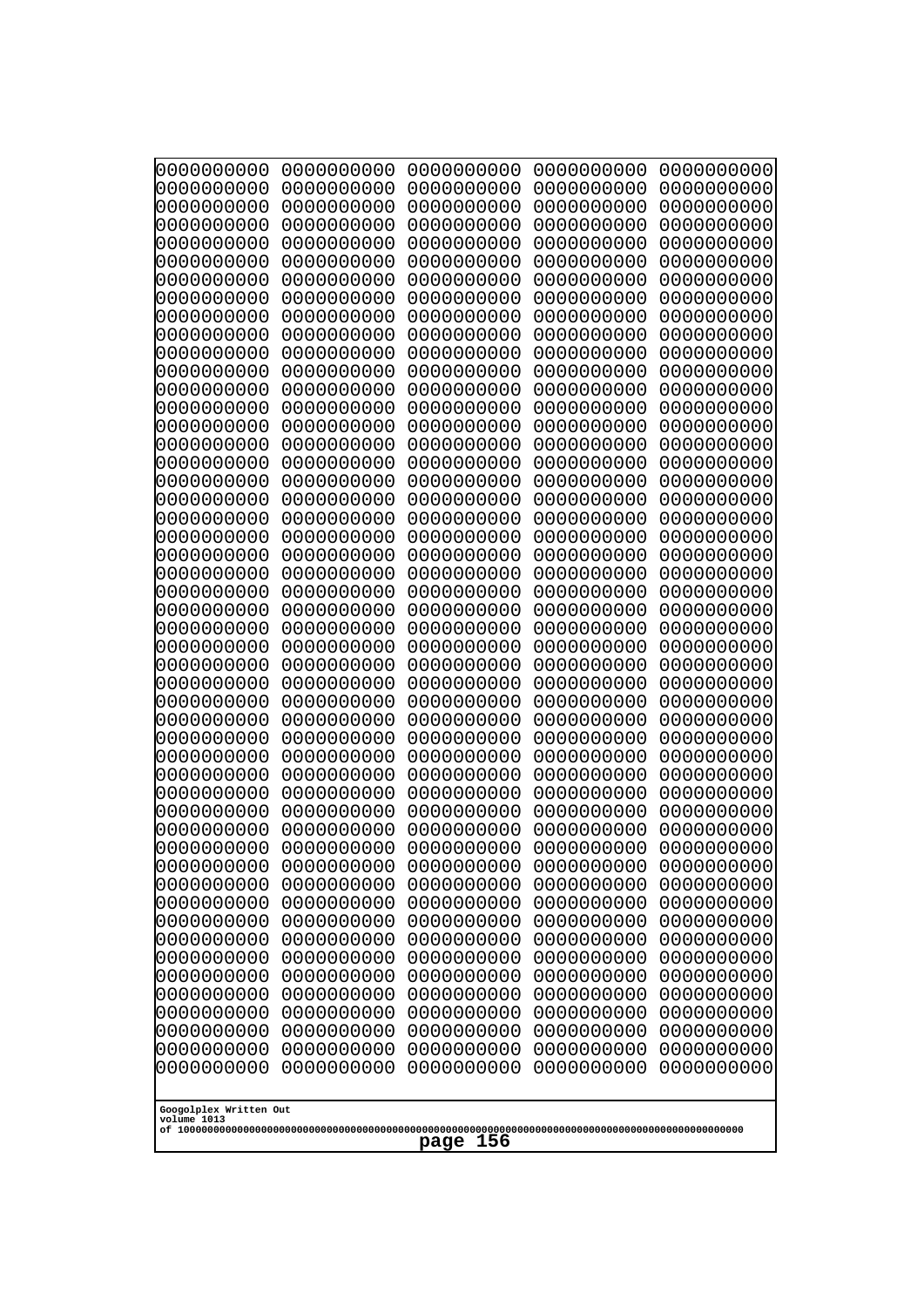| 000000000                             | 0000000000               | 0000000000               | 0000000000               | 0000000000               |  |
|---------------------------------------|--------------------------|--------------------------|--------------------------|--------------------------|--|
| 0000000000                            | 0000000000               | 0000000000               | 0000000000               | 0000000000               |  |
| 0000000000                            | 0000000000               | 0000000000               | 0000000000               | 0000000000               |  |
| 0000000000                            | 0000000000               | 0000000000               | 0000000000               | 0000000000               |  |
| 0000000000                            | 0000000000               | 0000000000               | 0000000000               | 0000000000               |  |
| 0000000000                            | 0000000000               | 0000000000               | 0000000000               | 0000000000               |  |
| 0000000000<br>0000000000              | 0000000000<br>0000000000 | 0000000000<br>0000000000 | 0000000000<br>0000000000 | 0000000000               |  |
| 0000000000                            | 0000000000               | 0000000000               | 0000000000               | 0000000000<br>0000000000 |  |
| 0000000000                            | 0000000000               | 0000000000               | 0000000000               | 0000000000               |  |
| 0000000000                            | 0000000000               | 0000000000               | 0000000000               | 0000000000               |  |
| 0000000000                            | 0000000000               | 0000000000               | 0000000000               | 0000000000               |  |
| 0000000000                            | 0000000000               | 0000000000               | 0000000000               | 0000000000               |  |
| 0000000000                            | 0000000000               | 0000000000               | 0000000000               | 0000000000               |  |
| 0000000000                            | 0000000000               | 0000000000               | 0000000000               | 0000000000               |  |
| 0000000000                            | 0000000000               | 0000000000               | 0000000000               | 0000000000               |  |
| 0000000000<br>0000000000              | 0000000000<br>0000000000 | 0000000000<br>0000000000 | 0000000000<br>0000000000 | 0000000000<br>0000000000 |  |
| 0000000000                            | 0000000000               | 0000000000               | 0000000000               | 0000000000               |  |
| 0000000000                            | 0000000000               | 0000000000               | 0000000000               | 0000000000               |  |
| 0000000000                            | 0000000000               | 0000000000               | 0000000000               | 0000000000               |  |
| 0000000000                            | 0000000000               | 0000000000               | 0000000000               | 0000000000               |  |
| 0000000000                            | 0000000000               | 0000000000               | 0000000000               | 0000000000               |  |
| 0000000000                            | 0000000000               | 0000000000               | 0000000000               | 0000000000               |  |
| 0000000000                            | 0000000000               | 0000000000               | 0000000000               | 0000000000               |  |
| 0000000000<br>0000000000              | 0000000000<br>0000000000 | 0000000000<br>0000000000 | 0000000000<br>0000000000 | 0000000000<br>0000000000 |  |
| 0000000000                            | 0000000000               | 0000000000               | 0000000000               | 0000000000               |  |
| 0000000000                            | 0000000000               | 0000000000               | 0000000000               | 0000000000               |  |
| 0000000000                            | 0000000000               | 0000000000               | 0000000000               | 0000000000               |  |
| 0000000000                            | 0000000000               | 0000000000               | 0000000000               | 0000000000               |  |
| 0000000000                            | 0000000000               | 0000000000               | 0000000000               | 0000000000               |  |
| 0000000000                            | 0000000000               | 0000000000               | 0000000000               | 0000000000               |  |
| 0000000000                            | 0000000000<br>0000000000 | 0000000000<br>0000000000 | 0000000000               | 0000000000               |  |
| 0000000000<br>0000000000              | 0000000000               | 0000000000               | 0000000000<br>0000000000 | 0000000000<br>0000000000 |  |
| 0000000000                            | 0000000000               | 0000000000               | 0000000000               | 0000000000               |  |
| 0000000000                            | 0000000000               | 0000000000               | 0000000000               | 0000000000               |  |
| 0000000000                            | 0000000000               | 0000000000               | 0000000000               | 0000000000               |  |
| 0000000000                            | 0000000000               | 0000000000               | 0000000000               | 0000000000               |  |
| 0000000000                            | 0000000000               | 0000000000               | 0000000000               | 0000000000               |  |
| 0000000000                            | 0000000000               | 0000000000               | 0000000000               | 0000000000               |  |
| 0000000000<br>0000000000              | 0000000000<br>0000000000 | 0000000000<br>0000000000 | 0000000000<br>0000000000 | 0000000000<br>0000000000 |  |
| 0000000000                            | 0000000000               | 0000000000               | 0000000000               | 0000000000               |  |
| 0000000000                            | 0000000000               | 0000000000               | 0000000000               | 0000000000               |  |
| 0000000000                            | 0000000000               | 0000000000               | 0000000000               | 0000000000               |  |
| 0000000000                            | 0000000000               | 0000000000               | 0000000000               | 0000000000               |  |
| 0000000000                            | 0000000000               | 0000000000               | 0000000000               | 0000000000               |  |
| 0000000000                            | 0000000000               | 0000000000               | 0000000000               | 0000000000               |  |
|                                       |                          |                          |                          |                          |  |
| Googolplex Written Out<br>volume 1013 |                          |                          |                          |                          |  |
|                                       | 157<br>page              |                          |                          |                          |  |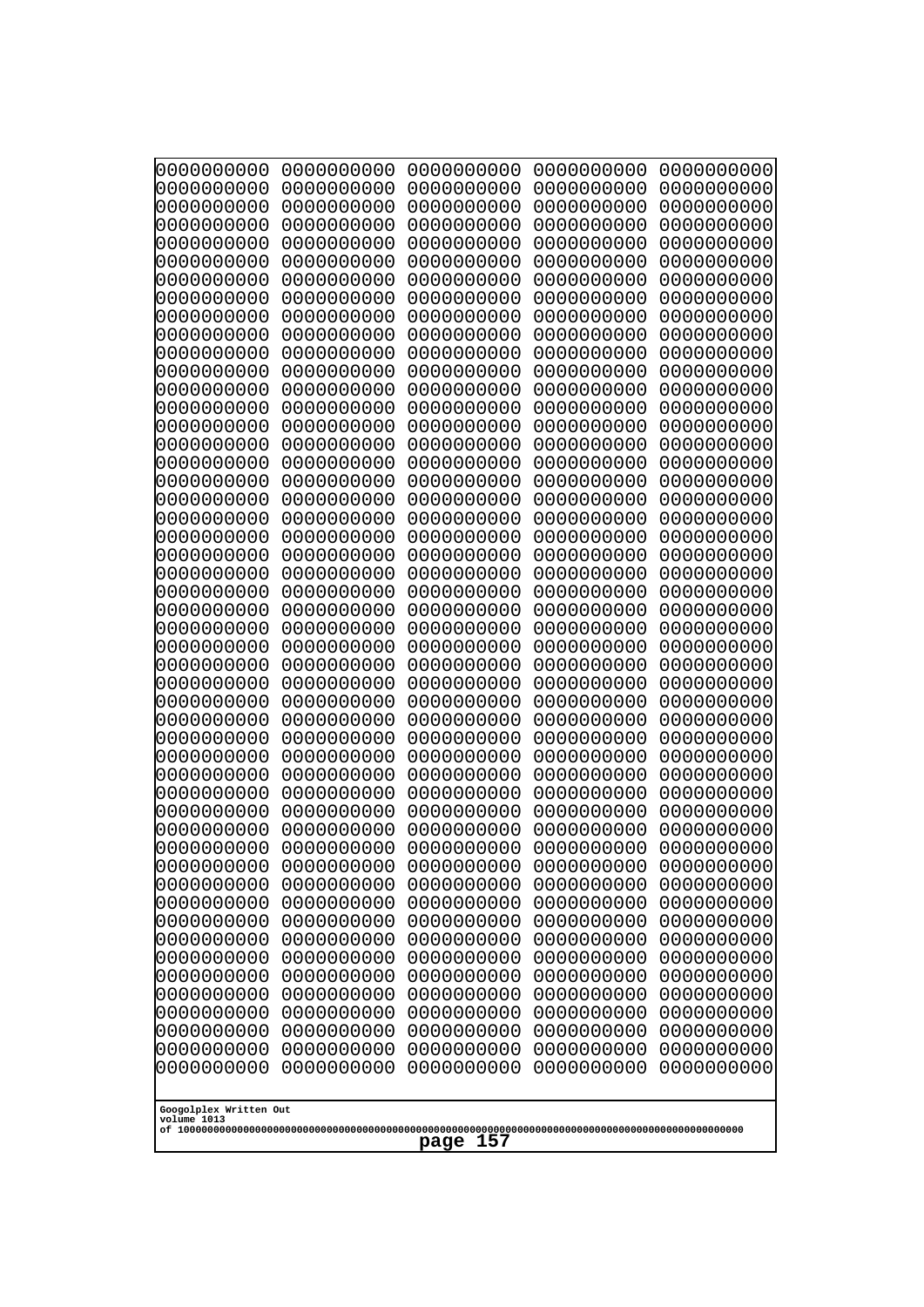| 10000000000<br>0000000000             | 0000000000<br>0000000000 | 0000000000<br>0000000000 | 0000000000<br>0000000000 | 0000000000<br>0000000000 |
|---------------------------------------|--------------------------|--------------------------|--------------------------|--------------------------|
| 0000000000                            | 0000000000               | 0000000000               | 0000000000               | 0000000000               |
| 0000000000                            | 0000000000               | 0000000000               | 0000000000               | 0000000000               |
| 0000000000<br>0000000000              | 0000000000<br>0000000000 | 0000000000               | 0000000000<br>0000000000 | 0000000000               |
| 0000000000                            | 0000000000               | 0000000000<br>0000000000 | 0000000000               | 0000000000<br>0000000000 |
| 0000000000                            | 0000000000               | 0000000000               | 0000000000               | 0000000000               |
| 0000000000                            | 0000000000               | 0000000000               | 0000000000               | 0000000000               |
| 0000000000<br>0000000000              | 0000000000<br>0000000000 | 0000000000<br>0000000000 | 0000000000<br>0000000000 | 0000000000<br>0000000000 |
| 0000000000                            | 0000000000               | 0000000000               | 0000000000               | 0000000000               |
| 0000000000                            | 0000000000               | 0000000000               | 0000000000               | 0000000000               |
| 0000000000<br>0000000000              | 0000000000<br>0000000000 | 0000000000<br>0000000000 | 0000000000<br>0000000000 | 0000000000<br>0000000000 |
| 0000000000                            | 0000000000               | 0000000000               | 0000000000               | 0000000000               |
| 0000000000                            | 0000000000               | 0000000000               | 0000000000               | 0000000000               |
| 0000000000<br>0000000000              | 0000000000               | 0000000000               | 0000000000               | 0000000000               |
| 0000000000                            | 0000000000<br>0000000000 | 0000000000<br>0000000000 | 0000000000<br>0000000000 | 0000000000<br>0000000000 |
| 0000000000                            | 0000000000               | 0000000000               | 0000000000               | 0000000000               |
| 0000000000                            | 0000000000               | 0000000000               | 0000000000               | 0000000000               |
| 0000000000<br>0000000000              | 0000000000<br>0000000000 | 0000000000<br>0000000000 | 0000000000<br>0000000000 | 0000000000<br>0000000000 |
| 0000000000                            | 0000000000               | 0000000000               | 0000000000               | 0000000000               |
| 0000000000                            | 0000000000               | 0000000000               | 0000000000               | 0000000000               |
| 0000000000<br>0000000000              | 0000000000<br>0000000000 | 0000000000<br>0000000000 | 0000000000<br>0000000000 | 0000000000<br>0000000000 |
| 0000000000                            | 0000000000               | 0000000000               | 0000000000               | 0000000000               |
| 0000000000                            | 0000000000               | 0000000000               | 0000000000               | 0000000000               |
| 0000000000<br>0000000000              | 0000000000<br>0000000000 | 0000000000<br>0000000000 | 0000000000<br>0000000000 | 0000000000<br>0000000000 |
| 0000000000                            | 0000000000               | 0000000000               | 0000000000               | 0000000000               |
| 0000000000                            | 0000000000               | 0000000000               | 0000000000               | 0000000000               |
| 0000000000                            | 0000000000               | 0000000000               | 0000000000               | 0000000000               |
| 0000000000<br>0000000000              | 0000000000<br>0000000000 | 0000000000<br>0000000000 | 0000000000<br>0000000000 | 0000000000<br>0000000000 |
| 0000000000                            | 0000000000               | 0000000000               | 0000000000               | 0000000000               |
| 0000000000                            | 0000000000               | 0000000000               | 0000000000               | 0000000000               |
| 0000000000<br>0000000000              | 0000000000<br>0000000000 | 0000000000<br>0000000000 | 0000000000<br>0000000000 | 0000000000<br>0000000000 |
| 0000000000                            | 0000000000               | 0000000000               | 0000000000               | 0000000000               |
| 0000000000                            | 0000000000               | 0000000000               | 0000000000               | 0000000000               |
| 0000000000<br>0000000000              | 0000000000<br>0000000000 | 0000000000<br>0000000000 | 0000000000<br>0000000000 | 0000000000<br>0000000000 |
| 0000000000                            | 0000000000               | 0000000000               | 0000000000               | 0000000000               |
| 0000000000                            | 0000000000               | 0000000000               | 0000000000               | 0000000000               |
| 0000000000                            | 0000000000               | 0000000000               | 0000000000               | 0000000000               |
| 0000000000<br>0000000000              | 0000000000<br>0000000000 | 0000000000<br>0000000000 | 0000000000<br>0000000000 | 0000000000<br>0000000000 |
|                                       |                          |                          |                          |                          |
| Googolplex Written Out<br>volume 1013 |                          |                          |                          |                          |
| 158<br>page                           |                          |                          |                          |                          |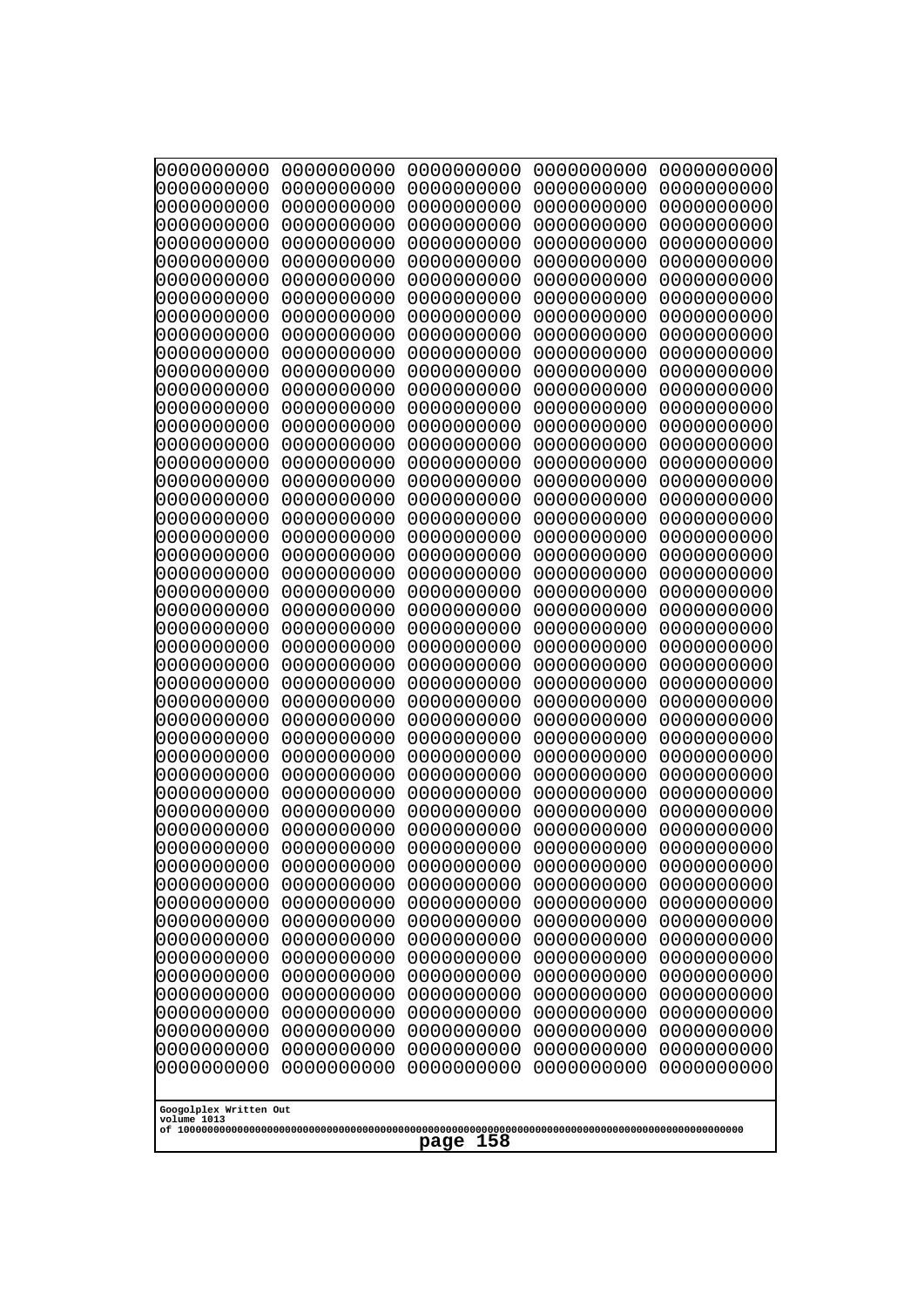| 0000000000<br>0000000000<br>0000000000<br>0000000000<br>0000000000<br>0000000000<br>0000000000<br>0000000000<br>0000000000<br>0000000000<br>0000000000<br>0000000000<br>0000000000<br>0000000000<br>0000000000<br>0000000000<br>0000000000<br>0000000000<br>0000000000<br>0000000000<br>0000000000<br>0000000000<br>0000000000<br>0000000000<br>0000000000 | 0000000000<br>0000000000<br>0000000000<br>0000000000<br>0000000000<br>0000000000<br>0000000000<br>0000000000<br>0000000000<br>0000000000<br>0000000000<br>0000000000<br>0000000000<br>0000000000<br>0000000000<br>0000000000<br>0000000000<br>0000000000<br>0000000000<br>0000000000<br>0000000000<br>0000000000<br>0000000000<br>0000000000<br>0000000000 | 0000000000<br>0000000000<br>0000000000<br>0000000000<br>0000000000<br>0000000000<br>0000000000<br>0000000000<br>0000000000<br>0000000000<br>0000000000<br>0000000000<br>0000000000<br>0000000000<br>0000000000<br>0000000000<br>0000000000<br>0000000000<br>0000000000<br>0000000000<br>0000000000<br>0000000000<br>0000000000<br>0000000000<br>0000000000 | 0000000000<br>0000000000<br>0000000000<br>0000000000<br>0000000000<br>0000000000<br>0000000000<br>0000000000<br>0000000000<br>0000000000<br>0000000000<br>0000000000<br>0000000000<br>0000000000<br>0000000000<br>0000000000<br>0000000000<br>0000000000<br>0000000000<br>0000000000<br>0000000000<br>0000000000<br>0000000000<br>0000000000<br>0000000000 | 0000000000<br>0000000000<br>0000000000<br>0000000000<br>0000000000<br>0000000000<br>0000000000<br>0000000000<br>0000000000<br>0000000000<br>0000000000<br>0000000000<br>0000000000<br>0000000000<br>0000000000<br>0000000000<br>0000000000<br>0000000000<br>0000000000<br>0000000000<br>0000000000<br>0000000000<br>0000000000<br>0000000000<br>0000000000 |
|------------------------------------------------------------------------------------------------------------------------------------------------------------------------------------------------------------------------------------------------------------------------------------------------------------------------------------------------------------|------------------------------------------------------------------------------------------------------------------------------------------------------------------------------------------------------------------------------------------------------------------------------------------------------------------------------------------------------------|------------------------------------------------------------------------------------------------------------------------------------------------------------------------------------------------------------------------------------------------------------------------------------------------------------------------------------------------------------|------------------------------------------------------------------------------------------------------------------------------------------------------------------------------------------------------------------------------------------------------------------------------------------------------------------------------------------------------------|------------------------------------------------------------------------------------------------------------------------------------------------------------------------------------------------------------------------------------------------------------------------------------------------------------------------------------------------------------|
|                                                                                                                                                                                                                                                                                                                                                            |                                                                                                                                                                                                                                                                                                                                                            |                                                                                                                                                                                                                                                                                                                                                            |                                                                                                                                                                                                                                                                                                                                                            |                                                                                                                                                                                                                                                                                                                                                            |
|                                                                                                                                                                                                                                                                                                                                                            |                                                                                                                                                                                                                                                                                                                                                            |                                                                                                                                                                                                                                                                                                                                                            |                                                                                                                                                                                                                                                                                                                                                            |                                                                                                                                                                                                                                                                                                                                                            |
|                                                                                                                                                                                                                                                                                                                                                            |                                                                                                                                                                                                                                                                                                                                                            |                                                                                                                                                                                                                                                                                                                                                            |                                                                                                                                                                                                                                                                                                                                                            |                                                                                                                                                                                                                                                                                                                                                            |
|                                                                                                                                                                                                                                                                                                                                                            |                                                                                                                                                                                                                                                                                                                                                            |                                                                                                                                                                                                                                                                                                                                                            |                                                                                                                                                                                                                                                                                                                                                            |                                                                                                                                                                                                                                                                                                                                                            |
|                                                                                                                                                                                                                                                                                                                                                            |                                                                                                                                                                                                                                                                                                                                                            |                                                                                                                                                                                                                                                                                                                                                            |                                                                                                                                                                                                                                                                                                                                                            |                                                                                                                                                                                                                                                                                                                                                            |
|                                                                                                                                                                                                                                                                                                                                                            |                                                                                                                                                                                                                                                                                                                                                            |                                                                                                                                                                                                                                                                                                                                                            |                                                                                                                                                                                                                                                                                                                                                            |                                                                                                                                                                                                                                                                                                                                                            |
|                                                                                                                                                                                                                                                                                                                                                            |                                                                                                                                                                                                                                                                                                                                                            |                                                                                                                                                                                                                                                                                                                                                            |                                                                                                                                                                                                                                                                                                                                                            |                                                                                                                                                                                                                                                                                                                                                            |
|                                                                                                                                                                                                                                                                                                                                                            |                                                                                                                                                                                                                                                                                                                                                            |                                                                                                                                                                                                                                                                                                                                                            |                                                                                                                                                                                                                                                                                                                                                            |                                                                                                                                                                                                                                                                                                                                                            |
|                                                                                                                                                                                                                                                                                                                                                            |                                                                                                                                                                                                                                                                                                                                                            |                                                                                                                                                                                                                                                                                                                                                            |                                                                                                                                                                                                                                                                                                                                                            |                                                                                                                                                                                                                                                                                                                                                            |
|                                                                                                                                                                                                                                                                                                                                                            |                                                                                                                                                                                                                                                                                                                                                            |                                                                                                                                                                                                                                                                                                                                                            |                                                                                                                                                                                                                                                                                                                                                            |                                                                                                                                                                                                                                                                                                                                                            |
|                                                                                                                                                                                                                                                                                                                                                            |                                                                                                                                                                                                                                                                                                                                                            |                                                                                                                                                                                                                                                                                                                                                            |                                                                                                                                                                                                                                                                                                                                                            |                                                                                                                                                                                                                                                                                                                                                            |
|                                                                                                                                                                                                                                                                                                                                                            |                                                                                                                                                                                                                                                                                                                                                            |                                                                                                                                                                                                                                                                                                                                                            |                                                                                                                                                                                                                                                                                                                                                            |                                                                                                                                                                                                                                                                                                                                                            |
| 0000000000                                                                                                                                                                                                                                                                                                                                                 | 0000000000                                                                                                                                                                                                                                                                                                                                                 | 0000000000                                                                                                                                                                                                                                                                                                                                                 | 0000000000                                                                                                                                                                                                                                                                                                                                                 | 0000000000                                                                                                                                                                                                                                                                                                                                                 |
| 0000000000<br>0000000000                                                                                                                                                                                                                                                                                                                                   | 0000000000<br>0000000000                                                                                                                                                                                                                                                                                                                                   | 0000000000<br>0000000000                                                                                                                                                                                                                                                                                                                                   | 0000000000<br>0000000000                                                                                                                                                                                                                                                                                                                                   | 0000000000<br>0000000000                                                                                                                                                                                                                                                                                                                                   |
| 0000000000                                                                                                                                                                                                                                                                                                                                                 | 0000000000                                                                                                                                                                                                                                                                                                                                                 | 0000000000                                                                                                                                                                                                                                                                                                                                                 | 0000000000                                                                                                                                                                                                                                                                                                                                                 | 0000000000                                                                                                                                                                                                                                                                                                                                                 |
| 0000000000<br>0000000000                                                                                                                                                                                                                                                                                                                                   | 0000000000<br>0000000000                                                                                                                                                                                                                                                                                                                                   | 0000000000<br>0000000000                                                                                                                                                                                                                                                                                                                                   | 0000000000<br>0000000000                                                                                                                                                                                                                                                                                                                                   | 0000000000<br>0000000000                                                                                                                                                                                                                                                                                                                                   |
| 0000000000                                                                                                                                                                                                                                                                                                                                                 | 0000000000                                                                                                                                                                                                                                                                                                                                                 | 0000000000                                                                                                                                                                                                                                                                                                                                                 | 0000000000                                                                                                                                                                                                                                                                                                                                                 | 0000000000                                                                                                                                                                                                                                                                                                                                                 |
| 0000000000<br>0000000000                                                                                                                                                                                                                                                                                                                                   | 0000000000<br>0000000000                                                                                                                                                                                                                                                                                                                                   | 0000000000<br>0000000000                                                                                                                                                                                                                                                                                                                                   | 0000000000<br>0000000000                                                                                                                                                                                                                                                                                                                                   | 0000000000<br>0000000000                                                                                                                                                                                                                                                                                                                                   |
| 0000000000<br>0000000000                                                                                                                                                                                                                                                                                                                                   | 0000000000<br>0000000000                                                                                                                                                                                                                                                                                                                                   | 0000000000<br>0000000000                                                                                                                                                                                                                                                                                                                                   | 0000000000<br>0000000000                                                                                                                                                                                                                                                                                                                                   | 0000000000<br>0000000000                                                                                                                                                                                                                                                                                                                                   |
| 0000000000                                                                                                                                                                                                                                                                                                                                                 | 0000000000                                                                                                                                                                                                                                                                                                                                                 | 0000000000                                                                                                                                                                                                                                                                                                                                                 | 0000000000                                                                                                                                                                                                                                                                                                                                                 | 0000000000                                                                                                                                                                                                                                                                                                                                                 |
| 0000000000<br>0000000000                                                                                                                                                                                                                                                                                                                                   | 0000000000<br>0000000000                                                                                                                                                                                                                                                                                                                                   | 0000000000<br>0000000000                                                                                                                                                                                                                                                                                                                                   | 0000000000<br>0000000000                                                                                                                                                                                                                                                                                                                                   | 0000000000<br>0000000000                                                                                                                                                                                                                                                                                                                                   |
| 0000000000                                                                                                                                                                                                                                                                                                                                                 | 0000000000                                                                                                                                                                                                                                                                                                                                                 | 0000000000                                                                                                                                                                                                                                                                                                                                                 | 0000000000                                                                                                                                                                                                                                                                                                                                                 | 0000000000                                                                                                                                                                                                                                                                                                                                                 |
| 0000000000<br>0000000000                                                                                                                                                                                                                                                                                                                                   | 0000000000<br>0000000000                                                                                                                                                                                                                                                                                                                                   | 0000000000<br>0000000000                                                                                                                                                                                                                                                                                                                                   | 0000000000<br>0000000000                                                                                                                                                                                                                                                                                                                                   | 0000000000<br>0000000000                                                                                                                                                                                                                                                                                                                                   |
| 0000000000<br>0000000000                                                                                                                                                                                                                                                                                                                                   | 0000000000<br>0000000000                                                                                                                                                                                                                                                                                                                                   | 0000000000<br>0000000000                                                                                                                                                                                                                                                                                                                                   | 0000000000<br>0000000000                                                                                                                                                                                                                                                                                                                                   | 0000000000<br>0000000000                                                                                                                                                                                                                                                                                                                                   |
| 0000000000                                                                                                                                                                                                                                                                                                                                                 | 0000000000                                                                                                                                                                                                                                                                                                                                                 | 0000000000                                                                                                                                                                                                                                                                                                                                                 | 0000000000                                                                                                                                                                                                                                                                                                                                                 | 0000000000                                                                                                                                                                                                                                                                                                                                                 |
| 0000000000<br>0000000000                                                                                                                                                                                                                                                                                                                                   | 0000000000<br>0000000000                                                                                                                                                                                                                                                                                                                                   | 0000000000<br>0000000000                                                                                                                                                                                                                                                                                                                                   | 0000000000<br>0000000000                                                                                                                                                                                                                                                                                                                                   | 0000000000<br>0000000000                                                                                                                                                                                                                                                                                                                                   |
| 0000000000                                                                                                                                                                                                                                                                                                                                                 | 0000000000                                                                                                                                                                                                                                                                                                                                                 | 0000000000                                                                                                                                                                                                                                                                                                                                                 | 0000000000                                                                                                                                                                                                                                                                                                                                                 | 0000000000                                                                                                                                                                                                                                                                                                                                                 |
| 0000000000<br>0000000000                                                                                                                                                                                                                                                                                                                                   | 0000000000<br>0000000000                                                                                                                                                                                                                                                                                                                                   | 0000000000<br>0000000000                                                                                                                                                                                                                                                                                                                                   | 0000000000<br>0000000000                                                                                                                                                                                                                                                                                                                                   | 0000000000<br>0000000000                                                                                                                                                                                                                                                                                                                                   |
|                                                                                                                                                                                                                                                                                                                                                            |                                                                                                                                                                                                                                                                                                                                                            |                                                                                                                                                                                                                                                                                                                                                            |                                                                                                                                                                                                                                                                                                                                                            |                                                                                                                                                                                                                                                                                                                                                            |
| Googolplex Written Out<br>volume 1013                                                                                                                                                                                                                                                                                                                      |                                                                                                                                                                                                                                                                                                                                                            |                                                                                                                                                                                                                                                                                                                                                            |                                                                                                                                                                                                                                                                                                                                                            |                                                                                                                                                                                                                                                                                                                                                            |
| 159<br>page                                                                                                                                                                                                                                                                                                                                                |                                                                                                                                                                                                                                                                                                                                                            |                                                                                                                                                                                                                                                                                                                                                            |                                                                                                                                                                                                                                                                                                                                                            |                                                                                                                                                                                                                                                                                                                                                            |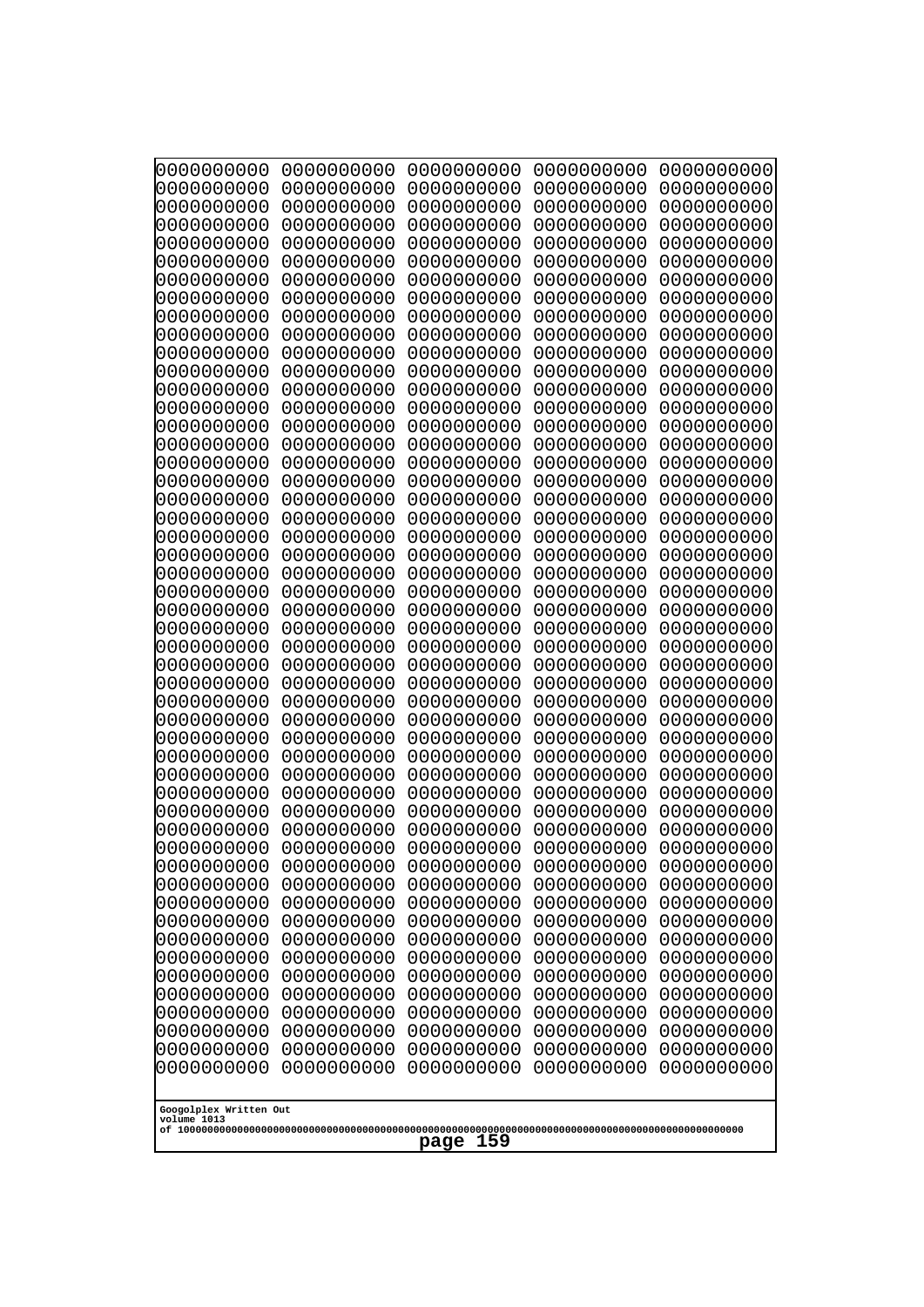| 0000000000               | 0000000000                                                         | 0000000000               | 0000000000               | 0000000000               |  |  |
|--------------------------|--------------------------------------------------------------------|--------------------------|--------------------------|--------------------------|--|--|
| 0000000000<br>0000000000 | 0000000000<br>0000000000                                           | 0000000000<br>0000000000 | 0000000000<br>0000000000 | 0000000000<br>0000000000 |  |  |
| 0000000000               | 0000000000                                                         | 0000000000               | 0000000000               | 0000000000               |  |  |
| 0000000000               | 0000000000                                                         | 0000000000               | 0000000000               | 0000000000               |  |  |
| 0000000000               | 0000000000                                                         | 0000000000               | 0000000000               | 0000000000               |  |  |
| 0000000000               | 0000000000                                                         | 0000000000               | 0000000000               | 0000000000               |  |  |
| 0000000000<br>0000000000 | 0000000000<br>0000000000                                           | 0000000000<br>0000000000 | 0000000000<br>0000000000 | 0000000000<br>0000000000 |  |  |
| 0000000000               | 0000000000                                                         | 0000000000               | 0000000000               | 0000000000               |  |  |
| 0000000000               | 0000000000                                                         | 0000000000               | 0000000000               | 0000000000               |  |  |
| 0000000000<br>0000000000 | 0000000000<br>0000000000                                           | 0000000000<br>0000000000 | 0000000000<br>0000000000 | 0000000000<br>0000000000 |  |  |
| 0000000000               | 0000000000                                                         | 0000000000               | 0000000000               | 0000000000               |  |  |
| 0000000000               | 0000000000                                                         | 0000000000               | 0000000000               | 0000000000               |  |  |
| 0000000000               | 0000000000                                                         | 0000000000               | 0000000000               | 0000000000               |  |  |
| 0000000000<br>0000000000 | 0000000000<br>0000000000                                           | 0000000000<br>0000000000 | 0000000000<br>0000000000 | 0000000000<br>0000000000 |  |  |
| 0000000000               | 0000000000                                                         | 0000000000               | 0000000000               | 0000000000               |  |  |
| 0000000000               | 0000000000                                                         | 0000000000               | 0000000000               | 0000000000               |  |  |
| 0000000000               | 0000000000                                                         | 0000000000               | 0000000000               | 0000000000               |  |  |
| 0000000000<br>0000000000 | 0000000000<br>0000000000                                           | 0000000000<br>0000000000 | 0000000000<br>0000000000 | 0000000000<br>0000000000 |  |  |
| 0000000000               | 0000000000                                                         | 0000000000               | 0000000000               | 0000000000               |  |  |
| 0000000000               | 0000000000                                                         | 0000000000               | 0000000000               | 0000000000               |  |  |
| 0000000000               | 0000000000<br>0000000000                                           | 0000000000<br>0000000000 | 0000000000<br>0000000000 | 0000000000               |  |  |
| 0000000000<br>0000000000 | 0000000000                                                         | 0000000000               | 0000000000               | 0000000000<br>0000000000 |  |  |
| 0000000000               | 0000000000                                                         | 0000000000               | 0000000000               | 0000000000               |  |  |
| 0000000000               | 0000000000                                                         | 0000000000               | 0000000000               | 0000000000               |  |  |
| 0000000000<br>0000000000 | 0000000000<br>0000000000                                           | 0000000000<br>0000000000 | 0000000000<br>0000000000 | 0000000000<br>0000000000 |  |  |
| 0000000000               | 0000000000                                                         | 0000000000               | 0000000000               | 0000000000               |  |  |
| 0000000000               | 0000000000                                                         | 0000000000               | 0000000000               | 0000000000               |  |  |
| 0000000000               | 0000000000                                                         | 0000000000<br>0000000000 | 0000000000               | 0000000000               |  |  |
| 0000000000<br>0000000000 | 0000000000<br>0000000000                                           | 0000000000               | 0000000000<br>0000000000 | 0000000000<br>0000000000 |  |  |
| 0000000000               | 0000000000                                                         | 0000000000               | 0000000000               | 0000000000               |  |  |
| 0000000000               | 0000000000                                                         | 0000000000               | 0000000000               | 0000000000               |  |  |
| 0000000000<br>0000000000 | 0000000000<br>0000000000                                           | 0000000000<br>0000000000 | 0000000000<br>0000000000 | 0000000000<br>0000000000 |  |  |
| 0000000000               | 0000000000                                                         | 0000000000               | 0000000000               | 0000000000               |  |  |
| 0000000000               | 0000000000                                                         | 0000000000               | 0000000000               | 0000000000               |  |  |
| 0000000000               | 0000000000                                                         | 0000000000               | 0000000000               | 0000000000               |  |  |
| 0000000000<br>0000000000 | 0000000000<br>0000000000                                           | 0000000000<br>0000000000 | 0000000000<br>0000000000 | 0000000000<br>0000000000 |  |  |
| 0000000000               | 0000000000                                                         | 0000000000               | 0000000000               | 0000000000               |  |  |
| 0000000000               | 0000000000                                                         | 0000000000               | 0000000000               | 0000000000               |  |  |
| 0000000000               | 0000000000                                                         | 0000000000               | 0000000000               | 0000000000               |  |  |
|                          | 0000000000<br>0000000000<br>0000000000<br>0000000000<br>0000000000 |                          |                          |                          |  |  |
| Googolplex Written Out   |                                                                    |                          |                          |                          |  |  |
| volume 1013              |                                                                    |                          |                          |                          |  |  |
| page<br>160              |                                                                    |                          |                          |                          |  |  |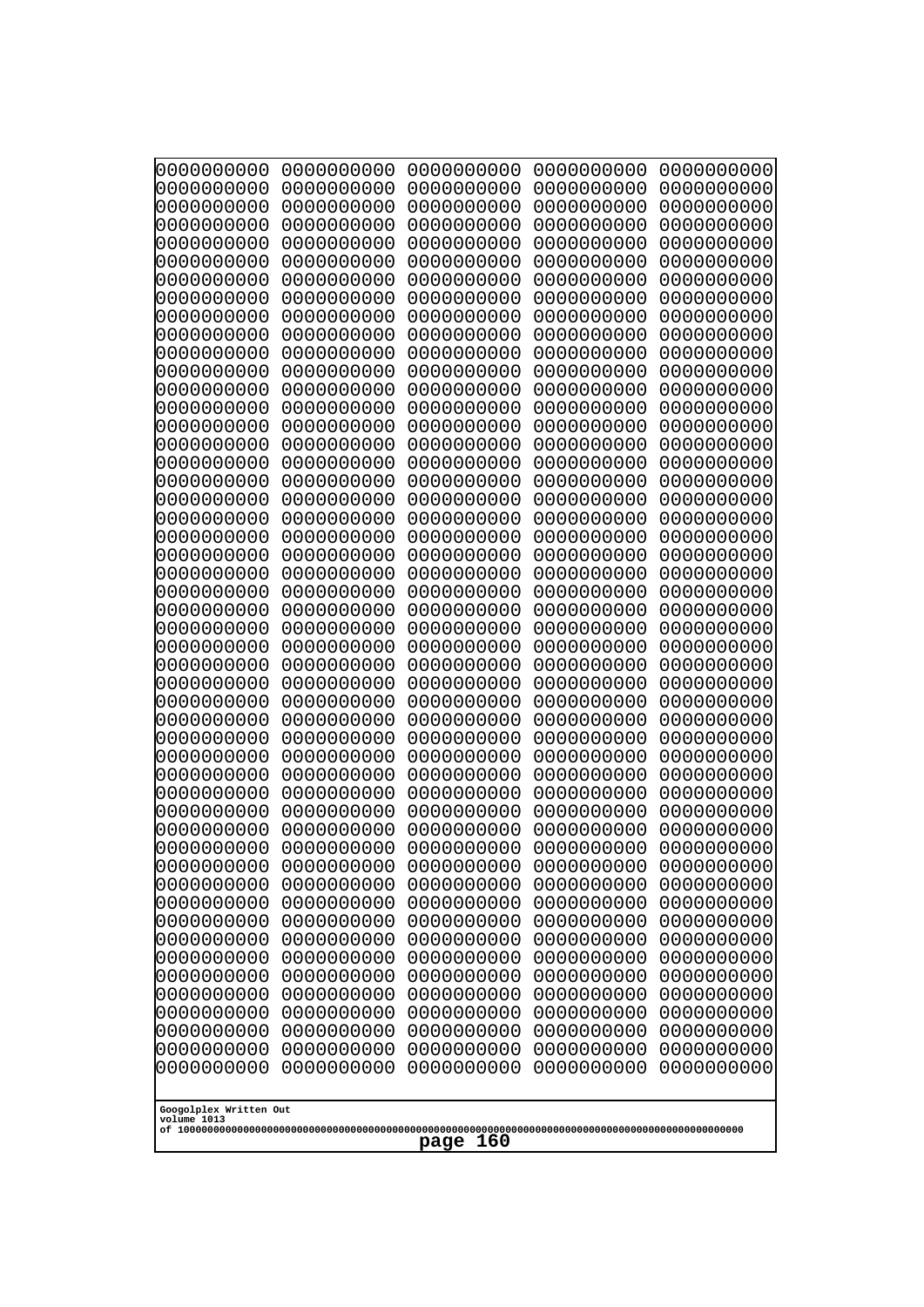| 10000000000                           | 0000000000               | 0000000000               | 0000000000               | 0000000000               |
|---------------------------------------|--------------------------|--------------------------|--------------------------|--------------------------|
| 0000000000<br>0000000000              | 0000000000<br>0000000000 | 0000000000<br>0000000000 | 0000000000<br>0000000000 | 0000000000<br>0000000000 |
| 0000000000                            | 0000000000               | 0000000000               | 0000000000               | 0000000000               |
| 0000000000                            | 0000000000               | 0000000000               | 0000000000               | 0000000000               |
| 0000000000                            | 0000000000               | 0000000000               | 0000000000               | 0000000000               |
| 0000000000<br>0000000000              | 0000000000<br>0000000000 | 0000000000<br>0000000000 | 0000000000<br>0000000000 | 0000000000<br>0000000000 |
| 0000000000                            | 0000000000               | 0000000000               | 0000000000               | 0000000000               |
| 0000000000                            | 0000000000               | 0000000000               | 0000000000               | 0000000000               |
| 0000000000                            | 0000000000               | 0000000000               | 0000000000               | 0000000000               |
| 0000000000<br>0000000000              | 0000000000<br>0000000000 | 0000000000<br>0000000000 | 0000000000<br>0000000000 | 0000000000<br>0000000000 |
| 0000000000                            | 0000000000               | 0000000000               | 0000000000               | 0000000000               |
| 0000000000                            | 0000000000               | 0000000000               | 0000000000               | 0000000000               |
| 0000000000                            | 0000000000               | 0000000000               | 0000000000               | 0000000000               |
| 0000000000<br>0000000000              | 0000000000<br>0000000000 | 0000000000<br>0000000000 | 0000000000<br>0000000000 | 0000000000<br>0000000000 |
| 0000000000                            | 0000000000               | 0000000000               | 0000000000               | 0000000000               |
| 0000000000                            | 0000000000               | 0000000000               | 0000000000               | 0000000000               |
| 0000000000                            | 0000000000               | 0000000000               | 0000000000               | 0000000000               |
| 0000000000<br>0000000000              | 0000000000<br>0000000000 | 0000000000<br>0000000000 | 0000000000<br>0000000000 | 0000000000<br>0000000000 |
| 0000000000                            | 0000000000               | 0000000000               | 0000000000               | 0000000000               |
| 0000000000                            | 0000000000               | 0000000000               | 0000000000               | 0000000000               |
| 0000000000                            | 0000000000               | 0000000000               | 0000000000               | 0000000000               |
| 0000000000<br>0000000000              | 0000000000<br>0000000000 | 0000000000<br>0000000000 | 0000000000<br>0000000000 | 0000000000<br>0000000000 |
| 0000000000                            | 0000000000               | 0000000000               | 0000000000               | 0000000000               |
| 0000000000                            | 0000000000               | 0000000000               | 0000000000               | 0000000000               |
| 0000000000                            | 0000000000               | 0000000000               | 0000000000               | 0000000000               |
| 0000000000<br>0000000000              | 0000000000<br>0000000000 | 0000000000<br>0000000000 | 0000000000<br>0000000000 | 0000000000<br>0000000000 |
| 0000000000                            | 0000000000               | 0000000000               | 0000000000               | 0000000000               |
| 0000000000                            | 0000000000               | 0000000000               | 0000000000               | 0000000000               |
| 0000000000                            | 0000000000<br>0000000000 | 0000000000<br>0000000000 | 0000000000               | 0000000000               |
| 0000000000<br>0000000000              | 0000000000               | 0000000000               | 0000000000<br>0000000000 | 0000000000<br>0000000000 |
| 0000000000                            | 0000000000               | 0000000000               | 0000000000               | 0000000000               |
| 0000000000                            | 0000000000               | 0000000000               | 0000000000               | 0000000000               |
| 0000000000<br>0000000000              | 0000000000<br>0000000000 | 0000000000<br>0000000000 | 0000000000<br>0000000000 | 0000000000<br>0000000000 |
| 0000000000                            | 0000000000               | 0000000000               | 0000000000               | 0000000000               |
| 0000000000                            | 0000000000               | 0000000000               | 0000000000               | 0000000000               |
| 0000000000                            | 0000000000               | 0000000000               | 0000000000               | 0000000000               |
| 0000000000<br>0000000000              | 0000000000<br>0000000000 | 0000000000<br>0000000000 | 0000000000<br>0000000000 | 0000000000<br>0000000000 |
| 0000000000                            | 0000000000               | 0000000000               | 0000000000               | 0000000000               |
| 0000000000                            | 0000000000               | 0000000000               | 0000000000               | 0000000000               |
| 0000000000                            | 0000000000               | 0000000000               | 0000000000               | 0000000000               |
|                                       |                          |                          |                          |                          |
| Googolplex Written Out<br>volume 1013 |                          |                          |                          |                          |
| page<br>161                           |                          |                          |                          |                          |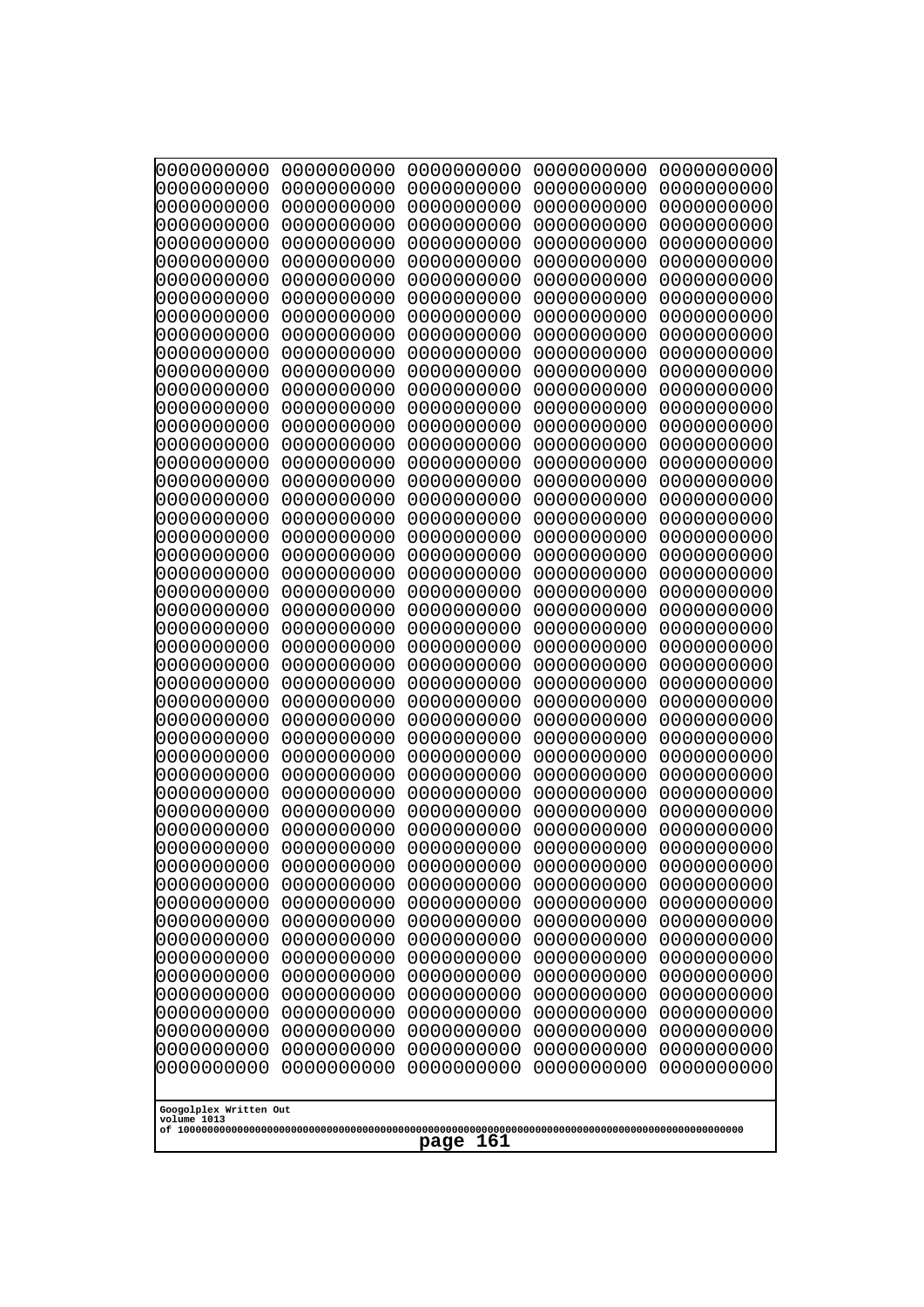| 10000000000<br>0000000000 | 0000000000<br>0000000000 | 0000000000<br>0000000000 | 0000000000<br>0000000000 | 0000000000<br>0000000000 |
|---------------------------|--------------------------|--------------------------|--------------------------|--------------------------|
| 0000000000                | 0000000000               | 0000000000               | 0000000000               | 0000000000               |
| 0000000000                | 0000000000               | 0000000000               | 0000000000               | 0000000000               |
| 0000000000<br>0000000000  | 0000000000<br>0000000000 | 0000000000               | 0000000000<br>0000000000 | 0000000000               |
| 0000000000                | 0000000000               | 0000000000<br>0000000000 | 0000000000               | 0000000000<br>0000000000 |
| 0000000000                | 0000000000               | 0000000000               | 0000000000               | 0000000000               |
| 0000000000                | 0000000000               | 0000000000               | 0000000000               | 0000000000               |
| 0000000000<br>0000000000  | 0000000000<br>0000000000 | 0000000000<br>0000000000 | 0000000000<br>0000000000 | 0000000000<br>0000000000 |
| 0000000000                | 0000000000               | 0000000000               | 0000000000               | 0000000000               |
| 0000000000                | 0000000000               | 0000000000               | 0000000000               | 0000000000               |
| 0000000000                | 0000000000               | 0000000000               | 0000000000               | 0000000000               |
| 0000000000<br>0000000000  | 0000000000<br>0000000000 | 0000000000<br>0000000000 | 0000000000<br>0000000000 | 0000000000<br>0000000000 |
| 0000000000                | 0000000000               | 0000000000               | 0000000000               | 0000000000               |
| 0000000000                | 0000000000               | 0000000000               | 0000000000               | 0000000000               |
| 0000000000<br>0000000000  | 0000000000<br>0000000000 | 0000000000<br>0000000000 | 0000000000<br>0000000000 | 0000000000<br>0000000000 |
| 0000000000                | 0000000000               | 0000000000               | 0000000000               | 0000000000               |
| 0000000000                | 0000000000               | 0000000000               | 0000000000               | 0000000000               |
| 0000000000                | 0000000000               | 0000000000               | 0000000000               | 0000000000               |
| 0000000000<br>0000000000  | 0000000000<br>0000000000 | 0000000000<br>0000000000 | 0000000000<br>0000000000 | 0000000000<br>0000000000 |
| 0000000000                | 0000000000               | 0000000000               | 0000000000               | 0000000000               |
| 0000000000                | 0000000000               | 0000000000               | 0000000000               | 0000000000               |
| 0000000000<br>0000000000  | 0000000000<br>0000000000 | 0000000000<br>0000000000 | 0000000000<br>0000000000 | 0000000000<br>0000000000 |
| 0000000000                | 0000000000               | 0000000000               | 0000000000               | 0000000000               |
| 0000000000                | 0000000000               | 0000000000               | 0000000000               | 0000000000               |
| 0000000000<br>0000000000  | 0000000000<br>0000000000 | 0000000000<br>0000000000 | 0000000000<br>0000000000 | 0000000000<br>0000000000 |
| 0000000000                | 0000000000               | 0000000000               | 0000000000               | 0000000000               |
| 0000000000                | 0000000000               | 0000000000               | 0000000000               | 0000000000               |
| 0000000000                | 0000000000               | 0000000000               | 0000000000               | 0000000000               |
| 0000000000<br>0000000000  | 0000000000<br>0000000000 | 0000000000<br>0000000000 | 0000000000<br>0000000000 | 0000000000<br>0000000000 |
| 0000000000                | 0000000000               | 0000000000               | 0000000000               | 0000000000               |
| 0000000000                | 0000000000               | 0000000000               | 0000000000               | 0000000000               |
| 0000000000<br>0000000000  | 0000000000<br>0000000000 | 0000000000<br>0000000000 | 0000000000<br>0000000000 | 0000000000<br>0000000000 |
| 0000000000                | 0000000000               | 0000000000               | 0000000000               | 0000000000               |
| 0000000000                | 0000000000               | 0000000000               | 0000000000               | 0000000000               |
| 0000000000                | 0000000000               | 0000000000               | 0000000000               | 0000000000               |
| 0000000000<br>0000000000  | 0000000000<br>0000000000 | 0000000000<br>0000000000 | 0000000000<br>0000000000 | 0000000000<br>0000000000 |
| 0000000000                | 0000000000               | 0000000000               | 0000000000               | 0000000000               |
| 0000000000                | 0000000000               | 0000000000               | 0000000000               | 0000000000               |
| 0000000000                | 0000000000               | 0000000000               | 0000000000               | 0000000000               |
| Googolplex Written Out    |                          |                          |                          |                          |
| volume 1013               |                          |                          |                          |                          |
| page<br>162               |                          |                          |                          |                          |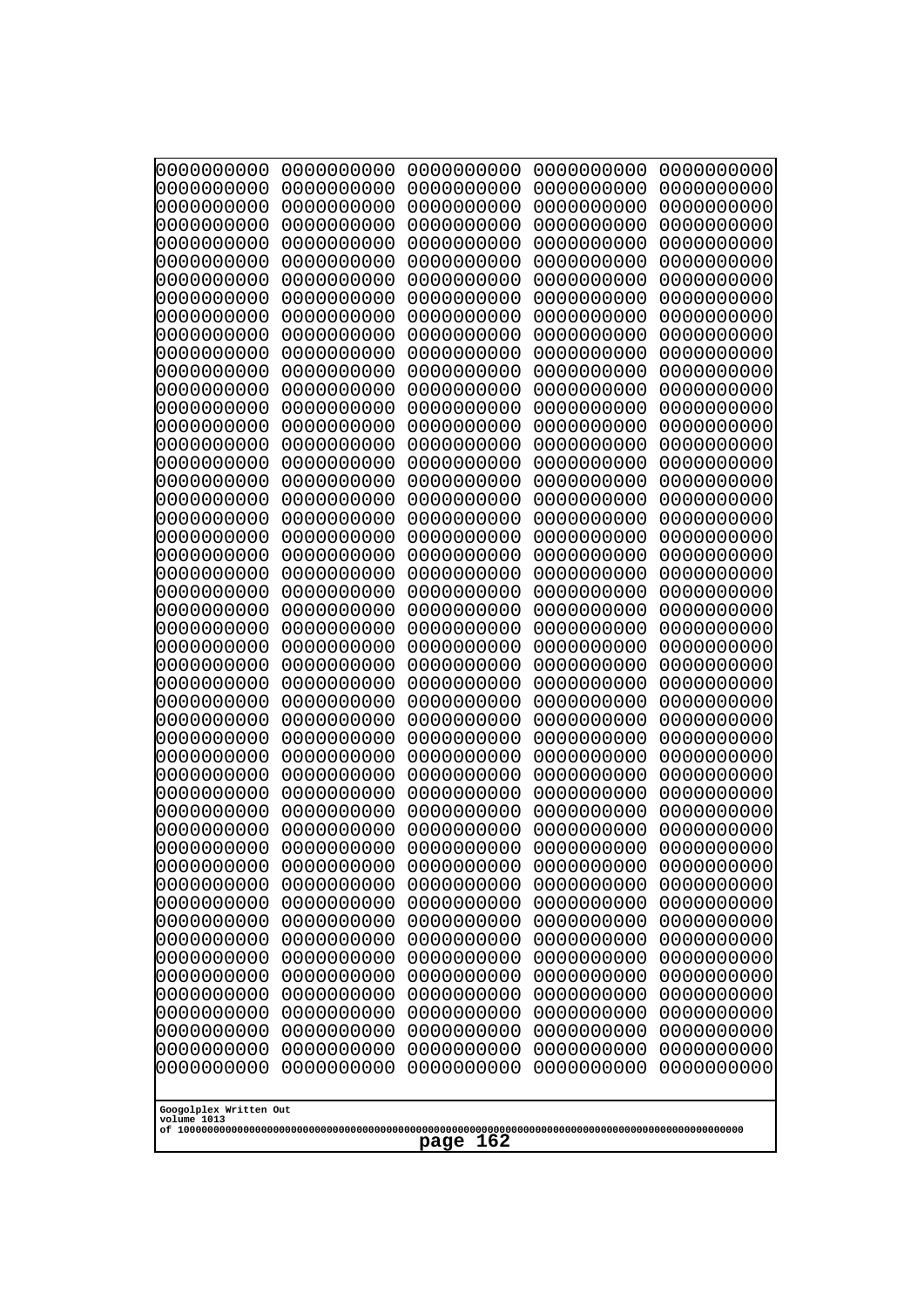| 0000000000                                           | 0000000000 | 0000000000 | 0000000000 | 0000000000 |
|------------------------------------------------------|------------|------------|------------|------------|
| 0000000000                                           | 0000000000 | 0000000000 | 0000000000 | 0000000000 |
| 0000000000                                           | 0000000000 | 0000000000 | 0000000000 | 0000000000 |
| 0000000000                                           | 0000000000 | 0000000000 | 0000000000 | 0000000000 |
| 0000000000                                           | 0000000000 | 0000000000 | 0000000000 | 0000000000 |
| 0000000000                                           | 0000000000 | 0000000000 | 0000000000 | 0000000000 |
| 0000000000                                           | 0000000000 | 0000000000 | 0000000000 | 0000000000 |
| 0000000000                                           | 0000000000 | 0000000000 | 0000000000 | 0000000000 |
| 0000000000                                           | 0000000000 | 0000000000 | 0000000000 | 0000000000 |
| 0000000000                                           | 0000000000 | 0000000000 | 0000000000 | 0000000000 |
| 0000000000                                           | 0000000000 | 0000000000 | 0000000000 | 0000000000 |
| 0000000000                                           | 0000000000 | 0000000000 | 0000000000 | 0000000000 |
| 0000000000                                           | 0000000000 | 0000000000 | 0000000000 | 0000000000 |
| 0000000000                                           | 0000000000 | 0000000000 | 0000000000 | 0000000000 |
| 0000000000                                           | 0000000000 | 0000000000 | 0000000000 | 0000000000 |
| 0000000000                                           | 0000000000 | 0000000000 | 0000000000 | 0000000000 |
| 0000000000                                           | 0000000000 | 0000000000 | 0000000000 | 0000000000 |
| 0000000000                                           | 0000000000 | 0000000000 | 0000000000 | 0000000000 |
| 0000000000                                           | 0000000000 | 0000000000 | 0000000000 | 0000000000 |
| 0000000000                                           | 0000000000 | 0000000000 | 0000000000 | 0000000000 |
| 0000000000                                           | 0000000000 | 0000000000 | 0000000000 | 0000000000 |
| 0000000000                                           | 0000000000 | 0000000000 | 0000000000 | 0000000000 |
| 0000000000                                           | 0000000000 | 0000000000 | 0000000000 | 0000000000 |
| 0000000000                                           | 0000000000 | 0000000000 | 0000000000 | 0000000000 |
|                                                      |            |            |            |            |
| 0000000000                                           | 0000000000 | 0000000000 | 0000000000 | 0000000000 |
| 0000000000                                           | 0000000000 | 0000000000 | 0000000000 | 0000000000 |
| 0000000000                                           | 0000000000 | 0000000000 | 0000000000 | 0000000000 |
| 0000000000                                           | 0000000000 | 0000000000 | 0000000000 | 0000000000 |
| 0000000000                                           | 0000000000 | 0000000000 | 0000000000 | 0000000000 |
| 0000000000                                           | 0000000000 | 0000000000 | 0000000000 | 0000000000 |
| 0000000000                                           | 0000000000 | 0000000000 | 0000000000 | 0000000000 |
| 0000000000                                           | 0000000000 | 0000000000 | 0000000000 | 0000000000 |
| 0000000000                                           | 0000000000 | 0000000000 | 0000000000 | 0000000000 |
| 0000000000                                           | 0000000000 | 0000000000 | 0000000000 | 0000000000 |
| 0000000000                                           | 0000000000 | 0000000000 | 0000000000 | 0000000000 |
| 0000000000                                           | 0000000000 | 0000000000 | 0000000000 | 0000000000 |
| 0000000000                                           | 0000000000 | 0000000000 | 0000000000 | 0000000000 |
| 0000000000                                           | 0000000000 | 0000000000 | 0000000000 | 0000000000 |
| 0000000000                                           | 0000000000 | 0000000000 | 0000000000 | 0000000000 |
| 0000000000                                           | 0000000000 | 0000000000 | 0000000000 | 0000000000 |
| 0000000000                                           | 0000000000 | 0000000000 | 0000000000 | 0000000000 |
| 0000000000                                           | 0000000000 | 0000000000 | 0000000000 | 0000000000 |
| 0000000000                                           | 0000000000 | 0000000000 | 0000000000 | 0000000000 |
| 0000000000                                           | 0000000000 | 0000000000 | 0000000000 | 0000000000 |
| 0000000000                                           | 0000000000 | 0000000000 | 0000000000 | 0000000000 |
| 0000000000                                           | 0000000000 | 0000000000 | 0000000000 | 0000000000 |
| 0000000000                                           | 0000000000 | 0000000000 | 0000000000 | 0000000000 |
| 0000000000                                           | 0000000000 | 0000000000 | 0000000000 | 0000000000 |
| 0000000000                                           | 0000000000 | 0000000000 | 0000000000 | 0000000000 |
| 0000000000                                           | 0000000000 | 0000000000 | 0000000000 | 0000000000 |
| Googolplex Written Out<br>volume 1013<br>163<br>page |            |            |            |            |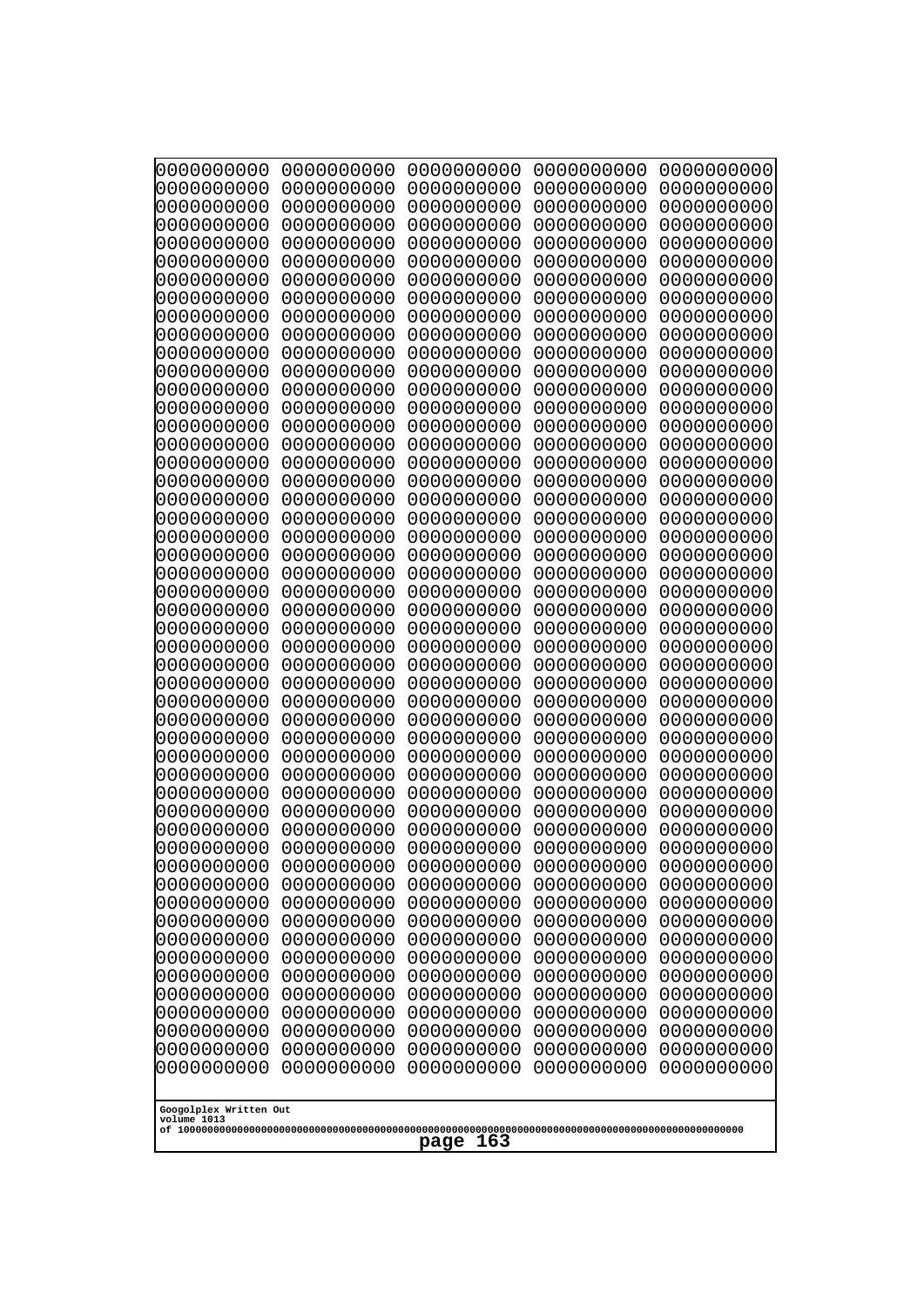| 10000000000              | 0000000000               | 0000000000<br>0000000000 | 0000000000<br>0000000000 | 0000000000<br>0000000000 |
|--------------------------|--------------------------|--------------------------|--------------------------|--------------------------|
| 0000000000<br>0000000000 | 0000000000<br>0000000000 | 0000000000               | 0000000000               | 0000000000               |
| 0000000000               | 0000000000               | 0000000000               | 0000000000               | 0000000000               |
| 0000000000               | 0000000000               | 0000000000               | 0000000000               | 0000000000               |
| 0000000000               | 0000000000               | 0000000000<br>0000000000 | 0000000000<br>0000000000 | 0000000000               |
| 0000000000<br>0000000000 | 0000000000<br>0000000000 | 0000000000               | 0000000000               | 0000000000<br>0000000000 |
| 0000000000               | 0000000000               | 0000000000               | 0000000000               | 0000000000               |
| 0000000000               | 0000000000               | 0000000000               | 0000000000               | 0000000000               |
| 0000000000               | 0000000000               | 0000000000               | 0000000000               | 0000000000               |
| 0000000000<br>0000000000 | 0000000000<br>0000000000 | 0000000000<br>0000000000 | 0000000000<br>0000000000 | 0000000000<br>0000000000 |
| 0000000000               | 0000000000               | 0000000000               | 0000000000               | 0000000000               |
| 0000000000               | 0000000000               | 0000000000               | 0000000000               | 0000000000               |
| 0000000000<br>0000000000 | 0000000000<br>0000000000 | 0000000000               | 0000000000<br>0000000000 | 0000000000               |
| 0000000000               | 0000000000               | 0000000000<br>0000000000 | 0000000000               | 0000000000<br>0000000000 |
| 0000000000               | 0000000000               | 0000000000               | 0000000000               | 0000000000               |
| 0000000000               | 0000000000               | 0000000000               | 0000000000               | 0000000000               |
| 0000000000<br>0000000000 | 0000000000<br>0000000000 | 0000000000<br>0000000000 | 0000000000<br>0000000000 | 0000000000<br>0000000000 |
| 0000000000               | 0000000000               | 0000000000               | 0000000000               | 0000000000               |
| 0000000000               | 0000000000               | 0000000000               | 0000000000               | 0000000000               |
| 0000000000               | 0000000000               | 0000000000               | 0000000000               | 0000000000               |
| 0000000000<br>0000000000 | 0000000000<br>0000000000 | 0000000000<br>0000000000 | 0000000000<br>0000000000 | 0000000000<br>0000000000 |
| 0000000000               | 0000000000               | 0000000000               | 0000000000               | 0000000000               |
| 0000000000               | 0000000000               | 0000000000               | 0000000000               | 0000000000               |
| 0000000000               | 0000000000               | 0000000000               | 0000000000               | 0000000000               |
| 0000000000<br>0000000000 | 0000000000<br>0000000000 | 0000000000<br>0000000000 | 0000000000<br>0000000000 | 0000000000<br>0000000000 |
| 0000000000               | 0000000000               | 0000000000               | 0000000000               | 0000000000               |
| 0000000000               | 0000000000               | 0000000000               | 0000000000               | 0000000000               |
| 0000000000               | 0000000000               | 0000000000               | 0000000000               | 0000000000               |
| 0000000000<br>0000000000 | 0000000000<br>0000000000 | 0000000000<br>0000000000 | 0000000000<br>0000000000 | 0000000000<br>0000000000 |
| 0000000000               | 0000000000               | 0000000000               | 0000000000               | 0000000000               |
| 0000000000               | 0000000000               | 0000000000               | 0000000000               | 0000000000               |
| 0000000000               | 0000000000               | 0000000000               | 0000000000               | 0000000000               |
| 0000000000<br>0000000000 | 0000000000<br>0000000000 | 0000000000<br>0000000000 | 0000000000<br>0000000000 | 0000000000<br>0000000000 |
| 0000000000               | 0000000000               | 0000000000               | 0000000000               | 0000000000               |
| 0000000000               | 0000000000               | 0000000000               | 0000000000               | 0000000000               |
| 0000000000<br>0000000000 | 0000000000               | 0000000000<br>0000000000 | 0000000000               | 0000000000               |
| 0000000000               | 0000000000<br>0000000000 | 0000000000               | 0000000000<br>0000000000 | 0000000000<br>0000000000 |
| 0000000000               | 0000000000               | 0000000000               | 0000000000               | 0000000000               |
| 0000000000               | 0000000000               | 0000000000               | 0000000000               | 0000000000               |
| 0000000000               | 0000000000               | 0000000000               | 0000000000               | 0000000000               |
| Googolplex Written Out   |                          |                          |                          |                          |
| volume 1013              |                          |                          |                          |                          |
| 164<br>page              |                          |                          |                          |                          |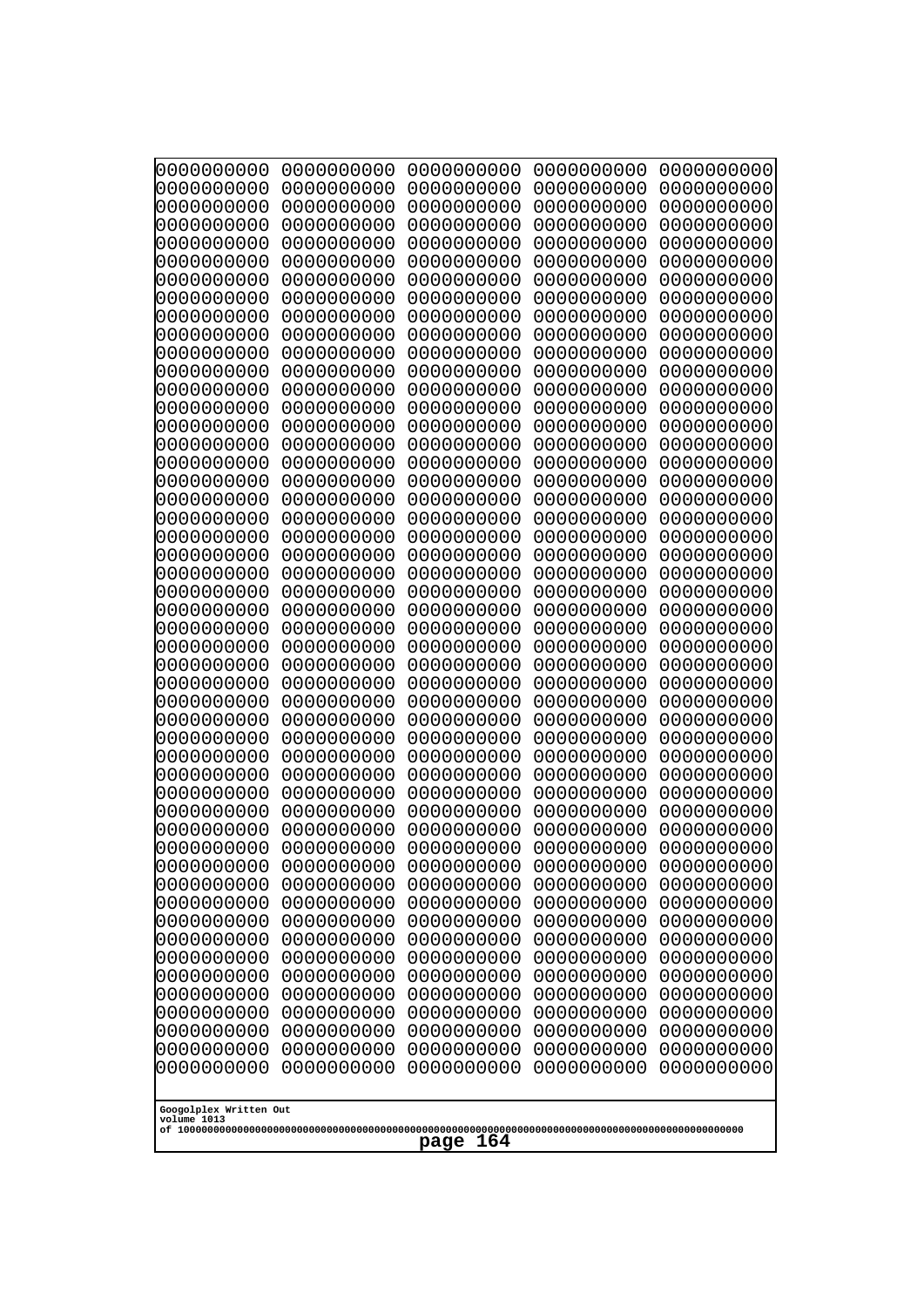| 10000000000<br>0000000000             | 0000000000<br>0000000000 | 0000000000<br>0000000000 | 0000000000<br>0000000000 | 0000000000<br>0000000000 |
|---------------------------------------|--------------------------|--------------------------|--------------------------|--------------------------|
| 0000000000                            | 0000000000               | 0000000000               | 0000000000               | 0000000000               |
| 0000000000                            | 0000000000               | 0000000000               | 0000000000               | 0000000000               |
| 0000000000<br>0000000000              | 0000000000<br>0000000000 | 0000000000               | 0000000000<br>0000000000 | 0000000000               |
| 0000000000                            | 0000000000               | 0000000000<br>0000000000 | 0000000000               | 0000000000<br>0000000000 |
| 0000000000                            | 0000000000               | 0000000000               | 0000000000               | 0000000000               |
| 0000000000                            | 0000000000               | 0000000000               | 0000000000               | 0000000000               |
| 0000000000<br>0000000000              | 0000000000<br>0000000000 | 0000000000<br>0000000000 | 0000000000<br>0000000000 | 0000000000<br>0000000000 |
| 0000000000                            | 0000000000               | 0000000000               | 0000000000               | 0000000000               |
| 0000000000                            | 0000000000               | 0000000000               | 0000000000               | 0000000000               |
| 0000000000<br>0000000000              | 0000000000<br>0000000000 | 0000000000<br>0000000000 | 0000000000<br>0000000000 | 0000000000<br>0000000000 |
| 0000000000                            | 0000000000               | 0000000000               | 0000000000               | 0000000000               |
| 0000000000                            | 0000000000               | 0000000000               | 0000000000               | 0000000000               |
| 0000000000<br>0000000000              | 0000000000               | 0000000000               | 0000000000               | 0000000000               |
| 0000000000                            | 0000000000<br>0000000000 | 0000000000<br>0000000000 | 0000000000<br>0000000000 | 0000000000<br>0000000000 |
| 0000000000                            | 0000000000               | 0000000000               | 0000000000               | 0000000000               |
| 0000000000                            | 0000000000               | 0000000000               | 0000000000               | 0000000000               |
| 0000000000<br>0000000000              | 0000000000<br>0000000000 | 0000000000<br>0000000000 | 0000000000<br>0000000000 | 0000000000<br>0000000000 |
| 0000000000                            | 0000000000               | 0000000000               | 0000000000               | 0000000000               |
| 0000000000                            | 0000000000               | 0000000000               | 0000000000               | 0000000000               |
| 0000000000<br>0000000000              | 0000000000<br>0000000000 | 0000000000<br>0000000000 | 0000000000<br>0000000000 | 0000000000<br>0000000000 |
| 0000000000                            | 0000000000               | 0000000000               | 0000000000               | 0000000000               |
| 0000000000                            | 0000000000               | 0000000000               | 0000000000               | 0000000000               |
| 0000000000<br>0000000000              | 0000000000<br>0000000000 | 0000000000<br>0000000000 | 0000000000<br>0000000000 | 0000000000<br>0000000000 |
| 0000000000                            | 0000000000               | 0000000000               | 0000000000               | 0000000000               |
| 0000000000                            | 0000000000               | 0000000000               | 0000000000               | 0000000000               |
| 0000000000                            | 0000000000               | 0000000000               | 0000000000               | 0000000000               |
| 0000000000<br>0000000000              | 0000000000<br>0000000000 | 0000000000<br>0000000000 | 0000000000<br>0000000000 | 0000000000<br>0000000000 |
| 0000000000                            | 0000000000               | 0000000000               | 0000000000               | 0000000000               |
| 0000000000                            | 0000000000               | 0000000000               | 0000000000               | 0000000000               |
| 0000000000<br>0000000000              | 0000000000<br>0000000000 | 0000000000<br>0000000000 | 0000000000<br>0000000000 | 0000000000<br>0000000000 |
| 0000000000                            | 0000000000               | 0000000000               | 0000000000               | 0000000000               |
| 0000000000                            | 0000000000               | 0000000000               | 0000000000               | 0000000000               |
| 0000000000<br>0000000000              | 0000000000<br>0000000000 | 0000000000<br>0000000000 | 0000000000<br>0000000000 | 0000000000<br>0000000000 |
| 0000000000                            | 0000000000               | 0000000000               | 0000000000               | 0000000000               |
| 0000000000                            | 0000000000               | 0000000000               | 0000000000               | 0000000000               |
| 0000000000<br>0000000000              | 0000000000<br>0000000000 | 0000000000<br>0000000000 | 0000000000<br>0000000000 | 0000000000<br>0000000000 |
| 0000000000                            | 0000000000               | 0000000000               | 0000000000               | 0000000000               |
|                                       |                          |                          |                          |                          |
| Googolplex Written Out<br>volume 1013 |                          |                          |                          |                          |
| 165<br>page                           |                          |                          |                          |                          |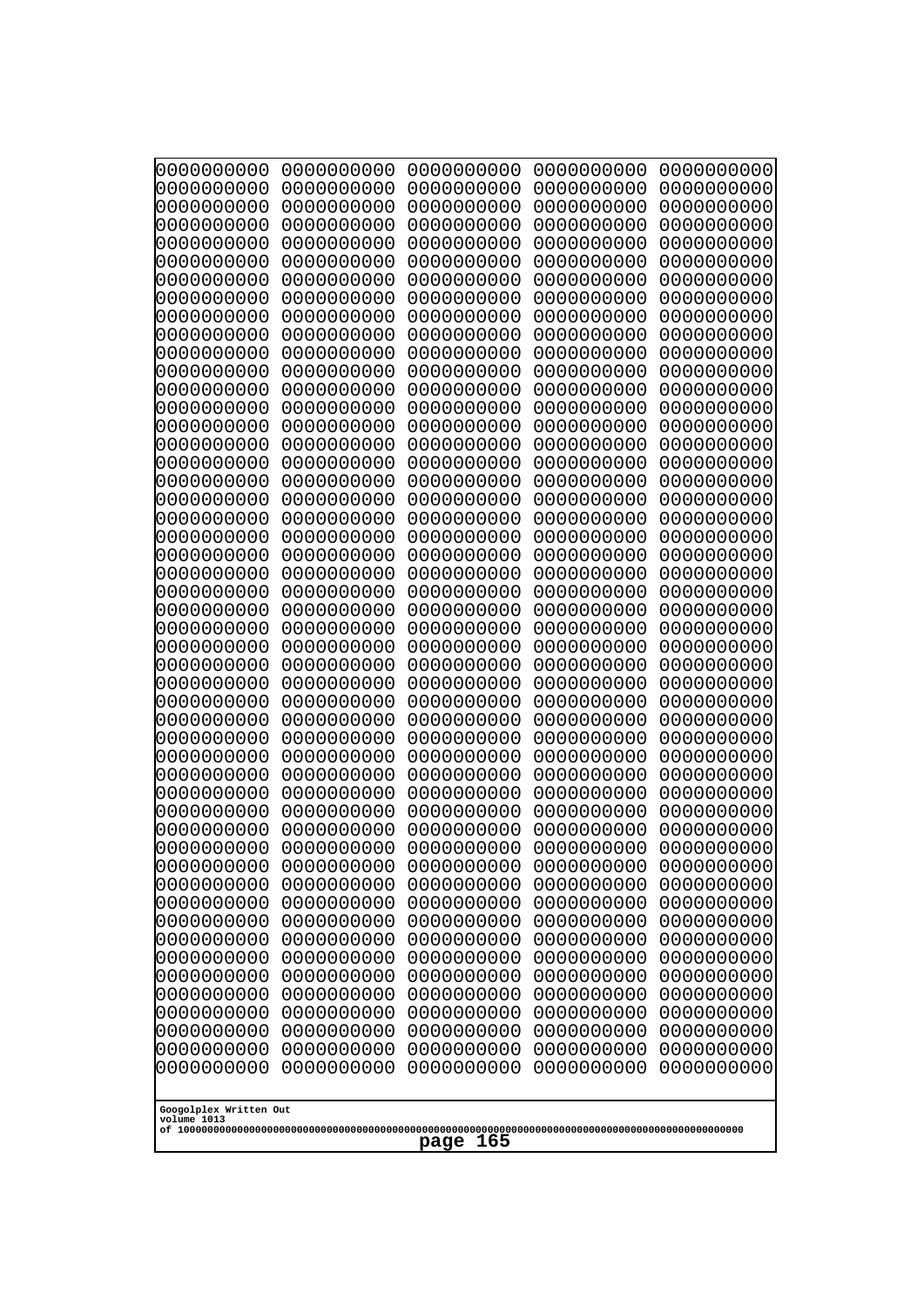| 10000000000                           | 0000000000               | 0000000000<br>0000000000 | 0000000000<br>0000000000 | 0000000000<br>0000000000 |
|---------------------------------------|--------------------------|--------------------------|--------------------------|--------------------------|
| 0000000000<br>0000000000              | 0000000000<br>0000000000 | 0000000000               | 0000000000               | 0000000000               |
| 0000000000                            | 0000000000               | 0000000000               | 0000000000               | 0000000000               |
| 0000000000                            | 0000000000               | 0000000000               | 0000000000               | 0000000000               |
| 0000000000                            | 0000000000               | 0000000000<br>0000000000 | 0000000000<br>0000000000 | 0000000000               |
| 0000000000<br>0000000000              | 0000000000<br>0000000000 | 0000000000               | 0000000000               | 0000000000<br>0000000000 |
| 0000000000                            | 0000000000               | 0000000000               | 0000000000               | 0000000000               |
| 0000000000                            | 0000000000               | 0000000000               | 0000000000               | 0000000000               |
| 0000000000<br>0000000000              | 0000000000<br>0000000000 | 0000000000<br>0000000000 | 0000000000<br>0000000000 | 0000000000<br>0000000000 |
| 0000000000                            | 0000000000               | 0000000000               | 0000000000               | 0000000000               |
| 0000000000                            | 0000000000               | 0000000000               | 0000000000               | 0000000000               |
| 0000000000                            | 0000000000               | 0000000000               | 0000000000               | 0000000000               |
| 0000000000<br>0000000000              | 0000000000<br>0000000000 | 0000000000<br>0000000000 | 0000000000<br>0000000000 | 0000000000<br>0000000000 |
| 0000000000                            | 0000000000               | 0000000000               | 0000000000               | 0000000000               |
| 0000000000                            | 0000000000               | 0000000000               | 0000000000               | 0000000000               |
| 0000000000                            | 0000000000               | 0000000000               | 0000000000               | 0000000000               |
| 0000000000<br>0000000000              | 0000000000<br>0000000000 | 0000000000<br>0000000000 | 0000000000<br>0000000000 | 0000000000<br>0000000000 |
| 0000000000                            | 0000000000               | 0000000000               | 0000000000               | 0000000000               |
| 0000000000                            | 0000000000               | 0000000000               | 0000000000               | 0000000000               |
| 0000000000<br>0000000000              | 0000000000<br>0000000000 | 0000000000<br>0000000000 | 0000000000<br>0000000000 | 0000000000<br>0000000000 |
| 0000000000                            | 0000000000               | 0000000000               | 0000000000               | 0000000000               |
| 0000000000                            | 0000000000               | 0000000000               | 0000000000               | 0000000000               |
| 0000000000                            | 0000000000               | 0000000000               | 0000000000               | 0000000000               |
| 0000000000<br>0000000000              | 0000000000<br>0000000000 | 0000000000<br>0000000000 | 0000000000<br>0000000000 | 0000000000<br>0000000000 |
| 0000000000                            | 0000000000               | 0000000000               | 0000000000               | 0000000000               |
| 0000000000                            | 0000000000               | 0000000000               | 0000000000               | 0000000000               |
| 0000000000<br>0000000000              | 0000000000<br>0000000000 | 0000000000<br>0000000000 | 0000000000<br>0000000000 | 0000000000<br>0000000000 |
| 0000000000                            | 0000000000               | 0000000000               | 0000000000               | 0000000000               |
| 0000000000                            | 0000000000               | 0000000000               | 0000000000               | 0000000000               |
| 0000000000                            | 0000000000               | 0000000000               | 0000000000               | 0000000000               |
| 0000000000<br>0000000000              | 0000000000<br>0000000000 | 0000000000<br>0000000000 | 0000000000<br>0000000000 | 0000000000<br>0000000000 |
| 0000000000                            | 0000000000               | 0000000000               | 0000000000               | 0000000000               |
| 0000000000                            | 0000000000               | 0000000000               | 0000000000               | 0000000000               |
| 0000000000<br>0000000000              | 0000000000<br>0000000000 | 0000000000<br>0000000000 | 0000000000<br>0000000000 | 0000000000<br>0000000000 |
| 0000000000                            | 0000000000               | 0000000000               | 0000000000               | 0000000000               |
| 0000000000                            | 0000000000               | 0000000000               | 0000000000               | 0000000000               |
| 0000000000                            | 0000000000               | 0000000000               | 0000000000               | 0000000000               |
| 0000000000<br>0000000000              | 0000000000<br>0000000000 | 0000000000<br>0000000000 | 0000000000<br>0000000000 | 0000000000<br>0000000000 |
| 0000000000                            | 0000000000               | 0000000000               | 0000000000               | 0000000000               |
|                                       |                          |                          |                          |                          |
| Googolplex Written Out<br>volume 1013 |                          |                          |                          |                          |
| 166<br>page                           |                          |                          |                          |                          |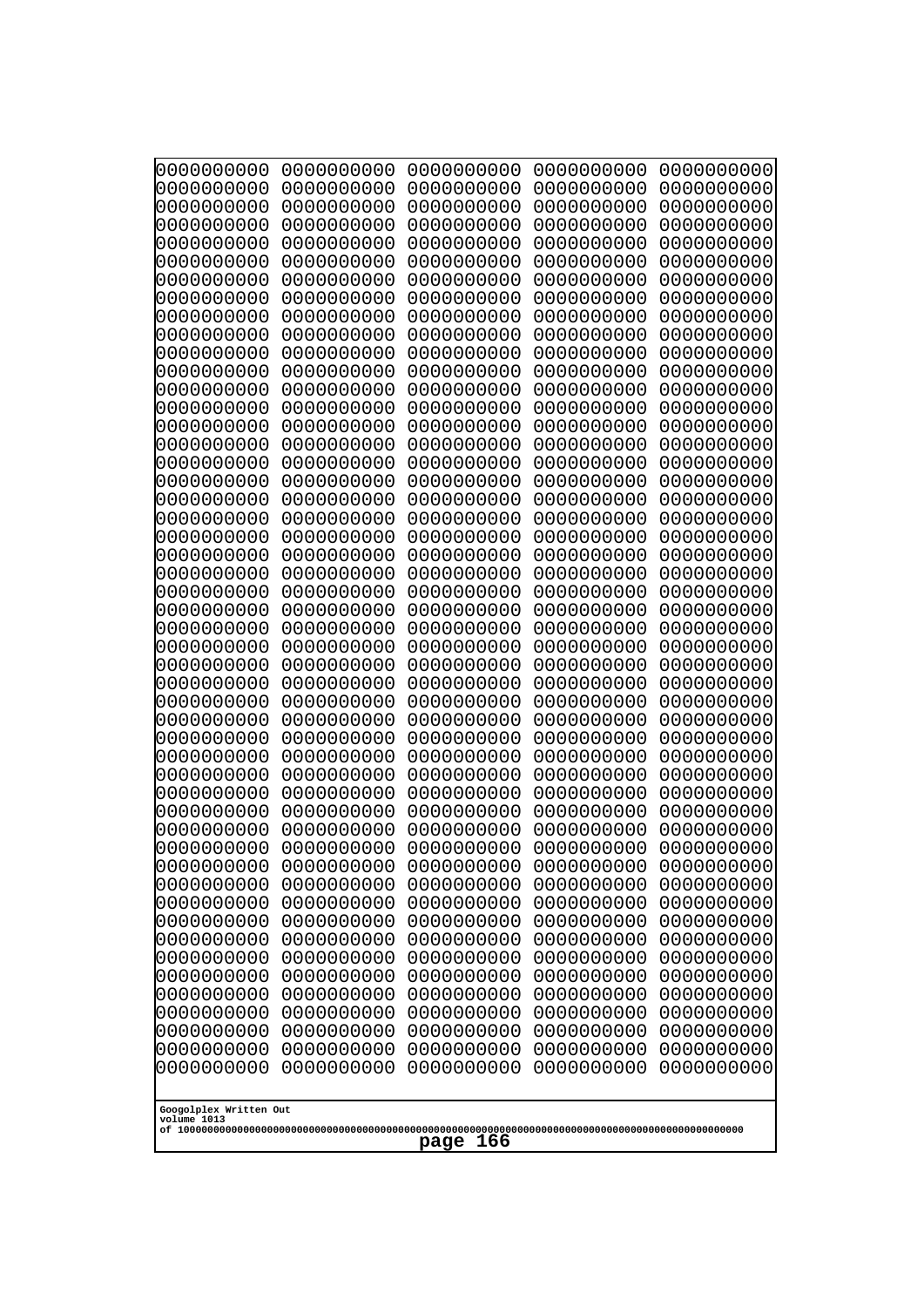| 10000000000<br>0000000000             | 0000000000<br>0000000000 | 0000000000<br>0000000000 | 0000000000<br>0000000000 | 0000000000<br>0000000000 |
|---------------------------------------|--------------------------|--------------------------|--------------------------|--------------------------|
| 0000000000                            | 0000000000               | 0000000000               | 0000000000               | 0000000000               |
| 0000000000                            | 0000000000               | 0000000000               | 0000000000               | 0000000000               |
| 0000000000                            | 0000000000               | 0000000000               | 0000000000               | 0000000000               |
| 0000000000<br>0000000000              | 0000000000<br>0000000000 | 0000000000<br>0000000000 | 0000000000<br>0000000000 | 0000000000<br>0000000000 |
| 0000000000                            | 0000000000               | 0000000000               | 0000000000               | 0000000000               |
| 0000000000                            | 0000000000               | 0000000000               | 0000000000               | 0000000000               |
| 0000000000                            | 0000000000               | 0000000000               | 0000000000               | 0000000000               |
| 0000000000<br>0000000000              | 0000000000<br>0000000000 | 0000000000<br>0000000000 | 0000000000<br>0000000000 | 0000000000<br>0000000000 |
| 0000000000                            | 0000000000               | 0000000000               | 0000000000               | 0000000000               |
| 0000000000                            | 0000000000               | 0000000000               | 0000000000               | 0000000000               |
| 0000000000                            | 0000000000               | 0000000000               | 0000000000               | 0000000000               |
| 0000000000<br>0000000000              | 0000000000<br>0000000000 | 0000000000<br>0000000000 | 0000000000<br>0000000000 | 0000000000<br>0000000000 |
| 0000000000                            | 0000000000               | 0000000000               | 0000000000               | 0000000000               |
| 0000000000                            | 0000000000               | 0000000000               | 0000000000               | 0000000000               |
| 0000000000                            | 0000000000               | 0000000000               | 0000000000               | 0000000000               |
| 0000000000<br>0000000000              | 0000000000<br>0000000000 | 0000000000<br>0000000000 | 0000000000<br>0000000000 | 0000000000<br>0000000000 |
| 0000000000                            | 0000000000               | 0000000000               | 0000000000               | 0000000000               |
| 0000000000                            | 0000000000               | 0000000000               | 0000000000               | 0000000000               |
| 0000000000                            | 0000000000               | 0000000000               | 0000000000               | 0000000000               |
| 0000000000<br>0000000000              | 0000000000<br>0000000000 | 0000000000<br>0000000000 | 0000000000<br>0000000000 | 0000000000<br>0000000000 |
| 0000000000                            | 0000000000               | 0000000000               | 0000000000               | 0000000000               |
| 0000000000                            | 0000000000               | 0000000000               | 0000000000               | 0000000000               |
| 0000000000<br>0000000000              | 0000000000<br>0000000000 | 0000000000<br>0000000000 | 0000000000<br>0000000000 | 0000000000<br>0000000000 |
| 0000000000                            | 0000000000               | 0000000000               | 0000000000               | 0000000000               |
| 0000000000                            | 0000000000               | 0000000000               | 0000000000               | 0000000000               |
| 0000000000                            | 0000000000               | 0000000000               | 0000000000               | 0000000000               |
| 0000000000<br>0000000000              | 0000000000<br>0000000000 | 0000000000<br>0000000000 | 0000000000<br>0000000000 | 0000000000<br>0000000000 |
| 0000000000                            | 0000000000               | 0000000000               | 0000000000               | 0000000000               |
| 0000000000                            | 0000000000               | 0000000000               | 0000000000               | 0000000000               |
| 0000000000<br>0000000000              | 0000000000<br>0000000000 | 0000000000<br>0000000000 | 0000000000<br>0000000000 | 0000000000<br>0000000000 |
| 0000000000                            | 0000000000               | 0000000000               | 0000000000               | 0000000000               |
| 0000000000                            | 0000000000               | 0000000000               | 0000000000               | 0000000000               |
| 0000000000                            | 0000000000               | 0000000000               | 0000000000               | 0000000000               |
| 0000000000<br>0000000000              | 0000000000<br>0000000000 | 0000000000<br>0000000000 | 0000000000<br>0000000000 | 0000000000<br>0000000000 |
| 0000000000                            | 0000000000               | 0000000000               | 0000000000               | 0000000000               |
| 0000000000                            | 0000000000               | 0000000000               | 0000000000               | 0000000000               |
| 0000000000                            | 0000000000               | 0000000000               | 0000000000               | 0000000000               |
| 0000000000<br>0000000000              | 0000000000<br>0000000000 | 0000000000<br>0000000000 | 0000000000<br>0000000000 | 0000000000<br>0000000000 |
|                                       |                          |                          |                          |                          |
| Googolplex Written Out<br>volume 1013 |                          |                          |                          |                          |
|                                       |                          | 167<br>page              |                          |                          |
|                                       |                          |                          |                          |                          |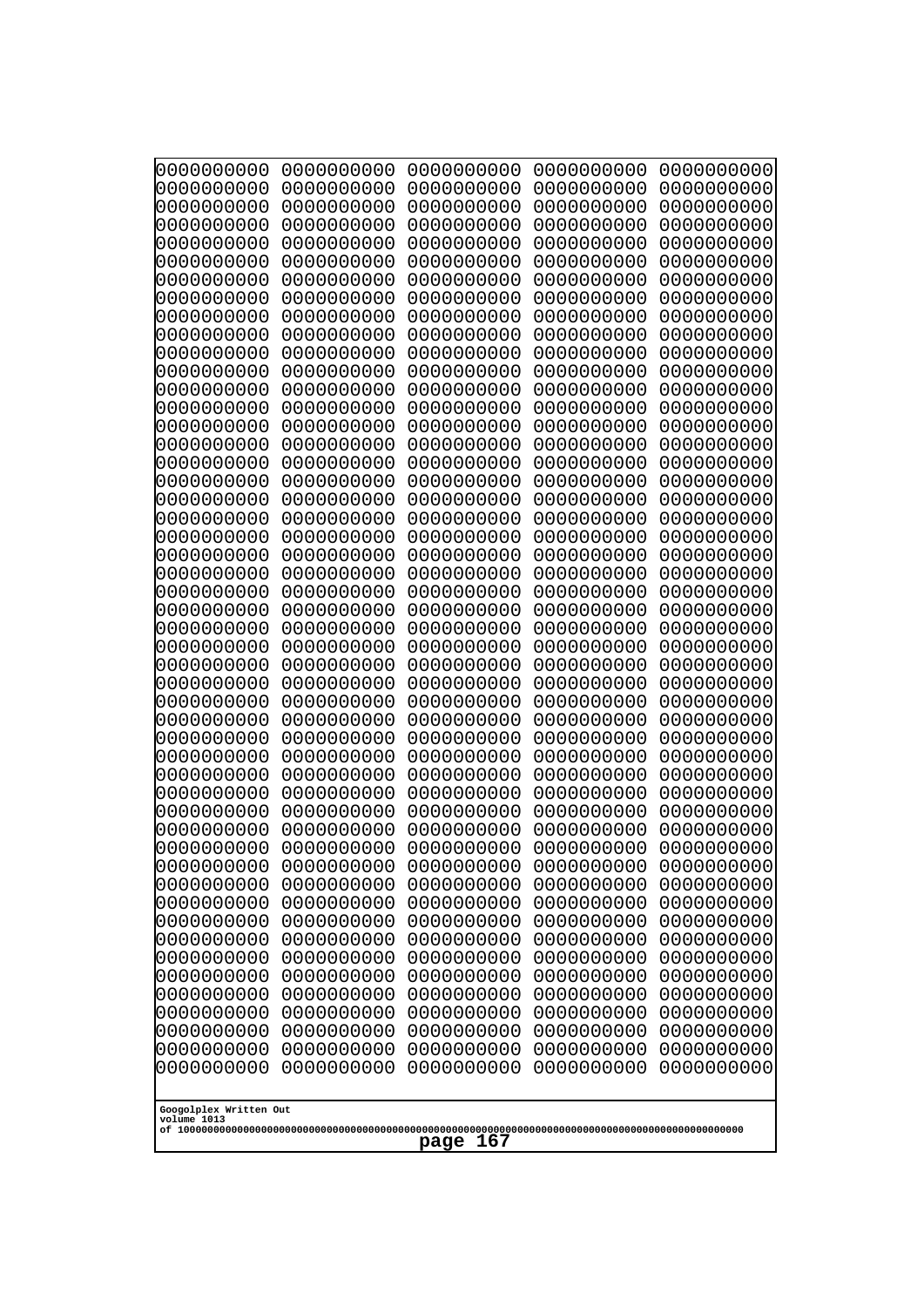| 0000000000<br>0000000000<br>0000000000<br>0000000000<br>0000000000<br>0000000000<br>0000000000<br>0000000000<br>0000000000<br>0000000000<br>0000000000<br>0000000000<br>0000000000<br>0000000000<br>0000000000<br>0000000000<br>0000000000<br>0000000000<br>0000000000<br>0000000000<br>0000000000<br>0000000000<br>0000000000<br>0000000000<br>0000000000<br>0000000000<br>0000000000<br>0000000000<br>0000000000<br>0000000000<br>0000000000<br>0000000000<br>0000000000<br>0000000000<br>0000000000<br>0000000000<br>0000000000<br>0000000000<br>0000000000<br>0000000000<br>0000000000<br>0000000000<br>0000000000<br>0000000000<br>0000000000<br>0000000000<br>0000000000<br>0000000000<br>0000000000<br>0000000000<br>0000000000<br>0000000000<br>0000000000<br>0000000000<br>0000000000<br>0000000000<br>0000000000<br>0000000000<br>0000000000<br>0000000000<br>0000000000<br>0000000000<br>0000000000<br>0000000000<br>0000000000<br>0000000000<br>0000000000<br>0000000000<br>0000000000<br>0000000000<br>0000000000<br>0000000000<br>0000000000<br>0000000000<br>0000000000<br>0000000000<br>0000000000<br>0000000000<br>0000000000<br>0000000000<br>0000000000<br>0000000000<br>0000000000<br>0000000000<br>0000000000<br>0000000000<br>0000000000<br>0000000000<br>0000000000<br>0000000000<br>0000000000<br>0000000000<br>0000000000<br>0000000000<br>0000000000<br>0000000000<br>0000000000<br>0000000000<br>0000000000<br>0000000000<br>0000000000<br>0000000000<br>0000000000<br>0000000000<br>0000000000<br>0000000000<br>0000000000<br>0000000000<br>0000000000<br>0000000000<br>0000000000<br>0000000000<br>0000000000<br>0000000000<br>0000000000<br>0000000000<br>0000000000<br>0000000000<br>0000000000<br>0000000000<br>0000000000<br>0000000000<br>0000000000<br>0000000000<br>0000000000<br>0000000000<br>0000000000<br>0000000000<br>0000000000<br>0000000000<br>Googolplex Written Out<br>volume 1013 | 0000000000<br>0000000000<br>0000000000<br>0000000000<br>0000000000<br>0000000000<br>0000000000<br>0000000000<br>0000000000<br>0000000000<br>0000000000<br>0000000000<br>0000000000<br>0000000000<br>0000000000<br>0000000000<br>0000000000<br>0000000000<br>0000000000<br>0000000000<br>0000000000<br>0000000000<br>0000000000 | 0000000000<br>0000000000<br>0000000000<br>0000000000<br>0000000000<br>0000000000<br>0000000000<br>0000000000<br>0000000000<br>0000000000<br>0000000000<br>0000000000<br>0000000000<br>0000000000<br>0000000000<br>0000000000<br>0000000000<br>0000000000<br>0000000000<br>0000000000<br>0000000000<br>0000000000<br>0000000000 | 0000000000<br>0000000000<br>0000000000<br>0000000000<br>0000000000<br>0000000000<br>0000000000<br>0000000000<br>0000000000<br>0000000000<br>0000000000<br>0000000000<br>0000000000<br>0000000000<br>0000000000<br>0000000000<br>0000000000<br>0000000000<br>0000000000<br>0000000000<br>0000000000<br>0000000000<br>0000000000 | 0000000000<br>0000000000<br>0000000000<br>0000000000<br>0000000000<br>0000000000<br>0000000000<br>0000000000<br>0000000000<br>0000000000<br>0000000000<br>0000000000<br>0000000000<br>0000000000<br>0000000000<br>0000000000<br>0000000000<br>0000000000<br>0000000000<br>0000000000<br>0000000000<br>0000000000<br>0000000000 | 0000000000<br>0000000000<br>0000000000<br>0000000000<br>0000000000<br>0000000000<br>0000000000<br>0000000000<br>0000000000<br>0000000000<br>0000000000<br>0000000000<br>0000000000<br>0000000000<br>0000000000<br>0000000000<br>0000000000<br>0000000000<br>0000000000<br>0000000000<br>0000000000<br>0000000000<br>0000000000 |
|-----------------------------------------------------------------------------------------------------------------------------------------------------------------------------------------------------------------------------------------------------------------------------------------------------------------------------------------------------------------------------------------------------------------------------------------------------------------------------------------------------------------------------------------------------------------------------------------------------------------------------------------------------------------------------------------------------------------------------------------------------------------------------------------------------------------------------------------------------------------------------------------------------------------------------------------------------------------------------------------------------------------------------------------------------------------------------------------------------------------------------------------------------------------------------------------------------------------------------------------------------------------------------------------------------------------------------------------------------------------------------------------------------------------------------------------------------------------------------------------------------------------------------------------------------------------------------------------------------------------------------------------------------------------------------------------------------------------------------------------------------------------------------------------------------------------------------------------------------------------------------------------------------------------------------------|--------------------------------------------------------------------------------------------------------------------------------------------------------------------------------------------------------------------------------------------------------------------------------------------------------------------------------|--------------------------------------------------------------------------------------------------------------------------------------------------------------------------------------------------------------------------------------------------------------------------------------------------------------------------------|--------------------------------------------------------------------------------------------------------------------------------------------------------------------------------------------------------------------------------------------------------------------------------------------------------------------------------|--------------------------------------------------------------------------------------------------------------------------------------------------------------------------------------------------------------------------------------------------------------------------------------------------------------------------------|--------------------------------------------------------------------------------------------------------------------------------------------------------------------------------------------------------------------------------------------------------------------------------------------------------------------------------|
|                                                                                                                                                                                                                                                                                                                                                                                                                                                                                                                                                                                                                                                                                                                                                                                                                                                                                                                                                                                                                                                                                                                                                                                                                                                                                                                                                                                                                                                                                                                                                                                                                                                                                                                                                                                                                                                                                                                                   | 0000000000                                                                                                                                                                                                                                                                                                                     | 0000000000                                                                                                                                                                                                                                                                                                                     | 0000000000<br>168<br>page                                                                                                                                                                                                                                                                                                      | 0000000000                                                                                                                                                                                                                                                                                                                     | 0000000000                                                                                                                                                                                                                                                                                                                     |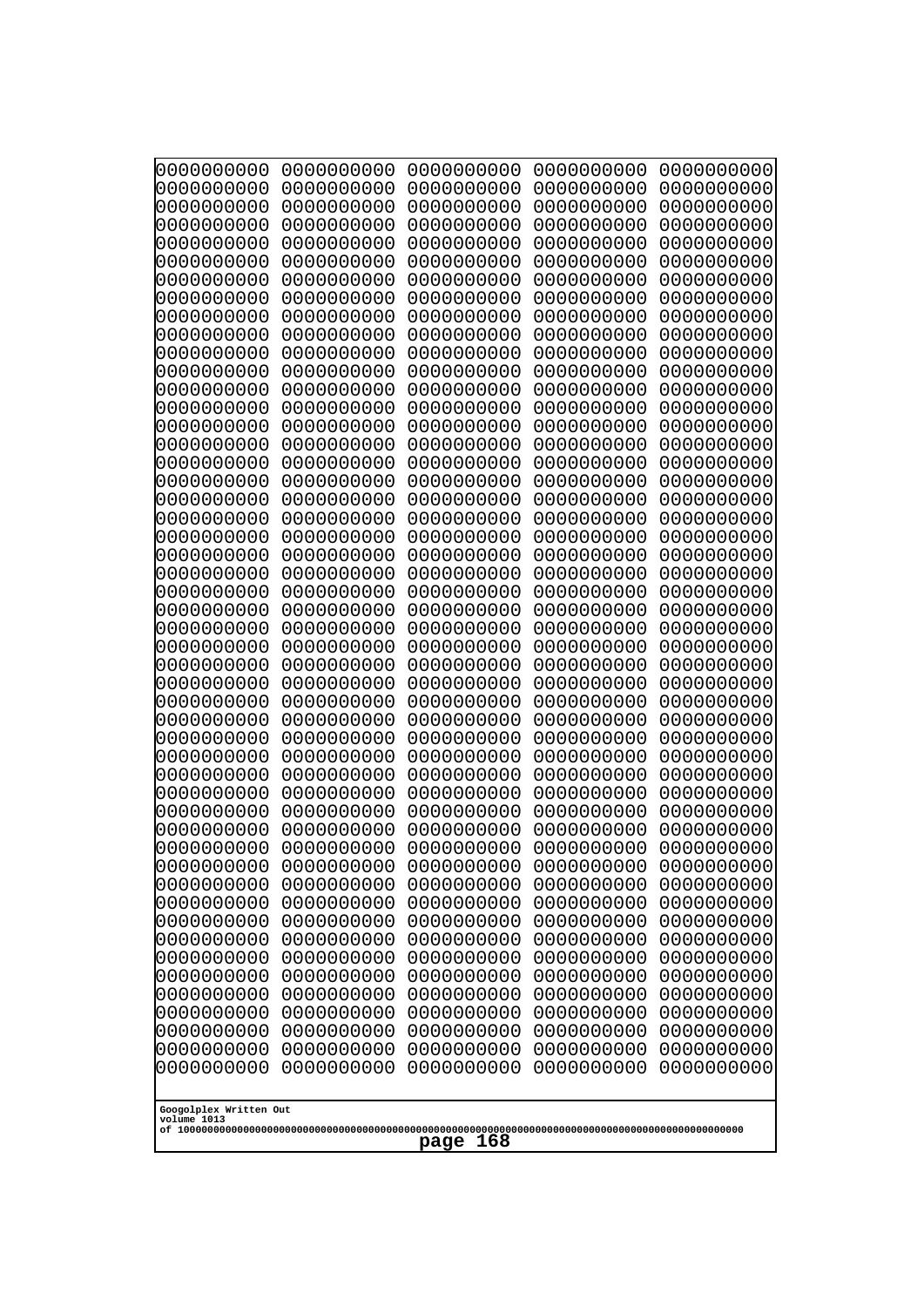| 0000000000                                                                                                                 | 0000000000 | 0000000000 | 0000000000 | 0000000000 |
|----------------------------------------------------------------------------------------------------------------------------|------------|------------|------------|------------|
| 0000000000                                                                                                                 | 0000000000 | 0000000000 | 0000000000 | 0000000000 |
| 0000000000                                                                                                                 | 0000000000 | 0000000000 | 0000000000 | 0000000000 |
| 0000000000                                                                                                                 | 0000000000 | 0000000000 | 0000000000 | 0000000000 |
| 0000000000                                                                                                                 | 0000000000 | 0000000000 | 0000000000 | 0000000000 |
| 0000000000                                                                                                                 | 0000000000 | 0000000000 | 0000000000 | 0000000000 |
| 0000000000                                                                                                                 | 0000000000 | 0000000000 | 0000000000 | 0000000000 |
| 0000000000                                                                                                                 | 0000000000 | 0000000000 | 0000000000 | 0000000000 |
| 0000000000                                                                                                                 | 0000000000 | 0000000000 | 0000000000 | 0000000000 |
| 0000000000                                                                                                                 | 0000000000 | 0000000000 | 0000000000 | 0000000000 |
| 0000000000                                                                                                                 | 0000000000 | 0000000000 | 0000000000 | 0000000000 |
| 0000000000                                                                                                                 | 0000000000 | 0000000000 | 0000000000 | 0000000000 |
| 0000000000                                                                                                                 | 0000000000 | 0000000000 | 0000000000 | 0000000000 |
| 0000000000                                                                                                                 | 0000000000 | 0000000000 | 0000000000 | 0000000000 |
| 0000000000                                                                                                                 | 0000000000 | 0000000000 | 0000000000 | 0000000000 |
| 0000000000                                                                                                                 | 0000000000 | 0000000000 | 0000000000 | 0000000000 |
| 0000000000                                                                                                                 | 0000000000 | 0000000000 | 0000000000 | 0000000000 |
| 0000000000                                                                                                                 | 0000000000 | 0000000000 | 0000000000 | 0000000000 |
| 0000000000                                                                                                                 | 0000000000 | 0000000000 | 0000000000 | 0000000000 |
| 0000000000                                                                                                                 | 0000000000 | 0000000000 | 0000000000 | 0000000000 |
| 0000000000                                                                                                                 | 0000000000 | 0000000000 | 0000000000 | 0000000000 |
| 0000000000                                                                                                                 | 0000000000 | 0000000000 | 0000000000 | 0000000000 |
|                                                                                                                            |            |            |            |            |
| 0000000000                                                                                                                 | 0000000000 | 0000000000 | 0000000000 | 0000000000 |
| 0000000000                                                                                                                 | 0000000000 | 0000000000 | 0000000000 | 0000000000 |
| 0000000000                                                                                                                 | 0000000000 | 0000000000 | 0000000000 | 0000000000 |
| 0000000000                                                                                                                 | 0000000000 | 0000000000 | 0000000000 | 0000000000 |
| 0000000000                                                                                                                 | 0000000000 | 0000000000 | 0000000000 | 0000000000 |
| 0000000000                                                                                                                 | 0000000000 | 0000000000 | 0000000000 | 0000000000 |
| 0000000000                                                                                                                 | 0000000000 | 0000000000 | 0000000000 | 0000000000 |
| 0000000000                                                                                                                 | 0000000000 | 0000000000 | 0000000000 | 0000000000 |
| 0000000000                                                                                                                 | 0000000000 | 0000000000 | 0000000000 | 0000000000 |
| 0000000000                                                                                                                 | 0000000000 | 0000000000 | 0000000000 | 0000000000 |
| 0000000000                                                                                                                 | 0000000000 | 0000000000 | 0000000000 | 0000000000 |
| 0000000000                                                                                                                 | 0000000000 | 0000000000 | 0000000000 | 0000000000 |
| 0000000000                                                                                                                 | 0000000000 | 0000000000 | 0000000000 | 0000000000 |
| 0000000000                                                                                                                 | 0000000000 | 0000000000 | 0000000000 | 0000000000 |
| 0000000000                                                                                                                 | 0000000000 | 0000000000 | 0000000000 | 0000000000 |
| 0000000000                                                                                                                 | 0000000000 | 0000000000 | 0000000000 | 0000000000 |
| 0000000000                                                                                                                 | 0000000000 | 0000000000 | 0000000000 | 0000000000 |
| 0000000000                                                                                                                 | 0000000000 | 0000000000 | 0000000000 | 0000000000 |
| 0000000000                                                                                                                 | 0000000000 | 0000000000 | 0000000000 | 0000000000 |
| 0000000000                                                                                                                 | 0000000000 | 0000000000 | 0000000000 | 0000000000 |
| 0000000000                                                                                                                 | 0000000000 | 0000000000 | 0000000000 | 0000000000 |
| 0000000000                                                                                                                 | 0000000000 | 0000000000 | 0000000000 | 0000000000 |
| 0000000000                                                                                                                 | 0000000000 | 0000000000 | 0000000000 | 0000000000 |
| 0000000000                                                                                                                 | 0000000000 | 0000000000 | 0000000000 | 0000000000 |
| 0000000000                                                                                                                 | 0000000000 | 0000000000 | 0000000000 | 0000000000 |
| 0000000000                                                                                                                 | 0000000000 | 0000000000 | 0000000000 | 0000000000 |
| 0000000000                                                                                                                 | 0000000000 | 0000000000 | 0000000000 | 0000000000 |
| 0000000000<br>0000000000<br>0000000000<br>0000000000<br>0000000000<br>Googolplex Written Out<br>volume 1013<br>169<br>page |            |            |            |            |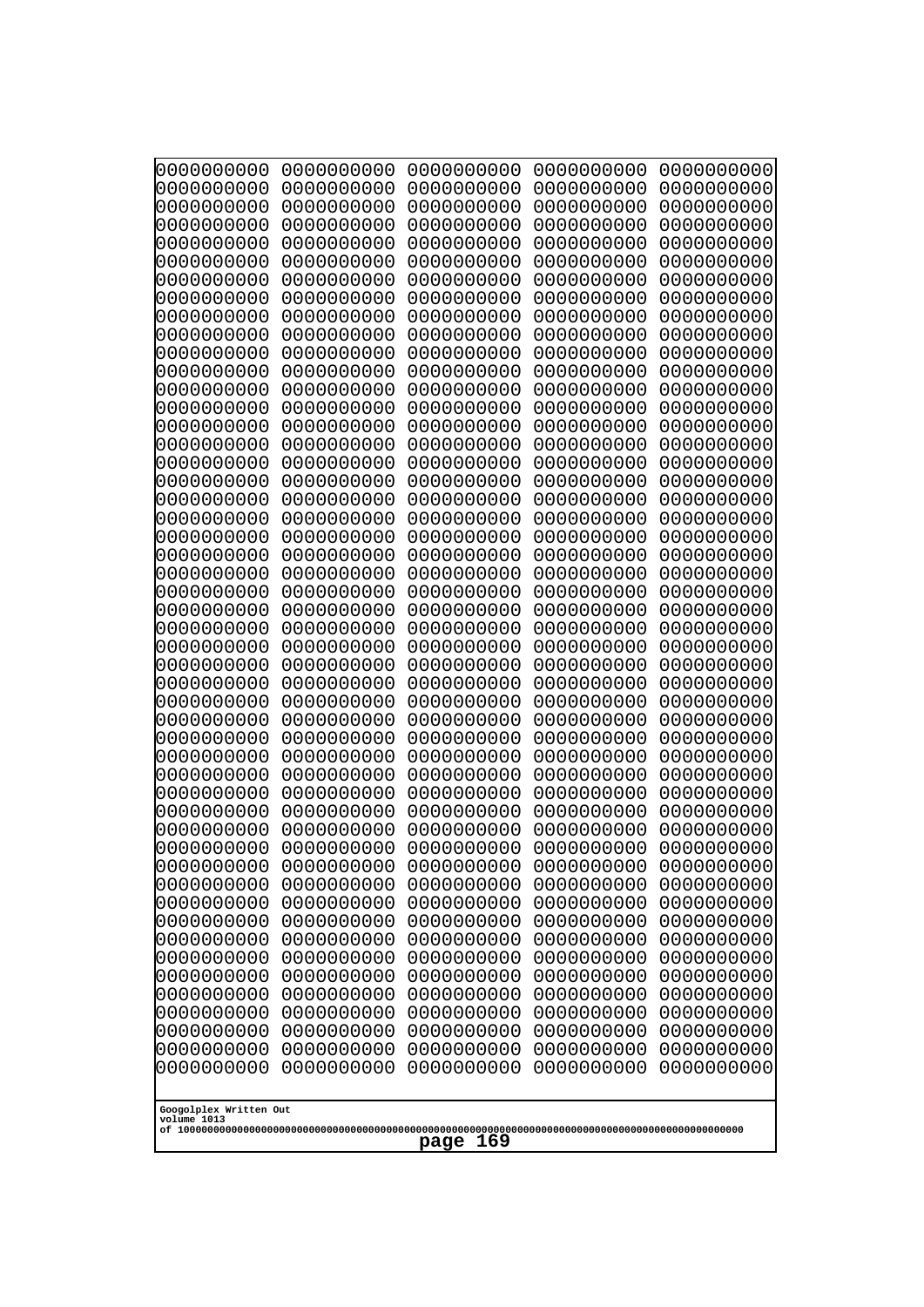| 10000000000              | 0000000000               | 0000000000<br>0000000000 | 0000000000<br>0000000000 | 0000000000<br>0000000000 |
|--------------------------|--------------------------|--------------------------|--------------------------|--------------------------|
| 0000000000<br>0000000000 | 0000000000<br>0000000000 | 0000000000               | 0000000000               | 0000000000               |
| 0000000000               | 0000000000               | 0000000000               | 0000000000               | 0000000000               |
| 0000000000               | 0000000000               | 0000000000               | 0000000000               | 0000000000               |
| 0000000000               | 0000000000               | 0000000000<br>0000000000 | 0000000000<br>0000000000 | 0000000000               |
| 0000000000<br>0000000000 | 0000000000<br>0000000000 | 0000000000               | 0000000000               | 0000000000<br>0000000000 |
| 0000000000               | 0000000000               | 0000000000               | 0000000000               | 0000000000               |
| 0000000000               | 0000000000               | 0000000000               | 0000000000               | 0000000000               |
| 0000000000<br>0000000000 | 0000000000<br>0000000000 | 0000000000<br>0000000000 | 0000000000<br>0000000000 | 0000000000               |
| 0000000000               | 0000000000               | 0000000000               | 0000000000               | 0000000000<br>0000000000 |
| 0000000000               | 0000000000               | 0000000000               | 0000000000               | 0000000000               |
| 0000000000               | 0000000000               | 0000000000               | 0000000000               | 0000000000               |
| 0000000000<br>0000000000 | 0000000000<br>0000000000 | 0000000000<br>0000000000 | 0000000000<br>0000000000 | 0000000000<br>0000000000 |
| 0000000000               | 0000000000               | 0000000000               | 0000000000               | 0000000000               |
| 0000000000               | 0000000000               | 0000000000               | 0000000000               | 0000000000               |
| 0000000000               | 0000000000               | 0000000000               | 0000000000               | 0000000000               |
| 0000000000<br>0000000000 | 0000000000<br>0000000000 | 0000000000<br>0000000000 | 0000000000<br>0000000000 | 0000000000<br>0000000000 |
| 0000000000               | 0000000000               | 0000000000               | 0000000000               | 0000000000               |
| 0000000000               | 0000000000               | 0000000000               | 0000000000               | 0000000000               |
| 0000000000               | 0000000000               | 0000000000               | 0000000000               | 0000000000               |
| 0000000000<br>0000000000 | 0000000000<br>0000000000 | 0000000000<br>0000000000 | 0000000000<br>0000000000 | 0000000000<br>0000000000 |
| 0000000000               | 0000000000               | 0000000000               | 0000000000               | 0000000000               |
| 0000000000               | 0000000000               | 0000000000               | 0000000000               | 0000000000               |
| 0000000000               | 0000000000               | 0000000000               | 0000000000               | 0000000000               |
| 0000000000<br>0000000000 | 0000000000<br>0000000000 | 0000000000<br>0000000000 | 0000000000<br>0000000000 | 0000000000<br>0000000000 |
| 0000000000               | 0000000000               | 0000000000               | 0000000000               | 0000000000               |
| 0000000000               | 0000000000               | 0000000000               | 0000000000               | 0000000000               |
| 0000000000<br>0000000000 | 0000000000<br>0000000000 | 0000000000<br>0000000000 | 0000000000<br>0000000000 | 0000000000<br>0000000000 |
| 0000000000               | 0000000000               | 0000000000               | 0000000000               | 0000000000               |
| 0000000000               | 0000000000               | 0000000000               | 0000000000               | 0000000000               |
| 0000000000               | 0000000000               | 0000000000               | 0000000000               | 0000000000               |
| 0000000000<br>0000000000 | 0000000000<br>0000000000 | 0000000000<br>0000000000 | 0000000000<br>0000000000 | 0000000000<br>0000000000 |
| 0000000000               | 0000000000               | 0000000000               | 0000000000               | 0000000000               |
| 0000000000               | 0000000000               | 0000000000               | 0000000000               | 0000000000               |
| 0000000000               | 0000000000               | 0000000000               | 0000000000               | 0000000000               |
| 0000000000<br>0000000000 | 0000000000<br>0000000000 | 0000000000<br>0000000000 | 0000000000<br>0000000000 | 0000000000<br>0000000000 |
| 0000000000               | 0000000000               | 0000000000               | 0000000000               | 0000000000               |
| 0000000000               | 0000000000               | 0000000000               | 0000000000               | 0000000000               |
| 0000000000               | 0000000000               | 0000000000               | 0000000000               | 0000000000               |
| 0000000000               | 0000000000               | 0000000000               | 0000000000               | 0000000000               |
| Googolplex Written Out   |                          |                          |                          |                          |
| volume 1013              |                          |                          |                          |                          |
| 170<br>page              |                          |                          |                          |                          |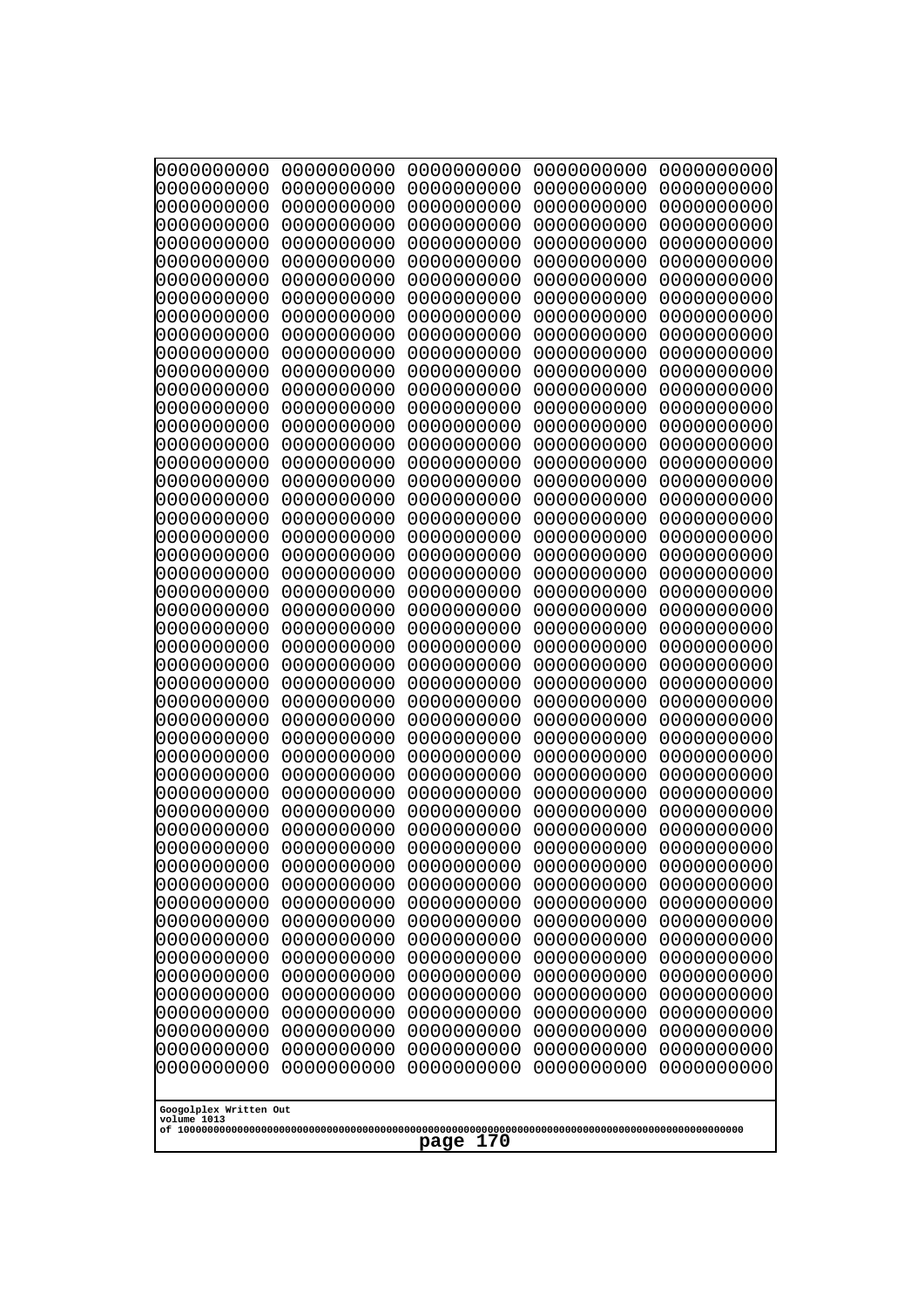| 0000000000               | 0000000000               | 0000000000               | 0000000000               | 0000000000               |
|--------------------------|--------------------------|--------------------------|--------------------------|--------------------------|
| 0000000000<br>0000000000 | 0000000000<br>0000000000 | 0000000000<br>0000000000 | 0000000000<br>0000000000 | 0000000000<br>0000000000 |
| 0000000000               | 0000000000               | 0000000000               | 0000000000               | 0000000000               |
| 0000000000               | 0000000000               | 0000000000               | 0000000000               | 0000000000               |
| 0000000000               | 0000000000               | 0000000000               | 0000000000               | 0000000000               |
| 0000000000               | 0000000000               | 0000000000               | 0000000000               | 0000000000               |
| 0000000000<br>0000000000 | 0000000000<br>0000000000 | 0000000000<br>0000000000 | 0000000000<br>0000000000 | 0000000000<br>0000000000 |
| 0000000000               | 0000000000               | 0000000000               | 0000000000               | 0000000000               |
| 0000000000               | 0000000000               | 0000000000               | 0000000000               | 0000000000               |
| 0000000000               | 0000000000               | 0000000000               | 0000000000               | 0000000000               |
| 0000000000<br>0000000000 | 0000000000<br>0000000000 | 0000000000<br>0000000000 | 0000000000<br>0000000000 | 0000000000<br>0000000000 |
| 0000000000               | 0000000000               | 0000000000               | 0000000000               | 0000000000               |
| 0000000000               | 0000000000               | 0000000000               | 0000000000               | 0000000000               |
| 0000000000<br>0000000000 | 0000000000<br>0000000000 | 0000000000<br>0000000000 | 0000000000<br>0000000000 | 0000000000<br>0000000000 |
| 0000000000               | 0000000000               | 0000000000               | 0000000000               | 0000000000               |
| 0000000000               | 0000000000               | 0000000000               | 0000000000               | 0000000000               |
| 0000000000               | 0000000000               | 0000000000               | 0000000000               | 0000000000               |
| 0000000000<br>0000000000 | 0000000000<br>0000000000 | 0000000000<br>0000000000 | 0000000000<br>0000000000 | 0000000000<br>0000000000 |
| 0000000000               | 0000000000               | 0000000000               | 0000000000               | 0000000000               |
| 0000000000               | 0000000000               | 0000000000               | 0000000000               | 0000000000               |
| 0000000000               | 0000000000               | 0000000000               | 0000000000               | 0000000000               |
| 0000000000<br>0000000000 | 0000000000<br>0000000000 | 0000000000<br>0000000000 | 0000000000<br>0000000000 | 0000000000<br>0000000000 |
| 0000000000               | 0000000000               | 0000000000               | 0000000000               | 0000000000               |
| 0000000000               | 0000000000               | 0000000000               | 0000000000               | 0000000000               |
| 0000000000<br>0000000000 | 0000000000<br>0000000000 | 0000000000<br>0000000000 | 0000000000<br>0000000000 | 0000000000<br>0000000000 |
| 0000000000               | 0000000000               | 0000000000               | 0000000000               | 0000000000               |
| 0000000000               | 0000000000               | 0000000000               | 0000000000               | 0000000000               |
| 0000000000               | 0000000000               | 0000000000               | 0000000000               | 0000000000               |
| 0000000000<br>0000000000 | 0000000000<br>0000000000 | 0000000000<br>0000000000 | 0000000000<br>0000000000 | 0000000000<br>0000000000 |
| 0000000000               | 0000000000               | 0000000000               | 0000000000               | 0000000000               |
| 0000000000               | 0000000000               | 0000000000               | 0000000000               | 0000000000               |
| 0000000000               | 0000000000               | 0000000000               | 0000000000               | 0000000000               |
| 0000000000<br>0000000000 | 0000000000<br>0000000000 | 0000000000<br>0000000000 | 0000000000<br>0000000000 | 0000000000<br>0000000000 |
| 0000000000               | 0000000000               | 0000000000               | 0000000000               | 0000000000               |
| 0000000000               | 0000000000               | 0000000000               | 0000000000               | 0000000000               |
| 0000000000<br>0000000000 | 0000000000<br>0000000000 | 0000000000<br>0000000000 | 0000000000<br>0000000000 | 0000000000<br>0000000000 |
| 0000000000               | 0000000000               | 0000000000               | 0000000000               | 0000000000               |
| 0000000000               | 0000000000               | 0000000000               | 0000000000               | 0000000000               |
| 0000000000               | 0000000000               | 0000000000               | 0000000000               | 0000000000               |
| 0000000000               | 0000000000               | 0000000000               | 0000000000               | 0000000000               |
| Googolplex Written Out   |                          |                          |                          |                          |
| volume 1013              |                          |                          |                          |                          |
| 171<br>page              |                          |                          |                          |                          |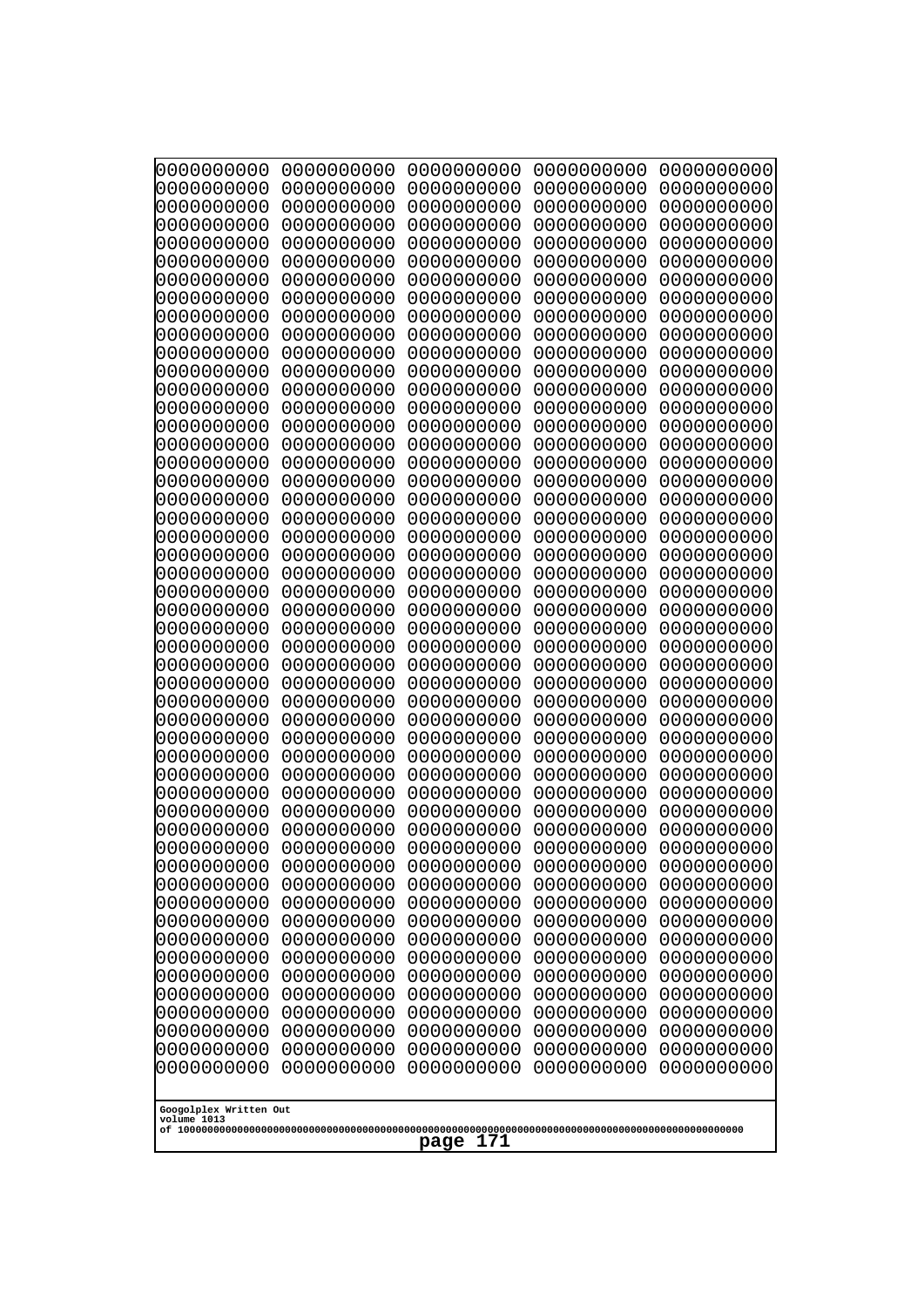| 10000000000<br>0000000000             | 0000000000<br>0000000000 | 0000000000<br>0000000000 | 0000000000<br>0000000000 | 0000000000<br>0000000000 |
|---------------------------------------|--------------------------|--------------------------|--------------------------|--------------------------|
| 0000000000                            | 0000000000               | 0000000000               | 0000000000               | 0000000000               |
| 0000000000                            | 0000000000               | 0000000000               | 0000000000               | 0000000000               |
| 0000000000<br>0000000000              | 0000000000<br>0000000000 | 0000000000<br>0000000000 | 0000000000<br>0000000000 | 0000000000<br>0000000000 |
| 0000000000                            | 0000000000               | 0000000000               | 0000000000               | 0000000000               |
| 0000000000                            | 0000000000               | 0000000000               | 0000000000               | 0000000000               |
| 0000000000<br>0000000000              | 0000000000<br>0000000000 | 0000000000<br>0000000000 | 0000000000<br>0000000000 | 0000000000<br>0000000000 |
| 0000000000                            | 0000000000               | 0000000000               | 0000000000               | 0000000000               |
| 0000000000                            | 0000000000               | 0000000000               | 0000000000               | 0000000000               |
| 0000000000<br>0000000000              | 0000000000<br>0000000000 | 0000000000               | 0000000000               | 0000000000               |
| 0000000000                            | 0000000000               | 0000000000<br>0000000000 | 0000000000<br>0000000000 | 0000000000<br>0000000000 |
| 0000000000                            | 0000000000               | 0000000000               | 0000000000               | 0000000000               |
| 0000000000                            | 0000000000               | 0000000000               | 0000000000               | 0000000000               |
| 0000000000<br>0000000000              | 0000000000<br>0000000000 | 0000000000<br>0000000000 | 0000000000<br>0000000000 | 0000000000<br>0000000000 |
| 0000000000                            | 0000000000               | 0000000000               | 0000000000               | 0000000000               |
| 0000000000                            | 0000000000               | 0000000000               | 0000000000               | 0000000000               |
| 0000000000<br>0000000000              | 0000000000<br>0000000000 | 0000000000<br>0000000000 | 0000000000<br>0000000000 | 0000000000<br>0000000000 |
| 0000000000                            | 0000000000               | 0000000000               | 0000000000               | 0000000000               |
| 0000000000                            | 0000000000               | 0000000000               | 0000000000               | 0000000000               |
| 0000000000<br>0000000000              | 0000000000<br>0000000000 | 0000000000<br>0000000000 | 0000000000<br>0000000000 | 0000000000<br>0000000000 |
| 0000000000                            | 0000000000               | 0000000000               | 0000000000               | 0000000000               |
| 0000000000                            | 0000000000               | 0000000000               | 0000000000               | 0000000000               |
| 0000000000<br>0000000000              | 0000000000<br>0000000000 | 0000000000<br>0000000000 | 0000000000<br>0000000000 | 0000000000<br>0000000000 |
| 0000000000                            | 0000000000               | 0000000000               | 0000000000               | 0000000000               |
| 0000000000                            | 0000000000               | 0000000000               | 0000000000               | 0000000000               |
| 0000000000<br>0000000000              | 0000000000<br>0000000000 | 0000000000<br>0000000000 | 0000000000<br>0000000000 | 0000000000<br>0000000000 |
| 0000000000                            | 0000000000               | 0000000000               | 0000000000               | 0000000000               |
| 0000000000                            | 0000000000               | 0000000000               | 0000000000               | 0000000000               |
| 0000000000                            | 0000000000<br>0000000000 | 0000000000<br>0000000000 | 0000000000<br>0000000000 | 0000000000<br>0000000000 |
| 0000000000<br>0000000000              | 0000000000               | 0000000000               | 0000000000               | 0000000000               |
| 0000000000                            | 0000000000               | 0000000000               | 0000000000               | 0000000000               |
| 0000000000                            | 0000000000<br>0000000000 | 0000000000               | 0000000000<br>0000000000 | 0000000000               |
| 0000000000<br>0000000000              | 0000000000               | 0000000000<br>0000000000 | 0000000000               | 0000000000<br>0000000000 |
| 0000000000                            | 0000000000               | 0000000000               | 0000000000               | 0000000000               |
| 0000000000                            | 0000000000               | 0000000000               | 0000000000               | 0000000000               |
| 0000000000<br>0000000000              | 0000000000<br>0000000000 | 0000000000<br>0000000000 | 0000000000<br>0000000000 | 0000000000<br>0000000000 |
| 0000000000                            | 0000000000               | 0000000000               | 0000000000               | 0000000000               |
| 0000000000                            | 0000000000               | 0000000000               | 0000000000               | 0000000000               |
|                                       |                          |                          |                          |                          |
| Googolplex Written Out<br>volume 1013 |                          |                          |                          |                          |
| 172<br>page                           |                          |                          |                          |                          |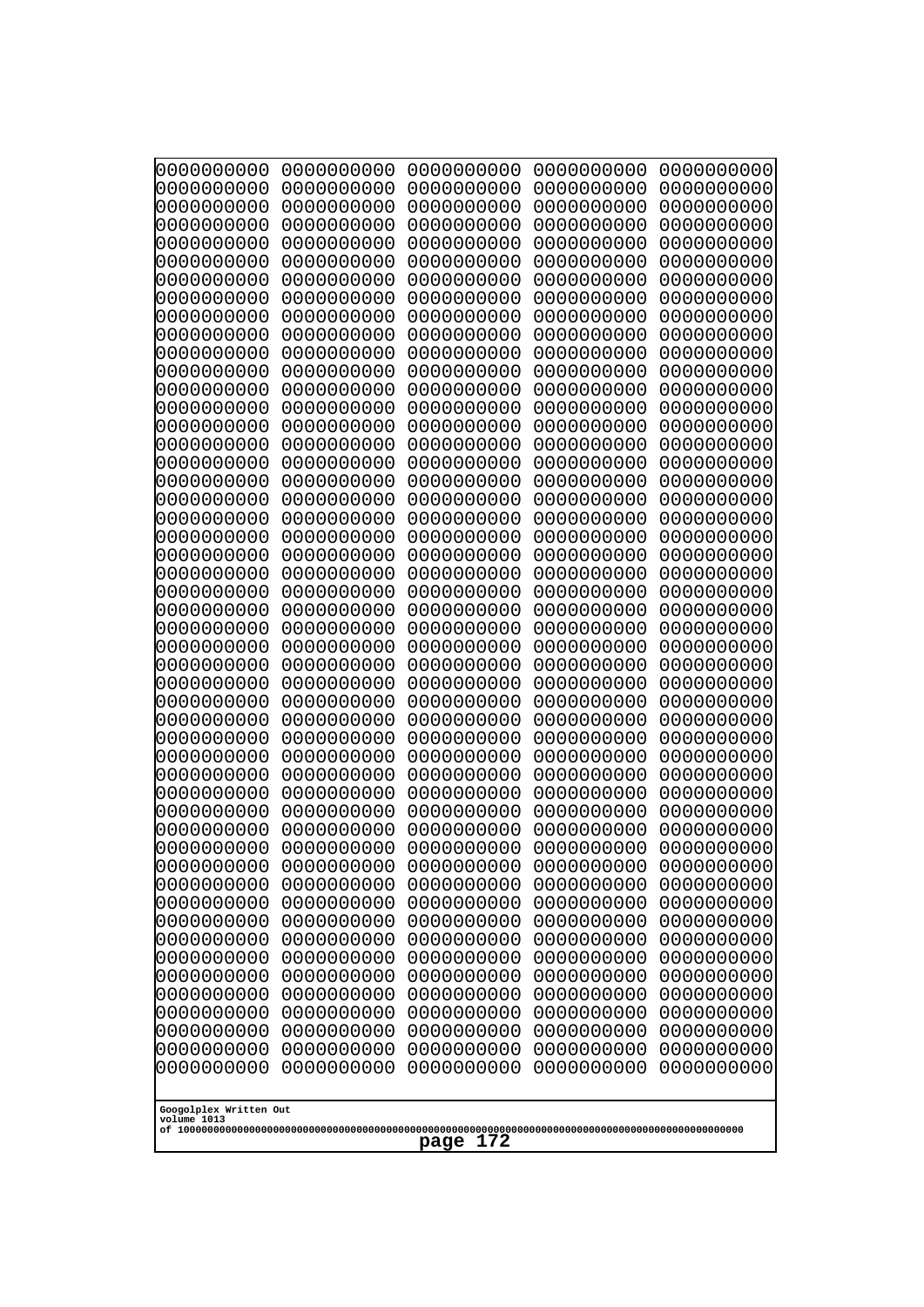| 10000000000<br>0000000000 | 0000000000<br>0000000000 | 0000000000<br>0000000000 | 0000000000<br>0000000000 | 0000000000<br>0000000000 |
|---------------------------|--------------------------|--------------------------|--------------------------|--------------------------|
| 0000000000                | 0000000000               | 0000000000               | 0000000000               | 0000000000               |
| 0000000000                | 0000000000               | 0000000000               | 0000000000               | 0000000000               |
| 0000000000<br>0000000000  | 0000000000<br>0000000000 | 0000000000               | 0000000000<br>0000000000 | 0000000000               |
| 0000000000                | 0000000000               | 0000000000<br>0000000000 | 0000000000               | 0000000000<br>0000000000 |
| 0000000000                | 0000000000               | 0000000000               | 0000000000               | 0000000000               |
| 0000000000                | 0000000000               | 0000000000               | 0000000000               | 0000000000               |
| 0000000000<br>0000000000  | 0000000000<br>0000000000 | 0000000000<br>0000000000 | 0000000000<br>0000000000 | 0000000000<br>0000000000 |
| 0000000000                | 0000000000               | 0000000000               | 0000000000               | 0000000000               |
| 0000000000                | 0000000000               | 0000000000               | 0000000000               | 0000000000               |
| 0000000000                | 0000000000               | 0000000000               | 0000000000               | 0000000000               |
| 0000000000<br>0000000000  | 0000000000<br>0000000000 | 0000000000<br>0000000000 | 0000000000<br>0000000000 | 0000000000<br>0000000000 |
| 0000000000                | 0000000000               | 0000000000               | 0000000000               | 0000000000               |
| 0000000000                | 0000000000               | 0000000000               | 0000000000               | 0000000000               |
| 0000000000<br>0000000000  | 0000000000<br>0000000000 | 0000000000<br>0000000000 | 0000000000<br>0000000000 | 0000000000<br>0000000000 |
| 0000000000                | 0000000000               | 0000000000               | 0000000000               | 0000000000               |
| 0000000000                | 0000000000               | 0000000000               | 0000000000               | 0000000000               |
| 0000000000                | 0000000000               | 0000000000               | 0000000000               | 0000000000               |
| 0000000000<br>0000000000  | 0000000000<br>0000000000 | 0000000000<br>0000000000 | 0000000000<br>0000000000 | 0000000000<br>0000000000 |
| 0000000000                | 0000000000               | 0000000000               | 0000000000               | 0000000000               |
| 0000000000                | 0000000000               | 0000000000               | 0000000000               | 0000000000               |
| 0000000000<br>0000000000  | 0000000000<br>0000000000 | 0000000000<br>0000000000 | 0000000000<br>0000000000 | 0000000000<br>0000000000 |
| 0000000000                | 0000000000               | 0000000000               | 0000000000               | 0000000000               |
| 0000000000                | 0000000000               | 0000000000               | 0000000000               | 0000000000               |
| 0000000000                | 0000000000               | 0000000000               | 0000000000               | 0000000000               |
| 0000000000<br>0000000000  | 0000000000<br>0000000000 | 0000000000<br>0000000000 | 0000000000<br>0000000000 | 0000000000<br>0000000000 |
| 0000000000                | 0000000000               | 0000000000               | 0000000000               | 0000000000               |
| 0000000000                | 0000000000               | 0000000000               | 0000000000               | 0000000000               |
| 0000000000<br>0000000000  | 0000000000<br>0000000000 | 0000000000<br>0000000000 | 0000000000<br>0000000000 | 0000000000<br>0000000000 |
| 0000000000                | 0000000000               | 0000000000               | 0000000000               | 0000000000               |
| 0000000000                | 0000000000               | 0000000000               | 0000000000               | 0000000000               |
| 0000000000<br>0000000000  | 0000000000               | 0000000000               | 0000000000               | 0000000000               |
| 0000000000                | 0000000000<br>0000000000 | 0000000000<br>0000000000 | 0000000000<br>0000000000 | 0000000000<br>0000000000 |
| 0000000000                | 0000000000               | 0000000000               | 0000000000               | 0000000000               |
| 0000000000                | 0000000000               | 0000000000               | 0000000000               | 0000000000               |
| 0000000000<br>0000000000  | 0000000000<br>0000000000 | 0000000000<br>0000000000 | 0000000000<br>0000000000 | 0000000000<br>0000000000 |
| 0000000000                | 0000000000               | 0000000000               | 0000000000               | 0000000000               |
| 0000000000                | 0000000000               | 0000000000               | 0000000000               | 0000000000               |
| 0000000000                | 0000000000               | 0000000000               | 0000000000               | 0000000000               |
| Googolplex Written Out    |                          |                          |                          |                          |
| volume 1013               |                          |                          |                          |                          |
| 173<br>page               |                          |                          |                          |                          |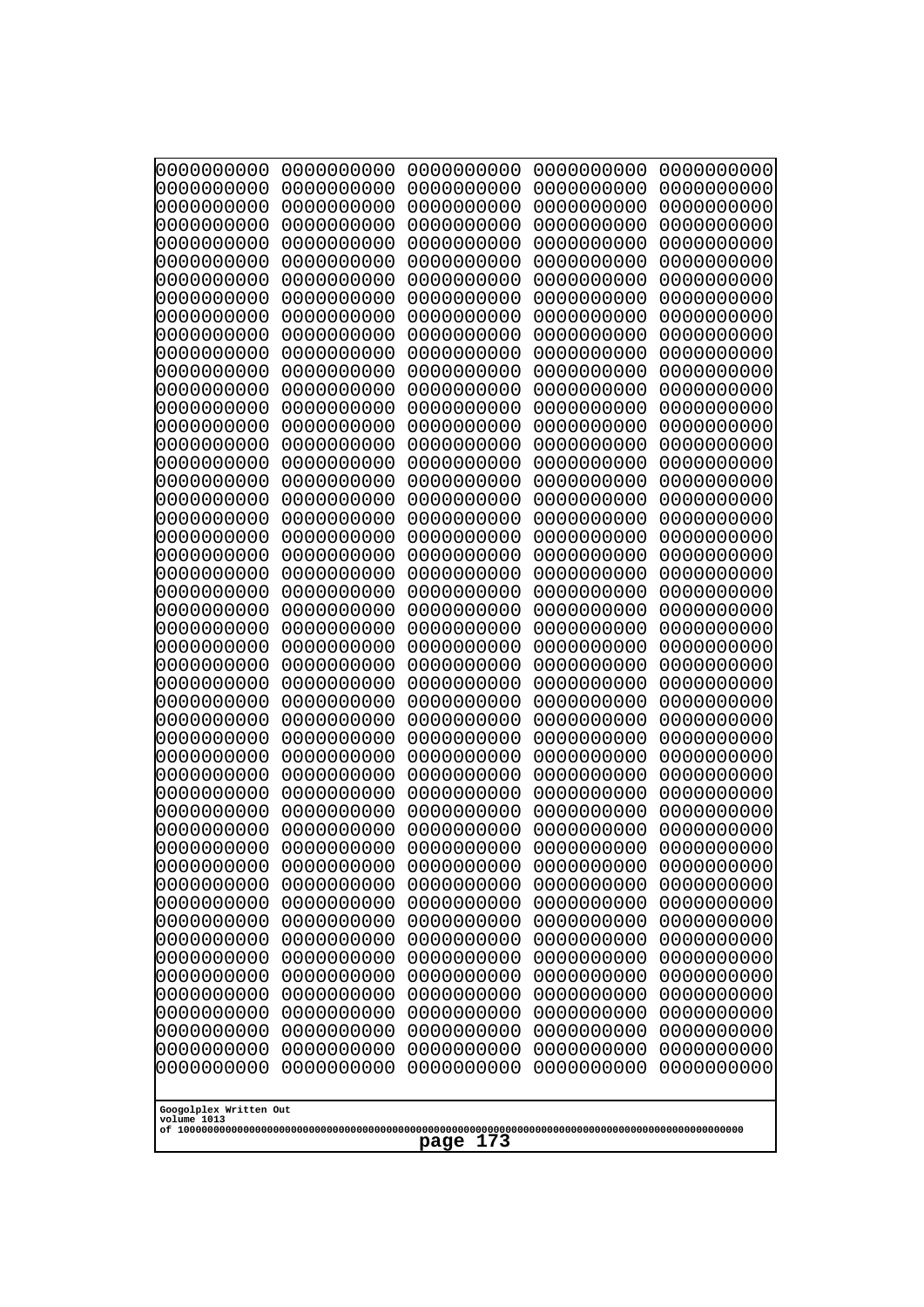| 0000000000               | 0000000000               | 0000000000               | 0000000000               | 0000000000               |
|--------------------------|--------------------------|--------------------------|--------------------------|--------------------------|
| 0000000000<br>0000000000 | 0000000000<br>0000000000 | 0000000000<br>0000000000 | 0000000000<br>0000000000 | 0000000000<br>0000000000 |
| 0000000000               | 0000000000               | 0000000000               | 0000000000               | 0000000000               |
| 0000000000               | 0000000000               | 0000000000               | 0000000000               | 0000000000               |
| 0000000000               | 0000000000               | 0000000000               | 0000000000               | 0000000000               |
| 0000000000<br>0000000000 | 0000000000<br>0000000000 | 0000000000<br>0000000000 | 0000000000<br>0000000000 | 0000000000<br>0000000000 |
| 0000000000               | 0000000000               | 0000000000               | 0000000000               | 0000000000               |
| 0000000000               | 0000000000               | 0000000000               | 0000000000               | 0000000000               |
| 0000000000<br>0000000000 | 0000000000<br>0000000000 | 0000000000<br>0000000000 | 0000000000<br>0000000000 | 0000000000               |
| 0000000000               | 0000000000               | 0000000000               | 0000000000               | 0000000000<br>0000000000 |
| 0000000000               | 0000000000               | 0000000000               | 0000000000               | 0000000000               |
| 0000000000               | 0000000000               | 0000000000               | 0000000000               | 0000000000               |
| 0000000000<br>0000000000 | 0000000000<br>0000000000 | 0000000000<br>0000000000 | 0000000000<br>0000000000 | 0000000000<br>0000000000 |
| 0000000000               | 0000000000               | 0000000000               | 0000000000               | 0000000000               |
| 0000000000               | 0000000000               | 0000000000               | 0000000000               | 0000000000               |
| 0000000000<br>0000000000 | 0000000000<br>0000000000 | 0000000000<br>0000000000 | 0000000000<br>0000000000 | 0000000000<br>0000000000 |
| 0000000000               | 0000000000               | 0000000000               | 0000000000               | 0000000000               |
| 0000000000               | 0000000000               | 0000000000               | 0000000000               | 0000000000               |
| 0000000000               | 0000000000               | 0000000000               | 0000000000               | 0000000000               |
| 0000000000<br>0000000000 | 0000000000<br>0000000000 | 0000000000<br>0000000000 | 0000000000<br>0000000000 | 0000000000<br>0000000000 |
| 0000000000               | 0000000000               | 0000000000               | 0000000000               | 0000000000               |
| 0000000000               | 0000000000               | 0000000000               | 0000000000               | 0000000000               |
| 0000000000<br>0000000000 | 0000000000<br>0000000000 | 0000000000<br>0000000000 | 0000000000<br>0000000000 | 0000000000<br>0000000000 |
| 0000000000               | 0000000000               | 0000000000               | 0000000000               | 0000000000               |
| 0000000000               | 0000000000               | 0000000000               | 0000000000               | 0000000000               |
| 0000000000<br>0000000000 | 0000000000<br>0000000000 | 0000000000<br>0000000000 | 0000000000<br>0000000000 | 0000000000<br>0000000000 |
| 0000000000               | 0000000000               | 0000000000               | 0000000000               | 0000000000               |
| 0000000000               | 0000000000               | 0000000000               | 0000000000               | 0000000000               |
| 0000000000               | 0000000000               | 0000000000               | 0000000000               | 0000000000               |
| 0000000000<br>0000000000 | 0000000000<br>0000000000 | 0000000000<br>0000000000 | 0000000000<br>0000000000 | 0000000000<br>0000000000 |
| 0000000000               | 0000000000               | 0000000000               | 0000000000               | 0000000000               |
| 0000000000               | 0000000000               | 0000000000               | 0000000000               | 0000000000               |
| 0000000000<br>0000000000 | 0000000000<br>0000000000 | 0000000000<br>0000000000 | 0000000000<br>0000000000 | 0000000000<br>0000000000 |
| 0000000000               | 0000000000               | 0000000000               | 0000000000               | 0000000000               |
| 0000000000               | 0000000000               | 0000000000               | 0000000000               | 0000000000               |
| 0000000000               | 0000000000               | 0000000000               | 0000000000               | 0000000000               |
| 0000000000<br>0000000000 | 0000000000<br>0000000000 | 0000000000<br>0000000000 | 0000000000<br>0000000000 | 0000000000<br>0000000000 |
| 0000000000               | 0000000000               | 0000000000               | 0000000000               | 0000000000               |
| 0000000000               | 0000000000               | 0000000000               | 0000000000               | 0000000000               |
| Googolplex Written Out   |                          |                          |                          |                          |
| volume 1013              |                          |                          |                          |                          |
| 174<br>page              |                          |                          |                          |                          |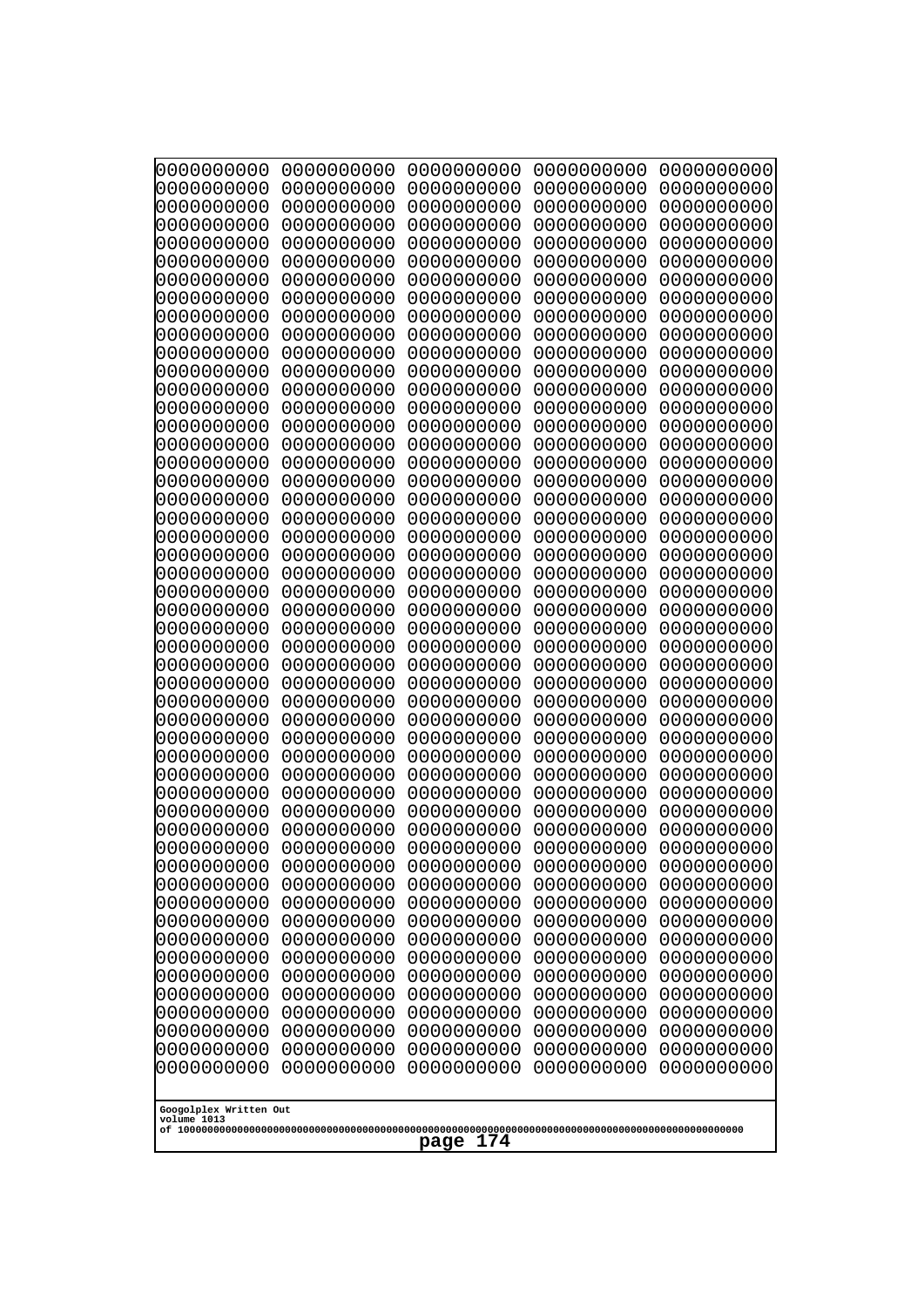| 0000000000               | 0000000000               | 0000000000               | 0000000000               | 0000000000               |
|--------------------------|--------------------------|--------------------------|--------------------------|--------------------------|
| 0000000000<br>0000000000 | 0000000000<br>0000000000 | 0000000000<br>0000000000 | 0000000000<br>0000000000 | 0000000000<br>0000000000 |
| 0000000000               | 0000000000               | 0000000000               | 0000000000               | 0000000000               |
| 0000000000               | 0000000000               | 0000000000               | 0000000000               | 0000000000               |
| 0000000000               | 0000000000               | 0000000000               | 0000000000               | 0000000000               |
| 0000000000<br>0000000000 | 0000000000<br>0000000000 | 0000000000<br>0000000000 | 0000000000<br>0000000000 | 0000000000<br>0000000000 |
| 0000000000               | 0000000000               | 0000000000               | 0000000000               | 0000000000               |
| 0000000000               | 0000000000               | 0000000000               | 0000000000               | 0000000000               |
| 0000000000<br>0000000000 | 0000000000<br>0000000000 | 0000000000<br>0000000000 | 0000000000<br>0000000000 | 0000000000               |
| 0000000000               | 0000000000               | 0000000000               | 0000000000               | 0000000000<br>0000000000 |
| 0000000000               | 0000000000               | 0000000000               | 0000000000               | 0000000000               |
| 0000000000               | 0000000000               | 0000000000               | 0000000000               | 0000000000               |
| 0000000000<br>0000000000 | 0000000000<br>0000000000 | 0000000000<br>0000000000 | 0000000000<br>0000000000 | 0000000000<br>0000000000 |
| 0000000000               | 0000000000               | 0000000000               | 0000000000               | 0000000000               |
| 0000000000               | 0000000000               | 0000000000               | 0000000000               | 0000000000               |
| 0000000000<br>0000000000 | 0000000000<br>0000000000 | 0000000000<br>0000000000 | 0000000000<br>0000000000 | 0000000000<br>0000000000 |
| 0000000000               | 0000000000               | 0000000000               | 0000000000               | 0000000000               |
| 0000000000               | 0000000000               | 0000000000               | 0000000000               | 0000000000               |
| 0000000000               | 0000000000               | 0000000000               | 0000000000               | 0000000000               |
| 0000000000<br>0000000000 | 0000000000<br>0000000000 | 0000000000<br>0000000000 | 0000000000<br>0000000000 | 0000000000<br>0000000000 |
| 0000000000               | 0000000000               | 0000000000               | 0000000000               | 0000000000               |
| 0000000000               | 0000000000               | 0000000000               | 0000000000               | 0000000000               |
| 0000000000<br>0000000000 | 0000000000<br>0000000000 | 0000000000<br>0000000000 | 0000000000<br>0000000000 | 0000000000<br>0000000000 |
| 0000000000               | 0000000000               | 0000000000               | 0000000000               | 0000000000               |
| 0000000000               | 0000000000               | 0000000000               | 0000000000               | 0000000000               |
| 0000000000<br>0000000000 | 0000000000<br>0000000000 | 0000000000<br>0000000000 | 0000000000<br>0000000000 | 0000000000<br>0000000000 |
| 0000000000               | 0000000000               | 0000000000               | 0000000000               | 0000000000               |
| 0000000000               | 0000000000               | 0000000000               | 0000000000               | 0000000000               |
| 0000000000               | 0000000000               | 0000000000               | 0000000000               | 0000000000               |
| 0000000000<br>0000000000 | 0000000000<br>0000000000 | 0000000000<br>0000000000 | 0000000000<br>0000000000 | 0000000000<br>0000000000 |
| 0000000000               | 0000000000               | 0000000000               | 0000000000               | 0000000000               |
| 0000000000               | 0000000000               | 0000000000               | 0000000000               | 0000000000               |
| 0000000000<br>0000000000 | 0000000000<br>0000000000 | 0000000000<br>0000000000 | 0000000000<br>0000000000 | 0000000000<br>0000000000 |
| 0000000000               | 0000000000               | 0000000000               | 0000000000               | 0000000000               |
| 0000000000               | 0000000000               | 0000000000               | 0000000000               | 0000000000               |
| 0000000000<br>0000000000 | 0000000000<br>0000000000 | 0000000000<br>0000000000 | 0000000000<br>0000000000 | 0000000000<br>0000000000 |
| 0000000000               | 0000000000               | 0000000000               | 0000000000               | 0000000000               |
| 0000000000               | 0000000000               | 0000000000               | 0000000000               | 0000000000               |
| 0000000000               | 0000000000               | 0000000000               | 0000000000               | 0000000000               |
| Googolplex Written Out   |                          |                          |                          |                          |
| volume 1013              |                          |                          |                          |                          |
| 175<br>page              |                          |                          |                          |                          |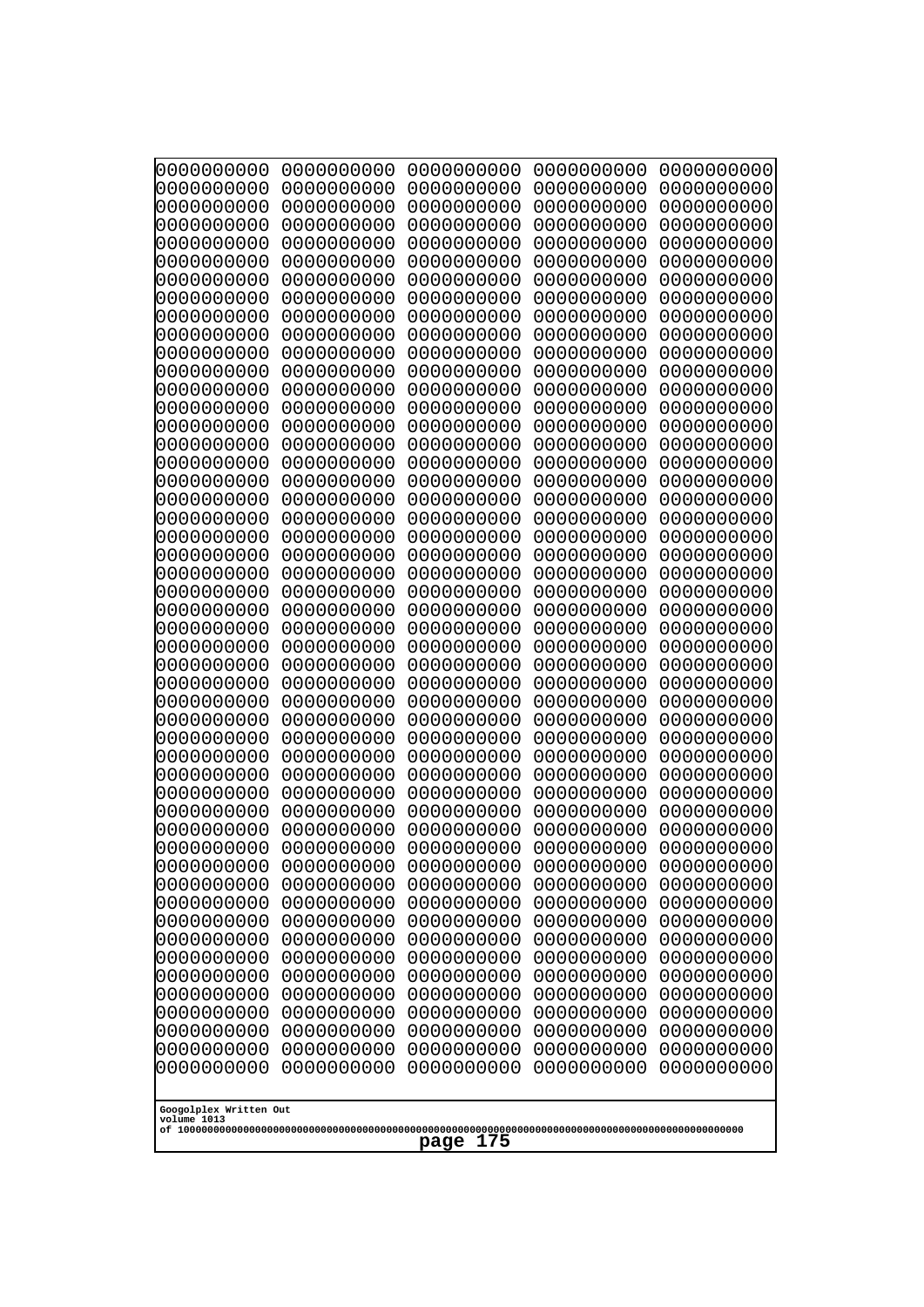| 10000000000<br>0000000000             | 0000000000<br>0000000000 | 0000000000<br>0000000000 | 0000000000<br>0000000000 | 0000000000<br>0000000000 |
|---------------------------------------|--------------------------|--------------------------|--------------------------|--------------------------|
| 0000000000                            | 0000000000               | 0000000000               | 0000000000               | 0000000000               |
| 0000000000                            | 0000000000               | 0000000000               | 0000000000               | 0000000000               |
| 0000000000                            | 0000000000               | 0000000000               | 0000000000               | 0000000000               |
| 0000000000<br>0000000000              | 0000000000<br>0000000000 | 0000000000<br>0000000000 | 0000000000<br>0000000000 | 0000000000<br>0000000000 |
| 0000000000                            | 0000000000               | 0000000000               | 0000000000               | 0000000000               |
| 0000000000                            | 0000000000               | 0000000000               | 0000000000               | 0000000000               |
| 0000000000                            | 0000000000               | 0000000000               | 0000000000               | 0000000000               |
| 0000000000<br>0000000000              | 0000000000<br>0000000000 | 0000000000<br>0000000000 | 0000000000<br>0000000000 | 0000000000               |
| 0000000000                            | 0000000000               | 0000000000               | 0000000000               | 0000000000<br>0000000000 |
| 0000000000                            | 0000000000               | 0000000000               | 0000000000               | 0000000000               |
| 0000000000                            | 0000000000               | 0000000000               | 0000000000               | 0000000000               |
| 0000000000                            | 0000000000               | 0000000000               | 0000000000               | 0000000000               |
| 0000000000<br>0000000000              | 0000000000<br>0000000000 | 0000000000<br>0000000000 | 0000000000<br>0000000000 | 0000000000<br>0000000000 |
| 0000000000                            | 0000000000               | 0000000000               | 0000000000               | 0000000000               |
| 0000000000                            | 0000000000               | 0000000000               | 0000000000               | 0000000000               |
| 0000000000                            | 0000000000<br>0000000000 | 0000000000               | 0000000000               | 0000000000               |
| 0000000000<br>0000000000              | 0000000000               | 0000000000<br>0000000000 | 0000000000<br>0000000000 | 0000000000<br>0000000000 |
| 0000000000                            | 0000000000               | 0000000000               | 0000000000               | 0000000000               |
| 0000000000                            | 0000000000               | 0000000000               | 0000000000               | 0000000000               |
| 0000000000                            | 0000000000<br>0000000000 | 0000000000<br>0000000000 | 0000000000<br>0000000000 | 0000000000               |
| 0000000000<br>0000000000              | 0000000000               | 0000000000               | 0000000000               | 0000000000<br>0000000000 |
| 0000000000                            | 0000000000               | 0000000000               | 0000000000               | 0000000000               |
| 0000000000                            | 0000000000               | 0000000000               | 0000000000               | 0000000000               |
| 0000000000<br>0000000000              | 0000000000<br>0000000000 | 0000000000<br>0000000000 | 0000000000<br>0000000000 | 0000000000<br>0000000000 |
| 0000000000                            | 0000000000               | 0000000000               | 0000000000               | 0000000000               |
| 0000000000                            | 0000000000               | 0000000000               | 0000000000               | 0000000000               |
| 0000000000                            | 0000000000               | 0000000000               | 0000000000               | 0000000000               |
| 0000000000<br>0000000000              | 0000000000<br>0000000000 | 0000000000<br>0000000000 | 0000000000<br>0000000000 | 0000000000<br>0000000000 |
| 0000000000                            | 0000000000               | 0000000000               | 0000000000               | 0000000000               |
| 0000000000                            | 0000000000               | 0000000000               | 0000000000               | 0000000000               |
| 0000000000                            | 0000000000               | 0000000000               | 0000000000               | 0000000000               |
| 0000000000<br>0000000000              | 0000000000<br>0000000000 | 0000000000<br>0000000000 | 0000000000<br>0000000000 | 0000000000<br>0000000000 |
| 0000000000                            | 0000000000               | 0000000000               | 0000000000               | 0000000000               |
| 0000000000                            | 0000000000               | 0000000000               | 0000000000               | 0000000000               |
| 0000000000                            | 0000000000               | 0000000000               | 0000000000               | 0000000000               |
| 0000000000<br>0000000000              | 0000000000<br>0000000000 | 0000000000<br>0000000000 | 0000000000<br>0000000000 | 0000000000<br>0000000000 |
| 0000000000                            | 0000000000               | 0000000000               | 0000000000               | 0000000000               |
| 0000000000                            | 0000000000               | 0000000000               | 0000000000               | 0000000000               |
| 0000000000                            | 0000000000               | 0000000000               | 0000000000               | 0000000000               |
|                                       |                          |                          |                          |                          |
| Googolplex Written Out<br>volume 1013 |                          |                          |                          |                          |
| 176<br>page                           |                          |                          |                          |                          |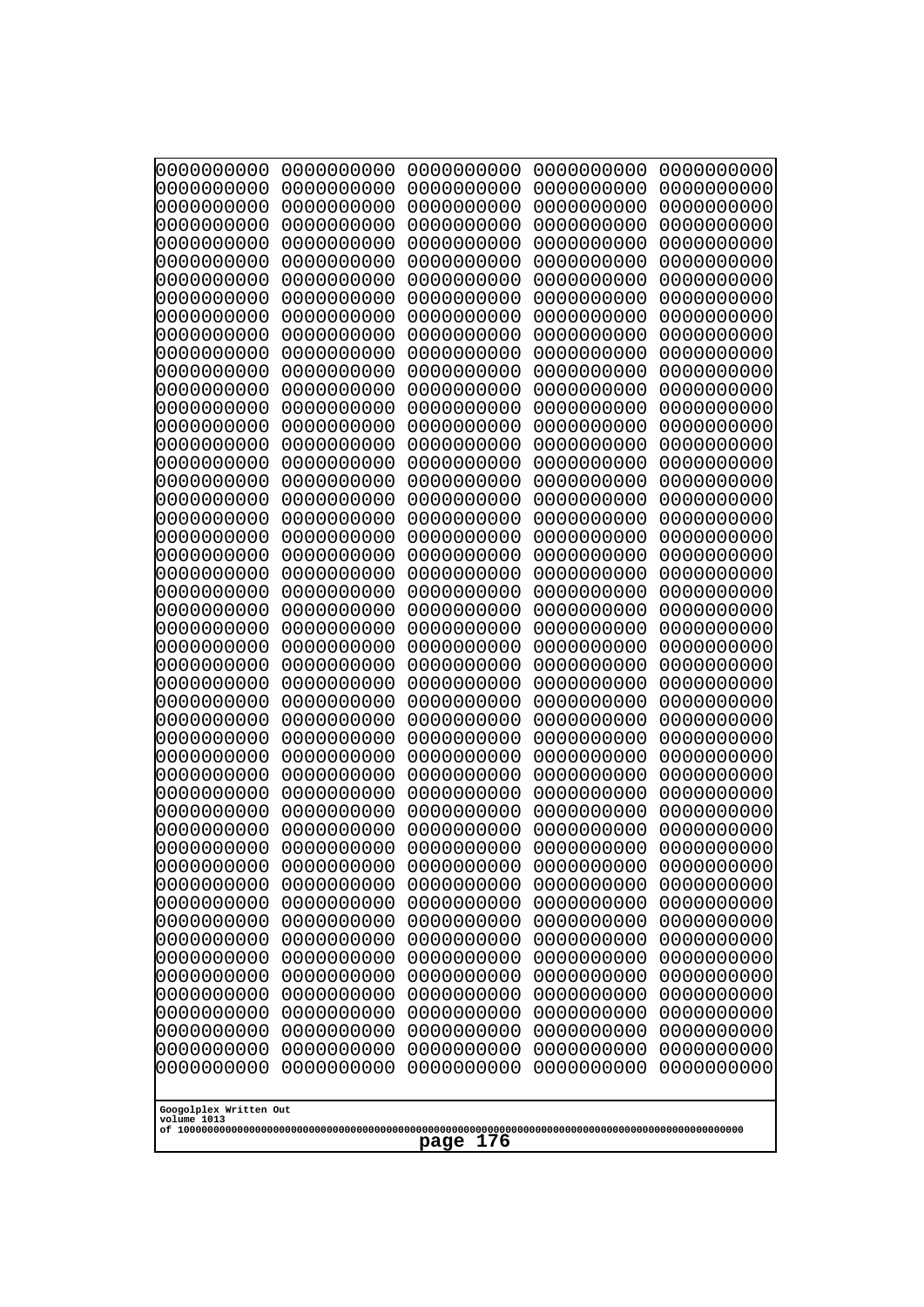| 10000000000<br>0000000000 | 0000000000<br>0000000000 | 0000000000<br>0000000000 | 0000000000<br>0000000000 | 0000000000<br>0000000000 |
|---------------------------|--------------------------|--------------------------|--------------------------|--------------------------|
| 0000000000                | 0000000000               | 0000000000               | 0000000000               | 0000000000               |
| 0000000000                | 0000000000               | 0000000000               | 0000000000               | 0000000000               |
| 0000000000<br>0000000000  | 0000000000<br>0000000000 | 0000000000               | 0000000000<br>0000000000 | 0000000000               |
| 0000000000                | 0000000000               | 0000000000<br>0000000000 | 0000000000               | 0000000000<br>0000000000 |
| 0000000000                | 0000000000               | 0000000000               | 0000000000               | 0000000000               |
| 0000000000                | 0000000000               | 0000000000               | 0000000000               | 0000000000               |
| 0000000000<br>0000000000  | 0000000000<br>0000000000 | 0000000000<br>0000000000 | 0000000000<br>0000000000 | 0000000000<br>0000000000 |
| 0000000000                | 0000000000               | 0000000000               | 0000000000               | 0000000000               |
| 0000000000                | 0000000000               | 0000000000               | 0000000000               | 0000000000               |
| 0000000000                | 0000000000               | 0000000000               | 0000000000               | 0000000000               |
| 0000000000<br>0000000000  | 0000000000<br>0000000000 | 0000000000<br>0000000000 | 0000000000<br>0000000000 | 0000000000<br>0000000000 |
| 0000000000                | 0000000000               | 0000000000               | 0000000000               | 0000000000               |
| 0000000000                | 0000000000               | 0000000000               | 0000000000               | 0000000000               |
| 0000000000<br>0000000000  | 0000000000<br>0000000000 | 0000000000<br>0000000000 | 0000000000<br>0000000000 | 0000000000<br>0000000000 |
| 0000000000                | 0000000000               | 0000000000               | 0000000000               | 0000000000               |
| 0000000000                | 0000000000               | 0000000000               | 0000000000               | 0000000000               |
| 0000000000                | 0000000000               | 0000000000               | 0000000000               | 0000000000               |
| 0000000000<br>0000000000  | 0000000000<br>0000000000 | 0000000000<br>0000000000 | 0000000000<br>0000000000 | 0000000000<br>0000000000 |
| 0000000000                | 0000000000               | 0000000000               | 0000000000               | 0000000000               |
| 0000000000                | 0000000000               | 0000000000               | 0000000000               | 0000000000               |
| 0000000000<br>0000000000  | 0000000000<br>0000000000 | 0000000000<br>0000000000 | 0000000000<br>0000000000 | 0000000000<br>0000000000 |
| 0000000000                | 0000000000               | 0000000000               | 0000000000               | 0000000000               |
| 0000000000                | 0000000000               | 0000000000               | 0000000000               | 0000000000               |
| 0000000000                | 0000000000               | 0000000000               | 0000000000               | 0000000000               |
| 0000000000<br>0000000000  | 0000000000<br>0000000000 | 0000000000<br>0000000000 | 0000000000<br>0000000000 | 0000000000<br>0000000000 |
| 0000000000                | 0000000000               | 0000000000               | 0000000000               | 0000000000               |
| 0000000000                | 0000000000               | 0000000000               | 0000000000               | 0000000000               |
| 0000000000<br>0000000000  | 0000000000<br>0000000000 | 0000000000<br>0000000000 | 0000000000<br>0000000000 | 0000000000<br>0000000000 |
| 0000000000                | 0000000000               | 0000000000               | 0000000000               | 0000000000               |
| 0000000000                | 0000000000               | 0000000000               | 0000000000               | 0000000000               |
| 0000000000<br>0000000000  | 0000000000               | 0000000000               | 0000000000               | 0000000000               |
| 0000000000                | 0000000000<br>0000000000 | 0000000000<br>0000000000 | 0000000000<br>0000000000 | 0000000000<br>0000000000 |
| 0000000000                | 0000000000               | 0000000000               | 0000000000               | 0000000000               |
| 0000000000                | 0000000000               | 0000000000               | 0000000000               | 0000000000               |
| 0000000000<br>0000000000  | 0000000000<br>0000000000 | 0000000000<br>0000000000 | 0000000000<br>0000000000 | 0000000000<br>0000000000 |
| 0000000000                | 0000000000               | 0000000000               | 0000000000               | 0000000000               |
| 0000000000                | 0000000000               | 0000000000               | 0000000000               | 0000000000               |
| 0000000000                | 0000000000               | 0000000000               | 0000000000               | 0000000000               |
| Googolplex Written Out    |                          |                          |                          |                          |
| volume 1013               |                          |                          |                          |                          |
| 177<br>page               |                          |                          |                          |                          |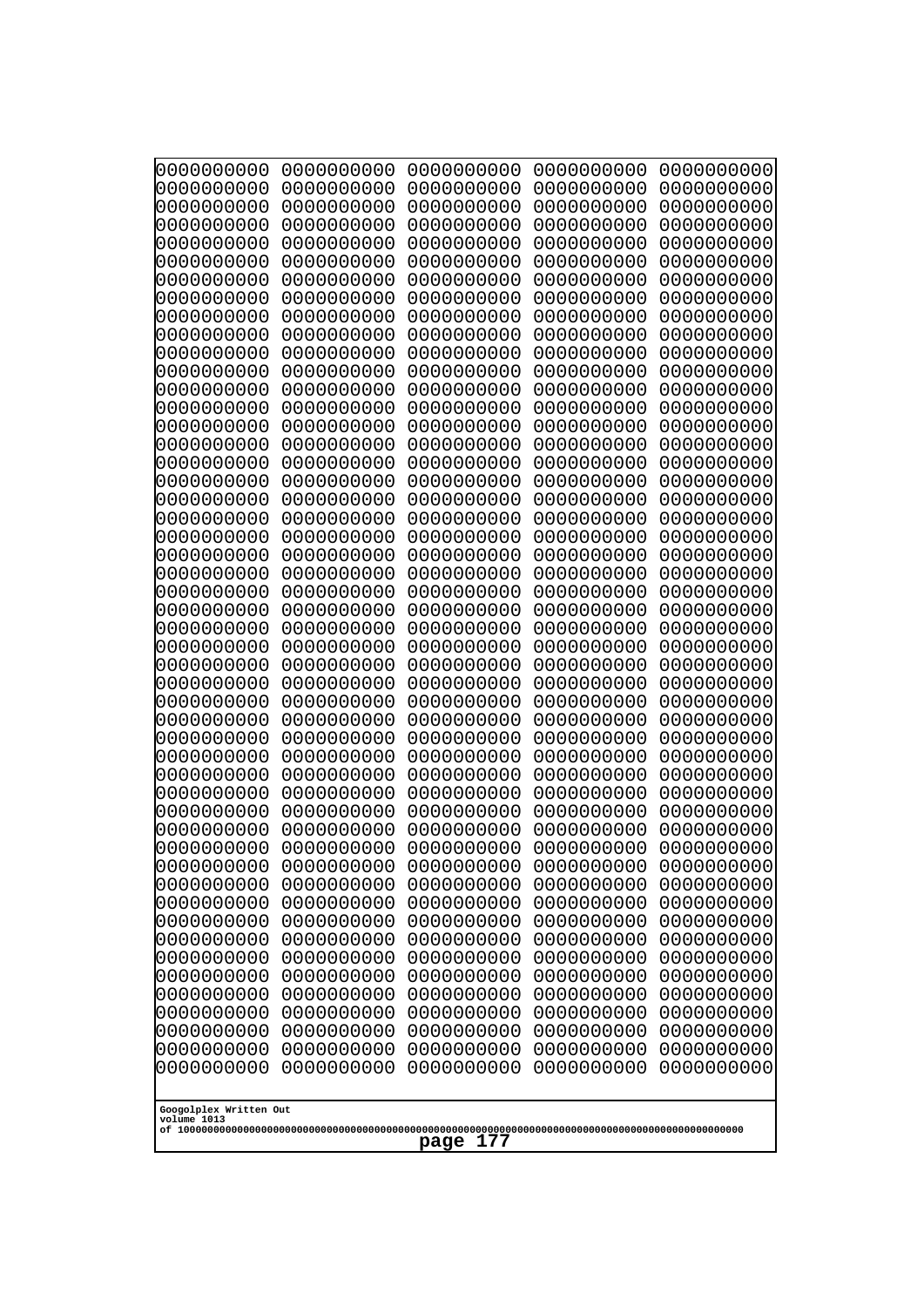| 0000000000               | 0000000000               | 0000000000               | 0000000000               | 0000000000               |
|--------------------------|--------------------------|--------------------------|--------------------------|--------------------------|
| 0000000000<br>0000000000 | 0000000000<br>0000000000 | 0000000000<br>0000000000 | 0000000000<br>0000000000 | 0000000000<br>0000000000 |
| 0000000000               | 0000000000               | 0000000000               | 0000000000               | 0000000000               |
| 0000000000               | 0000000000               | 0000000000               | 0000000000               | 0000000000               |
| 0000000000               | 0000000000               | 0000000000               | 0000000000               | 0000000000               |
| 0000000000<br>0000000000 | 0000000000<br>0000000000 | 0000000000<br>0000000000 | 0000000000<br>0000000000 | 0000000000<br>0000000000 |
| 0000000000               | 0000000000               | 0000000000               | 0000000000               | 0000000000               |
| 0000000000               | 0000000000               | 0000000000               | 0000000000               | 0000000000               |
| 0000000000<br>0000000000 | 0000000000<br>0000000000 | 0000000000<br>0000000000 | 0000000000<br>0000000000 | 0000000000               |
| 0000000000               | 0000000000               | 0000000000               | 0000000000               | 0000000000<br>0000000000 |
| 0000000000               | 0000000000               | 0000000000               | 0000000000               | 0000000000               |
| 0000000000               | 0000000000               | 0000000000               | 0000000000               | 0000000000               |
| 0000000000<br>0000000000 | 0000000000<br>0000000000 | 0000000000<br>0000000000 | 0000000000<br>0000000000 | 0000000000<br>0000000000 |
| 0000000000               | 0000000000               | 0000000000               | 0000000000               | 0000000000               |
| 0000000000               | 0000000000               | 0000000000               | 0000000000               | 0000000000               |
| 0000000000<br>0000000000 | 0000000000<br>0000000000 | 0000000000<br>0000000000 | 0000000000<br>0000000000 | 0000000000<br>0000000000 |
| 0000000000               | 0000000000               | 0000000000               | 0000000000               | 0000000000               |
| 0000000000               | 0000000000               | 0000000000               | 0000000000               | 0000000000               |
| 0000000000               | 0000000000               | 0000000000               | 0000000000               | 0000000000               |
| 0000000000<br>0000000000 | 0000000000<br>0000000000 | 0000000000<br>0000000000 | 0000000000<br>0000000000 | 0000000000<br>0000000000 |
| 0000000000               | 0000000000               | 0000000000               | 0000000000               | 0000000000               |
| 0000000000               | 0000000000               | 0000000000               | 0000000000               | 0000000000               |
| 0000000000<br>0000000000 | 0000000000<br>0000000000 | 0000000000<br>0000000000 | 0000000000<br>0000000000 | 0000000000<br>0000000000 |
| 0000000000               | 0000000000               | 0000000000               | 0000000000               | 0000000000               |
| 0000000000               | 0000000000               | 0000000000               | 0000000000               | 0000000000               |
| 0000000000<br>0000000000 | 0000000000<br>0000000000 | 0000000000<br>0000000000 | 0000000000<br>0000000000 | 0000000000<br>0000000000 |
| 0000000000               | 0000000000               | 0000000000               | 0000000000               | 0000000000               |
| 0000000000               | 0000000000               | 0000000000               | 0000000000               | 0000000000               |
| 0000000000               | 0000000000               | 0000000000               | 0000000000               | 0000000000               |
| 0000000000<br>0000000000 | 0000000000<br>0000000000 | 0000000000<br>0000000000 | 0000000000<br>0000000000 | 0000000000<br>0000000000 |
| 0000000000               | 0000000000               | 0000000000               | 0000000000               | 0000000000               |
| 0000000000               | 0000000000               | 0000000000               | 0000000000               | 0000000000               |
| 0000000000<br>0000000000 | 0000000000<br>0000000000 | 0000000000<br>0000000000 | 0000000000<br>0000000000 | 0000000000<br>0000000000 |
| 0000000000               | 0000000000               | 0000000000               | 0000000000               | 0000000000               |
| 0000000000               | 0000000000               | 0000000000               | 0000000000               | 0000000000               |
| 0000000000<br>0000000000 | 0000000000<br>0000000000 | 0000000000<br>0000000000 | 0000000000<br>0000000000 | 0000000000<br>0000000000 |
| 0000000000               | 0000000000               | 0000000000               | 0000000000               | 0000000000               |
| 0000000000               | 0000000000               | 0000000000               | 0000000000               | 0000000000               |
| 0000000000               | 0000000000               | 0000000000               | 0000000000               | 0000000000               |
| Googolplex Written Out   |                          |                          |                          |                          |
| volume 1013              |                          |                          |                          |                          |
| 178<br>page              |                          |                          |                          |                          |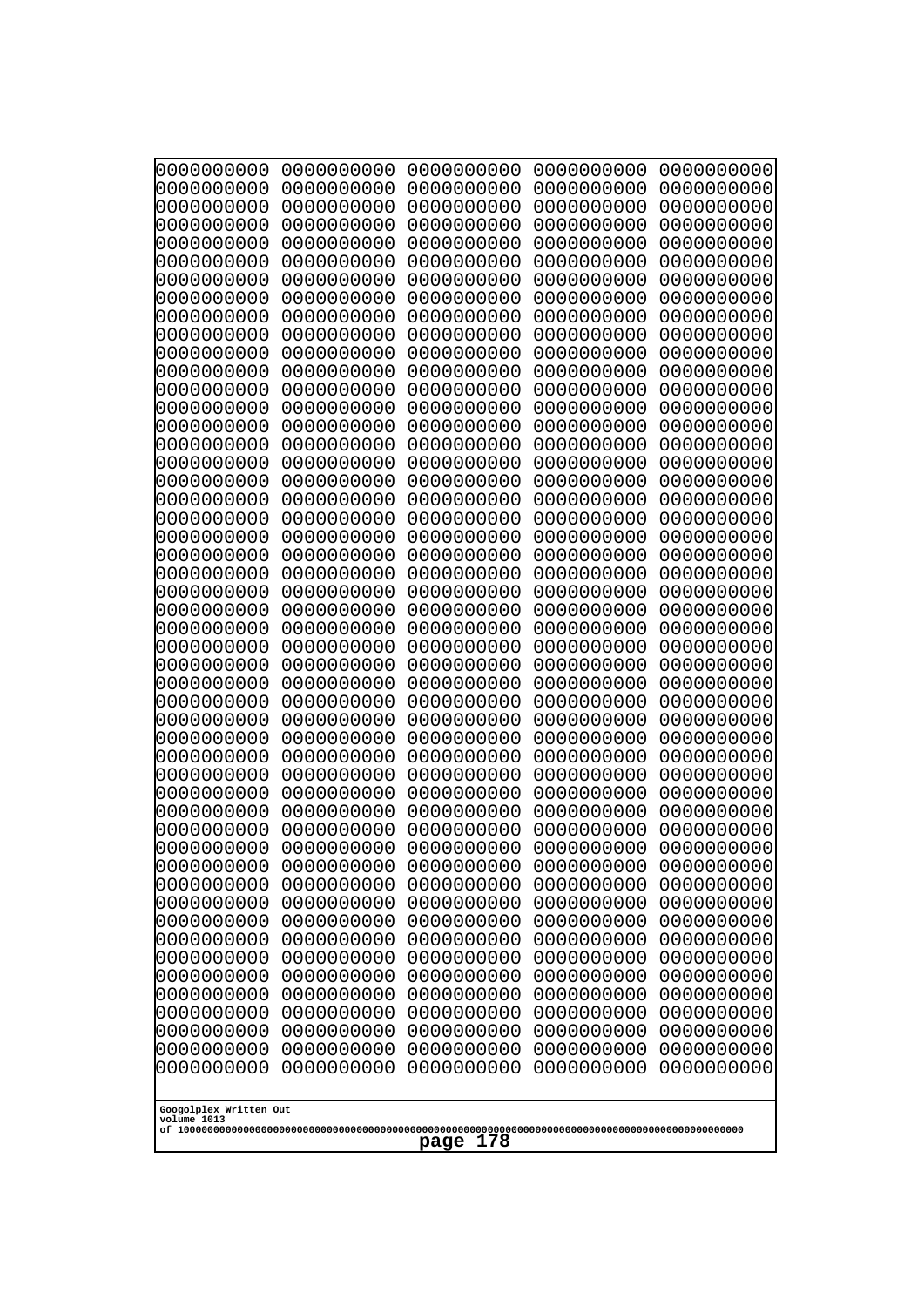| 0000000000               | 0000000000               | 0000000000               | 0000000000               | 0000000000               |
|--------------------------|--------------------------|--------------------------|--------------------------|--------------------------|
| 0000000000<br>0000000000 | 0000000000<br>0000000000 | 0000000000<br>0000000000 | 0000000000<br>0000000000 | 0000000000<br>0000000000 |
| 0000000000               | 0000000000               | 0000000000               | 0000000000               | 0000000000               |
| 0000000000               | 0000000000               | 0000000000               | 0000000000               | 0000000000               |
| 0000000000               | 0000000000               | 0000000000               | 0000000000               | 0000000000               |
| 0000000000               | 0000000000               | 0000000000               | 0000000000               | 0000000000               |
| 0000000000<br>0000000000 | 0000000000<br>0000000000 | 0000000000<br>0000000000 | 0000000000<br>0000000000 | 0000000000<br>0000000000 |
| 0000000000               | 0000000000               | 0000000000               | 0000000000               | 0000000000               |
| 0000000000               | 0000000000               | 0000000000               | 0000000000               | 0000000000               |
| 0000000000               | 0000000000               | 0000000000               | 0000000000               | 0000000000               |
| 0000000000<br>0000000000 | 0000000000<br>0000000000 | 0000000000<br>0000000000 | 0000000000<br>0000000000 | 0000000000<br>0000000000 |
| 0000000000               | 0000000000               | 0000000000               | 0000000000               | 0000000000               |
| 0000000000               | 0000000000               | 0000000000               | 0000000000               | 0000000000               |
| 0000000000<br>0000000000 | 0000000000<br>0000000000 | 0000000000<br>0000000000 | 0000000000<br>0000000000 | 0000000000<br>0000000000 |
| 0000000000               | 0000000000               | 0000000000               | 0000000000               | 0000000000               |
| 0000000000               | 0000000000               | 0000000000               | 0000000000               | 0000000000               |
| 0000000000               | 0000000000               | 0000000000               | 0000000000               | 0000000000               |
| 0000000000<br>0000000000 | 0000000000<br>0000000000 | 0000000000<br>0000000000 | 0000000000<br>0000000000 | 0000000000<br>0000000000 |
| 0000000000               | 0000000000               | 0000000000               | 0000000000               | 0000000000               |
| 0000000000               | 0000000000               | 0000000000               | 0000000000               | 0000000000               |
| 0000000000               | 0000000000               | 0000000000               | 0000000000               | 0000000000               |
| 0000000000<br>0000000000 | 0000000000<br>0000000000 | 0000000000<br>0000000000 | 0000000000<br>0000000000 | 0000000000<br>0000000000 |
| 0000000000               | 0000000000               | 0000000000               | 0000000000               | 0000000000               |
| 0000000000               | 0000000000               | 0000000000               | 0000000000               | 0000000000               |
| 0000000000<br>0000000000 | 0000000000<br>0000000000 | 0000000000<br>0000000000 | 0000000000<br>0000000000 | 0000000000<br>0000000000 |
| 0000000000               | 0000000000               | 0000000000               | 0000000000               | 0000000000               |
| 0000000000               | 0000000000               | 0000000000               | 0000000000               | 0000000000               |
| 0000000000               | 0000000000               | 0000000000               | 0000000000               | 0000000000               |
| 0000000000<br>0000000000 | 0000000000<br>0000000000 | 0000000000<br>0000000000 | 0000000000<br>0000000000 | 0000000000<br>0000000000 |
| 0000000000               | 0000000000               | 0000000000               | 0000000000               | 0000000000               |
| 0000000000               | 0000000000               | 0000000000               | 0000000000               | 0000000000               |
| 0000000000               | 0000000000               | 0000000000               | 0000000000               | 0000000000               |
| 0000000000<br>0000000000 | 0000000000<br>0000000000 | 0000000000<br>0000000000 | 0000000000<br>0000000000 | 0000000000<br>0000000000 |
| 0000000000               | 0000000000               | 0000000000               | 0000000000               | 0000000000               |
| 0000000000               | 0000000000               | 0000000000               | 0000000000               | 0000000000               |
| 0000000000<br>0000000000 | 0000000000<br>0000000000 | 0000000000<br>0000000000 | 0000000000<br>0000000000 | 0000000000<br>0000000000 |
| 0000000000               | 0000000000               | 0000000000               | 0000000000               | 0000000000               |
| 0000000000               | 0000000000               | 0000000000               | 0000000000               | 0000000000               |
| 0000000000               | 0000000000               | 0000000000               | 0000000000               | 0000000000               |
| 0000000000               | 0000000000               | 0000000000               | 0000000000               | 0000000000               |
| Googolplex Written Out   |                          |                          |                          |                          |
| volume 1013              |                          |                          |                          |                          |
| 179<br>page              |                          |                          |                          |                          |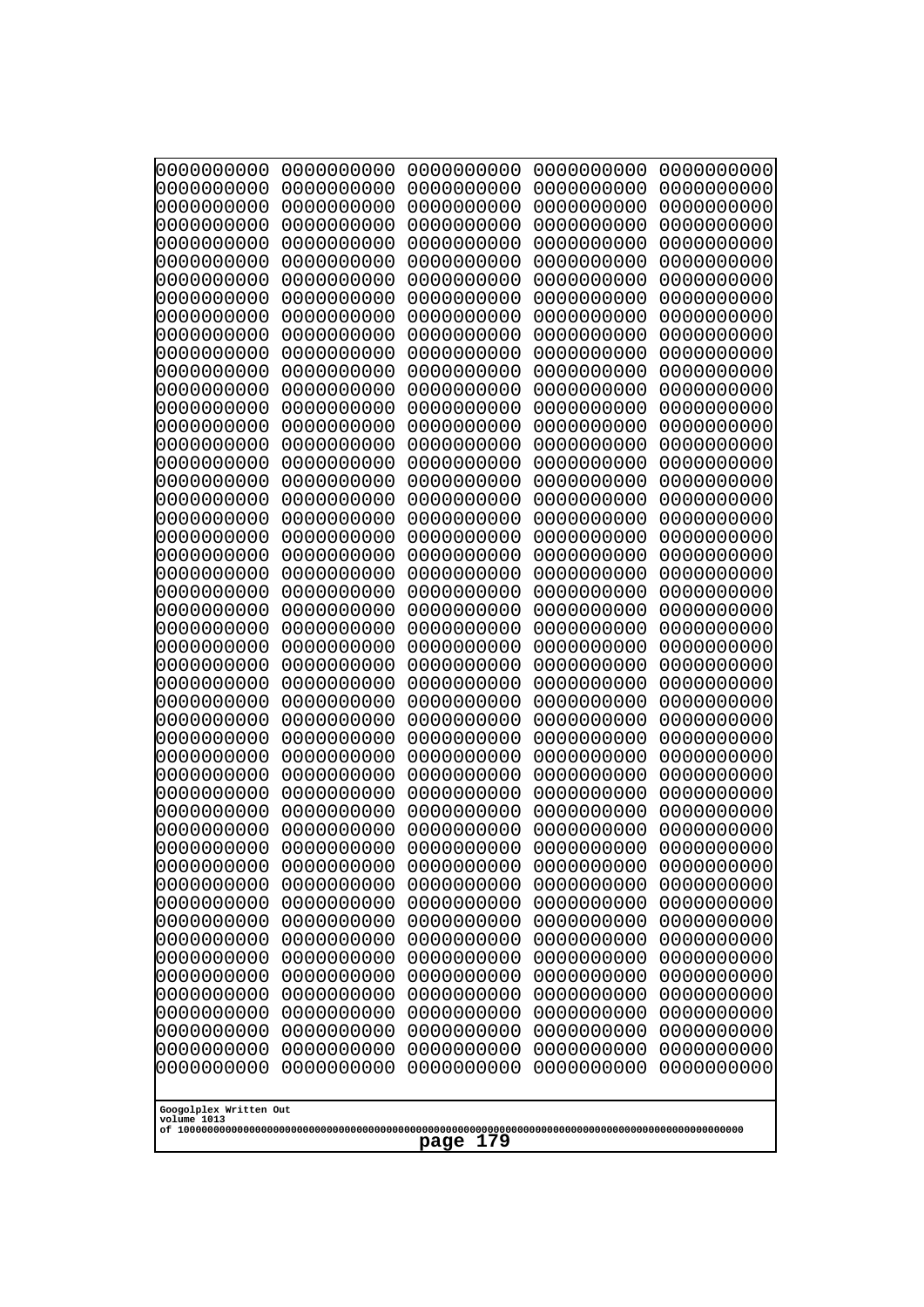| 10000000000                           | 0000000000               | 0000000000               | 0000000000               | 0000000000               |
|---------------------------------------|--------------------------|--------------------------|--------------------------|--------------------------|
| 0000000000<br>0000000000              | 0000000000<br>0000000000 | 0000000000<br>0000000000 | 0000000000<br>0000000000 | 0000000000<br>0000000000 |
| 0000000000                            | 0000000000               | 0000000000               | 0000000000               | 0000000000               |
| 0000000000                            | 0000000000               | 0000000000               | 0000000000               | 0000000000               |
| 0000000000                            | 0000000000               | 0000000000               | 0000000000               | 0000000000               |
| 0000000000<br>0000000000              | 0000000000<br>0000000000 | 0000000000<br>0000000000 | 0000000000<br>0000000000 | 0000000000<br>0000000000 |
| 0000000000                            | 0000000000               | 0000000000               | 0000000000               | 0000000000               |
| 0000000000                            | 0000000000               | 0000000000               | 0000000000               | 0000000000               |
| 0000000000                            | 0000000000               | 0000000000               | 0000000000               | 0000000000               |
| 0000000000<br>0000000000              | 0000000000<br>0000000000 | 0000000000<br>0000000000 | 0000000000<br>0000000000 | 0000000000<br>0000000000 |
| 0000000000                            | 0000000000               | 0000000000               | 0000000000               | 0000000000               |
| 0000000000                            | 0000000000               | 0000000000               | 0000000000               | 0000000000               |
| 0000000000                            | 0000000000               | 0000000000               | 0000000000               | 0000000000               |
| 0000000000<br>0000000000              | 0000000000<br>0000000000 | 0000000000<br>0000000000 | 0000000000<br>0000000000 | 0000000000<br>0000000000 |
| 0000000000                            | 0000000000               | 0000000000               | 0000000000               | 0000000000               |
| 0000000000                            | 0000000000               | 0000000000               | 0000000000               | 0000000000               |
| 0000000000                            | 0000000000               | 0000000000               | 0000000000               | 0000000000               |
| 0000000000<br>0000000000              | 0000000000<br>0000000000 | 0000000000<br>0000000000 | 0000000000<br>0000000000 | 0000000000<br>0000000000 |
| 0000000000                            | 0000000000               | 0000000000               | 0000000000               | 0000000000               |
| 0000000000                            | 0000000000               | 0000000000               | 0000000000               | 0000000000               |
| 0000000000                            | 0000000000               | 0000000000               | 0000000000               | 0000000000               |
| 0000000000<br>0000000000              | 0000000000<br>0000000000 | 0000000000<br>0000000000 | 0000000000<br>0000000000 | 0000000000<br>0000000000 |
| 0000000000                            | 0000000000               | 0000000000               | 0000000000               | 0000000000               |
| 0000000000                            | 0000000000               | 0000000000               | 0000000000               | 0000000000               |
| 0000000000                            | 0000000000               | 0000000000               | 0000000000               | 0000000000               |
| 0000000000<br>0000000000              | 0000000000<br>0000000000 | 0000000000<br>0000000000 | 0000000000<br>0000000000 | 0000000000<br>0000000000 |
| 0000000000                            | 0000000000               | 0000000000               | 0000000000               | 0000000000               |
| 0000000000                            | 0000000000               | 0000000000               | 0000000000               | 0000000000               |
| 0000000000                            | 0000000000<br>0000000000 | 0000000000<br>0000000000 | 0000000000               | 0000000000               |
| 0000000000<br>0000000000              | 0000000000               | 0000000000               | 0000000000<br>0000000000 | 0000000000<br>0000000000 |
| 0000000000                            | 0000000000               | 0000000000               | 0000000000               | 0000000000               |
| 0000000000                            | 0000000000               | 0000000000               | 0000000000               | 0000000000               |
| 0000000000<br>0000000000              | 0000000000<br>0000000000 | 0000000000<br>0000000000 | 0000000000<br>0000000000 | 0000000000<br>0000000000 |
| 0000000000                            | 0000000000               | 0000000000               | 0000000000               | 0000000000               |
| 0000000000                            | 0000000000               | 0000000000               | 0000000000               | 0000000000               |
| 0000000000                            | 0000000000               | 0000000000               | 0000000000               | 0000000000               |
| 0000000000<br>0000000000              | 0000000000<br>0000000000 | 0000000000<br>0000000000 | 0000000000<br>0000000000 | 0000000000<br>0000000000 |
| 0000000000                            | 0000000000               | 0000000000               | 0000000000               | 0000000000               |
| 0000000000                            | 0000000000               | 0000000000               | 0000000000               | 0000000000               |
| 0000000000                            | 0000000000               | 0000000000               | 0000000000               | 0000000000               |
|                                       |                          |                          |                          |                          |
| Googolplex Written Out<br>volume 1013 |                          |                          |                          |                          |
| 180<br>page                           |                          |                          |                          |                          |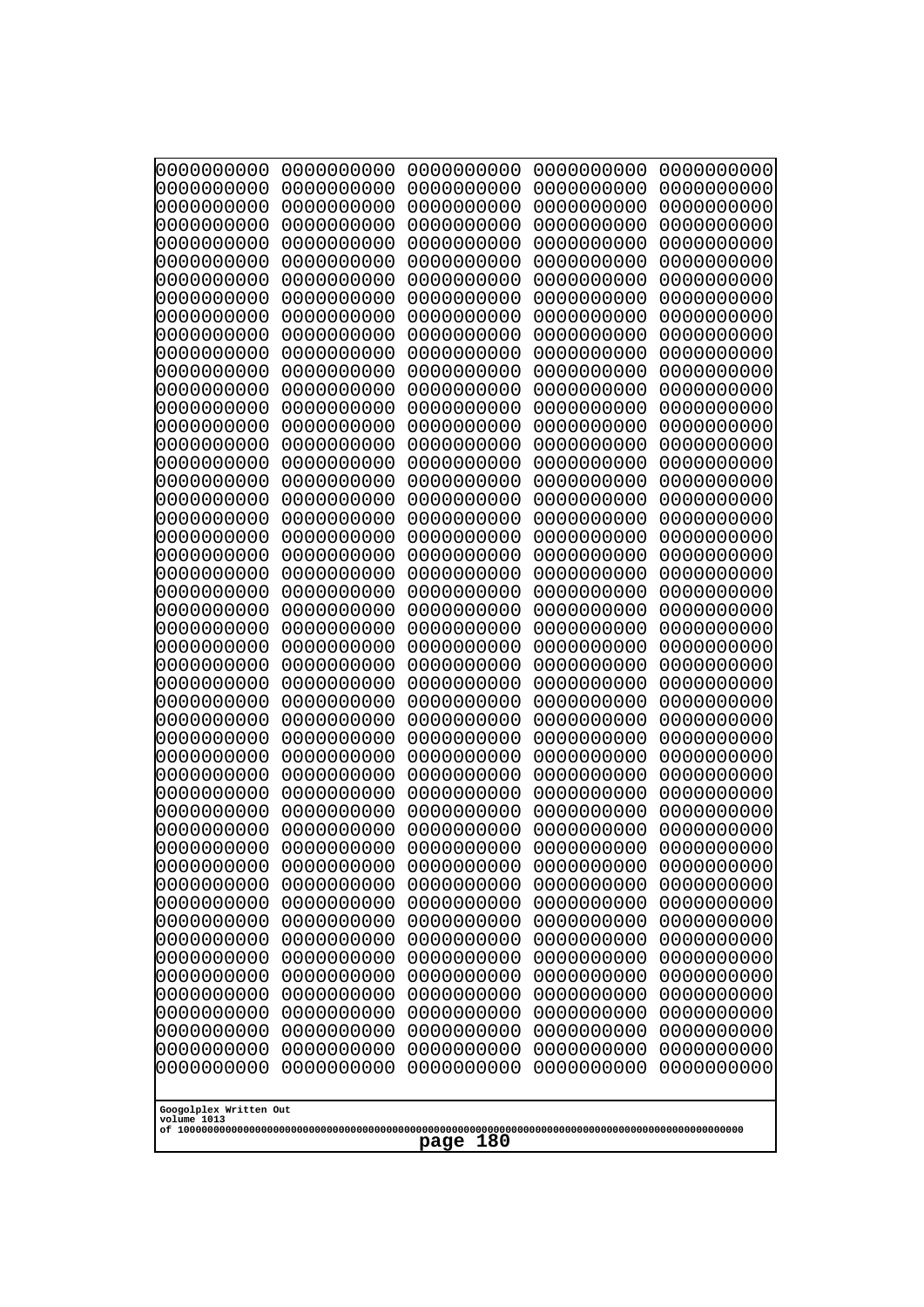| 10000000000                           | 0000000000               | 0000000000               | 0000000000               | 0000000000               |
|---------------------------------------|--------------------------|--------------------------|--------------------------|--------------------------|
| 0000000000<br>0000000000              | 0000000000<br>0000000000 | 0000000000<br>0000000000 | 0000000000<br>0000000000 | 0000000000<br>0000000000 |
| 0000000000                            | 0000000000               | 0000000000               | 0000000000               | 0000000000               |
| 0000000000                            | 0000000000               | 0000000000               | 0000000000               | 0000000000               |
| 0000000000                            | 0000000000               | 0000000000               | 0000000000               | 0000000000               |
| 0000000000                            | 0000000000               | 0000000000               | 0000000000               | 0000000000               |
| 0000000000<br>0000000000              | 0000000000<br>0000000000 | 0000000000<br>0000000000 | 0000000000<br>0000000000 | 0000000000<br>0000000000 |
| 0000000000                            | 0000000000               | 0000000000               | 0000000000               | 0000000000               |
| 0000000000                            | 0000000000               | 0000000000               | 0000000000               | 0000000000               |
| 0000000000                            | 0000000000               | 0000000000               | 0000000000               | 0000000000               |
| 0000000000<br>0000000000              | 0000000000<br>0000000000 | 0000000000<br>0000000000 | 0000000000<br>0000000000 | 0000000000<br>0000000000 |
| 0000000000                            | 0000000000               | 0000000000               | 0000000000               | 0000000000               |
| 0000000000                            | 0000000000               | 0000000000               | 0000000000               | 0000000000               |
| 0000000000                            | 0000000000               | 0000000000<br>0000000000 | 0000000000<br>0000000000 | 0000000000               |
| 0000000000<br>0000000000              | 0000000000<br>0000000000 | 0000000000               | 0000000000               | 0000000000<br>0000000000 |
| 0000000000                            | 0000000000               | 0000000000               | 0000000000               | 0000000000               |
| 0000000000                            | 0000000000               | 0000000000               | 0000000000               | 0000000000               |
| 0000000000<br>0000000000              | 0000000000<br>0000000000 | 0000000000<br>0000000000 | 0000000000<br>0000000000 | 0000000000<br>0000000000 |
| 0000000000                            | 0000000000               | 0000000000               | 0000000000               | 0000000000               |
| 0000000000                            | 0000000000               | 0000000000               | 0000000000               | 0000000000               |
| 0000000000                            | 0000000000               | 0000000000               | 0000000000               | 0000000000               |
| 0000000000<br>0000000000              | 0000000000<br>0000000000 | 0000000000<br>0000000000 | 0000000000<br>0000000000 | 0000000000<br>0000000000 |
| 0000000000                            | 0000000000               | 0000000000               | 0000000000               | 0000000000               |
| 0000000000                            | 0000000000               | 0000000000               | 0000000000               | 0000000000               |
| 0000000000                            | 0000000000               | 0000000000               | 0000000000               | 0000000000               |
| 0000000000<br>0000000000              | 0000000000<br>0000000000 | 0000000000<br>0000000000 | 0000000000<br>0000000000 | 0000000000<br>0000000000 |
| 0000000000                            | 0000000000               | 0000000000               | 0000000000               | 0000000000               |
| 0000000000                            | 0000000000               | 0000000000               | 0000000000               | 0000000000               |
| 0000000000                            | 0000000000               | 0000000000               | 0000000000               | 0000000000               |
| 0000000000<br>0000000000              | 0000000000<br>0000000000 | 0000000000<br>0000000000 | 0000000000<br>0000000000 | 0000000000<br>0000000000 |
| 0000000000                            | 0000000000               | 0000000000               | 0000000000               | 0000000000               |
| 0000000000                            | 0000000000               | 0000000000               | 0000000000               | 0000000000               |
| 0000000000                            | 0000000000               | 0000000000               | 0000000000               | 0000000000               |
| 0000000000<br>0000000000              | 0000000000<br>0000000000 | 0000000000<br>0000000000 | 0000000000<br>0000000000 | 0000000000<br>0000000000 |
| 0000000000                            | 0000000000               | 0000000000               | 0000000000               | 0000000000               |
| 0000000000                            | 0000000000               | 0000000000               | 0000000000               | 0000000000               |
| 0000000000<br>0000000000              | 0000000000<br>0000000000 | 0000000000<br>0000000000 | 0000000000<br>0000000000 | 0000000000<br>0000000000 |
| 0000000000                            | 0000000000               | 0000000000               | 0000000000               | 0000000000               |
| 0000000000                            | 0000000000               | 0000000000               | 0000000000               | 0000000000               |
| 0000000000                            | 0000000000               | 0000000000               | 0000000000               | 0000000000               |
|                                       |                          |                          |                          |                          |
| Googolplex Written Out<br>volume 1013 |                          |                          |                          |                          |
| 181<br>page                           |                          |                          |                          |                          |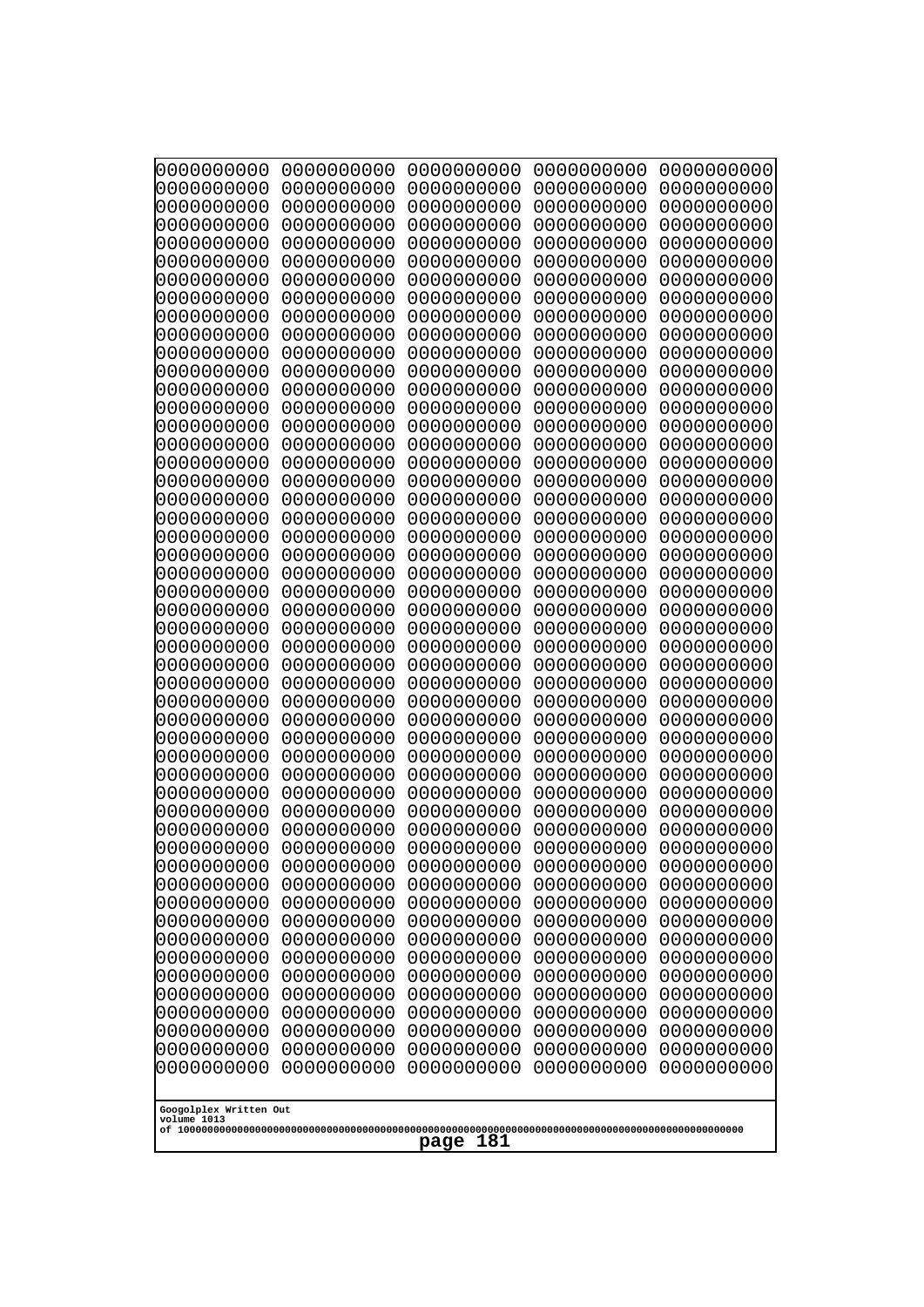| 10000000000                           | 0000000000               | 0000000000               | 0000000000               | 0000000000               |
|---------------------------------------|--------------------------|--------------------------|--------------------------|--------------------------|
| 0000000000<br>0000000000              | 0000000000<br>0000000000 | 0000000000<br>0000000000 | 0000000000<br>0000000000 | 0000000000<br>0000000000 |
| 0000000000                            | 0000000000               | 0000000000               | 0000000000               | 0000000000               |
| 0000000000                            | 0000000000               | 0000000000               | 0000000000               | 0000000000               |
| 0000000000                            | 0000000000               | 0000000000               | 0000000000               | 0000000000               |
| 0000000000<br>0000000000              | 0000000000<br>0000000000 | 0000000000<br>0000000000 | 0000000000<br>0000000000 | 0000000000<br>0000000000 |
| 0000000000                            | 0000000000               | 0000000000               | 0000000000               | 0000000000               |
| 0000000000                            | 0000000000               | 0000000000               | 0000000000               | 0000000000               |
| 0000000000                            | 0000000000               | 0000000000               | 0000000000               | 0000000000               |
| 0000000000<br>0000000000              | 0000000000<br>0000000000 | 0000000000<br>0000000000 | 0000000000<br>0000000000 | 0000000000<br>0000000000 |
| 0000000000                            | 0000000000               | 0000000000               | 0000000000               | 0000000000               |
| 0000000000                            | 0000000000               | 0000000000               | 0000000000               | 0000000000               |
| 0000000000                            | 0000000000               | 0000000000               | 0000000000               | 0000000000               |
| 0000000000<br>0000000000              | 0000000000<br>0000000000 | 0000000000<br>0000000000 | 0000000000<br>0000000000 | 0000000000<br>0000000000 |
| 0000000000                            | 0000000000               | 0000000000               | 0000000000               | 0000000000               |
| 0000000000                            | 0000000000               | 0000000000               | 0000000000               | 0000000000               |
| 0000000000                            | 0000000000               | 0000000000               | 0000000000               | 0000000000               |
| 0000000000<br>0000000000              | 0000000000<br>0000000000 | 0000000000<br>0000000000 | 0000000000<br>0000000000 | 0000000000<br>0000000000 |
| 0000000000                            | 0000000000               | 0000000000               | 0000000000               | 0000000000               |
| 0000000000                            | 0000000000               | 0000000000               | 0000000000               | 0000000000               |
| 0000000000                            | 0000000000               | 0000000000               | 0000000000               | 0000000000               |
| 0000000000<br>0000000000              | 0000000000<br>0000000000 | 0000000000<br>0000000000 | 0000000000<br>0000000000 | 0000000000<br>0000000000 |
| 0000000000                            | 0000000000               | 0000000000               | 0000000000               | 0000000000               |
| 0000000000                            | 0000000000               | 0000000000               | 0000000000               | 0000000000               |
| 0000000000                            | 0000000000               | 0000000000               | 0000000000               | 0000000000               |
| 0000000000<br>0000000000              | 0000000000<br>0000000000 | 0000000000<br>0000000000 | 0000000000<br>0000000000 | 0000000000<br>0000000000 |
| 0000000000                            | 0000000000               | 0000000000               | 0000000000               | 0000000000               |
| 0000000000                            | 0000000000               | 0000000000               | 0000000000               | 0000000000               |
| 0000000000                            | 0000000000<br>0000000000 | 0000000000<br>0000000000 | 0000000000               | 0000000000               |
| 0000000000<br>0000000000              | 0000000000               | 0000000000               | 0000000000<br>0000000000 | 0000000000<br>0000000000 |
| 0000000000                            | 0000000000               | 0000000000               | 0000000000               | 0000000000               |
| 0000000000                            | 0000000000               | 0000000000               | 0000000000               | 0000000000               |
| 0000000000<br>0000000000              | 0000000000<br>0000000000 | 0000000000<br>0000000000 | 0000000000<br>0000000000 | 0000000000<br>0000000000 |
| 0000000000                            | 0000000000               | 0000000000               | 0000000000               | 0000000000               |
| 0000000000                            | 0000000000               | 0000000000               | 0000000000               | 0000000000               |
| 0000000000                            | 0000000000               | 0000000000               | 0000000000               | 0000000000               |
| 0000000000<br>0000000000              | 0000000000<br>0000000000 | 0000000000<br>0000000000 | 0000000000<br>0000000000 | 0000000000<br>0000000000 |
| 0000000000                            | 0000000000               | 0000000000               | 0000000000               | 0000000000               |
| 0000000000                            | 0000000000               | 0000000000               | 0000000000               | 0000000000               |
| 0000000000                            | 0000000000               | 0000000000               | 0000000000               | 0000000000               |
|                                       |                          |                          |                          |                          |
| Googolplex Written Out<br>volume 1013 |                          |                          |                          |                          |
| 182<br>page                           |                          |                          |                          |                          |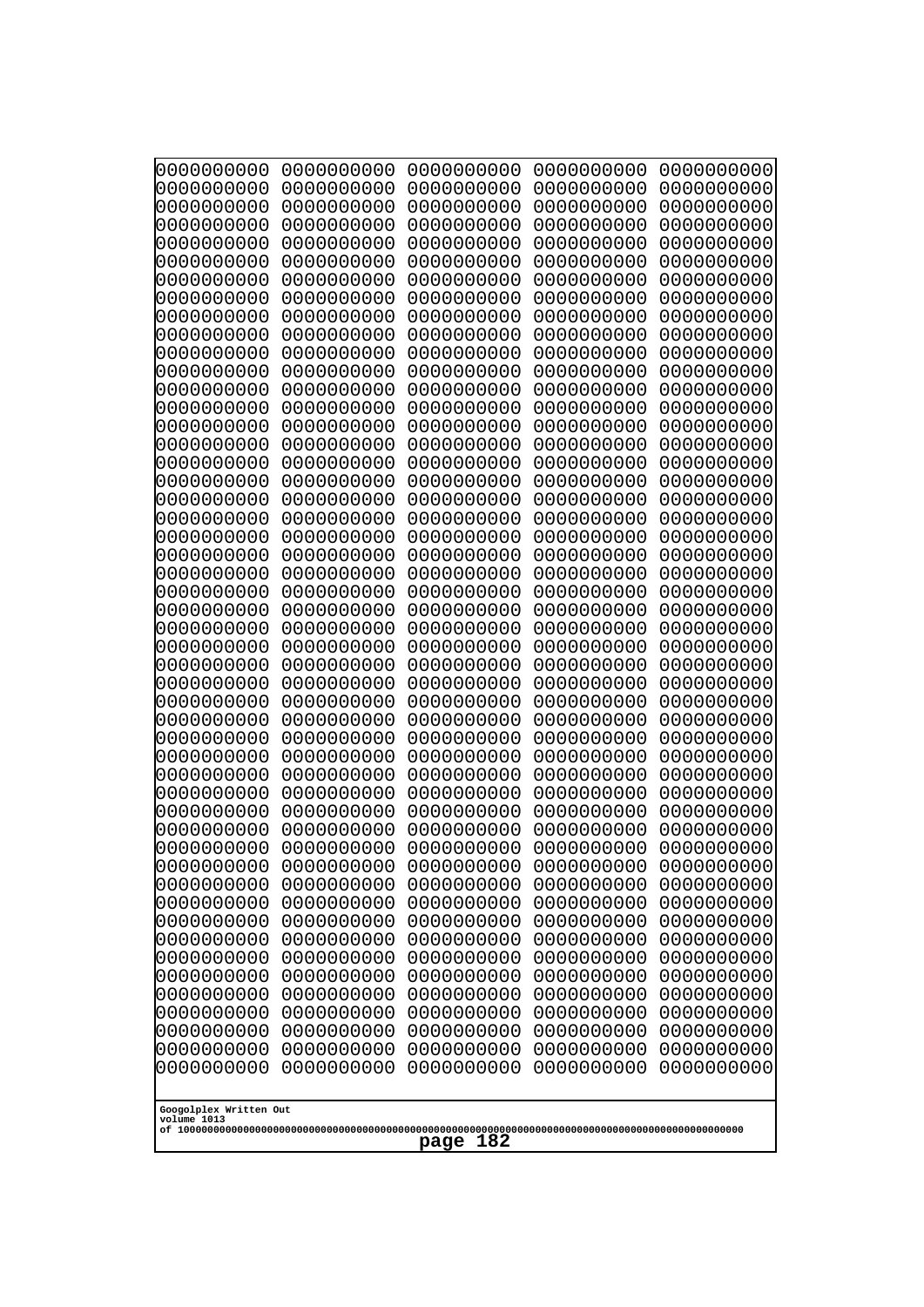| 0000000000                                                                                                                                                                                                                                                                                                                                                                                          | 0000000000                                                                                                                                                                                                                                                                                                                                                 | 0000000000                                                                                                                                                                                                                                                                                                                                                                | 0000000000                                                                                                                                                                                                                                                                                                                                                 | 0000000000                                                                                                                                                                                                                                                                                                                                                 |
|-----------------------------------------------------------------------------------------------------------------------------------------------------------------------------------------------------------------------------------------------------------------------------------------------------------------------------------------------------------------------------------------------------|------------------------------------------------------------------------------------------------------------------------------------------------------------------------------------------------------------------------------------------------------------------------------------------------------------------------------------------------------------|---------------------------------------------------------------------------------------------------------------------------------------------------------------------------------------------------------------------------------------------------------------------------------------------------------------------------------------------------------------------------|------------------------------------------------------------------------------------------------------------------------------------------------------------------------------------------------------------------------------------------------------------------------------------------------------------------------------------------------------------|------------------------------------------------------------------------------------------------------------------------------------------------------------------------------------------------------------------------------------------------------------------------------------------------------------------------------------------------------------|
| 0000000000                                                                                                                                                                                                                                                                                                                                                                                          | 0000000000                                                                                                                                                                                                                                                                                                                                                 | 0000000000                                                                                                                                                                                                                                                                                                                                                                | 0000000000                                                                                                                                                                                                                                                                                                                                                 | 0000000000                                                                                                                                                                                                                                                                                                                                                 |
| 0000000000                                                                                                                                                                                                                                                                                                                                                                                          | 0000000000                                                                                                                                                                                                                                                                                                                                                 | 0000000000                                                                                                                                                                                                                                                                                                                                                                | 0000000000                                                                                                                                                                                                                                                                                                                                                 | 0000000000                                                                                                                                                                                                                                                                                                                                                 |
| 0000000000                                                                                                                                                                                                                                                                                                                                                                                          | 0000000000                                                                                                                                                                                                                                                                                                                                                 | 0000000000                                                                                                                                                                                                                                                                                                                                                                | 0000000000                                                                                                                                                                                                                                                                                                                                                 | 0000000000                                                                                                                                                                                                                                                                                                                                                 |
| 0000000000                                                                                                                                                                                                                                                                                                                                                                                          | 0000000000                                                                                                                                                                                                                                                                                                                                                 | 0000000000                                                                                                                                                                                                                                                                                                                                                                | 0000000000                                                                                                                                                                                                                                                                                                                                                 | 0000000000                                                                                                                                                                                                                                                                                                                                                 |
| 0000000000                                                                                                                                                                                                                                                                                                                                                                                          | 0000000000                                                                                                                                                                                                                                                                                                                                                 | 0000000000                                                                                                                                                                                                                                                                                                                                                                | 0000000000                                                                                                                                                                                                                                                                                                                                                 | 0000000000                                                                                                                                                                                                                                                                                                                                                 |
| 0000000000                                                                                                                                                                                                                                                                                                                                                                                          | 0000000000                                                                                                                                                                                                                                                                                                                                                 | 0000000000                                                                                                                                                                                                                                                                                                                                                                | 0000000000                                                                                                                                                                                                                                                                                                                                                 | 0000000000                                                                                                                                                                                                                                                                                                                                                 |
| 0000000000                                                                                                                                                                                                                                                                                                                                                                                          | 0000000000                                                                                                                                                                                                                                                                                                                                                 | 0000000000                                                                                                                                                                                                                                                                                                                                                                | 0000000000                                                                                                                                                                                                                                                                                                                                                 | 0000000000                                                                                                                                                                                                                                                                                                                                                 |
| 0000000000                                                                                                                                                                                                                                                                                                                                                                                          | 0000000000                                                                                                                                                                                                                                                                                                                                                 | 0000000000                                                                                                                                                                                                                                                                                                                                                                | 0000000000                                                                                                                                                                                                                                                                                                                                                 | 0000000000                                                                                                                                                                                                                                                                                                                                                 |
| 0000000000                                                                                                                                                                                                                                                                                                                                                                                          | 0000000000                                                                                                                                                                                                                                                                                                                                                 | 0000000000                                                                                                                                                                                                                                                                                                                                                                | 0000000000                                                                                                                                                                                                                                                                                                                                                 | 0000000000                                                                                                                                                                                                                                                                                                                                                 |
| 0000000000                                                                                                                                                                                                                                                                                                                                                                                          | 0000000000                                                                                                                                                                                                                                                                                                                                                 | 0000000000                                                                                                                                                                                                                                                                                                                                                                | 0000000000                                                                                                                                                                                                                                                                                                                                                 | 0000000000                                                                                                                                                                                                                                                                                                                                                 |
| 0000000000                                                                                                                                                                                                                                                                                                                                                                                          | 0000000000                                                                                                                                                                                                                                                                                                                                                 | 0000000000                                                                                                                                                                                                                                                                                                                                                                | 0000000000                                                                                                                                                                                                                                                                                                                                                 | 0000000000                                                                                                                                                                                                                                                                                                                                                 |
| 0000000000                                                                                                                                                                                                                                                                                                                                                                                          | 0000000000                                                                                                                                                                                                                                                                                                                                                 | 0000000000                                                                                                                                                                                                                                                                                                                                                                | 0000000000                                                                                                                                                                                                                                                                                                                                                 | 0000000000                                                                                                                                                                                                                                                                                                                                                 |
| 0000000000                                                                                                                                                                                                                                                                                                                                                                                          | 0000000000                                                                                                                                                                                                                                                                                                                                                 | 0000000000                                                                                                                                                                                                                                                                                                                                                                | 0000000000                                                                                                                                                                                                                                                                                                                                                 | 0000000000                                                                                                                                                                                                                                                                                                                                                 |
| 0000000000                                                                                                                                                                                                                                                                                                                                                                                          | 0000000000                                                                                                                                                                                                                                                                                                                                                 | 0000000000                                                                                                                                                                                                                                                                                                                                                                | 0000000000                                                                                                                                                                                                                                                                                                                                                 | 0000000000                                                                                                                                                                                                                                                                                                                                                 |
| 0000000000                                                                                                                                                                                                                                                                                                                                                                                          | 0000000000                                                                                                                                                                                                                                                                                                                                                 | 0000000000                                                                                                                                                                                                                                                                                                                                                                | 0000000000                                                                                                                                                                                                                                                                                                                                                 | 0000000000                                                                                                                                                                                                                                                                                                                                                 |
| 0000000000                                                                                                                                                                                                                                                                                                                                                                                          | 0000000000                                                                                                                                                                                                                                                                                                                                                 | 0000000000                                                                                                                                                                                                                                                                                                                                                                | 0000000000                                                                                                                                                                                                                                                                                                                                                 | 0000000000                                                                                                                                                                                                                                                                                                                                                 |
| 0000000000                                                                                                                                                                                                                                                                                                                                                                                          | 0000000000                                                                                                                                                                                                                                                                                                                                                 | 0000000000                                                                                                                                                                                                                                                                                                                                                                | 0000000000                                                                                                                                                                                                                                                                                                                                                 | 0000000000                                                                                                                                                                                                                                                                                                                                                 |
| 0000000000                                                                                                                                                                                                                                                                                                                                                                                          | 0000000000                                                                                                                                                                                                                                                                                                                                                 | 0000000000                                                                                                                                                                                                                                                                                                                                                                | 0000000000                                                                                                                                                                                                                                                                                                                                                 | 0000000000                                                                                                                                                                                                                                                                                                                                                 |
| 0000000000                                                                                                                                                                                                                                                                                                                                                                                          | 0000000000                                                                                                                                                                                                                                                                                                                                                 | 0000000000                                                                                                                                                                                                                                                                                                                                                                | 0000000000                                                                                                                                                                                                                                                                                                                                                 | 0000000000                                                                                                                                                                                                                                                                                                                                                 |
| 0000000000                                                                                                                                                                                                                                                                                                                                                                                          | 0000000000                                                                                                                                                                                                                                                                                                                                                 | 0000000000                                                                                                                                                                                                                                                                                                                                                                | 0000000000                                                                                                                                                                                                                                                                                                                                                 | 0000000000                                                                                                                                                                                                                                                                                                                                                 |
| 0000000000                                                                                                                                                                                                                                                                                                                                                                                          | 0000000000                                                                                                                                                                                                                                                                                                                                                 | 0000000000                                                                                                                                                                                                                                                                                                                                                                | 0000000000                                                                                                                                                                                                                                                                                                                                                 | 0000000000                                                                                                                                                                                                                                                                                                                                                 |
| 0000000000                                                                                                                                                                                                                                                                                                                                                                                          | 0000000000                                                                                                                                                                                                                                                                                                                                                 | 0000000000                                                                                                                                                                                                                                                                                                                                                                | 0000000000                                                                                                                                                                                                                                                                                                                                                 | 0000000000                                                                                                                                                                                                                                                                                                                                                 |
| 0000000000                                                                                                                                                                                                                                                                                                                                                                                          | 0000000000                                                                                                                                                                                                                                                                                                                                                 | 0000000000                                                                                                                                                                                                                                                                                                                                                                | 0000000000                                                                                                                                                                                                                                                                                                                                                 | 0000000000                                                                                                                                                                                                                                                                                                                                                 |
| 0000000000                                                                                                                                                                                                                                                                                                                                                                                          | 0000000000                                                                                                                                                                                                                                                                                                                                                 | 0000000000                                                                                                                                                                                                                                                                                                                                                                | 0000000000                                                                                                                                                                                                                                                                                                                                                 | 0000000000                                                                                                                                                                                                                                                                                                                                                 |
| 0000000000<br>0000000000<br>0000000000<br>0000000000<br>0000000000<br>0000000000<br>0000000000<br>0000000000<br>0000000000<br>0000000000<br>0000000000<br>0000000000<br>0000000000<br>0000000000<br>0000000000<br>0000000000<br>0000000000<br>0000000000<br>0000000000<br>0000000000<br>0000000000<br>0000000000<br>0000000000<br>0000000000<br>0000000000<br>Googolplex Written Out<br>volume 1013 | 0000000000<br>0000000000<br>0000000000<br>0000000000<br>0000000000<br>0000000000<br>0000000000<br>0000000000<br>0000000000<br>0000000000<br>0000000000<br>0000000000<br>0000000000<br>0000000000<br>0000000000<br>0000000000<br>0000000000<br>0000000000<br>0000000000<br>0000000000<br>0000000000<br>0000000000<br>0000000000<br>0000000000<br>0000000000 | 0000000000<br>0000000000<br>0000000000<br>0000000000<br>0000000000<br>0000000000<br>0000000000<br>0000000000<br>0000000000<br>0000000000<br>0000000000<br>0000000000<br>0000000000<br>0000000000<br>0000000000<br>0000000000<br>0000000000<br>0000000000<br>0000000000<br>0000000000<br>0000000000<br>0000000000<br>0000000000<br>0000000000<br>0000000000<br>183<br>page | 0000000000<br>0000000000<br>0000000000<br>0000000000<br>0000000000<br>0000000000<br>0000000000<br>0000000000<br>0000000000<br>0000000000<br>0000000000<br>0000000000<br>0000000000<br>0000000000<br>0000000000<br>0000000000<br>0000000000<br>0000000000<br>0000000000<br>0000000000<br>0000000000<br>0000000000<br>0000000000<br>0000000000<br>0000000000 | 0000000000<br>0000000000<br>0000000000<br>0000000000<br>0000000000<br>0000000000<br>0000000000<br>0000000000<br>0000000000<br>0000000000<br>0000000000<br>0000000000<br>0000000000<br>0000000000<br>0000000000<br>0000000000<br>0000000000<br>0000000000<br>0000000000<br>0000000000<br>0000000000<br>0000000000<br>0000000000<br>0000000000<br>0000000000 |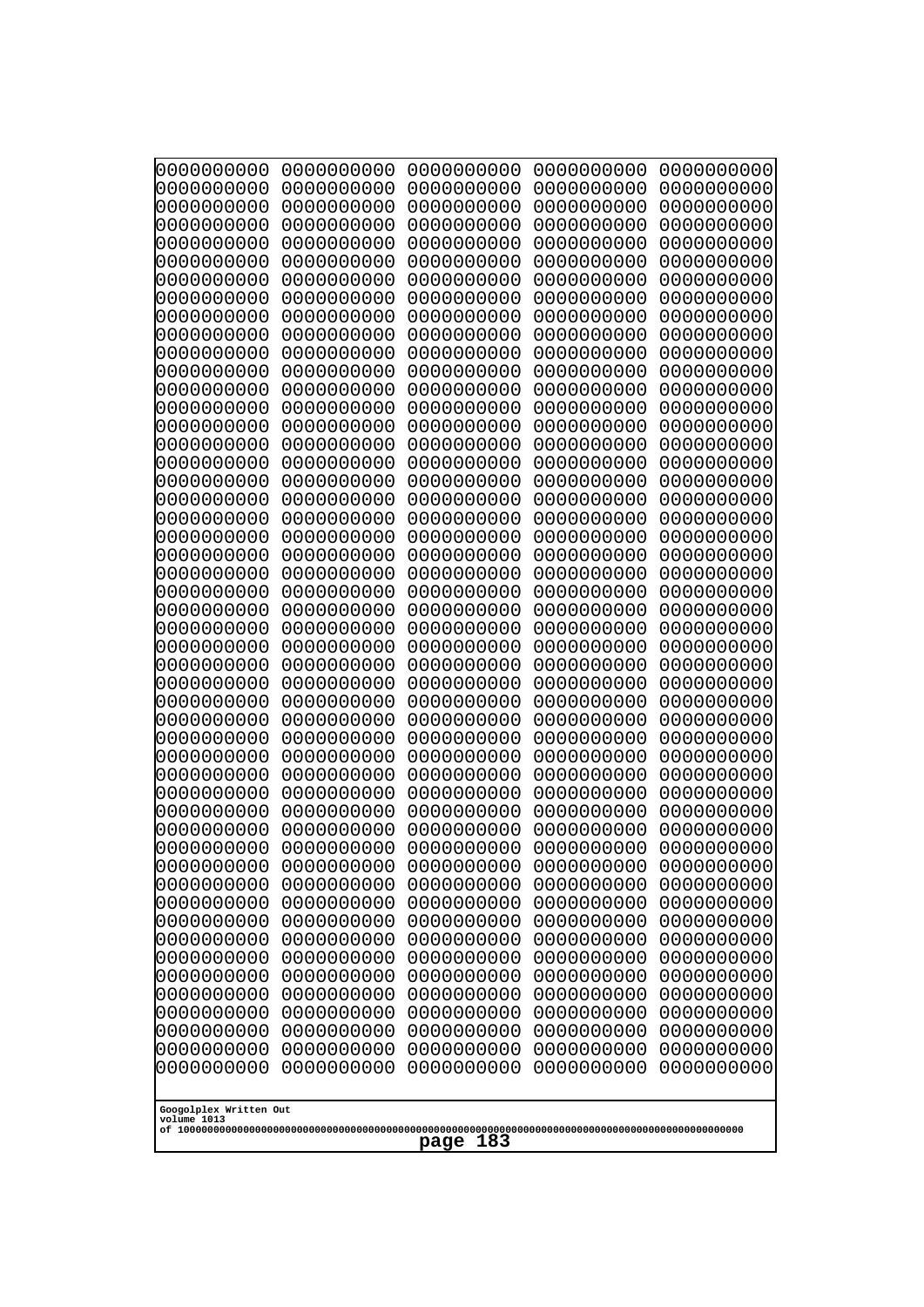| 10000000000                           | 0000000000               | 0000000000               | 0000000000               | 0000000000               |
|---------------------------------------|--------------------------|--------------------------|--------------------------|--------------------------|
| 0000000000<br>0000000000              | 0000000000<br>0000000000 | 0000000000<br>0000000000 | 0000000000<br>0000000000 | 0000000000<br>0000000000 |
| 0000000000                            | 0000000000               | 0000000000               | 0000000000               | 0000000000               |
| 0000000000                            | 0000000000               | 0000000000               | 0000000000               | 0000000000               |
| 0000000000                            | 0000000000               | 0000000000               | 0000000000               | 0000000000               |
| 0000000000<br>0000000000              | 0000000000<br>0000000000 | 0000000000<br>0000000000 | 0000000000<br>0000000000 | 0000000000<br>0000000000 |
| 0000000000                            | 0000000000               | 0000000000               | 0000000000               | 0000000000               |
| 0000000000                            | 0000000000               | 0000000000               | 0000000000               | 0000000000               |
| 0000000000                            | 0000000000               | 0000000000               | 0000000000               | 0000000000               |
| 0000000000<br>0000000000              | 0000000000<br>0000000000 | 0000000000<br>0000000000 | 0000000000<br>0000000000 | 0000000000<br>0000000000 |
| 0000000000                            | 0000000000               | 0000000000               | 0000000000               | 0000000000               |
| 0000000000                            | 0000000000               | 0000000000               | 0000000000               | 0000000000               |
| 0000000000                            | 0000000000               | 0000000000               | 0000000000               | 0000000000               |
| 0000000000<br>0000000000              | 0000000000<br>0000000000 | 0000000000<br>0000000000 | 0000000000<br>0000000000 | 0000000000<br>0000000000 |
| 0000000000                            | 0000000000               | 0000000000               | 0000000000               | 0000000000               |
| 0000000000                            | 0000000000               | 0000000000               | 0000000000               | 0000000000               |
| 0000000000                            | 0000000000               | 0000000000               | 0000000000               | 0000000000               |
| 0000000000<br>0000000000              | 0000000000<br>0000000000 | 0000000000<br>0000000000 | 0000000000<br>0000000000 | 0000000000<br>0000000000 |
| 0000000000                            | 0000000000               | 0000000000               | 0000000000               | 0000000000               |
| 0000000000                            | 0000000000               | 0000000000               | 0000000000               | 0000000000               |
| 0000000000                            | 0000000000               | 0000000000               | 0000000000               | 0000000000               |
| 0000000000<br>0000000000              | 0000000000<br>0000000000 | 0000000000<br>0000000000 | 0000000000<br>0000000000 | 0000000000<br>0000000000 |
| 0000000000                            | 0000000000               | 0000000000               | 0000000000               | 0000000000               |
| 0000000000                            | 0000000000               | 0000000000               | 0000000000               | 0000000000               |
| 0000000000                            | 0000000000               | 0000000000               | 0000000000               | 0000000000               |
| 0000000000<br>0000000000              | 0000000000<br>0000000000 | 0000000000<br>0000000000 | 0000000000<br>0000000000 | 0000000000<br>0000000000 |
| 0000000000                            | 0000000000               | 0000000000               | 0000000000               | 0000000000               |
| 0000000000                            | 0000000000               | 0000000000               | 0000000000               | 0000000000               |
| 0000000000                            | 0000000000<br>0000000000 | 0000000000<br>0000000000 | 0000000000               | 0000000000               |
| 0000000000<br>0000000000              | 0000000000               | 0000000000               | 0000000000<br>0000000000 | 0000000000<br>0000000000 |
| 0000000000                            | 0000000000               | 0000000000               | 0000000000               | 0000000000               |
| 0000000000                            | 0000000000               | 0000000000               | 0000000000               | 0000000000               |
| 0000000000<br>0000000000              | 0000000000<br>0000000000 | 0000000000<br>0000000000 | 0000000000<br>0000000000 | 0000000000<br>0000000000 |
| 0000000000                            | 0000000000               | 0000000000               | 0000000000               | 0000000000               |
| 0000000000                            | 0000000000               | 0000000000               | 0000000000               | 0000000000               |
| 0000000000                            | 0000000000               | 0000000000               | 0000000000               | 0000000000               |
| 0000000000<br>0000000000              | 0000000000<br>0000000000 | 0000000000<br>0000000000 | 0000000000<br>0000000000 | 0000000000<br>0000000000 |
| 0000000000                            | 0000000000               | 0000000000               | 0000000000               | 0000000000               |
| 0000000000                            | 0000000000               | 0000000000               | 0000000000               | 0000000000               |
| 0000000000                            | 0000000000               | 0000000000               | 0000000000               | 0000000000               |
|                                       |                          |                          |                          |                          |
| Googolplex Written Out<br>volume 1013 |                          |                          |                          |                          |
| 184<br>page                           |                          |                          |                          |                          |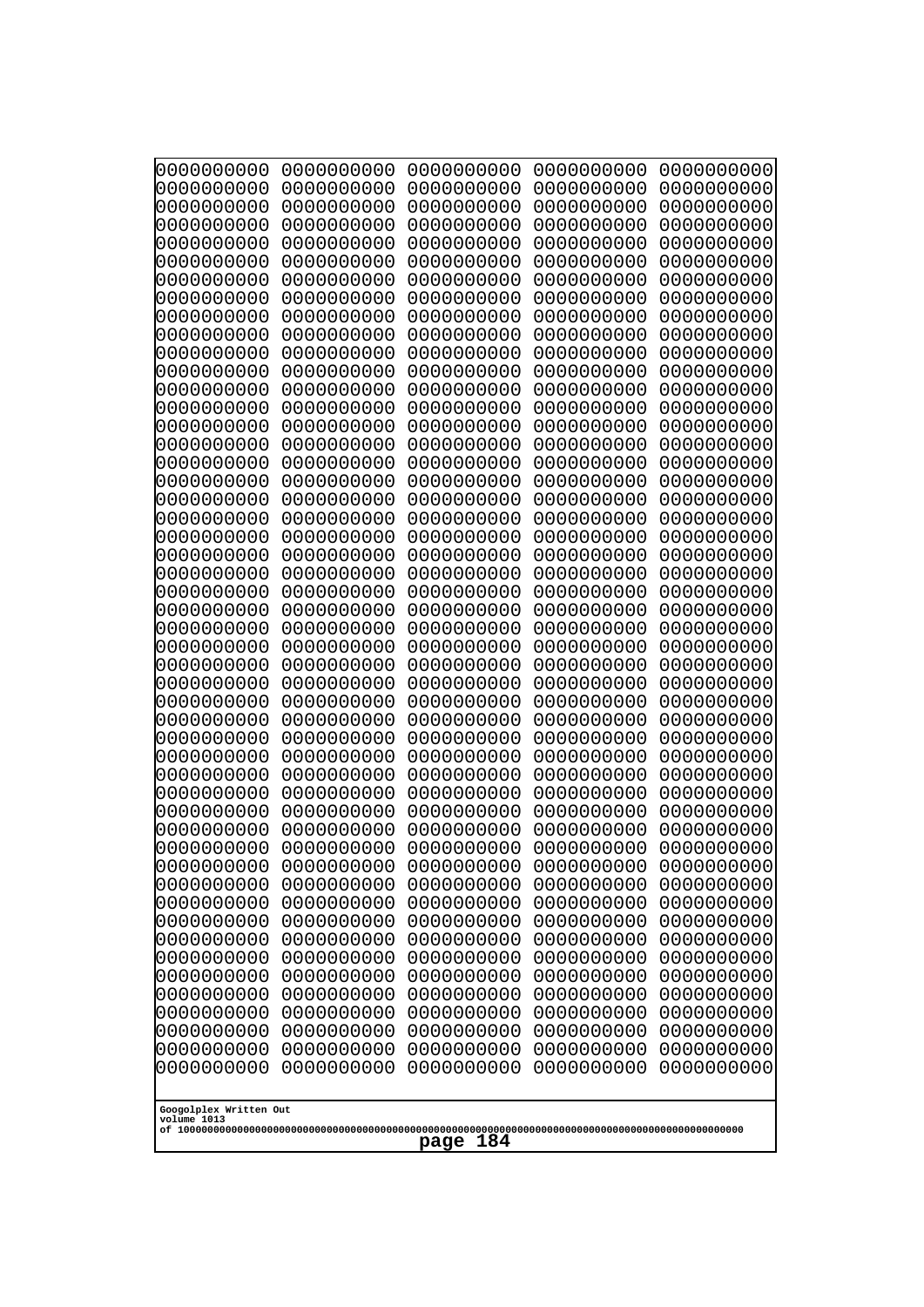| 000000000                             | 0000000000               | 0000000000               | 0000000000               | 0000000000               |
|---------------------------------------|--------------------------|--------------------------|--------------------------|--------------------------|
| 0000000000                            | 0000000000               | 0000000000               | 0000000000               | 0000000000               |
| 0000000000                            | 0000000000               | 0000000000               | 0000000000               | 0000000000               |
| 0000000000                            | 0000000000               | 0000000000               | 0000000000               | 0000000000               |
| 0000000000                            | 0000000000               | 0000000000               | 0000000000               | 0000000000               |
| 0000000000                            | 0000000000               | 0000000000               | 0000000000               | 0000000000               |
| 0000000000                            | 0000000000               | 0000000000               | 0000000000               | 0000000000               |
| 0000000000<br>0000000000              | 0000000000<br>0000000000 | 0000000000<br>0000000000 | 0000000000<br>0000000000 | 0000000000<br>0000000000 |
| 0000000000                            | 0000000000               | 0000000000               | 0000000000               | 0000000000               |
| 0000000000                            | 0000000000               | 0000000000               | 0000000000               | 0000000000               |
| 0000000000                            | 0000000000               | 0000000000               | 0000000000               | 0000000000               |
| 0000000000                            | 0000000000               | 0000000000               | 0000000000               | 0000000000               |
| 0000000000                            | 0000000000               | 0000000000               | 0000000000               | 0000000000               |
| 0000000000                            | 0000000000               | 0000000000               | 0000000000               | 0000000000               |
| 0000000000                            | 0000000000               | 0000000000               | 0000000000               | 0000000000               |
| 0000000000<br>0000000000              | 0000000000<br>0000000000 | 0000000000<br>0000000000 | 0000000000<br>0000000000 | 0000000000<br>0000000000 |
| 0000000000                            | 0000000000               | 0000000000               | 0000000000               | 0000000000               |
| 0000000000                            | 0000000000               | 0000000000               | 0000000000               | 0000000000               |
| 0000000000                            | 0000000000               | 0000000000               | 0000000000               | 0000000000               |
| 0000000000                            | 0000000000               | 0000000000               | 0000000000               | 0000000000               |
| 0000000000                            | 0000000000               | 0000000000               | 0000000000               | 0000000000               |
| 0000000000                            | 0000000000               | 0000000000               | 0000000000               | 0000000000               |
| 0000000000                            | 0000000000               | 0000000000               | 0000000000               | 0000000000               |
| 0000000000<br>0000000000              | 0000000000<br>0000000000 | 0000000000<br>0000000000 | 0000000000<br>0000000000 | 0000000000<br>0000000000 |
| 0000000000                            | 0000000000               | 0000000000               | 0000000000               | 0000000000               |
| 0000000000                            | 0000000000               | 0000000000               | 0000000000               | 0000000000               |
| 0000000000                            | 0000000000               | 0000000000               | 0000000000               | 0000000000               |
| 0000000000                            | 0000000000               | 0000000000               | 0000000000               | 0000000000               |
| 0000000000                            | 0000000000               | 0000000000               | 0000000000               | 0000000000               |
| 0000000000                            | 0000000000               | 0000000000               | 0000000000               | 0000000000               |
| 0000000000                            | 0000000000<br>0000000000 | 0000000000<br>0000000000 | 0000000000               | 0000000000               |
| 0000000000<br>0000000000              | 0000000000               | 0000000000               | 0000000000<br>0000000000 | 0000000000<br>0000000000 |
| 0000000000                            | 0000000000               | 0000000000               | 0000000000               | 0000000000               |
| 0000000000                            | 0000000000               | 0000000000               | 0000000000               | 0000000000               |
| 0000000000                            | 0000000000               | 0000000000               | 0000000000               | 0000000000               |
| 0000000000                            | 0000000000               | 0000000000               | 0000000000               | 0000000000               |
| 0000000000                            | 0000000000               | 0000000000               | 0000000000               | 0000000000               |
| 0000000000                            | 0000000000               | 0000000000               | 0000000000               | 0000000000               |
| 0000000000<br>0000000000              | 0000000000<br>0000000000 | 0000000000<br>0000000000 | 0000000000<br>0000000000 | 0000000000<br>0000000000 |
| 0000000000                            | 0000000000               | 0000000000               | 0000000000               | 0000000000               |
| 0000000000                            | 0000000000               | 0000000000               | 0000000000               | 0000000000               |
| 0000000000                            | 0000000000               | 0000000000               | 0000000000               | 0000000000               |
| 0000000000                            | 0000000000               | 0000000000               | 0000000000               | 0000000000               |
| 0000000000                            | 0000000000               | 0000000000               | 0000000000               | 0000000000               |
| 0000000000                            | 0000000000               | 0000000000               | 0000000000               | 0000000000               |
|                                       |                          |                          |                          |                          |
| Googolplex Written Out<br>volume 1013 |                          |                          |                          |                          |
| 185<br>page                           |                          |                          |                          |                          |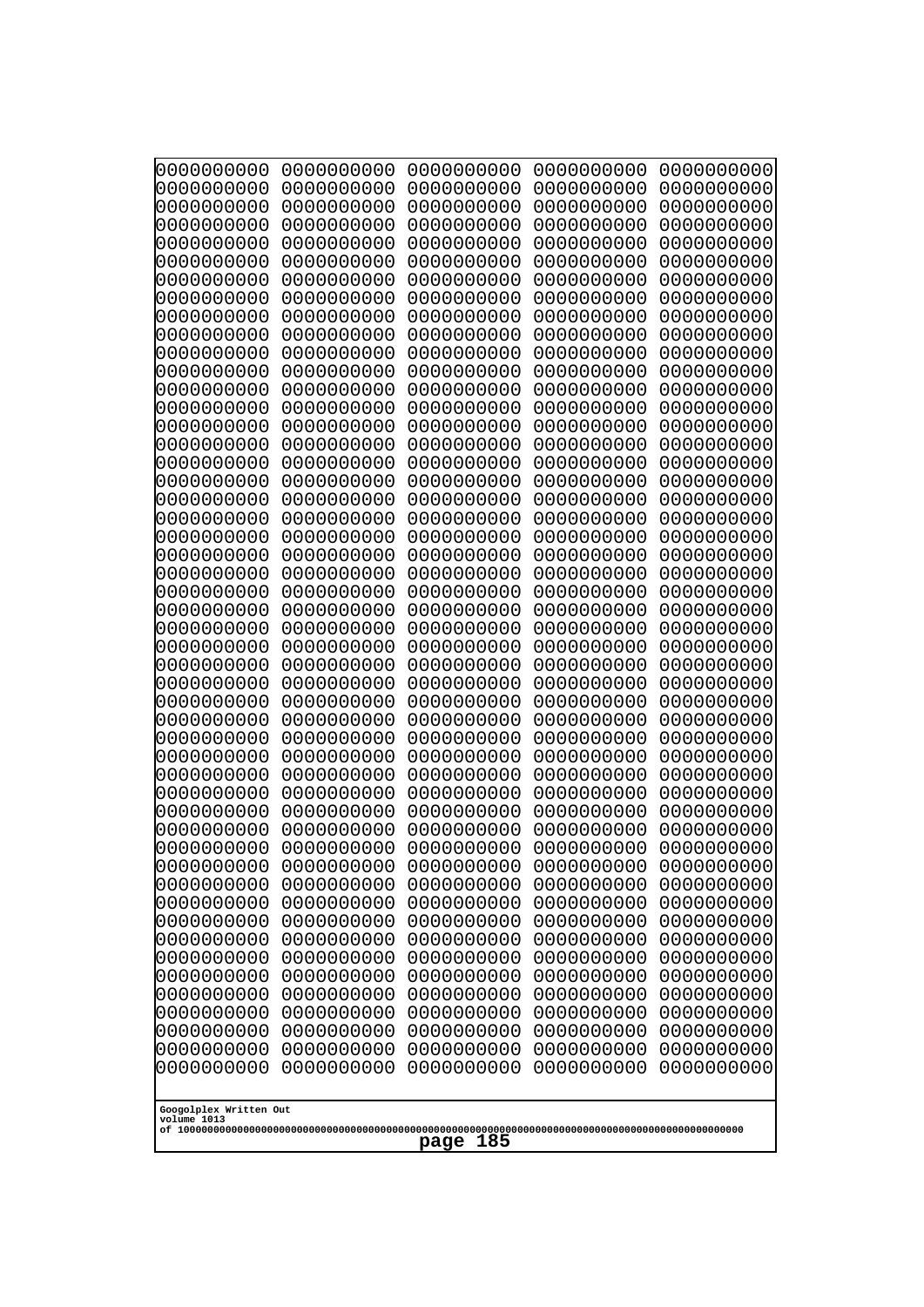| 000000000                | 0000000000               | 0000000000               | 0000000000               | 0000000000               |
|--------------------------|--------------------------|--------------------------|--------------------------|--------------------------|
| 0000000000               | 0000000000               | 0000000000               | 0000000000               | 0000000000               |
| 0000000000               | 0000000000               | 0000000000               | 0000000000               | 0000000000               |
| 0000000000               | 0000000000               | 0000000000               | 0000000000               | 0000000000               |
| 0000000000               | 0000000000               | 0000000000               | 0000000000               | 0000000000               |
| 0000000000               | 0000000000               | 0000000000               | 0000000000               | 0000000000               |
| 0000000000               | 0000000000               | 0000000000               | 0000000000               | 0000000000               |
| 0000000000<br>0000000000 | 0000000000<br>0000000000 | 0000000000<br>0000000000 | 0000000000<br>0000000000 | 0000000000<br>0000000000 |
| 0000000000               | 0000000000               | 0000000000               | 0000000000               | 0000000000               |
| 0000000000               | 0000000000               | 0000000000               | 0000000000               | 0000000000               |
| 0000000000               | 0000000000               | 0000000000               | 0000000000               | 0000000000               |
| 0000000000               | 0000000000               | 0000000000               | 0000000000               | 0000000000               |
| 0000000000               | 0000000000               | 0000000000               | 0000000000               | 0000000000               |
| 0000000000               | 0000000000               | 0000000000               | 0000000000               | 0000000000               |
| 0000000000               | 0000000000               | 0000000000               | 0000000000               | 0000000000               |
| 0000000000               | 0000000000               | 0000000000               | 0000000000               | 0000000000               |
| 0000000000               | 0000000000               | 0000000000               | 0000000000               | 0000000000               |
| 0000000000<br>0000000000 | 0000000000<br>0000000000 | 0000000000<br>0000000000 | 0000000000<br>0000000000 | 0000000000<br>0000000000 |
| 0000000000               | 0000000000               | 0000000000               | 0000000000               | 0000000000               |
| 0000000000               | 0000000000               | 0000000000               | 0000000000               | 0000000000               |
| 0000000000               | 0000000000               | 0000000000               | 0000000000               | 0000000000               |
| 0000000000               | 0000000000               | 0000000000               | 0000000000               | 0000000000               |
| 0000000000               | 0000000000               | 0000000000               | 0000000000               | 0000000000               |
| 0000000000               | 0000000000               | 0000000000               | 0000000000               | 0000000000               |
| 0000000000               | 0000000000               | 0000000000               | 0000000000               | 0000000000               |
| 0000000000               | 0000000000               | 0000000000               | 0000000000               | 0000000000               |
| 0000000000<br>0000000000 | 0000000000<br>0000000000 | 0000000000<br>0000000000 | 0000000000<br>0000000000 | 0000000000<br>0000000000 |
| 0000000000               | 0000000000               | 0000000000               | 0000000000               | 0000000000               |
| 0000000000               | 0000000000               | 0000000000               | 0000000000               | 0000000000               |
| 0000000000               | 0000000000               | 0000000000               | 0000000000               | 0000000000               |
| 0000000000               | 0000000000               | 0000000000               | 0000000000               | 0000000000               |
| 0000000000               | 0000000000               | 0000000000               | 0000000000               | 0000000000               |
| 0000000000               | 0000000000               | 0000000000               | 0000000000               | 0000000000               |
| 0000000000               | 0000000000               | 0000000000               | 0000000000               | 0000000000               |
| 0000000000<br>0000000000 | 0000000000               | 0000000000               | 0000000000               | 0000000000               |
| 0000000000               | 0000000000<br>0000000000 | 0000000000<br>0000000000 | 0000000000<br>0000000000 | 0000000000<br>0000000000 |
| 0000000000               | 0000000000               | 0000000000               | 0000000000               | 0000000000               |
| 0000000000               | 0000000000               | 0000000000               | 0000000000               | 0000000000               |
| 0000000000               | 0000000000               | 0000000000               | 0000000000               | 0000000000               |
| 0000000000               | 0000000000               | 0000000000               | 0000000000               | 0000000000               |
| 0000000000               | 0000000000               | 0000000000               | 0000000000               | 0000000000               |
| 0000000000               | 0000000000               | 0000000000               | 0000000000               | 0000000000               |
| 0000000000               | 0000000000               | 0000000000               | 0000000000               | 0000000000               |
| 0000000000<br>0000000000 | 0000000000<br>0000000000 | 0000000000<br>0000000000 | 0000000000<br>0000000000 | 0000000000<br>0000000000 |
| 0000000000               | 0000000000               | 0000000000               | 0000000000               | 0000000000               |
|                          |                          |                          |                          |                          |
| Googolplex Written Out   |                          |                          |                          |                          |
| volume 1013              |                          |                          |                          |                          |
| 186<br>page              |                          |                          |                          |                          |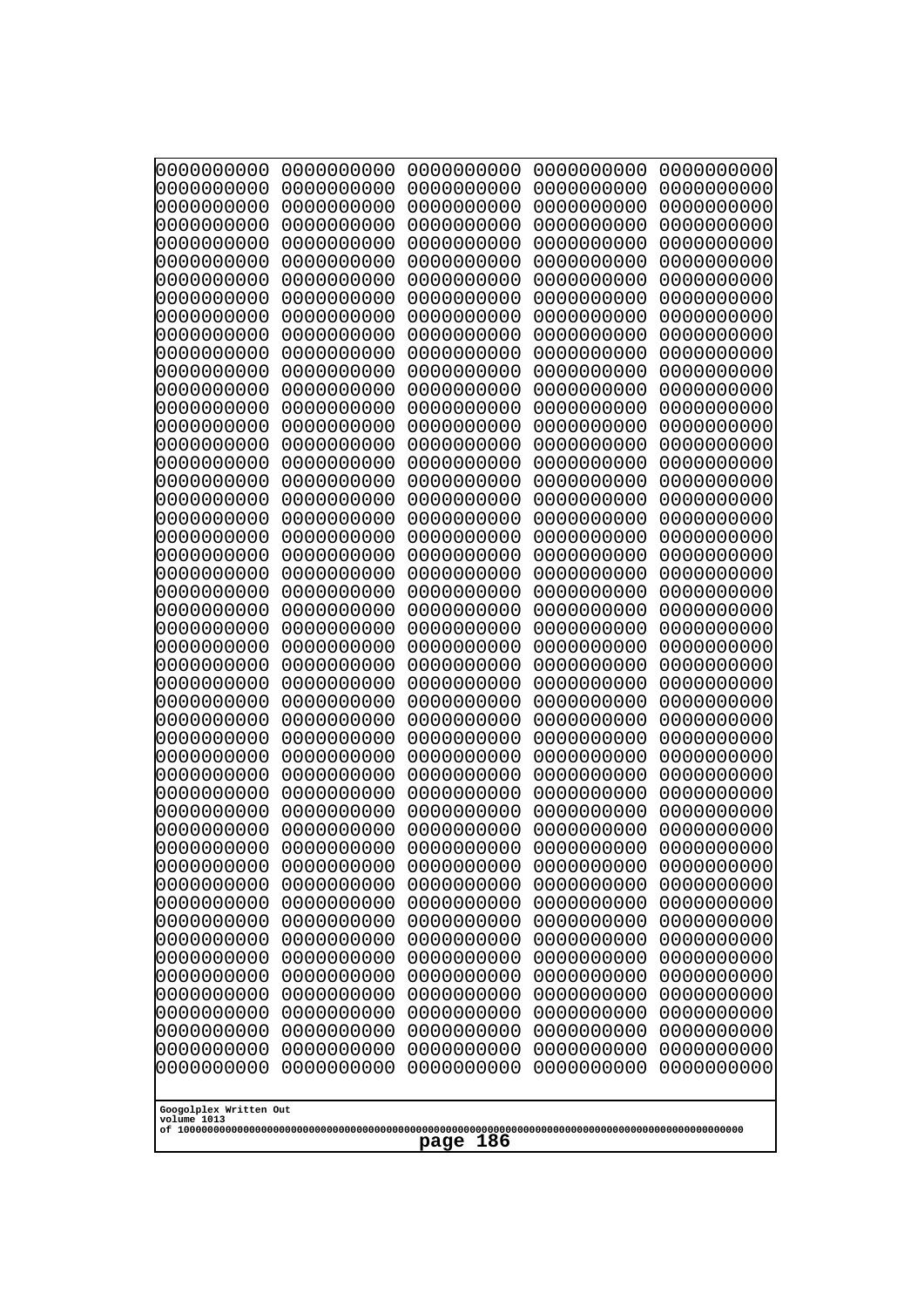| 000000000                             | 0000000000               | 0000000000               | 0000000000               | 0000000000               |
|---------------------------------------|--------------------------|--------------------------|--------------------------|--------------------------|
| 0000000000                            | 0000000000               | 0000000000               | 0000000000               | 0000000000               |
| 0000000000                            | 0000000000               | 0000000000               | 0000000000               | 0000000000               |
| 0000000000                            | 0000000000               | 0000000000               | 0000000000               | 0000000000               |
| 0000000000                            | 0000000000               | 0000000000               | 0000000000               | 0000000000               |
| 0000000000                            | 0000000000               | 0000000000               | 0000000000               | 0000000000               |
| 0000000000<br>0000000000              | 0000000000<br>0000000000 | 0000000000<br>0000000000 | 0000000000<br>0000000000 | 0000000000               |
| 0000000000                            | 0000000000               | 0000000000               | 0000000000               | 0000000000<br>0000000000 |
| 0000000000                            | 0000000000               | 0000000000               | 0000000000               | 0000000000               |
| 0000000000                            | 0000000000               | 0000000000               | 0000000000               | 0000000000               |
| 0000000000                            | 0000000000               | 0000000000               | 0000000000               | 0000000000               |
| 0000000000                            | 0000000000               | 0000000000               | 0000000000               | 0000000000               |
| 0000000000                            | 0000000000               | 0000000000               | 0000000000               | 0000000000               |
| 0000000000                            | 0000000000               | 0000000000               | 0000000000               | 0000000000               |
| 0000000000                            | 0000000000               | 0000000000               | 0000000000               | 0000000000               |
| 0000000000<br>0000000000              | 0000000000<br>0000000000 | 0000000000<br>0000000000 | 0000000000<br>0000000000 | 0000000000<br>0000000000 |
| 0000000000                            | 0000000000               | 0000000000               | 0000000000               | 0000000000               |
| 0000000000                            | 0000000000               | 0000000000               | 0000000000               | 0000000000               |
| 0000000000                            | 0000000000               | 0000000000               | 0000000000               | 0000000000               |
| 0000000000                            | 0000000000               | 0000000000               | 0000000000               | 0000000000               |
| 0000000000                            | 0000000000               | 0000000000               | 0000000000               | 0000000000               |
| 0000000000                            | 0000000000               | 0000000000               | 0000000000               | 0000000000               |
| 0000000000                            | 0000000000               | 0000000000               | 0000000000               | 0000000000               |
| 0000000000<br>0000000000              | 0000000000<br>0000000000 | 0000000000<br>0000000000 | 0000000000<br>0000000000 | 0000000000<br>0000000000 |
| 0000000000                            | 0000000000               | 0000000000               | 0000000000               | 0000000000               |
| 0000000000                            | 0000000000               | 0000000000               | 0000000000               | 0000000000               |
| 0000000000                            | 0000000000               | 0000000000               | 0000000000               | 0000000000               |
| 0000000000                            | 0000000000               | 0000000000               | 0000000000               | 0000000000               |
| 0000000000                            | 0000000000               | 0000000000               | 0000000000               | 0000000000               |
| 0000000000                            | 0000000000               | 0000000000               | 0000000000               | 0000000000               |
| 0000000000<br>0000000000              | 0000000000<br>0000000000 | 0000000000<br>0000000000 | 0000000000<br>0000000000 | 0000000000<br>0000000000 |
| 0000000000                            | 0000000000               | 0000000000               | 0000000000               | 0000000000               |
| 0000000000                            | 0000000000               | 0000000000               | 0000000000               | 0000000000               |
| 0000000000                            | 0000000000               | 0000000000               | 0000000000               | 0000000000               |
| 0000000000                            | 0000000000               | 0000000000               | 0000000000               | 0000000000               |
| 0000000000                            | 0000000000               | 0000000000               | 0000000000               | 0000000000               |
| 0000000000                            | 0000000000               | 0000000000               | 0000000000               | 0000000000               |
| 0000000000                            | 0000000000               | 0000000000               | 0000000000               | 0000000000               |
| 0000000000<br>0000000000              | 0000000000<br>0000000000 | 0000000000<br>0000000000 | 0000000000<br>0000000000 | 0000000000<br>0000000000 |
| 0000000000                            | 0000000000               | 0000000000               | 0000000000               | 0000000000               |
| 0000000000                            | 0000000000               | 0000000000               | 0000000000               | 0000000000               |
| 0000000000                            | 0000000000               | 0000000000               | 0000000000               | 0000000000               |
| 0000000000                            | 0000000000               | 0000000000               | 0000000000               | 0000000000               |
| 0000000000                            | 0000000000               | 0000000000               | 0000000000               | 0000000000               |
| 0000000000                            | 0000000000               | 0000000000               | 0000000000               | 0000000000               |
|                                       |                          |                          |                          |                          |
| Googolplex Written Out<br>volume 1013 |                          |                          |                          |                          |
|                                       | 187<br>page              |                          |                          |                          |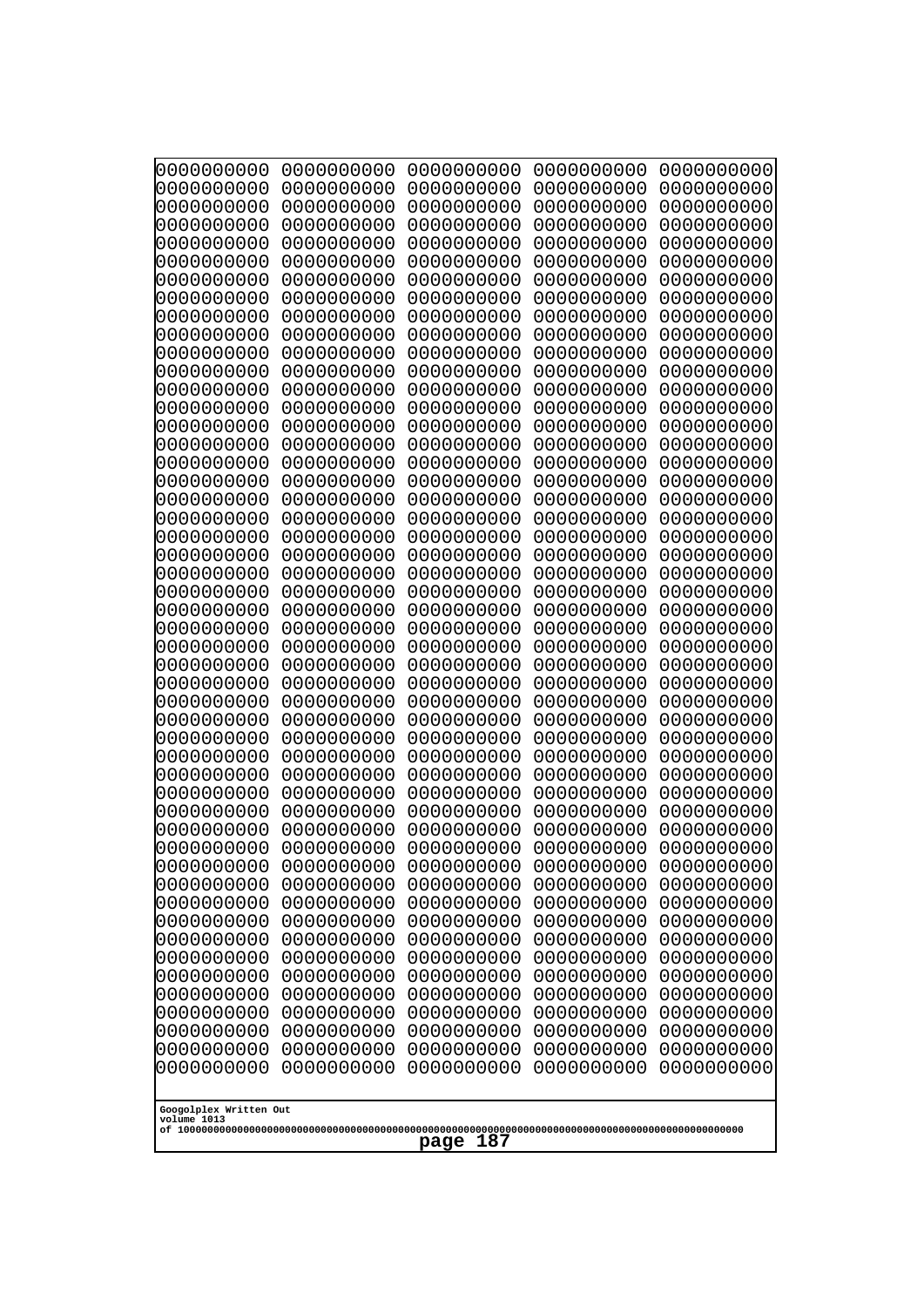| 10000000000                           | 0000000000               | 0000000000               | 0000000000               | 0000000000               |
|---------------------------------------|--------------------------|--------------------------|--------------------------|--------------------------|
| 0000000000<br>0000000000              | 0000000000<br>0000000000 | 0000000000<br>0000000000 | 0000000000<br>0000000000 | 0000000000<br>0000000000 |
| 0000000000                            | 0000000000               | 0000000000               | 0000000000               | 0000000000               |
| 0000000000                            | 0000000000               | 0000000000               | 0000000000               | 0000000000               |
| 0000000000                            | 0000000000               | 0000000000               | 0000000000               | 0000000000               |
| 0000000000<br>0000000000              | 0000000000<br>0000000000 | 0000000000<br>0000000000 | 0000000000<br>0000000000 | 0000000000<br>0000000000 |
| 0000000000                            | 0000000000               | 0000000000               | 0000000000               | 0000000000               |
| 0000000000                            | 0000000000               | 0000000000               | 0000000000               | 0000000000               |
| 0000000000                            | 0000000000               | 0000000000               | 0000000000               | 0000000000               |
| 0000000000<br>0000000000              | 0000000000<br>0000000000 | 0000000000<br>0000000000 | 0000000000<br>0000000000 | 0000000000<br>0000000000 |
| 0000000000                            | 0000000000               | 0000000000               | 0000000000               | 0000000000               |
| 0000000000                            | 0000000000               | 0000000000               | 0000000000               | 0000000000               |
| 0000000000                            | 0000000000               | 0000000000               | 0000000000               | 0000000000               |
| 0000000000<br>0000000000              | 0000000000<br>0000000000 | 0000000000<br>0000000000 | 0000000000<br>0000000000 | 0000000000<br>0000000000 |
| 0000000000                            | 0000000000               | 0000000000               | 0000000000               | 0000000000               |
| 0000000000                            | 0000000000               | 0000000000               | 0000000000               | 0000000000               |
| 0000000000                            | 0000000000               | 0000000000               | 0000000000               | 0000000000               |
| 0000000000<br>0000000000              | 0000000000<br>0000000000 | 0000000000<br>0000000000 | 0000000000<br>0000000000 | 0000000000<br>0000000000 |
| 0000000000                            | 0000000000               | 0000000000               | 0000000000               | 0000000000               |
| 0000000000                            | 0000000000               | 0000000000               | 0000000000               | 0000000000               |
| 0000000000                            | 0000000000               | 0000000000               | 0000000000               | 0000000000               |
| 0000000000<br>0000000000              | 0000000000<br>0000000000 | 0000000000<br>0000000000 | 0000000000<br>0000000000 | 0000000000<br>0000000000 |
| 0000000000                            | 0000000000               | 0000000000               | 0000000000               | 0000000000               |
| 0000000000                            | 0000000000               | 0000000000               | 0000000000               | 0000000000               |
| 0000000000                            | 0000000000               | 0000000000               | 0000000000               | 0000000000               |
| 0000000000<br>0000000000              | 0000000000<br>0000000000 | 0000000000<br>0000000000 | 0000000000<br>0000000000 | 0000000000<br>0000000000 |
| 0000000000                            | 0000000000               | 0000000000               | 0000000000               | 0000000000               |
| 0000000000                            | 0000000000               | 0000000000               | 0000000000               | 0000000000               |
| 0000000000                            | 0000000000<br>0000000000 | 0000000000<br>0000000000 | 0000000000               | 0000000000               |
| 0000000000<br>0000000000              | 0000000000               | 0000000000               | 0000000000<br>0000000000 | 0000000000<br>0000000000 |
| 0000000000                            | 0000000000               | 0000000000               | 0000000000               | 0000000000               |
| 0000000000                            | 0000000000               | 0000000000               | 0000000000               | 0000000000               |
| 0000000000<br>0000000000              | 0000000000<br>0000000000 | 0000000000<br>0000000000 | 0000000000<br>0000000000 | 0000000000<br>0000000000 |
| 0000000000                            | 0000000000               | 0000000000               | 0000000000               | 0000000000               |
| 0000000000                            | 0000000000               | 0000000000               | 0000000000               | 0000000000               |
| 0000000000                            | 0000000000               | 0000000000               | 0000000000               | 0000000000               |
| 0000000000<br>0000000000              | 0000000000<br>0000000000 | 0000000000<br>0000000000 | 0000000000<br>0000000000 | 0000000000<br>0000000000 |
| 0000000000                            | 0000000000               | 0000000000               | 0000000000               | 0000000000               |
| 0000000000                            | 0000000000               | 0000000000               | 0000000000               | 0000000000               |
| 0000000000                            | 0000000000               | 0000000000               | 0000000000               | 0000000000               |
|                                       |                          |                          |                          |                          |
| Googolplex Written Out<br>volume 1013 |                          |                          |                          |                          |
| 188<br>page                           |                          |                          |                          |                          |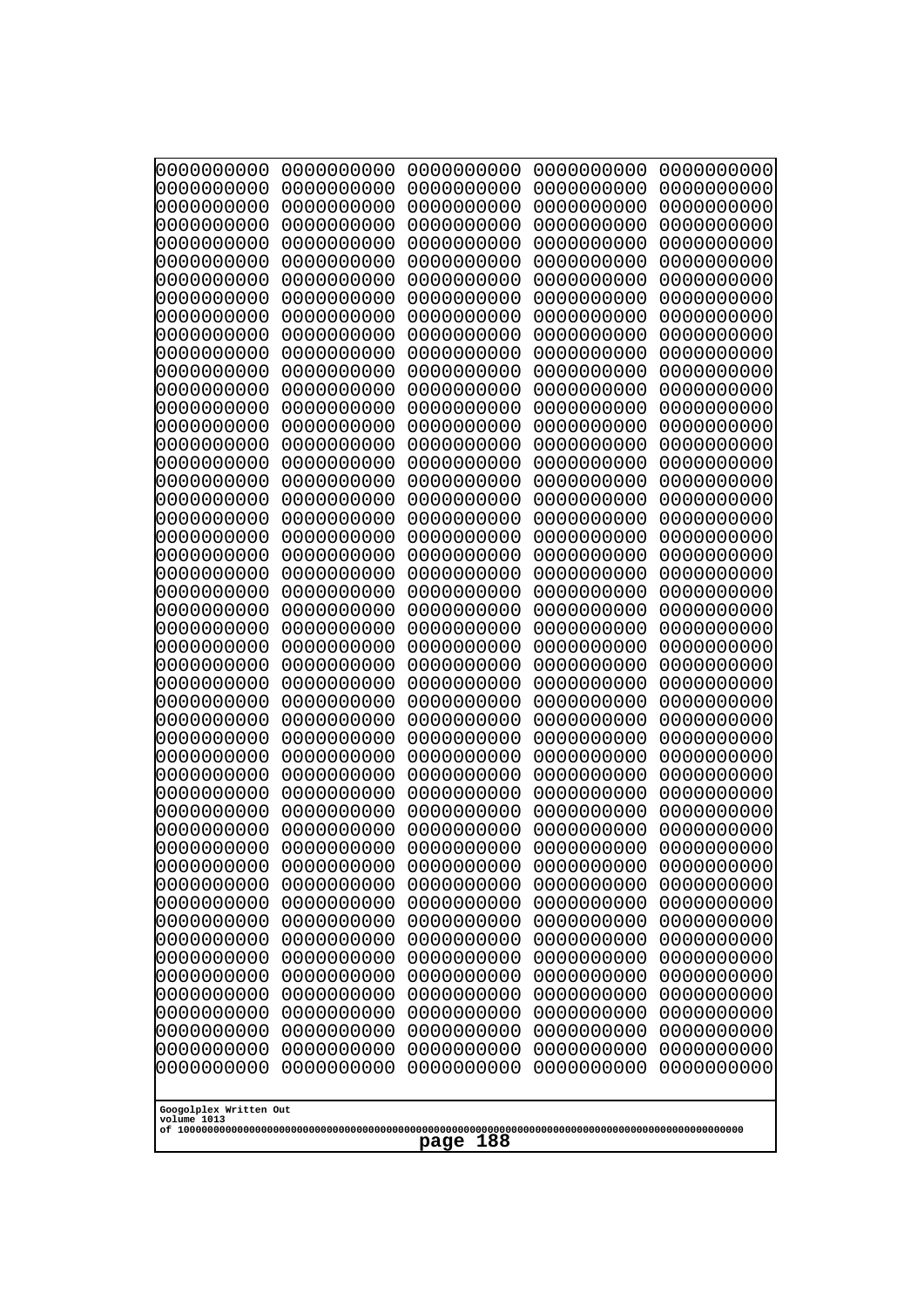| 10000000000                           | 0000000000               | 0000000000               | 0000000000               | 0000000000               |
|---------------------------------------|--------------------------|--------------------------|--------------------------|--------------------------|
| 0000000000<br>0000000000              | 0000000000<br>0000000000 | 0000000000<br>0000000000 | 0000000000<br>0000000000 | 0000000000<br>0000000000 |
| 0000000000                            | 0000000000               | 0000000000               | 0000000000               | 0000000000               |
| 0000000000                            | 0000000000               | 0000000000               | 0000000000               | 0000000000               |
| 0000000000                            | 0000000000               | 0000000000               | 0000000000               | 0000000000               |
| 0000000000<br>0000000000              | 0000000000<br>0000000000 | 0000000000<br>0000000000 | 0000000000<br>0000000000 | 0000000000<br>0000000000 |
| 0000000000                            | 0000000000               | 0000000000               | 0000000000               | 0000000000               |
| 0000000000                            | 0000000000               | 0000000000               | 0000000000               | 0000000000               |
| 0000000000                            | 0000000000               | 0000000000               | 0000000000               | 0000000000               |
| 0000000000<br>0000000000              | 0000000000<br>0000000000 | 0000000000<br>0000000000 | 0000000000<br>0000000000 | 0000000000<br>0000000000 |
| 0000000000                            | 0000000000               | 0000000000               | 0000000000               | 0000000000               |
| 0000000000                            | 0000000000               | 0000000000               | 0000000000               | 0000000000               |
| 0000000000                            | 0000000000               | 0000000000               | 0000000000               | 0000000000               |
| 0000000000<br>0000000000              | 0000000000<br>0000000000 | 0000000000<br>0000000000 | 0000000000<br>0000000000 | 0000000000<br>0000000000 |
| 0000000000                            | 0000000000               | 0000000000               | 0000000000               | 0000000000               |
| 0000000000                            | 0000000000               | 0000000000               | 0000000000               | 0000000000               |
| 0000000000                            | 0000000000               | 0000000000               | 0000000000               | 0000000000               |
| 0000000000<br>0000000000              | 0000000000<br>0000000000 | 0000000000<br>0000000000 | 0000000000<br>0000000000 | 0000000000<br>0000000000 |
| 0000000000                            | 0000000000               | 0000000000               | 0000000000               | 0000000000               |
| 0000000000                            | 0000000000               | 0000000000               | 0000000000               | 0000000000               |
| 0000000000                            | 0000000000               | 0000000000               | 0000000000               | 0000000000               |
| 0000000000<br>0000000000              | 0000000000<br>0000000000 | 0000000000<br>0000000000 | 0000000000<br>0000000000 | 0000000000<br>0000000000 |
| 0000000000                            | 0000000000               | 0000000000               | 0000000000               | 0000000000               |
| 0000000000                            | 0000000000               | 0000000000               | 0000000000               | 0000000000               |
| 0000000000                            | 0000000000               | 0000000000               | 0000000000               | 0000000000               |
| 0000000000<br>0000000000              | 0000000000<br>0000000000 | 0000000000<br>0000000000 | 0000000000<br>0000000000 | 0000000000<br>0000000000 |
| 0000000000                            | 0000000000               | 0000000000               | 0000000000               | 0000000000               |
| 0000000000                            | 0000000000               | 0000000000               | 0000000000               | 0000000000               |
| 0000000000                            | 0000000000<br>0000000000 | 0000000000<br>0000000000 | 0000000000               | 0000000000               |
| 0000000000<br>0000000000              | 0000000000               | 0000000000               | 0000000000<br>0000000000 | 0000000000<br>0000000000 |
| 0000000000                            | 0000000000               | 0000000000               | 0000000000               | 0000000000               |
| 0000000000                            | 0000000000               | 0000000000               | 0000000000               | 0000000000               |
| 0000000000<br>0000000000              | 0000000000<br>0000000000 | 0000000000<br>0000000000 | 0000000000<br>0000000000 | 0000000000<br>0000000000 |
| 0000000000                            | 0000000000               | 0000000000               | 0000000000               | 0000000000               |
| 0000000000                            | 0000000000               | 0000000000               | 0000000000               | 0000000000               |
| 0000000000                            | 0000000000               | 0000000000               | 0000000000               | 0000000000               |
| 0000000000<br>0000000000              | 0000000000<br>0000000000 | 0000000000<br>0000000000 | 0000000000<br>0000000000 | 0000000000<br>0000000000 |
| 0000000000                            | 0000000000               | 0000000000               | 0000000000               | 0000000000               |
| 0000000000                            | 0000000000               | 0000000000               | 0000000000               | 0000000000               |
| 0000000000                            | 0000000000               | 0000000000               | 0000000000               | 0000000000               |
|                                       |                          |                          |                          |                          |
| Googolplex Written Out<br>volume 1013 |                          |                          |                          |                          |
| 189<br>page                           |                          |                          |                          |                          |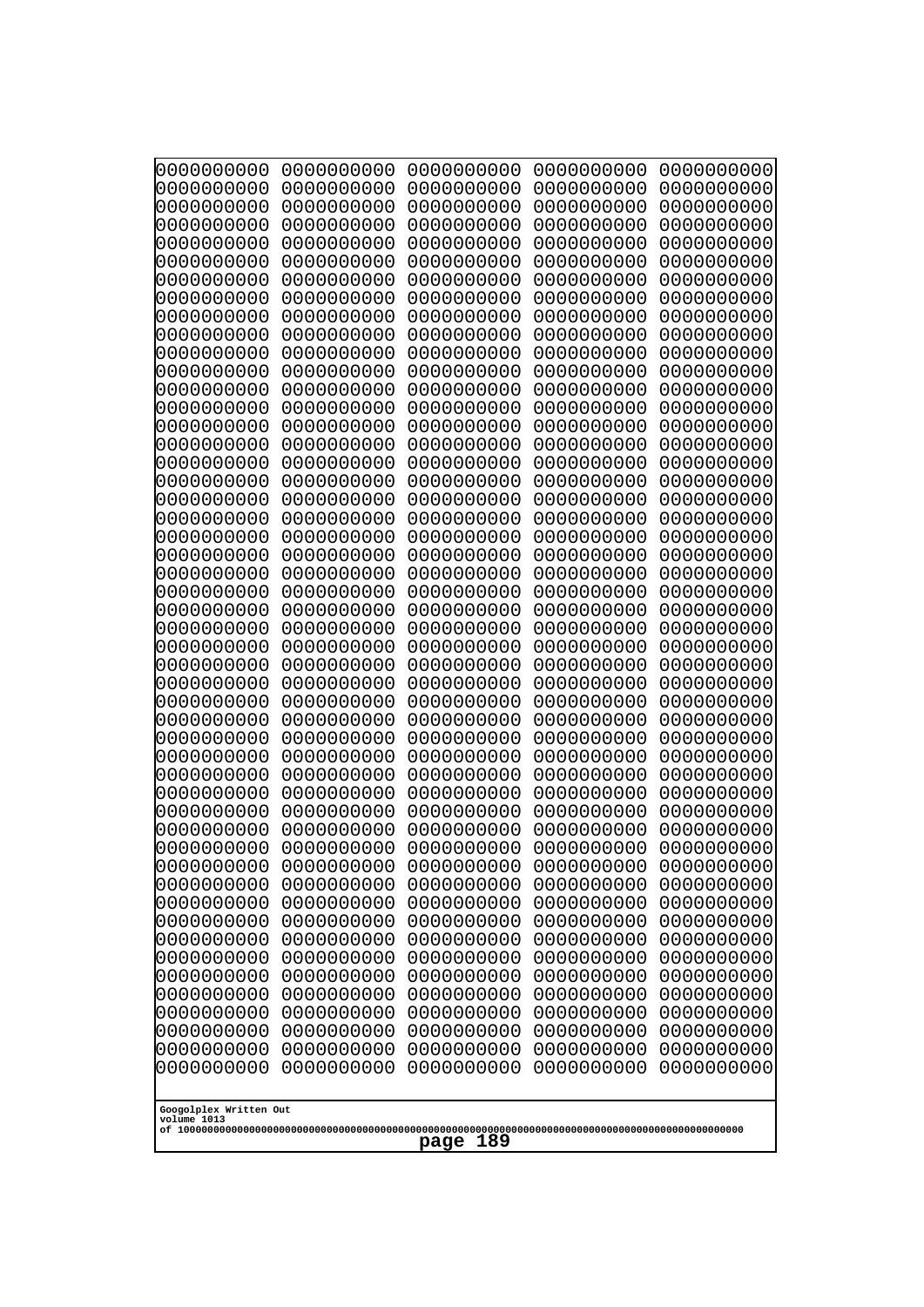| 10000000000                           | 0000000000               | 0000000000<br>0000000000 | 0000000000<br>0000000000 | 0000000000<br>0000000000 |
|---------------------------------------|--------------------------|--------------------------|--------------------------|--------------------------|
| 0000000000<br>0000000000              | 0000000000<br>0000000000 | 0000000000               | 0000000000               | 0000000000               |
| 0000000000                            | 0000000000               | 0000000000               | 0000000000               | 0000000000               |
| 0000000000                            | 0000000000               | 0000000000               | 0000000000               | 0000000000               |
| 0000000000                            | 0000000000               | 0000000000<br>0000000000 | 0000000000<br>0000000000 | 0000000000               |
| 0000000000<br>0000000000              | 0000000000<br>0000000000 | 0000000000               | 0000000000               | 0000000000<br>0000000000 |
| 0000000000                            | 0000000000               | 0000000000               | 0000000000               | 0000000000               |
| 0000000000                            | 0000000000               | 0000000000               | 0000000000               | 0000000000               |
| 0000000000<br>0000000000              | 0000000000<br>0000000000 | 0000000000<br>0000000000 | 0000000000<br>0000000000 | 0000000000<br>0000000000 |
| 0000000000                            | 0000000000               | 0000000000               | 0000000000               | 0000000000               |
| 0000000000                            | 0000000000               | 0000000000               | 0000000000               | 0000000000               |
| 0000000000                            | 0000000000               | 0000000000               | 0000000000               | 0000000000               |
| 0000000000<br>0000000000              | 0000000000<br>0000000000 | 0000000000<br>0000000000 | 0000000000<br>0000000000 | 0000000000<br>0000000000 |
| 0000000000                            | 0000000000               | 0000000000               | 0000000000               | 0000000000               |
| 0000000000                            | 0000000000               | 0000000000               | 0000000000               | 0000000000               |
| 0000000000                            | 0000000000               | 0000000000               | 0000000000               | 0000000000               |
| 0000000000<br>0000000000              | 0000000000<br>0000000000 | 0000000000<br>0000000000 | 0000000000<br>0000000000 | 0000000000<br>0000000000 |
| 0000000000                            | 0000000000               | 0000000000               | 0000000000               | 0000000000               |
| 0000000000                            | 0000000000               | 0000000000               | 0000000000               | 0000000000               |
| 0000000000<br>0000000000              | 0000000000<br>0000000000 | 0000000000<br>0000000000 | 0000000000<br>0000000000 | 0000000000<br>0000000000 |
| 0000000000                            | 0000000000               | 0000000000               | 0000000000               | 0000000000               |
| 0000000000                            | 0000000000               | 0000000000               | 0000000000               | 0000000000               |
| 0000000000                            | 0000000000               | 0000000000               | 0000000000               | 0000000000               |
| 0000000000<br>0000000000              | 0000000000<br>0000000000 | 0000000000<br>0000000000 | 0000000000<br>0000000000 | 0000000000<br>0000000000 |
| 0000000000                            | 0000000000               | 0000000000               | 0000000000               | 0000000000               |
| 0000000000                            | 0000000000               | 0000000000               | 0000000000               | 0000000000               |
| 0000000000<br>0000000000              | 0000000000<br>0000000000 | 0000000000<br>0000000000 | 0000000000<br>0000000000 | 0000000000<br>0000000000 |
| 0000000000                            | 0000000000               | 0000000000               | 0000000000               | 0000000000               |
| 0000000000                            | 0000000000               | 0000000000               | 0000000000               | 0000000000               |
| 0000000000                            | 0000000000               | 0000000000               | 0000000000               | 0000000000               |
| 0000000000<br>0000000000              | 0000000000<br>0000000000 | 0000000000<br>0000000000 | 0000000000<br>0000000000 | 0000000000<br>0000000000 |
| 0000000000                            | 0000000000               | 0000000000               | 0000000000               | 0000000000               |
| 0000000000                            | 0000000000               | 0000000000               | 0000000000               | 0000000000               |
| 0000000000<br>0000000000              | 0000000000<br>0000000000 | 0000000000<br>0000000000 | 0000000000<br>0000000000 | 0000000000<br>0000000000 |
| 0000000000                            | 0000000000               | 0000000000               | 0000000000               | 0000000000               |
| 0000000000                            | 0000000000               | 0000000000               | 0000000000               | 0000000000               |
| 0000000000                            | 0000000000               | 0000000000               | 0000000000               | 0000000000               |
| 0000000000<br>0000000000              | 0000000000<br>0000000000 | 0000000000<br>0000000000 | 0000000000<br>0000000000 | 0000000000<br>0000000000 |
| 0000000000                            | 0000000000               | 0000000000               | 0000000000               | 0000000000               |
|                                       |                          |                          |                          |                          |
| Googolplex Written Out<br>volume 1013 |                          |                          |                          |                          |
| 190<br>page                           |                          |                          |                          |                          |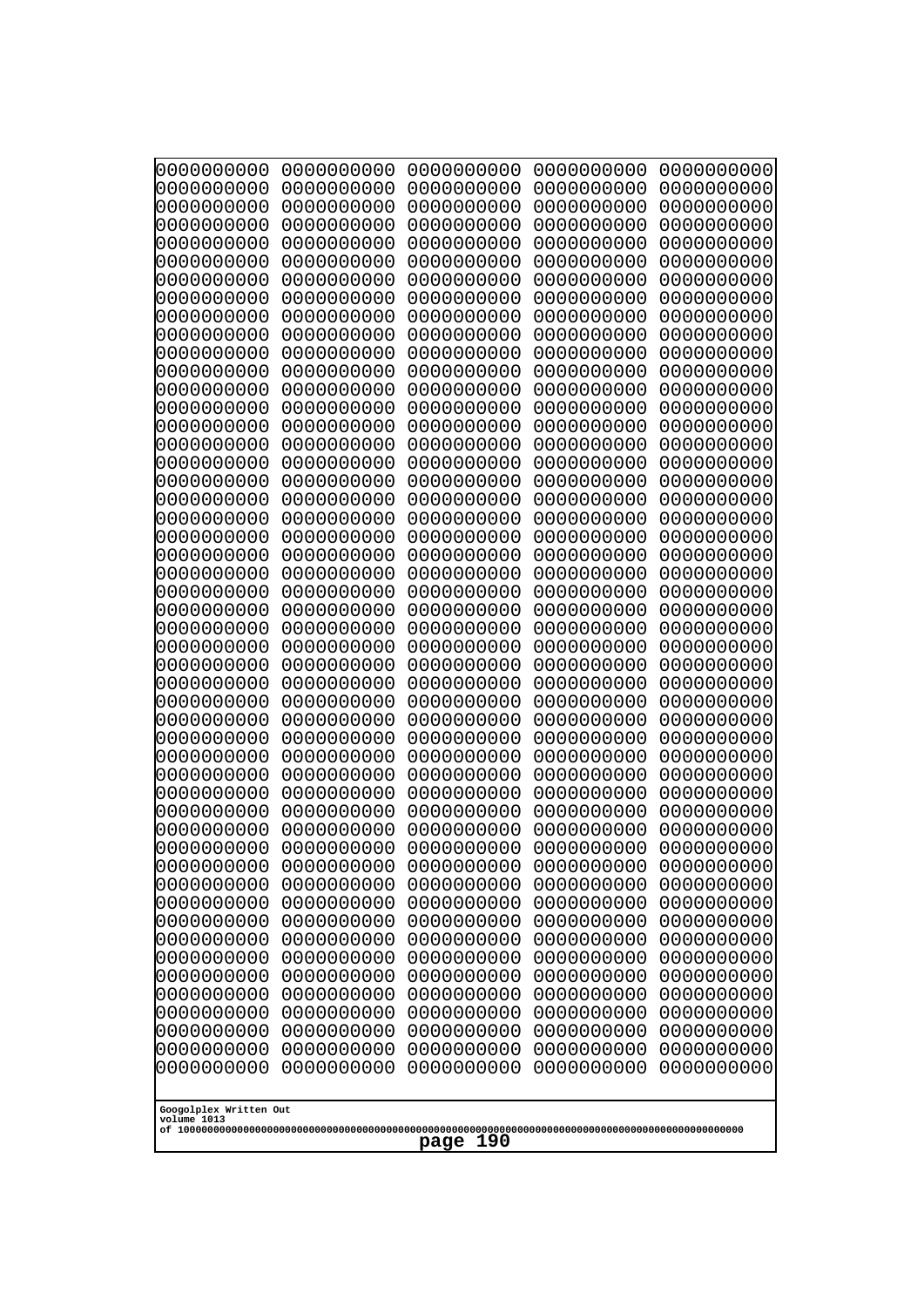| 10000000000                           | 0000000000               | 0000000000               | 0000000000               | 0000000000               |
|---------------------------------------|--------------------------|--------------------------|--------------------------|--------------------------|
| 0000000000<br>0000000000              | 0000000000<br>0000000000 | 0000000000<br>0000000000 | 0000000000<br>0000000000 | 0000000000<br>0000000000 |
| 0000000000                            | 0000000000               | 0000000000               | 0000000000               | 0000000000               |
| 0000000000                            | 0000000000               | 0000000000               | 0000000000               | 0000000000               |
| 0000000000                            | 0000000000               | 0000000000               | 0000000000               | 0000000000               |
| 0000000000<br>0000000000              | 0000000000<br>0000000000 | 0000000000<br>0000000000 | 0000000000<br>0000000000 | 0000000000<br>0000000000 |
| 0000000000                            | 0000000000               | 0000000000               | 0000000000               | 0000000000               |
| 0000000000                            | 0000000000               | 0000000000               | 0000000000               | 0000000000               |
| 0000000000                            | 0000000000               | 0000000000               | 0000000000               | 0000000000               |
| 0000000000<br>0000000000              | 0000000000<br>0000000000 | 0000000000<br>0000000000 | 0000000000<br>0000000000 | 0000000000<br>0000000000 |
| 0000000000                            | 0000000000               | 0000000000               | 0000000000               | 0000000000               |
| 0000000000                            | 0000000000               | 0000000000               | 0000000000               | 0000000000               |
| 0000000000                            | 0000000000               | 0000000000               | 0000000000               | 0000000000               |
| 0000000000<br>0000000000              | 0000000000<br>0000000000 | 0000000000<br>0000000000 | 0000000000<br>0000000000 | 0000000000<br>0000000000 |
| 0000000000                            | 0000000000               | 0000000000               | 0000000000               | 0000000000               |
| 0000000000                            | 0000000000               | 0000000000               | 0000000000               | 0000000000               |
| 0000000000                            | 0000000000               | 0000000000               | 0000000000               | 0000000000               |
| 0000000000<br>0000000000              | 0000000000<br>0000000000 | 0000000000<br>0000000000 | 0000000000<br>0000000000 | 0000000000<br>0000000000 |
| 0000000000                            | 0000000000               | 0000000000               | 0000000000               | 0000000000               |
| 0000000000                            | 0000000000               | 0000000000               | 0000000000               | 0000000000               |
| 0000000000                            | 0000000000               | 0000000000               | 0000000000               | 0000000000               |
| 0000000000<br>0000000000              | 0000000000<br>0000000000 | 0000000000<br>0000000000 | 0000000000<br>0000000000 | 0000000000<br>0000000000 |
| 0000000000                            | 0000000000               | 0000000000               | 0000000000               | 0000000000               |
| 0000000000                            | 0000000000               | 0000000000               | 0000000000               | 0000000000               |
| 0000000000                            | 0000000000               | 0000000000               | 0000000000               | 0000000000               |
| 0000000000<br>0000000000              | 0000000000<br>0000000000 | 0000000000<br>0000000000 | 0000000000<br>0000000000 | 0000000000<br>0000000000 |
| 0000000000                            | 0000000000               | 0000000000               | 0000000000               | 0000000000               |
| 0000000000                            | 0000000000               | 0000000000               | 0000000000               | 0000000000               |
| 0000000000                            | 0000000000<br>0000000000 | 0000000000<br>0000000000 | 0000000000               | 0000000000               |
| 0000000000<br>0000000000              | 0000000000               | 0000000000               | 0000000000<br>0000000000 | 0000000000<br>0000000000 |
| 0000000000                            | 0000000000               | 0000000000               | 0000000000               | 0000000000               |
| 0000000000                            | 0000000000               | 0000000000               | 0000000000               | 0000000000               |
| 0000000000<br>0000000000              | 0000000000<br>0000000000 | 0000000000<br>0000000000 | 0000000000<br>0000000000 | 0000000000<br>0000000000 |
| 0000000000                            | 0000000000               | 0000000000               | 0000000000               | 0000000000               |
| 0000000000                            | 0000000000               | 0000000000               | 0000000000               | 0000000000               |
| 0000000000                            | 0000000000               | 0000000000               | 0000000000               | 0000000000               |
| 0000000000<br>0000000000              | 0000000000<br>0000000000 | 0000000000<br>0000000000 | 0000000000<br>0000000000 | 0000000000<br>0000000000 |
| 0000000000                            | 0000000000               | 0000000000               | 0000000000               | 0000000000               |
| 0000000000                            | 0000000000               | 0000000000               | 0000000000               | 0000000000               |
| 0000000000                            | 0000000000               | 0000000000               | 0000000000               | 0000000000               |
|                                       |                          |                          |                          |                          |
| Googolplex Written Out<br>volume 1013 |                          |                          |                          |                          |
| 191<br>page                           |                          |                          |                          |                          |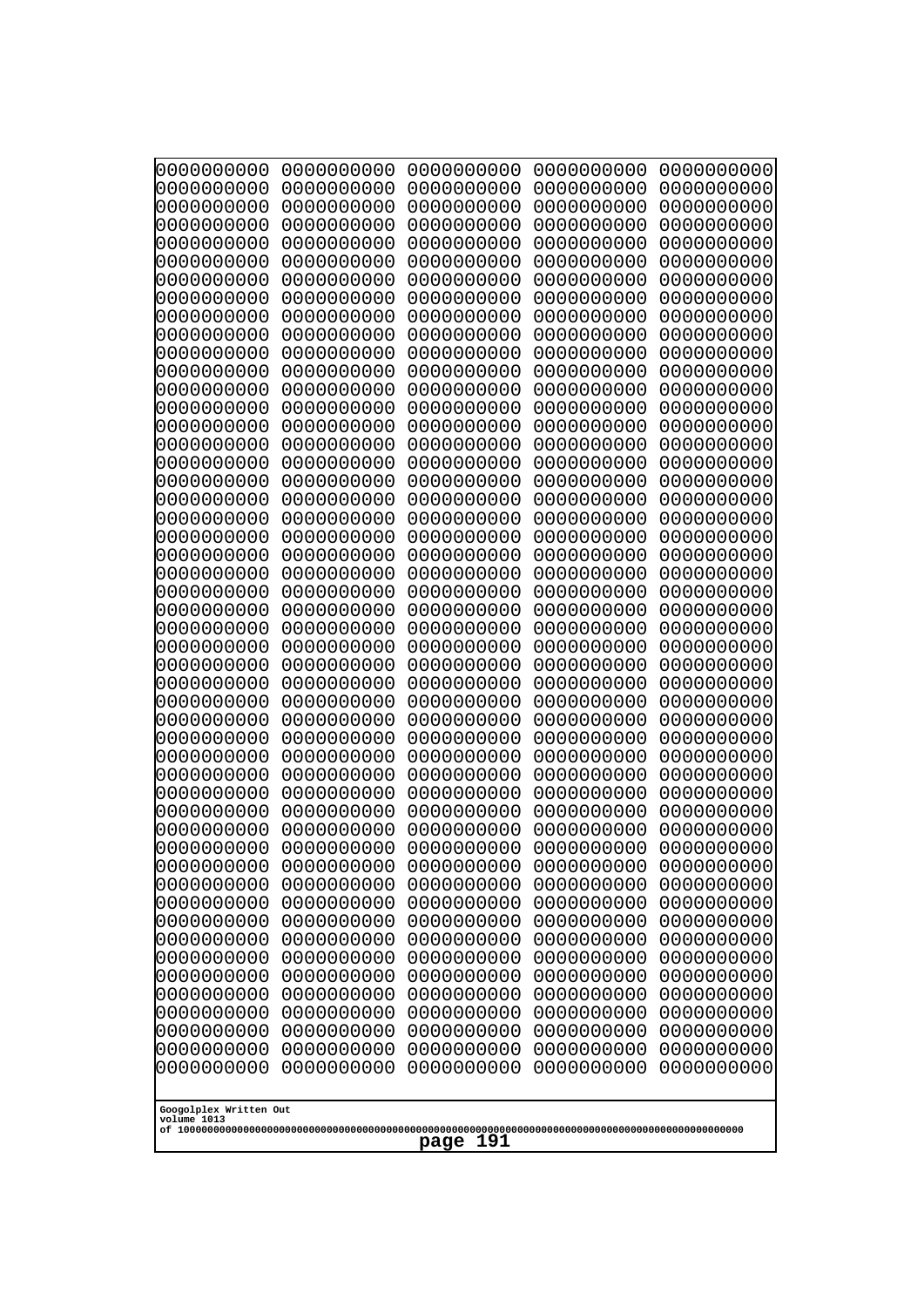| 10000000000              | 0000000000               | 0000000000               | 0000000000               | 0000000000               |
|--------------------------|--------------------------|--------------------------|--------------------------|--------------------------|
| 0000000000<br>0000000000 | 0000000000<br>0000000000 | 0000000000<br>0000000000 | 0000000000<br>0000000000 | 0000000000<br>0000000000 |
| 0000000000               | 0000000000               | 0000000000               | 0000000000               | 0000000000               |
| 0000000000               | 0000000000               | 0000000000               | 0000000000               | 0000000000               |
| 0000000000               | 0000000000               | 0000000000               | 0000000000               | 0000000000               |
| 0000000000<br>0000000000 | 0000000000<br>0000000000 | 0000000000<br>0000000000 | 0000000000<br>0000000000 | 0000000000<br>0000000000 |
| 0000000000               | 0000000000               | 0000000000               | 0000000000               | 0000000000               |
| 0000000000               | 0000000000               | 0000000000               | 0000000000               | 0000000000               |
| 0000000000               | 0000000000               | 0000000000               | 0000000000               | 0000000000               |
| 0000000000<br>0000000000 | 0000000000<br>0000000000 | 0000000000<br>0000000000 | 0000000000<br>0000000000 | 0000000000<br>0000000000 |
| 0000000000               | 0000000000               | 0000000000               | 0000000000               | 0000000000               |
| 0000000000               | 0000000000               | 0000000000               | 0000000000               | 0000000000               |
| 0000000000               | 0000000000               | 0000000000               | 0000000000               | 0000000000               |
| 0000000000<br>0000000000 | 0000000000<br>0000000000 | 0000000000<br>0000000000 | 0000000000<br>0000000000 | 0000000000<br>0000000000 |
| 0000000000               | 0000000000               | 0000000000               | 0000000000               | 0000000000               |
| 0000000000               | 0000000000               | 0000000000               | 0000000000               | 0000000000               |
| 0000000000               | 0000000000<br>0000000000 | 0000000000               | 0000000000               | 0000000000               |
| 0000000000<br>0000000000 | 0000000000               | 0000000000<br>0000000000 | 0000000000<br>0000000000 | 0000000000<br>0000000000 |
| 0000000000               | 0000000000               | 0000000000               | 0000000000               | 0000000000               |
| 0000000000               | 0000000000               | 0000000000               | 0000000000               | 0000000000               |
| 0000000000<br>0000000000 | 0000000000<br>0000000000 | 0000000000<br>0000000000 | 0000000000<br>0000000000 | 0000000000<br>0000000000 |
| 0000000000               | 0000000000               | 0000000000               | 0000000000               | 0000000000               |
| 0000000000               | 0000000000               | 0000000000               | 0000000000               | 0000000000               |
| 0000000000               | 0000000000               | 0000000000               | 0000000000               | 0000000000               |
| 0000000000<br>0000000000 | 0000000000<br>0000000000 | 0000000000<br>0000000000 | 0000000000<br>0000000000 | 0000000000<br>0000000000 |
| 0000000000               | 0000000000               | 0000000000               | 0000000000               | 0000000000               |
| 0000000000               | 0000000000               | 0000000000               | 0000000000               | 0000000000               |
| 0000000000<br>0000000000 | 0000000000<br>0000000000 | 0000000000               | 0000000000               | 0000000000               |
| 0000000000               | 0000000000               | 0000000000<br>0000000000 | 0000000000<br>0000000000 | 0000000000<br>0000000000 |
| 0000000000               | 0000000000               | 0000000000               | 0000000000               | 0000000000               |
| 0000000000               | 0000000000               | 0000000000               | 0000000000               | 0000000000               |
| 0000000000<br>0000000000 | 0000000000<br>0000000000 | 0000000000<br>0000000000 | 0000000000<br>0000000000 | 0000000000<br>0000000000 |
| 0000000000               | 0000000000               | 0000000000               | 0000000000               | 0000000000               |
| 0000000000               | 0000000000               | 0000000000               | 0000000000               | 0000000000               |
| 0000000000               | 0000000000               | 0000000000               | 0000000000               | 0000000000               |
| 0000000000<br>0000000000 | 0000000000<br>0000000000 | 0000000000<br>0000000000 | 0000000000<br>0000000000 | 0000000000<br>0000000000 |
| 0000000000               | 0000000000               | 0000000000               | 0000000000               | 0000000000               |
| 0000000000               | 0000000000               | 0000000000               | 0000000000               | 0000000000               |
| 0000000000               | 0000000000               | 0000000000               | 0000000000               | 0000000000               |
| 0000000000               | 0000000000               | 0000000000               | 0000000000               | 0000000000               |
| Googolplex Written Out   |                          |                          |                          |                          |
| volume 1013              |                          |                          |                          |                          |
|                          |                          | 192<br>page              |                          |                          |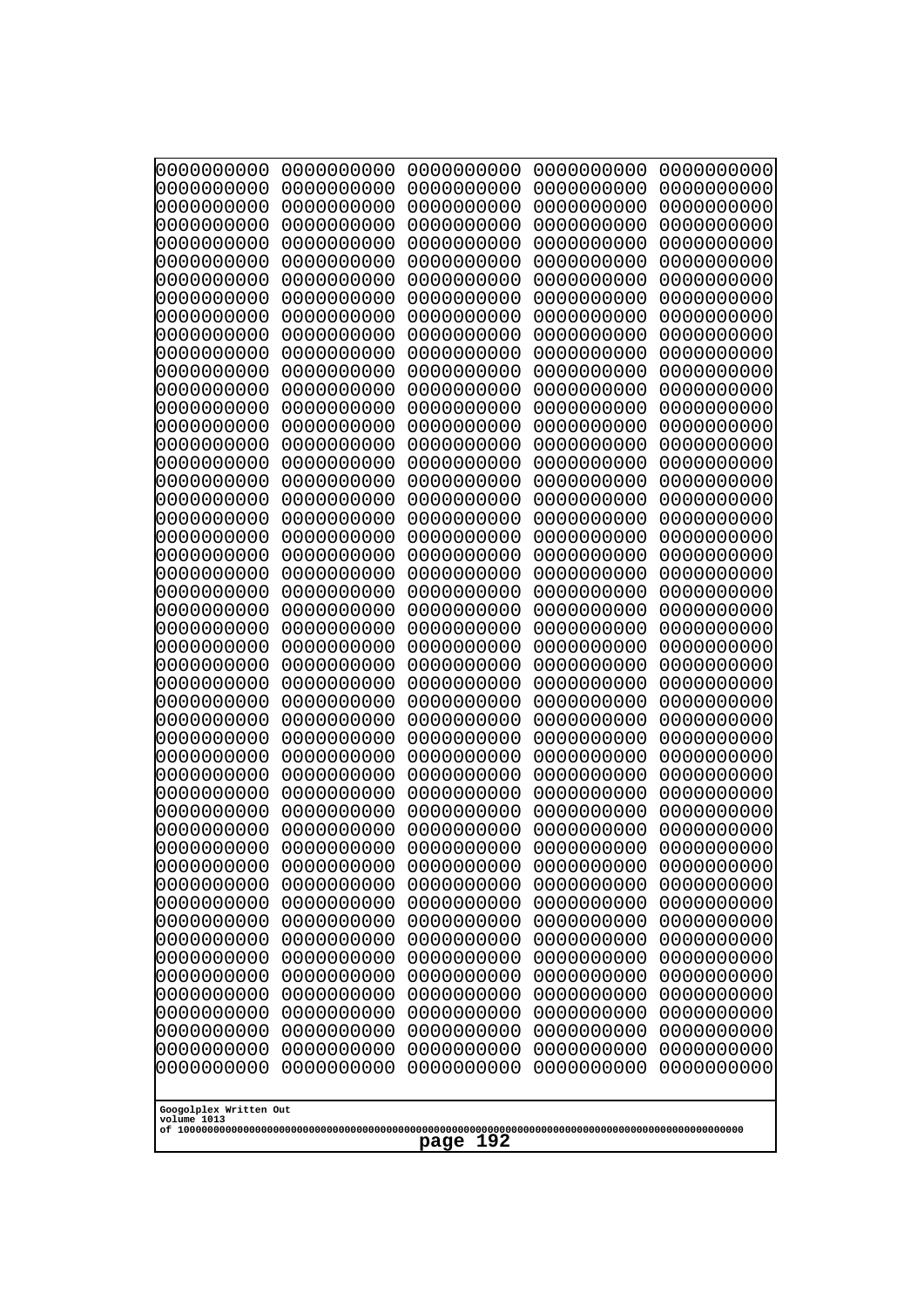| 0000000000                                                                                                                              | 0000000000                                                                                     | 0000000000                                                                                                    | 0000000000                                                                                     | 0000000000                                                                                     |
|-----------------------------------------------------------------------------------------------------------------------------------------|------------------------------------------------------------------------------------------------|---------------------------------------------------------------------------------------------------------------|------------------------------------------------------------------------------------------------|------------------------------------------------------------------------------------------------|
| 0000000000                                                                                                                              | 0000000000                                                                                     | 0000000000                                                                                                    | 0000000000                                                                                     | 0000000000                                                                                     |
| 0000000000                                                                                                                              | 0000000000                                                                                     | 0000000000                                                                                                    | 0000000000                                                                                     | 0000000000                                                                                     |
| 0000000000                                                                                                                              | 0000000000                                                                                     | 0000000000                                                                                                    | 0000000000                                                                                     | 0000000000                                                                                     |
| 0000000000                                                                                                                              | 0000000000                                                                                     | 0000000000                                                                                                    | 0000000000                                                                                     | 0000000000                                                                                     |
| 0000000000                                                                                                                              | 0000000000                                                                                     | 0000000000                                                                                                    | 0000000000                                                                                     | 0000000000                                                                                     |
| 0000000000                                                                                                                              | 0000000000                                                                                     | 0000000000                                                                                                    | 0000000000                                                                                     | 0000000000                                                                                     |
| 0000000000                                                                                                                              | 0000000000                                                                                     | 0000000000                                                                                                    | 0000000000                                                                                     | 0000000000                                                                                     |
| 0000000000                                                                                                                              | 0000000000                                                                                     | 0000000000                                                                                                    | 0000000000                                                                                     | 0000000000                                                                                     |
| 0000000000                                                                                                                              | 0000000000                                                                                     | 0000000000                                                                                                    | 0000000000                                                                                     | 0000000000                                                                                     |
| 0000000000                                                                                                                              | 0000000000                                                                                     | 0000000000                                                                                                    | 0000000000                                                                                     | 0000000000                                                                                     |
| 0000000000                                                                                                                              | 0000000000                                                                                     | 0000000000                                                                                                    | 0000000000                                                                                     | 0000000000                                                                                     |
| 0000000000                                                                                                                              | 0000000000                                                                                     | 0000000000                                                                                                    | 0000000000                                                                                     | 0000000000                                                                                     |
| 0000000000                                                                                                                              | 0000000000                                                                                     | 0000000000                                                                                                    | 0000000000                                                                                     | 0000000000                                                                                     |
| 0000000000                                                                                                                              | 0000000000                                                                                     | 0000000000                                                                                                    | 0000000000                                                                                     | 0000000000                                                                                     |
| 0000000000                                                                                                                              | 0000000000                                                                                     | 0000000000                                                                                                    | 0000000000                                                                                     | 0000000000                                                                                     |
| 0000000000                                                                                                                              | 0000000000                                                                                     | 0000000000                                                                                                    | 0000000000                                                                                     | 0000000000                                                                                     |
| 0000000000                                                                                                                              | 0000000000                                                                                     | 0000000000                                                                                                    | 0000000000                                                                                     | 0000000000                                                                                     |
| 0000000000                                                                                                                              | 0000000000                                                                                     | 0000000000                                                                                                    | 0000000000                                                                                     | 0000000000                                                                                     |
| 0000000000                                                                                                                              | 0000000000                                                                                     | 0000000000                                                                                                    | 0000000000                                                                                     | 0000000000                                                                                     |
| 0000000000                                                                                                                              | 0000000000                                                                                     | 0000000000                                                                                                    | 0000000000                                                                                     | 0000000000                                                                                     |
| 0000000000                                                                                                                              | 0000000000                                                                                     | 0000000000                                                                                                    | 0000000000                                                                                     | 0000000000                                                                                     |
| 0000000000                                                                                                                              | 0000000000                                                                                     | 0000000000                                                                                                    | 0000000000                                                                                     | 0000000000                                                                                     |
| 0000000000                                                                                                                              | 0000000000                                                                                     | 0000000000                                                                                                    | 0000000000                                                                                     | 0000000000                                                                                     |
| 0000000000                                                                                                                              | 0000000000                                                                                     | 0000000000                                                                                                    | 0000000000                                                                                     | 0000000000                                                                                     |
| 0000000000                                                                                                                              | 0000000000                                                                                     | 0000000000                                                                                                    | 0000000000                                                                                     | 0000000000                                                                                     |
| 0000000000                                                                                                                              | 0000000000                                                                                     | 0000000000                                                                                                    | 0000000000                                                                                     | 0000000000                                                                                     |
| 0000000000                                                                                                                              | 0000000000                                                                                     | 0000000000                                                                                                    | 0000000000                                                                                     | 0000000000                                                                                     |
| 0000000000                                                                                                                              | 0000000000                                                                                     | 0000000000                                                                                                    | 0000000000                                                                                     | 0000000000                                                                                     |
| 0000000000                                                                                                                              | 0000000000                                                                                     | 0000000000                                                                                                    | 0000000000                                                                                     | 0000000000                                                                                     |
| 0000000000                                                                                                                              | 0000000000                                                                                     | 0000000000                                                                                                    | 0000000000                                                                                     | 0000000000                                                                                     |
| 0000000000                                                                                                                              | 0000000000                                                                                     | 0000000000                                                                                                    | 0000000000                                                                                     | 0000000000                                                                                     |
| 0000000000                                                                                                                              | 0000000000                                                                                     | 0000000000                                                                                                    | 0000000000                                                                                     | 0000000000                                                                                     |
| 0000000000                                                                                                                              | 0000000000                                                                                     | 0000000000                                                                                                    | 0000000000                                                                                     | 0000000000                                                                                     |
| 0000000000                                                                                                                              | 0000000000                                                                                     | 0000000000                                                                                                    | 0000000000                                                                                     | 0000000000                                                                                     |
| 0000000000                                                                                                                              | 0000000000                                                                                     | 0000000000                                                                                                    | 0000000000                                                                                     | 0000000000                                                                                     |
| 0000000000                                                                                                                              | 0000000000                                                                                     | 0000000000                                                                                                    | 0000000000                                                                                     | 0000000000                                                                                     |
| 0000000000                                                                                                                              | 0000000000                                                                                     | 0000000000                                                                                                    | 0000000000                                                                                     | 0000000000                                                                                     |
| 0000000000                                                                                                                              | 0000000000                                                                                     | 0000000000                                                                                                    | 0000000000                                                                                     | 0000000000                                                                                     |
| 0000000000                                                                                                                              | 0000000000                                                                                     | 0000000000                                                                                                    | 0000000000                                                                                     | 0000000000                                                                                     |
| 0000000000                                                                                                                              | 0000000000                                                                                     | 0000000000                                                                                                    | 0000000000                                                                                     | 0000000000                                                                                     |
| 0000000000                                                                                                                              | 0000000000                                                                                     | 0000000000                                                                                                    | 0000000000                                                                                     | 0000000000                                                                                     |
| 0000000000                                                                                                                              | 0000000000                                                                                     | 0000000000                                                                                                    | 0000000000                                                                                     | 0000000000                                                                                     |
| 0000000000<br>0000000000<br>0000000000<br>0000000000<br>0000000000<br>0000000000<br>0000000000<br>Googolplex Written Out<br>volume 1013 | 0000000000<br>0000000000<br>0000000000<br>0000000000<br>0000000000<br>0000000000<br>0000000000 | 0000000000<br>0000000000<br>0000000000<br>0000000000<br>0000000000<br>0000000000<br>0000000000<br>193<br>page | 0000000000<br>0000000000<br>0000000000<br>0000000000<br>0000000000<br>0000000000<br>0000000000 | 0000000000<br>0000000000<br>0000000000<br>0000000000<br>0000000000<br>0000000000<br>0000000000 |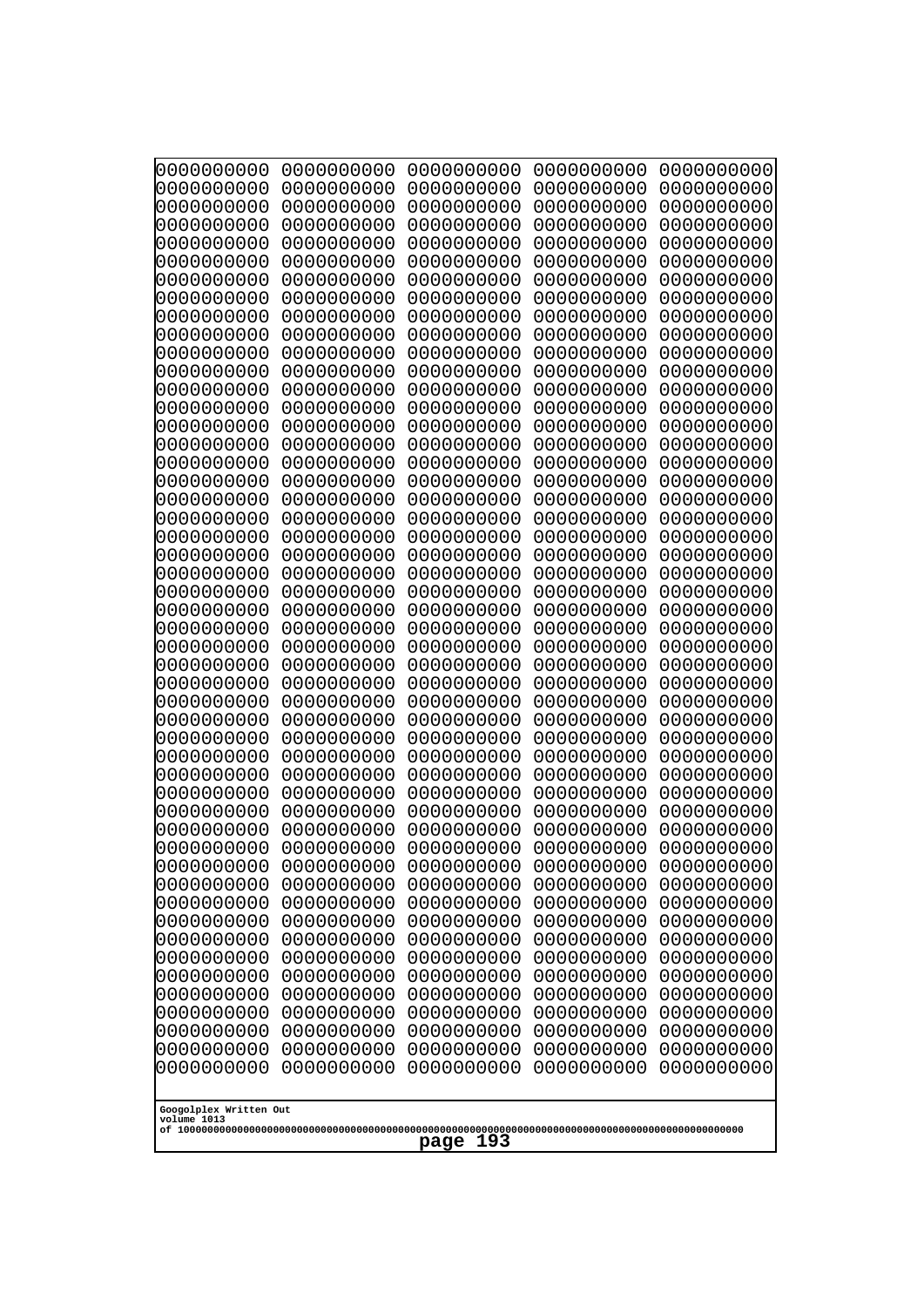| 10000000000                           | 0000000000               | 0000000000               | 0000000000               | 0000000000               |
|---------------------------------------|--------------------------|--------------------------|--------------------------|--------------------------|
| 0000000000<br>0000000000              | 0000000000<br>0000000000 | 0000000000<br>0000000000 | 0000000000<br>0000000000 | 0000000000<br>0000000000 |
| 0000000000                            | 0000000000               | 0000000000               | 0000000000               | 0000000000               |
| 0000000000                            | 0000000000               | 0000000000               | 0000000000               | 0000000000               |
| 0000000000                            | 0000000000               | 0000000000               | 0000000000               | 0000000000               |
| 0000000000<br>0000000000              | 0000000000<br>0000000000 | 0000000000<br>0000000000 | 0000000000<br>0000000000 | 0000000000<br>0000000000 |
| 0000000000                            | 0000000000               | 0000000000               | 0000000000               | 0000000000               |
| 0000000000                            | 0000000000               | 0000000000               | 0000000000               | 0000000000               |
| 0000000000                            | 0000000000               | 0000000000               | 0000000000               | 0000000000               |
| 0000000000<br>0000000000              | 0000000000<br>0000000000 | 0000000000<br>0000000000 | 0000000000<br>0000000000 | 0000000000<br>0000000000 |
| 0000000000                            | 0000000000               | 0000000000               | 0000000000               | 0000000000               |
| 0000000000                            | 0000000000               | 0000000000               | 0000000000               | 0000000000               |
| 0000000000                            | 0000000000               | 0000000000               | 0000000000               | 0000000000               |
| 0000000000<br>0000000000              | 0000000000<br>0000000000 | 0000000000<br>0000000000 | 0000000000<br>0000000000 | 0000000000<br>0000000000 |
| 0000000000                            | 0000000000               | 0000000000               | 0000000000               | 0000000000               |
| 0000000000                            | 0000000000               | 0000000000               | 0000000000               | 0000000000               |
| 0000000000                            | 0000000000               | 0000000000               | 0000000000               | 0000000000               |
| 0000000000<br>0000000000              | 0000000000<br>0000000000 | 0000000000<br>0000000000 | 0000000000<br>0000000000 | 0000000000<br>0000000000 |
| 0000000000                            | 0000000000               | 0000000000               | 0000000000               | 0000000000               |
| 0000000000                            | 0000000000               | 0000000000               | 0000000000               | 0000000000               |
| 0000000000                            | 0000000000               | 0000000000               | 0000000000               | 0000000000               |
| 0000000000<br>0000000000              | 0000000000<br>0000000000 | 0000000000<br>0000000000 | 0000000000<br>0000000000 | 0000000000<br>0000000000 |
| 0000000000                            | 0000000000               | 0000000000               | 0000000000               | 0000000000               |
| 0000000000                            | 0000000000               | 0000000000               | 0000000000               | 0000000000               |
| 0000000000                            | 0000000000               | 0000000000               | 0000000000               | 0000000000               |
| 0000000000<br>0000000000              | 0000000000<br>0000000000 | 0000000000<br>0000000000 | 0000000000<br>0000000000 | 0000000000<br>0000000000 |
| 0000000000                            | 0000000000               | 0000000000               | 0000000000               | 0000000000               |
| 0000000000                            | 0000000000               | 0000000000               | 0000000000               | 0000000000               |
| 0000000000                            | 0000000000<br>0000000000 | 0000000000<br>0000000000 | 0000000000               | 0000000000               |
| 0000000000<br>0000000000              | 0000000000               | 0000000000               | 0000000000<br>0000000000 | 0000000000<br>0000000000 |
| 0000000000                            | 0000000000               | 0000000000               | 0000000000               | 0000000000               |
| 0000000000                            | 0000000000               | 0000000000               | 0000000000               | 0000000000               |
| 0000000000<br>0000000000              | 0000000000<br>0000000000 | 0000000000<br>0000000000 | 0000000000<br>0000000000 | 0000000000<br>0000000000 |
| 0000000000                            | 0000000000               | 0000000000               | 0000000000               | 0000000000               |
| 0000000000                            | 0000000000               | 0000000000               | 0000000000               | 0000000000               |
| 0000000000                            | 0000000000               | 0000000000               | 0000000000               | 0000000000               |
| 0000000000<br>0000000000              | 0000000000<br>0000000000 | 0000000000<br>0000000000 | 0000000000<br>0000000000 | 0000000000<br>0000000000 |
| 0000000000                            | 0000000000               | 0000000000               | 0000000000               | 0000000000               |
| 0000000000                            | 0000000000               | 0000000000               | 0000000000               | 0000000000               |
| 0000000000                            | 0000000000               | 0000000000               | 0000000000               | 0000000000               |
|                                       |                          |                          |                          |                          |
| Googolplex Written Out<br>volume 1013 |                          |                          |                          |                          |
| 194<br>page                           |                          |                          |                          |                          |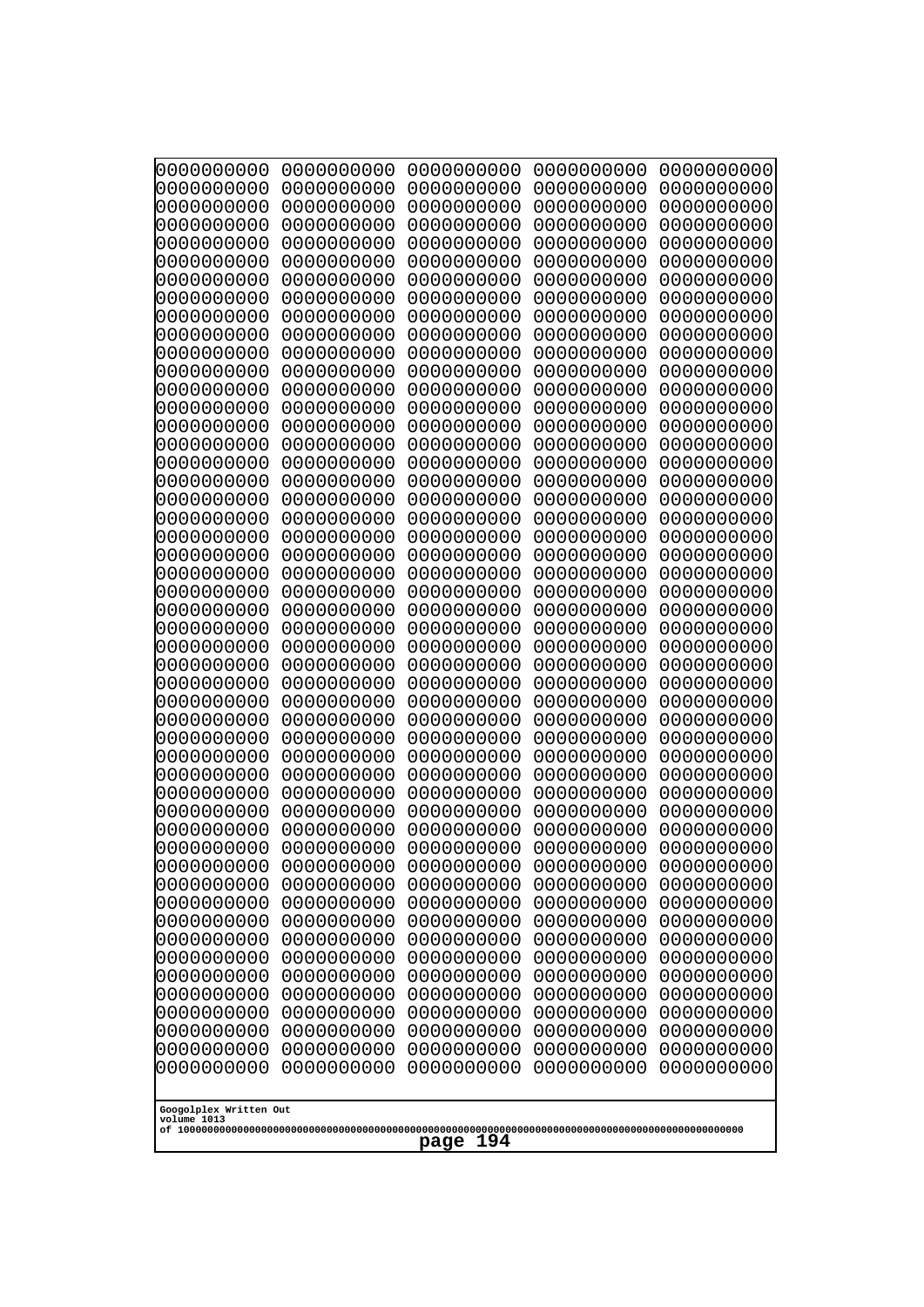| 0000000000<br>0000000000<br>0000000000<br>0000000000<br>0000000000<br>0000000000<br>0000000000<br>0000000000<br>0000000000<br>0000000000<br>0000000000<br>0000000000<br>0000000000<br>0000000000<br>0000000000<br>0000000000<br>0000000000<br>0000000000<br>0000000000<br>0000000000<br>0000000000<br>0000000000<br>0000000000<br>0000000000<br>0000000000<br>0000000000 | 0000000000<br>0000000000<br>0000000000<br>0000000000<br>0000000000<br>0000000000<br>0000000000<br>0000000000<br>0000000000<br>0000000000<br>0000000000<br>0000000000<br>0000000000<br>0000000000<br>0000000000<br>0000000000<br>0000000000<br>0000000000<br>0000000000<br>0000000000<br>0000000000<br>0000000000<br>0000000000<br>0000000000<br>0000000000<br>0000000000 | 0000000000<br>0000000000<br>0000000000<br>0000000000<br>0000000000<br>0000000000<br>0000000000<br>0000000000<br>0000000000<br>0000000000<br>0000000000<br>0000000000<br>0000000000<br>0000000000<br>0000000000<br>0000000000<br>0000000000<br>0000000000<br>0000000000<br>0000000000<br>0000000000<br>0000000000<br>0000000000<br>0000000000<br>0000000000<br>0000000000 | 0000000000<br>0000000000<br>0000000000<br>0000000000<br>0000000000<br>0000000000<br>0000000000<br>0000000000<br>0000000000<br>0000000000<br>0000000000<br>0000000000<br>0000000000<br>0000000000<br>0000000000<br>0000000000<br>0000000000<br>0000000000<br>0000000000<br>0000000000<br>0000000000<br>0000000000<br>0000000000<br>0000000000<br>0000000000<br>0000000000 | 0000000000<br>0000000000<br>0000000000<br>0000000000<br>0000000000<br>0000000000<br>0000000000<br>0000000000<br>0000000000<br>0000000000<br>0000000000<br>0000000000<br>0000000000<br>0000000000<br>0000000000<br>0000000000<br>0000000000<br>0000000000<br>0000000000<br>0000000000<br>0000000000<br>0000000000<br>0000000000<br>0000000000<br>0000000000<br>0000000000 |
|--------------------------------------------------------------------------------------------------------------------------------------------------------------------------------------------------------------------------------------------------------------------------------------------------------------------------------------------------------------------------|--------------------------------------------------------------------------------------------------------------------------------------------------------------------------------------------------------------------------------------------------------------------------------------------------------------------------------------------------------------------------|--------------------------------------------------------------------------------------------------------------------------------------------------------------------------------------------------------------------------------------------------------------------------------------------------------------------------------------------------------------------------|--------------------------------------------------------------------------------------------------------------------------------------------------------------------------------------------------------------------------------------------------------------------------------------------------------------------------------------------------------------------------|--------------------------------------------------------------------------------------------------------------------------------------------------------------------------------------------------------------------------------------------------------------------------------------------------------------------------------------------------------------------------|
| 0000000000<br>0000000000<br>0000000000<br>0000000000<br>0000000000<br>0000000000<br>0000000000<br>0000000000<br>0000000000<br>0000000000<br>0000000000<br>0000000000<br>0000000000<br>0000000000                                                                                                                                                                         | 0000000000<br>0000000000<br>0000000000<br>0000000000<br>0000000000<br>0000000000<br>0000000000<br>0000000000<br>0000000000<br>0000000000<br>0000000000<br>0000000000<br>0000000000<br>0000000000                                                                                                                                                                         | 0000000000<br>0000000000<br>0000000000<br>0000000000<br>0000000000<br>0000000000<br>0000000000<br>0000000000<br>0000000000<br>0000000000<br>0000000000<br>0000000000<br>0000000000<br>0000000000                                                                                                                                                                         | 0000000000<br>0000000000<br>0000000000<br>0000000000<br>0000000000<br>0000000000<br>0000000000<br>0000000000<br>0000000000<br>0000000000<br>0000000000<br>0000000000<br>0000000000<br>0000000000                                                                                                                                                                         | 0000000000<br>0000000000<br>0000000000<br>0000000000<br>0000000000<br>0000000000<br>0000000000<br>0000000000<br>0000000000<br>0000000000<br>0000000000<br>0000000000<br>0000000000<br>0000000000                                                                                                                                                                         |
| 0000000000<br>0000000000<br>0000000000<br>0000000000                                                                                                                                                                                                                                                                                                                     | 0000000000<br>0000000000<br>0000000000<br>0000000000                                                                                                                                                                                                                                                                                                                     | 0000000000<br>0000000000<br>0000000000<br>0000000000                                                                                                                                                                                                                                                                                                                     | 0000000000<br>0000000000<br>0000000000<br>0000000000<br>0000000000                                                                                                                                                                                                                                                                                                       | 0000000000<br>0000000000<br>0000000000<br>0000000000                                                                                                                                                                                                                                                                                                                     |
| 0000000000<br>0000000000<br>0000000000<br>0000000000<br>0000000000<br>0000000000                                                                                                                                                                                                                                                                                         | 0000000000<br>0000000000<br>0000000000<br>0000000000<br>0000000000<br>0000000000                                                                                                                                                                                                                                                                                         | 0000000000<br>0000000000<br>0000000000<br>0000000000<br>0000000000<br>0000000000                                                                                                                                                                                                                                                                                         | 0000000000<br>0000000000<br>0000000000<br>0000000000<br>0000000000                                                                                                                                                                                                                                                                                                       | 0000000000<br>0000000000<br>0000000000<br>0000000000<br>0000000000<br>0000000000                                                                                                                                                                                                                                                                                         |
| Googolplex Written Out<br>volume 1013<br>195<br>page                                                                                                                                                                                                                                                                                                                     |                                                                                                                                                                                                                                                                                                                                                                          |                                                                                                                                                                                                                                                                                                                                                                          |                                                                                                                                                                                                                                                                                                                                                                          |                                                                                                                                                                                                                                                                                                                                                                          |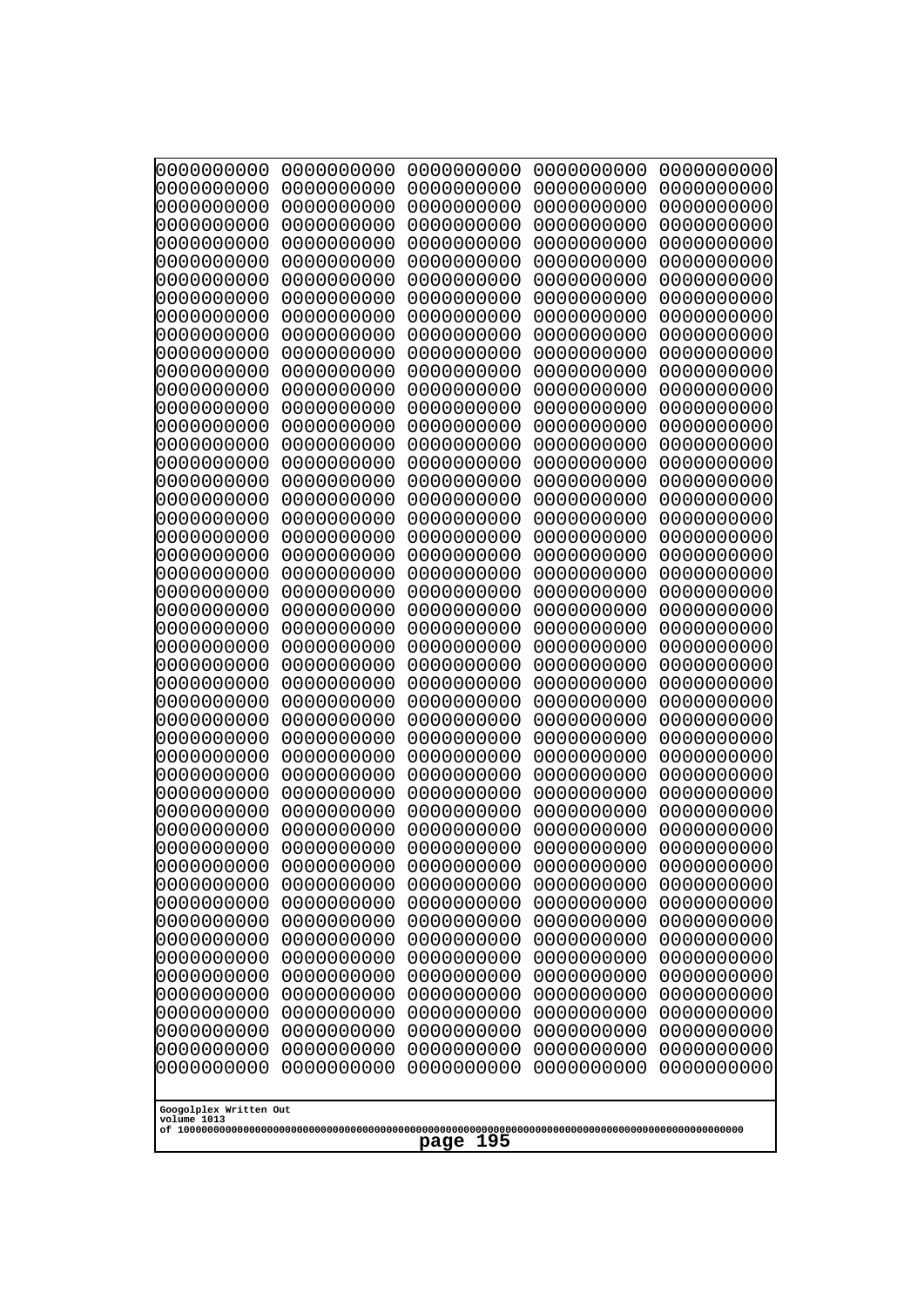| 000000000                             | 0000000000               | 0000000000               | 0000000000               | 0000000000               |
|---------------------------------------|--------------------------|--------------------------|--------------------------|--------------------------|
| 0000000000                            | 0000000000               | 0000000000               | 0000000000               | 0000000000               |
| 0000000000                            | 0000000000               | 0000000000               | 0000000000               | 0000000000               |
| 0000000000                            | 0000000000               | 0000000000               | 0000000000               | 0000000000               |
| 0000000000                            | 0000000000               | 0000000000               | 0000000000               | 0000000000               |
| 0000000000                            | 0000000000               | 0000000000               | 0000000000               | 0000000000               |
| 0000000000                            | 0000000000               | 0000000000               | 0000000000               | 0000000000               |
| 0000000000                            | 0000000000               | 0000000000<br>0000000000 | 0000000000               | 0000000000               |
| 0000000000<br>0000000000              | 0000000000<br>0000000000 | 0000000000               | 0000000000<br>0000000000 | 0000000000<br>0000000000 |
| 0000000000                            | 0000000000               | 0000000000               | 0000000000               | 0000000000               |
| 0000000000                            | 0000000000               | 0000000000               | 0000000000               | 0000000000               |
| 0000000000                            | 0000000000               | 0000000000               | 0000000000               | 0000000000               |
| 0000000000                            | 0000000000               | 0000000000               | 0000000000               | 0000000000               |
| 0000000000                            | 0000000000               | 0000000000               | 0000000000               | 0000000000               |
| 0000000000                            | 0000000000               | 0000000000               | 0000000000               | 0000000000               |
| 0000000000                            | 0000000000               | 0000000000               | 0000000000               | 0000000000               |
| 0000000000                            | 0000000000               | 0000000000               | 0000000000               | 0000000000               |
| 0000000000                            | 0000000000               | 0000000000               | 0000000000               | 0000000000               |
| 0000000000                            | 0000000000               | 0000000000               | 0000000000               | 0000000000               |
| 0000000000<br>0000000000              | 0000000000<br>0000000000 | 0000000000<br>0000000000 | 0000000000<br>0000000000 | 0000000000<br>0000000000 |
| 0000000000                            | 0000000000               | 0000000000               | 0000000000               | 0000000000               |
| 0000000000                            | 0000000000               | 0000000000               | 0000000000               | 0000000000               |
| 0000000000                            | 0000000000               | 0000000000               | 0000000000               | 0000000000               |
| 0000000000                            | 0000000000               | 0000000000               | 0000000000               | 0000000000               |
| 0000000000                            | 0000000000               | 0000000000               | 0000000000               | 0000000000               |
| 0000000000                            | 0000000000               | 0000000000               | 0000000000               | 0000000000               |
| 0000000000                            | 0000000000               | 0000000000               | 0000000000               | 0000000000               |
| 0000000000                            | 0000000000               | 0000000000               | 0000000000               | 0000000000               |
| 0000000000                            | 0000000000               | 0000000000               | 0000000000               | 0000000000               |
| 0000000000<br>0000000000              | 0000000000<br>0000000000 | 0000000000<br>0000000000 | 0000000000<br>0000000000 | 0000000000               |
| 0000000000                            | 0000000000               | 0000000000               | 0000000000               | 0000000000<br>0000000000 |
| 0000000000                            | 0000000000               | 0000000000               | 0000000000               | 0000000000               |
| 0000000000                            | 0000000000               | 0000000000               | 0000000000               | 0000000000               |
| 0000000000                            | 0000000000               | 0000000000               | 0000000000               | 0000000000               |
| 0000000000                            | 0000000000               | 0000000000               | 0000000000               | 0000000000               |
| 0000000000                            | 0000000000               | 0000000000               | 0000000000               | 0000000000               |
| 0000000000                            | 0000000000               | 0000000000               | 0000000000               | 0000000000               |
| 0000000000                            | 0000000000               | 0000000000               | 0000000000               | 0000000000               |
| 0000000000                            | 0000000000               | 0000000000               | 0000000000               | 0000000000               |
| 0000000000<br>0000000000              | 0000000000<br>0000000000 | 0000000000               | 0000000000               | 0000000000               |
| 0000000000                            | 0000000000               | 0000000000<br>0000000000 | 0000000000<br>0000000000 | 0000000000<br>0000000000 |
| 0000000000                            | 0000000000               | 0000000000               | 0000000000               | 0000000000               |
| 0000000000                            | 0000000000               | 0000000000               | 0000000000               | 0000000000               |
| 0000000000                            | 0000000000               | 0000000000               | 0000000000               | 0000000000               |
| 0000000000                            | 0000000000               | 0000000000               | 0000000000               | 0000000000               |
| 0000000000                            | 0000000000               | 0000000000               | 0000000000               | 0000000000               |
|                                       |                          |                          |                          |                          |
| Googolplex Written Out<br>volume 1013 |                          |                          |                          |                          |
|                                       |                          |                          |                          |                          |
| 196<br>page                           |                          |                          |                          |                          |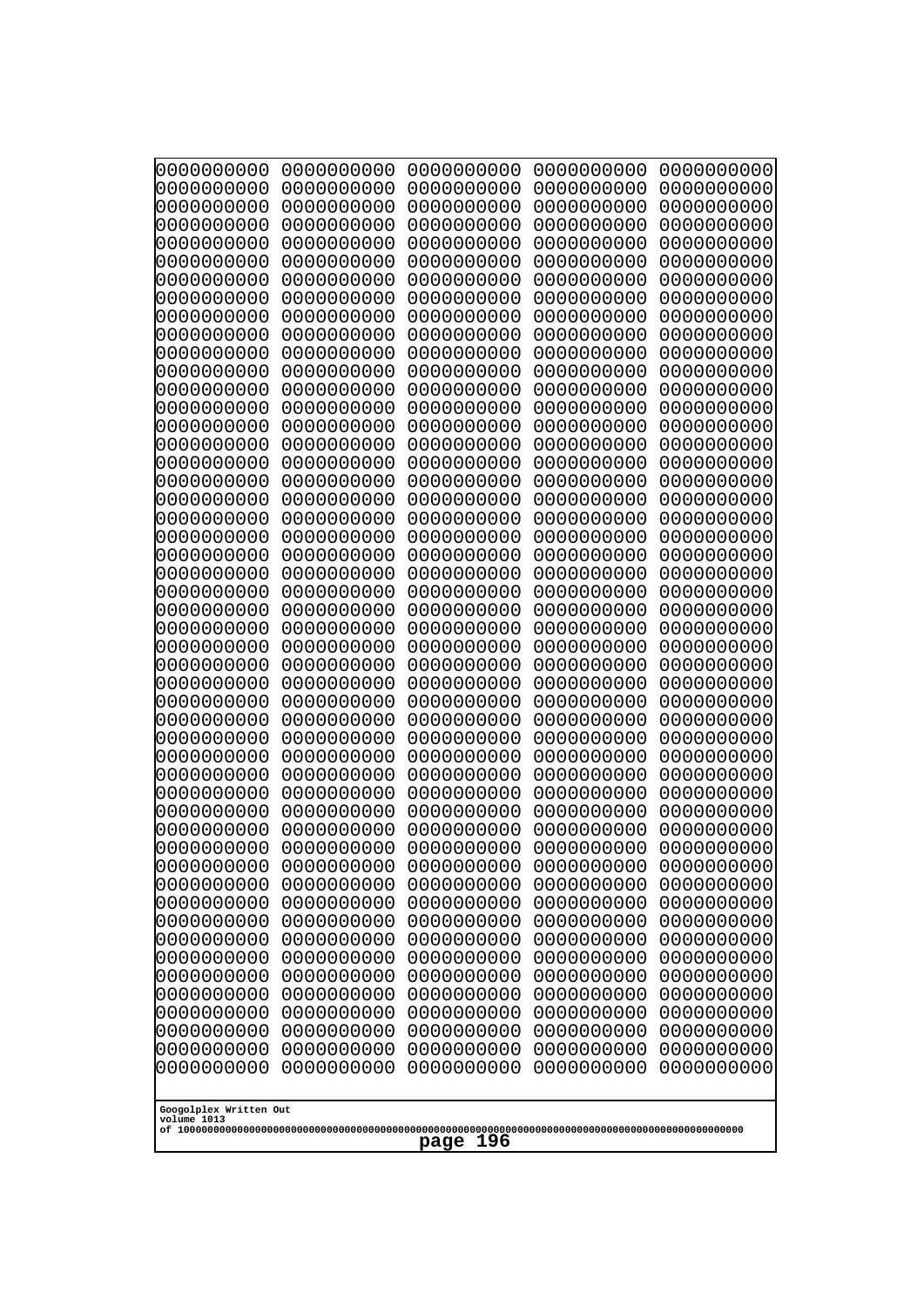| 000000000                             | 0000000000               | 0000000000               | 0000000000               | 0000000000               |
|---------------------------------------|--------------------------|--------------------------|--------------------------|--------------------------|
| 0000000000                            | 0000000000               | 0000000000               | 0000000000               | 0000000000               |
| 0000000000                            | 0000000000               | 0000000000               | 0000000000               | 0000000000               |
| 0000000000                            | 0000000000               | 0000000000               | 0000000000               | 0000000000               |
| 0000000000                            | 0000000000               | 0000000000               | 0000000000               | 0000000000               |
| 0000000000                            | 0000000000               | 0000000000               | 0000000000               | 0000000000               |
| 0000000000<br>0000000000              | 0000000000<br>0000000000 | 0000000000<br>0000000000 | 0000000000<br>0000000000 | 0000000000               |
| 0000000000                            | 0000000000               | 0000000000               | 0000000000               | 0000000000<br>0000000000 |
| 0000000000                            | 0000000000               | 0000000000               | 0000000000               | 0000000000               |
| 0000000000                            | 0000000000               | 0000000000               | 0000000000               | 0000000000               |
| 0000000000                            | 0000000000               | 0000000000               | 0000000000               | 0000000000               |
| 0000000000                            | 0000000000               | 0000000000               | 0000000000               | 0000000000               |
| 0000000000                            | 0000000000               | 0000000000               | 0000000000               | 0000000000               |
| 0000000000                            | 0000000000               | 0000000000               | 0000000000               | 0000000000               |
| 0000000000                            | 0000000000               | 0000000000               | 0000000000               | 0000000000               |
| 0000000000<br>0000000000              | 0000000000<br>0000000000 | 0000000000<br>0000000000 | 0000000000<br>0000000000 | 0000000000<br>0000000000 |
| 0000000000                            | 0000000000               | 0000000000               | 0000000000               | 0000000000               |
| 0000000000                            | 0000000000               | 0000000000               | 0000000000               | 0000000000               |
| 0000000000                            | 0000000000               | 0000000000               | 0000000000               | 0000000000               |
| 0000000000                            | 0000000000               | 0000000000               | 0000000000               | 0000000000               |
| 0000000000                            | 0000000000               | 0000000000               | 0000000000               | 0000000000               |
| 0000000000                            | 0000000000               | 0000000000               | 0000000000               | 0000000000               |
| 0000000000                            | 0000000000               | 0000000000               | 0000000000               | 0000000000               |
| 0000000000<br>0000000000              | 0000000000<br>0000000000 | 0000000000<br>0000000000 | 0000000000<br>0000000000 | 0000000000<br>0000000000 |
| 0000000000                            | 0000000000               | 0000000000               | 0000000000               | 0000000000               |
| 0000000000                            | 0000000000               | 0000000000               | 0000000000               | 0000000000               |
| 0000000000                            | 0000000000               | 0000000000               | 0000000000               | 0000000000               |
| 0000000000                            | 0000000000               | 0000000000               | 0000000000               | 0000000000               |
| 0000000000                            | 0000000000               | 0000000000               | 0000000000               | 0000000000               |
| 0000000000                            | 0000000000               | 0000000000               | 0000000000               | 0000000000               |
| 0000000000<br>0000000000              | 0000000000<br>0000000000 | 0000000000<br>0000000000 | 0000000000<br>0000000000 | 0000000000<br>0000000000 |
| 0000000000                            | 0000000000               | 0000000000               | 0000000000               | 0000000000               |
| 0000000000                            | 0000000000               | 0000000000               | 0000000000               | 0000000000               |
| 0000000000                            | 0000000000               | 0000000000               | 0000000000               | 0000000000               |
| 0000000000                            | 0000000000               | 0000000000               | 0000000000               | 0000000000               |
| 0000000000                            | 0000000000               | 0000000000               | 0000000000               | 0000000000               |
| 0000000000                            | 0000000000               | 0000000000               | 0000000000               | 0000000000               |
| 0000000000<br>0000000000              | 0000000000               | 0000000000               | 0000000000<br>0000000000 | 0000000000               |
| 0000000000                            | 0000000000<br>0000000000 | 0000000000<br>0000000000 | 0000000000               | 0000000000<br>0000000000 |
| 0000000000                            | 0000000000               | 0000000000               | 0000000000               | 0000000000               |
| 0000000000                            | 0000000000               | 0000000000               | 0000000000               | 0000000000               |
| 0000000000                            | 0000000000               | 0000000000               | 0000000000               | 0000000000               |
| 0000000000                            | 0000000000               | 0000000000               | 0000000000               | 0000000000               |
| 0000000000                            | 0000000000               | 0000000000               | 0000000000               | 0000000000               |
| 0000000000                            | 0000000000               | 0000000000               | 0000000000               | 0000000000               |
|                                       |                          |                          |                          |                          |
| Googolplex Written Out<br>volume 1013 |                          |                          |                          |                          |
| 197<br>page                           |                          |                          |                          |                          |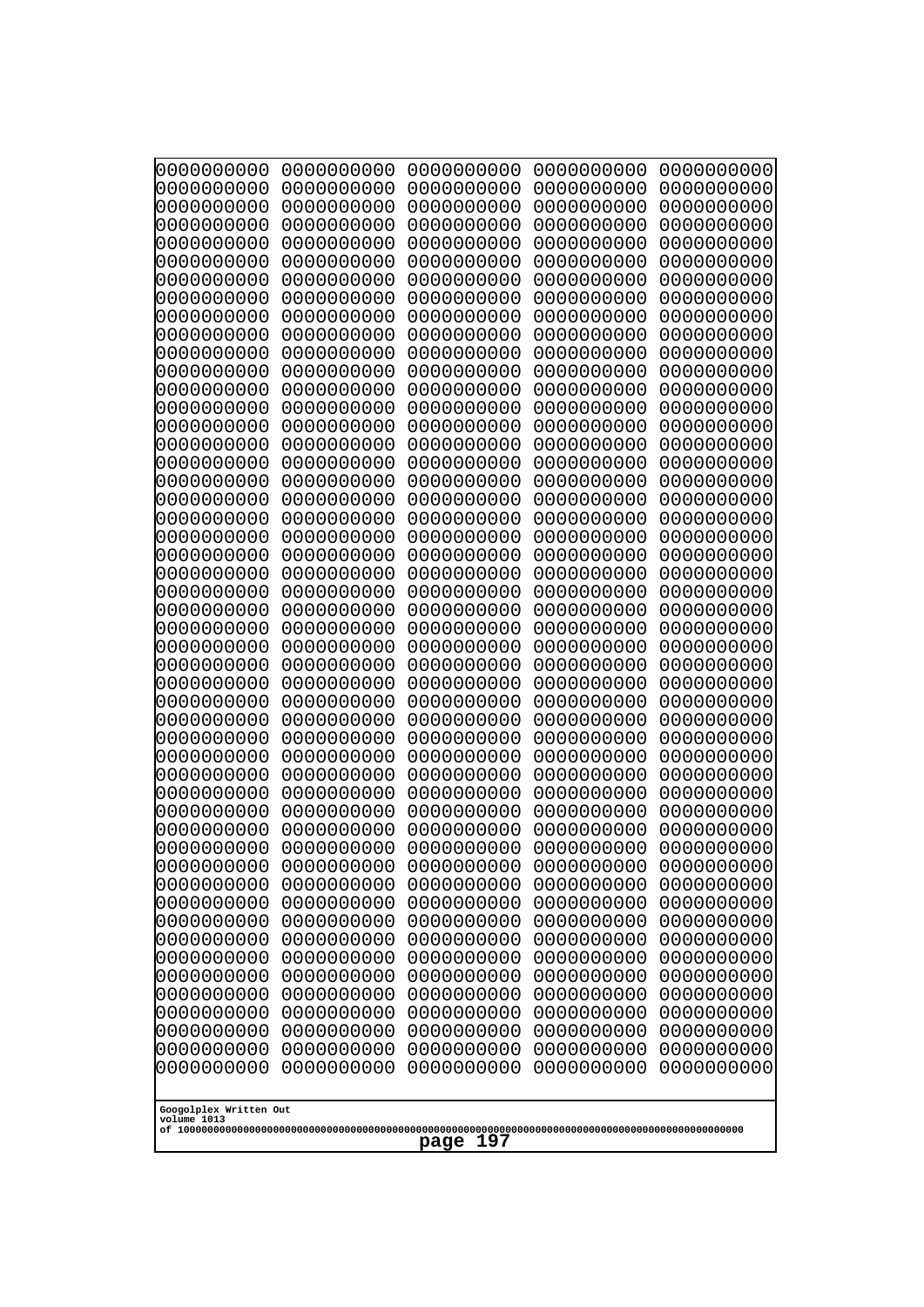| 10000000000                           | 0000000000               | 0000000000               | 0000000000               | 0000000000               |
|---------------------------------------|--------------------------|--------------------------|--------------------------|--------------------------|
| 0000000000<br>0000000000              | 0000000000<br>0000000000 | 0000000000<br>0000000000 | 0000000000<br>0000000000 | 0000000000<br>0000000000 |
| 0000000000                            | 0000000000               | 0000000000               | 0000000000               | 0000000000               |
| 0000000000                            | 0000000000               | 0000000000               | 0000000000               | 0000000000               |
| 0000000000                            | 0000000000               | 0000000000               | 0000000000               | 0000000000               |
| 0000000000<br>0000000000              | 0000000000<br>0000000000 | 0000000000<br>0000000000 | 0000000000<br>0000000000 | 0000000000<br>0000000000 |
| 0000000000                            | 0000000000               | 0000000000               | 0000000000               | 0000000000               |
| 0000000000                            | 0000000000               | 0000000000               | 0000000000               | 0000000000               |
| 0000000000                            | 0000000000               | 0000000000               | 0000000000               | 0000000000               |
| 0000000000<br>0000000000              | 0000000000<br>0000000000 | 0000000000<br>0000000000 | 0000000000<br>0000000000 | 0000000000<br>0000000000 |
| 0000000000                            | 0000000000               | 0000000000               | 0000000000               | 0000000000               |
| 0000000000                            | 0000000000               | 0000000000               | 0000000000               | 0000000000               |
| 0000000000                            | 0000000000               | 0000000000               | 0000000000               | 0000000000               |
| 0000000000<br>0000000000              | 0000000000<br>0000000000 | 0000000000<br>0000000000 | 0000000000<br>0000000000 | 0000000000<br>0000000000 |
| 0000000000                            | 0000000000               | 0000000000               | 0000000000               | 0000000000               |
| 0000000000                            | 0000000000               | 0000000000               | 0000000000               | 0000000000               |
| 0000000000                            | 0000000000               | 0000000000               | 0000000000               | 0000000000               |
| 0000000000<br>0000000000              | 0000000000<br>0000000000 | 0000000000<br>0000000000 | 0000000000<br>0000000000 | 0000000000<br>0000000000 |
| 0000000000                            | 0000000000               | 0000000000               | 0000000000               | 0000000000               |
| 0000000000                            | 0000000000               | 0000000000               | 0000000000               | 0000000000               |
| 0000000000                            | 0000000000               | 0000000000               | 0000000000               | 0000000000               |
| 0000000000<br>0000000000              | 0000000000<br>0000000000 | 0000000000<br>0000000000 | 0000000000<br>0000000000 | 0000000000<br>0000000000 |
| 0000000000                            | 0000000000               | 0000000000               | 0000000000               | 0000000000               |
| 0000000000                            | 0000000000               | 0000000000               | 0000000000               | 0000000000               |
| 0000000000                            | 0000000000               | 0000000000               | 0000000000               | 0000000000               |
| 0000000000<br>0000000000              | 0000000000<br>0000000000 | 0000000000<br>0000000000 | 0000000000<br>0000000000 | 0000000000<br>0000000000 |
| 0000000000                            | 0000000000               | 0000000000               | 0000000000               | 0000000000               |
| 0000000000                            | 0000000000               | 0000000000               | 0000000000               | 0000000000               |
| 0000000000                            | 0000000000<br>0000000000 | 0000000000<br>0000000000 | 0000000000               | 0000000000               |
| 0000000000<br>0000000000              | 0000000000               | 0000000000               | 0000000000<br>0000000000 | 0000000000<br>0000000000 |
| 0000000000                            | 0000000000               | 0000000000               | 0000000000               | 0000000000               |
| 0000000000                            | 0000000000               | 0000000000               | 0000000000               | 0000000000               |
| 0000000000<br>0000000000              | 0000000000<br>0000000000 | 0000000000<br>0000000000 | 0000000000<br>0000000000 | 0000000000<br>0000000000 |
| 0000000000                            | 0000000000               | 0000000000               | 0000000000               | 0000000000               |
| 0000000000                            | 0000000000               | 0000000000               | 0000000000               | 0000000000               |
| 0000000000                            | 0000000000               | 0000000000               | 0000000000               | 0000000000               |
| 0000000000<br>0000000000              | 0000000000<br>0000000000 | 0000000000<br>0000000000 | 0000000000<br>0000000000 | 0000000000<br>0000000000 |
| 0000000000                            | 0000000000               | 0000000000               | 0000000000               | 0000000000               |
| 0000000000                            | 0000000000               | 0000000000               | 0000000000               | 0000000000               |
| 0000000000                            | 0000000000               | 0000000000               | 0000000000               | 0000000000               |
|                                       |                          |                          |                          |                          |
| Googolplex Written Out<br>volume 1013 |                          |                          |                          |                          |
| 198<br>page                           |                          |                          |                          |                          |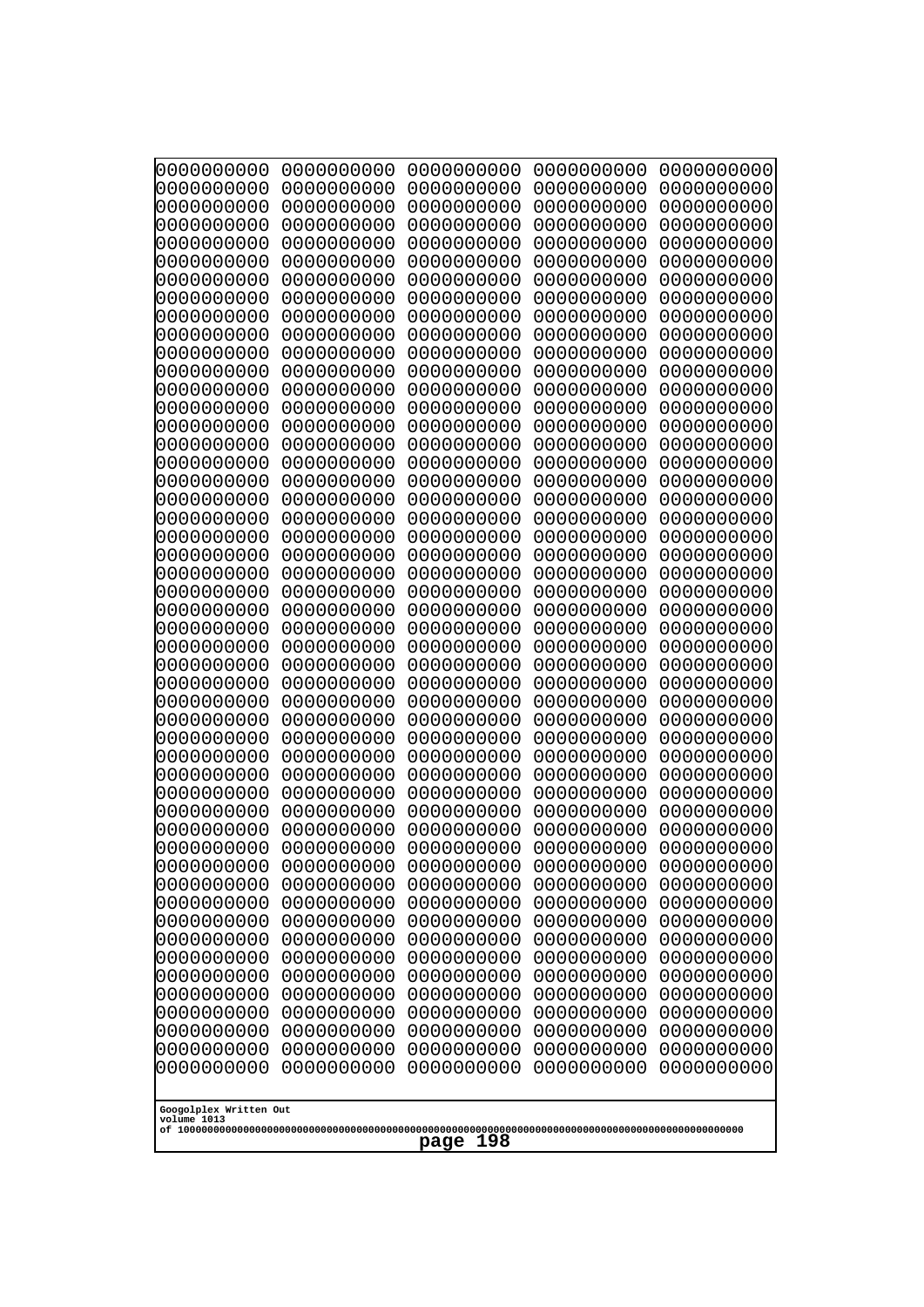| 10000000000              | 0000000000               | 0000000000               | 0000000000               | 0000000000               |
|--------------------------|--------------------------|--------------------------|--------------------------|--------------------------|
| 0000000000<br>0000000000 | 0000000000<br>0000000000 | 0000000000<br>0000000000 | 0000000000<br>0000000000 | 0000000000<br>0000000000 |
| 0000000000               | 0000000000               | 0000000000               | 0000000000               | 0000000000               |
| 0000000000               | 0000000000               | 0000000000               | 0000000000               | 0000000000               |
| 0000000000               | 0000000000               | 0000000000               | 0000000000               | 0000000000               |
| 0000000000<br>0000000000 | 0000000000<br>0000000000 | 0000000000<br>0000000000 | 0000000000<br>0000000000 | 0000000000<br>0000000000 |
| 0000000000               | 0000000000               | 0000000000               | 0000000000               | 0000000000               |
| 0000000000               | 0000000000               | 0000000000               | 0000000000               | 0000000000               |
| 0000000000               | 0000000000               | 0000000000               | 0000000000               | 0000000000               |
| 0000000000<br>0000000000 | 0000000000<br>0000000000 | 0000000000<br>0000000000 | 0000000000<br>0000000000 | 0000000000<br>0000000000 |
| 0000000000               | 0000000000               | 0000000000               | 0000000000               | 0000000000               |
| 0000000000               | 0000000000               | 0000000000               | 0000000000               | 0000000000               |
| 0000000000               | 0000000000               | 0000000000               | 0000000000               | 0000000000               |
| 0000000000<br>0000000000 | 0000000000<br>0000000000 | 0000000000<br>0000000000 | 0000000000<br>0000000000 | 0000000000<br>0000000000 |
| 0000000000               | 0000000000               | 0000000000               | 0000000000               | 0000000000               |
| 0000000000               | 0000000000               | 0000000000               | 0000000000               | 0000000000               |
| 0000000000               | 0000000000<br>0000000000 | 0000000000               | 0000000000               | 0000000000               |
| 0000000000<br>0000000000 | 0000000000               | 0000000000<br>0000000000 | 0000000000<br>0000000000 | 0000000000<br>0000000000 |
| 0000000000               | 0000000000               | 0000000000               | 0000000000               | 0000000000               |
| 0000000000               | 0000000000               | 0000000000               | 0000000000               | 0000000000               |
| 0000000000<br>0000000000 | 0000000000<br>0000000000 | 0000000000<br>0000000000 | 0000000000<br>0000000000 | 0000000000<br>0000000000 |
| 0000000000               | 0000000000               | 0000000000               | 0000000000               | 0000000000               |
| 0000000000               | 0000000000               | 0000000000               | 0000000000               | 0000000000               |
| 0000000000               | 0000000000               | 0000000000               | 0000000000               | 0000000000               |
| 0000000000<br>0000000000 | 0000000000<br>0000000000 | 0000000000<br>0000000000 | 0000000000<br>0000000000 | 0000000000<br>0000000000 |
| 0000000000               | 0000000000               | 0000000000               | 0000000000               | 0000000000               |
| 0000000000               | 0000000000               | 0000000000               | 0000000000               | 0000000000               |
| 0000000000<br>0000000000 | 0000000000<br>0000000000 | 0000000000               | 0000000000               | 0000000000               |
| 0000000000               | 0000000000               | 0000000000<br>0000000000 | 0000000000<br>0000000000 | 0000000000<br>0000000000 |
| 0000000000               | 0000000000               | 0000000000               | 0000000000               | 0000000000               |
| 0000000000               | 0000000000               | 0000000000               | 0000000000               | 0000000000               |
| 0000000000<br>0000000000 | 0000000000<br>0000000000 | 0000000000<br>0000000000 | 0000000000<br>0000000000 | 0000000000<br>0000000000 |
| 0000000000               | 0000000000               | 0000000000               | 0000000000               | 0000000000               |
| 0000000000               | 0000000000               | 0000000000               | 0000000000               | 0000000000               |
| 0000000000               | 0000000000               | 0000000000               | 0000000000               | 0000000000               |
| 0000000000<br>0000000000 | 0000000000<br>0000000000 | 0000000000<br>0000000000 | 0000000000<br>0000000000 | 0000000000<br>0000000000 |
| 0000000000               | 0000000000               | 0000000000               | 0000000000               | 0000000000               |
| 0000000000               | 0000000000               | 0000000000               | 0000000000               | 0000000000               |
| 0000000000               | 0000000000               | 0000000000               | 0000000000               | 0000000000               |
| 0000000000               | 0000000000               | 0000000000               | 0000000000               | 0000000000               |
| Googolplex Written Out   |                          |                          |                          |                          |
| volume 1013              |                          | 199                      |                          |                          |
|                          |                          | page                     |                          |                          |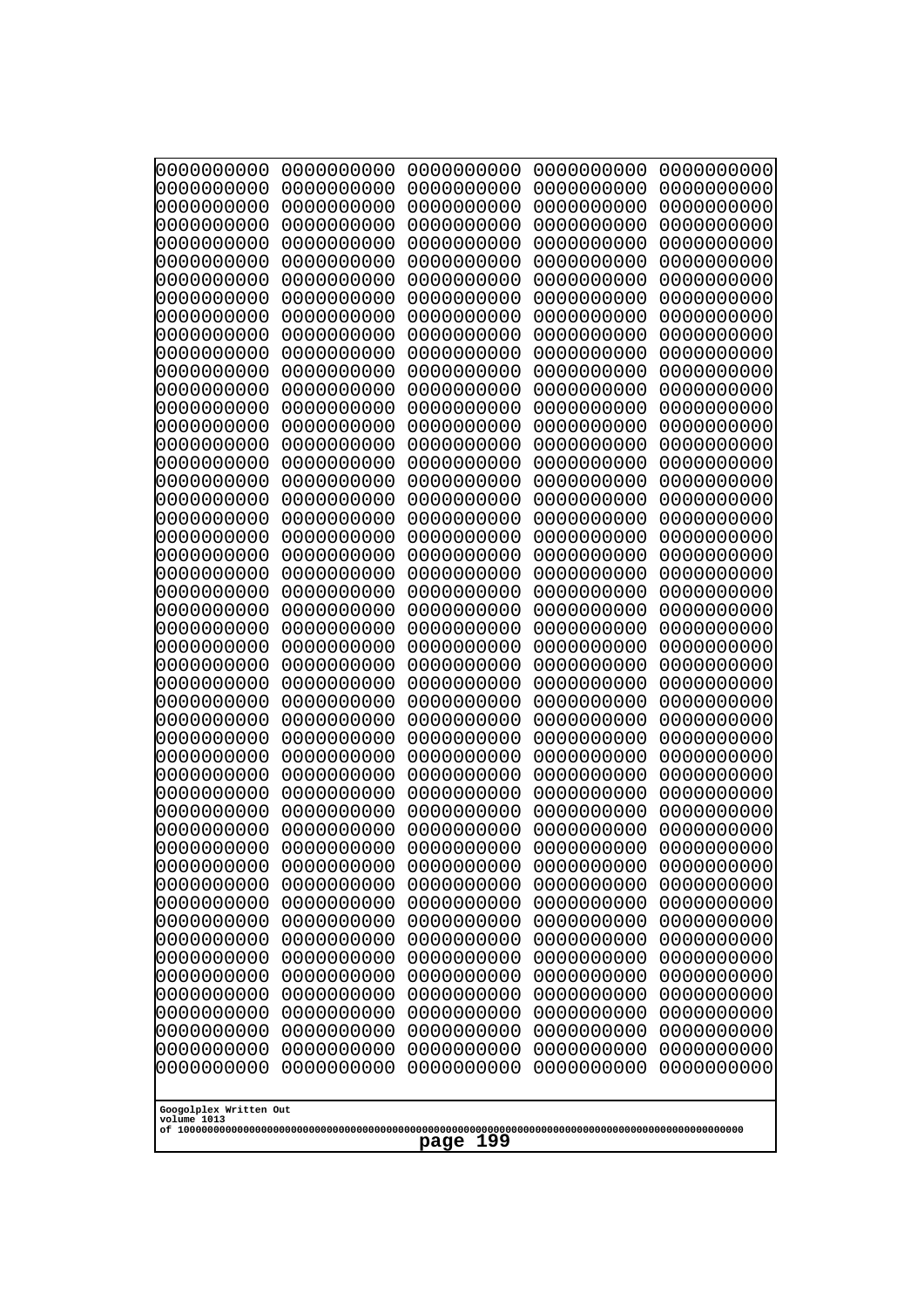| 10000000000                           | 0000000000               | 0000000000<br>0000000000 | 0000000000<br>0000000000 | 0000000000<br>0000000000 |
|---------------------------------------|--------------------------|--------------------------|--------------------------|--------------------------|
| 0000000000<br>0000000000              | 0000000000<br>0000000000 | 0000000000               | 0000000000               | 0000000000               |
| 0000000000                            | 0000000000               | 0000000000               | 0000000000               | 0000000000               |
| 0000000000                            | 0000000000               | 0000000000               | 0000000000               | 0000000000               |
| 0000000000                            | 0000000000               | 0000000000<br>0000000000 | 0000000000<br>0000000000 | 0000000000               |
| 0000000000<br>0000000000              | 0000000000<br>0000000000 | 0000000000               | 0000000000               | 0000000000<br>0000000000 |
| 0000000000                            | 0000000000               | 0000000000               | 0000000000               | 0000000000               |
| 0000000000                            | 0000000000               | 0000000000               | 0000000000               | 0000000000               |
| 0000000000<br>0000000000              | 0000000000<br>0000000000 | 0000000000<br>0000000000 | 0000000000<br>0000000000 | 0000000000<br>0000000000 |
| 0000000000                            | 0000000000               | 0000000000               | 0000000000               | 0000000000               |
| 0000000000                            | 0000000000               | 0000000000               | 0000000000               | 0000000000               |
| 0000000000                            | 0000000000               | 0000000000               | 0000000000               | 0000000000               |
| 0000000000<br>0000000000              | 0000000000<br>0000000000 | 0000000000<br>0000000000 | 0000000000<br>0000000000 | 0000000000<br>0000000000 |
| 0000000000                            | 0000000000               | 0000000000               | 0000000000               | 0000000000               |
| 0000000000                            | 0000000000               | 0000000000               | 0000000000               | 0000000000               |
| 0000000000                            | 0000000000               | 0000000000               | 0000000000               | 0000000000               |
| 0000000000<br>0000000000              | 0000000000<br>0000000000 | 0000000000<br>0000000000 | 0000000000<br>0000000000 | 0000000000<br>0000000000 |
| 0000000000                            | 0000000000               | 0000000000               | 0000000000               | 0000000000               |
| 0000000000                            | 0000000000               | 0000000000               | 0000000000               | 0000000000               |
| 0000000000<br>0000000000              | 0000000000<br>0000000000 | 0000000000<br>0000000000 | 0000000000<br>0000000000 | 0000000000<br>0000000000 |
| 0000000000                            | 0000000000               | 0000000000               | 0000000000               | 0000000000               |
| 0000000000                            | 0000000000               | 0000000000               | 0000000000               | 0000000000               |
| 0000000000                            | 0000000000               | 0000000000               | 0000000000               | 0000000000               |
| 0000000000<br>0000000000              | 0000000000<br>0000000000 | 0000000000<br>0000000000 | 0000000000<br>0000000000 | 0000000000<br>0000000000 |
| 0000000000                            | 0000000000               | 0000000000               | 0000000000               | 0000000000               |
| 0000000000                            | 0000000000               | 0000000000               | 0000000000               | 0000000000               |
| 0000000000<br>0000000000              | 0000000000<br>0000000000 | 0000000000<br>0000000000 | 0000000000<br>0000000000 | 0000000000               |
| 0000000000                            | 0000000000               | 0000000000               | 0000000000               | 0000000000<br>0000000000 |
| 0000000000                            | 0000000000               | 0000000000               | 0000000000               | 0000000000               |
| 0000000000                            | 0000000000               | 0000000000               | 0000000000               | 0000000000               |
| 0000000000<br>0000000000              | 0000000000<br>0000000000 | 0000000000<br>0000000000 | 0000000000<br>0000000000 | 0000000000<br>0000000000 |
| 0000000000                            | 0000000000               | 0000000000               | 0000000000               | 0000000000               |
| 0000000000                            | 0000000000               | 0000000000               | 0000000000               | 0000000000               |
| 0000000000                            | 0000000000               | 0000000000               | 0000000000               | 0000000000               |
| 0000000000<br>0000000000              | 0000000000<br>0000000000 | 0000000000<br>0000000000 | 0000000000<br>0000000000 | 0000000000<br>0000000000 |
| 0000000000                            | 0000000000               | 0000000000               | 0000000000               | 0000000000               |
| 0000000000                            | 0000000000               | 0000000000               | 0000000000               | 0000000000               |
| 0000000000<br>0000000000              | 0000000000<br>0000000000 | 0000000000<br>0000000000 | 0000000000<br>0000000000 | 0000000000<br>0000000000 |
| 0000000000                            | 0000000000               | 0000000000               | 0000000000               | 0000000000               |
|                                       |                          |                          |                          |                          |
| Googolplex Written Out<br>volume 1013 |                          |                          |                          |                          |
|                                       |                          | 200<br>page              |                          |                          |
|                                       |                          |                          |                          |                          |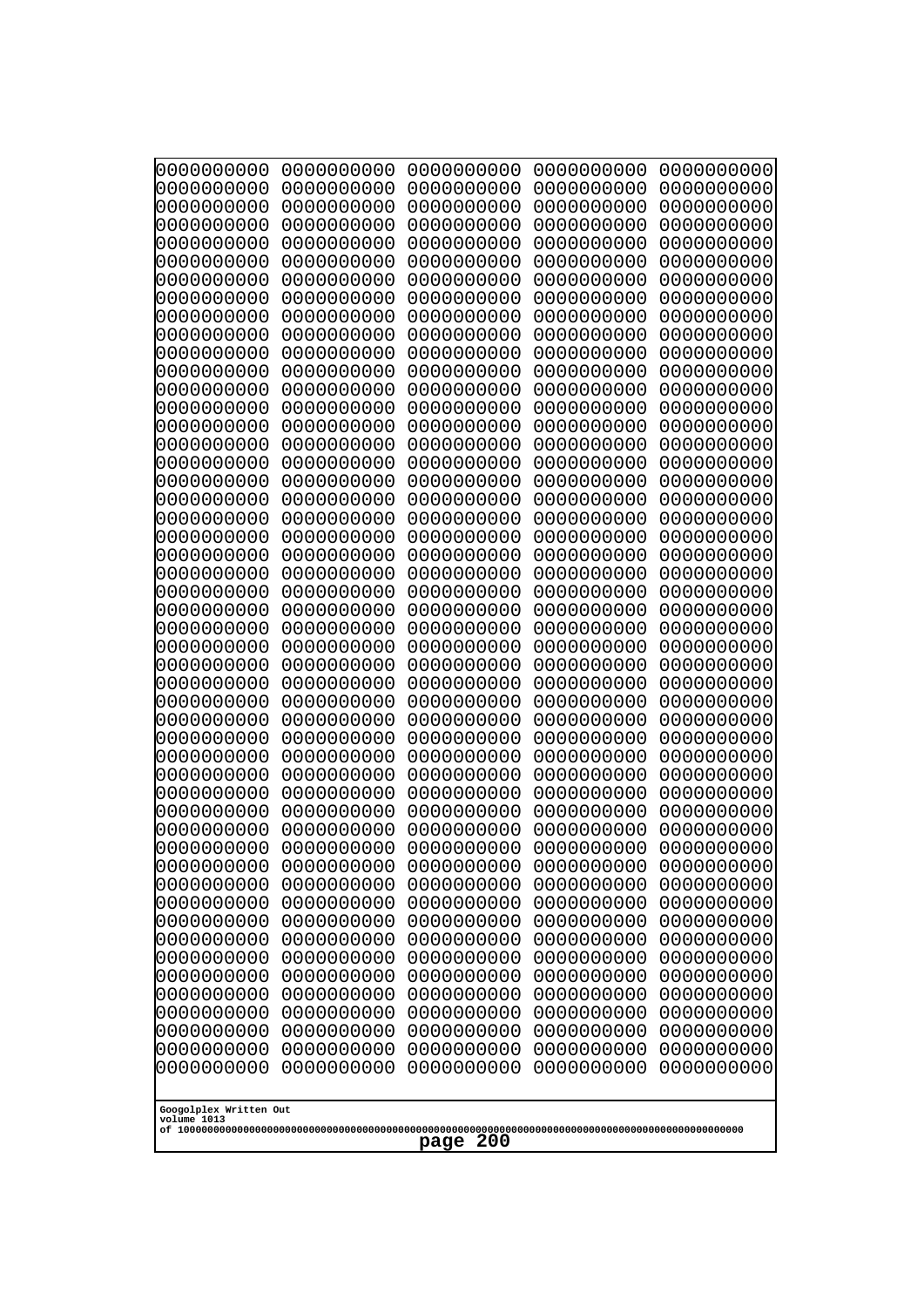| 10000000000                           | 0000000000               | 0000000000               | 0000000000               | 0000000000               |
|---------------------------------------|--------------------------|--------------------------|--------------------------|--------------------------|
| 0000000000<br>0000000000              | 0000000000<br>0000000000 | 0000000000<br>0000000000 | 0000000000<br>0000000000 | 0000000000<br>0000000000 |
| 0000000000                            | 0000000000               | 0000000000               | 0000000000               | 0000000000               |
| 0000000000                            | 0000000000               | 0000000000               | 0000000000               | 0000000000               |
| 0000000000                            | 0000000000               | 0000000000               | 0000000000               | 0000000000               |
| 0000000000<br>0000000000              | 0000000000<br>0000000000 | 0000000000<br>0000000000 | 0000000000<br>0000000000 | 0000000000<br>0000000000 |
| 0000000000                            | 0000000000               | 0000000000               | 0000000000               | 0000000000               |
| 0000000000                            | 0000000000               | 0000000000               | 0000000000               | 0000000000               |
| 0000000000                            | 0000000000               | 0000000000               | 0000000000               | 0000000000               |
| 0000000000<br>0000000000              | 0000000000<br>0000000000 | 0000000000<br>0000000000 | 0000000000<br>0000000000 | 0000000000<br>0000000000 |
| 0000000000                            | 0000000000               | 0000000000               | 0000000000               | 0000000000               |
| 0000000000                            | 0000000000               | 0000000000               | 0000000000               | 0000000000               |
| 0000000000                            | 0000000000               | 0000000000               | 0000000000               | 0000000000               |
| 0000000000<br>0000000000              | 0000000000<br>0000000000 | 0000000000<br>0000000000 | 0000000000<br>0000000000 | 0000000000<br>0000000000 |
| 0000000000                            | 0000000000               | 0000000000               | 0000000000               | 0000000000               |
| 0000000000                            | 0000000000               | 0000000000               | 0000000000               | 0000000000               |
| 0000000000                            | 0000000000               | 0000000000               | 0000000000               | 0000000000               |
| 0000000000<br>0000000000              | 0000000000<br>0000000000 | 0000000000<br>0000000000 | 0000000000<br>0000000000 | 0000000000<br>0000000000 |
| 0000000000                            | 0000000000               | 0000000000               | 0000000000               | 0000000000               |
| 0000000000                            | 0000000000               | 0000000000               | 0000000000               | 0000000000               |
| 0000000000                            | 0000000000               | 0000000000               | 0000000000               | 0000000000               |
| 0000000000<br>0000000000              | 0000000000<br>0000000000 | 0000000000<br>0000000000 | 0000000000<br>0000000000 | 0000000000<br>0000000000 |
| 0000000000                            | 0000000000               | 0000000000               | 0000000000               | 0000000000               |
| 0000000000                            | 0000000000               | 0000000000               | 0000000000               | 0000000000               |
| 0000000000                            | 0000000000               | 0000000000               | 0000000000               | 0000000000               |
| 0000000000<br>0000000000              | 0000000000<br>0000000000 | 0000000000<br>0000000000 | 0000000000<br>0000000000 | 0000000000<br>0000000000 |
| 0000000000                            | 0000000000               | 0000000000               | 0000000000               | 0000000000               |
| 0000000000                            | 0000000000               | 0000000000               | 0000000000               | 0000000000               |
| 0000000000                            | 0000000000               | 0000000000               | 0000000000               | 0000000000               |
| 0000000000<br>0000000000              | 0000000000<br>0000000000 | 0000000000<br>0000000000 | 0000000000<br>0000000000 | 0000000000<br>0000000000 |
| 0000000000                            | 0000000000               | 0000000000               | 0000000000               | 0000000000               |
| 0000000000                            | 0000000000               | 0000000000               | 0000000000               | 0000000000               |
| 0000000000<br>0000000000              | 0000000000               | 0000000000               | 0000000000               | 0000000000               |
| 0000000000                            | 0000000000<br>0000000000 | 0000000000<br>0000000000 | 0000000000<br>0000000000 | 0000000000<br>0000000000 |
| 0000000000                            | 0000000000               | 0000000000               | 0000000000               | 0000000000               |
| 0000000000                            | 0000000000               | 0000000000               | 0000000000               | 0000000000               |
| 0000000000<br>0000000000              | 0000000000<br>0000000000 | 0000000000<br>0000000000 | 0000000000<br>0000000000 | 0000000000<br>0000000000 |
| 0000000000                            | 0000000000               | 0000000000               | 0000000000               | 0000000000               |
| 0000000000                            | 0000000000               | 0000000000               | 0000000000               | 0000000000               |
| 0000000000                            | 0000000000               | 0000000000               | 0000000000               | 0000000000               |
|                                       |                          |                          |                          |                          |
| Googolplex Written Out<br>volume 1013 |                          |                          |                          |                          |
| 201<br>page                           |                          |                          |                          |                          |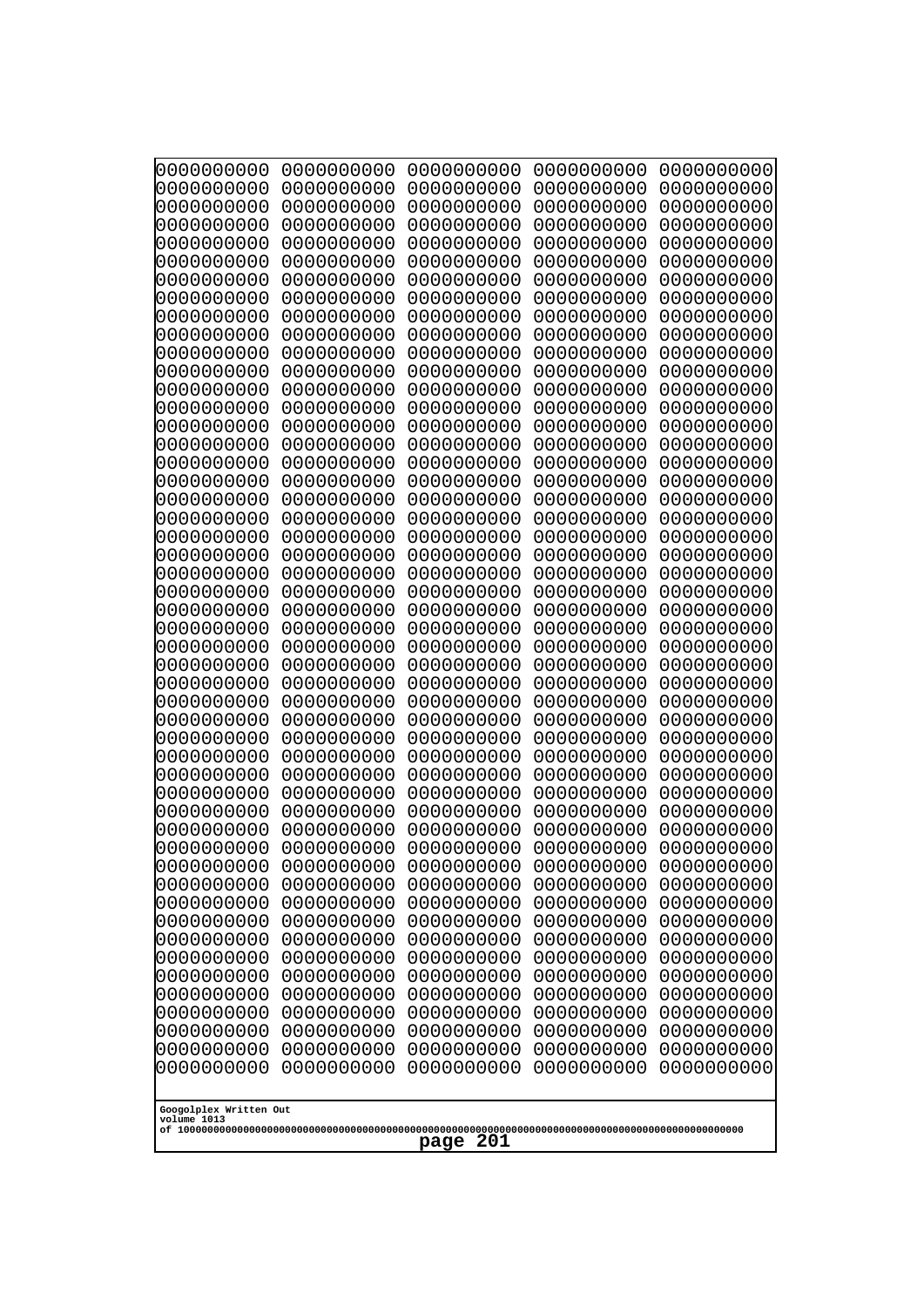| 10000000000<br>0000000000             | 0000000000<br>0000000000 | 0000000000<br>0000000000 | 0000000000<br>0000000000 | 0000000000<br>0000000000 |
|---------------------------------------|--------------------------|--------------------------|--------------------------|--------------------------|
| 0000000000                            | 0000000000               | 0000000000               | 0000000000               | 0000000000               |
| 0000000000                            | 0000000000               | 0000000000               | 0000000000               | 0000000000               |
| 0000000000                            | 0000000000               | 0000000000               | 0000000000               | 0000000000               |
| 0000000000<br>0000000000              | 0000000000<br>0000000000 | 0000000000<br>0000000000 | 0000000000<br>0000000000 | 0000000000<br>0000000000 |
| 0000000000                            | 0000000000               | 0000000000               | 0000000000               | 0000000000               |
| 0000000000                            | 0000000000               | 0000000000               | 0000000000               | 0000000000               |
| 0000000000                            | 0000000000               | 0000000000               | 0000000000               | 0000000000               |
| 0000000000<br>0000000000              | 0000000000<br>0000000000 | 0000000000<br>0000000000 | 0000000000<br>0000000000 | 0000000000               |
| 0000000000                            | 0000000000               | 0000000000               | 0000000000               | 0000000000<br>0000000000 |
| 0000000000                            | 0000000000               | 0000000000               | 0000000000               | 0000000000               |
| 0000000000                            | 0000000000               | 0000000000               | 0000000000               | 0000000000               |
| 0000000000                            | 0000000000               | 0000000000               | 0000000000               | 0000000000               |
| 0000000000<br>0000000000              | 0000000000<br>0000000000 | 0000000000<br>0000000000 | 0000000000<br>0000000000 | 0000000000<br>0000000000 |
| 0000000000                            | 0000000000               | 0000000000               | 0000000000               | 0000000000               |
| 0000000000                            | 0000000000               | 0000000000               | 0000000000               | 0000000000               |
| 0000000000                            | 0000000000<br>0000000000 | 0000000000               | 0000000000               | 0000000000               |
| 0000000000<br>0000000000              | 0000000000               | 0000000000<br>0000000000 | 0000000000<br>0000000000 | 0000000000<br>0000000000 |
| 0000000000                            | 0000000000               | 0000000000               | 0000000000               | 0000000000               |
| 0000000000                            | 0000000000               | 0000000000               | 0000000000               | 0000000000               |
| 0000000000                            | 0000000000               | 0000000000               | 0000000000               | 0000000000               |
| 0000000000<br>0000000000              | 0000000000<br>0000000000 | 0000000000<br>0000000000 | 0000000000<br>0000000000 | 0000000000<br>0000000000 |
| 0000000000                            | 0000000000               | 0000000000               | 0000000000               | 0000000000               |
| 0000000000                            | 0000000000               | 0000000000               | 0000000000               | 0000000000               |
| 0000000000                            | 0000000000               | 0000000000               | 0000000000               | 0000000000               |
| 0000000000<br>0000000000              | 0000000000<br>0000000000 | 0000000000<br>0000000000 | 0000000000<br>0000000000 | 0000000000<br>0000000000 |
| 0000000000                            | 0000000000               | 0000000000               | 0000000000               | 0000000000               |
| 0000000000                            | 0000000000               | 0000000000               | 0000000000               | 0000000000               |
| 0000000000                            | 0000000000<br>0000000000 | 0000000000<br>0000000000 | 0000000000               | 0000000000               |
| 0000000000<br>0000000000              | 0000000000               | 0000000000               | 0000000000<br>0000000000 | 0000000000<br>0000000000 |
| 0000000000                            | 0000000000               | 0000000000               | 0000000000               | 0000000000               |
| 0000000000                            | 0000000000               | 0000000000               | 0000000000               | 0000000000               |
| 0000000000                            | 0000000000               | 0000000000               | 0000000000               | 0000000000               |
| 0000000000<br>0000000000              | 0000000000<br>0000000000 | 0000000000<br>0000000000 | 0000000000<br>0000000000 | 0000000000<br>0000000000 |
| 0000000000                            | 0000000000               | 0000000000               | 0000000000               | 0000000000               |
| 0000000000                            | 0000000000               | 0000000000               | 0000000000               | 0000000000               |
| 0000000000                            | 0000000000               | 0000000000               | 0000000000               | 0000000000               |
| 0000000000<br>0000000000              | 0000000000<br>0000000000 | 0000000000<br>0000000000 | 0000000000<br>0000000000 | 0000000000<br>0000000000 |
| 0000000000                            | 0000000000               | 0000000000               | 0000000000               | 0000000000               |
| 0000000000                            | 0000000000               | 0000000000               | 0000000000               | 0000000000               |
|                                       |                          |                          |                          |                          |
| Googolplex Written Out<br>volume 1013 |                          |                          |                          |                          |
| 202<br>page                           |                          |                          |                          |                          |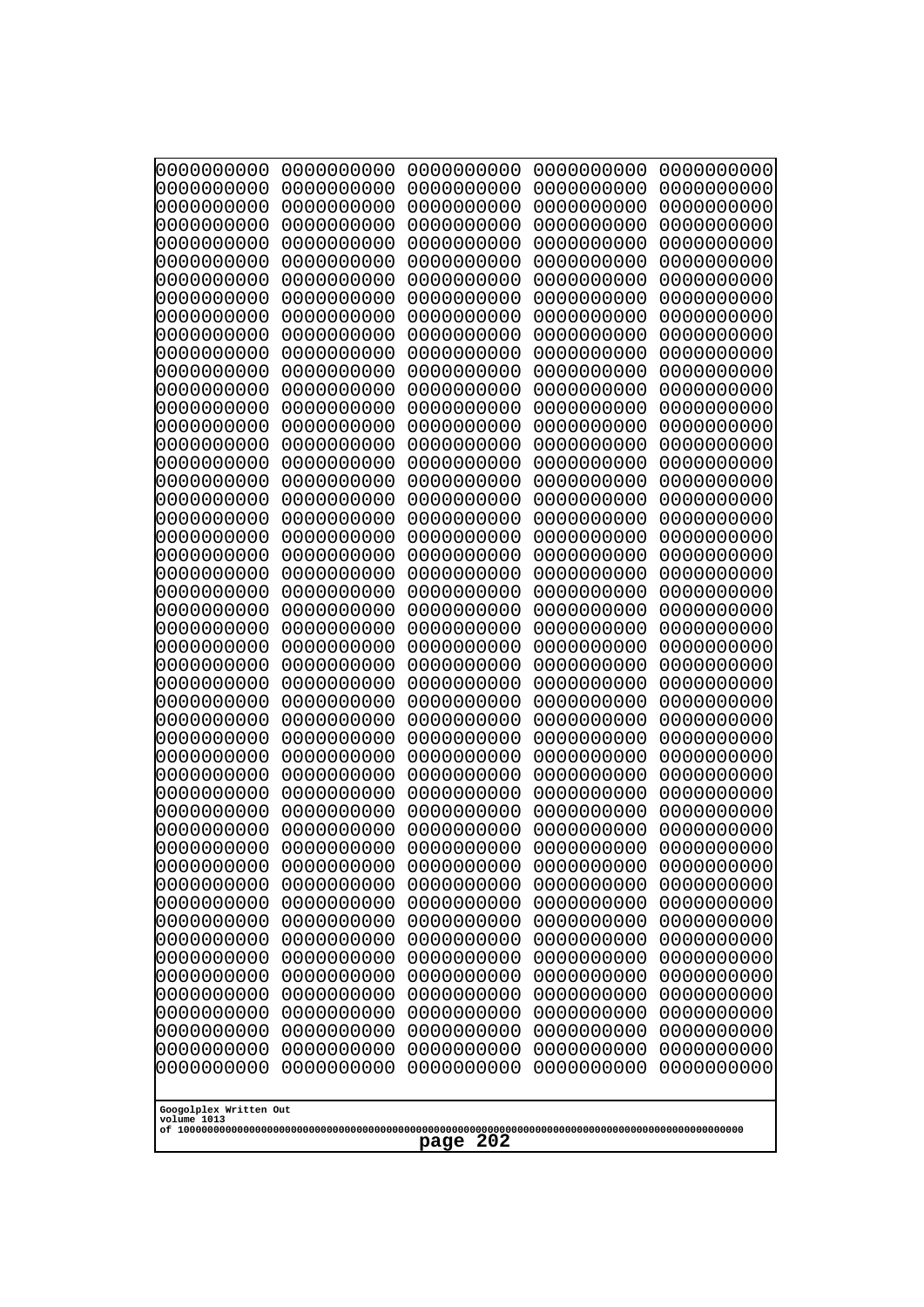| 0000000000               | 0000000000               | 0000000000               | 0000000000               | 0000000000               |
|--------------------------|--------------------------|--------------------------|--------------------------|--------------------------|
| 0000000000<br>0000000000 | 0000000000<br>0000000000 | 0000000000<br>0000000000 | 0000000000<br>0000000000 | 0000000000<br>0000000000 |
| 0000000000               | 0000000000               | 0000000000               | 0000000000               | 0000000000               |
| 0000000000               | 0000000000               | 0000000000               | 0000000000               | 0000000000               |
| 0000000000               | 0000000000               | 0000000000               | 0000000000               | 0000000000               |
| 0000000000               | 0000000000               | 0000000000               | 0000000000               | 0000000000               |
| 0000000000<br>0000000000 | 0000000000<br>0000000000 | 0000000000<br>0000000000 | 0000000000<br>0000000000 | 0000000000<br>0000000000 |
| 0000000000               | 0000000000               | 0000000000               | 0000000000               | 0000000000               |
| 0000000000               | 0000000000               | 0000000000               | 0000000000               | 0000000000               |
| 0000000000               | 0000000000               | 0000000000               | 0000000000               | 0000000000               |
| 0000000000<br>0000000000 | 0000000000<br>0000000000 | 0000000000<br>0000000000 | 0000000000<br>0000000000 | 0000000000<br>0000000000 |
| 0000000000               | 0000000000               | 0000000000               | 0000000000               | 0000000000               |
| 0000000000               | 0000000000               | 0000000000               | 0000000000               | 0000000000               |
| 0000000000<br>0000000000 | 0000000000<br>0000000000 | 0000000000<br>0000000000 | 0000000000<br>0000000000 | 0000000000<br>0000000000 |
| 0000000000               | 0000000000               | 0000000000               | 0000000000               | 0000000000               |
| 0000000000               | 0000000000               | 0000000000               | 0000000000               | 0000000000               |
| 0000000000               | 0000000000               | 0000000000               | 0000000000               | 0000000000               |
| 0000000000<br>0000000000 | 0000000000<br>0000000000 | 0000000000<br>0000000000 | 0000000000<br>0000000000 | 0000000000<br>0000000000 |
| 0000000000               | 0000000000               | 0000000000               | 0000000000               | 0000000000               |
| 0000000000               | 0000000000               | 0000000000               | 0000000000               | 0000000000               |
| 0000000000               | 0000000000               | 0000000000               | 0000000000               | 0000000000               |
| 0000000000<br>0000000000 | 0000000000<br>0000000000 | 0000000000<br>0000000000 | 0000000000<br>0000000000 | 0000000000<br>0000000000 |
| 0000000000               | 0000000000               | 0000000000               | 0000000000               | 0000000000               |
| 0000000000               | 0000000000               | 0000000000               | 0000000000               | 0000000000               |
| 0000000000<br>0000000000 | 0000000000<br>0000000000 | 0000000000<br>0000000000 | 0000000000<br>0000000000 | 0000000000<br>0000000000 |
| 0000000000               | 0000000000               | 0000000000               | 0000000000               | 0000000000               |
| 0000000000               | 0000000000               | 0000000000               | 0000000000               | 0000000000               |
| 0000000000               | 0000000000               | 0000000000               | 0000000000               | 0000000000               |
| 0000000000<br>0000000000 | 0000000000<br>0000000000 | 0000000000<br>0000000000 | 0000000000<br>0000000000 | 0000000000<br>0000000000 |
| 0000000000               | 0000000000               | 0000000000               | 0000000000               | 0000000000               |
| 0000000000               | 0000000000               | 0000000000               | 0000000000               | 0000000000               |
| 0000000000               | 0000000000               | 0000000000               | 0000000000               | 0000000000               |
| 0000000000<br>0000000000 | 0000000000<br>0000000000 | 0000000000<br>0000000000 | 0000000000<br>0000000000 | 0000000000<br>0000000000 |
| 0000000000               | 0000000000               | 0000000000               | 0000000000               | 0000000000               |
| 0000000000               | 0000000000               | 0000000000               | 0000000000               | 0000000000               |
| 0000000000<br>0000000000 | 0000000000<br>0000000000 | 0000000000<br>0000000000 | 0000000000<br>0000000000 | 0000000000<br>0000000000 |
| 0000000000               | 0000000000               | 0000000000               | 0000000000               | 0000000000               |
| 0000000000               | 0000000000               | 0000000000               | 0000000000               | 0000000000               |
| 0000000000               | 0000000000               | 0000000000               | 0000000000               | 0000000000               |
| 0000000000               | 0000000000               | 0000000000               | 0000000000               | 0000000000               |
| Googolplex Written Out   |                          |                          |                          |                          |
| volume 1013              |                          |                          |                          |                          |
| 203<br>page              |                          |                          |                          |                          |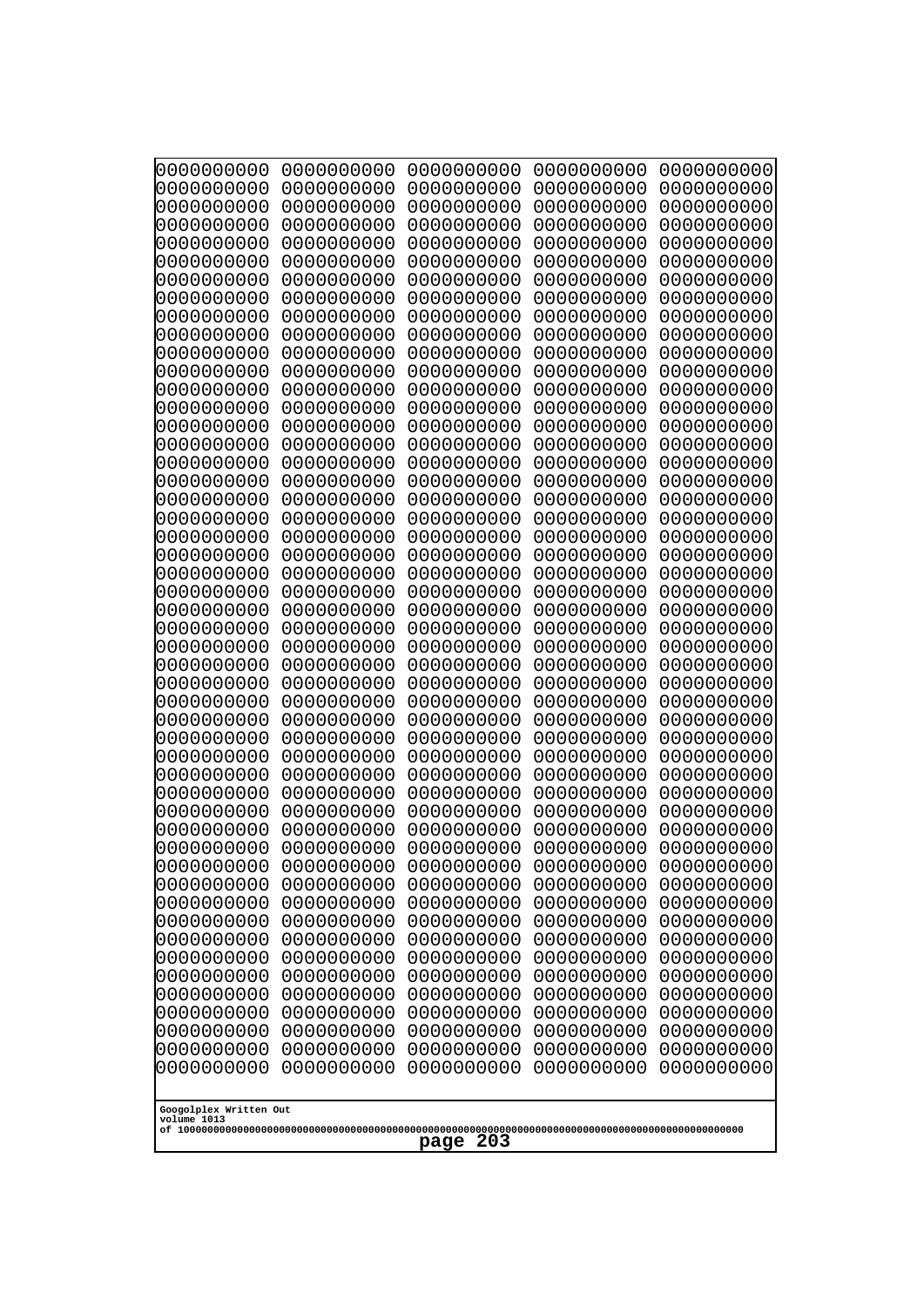| 0000000000<br>0000000000<br>0000000000<br>0000000000<br>0000000000<br>0000000000<br>0000000000<br>0000000000<br>0000000000<br>0000000000<br>0000000000<br>0000000000<br>0000000000<br>0000000000<br>0000000000<br>0000000000<br>0000000000<br>0000000000<br>0000000000<br>0000000000<br>0000000000<br>0000000000<br>0000000000<br>0000000000<br>0000000000<br>0000000000<br>0000000000<br>0000000000<br>0000000000<br>0000000000<br>0000000000<br>0000000000<br>0000000000<br>0000000000<br>0000000000<br>0000000000<br>0000000000<br>0000000000<br>0000000000<br>0000000000<br>0000000000<br>0000000000<br>0000000000<br>0000000000<br>0000000000<br>0000000000<br>0000000000<br>0000000000<br>0000000000<br>0000000000<br>0000000000<br>0000000000<br>0000000000<br>0000000000<br>0000000000<br>0000000000<br>0000000000<br>0000000000<br>0000000000<br>0000000000<br>0000000000<br>0000000000<br>0000000000<br>0000000000<br>0000000000<br>0000000000<br>0000000000<br>0000000000<br>0000000000<br>0000000000<br>0000000000<br>0000000000<br>0000000000<br>0000000000<br>0000000000<br>0000000000<br>0000000000<br>0000000000<br>0000000000<br>0000000000<br>0000000000<br>0000000000<br>0000000000<br>0000000000<br>0000000000<br>0000000000<br>0000000000<br>0000000000<br>0000000000<br>0000000000<br>0000000000<br>0000000000<br>0000000000<br>0000000000<br>0000000000<br>0000000000<br>0000000000<br>0000000000<br>0000000000<br>0000000000<br>0000000000<br>0000000000<br>0000000000<br>0000000000<br>0000000000<br>0000000000<br>0000000000<br>0000000000<br>0000000000<br>0000000000<br>0000000000<br>0000000000<br>0000000000<br>0000000000<br>0000000000<br>0000000000<br>0000000000<br>0000000000<br>0000000000<br>0000000000<br>0000000000<br>0000000000<br>0000000000<br>0000000000<br>0000000000<br>0000000000<br>0000000000<br>0000000000<br>0000000000<br>0000000000<br>0000000000<br>0000000000<br>0000000000<br>0000000000<br>0000000000<br>0000000000<br>0000000000<br>0000000000<br>0000000000<br>0000000000<br>0000000000<br>0000000000<br>0000000000<br>0000000000<br>0000000000<br>0000000000<br>0000000000<br>0000000000<br>0000000000<br>0000000000<br>0000000000<br>0000000000<br>0000000000<br>0000000000<br>0000000000<br>0000000000<br>0000000000<br>0000000000<br>0000000000<br>0000000000<br>0000000000<br>0000000000<br>0000000000<br>0000000000<br>0000000000<br>0000000000<br>0000000000<br>0000000000<br>0000000000<br>0000000000<br>0000000000<br>0000000000<br>0000000000<br>0000000000<br>0000000000<br>0000000000<br>0000000000<br>0000000000<br>0000000000<br>0000000000<br>0000000000<br>0000000000<br>0000000000<br>0000000000<br>0000000000<br>0000000000<br>0000000000<br>0000000000<br>0000000000<br>0000000000<br>0000000000<br>0000000000<br>0000000000<br>0000000000<br>0000000000<br>0000000000<br>0000000000<br>0000000000<br>0000000000<br>0000000000<br>0000000000<br>0000000000<br>0000000000<br>0000000000<br>0000000000<br>0000000000<br>0000000000<br>0000000000<br>0000000000<br>0000000000<br>0000000000<br>0000000000<br>0000000000<br>0000000000<br>0000000000<br>0000000000<br>0000000000<br>0000000000<br>0000000000<br>0000000000<br>0000000000<br>0000000000<br>0000000000<br>0000000000<br>0000000000<br>0000000000<br>0000000000<br>0000000000<br>0000000000<br>0000000000<br>0000000000<br>0000000000<br>0000000000<br>0000000000<br>0000000000<br>0000000000<br>0000000000<br>0000000000<br>0000000000 | 10000000000<br>0000000000 | 0000000000<br>0000000000 | 0000000000<br>0000000000 | 0000000000<br>0000000000 | 0000000000<br>0000000000 |
|--------------------------------------------------------------------------------------------------------------------------------------------------------------------------------------------------------------------------------------------------------------------------------------------------------------------------------------------------------------------------------------------------------------------------------------------------------------------------------------------------------------------------------------------------------------------------------------------------------------------------------------------------------------------------------------------------------------------------------------------------------------------------------------------------------------------------------------------------------------------------------------------------------------------------------------------------------------------------------------------------------------------------------------------------------------------------------------------------------------------------------------------------------------------------------------------------------------------------------------------------------------------------------------------------------------------------------------------------------------------------------------------------------------------------------------------------------------------------------------------------------------------------------------------------------------------------------------------------------------------------------------------------------------------------------------------------------------------------------------------------------------------------------------------------------------------------------------------------------------------------------------------------------------------------------------------------------------------------------------------------------------------------------------------------------------------------------------------------------------------------------------------------------------------------------------------------------------------------------------------------------------------------------------------------------------------------------------------------------------------------------------------------------------------------------------------------------------------------------------------------------------------------------------------------------------------------------------------------------------------------------------------------------------------------------------------------------------------------------------------------------------------------------------------------------------------------------------------------------------------------------------------------------------------------------------------------------------------------------------------------------------------------------------------------------------------------------------------------------------------------------------------------------------------------------------------------------------------------------------------------------------------------------------------------------------------------------------------------------------------------------------------------------------------------------------------------------------------------------|---------------------------|--------------------------|--------------------------|--------------------------|--------------------------|
|                                                                                                                                                                                                                                                                                                                                                                                                                                                                                                                                                                                                                                                                                                                                                                                                                                                                                                                                                                                                                                                                                                                                                                                                                                                                                                                                                                                                                                                                                                                                                                                                                                                                                                                                                                                                                                                                                                                                                                                                                                                                                                                                                                                                                                                                                                                                                                                                                                                                                                                                                                                                                                                                                                                                                                                                                                                                                                                                                                                                                                                                                                                                                                                                                                                                                                                                                                                                                                                                                |                           |                          |                          |                          |                          |
|                                                                                                                                                                                                                                                                                                                                                                                                                                                                                                                                                                                                                                                                                                                                                                                                                                                                                                                                                                                                                                                                                                                                                                                                                                                                                                                                                                                                                                                                                                                                                                                                                                                                                                                                                                                                                                                                                                                                                                                                                                                                                                                                                                                                                                                                                                                                                                                                                                                                                                                                                                                                                                                                                                                                                                                                                                                                                                                                                                                                                                                                                                                                                                                                                                                                                                                                                                                                                                                                                |                           |                          |                          |                          |                          |
|                                                                                                                                                                                                                                                                                                                                                                                                                                                                                                                                                                                                                                                                                                                                                                                                                                                                                                                                                                                                                                                                                                                                                                                                                                                                                                                                                                                                                                                                                                                                                                                                                                                                                                                                                                                                                                                                                                                                                                                                                                                                                                                                                                                                                                                                                                                                                                                                                                                                                                                                                                                                                                                                                                                                                                                                                                                                                                                                                                                                                                                                                                                                                                                                                                                                                                                                                                                                                                                                                |                           |                          |                          |                          |                          |
|                                                                                                                                                                                                                                                                                                                                                                                                                                                                                                                                                                                                                                                                                                                                                                                                                                                                                                                                                                                                                                                                                                                                                                                                                                                                                                                                                                                                                                                                                                                                                                                                                                                                                                                                                                                                                                                                                                                                                                                                                                                                                                                                                                                                                                                                                                                                                                                                                                                                                                                                                                                                                                                                                                                                                                                                                                                                                                                                                                                                                                                                                                                                                                                                                                                                                                                                                                                                                                                                                |                           |                          |                          |                          |                          |
|                                                                                                                                                                                                                                                                                                                                                                                                                                                                                                                                                                                                                                                                                                                                                                                                                                                                                                                                                                                                                                                                                                                                                                                                                                                                                                                                                                                                                                                                                                                                                                                                                                                                                                                                                                                                                                                                                                                                                                                                                                                                                                                                                                                                                                                                                                                                                                                                                                                                                                                                                                                                                                                                                                                                                                                                                                                                                                                                                                                                                                                                                                                                                                                                                                                                                                                                                                                                                                                                                |                           |                          |                          |                          |                          |
|                                                                                                                                                                                                                                                                                                                                                                                                                                                                                                                                                                                                                                                                                                                                                                                                                                                                                                                                                                                                                                                                                                                                                                                                                                                                                                                                                                                                                                                                                                                                                                                                                                                                                                                                                                                                                                                                                                                                                                                                                                                                                                                                                                                                                                                                                                                                                                                                                                                                                                                                                                                                                                                                                                                                                                                                                                                                                                                                                                                                                                                                                                                                                                                                                                                                                                                                                                                                                                                                                |                           |                          |                          |                          |                          |
|                                                                                                                                                                                                                                                                                                                                                                                                                                                                                                                                                                                                                                                                                                                                                                                                                                                                                                                                                                                                                                                                                                                                                                                                                                                                                                                                                                                                                                                                                                                                                                                                                                                                                                                                                                                                                                                                                                                                                                                                                                                                                                                                                                                                                                                                                                                                                                                                                                                                                                                                                                                                                                                                                                                                                                                                                                                                                                                                                                                                                                                                                                                                                                                                                                                                                                                                                                                                                                                                                |                           |                          |                          |                          |                          |
|                                                                                                                                                                                                                                                                                                                                                                                                                                                                                                                                                                                                                                                                                                                                                                                                                                                                                                                                                                                                                                                                                                                                                                                                                                                                                                                                                                                                                                                                                                                                                                                                                                                                                                                                                                                                                                                                                                                                                                                                                                                                                                                                                                                                                                                                                                                                                                                                                                                                                                                                                                                                                                                                                                                                                                                                                                                                                                                                                                                                                                                                                                                                                                                                                                                                                                                                                                                                                                                                                |                           |                          |                          |                          |                          |
|                                                                                                                                                                                                                                                                                                                                                                                                                                                                                                                                                                                                                                                                                                                                                                                                                                                                                                                                                                                                                                                                                                                                                                                                                                                                                                                                                                                                                                                                                                                                                                                                                                                                                                                                                                                                                                                                                                                                                                                                                                                                                                                                                                                                                                                                                                                                                                                                                                                                                                                                                                                                                                                                                                                                                                                                                                                                                                                                                                                                                                                                                                                                                                                                                                                                                                                                                                                                                                                                                |                           |                          |                          |                          |                          |
|                                                                                                                                                                                                                                                                                                                                                                                                                                                                                                                                                                                                                                                                                                                                                                                                                                                                                                                                                                                                                                                                                                                                                                                                                                                                                                                                                                                                                                                                                                                                                                                                                                                                                                                                                                                                                                                                                                                                                                                                                                                                                                                                                                                                                                                                                                                                                                                                                                                                                                                                                                                                                                                                                                                                                                                                                                                                                                                                                                                                                                                                                                                                                                                                                                                                                                                                                                                                                                                                                |                           |                          |                          |                          |                          |
|                                                                                                                                                                                                                                                                                                                                                                                                                                                                                                                                                                                                                                                                                                                                                                                                                                                                                                                                                                                                                                                                                                                                                                                                                                                                                                                                                                                                                                                                                                                                                                                                                                                                                                                                                                                                                                                                                                                                                                                                                                                                                                                                                                                                                                                                                                                                                                                                                                                                                                                                                                                                                                                                                                                                                                                                                                                                                                                                                                                                                                                                                                                                                                                                                                                                                                                                                                                                                                                                                |                           |                          |                          |                          |                          |
|                                                                                                                                                                                                                                                                                                                                                                                                                                                                                                                                                                                                                                                                                                                                                                                                                                                                                                                                                                                                                                                                                                                                                                                                                                                                                                                                                                                                                                                                                                                                                                                                                                                                                                                                                                                                                                                                                                                                                                                                                                                                                                                                                                                                                                                                                                                                                                                                                                                                                                                                                                                                                                                                                                                                                                                                                                                                                                                                                                                                                                                                                                                                                                                                                                                                                                                                                                                                                                                                                |                           |                          |                          |                          |                          |
|                                                                                                                                                                                                                                                                                                                                                                                                                                                                                                                                                                                                                                                                                                                                                                                                                                                                                                                                                                                                                                                                                                                                                                                                                                                                                                                                                                                                                                                                                                                                                                                                                                                                                                                                                                                                                                                                                                                                                                                                                                                                                                                                                                                                                                                                                                                                                                                                                                                                                                                                                                                                                                                                                                                                                                                                                                                                                                                                                                                                                                                                                                                                                                                                                                                                                                                                                                                                                                                                                |                           |                          |                          |                          |                          |
|                                                                                                                                                                                                                                                                                                                                                                                                                                                                                                                                                                                                                                                                                                                                                                                                                                                                                                                                                                                                                                                                                                                                                                                                                                                                                                                                                                                                                                                                                                                                                                                                                                                                                                                                                                                                                                                                                                                                                                                                                                                                                                                                                                                                                                                                                                                                                                                                                                                                                                                                                                                                                                                                                                                                                                                                                                                                                                                                                                                                                                                                                                                                                                                                                                                                                                                                                                                                                                                                                |                           |                          |                          |                          |                          |
|                                                                                                                                                                                                                                                                                                                                                                                                                                                                                                                                                                                                                                                                                                                                                                                                                                                                                                                                                                                                                                                                                                                                                                                                                                                                                                                                                                                                                                                                                                                                                                                                                                                                                                                                                                                                                                                                                                                                                                                                                                                                                                                                                                                                                                                                                                                                                                                                                                                                                                                                                                                                                                                                                                                                                                                                                                                                                                                                                                                                                                                                                                                                                                                                                                                                                                                                                                                                                                                                                |                           |                          |                          |                          |                          |
|                                                                                                                                                                                                                                                                                                                                                                                                                                                                                                                                                                                                                                                                                                                                                                                                                                                                                                                                                                                                                                                                                                                                                                                                                                                                                                                                                                                                                                                                                                                                                                                                                                                                                                                                                                                                                                                                                                                                                                                                                                                                                                                                                                                                                                                                                                                                                                                                                                                                                                                                                                                                                                                                                                                                                                                                                                                                                                                                                                                                                                                                                                                                                                                                                                                                                                                                                                                                                                                                                |                           |                          |                          |                          |                          |
|                                                                                                                                                                                                                                                                                                                                                                                                                                                                                                                                                                                                                                                                                                                                                                                                                                                                                                                                                                                                                                                                                                                                                                                                                                                                                                                                                                                                                                                                                                                                                                                                                                                                                                                                                                                                                                                                                                                                                                                                                                                                                                                                                                                                                                                                                                                                                                                                                                                                                                                                                                                                                                                                                                                                                                                                                                                                                                                                                                                                                                                                                                                                                                                                                                                                                                                                                                                                                                                                                |                           |                          |                          |                          |                          |
|                                                                                                                                                                                                                                                                                                                                                                                                                                                                                                                                                                                                                                                                                                                                                                                                                                                                                                                                                                                                                                                                                                                                                                                                                                                                                                                                                                                                                                                                                                                                                                                                                                                                                                                                                                                                                                                                                                                                                                                                                                                                                                                                                                                                                                                                                                                                                                                                                                                                                                                                                                                                                                                                                                                                                                                                                                                                                                                                                                                                                                                                                                                                                                                                                                                                                                                                                                                                                                                                                |                           |                          |                          |                          |                          |
|                                                                                                                                                                                                                                                                                                                                                                                                                                                                                                                                                                                                                                                                                                                                                                                                                                                                                                                                                                                                                                                                                                                                                                                                                                                                                                                                                                                                                                                                                                                                                                                                                                                                                                                                                                                                                                                                                                                                                                                                                                                                                                                                                                                                                                                                                                                                                                                                                                                                                                                                                                                                                                                                                                                                                                                                                                                                                                                                                                                                                                                                                                                                                                                                                                                                                                                                                                                                                                                                                |                           |                          |                          |                          |                          |
|                                                                                                                                                                                                                                                                                                                                                                                                                                                                                                                                                                                                                                                                                                                                                                                                                                                                                                                                                                                                                                                                                                                                                                                                                                                                                                                                                                                                                                                                                                                                                                                                                                                                                                                                                                                                                                                                                                                                                                                                                                                                                                                                                                                                                                                                                                                                                                                                                                                                                                                                                                                                                                                                                                                                                                                                                                                                                                                                                                                                                                                                                                                                                                                                                                                                                                                                                                                                                                                                                |                           |                          |                          |                          |                          |
|                                                                                                                                                                                                                                                                                                                                                                                                                                                                                                                                                                                                                                                                                                                                                                                                                                                                                                                                                                                                                                                                                                                                                                                                                                                                                                                                                                                                                                                                                                                                                                                                                                                                                                                                                                                                                                                                                                                                                                                                                                                                                                                                                                                                                                                                                                                                                                                                                                                                                                                                                                                                                                                                                                                                                                                                                                                                                                                                                                                                                                                                                                                                                                                                                                                                                                                                                                                                                                                                                |                           |                          |                          |                          |                          |
|                                                                                                                                                                                                                                                                                                                                                                                                                                                                                                                                                                                                                                                                                                                                                                                                                                                                                                                                                                                                                                                                                                                                                                                                                                                                                                                                                                                                                                                                                                                                                                                                                                                                                                                                                                                                                                                                                                                                                                                                                                                                                                                                                                                                                                                                                                                                                                                                                                                                                                                                                                                                                                                                                                                                                                                                                                                                                                                                                                                                                                                                                                                                                                                                                                                                                                                                                                                                                                                                                |                           |                          |                          |                          |                          |
|                                                                                                                                                                                                                                                                                                                                                                                                                                                                                                                                                                                                                                                                                                                                                                                                                                                                                                                                                                                                                                                                                                                                                                                                                                                                                                                                                                                                                                                                                                                                                                                                                                                                                                                                                                                                                                                                                                                                                                                                                                                                                                                                                                                                                                                                                                                                                                                                                                                                                                                                                                                                                                                                                                                                                                                                                                                                                                                                                                                                                                                                                                                                                                                                                                                                                                                                                                                                                                                                                |                           |                          |                          |                          |                          |
|                                                                                                                                                                                                                                                                                                                                                                                                                                                                                                                                                                                                                                                                                                                                                                                                                                                                                                                                                                                                                                                                                                                                                                                                                                                                                                                                                                                                                                                                                                                                                                                                                                                                                                                                                                                                                                                                                                                                                                                                                                                                                                                                                                                                                                                                                                                                                                                                                                                                                                                                                                                                                                                                                                                                                                                                                                                                                                                                                                                                                                                                                                                                                                                                                                                                                                                                                                                                                                                                                |                           |                          |                          |                          |                          |
|                                                                                                                                                                                                                                                                                                                                                                                                                                                                                                                                                                                                                                                                                                                                                                                                                                                                                                                                                                                                                                                                                                                                                                                                                                                                                                                                                                                                                                                                                                                                                                                                                                                                                                                                                                                                                                                                                                                                                                                                                                                                                                                                                                                                                                                                                                                                                                                                                                                                                                                                                                                                                                                                                                                                                                                                                                                                                                                                                                                                                                                                                                                                                                                                                                                                                                                                                                                                                                                                                |                           |                          |                          |                          |                          |
|                                                                                                                                                                                                                                                                                                                                                                                                                                                                                                                                                                                                                                                                                                                                                                                                                                                                                                                                                                                                                                                                                                                                                                                                                                                                                                                                                                                                                                                                                                                                                                                                                                                                                                                                                                                                                                                                                                                                                                                                                                                                                                                                                                                                                                                                                                                                                                                                                                                                                                                                                                                                                                                                                                                                                                                                                                                                                                                                                                                                                                                                                                                                                                                                                                                                                                                                                                                                                                                                                |                           |                          |                          |                          |                          |
|                                                                                                                                                                                                                                                                                                                                                                                                                                                                                                                                                                                                                                                                                                                                                                                                                                                                                                                                                                                                                                                                                                                                                                                                                                                                                                                                                                                                                                                                                                                                                                                                                                                                                                                                                                                                                                                                                                                                                                                                                                                                                                                                                                                                                                                                                                                                                                                                                                                                                                                                                                                                                                                                                                                                                                                                                                                                                                                                                                                                                                                                                                                                                                                                                                                                                                                                                                                                                                                                                |                           |                          |                          |                          |                          |
|                                                                                                                                                                                                                                                                                                                                                                                                                                                                                                                                                                                                                                                                                                                                                                                                                                                                                                                                                                                                                                                                                                                                                                                                                                                                                                                                                                                                                                                                                                                                                                                                                                                                                                                                                                                                                                                                                                                                                                                                                                                                                                                                                                                                                                                                                                                                                                                                                                                                                                                                                                                                                                                                                                                                                                                                                                                                                                                                                                                                                                                                                                                                                                                                                                                                                                                                                                                                                                                                                |                           |                          |                          |                          |                          |
|                                                                                                                                                                                                                                                                                                                                                                                                                                                                                                                                                                                                                                                                                                                                                                                                                                                                                                                                                                                                                                                                                                                                                                                                                                                                                                                                                                                                                                                                                                                                                                                                                                                                                                                                                                                                                                                                                                                                                                                                                                                                                                                                                                                                                                                                                                                                                                                                                                                                                                                                                                                                                                                                                                                                                                                                                                                                                                                                                                                                                                                                                                                                                                                                                                                                                                                                                                                                                                                                                |                           |                          |                          |                          |                          |
|                                                                                                                                                                                                                                                                                                                                                                                                                                                                                                                                                                                                                                                                                                                                                                                                                                                                                                                                                                                                                                                                                                                                                                                                                                                                                                                                                                                                                                                                                                                                                                                                                                                                                                                                                                                                                                                                                                                                                                                                                                                                                                                                                                                                                                                                                                                                                                                                                                                                                                                                                                                                                                                                                                                                                                                                                                                                                                                                                                                                                                                                                                                                                                                                                                                                                                                                                                                                                                                                                |                           |                          |                          |                          |                          |
|                                                                                                                                                                                                                                                                                                                                                                                                                                                                                                                                                                                                                                                                                                                                                                                                                                                                                                                                                                                                                                                                                                                                                                                                                                                                                                                                                                                                                                                                                                                                                                                                                                                                                                                                                                                                                                                                                                                                                                                                                                                                                                                                                                                                                                                                                                                                                                                                                                                                                                                                                                                                                                                                                                                                                                                                                                                                                                                                                                                                                                                                                                                                                                                                                                                                                                                                                                                                                                                                                |                           |                          |                          |                          |                          |
|                                                                                                                                                                                                                                                                                                                                                                                                                                                                                                                                                                                                                                                                                                                                                                                                                                                                                                                                                                                                                                                                                                                                                                                                                                                                                                                                                                                                                                                                                                                                                                                                                                                                                                                                                                                                                                                                                                                                                                                                                                                                                                                                                                                                                                                                                                                                                                                                                                                                                                                                                                                                                                                                                                                                                                                                                                                                                                                                                                                                                                                                                                                                                                                                                                                                                                                                                                                                                                                                                |                           |                          |                          |                          |                          |
|                                                                                                                                                                                                                                                                                                                                                                                                                                                                                                                                                                                                                                                                                                                                                                                                                                                                                                                                                                                                                                                                                                                                                                                                                                                                                                                                                                                                                                                                                                                                                                                                                                                                                                                                                                                                                                                                                                                                                                                                                                                                                                                                                                                                                                                                                                                                                                                                                                                                                                                                                                                                                                                                                                                                                                                                                                                                                                                                                                                                                                                                                                                                                                                                                                                                                                                                                                                                                                                                                |                           |                          |                          |                          |                          |
|                                                                                                                                                                                                                                                                                                                                                                                                                                                                                                                                                                                                                                                                                                                                                                                                                                                                                                                                                                                                                                                                                                                                                                                                                                                                                                                                                                                                                                                                                                                                                                                                                                                                                                                                                                                                                                                                                                                                                                                                                                                                                                                                                                                                                                                                                                                                                                                                                                                                                                                                                                                                                                                                                                                                                                                                                                                                                                                                                                                                                                                                                                                                                                                                                                                                                                                                                                                                                                                                                |                           |                          |                          |                          |                          |
|                                                                                                                                                                                                                                                                                                                                                                                                                                                                                                                                                                                                                                                                                                                                                                                                                                                                                                                                                                                                                                                                                                                                                                                                                                                                                                                                                                                                                                                                                                                                                                                                                                                                                                                                                                                                                                                                                                                                                                                                                                                                                                                                                                                                                                                                                                                                                                                                                                                                                                                                                                                                                                                                                                                                                                                                                                                                                                                                                                                                                                                                                                                                                                                                                                                                                                                                                                                                                                                                                |                           |                          |                          |                          |                          |
|                                                                                                                                                                                                                                                                                                                                                                                                                                                                                                                                                                                                                                                                                                                                                                                                                                                                                                                                                                                                                                                                                                                                                                                                                                                                                                                                                                                                                                                                                                                                                                                                                                                                                                                                                                                                                                                                                                                                                                                                                                                                                                                                                                                                                                                                                                                                                                                                                                                                                                                                                                                                                                                                                                                                                                                                                                                                                                                                                                                                                                                                                                                                                                                                                                                                                                                                                                                                                                                                                |                           |                          |                          |                          |                          |
|                                                                                                                                                                                                                                                                                                                                                                                                                                                                                                                                                                                                                                                                                                                                                                                                                                                                                                                                                                                                                                                                                                                                                                                                                                                                                                                                                                                                                                                                                                                                                                                                                                                                                                                                                                                                                                                                                                                                                                                                                                                                                                                                                                                                                                                                                                                                                                                                                                                                                                                                                                                                                                                                                                                                                                                                                                                                                                                                                                                                                                                                                                                                                                                                                                                                                                                                                                                                                                                                                |                           |                          |                          |                          |                          |
|                                                                                                                                                                                                                                                                                                                                                                                                                                                                                                                                                                                                                                                                                                                                                                                                                                                                                                                                                                                                                                                                                                                                                                                                                                                                                                                                                                                                                                                                                                                                                                                                                                                                                                                                                                                                                                                                                                                                                                                                                                                                                                                                                                                                                                                                                                                                                                                                                                                                                                                                                                                                                                                                                                                                                                                                                                                                                                                                                                                                                                                                                                                                                                                                                                                                                                                                                                                                                                                                                |                           |                          |                          |                          | 0000000000               |
|                                                                                                                                                                                                                                                                                                                                                                                                                                                                                                                                                                                                                                                                                                                                                                                                                                                                                                                                                                                                                                                                                                                                                                                                                                                                                                                                                                                                                                                                                                                                                                                                                                                                                                                                                                                                                                                                                                                                                                                                                                                                                                                                                                                                                                                                                                                                                                                                                                                                                                                                                                                                                                                                                                                                                                                                                                                                                                                                                                                                                                                                                                                                                                                                                                                                                                                                                                                                                                                                                |                           |                          |                          |                          |                          |
| Googolplex Written Out<br>volume 1013                                                                                                                                                                                                                                                                                                                                                                                                                                                                                                                                                                                                                                                                                                                                                                                                                                                                                                                                                                                                                                                                                                                                                                                                                                                                                                                                                                                                                                                                                                                                                                                                                                                                                                                                                                                                                                                                                                                                                                                                                                                                                                                                                                                                                                                                                                                                                                                                                                                                                                                                                                                                                                                                                                                                                                                                                                                                                                                                                                                                                                                                                                                                                                                                                                                                                                                                                                                                                                          |                           |                          |                          |                          |                          |
| 204<br>page                                                                                                                                                                                                                                                                                                                                                                                                                                                                                                                                                                                                                                                                                                                                                                                                                                                                                                                                                                                                                                                                                                                                                                                                                                                                                                                                                                                                                                                                                                                                                                                                                                                                                                                                                                                                                                                                                                                                                                                                                                                                                                                                                                                                                                                                                                                                                                                                                                                                                                                                                                                                                                                                                                                                                                                                                                                                                                                                                                                                                                                                                                                                                                                                                                                                                                                                                                                                                                                                    |                           |                          |                          |                          |                          |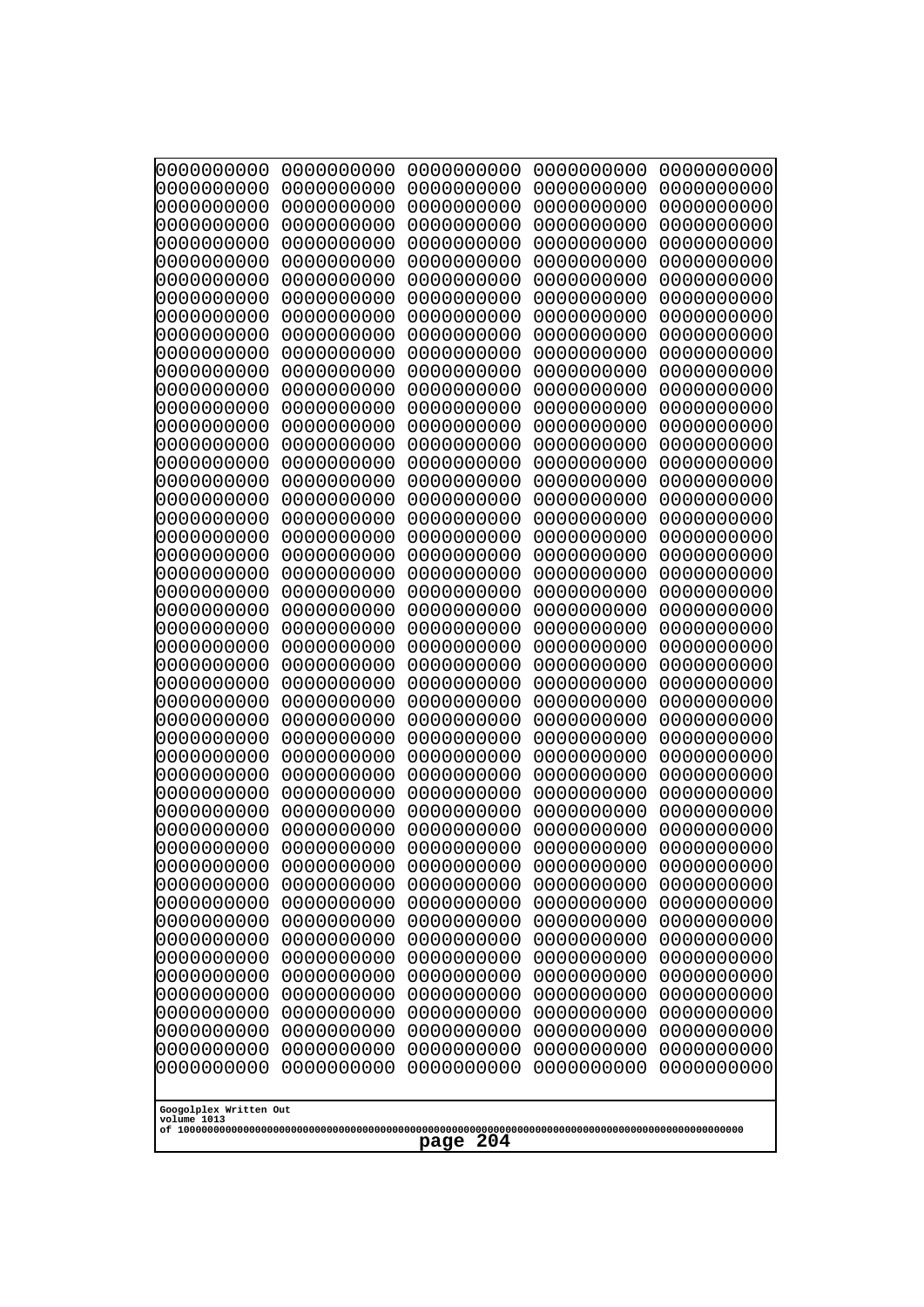| 10000000000<br>0000000000             | 0000000000<br>0000000000 | 0000000000<br>0000000000 | 0000000000<br>0000000000 | 0000000000<br>0000000000 |
|---------------------------------------|--------------------------|--------------------------|--------------------------|--------------------------|
| 0000000000                            | 0000000000               | 0000000000               | 0000000000               | 0000000000               |
| 0000000000                            | 0000000000               | 0000000000               | 0000000000               | 0000000000               |
| 0000000000                            | 0000000000               | 0000000000               | 0000000000               | 0000000000               |
| 0000000000<br>0000000000              | 0000000000<br>0000000000 | 0000000000<br>0000000000 | 0000000000<br>0000000000 | 0000000000<br>0000000000 |
| 0000000000                            | 0000000000               | 0000000000               | 0000000000               | 0000000000               |
| 0000000000                            | 0000000000               | 0000000000               | 0000000000               | 0000000000               |
| 0000000000                            | 0000000000               | 0000000000               | 0000000000               | 0000000000               |
| 0000000000<br>0000000000              | 0000000000<br>0000000000 | 0000000000<br>0000000000 | 0000000000<br>0000000000 | 0000000000               |
| 0000000000                            | 0000000000               | 0000000000               | 0000000000               | 0000000000<br>0000000000 |
| 0000000000                            | 0000000000               | 0000000000               | 0000000000               | 0000000000               |
| 0000000000                            | 0000000000               | 0000000000               | 0000000000               | 0000000000               |
| 0000000000                            | 0000000000               | 0000000000               | 0000000000               | 0000000000               |
| 0000000000<br>0000000000              | 0000000000<br>0000000000 | 0000000000<br>0000000000 | 0000000000<br>0000000000 | 0000000000<br>0000000000 |
| 0000000000                            | 0000000000               | 0000000000               | 0000000000               | 0000000000               |
| 0000000000                            | 0000000000               | 0000000000               | 0000000000               | 0000000000               |
| 0000000000                            | 0000000000<br>0000000000 | 0000000000               | 0000000000               | 0000000000               |
| 0000000000<br>0000000000              | 0000000000               | 0000000000<br>0000000000 | 0000000000<br>0000000000 | 0000000000<br>0000000000 |
| 0000000000                            | 0000000000               | 0000000000               | 0000000000               | 0000000000               |
| 0000000000                            | 0000000000               | 0000000000               | 0000000000               | 0000000000               |
| 0000000000                            | 0000000000<br>0000000000 | 0000000000<br>0000000000 | 0000000000<br>0000000000 | 0000000000               |
| 0000000000<br>0000000000              | 0000000000               | 0000000000               | 0000000000               | 0000000000<br>0000000000 |
| 0000000000                            | 0000000000               | 0000000000               | 0000000000               | 0000000000               |
| 0000000000                            | 0000000000               | 0000000000               | 0000000000               | 0000000000               |
| 0000000000<br>0000000000              | 0000000000<br>0000000000 | 0000000000<br>0000000000 | 0000000000<br>0000000000 | 0000000000<br>0000000000 |
| 0000000000                            | 0000000000               | 0000000000               | 0000000000               | 0000000000               |
| 0000000000                            | 0000000000               | 0000000000               | 0000000000               | 0000000000               |
| 0000000000                            | 0000000000               | 0000000000               | 0000000000               | 0000000000               |
| 0000000000                            | 0000000000<br>0000000000 | 0000000000<br>0000000000 | 0000000000               | 0000000000               |
| 0000000000<br>0000000000              | 0000000000               | 0000000000               | 0000000000<br>0000000000 | 0000000000<br>0000000000 |
| 0000000000                            | 0000000000               | 0000000000               | 0000000000               | 0000000000               |
| 0000000000                            | 0000000000               | 0000000000               | 0000000000               | 0000000000               |
| 0000000000<br>0000000000              | 0000000000               | 0000000000               | 0000000000               | 0000000000               |
| 0000000000                            | 0000000000<br>0000000000 | 0000000000<br>0000000000 | 0000000000<br>0000000000 | 0000000000<br>0000000000 |
| 0000000000                            | 0000000000               | 0000000000               | 0000000000               | 0000000000               |
| 0000000000                            | 0000000000               | 0000000000               | 0000000000               | 0000000000               |
| 0000000000                            | 0000000000               | 0000000000               | 0000000000               | 0000000000               |
| 0000000000<br>0000000000              | 0000000000<br>0000000000 | 0000000000<br>0000000000 | 0000000000<br>0000000000 | 0000000000<br>0000000000 |
| 0000000000                            | 0000000000               | 0000000000               | 0000000000               | 0000000000               |
| 0000000000                            | 0000000000               | 0000000000               | 0000000000               | 0000000000               |
|                                       |                          |                          |                          |                          |
| Googolplex Written Out<br>volume 1013 |                          |                          |                          |                          |
| 205<br>page                           |                          |                          |                          |                          |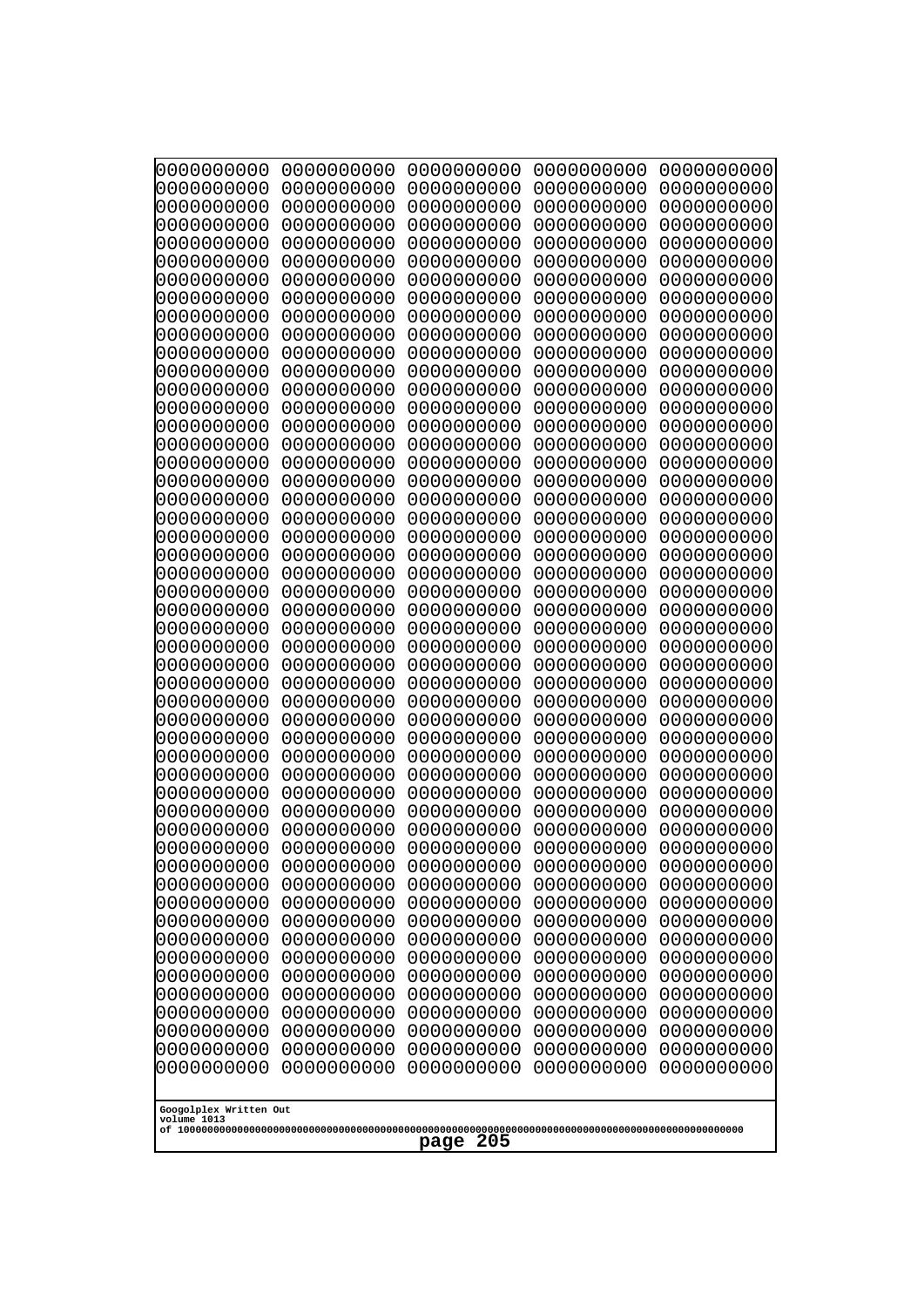| 10000000000<br>0000000000             | 0000000000<br>0000000000 | 0000000000<br>0000000000 | 0000000000<br>0000000000 | 0000000000<br>0000000000 |
|---------------------------------------|--------------------------|--------------------------|--------------------------|--------------------------|
| 0000000000                            | 0000000000               | 0000000000               | 0000000000               | 0000000000               |
| 0000000000                            | 0000000000               | 0000000000               | 0000000000               | 0000000000               |
| 0000000000                            | 0000000000               | 0000000000               | 0000000000               | 0000000000               |
| 0000000000<br>0000000000              | 0000000000<br>0000000000 | 0000000000<br>0000000000 | 0000000000<br>0000000000 | 0000000000<br>0000000000 |
| 0000000000                            | 0000000000               | 0000000000               | 0000000000               | 0000000000               |
| 0000000000                            | 0000000000               | 0000000000               | 0000000000               | 0000000000               |
| 0000000000                            | 0000000000               | 0000000000               | 0000000000               | 0000000000               |
| 0000000000<br>0000000000              | 0000000000<br>0000000000 | 0000000000<br>0000000000 | 0000000000<br>0000000000 | 0000000000               |
| 0000000000                            | 0000000000               | 0000000000               | 0000000000               | 0000000000<br>0000000000 |
| 0000000000                            | 0000000000               | 0000000000               | 0000000000               | 0000000000               |
| 0000000000                            | 0000000000               | 0000000000               | 0000000000               | 0000000000               |
| 0000000000                            | 0000000000               | 0000000000               | 0000000000               | 0000000000               |
| 0000000000<br>0000000000              | 0000000000<br>0000000000 | 0000000000<br>0000000000 | 0000000000<br>0000000000 | 0000000000<br>0000000000 |
| 0000000000                            | 0000000000               | 0000000000               | 0000000000               | 0000000000               |
| 0000000000                            | 0000000000               | 0000000000               | 0000000000               | 0000000000               |
| 0000000000                            | 0000000000<br>0000000000 | 0000000000               | 0000000000               | 0000000000               |
| 0000000000<br>0000000000              | 0000000000               | 0000000000<br>0000000000 | 0000000000<br>0000000000 | 0000000000<br>0000000000 |
| 0000000000                            | 0000000000               | 0000000000               | 0000000000               | 0000000000               |
| 0000000000                            | 0000000000               | 0000000000               | 0000000000               | 0000000000               |
| 0000000000                            | 0000000000<br>0000000000 | 0000000000<br>0000000000 | 0000000000<br>0000000000 | 0000000000               |
| 0000000000<br>0000000000              | 0000000000               | 0000000000               | 0000000000               | 0000000000<br>0000000000 |
| 0000000000                            | 0000000000               | 0000000000               | 0000000000               | 0000000000               |
| 0000000000                            | 0000000000               | 0000000000               | 0000000000               | 0000000000               |
| 0000000000<br>0000000000              | 0000000000<br>0000000000 | 0000000000<br>0000000000 | 0000000000<br>0000000000 | 0000000000<br>0000000000 |
| 0000000000                            | 0000000000               | 0000000000               | 0000000000               | 0000000000               |
| 0000000000                            | 0000000000               | 0000000000               | 0000000000               | 0000000000               |
| 0000000000                            | 0000000000               | 0000000000               | 0000000000               | 0000000000               |
| 0000000000<br>0000000000              | 0000000000<br>0000000000 | 0000000000<br>0000000000 | 0000000000<br>0000000000 | 0000000000<br>0000000000 |
| 0000000000                            | 0000000000               | 0000000000               | 0000000000               | 0000000000               |
| 0000000000                            | 0000000000               | 0000000000               | 0000000000               | 0000000000               |
| 0000000000                            | 0000000000               | 0000000000               | 0000000000               | 0000000000               |
| 0000000000<br>0000000000              | 0000000000<br>0000000000 | 0000000000<br>0000000000 | 0000000000<br>0000000000 | 0000000000<br>0000000000 |
| 0000000000                            | 0000000000               | 0000000000               | 0000000000               | 0000000000               |
| 0000000000                            | 0000000000               | 0000000000               | 0000000000               | 0000000000               |
| 0000000000                            | 0000000000               | 0000000000               | 0000000000               | 0000000000               |
| 0000000000<br>0000000000              | 0000000000<br>0000000000 | 0000000000<br>0000000000 | 0000000000<br>0000000000 | 0000000000<br>0000000000 |
| 0000000000                            | 0000000000               | 0000000000               | 0000000000               | 0000000000               |
| 0000000000                            | 0000000000               | 0000000000               | 0000000000               | 0000000000               |
| 0000000000                            | 0000000000               | 0000000000               | 0000000000               | 0000000000               |
|                                       |                          |                          |                          |                          |
| Googolplex Written Out<br>volume 1013 |                          |                          |                          |                          |
| 206<br>page                           |                          |                          |                          |                          |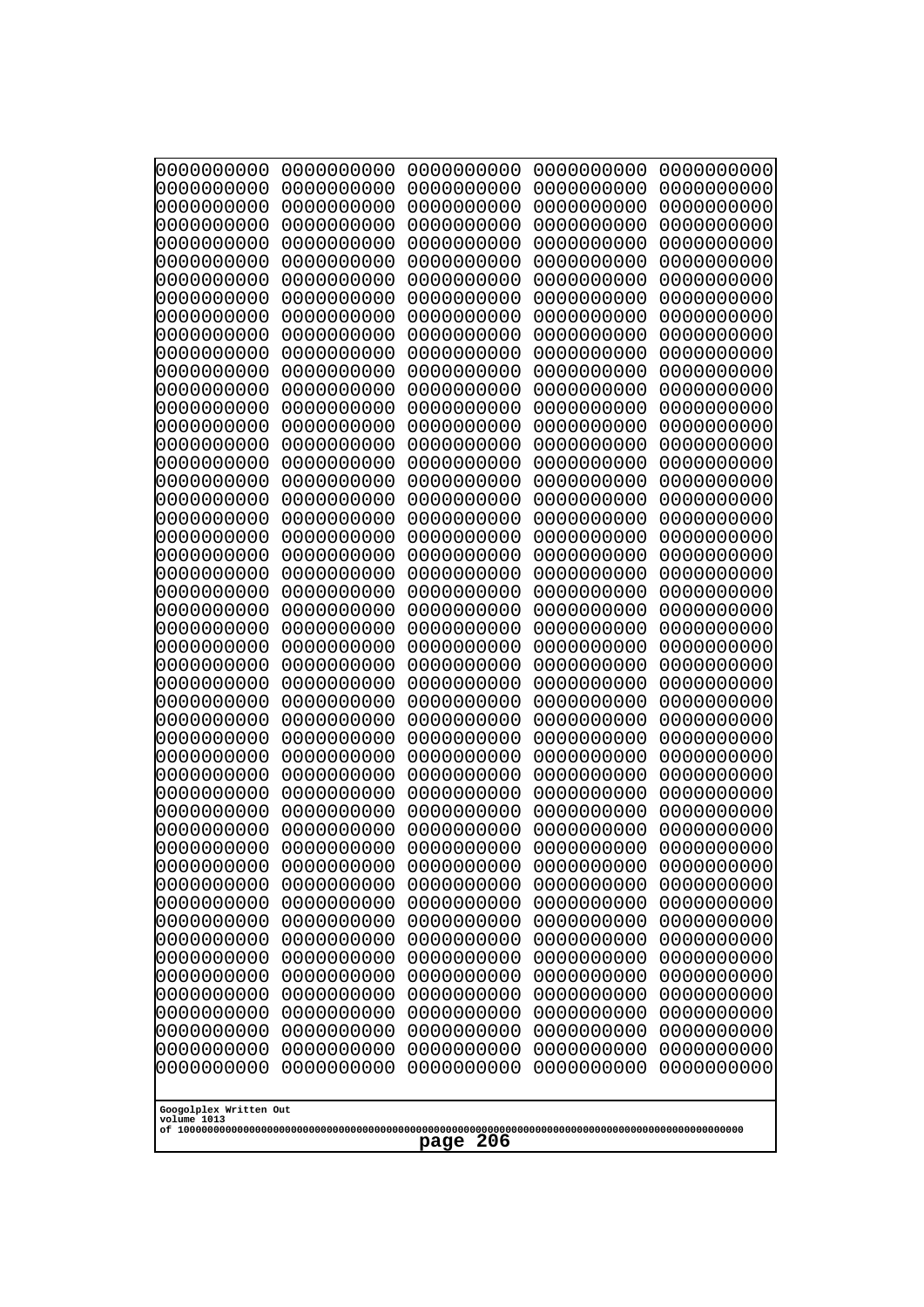| 10000000000<br>0000000000             | 0000000000<br>0000000000 | 0000000000<br>0000000000 | 0000000000<br>0000000000 | 0000000000<br>0000000000 |
|---------------------------------------|--------------------------|--------------------------|--------------------------|--------------------------|
| 0000000000                            | 0000000000               | 0000000000               | 0000000000               | 0000000000               |
| 0000000000                            | 0000000000               | 0000000000               | 0000000000               | 0000000000               |
| 0000000000<br>0000000000              | 0000000000<br>0000000000 | 0000000000<br>0000000000 | 0000000000<br>0000000000 | 0000000000<br>0000000000 |
| 0000000000                            | 0000000000               | 0000000000               | 0000000000               | 0000000000               |
| 0000000000                            | 0000000000               | 0000000000               | 0000000000               | 0000000000               |
| 0000000000<br>0000000000              | 0000000000<br>0000000000 | 0000000000<br>0000000000 | 0000000000<br>0000000000 | 0000000000<br>0000000000 |
| 0000000000                            | 0000000000               | 0000000000               | 0000000000               | 0000000000               |
| 0000000000                            | 0000000000               | 0000000000               | 0000000000               | 0000000000               |
| 0000000000                            | 0000000000               | 0000000000               | 0000000000               | 0000000000               |
| 0000000000<br>0000000000              | 0000000000<br>0000000000 | 0000000000<br>0000000000 | 0000000000<br>0000000000 | 0000000000<br>0000000000 |
| 0000000000                            | 0000000000               | 0000000000               | 0000000000               | 0000000000               |
| 0000000000                            | 0000000000               | 0000000000               | 0000000000               | 0000000000               |
| 0000000000<br>0000000000              | 0000000000<br>0000000000 | 0000000000<br>0000000000 | 0000000000<br>0000000000 | 0000000000<br>0000000000 |
| 0000000000                            | 0000000000               | 0000000000               | 0000000000               | 0000000000               |
| 0000000000                            | 0000000000               | 0000000000               | 0000000000               | 0000000000               |
| 0000000000<br>0000000000              | 0000000000<br>0000000000 | 0000000000<br>0000000000 | 0000000000<br>0000000000 | 0000000000<br>0000000000 |
| 0000000000                            | 0000000000               | 0000000000               | 0000000000               | 0000000000               |
| 0000000000                            | 0000000000               | 0000000000               | 0000000000               | 0000000000               |
| 0000000000<br>0000000000              | 0000000000<br>0000000000 | 0000000000<br>0000000000 | 0000000000<br>0000000000 | 0000000000<br>0000000000 |
| 0000000000                            | 0000000000               | 0000000000               | 0000000000               | 0000000000               |
| 0000000000                            | 0000000000               | 0000000000               | 0000000000               | 0000000000               |
| 0000000000                            | 0000000000<br>0000000000 | 0000000000<br>0000000000 | 0000000000<br>0000000000 | 0000000000               |
| 0000000000<br>0000000000              | 0000000000               | 0000000000               | 0000000000               | 0000000000<br>0000000000 |
| 0000000000                            | 0000000000               | 0000000000               | 0000000000               | 0000000000               |
| 0000000000                            | 0000000000               | 0000000000               | 0000000000               | 0000000000               |
| 0000000000<br>0000000000              | 0000000000<br>0000000000 | 0000000000<br>0000000000 | 0000000000<br>0000000000 | 0000000000<br>0000000000 |
| 0000000000                            | 0000000000               | 0000000000               | 0000000000               | 0000000000               |
| 0000000000                            | 0000000000               | 0000000000               | 0000000000               | 0000000000               |
| 0000000000<br>0000000000              | 0000000000<br>0000000000 | 0000000000<br>0000000000 | 0000000000<br>0000000000 | 0000000000<br>0000000000 |
| 0000000000                            | 0000000000               | 0000000000               | 0000000000               | 0000000000               |
| 0000000000                            | 0000000000               | 0000000000               | 0000000000               | 0000000000               |
| 0000000000<br>0000000000              | 0000000000<br>0000000000 | 0000000000<br>0000000000 | 0000000000<br>0000000000 | 0000000000<br>0000000000 |
| 0000000000                            | 0000000000               | 0000000000               | 0000000000               | 0000000000               |
| 0000000000                            | 0000000000               | 0000000000               | 0000000000               | 0000000000               |
| 0000000000<br>0000000000              | 0000000000<br>0000000000 | 0000000000<br>0000000000 | 0000000000<br>0000000000 | 0000000000<br>0000000000 |
| 0000000000                            | 0000000000               | 0000000000               | 0000000000               | 0000000000               |
| 0000000000                            | 0000000000               | 0000000000               | 0000000000               | 0000000000               |
|                                       |                          |                          |                          |                          |
| Googolplex Written Out<br>volume 1013 |                          |                          |                          |                          |
| 207<br>page                           |                          |                          |                          |                          |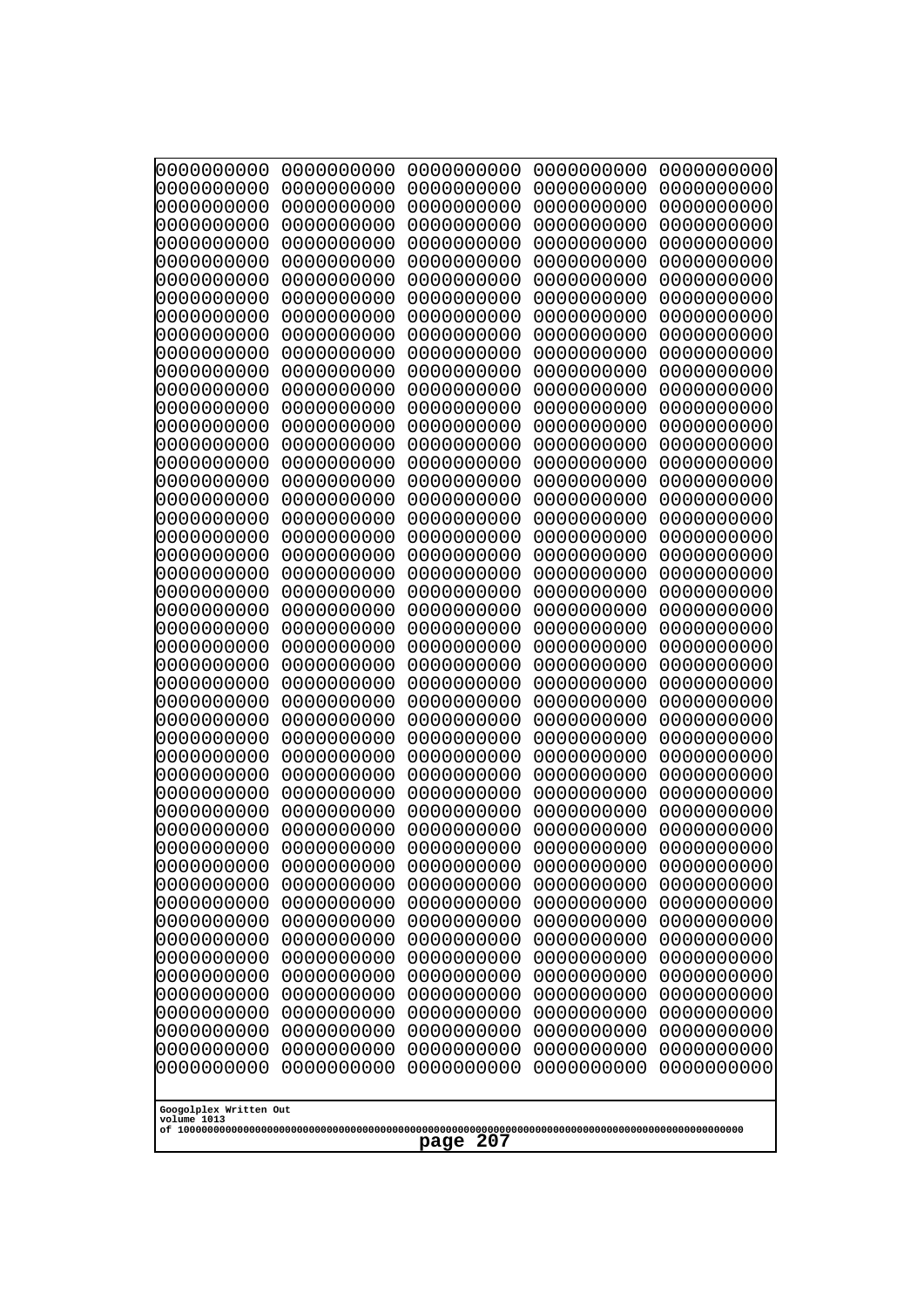| 10000000000<br>0000000000 | 0000000000<br>0000000000 | 0000000000<br>0000000000 | 0000000000<br>0000000000 | 0000000000<br>0000000000 |
|---------------------------|--------------------------|--------------------------|--------------------------|--------------------------|
| 0000000000                | 0000000000               | 0000000000               | 0000000000               | 0000000000               |
| 0000000000                | 0000000000               | 0000000000               | 0000000000               | 0000000000               |
| 0000000000                | 0000000000               | 0000000000               | 0000000000               | 0000000000               |
| 0000000000<br>0000000000  | 0000000000<br>0000000000 | 0000000000<br>0000000000 | 0000000000<br>0000000000 | 0000000000<br>0000000000 |
| 0000000000                | 0000000000               | 0000000000               | 0000000000               | 0000000000               |
| 0000000000                | 0000000000               | 0000000000               | 0000000000               | 0000000000               |
| 0000000000                | 0000000000               | 0000000000               | 0000000000               | 0000000000               |
| 0000000000<br>0000000000  | 0000000000<br>0000000000 | 0000000000<br>0000000000 | 0000000000<br>0000000000 | 0000000000<br>0000000000 |
| 0000000000                | 0000000000               | 0000000000               | 0000000000               | 0000000000               |
| 0000000000                | 0000000000               | 0000000000               | 0000000000               | 0000000000               |
| 0000000000                | 0000000000               | 0000000000               | 0000000000               | 0000000000               |
| 0000000000<br>0000000000  | 0000000000<br>0000000000 | 0000000000<br>0000000000 | 0000000000<br>0000000000 | 0000000000<br>0000000000 |
| 0000000000                | 0000000000               | 0000000000               | 0000000000               | 0000000000               |
| 0000000000                | 0000000000               | 0000000000               | 0000000000               | 0000000000               |
| 0000000000                | 0000000000               | 0000000000               | 0000000000               | 0000000000               |
| 0000000000<br>0000000000  | 0000000000<br>0000000000 | 0000000000<br>0000000000 | 0000000000<br>0000000000 | 0000000000<br>0000000000 |
| 0000000000                | 0000000000               | 0000000000               | 0000000000               | 0000000000               |
| 0000000000                | 0000000000               | 0000000000               | 0000000000               | 0000000000               |
| 0000000000                | 0000000000               | 0000000000               | 0000000000               | 0000000000               |
| 0000000000<br>0000000000  | 0000000000<br>0000000000 | 0000000000<br>0000000000 | 0000000000<br>0000000000 | 0000000000<br>0000000000 |
| 0000000000                | 0000000000               | 0000000000               | 0000000000               | 0000000000               |
| 0000000000                | 0000000000               | 0000000000               | 0000000000               | 0000000000               |
| 0000000000                | 0000000000               | 0000000000               | 0000000000               | 0000000000               |
| 0000000000<br>0000000000  | 0000000000<br>0000000000 | 0000000000<br>0000000000 | 0000000000<br>0000000000 | 0000000000<br>0000000000 |
| 0000000000                | 0000000000               | 0000000000               | 0000000000               | 0000000000               |
| 0000000000                | 0000000000               | 0000000000               | 0000000000               | 0000000000               |
| 0000000000<br>0000000000  | 0000000000<br>0000000000 | 0000000000<br>0000000000 | 0000000000<br>0000000000 | 0000000000<br>0000000000 |
| 0000000000                | 0000000000               | 0000000000               | 0000000000               | 0000000000               |
| 0000000000                | 0000000000               | 0000000000               | 0000000000               | 0000000000               |
| 0000000000                | 0000000000               | 0000000000               | 0000000000               | 0000000000               |
| 0000000000<br>0000000000  | 0000000000<br>0000000000 | 0000000000<br>0000000000 | 0000000000<br>0000000000 | 0000000000<br>0000000000 |
| 0000000000                | 0000000000               | 0000000000               | 0000000000               | 0000000000               |
| 0000000000                | 0000000000               | 0000000000               | 0000000000               | 0000000000               |
| 0000000000                | 0000000000               | 0000000000               | 0000000000               | 0000000000               |
| 0000000000<br>0000000000  | 0000000000<br>0000000000 | 0000000000<br>0000000000 | 0000000000<br>0000000000 | 0000000000<br>0000000000 |
| 0000000000                | 0000000000               | 0000000000               | 0000000000               | 0000000000               |
| 0000000000                | 0000000000               | 0000000000               | 0000000000               | 0000000000               |
| 0000000000                | 0000000000               | 0000000000               | 0000000000               | 0000000000               |
| 0000000000                | 0000000000               | 0000000000               | 0000000000               | 0000000000               |
| Googolplex Written Out    |                          |                          |                          |                          |
| volume 1013               |                          |                          |                          |                          |
| 208<br>page               |                          |                          |                          |                          |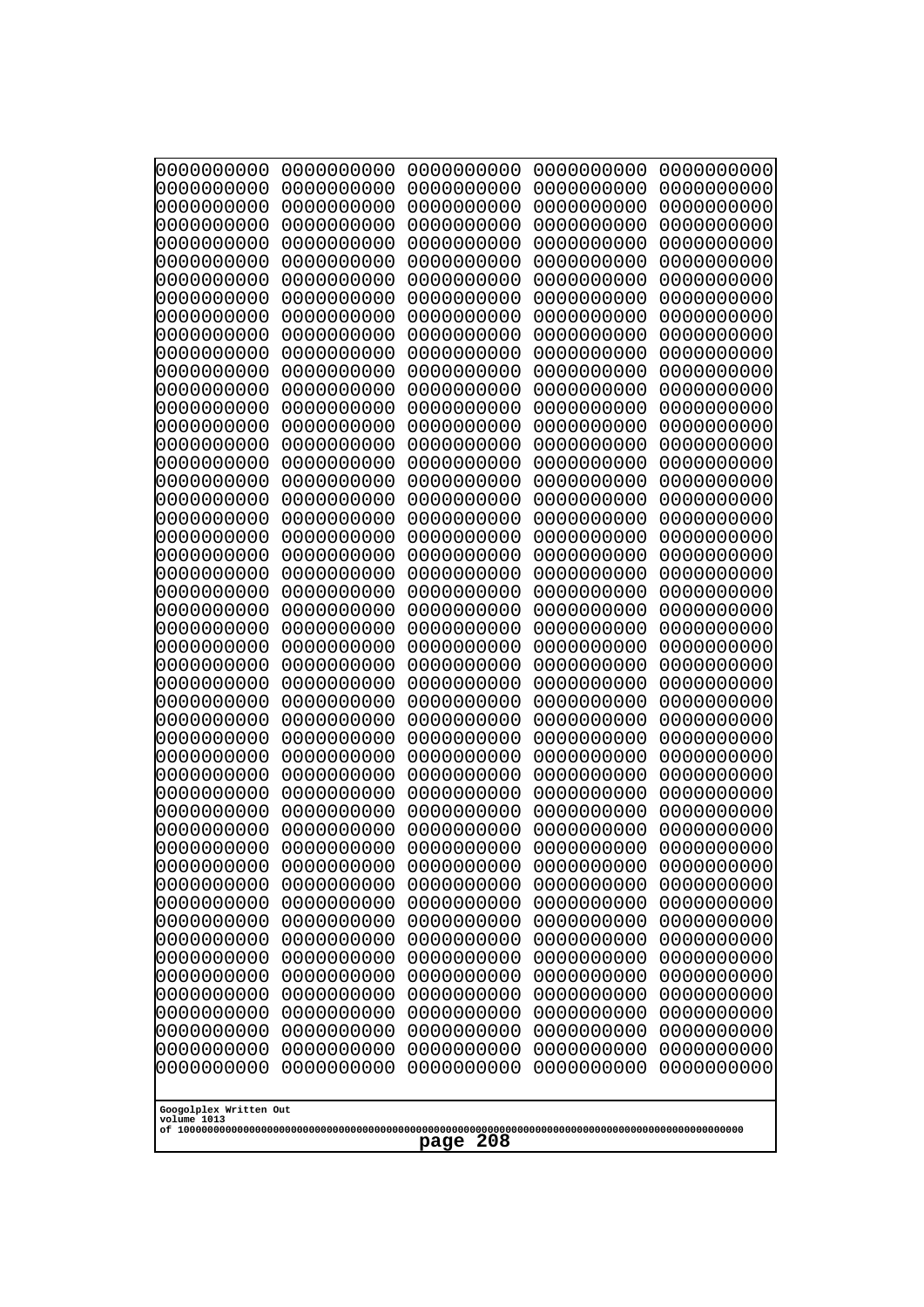| 10000000000<br>0000000000 | 0000000000<br>0000000000 | 0000000000<br>0000000000 | 0000000000<br>0000000000 | 0000000000<br>0000000000 |
|---------------------------|--------------------------|--------------------------|--------------------------|--------------------------|
| 0000000000                | 0000000000               | 0000000000               | 0000000000               | 0000000000               |
| 0000000000                | 0000000000               | 0000000000               | 0000000000               | 0000000000               |
| 0000000000                | 0000000000               | 0000000000               | 0000000000               | 0000000000               |
| 0000000000<br>0000000000  | 0000000000<br>0000000000 | 0000000000<br>0000000000 | 0000000000<br>0000000000 | 0000000000<br>0000000000 |
| 0000000000                | 0000000000               | 0000000000               | 0000000000               | 0000000000               |
| 0000000000                | 0000000000               | 0000000000               | 0000000000               | 0000000000               |
| 0000000000                | 0000000000               | 0000000000               | 0000000000               | 0000000000               |
| 0000000000<br>0000000000  | 0000000000<br>0000000000 | 0000000000<br>0000000000 | 0000000000<br>0000000000 | 0000000000<br>0000000000 |
| 0000000000                | 0000000000               | 0000000000               | 0000000000               | 0000000000               |
| 0000000000                | 0000000000               | 0000000000               | 0000000000               | 0000000000               |
| 0000000000                | 0000000000               | 0000000000               | 0000000000               | 0000000000               |
| 0000000000<br>0000000000  | 0000000000<br>0000000000 | 0000000000<br>0000000000 | 0000000000<br>0000000000 | 0000000000<br>0000000000 |
| 0000000000                | 0000000000               | 0000000000               | 0000000000               | 0000000000               |
| 0000000000                | 0000000000               | 0000000000               | 0000000000               | 0000000000               |
| 0000000000                | 0000000000               | 0000000000               | 0000000000               | 0000000000               |
| 0000000000<br>0000000000  | 0000000000<br>0000000000 | 0000000000<br>0000000000 | 0000000000<br>0000000000 | 0000000000<br>0000000000 |
| 0000000000                | 0000000000               | 0000000000               | 0000000000               | 0000000000               |
| 0000000000                | 0000000000               | 0000000000               | 0000000000               | 0000000000               |
| 0000000000                | 0000000000               | 0000000000               | 0000000000               | 0000000000               |
| 0000000000<br>0000000000  | 0000000000<br>0000000000 | 0000000000<br>0000000000 | 0000000000<br>0000000000 | 0000000000<br>0000000000 |
| 0000000000                | 0000000000               | 0000000000               | 0000000000               | 0000000000               |
| 0000000000                | 0000000000               | 0000000000               | 0000000000               | 0000000000               |
| 0000000000<br>0000000000  | 0000000000<br>0000000000 | 0000000000<br>0000000000 | 0000000000<br>0000000000 | 0000000000<br>0000000000 |
| 0000000000                | 0000000000               | 0000000000               | 0000000000               | 0000000000               |
| 0000000000                | 0000000000               | 0000000000               | 0000000000               | 0000000000               |
| 0000000000                | 0000000000               | 0000000000               | 0000000000               | 0000000000               |
| 0000000000<br>0000000000  | 0000000000<br>0000000000 | 0000000000<br>0000000000 | 0000000000<br>0000000000 | 0000000000<br>0000000000 |
| 0000000000                | 0000000000               | 0000000000               | 0000000000               | 0000000000               |
| 0000000000                | 0000000000               | 0000000000               | 0000000000               | 0000000000               |
| 0000000000                | 0000000000               | 0000000000               | 0000000000               | 0000000000               |
| 0000000000<br>0000000000  | 0000000000<br>0000000000 | 0000000000<br>0000000000 | 0000000000<br>0000000000 | 0000000000<br>0000000000 |
| 0000000000                | 0000000000               | 0000000000               | 0000000000               | 0000000000               |
| 0000000000                | 0000000000               | 0000000000               | 0000000000               | 0000000000               |
| 0000000000                | 0000000000               | 0000000000               | 0000000000               | 0000000000               |
| 0000000000<br>0000000000  | 0000000000<br>0000000000 | 0000000000<br>0000000000 | 0000000000<br>0000000000 | 0000000000<br>0000000000 |
| 0000000000                | 0000000000               | 0000000000               | 0000000000               | 0000000000               |
| 0000000000                | 0000000000               | 0000000000               | 0000000000               | 0000000000               |
| 0000000000                | 0000000000               | 0000000000               | 0000000000               | 0000000000               |
| 0000000000                | 0000000000               | 0000000000               | 0000000000               | 0000000000               |
| Googolplex Written Out    |                          |                          |                          |                          |
| volume 1013               |                          |                          |                          |                          |
| 209<br>page               |                          |                          |                          |                          |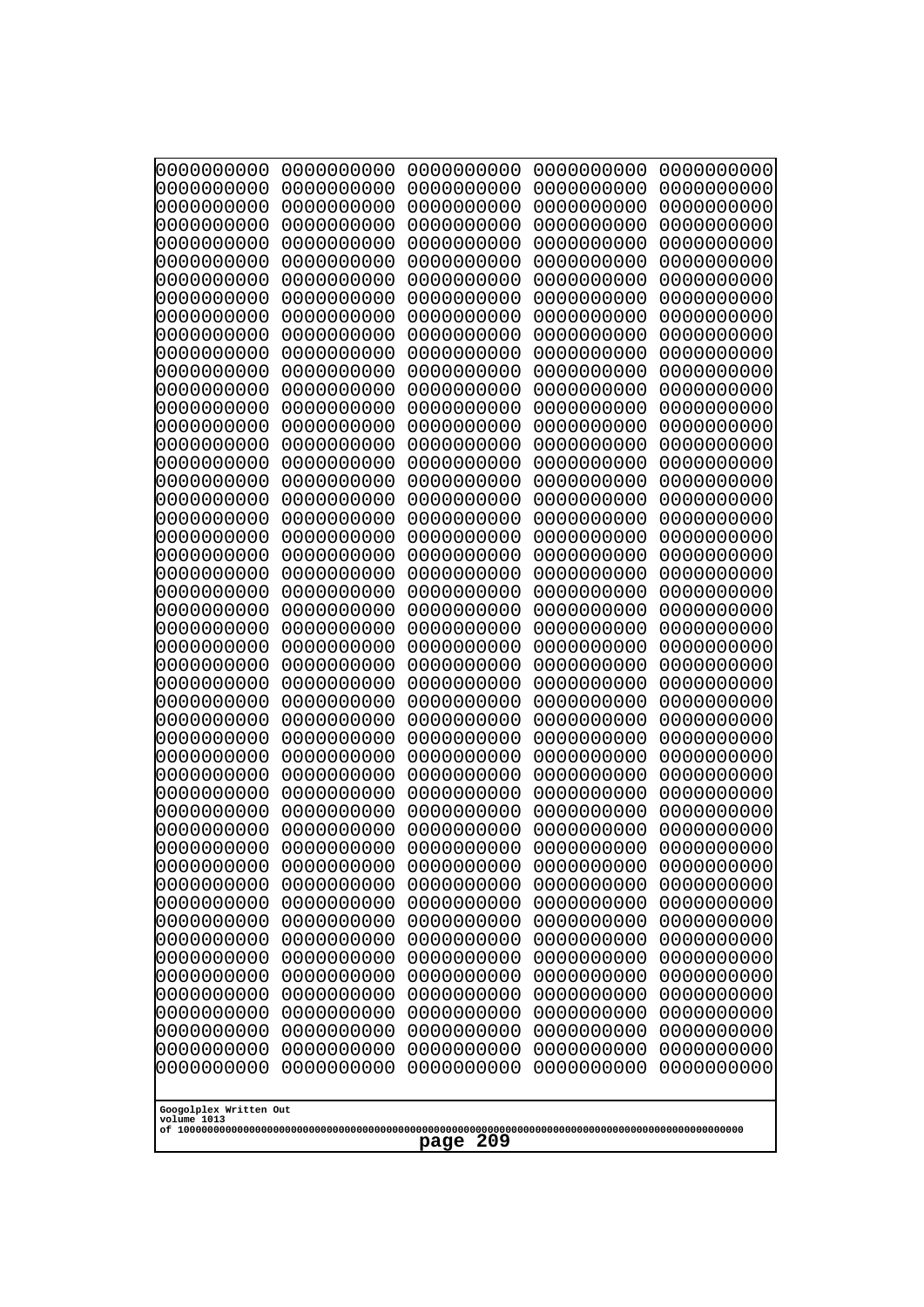| 10000000000<br>0000000000             | 0000000000<br>0000000000 | 0000000000<br>0000000000 | 0000000000<br>0000000000 | 0000000000<br>0000000000 |
|---------------------------------------|--------------------------|--------------------------|--------------------------|--------------------------|
| 0000000000                            | 0000000000               | 0000000000               | 0000000000               | 0000000000               |
| 0000000000                            | 0000000000               | 0000000000               | 0000000000               | 0000000000               |
| 0000000000                            | 0000000000               | 0000000000               | 0000000000               | 0000000000               |
| 0000000000<br>0000000000              | 0000000000<br>0000000000 | 0000000000<br>0000000000 | 0000000000<br>0000000000 | 0000000000<br>0000000000 |
| 0000000000                            | 0000000000               | 0000000000               | 0000000000               | 0000000000               |
| 0000000000                            | 0000000000               | 0000000000               | 0000000000               | 0000000000               |
| 0000000000                            | 0000000000               | 0000000000               | 0000000000               | 0000000000               |
| 0000000000<br>0000000000              | 0000000000<br>0000000000 | 0000000000<br>0000000000 | 0000000000<br>0000000000 | 0000000000               |
| 0000000000                            | 0000000000               | 0000000000               | 0000000000               | 0000000000<br>0000000000 |
| 0000000000                            | 0000000000               | 0000000000               | 0000000000               | 0000000000               |
| 0000000000                            | 0000000000               | 0000000000               | 0000000000               | 0000000000               |
| 0000000000                            | 0000000000               | 0000000000               | 0000000000               | 0000000000               |
| 0000000000<br>0000000000              | 0000000000<br>0000000000 | 0000000000<br>0000000000 | 0000000000<br>0000000000 | 0000000000<br>0000000000 |
| 0000000000                            | 0000000000               | 0000000000               | 0000000000               | 0000000000               |
| 0000000000                            | 0000000000               | 0000000000               | 0000000000               | 0000000000               |
| 0000000000                            | 0000000000<br>0000000000 | 0000000000               | 0000000000               | 0000000000               |
| 0000000000<br>0000000000              | 0000000000               | 0000000000<br>0000000000 | 0000000000<br>0000000000 | 0000000000<br>0000000000 |
| 0000000000                            | 0000000000               | 0000000000               | 0000000000               | 0000000000               |
| 0000000000                            | 0000000000               | 0000000000               | 0000000000               | 0000000000               |
| 0000000000                            | 0000000000<br>0000000000 | 0000000000<br>0000000000 | 0000000000<br>0000000000 | 0000000000               |
| 0000000000<br>0000000000              | 0000000000               | 0000000000               | 0000000000               | 0000000000<br>0000000000 |
| 0000000000                            | 0000000000               | 0000000000               | 0000000000               | 0000000000               |
| 0000000000                            | 0000000000               | 0000000000               | 0000000000               | 0000000000               |
| 0000000000<br>0000000000              | 0000000000<br>0000000000 | 0000000000<br>0000000000 | 0000000000<br>0000000000 | 0000000000<br>0000000000 |
| 0000000000                            | 0000000000               | 0000000000               | 0000000000               | 0000000000               |
| 0000000000                            | 0000000000               | 0000000000               | 0000000000               | 0000000000               |
| 0000000000                            | 0000000000               | 0000000000               | 0000000000               | 0000000000               |
| 0000000000<br>0000000000              | 0000000000<br>0000000000 | 0000000000<br>0000000000 | 0000000000<br>0000000000 | 0000000000<br>0000000000 |
| 0000000000                            | 0000000000               | 0000000000               | 0000000000               | 0000000000               |
| 0000000000                            | 0000000000               | 0000000000               | 0000000000               | 0000000000               |
| 0000000000                            | 0000000000               | 0000000000               | 0000000000               | 0000000000               |
| 0000000000                            | 0000000000               | 0000000000               | 0000000000               | 0000000000               |
| 0000000000<br>0000000000              | 0000000000<br>0000000000 | 0000000000<br>0000000000 | 0000000000<br>0000000000 | 0000000000<br>0000000000 |
| 0000000000                            | 0000000000               | 0000000000               | 0000000000               | 0000000000               |
| 0000000000                            | 0000000000               | 0000000000               | 0000000000               | 0000000000               |
| 0000000000<br>0000000000              | 0000000000<br>0000000000 | 0000000000<br>0000000000 | 0000000000               | 0000000000               |
| 0000000000                            | 0000000000               | 0000000000               | 0000000000<br>0000000000 | 0000000000<br>0000000000 |
| 0000000000                            | 0000000000               | 0000000000               | 0000000000               | 0000000000               |
| 0000000000                            | 0000000000               | 0000000000               | 0000000000               | 0000000000               |
|                                       |                          |                          |                          |                          |
| Googolplex Written Out<br>volume 1013 |                          |                          |                          |                          |
| 210<br>page                           |                          |                          |                          |                          |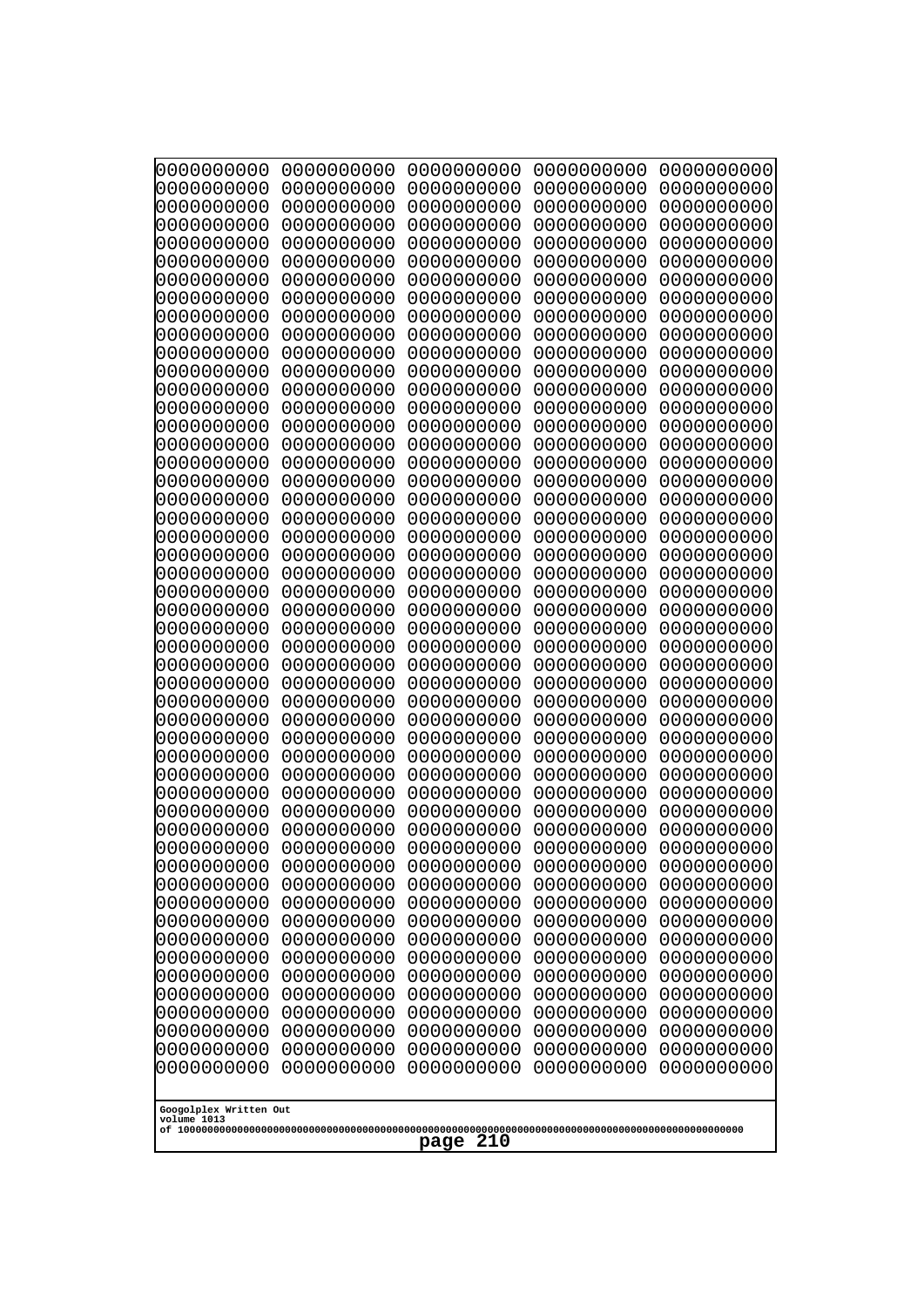| 10000000000<br>0000000000 | 0000000000<br>0000000000 | 0000000000<br>0000000000 | 0000000000<br>0000000000 | 0000000000<br>0000000000 |
|---------------------------|--------------------------|--------------------------|--------------------------|--------------------------|
| 0000000000                | 0000000000               | 0000000000               | 0000000000               | 0000000000               |
| 0000000000                | 0000000000               | 0000000000               | 0000000000               | 0000000000               |
| 0000000000<br>0000000000  | 0000000000<br>0000000000 | 0000000000               | 0000000000<br>0000000000 | 0000000000               |
| 0000000000                | 0000000000               | 0000000000<br>0000000000 | 0000000000               | 0000000000<br>0000000000 |
| 0000000000                | 0000000000               | 0000000000               | 0000000000               | 0000000000               |
| 0000000000                | 0000000000               | 0000000000               | 0000000000               | 0000000000               |
| 0000000000<br>0000000000  | 0000000000<br>0000000000 | 0000000000<br>0000000000 | 0000000000<br>0000000000 | 0000000000<br>0000000000 |
| 0000000000                | 0000000000               | 0000000000               | 0000000000               | 0000000000               |
| 0000000000                | 0000000000               | 0000000000               | 0000000000               | 0000000000               |
| 0000000000                | 0000000000               | 0000000000               | 0000000000               | 0000000000               |
| 0000000000<br>0000000000  | 0000000000<br>0000000000 | 0000000000<br>0000000000 | 0000000000<br>0000000000 | 0000000000<br>0000000000 |
| 0000000000                | 0000000000               | 0000000000               | 0000000000               | 0000000000               |
| 0000000000                | 0000000000               | 0000000000               | 0000000000               | 0000000000               |
| 0000000000<br>0000000000  | 0000000000<br>0000000000 | 0000000000<br>0000000000 | 0000000000<br>0000000000 | 0000000000<br>0000000000 |
| 0000000000                | 0000000000               | 0000000000               | 0000000000               | 0000000000               |
| 0000000000                | 0000000000               | 0000000000               | 0000000000               | 0000000000               |
| 0000000000                | 0000000000               | 0000000000               | 0000000000               | 0000000000               |
| 0000000000<br>0000000000  | 0000000000<br>0000000000 | 0000000000<br>0000000000 | 0000000000<br>0000000000 | 0000000000<br>0000000000 |
| 0000000000                | 0000000000               | 0000000000               | 0000000000               | 0000000000               |
| 0000000000                | 0000000000               | 0000000000               | 0000000000               | 0000000000               |
| 0000000000<br>0000000000  | 0000000000<br>0000000000 | 0000000000<br>0000000000 | 0000000000<br>0000000000 | 0000000000<br>0000000000 |
| 0000000000                | 0000000000               | 0000000000               | 0000000000               | 0000000000               |
| 0000000000                | 0000000000               | 0000000000               | 0000000000               | 0000000000               |
| 0000000000                | 0000000000               | 0000000000               | 0000000000               | 0000000000               |
| 0000000000<br>0000000000  | 0000000000<br>0000000000 | 0000000000<br>0000000000 | 0000000000<br>0000000000 | 0000000000<br>0000000000 |
| 0000000000                | 0000000000               | 0000000000               | 0000000000               | 0000000000               |
| 0000000000                | 0000000000               | 0000000000               | 0000000000               | 0000000000               |
| 0000000000<br>0000000000  | 0000000000<br>0000000000 | 0000000000<br>0000000000 | 0000000000<br>0000000000 | 0000000000<br>0000000000 |
| 0000000000                | 0000000000               | 0000000000               | 0000000000               | 0000000000               |
| 0000000000                | 0000000000               | 0000000000               | 0000000000               | 0000000000               |
| 0000000000<br>0000000000  | 0000000000               | 0000000000               | 0000000000               | 0000000000               |
| 0000000000                | 0000000000<br>0000000000 | 0000000000<br>0000000000 | 0000000000<br>0000000000 | 0000000000<br>0000000000 |
| 0000000000                | 0000000000               | 0000000000               | 0000000000               | 0000000000               |
| 0000000000                | 0000000000               | 0000000000               | 0000000000               | 0000000000               |
| 0000000000<br>0000000000  | 0000000000<br>0000000000 | 0000000000<br>0000000000 | 0000000000<br>0000000000 | 0000000000<br>0000000000 |
| 0000000000                | 0000000000               | 0000000000               | 0000000000               | 0000000000               |
| 0000000000                | 0000000000               | 0000000000               | 0000000000               | 0000000000               |
| 0000000000                | 0000000000               | 0000000000               | 0000000000               | 0000000000               |
| Googolplex Written Out    |                          |                          |                          |                          |
| volume 1013               |                          |                          |                          |                          |
| 211<br>page               |                          |                          |                          |                          |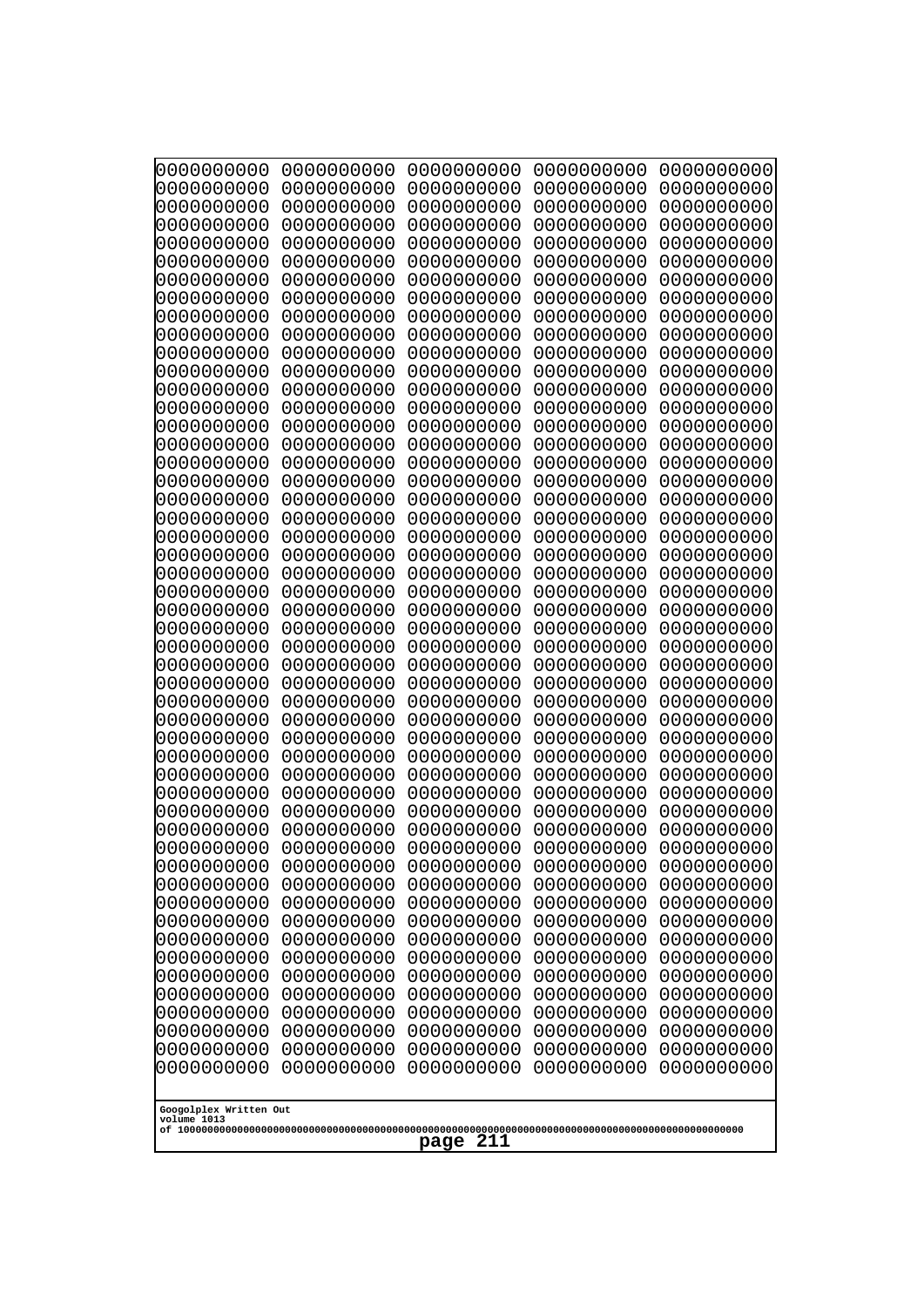| 10000000000<br>0000000000             | 0000000000<br>0000000000 | 0000000000<br>0000000000 | 0000000000<br>0000000000 | 0000000000<br>0000000000 |
|---------------------------------------|--------------------------|--------------------------|--------------------------|--------------------------|
| 0000000000                            | 0000000000               | 0000000000               | 0000000000               | 0000000000               |
| 0000000000                            | 0000000000               | 0000000000               | 0000000000               | 0000000000               |
| 0000000000<br>0000000000              | 0000000000<br>0000000000 | 0000000000<br>0000000000 | 0000000000<br>0000000000 | 0000000000<br>0000000000 |
| 0000000000                            | 0000000000               | 0000000000               | 0000000000               | 0000000000               |
| 0000000000                            | 0000000000               | 0000000000               | 0000000000               | 0000000000               |
| 0000000000                            | 0000000000               | 0000000000               | 0000000000               | 0000000000               |
| 0000000000<br>0000000000              | 0000000000<br>0000000000 | 0000000000<br>0000000000 | 0000000000<br>0000000000 | 0000000000<br>0000000000 |
| 0000000000                            | 0000000000               | 0000000000               | 0000000000               | 0000000000               |
| 0000000000                            | 0000000000               | 0000000000               | 0000000000               | 0000000000               |
| 0000000000<br>0000000000              | 0000000000<br>0000000000 | 0000000000<br>0000000000 | 0000000000<br>0000000000 | 0000000000<br>0000000000 |
| 0000000000                            | 0000000000               | 0000000000               | 0000000000               | 0000000000               |
| 0000000000                            | 0000000000               | 0000000000               | 0000000000               | 0000000000               |
| 0000000000<br>0000000000              | 0000000000<br>0000000000 | 0000000000<br>0000000000 | 0000000000<br>0000000000 | 0000000000<br>0000000000 |
| 0000000000                            | 0000000000               | 0000000000               | 0000000000               | 0000000000               |
| 0000000000                            | 0000000000               | 0000000000               | 0000000000               | 0000000000               |
| 0000000000<br>0000000000              | 0000000000<br>0000000000 | 0000000000<br>0000000000 | 0000000000<br>0000000000 | 0000000000<br>0000000000 |
| 0000000000                            | 0000000000               | 0000000000               | 0000000000               | 0000000000               |
| 0000000000                            | 0000000000               | 0000000000               | 0000000000               | 0000000000               |
| 0000000000<br>0000000000              | 0000000000<br>0000000000 | 0000000000<br>0000000000 | 0000000000<br>0000000000 | 0000000000<br>0000000000 |
| 0000000000                            | 0000000000               | 0000000000               | 0000000000               | 0000000000               |
| 0000000000                            | 0000000000               | 0000000000               | 0000000000               | 0000000000               |
| 0000000000                            | 0000000000<br>0000000000 | 0000000000<br>0000000000 | 0000000000<br>0000000000 | 0000000000               |
| 0000000000<br>0000000000              | 0000000000               | 0000000000               | 0000000000               | 0000000000<br>0000000000 |
| 0000000000                            | 0000000000               | 0000000000               | 0000000000               | 0000000000               |
| 0000000000                            | 0000000000               | 0000000000               | 0000000000               | 0000000000               |
| 0000000000<br>0000000000              | 0000000000<br>0000000000 | 0000000000<br>0000000000 | 0000000000<br>0000000000 | 0000000000<br>0000000000 |
| 0000000000                            | 0000000000               | 0000000000               | 0000000000               | 0000000000               |
| 0000000000                            | 0000000000               | 0000000000               | 0000000000               | 0000000000               |
| 0000000000<br>0000000000              | 0000000000<br>0000000000 | 0000000000<br>0000000000 | 0000000000<br>0000000000 | 0000000000<br>0000000000 |
| 0000000000                            | 0000000000               | 0000000000               | 0000000000               | 0000000000               |
| 0000000000                            | 0000000000               | 0000000000               | 0000000000               | 0000000000               |
| 0000000000<br>0000000000              | 0000000000<br>0000000000 | 0000000000<br>0000000000 | 0000000000<br>0000000000 | 0000000000<br>0000000000 |
| 0000000000                            | 0000000000               | 0000000000               | 0000000000               | 0000000000               |
| 0000000000                            | 0000000000               | 0000000000               | 0000000000               | 0000000000               |
| 0000000000<br>0000000000              | 0000000000<br>0000000000 | 0000000000<br>0000000000 | 0000000000<br>0000000000 | 0000000000<br>0000000000 |
| 0000000000                            | 0000000000               | 0000000000               | 0000000000               | 0000000000               |
| 0000000000                            | 0000000000               | 0000000000               | 0000000000               | 0000000000               |
|                                       |                          |                          |                          |                          |
| Googolplex Written Out<br>volume 1013 |                          |                          |                          |                          |
| 212<br>page                           |                          |                          |                          |                          |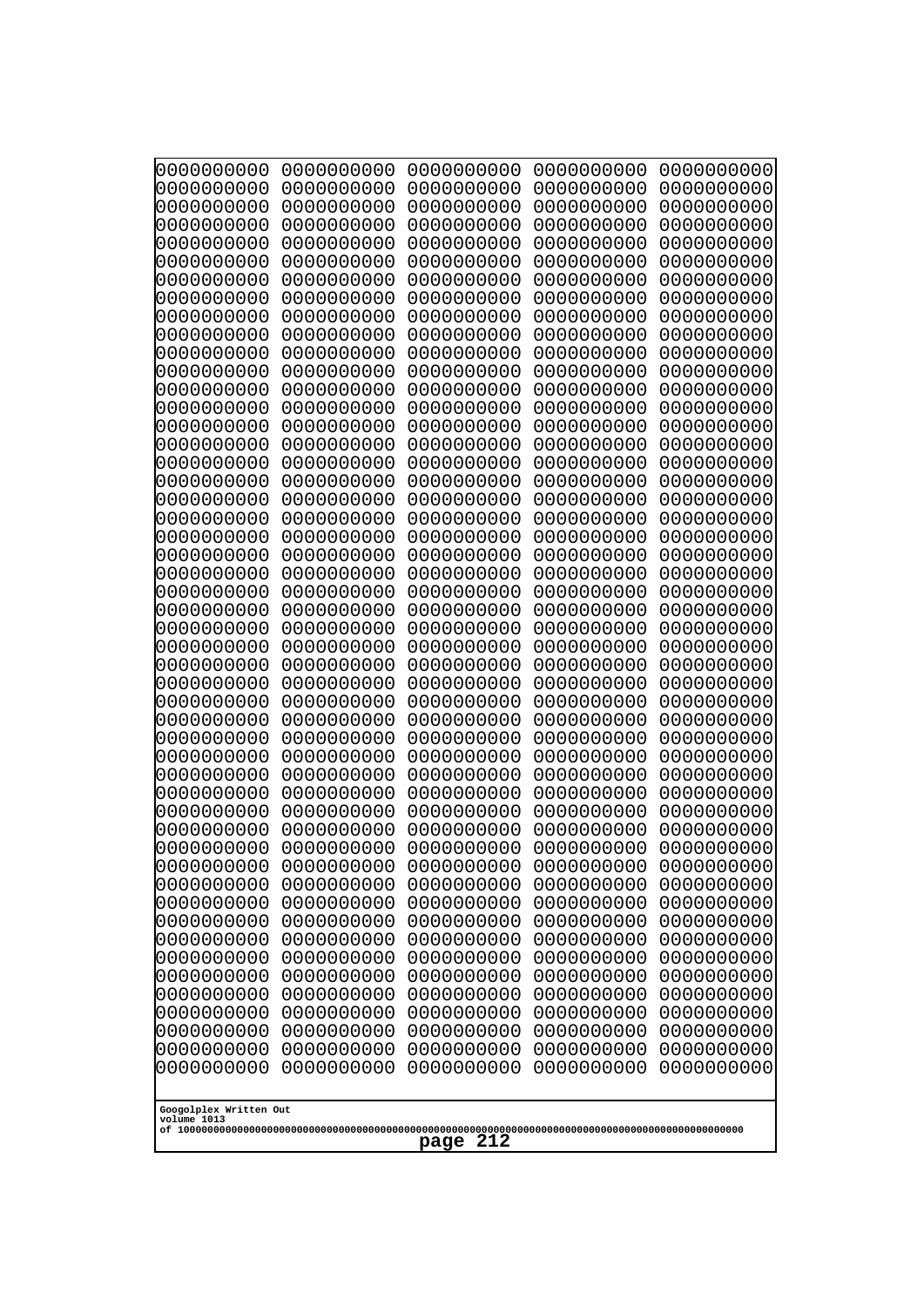| 0000000000                                                                                                 | 0000000000                                                                       | 0000000000                                                                       | 0000000000                                                                       | 0000000000                                                                       |
|------------------------------------------------------------------------------------------------------------|----------------------------------------------------------------------------------|----------------------------------------------------------------------------------|----------------------------------------------------------------------------------|----------------------------------------------------------------------------------|
| 0000000000                                                                                                 | 0000000000                                                                       | 0000000000                                                                       | 0000000000                                                                       | 0000000000                                                                       |
| 0000000000                                                                                                 | 0000000000                                                                       | 0000000000                                                                       | 0000000000                                                                       | 0000000000                                                                       |
| 0000000000                                                                                                 | 0000000000                                                                       | 0000000000                                                                       | 0000000000                                                                       | 0000000000                                                                       |
| 0000000000                                                                                                 | 0000000000                                                                       | 0000000000                                                                       | 0000000000                                                                       | 0000000000                                                                       |
| 0000000000                                                                                                 | 0000000000                                                                       | 0000000000                                                                       | 0000000000                                                                       | 0000000000                                                                       |
| 0000000000                                                                                                 | 0000000000                                                                       | 0000000000                                                                       | 0000000000                                                                       | 0000000000                                                                       |
| 0000000000                                                                                                 | 0000000000                                                                       | 0000000000                                                                       | 0000000000                                                                       | 0000000000                                                                       |
| 0000000000                                                                                                 | 0000000000                                                                       | 0000000000                                                                       | 0000000000                                                                       | 0000000000                                                                       |
| 0000000000                                                                                                 | 0000000000                                                                       | 0000000000                                                                       | 0000000000                                                                       | 0000000000                                                                       |
| 0000000000                                                                                                 | 0000000000                                                                       | 0000000000                                                                       | 0000000000                                                                       | 0000000000                                                                       |
| 0000000000                                                                                                 | 0000000000                                                                       | 0000000000                                                                       | 0000000000                                                                       | 0000000000                                                                       |
| 0000000000                                                                                                 | 0000000000                                                                       | 0000000000                                                                       | 0000000000                                                                       | 0000000000                                                                       |
| 0000000000                                                                                                 | 0000000000                                                                       | 0000000000                                                                       | 0000000000                                                                       | 0000000000                                                                       |
| 0000000000                                                                                                 | 0000000000                                                                       | 0000000000                                                                       | 0000000000                                                                       | 0000000000                                                                       |
| 0000000000                                                                                                 | 0000000000                                                                       | 0000000000                                                                       | 0000000000                                                                       | 0000000000                                                                       |
| 0000000000                                                                                                 | 0000000000                                                                       | 0000000000                                                                       | 0000000000                                                                       | 0000000000                                                                       |
| 0000000000                                                                                                 | 0000000000                                                                       | 0000000000                                                                       | 0000000000                                                                       | 0000000000                                                                       |
| 0000000000                                                                                                 | 0000000000                                                                       | 0000000000                                                                       | 0000000000                                                                       | 0000000000                                                                       |
| 0000000000                                                                                                 | 0000000000                                                                       | 0000000000                                                                       | 0000000000                                                                       | 0000000000                                                                       |
| 0000000000                                                                                                 | 0000000000                                                                       | 0000000000                                                                       | 0000000000                                                                       | 0000000000                                                                       |
| 0000000000                                                                                                 | 0000000000                                                                       | 0000000000                                                                       | 0000000000                                                                       | 0000000000                                                                       |
| 0000000000                                                                                                 | 0000000000                                                                       | 0000000000                                                                       | 0000000000                                                                       | 0000000000                                                                       |
| 0000000000                                                                                                 | 0000000000                                                                       | 0000000000                                                                       | 0000000000                                                                       | 0000000000                                                                       |
| 0000000000                                                                                                 | 0000000000                                                                       | 0000000000                                                                       | 0000000000                                                                       | 0000000000                                                                       |
| 0000000000                                                                                                 | 0000000000                                                                       | 0000000000                                                                       | 0000000000                                                                       | 0000000000                                                                       |
| 0000000000                                                                                                 | 0000000000                                                                       | 0000000000                                                                       | 0000000000                                                                       | 0000000000                                                                       |
| 0000000000                                                                                                 | 0000000000                                                                       | 0000000000                                                                       | 0000000000                                                                       | 0000000000                                                                       |
| 0000000000                                                                                                 | 0000000000                                                                       | 0000000000                                                                       | 0000000000                                                                       | 0000000000                                                                       |
| 0000000000                                                                                                 | 0000000000                                                                       | 0000000000                                                                       | 0000000000                                                                       | 0000000000                                                                       |
| 0000000000                                                                                                 | 0000000000                                                                       | 0000000000                                                                       | 0000000000                                                                       | 0000000000                                                                       |
| 0000000000                                                                                                 | 0000000000                                                                       | 0000000000                                                                       | 0000000000                                                                       | 0000000000                                                                       |
| 0000000000                                                                                                 | 0000000000                                                                       | 0000000000                                                                       | 0000000000                                                                       | 0000000000                                                                       |
| 0000000000                                                                                                 | 0000000000                                                                       | 0000000000                                                                       | 0000000000                                                                       | 0000000000                                                                       |
| 0000000000                                                                                                 | 0000000000                                                                       | 0000000000                                                                       | 0000000000                                                                       | 0000000000                                                                       |
| 0000000000                                                                                                 | 0000000000                                                                       | 0000000000                                                                       | 0000000000                                                                       | 0000000000                                                                       |
| 0000000000                                                                                                 | 0000000000                                                                       | 0000000000                                                                       | 0000000000                                                                       | 0000000000                                                                       |
| 0000000000                                                                                                 | 0000000000                                                                       | 0000000000                                                                       | 0000000000                                                                       | 0000000000                                                                       |
| 0000000000                                                                                                 | 0000000000                                                                       | 0000000000                                                                       | 0000000000                                                                       | 0000000000                                                                       |
| 0000000000                                                                                                 | 0000000000                                                                       | 0000000000                                                                       | 0000000000                                                                       | 0000000000                                                                       |
| 0000000000                                                                                                 | 0000000000                                                                       | 0000000000                                                                       | 0000000000                                                                       | 0000000000                                                                       |
| 0000000000                                                                                                 | 0000000000                                                                       | 0000000000                                                                       | 0000000000                                                                       | 0000000000                                                                       |
| 0000000000                                                                                                 | 0000000000                                                                       | 0000000000                                                                       | 0000000000                                                                       | 0000000000                                                                       |
| 0000000000                                                                                                 | 0000000000                                                                       | 0000000000                                                                       | 0000000000                                                                       | 0000000000                                                                       |
| 0000000000<br>0000000000<br>0000000000<br>0000000000<br>0000000000<br>0000000000<br>Googolplex Written Out | 0000000000<br>0000000000<br>0000000000<br>0000000000<br>0000000000<br>0000000000 | 0000000000<br>0000000000<br>0000000000<br>0000000000<br>0000000000<br>0000000000 | 0000000000<br>0000000000<br>0000000000<br>0000000000<br>0000000000<br>0000000000 | 0000000000<br>0000000000<br>0000000000<br>0000000000<br>0000000000<br>0000000000 |
| volume 1013<br>213<br>page                                                                                 |                                                                                  |                                                                                  |                                                                                  |                                                                                  |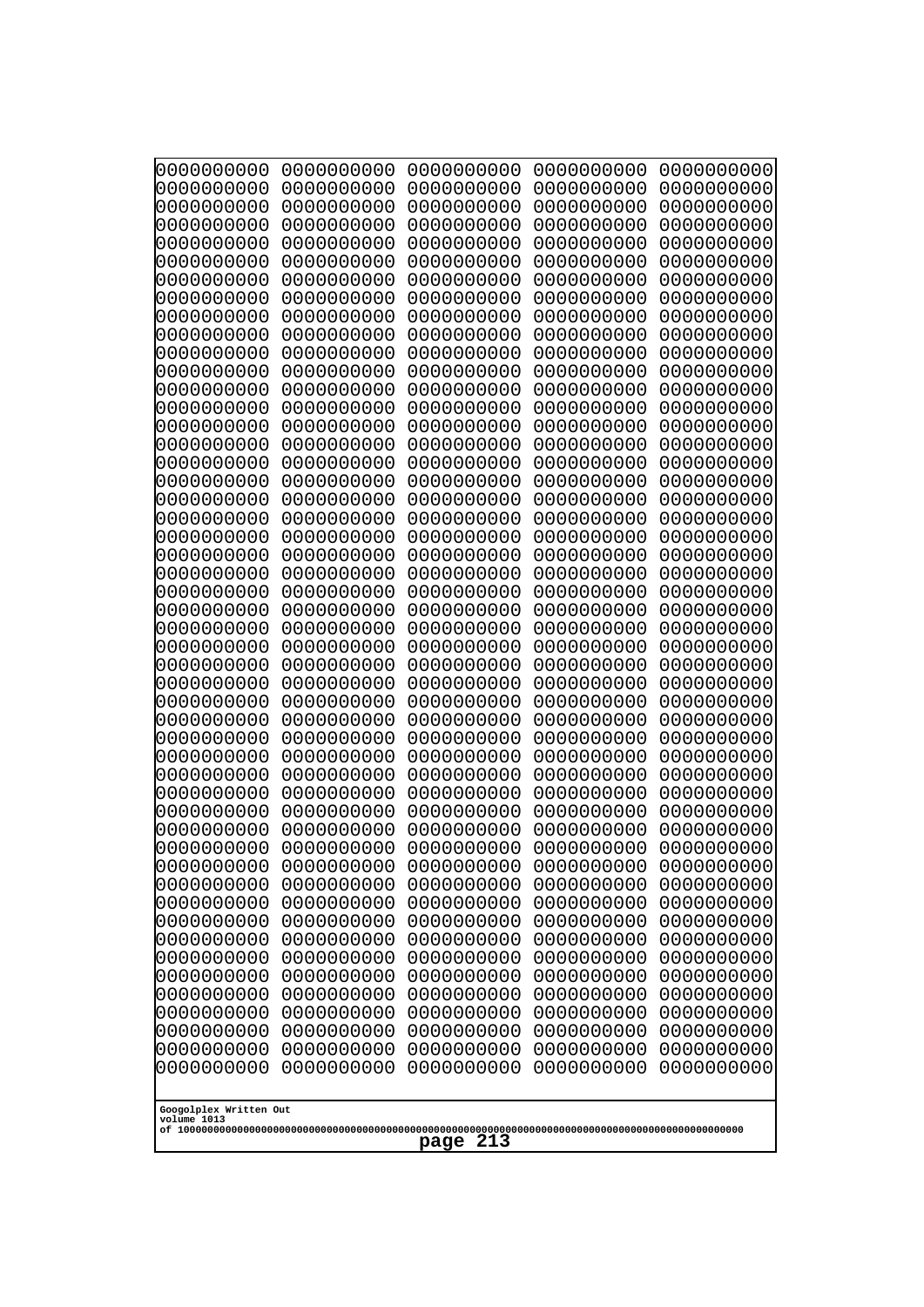| 0000000000               | 0000000000               | 0000000000               | 0000000000               | 0000000000               |
|--------------------------|--------------------------|--------------------------|--------------------------|--------------------------|
| 0000000000<br>0000000000 | 0000000000<br>0000000000 | 0000000000<br>0000000000 | 0000000000<br>0000000000 | 0000000000<br>0000000000 |
| 0000000000               | 0000000000               | 0000000000               | 0000000000               | 0000000000               |
| 0000000000               | 0000000000               | 0000000000               | 0000000000               | 0000000000               |
| 0000000000               | 0000000000               | 0000000000               | 0000000000               | 0000000000               |
| 0000000000               | 0000000000               | 0000000000               | 0000000000               | 0000000000               |
| 0000000000<br>0000000000 | 0000000000<br>0000000000 | 0000000000<br>0000000000 | 0000000000<br>0000000000 | 0000000000<br>0000000000 |
| 0000000000               | 0000000000               | 0000000000               | 0000000000               | 0000000000               |
| 0000000000               | 0000000000               | 0000000000               | 0000000000               | 0000000000               |
| 0000000000               | 0000000000               | 0000000000               | 0000000000               | 0000000000               |
| 0000000000<br>0000000000 | 0000000000<br>0000000000 | 0000000000<br>0000000000 | 0000000000<br>0000000000 | 0000000000<br>0000000000 |
| 0000000000               | 0000000000               | 0000000000               | 0000000000               | 0000000000               |
| 0000000000               | 0000000000               | 0000000000               | 0000000000               | 0000000000               |
| 0000000000<br>0000000000 | 0000000000<br>0000000000 | 0000000000<br>0000000000 | 0000000000<br>0000000000 | 0000000000<br>0000000000 |
| 0000000000               | 0000000000               | 0000000000               | 0000000000               | 0000000000               |
| 0000000000               | 0000000000               | 0000000000               | 0000000000               | 0000000000               |
| 0000000000               | 0000000000               | 0000000000               | 0000000000               | 0000000000               |
| 0000000000<br>0000000000 | 0000000000<br>0000000000 | 0000000000<br>0000000000 | 0000000000<br>0000000000 | 0000000000<br>0000000000 |
| 0000000000               | 0000000000               | 0000000000               | 0000000000               | 0000000000               |
| 0000000000               | 0000000000               | 0000000000               | 0000000000               | 0000000000               |
| 0000000000               | 0000000000               | 0000000000               | 0000000000               | 0000000000               |
| 0000000000<br>0000000000 | 0000000000<br>0000000000 | 0000000000<br>0000000000 | 0000000000<br>0000000000 | 0000000000<br>0000000000 |
| 0000000000               | 0000000000               | 0000000000               | 0000000000               | 0000000000               |
| 0000000000               | 0000000000               | 0000000000               | 0000000000               | 0000000000               |
| 0000000000<br>0000000000 | 0000000000<br>0000000000 | 0000000000<br>0000000000 | 0000000000<br>0000000000 | 0000000000<br>0000000000 |
| 0000000000               | 0000000000               | 0000000000               | 0000000000               | 0000000000               |
| 0000000000               | 0000000000               | 0000000000               | 0000000000               | 0000000000               |
| 0000000000               | 0000000000               | 0000000000               | 0000000000               | 0000000000               |
| 0000000000<br>0000000000 | 0000000000<br>0000000000 | 0000000000<br>0000000000 | 0000000000<br>0000000000 | 0000000000<br>0000000000 |
| 0000000000               | 0000000000               | 0000000000               | 0000000000               | 0000000000               |
| 0000000000               | 0000000000               | 0000000000               | 0000000000               | 0000000000               |
| 0000000000               | 0000000000               | 0000000000               | 0000000000               | 0000000000               |
| 0000000000<br>0000000000 | 0000000000<br>0000000000 | 0000000000<br>0000000000 | 0000000000<br>0000000000 | 0000000000<br>0000000000 |
| 0000000000               | 0000000000               | 0000000000               | 0000000000               | 0000000000               |
| 0000000000               | 0000000000               | 0000000000               | 0000000000               | 0000000000               |
| 0000000000<br>0000000000 | 0000000000<br>0000000000 | 0000000000<br>0000000000 | 0000000000<br>0000000000 | 0000000000<br>0000000000 |
| 0000000000               | 0000000000               | 0000000000               | 0000000000               | 0000000000               |
| 0000000000               | 0000000000               | 0000000000               | 0000000000               | 0000000000               |
| 0000000000               | 0000000000               | 0000000000               | 0000000000               | 0000000000               |
| 0000000000               | 0000000000               | 0000000000               | 0000000000               | 0000000000               |
| Googolplex Written Out   |                          |                          |                          |                          |
| volume 1013              |                          |                          |                          |                          |
| 214<br>page              |                          |                          |                          |                          |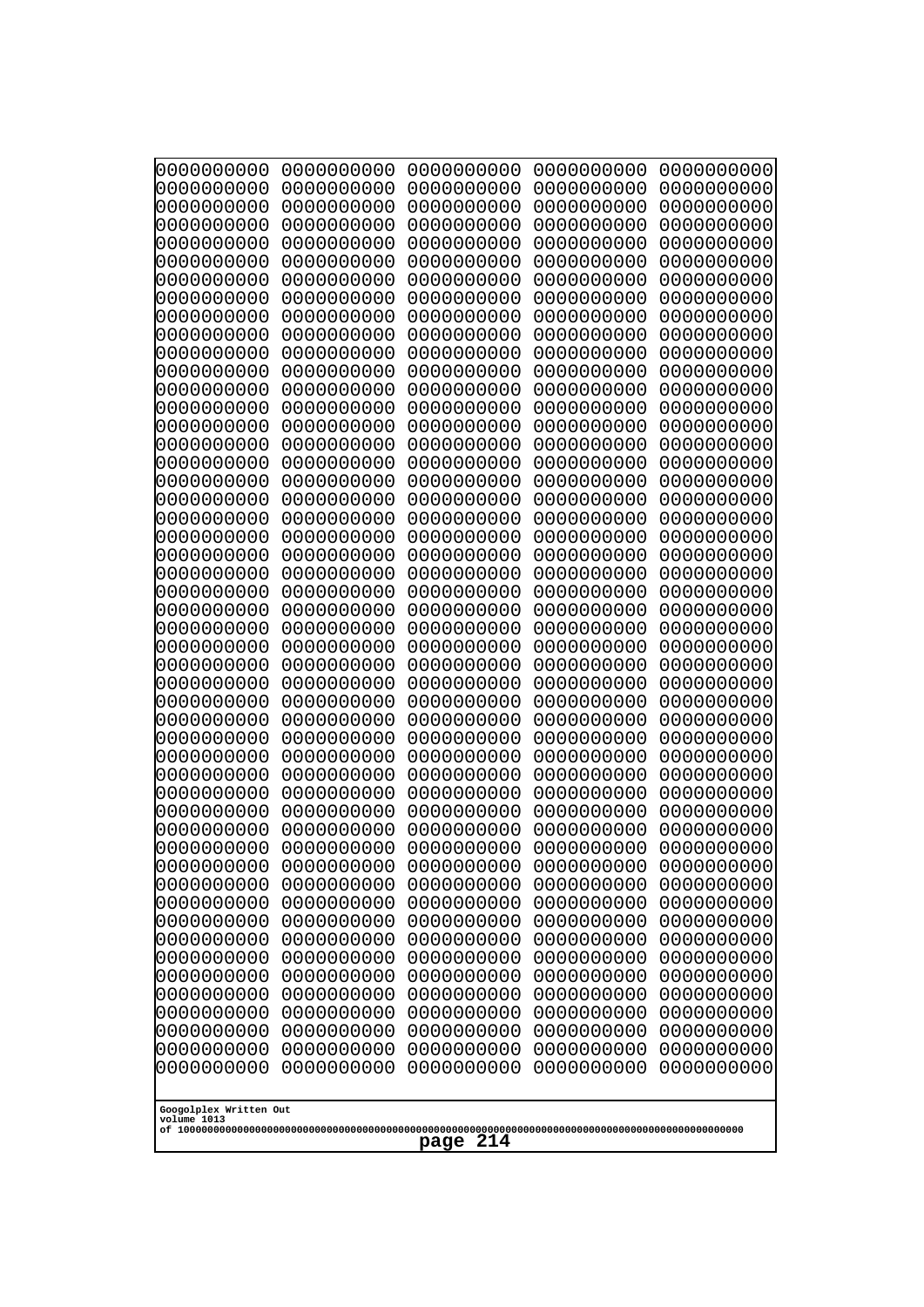| 10000000000<br>0000000000             | 0000000000<br>0000000000 | 0000000000<br>0000000000 | 0000000000<br>0000000000 | 0000000000<br>0000000000 |
|---------------------------------------|--------------------------|--------------------------|--------------------------|--------------------------|
| 0000000000                            | 0000000000               | 0000000000               | 0000000000               | 0000000000               |
| 0000000000                            | 0000000000               | 0000000000               | 0000000000               | 0000000000               |
| 0000000000<br>0000000000              | 0000000000<br>0000000000 | 0000000000<br>0000000000 | 0000000000<br>0000000000 | 0000000000<br>0000000000 |
| 0000000000                            | 0000000000               | 0000000000               | 0000000000               | 0000000000               |
| 0000000000                            | 0000000000               | 0000000000               | 0000000000               | 0000000000               |
| 0000000000                            | 0000000000               | 0000000000               | 0000000000               | 0000000000               |
| 0000000000<br>0000000000              | 0000000000<br>0000000000 | 0000000000<br>0000000000 | 0000000000<br>0000000000 | 0000000000<br>0000000000 |
| 0000000000                            | 0000000000               | 0000000000               | 0000000000               | 0000000000               |
| 0000000000                            | 0000000000               | 0000000000               | 0000000000               | 0000000000               |
| 0000000000<br>0000000000              | 0000000000<br>0000000000 | 0000000000<br>0000000000 | 0000000000<br>0000000000 | 0000000000<br>0000000000 |
| 0000000000                            | 0000000000               | 0000000000               | 0000000000               | 0000000000               |
| 0000000000                            | 0000000000               | 0000000000               | 0000000000               | 0000000000               |
| 0000000000<br>0000000000              | 0000000000               | 0000000000               | 0000000000               | 0000000000               |
| 0000000000                            | 0000000000<br>0000000000 | 0000000000<br>0000000000 | 0000000000<br>0000000000 | 0000000000<br>0000000000 |
| 0000000000                            | 0000000000               | 0000000000               | 0000000000               | 0000000000               |
| 0000000000                            | 0000000000               | 0000000000               | 0000000000               | 0000000000               |
| 0000000000<br>0000000000              | 0000000000<br>0000000000 | 0000000000<br>0000000000 | 0000000000<br>0000000000 | 0000000000<br>0000000000 |
| 0000000000                            | 0000000000               | 0000000000               | 0000000000               | 0000000000               |
| 0000000000                            | 0000000000               | 0000000000               | 0000000000               | 0000000000               |
| 0000000000<br>0000000000              | 0000000000<br>0000000000 | 0000000000<br>0000000000 | 0000000000<br>0000000000 | 0000000000<br>0000000000 |
| 0000000000                            | 0000000000               | 0000000000               | 0000000000               | 0000000000               |
| 0000000000                            | 0000000000               | 0000000000               | 0000000000               | 0000000000               |
| 0000000000                            | 0000000000               | 0000000000               | 0000000000               | 0000000000               |
| 0000000000<br>0000000000              | 0000000000<br>0000000000 | 0000000000<br>0000000000 | 0000000000<br>0000000000 | 0000000000<br>0000000000 |
| 0000000000                            | 0000000000               | 0000000000               | 0000000000               | 0000000000               |
| 0000000000                            | 0000000000               | 0000000000               | 0000000000               | 0000000000               |
| 0000000000<br>0000000000              | 0000000000<br>0000000000 | 0000000000<br>0000000000 | 0000000000<br>0000000000 | 0000000000<br>0000000000 |
| 0000000000                            | 0000000000               | 0000000000               | 0000000000               | 0000000000               |
| 0000000000                            | 0000000000               | 0000000000               | 0000000000               | 0000000000               |
| 0000000000<br>0000000000              | 0000000000<br>0000000000 | 0000000000<br>0000000000 | 0000000000<br>0000000000 | 0000000000<br>0000000000 |
| 0000000000                            | 0000000000               | 0000000000               | 0000000000               | 0000000000               |
| 0000000000                            | 0000000000               | 0000000000               | 0000000000               | 0000000000               |
| 0000000000                            | 0000000000               | 0000000000               | 0000000000               | 0000000000               |
| 0000000000<br>0000000000              | 0000000000<br>0000000000 | 0000000000<br>0000000000 | 0000000000<br>0000000000 | 0000000000<br>0000000000 |
| 0000000000                            | 0000000000               | 0000000000               | 0000000000               | 0000000000               |
| 0000000000                            | 0000000000               | 0000000000               | 0000000000               | 0000000000               |
| 0000000000<br>0000000000              | 0000000000<br>0000000000 | 0000000000<br>0000000000 | 0000000000<br>0000000000 | 0000000000<br>0000000000 |
|                                       |                          |                          |                          |                          |
| Googolplex Written Out<br>volume 1013 |                          |                          |                          |                          |
|                                       |                          | 215<br>page              |                          |                          |
|                                       |                          |                          |                          |                          |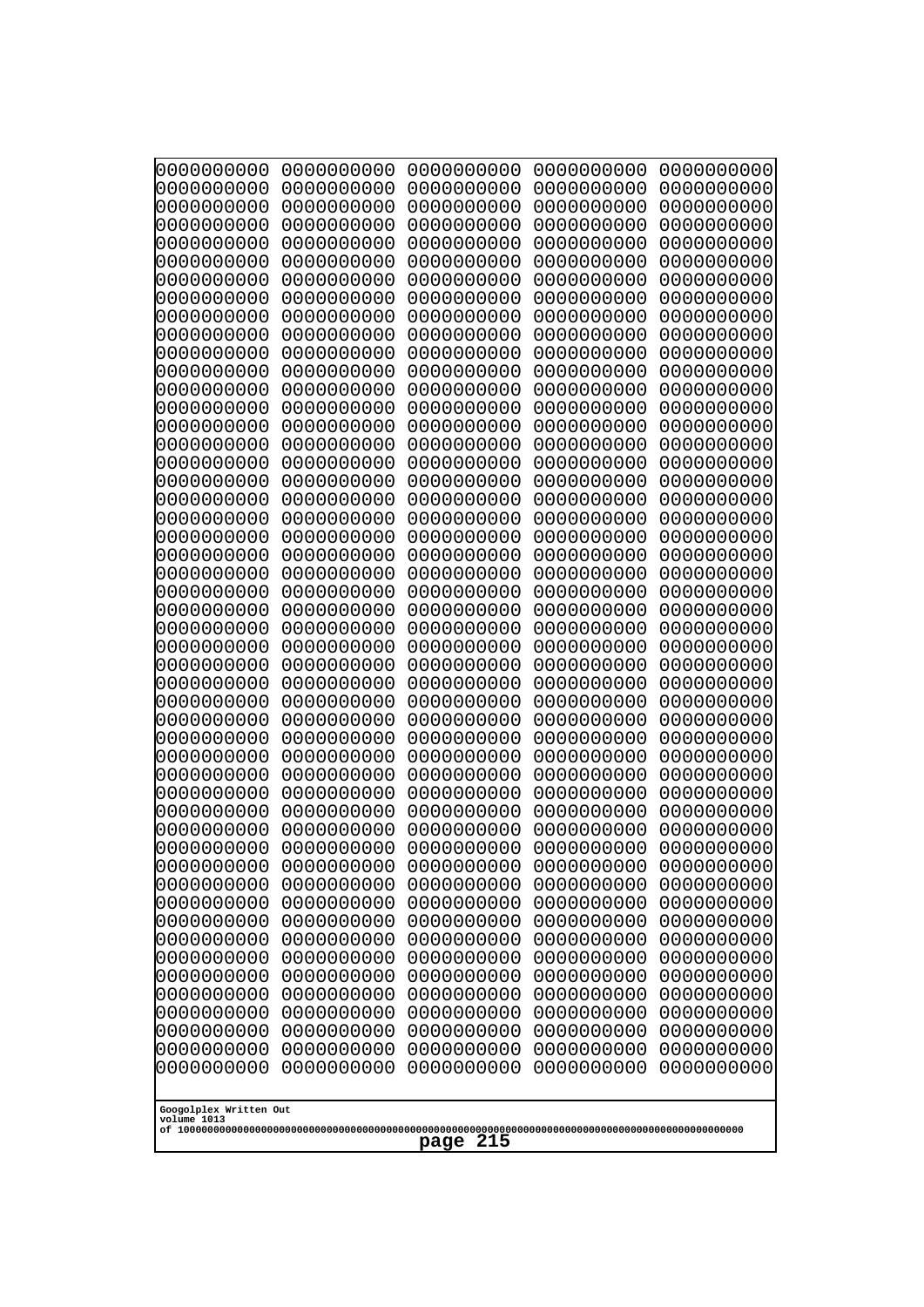| 10000000000<br>0000000000             | 0000000000<br>0000000000 | 0000000000<br>0000000000 | 0000000000<br>0000000000 | 0000000000<br>0000000000 |  |  |
|---------------------------------------|--------------------------|--------------------------|--------------------------|--------------------------|--|--|
| 0000000000                            | 0000000000               | 0000000000               | 0000000000               | 0000000000               |  |  |
| 0000000000                            | 0000000000               | 0000000000               | 0000000000               | 0000000000               |  |  |
| 0000000000<br>0000000000              | 0000000000<br>0000000000 | 0000000000               | 0000000000<br>0000000000 | 0000000000               |  |  |
| 0000000000                            | 0000000000               | 0000000000<br>0000000000 | 0000000000               | 0000000000<br>0000000000 |  |  |
| 0000000000                            | 0000000000               | 0000000000               | 0000000000               | 0000000000               |  |  |
| 0000000000                            | 0000000000               | 0000000000               | 0000000000               | 0000000000               |  |  |
| 0000000000<br>0000000000              | 0000000000<br>0000000000 | 0000000000<br>0000000000 | 0000000000<br>0000000000 | 0000000000<br>0000000000 |  |  |
| 0000000000                            | 0000000000               | 0000000000               | 0000000000               | 0000000000               |  |  |
| 0000000000                            | 0000000000               | 0000000000               | 0000000000               | 0000000000               |  |  |
| 0000000000<br>0000000000              | 0000000000<br>0000000000 | 0000000000<br>0000000000 | 0000000000<br>0000000000 | 0000000000<br>0000000000 |  |  |
| 0000000000                            | 0000000000               | 0000000000               | 0000000000               | 0000000000               |  |  |
| 0000000000                            | 0000000000               | 0000000000               | 0000000000               | 0000000000               |  |  |
| 0000000000<br>0000000000              | 0000000000               | 0000000000               | 0000000000               | 0000000000               |  |  |
| 0000000000                            | 0000000000<br>0000000000 | 0000000000<br>0000000000 | 0000000000<br>0000000000 | 0000000000<br>0000000000 |  |  |
| 0000000000                            | 0000000000               | 0000000000               | 0000000000               | 0000000000               |  |  |
| 0000000000                            | 0000000000               | 0000000000               | 0000000000               | 0000000000               |  |  |
| 0000000000<br>0000000000              | 0000000000<br>0000000000 | 0000000000<br>0000000000 | 0000000000<br>0000000000 | 0000000000<br>0000000000 |  |  |
| 0000000000                            | 0000000000               | 0000000000               | 0000000000               | 0000000000               |  |  |
| 0000000000                            | 0000000000               | 0000000000               | 0000000000               | 0000000000               |  |  |
| 0000000000<br>0000000000              | 0000000000<br>0000000000 | 0000000000<br>0000000000 | 0000000000<br>0000000000 | 0000000000<br>0000000000 |  |  |
| 0000000000                            | 0000000000               | 0000000000               | 0000000000               | 0000000000               |  |  |
| 0000000000                            | 0000000000               | 0000000000               | 0000000000               | 0000000000               |  |  |
| 0000000000<br>0000000000              | 0000000000<br>0000000000 | 0000000000<br>0000000000 | 0000000000<br>0000000000 | 0000000000<br>0000000000 |  |  |
| 0000000000                            | 0000000000               | 0000000000               | 0000000000               | 0000000000               |  |  |
| 0000000000                            | 0000000000               | 0000000000               | 0000000000               | 0000000000               |  |  |
| 0000000000                            | 0000000000               | 0000000000               | 0000000000               | 0000000000               |  |  |
| 0000000000<br>0000000000              | 0000000000<br>0000000000 | 0000000000<br>0000000000 | 0000000000<br>0000000000 | 0000000000<br>0000000000 |  |  |
| 0000000000                            | 0000000000               | 0000000000               | 0000000000               | 0000000000               |  |  |
| 0000000000                            | 0000000000               | 0000000000               | 0000000000               | 0000000000               |  |  |
| 0000000000<br>0000000000              | 0000000000<br>0000000000 | 0000000000<br>0000000000 | 0000000000<br>0000000000 | 0000000000<br>0000000000 |  |  |
| 0000000000                            | 0000000000               | 0000000000               | 0000000000               | 0000000000               |  |  |
| 0000000000                            | 0000000000               | 0000000000               | 0000000000               | 0000000000               |  |  |
| 0000000000<br>0000000000              | 0000000000<br>0000000000 | 0000000000<br>0000000000 | 0000000000<br>0000000000 | 0000000000<br>0000000000 |  |  |
| 0000000000                            | 0000000000               | 0000000000               | 0000000000               | 0000000000               |  |  |
| 0000000000                            | 0000000000               | 0000000000               | 0000000000               | 0000000000               |  |  |
| 0000000000                            | 0000000000               | 0000000000<br>0000000000 | 0000000000<br>0000000000 | 0000000000               |  |  |
| 0000000000<br>0000000000              | 0000000000<br>0000000000 | 0000000000               | 0000000000               | 0000000000<br>0000000000 |  |  |
|                                       |                          |                          |                          |                          |  |  |
| Googolplex Written Out<br>volume 1013 |                          |                          |                          |                          |  |  |
|                                       |                          | 216<br>page              |                          |                          |  |  |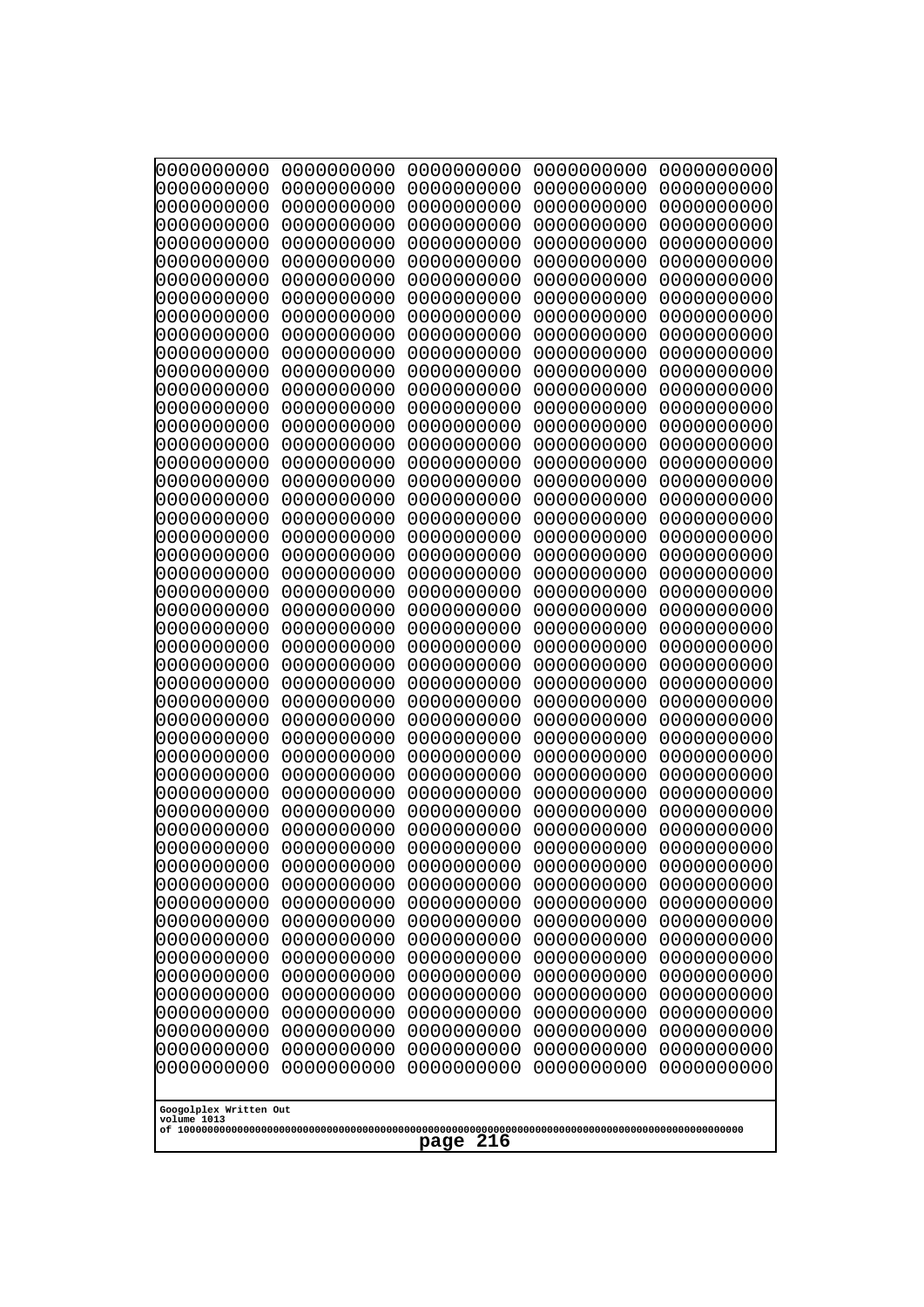| 0000000000<br>0000000000<br>0000000000<br>0000000000<br>0000000000<br>0000000000<br>0000000000<br>0000000000<br>0000000000<br>0000000000<br>0000000000<br>0000000000<br>0000000000<br>0000000000<br>0000000000<br>0000000000<br>0000000000<br>0000000000<br>0000000000<br>0000000000<br>0000000000<br>0000000000<br>0000000000<br>0000000000<br>0000000000<br>0000000000<br>0000000000<br>0000000000<br>0000000000<br>0000000000<br>0000000000<br>0000000000<br>0000000000<br>0000000000<br>0000000000<br>0000000000<br>0000000000<br>0000000000<br>0000000000<br>0000000000<br>0000000000<br>0000000000<br>0000000000<br>0000000000<br>0000000000<br>0000000000<br>0000000000<br>0000000000<br>0000000000<br>0000000000<br>0000000000<br>0000000000<br>0000000000<br>0000000000<br>0000000000<br>0000000000<br>0000000000<br>0000000000<br>0000000000<br>0000000000<br>0000000000<br>0000000000<br>0000000000<br>0000000000<br>0000000000<br>0000000000<br>0000000000<br>0000000000<br>0000000000<br>0000000000<br>0000000000<br>0000000000<br>0000000000<br>0000000000<br>0000000000<br>0000000000<br>0000000000<br>0000000000<br>0000000000<br>0000000000<br>0000000000<br>0000000000<br>0000000000<br>0000000000<br>0000000000<br>0000000000<br>0000000000<br>0000000000<br>0000000000<br>0000000000<br>0000000000<br>0000000000<br>0000000000<br>0000000000<br>0000000000<br>0000000000<br>0000000000<br>0000000000<br>0000000000<br>0000000000<br>0000000000<br>0000000000<br>0000000000<br>0000000000<br>0000000000 |
|----------------------------------------------------------------------------------------------------------------------------------------------------------------------------------------------------------------------------------------------------------------------------------------------------------------------------------------------------------------------------------------------------------------------------------------------------------------------------------------------------------------------------------------------------------------------------------------------------------------------------------------------------------------------------------------------------------------------------------------------------------------------------------------------------------------------------------------------------------------------------------------------------------------------------------------------------------------------------------------------------------------------------------------------------------------------------------------------------------------------------------------------------------------------------------------------------------------------------------------------------------------------------------------------------------------------------------------------------------------------------------------------------------------------------------------------------------------------------------------------------------------------------|
|                                                                                                                                                                                                                                                                                                                                                                                                                                                                                                                                                                                                                                                                                                                                                                                                                                                                                                                                                                                                                                                                                                                                                                                                                                                                                                                                                                                                                                                                                                                            |
|                                                                                                                                                                                                                                                                                                                                                                                                                                                                                                                                                                                                                                                                                                                                                                                                                                                                                                                                                                                                                                                                                                                                                                                                                                                                                                                                                                                                                                                                                                                            |
|                                                                                                                                                                                                                                                                                                                                                                                                                                                                                                                                                                                                                                                                                                                                                                                                                                                                                                                                                                                                                                                                                                                                                                                                                                                                                                                                                                                                                                                                                                                            |
|                                                                                                                                                                                                                                                                                                                                                                                                                                                                                                                                                                                                                                                                                                                                                                                                                                                                                                                                                                                                                                                                                                                                                                                                                                                                                                                                                                                                                                                                                                                            |
|                                                                                                                                                                                                                                                                                                                                                                                                                                                                                                                                                                                                                                                                                                                                                                                                                                                                                                                                                                                                                                                                                                                                                                                                                                                                                                                                                                                                                                                                                                                            |
|                                                                                                                                                                                                                                                                                                                                                                                                                                                                                                                                                                                                                                                                                                                                                                                                                                                                                                                                                                                                                                                                                                                                                                                                                                                                                                                                                                                                                                                                                                                            |
|                                                                                                                                                                                                                                                                                                                                                                                                                                                                                                                                                                                                                                                                                                                                                                                                                                                                                                                                                                                                                                                                                                                                                                                                                                                                                                                                                                                                                                                                                                                            |
|                                                                                                                                                                                                                                                                                                                                                                                                                                                                                                                                                                                                                                                                                                                                                                                                                                                                                                                                                                                                                                                                                                                                                                                                                                                                                                                                                                                                                                                                                                                            |
|                                                                                                                                                                                                                                                                                                                                                                                                                                                                                                                                                                                                                                                                                                                                                                                                                                                                                                                                                                                                                                                                                                                                                                                                                                                                                                                                                                                                                                                                                                                            |
|                                                                                                                                                                                                                                                                                                                                                                                                                                                                                                                                                                                                                                                                                                                                                                                                                                                                                                                                                                                                                                                                                                                                                                                                                                                                                                                                                                                                                                                                                                                            |
|                                                                                                                                                                                                                                                                                                                                                                                                                                                                                                                                                                                                                                                                                                                                                                                                                                                                                                                                                                                                                                                                                                                                                                                                                                                                                                                                                                                                                                                                                                                            |
|                                                                                                                                                                                                                                                                                                                                                                                                                                                                                                                                                                                                                                                                                                                                                                                                                                                                                                                                                                                                                                                                                                                                                                                                                                                                                                                                                                                                                                                                                                                            |
|                                                                                                                                                                                                                                                                                                                                                                                                                                                                                                                                                                                                                                                                                                                                                                                                                                                                                                                                                                                                                                                                                                                                                                                                                                                                                                                                                                                                                                                                                                                            |
|                                                                                                                                                                                                                                                                                                                                                                                                                                                                                                                                                                                                                                                                                                                                                                                                                                                                                                                                                                                                                                                                                                                                                                                                                                                                                                                                                                                                                                                                                                                            |
|                                                                                                                                                                                                                                                                                                                                                                                                                                                                                                                                                                                                                                                                                                                                                                                                                                                                                                                                                                                                                                                                                                                                                                                                                                                                                                                                                                                                                                                                                                                            |
|                                                                                                                                                                                                                                                                                                                                                                                                                                                                                                                                                                                                                                                                                                                                                                                                                                                                                                                                                                                                                                                                                                                                                                                                                                                                                                                                                                                                                                                                                                                            |
| 0000000000<br>0000000000<br>0000000000<br>0000000000<br>0000000000<br>0000000000<br>0000000000<br>0000000000<br>0000000000<br>0000000000                                                                                                                                                                                                                                                                                                                                                                                                                                                                                                                                                                                                                                                                                                                                                                                                                                                                                                                                                                                                                                                                                                                                                                                                                                                                                                                                                                                   |
| 0000000000<br>0000000000<br>0000000000<br>0000000000<br>0000000000                                                                                                                                                                                                                                                                                                                                                                                                                                                                                                                                                                                                                                                                                                                                                                                                                                                                                                                                                                                                                                                                                                                                                                                                                                                                                                                                                                                                                                                         |
| 0000000000<br>0000000000<br>0000000000<br>0000000000<br>0000000000                                                                                                                                                                                                                                                                                                                                                                                                                                                                                                                                                                                                                                                                                                                                                                                                                                                                                                                                                                                                                                                                                                                                                                                                                                                                                                                                                                                                                                                         |
| 0000000000<br>0000000000<br>0000000000<br>0000000000<br>0000000000<br>0000000000<br>0000000000<br>0000000000<br>0000000000<br>0000000000                                                                                                                                                                                                                                                                                                                                                                                                                                                                                                                                                                                                                                                                                                                                                                                                                                                                                                                                                                                                                                                                                                                                                                                                                                                                                                                                                                                   |
| 0000000000<br>0000000000<br>0000000000<br>0000000000<br>0000000000                                                                                                                                                                                                                                                                                                                                                                                                                                                                                                                                                                                                                                                                                                                                                                                                                                                                                                                                                                                                                                                                                                                                                                                                                                                                                                                                                                                                                                                         |
| 0000000000<br>0000000000<br>0000000000<br>0000000000<br>0000000000                                                                                                                                                                                                                                                                                                                                                                                                                                                                                                                                                                                                                                                                                                                                                                                                                                                                                                                                                                                                                                                                                                                                                                                                                                                                                                                                                                                                                                                         |
| 0000000000<br>0000000000<br>0000000000<br>0000000000<br>0000000000<br>0000000000<br>0000000000<br>0000000000<br>0000000000<br>0000000000                                                                                                                                                                                                                                                                                                                                                                                                                                                                                                                                                                                                                                                                                                                                                                                                                                                                                                                                                                                                                                                                                                                                                                                                                                                                                                                                                                                   |
| 0000000000<br>0000000000<br>0000000000<br>0000000000<br>0000000000                                                                                                                                                                                                                                                                                                                                                                                                                                                                                                                                                                                                                                                                                                                                                                                                                                                                                                                                                                                                                                                                                                                                                                                                                                                                                                                                                                                                                                                         |
| 0000000000<br>0000000000<br>0000000000<br>0000000000<br>0000000000                                                                                                                                                                                                                                                                                                                                                                                                                                                                                                                                                                                                                                                                                                                                                                                                                                                                                                                                                                                                                                                                                                                                                                                                                                                                                                                                                                                                                                                         |
| 0000000000<br>0000000000<br>0000000000<br>0000000000<br>0000000000                                                                                                                                                                                                                                                                                                                                                                                                                                                                                                                                                                                                                                                                                                                                                                                                                                                                                                                                                                                                                                                                                                                                                                                                                                                                                                                                                                                                                                                         |
| 0000000000<br>0000000000<br>0000000000<br>0000000000<br>0000000000<br>0000000000<br>0000000000<br>0000000000<br>0000000000<br>0000000000                                                                                                                                                                                                                                                                                                                                                                                                                                                                                                                                                                                                                                                                                                                                                                                                                                                                                                                                                                                                                                                                                                                                                                                                                                                                                                                                                                                   |
| 0000000000<br>0000000000<br>0000000000<br>0000000000<br>0000000000                                                                                                                                                                                                                                                                                                                                                                                                                                                                                                                                                                                                                                                                                                                                                                                                                                                                                                                                                                                                                                                                                                                                                                                                                                                                                                                                                                                                                                                         |
| 0000000000<br>0000000000<br>0000000000<br>0000000000<br>0000000000                                                                                                                                                                                                                                                                                                                                                                                                                                                                                                                                                                                                                                                                                                                                                                                                                                                                                                                                                                                                                                                                                                                                                                                                                                                                                                                                                                                                                                                         |
| 0000000000<br>0000000000<br>0000000000<br>0000000000<br>0000000000<br>0000000000<br>0000000000<br>0000000000<br>0000000000<br>0000000000                                                                                                                                                                                                                                                                                                                                                                                                                                                                                                                                                                                                                                                                                                                                                                                                                                                                                                                                                                                                                                                                                                                                                                                                                                                                                                                                                                                   |
| 0000000000<br>0000000000<br>0000000000<br>0000000000<br>0000000000                                                                                                                                                                                                                                                                                                                                                                                                                                                                                                                                                                                                                                                                                                                                                                                                                                                                                                                                                                                                                                                                                                                                                                                                                                                                                                                                                                                                                                                         |
| 0000000000<br>0000000000<br>0000000000<br>0000000000<br>0000000000                                                                                                                                                                                                                                                                                                                                                                                                                                                                                                                                                                                                                                                                                                                                                                                                                                                                                                                                                                                                                                                                                                                                                                                                                                                                                                                                                                                                                                                         |
| 0000000000<br>0000000000<br>0000000000<br>0000000000<br>0000000000<br>0000000000<br>0000000000<br>0000000000<br>0000000000<br>0000000000                                                                                                                                                                                                                                                                                                                                                                                                                                                                                                                                                                                                                                                                                                                                                                                                                                                                                                                                                                                                                                                                                                                                                                                                                                                                                                                                                                                   |
| 0000000000<br>0000000000<br>0000000000<br>0000000000<br>0000000000                                                                                                                                                                                                                                                                                                                                                                                                                                                                                                                                                                                                                                                                                                                                                                                                                                                                                                                                                                                                                                                                                                                                                                                                                                                                                                                                                                                                                                                         |
| 0000000000<br>0000000000<br>0000000000<br>0000000000<br>0000000000                                                                                                                                                                                                                                                                                                                                                                                                                                                                                                                                                                                                                                                                                                                                                                                                                                                                                                                                                                                                                                                                                                                                                                                                                                                                                                                                                                                                                                                         |
| 0000000000<br>0000000000<br>0000000000<br>0000000000<br>0000000000<br>0000000000                                                                                                                                                                                                                                                                                                                                                                                                                                                                                                                                                                                                                                                                                                                                                                                                                                                                                                                                                                                                                                                                                                                                                                                                                                                                                                                                                                                                                                           |
| 0000000000<br>0000000000<br>0000000000<br>0000000000<br>0000000000<br>0000000000<br>0000000000<br>0000000000<br>0000000000                                                                                                                                                                                                                                                                                                                                                                                                                                                                                                                                                                                                                                                                                                                                                                                                                                                                                                                                                                                                                                                                                                                                                                                                                                                                                                                                                                                                 |
|                                                                                                                                                                                                                                                                                                                                                                                                                                                                                                                                                                                                                                                                                                                                                                                                                                                                                                                                                                                                                                                                                                                                                                                                                                                                                                                                                                                                                                                                                                                            |
| Googolplex Written Out<br>volume 1013                                                                                                                                                                                                                                                                                                                                                                                                                                                                                                                                                                                                                                                                                                                                                                                                                                                                                                                                                                                                                                                                                                                                                                                                                                                                                                                                                                                                                                                                                      |
| 217<br>page                                                                                                                                                                                                                                                                                                                                                                                                                                                                                                                                                                                                                                                                                                                                                                                                                                                                                                                                                                                                                                                                                                                                                                                                                                                                                                                                                                                                                                                                                                                |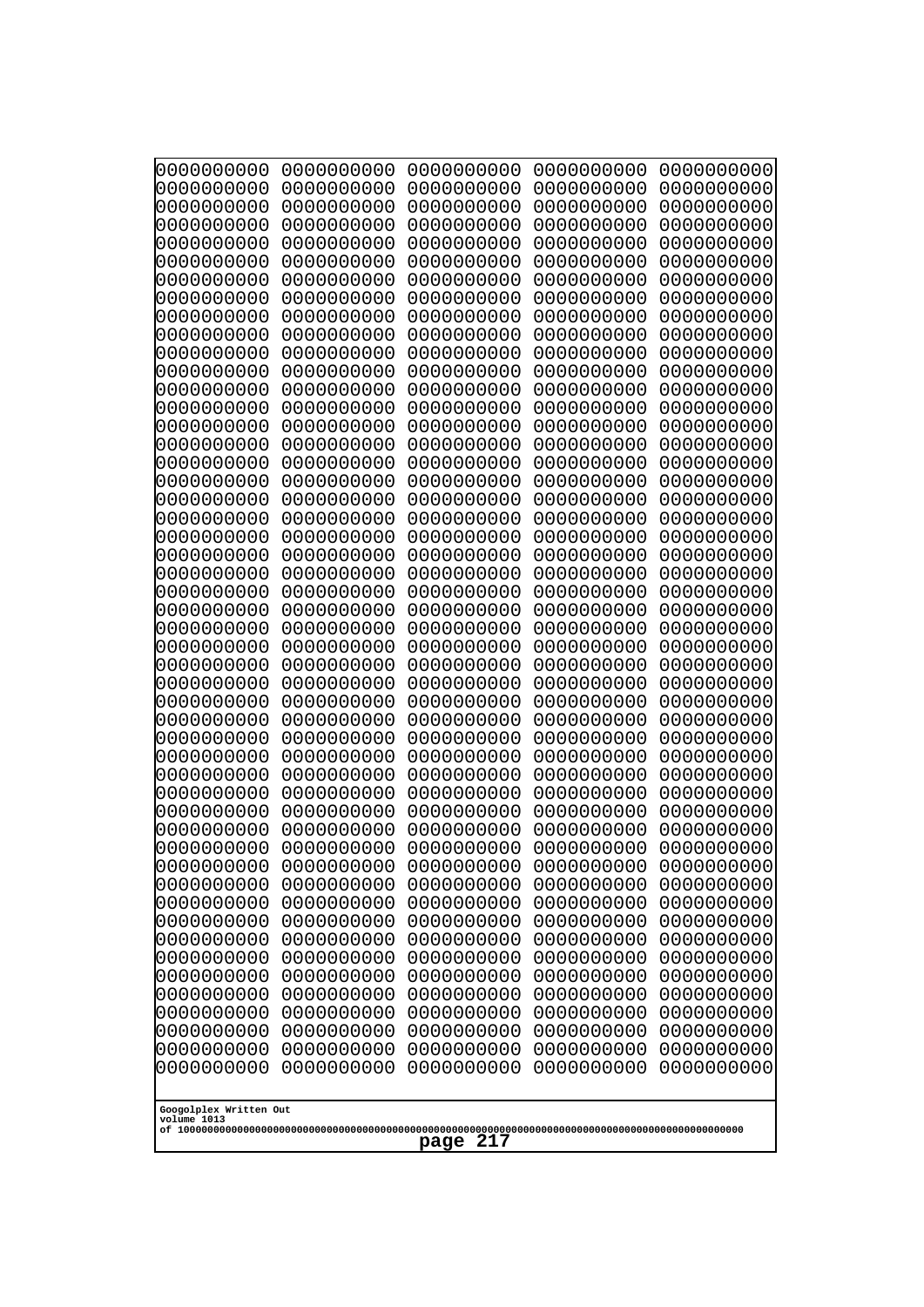| 10000000000<br>0000000000             | 0000000000<br>0000000000 | 0000000000<br>0000000000 | 0000000000<br>0000000000 | 0000000000<br>0000000000 |
|---------------------------------------|--------------------------|--------------------------|--------------------------|--------------------------|
| 0000000000                            | 0000000000               | 0000000000               | 0000000000               | 0000000000               |
| 0000000000                            | 0000000000               | 0000000000               | 0000000000               | 0000000000               |
| 0000000000                            | 0000000000               | 0000000000               | 0000000000               | 0000000000               |
| 0000000000<br>0000000000              | 0000000000<br>0000000000 | 0000000000<br>0000000000 | 0000000000<br>0000000000 | 0000000000<br>0000000000 |
| 0000000000                            | 0000000000               | 0000000000               | 0000000000               | 0000000000               |
| 0000000000                            | 0000000000               | 0000000000               | 0000000000               | 0000000000               |
| 0000000000                            | 0000000000               | 0000000000               | 0000000000               | 0000000000               |
| 0000000000<br>0000000000              | 0000000000<br>0000000000 | 0000000000<br>0000000000 | 0000000000<br>0000000000 | 0000000000               |
| 0000000000                            | 0000000000               | 0000000000               | 0000000000               | 0000000000<br>0000000000 |
| 0000000000                            | 0000000000               | 0000000000               | 0000000000               | 0000000000               |
| 0000000000                            | 0000000000               | 0000000000               | 0000000000               | 0000000000               |
| 0000000000<br>0000000000              | 0000000000<br>0000000000 | 0000000000<br>0000000000 | 0000000000<br>0000000000 | 0000000000<br>0000000000 |
| 0000000000                            | 0000000000               | 0000000000               | 0000000000               | 0000000000               |
| 0000000000                            | 0000000000               | 0000000000               | 0000000000               | 0000000000               |
| 0000000000                            | 0000000000               | 0000000000               | 0000000000               | 0000000000               |
| 0000000000<br>0000000000              | 0000000000<br>0000000000 | 0000000000<br>0000000000 | 0000000000<br>0000000000 | 0000000000<br>0000000000 |
| 0000000000                            | 0000000000               | 0000000000               | 0000000000               | 0000000000               |
| 0000000000                            | 0000000000               | 0000000000               | 0000000000               | 0000000000               |
| 0000000000                            | 0000000000               | 0000000000               | 0000000000               | 0000000000               |
| 0000000000<br>0000000000              | 0000000000<br>0000000000 | 0000000000<br>0000000000 | 0000000000<br>0000000000 | 0000000000<br>0000000000 |
| 0000000000                            | 0000000000               | 0000000000               | 0000000000               | 0000000000               |
| 0000000000                            | 0000000000               | 0000000000               | 0000000000               | 0000000000               |
| 0000000000                            | 0000000000               | 0000000000               | 0000000000               | 0000000000               |
| 0000000000<br>0000000000              | 0000000000<br>0000000000 | 0000000000<br>0000000000 | 0000000000<br>0000000000 | 0000000000<br>0000000000 |
| 0000000000                            | 0000000000               | 0000000000               | 0000000000               | 0000000000               |
| 0000000000                            | 0000000000               | 0000000000               | 0000000000               | 0000000000               |
| 0000000000                            | 0000000000               | 0000000000               | 0000000000               | 0000000000               |
| 0000000000<br>0000000000              | 0000000000<br>0000000000 | 0000000000<br>0000000000 | 0000000000<br>0000000000 | 0000000000<br>0000000000 |
| 0000000000                            | 0000000000               | 0000000000               | 0000000000               | 0000000000               |
| 0000000000                            | 0000000000               | 0000000000               | 0000000000               | 0000000000               |
| 0000000000                            | 0000000000               | 0000000000               | 0000000000               | 0000000000               |
| 0000000000<br>0000000000              | 0000000000<br>0000000000 | 0000000000<br>0000000000 | 0000000000<br>0000000000 | 0000000000<br>0000000000 |
| 0000000000                            | 0000000000               | 0000000000               | 0000000000               | 0000000000               |
| 0000000000                            | 0000000000               | 0000000000               | 0000000000               | 0000000000               |
| 0000000000                            | 0000000000               | 0000000000               | 0000000000               | 0000000000               |
| 0000000000<br>0000000000              | 0000000000<br>0000000000 | 0000000000<br>0000000000 | 0000000000<br>0000000000 | 0000000000<br>0000000000 |
| 0000000000                            | 0000000000               | 0000000000               | 0000000000               | 0000000000               |
| 0000000000                            | 0000000000               | 0000000000               | 0000000000               | 0000000000               |
| 0000000000                            | 0000000000               | 0000000000               | 0000000000               | 0000000000               |
|                                       |                          |                          |                          |                          |
| Googolplex Written Out<br>volume 1013 |                          |                          |                          |                          |
| 218<br>page                           |                          |                          |                          |                          |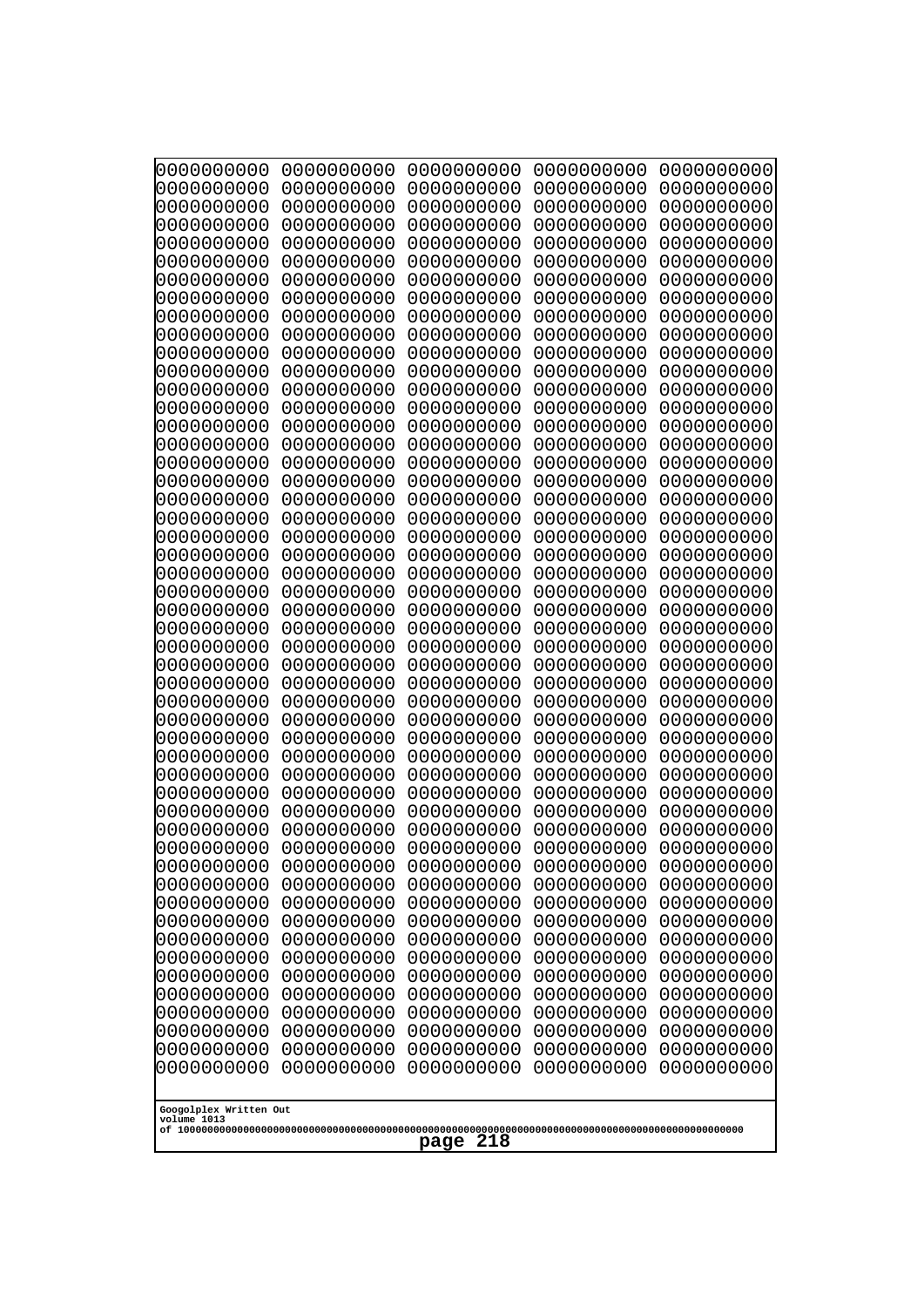| 10000000000<br>0000000000 | 0000000000<br>0000000000 | 0000000000<br>0000000000 | 0000000000<br>0000000000 | 0000000000<br>0000000000 |
|---------------------------|--------------------------|--------------------------|--------------------------|--------------------------|
| 0000000000                | 0000000000               | 0000000000               | 0000000000               | 0000000000               |
| 0000000000                | 0000000000               | 0000000000               | 0000000000               | 0000000000               |
| 0000000000                | 0000000000               | 0000000000               | 0000000000               | 0000000000               |
| 0000000000<br>0000000000  | 0000000000<br>0000000000 | 0000000000<br>0000000000 | 0000000000<br>0000000000 | 0000000000<br>0000000000 |
| 0000000000                | 0000000000               | 0000000000               | 0000000000               | 0000000000               |
| 0000000000                | 0000000000               | 0000000000               | 0000000000               | 0000000000               |
| 0000000000                | 0000000000               | 0000000000               | 0000000000               | 0000000000               |
| 0000000000<br>0000000000  | 0000000000<br>0000000000 | 0000000000<br>0000000000 | 0000000000<br>0000000000 | 0000000000<br>0000000000 |
| 0000000000                | 0000000000               | 0000000000               | 0000000000               | 0000000000               |
| 0000000000                | 0000000000               | 0000000000               | 0000000000               | 0000000000               |
| 0000000000                | 0000000000               | 0000000000               | 0000000000               | 0000000000               |
| 0000000000<br>0000000000  | 0000000000<br>0000000000 | 0000000000<br>0000000000 | 0000000000<br>0000000000 | 0000000000<br>0000000000 |
| 0000000000                | 0000000000               | 0000000000               | 0000000000               | 0000000000               |
| 0000000000                | 0000000000               | 0000000000               | 0000000000               | 0000000000               |
| 0000000000                | 0000000000               | 0000000000               | 0000000000               | 0000000000               |
| 0000000000<br>0000000000  | 0000000000<br>0000000000 | 0000000000<br>0000000000 | 0000000000<br>0000000000 | 0000000000<br>0000000000 |
| 0000000000                | 0000000000               | 0000000000               | 0000000000               | 0000000000               |
| 0000000000                | 0000000000               | 0000000000               | 0000000000               | 0000000000               |
| 0000000000                | 0000000000               | 0000000000               | 0000000000               | 0000000000               |
| 0000000000<br>0000000000  | 0000000000<br>0000000000 | 0000000000<br>0000000000 | 0000000000<br>0000000000 | 0000000000<br>0000000000 |
| 0000000000                | 0000000000               | 0000000000               | 0000000000               | 0000000000               |
| 0000000000                | 0000000000               | 0000000000               | 0000000000               | 0000000000               |
| 0000000000                | 0000000000               | 0000000000               | 0000000000               | 0000000000               |
| 0000000000<br>0000000000  | 0000000000<br>0000000000 | 0000000000<br>0000000000 | 0000000000<br>0000000000 | 0000000000<br>0000000000 |
| 0000000000                | 0000000000               | 0000000000               | 0000000000               | 0000000000               |
| 0000000000                | 0000000000               | 0000000000               | 0000000000               | 0000000000               |
| 0000000000                | 0000000000               | 0000000000               | 0000000000               | 0000000000               |
| 0000000000<br>0000000000  | 0000000000<br>0000000000 | 0000000000<br>0000000000 | 0000000000<br>0000000000 | 0000000000<br>0000000000 |
| 0000000000                | 0000000000               | 0000000000               | 0000000000               | 0000000000               |
| 0000000000                | 0000000000               | 0000000000               | 0000000000               | 0000000000               |
| 0000000000                | 0000000000               | 0000000000               | 0000000000               | 0000000000               |
| 0000000000<br>0000000000  | 0000000000<br>0000000000 | 0000000000<br>0000000000 | 0000000000<br>0000000000 | 0000000000<br>0000000000 |
| 0000000000                | 0000000000               | 0000000000               | 0000000000               | 0000000000               |
| 0000000000                | 0000000000               | 0000000000               | 0000000000               | 0000000000               |
| 0000000000                | 0000000000               | 0000000000               | 0000000000               | 0000000000               |
| 0000000000<br>0000000000  | 0000000000<br>0000000000 | 0000000000<br>0000000000 | 0000000000<br>0000000000 | 0000000000<br>0000000000 |
| 0000000000                | 0000000000               | 0000000000               | 0000000000               | 0000000000               |
| 0000000000                | 0000000000               | 0000000000               | 0000000000               | 0000000000               |
| 0000000000                | 0000000000               | 0000000000               | 0000000000               | 0000000000               |
| Googolplex Written Out    |                          |                          |                          |                          |
| volume 1013               |                          |                          |                          |                          |
| 219<br>page               |                          |                          |                          |                          |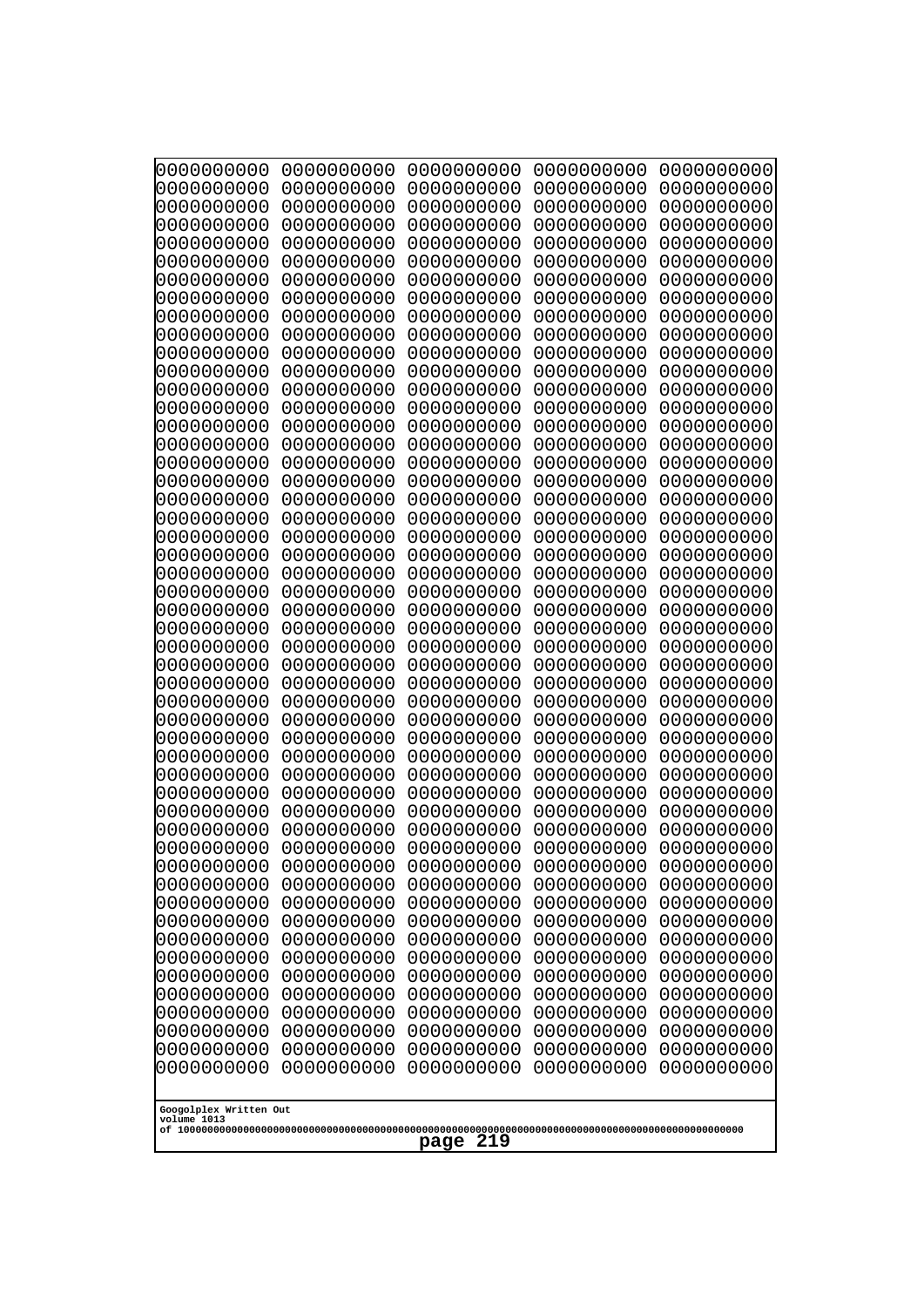| 10000000000<br>0000000000             | 0000000000<br>0000000000 | 0000000000<br>0000000000 | 0000000000<br>0000000000 | 0000000000<br>0000000000 |
|---------------------------------------|--------------------------|--------------------------|--------------------------|--------------------------|
| 0000000000                            | 0000000000               | 0000000000               | 0000000000               | 0000000000               |
| 0000000000                            | 0000000000               | 0000000000               | 0000000000               | 0000000000               |
| 0000000000                            | 0000000000               | 0000000000               | 0000000000               | 0000000000               |
| 0000000000<br>0000000000              | 0000000000<br>0000000000 | 0000000000<br>0000000000 | 0000000000<br>0000000000 | 0000000000<br>0000000000 |
| 0000000000                            | 0000000000               | 0000000000               | 0000000000               | 0000000000               |
| 0000000000                            | 0000000000               | 0000000000               | 0000000000               | 0000000000               |
| 0000000000                            | 0000000000               | 0000000000               | 0000000000               | 0000000000               |
| 0000000000<br>0000000000              | 0000000000<br>0000000000 | 0000000000<br>0000000000 | 0000000000<br>0000000000 | 0000000000               |
| 0000000000                            | 0000000000               | 0000000000               | 0000000000               | 0000000000<br>0000000000 |
| 0000000000                            | 0000000000               | 0000000000               | 0000000000               | 0000000000               |
| 0000000000                            | 0000000000               | 0000000000               | 0000000000               | 0000000000               |
| 0000000000<br>0000000000              | 0000000000<br>0000000000 | 0000000000               | 0000000000<br>0000000000 | 0000000000               |
| 0000000000                            | 0000000000               | 0000000000<br>0000000000 | 0000000000               | 0000000000<br>0000000000 |
| 0000000000                            | 0000000000               | 0000000000               | 0000000000               | 0000000000               |
| 0000000000                            | 0000000000               | 0000000000               | 0000000000               | 0000000000               |
| 0000000000<br>0000000000              | 0000000000<br>0000000000 | 0000000000<br>0000000000 | 0000000000<br>0000000000 | 0000000000<br>0000000000 |
| 0000000000                            | 0000000000               | 0000000000               | 0000000000               | 0000000000               |
| 0000000000                            | 0000000000               | 0000000000               | 0000000000               | 0000000000               |
| 0000000000                            | 0000000000               | 0000000000               | 0000000000               | 0000000000               |
| 0000000000<br>0000000000              | 0000000000<br>0000000000 | 0000000000<br>0000000000 | 0000000000<br>0000000000 | 0000000000<br>0000000000 |
| 0000000000                            | 0000000000               | 0000000000               | 0000000000               | 0000000000               |
| 0000000000                            | 0000000000               | 0000000000               | 0000000000               | 0000000000               |
| 0000000000                            | 0000000000               | 0000000000               | 0000000000               | 0000000000               |
| 0000000000<br>0000000000              | 0000000000<br>0000000000 | 0000000000<br>0000000000 | 0000000000<br>0000000000 | 0000000000<br>0000000000 |
| 0000000000                            | 0000000000               | 0000000000               | 0000000000               | 0000000000               |
| 0000000000                            | 0000000000               | 0000000000               | 0000000000               | 0000000000               |
| 0000000000                            | 0000000000               | 0000000000               | 0000000000               | 0000000000               |
| 0000000000<br>0000000000              | 0000000000<br>0000000000 | 0000000000<br>0000000000 | 0000000000<br>0000000000 | 0000000000<br>0000000000 |
| 0000000000                            | 0000000000               | 0000000000               | 0000000000               | 0000000000               |
| 0000000000                            | 0000000000               | 0000000000               | 0000000000               | 0000000000               |
| 0000000000                            | 0000000000               | 0000000000               | 0000000000               | 0000000000               |
| 0000000000<br>0000000000              | 0000000000<br>0000000000 | 0000000000<br>0000000000 | 0000000000<br>0000000000 | 0000000000<br>0000000000 |
| 0000000000                            | 0000000000               | 0000000000               | 0000000000               | 0000000000               |
| 0000000000                            | 0000000000               | 0000000000               | 0000000000               | 0000000000               |
| 0000000000                            | 0000000000               | 0000000000               | 0000000000               | 0000000000               |
| 0000000000<br>0000000000              | 0000000000<br>0000000000 | 0000000000<br>0000000000 | 0000000000<br>0000000000 | 0000000000<br>0000000000 |
| 0000000000                            | 0000000000               | 0000000000               | 0000000000               | 0000000000               |
| 0000000000                            | 0000000000               | 0000000000               | 0000000000               | 0000000000               |
| 0000000000                            | 0000000000               | 0000000000               | 0000000000               | 0000000000               |
|                                       |                          |                          |                          |                          |
| Googolplex Written Out<br>volume 1013 |                          |                          |                          |                          |
| 220<br>page                           |                          |                          |                          |                          |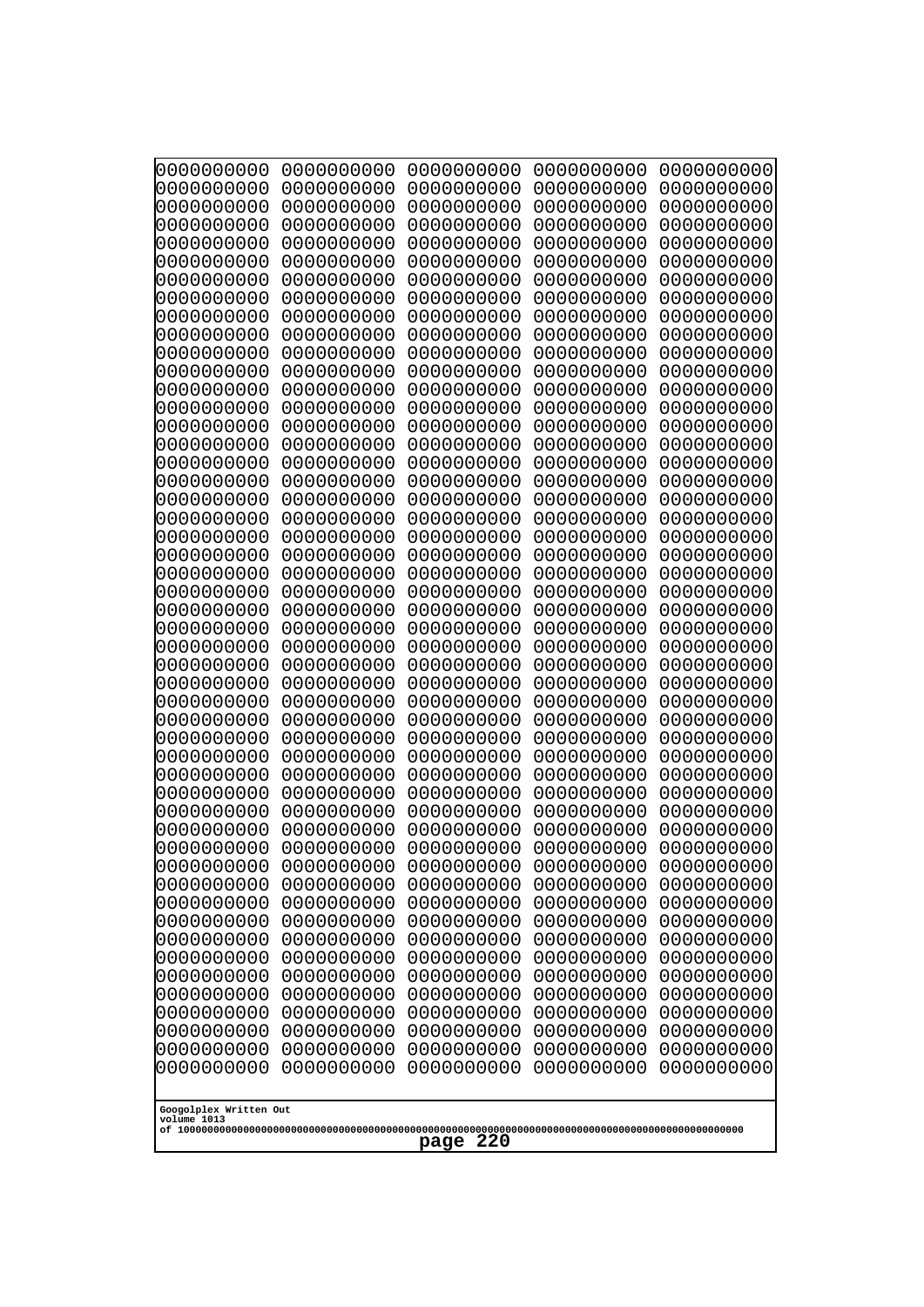| 10000000000<br>0000000000             | 0000000000<br>0000000000 | 0000000000<br>0000000000 | 0000000000<br>0000000000 | 0000000000<br>0000000000 |
|---------------------------------------|--------------------------|--------------------------|--------------------------|--------------------------|
| 0000000000                            | 0000000000               | 0000000000               | 0000000000               | 0000000000               |
| 0000000000                            | 0000000000               | 0000000000               | 0000000000               | 0000000000               |
| 0000000000<br>0000000000              | 0000000000<br>0000000000 | 0000000000<br>0000000000 | 0000000000<br>0000000000 | 0000000000               |
| 0000000000                            | 0000000000               | 0000000000               | 0000000000               | 0000000000<br>0000000000 |
| 0000000000                            | 0000000000               | 0000000000               | 0000000000               | 0000000000               |
| 0000000000                            | 0000000000               | 0000000000               | 0000000000               | 0000000000               |
| 0000000000<br>0000000000              | 0000000000<br>0000000000 | 0000000000<br>0000000000 | 0000000000<br>0000000000 | 0000000000<br>0000000000 |
| 0000000000                            | 0000000000               | 0000000000               | 0000000000               | 0000000000               |
| 0000000000                            | 0000000000               | 0000000000               | 0000000000               | 0000000000               |
| 0000000000<br>0000000000              | 0000000000<br>0000000000 | 0000000000<br>0000000000 | 0000000000<br>0000000000 | 0000000000<br>0000000000 |
| 0000000000                            | 0000000000               | 0000000000               | 0000000000               | 0000000000               |
| 0000000000                            | 0000000000               | 0000000000               | 0000000000               | 0000000000               |
| 0000000000<br>0000000000              | 0000000000               | 0000000000               | 0000000000               | 0000000000               |
| 0000000000                            | 0000000000<br>0000000000 | 0000000000<br>0000000000 | 0000000000<br>0000000000 | 0000000000<br>0000000000 |
| 0000000000                            | 0000000000               | 0000000000               | 0000000000               | 0000000000               |
| 0000000000                            | 0000000000               | 0000000000               | 0000000000               | 0000000000               |
| 0000000000<br>0000000000              | 0000000000<br>0000000000 | 0000000000<br>0000000000 | 0000000000<br>0000000000 | 0000000000<br>0000000000 |
| 0000000000                            | 0000000000               | 0000000000               | 0000000000               | 0000000000               |
| 0000000000                            | 0000000000               | 0000000000               | 0000000000               | 0000000000               |
| 0000000000<br>0000000000              | 0000000000<br>0000000000 | 0000000000<br>0000000000 | 0000000000<br>0000000000 | 0000000000<br>0000000000 |
| 0000000000                            | 0000000000               | 0000000000               | 0000000000               | 0000000000               |
| 0000000000                            | 0000000000               | 0000000000               | 0000000000               | 0000000000               |
| 0000000000<br>0000000000              | 0000000000<br>0000000000 | 0000000000<br>0000000000 | 0000000000<br>0000000000 | 0000000000<br>0000000000 |
| 0000000000                            | 0000000000               | 0000000000               | 0000000000               | 0000000000               |
| 0000000000                            | 0000000000               | 0000000000               | 0000000000               | 0000000000               |
| 0000000000                            | 0000000000               | 0000000000               | 0000000000               | 0000000000               |
| 0000000000<br>0000000000              | 0000000000<br>0000000000 | 0000000000<br>0000000000 | 0000000000<br>0000000000 | 0000000000<br>0000000000 |
| 0000000000                            | 0000000000               | 0000000000               | 0000000000               | 0000000000               |
| 0000000000                            | 0000000000               | 0000000000               | 0000000000               | 0000000000               |
| 0000000000<br>0000000000              | 0000000000<br>0000000000 | 0000000000<br>0000000000 | 0000000000<br>0000000000 | 0000000000<br>0000000000 |
| 0000000000                            | 0000000000               | 0000000000               | 0000000000               | 0000000000               |
| 0000000000                            | 0000000000               | 0000000000               | 0000000000               | 0000000000               |
| 0000000000<br>0000000000              | 0000000000<br>0000000000 | 0000000000<br>0000000000 | 0000000000<br>0000000000 | 0000000000<br>0000000000 |
| 0000000000                            | 0000000000               | 0000000000               | 0000000000               | 0000000000               |
| 0000000000                            | 0000000000               | 0000000000               | 0000000000               | 0000000000               |
| 0000000000                            | 0000000000               | 0000000000               | 0000000000<br>0000000000 | 0000000000               |
| 0000000000<br>0000000000              | 0000000000<br>0000000000 | 0000000000<br>0000000000 | 0000000000               | 0000000000<br>0000000000 |
|                                       |                          |                          |                          |                          |
| Googolplex Written Out<br>volume 1013 |                          |                          |                          |                          |
|                                       |                          | 221<br>page              |                          |                          |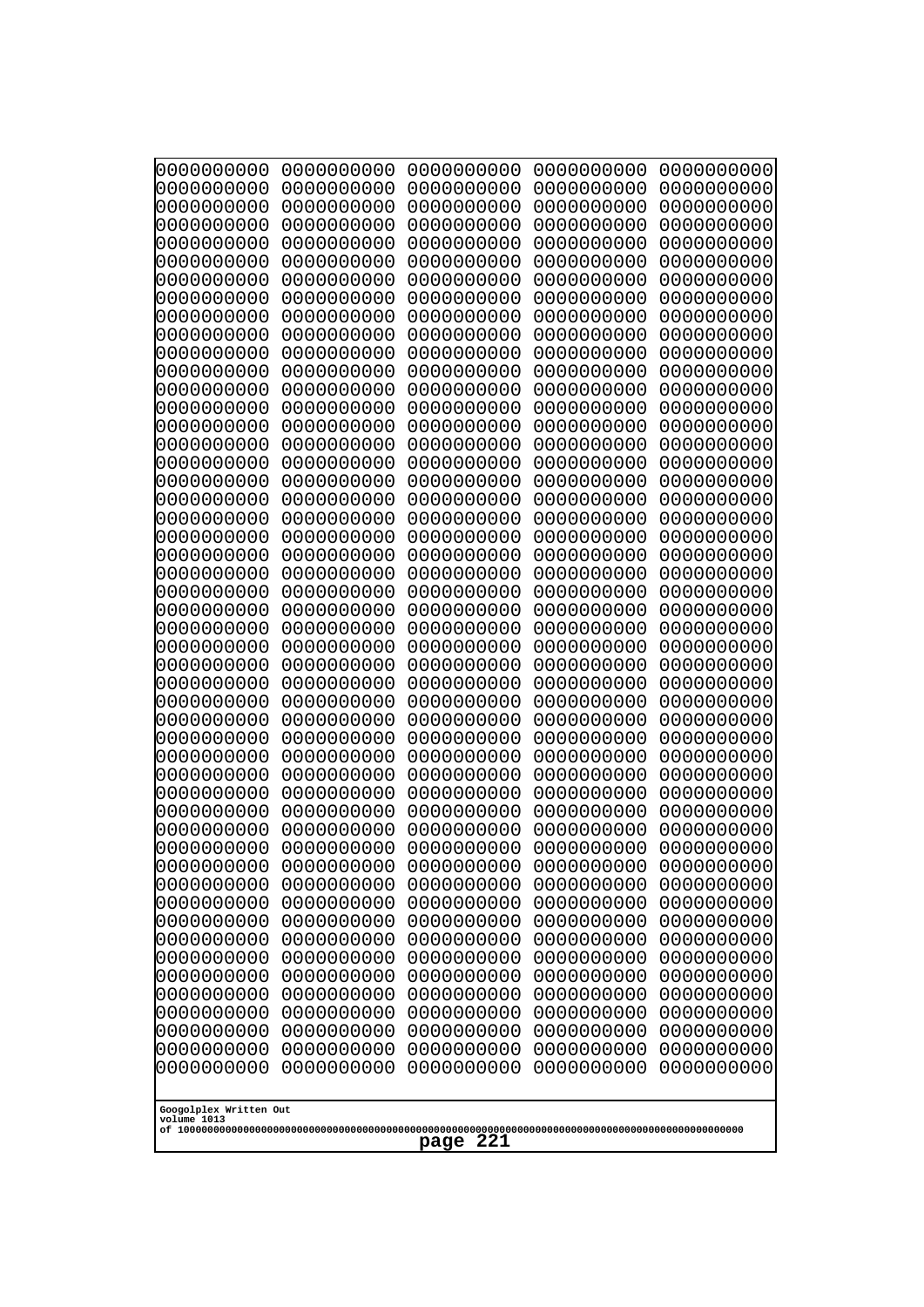| 10000000000<br>0000000000             | 0000000000<br>0000000000 | 0000000000<br>0000000000 | 0000000000<br>0000000000 | 0000000000<br>0000000000 |
|---------------------------------------|--------------------------|--------------------------|--------------------------|--------------------------|
| 0000000000                            | 0000000000               | 0000000000               | 0000000000               | 0000000000               |
| 0000000000                            | 0000000000               | 0000000000               | 0000000000               | 0000000000               |
| 0000000000<br>0000000000              | 0000000000<br>0000000000 | 0000000000               | 0000000000<br>0000000000 | 0000000000               |
| 0000000000                            | 0000000000               | 0000000000<br>0000000000 | 0000000000               | 0000000000<br>0000000000 |
| 0000000000                            | 0000000000               | 0000000000               | 0000000000               | 0000000000               |
| 0000000000                            | 0000000000               | 0000000000               | 0000000000               | 0000000000               |
| 0000000000<br>0000000000              | 0000000000<br>0000000000 | 0000000000<br>0000000000 | 0000000000<br>0000000000 | 0000000000<br>0000000000 |
| 0000000000                            | 0000000000               | 0000000000               | 0000000000               | 0000000000               |
| 0000000000                            | 0000000000               | 0000000000               | 0000000000               | 0000000000               |
| 0000000000<br>0000000000              | 0000000000<br>0000000000 | 0000000000<br>0000000000 | 0000000000<br>0000000000 | 0000000000<br>0000000000 |
| 0000000000                            | 0000000000               | 0000000000               | 0000000000               | 0000000000               |
| 0000000000                            | 0000000000               | 0000000000               | 0000000000               | 0000000000               |
| 0000000000<br>0000000000              | 0000000000               | 0000000000               | 0000000000               | 0000000000               |
| 0000000000                            | 0000000000<br>0000000000 | 0000000000<br>0000000000 | 0000000000<br>0000000000 | 0000000000<br>0000000000 |
| 0000000000                            | 0000000000               | 0000000000               | 0000000000               | 0000000000               |
| 0000000000                            | 0000000000               | 0000000000               | 0000000000               | 0000000000               |
| 0000000000<br>0000000000              | 0000000000<br>0000000000 | 0000000000<br>0000000000 | 0000000000<br>0000000000 | 0000000000<br>0000000000 |
| 0000000000                            | 0000000000               | 0000000000               | 0000000000               | 0000000000               |
| 0000000000                            | 0000000000               | 0000000000               | 0000000000               | 0000000000               |
| 0000000000<br>0000000000              | 0000000000<br>0000000000 | 0000000000<br>0000000000 | 0000000000<br>0000000000 | 0000000000<br>0000000000 |
| 0000000000                            | 0000000000               | 0000000000               | 0000000000               | 0000000000               |
| 0000000000                            | 0000000000               | 0000000000               | 0000000000               | 0000000000               |
| 0000000000<br>0000000000              | 0000000000<br>0000000000 | 0000000000<br>0000000000 | 0000000000<br>0000000000 | 0000000000<br>0000000000 |
| 0000000000                            | 0000000000               | 0000000000               | 0000000000               | 0000000000               |
| 0000000000                            | 0000000000               | 0000000000               | 0000000000               | 0000000000               |
| 0000000000                            | 0000000000               | 0000000000               | 0000000000               | 0000000000               |
| 0000000000<br>0000000000              | 0000000000<br>0000000000 | 0000000000<br>0000000000 | 0000000000<br>0000000000 | 0000000000<br>0000000000 |
| 0000000000                            | 0000000000               | 0000000000               | 0000000000               | 0000000000               |
| 0000000000                            | 0000000000               | 0000000000               | 0000000000               | 0000000000               |
| 0000000000<br>0000000000              | 0000000000<br>0000000000 | 0000000000<br>0000000000 | 0000000000<br>0000000000 | 0000000000<br>0000000000 |
| 0000000000                            | 0000000000               | 0000000000               | 0000000000               | 0000000000               |
| 0000000000                            | 0000000000               | 0000000000               | 0000000000               | 0000000000               |
| 0000000000<br>0000000000              | 0000000000<br>0000000000 | 0000000000<br>0000000000 | 0000000000<br>0000000000 | 0000000000<br>0000000000 |
| 0000000000                            | 0000000000               | 0000000000               | 0000000000               | 0000000000               |
| 0000000000                            | 0000000000               | 0000000000               | 0000000000               | 0000000000               |
| 0000000000                            | 0000000000               | 0000000000               | 0000000000<br>0000000000 | 0000000000               |
| 0000000000<br>0000000000              | 0000000000<br>0000000000 | 0000000000<br>0000000000 | 0000000000               | 0000000000<br>0000000000 |
|                                       |                          |                          |                          |                          |
| Googolplex Written Out<br>volume 1013 |                          |                          |                          |                          |
|                                       |                          | 222<br>page              |                          |                          |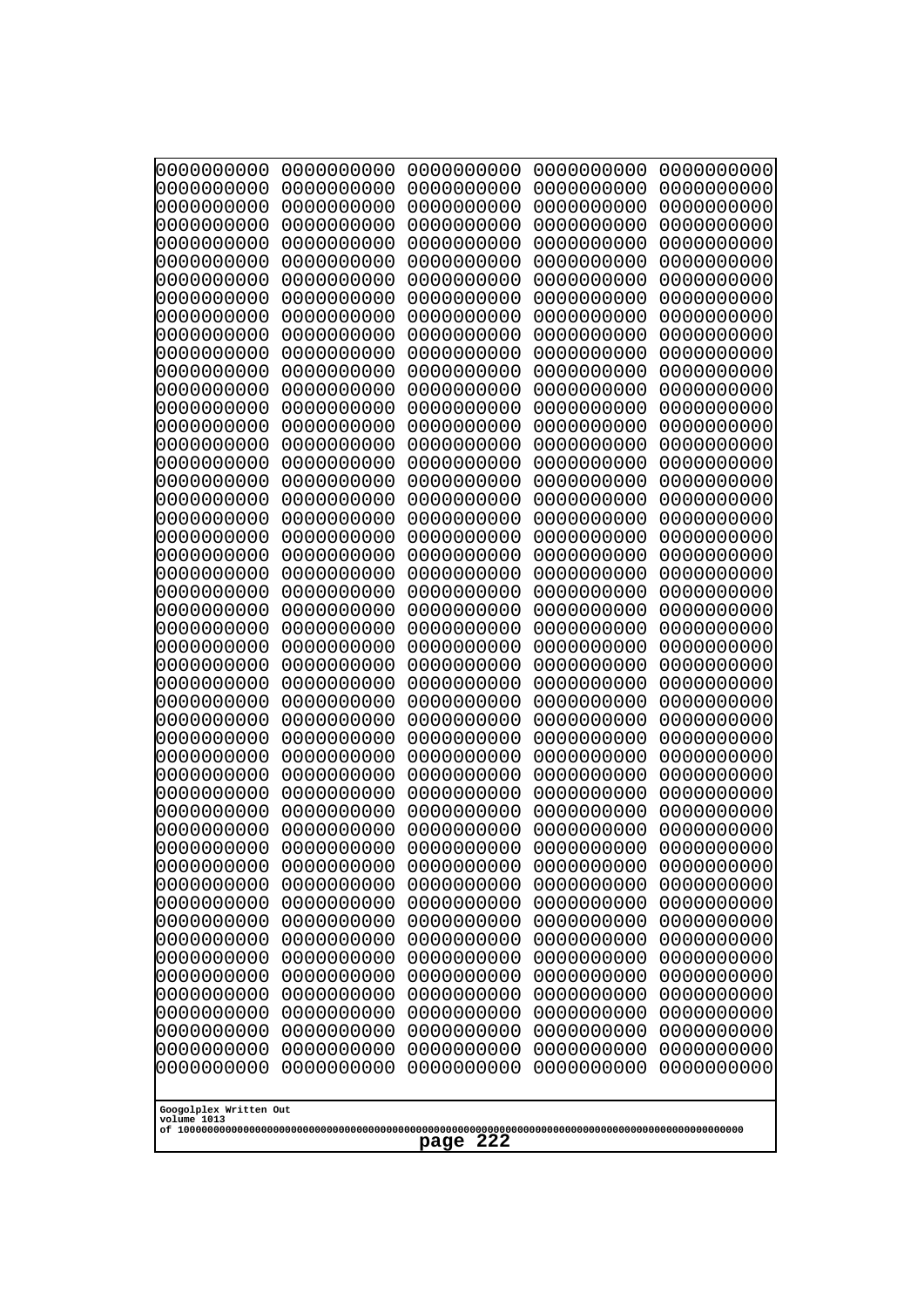| 10000000000<br>0000000000             | 0000000000<br>0000000000 | 0000000000<br>0000000000 | 0000000000<br>0000000000 | 0000000000<br>0000000000 |
|---------------------------------------|--------------------------|--------------------------|--------------------------|--------------------------|
| 0000000000                            | 0000000000               | 0000000000               | 0000000000               | 0000000000               |
| 0000000000                            | 0000000000               | 0000000000               | 0000000000               | 0000000000               |
| 0000000000<br>0000000000              | 0000000000<br>0000000000 | 0000000000<br>0000000000 | 0000000000<br>0000000000 | 0000000000<br>0000000000 |
| 0000000000                            | 0000000000               | 0000000000               | 0000000000               | 0000000000               |
| 0000000000                            | 0000000000               | 0000000000               | 0000000000               | 0000000000               |
| 0000000000<br>0000000000              | 0000000000<br>0000000000 | 0000000000<br>0000000000 | 0000000000<br>0000000000 | 0000000000<br>0000000000 |
| 0000000000                            | 0000000000               | 0000000000               | 0000000000               | 0000000000               |
| 0000000000                            | 0000000000               | 0000000000               | 0000000000               | 0000000000               |
| 0000000000                            | 0000000000               | 0000000000               | 0000000000               | 0000000000               |
| 0000000000<br>0000000000              | 0000000000<br>0000000000 | 0000000000<br>0000000000 | 0000000000<br>0000000000 | 0000000000<br>0000000000 |
| 0000000000                            | 0000000000               | 0000000000               | 0000000000               | 0000000000               |
| 0000000000                            | 0000000000               | 0000000000               | 0000000000               | 0000000000               |
| 0000000000<br>0000000000              | 0000000000<br>0000000000 | 0000000000<br>0000000000 | 0000000000<br>0000000000 | 0000000000<br>0000000000 |
| 0000000000                            | 0000000000               | 0000000000               | 0000000000               | 0000000000               |
| 0000000000                            | 0000000000               | 0000000000               | 0000000000               | 0000000000               |
| 0000000000<br>0000000000              | 0000000000<br>0000000000 | 0000000000<br>0000000000 | 0000000000<br>0000000000 | 0000000000<br>0000000000 |
| 0000000000                            | 0000000000               | 0000000000               | 0000000000               | 0000000000               |
| 0000000000                            | 0000000000               | 0000000000               | 0000000000               | 0000000000               |
| 0000000000<br>0000000000              | 0000000000<br>0000000000 | 0000000000<br>0000000000 | 0000000000<br>0000000000 | 0000000000<br>0000000000 |
| 0000000000                            | 0000000000               | 0000000000               | 0000000000               | 0000000000               |
| 0000000000                            | 0000000000               | 0000000000               | 0000000000               | 0000000000               |
| 0000000000<br>0000000000              | 0000000000<br>0000000000 | 0000000000<br>0000000000 | 0000000000<br>0000000000 | 0000000000<br>0000000000 |
| 0000000000                            | 0000000000               | 0000000000               | 0000000000               | 0000000000               |
| 0000000000                            | 0000000000               | 0000000000               | 0000000000               | 0000000000               |
| 0000000000<br>0000000000              | 0000000000<br>0000000000 | 0000000000<br>0000000000 | 0000000000<br>0000000000 | 0000000000<br>0000000000 |
| 0000000000                            | 0000000000               | 0000000000               | 0000000000               | 0000000000               |
| 0000000000                            | 0000000000               | 0000000000               | 0000000000               | 0000000000               |
| 0000000000                            | 0000000000<br>0000000000 | 0000000000<br>0000000000 | 0000000000<br>0000000000 | 0000000000               |
| 0000000000<br>0000000000              | 0000000000               | 0000000000               | 0000000000               | 0000000000<br>0000000000 |
| 0000000000                            | 0000000000               | 0000000000               | 0000000000               | 0000000000               |
| 0000000000                            | 0000000000<br>0000000000 | 0000000000               | 0000000000<br>0000000000 | 0000000000               |
| 0000000000<br>0000000000              | 0000000000               | 0000000000<br>0000000000 | 0000000000               | 0000000000<br>0000000000 |
| 0000000000                            | 0000000000               | 0000000000               | 0000000000               | 0000000000               |
| 0000000000                            | 0000000000               | 0000000000               | 0000000000               | 0000000000               |
| 0000000000<br>0000000000              | 0000000000<br>0000000000 | 0000000000<br>0000000000 | 0000000000<br>0000000000 | 0000000000<br>0000000000 |
| 0000000000                            | 0000000000               | 0000000000               | 0000000000               | 0000000000               |
| 0000000000                            | 0000000000               | 0000000000               | 0000000000               | 0000000000               |
|                                       |                          |                          |                          |                          |
| Googolplex Written Out<br>volume 1013 |                          |                          |                          |                          |
| 223<br>page                           |                          |                          |                          |                          |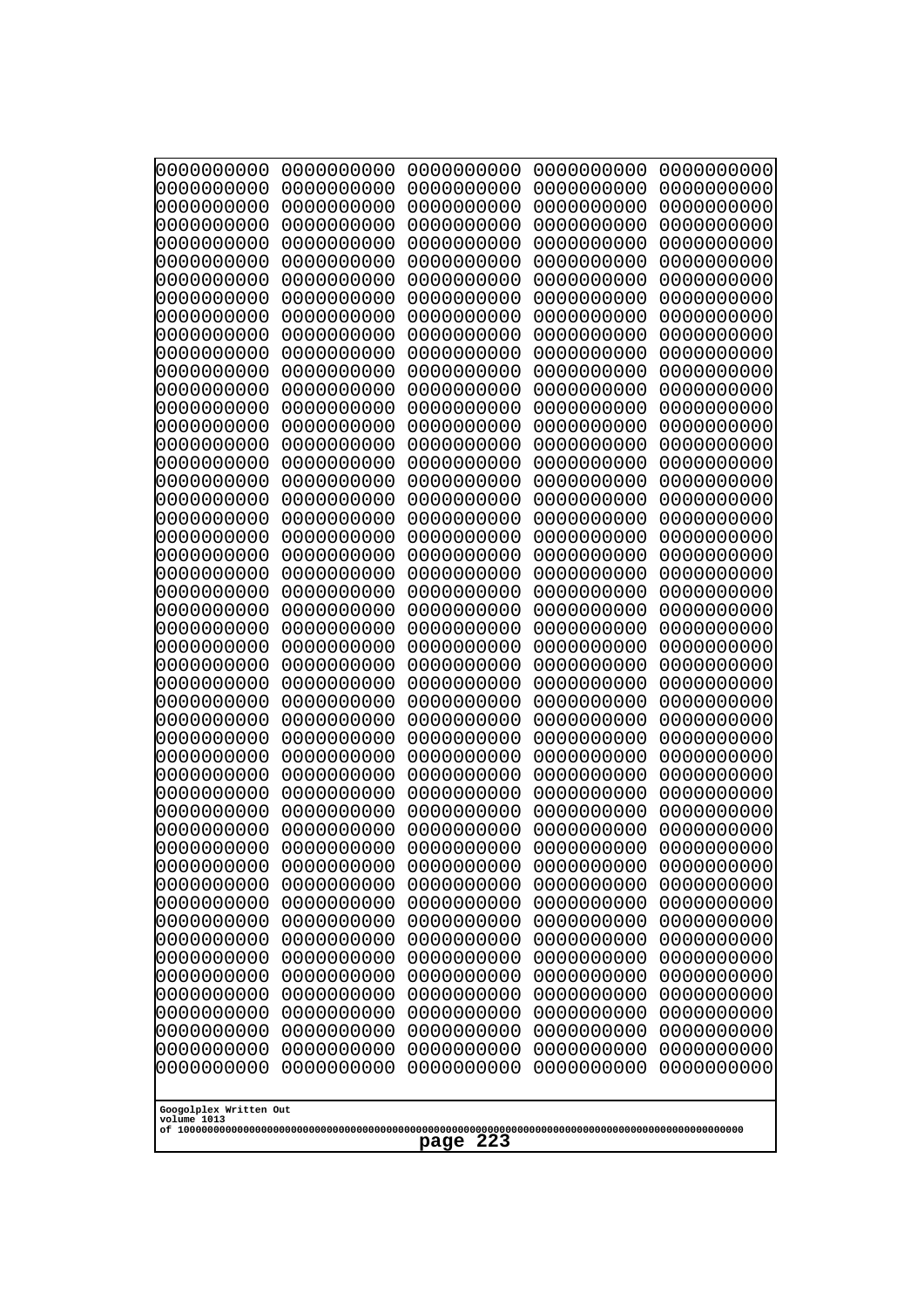| 10000000000<br>0000000000 | 0000000000<br>0000000000 | 0000000000<br>0000000000 | 0000000000<br>0000000000 | 0000000000<br>0000000000 |
|---------------------------|--------------------------|--------------------------|--------------------------|--------------------------|
| 0000000000                | 0000000000               | 0000000000               | 0000000000               | 0000000000               |
| 0000000000                | 0000000000               | 0000000000               | 0000000000               | 0000000000               |
| 0000000000<br>0000000000  | 0000000000<br>0000000000 | 0000000000               | 0000000000<br>0000000000 | 0000000000               |
| 0000000000                | 0000000000               | 0000000000<br>0000000000 | 0000000000               | 0000000000<br>0000000000 |
| 0000000000                | 0000000000               | 0000000000               | 0000000000               | 0000000000               |
| 0000000000                | 0000000000               | 0000000000               | 0000000000               | 0000000000               |
| 0000000000<br>0000000000  | 0000000000<br>0000000000 | 0000000000<br>0000000000 | 0000000000<br>0000000000 | 0000000000<br>0000000000 |
| 0000000000                | 0000000000               | 0000000000               | 0000000000               | 0000000000               |
| 0000000000                | 0000000000               | 0000000000               | 0000000000               | 0000000000               |
| 0000000000                | 0000000000               | 0000000000               | 0000000000               | 0000000000               |
| 0000000000<br>0000000000  | 0000000000<br>0000000000 | 0000000000<br>0000000000 | 0000000000<br>0000000000 | 0000000000<br>0000000000 |
| 0000000000                | 0000000000               | 0000000000               | 0000000000               | 0000000000               |
| 0000000000                | 0000000000               | 0000000000               | 0000000000               | 0000000000               |
| 0000000000<br>0000000000  | 0000000000<br>0000000000 | 0000000000<br>0000000000 | 0000000000<br>0000000000 | 0000000000<br>0000000000 |
| 0000000000                | 0000000000               | 0000000000               | 0000000000               | 0000000000               |
| 0000000000                | 0000000000               | 0000000000               | 0000000000               | 0000000000               |
| 0000000000                | 0000000000               | 0000000000               | 0000000000               | 0000000000               |
| 0000000000<br>0000000000  | 0000000000<br>0000000000 | 0000000000<br>0000000000 | 0000000000<br>0000000000 | 0000000000<br>0000000000 |
| 0000000000                | 0000000000               | 0000000000               | 0000000000               | 0000000000               |
| 0000000000                | 0000000000               | 0000000000               | 0000000000               | 0000000000               |
| 0000000000<br>0000000000  | 0000000000<br>0000000000 | 0000000000<br>0000000000 | 0000000000<br>0000000000 | 0000000000<br>0000000000 |
| 0000000000                | 0000000000               | 0000000000               | 0000000000               | 0000000000               |
| 0000000000                | 0000000000               | 0000000000               | 0000000000               | 0000000000               |
| 0000000000                | 0000000000               | 0000000000               | 0000000000               | 0000000000               |
| 0000000000<br>0000000000  | 0000000000<br>0000000000 | 0000000000<br>0000000000 | 0000000000<br>0000000000 | 0000000000<br>0000000000 |
| 0000000000                | 0000000000               | 0000000000               | 0000000000               | 0000000000               |
| 0000000000                | 0000000000               | 0000000000               | 0000000000               | 0000000000               |
| 0000000000<br>0000000000  | 0000000000<br>0000000000 | 0000000000<br>0000000000 | 0000000000<br>0000000000 | 0000000000<br>0000000000 |
| 0000000000                | 0000000000               | 0000000000               | 0000000000               | 0000000000               |
| 0000000000                | 0000000000               | 0000000000               | 0000000000               | 0000000000               |
| 0000000000<br>0000000000  | 0000000000               | 0000000000               | 0000000000               | 0000000000               |
| 0000000000                | 0000000000<br>0000000000 | 0000000000<br>0000000000 | 0000000000<br>0000000000 | 0000000000<br>0000000000 |
| 0000000000                | 0000000000               | 0000000000               | 0000000000               | 0000000000               |
| 0000000000                | 0000000000               | 0000000000               | 0000000000               | 0000000000               |
| 0000000000<br>0000000000  | 0000000000<br>0000000000 | 0000000000<br>0000000000 | 0000000000<br>0000000000 | 0000000000<br>0000000000 |
| 0000000000                | 0000000000               | 0000000000               | 0000000000               | 0000000000               |
| 0000000000                | 0000000000               | 0000000000               | 0000000000               | 0000000000               |
| 0000000000                | 0000000000               | 0000000000               | 0000000000               | 0000000000               |
| Googolplex Written Out    |                          |                          |                          |                          |
| volume 1013               |                          |                          |                          |                          |
| 224<br>page               |                          |                          |                          |                          |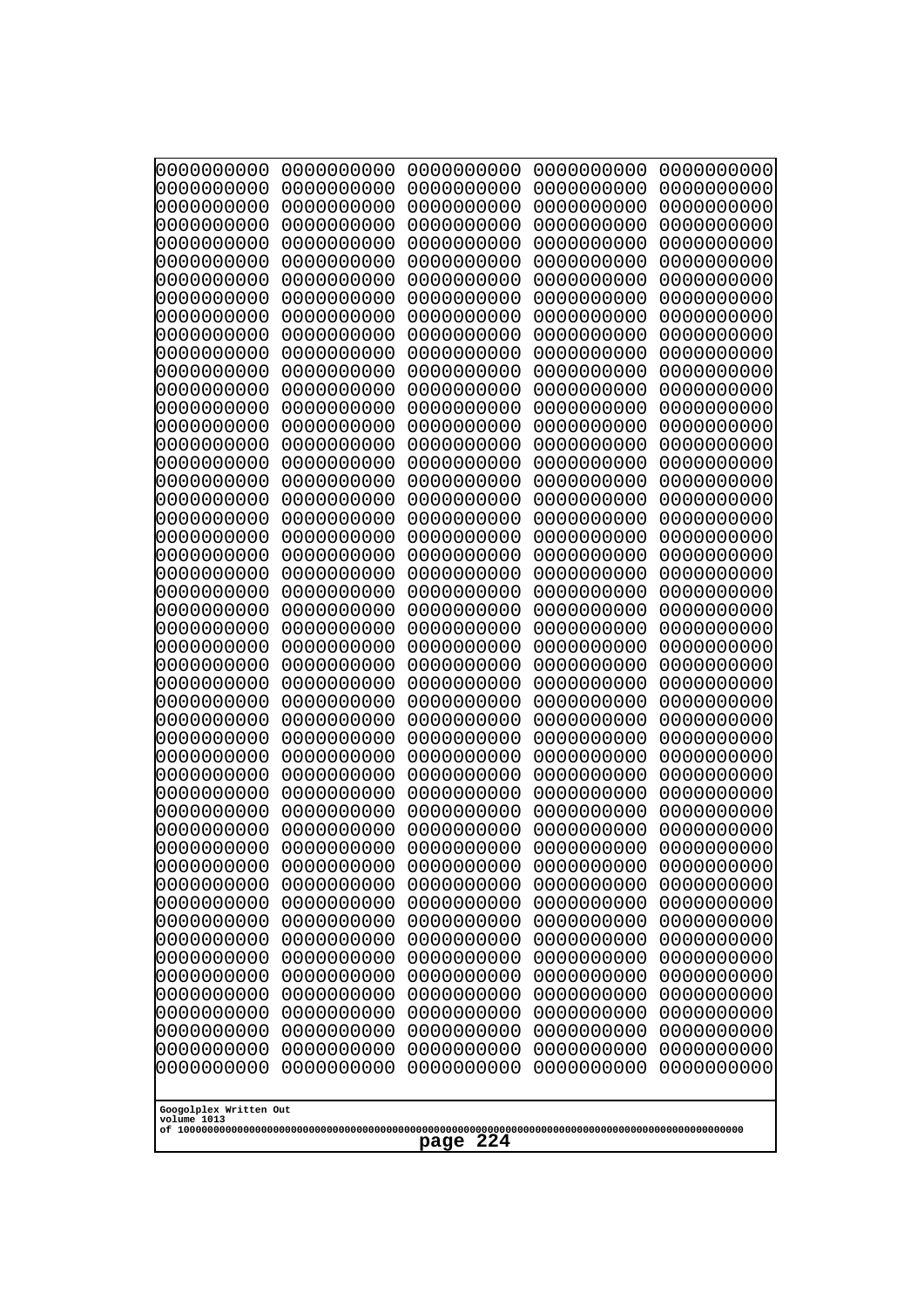| 10000000000<br>0000000000 | 0000000000<br>0000000000 | 0000000000<br>0000000000 | 0000000000<br>0000000000 | 0000000000<br>0000000000 |
|---------------------------|--------------------------|--------------------------|--------------------------|--------------------------|
| 0000000000                | 0000000000               | 0000000000               | 0000000000               | 0000000000               |
| 0000000000                | 0000000000               | 0000000000               | 0000000000               | 0000000000               |
| 0000000000<br>0000000000  | 0000000000<br>0000000000 | 0000000000               | 0000000000<br>0000000000 | 0000000000               |
| 0000000000                | 0000000000               | 0000000000<br>0000000000 | 0000000000               | 0000000000<br>0000000000 |
| 0000000000                | 0000000000               | 0000000000               | 0000000000               | 0000000000               |
| 0000000000                | 0000000000               | 0000000000               | 0000000000               | 0000000000               |
| 0000000000<br>0000000000  | 0000000000<br>0000000000 | 0000000000<br>0000000000 | 0000000000<br>0000000000 | 0000000000<br>0000000000 |
| 0000000000                | 0000000000               | 0000000000               | 0000000000               | 0000000000               |
| 0000000000                | 0000000000               | 0000000000               | 0000000000               | 0000000000               |
| 0000000000                | 0000000000               | 0000000000               | 0000000000               | 0000000000               |
| 0000000000<br>0000000000  | 0000000000<br>0000000000 | 0000000000<br>0000000000 | 0000000000<br>0000000000 | 0000000000<br>0000000000 |
| 0000000000                | 0000000000               | 0000000000               | 0000000000               | 0000000000               |
| 0000000000                | 0000000000               | 0000000000               | 0000000000               | 0000000000               |
| 0000000000<br>0000000000  | 0000000000<br>0000000000 | 0000000000<br>0000000000 | 0000000000<br>0000000000 | 0000000000<br>0000000000 |
| 0000000000                | 0000000000               | 0000000000               | 0000000000               | 0000000000               |
| 0000000000                | 0000000000               | 0000000000               | 0000000000               | 0000000000               |
| 0000000000                | 0000000000               | 0000000000               | 0000000000               | 0000000000               |
| 0000000000<br>0000000000  | 0000000000<br>0000000000 | 0000000000<br>0000000000 | 0000000000<br>0000000000 | 0000000000<br>0000000000 |
| 0000000000                | 0000000000               | 0000000000               | 0000000000               | 0000000000               |
| 0000000000                | 0000000000               | 0000000000               | 0000000000               | 0000000000               |
| 0000000000<br>0000000000  | 0000000000<br>0000000000 | 0000000000<br>0000000000 | 0000000000<br>0000000000 | 0000000000<br>0000000000 |
| 0000000000                | 0000000000               | 0000000000               | 0000000000               | 0000000000               |
| 0000000000                | 0000000000               | 0000000000               | 0000000000               | 0000000000               |
| 0000000000                | 0000000000               | 0000000000               | 0000000000               | 0000000000               |
| 0000000000<br>0000000000  | 0000000000<br>0000000000 | 0000000000<br>0000000000 | 0000000000<br>0000000000 | 0000000000<br>0000000000 |
| 0000000000                | 0000000000               | 0000000000               | 0000000000               | 0000000000               |
| 0000000000                | 0000000000               | 0000000000               | 0000000000               | 0000000000               |
| 0000000000<br>0000000000  | 0000000000<br>0000000000 | 0000000000<br>0000000000 | 0000000000<br>0000000000 | 0000000000<br>0000000000 |
| 0000000000                | 0000000000               | 0000000000               | 0000000000               | 0000000000               |
| 0000000000                | 0000000000               | 0000000000               | 0000000000               | 0000000000               |
| 0000000000<br>0000000000  | 0000000000               | 0000000000               | 0000000000               | 0000000000               |
| 0000000000                | 0000000000<br>0000000000 | 0000000000<br>0000000000 | 0000000000<br>0000000000 | 0000000000<br>0000000000 |
| 0000000000                | 0000000000               | 0000000000               | 0000000000               | 0000000000               |
| 0000000000                | 0000000000               | 0000000000               | 0000000000               | 0000000000               |
| 0000000000<br>0000000000  | 0000000000<br>0000000000 | 0000000000<br>0000000000 | 0000000000<br>0000000000 | 0000000000<br>0000000000 |
| 0000000000                | 0000000000               | 0000000000               | 0000000000               | 0000000000               |
| 0000000000                | 0000000000               | 0000000000               | 0000000000               | 0000000000               |
| 0000000000                | 0000000000               | 0000000000               | 0000000000               | 0000000000               |
| Googolplex Written Out    |                          |                          |                          |                          |
| volume 1013               |                          |                          |                          |                          |
| 225<br>page               |                          |                          |                          |                          |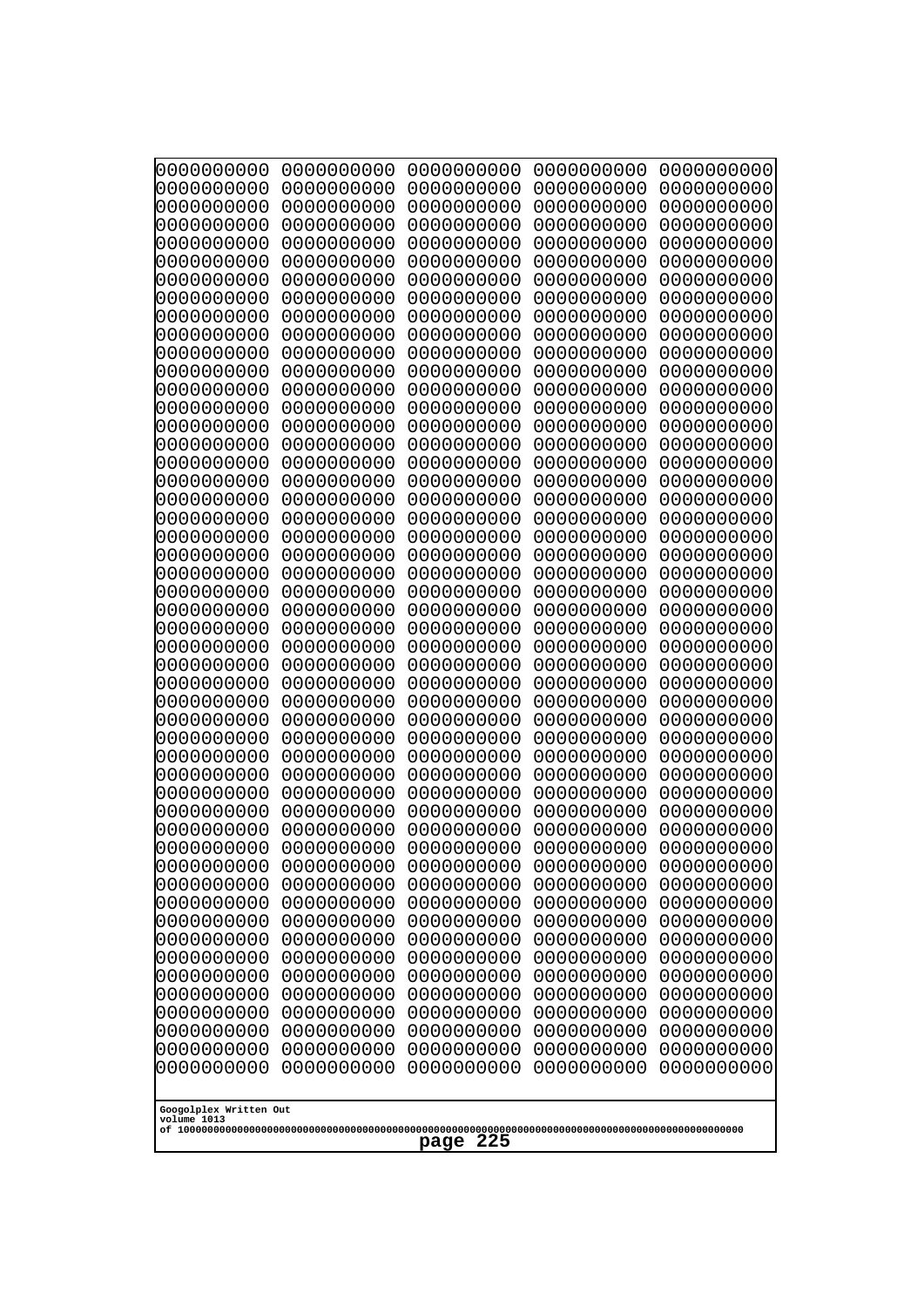| 10000000000<br>0000000000 | 0000000000<br>0000000000 | 0000000000<br>0000000000 | 0000000000<br>0000000000 | 0000000000<br>0000000000 |
|---------------------------|--------------------------|--------------------------|--------------------------|--------------------------|
| 0000000000                | 0000000000               | 0000000000               | 0000000000               | 0000000000               |
| 0000000000                | 0000000000               | 0000000000               | 0000000000               | 0000000000               |
| 0000000000<br>0000000000  | 0000000000<br>0000000000 | 0000000000               | 0000000000<br>0000000000 | 0000000000               |
| 0000000000                | 0000000000               | 0000000000<br>0000000000 | 0000000000               | 0000000000<br>0000000000 |
| 0000000000                | 0000000000               | 0000000000               | 0000000000               | 0000000000               |
| 0000000000                | 0000000000               | 0000000000               | 0000000000               | 0000000000               |
| 0000000000<br>0000000000  | 0000000000<br>0000000000 | 0000000000<br>0000000000 | 0000000000<br>0000000000 | 0000000000<br>0000000000 |
| 0000000000                | 0000000000               | 0000000000               | 0000000000               | 0000000000               |
| 0000000000                | 0000000000               | 0000000000               | 0000000000               | 0000000000               |
| 0000000000                | 0000000000               | 0000000000               | 0000000000               | 0000000000               |
| 0000000000<br>0000000000  | 0000000000<br>0000000000 | 0000000000<br>0000000000 | 0000000000<br>0000000000 | 0000000000<br>0000000000 |
| 0000000000                | 0000000000               | 0000000000               | 0000000000               | 0000000000               |
| 0000000000                | 0000000000               | 0000000000               | 0000000000               | 0000000000               |
| 0000000000<br>0000000000  | 0000000000<br>0000000000 | 0000000000<br>0000000000 | 0000000000<br>0000000000 | 0000000000<br>0000000000 |
| 0000000000                | 0000000000               | 0000000000               | 0000000000               | 0000000000               |
| 0000000000                | 0000000000               | 0000000000               | 0000000000               | 0000000000               |
| 0000000000                | 0000000000               | 0000000000               | 0000000000               | 0000000000               |
| 0000000000<br>0000000000  | 0000000000<br>0000000000 | 0000000000<br>0000000000 | 0000000000<br>0000000000 | 0000000000<br>0000000000 |
| 0000000000                | 0000000000               | 0000000000               | 0000000000               | 0000000000               |
| 0000000000                | 0000000000               | 0000000000               | 0000000000               | 0000000000               |
| 0000000000<br>0000000000  | 0000000000<br>0000000000 | 0000000000<br>0000000000 | 0000000000<br>0000000000 | 0000000000<br>0000000000 |
| 0000000000                | 0000000000               | 0000000000               | 0000000000               | 0000000000               |
| 0000000000                | 0000000000               | 0000000000               | 0000000000               | 0000000000               |
| 0000000000<br>0000000000  | 0000000000<br>0000000000 | 0000000000<br>0000000000 | 0000000000<br>0000000000 | 0000000000<br>0000000000 |
| 0000000000                | 0000000000               | 0000000000               | 0000000000               | 0000000000               |
| 0000000000                | 0000000000               | 0000000000               | 0000000000               | 0000000000               |
| 0000000000                | 0000000000               | 0000000000               | 0000000000               | 0000000000               |
| 0000000000<br>0000000000  | 0000000000<br>0000000000 | 0000000000<br>0000000000 | 0000000000<br>0000000000 | 0000000000<br>0000000000 |
| 0000000000                | 0000000000               | 0000000000               | 0000000000               | 0000000000               |
| 0000000000                | 0000000000               | 0000000000               | 0000000000               | 0000000000               |
| 0000000000<br>0000000000  | 0000000000<br>0000000000 | 0000000000<br>0000000000 | 0000000000<br>0000000000 | 0000000000<br>0000000000 |
| 0000000000                | 0000000000               | 0000000000               | 0000000000               | 0000000000               |
| 0000000000                | 0000000000               | 0000000000               | 0000000000               | 0000000000               |
| 0000000000                | 0000000000               | 0000000000               | 0000000000               | 0000000000               |
| 0000000000<br>0000000000  | 0000000000<br>0000000000 | 0000000000<br>0000000000 | 0000000000<br>0000000000 | 0000000000<br>0000000000 |
| 0000000000                | 0000000000               | 0000000000               | 0000000000               | 0000000000               |
| 0000000000                | 0000000000               | 0000000000               | 0000000000               | 0000000000               |
| 0000000000                | 0000000000               | 0000000000               | 0000000000               | 0000000000               |
| Googolplex Written Out    |                          |                          |                          |                          |
| volume 1013               |                          |                          |                          |                          |
| 226<br>page               |                          |                          |                          |                          |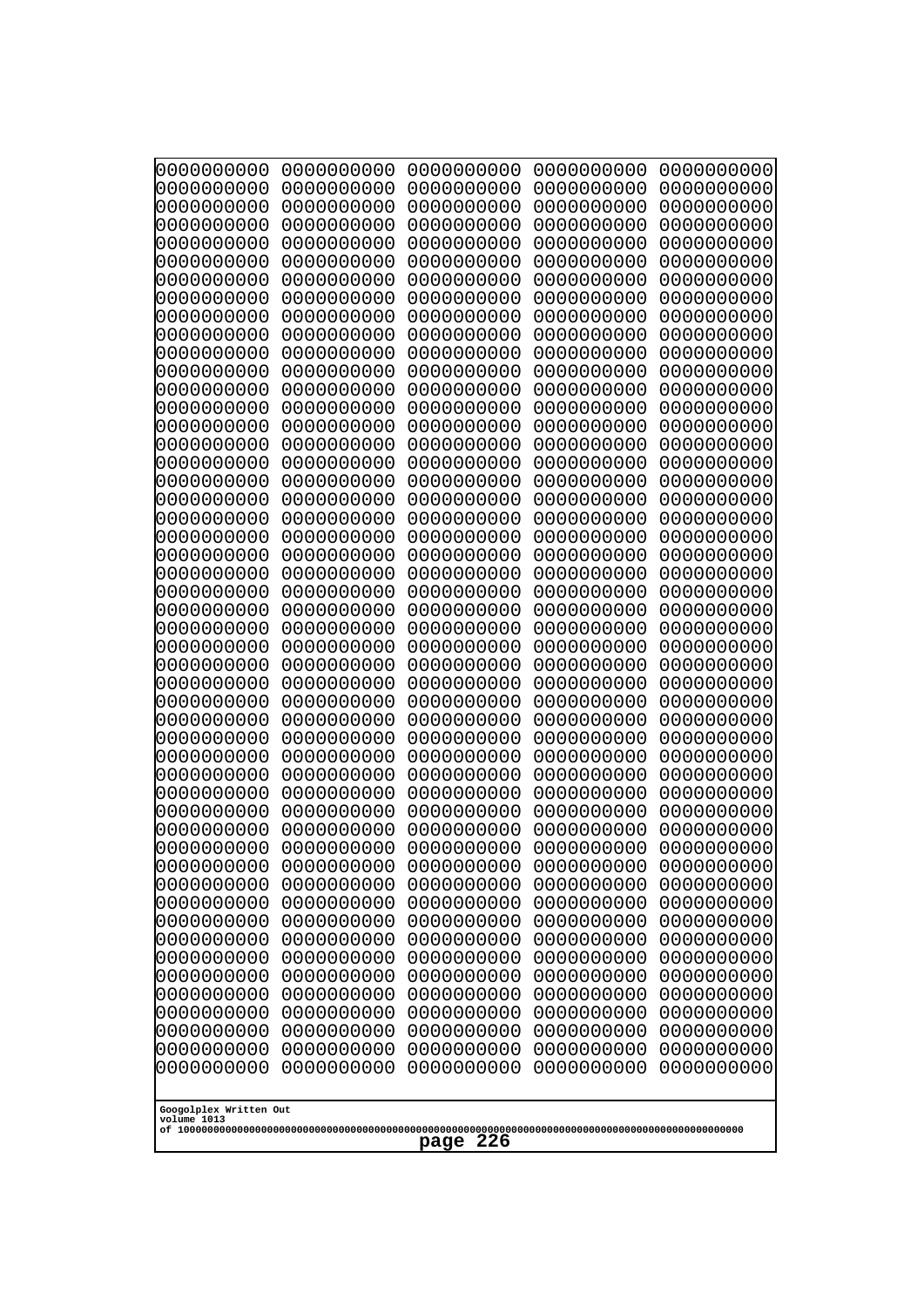| 10000000000<br>0000000000             | 0000000000<br>0000000000 | 0000000000<br>0000000000 | 0000000000<br>0000000000 | 0000000000<br>0000000000 |
|---------------------------------------|--------------------------|--------------------------|--------------------------|--------------------------|
| 0000000000                            | 0000000000               | 0000000000               | 0000000000               | 0000000000               |
| 0000000000                            | 0000000000               | 0000000000               | 0000000000               | 0000000000               |
| 0000000000<br>0000000000              | 0000000000<br>0000000000 | 0000000000<br>0000000000 | 0000000000<br>0000000000 | 0000000000<br>0000000000 |
| 0000000000                            | 0000000000               | 0000000000               | 0000000000               | 0000000000               |
| 0000000000                            | 0000000000               | 0000000000               | 0000000000               | 0000000000               |
| 0000000000<br>0000000000              | 0000000000<br>0000000000 | 0000000000<br>0000000000 | 0000000000<br>0000000000 | 0000000000<br>0000000000 |
| 0000000000                            | 0000000000               | 0000000000               | 0000000000               | 0000000000               |
| 0000000000                            | 0000000000               | 0000000000               | 0000000000               | 0000000000               |
| 0000000000                            | 0000000000               | 0000000000               | 0000000000               | 0000000000               |
| 0000000000<br>0000000000              | 0000000000<br>0000000000 | 0000000000<br>0000000000 | 0000000000<br>0000000000 | 0000000000<br>0000000000 |
| 0000000000                            | 0000000000               | 0000000000               | 0000000000               | 0000000000               |
| 0000000000                            | 0000000000               | 0000000000               | 0000000000               | 0000000000               |
| 0000000000<br>0000000000              | 0000000000<br>0000000000 | 0000000000<br>0000000000 | 0000000000<br>0000000000 | 0000000000<br>0000000000 |
| 0000000000                            | 0000000000               | 0000000000               | 0000000000               | 0000000000               |
| 0000000000                            | 0000000000               | 0000000000               | 0000000000               | 0000000000               |
| 0000000000<br>0000000000              | 0000000000<br>0000000000 | 0000000000<br>0000000000 | 0000000000<br>0000000000 | 0000000000<br>0000000000 |
| 0000000000                            | 0000000000               | 0000000000               | 0000000000               | 0000000000               |
| 0000000000                            | 0000000000               | 0000000000               | 0000000000               | 0000000000               |
| 0000000000<br>0000000000              | 0000000000<br>0000000000 | 0000000000<br>0000000000 | 0000000000<br>0000000000 | 0000000000<br>0000000000 |
| 0000000000                            | 0000000000               | 0000000000               | 0000000000               | 0000000000               |
| 0000000000                            | 0000000000               | 0000000000               | 0000000000               | 0000000000               |
| 0000000000                            | 0000000000               | 0000000000               | 0000000000               | 0000000000               |
| 0000000000<br>0000000000              | 0000000000<br>0000000000 | 0000000000<br>0000000000 | 0000000000<br>0000000000 | 0000000000<br>0000000000 |
| 0000000000                            | 0000000000               | 0000000000               | 0000000000               | 0000000000               |
| 0000000000                            | 0000000000               | 0000000000               | 0000000000               | 0000000000               |
| 0000000000<br>0000000000              | 0000000000<br>0000000000 | 0000000000<br>0000000000 | 0000000000<br>0000000000 | 0000000000<br>0000000000 |
| 0000000000                            | 0000000000               | 0000000000               | 0000000000               | 0000000000               |
| 0000000000                            | 0000000000               | 0000000000               | 0000000000               | 0000000000               |
| 0000000000<br>0000000000              | 0000000000<br>0000000000 | 0000000000<br>0000000000 | 0000000000<br>0000000000 | 0000000000<br>0000000000 |
| 0000000000                            | 0000000000               | 0000000000               | 0000000000               | 0000000000               |
| 0000000000                            | 0000000000               | 0000000000               | 0000000000               | 0000000000               |
| 0000000000<br>0000000000              | 0000000000<br>0000000000 | 0000000000<br>0000000000 | 0000000000<br>0000000000 | 0000000000<br>0000000000 |
| 0000000000                            | 0000000000               | 0000000000               | 0000000000               | 0000000000               |
| 0000000000                            | 0000000000               | 0000000000               | 0000000000               | 0000000000               |
| 0000000000<br>0000000000              | 0000000000               | 0000000000               | 0000000000               | 0000000000               |
| 0000000000                            | 0000000000<br>0000000000 | 0000000000<br>0000000000 | 0000000000<br>0000000000 | 0000000000<br>0000000000 |
| 0000000000                            | 0000000000               | 0000000000               | 0000000000               | 0000000000               |
|                                       |                          |                          |                          |                          |
| Googolplex Written Out<br>volume 1013 |                          |                          |                          |                          |
| 227<br>page                           |                          |                          |                          |                          |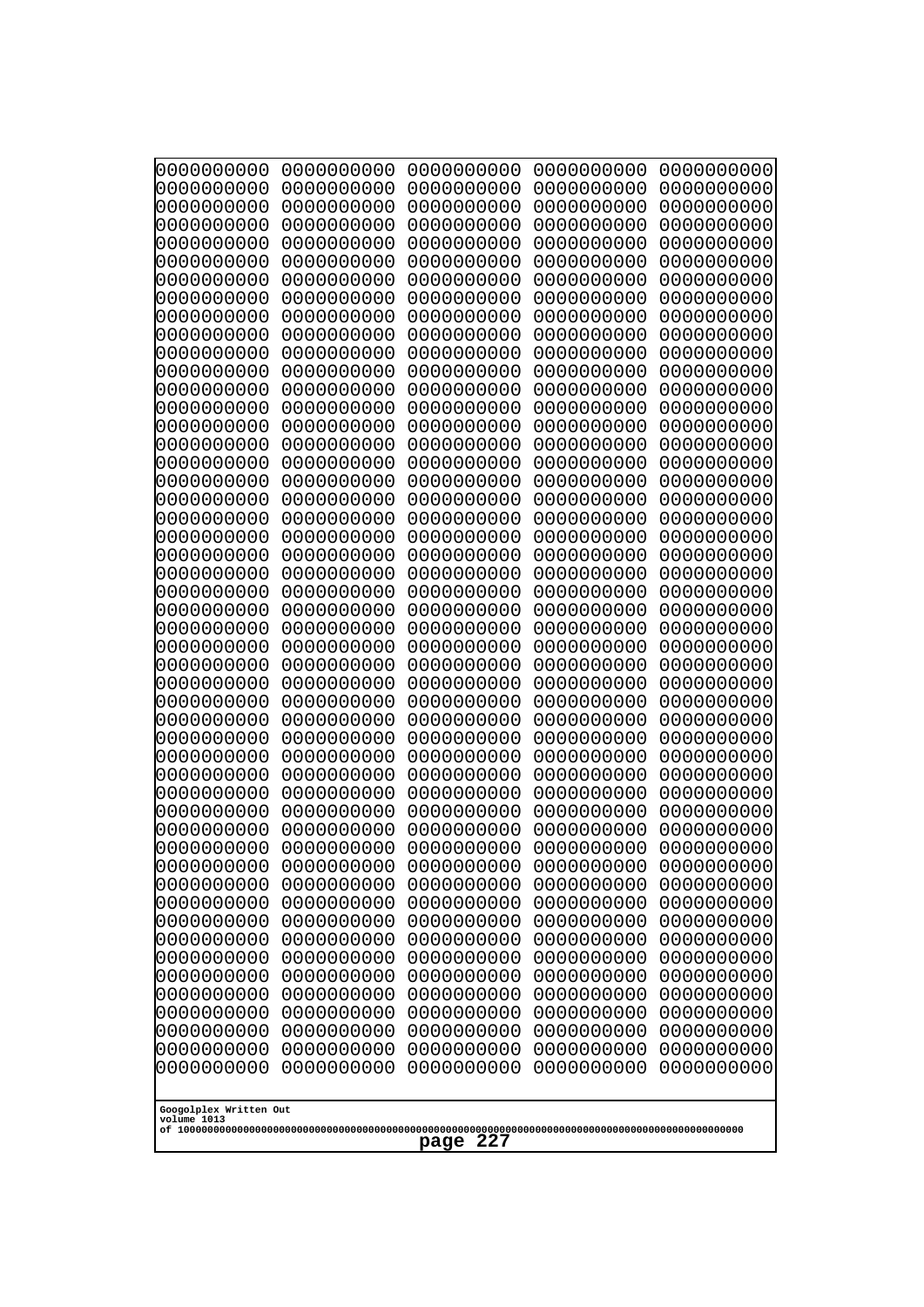| 10000000000<br>0000000000             | 0000000000<br>0000000000 | 0000000000<br>0000000000 | 0000000000<br>0000000000 | 0000000000<br>0000000000 |
|---------------------------------------|--------------------------|--------------------------|--------------------------|--------------------------|
| 0000000000                            | 0000000000               | 0000000000               | 0000000000               | 0000000000               |
| 0000000000                            | 0000000000               | 0000000000               | 0000000000               | 0000000000               |
| 0000000000                            | 0000000000               | 0000000000               | 0000000000               | 0000000000               |
| 0000000000<br>0000000000              | 0000000000<br>0000000000 | 0000000000<br>0000000000 | 0000000000<br>0000000000 | 0000000000<br>0000000000 |
| 0000000000                            | 0000000000               | 0000000000               | 0000000000               | 0000000000               |
| 0000000000                            | 0000000000               | 0000000000               | 0000000000               | 0000000000               |
| 0000000000                            | 0000000000               | 0000000000               | 0000000000               | 0000000000               |
| 0000000000<br>0000000000              | 0000000000<br>0000000000 | 0000000000<br>0000000000 | 0000000000<br>0000000000 | 0000000000               |
| 0000000000                            | 0000000000               | 0000000000               | 0000000000               | 0000000000<br>0000000000 |
| 0000000000                            | 0000000000               | 0000000000               | 0000000000               | 0000000000               |
| 0000000000                            | 0000000000               | 0000000000               | 0000000000               | 0000000000               |
| 0000000000                            | 0000000000               | 0000000000               | 0000000000               | 0000000000               |
| 0000000000<br>0000000000              | 0000000000<br>0000000000 | 0000000000<br>0000000000 | 0000000000<br>0000000000 | 0000000000<br>0000000000 |
| 0000000000                            | 0000000000               | 0000000000               | 0000000000               | 0000000000               |
| 0000000000                            | 0000000000               | 0000000000               | 0000000000               | 0000000000               |
| 0000000000                            | 0000000000<br>0000000000 | 0000000000               | 0000000000               | 0000000000               |
| 0000000000<br>0000000000              | 0000000000               | 0000000000<br>0000000000 | 0000000000<br>0000000000 | 0000000000<br>0000000000 |
| 0000000000                            | 0000000000               | 0000000000               | 0000000000               | 0000000000               |
| 0000000000                            | 0000000000               | 0000000000               | 0000000000               | 0000000000               |
| 0000000000                            | 0000000000<br>0000000000 | 0000000000<br>0000000000 | 0000000000<br>0000000000 | 0000000000               |
| 0000000000<br>0000000000              | 0000000000               | 0000000000               | 0000000000               | 0000000000<br>0000000000 |
| 0000000000                            | 0000000000               | 0000000000               | 0000000000               | 0000000000               |
| 0000000000                            | 0000000000               | 0000000000               | 0000000000               | 0000000000               |
| 0000000000<br>0000000000              | 0000000000<br>0000000000 | 0000000000<br>0000000000 | 0000000000<br>0000000000 | 0000000000<br>0000000000 |
| 0000000000                            | 0000000000               | 0000000000               | 0000000000               | 0000000000               |
| 0000000000                            | 0000000000               | 0000000000               | 0000000000               | 0000000000               |
| 0000000000                            | 0000000000               | 0000000000               | 0000000000               | 0000000000               |
| 0000000000                            | 0000000000<br>0000000000 | 0000000000<br>0000000000 | 0000000000               | 0000000000               |
| 0000000000<br>0000000000              | 0000000000               | 0000000000               | 0000000000<br>0000000000 | 0000000000<br>0000000000 |
| 0000000000                            | 0000000000               | 0000000000               | 0000000000               | 0000000000               |
| 0000000000                            | 0000000000               | 0000000000               | 0000000000               | 0000000000               |
| 0000000000<br>0000000000              | 0000000000               | 0000000000               | 0000000000               | 0000000000               |
| 0000000000                            | 0000000000<br>0000000000 | 0000000000<br>0000000000 | 0000000000<br>0000000000 | 0000000000<br>0000000000 |
| 0000000000                            | 0000000000               | 0000000000               | 0000000000               | 0000000000               |
| 0000000000                            | 0000000000               | 0000000000               | 0000000000               | 0000000000               |
| 0000000000                            | 0000000000<br>0000000000 | 0000000000               | 0000000000               | 0000000000               |
| 0000000000<br>0000000000              | 0000000000               | 0000000000<br>0000000000 | 0000000000<br>0000000000 | 0000000000<br>0000000000 |
| 0000000000                            | 0000000000               | 0000000000               | 0000000000               | 0000000000               |
| 0000000000                            | 0000000000               | 0000000000               | 0000000000               | 0000000000               |
|                                       |                          |                          |                          |                          |
| Googolplex Written Out<br>volume 1013 |                          |                          |                          |                          |
| 228<br>page                           |                          |                          |                          |                          |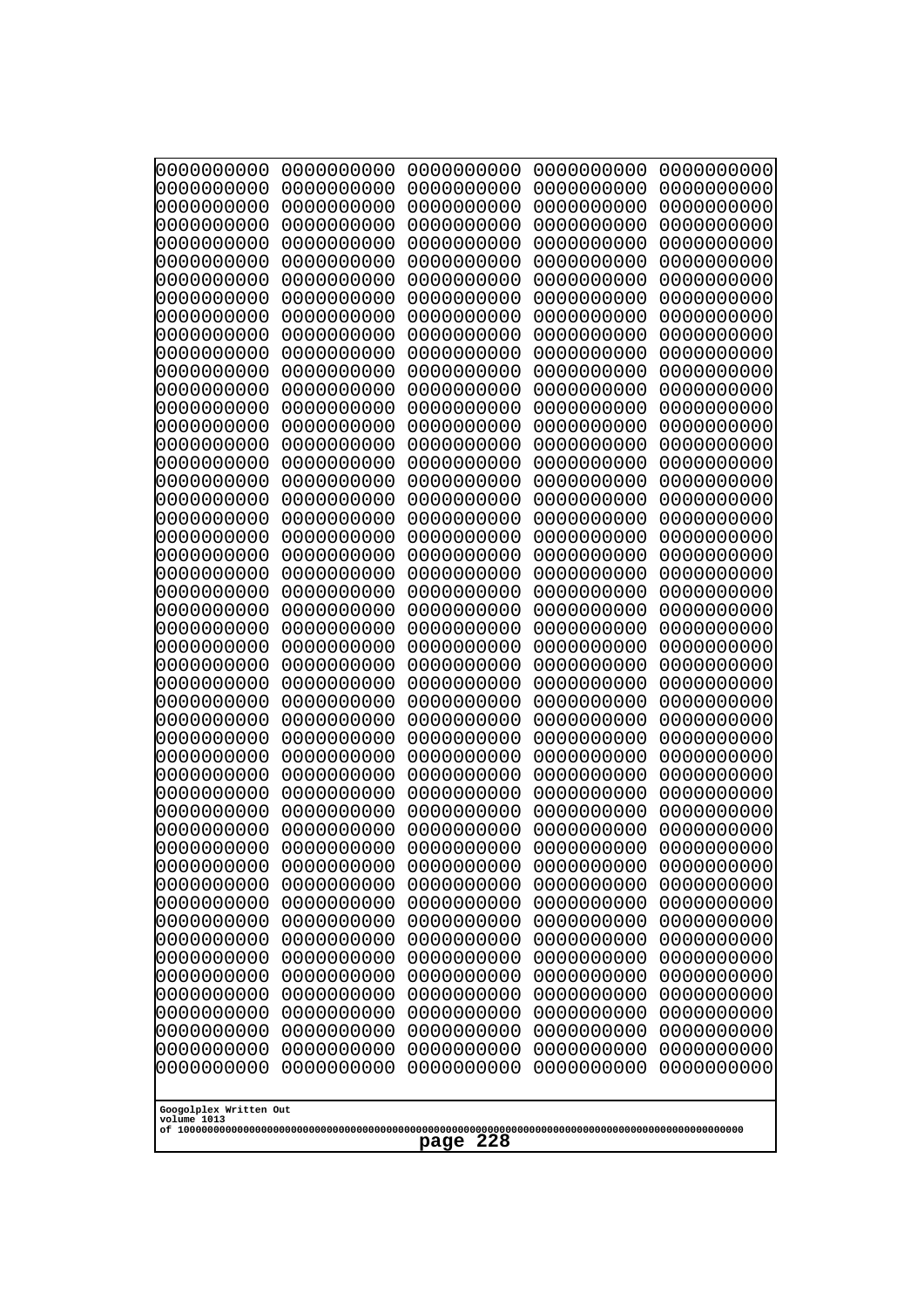| 0000000000               | 0000000000               | 0000000000               | 0000000000               | 0000000000               |
|--------------------------|--------------------------|--------------------------|--------------------------|--------------------------|
| 0000000000<br>0000000000 | 0000000000<br>0000000000 | 0000000000<br>0000000000 | 0000000000<br>0000000000 | 0000000000<br>0000000000 |
| 0000000000               | 0000000000               | 0000000000               | 0000000000               | 0000000000               |
| 0000000000               | 0000000000               | 0000000000               | 0000000000               | 0000000000               |
| 0000000000               | 0000000000               | 0000000000               | 0000000000               | 0000000000               |
| 0000000000               | 0000000000               | 0000000000               | 0000000000               | 0000000000               |
| 0000000000<br>0000000000 | 0000000000<br>0000000000 | 0000000000<br>0000000000 | 0000000000<br>0000000000 | 0000000000<br>0000000000 |
| 0000000000               | 0000000000               | 0000000000               | 0000000000               | 0000000000               |
| 0000000000               | 0000000000               | 0000000000               | 0000000000               | 0000000000               |
| 0000000000               | 0000000000               | 0000000000<br>0000000000 | 0000000000               | 0000000000               |
| 0000000000<br>0000000000 | 0000000000<br>0000000000 | 0000000000               | 0000000000<br>0000000000 | 0000000000<br>0000000000 |
| 0000000000               | 0000000000               | 0000000000               | 0000000000               | 0000000000               |
| 0000000000               | 0000000000               | 0000000000               | 0000000000               | 0000000000               |
| 0000000000<br>0000000000 | 0000000000<br>0000000000 | 0000000000<br>0000000000 | 0000000000<br>0000000000 | 0000000000<br>0000000000 |
| 0000000000               | 0000000000               | 0000000000               | 0000000000               | 0000000000               |
| 0000000000               | 0000000000               | 0000000000               | 0000000000               | 0000000000               |
| 0000000000               | 0000000000               | 0000000000               | 0000000000               | 0000000000               |
| 0000000000<br>0000000000 | 0000000000<br>0000000000 | 0000000000<br>0000000000 | 0000000000<br>0000000000 | 0000000000<br>0000000000 |
| 0000000000               | 0000000000               | 0000000000               | 0000000000               | 0000000000               |
| 0000000000               | 0000000000               | 0000000000               | 0000000000               | 0000000000               |
| 0000000000               | 0000000000               | 0000000000               | 0000000000               | 0000000000               |
| 0000000000<br>0000000000 | 0000000000<br>0000000000 | 0000000000<br>0000000000 | 0000000000<br>0000000000 | 0000000000<br>0000000000 |
| 0000000000               | 0000000000               | 0000000000               | 0000000000               | 0000000000               |
| 0000000000               | 0000000000               | 0000000000               | 0000000000               | 0000000000               |
| 0000000000<br>0000000000 | 0000000000<br>0000000000 | 0000000000<br>0000000000 | 0000000000<br>0000000000 | 0000000000<br>0000000000 |
| 0000000000               | 0000000000               | 0000000000               | 0000000000               | 0000000000               |
| 0000000000               | 0000000000               | 0000000000               | 0000000000               | 0000000000               |
| 0000000000               | 0000000000               | 0000000000               | 0000000000               | 0000000000               |
| 0000000000<br>0000000000 | 0000000000<br>0000000000 | 0000000000<br>0000000000 | 0000000000<br>0000000000 | 0000000000<br>0000000000 |
| 0000000000               | 0000000000               | 0000000000               | 0000000000               | 0000000000               |
| 0000000000               | 0000000000               | 0000000000               | 0000000000               | 0000000000               |
| 0000000000<br>0000000000 | 0000000000<br>0000000000 | 0000000000               | 0000000000               | 0000000000               |
| 0000000000               | 0000000000               | 0000000000<br>0000000000 | 0000000000<br>0000000000 | 0000000000<br>0000000000 |
| 0000000000               | 0000000000               | 0000000000               | 0000000000               | 0000000000               |
| 0000000000               | 0000000000               | 0000000000               | 0000000000               | 0000000000               |
| 0000000000<br>0000000000 | 0000000000<br>0000000000 | 0000000000<br>0000000000 | 0000000000<br>0000000000 | 0000000000<br>0000000000 |
| 0000000000               | 0000000000               | 0000000000               | 0000000000               | 0000000000               |
| 0000000000               | 0000000000               | 0000000000               | 0000000000               | 0000000000               |
| 0000000000               | 0000000000               | 0000000000               | 0000000000               | 0000000000               |
| 0000000000               | 0000000000               | 0000000000               | 0000000000               | 0000000000               |
| Googolplex Written Out   |                          |                          |                          |                          |
| volume 1013              |                          |                          |                          |                          |
| 229<br>page              |                          |                          |                          |                          |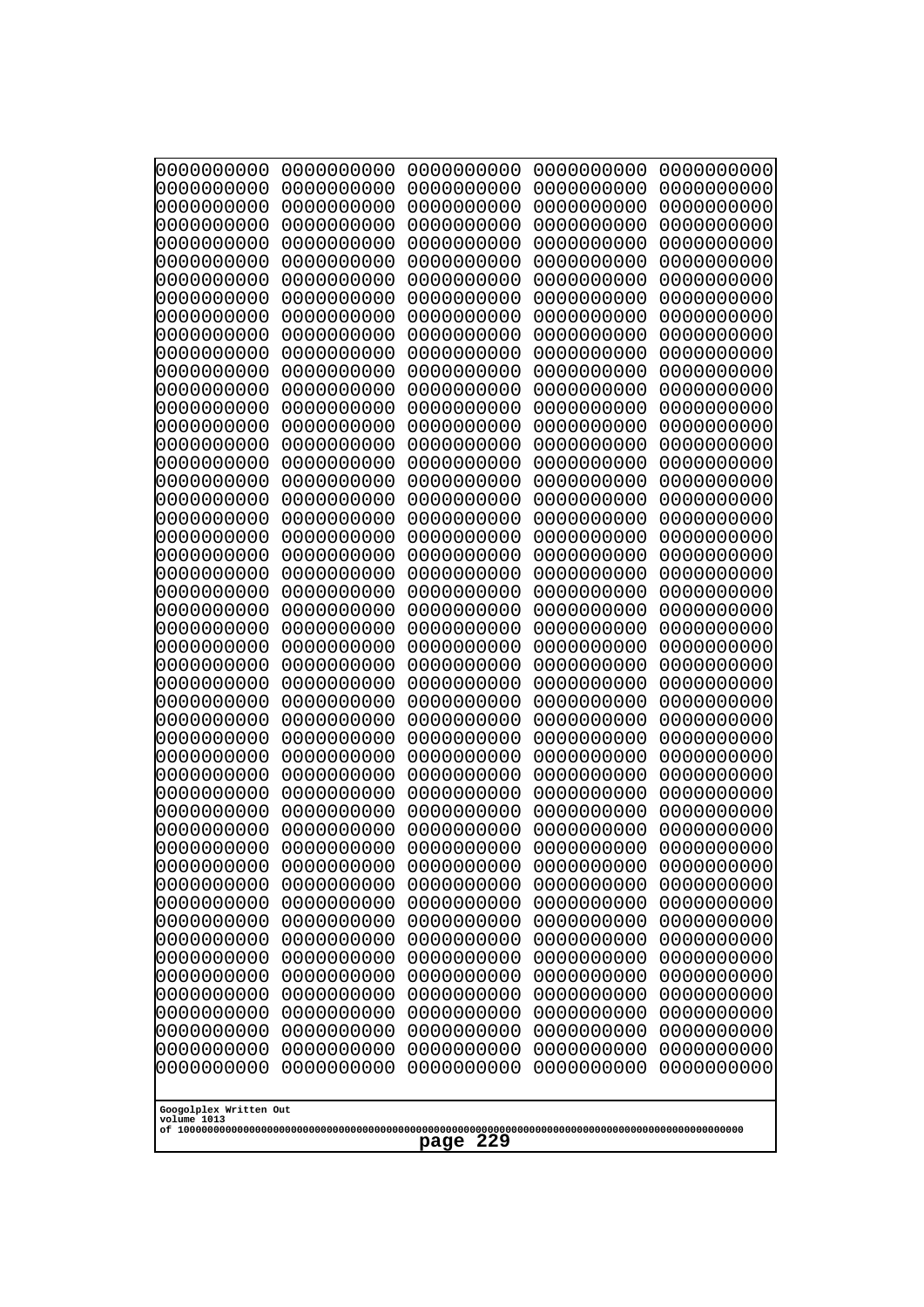| 10000000000<br>0000000000             | 0000000000<br>0000000000 | 0000000000<br>0000000000 | 0000000000<br>0000000000 | 0000000000<br>0000000000 |
|---------------------------------------|--------------------------|--------------------------|--------------------------|--------------------------|
| 0000000000                            | 0000000000               | 0000000000               | 0000000000               | 0000000000               |
| 0000000000                            | 0000000000               | 0000000000               | 0000000000               | 0000000000               |
| 0000000000                            | 0000000000               | 0000000000               | 0000000000               | 0000000000               |
| 0000000000<br>0000000000              | 0000000000<br>0000000000 | 0000000000<br>0000000000 | 0000000000<br>0000000000 | 0000000000<br>0000000000 |
| 0000000000                            | 0000000000               | 0000000000               | 0000000000               | 0000000000               |
| 0000000000                            | 0000000000               | 0000000000               | 0000000000               | 0000000000               |
| 0000000000                            | 0000000000               | 0000000000               | 0000000000               | 0000000000               |
| 0000000000<br>0000000000              | 0000000000<br>0000000000 | 0000000000<br>0000000000 | 0000000000<br>0000000000 | 0000000000               |
| 0000000000                            | 0000000000               | 0000000000               | 0000000000               | 0000000000<br>0000000000 |
| 0000000000                            | 0000000000               | 0000000000               | 0000000000               | 0000000000               |
| 0000000000                            | 0000000000               | 0000000000               | 0000000000               | 0000000000               |
| 0000000000                            | 0000000000               | 0000000000               | 0000000000               | 0000000000               |
| 0000000000<br>0000000000              | 0000000000<br>0000000000 | 0000000000<br>0000000000 | 0000000000<br>0000000000 | 0000000000<br>0000000000 |
| 0000000000                            | 0000000000               | 0000000000               | 0000000000               | 0000000000               |
| 0000000000                            | 0000000000               | 0000000000               | 0000000000               | 0000000000               |
| 0000000000                            | 0000000000<br>0000000000 | 0000000000               | 0000000000               | 0000000000               |
| 0000000000<br>0000000000              | 0000000000               | 0000000000<br>0000000000 | 0000000000<br>0000000000 | 0000000000<br>0000000000 |
| 0000000000                            | 0000000000               | 0000000000               | 0000000000               | 0000000000               |
| 0000000000                            | 0000000000               | 0000000000               | 0000000000               | 0000000000               |
| 0000000000                            | 0000000000<br>0000000000 | 0000000000<br>0000000000 | 0000000000<br>0000000000 | 0000000000               |
| 0000000000<br>0000000000              | 0000000000               | 0000000000               | 0000000000               | 0000000000<br>0000000000 |
| 0000000000                            | 0000000000               | 0000000000               | 0000000000               | 0000000000               |
| 0000000000                            | 0000000000               | 0000000000               | 0000000000               | 0000000000               |
| 0000000000<br>0000000000              | 0000000000<br>0000000000 | 0000000000<br>0000000000 | 0000000000<br>0000000000 | 0000000000<br>0000000000 |
| 0000000000                            | 0000000000               | 0000000000               | 0000000000               | 0000000000               |
| 0000000000                            | 0000000000               | 0000000000               | 0000000000               | 0000000000               |
| 0000000000                            | 0000000000               | 0000000000               | 0000000000               | 0000000000               |
| 0000000000                            | 0000000000<br>0000000000 | 0000000000<br>0000000000 | 0000000000               | 0000000000               |
| 0000000000<br>0000000000              | 0000000000               | 0000000000               | 0000000000<br>0000000000 | 0000000000<br>0000000000 |
| 0000000000                            | 0000000000               | 0000000000               | 0000000000               | 0000000000               |
| 0000000000                            | 0000000000               | 0000000000               | 0000000000               | 0000000000               |
| 0000000000                            | 0000000000               | 0000000000               | 0000000000               | 0000000000               |
| 0000000000<br>0000000000              | 0000000000<br>0000000000 | 0000000000<br>0000000000 | 0000000000<br>0000000000 | 0000000000<br>0000000000 |
| 0000000000                            | 0000000000               | 0000000000               | 0000000000               | 0000000000               |
| 0000000000                            | 0000000000               | 0000000000               | 0000000000               | 0000000000               |
| 0000000000                            | 0000000000               | 0000000000               | 0000000000               | 0000000000               |
| 0000000000<br>0000000000              | 0000000000<br>0000000000 | 0000000000<br>0000000000 | 0000000000<br>0000000000 | 0000000000<br>0000000000 |
| 0000000000                            | 0000000000               | 0000000000               | 0000000000               | 0000000000               |
| 0000000000                            | 0000000000               | 0000000000               | 0000000000               | 0000000000               |
|                                       |                          |                          |                          |                          |
| Googolplex Written Out<br>volume 1013 |                          |                          |                          |                          |
| 230<br>page                           |                          |                          |                          |                          |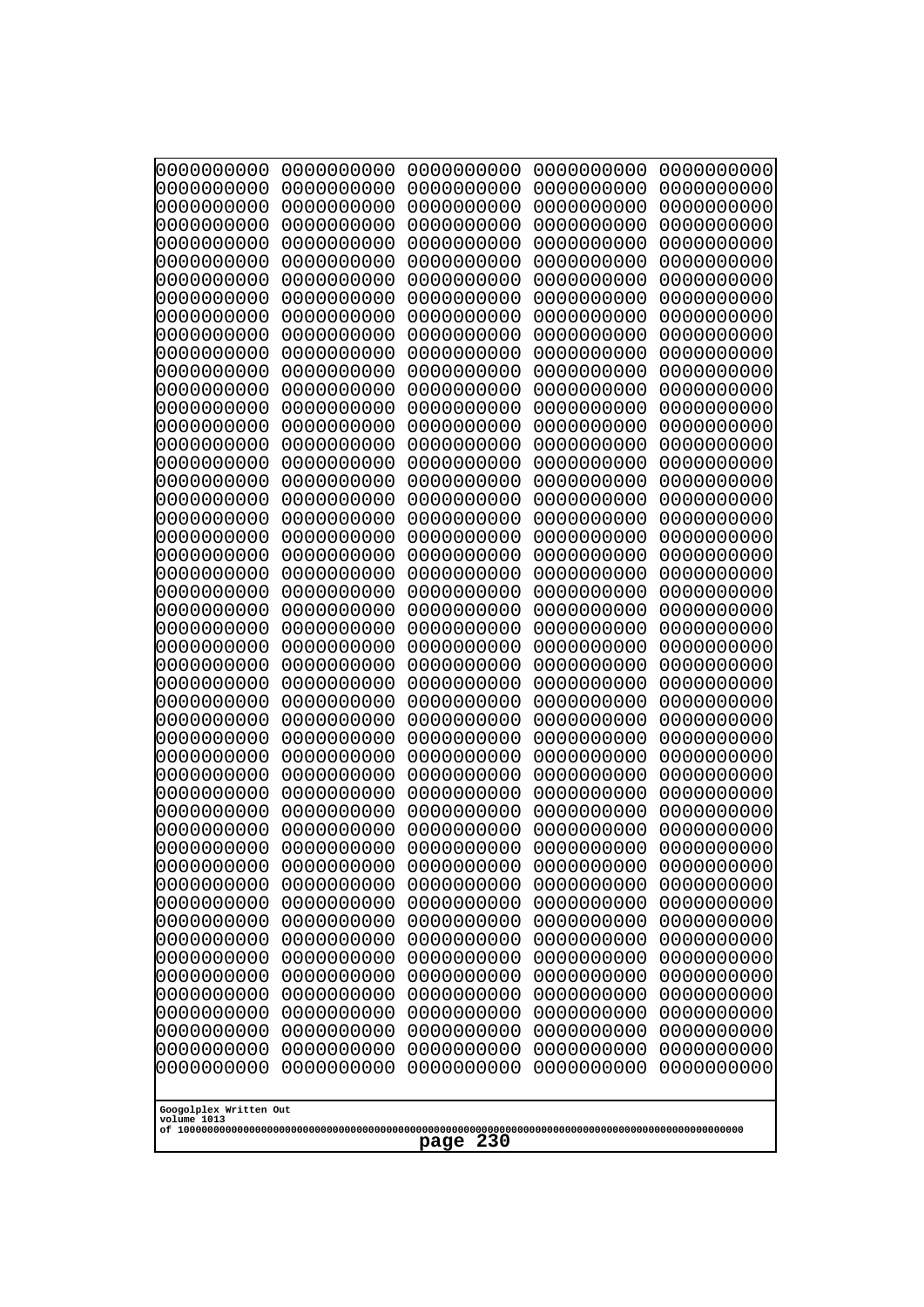| 10000000000<br>0000000000             | 0000000000<br>0000000000 | 0000000000<br>0000000000 | 0000000000<br>0000000000 | 0000000000<br>0000000000 |
|---------------------------------------|--------------------------|--------------------------|--------------------------|--------------------------|
| 0000000000                            | 0000000000               | 0000000000               | 0000000000               | 0000000000               |
| 0000000000                            | 0000000000               | 0000000000               | 0000000000               | 0000000000               |
| 0000000000                            | 0000000000               | 0000000000               | 0000000000               | 0000000000               |
| 0000000000<br>0000000000              | 0000000000<br>0000000000 | 0000000000<br>0000000000 | 0000000000<br>0000000000 | 0000000000<br>0000000000 |
| 0000000000                            | 0000000000               | 0000000000               | 0000000000               | 0000000000               |
| 0000000000                            | 0000000000               | 0000000000               | 0000000000               | 0000000000               |
| 0000000000                            | 0000000000               | 0000000000               | 0000000000               | 0000000000               |
| 0000000000<br>0000000000              | 0000000000<br>0000000000 | 0000000000<br>0000000000 | 0000000000<br>0000000000 | 0000000000               |
| 0000000000                            | 0000000000               | 0000000000               | 0000000000               | 0000000000<br>0000000000 |
| 0000000000                            | 0000000000               | 0000000000               | 0000000000               | 0000000000               |
| 0000000000                            | 0000000000               | 0000000000               | 0000000000               | 0000000000               |
| 0000000000                            | 0000000000               | 0000000000               | 0000000000               | 0000000000               |
| 0000000000<br>0000000000              | 0000000000<br>0000000000 | 0000000000<br>0000000000 | 0000000000<br>0000000000 | 0000000000<br>0000000000 |
| 0000000000                            | 0000000000               | 0000000000               | 0000000000               | 0000000000               |
| 0000000000                            | 0000000000               | 0000000000               | 0000000000               | 0000000000               |
| 0000000000                            | 0000000000<br>0000000000 | 0000000000               | 0000000000               | 0000000000               |
| 0000000000<br>0000000000              | 0000000000               | 0000000000<br>0000000000 | 0000000000<br>0000000000 | 0000000000<br>0000000000 |
| 0000000000                            | 0000000000               | 0000000000               | 0000000000               | 0000000000               |
| 0000000000                            | 0000000000               | 0000000000               | 0000000000               | 0000000000               |
| 0000000000                            | 0000000000<br>0000000000 | 0000000000<br>0000000000 | 0000000000<br>0000000000 | 0000000000               |
| 0000000000<br>0000000000              | 0000000000               | 0000000000               | 0000000000               | 0000000000<br>0000000000 |
| 0000000000                            | 0000000000               | 0000000000               | 0000000000               | 0000000000               |
| 0000000000                            | 0000000000               | 0000000000               | 0000000000               | 0000000000               |
| 0000000000<br>0000000000              | 0000000000<br>0000000000 | 0000000000<br>0000000000 | 0000000000<br>0000000000 | 0000000000<br>0000000000 |
| 0000000000                            | 0000000000               | 0000000000               | 0000000000               | 0000000000               |
| 0000000000                            | 0000000000               | 0000000000               | 0000000000               | 0000000000               |
| 0000000000                            | 0000000000               | 0000000000               | 0000000000               | 0000000000               |
| 0000000000<br>0000000000              | 0000000000<br>0000000000 | 0000000000<br>0000000000 | 0000000000<br>0000000000 | 0000000000<br>0000000000 |
| 0000000000                            | 0000000000               | 0000000000               | 0000000000               | 0000000000               |
| 0000000000                            | 0000000000               | 0000000000               | 0000000000               | 0000000000               |
| 0000000000                            | 0000000000               | 0000000000               | 0000000000               | 0000000000               |
| 0000000000                            | 0000000000               | 0000000000               | 0000000000               | 0000000000               |
| 0000000000<br>0000000000              | 0000000000<br>0000000000 | 0000000000<br>0000000000 | 0000000000<br>0000000000 | 0000000000<br>0000000000 |
| 0000000000                            | 0000000000               | 0000000000               | 0000000000               | 0000000000               |
| 0000000000                            | 0000000000               | 0000000000               | 0000000000               | 0000000000               |
| 0000000000<br>0000000000              | 0000000000<br>0000000000 | 0000000000               | 0000000000               | 0000000000               |
| 0000000000                            | 0000000000               | 0000000000<br>0000000000 | 0000000000<br>0000000000 | 0000000000<br>0000000000 |
| 0000000000                            | 0000000000               | 0000000000               | 0000000000               | 0000000000               |
| 0000000000                            | 0000000000               | 0000000000               | 0000000000               | 0000000000               |
|                                       |                          |                          |                          |                          |
| Googolplex Written Out<br>volume 1013 |                          |                          |                          |                          |
| 231<br>page                           |                          |                          |                          |                          |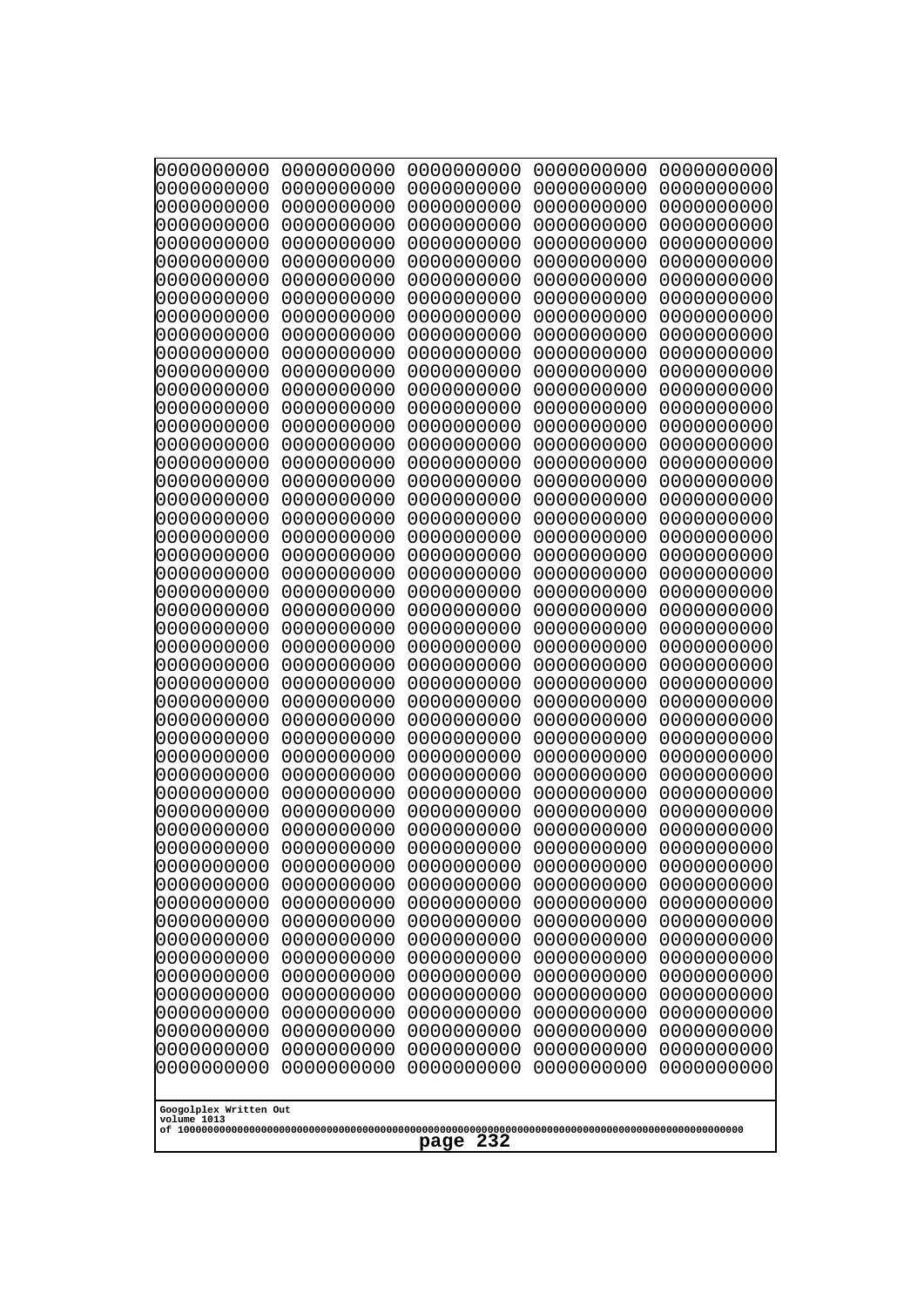| 10000000000<br>0000000000 | 0000000000<br>0000000000 | 0000000000<br>0000000000 | 0000000000<br>0000000000 | 0000000000<br>0000000000 |
|---------------------------|--------------------------|--------------------------|--------------------------|--------------------------|
| 0000000000                | 0000000000               | 0000000000               | 0000000000               | 0000000000               |
| 0000000000                | 0000000000               | 0000000000               | 0000000000               | 0000000000               |
| 0000000000<br>0000000000  | 0000000000<br>0000000000 | 0000000000               | 0000000000<br>0000000000 | 0000000000               |
| 0000000000                | 0000000000               | 0000000000<br>0000000000 | 0000000000               | 0000000000<br>0000000000 |
| 0000000000                | 0000000000               | 0000000000               | 0000000000               | 0000000000               |
| 0000000000                | 0000000000               | 0000000000               | 0000000000               | 0000000000               |
| 0000000000<br>0000000000  | 0000000000<br>0000000000 | 0000000000<br>0000000000 | 0000000000<br>0000000000 | 0000000000<br>0000000000 |
| 0000000000                | 0000000000               | 0000000000               | 0000000000               | 0000000000               |
| 0000000000                | 0000000000               | 0000000000               | 0000000000               | 0000000000               |
| 0000000000                | 0000000000               | 0000000000               | 0000000000               | 0000000000               |
| 0000000000<br>0000000000  | 0000000000<br>0000000000 | 0000000000<br>0000000000 | 0000000000<br>0000000000 | 0000000000<br>0000000000 |
| 0000000000                | 0000000000               | 0000000000               | 0000000000               | 0000000000               |
| 0000000000                | 0000000000               | 0000000000               | 0000000000               | 0000000000               |
| 0000000000<br>0000000000  | 0000000000<br>0000000000 | 0000000000<br>0000000000 | 0000000000<br>0000000000 | 0000000000<br>0000000000 |
| 0000000000                | 0000000000               | 0000000000               | 0000000000               | 0000000000               |
| 0000000000                | 0000000000               | 0000000000               | 0000000000               | 0000000000               |
| 0000000000                | 0000000000               | 0000000000               | 0000000000               | 0000000000               |
| 0000000000<br>0000000000  | 0000000000<br>0000000000 | 0000000000<br>0000000000 | 0000000000<br>0000000000 | 0000000000<br>0000000000 |
| 0000000000                | 0000000000               | 0000000000               | 0000000000               | 0000000000               |
| 0000000000                | 0000000000               | 0000000000               | 0000000000               | 0000000000               |
| 0000000000<br>0000000000  | 0000000000<br>0000000000 | 0000000000<br>0000000000 | 0000000000<br>0000000000 | 0000000000<br>0000000000 |
| 0000000000                | 0000000000               | 0000000000               | 0000000000               | 0000000000               |
| 0000000000                | 0000000000               | 0000000000               | 0000000000               | 0000000000               |
| 0000000000                | 0000000000               | 0000000000               | 0000000000               | 0000000000               |
| 0000000000<br>0000000000  | 0000000000<br>0000000000 | 0000000000<br>0000000000 | 0000000000<br>0000000000 | 0000000000<br>0000000000 |
| 0000000000                | 0000000000               | 0000000000               | 0000000000               | 0000000000               |
| 0000000000                | 0000000000               | 0000000000               | 0000000000               | 0000000000               |
| 0000000000<br>0000000000  | 0000000000<br>0000000000 | 0000000000<br>0000000000 | 0000000000<br>0000000000 | 0000000000<br>0000000000 |
| 0000000000                | 0000000000               | 0000000000               | 0000000000               | 0000000000               |
| 0000000000                | 0000000000               | 0000000000               | 0000000000               | 0000000000               |
| 0000000000<br>0000000000  | 0000000000<br>0000000000 | 0000000000               | 0000000000               | 0000000000               |
| 0000000000                | 0000000000               | 0000000000<br>0000000000 | 0000000000<br>0000000000 | 0000000000<br>0000000000 |
| 0000000000                | 0000000000               | 0000000000               | 0000000000               | 0000000000               |
| 0000000000                | 0000000000               | 0000000000               | 0000000000               | 0000000000               |
| 0000000000<br>0000000000  | 0000000000<br>0000000000 | 0000000000<br>0000000000 | 0000000000<br>0000000000 | 0000000000<br>0000000000 |
| 0000000000                | 0000000000               | 0000000000               | 0000000000               | 0000000000               |
| 0000000000                | 0000000000               | 0000000000               | 0000000000               | 0000000000               |
| 0000000000                | 0000000000               | 0000000000               | 0000000000               | 0000000000               |
| Googolplex Written Out    |                          |                          |                          |                          |
| volume 1013               |                          |                          |                          |                          |
| 233<br>page               |                          |                          |                          |                          |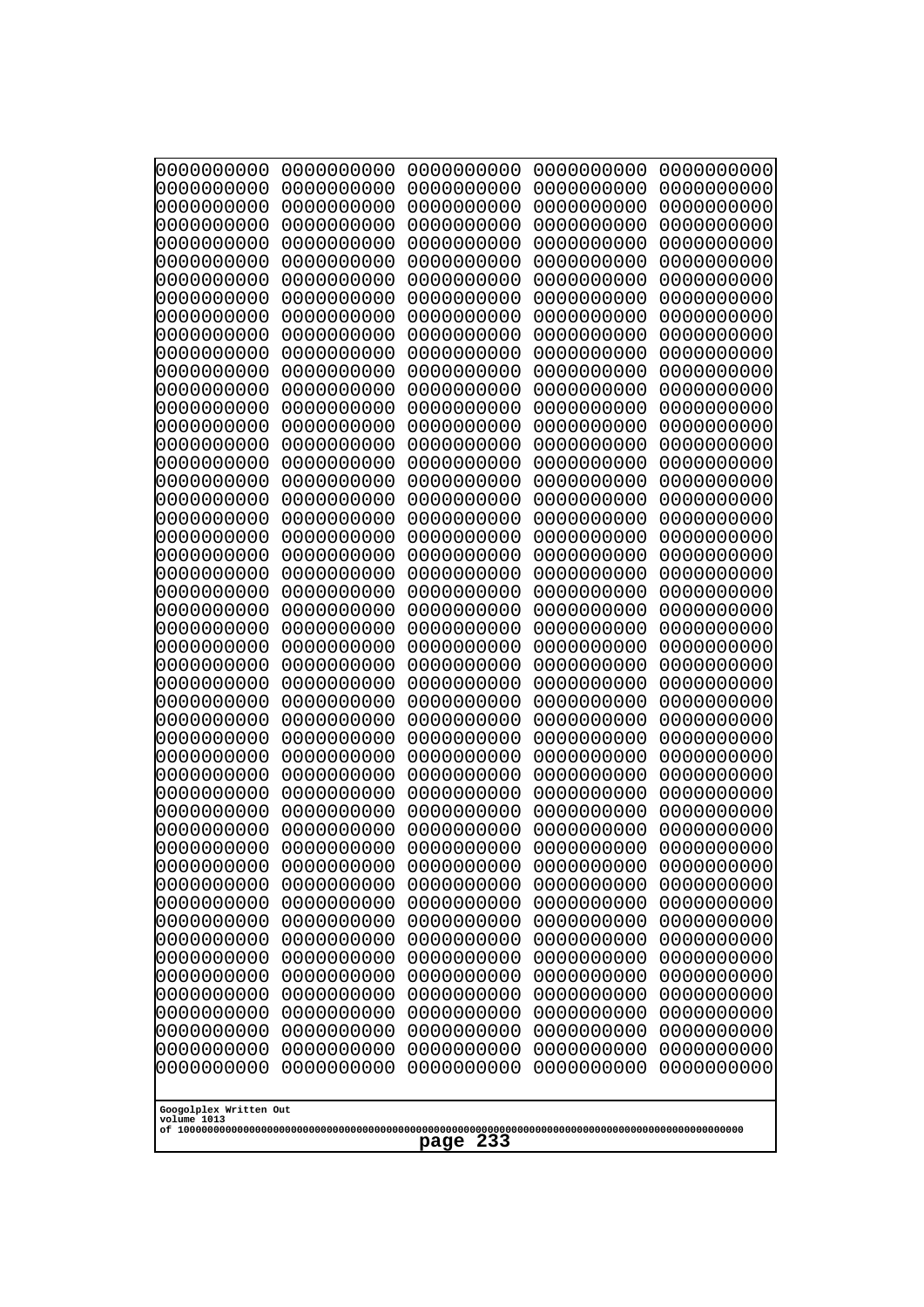| 10000000000<br>0000000000             | 0000000000<br>0000000000 | 0000000000<br>0000000000 | 0000000000<br>0000000000 | 0000000000<br>0000000000 |
|---------------------------------------|--------------------------|--------------------------|--------------------------|--------------------------|
| 0000000000                            | 0000000000               | 0000000000               | 0000000000               | 0000000000               |
| 0000000000                            | 0000000000               | 0000000000               | 0000000000               | 0000000000               |
| 0000000000                            | 0000000000               | 0000000000               | 0000000000               | 0000000000               |
| 0000000000<br>0000000000              | 0000000000<br>0000000000 | 0000000000<br>0000000000 | 0000000000<br>0000000000 | 0000000000<br>0000000000 |
| 0000000000                            | 0000000000               | 0000000000               | 0000000000               | 0000000000               |
| 0000000000                            | 0000000000               | 0000000000               | 0000000000               | 0000000000               |
| 0000000000                            | 0000000000               | 0000000000               | 0000000000               | 0000000000               |
| 0000000000<br>0000000000              | 0000000000<br>0000000000 | 0000000000<br>0000000000 | 0000000000<br>0000000000 | 0000000000<br>0000000000 |
| 0000000000                            | 0000000000               | 0000000000               | 0000000000               | 0000000000               |
| 0000000000                            | 0000000000               | 0000000000               | 0000000000               | 0000000000               |
| 0000000000                            | 0000000000               | 0000000000               | 0000000000               | 0000000000               |
| 0000000000<br>0000000000              | 0000000000<br>0000000000 | 0000000000<br>0000000000 | 0000000000<br>0000000000 | 0000000000<br>0000000000 |
| 0000000000                            | 0000000000               | 0000000000               | 0000000000               | 0000000000               |
| 0000000000                            | 0000000000               | 0000000000               | 0000000000               | 0000000000               |
| 0000000000                            | 0000000000               | 0000000000               | 0000000000               | 0000000000               |
| 0000000000<br>0000000000              | 0000000000<br>0000000000 | 0000000000<br>0000000000 | 0000000000<br>0000000000 | 0000000000<br>0000000000 |
| 0000000000                            | 0000000000               | 0000000000               | 0000000000               | 0000000000               |
| 0000000000                            | 0000000000               | 0000000000               | 0000000000               | 0000000000               |
| 0000000000                            | 0000000000               | 0000000000               | 0000000000               | 0000000000               |
| 0000000000<br>0000000000              | 0000000000<br>0000000000 | 0000000000<br>0000000000 | 0000000000<br>0000000000 | 0000000000<br>0000000000 |
| 0000000000                            | 0000000000               | 0000000000               | 0000000000               | 0000000000               |
| 0000000000                            | 0000000000               | 0000000000               | 0000000000               | 0000000000               |
| 0000000000<br>0000000000              | 0000000000<br>0000000000 | 0000000000<br>0000000000 | 0000000000<br>0000000000 | 0000000000<br>0000000000 |
| 0000000000                            | 0000000000               | 0000000000               | 0000000000               | 0000000000               |
| 0000000000                            | 0000000000               | 0000000000               | 0000000000               | 0000000000               |
| 0000000000                            | 0000000000               | 0000000000               | 0000000000               | 0000000000               |
| 0000000000<br>0000000000              | 0000000000<br>0000000000 | 0000000000<br>0000000000 | 0000000000<br>0000000000 | 0000000000<br>0000000000 |
| 0000000000                            | 0000000000               | 0000000000               | 0000000000               | 0000000000               |
| 0000000000                            | 0000000000               | 0000000000               | 0000000000               | 0000000000               |
| 0000000000<br>0000000000              | 0000000000<br>0000000000 | 0000000000<br>0000000000 | 0000000000<br>0000000000 | 0000000000<br>0000000000 |
| 0000000000                            | 0000000000               | 0000000000               | 0000000000               | 0000000000               |
| 0000000000                            | 0000000000               | 0000000000               | 0000000000               | 0000000000               |
| 0000000000                            | 0000000000               | 0000000000               | 0000000000               | 0000000000               |
| 0000000000<br>0000000000              | 0000000000<br>0000000000 | 0000000000<br>0000000000 | 0000000000<br>0000000000 | 0000000000<br>0000000000 |
| 0000000000                            | 0000000000               | 0000000000               | 0000000000               | 0000000000               |
| 0000000000                            | 0000000000               | 0000000000               | 0000000000               | 0000000000               |
| 0000000000                            | 0000000000               | 0000000000               | 0000000000               | 0000000000               |
| 0000000000<br>0000000000              | 0000000000<br>0000000000 | 0000000000<br>0000000000 | 0000000000<br>0000000000 | 0000000000<br>0000000000 |
|                                       |                          |                          |                          |                          |
| Googolplex Written Out<br>volume 1013 |                          |                          |                          |                          |
|                                       |                          | 234<br>page              |                          |                          |
|                                       |                          |                          |                          |                          |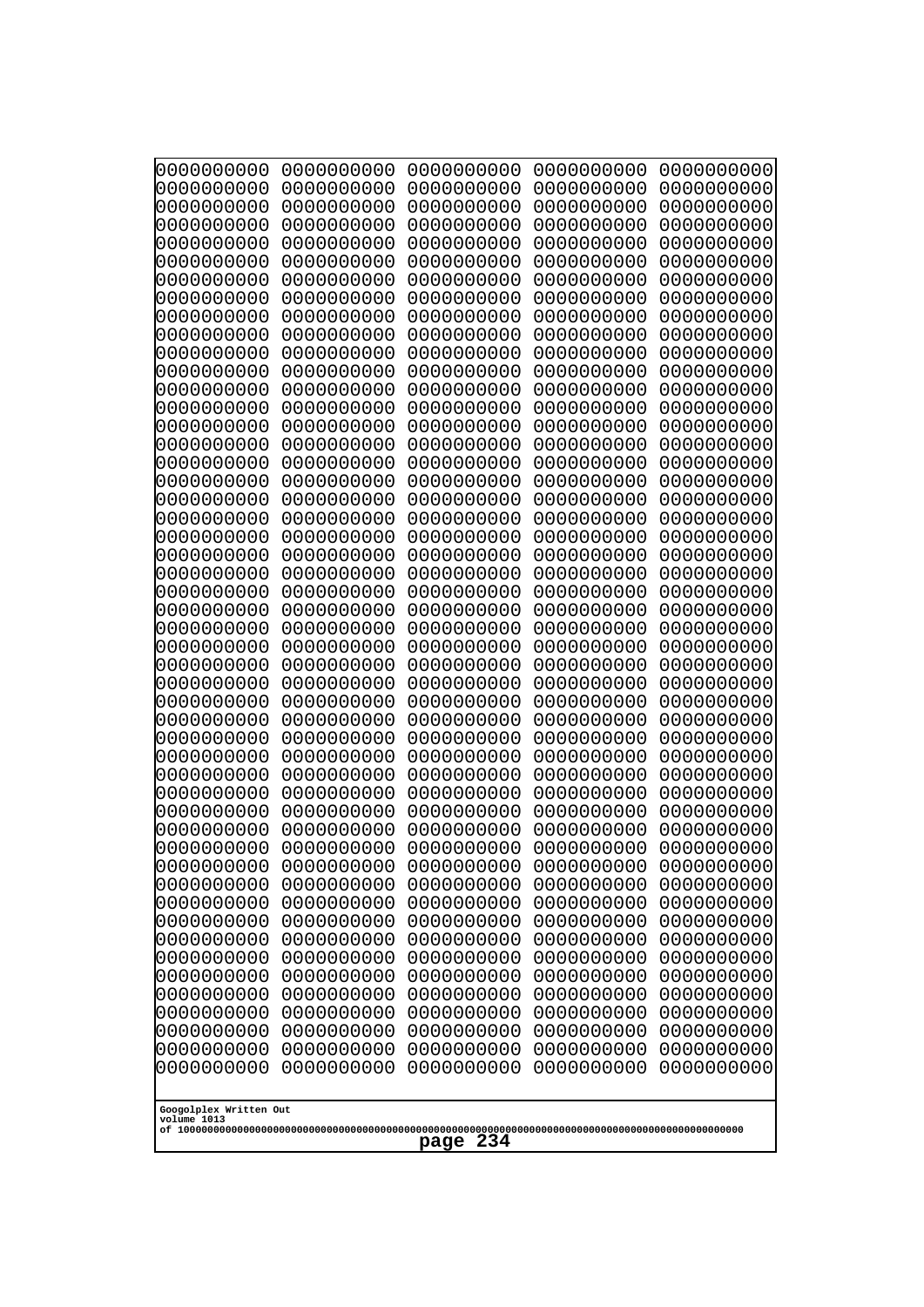| 0000000000                            | 0000000000               | 0000000000               | 0000000000               | 0000000000               |
|---------------------------------------|--------------------------|--------------------------|--------------------------|--------------------------|
| 0000000000<br>0000000000              | 0000000000<br>0000000000 | 0000000000<br>0000000000 | 0000000000<br>0000000000 | 0000000000<br>0000000000 |
| 0000000000                            | 0000000000               | 0000000000               | 0000000000               | 0000000000               |
| 0000000000                            | 0000000000               | 0000000000               | 0000000000               | 0000000000               |
| 0000000000                            | 0000000000               | 0000000000               | 0000000000               | 0000000000               |
| 0000000000                            | 0000000000               | 0000000000               | 0000000000               | 0000000000               |
| 0000000000<br>0000000000              | 0000000000<br>0000000000 | 0000000000<br>0000000000 | 0000000000<br>0000000000 | 0000000000<br>0000000000 |
| 0000000000                            | 0000000000               | 0000000000               | 0000000000               | 0000000000               |
| 0000000000                            | 0000000000               | 0000000000               | 0000000000               | 0000000000               |
| 0000000000                            | 0000000000               | 0000000000               | 0000000000               | 0000000000               |
| 0000000000<br>0000000000              | 0000000000<br>0000000000 | 0000000000<br>0000000000 | 0000000000<br>0000000000 | 0000000000<br>0000000000 |
| 0000000000                            | 0000000000               | 0000000000               | 0000000000               | 0000000000               |
| 0000000000                            | 0000000000               | 0000000000               | 0000000000               | 0000000000               |
| 0000000000                            | 0000000000<br>0000000000 | 0000000000               | 0000000000               | 0000000000               |
| 0000000000<br>0000000000              | 0000000000               | 0000000000<br>0000000000 | 0000000000<br>0000000000 | 0000000000<br>0000000000 |
| 0000000000                            | 0000000000               | 0000000000               | 0000000000               | 0000000000               |
| 0000000000                            | 0000000000               | 0000000000               | 0000000000               | 0000000000               |
| 0000000000<br>0000000000              | 0000000000<br>0000000000 | 0000000000<br>0000000000 | 0000000000<br>0000000000 | 0000000000<br>0000000000 |
| 0000000000                            | 0000000000               | 0000000000               | 0000000000               | 0000000000               |
| 0000000000                            | 0000000000               | 0000000000               | 0000000000               | 0000000000               |
| 0000000000                            | 0000000000               | 0000000000               | 0000000000               | 0000000000               |
| 0000000000<br>0000000000              | 0000000000<br>0000000000 | 0000000000<br>0000000000 | 0000000000<br>0000000000 | 0000000000<br>0000000000 |
| 0000000000                            | 0000000000               | 0000000000               | 0000000000               | 0000000000               |
| 0000000000                            | 0000000000               | 0000000000               | 0000000000               | 0000000000               |
| 0000000000                            | 0000000000               | 0000000000               | 0000000000               | 0000000000               |
| 0000000000<br>0000000000              | 0000000000<br>0000000000 | 0000000000<br>0000000000 | 0000000000<br>0000000000 | 0000000000<br>0000000000 |
| 0000000000                            | 0000000000               | 0000000000               | 0000000000               | 0000000000               |
| 0000000000                            | 0000000000               | 0000000000               | 0000000000               | 0000000000               |
| 0000000000                            | 0000000000               | 0000000000               | 0000000000<br>0000000000 | 0000000000               |
| 0000000000<br>0000000000              | 0000000000<br>0000000000 | 0000000000<br>0000000000 | 0000000000               | 0000000000<br>0000000000 |
| 0000000000                            | 0000000000               | 0000000000               | 0000000000               | 0000000000               |
| 0000000000                            | 0000000000               | 0000000000               | 0000000000               | 0000000000               |
| 0000000000<br>0000000000              | 0000000000<br>0000000000 | 0000000000<br>0000000000 | 0000000000<br>0000000000 | 0000000000<br>0000000000 |
| 0000000000                            | 0000000000               | 0000000000               | 0000000000               | 0000000000               |
| 0000000000                            | 0000000000               | 0000000000               | 0000000000               | 0000000000               |
| 0000000000                            | 0000000000               | 0000000000               | 0000000000               | 0000000000               |
| 0000000000<br>0000000000              | 0000000000<br>0000000000 | 0000000000<br>0000000000 | 0000000000<br>0000000000 | 0000000000<br>0000000000 |
| 0000000000                            | 0000000000               | 0000000000               | 0000000000               | 0000000000               |
| 0000000000                            | 0000000000               | 0000000000               | 0000000000               | 0000000000               |
| 0000000000                            | 0000000000               | 0000000000               | 0000000000               | 0000000000               |
|                                       |                          |                          |                          |                          |
| Googolplex Written Out<br>volume 1013 |                          |                          |                          |                          |
| 235<br>page                           |                          |                          |                          |                          |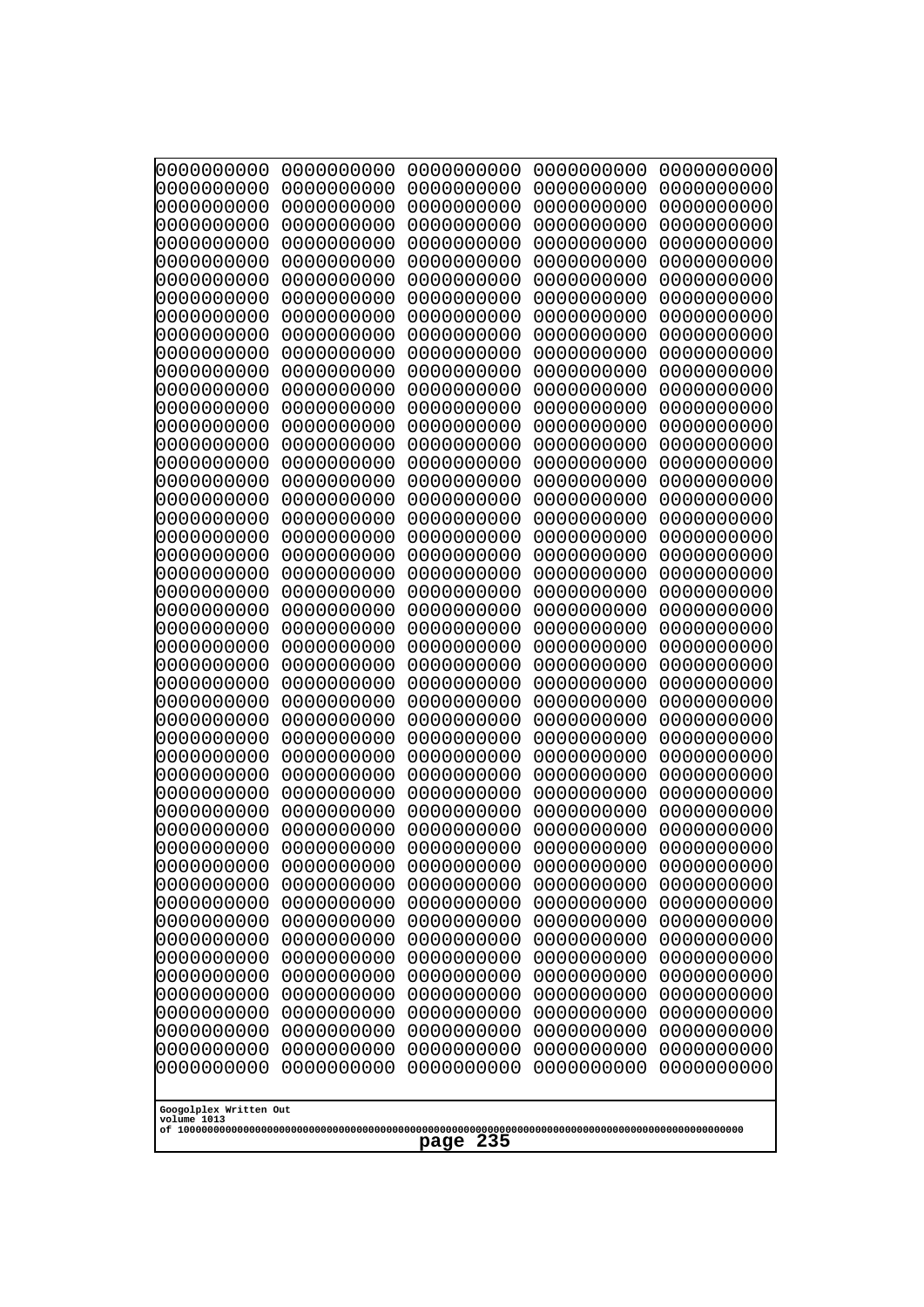| 0000000000                                           | 0000000000 | 0000000000 | 0000000000 | 0000000000 |
|------------------------------------------------------|------------|------------|------------|------------|
| 0000000000                                           | 0000000000 | 0000000000 | 0000000000 | 0000000000 |
| 0000000000                                           | 0000000000 | 0000000000 | 0000000000 | 0000000000 |
| 0000000000                                           | 0000000000 | 0000000000 | 0000000000 | 0000000000 |
| 0000000000                                           | 0000000000 | 0000000000 | 0000000000 | 0000000000 |
| 0000000000                                           | 0000000000 | 0000000000 | 0000000000 | 0000000000 |
| 0000000000                                           | 0000000000 | 0000000000 | 0000000000 | 0000000000 |
| 0000000000                                           | 0000000000 | 0000000000 | 0000000000 | 0000000000 |
| 0000000000                                           | 0000000000 | 0000000000 | 0000000000 | 0000000000 |
| 0000000000                                           | 0000000000 | 0000000000 | 0000000000 | 0000000000 |
| 0000000000                                           | 0000000000 | 0000000000 | 0000000000 | 0000000000 |
| 0000000000                                           | 0000000000 | 0000000000 | 0000000000 | 0000000000 |
| 0000000000                                           | 0000000000 | 0000000000 | 0000000000 | 0000000000 |
| 0000000000                                           | 0000000000 | 0000000000 | 0000000000 | 0000000000 |
| 0000000000                                           | 0000000000 | 0000000000 | 0000000000 | 0000000000 |
| 0000000000                                           | 0000000000 | 0000000000 | 0000000000 | 0000000000 |
| 0000000000                                           | 0000000000 | 0000000000 | 0000000000 | 0000000000 |
| 0000000000                                           | 0000000000 | 0000000000 | 0000000000 | 0000000000 |
| 0000000000                                           | 0000000000 | 0000000000 | 0000000000 | 0000000000 |
| 0000000000                                           | 0000000000 | 0000000000 | 0000000000 | 0000000000 |
| 0000000000                                           | 0000000000 | 0000000000 | 0000000000 | 0000000000 |
| 0000000000                                           | 0000000000 | 0000000000 | 0000000000 | 0000000000 |
| 0000000000                                           | 0000000000 | 0000000000 | 0000000000 | 0000000000 |
| 0000000000                                           | 0000000000 | 0000000000 | 0000000000 | 0000000000 |
| 0000000000                                           | 0000000000 | 0000000000 | 0000000000 | 0000000000 |
| 0000000000                                           | 0000000000 | 0000000000 | 0000000000 | 0000000000 |
| 0000000000                                           | 0000000000 | 0000000000 | 0000000000 | 0000000000 |
| 0000000000                                           | 0000000000 | 0000000000 | 0000000000 | 0000000000 |
| 0000000000                                           | 0000000000 | 0000000000 | 0000000000 | 0000000000 |
| 0000000000                                           | 0000000000 | 0000000000 | 0000000000 | 0000000000 |
| 0000000000                                           | 0000000000 | 0000000000 | 0000000000 | 0000000000 |
| 0000000000                                           | 0000000000 | 0000000000 | 0000000000 | 0000000000 |
| 0000000000                                           | 0000000000 | 0000000000 | 0000000000 | 0000000000 |
| 0000000000                                           | 0000000000 | 0000000000 | 0000000000 | 0000000000 |
| 0000000000                                           | 0000000000 | 0000000000 | 0000000000 | 0000000000 |
| 0000000000                                           | 0000000000 | 0000000000 | 0000000000 | 0000000000 |
| 0000000000                                           | 0000000000 | 0000000000 | 0000000000 | 0000000000 |
| 0000000000                                           | 0000000000 | 0000000000 | 0000000000 | 0000000000 |
| 0000000000                                           | 0000000000 | 0000000000 | 0000000000 | 0000000000 |
| 0000000000                                           | 0000000000 | 0000000000 | 0000000000 | 0000000000 |
| 0000000000                                           | 0000000000 | 0000000000 | 0000000000 | 0000000000 |
| 0000000000                                           | 0000000000 | 0000000000 | 0000000000 | 0000000000 |
| 0000000000                                           | 0000000000 | 0000000000 | 0000000000 | 0000000000 |
| 0000000000                                           | 0000000000 | 0000000000 | 0000000000 | 0000000000 |
| 0000000000                                           | 0000000000 | 0000000000 | 0000000000 | 0000000000 |
| 0000000000                                           | 0000000000 | 0000000000 | 0000000000 | 0000000000 |
| 0000000000                                           | 0000000000 | 0000000000 | 0000000000 | 0000000000 |
| 0000000000                                           | 0000000000 | 0000000000 | 0000000000 | 0000000000 |
| 0000000000                                           | 0000000000 | 0000000000 | 0000000000 | 0000000000 |
| 0000000000                                           | 0000000000 | 0000000000 | 0000000000 | 0000000000 |
| Googolplex Written Out<br>volume 1013<br>236<br>page |            |            |            |            |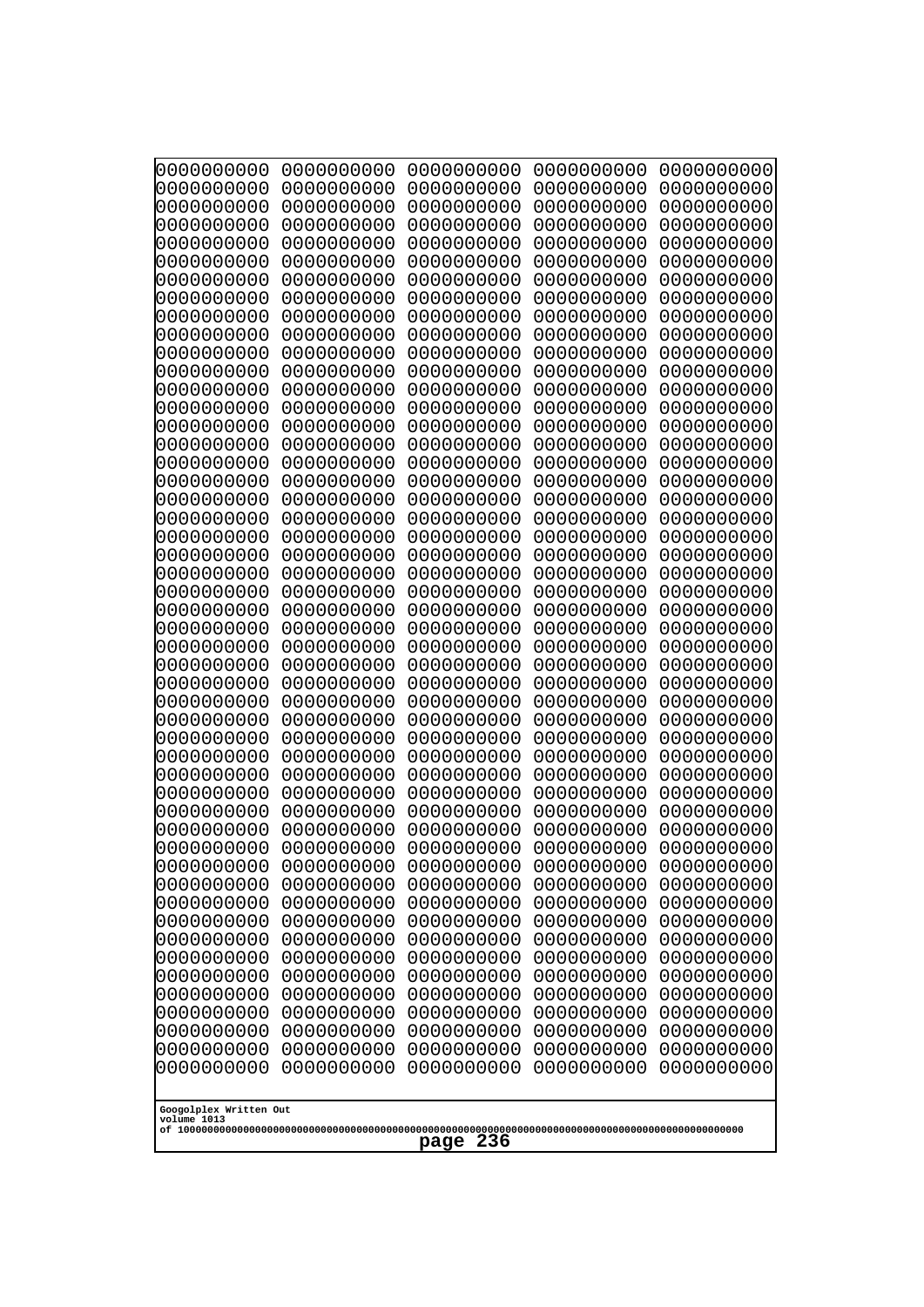| 10000000000<br>0000000000             | 0000000000<br>0000000000 | 0000000000<br>0000000000 | 0000000000<br>0000000000 | 0000000000<br>0000000000 |
|---------------------------------------|--------------------------|--------------------------|--------------------------|--------------------------|
| 0000000000                            | 0000000000               | 0000000000               | 0000000000               | 0000000000               |
| 0000000000                            | 0000000000               | 0000000000               | 0000000000               | 0000000000               |
| 0000000000<br>0000000000              | 0000000000<br>0000000000 | 0000000000<br>0000000000 | 0000000000<br>0000000000 | 0000000000<br>0000000000 |
| 0000000000                            | 0000000000               | 0000000000               | 0000000000               | 0000000000               |
| 0000000000                            | 0000000000               | 0000000000               | 0000000000               | 0000000000               |
| 0000000000                            | 0000000000               | 0000000000               | 0000000000               | 0000000000               |
| 0000000000<br>0000000000              | 0000000000<br>0000000000 | 0000000000<br>0000000000 | 0000000000<br>0000000000 | 0000000000<br>0000000000 |
| 0000000000                            | 0000000000               | 0000000000               | 0000000000               | 0000000000               |
| 0000000000                            | 0000000000               | 0000000000               | 0000000000               | 0000000000               |
| 0000000000<br>0000000000              | 0000000000<br>0000000000 | 0000000000<br>0000000000 | 0000000000<br>0000000000 | 0000000000<br>0000000000 |
| 0000000000                            | 0000000000               | 0000000000               | 0000000000               | 0000000000               |
| 0000000000                            | 0000000000               | 0000000000               | 0000000000               | 0000000000               |
| 0000000000<br>0000000000              | 0000000000<br>0000000000 | 0000000000<br>0000000000 | 0000000000<br>0000000000 | 0000000000<br>0000000000 |
| 0000000000                            | 0000000000               | 0000000000               | 0000000000               | 0000000000               |
| 0000000000                            | 0000000000               | 0000000000               | 0000000000               | 0000000000               |
| 0000000000<br>0000000000              | 0000000000<br>0000000000 | 0000000000<br>0000000000 | 0000000000<br>0000000000 | 0000000000<br>0000000000 |
| 0000000000                            | 0000000000               | 0000000000               | 0000000000               | 0000000000               |
| 0000000000                            | 0000000000               | 0000000000               | 0000000000               | 0000000000               |
| 0000000000<br>0000000000              | 0000000000<br>0000000000 | 0000000000<br>0000000000 | 0000000000<br>0000000000 | 0000000000<br>0000000000 |
| 0000000000                            | 0000000000               | 0000000000               | 0000000000               | 0000000000               |
| 0000000000                            | 0000000000               | 0000000000               | 0000000000               | 0000000000               |
| 0000000000<br>0000000000              | 0000000000<br>0000000000 | 0000000000<br>0000000000 | 0000000000<br>0000000000 | 0000000000<br>0000000000 |
| 0000000000                            | 0000000000               | 0000000000               | 0000000000               | 0000000000               |
| 0000000000                            | 0000000000               | 0000000000               | 0000000000               | 0000000000               |
| 0000000000<br>0000000000              | 0000000000               | 0000000000               | 0000000000               | 0000000000               |
| 0000000000                            | 0000000000<br>0000000000 | 0000000000<br>0000000000 | 0000000000<br>0000000000 | 0000000000<br>0000000000 |
| 0000000000                            | 0000000000               | 0000000000               | 0000000000               | 0000000000               |
| 0000000000                            | 0000000000               | 0000000000               | 0000000000               | 0000000000               |
| 0000000000<br>0000000000              | 0000000000<br>0000000000 | 0000000000<br>0000000000 | 0000000000<br>0000000000 | 0000000000<br>0000000000 |
| 0000000000                            | 0000000000               | 0000000000               | 0000000000               | 0000000000               |
| 0000000000                            | 0000000000               | 0000000000               | 0000000000               | 0000000000               |
| 0000000000<br>0000000000              | 0000000000<br>0000000000 | 0000000000<br>0000000000 | 0000000000<br>0000000000 | 0000000000<br>0000000000 |
| 0000000000                            | 0000000000               | 0000000000               | 0000000000               | 0000000000               |
| 0000000000                            | 0000000000               | 0000000000               | 0000000000               | 0000000000               |
| 0000000000<br>0000000000              | 0000000000<br>0000000000 | 0000000000<br>0000000000 | 0000000000<br>0000000000 | 0000000000<br>0000000000 |
| 0000000000                            | 0000000000               | 0000000000               | 0000000000               | 0000000000               |
| 0000000000                            | 0000000000               | 0000000000               | 0000000000               | 0000000000               |
|                                       |                          |                          |                          |                          |
| Googolplex Written Out<br>volume 1013 |                          |                          |                          |                          |
| 237<br>page                           |                          |                          |                          |                          |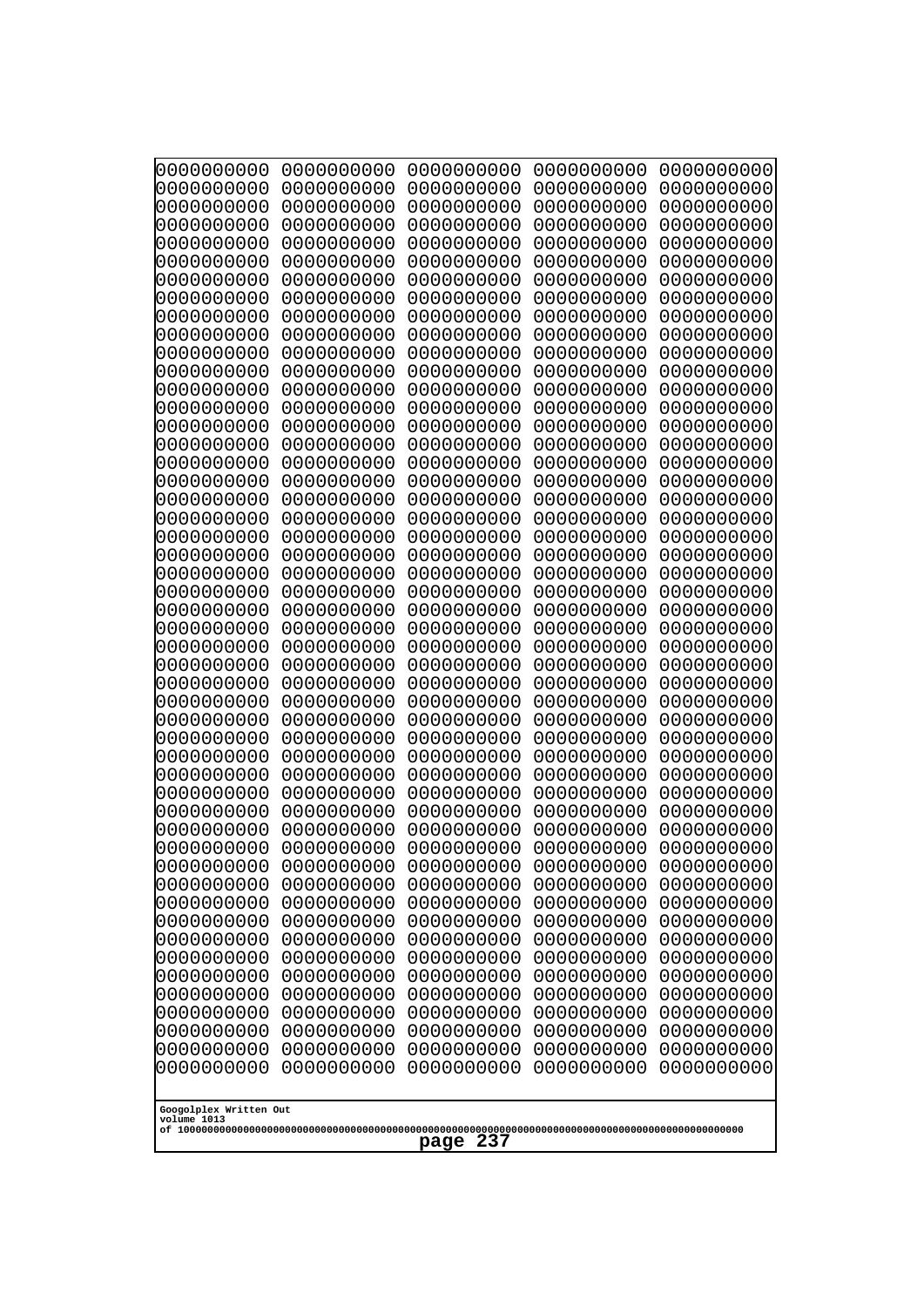| 0000000000<br>0000000000<br>0000000000<br>0000000000<br>0000000000<br>0000000000<br>0000000000<br>0000000000<br>0000000000<br>0000000000<br>0000000000<br>0000000000<br>0000000000<br>0000000000<br>0000000000<br>0000000000<br>0000000000<br>0000000000<br>0000000000<br>0000000000<br>0000000000<br>0000000000<br>0000000000<br>0000000000<br>0000000000<br>0000000000<br>0000000000<br>0000000000<br>0000000000<br>0000000000<br>0000000000<br>0000000000<br>0000000000<br>0000000000<br>0000000000<br>0000000000<br>0000000000<br>0000000000<br>0000000000<br>0000000000<br>0000000000<br>0000000000<br>0000000000<br>0000000000<br>0000000000<br>0000000000<br>0000000000<br>0000000000<br>0000000000<br>0000000000<br>0000000000<br>0000000000<br>0000000000<br>0000000000<br>0000000000<br>0000000000<br>0000000000<br>0000000000<br>0000000000<br>0000000000<br>0000000000<br>0000000000<br>0000000000<br>0000000000<br>0000000000<br>0000000000<br>0000000000<br>0000000000<br>0000000000<br>0000000000<br>0000000000<br>0000000000<br>0000000000<br>0000000000<br>0000000000<br>0000000000<br>0000000000<br>0000000000<br>0000000000<br>0000000000<br>0000000000<br>0000000000<br>0000000000<br>0000000000<br>0000000000<br>0000000000<br>0000000000<br>0000000000<br>0000000000<br>0000000000<br>0000000000<br>0000000000<br>0000000000<br>0000000000<br>0000000000<br>0000000000<br>0000000000<br>0000000000<br>0000000000<br>0000000000<br>0000000000<br>0000000000<br>0000000000<br>0000000000<br>0000000000<br>0000000000<br>0000000000<br>0000000000<br>0000000000<br>0000000000<br>0000000000<br>0000000000<br>0000000000<br>0000000000<br>0000000000<br>0000000000<br>0000000000<br>0000000000<br>0000000000<br>0000000000<br>0000000000<br>0000000000<br>0000000000<br>0000000000<br>0000000000<br>0000000000<br>0000000000<br>0000000000<br>0000000000<br>0000000000<br>0000000000<br>0000000000<br>0000000000<br>0000000000<br>0000000000<br>0000000000<br>0000000000<br>0000000000<br>0000000000<br>0000000000<br>0000000000<br>0000000000<br>0000000000<br>0000000000<br>0000000000<br>0000000000<br>0000000000<br>0000000000<br>0000000000<br>0000000000<br>0000000000<br>0000000000<br>0000000000<br>0000000000<br>0000000000<br>0000000000<br>0000000000<br>0000000000<br>0000000000<br>0000000000<br>0000000000<br>0000000000<br>0000000000<br>0000000000<br>0000000000<br>0000000000<br>0000000000<br>0000000000<br>0000000000<br>0000000000<br>0000000000<br>0000000000<br>0000000000<br>0000000000<br>0000000000<br>0000000000<br>0000000000<br>0000000000<br>0000000000<br>0000000000<br>0000000000<br>0000000000<br>0000000000<br>0000000000<br>0000000000<br>0000000000<br>0000000000<br>0000000000<br>0000000000<br>0000000000<br>0000000000<br>0000000000<br>0000000000<br>0000000000<br>0000000000<br>0000000000<br>0000000000<br>0000000000<br>0000000000<br>0000000000<br>0000000000<br>0000000000<br>0000000000<br>0000000000<br>0000000000<br>0000000000<br>0000000000<br>0000000000<br>0000000000<br>0000000000<br>0000000000<br>0000000000<br>0000000000<br>0000000000<br>0000000000<br>0000000000<br>0000000000<br>0000000000<br>0000000000<br>0000000000<br>0000000000<br>0000000000<br>0000000000<br>0000000000<br>0000000000<br>0000000000<br>0000000000<br>0000000000<br>0000000000<br>0000000000<br>0000000000<br>0000000000<br>0000000000<br>0000000000<br>0000000000<br>0000000000<br>0000000000<br>0000000000<br>0000000000<br>0000000000<br>Googolplex Written Out | 10000000000<br>0000000000 | 0000000000<br>0000000000 | 0000000000<br>0000000000 | 0000000000<br>0000000000 | 0000000000<br>0000000000 |
|------------------------------------------------------------------------------------------------------------------------------------------------------------------------------------------------------------------------------------------------------------------------------------------------------------------------------------------------------------------------------------------------------------------------------------------------------------------------------------------------------------------------------------------------------------------------------------------------------------------------------------------------------------------------------------------------------------------------------------------------------------------------------------------------------------------------------------------------------------------------------------------------------------------------------------------------------------------------------------------------------------------------------------------------------------------------------------------------------------------------------------------------------------------------------------------------------------------------------------------------------------------------------------------------------------------------------------------------------------------------------------------------------------------------------------------------------------------------------------------------------------------------------------------------------------------------------------------------------------------------------------------------------------------------------------------------------------------------------------------------------------------------------------------------------------------------------------------------------------------------------------------------------------------------------------------------------------------------------------------------------------------------------------------------------------------------------------------------------------------------------------------------------------------------------------------------------------------------------------------------------------------------------------------------------------------------------------------------------------------------------------------------------------------------------------------------------------------------------------------------------------------------------------------------------------------------------------------------------------------------------------------------------------------------------------------------------------------------------------------------------------------------------------------------------------------------------------------------------------------------------------------------------------------------------------------------------------------------------------------------------------------------------------------------------------------------------------------------------------------------------------------------------------------------------------------------------------------------------------------------------------------------------------------------------------------------------------------------------------------------------------------------------------------------------------------------------------------------------------------------------------------------|---------------------------|--------------------------|--------------------------|--------------------------|--------------------------|
|                                                                                                                                                                                                                                                                                                                                                                                                                                                                                                                                                                                                                                                                                                                                                                                                                                                                                                                                                                                                                                                                                                                                                                                                                                                                                                                                                                                                                                                                                                                                                                                                                                                                                                                                                                                                                                                                                                                                                                                                                                                                                                                                                                                                                                                                                                                                                                                                                                                                                                                                                                                                                                                                                                                                                                                                                                                                                                                                                                                                                                                                                                                                                                                                                                                                                                                                                                                                                                                                                                                        |                           |                          |                          |                          |                          |
|                                                                                                                                                                                                                                                                                                                                                                                                                                                                                                                                                                                                                                                                                                                                                                                                                                                                                                                                                                                                                                                                                                                                                                                                                                                                                                                                                                                                                                                                                                                                                                                                                                                                                                                                                                                                                                                                                                                                                                                                                                                                                                                                                                                                                                                                                                                                                                                                                                                                                                                                                                                                                                                                                                                                                                                                                                                                                                                                                                                                                                                                                                                                                                                                                                                                                                                                                                                                                                                                                                                        |                           |                          |                          |                          |                          |
|                                                                                                                                                                                                                                                                                                                                                                                                                                                                                                                                                                                                                                                                                                                                                                                                                                                                                                                                                                                                                                                                                                                                                                                                                                                                                                                                                                                                                                                                                                                                                                                                                                                                                                                                                                                                                                                                                                                                                                                                                                                                                                                                                                                                                                                                                                                                                                                                                                                                                                                                                                                                                                                                                                                                                                                                                                                                                                                                                                                                                                                                                                                                                                                                                                                                                                                                                                                                                                                                                                                        |                           |                          |                          |                          |                          |
|                                                                                                                                                                                                                                                                                                                                                                                                                                                                                                                                                                                                                                                                                                                                                                                                                                                                                                                                                                                                                                                                                                                                                                                                                                                                                                                                                                                                                                                                                                                                                                                                                                                                                                                                                                                                                                                                                                                                                                                                                                                                                                                                                                                                                                                                                                                                                                                                                                                                                                                                                                                                                                                                                                                                                                                                                                                                                                                                                                                                                                                                                                                                                                                                                                                                                                                                                                                                                                                                                                                        |                           |                          |                          |                          |                          |
|                                                                                                                                                                                                                                                                                                                                                                                                                                                                                                                                                                                                                                                                                                                                                                                                                                                                                                                                                                                                                                                                                                                                                                                                                                                                                                                                                                                                                                                                                                                                                                                                                                                                                                                                                                                                                                                                                                                                                                                                                                                                                                                                                                                                                                                                                                                                                                                                                                                                                                                                                                                                                                                                                                                                                                                                                                                                                                                                                                                                                                                                                                                                                                                                                                                                                                                                                                                                                                                                                                                        |                           |                          |                          |                          |                          |
|                                                                                                                                                                                                                                                                                                                                                                                                                                                                                                                                                                                                                                                                                                                                                                                                                                                                                                                                                                                                                                                                                                                                                                                                                                                                                                                                                                                                                                                                                                                                                                                                                                                                                                                                                                                                                                                                                                                                                                                                                                                                                                                                                                                                                                                                                                                                                                                                                                                                                                                                                                                                                                                                                                                                                                                                                                                                                                                                                                                                                                                                                                                                                                                                                                                                                                                                                                                                                                                                                                                        |                           |                          |                          |                          |                          |
|                                                                                                                                                                                                                                                                                                                                                                                                                                                                                                                                                                                                                                                                                                                                                                                                                                                                                                                                                                                                                                                                                                                                                                                                                                                                                                                                                                                                                                                                                                                                                                                                                                                                                                                                                                                                                                                                                                                                                                                                                                                                                                                                                                                                                                                                                                                                                                                                                                                                                                                                                                                                                                                                                                                                                                                                                                                                                                                                                                                                                                                                                                                                                                                                                                                                                                                                                                                                                                                                                                                        |                           |                          |                          |                          |                          |
|                                                                                                                                                                                                                                                                                                                                                                                                                                                                                                                                                                                                                                                                                                                                                                                                                                                                                                                                                                                                                                                                                                                                                                                                                                                                                                                                                                                                                                                                                                                                                                                                                                                                                                                                                                                                                                                                                                                                                                                                                                                                                                                                                                                                                                                                                                                                                                                                                                                                                                                                                                                                                                                                                                                                                                                                                                                                                                                                                                                                                                                                                                                                                                                                                                                                                                                                                                                                                                                                                                                        |                           |                          |                          |                          |                          |
|                                                                                                                                                                                                                                                                                                                                                                                                                                                                                                                                                                                                                                                                                                                                                                                                                                                                                                                                                                                                                                                                                                                                                                                                                                                                                                                                                                                                                                                                                                                                                                                                                                                                                                                                                                                                                                                                                                                                                                                                                                                                                                                                                                                                                                                                                                                                                                                                                                                                                                                                                                                                                                                                                                                                                                                                                                                                                                                                                                                                                                                                                                                                                                                                                                                                                                                                                                                                                                                                                                                        |                           |                          |                          |                          |                          |
|                                                                                                                                                                                                                                                                                                                                                                                                                                                                                                                                                                                                                                                                                                                                                                                                                                                                                                                                                                                                                                                                                                                                                                                                                                                                                                                                                                                                                                                                                                                                                                                                                                                                                                                                                                                                                                                                                                                                                                                                                                                                                                                                                                                                                                                                                                                                                                                                                                                                                                                                                                                                                                                                                                                                                                                                                                                                                                                                                                                                                                                                                                                                                                                                                                                                                                                                                                                                                                                                                                                        |                           |                          |                          |                          |                          |
|                                                                                                                                                                                                                                                                                                                                                                                                                                                                                                                                                                                                                                                                                                                                                                                                                                                                                                                                                                                                                                                                                                                                                                                                                                                                                                                                                                                                                                                                                                                                                                                                                                                                                                                                                                                                                                                                                                                                                                                                                                                                                                                                                                                                                                                                                                                                                                                                                                                                                                                                                                                                                                                                                                                                                                                                                                                                                                                                                                                                                                                                                                                                                                                                                                                                                                                                                                                                                                                                                                                        |                           |                          |                          |                          |                          |
|                                                                                                                                                                                                                                                                                                                                                                                                                                                                                                                                                                                                                                                                                                                                                                                                                                                                                                                                                                                                                                                                                                                                                                                                                                                                                                                                                                                                                                                                                                                                                                                                                                                                                                                                                                                                                                                                                                                                                                                                                                                                                                                                                                                                                                                                                                                                                                                                                                                                                                                                                                                                                                                                                                                                                                                                                                                                                                                                                                                                                                                                                                                                                                                                                                                                                                                                                                                                                                                                                                                        |                           |                          |                          |                          |                          |
|                                                                                                                                                                                                                                                                                                                                                                                                                                                                                                                                                                                                                                                                                                                                                                                                                                                                                                                                                                                                                                                                                                                                                                                                                                                                                                                                                                                                                                                                                                                                                                                                                                                                                                                                                                                                                                                                                                                                                                                                                                                                                                                                                                                                                                                                                                                                                                                                                                                                                                                                                                                                                                                                                                                                                                                                                                                                                                                                                                                                                                                                                                                                                                                                                                                                                                                                                                                                                                                                                                                        |                           |                          |                          |                          |                          |
|                                                                                                                                                                                                                                                                                                                                                                                                                                                                                                                                                                                                                                                                                                                                                                                                                                                                                                                                                                                                                                                                                                                                                                                                                                                                                                                                                                                                                                                                                                                                                                                                                                                                                                                                                                                                                                                                                                                                                                                                                                                                                                                                                                                                                                                                                                                                                                                                                                                                                                                                                                                                                                                                                                                                                                                                                                                                                                                                                                                                                                                                                                                                                                                                                                                                                                                                                                                                                                                                                                                        |                           |                          |                          |                          |                          |
|                                                                                                                                                                                                                                                                                                                                                                                                                                                                                                                                                                                                                                                                                                                                                                                                                                                                                                                                                                                                                                                                                                                                                                                                                                                                                                                                                                                                                                                                                                                                                                                                                                                                                                                                                                                                                                                                                                                                                                                                                                                                                                                                                                                                                                                                                                                                                                                                                                                                                                                                                                                                                                                                                                                                                                                                                                                                                                                                                                                                                                                                                                                                                                                                                                                                                                                                                                                                                                                                                                                        |                           |                          |                          |                          |                          |
|                                                                                                                                                                                                                                                                                                                                                                                                                                                                                                                                                                                                                                                                                                                                                                                                                                                                                                                                                                                                                                                                                                                                                                                                                                                                                                                                                                                                                                                                                                                                                                                                                                                                                                                                                                                                                                                                                                                                                                                                                                                                                                                                                                                                                                                                                                                                                                                                                                                                                                                                                                                                                                                                                                                                                                                                                                                                                                                                                                                                                                                                                                                                                                                                                                                                                                                                                                                                                                                                                                                        |                           |                          |                          |                          |                          |
|                                                                                                                                                                                                                                                                                                                                                                                                                                                                                                                                                                                                                                                                                                                                                                                                                                                                                                                                                                                                                                                                                                                                                                                                                                                                                                                                                                                                                                                                                                                                                                                                                                                                                                                                                                                                                                                                                                                                                                                                                                                                                                                                                                                                                                                                                                                                                                                                                                                                                                                                                                                                                                                                                                                                                                                                                                                                                                                                                                                                                                                                                                                                                                                                                                                                                                                                                                                                                                                                                                                        |                           |                          |                          |                          |                          |
|                                                                                                                                                                                                                                                                                                                                                                                                                                                                                                                                                                                                                                                                                                                                                                                                                                                                                                                                                                                                                                                                                                                                                                                                                                                                                                                                                                                                                                                                                                                                                                                                                                                                                                                                                                                                                                                                                                                                                                                                                                                                                                                                                                                                                                                                                                                                                                                                                                                                                                                                                                                                                                                                                                                                                                                                                                                                                                                                                                                                                                                                                                                                                                                                                                                                                                                                                                                                                                                                                                                        |                           |                          |                          |                          |                          |
|                                                                                                                                                                                                                                                                                                                                                                                                                                                                                                                                                                                                                                                                                                                                                                                                                                                                                                                                                                                                                                                                                                                                                                                                                                                                                                                                                                                                                                                                                                                                                                                                                                                                                                                                                                                                                                                                                                                                                                                                                                                                                                                                                                                                                                                                                                                                                                                                                                                                                                                                                                                                                                                                                                                                                                                                                                                                                                                                                                                                                                                                                                                                                                                                                                                                                                                                                                                                                                                                                                                        |                           |                          |                          |                          |                          |
|                                                                                                                                                                                                                                                                                                                                                                                                                                                                                                                                                                                                                                                                                                                                                                                                                                                                                                                                                                                                                                                                                                                                                                                                                                                                                                                                                                                                                                                                                                                                                                                                                                                                                                                                                                                                                                                                                                                                                                                                                                                                                                                                                                                                                                                                                                                                                                                                                                                                                                                                                                                                                                                                                                                                                                                                                                                                                                                                                                                                                                                                                                                                                                                                                                                                                                                                                                                                                                                                                                                        |                           |                          |                          |                          |                          |
|                                                                                                                                                                                                                                                                                                                                                                                                                                                                                                                                                                                                                                                                                                                                                                                                                                                                                                                                                                                                                                                                                                                                                                                                                                                                                                                                                                                                                                                                                                                                                                                                                                                                                                                                                                                                                                                                                                                                                                                                                                                                                                                                                                                                                                                                                                                                                                                                                                                                                                                                                                                                                                                                                                                                                                                                                                                                                                                                                                                                                                                                                                                                                                                                                                                                                                                                                                                                                                                                                                                        |                           |                          |                          |                          |                          |
|                                                                                                                                                                                                                                                                                                                                                                                                                                                                                                                                                                                                                                                                                                                                                                                                                                                                                                                                                                                                                                                                                                                                                                                                                                                                                                                                                                                                                                                                                                                                                                                                                                                                                                                                                                                                                                                                                                                                                                                                                                                                                                                                                                                                                                                                                                                                                                                                                                                                                                                                                                                                                                                                                                                                                                                                                                                                                                                                                                                                                                                                                                                                                                                                                                                                                                                                                                                                                                                                                                                        |                           |                          |                          |                          |                          |
|                                                                                                                                                                                                                                                                                                                                                                                                                                                                                                                                                                                                                                                                                                                                                                                                                                                                                                                                                                                                                                                                                                                                                                                                                                                                                                                                                                                                                                                                                                                                                                                                                                                                                                                                                                                                                                                                                                                                                                                                                                                                                                                                                                                                                                                                                                                                                                                                                                                                                                                                                                                                                                                                                                                                                                                                                                                                                                                                                                                                                                                                                                                                                                                                                                                                                                                                                                                                                                                                                                                        |                           |                          |                          |                          |                          |
|                                                                                                                                                                                                                                                                                                                                                                                                                                                                                                                                                                                                                                                                                                                                                                                                                                                                                                                                                                                                                                                                                                                                                                                                                                                                                                                                                                                                                                                                                                                                                                                                                                                                                                                                                                                                                                                                                                                                                                                                                                                                                                                                                                                                                                                                                                                                                                                                                                                                                                                                                                                                                                                                                                                                                                                                                                                                                                                                                                                                                                                                                                                                                                                                                                                                                                                                                                                                                                                                                                                        |                           |                          |                          |                          |                          |
|                                                                                                                                                                                                                                                                                                                                                                                                                                                                                                                                                                                                                                                                                                                                                                                                                                                                                                                                                                                                                                                                                                                                                                                                                                                                                                                                                                                                                                                                                                                                                                                                                                                                                                                                                                                                                                                                                                                                                                                                                                                                                                                                                                                                                                                                                                                                                                                                                                                                                                                                                                                                                                                                                                                                                                                                                                                                                                                                                                                                                                                                                                                                                                                                                                                                                                                                                                                                                                                                                                                        |                           |                          |                          |                          |                          |
|                                                                                                                                                                                                                                                                                                                                                                                                                                                                                                                                                                                                                                                                                                                                                                                                                                                                                                                                                                                                                                                                                                                                                                                                                                                                                                                                                                                                                                                                                                                                                                                                                                                                                                                                                                                                                                                                                                                                                                                                                                                                                                                                                                                                                                                                                                                                                                                                                                                                                                                                                                                                                                                                                                                                                                                                                                                                                                                                                                                                                                                                                                                                                                                                                                                                                                                                                                                                                                                                                                                        |                           |                          |                          |                          |                          |
|                                                                                                                                                                                                                                                                                                                                                                                                                                                                                                                                                                                                                                                                                                                                                                                                                                                                                                                                                                                                                                                                                                                                                                                                                                                                                                                                                                                                                                                                                                                                                                                                                                                                                                                                                                                                                                                                                                                                                                                                                                                                                                                                                                                                                                                                                                                                                                                                                                                                                                                                                                                                                                                                                                                                                                                                                                                                                                                                                                                                                                                                                                                                                                                                                                                                                                                                                                                                                                                                                                                        |                           |                          |                          |                          |                          |
|                                                                                                                                                                                                                                                                                                                                                                                                                                                                                                                                                                                                                                                                                                                                                                                                                                                                                                                                                                                                                                                                                                                                                                                                                                                                                                                                                                                                                                                                                                                                                                                                                                                                                                                                                                                                                                                                                                                                                                                                                                                                                                                                                                                                                                                                                                                                                                                                                                                                                                                                                                                                                                                                                                                                                                                                                                                                                                                                                                                                                                                                                                                                                                                                                                                                                                                                                                                                                                                                                                                        |                           |                          |                          |                          |                          |
|                                                                                                                                                                                                                                                                                                                                                                                                                                                                                                                                                                                                                                                                                                                                                                                                                                                                                                                                                                                                                                                                                                                                                                                                                                                                                                                                                                                                                                                                                                                                                                                                                                                                                                                                                                                                                                                                                                                                                                                                                                                                                                                                                                                                                                                                                                                                                                                                                                                                                                                                                                                                                                                                                                                                                                                                                                                                                                                                                                                                                                                                                                                                                                                                                                                                                                                                                                                                                                                                                                                        |                           |                          |                          |                          |                          |
|                                                                                                                                                                                                                                                                                                                                                                                                                                                                                                                                                                                                                                                                                                                                                                                                                                                                                                                                                                                                                                                                                                                                                                                                                                                                                                                                                                                                                                                                                                                                                                                                                                                                                                                                                                                                                                                                                                                                                                                                                                                                                                                                                                                                                                                                                                                                                                                                                                                                                                                                                                                                                                                                                                                                                                                                                                                                                                                                                                                                                                                                                                                                                                                                                                                                                                                                                                                                                                                                                                                        |                           |                          |                          |                          |                          |
|                                                                                                                                                                                                                                                                                                                                                                                                                                                                                                                                                                                                                                                                                                                                                                                                                                                                                                                                                                                                                                                                                                                                                                                                                                                                                                                                                                                                                                                                                                                                                                                                                                                                                                                                                                                                                                                                                                                                                                                                                                                                                                                                                                                                                                                                                                                                                                                                                                                                                                                                                                                                                                                                                                                                                                                                                                                                                                                                                                                                                                                                                                                                                                                                                                                                                                                                                                                                                                                                                                                        |                           |                          |                          |                          |                          |
|                                                                                                                                                                                                                                                                                                                                                                                                                                                                                                                                                                                                                                                                                                                                                                                                                                                                                                                                                                                                                                                                                                                                                                                                                                                                                                                                                                                                                                                                                                                                                                                                                                                                                                                                                                                                                                                                                                                                                                                                                                                                                                                                                                                                                                                                                                                                                                                                                                                                                                                                                                                                                                                                                                                                                                                                                                                                                                                                                                                                                                                                                                                                                                                                                                                                                                                                                                                                                                                                                                                        |                           |                          |                          |                          |                          |
|                                                                                                                                                                                                                                                                                                                                                                                                                                                                                                                                                                                                                                                                                                                                                                                                                                                                                                                                                                                                                                                                                                                                                                                                                                                                                                                                                                                                                                                                                                                                                                                                                                                                                                                                                                                                                                                                                                                                                                                                                                                                                                                                                                                                                                                                                                                                                                                                                                                                                                                                                                                                                                                                                                                                                                                                                                                                                                                                                                                                                                                                                                                                                                                                                                                                                                                                                                                                                                                                                                                        |                           |                          |                          |                          |                          |
|                                                                                                                                                                                                                                                                                                                                                                                                                                                                                                                                                                                                                                                                                                                                                                                                                                                                                                                                                                                                                                                                                                                                                                                                                                                                                                                                                                                                                                                                                                                                                                                                                                                                                                                                                                                                                                                                                                                                                                                                                                                                                                                                                                                                                                                                                                                                                                                                                                                                                                                                                                                                                                                                                                                                                                                                                                                                                                                                                                                                                                                                                                                                                                                                                                                                                                                                                                                                                                                                                                                        |                           |                          |                          |                          |                          |
|                                                                                                                                                                                                                                                                                                                                                                                                                                                                                                                                                                                                                                                                                                                                                                                                                                                                                                                                                                                                                                                                                                                                                                                                                                                                                                                                                                                                                                                                                                                                                                                                                                                                                                                                                                                                                                                                                                                                                                                                                                                                                                                                                                                                                                                                                                                                                                                                                                                                                                                                                                                                                                                                                                                                                                                                                                                                                                                                                                                                                                                                                                                                                                                                                                                                                                                                                                                                                                                                                                                        |                           |                          |                          |                          |                          |
|                                                                                                                                                                                                                                                                                                                                                                                                                                                                                                                                                                                                                                                                                                                                                                                                                                                                                                                                                                                                                                                                                                                                                                                                                                                                                                                                                                                                                                                                                                                                                                                                                                                                                                                                                                                                                                                                                                                                                                                                                                                                                                                                                                                                                                                                                                                                                                                                                                                                                                                                                                                                                                                                                                                                                                                                                                                                                                                                                                                                                                                                                                                                                                                                                                                                                                                                                                                                                                                                                                                        |                           |                          |                          |                          |                          |
|                                                                                                                                                                                                                                                                                                                                                                                                                                                                                                                                                                                                                                                                                                                                                                                                                                                                                                                                                                                                                                                                                                                                                                                                                                                                                                                                                                                                                                                                                                                                                                                                                                                                                                                                                                                                                                                                                                                                                                                                                                                                                                                                                                                                                                                                                                                                                                                                                                                                                                                                                                                                                                                                                                                                                                                                                                                                                                                                                                                                                                                                                                                                                                                                                                                                                                                                                                                                                                                                                                                        |                           |                          |                          |                          |                          |
|                                                                                                                                                                                                                                                                                                                                                                                                                                                                                                                                                                                                                                                                                                                                                                                                                                                                                                                                                                                                                                                                                                                                                                                                                                                                                                                                                                                                                                                                                                                                                                                                                                                                                                                                                                                                                                                                                                                                                                                                                                                                                                                                                                                                                                                                                                                                                                                                                                                                                                                                                                                                                                                                                                                                                                                                                                                                                                                                                                                                                                                                                                                                                                                                                                                                                                                                                                                                                                                                                                                        |                           |                          |                          |                          |                          |
|                                                                                                                                                                                                                                                                                                                                                                                                                                                                                                                                                                                                                                                                                                                                                                                                                                                                                                                                                                                                                                                                                                                                                                                                                                                                                                                                                                                                                                                                                                                                                                                                                                                                                                                                                                                                                                                                                                                                                                                                                                                                                                                                                                                                                                                                                                                                                                                                                                                                                                                                                                                                                                                                                                                                                                                                                                                                                                                                                                                                                                                                                                                                                                                                                                                                                                                                                                                                                                                                                                                        |                           |                          |                          |                          |                          |
|                                                                                                                                                                                                                                                                                                                                                                                                                                                                                                                                                                                                                                                                                                                                                                                                                                                                                                                                                                                                                                                                                                                                                                                                                                                                                                                                                                                                                                                                                                                                                                                                                                                                                                                                                                                                                                                                                                                                                                                                                                                                                                                                                                                                                                                                                                                                                                                                                                                                                                                                                                                                                                                                                                                                                                                                                                                                                                                                                                                                                                                                                                                                                                                                                                                                                                                                                                                                                                                                                                                        | volume 1013               |                          |                          |                          |                          |
| 238<br>page                                                                                                                                                                                                                                                                                                                                                                                                                                                                                                                                                                                                                                                                                                                                                                                                                                                                                                                                                                                                                                                                                                                                                                                                                                                                                                                                                                                                                                                                                                                                                                                                                                                                                                                                                                                                                                                                                                                                                                                                                                                                                                                                                                                                                                                                                                                                                                                                                                                                                                                                                                                                                                                                                                                                                                                                                                                                                                                                                                                                                                                                                                                                                                                                                                                                                                                                                                                                                                                                                                            |                           |                          |                          |                          |                          |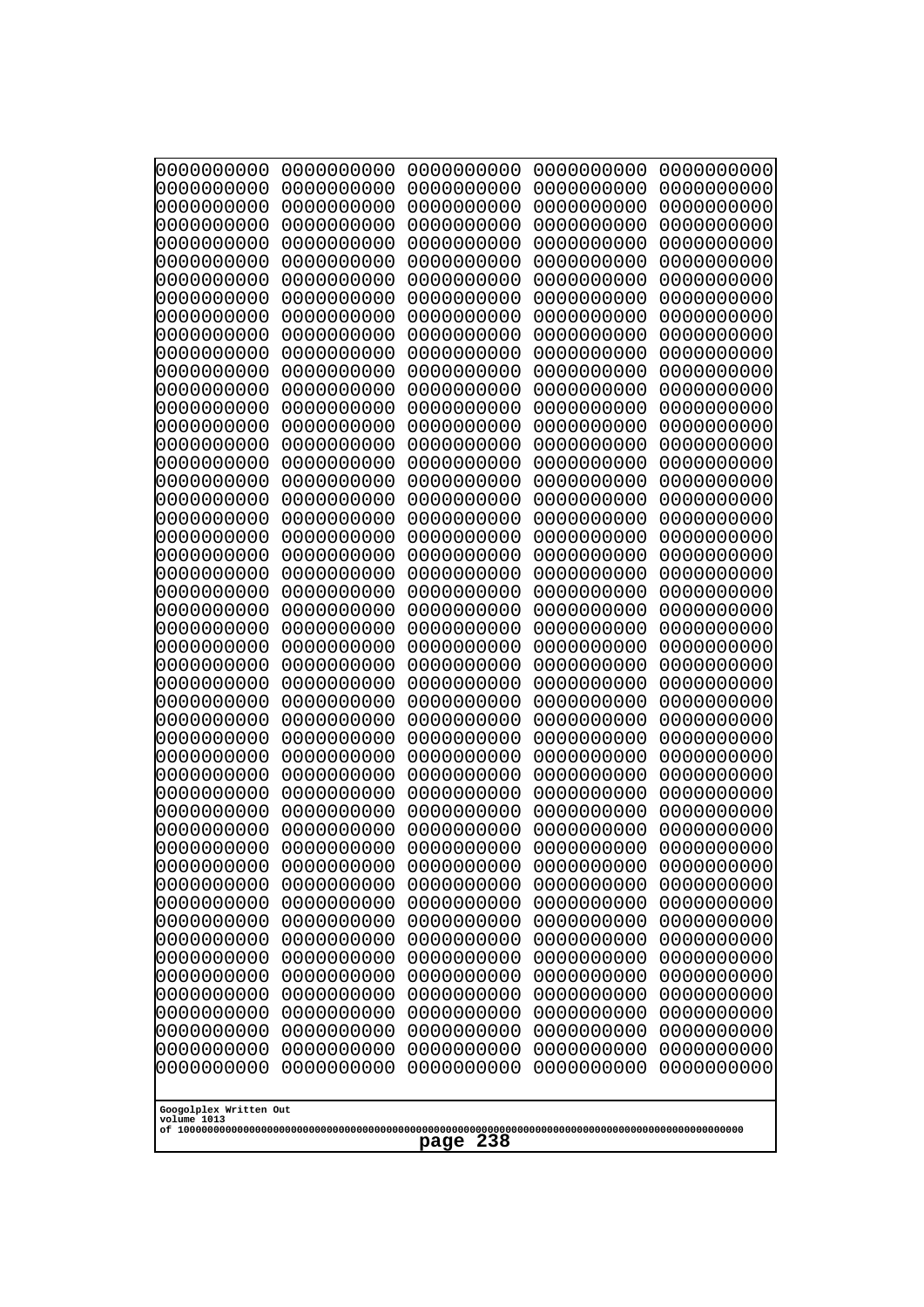| 0000000000                                                                                                  | 0000000000                                                         | 0000000000                                                                        | 0000000000                                                         | 0000000000                                                         |
|-------------------------------------------------------------------------------------------------------------|--------------------------------------------------------------------|-----------------------------------------------------------------------------------|--------------------------------------------------------------------|--------------------------------------------------------------------|
| 0000000000                                                                                                  | 0000000000                                                         | 0000000000                                                                        | 0000000000                                                         | 0000000000                                                         |
| 0000000000                                                                                                  | 0000000000                                                         | 0000000000                                                                        | 0000000000                                                         | 0000000000                                                         |
| 0000000000                                                                                                  | 0000000000                                                         | 0000000000                                                                        | 0000000000                                                         | 0000000000                                                         |
| 0000000000                                                                                                  | 0000000000                                                         | 0000000000                                                                        | 0000000000                                                         | 0000000000                                                         |
| 0000000000                                                                                                  | 0000000000                                                         | 0000000000                                                                        | 0000000000                                                         | 0000000000                                                         |
| 0000000000                                                                                                  | 0000000000                                                         | 0000000000                                                                        | 0000000000                                                         | 0000000000                                                         |
| 0000000000                                                                                                  | 0000000000                                                         | 0000000000                                                                        | 0000000000                                                         | 0000000000                                                         |
| 0000000000                                                                                                  | 0000000000                                                         | 0000000000                                                                        | 0000000000                                                         | 0000000000                                                         |
| 0000000000                                                                                                  | 0000000000                                                         | 0000000000                                                                        | 0000000000                                                         | 0000000000                                                         |
| 0000000000                                                                                                  | 0000000000                                                         | 0000000000                                                                        | 0000000000                                                         | 0000000000                                                         |
| 0000000000                                                                                                  | 0000000000                                                         | 0000000000                                                                        | 0000000000                                                         | 0000000000                                                         |
| 0000000000                                                                                                  | 0000000000                                                         | 0000000000                                                                        | 0000000000                                                         | 0000000000                                                         |
| 0000000000                                                                                                  | 0000000000                                                         | 0000000000                                                                        | 0000000000                                                         | 0000000000                                                         |
| 0000000000                                                                                                  | 0000000000                                                         | 0000000000                                                                        | 0000000000                                                         | 0000000000                                                         |
| 0000000000                                                                                                  | 0000000000                                                         | 0000000000                                                                        | 0000000000                                                         | 0000000000                                                         |
| 0000000000                                                                                                  | 0000000000                                                         | 0000000000                                                                        | 0000000000                                                         | 0000000000                                                         |
| 0000000000                                                                                                  | 0000000000                                                         | 0000000000                                                                        | 0000000000                                                         | 0000000000                                                         |
| 0000000000                                                                                                  | 0000000000                                                         | 0000000000                                                                        | 0000000000                                                         | 0000000000                                                         |
| 0000000000                                                                                                  | 0000000000                                                         | 0000000000                                                                        | 0000000000                                                         | 0000000000                                                         |
| 0000000000                                                                                                  | 0000000000                                                         | 0000000000                                                                        | 0000000000                                                         | 0000000000                                                         |
| 0000000000                                                                                                  | 0000000000                                                         | 0000000000                                                                        | 0000000000                                                         | 0000000000                                                         |
| 0000000000                                                                                                  | 0000000000                                                         | 0000000000                                                                        | 0000000000                                                         | 0000000000                                                         |
| 0000000000                                                                                                  | 0000000000                                                         | 0000000000                                                                        | 0000000000                                                         | 0000000000                                                         |
| 0000000000                                                                                                  | 0000000000                                                         | 0000000000                                                                        | 0000000000                                                         | 0000000000                                                         |
| 0000000000                                                                                                  | 0000000000                                                         | 0000000000                                                                        | 0000000000                                                         | 0000000000                                                         |
| 0000000000                                                                                                  | 0000000000                                                         | 0000000000                                                                        | 0000000000                                                         | 0000000000                                                         |
| 0000000000                                                                                                  | 0000000000                                                         | 0000000000                                                                        | 0000000000                                                         | 0000000000                                                         |
| 0000000000                                                                                                  | 0000000000                                                         | 0000000000                                                                        | 0000000000                                                         | 0000000000                                                         |
| 0000000000                                                                                                  | 0000000000                                                         | 0000000000                                                                        | 0000000000                                                         | 0000000000                                                         |
| 0000000000                                                                                                  | 0000000000                                                         | 0000000000                                                                        | 0000000000                                                         | 0000000000                                                         |
| 0000000000                                                                                                  | 0000000000                                                         | 0000000000                                                                        | 0000000000                                                         | 0000000000                                                         |
| 0000000000                                                                                                  | 0000000000                                                         | 0000000000                                                                        | 0000000000                                                         | 0000000000                                                         |
| 0000000000                                                                                                  | 0000000000                                                         | 0000000000                                                                        | 0000000000                                                         | 0000000000                                                         |
| 0000000000                                                                                                  | 0000000000                                                         | 0000000000                                                                        | 0000000000                                                         | 0000000000                                                         |
| 0000000000                                                                                                  | 0000000000                                                         | 0000000000                                                                        | 0000000000                                                         | 0000000000                                                         |
| 0000000000                                                                                                  | 0000000000                                                         | 0000000000                                                                        | 0000000000                                                         | 0000000000                                                         |
| 0000000000                                                                                                  | 0000000000                                                         | 0000000000                                                                        | 0000000000                                                         | 0000000000                                                         |
| 0000000000                                                                                                  | 0000000000                                                         | 0000000000                                                                        | 0000000000                                                         | 0000000000                                                         |
| 0000000000                                                                                                  | 0000000000                                                         | 0000000000                                                                        | 0000000000                                                         | 0000000000                                                         |
| 0000000000                                                                                                  | 0000000000                                                         | 0000000000                                                                        | 0000000000                                                         | 0000000000                                                         |
| 0000000000                                                                                                  | 0000000000                                                         | 0000000000                                                                        | 0000000000                                                         | 0000000000                                                         |
| 0000000000                                                                                                  | 0000000000                                                         | 0000000000                                                                        | 0000000000                                                         | 0000000000                                                         |
| 0000000000                                                                                                  | 0000000000                                                         | 0000000000                                                                        | 0000000000                                                         | 0000000000                                                         |
| 0000000000                                                                                                  | 0000000000                                                         | 0000000000                                                                        | 0000000000                                                         | 0000000000                                                         |
| 0000000000<br>0000000000<br>0000000000<br>0000000000<br>0000000000<br>Googolplex Written Out<br>volume 1013 | 0000000000<br>0000000000<br>0000000000<br>0000000000<br>0000000000 | 0000000000<br>0000000000<br>0000000000<br>0000000000<br>0000000000<br>239<br>page | 0000000000<br>0000000000<br>0000000000<br>0000000000<br>0000000000 | 0000000000<br>0000000000<br>0000000000<br>0000000000<br>0000000000 |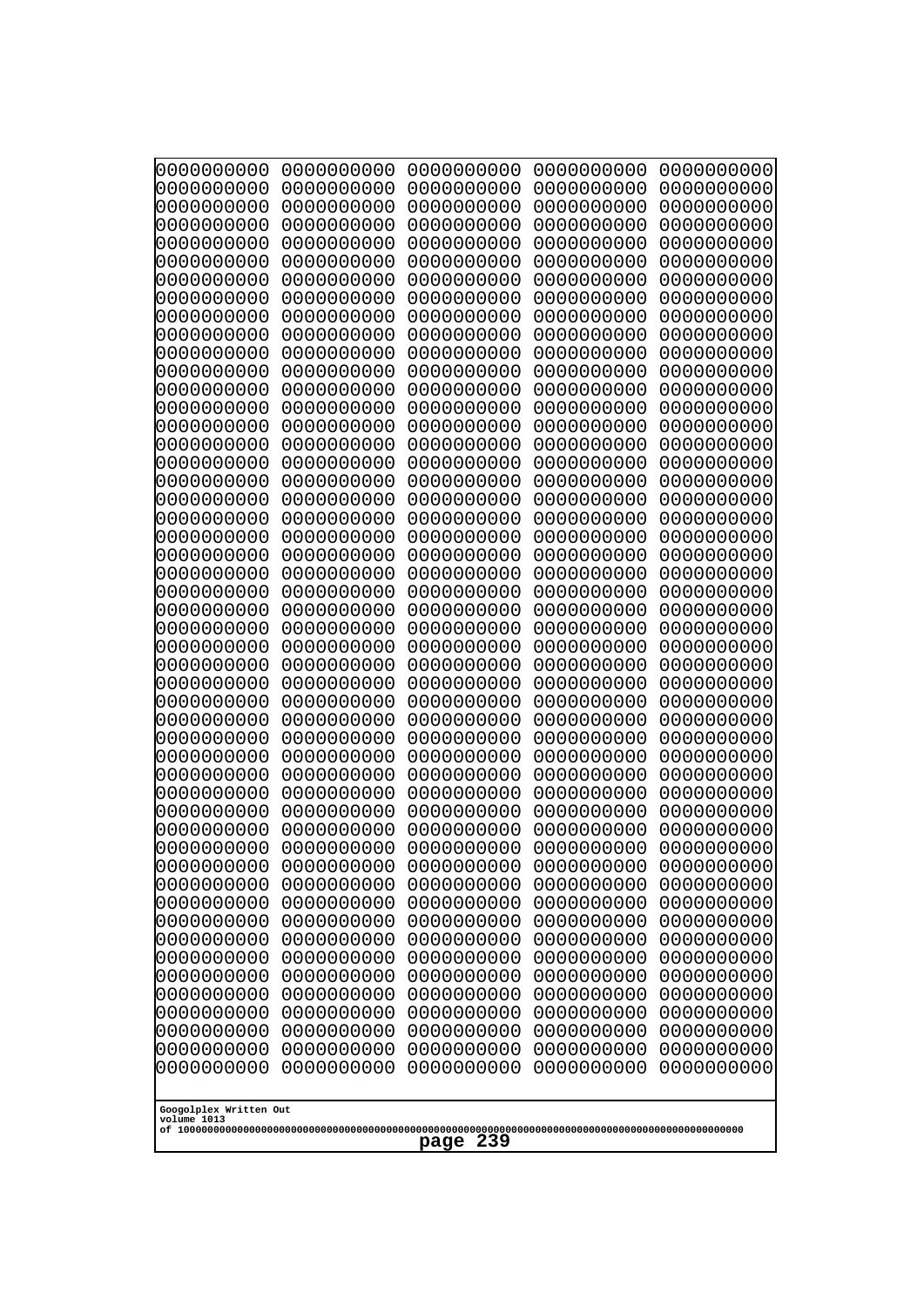| 10000000000<br>0000000000 | 0000000000<br>0000000000 | 0000000000<br>0000000000 | 0000000000<br>0000000000 | 0000000000<br>0000000000 |
|---------------------------|--------------------------|--------------------------|--------------------------|--------------------------|
| 0000000000                | 0000000000               | 0000000000               | 0000000000               | 0000000000               |
| 0000000000                | 0000000000               | 0000000000               | 0000000000               | 0000000000               |
| 0000000000                | 0000000000               | 0000000000               | 0000000000               | 0000000000               |
| 0000000000<br>0000000000  | 0000000000<br>0000000000 | 0000000000<br>0000000000 | 0000000000<br>0000000000 | 0000000000<br>0000000000 |
| 0000000000                | 0000000000               | 0000000000               | 0000000000               | 0000000000               |
| 0000000000                | 0000000000               | 0000000000               | 0000000000               | 0000000000               |
| 0000000000                | 0000000000               | 0000000000               | 0000000000               | 0000000000               |
| 0000000000<br>0000000000  | 0000000000<br>0000000000 | 0000000000<br>0000000000 | 0000000000<br>0000000000 | 0000000000<br>0000000000 |
| 0000000000                | 0000000000               | 0000000000               | 0000000000               | 0000000000               |
| 0000000000                | 0000000000               | 0000000000               | 0000000000               | 0000000000               |
| 0000000000                | 0000000000               | 0000000000               | 0000000000               | 0000000000               |
| 0000000000<br>0000000000  | 0000000000<br>0000000000 | 0000000000<br>0000000000 | 0000000000<br>0000000000 | 0000000000<br>0000000000 |
| 0000000000                | 0000000000               | 0000000000               | 0000000000               | 0000000000               |
| 0000000000                | 0000000000               | 0000000000               | 0000000000               | 0000000000               |
| 0000000000                | 0000000000               | 0000000000               | 0000000000               | 0000000000               |
| 0000000000<br>0000000000  | 0000000000<br>0000000000 | 0000000000<br>0000000000 | 0000000000<br>0000000000 | 0000000000<br>0000000000 |
| 0000000000                | 0000000000               | 0000000000               | 0000000000               | 0000000000               |
| 0000000000                | 0000000000               | 0000000000               | 0000000000               | 0000000000               |
| 0000000000                | 0000000000               | 0000000000               | 0000000000               | 0000000000               |
| 0000000000<br>0000000000  | 0000000000<br>0000000000 | 0000000000<br>0000000000 | 0000000000<br>0000000000 | 0000000000<br>0000000000 |
| 0000000000                | 0000000000               | 0000000000               | 0000000000               | 0000000000               |
| 0000000000                | 0000000000               | 0000000000               | 0000000000               | 0000000000               |
| 0000000000                | 0000000000               | 0000000000               | 0000000000               | 0000000000               |
| 0000000000<br>0000000000  | 0000000000<br>0000000000 | 0000000000<br>0000000000 | 0000000000<br>0000000000 | 0000000000<br>0000000000 |
| 0000000000                | 0000000000               | 0000000000               | 0000000000               | 0000000000               |
| 0000000000                | 0000000000               | 0000000000               | 0000000000               | 0000000000               |
| 0000000000<br>0000000000  | 0000000000<br>0000000000 | 0000000000<br>0000000000 | 0000000000<br>0000000000 | 0000000000<br>0000000000 |
| 0000000000                | 0000000000               | 0000000000               | 0000000000               | 0000000000               |
| 0000000000                | 0000000000               | 0000000000               | 0000000000               | 0000000000               |
| 0000000000                | 0000000000               | 0000000000               | 0000000000               | 0000000000               |
| 0000000000<br>0000000000  | 0000000000<br>0000000000 | 0000000000<br>0000000000 | 0000000000<br>0000000000 | 0000000000<br>0000000000 |
| 0000000000                | 0000000000               | 0000000000               | 0000000000               | 0000000000               |
| 0000000000                | 0000000000               | 0000000000               | 0000000000               | 0000000000               |
| 0000000000                | 0000000000               | 0000000000               | 0000000000               | 0000000000               |
| 0000000000<br>0000000000  | 0000000000<br>0000000000 | 0000000000<br>0000000000 | 0000000000<br>0000000000 | 0000000000<br>0000000000 |
| 0000000000                | 0000000000               | 0000000000               | 0000000000               | 0000000000               |
| 0000000000                | 0000000000               | 0000000000               | 0000000000               | 0000000000               |
| 0000000000                | 0000000000               | 0000000000               | 0000000000               | 0000000000               |
| 0000000000                | 0000000000               | 0000000000               | 0000000000               | 0000000000               |
| Googolplex Written Out    |                          |                          |                          |                          |
| volume 1013               |                          |                          |                          |                          |
| 240<br>page               |                          |                          |                          |                          |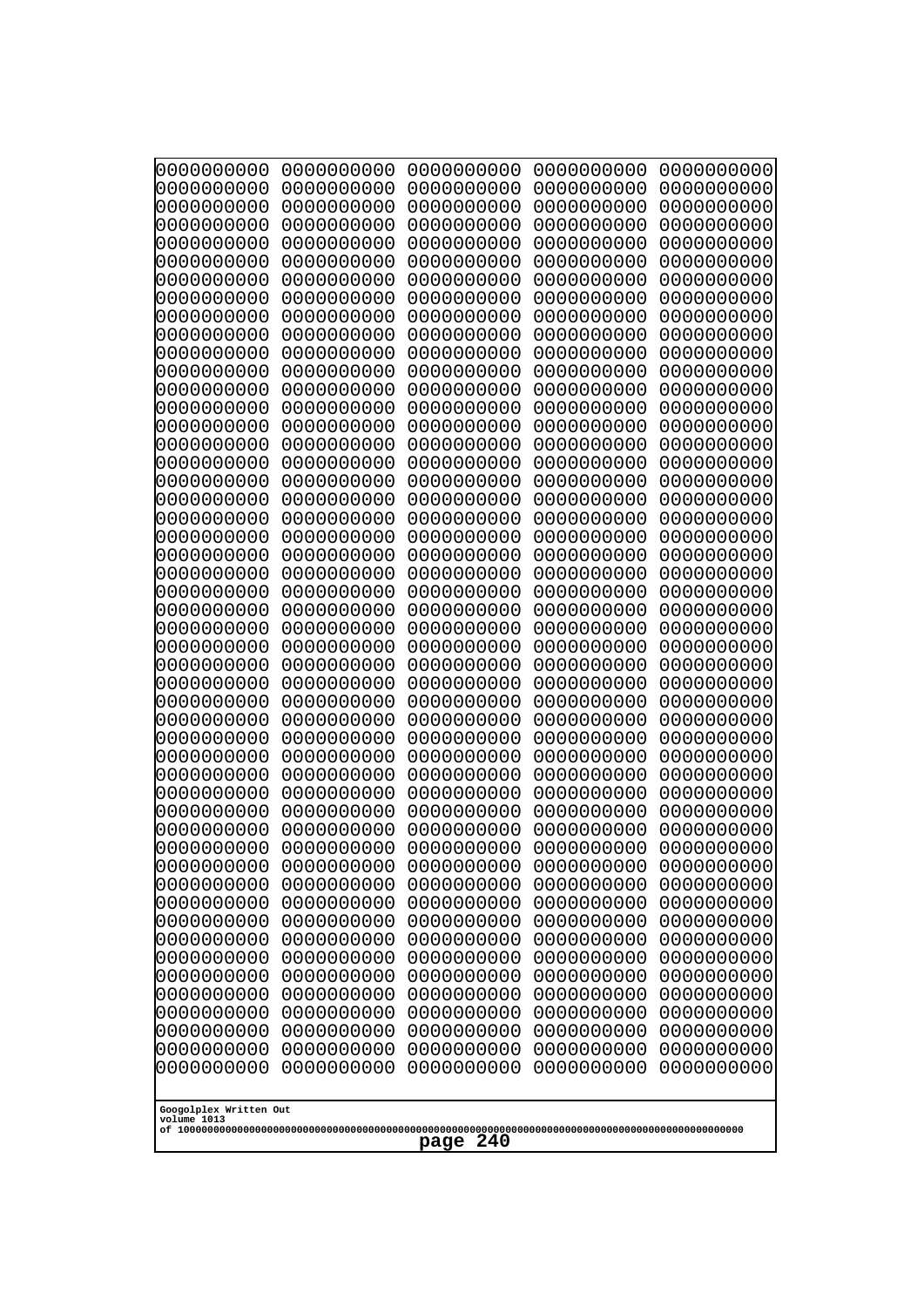| 10000000000              | 0000000000               | 0000000000               | 0000000000               | 0000000000               |
|--------------------------|--------------------------|--------------------------|--------------------------|--------------------------|
| 0000000000<br>0000000000 | 0000000000<br>0000000000 | 0000000000<br>0000000000 | 0000000000<br>0000000000 | 0000000000<br>0000000000 |
| 0000000000               | 0000000000               | 0000000000               | 0000000000               | 0000000000               |
| 0000000000               | 0000000000               | 0000000000               | 0000000000               | 0000000000               |
| 0000000000               | 0000000000               | 0000000000               | 0000000000               | 0000000000               |
| 0000000000<br>0000000000 | 0000000000<br>0000000000 | 0000000000<br>0000000000 | 0000000000<br>0000000000 | 0000000000<br>0000000000 |
| 0000000000               | 0000000000               | 0000000000               | 0000000000               | 0000000000               |
| 0000000000               | 0000000000               | 0000000000               | 0000000000               | 0000000000               |
| 0000000000               | 0000000000               | 0000000000               | 0000000000               | 0000000000               |
| 0000000000<br>0000000000 | 0000000000<br>0000000000 | 0000000000<br>0000000000 | 0000000000<br>0000000000 | 0000000000<br>0000000000 |
| 0000000000               | 0000000000               | 0000000000               | 0000000000               | 0000000000               |
| 0000000000               | 0000000000               | 0000000000               | 0000000000               | 0000000000               |
| 0000000000               | 0000000000               | 0000000000               | 0000000000               | 0000000000               |
| 0000000000<br>0000000000 | 0000000000<br>0000000000 | 0000000000<br>0000000000 | 0000000000<br>0000000000 | 0000000000<br>0000000000 |
| 0000000000               | 0000000000               | 0000000000               | 0000000000               | 0000000000               |
| 0000000000               | 0000000000               | 0000000000               | 0000000000               | 0000000000               |
| 0000000000<br>0000000000 | 0000000000<br>0000000000 | 0000000000<br>0000000000 | 0000000000<br>0000000000 | 0000000000<br>0000000000 |
| 0000000000               | 0000000000               | 0000000000               | 0000000000               | 0000000000               |
| 0000000000               | 0000000000               | 0000000000               | 0000000000               | 0000000000               |
| 0000000000               | 0000000000               | 0000000000               | 0000000000               | 0000000000               |
| 0000000000<br>0000000000 | 0000000000<br>0000000000 | 0000000000<br>0000000000 | 0000000000<br>0000000000 | 0000000000<br>0000000000 |
| 0000000000               | 0000000000               | 0000000000               | 0000000000               | 0000000000               |
| 0000000000               | 0000000000               | 0000000000               | 0000000000               | 0000000000               |
| 0000000000               | 0000000000               | 0000000000               | 0000000000               | 0000000000               |
| 0000000000<br>0000000000 | 0000000000<br>0000000000 | 0000000000<br>0000000000 | 0000000000<br>0000000000 | 0000000000<br>0000000000 |
| 0000000000               | 0000000000               | 0000000000               | 0000000000               | 0000000000               |
| 0000000000               | 0000000000               | 0000000000               | 0000000000               | 0000000000               |
| 0000000000               | 0000000000               | 0000000000               | 0000000000               | 0000000000               |
| 0000000000<br>0000000000 | 0000000000<br>0000000000 | 0000000000<br>0000000000 | 0000000000<br>0000000000 | 0000000000<br>0000000000 |
| 0000000000               | 0000000000               | 0000000000               | 0000000000               | 0000000000               |
| 0000000000               | 0000000000               | 0000000000               | 0000000000               | 0000000000               |
| 0000000000               | 0000000000               | 0000000000               | 0000000000               | 0000000000               |
| 0000000000<br>0000000000 | 0000000000<br>0000000000 | 0000000000<br>0000000000 | 0000000000<br>0000000000 | 0000000000<br>0000000000 |
| 0000000000               | 0000000000               | 0000000000               | 0000000000               | 0000000000               |
| 0000000000               | 0000000000               | 0000000000               | 0000000000               | 0000000000               |
| 0000000000               | 0000000000               | 0000000000<br>0000000000 | 0000000000               | 0000000000               |
| 0000000000<br>0000000000 | 0000000000<br>0000000000 | 0000000000               | 0000000000<br>0000000000 | 0000000000<br>0000000000 |
| 0000000000               | 0000000000               | 0000000000               | 0000000000               | 0000000000               |
| 0000000000               | 0000000000               | 0000000000               | 0000000000               | 0000000000               |
| 0000000000               | 0000000000               | 0000000000               | 0000000000               | 0000000000               |
| Googolplex Written Out   |                          |                          |                          |                          |
| volume 1013              |                          |                          |                          |                          |
| 241<br>page              |                          |                          |                          |                          |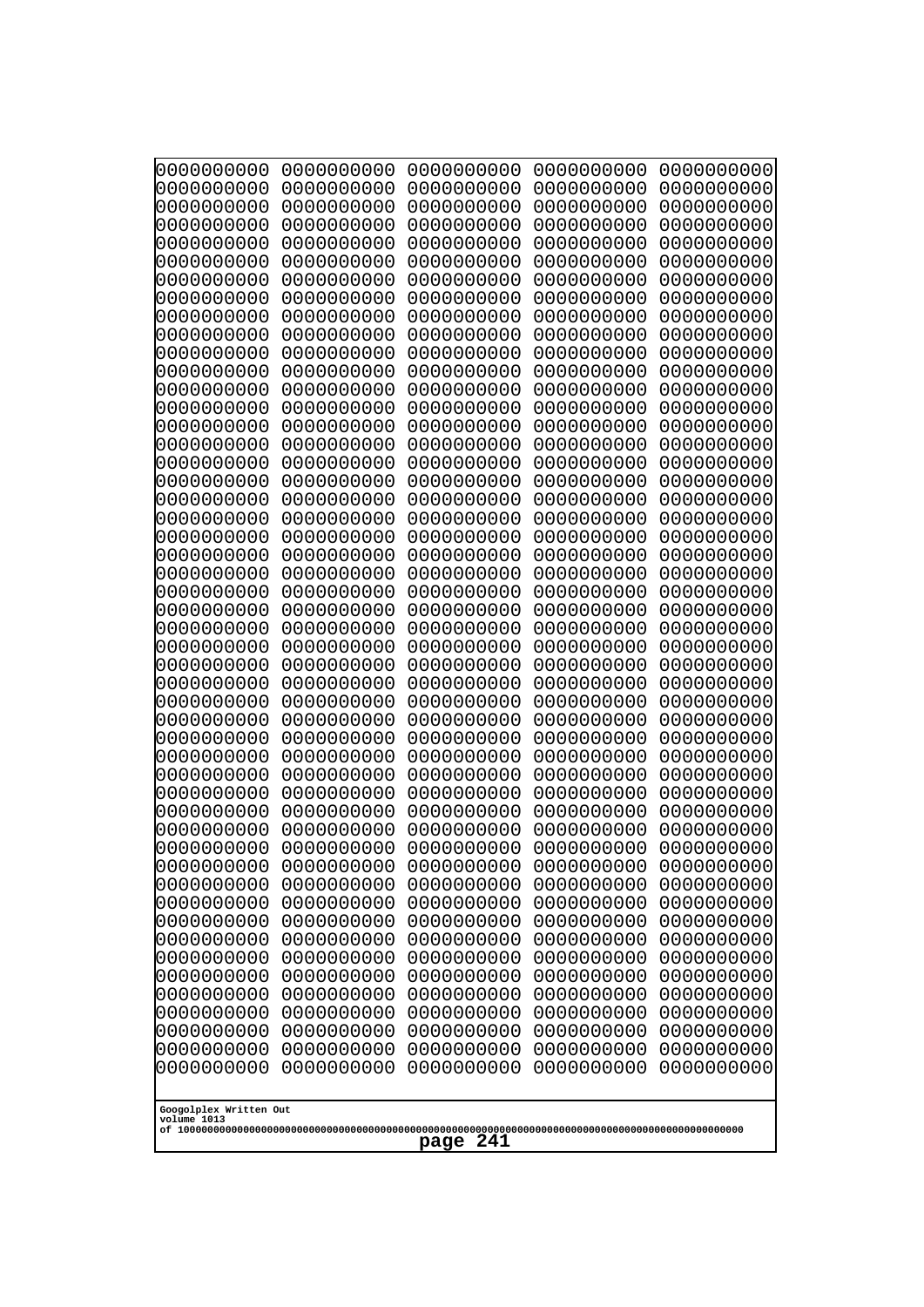| 0000000000                                                                      | 0000000000                             | 0000000000                                            | 0000000000                             | 0000000000                             |
|---------------------------------------------------------------------------------|----------------------------------------|-------------------------------------------------------|----------------------------------------|----------------------------------------|
| 0000000000                                                                      | 0000000000                             | 0000000000                                            | 0000000000                             | 0000000000                             |
| 0000000000                                                                      | 0000000000                             | 0000000000                                            | 0000000000                             | 0000000000                             |
| 0000000000                                                                      | 0000000000                             | 0000000000                                            | 0000000000                             | 0000000000                             |
| 0000000000                                                                      | 0000000000                             | 0000000000                                            | 0000000000                             | 0000000000                             |
| 0000000000                                                                      | 0000000000                             | 0000000000                                            | 0000000000                             | 0000000000                             |
| 0000000000                                                                      | 0000000000                             | 0000000000                                            | 0000000000                             | 0000000000                             |
| 0000000000                                                                      | 0000000000                             | 0000000000                                            | 0000000000                             | 0000000000                             |
| 0000000000                                                                      | 0000000000                             | 0000000000                                            | 0000000000                             | 0000000000                             |
| 0000000000                                                                      | 0000000000                             | 0000000000                                            | 0000000000                             | 0000000000                             |
| 0000000000                                                                      | 0000000000                             | 0000000000                                            | 0000000000                             | 0000000000                             |
| 0000000000                                                                      | 0000000000                             | 0000000000                                            | 0000000000                             | 0000000000                             |
| 0000000000                                                                      | 0000000000                             | 0000000000                                            | 0000000000                             | 0000000000                             |
| 0000000000                                                                      | 0000000000                             | 0000000000                                            | 0000000000                             | 0000000000                             |
| 0000000000                                                                      | 0000000000                             | 0000000000                                            | 0000000000                             | 0000000000                             |
| 0000000000                                                                      | 0000000000                             | 0000000000                                            | 0000000000                             | 0000000000                             |
| 0000000000                                                                      | 0000000000                             | 0000000000                                            | 0000000000                             | 0000000000                             |
| 0000000000                                                                      | 0000000000                             | 0000000000                                            | 0000000000                             | 0000000000                             |
| 0000000000                                                                      | 0000000000                             | 0000000000                                            | 0000000000                             | 0000000000                             |
| 0000000000                                                                      | 0000000000                             | 0000000000                                            | 0000000000                             | 0000000000                             |
| 0000000000                                                                      | 0000000000                             | 0000000000                                            | 0000000000                             | 0000000000                             |
| 0000000000                                                                      | 0000000000                             | 0000000000                                            | 0000000000                             | 0000000000                             |
| 0000000000                                                                      | 0000000000                             | 0000000000                                            | 0000000000                             | 0000000000                             |
| 0000000000                                                                      | 0000000000                             | 0000000000                                            | 0000000000                             | 0000000000                             |
| 0000000000                                                                      | 0000000000                             | 0000000000                                            | 0000000000                             | 0000000000                             |
| 0000000000                                                                      | 0000000000                             | 0000000000                                            | 0000000000                             | 0000000000                             |
| 0000000000                                                                      | 0000000000                             | 0000000000                                            | 0000000000                             | 0000000000                             |
| 0000000000                                                                      | 0000000000                             | 0000000000                                            | 0000000000                             | 0000000000                             |
| 0000000000                                                                      | 0000000000                             | 0000000000                                            | 0000000000                             | 0000000000                             |
| 0000000000                                                                      | 0000000000                             | 0000000000                                            | 0000000000                             | 0000000000                             |
| 0000000000                                                                      | 0000000000                             | 0000000000                                            | 0000000000                             | 0000000000                             |
| 0000000000                                                                      | 0000000000                             | 0000000000                                            | 0000000000                             | 0000000000                             |
| 0000000000                                                                      | 0000000000                             | 0000000000                                            | 0000000000                             | 0000000000                             |
| 0000000000                                                                      | 0000000000                             | 0000000000                                            | 0000000000                             | 0000000000                             |
| 0000000000                                                                      | 0000000000                             | 0000000000                                            | 0000000000                             | 0000000000                             |
| 0000000000                                                                      | 0000000000                             | 0000000000                                            | 0000000000                             | 0000000000                             |
| 0000000000                                                                      | 0000000000                             | 0000000000                                            | 0000000000                             | 0000000000                             |
| 0000000000                                                                      | 0000000000                             | 0000000000                                            | 0000000000                             | 0000000000                             |
| 0000000000                                                                      | 0000000000                             | 0000000000                                            | 0000000000                             | 0000000000                             |
| 0000000000                                                                      | 0000000000                             | 0000000000                                            | 0000000000                             | 0000000000                             |
| 0000000000                                                                      | 0000000000                             | 0000000000                                            | 0000000000                             | 0000000000                             |
| 0000000000                                                                      | 0000000000                             | 0000000000                                            | 0000000000                             | 0000000000                             |
| 0000000000<br>0000000000<br>0000000000<br>Googolplex Written Out<br>volume 1013 | 0000000000<br>0000000000<br>0000000000 | 0000000000<br>0000000000<br>0000000000<br>242<br>page | 0000000000<br>0000000000<br>0000000000 | 0000000000<br>0000000000<br>0000000000 |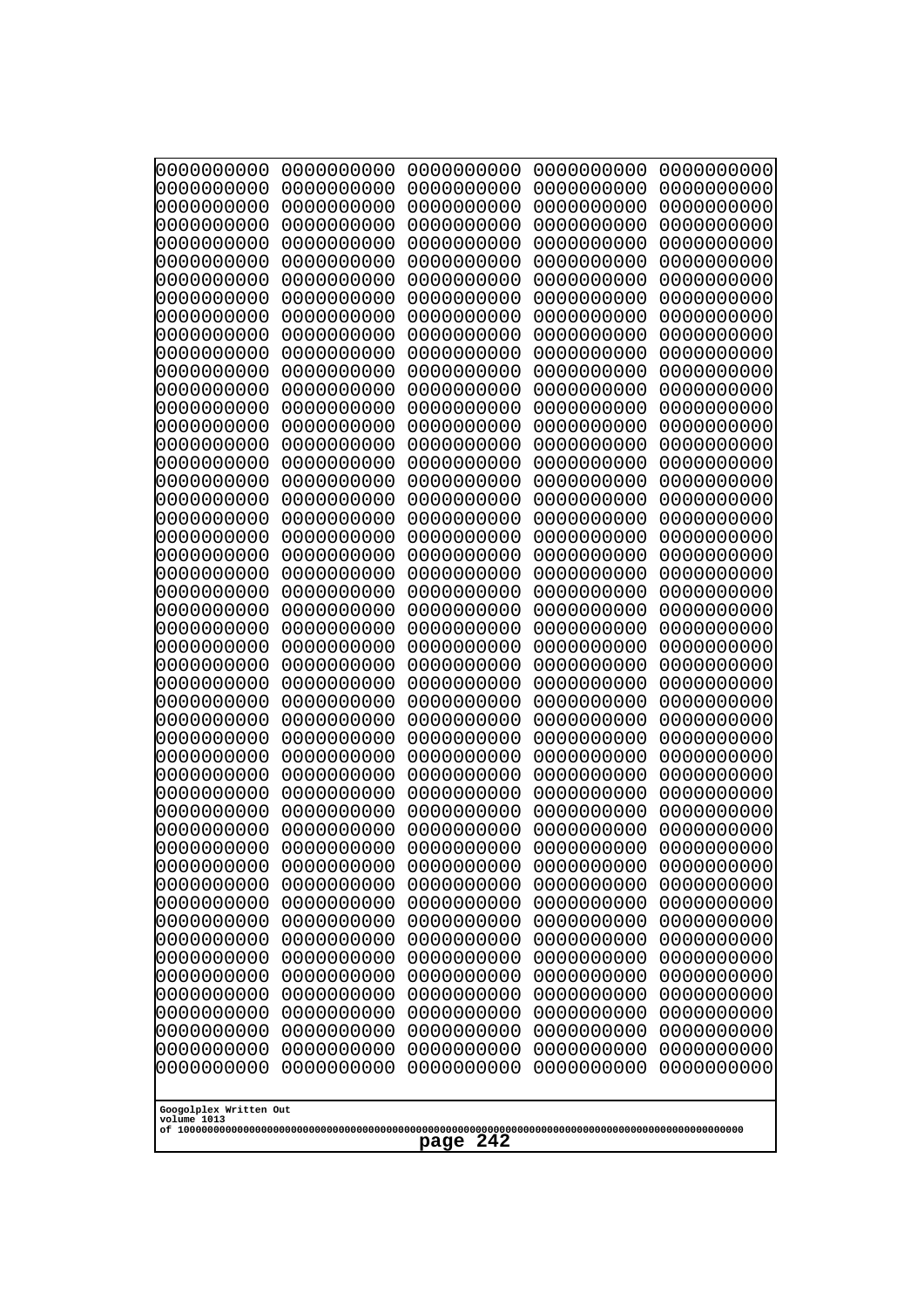| 10000000000<br>0000000000 | 0000000000<br>0000000000 | 0000000000<br>0000000000 | 0000000000<br>0000000000 | 0000000000<br>0000000000 |
|---------------------------|--------------------------|--------------------------|--------------------------|--------------------------|
| 0000000000                | 0000000000               | 0000000000               | 0000000000               | 0000000000               |
| 0000000000                | 0000000000               | 0000000000               | 0000000000               | 0000000000               |
| 0000000000<br>0000000000  | 0000000000<br>0000000000 | 0000000000               | 0000000000<br>0000000000 | 0000000000               |
| 0000000000                | 0000000000               | 0000000000<br>0000000000 | 0000000000               | 0000000000<br>0000000000 |
| 0000000000                | 0000000000               | 0000000000               | 0000000000               | 0000000000               |
| 0000000000                | 0000000000               | 0000000000               | 0000000000               | 0000000000               |
| 0000000000<br>0000000000  | 0000000000<br>0000000000 | 0000000000<br>0000000000 | 0000000000<br>0000000000 | 0000000000<br>0000000000 |
| 0000000000                | 0000000000               | 0000000000               | 0000000000               | 0000000000               |
| 0000000000                | 0000000000               | 0000000000               | 0000000000               | 0000000000               |
| 0000000000                | 0000000000               | 0000000000               | 0000000000               | 0000000000               |
| 0000000000<br>0000000000  | 0000000000<br>0000000000 | 0000000000<br>0000000000 | 0000000000<br>0000000000 | 0000000000<br>0000000000 |
| 0000000000                | 0000000000               | 0000000000               | 0000000000               | 0000000000               |
| 0000000000                | 0000000000               | 0000000000               | 0000000000               | 0000000000               |
| 0000000000<br>0000000000  | 0000000000<br>0000000000 | 0000000000<br>0000000000 | 0000000000<br>0000000000 | 0000000000<br>0000000000 |
| 0000000000                | 0000000000               | 0000000000               | 0000000000               | 0000000000               |
| 0000000000                | 0000000000               | 0000000000               | 0000000000               | 0000000000               |
| 0000000000                | 0000000000               | 0000000000               | 0000000000               | 0000000000               |
| 0000000000<br>0000000000  | 0000000000<br>0000000000 | 0000000000<br>0000000000 | 0000000000<br>0000000000 | 0000000000<br>0000000000 |
| 0000000000                | 0000000000               | 0000000000               | 0000000000               | 0000000000               |
| 0000000000                | 0000000000               | 0000000000               | 0000000000               | 0000000000               |
| 0000000000<br>0000000000  | 0000000000<br>0000000000 | 0000000000<br>0000000000 | 0000000000<br>0000000000 | 0000000000<br>0000000000 |
| 0000000000                | 0000000000               | 0000000000               | 0000000000               | 0000000000               |
| 0000000000                | 0000000000               | 0000000000               | 0000000000               | 0000000000               |
| 0000000000                | 0000000000               | 0000000000               | 0000000000               | 0000000000               |
| 0000000000<br>0000000000  | 0000000000<br>0000000000 | 0000000000<br>0000000000 | 0000000000<br>0000000000 | 0000000000<br>0000000000 |
| 0000000000                | 0000000000               | 0000000000               | 0000000000               | 0000000000               |
| 0000000000                | 0000000000               | 0000000000               | 0000000000               | 0000000000               |
| 0000000000<br>0000000000  | 0000000000<br>0000000000 | 0000000000<br>0000000000 | 0000000000<br>0000000000 | 0000000000<br>0000000000 |
| 0000000000                | 0000000000               | 0000000000               | 0000000000               | 0000000000               |
| 0000000000                | 0000000000               | 0000000000               | 0000000000               | 0000000000               |
| 0000000000<br>0000000000  | 0000000000<br>0000000000 | 0000000000<br>0000000000 | 0000000000<br>0000000000 | 0000000000<br>0000000000 |
| 0000000000                | 0000000000               | 0000000000               | 0000000000               | 0000000000               |
| 0000000000                | 0000000000               | 0000000000               | 0000000000               | 0000000000               |
| 0000000000                | 0000000000               | 0000000000               | 0000000000               | 0000000000               |
| 0000000000<br>0000000000  | 0000000000<br>0000000000 | 0000000000<br>0000000000 | 0000000000<br>0000000000 | 0000000000<br>0000000000 |
| 0000000000                | 0000000000               | 0000000000               | 0000000000               | 0000000000               |
| 0000000000                | 0000000000               | 0000000000               | 0000000000               | 0000000000               |
| 0000000000                | 0000000000               | 0000000000               | 0000000000               | 0000000000               |
| Googolplex Written Out    |                          |                          |                          |                          |
| volume 1013               |                          |                          |                          |                          |
| 243<br>page               |                          |                          |                          |                          |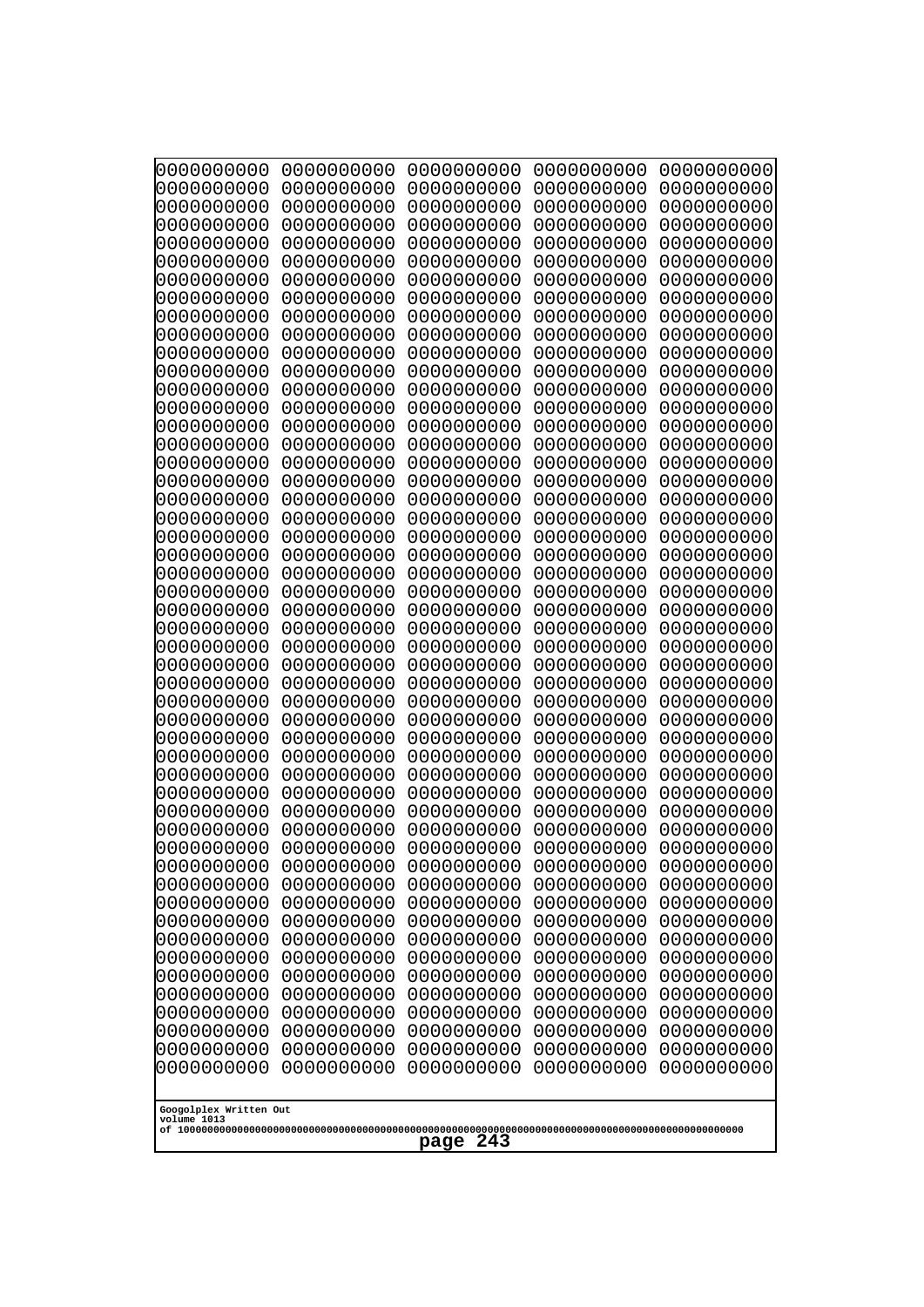| 10000000000<br>0000000000             | 0000000000<br>0000000000 | 0000000000<br>0000000000 | 0000000000<br>0000000000 | 0000000000<br>0000000000 |
|---------------------------------------|--------------------------|--------------------------|--------------------------|--------------------------|
| 0000000000                            | 0000000000               | 0000000000               | 0000000000               | 0000000000               |
| 0000000000                            | 0000000000               | 0000000000               | 0000000000               | 0000000000               |
| 0000000000<br>0000000000              | 0000000000<br>0000000000 | 0000000000               | 0000000000<br>0000000000 | 0000000000               |
| 0000000000                            | 0000000000               | 0000000000<br>0000000000 | 0000000000               | 0000000000<br>0000000000 |
| 0000000000                            | 0000000000               | 0000000000               | 0000000000               | 0000000000               |
| 0000000000                            | 0000000000               | 0000000000               | 0000000000               | 0000000000               |
| 0000000000<br>0000000000              | 0000000000<br>0000000000 | 0000000000<br>0000000000 | 0000000000<br>0000000000 | 0000000000<br>0000000000 |
| 0000000000                            | 0000000000               | 0000000000               | 0000000000               | 0000000000               |
| 0000000000                            | 0000000000               | 0000000000               | 0000000000               | 0000000000               |
| 0000000000<br>0000000000              | 0000000000<br>0000000000 | 0000000000<br>0000000000 | 0000000000<br>0000000000 | 0000000000<br>0000000000 |
| 0000000000                            | 0000000000               | 0000000000               | 0000000000               | 0000000000               |
| 0000000000                            | 0000000000               | 0000000000               | 0000000000               | 0000000000               |
| 0000000000<br>0000000000              | 0000000000               | 0000000000               | 0000000000               | 0000000000               |
| 0000000000                            | 0000000000<br>0000000000 | 0000000000<br>0000000000 | 0000000000<br>0000000000 | 0000000000<br>0000000000 |
| 0000000000                            | 0000000000               | 0000000000               | 0000000000               | 0000000000               |
| 0000000000                            | 0000000000               | 0000000000               | 0000000000               | 0000000000               |
| 0000000000<br>0000000000              | 0000000000<br>0000000000 | 0000000000<br>0000000000 | 0000000000<br>0000000000 | 0000000000<br>0000000000 |
| 0000000000                            | 0000000000               | 0000000000               | 0000000000               | 0000000000               |
| 0000000000                            | 0000000000               | 0000000000               | 0000000000               | 0000000000               |
| 0000000000<br>0000000000              | 0000000000<br>0000000000 | 0000000000<br>0000000000 | 0000000000<br>0000000000 | 0000000000<br>0000000000 |
| 0000000000                            | 0000000000               | 0000000000               | 0000000000               | 0000000000               |
| 0000000000                            | 0000000000               | 0000000000               | 0000000000               | 0000000000               |
| 0000000000<br>0000000000              | 0000000000<br>0000000000 | 0000000000<br>0000000000 | 0000000000<br>0000000000 | 0000000000<br>0000000000 |
| 0000000000                            | 0000000000               | 0000000000               | 0000000000               | 0000000000               |
| 0000000000                            | 0000000000               | 0000000000               | 0000000000               | 0000000000               |
| 0000000000                            | 0000000000               | 0000000000               | 0000000000               | 0000000000               |
| 0000000000<br>0000000000              | 0000000000<br>0000000000 | 0000000000<br>0000000000 | 0000000000<br>0000000000 | 0000000000<br>0000000000 |
| 0000000000                            | 0000000000               | 0000000000               | 0000000000               | 0000000000               |
| 0000000000                            | 0000000000               | 0000000000               | 0000000000               | 0000000000               |
| 0000000000<br>0000000000              | 0000000000<br>0000000000 | 0000000000<br>0000000000 | 0000000000<br>0000000000 | 0000000000<br>0000000000 |
| 0000000000                            | 0000000000               | 0000000000               | 0000000000               | 0000000000               |
| 0000000000                            | 0000000000               | 0000000000               | 0000000000               | 0000000000               |
| 0000000000<br>0000000000              | 0000000000<br>0000000000 | 0000000000<br>0000000000 | 0000000000<br>0000000000 | 0000000000<br>0000000000 |
| 0000000000                            | 0000000000               | 0000000000               | 0000000000               | 0000000000               |
| 0000000000                            | 0000000000               | 0000000000               | 0000000000               | 0000000000               |
| 0000000000<br>0000000000              | 0000000000<br>0000000000 | 0000000000<br>0000000000 | 0000000000<br>0000000000 | 0000000000<br>0000000000 |
| 0000000000                            | 0000000000               | 0000000000               | 0000000000               | 0000000000               |
|                                       |                          |                          |                          |                          |
| Googolplex Written Out<br>volume 1013 |                          |                          |                          |                          |
|                                       |                          | 244<br>page              |                          |                          |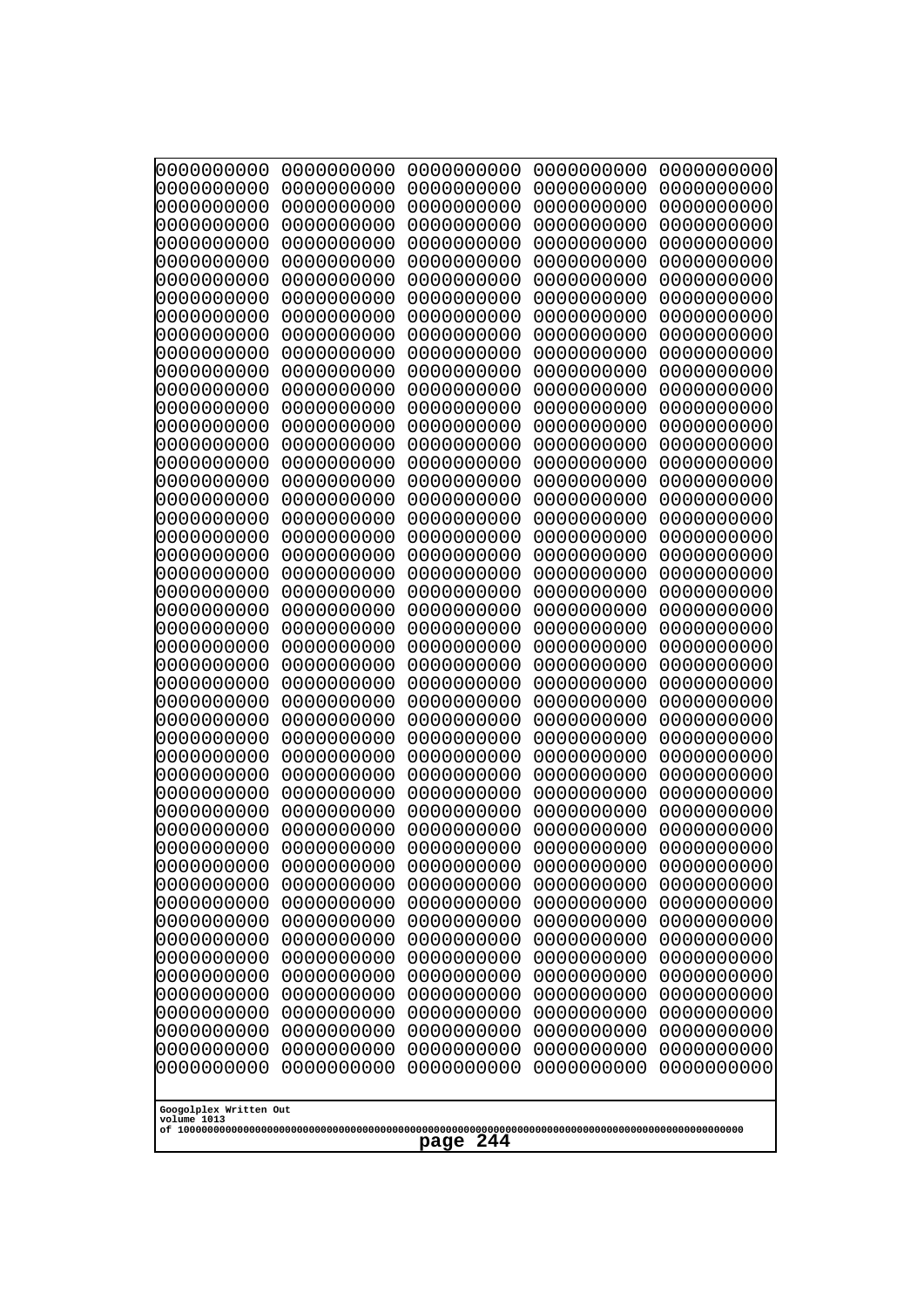| 10000000000<br>0000000000 | 0000000000<br>0000000000 | 0000000000<br>0000000000 | 0000000000<br>0000000000 | 0000000000<br>0000000000 |
|---------------------------|--------------------------|--------------------------|--------------------------|--------------------------|
| 0000000000                | 0000000000               | 0000000000               | 0000000000               | 0000000000               |
| 0000000000                | 0000000000               | 0000000000               | 0000000000               | 0000000000               |
| 0000000000<br>0000000000  | 0000000000<br>0000000000 | 0000000000               | 0000000000<br>0000000000 | 0000000000               |
| 0000000000                | 0000000000               | 0000000000<br>0000000000 | 0000000000               | 0000000000<br>0000000000 |
| 0000000000                | 0000000000               | 0000000000               | 0000000000               | 0000000000               |
| 0000000000                | 0000000000               | 0000000000               | 0000000000               | 0000000000               |
| 0000000000<br>0000000000  | 0000000000<br>0000000000 | 0000000000<br>0000000000 | 0000000000<br>0000000000 | 0000000000<br>0000000000 |
| 0000000000                | 0000000000               | 0000000000               | 0000000000               | 0000000000               |
| 0000000000                | 0000000000               | 0000000000               | 0000000000               | 0000000000               |
| 0000000000                | 0000000000               | 0000000000               | 0000000000               | 0000000000               |
| 0000000000<br>0000000000  | 0000000000<br>0000000000 | 0000000000<br>0000000000 | 0000000000<br>0000000000 | 0000000000<br>0000000000 |
| 0000000000                | 0000000000               | 0000000000               | 0000000000               | 0000000000               |
| 0000000000                | 0000000000               | 0000000000               | 0000000000               | 0000000000               |
| 0000000000<br>0000000000  | 0000000000<br>0000000000 | 0000000000<br>0000000000 | 0000000000<br>0000000000 | 0000000000<br>0000000000 |
| 0000000000                | 0000000000               | 0000000000               | 0000000000               | 0000000000               |
| 0000000000                | 0000000000               | 0000000000               | 0000000000               | 0000000000               |
| 0000000000                | 0000000000               | 0000000000               | 0000000000               | 0000000000               |
| 0000000000<br>0000000000  | 0000000000<br>0000000000 | 0000000000<br>0000000000 | 0000000000<br>0000000000 | 0000000000<br>0000000000 |
| 0000000000                | 0000000000               | 0000000000               | 0000000000               | 0000000000               |
| 0000000000                | 0000000000               | 0000000000               | 0000000000               | 0000000000               |
| 0000000000<br>0000000000  | 0000000000<br>0000000000 | 0000000000<br>0000000000 | 0000000000<br>0000000000 | 0000000000<br>0000000000 |
| 0000000000                | 0000000000               | 0000000000               | 0000000000               | 0000000000               |
| 0000000000                | 0000000000               | 0000000000               | 0000000000               | 0000000000               |
| 0000000000                | 0000000000               | 0000000000               | 0000000000               | 0000000000               |
| 0000000000<br>0000000000  | 0000000000<br>0000000000 | 0000000000<br>0000000000 | 0000000000<br>0000000000 | 0000000000<br>0000000000 |
| 0000000000                | 0000000000               | 0000000000               | 0000000000               | 0000000000               |
| 0000000000                | 0000000000               | 0000000000               | 0000000000               | 0000000000               |
| 0000000000<br>0000000000  | 0000000000<br>0000000000 | 0000000000<br>0000000000 | 0000000000<br>0000000000 | 0000000000<br>0000000000 |
| 0000000000                | 0000000000               | 0000000000               | 0000000000               | 0000000000               |
| 0000000000                | 0000000000               | 0000000000               | 0000000000               | 0000000000               |
| 0000000000<br>0000000000  | 0000000000               | 0000000000               | 0000000000               | 0000000000               |
| 0000000000                | 0000000000<br>0000000000 | 0000000000<br>0000000000 | 0000000000<br>0000000000 | 0000000000<br>0000000000 |
| 0000000000                | 0000000000               | 0000000000               | 0000000000               | 0000000000               |
| 0000000000                | 0000000000               | 0000000000               | 0000000000               | 0000000000               |
| 0000000000<br>0000000000  | 0000000000<br>0000000000 | 0000000000<br>0000000000 | 0000000000<br>0000000000 | 0000000000<br>0000000000 |
| 0000000000                | 0000000000               | 0000000000               | 0000000000               | 0000000000               |
| 0000000000                | 0000000000               | 0000000000               | 0000000000               | 0000000000               |
| 0000000000                | 0000000000               | 0000000000               | 0000000000               | 0000000000               |
| Googolplex Written Out    |                          |                          |                          |                          |
| volume 1013               |                          |                          |                          |                          |
| 245<br>page               |                          |                          |                          |                          |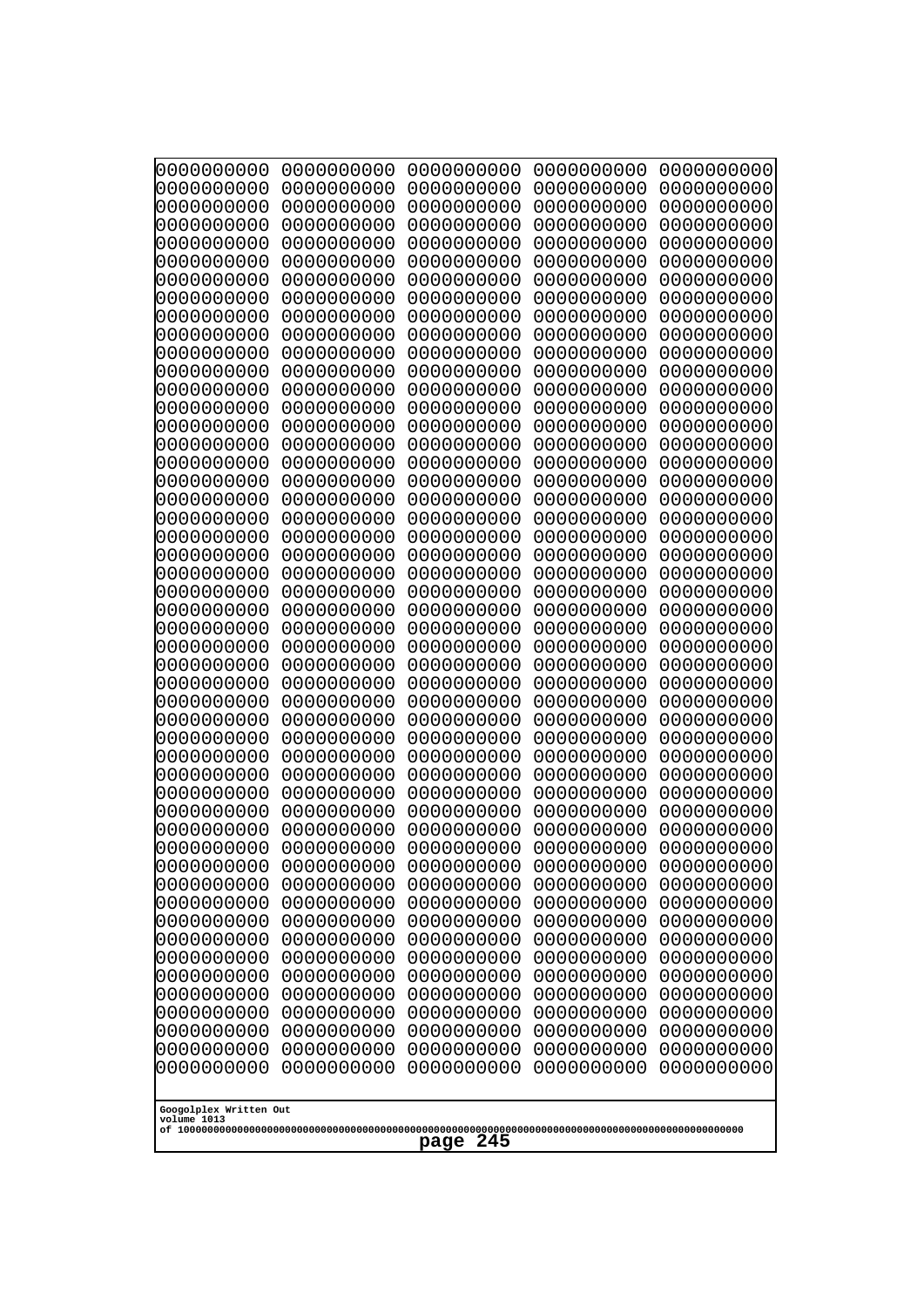| 10000000000<br>0000000000             | 0000000000<br>0000000000 | 0000000000<br>0000000000 | 0000000000<br>0000000000 | 0000000000<br>0000000000 |
|---------------------------------------|--------------------------|--------------------------|--------------------------|--------------------------|
| 0000000000                            | 0000000000               | 0000000000               | 0000000000               | 0000000000               |
| 0000000000                            | 0000000000               | 0000000000               | 0000000000               | 0000000000               |
| 0000000000                            | 0000000000               | 0000000000               | 0000000000               | 0000000000               |
| 0000000000<br>0000000000              | 0000000000<br>0000000000 | 0000000000<br>0000000000 | 0000000000<br>0000000000 | 0000000000<br>0000000000 |
| 0000000000                            | 0000000000               | 0000000000               | 0000000000               | 0000000000               |
| 0000000000                            | 0000000000               | 0000000000               | 0000000000               | 0000000000               |
| 0000000000                            | 0000000000               | 0000000000               | 0000000000               | 0000000000               |
| 0000000000<br>0000000000              | 0000000000<br>0000000000 | 0000000000<br>0000000000 | 0000000000<br>0000000000 | 0000000000               |
| 0000000000                            | 0000000000               | 0000000000               | 0000000000               | 0000000000<br>0000000000 |
| 0000000000                            | 0000000000               | 0000000000               | 0000000000               | 0000000000               |
| 0000000000                            | 0000000000               | 0000000000               | 0000000000               | 0000000000               |
| 0000000000                            | 0000000000               | 0000000000               | 0000000000               | 0000000000               |
| 0000000000<br>0000000000              | 0000000000<br>0000000000 | 0000000000<br>0000000000 | 0000000000<br>0000000000 | 0000000000<br>0000000000 |
| 0000000000                            | 0000000000               | 0000000000               | 0000000000               | 0000000000               |
| 0000000000                            | 0000000000               | 0000000000               | 0000000000               | 0000000000               |
| 0000000000                            | 0000000000<br>0000000000 | 0000000000               | 0000000000               | 0000000000               |
| 0000000000<br>0000000000              | 0000000000               | 0000000000<br>0000000000 | 0000000000<br>0000000000 | 0000000000<br>0000000000 |
| 0000000000                            | 0000000000               | 0000000000               | 0000000000               | 0000000000               |
| 0000000000                            | 0000000000               | 0000000000               | 0000000000               | 0000000000               |
| 0000000000                            | 0000000000<br>0000000000 | 0000000000<br>0000000000 | 0000000000<br>0000000000 | 0000000000               |
| 0000000000<br>0000000000              | 0000000000               | 0000000000               | 0000000000               | 0000000000<br>0000000000 |
| 0000000000                            | 0000000000               | 0000000000               | 0000000000               | 0000000000               |
| 0000000000                            | 0000000000               | 0000000000               | 0000000000               | 0000000000               |
| 0000000000<br>0000000000              | 0000000000<br>0000000000 | 0000000000<br>0000000000 | 0000000000<br>0000000000 | 0000000000<br>0000000000 |
| 0000000000                            | 0000000000               | 0000000000               | 0000000000               | 0000000000               |
| 0000000000                            | 0000000000               | 0000000000               | 0000000000               | 0000000000               |
| 0000000000                            | 0000000000               | 0000000000               | 0000000000               | 0000000000               |
| 0000000000<br>0000000000              | 0000000000<br>0000000000 | 0000000000<br>0000000000 | 0000000000<br>0000000000 | 0000000000<br>0000000000 |
| 0000000000                            | 0000000000               | 0000000000               | 0000000000               | 0000000000               |
| 0000000000                            | 0000000000               | 0000000000               | 0000000000               | 0000000000               |
| 0000000000                            | 0000000000               | 0000000000               | 0000000000               | 0000000000               |
| 0000000000<br>0000000000              | 0000000000<br>0000000000 | 0000000000<br>0000000000 | 0000000000<br>0000000000 | 0000000000<br>0000000000 |
| 0000000000                            | 0000000000               | 0000000000               | 0000000000               | 0000000000               |
| 0000000000                            | 0000000000               | 0000000000               | 0000000000               | 0000000000               |
| 0000000000                            | 0000000000               | 0000000000               | 0000000000               | 0000000000               |
| 0000000000<br>0000000000              | 0000000000<br>0000000000 | 0000000000<br>0000000000 | 0000000000<br>0000000000 | 0000000000<br>0000000000 |
| 0000000000                            | 0000000000               | 0000000000               | 0000000000               | 0000000000               |
| 0000000000                            | 0000000000               | 0000000000               | 0000000000               | 0000000000               |
| 0000000000                            | 0000000000               | 0000000000               | 0000000000               | 0000000000               |
|                                       |                          |                          |                          |                          |
| Googolplex Written Out<br>volume 1013 |                          |                          |                          |                          |
| 246<br>page                           |                          |                          |                          |                          |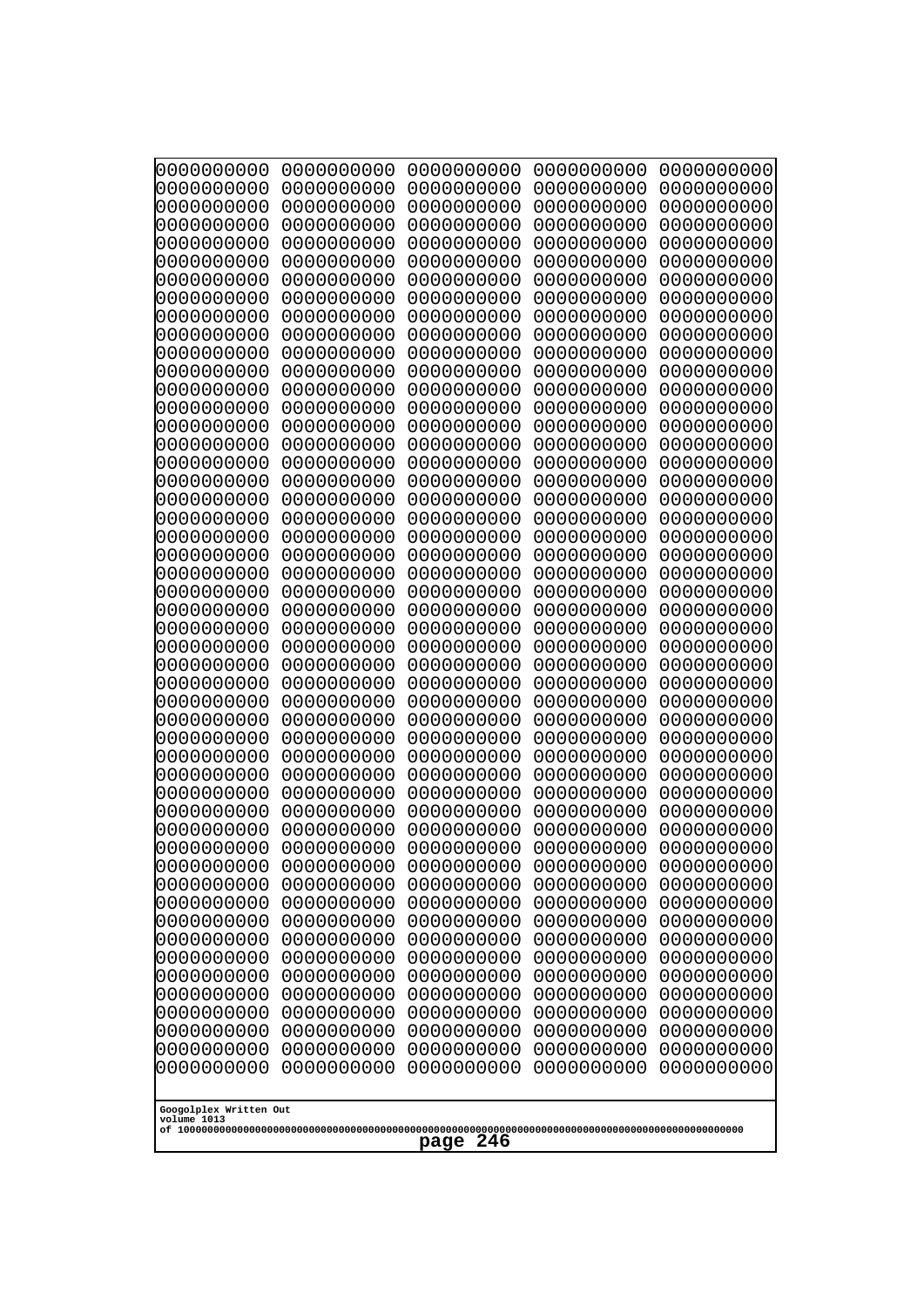| 10000000000<br>0000000000 | 0000000000<br>0000000000 | 0000000000<br>0000000000 | 0000000000<br>0000000000 | 0000000000<br>0000000000 |
|---------------------------|--------------------------|--------------------------|--------------------------|--------------------------|
| 0000000000                | 0000000000               | 0000000000               | 0000000000               | 0000000000               |
| 0000000000                | 0000000000               | 0000000000               | 0000000000               | 0000000000               |
| 0000000000<br>0000000000  | 0000000000<br>0000000000 | 0000000000               | 0000000000<br>0000000000 | 0000000000               |
| 0000000000                | 0000000000               | 0000000000<br>0000000000 | 0000000000               | 0000000000<br>0000000000 |
| 0000000000                | 0000000000               | 0000000000               | 0000000000               | 0000000000               |
| 0000000000                | 0000000000               | 0000000000               | 0000000000               | 0000000000               |
| 0000000000<br>0000000000  | 0000000000<br>0000000000 | 0000000000<br>0000000000 | 0000000000<br>0000000000 | 0000000000<br>0000000000 |
| 0000000000                | 0000000000               | 0000000000               | 0000000000               | 0000000000               |
| 0000000000                | 0000000000               | 0000000000               | 0000000000               | 0000000000               |
| 0000000000                | 0000000000               | 0000000000               | 0000000000               | 0000000000               |
| 0000000000<br>0000000000  | 0000000000<br>0000000000 | 0000000000<br>0000000000 | 0000000000<br>0000000000 | 0000000000<br>0000000000 |
| 0000000000                | 0000000000               | 0000000000               | 0000000000               | 0000000000               |
| 0000000000                | 0000000000               | 0000000000               | 0000000000               | 0000000000               |
| 0000000000<br>0000000000  | 0000000000<br>0000000000 | 0000000000<br>0000000000 | 0000000000<br>0000000000 | 0000000000<br>0000000000 |
| 0000000000                | 0000000000               | 0000000000               | 0000000000               | 0000000000               |
| 0000000000                | 0000000000               | 0000000000               | 0000000000               | 0000000000               |
| 0000000000                | 0000000000               | 0000000000               | 0000000000               | 0000000000               |
| 0000000000<br>0000000000  | 0000000000<br>0000000000 | 0000000000<br>0000000000 | 0000000000<br>0000000000 | 0000000000<br>0000000000 |
| 0000000000                | 0000000000               | 0000000000               | 0000000000               | 0000000000               |
| 0000000000                | 0000000000               | 0000000000               | 0000000000               | 0000000000               |
| 0000000000<br>0000000000  | 0000000000<br>0000000000 | 0000000000<br>0000000000 | 0000000000<br>0000000000 | 0000000000<br>0000000000 |
| 0000000000                | 0000000000               | 0000000000               | 0000000000               | 0000000000               |
| 0000000000                | 0000000000               | 0000000000               | 0000000000               | 0000000000               |
| 0000000000                | 0000000000               | 0000000000               | 0000000000               | 0000000000               |
| 0000000000<br>0000000000  | 0000000000<br>0000000000 | 0000000000<br>0000000000 | 0000000000<br>0000000000 | 0000000000<br>0000000000 |
| 0000000000                | 0000000000               | 0000000000               | 0000000000               | 0000000000               |
| 0000000000                | 0000000000               | 0000000000               | 0000000000               | 0000000000               |
| 0000000000<br>0000000000  | 0000000000<br>0000000000 | 0000000000<br>0000000000 | 0000000000<br>0000000000 | 0000000000<br>0000000000 |
| 0000000000                | 0000000000               | 0000000000               | 0000000000               | 0000000000               |
| 0000000000                | 0000000000               | 0000000000               | 0000000000               | 0000000000               |
| 0000000000<br>0000000000  | 0000000000               | 0000000000               | 0000000000               | 0000000000               |
| 0000000000                | 0000000000<br>0000000000 | 0000000000<br>0000000000 | 0000000000<br>0000000000 | 0000000000<br>0000000000 |
| 0000000000                | 0000000000               | 0000000000               | 0000000000               | 0000000000               |
| 0000000000                | 0000000000               | 0000000000               | 0000000000               | 0000000000               |
| 0000000000<br>0000000000  | 0000000000<br>0000000000 | 0000000000<br>0000000000 | 0000000000<br>0000000000 | 0000000000<br>0000000000 |
| 0000000000                | 0000000000               | 0000000000               | 0000000000               | 0000000000               |
| 0000000000                | 0000000000               | 0000000000               | 0000000000               | 0000000000               |
| 0000000000                | 0000000000               | 0000000000               | 0000000000               | 0000000000               |
| Googolplex Written Out    |                          |                          |                          |                          |
| volume 1013               |                          |                          |                          |                          |
| 247<br>page               |                          |                          |                          |                          |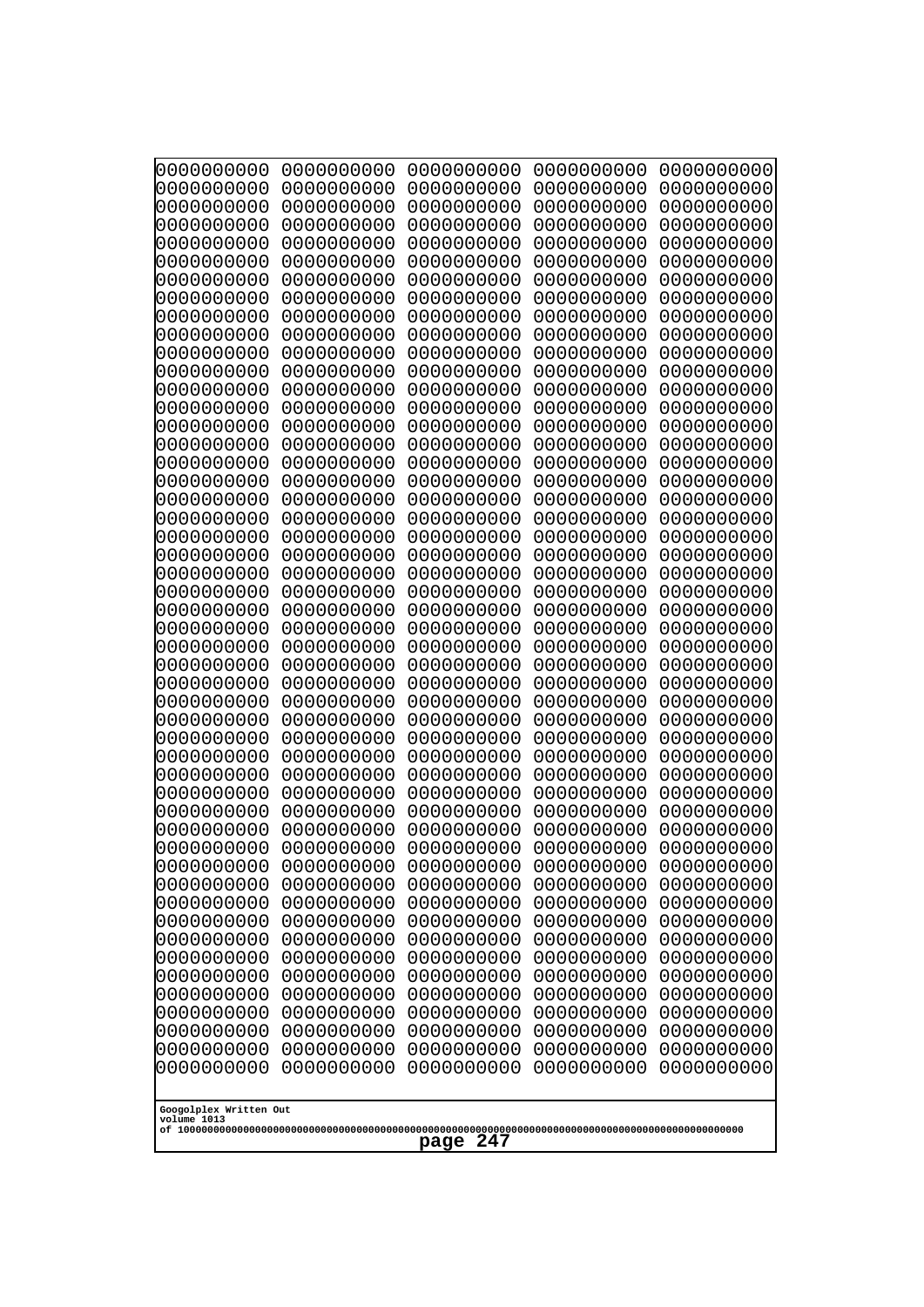| 0000000000               | 0000000000               | 0000000000               | 0000000000               | 0000000000               |
|--------------------------|--------------------------|--------------------------|--------------------------|--------------------------|
| 0000000000<br>0000000000 | 0000000000<br>0000000000 | 0000000000<br>0000000000 | 0000000000<br>0000000000 | 0000000000<br>0000000000 |
| 0000000000               | 0000000000               | 0000000000               | 0000000000               | 0000000000               |
| 0000000000               | 0000000000               | 0000000000               | 0000000000               | 0000000000               |
| 0000000000               | 0000000000               | 0000000000               | 0000000000               | 0000000000               |
| 0000000000               | 0000000000               | 0000000000               | 0000000000               | 0000000000               |
| 0000000000<br>0000000000 | 0000000000<br>0000000000 | 0000000000<br>0000000000 | 0000000000<br>0000000000 | 0000000000<br>0000000000 |
| 0000000000               | 0000000000               | 0000000000               | 0000000000               | 0000000000               |
| 0000000000               | 0000000000               | 0000000000               | 0000000000               | 0000000000               |
| 0000000000               | 0000000000               | 0000000000               | 0000000000               | 0000000000               |
| 0000000000<br>0000000000 | 0000000000<br>0000000000 | 0000000000<br>0000000000 | 0000000000<br>0000000000 | 0000000000<br>0000000000 |
| 0000000000               | 0000000000               | 0000000000               | 0000000000               | 0000000000               |
| 0000000000               | 0000000000               | 0000000000               | 0000000000               | 0000000000               |
| 0000000000<br>0000000000 | 0000000000<br>0000000000 | 0000000000<br>0000000000 | 0000000000<br>0000000000 | 0000000000<br>0000000000 |
| 0000000000               | 0000000000               | 0000000000               | 0000000000               | 0000000000               |
| 0000000000               | 0000000000               | 0000000000               | 0000000000               | 0000000000               |
| 0000000000               | 0000000000               | 0000000000               | 0000000000               | 0000000000               |
| 0000000000<br>0000000000 | 0000000000<br>0000000000 | 0000000000<br>0000000000 | 0000000000<br>0000000000 | 0000000000<br>0000000000 |
| 0000000000               | 0000000000               | 0000000000               | 0000000000               | 0000000000               |
| 0000000000               | 0000000000               | 0000000000               | 0000000000               | 0000000000               |
| 0000000000               | 0000000000               | 0000000000               | 0000000000               | 0000000000               |
| 0000000000<br>0000000000 | 0000000000<br>0000000000 | 0000000000<br>0000000000 | 0000000000<br>0000000000 | 0000000000<br>0000000000 |
| 0000000000               | 0000000000               | 0000000000               | 0000000000               | 0000000000               |
| 0000000000               | 0000000000               | 0000000000               | 0000000000               | 0000000000               |
| 0000000000<br>0000000000 | 0000000000<br>0000000000 | 0000000000<br>0000000000 | 0000000000<br>0000000000 | 0000000000<br>0000000000 |
| 0000000000               | 0000000000               | 0000000000               | 0000000000               | 0000000000               |
| 0000000000               | 0000000000               | 0000000000               | 0000000000               | 0000000000               |
| 0000000000               | 0000000000               | 0000000000               | 0000000000               | 0000000000               |
| 0000000000<br>0000000000 | 0000000000<br>0000000000 | 0000000000<br>0000000000 | 0000000000<br>0000000000 | 0000000000<br>0000000000 |
| 0000000000               | 0000000000               | 0000000000               | 0000000000               | 0000000000               |
| 0000000000               | 0000000000               | 0000000000               | 0000000000               | 0000000000               |
| 0000000000               | 0000000000               | 0000000000               | 0000000000               | 0000000000               |
| 0000000000<br>0000000000 | 0000000000<br>0000000000 | 0000000000<br>0000000000 | 0000000000<br>0000000000 | 0000000000<br>0000000000 |
| 0000000000               | 0000000000               | 0000000000               | 0000000000               | 0000000000               |
| 0000000000               | 0000000000               | 0000000000               | 0000000000               | 0000000000               |
| 0000000000<br>0000000000 | 0000000000<br>0000000000 | 0000000000<br>0000000000 | 0000000000<br>0000000000 | 0000000000<br>0000000000 |
| 0000000000               | 0000000000               | 0000000000               | 0000000000               | 0000000000               |
| 0000000000               | 0000000000               | 0000000000               | 0000000000               | 0000000000               |
| 0000000000               | 0000000000               | 0000000000               | 0000000000               | 0000000000               |
| 0000000000               | 0000000000               | 0000000000               | 0000000000               | 0000000000               |
| Googolplex Written Out   |                          |                          |                          |                          |
| volume 1013              |                          |                          |                          |                          |
| 248<br>page              |                          |                          |                          |                          |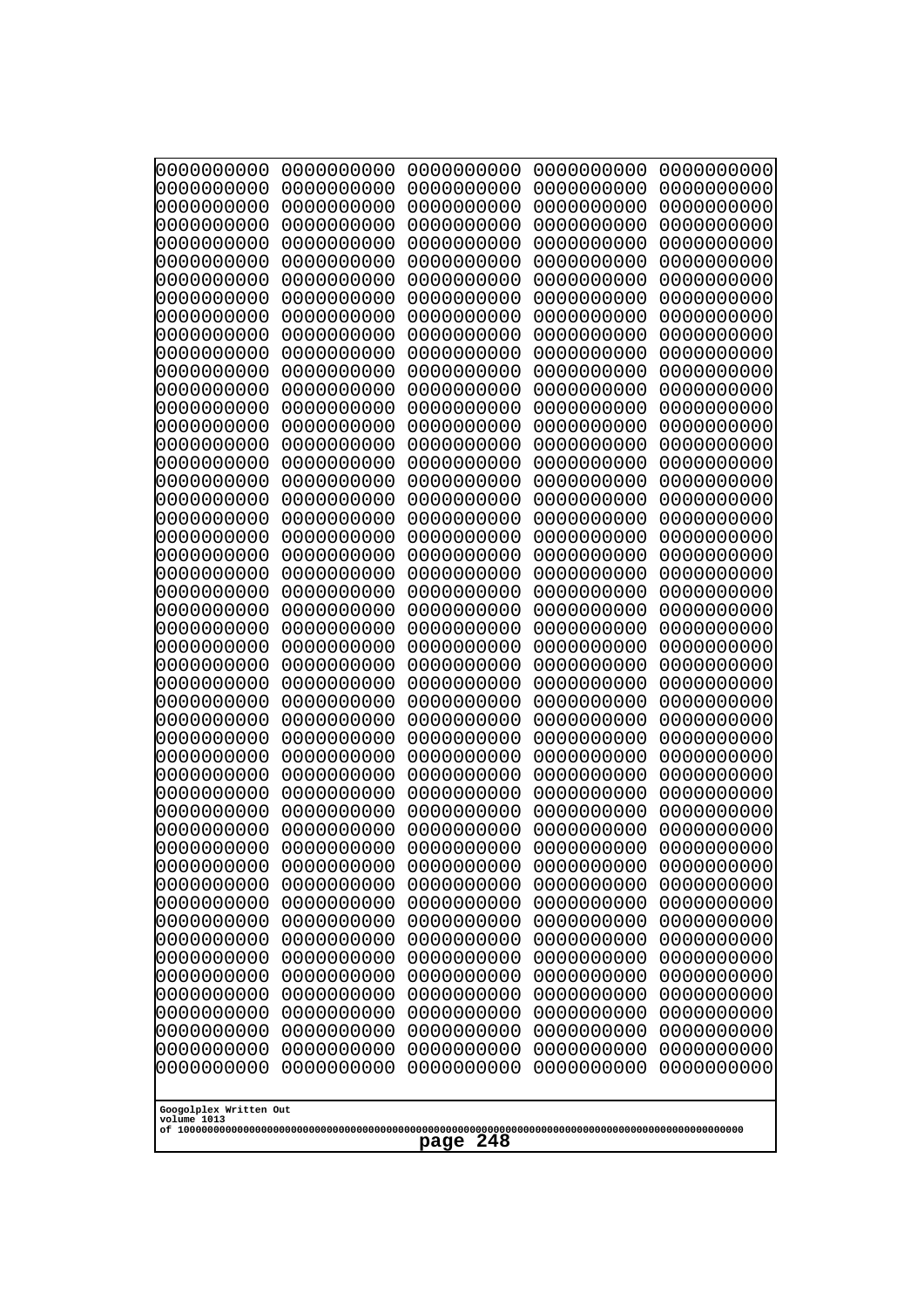| 10000000000<br>0000000000 | 0000000000<br>0000000000 | 0000000000<br>0000000000 | 0000000000<br>0000000000 | 0000000000<br>0000000000 |
|---------------------------|--------------------------|--------------------------|--------------------------|--------------------------|
| 0000000000                | 0000000000               | 0000000000               | 0000000000               | 0000000000               |
| 0000000000                | 0000000000               | 0000000000               | 0000000000               | 0000000000               |
| 0000000000<br>0000000000  | 0000000000<br>0000000000 | 0000000000               | 0000000000<br>0000000000 | 0000000000               |
| 0000000000                | 0000000000               | 0000000000<br>0000000000 | 0000000000               | 0000000000<br>0000000000 |
| 0000000000                | 0000000000               | 0000000000               | 0000000000               | 0000000000               |
| 0000000000                | 0000000000               | 0000000000               | 0000000000               | 0000000000               |
| 0000000000<br>0000000000  | 0000000000<br>0000000000 | 0000000000<br>0000000000 | 0000000000<br>0000000000 | 0000000000<br>0000000000 |
| 0000000000                | 0000000000               | 0000000000               | 0000000000               | 0000000000               |
| 0000000000                | 0000000000               | 0000000000               | 0000000000               | 0000000000               |
| 0000000000                | 0000000000               | 0000000000               | 0000000000               | 0000000000               |
| 0000000000<br>0000000000  | 0000000000<br>0000000000 | 0000000000<br>0000000000 | 0000000000<br>0000000000 | 0000000000<br>0000000000 |
| 0000000000                | 0000000000               | 0000000000               | 0000000000               | 0000000000               |
| 0000000000                | 0000000000               | 0000000000               | 0000000000               | 0000000000               |
| 0000000000<br>0000000000  | 0000000000<br>0000000000 | 0000000000<br>0000000000 | 0000000000<br>0000000000 | 0000000000<br>0000000000 |
| 0000000000                | 0000000000               | 0000000000               | 0000000000               | 0000000000               |
| 0000000000                | 0000000000               | 0000000000               | 0000000000               | 0000000000               |
| 0000000000                | 0000000000               | 0000000000               | 0000000000               | 0000000000               |
| 0000000000<br>0000000000  | 0000000000<br>0000000000 | 0000000000<br>0000000000 | 0000000000<br>0000000000 | 0000000000<br>0000000000 |
| 0000000000                | 0000000000               | 0000000000               | 0000000000               | 0000000000               |
| 0000000000                | 0000000000               | 0000000000               | 0000000000               | 0000000000               |
| 0000000000<br>0000000000  | 0000000000<br>0000000000 | 0000000000<br>0000000000 | 0000000000<br>0000000000 | 0000000000<br>0000000000 |
| 0000000000                | 0000000000               | 0000000000               | 0000000000               | 0000000000               |
| 0000000000                | 0000000000               | 0000000000               | 0000000000               | 0000000000               |
| 0000000000                | 0000000000               | 0000000000               | 0000000000               | 0000000000               |
| 0000000000<br>0000000000  | 0000000000<br>0000000000 | 0000000000<br>0000000000 | 0000000000<br>0000000000 | 0000000000<br>0000000000 |
| 0000000000                | 0000000000               | 0000000000               | 0000000000               | 0000000000               |
| 0000000000                | 0000000000               | 0000000000               | 0000000000               | 0000000000               |
| 0000000000<br>0000000000  | 0000000000<br>0000000000 | 0000000000<br>0000000000 | 0000000000<br>0000000000 | 0000000000<br>0000000000 |
| 0000000000                | 0000000000               | 0000000000               | 0000000000               | 0000000000               |
| 0000000000                | 0000000000               | 0000000000               | 0000000000               | 0000000000               |
| 0000000000<br>0000000000  | 0000000000<br>0000000000 | 0000000000               | 0000000000               | 0000000000               |
| 0000000000                | 0000000000               | 0000000000<br>0000000000 | 0000000000<br>0000000000 | 0000000000<br>0000000000 |
| 0000000000                | 0000000000               | 0000000000               | 0000000000               | 0000000000               |
| 0000000000                | 0000000000               | 0000000000               | 0000000000               | 0000000000               |
| 0000000000<br>0000000000  | 0000000000<br>0000000000 | 0000000000<br>0000000000 | 0000000000<br>0000000000 | 0000000000<br>0000000000 |
| 0000000000                | 0000000000               | 0000000000               | 0000000000               | 0000000000               |
| 0000000000                | 0000000000               | 0000000000               | 0000000000               | 0000000000               |
| 0000000000                | 0000000000               | 0000000000               | 0000000000               | 0000000000               |
| Googolplex Written Out    |                          |                          |                          |                          |
| volume 1013               |                          |                          |                          |                          |
| 249<br>page               |                          |                          |                          |                          |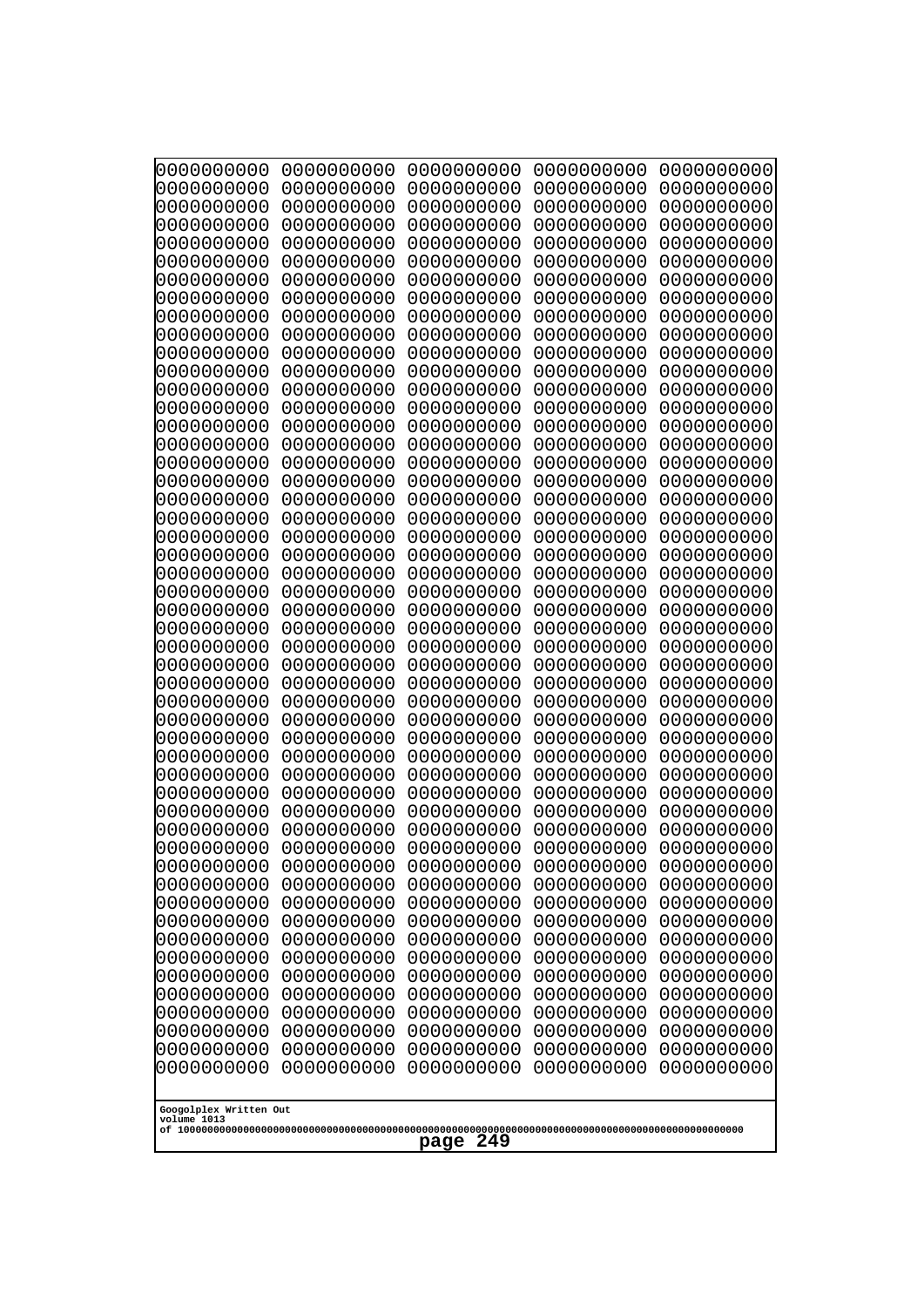| 0000000000<br>0000000000<br>0000000000<br>0000000000<br>0000000000<br>0000000000<br>0000000000<br>0000000000<br>0000000000<br>0000000000<br>0000000000<br>0000000000<br>0000000000<br>0000000000<br>0000000000<br>0000000000<br>0000000000<br>0000000000<br>0000000000<br>0000000000<br>0000000000<br>0000000000<br>0000000000<br>0000000000<br>0000000000<br>0000000000<br>0000000000<br>0000000000<br>0000000000<br>0000000000<br>0000000000<br>0000000000<br>0000000000<br>0000000000<br>0000000000<br>0000000000<br>0000000000<br>0000000000<br>0000000000<br>0000000000<br>0000000000<br>0000000000<br>0000000000<br>0000000000<br>0000000000<br>0000000000<br>0000000000<br>0000000000<br>0000000000<br>0000000000<br>10000000000<br>0000000000<br>0000000000<br>0000000000<br>0000000000<br>0000000000<br>0000000000<br>0000000000<br>0000000000<br>0000000000<br>0000000000<br>0000000000<br>0000000000<br>0000000000<br>0000000000<br>0000000000<br>0000000000<br>0000000000<br>0000000000<br>0000000000<br>0000000000<br>0000000000<br>0000000000<br>0000000000<br>0000000000<br>0000000000<br>0000000000<br>0000000000<br>0000000000<br>0000000000<br>0000000000<br>0000000000<br>0000000000<br>0000000000<br>0000000000<br>0000000000<br>0000000000<br>0000000000<br>0000000000<br>0000000000<br>0000000000<br>0000000000<br>0000000000<br>0000000000<br>0000000000<br>0000000000<br>0000000000<br>0000000000<br>0000000000<br>0000000000<br>0000000000<br>0000000000<br>0000000000<br>0000000000<br>0000000000<br>0000000000<br>0000000000<br>0000000000<br>0000000000<br>0000000000<br>0000000000<br>0000000000<br>0000000000<br>0000000000<br>0000000000 |  |  |  |  |
|-------------------------------------------------------------------------------------------------------------------------------------------------------------------------------------------------------------------------------------------------------------------------------------------------------------------------------------------------------------------------------------------------------------------------------------------------------------------------------------------------------------------------------------------------------------------------------------------------------------------------------------------------------------------------------------------------------------------------------------------------------------------------------------------------------------------------------------------------------------------------------------------------------------------------------------------------------------------------------------------------------------------------------------------------------------------------------------------------------------------------------------------------------------------------------------------------------------------------------------------------------------------------------------------------------------------------------------------------------------------------------------------------------------------------------------------------------------------------------------------------------------------------------------------------------------------------------------------------------------------------------------------------------------------------|--|--|--|--|
| Googolplex Written Out<br>volume 1013<br>250<br>page                                                                                                                                                                                                                                                                                                                                                                                                                                                                                                                                                                                                                                                                                                                                                                                                                                                                                                                                                                                                                                                                                                                                                                                                                                                                                                                                                                                                                                                                                                                                                                                                                    |  |  |  |  |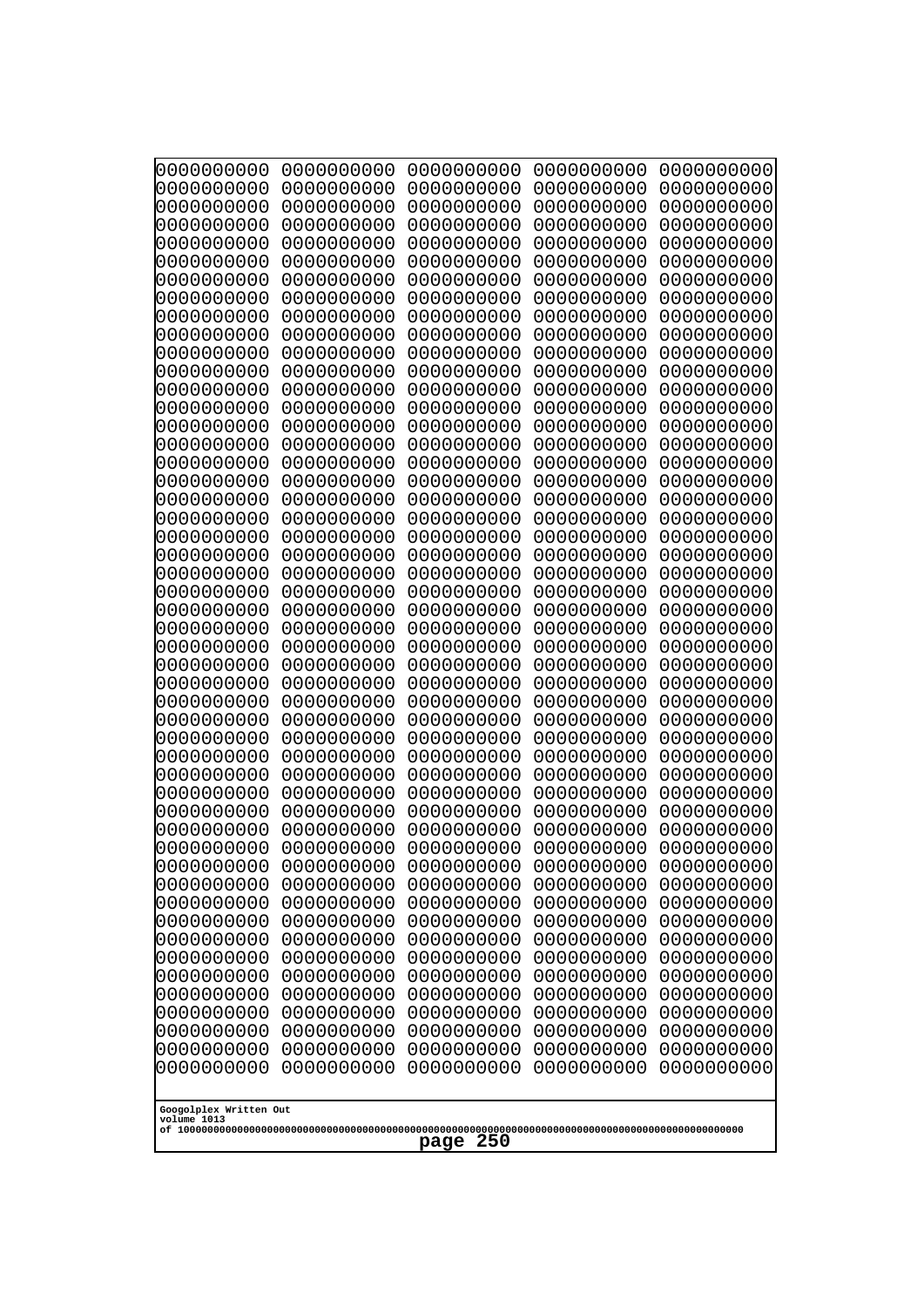| 0000000000                                    | 0000000000 | 0000000000 | 0000000000 | 0000000000 |
|-----------------------------------------------|------------|------------|------------|------------|
| 0000000000                                    | 0000000000 | 0000000000 | 0000000000 | 0000000000 |
| 0000000000                                    | 0000000000 | 0000000000 | 0000000000 | 0000000000 |
| 0000000000                                    | 0000000000 | 0000000000 | 0000000000 | 0000000000 |
| 0000000000                                    | 0000000000 | 0000000000 | 0000000000 | 0000000000 |
| 0000000000                                    | 0000000000 | 0000000000 | 0000000000 | 0000000000 |
| 0000000000                                    | 0000000000 | 0000000000 | 0000000000 | 0000000000 |
| 0000000000                                    | 0000000000 | 0000000000 | 0000000000 | 0000000000 |
| 0000000000                                    | 0000000000 | 0000000000 | 0000000000 | 0000000000 |
| 0000000000                                    | 0000000000 | 0000000000 | 0000000000 | 0000000000 |
| 0000000000                                    | 0000000000 | 0000000000 | 0000000000 | 0000000000 |
| 0000000000                                    | 0000000000 | 0000000000 | 0000000000 | 0000000000 |
| 0000000000                                    | 0000000000 | 0000000000 | 0000000000 | 0000000000 |
| 0000000000                                    | 0000000000 | 0000000000 | 0000000000 | 0000000000 |
| 0000000000                                    | 0000000000 | 0000000000 | 0000000000 | 0000000000 |
| 0000000000                                    | 0000000000 | 0000000000 | 0000000000 | 0000000000 |
| 0000000000                                    | 0000000000 | 0000000000 | 0000000000 | 0000000000 |
| 0000000000                                    | 0000000000 | 0000000000 | 0000000000 | 0000000000 |
| 0000000000                                    | 0000000000 | 0000000000 | 0000000000 | 0000000000 |
| 0000000000                                    | 0000000000 | 0000000000 | 0000000000 | 0000000000 |
| 0000000000                                    | 0000000000 | 0000000000 | 0000000000 | 0000000000 |
| 0000000000                                    | 0000000000 | 0000000000 | 0000000000 | 0000000000 |
| 0000000000                                    | 0000000000 | 0000000000 | 0000000000 | 0000000000 |
| 0000000000                                    | 0000000000 | 0000000000 | 0000000000 | 0000000000 |
| 0000000000                                    | 0000000000 | 0000000000 | 0000000000 | 0000000000 |
| 0000000000                                    | 0000000000 | 0000000000 | 0000000000 | 0000000000 |
| 0000000000                                    | 0000000000 | 0000000000 | 0000000000 | 0000000000 |
| 0000000000                                    | 0000000000 | 0000000000 | 0000000000 | 0000000000 |
| 0000000000                                    | 0000000000 | 0000000000 | 0000000000 | 0000000000 |
| 0000000000                                    | 0000000000 | 0000000000 | 0000000000 | 0000000000 |
| 0000000000                                    | 0000000000 | 0000000000 | 0000000000 | 0000000000 |
| 0000000000                                    | 0000000000 | 0000000000 | 0000000000 | 0000000000 |
| 0000000000                                    | 0000000000 | 0000000000 | 0000000000 | 0000000000 |
| 0000000000                                    | 0000000000 | 0000000000 | 0000000000 | 0000000000 |
| 0000000000                                    | 0000000000 | 0000000000 | 0000000000 | 0000000000 |
| 0000000000                                    | 0000000000 | 0000000000 | 0000000000 | 0000000000 |
| 0000000000                                    | 0000000000 | 0000000000 | 0000000000 | 0000000000 |
| 0000000000                                    | 0000000000 | 0000000000 | 0000000000 | 0000000000 |
| 0000000000                                    | 0000000000 | 0000000000 | 0000000000 | 0000000000 |
| 0000000000                                    | 0000000000 | 0000000000 | 0000000000 | 0000000000 |
| 0000000000                                    | 0000000000 | 0000000000 | 0000000000 | 0000000000 |
| 0000000000                                    | 0000000000 | 0000000000 | 0000000000 | 0000000000 |
| 0000000000                                    | 0000000000 | 0000000000 | 0000000000 | 0000000000 |
| 0000000000                                    | 0000000000 | 0000000000 | 0000000000 | 0000000000 |
| 0000000000                                    | 0000000000 | 0000000000 | 0000000000 | 0000000000 |
| 0000000000                                    | 0000000000 | 0000000000 | 0000000000 | 0000000000 |
| 0000000000                                    | 0000000000 | 0000000000 | 0000000000 | 0000000000 |
| 0000000000                                    | 0000000000 | 0000000000 | 0000000000 | 0000000000 |
| 0000000000                                    | 0000000000 | 0000000000 | 0000000000 | 0000000000 |
| 0000000000                                    | 0000000000 | 0000000000 | 0000000000 | 0000000000 |
| Googolplex Written Out<br>volume 1013<br>page |            |            |            |            |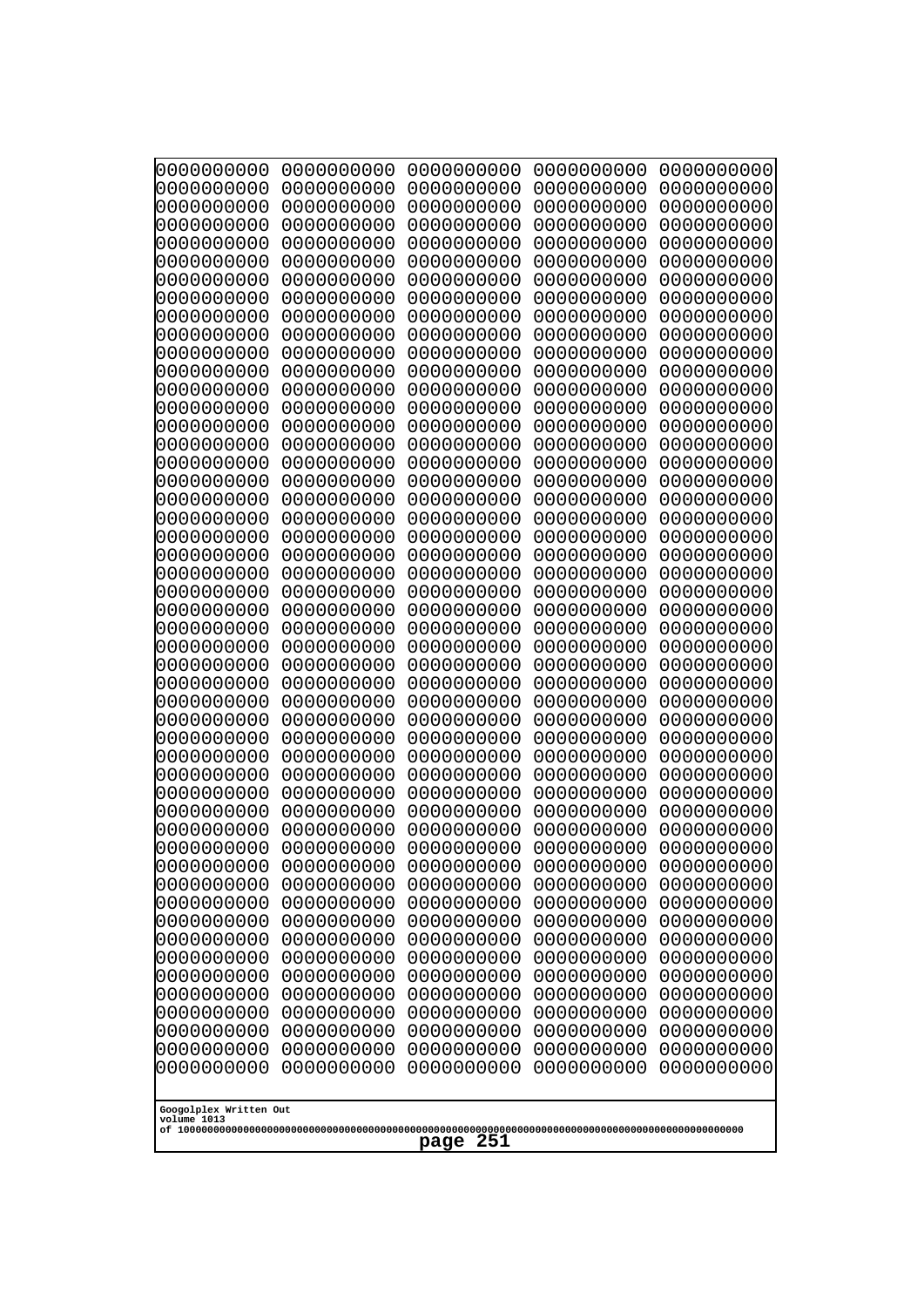| 000000000                             | 0000000000               | 0000000000               | 0000000000               | 0000000000               |
|---------------------------------------|--------------------------|--------------------------|--------------------------|--------------------------|
| 0000000000                            | 0000000000               | 0000000000               | 0000000000               | 0000000000               |
| 0000000000                            | 0000000000               | 0000000000               | 0000000000               | 0000000000               |
| 0000000000                            | 0000000000               | 0000000000               | 0000000000               | 0000000000               |
| 0000000000                            | 0000000000               | 0000000000               | 0000000000               | 0000000000               |
| 0000000000                            | 0000000000               | 0000000000               | 0000000000               | 0000000000               |
| 0000000000                            | 0000000000               | 0000000000               | 0000000000               | 0000000000               |
| 0000000000<br>0000000000              | 0000000000<br>0000000000 | 0000000000<br>0000000000 | 0000000000<br>0000000000 | 0000000000<br>0000000000 |
| 0000000000                            | 0000000000               | 0000000000               | 0000000000               | 0000000000               |
| 0000000000                            | 0000000000               | 0000000000               | 0000000000               | 0000000000               |
| 0000000000                            | 0000000000               | 0000000000               | 0000000000               | 0000000000               |
| 0000000000                            | 0000000000               | 0000000000               | 0000000000               | 0000000000               |
| 0000000000                            | 0000000000               | 0000000000               | 0000000000               | 0000000000               |
| 0000000000                            | 0000000000               | 0000000000               | 0000000000               | 0000000000               |
| 0000000000                            | 0000000000               | 0000000000               | 0000000000               | 0000000000               |
| 0000000000<br>0000000000              | 0000000000<br>0000000000 | 0000000000<br>0000000000 | 0000000000<br>0000000000 | 0000000000<br>0000000000 |
| 0000000000                            | 0000000000               | 0000000000               | 0000000000               | 0000000000               |
| 0000000000                            | 0000000000               | 0000000000               | 0000000000               | 0000000000               |
| 0000000000                            | 0000000000               | 0000000000               | 0000000000               | 0000000000               |
| 0000000000                            | 0000000000               | 0000000000               | 0000000000               | 0000000000               |
| 0000000000                            | 0000000000               | 0000000000               | 0000000000               | 0000000000               |
| 0000000000                            | 0000000000               | 0000000000               | 0000000000               | 0000000000               |
| 0000000000                            | 0000000000               | 0000000000               | 0000000000               | 0000000000               |
| 0000000000<br>0000000000              | 0000000000<br>0000000000 | 0000000000<br>0000000000 | 0000000000<br>0000000000 | 0000000000<br>0000000000 |
| 0000000000                            | 0000000000               | 0000000000               | 0000000000               | 0000000000               |
| 0000000000                            | 0000000000               | 0000000000               | 0000000000               | 0000000000               |
| 0000000000                            | 0000000000               | 0000000000               | 0000000000               | 0000000000               |
| 0000000000                            | 0000000000               | 0000000000               | 0000000000               | 0000000000               |
| 0000000000                            | 0000000000               | 0000000000               | 0000000000               | 0000000000               |
| 0000000000                            | 0000000000               | 0000000000               | 0000000000               | 0000000000               |
| 0000000000                            | 0000000000<br>0000000000 | 0000000000<br>0000000000 | 0000000000               | 0000000000               |
| 0000000000<br>0000000000              | 0000000000               | 0000000000               | 0000000000<br>0000000000 | 0000000000<br>0000000000 |
| 0000000000                            | 0000000000               | 0000000000               | 0000000000               | 0000000000               |
| 0000000000                            | 0000000000               | 0000000000               | 0000000000               | 0000000000               |
| 0000000000                            | 0000000000               | 0000000000               | 0000000000               | 0000000000               |
| 0000000000                            | 0000000000               | 0000000000               | 0000000000               | 0000000000               |
| 0000000000                            | 0000000000               | 0000000000               | 0000000000               | 0000000000               |
| 0000000000                            | 0000000000               | 0000000000               | 0000000000               | 0000000000               |
| 0000000000<br>0000000000              | 0000000000<br>0000000000 | 0000000000<br>0000000000 | 0000000000<br>0000000000 | 0000000000<br>0000000000 |
| 0000000000                            | 0000000000               | 0000000000               | 0000000000               | 0000000000               |
| 0000000000                            | 0000000000               | 0000000000               | 0000000000               | 0000000000               |
| 0000000000                            | 0000000000               | 0000000000               | 0000000000               | 0000000000               |
| 0000000000                            | 0000000000               | 0000000000               | 0000000000               | 0000000000               |
| 0000000000                            | 0000000000               | 0000000000               | 0000000000               | 0000000000               |
| 0000000000                            | 0000000000               | 0000000000               | 0000000000               | 0000000000               |
|                                       |                          |                          |                          |                          |
| Googolplex Written Out<br>volume 1013 |                          |                          |                          |                          |
|                                       |                          | 252<br>page              |                          |                          |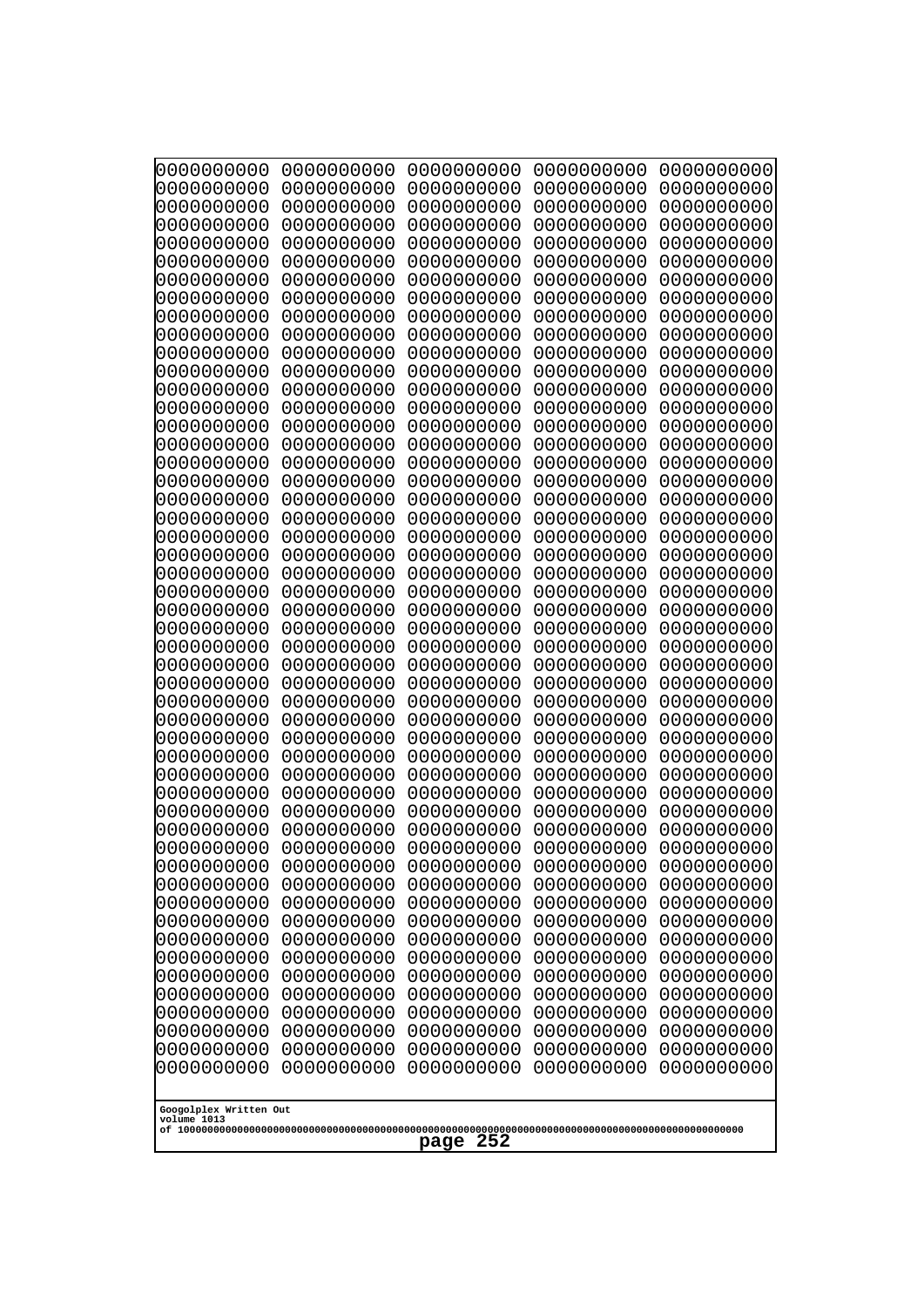| 10000000000<br>0000000000 | 0000000000<br>0000000000 | 0000000000<br>0000000000 | 0000000000<br>0000000000 | 0000000000<br>0000000000 |
|---------------------------|--------------------------|--------------------------|--------------------------|--------------------------|
| 0000000000                | 0000000000               | 0000000000               | 0000000000               | 0000000000               |
| 0000000000                | 0000000000               | 0000000000               | 0000000000               | 0000000000               |
| 0000000000<br>0000000000  | 0000000000<br>0000000000 | 0000000000<br>0000000000 | 0000000000<br>0000000000 | 0000000000<br>0000000000 |
| 0000000000                | 0000000000               | 0000000000               | 0000000000               | 0000000000               |
| 0000000000                | 0000000000               | 0000000000               | 0000000000               | 0000000000               |
| 0000000000<br>0000000000  | 0000000000<br>0000000000 | 0000000000<br>0000000000 | 0000000000<br>0000000000 | 0000000000<br>0000000000 |
| 0000000000                | 0000000000               | 0000000000               | 0000000000               | 0000000000               |
| 0000000000                | 0000000000               | 0000000000               | 0000000000               | 0000000000               |
| 0000000000<br>0000000000  | 0000000000<br>0000000000 | 0000000000<br>0000000000 | 0000000000<br>0000000000 | 0000000000<br>0000000000 |
| 0000000000                | 0000000000               | 0000000000               | 0000000000               | 0000000000               |
| 0000000000                | 0000000000               | 0000000000               | 0000000000               | 0000000000               |
| 0000000000<br>0000000000  | 0000000000<br>0000000000 | 0000000000<br>0000000000 | 0000000000<br>0000000000 | 0000000000<br>0000000000 |
| 0000000000                | 0000000000               | 0000000000               | 0000000000               | 0000000000               |
| 0000000000                | 0000000000               | 0000000000               | 0000000000               | 0000000000               |
| 0000000000                | 0000000000               | 0000000000               | 0000000000               | 0000000000               |
| 0000000000<br>0000000000  | 0000000000<br>0000000000 | 0000000000<br>0000000000 | 0000000000<br>0000000000 | 0000000000<br>0000000000 |
| 0000000000                | 0000000000               | 0000000000               | 0000000000               | 0000000000               |
| 0000000000                | 0000000000               | 0000000000               | 0000000000               | 0000000000               |
| 0000000000<br>0000000000  | 0000000000<br>0000000000 | 0000000000<br>0000000000 | 0000000000<br>0000000000 | 0000000000<br>0000000000 |
| 0000000000                | 0000000000               | 0000000000               | 0000000000               | 0000000000               |
| 0000000000                | 0000000000               | 0000000000               | 0000000000               | 0000000000               |
| 0000000000<br>0000000000  | 0000000000<br>0000000000 | 0000000000<br>0000000000 | 0000000000<br>0000000000 | 0000000000<br>0000000000 |
| 0000000000                | 0000000000               | 0000000000               | 0000000000               | 0000000000               |
| 0000000000                | 0000000000               | 0000000000               | 0000000000               | 0000000000               |
| 0000000000<br>0000000000  | 0000000000<br>0000000000 | 0000000000<br>0000000000 | 0000000000<br>0000000000 | 0000000000<br>0000000000 |
| 0000000000                | 0000000000               | 0000000000               | 0000000000               | 0000000000               |
| 0000000000                | 0000000000               | 0000000000               | 0000000000               | 0000000000               |
| 0000000000<br>0000000000  | 0000000000<br>0000000000 | 0000000000<br>0000000000 | 0000000000<br>0000000000 | 0000000000<br>0000000000 |
| 0000000000                | 0000000000               | 0000000000               | 0000000000               | 0000000000               |
| 0000000000                | 0000000000               | 0000000000               | 0000000000               | 0000000000               |
| 0000000000<br>0000000000  | 0000000000<br>0000000000 | 0000000000<br>0000000000 | 0000000000<br>0000000000 | 0000000000<br>0000000000 |
| 0000000000                | 0000000000               | 0000000000               | 0000000000               | 0000000000               |
| 0000000000                | 0000000000               | 0000000000               | 0000000000               | 0000000000               |
| 0000000000                | 0000000000<br>0000000000 | 0000000000               | 0000000000               | 0000000000               |
| 0000000000<br>0000000000  | 0000000000               | 0000000000<br>0000000000 | 0000000000<br>0000000000 | 0000000000<br>0000000000 |
| 0000000000                | 0000000000               | 0000000000               | 0000000000               | 0000000000               |
| 0000000000                | 0000000000               | 0000000000               | 0000000000               | 0000000000               |
| Googolplex Written Out    |                          |                          |                          |                          |
| volume 1013               |                          |                          |                          |                          |
| 253<br>page               |                          |                          |                          |                          |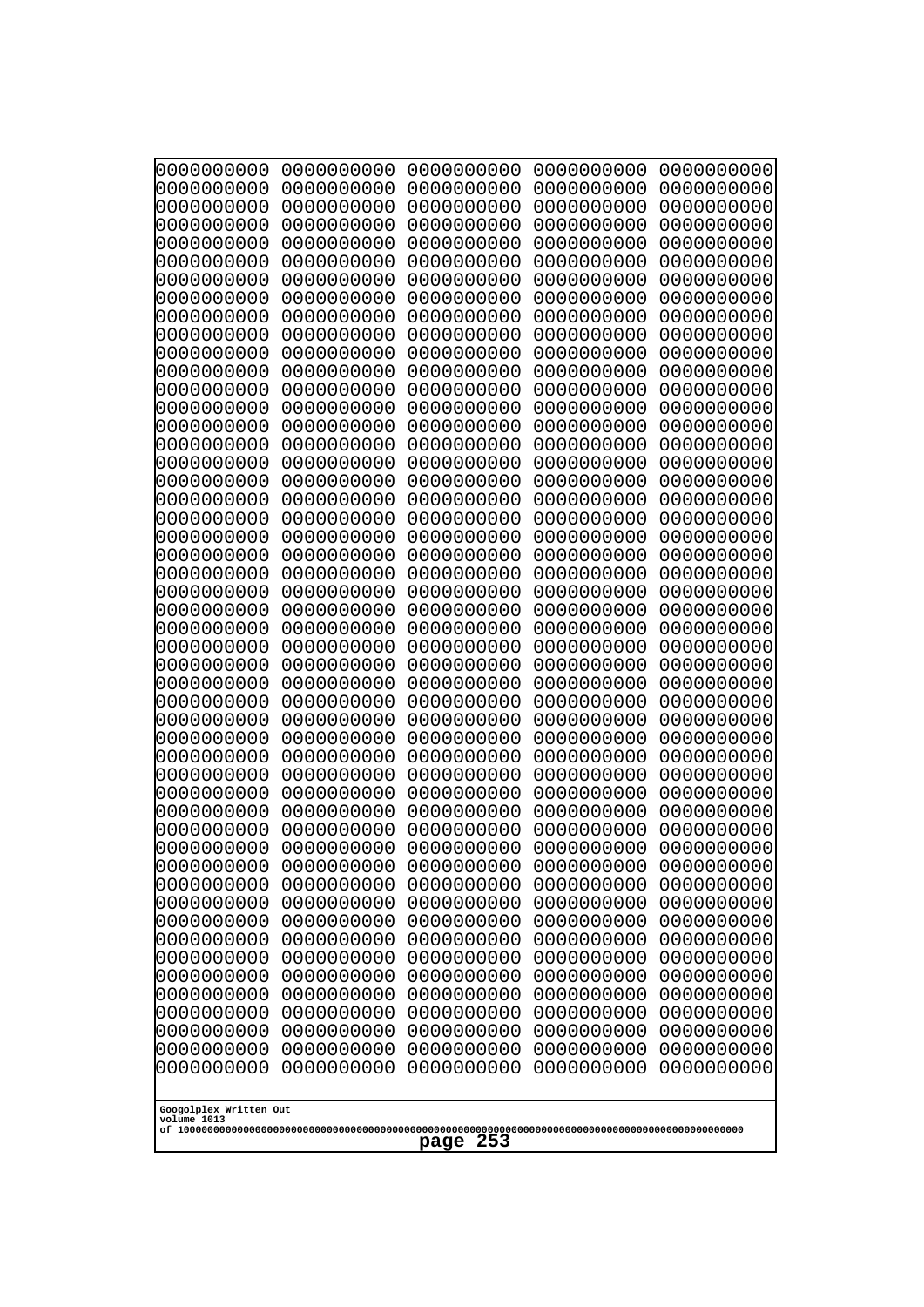| 0000000000<br>0000000000<br>0000000000<br>0000000000<br>0000000000<br>0000000000<br>0000000000<br>0000000000<br>0000000000<br>0000000000<br>0000000000<br>0000000000<br>0000000000<br>0000000000<br>0000000000<br>0000000000<br>0000000000<br>0000000000<br>0000000000<br>0000000000<br>0000000000<br>0000000000<br>0000000000<br>0000000000 | 0000000000<br>0000000000<br>0000000000<br>0000000000<br>0000000000<br>0000000000<br>0000000000<br>0000000000<br>0000000000<br>0000000000<br>0000000000<br>0000000000<br>0000000000<br>0000000000<br>0000000000<br>0000000000<br>0000000000<br>0000000000<br>0000000000<br>0000000000<br>0000000000<br>0000000000<br>0000000000<br>0000000000 | 0000000000<br>0000000000<br>0000000000<br>0000000000<br>0000000000<br>0000000000<br>0000000000<br>0000000000<br>0000000000<br>0000000000<br>0000000000<br>0000000000<br>0000000000<br>0000000000<br>0000000000<br>0000000000<br>0000000000<br>0000000000<br>0000000000<br>0000000000<br>0000000000<br>0000000000<br>0000000000<br>0000000000 | 0000000000<br>0000000000<br>0000000000<br>0000000000<br>0000000000<br>0000000000<br>0000000000<br>0000000000<br>0000000000<br>0000000000<br>0000000000<br>0000000000<br>0000000000<br>0000000000<br>0000000000<br>0000000000<br>0000000000<br>0000000000<br>0000000000<br>0000000000<br>0000000000<br>0000000000<br>0000000000<br>0000000000 | 0000000000<br>0000000000<br>0000000000<br>0000000000<br>0000000000<br>0000000000<br>0000000000<br>0000000000<br>0000000000<br>0000000000<br>0000000000<br>0000000000<br>0000000000<br>0000000000<br>0000000000<br>0000000000<br>0000000000<br>0000000000<br>0000000000<br>0000000000<br>0000000000<br>0000000000<br>0000000000<br>0000000000 |
|----------------------------------------------------------------------------------------------------------------------------------------------------------------------------------------------------------------------------------------------------------------------------------------------------------------------------------------------|----------------------------------------------------------------------------------------------------------------------------------------------------------------------------------------------------------------------------------------------------------------------------------------------------------------------------------------------|----------------------------------------------------------------------------------------------------------------------------------------------------------------------------------------------------------------------------------------------------------------------------------------------------------------------------------------------|----------------------------------------------------------------------------------------------------------------------------------------------------------------------------------------------------------------------------------------------------------------------------------------------------------------------------------------------|----------------------------------------------------------------------------------------------------------------------------------------------------------------------------------------------------------------------------------------------------------------------------------------------------------------------------------------------|
|                                                                                                                                                                                                                                                                                                                                              |                                                                                                                                                                                                                                                                                                                                              |                                                                                                                                                                                                                                                                                                                                              |                                                                                                                                                                                                                                                                                                                                              |                                                                                                                                                                                                                                                                                                                                              |
|                                                                                                                                                                                                                                                                                                                                              |                                                                                                                                                                                                                                                                                                                                              |                                                                                                                                                                                                                                                                                                                                              |                                                                                                                                                                                                                                                                                                                                              |                                                                                                                                                                                                                                                                                                                                              |
|                                                                                                                                                                                                                                                                                                                                              |                                                                                                                                                                                                                                                                                                                                              |                                                                                                                                                                                                                                                                                                                                              |                                                                                                                                                                                                                                                                                                                                              |                                                                                                                                                                                                                                                                                                                                              |
|                                                                                                                                                                                                                                                                                                                                              |                                                                                                                                                                                                                                                                                                                                              |                                                                                                                                                                                                                                                                                                                                              |                                                                                                                                                                                                                                                                                                                                              |                                                                                                                                                                                                                                                                                                                                              |
|                                                                                                                                                                                                                                                                                                                                              |                                                                                                                                                                                                                                                                                                                                              |                                                                                                                                                                                                                                                                                                                                              |                                                                                                                                                                                                                                                                                                                                              |                                                                                                                                                                                                                                                                                                                                              |
|                                                                                                                                                                                                                                                                                                                                              |                                                                                                                                                                                                                                                                                                                                              |                                                                                                                                                                                                                                                                                                                                              |                                                                                                                                                                                                                                                                                                                                              |                                                                                                                                                                                                                                                                                                                                              |
|                                                                                                                                                                                                                                                                                                                                              |                                                                                                                                                                                                                                                                                                                                              |                                                                                                                                                                                                                                                                                                                                              |                                                                                                                                                                                                                                                                                                                                              |                                                                                                                                                                                                                                                                                                                                              |
|                                                                                                                                                                                                                                                                                                                                              |                                                                                                                                                                                                                                                                                                                                              |                                                                                                                                                                                                                                                                                                                                              |                                                                                                                                                                                                                                                                                                                                              |                                                                                                                                                                                                                                                                                                                                              |
|                                                                                                                                                                                                                                                                                                                                              |                                                                                                                                                                                                                                                                                                                                              |                                                                                                                                                                                                                                                                                                                                              |                                                                                                                                                                                                                                                                                                                                              |                                                                                                                                                                                                                                                                                                                                              |
|                                                                                                                                                                                                                                                                                                                                              |                                                                                                                                                                                                                                                                                                                                              |                                                                                                                                                                                                                                                                                                                                              |                                                                                                                                                                                                                                                                                                                                              |                                                                                                                                                                                                                                                                                                                                              |
|                                                                                                                                                                                                                                                                                                                                              |                                                                                                                                                                                                                                                                                                                                              |                                                                                                                                                                                                                                                                                                                                              |                                                                                                                                                                                                                                                                                                                                              |                                                                                                                                                                                                                                                                                                                                              |
|                                                                                                                                                                                                                                                                                                                                              |                                                                                                                                                                                                                                                                                                                                              |                                                                                                                                                                                                                                                                                                                                              |                                                                                                                                                                                                                                                                                                                                              |                                                                                                                                                                                                                                                                                                                                              |
|                                                                                                                                                                                                                                                                                                                                              |                                                                                                                                                                                                                                                                                                                                              |                                                                                                                                                                                                                                                                                                                                              |                                                                                                                                                                                                                                                                                                                                              |                                                                                                                                                                                                                                                                                                                                              |
| 0000000000                                                                                                                                                                                                                                                                                                                                   | 0000000000                                                                                                                                                                                                                                                                                                                                   | 0000000000                                                                                                                                                                                                                                                                                                                                   | 0000000000                                                                                                                                                                                                                                                                                                                                   | 0000000000                                                                                                                                                                                                                                                                                                                                   |
| 0000000000<br>0000000000                                                                                                                                                                                                                                                                                                                     | 0000000000<br>0000000000                                                                                                                                                                                                                                                                                                                     | 0000000000<br>0000000000                                                                                                                                                                                                                                                                                                                     | 0000000000<br>0000000000                                                                                                                                                                                                                                                                                                                     | 0000000000<br>0000000000                                                                                                                                                                                                                                                                                                                     |
| 0000000000                                                                                                                                                                                                                                                                                                                                   | 0000000000                                                                                                                                                                                                                                                                                                                                   | 0000000000                                                                                                                                                                                                                                                                                                                                   | 0000000000                                                                                                                                                                                                                                                                                                                                   | 0000000000                                                                                                                                                                                                                                                                                                                                   |
| 0000000000<br>0000000000                                                                                                                                                                                                                                                                                                                     | 0000000000<br>0000000000                                                                                                                                                                                                                                                                                                                     | 0000000000<br>0000000000                                                                                                                                                                                                                                                                                                                     | 0000000000<br>0000000000                                                                                                                                                                                                                                                                                                                     | 0000000000<br>0000000000                                                                                                                                                                                                                                                                                                                     |
| 0000000000                                                                                                                                                                                                                                                                                                                                   | 0000000000                                                                                                                                                                                                                                                                                                                                   | 0000000000                                                                                                                                                                                                                                                                                                                                   | 0000000000                                                                                                                                                                                                                                                                                                                                   | 0000000000                                                                                                                                                                                                                                                                                                                                   |
| 0000000000                                                                                                                                                                                                                                                                                                                                   | 0000000000                                                                                                                                                                                                                                                                                                                                   | 0000000000                                                                                                                                                                                                                                                                                                                                   | 0000000000                                                                                                                                                                                                                                                                                                                                   | 0000000000                                                                                                                                                                                                                                                                                                                                   |
| 0000000000<br>0000000000                                                                                                                                                                                                                                                                                                                     | 0000000000<br>0000000000                                                                                                                                                                                                                                                                                                                     | 0000000000<br>0000000000                                                                                                                                                                                                                                                                                                                     | 0000000000<br>0000000000                                                                                                                                                                                                                                                                                                                     | 0000000000<br>0000000000                                                                                                                                                                                                                                                                                                                     |
| 0000000000                                                                                                                                                                                                                                                                                                                                   | 0000000000                                                                                                                                                                                                                                                                                                                                   | 0000000000                                                                                                                                                                                                                                                                                                                                   | 0000000000                                                                                                                                                                                                                                                                                                                                   | 0000000000                                                                                                                                                                                                                                                                                                                                   |
| 0000000000<br>0000000000                                                                                                                                                                                                                                                                                                                     | 0000000000<br>0000000000                                                                                                                                                                                                                                                                                                                     | 0000000000<br>0000000000                                                                                                                                                                                                                                                                                                                     | 0000000000<br>0000000000                                                                                                                                                                                                                                                                                                                     | 0000000000<br>0000000000                                                                                                                                                                                                                                                                                                                     |
| 0000000000                                                                                                                                                                                                                                                                                                                                   | 0000000000                                                                                                                                                                                                                                                                                                                                   | 0000000000                                                                                                                                                                                                                                                                                                                                   | 0000000000                                                                                                                                                                                                                                                                                                                                   | 0000000000                                                                                                                                                                                                                                                                                                                                   |
| 0000000000<br>0000000000                                                                                                                                                                                                                                                                                                                     | 0000000000<br>0000000000                                                                                                                                                                                                                                                                                                                     | 0000000000<br>0000000000                                                                                                                                                                                                                                                                                                                     | 0000000000<br>0000000000                                                                                                                                                                                                                                                                                                                     | 0000000000<br>0000000000                                                                                                                                                                                                                                                                                                                     |
| 0000000000                                                                                                                                                                                                                                                                                                                                   | 0000000000                                                                                                                                                                                                                                                                                                                                   | 0000000000                                                                                                                                                                                                                                                                                                                                   | 0000000000                                                                                                                                                                                                                                                                                                                                   | 0000000000                                                                                                                                                                                                                                                                                                                                   |
| 0000000000<br>0000000000                                                                                                                                                                                                                                                                                                                     | 0000000000<br>0000000000                                                                                                                                                                                                                                                                                                                     | 0000000000<br>0000000000                                                                                                                                                                                                                                                                                                                     | 0000000000<br>0000000000                                                                                                                                                                                                                                                                                                                     | 0000000000<br>0000000000                                                                                                                                                                                                                                                                                                                     |
| 0000000000                                                                                                                                                                                                                                                                                                                                   | 0000000000                                                                                                                                                                                                                                                                                                                                   | 0000000000                                                                                                                                                                                                                                                                                                                                   | 0000000000                                                                                                                                                                                                                                                                                                                                   | 0000000000                                                                                                                                                                                                                                                                                                                                   |
| 0000000000<br>0000000000                                                                                                                                                                                                                                                                                                                     | 0000000000<br>0000000000                                                                                                                                                                                                                                                                                                                     | 0000000000<br>0000000000                                                                                                                                                                                                                                                                                                                     | 0000000000<br>0000000000                                                                                                                                                                                                                                                                                                                     | 0000000000<br>0000000000                                                                                                                                                                                                                                                                                                                     |
| 0000000000                                                                                                                                                                                                                                                                                                                                   | 0000000000                                                                                                                                                                                                                                                                                                                                   | 0000000000                                                                                                                                                                                                                                                                                                                                   | 0000000000                                                                                                                                                                                                                                                                                                                                   | 0000000000                                                                                                                                                                                                                                                                                                                                   |
| 0000000000                                                                                                                                                                                                                                                                                                                                   | 0000000000                                                                                                                                                                                                                                                                                                                                   | 0000000000                                                                                                                                                                                                                                                                                                                                   | 0000000000                                                                                                                                                                                                                                                                                                                                   | 0000000000                                                                                                                                                                                                                                                                                                                                   |
| 0000000000<br>0000000000                                                                                                                                                                                                                                                                                                                     | 0000000000<br>0000000000                                                                                                                                                                                                                                                                                                                     | 0000000000<br>0000000000                                                                                                                                                                                                                                                                                                                     | 0000000000<br>0000000000                                                                                                                                                                                                                                                                                                                     | 0000000000<br>0000000000                                                                                                                                                                                                                                                                                                                     |
|                                                                                                                                                                                                                                                                                                                                              |                                                                                                                                                                                                                                                                                                                                              |                                                                                                                                                                                                                                                                                                                                              |                                                                                                                                                                                                                                                                                                                                              |                                                                                                                                                                                                                                                                                                                                              |
| Googolplex Written Out<br>volume 1013                                                                                                                                                                                                                                                                                                        |                                                                                                                                                                                                                                                                                                                                              |                                                                                                                                                                                                                                                                                                                                              |                                                                                                                                                                                                                                                                                                                                              |                                                                                                                                                                                                                                                                                                                                              |
| page                                                                                                                                                                                                                                                                                                                                         |                                                                                                                                                                                                                                                                                                                                              |                                                                                                                                                                                                                                                                                                                                              |                                                                                                                                                                                                                                                                                                                                              |                                                                                                                                                                                                                                                                                                                                              |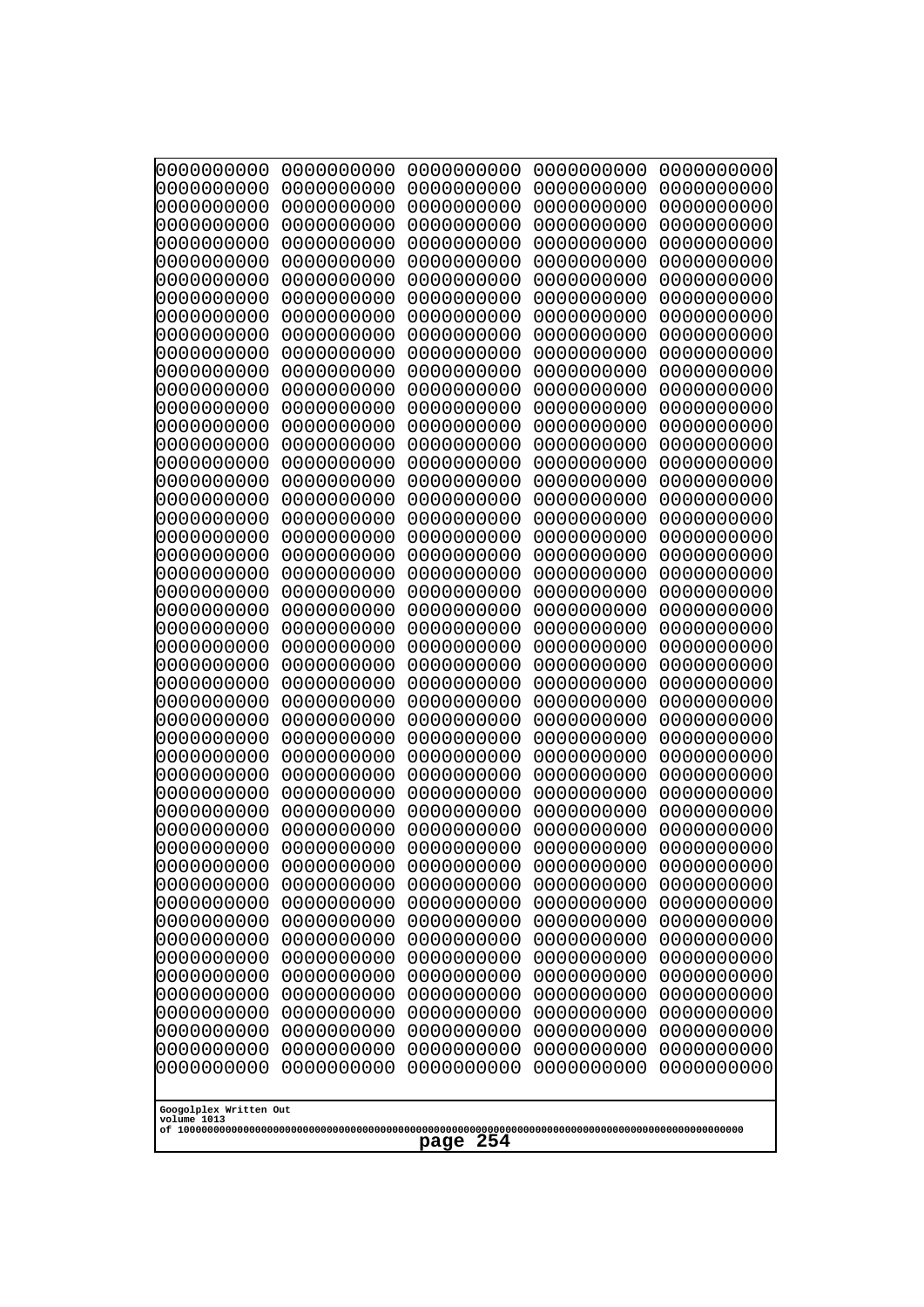| 0000000000                                                                                                                                                                                                                                              | 0000000000 | 0000000000 | 0000000000 | 0000000000 |
|---------------------------------------------------------------------------------------------------------------------------------------------------------------------------------------------------------------------------------------------------------|------------|------------|------------|------------|
| 0000000000                                                                                                                                                                                                                                              | 0000000000 | 0000000000 | 0000000000 | 0000000000 |
| 0000000000                                                                                                                                                                                                                                              | 0000000000 | 0000000000 | 0000000000 | 0000000000 |
| 0000000000                                                                                                                                                                                                                                              | 0000000000 | 0000000000 | 0000000000 | 0000000000 |
| 0000000000                                                                                                                                                                                                                                              | 0000000000 | 0000000000 | 0000000000 | 0000000000 |
| 0000000000                                                                                                                                                                                                                                              | 0000000000 | 0000000000 | 0000000000 | 0000000000 |
| 0000000000                                                                                                                                                                                                                                              | 0000000000 | 0000000000 | 0000000000 | 0000000000 |
| 0000000000                                                                                                                                                                                                                                              | 0000000000 | 0000000000 | 0000000000 | 0000000000 |
| 0000000000                                                                                                                                                                                                                                              | 0000000000 | 0000000000 | 0000000000 | 0000000000 |
| 0000000000                                                                                                                                                                                                                                              | 0000000000 | 0000000000 | 0000000000 | 0000000000 |
| 0000000000                                                                                                                                                                                                                                              | 0000000000 | 0000000000 | 0000000000 | 0000000000 |
| 0000000000                                                                                                                                                                                                                                              | 0000000000 | 0000000000 | 0000000000 | 0000000000 |
| 0000000000                                                                                                                                                                                                                                              | 0000000000 | 0000000000 | 0000000000 | 0000000000 |
| 0000000000                                                                                                                                                                                                                                              | 0000000000 | 0000000000 | 0000000000 | 0000000000 |
| 0000000000                                                                                                                                                                                                                                              | 0000000000 | 0000000000 | 0000000000 | 0000000000 |
| 0000000000                                                                                                                                                                                                                                              | 0000000000 | 0000000000 | 0000000000 | 0000000000 |
| 0000000000                                                                                                                                                                                                                                              | 0000000000 | 0000000000 | 0000000000 | 0000000000 |
| 0000000000                                                                                                                                                                                                                                              | 0000000000 | 0000000000 | 0000000000 | 0000000000 |
| 0000000000                                                                                                                                                                                                                                              | 0000000000 | 0000000000 | 0000000000 | 0000000000 |
| 0000000000                                                                                                                                                                                                                                              | 0000000000 | 0000000000 | 0000000000 | 0000000000 |
| 0000000000                                                                                                                                                                                                                                              | 0000000000 | 0000000000 | 0000000000 | 0000000000 |
| 0000000000                                                                                                                                                                                                                                              | 0000000000 | 0000000000 | 0000000000 | 0000000000 |
| 0000000000                                                                                                                                                                                                                                              | 0000000000 | 0000000000 | 0000000000 | 0000000000 |
| 0000000000                                                                                                                                                                                                                                              | 0000000000 | 0000000000 | 0000000000 | 0000000000 |
| 0000000000                                                                                                                                                                                                                                              | 0000000000 | 0000000000 | 0000000000 | 0000000000 |
| 0000000000                                                                                                                                                                                                                                              | 0000000000 | 0000000000 | 0000000000 | 0000000000 |
| 0000000000                                                                                                                                                                                                                                              | 0000000000 | 0000000000 | 0000000000 | 0000000000 |
| 0000000000                                                                                                                                                                                                                                              | 0000000000 | 0000000000 | 0000000000 | 0000000000 |
| 0000000000                                                                                                                                                                                                                                              | 0000000000 | 0000000000 | 0000000000 | 0000000000 |
| 0000000000                                                                                                                                                                                                                                              | 0000000000 | 0000000000 | 0000000000 | 0000000000 |
| 0000000000                                                                                                                                                                                                                                              | 0000000000 | 0000000000 | 0000000000 | 0000000000 |
| 0000000000                                                                                                                                                                                                                                              | 0000000000 | 0000000000 | 0000000000 | 0000000000 |
| 0000000000                                                                                                                                                                                                                                              | 0000000000 | 0000000000 | 0000000000 | 0000000000 |
| 0000000000                                                                                                                                                                                                                                              | 0000000000 | 0000000000 | 0000000000 | 0000000000 |
| 0000000000                                                                                                                                                                                                                                              | 0000000000 | 0000000000 | 0000000000 | 0000000000 |
| 0000000000                                                                                                                                                                                                                                              | 0000000000 | 0000000000 | 0000000000 | 0000000000 |
| 0000000000                                                                                                                                                                                                                                              | 0000000000 | 0000000000 | 0000000000 | 0000000000 |
| 0000000000                                                                                                                                                                                                                                              | 0000000000 | 0000000000 | 0000000000 | 0000000000 |
| 0000000000                                                                                                                                                                                                                                              | 0000000000 | 0000000000 | 0000000000 | 0000000000 |
| 0000000000                                                                                                                                                                                                                                              | 0000000000 | 0000000000 | 0000000000 | 0000000000 |
| 0000000000                                                                                                                                                                                                                                              | 0000000000 | 0000000000 | 0000000000 | 0000000000 |
| 0000000000                                                                                                                                                                                                                                              | 0000000000 | 0000000000 | 0000000000 | 0000000000 |
| 0000000000                                                                                                                                                                                                                                              | 0000000000 | 0000000000 | 0000000000 | 0000000000 |
| 0000000000                                                                                                                                                                                                                                              | 0000000000 | 0000000000 | 0000000000 | 0000000000 |
| 0000000000                                                                                                                                                                                                                                              | 0000000000 | 0000000000 | 0000000000 | 0000000000 |
| 0000000000                                                                                                                                                                                                                                              | 0000000000 | 0000000000 | 0000000000 | 0000000000 |
| 0000000000                                                                                                                                                                                                                                              | 0000000000 | 0000000000 | 0000000000 | 0000000000 |
| 0000000000<br>0000000000<br>0000000000<br>0000000000<br>0000000000<br>0000000000<br>0000000000<br>0000000000<br>0000000000<br>0000000000<br>0000000000<br>0000000000<br>0000000000<br>0000000000<br>0000000000<br>Googolplex Written Out<br>volume 1013 |            |            |            |            |
| page                                                                                                                                                                                                                                                    |            |            |            |            |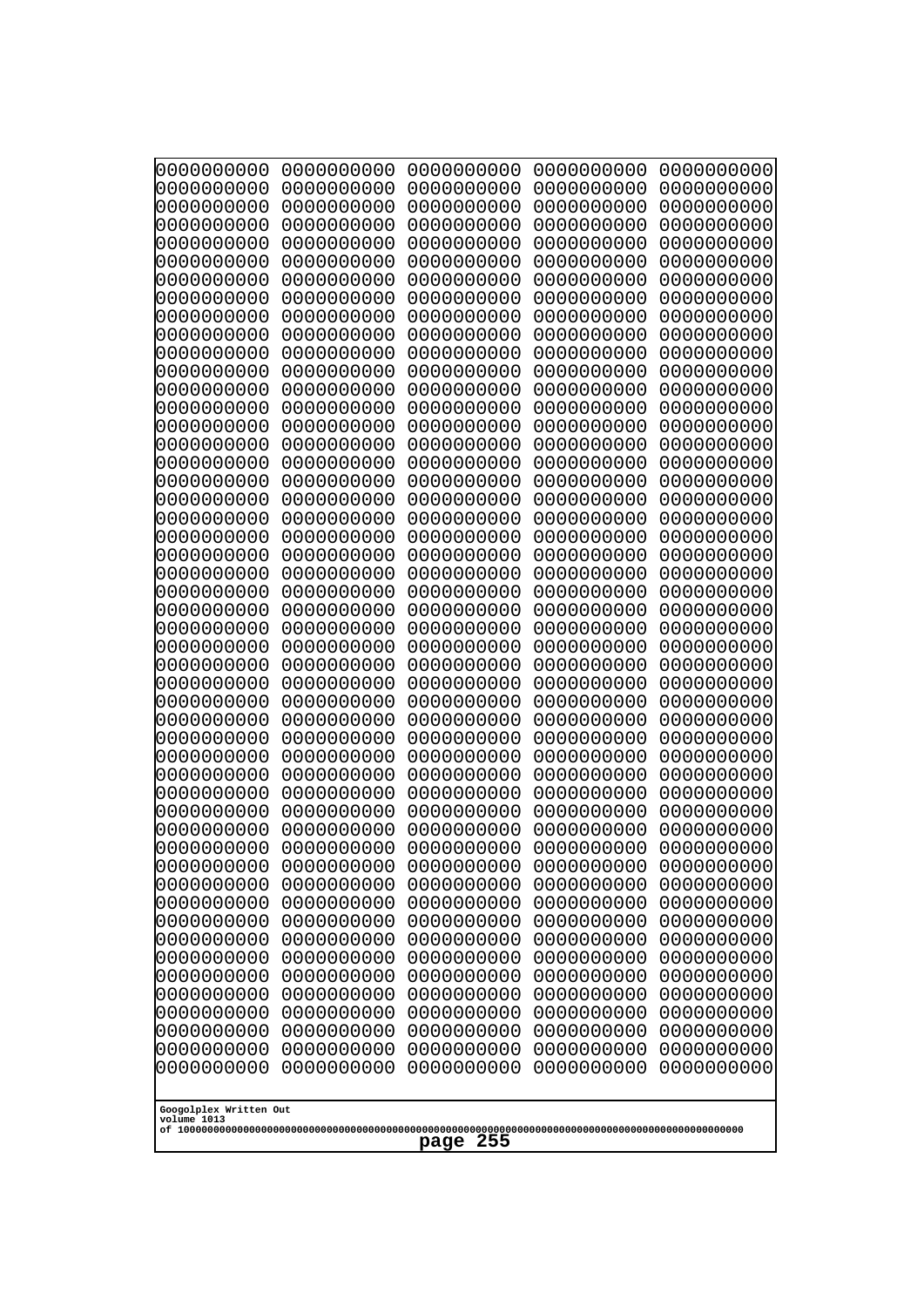| 0000000000                                           | 0000000000 | 0000000000 | 0000000000 | 0000000000 |
|------------------------------------------------------|------------|------------|------------|------------|
| 0000000000                                           | 0000000000 | 0000000000 | 0000000000 | 0000000000 |
| 0000000000                                           | 0000000000 | 0000000000 | 0000000000 | 0000000000 |
| 0000000000                                           | 0000000000 | 0000000000 | 0000000000 | 0000000000 |
| 0000000000                                           | 0000000000 | 0000000000 | 0000000000 | 0000000000 |
| 0000000000                                           | 0000000000 | 0000000000 | 0000000000 | 0000000000 |
| 0000000000                                           | 0000000000 | 0000000000 | 0000000000 | 0000000000 |
| 0000000000                                           | 0000000000 | 0000000000 | 0000000000 | 0000000000 |
| 0000000000                                           | 0000000000 | 0000000000 | 0000000000 | 0000000000 |
| 0000000000                                           | 0000000000 | 0000000000 | 0000000000 | 0000000000 |
| 0000000000                                           | 0000000000 | 0000000000 | 0000000000 | 0000000000 |
| 0000000000                                           | 0000000000 | 0000000000 | 0000000000 | 0000000000 |
| 0000000000                                           | 0000000000 | 0000000000 | 0000000000 | 0000000000 |
| 0000000000                                           | 0000000000 | 0000000000 | 0000000000 | 0000000000 |
| 0000000000                                           | 0000000000 | 0000000000 | 0000000000 | 0000000000 |
| 0000000000                                           | 0000000000 | 0000000000 | 0000000000 | 0000000000 |
| 0000000000                                           | 0000000000 | 0000000000 | 0000000000 | 0000000000 |
| 0000000000                                           | 0000000000 | 0000000000 | 0000000000 | 0000000000 |
| 0000000000                                           | 0000000000 | 0000000000 | 0000000000 | 0000000000 |
| 0000000000                                           | 0000000000 | 0000000000 | 0000000000 | 0000000000 |
| 0000000000                                           | 0000000000 | 0000000000 | 0000000000 | 0000000000 |
| 0000000000                                           | 0000000000 | 0000000000 | 0000000000 | 0000000000 |
| 0000000000                                           | 0000000000 | 0000000000 | 0000000000 | 0000000000 |
| 0000000000                                           | 0000000000 | 0000000000 | 0000000000 | 0000000000 |
| 0000000000                                           | 0000000000 | 0000000000 | 0000000000 | 0000000000 |
| 0000000000                                           | 0000000000 | 0000000000 | 0000000000 | 0000000000 |
| 0000000000                                           | 0000000000 | 0000000000 | 0000000000 | 0000000000 |
| 0000000000                                           | 0000000000 | 0000000000 | 0000000000 | 0000000000 |
| 0000000000                                           | 0000000000 | 0000000000 | 0000000000 | 0000000000 |
| 0000000000                                           | 0000000000 | 0000000000 | 0000000000 | 0000000000 |
| 0000000000                                           | 0000000000 | 0000000000 | 0000000000 | 0000000000 |
| 0000000000                                           | 0000000000 | 0000000000 | 0000000000 | 0000000000 |
| 0000000000                                           | 0000000000 | 0000000000 | 0000000000 | 0000000000 |
| 0000000000                                           | 0000000000 | 0000000000 | 0000000000 | 0000000000 |
| 0000000000                                           | 0000000000 | 0000000000 | 0000000000 | 0000000000 |
| 0000000000                                           | 0000000000 | 0000000000 | 0000000000 | 0000000000 |
| 0000000000                                           | 0000000000 | 0000000000 | 0000000000 | 0000000000 |
| 0000000000                                           | 0000000000 | 0000000000 | 0000000000 | 0000000000 |
| 0000000000                                           | 0000000000 | 0000000000 | 0000000000 | 0000000000 |
| 0000000000                                           | 0000000000 | 0000000000 | 0000000000 | 0000000000 |
| 0000000000                                           | 0000000000 | 0000000000 | 0000000000 | 0000000000 |
| 0000000000                                           | 0000000000 | 0000000000 | 0000000000 | 0000000000 |
| 0000000000                                           | 0000000000 | 0000000000 | 0000000000 | 0000000000 |
| 0000000000                                           | 0000000000 | 0000000000 | 0000000000 | 0000000000 |
| 0000000000                                           | 0000000000 | 0000000000 | 0000000000 | 0000000000 |
| 0000000000                                           | 0000000000 | 0000000000 | 0000000000 | 0000000000 |
| 0000000000                                           | 0000000000 | 0000000000 | 0000000000 | 0000000000 |
| 0000000000                                           | 0000000000 | 0000000000 | 0000000000 | 0000000000 |
| 0000000000                                           | 0000000000 | 0000000000 | 0000000000 | 0000000000 |
| 0000000000                                           | 0000000000 | 0000000000 | 0000000000 | 0000000000 |
| Googolplex Written Out<br>volume 1013<br>256<br>page |            |            |            |            |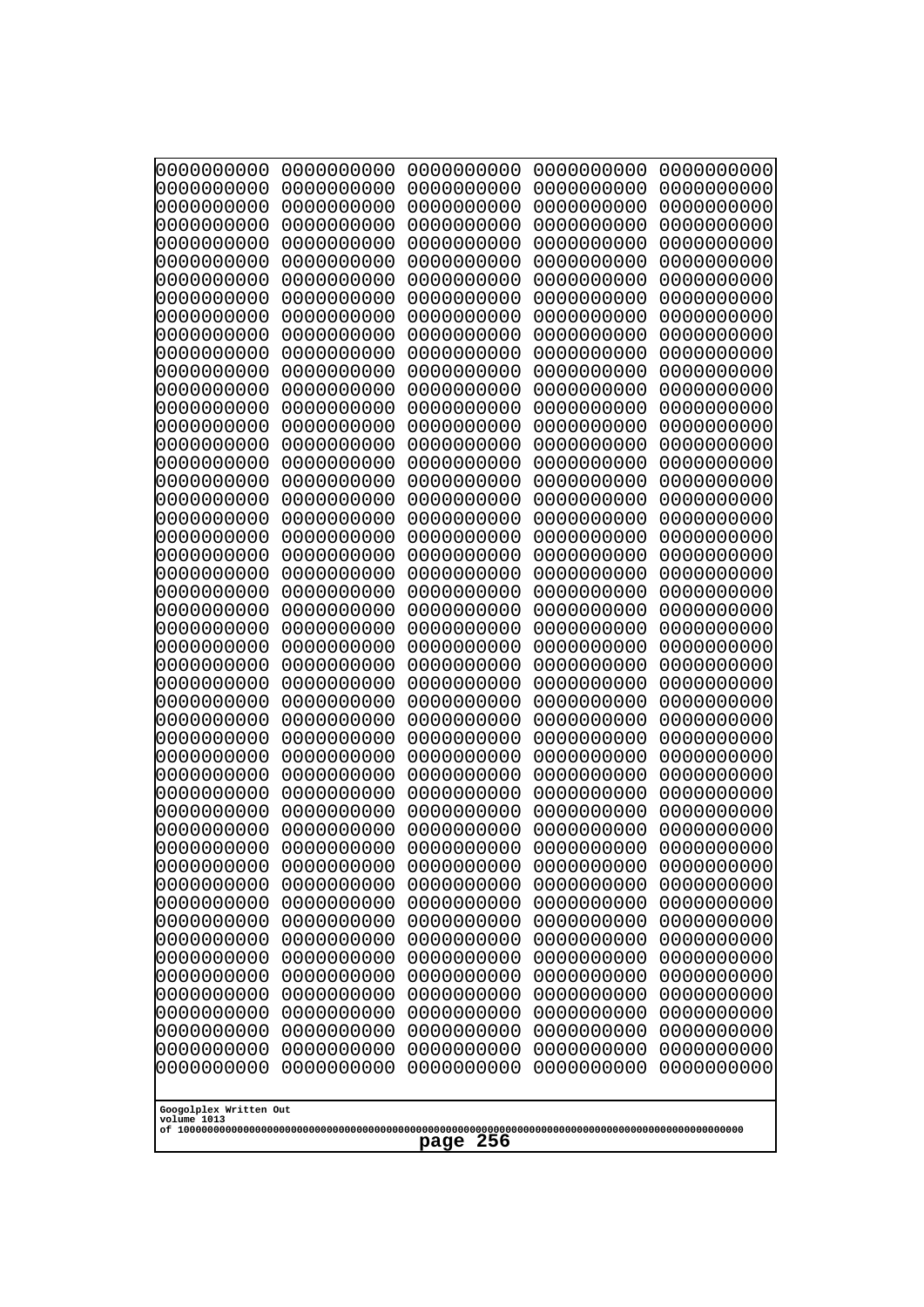| 10000000000<br>0000000000             | 0000000000<br>0000000000 | 0000000000<br>0000000000 | 0000000000<br>0000000000 | 0000000000<br>0000000000 |
|---------------------------------------|--------------------------|--------------------------|--------------------------|--------------------------|
| 0000000000                            | 0000000000               | 0000000000               | 0000000000               | 0000000000               |
| 0000000000                            | 0000000000               | 0000000000               | 0000000000               | 0000000000               |
| 0000000000<br>0000000000              | 0000000000<br>0000000000 | 0000000000<br>0000000000 | 0000000000<br>0000000000 | 0000000000<br>0000000000 |
| 0000000000                            | 0000000000               | 0000000000               | 0000000000               | 0000000000               |
| 0000000000                            | 0000000000               | 0000000000               | 0000000000               | 0000000000               |
| 0000000000<br>0000000000              | 0000000000<br>0000000000 | 0000000000<br>0000000000 | 0000000000<br>0000000000 | 0000000000<br>0000000000 |
| 0000000000                            | 0000000000               | 0000000000               | 0000000000               | 0000000000               |
| 0000000000                            | 0000000000               | 0000000000               | 0000000000               | 0000000000               |
| 0000000000                            | 0000000000               | 0000000000               | 0000000000               | 0000000000               |
| 0000000000<br>0000000000              | 0000000000<br>0000000000 | 0000000000<br>0000000000 | 0000000000<br>0000000000 | 0000000000<br>0000000000 |
| 0000000000                            | 0000000000               | 0000000000               | 0000000000               | 0000000000               |
| 0000000000                            | 0000000000               | 0000000000               | 0000000000               | 0000000000               |
| 0000000000<br>0000000000              | 0000000000<br>0000000000 | 0000000000<br>0000000000 | 0000000000<br>0000000000 | 0000000000<br>0000000000 |
| 0000000000                            | 0000000000               | 0000000000               | 0000000000               | 0000000000               |
| 0000000000                            | 0000000000               | 0000000000               | 0000000000               | 0000000000               |
| 0000000000<br>0000000000              | 0000000000<br>0000000000 | 0000000000<br>0000000000 | 0000000000<br>0000000000 | 0000000000<br>0000000000 |
| 0000000000                            | 0000000000               | 0000000000               | 0000000000               | 0000000000               |
| 0000000000                            | 0000000000               | 0000000000               | 0000000000               | 0000000000               |
| 0000000000<br>0000000000              | 0000000000<br>0000000000 | 0000000000<br>0000000000 | 0000000000<br>0000000000 | 0000000000<br>0000000000 |
| 0000000000                            | 0000000000               | 0000000000               | 0000000000               | 0000000000               |
| 0000000000                            | 0000000000               | 0000000000               | 0000000000               | 0000000000               |
| 0000000000                            | 0000000000               | 0000000000               | 0000000000               | 0000000000               |
| 0000000000<br>0000000000              | 0000000000<br>0000000000 | 0000000000<br>0000000000 | 0000000000<br>0000000000 | 0000000000<br>0000000000 |
| 0000000000                            | 0000000000               | 0000000000               | 0000000000               | 0000000000               |
| 0000000000                            | 0000000000               | 0000000000               | 0000000000               | 0000000000               |
| 0000000000<br>0000000000              | 0000000000<br>0000000000 | 0000000000<br>0000000000 | 0000000000<br>0000000000 | 0000000000<br>0000000000 |
| 0000000000                            | 0000000000               | 0000000000               | 0000000000               | 0000000000               |
| 0000000000                            | 0000000000               | 0000000000               | 0000000000               | 0000000000               |
| 0000000000<br>0000000000              | 0000000000<br>0000000000 | 0000000000<br>0000000000 | 0000000000<br>0000000000 | 0000000000<br>0000000000 |
| 0000000000                            | 0000000000               | 0000000000               | 0000000000               | 0000000000               |
| 0000000000                            | 0000000000               | 0000000000               | 0000000000               | 0000000000               |
| 0000000000<br>0000000000              | 0000000000<br>0000000000 | 0000000000<br>0000000000 | 0000000000<br>0000000000 | 0000000000<br>0000000000 |
| 0000000000                            | 0000000000               | 0000000000               | 0000000000               | 0000000000               |
| 0000000000                            | 0000000000               | 0000000000               | 0000000000               | 0000000000               |
| 0000000000<br>0000000000              | 0000000000               | 0000000000               | 0000000000               | 0000000000               |
| 0000000000                            | 0000000000<br>0000000000 | 0000000000<br>0000000000 | 0000000000<br>0000000000 | 0000000000<br>0000000000 |
| 0000000000                            | 0000000000               | 0000000000               | 0000000000               | 0000000000               |
|                                       |                          |                          |                          |                          |
| Googolplex Written Out<br>volume 1013 |                          |                          |                          |                          |
| 257<br>page                           |                          |                          |                          |                          |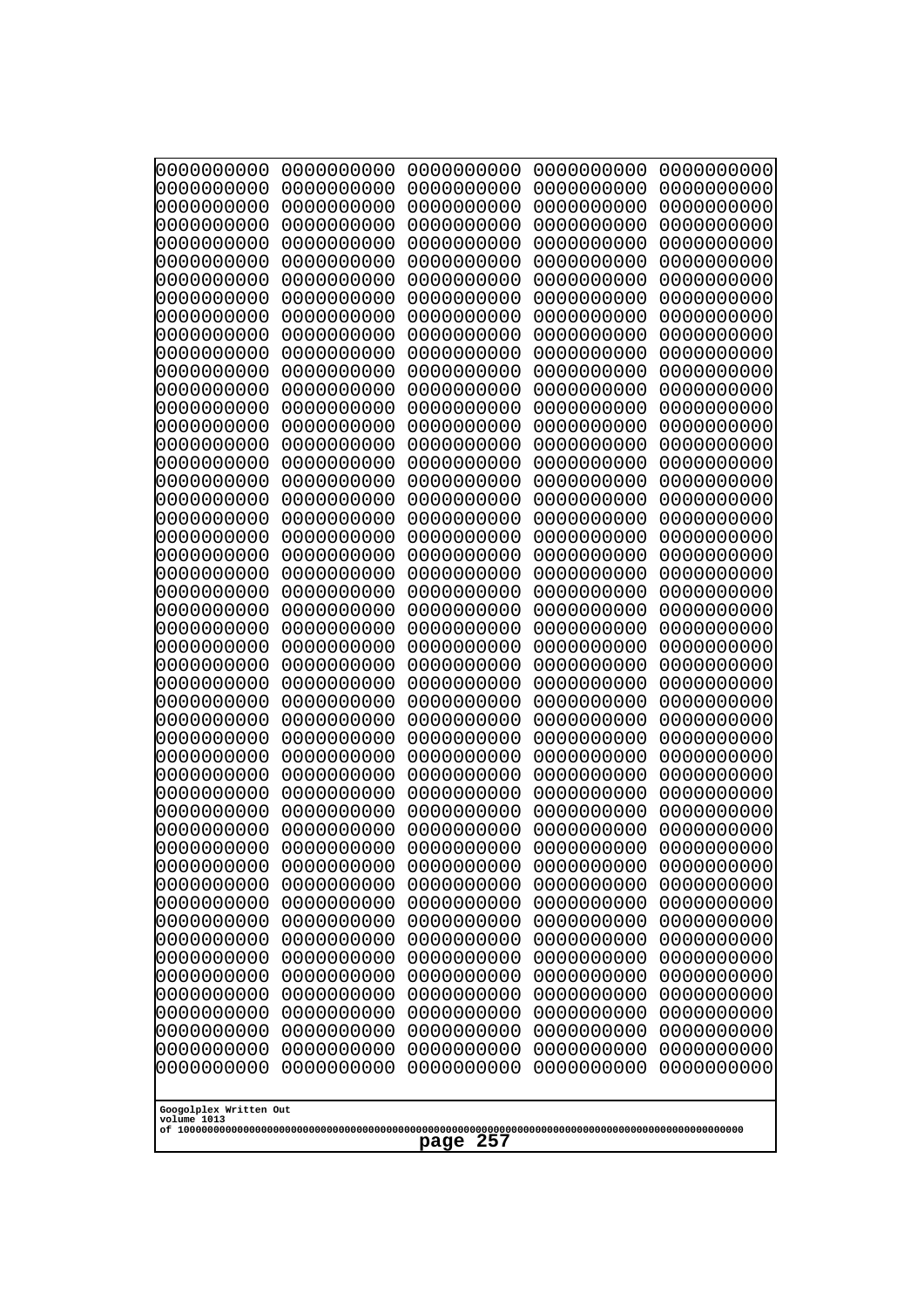| 0000000000<br>0000000000<br>0000000000<br>0000000000<br>0000000000<br>0000000000<br>0000000000<br>0000000000<br>0000000000<br>0000000000<br>0000000000<br>0000000000<br>0000000000<br>0000000000<br>0000000000<br>0000000000<br>0000000000<br>0000000000<br>0000000000<br>0000000000<br>0000000000<br>0000000000<br>0000000000<br>0000000000 | 0000000000<br>0000000000<br>0000000000<br>0000000000<br>0000000000<br>0000000000<br>0000000000<br>0000000000<br>0000000000<br>0000000000<br>0000000000<br>0000000000<br>0000000000<br>0000000000<br>0000000000<br>0000000000<br>0000000000<br>0000000000<br>0000000000<br>0000000000<br>0000000000<br>0000000000<br>0000000000<br>0000000000 | 0000000000<br>0000000000<br>0000000000<br>0000000000<br>0000000000<br>0000000000<br>0000000000<br>0000000000<br>0000000000<br>0000000000<br>0000000000<br>0000000000<br>0000000000<br>0000000000<br>0000000000<br>0000000000<br>0000000000<br>0000000000<br>0000000000<br>0000000000<br>0000000000<br>0000000000<br>0000000000<br>0000000000 | 0000000000<br>0000000000<br>0000000000<br>0000000000<br>0000000000<br>0000000000<br>0000000000<br>0000000000<br>0000000000<br>0000000000<br>0000000000<br>0000000000<br>0000000000<br>0000000000<br>0000000000<br>0000000000<br>0000000000<br>0000000000<br>0000000000<br>0000000000<br>0000000000<br>0000000000<br>0000000000<br>0000000000 | 0000000000<br>0000000000<br>0000000000<br>0000000000<br>0000000000<br>0000000000<br>0000000000<br>0000000000<br>0000000000<br>0000000000<br>0000000000<br>0000000000<br>0000000000<br>0000000000<br>0000000000<br>0000000000<br>0000000000<br>0000000000<br>0000000000<br>0000000000<br>0000000000<br>0000000000<br>0000000000<br>0000000000 |
|----------------------------------------------------------------------------------------------------------------------------------------------------------------------------------------------------------------------------------------------------------------------------------------------------------------------------------------------|----------------------------------------------------------------------------------------------------------------------------------------------------------------------------------------------------------------------------------------------------------------------------------------------------------------------------------------------|----------------------------------------------------------------------------------------------------------------------------------------------------------------------------------------------------------------------------------------------------------------------------------------------------------------------------------------------|----------------------------------------------------------------------------------------------------------------------------------------------------------------------------------------------------------------------------------------------------------------------------------------------------------------------------------------------|----------------------------------------------------------------------------------------------------------------------------------------------------------------------------------------------------------------------------------------------------------------------------------------------------------------------------------------------|
|                                                                                                                                                                                                                                                                                                                                              |                                                                                                                                                                                                                                                                                                                                              |                                                                                                                                                                                                                                                                                                                                              |                                                                                                                                                                                                                                                                                                                                              |                                                                                                                                                                                                                                                                                                                                              |
| 0000000000<br>0000000000<br>0000000000<br>0000000000<br>0000000000                                                                                                                                                                                                                                                                           | 0000000000<br>0000000000<br>0000000000<br>0000000000<br>0000000000                                                                                                                                                                                                                                                                           | 0000000000<br>0000000000<br>0000000000<br>0000000000<br>0000000000                                                                                                                                                                                                                                                                           | 0000000000<br>0000000000<br>0000000000<br>0000000000<br>0000000000                                                                                                                                                                                                                                                                           | 0000000000<br>0000000000<br>0000000000<br>0000000000<br>0000000000                                                                                                                                                                                                                                                                           |
| 0000000000<br>0000000000<br>0000000000<br>0000000000<br>0000000000<br>0000000000<br>0000000000<br>0000000000                                                                                                                                                                                                                                 | 0000000000<br>0000000000<br>0000000000<br>0000000000<br>0000000000<br>0000000000<br>0000000000<br>0000000000                                                                                                                                                                                                                                 | 0000000000<br>0000000000<br>0000000000<br>0000000000<br>0000000000<br>0000000000<br>0000000000<br>0000000000                                                                                                                                                                                                                                 | 0000000000<br>0000000000<br>0000000000<br>0000000000<br>0000000000<br>0000000000<br>0000000000                                                                                                                                                                                                                                               | 0000000000<br>0000000000<br>0000000000<br>0000000000<br>0000000000<br>0000000000<br>0000000000                                                                                                                                                                                                                                               |
| 0000000000<br>0000000000<br>0000000000<br>0000000000<br>0000000000<br>0000000000<br>0000000000                                                                                                                                                                                                                                               | 0000000000<br>0000000000<br>0000000000<br>0000000000<br>0000000000<br>0000000000<br>0000000000                                                                                                                                                                                                                                               | 0000000000<br>0000000000<br>0000000000<br>0000000000<br>0000000000<br>0000000000<br>0000000000                                                                                                                                                                                                                                               | 0000000000<br>0000000000<br>0000000000<br>0000000000<br>0000000000<br>0000000000<br>0000000000<br>0000000000                                                                                                                                                                                                                                 | 0000000000<br>0000000000<br>0000000000<br>0000000000<br>0000000000<br>0000000000<br>0000000000<br>0000000000                                                                                                                                                                                                                                 |
| 0000000000<br>0000000000<br>0000000000<br>0000000000<br>0000000000<br>0000000000                                                                                                                                                                                                                                                             | 0000000000<br>0000000000<br>0000000000<br>0000000000<br>0000000000<br>0000000000                                                                                                                                                                                                                                                             | 0000000000<br>0000000000<br>0000000000<br>0000000000<br>0000000000<br>0000000000                                                                                                                                                                                                                                                             | 0000000000<br>0000000000<br>0000000000<br>0000000000<br>0000000000<br>0000000000                                                                                                                                                                                                                                                             | 0000000000<br>0000000000<br>0000000000<br>0000000000<br>0000000000<br>0000000000                                                                                                                                                                                                                                                             |
| Googolplex Written Out<br>volume 1013<br>page                                                                                                                                                                                                                                                                                                |                                                                                                                                                                                                                                                                                                                                              |                                                                                                                                                                                                                                                                                                                                              |                                                                                                                                                                                                                                                                                                                                              |                                                                                                                                                                                                                                                                                                                                              |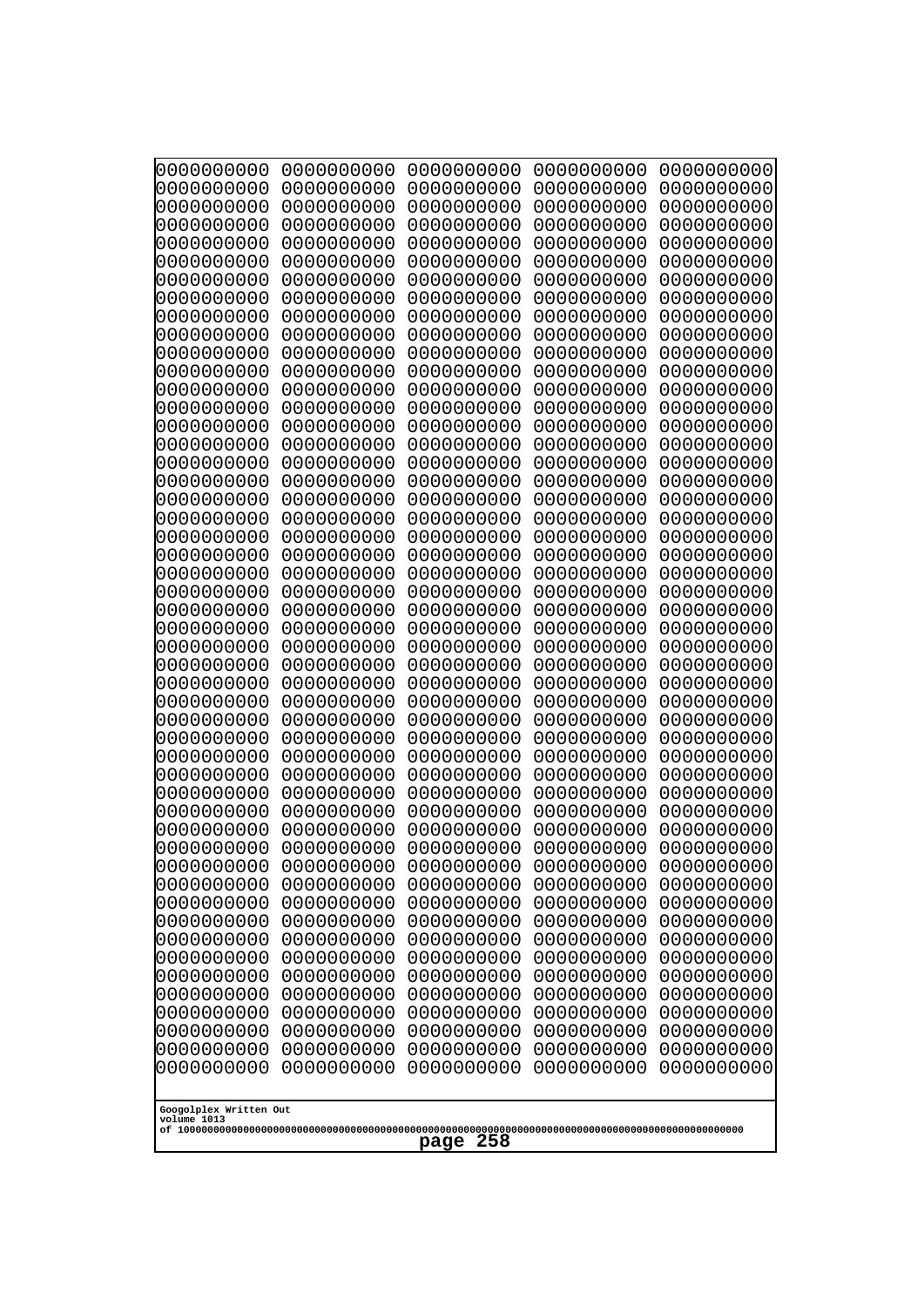| 10000000000<br>0000000000             | 0000000000<br>0000000000 | 0000000000<br>0000000000 | 0000000000<br>0000000000 | 0000000000<br>0000000000 |
|---------------------------------------|--------------------------|--------------------------|--------------------------|--------------------------|
| 0000000000                            | 0000000000               | 0000000000               | 0000000000               | 0000000000               |
| 0000000000                            | 0000000000               | 0000000000               | 0000000000               | 0000000000               |
| 0000000000<br>0000000000              | 0000000000<br>0000000000 | 0000000000<br>0000000000 | 0000000000<br>0000000000 | 0000000000<br>0000000000 |
| 0000000000                            | 0000000000               | 0000000000               | 0000000000               | 0000000000               |
| 0000000000                            | 0000000000               | 0000000000               | 0000000000               | 0000000000               |
| 0000000000<br>0000000000              | 0000000000<br>0000000000 | 0000000000<br>0000000000 | 0000000000<br>0000000000 | 0000000000<br>0000000000 |
| 0000000000                            | 0000000000               | 0000000000               | 0000000000               | 0000000000               |
| 0000000000                            | 0000000000               | 0000000000               | 0000000000               | 0000000000               |
| 0000000000<br>0000000000              | 0000000000<br>0000000000 | 0000000000<br>0000000000 | 0000000000<br>0000000000 | 0000000000<br>0000000000 |
| 0000000000                            | 0000000000               | 0000000000               | 0000000000               | 0000000000               |
| 0000000000                            | 0000000000               | 0000000000               | 0000000000               | 0000000000               |
| 0000000000<br>0000000000              | 0000000000<br>0000000000 | 0000000000<br>0000000000 | 0000000000<br>0000000000 | 0000000000<br>0000000000 |
| 0000000000                            | 0000000000               | 0000000000               | 0000000000               | 0000000000               |
| 0000000000                            | 0000000000               | 0000000000               | 0000000000               | 0000000000               |
| 0000000000<br>0000000000              | 0000000000<br>0000000000 | 0000000000<br>0000000000 | 0000000000<br>0000000000 | 0000000000<br>0000000000 |
| 0000000000                            | 0000000000               | 0000000000               | 0000000000               | 0000000000               |
| 0000000000                            | 0000000000               | 0000000000               | 0000000000               | 0000000000               |
| 0000000000<br>0000000000              | 0000000000<br>0000000000 | 0000000000<br>0000000000 | 0000000000<br>0000000000 | 0000000000<br>0000000000 |
| 0000000000                            | 0000000000               | 0000000000               | 0000000000               | 0000000000               |
| 0000000000                            | 0000000000               | 0000000000               | 0000000000               | 0000000000               |
| 0000000000<br>0000000000              | 0000000000<br>0000000000 | 0000000000<br>0000000000 | 0000000000<br>0000000000 | 0000000000<br>0000000000 |
| 0000000000                            | 0000000000               | 0000000000               | 0000000000               | 0000000000               |
| 0000000000                            | 0000000000               | 0000000000               | 0000000000               | 0000000000               |
| 0000000000<br>0000000000              | 0000000000<br>0000000000 | 0000000000<br>0000000000 | 0000000000<br>0000000000 | 0000000000<br>0000000000 |
| 0000000000                            | 0000000000               | 0000000000               | 0000000000               | 0000000000               |
| 0000000000                            | 0000000000               | 0000000000               | 0000000000               | 0000000000               |
| 0000000000<br>0000000000              | 0000000000<br>0000000000 | 0000000000<br>0000000000 | 0000000000<br>0000000000 | 0000000000<br>0000000000 |
| 0000000000                            | 0000000000               | 0000000000               | 0000000000               | 0000000000               |
| 0000000000                            | 0000000000               | 0000000000               | 0000000000               | 0000000000               |
| 0000000000<br>0000000000              | 0000000000<br>0000000000 | 0000000000<br>0000000000 | 0000000000<br>0000000000 | 0000000000<br>0000000000 |
| 0000000000                            | 0000000000               | 0000000000               | 0000000000               | 0000000000               |
| 0000000000                            | 0000000000               | 0000000000               | 0000000000               | 0000000000               |
| 0000000000<br>0000000000              | 0000000000<br>0000000000 | 0000000000<br>0000000000 | 0000000000<br>0000000000 | 0000000000<br>0000000000 |
| 0000000000                            | 0000000000               | 0000000000               | 0000000000               | 0000000000               |
| 0000000000                            | 0000000000               | 0000000000               | 0000000000               | 0000000000               |
| 0000000000<br>0000000000              | 0000000000<br>0000000000 | 0000000000<br>0000000000 | 0000000000<br>0000000000 | 0000000000<br>0000000000 |
|                                       |                          |                          |                          |                          |
| Googolplex Written Out<br>volume 1013 |                          |                          |                          |                          |
|                                       |                          | 259<br>page              |                          |                          |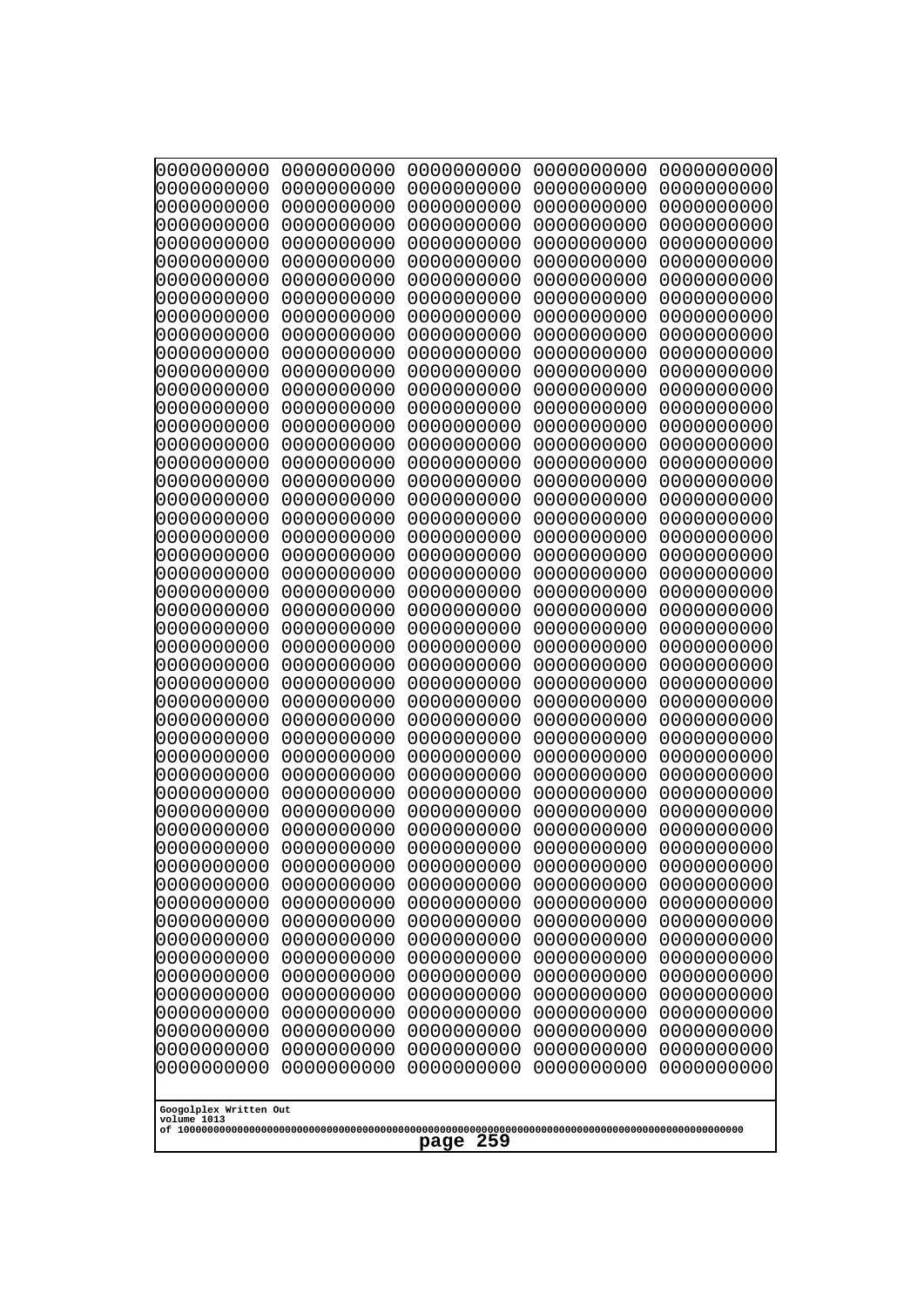| 10000000000<br>0000000000             | 0000000000<br>0000000000 | 0000000000<br>0000000000 | 0000000000<br>0000000000 | 0000000000<br>0000000000 |
|---------------------------------------|--------------------------|--------------------------|--------------------------|--------------------------|
| 0000000000                            | 0000000000               | 0000000000               | 0000000000               | 0000000000               |
| 0000000000                            | 0000000000               | 0000000000               | 0000000000               | 0000000000               |
| 0000000000                            | 0000000000               | 0000000000               | 0000000000               | 0000000000               |
| 0000000000<br>0000000000              | 0000000000<br>0000000000 | 0000000000<br>0000000000 | 0000000000<br>0000000000 | 0000000000<br>0000000000 |
| 0000000000                            | 0000000000               | 0000000000               | 0000000000               | 0000000000               |
| 0000000000                            | 0000000000               | 0000000000               | 0000000000               | 0000000000               |
| 0000000000                            | 0000000000               | 0000000000               | 0000000000               | 0000000000               |
| 0000000000<br>0000000000              | 0000000000<br>0000000000 | 0000000000<br>0000000000 | 0000000000<br>0000000000 | 0000000000               |
| 0000000000                            | 0000000000               | 0000000000               | 0000000000               | 0000000000<br>0000000000 |
| 0000000000                            | 0000000000               | 0000000000               | 0000000000               | 0000000000               |
| 0000000000                            | 0000000000               | 0000000000               | 0000000000               | 0000000000               |
| 0000000000<br>0000000000              | 0000000000<br>0000000000 | 0000000000<br>0000000000 | 0000000000<br>0000000000 | 0000000000<br>0000000000 |
| 0000000000                            | 0000000000               | 0000000000               | 0000000000               | 0000000000               |
| 0000000000                            | 0000000000               | 0000000000               | 0000000000               | 0000000000               |
| 0000000000                            | 0000000000               | 0000000000               | 0000000000               | 0000000000               |
| 0000000000<br>0000000000              | 0000000000<br>0000000000 | 0000000000<br>0000000000 | 0000000000<br>0000000000 | 0000000000<br>0000000000 |
| 0000000000                            | 0000000000               | 0000000000               | 0000000000               | 0000000000               |
| 0000000000                            | 0000000000               | 0000000000               | 0000000000               | 0000000000               |
| 0000000000                            | 0000000000               | 0000000000               | 0000000000               | 0000000000               |
| 0000000000<br>0000000000              | 0000000000<br>0000000000 | 0000000000<br>0000000000 | 0000000000<br>0000000000 | 0000000000<br>0000000000 |
| 0000000000                            | 0000000000               | 0000000000               | 0000000000               | 0000000000               |
| 0000000000                            | 0000000000               | 0000000000               | 0000000000               | 0000000000               |
| 0000000000                            | 0000000000               | 0000000000               | 0000000000               | 0000000000               |
| 0000000000<br>0000000000              | 0000000000<br>0000000000 | 0000000000<br>0000000000 | 0000000000<br>0000000000 | 0000000000<br>0000000000 |
| 0000000000                            | 0000000000               | 0000000000               | 0000000000               | 0000000000               |
| 0000000000                            | 0000000000               | 0000000000               | 0000000000               | 0000000000               |
| 0000000000                            | 0000000000               | 0000000000               | 0000000000               | 0000000000               |
| 0000000000<br>0000000000              | 0000000000<br>0000000000 | 0000000000<br>0000000000 | 0000000000<br>0000000000 | 0000000000<br>0000000000 |
| 0000000000                            | 0000000000               | 0000000000               | 0000000000               | 0000000000               |
| 0000000000                            | 0000000000               | 0000000000               | 0000000000               | 0000000000               |
| 0000000000                            | 0000000000               | 0000000000               | 0000000000               | 0000000000               |
| 0000000000<br>0000000000              | 0000000000<br>0000000000 | 0000000000<br>0000000000 | 0000000000<br>0000000000 | 0000000000<br>0000000000 |
| 0000000000                            | 0000000000               | 0000000000               | 0000000000               | 0000000000               |
| 0000000000                            | 0000000000               | 0000000000               | 0000000000               | 0000000000               |
| 0000000000                            | 0000000000               | 0000000000               | 0000000000               | 0000000000               |
| 0000000000<br>0000000000              | 0000000000<br>0000000000 | 0000000000<br>0000000000 | 0000000000<br>0000000000 | 0000000000<br>0000000000 |
| 0000000000                            | 0000000000               | 0000000000               | 0000000000               | 0000000000               |
| 0000000000                            | 0000000000               | 0000000000               | 0000000000               | 0000000000               |
| 0000000000                            | 0000000000               | 0000000000               | 0000000000               | 0000000000               |
|                                       |                          |                          |                          |                          |
| Googolplex Written Out<br>volume 1013 |                          |                          |                          |                          |
| page<br>260                           |                          |                          |                          |                          |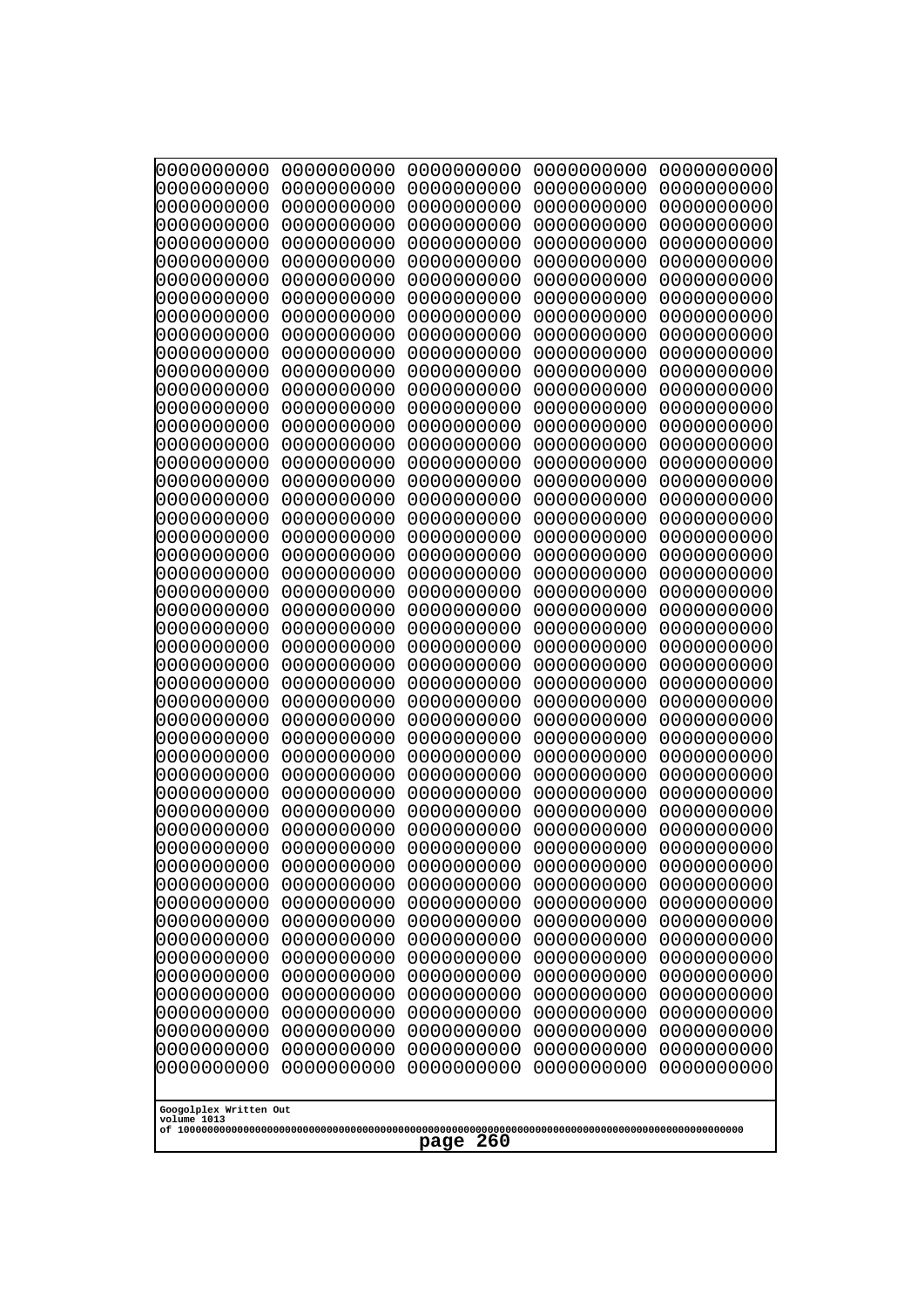| 10000000000<br>0000000000             | 0000000000<br>0000000000 | 0000000000<br>0000000000 | 0000000000<br>0000000000 | 0000000000<br>0000000000 |
|---------------------------------------|--------------------------|--------------------------|--------------------------|--------------------------|
| 0000000000                            | 0000000000               | 0000000000               | 0000000000               | 0000000000               |
| 0000000000                            | 0000000000               | 0000000000               | 0000000000               | 0000000000               |
| 0000000000                            | 0000000000               | 0000000000               | 0000000000               | 0000000000               |
| 0000000000<br>0000000000              | 0000000000<br>0000000000 | 0000000000<br>0000000000 | 0000000000<br>0000000000 | 0000000000<br>0000000000 |
| 0000000000                            | 0000000000               | 0000000000               | 0000000000               | 0000000000               |
| 0000000000                            | 0000000000               | 0000000000               | 0000000000               | 0000000000               |
| 0000000000                            | 0000000000               | 0000000000               | 0000000000               | 0000000000               |
| 0000000000<br>0000000000              | 0000000000<br>0000000000 | 0000000000<br>0000000000 | 0000000000<br>0000000000 | 0000000000<br>0000000000 |
| 0000000000                            | 0000000000               | 0000000000               | 0000000000               | 0000000000               |
| 0000000000                            | 0000000000               | 0000000000               | 0000000000               | 0000000000               |
| 0000000000                            | 0000000000               | 0000000000               | 0000000000               | 0000000000               |
| 0000000000<br>0000000000              | 0000000000<br>0000000000 | 0000000000<br>0000000000 | 0000000000<br>0000000000 | 0000000000<br>0000000000 |
| 0000000000                            | 0000000000               | 0000000000               | 0000000000               | 0000000000               |
| 0000000000                            | 0000000000               | 0000000000               | 0000000000               | 0000000000               |
| 0000000000<br>0000000000              | 0000000000               | 0000000000               | 0000000000               | 0000000000               |
| 0000000000                            | 0000000000<br>0000000000 | 0000000000<br>0000000000 | 0000000000<br>0000000000 | 0000000000<br>0000000000 |
| 0000000000                            | 0000000000               | 0000000000               | 0000000000               | 0000000000               |
| 0000000000                            | 0000000000               | 0000000000               | 0000000000               | 0000000000               |
| 0000000000<br>0000000000              | 0000000000<br>0000000000 | 0000000000<br>0000000000 | 0000000000<br>0000000000 | 0000000000<br>0000000000 |
| 0000000000                            | 0000000000               | 0000000000               | 0000000000               | 0000000000               |
| 0000000000                            | 0000000000               | 0000000000               | 0000000000               | 0000000000               |
| 0000000000                            | 0000000000               | 0000000000               | 0000000000               | 0000000000               |
| 0000000000<br>0000000000              | 0000000000<br>0000000000 | 0000000000<br>0000000000 | 0000000000<br>0000000000 | 0000000000<br>0000000000 |
| 0000000000                            | 0000000000               | 0000000000               | 0000000000               | 0000000000               |
| 0000000000                            | 0000000000               | 0000000000               | 0000000000               | 0000000000               |
| 0000000000<br>0000000000              | 0000000000<br>0000000000 | 0000000000<br>0000000000 | 0000000000<br>0000000000 | 0000000000<br>0000000000 |
| 0000000000                            | 0000000000               | 0000000000               | 0000000000               | 0000000000               |
| 0000000000                            | 0000000000               | 0000000000               | 0000000000               | 0000000000               |
| 0000000000                            | 0000000000               | 0000000000               | 0000000000               | 0000000000               |
| 0000000000<br>0000000000              | 0000000000<br>0000000000 | 0000000000<br>0000000000 | 0000000000<br>0000000000 | 0000000000<br>0000000000 |
| 0000000000                            | 0000000000               | 0000000000               | 0000000000               | 0000000000               |
| 0000000000                            | 0000000000               | 0000000000               | 0000000000               | 0000000000               |
| 0000000000<br>0000000000              | 0000000000<br>0000000000 | 0000000000<br>0000000000 | 0000000000<br>0000000000 | 0000000000<br>0000000000 |
| 0000000000                            | 0000000000               | 0000000000               | 0000000000               | 0000000000               |
| 0000000000                            | 0000000000               | 0000000000               | 0000000000               | 0000000000               |
| 0000000000                            | 0000000000               | 0000000000               | 0000000000               | 0000000000               |
| 0000000000<br>0000000000              | 0000000000<br>0000000000 | 0000000000<br>0000000000 | 0000000000<br>0000000000 | 0000000000<br>0000000000 |
| 0000000000                            | 0000000000               | 0000000000               | 0000000000               | 0000000000               |
|                                       |                          |                          |                          |                          |
| Googolplex Written Out<br>volume 1013 |                          |                          |                          |                          |
| 261<br>page                           |                          |                          |                          |                          |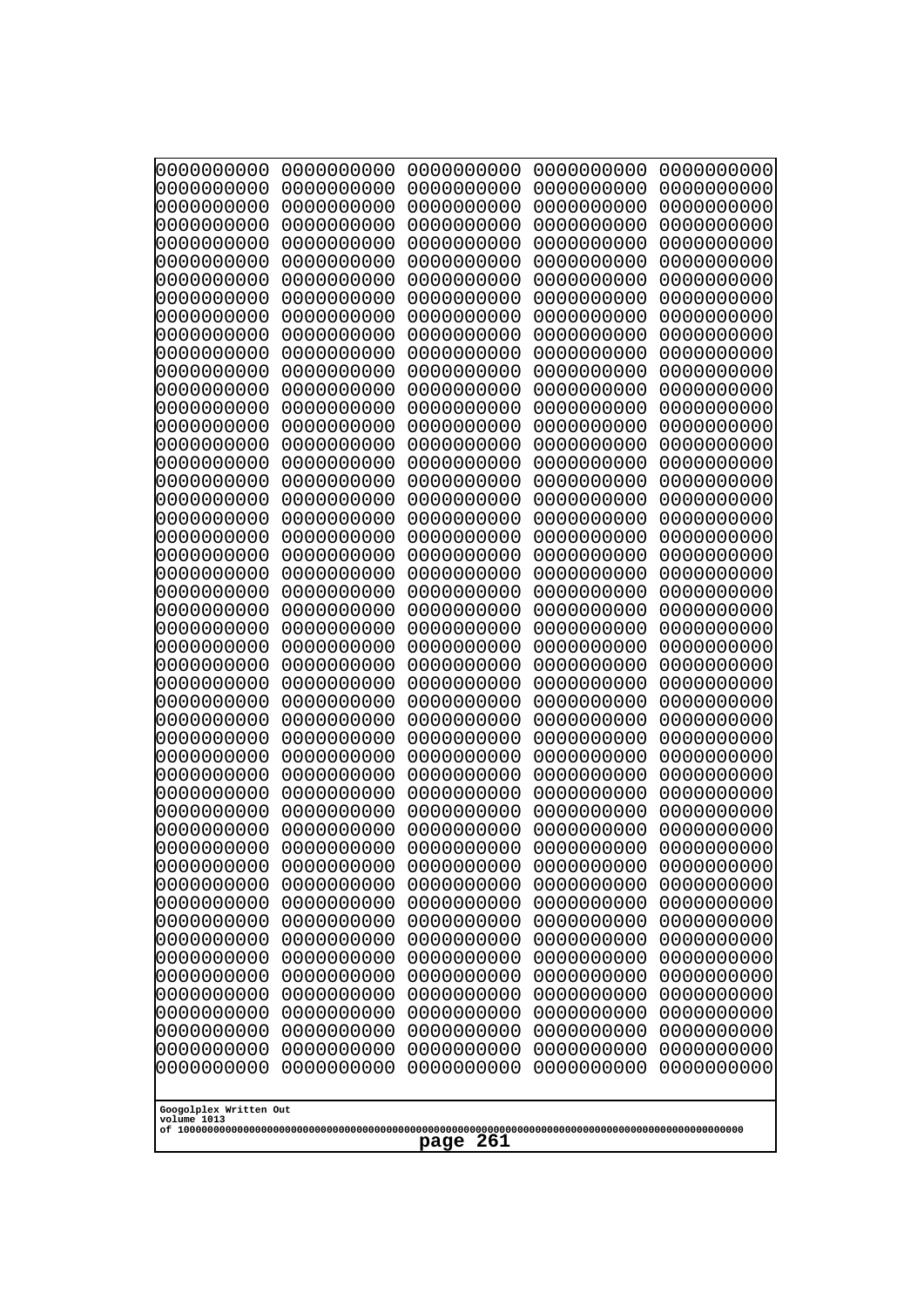| 10000000000<br>0000000000 | 0000000000<br>0000000000 | 0000000000<br>0000000000 | 0000000000<br>0000000000 | 0000000000<br>0000000000 |
|---------------------------|--------------------------|--------------------------|--------------------------|--------------------------|
| 0000000000                | 0000000000               | 0000000000               | 0000000000               | 0000000000               |
| 0000000000                | 0000000000               | 0000000000               | 0000000000               | 0000000000               |
| 0000000000<br>0000000000  | 0000000000<br>0000000000 | 0000000000               | 0000000000<br>0000000000 | 0000000000               |
| 0000000000                | 0000000000               | 0000000000<br>0000000000 | 0000000000               | 0000000000<br>0000000000 |
| 0000000000                | 0000000000               | 0000000000               | 0000000000               | 0000000000               |
| 0000000000                | 0000000000               | 0000000000               | 0000000000               | 0000000000               |
| 0000000000<br>0000000000  | 0000000000<br>0000000000 | 0000000000<br>0000000000 | 0000000000<br>0000000000 | 0000000000<br>0000000000 |
| 0000000000                | 0000000000               | 0000000000               | 0000000000               | 0000000000               |
| 0000000000                | 0000000000               | 0000000000               | 0000000000               | 0000000000               |
| 0000000000                | 0000000000               | 0000000000               | 0000000000               | 0000000000               |
| 0000000000<br>0000000000  | 0000000000<br>0000000000 | 0000000000<br>0000000000 | 0000000000<br>0000000000 | 0000000000<br>0000000000 |
| 0000000000                | 0000000000               | 0000000000               | 0000000000               | 0000000000               |
| 0000000000                | 0000000000               | 0000000000               | 0000000000               | 0000000000               |
| 0000000000<br>0000000000  | 0000000000<br>0000000000 | 0000000000<br>0000000000 | 0000000000<br>0000000000 | 0000000000<br>0000000000 |
| 0000000000                | 0000000000               | 0000000000               | 0000000000               | 0000000000               |
| 0000000000                | 0000000000               | 0000000000               | 0000000000               | 0000000000               |
| 0000000000                | 0000000000               | 0000000000               | 0000000000               | 0000000000               |
| 0000000000<br>0000000000  | 0000000000<br>0000000000 | 0000000000<br>0000000000 | 0000000000<br>0000000000 | 0000000000<br>0000000000 |
| 0000000000                | 0000000000               | 0000000000               | 0000000000               | 0000000000               |
| 0000000000                | 0000000000               | 0000000000               | 0000000000               | 0000000000               |
| 0000000000<br>0000000000  | 0000000000<br>0000000000 | 0000000000<br>0000000000 | 0000000000<br>0000000000 | 0000000000<br>0000000000 |
| 0000000000                | 0000000000               | 0000000000               | 0000000000               | 0000000000               |
| 0000000000                | 0000000000               | 0000000000               | 0000000000               | 0000000000               |
| 0000000000                | 0000000000               | 0000000000               | 0000000000               | 0000000000               |
| 0000000000<br>0000000000  | 0000000000<br>0000000000 | 0000000000<br>0000000000 | 0000000000<br>0000000000 | 0000000000<br>0000000000 |
| 0000000000                | 0000000000               | 0000000000               | 0000000000               | 0000000000               |
| 0000000000                | 0000000000               | 0000000000               | 0000000000               | 0000000000               |
| 0000000000<br>0000000000  | 0000000000<br>0000000000 | 0000000000<br>0000000000 | 0000000000<br>0000000000 | 0000000000<br>0000000000 |
| 0000000000                | 0000000000               | 0000000000               | 0000000000               | 0000000000               |
| 0000000000                | 0000000000               | 0000000000               | 0000000000               | 0000000000               |
| 0000000000<br>0000000000  | 0000000000               | 0000000000               | 0000000000               | 0000000000               |
| 0000000000                | 0000000000<br>0000000000 | 0000000000<br>0000000000 | 0000000000<br>0000000000 | 0000000000<br>0000000000 |
| 0000000000                | 0000000000               | 0000000000               | 0000000000               | 0000000000               |
| 0000000000                | 0000000000               | 0000000000               | 0000000000               | 0000000000               |
| 0000000000<br>0000000000  | 0000000000<br>0000000000 | 0000000000<br>0000000000 | 0000000000<br>0000000000 | 0000000000<br>0000000000 |
| 0000000000                | 0000000000               | 0000000000               | 0000000000               | 0000000000               |
| 0000000000                | 0000000000               | 0000000000               | 0000000000               | 0000000000               |
| 0000000000                | 0000000000               | 0000000000               | 0000000000               | 0000000000               |
| Googolplex Written Out    |                          |                          |                          |                          |
| volume 1013               |                          |                          |                          |                          |
| 262<br>page               |                          |                          |                          |                          |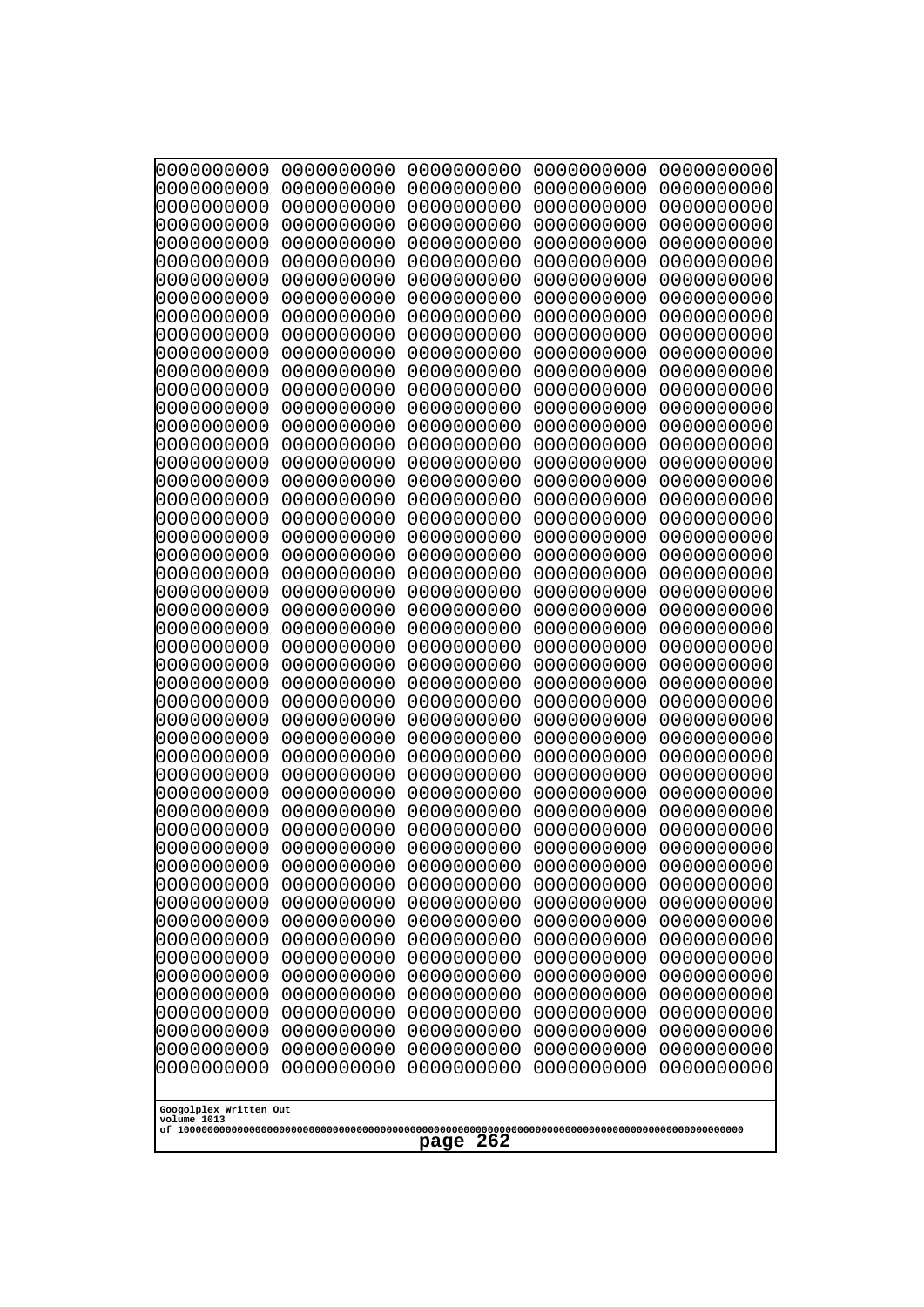| 10000000000<br>0000000000 | 0000000000<br>0000000000 | 0000000000<br>0000000000 | 0000000000<br>0000000000 | 0000000000<br>0000000000 |
|---------------------------|--------------------------|--------------------------|--------------------------|--------------------------|
| 0000000000                | 0000000000               | 0000000000               | 0000000000               | 0000000000               |
| 0000000000                | 0000000000               | 0000000000               | 0000000000               | 0000000000               |
| 0000000000<br>0000000000  | 0000000000<br>0000000000 | 0000000000               | 0000000000<br>0000000000 | 0000000000               |
| 0000000000                | 0000000000               | 0000000000<br>0000000000 | 0000000000               | 0000000000<br>0000000000 |
| 0000000000                | 0000000000               | 0000000000               | 0000000000               | 0000000000               |
| 0000000000                | 0000000000               | 0000000000               | 0000000000               | 0000000000               |
| 0000000000<br>0000000000  | 0000000000<br>0000000000 | 0000000000<br>0000000000 | 0000000000<br>0000000000 | 0000000000<br>0000000000 |
| 0000000000                | 0000000000               | 0000000000               | 0000000000               | 0000000000               |
| 0000000000                | 0000000000               | 0000000000               | 0000000000               | 0000000000               |
| 0000000000                | 0000000000               | 0000000000               | 0000000000               | 0000000000               |
| 0000000000<br>0000000000  | 0000000000<br>0000000000 | 0000000000<br>0000000000 | 0000000000<br>0000000000 | 0000000000<br>0000000000 |
| 0000000000                | 0000000000               | 0000000000               | 0000000000               | 0000000000               |
| 0000000000                | 0000000000               | 0000000000               | 0000000000               | 0000000000               |
| 0000000000<br>0000000000  | 0000000000<br>0000000000 | 0000000000<br>0000000000 | 0000000000<br>0000000000 | 0000000000<br>0000000000 |
| 0000000000                | 0000000000               | 0000000000               | 0000000000               | 0000000000               |
| 0000000000                | 0000000000               | 0000000000               | 0000000000               | 0000000000               |
| 0000000000                | 0000000000               | 0000000000               | 0000000000               | 0000000000               |
| 0000000000<br>0000000000  | 0000000000<br>0000000000 | 0000000000<br>0000000000 | 0000000000<br>0000000000 | 0000000000<br>0000000000 |
| 0000000000                | 0000000000               | 0000000000               | 0000000000               | 0000000000               |
| 0000000000                | 0000000000               | 0000000000               | 0000000000               | 0000000000               |
| 0000000000<br>0000000000  | 0000000000<br>0000000000 | 0000000000<br>0000000000 | 0000000000<br>0000000000 | 0000000000<br>0000000000 |
| 0000000000                | 0000000000               | 0000000000               | 0000000000               | 0000000000               |
| 0000000000                | 0000000000               | 0000000000               | 0000000000               | 0000000000               |
| 0000000000                | 0000000000               | 0000000000               | 0000000000               | 0000000000               |
| 0000000000<br>0000000000  | 0000000000<br>0000000000 | 0000000000<br>0000000000 | 0000000000<br>0000000000 | 0000000000<br>0000000000 |
| 0000000000                | 0000000000               | 0000000000               | 0000000000               | 0000000000               |
| 0000000000                | 0000000000               | 0000000000               | 0000000000               | 0000000000               |
| 0000000000<br>0000000000  | 0000000000<br>0000000000 | 0000000000<br>0000000000 | 0000000000<br>0000000000 | 0000000000<br>0000000000 |
| 0000000000                | 0000000000               | 0000000000               | 0000000000               | 0000000000               |
| 0000000000                | 0000000000               | 0000000000               | 0000000000               | 0000000000               |
| 0000000000<br>0000000000  | 0000000000               | 0000000000               | 0000000000               | 0000000000               |
| 0000000000                | 0000000000<br>0000000000 | 0000000000<br>0000000000 | 0000000000<br>0000000000 | 0000000000<br>0000000000 |
| 0000000000                | 0000000000               | 0000000000               | 0000000000               | 0000000000               |
| 0000000000                | 0000000000               | 0000000000               | 0000000000               | 0000000000               |
| 0000000000<br>0000000000  | 0000000000<br>0000000000 | 0000000000<br>0000000000 | 0000000000<br>0000000000 | 0000000000<br>0000000000 |
| 0000000000                | 0000000000               | 0000000000               | 0000000000               | 0000000000               |
| 0000000000                | 0000000000               | 0000000000               | 0000000000               | 0000000000               |
| 0000000000                | 0000000000               | 0000000000               | 0000000000               | 0000000000               |
| Googolplex Written Out    |                          |                          |                          |                          |
| volume 1013               |                          |                          |                          |                          |
| 263<br>page               |                          |                          |                          |                          |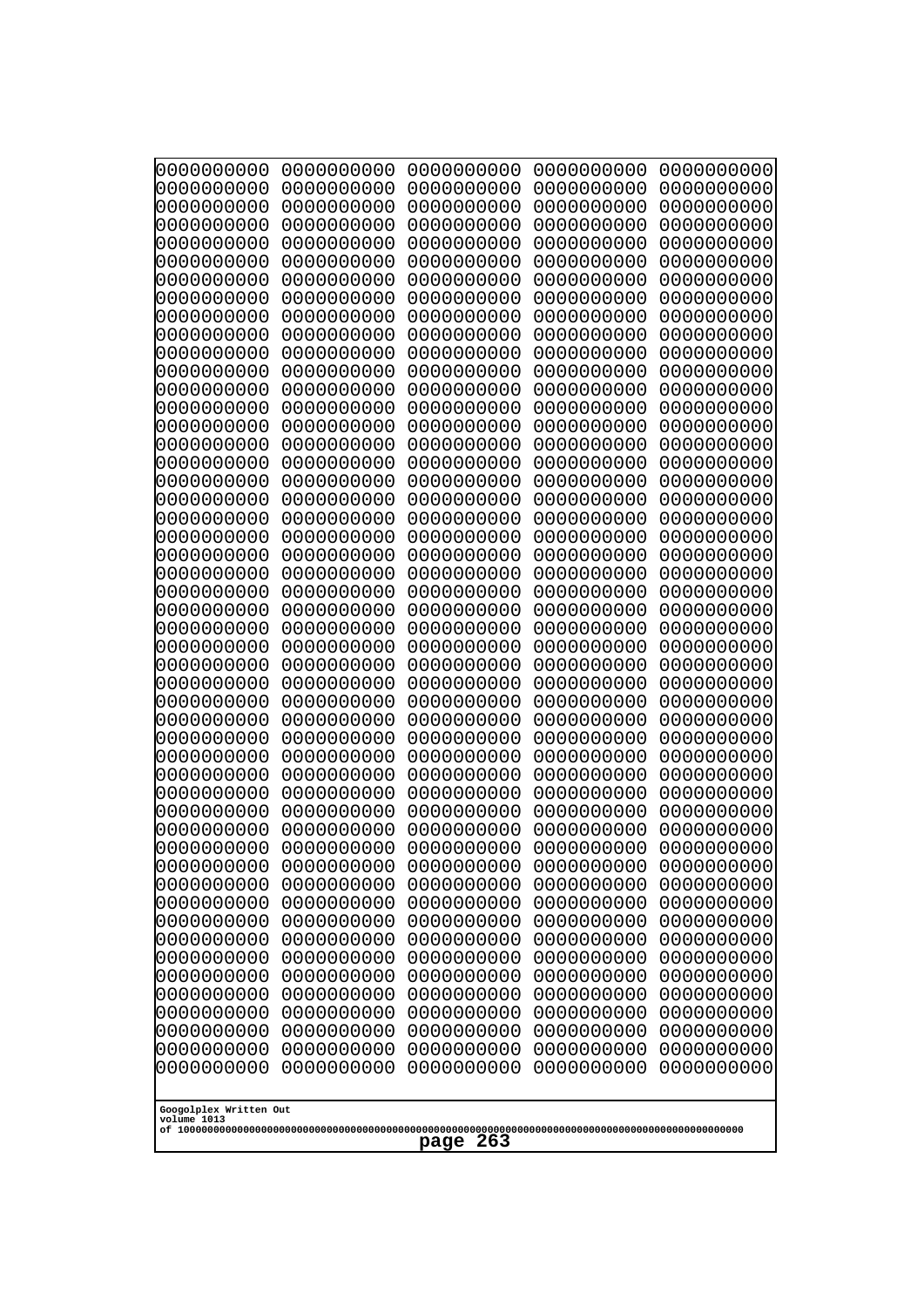| 10000000000<br>0000000000             | 0000000000<br>0000000000 | 0000000000<br>0000000000 | 0000000000<br>0000000000 | 0000000000<br>0000000000 |
|---------------------------------------|--------------------------|--------------------------|--------------------------|--------------------------|
| 0000000000                            | 0000000000               | 0000000000               | 0000000000               | 0000000000               |
| 0000000000                            | 0000000000               | 0000000000               | 0000000000               | 0000000000               |
| 0000000000<br>0000000000              | 0000000000<br>0000000000 | 0000000000               | 0000000000<br>0000000000 | 0000000000               |
| 0000000000                            | 0000000000               | 0000000000<br>0000000000 | 0000000000               | 0000000000<br>0000000000 |
| 0000000000                            | 0000000000               | 0000000000               | 0000000000               | 0000000000               |
| 0000000000                            | 0000000000               | 0000000000               | 0000000000               | 0000000000               |
| 0000000000<br>0000000000              | 0000000000<br>0000000000 | 0000000000<br>0000000000 | 0000000000<br>0000000000 | 0000000000<br>0000000000 |
| 0000000000                            | 0000000000               | 0000000000               | 0000000000               | 0000000000               |
| 0000000000                            | 0000000000               | 0000000000               | 0000000000               | 0000000000               |
| 0000000000<br>0000000000              | 0000000000<br>0000000000 | 0000000000<br>0000000000 | 0000000000<br>0000000000 | 0000000000<br>0000000000 |
| 0000000000                            | 0000000000               | 0000000000               | 0000000000               | 0000000000               |
| 0000000000                            | 0000000000               | 0000000000               | 0000000000               | 0000000000               |
| 0000000000<br>0000000000              | 0000000000               | 0000000000               | 0000000000               | 0000000000               |
| 0000000000                            | 0000000000<br>0000000000 | 0000000000<br>0000000000 | 0000000000<br>0000000000 | 0000000000<br>0000000000 |
| 0000000000                            | 0000000000               | 0000000000               | 0000000000               | 0000000000               |
| 0000000000                            | 0000000000               | 0000000000               | 0000000000               | 0000000000               |
| 0000000000<br>0000000000              | 0000000000<br>0000000000 | 0000000000<br>0000000000 | 0000000000<br>0000000000 | 0000000000<br>0000000000 |
| 0000000000                            | 0000000000               | 0000000000               | 0000000000               | 0000000000               |
| 0000000000                            | 0000000000               | 0000000000               | 0000000000               | 0000000000               |
| 0000000000<br>0000000000              | 0000000000<br>0000000000 | 0000000000<br>0000000000 | 0000000000<br>0000000000 | 0000000000<br>0000000000 |
| 0000000000                            | 0000000000               | 0000000000               | 0000000000               | 0000000000               |
| 0000000000                            | 0000000000               | 0000000000               | 0000000000               | 0000000000               |
| 0000000000<br>0000000000              | 0000000000<br>0000000000 | 0000000000<br>0000000000 | 0000000000<br>0000000000 | 0000000000<br>0000000000 |
| 0000000000                            | 0000000000               | 0000000000               | 0000000000               | 0000000000               |
| 0000000000                            | 0000000000               | 0000000000               | 0000000000               | 0000000000               |
| 0000000000                            | 0000000000               | 0000000000               | 0000000000               | 0000000000               |
| 0000000000<br>0000000000              | 0000000000<br>0000000000 | 0000000000<br>0000000000 | 0000000000<br>0000000000 | 0000000000<br>0000000000 |
| 0000000000                            | 0000000000               | 0000000000               | 0000000000               | 0000000000               |
| 0000000000                            | 0000000000               | 0000000000               | 0000000000               | 0000000000               |
| 0000000000<br>0000000000              | 0000000000<br>0000000000 | 0000000000<br>0000000000 | 0000000000<br>0000000000 | 0000000000<br>0000000000 |
| 0000000000                            | 0000000000               | 0000000000               | 0000000000               | 0000000000               |
| 0000000000                            | 0000000000               | 0000000000               | 0000000000               | 0000000000               |
| 0000000000<br>0000000000              | 0000000000<br>0000000000 | 0000000000<br>0000000000 | 0000000000<br>0000000000 | 0000000000<br>0000000000 |
| 0000000000                            | 0000000000               | 0000000000               | 0000000000               | 0000000000               |
| 0000000000                            | 0000000000               | 0000000000               | 0000000000               | 0000000000               |
| 0000000000                            | 0000000000               | 0000000000               | 0000000000               | 0000000000               |
| 0000000000<br>0000000000              | 0000000000<br>0000000000 | 0000000000<br>0000000000 | 0000000000<br>0000000000 | 0000000000<br>0000000000 |
|                                       |                          |                          |                          |                          |
| Googolplex Written Out<br>volume 1013 |                          |                          |                          |                          |
|                                       |                          | 264<br>page              |                          |                          |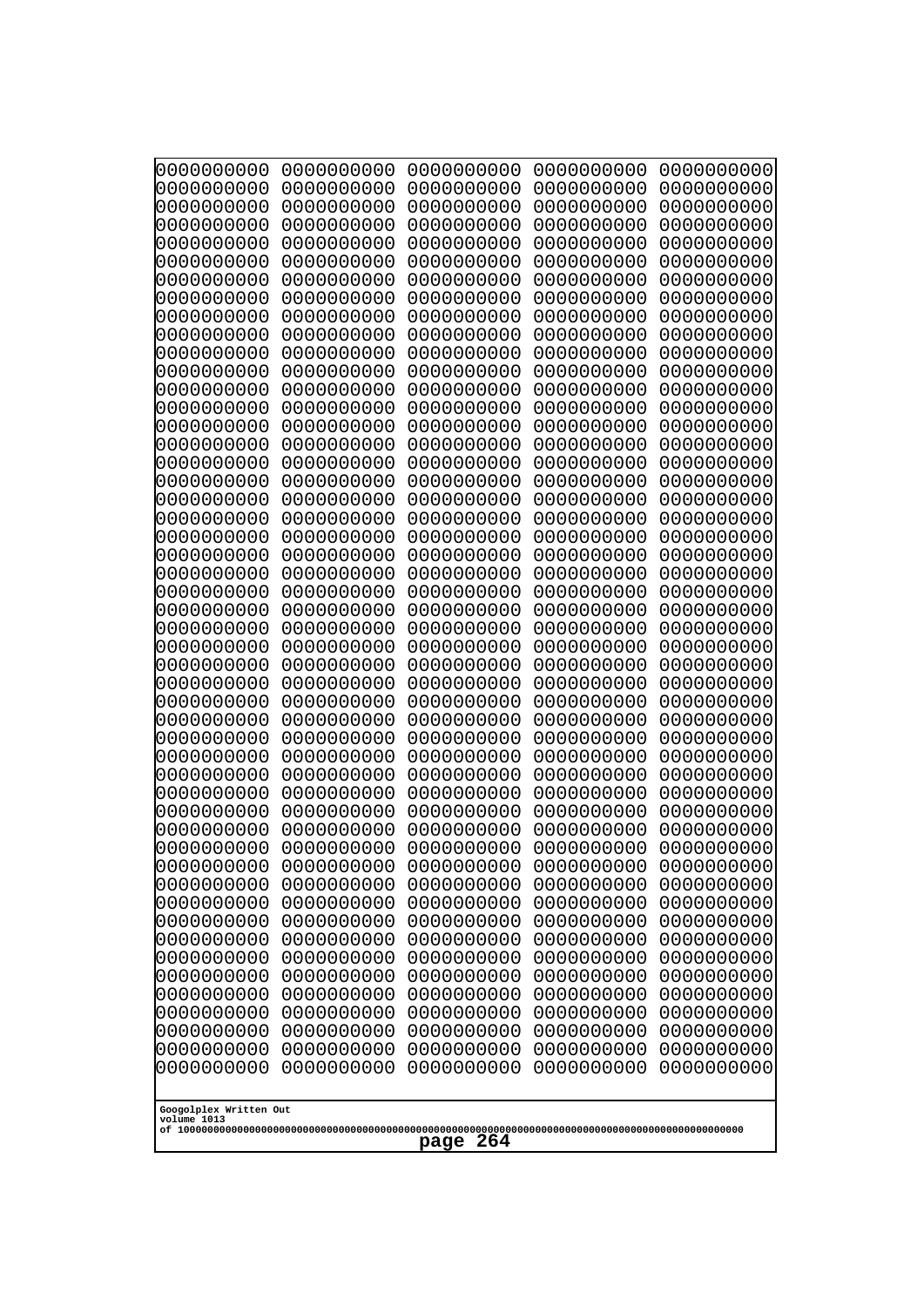| 10000000000<br>0000000000             | 0000000000<br>0000000000 | 0000000000<br>0000000000 | 0000000000<br>0000000000 | 0000000000<br>0000000000 |
|---------------------------------------|--------------------------|--------------------------|--------------------------|--------------------------|
| 0000000000                            | 0000000000               | 0000000000               | 0000000000               | 0000000000               |
| 0000000000                            | 0000000000               | 0000000000               | 0000000000               | 0000000000               |
| 0000000000<br>0000000000              | 0000000000<br>0000000000 | 0000000000<br>0000000000 | 0000000000<br>0000000000 | 0000000000               |
| 0000000000                            | 0000000000               | 0000000000               | 0000000000               | 0000000000<br>0000000000 |
| 0000000000                            | 0000000000               | 0000000000               | 0000000000               | 0000000000               |
| 0000000000                            | 0000000000               | 0000000000               | 0000000000               | 0000000000               |
| 0000000000<br>0000000000              | 0000000000<br>0000000000 | 0000000000<br>0000000000 | 0000000000<br>0000000000 | 0000000000<br>0000000000 |
| 0000000000                            | 0000000000               | 0000000000               | 0000000000               | 0000000000               |
| 0000000000                            | 0000000000               | 0000000000               | 0000000000               | 0000000000               |
| 0000000000<br>0000000000              | 0000000000<br>0000000000 | 0000000000<br>0000000000 | 0000000000<br>0000000000 | 0000000000<br>0000000000 |
| 0000000000                            | 0000000000               | 0000000000               | 0000000000               | 0000000000               |
| 0000000000                            | 0000000000               | 0000000000               | 0000000000               | 0000000000               |
| 0000000000<br>0000000000              | 0000000000               | 0000000000               | 0000000000               | 0000000000               |
| 0000000000                            | 0000000000<br>0000000000 | 0000000000<br>0000000000 | 0000000000<br>0000000000 | 0000000000<br>0000000000 |
| 0000000000                            | 0000000000               | 0000000000               | 0000000000               | 0000000000               |
| 0000000000                            | 0000000000               | 0000000000               | 0000000000               | 0000000000               |
| 0000000000<br>0000000000              | 0000000000<br>0000000000 | 0000000000<br>0000000000 | 0000000000<br>0000000000 | 0000000000<br>0000000000 |
| 0000000000                            | 0000000000               | 0000000000               | 0000000000               | 0000000000               |
| 0000000000                            | 0000000000               | 0000000000               | 0000000000               | 0000000000               |
| 0000000000<br>0000000000              | 0000000000<br>0000000000 | 0000000000<br>0000000000 | 0000000000<br>0000000000 | 0000000000<br>0000000000 |
| 0000000000                            | 0000000000               | 0000000000               | 0000000000               | 0000000000               |
| 0000000000                            | 0000000000               | 0000000000               | 0000000000               | 0000000000               |
| 0000000000<br>0000000000              | 0000000000<br>0000000000 | 0000000000<br>0000000000 | 0000000000<br>0000000000 | 0000000000<br>0000000000 |
| 0000000000                            | 0000000000               | 0000000000               | 0000000000               | 0000000000               |
| 0000000000                            | 0000000000               | 0000000000               | 0000000000               | 0000000000               |
| 0000000000                            | 0000000000               | 0000000000               | 0000000000               | 0000000000               |
| 0000000000<br>0000000000              | 0000000000<br>0000000000 | 0000000000<br>0000000000 | 0000000000<br>0000000000 | 0000000000<br>0000000000 |
| 0000000000                            | 0000000000               | 0000000000               | 0000000000               | 0000000000               |
| 0000000000                            | 0000000000               | 0000000000               | 0000000000               | 0000000000               |
| 0000000000<br>0000000000              | 0000000000<br>0000000000 | 0000000000<br>0000000000 | 0000000000<br>0000000000 | 0000000000<br>0000000000 |
| 0000000000                            | 0000000000               | 0000000000               | 0000000000               | 0000000000               |
| 0000000000                            | 0000000000               | 0000000000               | 0000000000               | 0000000000               |
| 0000000000<br>0000000000              | 0000000000<br>0000000000 | 0000000000<br>0000000000 | 0000000000<br>0000000000 | 0000000000<br>0000000000 |
| 0000000000                            | 0000000000               | 0000000000               | 0000000000               | 0000000000               |
| 0000000000                            | 0000000000               | 0000000000               | 0000000000               | 0000000000               |
| 0000000000                            | 0000000000               | 0000000000               | 0000000000               | 0000000000               |
| 0000000000<br>0000000000              | 0000000000<br>0000000000 | 0000000000<br>0000000000 | 0000000000<br>0000000000 | 0000000000<br>0000000000 |
|                                       |                          |                          |                          |                          |
| Googolplex Written Out<br>volume 1013 |                          |                          |                          |                          |
|                                       |                          | 265<br>page              |                          |                          |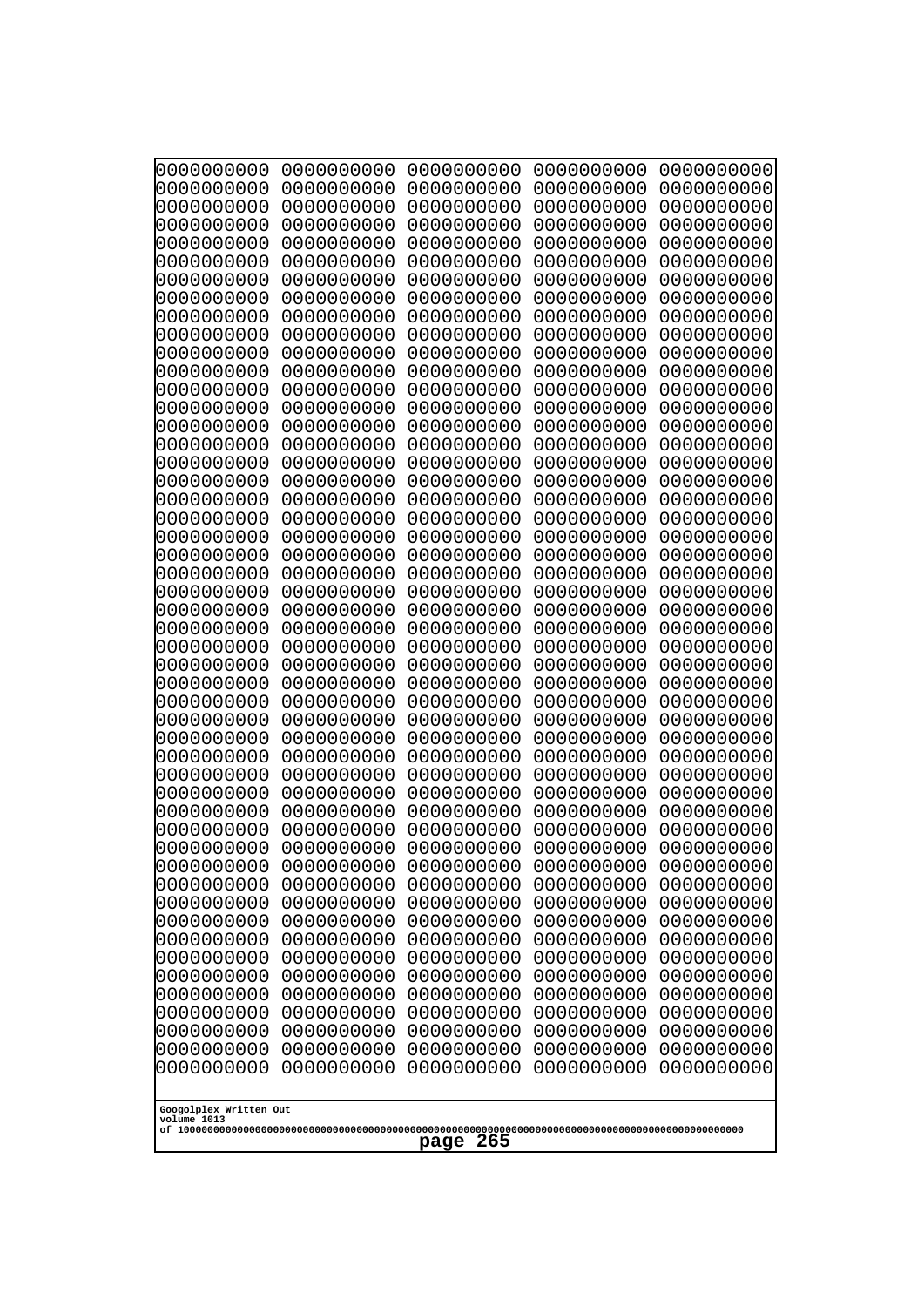| 0000000000               | 0000000000               | 0000000000               | 0000000000               | 0000000000               |
|--------------------------|--------------------------|--------------------------|--------------------------|--------------------------|
| 0000000000<br>0000000000 | 0000000000<br>0000000000 | 0000000000<br>0000000000 | 0000000000<br>0000000000 | 0000000000<br>0000000000 |
| 0000000000               | 0000000000               | 0000000000               | 0000000000               | 0000000000               |
| 0000000000               | 0000000000               | 0000000000               | 0000000000               | 0000000000               |
| 0000000000               | 0000000000               | 0000000000               | 0000000000               | 0000000000               |
| 0000000000<br>0000000000 | 0000000000<br>0000000000 | 0000000000<br>0000000000 | 0000000000<br>0000000000 | 0000000000<br>0000000000 |
| 0000000000               | 0000000000               | 0000000000               | 0000000000               | 0000000000               |
| 0000000000               | 0000000000               | 0000000000               | 0000000000               | 0000000000               |
| 0000000000<br>0000000000 | 0000000000<br>0000000000 | 0000000000<br>0000000000 | 0000000000<br>0000000000 | 0000000000<br>0000000000 |
| 0000000000               | 0000000000               | 0000000000               | 0000000000               | 0000000000               |
| 0000000000               | 0000000000               | 0000000000               | 0000000000               | 0000000000               |
| 0000000000               | 0000000000               | 0000000000               | 0000000000               | 0000000000               |
| 0000000000<br>0000000000 | 0000000000<br>0000000000 | 0000000000<br>0000000000 | 0000000000<br>0000000000 | 0000000000<br>0000000000 |
| 0000000000               | 0000000000               | 0000000000               | 0000000000               | 0000000000               |
| 0000000000               | 0000000000               | 0000000000               | 0000000000               | 0000000000               |
| 0000000000<br>0000000000 | 0000000000<br>0000000000 | 0000000000<br>0000000000 | 0000000000<br>0000000000 | 0000000000<br>0000000000 |
| 0000000000               | 0000000000               | 0000000000               | 0000000000               | 0000000000               |
| 0000000000               | 0000000000               | 0000000000               | 0000000000               | 0000000000               |
| 0000000000               | 0000000000               | 0000000000               | 0000000000               | 0000000000               |
| 0000000000<br>0000000000 | 0000000000<br>0000000000 | 0000000000<br>0000000000 | 0000000000<br>0000000000 | 0000000000<br>0000000000 |
| 0000000000               | 0000000000               | 0000000000               | 0000000000               | 0000000000               |
| 0000000000               | 0000000000               | 0000000000               | 0000000000               | 0000000000               |
| 0000000000<br>0000000000 | 0000000000<br>0000000000 | 0000000000<br>0000000000 | 0000000000<br>0000000000 | 0000000000<br>0000000000 |
| 0000000000               | 0000000000               | 0000000000               | 0000000000               | 0000000000               |
| 0000000000               | 0000000000               | 0000000000               | 0000000000               | 0000000000               |
| 0000000000<br>0000000000 | 0000000000<br>0000000000 | 0000000000<br>0000000000 | 0000000000<br>0000000000 | 0000000000<br>0000000000 |
| 0000000000               | 0000000000               | 0000000000               | 0000000000               | 0000000000               |
| 0000000000               | 0000000000               | 0000000000               | 0000000000               | 0000000000               |
| 0000000000               | 0000000000               | 0000000000               | 0000000000               | 0000000000               |
| 0000000000<br>0000000000 | 0000000000<br>0000000000 | 0000000000<br>0000000000 | 0000000000<br>0000000000 | 0000000000<br>0000000000 |
| 0000000000               | 0000000000               | 0000000000               | 0000000000               | 0000000000               |
| 0000000000               | 0000000000               | 0000000000               | 0000000000               | 0000000000               |
| 0000000000<br>0000000000 | 0000000000<br>0000000000 | 0000000000<br>0000000000 | 0000000000<br>0000000000 | 0000000000<br>0000000000 |
| 0000000000               | 0000000000               | 0000000000               | 0000000000               | 0000000000               |
| 0000000000               | 0000000000               | 0000000000               | 0000000000               | 0000000000               |
| 0000000000<br>0000000000 | 0000000000<br>0000000000 | 0000000000<br>0000000000 | 0000000000<br>0000000000 | 0000000000<br>0000000000 |
| 0000000000               | 0000000000               | 0000000000               | 0000000000               | 0000000000               |
| 0000000000               | 0000000000               | 0000000000               | 0000000000               | 0000000000               |
| 0000000000               | 0000000000               | 0000000000               | 0000000000               | 0000000000               |
| Googolplex Written Out   |                          |                          |                          |                          |
| volume 1013              |                          |                          |                          |                          |
| 266<br>page              |                          |                          |                          |                          |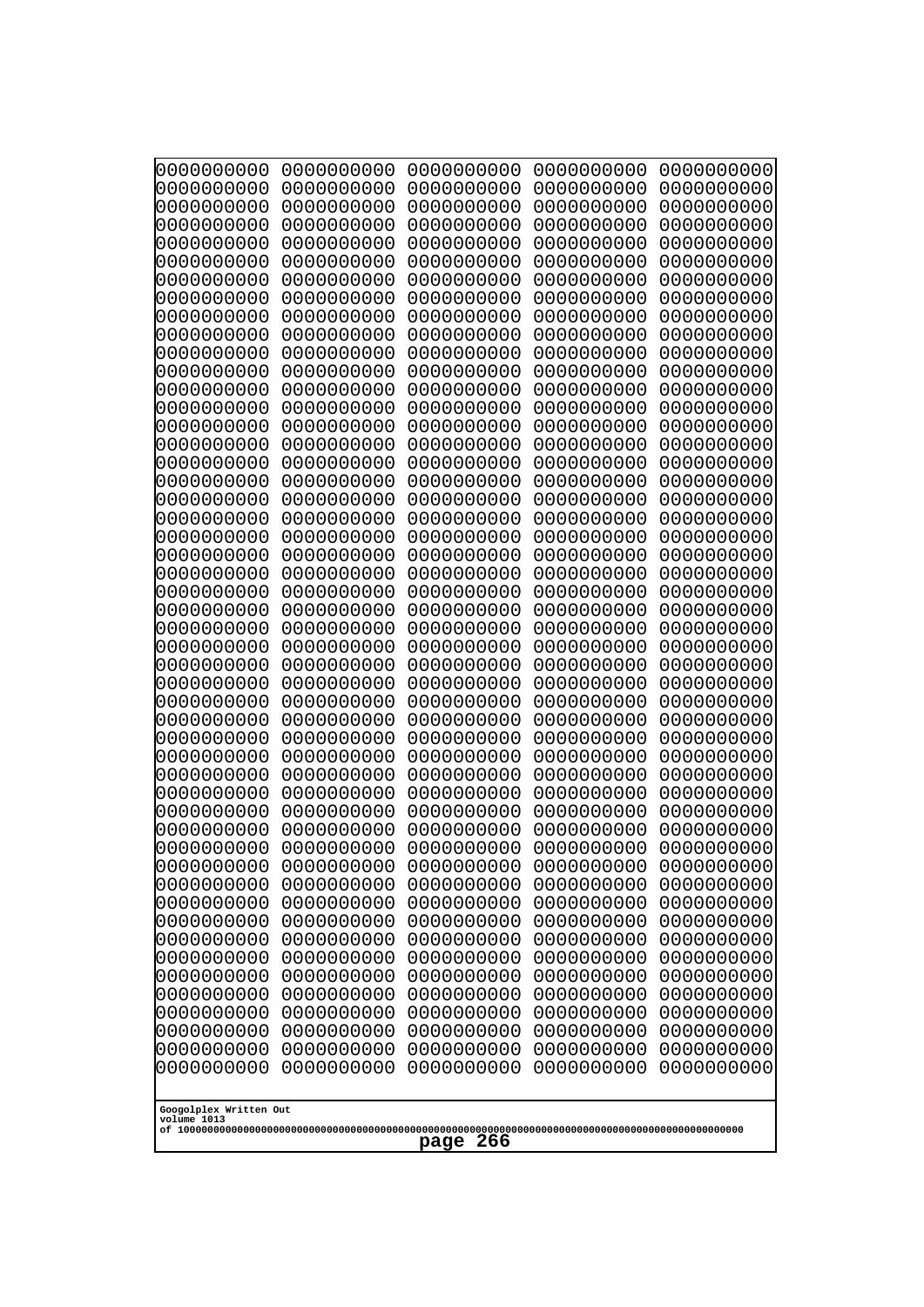| 10000000000<br>0000000000             | 0000000000<br>0000000000 | 0000000000<br>0000000000 | 0000000000<br>0000000000 | 0000000000<br>0000000000 |
|---------------------------------------|--------------------------|--------------------------|--------------------------|--------------------------|
| 0000000000                            | 0000000000               | 0000000000               | 0000000000               | 0000000000               |
| 0000000000                            | 0000000000               | 0000000000               | 0000000000               | 0000000000               |
| 0000000000<br>0000000000              | 0000000000<br>0000000000 | 0000000000<br>0000000000 | 0000000000<br>0000000000 | 0000000000<br>0000000000 |
| 0000000000                            | 0000000000               | 0000000000               | 0000000000               | 0000000000               |
| 0000000000                            | 0000000000               | 0000000000               | 0000000000               | 0000000000               |
| 0000000000<br>0000000000              | 0000000000<br>0000000000 | 0000000000<br>0000000000 | 0000000000<br>0000000000 | 0000000000<br>0000000000 |
| 0000000000                            | 0000000000               | 0000000000               | 0000000000               | 0000000000               |
| 0000000000                            | 0000000000               | 0000000000               | 0000000000               | 0000000000               |
| 0000000000<br>0000000000              | 0000000000<br>0000000000 | 0000000000<br>0000000000 | 0000000000<br>0000000000 | 0000000000<br>0000000000 |
| 0000000000                            | 0000000000               | 0000000000               | 0000000000               | 0000000000               |
| 0000000000                            | 0000000000               | 0000000000               | 0000000000               | 0000000000               |
| 0000000000<br>0000000000              | 0000000000<br>0000000000 | 0000000000<br>0000000000 | 0000000000<br>0000000000 | 0000000000<br>0000000000 |
| 0000000000                            | 0000000000               | 0000000000               | 0000000000               | 0000000000               |
| 0000000000                            | 0000000000               | 0000000000               | 0000000000               | 0000000000               |
| 0000000000<br>0000000000              | 0000000000<br>0000000000 | 0000000000<br>0000000000 | 0000000000<br>0000000000 | 0000000000<br>0000000000 |
| 0000000000                            | 0000000000               | 0000000000               | 0000000000               | 0000000000               |
| 0000000000                            | 0000000000               | 0000000000               | 0000000000               | 0000000000               |
| 0000000000<br>0000000000              | 0000000000<br>0000000000 | 0000000000<br>0000000000 | 0000000000<br>0000000000 | 0000000000<br>0000000000 |
| 0000000000                            | 0000000000               | 0000000000               | 0000000000               | 0000000000               |
| 0000000000                            | 0000000000               | 0000000000               | 0000000000               | 0000000000               |
| 0000000000<br>0000000000              | 0000000000<br>0000000000 | 0000000000<br>0000000000 | 0000000000<br>0000000000 | 0000000000<br>0000000000 |
| 0000000000                            | 0000000000               | 0000000000               | 0000000000               | 0000000000               |
| 0000000000                            | 0000000000               | 0000000000               | 0000000000               | 0000000000               |
| 0000000000<br>0000000000              | 0000000000<br>0000000000 | 0000000000<br>0000000000 | 0000000000<br>0000000000 | 0000000000<br>0000000000 |
| 0000000000                            | 0000000000               | 0000000000               | 0000000000               | 0000000000               |
| 0000000000                            | 0000000000               | 0000000000               | 0000000000               | 0000000000               |
| 0000000000<br>0000000000              | 0000000000<br>0000000000 | 0000000000<br>0000000000 | 0000000000<br>0000000000 | 0000000000<br>0000000000 |
| 0000000000                            | 0000000000               | 0000000000               | 0000000000               | 0000000000               |
| 0000000000                            | 0000000000               | 0000000000               | 0000000000               | 0000000000               |
| 0000000000<br>0000000000              | 0000000000<br>0000000000 | 0000000000<br>0000000000 | 0000000000<br>0000000000 | 0000000000<br>0000000000 |
| 0000000000                            | 0000000000               | 0000000000               | 0000000000               | 0000000000               |
| 0000000000                            | 0000000000               | 0000000000               | 0000000000               | 0000000000               |
| 0000000000<br>0000000000              | 0000000000<br>0000000000 | 0000000000<br>0000000000 | 0000000000<br>0000000000 | 0000000000<br>0000000000 |
| 0000000000                            | 0000000000               | 0000000000               | 0000000000               | 0000000000               |
| 0000000000                            | 0000000000               | 0000000000               | 0000000000               | 0000000000               |
| 0000000000<br>0000000000              | 0000000000<br>0000000000 | 0000000000<br>0000000000 | 0000000000<br>0000000000 | 0000000000<br>0000000000 |
|                                       |                          |                          |                          |                          |
| Googolplex Written Out<br>volume 1013 |                          |                          |                          |                          |
|                                       |                          | page<br>267              |                          |                          |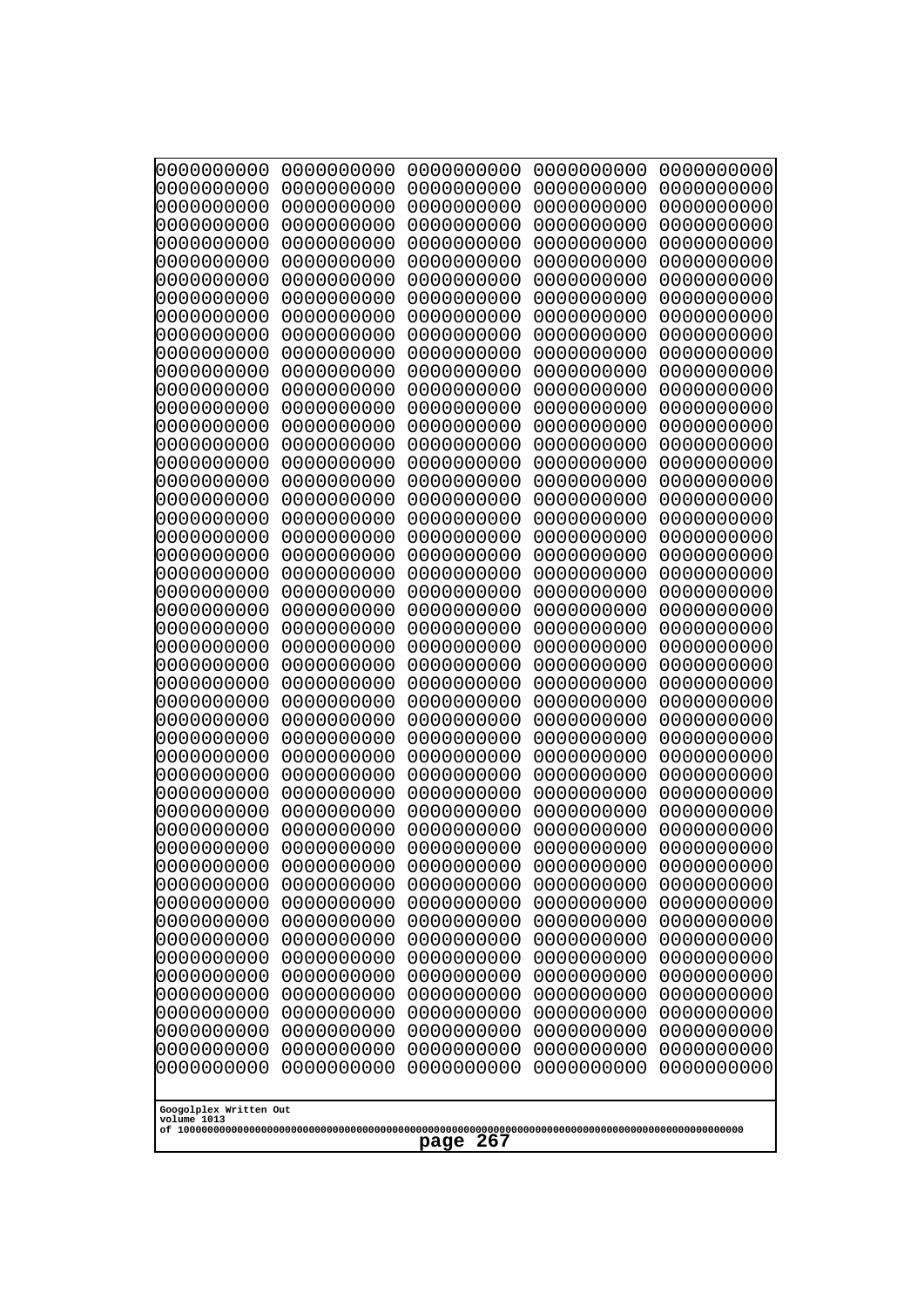| 10000000000<br>0000000000 | 0000000000<br>0000000000 | 0000000000<br>0000000000 | 0000000000<br>0000000000 | 0000000000<br>0000000000 |
|---------------------------|--------------------------|--------------------------|--------------------------|--------------------------|
| 0000000000                | 0000000000               | 0000000000               | 0000000000               | 0000000000               |
| 0000000000                | 0000000000               | 0000000000               | 0000000000               | 0000000000               |
| 0000000000<br>0000000000  | 0000000000<br>0000000000 | 0000000000               | 0000000000<br>0000000000 | 0000000000               |
| 0000000000                | 0000000000               | 0000000000<br>0000000000 | 0000000000               | 0000000000<br>0000000000 |
| 0000000000                | 0000000000               | 0000000000               | 0000000000               | 0000000000               |
| 0000000000                | 0000000000               | 0000000000               | 0000000000               | 0000000000               |
| 0000000000<br>0000000000  | 0000000000<br>0000000000 | 0000000000<br>0000000000 | 0000000000<br>0000000000 | 0000000000<br>0000000000 |
| 0000000000                | 0000000000               | 0000000000               | 0000000000               | 0000000000               |
| 0000000000                | 0000000000               | 0000000000               | 0000000000               | 0000000000               |
| 0000000000                | 0000000000               | 0000000000               | 0000000000               | 0000000000               |
| 0000000000<br>0000000000  | 0000000000<br>0000000000 | 0000000000<br>0000000000 | 0000000000<br>0000000000 | 0000000000<br>0000000000 |
| 0000000000                | 0000000000               | 0000000000               | 0000000000               | 0000000000               |
| 0000000000                | 0000000000               | 0000000000               | 0000000000               | 0000000000               |
| 0000000000<br>0000000000  | 0000000000<br>0000000000 | 0000000000<br>0000000000 | 0000000000<br>0000000000 | 0000000000<br>0000000000 |
| 0000000000                | 0000000000               | 0000000000               | 0000000000               | 0000000000               |
| 0000000000                | 0000000000               | 0000000000               | 0000000000               | 0000000000               |
| 0000000000                | 0000000000               | 0000000000               | 0000000000               | 0000000000               |
| 0000000000<br>0000000000  | 0000000000<br>0000000000 | 0000000000<br>0000000000 | 0000000000<br>0000000000 | 0000000000<br>0000000000 |
| 0000000000                | 0000000000               | 0000000000               | 0000000000               | 0000000000               |
| 0000000000                | 0000000000               | 0000000000               | 0000000000               | 0000000000               |
| 0000000000<br>0000000000  | 0000000000<br>0000000000 | 0000000000<br>0000000000 | 0000000000<br>0000000000 | 0000000000<br>0000000000 |
| 0000000000                | 0000000000               | 0000000000               | 0000000000               | 0000000000               |
| 0000000000                | 0000000000               | 0000000000               | 0000000000               | 0000000000               |
| 0000000000                | 0000000000               | 0000000000               | 0000000000               | 0000000000               |
| 0000000000<br>0000000000  | 0000000000<br>0000000000 | 0000000000<br>0000000000 | 0000000000<br>0000000000 | 0000000000<br>0000000000 |
| 0000000000                | 0000000000               | 0000000000               | 0000000000               | 0000000000               |
| 0000000000                | 0000000000               | 0000000000               | 0000000000               | 0000000000               |
| 0000000000<br>0000000000  | 0000000000<br>0000000000 | 0000000000<br>0000000000 | 0000000000<br>0000000000 | 0000000000<br>0000000000 |
| 0000000000                | 0000000000               | 0000000000               | 0000000000               | 0000000000               |
| 0000000000                | 0000000000               | 0000000000               | 0000000000               | 0000000000               |
| 0000000000<br>0000000000  | 0000000000               | 0000000000               | 0000000000               | 0000000000               |
| 0000000000                | 0000000000<br>0000000000 | 0000000000<br>0000000000 | 0000000000<br>0000000000 | 0000000000<br>0000000000 |
| 0000000000                | 0000000000               | 0000000000               | 0000000000               | 0000000000               |
| 0000000000                | 0000000000               | 0000000000               | 0000000000               | 0000000000               |
| 0000000000<br>0000000000  | 0000000000<br>0000000000 | 0000000000<br>0000000000 | 0000000000<br>0000000000 | 0000000000<br>0000000000 |
| 0000000000                | 0000000000               | 0000000000               | 0000000000               | 0000000000               |
| 0000000000                | 0000000000               | 0000000000               | 0000000000               | 0000000000               |
| 0000000000                | 0000000000               | 0000000000               | 0000000000               | 0000000000               |
| Googolplex Written Out    |                          |                          |                          |                          |
| volume 1013               |                          |                          |                          |                          |
| 268<br>page               |                          |                          |                          |                          |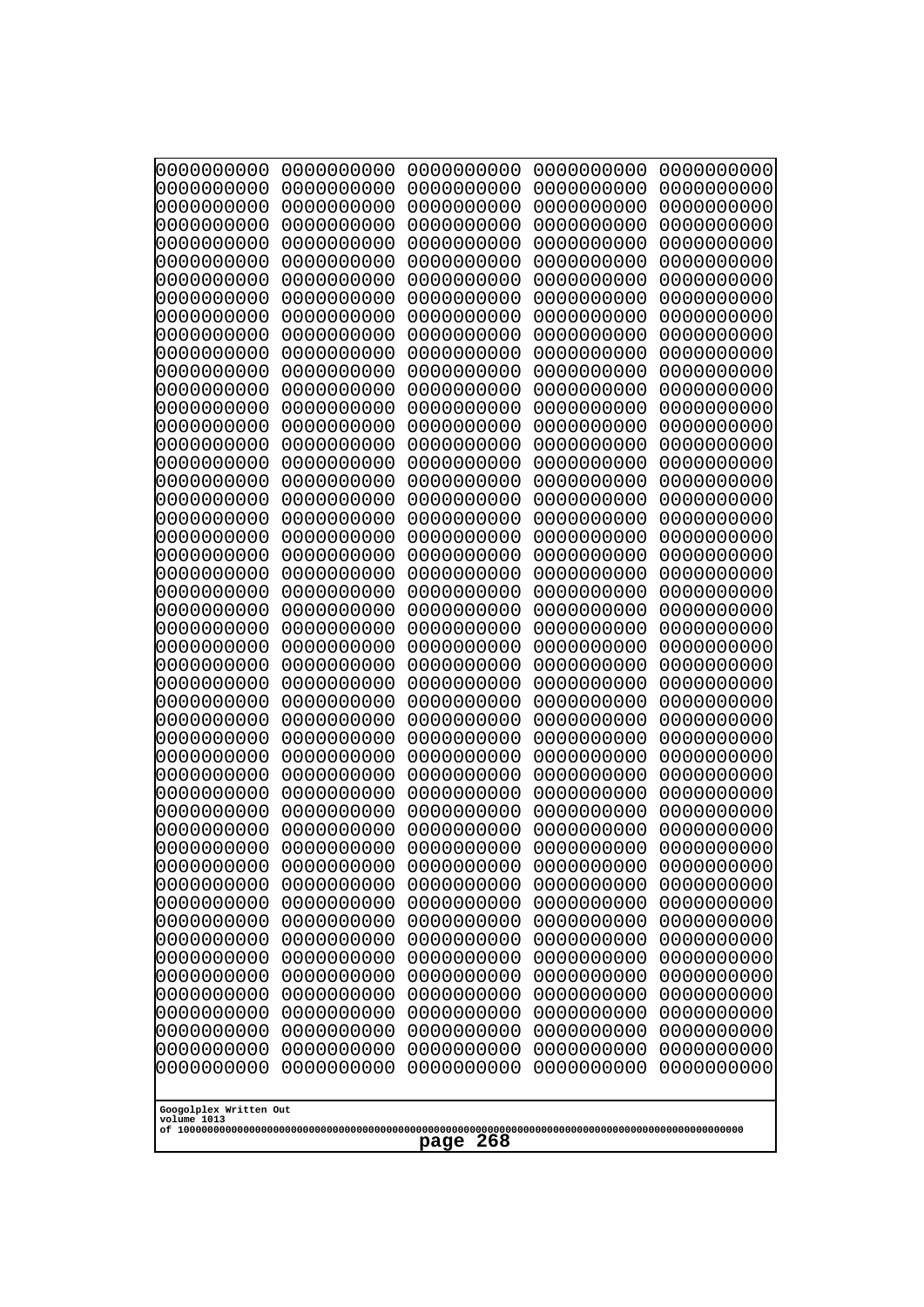| 0000000000<br>0000000000<br>0000000000<br>0000000000<br>0000000000<br>0000000000<br>0000000000<br>0000000000<br>0000000000<br>0000000000<br>0000000000<br>0000000000<br>0000000000<br>0000000000<br>0000000000<br>0000000000<br>0000000000<br>0000000000<br>0000000000<br>0000000000<br>0000000000<br>0000000000<br>0000000000<br>0000000000<br>0000000000<br>0000000000<br>0000000000<br>0000000000<br>0000000000<br>0000000000<br>0000000000<br>0000000000<br>0000000000<br>0000000000<br>0000000000<br>0000000000<br>0000000000<br>0000000000<br>0000000000<br>0000000000<br>0000000000<br>0000000000<br>0000000000<br>0000000000<br>0000000000<br>0000000000<br>0000000000<br>0000000000<br>0000000000<br>0000000000<br>0000000000<br>0000000000<br>0000000000<br>0000000000<br>0000000000<br>0000000000<br>0000000000<br>0000000000<br>0000000000<br>0000000000<br>0000000000<br>0000000000<br>0000000000<br>0000000000<br>0000000000<br>0000000000<br>0000000000<br>0000000000<br>0000000000<br>0000000000<br>0000000000<br>0000000000<br>0000000000<br>0000000000<br>0000000000<br>0000000000<br>0000000000<br>0000000000<br>0000000000<br>0000000000<br>0000000000<br>0000000000<br>0000000000<br>0000000000<br>0000000000<br>0000000000<br>0000000000<br>0000000000<br>0000000000<br>0000000000<br>0000000000<br>0000000000<br>0000000000<br>0000000000<br>0000000000<br>0000000000<br>0000000000<br>0000000000<br>0000000000<br>0000000000<br>0000000000<br>0000000000<br>0000000000<br>0000000000<br>0000000000<br>0000000000<br>0000000000<br>0000000000<br>0000000000<br>0000000000<br>0000000000<br>0000000000<br>0000000000<br>0000000000<br>0000000000<br>0000000000<br>0000000000<br>0000000000<br>0000000000<br>0000000000<br>0000000000<br>0000000000<br>0000000000<br>0000000000<br>0000000000<br>0000000000<br>0000000000<br>0000000000<br>0000000000<br>0000000000<br>0000000000<br>0000000000<br>0000000000<br>0000000000<br>0000000000<br>0000000000<br>0000000000<br>0000000000<br>0000000000<br>0000000000<br>0000000000<br>0000000000<br>0000000000<br>0000000000<br>0000000000<br>0000000000<br>0000000000<br>0000000000<br>0000000000<br>0000000000<br>0000000000<br>0000000000<br>0000000000<br>0000000000<br>0000000000<br>0000000000<br>0000000000<br>0000000000<br>0000000000<br>0000000000<br>0000000000<br>0000000000<br>0000000000<br>0000000000<br>0000000000<br>0000000000<br>0000000000<br>0000000000<br>0000000000<br>0000000000<br>0000000000<br>0000000000<br>0000000000<br>0000000000<br>0000000000<br>0000000000<br>0000000000<br>0000000000<br>0000000000<br>0000000000<br>0000000000<br>0000000000 | 10000000000<br>0000000000 | 0000000000<br>0000000000 | 0000000000<br>0000000000 | 0000000000<br>0000000000 | 0000000000<br>0000000000 |
|--------------------------------------------------------------------------------------------------------------------------------------------------------------------------------------------------------------------------------------------------------------------------------------------------------------------------------------------------------------------------------------------------------------------------------------------------------------------------------------------------------------------------------------------------------------------------------------------------------------------------------------------------------------------------------------------------------------------------------------------------------------------------------------------------------------------------------------------------------------------------------------------------------------------------------------------------------------------------------------------------------------------------------------------------------------------------------------------------------------------------------------------------------------------------------------------------------------------------------------------------------------------------------------------------------------------------------------------------------------------------------------------------------------------------------------------------------------------------------------------------------------------------------------------------------------------------------------------------------------------------------------------------------------------------------------------------------------------------------------------------------------------------------------------------------------------------------------------------------------------------------------------------------------------------------------------------------------------------------------------------------------------------------------------------------------------------------------------------------------------------------------------------------------------------------------------------------------------------------------------------------------------------------------------------------------------------------------------------------------------------------------------------------------------------------------------------------------------------------------------------------------------------------------------------------------------------------------------------------------------------------------------------|---------------------------|--------------------------|--------------------------|--------------------------|--------------------------|
|                                                                                                                                                                                                                                                                                                                                                                                                                                                                                                                                                                                                                                                                                                                                                                                                                                                                                                                                                                                                                                                                                                                                                                                                                                                                                                                                                                                                                                                                                                                                                                                                                                                                                                                                                                                                                                                                                                                                                                                                                                                                                                                                                                                                                                                                                                                                                                                                                                                                                                                                                                                                                                                  |                           |                          |                          |                          | 0000000000               |
|                                                                                                                                                                                                                                                                                                                                                                                                                                                                                                                                                                                                                                                                                                                                                                                                                                                                                                                                                                                                                                                                                                                                                                                                                                                                                                                                                                                                                                                                                                                                                                                                                                                                                                                                                                                                                                                                                                                                                                                                                                                                                                                                                                                                                                                                                                                                                                                                                                                                                                                                                                                                                                                  |                           |                          |                          |                          | 0000000000               |
|                                                                                                                                                                                                                                                                                                                                                                                                                                                                                                                                                                                                                                                                                                                                                                                                                                                                                                                                                                                                                                                                                                                                                                                                                                                                                                                                                                                                                                                                                                                                                                                                                                                                                                                                                                                                                                                                                                                                                                                                                                                                                                                                                                                                                                                                                                                                                                                                                                                                                                                                                                                                                                                  |                           |                          |                          |                          |                          |
|                                                                                                                                                                                                                                                                                                                                                                                                                                                                                                                                                                                                                                                                                                                                                                                                                                                                                                                                                                                                                                                                                                                                                                                                                                                                                                                                                                                                                                                                                                                                                                                                                                                                                                                                                                                                                                                                                                                                                                                                                                                                                                                                                                                                                                                                                                                                                                                                                                                                                                                                                                                                                                                  |                           |                          |                          |                          |                          |
|                                                                                                                                                                                                                                                                                                                                                                                                                                                                                                                                                                                                                                                                                                                                                                                                                                                                                                                                                                                                                                                                                                                                                                                                                                                                                                                                                                                                                                                                                                                                                                                                                                                                                                                                                                                                                                                                                                                                                                                                                                                                                                                                                                                                                                                                                                                                                                                                                                                                                                                                                                                                                                                  |                           |                          |                          |                          | 0000000000               |
|                                                                                                                                                                                                                                                                                                                                                                                                                                                                                                                                                                                                                                                                                                                                                                                                                                                                                                                                                                                                                                                                                                                                                                                                                                                                                                                                                                                                                                                                                                                                                                                                                                                                                                                                                                                                                                                                                                                                                                                                                                                                                                                                                                                                                                                                                                                                                                                                                                                                                                                                                                                                                                                  |                           |                          |                          |                          | 0000000000               |
|                                                                                                                                                                                                                                                                                                                                                                                                                                                                                                                                                                                                                                                                                                                                                                                                                                                                                                                                                                                                                                                                                                                                                                                                                                                                                                                                                                                                                                                                                                                                                                                                                                                                                                                                                                                                                                                                                                                                                                                                                                                                                                                                                                                                                                                                                                                                                                                                                                                                                                                                                                                                                                                  |                           |                          |                          |                          |                          |
|                                                                                                                                                                                                                                                                                                                                                                                                                                                                                                                                                                                                                                                                                                                                                                                                                                                                                                                                                                                                                                                                                                                                                                                                                                                                                                                                                                                                                                                                                                                                                                                                                                                                                                                                                                                                                                                                                                                                                                                                                                                                                                                                                                                                                                                                                                                                                                                                                                                                                                                                                                                                                                                  |                           |                          |                          |                          | 0000000000               |
|                                                                                                                                                                                                                                                                                                                                                                                                                                                                                                                                                                                                                                                                                                                                                                                                                                                                                                                                                                                                                                                                                                                                                                                                                                                                                                                                                                                                                                                                                                                                                                                                                                                                                                                                                                                                                                                                                                                                                                                                                                                                                                                                                                                                                                                                                                                                                                                                                                                                                                                                                                                                                                                  |                           |                          |                          |                          | 0000000000               |
|                                                                                                                                                                                                                                                                                                                                                                                                                                                                                                                                                                                                                                                                                                                                                                                                                                                                                                                                                                                                                                                                                                                                                                                                                                                                                                                                                                                                                                                                                                                                                                                                                                                                                                                                                                                                                                                                                                                                                                                                                                                                                                                                                                                                                                                                                                                                                                                                                                                                                                                                                                                                                                                  |                           |                          |                          |                          |                          |
|                                                                                                                                                                                                                                                                                                                                                                                                                                                                                                                                                                                                                                                                                                                                                                                                                                                                                                                                                                                                                                                                                                                                                                                                                                                                                                                                                                                                                                                                                                                                                                                                                                                                                                                                                                                                                                                                                                                                                                                                                                                                                                                                                                                                                                                                                                                                                                                                                                                                                                                                                                                                                                                  |                           |                          |                          |                          | 0000000000               |
|                                                                                                                                                                                                                                                                                                                                                                                                                                                                                                                                                                                                                                                                                                                                                                                                                                                                                                                                                                                                                                                                                                                                                                                                                                                                                                                                                                                                                                                                                                                                                                                                                                                                                                                                                                                                                                                                                                                                                                                                                                                                                                                                                                                                                                                                                                                                                                                                                                                                                                                                                                                                                                                  |                           |                          |                          |                          | 0000000000               |
|                                                                                                                                                                                                                                                                                                                                                                                                                                                                                                                                                                                                                                                                                                                                                                                                                                                                                                                                                                                                                                                                                                                                                                                                                                                                                                                                                                                                                                                                                                                                                                                                                                                                                                                                                                                                                                                                                                                                                                                                                                                                                                                                                                                                                                                                                                                                                                                                                                                                                                                                                                                                                                                  |                           |                          |                          |                          | 0000000000               |
|                                                                                                                                                                                                                                                                                                                                                                                                                                                                                                                                                                                                                                                                                                                                                                                                                                                                                                                                                                                                                                                                                                                                                                                                                                                                                                                                                                                                                                                                                                                                                                                                                                                                                                                                                                                                                                                                                                                                                                                                                                                                                                                                                                                                                                                                                                                                                                                                                                                                                                                                                                                                                                                  |                           |                          |                          |                          | 0000000000               |
|                                                                                                                                                                                                                                                                                                                                                                                                                                                                                                                                                                                                                                                                                                                                                                                                                                                                                                                                                                                                                                                                                                                                                                                                                                                                                                                                                                                                                                                                                                                                                                                                                                                                                                                                                                                                                                                                                                                                                                                                                                                                                                                                                                                                                                                                                                                                                                                                                                                                                                                                                                                                                                                  |                           |                          |                          |                          | 0000000000               |
|                                                                                                                                                                                                                                                                                                                                                                                                                                                                                                                                                                                                                                                                                                                                                                                                                                                                                                                                                                                                                                                                                                                                                                                                                                                                                                                                                                                                                                                                                                                                                                                                                                                                                                                                                                                                                                                                                                                                                                                                                                                                                                                                                                                                                                                                                                                                                                                                                                                                                                                                                                                                                                                  |                           |                          |                          |                          | 0000000000               |
|                                                                                                                                                                                                                                                                                                                                                                                                                                                                                                                                                                                                                                                                                                                                                                                                                                                                                                                                                                                                                                                                                                                                                                                                                                                                                                                                                                                                                                                                                                                                                                                                                                                                                                                                                                                                                                                                                                                                                                                                                                                                                                                                                                                                                                                                                                                                                                                                                                                                                                                                                                                                                                                  |                           |                          |                          |                          |                          |
|                                                                                                                                                                                                                                                                                                                                                                                                                                                                                                                                                                                                                                                                                                                                                                                                                                                                                                                                                                                                                                                                                                                                                                                                                                                                                                                                                                                                                                                                                                                                                                                                                                                                                                                                                                                                                                                                                                                                                                                                                                                                                                                                                                                                                                                                                                                                                                                                                                                                                                                                                                                                                                                  |                           |                          |                          |                          | 0000000000               |
|                                                                                                                                                                                                                                                                                                                                                                                                                                                                                                                                                                                                                                                                                                                                                                                                                                                                                                                                                                                                                                                                                                                                                                                                                                                                                                                                                                                                                                                                                                                                                                                                                                                                                                                                                                                                                                                                                                                                                                                                                                                                                                                                                                                                                                                                                                                                                                                                                                                                                                                                                                                                                                                  |                           |                          |                          |                          | 0000000000               |
|                                                                                                                                                                                                                                                                                                                                                                                                                                                                                                                                                                                                                                                                                                                                                                                                                                                                                                                                                                                                                                                                                                                                                                                                                                                                                                                                                                                                                                                                                                                                                                                                                                                                                                                                                                                                                                                                                                                                                                                                                                                                                                                                                                                                                                                                                                                                                                                                                                                                                                                                                                                                                                                  |                           |                          |                          |                          |                          |
|                                                                                                                                                                                                                                                                                                                                                                                                                                                                                                                                                                                                                                                                                                                                                                                                                                                                                                                                                                                                                                                                                                                                                                                                                                                                                                                                                                                                                                                                                                                                                                                                                                                                                                                                                                                                                                                                                                                                                                                                                                                                                                                                                                                                                                                                                                                                                                                                                                                                                                                                                                                                                                                  |                           |                          |                          |                          | 0000000000               |
|                                                                                                                                                                                                                                                                                                                                                                                                                                                                                                                                                                                                                                                                                                                                                                                                                                                                                                                                                                                                                                                                                                                                                                                                                                                                                                                                                                                                                                                                                                                                                                                                                                                                                                                                                                                                                                                                                                                                                                                                                                                                                                                                                                                                                                                                                                                                                                                                                                                                                                                                                                                                                                                  |                           |                          |                          |                          | 0000000000               |
|                                                                                                                                                                                                                                                                                                                                                                                                                                                                                                                                                                                                                                                                                                                                                                                                                                                                                                                                                                                                                                                                                                                                                                                                                                                                                                                                                                                                                                                                                                                                                                                                                                                                                                                                                                                                                                                                                                                                                                                                                                                                                                                                                                                                                                                                                                                                                                                                                                                                                                                                                                                                                                                  |                           |                          |                          |                          |                          |
|                                                                                                                                                                                                                                                                                                                                                                                                                                                                                                                                                                                                                                                                                                                                                                                                                                                                                                                                                                                                                                                                                                                                                                                                                                                                                                                                                                                                                                                                                                                                                                                                                                                                                                                                                                                                                                                                                                                                                                                                                                                                                                                                                                                                                                                                                                                                                                                                                                                                                                                                                                                                                                                  |                           |                          |                          |                          | 0000000000               |
|                                                                                                                                                                                                                                                                                                                                                                                                                                                                                                                                                                                                                                                                                                                                                                                                                                                                                                                                                                                                                                                                                                                                                                                                                                                                                                                                                                                                                                                                                                                                                                                                                                                                                                                                                                                                                                                                                                                                                                                                                                                                                                                                                                                                                                                                                                                                                                                                                                                                                                                                                                                                                                                  |                           |                          |                          |                          | 0000000000               |
|                                                                                                                                                                                                                                                                                                                                                                                                                                                                                                                                                                                                                                                                                                                                                                                                                                                                                                                                                                                                                                                                                                                                                                                                                                                                                                                                                                                                                                                                                                                                                                                                                                                                                                                                                                                                                                                                                                                                                                                                                                                                                                                                                                                                                                                                                                                                                                                                                                                                                                                                                                                                                                                  |                           |                          |                          |                          | 0000000000               |
|                                                                                                                                                                                                                                                                                                                                                                                                                                                                                                                                                                                                                                                                                                                                                                                                                                                                                                                                                                                                                                                                                                                                                                                                                                                                                                                                                                                                                                                                                                                                                                                                                                                                                                                                                                                                                                                                                                                                                                                                                                                                                                                                                                                                                                                                                                                                                                                                                                                                                                                                                                                                                                                  |                           |                          |                          |                          |                          |
|                                                                                                                                                                                                                                                                                                                                                                                                                                                                                                                                                                                                                                                                                                                                                                                                                                                                                                                                                                                                                                                                                                                                                                                                                                                                                                                                                                                                                                                                                                                                                                                                                                                                                                                                                                                                                                                                                                                                                                                                                                                                                                                                                                                                                                                                                                                                                                                                                                                                                                                                                                                                                                                  |                           |                          |                          |                          | 0000000000               |
|                                                                                                                                                                                                                                                                                                                                                                                                                                                                                                                                                                                                                                                                                                                                                                                                                                                                                                                                                                                                                                                                                                                                                                                                                                                                                                                                                                                                                                                                                                                                                                                                                                                                                                                                                                                                                                                                                                                                                                                                                                                                                                                                                                                                                                                                                                                                                                                                                                                                                                                                                                                                                                                  |                           |                          |                          |                          | 0000000000               |
|                                                                                                                                                                                                                                                                                                                                                                                                                                                                                                                                                                                                                                                                                                                                                                                                                                                                                                                                                                                                                                                                                                                                                                                                                                                                                                                                                                                                                                                                                                                                                                                                                                                                                                                                                                                                                                                                                                                                                                                                                                                                                                                                                                                                                                                                                                                                                                                                                                                                                                                                                                                                                                                  |                           |                          |                          |                          |                          |
|                                                                                                                                                                                                                                                                                                                                                                                                                                                                                                                                                                                                                                                                                                                                                                                                                                                                                                                                                                                                                                                                                                                                                                                                                                                                                                                                                                                                                                                                                                                                                                                                                                                                                                                                                                                                                                                                                                                                                                                                                                                                                                                                                                                                                                                                                                                                                                                                                                                                                                                                                                                                                                                  |                           |                          |                          |                          | 0000000000               |
|                                                                                                                                                                                                                                                                                                                                                                                                                                                                                                                                                                                                                                                                                                                                                                                                                                                                                                                                                                                                                                                                                                                                                                                                                                                                                                                                                                                                                                                                                                                                                                                                                                                                                                                                                                                                                                                                                                                                                                                                                                                                                                                                                                                                                                                                                                                                                                                                                                                                                                                                                                                                                                                  |                           |                          |                          |                          | 0000000000               |
| 0000000000<br>0000000000<br>0000000000<br>0000000000<br>0000000000<br>0000000000<br>0000000000<br>0000000000                                                                                                                                                                                                                                                                                                                                                                                                                                                                                                                                                                                                                                                                                                                                                                                                                                                                                                                                                                                                                                                                                                                                                                                                                                                                                                                                                                                                                                                                                                                                                                                                                                                                                                                                                                                                                                                                                                                                                                                                                                                                                                                                                                                                                                                                                                                                                                                                                                                                                                                                     |                           |                          |                          |                          | 0000000000<br>0000000000 |
| 0000000000<br>0000000000<br>0000000000<br>0000000000                                                                                                                                                                                                                                                                                                                                                                                                                                                                                                                                                                                                                                                                                                                                                                                                                                                                                                                                                                                                                                                                                                                                                                                                                                                                                                                                                                                                                                                                                                                                                                                                                                                                                                                                                                                                                                                                                                                                                                                                                                                                                                                                                                                                                                                                                                                                                                                                                                                                                                                                                                                             |                           |                          |                          |                          | 0000000000               |
| 0000000000<br>0000000000<br>0000000000<br>0000000000                                                                                                                                                                                                                                                                                                                                                                                                                                                                                                                                                                                                                                                                                                                                                                                                                                                                                                                                                                                                                                                                                                                                                                                                                                                                                                                                                                                                                                                                                                                                                                                                                                                                                                                                                                                                                                                                                                                                                                                                                                                                                                                                                                                                                                                                                                                                                                                                                                                                                                                                                                                             |                           |                          |                          |                          | 0000000000               |
| 0000000000<br>0000000000<br>0000000000<br>0000000000                                                                                                                                                                                                                                                                                                                                                                                                                                                                                                                                                                                                                                                                                                                                                                                                                                                                                                                                                                                                                                                                                                                                                                                                                                                                                                                                                                                                                                                                                                                                                                                                                                                                                                                                                                                                                                                                                                                                                                                                                                                                                                                                                                                                                                                                                                                                                                                                                                                                                                                                                                                             |                           |                          |                          |                          | 0000000000               |
| 0000000000<br>0000000000<br>0000000000<br>0000000000<br>0000000000<br>0000000000<br>0000000000<br>0000000000                                                                                                                                                                                                                                                                                                                                                                                                                                                                                                                                                                                                                                                                                                                                                                                                                                                                                                                                                                                                                                                                                                                                                                                                                                                                                                                                                                                                                                                                                                                                                                                                                                                                                                                                                                                                                                                                                                                                                                                                                                                                                                                                                                                                                                                                                                                                                                                                                                                                                                                                     |                           |                          |                          |                          | 0000000000<br>0000000000 |
|                                                                                                                                                                                                                                                                                                                                                                                                                                                                                                                                                                                                                                                                                                                                                                                                                                                                                                                                                                                                                                                                                                                                                                                                                                                                                                                                                                                                                                                                                                                                                                                                                                                                                                                                                                                                                                                                                                                                                                                                                                                                                                                                                                                                                                                                                                                                                                                                                                                                                                                                                                                                                                                  |                           |                          |                          |                          |                          |
| Googolplex Written Out<br>volume 1013                                                                                                                                                                                                                                                                                                                                                                                                                                                                                                                                                                                                                                                                                                                                                                                                                                                                                                                                                                                                                                                                                                                                                                                                                                                                                                                                                                                                                                                                                                                                                                                                                                                                                                                                                                                                                                                                                                                                                                                                                                                                                                                                                                                                                                                                                                                                                                                                                                                                                                                                                                                                            |                           |                          |                          |                          |                          |
| 269<br>page                                                                                                                                                                                                                                                                                                                                                                                                                                                                                                                                                                                                                                                                                                                                                                                                                                                                                                                                                                                                                                                                                                                                                                                                                                                                                                                                                                                                                                                                                                                                                                                                                                                                                                                                                                                                                                                                                                                                                                                                                                                                                                                                                                                                                                                                                                                                                                                                                                                                                                                                                                                                                                      |                           |                          |                          |                          |                          |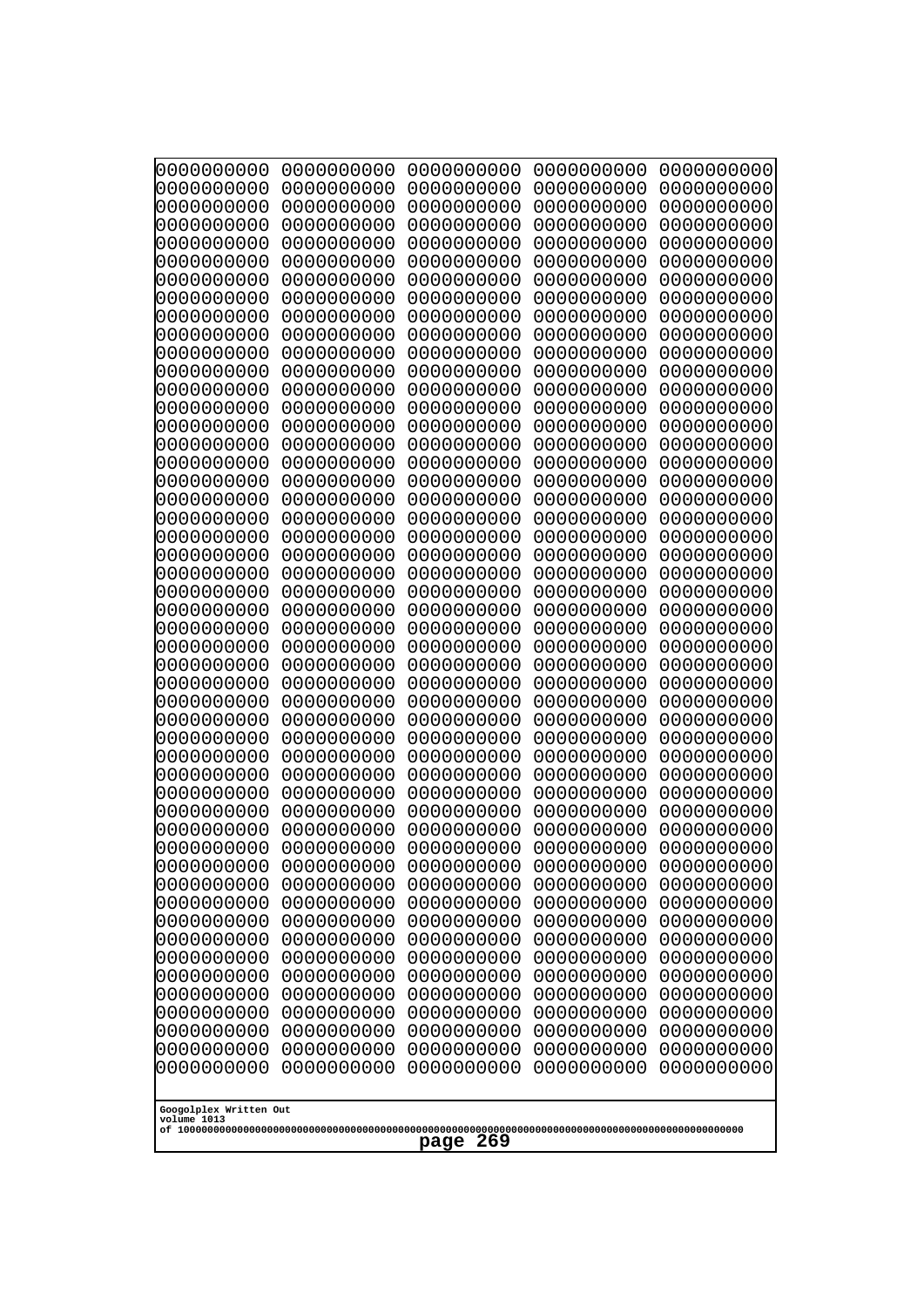| 10000000000<br>0000000000             | 0000000000<br>0000000000 | 0000000000<br>0000000000 | 0000000000<br>0000000000 | 0000000000<br>0000000000 |
|---------------------------------------|--------------------------|--------------------------|--------------------------|--------------------------|
| 0000000000                            | 0000000000               | 0000000000               | 0000000000               | 0000000000               |
| 0000000000                            | 0000000000               | 0000000000               | 0000000000               | 0000000000               |
| 0000000000                            | 0000000000               | 0000000000               | 0000000000               | 0000000000               |
| 0000000000<br>0000000000              | 0000000000<br>0000000000 | 0000000000<br>0000000000 | 0000000000<br>0000000000 | 0000000000<br>0000000000 |
| 0000000000                            | 0000000000               | 0000000000               | 0000000000               | 0000000000               |
| 0000000000                            | 0000000000               | 0000000000               | 0000000000               | 0000000000               |
| 0000000000                            | 0000000000               | 0000000000               | 0000000000               | 0000000000               |
| 0000000000<br>0000000000              | 0000000000<br>0000000000 | 0000000000<br>0000000000 | 0000000000<br>0000000000 | 0000000000               |
| 0000000000                            | 0000000000               | 0000000000               | 0000000000               | 0000000000<br>0000000000 |
| 0000000000                            | 0000000000               | 0000000000               | 0000000000               | 0000000000               |
| 0000000000                            | 0000000000               | 0000000000               | 0000000000               | 0000000000               |
| 0000000000                            | 0000000000               | 0000000000               | 0000000000               | 0000000000               |
| 0000000000<br>0000000000              | 0000000000<br>0000000000 | 0000000000<br>0000000000 | 0000000000<br>0000000000 | 0000000000<br>0000000000 |
| 0000000000                            | 0000000000               | 0000000000               | 0000000000               | 0000000000               |
| 0000000000                            | 0000000000               | 0000000000               | 0000000000               | 0000000000               |
| 0000000000                            | 0000000000<br>0000000000 | 0000000000               | 0000000000               | 0000000000               |
| 0000000000<br>0000000000              | 0000000000               | 0000000000<br>0000000000 | 0000000000<br>0000000000 | 0000000000<br>0000000000 |
| 0000000000                            | 0000000000               | 0000000000               | 0000000000               | 0000000000               |
| 0000000000                            | 0000000000               | 0000000000               | 0000000000               | 0000000000               |
| 0000000000                            | 0000000000<br>0000000000 | 0000000000<br>0000000000 | 0000000000<br>0000000000 | 0000000000               |
| 0000000000<br>0000000000              | 0000000000               | 0000000000               | 0000000000               | 0000000000<br>0000000000 |
| 0000000000                            | 0000000000               | 0000000000               | 0000000000               | 0000000000               |
| 0000000000                            | 0000000000               | 0000000000               | 0000000000               | 0000000000               |
| 0000000000<br>0000000000              | 0000000000<br>0000000000 | 0000000000<br>0000000000 | 0000000000<br>0000000000 | 0000000000<br>0000000000 |
| 0000000000                            | 0000000000               | 0000000000               | 0000000000               | 0000000000               |
| 0000000000                            | 0000000000               | 0000000000               | 0000000000               | 0000000000               |
| 0000000000                            | 0000000000               | 0000000000               | 0000000000               | 0000000000               |
| 0000000000                            | 0000000000<br>0000000000 | 0000000000<br>0000000000 | 0000000000               | 0000000000               |
| 0000000000<br>0000000000              | 0000000000               | 0000000000               | 0000000000<br>0000000000 | 0000000000<br>0000000000 |
| 0000000000                            | 0000000000               | 0000000000               | 0000000000               | 0000000000               |
| 0000000000                            | 0000000000               | 0000000000               | 0000000000               | 0000000000               |
| 0000000000                            | 0000000000               | 0000000000               | 0000000000               | 0000000000               |
| 0000000000<br>0000000000              | 0000000000<br>0000000000 | 0000000000<br>0000000000 | 0000000000<br>0000000000 | 0000000000<br>0000000000 |
| 0000000000                            | 0000000000               | 0000000000               | 0000000000               | 0000000000               |
| 0000000000                            | 0000000000               | 0000000000               | 0000000000               | 0000000000               |
| 0000000000                            | 0000000000               | 0000000000               | 0000000000               | 0000000000               |
| 0000000000<br>0000000000              | 0000000000<br>0000000000 | 0000000000<br>0000000000 | 0000000000<br>0000000000 | 0000000000<br>0000000000 |
| 0000000000                            | 0000000000               | 0000000000               | 0000000000               | 0000000000               |
| 0000000000                            | 0000000000               | 0000000000               | 0000000000               | 0000000000               |
|                                       |                          |                          |                          |                          |
| Googolplex Written Out<br>volume 1013 |                          |                          |                          |                          |
| 270<br>page                           |                          |                          |                          |                          |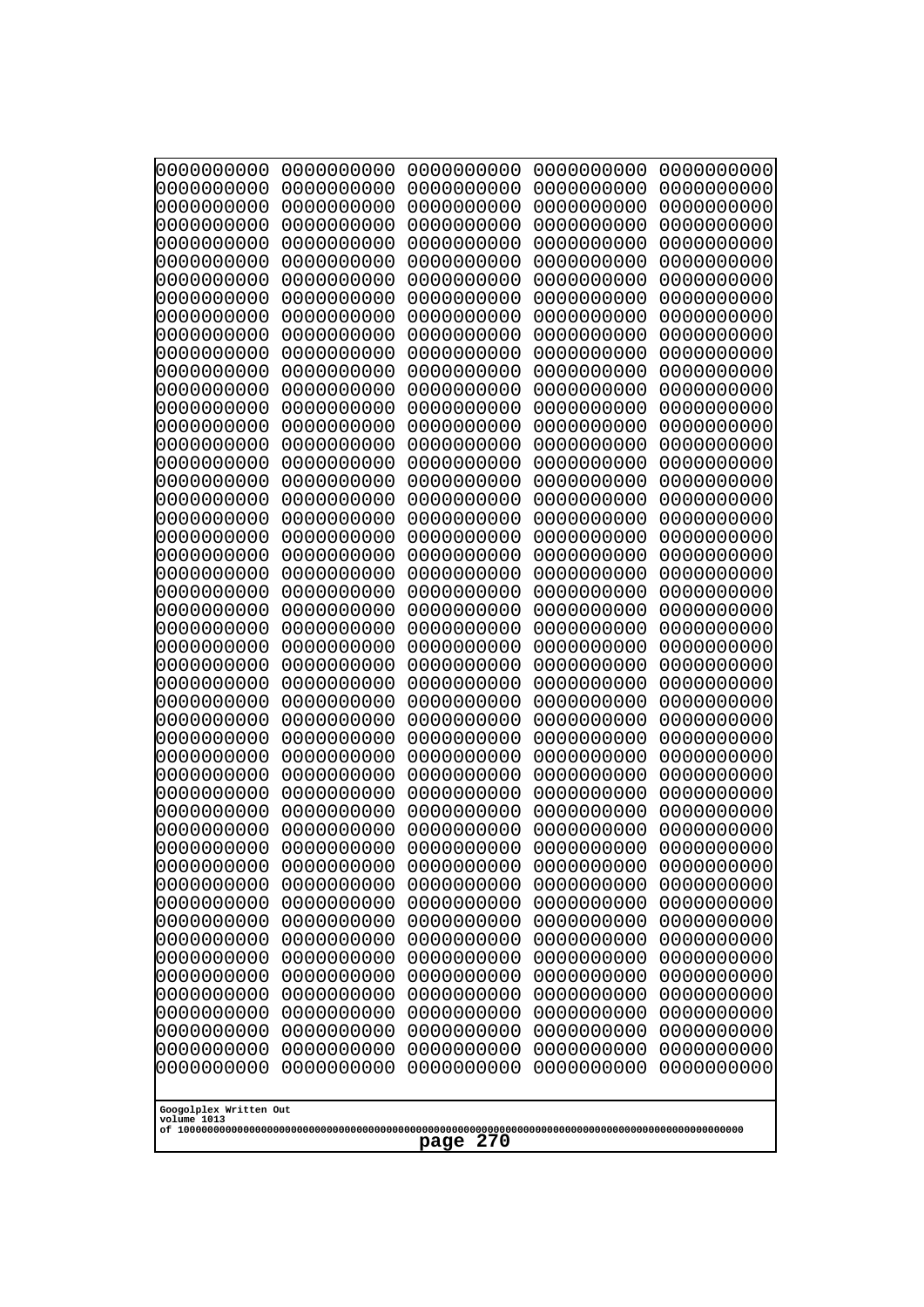| 10000000000<br>0000000000             | 0000000000<br>0000000000 | 0000000000<br>0000000000 | 0000000000<br>0000000000 | 0000000000<br>0000000000 |
|---------------------------------------|--------------------------|--------------------------|--------------------------|--------------------------|
| 0000000000                            | 0000000000               | 0000000000               | 0000000000               | 0000000000               |
| 0000000000                            | 0000000000               | 0000000000               | 0000000000               | 0000000000               |
| 0000000000<br>0000000000              | 0000000000<br>0000000000 | 0000000000               | 0000000000<br>0000000000 | 0000000000               |
| 0000000000                            | 0000000000               | 0000000000<br>0000000000 | 0000000000               | 0000000000<br>0000000000 |
| 0000000000                            | 0000000000               | 0000000000               | 0000000000               | 0000000000               |
| 0000000000                            | 0000000000               | 0000000000               | 0000000000               | 0000000000               |
| 0000000000<br>0000000000              | 0000000000<br>0000000000 | 0000000000<br>0000000000 | 0000000000<br>0000000000 | 0000000000<br>0000000000 |
| 0000000000                            | 0000000000               | 0000000000               | 0000000000               | 0000000000               |
| 0000000000                            | 0000000000               | 0000000000               | 0000000000               | 0000000000               |
| 0000000000<br>0000000000              | 0000000000<br>0000000000 | 0000000000<br>0000000000 | 0000000000<br>0000000000 | 0000000000<br>0000000000 |
| 0000000000                            | 0000000000               | 0000000000               | 0000000000               | 0000000000               |
| 0000000000                            | 0000000000               | 0000000000               | 0000000000               | 0000000000               |
| 0000000000<br>0000000000              | 0000000000               | 0000000000               | 0000000000               | 0000000000               |
| 0000000000                            | 0000000000<br>0000000000 | 0000000000<br>0000000000 | 0000000000<br>0000000000 | 0000000000<br>0000000000 |
| 0000000000                            | 0000000000               | 0000000000               | 0000000000               | 0000000000               |
| 0000000000                            | 0000000000               | 0000000000               | 0000000000               | 0000000000               |
| 0000000000<br>0000000000              | 0000000000<br>0000000000 | 0000000000<br>0000000000 | 0000000000<br>0000000000 | 0000000000<br>0000000000 |
| 0000000000                            | 0000000000               | 0000000000               | 0000000000               | 0000000000               |
| 0000000000                            | 0000000000               | 0000000000               | 0000000000               | 0000000000               |
| 0000000000<br>0000000000              | 0000000000<br>0000000000 | 0000000000<br>0000000000 | 0000000000<br>0000000000 | 0000000000<br>0000000000 |
| 0000000000                            | 0000000000               | 0000000000               | 0000000000               | 0000000000               |
| 0000000000                            | 0000000000               | 0000000000               | 0000000000               | 0000000000               |
| 0000000000<br>0000000000              | 0000000000<br>0000000000 | 0000000000<br>0000000000 | 0000000000<br>0000000000 | 0000000000<br>0000000000 |
| 0000000000                            | 0000000000               | 0000000000               | 0000000000               | 0000000000               |
| 0000000000                            | 0000000000               | 0000000000               | 0000000000               | 0000000000               |
| 0000000000                            | 0000000000               | 0000000000               | 0000000000               | 0000000000               |
| 0000000000<br>0000000000              | 0000000000<br>0000000000 | 0000000000<br>0000000000 | 0000000000<br>0000000000 | 0000000000<br>0000000000 |
| 0000000000                            | 0000000000               | 0000000000               | 0000000000               | 0000000000               |
| 0000000000                            | 0000000000               | 0000000000               | 0000000000               | 0000000000               |
| 0000000000<br>0000000000              | 0000000000<br>0000000000 | 0000000000<br>0000000000 | 0000000000<br>0000000000 | 0000000000<br>0000000000 |
| 0000000000                            | 0000000000               | 0000000000               | 0000000000               | 0000000000               |
| 0000000000                            | 0000000000               | 0000000000               | 0000000000               | 0000000000               |
| 0000000000<br>0000000000              | 0000000000<br>0000000000 | 0000000000<br>0000000000 | 0000000000<br>0000000000 | 0000000000<br>0000000000 |
| 0000000000                            | 0000000000               | 0000000000               | 0000000000               | 0000000000               |
| 0000000000                            | 0000000000               | 0000000000               | 0000000000               | 0000000000               |
| 0000000000                            | 0000000000               | 0000000000               | 0000000000               | 0000000000               |
| 0000000000<br>0000000000              | 0000000000<br>0000000000 | 0000000000<br>0000000000 | 0000000000<br>0000000000 | 0000000000<br>0000000000 |
|                                       |                          |                          |                          |                          |
| Googolplex Written Out<br>volume 1013 |                          |                          |                          |                          |
|                                       |                          | 271<br>page              |                          |                          |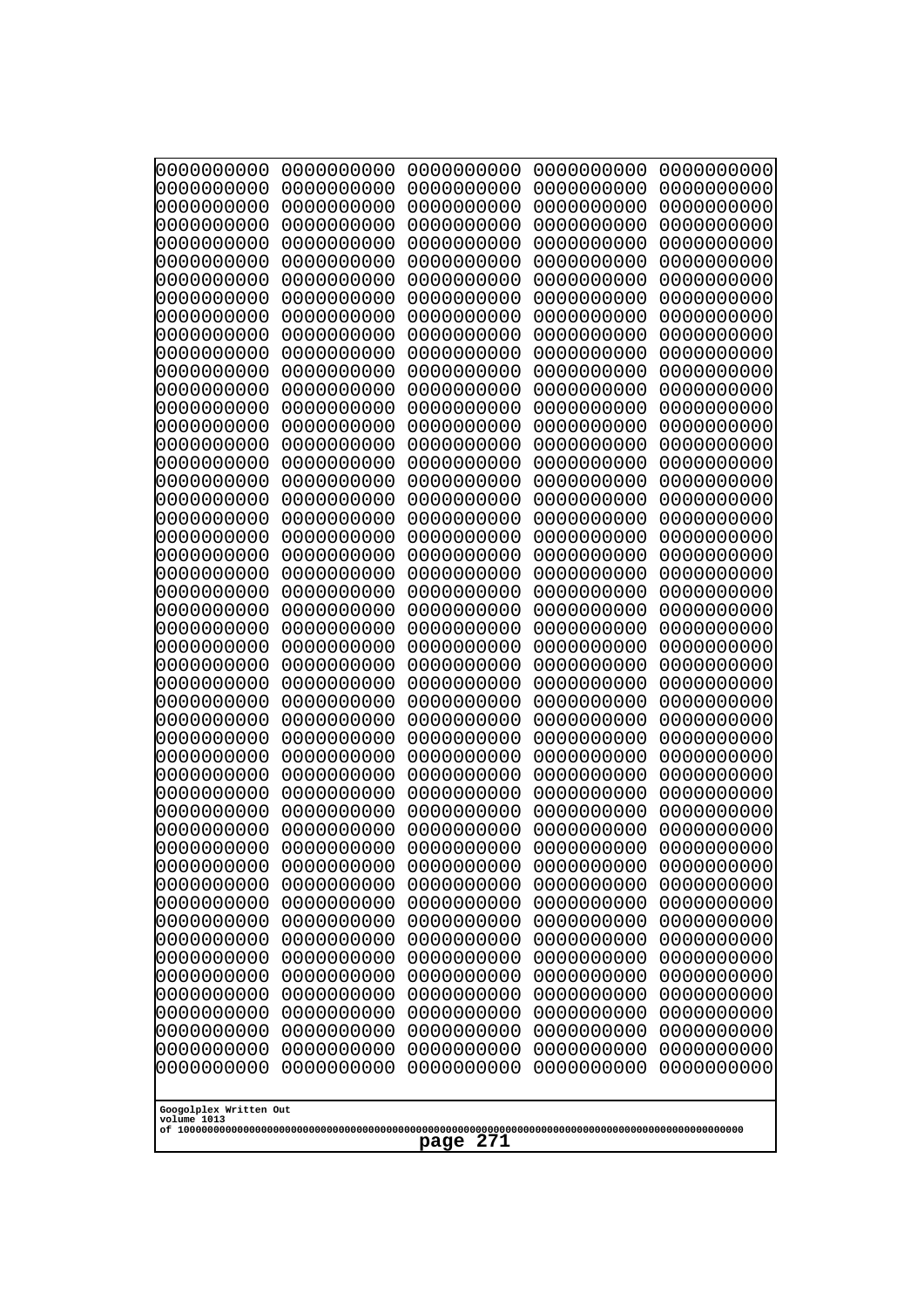| 10000000000<br>0000000000             | 0000000000<br>0000000000 | 0000000000<br>0000000000 | 0000000000<br>0000000000 | 0000000000<br>0000000000 |
|---------------------------------------|--------------------------|--------------------------|--------------------------|--------------------------|
| 0000000000                            | 0000000000               | 0000000000               | 0000000000               | 0000000000               |
| 0000000000                            | 0000000000               | 0000000000               | 0000000000               | 0000000000               |
| 0000000000<br>0000000000              | 0000000000<br>0000000000 | 0000000000<br>0000000000 | 0000000000<br>0000000000 | 0000000000<br>0000000000 |
| 0000000000                            | 0000000000               | 0000000000               | 0000000000               | 0000000000               |
| 0000000000                            | 0000000000               | 0000000000               | 0000000000               | 0000000000               |
| 0000000000<br>0000000000              | 0000000000<br>0000000000 | 0000000000<br>0000000000 | 0000000000<br>0000000000 | 0000000000<br>0000000000 |
| 0000000000                            | 0000000000               | 0000000000               | 0000000000               | 0000000000               |
| 0000000000                            | 0000000000               | 0000000000               | 0000000000               | 0000000000               |
| 0000000000<br>0000000000              | 0000000000<br>0000000000 | 0000000000               | 0000000000               | 0000000000               |
| 0000000000                            | 0000000000               | 0000000000<br>0000000000 | 0000000000<br>0000000000 | 0000000000<br>0000000000 |
| 0000000000                            | 0000000000               | 0000000000               | 0000000000               | 0000000000               |
| 0000000000                            | 0000000000               | 0000000000               | 0000000000               | 0000000000               |
| 0000000000<br>0000000000              | 0000000000<br>0000000000 | 0000000000<br>0000000000 | 0000000000<br>0000000000 | 0000000000<br>0000000000 |
| 0000000000                            | 0000000000               | 0000000000               | 0000000000               | 0000000000               |
| 0000000000                            | 0000000000               | 0000000000               | 0000000000               | 0000000000               |
| 0000000000<br>0000000000              | 0000000000<br>0000000000 | 0000000000<br>0000000000 | 0000000000<br>0000000000 | 0000000000<br>0000000000 |
| 0000000000                            | 0000000000               | 0000000000               | 0000000000               | 0000000000               |
| 0000000000                            | 0000000000               | 0000000000               | 0000000000               | 0000000000               |
| 0000000000<br>0000000000              | 0000000000<br>0000000000 | 0000000000<br>0000000000 | 0000000000<br>0000000000 | 0000000000<br>0000000000 |
| 0000000000                            | 0000000000               | 0000000000               | 0000000000               | 0000000000               |
| 0000000000                            | 0000000000               | 0000000000               | 0000000000               | 0000000000               |
| 0000000000<br>0000000000              | 0000000000<br>0000000000 | 0000000000<br>0000000000 | 0000000000<br>0000000000 | 0000000000<br>0000000000 |
| 0000000000                            | 0000000000               | 0000000000               | 0000000000               | 0000000000               |
| 0000000000                            | 0000000000               | 0000000000               | 0000000000               | 0000000000               |
| 0000000000<br>0000000000              | 0000000000<br>0000000000 | 0000000000<br>0000000000 | 0000000000<br>0000000000 | 0000000000<br>0000000000 |
| 0000000000                            | 0000000000               | 0000000000               | 0000000000               | 0000000000               |
| 0000000000                            | 0000000000               | 0000000000               | 0000000000               | 0000000000               |
| 0000000000                            | 0000000000<br>0000000000 | 0000000000<br>0000000000 | 0000000000<br>0000000000 | 0000000000<br>0000000000 |
| 0000000000<br>0000000000              | 0000000000               | 0000000000               | 0000000000               | 0000000000               |
| 0000000000                            | 0000000000               | 0000000000               | 0000000000               | 0000000000               |
| 0000000000                            | 0000000000<br>0000000000 | 0000000000               | 0000000000               | 0000000000               |
| 0000000000<br>0000000000              | 0000000000               | 0000000000<br>0000000000 | 0000000000<br>0000000000 | 0000000000<br>0000000000 |
| 0000000000                            | 0000000000               | 0000000000               | 0000000000               | 0000000000               |
| 0000000000                            | 0000000000               | 0000000000               | 0000000000               | 0000000000               |
| 0000000000<br>0000000000              | 0000000000<br>0000000000 | 0000000000<br>0000000000 | 0000000000<br>0000000000 | 0000000000<br>0000000000 |
| 0000000000                            | 0000000000               | 0000000000               | 0000000000               | 0000000000               |
| 0000000000                            | 0000000000               | 0000000000               | 0000000000               | 0000000000               |
|                                       |                          |                          |                          |                          |
| Googolplex Written Out<br>volume 1013 |                          |                          |                          |                          |
| 272<br>page                           |                          |                          |                          |                          |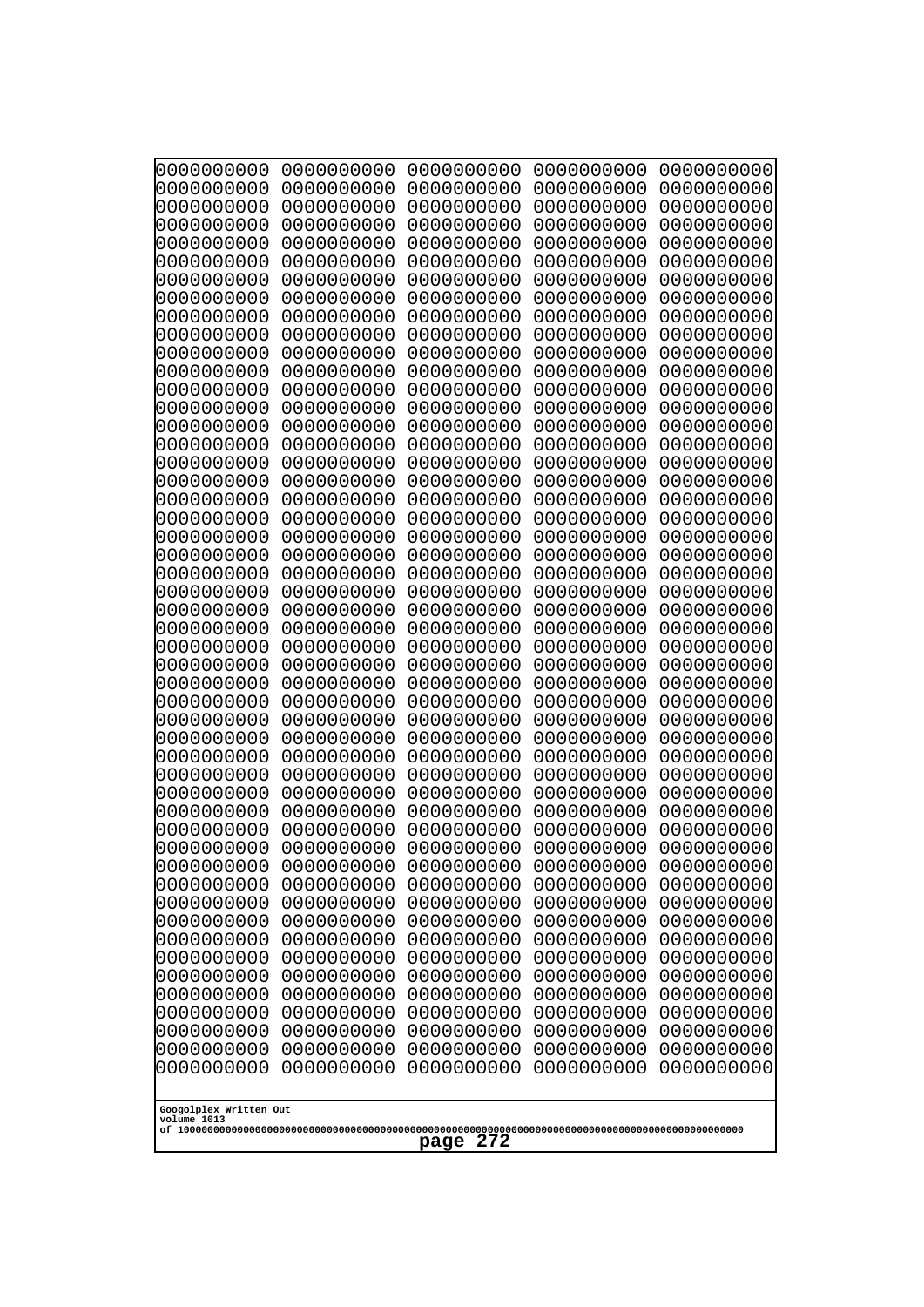| 0000000000                            | 0000000000               | 0000000000               | 0000000000               | 0000000000               |
|---------------------------------------|--------------------------|--------------------------|--------------------------|--------------------------|
| 0000000000<br>0000000000              | 0000000000<br>0000000000 | 0000000000<br>0000000000 | 0000000000<br>0000000000 | 0000000000<br>0000000000 |
| 0000000000                            | 0000000000               | 0000000000               | 0000000000               | 0000000000               |
| 0000000000                            | 0000000000               | 0000000000               | 0000000000               | 0000000000               |
| 0000000000                            | 0000000000               | 0000000000               | 0000000000               | 0000000000               |
| 0000000000<br>0000000000              | 0000000000<br>0000000000 | 0000000000<br>0000000000 | 0000000000<br>0000000000 | 0000000000<br>0000000000 |
| 0000000000                            | 0000000000               | 0000000000               | 0000000000               | 0000000000               |
| 0000000000                            | 0000000000               | 0000000000               | 0000000000               | 0000000000               |
| 0000000000<br>0000000000              | 0000000000<br>0000000000 | 0000000000<br>0000000000 | 0000000000<br>0000000000 | 0000000000<br>0000000000 |
| 0000000000                            | 0000000000               | 0000000000               | 0000000000               | 0000000000               |
| 0000000000                            | 0000000000               | 0000000000               | 0000000000               | 0000000000               |
| 0000000000<br>0000000000              | 0000000000<br>0000000000 | 0000000000<br>0000000000 | 0000000000<br>0000000000 | 0000000000<br>0000000000 |
| 0000000000                            | 0000000000               | 0000000000               | 0000000000               | 0000000000               |
| 0000000000                            | 0000000000               | 0000000000               | 0000000000               | 0000000000               |
| 0000000000<br>0000000000              | 0000000000<br>0000000000 | 0000000000<br>0000000000 | 0000000000<br>0000000000 | 0000000000<br>0000000000 |
| 0000000000                            | 0000000000               | 0000000000               | 0000000000               | 0000000000               |
| 0000000000                            | 0000000000               | 0000000000               | 0000000000               | 0000000000               |
| 0000000000<br>0000000000              | 0000000000<br>0000000000 | 0000000000<br>0000000000 | 0000000000<br>0000000000 | 0000000000<br>0000000000 |
| 0000000000                            | 0000000000               | 0000000000               | 0000000000               | 0000000000               |
| 0000000000                            | 0000000000               | 0000000000               | 0000000000               | 0000000000               |
| 0000000000<br>0000000000              | 0000000000<br>0000000000 | 0000000000<br>0000000000 | 0000000000<br>0000000000 | 0000000000<br>0000000000 |
| 0000000000                            | 0000000000               | 0000000000               | 0000000000               | 0000000000               |
| 0000000000                            | 0000000000               | 0000000000               | 0000000000               | 0000000000               |
| 0000000000<br>0000000000              | 0000000000<br>0000000000 | 0000000000<br>0000000000 | 0000000000<br>0000000000 | 0000000000<br>0000000000 |
| 0000000000                            | 0000000000               | 0000000000               | 0000000000               | 0000000000               |
| 0000000000                            | 0000000000               | 0000000000               | 0000000000               | 0000000000               |
| 0000000000<br>0000000000              | 0000000000<br>0000000000 | 0000000000<br>0000000000 | 0000000000<br>0000000000 | 0000000000<br>0000000000 |
| 0000000000                            | 0000000000               | 0000000000               | 0000000000               | 0000000000               |
| 0000000000                            | 0000000000               | 0000000000               | 0000000000               | 0000000000               |
| 0000000000<br>0000000000              | 0000000000<br>0000000000 | 0000000000<br>0000000000 | 0000000000<br>0000000000 | 0000000000<br>0000000000 |
| 0000000000                            | 0000000000               | 0000000000               | 0000000000               | 0000000000               |
| 0000000000                            | 0000000000               | 0000000000               | 0000000000               | 0000000000               |
| 0000000000<br>0000000000              | 0000000000<br>0000000000 | 0000000000<br>0000000000 | 0000000000<br>0000000000 | 0000000000<br>0000000000 |
| 0000000000                            | 0000000000               | 0000000000               | 0000000000               | 0000000000               |
| 0000000000                            | 0000000000               | 0000000000               | 0000000000               | 0000000000               |
| 0000000000<br>0000000000              | 0000000000<br>0000000000 | 0000000000<br>0000000000 | 0000000000<br>0000000000 | 0000000000<br>0000000000 |
| 0000000000                            | 0000000000               | 0000000000               | 0000000000               | 0000000000               |
| 0000000000                            | 0000000000               | 0000000000               | 0000000000               | 0000000000               |
|                                       |                          |                          |                          |                          |
| Googolplex Written Out<br>volume 1013 |                          |                          |                          |                          |
| 273<br>page                           |                          |                          |                          |                          |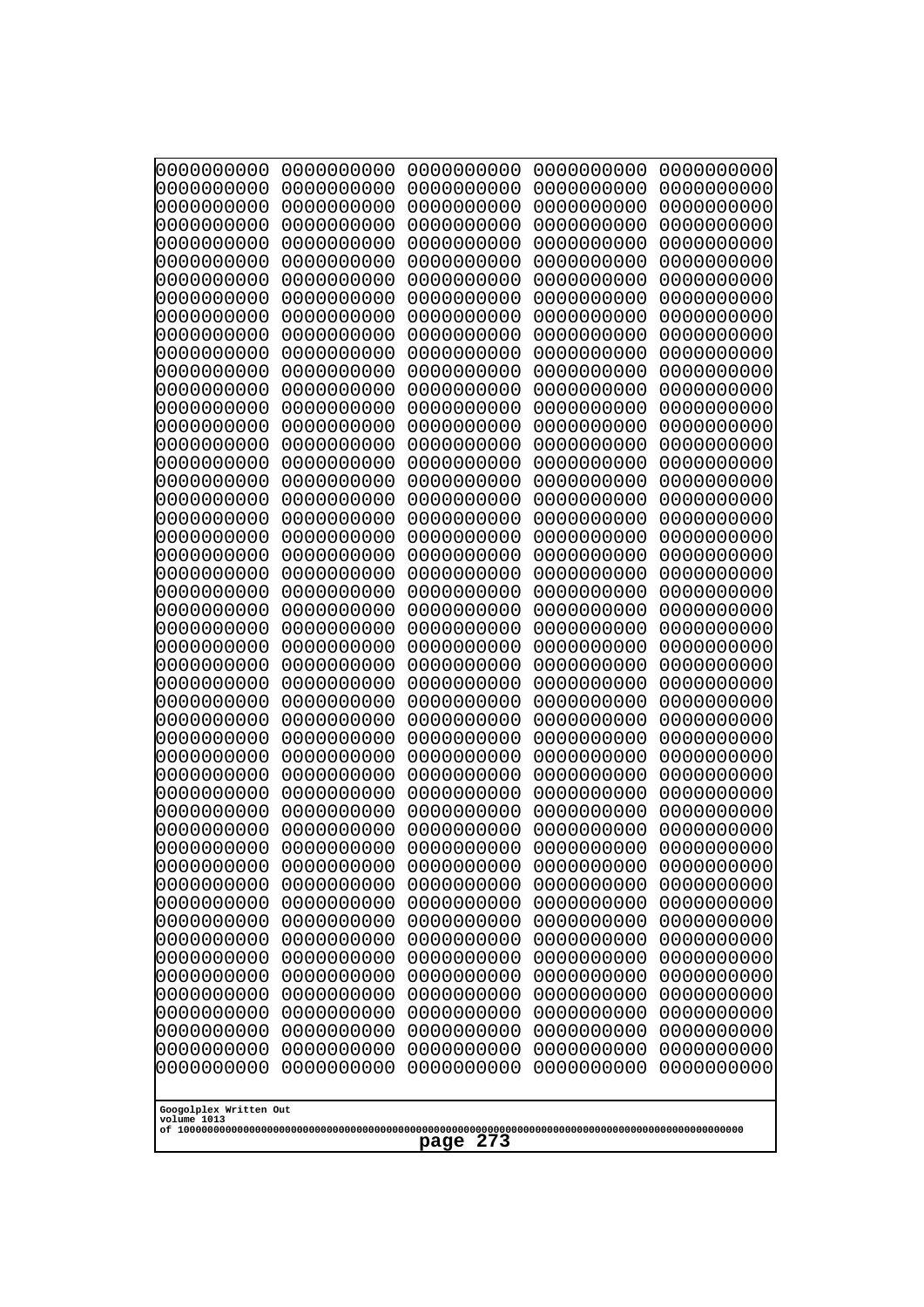| 10000000000<br>0000000000 | 0000000000<br>0000000000 | 0000000000<br>0000000000 | 0000000000<br>0000000000 | 0000000000<br>0000000000 |
|---------------------------|--------------------------|--------------------------|--------------------------|--------------------------|
| 0000000000                | 0000000000               | 0000000000               | 0000000000               | 0000000000               |
| 0000000000                | 0000000000               | 0000000000               | 0000000000               | 0000000000               |
| 0000000000                | 0000000000               | 0000000000               | 0000000000               | 0000000000               |
| 0000000000<br>0000000000  | 0000000000<br>0000000000 | 0000000000<br>0000000000 | 0000000000<br>0000000000 | 0000000000<br>0000000000 |
| 0000000000                | 0000000000               | 0000000000               | 0000000000               | 0000000000               |
| 0000000000                | 0000000000               | 0000000000               | 0000000000               | 0000000000               |
| 0000000000                | 0000000000               | 0000000000               | 0000000000               | 0000000000               |
| 0000000000<br>0000000000  | 0000000000<br>0000000000 | 0000000000<br>0000000000 | 0000000000<br>0000000000 | 0000000000<br>0000000000 |
| 0000000000                | 0000000000               | 0000000000               | 0000000000               | 0000000000               |
| 0000000000                | 0000000000               | 0000000000               | 0000000000               | 0000000000               |
| 0000000000                | 0000000000               | 0000000000               | 0000000000               | 0000000000               |
| 0000000000<br>0000000000  | 0000000000<br>0000000000 | 0000000000<br>0000000000 | 0000000000<br>0000000000 | 0000000000<br>0000000000 |
| 0000000000                | 0000000000               | 0000000000               | 0000000000               | 0000000000               |
| 0000000000                | 0000000000               | 0000000000               | 0000000000               | 0000000000               |
| 0000000000                | 0000000000               | 0000000000               | 0000000000               | 0000000000               |
| 0000000000<br>0000000000  | 0000000000<br>0000000000 | 0000000000<br>0000000000 | 0000000000<br>0000000000 | 0000000000<br>0000000000 |
| 0000000000                | 0000000000               | 0000000000               | 0000000000               | 0000000000               |
| 0000000000                | 0000000000               | 0000000000               | 0000000000               | 0000000000               |
| 0000000000                | 0000000000               | 0000000000               | 0000000000               | 0000000000               |
| 0000000000<br>0000000000  | 0000000000<br>0000000000 | 0000000000<br>0000000000 | 0000000000<br>0000000000 | 0000000000<br>0000000000 |
| 0000000000                | 0000000000               | 0000000000               | 0000000000               | 0000000000               |
| 0000000000                | 0000000000               | 0000000000               | 0000000000               | 0000000000               |
| 0000000000                | 0000000000               | 0000000000               | 0000000000               | 0000000000               |
| 0000000000<br>0000000000  | 0000000000<br>0000000000 | 0000000000<br>0000000000 | 0000000000<br>0000000000 | 0000000000<br>0000000000 |
| 0000000000                | 0000000000               | 0000000000               | 0000000000               | 0000000000               |
| 0000000000                | 0000000000               | 0000000000               | 0000000000               | 0000000000               |
| 0000000000                | 0000000000               | 0000000000               | 0000000000               | 0000000000               |
| 0000000000<br>0000000000  | 0000000000<br>0000000000 | 0000000000<br>0000000000 | 0000000000<br>0000000000 | 0000000000<br>0000000000 |
| 0000000000                | 0000000000               | 0000000000               | 0000000000               | 0000000000               |
| 0000000000                | 0000000000               | 0000000000               | 0000000000               | 0000000000               |
| 0000000000                | 0000000000               | 0000000000               | 0000000000               | 0000000000               |
| 0000000000<br>0000000000  | 0000000000<br>0000000000 | 0000000000<br>0000000000 | 0000000000<br>0000000000 | 0000000000<br>0000000000 |
| 0000000000                | 0000000000               | 0000000000               | 0000000000               | 0000000000               |
| 0000000000                | 0000000000               | 0000000000               | 0000000000               | 0000000000               |
| 0000000000                | 0000000000               | 0000000000               | 0000000000               | 0000000000               |
| 0000000000<br>0000000000  | 0000000000<br>0000000000 | 0000000000<br>0000000000 | 0000000000<br>0000000000 | 0000000000<br>0000000000 |
| 0000000000                | 0000000000               | 0000000000               | 0000000000               | 0000000000               |
| 0000000000                | 0000000000               | 0000000000               | 0000000000               | 0000000000               |
| 0000000000                | 0000000000               | 0000000000               | 0000000000               | 0000000000               |
| Googolplex Written Out    |                          |                          |                          |                          |
| volume 1013               |                          |                          |                          |                          |
| 274<br>page               |                          |                          |                          |                          |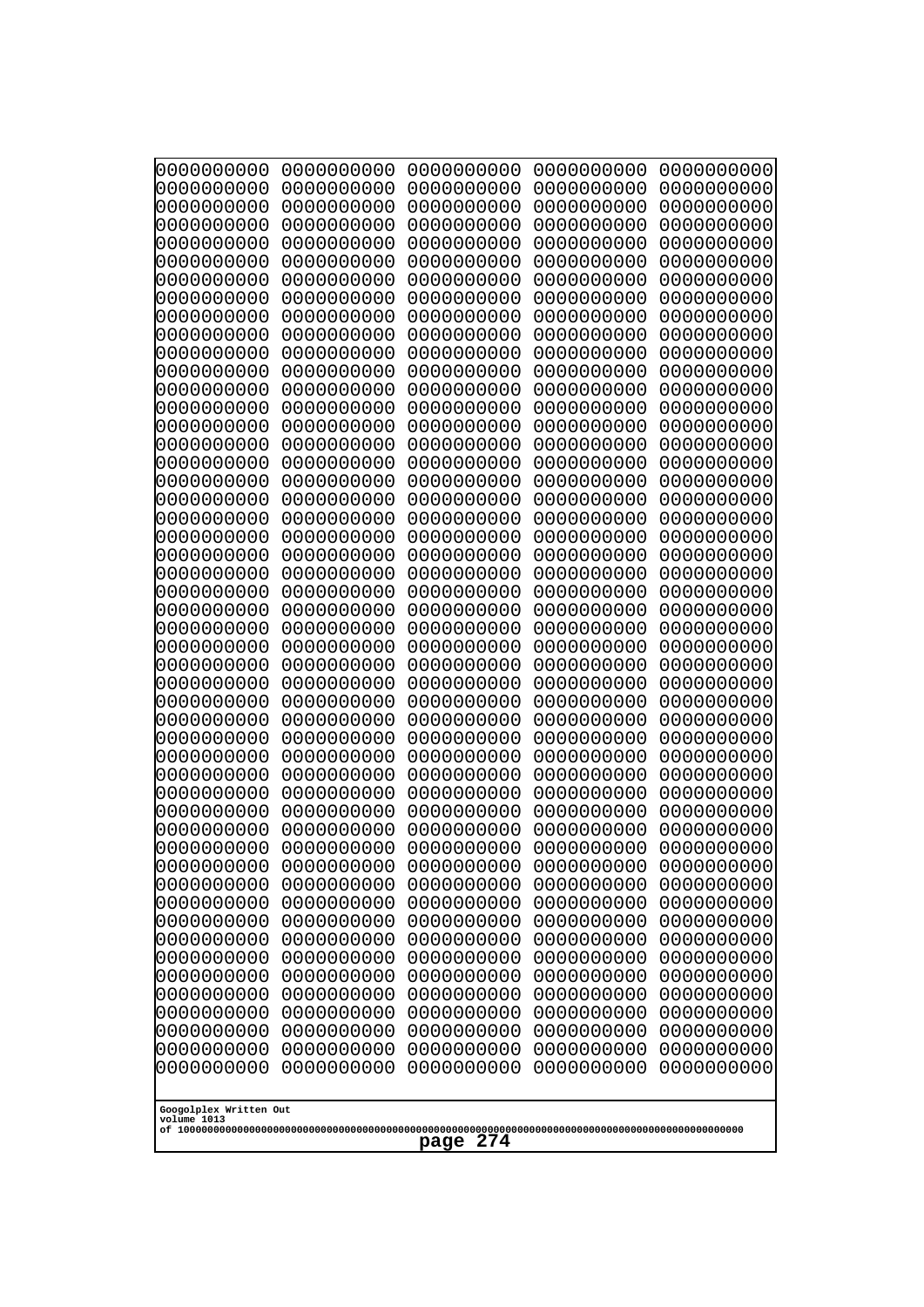| 10000000000<br>0000000000 | 0000000000<br>0000000000 | 0000000000<br>0000000000 | 0000000000<br>0000000000 | 0000000000<br>0000000000 |
|---------------------------|--------------------------|--------------------------|--------------------------|--------------------------|
| 0000000000                | 0000000000               | 0000000000               | 0000000000               | 0000000000               |
| 0000000000                | 0000000000               | 0000000000               | 0000000000               | 0000000000               |
| 0000000000<br>0000000000  | 0000000000<br>0000000000 | 0000000000<br>0000000000 | 0000000000<br>0000000000 | 0000000000<br>0000000000 |
| 0000000000                | 0000000000               | 0000000000               | 0000000000               | 0000000000               |
| 0000000000                | 0000000000               | 0000000000               | 0000000000               | 0000000000               |
| 0000000000<br>0000000000  | 0000000000<br>0000000000 | 0000000000<br>0000000000 | 0000000000<br>0000000000 | 0000000000<br>0000000000 |
| 0000000000                | 0000000000               | 0000000000               | 0000000000               | 0000000000               |
| 0000000000                | 0000000000               | 0000000000               | 0000000000               | 0000000000               |
| 0000000000<br>0000000000  | 0000000000<br>0000000000 | 0000000000<br>0000000000 | 0000000000<br>0000000000 | 0000000000<br>0000000000 |
| 0000000000                | 0000000000               | 0000000000               | 0000000000               | 0000000000               |
| 0000000000                | 0000000000               | 0000000000               | 0000000000               | 0000000000               |
| 0000000000<br>0000000000  | 0000000000<br>0000000000 | 0000000000<br>0000000000 | 0000000000<br>0000000000 | 0000000000<br>0000000000 |
| 0000000000                | 0000000000               | 0000000000               | 0000000000               | 0000000000               |
| 0000000000                | 0000000000               | 0000000000               | 0000000000               | 0000000000               |
| 0000000000                | 0000000000               | 0000000000               | 0000000000               | 0000000000               |
| 0000000000<br>0000000000  | 0000000000<br>0000000000 | 0000000000<br>0000000000 | 0000000000<br>0000000000 | 0000000000<br>0000000000 |
| 0000000000                | 0000000000               | 0000000000               | 0000000000               | 0000000000               |
| 0000000000                | 0000000000               | 0000000000               | 0000000000               | 0000000000               |
| 0000000000<br>0000000000  | 0000000000<br>0000000000 | 0000000000<br>0000000000 | 0000000000<br>0000000000 | 0000000000<br>0000000000 |
| 0000000000                | 0000000000               | 0000000000               | 0000000000               | 0000000000               |
| 0000000000                | 0000000000               | 0000000000               | 0000000000               | 0000000000               |
| 0000000000<br>0000000000  | 0000000000<br>0000000000 | 0000000000<br>0000000000 | 0000000000<br>0000000000 | 0000000000<br>0000000000 |
| 0000000000                | 0000000000               | 0000000000               | 0000000000               | 0000000000               |
| 0000000000                | 0000000000               | 0000000000               | 0000000000               | 0000000000               |
| 0000000000<br>0000000000  | 0000000000<br>0000000000 | 0000000000<br>0000000000 | 0000000000<br>0000000000 | 0000000000<br>0000000000 |
| 0000000000                | 0000000000               | 0000000000               | 0000000000               | 0000000000               |
| 0000000000                | 0000000000               | 0000000000               | 0000000000               | 0000000000               |
| 0000000000<br>0000000000  | 0000000000<br>0000000000 | 0000000000<br>0000000000 | 0000000000<br>0000000000 | 0000000000<br>0000000000 |
| 0000000000                | 0000000000               | 0000000000               | 0000000000               | 0000000000               |
| 0000000000                | 0000000000               | 0000000000               | 0000000000               | 0000000000               |
| 0000000000<br>0000000000  | 0000000000<br>0000000000 | 0000000000<br>0000000000 | 0000000000<br>0000000000 | 0000000000<br>0000000000 |
| 0000000000                | 0000000000               | 0000000000               | 0000000000               | 0000000000               |
| 0000000000                | 0000000000               | 0000000000               | 0000000000               | 0000000000               |
| 0000000000<br>0000000000  | 0000000000<br>0000000000 | 0000000000<br>0000000000 | 0000000000<br>0000000000 | 0000000000<br>0000000000 |
| 0000000000                | 0000000000               | 0000000000               | 0000000000               | 0000000000               |
| 0000000000                | 0000000000               | 0000000000               | 0000000000               | 0000000000               |
| 0000000000                | 0000000000               | 0000000000               | 0000000000               | 0000000000               |
| Googolplex Written Out    |                          |                          |                          |                          |
| volume 1013               |                          |                          |                          |                          |
| 275<br>page               |                          |                          |                          |                          |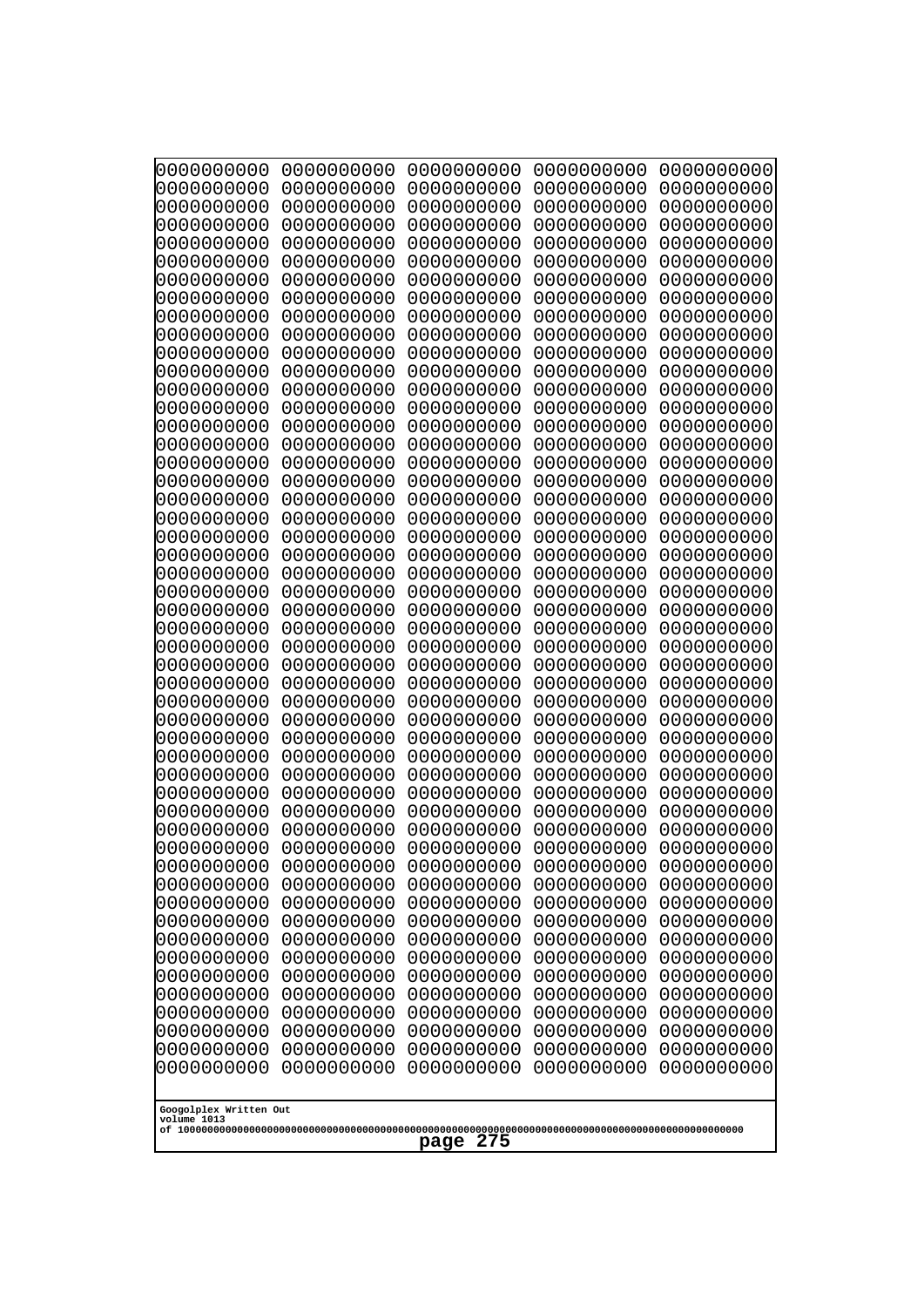| 0000000000               | 0000000000               | 0000000000               | 0000000000               | 0000000000               |
|--------------------------|--------------------------|--------------------------|--------------------------|--------------------------|
| 0000000000<br>0000000000 | 0000000000<br>0000000000 | 0000000000<br>0000000000 | 0000000000<br>0000000000 | 0000000000<br>0000000000 |
| 0000000000               | 0000000000               | 0000000000               | 0000000000               | 0000000000               |
| 0000000000               | 0000000000               | 0000000000               | 0000000000               | 0000000000               |
| 0000000000               | 0000000000               | 0000000000               | 0000000000               | 0000000000               |
| 0000000000<br>0000000000 | 0000000000<br>0000000000 | 0000000000<br>0000000000 | 0000000000<br>0000000000 | 0000000000<br>0000000000 |
| 0000000000               | 0000000000               | 0000000000               | 0000000000               | 0000000000               |
| 0000000000               | 0000000000               | 0000000000               | 0000000000               | 0000000000               |
| 0000000000<br>0000000000 | 0000000000<br>0000000000 | 0000000000<br>0000000000 | 0000000000<br>0000000000 | 0000000000<br>0000000000 |
| 0000000000               | 0000000000               | 0000000000               | 0000000000               | 0000000000               |
| 0000000000               | 0000000000               | 0000000000               | 0000000000               | 0000000000               |
| 0000000000               | 0000000000               | 0000000000               | 0000000000               | 0000000000               |
| 0000000000<br>0000000000 | 0000000000<br>0000000000 | 0000000000<br>0000000000 | 0000000000<br>0000000000 | 0000000000<br>0000000000 |
| 0000000000               | 0000000000               | 0000000000               | 0000000000               | 0000000000               |
| 0000000000               | 0000000000               | 0000000000               | 0000000000               | 0000000000               |
| 0000000000<br>0000000000 | 0000000000<br>0000000000 | 0000000000<br>0000000000 | 0000000000<br>0000000000 | 0000000000<br>0000000000 |
| 0000000000               | 0000000000               | 0000000000               | 0000000000               | 0000000000               |
| 0000000000               | 0000000000               | 0000000000               | 0000000000               | 0000000000               |
| 0000000000               | 0000000000               | 0000000000               | 0000000000               | 0000000000               |
| 0000000000<br>0000000000 | 0000000000<br>0000000000 | 0000000000<br>0000000000 | 0000000000<br>0000000000 | 0000000000<br>0000000000 |
| 0000000000               | 0000000000               | 0000000000               | 0000000000               | 0000000000               |
| 0000000000               | 0000000000               | 0000000000               | 0000000000               | 0000000000               |
| 0000000000<br>0000000000 | 0000000000<br>0000000000 | 0000000000<br>0000000000 | 0000000000<br>0000000000 | 0000000000<br>0000000000 |
| 0000000000               | 0000000000               | 0000000000               | 0000000000               | 0000000000               |
| 0000000000               | 0000000000               | 0000000000               | 0000000000               | 0000000000               |
| 0000000000<br>0000000000 | 0000000000<br>0000000000 | 0000000000<br>0000000000 | 0000000000<br>0000000000 | 0000000000<br>0000000000 |
| 0000000000               | 0000000000               | 0000000000               | 0000000000               | 0000000000               |
| 0000000000               | 0000000000               | 0000000000               | 0000000000               | 0000000000               |
| 0000000000               | 0000000000               | 0000000000               | 0000000000               | 0000000000               |
| 0000000000<br>0000000000 | 0000000000<br>0000000000 | 0000000000<br>0000000000 | 0000000000<br>0000000000 | 0000000000<br>0000000000 |
| 0000000000               | 0000000000               | 0000000000               | 0000000000               | 0000000000               |
| 0000000000               | 0000000000               | 0000000000               | 0000000000               | 0000000000               |
| 0000000000<br>0000000000 | 0000000000<br>0000000000 | 0000000000<br>0000000000 | 0000000000<br>0000000000 | 0000000000<br>0000000000 |
| 0000000000               | 0000000000               | 0000000000               | 0000000000               | 0000000000               |
| 0000000000               | 0000000000               | 0000000000               | 0000000000               | 0000000000               |
| 0000000000<br>0000000000 | 0000000000<br>0000000000 | 0000000000<br>0000000000 | 0000000000<br>0000000000 | 0000000000<br>0000000000 |
| 0000000000               | 0000000000               | 0000000000               | 0000000000               | 0000000000               |
| 0000000000               | 0000000000               | 0000000000               | 0000000000               | 0000000000               |
| 0000000000               | 0000000000               | 0000000000               | 0000000000               | 0000000000               |
| Googolplex Written Out   |                          |                          |                          |                          |
| volume 1013              |                          |                          |                          |                          |
| 276<br>page              |                          |                          |                          |                          |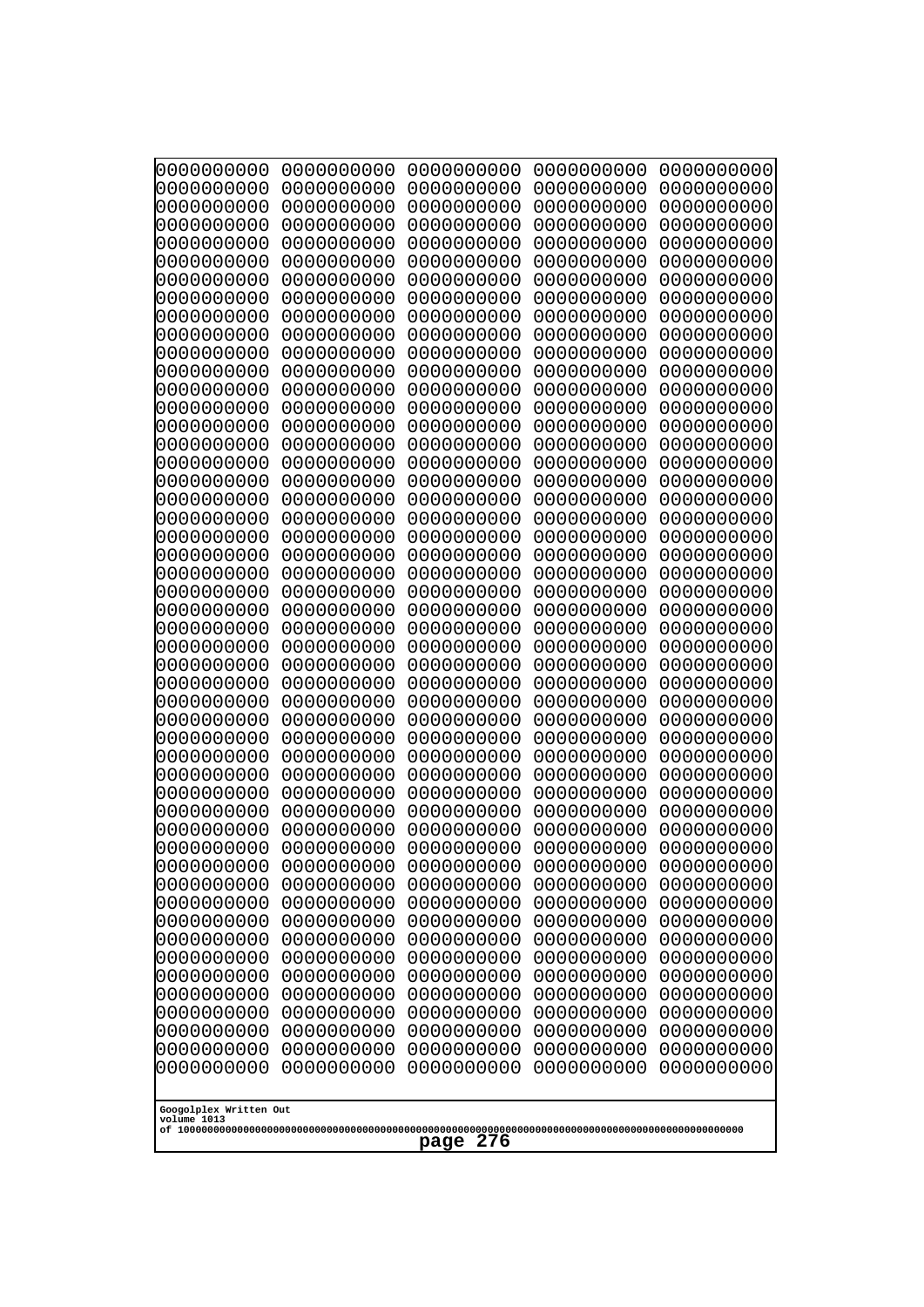| 10000000000<br>0000000000             | 0000000000<br>0000000000 | 0000000000<br>0000000000 | 0000000000<br>0000000000 | 0000000000<br>0000000000 |
|---------------------------------------|--------------------------|--------------------------|--------------------------|--------------------------|
| 0000000000                            | 0000000000               | 0000000000               | 0000000000               | 0000000000               |
| 0000000000                            | 0000000000               | 0000000000               | 0000000000               | 0000000000               |
| 0000000000<br>0000000000              | 0000000000<br>0000000000 | 0000000000<br>0000000000 | 0000000000<br>0000000000 | 0000000000<br>0000000000 |
| 0000000000                            | 0000000000               | 0000000000               | 0000000000               | 0000000000               |
| 0000000000                            | 0000000000               | 0000000000               | 0000000000               | 0000000000               |
| 0000000000<br>0000000000              | 0000000000<br>0000000000 | 0000000000<br>0000000000 | 0000000000<br>0000000000 | 0000000000<br>0000000000 |
| 0000000000                            | 0000000000               | 0000000000               | 0000000000               | 0000000000               |
| 0000000000                            | 0000000000               | 0000000000               | 0000000000               | 0000000000               |
| 0000000000                            | 0000000000               | 0000000000               | 0000000000               | 0000000000               |
| 0000000000<br>0000000000              | 0000000000<br>0000000000 | 0000000000<br>0000000000 | 0000000000<br>0000000000 | 0000000000<br>0000000000 |
| 0000000000                            | 0000000000               | 0000000000               | 0000000000               | 0000000000               |
| 0000000000                            | 0000000000               | 0000000000               | 0000000000               | 0000000000               |
| 0000000000<br>0000000000              | 0000000000<br>0000000000 | 0000000000<br>0000000000 | 0000000000<br>0000000000 | 0000000000<br>0000000000 |
| 0000000000                            | 0000000000               | 0000000000               | 0000000000               | 0000000000               |
| 0000000000                            | 0000000000               | 0000000000               | 0000000000               | 0000000000               |
| 0000000000<br>0000000000              | 0000000000<br>0000000000 | 0000000000<br>0000000000 | 0000000000<br>0000000000 | 0000000000<br>0000000000 |
| 0000000000                            | 0000000000               | 0000000000               | 0000000000               | 0000000000               |
| 0000000000                            | 0000000000               | 0000000000               | 0000000000               | 0000000000               |
| 0000000000<br>0000000000              | 0000000000<br>0000000000 | 0000000000<br>0000000000 | 0000000000<br>0000000000 | 0000000000<br>0000000000 |
| 0000000000                            | 0000000000               | 0000000000               | 0000000000               | 0000000000               |
| 0000000000                            | 0000000000               | 0000000000               | 0000000000               | 0000000000               |
| 0000000000                            | 0000000000               | 0000000000               | 0000000000               | 0000000000               |
| 0000000000<br>0000000000              | 0000000000<br>0000000000 | 0000000000<br>0000000000 | 0000000000<br>0000000000 | 0000000000<br>0000000000 |
| 0000000000                            | 0000000000               | 0000000000               | 0000000000               | 0000000000               |
| 0000000000                            | 0000000000               | 0000000000               | 0000000000               | 0000000000               |
| 0000000000<br>0000000000              | 0000000000<br>0000000000 | 0000000000<br>0000000000 | 0000000000<br>0000000000 | 0000000000<br>0000000000 |
| 0000000000                            | 0000000000               | 0000000000               | 0000000000               | 0000000000               |
| 0000000000                            | 0000000000               | 0000000000               | 0000000000               | 0000000000               |
| 0000000000<br>0000000000              | 0000000000<br>0000000000 | 0000000000<br>0000000000 | 0000000000<br>0000000000 | 0000000000<br>0000000000 |
| 0000000000                            | 0000000000               | 0000000000               | 0000000000               | 0000000000               |
| 0000000000                            | 0000000000               | 0000000000               | 0000000000               | 0000000000               |
| 0000000000<br>0000000000              | 0000000000<br>0000000000 | 0000000000<br>0000000000 | 0000000000<br>0000000000 | 0000000000<br>0000000000 |
| 0000000000                            | 0000000000               | 0000000000               | 0000000000               | 0000000000               |
| 0000000000                            | 0000000000               | 0000000000               | 0000000000               | 0000000000               |
| 0000000000<br>0000000000              | 0000000000               | 0000000000               | 0000000000               | 0000000000               |
| 0000000000                            | 0000000000<br>0000000000 | 0000000000<br>0000000000 | 0000000000<br>0000000000 | 0000000000<br>0000000000 |
| 0000000000                            | 0000000000               | 0000000000               | 0000000000               | 0000000000               |
|                                       |                          |                          |                          |                          |
| Googolplex Written Out<br>volume 1013 |                          |                          |                          |                          |
| 277<br>page                           |                          |                          |                          |                          |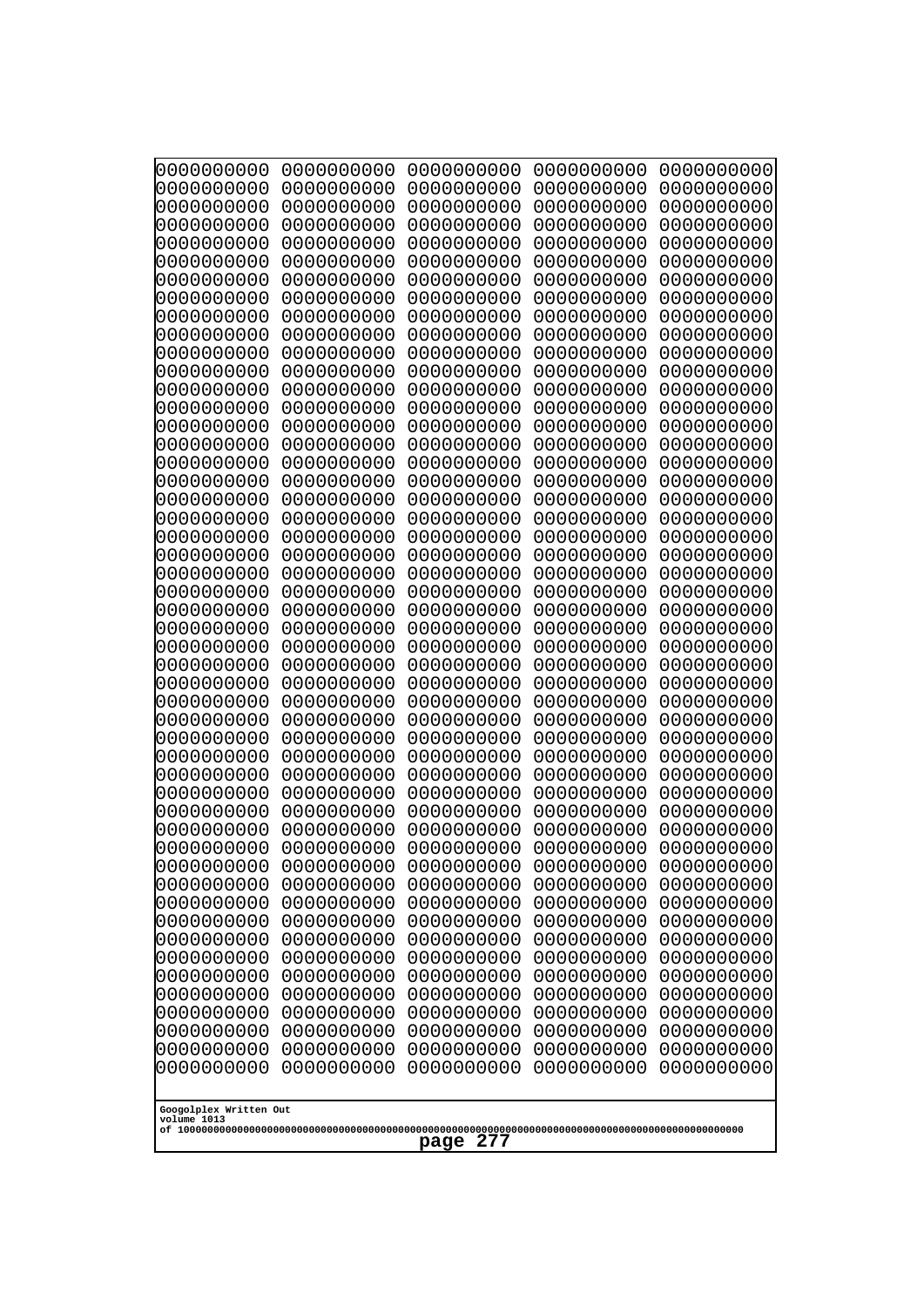| 10000000000<br>0000000000             | 0000000000<br>0000000000 | 0000000000<br>0000000000 | 0000000000<br>0000000000 | 0000000000<br>0000000000 |
|---------------------------------------|--------------------------|--------------------------|--------------------------|--------------------------|
| 0000000000                            | 0000000000               | 0000000000               | 0000000000               | 0000000000               |
| 0000000000                            | 0000000000               | 0000000000               | 0000000000               | 0000000000               |
| 0000000000                            | 0000000000               | 0000000000               | 0000000000               | 0000000000               |
| 0000000000<br>0000000000              | 0000000000<br>0000000000 | 0000000000<br>0000000000 | 0000000000<br>0000000000 | 0000000000<br>0000000000 |
| 0000000000                            | 0000000000               | 0000000000               | 0000000000               | 0000000000               |
| 0000000000                            | 0000000000               | 0000000000               | 0000000000               | 0000000000               |
| 0000000000                            | 0000000000               | 0000000000               | 0000000000               | 0000000000               |
| 0000000000<br>0000000000              | 0000000000<br>0000000000 | 0000000000<br>0000000000 | 0000000000<br>0000000000 | 0000000000<br>0000000000 |
| 0000000000                            | 0000000000               | 0000000000               | 0000000000               | 0000000000               |
| 0000000000                            | 0000000000               | 0000000000               | 0000000000               | 0000000000               |
| 0000000000                            | 0000000000               | 0000000000               | 0000000000               | 0000000000               |
| 0000000000<br>0000000000              | 0000000000<br>0000000000 | 0000000000<br>0000000000 | 0000000000<br>0000000000 | 0000000000<br>0000000000 |
| 0000000000                            | 0000000000               | 0000000000               | 0000000000               | 0000000000               |
| 0000000000                            | 0000000000               | 0000000000               | 0000000000               | 0000000000               |
| 0000000000<br>0000000000              | 0000000000               | 0000000000               | 0000000000               | 0000000000               |
| 0000000000                            | 0000000000<br>0000000000 | 0000000000<br>0000000000 | 0000000000<br>0000000000 | 0000000000<br>0000000000 |
| 0000000000                            | 0000000000               | 0000000000               | 0000000000               | 0000000000               |
| 0000000000                            | 0000000000               | 0000000000               | 0000000000               | 0000000000               |
| 0000000000<br>0000000000              | 0000000000<br>0000000000 | 0000000000<br>0000000000 | 0000000000<br>0000000000 | 0000000000<br>0000000000 |
| 0000000000                            | 0000000000               | 0000000000               | 0000000000               | 0000000000               |
| 0000000000                            | 0000000000               | 0000000000               | 0000000000               | 0000000000               |
| 0000000000                            | 0000000000               | 0000000000               | 0000000000               | 0000000000               |
| 0000000000<br>0000000000              | 0000000000<br>0000000000 | 0000000000<br>0000000000 | 0000000000<br>0000000000 | 0000000000<br>0000000000 |
| 0000000000                            | 0000000000               | 0000000000               | 0000000000               | 0000000000               |
| 0000000000                            | 0000000000               | 0000000000               | 0000000000               | 0000000000               |
| 0000000000<br>0000000000              | 0000000000<br>0000000000 | 0000000000<br>0000000000 | 0000000000<br>0000000000 | 0000000000<br>0000000000 |
| 0000000000                            | 0000000000               | 0000000000               | 0000000000               | 0000000000               |
| 0000000000                            | 0000000000               | 0000000000               | 0000000000               | 0000000000               |
| 0000000000                            | 0000000000               | 0000000000               | 0000000000               | 0000000000               |
| 0000000000<br>0000000000              | 0000000000<br>0000000000 | 0000000000<br>0000000000 | 0000000000<br>0000000000 | 0000000000<br>0000000000 |
| 0000000000                            | 0000000000               | 0000000000               | 0000000000               | 0000000000               |
| 0000000000                            | 0000000000               | 0000000000               | 0000000000               | 0000000000               |
| 0000000000<br>0000000000              | 0000000000<br>0000000000 | 0000000000<br>0000000000 | 0000000000<br>0000000000 | 0000000000               |
| 0000000000                            | 0000000000               | 0000000000               | 0000000000               | 0000000000<br>0000000000 |
| 0000000000                            | 0000000000               | 0000000000               | 0000000000               | 0000000000               |
| 0000000000                            | 0000000000               | 0000000000               | 0000000000               | 0000000000               |
| 0000000000<br>0000000000              | 0000000000<br>0000000000 | 0000000000<br>0000000000 | 0000000000<br>0000000000 | 0000000000<br>0000000000 |
| 0000000000                            | 0000000000               | 0000000000               | 0000000000               | 0000000000               |
|                                       |                          |                          |                          |                          |
| Googolplex Written Out<br>volume 1013 |                          |                          |                          |                          |
|                                       |                          | 278<br>page              |                          |                          |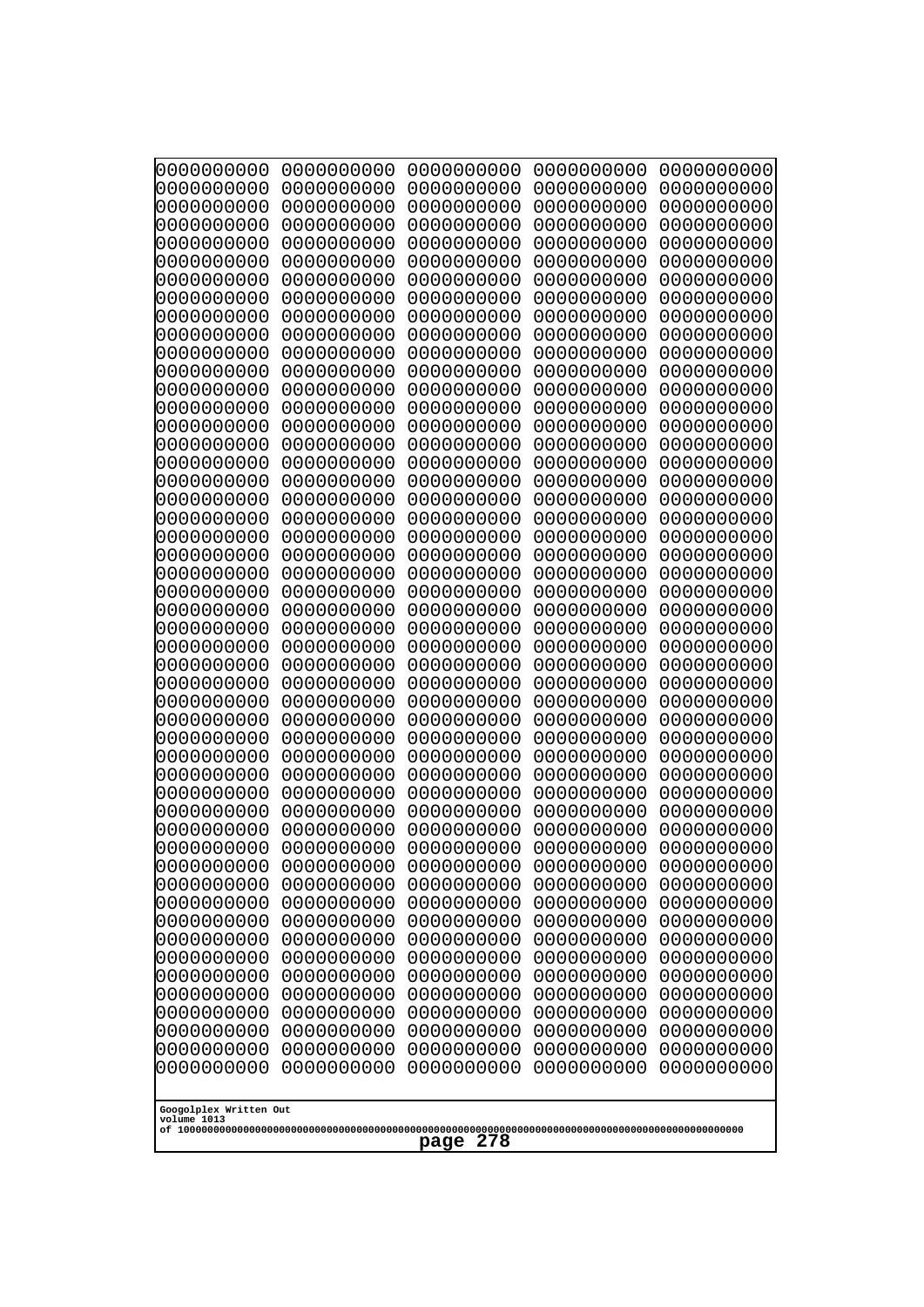| 0000000000<br>0000000000<br>0000000000<br>0000000000<br>0000000000<br>0000000000<br>0000000000<br>0000000000<br>0000000000<br>0000000000<br>0000000000<br>0000000000<br>0000000000<br>0000000000<br>0000000000<br>0000000000<br>0000000000<br>0000000000<br>0000000000<br>0000000000<br>10000000000<br>0000000000<br>0000000000<br>0000000000<br>0000000000<br>0000000000<br>0000000000<br>0000000000<br>0000000000<br>0000000000<br>0000000000<br>0000000000<br>0000000000<br>0000000000<br>0000000000<br>0000000000<br>0000000000<br>0000000000<br>0000000000<br>0000000000<br>0000000000<br>0000000000<br>0000000000<br>0000000000<br>0000000000<br>0000000000<br>0000000000<br>0000000000<br>0000000000<br>0000000000<br>0000000000<br>0000000000<br>0000000000<br>0000000000<br>0000000000<br>0000000000<br>0000000000<br>0000000000<br>0000000000<br>0000000000<br>0000000000<br>0000000000<br>0000000000<br>0000000000<br>0000000000<br>0000000000<br>0000000000<br>0000000000<br>0000000000<br>0000000000<br>0000000000<br>0000000000 | 0000000000<br>0000000000<br>0000000000<br>0000000000<br>0000000000<br>0000000000<br>0000000000<br>0000000000<br>0000000000<br>0000000000<br>0000000000<br>0000000000<br>0000000000<br>0000000000<br>0000000000<br>0000000000<br>0000000000<br>0000000000<br>0000000000<br>0000000000<br>0000000000<br>0000000000<br>0000000000<br>0000000000<br>0000000000<br>0000000000<br>0000000000<br>0000000000<br>0000000000<br>0000000000<br>0000000000<br>0000000000 | 0000000000<br>0000000000<br>0000000000<br>0000000000<br>0000000000<br>0000000000<br>0000000000<br>0000000000<br>0000000000<br>0000000000<br>0000000000<br>0000000000<br>0000000000<br>0000000000<br>0000000000<br>0000000000<br>0000000000<br>0000000000<br>0000000000<br>0000000000<br>0000000000<br>0000000000<br>0000000000<br>0000000000<br>0000000000<br>0000000000<br>0000000000<br>0000000000<br>0000000000<br>0000000000<br>0000000000<br>0000000000 | 0000000000<br>0000000000<br>0000000000<br>0000000000<br>0000000000<br>0000000000<br>0000000000<br>0000000000<br>0000000000<br>0000000000<br>0000000000<br>0000000000<br>0000000000<br>0000000000<br>0000000000<br>0000000000<br>0000000000<br>0000000000<br>0000000000<br>0000000000<br>0000000000<br>0000000000<br>0000000000<br>0000000000<br>0000000000<br>0000000000<br>0000000000<br>0000000000<br>0000000000<br>0000000000<br>0000000000<br>0000000000 | 0000000000<br>0000000000<br>0000000000<br>0000000000<br>0000000000<br>0000000000<br>0000000000<br>0000000000<br>0000000000<br>0000000000<br>0000000000<br>0000000000<br>0000000000<br>0000000000<br>0000000000<br>0000000000<br>0000000000<br>0000000000<br>0000000000<br>0000000000<br>0000000000<br>0000000000<br>0000000000<br>0000000000<br>0000000000<br>0000000000<br>0000000000<br>0000000000<br>0000000000<br>0000000000<br>0000000000<br>0000000000 | 0000000000<br>0000000000<br>0000000000<br>0000000000<br>0000000000<br>0000000000<br>0000000000<br>0000000000<br>0000000000<br>0000000000<br>0000000000<br>0000000000<br>0000000000<br>0000000000<br>0000000000<br>0000000000<br>0000000000<br>0000000000<br>0000000000<br>0000000000<br>0000000000<br>0000000000<br>0000000000<br>0000000000<br>0000000000<br>0000000000<br>0000000000<br>0000000000<br>0000000000<br>0000000000<br>0000000000<br>0000000000<br>0000000000<br>0000000000<br>0000000000<br>0000000000<br>0000000000<br>0000000000<br>0000000000<br>0000000000<br>0000000000<br>0000000000<br>0000000000<br>0000000000<br>0000000000<br>0000000000<br>0000000000<br>0000000000<br>0000000000<br>0000000000 |
|-----------------------------------------------------------------------------------------------------------------------------------------------------------------------------------------------------------------------------------------------------------------------------------------------------------------------------------------------------------------------------------------------------------------------------------------------------------------------------------------------------------------------------------------------------------------------------------------------------------------------------------------------------------------------------------------------------------------------------------------------------------------------------------------------------------------------------------------------------------------------------------------------------------------------------------------------------------------------------------------------------------------------------------------------|--------------------------------------------------------------------------------------------------------------------------------------------------------------------------------------------------------------------------------------------------------------------------------------------------------------------------------------------------------------------------------------------------------------------------------------------------------------|--------------------------------------------------------------------------------------------------------------------------------------------------------------------------------------------------------------------------------------------------------------------------------------------------------------------------------------------------------------------------------------------------------------------------------------------------------------|--------------------------------------------------------------------------------------------------------------------------------------------------------------------------------------------------------------------------------------------------------------------------------------------------------------------------------------------------------------------------------------------------------------------------------------------------------------|--------------------------------------------------------------------------------------------------------------------------------------------------------------------------------------------------------------------------------------------------------------------------------------------------------------------------------------------------------------------------------------------------------------------------------------------------------------|--------------------------------------------------------------------------------------------------------------------------------------------------------------------------------------------------------------------------------------------------------------------------------------------------------------------------------------------------------------------------------------------------------------------------------------------------------------------------------------------------------------------------------------------------------------------------------------------------------------------------------------------------------------------------------------------------------------------------|
| Googolplex Written Out<br>volume 1013<br>279<br>page                                                                                                                                                                                                                                                                                                                                                                                                                                                                                                                                                                                                                                                                                                                                                                                                                                                                                                                                                                                          |                                                                                                                                                                                                                                                                                                                                                                                                                                                              |                                                                                                                                                                                                                                                                                                                                                                                                                                                              |                                                                                                                                                                                                                                                                                                                                                                                                                                                              |                                                                                                                                                                                                                                                                                                                                                                                                                                                              |                                                                                                                                                                                                                                                                                                                                                                                                                                                                                                                                                                                                                                                                                                                          |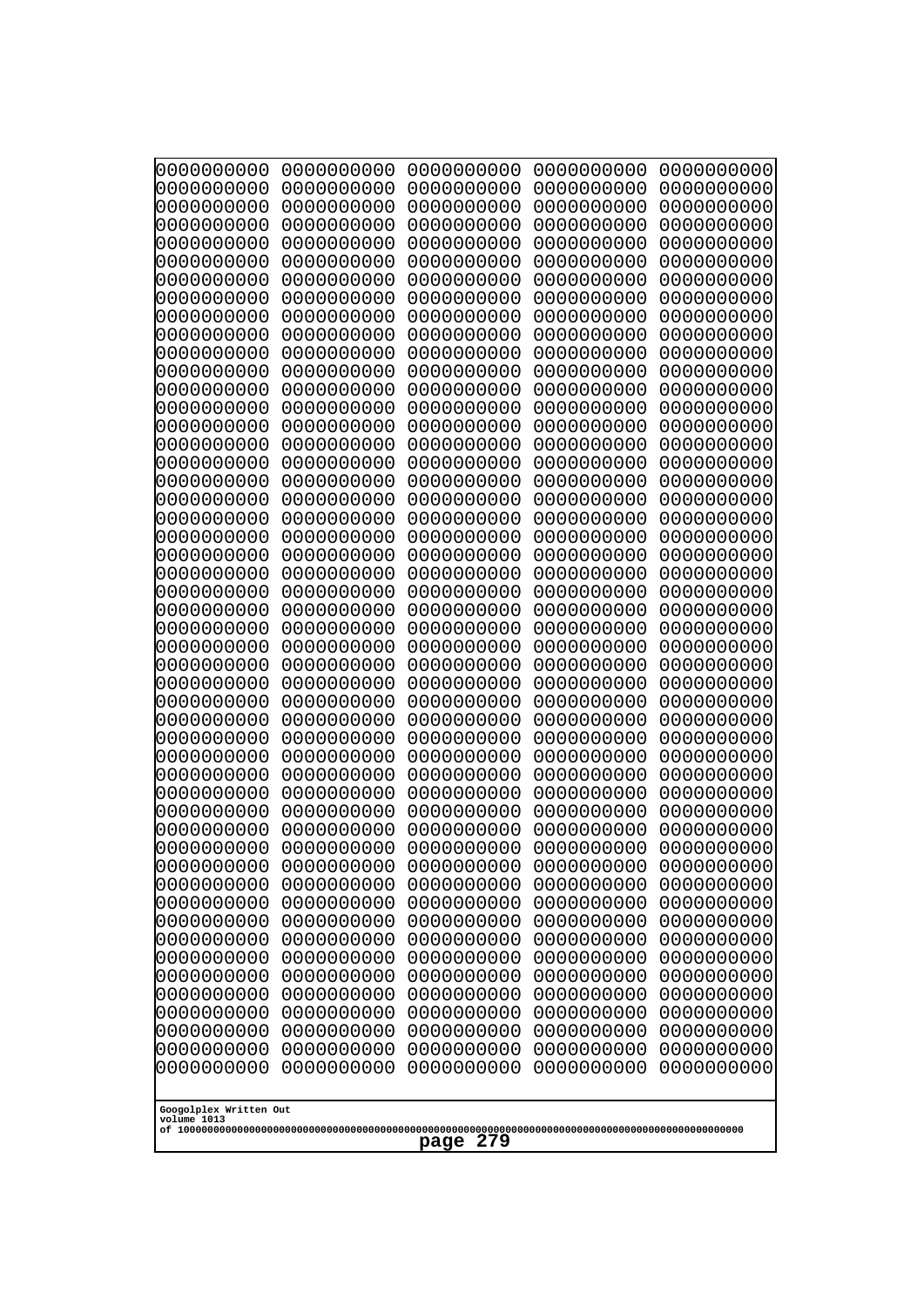| 0000000000                                           | 0000000000 | 0000000000 | 0000000000 | 0000000000 |
|------------------------------------------------------|------------|------------|------------|------------|
| 0000000000                                           | 0000000000 | 0000000000 | 0000000000 | 0000000000 |
| 0000000000                                           | 0000000000 | 0000000000 | 0000000000 | 0000000000 |
| 0000000000                                           | 0000000000 | 0000000000 | 0000000000 | 0000000000 |
| 0000000000                                           | 0000000000 | 0000000000 | 0000000000 | 0000000000 |
| 0000000000                                           | 0000000000 | 0000000000 | 0000000000 | 0000000000 |
| 0000000000                                           | 0000000000 | 0000000000 | 0000000000 | 0000000000 |
| 0000000000                                           | 0000000000 | 0000000000 | 0000000000 | 0000000000 |
| 0000000000                                           | 0000000000 | 0000000000 | 0000000000 | 0000000000 |
| 0000000000                                           | 0000000000 | 0000000000 | 0000000000 | 0000000000 |
| 0000000000                                           | 0000000000 | 0000000000 | 0000000000 | 0000000000 |
| 0000000000                                           | 0000000000 | 0000000000 | 0000000000 | 0000000000 |
| 0000000000                                           | 0000000000 | 0000000000 | 0000000000 | 0000000000 |
| 0000000000                                           | 0000000000 | 0000000000 | 0000000000 | 0000000000 |
| 0000000000                                           | 0000000000 | 0000000000 | 0000000000 | 0000000000 |
| 0000000000                                           | 0000000000 | 0000000000 | 0000000000 | 0000000000 |
| 0000000000                                           | 0000000000 | 0000000000 | 0000000000 | 0000000000 |
| 0000000000                                           | 0000000000 | 0000000000 | 0000000000 | 0000000000 |
| 0000000000                                           | 0000000000 | 0000000000 | 0000000000 | 0000000000 |
| 0000000000                                           | 0000000000 | 0000000000 | 0000000000 | 0000000000 |
| 0000000000                                           | 0000000000 | 0000000000 | 0000000000 | 0000000000 |
| 0000000000                                           | 0000000000 | 0000000000 | 0000000000 | 0000000000 |
| 0000000000                                           | 0000000000 | 0000000000 | 0000000000 | 0000000000 |
| 0000000000                                           | 0000000000 | 0000000000 | 0000000000 | 0000000000 |
| 0000000000                                           | 0000000000 | 0000000000 | 0000000000 | 0000000000 |
| 0000000000                                           | 0000000000 | 0000000000 | 0000000000 | 0000000000 |
| 0000000000                                           | 0000000000 | 0000000000 | 0000000000 | 0000000000 |
| 0000000000                                           | 0000000000 | 0000000000 | 0000000000 | 0000000000 |
| 0000000000                                           | 0000000000 | 0000000000 | 0000000000 | 0000000000 |
| 0000000000                                           | 0000000000 | 0000000000 | 0000000000 | 0000000000 |
| 0000000000                                           | 0000000000 | 0000000000 | 0000000000 | 0000000000 |
| 0000000000                                           | 0000000000 | 0000000000 | 0000000000 | 0000000000 |
| 0000000000                                           | 0000000000 | 0000000000 | 0000000000 | 0000000000 |
| 0000000000                                           | 0000000000 | 0000000000 | 0000000000 | 0000000000 |
| 0000000000                                           | 0000000000 | 0000000000 | 0000000000 | 0000000000 |
| 0000000000                                           | 0000000000 | 0000000000 | 0000000000 | 0000000000 |
| 0000000000                                           | 0000000000 | 0000000000 | 0000000000 | 0000000000 |
| 0000000000                                           | 0000000000 | 0000000000 | 0000000000 | 0000000000 |
| 0000000000                                           | 0000000000 | 0000000000 | 0000000000 | 0000000000 |
| 0000000000                                           | 0000000000 | 0000000000 | 0000000000 | 0000000000 |
| 0000000000                                           | 0000000000 | 0000000000 | 0000000000 | 0000000000 |
| 0000000000                                           | 0000000000 | 0000000000 | 0000000000 | 0000000000 |
| 0000000000                                           | 0000000000 | 0000000000 | 0000000000 | 0000000000 |
| 0000000000                                           | 0000000000 | 0000000000 | 0000000000 | 0000000000 |
| 0000000000                                           | 0000000000 | 0000000000 | 0000000000 | 0000000000 |
| 0000000000                                           | 0000000000 | 0000000000 | 0000000000 | 0000000000 |
| 0000000000                                           | 0000000000 | 0000000000 | 0000000000 | 0000000000 |
| 0000000000                                           | 0000000000 | 0000000000 | 0000000000 | 0000000000 |
| 0000000000                                           | 0000000000 | 0000000000 | 0000000000 | 0000000000 |
| 0000000000                                           | 0000000000 | 0000000000 | 0000000000 | 0000000000 |
| Googolplex Written Out<br>volume 1013<br>280<br>page |            |            |            |            |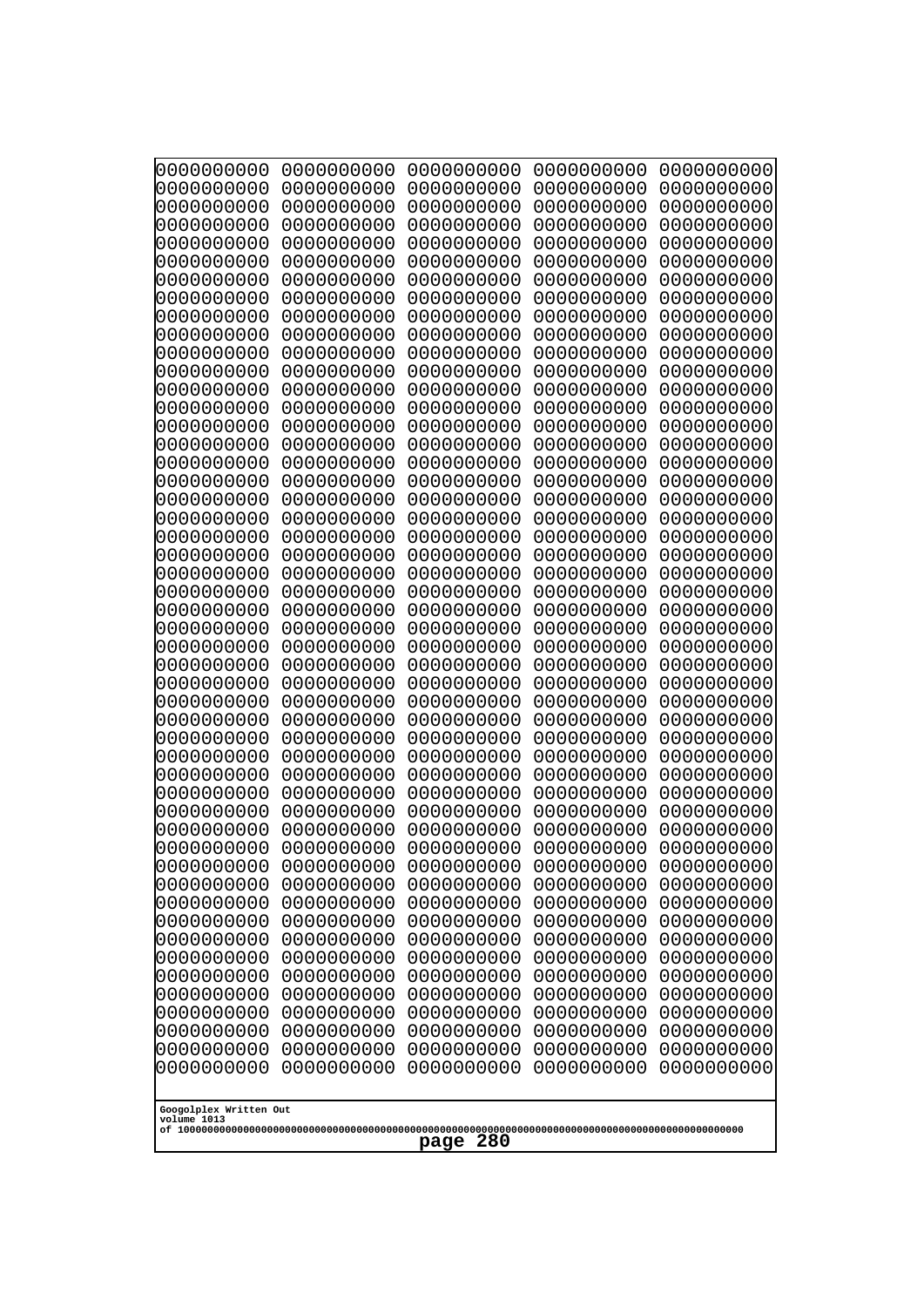| 10000000000                           | 0000000000               | 0000000000               | 0000000000               | 0000000000               |
|---------------------------------------|--------------------------|--------------------------|--------------------------|--------------------------|
| 0000000000<br>0000000000              | 0000000000<br>0000000000 | 0000000000<br>0000000000 | 0000000000<br>0000000000 | 0000000000<br>0000000000 |
| 0000000000                            | 0000000000               | 0000000000               | 0000000000               | 0000000000               |
| 0000000000                            | 0000000000               | 0000000000               | 0000000000               | 0000000000               |
| 0000000000                            | 0000000000               | 0000000000               | 0000000000               | 0000000000               |
| 0000000000                            | 0000000000               | 0000000000               | 0000000000               | 0000000000               |
| 0000000000<br>0000000000              | 0000000000<br>0000000000 | 0000000000<br>0000000000 | 0000000000<br>0000000000 | 0000000000<br>0000000000 |
| 0000000000                            | 0000000000               | 0000000000               | 0000000000               | 0000000000               |
| 0000000000                            | 0000000000               | 0000000000               | 0000000000               | 0000000000               |
| 0000000000                            | 0000000000               | 0000000000               | 0000000000               | 0000000000               |
| 0000000000<br>0000000000              | 0000000000<br>0000000000 | 0000000000<br>0000000000 | 0000000000<br>0000000000 | 0000000000<br>0000000000 |
| 0000000000                            | 0000000000               | 0000000000               | 0000000000               | 0000000000               |
| 0000000000                            | 0000000000               | 0000000000               | 0000000000               | 0000000000               |
| 0000000000                            | 0000000000               | 0000000000<br>0000000000 | 0000000000<br>0000000000 | 0000000000               |
| 0000000000<br>0000000000              | 0000000000<br>0000000000 | 0000000000               | 0000000000               | 0000000000<br>0000000000 |
| 0000000000                            | 0000000000               | 0000000000               | 0000000000               | 0000000000               |
| 0000000000                            | 0000000000               | 0000000000               | 0000000000               | 0000000000               |
| 0000000000<br>0000000000              | 0000000000<br>0000000000 | 0000000000<br>0000000000 | 0000000000<br>0000000000 | 0000000000<br>0000000000 |
| 0000000000                            | 0000000000               | 0000000000               | 0000000000               | 0000000000               |
| 0000000000                            | 0000000000               | 0000000000               | 0000000000               | 0000000000               |
| 0000000000                            | 0000000000               | 0000000000               | 0000000000               | 0000000000               |
| 0000000000<br>0000000000              | 0000000000<br>0000000000 | 0000000000<br>0000000000 | 0000000000<br>0000000000 | 0000000000<br>0000000000 |
| 0000000000                            | 0000000000               | 0000000000               | 0000000000               | 0000000000               |
| 0000000000                            | 0000000000               | 0000000000               | 0000000000               | 0000000000               |
| 0000000000                            | 0000000000               | 0000000000               | 0000000000               | 0000000000               |
| 0000000000<br>0000000000              | 0000000000<br>0000000000 | 0000000000<br>0000000000 | 0000000000<br>0000000000 | 0000000000<br>0000000000 |
| 0000000000                            | 0000000000               | 0000000000               | 0000000000               | 0000000000               |
| 0000000000                            | 0000000000               | 0000000000               | 0000000000               | 0000000000               |
| 0000000000                            | 0000000000               | 0000000000               | 0000000000               | 0000000000               |
| 0000000000<br>0000000000              | 0000000000<br>0000000000 | 0000000000<br>0000000000 | 0000000000<br>0000000000 | 0000000000<br>0000000000 |
| 0000000000                            | 0000000000               | 0000000000               | 0000000000               | 0000000000               |
| 0000000000                            | 0000000000               | 0000000000               | 0000000000               | 0000000000               |
| 0000000000                            | 0000000000               | 0000000000               | 0000000000               | 0000000000               |
| 0000000000<br>0000000000              | 0000000000<br>0000000000 | 0000000000<br>0000000000 | 0000000000<br>0000000000 | 0000000000<br>0000000000 |
| 0000000000                            | 0000000000               | 0000000000               | 0000000000               | 0000000000               |
| 0000000000                            | 0000000000               | 0000000000               | 0000000000               | 0000000000               |
| 0000000000<br>0000000000              | 0000000000<br>0000000000 | 0000000000<br>0000000000 | 0000000000<br>0000000000 | 0000000000<br>0000000000 |
| 0000000000                            | 0000000000               | 0000000000               | 0000000000               | 0000000000               |
| 0000000000                            | 0000000000               | 0000000000               | 0000000000               | 0000000000               |
| 0000000000                            | 0000000000               | 0000000000               | 0000000000               | 0000000000               |
|                                       |                          |                          |                          |                          |
| Googolplex Written Out<br>volume 1013 |                          |                          |                          |                          |
| 281<br>page                           |                          |                          |                          |                          |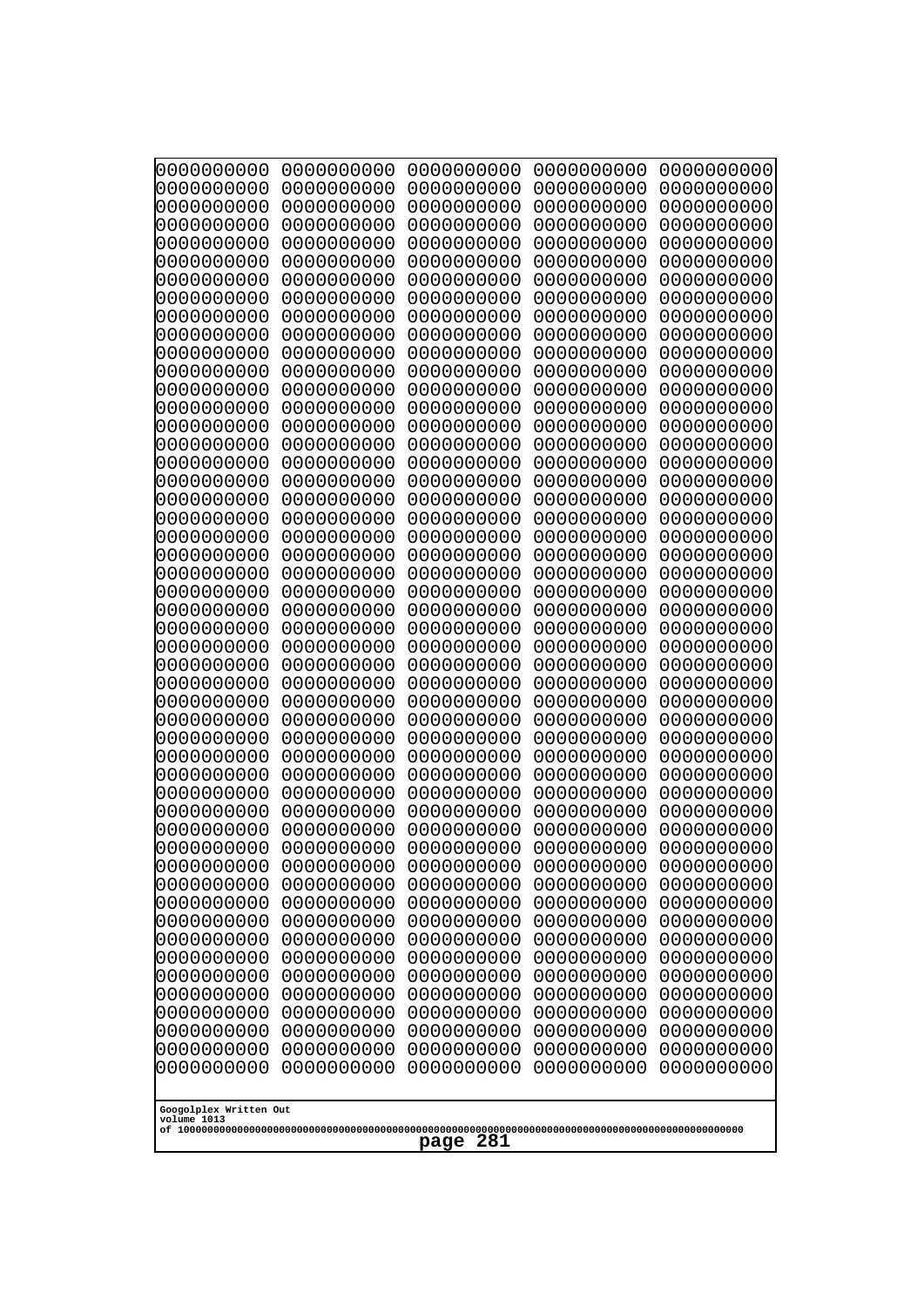| 0000000000                                                                                                                                                                                                                                                                                                                                                                                                                                                                               | 0000000000 | 0000000000 | 0000000000 | 0000000000 |
|------------------------------------------------------------------------------------------------------------------------------------------------------------------------------------------------------------------------------------------------------------------------------------------------------------------------------------------------------------------------------------------------------------------------------------------------------------------------------------------|------------|------------|------------|------------|
| 0000000000                                                                                                                                                                                                                                                                                                                                                                                                                                                                               | 0000000000 | 0000000000 | 0000000000 | 0000000000 |
| 0000000000                                                                                                                                                                                                                                                                                                                                                                                                                                                                               | 0000000000 | 0000000000 | 0000000000 | 0000000000 |
| 0000000000                                                                                                                                                                                                                                                                                                                                                                                                                                                                               | 0000000000 | 0000000000 | 0000000000 | 0000000000 |
| 0000000000                                                                                                                                                                                                                                                                                                                                                                                                                                                                               | 0000000000 | 0000000000 | 0000000000 | 0000000000 |
| 0000000000                                                                                                                                                                                                                                                                                                                                                                                                                                                                               | 0000000000 | 0000000000 | 0000000000 | 0000000000 |
| 0000000000                                                                                                                                                                                                                                                                                                                                                                                                                                                                               | 0000000000 | 0000000000 | 0000000000 | 0000000000 |
| 0000000000                                                                                                                                                                                                                                                                                                                                                                                                                                                                               | 0000000000 | 0000000000 | 0000000000 | 0000000000 |
| 0000000000                                                                                                                                                                                                                                                                                                                                                                                                                                                                               | 0000000000 | 0000000000 | 0000000000 | 0000000000 |
| 0000000000                                                                                                                                                                                                                                                                                                                                                                                                                                                                               | 0000000000 | 0000000000 | 0000000000 | 0000000000 |
| 0000000000                                                                                                                                                                                                                                                                                                                                                                                                                                                                               | 0000000000 | 0000000000 | 0000000000 | 0000000000 |
| 0000000000                                                                                                                                                                                                                                                                                                                                                                                                                                                                               | 0000000000 | 0000000000 | 0000000000 | 0000000000 |
| 0000000000                                                                                                                                                                                                                                                                                                                                                                                                                                                                               | 0000000000 | 0000000000 | 0000000000 | 0000000000 |
| 0000000000                                                                                                                                                                                                                                                                                                                                                                                                                                                                               | 0000000000 | 0000000000 | 0000000000 | 0000000000 |
| 0000000000                                                                                                                                                                                                                                                                                                                                                                                                                                                                               | 0000000000 | 0000000000 | 0000000000 | 0000000000 |
| 0000000000                                                                                                                                                                                                                                                                                                                                                                                                                                                                               | 0000000000 | 0000000000 | 0000000000 | 0000000000 |
| 0000000000                                                                                                                                                                                                                                                                                                                                                                                                                                                                               | 0000000000 | 0000000000 | 0000000000 | 0000000000 |
| 0000000000                                                                                                                                                                                                                                                                                                                                                                                                                                                                               | 0000000000 | 0000000000 | 0000000000 | 0000000000 |
| 0000000000                                                                                                                                                                                                                                                                                                                                                                                                                                                                               | 0000000000 | 0000000000 | 0000000000 | 0000000000 |
| 0000000000                                                                                                                                                                                                                                                                                                                                                                                                                                                                               | 0000000000 | 0000000000 | 0000000000 | 0000000000 |
| 0000000000                                                                                                                                                                                                                                                                                                                                                                                                                                                                               | 0000000000 | 0000000000 | 0000000000 | 0000000000 |
| 0000000000                                                                                                                                                                                                                                                                                                                                                                                                                                                                               | 0000000000 | 0000000000 | 0000000000 | 0000000000 |
| 0000000000                                                                                                                                                                                                                                                                                                                                                                                                                                                                               | 0000000000 | 0000000000 | 0000000000 | 0000000000 |
| 0000000000                                                                                                                                                                                                                                                                                                                                                                                                                                                                               | 0000000000 | 0000000000 | 0000000000 | 0000000000 |
| 0000000000                                                                                                                                                                                                                                                                                                                                                                                                                                                                               | 0000000000 | 0000000000 | 0000000000 | 0000000000 |
| 0000000000                                                                                                                                                                                                                                                                                                                                                                                                                                                                               | 0000000000 | 0000000000 | 0000000000 | 0000000000 |
| 0000000000                                                                                                                                                                                                                                                                                                                                                                                                                                                                               | 0000000000 | 0000000000 | 0000000000 | 0000000000 |
| 0000000000                                                                                                                                                                                                                                                                                                                                                                                                                                                                               | 0000000000 | 0000000000 | 0000000000 | 0000000000 |
| 0000000000                                                                                                                                                                                                                                                                                                                                                                                                                                                                               | 0000000000 | 0000000000 | 0000000000 | 0000000000 |
| 0000000000                                                                                                                                                                                                                                                                                                                                                                                                                                                                               | 0000000000 | 0000000000 | 0000000000 | 0000000000 |
| 0000000000                                                                                                                                                                                                                                                                                                                                                                                                                                                                               | 0000000000 | 0000000000 | 0000000000 | 0000000000 |
| 0000000000                                                                                                                                                                                                                                                                                                                                                                                                                                                                               | 0000000000 | 0000000000 | 0000000000 | 0000000000 |
| 0000000000                                                                                                                                                                                                                                                                                                                                                                                                                                                                               | 0000000000 | 0000000000 | 0000000000 | 0000000000 |
| 0000000000                                                                                                                                                                                                                                                                                                                                                                                                                                                                               | 0000000000 | 0000000000 | 0000000000 | 0000000000 |
| 0000000000                                                                                                                                                                                                                                                                                                                                                                                                                                                                               | 0000000000 | 0000000000 | 0000000000 | 0000000000 |
| 0000000000                                                                                                                                                                                                                                                                                                                                                                                                                                                                               | 0000000000 | 0000000000 | 0000000000 | 0000000000 |
| 0000000000                                                                                                                                                                                                                                                                                                                                                                                                                                                                               | 0000000000 | 0000000000 | 0000000000 | 0000000000 |
| 0000000000                                                                                                                                                                                                                                                                                                                                                                                                                                                                               | 0000000000 | 0000000000 | 0000000000 | 0000000000 |
| 0000000000                                                                                                                                                                                                                                                                                                                                                                                                                                                                               | 0000000000 | 0000000000 | 0000000000 | 0000000000 |
| 0000000000                                                                                                                                                                                                                                                                                                                                                                                                                                                                               | 0000000000 | 0000000000 | 0000000000 | 0000000000 |
| 0000000000<br>0000000000<br>0000000000<br>0000000000<br>0000000000<br>0000000000<br>0000000000<br>0000000000<br>0000000000<br>0000000000<br>0000000000<br>0000000000<br>0000000000<br>0000000000<br>0000000000<br>0000000000<br>0000000000<br>0000000000<br>0000000000<br>0000000000<br>0000000000<br>0000000000<br>0000000000<br>0000000000<br>0000000000<br>0000000000<br>0000000000<br>0000000000<br>0000000000<br>0000000000<br>Googolplex Written Out<br>volume 1013<br>282<br>page |            |            |            |            |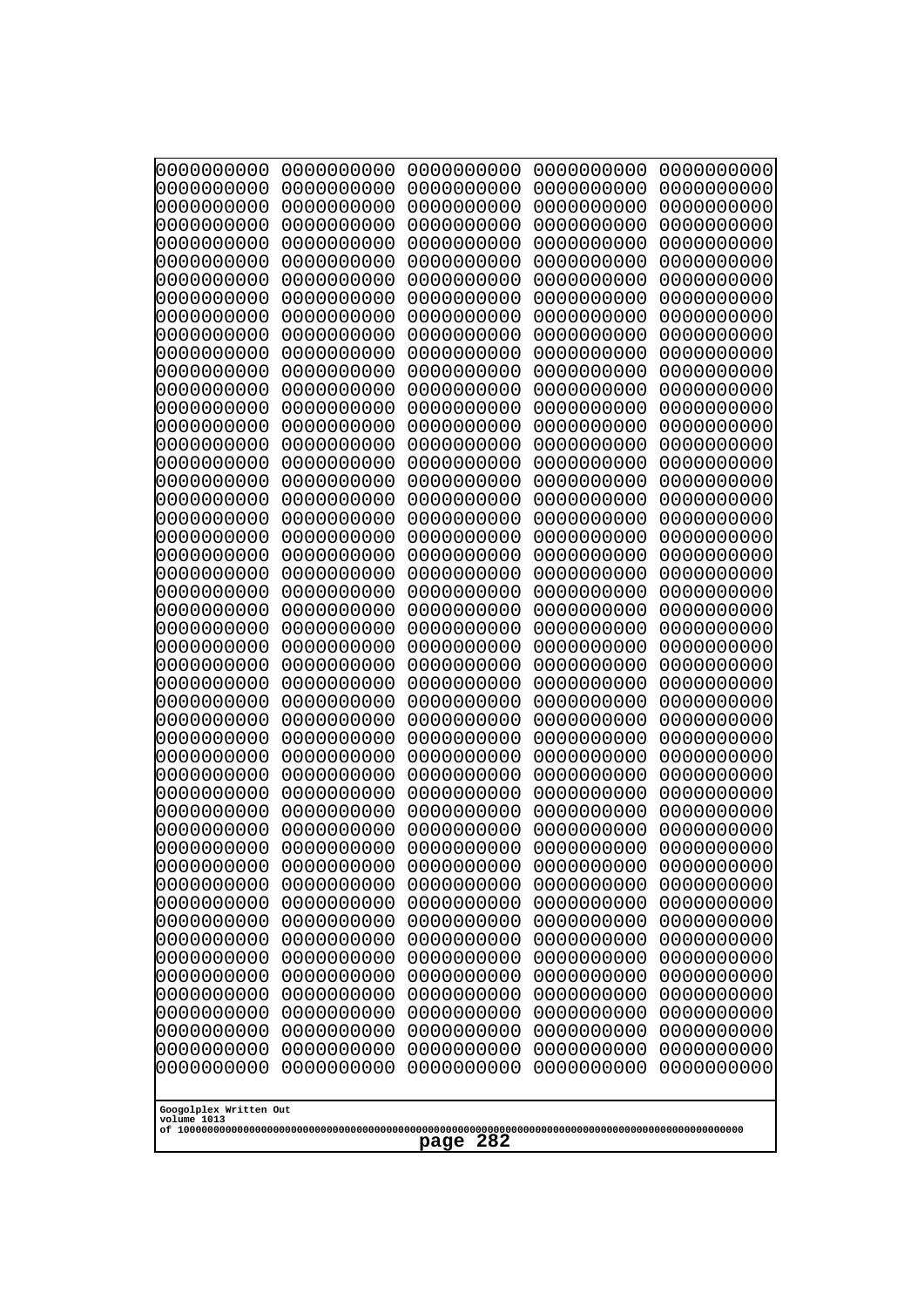| 0000000000                                           | 0000000000 | 0000000000 | 0000000000 | 0000000000 |
|------------------------------------------------------|------------|------------|------------|------------|
| 0000000000                                           | 0000000000 | 0000000000 | 0000000000 | 0000000000 |
| 0000000000                                           | 0000000000 | 0000000000 | 0000000000 | 0000000000 |
| 0000000000                                           | 0000000000 | 0000000000 | 0000000000 | 0000000000 |
| 0000000000                                           | 0000000000 | 0000000000 | 0000000000 | 0000000000 |
| 0000000000                                           | 0000000000 | 0000000000 | 0000000000 | 0000000000 |
| 0000000000                                           | 0000000000 | 0000000000 | 0000000000 | 0000000000 |
| 0000000000                                           | 0000000000 | 0000000000 | 0000000000 | 0000000000 |
| 0000000000                                           | 0000000000 | 0000000000 | 0000000000 | 0000000000 |
| 0000000000                                           | 0000000000 | 0000000000 | 0000000000 | 0000000000 |
| 0000000000                                           | 0000000000 | 0000000000 | 0000000000 | 0000000000 |
| 0000000000                                           | 0000000000 | 0000000000 | 0000000000 | 0000000000 |
| 0000000000                                           | 0000000000 | 0000000000 | 0000000000 | 0000000000 |
| 0000000000                                           | 0000000000 | 0000000000 | 0000000000 | 0000000000 |
| 0000000000                                           | 0000000000 | 0000000000 | 0000000000 | 0000000000 |
| 0000000000                                           | 0000000000 | 0000000000 | 0000000000 | 0000000000 |
| 0000000000                                           | 0000000000 | 0000000000 | 0000000000 | 0000000000 |
| 0000000000                                           | 0000000000 | 0000000000 | 0000000000 | 0000000000 |
| 0000000000                                           | 0000000000 | 0000000000 | 0000000000 | 0000000000 |
| 0000000000                                           | 0000000000 | 0000000000 | 0000000000 | 0000000000 |
| 0000000000                                           | 0000000000 | 0000000000 | 0000000000 | 0000000000 |
| 0000000000                                           | 0000000000 | 0000000000 | 0000000000 | 0000000000 |
| 0000000000                                           | 0000000000 | 0000000000 | 0000000000 | 0000000000 |
| 0000000000                                           | 0000000000 | 0000000000 | 0000000000 | 0000000000 |
| 0000000000                                           | 0000000000 | 0000000000 | 0000000000 | 0000000000 |
| 0000000000                                           | 0000000000 | 0000000000 | 0000000000 | 0000000000 |
| 0000000000                                           | 0000000000 | 0000000000 | 0000000000 | 0000000000 |
| 0000000000                                           | 0000000000 | 0000000000 | 0000000000 | 0000000000 |
| 0000000000                                           | 0000000000 | 0000000000 | 0000000000 | 0000000000 |
| 0000000000                                           | 0000000000 | 0000000000 | 0000000000 | 0000000000 |
| 0000000000                                           | 0000000000 | 0000000000 | 0000000000 | 0000000000 |
| 0000000000                                           | 0000000000 | 0000000000 | 0000000000 | 0000000000 |
| 0000000000                                           | 0000000000 | 0000000000 | 0000000000 | 0000000000 |
| 0000000000                                           | 0000000000 | 0000000000 | 0000000000 | 0000000000 |
| 0000000000                                           | 0000000000 | 0000000000 | 0000000000 | 0000000000 |
| 0000000000                                           | 0000000000 | 0000000000 | 0000000000 | 0000000000 |
| 0000000000                                           | 0000000000 | 0000000000 | 0000000000 | 0000000000 |
| 0000000000                                           | 0000000000 | 0000000000 | 0000000000 | 0000000000 |
| 0000000000                                           | 0000000000 | 0000000000 | 0000000000 | 0000000000 |
| 0000000000                                           | 0000000000 | 0000000000 | 0000000000 | 0000000000 |
| 0000000000                                           | 0000000000 | 0000000000 | 0000000000 | 0000000000 |
| 0000000000                                           | 0000000000 | 0000000000 | 0000000000 | 0000000000 |
| 0000000000                                           | 0000000000 | 0000000000 | 0000000000 | 0000000000 |
| 0000000000                                           | 0000000000 | 0000000000 | 0000000000 | 0000000000 |
| 0000000000                                           | 0000000000 | 0000000000 | 0000000000 | 0000000000 |
| 0000000000                                           | 0000000000 | 0000000000 | 0000000000 | 0000000000 |
| 0000000000                                           | 0000000000 | 0000000000 | 0000000000 | 0000000000 |
| 0000000000                                           | 0000000000 | 0000000000 | 0000000000 | 0000000000 |
| 0000000000                                           | 0000000000 | 0000000000 | 0000000000 | 0000000000 |
| 0000000000                                           | 0000000000 | 0000000000 | 0000000000 | 0000000000 |
| Googolplex Written Out<br>volume 1013<br>283<br>page |            |            |            |            |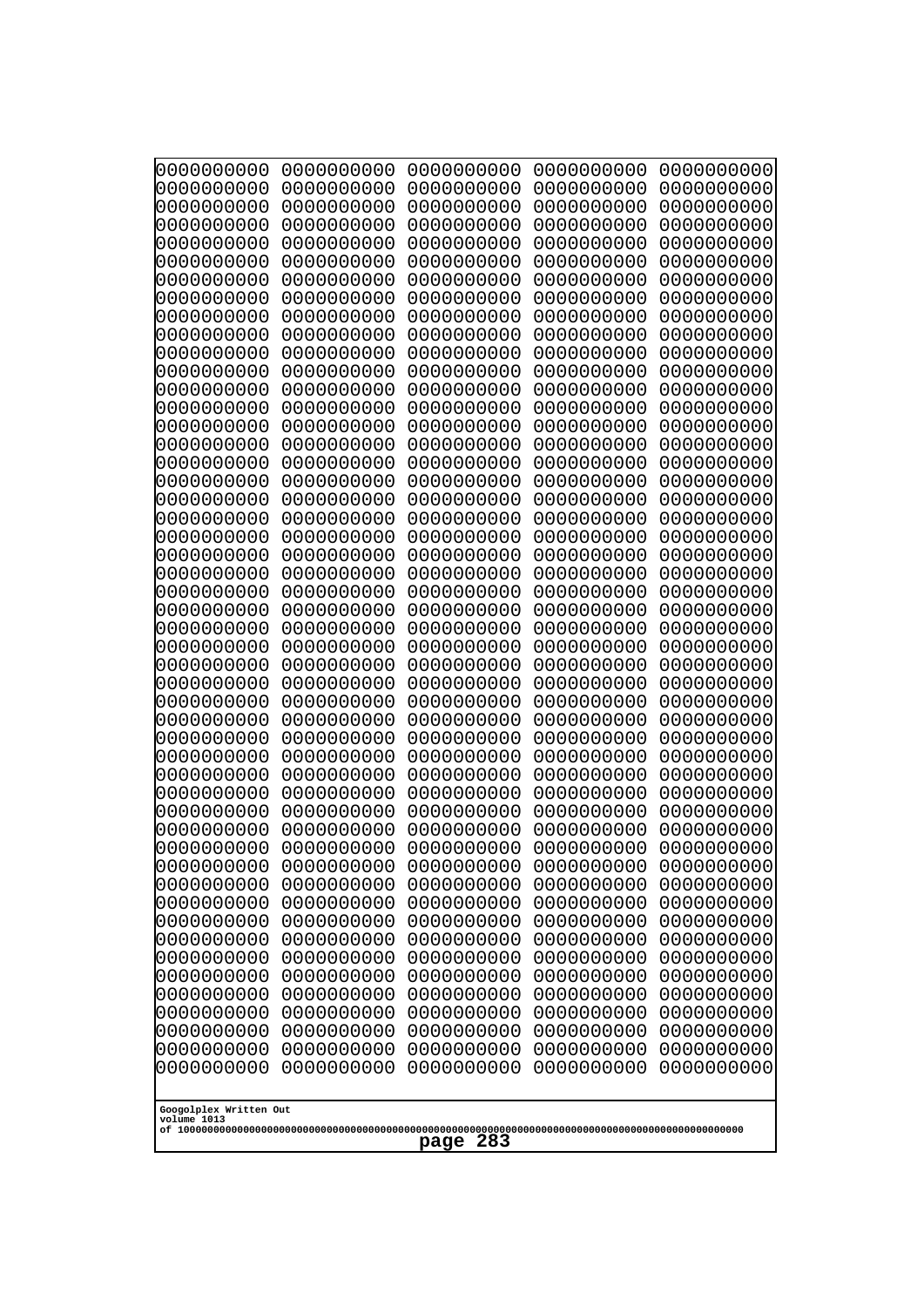| 10000000000                           | 0000000000               | 0000000000               | 0000000000               | 0000000000               |
|---------------------------------------|--------------------------|--------------------------|--------------------------|--------------------------|
| 0000000000<br>0000000000              | 0000000000<br>0000000000 | 0000000000<br>0000000000 | 0000000000<br>0000000000 | 0000000000<br>0000000000 |
| 0000000000                            | 0000000000               | 0000000000               | 0000000000               | 0000000000               |
| 0000000000                            | 0000000000               | 0000000000               | 0000000000               | 0000000000               |
| 0000000000                            | 0000000000               | 0000000000               | 0000000000               | 0000000000               |
| 0000000000<br>0000000000              | 0000000000<br>0000000000 | 0000000000<br>0000000000 | 0000000000<br>0000000000 | 0000000000<br>0000000000 |
| 0000000000                            | 0000000000               | 0000000000               | 0000000000               | 0000000000               |
| 0000000000                            | 0000000000               | 0000000000               | 0000000000               | 0000000000               |
| 0000000000                            | 0000000000               | 0000000000               | 0000000000               | 0000000000               |
| 0000000000<br>0000000000              | 0000000000<br>0000000000 | 0000000000<br>0000000000 | 0000000000<br>0000000000 | 0000000000<br>0000000000 |
| 0000000000                            | 0000000000               | 0000000000               | 0000000000               | 0000000000               |
| 0000000000                            | 0000000000               | 0000000000               | 0000000000               | 0000000000               |
| 0000000000                            | 0000000000               | 0000000000               | 0000000000               | 0000000000               |
| 0000000000<br>0000000000              | 0000000000<br>0000000000 | 0000000000<br>0000000000 | 0000000000<br>0000000000 | 0000000000<br>0000000000 |
| 0000000000                            | 0000000000               | 0000000000               | 0000000000               | 0000000000               |
| 0000000000                            | 0000000000               | 0000000000               | 0000000000               | 0000000000               |
| 0000000000                            | 0000000000               | 0000000000               | 0000000000               | 0000000000               |
| 0000000000<br>0000000000              | 0000000000<br>0000000000 | 0000000000<br>0000000000 | 0000000000<br>0000000000 | 0000000000<br>0000000000 |
| 0000000000                            | 0000000000               | 0000000000               | 0000000000               | 0000000000               |
| 0000000000                            | 0000000000               | 0000000000               | 0000000000               | 0000000000               |
| 0000000000                            | 0000000000               | 0000000000               | 0000000000               | 0000000000               |
| 0000000000<br>0000000000              | 0000000000<br>0000000000 | 0000000000<br>0000000000 | 0000000000<br>0000000000 | 0000000000<br>0000000000 |
| 0000000000                            | 0000000000               | 0000000000               | 0000000000               | 0000000000               |
| 0000000000                            | 0000000000               | 0000000000               | 0000000000               | 0000000000               |
| 0000000000                            | 0000000000               | 0000000000               | 0000000000               | 0000000000               |
| 0000000000<br>0000000000              | 0000000000<br>0000000000 | 0000000000<br>0000000000 | 0000000000<br>0000000000 | 0000000000<br>0000000000 |
| 0000000000                            | 0000000000               | 0000000000               | 0000000000               | 0000000000               |
| 0000000000                            | 0000000000               | 0000000000               | 0000000000               | 0000000000               |
| 0000000000                            | 0000000000<br>0000000000 | 0000000000<br>0000000000 | 0000000000               | 0000000000               |
| 0000000000<br>0000000000              | 0000000000               | 0000000000               | 0000000000<br>0000000000 | 0000000000<br>0000000000 |
| 0000000000                            | 0000000000               | 0000000000               | 0000000000               | 0000000000               |
| 0000000000                            | 0000000000               | 0000000000               | 0000000000               | 0000000000               |
| 0000000000<br>0000000000              | 0000000000<br>0000000000 | 0000000000<br>0000000000 | 0000000000<br>0000000000 | 0000000000<br>0000000000 |
| 0000000000                            | 0000000000               | 0000000000               | 0000000000               | 0000000000               |
| 0000000000                            | 0000000000               | 0000000000               | 0000000000               | 0000000000               |
| 0000000000                            | 0000000000               | 0000000000               | 0000000000               | 0000000000               |
| 0000000000<br>0000000000              | 0000000000<br>0000000000 | 0000000000<br>0000000000 | 0000000000<br>0000000000 | 0000000000<br>0000000000 |
| 0000000000                            | 0000000000               | 0000000000               | 0000000000               | 0000000000               |
| 0000000000                            | 0000000000               | 0000000000               | 0000000000               | 0000000000               |
| 0000000000                            | 0000000000               | 0000000000               | 0000000000               | 0000000000               |
|                                       |                          |                          |                          |                          |
| Googolplex Written Out<br>volume 1013 |                          |                          |                          |                          |
| 284<br>page                           |                          |                          |                          |                          |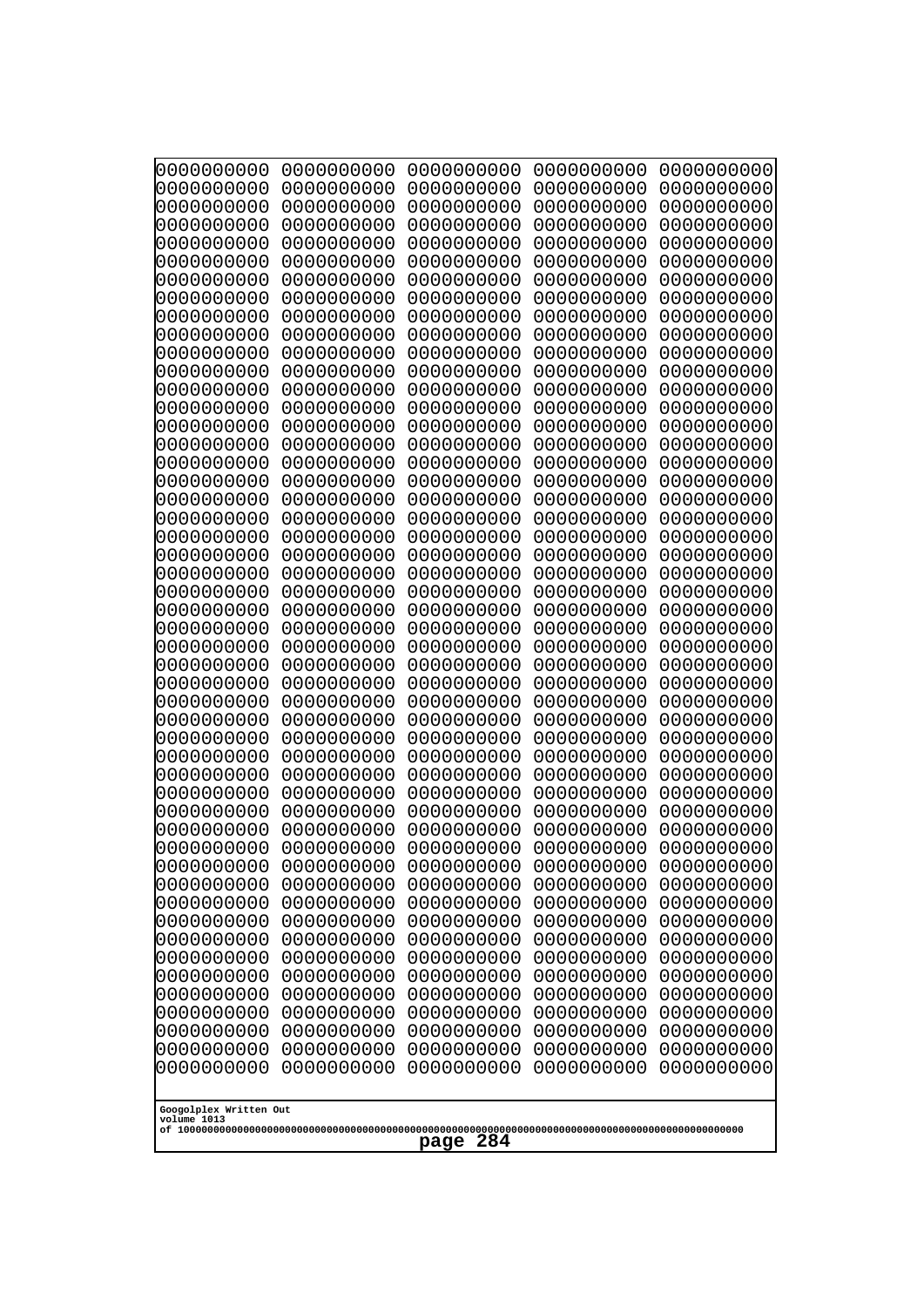| 0000000000                                           | 0000000000 | 0000000000 | 0000000000 | 0000000000 |
|------------------------------------------------------|------------|------------|------------|------------|
| 0000000000                                           | 0000000000 | 0000000000 | 0000000000 | 0000000000 |
| 0000000000                                           | 0000000000 | 0000000000 | 0000000000 | 0000000000 |
| 0000000000                                           | 0000000000 | 0000000000 | 0000000000 | 0000000000 |
| 0000000000                                           | 0000000000 | 0000000000 | 0000000000 | 0000000000 |
| 0000000000                                           | 0000000000 | 0000000000 | 0000000000 | 0000000000 |
| 0000000000                                           | 0000000000 | 0000000000 | 0000000000 | 0000000000 |
| 0000000000                                           | 0000000000 | 0000000000 | 0000000000 | 0000000000 |
| 0000000000                                           | 0000000000 | 0000000000 | 0000000000 | 0000000000 |
| 0000000000                                           | 0000000000 | 0000000000 | 0000000000 | 0000000000 |
| 0000000000                                           | 0000000000 | 0000000000 | 0000000000 | 0000000000 |
| 0000000000                                           | 0000000000 | 0000000000 | 0000000000 | 0000000000 |
| 0000000000                                           | 0000000000 | 0000000000 | 0000000000 | 0000000000 |
| 0000000000                                           | 0000000000 | 0000000000 | 0000000000 | 0000000000 |
| 0000000000                                           | 0000000000 | 0000000000 | 0000000000 | 0000000000 |
| 0000000000                                           | 0000000000 | 0000000000 | 0000000000 | 0000000000 |
| 0000000000                                           | 0000000000 | 0000000000 | 0000000000 | 0000000000 |
| 0000000000                                           | 0000000000 | 0000000000 | 0000000000 | 0000000000 |
| 0000000000                                           | 0000000000 | 0000000000 | 0000000000 | 0000000000 |
| 0000000000                                           | 0000000000 | 0000000000 | 0000000000 | 0000000000 |
| 0000000000                                           | 0000000000 | 0000000000 | 0000000000 | 0000000000 |
| 0000000000                                           | 0000000000 | 0000000000 | 0000000000 | 0000000000 |
| 0000000000                                           | 0000000000 | 0000000000 | 0000000000 | 0000000000 |
| 0000000000                                           | 0000000000 | 0000000000 | 0000000000 | 0000000000 |
| 0000000000                                           | 0000000000 | 0000000000 | 0000000000 | 0000000000 |
| 0000000000                                           | 0000000000 | 0000000000 | 0000000000 | 0000000000 |
| 0000000000                                           | 0000000000 | 0000000000 | 0000000000 | 0000000000 |
| 0000000000                                           | 0000000000 | 0000000000 | 0000000000 | 0000000000 |
| 0000000000                                           | 0000000000 | 0000000000 | 0000000000 | 0000000000 |
| 0000000000                                           | 0000000000 | 0000000000 | 0000000000 | 0000000000 |
| 0000000000                                           | 0000000000 | 0000000000 | 0000000000 | 0000000000 |
| 0000000000                                           | 0000000000 | 0000000000 | 0000000000 | 0000000000 |
| 0000000000                                           | 0000000000 | 0000000000 | 0000000000 | 0000000000 |
| 0000000000                                           | 0000000000 | 0000000000 | 0000000000 | 0000000000 |
| 0000000000                                           | 0000000000 | 0000000000 | 0000000000 | 0000000000 |
| 0000000000                                           | 0000000000 | 0000000000 | 0000000000 | 0000000000 |
| 0000000000                                           | 0000000000 | 0000000000 | 0000000000 | 0000000000 |
| 0000000000                                           | 0000000000 | 0000000000 | 0000000000 | 0000000000 |
| 0000000000                                           | 0000000000 | 0000000000 | 0000000000 | 0000000000 |
| 0000000000                                           | 0000000000 | 0000000000 | 0000000000 | 0000000000 |
| 0000000000                                           | 0000000000 | 0000000000 | 0000000000 | 0000000000 |
| 0000000000                                           | 0000000000 | 0000000000 | 0000000000 | 0000000000 |
| 0000000000                                           | 0000000000 | 0000000000 | 0000000000 | 0000000000 |
| 0000000000                                           | 0000000000 | 0000000000 | 0000000000 | 0000000000 |
| 0000000000                                           | 0000000000 | 0000000000 | 0000000000 | 0000000000 |
| 0000000000                                           | 0000000000 | 0000000000 | 0000000000 | 0000000000 |
| 0000000000                                           | 0000000000 | 0000000000 | 0000000000 | 0000000000 |
| 0000000000                                           | 0000000000 | 0000000000 | 0000000000 | 0000000000 |
| 0000000000                                           | 0000000000 | 0000000000 | 0000000000 | 0000000000 |
| 0000000000                                           | 0000000000 | 0000000000 | 0000000000 | 0000000000 |
| Googolplex Written Out<br>volume 1013<br>285<br>page |            |            |            |            |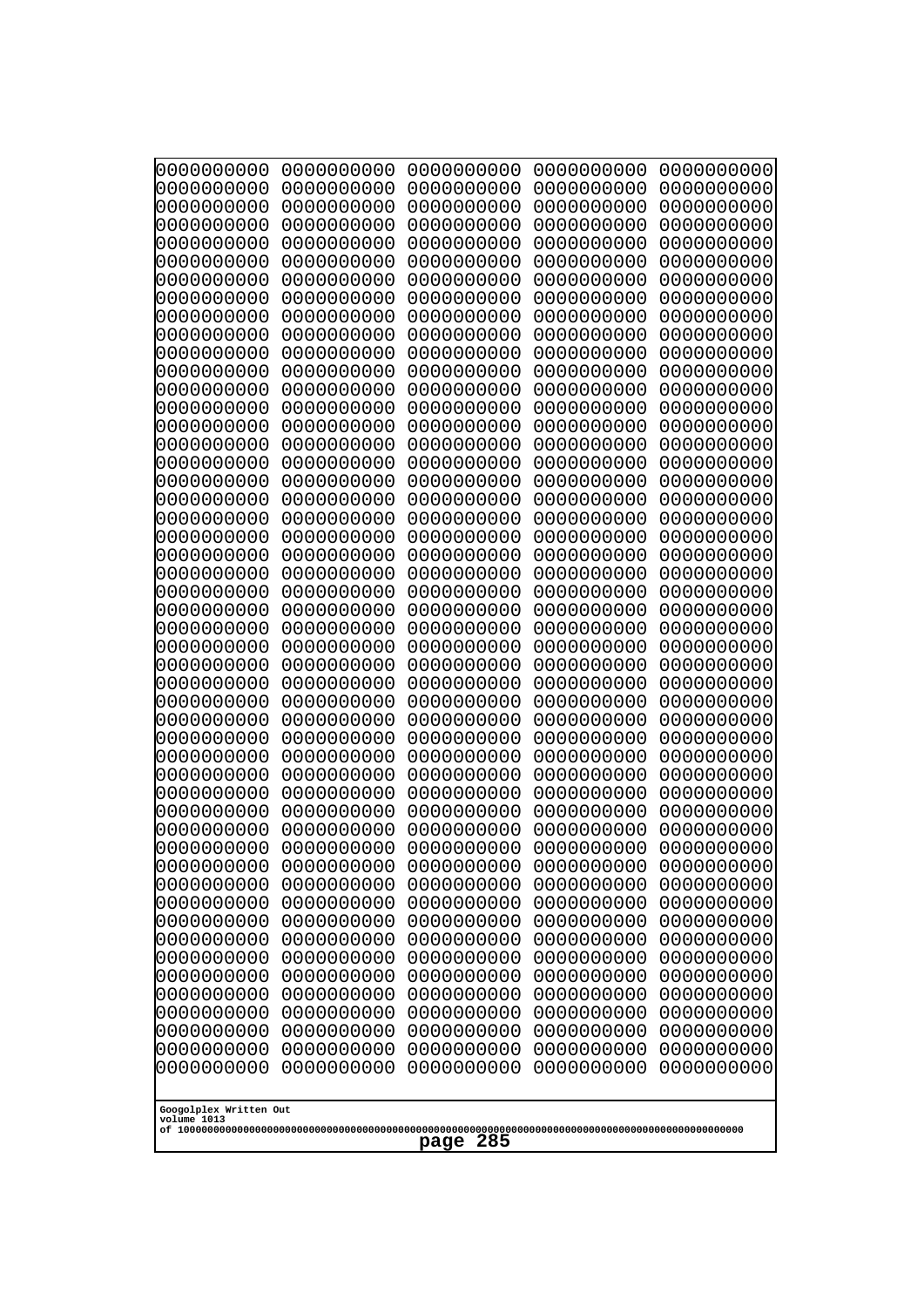| Googolplex Written Out<br>volume 1013 | 0000000000<br>0000000000<br>0000000000<br>0000000000<br>0000000000<br>0000000000<br>0000000000<br>0000000000<br>0000000000<br>0000000000<br>0000000000<br>0000000000<br>0000000000<br>0000000000<br>0000000000<br>0000000000<br>0000000000<br>0000000000<br>0000000000<br>0000000000<br>0000000000<br>0000000000<br>0000000000<br>0000000000<br>0000000000<br>0000000000<br>0000000000<br>0000000000<br>0000000000<br>0000000000<br>0000000000<br>0000000000<br>0000000000<br>0000000000<br>0000000000<br>0000000000<br>0000000000<br>10000000000<br>0000000000<br>0000000000<br>0000000000<br>0000000000<br>0000000000<br>0000000000<br>0000000000<br>0000000000<br>0000000000<br>0000000000<br>0000000000<br>0000000000 | 0000000000<br>0000000000<br>0000000000<br>0000000000<br>0000000000<br>0000000000<br>0000000000<br>0000000000<br>0000000000<br>0000000000<br>0000000000<br>0000000000<br>0000000000<br>0000000000<br>0000000000<br>0000000000<br>0000000000<br>0000000000<br>0000000000<br>0000000000<br>0000000000<br>0000000000<br>0000000000<br>0000000000<br>0000000000<br>0000000000<br>0000000000<br>0000000000<br>0000000000<br>0000000000<br>0000000000<br>0000000000<br>0000000000<br>0000000000<br>0000000000<br>0000000000<br>0000000000<br>0000000000<br>0000000000<br>0000000000<br>0000000000<br>0000000000<br>0000000000<br>0000000000<br>0000000000<br>0000000000<br>0000000000<br>0000000000<br>0000000000<br>0000000000 | 0000000000<br>0000000000<br>0000000000<br>0000000000<br>0000000000<br>0000000000<br>0000000000<br>0000000000<br>0000000000<br>0000000000<br>0000000000<br>0000000000<br>0000000000<br>0000000000<br>0000000000<br>0000000000<br>0000000000<br>0000000000<br>0000000000<br>0000000000<br>0000000000<br>0000000000<br>0000000000<br>0000000000<br>0000000000<br>0000000000<br>0000000000<br>0000000000<br>0000000000<br>0000000000<br>0000000000<br>0000000000<br>0000000000<br>0000000000<br>0000000000<br>0000000000<br>0000000000<br>0000000000<br>0000000000<br>0000000000<br>0000000000<br>0000000000<br>0000000000<br>0000000000<br>0000000000<br>0000000000<br>0000000000<br>0000000000<br>0000000000<br>0000000000 | 0000000000<br>0000000000<br>0000000000<br>0000000000<br>0000000000<br>0000000000<br>0000000000<br>0000000000<br>0000000000<br>0000000000<br>0000000000<br>0000000000<br>0000000000<br>0000000000<br>0000000000<br>0000000000<br>0000000000<br>0000000000<br>0000000000<br>0000000000<br>0000000000<br>0000000000<br>0000000000<br>0000000000<br>0000000000<br>0000000000<br>0000000000<br>0000000000<br>0000000000<br>0000000000<br>0000000000<br>0000000000<br>0000000000<br>0000000000<br>0000000000<br>0000000000<br>0000000000<br>0000000000<br>0000000000<br>0000000000<br>0000000000<br>0000000000<br>0000000000<br>0000000000<br>0000000000<br>0000000000<br>0000000000<br>0000000000<br>0000000000<br>0000000000 | 0000000000<br>0000000000<br>0000000000<br>0000000000<br>0000000000<br>0000000000<br>0000000000<br>0000000000<br>0000000000<br>0000000000<br>0000000000<br>0000000000<br>0000000000<br>0000000000<br>0000000000<br>0000000000<br>0000000000<br>0000000000<br>0000000000<br>0000000000<br>0000000000<br>0000000000<br>0000000000<br>0000000000<br>0000000000<br>0000000000<br>0000000000<br>0000000000<br>0000000000<br>0000000000<br>0000000000<br>0000000000<br>0000000000<br>0000000000<br>0000000000<br>0000000000<br>0000000000<br>0000000000<br>0000000000<br>0000000000<br>0000000000<br>0000000000<br>0000000000<br>0000000000<br>0000000000<br>0000000000<br>0000000000<br>0000000000<br>0000000000<br>0000000000 |
|---------------------------------------|---------------------------------------------------------------------------------------------------------------------------------------------------------------------------------------------------------------------------------------------------------------------------------------------------------------------------------------------------------------------------------------------------------------------------------------------------------------------------------------------------------------------------------------------------------------------------------------------------------------------------------------------------------------------------------------------------------------------------|--------------------------------------------------------------------------------------------------------------------------------------------------------------------------------------------------------------------------------------------------------------------------------------------------------------------------------------------------------------------------------------------------------------------------------------------------------------------------------------------------------------------------------------------------------------------------------------------------------------------------------------------------------------------------------------------------------------------------|--------------------------------------------------------------------------------------------------------------------------------------------------------------------------------------------------------------------------------------------------------------------------------------------------------------------------------------------------------------------------------------------------------------------------------------------------------------------------------------------------------------------------------------------------------------------------------------------------------------------------------------------------------------------------------------------------------------------------|--------------------------------------------------------------------------------------------------------------------------------------------------------------------------------------------------------------------------------------------------------------------------------------------------------------------------------------------------------------------------------------------------------------------------------------------------------------------------------------------------------------------------------------------------------------------------------------------------------------------------------------------------------------------------------------------------------------------------|--------------------------------------------------------------------------------------------------------------------------------------------------------------------------------------------------------------------------------------------------------------------------------------------------------------------------------------------------------------------------------------------------------------------------------------------------------------------------------------------------------------------------------------------------------------------------------------------------------------------------------------------------------------------------------------------------------------------------|
|                                       | 286<br>page                                                                                                                                                                                                                                                                                                                                                                                                                                                                                                                                                                                                                                                                                                               |                                                                                                                                                                                                                                                                                                                                                                                                                                                                                                                                                                                                                                                                                                                          |                                                                                                                                                                                                                                                                                                                                                                                                                                                                                                                                                                                                                                                                                                                          |                                                                                                                                                                                                                                                                                                                                                                                                                                                                                                                                                                                                                                                                                                                          |                                                                                                                                                                                                                                                                                                                                                                                                                                                                                                                                                                                                                                                                                                                          |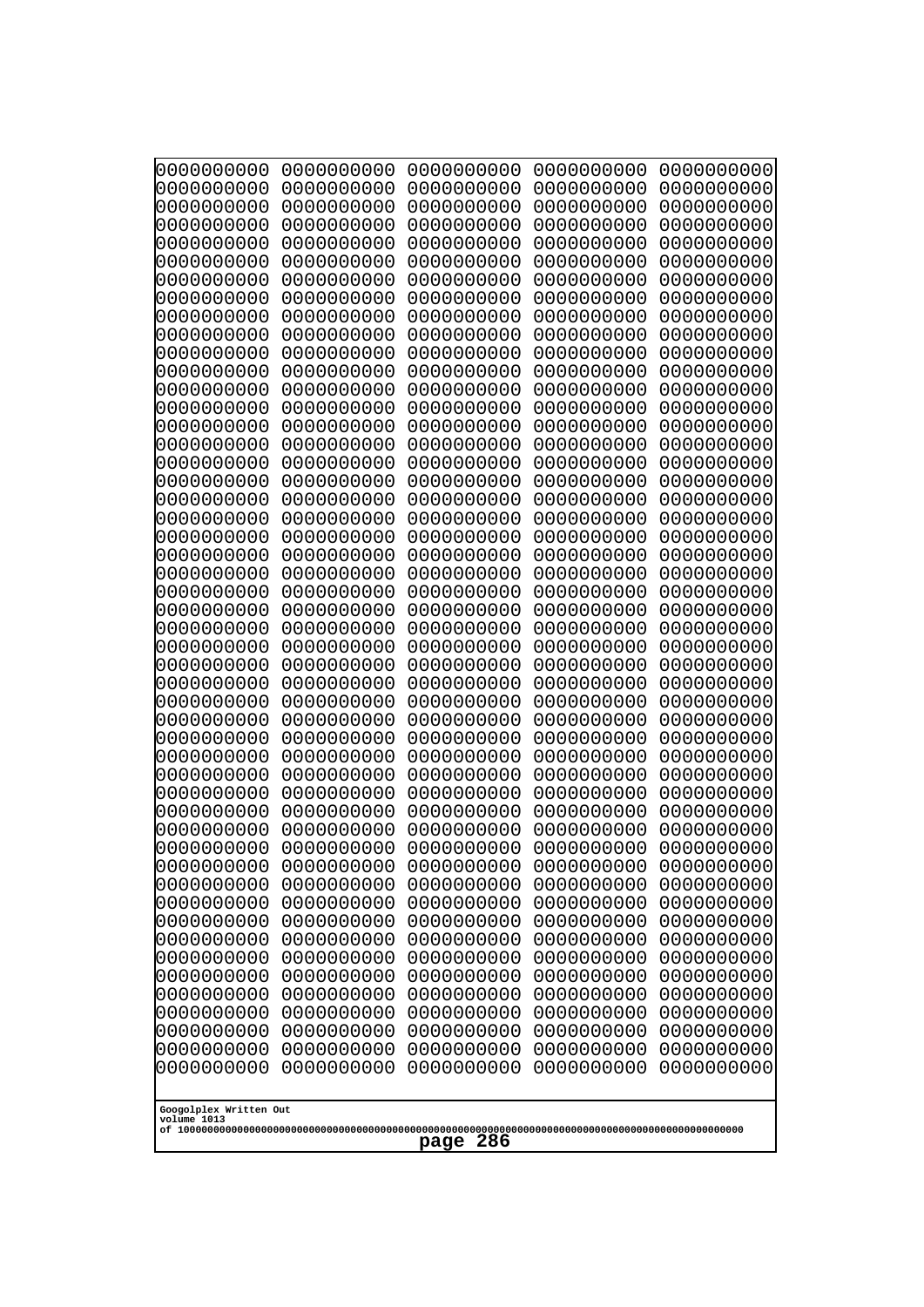| 10000000000<br>0000000000             | 0000000000<br>0000000000 | 0000000000<br>0000000000 | 0000000000<br>0000000000 | 0000000000<br>0000000000 |
|---------------------------------------|--------------------------|--------------------------|--------------------------|--------------------------|
| 0000000000                            | 0000000000               | 0000000000               | 0000000000               | 0000000000               |
| 0000000000                            | 0000000000               | 0000000000               | 0000000000               | 0000000000               |
| 0000000000<br>0000000000              | 0000000000<br>0000000000 | 0000000000<br>0000000000 | 0000000000<br>0000000000 | 0000000000<br>0000000000 |
| 0000000000                            | 0000000000               | 0000000000               | 0000000000               | 0000000000               |
| 0000000000                            | 0000000000               | 0000000000               | 0000000000               | 0000000000               |
| 0000000000                            | 0000000000               | 0000000000               | 0000000000               | 0000000000               |
| 0000000000<br>0000000000              | 0000000000<br>0000000000 | 0000000000<br>0000000000 | 0000000000<br>0000000000 | 0000000000<br>0000000000 |
| 0000000000                            | 0000000000               | 0000000000               | 0000000000               | 0000000000               |
| 0000000000                            | 0000000000               | 0000000000               | 0000000000               | 0000000000               |
| 0000000000<br>0000000000              | 0000000000<br>0000000000 | 0000000000<br>0000000000 | 0000000000<br>0000000000 | 0000000000<br>0000000000 |
| 0000000000                            | 0000000000               | 0000000000               | 0000000000               | 0000000000               |
| 0000000000                            | 0000000000               | 0000000000               | 0000000000               | 0000000000               |
| 0000000000<br>0000000000              | 0000000000<br>0000000000 | 0000000000<br>0000000000 | 0000000000<br>0000000000 | 0000000000<br>0000000000 |
| 0000000000                            | 0000000000               | 0000000000               | 0000000000               | 0000000000               |
| 0000000000                            | 0000000000               | 0000000000               | 0000000000               | 0000000000               |
| 0000000000<br>0000000000              | 0000000000<br>0000000000 | 0000000000<br>0000000000 | 0000000000<br>0000000000 | 0000000000<br>0000000000 |
| 0000000000                            | 0000000000               | 0000000000               | 0000000000               | 0000000000               |
| 0000000000                            | 0000000000               | 0000000000               | 0000000000               | 0000000000               |
| 0000000000<br>0000000000              | 0000000000<br>0000000000 | 0000000000<br>0000000000 | 0000000000<br>0000000000 | 0000000000<br>0000000000 |
| 0000000000                            | 0000000000               | 0000000000               | 0000000000               | 0000000000               |
| 0000000000                            | 0000000000               | 0000000000               | 0000000000               | 0000000000               |
| 0000000000<br>0000000000              | 0000000000<br>0000000000 | 0000000000<br>0000000000 | 0000000000<br>0000000000 | 0000000000<br>0000000000 |
| 0000000000                            | 0000000000               | 0000000000               | 0000000000               | 0000000000               |
| 0000000000                            | 0000000000               | 0000000000               | 0000000000               | 0000000000               |
| 0000000000<br>0000000000              | 0000000000               | 0000000000               | 0000000000               | 0000000000               |
| 0000000000                            | 0000000000<br>0000000000 | 0000000000<br>0000000000 | 0000000000<br>0000000000 | 0000000000<br>0000000000 |
| 0000000000                            | 0000000000               | 0000000000               | 0000000000               | 0000000000               |
| 0000000000                            | 0000000000               | 0000000000               | 0000000000               | 0000000000               |
| 0000000000<br>0000000000              | 0000000000<br>0000000000 | 0000000000<br>0000000000 | 0000000000<br>0000000000 | 0000000000<br>0000000000 |
| 0000000000                            | 0000000000               | 0000000000               | 0000000000               | 0000000000               |
| 0000000000                            | 0000000000               | 0000000000               | 0000000000               | 0000000000               |
| 0000000000<br>0000000000              | 0000000000<br>0000000000 | 0000000000<br>0000000000 | 0000000000<br>0000000000 | 0000000000<br>0000000000 |
| 0000000000                            | 0000000000               | 0000000000               | 0000000000               | 0000000000               |
| 0000000000                            | 0000000000               | 0000000000               | 0000000000               | 0000000000               |
| 0000000000<br>0000000000              | 0000000000<br>0000000000 | 0000000000<br>0000000000 | 0000000000<br>0000000000 | 0000000000<br>0000000000 |
| 0000000000                            | 0000000000               | 0000000000               | 0000000000               | 0000000000               |
| 0000000000                            | 0000000000               | 0000000000               | 0000000000               | 0000000000               |
|                                       |                          |                          |                          |                          |
| Googolplex Written Out<br>volume 1013 |                          |                          |                          |                          |
| 287<br>page                           |                          |                          |                          |                          |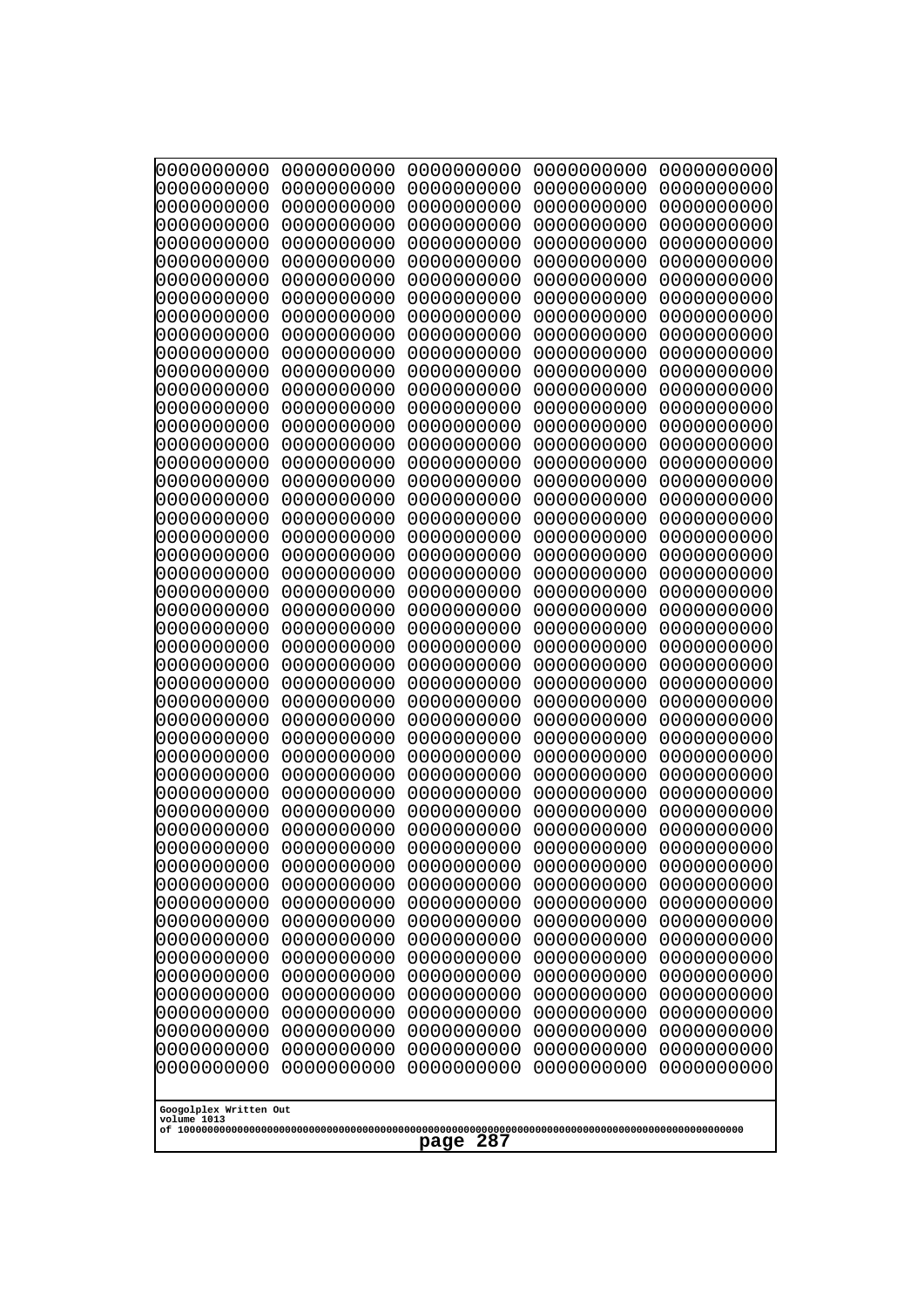| 10000000000                           | 0000000000               | 0000000000               | 0000000000               | 0000000000               |
|---------------------------------------|--------------------------|--------------------------|--------------------------|--------------------------|
| 0000000000<br>0000000000              | 0000000000<br>0000000000 | 0000000000<br>0000000000 | 0000000000<br>0000000000 | 0000000000<br>0000000000 |
| 0000000000                            | 0000000000               | 0000000000               | 0000000000               | 0000000000               |
| 0000000000                            | 0000000000               | 0000000000               | 0000000000               | 0000000000               |
| 0000000000                            | 0000000000               | 0000000000               | 0000000000               | 0000000000               |
| 0000000000                            | 0000000000               | 0000000000               | 0000000000               | 0000000000               |
| 0000000000<br>0000000000              | 0000000000<br>0000000000 | 0000000000<br>0000000000 | 0000000000<br>0000000000 | 0000000000<br>0000000000 |
| 0000000000                            | 0000000000               | 0000000000               | 0000000000               | 0000000000               |
| 0000000000                            | 0000000000               | 0000000000               | 0000000000               | 0000000000               |
| 0000000000<br>0000000000              | 0000000000<br>0000000000 | 0000000000<br>0000000000 | 0000000000<br>0000000000 | 0000000000<br>0000000000 |
| 0000000000                            | 0000000000               | 0000000000               | 0000000000               | 0000000000               |
| 0000000000                            | 0000000000               | 0000000000               | 0000000000               | 0000000000               |
| 0000000000                            | 0000000000               | 0000000000               | 0000000000               | 0000000000               |
| 0000000000<br>0000000000              | 0000000000<br>0000000000 | 0000000000<br>0000000000 | 0000000000<br>0000000000 | 0000000000<br>0000000000 |
| 0000000000                            | 0000000000               | 0000000000               | 0000000000               | 0000000000               |
| 0000000000                            | 0000000000               | 0000000000               | 0000000000               | 0000000000               |
| 0000000000                            | 0000000000               | 0000000000               | 0000000000               | 0000000000               |
| 0000000000<br>0000000000              | 0000000000<br>0000000000 | 0000000000<br>0000000000 | 0000000000<br>0000000000 | 0000000000<br>0000000000 |
| 0000000000                            | 0000000000               | 0000000000               | 0000000000               | 0000000000               |
| 0000000000                            | 0000000000               | 0000000000               | 0000000000               | 0000000000               |
| 0000000000                            | 0000000000               | 0000000000               | 0000000000               | 0000000000               |
| 0000000000<br>0000000000              | 0000000000<br>0000000000 | 0000000000<br>0000000000 | 0000000000<br>0000000000 | 0000000000<br>0000000000 |
| 0000000000                            | 0000000000               | 0000000000               | 0000000000               | 0000000000               |
| 0000000000                            | 0000000000               | 0000000000               | 0000000000               | 0000000000               |
| 0000000000                            | 0000000000               | 0000000000               | 0000000000               | 0000000000               |
| 0000000000<br>0000000000              | 0000000000<br>0000000000 | 0000000000<br>0000000000 | 0000000000<br>0000000000 | 0000000000<br>0000000000 |
| 0000000000                            | 0000000000               | 0000000000               | 0000000000               | 0000000000               |
| 0000000000                            | 0000000000               | 0000000000               | 0000000000               | 0000000000               |
| 0000000000                            | 0000000000<br>0000000000 | 0000000000<br>0000000000 | 0000000000               | 0000000000               |
| 0000000000<br>0000000000              | 0000000000               | 0000000000               | 0000000000<br>0000000000 | 0000000000<br>0000000000 |
| 0000000000                            | 0000000000               | 0000000000               | 0000000000               | 0000000000               |
| 0000000000                            | 0000000000               | 0000000000               | 0000000000               | 0000000000               |
| 0000000000<br>0000000000              | 0000000000<br>0000000000 | 0000000000<br>0000000000 | 0000000000<br>0000000000 | 0000000000<br>0000000000 |
| 0000000000                            | 0000000000               | 0000000000               | 0000000000               | 0000000000               |
| 0000000000                            | 0000000000               | 0000000000               | 0000000000               | 0000000000               |
| 0000000000                            | 0000000000               | 0000000000               | 0000000000               | 0000000000               |
| 0000000000<br>0000000000              | 0000000000<br>0000000000 | 0000000000<br>0000000000 | 0000000000<br>0000000000 | 0000000000<br>0000000000 |
| 0000000000                            | 0000000000               | 0000000000               | 0000000000               | 0000000000               |
| 0000000000                            | 0000000000               | 0000000000               | 0000000000               | 0000000000               |
| 0000000000                            | 0000000000               | 0000000000               | 0000000000               | 0000000000               |
|                                       |                          |                          |                          |                          |
| Googolplex Written Out<br>volume 1013 |                          |                          |                          |                          |
| 288<br>page                           |                          |                          |                          |                          |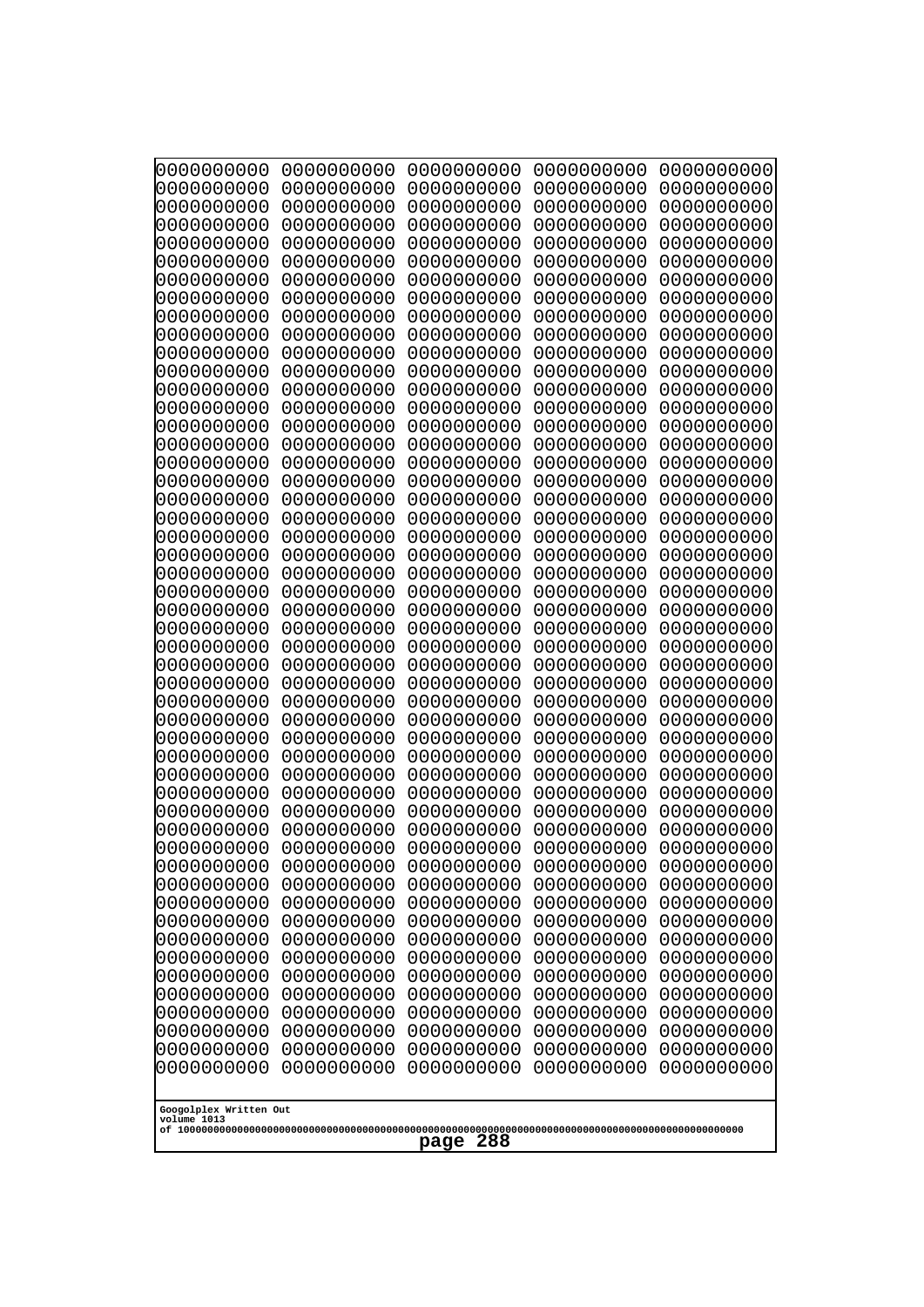| 0000000000                                                                                                                | 0000000000                                                                       | 0000000000                                                                                      | 0000000000                                                                       | 0000000000                                                                       |
|---------------------------------------------------------------------------------------------------------------------------|----------------------------------------------------------------------------------|-------------------------------------------------------------------------------------------------|----------------------------------------------------------------------------------|----------------------------------------------------------------------------------|
| 0000000000                                                                                                                | 0000000000                                                                       | 0000000000                                                                                      | 0000000000                                                                       | 0000000000                                                                       |
| 0000000000                                                                                                                | 0000000000                                                                       | 0000000000                                                                                      | 0000000000                                                                       | 0000000000                                                                       |
| 0000000000                                                                                                                | 0000000000                                                                       | 0000000000                                                                                      | 0000000000                                                                       | 0000000000                                                                       |
| 0000000000                                                                                                                | 0000000000                                                                       | 0000000000                                                                                      | 0000000000                                                                       | 0000000000                                                                       |
| 0000000000                                                                                                                | 0000000000                                                                       | 0000000000                                                                                      | 0000000000                                                                       | 0000000000                                                                       |
| 0000000000                                                                                                                | 0000000000                                                                       | 0000000000                                                                                      | 0000000000                                                                       | 0000000000                                                                       |
| 0000000000                                                                                                                | 0000000000                                                                       | 0000000000                                                                                      | 0000000000                                                                       | 0000000000                                                                       |
| 0000000000                                                                                                                | 0000000000                                                                       | 0000000000                                                                                      | 0000000000                                                                       | 0000000000                                                                       |
| 0000000000                                                                                                                | 0000000000                                                                       | 0000000000                                                                                      | 0000000000                                                                       | 0000000000                                                                       |
| 0000000000                                                                                                                | 0000000000                                                                       | 0000000000                                                                                      | 0000000000                                                                       | 0000000000                                                                       |
| 0000000000                                                                                                                | 0000000000                                                                       | 0000000000                                                                                      | 0000000000                                                                       | 0000000000                                                                       |
| 0000000000                                                                                                                | 0000000000                                                                       | 0000000000                                                                                      | 0000000000                                                                       | 0000000000                                                                       |
| 0000000000                                                                                                                | 0000000000                                                                       | 0000000000                                                                                      | 0000000000                                                                       | 0000000000                                                                       |
| 0000000000                                                                                                                | 0000000000                                                                       | 0000000000                                                                                      | 0000000000                                                                       | 0000000000                                                                       |
| 0000000000                                                                                                                | 0000000000                                                                       | 0000000000                                                                                      | 0000000000                                                                       | 0000000000                                                                       |
| 0000000000                                                                                                                | 0000000000                                                                       | 0000000000                                                                                      | 0000000000                                                                       | 0000000000                                                                       |
| 0000000000                                                                                                                | 0000000000                                                                       | 0000000000                                                                                      | 0000000000                                                                       | 0000000000                                                                       |
| 0000000000                                                                                                                | 0000000000                                                                       | 0000000000                                                                                      | 0000000000                                                                       | 0000000000                                                                       |
| 0000000000                                                                                                                | 0000000000                                                                       | 0000000000                                                                                      | 0000000000                                                                       | 0000000000                                                                       |
| 0000000000                                                                                                                | 0000000000                                                                       | 0000000000                                                                                      | 0000000000                                                                       | 0000000000                                                                       |
| 0000000000                                                                                                                | 0000000000                                                                       | 0000000000                                                                                      | 0000000000                                                                       | 0000000000                                                                       |
| 0000000000                                                                                                                | 0000000000                                                                       | 0000000000                                                                                      | 0000000000                                                                       | 0000000000                                                                       |
| 0000000000                                                                                                                | 0000000000                                                                       | 0000000000                                                                                      | 0000000000                                                                       | 0000000000                                                                       |
| 0000000000                                                                                                                | 0000000000                                                                       | 0000000000                                                                                      | 0000000000                                                                       | 0000000000                                                                       |
| 0000000000                                                                                                                | 0000000000                                                                       | 0000000000                                                                                      | 0000000000                                                                       | 0000000000                                                                       |
| 0000000000                                                                                                                | 0000000000                                                                       | 0000000000                                                                                      | 0000000000                                                                       | 0000000000                                                                       |
| 0000000000                                                                                                                | 0000000000                                                                       | 0000000000                                                                                      | 0000000000                                                                       | 0000000000                                                                       |
| 0000000000                                                                                                                | 0000000000                                                                       | 0000000000                                                                                      | 0000000000                                                                       | 0000000000                                                                       |
| 0000000000                                                                                                                | 0000000000                                                                       | 0000000000                                                                                      | 0000000000                                                                       | 0000000000                                                                       |
| 0000000000                                                                                                                | 0000000000                                                                       | 0000000000                                                                                      | 0000000000                                                                       | 0000000000                                                                       |
| 0000000000                                                                                                                | 0000000000                                                                       | 0000000000                                                                                      | 0000000000                                                                       | 0000000000                                                                       |
| 0000000000                                                                                                                | 0000000000                                                                       | 0000000000                                                                                      | 0000000000                                                                       | 0000000000                                                                       |
| 0000000000                                                                                                                | 0000000000                                                                       | 0000000000                                                                                      | 0000000000                                                                       | 0000000000                                                                       |
| 0000000000                                                                                                                | 0000000000                                                                       | 0000000000                                                                                      | 0000000000                                                                       | 0000000000                                                                       |
| 0000000000                                                                                                                | 0000000000                                                                       | 0000000000                                                                                      | 0000000000                                                                       | 0000000000                                                                       |
| 0000000000                                                                                                                | 0000000000                                                                       | 0000000000                                                                                      | 0000000000                                                                       | 0000000000                                                                       |
| 0000000000                                                                                                                | 0000000000                                                                       | 0000000000                                                                                      | 0000000000                                                                       | 0000000000                                                                       |
| 0000000000                                                                                                                | 0000000000                                                                       | 0000000000                                                                                      | 0000000000                                                                       | 0000000000                                                                       |
| 0000000000                                                                                                                | 0000000000                                                                       | 0000000000                                                                                      | 0000000000                                                                       | 0000000000                                                                       |
| 0000000000                                                                                                                | 0000000000                                                                       | 0000000000                                                                                      | 0000000000                                                                       | 0000000000                                                                       |
| 0000000000                                                                                                                | 0000000000                                                                       | 0000000000                                                                                      | 0000000000                                                                       | 0000000000                                                                       |
| 0000000000<br>0000000000<br>0000000000<br>0000000000<br>0000000000<br>0000000000<br>Googolplex Written Out<br>volume 1013 | 0000000000<br>0000000000<br>0000000000<br>0000000000<br>0000000000<br>0000000000 | 0000000000<br>0000000000<br>0000000000<br>0000000000<br>0000000000<br>0000000000<br>289<br>page | 0000000000<br>0000000000<br>0000000000<br>0000000000<br>0000000000<br>0000000000 | 0000000000<br>0000000000<br>0000000000<br>0000000000<br>0000000000<br>0000000000 |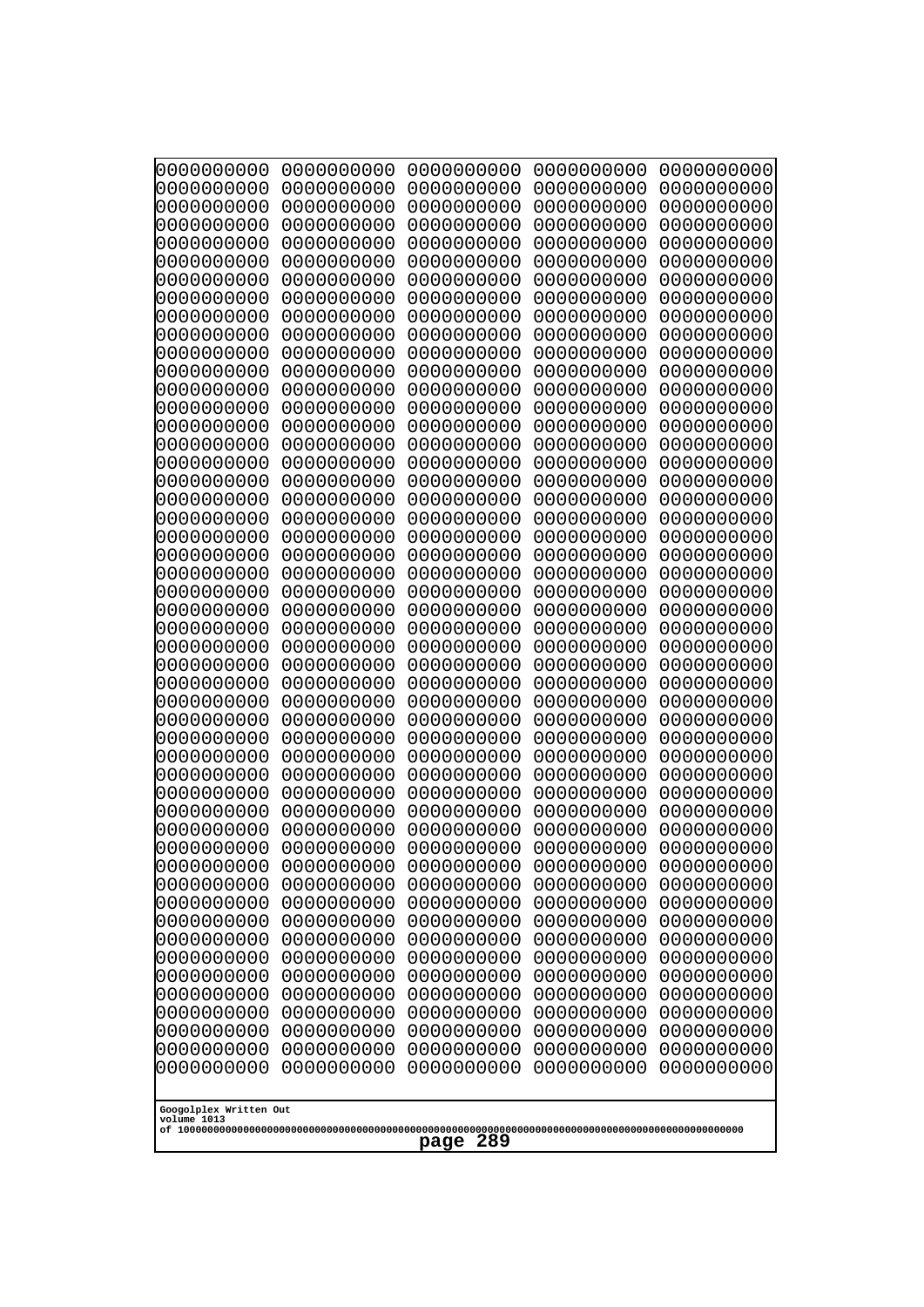| 10000000000                           | 0000000000               | 0000000000               | 0000000000               | 0000000000               |
|---------------------------------------|--------------------------|--------------------------|--------------------------|--------------------------|
| 0000000000<br>0000000000              | 0000000000<br>0000000000 | 0000000000<br>0000000000 | 0000000000<br>0000000000 | 0000000000<br>0000000000 |
| 0000000000                            | 0000000000               | 0000000000               | 0000000000               | 0000000000               |
| 0000000000                            | 0000000000               | 0000000000               | 0000000000               | 0000000000               |
| 0000000000                            | 0000000000               | 0000000000               | 0000000000               | 0000000000               |
| 0000000000<br>0000000000              | 0000000000<br>0000000000 | 0000000000<br>0000000000 | 0000000000<br>0000000000 | 0000000000<br>0000000000 |
| 0000000000                            | 0000000000               | 0000000000               | 0000000000               | 0000000000               |
| 0000000000                            | 0000000000               | 0000000000               | 0000000000               | 0000000000               |
| 0000000000                            | 0000000000               | 0000000000               | 0000000000               | 0000000000               |
| 0000000000<br>0000000000              | 0000000000<br>0000000000 | 0000000000<br>0000000000 | 0000000000<br>0000000000 | 0000000000<br>0000000000 |
| 0000000000                            | 0000000000               | 0000000000               | 0000000000               | 0000000000               |
| 0000000000                            | 0000000000               | 0000000000               | 0000000000               | 0000000000               |
| 0000000000                            | 0000000000               | 0000000000               | 0000000000               | 0000000000               |
| 0000000000<br>0000000000              | 0000000000<br>0000000000 | 0000000000<br>0000000000 | 0000000000<br>0000000000 | 0000000000<br>0000000000 |
| 0000000000                            | 0000000000               | 0000000000               | 0000000000               | 0000000000               |
| 0000000000                            | 0000000000               | 0000000000               | 0000000000               | 0000000000               |
| 0000000000                            | 0000000000               | 0000000000               | 0000000000               | 0000000000               |
| 0000000000<br>0000000000              | 0000000000<br>0000000000 | 0000000000<br>0000000000 | 0000000000<br>0000000000 | 0000000000<br>0000000000 |
| 0000000000                            | 0000000000               | 0000000000               | 0000000000               | 0000000000               |
| 0000000000                            | 0000000000               | 0000000000               | 0000000000               | 0000000000               |
| 0000000000                            | 0000000000               | 0000000000               | 0000000000               | 0000000000               |
| 0000000000<br>0000000000              | 0000000000<br>0000000000 | 0000000000<br>0000000000 | 0000000000<br>0000000000 | 0000000000<br>0000000000 |
| 0000000000                            | 0000000000               | 0000000000               | 0000000000               | 0000000000               |
| 0000000000                            | 0000000000               | 0000000000               | 0000000000               | 0000000000               |
| 0000000000                            | 0000000000               | 0000000000               | 0000000000               | 0000000000               |
| 0000000000<br>0000000000              | 0000000000<br>0000000000 | 0000000000<br>0000000000 | 0000000000<br>0000000000 | 0000000000<br>0000000000 |
| 0000000000                            | 0000000000               | 0000000000               | 0000000000               | 0000000000               |
| 0000000000                            | 0000000000               | 0000000000               | 0000000000               | 0000000000               |
| 0000000000                            | 0000000000<br>0000000000 | 0000000000<br>0000000000 | 0000000000               | 0000000000               |
| 0000000000<br>0000000000              | 0000000000               | 0000000000               | 0000000000<br>0000000000 | 0000000000<br>0000000000 |
| 0000000000                            | 0000000000               | 0000000000               | 0000000000               | 0000000000               |
| 0000000000                            | 0000000000               | 0000000000               | 0000000000               | 0000000000               |
| 0000000000<br>0000000000              | 0000000000<br>0000000000 | 0000000000<br>0000000000 | 0000000000<br>0000000000 | 0000000000<br>0000000000 |
| 0000000000                            | 0000000000               | 0000000000               | 0000000000               | 0000000000               |
| 0000000000                            | 0000000000               | 0000000000               | 0000000000               | 0000000000               |
| 0000000000                            | 0000000000               | 0000000000               | 0000000000               | 0000000000               |
| 0000000000<br>0000000000              | 0000000000<br>0000000000 | 0000000000<br>0000000000 | 0000000000<br>0000000000 | 0000000000<br>0000000000 |
| 0000000000                            | 0000000000               | 0000000000               | 0000000000               | 0000000000               |
| 0000000000                            | 0000000000               | 0000000000               | 0000000000               | 0000000000               |
| 0000000000                            | 0000000000               | 0000000000               | 0000000000               | 0000000000               |
|                                       |                          |                          |                          |                          |
| Googolplex Written Out<br>volume 1013 |                          |                          |                          |                          |
| 290<br>page                           |                          |                          |                          |                          |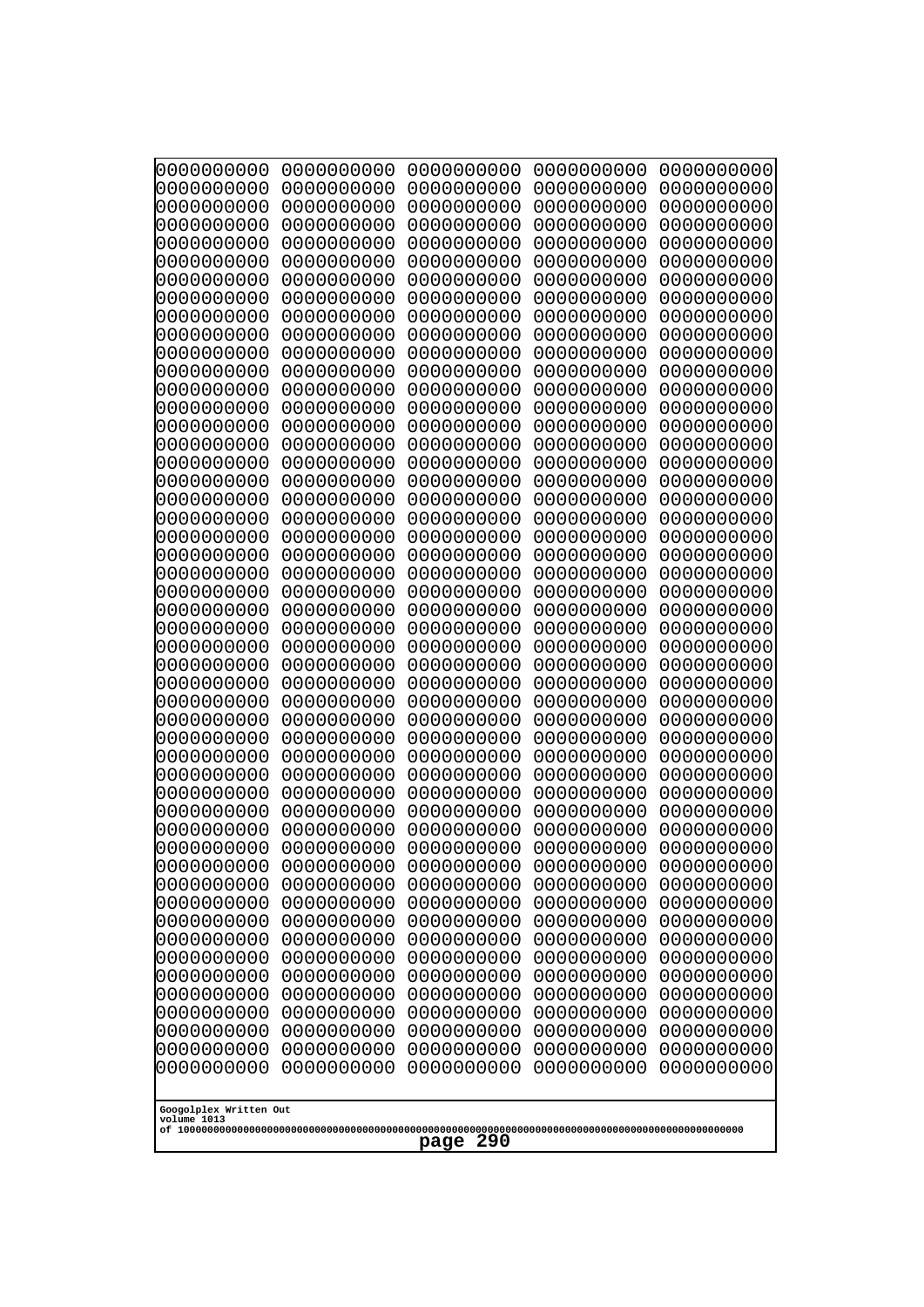| 0000000000<br>0000000000<br>0000000000<br>0000000000<br>0000000000<br>0000000000<br>0000000000<br>0000000000<br>0000000000<br>0000000000<br>0000000000<br>0000000000<br>0000000000<br>0000000000<br>0000000000                                                                                                                                                                                                                                                                                                      | 0000000000<br>0000000000<br>0000000000<br>0000000000<br>0000000000<br>0000000000<br>0000000000<br>0000000000<br>0000000000<br>0000000000<br>0000000000<br>0000000000<br>0000000000<br>0000000000<br>0000000000                                                                                                                                                                                                                                                                           | 0000000000<br>0000000000<br>0000000000<br>0000000000<br>0000000000<br>0000000000<br>0000000000<br>0000000000<br>0000000000<br>0000000000<br>0000000000<br>0000000000<br>0000000000<br>0000000000<br>0000000000                                                                                                                                                                                                                                                                           | 0000000000<br>0000000000<br>0000000000<br>0000000000<br>0000000000<br>0000000000<br>0000000000<br>0000000000<br>0000000000<br>0000000000<br>0000000000<br>0000000000<br>0000000000<br>0000000000<br>0000000000                                                                                                                                                                                                                                                                           | 0000000000<br>0000000000<br>0000000000<br>0000000000<br>0000000000<br>0000000000<br>0000000000<br>0000000000<br>0000000000<br>0000000000<br>0000000000<br>0000000000<br>0000000000<br>0000000000<br>0000000000                                                                                                                                                                                                                                                                           |
|---------------------------------------------------------------------------------------------------------------------------------------------------------------------------------------------------------------------------------------------------------------------------------------------------------------------------------------------------------------------------------------------------------------------------------------------------------------------------------------------------------------------|------------------------------------------------------------------------------------------------------------------------------------------------------------------------------------------------------------------------------------------------------------------------------------------------------------------------------------------------------------------------------------------------------------------------------------------------------------------------------------------|------------------------------------------------------------------------------------------------------------------------------------------------------------------------------------------------------------------------------------------------------------------------------------------------------------------------------------------------------------------------------------------------------------------------------------------------------------------------------------------|------------------------------------------------------------------------------------------------------------------------------------------------------------------------------------------------------------------------------------------------------------------------------------------------------------------------------------------------------------------------------------------------------------------------------------------------------------------------------------------|------------------------------------------------------------------------------------------------------------------------------------------------------------------------------------------------------------------------------------------------------------------------------------------------------------------------------------------------------------------------------------------------------------------------------------------------------------------------------------------|
| 0000000000<br>0000000000<br>0000000000<br>0000000000<br>0000000000<br>0000000000<br>0000000000<br>0000000000<br>0000000000<br>0000000000<br>0000000000<br>0000000000<br>0000000000<br>0000000000<br>0000000000<br>0000000000<br>0000000000<br>0000000000<br>0000000000<br>0000000000<br>0000000000<br>0000000000<br>0000000000<br>0000000000<br>0000000000<br>0000000000<br>0000000000<br>0000000000<br>0000000000<br>0000000000<br>0000000000<br>0000000000<br>0000000000<br>Googolplex Written Out<br>volume 1013 | 0000000000<br>0000000000<br>0000000000<br>0000000000<br>0000000000<br>0000000000<br>0000000000<br>0000000000<br>0000000000<br>0000000000<br>0000000000<br>0000000000<br>0000000000<br>0000000000<br>0000000000<br>0000000000<br>0000000000<br>0000000000<br>0000000000<br>0000000000<br>0000000000<br>0000000000<br>0000000000<br>0000000000<br>0000000000<br>0000000000<br>0000000000<br>0000000000<br>0000000000<br>0000000000<br>0000000000<br>0000000000<br>0000000000<br>0000000000 | 0000000000<br>0000000000<br>0000000000<br>0000000000<br>0000000000<br>0000000000<br>0000000000<br>0000000000<br>0000000000<br>0000000000<br>0000000000<br>0000000000<br>0000000000<br>0000000000<br>0000000000<br>0000000000<br>0000000000<br>0000000000<br>0000000000<br>0000000000<br>0000000000<br>0000000000<br>0000000000<br>0000000000<br>0000000000<br>0000000000<br>0000000000<br>0000000000<br>0000000000<br>0000000000<br>0000000000<br>0000000000<br>0000000000<br>0000000000 | 0000000000<br>0000000000<br>0000000000<br>0000000000<br>0000000000<br>0000000000<br>0000000000<br>0000000000<br>0000000000<br>0000000000<br>0000000000<br>0000000000<br>0000000000<br>0000000000<br>0000000000<br>0000000000<br>0000000000<br>0000000000<br>0000000000<br>0000000000<br>0000000000<br>0000000000<br>0000000000<br>0000000000<br>0000000000<br>0000000000<br>0000000000<br>0000000000<br>0000000000<br>0000000000<br>0000000000<br>0000000000<br>0000000000<br>0000000000 | 0000000000<br>0000000000<br>0000000000<br>0000000000<br>0000000000<br>0000000000<br>0000000000<br>0000000000<br>0000000000<br>0000000000<br>0000000000<br>0000000000<br>0000000000<br>0000000000<br>0000000000<br>0000000000<br>0000000000<br>0000000000<br>0000000000<br>0000000000<br>0000000000<br>0000000000<br>0000000000<br>0000000000<br>0000000000<br>0000000000<br>0000000000<br>0000000000<br>0000000000<br>0000000000<br>0000000000<br>0000000000<br>0000000000<br>0000000000 |
| 291<br>page                                                                                                                                                                                                                                                                                                                                                                                                                                                                                                         |                                                                                                                                                                                                                                                                                                                                                                                                                                                                                          |                                                                                                                                                                                                                                                                                                                                                                                                                                                                                          |                                                                                                                                                                                                                                                                                                                                                                                                                                                                                          |                                                                                                                                                                                                                                                                                                                                                                                                                                                                                          |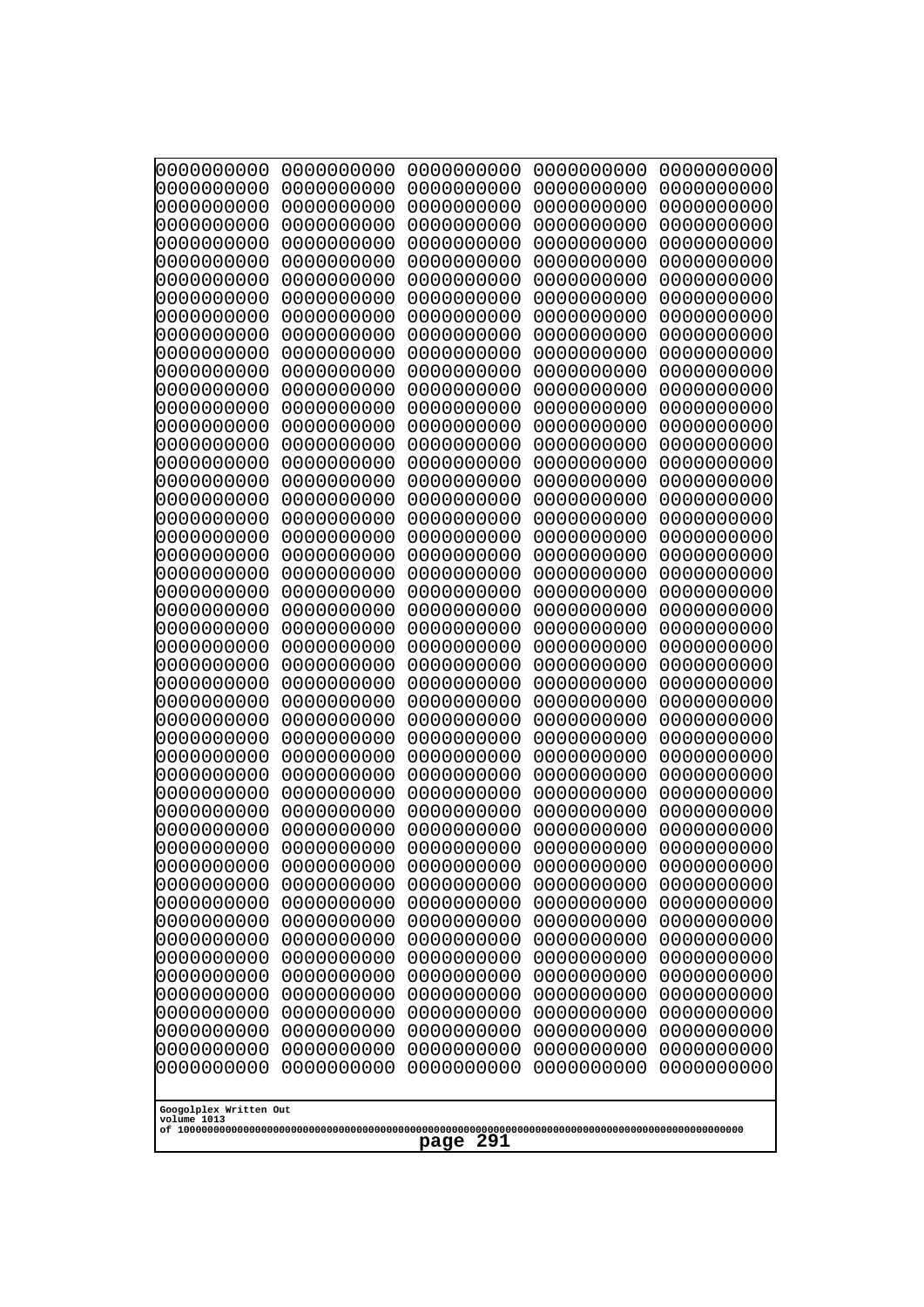| 10000000000                           | 0000000000               | 0000000000               | 0000000000               | 0000000000               |
|---------------------------------------|--------------------------|--------------------------|--------------------------|--------------------------|
| 0000000000<br>0000000000              | 0000000000<br>0000000000 | 0000000000<br>0000000000 | 0000000000<br>0000000000 | 0000000000<br>0000000000 |
| 0000000000                            | 0000000000               | 0000000000               | 0000000000               | 0000000000               |
| 0000000000                            | 0000000000               | 0000000000               | 0000000000               | 0000000000               |
| 0000000000                            | 0000000000               | 0000000000               | 0000000000               | 0000000000               |
| 0000000000<br>0000000000              | 0000000000<br>0000000000 | 0000000000<br>0000000000 | 0000000000<br>0000000000 | 0000000000<br>0000000000 |
| 0000000000                            | 0000000000               | 0000000000               | 0000000000               | 0000000000               |
| 0000000000                            | 0000000000               | 0000000000               | 0000000000               | 0000000000               |
| 0000000000                            | 0000000000               | 0000000000               | 0000000000               | 0000000000               |
| 0000000000<br>0000000000              | 0000000000<br>0000000000 | 0000000000<br>0000000000 | 0000000000<br>0000000000 | 0000000000<br>0000000000 |
| 0000000000                            | 0000000000               | 0000000000               | 0000000000               | 0000000000               |
| 0000000000                            | 0000000000               | 0000000000               | 0000000000               | 0000000000               |
| 0000000000                            | 0000000000               | 0000000000               | 0000000000               | 0000000000               |
| 0000000000<br>0000000000              | 0000000000<br>0000000000 | 0000000000<br>0000000000 | 0000000000<br>0000000000 | 0000000000<br>0000000000 |
| 0000000000                            | 0000000000               | 0000000000               | 0000000000               | 0000000000               |
| 0000000000                            | 0000000000               | 0000000000               | 0000000000               | 0000000000               |
| 0000000000                            | 0000000000               | 0000000000               | 0000000000               | 0000000000               |
| 0000000000<br>0000000000              | 0000000000<br>0000000000 | 0000000000<br>0000000000 | 0000000000<br>0000000000 | 0000000000<br>0000000000 |
| 0000000000                            | 0000000000               | 0000000000               | 0000000000               | 0000000000               |
| 0000000000                            | 0000000000               | 0000000000               | 0000000000               | 0000000000               |
| 0000000000                            | 0000000000               | 0000000000               | 0000000000               | 0000000000               |
| 0000000000<br>0000000000              | 0000000000<br>0000000000 | 0000000000<br>0000000000 | 0000000000<br>0000000000 | 0000000000<br>0000000000 |
| 0000000000                            | 0000000000               | 0000000000               | 0000000000               | 0000000000               |
| 0000000000                            | 0000000000               | 0000000000               | 0000000000               | 0000000000               |
| 0000000000                            | 0000000000               | 0000000000               | 0000000000               | 0000000000               |
| 0000000000<br>0000000000              | 0000000000<br>0000000000 | 0000000000<br>0000000000 | 0000000000<br>0000000000 | 0000000000<br>0000000000 |
| 0000000000                            | 0000000000               | 0000000000               | 0000000000               | 0000000000               |
| 0000000000                            | 0000000000               | 0000000000               | 0000000000               | 0000000000               |
| 0000000000                            | 0000000000<br>0000000000 | 0000000000<br>0000000000 | 0000000000               | 0000000000               |
| 0000000000<br>0000000000              | 0000000000               | 0000000000               | 0000000000<br>0000000000 | 0000000000<br>0000000000 |
| 0000000000                            | 0000000000               | 0000000000               | 0000000000               | 0000000000               |
| 0000000000                            | 0000000000               | 0000000000               | 0000000000               | 0000000000               |
| 0000000000<br>0000000000              | 0000000000<br>0000000000 | 0000000000<br>0000000000 | 0000000000<br>0000000000 | 0000000000<br>0000000000 |
| 0000000000                            | 0000000000               | 0000000000               | 0000000000               | 0000000000               |
| 0000000000                            | 0000000000               | 0000000000               | 0000000000               | 0000000000               |
| 0000000000                            | 0000000000               | 0000000000               | 0000000000               | 0000000000               |
| 0000000000<br>0000000000              | 0000000000<br>0000000000 | 0000000000<br>0000000000 | 0000000000<br>0000000000 | 0000000000<br>0000000000 |
| 0000000000                            | 0000000000               | 0000000000               | 0000000000               | 0000000000               |
| 0000000000                            | 0000000000               | 0000000000               | 0000000000               | 0000000000               |
| 0000000000                            | 0000000000               | 0000000000               | 0000000000               | 0000000000               |
|                                       |                          |                          |                          |                          |
| Googolplex Written Out<br>volume 1013 |                          |                          |                          |                          |
| 292<br>page                           |                          |                          |                          |                          |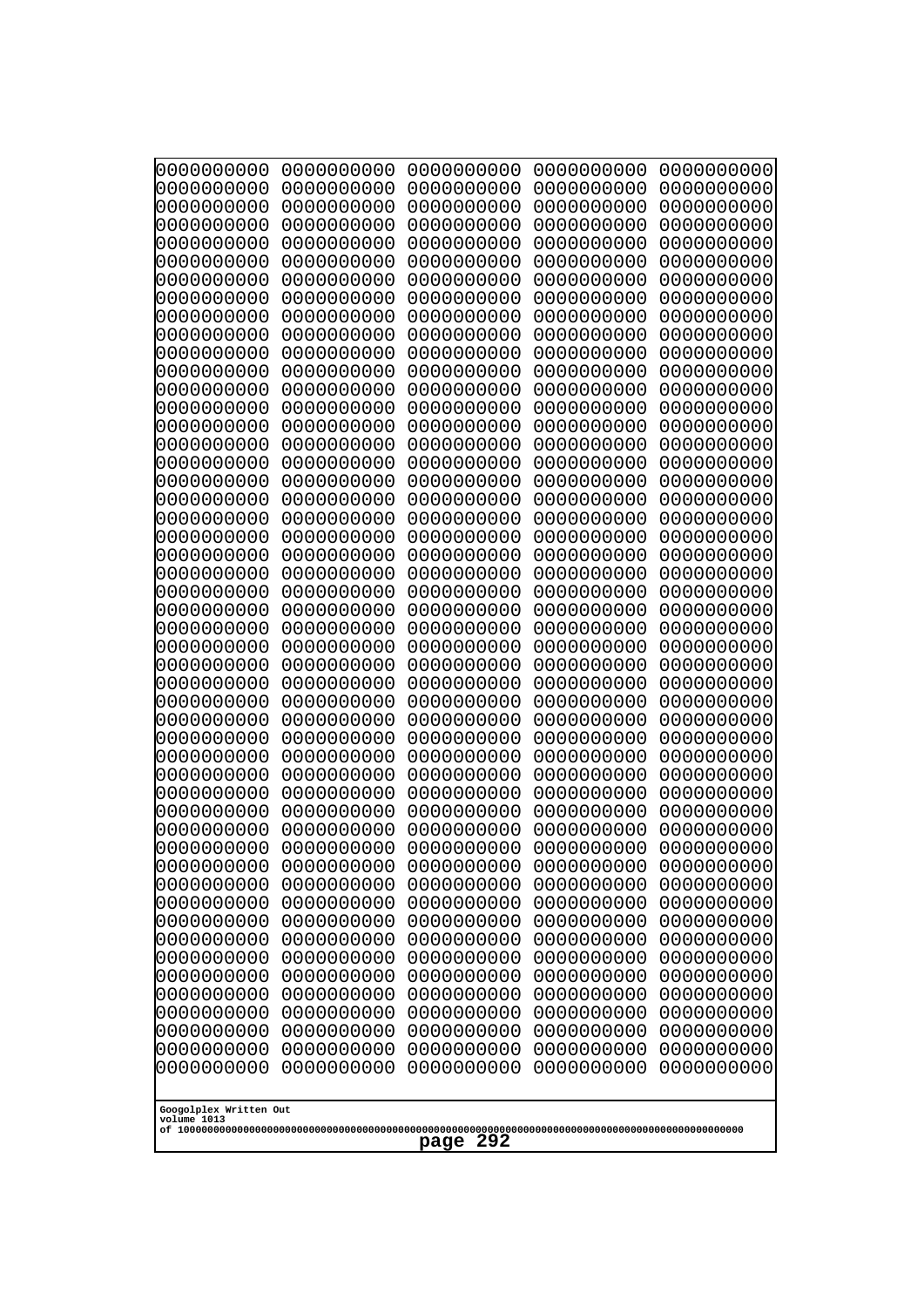| 0000000000<br>0000000000<br>0000000000<br>0000000000<br>0000000000<br>0000000000<br>0000000000<br>0000000000<br>0000000000<br>0000000000<br>0000000000<br>0000000000<br>0000000000<br>0000000000<br>0000000000<br>0000000000<br>0000000000<br>0000000000<br>0000000000<br>0000000000<br>0000000000<br>0000000000<br>0000000000<br>0000000000<br>0000000000<br>0000000000<br>0000000000<br>0000000000<br>0000000000<br>0000000000 | 0000000000<br>0000000000<br>0000000000<br>0000000000<br>0000000000<br>0000000000<br>0000000000<br>0000000000<br>0000000000<br>0000000000<br>0000000000<br>0000000000<br>0000000000<br>0000000000<br>0000000000<br>0000000000<br>0000000000<br>0000000000<br>0000000000<br>0000000000<br>0000000000<br>0000000000<br>0000000000<br>0000000000<br>0000000000<br>0000000000<br>0000000000<br>0000000000<br>0000000000<br>0000000000 | 0000000000<br>0000000000<br>0000000000<br>0000000000<br>0000000000<br>0000000000<br>0000000000<br>0000000000<br>0000000000<br>0000000000<br>0000000000<br>0000000000<br>0000000000<br>0000000000<br>0000000000<br>0000000000<br>0000000000<br>0000000000<br>0000000000<br>0000000000<br>0000000000<br>0000000000<br>0000000000<br>0000000000<br>0000000000<br>0000000000<br>0000000000<br>0000000000<br>0000000000<br>0000000000 | 0000000000<br>0000000000<br>0000000000<br>0000000000<br>0000000000<br>0000000000<br>0000000000<br>0000000000<br>0000000000<br>0000000000<br>0000000000<br>0000000000<br>0000000000<br>0000000000<br>0000000000<br>0000000000<br>0000000000<br>0000000000<br>0000000000<br>0000000000<br>0000000000<br>0000000000<br>0000000000<br>0000000000<br>0000000000<br>0000000000<br>0000000000<br>0000000000<br>0000000000<br>0000000000 | 0000000000<br>0000000000<br>0000000000<br>0000000000<br>0000000000<br>0000000000<br>0000000000<br>0000000000<br>0000000000<br>0000000000<br>0000000000<br>0000000000<br>0000000000<br>0000000000<br>0000000000<br>0000000000<br>0000000000<br>0000000000<br>0000000000<br>0000000000<br>0000000000<br>0000000000<br>0000000000<br>0000000000<br>0000000000<br>0000000000<br>0000000000<br>0000000000<br>0000000000<br>0000000000 |
|----------------------------------------------------------------------------------------------------------------------------------------------------------------------------------------------------------------------------------------------------------------------------------------------------------------------------------------------------------------------------------------------------------------------------------|----------------------------------------------------------------------------------------------------------------------------------------------------------------------------------------------------------------------------------------------------------------------------------------------------------------------------------------------------------------------------------------------------------------------------------|----------------------------------------------------------------------------------------------------------------------------------------------------------------------------------------------------------------------------------------------------------------------------------------------------------------------------------------------------------------------------------------------------------------------------------|----------------------------------------------------------------------------------------------------------------------------------------------------------------------------------------------------------------------------------------------------------------------------------------------------------------------------------------------------------------------------------------------------------------------------------|----------------------------------------------------------------------------------------------------------------------------------------------------------------------------------------------------------------------------------------------------------------------------------------------------------------------------------------------------------------------------------------------------------------------------------|
|                                                                                                                                                                                                                                                                                                                                                                                                                                  |                                                                                                                                                                                                                                                                                                                                                                                                                                  |                                                                                                                                                                                                                                                                                                                                                                                                                                  |                                                                                                                                                                                                                                                                                                                                                                                                                                  |                                                                                                                                                                                                                                                                                                                                                                                                                                  |
|                                                                                                                                                                                                                                                                                                                                                                                                                                  |                                                                                                                                                                                                                                                                                                                                                                                                                                  |                                                                                                                                                                                                                                                                                                                                                                                                                                  |                                                                                                                                                                                                                                                                                                                                                                                                                                  |                                                                                                                                                                                                                                                                                                                                                                                                                                  |
|                                                                                                                                                                                                                                                                                                                                                                                                                                  |                                                                                                                                                                                                                                                                                                                                                                                                                                  |                                                                                                                                                                                                                                                                                                                                                                                                                                  |                                                                                                                                                                                                                                                                                                                                                                                                                                  |                                                                                                                                                                                                                                                                                                                                                                                                                                  |
|                                                                                                                                                                                                                                                                                                                                                                                                                                  |                                                                                                                                                                                                                                                                                                                                                                                                                                  |                                                                                                                                                                                                                                                                                                                                                                                                                                  |                                                                                                                                                                                                                                                                                                                                                                                                                                  |                                                                                                                                                                                                                                                                                                                                                                                                                                  |
|                                                                                                                                                                                                                                                                                                                                                                                                                                  |                                                                                                                                                                                                                                                                                                                                                                                                                                  |                                                                                                                                                                                                                                                                                                                                                                                                                                  |                                                                                                                                                                                                                                                                                                                                                                                                                                  |                                                                                                                                                                                                                                                                                                                                                                                                                                  |
|                                                                                                                                                                                                                                                                                                                                                                                                                                  |                                                                                                                                                                                                                                                                                                                                                                                                                                  |                                                                                                                                                                                                                                                                                                                                                                                                                                  |                                                                                                                                                                                                                                                                                                                                                                                                                                  |                                                                                                                                                                                                                                                                                                                                                                                                                                  |
| 0000000000                                                                                                                                                                                                                                                                                                                                                                                                                       | 0000000000                                                                                                                                                                                                                                                                                                                                                                                                                       | 0000000000                                                                                                                                                                                                                                                                                                                                                                                                                       | 0000000000                                                                                                                                                                                                                                                                                                                                                                                                                       | 0000000000                                                                                                                                                                                                                                                                                                                                                                                                                       |
| 0000000000<br>0000000000                                                                                                                                                                                                                                                                                                                                                                                                         | 0000000000<br>0000000000                                                                                                                                                                                                                                                                                                                                                                                                         | 0000000000<br>0000000000                                                                                                                                                                                                                                                                                                                                                                                                         | 0000000000<br>0000000000                                                                                                                                                                                                                                                                                                                                                                                                         | 0000000000<br>0000000000                                                                                                                                                                                                                                                                                                                                                                                                         |
| 0000000000<br>0000000000                                                                                                                                                                                                                                                                                                                                                                                                         | 0000000000<br>0000000000                                                                                                                                                                                                                                                                                                                                                                                                         | 0000000000<br>0000000000                                                                                                                                                                                                                                                                                                                                                                                                         | 0000000000<br>0000000000                                                                                                                                                                                                                                                                                                                                                                                                         | 0000000000<br>0000000000                                                                                                                                                                                                                                                                                                                                                                                                         |
| 0000000000<br>0000000000                                                                                                                                                                                                                                                                                                                                                                                                         | 0000000000<br>0000000000                                                                                                                                                                                                                                                                                                                                                                                                         | 0000000000<br>0000000000                                                                                                                                                                                                                                                                                                                                                                                                         | 0000000000<br>0000000000                                                                                                                                                                                                                                                                                                                                                                                                         | 0000000000<br>0000000000                                                                                                                                                                                                                                                                                                                                                                                                         |
| 0000000000<br>0000000000                                                                                                                                                                                                                                                                                                                                                                                                         | 0000000000<br>0000000000                                                                                                                                                                                                                                                                                                                                                                                                         | 0000000000<br>0000000000                                                                                                                                                                                                                                                                                                                                                                                                         | 0000000000<br>0000000000                                                                                                                                                                                                                                                                                                                                                                                                         | 0000000000<br>0000000000                                                                                                                                                                                                                                                                                                                                                                                                         |
| 0000000000<br>0000000000                                                                                                                                                                                                                                                                                                                                                                                                         | 0000000000<br>0000000000                                                                                                                                                                                                                                                                                                                                                                                                         | 0000000000<br>0000000000                                                                                                                                                                                                                                                                                                                                                                                                         | 0000000000<br>0000000000                                                                                                                                                                                                                                                                                                                                                                                                         | 0000000000<br>0000000000                                                                                                                                                                                                                                                                                                                                                                                                         |
| 0000000000<br>0000000000                                                                                                                                                                                                                                                                                                                                                                                                         | 0000000000<br>0000000000                                                                                                                                                                                                                                                                                                                                                                                                         | 0000000000<br>0000000000                                                                                                                                                                                                                                                                                                                                                                                                         | 0000000000<br>0000000000                                                                                                                                                                                                                                                                                                                                                                                                         | 0000000000<br>0000000000                                                                                                                                                                                                                                                                                                                                                                                                         |
| 0000000000<br>0000000000                                                                                                                                                                                                                                                                                                                                                                                                         | 0000000000<br>0000000000                                                                                                                                                                                                                                                                                                                                                                                                         | 0000000000<br>0000000000                                                                                                                                                                                                                                                                                                                                                                                                         | 0000000000<br>0000000000                                                                                                                                                                                                                                                                                                                                                                                                         | 0000000000<br>0000000000                                                                                                                                                                                                                                                                                                                                                                                                         |
| 0000000000                                                                                                                                                                                                                                                                                                                                                                                                                       | 0000000000                                                                                                                                                                                                                                                                                                                                                                                                                       | 0000000000                                                                                                                                                                                                                                                                                                                                                                                                                       | 0000000000                                                                                                                                                                                                                                                                                                                                                                                                                       | 0000000000                                                                                                                                                                                                                                                                                                                                                                                                                       |
| 0000000000<br>0000000000                                                                                                                                                                                                                                                                                                                                                                                                         | 0000000000<br>0000000000                                                                                                                                                                                                                                                                                                                                                                                                         | 0000000000<br>0000000000                                                                                                                                                                                                                                                                                                                                                                                                         | 0000000000<br>0000000000                                                                                                                                                                                                                                                                                                                                                                                                         | 0000000000<br>0000000000                                                                                                                                                                                                                                                                                                                                                                                                         |
| 0000000000                                                                                                                                                                                                                                                                                                                                                                                                                       | 0000000000                                                                                                                                                                                                                                                                                                                                                                                                                       | 0000000000                                                                                                                                                                                                                                                                                                                                                                                                                       | 0000000000                                                                                                                                                                                                                                                                                                                                                                                                                       | 0000000000                                                                                                                                                                                                                                                                                                                                                                                                                       |
| Googolplex Written Out<br>volume 1013                                                                                                                                                                                                                                                                                                                                                                                            |                                                                                                                                                                                                                                                                                                                                                                                                                                  | 293<br>page                                                                                                                                                                                                                                                                                                                                                                                                                      |                                                                                                                                                                                                                                                                                                                                                                                                                                  |                                                                                                                                                                                                                                                                                                                                                                                                                                  |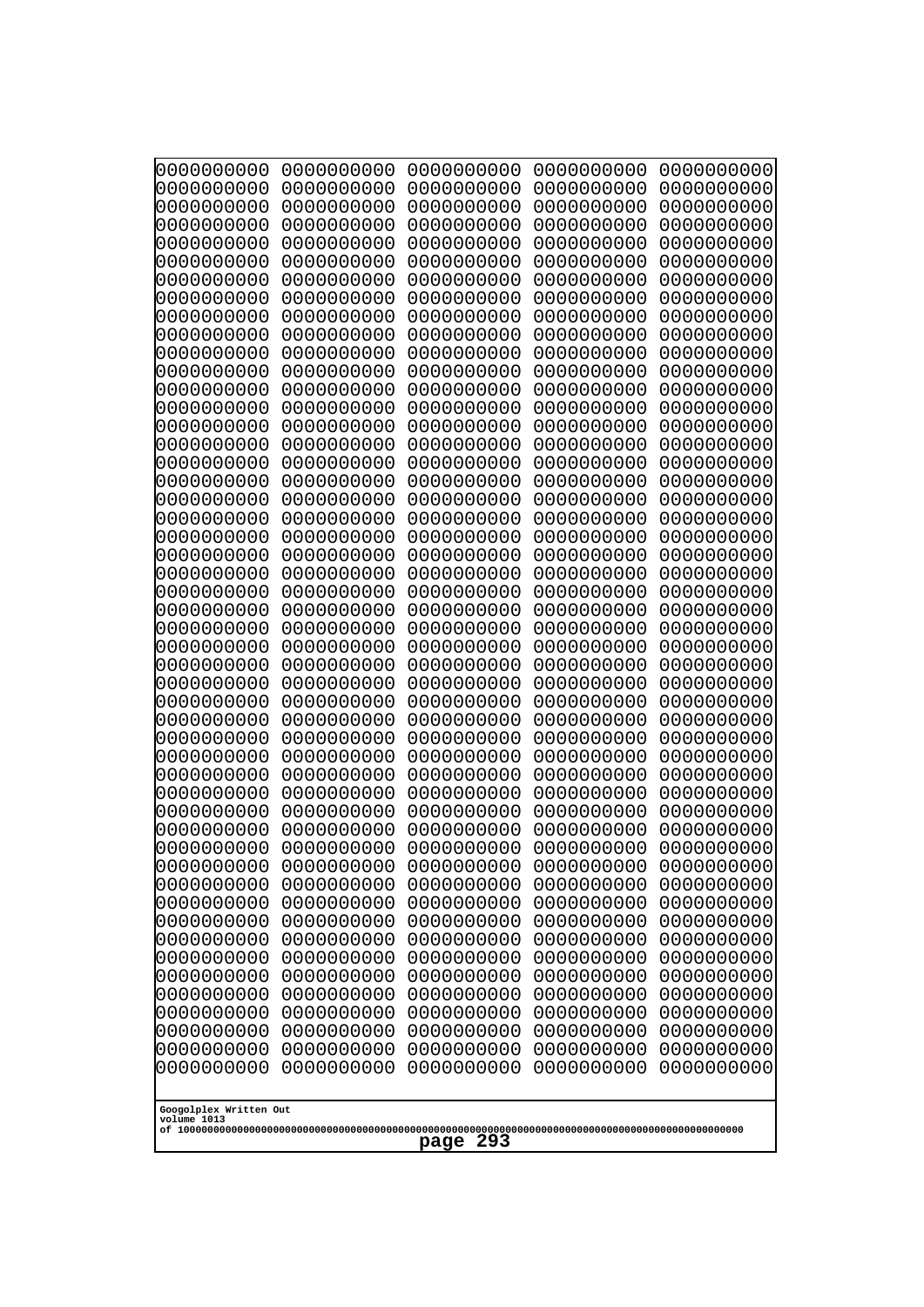| 0000000000                                           | 0000000000 | 0000000000 | 0000000000 | 0000000000 |
|------------------------------------------------------|------------|------------|------------|------------|
| 0000000000                                           | 0000000000 | 0000000000 | 0000000000 | 0000000000 |
| 0000000000                                           | 0000000000 | 0000000000 | 0000000000 | 0000000000 |
| 0000000000                                           | 0000000000 | 0000000000 | 0000000000 | 0000000000 |
| 0000000000                                           | 0000000000 | 0000000000 | 0000000000 | 0000000000 |
| 0000000000                                           | 0000000000 | 0000000000 | 0000000000 | 0000000000 |
| 0000000000                                           | 0000000000 | 0000000000 | 0000000000 | 0000000000 |
| 0000000000                                           | 0000000000 | 0000000000 | 0000000000 | 0000000000 |
| 0000000000                                           | 0000000000 | 0000000000 | 0000000000 | 0000000000 |
| 0000000000                                           | 0000000000 | 0000000000 | 0000000000 | 0000000000 |
| 0000000000                                           | 0000000000 | 0000000000 | 0000000000 | 0000000000 |
| 0000000000                                           | 0000000000 | 0000000000 | 0000000000 | 0000000000 |
| 0000000000                                           | 0000000000 | 0000000000 | 0000000000 | 0000000000 |
| 0000000000                                           | 0000000000 | 0000000000 | 0000000000 | 0000000000 |
| 0000000000                                           | 0000000000 | 0000000000 | 0000000000 | 0000000000 |
| 0000000000                                           | 0000000000 | 0000000000 | 0000000000 | 0000000000 |
| 0000000000                                           | 0000000000 | 0000000000 | 0000000000 | 0000000000 |
| 0000000000                                           | 0000000000 | 0000000000 | 0000000000 | 0000000000 |
| 0000000000                                           | 0000000000 | 0000000000 | 0000000000 | 0000000000 |
| 0000000000                                           | 0000000000 | 0000000000 | 0000000000 | 0000000000 |
| 0000000000                                           | 0000000000 | 0000000000 | 0000000000 | 0000000000 |
| 0000000000                                           | 0000000000 | 0000000000 | 0000000000 | 0000000000 |
| 0000000000                                           | 0000000000 | 0000000000 | 0000000000 | 0000000000 |
| 0000000000                                           | 0000000000 | 0000000000 | 0000000000 | 0000000000 |
| 0000000000                                           | 0000000000 | 0000000000 | 0000000000 | 0000000000 |
| 0000000000                                           | 0000000000 | 0000000000 | 0000000000 | 0000000000 |
| 0000000000                                           | 0000000000 | 0000000000 | 0000000000 | 0000000000 |
| 0000000000                                           | 0000000000 | 0000000000 | 0000000000 | 0000000000 |
| 0000000000                                           | 0000000000 | 0000000000 | 0000000000 | 0000000000 |
| 0000000000                                           | 0000000000 | 0000000000 | 0000000000 | 0000000000 |
| 0000000000                                           | 0000000000 | 0000000000 | 0000000000 | 0000000000 |
| 0000000000                                           | 0000000000 | 0000000000 | 0000000000 | 0000000000 |
| 0000000000                                           | 0000000000 | 0000000000 | 0000000000 | 0000000000 |
| 0000000000                                           | 0000000000 | 0000000000 | 0000000000 | 0000000000 |
| 0000000000                                           | 0000000000 | 0000000000 | 0000000000 | 0000000000 |
| 0000000000                                           | 0000000000 | 0000000000 | 0000000000 | 0000000000 |
| 0000000000                                           | 0000000000 | 0000000000 | 0000000000 | 0000000000 |
| 0000000000                                           | 0000000000 | 0000000000 | 0000000000 | 0000000000 |
| 0000000000                                           | 0000000000 | 0000000000 | 0000000000 | 0000000000 |
| 0000000000                                           | 0000000000 | 0000000000 | 0000000000 | 0000000000 |
| 0000000000                                           | 0000000000 | 0000000000 | 0000000000 | 0000000000 |
| 0000000000                                           | 0000000000 | 0000000000 | 0000000000 | 0000000000 |
| 0000000000                                           | 0000000000 | 0000000000 | 0000000000 | 0000000000 |
| 0000000000                                           | 0000000000 | 0000000000 | 0000000000 | 0000000000 |
| 0000000000                                           | 0000000000 | 0000000000 | 0000000000 | 0000000000 |
| 0000000000                                           | 0000000000 | 0000000000 | 0000000000 | 0000000000 |
| 0000000000                                           | 0000000000 | 0000000000 | 0000000000 | 0000000000 |
| 0000000000                                           | 0000000000 | 0000000000 | 0000000000 | 0000000000 |
| 0000000000                                           | 0000000000 | 0000000000 | 0000000000 | 0000000000 |
| 0000000000                                           | 0000000000 | 0000000000 | 0000000000 | 0000000000 |
| Googolplex Written Out<br>volume 1013<br>294<br>page |            |            |            |            |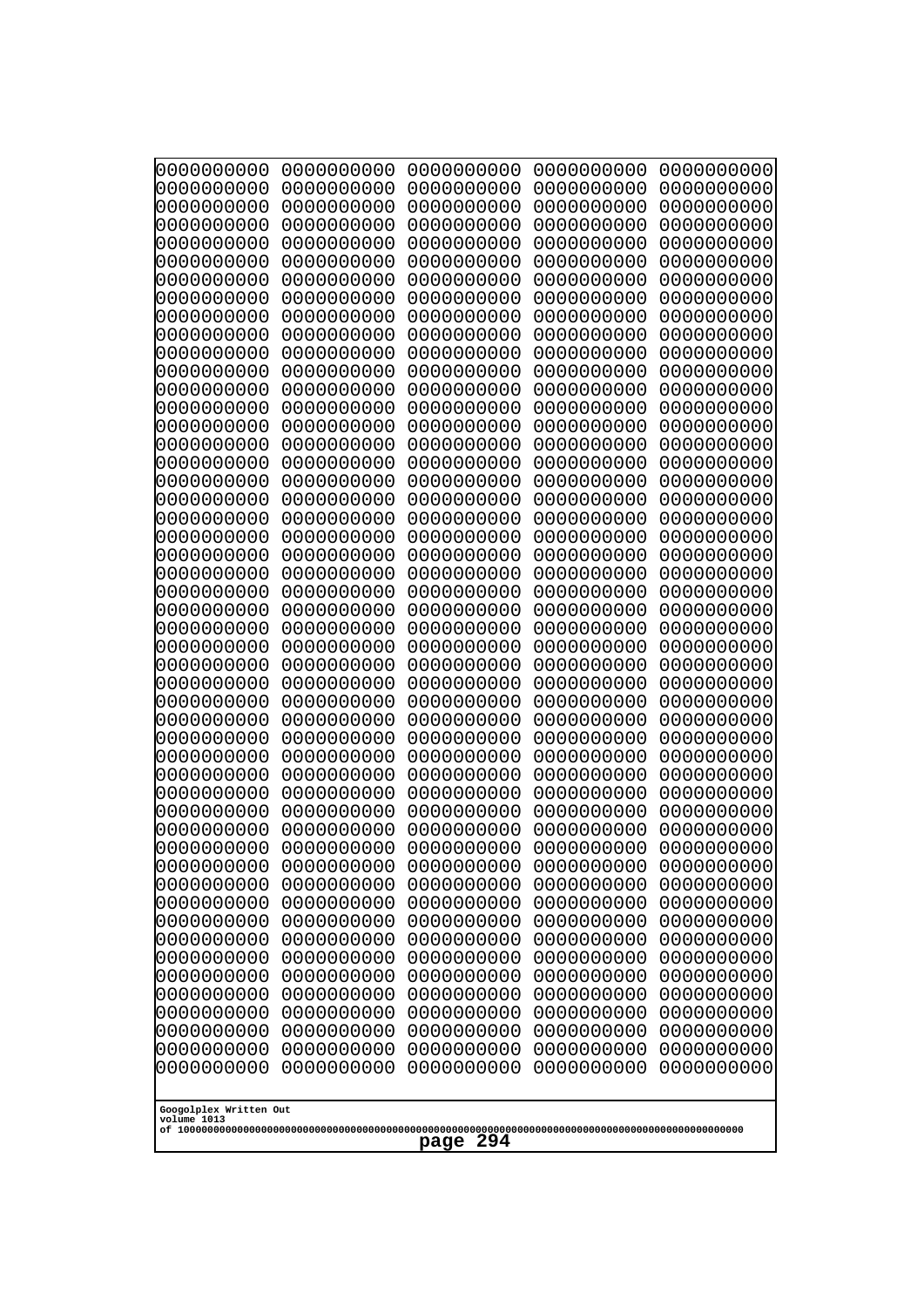| 0000000000                                                                                     | 0000000000                                                                       | 0000000000                                                                                     | 0000000000                                                                                     | 0000000000                                                                       |
|------------------------------------------------------------------------------------------------|----------------------------------------------------------------------------------|------------------------------------------------------------------------------------------------|------------------------------------------------------------------------------------------------|----------------------------------------------------------------------------------|
| 0000000000                                                                                     | 0000000000                                                                       | 0000000000                                                                                     | 0000000000                                                                                     | 0000000000                                                                       |
| 0000000000                                                                                     | 0000000000                                                                       | 0000000000                                                                                     | 0000000000                                                                                     | 0000000000                                                                       |
| 0000000000                                                                                     | 0000000000                                                                       | 0000000000                                                                                     | 0000000000                                                                                     | 0000000000                                                                       |
| 0000000000                                                                                     | 0000000000                                                                       | 0000000000                                                                                     | 0000000000                                                                                     | 0000000000                                                                       |
| 0000000000                                                                                     | 0000000000                                                                       | 0000000000                                                                                     | 0000000000                                                                                     | 0000000000                                                                       |
| 0000000000                                                                                     | 0000000000                                                                       | 0000000000                                                                                     | 0000000000                                                                                     | 0000000000                                                                       |
| 0000000000                                                                                     | 0000000000                                                                       | 0000000000                                                                                     | 0000000000                                                                                     | 0000000000                                                                       |
| 0000000000                                                                                     | 0000000000                                                                       | 0000000000                                                                                     | 0000000000                                                                                     | 0000000000                                                                       |
| 0000000000                                                                                     | 0000000000                                                                       | 0000000000                                                                                     | 0000000000                                                                                     | 0000000000                                                                       |
| 0000000000                                                                                     | 0000000000                                                                       | 0000000000                                                                                     | 0000000000                                                                                     | 0000000000                                                                       |
| 0000000000                                                                                     | 0000000000                                                                       | 0000000000                                                                                     | 0000000000                                                                                     | 0000000000                                                                       |
| 0000000000                                                                                     | 0000000000                                                                       | 0000000000                                                                                     | 0000000000                                                                                     | 0000000000                                                                       |
| 0000000000                                                                                     | 0000000000                                                                       | 0000000000                                                                                     | 0000000000                                                                                     | 0000000000                                                                       |
| 0000000000                                                                                     | 0000000000                                                                       | 0000000000                                                                                     | 0000000000                                                                                     | 0000000000                                                                       |
| 0000000000                                                                                     | 0000000000                                                                       | 0000000000                                                                                     | 0000000000                                                                                     | 0000000000                                                                       |
| 0000000000                                                                                     | 0000000000                                                                       | 0000000000                                                                                     | 0000000000                                                                                     | 0000000000                                                                       |
| 0000000000                                                                                     | 0000000000                                                                       | 0000000000                                                                                     | 0000000000                                                                                     | 0000000000                                                                       |
| 0000000000                                                                                     | 0000000000                                                                       | 0000000000                                                                                     | 0000000000                                                                                     | 0000000000                                                                       |
| 0000000000                                                                                     | 0000000000                                                                       | 0000000000                                                                                     | 0000000000                                                                                     | 0000000000                                                                       |
| 0000000000                                                                                     | 0000000000                                                                       | 0000000000                                                                                     | 0000000000                                                                                     | 0000000000                                                                       |
| 0000000000                                                                                     | 0000000000                                                                       | 0000000000                                                                                     | 0000000000                                                                                     | 0000000000                                                                       |
| 0000000000                                                                                     | 0000000000                                                                       | 0000000000                                                                                     | 0000000000                                                                                     | 0000000000                                                                       |
| 0000000000                                                                                     | 0000000000                                                                       | 0000000000                                                                                     | 0000000000                                                                                     | 0000000000                                                                       |
| 0000000000                                                                                     | 0000000000                                                                       | 0000000000                                                                                     | 0000000000                                                                                     | 0000000000                                                                       |
| 0000000000                                                                                     | 0000000000                                                                       | 0000000000                                                                                     | 0000000000                                                                                     | 0000000000                                                                       |
| 0000000000                                                                                     | 0000000000                                                                       | 0000000000                                                                                     | 0000000000                                                                                     | 0000000000                                                                       |
| 0000000000                                                                                     | 0000000000                                                                       | 0000000000                                                                                     | 0000000000                                                                                     | 0000000000                                                                       |
| 0000000000                                                                                     | 0000000000                                                                       | 0000000000                                                                                     | 0000000000                                                                                     | 0000000000                                                                       |
| 0000000000                                                                                     | 0000000000                                                                       | 0000000000                                                                                     | 0000000000                                                                                     | 0000000000                                                                       |
| 0000000000                                                                                     | 0000000000                                                                       | 0000000000                                                                                     | 0000000000                                                                                     | 0000000000                                                                       |
| 0000000000                                                                                     | 0000000000                                                                       | 0000000000                                                                                     | 0000000000                                                                                     | 0000000000                                                                       |
| 0000000000                                                                                     | 0000000000                                                                       | 0000000000                                                                                     | 0000000000                                                                                     | 0000000000                                                                       |
| 0000000000                                                                                     | 0000000000                                                                       | 0000000000                                                                                     | 0000000000                                                                                     | 0000000000                                                                       |
| 0000000000                                                                                     | 0000000000                                                                       | 0000000000                                                                                     | 0000000000                                                                                     | 0000000000                                                                       |
| 0000000000                                                                                     | 0000000000                                                                       | 0000000000                                                                                     | 0000000000                                                                                     | 0000000000                                                                       |
| 0000000000                                                                                     | 0000000000                                                                       | 0000000000                                                                                     | 0000000000                                                                                     | 0000000000                                                                       |
| 0000000000                                                                                     | 0000000000                                                                       | 0000000000                                                                                     | 0000000000                                                                                     | 0000000000                                                                       |
| 0000000000                                                                                     | 0000000000                                                                       | 0000000000                                                                                     | 0000000000                                                                                     | 0000000000                                                                       |
| 0000000000<br>0000000000<br>0000000000<br>0000000000<br>0000000000<br>0000000000<br>0000000000 | 0000000000<br>0000000000<br>0000000000<br>0000000000<br>0000000000<br>0000000000 | 0000000000<br>0000000000<br>0000000000<br>0000000000<br>0000000000<br>0000000000<br>0000000000 | 0000000000<br>0000000000<br>0000000000<br>0000000000<br>0000000000<br>0000000000<br>0000000000 | 0000000000<br>0000000000<br>0000000000<br>0000000000<br>0000000000<br>0000000000 |
| 0000000000<br>0000000000<br>0000000000<br>0000000000                                           | 0000000000<br>0000000000<br>0000000000<br>0000000000<br>0000000000               | 0000000000<br>0000000000<br>0000000000<br>0000000000                                           | 0000000000<br>0000000000<br>0000000000<br>0000000000                                           | 0000000000<br>0000000000<br>0000000000<br>0000000000<br>0000000000               |
| Googolplex Written Out<br>volume 1013<br>295<br>page                                           |                                                                                  |                                                                                                |                                                                                                |                                                                                  |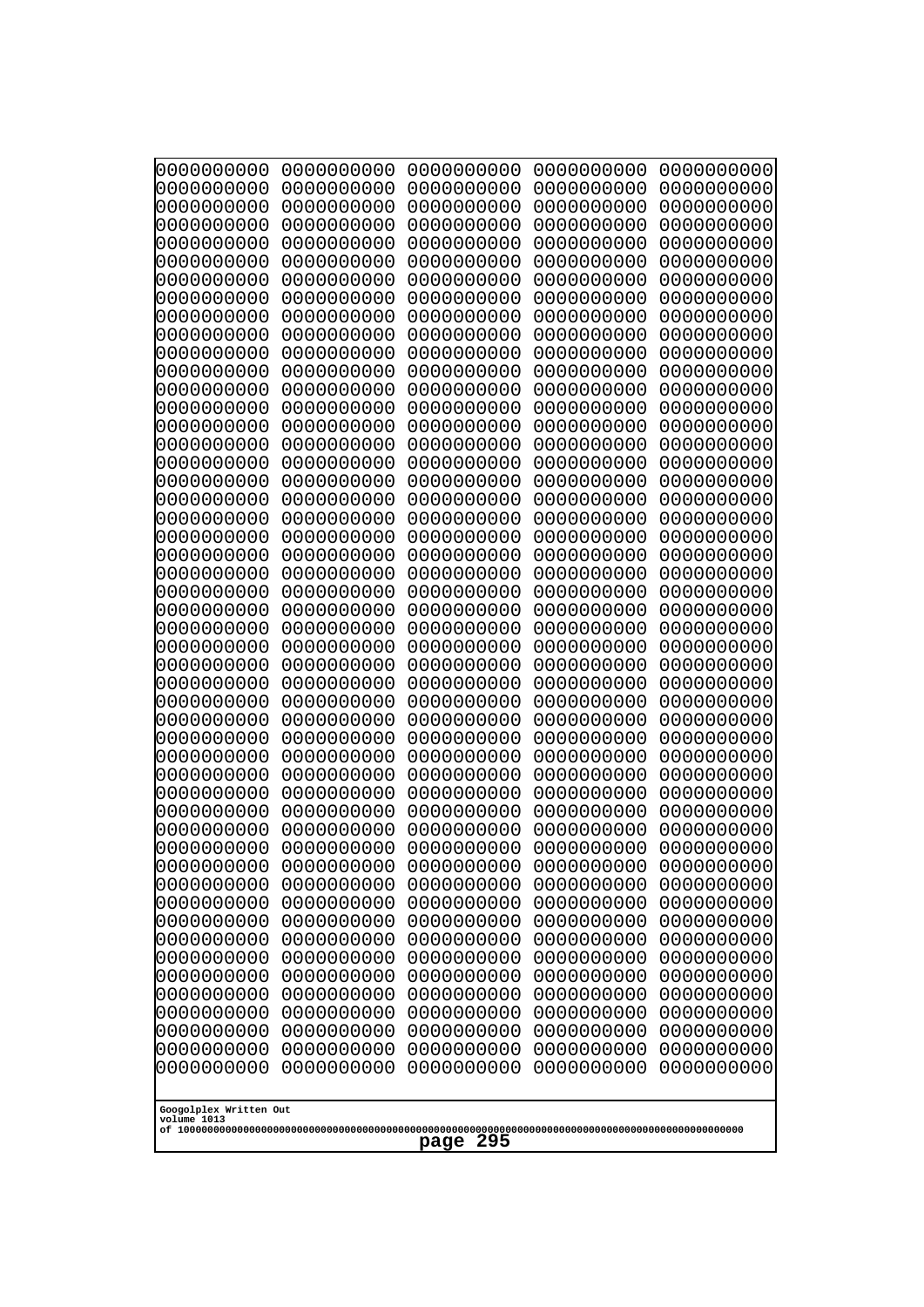| 0000000000               | 0000000000               | 0000000000               | 0000000000               | 0000000000               |
|--------------------------|--------------------------|--------------------------|--------------------------|--------------------------|
| 0000000000<br>0000000000 | 0000000000<br>0000000000 | 0000000000<br>0000000000 | 0000000000<br>0000000000 | 0000000000<br>0000000000 |
| 0000000000               | 0000000000               | 0000000000               | 0000000000               | 0000000000               |
| 0000000000               | 0000000000               | 0000000000               | 0000000000               | 0000000000               |
| 0000000000               | 0000000000               | 0000000000               | 0000000000               | 0000000000               |
| 0000000000<br>0000000000 | 0000000000<br>0000000000 | 0000000000<br>0000000000 | 0000000000<br>0000000000 | 0000000000<br>0000000000 |
| 0000000000               | 0000000000               | 0000000000               | 0000000000               | 0000000000               |
| 0000000000               | 0000000000               | 0000000000               | 0000000000               | 0000000000               |
| 0000000000<br>0000000000 | 0000000000<br>0000000000 | 0000000000<br>0000000000 | 0000000000<br>0000000000 | 0000000000               |
| 0000000000               | 0000000000               | 0000000000               | 0000000000               | 0000000000<br>0000000000 |
| 0000000000               | 0000000000               | 0000000000               | 0000000000               | 0000000000               |
| 0000000000               | 0000000000               | 0000000000               | 0000000000               | 0000000000               |
| 0000000000<br>0000000000 | 0000000000<br>0000000000 | 0000000000<br>0000000000 | 0000000000<br>0000000000 | 0000000000<br>0000000000 |
| 0000000000               | 0000000000               | 0000000000               | 0000000000               | 0000000000               |
| 0000000000               | 0000000000               | 0000000000               | 0000000000               | 0000000000               |
| 0000000000<br>0000000000 | 0000000000<br>0000000000 | 0000000000<br>0000000000 | 0000000000<br>0000000000 | 0000000000<br>0000000000 |
| 0000000000               | 0000000000               | 0000000000               | 0000000000               | 0000000000               |
| 0000000000               | 0000000000               | 0000000000               | 0000000000               | 0000000000               |
| 0000000000               | 0000000000               | 0000000000               | 0000000000               | 0000000000               |
| 0000000000<br>0000000000 | 0000000000<br>0000000000 | 0000000000<br>0000000000 | 0000000000<br>0000000000 | 0000000000<br>0000000000 |
| 0000000000               | 0000000000               | 0000000000               | 0000000000               | 0000000000               |
| 0000000000               | 0000000000               | 0000000000               | 0000000000               | 0000000000               |
| 0000000000<br>0000000000 | 0000000000<br>0000000000 | 0000000000<br>0000000000 | 0000000000<br>0000000000 | 0000000000<br>0000000000 |
| 0000000000               | 0000000000               | 0000000000               | 0000000000               | 0000000000               |
| 0000000000               | 0000000000               | 0000000000               | 0000000000               | 0000000000               |
| 0000000000<br>0000000000 | 0000000000<br>0000000000 | 0000000000<br>0000000000 | 0000000000<br>0000000000 | 0000000000<br>0000000000 |
| 0000000000               | 0000000000               | 0000000000               | 0000000000               | 0000000000               |
| 0000000000               | 0000000000               | 0000000000               | 0000000000               | 0000000000               |
| 0000000000               | 0000000000               | 0000000000               | 0000000000               | 0000000000               |
| 0000000000<br>0000000000 | 0000000000<br>0000000000 | 0000000000<br>0000000000 | 0000000000<br>0000000000 | 0000000000<br>0000000000 |
| 0000000000               | 0000000000               | 0000000000               | 0000000000               | 0000000000               |
| 0000000000               | 0000000000               | 0000000000               | 0000000000               | 0000000000               |
| 0000000000<br>0000000000 | 0000000000<br>0000000000 | 0000000000<br>0000000000 | 0000000000<br>0000000000 | 0000000000<br>0000000000 |
| 0000000000               | 0000000000               | 0000000000               | 0000000000               | 0000000000               |
| 0000000000               | 0000000000               | 0000000000               | 0000000000               | 0000000000               |
| 0000000000<br>0000000000 | 0000000000<br>0000000000 | 0000000000<br>0000000000 | 0000000000<br>0000000000 | 0000000000<br>0000000000 |
| 0000000000               | 0000000000               | 0000000000               | 0000000000               | 0000000000               |
| 0000000000               | 0000000000               | 0000000000               | 0000000000               | 0000000000               |
| 0000000000               | 0000000000               | 0000000000               | 0000000000               | 0000000000               |
| Googolplex Written Out   |                          |                          |                          |                          |
| volume 1013              |                          |                          |                          |                          |
| 296<br>page              |                          |                          |                          |                          |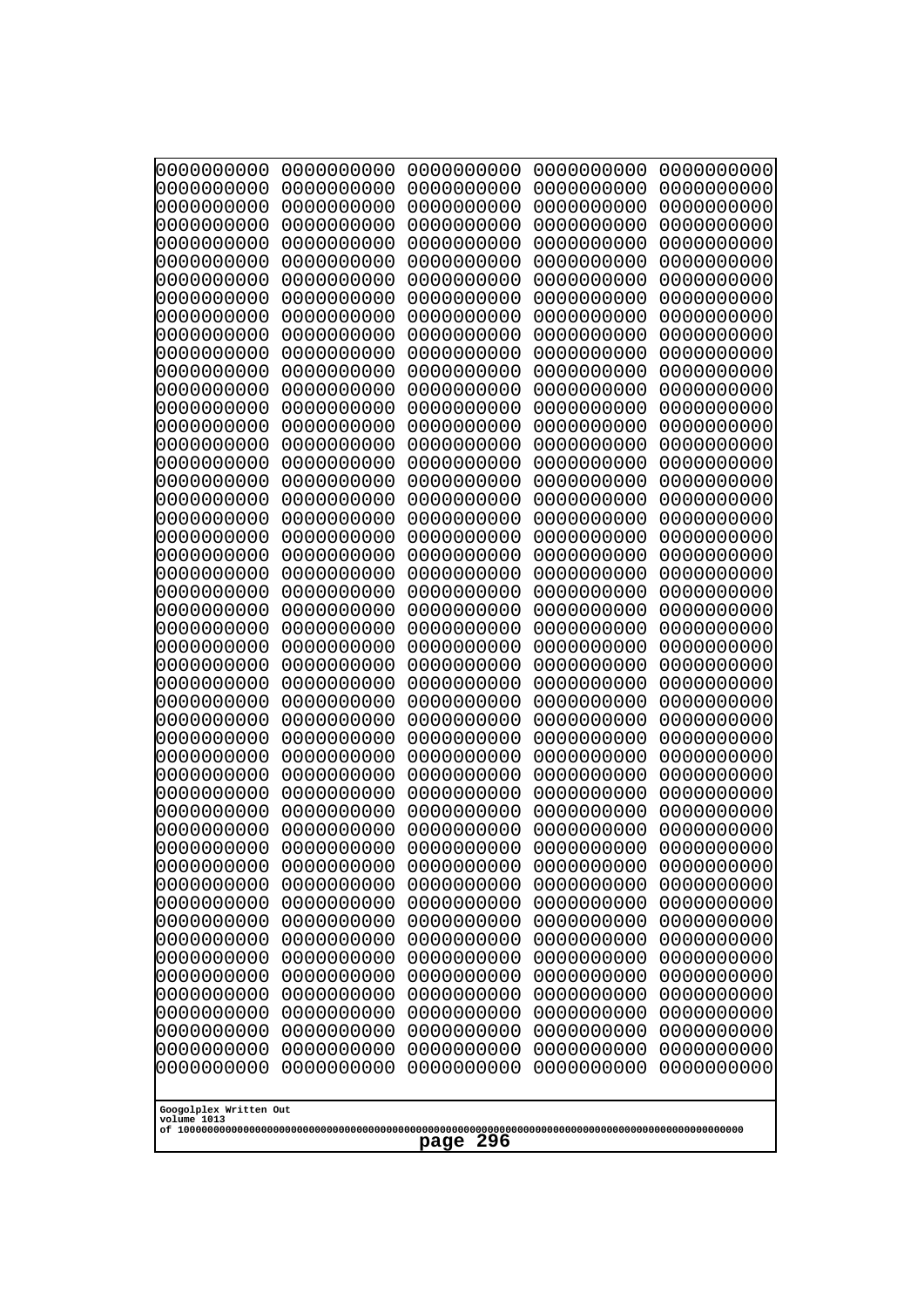| 10000000000<br>0000000000             | 0000000000<br>0000000000 | 0000000000<br>0000000000 | 0000000000<br>0000000000 | 0000000000<br>0000000000 |
|---------------------------------------|--------------------------|--------------------------|--------------------------|--------------------------|
| 0000000000                            | 0000000000               | 0000000000               | 0000000000               | 0000000000               |
| 0000000000                            | 0000000000               | 0000000000               | 0000000000               | 0000000000               |
| 0000000000<br>0000000000              | 0000000000<br>0000000000 | 0000000000<br>0000000000 | 0000000000<br>0000000000 | 0000000000<br>0000000000 |
| 0000000000                            | 0000000000               | 0000000000               | 0000000000               | 0000000000               |
| 0000000000                            | 0000000000               | 0000000000               | 0000000000               | 0000000000               |
| 0000000000<br>0000000000              | 0000000000<br>0000000000 | 0000000000<br>0000000000 | 0000000000<br>0000000000 | 0000000000<br>0000000000 |
| 0000000000                            | 0000000000               | 0000000000               | 0000000000               | 0000000000               |
| 0000000000                            | 0000000000               | 0000000000               | 0000000000               | 0000000000               |
| 0000000000                            | 0000000000               | 0000000000               | 0000000000               | 0000000000               |
| 0000000000<br>0000000000              | 0000000000<br>0000000000 | 0000000000<br>0000000000 | 0000000000<br>0000000000 | 0000000000<br>0000000000 |
| 0000000000                            | 0000000000               | 0000000000               | 0000000000               | 0000000000               |
| 0000000000                            | 0000000000               | 0000000000               | 0000000000               | 0000000000               |
| 0000000000<br>0000000000              | 0000000000<br>0000000000 | 0000000000<br>0000000000 | 0000000000<br>0000000000 | 0000000000<br>0000000000 |
| 0000000000                            | 0000000000               | 0000000000               | 0000000000               | 0000000000               |
| 0000000000                            | 0000000000               | 0000000000               | 0000000000               | 0000000000               |
| 0000000000<br>0000000000              | 0000000000<br>0000000000 | 0000000000<br>0000000000 | 0000000000<br>0000000000 | 0000000000<br>0000000000 |
| 0000000000                            | 0000000000               | 0000000000               | 0000000000               | 0000000000               |
| 0000000000                            | 0000000000               | 0000000000               | 0000000000               | 0000000000               |
| 0000000000<br>0000000000              | 0000000000<br>0000000000 | 0000000000<br>0000000000 | 0000000000<br>0000000000 | 0000000000<br>0000000000 |
| 0000000000                            | 0000000000               | 0000000000               | 0000000000               | 0000000000               |
| 0000000000                            | 0000000000               | 0000000000               | 0000000000               | 0000000000               |
| 0000000000<br>0000000000              | 0000000000<br>0000000000 | 0000000000<br>0000000000 | 0000000000<br>0000000000 | 0000000000<br>0000000000 |
| 0000000000                            | 0000000000               | 0000000000               | 0000000000               | 0000000000               |
| 0000000000                            | 0000000000               | 0000000000               | 0000000000               | 0000000000               |
| 0000000000<br>0000000000              | 0000000000<br>0000000000 | 0000000000<br>0000000000 | 0000000000<br>0000000000 | 0000000000<br>0000000000 |
| 0000000000                            | 0000000000               | 0000000000               | 0000000000               | 0000000000               |
| 0000000000                            | 0000000000               | 0000000000               | 0000000000               | 0000000000               |
| 0000000000                            | 0000000000               | 0000000000               | 0000000000               | 0000000000               |
| 0000000000<br>0000000000              | 0000000000<br>0000000000 | 0000000000<br>0000000000 | 0000000000<br>0000000000 | 0000000000<br>0000000000 |
| 0000000000                            | 0000000000               | 0000000000               | 0000000000               | 0000000000               |
| 0000000000                            | 0000000000               | 0000000000               | 0000000000               | 0000000000               |
| 0000000000<br>0000000000              | 0000000000<br>0000000000 | 0000000000<br>0000000000 | 0000000000<br>0000000000 | 0000000000<br>0000000000 |
| 0000000000                            | 0000000000               | 0000000000               | 0000000000               | 0000000000               |
| 0000000000                            | 0000000000               | 0000000000               | 0000000000               | 0000000000               |
| 0000000000<br>0000000000              | 0000000000<br>0000000000 | 0000000000<br>0000000000 | 0000000000<br>0000000000 | 0000000000<br>0000000000 |
| 0000000000                            | 0000000000               | 0000000000               | 0000000000               | 0000000000               |
| 0000000000                            | 0000000000               | 0000000000               | 0000000000               | 0000000000               |
|                                       |                          |                          |                          |                          |
| Googolplex Written Out<br>volume 1013 |                          |                          |                          |                          |
| 297<br>page                           |                          |                          |                          |                          |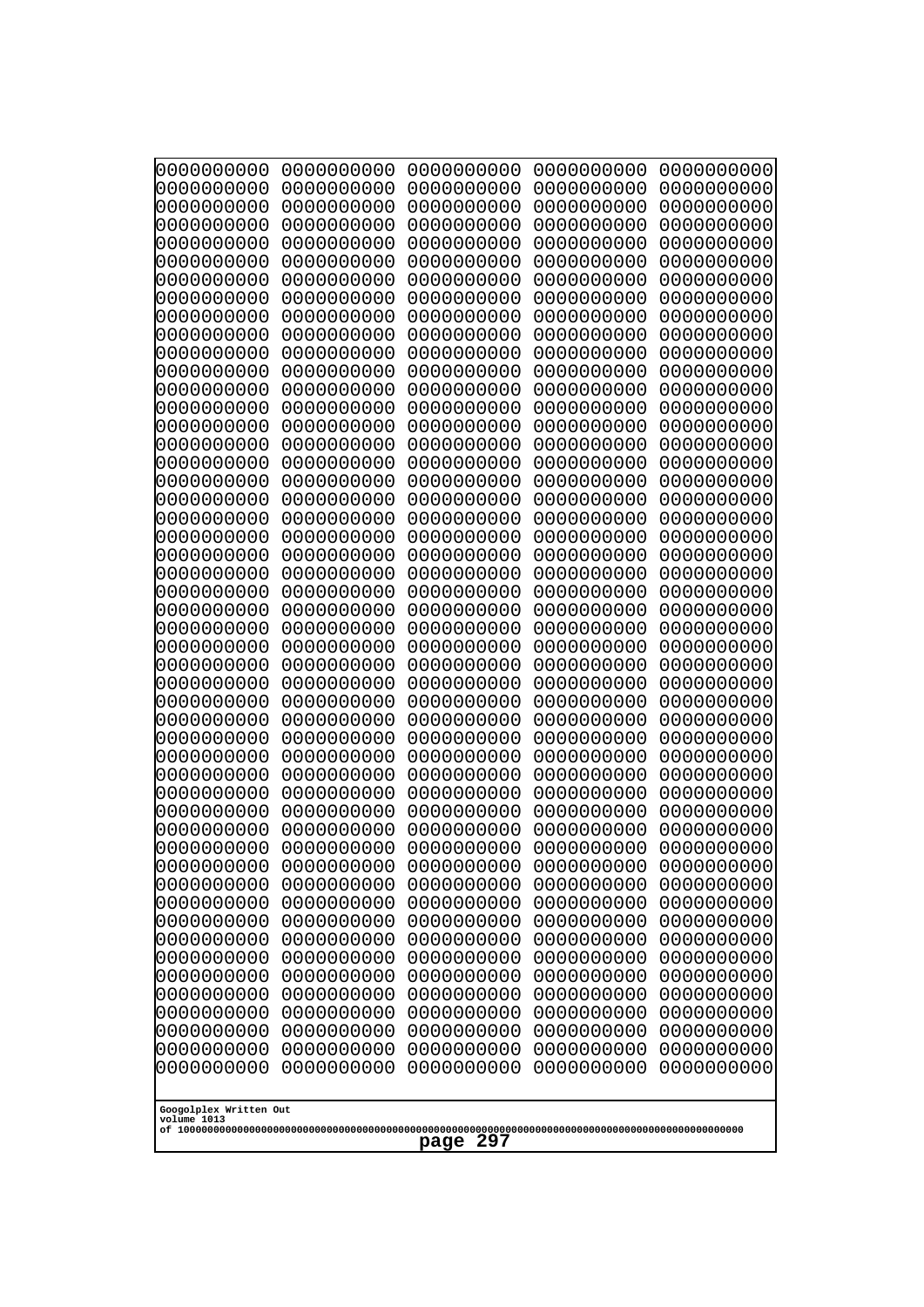| 0000000000                                                                                                                                                                                                                                                                                                                                                                                                                                    | 0000000000                                                                                                                                                                                                                                                                                                                                                                                           | 0000000000                                                                                                                                                                                                                                                                                                                                                                                                          | 0000000000                                                                                                                                                                                                                                                                                                                                                                                           | 0000000000                                                                                                                                                                                                                                                                                                                                                                                           |
|-----------------------------------------------------------------------------------------------------------------------------------------------------------------------------------------------------------------------------------------------------------------------------------------------------------------------------------------------------------------------------------------------------------------------------------------------|------------------------------------------------------------------------------------------------------------------------------------------------------------------------------------------------------------------------------------------------------------------------------------------------------------------------------------------------------------------------------------------------------|---------------------------------------------------------------------------------------------------------------------------------------------------------------------------------------------------------------------------------------------------------------------------------------------------------------------------------------------------------------------------------------------------------------------|------------------------------------------------------------------------------------------------------------------------------------------------------------------------------------------------------------------------------------------------------------------------------------------------------------------------------------------------------------------------------------------------------|------------------------------------------------------------------------------------------------------------------------------------------------------------------------------------------------------------------------------------------------------------------------------------------------------------------------------------------------------------------------------------------------------|
| 0000000000                                                                                                                                                                                                                                                                                                                                                                                                                                    | 0000000000                                                                                                                                                                                                                                                                                                                                                                                           | 0000000000                                                                                                                                                                                                                                                                                                                                                                                                          | 0000000000                                                                                                                                                                                                                                                                                                                                                                                           | 0000000000                                                                                                                                                                                                                                                                                                                                                                                           |
| 0000000000                                                                                                                                                                                                                                                                                                                                                                                                                                    | 0000000000                                                                                                                                                                                                                                                                                                                                                                                           | 0000000000                                                                                                                                                                                                                                                                                                                                                                                                          | 0000000000                                                                                                                                                                                                                                                                                                                                                                                           | 0000000000                                                                                                                                                                                                                                                                                                                                                                                           |
| 0000000000                                                                                                                                                                                                                                                                                                                                                                                                                                    | 0000000000                                                                                                                                                                                                                                                                                                                                                                                           | 0000000000                                                                                                                                                                                                                                                                                                                                                                                                          | 0000000000                                                                                                                                                                                                                                                                                                                                                                                           | 0000000000                                                                                                                                                                                                                                                                                                                                                                                           |
| 0000000000                                                                                                                                                                                                                                                                                                                                                                                                                                    | 0000000000                                                                                                                                                                                                                                                                                                                                                                                           | 0000000000                                                                                                                                                                                                                                                                                                                                                                                                          | 0000000000                                                                                                                                                                                                                                                                                                                                                                                           | 0000000000                                                                                                                                                                                                                                                                                                                                                                                           |
| 0000000000                                                                                                                                                                                                                                                                                                                                                                                                                                    | 0000000000                                                                                                                                                                                                                                                                                                                                                                                           | 0000000000                                                                                                                                                                                                                                                                                                                                                                                                          | 0000000000                                                                                                                                                                                                                                                                                                                                                                                           | 0000000000                                                                                                                                                                                                                                                                                                                                                                                           |
| 0000000000                                                                                                                                                                                                                                                                                                                                                                                                                                    | 0000000000                                                                                                                                                                                                                                                                                                                                                                                           | 0000000000                                                                                                                                                                                                                                                                                                                                                                                                          | 0000000000                                                                                                                                                                                                                                                                                                                                                                                           | 0000000000                                                                                                                                                                                                                                                                                                                                                                                           |
| 0000000000                                                                                                                                                                                                                                                                                                                                                                                                                                    | 0000000000                                                                                                                                                                                                                                                                                                                                                                                           | 0000000000                                                                                                                                                                                                                                                                                                                                                                                                          | 0000000000                                                                                                                                                                                                                                                                                                                                                                                           | 0000000000                                                                                                                                                                                                                                                                                                                                                                                           |
| 0000000000                                                                                                                                                                                                                                                                                                                                                                                                                                    | 0000000000                                                                                                                                                                                                                                                                                                                                                                                           | 0000000000                                                                                                                                                                                                                                                                                                                                                                                                          | 0000000000                                                                                                                                                                                                                                                                                                                                                                                           | 0000000000                                                                                                                                                                                                                                                                                                                                                                                           |
| 0000000000                                                                                                                                                                                                                                                                                                                                                                                                                                    | 0000000000                                                                                                                                                                                                                                                                                                                                                                                           | 0000000000                                                                                                                                                                                                                                                                                                                                                                                                          | 0000000000                                                                                                                                                                                                                                                                                                                                                                                           | 0000000000                                                                                                                                                                                                                                                                                                                                                                                           |
| 0000000000                                                                                                                                                                                                                                                                                                                                                                                                                                    | 0000000000                                                                                                                                                                                                                                                                                                                                                                                           | 0000000000                                                                                                                                                                                                                                                                                                                                                                                                          | 0000000000                                                                                                                                                                                                                                                                                                                                                                                           | 0000000000                                                                                                                                                                                                                                                                                                                                                                                           |
| 0000000000                                                                                                                                                                                                                                                                                                                                                                                                                                    | 0000000000                                                                                                                                                                                                                                                                                                                                                                                           | 0000000000                                                                                                                                                                                                                                                                                                                                                                                                          | 0000000000                                                                                                                                                                                                                                                                                                                                                                                           | 0000000000                                                                                                                                                                                                                                                                                                                                                                                           |
| 0000000000                                                                                                                                                                                                                                                                                                                                                                                                                                    | 0000000000                                                                                                                                                                                                                                                                                                                                                                                           | 0000000000                                                                                                                                                                                                                                                                                                                                                                                                          | 0000000000                                                                                                                                                                                                                                                                                                                                                                                           | 0000000000                                                                                                                                                                                                                                                                                                                                                                                           |
| 0000000000                                                                                                                                                                                                                                                                                                                                                                                                                                    | 0000000000                                                                                                                                                                                                                                                                                                                                                                                           | 0000000000                                                                                                                                                                                                                                                                                                                                                                                                          | 0000000000                                                                                                                                                                                                                                                                                                                                                                                           | 0000000000                                                                                                                                                                                                                                                                                                                                                                                           |
| 0000000000                                                                                                                                                                                                                                                                                                                                                                                                                                    | 0000000000                                                                                                                                                                                                                                                                                                                                                                                           | 0000000000                                                                                                                                                                                                                                                                                                                                                                                                          | 0000000000                                                                                                                                                                                                                                                                                                                                                                                           | 0000000000                                                                                                                                                                                                                                                                                                                                                                                           |
| 0000000000                                                                                                                                                                                                                                                                                                                                                                                                                                    | 0000000000                                                                                                                                                                                                                                                                                                                                                                                           | 0000000000                                                                                                                                                                                                                                                                                                                                                                                                          | 0000000000                                                                                                                                                                                                                                                                                                                                                                                           | 0000000000                                                                                                                                                                                                                                                                                                                                                                                           |
| 0000000000                                                                                                                                                                                                                                                                                                                                                                                                                                    | 0000000000                                                                                                                                                                                                                                                                                                                                                                                           | 0000000000                                                                                                                                                                                                                                                                                                                                                                                                          | 0000000000                                                                                                                                                                                                                                                                                                                                                                                           | 0000000000                                                                                                                                                                                                                                                                                                                                                                                           |
| 0000000000                                                                                                                                                                                                                                                                                                                                                                                                                                    | 0000000000                                                                                                                                                                                                                                                                                                                                                                                           | 0000000000                                                                                                                                                                                                                                                                                                                                                                                                          | 0000000000                                                                                                                                                                                                                                                                                                                                                                                           | 0000000000                                                                                                                                                                                                                                                                                                                                                                                           |
| 0000000000                                                                                                                                                                                                                                                                                                                                                                                                                                    | 0000000000                                                                                                                                                                                                                                                                                                                                                                                           | 0000000000                                                                                                                                                                                                                                                                                                                                                                                                          | 0000000000                                                                                                                                                                                                                                                                                                                                                                                           | 0000000000                                                                                                                                                                                                                                                                                                                                                                                           |
| 0000000000                                                                                                                                                                                                                                                                                                                                                                                                                                    | 0000000000                                                                                                                                                                                                                                                                                                                                                                                           | 0000000000                                                                                                                                                                                                                                                                                                                                                                                                          | 0000000000                                                                                                                                                                                                                                                                                                                                                                                           | 0000000000                                                                                                                                                                                                                                                                                                                                                                                           |
| 0000000000                                                                                                                                                                                                                                                                                                                                                                                                                                    | 0000000000                                                                                                                                                                                                                                                                                                                                                                                           | 0000000000                                                                                                                                                                                                                                                                                                                                                                                                          | 0000000000                                                                                                                                                                                                                                                                                                                                                                                           | 0000000000                                                                                                                                                                                                                                                                                                                                                                                           |
| 0000000000                                                                                                                                                                                                                                                                                                                                                                                                                                    | 0000000000                                                                                                                                                                                                                                                                                                                                                                                           | 0000000000                                                                                                                                                                                                                                                                                                                                                                                                          | 0000000000                                                                                                                                                                                                                                                                                                                                                                                           | 0000000000                                                                                                                                                                                                                                                                                                                                                                                           |
| 0000000000<br>0000000000<br>0000000000<br>0000000000<br>0000000000<br>0000000000<br>0000000000<br>0000000000<br>0000000000<br>0000000000<br>0000000000<br>0000000000<br>0000000000<br>0000000000<br>0000000000<br>0000000000<br>0000000000<br>0000000000<br>0000000000<br>0000000000<br>0000000000<br>0000000000<br>0000000000<br>0000000000<br>0000000000<br>0000000000<br>0000000000<br>0000000000<br>Googolplex Written Out<br>volume 1013 | 0000000000<br>0000000000<br>0000000000<br>0000000000<br>0000000000<br>0000000000<br>0000000000<br>0000000000<br>0000000000<br>0000000000<br>0000000000<br>0000000000<br>0000000000<br>0000000000<br>0000000000<br>0000000000<br>0000000000<br>0000000000<br>0000000000<br>0000000000<br>0000000000<br>0000000000<br>0000000000<br>0000000000<br>0000000000<br>0000000000<br>0000000000<br>0000000000 | 0000000000<br>0000000000<br>0000000000<br>0000000000<br>0000000000<br>0000000000<br>0000000000<br>0000000000<br>0000000000<br>0000000000<br>0000000000<br>0000000000<br>0000000000<br>0000000000<br>0000000000<br>0000000000<br>0000000000<br>0000000000<br>0000000000<br>0000000000<br>0000000000<br>0000000000<br>0000000000<br>0000000000<br>0000000000<br>0000000000<br>0000000000<br>0000000000<br>298<br>page | 0000000000<br>0000000000<br>0000000000<br>0000000000<br>0000000000<br>0000000000<br>0000000000<br>0000000000<br>0000000000<br>0000000000<br>0000000000<br>0000000000<br>0000000000<br>0000000000<br>0000000000<br>0000000000<br>0000000000<br>0000000000<br>0000000000<br>0000000000<br>0000000000<br>0000000000<br>0000000000<br>0000000000<br>0000000000<br>0000000000<br>0000000000<br>0000000000 | 0000000000<br>0000000000<br>0000000000<br>0000000000<br>0000000000<br>0000000000<br>0000000000<br>0000000000<br>0000000000<br>0000000000<br>0000000000<br>0000000000<br>0000000000<br>0000000000<br>0000000000<br>0000000000<br>0000000000<br>0000000000<br>0000000000<br>0000000000<br>0000000000<br>0000000000<br>0000000000<br>0000000000<br>0000000000<br>0000000000<br>0000000000<br>0000000000 |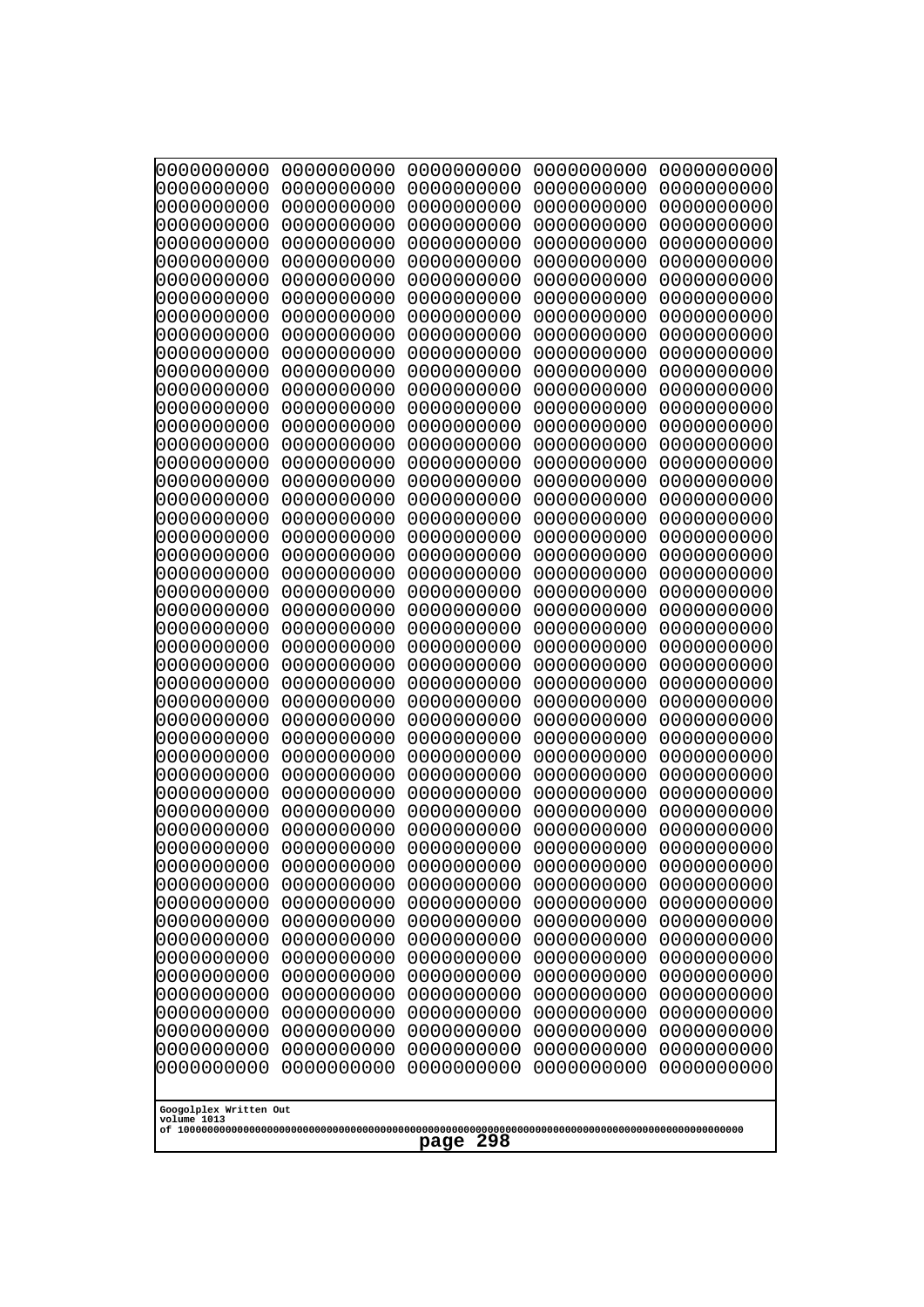| 0000000000                                           | 0000000000 | 0000000000 | 0000000000 | 0000000000 |
|------------------------------------------------------|------------|------------|------------|------------|
| 0000000000                                           | 0000000000 | 0000000000 | 0000000000 | 0000000000 |
| 0000000000                                           | 0000000000 | 0000000000 | 0000000000 | 0000000000 |
| 0000000000                                           | 0000000000 | 0000000000 | 0000000000 | 0000000000 |
| 0000000000                                           | 0000000000 | 0000000000 | 0000000000 | 0000000000 |
| 0000000000                                           | 0000000000 | 0000000000 | 0000000000 | 0000000000 |
| 0000000000                                           | 0000000000 | 0000000000 | 0000000000 | 0000000000 |
| 0000000000                                           | 0000000000 | 0000000000 | 0000000000 | 0000000000 |
| 0000000000                                           | 0000000000 | 0000000000 | 0000000000 | 0000000000 |
| 0000000000                                           | 0000000000 | 0000000000 | 0000000000 | 0000000000 |
| 0000000000                                           | 0000000000 | 0000000000 | 0000000000 | 0000000000 |
| 0000000000                                           | 0000000000 | 0000000000 | 0000000000 | 0000000000 |
| 0000000000                                           | 0000000000 | 0000000000 | 0000000000 | 0000000000 |
| 0000000000                                           | 0000000000 | 0000000000 | 0000000000 | 0000000000 |
| 0000000000                                           | 0000000000 | 0000000000 | 0000000000 | 0000000000 |
| 0000000000                                           | 0000000000 | 0000000000 | 0000000000 | 0000000000 |
| 0000000000                                           | 0000000000 | 0000000000 | 0000000000 | 0000000000 |
| 0000000000                                           | 0000000000 | 0000000000 | 0000000000 | 0000000000 |
| 0000000000                                           | 0000000000 | 0000000000 | 0000000000 | 0000000000 |
| 0000000000                                           | 0000000000 | 0000000000 | 0000000000 | 0000000000 |
| 0000000000                                           | 0000000000 | 0000000000 | 0000000000 | 0000000000 |
| 0000000000                                           | 0000000000 | 0000000000 | 0000000000 | 0000000000 |
|                                                      |            |            |            |            |
| 0000000000                                           | 0000000000 | 0000000000 | 0000000000 | 0000000000 |
| 0000000000                                           | 0000000000 | 0000000000 | 0000000000 | 0000000000 |
| 0000000000                                           | 0000000000 | 0000000000 | 0000000000 | 0000000000 |
| 0000000000                                           | 0000000000 | 0000000000 | 0000000000 | 0000000000 |
| 0000000000                                           | 0000000000 | 0000000000 | 0000000000 | 0000000000 |
| 0000000000                                           | 0000000000 | 0000000000 | 0000000000 | 0000000000 |
| 0000000000                                           | 0000000000 | 0000000000 | 0000000000 | 0000000000 |
| 0000000000                                           | 0000000000 | 0000000000 | 0000000000 | 0000000000 |
| 0000000000                                           | 0000000000 | 0000000000 | 0000000000 | 0000000000 |
| 0000000000                                           | 0000000000 | 0000000000 | 0000000000 | 0000000000 |
| 0000000000                                           | 0000000000 | 0000000000 | 0000000000 | 0000000000 |
| 0000000000                                           | 0000000000 | 0000000000 | 0000000000 | 0000000000 |
| 0000000000                                           | 0000000000 | 0000000000 | 0000000000 | 0000000000 |
| 0000000000                                           | 0000000000 | 0000000000 | 0000000000 | 0000000000 |
| 0000000000                                           | 0000000000 | 0000000000 | 0000000000 | 0000000000 |
| 0000000000                                           | 0000000000 | 0000000000 | 0000000000 | 0000000000 |
| 0000000000                                           | 0000000000 | 0000000000 | 0000000000 | 0000000000 |
| 0000000000                                           | 0000000000 | 0000000000 | 0000000000 | 0000000000 |
| 0000000000                                           | 0000000000 | 0000000000 | 0000000000 | 0000000000 |
| 0000000000                                           | 0000000000 | 0000000000 | 0000000000 | 0000000000 |
| 0000000000                                           | 0000000000 | 0000000000 | 0000000000 | 0000000000 |
| 0000000000                                           | 0000000000 | 0000000000 | 0000000000 | 0000000000 |
| 0000000000                                           | 0000000000 | 0000000000 | 0000000000 | 0000000000 |
| 0000000000                                           | 0000000000 | 0000000000 | 0000000000 | 0000000000 |
| 0000000000                                           | 0000000000 | 0000000000 | 0000000000 | 0000000000 |
| 0000000000                                           | 0000000000 | 0000000000 | 0000000000 | 0000000000 |
| 0000000000                                           | 0000000000 | 0000000000 | 0000000000 | 0000000000 |
| 0000000000                                           | 0000000000 | 0000000000 | 0000000000 | 0000000000 |
| Googolplex Written Out<br>volume 1013<br>299<br>page |            |            |            |            |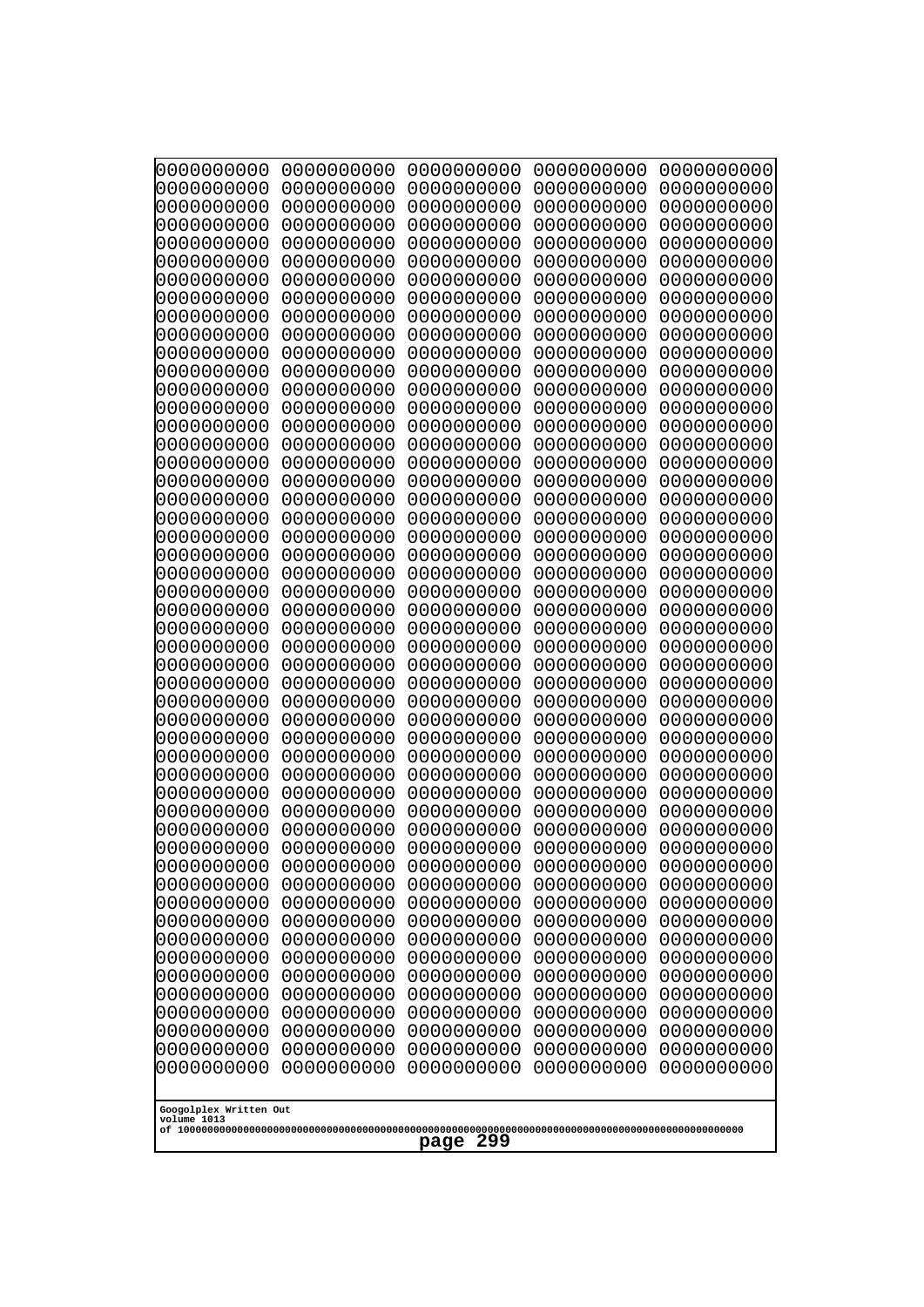| 0000000000                                           | 0000000000 | 0000000000 | 0000000000 | 0000000000 |
|------------------------------------------------------|------------|------------|------------|------------|
| 0000000000                                           | 0000000000 | 0000000000 | 0000000000 | 0000000000 |
| 0000000000                                           | 0000000000 | 0000000000 | 0000000000 | 0000000000 |
| 0000000000                                           | 0000000000 | 0000000000 | 0000000000 | 0000000000 |
| 0000000000                                           | 0000000000 | 0000000000 | 0000000000 | 0000000000 |
| 0000000000                                           | 0000000000 | 0000000000 | 0000000000 | 0000000000 |
| 0000000000                                           | 0000000000 | 0000000000 | 0000000000 | 0000000000 |
| 0000000000                                           | 0000000000 | 0000000000 | 0000000000 | 0000000000 |
| 0000000000                                           | 0000000000 | 0000000000 | 0000000000 | 0000000000 |
| 0000000000                                           | 0000000000 | 0000000000 | 0000000000 | 0000000000 |
| 0000000000                                           | 0000000000 | 0000000000 | 0000000000 | 0000000000 |
| 0000000000                                           | 0000000000 | 0000000000 | 0000000000 | 0000000000 |
| 0000000000                                           | 0000000000 | 0000000000 | 0000000000 | 0000000000 |
| 0000000000                                           | 0000000000 | 0000000000 | 0000000000 | 0000000000 |
| 0000000000                                           | 0000000000 | 0000000000 | 0000000000 | 0000000000 |
| 0000000000                                           | 0000000000 | 0000000000 | 0000000000 | 0000000000 |
| 0000000000                                           | 0000000000 | 0000000000 | 0000000000 | 0000000000 |
| 0000000000                                           | 0000000000 | 0000000000 | 0000000000 | 0000000000 |
| 0000000000                                           | 0000000000 | 0000000000 | 0000000000 | 0000000000 |
| 0000000000                                           | 0000000000 | 0000000000 | 0000000000 | 0000000000 |
| 0000000000                                           | 0000000000 | 0000000000 | 0000000000 | 0000000000 |
| 0000000000                                           | 0000000000 | 0000000000 | 0000000000 | 0000000000 |
| 0000000000                                           | 0000000000 | 0000000000 | 0000000000 | 0000000000 |
| 0000000000                                           | 0000000000 | 0000000000 | 0000000000 | 0000000000 |
| 0000000000                                           | 0000000000 | 0000000000 | 0000000000 | 0000000000 |
| 0000000000                                           | 0000000000 | 0000000000 | 0000000000 | 0000000000 |
| 0000000000                                           | 0000000000 | 0000000000 | 0000000000 | 0000000000 |
| 0000000000                                           | 0000000000 | 0000000000 | 0000000000 | 0000000000 |
| 0000000000                                           | 0000000000 | 0000000000 | 0000000000 | 0000000000 |
| 0000000000                                           | 0000000000 | 0000000000 | 0000000000 | 0000000000 |
| 0000000000                                           | 0000000000 | 0000000000 | 0000000000 | 0000000000 |
| 0000000000                                           | 0000000000 | 0000000000 | 0000000000 | 0000000000 |
| 0000000000                                           | 0000000000 | 0000000000 | 0000000000 | 0000000000 |
| 0000000000                                           | 0000000000 | 0000000000 | 0000000000 | 0000000000 |
| 0000000000                                           | 0000000000 | 0000000000 | 0000000000 | 0000000000 |
| 0000000000                                           | 0000000000 | 0000000000 | 0000000000 | 0000000000 |
| 0000000000                                           | 0000000000 | 0000000000 | 0000000000 | 0000000000 |
| 0000000000                                           | 0000000000 | 0000000000 | 0000000000 | 0000000000 |
| 0000000000                                           | 0000000000 | 0000000000 | 0000000000 | 0000000000 |
| 0000000000                                           | 0000000000 | 0000000000 | 0000000000 | 0000000000 |
| 0000000000                                           | 0000000000 | 0000000000 | 0000000000 | 0000000000 |
| 0000000000                                           | 0000000000 | 0000000000 | 0000000000 | 0000000000 |
| 0000000000                                           | 0000000000 | 0000000000 | 0000000000 | 0000000000 |
| 0000000000                                           | 0000000000 | 0000000000 | 0000000000 | 0000000000 |
| 0000000000                                           | 0000000000 | 0000000000 | 0000000000 | 0000000000 |
| 0000000000                                           | 0000000000 | 0000000000 | 0000000000 | 0000000000 |
| 0000000000                                           | 0000000000 | 0000000000 | 0000000000 | 0000000000 |
| 0000000000                                           | 0000000000 | 0000000000 | 0000000000 | 0000000000 |
| 0000000000                                           | 0000000000 | 0000000000 | 0000000000 | 0000000000 |
| 0000000000                                           | 0000000000 | 0000000000 | 0000000000 | 0000000000 |
| Googolplex Written Out<br>volume 1013<br>300<br>page |            |            |            |            |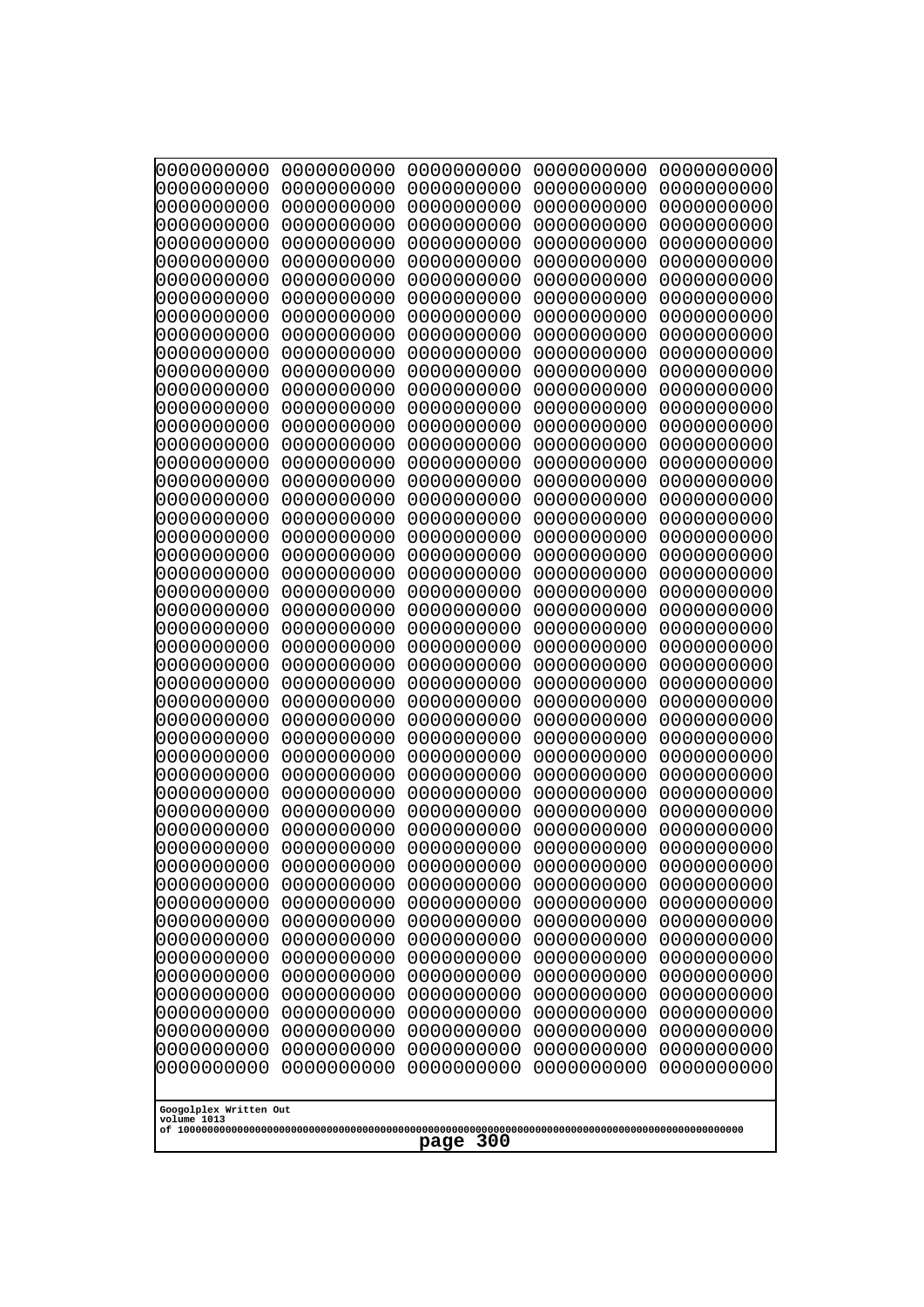| 0000000000                                                                                                                                                                                                                                                                                                                                   | 0000000000 | 0000000000 | 0000000000 | 0000000000 |
|----------------------------------------------------------------------------------------------------------------------------------------------------------------------------------------------------------------------------------------------------------------------------------------------------------------------------------------------|------------|------------|------------|------------|
| 0000000000                                                                                                                                                                                                                                                                                                                                   | 0000000000 | 0000000000 | 0000000000 | 0000000000 |
| 0000000000                                                                                                                                                                                                                                                                                                                                   | 0000000000 | 0000000000 | 0000000000 | 0000000000 |
| 0000000000                                                                                                                                                                                                                                                                                                                                   | 0000000000 | 0000000000 | 0000000000 | 0000000000 |
| 0000000000                                                                                                                                                                                                                                                                                                                                   | 0000000000 | 0000000000 | 0000000000 | 0000000000 |
| 0000000000                                                                                                                                                                                                                                                                                                                                   | 0000000000 | 0000000000 | 0000000000 | 0000000000 |
| 0000000000                                                                                                                                                                                                                                                                                                                                   | 0000000000 | 0000000000 | 0000000000 | 0000000000 |
| 0000000000                                                                                                                                                                                                                                                                                                                                   | 0000000000 | 0000000000 | 0000000000 | 0000000000 |
| 0000000000                                                                                                                                                                                                                                                                                                                                   | 0000000000 | 0000000000 | 0000000000 | 0000000000 |
| 0000000000                                                                                                                                                                                                                                                                                                                                   | 0000000000 | 0000000000 | 0000000000 | 0000000000 |
| 0000000000                                                                                                                                                                                                                                                                                                                                   | 0000000000 | 0000000000 | 0000000000 | 0000000000 |
| 0000000000                                                                                                                                                                                                                                                                                                                                   | 0000000000 | 0000000000 | 0000000000 | 0000000000 |
| 0000000000                                                                                                                                                                                                                                                                                                                                   | 0000000000 | 0000000000 | 0000000000 | 0000000000 |
| 0000000000                                                                                                                                                                                                                                                                                                                                   | 0000000000 | 0000000000 | 0000000000 | 0000000000 |
| 0000000000                                                                                                                                                                                                                                                                                                                                   | 0000000000 | 0000000000 | 0000000000 | 0000000000 |
| 0000000000                                                                                                                                                                                                                                                                                                                                   | 0000000000 | 0000000000 | 0000000000 | 0000000000 |
| 0000000000                                                                                                                                                                                                                                                                                                                                   | 0000000000 | 0000000000 | 0000000000 | 0000000000 |
| 0000000000                                                                                                                                                                                                                                                                                                                                   | 0000000000 | 0000000000 | 0000000000 | 0000000000 |
| 0000000000                                                                                                                                                                                                                                                                                                                                   | 0000000000 | 0000000000 | 0000000000 | 0000000000 |
| 0000000000                                                                                                                                                                                                                                                                                                                                   | 0000000000 | 0000000000 | 0000000000 | 0000000000 |
| 0000000000                                                                                                                                                                                                                                                                                                                                   | 0000000000 | 0000000000 | 0000000000 | 0000000000 |
| 0000000000                                                                                                                                                                                                                                                                                                                                   | 0000000000 | 0000000000 | 0000000000 | 0000000000 |
| 0000000000                                                                                                                                                                                                                                                                                                                                   | 0000000000 | 0000000000 | 0000000000 | 0000000000 |
| 0000000000                                                                                                                                                                                                                                                                                                                                   | 0000000000 | 0000000000 | 0000000000 | 0000000000 |
| 0000000000                                                                                                                                                                                                                                                                                                                                   | 0000000000 | 0000000000 | 0000000000 | 0000000000 |
| 0000000000                                                                                                                                                                                                                                                                                                                                   | 0000000000 | 0000000000 | 0000000000 | 0000000000 |
| 0000000000                                                                                                                                                                                                                                                                                                                                   | 0000000000 | 0000000000 | 0000000000 | 0000000000 |
| 0000000000                                                                                                                                                                                                                                                                                                                                   | 0000000000 | 0000000000 | 0000000000 | 0000000000 |
| 0000000000                                                                                                                                                                                                                                                                                                                                   | 0000000000 | 0000000000 | 0000000000 | 0000000000 |
| 0000000000                                                                                                                                                                                                                                                                                                                                   | 0000000000 | 0000000000 | 0000000000 | 0000000000 |
| 0000000000                                                                                                                                                                                                                                                                                                                                   | 0000000000 | 0000000000 | 0000000000 | 0000000000 |
| 0000000000                                                                                                                                                                                                                                                                                                                                   | 0000000000 | 0000000000 | 0000000000 | 0000000000 |
| 0000000000                                                                                                                                                                                                                                                                                                                                   | 0000000000 | 0000000000 | 0000000000 | 0000000000 |
| 0000000000                                                                                                                                                                                                                                                                                                                                   | 0000000000 | 0000000000 | 0000000000 | 0000000000 |
| 0000000000                                                                                                                                                                                                                                                                                                                                   | 0000000000 | 0000000000 | 0000000000 | 0000000000 |
| 0000000000                                                                                                                                                                                                                                                                                                                                   | 0000000000 | 0000000000 | 0000000000 | 0000000000 |
| 0000000000                                                                                                                                                                                                                                                                                                                                   | 0000000000 | 0000000000 | 0000000000 | 0000000000 |
| 0000000000                                                                                                                                                                                                                                                                                                                                   | 0000000000 | 0000000000 | 0000000000 | 0000000000 |
| 0000000000                                                                                                                                                                                                                                                                                                                                   | 0000000000 | 0000000000 | 0000000000 | 0000000000 |
| 0000000000                                                                                                                                                                                                                                                                                                                                   | 0000000000 | 0000000000 | 0000000000 | 0000000000 |
| 0000000000                                                                                                                                                                                                                                                                                                                                   | 0000000000 | 0000000000 | 0000000000 | 0000000000 |
| 0000000000                                                                                                                                                                                                                                                                                                                                   | 0000000000 | 0000000000 | 0000000000 | 0000000000 |
| 0000000000                                                                                                                                                                                                                                                                                                                                   | 0000000000 | 0000000000 | 0000000000 | 0000000000 |
| 0000000000                                                                                                                                                                                                                                                                                                                                   | 0000000000 | 0000000000 | 0000000000 | 0000000000 |
| 0000000000                                                                                                                                                                                                                                                                                                                                   | 0000000000 | 0000000000 | 0000000000 | 0000000000 |
| 0000000000                                                                                                                                                                                                                                                                                                                                   | 0000000000 | 0000000000 | 0000000000 | 0000000000 |
| 0000000000<br>0000000000<br>0000000000<br>0000000000<br>0000000000<br>0000000000<br>0000000000<br>0000000000<br>0000000000<br>0000000000<br>0000000000<br>0000000000<br>0000000000<br>0000000000<br>0000000000<br>0000000000<br>0000000000<br>0000000000<br>0000000000<br>0000000000<br>Googolplex Written Out<br>volume 1013<br>301<br>page |            |            |            |            |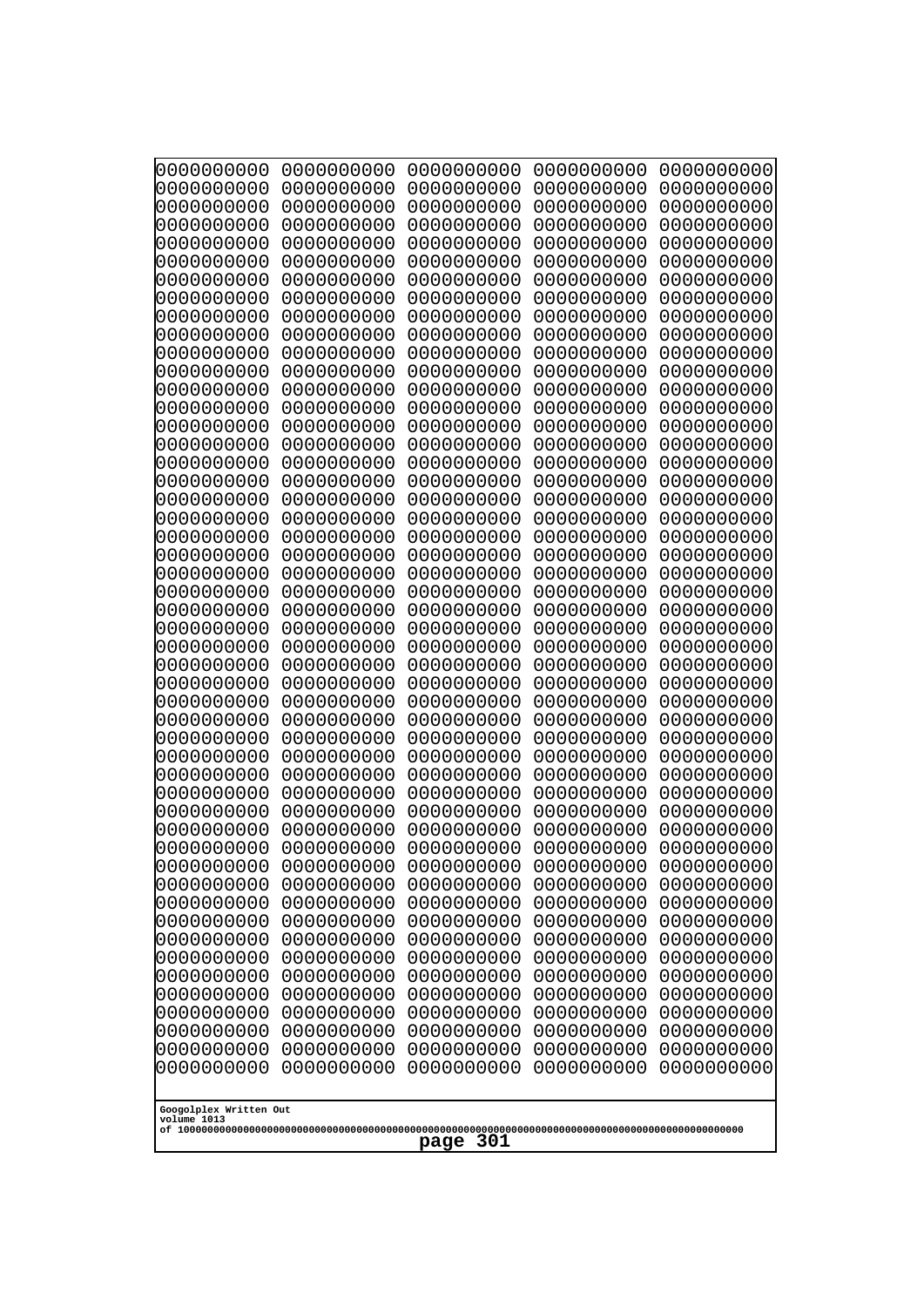| 0000000000  | 0000000000             | 0000000000 | 0000000000 | 0000000000 |  |
|-------------|------------------------|------------|------------|------------|--|
| 0000000000  | 0000000000             | 0000000000 | 0000000000 | 0000000000 |  |
| 0000000000  | 0000000000             | 0000000000 | 0000000000 | 0000000000 |  |
| 0000000000  | 0000000000             | 0000000000 | 0000000000 | 0000000000 |  |
| 0000000000  | 0000000000             | 0000000000 | 0000000000 | 0000000000 |  |
| 0000000000  | 0000000000             | 0000000000 | 0000000000 | 0000000000 |  |
| 0000000000  | 0000000000             | 0000000000 | 0000000000 | 0000000000 |  |
| 0000000000  | 0000000000             | 0000000000 | 0000000000 | 0000000000 |  |
| 0000000000  | 0000000000             | 0000000000 | 0000000000 | 0000000000 |  |
| 0000000000  | 0000000000             | 0000000000 | 0000000000 | 0000000000 |  |
| 0000000000  | 0000000000             | 0000000000 | 0000000000 | 0000000000 |  |
| 0000000000  | 0000000000             | 0000000000 | 0000000000 | 0000000000 |  |
| 0000000000  | 0000000000             | 0000000000 | 0000000000 | 0000000000 |  |
| 0000000000  | 0000000000             | 0000000000 | 0000000000 | 0000000000 |  |
| 0000000000  | 0000000000             | 0000000000 | 0000000000 | 0000000000 |  |
| 0000000000  | 0000000000             | 0000000000 | 0000000000 | 0000000000 |  |
| 0000000000  | 0000000000             | 0000000000 | 0000000000 | 0000000000 |  |
| 0000000000  | 0000000000             | 0000000000 | 0000000000 | 0000000000 |  |
| 0000000000  | 0000000000             | 0000000000 | 0000000000 | 0000000000 |  |
| 0000000000  | 0000000000             | 0000000000 | 0000000000 | 0000000000 |  |
|             |                        |            |            |            |  |
|             |                        |            |            |            |  |
|             |                        |            |            |            |  |
| 0000000000  | 0000000000             | 0000000000 | 0000000000 | 0000000000 |  |
| 0000000000  | 0000000000             | 0000000000 | 0000000000 | 0000000000 |  |
| 0000000000  | 0000000000             | 0000000000 | 0000000000 | 0000000000 |  |
| 0000000000  | 0000000000             | 0000000000 | 0000000000 | 0000000000 |  |
| 0000000000  | 0000000000             | 0000000000 | 0000000000 | 0000000000 |  |
| 0000000000  | 0000000000             | 0000000000 | 0000000000 | 0000000000 |  |
| 0000000000  | 0000000000             | 0000000000 | 0000000000 | 0000000000 |  |
| 0000000000  | 0000000000             | 0000000000 | 0000000000 | 0000000000 |  |
| 0000000000  | 0000000000             | 0000000000 | 0000000000 | 0000000000 |  |
| 0000000000  | 0000000000             | 0000000000 | 0000000000 | 0000000000 |  |
| 0000000000  | 0000000000             | 0000000000 | 0000000000 | 0000000000 |  |
| 0000000000  | 0000000000             | 0000000000 | 0000000000 | 0000000000 |  |
| 0000000000  | 0000000000             | 0000000000 | 0000000000 | 0000000000 |  |
| 0000000000  | 0000000000             | 0000000000 | 0000000000 | 0000000000 |  |
| 0000000000  | 0000000000             | 0000000000 | 0000000000 | 0000000000 |  |
| 0000000000  | 0000000000             | 0000000000 | 0000000000 | 0000000000 |  |
| 0000000000  | 0000000000             | 0000000000 | 0000000000 | 0000000000 |  |
| 0000000000  | 0000000000             | 0000000000 | 0000000000 | 0000000000 |  |
| 0000000000  | 0000000000             | 0000000000 | 0000000000 | 0000000000 |  |
| 0000000000  | 0000000000             | 0000000000 | 0000000000 | 0000000000 |  |
| 0000000000  | 0000000000             | 0000000000 | 0000000000 | 0000000000 |  |
| 0000000000  | 0000000000             | 0000000000 | 0000000000 | 0000000000 |  |
| 0000000000  | 0000000000             | 0000000000 | 0000000000 | 0000000000 |  |
| 0000000000  | 0000000000             | 0000000000 | 0000000000 | 0000000000 |  |
| 0000000000  | 0000000000             | 0000000000 | 0000000000 | 0000000000 |  |
| 0000000000  | 0000000000             | 0000000000 | 0000000000 | 0000000000 |  |
| 0000000000  | 0000000000             | 0000000000 | 0000000000 | 0000000000 |  |
| 0000000000  | 0000000000             | 0000000000 | 0000000000 | 0000000000 |  |
| 0000000000  | 0000000000             | 0000000000 | 0000000000 | 0000000000 |  |
| 0000000000  | 0000000000             | 0000000000 | 0000000000 | 0000000000 |  |
| volume 1013 | Googolplex Written Out |            |            |            |  |
| 302<br>page |                        |            |            |            |  |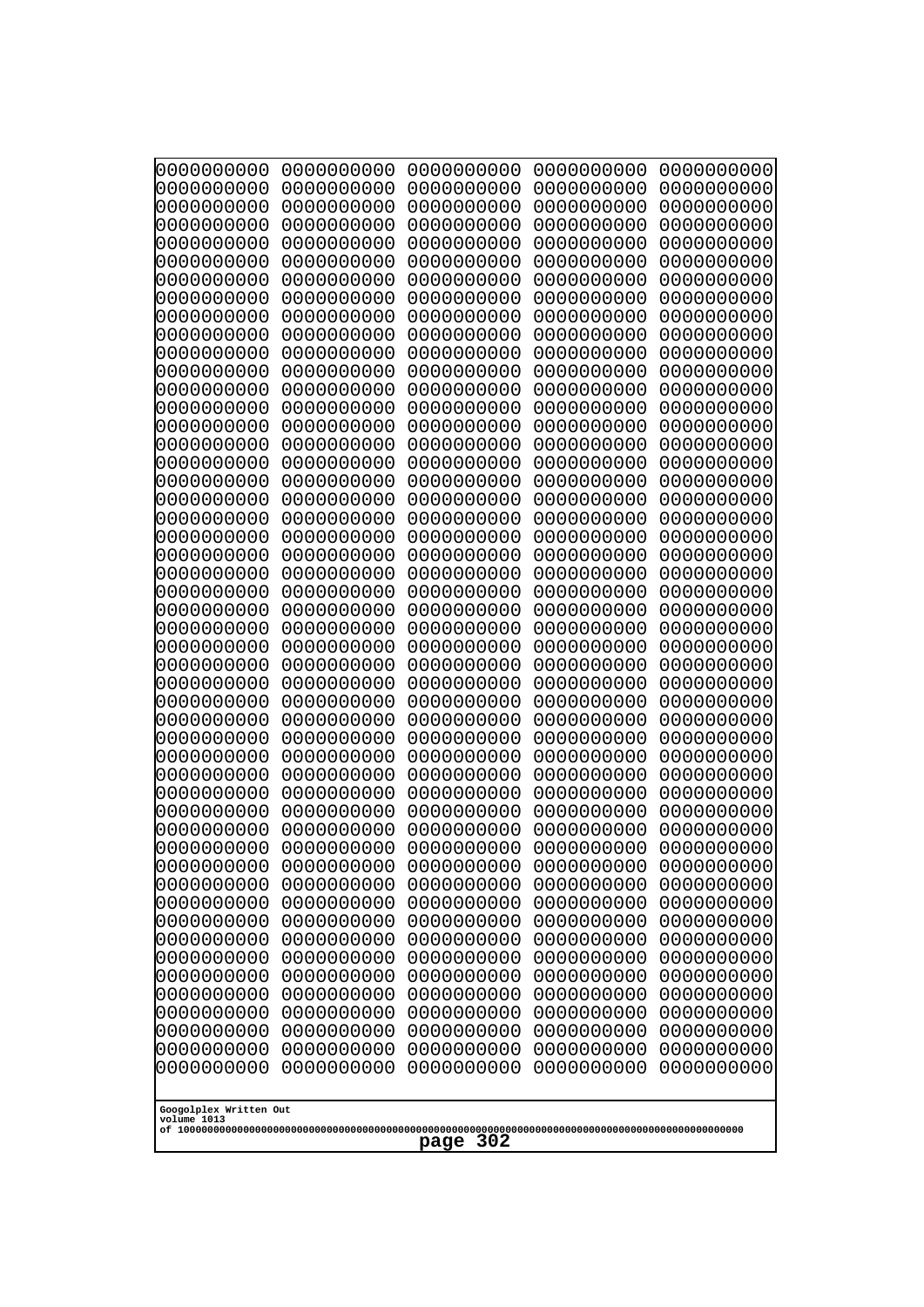| 0000000000<br>0000000000<br>0000000000<br>0000000000<br>0000000000<br>0000000000<br>0000000000<br>0000000000<br>0000000000<br>0000000000<br>0000000000<br>0000000000<br>0000000000<br>0000000000<br>0000000000<br>0000000000<br>0000000000<br>0000000000<br>0000000000<br>0000000000<br>0000000000<br>0000000000<br>0000000000<br>0000000000 | 0000000000<br>0000000000<br>0000000000<br>0000000000<br>0000000000<br>0000000000<br>0000000000<br>0000000000<br>0000000000<br>0000000000<br>0000000000<br>0000000000<br>0000000000<br>0000000000<br>0000000000<br>0000000000<br>0000000000<br>0000000000<br>0000000000<br>0000000000<br>0000000000<br>0000000000<br>0000000000<br>0000000000 | 0000000000<br>0000000000<br>0000000000<br>0000000000<br>0000000000<br>0000000000<br>0000000000<br>0000000000<br>0000000000<br>0000000000<br>0000000000<br>0000000000<br>0000000000<br>0000000000<br>0000000000<br>0000000000<br>0000000000<br>0000000000<br>0000000000<br>0000000000<br>0000000000<br>0000000000<br>0000000000<br>0000000000 | 0000000000<br>0000000000<br>0000000000<br>0000000000<br>0000000000<br>0000000000<br>0000000000<br>0000000000<br>0000000000<br>0000000000<br>0000000000<br>0000000000<br>0000000000<br>0000000000<br>0000000000<br>0000000000<br>0000000000<br>0000000000<br>0000000000<br>0000000000<br>0000000000<br>0000000000<br>0000000000<br>0000000000 | 0000000000<br>0000000000<br>0000000000<br>0000000000<br>0000000000<br>0000000000<br>0000000000<br>0000000000<br>0000000000<br>0000000000<br>0000000000<br>0000000000<br>0000000000<br>0000000000<br>0000000000<br>0000000000<br>0000000000<br>0000000000<br>0000000000<br>0000000000<br>0000000000<br>0000000000<br>0000000000<br>0000000000 |
|----------------------------------------------------------------------------------------------------------------------------------------------------------------------------------------------------------------------------------------------------------------------------------------------------------------------------------------------|----------------------------------------------------------------------------------------------------------------------------------------------------------------------------------------------------------------------------------------------------------------------------------------------------------------------------------------------|----------------------------------------------------------------------------------------------------------------------------------------------------------------------------------------------------------------------------------------------------------------------------------------------------------------------------------------------|----------------------------------------------------------------------------------------------------------------------------------------------------------------------------------------------------------------------------------------------------------------------------------------------------------------------------------------------|----------------------------------------------------------------------------------------------------------------------------------------------------------------------------------------------------------------------------------------------------------------------------------------------------------------------------------------------|
|                                                                                                                                                                                                                                                                                                                                              |                                                                                                                                                                                                                                                                                                                                              |                                                                                                                                                                                                                                                                                                                                              |                                                                                                                                                                                                                                                                                                                                              |                                                                                                                                                                                                                                                                                                                                              |
|                                                                                                                                                                                                                                                                                                                                              |                                                                                                                                                                                                                                                                                                                                              |                                                                                                                                                                                                                                                                                                                                              |                                                                                                                                                                                                                                                                                                                                              |                                                                                                                                                                                                                                                                                                                                              |
|                                                                                                                                                                                                                                                                                                                                              |                                                                                                                                                                                                                                                                                                                                              |                                                                                                                                                                                                                                                                                                                                              |                                                                                                                                                                                                                                                                                                                                              |                                                                                                                                                                                                                                                                                                                                              |
|                                                                                                                                                                                                                                                                                                                                              |                                                                                                                                                                                                                                                                                                                                              |                                                                                                                                                                                                                                                                                                                                              |                                                                                                                                                                                                                                                                                                                                              |                                                                                                                                                                                                                                                                                                                                              |
|                                                                                                                                                                                                                                                                                                                                              |                                                                                                                                                                                                                                                                                                                                              |                                                                                                                                                                                                                                                                                                                                              |                                                                                                                                                                                                                                                                                                                                              |                                                                                                                                                                                                                                                                                                                                              |
|                                                                                                                                                                                                                                                                                                                                              |                                                                                                                                                                                                                                                                                                                                              |                                                                                                                                                                                                                                                                                                                                              |                                                                                                                                                                                                                                                                                                                                              |                                                                                                                                                                                                                                                                                                                                              |
|                                                                                                                                                                                                                                                                                                                                              |                                                                                                                                                                                                                                                                                                                                              |                                                                                                                                                                                                                                                                                                                                              |                                                                                                                                                                                                                                                                                                                                              |                                                                                                                                                                                                                                                                                                                                              |
|                                                                                                                                                                                                                                                                                                                                              |                                                                                                                                                                                                                                                                                                                                              |                                                                                                                                                                                                                                                                                                                                              |                                                                                                                                                                                                                                                                                                                                              |                                                                                                                                                                                                                                                                                                                                              |
|                                                                                                                                                                                                                                                                                                                                              |                                                                                                                                                                                                                                                                                                                                              |                                                                                                                                                                                                                                                                                                                                              |                                                                                                                                                                                                                                                                                                                                              |                                                                                                                                                                                                                                                                                                                                              |
|                                                                                                                                                                                                                                                                                                                                              |                                                                                                                                                                                                                                                                                                                                              |                                                                                                                                                                                                                                                                                                                                              |                                                                                                                                                                                                                                                                                                                                              |                                                                                                                                                                                                                                                                                                                                              |
|                                                                                                                                                                                                                                                                                                                                              |                                                                                                                                                                                                                                                                                                                                              |                                                                                                                                                                                                                                                                                                                                              |                                                                                                                                                                                                                                                                                                                                              |                                                                                                                                                                                                                                                                                                                                              |
|                                                                                                                                                                                                                                                                                                                                              |                                                                                                                                                                                                                                                                                                                                              |                                                                                                                                                                                                                                                                                                                                              |                                                                                                                                                                                                                                                                                                                                              |                                                                                                                                                                                                                                                                                                                                              |
|                                                                                                                                                                                                                                                                                                                                              |                                                                                                                                                                                                                                                                                                                                              |                                                                                                                                                                                                                                                                                                                                              |                                                                                                                                                                                                                                                                                                                                              |                                                                                                                                                                                                                                                                                                                                              |
| 0000000000                                                                                                                                                                                                                                                                                                                                   | 0000000000                                                                                                                                                                                                                                                                                                                                   | 0000000000                                                                                                                                                                                                                                                                                                                                   | 0000000000                                                                                                                                                                                                                                                                                                                                   | 0000000000                                                                                                                                                                                                                                                                                                                                   |
| 0000000000                                                                                                                                                                                                                                                                                                                                   | 0000000000                                                                                                                                                                                                                                                                                                                                   | 0000000000                                                                                                                                                                                                                                                                                                                                   | 0000000000                                                                                                                                                                                                                                                                                                                                   | 0000000000                                                                                                                                                                                                                                                                                                                                   |
| 0000000000<br>0000000000                                                                                                                                                                                                                                                                                                                     | 0000000000<br>0000000000                                                                                                                                                                                                                                                                                                                     | 0000000000<br>0000000000                                                                                                                                                                                                                                                                                                                     | 0000000000<br>0000000000                                                                                                                                                                                                                                                                                                                     | 0000000000<br>0000000000                                                                                                                                                                                                                                                                                                                     |
| 0000000000                                                                                                                                                                                                                                                                                                                                   | 0000000000                                                                                                                                                                                                                                                                                                                                   | 0000000000                                                                                                                                                                                                                                                                                                                                   | 0000000000                                                                                                                                                                                                                                                                                                                                   | 0000000000                                                                                                                                                                                                                                                                                                                                   |
| 0000000000<br>0000000000                                                                                                                                                                                                                                                                                                                     | 0000000000<br>0000000000                                                                                                                                                                                                                                                                                                                     | 0000000000<br>0000000000                                                                                                                                                                                                                                                                                                                     | 0000000000<br>0000000000                                                                                                                                                                                                                                                                                                                     | 0000000000<br>0000000000                                                                                                                                                                                                                                                                                                                     |
| 0000000000                                                                                                                                                                                                                                                                                                                                   | 0000000000                                                                                                                                                                                                                                                                                                                                   | 0000000000                                                                                                                                                                                                                                                                                                                                   | 0000000000                                                                                                                                                                                                                                                                                                                                   | 0000000000                                                                                                                                                                                                                                                                                                                                   |
| 0000000000<br>0000000000                                                                                                                                                                                                                                                                                                                     | 0000000000<br>0000000000                                                                                                                                                                                                                                                                                                                     | 0000000000<br>0000000000                                                                                                                                                                                                                                                                                                                     | 0000000000<br>0000000000                                                                                                                                                                                                                                                                                                                     | 0000000000<br>0000000000                                                                                                                                                                                                                                                                                                                     |
| 0000000000                                                                                                                                                                                                                                                                                                                                   | 0000000000                                                                                                                                                                                                                                                                                                                                   | 0000000000                                                                                                                                                                                                                                                                                                                                   | 0000000000                                                                                                                                                                                                                                                                                                                                   | 0000000000                                                                                                                                                                                                                                                                                                                                   |
| 0000000000<br>0000000000                                                                                                                                                                                                                                                                                                                     | 0000000000<br>0000000000                                                                                                                                                                                                                                                                                                                     | 0000000000<br>0000000000                                                                                                                                                                                                                                                                                                                     | 0000000000<br>0000000000                                                                                                                                                                                                                                                                                                                     | 0000000000<br>0000000000                                                                                                                                                                                                                                                                                                                     |
| 0000000000                                                                                                                                                                                                                                                                                                                                   | 0000000000                                                                                                                                                                                                                                                                                                                                   | 0000000000                                                                                                                                                                                                                                                                                                                                   | 0000000000                                                                                                                                                                                                                                                                                                                                   | 0000000000                                                                                                                                                                                                                                                                                                                                   |
| 0000000000                                                                                                                                                                                                                                                                                                                                   | 0000000000<br>0000000000                                                                                                                                                                                                                                                                                                                     | 0000000000<br>0000000000                                                                                                                                                                                                                                                                                                                     | 0000000000                                                                                                                                                                                                                                                                                                                                   | 0000000000<br>0000000000                                                                                                                                                                                                                                                                                                                     |
| 0000000000<br>0000000000                                                                                                                                                                                                                                                                                                                     | 0000000000                                                                                                                                                                                                                                                                                                                                   | 0000000000                                                                                                                                                                                                                                                                                                                                   | 0000000000<br>0000000000                                                                                                                                                                                                                                                                                                                     | 0000000000                                                                                                                                                                                                                                                                                                                                   |
| 0000000000                                                                                                                                                                                                                                                                                                                                   | 0000000000                                                                                                                                                                                                                                                                                                                                   | 0000000000                                                                                                                                                                                                                                                                                                                                   | 0000000000                                                                                                                                                                                                                                                                                                                                   | 0000000000                                                                                                                                                                                                                                                                                                                                   |
| 0000000000<br>0000000000                                                                                                                                                                                                                                                                                                                     | 0000000000<br>0000000000                                                                                                                                                                                                                                                                                                                     | 0000000000<br>0000000000                                                                                                                                                                                                                                                                                                                     | 0000000000<br>0000000000                                                                                                                                                                                                                                                                                                                     | 0000000000<br>0000000000                                                                                                                                                                                                                                                                                                                     |
| 0000000000                                                                                                                                                                                                                                                                                                                                   | 0000000000                                                                                                                                                                                                                                                                                                                                   | 0000000000                                                                                                                                                                                                                                                                                                                                   | 0000000000                                                                                                                                                                                                                                                                                                                                   | 0000000000                                                                                                                                                                                                                                                                                                                                   |
| 0000000000<br>0000000000                                                                                                                                                                                                                                                                                                                     | 0000000000<br>0000000000                                                                                                                                                                                                                                                                                                                     | 0000000000<br>0000000000                                                                                                                                                                                                                                                                                                                     | 0000000000<br>0000000000                                                                                                                                                                                                                                                                                                                     | 0000000000<br>0000000000                                                                                                                                                                                                                                                                                                                     |
| 0000000000                                                                                                                                                                                                                                                                                                                                   | 0000000000                                                                                                                                                                                                                                                                                                                                   | 0000000000                                                                                                                                                                                                                                                                                                                                   | 0000000000                                                                                                                                                                                                                                                                                                                                   | 0000000000                                                                                                                                                                                                                                                                                                                                   |
| 0000000000<br>0000000000                                                                                                                                                                                                                                                                                                                     | 0000000000<br>0000000000                                                                                                                                                                                                                                                                                                                     | 0000000000<br>0000000000                                                                                                                                                                                                                                                                                                                     | 0000000000<br>0000000000                                                                                                                                                                                                                                                                                                                     | 0000000000<br>0000000000                                                                                                                                                                                                                                                                                                                     |
|                                                                                                                                                                                                                                                                                                                                              |                                                                                                                                                                                                                                                                                                                                              |                                                                                                                                                                                                                                                                                                                                              |                                                                                                                                                                                                                                                                                                                                              |                                                                                                                                                                                                                                                                                                                                              |
| Googolplex Written Out<br>volume 1013                                                                                                                                                                                                                                                                                                        |                                                                                                                                                                                                                                                                                                                                              |                                                                                                                                                                                                                                                                                                                                              |                                                                                                                                                                                                                                                                                                                                              |                                                                                                                                                                                                                                                                                                                                              |
| 303<br>page                                                                                                                                                                                                                                                                                                                                  |                                                                                                                                                                                                                                                                                                                                              |                                                                                                                                                                                                                                                                                                                                              |                                                                                                                                                                                                                                                                                                                                              |                                                                                                                                                                                                                                                                                                                                              |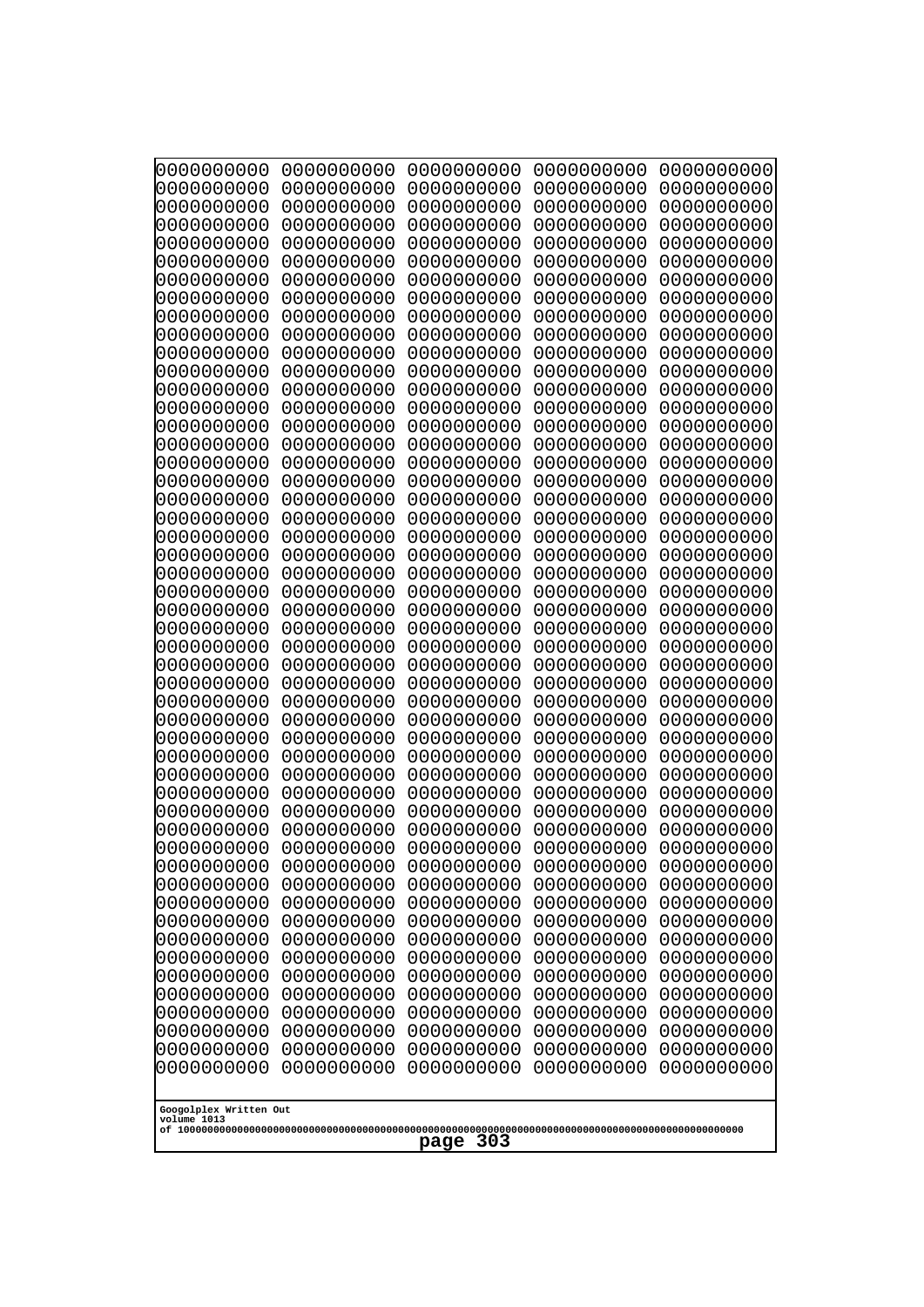| 10000000000                           | 0000000000               | 0000000000               | 0000000000               | 0000000000               |
|---------------------------------------|--------------------------|--------------------------|--------------------------|--------------------------|
| 0000000000<br>0000000000              | 0000000000<br>0000000000 | 0000000000<br>0000000000 | 0000000000<br>0000000000 | 0000000000<br>0000000000 |
| 0000000000                            | 0000000000               | 0000000000               | 0000000000               | 0000000000               |
| 0000000000                            | 0000000000               | 0000000000               | 0000000000               | 0000000000               |
| 0000000000                            | 0000000000               | 0000000000               | 0000000000               | 0000000000               |
| 0000000000                            | 0000000000               | 0000000000               | 0000000000               | 0000000000               |
| 0000000000<br>0000000000              | 0000000000<br>0000000000 | 0000000000<br>0000000000 | 0000000000<br>0000000000 | 0000000000<br>0000000000 |
| 0000000000                            | 0000000000               | 0000000000               | 0000000000               | 0000000000               |
| 0000000000                            | 0000000000               | 0000000000               | 0000000000               | 0000000000               |
| 0000000000                            | 0000000000               | 0000000000               | 0000000000               | 0000000000               |
| 0000000000<br>0000000000              | 0000000000<br>0000000000 | 0000000000<br>0000000000 | 0000000000<br>0000000000 | 0000000000<br>0000000000 |
| 0000000000                            | 0000000000               | 0000000000               | 0000000000               | 0000000000               |
| 0000000000                            | 0000000000               | 0000000000               | 0000000000               | 0000000000               |
| 0000000000                            | 0000000000               | 0000000000<br>0000000000 | 0000000000<br>0000000000 | 0000000000               |
| 0000000000<br>0000000000              | 0000000000<br>0000000000 | 0000000000               | 0000000000               | 0000000000<br>0000000000 |
| 0000000000                            | 0000000000               | 0000000000               | 0000000000               | 0000000000               |
| 0000000000                            | 0000000000               | 0000000000               | 0000000000               | 0000000000               |
| 0000000000<br>0000000000              | 0000000000<br>0000000000 | 0000000000<br>0000000000 | 0000000000<br>0000000000 | 0000000000<br>0000000000 |
| 0000000000                            | 0000000000               | 0000000000               | 0000000000               | 0000000000               |
| 0000000000                            | 0000000000               | 0000000000               | 0000000000               | 0000000000               |
| 0000000000                            | 0000000000               | 0000000000               | 0000000000               | 0000000000               |
| 0000000000<br>0000000000              | 0000000000<br>0000000000 | 0000000000<br>0000000000 | 0000000000<br>0000000000 | 0000000000<br>0000000000 |
| 0000000000                            | 0000000000               | 0000000000               | 0000000000               | 0000000000               |
| 0000000000                            | 0000000000               | 0000000000               | 0000000000               | 0000000000               |
| 0000000000                            | 0000000000               | 0000000000               | 0000000000               | 0000000000               |
| 0000000000<br>0000000000              | 0000000000<br>0000000000 | 0000000000<br>0000000000 | 0000000000<br>0000000000 | 0000000000<br>0000000000 |
| 0000000000                            | 0000000000               | 0000000000               | 0000000000               | 0000000000               |
| 0000000000                            | 0000000000               | 0000000000               | 0000000000               | 0000000000               |
| 0000000000                            | 0000000000               | 0000000000               | 0000000000               | 0000000000               |
| 0000000000<br>0000000000              | 0000000000<br>0000000000 | 0000000000<br>0000000000 | 0000000000<br>0000000000 | 0000000000<br>0000000000 |
| 0000000000                            | 0000000000               | 0000000000               | 0000000000               | 0000000000               |
| 0000000000                            | 0000000000               | 0000000000               | 0000000000               | 0000000000               |
| 0000000000                            | 0000000000               | 0000000000               | 0000000000               | 0000000000               |
| 0000000000<br>0000000000              | 0000000000<br>0000000000 | 0000000000<br>0000000000 | 0000000000<br>0000000000 | 0000000000<br>0000000000 |
| 0000000000                            | 0000000000               | 0000000000               | 0000000000               | 0000000000               |
| 0000000000                            | 0000000000               | 0000000000               | 0000000000               | 0000000000               |
| 0000000000                            | 0000000000               | 0000000000               | 0000000000               | 0000000000               |
| 0000000000<br>0000000000              | 0000000000<br>0000000000 | 0000000000<br>0000000000 | 0000000000<br>0000000000 | 0000000000<br>0000000000 |
| 0000000000                            | 0000000000               | 0000000000               | 0000000000               | 0000000000               |
| 0000000000                            | 0000000000               | 0000000000               | 0000000000               | 0000000000               |
|                                       |                          |                          |                          |                          |
| Googolplex Written Out<br>volume 1013 |                          |                          |                          |                          |
| 304<br>page                           |                          |                          |                          |                          |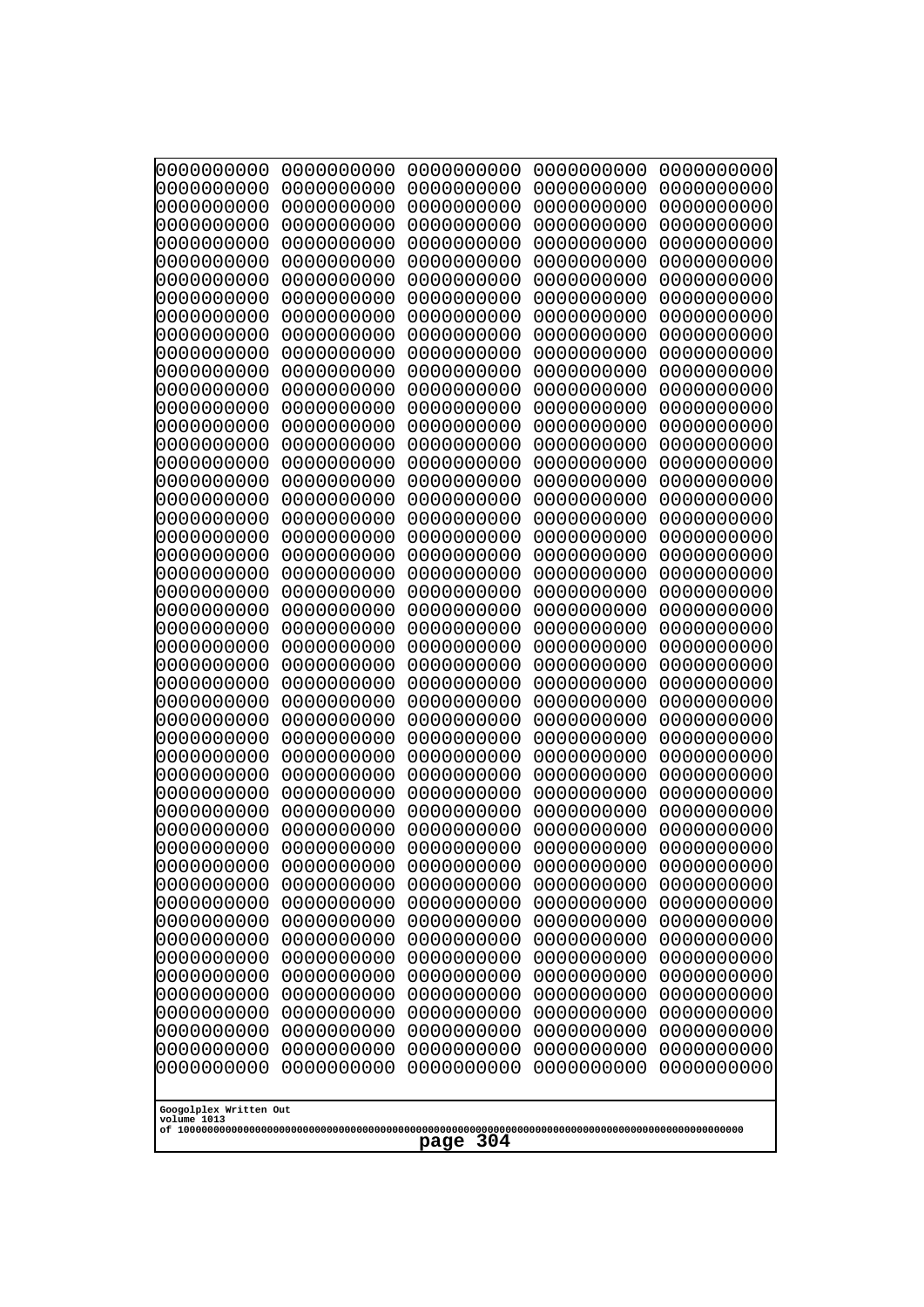| 000000000                             | 0000000000               | 0000000000               | 0000000000               | 0000000000               |
|---------------------------------------|--------------------------|--------------------------|--------------------------|--------------------------|
| 0000000000                            | 0000000000               | 0000000000               | 0000000000               | 0000000000               |
| 0000000000                            | 0000000000               | 0000000000               | 0000000000               | 0000000000               |
| 0000000000                            | 0000000000               | 0000000000               | 0000000000               | 0000000000               |
| 0000000000<br>0000000000              | 0000000000<br>0000000000 | 0000000000<br>0000000000 | 0000000000<br>0000000000 | 0000000000<br>0000000000 |
| 0000000000                            | 0000000000               | 0000000000               | 0000000000               | 0000000000               |
| 0000000000                            | 0000000000               | 0000000000               | 0000000000               | 0000000000               |
| 0000000000                            | 0000000000               | 0000000000               | 0000000000               | 0000000000               |
| 0000000000                            | 0000000000               | 0000000000               | 0000000000               | 0000000000               |
| 0000000000                            | 0000000000               | 0000000000               | 0000000000               | 0000000000               |
| 0000000000                            | 0000000000               | 0000000000               | 0000000000               | 0000000000               |
| 0000000000<br>0000000000              | 0000000000<br>0000000000 | 0000000000<br>0000000000 | 0000000000<br>0000000000 | 0000000000<br>0000000000 |
| 0000000000                            | 0000000000               | 0000000000               | 0000000000               | 0000000000               |
| 0000000000                            | 0000000000               | 0000000000               | 0000000000               | 0000000000               |
| 0000000000                            | 0000000000               | 0000000000               | 0000000000               | 0000000000               |
| 0000000000                            | 0000000000               | 0000000000               | 0000000000               | 0000000000               |
| 0000000000                            | 0000000000               | 0000000000               | 0000000000               | 0000000000               |
| 0000000000                            | 0000000000               | 0000000000               | 0000000000               | 0000000000               |
| 0000000000<br>0000000000              | 0000000000<br>0000000000 | 0000000000<br>0000000000 | 0000000000<br>0000000000 | 0000000000<br>0000000000 |
| 0000000000                            | 0000000000               | 0000000000               | 0000000000               | 0000000000               |
| 0000000000                            | 0000000000               | 0000000000               | 0000000000               | 0000000000               |
| 0000000000                            | 0000000000               | 0000000000               | 0000000000               | 0000000000               |
| 0000000000                            | 0000000000               | 0000000000               | 0000000000               | 0000000000               |
| 0000000000                            | 0000000000               | 0000000000               | 0000000000               | 0000000000               |
| 0000000000                            | 0000000000               | 0000000000               | 0000000000               | 0000000000               |
| 0000000000<br>0000000000              | 0000000000<br>0000000000 | 0000000000<br>0000000000 | 0000000000<br>0000000000 | 0000000000<br>0000000000 |
| 0000000000                            | 0000000000               | 0000000000               | 0000000000               | 0000000000               |
| 0000000000                            | 0000000000               | 0000000000               | 0000000000               | 0000000000               |
| 0000000000                            | 0000000000               | 0000000000               | 0000000000               | 0000000000               |
| 0000000000                            | 0000000000               | 0000000000               | 0000000000               | 0000000000               |
| 0000000000                            | 0000000000               | 0000000000               | 0000000000               | 0000000000               |
| 0000000000<br>0000000000              | 0000000000<br>0000000000 | 0000000000<br>0000000000 | 0000000000<br>0000000000 | 0000000000<br>0000000000 |
| 0000000000                            | 0000000000               | 0000000000               | 0000000000               | 0000000000               |
| 0000000000                            | 0000000000               | 0000000000               | 0000000000               | 0000000000               |
| 0000000000                            | 0000000000               | 0000000000               | 0000000000               | 0000000000               |
| 0000000000                            | 0000000000               | 0000000000               | 0000000000               | 0000000000               |
| 0000000000                            | 0000000000               | 0000000000               | 0000000000               | 0000000000               |
| 0000000000<br>0000000000              | 0000000000<br>0000000000 | 0000000000<br>0000000000 | 0000000000<br>0000000000 | 0000000000<br>0000000000 |
| 0000000000                            | 0000000000               | 0000000000               | 0000000000               | 0000000000               |
| 0000000000                            | 0000000000               | 0000000000               | 0000000000               | 0000000000               |
| 0000000000                            | 0000000000               | 0000000000               | 0000000000               | 0000000000               |
| 0000000000                            | 0000000000               | 0000000000               | 0000000000               | 0000000000               |
| 0000000000                            | 0000000000               | 0000000000               | 0000000000               | 0000000000               |
| 0000000000                            | 0000000000               | 0000000000               | 0000000000               | 0000000000               |
|                                       |                          |                          |                          |                          |
| Googolplex Written Out<br>volume 1013 |                          |                          |                          |                          |
| 305<br>page                           |                          |                          |                          |                          |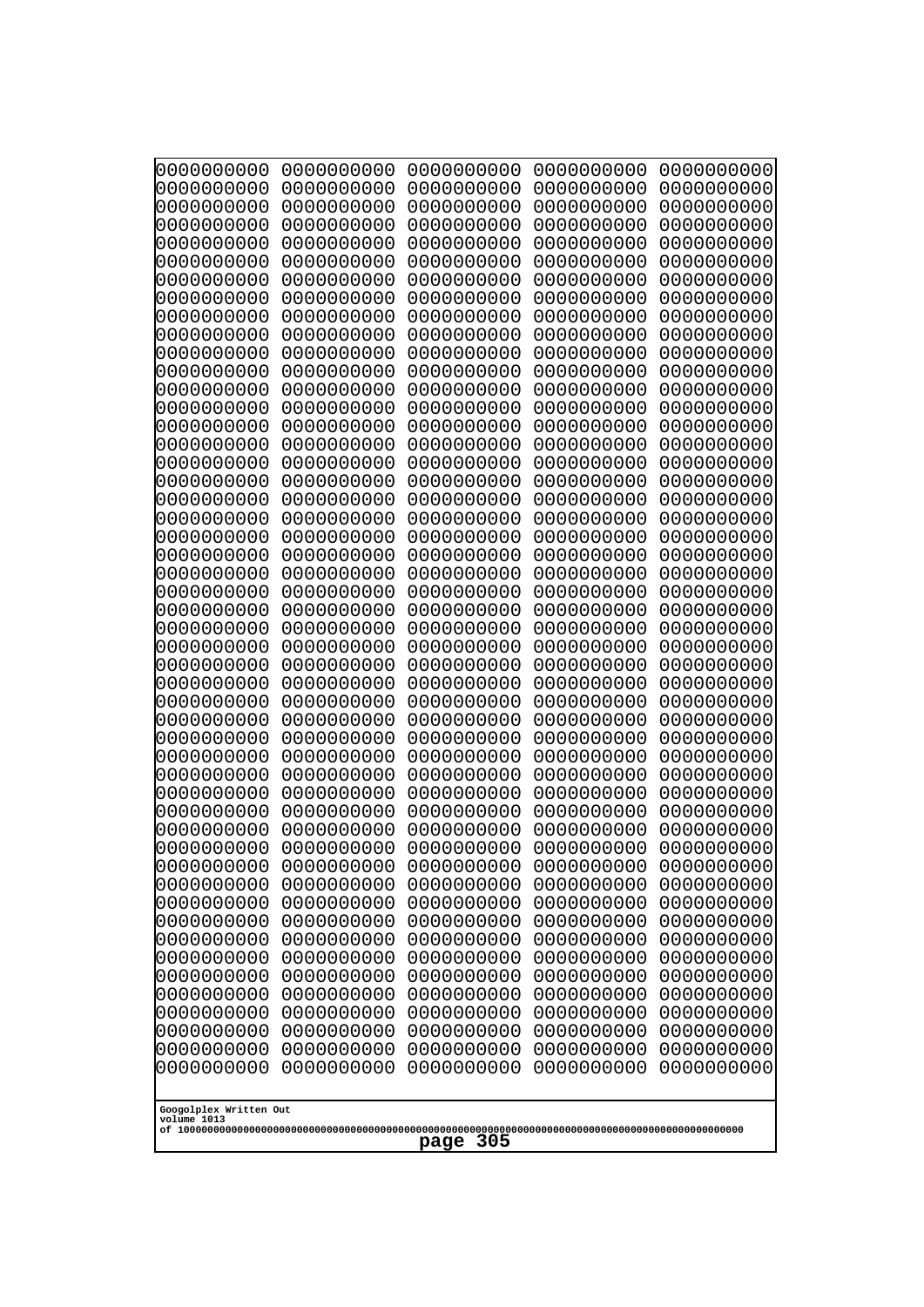| 0000000000                                                                                                                                                                                       | 0000000000 | 0000000000 | 0000000000 | 0000000000 |
|--------------------------------------------------------------------------------------------------------------------------------------------------------------------------------------------------|------------|------------|------------|------------|
| 0000000000                                                                                                                                                                                       | 0000000000 | 0000000000 | 0000000000 | 0000000000 |
| 0000000000                                                                                                                                                                                       | 0000000000 | 0000000000 | 0000000000 | 0000000000 |
| 0000000000                                                                                                                                                                                       | 0000000000 | 0000000000 | 0000000000 | 0000000000 |
| 0000000000                                                                                                                                                                                       | 0000000000 | 0000000000 | 0000000000 | 0000000000 |
| 0000000000                                                                                                                                                                                       | 0000000000 | 0000000000 | 0000000000 | 0000000000 |
| 0000000000                                                                                                                                                                                       | 0000000000 | 0000000000 | 0000000000 | 0000000000 |
| 0000000000                                                                                                                                                                                       | 0000000000 | 0000000000 | 0000000000 | 0000000000 |
| 0000000000                                                                                                                                                                                       | 0000000000 | 0000000000 | 0000000000 | 0000000000 |
| 0000000000                                                                                                                                                                                       | 0000000000 | 0000000000 | 0000000000 | 0000000000 |
| 0000000000                                                                                                                                                                                       | 0000000000 | 0000000000 | 0000000000 | 0000000000 |
| 0000000000                                                                                                                                                                                       | 0000000000 | 0000000000 | 0000000000 | 0000000000 |
| 0000000000                                                                                                                                                                                       | 0000000000 | 0000000000 | 0000000000 | 0000000000 |
| 0000000000                                                                                                                                                                                       | 0000000000 | 0000000000 | 0000000000 | 0000000000 |
| 0000000000                                                                                                                                                                                       | 0000000000 | 0000000000 | 0000000000 | 0000000000 |
| 0000000000                                                                                                                                                                                       | 0000000000 | 0000000000 | 0000000000 | 0000000000 |
| 0000000000                                                                                                                                                                                       | 0000000000 | 0000000000 | 0000000000 | 0000000000 |
| 0000000000                                                                                                                                                                                       | 0000000000 | 0000000000 | 0000000000 | 0000000000 |
| 0000000000                                                                                                                                                                                       | 0000000000 | 0000000000 | 0000000000 | 0000000000 |
| 0000000000                                                                                                                                                                                       | 0000000000 | 0000000000 | 0000000000 | 0000000000 |
| 0000000000                                                                                                                                                                                       | 0000000000 | 0000000000 | 0000000000 | 0000000000 |
| 0000000000                                                                                                                                                                                       | 0000000000 | 0000000000 | 0000000000 | 0000000000 |
| 0000000000                                                                                                                                                                                       | 0000000000 | 0000000000 | 0000000000 | 0000000000 |
| 0000000000                                                                                                                                                                                       | 0000000000 | 0000000000 | 0000000000 | 0000000000 |
| 0000000000                                                                                                                                                                                       | 0000000000 | 0000000000 | 0000000000 | 0000000000 |
| 0000000000                                                                                                                                                                                       | 0000000000 | 0000000000 | 0000000000 | 0000000000 |
| 0000000000                                                                                                                                                                                       | 0000000000 | 0000000000 | 0000000000 | 0000000000 |
| 0000000000                                                                                                                                                                                       | 0000000000 | 0000000000 | 0000000000 | 0000000000 |
| 0000000000                                                                                                                                                                                       | 0000000000 | 0000000000 | 0000000000 | 0000000000 |
| 0000000000                                                                                                                                                                                       | 0000000000 | 0000000000 | 0000000000 | 0000000000 |
| 0000000000                                                                                                                                                                                       | 0000000000 | 0000000000 | 0000000000 | 0000000000 |
| 0000000000                                                                                                                                                                                       | 0000000000 | 0000000000 | 0000000000 | 0000000000 |
| 0000000000                                                                                                                                                                                       | 0000000000 | 0000000000 | 0000000000 | 0000000000 |
| 0000000000                                                                                                                                                                                       | 0000000000 | 0000000000 | 0000000000 | 0000000000 |
| 0000000000                                                                                                                                                                                       | 0000000000 | 0000000000 | 0000000000 | 0000000000 |
| 0000000000                                                                                                                                                                                       | 0000000000 | 0000000000 | 0000000000 | 0000000000 |
| 0000000000                                                                                                                                                                                       | 0000000000 | 0000000000 | 0000000000 | 0000000000 |
| 0000000000                                                                                                                                                                                       | 0000000000 | 0000000000 | 0000000000 | 0000000000 |
| 0000000000                                                                                                                                                                                       | 0000000000 | 0000000000 | 0000000000 | 0000000000 |
| 0000000000                                                                                                                                                                                       | 0000000000 | 0000000000 | 0000000000 | 0000000000 |
| 0000000000                                                                                                                                                                                       | 0000000000 | 0000000000 | 0000000000 | 0000000000 |
| 0000000000                                                                                                                                                                                       | 0000000000 | 0000000000 | 0000000000 | 0000000000 |
| 0000000000                                                                                                                                                                                       | 0000000000 | 0000000000 | 0000000000 | 0000000000 |
| 0000000000                                                                                                                                                                                       | 0000000000 | 0000000000 | 0000000000 | 0000000000 |
| 0000000000                                                                                                                                                                                       | 0000000000 | 0000000000 | 0000000000 | 0000000000 |
| 0000000000                                                                                                                                                                                       | 0000000000 | 0000000000 | 0000000000 | 0000000000 |
| 0000000000                                                                                                                                                                                       | 0000000000 | 0000000000 | 0000000000 | 0000000000 |
| 0000000000                                                                                                                                                                                       | 0000000000 | 0000000000 | 0000000000 | 0000000000 |
| 0000000000<br>0000000000<br>0000000000<br>0000000000<br>0000000000<br>0000000000<br>0000000000<br>0000000000<br>0000000000<br>0000000000<br>Googolplex Written Out<br>volume 1013<br>306<br>page |            |            |            |            |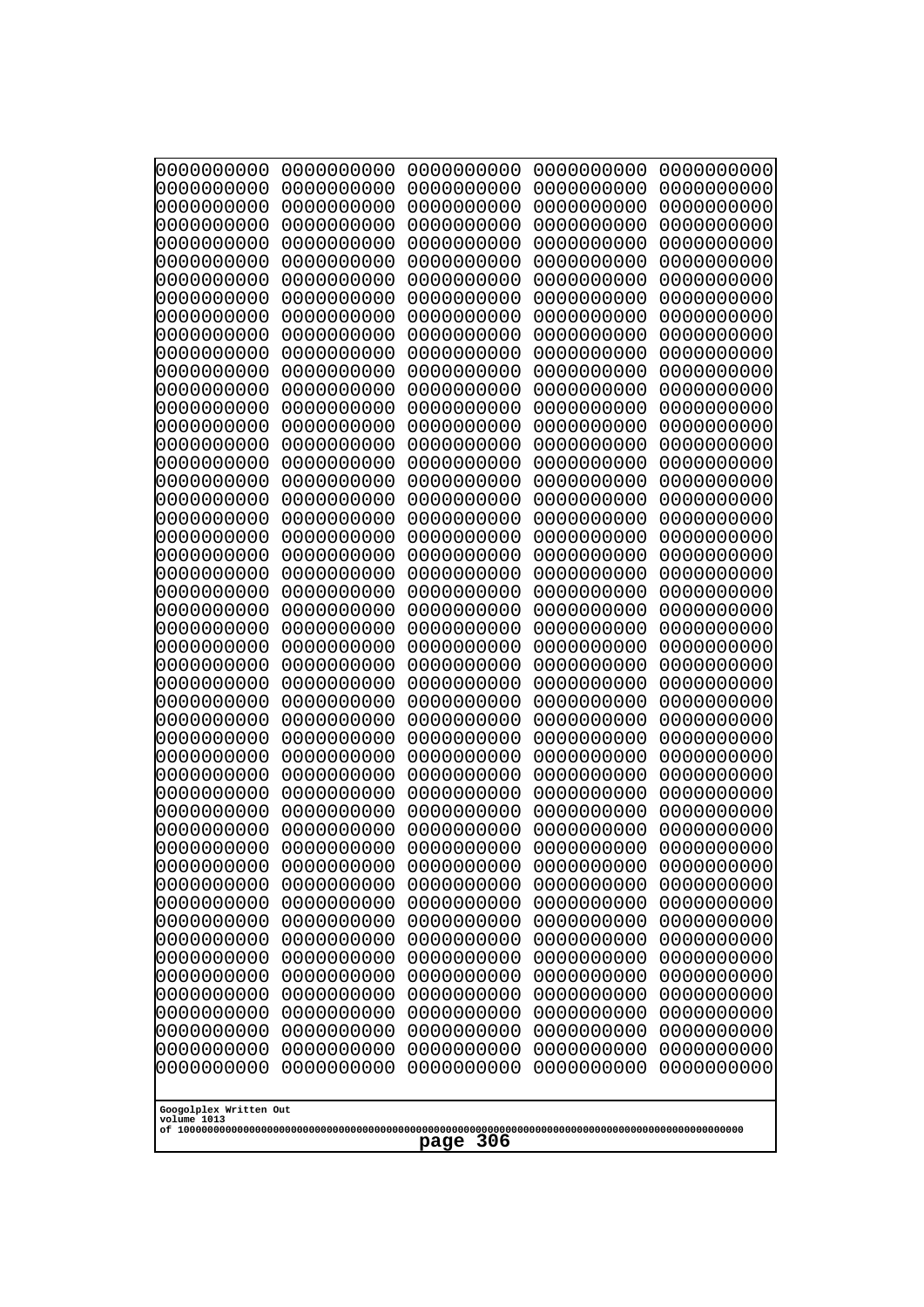| 10000000000<br>0000000000 | 0000000000<br>0000000000 | 0000000000<br>0000000000 | 0000000000<br>0000000000 | 0000000000<br>0000000000 |
|---------------------------|--------------------------|--------------------------|--------------------------|--------------------------|
| 0000000000                | 0000000000               | 0000000000               | 0000000000               | 0000000000               |
| 0000000000                | 0000000000               | 0000000000               | 0000000000               | 0000000000               |
| 0000000000<br>0000000000  | 0000000000<br>0000000000 | 0000000000<br>0000000000 | 0000000000<br>0000000000 | 0000000000<br>0000000000 |
| 0000000000                | 0000000000               | 0000000000               | 0000000000               | 0000000000               |
| 0000000000                | 0000000000               | 0000000000               | 0000000000               | 0000000000               |
| 0000000000<br>0000000000  | 0000000000<br>0000000000 | 0000000000<br>0000000000 | 0000000000<br>0000000000 | 0000000000<br>0000000000 |
| 0000000000                | 0000000000               | 0000000000               | 0000000000               | 0000000000               |
| 0000000000                | 0000000000               | 0000000000               | 0000000000               | 0000000000               |
| 0000000000<br>0000000000  | 0000000000<br>0000000000 | 0000000000<br>0000000000 | 0000000000<br>0000000000 | 0000000000<br>0000000000 |
| 0000000000                | 0000000000               | 0000000000               | 0000000000               | 0000000000               |
| 0000000000                | 0000000000               | 0000000000               | 0000000000               | 0000000000               |
| 0000000000<br>0000000000  | 0000000000<br>0000000000 | 0000000000<br>0000000000 | 0000000000<br>0000000000 | 0000000000<br>0000000000 |
| 0000000000                | 0000000000               | 0000000000               | 0000000000               | 0000000000               |
| 0000000000                | 0000000000               | 0000000000               | 0000000000               | 0000000000               |
| 0000000000                | 0000000000               | 0000000000               | 0000000000               | 0000000000               |
| 0000000000<br>0000000000  | 0000000000<br>0000000000 | 0000000000<br>0000000000 | 0000000000<br>0000000000 | 0000000000<br>0000000000 |
| 0000000000                | 0000000000               | 0000000000               | 0000000000               | 0000000000               |
| 0000000000                | 0000000000               | 0000000000               | 0000000000               | 0000000000               |
| 0000000000<br>0000000000  | 0000000000<br>0000000000 | 0000000000<br>0000000000 | 0000000000<br>0000000000 | 0000000000<br>0000000000 |
| 0000000000                | 0000000000               | 0000000000               | 0000000000               | 0000000000               |
| 0000000000                | 0000000000               | 0000000000               | 0000000000               | 0000000000               |
| 0000000000<br>0000000000  | 0000000000<br>0000000000 | 0000000000<br>0000000000 | 0000000000<br>0000000000 | 0000000000<br>0000000000 |
| 0000000000                | 0000000000               | 0000000000               | 0000000000               | 0000000000               |
| 0000000000                | 0000000000               | 0000000000               | 0000000000               | 0000000000               |
| 0000000000<br>0000000000  | 0000000000<br>0000000000 | 0000000000<br>0000000000 | 0000000000<br>0000000000 | 0000000000<br>0000000000 |
| 0000000000                | 0000000000               | 0000000000               | 0000000000               | 0000000000               |
| 0000000000                | 0000000000               | 0000000000               | 0000000000               | 0000000000               |
| 0000000000<br>0000000000  | 0000000000<br>0000000000 | 0000000000<br>0000000000 | 0000000000<br>0000000000 | 0000000000<br>0000000000 |
| 0000000000                | 0000000000               | 0000000000               | 0000000000               | 0000000000               |
| 0000000000                | 0000000000               | 0000000000               | 0000000000               | 0000000000               |
| 0000000000<br>0000000000  | 0000000000<br>0000000000 | 0000000000<br>0000000000 | 0000000000<br>0000000000 | 0000000000<br>0000000000 |
| 0000000000                | 0000000000               | 0000000000               | 0000000000               | 0000000000               |
| 0000000000                | 0000000000               | 0000000000               | 0000000000               | 0000000000               |
| 0000000000                | 0000000000<br>0000000000 | 0000000000<br>0000000000 | 0000000000               | 0000000000               |
| 0000000000<br>0000000000  | 0000000000               | 0000000000               | 0000000000<br>0000000000 | 0000000000<br>0000000000 |
| 0000000000                | 0000000000               | 0000000000               | 0000000000               | 0000000000               |
| 0000000000                | 0000000000               | 0000000000               | 0000000000               | 0000000000               |
| Googolplex Written Out    |                          |                          |                          |                          |
| volume 1013               |                          |                          |                          |                          |
| 307<br>page               |                          |                          |                          |                          |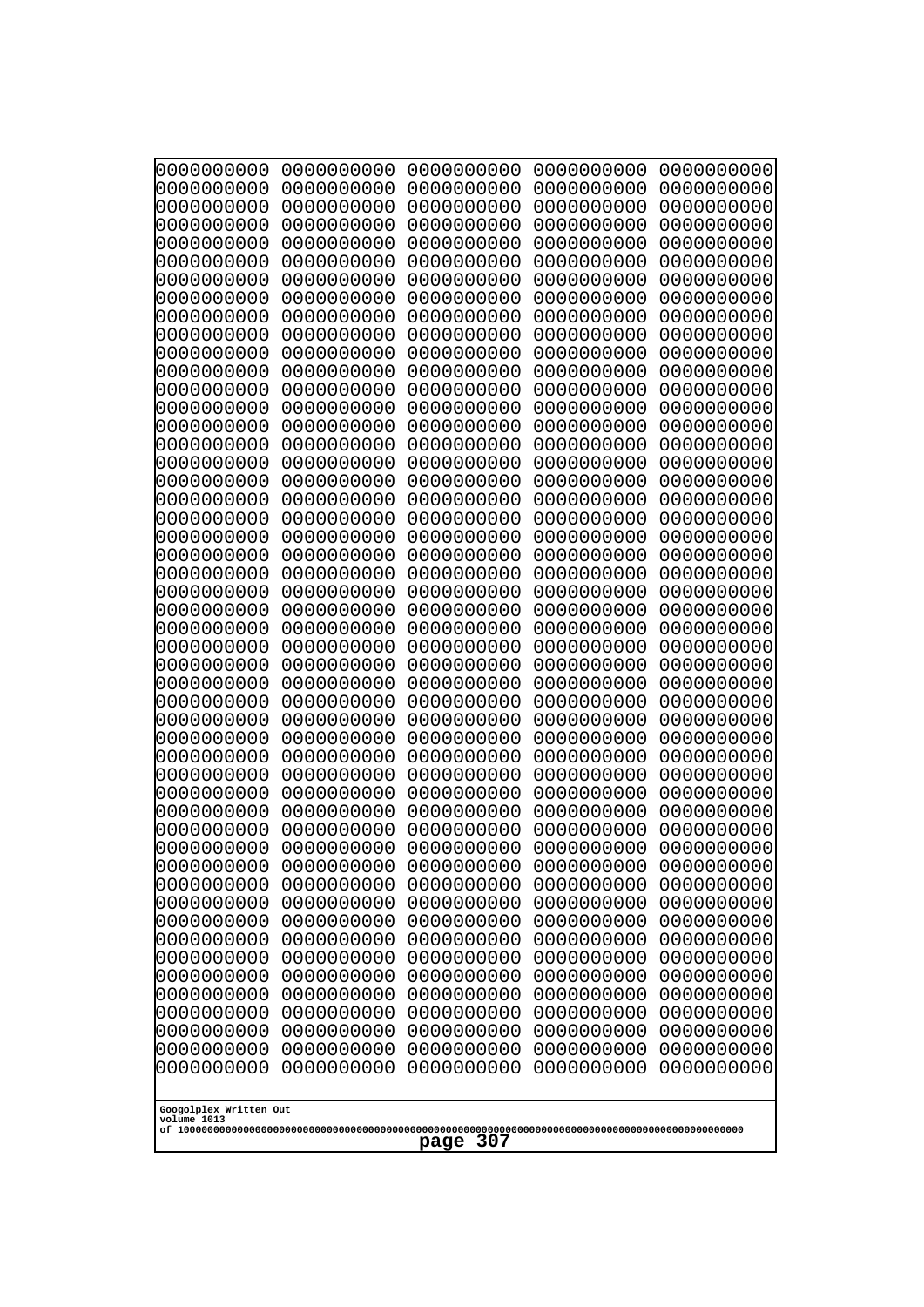| 10000000000                           | 0000000000               | 0000000000               | 0000000000               | 0000000000               |
|---------------------------------------|--------------------------|--------------------------|--------------------------|--------------------------|
| 0000000000<br>0000000000              | 0000000000<br>0000000000 | 0000000000<br>0000000000 | 0000000000<br>0000000000 | 0000000000<br>0000000000 |
| 0000000000                            | 0000000000               | 0000000000               | 0000000000               | 0000000000               |
| 0000000000                            | 0000000000               | 0000000000               | 0000000000               | 0000000000               |
| 0000000000                            | 0000000000               | 0000000000               | 0000000000               | 0000000000               |
| 0000000000<br>0000000000              | 0000000000<br>0000000000 | 0000000000<br>0000000000 | 0000000000<br>0000000000 | 0000000000<br>0000000000 |
| 0000000000                            | 0000000000               | 0000000000               | 0000000000               | 0000000000               |
| 0000000000                            | 0000000000               | 0000000000               | 0000000000               | 0000000000               |
| 0000000000                            | 0000000000               | 0000000000               | 0000000000               | 0000000000               |
| 0000000000<br>0000000000              | 0000000000<br>0000000000 | 0000000000<br>0000000000 | 0000000000<br>0000000000 | 0000000000<br>0000000000 |
| 0000000000                            | 0000000000               | 0000000000               | 0000000000               | 0000000000               |
| 0000000000                            | 0000000000               | 0000000000               | 0000000000               | 0000000000               |
| 0000000000                            | 0000000000               | 0000000000               | 0000000000               | 0000000000               |
| 0000000000<br>0000000000              | 0000000000<br>0000000000 | 0000000000<br>0000000000 | 0000000000<br>0000000000 | 0000000000<br>0000000000 |
| 0000000000                            | 0000000000               | 0000000000               | 0000000000               | 0000000000               |
| 0000000000                            | 0000000000               | 0000000000               | 0000000000               | 0000000000               |
| 0000000000                            | 0000000000               | 0000000000               | 0000000000               | 0000000000               |
| 0000000000<br>0000000000              | 0000000000<br>0000000000 | 0000000000<br>0000000000 | 0000000000<br>0000000000 | 0000000000<br>0000000000 |
| 0000000000                            | 0000000000               | 0000000000               | 0000000000               | 0000000000               |
| 0000000000                            | 0000000000               | 0000000000               | 0000000000               | 0000000000               |
| 0000000000                            | 0000000000               | 0000000000               | 0000000000               | 0000000000               |
| 0000000000<br>0000000000              | 0000000000<br>0000000000 | 0000000000<br>0000000000 | 0000000000<br>0000000000 | 0000000000<br>0000000000 |
| 0000000000                            | 0000000000               | 0000000000               | 0000000000               | 0000000000               |
| 0000000000                            | 0000000000               | 0000000000               | 0000000000               | 0000000000               |
| 0000000000                            | 0000000000               | 0000000000               | 0000000000               | 0000000000               |
| 0000000000<br>0000000000              | 0000000000<br>0000000000 | 0000000000<br>0000000000 | 0000000000<br>0000000000 | 0000000000<br>0000000000 |
| 0000000000                            | 0000000000               | 0000000000               | 0000000000               | 0000000000               |
| 0000000000                            | 0000000000               | 0000000000               | 0000000000               | 0000000000               |
| 0000000000                            | 0000000000<br>0000000000 | 0000000000<br>0000000000 | 0000000000               | 0000000000               |
| 0000000000<br>0000000000              | 0000000000               | 0000000000               | 0000000000<br>0000000000 | 0000000000<br>0000000000 |
| 0000000000                            | 0000000000               | 0000000000               | 0000000000               | 0000000000               |
| 0000000000                            | 0000000000               | 0000000000               | 0000000000               | 0000000000               |
| 0000000000<br>0000000000              | 0000000000<br>0000000000 | 0000000000<br>0000000000 | 0000000000<br>0000000000 | 0000000000<br>0000000000 |
| 0000000000                            | 0000000000               | 0000000000               | 0000000000               | 0000000000               |
| 0000000000                            | 0000000000               | 0000000000               | 0000000000               | 0000000000               |
| 0000000000                            | 0000000000               | 0000000000               | 0000000000               | 0000000000               |
| 0000000000<br>0000000000              | 0000000000<br>0000000000 | 0000000000<br>0000000000 | 0000000000<br>0000000000 | 0000000000<br>0000000000 |
| 0000000000                            | 0000000000               | 0000000000               | 0000000000               | 0000000000               |
| 0000000000                            | 0000000000               | 0000000000               | 0000000000               | 0000000000               |
| 0000000000                            | 0000000000               | 0000000000               | 0000000000               | 0000000000               |
|                                       |                          |                          |                          |                          |
| Googolplex Written Out<br>volume 1013 |                          |                          |                          |                          |
| 308<br>page                           |                          |                          |                          |                          |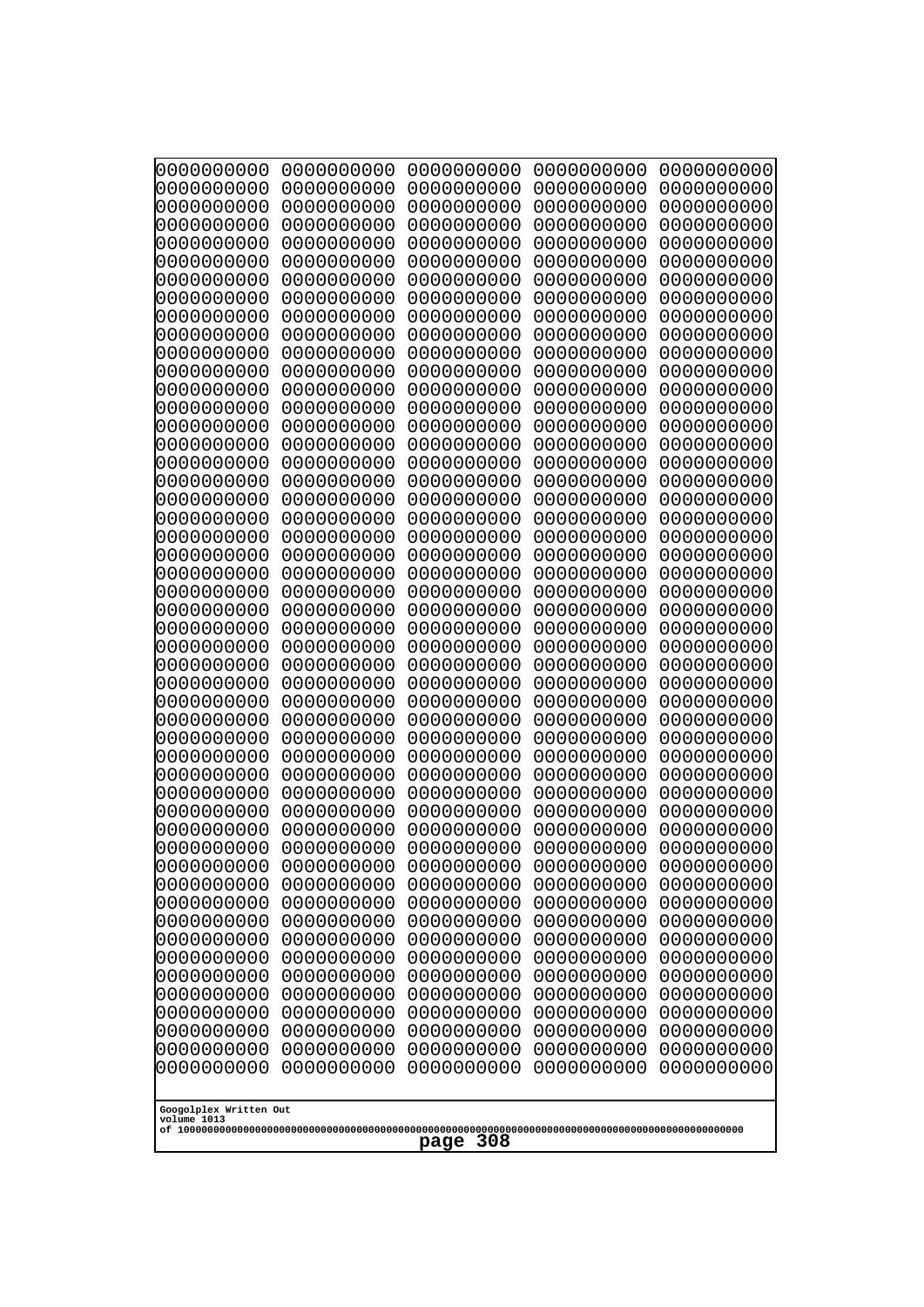| 10000000000                           | 0000000000               | 0000000000<br>0000000000 | 0000000000<br>0000000000 | 0000000000<br>0000000000 |
|---------------------------------------|--------------------------|--------------------------|--------------------------|--------------------------|
| 0000000000<br>0000000000              | 0000000000<br>0000000000 | 0000000000               | 0000000000               | 0000000000               |
| 0000000000                            | 0000000000               | 0000000000               | 0000000000               | 0000000000               |
| 0000000000                            | 0000000000               | 0000000000               | 0000000000               | 0000000000               |
| 0000000000<br>0000000000              | 0000000000<br>0000000000 | 0000000000<br>0000000000 | 0000000000<br>0000000000 | 0000000000<br>0000000000 |
| 0000000000                            | 0000000000               | 0000000000               | 0000000000               | 0000000000               |
| 0000000000                            | 0000000000               | 0000000000               | 0000000000               | 0000000000               |
| 0000000000                            | 0000000000               | 0000000000               | 0000000000               | 0000000000               |
| 0000000000<br>0000000000              | 0000000000<br>0000000000 | 0000000000<br>0000000000 | 0000000000<br>0000000000 | 0000000000<br>0000000000 |
| 0000000000                            | 0000000000               | 0000000000               | 0000000000               | 0000000000               |
| 0000000000                            | 0000000000               | 0000000000               | 0000000000               | 0000000000               |
| 0000000000                            | 0000000000               | 0000000000               | 0000000000               | 0000000000               |
| 0000000000<br>0000000000              | 0000000000<br>0000000000 | 0000000000<br>0000000000 | 0000000000<br>0000000000 | 0000000000<br>0000000000 |
| 0000000000                            | 0000000000               | 0000000000               | 0000000000               | 0000000000               |
| 0000000000                            | 0000000000               | 0000000000               | 0000000000               | 0000000000               |
| 0000000000                            | 0000000000               | 0000000000               | 0000000000               | 0000000000               |
| 0000000000<br>0000000000              | 0000000000<br>0000000000 | 0000000000<br>0000000000 | 0000000000<br>0000000000 | 0000000000<br>0000000000 |
| 0000000000                            | 0000000000               | 0000000000               | 0000000000               | 0000000000               |
| 0000000000                            | 0000000000               | 0000000000               | 0000000000               | 0000000000               |
| 0000000000<br>0000000000              | 0000000000<br>0000000000 | 0000000000<br>0000000000 | 0000000000<br>0000000000 | 0000000000<br>0000000000 |
| 0000000000                            | 0000000000               | 0000000000               | 0000000000               | 0000000000               |
| 0000000000                            | 0000000000               | 0000000000               | 0000000000               | 0000000000               |
| 0000000000                            | 0000000000               | 0000000000               | 0000000000               | 0000000000               |
| 0000000000<br>0000000000              | 0000000000<br>0000000000 | 0000000000<br>0000000000 | 0000000000<br>0000000000 | 0000000000<br>0000000000 |
| 0000000000                            | 0000000000               | 0000000000               | 0000000000               | 0000000000               |
| 0000000000                            | 0000000000               | 0000000000               | 0000000000               | 0000000000               |
| 0000000000<br>0000000000              | 0000000000<br>0000000000 | 0000000000<br>0000000000 | 0000000000<br>0000000000 | 0000000000               |
| 0000000000                            | 0000000000               | 0000000000               | 0000000000               | 0000000000<br>0000000000 |
| 0000000000                            | 0000000000               | 0000000000               | 0000000000               | 0000000000               |
| 0000000000                            | 0000000000               | 0000000000               | 0000000000               | 0000000000               |
| 0000000000<br>0000000000              | 0000000000<br>0000000000 | 0000000000<br>0000000000 | 0000000000<br>0000000000 | 0000000000<br>0000000000 |
| 0000000000                            | 0000000000               | 0000000000               | 0000000000               | 0000000000               |
| 0000000000                            | 0000000000               | 0000000000               | 0000000000               | 0000000000               |
| 0000000000                            | 0000000000               | 0000000000               | 0000000000               | 0000000000               |
| 0000000000<br>0000000000              | 0000000000<br>0000000000 | 0000000000<br>0000000000 | 0000000000<br>0000000000 | 0000000000<br>0000000000 |
| 0000000000                            | 0000000000               | 0000000000               | 0000000000               | 0000000000               |
| 0000000000                            | 0000000000               | 0000000000               | 0000000000               | 0000000000               |
| 0000000000<br>0000000000              | 0000000000<br>0000000000 | 0000000000<br>0000000000 | 0000000000<br>0000000000 | 0000000000<br>0000000000 |
| 0000000000                            | 0000000000               | 0000000000               | 0000000000               | 0000000000               |
|                                       |                          |                          |                          |                          |
| Googolplex Written Out<br>volume 1013 |                          |                          |                          |                          |
|                                       |                          | 309<br>page              |                          |                          |
|                                       |                          |                          |                          |                          |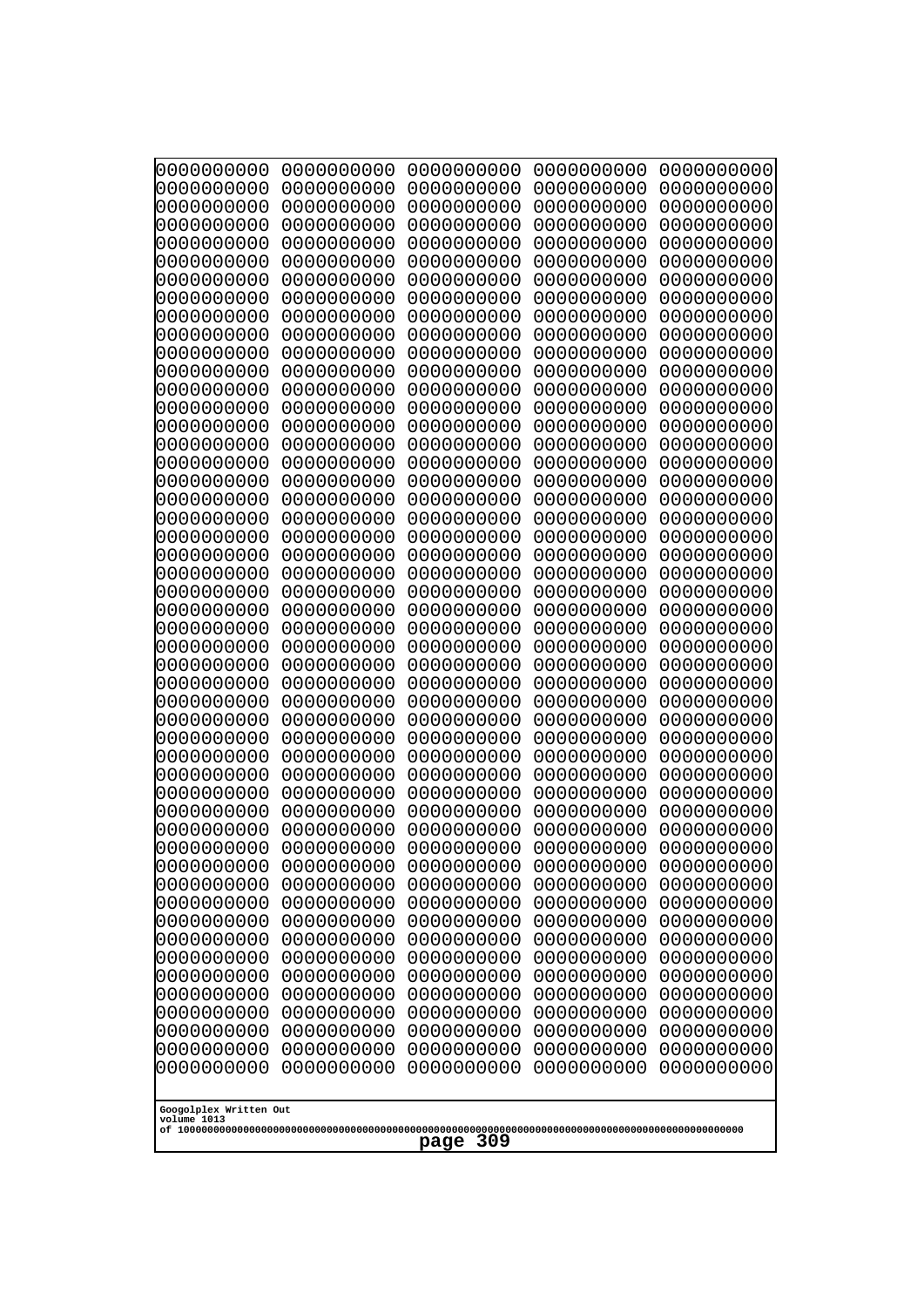| 0000000000                            | 0000000000               | 0000000000               | 0000000000               | 0000000000               |
|---------------------------------------|--------------------------|--------------------------|--------------------------|--------------------------|
| 0000000000<br>0000000000              | 0000000000<br>0000000000 | 0000000000<br>0000000000 | 0000000000<br>0000000000 | 0000000000<br>0000000000 |
| 0000000000                            | 0000000000               | 0000000000               | 0000000000               | 0000000000               |
| 0000000000                            | 0000000000               | 0000000000               | 0000000000               | 0000000000               |
| 0000000000                            | 0000000000               | 0000000000               | 0000000000               | 0000000000               |
| 0000000000                            | 0000000000               | 0000000000               | 0000000000               | 0000000000               |
| 0000000000<br>0000000000              | 0000000000<br>0000000000 | 0000000000<br>0000000000 | 0000000000<br>0000000000 | 0000000000<br>0000000000 |
| 0000000000                            | 0000000000               | 0000000000               | 0000000000               | 0000000000               |
| 0000000000                            | 0000000000               | 0000000000               | 0000000000               | 0000000000               |
| 0000000000                            | 0000000000               | 0000000000               | 0000000000               | 0000000000               |
| 0000000000<br>0000000000              | 0000000000<br>0000000000 | 0000000000<br>0000000000 | 0000000000<br>0000000000 | 0000000000<br>0000000000 |
| 0000000000                            | 0000000000               | 0000000000               | 0000000000               | 0000000000               |
| 0000000000                            | 0000000000               | 0000000000               | 0000000000               | 0000000000               |
| 0000000000                            | 0000000000<br>0000000000 | 0000000000               | 0000000000               | 0000000000               |
| 0000000000<br>0000000000              | 0000000000               | 0000000000<br>0000000000 | 0000000000<br>0000000000 | 0000000000<br>0000000000 |
| 0000000000                            | 0000000000               | 0000000000               | 0000000000               | 0000000000               |
| 0000000000                            | 0000000000               | 0000000000               | 0000000000               | 0000000000               |
| 0000000000<br>0000000000              | 0000000000<br>0000000000 | 0000000000<br>0000000000 | 0000000000<br>0000000000 | 0000000000<br>0000000000 |
| 0000000000                            | 0000000000               | 0000000000               | 0000000000               | 0000000000               |
| 0000000000                            | 0000000000               | 0000000000               | 0000000000               | 0000000000               |
| 0000000000                            | 0000000000               | 0000000000               | 0000000000               | 0000000000               |
| 0000000000<br>0000000000              | 0000000000<br>0000000000 | 0000000000<br>0000000000 | 0000000000<br>0000000000 | 0000000000<br>0000000000 |
| 0000000000                            | 0000000000               | 0000000000               | 0000000000               | 0000000000               |
| 0000000000                            | 0000000000               | 0000000000               | 0000000000               | 0000000000               |
| 0000000000                            | 0000000000               | 0000000000               | 0000000000               | 0000000000               |
| 0000000000<br>0000000000              | 0000000000<br>0000000000 | 0000000000<br>0000000000 | 0000000000<br>0000000000 | 0000000000<br>0000000000 |
| 0000000000                            | 0000000000               | 0000000000               | 0000000000               | 0000000000               |
| 0000000000                            | 0000000000               | 0000000000               | 0000000000               | 0000000000               |
| 0000000000                            | 0000000000               | 0000000000               | 0000000000               | 0000000000               |
| 0000000000<br>0000000000              | 0000000000<br>0000000000 | 0000000000<br>0000000000 | 0000000000<br>0000000000 | 0000000000<br>0000000000 |
| 0000000000                            | 0000000000               | 0000000000               | 0000000000               | 0000000000               |
| 0000000000                            | 0000000000               | 0000000000               | 0000000000               | 0000000000               |
| 0000000000<br>0000000000              | 0000000000               | 0000000000               | 0000000000               | 0000000000<br>0000000000 |
| 0000000000                            | 0000000000<br>0000000000 | 0000000000<br>0000000000 | 0000000000<br>0000000000 | 0000000000               |
| 0000000000                            | 0000000000               | 0000000000               | 0000000000               | 0000000000               |
| 0000000000                            | 0000000000               | 0000000000               | 0000000000               | 0000000000               |
| 0000000000<br>0000000000              | 0000000000<br>0000000000 | 0000000000<br>0000000000 | 0000000000<br>0000000000 | 0000000000<br>0000000000 |
| 0000000000                            | 0000000000               | 0000000000               | 0000000000               | 0000000000               |
| 0000000000                            | 0000000000               | 0000000000               | 0000000000               | 0000000000               |
| 0000000000                            | 0000000000               | 0000000000               | 0000000000               | 0000000000               |
|                                       |                          |                          |                          |                          |
| Googolplex Written Out<br>volume 1013 |                          |                          |                          |                          |
| 310<br>page                           |                          |                          |                          |                          |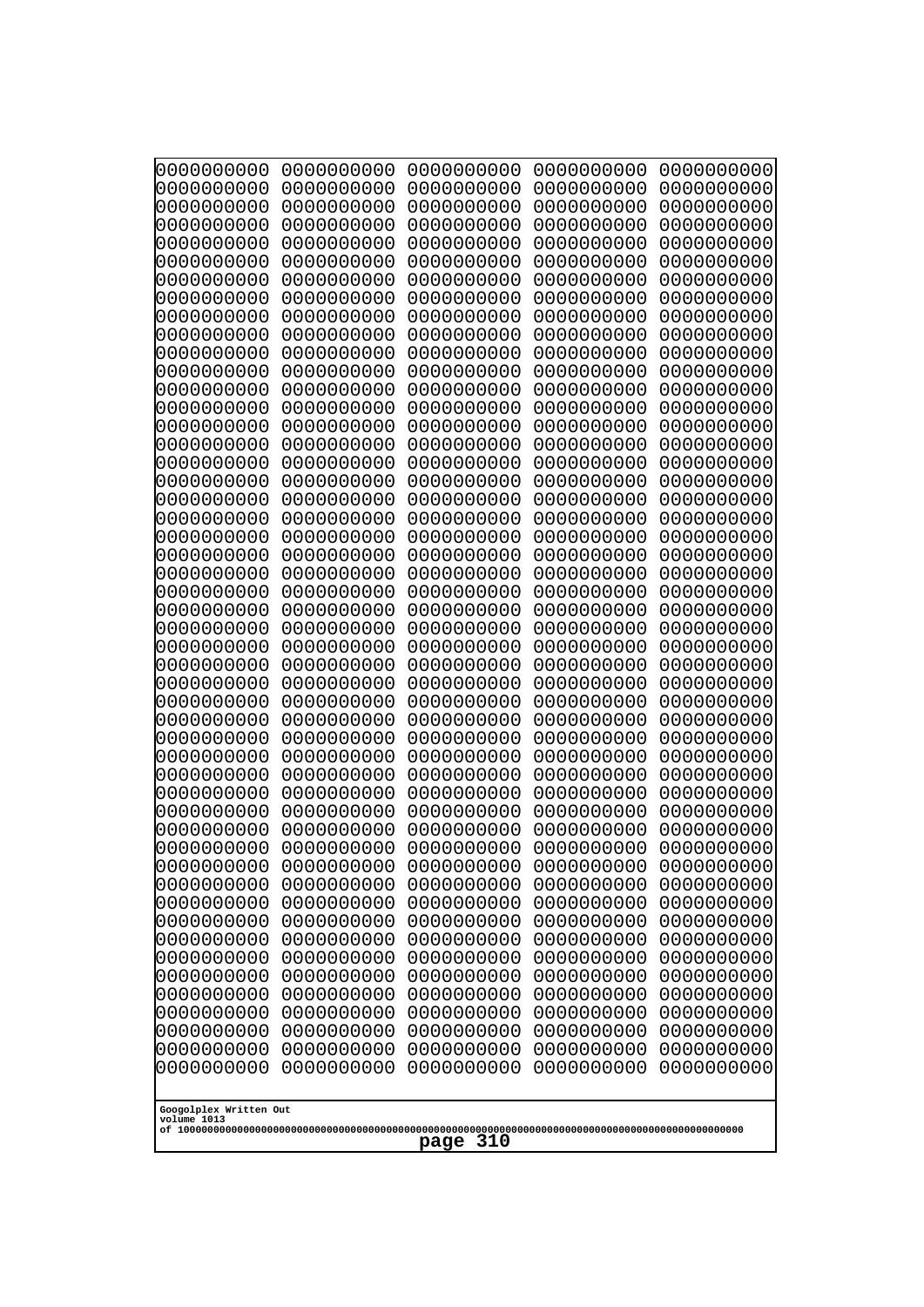| 10000000000                           | 0000000000               | 0000000000               | 0000000000               | 0000000000               |
|---------------------------------------|--------------------------|--------------------------|--------------------------|--------------------------|
| 0000000000<br>0000000000              | 0000000000<br>0000000000 | 0000000000<br>0000000000 | 0000000000<br>0000000000 | 0000000000<br>0000000000 |
| 0000000000                            | 0000000000               | 0000000000               | 0000000000               | 0000000000               |
| 0000000000                            | 0000000000               | 0000000000               | 0000000000               | 0000000000               |
| 0000000000                            | 0000000000               | 0000000000               | 0000000000               | 0000000000               |
| 0000000000<br>0000000000              | 0000000000<br>0000000000 | 0000000000<br>0000000000 | 0000000000<br>0000000000 | 0000000000<br>0000000000 |
| 0000000000                            | 0000000000               | 0000000000               | 0000000000               | 0000000000               |
| 0000000000                            | 0000000000               | 0000000000               | 0000000000               | 0000000000               |
| 0000000000                            | 0000000000               | 0000000000               | 0000000000               | 0000000000               |
| 0000000000<br>0000000000              | 0000000000<br>0000000000 | 0000000000<br>0000000000 | 0000000000<br>0000000000 | 0000000000<br>0000000000 |
| 0000000000                            | 0000000000               | 0000000000               | 0000000000               | 0000000000               |
| 0000000000                            | 0000000000               | 0000000000               | 0000000000               | 0000000000               |
| 0000000000                            | 0000000000               | 0000000000               | 0000000000               | 0000000000               |
| 0000000000<br>0000000000              | 0000000000<br>0000000000 | 0000000000<br>0000000000 | 0000000000<br>0000000000 | 0000000000<br>0000000000 |
| 0000000000                            | 0000000000               | 0000000000               | 0000000000               | 0000000000               |
| 0000000000                            | 0000000000               | 0000000000               | 0000000000               | 0000000000               |
| 0000000000                            | 0000000000               | 0000000000               | 0000000000               | 0000000000               |
| 0000000000<br>0000000000              | 0000000000<br>0000000000 | 0000000000<br>0000000000 | 0000000000<br>0000000000 | 0000000000<br>0000000000 |
| 0000000000                            | 0000000000               | 0000000000               | 0000000000               | 0000000000               |
| 0000000000                            | 0000000000               | 0000000000               | 0000000000               | 0000000000               |
| 0000000000                            | 0000000000               | 0000000000               | 0000000000               | 0000000000               |
| 0000000000<br>0000000000              | 0000000000<br>0000000000 | 0000000000<br>0000000000 | 0000000000<br>0000000000 | 0000000000<br>0000000000 |
| 0000000000                            | 0000000000               | 0000000000               | 0000000000               | 0000000000               |
| 0000000000                            | 0000000000               | 0000000000               | 0000000000               | 0000000000               |
| 0000000000                            | 0000000000               | 0000000000               | 0000000000               | 0000000000               |
| 0000000000<br>0000000000              | 0000000000<br>0000000000 | 0000000000<br>0000000000 | 0000000000<br>0000000000 | 0000000000<br>0000000000 |
| 0000000000                            | 0000000000               | 0000000000               | 0000000000               | 0000000000               |
| 0000000000                            | 0000000000               | 0000000000               | 0000000000               | 0000000000               |
| 0000000000                            | 0000000000<br>0000000000 | 0000000000<br>0000000000 | 0000000000               | 0000000000               |
| 0000000000<br>0000000000              | 0000000000               | 0000000000               | 0000000000<br>0000000000 | 0000000000<br>0000000000 |
| 0000000000                            | 0000000000               | 0000000000               | 0000000000               | 0000000000               |
| 0000000000                            | 0000000000               | 0000000000               | 0000000000               | 0000000000               |
| 0000000000<br>0000000000              | 0000000000<br>0000000000 | 0000000000<br>0000000000 | 0000000000<br>0000000000 | 0000000000<br>0000000000 |
| 0000000000                            | 0000000000               | 0000000000               | 0000000000               | 0000000000               |
| 0000000000                            | 0000000000               | 0000000000               | 0000000000               | 0000000000               |
| 0000000000                            | 0000000000               | 0000000000               | 0000000000               | 0000000000               |
| 0000000000<br>0000000000              | 0000000000<br>0000000000 | 0000000000<br>0000000000 | 0000000000<br>0000000000 | 0000000000<br>0000000000 |
| 0000000000                            | 0000000000               | 0000000000               | 0000000000               | 0000000000               |
| 0000000000                            | 0000000000               | 0000000000               | 0000000000               | 0000000000               |
| 0000000000                            | 0000000000               | 0000000000               | 0000000000               | 0000000000               |
|                                       |                          |                          |                          |                          |
| Googolplex Written Out<br>volume 1013 |                          |                          |                          |                          |
| 311<br>page                           |                          |                          |                          |                          |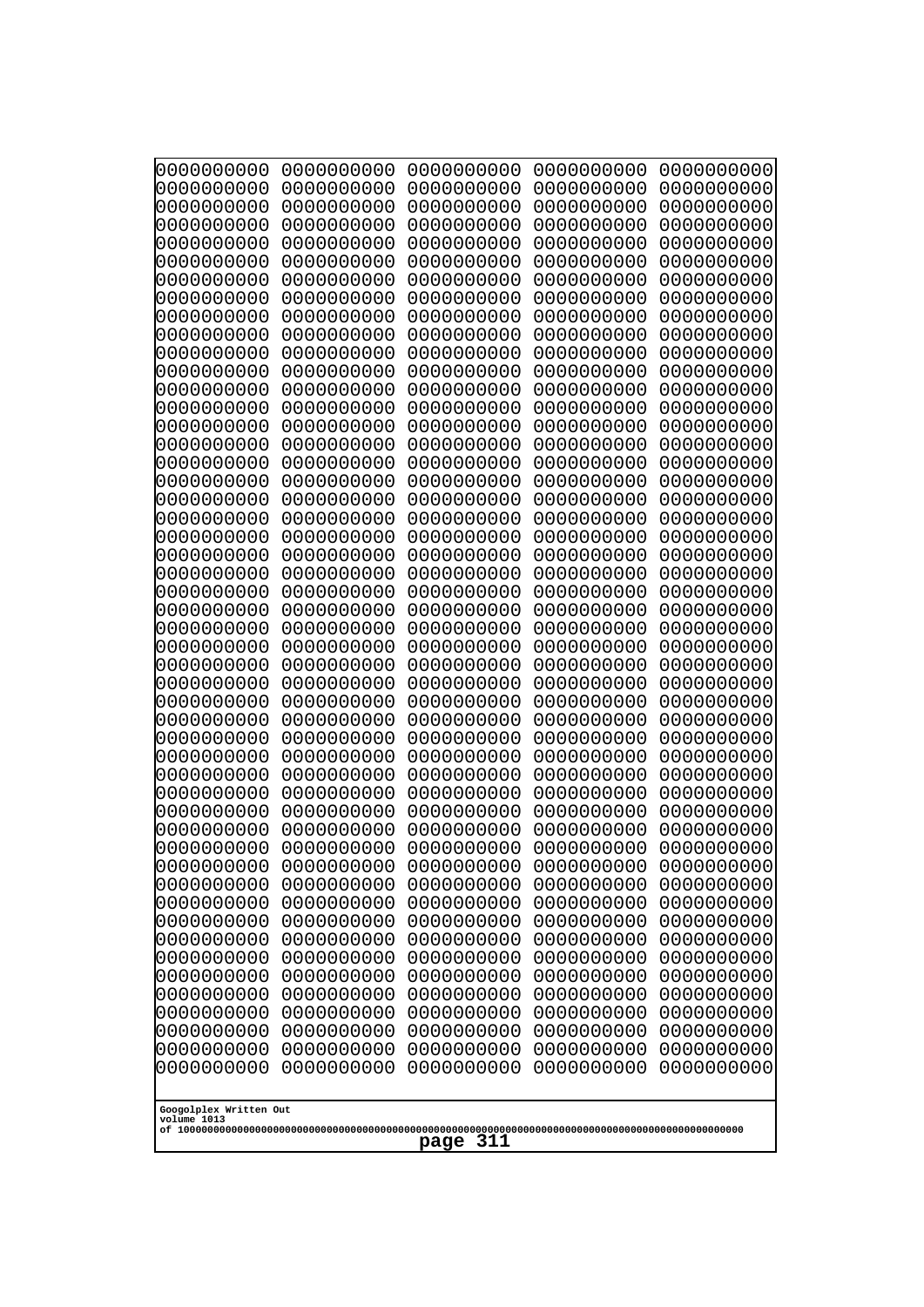| 0000000000                            | 0000000000               | 0000000000               | 0000000000               | 0000000000               |
|---------------------------------------|--------------------------|--------------------------|--------------------------|--------------------------|
| 0000000000<br>0000000000              | 0000000000<br>0000000000 | 0000000000<br>0000000000 | 0000000000<br>0000000000 | 0000000000<br>0000000000 |
| 0000000000                            | 0000000000               | 0000000000               | 0000000000               | 0000000000               |
| 0000000000                            | 0000000000               | 0000000000               | 0000000000               | 0000000000               |
| 0000000000                            | 0000000000               | 0000000000               | 0000000000               | 0000000000               |
| 0000000000<br>0000000000              | 0000000000<br>0000000000 | 0000000000<br>0000000000 | 0000000000<br>0000000000 | 0000000000<br>0000000000 |
| 0000000000                            | 0000000000               | 0000000000               | 0000000000               | 0000000000               |
| 0000000000                            | 0000000000               | 0000000000               | 0000000000               | 0000000000               |
| 0000000000<br>0000000000              | 0000000000<br>0000000000 | 0000000000<br>0000000000 | 0000000000<br>0000000000 | 0000000000               |
| 0000000000                            | 0000000000               | 0000000000               | 0000000000               | 0000000000<br>0000000000 |
| 0000000000                            | 0000000000               | 0000000000               | 0000000000               | 0000000000               |
| 0000000000                            | 0000000000               | 0000000000               | 0000000000               | 0000000000               |
| 0000000000<br>0000000000              | 0000000000<br>0000000000 | 0000000000<br>0000000000 | 0000000000<br>0000000000 | 0000000000<br>0000000000 |
| 0000000000                            | 0000000000               | 0000000000               | 0000000000               | 0000000000               |
| 0000000000                            | 0000000000               | 0000000000               | 0000000000               | 0000000000               |
| 0000000000                            | 0000000000               | 0000000000               | 0000000000               | 0000000000<br>0000000000 |
| 0000000000<br>0000000000              | 0000000000<br>0000000000 | 0000000000<br>0000000000 | 0000000000<br>0000000000 | 0000000000               |
| 0000000000                            | 0000000000               | 0000000000               | 0000000000               | 0000000000               |
| 0000000000                            | 0000000000               | 0000000000               | 0000000000               | 0000000000               |
| 0000000000<br>0000000000              | 0000000000<br>0000000000 | 0000000000<br>0000000000 | 0000000000<br>0000000000 | 0000000000<br>0000000000 |
| 0000000000                            | 0000000000               | 0000000000               | 0000000000               | 0000000000               |
| 0000000000                            | 0000000000               | 0000000000               | 0000000000               | 0000000000               |
| 0000000000<br>0000000000              | 0000000000<br>0000000000 | 0000000000<br>0000000000 | 0000000000<br>0000000000 | 0000000000<br>0000000000 |
| 0000000000                            | 0000000000               | 0000000000               | 0000000000               | 0000000000               |
| 0000000000                            | 0000000000               | 0000000000               | 0000000000               | 0000000000               |
| 0000000000                            | 0000000000               | 0000000000               | 0000000000               | 0000000000               |
| 0000000000<br>0000000000              | 0000000000<br>0000000000 | 0000000000<br>0000000000 | 0000000000<br>0000000000 | 0000000000<br>0000000000 |
| 0000000000                            | 0000000000               | 0000000000               | 0000000000               | 0000000000               |
| 0000000000                            | 0000000000               | 0000000000               | 0000000000               | 0000000000               |
| 0000000000<br>0000000000              | 0000000000<br>0000000000 | 0000000000<br>0000000000 | 0000000000<br>0000000000 | 0000000000<br>0000000000 |
| 0000000000                            | 0000000000               | 0000000000               | 0000000000               | 0000000000               |
| 0000000000                            | 0000000000               | 0000000000               | 0000000000               | 0000000000               |
| 0000000000<br>0000000000              | 0000000000<br>0000000000 | 0000000000<br>0000000000 | 0000000000<br>0000000000 | 0000000000<br>0000000000 |
| 0000000000                            | 0000000000               | 0000000000               | 0000000000               | 0000000000               |
| 0000000000                            | 0000000000               | 0000000000               | 0000000000               | 0000000000               |
| 0000000000                            | 0000000000               | 0000000000               | 0000000000               | 0000000000               |
| 0000000000<br>0000000000              | 0000000000<br>0000000000 | 0000000000<br>0000000000 | 0000000000<br>0000000000 | 0000000000<br>0000000000 |
| 0000000000                            | 0000000000               | 0000000000               | 0000000000               | 0000000000               |
| 0000000000                            | 0000000000               | 0000000000               | 0000000000               | 0000000000               |
|                                       |                          |                          |                          |                          |
| Googolplex Written Out<br>volume 1013 |                          |                          |                          |                          |
| 312<br>page                           |                          |                          |                          |                          |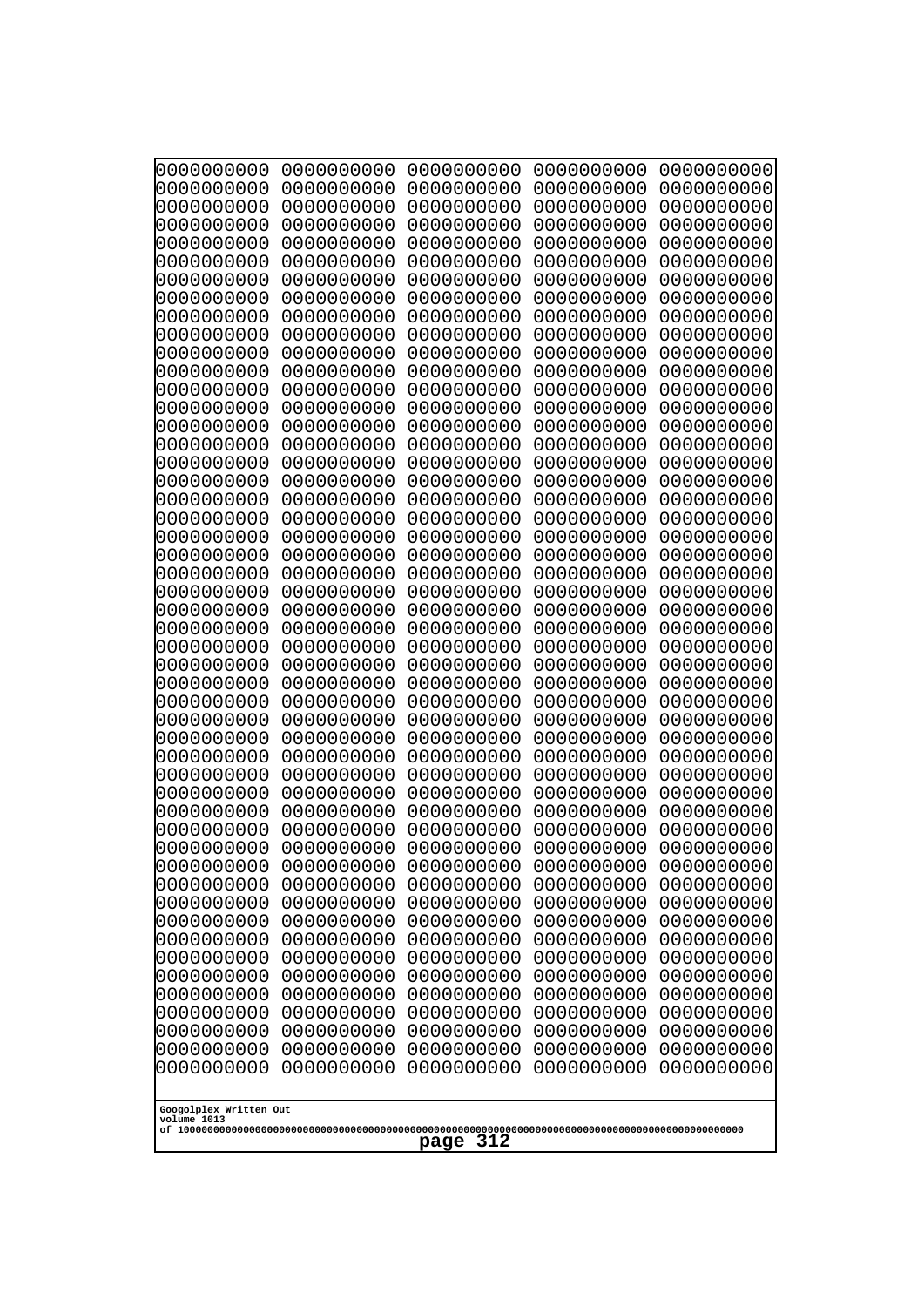| 10000000000<br>0000000000 | 0000000000<br>0000000000 | 0000000000<br>0000000000 | 0000000000<br>0000000000 | 0000000000<br>0000000000 |
|---------------------------|--------------------------|--------------------------|--------------------------|--------------------------|
| 0000000000                | 0000000000               | 0000000000               | 0000000000               | 0000000000               |
| 0000000000                | 0000000000               | 0000000000               | 0000000000               | 0000000000               |
| 0000000000<br>0000000000  | 0000000000<br>0000000000 | 0000000000               | 0000000000<br>0000000000 | 0000000000               |
| 0000000000                | 0000000000               | 0000000000<br>0000000000 | 0000000000               | 0000000000<br>0000000000 |
| 0000000000                | 0000000000               | 0000000000               | 0000000000               | 0000000000               |
| 0000000000                | 0000000000               | 0000000000               | 0000000000               | 0000000000               |
| 0000000000<br>0000000000  | 0000000000<br>0000000000 | 0000000000<br>0000000000 | 0000000000<br>0000000000 | 0000000000<br>0000000000 |
| 0000000000                | 0000000000               | 0000000000               | 0000000000               | 0000000000               |
| 0000000000                | 0000000000               | 0000000000               | 0000000000               | 0000000000               |
| 0000000000                | 0000000000               | 0000000000               | 0000000000               | 0000000000               |
| 0000000000<br>0000000000  | 0000000000<br>0000000000 | 0000000000<br>0000000000 | 0000000000<br>0000000000 | 0000000000<br>0000000000 |
| 0000000000                | 0000000000               | 0000000000               | 0000000000               | 0000000000               |
| 0000000000                | 0000000000               | 0000000000               | 0000000000               | 0000000000               |
| 0000000000<br>0000000000  | 0000000000<br>0000000000 | 0000000000<br>0000000000 | 0000000000<br>0000000000 | 0000000000<br>0000000000 |
| 0000000000                | 0000000000               | 0000000000               | 0000000000               | 0000000000               |
| 0000000000                | 0000000000               | 0000000000               | 0000000000               | 0000000000               |
| 0000000000                | 0000000000               | 0000000000               | 0000000000               | 0000000000               |
| 0000000000<br>0000000000  | 0000000000<br>0000000000 | 0000000000<br>0000000000 | 0000000000<br>0000000000 | 0000000000<br>0000000000 |
| 0000000000                | 0000000000               | 0000000000               | 0000000000               | 0000000000               |
| 0000000000                | 0000000000               | 0000000000               | 0000000000               | 0000000000               |
| 0000000000<br>0000000000  | 0000000000<br>0000000000 | 0000000000<br>0000000000 | 0000000000<br>0000000000 | 0000000000<br>0000000000 |
| 0000000000                | 0000000000               | 0000000000               | 0000000000               | 0000000000               |
| 0000000000                | 0000000000               | 0000000000               | 0000000000               | 0000000000               |
| 0000000000                | 0000000000               | 0000000000               | 0000000000               | 0000000000               |
| 0000000000<br>0000000000  | 0000000000<br>0000000000 | 0000000000<br>0000000000 | 0000000000<br>0000000000 | 0000000000<br>0000000000 |
| 0000000000                | 0000000000               | 0000000000               | 0000000000               | 0000000000               |
| 0000000000                | 0000000000               | 0000000000               | 0000000000               | 0000000000               |
| 0000000000<br>0000000000  | 0000000000<br>0000000000 | 0000000000<br>0000000000 | 0000000000<br>0000000000 | 0000000000<br>0000000000 |
| 0000000000                | 0000000000               | 0000000000               | 0000000000               | 0000000000               |
| 0000000000                | 0000000000               | 0000000000               | 0000000000               | 0000000000               |
| 0000000000<br>0000000000  | 0000000000<br>0000000000 | 0000000000               | 0000000000               | 0000000000               |
| 0000000000                | 0000000000               | 0000000000<br>0000000000 | 0000000000<br>0000000000 | 0000000000<br>0000000000 |
| 0000000000                | 0000000000               | 0000000000               | 0000000000               | 0000000000               |
| 0000000000                | 0000000000               | 0000000000               | 0000000000               | 0000000000               |
| 0000000000<br>0000000000  | 0000000000<br>0000000000 | 0000000000<br>0000000000 | 0000000000<br>0000000000 | 0000000000<br>0000000000 |
| 0000000000                | 0000000000               | 0000000000               | 0000000000               | 0000000000               |
| 0000000000                | 0000000000               | 0000000000               | 0000000000               | 0000000000               |
| 0000000000                | 0000000000               | 0000000000               | 0000000000               | 0000000000               |
| Googolplex Written Out    |                          |                          |                          |                          |
| volume 1013               |                          |                          |                          |                          |
| 313<br>page               |                          |                          |                          |                          |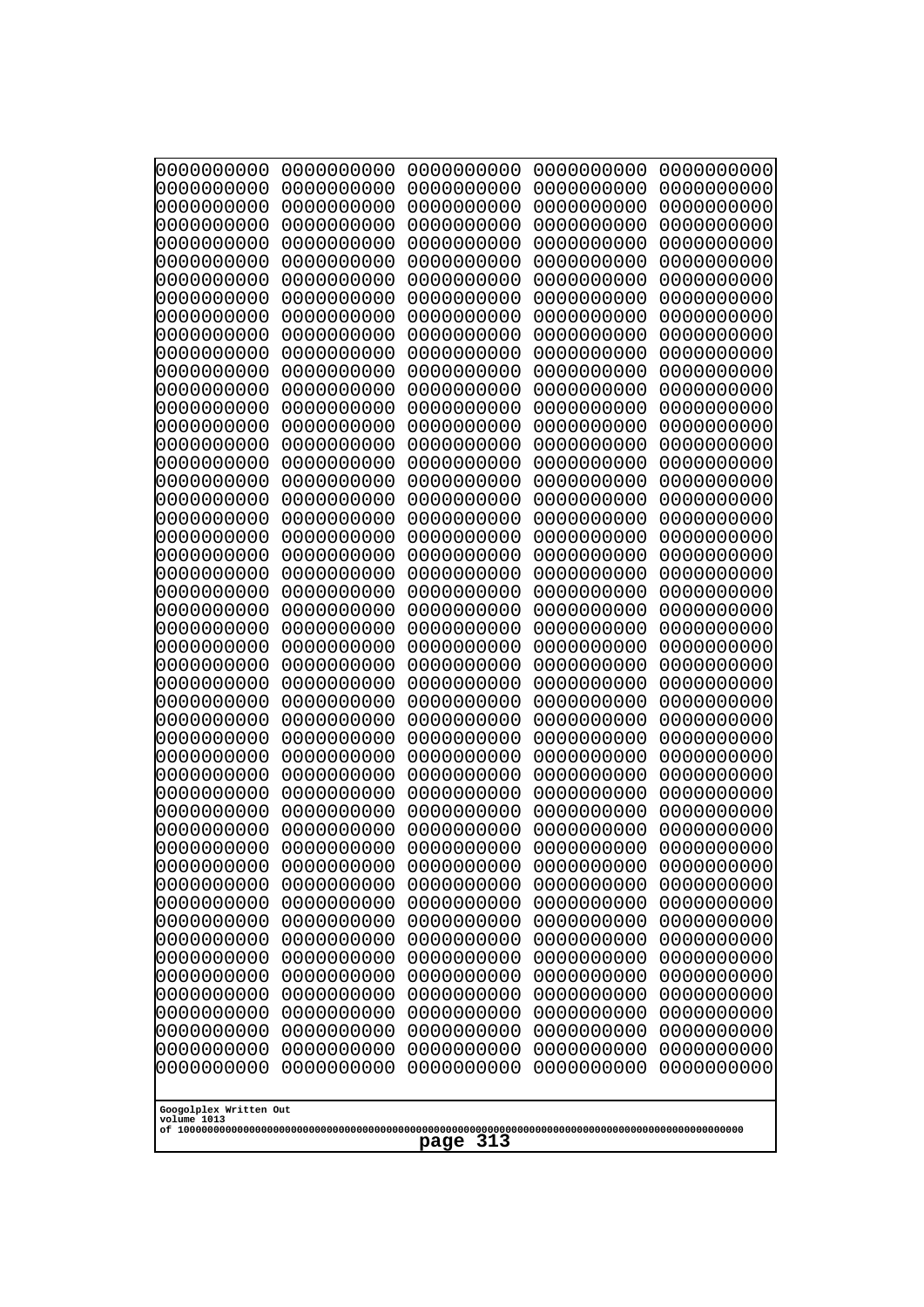| 10000000000                           | 0000000000               | 0000000000               | 0000000000               | 0000000000               |
|---------------------------------------|--------------------------|--------------------------|--------------------------|--------------------------|
| 0000000000<br>0000000000              | 0000000000<br>0000000000 | 0000000000<br>0000000000 | 0000000000<br>0000000000 | 0000000000<br>0000000000 |
| 0000000000                            | 0000000000               | 0000000000               | 0000000000               | 0000000000               |
| 0000000000                            | 0000000000               | 0000000000               | 0000000000               | 0000000000               |
| 0000000000                            | 0000000000               | 0000000000               | 0000000000               | 0000000000               |
| 0000000000<br>0000000000              | 0000000000<br>0000000000 | 0000000000<br>0000000000 | 0000000000<br>0000000000 | 0000000000<br>0000000000 |
| 0000000000                            | 0000000000               | 0000000000               | 0000000000               | 0000000000               |
| 0000000000                            | 0000000000               | 0000000000               | 0000000000               | 0000000000               |
| 0000000000                            | 0000000000               | 0000000000               | 0000000000               | 0000000000               |
| 0000000000<br>0000000000              | 0000000000<br>0000000000 | 0000000000<br>0000000000 | 0000000000<br>0000000000 | 0000000000<br>0000000000 |
| 0000000000                            | 0000000000               | 0000000000               | 0000000000               | 0000000000               |
| 0000000000                            | 0000000000               | 0000000000               | 0000000000               | 0000000000               |
| 0000000000                            | 0000000000               | 0000000000               | 0000000000               | 0000000000               |
| 0000000000<br>0000000000              | 0000000000<br>0000000000 | 0000000000<br>0000000000 | 0000000000<br>0000000000 | 0000000000<br>0000000000 |
| 0000000000                            | 0000000000               | 0000000000               | 0000000000               | 0000000000               |
| 0000000000                            | 0000000000               | 0000000000               | 0000000000               | 0000000000               |
| 0000000000                            | 0000000000               | 0000000000               | 0000000000               | 0000000000               |
| 0000000000<br>0000000000              | 0000000000<br>0000000000 | 0000000000<br>0000000000 | 0000000000<br>0000000000 | 0000000000<br>0000000000 |
| 0000000000                            | 0000000000               | 0000000000               | 0000000000               | 0000000000               |
| 0000000000                            | 0000000000               | 0000000000               | 0000000000               | 0000000000               |
| 0000000000                            | 0000000000               | 0000000000               | 0000000000               | 0000000000               |
| 0000000000<br>0000000000              | 0000000000<br>0000000000 | 0000000000<br>0000000000 | 0000000000<br>0000000000 | 0000000000<br>0000000000 |
| 0000000000                            | 0000000000               | 0000000000               | 0000000000               | 0000000000               |
| 0000000000                            | 0000000000               | 0000000000               | 0000000000               | 0000000000               |
| 0000000000                            | 0000000000               | 0000000000               | 0000000000               | 0000000000               |
| 0000000000<br>0000000000              | 0000000000<br>0000000000 | 0000000000<br>0000000000 | 0000000000<br>0000000000 | 0000000000<br>0000000000 |
| 0000000000                            | 0000000000               | 0000000000               | 0000000000               | 0000000000               |
| 0000000000                            | 0000000000               | 0000000000               | 0000000000               | 0000000000               |
| 0000000000                            | 0000000000<br>0000000000 | 0000000000<br>0000000000 | 0000000000               | 0000000000               |
| 0000000000<br>0000000000              | 0000000000               | 0000000000               | 0000000000<br>0000000000 | 0000000000<br>0000000000 |
| 0000000000                            | 0000000000               | 0000000000               | 0000000000               | 0000000000               |
| 0000000000                            | 0000000000               | 0000000000               | 0000000000               | 0000000000               |
| 0000000000<br>0000000000              | 0000000000<br>0000000000 | 0000000000<br>0000000000 | 0000000000<br>0000000000 | 0000000000<br>0000000000 |
| 0000000000                            | 0000000000               | 0000000000               | 0000000000               | 0000000000               |
| 0000000000                            | 0000000000               | 0000000000               | 0000000000               | 0000000000               |
| 0000000000                            | 0000000000               | 0000000000               | 0000000000               | 0000000000               |
| 0000000000<br>0000000000              | 0000000000<br>0000000000 | 0000000000<br>0000000000 | 0000000000<br>0000000000 | 0000000000<br>0000000000 |
| 0000000000                            | 0000000000               | 0000000000               | 0000000000               | 0000000000               |
| 0000000000                            | 0000000000               | 0000000000               | 0000000000               | 0000000000               |
| 0000000000                            | 0000000000               | 0000000000               | 0000000000               | 0000000000               |
|                                       |                          |                          |                          |                          |
| Googolplex Written Out<br>volume 1013 |                          |                          |                          |                          |
| 314<br>page                           |                          |                          |                          |                          |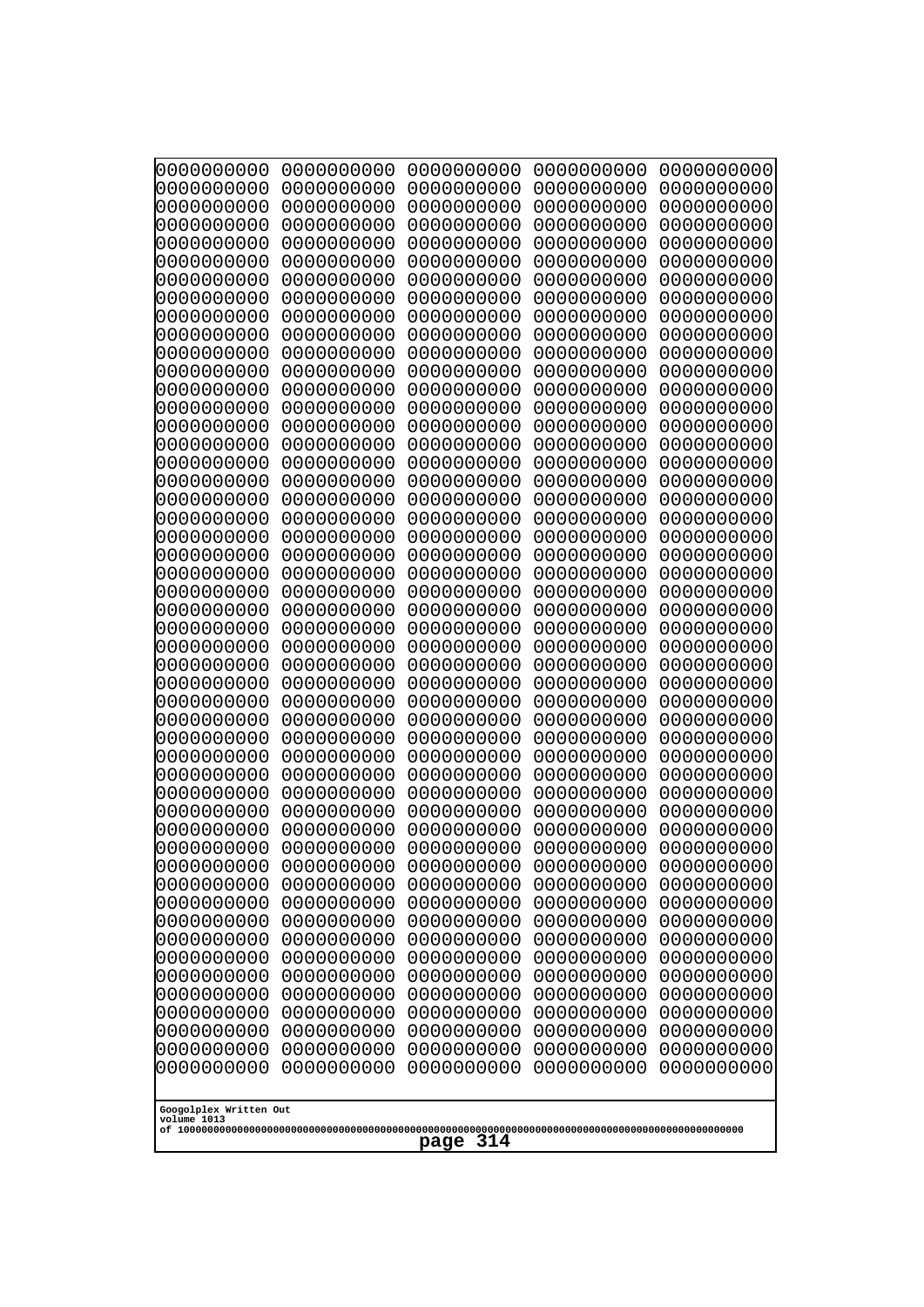| 000000000                | 0000000000               | 0000000000               | 0000000000               | 0000000000               |
|--------------------------|--------------------------|--------------------------|--------------------------|--------------------------|
| 0000000000               | 0000000000               | 0000000000               | 0000000000               | 0000000000               |
| 0000000000               | 0000000000               | 0000000000               | 0000000000               | 0000000000               |
| 0000000000               | 0000000000               | 0000000000               | 0000000000               | 0000000000               |
| 0000000000               | 0000000000               | 0000000000<br>0000000000 | 0000000000<br>0000000000 | 0000000000               |
| 0000000000<br>0000000000 | 0000000000<br>0000000000 | 0000000000               | 0000000000               | 0000000000<br>0000000000 |
| 0000000000               | 0000000000               | 0000000000               | 0000000000               | 0000000000               |
| 0000000000               | 0000000000               | 0000000000               | 0000000000               | 0000000000               |
| 0000000000               | 0000000000               | 0000000000               | 0000000000               | 0000000000               |
| 0000000000               | 0000000000               | 0000000000               | 0000000000               | 0000000000               |
| 0000000000               | 0000000000               | 0000000000               | 0000000000               | 0000000000               |
| 0000000000               | 0000000000               | 0000000000               | 0000000000               | 0000000000               |
| 0000000000<br>0000000000 | 0000000000<br>0000000000 | 0000000000               | 0000000000               | 0000000000               |
| 0000000000               | 0000000000               | 0000000000<br>0000000000 | 0000000000<br>0000000000 | 0000000000<br>0000000000 |
| 0000000000               | 0000000000               | 0000000000               | 0000000000               | 0000000000               |
| 0000000000               | 0000000000               | 0000000000               | 0000000000               | 0000000000               |
| 0000000000               | 0000000000               | 0000000000               | 0000000000               | 0000000000               |
| 0000000000               | 0000000000               | 0000000000               | 0000000000               | 0000000000               |
| 0000000000               | 0000000000               | 0000000000               | 0000000000               | 0000000000               |
| 0000000000               | 0000000000               | 0000000000               | 0000000000               | 0000000000               |
| 0000000000<br>0000000000 | 0000000000<br>0000000000 | 0000000000<br>0000000000 | 0000000000<br>0000000000 | 0000000000<br>0000000000 |
| 0000000000               | 0000000000               | 0000000000               | 0000000000               | 0000000000               |
| 0000000000               | 0000000000               | 0000000000               | 0000000000               | 0000000000               |
| 0000000000               | 0000000000               | 0000000000               | 0000000000               | 0000000000               |
| 0000000000               | 0000000000               | 0000000000               | 0000000000               | 0000000000               |
| 0000000000               | 0000000000               | 0000000000               | 0000000000               | 0000000000               |
| 0000000000               | 0000000000               | 0000000000               | 0000000000               | 0000000000               |
| 0000000000<br>0000000000 | 0000000000<br>0000000000 | 0000000000<br>0000000000 | 0000000000<br>0000000000 | 0000000000<br>0000000000 |
| 0000000000               | 0000000000               | 0000000000               | 0000000000               | 0000000000               |
| 0000000000               | 0000000000               | 0000000000               | 0000000000               | 0000000000               |
| 0000000000               | 0000000000               | 0000000000               | 0000000000               | 0000000000               |
| 0000000000               | 0000000000               | 0000000000               | 0000000000               | 0000000000               |
| 0000000000               | 0000000000               | 0000000000               | 0000000000               | 0000000000               |
| 0000000000               | 0000000000               | 0000000000               | 0000000000               | 0000000000               |
| 0000000000<br>0000000000 | 0000000000<br>0000000000 | 0000000000<br>0000000000 | 0000000000<br>0000000000 | 0000000000<br>0000000000 |
| 0000000000               | 0000000000               | 0000000000               | 0000000000               | 0000000000               |
| 0000000000               | 0000000000               | 0000000000               | 0000000000               | 0000000000               |
| 0000000000               | 0000000000               | 0000000000               | 0000000000               | 0000000000               |
| 0000000000               | 0000000000               | 0000000000               | 0000000000               | 0000000000               |
| 0000000000               | 0000000000               | 0000000000               | 0000000000               | 0000000000               |
| 0000000000               | 0000000000               | 0000000000               | 0000000000               | 0000000000               |
| 0000000000<br>0000000000 | 0000000000<br>0000000000 | 0000000000<br>0000000000 | 0000000000<br>0000000000 | 0000000000<br>0000000000 |
| 0000000000               | 0000000000               | 0000000000               | 0000000000               | 0000000000               |
| 0000000000               | 0000000000               | 0000000000               | 0000000000               | 0000000000               |
|                          |                          |                          |                          |                          |
| Googolplex Written Out   |                          |                          |                          |                          |
| volume 1013              |                          |                          |                          |                          |
| 315<br>page              |                          |                          |                          |                          |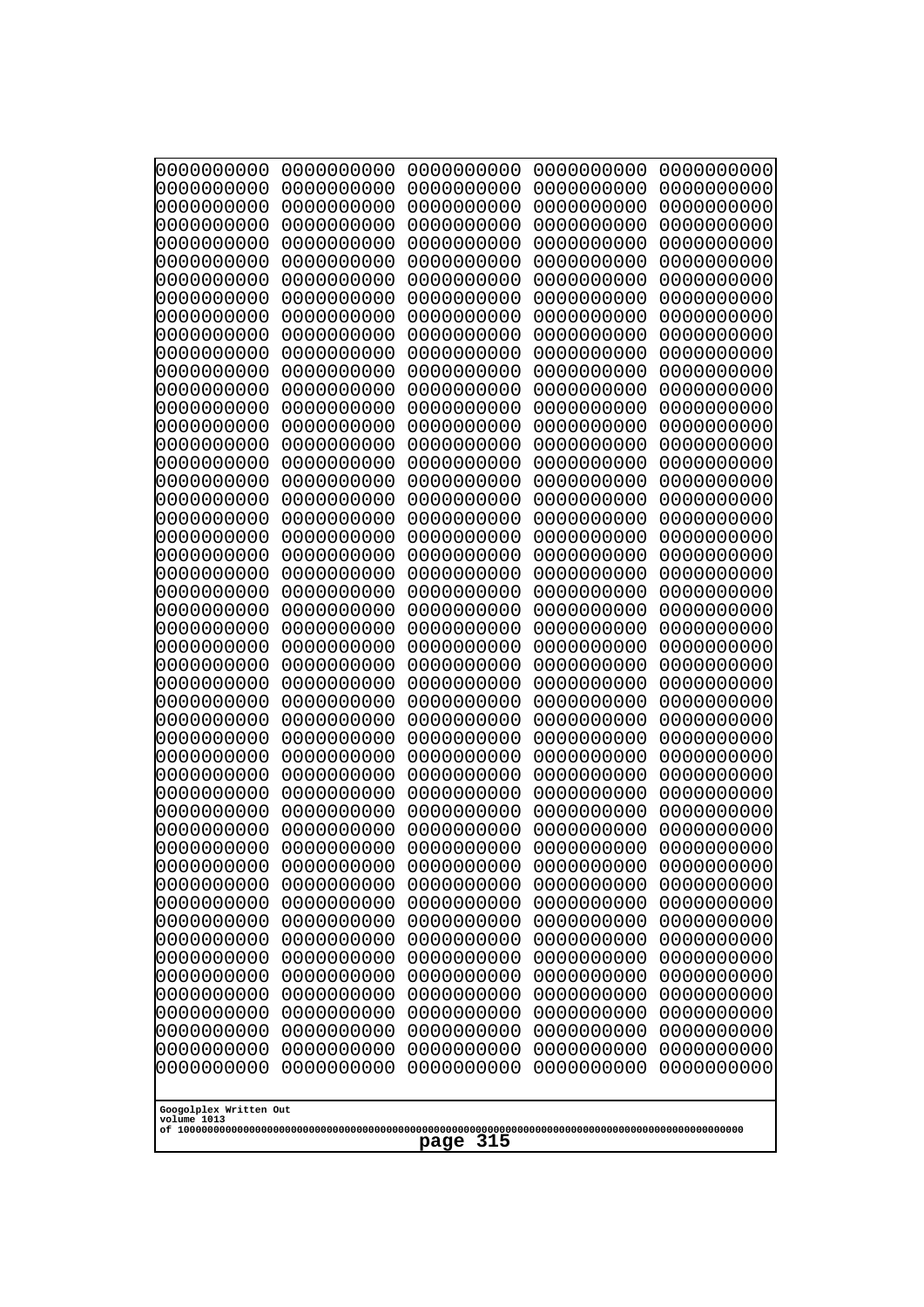| 10000000000<br>0000000000             | 0000000000<br>0000000000 | 0000000000<br>0000000000 | 0000000000<br>0000000000 | 0000000000<br>0000000000 |
|---------------------------------------|--------------------------|--------------------------|--------------------------|--------------------------|
| 0000000000                            | 0000000000               | 0000000000               | 0000000000               | 0000000000               |
| 0000000000                            | 0000000000               | 0000000000               | 0000000000               | 0000000000               |
| 0000000000<br>0000000000              | 0000000000<br>0000000000 | 0000000000<br>0000000000 | 0000000000<br>0000000000 | 0000000000<br>0000000000 |
| 0000000000                            | 0000000000               | 0000000000               | 0000000000               | 0000000000               |
| 0000000000                            | 0000000000               | 0000000000               | 0000000000               | 0000000000               |
| 0000000000<br>0000000000              | 0000000000<br>0000000000 | 0000000000<br>0000000000 | 0000000000<br>0000000000 | 0000000000<br>0000000000 |
| 0000000000                            | 0000000000               | 0000000000               | 0000000000               | 0000000000               |
| 0000000000                            | 0000000000               | 0000000000               | 0000000000               | 0000000000               |
| 0000000000<br>0000000000              | 0000000000<br>0000000000 | 0000000000               | 0000000000               | 0000000000               |
| 0000000000                            | 0000000000               | 0000000000<br>0000000000 | 0000000000<br>0000000000 | 0000000000<br>0000000000 |
| 0000000000                            | 0000000000               | 0000000000               | 0000000000               | 0000000000               |
| 0000000000                            | 0000000000               | 0000000000<br>0000000000 | 0000000000<br>0000000000 | 0000000000               |
| 0000000000<br>0000000000              | 0000000000<br>0000000000 | 0000000000               | 0000000000               | 0000000000<br>0000000000 |
| 0000000000                            | 0000000000               | 0000000000               | 0000000000               | 0000000000               |
| 0000000000                            | 0000000000               | 0000000000               | 0000000000               | 0000000000               |
| 0000000000<br>0000000000              | 0000000000<br>0000000000 | 0000000000<br>0000000000 | 0000000000<br>0000000000 | 0000000000<br>0000000000 |
| 0000000000                            | 0000000000               | 0000000000               | 0000000000               | 0000000000               |
| 0000000000                            | 0000000000               | 0000000000               | 0000000000               | 0000000000               |
| 0000000000<br>0000000000              | 0000000000<br>0000000000 | 0000000000<br>0000000000 | 0000000000<br>0000000000 | 0000000000<br>0000000000 |
| 0000000000                            | 0000000000               | 0000000000               | 0000000000               | 0000000000               |
| 0000000000                            | 0000000000               | 0000000000               | 0000000000               | 0000000000               |
| 0000000000<br>0000000000              | 0000000000<br>0000000000 | 0000000000<br>0000000000 | 0000000000<br>0000000000 | 0000000000<br>0000000000 |
| 0000000000                            | 0000000000               | 0000000000               | 0000000000               | 0000000000               |
| 0000000000                            | 0000000000               | 0000000000               | 0000000000               | 0000000000               |
| 0000000000<br>0000000000              | 0000000000<br>0000000000 | 0000000000<br>0000000000 | 0000000000<br>0000000000 | 0000000000<br>0000000000 |
| 0000000000                            | 0000000000               | 0000000000               | 0000000000               | 0000000000               |
| 0000000000                            | 0000000000               | 0000000000               | 0000000000               | 0000000000               |
| 0000000000<br>0000000000              | 0000000000<br>0000000000 | 0000000000<br>0000000000 | 0000000000<br>0000000000 | 0000000000<br>0000000000 |
| 0000000000                            | 0000000000               | 0000000000               | 0000000000               | 0000000000               |
| 0000000000                            | 0000000000               | 0000000000               | 0000000000               | 0000000000               |
| 0000000000<br>0000000000              | 0000000000<br>0000000000 | 0000000000<br>0000000000 | 0000000000<br>0000000000 | 0000000000<br>0000000000 |
| 0000000000                            | 0000000000               | 0000000000               | 0000000000               | 0000000000               |
| 0000000000                            | 0000000000               | 0000000000               | 0000000000               | 0000000000               |
| 0000000000<br>0000000000              | 0000000000<br>0000000000 | 0000000000<br>0000000000 | 0000000000<br>0000000000 | 0000000000<br>0000000000 |
| 0000000000                            | 0000000000               | 0000000000               | 0000000000               | 0000000000               |
| 0000000000                            | 0000000000               | 0000000000               | 0000000000               | 0000000000               |
| 0000000000                            | 0000000000               | 0000000000               | 0000000000               | 0000000000               |
| Googolplex Written Out<br>volume 1013 |                          |                          |                          |                          |
|                                       |                          | 316<br>page              |                          |                          |
|                                       |                          |                          |                          |                          |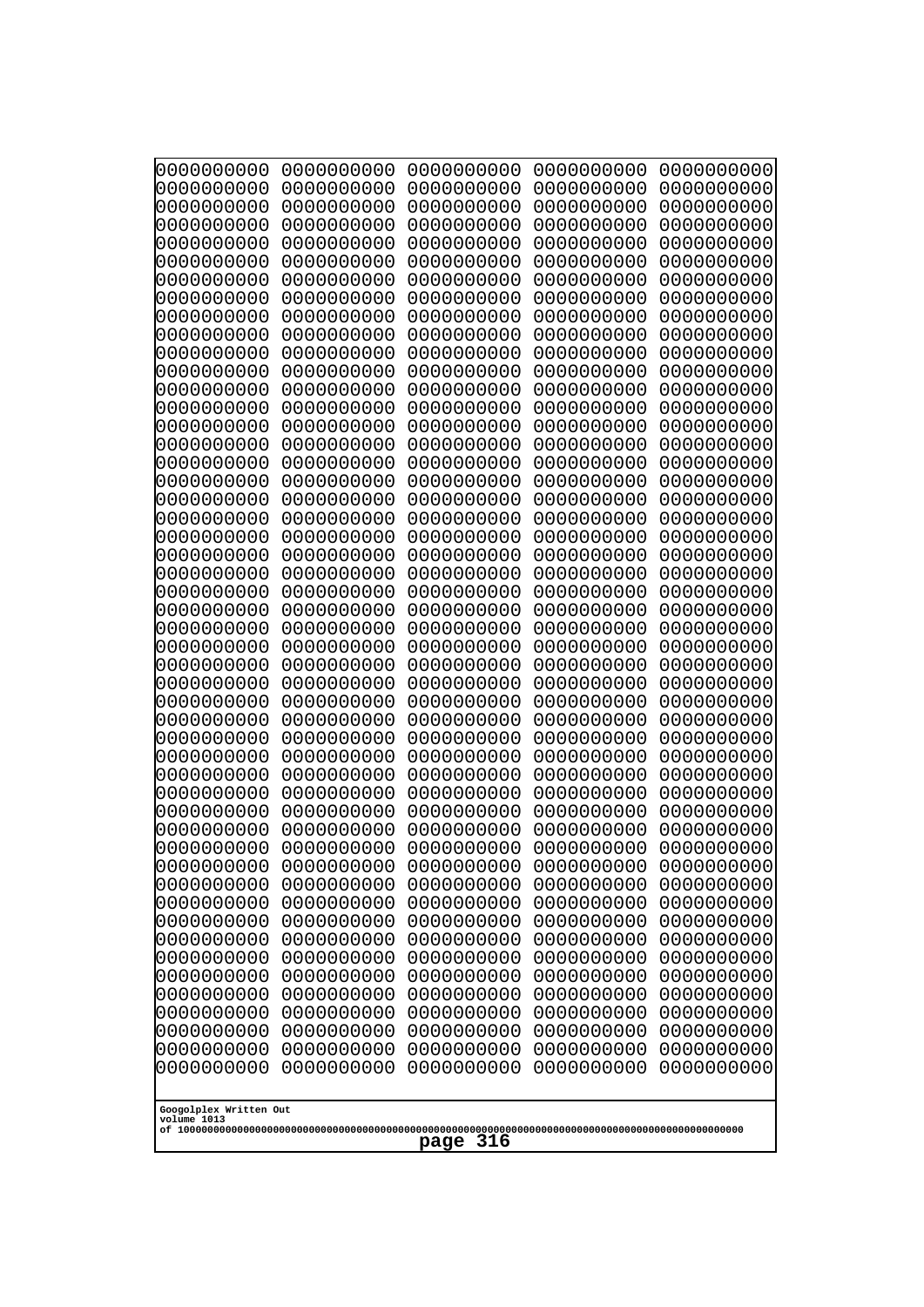| 10000000000<br>0000000000             | 0000000000<br>0000000000 | 0000000000<br>0000000000 | 0000000000<br>0000000000 | 0000000000<br>0000000000 |
|---------------------------------------|--------------------------|--------------------------|--------------------------|--------------------------|
| 0000000000                            | 0000000000               | 0000000000               | 0000000000               | 0000000000               |
| 0000000000                            | 0000000000               | 0000000000               | 0000000000               | 0000000000               |
| 0000000000<br>0000000000              | 0000000000<br>0000000000 | 0000000000<br>0000000000 | 0000000000<br>0000000000 | 0000000000<br>0000000000 |
| 0000000000                            | 0000000000               | 0000000000               | 0000000000               | 0000000000               |
| 0000000000                            | 0000000000               | 0000000000               | 0000000000               | 0000000000               |
| 0000000000<br>0000000000              | 0000000000<br>0000000000 | 0000000000<br>0000000000 | 0000000000<br>0000000000 | 0000000000<br>0000000000 |
| 0000000000                            | 0000000000               | 0000000000               | 0000000000               | 0000000000               |
| 0000000000                            | 0000000000               | 0000000000               | 0000000000               | 0000000000               |
| 0000000000                            | 0000000000               | 0000000000               | 0000000000               | 0000000000               |
| 0000000000<br>0000000000              | 0000000000<br>0000000000 | 0000000000<br>0000000000 | 0000000000<br>0000000000 | 0000000000<br>0000000000 |
| 0000000000                            | 0000000000               | 0000000000               | 0000000000               | 0000000000               |
| 0000000000                            | 0000000000               | 0000000000               | 0000000000               | 0000000000               |
| 0000000000<br>0000000000              | 0000000000<br>0000000000 | 0000000000<br>0000000000 | 0000000000<br>0000000000 | 0000000000<br>0000000000 |
| 0000000000                            | 0000000000               | 0000000000               | 0000000000               | 0000000000               |
| 0000000000                            | 0000000000               | 0000000000               | 0000000000               | 0000000000               |
| 0000000000<br>0000000000              | 0000000000<br>0000000000 | 0000000000<br>0000000000 | 0000000000<br>0000000000 | 0000000000<br>0000000000 |
| 0000000000                            | 0000000000               | 0000000000               | 0000000000               | 0000000000               |
| 0000000000                            | 0000000000               | 0000000000               | 0000000000               | 0000000000               |
| 0000000000<br>0000000000              | 0000000000<br>0000000000 | 0000000000<br>0000000000 | 0000000000<br>0000000000 | 0000000000<br>0000000000 |
| 0000000000                            | 0000000000               | 0000000000               | 0000000000               | 0000000000               |
| 0000000000                            | 0000000000               | 0000000000               | 0000000000               | 0000000000               |
| 0000000000                            | 0000000000<br>0000000000 | 0000000000<br>0000000000 | 0000000000<br>0000000000 | 0000000000               |
| 0000000000<br>0000000000              | 0000000000               | 0000000000               | 0000000000               | 0000000000<br>0000000000 |
| 0000000000                            | 0000000000               | 0000000000               | 0000000000               | 0000000000               |
| 0000000000                            | 0000000000               | 0000000000               | 0000000000               | 0000000000               |
| 0000000000<br>0000000000              | 0000000000<br>0000000000 | 0000000000<br>0000000000 | 0000000000<br>0000000000 | 0000000000<br>0000000000 |
| 0000000000                            | 0000000000               | 0000000000               | 0000000000               | 0000000000               |
| 0000000000                            | 0000000000               | 0000000000               | 0000000000               | 0000000000               |
| 0000000000<br>0000000000              | 0000000000<br>0000000000 | 0000000000<br>0000000000 | 0000000000<br>0000000000 | 0000000000<br>0000000000 |
| 0000000000                            | 0000000000               | 0000000000               | 0000000000               | 0000000000               |
| 0000000000                            | 0000000000               | 0000000000               | 0000000000               | 0000000000               |
| 0000000000<br>0000000000              | 0000000000<br>0000000000 | 0000000000<br>0000000000 | 0000000000<br>0000000000 | 0000000000<br>0000000000 |
| 0000000000                            | 0000000000               | 0000000000               | 0000000000               | 0000000000               |
| 0000000000                            | 0000000000               | 0000000000               | 0000000000               | 0000000000               |
| 0000000000<br>0000000000              | 0000000000<br>0000000000 | 0000000000<br>0000000000 | 0000000000<br>0000000000 | 0000000000<br>0000000000 |
| 0000000000                            | 0000000000               | 0000000000               | 0000000000               | 0000000000               |
| 0000000000                            | 0000000000               | 0000000000               | 0000000000               | 0000000000               |
|                                       |                          |                          |                          |                          |
| Googolplex Written Out<br>volume 1013 |                          |                          |                          |                          |
| 317<br>page                           |                          |                          |                          |                          |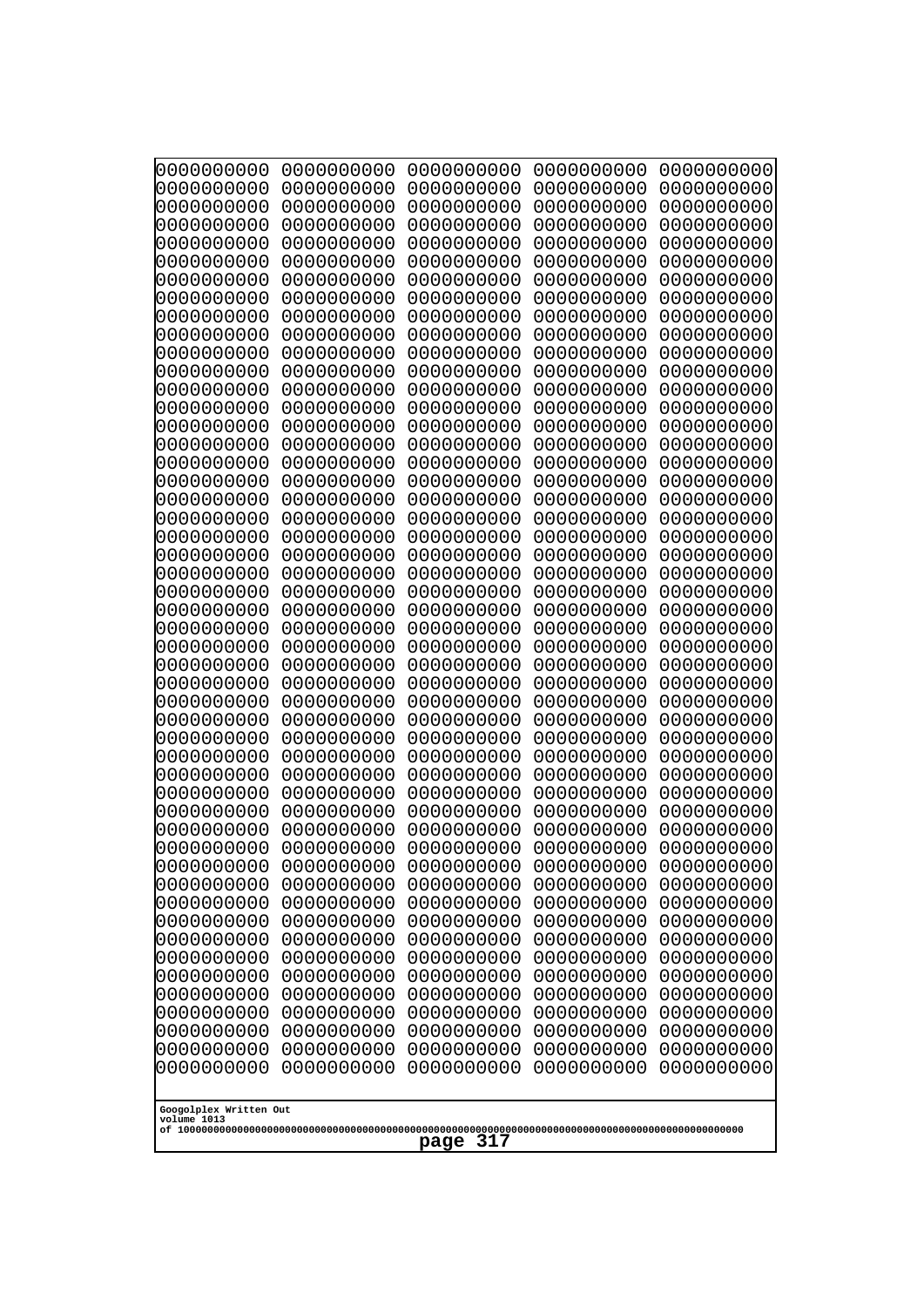| 10000000000<br>0000000000             | 0000000000<br>0000000000 | 0000000000<br>0000000000 | 0000000000<br>0000000000 | 0000000000<br>0000000000 |
|---------------------------------------|--------------------------|--------------------------|--------------------------|--------------------------|
| 0000000000                            | 0000000000               | 0000000000               | 0000000000               | 0000000000               |
| 0000000000                            | 0000000000               | 0000000000               | 0000000000               | 0000000000               |
| 0000000000                            | 0000000000               | 0000000000               | 0000000000               | 0000000000               |
| 0000000000<br>0000000000              | 0000000000<br>0000000000 | 0000000000<br>0000000000 | 0000000000<br>0000000000 | 0000000000<br>0000000000 |
| 0000000000                            | 0000000000               | 0000000000               | 0000000000               | 0000000000               |
| 0000000000                            | 0000000000               | 0000000000               | 0000000000               | 0000000000               |
| 0000000000                            | 0000000000               | 0000000000               | 0000000000               | 0000000000               |
| 0000000000<br>0000000000              | 0000000000<br>0000000000 | 0000000000<br>0000000000 | 0000000000<br>0000000000 | 0000000000<br>0000000000 |
| 0000000000                            | 0000000000               | 0000000000               | 0000000000               | 0000000000               |
| 0000000000                            | 0000000000               | 0000000000               | 0000000000               | 0000000000               |
| 0000000000                            | 0000000000               | 0000000000               | 0000000000               | 0000000000               |
| 0000000000<br>0000000000              | 0000000000<br>0000000000 | 0000000000<br>0000000000 | 0000000000<br>0000000000 | 0000000000<br>0000000000 |
| 0000000000                            | 0000000000               | 0000000000               | 0000000000               | 0000000000               |
| 0000000000                            | 0000000000               | 0000000000               | 0000000000               | 0000000000               |
| 0000000000                            | 0000000000               | 0000000000               | 0000000000               | 0000000000               |
| 0000000000<br>0000000000              | 0000000000<br>0000000000 | 0000000000<br>0000000000 | 0000000000<br>0000000000 | 0000000000<br>0000000000 |
| 0000000000                            | 0000000000               | 0000000000               | 0000000000               | 0000000000               |
| 0000000000                            | 0000000000               | 0000000000               | 0000000000               | 0000000000               |
| 0000000000                            | 0000000000               | 0000000000               | 0000000000               | 0000000000               |
| 0000000000<br>0000000000              | 0000000000<br>0000000000 | 0000000000<br>0000000000 | 0000000000<br>0000000000 | 0000000000<br>0000000000 |
| 0000000000                            | 0000000000               | 0000000000               | 0000000000               | 0000000000               |
| 0000000000                            | 0000000000               | 0000000000               | 0000000000               | 0000000000               |
| 0000000000                            | 0000000000               | 0000000000               | 0000000000               | 0000000000               |
| 0000000000<br>0000000000              | 0000000000<br>0000000000 | 0000000000<br>0000000000 | 0000000000<br>0000000000 | 0000000000<br>0000000000 |
| 0000000000                            | 0000000000               | 0000000000               | 0000000000               | 0000000000               |
| 0000000000                            | 0000000000               | 0000000000               | 0000000000               | 0000000000               |
| 0000000000                            | 0000000000               | 0000000000               | 0000000000               | 0000000000               |
| 0000000000<br>0000000000              | 0000000000<br>0000000000 | 0000000000<br>0000000000 | 0000000000<br>0000000000 | 0000000000<br>0000000000 |
| 0000000000                            | 0000000000               | 0000000000               | 0000000000               | 0000000000               |
| 0000000000                            | 0000000000               | 0000000000               | 0000000000               | 0000000000               |
| 0000000000                            | 0000000000               | 0000000000               | 0000000000               | 0000000000               |
| 0000000000<br>0000000000              | 0000000000<br>0000000000 | 0000000000<br>0000000000 | 0000000000<br>0000000000 | 0000000000<br>0000000000 |
| 0000000000                            | 0000000000               | 0000000000               | 0000000000               | 0000000000               |
| 0000000000                            | 0000000000               | 0000000000               | 0000000000               | 0000000000               |
| 0000000000                            | 0000000000               | 0000000000               | 0000000000               | 0000000000               |
| 0000000000<br>0000000000              | 0000000000<br>0000000000 | 0000000000<br>0000000000 | 0000000000<br>0000000000 | 0000000000<br>0000000000 |
| 0000000000                            | 0000000000               | 0000000000               | 0000000000               | 0000000000               |
| 0000000000                            | 0000000000               | 0000000000               | 0000000000               | 0000000000               |
| 0000000000                            | 0000000000               | 0000000000               | 0000000000               | 0000000000               |
|                                       |                          |                          |                          |                          |
| Googolplex Written Out<br>volume 1013 |                          |                          |                          |                          |
| 318<br>page                           |                          |                          |                          |                          |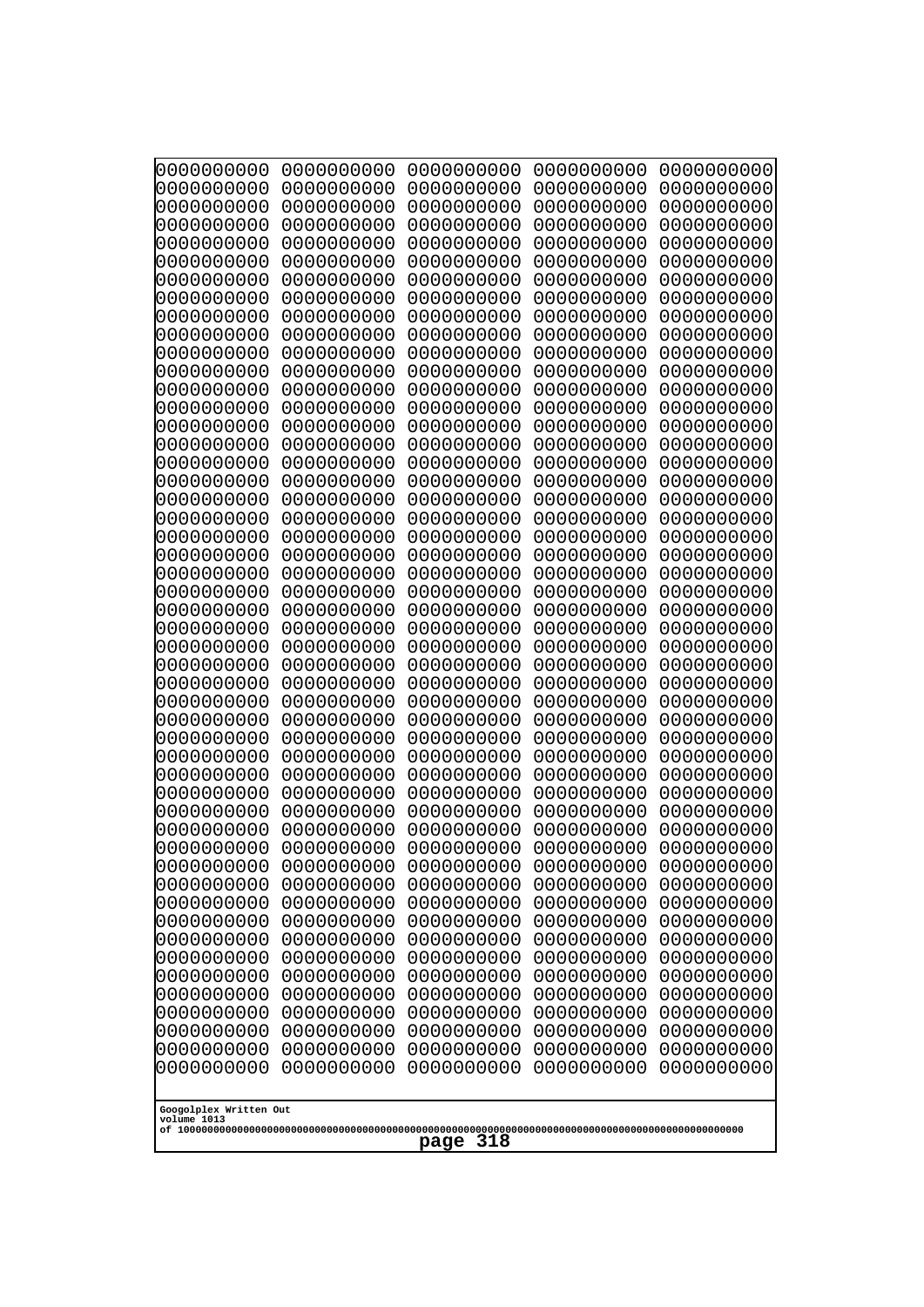| 10000000000                           | 0000000000               | 0000000000               | 0000000000               | 0000000000               |
|---------------------------------------|--------------------------|--------------------------|--------------------------|--------------------------|
| 0000000000<br>0000000000              | 0000000000<br>0000000000 | 0000000000<br>0000000000 | 0000000000<br>0000000000 | 0000000000<br>0000000000 |
| 0000000000                            | 0000000000               | 0000000000               | 0000000000               | 0000000000               |
| 0000000000                            | 0000000000               | 0000000000               | 0000000000               | 0000000000               |
| 0000000000                            | 0000000000               | 0000000000               | 0000000000               | 0000000000               |
| 0000000000<br>0000000000              | 0000000000<br>0000000000 | 0000000000<br>0000000000 | 0000000000<br>0000000000 | 0000000000<br>0000000000 |
| 0000000000                            | 0000000000               | 0000000000               | 0000000000               | 0000000000               |
| 0000000000                            | 0000000000               | 0000000000               | 0000000000               | 0000000000               |
| 0000000000                            | 0000000000               | 0000000000               | 0000000000               | 0000000000               |
| 0000000000<br>0000000000              | 0000000000<br>0000000000 | 0000000000<br>0000000000 | 0000000000<br>0000000000 | 0000000000<br>0000000000 |
| 0000000000                            | 0000000000               | 0000000000               | 0000000000               | 0000000000               |
| 0000000000                            | 0000000000               | 0000000000               | 0000000000               | 0000000000               |
| 0000000000                            | 0000000000               | 0000000000               | 0000000000               | 0000000000               |
| 0000000000<br>0000000000              | 0000000000<br>0000000000 | 0000000000<br>0000000000 | 0000000000<br>0000000000 | 0000000000<br>0000000000 |
| 0000000000                            | 0000000000               | 0000000000               | 0000000000               | 0000000000               |
| 0000000000                            | 0000000000               | 0000000000               | 0000000000               | 0000000000               |
| 0000000000                            | 0000000000               | 0000000000               | 0000000000               | 0000000000               |
| 0000000000<br>0000000000              | 0000000000<br>0000000000 | 0000000000<br>0000000000 | 0000000000<br>0000000000 | 0000000000<br>0000000000 |
| 0000000000                            | 0000000000               | 0000000000               | 0000000000               | 0000000000               |
| 0000000000                            | 0000000000               | 0000000000               | 0000000000               | 0000000000               |
| 0000000000                            | 0000000000               | 0000000000               | 0000000000               | 0000000000               |
| 0000000000<br>0000000000              | 0000000000<br>0000000000 | 0000000000<br>0000000000 | 0000000000<br>0000000000 | 0000000000<br>0000000000 |
| 0000000000                            | 0000000000               | 0000000000               | 0000000000               | 0000000000               |
| 0000000000                            | 0000000000               | 0000000000               | 0000000000               | 0000000000               |
| 0000000000                            | 0000000000               | 0000000000               | 0000000000               | 0000000000               |
| 0000000000<br>0000000000              | 0000000000<br>0000000000 | 0000000000<br>0000000000 | 0000000000<br>0000000000 | 0000000000<br>0000000000 |
| 0000000000                            | 0000000000               | 0000000000               | 0000000000               | 0000000000               |
| 0000000000                            | 0000000000               | 0000000000               | 0000000000               | 0000000000               |
| 0000000000                            | 0000000000               | 0000000000               | 0000000000               | 0000000000               |
| 0000000000<br>0000000000              | 0000000000<br>0000000000 | 0000000000<br>0000000000 | 0000000000<br>0000000000 | 0000000000<br>0000000000 |
| 0000000000                            | 0000000000               | 0000000000               | 0000000000               | 0000000000               |
| 0000000000                            | 0000000000               | 0000000000               | 0000000000               | 0000000000               |
| 0000000000<br>0000000000              | 0000000000               | 0000000000<br>0000000000 | 0000000000               | 0000000000               |
| 0000000000                            | 0000000000<br>0000000000 | 0000000000               | 0000000000<br>0000000000 | 0000000000<br>0000000000 |
| 0000000000                            | 0000000000               | 0000000000               | 0000000000               | 0000000000               |
| 0000000000                            | 0000000000               | 0000000000               | 0000000000               | 0000000000               |
| 0000000000<br>0000000000              | 0000000000<br>0000000000 | 0000000000<br>0000000000 | 0000000000<br>0000000000 | 0000000000<br>0000000000 |
| 0000000000                            | 0000000000               | 0000000000               | 0000000000               | 0000000000               |
| 0000000000                            | 0000000000               | 0000000000               | 0000000000               | 0000000000               |
| 0000000000                            | 0000000000               | 0000000000               | 0000000000               | 0000000000               |
|                                       |                          |                          |                          |                          |
| Googolplex Written Out<br>volume 1013 |                          |                          |                          |                          |
| 319<br>page                           |                          |                          |                          |                          |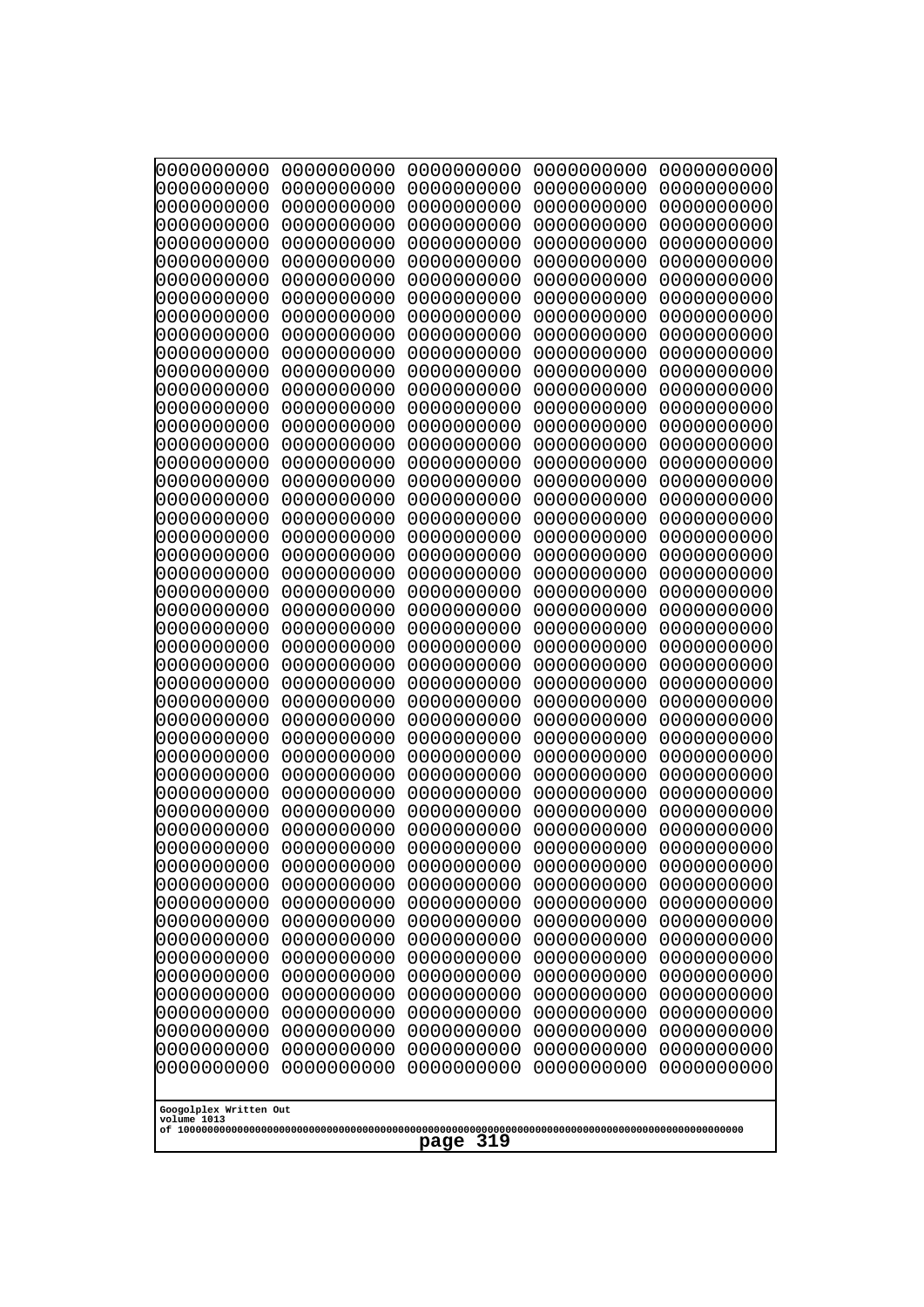| 0000000000                                                                                                                                                                                                                                                                                                                                   | 0000000000 | 0000000000 | 0000000000 | 0000000000 |
|----------------------------------------------------------------------------------------------------------------------------------------------------------------------------------------------------------------------------------------------------------------------------------------------------------------------------------------------|------------|------------|------------|------------|
| 0000000000                                                                                                                                                                                                                                                                                                                                   | 0000000000 | 0000000000 | 0000000000 | 0000000000 |
| 0000000000                                                                                                                                                                                                                                                                                                                                   | 0000000000 | 0000000000 | 0000000000 | 0000000000 |
| 0000000000                                                                                                                                                                                                                                                                                                                                   | 0000000000 | 0000000000 | 0000000000 | 0000000000 |
| 0000000000                                                                                                                                                                                                                                                                                                                                   | 0000000000 | 0000000000 | 0000000000 | 0000000000 |
| 0000000000                                                                                                                                                                                                                                                                                                                                   | 0000000000 | 0000000000 | 0000000000 | 0000000000 |
| 0000000000                                                                                                                                                                                                                                                                                                                                   | 0000000000 | 0000000000 | 0000000000 | 0000000000 |
| 0000000000                                                                                                                                                                                                                                                                                                                                   | 0000000000 | 0000000000 | 0000000000 | 0000000000 |
| 0000000000                                                                                                                                                                                                                                                                                                                                   | 0000000000 | 0000000000 | 0000000000 | 0000000000 |
| 0000000000                                                                                                                                                                                                                                                                                                                                   | 0000000000 | 0000000000 | 0000000000 | 0000000000 |
| 0000000000                                                                                                                                                                                                                                                                                                                                   | 0000000000 | 0000000000 | 0000000000 | 0000000000 |
| 0000000000                                                                                                                                                                                                                                                                                                                                   | 0000000000 | 0000000000 | 0000000000 | 0000000000 |
| 0000000000                                                                                                                                                                                                                                                                                                                                   | 0000000000 | 0000000000 | 0000000000 | 0000000000 |
| 0000000000                                                                                                                                                                                                                                                                                                                                   | 0000000000 | 0000000000 | 0000000000 | 0000000000 |
| 0000000000                                                                                                                                                                                                                                                                                                                                   | 0000000000 | 0000000000 | 0000000000 | 0000000000 |
| 0000000000                                                                                                                                                                                                                                                                                                                                   | 0000000000 | 0000000000 | 0000000000 | 0000000000 |
| 0000000000                                                                                                                                                                                                                                                                                                                                   | 0000000000 | 0000000000 | 0000000000 | 0000000000 |
| 0000000000                                                                                                                                                                                                                                                                                                                                   | 0000000000 | 0000000000 | 0000000000 | 0000000000 |
| 0000000000                                                                                                                                                                                                                                                                                                                                   | 0000000000 | 0000000000 | 0000000000 | 0000000000 |
| 0000000000                                                                                                                                                                                                                                                                                                                                   | 0000000000 | 0000000000 | 0000000000 | 0000000000 |
| 0000000000                                                                                                                                                                                                                                                                                                                                   | 0000000000 | 0000000000 | 0000000000 | 0000000000 |
| 0000000000                                                                                                                                                                                                                                                                                                                                   | 0000000000 | 0000000000 | 0000000000 | 0000000000 |
| 0000000000                                                                                                                                                                                                                                                                                                                                   | 0000000000 | 0000000000 | 0000000000 | 0000000000 |
| 0000000000                                                                                                                                                                                                                                                                                                                                   | 0000000000 | 0000000000 | 0000000000 | 0000000000 |
| 0000000000                                                                                                                                                                                                                                                                                                                                   | 0000000000 | 0000000000 | 0000000000 | 0000000000 |
| 0000000000                                                                                                                                                                                                                                                                                                                                   | 0000000000 | 0000000000 | 0000000000 | 0000000000 |
| 0000000000                                                                                                                                                                                                                                                                                                                                   | 0000000000 | 0000000000 | 0000000000 | 0000000000 |
| 0000000000                                                                                                                                                                                                                                                                                                                                   | 0000000000 | 0000000000 | 0000000000 | 0000000000 |
| 0000000000                                                                                                                                                                                                                                                                                                                                   | 0000000000 | 0000000000 | 0000000000 | 0000000000 |
| 0000000000                                                                                                                                                                                                                                                                                                                                   | 0000000000 | 0000000000 | 0000000000 | 0000000000 |
| 0000000000                                                                                                                                                                                                                                                                                                                                   | 0000000000 | 0000000000 | 0000000000 | 0000000000 |
| 0000000000                                                                                                                                                                                                                                                                                                                                   | 0000000000 | 0000000000 | 0000000000 | 0000000000 |
| 0000000000                                                                                                                                                                                                                                                                                                                                   | 0000000000 | 0000000000 | 0000000000 | 0000000000 |
| 0000000000                                                                                                                                                                                                                                                                                                                                   | 0000000000 | 0000000000 | 0000000000 | 0000000000 |
| 0000000000                                                                                                                                                                                                                                                                                                                                   | 0000000000 | 0000000000 | 0000000000 | 0000000000 |
| 0000000000                                                                                                                                                                                                                                                                                                                                   | 0000000000 | 0000000000 | 0000000000 | 0000000000 |
| 0000000000                                                                                                                                                                                                                                                                                                                                   | 0000000000 | 0000000000 | 0000000000 | 0000000000 |
| 0000000000                                                                                                                                                                                                                                                                                                                                   | 0000000000 | 0000000000 | 0000000000 | 0000000000 |
| 0000000000                                                                                                                                                                                                                                                                                                                                   | 0000000000 | 0000000000 | 0000000000 | 0000000000 |
| 0000000000                                                                                                                                                                                                                                                                                                                                   | 0000000000 | 0000000000 | 0000000000 | 0000000000 |
| 0000000000                                                                                                                                                                                                                                                                                                                                   | 0000000000 | 0000000000 | 0000000000 | 0000000000 |
| 0000000000                                                                                                                                                                                                                                                                                                                                   | 0000000000 | 0000000000 | 0000000000 | 0000000000 |
| 0000000000                                                                                                                                                                                                                                                                                                                                   | 0000000000 | 0000000000 | 0000000000 | 0000000000 |
| 0000000000                                                                                                                                                                                                                                                                                                                                   | 0000000000 | 0000000000 | 0000000000 | 0000000000 |
| 0000000000                                                                                                                                                                                                                                                                                                                                   | 0000000000 | 0000000000 | 0000000000 | 0000000000 |
| 0000000000                                                                                                                                                                                                                                                                                                                                   | 0000000000 | 0000000000 | 0000000000 | 0000000000 |
| 0000000000<br>0000000000<br>0000000000<br>0000000000<br>0000000000<br>0000000000<br>0000000000<br>0000000000<br>0000000000<br>0000000000<br>0000000000<br>0000000000<br>0000000000<br>0000000000<br>0000000000<br>0000000000<br>0000000000<br>0000000000<br>0000000000<br>0000000000<br>Googolplex Written Out<br>volume 1013<br>320<br>page |            |            |            |            |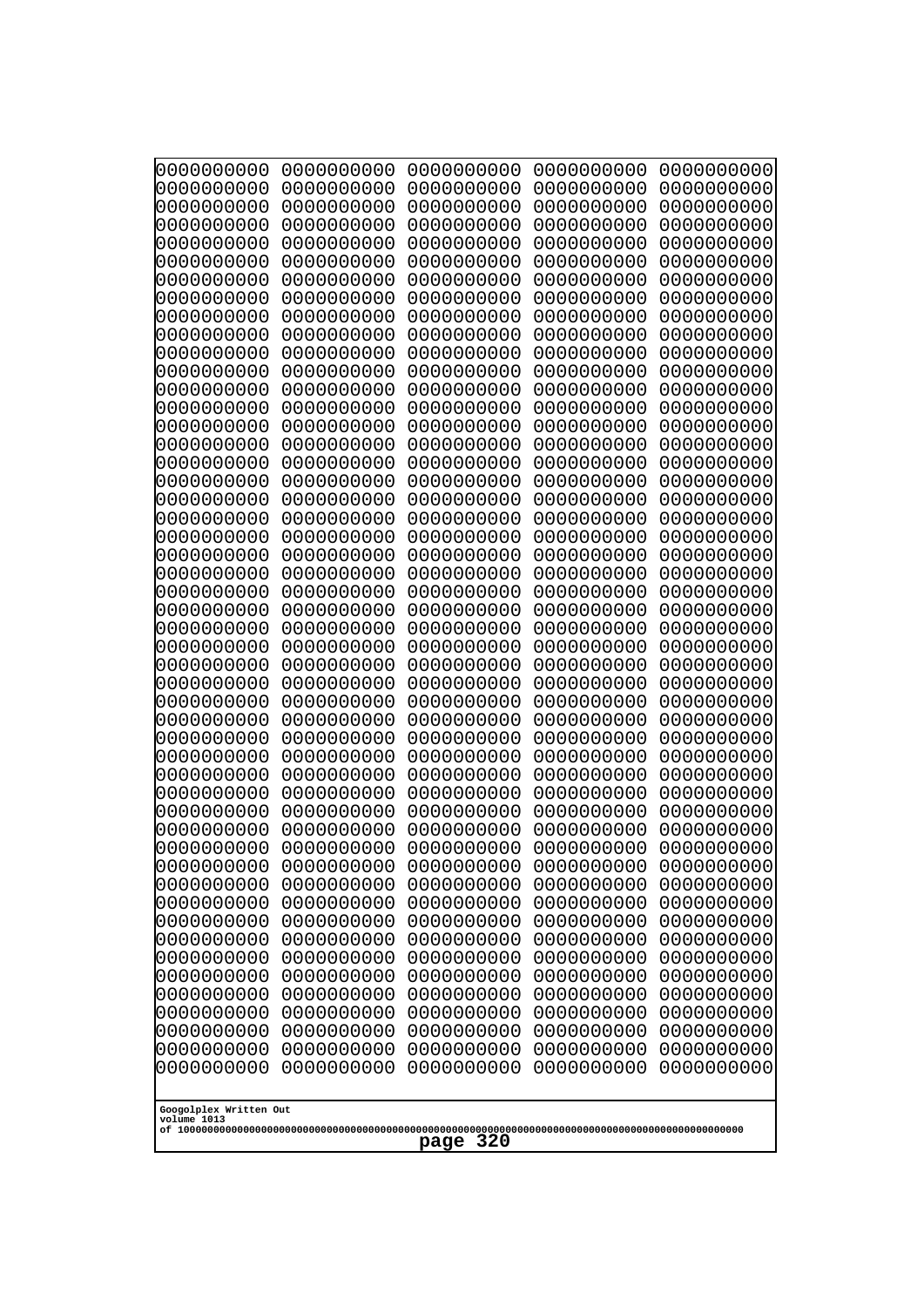| 0000000000<br>0000000000<br>0000000000<br>0000000000<br>0000000000<br>0000000000<br>0000000000<br>0000000000<br>0000000000<br>0000000000<br>0000000000<br>0000000000<br>0000000000<br>0000000000<br>0000000000<br>0000000000                                                                                                                                                                                                                               | 0000000000<br>0000000000<br>0000000000<br>0000000000<br>0000000000<br>0000000000<br>0000000000<br>0000000000<br>0000000000<br>0000000000<br>0000000000<br>0000000000<br>0000000000<br>0000000000<br>0000000000<br>0000000000                                                                                                                                                                                                     | 0000000000<br>0000000000<br>0000000000<br>0000000000<br>0000000000<br>0000000000<br>0000000000<br>0000000000<br>0000000000<br>0000000000<br>0000000000<br>0000000000<br>0000000000<br>0000000000<br>0000000000<br>0000000000                                                                                                                                                                                                     | 0000000000<br>0000000000<br>0000000000<br>0000000000<br>0000000000<br>0000000000<br>0000000000<br>0000000000<br>0000000000<br>0000000000<br>0000000000<br>0000000000<br>0000000000<br>0000000000<br>0000000000<br>0000000000                                                                                                                                                                                                     | 0000000000<br>0000000000<br>0000000000<br>0000000000<br>0000000000<br>0000000000<br>0000000000<br>0000000000<br>0000000000<br>0000000000<br>0000000000<br>0000000000<br>0000000000<br>0000000000<br>0000000000<br>0000000000                                                                                                                                                                                                     |
|------------------------------------------------------------------------------------------------------------------------------------------------------------------------------------------------------------------------------------------------------------------------------------------------------------------------------------------------------------------------------------------------------------------------------------------------------------|----------------------------------------------------------------------------------------------------------------------------------------------------------------------------------------------------------------------------------------------------------------------------------------------------------------------------------------------------------------------------------------------------------------------------------|----------------------------------------------------------------------------------------------------------------------------------------------------------------------------------------------------------------------------------------------------------------------------------------------------------------------------------------------------------------------------------------------------------------------------------|----------------------------------------------------------------------------------------------------------------------------------------------------------------------------------------------------------------------------------------------------------------------------------------------------------------------------------------------------------------------------------------------------------------------------------|----------------------------------------------------------------------------------------------------------------------------------------------------------------------------------------------------------------------------------------------------------------------------------------------------------------------------------------------------------------------------------------------------------------------------------|
| 0000000000<br>0000000000<br>0000000000<br>0000000000<br>0000000000<br>0000000000<br>0000000000<br>0000000000<br>0000000000<br>0000000000<br>0000000000<br>0000000000<br>0000000000<br>0000000000<br>0000000000<br>0000000000<br>0000000000<br>0000000000<br>0000000000<br>0000000000<br>0000000000<br>0000000000<br>0000000000<br>0000000000<br>0000000000<br>0000000000<br>0000000000<br>0000000000<br>0000000000<br>0000000000<br>Googolplex Written Out | 0000000000<br>0000000000<br>0000000000<br>0000000000<br>0000000000<br>0000000000<br>0000000000<br>0000000000<br>0000000000<br>0000000000<br>0000000000<br>0000000000<br>0000000000<br>0000000000<br>0000000000<br>0000000000<br>0000000000<br>0000000000<br>0000000000<br>0000000000<br>0000000000<br>0000000000<br>0000000000<br>0000000000<br>0000000000<br>0000000000<br>0000000000<br>0000000000<br>0000000000<br>0000000000 | 0000000000<br>0000000000<br>0000000000<br>0000000000<br>0000000000<br>0000000000<br>0000000000<br>0000000000<br>0000000000<br>0000000000<br>0000000000<br>0000000000<br>0000000000<br>0000000000<br>0000000000<br>0000000000<br>0000000000<br>0000000000<br>0000000000<br>0000000000<br>0000000000<br>0000000000<br>0000000000<br>0000000000<br>0000000000<br>0000000000<br>0000000000<br>0000000000<br>0000000000<br>0000000000 | 0000000000<br>0000000000<br>0000000000<br>0000000000<br>0000000000<br>0000000000<br>0000000000<br>0000000000<br>0000000000<br>0000000000<br>0000000000<br>0000000000<br>0000000000<br>0000000000<br>0000000000<br>0000000000<br>0000000000<br>0000000000<br>0000000000<br>0000000000<br>0000000000<br>0000000000<br>0000000000<br>0000000000<br>0000000000<br>0000000000<br>0000000000<br>0000000000<br>0000000000<br>0000000000 | 0000000000<br>0000000000<br>0000000000<br>0000000000<br>0000000000<br>0000000000<br>0000000000<br>0000000000<br>0000000000<br>0000000000<br>0000000000<br>0000000000<br>0000000000<br>0000000000<br>0000000000<br>0000000000<br>0000000000<br>0000000000<br>0000000000<br>0000000000<br>0000000000<br>0000000000<br>0000000000<br>0000000000<br>0000000000<br>0000000000<br>0000000000<br>0000000000<br>0000000000<br>0000000000 |
| volume 1013<br>321<br>page                                                                                                                                                                                                                                                                                                                                                                                                                                 |                                                                                                                                                                                                                                                                                                                                                                                                                                  |                                                                                                                                                                                                                                                                                                                                                                                                                                  |                                                                                                                                                                                                                                                                                                                                                                                                                                  |                                                                                                                                                                                                                                                                                                                                                                                                                                  |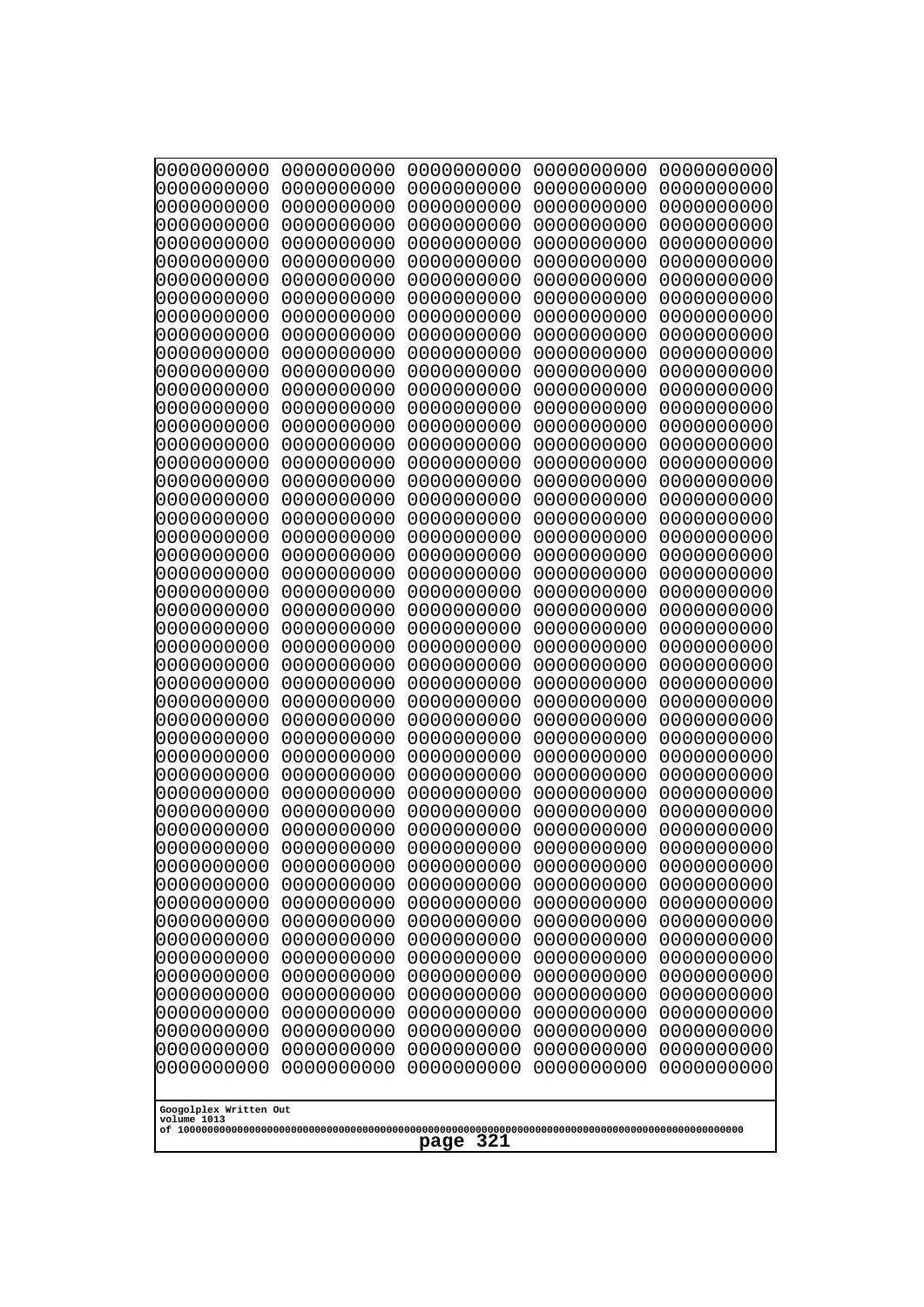| 0000000000                                                                                                  | 0000000000                                                         | 0000000000                                                                        | 0000000000                                                         | 0000000000                                                         |
|-------------------------------------------------------------------------------------------------------------|--------------------------------------------------------------------|-----------------------------------------------------------------------------------|--------------------------------------------------------------------|--------------------------------------------------------------------|
| 0000000000                                                                                                  | 0000000000                                                         | 0000000000                                                                        | 0000000000                                                         | 0000000000                                                         |
| 0000000000                                                                                                  | 0000000000                                                         | 0000000000                                                                        | 0000000000                                                         | 0000000000                                                         |
| 0000000000                                                                                                  | 0000000000                                                         | 0000000000                                                                        | 0000000000                                                         | 0000000000                                                         |
| 0000000000                                                                                                  | 0000000000                                                         | 0000000000                                                                        | 0000000000                                                         | 0000000000                                                         |
| 0000000000                                                                                                  | 0000000000                                                         | 0000000000                                                                        | 0000000000                                                         | 0000000000                                                         |
| 0000000000                                                                                                  | 0000000000                                                         | 0000000000                                                                        | 0000000000                                                         | 0000000000                                                         |
| 0000000000                                                                                                  | 0000000000                                                         | 0000000000                                                                        | 0000000000                                                         | 0000000000                                                         |
| 0000000000                                                                                                  | 0000000000                                                         | 0000000000                                                                        | 0000000000                                                         | 0000000000                                                         |
| 0000000000                                                                                                  | 0000000000                                                         | 0000000000                                                                        | 0000000000                                                         | 0000000000                                                         |
| 0000000000                                                                                                  | 0000000000                                                         | 0000000000                                                                        | 0000000000                                                         | 0000000000                                                         |
| 0000000000                                                                                                  | 0000000000                                                         | 0000000000                                                                        | 0000000000                                                         | 0000000000                                                         |
| 0000000000                                                                                                  | 0000000000                                                         | 0000000000                                                                        | 0000000000                                                         | 0000000000                                                         |
| 0000000000                                                                                                  | 0000000000                                                         | 0000000000                                                                        | 0000000000                                                         | 0000000000                                                         |
| 0000000000                                                                                                  | 0000000000                                                         | 0000000000                                                                        | 0000000000                                                         | 0000000000                                                         |
| 0000000000                                                                                                  | 0000000000                                                         | 0000000000                                                                        | 0000000000                                                         | 0000000000                                                         |
| 0000000000                                                                                                  | 0000000000                                                         | 0000000000                                                                        | 0000000000                                                         | 0000000000                                                         |
| 0000000000                                                                                                  | 0000000000                                                         | 0000000000                                                                        | 0000000000                                                         | 0000000000                                                         |
| 0000000000                                                                                                  | 0000000000                                                         | 0000000000                                                                        | 0000000000                                                         | 0000000000                                                         |
| 0000000000                                                                                                  | 0000000000                                                         | 0000000000                                                                        | 0000000000                                                         | 0000000000                                                         |
| 0000000000                                                                                                  | 0000000000                                                         | 0000000000                                                                        | 0000000000                                                         | 0000000000                                                         |
| 0000000000                                                                                                  | 0000000000                                                         | 0000000000                                                                        | 0000000000                                                         | 0000000000                                                         |
| 0000000000                                                                                                  | 0000000000                                                         | 0000000000                                                                        | 0000000000                                                         | 0000000000                                                         |
| 0000000000                                                                                                  | 0000000000                                                         | 0000000000                                                                        | 0000000000                                                         | 0000000000                                                         |
| 0000000000                                                                                                  | 0000000000                                                         | 0000000000                                                                        | 0000000000                                                         | 0000000000                                                         |
| 0000000000                                                                                                  | 0000000000                                                         | 0000000000                                                                        | 0000000000                                                         | 0000000000                                                         |
| 0000000000                                                                                                  | 0000000000                                                         | 0000000000                                                                        | 0000000000                                                         | 0000000000                                                         |
| 0000000000                                                                                                  | 0000000000                                                         | 0000000000                                                                        | 0000000000                                                         | 0000000000                                                         |
| 0000000000                                                                                                  | 0000000000                                                         | 0000000000                                                                        | 0000000000                                                         | 0000000000                                                         |
| 0000000000                                                                                                  | 0000000000                                                         | 0000000000                                                                        | 0000000000                                                         | 0000000000                                                         |
| 0000000000                                                                                                  | 0000000000                                                         | 0000000000                                                                        | 0000000000                                                         | 0000000000                                                         |
| 0000000000                                                                                                  | 0000000000                                                         | 0000000000                                                                        | 0000000000                                                         | 0000000000                                                         |
| 0000000000                                                                                                  | 0000000000                                                         | 0000000000                                                                        | 0000000000                                                         | 0000000000                                                         |
| 0000000000                                                                                                  | 0000000000                                                         | 0000000000                                                                        | 0000000000                                                         | 0000000000                                                         |
| 0000000000                                                                                                  | 0000000000                                                         | 0000000000                                                                        | 0000000000                                                         | 0000000000                                                         |
| 0000000000                                                                                                  | 0000000000                                                         | 0000000000                                                                        | 0000000000                                                         | 0000000000                                                         |
| 0000000000                                                                                                  | 0000000000                                                         | 0000000000                                                                        | 0000000000                                                         | 0000000000                                                         |
| 0000000000                                                                                                  | 0000000000                                                         | 0000000000                                                                        | 0000000000                                                         | 0000000000                                                         |
| 0000000000                                                                                                  | 0000000000                                                         | 0000000000                                                                        | 0000000000                                                         | 0000000000                                                         |
| 0000000000                                                                                                  | 0000000000                                                         | 0000000000                                                                        | 0000000000                                                         | 0000000000                                                         |
| 0000000000<br>0000000000<br>0000000000<br>0000000000<br>0000000000<br>Googolplex Written Out<br>volume 1013 | 0000000000<br>0000000000<br>0000000000<br>0000000000<br>0000000000 | 0000000000<br>0000000000<br>0000000000<br>0000000000<br>0000000000<br>322<br>page | 0000000000<br>0000000000<br>0000000000<br>0000000000<br>0000000000 | 0000000000<br>0000000000<br>0000000000<br>0000000000<br>0000000000 |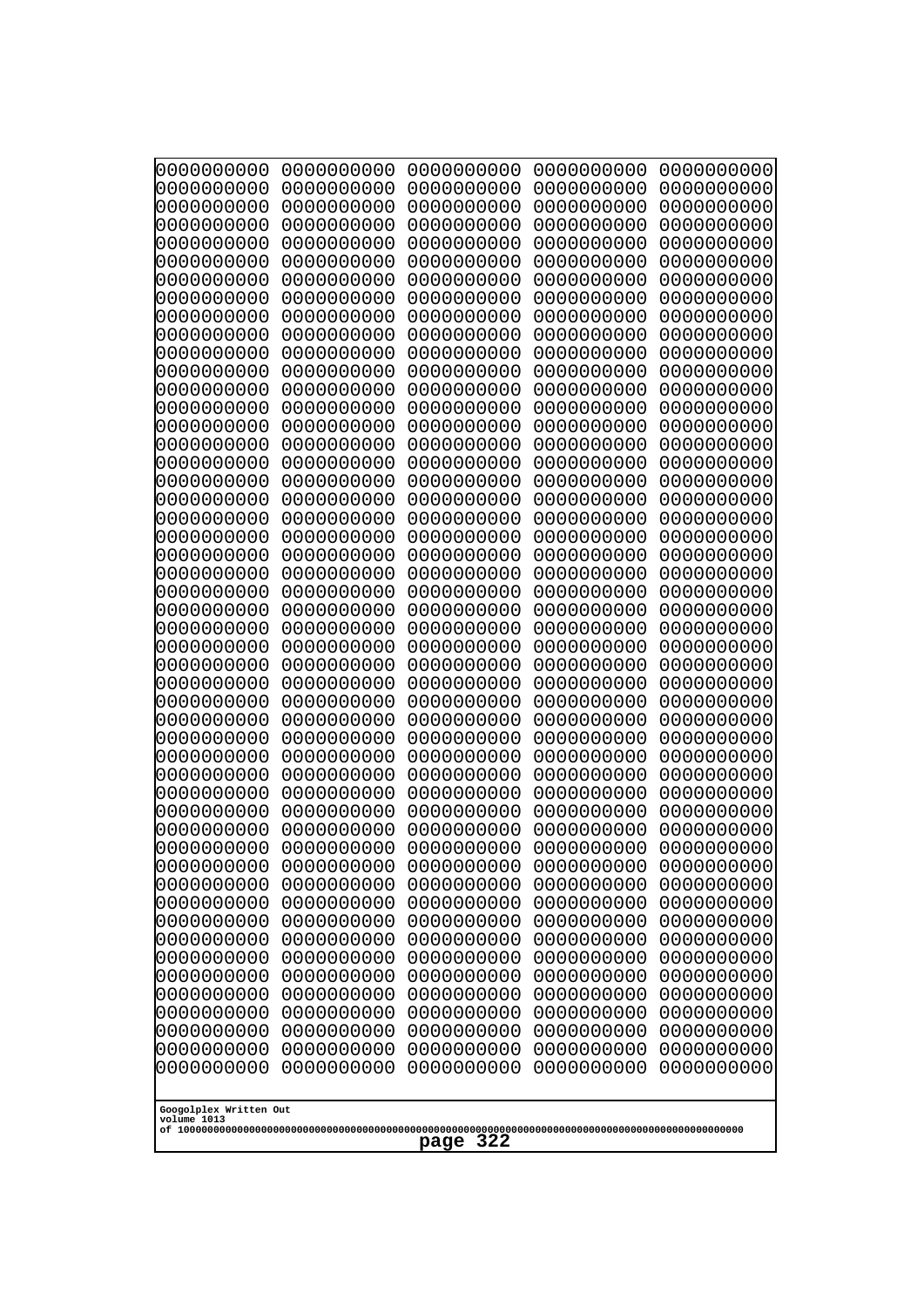| 0000000000                                                                                    | 0000000000                                           | 0000000000                                           | 0000000000                                           | 0000000000                                           |
|-----------------------------------------------------------------------------------------------|------------------------------------------------------|------------------------------------------------------|------------------------------------------------------|------------------------------------------------------|
| 0000000000                                                                                    | 0000000000                                           | 0000000000                                           | 0000000000                                           | 0000000000                                           |
| 0000000000                                                                                    | 0000000000                                           | 0000000000                                           | 0000000000                                           | 0000000000                                           |
| 0000000000                                                                                    | 0000000000                                           | 0000000000                                           | 0000000000                                           | 0000000000                                           |
| 0000000000                                                                                    | 0000000000                                           | 0000000000                                           | 0000000000                                           | 0000000000                                           |
| 0000000000                                                                                    | 0000000000                                           | 0000000000                                           | 0000000000                                           | 0000000000                                           |
| 0000000000                                                                                    | 0000000000                                           | 0000000000                                           | 0000000000                                           | 0000000000                                           |
| 0000000000                                                                                    | 0000000000                                           | 0000000000                                           | 0000000000                                           | 0000000000                                           |
| 0000000000                                                                                    | 0000000000                                           | 0000000000                                           | 0000000000                                           | 0000000000                                           |
| 0000000000                                                                                    | 0000000000                                           | 0000000000                                           | 0000000000                                           | 0000000000                                           |
| 0000000000                                                                                    | 0000000000                                           | 0000000000                                           | 0000000000                                           | 0000000000                                           |
| 0000000000                                                                                    | 0000000000                                           | 0000000000                                           | 0000000000                                           | 0000000000                                           |
| 0000000000                                                                                    | 0000000000                                           | 0000000000                                           | 0000000000                                           | 0000000000                                           |
| 0000000000                                                                                    | 0000000000                                           | 0000000000                                           | 0000000000                                           | 0000000000                                           |
| 0000000000                                                                                    | 0000000000                                           | 0000000000                                           | 0000000000                                           | 0000000000                                           |
| 0000000000                                                                                    | 0000000000                                           | 0000000000                                           | 0000000000                                           | 0000000000                                           |
| 0000000000                                                                                    | 0000000000                                           | 0000000000                                           | 0000000000                                           | 0000000000                                           |
| 0000000000                                                                                    | 0000000000                                           | 0000000000                                           | 0000000000                                           | 0000000000                                           |
| 0000000000                                                                                    | 0000000000                                           | 0000000000                                           | 0000000000                                           | 0000000000                                           |
| 0000000000                                                                                    | 0000000000                                           | 0000000000                                           | 0000000000                                           | 0000000000                                           |
| 0000000000                                                                                    | 0000000000                                           | 0000000000                                           | 0000000000                                           | 0000000000                                           |
| 0000000000                                                                                    | 0000000000                                           | 0000000000                                           | 0000000000                                           | 0000000000                                           |
| 0000000000                                                                                    | 0000000000                                           | 0000000000                                           | 0000000000                                           | 0000000000                                           |
| 0000000000                                                                                    | 0000000000                                           | 0000000000                                           | 0000000000                                           | 0000000000                                           |
| 0000000000                                                                                    | 0000000000                                           | 0000000000                                           | 0000000000                                           | 0000000000                                           |
| 0000000000                                                                                    | 0000000000                                           | 0000000000                                           | 0000000000                                           | 0000000000                                           |
| 0000000000                                                                                    | 0000000000                                           | 0000000000                                           | 0000000000                                           | 0000000000                                           |
| 0000000000                                                                                    | 0000000000                                           | 0000000000                                           | 0000000000                                           | 0000000000                                           |
| 0000000000                                                                                    | 0000000000                                           | 0000000000                                           | 0000000000                                           | 0000000000                                           |
| 0000000000                                                                                    | 0000000000                                           | 0000000000                                           | 0000000000                                           | 0000000000                                           |
| 0000000000                                                                                    | 0000000000                                           | 0000000000                                           | 0000000000                                           | 0000000000                                           |
| 0000000000                                                                                    | 0000000000                                           | 0000000000                                           | 0000000000                                           | 0000000000                                           |
| 0000000000                                                                                    | 0000000000                                           | 0000000000                                           | 0000000000                                           | 0000000000                                           |
| 0000000000                                                                                    | 0000000000                                           | 0000000000                                           | 0000000000                                           | 0000000000                                           |
| 0000000000                                                                                    | 0000000000                                           | 0000000000                                           | 0000000000                                           | 0000000000                                           |
| 0000000000                                                                                    | 0000000000                                           | 0000000000                                           | 0000000000                                           | 0000000000                                           |
| 0000000000                                                                                    | 0000000000                                           | 0000000000                                           | 0000000000                                           | 0000000000                                           |
| 0000000000                                                                                    | 0000000000                                           | 0000000000                                           | 0000000000                                           | 0000000000                                           |
| 0000000000                                                                                    | 0000000000                                           | 0000000000                                           | 0000000000                                           | 0000000000                                           |
| 0000000000                                                                                    | 0000000000                                           | 0000000000                                           | 0000000000                                           | 0000000000                                           |
| 0000000000                                                                                    | 0000000000                                           | 0000000000                                           | 0000000000                                           | 0000000000                                           |
| 0000000000                                                                                    | 0000000000                                           | 0000000000                                           | 0000000000                                           | 0000000000                                           |
| 0000000000                                                                                    | 0000000000                                           | 0000000000                                           | 0000000000                                           | 0000000000                                           |
| 0000000000                                                                                    | 0000000000                                           | 0000000000                                           | 0000000000                                           | 0000000000                                           |
| 0000000000                                                                                    | 0000000000                                           | 0000000000                                           | 0000000000                                           | 0000000000                                           |
| 0000000000                                                                                    | 0000000000                                           | 0000000000                                           | 0000000000                                           | 0000000000                                           |
| 0000000000<br>0000000000<br>0000000000<br>0000000000<br>Googolplex Written Out<br>volume 1013 | 0000000000<br>0000000000<br>0000000000<br>0000000000 | 0000000000<br>0000000000<br>0000000000<br>0000000000 | 0000000000<br>0000000000<br>0000000000<br>0000000000 | 0000000000<br>0000000000<br>0000000000<br>0000000000 |
| 323<br>page                                                                                   |                                                      |                                                      |                                                      |                                                      |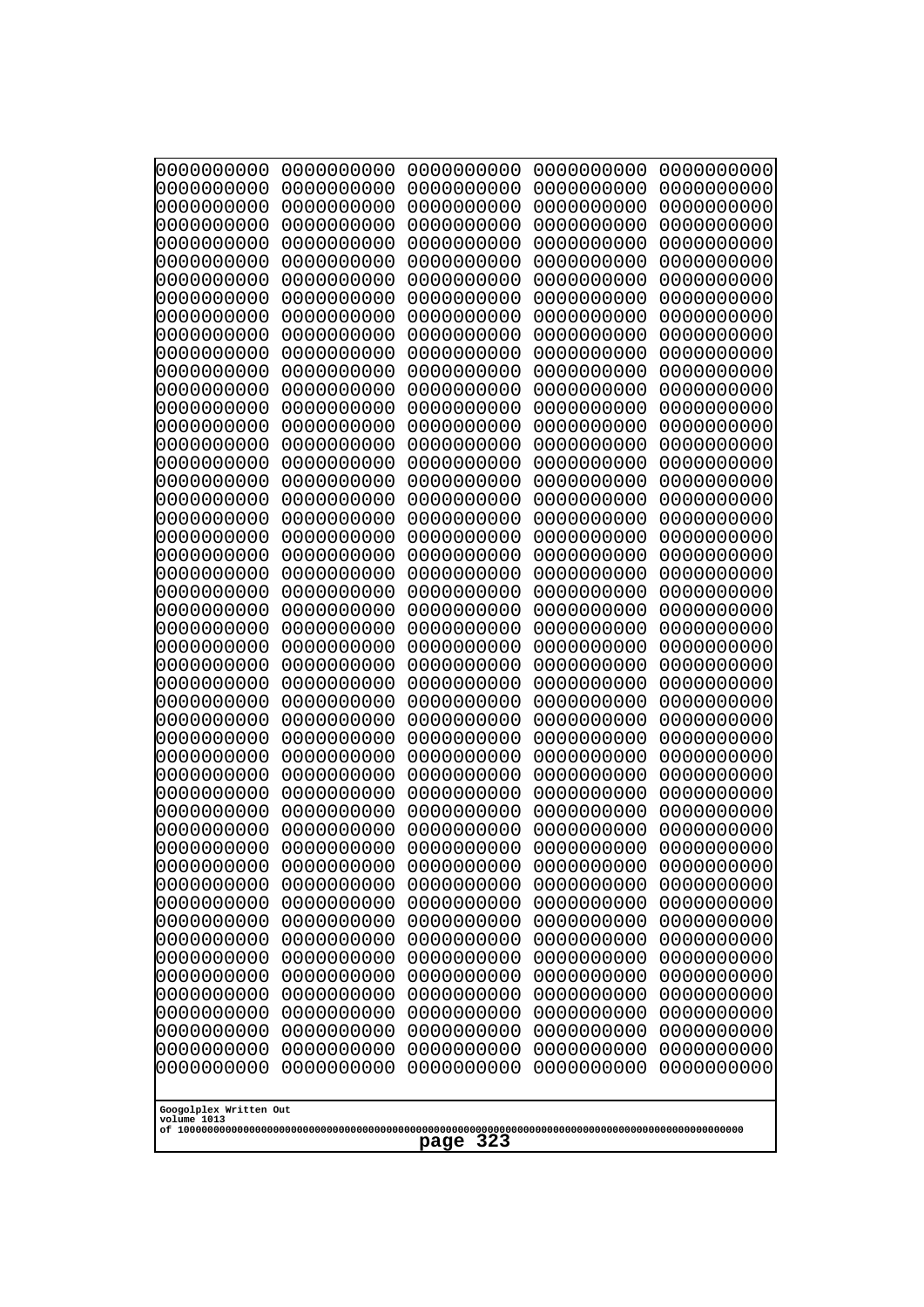| 0000000000<br>0000000000<br>0000000000<br>0000000000<br>0000000000<br>0000000000<br>0000000000<br>0000000000<br>0000000000<br>0000000000<br>0000000000<br>0000000000<br>0000000000<br>0000000000<br>0000000000<br>0000000000<br>0000000000<br>0000000000<br>0000000000<br>0000000000<br>0000000000<br>0000000000<br>0000000000                                                                                   | 0000000000<br>0000000000<br>0000000000<br>0000000000<br>0000000000<br>0000000000<br>0000000000<br>0000000000<br>0000000000<br>0000000000<br>0000000000<br>0000000000<br>0000000000<br>0000000000<br>0000000000<br>0000000000<br>0000000000<br>0000000000<br>0000000000<br>0000000000<br>0000000000<br>0000000000                                                                                     | 0000000000<br>0000000000<br>0000000000<br>0000000000<br>0000000000<br>0000000000<br>0000000000<br>0000000000<br>0000000000<br>0000000000<br>0000000000<br>0000000000<br>0000000000<br>0000000000<br>0000000000<br>0000000000<br>0000000000<br>0000000000<br>0000000000<br>0000000000<br>0000000000<br>0000000000                                                                                     | 0000000000<br>0000000000<br>0000000000<br>0000000000<br>0000000000<br>0000000000<br>0000000000<br>0000000000<br>0000000000<br>0000000000<br>0000000000<br>0000000000<br>0000000000<br>0000000000<br>0000000000<br>0000000000<br>0000000000<br>0000000000<br>0000000000<br>0000000000<br>0000000000<br>0000000000                                                                                     | 0000000000<br>0000000000<br>0000000000<br>0000000000<br>0000000000<br>0000000000<br>0000000000<br>0000000000<br>0000000000<br>0000000000<br>0000000000<br>0000000000<br>0000000000<br>0000000000<br>0000000000<br>0000000000<br>0000000000<br>0000000000<br>0000000000<br>0000000000<br>0000000000<br>0000000000                                                                                     |
|------------------------------------------------------------------------------------------------------------------------------------------------------------------------------------------------------------------------------------------------------------------------------------------------------------------------------------------------------------------------------------------------------------------|------------------------------------------------------------------------------------------------------------------------------------------------------------------------------------------------------------------------------------------------------------------------------------------------------------------------------------------------------------------------------------------------------|------------------------------------------------------------------------------------------------------------------------------------------------------------------------------------------------------------------------------------------------------------------------------------------------------------------------------------------------------------------------------------------------------|------------------------------------------------------------------------------------------------------------------------------------------------------------------------------------------------------------------------------------------------------------------------------------------------------------------------------------------------------------------------------------------------------|------------------------------------------------------------------------------------------------------------------------------------------------------------------------------------------------------------------------------------------------------------------------------------------------------------------------------------------------------------------------------------------------------|
| 0000000000<br>0000000000<br>0000000000<br>0000000000<br>0000000000<br>0000000000<br>0000000000<br>0000000000<br>0000000000<br>0000000000<br>0000000000<br>0000000000<br>0000000000<br>0000000000<br>0000000000<br>0000000000<br>0000000000<br>0000000000<br>0000000000<br>0000000000<br>0000000000<br>0000000000<br>0000000000<br>0000000000<br>0000000000<br>0000000000<br>0000000000<br>Googolplex Written Out | 0000000000<br>0000000000<br>0000000000<br>0000000000<br>0000000000<br>0000000000<br>0000000000<br>0000000000<br>0000000000<br>0000000000<br>0000000000<br>0000000000<br>0000000000<br>0000000000<br>0000000000<br>0000000000<br>0000000000<br>0000000000<br>0000000000<br>0000000000<br>0000000000<br>0000000000<br>0000000000<br>0000000000<br>0000000000<br>0000000000<br>0000000000<br>0000000000 | 0000000000<br>0000000000<br>0000000000<br>0000000000<br>0000000000<br>0000000000<br>0000000000<br>0000000000<br>0000000000<br>0000000000<br>0000000000<br>0000000000<br>0000000000<br>0000000000<br>0000000000<br>0000000000<br>0000000000<br>0000000000<br>0000000000<br>0000000000<br>0000000000<br>0000000000<br>0000000000<br>0000000000<br>0000000000<br>0000000000<br>0000000000<br>0000000000 | 0000000000<br>0000000000<br>0000000000<br>0000000000<br>0000000000<br>0000000000<br>0000000000<br>0000000000<br>0000000000<br>0000000000<br>0000000000<br>0000000000<br>0000000000<br>0000000000<br>0000000000<br>0000000000<br>0000000000<br>0000000000<br>0000000000<br>0000000000<br>0000000000<br>0000000000<br>0000000000<br>0000000000<br>0000000000<br>0000000000<br>0000000000<br>0000000000 | 0000000000<br>0000000000<br>0000000000<br>0000000000<br>0000000000<br>0000000000<br>0000000000<br>0000000000<br>0000000000<br>0000000000<br>0000000000<br>0000000000<br>0000000000<br>0000000000<br>0000000000<br>0000000000<br>0000000000<br>0000000000<br>0000000000<br>0000000000<br>0000000000<br>0000000000<br>0000000000<br>0000000000<br>0000000000<br>0000000000<br>0000000000<br>0000000000 |
| volume 1013<br>324<br>page                                                                                                                                                                                                                                                                                                                                                                                       |                                                                                                                                                                                                                                                                                                                                                                                                      |                                                                                                                                                                                                                                                                                                                                                                                                      |                                                                                                                                                                                                                                                                                                                                                                                                      |                                                                                                                                                                                                                                                                                                                                                                                                      |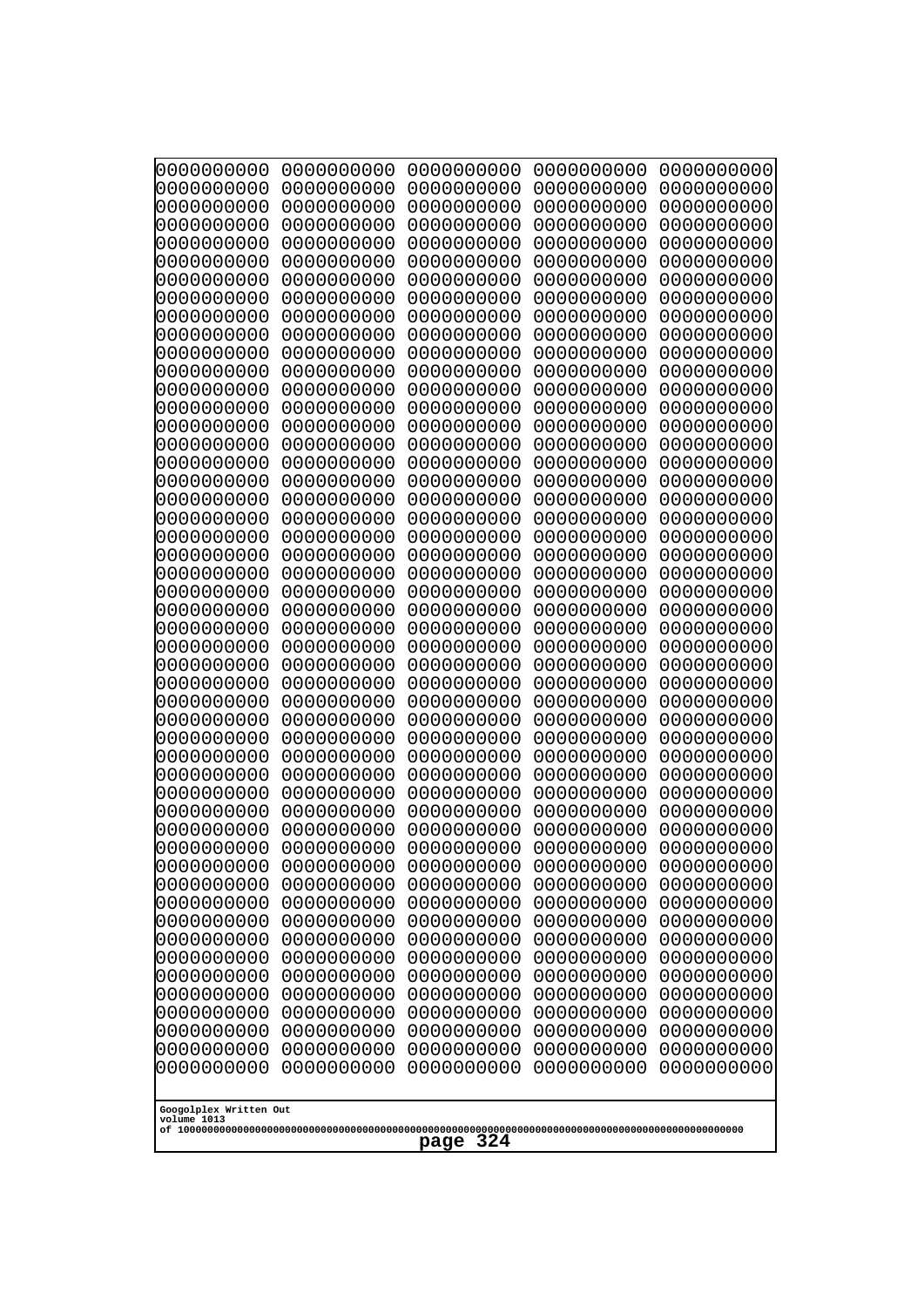| 0000000000                                                                                                                                                                                                                                                                                                                                   | 0000000000 | 0000000000 | 0000000000 | 0000000000 |
|----------------------------------------------------------------------------------------------------------------------------------------------------------------------------------------------------------------------------------------------------------------------------------------------------------------------------------------------|------------|------------|------------|------------|
| 0000000000                                                                                                                                                                                                                                                                                                                                   | 0000000000 | 0000000000 | 0000000000 | 0000000000 |
| 0000000000                                                                                                                                                                                                                                                                                                                                   | 0000000000 | 0000000000 | 0000000000 | 0000000000 |
| 0000000000                                                                                                                                                                                                                                                                                                                                   | 0000000000 | 0000000000 | 0000000000 | 0000000000 |
| 0000000000                                                                                                                                                                                                                                                                                                                                   | 0000000000 | 0000000000 | 0000000000 | 0000000000 |
| 0000000000                                                                                                                                                                                                                                                                                                                                   | 0000000000 | 0000000000 | 0000000000 | 0000000000 |
| 0000000000                                                                                                                                                                                                                                                                                                                                   | 0000000000 | 0000000000 | 0000000000 | 0000000000 |
| 0000000000                                                                                                                                                                                                                                                                                                                                   | 0000000000 | 0000000000 | 0000000000 | 0000000000 |
| 0000000000                                                                                                                                                                                                                                                                                                                                   | 0000000000 | 0000000000 | 0000000000 | 0000000000 |
| 0000000000                                                                                                                                                                                                                                                                                                                                   | 0000000000 | 0000000000 | 0000000000 | 0000000000 |
| 0000000000                                                                                                                                                                                                                                                                                                                                   | 0000000000 | 0000000000 | 0000000000 | 0000000000 |
| 0000000000                                                                                                                                                                                                                                                                                                                                   | 0000000000 | 0000000000 | 0000000000 | 0000000000 |
| 0000000000                                                                                                                                                                                                                                                                                                                                   | 0000000000 | 0000000000 | 0000000000 | 0000000000 |
| 0000000000                                                                                                                                                                                                                                                                                                                                   | 0000000000 | 0000000000 | 0000000000 | 0000000000 |
| 0000000000                                                                                                                                                                                                                                                                                                                                   | 0000000000 | 0000000000 | 0000000000 | 0000000000 |
| 0000000000                                                                                                                                                                                                                                                                                                                                   | 0000000000 | 0000000000 | 0000000000 | 0000000000 |
| 0000000000                                                                                                                                                                                                                                                                                                                                   | 0000000000 | 0000000000 | 0000000000 | 0000000000 |
| 0000000000                                                                                                                                                                                                                                                                                                                                   | 0000000000 | 0000000000 | 0000000000 | 0000000000 |
| 0000000000                                                                                                                                                                                                                                                                                                                                   | 0000000000 | 0000000000 | 0000000000 | 0000000000 |
| 0000000000                                                                                                                                                                                                                                                                                                                                   | 0000000000 | 0000000000 | 0000000000 | 0000000000 |
| 0000000000                                                                                                                                                                                                                                                                                                                                   | 0000000000 | 0000000000 | 0000000000 | 0000000000 |
| 0000000000                                                                                                                                                                                                                                                                                                                                   | 0000000000 | 0000000000 | 0000000000 | 0000000000 |
| 0000000000                                                                                                                                                                                                                                                                                                                                   | 0000000000 | 0000000000 | 0000000000 | 0000000000 |
| 0000000000                                                                                                                                                                                                                                                                                                                                   | 0000000000 | 0000000000 | 0000000000 | 0000000000 |
| 0000000000                                                                                                                                                                                                                                                                                                                                   | 0000000000 | 0000000000 | 0000000000 | 0000000000 |
| 0000000000                                                                                                                                                                                                                                                                                                                                   | 0000000000 | 0000000000 | 0000000000 | 0000000000 |
| 0000000000                                                                                                                                                                                                                                                                                                                                   | 0000000000 | 0000000000 | 0000000000 | 0000000000 |
| 0000000000                                                                                                                                                                                                                                                                                                                                   | 0000000000 | 0000000000 | 0000000000 | 0000000000 |
| 0000000000                                                                                                                                                                                                                                                                                                                                   | 0000000000 | 0000000000 | 0000000000 | 0000000000 |
| 0000000000                                                                                                                                                                                                                                                                                                                                   | 0000000000 | 0000000000 | 0000000000 | 0000000000 |
| 0000000000                                                                                                                                                                                                                                                                                                                                   | 0000000000 | 0000000000 | 0000000000 | 0000000000 |
| 0000000000                                                                                                                                                                                                                                                                                                                                   | 0000000000 | 0000000000 | 0000000000 | 0000000000 |
| 0000000000                                                                                                                                                                                                                                                                                                                                   | 0000000000 | 0000000000 | 0000000000 | 0000000000 |
| 0000000000                                                                                                                                                                                                                                                                                                                                   | 0000000000 | 0000000000 | 0000000000 | 0000000000 |
| 0000000000                                                                                                                                                                                                                                                                                                                                   | 0000000000 | 0000000000 | 0000000000 | 0000000000 |
| 0000000000                                                                                                                                                                                                                                                                                                                                   | 0000000000 | 0000000000 | 0000000000 | 0000000000 |
| 0000000000                                                                                                                                                                                                                                                                                                                                   | 0000000000 | 0000000000 | 0000000000 | 0000000000 |
| 0000000000                                                                                                                                                                                                                                                                                                                                   | 0000000000 | 0000000000 | 0000000000 | 0000000000 |
| 0000000000                                                                                                                                                                                                                                                                                                                                   | 0000000000 | 0000000000 | 0000000000 | 0000000000 |
| 0000000000                                                                                                                                                                                                                                                                                                                                   | 0000000000 | 0000000000 | 0000000000 | 0000000000 |
| 0000000000                                                                                                                                                                                                                                                                                                                                   | 0000000000 | 0000000000 | 0000000000 | 0000000000 |
| 0000000000                                                                                                                                                                                                                                                                                                                                   | 0000000000 | 0000000000 | 0000000000 | 0000000000 |
| 0000000000                                                                                                                                                                                                                                                                                                                                   | 0000000000 | 0000000000 | 0000000000 | 0000000000 |
| 0000000000                                                                                                                                                                                                                                                                                                                                   | 0000000000 | 0000000000 | 0000000000 | 0000000000 |
| 0000000000                                                                                                                                                                                                                                                                                                                                   | 0000000000 | 0000000000 | 0000000000 | 0000000000 |
| 0000000000                                                                                                                                                                                                                                                                                                                                   | 0000000000 | 0000000000 | 0000000000 | 0000000000 |
| 0000000000<br>0000000000<br>0000000000<br>0000000000<br>0000000000<br>0000000000<br>0000000000<br>0000000000<br>0000000000<br>0000000000<br>0000000000<br>0000000000<br>0000000000<br>0000000000<br>0000000000<br>0000000000<br>0000000000<br>0000000000<br>0000000000<br>0000000000<br>Googolplex Written Out<br>volume 1013<br>325<br>page |            |            |            |            |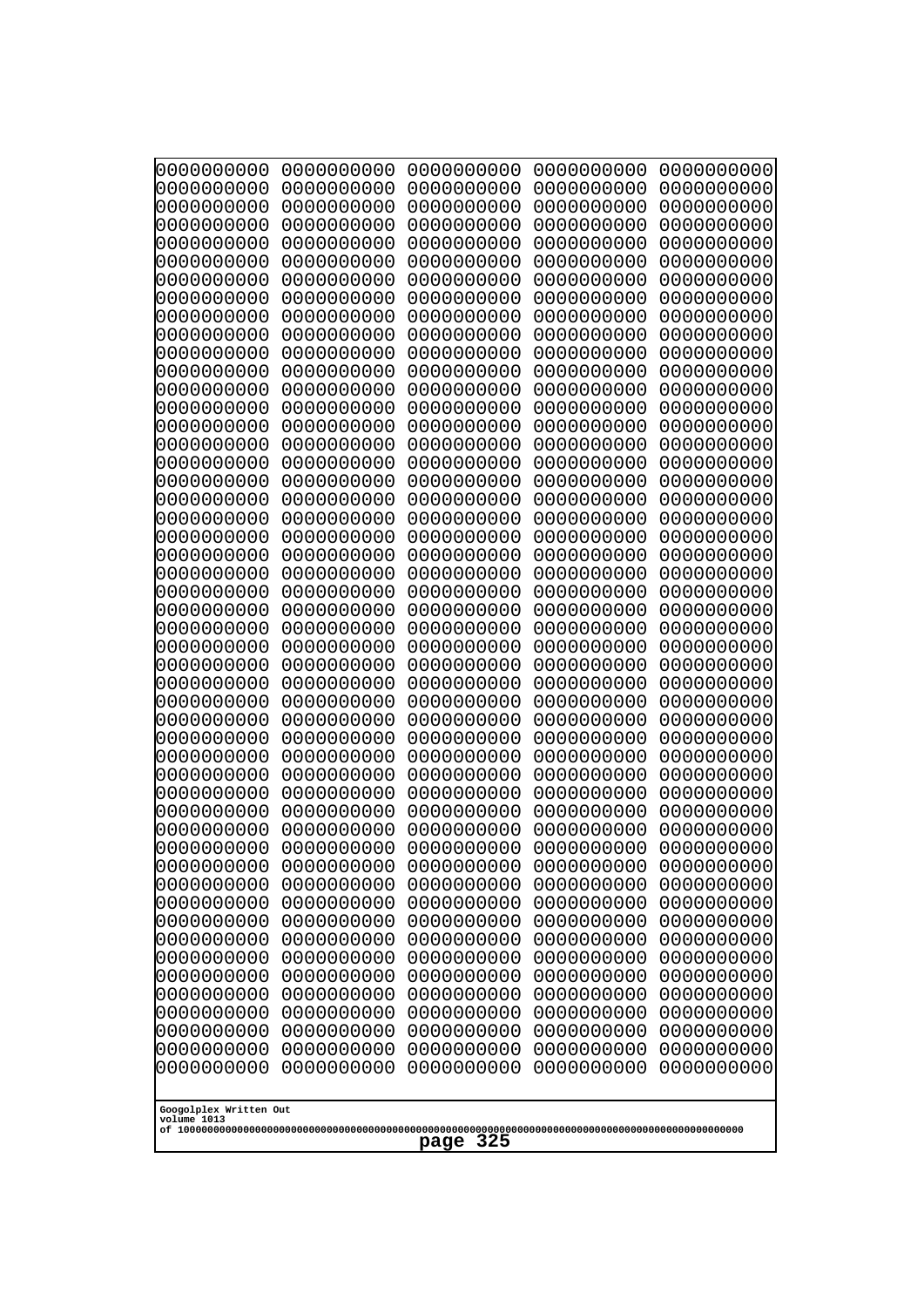| Googolplex Written Out<br>volume 1013 | 0000000000<br>0000000000<br>0000000000<br>0000000000<br>0000000000<br>0000000000<br>0000000000<br>0000000000<br>0000000000<br>0000000000<br>0000000000<br>0000000000<br>0000000000<br>0000000000<br>0000000000<br>0000000000<br>0000000000<br>0000000000<br>0000000000<br>0000000000<br>0000000000<br>0000000000<br>0000000000<br>0000000000<br>0000000000<br>0000000000<br>0000000000<br>0000000000<br>0000000000<br>0000000000<br>0000000000<br>0000000000<br>0000000000<br>0000000000<br>0000000000<br>0000000000<br>0000000000<br>10000000000<br>0000000000<br>0000000000<br>0000000000<br>0000000000<br>0000000000<br>0000000000<br>0000000000<br>0000000000<br>0000000000<br>0000000000<br>0000000000<br>0000000000 | 0000000000<br>0000000000<br>0000000000<br>0000000000<br>0000000000<br>0000000000<br>0000000000<br>0000000000<br>0000000000<br>0000000000<br>0000000000<br>0000000000<br>0000000000<br>0000000000<br>0000000000<br>0000000000<br>0000000000<br>0000000000<br>0000000000<br>0000000000<br>0000000000<br>0000000000<br>0000000000<br>0000000000<br>0000000000<br>0000000000<br>0000000000<br>0000000000<br>0000000000<br>0000000000<br>0000000000<br>0000000000<br>0000000000<br>0000000000<br>0000000000<br>0000000000<br>0000000000<br>0000000000<br>0000000000<br>0000000000<br>0000000000<br>0000000000<br>0000000000<br>0000000000<br>0000000000<br>0000000000<br>0000000000<br>0000000000<br>0000000000<br>0000000000 | 0000000000<br>0000000000<br>0000000000<br>0000000000<br>0000000000<br>0000000000<br>0000000000<br>0000000000<br>0000000000<br>0000000000<br>0000000000<br>0000000000<br>0000000000<br>0000000000<br>0000000000<br>0000000000<br>0000000000<br>0000000000<br>0000000000<br>0000000000<br>0000000000<br>0000000000<br>0000000000<br>0000000000<br>0000000000<br>0000000000<br>0000000000<br>0000000000<br>0000000000<br>0000000000<br>0000000000<br>0000000000<br>0000000000<br>0000000000<br>0000000000<br>0000000000<br>0000000000<br>0000000000<br>0000000000<br>0000000000<br>0000000000<br>0000000000<br>0000000000<br>0000000000<br>0000000000<br>0000000000<br>0000000000<br>0000000000<br>0000000000<br>0000000000 | 0000000000<br>0000000000<br>0000000000<br>0000000000<br>0000000000<br>0000000000<br>0000000000<br>0000000000<br>0000000000<br>0000000000<br>0000000000<br>0000000000<br>0000000000<br>0000000000<br>0000000000<br>0000000000<br>0000000000<br>0000000000<br>0000000000<br>0000000000<br>0000000000<br>0000000000<br>0000000000<br>0000000000<br>0000000000<br>0000000000<br>0000000000<br>0000000000<br>0000000000<br>0000000000<br>0000000000<br>0000000000<br>0000000000<br>0000000000<br>0000000000<br>0000000000<br>0000000000<br>0000000000<br>0000000000<br>0000000000<br>0000000000<br>0000000000<br>0000000000<br>0000000000<br>0000000000<br>0000000000<br>0000000000<br>0000000000<br>0000000000<br>0000000000 | 0000000000<br>0000000000<br>0000000000<br>0000000000<br>0000000000<br>0000000000<br>0000000000<br>0000000000<br>0000000000<br>0000000000<br>0000000000<br>0000000000<br>0000000000<br>0000000000<br>0000000000<br>0000000000<br>0000000000<br>0000000000<br>0000000000<br>0000000000<br>0000000000<br>0000000000<br>0000000000<br>0000000000<br>0000000000<br>0000000000<br>0000000000<br>0000000000<br>0000000000<br>0000000000<br>0000000000<br>0000000000<br>0000000000<br>0000000000<br>0000000000<br>0000000000<br>0000000000<br>0000000000<br>0000000000<br>0000000000<br>0000000000<br>0000000000<br>0000000000<br>0000000000<br>0000000000<br>0000000000<br>0000000000<br>0000000000<br>0000000000<br>0000000000 |
|---------------------------------------|---------------------------------------------------------------------------------------------------------------------------------------------------------------------------------------------------------------------------------------------------------------------------------------------------------------------------------------------------------------------------------------------------------------------------------------------------------------------------------------------------------------------------------------------------------------------------------------------------------------------------------------------------------------------------------------------------------------------------|--------------------------------------------------------------------------------------------------------------------------------------------------------------------------------------------------------------------------------------------------------------------------------------------------------------------------------------------------------------------------------------------------------------------------------------------------------------------------------------------------------------------------------------------------------------------------------------------------------------------------------------------------------------------------------------------------------------------------|--------------------------------------------------------------------------------------------------------------------------------------------------------------------------------------------------------------------------------------------------------------------------------------------------------------------------------------------------------------------------------------------------------------------------------------------------------------------------------------------------------------------------------------------------------------------------------------------------------------------------------------------------------------------------------------------------------------------------|--------------------------------------------------------------------------------------------------------------------------------------------------------------------------------------------------------------------------------------------------------------------------------------------------------------------------------------------------------------------------------------------------------------------------------------------------------------------------------------------------------------------------------------------------------------------------------------------------------------------------------------------------------------------------------------------------------------------------|--------------------------------------------------------------------------------------------------------------------------------------------------------------------------------------------------------------------------------------------------------------------------------------------------------------------------------------------------------------------------------------------------------------------------------------------------------------------------------------------------------------------------------------------------------------------------------------------------------------------------------------------------------------------------------------------------------------------------|
| 326<br>page                           |                                                                                                                                                                                                                                                                                                                                                                                                                                                                                                                                                                                                                                                                                                                           |                                                                                                                                                                                                                                                                                                                                                                                                                                                                                                                                                                                                                                                                                                                          |                                                                                                                                                                                                                                                                                                                                                                                                                                                                                                                                                                                                                                                                                                                          |                                                                                                                                                                                                                                                                                                                                                                                                                                                                                                                                                                                                                                                                                                                          |                                                                                                                                                                                                                                                                                                                                                                                                                                                                                                                                                                                                                                                                                                                          |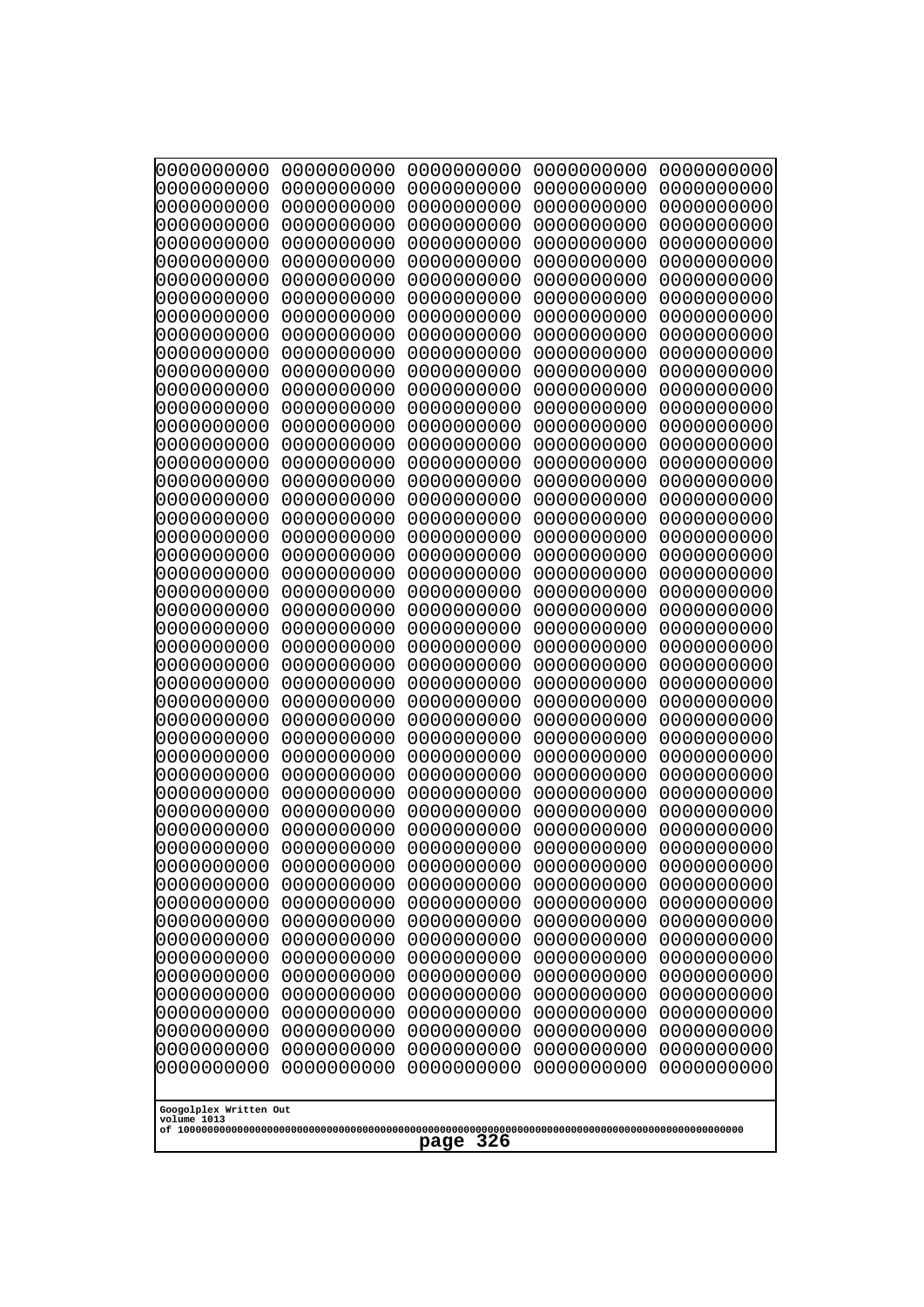| 0000000000<br>0000000000<br>0000000000<br>0000000000<br>0000000000<br>0000000000<br>0000000000<br>0000000000<br>0000000000<br>0000000000<br>0000000000<br>0000000000<br>0000000000<br>0000000000<br>0000000000<br>0000000000<br>0000000000<br>0000000000<br>0000000000<br>0000000000<br>0000000000<br>0000000000<br>0000000000<br>0000000000<br>0000000000<br>0000000000<br>0000000000<br>0000000000<br>0000000000<br>0000000000<br>0000000000<br>0000000000<br>0000000000<br>0000000000<br>0000000000<br>0000000000<br>0000000000<br>10000000000<br>0000000000<br>0000000000<br>0000000000<br>0000000000<br>0000000000<br>0000000000<br>0000000000<br>0000000000<br>0000000000<br>0000000000<br>0000000000<br>0000000000 | 0000000000<br>0000000000<br>0000000000<br>0000000000<br>0000000000<br>0000000000<br>0000000000<br>0000000000<br>0000000000<br>0000000000<br>0000000000<br>0000000000<br>0000000000<br>0000000000<br>0000000000<br>0000000000<br>0000000000<br>0000000000<br>0000000000<br>0000000000<br>0000000000<br>0000000000<br>0000000000<br>0000000000<br>0000000000<br>0000000000<br>0000000000<br>0000000000<br>0000000000<br>0000000000<br>0000000000<br>0000000000<br>0000000000<br>0000000000<br>0000000000<br>0000000000<br>0000000000<br>0000000000<br>0000000000<br>0000000000<br>0000000000<br>0000000000<br>0000000000<br>0000000000<br>0000000000<br>0000000000<br>0000000000<br>0000000000<br>0000000000<br>0000000000 | 0000000000<br>0000000000<br>0000000000<br>0000000000<br>0000000000<br>0000000000<br>0000000000<br>0000000000<br>0000000000<br>0000000000<br>0000000000<br>0000000000<br>0000000000<br>0000000000<br>0000000000<br>0000000000<br>0000000000<br>0000000000<br>0000000000<br>0000000000<br>0000000000<br>0000000000<br>0000000000<br>0000000000<br>0000000000<br>0000000000<br>0000000000<br>0000000000<br>0000000000<br>0000000000<br>0000000000<br>0000000000<br>0000000000<br>0000000000<br>0000000000<br>0000000000<br>0000000000<br>0000000000<br>0000000000<br>0000000000<br>0000000000<br>0000000000<br>0000000000<br>0000000000<br>0000000000<br>0000000000<br>0000000000<br>0000000000<br>0000000000<br>0000000000 | 0000000000<br>0000000000<br>0000000000<br>0000000000<br>0000000000<br>0000000000<br>0000000000<br>0000000000<br>0000000000<br>0000000000<br>0000000000<br>0000000000<br>0000000000<br>0000000000<br>0000000000<br>0000000000<br>0000000000<br>0000000000<br>0000000000<br>0000000000<br>0000000000<br>0000000000<br>0000000000<br>0000000000<br>0000000000<br>0000000000<br>0000000000<br>0000000000<br>0000000000<br>0000000000<br>0000000000<br>0000000000<br>0000000000<br>0000000000<br>0000000000<br>0000000000<br>0000000000<br>0000000000<br>0000000000<br>0000000000<br>0000000000<br>0000000000<br>0000000000<br>0000000000<br>0000000000<br>0000000000<br>0000000000<br>0000000000<br>0000000000<br>0000000000 | 0000000000<br>0000000000<br>0000000000<br>0000000000<br>0000000000<br>0000000000<br>0000000000<br>0000000000<br>0000000000<br>0000000000<br>0000000000<br>0000000000<br>0000000000<br>0000000000<br>0000000000<br>0000000000<br>0000000000<br>0000000000<br>0000000000<br>0000000000<br>0000000000<br>0000000000<br>0000000000<br>0000000000<br>0000000000<br>0000000000<br>0000000000<br>0000000000<br>0000000000<br>0000000000<br>0000000000<br>0000000000<br>0000000000<br>0000000000<br>0000000000<br>0000000000<br>0000000000<br>0000000000<br>0000000000<br>0000000000<br>0000000000<br>0000000000<br>0000000000<br>0000000000<br>0000000000<br>0000000000<br>0000000000<br>0000000000<br>0000000000<br>0000000000 |
|---------------------------------------------------------------------------------------------------------------------------------------------------------------------------------------------------------------------------------------------------------------------------------------------------------------------------------------------------------------------------------------------------------------------------------------------------------------------------------------------------------------------------------------------------------------------------------------------------------------------------------------------------------------------------------------------------------------------------|--------------------------------------------------------------------------------------------------------------------------------------------------------------------------------------------------------------------------------------------------------------------------------------------------------------------------------------------------------------------------------------------------------------------------------------------------------------------------------------------------------------------------------------------------------------------------------------------------------------------------------------------------------------------------------------------------------------------------|--------------------------------------------------------------------------------------------------------------------------------------------------------------------------------------------------------------------------------------------------------------------------------------------------------------------------------------------------------------------------------------------------------------------------------------------------------------------------------------------------------------------------------------------------------------------------------------------------------------------------------------------------------------------------------------------------------------------------|--------------------------------------------------------------------------------------------------------------------------------------------------------------------------------------------------------------------------------------------------------------------------------------------------------------------------------------------------------------------------------------------------------------------------------------------------------------------------------------------------------------------------------------------------------------------------------------------------------------------------------------------------------------------------------------------------------------------------|--------------------------------------------------------------------------------------------------------------------------------------------------------------------------------------------------------------------------------------------------------------------------------------------------------------------------------------------------------------------------------------------------------------------------------------------------------------------------------------------------------------------------------------------------------------------------------------------------------------------------------------------------------------------------------------------------------------------------|
| Googolplex Written Out<br>volume 1013                                                                                                                                                                                                                                                                                                                                                                                                                                                                                                                                                                                                                                                                                     |                                                                                                                                                                                                                                                                                                                                                                                                                                                                                                                                                                                                                                                                                                                          |                                                                                                                                                                                                                                                                                                                                                                                                                                                                                                                                                                                                                                                                                                                          |                                                                                                                                                                                                                                                                                                                                                                                                                                                                                                                                                                                                                                                                                                                          |                                                                                                                                                                                                                                                                                                                                                                                                                                                                                                                                                                                                                                                                                                                          |
| 327<br>page                                                                                                                                                                                                                                                                                                                                                                                                                                                                                                                                                                                                                                                                                                               |                                                                                                                                                                                                                                                                                                                                                                                                                                                                                                                                                                                                                                                                                                                          |                                                                                                                                                                                                                                                                                                                                                                                                                                                                                                                                                                                                                                                                                                                          |                                                                                                                                                                                                                                                                                                                                                                                                                                                                                                                                                                                                                                                                                                                          |                                                                                                                                                                                                                                                                                                                                                                                                                                                                                                                                                                                                                                                                                                                          |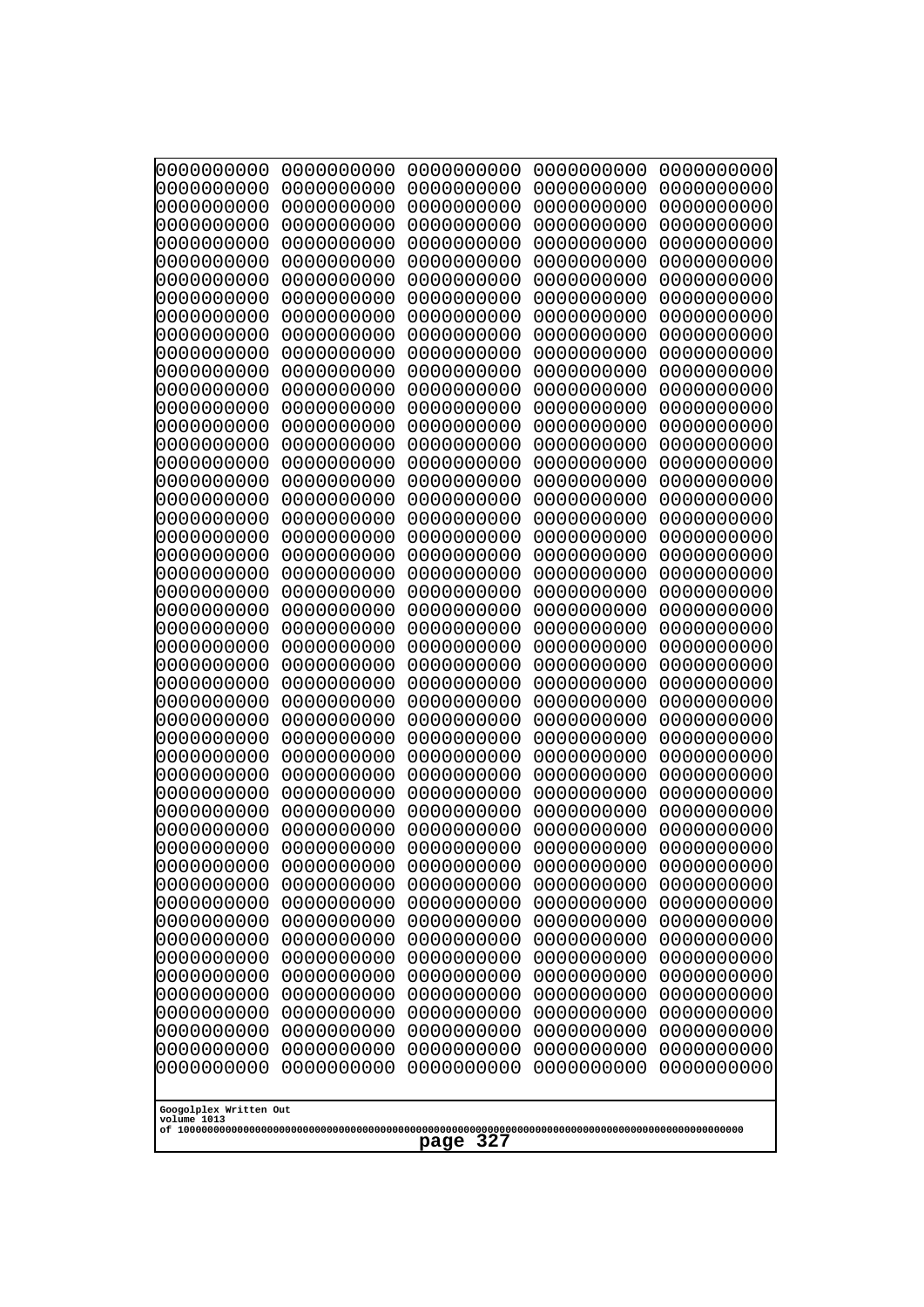| 0000000000<br>0000000000<br>0000000000<br>0000000000<br>0000000000<br>0000000000<br>0000000000<br>0000000000<br>0000000000<br>0000000000<br>0000000000<br>0000000000<br>0000000000<br>0000000000<br>0000000000<br>0000000000<br>0000000000<br>0000000000<br>0000000000<br>0000000000<br>0000000000<br>0000000000<br>0000000000                                                                                                  | 0000000000<br>0000000000<br>0000000000<br>0000000000<br>0000000000<br>0000000000<br>0000000000<br>0000000000<br>0000000000<br>0000000000<br>0000000000<br>0000000000<br>0000000000<br>0000000000<br>0000000000<br>0000000000<br>0000000000<br>0000000000<br>0000000000<br>0000000000<br>0000000000<br>0000000000<br>0000000000                                                         | 0000000000<br>0000000000<br>0000000000<br>0000000000<br>0000000000<br>0000000000<br>0000000000<br>0000000000<br>0000000000<br>0000000000<br>0000000000<br>0000000000<br>0000000000<br>0000000000<br>0000000000<br>0000000000<br>0000000000<br>0000000000<br>0000000000<br>0000000000<br>0000000000<br>0000000000<br>0000000000                                                         | 0000000000<br>0000000000<br>0000000000<br>0000000000<br>0000000000<br>0000000000<br>0000000000<br>0000000000<br>0000000000<br>0000000000<br>0000000000<br>0000000000<br>0000000000<br>0000000000<br>0000000000<br>0000000000<br>0000000000<br>0000000000<br>0000000000<br>0000000000<br>0000000000<br>0000000000<br>0000000000                                                         | 0000000000<br>0000000000<br>0000000000<br>0000000000<br>0000000000<br>0000000000<br>0000000000<br>0000000000<br>0000000000<br>0000000000<br>0000000000<br>0000000000<br>0000000000<br>0000000000<br>0000000000<br>0000000000<br>0000000000<br>0000000000<br>0000000000<br>0000000000<br>0000000000<br>0000000000<br>0000000000                                                         |
|---------------------------------------------------------------------------------------------------------------------------------------------------------------------------------------------------------------------------------------------------------------------------------------------------------------------------------------------------------------------------------------------------------------------------------|----------------------------------------------------------------------------------------------------------------------------------------------------------------------------------------------------------------------------------------------------------------------------------------------------------------------------------------------------------------------------------------|----------------------------------------------------------------------------------------------------------------------------------------------------------------------------------------------------------------------------------------------------------------------------------------------------------------------------------------------------------------------------------------|----------------------------------------------------------------------------------------------------------------------------------------------------------------------------------------------------------------------------------------------------------------------------------------------------------------------------------------------------------------------------------------|----------------------------------------------------------------------------------------------------------------------------------------------------------------------------------------------------------------------------------------------------------------------------------------------------------------------------------------------------------------------------------------|
| 0000000000<br>0000000000<br>0000000000<br>0000000000<br>0000000000<br>0000000000<br>0000000000<br>0000000000<br>0000000000<br>0000000000<br>0000000000<br>0000000000<br>0000000000<br>0000000000<br>0000000000<br>0000000000<br>0000000000<br>0000000000<br>0000000000<br>0000000000<br>0000000000<br>0000000000<br>0000000000<br>0000000000<br>0000000000<br>0000000000<br>0000000000<br>Googolplex Written Out<br>volume 1013 | 0000000000<br>0000000000<br>0000000000<br>0000000000<br>0000000000<br>0000000000<br>0000000000<br>0000000000<br>0000000000<br>0000000000<br>0000000000<br>0000000000<br>0000000000<br>0000000000<br>0000000000<br>0000000000<br>0000000000<br>0000000000<br>0000000000<br>0000000000<br>0000000000<br>0000000000<br>0000000000<br>0000000000<br>0000000000<br>0000000000<br>0000000000 | 0000000000<br>0000000000<br>0000000000<br>0000000000<br>0000000000<br>0000000000<br>0000000000<br>0000000000<br>0000000000<br>0000000000<br>0000000000<br>0000000000<br>0000000000<br>0000000000<br>0000000000<br>0000000000<br>0000000000<br>0000000000<br>0000000000<br>0000000000<br>0000000000<br>0000000000<br>0000000000<br>0000000000<br>0000000000<br>0000000000<br>0000000000 | 0000000000<br>0000000000<br>0000000000<br>0000000000<br>0000000000<br>0000000000<br>0000000000<br>0000000000<br>0000000000<br>0000000000<br>0000000000<br>0000000000<br>0000000000<br>0000000000<br>0000000000<br>0000000000<br>0000000000<br>0000000000<br>0000000000<br>0000000000<br>0000000000<br>0000000000<br>0000000000<br>0000000000<br>0000000000<br>0000000000<br>0000000000 | 0000000000<br>0000000000<br>0000000000<br>0000000000<br>0000000000<br>0000000000<br>0000000000<br>0000000000<br>0000000000<br>0000000000<br>0000000000<br>0000000000<br>0000000000<br>0000000000<br>0000000000<br>0000000000<br>0000000000<br>0000000000<br>0000000000<br>0000000000<br>0000000000<br>0000000000<br>0000000000<br>0000000000<br>0000000000<br>0000000000<br>0000000000 |
|                                                                                                                                                                                                                                                                                                                                                                                                                                 |                                                                                                                                                                                                                                                                                                                                                                                        | 328<br>page                                                                                                                                                                                                                                                                                                                                                                            |                                                                                                                                                                                                                                                                                                                                                                                        |                                                                                                                                                                                                                                                                                                                                                                                        |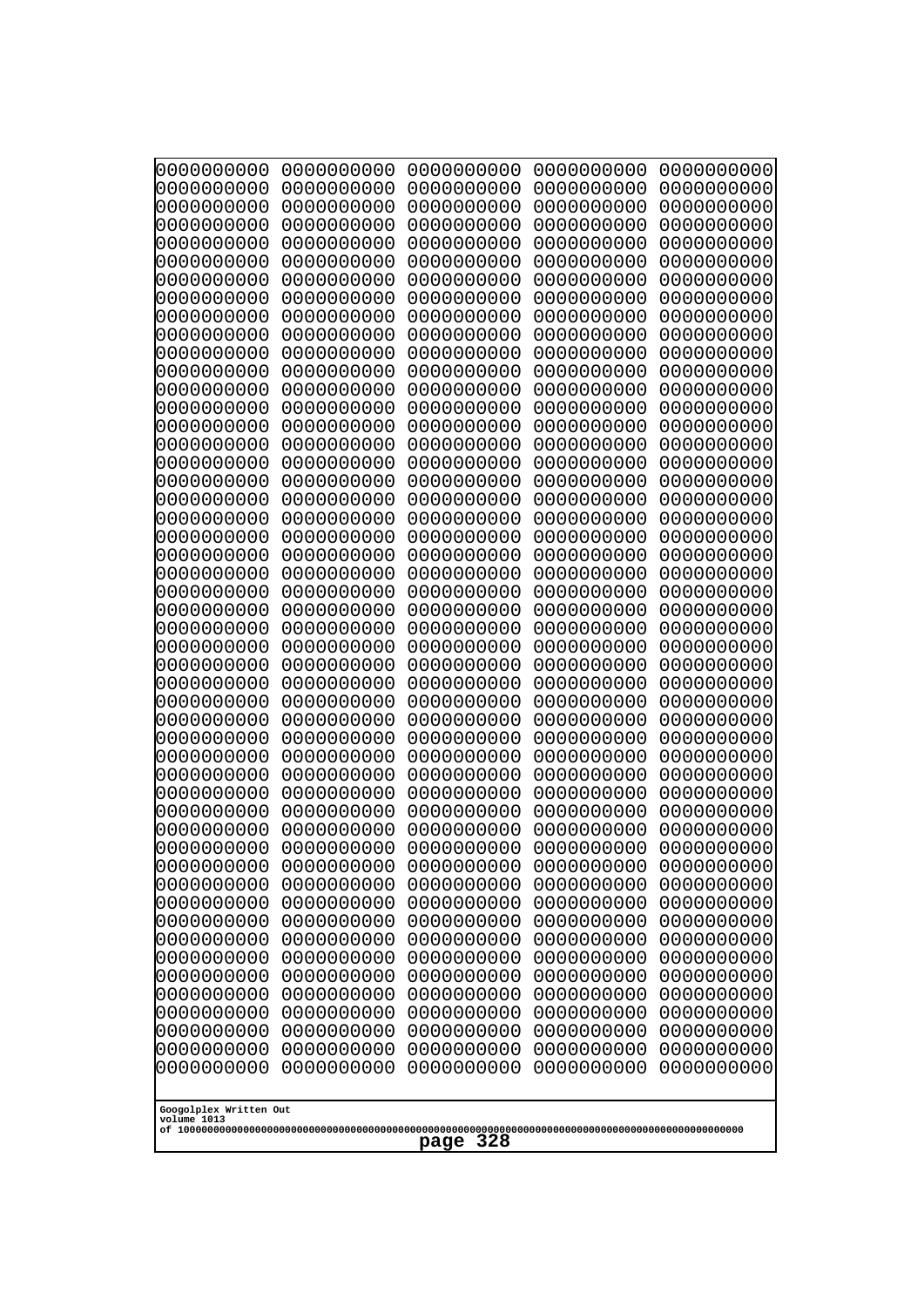| 10000000000              | 0000000000               | 0000000000               | 0000000000               | 0000000000               |
|--------------------------|--------------------------|--------------------------|--------------------------|--------------------------|
| 0000000000<br>0000000000 | 0000000000<br>0000000000 | 0000000000<br>0000000000 | 0000000000<br>0000000000 | 0000000000<br>0000000000 |
| 0000000000               | 0000000000               | 0000000000               | 0000000000               | 0000000000               |
| 0000000000               | 0000000000               | 0000000000               | 0000000000               | 0000000000               |
| 0000000000               | 0000000000               | 0000000000               | 0000000000               | 0000000000               |
| 0000000000<br>0000000000 | 0000000000<br>0000000000 | 0000000000<br>0000000000 | 0000000000<br>0000000000 | 0000000000<br>0000000000 |
| 0000000000               | 0000000000               | 0000000000               | 0000000000               | 0000000000               |
| 0000000000               | 0000000000               | 0000000000               | 0000000000               | 0000000000               |
| 0000000000               | 0000000000               | 0000000000               | 0000000000               | 0000000000               |
| 0000000000<br>0000000000 | 0000000000<br>0000000000 | 0000000000<br>0000000000 | 0000000000<br>0000000000 | 0000000000<br>0000000000 |
| 0000000000               | 0000000000               | 0000000000               | 0000000000               | 0000000000               |
| 0000000000               | 0000000000               | 0000000000               | 0000000000               | 0000000000               |
| 0000000000               | 0000000000               | 0000000000               | 0000000000               | 0000000000               |
| 0000000000<br>0000000000 | 0000000000<br>0000000000 | 0000000000<br>0000000000 | 0000000000<br>0000000000 | 0000000000<br>0000000000 |
| 0000000000               | 0000000000               | 0000000000               | 0000000000               | 0000000000               |
| 0000000000               | 0000000000               | 0000000000               | 0000000000               | 0000000000               |
| 0000000000               | 0000000000<br>0000000000 | 0000000000               | 0000000000               | 0000000000               |
| 0000000000<br>0000000000 | 0000000000               | 0000000000<br>0000000000 | 0000000000<br>0000000000 | 0000000000<br>0000000000 |
| 0000000000               | 0000000000               | 0000000000               | 0000000000               | 0000000000               |
| 0000000000               | 0000000000               | 0000000000               | 0000000000               | 0000000000               |
| 0000000000<br>0000000000 | 0000000000<br>0000000000 | 0000000000<br>0000000000 | 0000000000<br>0000000000 | 0000000000<br>0000000000 |
| 0000000000               | 0000000000               | 0000000000               | 0000000000               | 0000000000               |
| 0000000000               | 0000000000               | 0000000000               | 0000000000               | 0000000000               |
| 0000000000               | 0000000000               | 0000000000               | 0000000000               | 0000000000               |
| 0000000000<br>0000000000 | 0000000000<br>0000000000 | 0000000000<br>0000000000 | 0000000000<br>0000000000 | 0000000000<br>0000000000 |
| 0000000000               | 0000000000               | 0000000000               | 0000000000               | 0000000000               |
| 0000000000               | 0000000000               | 0000000000               | 0000000000               | 0000000000               |
| 0000000000               | 0000000000               | 0000000000               | 0000000000               | 0000000000               |
| 0000000000<br>0000000000 | 0000000000<br>0000000000 | 0000000000<br>0000000000 | 0000000000<br>0000000000 | 0000000000<br>0000000000 |
| 0000000000               | 0000000000               | 0000000000               | 0000000000               | 0000000000               |
| 0000000000               | 0000000000               | 0000000000               | 0000000000               | 0000000000               |
| 0000000000               | 0000000000               | 0000000000               | 0000000000               | 0000000000               |
| 0000000000<br>0000000000 | 0000000000<br>0000000000 | 0000000000<br>0000000000 | 0000000000<br>0000000000 | 0000000000<br>0000000000 |
| 0000000000               | 0000000000               | 0000000000               | 0000000000               | 0000000000               |
| 0000000000               | 0000000000               | 0000000000               | 0000000000               | 0000000000               |
| 0000000000<br>0000000000 | 0000000000<br>0000000000 | 0000000000<br>0000000000 | 0000000000<br>0000000000 | 0000000000<br>0000000000 |
| 0000000000               | 0000000000               | 0000000000               | 0000000000               | 0000000000               |
| 0000000000               | 0000000000               | 0000000000               | 0000000000               | 0000000000               |
| 0000000000               | 0000000000               | 0000000000               | 0000000000               | 0000000000               |
| 0000000000               | 0000000000               | 0000000000               | 0000000000               | 0000000000               |
| Googolplex Written Out   |                          |                          |                          |                          |
| volume 1013              |                          |                          |                          |                          |
| 329<br>page              |                          |                          |                          |                          |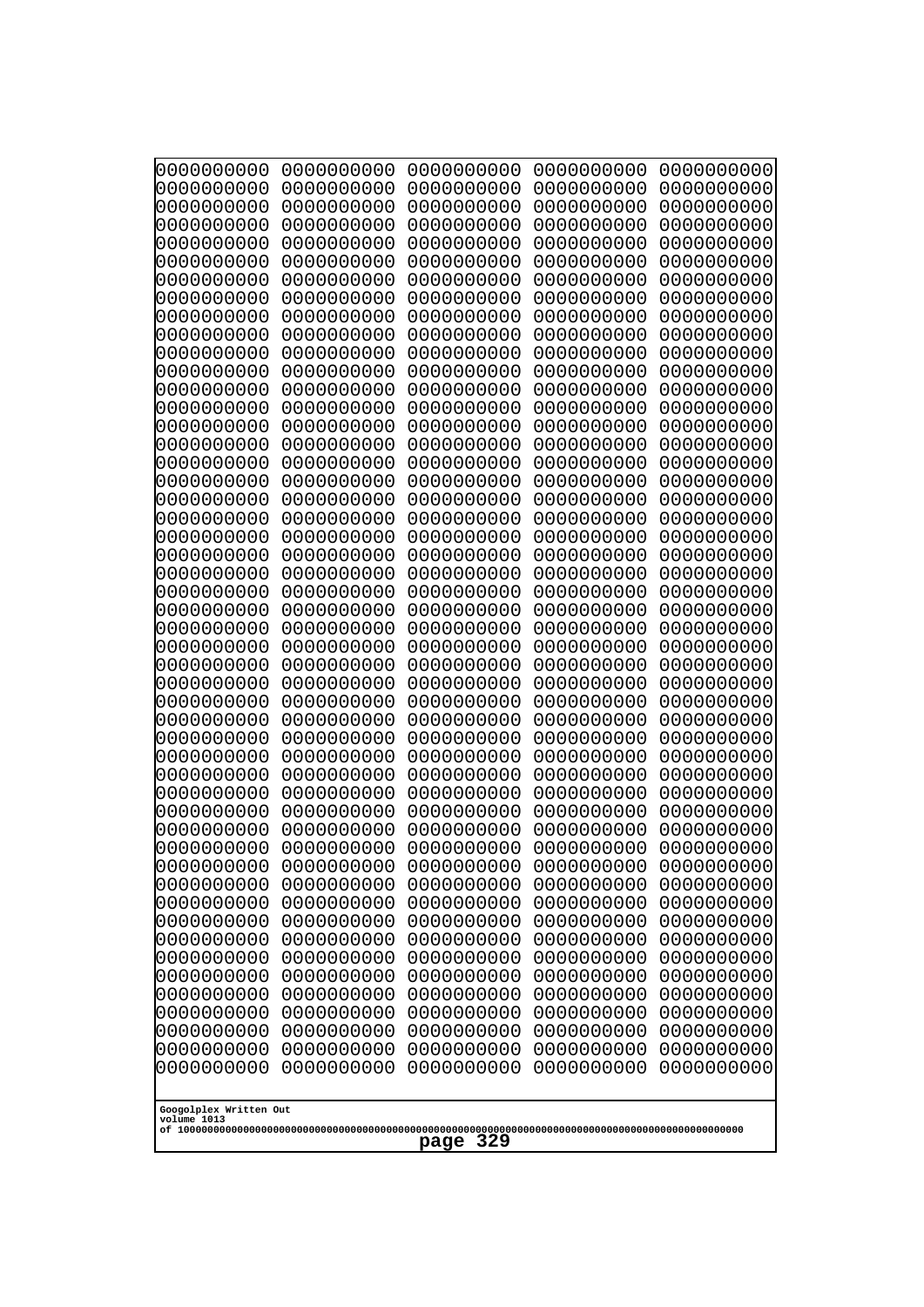| 0000000000<br>0000000000<br>0000000000<br>0000000000<br>0000000000<br>0000000000<br>0000000000<br>0000000000<br>0000000000<br>0000000000<br>0000000000<br>0000000000<br>0000000000<br>0000000000<br>0000000000<br>0000000000<br>0000000000<br>0000000000<br>0000000000<br>0000000000<br>0000000000<br>0000000000<br>0000000000<br>0000000000<br>0000000000<br>0000000000<br>0000000000<br>0000000000<br>0000000000<br>0000000000<br>0000000000<br>0000000000<br>10000000000<br>0000000000<br>0000000000<br>0000000000<br>0000000000<br>0000000000<br>0000000000<br>0000000000<br>0000000000<br>0000000000<br>0000000000<br>0000000000<br>0000000000<br>0000000000<br>0000000000<br>0000000000<br>0000000000<br>0000000000<br>0000000000<br>0000000000<br>0000000000<br>0000000000<br>0000000000<br>0000000000<br>0000000000<br>0000000000<br>0000000000<br>0000000000<br>0000000000<br>0000000000<br>0000000000<br>0000000000<br>0000000000<br>0000000000<br>0000000000<br>0000000000<br>0000000000<br>0000000000<br>0000000000<br>0000000000<br>0000000000<br>0000000000<br>0000000000<br>0000000000<br>0000000000<br>0000000000<br>0000000000<br>0000000000<br>0000000000<br>0000000000<br>0000000000<br>0000000000 | 0000000000<br>0000000000<br>0000000000<br>0000000000<br>0000000000<br>0000000000<br>0000000000<br>0000000000<br>0000000000<br>0000000000<br>0000000000<br>0000000000<br>0000000000<br>0000000000<br>0000000000<br>0000000000<br>0000000000<br>0000000000<br>0000000000<br>0000000000<br>0000000000<br>0000000000<br>0000000000<br>0000000000<br>0000000000<br>0000000000<br>0000000000<br>0000000000<br>0000000000 | 0000000000<br>0000000000<br>0000000000<br>0000000000<br>0000000000<br>0000000000<br>0000000000<br>0000000000<br>0000000000<br>0000000000<br>0000000000<br>0000000000<br>0000000000<br>0000000000<br>0000000000<br>0000000000<br>0000000000<br>0000000000<br>0000000000<br>0000000000<br>0000000000<br>0000000000<br>0000000000<br>0000000000<br>0000000000<br>0000000000<br>0000000000<br>0000000000<br>0000000000 | 0000000000<br>0000000000<br>0000000000<br>0000000000<br>0000000000<br>0000000000<br>0000000000<br>0000000000<br>0000000000<br>0000000000<br>0000000000<br>0000000000<br>0000000000<br>0000000000<br>0000000000<br>0000000000<br>0000000000<br>0000000000<br>0000000000<br>0000000000<br>0000000000<br>0000000000<br>0000000000<br>0000000000<br>0000000000<br>0000000000<br>0000000000<br>0000000000<br>0000000000 | 0000000000<br>0000000000<br>0000000000<br>0000000000<br>0000000000<br>0000000000<br>0000000000<br>0000000000<br>0000000000<br>0000000000<br>0000000000<br>0000000000<br>0000000000<br>0000000000<br>0000000000<br>0000000000<br>0000000000<br>0000000000<br>0000000000<br>0000000000<br>0000000000<br>0000000000<br>0000000000<br>0000000000<br>0000000000<br>0000000000<br>0000000000<br>0000000000<br>0000000000 | 0000000000<br>0000000000<br>0000000000<br>0000000000<br>0000000000<br>0000000000<br>0000000000<br>0000000000<br>0000000000<br>0000000000<br>0000000000<br>0000000000<br>0000000000<br>0000000000<br>0000000000<br>0000000000<br>0000000000<br>0000000000<br>0000000000<br>0000000000<br>0000000000<br>0000000000<br>0000000000<br>0000000000<br>0000000000<br>0000000000<br>0000000000<br>0000000000<br>0000000000<br>0000000000<br>0000000000<br>0000000000<br>0000000000<br>0000000000<br>0000000000<br>0000000000<br>0000000000<br>0000000000<br>0000000000<br>0000000000<br>0000000000<br>0000000000<br>0000000000<br>0000000000<br>0000000000<br>0000000000<br>0000000000<br>0000000000<br>0000000000<br>0000000000 |
|-----------------------------------------------------------------------------------------------------------------------------------------------------------------------------------------------------------------------------------------------------------------------------------------------------------------------------------------------------------------------------------------------------------------------------------------------------------------------------------------------------------------------------------------------------------------------------------------------------------------------------------------------------------------------------------------------------------------------------------------------------------------------------------------------------------------------------------------------------------------------------------------------------------------------------------------------------------------------------------------------------------------------------------------------------------------------------------------------------------------------------------------------------------------------------------------------------------------------|--------------------------------------------------------------------------------------------------------------------------------------------------------------------------------------------------------------------------------------------------------------------------------------------------------------------------------------------------------------------------------------------------------------------|--------------------------------------------------------------------------------------------------------------------------------------------------------------------------------------------------------------------------------------------------------------------------------------------------------------------------------------------------------------------------------------------------------------------|--------------------------------------------------------------------------------------------------------------------------------------------------------------------------------------------------------------------------------------------------------------------------------------------------------------------------------------------------------------------------------------------------------------------|--------------------------------------------------------------------------------------------------------------------------------------------------------------------------------------------------------------------------------------------------------------------------------------------------------------------------------------------------------------------------------------------------------------------|--------------------------------------------------------------------------------------------------------------------------------------------------------------------------------------------------------------------------------------------------------------------------------------------------------------------------------------------------------------------------------------------------------------------------------------------------------------------------------------------------------------------------------------------------------------------------------------------------------------------------------------------------------------------------------------------------------------------------|
| Googolplex Written Out<br>volume 1013<br>330<br>page                                                                                                                                                                                                                                                                                                                                                                                                                                                                                                                                                                                                                                                                                                                                                                                                                                                                                                                                                                                                                                                                                                                                                                  |                                                                                                                                                                                                                                                                                                                                                                                                                    |                                                                                                                                                                                                                                                                                                                                                                                                                    |                                                                                                                                                                                                                                                                                                                                                                                                                    |                                                                                                                                                                                                                                                                                                                                                                                                                    |                                                                                                                                                                                                                                                                                                                                                                                                                                                                                                                                                                                                                                                                                                                          |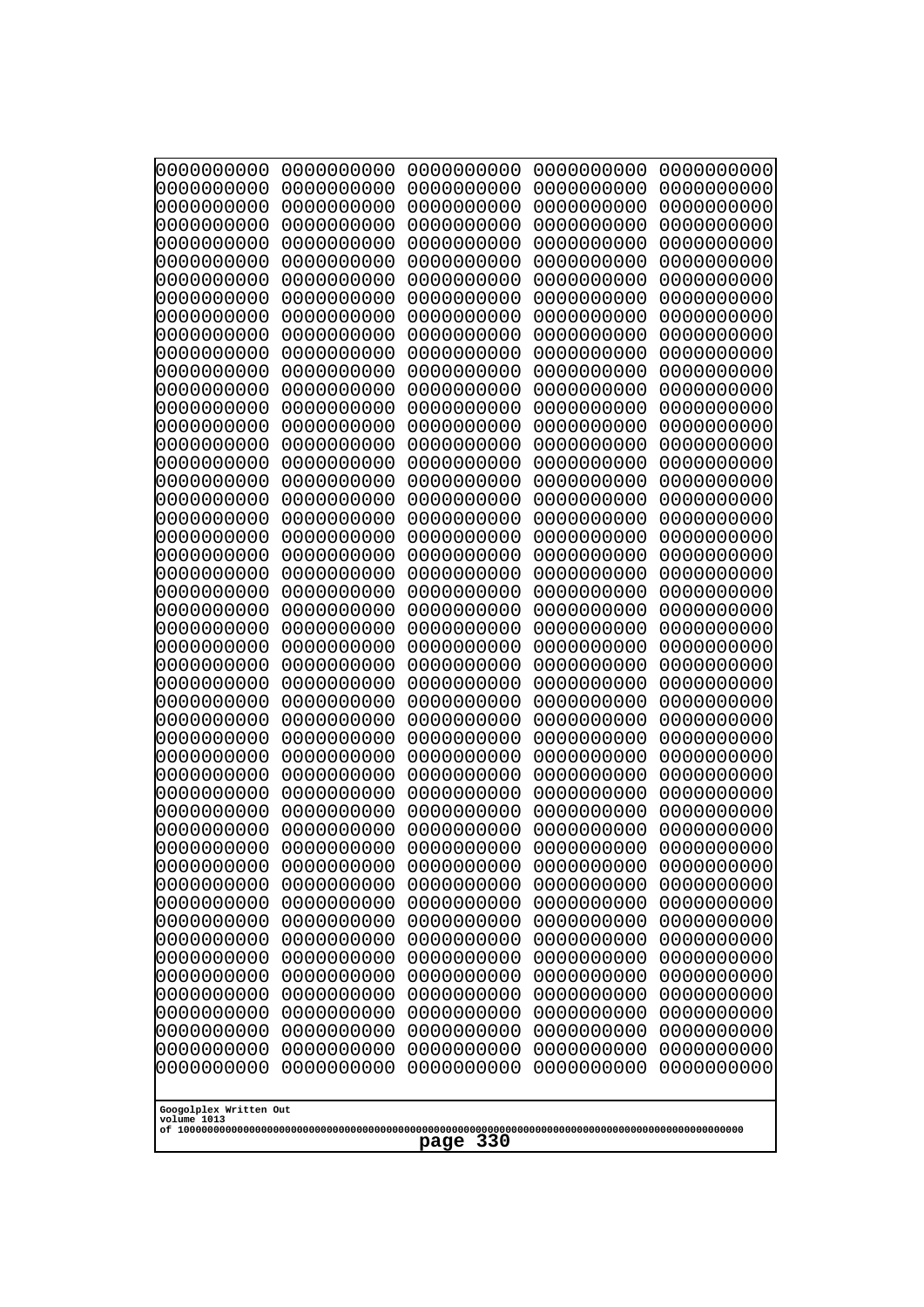| 10000000000              | 0000000000               | 0000000000<br>0000000000 | 0000000000<br>0000000000 | 0000000000<br>0000000000 |
|--------------------------|--------------------------|--------------------------|--------------------------|--------------------------|
| 0000000000<br>0000000000 | 0000000000<br>0000000000 | 0000000000               | 0000000000               | 0000000000               |
| 0000000000               | 0000000000               | 0000000000               | 0000000000               | 0000000000               |
| 0000000000               | 0000000000               | 0000000000               | 0000000000               | 0000000000               |
| 0000000000               | 0000000000               | 0000000000<br>0000000000 | 0000000000<br>0000000000 | 0000000000               |
| 0000000000<br>0000000000 | 0000000000<br>0000000000 | 0000000000               | 0000000000               | 0000000000<br>0000000000 |
| 0000000000               | 0000000000               | 0000000000               | 0000000000               | 0000000000               |
| 0000000000               | 0000000000               | 0000000000               | 0000000000               | 0000000000               |
| 0000000000<br>0000000000 | 0000000000<br>0000000000 | 0000000000<br>0000000000 | 0000000000<br>0000000000 | 0000000000               |
| 0000000000               | 0000000000               | 0000000000               | 0000000000               | 0000000000<br>0000000000 |
| 0000000000               | 0000000000               | 0000000000               | 0000000000               | 0000000000               |
| 0000000000               | 0000000000               | 0000000000               | 0000000000               | 0000000000               |
| 0000000000<br>0000000000 | 0000000000<br>0000000000 | 0000000000<br>0000000000 | 0000000000<br>0000000000 | 0000000000<br>0000000000 |
| 0000000000               | 0000000000               | 0000000000               | 0000000000               | 0000000000               |
| 0000000000               | 0000000000               | 0000000000               | 0000000000               | 0000000000               |
| 0000000000               | 0000000000               | 0000000000               | 0000000000               | 0000000000               |
| 0000000000<br>0000000000 | 0000000000<br>0000000000 | 0000000000<br>0000000000 | 0000000000<br>0000000000 | 0000000000<br>0000000000 |
| 0000000000               | 0000000000               | 0000000000               | 0000000000               | 0000000000               |
| 0000000000               | 0000000000               | 0000000000               | 0000000000               | 0000000000               |
| 0000000000               | 0000000000               | 0000000000               | 0000000000               | 0000000000               |
| 0000000000<br>0000000000 | 0000000000<br>0000000000 | 0000000000<br>0000000000 | 0000000000<br>0000000000 | 0000000000<br>0000000000 |
| 0000000000               | 0000000000               | 0000000000               | 0000000000               | 0000000000               |
| 0000000000               | 0000000000               | 0000000000               | 0000000000               | 0000000000               |
| 0000000000               | 0000000000               | 0000000000               | 0000000000               | 0000000000               |
| 0000000000<br>0000000000 | 0000000000<br>0000000000 | 0000000000<br>0000000000 | 0000000000<br>0000000000 | 0000000000<br>0000000000 |
| 0000000000               | 0000000000               | 0000000000               | 0000000000               | 0000000000               |
| 0000000000               | 0000000000               | 0000000000               | 0000000000               | 0000000000               |
| 0000000000<br>0000000000 | 0000000000<br>0000000000 | 0000000000               | 0000000000               | 0000000000               |
| 0000000000               | 0000000000               | 0000000000<br>0000000000 | 0000000000<br>0000000000 | 0000000000<br>0000000000 |
| 0000000000               | 0000000000               | 0000000000               | 0000000000               | 0000000000               |
| 0000000000               | 0000000000               | 0000000000               | 0000000000               | 0000000000               |
| 0000000000<br>0000000000 | 0000000000               | 0000000000               | 0000000000               | 0000000000               |
| 0000000000               | 0000000000<br>0000000000 | 0000000000<br>0000000000 | 0000000000<br>0000000000 | 0000000000<br>0000000000 |
| 0000000000               | 0000000000               | 0000000000               | 0000000000               | 0000000000               |
| 0000000000               | 0000000000               | 0000000000               | 0000000000               | 0000000000               |
| 0000000000<br>0000000000 | 0000000000<br>0000000000 | 0000000000<br>0000000000 | 0000000000<br>0000000000 | 0000000000<br>0000000000 |
| 0000000000               | 0000000000               | 0000000000               | 0000000000               | 0000000000               |
| 0000000000               | 0000000000               | 0000000000               | 0000000000               | 0000000000               |
| 0000000000               | 0000000000               | 0000000000               | 0000000000               | 0000000000               |
| 0000000000               | 0000000000               | 0000000000               | 0000000000               | 0000000000               |
| Googolplex Written Out   |                          |                          |                          |                          |
| volume 1013              |                          |                          |                          |                          |
| 331<br>page              |                          |                          |                          |                          |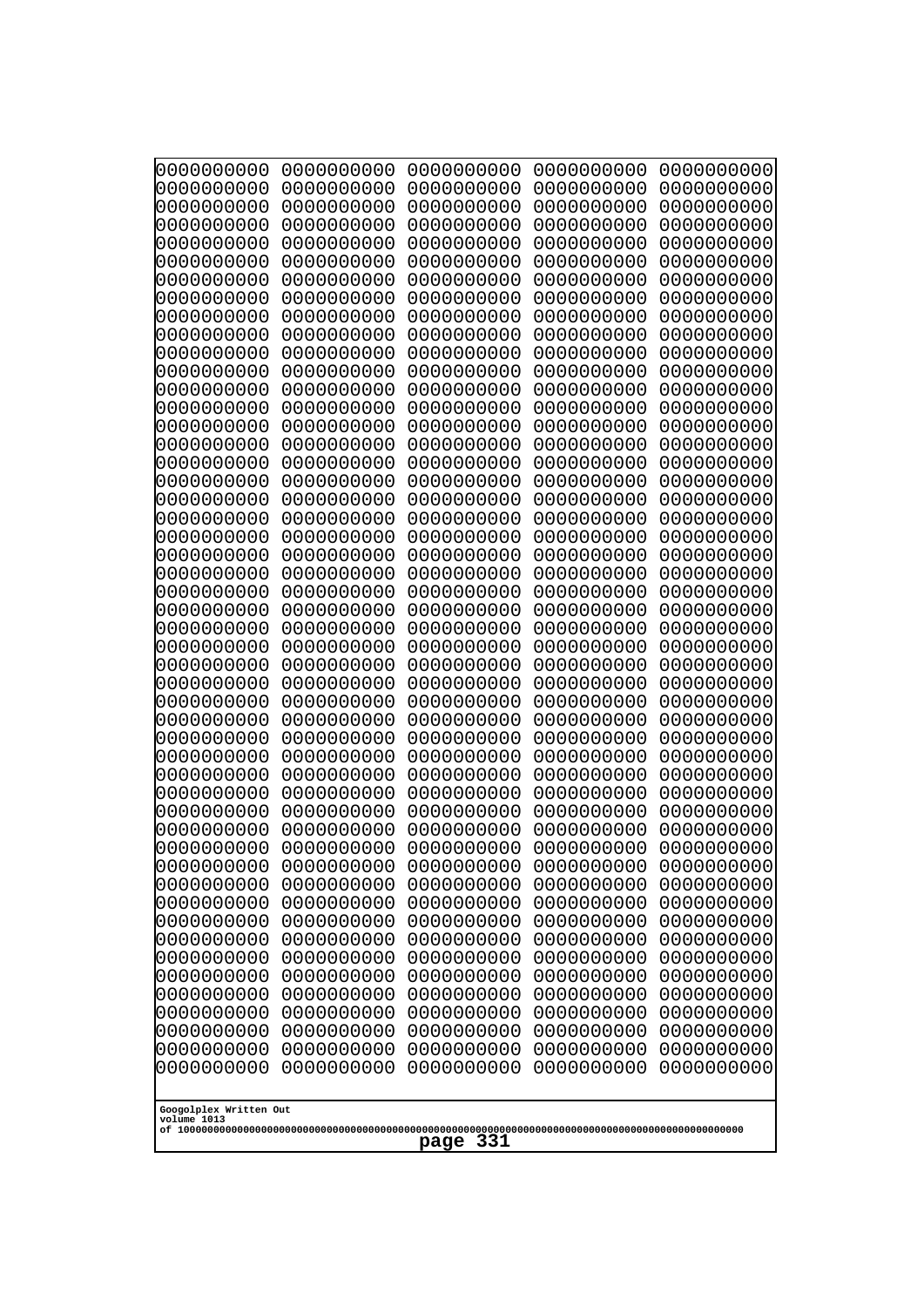| 10000000000              | 0000000000               | 0000000000               | 0000000000               | 0000000000               |
|--------------------------|--------------------------|--------------------------|--------------------------|--------------------------|
| 0000000000<br>0000000000 | 0000000000<br>0000000000 | 0000000000<br>0000000000 | 0000000000<br>0000000000 | 0000000000<br>0000000000 |
| 0000000000               | 0000000000               | 0000000000               | 0000000000               | 0000000000               |
| 0000000000               | 0000000000               | 0000000000               | 0000000000               | 0000000000               |
| 0000000000               | 0000000000               | 0000000000               | 0000000000               | 0000000000               |
| 0000000000<br>0000000000 | 0000000000<br>0000000000 | 0000000000<br>0000000000 | 0000000000<br>0000000000 | 0000000000<br>0000000000 |
| 0000000000               | 0000000000               | 0000000000               | 0000000000               | 0000000000               |
| 0000000000               | 0000000000               | 0000000000               | 0000000000               | 0000000000               |
| 0000000000               | 0000000000               | 0000000000               | 0000000000               | 0000000000               |
| 0000000000<br>0000000000 | 0000000000<br>0000000000 | 0000000000<br>0000000000 | 0000000000<br>0000000000 | 0000000000<br>0000000000 |
| 0000000000               | 0000000000               | 0000000000               | 0000000000               | 0000000000               |
| 0000000000               | 0000000000               | 0000000000               | 0000000000               | 0000000000               |
| 0000000000               | 0000000000               | 0000000000               | 0000000000               | 0000000000               |
| 0000000000<br>0000000000 | 0000000000<br>0000000000 | 0000000000<br>0000000000 | 0000000000<br>0000000000 | 0000000000<br>0000000000 |
| 0000000000               | 0000000000               | 0000000000               | 0000000000               | 0000000000               |
| 0000000000               | 0000000000               | 0000000000               | 0000000000               | 0000000000               |
| 0000000000               | 0000000000               | 0000000000               | 0000000000               | 0000000000               |
| 0000000000<br>0000000000 | 0000000000<br>0000000000 | 0000000000<br>0000000000 | 0000000000<br>0000000000 | 0000000000<br>0000000000 |
| 0000000000               | 0000000000               | 0000000000               | 0000000000               | 0000000000               |
| 0000000000               | 0000000000               | 0000000000               | 0000000000               | 0000000000               |
| 0000000000               | 0000000000               | 0000000000               | 0000000000               | 0000000000               |
| 0000000000<br>0000000000 | 0000000000<br>0000000000 | 0000000000<br>0000000000 | 0000000000<br>0000000000 | 0000000000<br>0000000000 |
| 0000000000               | 0000000000               | 0000000000               | 0000000000               | 0000000000               |
| 0000000000               | 0000000000               | 0000000000               | 0000000000               | 0000000000               |
| 0000000000<br>0000000000 | 0000000000<br>0000000000 | 0000000000<br>0000000000 | 0000000000<br>0000000000 | 0000000000<br>0000000000 |
| 0000000000               | 0000000000               | 0000000000               | 0000000000               | 0000000000               |
| 0000000000               | 0000000000               | 0000000000               | 0000000000               | 0000000000               |
| 0000000000               | 0000000000               | 0000000000               | 0000000000               | 0000000000               |
| 0000000000<br>0000000000 | 0000000000<br>0000000000 | 0000000000<br>0000000000 | 0000000000<br>0000000000 | 0000000000<br>0000000000 |
| 0000000000               | 0000000000               | 0000000000               | 0000000000               | 0000000000               |
| 0000000000               | 0000000000               | 0000000000               | 0000000000               | 0000000000               |
| 0000000000               | 0000000000               | 0000000000               | 0000000000               | 0000000000               |
| 0000000000<br>0000000000 | 0000000000<br>0000000000 | 0000000000<br>0000000000 | 0000000000<br>0000000000 | 0000000000<br>0000000000 |
| 0000000000               | 0000000000               | 0000000000               | 0000000000               | 0000000000               |
| 0000000000               | 0000000000               | 0000000000               | 0000000000               | 0000000000               |
| 0000000000               | 0000000000               | 0000000000               | 0000000000               | 0000000000               |
| 0000000000<br>0000000000 | 0000000000<br>0000000000 | 0000000000<br>0000000000 | 0000000000<br>0000000000 | 0000000000<br>0000000000 |
| 0000000000               | 0000000000               | 0000000000               | 0000000000               | 0000000000               |
| 0000000000               | 0000000000               | 0000000000               | 0000000000               | 0000000000               |
| 0000000000               | 0000000000               | 0000000000               | 0000000000               | 0000000000               |
| Googolplex Written Out   |                          |                          |                          |                          |
| volume 1013              |                          |                          |                          |                          |
| 332<br>page              |                          |                          |                          |                          |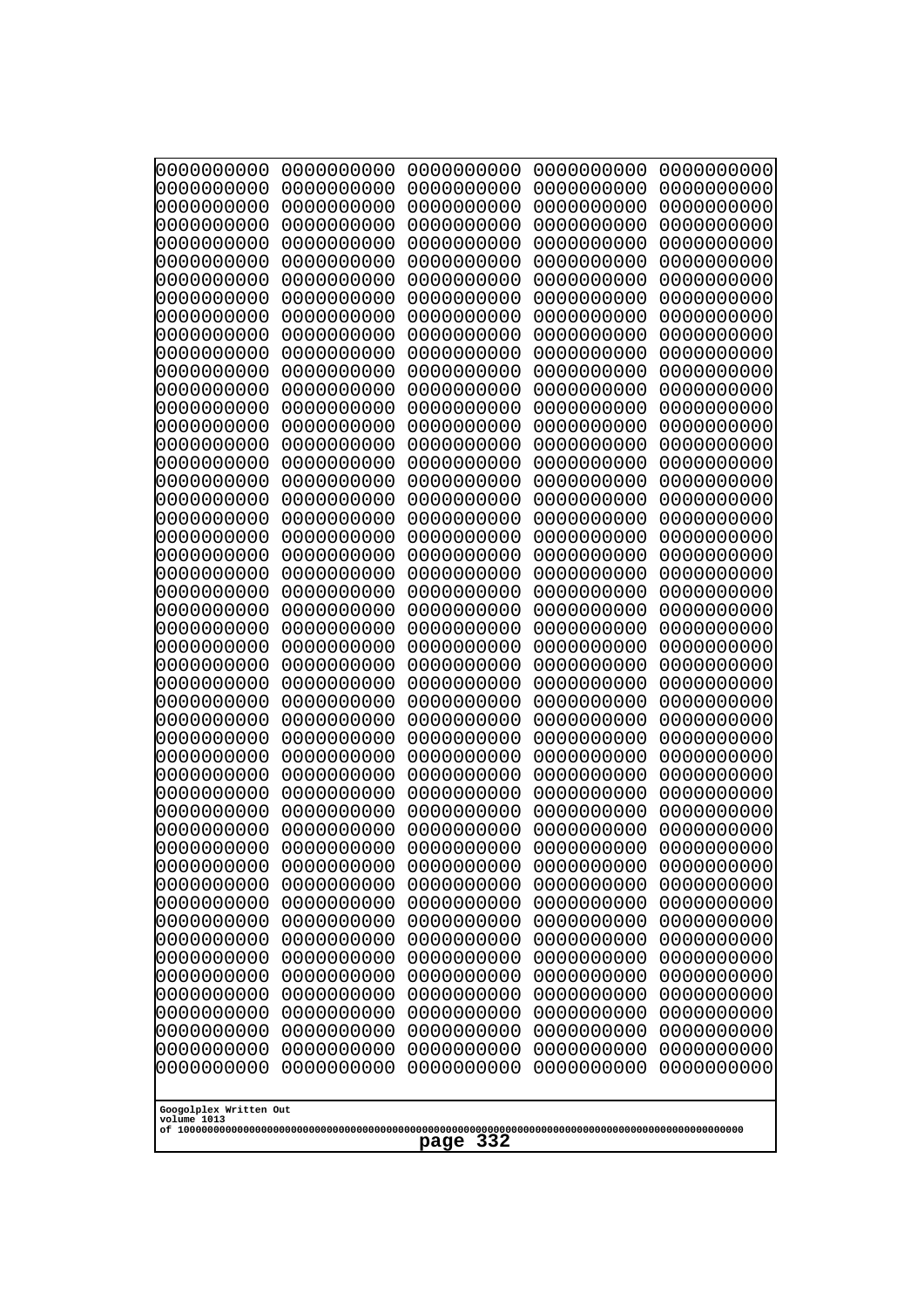| 0000000000                                                                                                                 | 0000000000 | 0000000000 | 0000000000 | 0000000000 |
|----------------------------------------------------------------------------------------------------------------------------|------------|------------|------------|------------|
| 0000000000                                                                                                                 | 0000000000 | 0000000000 | 0000000000 | 0000000000 |
| 0000000000                                                                                                                 | 0000000000 | 0000000000 | 0000000000 | 0000000000 |
| 0000000000                                                                                                                 | 0000000000 | 0000000000 | 0000000000 | 0000000000 |
| 0000000000                                                                                                                 | 0000000000 | 0000000000 | 0000000000 | 0000000000 |
| 0000000000                                                                                                                 | 0000000000 | 0000000000 | 0000000000 | 0000000000 |
| 0000000000                                                                                                                 | 0000000000 | 0000000000 | 0000000000 | 0000000000 |
| 0000000000                                                                                                                 | 0000000000 | 0000000000 | 0000000000 | 0000000000 |
| 0000000000                                                                                                                 | 0000000000 | 0000000000 | 0000000000 | 0000000000 |
| 0000000000                                                                                                                 | 0000000000 | 0000000000 | 0000000000 | 0000000000 |
| 0000000000                                                                                                                 | 0000000000 | 0000000000 | 0000000000 | 0000000000 |
| 0000000000                                                                                                                 | 0000000000 | 0000000000 | 0000000000 | 0000000000 |
| 0000000000                                                                                                                 | 0000000000 | 0000000000 | 0000000000 | 0000000000 |
| 0000000000                                                                                                                 | 0000000000 | 0000000000 | 0000000000 | 0000000000 |
| 0000000000                                                                                                                 | 0000000000 | 0000000000 | 0000000000 | 0000000000 |
| 0000000000                                                                                                                 | 0000000000 | 0000000000 | 0000000000 | 0000000000 |
| 0000000000                                                                                                                 | 0000000000 | 0000000000 | 0000000000 | 0000000000 |
| 0000000000                                                                                                                 | 0000000000 | 0000000000 | 0000000000 | 0000000000 |
| 0000000000                                                                                                                 | 0000000000 | 0000000000 | 0000000000 | 0000000000 |
| 0000000000                                                                                                                 | 0000000000 | 0000000000 | 0000000000 | 0000000000 |
| 0000000000                                                                                                                 | 0000000000 | 0000000000 | 0000000000 | 0000000000 |
| 0000000000                                                                                                                 | 0000000000 | 0000000000 | 0000000000 | 0000000000 |
| 0000000000                                                                                                                 | 0000000000 | 0000000000 | 0000000000 | 0000000000 |
| 0000000000                                                                                                                 | 0000000000 | 0000000000 | 0000000000 | 0000000000 |
| 0000000000                                                                                                                 | 0000000000 | 0000000000 | 0000000000 | 0000000000 |
| 0000000000                                                                                                                 | 0000000000 | 0000000000 | 0000000000 | 0000000000 |
| 0000000000                                                                                                                 | 0000000000 | 0000000000 | 0000000000 | 0000000000 |
| 0000000000                                                                                                                 | 0000000000 | 0000000000 | 0000000000 | 0000000000 |
| 0000000000                                                                                                                 | 0000000000 | 0000000000 | 0000000000 | 0000000000 |
| 0000000000                                                                                                                 | 0000000000 | 0000000000 | 0000000000 | 0000000000 |
| 0000000000                                                                                                                 | 0000000000 | 0000000000 | 0000000000 | 0000000000 |
| 0000000000                                                                                                                 | 0000000000 | 0000000000 | 0000000000 | 0000000000 |
| 0000000000                                                                                                                 | 0000000000 | 0000000000 | 0000000000 | 0000000000 |
| 0000000000                                                                                                                 | 0000000000 | 0000000000 | 0000000000 | 0000000000 |
| 0000000000                                                                                                                 | 0000000000 | 0000000000 | 0000000000 | 0000000000 |
| 0000000000                                                                                                                 | 0000000000 | 0000000000 | 0000000000 | 0000000000 |
| 0000000000                                                                                                                 | 0000000000 | 0000000000 | 0000000000 | 0000000000 |
| 0000000000                                                                                                                 | 0000000000 | 0000000000 | 0000000000 | 0000000000 |
| 0000000000                                                                                                                 | 0000000000 | 0000000000 | 0000000000 | 0000000000 |
| 0000000000                                                                                                                 | 0000000000 | 0000000000 | 0000000000 | 0000000000 |
| 0000000000                                                                                                                 | 0000000000 | 0000000000 | 0000000000 | 0000000000 |
| 0000000000                                                                                                                 | 0000000000 | 0000000000 | 0000000000 | 0000000000 |
| 0000000000                                                                                                                 | 0000000000 | 0000000000 | 0000000000 | 0000000000 |
| 0000000000                                                                                                                 | 0000000000 | 0000000000 | 0000000000 | 0000000000 |
| 0000000000                                                                                                                 | 0000000000 | 0000000000 | 0000000000 | 0000000000 |
| 0000000000                                                                                                                 | 0000000000 | 0000000000 | 0000000000 | 0000000000 |
| 0000000000                                                                                                                 | 0000000000 | 0000000000 | 0000000000 | 0000000000 |
| 0000000000                                                                                                                 | 0000000000 | 0000000000 | 0000000000 | 0000000000 |
| 0000000000                                                                                                                 | 0000000000 | 0000000000 | 0000000000 | 0000000000 |
| 0000000000<br>0000000000<br>0000000000<br>0000000000<br>0000000000<br>Googolplex Written Out<br>volume 1013<br>333<br>page |            |            |            |            |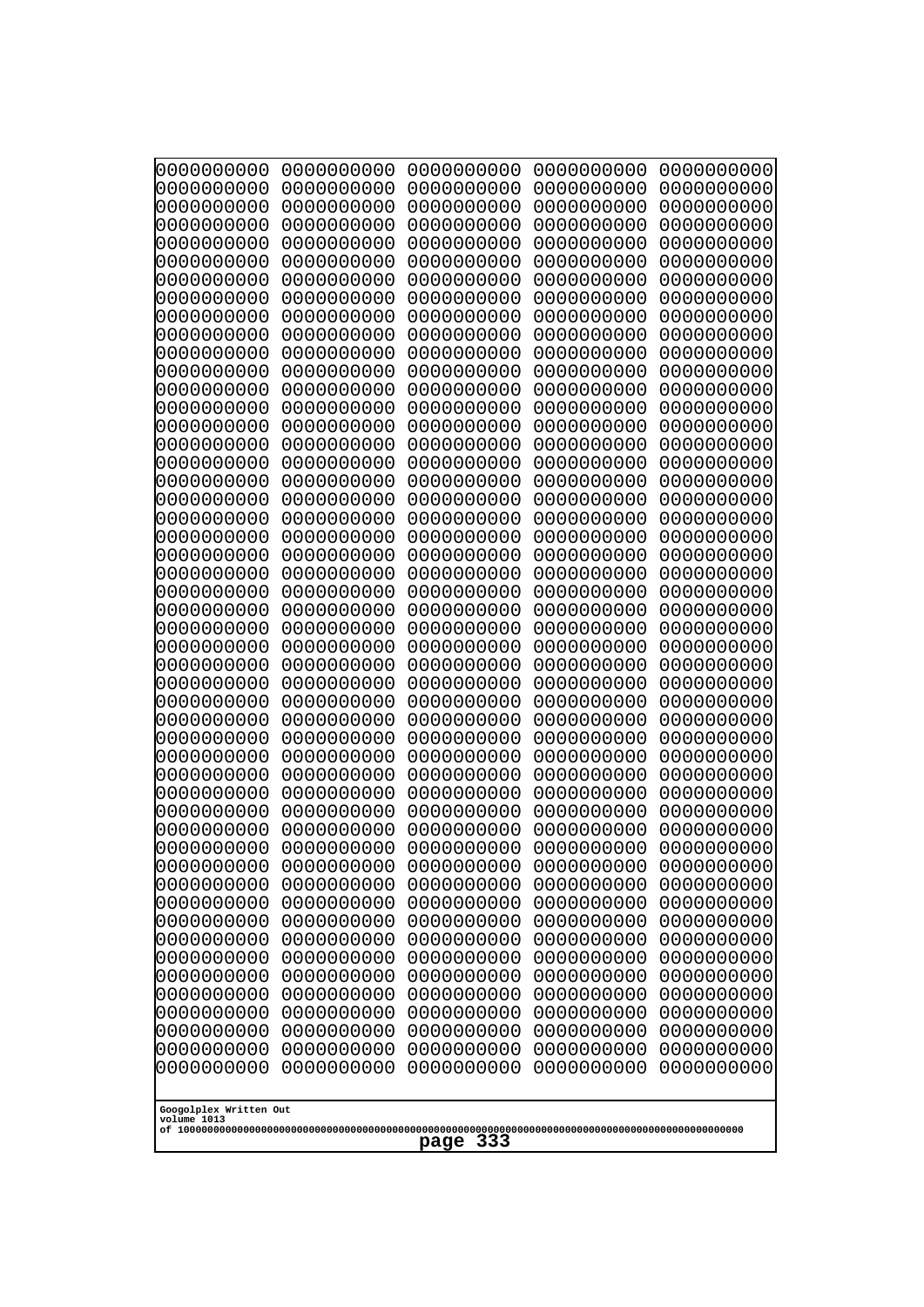| 0000000000                                                                                                                                                                                       | 0000000000 | 0000000000 | 0000000000 | 0000000000 |
|--------------------------------------------------------------------------------------------------------------------------------------------------------------------------------------------------|------------|------------|------------|------------|
| 0000000000                                                                                                                                                                                       | 0000000000 | 0000000000 | 0000000000 | 0000000000 |
| 0000000000                                                                                                                                                                                       | 0000000000 | 0000000000 | 0000000000 | 0000000000 |
| 0000000000                                                                                                                                                                                       | 0000000000 | 0000000000 | 0000000000 | 0000000000 |
| 0000000000                                                                                                                                                                                       | 0000000000 | 0000000000 | 0000000000 | 0000000000 |
| 0000000000                                                                                                                                                                                       | 0000000000 | 0000000000 | 0000000000 | 0000000000 |
| 0000000000                                                                                                                                                                                       | 0000000000 | 0000000000 | 0000000000 | 0000000000 |
| 0000000000                                                                                                                                                                                       | 0000000000 | 0000000000 | 0000000000 | 0000000000 |
| 0000000000                                                                                                                                                                                       | 0000000000 | 0000000000 | 0000000000 | 0000000000 |
| 0000000000                                                                                                                                                                                       | 0000000000 | 0000000000 | 0000000000 | 0000000000 |
| 0000000000                                                                                                                                                                                       | 0000000000 | 0000000000 | 0000000000 | 0000000000 |
| 0000000000                                                                                                                                                                                       | 0000000000 | 0000000000 | 0000000000 | 0000000000 |
| 0000000000                                                                                                                                                                                       | 0000000000 | 0000000000 | 0000000000 | 0000000000 |
| 0000000000                                                                                                                                                                                       | 0000000000 | 0000000000 | 0000000000 | 0000000000 |
| 0000000000                                                                                                                                                                                       | 0000000000 | 0000000000 | 0000000000 | 0000000000 |
| 0000000000                                                                                                                                                                                       | 0000000000 | 0000000000 | 0000000000 | 0000000000 |
| 0000000000                                                                                                                                                                                       | 0000000000 | 0000000000 | 0000000000 | 0000000000 |
| 0000000000                                                                                                                                                                                       | 0000000000 | 0000000000 | 0000000000 | 0000000000 |
| 0000000000                                                                                                                                                                                       | 0000000000 | 0000000000 | 0000000000 | 0000000000 |
| 0000000000                                                                                                                                                                                       | 0000000000 | 0000000000 | 0000000000 | 0000000000 |
| 0000000000                                                                                                                                                                                       | 0000000000 | 0000000000 | 0000000000 | 0000000000 |
| 0000000000                                                                                                                                                                                       | 0000000000 | 0000000000 | 0000000000 | 0000000000 |
| 0000000000                                                                                                                                                                                       | 0000000000 | 0000000000 | 0000000000 | 0000000000 |
| 0000000000                                                                                                                                                                                       | 0000000000 | 0000000000 | 0000000000 | 0000000000 |
| 0000000000                                                                                                                                                                                       | 0000000000 | 0000000000 | 0000000000 | 0000000000 |
| 0000000000                                                                                                                                                                                       | 0000000000 | 0000000000 | 0000000000 | 0000000000 |
| 0000000000                                                                                                                                                                                       | 0000000000 | 0000000000 | 0000000000 | 0000000000 |
| 0000000000                                                                                                                                                                                       | 0000000000 | 0000000000 | 0000000000 | 0000000000 |
| 0000000000                                                                                                                                                                                       | 0000000000 | 0000000000 | 0000000000 | 0000000000 |
| 0000000000                                                                                                                                                                                       | 0000000000 | 0000000000 | 0000000000 | 0000000000 |
| 0000000000                                                                                                                                                                                       | 0000000000 | 0000000000 | 0000000000 | 0000000000 |
| 0000000000                                                                                                                                                                                       | 0000000000 | 0000000000 | 0000000000 | 0000000000 |
| 0000000000                                                                                                                                                                                       | 0000000000 | 0000000000 | 0000000000 | 0000000000 |
| 0000000000                                                                                                                                                                                       | 0000000000 | 0000000000 | 0000000000 | 0000000000 |
| 0000000000                                                                                                                                                                                       | 0000000000 | 0000000000 | 0000000000 | 0000000000 |
| 0000000000                                                                                                                                                                                       | 0000000000 | 0000000000 | 0000000000 | 0000000000 |
| 0000000000                                                                                                                                                                                       | 0000000000 | 0000000000 | 0000000000 | 0000000000 |
| 0000000000                                                                                                                                                                                       | 0000000000 | 0000000000 | 0000000000 | 0000000000 |
| 0000000000                                                                                                                                                                                       | 0000000000 | 0000000000 | 0000000000 | 0000000000 |
| 0000000000                                                                                                                                                                                       | 0000000000 | 0000000000 | 0000000000 | 0000000000 |
| 0000000000                                                                                                                                                                                       | 0000000000 | 0000000000 | 0000000000 | 0000000000 |
| 0000000000                                                                                                                                                                                       | 0000000000 | 0000000000 | 0000000000 | 0000000000 |
| 0000000000                                                                                                                                                                                       | 0000000000 | 0000000000 | 0000000000 | 0000000000 |
| 0000000000                                                                                                                                                                                       | 0000000000 | 0000000000 | 0000000000 | 0000000000 |
| 0000000000                                                                                                                                                                                       | 0000000000 | 0000000000 | 0000000000 | 0000000000 |
| 0000000000                                                                                                                                                                                       | 0000000000 | 0000000000 | 0000000000 | 0000000000 |
| 0000000000                                                                                                                                                                                       | 0000000000 | 0000000000 | 0000000000 | 0000000000 |
| 0000000000                                                                                                                                                                                       | 0000000000 | 0000000000 | 0000000000 | 0000000000 |
| 0000000000<br>0000000000<br>0000000000<br>0000000000<br>0000000000<br>0000000000<br>0000000000<br>0000000000<br>0000000000<br>0000000000<br>Googolplex Written Out<br>volume 1013<br>334<br>page |            |            |            |            |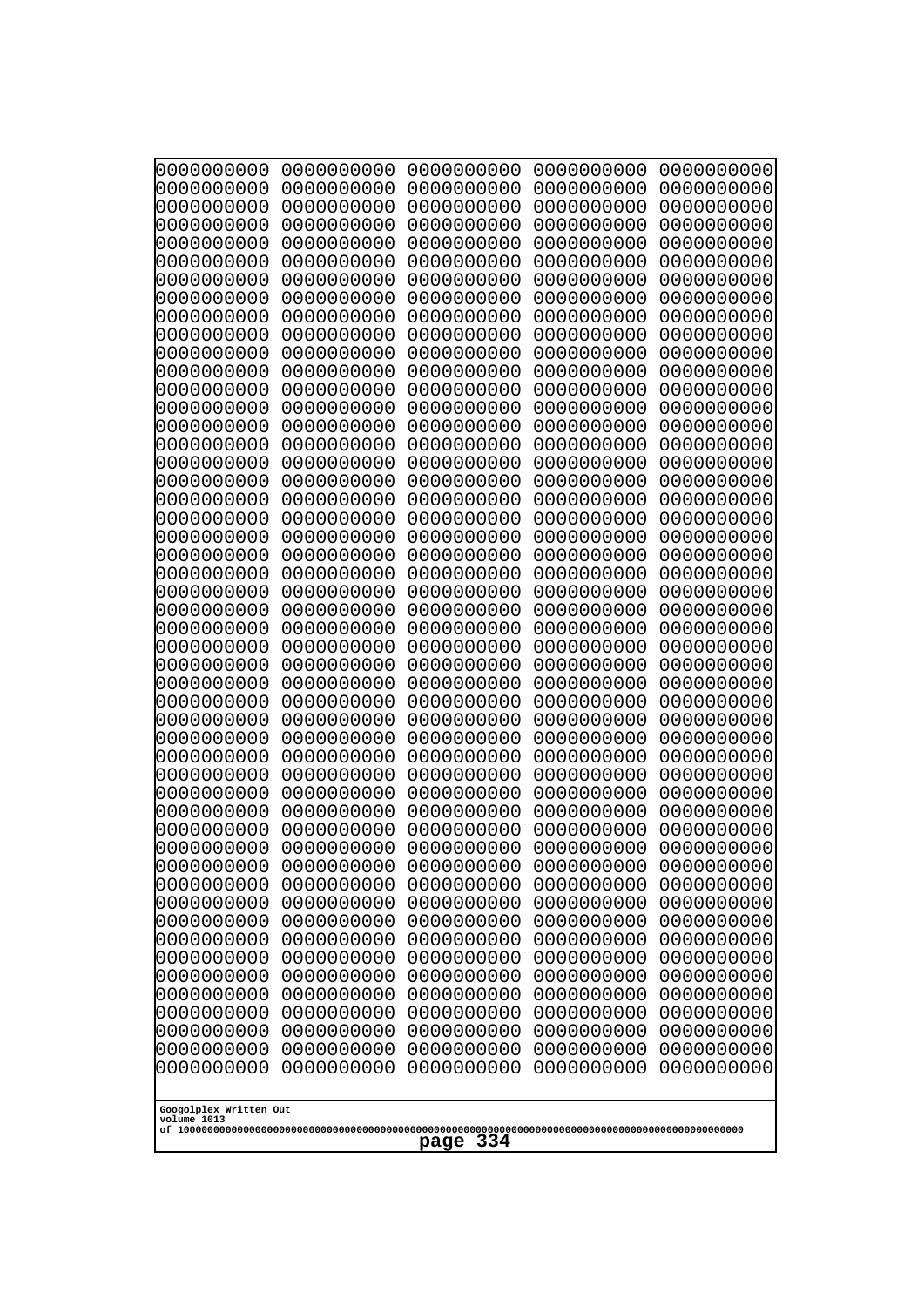| 10000000000              | 0000000000               | 0000000000               | 0000000000               | 0000000000               |
|--------------------------|--------------------------|--------------------------|--------------------------|--------------------------|
| 0000000000<br>0000000000 | 0000000000<br>0000000000 | 0000000000<br>0000000000 | 0000000000<br>0000000000 | 0000000000<br>0000000000 |
| 0000000000               | 0000000000               | 0000000000               | 0000000000               | 0000000000               |
| 0000000000               | 0000000000               | 0000000000               | 0000000000               | 0000000000               |
| 0000000000               | 0000000000               | 0000000000               | 0000000000               | 0000000000               |
| 0000000000<br>0000000000 | 0000000000<br>0000000000 | 0000000000<br>0000000000 | 0000000000<br>0000000000 | 0000000000<br>0000000000 |
| 0000000000               | 0000000000               | 0000000000               | 0000000000               | 0000000000               |
| 0000000000               | 0000000000               | 0000000000               | 0000000000               | 0000000000               |
| 0000000000               | 0000000000               | 0000000000               | 0000000000               | 0000000000               |
| 0000000000<br>0000000000 | 0000000000<br>0000000000 | 0000000000<br>0000000000 | 0000000000<br>0000000000 | 0000000000<br>0000000000 |
| 0000000000               | 0000000000               | 0000000000               | 0000000000               | 0000000000               |
| 0000000000               | 0000000000               | 0000000000               | 0000000000               | 0000000000               |
| 0000000000               | 0000000000               | 0000000000               | 0000000000               | 0000000000               |
| 0000000000<br>0000000000 | 0000000000<br>0000000000 | 0000000000<br>0000000000 | 0000000000<br>0000000000 | 0000000000<br>0000000000 |
| 0000000000               | 0000000000               | 0000000000               | 0000000000               | 0000000000               |
| 0000000000               | 0000000000               | 0000000000               | 0000000000               | 0000000000               |
| 0000000000               | 0000000000               | 0000000000               | 0000000000               | 0000000000               |
| 0000000000<br>0000000000 | 0000000000<br>0000000000 | 0000000000<br>0000000000 | 0000000000<br>0000000000 | 0000000000<br>0000000000 |
| 0000000000               | 0000000000               | 0000000000               | 0000000000               | 0000000000               |
| 0000000000               | 0000000000               | 0000000000               | 0000000000               | 0000000000               |
| 0000000000<br>0000000000 | 0000000000<br>0000000000 | 0000000000<br>0000000000 | 0000000000<br>0000000000 | 0000000000<br>0000000000 |
| 0000000000               | 0000000000               | 0000000000               | 0000000000               | 0000000000               |
| 0000000000               | 0000000000               | 0000000000               | 0000000000               | 0000000000               |
| 0000000000               | 0000000000               | 0000000000               | 0000000000               | 0000000000               |
| 0000000000<br>0000000000 | 0000000000<br>0000000000 | 0000000000<br>0000000000 | 0000000000<br>0000000000 | 0000000000<br>0000000000 |
| 0000000000               | 0000000000               | 0000000000               | 0000000000               | 0000000000               |
| 0000000000               | 0000000000               | 0000000000               | 0000000000               | 0000000000               |
| 0000000000               | 0000000000               | 0000000000               | 0000000000               | 0000000000               |
| 0000000000<br>0000000000 | 0000000000<br>0000000000 | 0000000000<br>0000000000 | 0000000000<br>0000000000 | 0000000000<br>0000000000 |
| 0000000000               | 0000000000               | 0000000000               | 0000000000               | 0000000000               |
| 0000000000               | 0000000000               | 0000000000               | 0000000000               | 0000000000               |
| 0000000000               | 0000000000               | 0000000000               | 0000000000               | 0000000000               |
| 0000000000<br>0000000000 | 0000000000<br>0000000000 | 0000000000<br>0000000000 | 0000000000<br>0000000000 | 0000000000<br>0000000000 |
| 0000000000               | 0000000000               | 0000000000               | 0000000000               | 0000000000               |
| 0000000000               | 0000000000               | 0000000000               | 0000000000               | 0000000000               |
| 0000000000<br>0000000000 | 0000000000<br>0000000000 | 0000000000<br>0000000000 | 0000000000<br>0000000000 | 0000000000<br>0000000000 |
| 0000000000               | 0000000000               | 0000000000               | 0000000000               | 0000000000               |
| 0000000000               | 0000000000               | 0000000000               | 0000000000               | 0000000000               |
| 0000000000               | 0000000000               | 0000000000               | 0000000000               | 0000000000               |
| 0000000000               | 0000000000               | 0000000000               | 0000000000               | 0000000000               |
| Googolplex Written Out   |                          |                          |                          |                          |
| volume 1013              |                          |                          |                          |                          |
| 335<br>page              |                          |                          |                          |                          |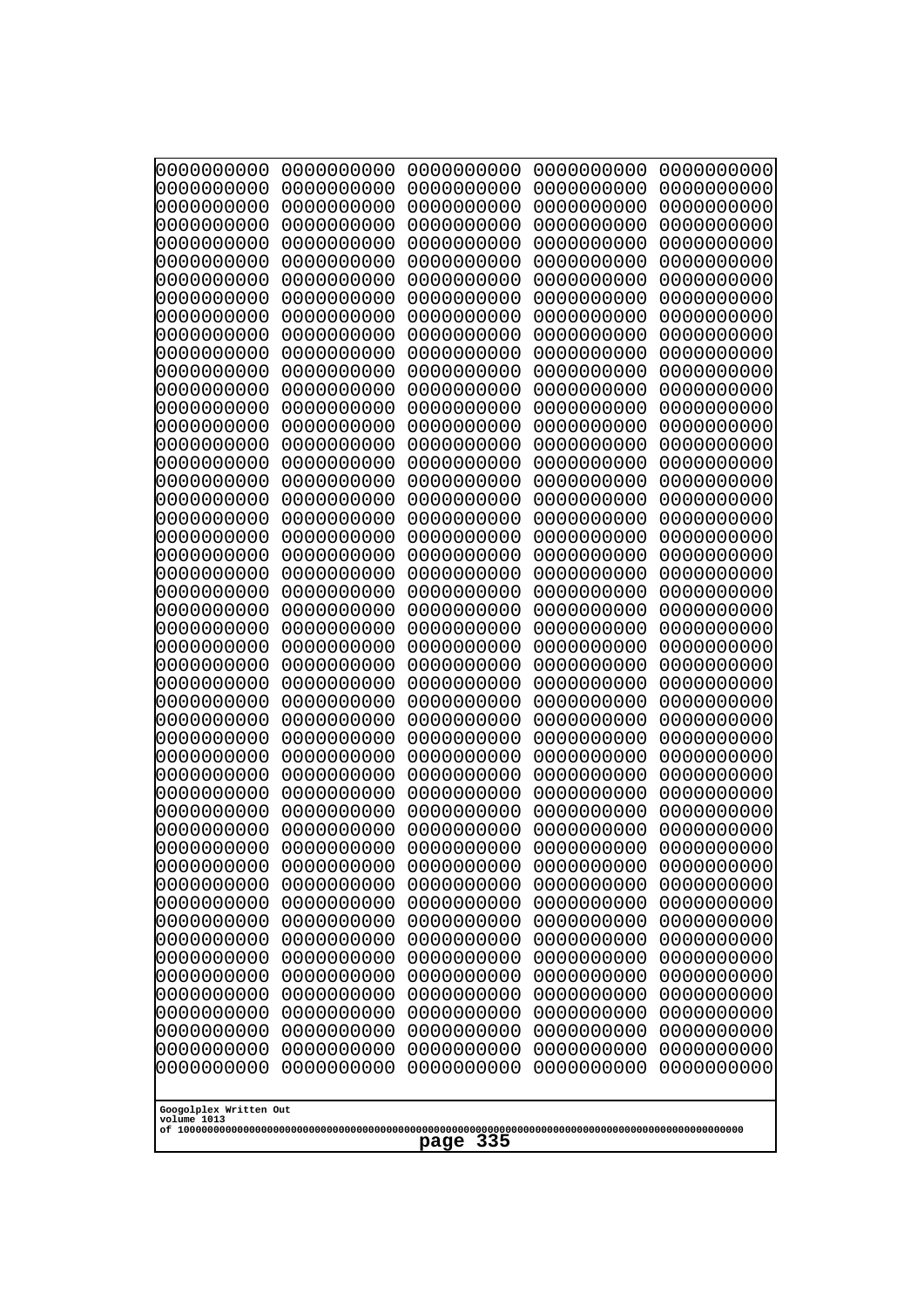| 0000000000<br>0000000000<br>0000000000<br>0000000000<br>0000000000<br>0000000000<br>0000000000<br>0000000000<br>0000000000<br>0000000000<br>0000000000<br>0000000000<br>0000000000<br>0000000000<br>0000000000<br>0000000000<br>0000000000<br>0000000000<br>0000000000<br>0000000000<br>0000000000<br>0000000000<br>0000000000<br>0000000000<br>0000000000 | 0000000000<br>0000000000<br>0000000000<br>0000000000<br>0000000000<br>0000000000<br>0000000000<br>0000000000<br>0000000000<br>0000000000<br>0000000000<br>0000000000<br>0000000000<br>0000000000<br>0000000000<br>0000000000<br>0000000000<br>0000000000<br>0000000000<br>0000000000<br>0000000000<br>0000000000<br>0000000000<br>0000000000<br>0000000000<br>0000000000<br>0000000000<br>0000000000<br>0000000000<br>0000000000<br>0000000000<br>0000000000<br>0000000000<br>0000000000<br>0000000000<br>0000000000<br>0000000000<br>10000000000<br>0000000000<br>0000000000<br>0000000000<br>0000000000<br>0000000000<br>0000000000<br>0000000000 | 0000000000<br>0000000000<br>0000000000<br>0000000000<br>0000000000<br>0000000000<br>0000000000<br>0000000000<br>0000000000<br>0000000000<br>0000000000<br>0000000000<br>0000000000<br>0000000000<br>0000000000<br>0000000000<br>0000000000<br>0000000000<br>0000000000<br>0000000000<br>0000000000<br>0000000000<br>0000000000<br>0000000000<br>0000000000<br>0000000000<br>0000000000<br>0000000000<br>0000000000<br>0000000000<br>0000000000<br>0000000000<br>0000000000<br>0000000000<br>0000000000<br>0000000000<br>0000000000<br>0000000000<br>0000000000<br>0000000000<br>0000000000<br>0000000000<br>0000000000<br>0000000000<br>0000000000 | 0000000000<br>0000000000<br>0000000000<br>0000000000<br>0000000000<br>0000000000<br>0000000000<br>0000000000<br>0000000000<br>0000000000<br>0000000000<br>0000000000<br>0000000000<br>0000000000<br>0000000000<br>0000000000<br>0000000000<br>0000000000<br>0000000000<br>0000000000<br>0000000000<br>0000000000<br>0000000000<br>0000000000<br>0000000000<br>0000000000<br>0000000000<br>0000000000<br>0000000000<br>0000000000<br>0000000000<br>0000000000<br>0000000000<br>0000000000<br>0000000000<br>0000000000<br>0000000000<br>0000000000<br>0000000000<br>0000000000<br>0000000000<br>0000000000<br>0000000000<br>0000000000<br>0000000000 | 0000000000<br>0000000000<br>0000000000<br>0000000000<br>0000000000<br>0000000000<br>0000000000<br>0000000000<br>0000000000<br>0000000000<br>0000000000<br>0000000000<br>0000000000<br>0000000000<br>0000000000<br>0000000000<br>0000000000<br>0000000000<br>0000000000<br>0000000000<br>0000000000<br>0000000000<br>0000000000<br>0000000000<br>0000000000<br>0000000000<br>0000000000<br>0000000000<br>0000000000<br>0000000000<br>0000000000<br>0000000000<br>0000000000<br>0000000000<br>0000000000<br>0000000000<br>0000000000<br>0000000000<br>0000000000<br>0000000000<br>0000000000<br>0000000000<br>0000000000<br>0000000000<br>0000000000 | 0000000000<br>0000000000<br>0000000000<br>0000000000<br>0000000000<br>0000000000<br>0000000000<br>0000000000<br>0000000000<br>0000000000<br>0000000000<br>0000000000<br>0000000000<br>0000000000<br>0000000000<br>0000000000<br>0000000000<br>0000000000<br>0000000000<br>0000000000<br>0000000000<br>0000000000<br>0000000000<br>0000000000<br>0000000000<br>0000000000<br>0000000000<br>0000000000<br>0000000000<br>0000000000<br>0000000000<br>0000000000<br>0000000000<br>0000000000<br>0000000000<br>0000000000<br>0000000000<br>0000000000<br>0000000000<br>0000000000<br>0000000000<br>0000000000<br>0000000000<br>0000000000<br>0000000000 |
|------------------------------------------------------------------------------------------------------------------------------------------------------------------------------------------------------------------------------------------------------------------------------------------------------------------------------------------------------------|-----------------------------------------------------------------------------------------------------------------------------------------------------------------------------------------------------------------------------------------------------------------------------------------------------------------------------------------------------------------------------------------------------------------------------------------------------------------------------------------------------------------------------------------------------------------------------------------------------------------------------------------------------|----------------------------------------------------------------------------------------------------------------------------------------------------------------------------------------------------------------------------------------------------------------------------------------------------------------------------------------------------------------------------------------------------------------------------------------------------------------------------------------------------------------------------------------------------------------------------------------------------------------------------------------------------|----------------------------------------------------------------------------------------------------------------------------------------------------------------------------------------------------------------------------------------------------------------------------------------------------------------------------------------------------------------------------------------------------------------------------------------------------------------------------------------------------------------------------------------------------------------------------------------------------------------------------------------------------|----------------------------------------------------------------------------------------------------------------------------------------------------------------------------------------------------------------------------------------------------------------------------------------------------------------------------------------------------------------------------------------------------------------------------------------------------------------------------------------------------------------------------------------------------------------------------------------------------------------------------------------------------|----------------------------------------------------------------------------------------------------------------------------------------------------------------------------------------------------------------------------------------------------------------------------------------------------------------------------------------------------------------------------------------------------------------------------------------------------------------------------------------------------------------------------------------------------------------------------------------------------------------------------------------------------|
| Googolplex Written Out<br>volume 1013<br>336<br>page                                                                                                                                                                                                                                                                                                       |                                                                                                                                                                                                                                                                                                                                                                                                                                                                                                                                                                                                                                                     |                                                                                                                                                                                                                                                                                                                                                                                                                                                                                                                                                                                                                                                    |                                                                                                                                                                                                                                                                                                                                                                                                                                                                                                                                                                                                                                                    |                                                                                                                                                                                                                                                                                                                                                                                                                                                                                                                                                                                                                                                    |                                                                                                                                                                                                                                                                                                                                                                                                                                                                                                                                                                                                                                                    |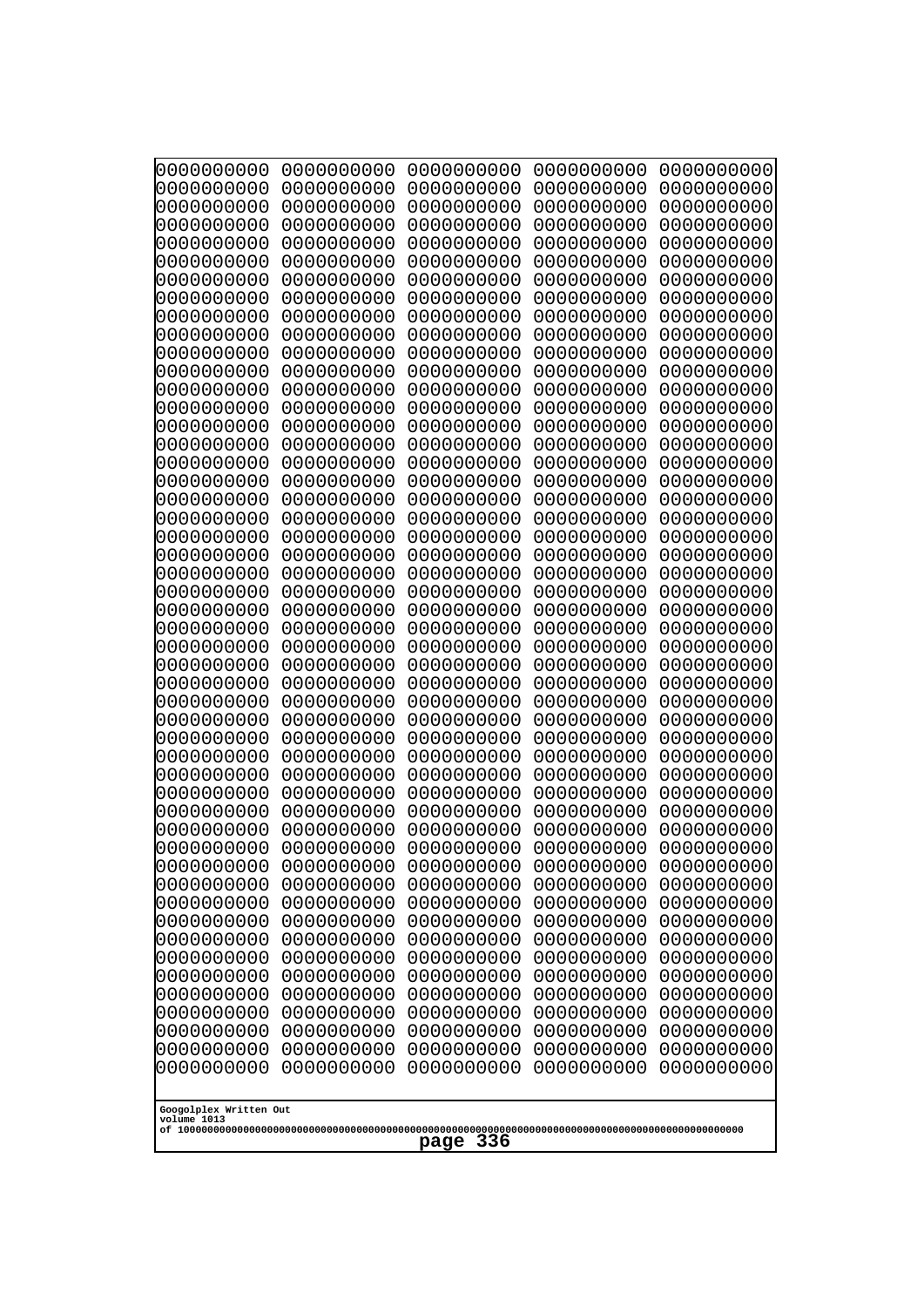| 0000000000<br>0000000000<br>0000000000<br>0000000000<br>0000000000<br>0000000000<br>0000000000<br>0000000000<br>0000000000<br>0000000000<br>0000000000<br>0000000000<br>0000000000<br>0000000000<br>0000000000<br>0000000000<br>0000000000<br>0000000000<br>0000000000<br>0000000000<br>0000000000<br>0000000000<br>0000000000<br>0000000000<br>0000000000<br>0000000000<br>0000000000<br>0000000000<br>0000000000<br>0000000000<br>0000000000<br>0000000000<br>0000000000<br>0000000000<br>0000000000<br>10000000000<br>0000000000<br>0000000000<br>0000000000<br>0000000000<br>0000000000<br>0000000000<br>0000000000<br>0000000000<br>0000000000<br>0000000000<br>0000000000<br>0000000000<br>0000000000<br>0000000000<br>0000000000<br>0000000000<br>0000000000<br>0000000000<br>0000000000<br>0000000000<br>0000000000<br>0000000000<br>0000000000<br>0000000000<br>0000000000<br>0000000000<br>0000000000<br>0000000000<br>0000000000<br>0000000000<br>0000000000<br>0000000000<br>0000000000<br>0000000000<br>0000000000<br>0000000000<br>0000000000<br>0000000000<br>0000000000<br>0000000000<br>0000000000<br>0000000000<br>0000000000<br>0000000000<br>0000000000<br>0000000000<br>0000000000<br>0000000000<br>0000000000<br>0000000000<br>0000000000<br>0000000000<br>0000000000<br>0000000000<br>0000000000<br>0000000000<br>0000000000<br>0000000000<br>0000000000<br>0000000000<br>0000000000<br>0000000000<br>0000000000<br>0000000000 |
|-------------------------------------------------------------------------------------------------------------------------------------------------------------------------------------------------------------------------------------------------------------------------------------------------------------------------------------------------------------------------------------------------------------------------------------------------------------------------------------------------------------------------------------------------------------------------------------------------------------------------------------------------------------------------------------------------------------------------------------------------------------------------------------------------------------------------------------------------------------------------------------------------------------------------------------------------------------------------------------------------------------------------------------------------------------------------------------------------------------------------------------------------------------------------------------------------------------------------------------------------------------------------------------------------------------------------------------------------------------------------------------------------------------------------------------------------------|
| Googolplex Written Out<br>volume 1013<br>337<br>page                                                                                                                                                                                                                                                                                                                                                                                                                                                                                                                                                                                                                                                                                                                                                                                                                                                                                                                                                                                                                                                                                                                                                                                                                                                                                                                                                                                                  |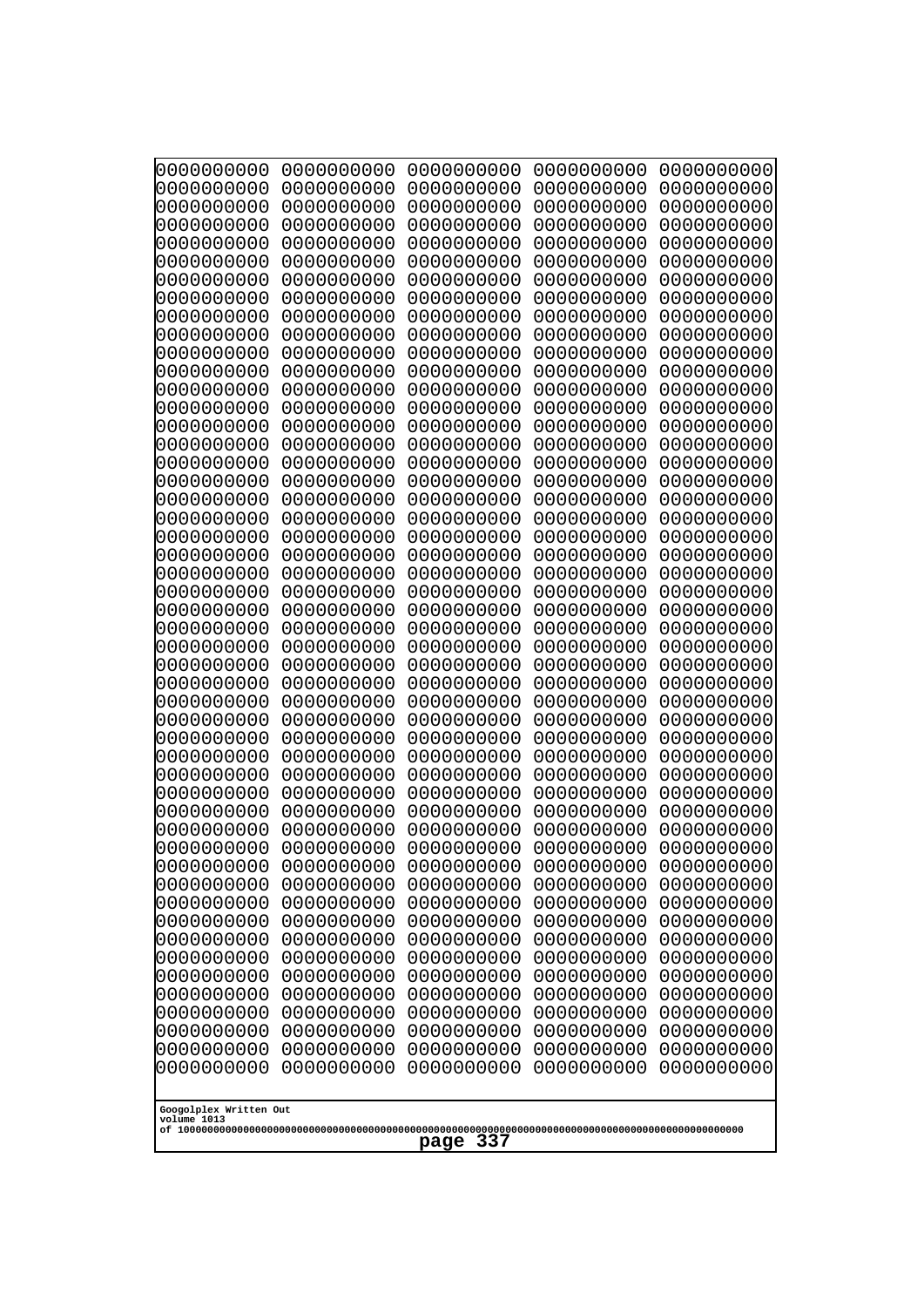| 0000000000<br>0000000000<br>0000000000<br>0000000000<br>0000000000<br>0000000000<br>0000000000<br>0000000000<br>0000000000<br>0000000000<br>0000000000<br>0000000000<br>0000000000<br>0000000000<br>0000000000<br>0000000000<br>0000000000<br>0000000000<br>0000000000<br>0000000000<br>0000000000<br>0000000000<br>0000000000<br>0000000000 | 0000000000<br>0000000000<br>0000000000<br>0000000000<br>0000000000<br>0000000000<br>0000000000<br>0000000000<br>0000000000<br>0000000000<br>0000000000<br>0000000000<br>0000000000<br>0000000000<br>0000000000<br>0000000000<br>0000000000<br>0000000000<br>0000000000<br>0000000000<br>0000000000<br>0000000000<br>0000000000<br>0000000000 | 0000000000<br>0000000000<br>0000000000<br>0000000000<br>0000000000<br>0000000000<br>0000000000<br>0000000000<br>0000000000<br>0000000000<br>0000000000<br>0000000000<br>0000000000<br>0000000000<br>0000000000<br>0000000000<br>0000000000<br>0000000000<br>0000000000<br>0000000000<br>0000000000<br>0000000000<br>0000000000<br>0000000000 | 0000000000<br>0000000000<br>0000000000<br>0000000000<br>0000000000<br>0000000000<br>0000000000<br>0000000000<br>0000000000<br>0000000000<br>0000000000<br>0000000000<br>0000000000<br>0000000000<br>0000000000<br>0000000000<br>0000000000<br>0000000000<br>0000000000<br>0000000000<br>0000000000<br>0000000000<br>0000000000<br>0000000000 | 0000000000<br>0000000000<br>0000000000<br>0000000000<br>0000000000<br>0000000000<br>0000000000<br>0000000000<br>0000000000<br>0000000000<br>0000000000<br>0000000000<br>0000000000<br>0000000000<br>0000000000<br>0000000000<br>0000000000<br>0000000000<br>0000000000<br>0000000000<br>0000000000<br>0000000000<br>0000000000<br>0000000000 |
|----------------------------------------------------------------------------------------------------------------------------------------------------------------------------------------------------------------------------------------------------------------------------------------------------------------------------------------------|----------------------------------------------------------------------------------------------------------------------------------------------------------------------------------------------------------------------------------------------------------------------------------------------------------------------------------------------|----------------------------------------------------------------------------------------------------------------------------------------------------------------------------------------------------------------------------------------------------------------------------------------------------------------------------------------------|----------------------------------------------------------------------------------------------------------------------------------------------------------------------------------------------------------------------------------------------------------------------------------------------------------------------------------------------|----------------------------------------------------------------------------------------------------------------------------------------------------------------------------------------------------------------------------------------------------------------------------------------------------------------------------------------------|
|                                                                                                                                                                                                                                                                                                                                              |                                                                                                                                                                                                                                                                                                                                              |                                                                                                                                                                                                                                                                                                                                              |                                                                                                                                                                                                                                                                                                                                              |                                                                                                                                                                                                                                                                                                                                              |
|                                                                                                                                                                                                                                                                                                                                              |                                                                                                                                                                                                                                                                                                                                              |                                                                                                                                                                                                                                                                                                                                              |                                                                                                                                                                                                                                                                                                                                              |                                                                                                                                                                                                                                                                                                                                              |
|                                                                                                                                                                                                                                                                                                                                              |                                                                                                                                                                                                                                                                                                                                              |                                                                                                                                                                                                                                                                                                                                              |                                                                                                                                                                                                                                                                                                                                              |                                                                                                                                                                                                                                                                                                                                              |
|                                                                                                                                                                                                                                                                                                                                              |                                                                                                                                                                                                                                                                                                                                              |                                                                                                                                                                                                                                                                                                                                              |                                                                                                                                                                                                                                                                                                                                              |                                                                                                                                                                                                                                                                                                                                              |
|                                                                                                                                                                                                                                                                                                                                              |                                                                                                                                                                                                                                                                                                                                              |                                                                                                                                                                                                                                                                                                                                              |                                                                                                                                                                                                                                                                                                                                              |                                                                                                                                                                                                                                                                                                                                              |
|                                                                                                                                                                                                                                                                                                                                              |                                                                                                                                                                                                                                                                                                                                              |                                                                                                                                                                                                                                                                                                                                              |                                                                                                                                                                                                                                                                                                                                              |                                                                                                                                                                                                                                                                                                                                              |
|                                                                                                                                                                                                                                                                                                                                              |                                                                                                                                                                                                                                                                                                                                              |                                                                                                                                                                                                                                                                                                                                              |                                                                                                                                                                                                                                                                                                                                              |                                                                                                                                                                                                                                                                                                                                              |
|                                                                                                                                                                                                                                                                                                                                              |                                                                                                                                                                                                                                                                                                                                              |                                                                                                                                                                                                                                                                                                                                              |                                                                                                                                                                                                                                                                                                                                              |                                                                                                                                                                                                                                                                                                                                              |
|                                                                                                                                                                                                                                                                                                                                              |                                                                                                                                                                                                                                                                                                                                              |                                                                                                                                                                                                                                                                                                                                              |                                                                                                                                                                                                                                                                                                                                              |                                                                                                                                                                                                                                                                                                                                              |
|                                                                                                                                                                                                                                                                                                                                              |                                                                                                                                                                                                                                                                                                                                              |                                                                                                                                                                                                                                                                                                                                              |                                                                                                                                                                                                                                                                                                                                              |                                                                                                                                                                                                                                                                                                                                              |
|                                                                                                                                                                                                                                                                                                                                              |                                                                                                                                                                                                                                                                                                                                              |                                                                                                                                                                                                                                                                                                                                              |                                                                                                                                                                                                                                                                                                                                              |                                                                                                                                                                                                                                                                                                                                              |
|                                                                                                                                                                                                                                                                                                                                              |                                                                                                                                                                                                                                                                                                                                              |                                                                                                                                                                                                                                                                                                                                              |                                                                                                                                                                                                                                                                                                                                              |                                                                                                                                                                                                                                                                                                                                              |
|                                                                                                                                                                                                                                                                                                                                              |                                                                                                                                                                                                                                                                                                                                              |                                                                                                                                                                                                                                                                                                                                              |                                                                                                                                                                                                                                                                                                                                              |                                                                                                                                                                                                                                                                                                                                              |
| 0000000000                                                                                                                                                                                                                                                                                                                                   | 0000000000                                                                                                                                                                                                                                                                                                                                   | 0000000000                                                                                                                                                                                                                                                                                                                                   | 0000000000                                                                                                                                                                                                                                                                                                                                   | 0000000000                                                                                                                                                                                                                                                                                                                                   |
| 0000000000                                                                                                                                                                                                                                                                                                                                   | 0000000000                                                                                                                                                                                                                                                                                                                                   | 0000000000                                                                                                                                                                                                                                                                                                                                   | 0000000000                                                                                                                                                                                                                                                                                                                                   | 0000000000                                                                                                                                                                                                                                                                                                                                   |
| 0000000000<br>0000000000                                                                                                                                                                                                                                                                                                                     | 0000000000<br>0000000000                                                                                                                                                                                                                                                                                                                     | 0000000000<br>0000000000                                                                                                                                                                                                                                                                                                                     | 0000000000<br>0000000000                                                                                                                                                                                                                                                                                                                     | 0000000000<br>0000000000                                                                                                                                                                                                                                                                                                                     |
| 0000000000                                                                                                                                                                                                                                                                                                                                   | 0000000000                                                                                                                                                                                                                                                                                                                                   | 0000000000                                                                                                                                                                                                                                                                                                                                   | 0000000000                                                                                                                                                                                                                                                                                                                                   | 0000000000                                                                                                                                                                                                                                                                                                                                   |
| 0000000000<br>0000000000                                                                                                                                                                                                                                                                                                                     | 0000000000<br>0000000000                                                                                                                                                                                                                                                                                                                     | 0000000000<br>0000000000                                                                                                                                                                                                                                                                                                                     | 0000000000<br>0000000000                                                                                                                                                                                                                                                                                                                     | 0000000000<br>0000000000                                                                                                                                                                                                                                                                                                                     |
| 0000000000                                                                                                                                                                                                                                                                                                                                   | 0000000000                                                                                                                                                                                                                                                                                                                                   | 0000000000                                                                                                                                                                                                                                                                                                                                   | 0000000000                                                                                                                                                                                                                                                                                                                                   | 0000000000                                                                                                                                                                                                                                                                                                                                   |
| 0000000000<br>0000000000                                                                                                                                                                                                                                                                                                                     | 0000000000<br>0000000000                                                                                                                                                                                                                                                                                                                     | 0000000000<br>0000000000                                                                                                                                                                                                                                                                                                                     | 0000000000<br>0000000000                                                                                                                                                                                                                                                                                                                     | 0000000000<br>0000000000                                                                                                                                                                                                                                                                                                                     |
| 0000000000                                                                                                                                                                                                                                                                                                                                   | 0000000000                                                                                                                                                                                                                                                                                                                                   | 0000000000                                                                                                                                                                                                                                                                                                                                   | 0000000000                                                                                                                                                                                                                                                                                                                                   | 0000000000                                                                                                                                                                                                                                                                                                                                   |
| 0000000000<br>0000000000                                                                                                                                                                                                                                                                                                                     | 0000000000<br>0000000000                                                                                                                                                                                                                                                                                                                     | 0000000000<br>0000000000                                                                                                                                                                                                                                                                                                                     | 0000000000<br>0000000000                                                                                                                                                                                                                                                                                                                     | 0000000000<br>0000000000                                                                                                                                                                                                                                                                                                                     |
| 0000000000                                                                                                                                                                                                                                                                                                                                   | 0000000000                                                                                                                                                                                                                                                                                                                                   | 0000000000                                                                                                                                                                                                                                                                                                                                   | 0000000000                                                                                                                                                                                                                                                                                                                                   | 0000000000                                                                                                                                                                                                                                                                                                                                   |
| 0000000000<br>0000000000                                                                                                                                                                                                                                                                                                                     | 0000000000<br>0000000000                                                                                                                                                                                                                                                                                                                     | 0000000000<br>0000000000                                                                                                                                                                                                                                                                                                                     | 0000000000<br>0000000000                                                                                                                                                                                                                                                                                                                     | 0000000000<br>0000000000                                                                                                                                                                                                                                                                                                                     |
| 0000000000                                                                                                                                                                                                                                                                                                                                   | 0000000000                                                                                                                                                                                                                                                                                                                                   | 0000000000                                                                                                                                                                                                                                                                                                                                   | 0000000000                                                                                                                                                                                                                                                                                                                                   | 0000000000                                                                                                                                                                                                                                                                                                                                   |
| 0000000000<br>0000000000                                                                                                                                                                                                                                                                                                                     | 0000000000                                                                                                                                                                                                                                                                                                                                   | 0000000000<br>0000000000                                                                                                                                                                                                                                                                                                                     | 0000000000                                                                                                                                                                                                                                                                                                                                   | 0000000000                                                                                                                                                                                                                                                                                                                                   |
| 0000000000                                                                                                                                                                                                                                                                                                                                   | 0000000000<br>0000000000                                                                                                                                                                                                                                                                                                                     | 0000000000                                                                                                                                                                                                                                                                                                                                   | 0000000000<br>0000000000                                                                                                                                                                                                                                                                                                                     | 0000000000<br>0000000000                                                                                                                                                                                                                                                                                                                     |
| 0000000000                                                                                                                                                                                                                                                                                                                                   | 0000000000                                                                                                                                                                                                                                                                                                                                   | 0000000000                                                                                                                                                                                                                                                                                                                                   | 0000000000                                                                                                                                                                                                                                                                                                                                   | 0000000000                                                                                                                                                                                                                                                                                                                                   |
| 0000000000<br>0000000000                                                                                                                                                                                                                                                                                                                     | 0000000000<br>0000000000                                                                                                                                                                                                                                                                                                                     | 0000000000<br>0000000000                                                                                                                                                                                                                                                                                                                     | 0000000000<br>0000000000                                                                                                                                                                                                                                                                                                                     | 0000000000<br>0000000000                                                                                                                                                                                                                                                                                                                     |
| 0000000000                                                                                                                                                                                                                                                                                                                                   | 0000000000                                                                                                                                                                                                                                                                                                                                   | 0000000000                                                                                                                                                                                                                                                                                                                                   | 0000000000                                                                                                                                                                                                                                                                                                                                   | 0000000000                                                                                                                                                                                                                                                                                                                                   |
| 0000000000<br>0000000000                                                                                                                                                                                                                                                                                                                     | 0000000000<br>0000000000                                                                                                                                                                                                                                                                                                                     | 0000000000<br>0000000000                                                                                                                                                                                                                                                                                                                     | 0000000000<br>0000000000                                                                                                                                                                                                                                                                                                                     | 0000000000<br>0000000000                                                                                                                                                                                                                                                                                                                     |
|                                                                                                                                                                                                                                                                                                                                              |                                                                                                                                                                                                                                                                                                                                              |                                                                                                                                                                                                                                                                                                                                              |                                                                                                                                                                                                                                                                                                                                              |                                                                                                                                                                                                                                                                                                                                              |
| Googolplex Written Out<br>volume 1013                                                                                                                                                                                                                                                                                                        |                                                                                                                                                                                                                                                                                                                                              |                                                                                                                                                                                                                                                                                                                                              |                                                                                                                                                                                                                                                                                                                                              |                                                                                                                                                                                                                                                                                                                                              |
| 338<br>page                                                                                                                                                                                                                                                                                                                                  |                                                                                                                                                                                                                                                                                                                                              |                                                                                                                                                                                                                                                                                                                                              |                                                                                                                                                                                                                                                                                                                                              |                                                                                                                                                                                                                                                                                                                                              |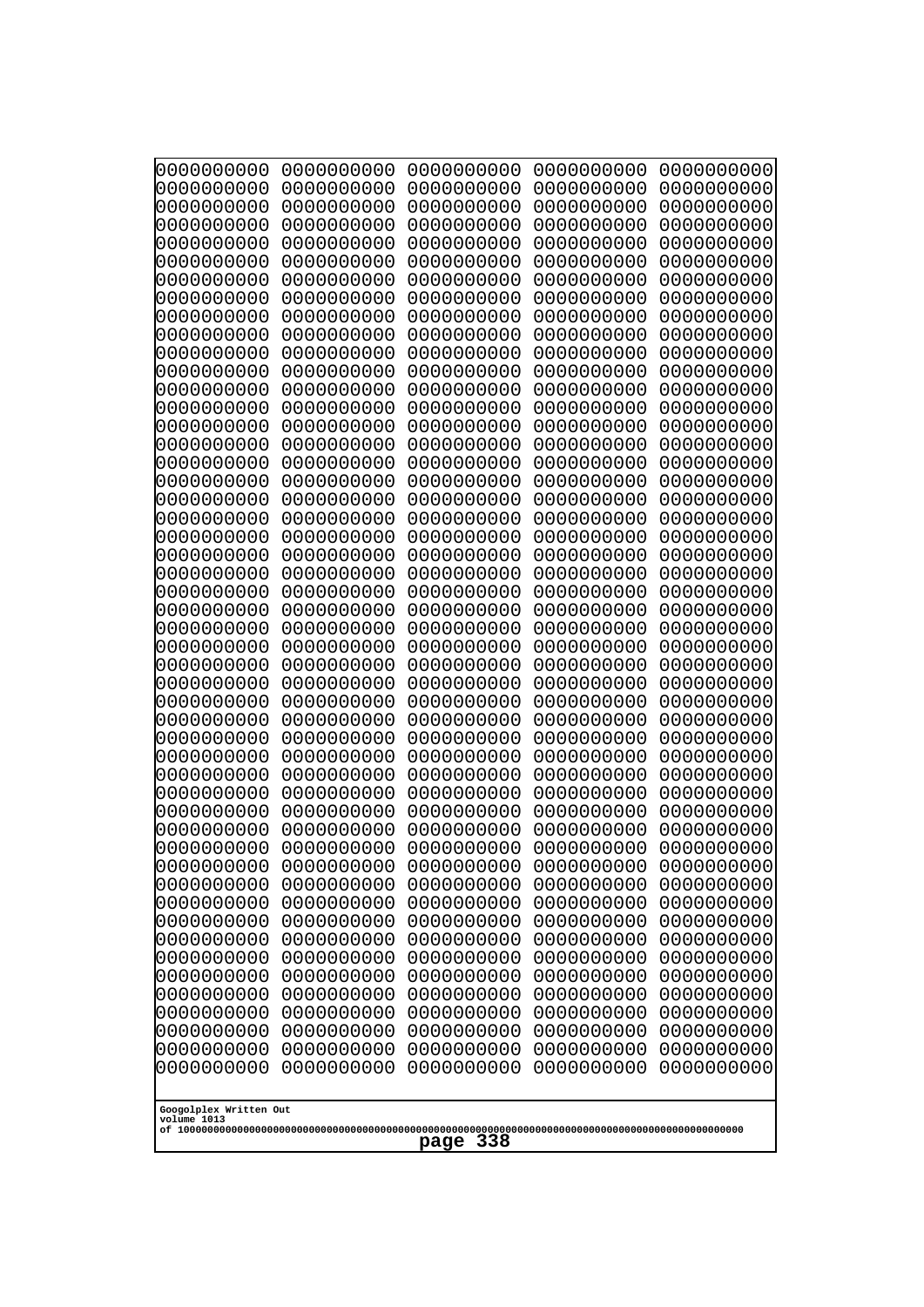| 10000000000              | 0000000000               | 0000000000               | 0000000000               | 0000000000               |  |
|--------------------------|--------------------------|--------------------------|--------------------------|--------------------------|--|
| 0000000000<br>0000000000 | 0000000000<br>0000000000 | 0000000000<br>0000000000 | 0000000000<br>0000000000 | 0000000000<br>0000000000 |  |
| 0000000000               | 0000000000               | 0000000000               | 0000000000               | 0000000000               |  |
| 0000000000               | 0000000000               | 0000000000               | 0000000000               | 0000000000               |  |
| 0000000000               | 0000000000               | 0000000000               | 0000000000               | 0000000000               |  |
| 0000000000<br>0000000000 | 0000000000<br>0000000000 | 0000000000<br>0000000000 | 0000000000<br>0000000000 | 0000000000<br>0000000000 |  |
| 0000000000               | 0000000000               | 0000000000               | 0000000000               | 0000000000               |  |
| 0000000000               | 0000000000               | 0000000000               | 0000000000               | 0000000000               |  |
| 0000000000               | 0000000000               | 0000000000               | 0000000000               | 0000000000               |  |
| 0000000000<br>0000000000 | 0000000000<br>0000000000 | 0000000000<br>0000000000 | 0000000000<br>0000000000 | 0000000000<br>0000000000 |  |
| 0000000000               | 0000000000               | 0000000000               | 0000000000               | 0000000000               |  |
| 0000000000               | 0000000000               | 0000000000               | 0000000000               | 0000000000               |  |
| 0000000000               | 0000000000               | 0000000000               | 0000000000               | 0000000000               |  |
| 0000000000<br>0000000000 | 0000000000<br>0000000000 | 0000000000<br>0000000000 | 0000000000<br>0000000000 | 0000000000<br>0000000000 |  |
| 0000000000               | 0000000000               | 0000000000               | 0000000000               | 0000000000               |  |
| 0000000000               | 0000000000               | 0000000000               | 0000000000               | 0000000000               |  |
| 0000000000               | 0000000000               | 0000000000               | 0000000000               | 0000000000               |  |
| 0000000000<br>0000000000 | 0000000000<br>0000000000 | 0000000000<br>0000000000 | 0000000000<br>0000000000 | 0000000000<br>0000000000 |  |
| 0000000000               | 0000000000               | 0000000000               | 0000000000               | 0000000000               |  |
| 0000000000               | 0000000000               | 0000000000               | 0000000000               | 0000000000               |  |
| 0000000000<br>0000000000 | 0000000000<br>0000000000 | 0000000000<br>0000000000 | 0000000000<br>0000000000 | 0000000000<br>0000000000 |  |
| 0000000000               | 0000000000               | 0000000000               | 0000000000               | 0000000000               |  |
| 0000000000               | 0000000000               | 0000000000               | 0000000000               | 0000000000               |  |
| 0000000000               | 0000000000               | 0000000000               | 0000000000               | 0000000000               |  |
| 0000000000<br>0000000000 | 0000000000<br>0000000000 | 0000000000<br>0000000000 | 0000000000<br>0000000000 | 0000000000<br>0000000000 |  |
| 0000000000               | 0000000000               | 0000000000               | 0000000000               | 0000000000               |  |
| 0000000000               | 0000000000               | 0000000000               | 0000000000               | 0000000000               |  |
| 0000000000<br>0000000000 | 0000000000<br>0000000000 | 0000000000               | 0000000000               | 0000000000               |  |
| 0000000000               | 0000000000               | 0000000000<br>0000000000 | 0000000000<br>0000000000 | 0000000000<br>0000000000 |  |
| 0000000000               | 0000000000               | 0000000000               | 0000000000               | 0000000000               |  |
| 0000000000               | 0000000000               | 0000000000               | 0000000000               | 0000000000               |  |
| 0000000000<br>0000000000 | 0000000000<br>0000000000 | 0000000000<br>0000000000 | 0000000000<br>0000000000 | 0000000000<br>0000000000 |  |
| 0000000000               | 0000000000               | 0000000000               | 0000000000               | 0000000000               |  |
| 0000000000               | 0000000000               | 0000000000               | 0000000000               | 0000000000               |  |
| 0000000000               | 0000000000               | 0000000000               | 0000000000               | 0000000000               |  |
| 0000000000<br>0000000000 | 0000000000<br>0000000000 | 0000000000<br>0000000000 | 0000000000<br>0000000000 | 0000000000<br>0000000000 |  |
| 0000000000               | 0000000000               | 0000000000               | 0000000000               | 0000000000               |  |
| 0000000000               | 0000000000               | 0000000000               | 0000000000               | 0000000000               |  |
| 0000000000               | 0000000000               | 0000000000               | 0000000000               | 0000000000               |  |
| 0000000000               | 0000000000               | 0000000000               | 0000000000               | 0000000000               |  |
| Googolplex Written Out   |                          |                          |                          |                          |  |
| volume 1013              |                          |                          |                          |                          |  |
|                          | 339<br>page              |                          |                          |                          |  |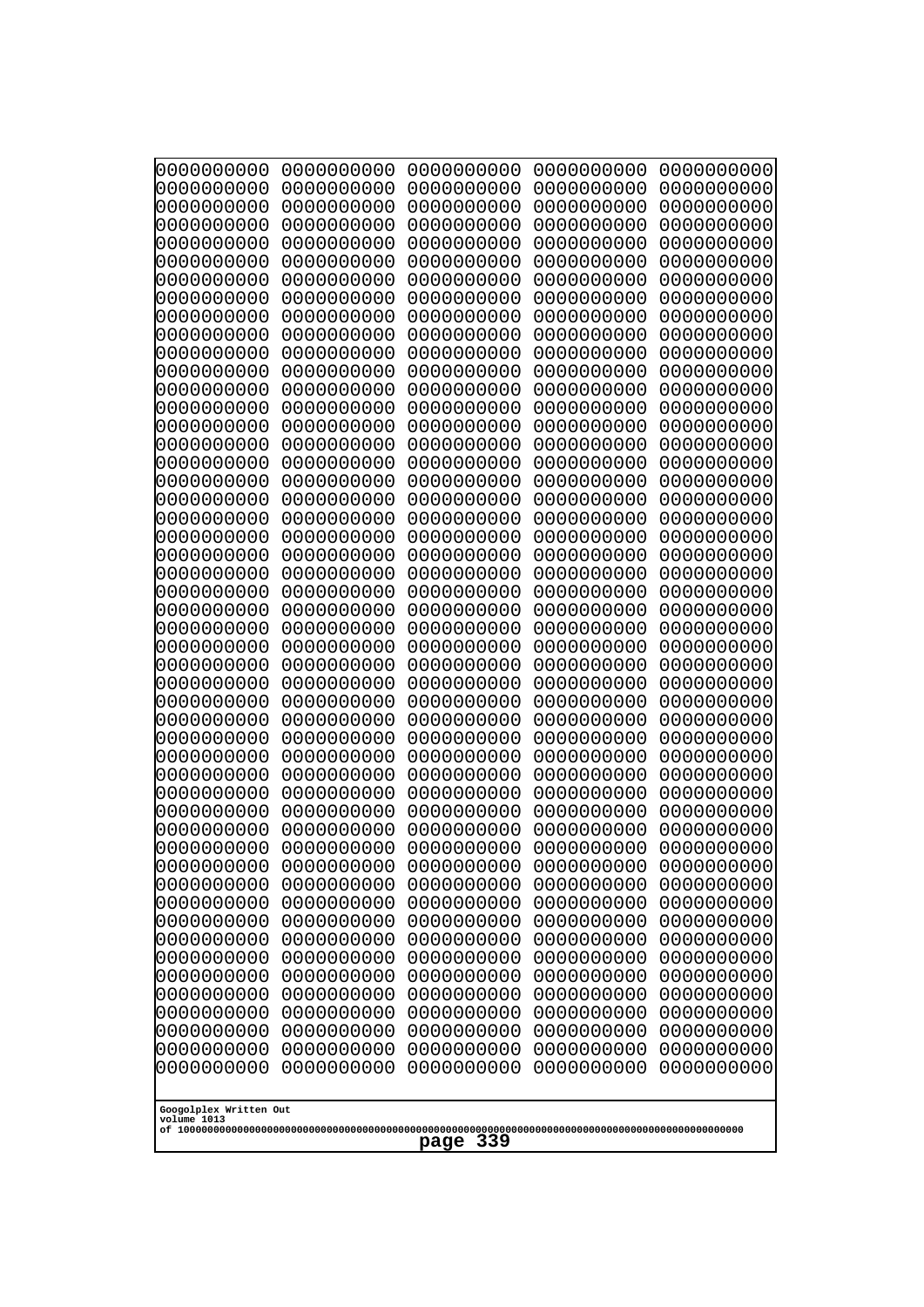| 0000000000<br>0000000000<br>0000000000<br>0000000000<br>0000000000<br>0000000000<br>0000000000<br>0000000000<br>0000000000<br>0000000000<br>0000000000<br>0000000000<br>0000000000<br>0000000000<br>0000000000<br>0000000000<br>0000000000<br>0000000000<br>0000000000<br>0000000000<br>0000000000<br>0000000000<br>0000000000<br>0000000000<br>0000000000<br>0000000000<br>0000000000<br>0000000000<br>0000000000<br>0000000000<br>0000000000<br>0000000000<br>0000000000<br>0000000000<br>0000000000<br>0000000000<br>0000000000<br>0000000000<br>0000000000<br>0000000000<br>0000000000<br>0000000000<br>0000000000<br>0000000000<br>0000000000<br>0000000000<br>0000000000<br>0000000000<br>0000000000<br>0000000000<br>0000000000<br>0000000000<br>0000000000<br>0000000000<br>0000000000<br>0000000000<br>0000000000<br>0000000000<br>0000000000<br>0000000000<br>0000000000<br>0000000000<br>0000000000<br>0000000000<br>0000000000<br>0000000000<br>0000000000<br>0000000000<br>0000000000<br>0000000000<br>0000000000<br>0000000000<br>0000000000<br>0000000000<br>0000000000<br>0000000000<br>0000000000<br>0000000000<br>0000000000<br>0000000000<br>0000000000<br>0000000000<br>0000000000<br>0000000000<br>0000000000<br>0000000000<br>0000000000<br>0000000000<br>0000000000<br>0000000000<br>0000000000<br>0000000000<br>0000000000<br>0000000000<br>0000000000<br>0000000000<br>0000000000<br>0000000000<br>0000000000<br>0000000000<br>0000000000<br>0000000000<br>0000000000<br>0000000000<br>0000000000<br>0000000000<br>0000000000<br>0000000000<br>0000000000<br>0000000000<br>0000000000<br>0000000000<br>0000000000<br>0000000000<br>0000000000<br>0000000000<br>0000000000<br>0000000000<br>0000000000<br>0000000000<br>0000000000<br>0000000000<br>0000000000<br>0000000000<br>0000000000<br>0000000000<br>0000000000<br>0000000000<br>0000000000<br>0000000000<br>0000000000<br>0000000000<br>0000000000<br>0000000000<br>0000000000<br>0000000000<br>0000000000<br>0000000000<br>0000000000<br>0000000000<br>0000000000<br>0000000000<br>0000000000<br>0000000000<br>0000000000<br>0000000000<br>0000000000<br>0000000000<br>0000000000<br>0000000000<br>0000000000<br>0000000000<br>0000000000<br>0000000000<br>0000000000<br>0000000000<br>0000000000<br>0000000000<br>0000000000<br>0000000000<br>0000000000<br>0000000000<br>0000000000<br>0000000000<br>0000000000<br>0000000000<br>0000000000<br>0000000000<br>0000000000<br>0000000000<br>0000000000<br>0000000000<br>0000000000<br>0000000000<br>0000000000<br>0000000000<br>0000000000<br>0000000000<br>0000000000<br>0000000000<br>0000000000<br>0000000000<br>0000000000<br>0000000000<br>0000000000<br>0000000000<br>0000000000<br>0000000000<br>0000000000<br>0000000000<br>0000000000<br>0000000000<br>0000000000<br>0000000000<br>0000000000<br>0000000000<br>0000000000<br>0000000000<br>0000000000<br>0000000000<br>0000000000<br>0000000000<br>0000000000<br>0000000000<br>0000000000<br>0000000000<br>0000000000<br>0000000000<br>0000000000<br>0000000000<br>0000000000<br>0000000000<br>0000000000<br>0000000000<br>0000000000<br>0000000000<br>0000000000<br>0000000000<br>0000000000<br>0000000000<br>0000000000<br>0000000000<br>0000000000<br>0000000000<br>0000000000<br>0000000000<br>0000000000<br>0000000000<br>0000000000<br>0000000000<br>0000000000<br>0000000000<br>0000000000<br>0000000000<br>0000000000<br>0000000000<br>0000000000<br>0000000000<br>0000000000<br>Googolplex Written Out<br>volume 1013<br>340 | 10000000000 | 0000000000 | 0000000000<br>0000000000 | 0000000000<br>0000000000 | 0000000000<br>0000000000 |
|--------------------------------------------------------------------------------------------------------------------------------------------------------------------------------------------------------------------------------------------------------------------------------------------------------------------------------------------------------------------------------------------------------------------------------------------------------------------------------------------------------------------------------------------------------------------------------------------------------------------------------------------------------------------------------------------------------------------------------------------------------------------------------------------------------------------------------------------------------------------------------------------------------------------------------------------------------------------------------------------------------------------------------------------------------------------------------------------------------------------------------------------------------------------------------------------------------------------------------------------------------------------------------------------------------------------------------------------------------------------------------------------------------------------------------------------------------------------------------------------------------------------------------------------------------------------------------------------------------------------------------------------------------------------------------------------------------------------------------------------------------------------------------------------------------------------------------------------------------------------------------------------------------------------------------------------------------------------------------------------------------------------------------------------------------------------------------------------------------------------------------------------------------------------------------------------------------------------------------------------------------------------------------------------------------------------------------------------------------------------------------------------------------------------------------------------------------------------------------------------------------------------------------------------------------------------------------------------------------------------------------------------------------------------------------------------------------------------------------------------------------------------------------------------------------------------------------------------------------------------------------------------------------------------------------------------------------------------------------------------------------------------------------------------------------------------------------------------------------------------------------------------------------------------------------------------------------------------------------------------------------------------------------------------------------------------------------------------------------------------------------------------------------------------------------------------------------------------------------------------------------------------------------|-------------|------------|--------------------------|--------------------------|--------------------------|
|                                                                                                                                                                                                                                                                                                                                                                                                                                                                                                                                                                                                                                                                                                                                                                                                                                                                                                                                                                                                                                                                                                                                                                                                                                                                                                                                                                                                                                                                                                                                                                                                                                                                                                                                                                                                                                                                                                                                                                                                                                                                                                                                                                                                                                                                                                                                                                                                                                                                                                                                                                                                                                                                                                                                                                                                                                                                                                                                                                                                                                                                                                                                                                                                                                                                                                                                                                                                                                                                                                                                | 0000000000  | 0000000000 |                          |                          |                          |
|                                                                                                                                                                                                                                                                                                                                                                                                                                                                                                                                                                                                                                                                                                                                                                                                                                                                                                                                                                                                                                                                                                                                                                                                                                                                                                                                                                                                                                                                                                                                                                                                                                                                                                                                                                                                                                                                                                                                                                                                                                                                                                                                                                                                                                                                                                                                                                                                                                                                                                                                                                                                                                                                                                                                                                                                                                                                                                                                                                                                                                                                                                                                                                                                                                                                                                                                                                                                                                                                                                                                |             |            |                          |                          |                          |
|                                                                                                                                                                                                                                                                                                                                                                                                                                                                                                                                                                                                                                                                                                                                                                                                                                                                                                                                                                                                                                                                                                                                                                                                                                                                                                                                                                                                                                                                                                                                                                                                                                                                                                                                                                                                                                                                                                                                                                                                                                                                                                                                                                                                                                                                                                                                                                                                                                                                                                                                                                                                                                                                                                                                                                                                                                                                                                                                                                                                                                                                                                                                                                                                                                                                                                                                                                                                                                                                                                                                |             |            |                          |                          |                          |
|                                                                                                                                                                                                                                                                                                                                                                                                                                                                                                                                                                                                                                                                                                                                                                                                                                                                                                                                                                                                                                                                                                                                                                                                                                                                                                                                                                                                                                                                                                                                                                                                                                                                                                                                                                                                                                                                                                                                                                                                                                                                                                                                                                                                                                                                                                                                                                                                                                                                                                                                                                                                                                                                                                                                                                                                                                                                                                                                                                                                                                                                                                                                                                                                                                                                                                                                                                                                                                                                                                                                |             |            |                          |                          |                          |
|                                                                                                                                                                                                                                                                                                                                                                                                                                                                                                                                                                                                                                                                                                                                                                                                                                                                                                                                                                                                                                                                                                                                                                                                                                                                                                                                                                                                                                                                                                                                                                                                                                                                                                                                                                                                                                                                                                                                                                                                                                                                                                                                                                                                                                                                                                                                                                                                                                                                                                                                                                                                                                                                                                                                                                                                                                                                                                                                                                                                                                                                                                                                                                                                                                                                                                                                                                                                                                                                                                                                |             |            |                          |                          |                          |
|                                                                                                                                                                                                                                                                                                                                                                                                                                                                                                                                                                                                                                                                                                                                                                                                                                                                                                                                                                                                                                                                                                                                                                                                                                                                                                                                                                                                                                                                                                                                                                                                                                                                                                                                                                                                                                                                                                                                                                                                                                                                                                                                                                                                                                                                                                                                                                                                                                                                                                                                                                                                                                                                                                                                                                                                                                                                                                                                                                                                                                                                                                                                                                                                                                                                                                                                                                                                                                                                                                                                |             |            |                          |                          |                          |
|                                                                                                                                                                                                                                                                                                                                                                                                                                                                                                                                                                                                                                                                                                                                                                                                                                                                                                                                                                                                                                                                                                                                                                                                                                                                                                                                                                                                                                                                                                                                                                                                                                                                                                                                                                                                                                                                                                                                                                                                                                                                                                                                                                                                                                                                                                                                                                                                                                                                                                                                                                                                                                                                                                                                                                                                                                                                                                                                                                                                                                                                                                                                                                                                                                                                                                                                                                                                                                                                                                                                |             |            |                          |                          |                          |
|                                                                                                                                                                                                                                                                                                                                                                                                                                                                                                                                                                                                                                                                                                                                                                                                                                                                                                                                                                                                                                                                                                                                                                                                                                                                                                                                                                                                                                                                                                                                                                                                                                                                                                                                                                                                                                                                                                                                                                                                                                                                                                                                                                                                                                                                                                                                                                                                                                                                                                                                                                                                                                                                                                                                                                                                                                                                                                                                                                                                                                                                                                                                                                                                                                                                                                                                                                                                                                                                                                                                |             |            |                          |                          |                          |
|                                                                                                                                                                                                                                                                                                                                                                                                                                                                                                                                                                                                                                                                                                                                                                                                                                                                                                                                                                                                                                                                                                                                                                                                                                                                                                                                                                                                                                                                                                                                                                                                                                                                                                                                                                                                                                                                                                                                                                                                                                                                                                                                                                                                                                                                                                                                                                                                                                                                                                                                                                                                                                                                                                                                                                                                                                                                                                                                                                                                                                                                                                                                                                                                                                                                                                                                                                                                                                                                                                                                |             |            |                          |                          |                          |
|                                                                                                                                                                                                                                                                                                                                                                                                                                                                                                                                                                                                                                                                                                                                                                                                                                                                                                                                                                                                                                                                                                                                                                                                                                                                                                                                                                                                                                                                                                                                                                                                                                                                                                                                                                                                                                                                                                                                                                                                                                                                                                                                                                                                                                                                                                                                                                                                                                                                                                                                                                                                                                                                                                                                                                                                                                                                                                                                                                                                                                                                                                                                                                                                                                                                                                                                                                                                                                                                                                                                |             |            |                          |                          |                          |
|                                                                                                                                                                                                                                                                                                                                                                                                                                                                                                                                                                                                                                                                                                                                                                                                                                                                                                                                                                                                                                                                                                                                                                                                                                                                                                                                                                                                                                                                                                                                                                                                                                                                                                                                                                                                                                                                                                                                                                                                                                                                                                                                                                                                                                                                                                                                                                                                                                                                                                                                                                                                                                                                                                                                                                                                                                                                                                                                                                                                                                                                                                                                                                                                                                                                                                                                                                                                                                                                                                                                |             |            |                          |                          |                          |
|                                                                                                                                                                                                                                                                                                                                                                                                                                                                                                                                                                                                                                                                                                                                                                                                                                                                                                                                                                                                                                                                                                                                                                                                                                                                                                                                                                                                                                                                                                                                                                                                                                                                                                                                                                                                                                                                                                                                                                                                                                                                                                                                                                                                                                                                                                                                                                                                                                                                                                                                                                                                                                                                                                                                                                                                                                                                                                                                                                                                                                                                                                                                                                                                                                                                                                                                                                                                                                                                                                                                |             |            |                          |                          |                          |
|                                                                                                                                                                                                                                                                                                                                                                                                                                                                                                                                                                                                                                                                                                                                                                                                                                                                                                                                                                                                                                                                                                                                                                                                                                                                                                                                                                                                                                                                                                                                                                                                                                                                                                                                                                                                                                                                                                                                                                                                                                                                                                                                                                                                                                                                                                                                                                                                                                                                                                                                                                                                                                                                                                                                                                                                                                                                                                                                                                                                                                                                                                                                                                                                                                                                                                                                                                                                                                                                                                                                |             |            |                          |                          |                          |
|                                                                                                                                                                                                                                                                                                                                                                                                                                                                                                                                                                                                                                                                                                                                                                                                                                                                                                                                                                                                                                                                                                                                                                                                                                                                                                                                                                                                                                                                                                                                                                                                                                                                                                                                                                                                                                                                                                                                                                                                                                                                                                                                                                                                                                                                                                                                                                                                                                                                                                                                                                                                                                                                                                                                                                                                                                                                                                                                                                                                                                                                                                                                                                                                                                                                                                                                                                                                                                                                                                                                |             |            |                          |                          |                          |
|                                                                                                                                                                                                                                                                                                                                                                                                                                                                                                                                                                                                                                                                                                                                                                                                                                                                                                                                                                                                                                                                                                                                                                                                                                                                                                                                                                                                                                                                                                                                                                                                                                                                                                                                                                                                                                                                                                                                                                                                                                                                                                                                                                                                                                                                                                                                                                                                                                                                                                                                                                                                                                                                                                                                                                                                                                                                                                                                                                                                                                                                                                                                                                                                                                                                                                                                                                                                                                                                                                                                |             |            |                          |                          |                          |
|                                                                                                                                                                                                                                                                                                                                                                                                                                                                                                                                                                                                                                                                                                                                                                                                                                                                                                                                                                                                                                                                                                                                                                                                                                                                                                                                                                                                                                                                                                                                                                                                                                                                                                                                                                                                                                                                                                                                                                                                                                                                                                                                                                                                                                                                                                                                                                                                                                                                                                                                                                                                                                                                                                                                                                                                                                                                                                                                                                                                                                                                                                                                                                                                                                                                                                                                                                                                                                                                                                                                |             |            |                          |                          |                          |
|                                                                                                                                                                                                                                                                                                                                                                                                                                                                                                                                                                                                                                                                                                                                                                                                                                                                                                                                                                                                                                                                                                                                                                                                                                                                                                                                                                                                                                                                                                                                                                                                                                                                                                                                                                                                                                                                                                                                                                                                                                                                                                                                                                                                                                                                                                                                                                                                                                                                                                                                                                                                                                                                                                                                                                                                                                                                                                                                                                                                                                                                                                                                                                                                                                                                                                                                                                                                                                                                                                                                |             |            |                          |                          |                          |
|                                                                                                                                                                                                                                                                                                                                                                                                                                                                                                                                                                                                                                                                                                                                                                                                                                                                                                                                                                                                                                                                                                                                                                                                                                                                                                                                                                                                                                                                                                                                                                                                                                                                                                                                                                                                                                                                                                                                                                                                                                                                                                                                                                                                                                                                                                                                                                                                                                                                                                                                                                                                                                                                                                                                                                                                                                                                                                                                                                                                                                                                                                                                                                                                                                                                                                                                                                                                                                                                                                                                |             |            |                          |                          |                          |
|                                                                                                                                                                                                                                                                                                                                                                                                                                                                                                                                                                                                                                                                                                                                                                                                                                                                                                                                                                                                                                                                                                                                                                                                                                                                                                                                                                                                                                                                                                                                                                                                                                                                                                                                                                                                                                                                                                                                                                                                                                                                                                                                                                                                                                                                                                                                                                                                                                                                                                                                                                                                                                                                                                                                                                                                                                                                                                                                                                                                                                                                                                                                                                                                                                                                                                                                                                                                                                                                                                                                |             |            |                          |                          |                          |
|                                                                                                                                                                                                                                                                                                                                                                                                                                                                                                                                                                                                                                                                                                                                                                                                                                                                                                                                                                                                                                                                                                                                                                                                                                                                                                                                                                                                                                                                                                                                                                                                                                                                                                                                                                                                                                                                                                                                                                                                                                                                                                                                                                                                                                                                                                                                                                                                                                                                                                                                                                                                                                                                                                                                                                                                                                                                                                                                                                                                                                                                                                                                                                                                                                                                                                                                                                                                                                                                                                                                |             |            |                          |                          |                          |
|                                                                                                                                                                                                                                                                                                                                                                                                                                                                                                                                                                                                                                                                                                                                                                                                                                                                                                                                                                                                                                                                                                                                                                                                                                                                                                                                                                                                                                                                                                                                                                                                                                                                                                                                                                                                                                                                                                                                                                                                                                                                                                                                                                                                                                                                                                                                                                                                                                                                                                                                                                                                                                                                                                                                                                                                                                                                                                                                                                                                                                                                                                                                                                                                                                                                                                                                                                                                                                                                                                                                |             |            |                          |                          |                          |
|                                                                                                                                                                                                                                                                                                                                                                                                                                                                                                                                                                                                                                                                                                                                                                                                                                                                                                                                                                                                                                                                                                                                                                                                                                                                                                                                                                                                                                                                                                                                                                                                                                                                                                                                                                                                                                                                                                                                                                                                                                                                                                                                                                                                                                                                                                                                                                                                                                                                                                                                                                                                                                                                                                                                                                                                                                                                                                                                                                                                                                                                                                                                                                                                                                                                                                                                                                                                                                                                                                                                |             |            |                          |                          |                          |
|                                                                                                                                                                                                                                                                                                                                                                                                                                                                                                                                                                                                                                                                                                                                                                                                                                                                                                                                                                                                                                                                                                                                                                                                                                                                                                                                                                                                                                                                                                                                                                                                                                                                                                                                                                                                                                                                                                                                                                                                                                                                                                                                                                                                                                                                                                                                                                                                                                                                                                                                                                                                                                                                                                                                                                                                                                                                                                                                                                                                                                                                                                                                                                                                                                                                                                                                                                                                                                                                                                                                |             |            |                          |                          |                          |
|                                                                                                                                                                                                                                                                                                                                                                                                                                                                                                                                                                                                                                                                                                                                                                                                                                                                                                                                                                                                                                                                                                                                                                                                                                                                                                                                                                                                                                                                                                                                                                                                                                                                                                                                                                                                                                                                                                                                                                                                                                                                                                                                                                                                                                                                                                                                                                                                                                                                                                                                                                                                                                                                                                                                                                                                                                                                                                                                                                                                                                                                                                                                                                                                                                                                                                                                                                                                                                                                                                                                |             |            |                          |                          |                          |
|                                                                                                                                                                                                                                                                                                                                                                                                                                                                                                                                                                                                                                                                                                                                                                                                                                                                                                                                                                                                                                                                                                                                                                                                                                                                                                                                                                                                                                                                                                                                                                                                                                                                                                                                                                                                                                                                                                                                                                                                                                                                                                                                                                                                                                                                                                                                                                                                                                                                                                                                                                                                                                                                                                                                                                                                                                                                                                                                                                                                                                                                                                                                                                                                                                                                                                                                                                                                                                                                                                                                |             |            |                          |                          |                          |
|                                                                                                                                                                                                                                                                                                                                                                                                                                                                                                                                                                                                                                                                                                                                                                                                                                                                                                                                                                                                                                                                                                                                                                                                                                                                                                                                                                                                                                                                                                                                                                                                                                                                                                                                                                                                                                                                                                                                                                                                                                                                                                                                                                                                                                                                                                                                                                                                                                                                                                                                                                                                                                                                                                                                                                                                                                                                                                                                                                                                                                                                                                                                                                                                                                                                                                                                                                                                                                                                                                                                |             |            |                          |                          |                          |
|                                                                                                                                                                                                                                                                                                                                                                                                                                                                                                                                                                                                                                                                                                                                                                                                                                                                                                                                                                                                                                                                                                                                                                                                                                                                                                                                                                                                                                                                                                                                                                                                                                                                                                                                                                                                                                                                                                                                                                                                                                                                                                                                                                                                                                                                                                                                                                                                                                                                                                                                                                                                                                                                                                                                                                                                                                                                                                                                                                                                                                                                                                                                                                                                                                                                                                                                                                                                                                                                                                                                |             |            |                          |                          |                          |
|                                                                                                                                                                                                                                                                                                                                                                                                                                                                                                                                                                                                                                                                                                                                                                                                                                                                                                                                                                                                                                                                                                                                                                                                                                                                                                                                                                                                                                                                                                                                                                                                                                                                                                                                                                                                                                                                                                                                                                                                                                                                                                                                                                                                                                                                                                                                                                                                                                                                                                                                                                                                                                                                                                                                                                                                                                                                                                                                                                                                                                                                                                                                                                                                                                                                                                                                                                                                                                                                                                                                |             |            |                          |                          |                          |
|                                                                                                                                                                                                                                                                                                                                                                                                                                                                                                                                                                                                                                                                                                                                                                                                                                                                                                                                                                                                                                                                                                                                                                                                                                                                                                                                                                                                                                                                                                                                                                                                                                                                                                                                                                                                                                                                                                                                                                                                                                                                                                                                                                                                                                                                                                                                                                                                                                                                                                                                                                                                                                                                                                                                                                                                                                                                                                                                                                                                                                                                                                                                                                                                                                                                                                                                                                                                                                                                                                                                | 0000000000  |            |                          |                          |                          |
|                                                                                                                                                                                                                                                                                                                                                                                                                                                                                                                                                                                                                                                                                                                                                                                                                                                                                                                                                                                                                                                                                                                                                                                                                                                                                                                                                                                                                                                                                                                                                                                                                                                                                                                                                                                                                                                                                                                                                                                                                                                                                                                                                                                                                                                                                                                                                                                                                                                                                                                                                                                                                                                                                                                                                                                                                                                                                                                                                                                                                                                                                                                                                                                                                                                                                                                                                                                                                                                                                                                                |             |            |                          |                          |                          |
|                                                                                                                                                                                                                                                                                                                                                                                                                                                                                                                                                                                                                                                                                                                                                                                                                                                                                                                                                                                                                                                                                                                                                                                                                                                                                                                                                                                                                                                                                                                                                                                                                                                                                                                                                                                                                                                                                                                                                                                                                                                                                                                                                                                                                                                                                                                                                                                                                                                                                                                                                                                                                                                                                                                                                                                                                                                                                                                                                                                                                                                                                                                                                                                                                                                                                                                                                                                                                                                                                                                                |             |            |                          |                          |                          |
|                                                                                                                                                                                                                                                                                                                                                                                                                                                                                                                                                                                                                                                                                                                                                                                                                                                                                                                                                                                                                                                                                                                                                                                                                                                                                                                                                                                                                                                                                                                                                                                                                                                                                                                                                                                                                                                                                                                                                                                                                                                                                                                                                                                                                                                                                                                                                                                                                                                                                                                                                                                                                                                                                                                                                                                                                                                                                                                                                                                                                                                                                                                                                                                                                                                                                                                                                                                                                                                                                                                                |             |            |                          |                          |                          |
|                                                                                                                                                                                                                                                                                                                                                                                                                                                                                                                                                                                                                                                                                                                                                                                                                                                                                                                                                                                                                                                                                                                                                                                                                                                                                                                                                                                                                                                                                                                                                                                                                                                                                                                                                                                                                                                                                                                                                                                                                                                                                                                                                                                                                                                                                                                                                                                                                                                                                                                                                                                                                                                                                                                                                                                                                                                                                                                                                                                                                                                                                                                                                                                                                                                                                                                                                                                                                                                                                                                                |             |            |                          |                          |                          |
|                                                                                                                                                                                                                                                                                                                                                                                                                                                                                                                                                                                                                                                                                                                                                                                                                                                                                                                                                                                                                                                                                                                                                                                                                                                                                                                                                                                                                                                                                                                                                                                                                                                                                                                                                                                                                                                                                                                                                                                                                                                                                                                                                                                                                                                                                                                                                                                                                                                                                                                                                                                                                                                                                                                                                                                                                                                                                                                                                                                                                                                                                                                                                                                                                                                                                                                                                                                                                                                                                                                                |             |            |                          |                          |                          |
|                                                                                                                                                                                                                                                                                                                                                                                                                                                                                                                                                                                                                                                                                                                                                                                                                                                                                                                                                                                                                                                                                                                                                                                                                                                                                                                                                                                                                                                                                                                                                                                                                                                                                                                                                                                                                                                                                                                                                                                                                                                                                                                                                                                                                                                                                                                                                                                                                                                                                                                                                                                                                                                                                                                                                                                                                                                                                                                                                                                                                                                                                                                                                                                                                                                                                                                                                                                                                                                                                                                                |             |            |                          |                          |                          |
|                                                                                                                                                                                                                                                                                                                                                                                                                                                                                                                                                                                                                                                                                                                                                                                                                                                                                                                                                                                                                                                                                                                                                                                                                                                                                                                                                                                                                                                                                                                                                                                                                                                                                                                                                                                                                                                                                                                                                                                                                                                                                                                                                                                                                                                                                                                                                                                                                                                                                                                                                                                                                                                                                                                                                                                                                                                                                                                                                                                                                                                                                                                                                                                                                                                                                                                                                                                                                                                                                                                                |             |            |                          |                          |                          |
|                                                                                                                                                                                                                                                                                                                                                                                                                                                                                                                                                                                                                                                                                                                                                                                                                                                                                                                                                                                                                                                                                                                                                                                                                                                                                                                                                                                                                                                                                                                                                                                                                                                                                                                                                                                                                                                                                                                                                                                                                                                                                                                                                                                                                                                                                                                                                                                                                                                                                                                                                                                                                                                                                                                                                                                                                                                                                                                                                                                                                                                                                                                                                                                                                                                                                                                                                                                                                                                                                                                                |             |            |                          |                          |                          |
|                                                                                                                                                                                                                                                                                                                                                                                                                                                                                                                                                                                                                                                                                                                                                                                                                                                                                                                                                                                                                                                                                                                                                                                                                                                                                                                                                                                                                                                                                                                                                                                                                                                                                                                                                                                                                                                                                                                                                                                                                                                                                                                                                                                                                                                                                                                                                                                                                                                                                                                                                                                                                                                                                                                                                                                                                                                                                                                                                                                                                                                                                                                                                                                                                                                                                                                                                                                                                                                                                                                                |             |            |                          |                          |                          |
|                                                                                                                                                                                                                                                                                                                                                                                                                                                                                                                                                                                                                                                                                                                                                                                                                                                                                                                                                                                                                                                                                                                                                                                                                                                                                                                                                                                                                                                                                                                                                                                                                                                                                                                                                                                                                                                                                                                                                                                                                                                                                                                                                                                                                                                                                                                                                                                                                                                                                                                                                                                                                                                                                                                                                                                                                                                                                                                                                                                                                                                                                                                                                                                                                                                                                                                                                                                                                                                                                                                                |             |            |                          |                          |                          |
|                                                                                                                                                                                                                                                                                                                                                                                                                                                                                                                                                                                                                                                                                                                                                                                                                                                                                                                                                                                                                                                                                                                                                                                                                                                                                                                                                                                                                                                                                                                                                                                                                                                                                                                                                                                                                                                                                                                                                                                                                                                                                                                                                                                                                                                                                                                                                                                                                                                                                                                                                                                                                                                                                                                                                                                                                                                                                                                                                                                                                                                                                                                                                                                                                                                                                                                                                                                                                                                                                                                                |             |            |                          |                          |                          |
|                                                                                                                                                                                                                                                                                                                                                                                                                                                                                                                                                                                                                                                                                                                                                                                                                                                                                                                                                                                                                                                                                                                                                                                                                                                                                                                                                                                                                                                                                                                                                                                                                                                                                                                                                                                                                                                                                                                                                                                                                                                                                                                                                                                                                                                                                                                                                                                                                                                                                                                                                                                                                                                                                                                                                                                                                                                                                                                                                                                                                                                                                                                                                                                                                                                                                                                                                                                                                                                                                                                                |             |            | page                     |                          |                          |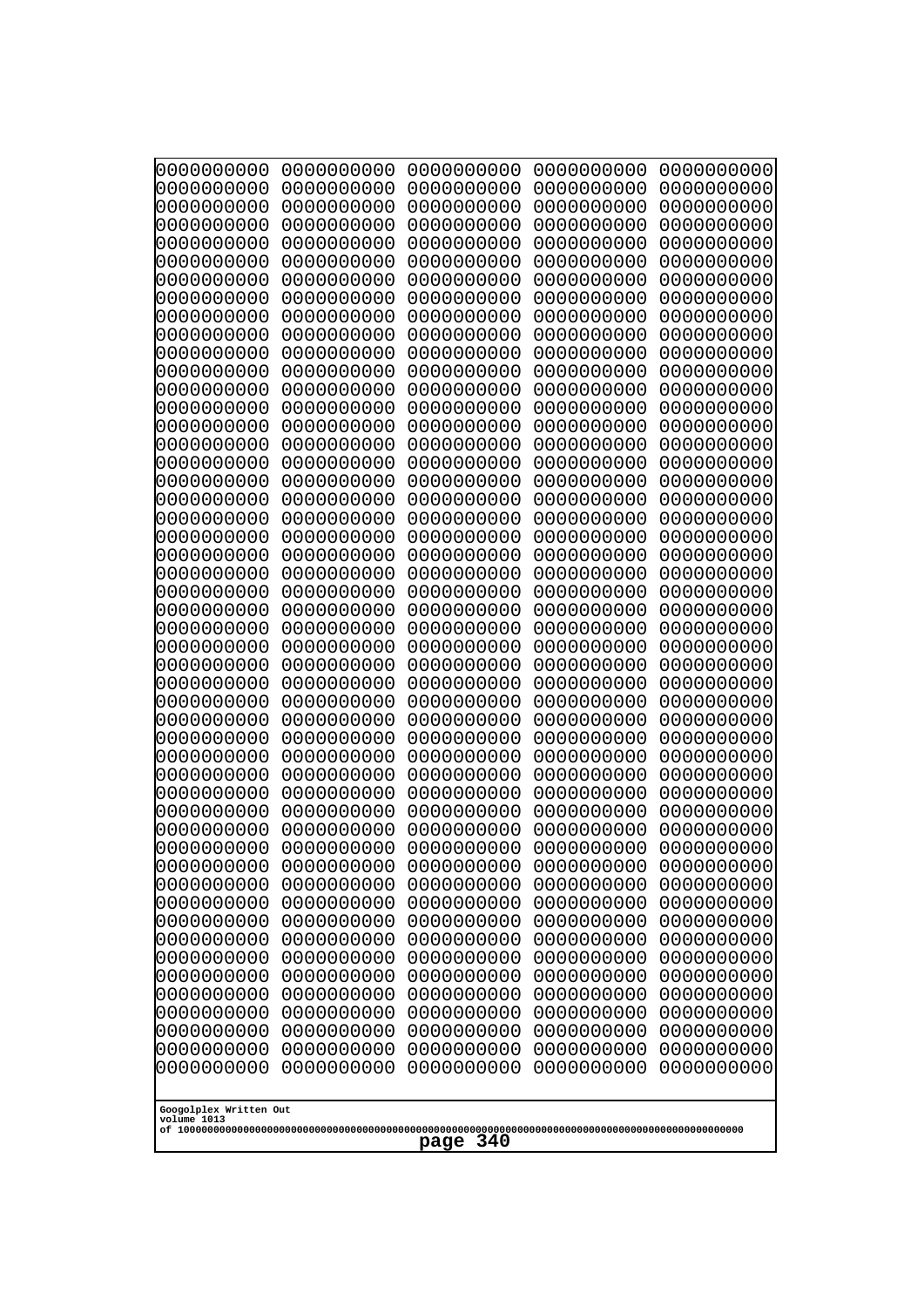| 10000000000                           | 0000000000               | 0000000000               | 0000000000               | 0000000000               |
|---------------------------------------|--------------------------|--------------------------|--------------------------|--------------------------|
| 0000000000<br>0000000000              | 0000000000<br>0000000000 | 0000000000<br>0000000000 | 0000000000<br>0000000000 | 0000000000<br>0000000000 |
| 0000000000                            | 0000000000               | 0000000000               | 0000000000               | 0000000000               |
| 0000000000                            | 0000000000               | 0000000000               | 0000000000               | 0000000000               |
| 0000000000                            | 0000000000               | 0000000000               | 0000000000               | 0000000000               |
| 0000000000                            | 0000000000               | 0000000000               | 0000000000               | 0000000000               |
| 0000000000<br>0000000000              | 0000000000<br>0000000000 | 0000000000<br>0000000000 | 0000000000<br>0000000000 | 0000000000<br>0000000000 |
| 0000000000                            | 0000000000               | 0000000000               | 0000000000               | 0000000000               |
| 0000000000                            | 0000000000               | 0000000000               | 0000000000               | 0000000000               |
| 0000000000                            | 0000000000               | 0000000000               | 0000000000               | 0000000000               |
| 0000000000<br>0000000000              | 0000000000<br>0000000000 | 0000000000<br>0000000000 | 0000000000<br>0000000000 | 0000000000<br>0000000000 |
| 0000000000                            | 0000000000               | 0000000000               | 0000000000               | 0000000000               |
| 0000000000                            | 0000000000               | 0000000000               | 0000000000               | 0000000000               |
| 0000000000                            | 0000000000               | 0000000000<br>0000000000 | 0000000000<br>0000000000 | 0000000000               |
| 0000000000<br>0000000000              | 0000000000<br>0000000000 | 0000000000               | 0000000000               | 0000000000<br>0000000000 |
| 0000000000                            | 0000000000               | 0000000000               | 0000000000               | 0000000000               |
| 0000000000                            | 0000000000               | 0000000000               | 0000000000               | 0000000000               |
| 0000000000<br>0000000000              | 0000000000<br>0000000000 | 0000000000<br>0000000000 | 0000000000<br>0000000000 | 0000000000<br>0000000000 |
| 0000000000                            | 0000000000               | 0000000000               | 0000000000               | 0000000000               |
| 0000000000                            | 0000000000               | 0000000000               | 0000000000               | 0000000000               |
| 0000000000                            | 0000000000               | 0000000000               | 0000000000               | 0000000000               |
| 0000000000<br>0000000000              | 0000000000<br>0000000000 | 0000000000<br>0000000000 | 0000000000<br>0000000000 | 0000000000<br>0000000000 |
| 0000000000                            | 0000000000               | 0000000000               | 0000000000               | 0000000000               |
| 0000000000                            | 0000000000               | 0000000000               | 0000000000               | 0000000000               |
| 0000000000                            | 0000000000               | 0000000000               | 0000000000               | 0000000000               |
| 0000000000<br>0000000000              | 0000000000<br>0000000000 | 0000000000<br>0000000000 | 0000000000<br>0000000000 | 0000000000<br>0000000000 |
| 0000000000                            | 0000000000               | 0000000000               | 0000000000               | 0000000000               |
| 0000000000                            | 0000000000               | 0000000000               | 0000000000               | 0000000000               |
| 0000000000                            | 0000000000               | 0000000000               | 0000000000               | 0000000000               |
| 0000000000<br>0000000000              | 0000000000<br>0000000000 | 0000000000<br>0000000000 | 0000000000<br>0000000000 | 0000000000<br>0000000000 |
| 0000000000                            | 0000000000               | 0000000000               | 0000000000               | 0000000000               |
| 0000000000                            | 0000000000               | 0000000000               | 0000000000               | 0000000000               |
| 0000000000                            | 0000000000               | 0000000000               | 0000000000               | 0000000000               |
| 0000000000<br>0000000000              | 0000000000<br>0000000000 | 0000000000<br>0000000000 | 0000000000<br>0000000000 | 0000000000<br>0000000000 |
| 0000000000                            | 0000000000               | 0000000000               | 0000000000               | 0000000000               |
| 0000000000                            | 0000000000               | 0000000000               | 0000000000               | 0000000000               |
| 0000000000<br>0000000000              | 0000000000<br>0000000000 | 0000000000               | 0000000000               | 0000000000               |
| 0000000000                            | 0000000000               | 0000000000<br>0000000000 | 0000000000<br>0000000000 | 0000000000<br>0000000000 |
| 0000000000                            | 0000000000               | 0000000000               | 0000000000               | 0000000000               |
| 0000000000                            | 0000000000               | 0000000000               | 0000000000               | 0000000000               |
|                                       |                          |                          |                          |                          |
| Googolplex Written Out<br>volume 1013 |                          |                          |                          |                          |
| 341<br>page                           |                          |                          |                          |                          |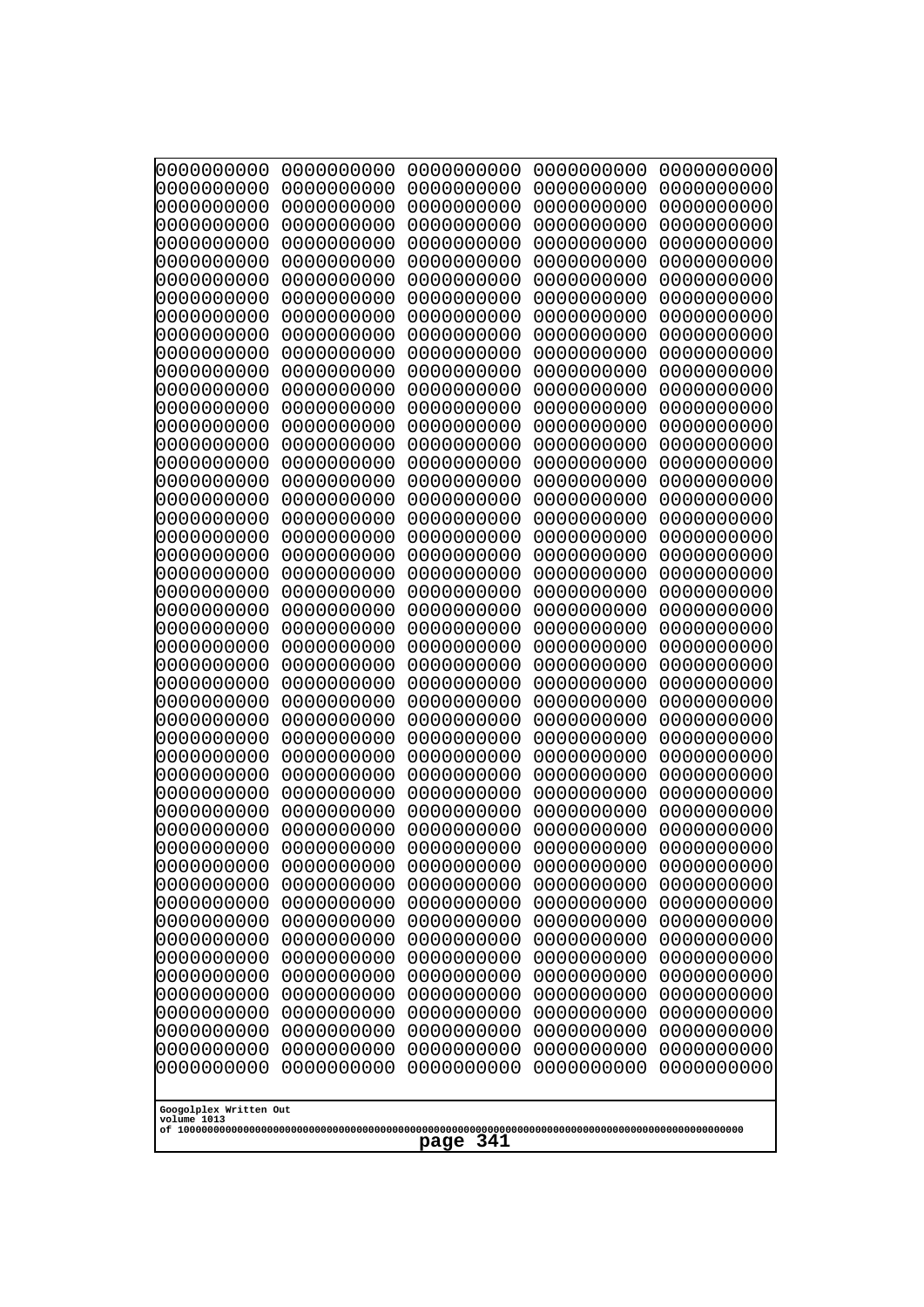| 0000000000                                           | 0000000000 | 0000000000 | 0000000000 | 0000000000 |
|------------------------------------------------------|------------|------------|------------|------------|
| 0000000000                                           | 0000000000 | 0000000000 | 0000000000 | 0000000000 |
| 0000000000                                           | 0000000000 | 0000000000 | 0000000000 | 0000000000 |
| 0000000000                                           | 0000000000 | 0000000000 | 0000000000 | 0000000000 |
| 0000000000                                           | 0000000000 | 0000000000 | 0000000000 | 0000000000 |
| 0000000000                                           | 0000000000 | 0000000000 | 0000000000 | 0000000000 |
| 0000000000                                           | 0000000000 | 0000000000 | 0000000000 | 0000000000 |
| 0000000000                                           | 0000000000 | 0000000000 | 0000000000 | 0000000000 |
| 0000000000                                           | 0000000000 | 0000000000 | 0000000000 | 0000000000 |
| 0000000000                                           | 0000000000 | 0000000000 | 0000000000 | 0000000000 |
| 0000000000                                           | 0000000000 | 0000000000 | 0000000000 | 0000000000 |
| 0000000000                                           | 0000000000 | 0000000000 | 0000000000 | 0000000000 |
| 0000000000                                           | 0000000000 | 0000000000 | 0000000000 | 0000000000 |
| 0000000000                                           | 0000000000 | 0000000000 | 0000000000 | 0000000000 |
| 0000000000                                           | 0000000000 | 0000000000 | 0000000000 | 0000000000 |
| 0000000000                                           | 0000000000 | 0000000000 | 0000000000 | 0000000000 |
| 0000000000                                           | 0000000000 | 0000000000 | 0000000000 | 0000000000 |
| 0000000000                                           | 0000000000 | 0000000000 | 0000000000 | 0000000000 |
| 0000000000                                           | 0000000000 | 0000000000 | 0000000000 | 0000000000 |
| 0000000000                                           | 0000000000 | 0000000000 | 0000000000 | 0000000000 |
| 0000000000                                           | 0000000000 | 0000000000 | 0000000000 | 0000000000 |
| 0000000000                                           | 0000000000 | 0000000000 | 0000000000 | 0000000000 |
| 0000000000                                           | 0000000000 | 0000000000 | 0000000000 | 0000000000 |
| 0000000000                                           | 0000000000 | 0000000000 | 0000000000 | 0000000000 |
| 0000000000                                           | 0000000000 | 0000000000 | 0000000000 | 0000000000 |
| 0000000000                                           | 0000000000 | 0000000000 | 0000000000 | 0000000000 |
| 0000000000                                           | 0000000000 | 0000000000 | 0000000000 | 0000000000 |
| 0000000000                                           | 0000000000 | 0000000000 | 0000000000 | 0000000000 |
| 0000000000                                           | 0000000000 | 0000000000 | 0000000000 | 0000000000 |
| 0000000000                                           | 0000000000 | 0000000000 | 0000000000 | 0000000000 |
| 0000000000                                           | 0000000000 | 0000000000 | 0000000000 | 0000000000 |
| 0000000000                                           | 0000000000 | 0000000000 | 0000000000 | 0000000000 |
| 0000000000                                           | 0000000000 | 0000000000 | 0000000000 | 0000000000 |
| 0000000000                                           | 0000000000 | 0000000000 | 0000000000 | 0000000000 |
| 0000000000                                           | 0000000000 | 0000000000 | 0000000000 | 0000000000 |
| 0000000000                                           | 0000000000 | 0000000000 | 0000000000 | 0000000000 |
| 0000000000                                           | 0000000000 | 0000000000 | 0000000000 | 0000000000 |
| 0000000000                                           | 0000000000 | 0000000000 | 0000000000 | 0000000000 |
| 0000000000                                           | 0000000000 | 0000000000 | 0000000000 | 0000000000 |
| 0000000000                                           | 0000000000 | 0000000000 | 0000000000 | 0000000000 |
| 0000000000                                           | 0000000000 | 0000000000 | 0000000000 | 0000000000 |
| 0000000000                                           | 0000000000 | 0000000000 | 0000000000 | 0000000000 |
| 0000000000                                           | 0000000000 | 0000000000 | 0000000000 | 0000000000 |
| 0000000000                                           | 0000000000 | 0000000000 | 0000000000 | 0000000000 |
| 0000000000                                           | 0000000000 | 0000000000 | 0000000000 | 0000000000 |
| 0000000000                                           | 0000000000 | 0000000000 | 0000000000 | 0000000000 |
| 0000000000                                           | 0000000000 | 0000000000 | 0000000000 | 0000000000 |
| 0000000000                                           | 0000000000 | 0000000000 | 0000000000 | 0000000000 |
| 0000000000                                           | 0000000000 | 0000000000 | 0000000000 | 0000000000 |
| 0000000000                                           | 0000000000 | 0000000000 | 0000000000 | 0000000000 |
| Googolplex Written Out<br>volume 1013<br>342<br>page |            |            |            |            |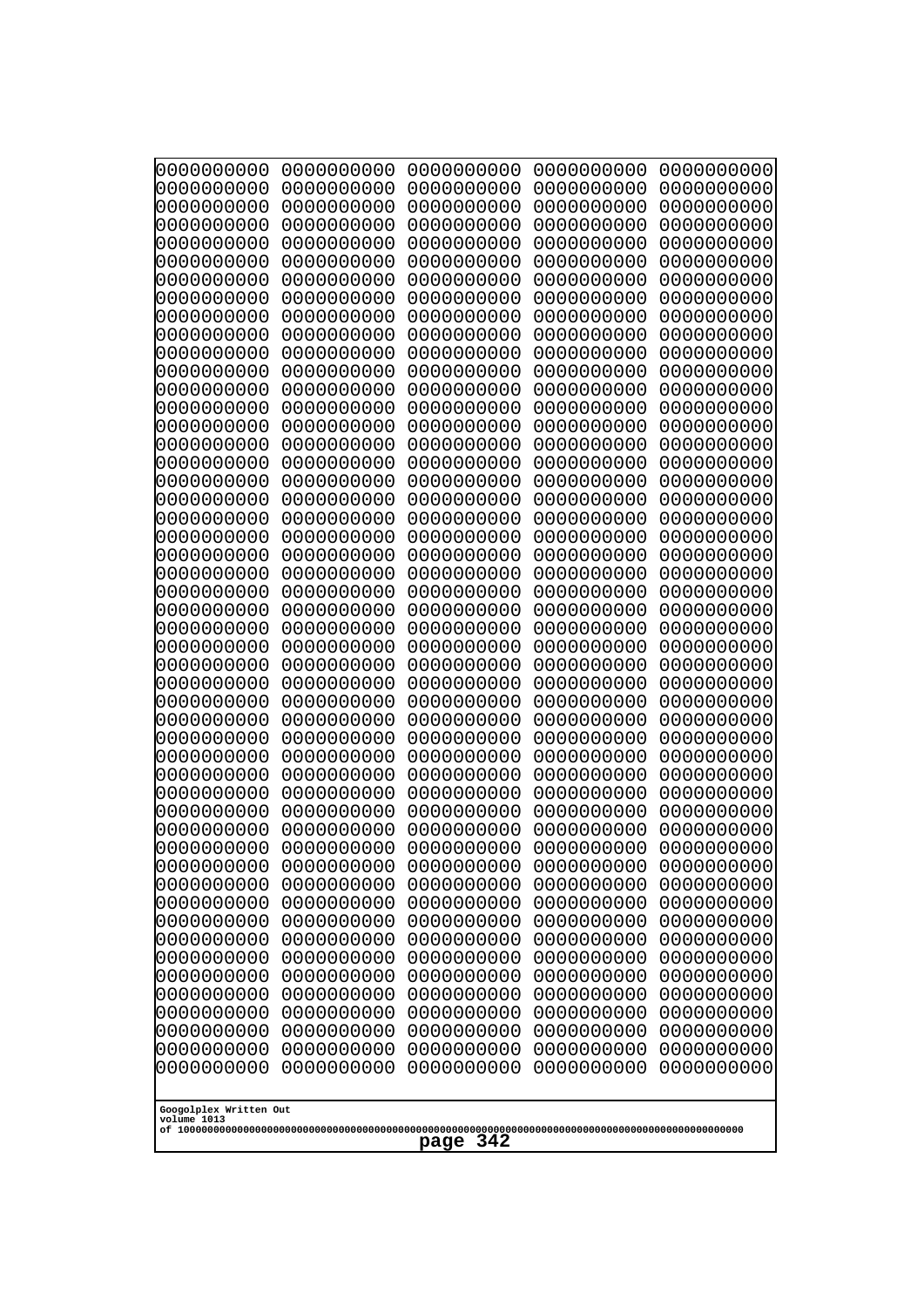| 0000000000                                                                                                                 | 0000000000 | 0000000000 | 0000000000 | 0000000000 |
|----------------------------------------------------------------------------------------------------------------------------|------------|------------|------------|------------|
| 0000000000                                                                                                                 | 0000000000 | 0000000000 | 0000000000 | 0000000000 |
| 0000000000                                                                                                                 | 0000000000 | 0000000000 | 0000000000 | 0000000000 |
| 0000000000                                                                                                                 | 0000000000 | 0000000000 | 0000000000 | 0000000000 |
| 0000000000                                                                                                                 | 0000000000 | 0000000000 | 0000000000 | 0000000000 |
| 0000000000                                                                                                                 | 0000000000 | 0000000000 | 0000000000 | 0000000000 |
| 0000000000                                                                                                                 | 0000000000 | 0000000000 | 0000000000 | 0000000000 |
| 0000000000                                                                                                                 | 0000000000 | 0000000000 | 0000000000 | 0000000000 |
| 0000000000                                                                                                                 | 0000000000 | 0000000000 | 0000000000 | 0000000000 |
| 0000000000                                                                                                                 | 0000000000 | 0000000000 | 0000000000 | 0000000000 |
| 0000000000                                                                                                                 | 0000000000 | 0000000000 | 0000000000 | 0000000000 |
| 0000000000                                                                                                                 | 0000000000 | 0000000000 | 0000000000 | 0000000000 |
| 0000000000                                                                                                                 | 0000000000 | 0000000000 | 0000000000 | 0000000000 |
| 0000000000                                                                                                                 | 0000000000 | 0000000000 | 0000000000 | 0000000000 |
| 0000000000                                                                                                                 | 0000000000 | 0000000000 | 0000000000 | 0000000000 |
| 0000000000                                                                                                                 | 0000000000 | 0000000000 | 0000000000 | 0000000000 |
| 0000000000                                                                                                                 | 0000000000 | 0000000000 | 0000000000 | 0000000000 |
| 0000000000                                                                                                                 | 0000000000 | 0000000000 | 0000000000 | 0000000000 |
| 0000000000                                                                                                                 | 0000000000 | 0000000000 | 0000000000 | 0000000000 |
| 0000000000                                                                                                                 | 0000000000 | 0000000000 | 0000000000 | 0000000000 |
| 0000000000                                                                                                                 | 0000000000 | 0000000000 | 0000000000 | 0000000000 |
| 0000000000                                                                                                                 | 0000000000 | 0000000000 | 0000000000 | 0000000000 |
|                                                                                                                            |            |            |            |            |
|                                                                                                                            |            |            |            |            |
|                                                                                                                            |            |            |            |            |
| 0000000000                                                                                                                 | 0000000000 | 0000000000 | 0000000000 | 0000000000 |
| 0000000000                                                                                                                 | 0000000000 | 0000000000 | 0000000000 | 0000000000 |
| 0000000000                                                                                                                 | 0000000000 | 0000000000 | 0000000000 | 0000000000 |
| 0000000000                                                                                                                 | 0000000000 | 0000000000 | 0000000000 | 0000000000 |
| 0000000000                                                                                                                 | 0000000000 | 0000000000 | 0000000000 | 0000000000 |
| 0000000000                                                                                                                 | 0000000000 | 0000000000 | 0000000000 | 0000000000 |
| 0000000000                                                                                                                 | 0000000000 | 0000000000 | 0000000000 | 0000000000 |
| 0000000000                                                                                                                 | 0000000000 | 0000000000 | 0000000000 | 0000000000 |
| 0000000000                                                                                                                 | 0000000000 | 0000000000 | 0000000000 | 0000000000 |
| 0000000000                                                                                                                 | 0000000000 | 0000000000 | 0000000000 | 0000000000 |
| 0000000000                                                                                                                 | 0000000000 | 0000000000 | 0000000000 | 0000000000 |
| 0000000000                                                                                                                 | 0000000000 | 0000000000 | 0000000000 | 0000000000 |
| 0000000000                                                                                                                 | 0000000000 | 0000000000 | 0000000000 | 0000000000 |
| 0000000000                                                                                                                 | 0000000000 | 0000000000 | 0000000000 | 0000000000 |
| 0000000000                                                                                                                 | 0000000000 | 0000000000 | 0000000000 | 0000000000 |
| 0000000000                                                                                                                 | 0000000000 | 0000000000 | 0000000000 | 0000000000 |
| 0000000000                                                                                                                 | 0000000000 | 0000000000 | 0000000000 | 0000000000 |
| 0000000000                                                                                                                 | 0000000000 | 0000000000 | 0000000000 | 0000000000 |
| 0000000000                                                                                                                 | 0000000000 | 0000000000 | 0000000000 | 0000000000 |
| 0000000000                                                                                                                 | 0000000000 | 0000000000 | 0000000000 | 0000000000 |
| 0000000000                                                                                                                 | 0000000000 | 0000000000 | 0000000000 | 0000000000 |
| 0000000000                                                                                                                 | 0000000000 | 0000000000 | 0000000000 | 0000000000 |
| 0000000000                                                                                                                 | 0000000000 | 0000000000 | 0000000000 | 0000000000 |
| 0000000000                                                                                                                 | 0000000000 | 0000000000 | 0000000000 | 0000000000 |
| 0000000000                                                                                                                 | 0000000000 | 0000000000 | 0000000000 | 0000000000 |
| 0000000000                                                                                                                 | 0000000000 | 0000000000 | 0000000000 | 0000000000 |
| 0000000000                                                                                                                 | 0000000000 | 0000000000 | 0000000000 | 0000000000 |
| 0000000000<br>0000000000<br>0000000000<br>0000000000<br>0000000000<br>Googolplex Written Out<br>volume 1013<br>343<br>page |            |            |            |            |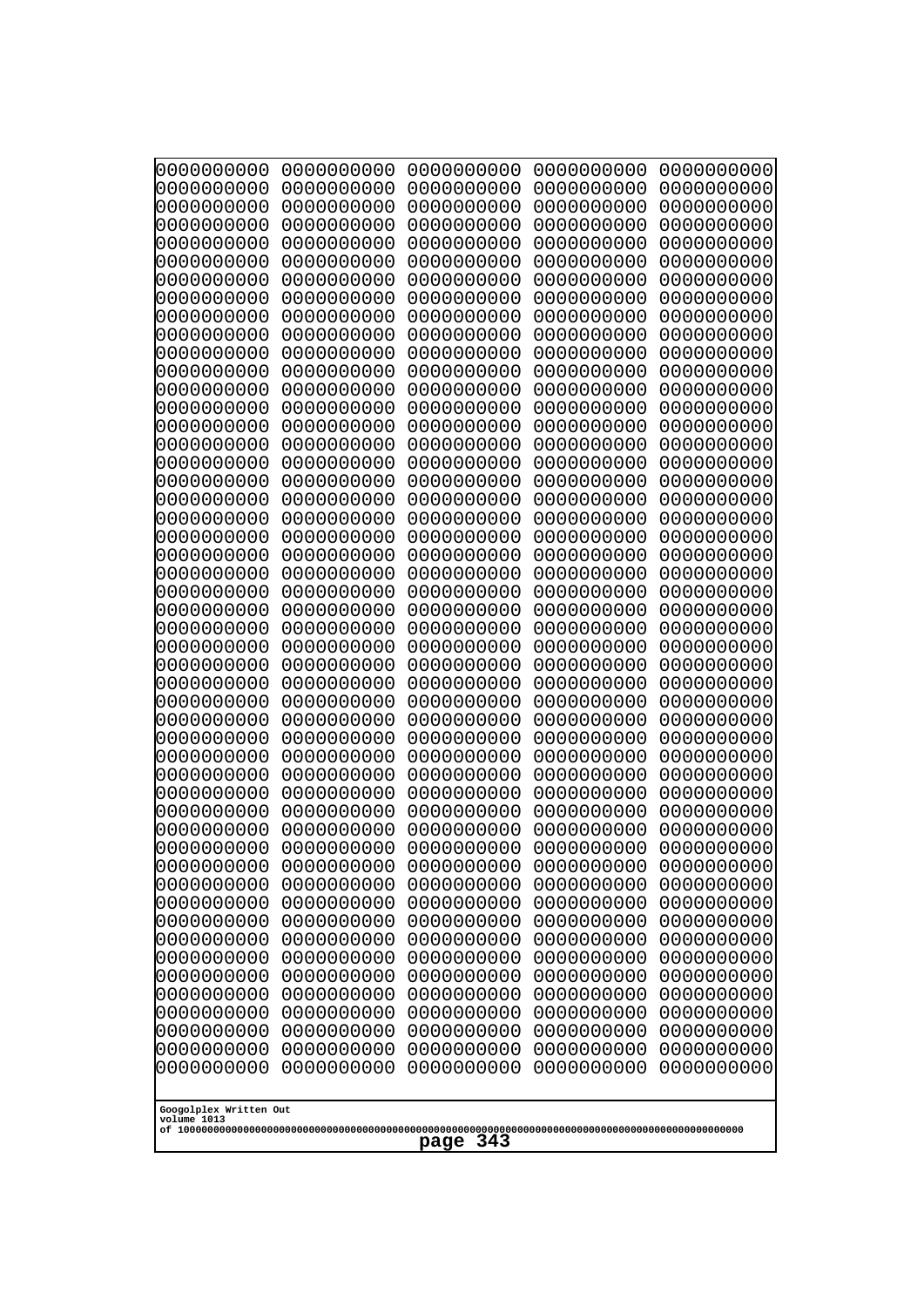| 0000000000                                           | 0000000000 | 0000000000 | 0000000000 | 0000000000 |
|------------------------------------------------------|------------|------------|------------|------------|
| 0000000000                                           | 0000000000 | 0000000000 | 0000000000 | 0000000000 |
| 0000000000                                           | 0000000000 | 0000000000 | 0000000000 | 0000000000 |
| 0000000000                                           | 0000000000 | 0000000000 | 0000000000 | 0000000000 |
| 0000000000                                           | 0000000000 | 0000000000 | 0000000000 | 0000000000 |
| 0000000000                                           | 0000000000 | 0000000000 | 0000000000 | 0000000000 |
| 0000000000                                           | 0000000000 | 0000000000 | 0000000000 | 0000000000 |
| 0000000000                                           | 0000000000 | 0000000000 | 0000000000 | 0000000000 |
| 0000000000                                           | 0000000000 | 0000000000 | 0000000000 | 0000000000 |
| 0000000000                                           | 0000000000 | 0000000000 | 0000000000 | 0000000000 |
| 0000000000                                           | 0000000000 | 0000000000 | 0000000000 | 0000000000 |
| 0000000000                                           | 0000000000 | 0000000000 | 0000000000 | 0000000000 |
| 0000000000                                           | 0000000000 | 0000000000 | 0000000000 | 0000000000 |
| 0000000000                                           | 0000000000 | 0000000000 | 0000000000 | 0000000000 |
| 0000000000                                           | 0000000000 | 0000000000 | 0000000000 | 0000000000 |
| 0000000000                                           | 0000000000 | 0000000000 | 0000000000 | 0000000000 |
| 0000000000                                           | 0000000000 | 0000000000 | 0000000000 | 0000000000 |
| 0000000000                                           | 0000000000 | 0000000000 | 0000000000 | 0000000000 |
| 0000000000                                           | 0000000000 | 0000000000 | 0000000000 | 0000000000 |
| 0000000000                                           | 0000000000 | 0000000000 | 0000000000 | 0000000000 |
| 0000000000                                           | 0000000000 | 0000000000 | 0000000000 | 0000000000 |
|                                                      |            |            |            |            |
| 0000000000                                           | 0000000000 | 0000000000 | 0000000000 | 0000000000 |
| 0000000000                                           | 0000000000 | 0000000000 | 0000000000 | 0000000000 |
| 0000000000                                           | 0000000000 | 0000000000 | 0000000000 | 0000000000 |
| 0000000000                                           | 0000000000 | 0000000000 | 0000000000 | 0000000000 |
| 0000000000                                           | 0000000000 | 0000000000 | 0000000000 | 0000000000 |
| 0000000000                                           | 0000000000 | 0000000000 | 0000000000 | 0000000000 |
| 0000000000                                           | 0000000000 | 0000000000 | 0000000000 | 0000000000 |
| 0000000000                                           | 0000000000 | 0000000000 | 0000000000 | 0000000000 |
| 0000000000                                           | 0000000000 | 0000000000 | 0000000000 | 0000000000 |
| 0000000000                                           | 0000000000 | 0000000000 | 0000000000 | 0000000000 |
| 0000000000                                           | 0000000000 | 0000000000 | 0000000000 | 0000000000 |
| 0000000000                                           | 0000000000 | 0000000000 | 0000000000 | 0000000000 |
| 0000000000                                           | 0000000000 | 0000000000 | 0000000000 | 0000000000 |
| 0000000000                                           | 0000000000 | 0000000000 | 0000000000 | 0000000000 |
| 0000000000                                           | 0000000000 | 0000000000 | 0000000000 | 0000000000 |
| 0000000000                                           | 0000000000 | 0000000000 | 0000000000 | 0000000000 |
| 0000000000                                           | 0000000000 | 0000000000 | 0000000000 | 0000000000 |
| 0000000000                                           | 0000000000 | 0000000000 | 0000000000 | 0000000000 |
| 0000000000                                           | 0000000000 | 0000000000 | 0000000000 | 0000000000 |
| 0000000000                                           | 0000000000 | 0000000000 | 0000000000 | 0000000000 |
| 0000000000                                           | 0000000000 | 0000000000 | 0000000000 | 0000000000 |
| 0000000000                                           | 0000000000 | 0000000000 | 0000000000 | 0000000000 |
| 0000000000                                           | 0000000000 | 0000000000 | 0000000000 | 0000000000 |
| 0000000000                                           | 0000000000 | 0000000000 | 0000000000 | 0000000000 |
| 0000000000                                           | 0000000000 | 0000000000 | 0000000000 | 0000000000 |
| 0000000000                                           | 0000000000 | 0000000000 | 0000000000 | 0000000000 |
| 0000000000                                           | 0000000000 | 0000000000 | 0000000000 | 0000000000 |
| 0000000000                                           | 0000000000 | 0000000000 | 0000000000 | 0000000000 |
| 0000000000                                           | 0000000000 | 0000000000 | 0000000000 | 0000000000 |
| Googolplex Written Out<br>volume 1013<br>344<br>page |            |            |            |            |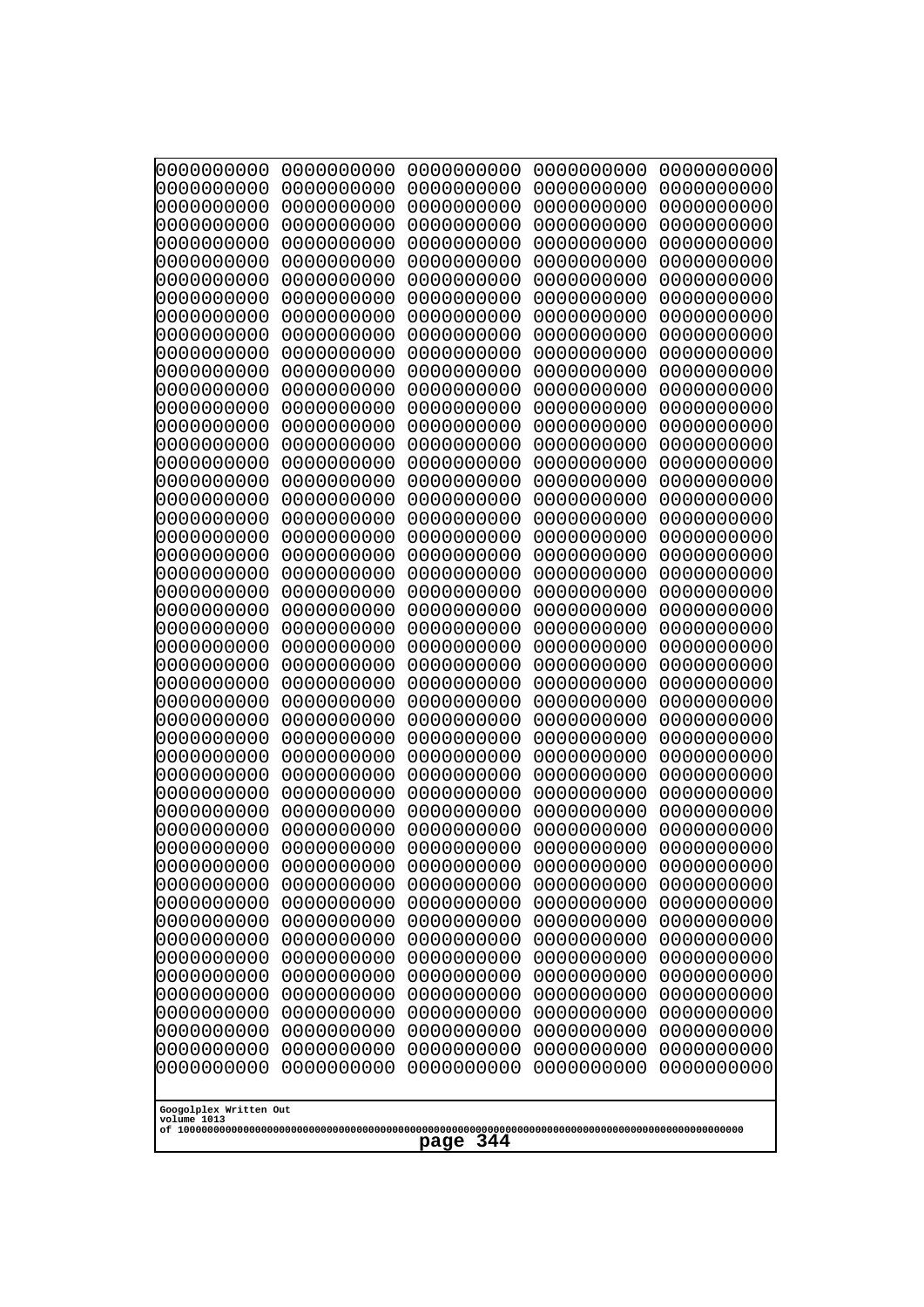| 0000000000                                           | 0000000000 | 0000000000 | 0000000000 | 0000000000 |
|------------------------------------------------------|------------|------------|------------|------------|
| 0000000000                                           | 0000000000 | 0000000000 | 0000000000 | 0000000000 |
| 0000000000                                           | 0000000000 | 0000000000 | 0000000000 | 0000000000 |
| 0000000000                                           | 0000000000 | 0000000000 | 0000000000 | 0000000000 |
| 0000000000                                           | 0000000000 | 0000000000 | 0000000000 | 0000000000 |
| 0000000000                                           | 0000000000 | 0000000000 | 0000000000 | 0000000000 |
| 0000000000                                           | 0000000000 | 0000000000 | 0000000000 | 0000000000 |
| 0000000000                                           | 0000000000 | 0000000000 | 0000000000 | 0000000000 |
| 0000000000                                           | 0000000000 | 0000000000 | 0000000000 | 0000000000 |
| 0000000000                                           | 0000000000 | 0000000000 | 0000000000 | 0000000000 |
| 0000000000                                           | 0000000000 | 0000000000 | 0000000000 | 0000000000 |
| 0000000000                                           | 0000000000 | 0000000000 | 0000000000 | 0000000000 |
| 0000000000                                           | 0000000000 | 0000000000 | 0000000000 | 0000000000 |
| 0000000000                                           | 0000000000 | 0000000000 | 0000000000 | 0000000000 |
| 0000000000                                           | 0000000000 | 0000000000 | 0000000000 | 0000000000 |
| 0000000000                                           | 0000000000 | 0000000000 | 0000000000 | 0000000000 |
| 0000000000                                           | 0000000000 | 0000000000 | 0000000000 | 0000000000 |
| 0000000000                                           | 0000000000 | 0000000000 | 0000000000 | 0000000000 |
| 0000000000                                           | 0000000000 | 0000000000 | 0000000000 | 0000000000 |
| 0000000000                                           | 0000000000 | 0000000000 | 0000000000 | 0000000000 |
| 0000000000                                           | 0000000000 | 0000000000 | 0000000000 | 0000000000 |
| 0000000000                                           | 0000000000 | 0000000000 | 0000000000 | 0000000000 |
| 0000000000                                           | 0000000000 | 0000000000 | 0000000000 | 0000000000 |
| 0000000000                                           | 0000000000 | 0000000000 | 0000000000 | 0000000000 |
| 0000000000                                           | 0000000000 | 0000000000 | 0000000000 | 0000000000 |
| 0000000000                                           | 0000000000 | 0000000000 | 0000000000 | 0000000000 |
| 0000000000                                           | 0000000000 | 0000000000 | 0000000000 | 0000000000 |
| 0000000000                                           | 0000000000 | 0000000000 | 0000000000 | 0000000000 |
| 0000000000                                           | 0000000000 | 0000000000 | 0000000000 | 0000000000 |
| 0000000000                                           | 0000000000 | 0000000000 | 0000000000 | 0000000000 |
| 0000000000                                           | 0000000000 | 0000000000 | 0000000000 | 0000000000 |
| 0000000000                                           | 0000000000 | 0000000000 | 0000000000 | 0000000000 |
| 0000000000                                           | 0000000000 | 0000000000 | 0000000000 | 0000000000 |
| 0000000000                                           | 0000000000 | 0000000000 | 0000000000 | 0000000000 |
| 0000000000                                           | 0000000000 | 0000000000 | 0000000000 | 0000000000 |
| 0000000000                                           | 0000000000 | 0000000000 | 0000000000 | 0000000000 |
| 0000000000                                           | 0000000000 | 0000000000 | 0000000000 | 0000000000 |
| 0000000000                                           | 0000000000 | 0000000000 | 0000000000 | 0000000000 |
| 0000000000                                           | 0000000000 | 0000000000 | 0000000000 | 0000000000 |
| 0000000000                                           | 0000000000 | 0000000000 | 0000000000 | 0000000000 |
| 0000000000                                           | 0000000000 | 0000000000 | 0000000000 | 0000000000 |
| 0000000000                                           | 0000000000 | 0000000000 | 0000000000 | 0000000000 |
| 0000000000                                           | 0000000000 | 0000000000 | 0000000000 | 0000000000 |
| 0000000000                                           | 0000000000 | 0000000000 | 0000000000 | 0000000000 |
| 0000000000                                           | 0000000000 | 0000000000 | 0000000000 | 0000000000 |
| 0000000000                                           | 0000000000 | 0000000000 | 0000000000 | 0000000000 |
| 0000000000                                           | 0000000000 | 0000000000 | 0000000000 | 0000000000 |
| 0000000000                                           | 0000000000 | 0000000000 | 0000000000 | 0000000000 |
| 0000000000                                           | 0000000000 | 0000000000 | 0000000000 | 0000000000 |
| 0000000000                                           | 0000000000 | 0000000000 | 0000000000 | 0000000000 |
| Googolplex Written Out<br>volume 1013<br>345<br>page |            |            |            |            |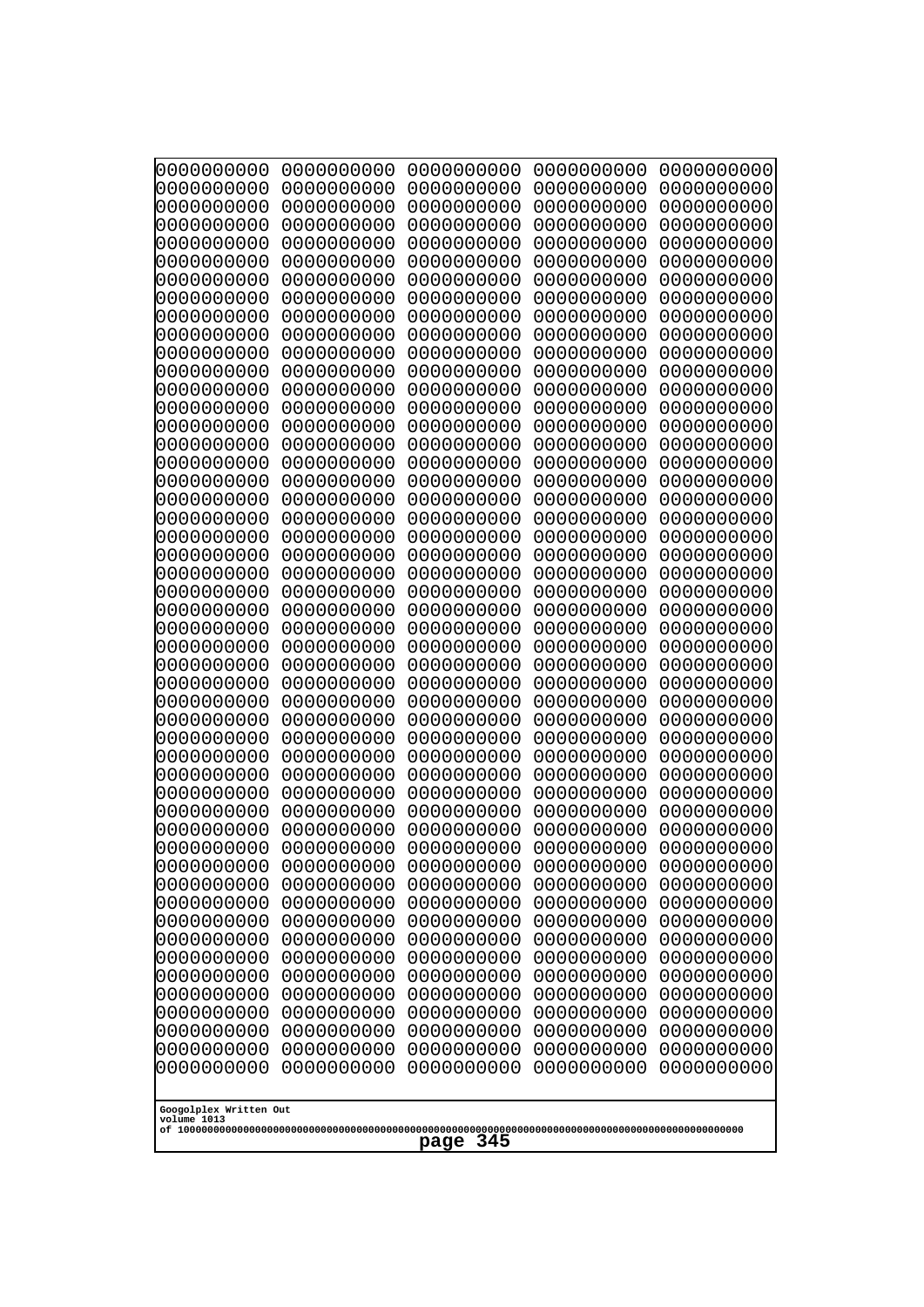| 0000000000                                           | 0000000000 | 0000000000 | 0000000000 | 0000000000 |
|------------------------------------------------------|------------|------------|------------|------------|
| 0000000000                                           | 0000000000 | 0000000000 | 0000000000 | 0000000000 |
| 0000000000                                           | 0000000000 | 0000000000 | 0000000000 | 0000000000 |
| 0000000000                                           | 0000000000 | 0000000000 | 0000000000 | 0000000000 |
| 0000000000                                           | 0000000000 | 0000000000 | 0000000000 | 0000000000 |
| 0000000000                                           | 0000000000 | 0000000000 | 0000000000 | 0000000000 |
| 0000000000                                           | 0000000000 | 0000000000 | 0000000000 | 0000000000 |
| 0000000000                                           | 0000000000 | 0000000000 | 0000000000 | 0000000000 |
| 0000000000                                           | 0000000000 | 0000000000 | 0000000000 | 0000000000 |
| 0000000000                                           | 0000000000 | 0000000000 | 0000000000 | 0000000000 |
| 0000000000                                           | 0000000000 | 0000000000 | 0000000000 | 0000000000 |
| 0000000000                                           | 0000000000 | 0000000000 | 0000000000 | 0000000000 |
| 0000000000                                           | 0000000000 | 0000000000 | 0000000000 | 0000000000 |
| 0000000000                                           | 0000000000 | 0000000000 | 0000000000 | 0000000000 |
| 0000000000                                           | 0000000000 | 0000000000 | 0000000000 | 0000000000 |
| 0000000000                                           | 0000000000 | 0000000000 | 0000000000 | 0000000000 |
| 0000000000                                           | 0000000000 | 0000000000 | 0000000000 | 0000000000 |
| 0000000000                                           | 0000000000 | 0000000000 | 0000000000 | 0000000000 |
| 0000000000                                           | 0000000000 | 0000000000 | 0000000000 | 0000000000 |
| 0000000000                                           | 0000000000 | 0000000000 | 0000000000 | 0000000000 |
| 0000000000                                           | 0000000000 | 0000000000 | 0000000000 | 0000000000 |
|                                                      |            |            |            |            |
|                                                      |            |            |            |            |
|                                                      |            |            |            |            |
| 0000000000                                           | 0000000000 | 0000000000 | 0000000000 | 0000000000 |
| 0000000000                                           | 0000000000 | 0000000000 | 0000000000 | 0000000000 |
| 0000000000                                           | 0000000000 | 0000000000 | 0000000000 | 0000000000 |
| 0000000000                                           | 0000000000 | 0000000000 | 0000000000 | 0000000000 |
| 0000000000                                           | 0000000000 | 0000000000 | 0000000000 | 0000000000 |
| 0000000000                                           | 0000000000 | 0000000000 | 0000000000 | 0000000000 |
| 0000000000                                           | 0000000000 | 0000000000 | 0000000000 | 0000000000 |
| 0000000000                                           | 0000000000 | 0000000000 | 0000000000 | 0000000000 |
| 0000000000                                           | 0000000000 | 0000000000 | 0000000000 | 0000000000 |
| 0000000000                                           | 0000000000 | 0000000000 | 0000000000 | 0000000000 |
| 0000000000                                           | 0000000000 | 0000000000 | 0000000000 | 0000000000 |
| 0000000000                                           | 0000000000 | 0000000000 | 0000000000 | 0000000000 |
| 0000000000                                           | 0000000000 | 0000000000 | 0000000000 | 0000000000 |
| 0000000000                                           | 0000000000 | 0000000000 | 0000000000 | 0000000000 |
| 0000000000                                           | 0000000000 | 0000000000 | 0000000000 | 0000000000 |
| 0000000000                                           | 0000000000 | 0000000000 | 0000000000 | 0000000000 |
| 0000000000                                           | 0000000000 | 0000000000 | 0000000000 | 0000000000 |
| 0000000000                                           | 0000000000 | 0000000000 | 0000000000 | 0000000000 |
| 0000000000                                           | 0000000000 | 0000000000 | 0000000000 | 0000000000 |
| 0000000000                                           | 0000000000 | 0000000000 | 0000000000 | 0000000000 |
| 0000000000                                           | 0000000000 | 0000000000 | 0000000000 | 0000000000 |
| 0000000000                                           | 0000000000 | 0000000000 | 0000000000 | 0000000000 |
| 0000000000                                           | 0000000000 | 0000000000 | 0000000000 | 0000000000 |
| 0000000000                                           | 0000000000 | 0000000000 | 0000000000 | 0000000000 |
| 0000000000                                           | 0000000000 | 0000000000 | 0000000000 | 0000000000 |
| 0000000000                                           | 0000000000 | 0000000000 | 0000000000 | 0000000000 |
| 0000000000                                           | 0000000000 | 0000000000 | 0000000000 | 0000000000 |
| 0000000000                                           | 0000000000 | 0000000000 | 0000000000 | 0000000000 |
| 0000000000                                           | 0000000000 | 0000000000 | 0000000000 | 0000000000 |
| Googolplex Written Out<br>volume 1013<br>346<br>page |            |            |            |            |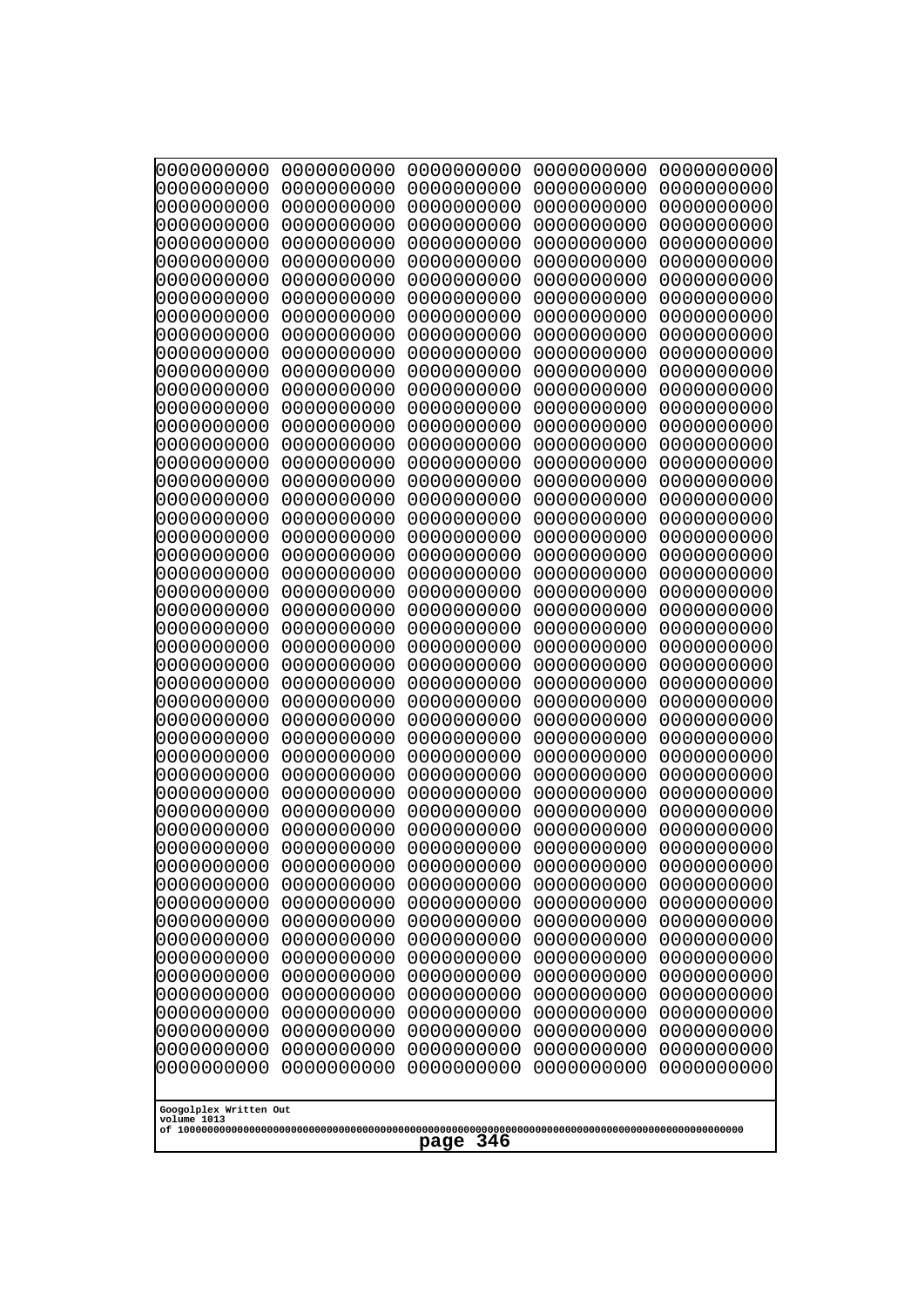| 10000000000<br>0000000000             | 0000000000<br>0000000000 | 0000000000<br>0000000000 | 0000000000<br>0000000000 | 0000000000<br>0000000000 |
|---------------------------------------|--------------------------|--------------------------|--------------------------|--------------------------|
| 0000000000                            | 0000000000               | 0000000000               | 0000000000               | 0000000000               |
| 0000000000                            | 0000000000               | 0000000000               | 0000000000               | 0000000000               |
| 0000000000<br>0000000000              | 0000000000<br>0000000000 | 0000000000<br>0000000000 | 0000000000<br>0000000000 | 0000000000<br>0000000000 |
| 0000000000                            | 0000000000               | 0000000000               | 0000000000               | 0000000000               |
| 0000000000                            | 0000000000               | 0000000000               | 0000000000               | 0000000000               |
| 0000000000<br>0000000000              | 0000000000<br>0000000000 | 0000000000<br>0000000000 | 0000000000<br>0000000000 | 0000000000<br>0000000000 |
| 0000000000                            | 0000000000               | 0000000000               | 0000000000               | 0000000000               |
| 0000000000                            | 0000000000               | 0000000000               | 0000000000               | 0000000000               |
| 0000000000<br>0000000000              | 0000000000<br>0000000000 | 0000000000<br>0000000000 | 0000000000<br>0000000000 | 0000000000<br>0000000000 |
| 0000000000                            | 0000000000               | 0000000000               | 0000000000               | 0000000000               |
| 0000000000                            | 0000000000               | 0000000000               | 0000000000               | 0000000000               |
| 0000000000<br>0000000000              | 0000000000<br>0000000000 | 0000000000<br>0000000000 | 0000000000<br>0000000000 | 0000000000<br>0000000000 |
| 0000000000                            | 0000000000               | 0000000000               | 0000000000               | 0000000000               |
| 0000000000                            | 0000000000               | 0000000000               | 0000000000               | 0000000000               |
| 0000000000<br>0000000000              | 0000000000<br>0000000000 | 0000000000<br>0000000000 | 0000000000<br>0000000000 | 0000000000<br>0000000000 |
| 0000000000                            | 0000000000               | 0000000000               | 0000000000               | 0000000000               |
| 0000000000                            | 0000000000               | 0000000000               | 0000000000               | 0000000000               |
| 0000000000<br>0000000000              | 0000000000<br>0000000000 | 0000000000<br>0000000000 | 0000000000<br>0000000000 | 0000000000<br>0000000000 |
| 0000000000                            | 0000000000               | 0000000000               | 0000000000               | 0000000000               |
| 0000000000                            | 0000000000               | 0000000000               | 0000000000               | 0000000000               |
| 0000000000<br>0000000000              | 0000000000<br>0000000000 | 0000000000<br>0000000000 | 0000000000<br>0000000000 | 0000000000<br>0000000000 |
| 0000000000                            | 0000000000               | 0000000000               | 0000000000               | 0000000000               |
| 0000000000                            | 0000000000               | 0000000000               | 0000000000               | 0000000000               |
| 0000000000<br>0000000000              | 0000000000<br>0000000000 | 0000000000<br>0000000000 | 0000000000<br>0000000000 | 0000000000<br>0000000000 |
| 0000000000                            | 0000000000               | 0000000000               | 0000000000               | 0000000000               |
| 0000000000                            | 0000000000               | 0000000000               | 0000000000               | 0000000000               |
| 0000000000<br>0000000000              | 0000000000<br>0000000000 | 0000000000<br>0000000000 | 0000000000<br>0000000000 | 0000000000<br>0000000000 |
| 0000000000                            | 0000000000               | 0000000000               | 0000000000               | 0000000000               |
| 0000000000                            | 0000000000               | 0000000000               | 0000000000               | 0000000000               |
| 0000000000<br>0000000000              | 0000000000<br>0000000000 | 0000000000<br>0000000000 | 0000000000<br>0000000000 | 0000000000<br>0000000000 |
| 0000000000                            | 0000000000               | 0000000000               | 0000000000               | 0000000000               |
| 0000000000                            | 0000000000               | 0000000000               | 0000000000               | 0000000000               |
| 0000000000<br>0000000000              | 0000000000<br>0000000000 | 0000000000<br>0000000000 | 0000000000<br>0000000000 | 0000000000<br>0000000000 |
| 0000000000                            | 0000000000               | 0000000000               | 0000000000               | 0000000000               |
| 0000000000                            | 0000000000               | 0000000000               | 0000000000               | 0000000000               |
| 0000000000<br>0000000000              | 0000000000<br>0000000000 | 0000000000<br>0000000000 | 0000000000<br>0000000000 | 0000000000<br>0000000000 |
|                                       |                          |                          |                          |                          |
| Googolplex Written Out<br>volume 1013 |                          |                          |                          |                          |
|                                       |                          | 347<br>page              |                          |                          |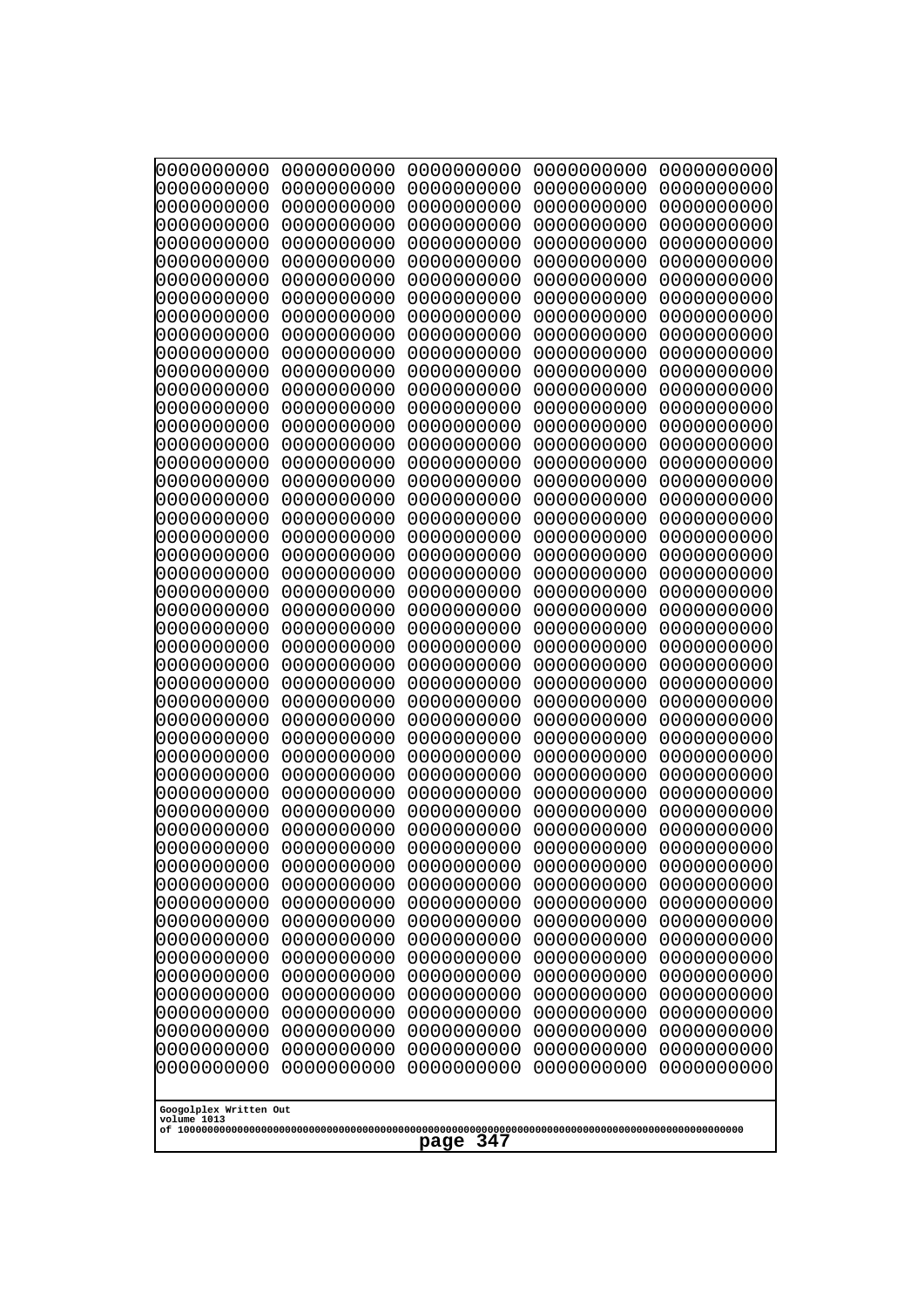| 10000000000                           | 0000000000               | 0000000000               | 0000000000               | 0000000000               |
|---------------------------------------|--------------------------|--------------------------|--------------------------|--------------------------|
| 0000000000<br>0000000000              | 0000000000<br>0000000000 | 0000000000<br>0000000000 | 0000000000<br>0000000000 | 0000000000<br>0000000000 |
| 0000000000                            | 0000000000               | 0000000000               | 0000000000               | 0000000000               |
| 0000000000                            | 0000000000               | 0000000000               | 0000000000               | 0000000000               |
| 0000000000                            | 0000000000               | 0000000000               | 0000000000               | 0000000000               |
| 0000000000<br>0000000000              | 0000000000<br>0000000000 | 0000000000<br>0000000000 | 0000000000<br>0000000000 | 0000000000<br>0000000000 |
| 0000000000                            | 0000000000               | 0000000000               | 0000000000               | 0000000000               |
| 0000000000                            | 0000000000               | 0000000000               | 0000000000               | 0000000000               |
| 0000000000                            | 0000000000               | 0000000000               | 0000000000               | 0000000000               |
| 0000000000<br>0000000000              | 0000000000<br>0000000000 | 0000000000<br>0000000000 | 0000000000<br>0000000000 | 0000000000<br>0000000000 |
| 0000000000                            | 0000000000               | 0000000000               | 0000000000               | 0000000000               |
| 0000000000                            | 0000000000               | 0000000000               | 0000000000               | 0000000000               |
| 0000000000                            | 0000000000               | 0000000000               | 0000000000               | 0000000000               |
| 0000000000<br>0000000000              | 0000000000<br>0000000000 | 0000000000<br>0000000000 | 0000000000<br>0000000000 | 0000000000<br>0000000000 |
| 0000000000                            | 0000000000               | 0000000000               | 0000000000               | 0000000000               |
| 0000000000                            | 0000000000               | 0000000000               | 0000000000               | 0000000000               |
| 0000000000                            | 0000000000               | 0000000000               | 0000000000               | 0000000000               |
| 0000000000<br>0000000000              | 0000000000<br>0000000000 | 0000000000<br>0000000000 | 0000000000<br>0000000000 | 0000000000<br>0000000000 |
| 0000000000                            | 0000000000               | 0000000000               | 0000000000               | 0000000000               |
| 0000000000                            | 0000000000               | 0000000000               | 0000000000               | 0000000000               |
| 0000000000                            | 0000000000               | 0000000000               | 0000000000               | 0000000000               |
| 0000000000<br>0000000000              | 0000000000<br>0000000000 | 0000000000<br>0000000000 | 0000000000<br>0000000000 | 0000000000<br>0000000000 |
| 0000000000                            | 0000000000               | 0000000000               | 0000000000               | 0000000000               |
| 0000000000                            | 0000000000               | 0000000000               | 0000000000               | 0000000000               |
| 0000000000                            | 0000000000               | 0000000000               | 0000000000               | 0000000000               |
| 0000000000<br>0000000000              | 0000000000<br>0000000000 | 0000000000<br>0000000000 | 0000000000<br>0000000000 | 0000000000<br>0000000000 |
| 0000000000                            | 0000000000               | 0000000000               | 0000000000               | 0000000000               |
| 0000000000                            | 0000000000               | 0000000000               | 0000000000               | 0000000000               |
| 0000000000                            | 0000000000<br>0000000000 | 0000000000<br>0000000000 | 0000000000               | 0000000000               |
| 0000000000<br>0000000000              | 0000000000               | 0000000000               | 0000000000<br>0000000000 | 0000000000<br>0000000000 |
| 0000000000                            | 0000000000               | 0000000000               | 0000000000               | 0000000000               |
| 0000000000                            | 0000000000               | 0000000000               | 0000000000               | 0000000000               |
| 0000000000<br>0000000000              | 0000000000<br>0000000000 | 0000000000<br>0000000000 | 0000000000<br>0000000000 | 0000000000<br>0000000000 |
| 0000000000                            | 0000000000               | 0000000000               | 0000000000               | 0000000000               |
| 0000000000                            | 0000000000               | 0000000000               | 0000000000               | 0000000000               |
| 0000000000                            | 0000000000               | 0000000000               | 0000000000               | 0000000000               |
| 0000000000<br>0000000000              | 0000000000<br>0000000000 | 0000000000<br>0000000000 | 0000000000<br>0000000000 | 0000000000<br>0000000000 |
| 0000000000                            | 0000000000               | 0000000000               | 0000000000               | 0000000000               |
| 0000000000                            | 0000000000               | 0000000000               | 0000000000               | 0000000000               |
| 0000000000                            | 0000000000               | 0000000000               | 0000000000               | 0000000000               |
|                                       |                          |                          |                          |                          |
| Googolplex Written Out<br>volume 1013 |                          |                          |                          |                          |
| 348<br>page                           |                          |                          |                          |                          |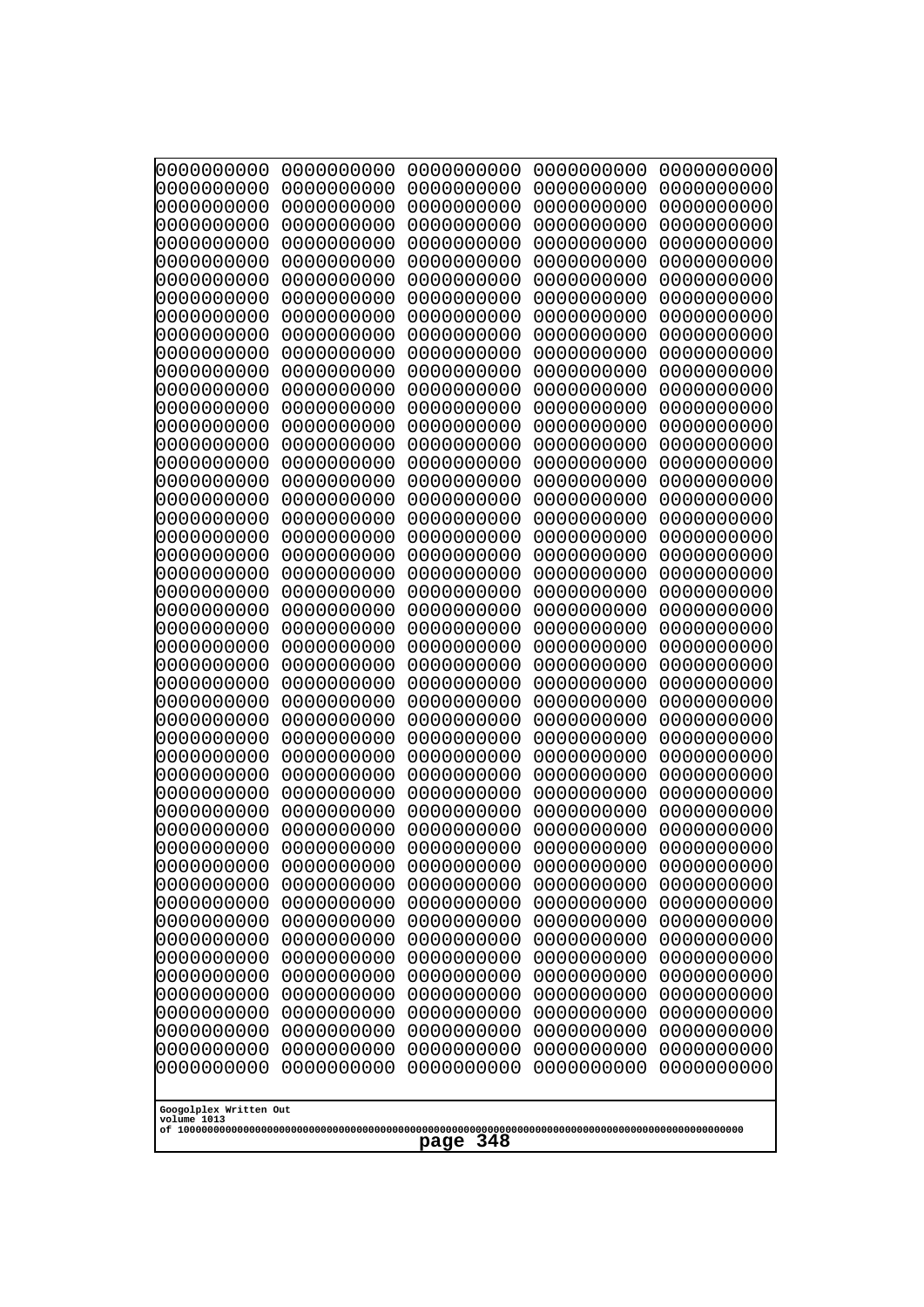| 10000000000                           | 0000000000               | 0000000000               | 0000000000               | 0000000000               |  |
|---------------------------------------|--------------------------|--------------------------|--------------------------|--------------------------|--|
| 0000000000<br>0000000000              | 0000000000<br>0000000000 | 0000000000<br>0000000000 | 0000000000<br>0000000000 | 0000000000<br>0000000000 |  |
| 0000000000                            | 0000000000               | 0000000000               | 0000000000               | 0000000000               |  |
| 0000000000                            | 0000000000               | 0000000000               | 0000000000               | 0000000000               |  |
| 0000000000                            | 0000000000               | 0000000000               | 0000000000               | 0000000000               |  |
| 0000000000<br>0000000000              | 0000000000<br>0000000000 | 0000000000<br>0000000000 | 0000000000<br>0000000000 | 0000000000<br>0000000000 |  |
| 0000000000                            | 0000000000               | 0000000000               | 0000000000               | 0000000000               |  |
| 0000000000                            | 0000000000               | 0000000000               | 0000000000               | 0000000000               |  |
| 0000000000                            | 0000000000               | 0000000000               | 0000000000               | 0000000000               |  |
| 0000000000<br>0000000000              | 0000000000<br>0000000000 | 0000000000<br>0000000000 | 0000000000<br>0000000000 | 0000000000<br>0000000000 |  |
| 0000000000                            | 0000000000               | 0000000000               | 0000000000               | 0000000000               |  |
| 0000000000                            | 0000000000               | 0000000000               | 0000000000               | 0000000000               |  |
| 0000000000                            | 0000000000               | 0000000000               | 0000000000               | 0000000000               |  |
| 0000000000<br>0000000000              | 0000000000<br>0000000000 | 0000000000<br>0000000000 | 0000000000<br>0000000000 | 0000000000<br>0000000000 |  |
| 0000000000                            | 0000000000               | 0000000000               | 0000000000               | 0000000000               |  |
| 0000000000                            | 0000000000               | 0000000000               | 0000000000               | 0000000000               |  |
| 0000000000                            | 0000000000               | 0000000000               | 0000000000               | 0000000000               |  |
| 0000000000<br>0000000000              | 0000000000<br>0000000000 | 0000000000<br>0000000000 | 0000000000<br>0000000000 | 0000000000<br>0000000000 |  |
| 0000000000                            | 0000000000               | 0000000000               | 0000000000               | 0000000000               |  |
| 0000000000                            | 0000000000               | 0000000000               | 0000000000               | 0000000000               |  |
| 0000000000                            | 0000000000               | 0000000000               | 0000000000               | 0000000000               |  |
| 0000000000<br>0000000000              | 0000000000<br>0000000000 | 0000000000<br>0000000000 | 0000000000<br>0000000000 | 0000000000<br>0000000000 |  |
| 0000000000                            | 0000000000               | 0000000000               | 0000000000               | 0000000000               |  |
| 0000000000                            | 0000000000               | 0000000000               | 0000000000               | 0000000000               |  |
| 0000000000                            | 0000000000               | 0000000000               | 0000000000               | 0000000000               |  |
| 0000000000<br>0000000000              | 0000000000<br>0000000000 | 0000000000<br>0000000000 | 0000000000<br>0000000000 | 0000000000<br>0000000000 |  |
| 0000000000                            | 0000000000               | 0000000000               | 0000000000               | 0000000000               |  |
| 0000000000                            | 0000000000               | 0000000000               | 0000000000               | 0000000000               |  |
| 0000000000                            | 0000000000<br>0000000000 | 0000000000<br>0000000000 | 0000000000               | 0000000000               |  |
| 0000000000<br>0000000000              | 0000000000               | 0000000000               | 0000000000<br>0000000000 | 0000000000<br>0000000000 |  |
| 0000000000                            | 0000000000               | 0000000000               | 0000000000               | 0000000000               |  |
| 0000000000                            | 0000000000               | 0000000000               | 0000000000               | 0000000000               |  |
| 0000000000<br>0000000000              | 0000000000<br>0000000000 | 0000000000<br>0000000000 | 0000000000<br>0000000000 | 0000000000<br>0000000000 |  |
| 0000000000                            | 0000000000               | 0000000000               | 0000000000               | 0000000000               |  |
| 0000000000                            | 0000000000               | 0000000000               | 0000000000               | 0000000000               |  |
| 0000000000                            | 0000000000               | 0000000000               | 0000000000               | 0000000000               |  |
| 0000000000<br>0000000000              | 0000000000<br>0000000000 | 0000000000<br>0000000000 | 0000000000<br>0000000000 | 0000000000<br>0000000000 |  |
| 0000000000                            | 0000000000               | 0000000000               | 0000000000               | 0000000000               |  |
| 0000000000                            | 0000000000               | 0000000000               | 0000000000               | 0000000000               |  |
| 0000000000                            | 0000000000               | 0000000000               | 0000000000               | 0000000000               |  |
|                                       |                          |                          |                          |                          |  |
| Googolplex Written Out<br>volume 1013 |                          |                          |                          |                          |  |
| 349<br>page                           |                          |                          |                          |                          |  |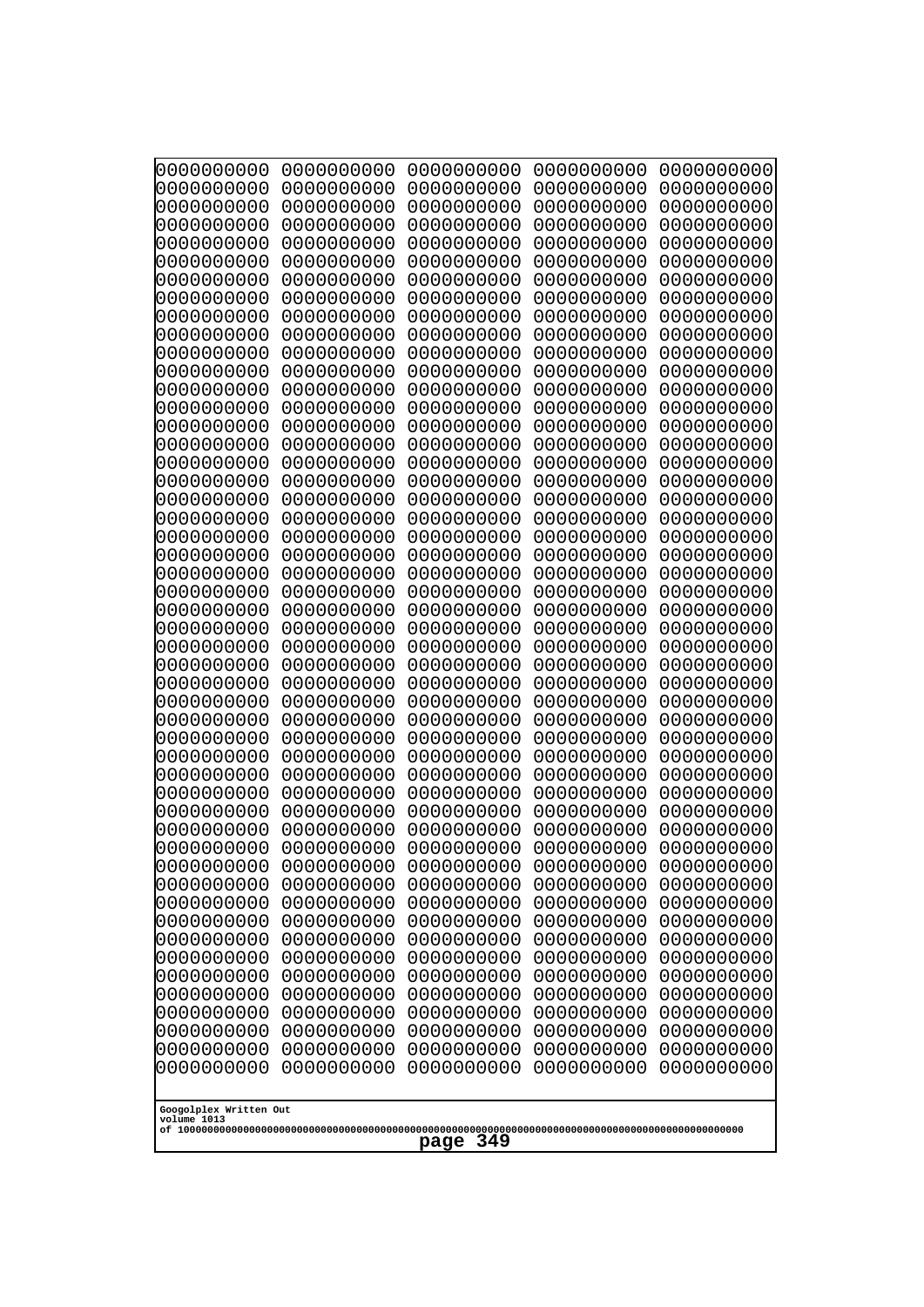| 10000000000                           | 0000000000               | 0000000000               | 0000000000               | 0000000000               |  |
|---------------------------------------|--------------------------|--------------------------|--------------------------|--------------------------|--|
| 0000000000<br>0000000000              | 0000000000<br>0000000000 | 0000000000<br>0000000000 | 0000000000<br>0000000000 | 0000000000<br>0000000000 |  |
| 0000000000                            | 0000000000               | 0000000000               | 0000000000               | 0000000000               |  |
| 0000000000                            | 0000000000               | 0000000000               | 0000000000               | 0000000000               |  |
| 0000000000                            | 0000000000               | 0000000000               | 0000000000               | 0000000000               |  |
| 0000000000<br>0000000000              | 0000000000<br>0000000000 | 0000000000<br>0000000000 | 0000000000<br>0000000000 | 0000000000<br>0000000000 |  |
| 0000000000                            | 0000000000               | 0000000000               | 0000000000               | 0000000000               |  |
| 0000000000                            | 0000000000               | 0000000000               | 0000000000               | 0000000000               |  |
| 0000000000                            | 0000000000               | 0000000000               | 0000000000               | 0000000000               |  |
| 0000000000<br>0000000000              | 0000000000<br>0000000000 | 0000000000<br>0000000000 | 0000000000<br>0000000000 | 0000000000<br>0000000000 |  |
| 0000000000                            | 0000000000               | 0000000000               | 0000000000               | 0000000000               |  |
| 0000000000                            | 0000000000               | 0000000000               | 0000000000               | 0000000000               |  |
| 0000000000                            | 0000000000               | 0000000000               | 0000000000               | 0000000000               |  |
| 0000000000<br>0000000000              | 0000000000<br>0000000000 | 0000000000<br>0000000000 | 0000000000<br>0000000000 | 0000000000<br>0000000000 |  |
| 0000000000                            | 0000000000               | 0000000000               | 0000000000               | 0000000000               |  |
| 0000000000                            | 0000000000               | 0000000000               | 0000000000               | 0000000000               |  |
| 0000000000                            | 0000000000               | 0000000000               | 0000000000               | 0000000000               |  |
| 0000000000<br>0000000000              | 0000000000<br>0000000000 | 0000000000<br>0000000000 | 0000000000<br>0000000000 | 0000000000<br>0000000000 |  |
| 0000000000                            | 0000000000               | 0000000000               | 0000000000               | 0000000000               |  |
| 0000000000                            | 0000000000               | 0000000000               | 0000000000               | 0000000000               |  |
| 0000000000                            | 0000000000               | 0000000000               | 0000000000               | 0000000000               |  |
| 0000000000<br>0000000000              | 0000000000<br>0000000000 | 0000000000<br>0000000000 | 0000000000<br>0000000000 | 0000000000<br>0000000000 |  |
| 0000000000                            | 0000000000               | 0000000000               | 0000000000               | 0000000000               |  |
| 0000000000                            | 0000000000               | 0000000000               | 0000000000               | 0000000000               |  |
| 0000000000                            | 0000000000               | 0000000000               | 0000000000               | 0000000000               |  |
| 0000000000<br>0000000000              | 0000000000<br>0000000000 | 0000000000<br>0000000000 | 0000000000<br>0000000000 | 0000000000<br>0000000000 |  |
| 0000000000                            | 0000000000               | 0000000000               | 0000000000               | 0000000000               |  |
| 0000000000                            | 0000000000               | 0000000000               | 0000000000               | 0000000000               |  |
| 0000000000                            | 0000000000<br>0000000000 | 0000000000<br>0000000000 | 0000000000               | 0000000000               |  |
| 0000000000<br>0000000000              | 0000000000               | 0000000000               | 0000000000<br>0000000000 | 0000000000<br>0000000000 |  |
| 0000000000                            | 0000000000               | 0000000000               | 0000000000               | 0000000000               |  |
| 0000000000                            | 0000000000               | 0000000000               | 0000000000               | 0000000000               |  |
| 0000000000<br>0000000000              | 0000000000<br>0000000000 | 0000000000<br>0000000000 | 0000000000<br>0000000000 | 0000000000<br>0000000000 |  |
| 0000000000                            | 0000000000               | 0000000000               | 0000000000               | 0000000000               |  |
| 0000000000                            | 0000000000               | 0000000000               | 0000000000               | 0000000000               |  |
| 0000000000                            | 0000000000               | 0000000000               | 0000000000               | 0000000000               |  |
| 0000000000<br>0000000000              | 0000000000<br>0000000000 | 0000000000<br>0000000000 | 0000000000<br>0000000000 | 0000000000<br>0000000000 |  |
| 0000000000                            | 0000000000               | 0000000000               | 0000000000               | 0000000000               |  |
| 0000000000                            | 0000000000               | 0000000000               | 0000000000               | 0000000000               |  |
| 0000000000                            | 0000000000               | 0000000000               | 0000000000               | 0000000000               |  |
|                                       |                          |                          |                          |                          |  |
| Googolplex Written Out<br>volume 1013 |                          |                          |                          |                          |  |
| 350<br>page                           |                          |                          |                          |                          |  |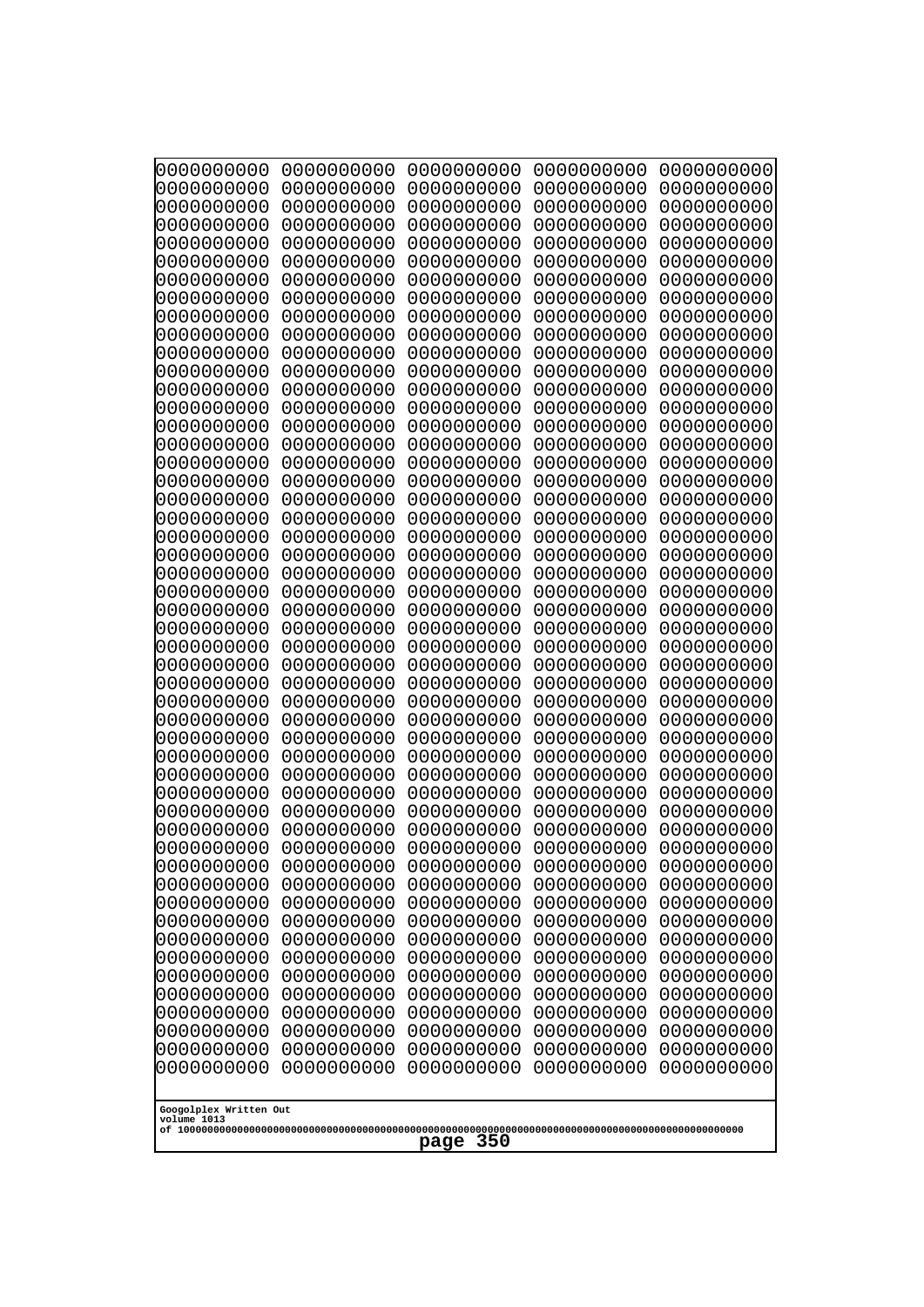| 0000000000<br>0000000000<br>0000000000<br>0000000000<br>0000000000<br>0000000000<br>0000000000<br>0000000000<br>0000000000<br>0000000000<br>0000000000<br>0000000000<br>0000000000<br>0000000000<br>0000000000<br>0000000000                                                                                                                                                                                                                                                                                        | 0000000000<br>0000000000<br>0000000000<br>0000000000<br>0000000000<br>0000000000<br>0000000000<br>0000000000<br>0000000000<br>0000000000<br>0000000000<br>0000000000<br>0000000000<br>0000000000<br>0000000000<br>0000000000                                                                                                                                                                                                                                               | 0000000000<br>0000000000<br>0000000000<br>0000000000<br>0000000000<br>0000000000<br>0000000000<br>0000000000<br>0000000000<br>0000000000<br>0000000000<br>0000000000<br>0000000000<br>0000000000<br>0000000000<br>0000000000                                                                                                                                                                                                                                               | 0000000000<br>0000000000<br>0000000000<br>0000000000<br>0000000000<br>0000000000<br>0000000000<br>0000000000<br>0000000000<br>0000000000<br>0000000000<br>0000000000<br>0000000000<br>0000000000<br>0000000000<br>0000000000                                                                                                                                                                                                                                               | 0000000000<br>0000000000<br>0000000000<br>0000000000<br>0000000000<br>0000000000<br>0000000000<br>0000000000<br>0000000000<br>0000000000<br>0000000000<br>0000000000<br>0000000000<br>0000000000<br>0000000000<br>0000000000                                                                                                                                                                                                                                               |
|---------------------------------------------------------------------------------------------------------------------------------------------------------------------------------------------------------------------------------------------------------------------------------------------------------------------------------------------------------------------------------------------------------------------------------------------------------------------------------------------------------------------|----------------------------------------------------------------------------------------------------------------------------------------------------------------------------------------------------------------------------------------------------------------------------------------------------------------------------------------------------------------------------------------------------------------------------------------------------------------------------|----------------------------------------------------------------------------------------------------------------------------------------------------------------------------------------------------------------------------------------------------------------------------------------------------------------------------------------------------------------------------------------------------------------------------------------------------------------------------|----------------------------------------------------------------------------------------------------------------------------------------------------------------------------------------------------------------------------------------------------------------------------------------------------------------------------------------------------------------------------------------------------------------------------------------------------------------------------|----------------------------------------------------------------------------------------------------------------------------------------------------------------------------------------------------------------------------------------------------------------------------------------------------------------------------------------------------------------------------------------------------------------------------------------------------------------------------|
| 0000000000<br>0000000000<br>0000000000<br>0000000000<br>0000000000<br>0000000000<br>0000000000<br>0000000000<br>0000000000<br>0000000000<br>0000000000<br>0000000000<br>0000000000<br>0000000000<br>0000000000<br>0000000000<br>0000000000<br>0000000000<br>0000000000<br>0000000000<br>0000000000<br>0000000000<br>0000000000<br>0000000000<br>0000000000<br>0000000000<br>0000000000<br>0000000000<br>0000000000<br>0000000000<br>0000000000<br>0000000000<br>0000000000<br>Googolplex Written Out<br>volume 1013 | 0000000000<br>0000000000<br>0000000000<br>0000000000<br>0000000000<br>0000000000<br>0000000000<br>0000000000<br>0000000000<br>0000000000<br>0000000000<br>0000000000<br>0000000000<br>0000000000<br>0000000000<br>0000000000<br>0000000000<br>0000000000<br>0000000000<br>0000000000<br>0000000000<br>0000000000<br>0000000000<br>0000000000<br>0000000000<br>0000000000<br>0000000000<br>0000000000<br>0000000000<br>0000000000<br>0000000000<br>0000000000<br>0000000000 | 0000000000<br>0000000000<br>0000000000<br>0000000000<br>0000000000<br>0000000000<br>0000000000<br>0000000000<br>0000000000<br>0000000000<br>0000000000<br>0000000000<br>0000000000<br>0000000000<br>0000000000<br>0000000000<br>0000000000<br>0000000000<br>0000000000<br>0000000000<br>0000000000<br>0000000000<br>0000000000<br>0000000000<br>0000000000<br>0000000000<br>0000000000<br>0000000000<br>0000000000<br>0000000000<br>0000000000<br>0000000000<br>0000000000 | 0000000000<br>0000000000<br>0000000000<br>0000000000<br>0000000000<br>0000000000<br>0000000000<br>0000000000<br>0000000000<br>0000000000<br>0000000000<br>0000000000<br>0000000000<br>0000000000<br>0000000000<br>0000000000<br>0000000000<br>0000000000<br>0000000000<br>0000000000<br>0000000000<br>0000000000<br>0000000000<br>0000000000<br>0000000000<br>0000000000<br>0000000000<br>0000000000<br>0000000000<br>0000000000<br>0000000000<br>0000000000<br>0000000000 | 0000000000<br>0000000000<br>0000000000<br>0000000000<br>0000000000<br>0000000000<br>0000000000<br>0000000000<br>0000000000<br>0000000000<br>0000000000<br>0000000000<br>0000000000<br>0000000000<br>0000000000<br>0000000000<br>0000000000<br>0000000000<br>0000000000<br>0000000000<br>0000000000<br>0000000000<br>0000000000<br>0000000000<br>0000000000<br>0000000000<br>0000000000<br>0000000000<br>0000000000<br>0000000000<br>0000000000<br>0000000000<br>0000000000 |
| 351<br>page                                                                                                                                                                                                                                                                                                                                                                                                                                                                                                         |                                                                                                                                                                                                                                                                                                                                                                                                                                                                            |                                                                                                                                                                                                                                                                                                                                                                                                                                                                            |                                                                                                                                                                                                                                                                                                                                                                                                                                                                            |                                                                                                                                                                                                                                                                                                                                                                                                                                                                            |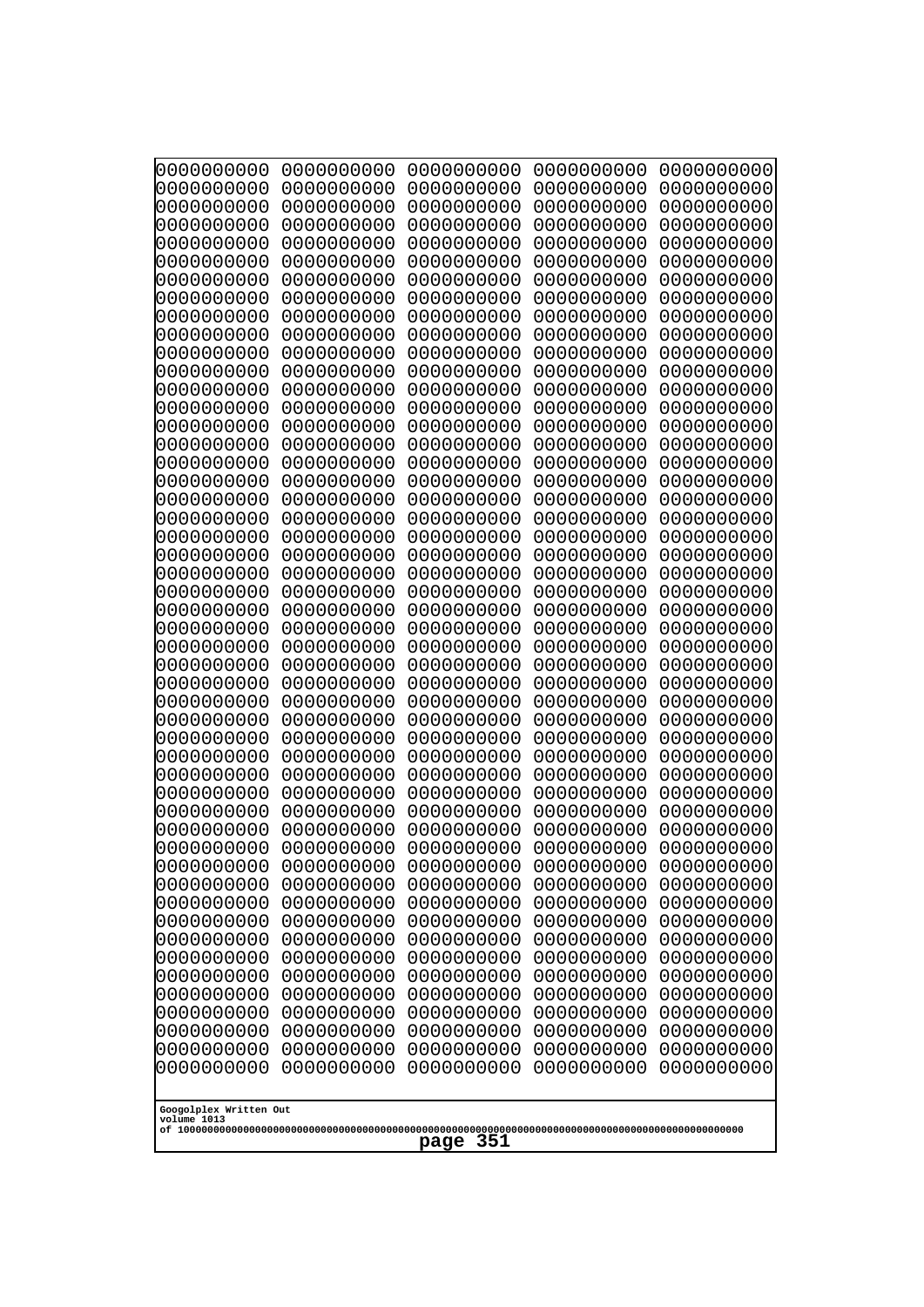| 10000000000                           | 0000000000               | 0000000000               | 0000000000               | 0000000000               |
|---------------------------------------|--------------------------|--------------------------|--------------------------|--------------------------|
| 0000000000<br>0000000000              | 0000000000<br>0000000000 | 0000000000<br>0000000000 | 0000000000<br>0000000000 | 0000000000<br>0000000000 |
| 0000000000                            | 0000000000               | 0000000000               | 0000000000               | 0000000000               |
| 0000000000                            | 0000000000               | 0000000000               | 0000000000               | 0000000000               |
| 0000000000                            | 0000000000               | 0000000000               | 0000000000               | 0000000000               |
| 0000000000<br>0000000000              | 0000000000<br>0000000000 | 0000000000<br>0000000000 | 0000000000<br>0000000000 | 0000000000<br>0000000000 |
| 0000000000                            | 0000000000               | 0000000000               | 0000000000               | 0000000000               |
| 0000000000                            | 0000000000               | 0000000000               | 0000000000               | 0000000000               |
| 0000000000                            | 0000000000               | 0000000000               | 0000000000               | 0000000000               |
| 0000000000<br>0000000000              | 0000000000<br>0000000000 | 0000000000<br>0000000000 | 0000000000<br>0000000000 | 0000000000<br>0000000000 |
| 0000000000                            | 0000000000               | 0000000000               | 0000000000               | 0000000000               |
| 0000000000                            | 0000000000               | 0000000000               | 0000000000               | 0000000000               |
| 0000000000                            | 0000000000               | 0000000000               | 0000000000               | 0000000000               |
| 0000000000<br>0000000000              | 0000000000<br>0000000000 | 0000000000<br>0000000000 | 0000000000<br>0000000000 | 0000000000<br>0000000000 |
| 0000000000                            | 0000000000               | 0000000000               | 0000000000               | 0000000000               |
| 0000000000                            | 0000000000               | 0000000000               | 0000000000               | 0000000000               |
| 0000000000                            | 0000000000               | 0000000000               | 0000000000               | 0000000000               |
| 0000000000<br>0000000000              | 0000000000<br>0000000000 | 0000000000<br>0000000000 | 0000000000<br>0000000000 | 0000000000<br>0000000000 |
| 0000000000                            | 0000000000               | 0000000000               | 0000000000               | 0000000000               |
| 0000000000                            | 0000000000               | 0000000000               | 0000000000               | 0000000000               |
| 0000000000                            | 0000000000               | 0000000000               | 0000000000               | 0000000000               |
| 0000000000<br>0000000000              | 0000000000<br>0000000000 | 0000000000<br>0000000000 | 0000000000<br>0000000000 | 0000000000<br>0000000000 |
| 0000000000                            | 0000000000               | 0000000000               | 0000000000               | 0000000000               |
| 0000000000                            | 0000000000               | 0000000000               | 0000000000               | 0000000000               |
| 0000000000                            | 0000000000               | 0000000000               | 0000000000               | 0000000000               |
| 0000000000<br>0000000000              | 0000000000<br>0000000000 | 0000000000<br>0000000000 | 0000000000<br>0000000000 | 0000000000<br>0000000000 |
| 0000000000                            | 0000000000               | 0000000000               | 0000000000               | 0000000000               |
| 0000000000                            | 0000000000               | 0000000000               | 0000000000               | 0000000000               |
| 0000000000                            | 0000000000<br>0000000000 | 0000000000<br>0000000000 | 0000000000               | 0000000000               |
| 0000000000<br>0000000000              | 0000000000               | 0000000000               | 0000000000<br>0000000000 | 0000000000<br>0000000000 |
| 0000000000                            | 0000000000               | 0000000000               | 0000000000               | 0000000000               |
| 0000000000                            | 0000000000               | 0000000000               | 0000000000               | 0000000000               |
| 0000000000<br>0000000000              | 0000000000<br>0000000000 | 0000000000<br>0000000000 | 0000000000<br>0000000000 | 0000000000<br>0000000000 |
| 0000000000                            | 0000000000               | 0000000000               | 0000000000               | 0000000000               |
| 0000000000                            | 0000000000               | 0000000000               | 0000000000               | 0000000000               |
| 0000000000                            | 0000000000               | 0000000000               | 0000000000               | 0000000000               |
| 0000000000<br>0000000000              | 0000000000<br>0000000000 | 0000000000<br>0000000000 | 0000000000<br>0000000000 | 0000000000<br>0000000000 |
| 0000000000                            | 0000000000               | 0000000000               | 0000000000               | 0000000000               |
| 0000000000                            | 0000000000               | 0000000000               | 0000000000               | 0000000000               |
| 0000000000                            | 0000000000               | 0000000000               | 0000000000               | 0000000000               |
|                                       |                          |                          |                          |                          |
| Googolplex Written Out<br>volume 1013 |                          |                          |                          |                          |
| 352<br>page                           |                          |                          |                          |                          |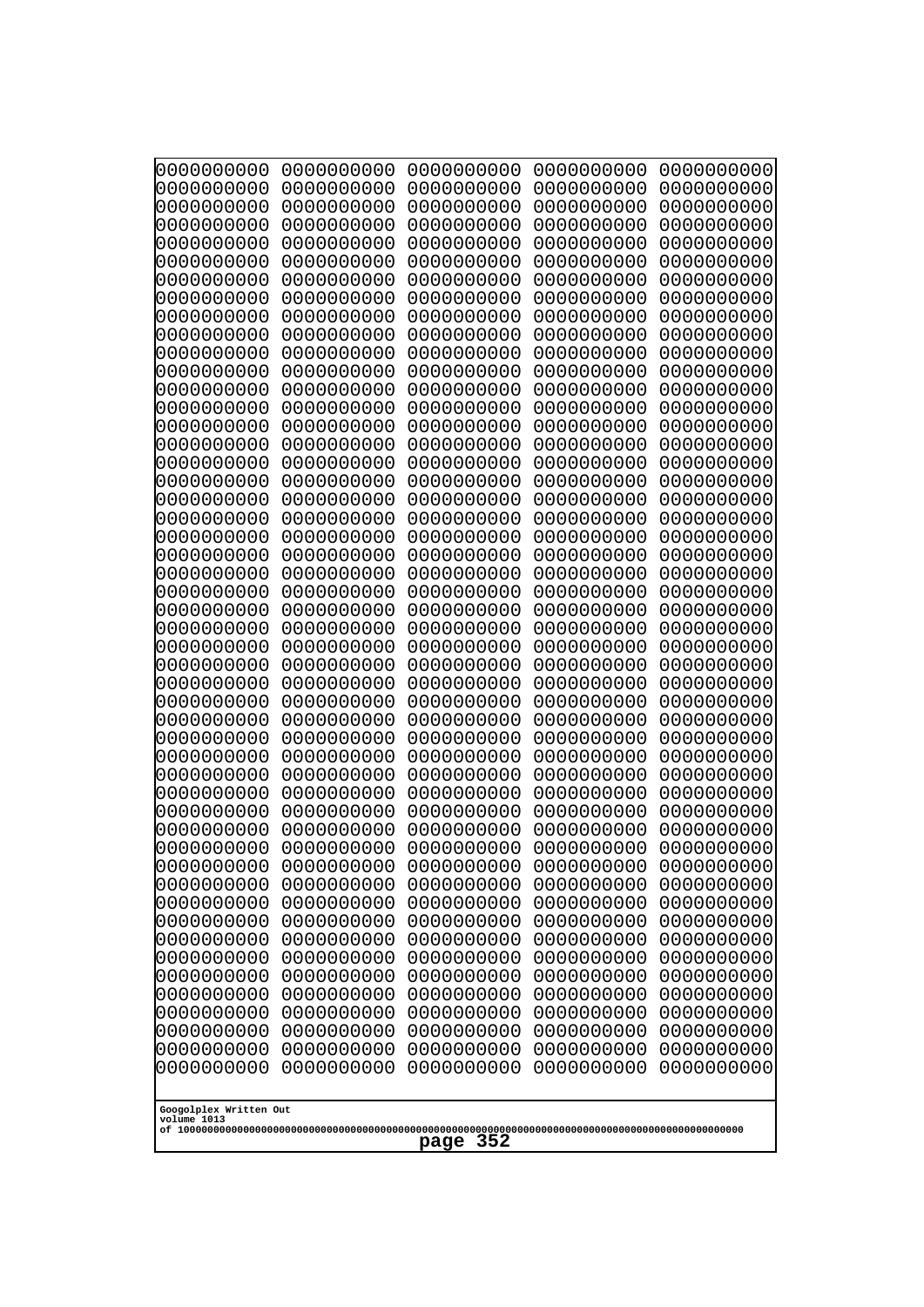| 0000000000                                           | 0000000000 | 0000000000 | 0000000000 | 0000000000 |
|------------------------------------------------------|------------|------------|------------|------------|
| 0000000000                                           | 0000000000 | 0000000000 | 0000000000 | 0000000000 |
| 0000000000                                           | 0000000000 | 0000000000 | 0000000000 | 0000000000 |
| 0000000000                                           | 0000000000 | 0000000000 | 0000000000 | 0000000000 |
| 0000000000                                           | 0000000000 | 0000000000 | 0000000000 | 0000000000 |
| 0000000000                                           | 0000000000 | 0000000000 | 0000000000 | 0000000000 |
| 0000000000                                           | 0000000000 | 0000000000 | 0000000000 | 0000000000 |
| 0000000000                                           | 0000000000 | 0000000000 | 0000000000 | 0000000000 |
| 0000000000                                           | 0000000000 | 0000000000 | 0000000000 | 0000000000 |
| 0000000000                                           | 0000000000 | 0000000000 | 0000000000 | 0000000000 |
| 0000000000                                           | 0000000000 | 0000000000 | 0000000000 | 0000000000 |
| 0000000000                                           | 0000000000 | 0000000000 | 0000000000 | 0000000000 |
| 0000000000                                           | 0000000000 | 0000000000 | 0000000000 | 0000000000 |
| 0000000000                                           | 0000000000 | 0000000000 | 0000000000 | 0000000000 |
| 0000000000                                           | 0000000000 | 0000000000 | 0000000000 | 0000000000 |
| 0000000000                                           | 0000000000 | 0000000000 | 0000000000 | 0000000000 |
| 0000000000                                           | 0000000000 | 0000000000 | 0000000000 | 0000000000 |
| 0000000000                                           | 0000000000 | 0000000000 | 0000000000 | 0000000000 |
| 0000000000                                           | 0000000000 | 0000000000 | 0000000000 | 0000000000 |
| 0000000000                                           | 0000000000 | 0000000000 | 0000000000 | 0000000000 |
| 0000000000                                           | 0000000000 | 0000000000 | 0000000000 | 0000000000 |
| 0000000000                                           | 0000000000 | 0000000000 | 0000000000 | 0000000000 |
| 0000000000                                           | 0000000000 | 0000000000 | 0000000000 | 0000000000 |
| 0000000000                                           | 0000000000 | 0000000000 | 0000000000 | 0000000000 |
|                                                      |            |            |            |            |
| 0000000000                                           | 0000000000 | 0000000000 | 0000000000 | 0000000000 |
| 0000000000                                           | 0000000000 | 0000000000 | 0000000000 | 0000000000 |
| 0000000000                                           | 0000000000 | 0000000000 | 0000000000 | 0000000000 |
| 0000000000                                           | 0000000000 | 0000000000 | 0000000000 | 0000000000 |
| 0000000000                                           | 0000000000 | 0000000000 | 0000000000 | 0000000000 |
| 0000000000                                           | 0000000000 | 0000000000 | 0000000000 | 0000000000 |
| 0000000000                                           | 0000000000 | 0000000000 | 0000000000 | 0000000000 |
| 0000000000                                           | 0000000000 | 0000000000 | 0000000000 | 0000000000 |
| 0000000000                                           | 0000000000 | 0000000000 | 0000000000 | 0000000000 |
| 0000000000                                           | 0000000000 | 0000000000 | 0000000000 | 0000000000 |
| 0000000000                                           | 0000000000 | 0000000000 | 0000000000 | 0000000000 |
| 0000000000                                           | 0000000000 | 0000000000 | 0000000000 | 0000000000 |
| 0000000000                                           | 0000000000 | 0000000000 | 0000000000 | 0000000000 |
| 0000000000                                           | 0000000000 | 0000000000 | 0000000000 | 0000000000 |
| 0000000000                                           | 0000000000 | 0000000000 | 0000000000 | 0000000000 |
| 0000000000                                           | 0000000000 | 0000000000 | 0000000000 | 0000000000 |
| 0000000000                                           | 0000000000 | 0000000000 | 0000000000 | 0000000000 |
| 0000000000                                           | 0000000000 | 0000000000 | 0000000000 | 0000000000 |
| 0000000000                                           | 0000000000 | 0000000000 | 0000000000 | 0000000000 |
| 0000000000                                           | 0000000000 | 0000000000 | 0000000000 | 0000000000 |
| 0000000000                                           | 0000000000 | 0000000000 | 0000000000 | 0000000000 |
| 0000000000                                           | 0000000000 | 0000000000 | 0000000000 | 0000000000 |
| 0000000000                                           | 0000000000 | 0000000000 | 0000000000 | 0000000000 |
| 0000000000                                           | 0000000000 | 0000000000 | 0000000000 | 0000000000 |
| 0000000000                                           | 0000000000 | 0000000000 | 0000000000 | 0000000000 |
| 0000000000                                           | 0000000000 | 0000000000 | 0000000000 | 0000000000 |
| Googolplex Written Out<br>volume 1013<br>353<br>page |            |            |            |            |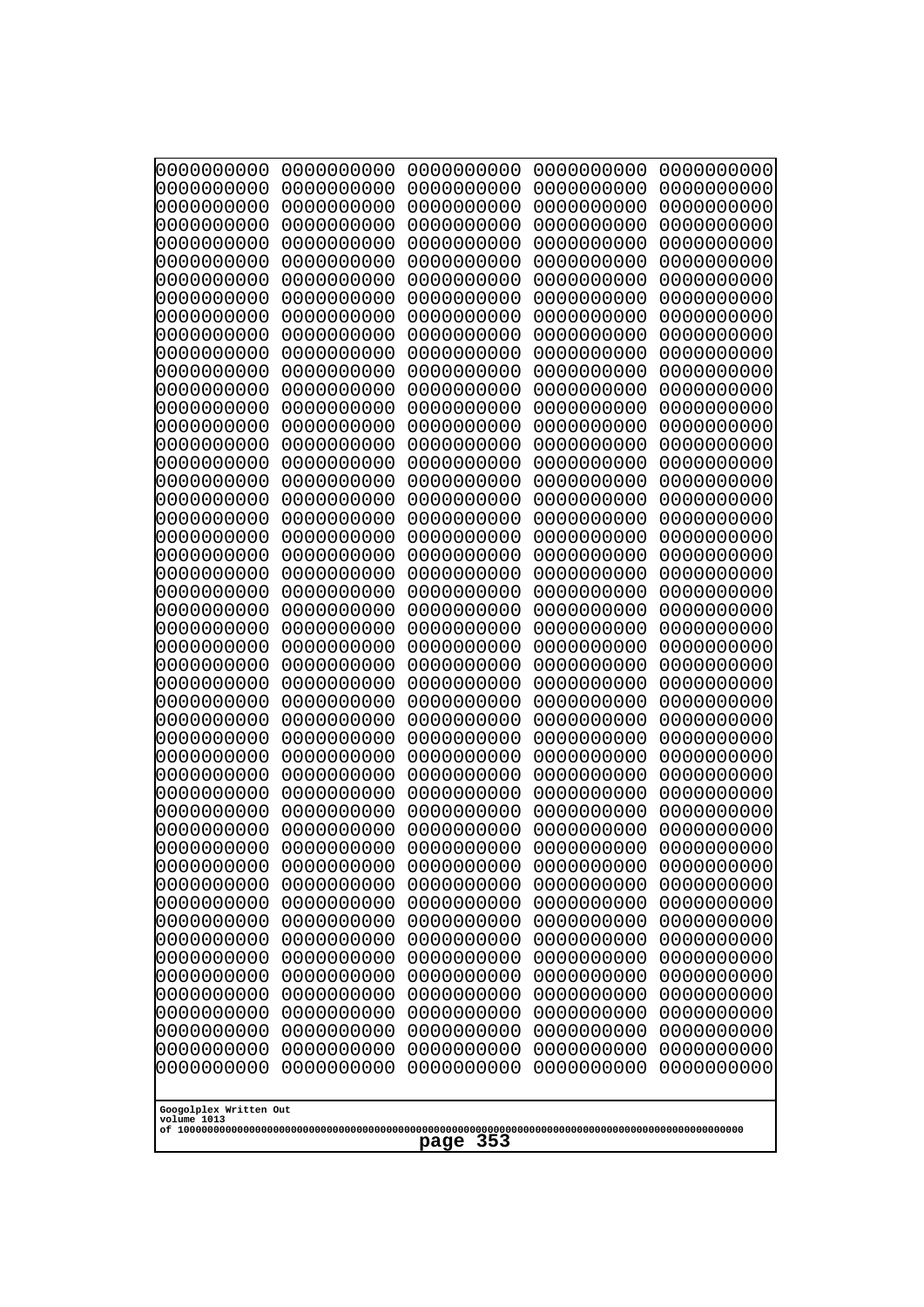| 0000000000                                                                                                                                                                                                                                                                                                                                                                                                         | 0000000000 | 0000000000 | 0000000000 | 0000000000 |
|--------------------------------------------------------------------------------------------------------------------------------------------------------------------------------------------------------------------------------------------------------------------------------------------------------------------------------------------------------------------------------------------------------------------|------------|------------|------------|------------|
| 0000000000                                                                                                                                                                                                                                                                                                                                                                                                         | 0000000000 | 0000000000 | 0000000000 | 0000000000 |
| 0000000000                                                                                                                                                                                                                                                                                                                                                                                                         | 0000000000 | 0000000000 | 0000000000 | 0000000000 |
| 0000000000                                                                                                                                                                                                                                                                                                                                                                                                         | 0000000000 | 0000000000 | 0000000000 | 0000000000 |
| 0000000000                                                                                                                                                                                                                                                                                                                                                                                                         | 0000000000 | 0000000000 | 0000000000 | 0000000000 |
| 0000000000                                                                                                                                                                                                                                                                                                                                                                                                         | 0000000000 | 0000000000 | 0000000000 | 0000000000 |
| 0000000000                                                                                                                                                                                                                                                                                                                                                                                                         | 0000000000 | 0000000000 | 0000000000 | 0000000000 |
| 0000000000                                                                                                                                                                                                                                                                                                                                                                                                         | 0000000000 | 0000000000 | 0000000000 | 0000000000 |
| 0000000000                                                                                                                                                                                                                                                                                                                                                                                                         | 0000000000 | 0000000000 | 0000000000 | 0000000000 |
| 0000000000                                                                                                                                                                                                                                                                                                                                                                                                         | 0000000000 | 0000000000 | 0000000000 | 0000000000 |
| 0000000000                                                                                                                                                                                                                                                                                                                                                                                                         | 0000000000 | 0000000000 | 0000000000 | 0000000000 |
| 0000000000                                                                                                                                                                                                                                                                                                                                                                                                         | 0000000000 | 0000000000 | 0000000000 | 0000000000 |
| 0000000000                                                                                                                                                                                                                                                                                                                                                                                                         | 0000000000 | 0000000000 | 0000000000 | 0000000000 |
| 0000000000                                                                                                                                                                                                                                                                                                                                                                                                         | 0000000000 | 0000000000 | 0000000000 | 0000000000 |
| 0000000000                                                                                                                                                                                                                                                                                                                                                                                                         | 0000000000 | 0000000000 | 0000000000 | 0000000000 |
| 0000000000                                                                                                                                                                                                                                                                                                                                                                                                         | 0000000000 | 0000000000 | 0000000000 | 0000000000 |
| 0000000000                                                                                                                                                                                                                                                                                                                                                                                                         | 0000000000 | 0000000000 | 0000000000 | 0000000000 |
| 0000000000                                                                                                                                                                                                                                                                                                                                                                                                         | 0000000000 | 0000000000 | 0000000000 | 0000000000 |
| 0000000000                                                                                                                                                                                                                                                                                                                                                                                                         | 0000000000 | 0000000000 | 0000000000 | 0000000000 |
| 0000000000                                                                                                                                                                                                                                                                                                                                                                                                         | 0000000000 | 0000000000 | 0000000000 | 0000000000 |
| 0000000000                                                                                                                                                                                                                                                                                                                                                                                                         | 0000000000 | 0000000000 | 0000000000 | 0000000000 |
| 0000000000                                                                                                                                                                                                                                                                                                                                                                                                         | 0000000000 | 0000000000 | 0000000000 | 0000000000 |
| 0000000000                                                                                                                                                                                                                                                                                                                                                                                                         | 0000000000 | 0000000000 | 0000000000 | 0000000000 |
| 0000000000                                                                                                                                                                                                                                                                                                                                                                                                         | 0000000000 | 0000000000 | 0000000000 | 0000000000 |
| 0000000000                                                                                                                                                                                                                                                                                                                                                                                                         | 0000000000 | 0000000000 | 0000000000 | 0000000000 |
| 0000000000                                                                                                                                                                                                                                                                                                                                                                                                         | 0000000000 | 0000000000 | 0000000000 | 0000000000 |
| 0000000000                                                                                                                                                                                                                                                                                                                                                                                                         | 0000000000 | 0000000000 | 0000000000 | 0000000000 |
| 0000000000                                                                                                                                                                                                                                                                                                                                                                                                         | 0000000000 | 0000000000 | 0000000000 | 0000000000 |
| 0000000000                                                                                                                                                                                                                                                                                                                                                                                                         | 0000000000 | 0000000000 | 0000000000 | 0000000000 |
| 0000000000                                                                                                                                                                                                                                                                                                                                                                                                         | 0000000000 | 0000000000 | 0000000000 | 0000000000 |
| 0000000000                                                                                                                                                                                                                                                                                                                                                                                                         | 0000000000 | 0000000000 | 0000000000 | 0000000000 |
| 0000000000                                                                                                                                                                                                                                                                                                                                                                                                         | 0000000000 | 0000000000 | 0000000000 | 0000000000 |
| 0000000000                                                                                                                                                                                                                                                                                                                                                                                                         | 0000000000 | 0000000000 | 0000000000 | 0000000000 |
| 0000000000                                                                                                                                                                                                                                                                                                                                                                                                         | 0000000000 | 0000000000 | 0000000000 | 0000000000 |
| 0000000000                                                                                                                                                                                                                                                                                                                                                                                                         | 0000000000 | 0000000000 | 0000000000 | 0000000000 |
| 0000000000                                                                                                                                                                                                                                                                                                                                                                                                         | 0000000000 | 0000000000 | 0000000000 | 0000000000 |
| 0000000000                                                                                                                                                                                                                                                                                                                                                                                                         | 0000000000 | 0000000000 | 0000000000 | 0000000000 |
| 0000000000                                                                                                                                                                                                                                                                                                                                                                                                         | 0000000000 | 0000000000 | 0000000000 | 0000000000 |
| 0000000000                                                                                                                                                                                                                                                                                                                                                                                                         | 0000000000 | 0000000000 | 0000000000 | 0000000000 |
| 0000000000                                                                                                                                                                                                                                                                                                                                                                                                         | 0000000000 | 0000000000 | 0000000000 | 0000000000 |
| 0000000000                                                                                                                                                                                                                                                                                                                                                                                                         | 0000000000 | 0000000000 | 0000000000 | 0000000000 |
| 0000000000                                                                                                                                                                                                                                                                                                                                                                                                         | 0000000000 | 0000000000 | 0000000000 | 0000000000 |
| 0000000000                                                                                                                                                                                                                                                                                                                                                                                                         | 0000000000 | 0000000000 | 0000000000 | 0000000000 |
| 0000000000<br>0000000000<br>0000000000<br>0000000000<br>0000000000<br>0000000000<br>0000000000<br>0000000000<br>0000000000<br>0000000000<br>0000000000<br>0000000000<br>0000000000<br>0000000000<br>0000000000<br>0000000000<br>0000000000<br>0000000000<br>0000000000<br>0000000000<br>0000000000<br>0000000000<br>0000000000<br>0000000000<br>0000000000<br>Googolplex Written Out<br>volume 1013<br>354<br>page |            |            |            |            |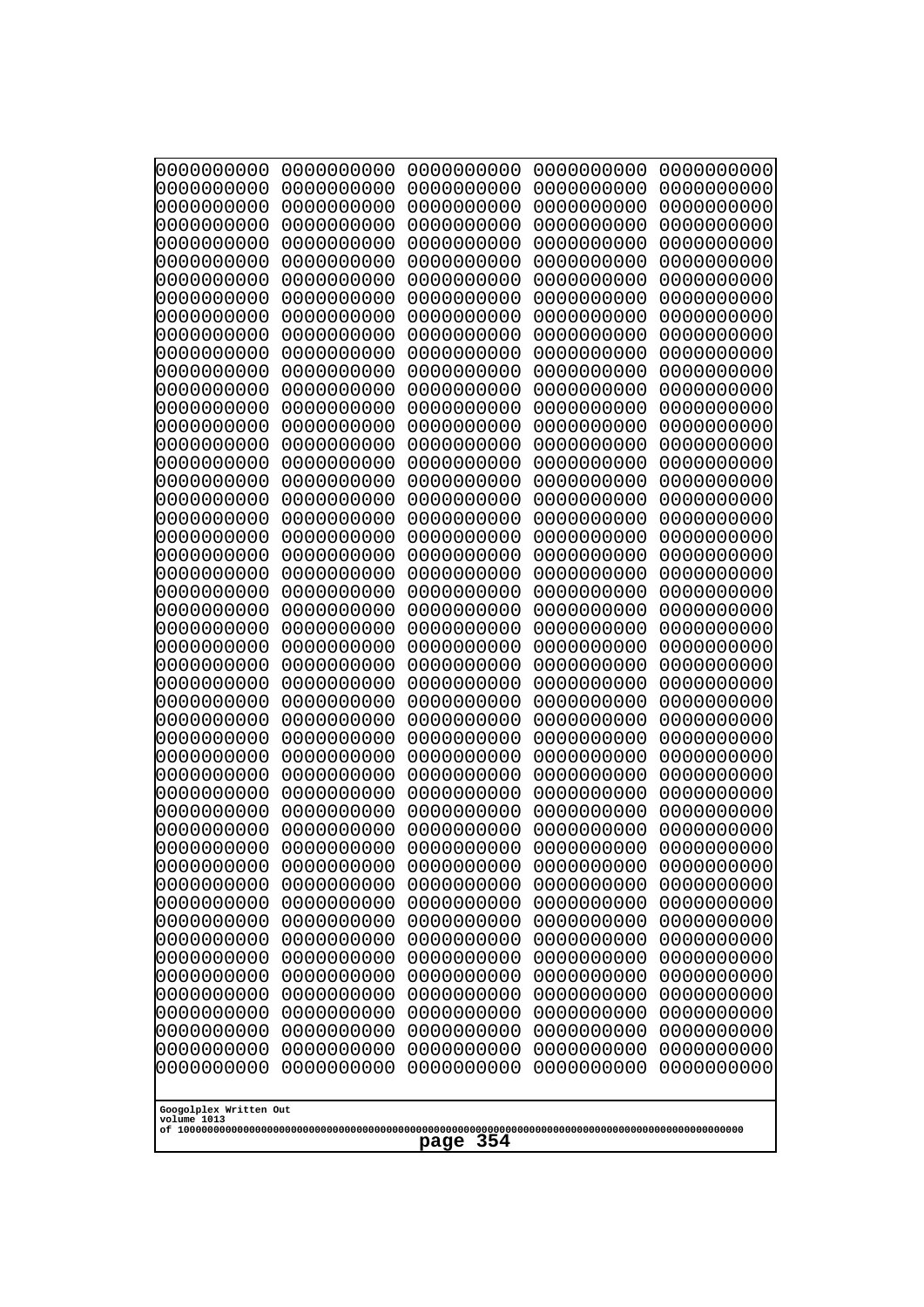| 10000000000                                                        | 0000000000               | 0000000000               | 0000000000               | 0000000000               |  |
|--------------------------------------------------------------------|--------------------------|--------------------------|--------------------------|--------------------------|--|
| 0000000000<br>0000000000                                           | 0000000000<br>0000000000 | 0000000000<br>0000000000 | 0000000000<br>0000000000 | 0000000000<br>0000000000 |  |
| 0000000000                                                         | 0000000000               | 0000000000               | 0000000000               | 0000000000               |  |
| 0000000000                                                         | 0000000000               | 0000000000               | 0000000000               | 0000000000               |  |
| 0000000000                                                         | 0000000000               | 0000000000               | 0000000000               | 0000000000               |  |
| 0000000000<br>0000000000                                           | 0000000000<br>0000000000 | 0000000000<br>0000000000 | 0000000000<br>0000000000 | 0000000000<br>0000000000 |  |
| 0000000000                                                         | 0000000000               | 0000000000               | 0000000000               | 0000000000               |  |
| 0000000000                                                         | 0000000000               | 0000000000               | 0000000000               | 0000000000               |  |
| 0000000000                                                         | 0000000000               | 0000000000               | 0000000000               | 0000000000               |  |
| 0000000000<br>0000000000                                           | 0000000000<br>0000000000 | 0000000000<br>0000000000 | 0000000000<br>0000000000 | 0000000000<br>0000000000 |  |
| 0000000000                                                         | 0000000000               | 0000000000               | 0000000000               | 0000000000               |  |
| 0000000000                                                         | 0000000000               | 0000000000               | 0000000000               | 0000000000               |  |
| 0000000000                                                         | 0000000000               | 0000000000               | 0000000000               | 0000000000               |  |
| 0000000000<br>0000000000                                           | 0000000000<br>0000000000 | 0000000000<br>0000000000 | 0000000000<br>0000000000 | 0000000000<br>0000000000 |  |
| 0000000000                                                         | 0000000000               | 0000000000               | 0000000000               | 0000000000               |  |
| 0000000000                                                         | 0000000000               | 0000000000               | 0000000000               | 0000000000               |  |
| 0000000000                                                         | 0000000000               | 0000000000               | 0000000000               | 0000000000               |  |
| 0000000000<br>0000000000                                           | 0000000000<br>0000000000 | 0000000000<br>0000000000 | 0000000000<br>0000000000 | 0000000000<br>0000000000 |  |
| 0000000000                                                         | 0000000000               | 0000000000               | 0000000000               | 0000000000               |  |
| 0000000000                                                         | 0000000000               | 0000000000               | 0000000000               | 0000000000               |  |
| 0000000000                                                         | 0000000000               | 0000000000               | 0000000000               | 0000000000               |  |
| 0000000000<br>0000000000                                           | 0000000000<br>0000000000 | 0000000000<br>0000000000 | 0000000000<br>0000000000 | 0000000000<br>0000000000 |  |
| 0000000000                                                         | 0000000000               | 0000000000               | 0000000000               | 0000000000               |  |
| 0000000000                                                         | 0000000000               | 0000000000               | 0000000000               | 0000000000               |  |
| 0000000000                                                         | 0000000000               | 0000000000               | 0000000000               | 0000000000               |  |
| 0000000000<br>0000000000                                           | 0000000000<br>0000000000 | 0000000000<br>0000000000 | 0000000000<br>0000000000 | 0000000000<br>0000000000 |  |
| 0000000000                                                         | 0000000000               | 0000000000               | 0000000000               | 0000000000               |  |
| 0000000000                                                         | 0000000000               | 0000000000               | 0000000000               | 0000000000               |  |
| 0000000000<br>0000000000                                           | 0000000000<br>0000000000 | 0000000000<br>0000000000 | 0000000000<br>0000000000 | 0000000000<br>0000000000 |  |
| 0000000000                                                         | 0000000000               | 0000000000               | 0000000000               | 0000000000               |  |
| 0000000000                                                         | 0000000000               | 0000000000               | 0000000000               | 0000000000               |  |
| 0000000000                                                         | 0000000000               | 0000000000               | 0000000000               | 0000000000               |  |
| 0000000000<br>0000000000                                           | 0000000000<br>0000000000 | 0000000000<br>0000000000 | 0000000000<br>0000000000 | 0000000000<br>0000000000 |  |
| 0000000000                                                         | 0000000000               | 0000000000               | 0000000000               | 0000000000               |  |
| 0000000000                                                         | 0000000000               | 0000000000               | 0000000000               | 0000000000               |  |
| 0000000000                                                         | 0000000000               | 0000000000               | 0000000000               | 0000000000               |  |
| 0000000000<br>0000000000                                           | 0000000000<br>0000000000 | 0000000000<br>0000000000 | 0000000000<br>0000000000 | 0000000000<br>0000000000 |  |
| 0000000000                                                         | 0000000000               | 0000000000               | 0000000000               | 0000000000               |  |
| 0000000000                                                         | 0000000000               | 0000000000               | 0000000000               | 0000000000               |  |
| 0000000000<br>0000000000<br>0000000000<br>0000000000<br>0000000000 |                          |                          |                          |                          |  |
| Googolplex Written Out                                             |                          |                          |                          |                          |  |
| volume 1013                                                        |                          |                          |                          |                          |  |
| 355<br>page                                                        |                          |                          |                          |                          |  |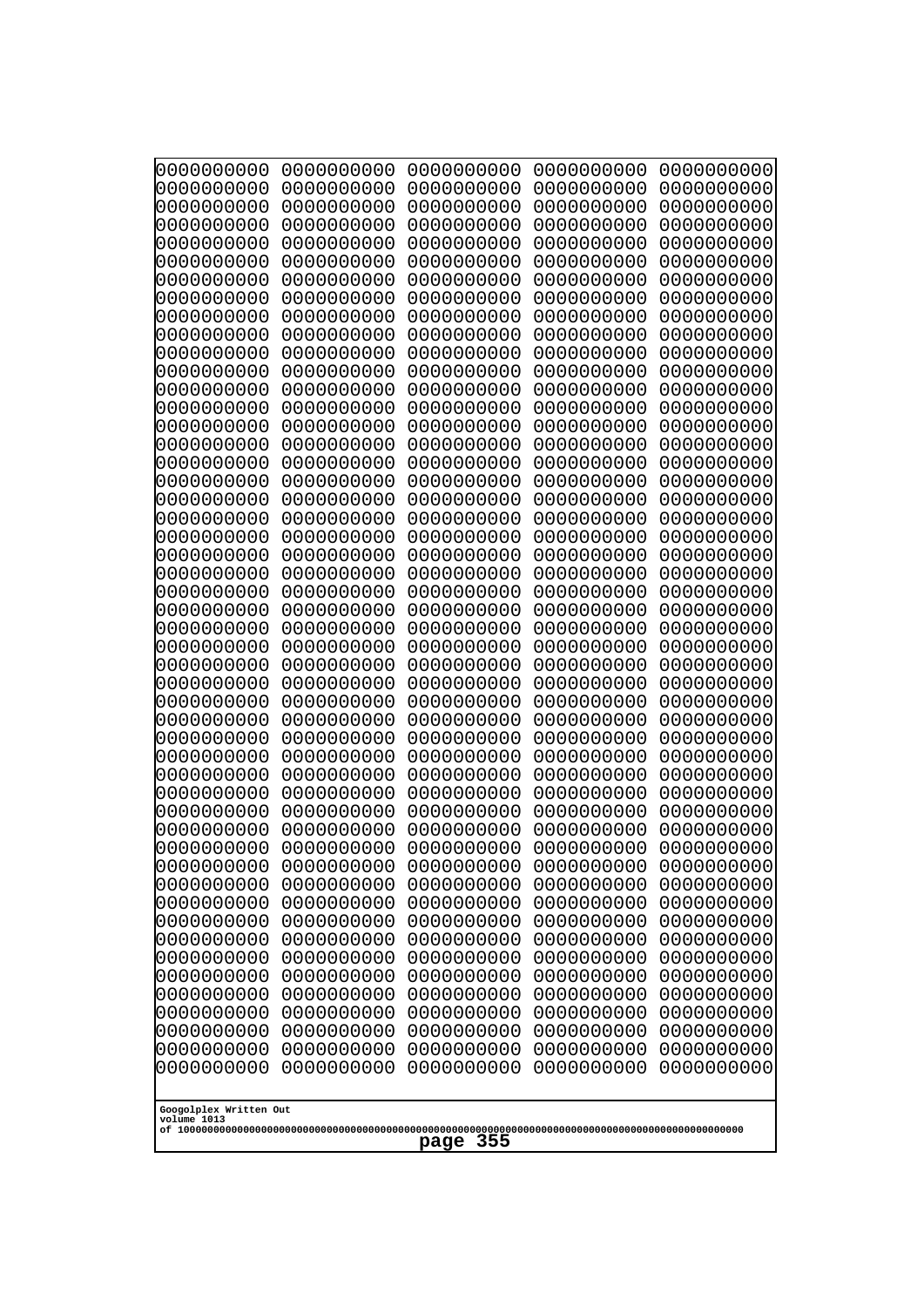| 0000000000                                                                                                                                                         | 0000000000                                                                                                                               | 0000000000                                                                                                                               | 0000000000                                                                                                                               | 0000000000                                                                                                                               |
|--------------------------------------------------------------------------------------------------------------------------------------------------------------------|------------------------------------------------------------------------------------------------------------------------------------------|------------------------------------------------------------------------------------------------------------------------------------------|------------------------------------------------------------------------------------------------------------------------------------------|------------------------------------------------------------------------------------------------------------------------------------------|
| 0000000000                                                                                                                                                         | 0000000000                                                                                                                               | 0000000000                                                                                                                               | 0000000000                                                                                                                               | 0000000000                                                                                                                               |
| 0000000000                                                                                                                                                         | 0000000000                                                                                                                               | 0000000000                                                                                                                               | 0000000000                                                                                                                               | 0000000000                                                                                                                               |
| 0000000000                                                                                                                                                         | 0000000000                                                                                                                               | 0000000000                                                                                                                               | 0000000000                                                                                                                               | 0000000000                                                                                                                               |
| 0000000000                                                                                                                                                         | 0000000000                                                                                                                               | 0000000000                                                                                                                               | 0000000000                                                                                                                               | 0000000000                                                                                                                               |
| 0000000000                                                                                                                                                         | 0000000000                                                                                                                               | 0000000000                                                                                                                               | 0000000000                                                                                                                               | 0000000000                                                                                                                               |
| 0000000000                                                                                                                                                         | 0000000000                                                                                                                               | 0000000000                                                                                                                               | 0000000000                                                                                                                               | 0000000000                                                                                                                               |
| 0000000000                                                                                                                                                         | 0000000000                                                                                                                               | 0000000000                                                                                                                               | 0000000000                                                                                                                               | 0000000000                                                                                                                               |
| 0000000000                                                                                                                                                         | 0000000000                                                                                                                               | 0000000000                                                                                                                               | 0000000000                                                                                                                               | 0000000000                                                                                                                               |
| 0000000000                                                                                                                                                         | 0000000000                                                                                                                               | 0000000000                                                                                                                               | 0000000000                                                                                                                               | 0000000000                                                                                                                               |
| 0000000000                                                                                                                                                         | 0000000000                                                                                                                               | 0000000000                                                                                                                               | 0000000000                                                                                                                               | 0000000000                                                                                                                               |
| 0000000000                                                                                                                                                         | 0000000000                                                                                                                               | 0000000000                                                                                                                               | 0000000000                                                                                                                               | 0000000000                                                                                                                               |
| 0000000000                                                                                                                                                         | 0000000000                                                                                                                               | 0000000000                                                                                                                               | 0000000000                                                                                                                               | 0000000000                                                                                                                               |
| 0000000000                                                                                                                                                         | 0000000000                                                                                                                               | 0000000000                                                                                                                               | 0000000000                                                                                                                               | 0000000000                                                                                                                               |
| 0000000000                                                                                                                                                         | 0000000000                                                                                                                               | 0000000000                                                                                                                               | 0000000000                                                                                                                               | 0000000000                                                                                                                               |
| 0000000000                                                                                                                                                         | 0000000000                                                                                                                               | 0000000000                                                                                                                               | 0000000000                                                                                                                               | 0000000000                                                                                                                               |
| 0000000000                                                                                                                                                         | 0000000000                                                                                                                               | 0000000000                                                                                                                               | 0000000000                                                                                                                               | 0000000000                                                                                                                               |
| 0000000000                                                                                                                                                         | 0000000000                                                                                                                               | 0000000000                                                                                                                               | 0000000000                                                                                                                               | 0000000000                                                                                                                               |
| 0000000000                                                                                                                                                         | 0000000000                                                                                                                               | 0000000000                                                                                                                               | 0000000000                                                                                                                               | 0000000000                                                                                                                               |
| 0000000000                                                                                                                                                         | 0000000000                                                                                                                               | 0000000000                                                                                                                               | 0000000000                                                                                                                               | 0000000000                                                                                                                               |
| 0000000000                                                                                                                                                         | 0000000000                                                                                                                               | 0000000000                                                                                                                               | 0000000000                                                                                                                               | 0000000000                                                                                                                               |
| 0000000000                                                                                                                                                         | 0000000000                                                                                                                               | 0000000000                                                                                                                               | 0000000000                                                                                                                               | 0000000000                                                                                                                               |
| 0000000000                                                                                                                                                         | 0000000000                                                                                                                               | 0000000000                                                                                                                               | 0000000000                                                                                                                               | 0000000000                                                                                                                               |
| 0000000000                                                                                                                                                         | 0000000000                                                                                                                               | 0000000000                                                                                                                               | 0000000000                                                                                                                               | 0000000000                                                                                                                               |
| 0000000000                                                                                                                                                         | 0000000000                                                                                                                               | 0000000000                                                                                                                               | 0000000000                                                                                                                               | 0000000000                                                                                                                               |
| 0000000000                                                                                                                                                         | 0000000000                                                                                                                               | 0000000000                                                                                                                               | 0000000000                                                                                                                               | 0000000000                                                                                                                               |
| 0000000000                                                                                                                                                         | 0000000000                                                                                                                               | 0000000000                                                                                                                               | 0000000000                                                                                                                               | 0000000000                                                                                                                               |
| 0000000000                                                                                                                                                         | 0000000000                                                                                                                               | 0000000000                                                                                                                               | 0000000000                                                                                                                               | 0000000000                                                                                                                               |
| 0000000000                                                                                                                                                         | 0000000000                                                                                                                               | 0000000000                                                                                                                               | 0000000000                                                                                                                               | 0000000000                                                                                                                               |
| 0000000000                                                                                                                                                         | 0000000000                                                                                                                               | 0000000000                                                                                                                               | 0000000000                                                                                                                               | 0000000000                                                                                                                               |
| 0000000000                                                                                                                                                         | 0000000000                                                                                                                               | 0000000000                                                                                                                               | 0000000000                                                                                                                               | 0000000000                                                                                                                               |
| 0000000000                                                                                                                                                         | 0000000000                                                                                                                               | 0000000000                                                                                                                               | 0000000000                                                                                                                               | 0000000000                                                                                                                               |
| 0000000000                                                                                                                                                         | 0000000000                                                                                                                               | 0000000000                                                                                                                               | 0000000000                                                                                                                               | 0000000000                                                                                                                               |
| 0000000000                                                                                                                                                         | 0000000000                                                                                                                               | 0000000000                                                                                                                               | 0000000000                                                                                                                               | 0000000000                                                                                                                               |
| 0000000000                                                                                                                                                         | 0000000000                                                                                                                               | 0000000000                                                                                                                               | 0000000000                                                                                                                               | 0000000000                                                                                                                               |
| 0000000000                                                                                                                                                         | 0000000000                                                                                                                               | 0000000000                                                                                                                               | 0000000000                                                                                                                               | 0000000000                                                                                                                               |
| 0000000000                                                                                                                                                         | 0000000000                                                                                                                               | 0000000000                                                                                                                               | 0000000000                                                                                                                               | 0000000000                                                                                                                               |
| 0000000000                                                                                                                                                         | 0000000000                                                                                                                               | 0000000000                                                                                                                               | 0000000000                                                                                                                               | 0000000000                                                                                                                               |
| 0000000000                                                                                                                                                         | 0000000000                                                                                                                               | 0000000000                                                                                                                               | 0000000000                                                                                                                               | 0000000000                                                                                                                               |
| 0000000000                                                                                                                                                         | 0000000000                                                                                                                               | 0000000000                                                                                                                               | 0000000000                                                                                                                               | 0000000000                                                                                                                               |
| 0000000000<br>0000000000<br>0000000000<br>0000000000<br>0000000000<br>0000000000<br>0000000000<br>0000000000<br>0000000000<br>0000000000<br>Googolplex Written Out | 0000000000<br>0000000000<br>0000000000<br>0000000000<br>0000000000<br>0000000000<br>0000000000<br>0000000000<br>0000000000<br>0000000000 | 0000000000<br>0000000000<br>0000000000<br>0000000000<br>0000000000<br>0000000000<br>0000000000<br>0000000000<br>0000000000<br>0000000000 | 0000000000<br>0000000000<br>0000000000<br>0000000000<br>0000000000<br>0000000000<br>0000000000<br>0000000000<br>0000000000<br>0000000000 | 0000000000<br>0000000000<br>0000000000<br>0000000000<br>0000000000<br>0000000000<br>0000000000<br>0000000000<br>0000000000<br>0000000000 |
| volume 1013<br>356<br>page                                                                                                                                         |                                                                                                                                          |                                                                                                                                          |                                                                                                                                          |                                                                                                                                          |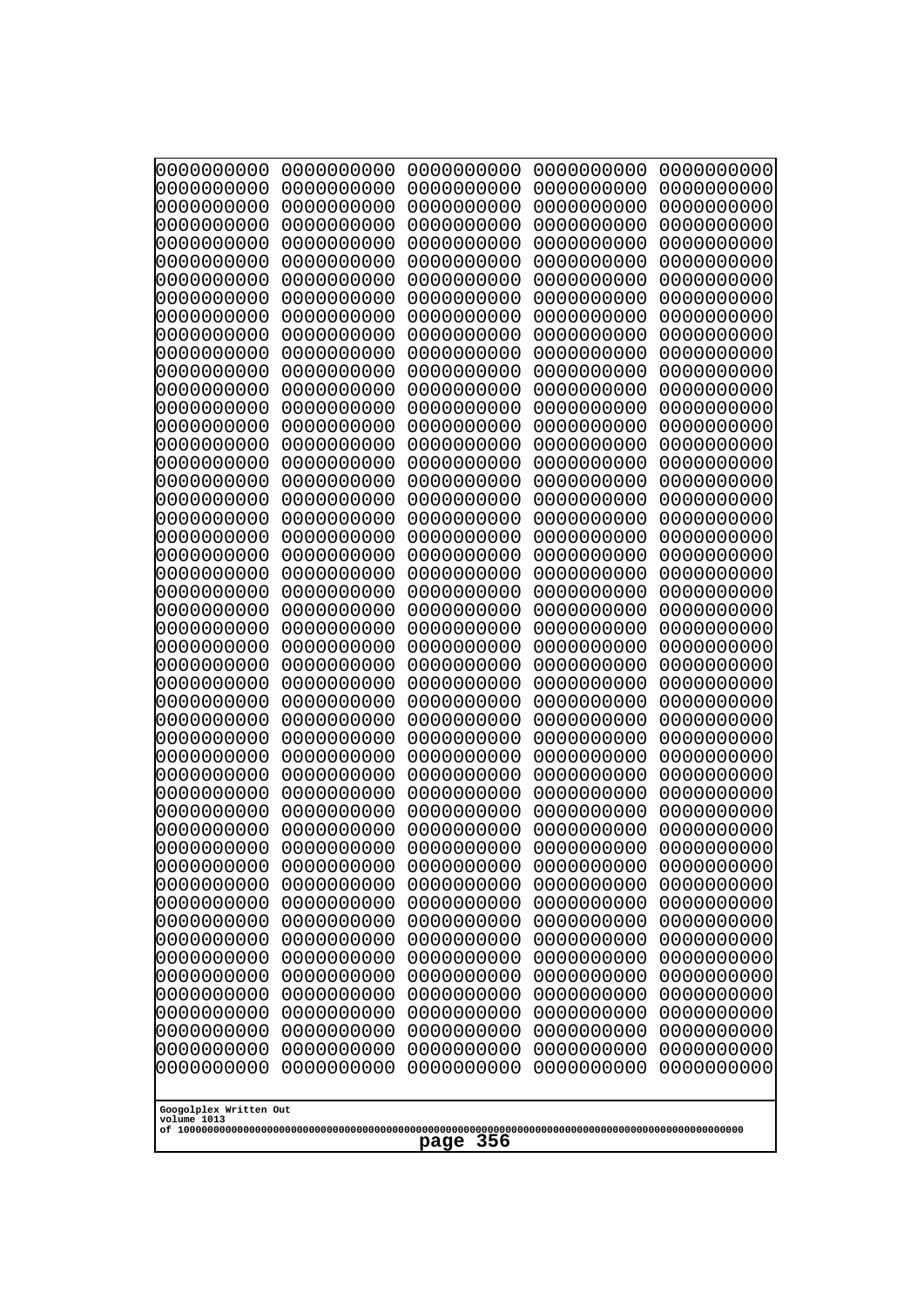| 0000000000                                                                                                                                                                                                                                                                                                                                                                                                                                    | 0000000000                                                                                                                                                                                                                                                                                                                                                                                           | 0000000000                                                                                                                                                                                                                                                                                                                                                                                                   | 0000000000                                                                                                                                                                                                                                                                                                                                                                                           | 0000000000                                                                                                                                                                                                                                                                                                                                                                                           |
|-----------------------------------------------------------------------------------------------------------------------------------------------------------------------------------------------------------------------------------------------------------------------------------------------------------------------------------------------------------------------------------------------------------------------------------------------|------------------------------------------------------------------------------------------------------------------------------------------------------------------------------------------------------------------------------------------------------------------------------------------------------------------------------------------------------------------------------------------------------|--------------------------------------------------------------------------------------------------------------------------------------------------------------------------------------------------------------------------------------------------------------------------------------------------------------------------------------------------------------------------------------------------------------|------------------------------------------------------------------------------------------------------------------------------------------------------------------------------------------------------------------------------------------------------------------------------------------------------------------------------------------------------------------------------------------------------|------------------------------------------------------------------------------------------------------------------------------------------------------------------------------------------------------------------------------------------------------------------------------------------------------------------------------------------------------------------------------------------------------|
| 0000000000                                                                                                                                                                                                                                                                                                                                                                                                                                    | 0000000000                                                                                                                                                                                                                                                                                                                                                                                           | 0000000000                                                                                                                                                                                                                                                                                                                                                                                                   | 0000000000                                                                                                                                                                                                                                                                                                                                                                                           | 0000000000                                                                                                                                                                                                                                                                                                                                                                                           |
| 0000000000                                                                                                                                                                                                                                                                                                                                                                                                                                    | 0000000000                                                                                                                                                                                                                                                                                                                                                                                           | 0000000000                                                                                                                                                                                                                                                                                                                                                                                                   | 0000000000                                                                                                                                                                                                                                                                                                                                                                                           | 0000000000                                                                                                                                                                                                                                                                                                                                                                                           |
| 0000000000                                                                                                                                                                                                                                                                                                                                                                                                                                    | 0000000000                                                                                                                                                                                                                                                                                                                                                                                           | 0000000000                                                                                                                                                                                                                                                                                                                                                                                                   | 0000000000                                                                                                                                                                                                                                                                                                                                                                                           | 0000000000                                                                                                                                                                                                                                                                                                                                                                                           |
| 0000000000                                                                                                                                                                                                                                                                                                                                                                                                                                    | 0000000000                                                                                                                                                                                                                                                                                                                                                                                           | 0000000000                                                                                                                                                                                                                                                                                                                                                                                                   | 0000000000                                                                                                                                                                                                                                                                                                                                                                                           | 0000000000                                                                                                                                                                                                                                                                                                                                                                                           |
| 0000000000                                                                                                                                                                                                                                                                                                                                                                                                                                    | 0000000000                                                                                                                                                                                                                                                                                                                                                                                           | 0000000000                                                                                                                                                                                                                                                                                                                                                                                                   | 0000000000                                                                                                                                                                                                                                                                                                                                                                                           | 0000000000                                                                                                                                                                                                                                                                                                                                                                                           |
| 0000000000                                                                                                                                                                                                                                                                                                                                                                                                                                    | 0000000000                                                                                                                                                                                                                                                                                                                                                                                           | 0000000000                                                                                                                                                                                                                                                                                                                                                                                                   | 0000000000                                                                                                                                                                                                                                                                                                                                                                                           | 0000000000                                                                                                                                                                                                                                                                                                                                                                                           |
| 0000000000                                                                                                                                                                                                                                                                                                                                                                                                                                    | 0000000000                                                                                                                                                                                                                                                                                                                                                                                           | 0000000000                                                                                                                                                                                                                                                                                                                                                                                                   | 0000000000                                                                                                                                                                                                                                                                                                                                                                                           | 0000000000                                                                                                                                                                                                                                                                                                                                                                                           |
| 0000000000                                                                                                                                                                                                                                                                                                                                                                                                                                    | 0000000000                                                                                                                                                                                                                                                                                                                                                                                           | 0000000000                                                                                                                                                                                                                                                                                                                                                                                                   | 0000000000                                                                                                                                                                                                                                                                                                                                                                                           | 0000000000                                                                                                                                                                                                                                                                                                                                                                                           |
| 0000000000                                                                                                                                                                                                                                                                                                                                                                                                                                    | 0000000000                                                                                                                                                                                                                                                                                                                                                                                           | 0000000000                                                                                                                                                                                                                                                                                                                                                                                                   | 0000000000                                                                                                                                                                                                                                                                                                                                                                                           | 0000000000                                                                                                                                                                                                                                                                                                                                                                                           |
| 0000000000                                                                                                                                                                                                                                                                                                                                                                                                                                    | 0000000000                                                                                                                                                                                                                                                                                                                                                                                           | 0000000000                                                                                                                                                                                                                                                                                                                                                                                                   | 0000000000                                                                                                                                                                                                                                                                                                                                                                                           | 0000000000                                                                                                                                                                                                                                                                                                                                                                                           |
| 0000000000                                                                                                                                                                                                                                                                                                                                                                                                                                    | 0000000000                                                                                                                                                                                                                                                                                                                                                                                           | 0000000000                                                                                                                                                                                                                                                                                                                                                                                                   | 0000000000                                                                                                                                                                                                                                                                                                                                                                                           | 0000000000                                                                                                                                                                                                                                                                                                                                                                                           |
| 0000000000                                                                                                                                                                                                                                                                                                                                                                                                                                    | 0000000000                                                                                                                                                                                                                                                                                                                                                                                           | 0000000000                                                                                                                                                                                                                                                                                                                                                                                                   | 0000000000                                                                                                                                                                                                                                                                                                                                                                                           | 0000000000                                                                                                                                                                                                                                                                                                                                                                                           |
| 0000000000                                                                                                                                                                                                                                                                                                                                                                                                                                    | 0000000000                                                                                                                                                                                                                                                                                                                                                                                           | 0000000000                                                                                                                                                                                                                                                                                                                                                                                                   | 0000000000                                                                                                                                                                                                                                                                                                                                                                                           | 0000000000                                                                                                                                                                                                                                                                                                                                                                                           |
| 0000000000                                                                                                                                                                                                                                                                                                                                                                                                                                    | 0000000000                                                                                                                                                                                                                                                                                                                                                                                           | 0000000000                                                                                                                                                                                                                                                                                                                                                                                                   | 0000000000                                                                                                                                                                                                                                                                                                                                                                                           | 0000000000                                                                                                                                                                                                                                                                                                                                                                                           |
| 0000000000                                                                                                                                                                                                                                                                                                                                                                                                                                    | 0000000000                                                                                                                                                                                                                                                                                                                                                                                           | 0000000000                                                                                                                                                                                                                                                                                                                                                                                                   | 0000000000                                                                                                                                                                                                                                                                                                                                                                                           | 0000000000                                                                                                                                                                                                                                                                                                                                                                                           |
| 0000000000                                                                                                                                                                                                                                                                                                                                                                                                                                    | 0000000000                                                                                                                                                                                                                                                                                                                                                                                           | 0000000000                                                                                                                                                                                                                                                                                                                                                                                                   | 0000000000                                                                                                                                                                                                                                                                                                                                                                                           | 0000000000                                                                                                                                                                                                                                                                                                                                                                                           |
| 0000000000                                                                                                                                                                                                                                                                                                                                                                                                                                    | 0000000000                                                                                                                                                                                                                                                                                                                                                                                           | 0000000000                                                                                                                                                                                                                                                                                                                                                                                                   | 0000000000                                                                                                                                                                                                                                                                                                                                                                                           | 0000000000                                                                                                                                                                                                                                                                                                                                                                                           |
| 0000000000                                                                                                                                                                                                                                                                                                                                                                                                                                    | 0000000000                                                                                                                                                                                                                                                                                                                                                                                           | 0000000000                                                                                                                                                                                                                                                                                                                                                                                                   | 0000000000                                                                                                                                                                                                                                                                                                                                                                                           | 0000000000                                                                                                                                                                                                                                                                                                                                                                                           |
| 0000000000                                                                                                                                                                                                                                                                                                                                                                                                                                    | 0000000000                                                                                                                                                                                                                                                                                                                                                                                           | 0000000000                                                                                                                                                                                                                                                                                                                                                                                                   | 0000000000                                                                                                                                                                                                                                                                                                                                                                                           | 0000000000                                                                                                                                                                                                                                                                                                                                                                                           |
| 0000000000                                                                                                                                                                                                                                                                                                                                                                                                                                    | 0000000000                                                                                                                                                                                                                                                                                                                                                                                           | 0000000000                                                                                                                                                                                                                                                                                                                                                                                                   | 0000000000                                                                                                                                                                                                                                                                                                                                                                                           | 0000000000                                                                                                                                                                                                                                                                                                                                                                                           |
| 0000000000                                                                                                                                                                                                                                                                                                                                                                                                                                    | 0000000000                                                                                                                                                                                                                                                                                                                                                                                           | 0000000000                                                                                                                                                                                                                                                                                                                                                                                                   | 0000000000                                                                                                                                                                                                                                                                                                                                                                                           | 0000000000                                                                                                                                                                                                                                                                                                                                                                                           |
| 0000000000<br>0000000000<br>0000000000<br>0000000000<br>0000000000<br>0000000000<br>0000000000<br>0000000000<br>0000000000<br>0000000000<br>0000000000<br>0000000000<br>0000000000<br>0000000000<br>0000000000<br>0000000000<br>0000000000<br>0000000000<br>0000000000<br>0000000000<br>0000000000<br>0000000000<br>0000000000<br>0000000000<br>0000000000<br>0000000000<br>0000000000<br>0000000000<br>Googolplex Written Out<br>volume 1013 | 0000000000<br>0000000000<br>0000000000<br>0000000000<br>0000000000<br>0000000000<br>0000000000<br>0000000000<br>0000000000<br>0000000000<br>0000000000<br>0000000000<br>0000000000<br>0000000000<br>0000000000<br>0000000000<br>0000000000<br>0000000000<br>0000000000<br>0000000000<br>0000000000<br>0000000000<br>0000000000<br>0000000000<br>0000000000<br>0000000000<br>0000000000<br>0000000000 | 0000000000<br>0000000000<br>0000000000<br>0000000000<br>0000000000<br>0000000000<br>0000000000<br>0000000000<br>0000000000<br>0000000000<br>0000000000<br>0000000000<br>0000000000<br>0000000000<br>0000000000<br>0000000000<br>0000000000<br>0000000000<br>0000000000<br>0000000000<br>0000000000<br>0000000000<br>0000000000<br>0000000000<br>0000000000<br>0000000000<br>0000000000<br>0000000000<br>page | 0000000000<br>0000000000<br>0000000000<br>0000000000<br>0000000000<br>0000000000<br>0000000000<br>0000000000<br>0000000000<br>0000000000<br>0000000000<br>0000000000<br>0000000000<br>0000000000<br>0000000000<br>0000000000<br>0000000000<br>0000000000<br>0000000000<br>0000000000<br>0000000000<br>0000000000<br>0000000000<br>0000000000<br>0000000000<br>0000000000<br>0000000000<br>0000000000 | 0000000000<br>0000000000<br>0000000000<br>0000000000<br>0000000000<br>0000000000<br>0000000000<br>0000000000<br>0000000000<br>0000000000<br>0000000000<br>0000000000<br>0000000000<br>0000000000<br>0000000000<br>0000000000<br>0000000000<br>0000000000<br>0000000000<br>0000000000<br>0000000000<br>0000000000<br>0000000000<br>0000000000<br>0000000000<br>0000000000<br>0000000000<br>0000000000 |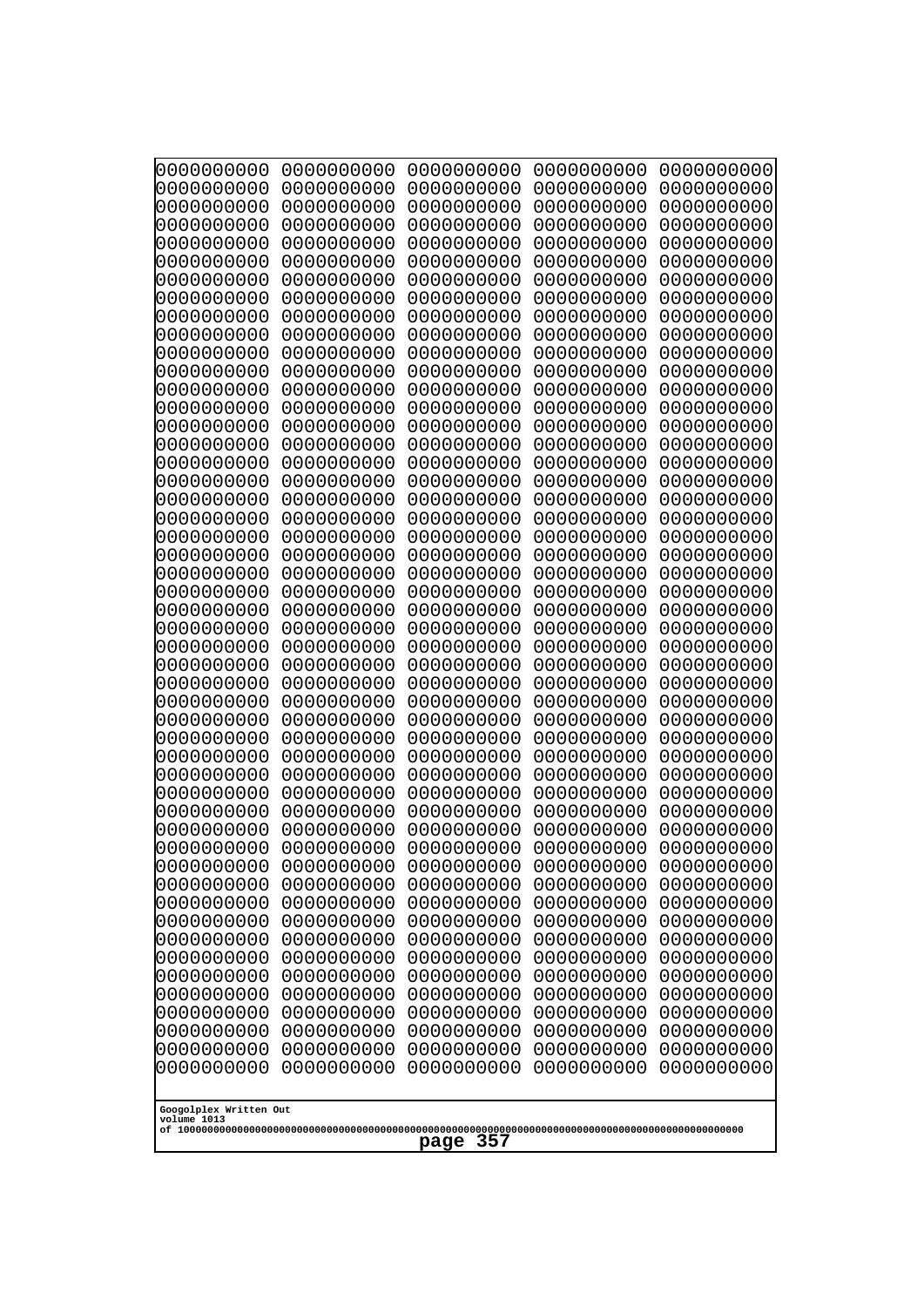| 0000000000                                                                                                                                                                                                                                                                                                                                                                                                                      | 0000000000                                                                                                                                                                                                                                                                                                                                                                             | 0000000000                                                                                                                                                                                                                                                                                                                                                                                            | 0000000000                                                                                                                                                                                                                                                                                                                                                                             | 0000000000                                                                                                                                                                                                                                                                                                                                                                             |
|---------------------------------------------------------------------------------------------------------------------------------------------------------------------------------------------------------------------------------------------------------------------------------------------------------------------------------------------------------------------------------------------------------------------------------|----------------------------------------------------------------------------------------------------------------------------------------------------------------------------------------------------------------------------------------------------------------------------------------------------------------------------------------------------------------------------------------|-------------------------------------------------------------------------------------------------------------------------------------------------------------------------------------------------------------------------------------------------------------------------------------------------------------------------------------------------------------------------------------------------------|----------------------------------------------------------------------------------------------------------------------------------------------------------------------------------------------------------------------------------------------------------------------------------------------------------------------------------------------------------------------------------------|----------------------------------------------------------------------------------------------------------------------------------------------------------------------------------------------------------------------------------------------------------------------------------------------------------------------------------------------------------------------------------------|
| 0000000000                                                                                                                                                                                                                                                                                                                                                                                                                      | 0000000000                                                                                                                                                                                                                                                                                                                                                                             | 0000000000                                                                                                                                                                                                                                                                                                                                                                                            | 0000000000                                                                                                                                                                                                                                                                                                                                                                             | 0000000000                                                                                                                                                                                                                                                                                                                                                                             |
| 0000000000                                                                                                                                                                                                                                                                                                                                                                                                                      | 0000000000                                                                                                                                                                                                                                                                                                                                                                             | 0000000000                                                                                                                                                                                                                                                                                                                                                                                            | 0000000000                                                                                                                                                                                                                                                                                                                                                                             | 0000000000                                                                                                                                                                                                                                                                                                                                                                             |
| 0000000000                                                                                                                                                                                                                                                                                                                                                                                                                      | 0000000000                                                                                                                                                                                                                                                                                                                                                                             | 0000000000                                                                                                                                                                                                                                                                                                                                                                                            | 0000000000                                                                                                                                                                                                                                                                                                                                                                             | 0000000000                                                                                                                                                                                                                                                                                                                                                                             |
| 0000000000                                                                                                                                                                                                                                                                                                                                                                                                                      | 0000000000                                                                                                                                                                                                                                                                                                                                                                             | 0000000000                                                                                                                                                                                                                                                                                                                                                                                            | 0000000000                                                                                                                                                                                                                                                                                                                                                                             | 0000000000                                                                                                                                                                                                                                                                                                                                                                             |
| 0000000000                                                                                                                                                                                                                                                                                                                                                                                                                      | 0000000000                                                                                                                                                                                                                                                                                                                                                                             | 0000000000                                                                                                                                                                                                                                                                                                                                                                                            | 0000000000                                                                                                                                                                                                                                                                                                                                                                             | 0000000000                                                                                                                                                                                                                                                                                                                                                                             |
| 0000000000                                                                                                                                                                                                                                                                                                                                                                                                                      | 0000000000                                                                                                                                                                                                                                                                                                                                                                             | 0000000000                                                                                                                                                                                                                                                                                                                                                                                            | 0000000000                                                                                                                                                                                                                                                                                                                                                                             | 0000000000                                                                                                                                                                                                                                                                                                                                                                             |
| 0000000000                                                                                                                                                                                                                                                                                                                                                                                                                      | 0000000000                                                                                                                                                                                                                                                                                                                                                                             | 0000000000                                                                                                                                                                                                                                                                                                                                                                                            | 0000000000                                                                                                                                                                                                                                                                                                                                                                             | 0000000000                                                                                                                                                                                                                                                                                                                                                                             |
| 0000000000                                                                                                                                                                                                                                                                                                                                                                                                                      | 0000000000                                                                                                                                                                                                                                                                                                                                                                             | 0000000000                                                                                                                                                                                                                                                                                                                                                                                            | 0000000000                                                                                                                                                                                                                                                                                                                                                                             | 0000000000                                                                                                                                                                                                                                                                                                                                                                             |
| 0000000000                                                                                                                                                                                                                                                                                                                                                                                                                      | 0000000000                                                                                                                                                                                                                                                                                                                                                                             | 0000000000                                                                                                                                                                                                                                                                                                                                                                                            | 0000000000                                                                                                                                                                                                                                                                                                                                                                             | 0000000000                                                                                                                                                                                                                                                                                                                                                                             |
| 0000000000                                                                                                                                                                                                                                                                                                                                                                                                                      | 0000000000                                                                                                                                                                                                                                                                                                                                                                             | 0000000000                                                                                                                                                                                                                                                                                                                                                                                            | 0000000000                                                                                                                                                                                                                                                                                                                                                                             | 0000000000                                                                                                                                                                                                                                                                                                                                                                             |
| 0000000000                                                                                                                                                                                                                                                                                                                                                                                                                      | 0000000000                                                                                                                                                                                                                                                                                                                                                                             | 0000000000                                                                                                                                                                                                                                                                                                                                                                                            | 0000000000                                                                                                                                                                                                                                                                                                                                                                             | 0000000000                                                                                                                                                                                                                                                                                                                                                                             |
| 0000000000                                                                                                                                                                                                                                                                                                                                                                                                                      | 0000000000                                                                                                                                                                                                                                                                                                                                                                             | 0000000000                                                                                                                                                                                                                                                                                                                                                                                            | 0000000000                                                                                                                                                                                                                                                                                                                                                                             | 0000000000                                                                                                                                                                                                                                                                                                                                                                             |
| 0000000000                                                                                                                                                                                                                                                                                                                                                                                                                      | 0000000000                                                                                                                                                                                                                                                                                                                                                                             | 0000000000                                                                                                                                                                                                                                                                                                                                                                                            | 0000000000                                                                                                                                                                                                                                                                                                                                                                             | 0000000000                                                                                                                                                                                                                                                                                                                                                                             |
| 0000000000                                                                                                                                                                                                                                                                                                                                                                                                                      | 0000000000                                                                                                                                                                                                                                                                                                                                                                             | 0000000000                                                                                                                                                                                                                                                                                                                                                                                            | 0000000000                                                                                                                                                                                                                                                                                                                                                                             | 0000000000                                                                                                                                                                                                                                                                                                                                                                             |
| 0000000000                                                                                                                                                                                                                                                                                                                                                                                                                      | 0000000000                                                                                                                                                                                                                                                                                                                                                                             | 0000000000                                                                                                                                                                                                                                                                                                                                                                                            | 0000000000                                                                                                                                                                                                                                                                                                                                                                             | 0000000000                                                                                                                                                                                                                                                                                                                                                                             |
| 0000000000                                                                                                                                                                                                                                                                                                                                                                                                                      | 0000000000                                                                                                                                                                                                                                                                                                                                                                             | 0000000000                                                                                                                                                                                                                                                                                                                                                                                            | 0000000000                                                                                                                                                                                                                                                                                                                                                                             | 0000000000                                                                                                                                                                                                                                                                                                                                                                             |
| 0000000000                                                                                                                                                                                                                                                                                                                                                                                                                      | 0000000000                                                                                                                                                                                                                                                                                                                                                                             | 0000000000                                                                                                                                                                                                                                                                                                                                                                                            | 0000000000                                                                                                                                                                                                                                                                                                                                                                             | 0000000000                                                                                                                                                                                                                                                                                                                                                                             |
| 0000000000                                                                                                                                                                                                                                                                                                                                                                                                                      | 0000000000                                                                                                                                                                                                                                                                                                                                                                             | 0000000000                                                                                                                                                                                                                                                                                                                                                                                            | 0000000000                                                                                                                                                                                                                                                                                                                                                                             | 0000000000                                                                                                                                                                                                                                                                                                                                                                             |
| 0000000000                                                                                                                                                                                                                                                                                                                                                                                                                      | 0000000000                                                                                                                                                                                                                                                                                                                                                                             | 0000000000                                                                                                                                                                                                                                                                                                                                                                                            | 0000000000                                                                                                                                                                                                                                                                                                                                                                             | 0000000000                                                                                                                                                                                                                                                                                                                                                                             |
| 0000000000                                                                                                                                                                                                                                                                                                                                                                                                                      | 0000000000                                                                                                                                                                                                                                                                                                                                                                             | 0000000000                                                                                                                                                                                                                                                                                                                                                                                            | 0000000000                                                                                                                                                                                                                                                                                                                                                                             | 0000000000                                                                                                                                                                                                                                                                                                                                                                             |
| 0000000000                                                                                                                                                                                                                                                                                                                                                                                                                      | 0000000000                                                                                                                                                                                                                                                                                                                                                                             | 0000000000                                                                                                                                                                                                                                                                                                                                                                                            | 0000000000                                                                                                                                                                                                                                                                                                                                                                             | 0000000000                                                                                                                                                                                                                                                                                                                                                                             |
| 0000000000                                                                                                                                                                                                                                                                                                                                                                                                                      | 0000000000                                                                                                                                                                                                                                                                                                                                                                             | 0000000000                                                                                                                                                                                                                                                                                                                                                                                            | 0000000000                                                                                                                                                                                                                                                                                                                                                                             | 0000000000                                                                                                                                                                                                                                                                                                                                                                             |
| 0000000000<br>0000000000<br>0000000000<br>0000000000<br>0000000000<br>0000000000<br>0000000000<br>0000000000<br>0000000000<br>0000000000<br>0000000000<br>0000000000<br>0000000000<br>0000000000<br>0000000000<br>0000000000<br>0000000000<br>0000000000<br>0000000000<br>0000000000<br>0000000000<br>0000000000<br>0000000000<br>0000000000<br>0000000000<br>0000000000<br>0000000000<br>Googolplex Written Out<br>volume 1013 | 0000000000<br>0000000000<br>0000000000<br>0000000000<br>0000000000<br>0000000000<br>0000000000<br>0000000000<br>0000000000<br>0000000000<br>0000000000<br>0000000000<br>0000000000<br>0000000000<br>0000000000<br>0000000000<br>0000000000<br>0000000000<br>0000000000<br>0000000000<br>0000000000<br>0000000000<br>0000000000<br>0000000000<br>0000000000<br>0000000000<br>0000000000 | 0000000000<br>0000000000<br>0000000000<br>0000000000<br>0000000000<br>0000000000<br>0000000000<br>0000000000<br>0000000000<br>0000000000<br>0000000000<br>0000000000<br>0000000000<br>0000000000<br>0000000000<br>0000000000<br>0000000000<br>0000000000<br>0000000000<br>0000000000<br>0000000000<br>0000000000<br>0000000000<br>0000000000<br>0000000000<br>0000000000<br>0000000000<br>358<br>page | 0000000000<br>0000000000<br>0000000000<br>0000000000<br>0000000000<br>0000000000<br>0000000000<br>0000000000<br>0000000000<br>0000000000<br>0000000000<br>0000000000<br>0000000000<br>0000000000<br>0000000000<br>0000000000<br>0000000000<br>0000000000<br>0000000000<br>0000000000<br>0000000000<br>0000000000<br>0000000000<br>0000000000<br>0000000000<br>0000000000<br>0000000000 | 0000000000<br>0000000000<br>0000000000<br>0000000000<br>0000000000<br>0000000000<br>0000000000<br>0000000000<br>0000000000<br>0000000000<br>0000000000<br>0000000000<br>0000000000<br>0000000000<br>0000000000<br>0000000000<br>0000000000<br>0000000000<br>0000000000<br>0000000000<br>0000000000<br>0000000000<br>0000000000<br>0000000000<br>0000000000<br>0000000000<br>0000000000 |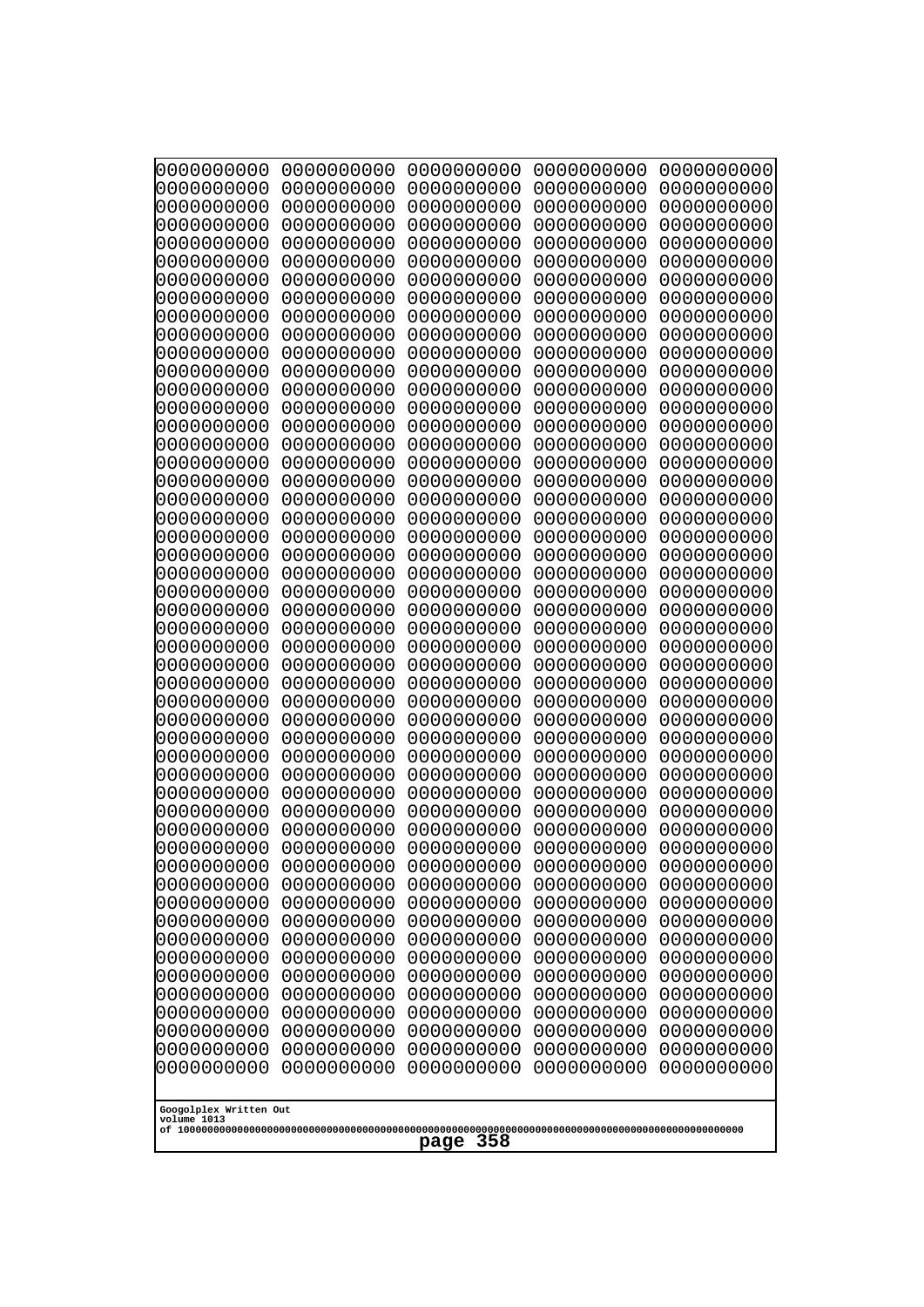| 10000000000                                                        | 0000000000               | 0000000000               | 0000000000               | 0000000000               |  |
|--------------------------------------------------------------------|--------------------------|--------------------------|--------------------------|--------------------------|--|
| 0000000000<br>0000000000                                           | 0000000000<br>0000000000 | 0000000000<br>0000000000 | 0000000000<br>0000000000 | 0000000000<br>0000000000 |  |
| 0000000000                                                         | 0000000000               | 0000000000               | 0000000000               | 0000000000               |  |
| 0000000000                                                         | 0000000000               | 0000000000               | 0000000000               | 0000000000               |  |
| 0000000000                                                         | 0000000000               | 0000000000               | 0000000000               | 0000000000               |  |
| 0000000000<br>0000000000                                           | 0000000000<br>0000000000 | 0000000000<br>0000000000 | 0000000000<br>0000000000 | 0000000000<br>0000000000 |  |
| 0000000000                                                         | 0000000000               | 0000000000               | 0000000000               | 0000000000               |  |
| 0000000000                                                         | 0000000000               | 0000000000               | 0000000000               | 0000000000               |  |
| 0000000000                                                         | 0000000000               | 0000000000               | 0000000000               | 0000000000               |  |
| 0000000000<br>0000000000                                           | 0000000000<br>0000000000 | 0000000000<br>0000000000 | 0000000000<br>0000000000 | 0000000000<br>0000000000 |  |
| 0000000000                                                         | 0000000000               | 0000000000               | 0000000000               | 0000000000               |  |
| 0000000000                                                         | 0000000000               | 0000000000               | 0000000000               | 0000000000               |  |
| 0000000000                                                         | 0000000000               | 0000000000               | 0000000000               | 0000000000               |  |
| 0000000000<br>0000000000                                           | 0000000000<br>0000000000 | 0000000000<br>0000000000 | 0000000000<br>0000000000 | 0000000000<br>0000000000 |  |
| 0000000000                                                         | 0000000000               | 0000000000               | 0000000000               | 0000000000               |  |
| 0000000000                                                         | 0000000000               | 0000000000               | 0000000000               | 0000000000               |  |
| 0000000000                                                         | 0000000000<br>0000000000 | 0000000000               | 0000000000               | 0000000000               |  |
| 0000000000<br>0000000000                                           | 0000000000               | 0000000000<br>0000000000 | 0000000000<br>0000000000 | 0000000000<br>0000000000 |  |
| 0000000000                                                         | 0000000000               | 0000000000               | 0000000000               | 0000000000               |  |
| 0000000000                                                         | 0000000000               | 0000000000               | 0000000000               | 0000000000               |  |
| 0000000000<br>0000000000                                           | 0000000000<br>0000000000 | 0000000000<br>0000000000 | 0000000000<br>0000000000 | 0000000000<br>0000000000 |  |
| 0000000000                                                         | 0000000000               | 0000000000               | 0000000000               | 0000000000               |  |
| 0000000000                                                         | 0000000000               | 0000000000               | 0000000000               | 0000000000               |  |
| 0000000000                                                         | 0000000000               | 0000000000               | 0000000000               | 0000000000               |  |
| 0000000000<br>0000000000                                           | 0000000000<br>0000000000 | 0000000000<br>0000000000 | 0000000000<br>0000000000 | 0000000000<br>0000000000 |  |
| 0000000000                                                         | 0000000000               | 0000000000               | 0000000000               | 0000000000               |  |
| 0000000000                                                         | 0000000000               | 0000000000               | 0000000000               | 0000000000               |  |
| 0000000000                                                         | 0000000000               | 0000000000               | 0000000000               | 0000000000               |  |
| 0000000000<br>0000000000                                           | 0000000000<br>0000000000 | 0000000000<br>0000000000 | 0000000000<br>0000000000 | 0000000000<br>0000000000 |  |
| 0000000000                                                         | 0000000000               | 0000000000               | 0000000000               | 0000000000               |  |
| 0000000000                                                         | 0000000000               | 0000000000               | 0000000000               | 0000000000               |  |
| 0000000000                                                         | 0000000000               | 0000000000               | 0000000000               | 0000000000               |  |
| 0000000000<br>0000000000                                           | 0000000000<br>0000000000 | 0000000000<br>0000000000 | 0000000000<br>0000000000 | 0000000000<br>0000000000 |  |
| 0000000000                                                         | 0000000000               | 0000000000               | 0000000000               | 0000000000               |  |
| 0000000000                                                         | 0000000000               | 0000000000               | 0000000000               | 0000000000               |  |
| 0000000000<br>0000000000                                           | 0000000000<br>0000000000 | 0000000000<br>0000000000 | 0000000000<br>0000000000 | 0000000000<br>0000000000 |  |
| 0000000000                                                         | 0000000000               | 0000000000               | 0000000000               | 0000000000               |  |
| 0000000000                                                         | 0000000000               | 0000000000               | 0000000000               | 0000000000               |  |
| 0000000000                                                         | 0000000000               | 0000000000               | 0000000000               | 0000000000               |  |
| 0000000000<br>0000000000<br>0000000000<br>0000000000<br>0000000000 |                          |                          |                          |                          |  |
| Googolplex Written Out                                             |                          |                          |                          |                          |  |
| volume 1013                                                        |                          |                          |                          |                          |  |
| 359<br>page                                                        |                          |                          |                          |                          |  |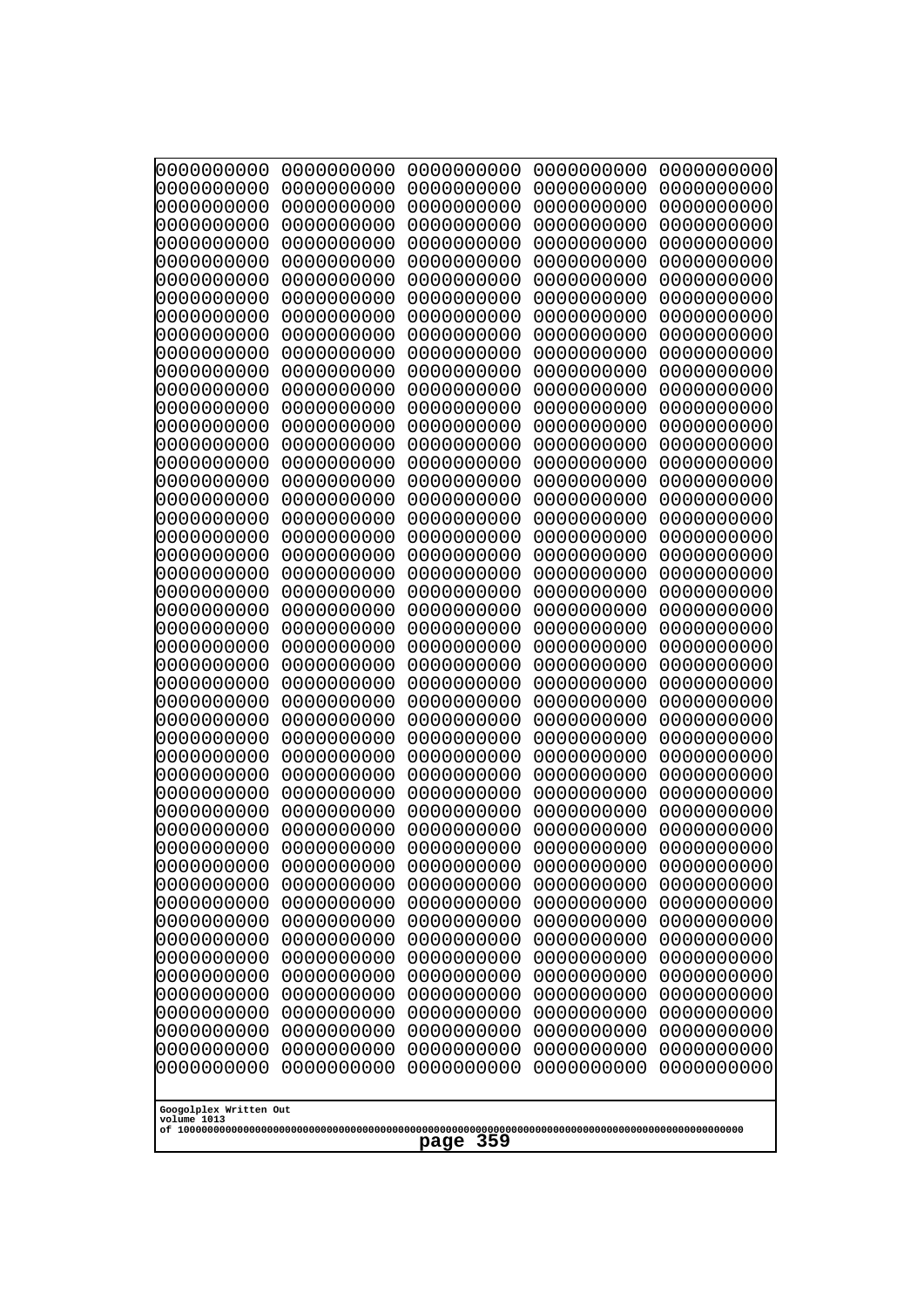|                                                      | 0000000000  | 0000000000 | 0000000000 | 0000000000 | 0000000000 |
|------------------------------------------------------|-------------|------------|------------|------------|------------|
|                                                      | 0000000000  | 0000000000 | 0000000000 | 0000000000 | 0000000000 |
|                                                      | 0000000000  | 0000000000 | 0000000000 | 0000000000 | 0000000000 |
|                                                      | 0000000000  | 0000000000 | 0000000000 | 0000000000 | 0000000000 |
|                                                      | 0000000000  | 0000000000 | 0000000000 | 0000000000 | 0000000000 |
|                                                      | 0000000000  | 0000000000 | 0000000000 | 0000000000 | 0000000000 |
|                                                      | 0000000000  | 0000000000 | 0000000000 | 0000000000 | 0000000000 |
|                                                      | 0000000000  | 0000000000 | 0000000000 | 0000000000 | 0000000000 |
|                                                      | 0000000000  | 0000000000 | 0000000000 | 0000000000 | 0000000000 |
|                                                      | 0000000000  | 0000000000 | 0000000000 | 0000000000 | 0000000000 |
|                                                      | 0000000000  | 0000000000 | 0000000000 | 0000000000 | 0000000000 |
|                                                      | 0000000000  | 0000000000 | 0000000000 | 0000000000 | 0000000000 |
|                                                      | 0000000000  | 0000000000 | 0000000000 | 0000000000 | 0000000000 |
|                                                      | 0000000000  | 0000000000 | 0000000000 | 0000000000 | 0000000000 |
|                                                      | 0000000000  | 0000000000 | 0000000000 | 0000000000 | 0000000000 |
|                                                      | 0000000000  | 0000000000 | 0000000000 | 0000000000 | 0000000000 |
|                                                      | 0000000000  | 0000000000 | 0000000000 | 0000000000 | 0000000000 |
|                                                      | 0000000000  | 0000000000 | 0000000000 | 0000000000 | 0000000000 |
|                                                      | 0000000000  | 0000000000 | 0000000000 | 0000000000 | 0000000000 |
|                                                      | 0000000000  | 0000000000 | 0000000000 | 0000000000 | 0000000000 |
|                                                      | 0000000000  | 0000000000 | 0000000000 | 0000000000 | 0000000000 |
|                                                      | 0000000000  | 0000000000 | 0000000000 | 0000000000 | 0000000000 |
|                                                      | 0000000000  | 0000000000 | 0000000000 | 0000000000 | 0000000000 |
|                                                      | 0000000000  | 0000000000 | 0000000000 | 0000000000 | 0000000000 |
|                                                      | 0000000000  | 0000000000 | 0000000000 | 0000000000 | 0000000000 |
|                                                      | 0000000000  | 0000000000 | 0000000000 | 0000000000 | 0000000000 |
|                                                      | 0000000000  | 0000000000 | 0000000000 | 0000000000 | 0000000000 |
|                                                      | 0000000000  | 0000000000 | 0000000000 | 0000000000 | 0000000000 |
|                                                      | 0000000000  | 0000000000 | 0000000000 | 0000000000 | 0000000000 |
|                                                      | 0000000000  | 0000000000 | 0000000000 | 0000000000 | 0000000000 |
|                                                      | 0000000000  | 0000000000 | 0000000000 | 0000000000 | 0000000000 |
|                                                      | 0000000000  | 0000000000 | 0000000000 | 0000000000 | 0000000000 |
|                                                      | 0000000000  | 0000000000 | 0000000000 | 0000000000 | 0000000000 |
|                                                      | 0000000000  | 0000000000 | 0000000000 | 0000000000 | 0000000000 |
|                                                      | 0000000000  | 0000000000 | 0000000000 | 0000000000 | 0000000000 |
|                                                      | 0000000000  | 0000000000 | 0000000000 | 0000000000 | 0000000000 |
|                                                      | 0000000000  | 0000000000 | 0000000000 | 0000000000 | 0000000000 |
|                                                      | 10000000000 | 0000000000 | 0000000000 | 0000000000 | 0000000000 |
|                                                      | 0000000000  | 0000000000 | 0000000000 | 0000000000 | 0000000000 |
|                                                      | 0000000000  | 0000000000 | 0000000000 | 0000000000 | 0000000000 |
|                                                      | 0000000000  | 0000000000 | 0000000000 | 0000000000 | 0000000000 |
|                                                      | 0000000000  | 0000000000 | 0000000000 | 0000000000 | 0000000000 |
|                                                      | 0000000000  | 0000000000 | 0000000000 | 0000000000 | 0000000000 |
|                                                      | 0000000000  | 0000000000 | 0000000000 | 0000000000 | 0000000000 |
|                                                      | 0000000000  | 0000000000 | 0000000000 | 0000000000 | 0000000000 |
|                                                      | 0000000000  | 0000000000 | 0000000000 | 0000000000 | 0000000000 |
|                                                      | 0000000000  | 0000000000 | 0000000000 | 0000000000 | 0000000000 |
|                                                      | 0000000000  | 0000000000 | 0000000000 | 0000000000 | 0000000000 |
|                                                      | 0000000000  | 0000000000 | 0000000000 | 0000000000 | 0000000000 |
|                                                      | 0000000000  | 0000000000 | 0000000000 | 0000000000 | 0000000000 |
| Googolplex Written Out<br>volume 1013<br>360<br>page |             |            |            |            |            |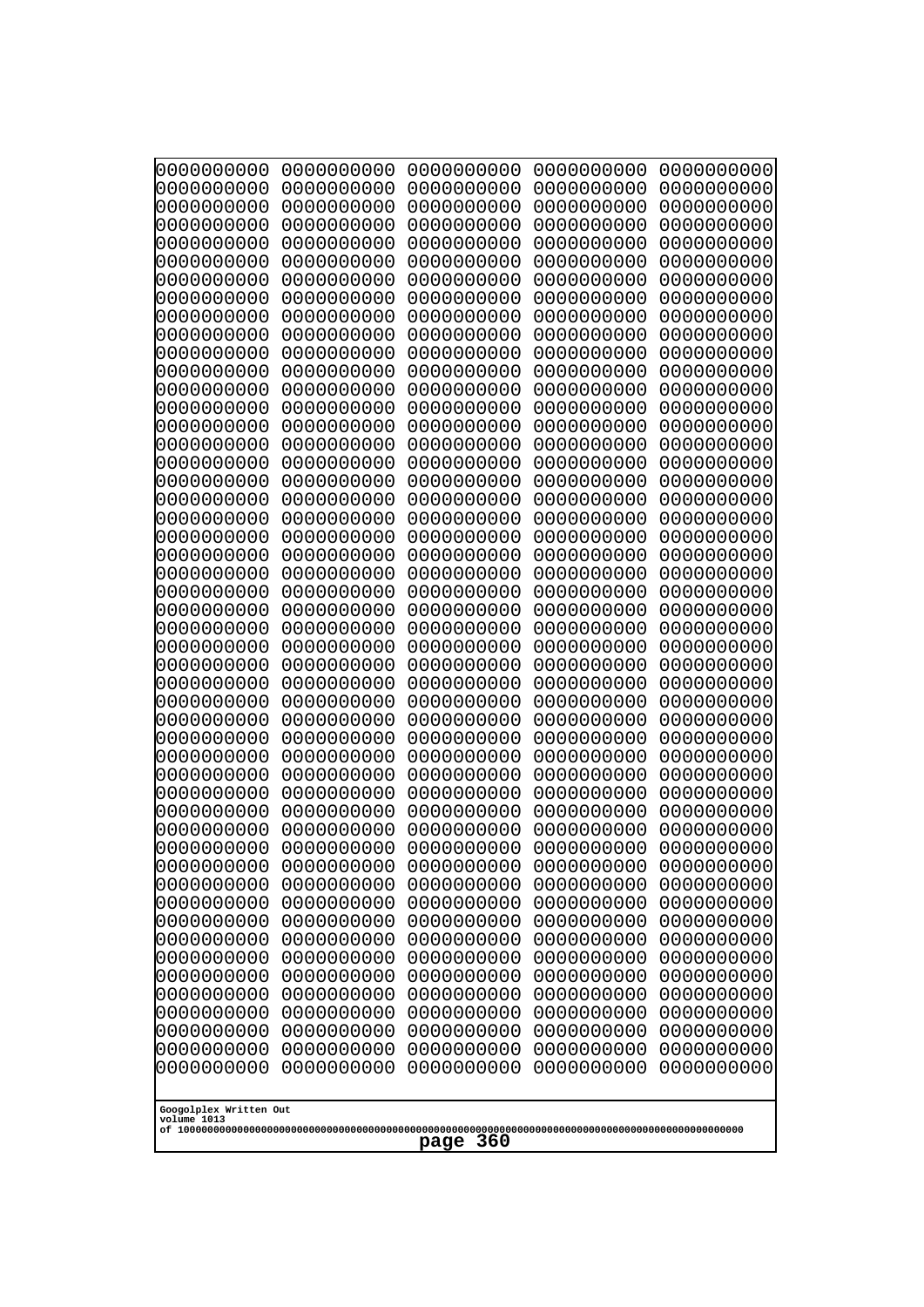| 10000000000                           | 0000000000               | 0000000000               | 0000000000               | 0000000000               |
|---------------------------------------|--------------------------|--------------------------|--------------------------|--------------------------|
| 0000000000<br>0000000000              | 0000000000<br>0000000000 | 0000000000<br>0000000000 | 0000000000<br>0000000000 | 0000000000<br>0000000000 |
| 0000000000                            | 0000000000               | 0000000000               | 0000000000               | 0000000000               |
| 0000000000                            | 0000000000               | 0000000000               | 0000000000               | 0000000000               |
| 0000000000                            | 0000000000               | 0000000000               | 0000000000               | 0000000000               |
| 0000000000<br>0000000000              | 0000000000<br>0000000000 | 0000000000<br>0000000000 | 0000000000<br>0000000000 | 0000000000<br>0000000000 |
| 0000000000                            | 0000000000               | 0000000000               | 0000000000               | 0000000000               |
| 0000000000                            | 0000000000               | 0000000000               | 0000000000               | 0000000000               |
| 0000000000                            | 0000000000               | 0000000000               | 0000000000               | 0000000000               |
| 0000000000<br>0000000000              | 0000000000<br>0000000000 | 0000000000<br>0000000000 | 0000000000<br>0000000000 | 0000000000<br>0000000000 |
| 0000000000                            | 0000000000               | 0000000000               | 0000000000               | 0000000000               |
| 0000000000                            | 0000000000               | 0000000000               | 0000000000               | 0000000000               |
| 0000000000                            | 0000000000               | 0000000000               | 0000000000               | 0000000000               |
| 0000000000<br>0000000000              | 0000000000<br>0000000000 | 0000000000<br>0000000000 | 0000000000<br>0000000000 | 0000000000<br>0000000000 |
| 0000000000                            | 0000000000               | 0000000000               | 0000000000               | 0000000000               |
| 0000000000                            | 0000000000               | 0000000000               | 0000000000               | 0000000000               |
| 0000000000                            | 0000000000               | 0000000000               | 0000000000               | 0000000000               |
| 0000000000<br>0000000000              | 0000000000<br>0000000000 | 0000000000<br>0000000000 | 0000000000<br>0000000000 | 0000000000<br>0000000000 |
| 0000000000                            | 0000000000               | 0000000000               | 0000000000               | 0000000000               |
| 0000000000                            | 0000000000               | 0000000000               | 0000000000               | 0000000000               |
| 0000000000                            | 0000000000               | 0000000000               | 0000000000               | 0000000000               |
| 0000000000<br>0000000000              | 0000000000<br>0000000000 | 0000000000<br>0000000000 | 0000000000<br>0000000000 | 0000000000<br>0000000000 |
| 0000000000                            | 0000000000               | 0000000000               | 0000000000               | 0000000000               |
| 0000000000                            | 0000000000               | 0000000000               | 0000000000               | 0000000000               |
| 0000000000                            | 0000000000               | 0000000000               | 0000000000               | 0000000000               |
| 0000000000<br>0000000000              | 0000000000<br>0000000000 | 0000000000<br>0000000000 | 0000000000<br>0000000000 | 0000000000<br>0000000000 |
| 0000000000                            | 0000000000               | 0000000000               | 0000000000               | 0000000000               |
| 0000000000                            | 0000000000               | 0000000000               | 0000000000               | 0000000000               |
| 0000000000<br>0000000000              | 0000000000<br>0000000000 | 0000000000<br>0000000000 | 0000000000<br>0000000000 | 0000000000<br>0000000000 |
| 0000000000                            | 0000000000               | 0000000000               | 0000000000               | 0000000000               |
| 0000000000                            | 0000000000               | 0000000000               | 0000000000               | 0000000000               |
| 0000000000                            | 0000000000               | 0000000000               | 0000000000               | 0000000000               |
| 0000000000<br>0000000000              | 0000000000<br>0000000000 | 0000000000<br>0000000000 | 0000000000<br>0000000000 | 0000000000<br>0000000000 |
| 0000000000                            | 0000000000               | 0000000000               | 0000000000               | 0000000000               |
| 0000000000                            | 0000000000               | 0000000000               | 0000000000               | 0000000000               |
| 0000000000                            | 0000000000               | 0000000000               | 0000000000               | 0000000000               |
| 0000000000<br>0000000000              | 0000000000<br>0000000000 | 0000000000<br>0000000000 | 0000000000<br>0000000000 | 0000000000<br>0000000000 |
| 0000000000                            | 0000000000               | 0000000000               | 0000000000               | 0000000000               |
| 0000000000                            | 0000000000               | 0000000000               | 0000000000               | 0000000000               |
| 0000000000                            | 0000000000               | 0000000000               | 0000000000               | 0000000000               |
|                                       |                          |                          |                          |                          |
| Googolplex Written Out<br>volume 1013 |                          |                          |                          |                          |
| 361<br>page                           |                          |                          |                          |                          |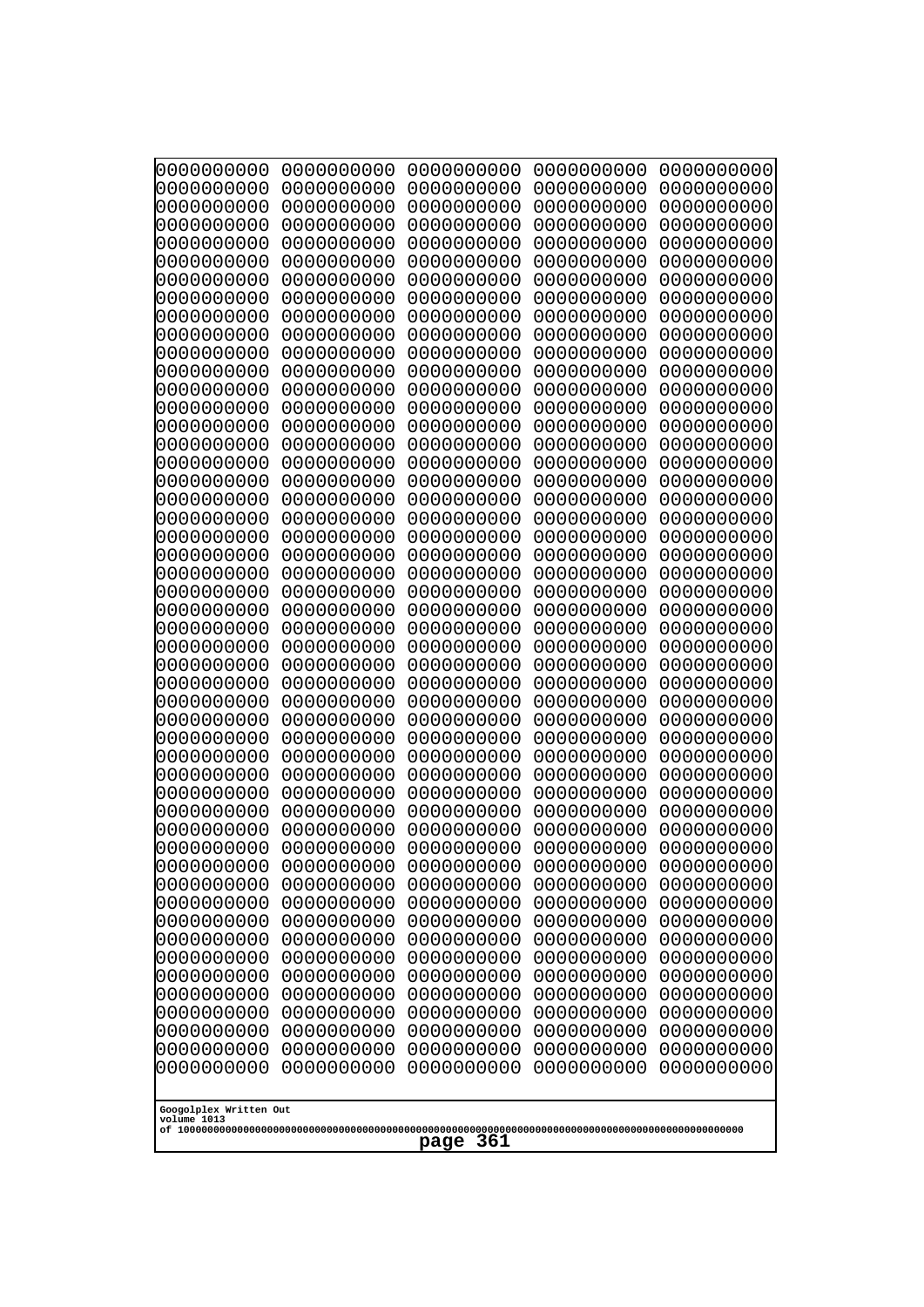| 10000000000                           | 0000000000               | 0000000000               | 0000000000               | 0000000000               |
|---------------------------------------|--------------------------|--------------------------|--------------------------|--------------------------|
| 0000000000<br>0000000000              | 0000000000<br>0000000000 | 0000000000<br>0000000000 | 0000000000<br>0000000000 | 0000000000<br>0000000000 |
| 0000000000                            | 0000000000               | 0000000000               | 0000000000               | 0000000000               |
| 0000000000                            | 0000000000               | 0000000000               | 0000000000               | 0000000000               |
| 0000000000                            | 0000000000               | 0000000000               | 0000000000               | 0000000000               |
| 0000000000<br>0000000000              | 0000000000<br>0000000000 | 0000000000<br>0000000000 | 0000000000<br>0000000000 | 0000000000<br>0000000000 |
| 0000000000                            | 0000000000               | 0000000000               | 0000000000               | 0000000000               |
| 0000000000                            | 0000000000               | 0000000000               | 0000000000               | 0000000000               |
| 0000000000                            | 0000000000               | 0000000000               | 0000000000               | 0000000000               |
| 0000000000<br>0000000000              | 0000000000<br>0000000000 | 0000000000<br>0000000000 | 0000000000<br>0000000000 | 0000000000<br>0000000000 |
| 0000000000                            | 0000000000               | 0000000000               | 0000000000               | 0000000000               |
| 0000000000                            | 0000000000               | 0000000000               | 0000000000               | 0000000000               |
| 0000000000                            | 0000000000               | 0000000000               | 0000000000               | 0000000000               |
| 0000000000<br>0000000000              | 0000000000<br>0000000000 | 0000000000<br>0000000000 | 0000000000<br>0000000000 | 0000000000<br>0000000000 |
| 0000000000                            | 0000000000               | 0000000000               | 0000000000               | 0000000000               |
| 0000000000                            | 0000000000               | 0000000000               | 0000000000               | 0000000000               |
| 0000000000                            | 0000000000               | 0000000000               | 0000000000               | 0000000000               |
| 0000000000<br>0000000000              | 0000000000<br>0000000000 | 0000000000<br>0000000000 | 0000000000<br>0000000000 | 0000000000<br>0000000000 |
| 0000000000                            | 0000000000               | 0000000000               | 0000000000               | 0000000000               |
| 0000000000                            | 0000000000               | 0000000000               | 0000000000               | 0000000000               |
| 0000000000                            | 0000000000               | 0000000000               | 0000000000               | 0000000000               |
| 0000000000<br>0000000000              | 0000000000<br>0000000000 | 0000000000<br>0000000000 | 0000000000<br>0000000000 | 0000000000<br>0000000000 |
| 0000000000                            | 0000000000               | 0000000000               | 0000000000               | 0000000000               |
| 0000000000                            | 0000000000               | 0000000000               | 0000000000               | 0000000000               |
| 0000000000                            | 0000000000               | 0000000000               | 0000000000               | 0000000000               |
| 0000000000<br>0000000000              | 0000000000<br>0000000000 | 0000000000<br>0000000000 | 0000000000<br>0000000000 | 0000000000<br>0000000000 |
| 0000000000                            | 0000000000               | 0000000000               | 0000000000               | 0000000000               |
| 0000000000                            | 0000000000               | 0000000000               | 0000000000               | 0000000000               |
| 0000000000                            | 0000000000<br>0000000000 | 0000000000<br>0000000000 | 0000000000               | 0000000000               |
| 0000000000<br>0000000000              | 0000000000               | 0000000000               | 0000000000<br>0000000000 | 0000000000<br>0000000000 |
| 0000000000                            | 0000000000               | 0000000000               | 0000000000               | 0000000000               |
| 0000000000                            | 0000000000               | 0000000000               | 0000000000               | 0000000000               |
| 0000000000<br>0000000000              | 0000000000<br>0000000000 | 0000000000<br>0000000000 | 0000000000<br>0000000000 | 0000000000<br>0000000000 |
| 0000000000                            | 0000000000               | 0000000000               | 0000000000               | 0000000000               |
| 0000000000                            | 0000000000               | 0000000000               | 0000000000               | 0000000000               |
| 0000000000                            | 0000000000               | 0000000000               | 0000000000               | 0000000000               |
| 0000000000<br>0000000000              | 0000000000<br>0000000000 | 0000000000<br>0000000000 | 0000000000<br>0000000000 | 0000000000<br>0000000000 |
| 0000000000                            | 0000000000               | 0000000000               | 0000000000               | 0000000000               |
| 0000000000                            | 0000000000               | 0000000000               | 0000000000               | 0000000000               |
| 0000000000                            | 0000000000               | 0000000000               | 0000000000               | 0000000000               |
|                                       |                          |                          |                          |                          |
| Googolplex Written Out<br>volume 1013 |                          |                          |                          |                          |
| 362<br>page                           |                          |                          |                          |                          |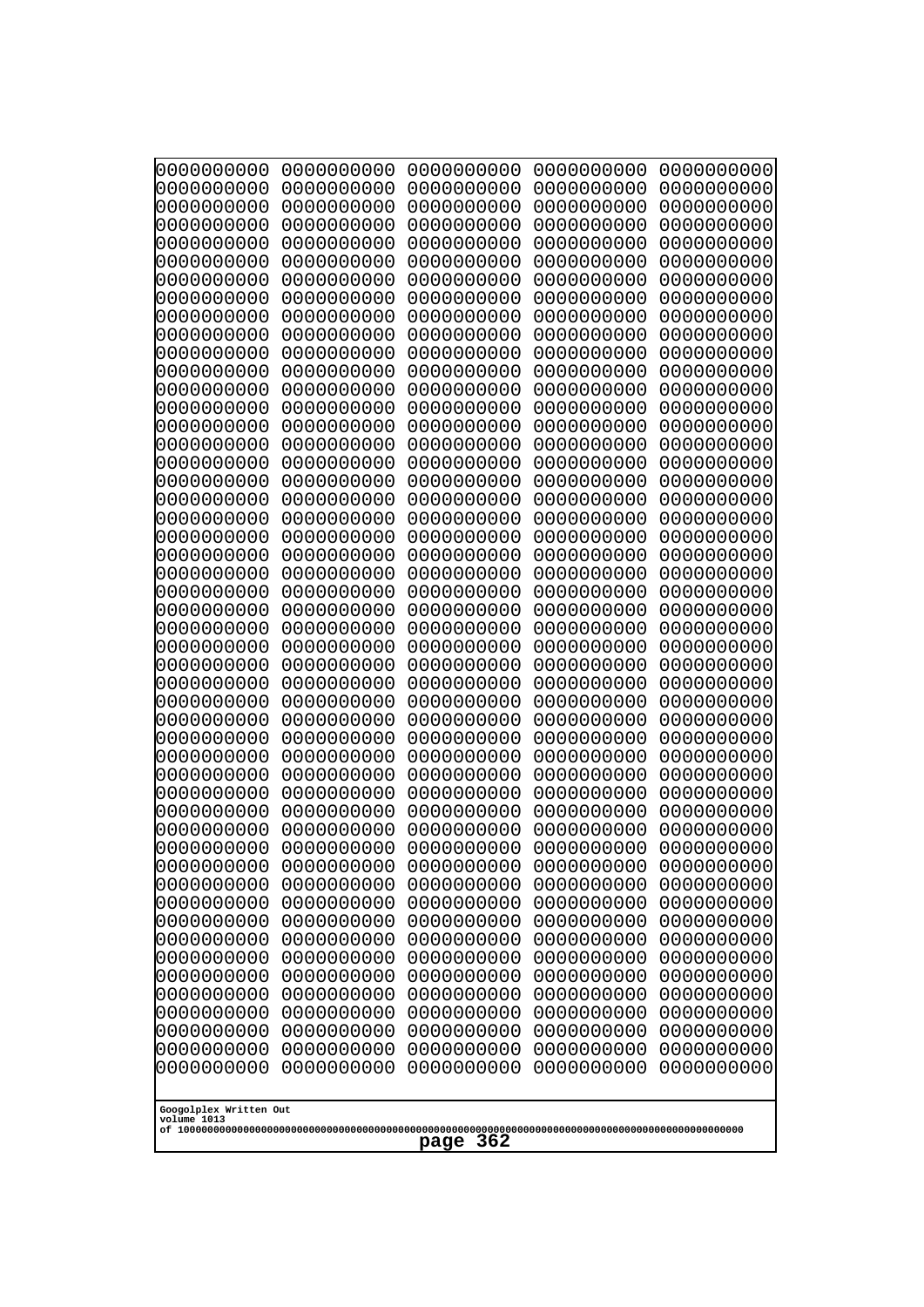|                                                      | 0000000000  | 0000000000 | 0000000000 | 0000000000 | 0000000000 |
|------------------------------------------------------|-------------|------------|------------|------------|------------|
|                                                      | 0000000000  | 0000000000 | 0000000000 | 0000000000 | 0000000000 |
|                                                      | 0000000000  | 0000000000 | 0000000000 | 0000000000 | 0000000000 |
|                                                      | 0000000000  | 0000000000 | 0000000000 | 0000000000 | 0000000000 |
|                                                      | 0000000000  | 0000000000 | 0000000000 | 0000000000 | 0000000000 |
|                                                      | 0000000000  | 0000000000 | 0000000000 | 0000000000 | 0000000000 |
|                                                      | 0000000000  | 0000000000 | 0000000000 | 0000000000 | 0000000000 |
|                                                      | 0000000000  | 0000000000 | 0000000000 | 0000000000 | 0000000000 |
|                                                      | 0000000000  | 0000000000 | 0000000000 | 0000000000 | 0000000000 |
|                                                      | 0000000000  | 0000000000 | 0000000000 | 0000000000 | 0000000000 |
|                                                      | 0000000000  | 0000000000 | 0000000000 | 0000000000 | 0000000000 |
|                                                      | 0000000000  | 0000000000 | 0000000000 | 0000000000 | 0000000000 |
|                                                      | 0000000000  | 0000000000 | 0000000000 | 0000000000 | 0000000000 |
|                                                      | 0000000000  | 0000000000 | 0000000000 | 0000000000 | 0000000000 |
|                                                      | 0000000000  | 0000000000 | 0000000000 | 0000000000 | 0000000000 |
|                                                      | 0000000000  | 0000000000 | 0000000000 | 0000000000 | 0000000000 |
|                                                      | 0000000000  | 0000000000 | 0000000000 | 0000000000 | 0000000000 |
|                                                      | 0000000000  | 0000000000 | 0000000000 | 0000000000 | 0000000000 |
|                                                      | 0000000000  | 0000000000 | 0000000000 | 0000000000 | 0000000000 |
|                                                      | 0000000000  | 0000000000 | 0000000000 | 0000000000 | 0000000000 |
|                                                      | 0000000000  | 0000000000 | 0000000000 | 0000000000 | 0000000000 |
|                                                      | 0000000000  | 0000000000 | 0000000000 | 0000000000 | 0000000000 |
|                                                      | 0000000000  | 0000000000 | 0000000000 | 0000000000 | 0000000000 |
|                                                      | 0000000000  | 0000000000 | 0000000000 | 0000000000 | 0000000000 |
|                                                      | 0000000000  | 0000000000 | 0000000000 | 0000000000 | 0000000000 |
|                                                      | 0000000000  | 0000000000 | 0000000000 | 0000000000 | 0000000000 |
|                                                      | 0000000000  | 0000000000 | 0000000000 | 0000000000 | 0000000000 |
|                                                      | 0000000000  | 0000000000 | 0000000000 | 0000000000 | 0000000000 |
|                                                      | 0000000000  | 0000000000 | 0000000000 | 0000000000 | 0000000000 |
|                                                      | 0000000000  | 0000000000 | 0000000000 | 0000000000 | 0000000000 |
|                                                      | 0000000000  | 0000000000 | 0000000000 | 0000000000 | 0000000000 |
|                                                      | 0000000000  | 0000000000 | 0000000000 | 0000000000 | 0000000000 |
|                                                      | 0000000000  | 0000000000 | 0000000000 | 0000000000 | 0000000000 |
|                                                      | 0000000000  | 0000000000 | 0000000000 | 0000000000 | 0000000000 |
|                                                      | 0000000000  | 0000000000 | 0000000000 | 0000000000 | 0000000000 |
|                                                      | 0000000000  | 0000000000 | 0000000000 | 0000000000 | 0000000000 |
|                                                      | 0000000000  | 0000000000 | 0000000000 | 0000000000 | 0000000000 |
|                                                      | 10000000000 | 0000000000 | 0000000000 | 0000000000 | 0000000000 |
|                                                      | 0000000000  | 0000000000 | 0000000000 | 0000000000 | 0000000000 |
|                                                      | 0000000000  | 0000000000 | 0000000000 | 0000000000 | 0000000000 |
|                                                      | 0000000000  | 0000000000 | 0000000000 | 0000000000 | 0000000000 |
|                                                      | 0000000000  | 0000000000 | 0000000000 | 0000000000 | 0000000000 |
|                                                      | 0000000000  | 0000000000 | 0000000000 | 0000000000 | 0000000000 |
|                                                      | 0000000000  | 0000000000 | 0000000000 | 0000000000 | 0000000000 |
|                                                      | 0000000000  | 0000000000 | 0000000000 | 0000000000 | 0000000000 |
|                                                      | 0000000000  | 0000000000 | 0000000000 | 0000000000 | 0000000000 |
|                                                      | 0000000000  | 0000000000 | 0000000000 | 0000000000 | 0000000000 |
|                                                      | 0000000000  | 0000000000 | 0000000000 | 0000000000 | 0000000000 |
|                                                      | 0000000000  | 0000000000 | 0000000000 | 0000000000 | 0000000000 |
|                                                      | 0000000000  | 0000000000 | 0000000000 | 0000000000 | 0000000000 |
| Googolplex Written Out<br>volume 1013<br>363<br>page |             |            |            |            |            |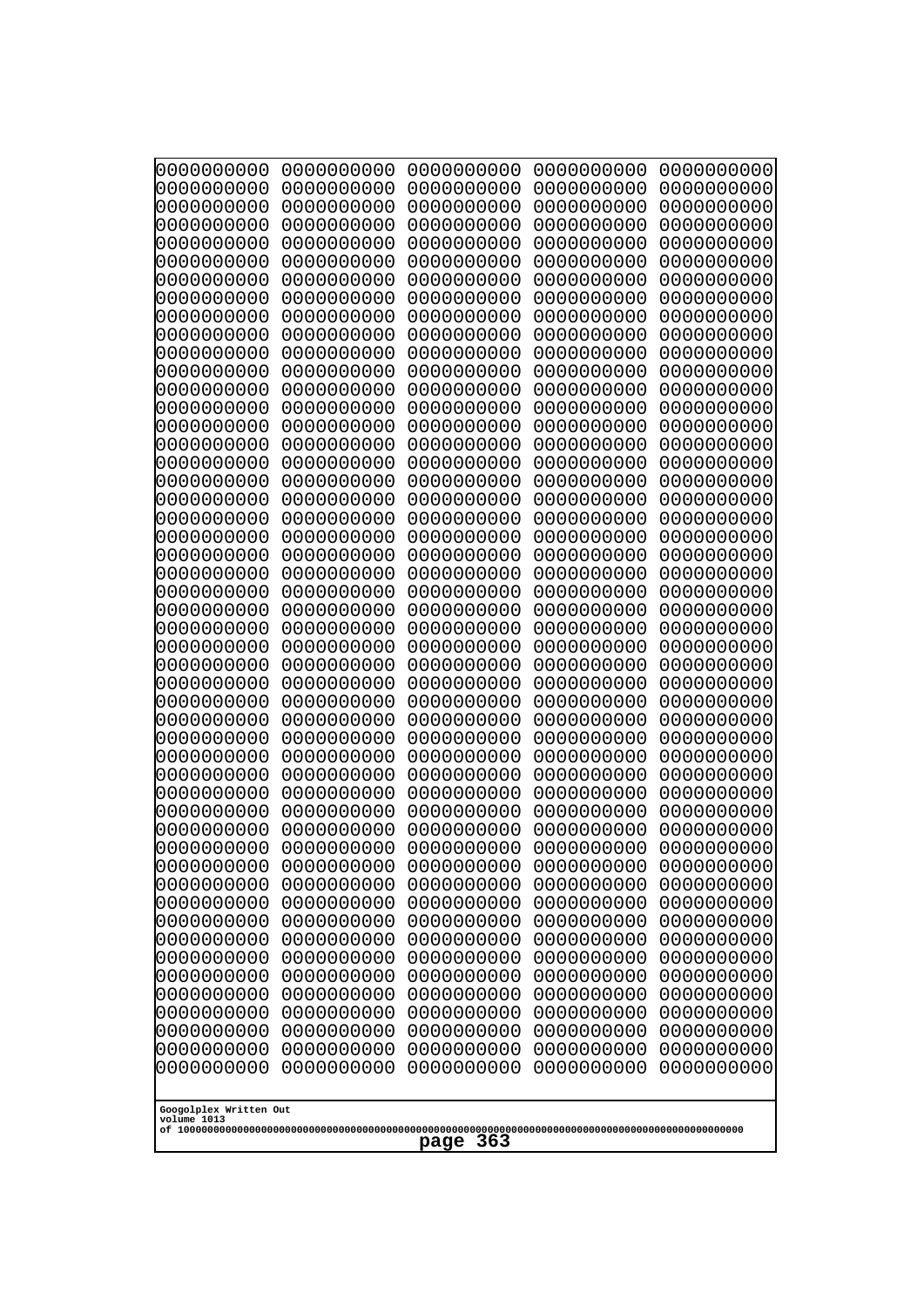| 0000000000                                                                                                                               | 0000000000 | 0000000000 | 0000000000 | 0000000000 |  |
|------------------------------------------------------------------------------------------------------------------------------------------|------------|------------|------------|------------|--|
| 0000000000                                                                                                                               | 0000000000 | 0000000000 | 0000000000 | 0000000000 |  |
| 0000000000                                                                                                                               | 0000000000 | 0000000000 | 0000000000 | 0000000000 |  |
| 0000000000                                                                                                                               | 0000000000 | 0000000000 | 0000000000 | 0000000000 |  |
| 0000000000                                                                                                                               | 0000000000 | 0000000000 | 0000000000 | 0000000000 |  |
| 0000000000                                                                                                                               | 0000000000 | 0000000000 | 0000000000 | 0000000000 |  |
| 0000000000                                                                                                                               | 0000000000 | 0000000000 | 0000000000 | 0000000000 |  |
| 0000000000                                                                                                                               | 0000000000 | 0000000000 | 0000000000 | 0000000000 |  |
| 0000000000                                                                                                                               | 0000000000 | 0000000000 | 0000000000 | 0000000000 |  |
| 0000000000                                                                                                                               | 0000000000 | 0000000000 | 0000000000 | 0000000000 |  |
| 0000000000                                                                                                                               | 0000000000 | 0000000000 | 0000000000 | 0000000000 |  |
| 0000000000                                                                                                                               | 0000000000 | 0000000000 | 0000000000 | 0000000000 |  |
| 0000000000                                                                                                                               | 0000000000 | 0000000000 | 0000000000 | 0000000000 |  |
| 0000000000                                                                                                                               | 0000000000 | 0000000000 | 0000000000 | 0000000000 |  |
| 0000000000                                                                                                                               | 0000000000 | 0000000000 | 0000000000 | 0000000000 |  |
| 0000000000                                                                                                                               | 0000000000 | 0000000000 | 0000000000 | 0000000000 |  |
| 0000000000                                                                                                                               | 0000000000 | 0000000000 | 0000000000 | 0000000000 |  |
| 0000000000                                                                                                                               | 0000000000 | 0000000000 | 0000000000 | 0000000000 |  |
| 0000000000                                                                                                                               | 0000000000 | 0000000000 | 0000000000 | 0000000000 |  |
| 0000000000                                                                                                                               | 0000000000 | 0000000000 | 0000000000 | 0000000000 |  |
| 0000000000                                                                                                                               | 0000000000 | 0000000000 | 0000000000 | 0000000000 |  |
| 0000000000                                                                                                                               | 0000000000 | 0000000000 | 0000000000 | 0000000000 |  |
| 0000000000                                                                                                                               | 0000000000 | 0000000000 | 0000000000 | 0000000000 |  |
| 0000000000                                                                                                                               | 0000000000 | 0000000000 | 0000000000 | 0000000000 |  |
| 0000000000                                                                                                                               | 0000000000 | 0000000000 | 0000000000 | 0000000000 |  |
| 0000000000                                                                                                                               | 0000000000 | 0000000000 | 0000000000 | 0000000000 |  |
| 0000000000                                                                                                                               | 0000000000 | 0000000000 | 0000000000 | 0000000000 |  |
| 0000000000                                                                                                                               | 0000000000 | 0000000000 | 0000000000 | 0000000000 |  |
| 0000000000                                                                                                                               | 0000000000 | 0000000000 | 0000000000 | 0000000000 |  |
| 0000000000                                                                                                                               | 0000000000 | 0000000000 | 0000000000 | 0000000000 |  |
| 0000000000                                                                                                                               | 0000000000 | 0000000000 | 0000000000 | 0000000000 |  |
| 0000000000                                                                                                                               | 0000000000 | 0000000000 | 0000000000 | 0000000000 |  |
| 0000000000                                                                                                                               | 0000000000 | 0000000000 | 0000000000 | 0000000000 |  |
| 0000000000                                                                                                                               | 0000000000 | 0000000000 | 0000000000 | 0000000000 |  |
| 0000000000                                                                                                                               | 0000000000 | 0000000000 | 0000000000 | 0000000000 |  |
| 0000000000                                                                                                                               | 0000000000 | 0000000000 | 0000000000 | 0000000000 |  |
| 0000000000                                                                                                                               | 0000000000 | 0000000000 | 0000000000 | 0000000000 |  |
| 0000000000                                                                                                                               | 0000000000 | 0000000000 | 0000000000 | 0000000000 |  |
| 0000000000                                                                                                                               | 0000000000 | 0000000000 | 0000000000 | 0000000000 |  |
| 0000000000                                                                                                                               | 0000000000 | 0000000000 | 0000000000 | 0000000000 |  |
| 0000000000                                                                                                                               | 0000000000 | 0000000000 | 0000000000 | 0000000000 |  |
| 0000000000                                                                                                                               | 0000000000 | 0000000000 | 0000000000 | 0000000000 |  |
| 0000000000                                                                                                                               | 0000000000 | 0000000000 | 0000000000 | 0000000000 |  |
| 0000000000                                                                                                                               | 0000000000 | 0000000000 | 0000000000 | 0000000000 |  |
| 0000000000                                                                                                                               | 0000000000 | 0000000000 | 0000000000 | 0000000000 |  |
| 0000000000                                                                                                                               | 0000000000 | 0000000000 | 0000000000 | 0000000000 |  |
| 0000000000                                                                                                                               | 0000000000 | 0000000000 | 0000000000 | 0000000000 |  |
| 0000000000                                                                                                                               | 0000000000 | 0000000000 | 0000000000 | 0000000000 |  |
| 0000000000<br>0000000000<br>0000000000<br>0000000000<br>0000000000<br>0000000000<br>0000000000<br>0000000000<br>0000000000<br>0000000000 |            |            |            |            |  |
| Googolplex Written Out<br>volume 1013<br>364<br>page                                                                                     |            |            |            |            |  |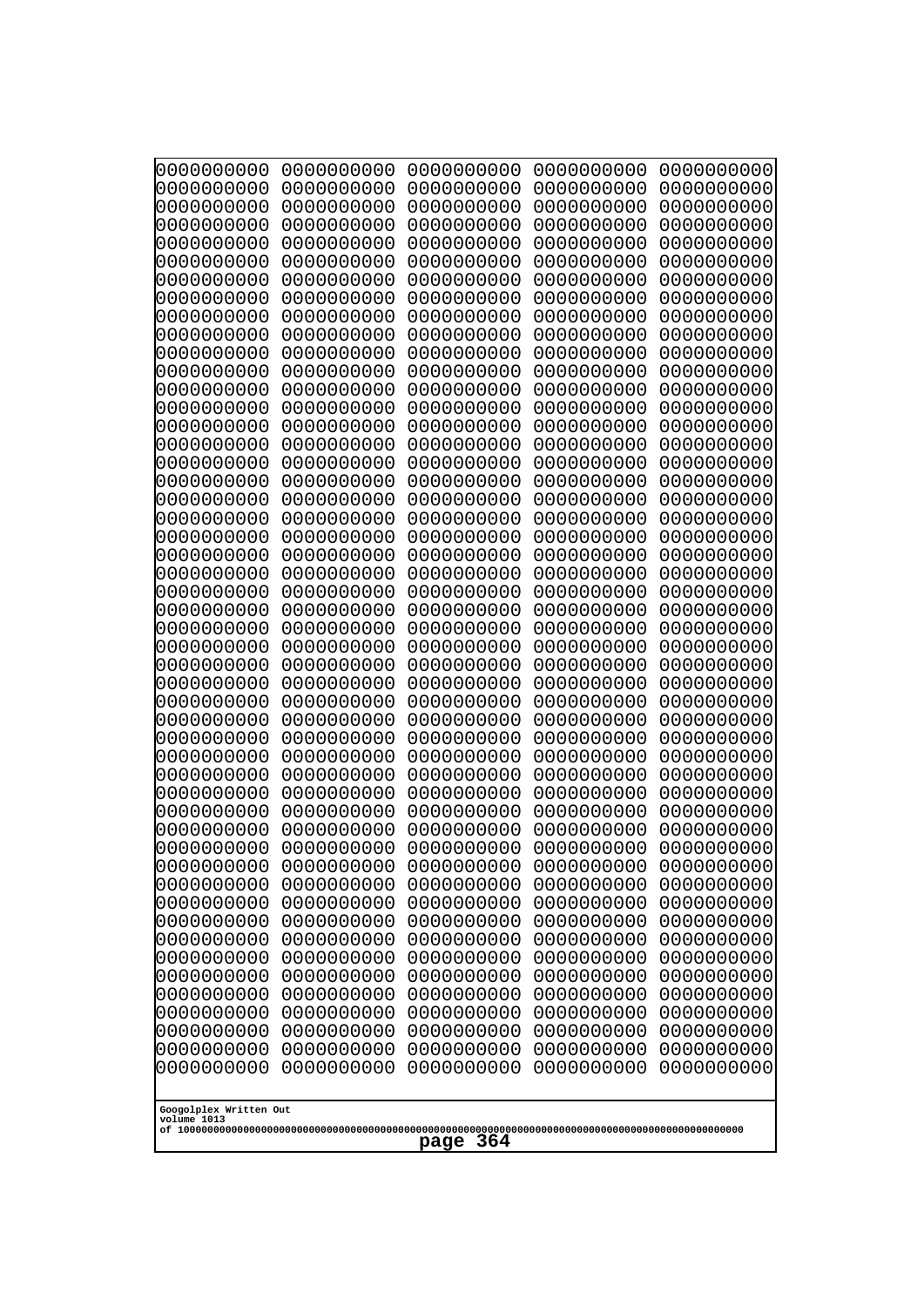| 10000000000              | 0000000000               | 0000000000               | 0000000000               | 0000000000               |  |
|--------------------------|--------------------------|--------------------------|--------------------------|--------------------------|--|
| 0000000000<br>0000000000 | 0000000000<br>0000000000 | 0000000000<br>0000000000 | 0000000000<br>0000000000 | 0000000000<br>0000000000 |  |
| 0000000000               | 0000000000               | 0000000000               | 0000000000               | 0000000000               |  |
| 0000000000               | 0000000000               | 0000000000               | 0000000000               | 0000000000               |  |
| 0000000000               | 0000000000               | 0000000000               | 0000000000               | 0000000000               |  |
| 0000000000<br>0000000000 | 0000000000<br>0000000000 | 0000000000<br>0000000000 | 0000000000<br>0000000000 | 0000000000<br>0000000000 |  |
| 0000000000               | 0000000000               | 0000000000               | 0000000000               | 0000000000               |  |
| 0000000000               | 0000000000               | 0000000000               | 0000000000               | 0000000000               |  |
| 0000000000               | 0000000000               | 0000000000               | 0000000000               | 0000000000               |  |
| 0000000000<br>0000000000 | 0000000000<br>0000000000 | 0000000000<br>0000000000 | 0000000000<br>0000000000 | 0000000000<br>0000000000 |  |
| 0000000000               | 0000000000               | 0000000000               | 0000000000               | 0000000000               |  |
| 0000000000               | 0000000000               | 0000000000               | 0000000000               | 0000000000               |  |
| 0000000000               | 0000000000               | 0000000000               | 0000000000               | 0000000000               |  |
| 0000000000<br>0000000000 | 0000000000<br>0000000000 | 0000000000<br>0000000000 | 0000000000<br>0000000000 | 0000000000<br>0000000000 |  |
| 0000000000               | 0000000000               | 0000000000               | 0000000000               | 0000000000               |  |
| 0000000000               | 0000000000               | 0000000000               | 0000000000               | 0000000000               |  |
| 0000000000               | 0000000000<br>0000000000 | 0000000000               | 0000000000               | 0000000000               |  |
| 0000000000<br>0000000000 | 0000000000               | 0000000000<br>0000000000 | 0000000000<br>0000000000 | 0000000000<br>0000000000 |  |
| 0000000000               | 0000000000               | 0000000000               | 0000000000               | 0000000000               |  |
| 0000000000               | 0000000000               | 0000000000               | 0000000000               | 0000000000               |  |
| 0000000000<br>0000000000 | 0000000000<br>0000000000 | 0000000000<br>0000000000 | 0000000000<br>0000000000 | 0000000000<br>0000000000 |  |
| 0000000000               | 0000000000               | 0000000000               | 0000000000               | 0000000000               |  |
| 0000000000               | 0000000000               | 0000000000               | 0000000000               | 0000000000               |  |
| 0000000000               | 0000000000               | 0000000000               | 0000000000               | 0000000000               |  |
| 0000000000<br>0000000000 | 0000000000<br>0000000000 | 0000000000<br>0000000000 | 0000000000<br>0000000000 | 0000000000<br>0000000000 |  |
| 0000000000               | 0000000000               | 0000000000               | 0000000000               | 0000000000               |  |
| 0000000000               | 0000000000               | 0000000000               | 0000000000               | 0000000000               |  |
| 0000000000<br>0000000000 | 0000000000<br>0000000000 | 0000000000               | 0000000000               | 0000000000               |  |
| 0000000000               | 0000000000               | 0000000000<br>0000000000 | 0000000000<br>0000000000 | 0000000000<br>0000000000 |  |
| 0000000000               | 0000000000               | 0000000000               | 0000000000               | 0000000000               |  |
| 0000000000               | 0000000000               | 0000000000               | 0000000000               | 0000000000               |  |
| 0000000000<br>0000000000 | 0000000000<br>0000000000 | 0000000000<br>0000000000 | 0000000000<br>0000000000 | 0000000000<br>0000000000 |  |
| 0000000000               | 0000000000               | 0000000000               | 0000000000               | 0000000000               |  |
| 0000000000               | 0000000000               | 0000000000               | 0000000000               | 0000000000               |  |
| 0000000000               | 0000000000               | 0000000000               | 0000000000               | 0000000000               |  |
| 0000000000<br>0000000000 | 0000000000<br>0000000000 | 0000000000<br>0000000000 | 0000000000<br>0000000000 | 0000000000<br>0000000000 |  |
| 0000000000               | 0000000000               | 0000000000               | 0000000000               | 0000000000               |  |
| 0000000000               | 0000000000               | 0000000000               | 0000000000               | 0000000000               |  |
| 0000000000               | 0000000000               | 0000000000               | 0000000000               | 0000000000               |  |
| 0000000000               | 0000000000               | 0000000000               | 0000000000               | 0000000000               |  |
|                          | Googolplex Written Out   |                          |                          |                          |  |
| volume 1013              |                          |                          |                          |                          |  |
| 365<br>page              |                          |                          |                          |                          |  |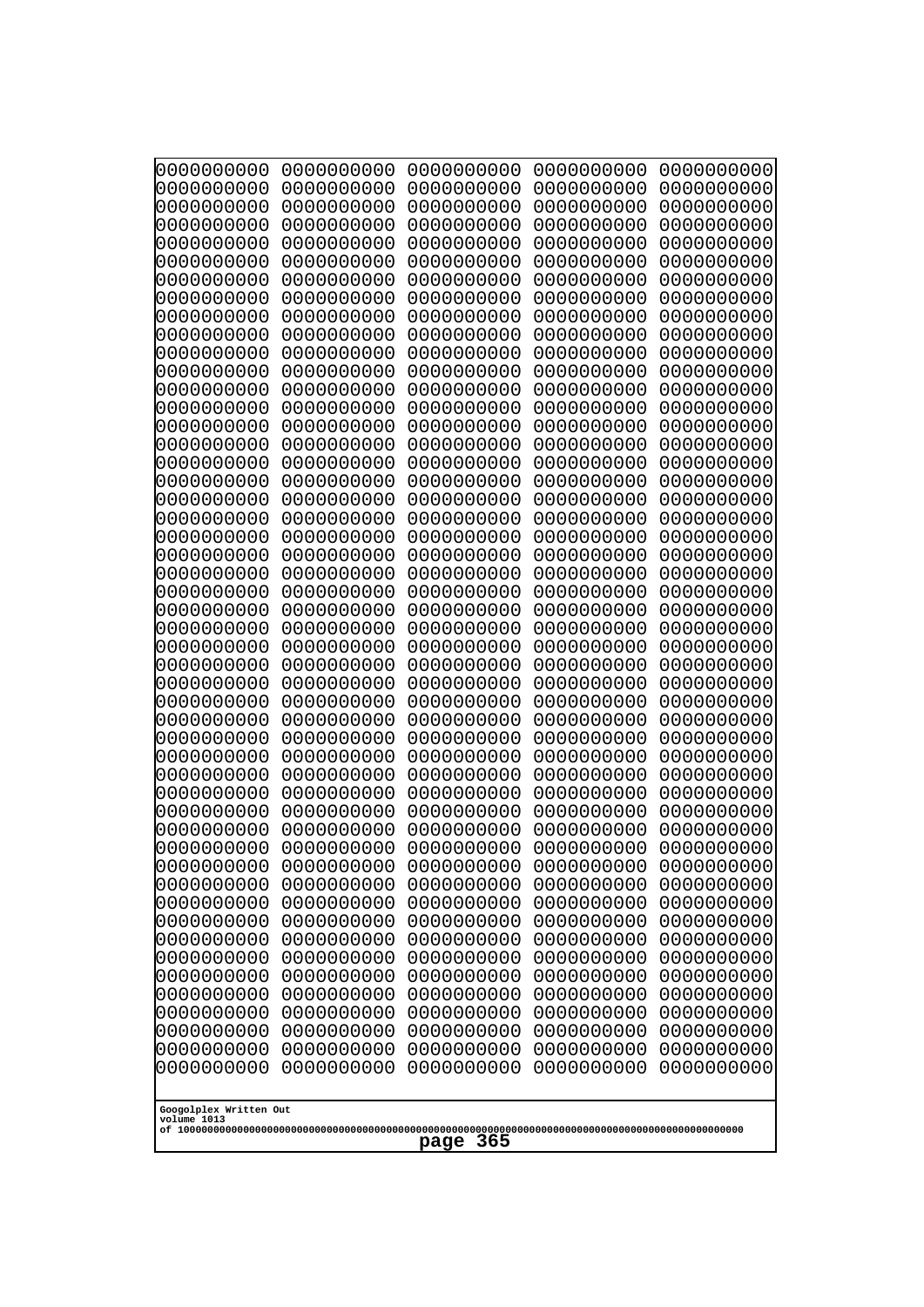| 0000000000                                           | 0000000000 | 0000000000 | 0000000000 | 0000000000 |
|------------------------------------------------------|------------|------------|------------|------------|
| 0000000000                                           | 0000000000 | 0000000000 | 0000000000 | 0000000000 |
| 0000000000                                           | 0000000000 | 0000000000 | 0000000000 | 0000000000 |
| 0000000000                                           | 0000000000 | 0000000000 | 0000000000 | 0000000000 |
| 0000000000                                           | 0000000000 | 0000000000 | 0000000000 | 0000000000 |
| 0000000000                                           | 0000000000 | 0000000000 | 0000000000 | 0000000000 |
| 0000000000                                           | 0000000000 | 0000000000 | 0000000000 | 0000000000 |
| 0000000000                                           | 0000000000 | 0000000000 | 0000000000 | 0000000000 |
| 0000000000                                           | 0000000000 | 0000000000 | 0000000000 | 0000000000 |
| 0000000000                                           | 0000000000 | 0000000000 | 0000000000 | 0000000000 |
| 0000000000                                           | 0000000000 | 0000000000 | 0000000000 | 0000000000 |
| 0000000000                                           | 0000000000 | 0000000000 | 0000000000 | 0000000000 |
| 0000000000                                           | 0000000000 | 0000000000 | 0000000000 | 0000000000 |
| 0000000000                                           | 0000000000 | 0000000000 | 0000000000 | 0000000000 |
| 0000000000                                           | 0000000000 | 0000000000 | 0000000000 | 0000000000 |
| 0000000000                                           | 0000000000 | 0000000000 | 0000000000 | 0000000000 |
| 0000000000                                           | 0000000000 | 0000000000 | 0000000000 | 0000000000 |
| 0000000000                                           | 0000000000 | 0000000000 | 0000000000 | 0000000000 |
| 0000000000                                           | 0000000000 | 0000000000 | 0000000000 | 0000000000 |
| 0000000000                                           | 0000000000 | 0000000000 | 0000000000 | 0000000000 |
| 0000000000                                           | 0000000000 | 0000000000 | 0000000000 | 0000000000 |
| 0000000000                                           | 0000000000 | 0000000000 | 0000000000 | 0000000000 |
| 0000000000                                           | 0000000000 | 0000000000 | 0000000000 | 0000000000 |
| 0000000000                                           | 0000000000 | 0000000000 | 0000000000 | 0000000000 |
| 0000000000                                           | 0000000000 | 0000000000 | 0000000000 | 0000000000 |
| 0000000000                                           | 0000000000 | 0000000000 | 0000000000 | 0000000000 |
| 0000000000                                           | 0000000000 | 0000000000 | 0000000000 | 0000000000 |
| 0000000000                                           | 0000000000 | 0000000000 | 0000000000 | 0000000000 |
| 0000000000                                           | 0000000000 | 0000000000 | 0000000000 | 0000000000 |
| 0000000000                                           | 0000000000 | 0000000000 | 0000000000 | 0000000000 |
| 0000000000                                           | 0000000000 | 0000000000 | 0000000000 | 0000000000 |
| 0000000000                                           | 0000000000 | 0000000000 | 0000000000 | 0000000000 |
| 0000000000                                           | 0000000000 | 0000000000 | 0000000000 | 0000000000 |
| 0000000000                                           | 0000000000 | 0000000000 | 0000000000 | 0000000000 |
| 0000000000                                           | 0000000000 | 0000000000 | 0000000000 | 0000000000 |
| 0000000000                                           | 0000000000 | 0000000000 | 0000000000 | 0000000000 |
| 0000000000                                           | 0000000000 | 0000000000 | 0000000000 | 0000000000 |
| 0000000000                                           | 0000000000 | 0000000000 | 0000000000 | 0000000000 |
| 0000000000                                           | 0000000000 | 0000000000 | 0000000000 | 0000000000 |
| 0000000000                                           | 0000000000 | 0000000000 | 0000000000 | 0000000000 |
| 0000000000                                           | 0000000000 | 0000000000 | 0000000000 | 0000000000 |
| 0000000000                                           | 0000000000 | 0000000000 | 0000000000 | 0000000000 |
| 0000000000                                           | 0000000000 | 0000000000 | 0000000000 | 0000000000 |
| 0000000000                                           | 0000000000 | 0000000000 | 0000000000 | 0000000000 |
| 0000000000                                           | 0000000000 | 0000000000 | 0000000000 | 0000000000 |
| 0000000000                                           | 0000000000 | 0000000000 | 0000000000 | 0000000000 |
| 0000000000                                           | 0000000000 | 0000000000 | 0000000000 | 0000000000 |
| 0000000000                                           | 0000000000 | 0000000000 | 0000000000 | 0000000000 |
| 0000000000                                           | 0000000000 | 0000000000 | 0000000000 | 0000000000 |
| 0000000000                                           | 0000000000 | 0000000000 | 0000000000 | 0000000000 |
| Googolplex Written Out<br>volume 1013<br>366<br>page |            |            |            |            |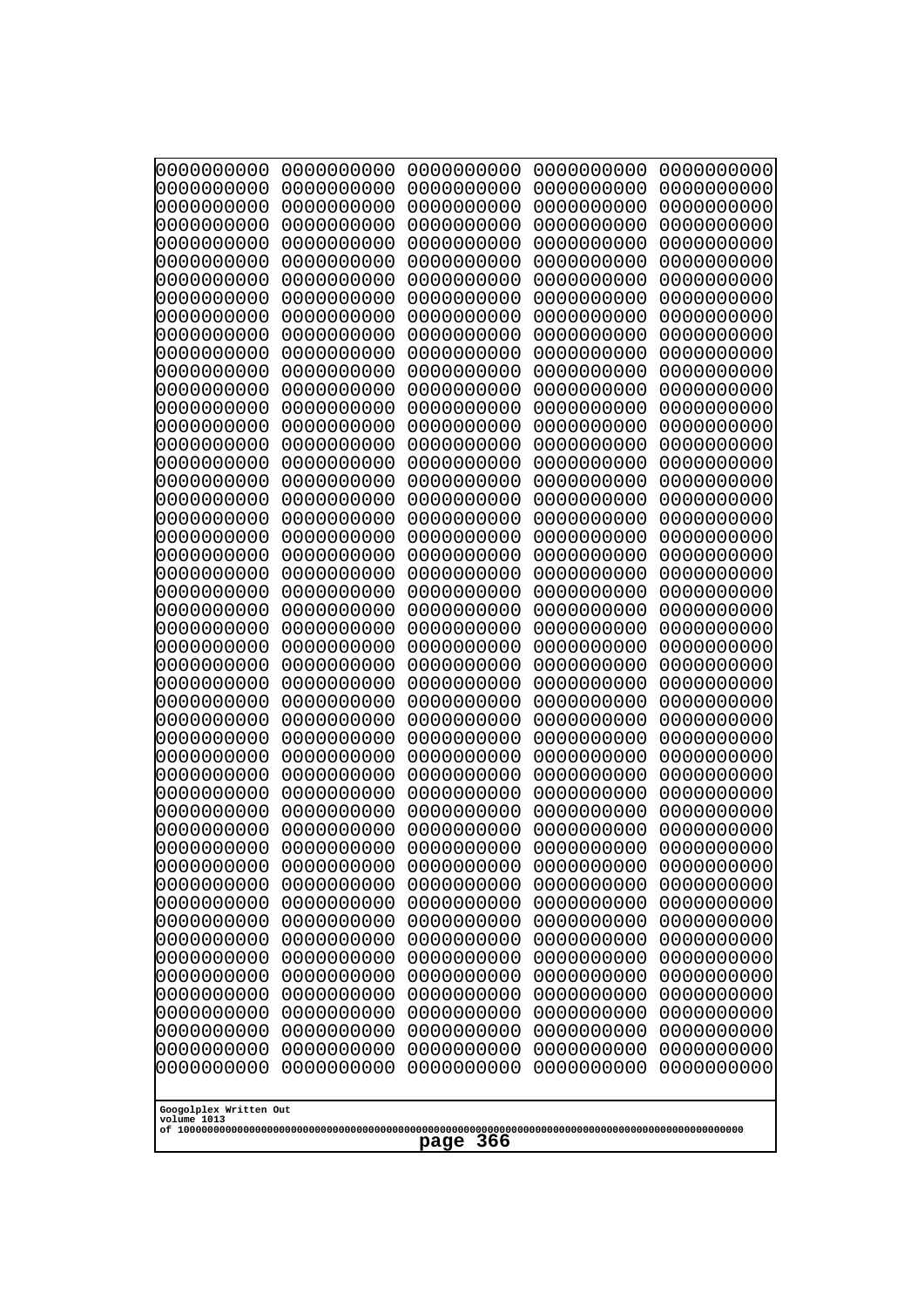| 10000000000<br>0000000000             | 0000000000<br>0000000000 | 0000000000<br>0000000000 | 0000000000<br>0000000000 | 0000000000<br>0000000000 |
|---------------------------------------|--------------------------|--------------------------|--------------------------|--------------------------|
| 0000000000                            | 0000000000               | 0000000000               | 0000000000               | 0000000000               |
| 0000000000                            | 0000000000               | 0000000000               | 0000000000               | 0000000000               |
| 0000000000<br>0000000000              | 0000000000<br>0000000000 | 0000000000<br>0000000000 | 0000000000<br>0000000000 | 0000000000<br>0000000000 |
| 0000000000                            | 0000000000               | 0000000000               | 0000000000               | 0000000000               |
| 0000000000                            | 0000000000               | 0000000000               | 0000000000               | 0000000000               |
| 0000000000<br>0000000000              | 0000000000<br>0000000000 | 0000000000<br>0000000000 | 0000000000<br>0000000000 | 0000000000<br>0000000000 |
| 0000000000                            | 0000000000               | 0000000000               | 0000000000               | 0000000000               |
| 0000000000                            | 0000000000               | 0000000000               | 0000000000               | 0000000000               |
| 0000000000                            | 0000000000               | 0000000000               | 0000000000               | 0000000000               |
| 0000000000<br>0000000000              | 0000000000<br>0000000000 | 0000000000<br>0000000000 | 0000000000<br>0000000000 | 0000000000<br>0000000000 |
| 0000000000                            | 0000000000               | 0000000000               | 0000000000               | 0000000000               |
| 0000000000                            | 0000000000               | 0000000000               | 0000000000               | 0000000000               |
| 0000000000<br>0000000000              | 0000000000<br>0000000000 | 0000000000<br>0000000000 | 0000000000<br>0000000000 | 0000000000<br>0000000000 |
| 0000000000                            | 0000000000               | 0000000000               | 0000000000               | 0000000000               |
| 0000000000                            | 0000000000               | 0000000000               | 0000000000               | 0000000000               |
| 0000000000<br>0000000000              | 0000000000<br>0000000000 | 0000000000<br>0000000000 | 0000000000<br>0000000000 | 0000000000<br>0000000000 |
| 0000000000                            | 0000000000               | 0000000000               | 0000000000               | 0000000000               |
| 0000000000                            | 0000000000               | 0000000000               | 0000000000               | 0000000000               |
| 0000000000<br>0000000000              | 0000000000<br>0000000000 | 0000000000<br>0000000000 | 0000000000<br>0000000000 | 0000000000<br>0000000000 |
| 0000000000                            | 0000000000               | 0000000000               | 0000000000               | 0000000000               |
| 0000000000                            | 0000000000               | 0000000000               | 0000000000               | 0000000000               |
| 0000000000                            | 0000000000<br>0000000000 | 0000000000<br>0000000000 | 0000000000<br>0000000000 | 0000000000               |
| 0000000000<br>0000000000              | 0000000000               | 0000000000               | 0000000000               | 0000000000<br>0000000000 |
| 0000000000                            | 0000000000               | 0000000000               | 0000000000               | 0000000000               |
| 0000000000                            | 0000000000               | 0000000000               | 0000000000               | 0000000000               |
| 0000000000<br>0000000000              | 0000000000<br>0000000000 | 0000000000<br>0000000000 | 0000000000<br>0000000000 | 0000000000<br>0000000000 |
| 0000000000                            | 0000000000               | 0000000000               | 0000000000               | 0000000000               |
| 0000000000                            | 0000000000               | 0000000000               | 0000000000               | 0000000000               |
| 0000000000<br>0000000000              | 0000000000<br>0000000000 | 0000000000<br>0000000000 | 0000000000<br>0000000000 | 0000000000<br>0000000000 |
| 0000000000                            | 0000000000               | 0000000000               | 0000000000               | 0000000000               |
| 0000000000                            | 0000000000               | 0000000000               | 0000000000               | 0000000000               |
| 0000000000<br>0000000000              | 0000000000<br>0000000000 | 0000000000<br>0000000000 | 0000000000<br>0000000000 | 0000000000<br>0000000000 |
| 0000000000                            | 0000000000               | 0000000000               | 0000000000               | 0000000000               |
| 0000000000                            | 0000000000               | 0000000000               | 0000000000               | 0000000000               |
| 0000000000<br>0000000000              | 0000000000<br>0000000000 | 0000000000<br>0000000000 | 0000000000<br>0000000000 | 0000000000<br>0000000000 |
| 0000000000                            | 0000000000               | 0000000000               | 0000000000               | 0000000000               |
| 0000000000                            | 0000000000               | 0000000000               | 0000000000               | 0000000000               |
|                                       |                          |                          |                          |                          |
| Googolplex Written Out<br>volume 1013 |                          |                          |                          |                          |
| 367<br>page                           |                          |                          |                          |                          |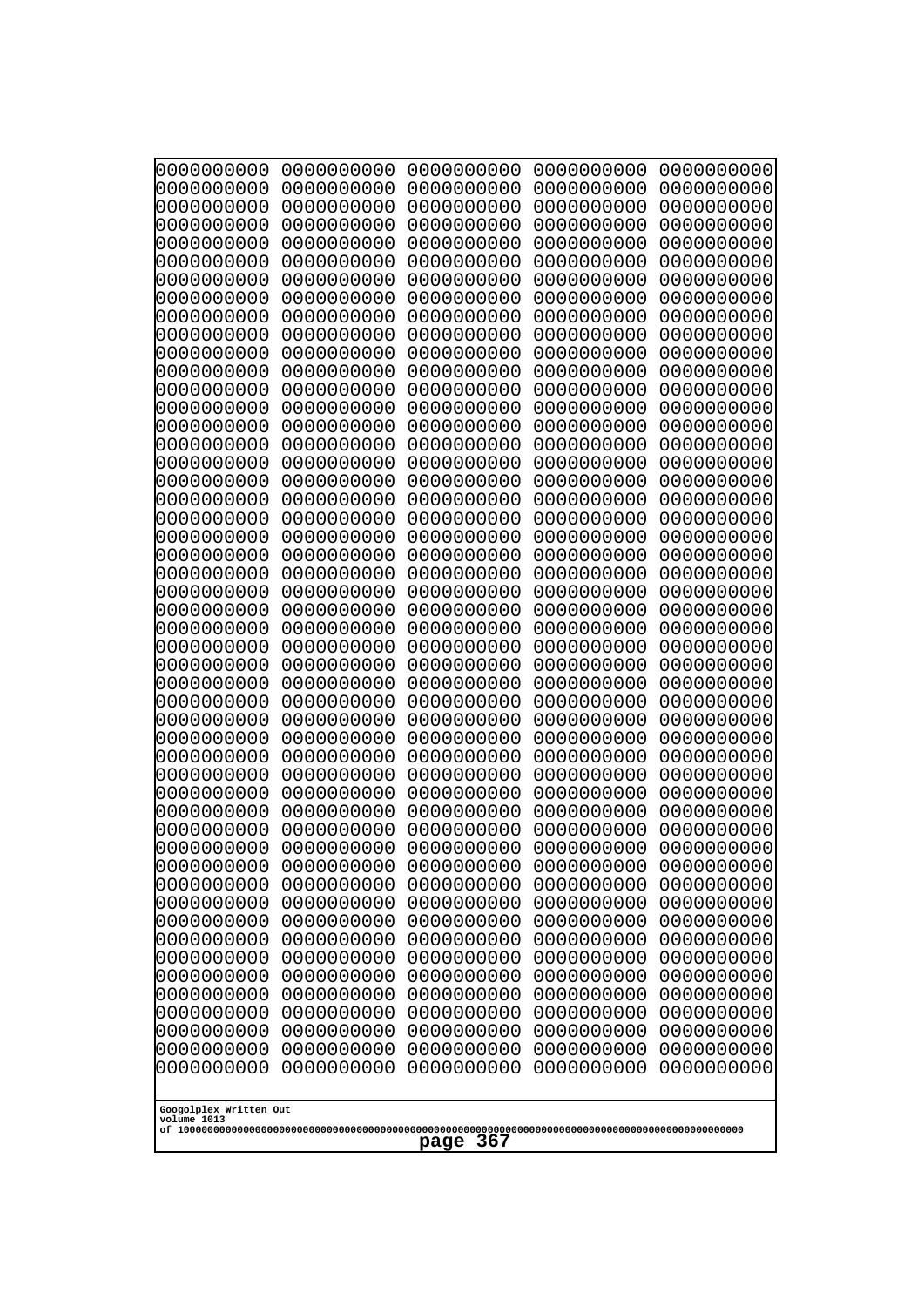| 10000000000                           | 0000000000               | 0000000000               | 0000000000               | 0000000000               |
|---------------------------------------|--------------------------|--------------------------|--------------------------|--------------------------|
| 0000000000<br>0000000000              | 0000000000<br>0000000000 | 0000000000<br>0000000000 | 0000000000<br>0000000000 | 0000000000<br>0000000000 |
| 0000000000                            | 0000000000               | 0000000000               | 0000000000               | 0000000000               |
| 0000000000                            | 0000000000               | 0000000000               | 0000000000               | 0000000000               |
| 0000000000                            | 0000000000               | 0000000000               | 0000000000               | 0000000000               |
| 0000000000<br>0000000000              | 0000000000<br>0000000000 | 0000000000<br>0000000000 | 0000000000<br>0000000000 | 0000000000<br>0000000000 |
| 0000000000                            | 0000000000               | 0000000000               | 0000000000               | 0000000000               |
| 0000000000                            | 0000000000               | 0000000000               | 0000000000               | 0000000000               |
| 0000000000                            | 0000000000               | 0000000000               | 0000000000               | 0000000000               |
| 0000000000<br>0000000000              | 0000000000<br>0000000000 | 0000000000<br>0000000000 | 0000000000<br>0000000000 | 0000000000<br>0000000000 |
| 0000000000                            | 0000000000               | 0000000000               | 0000000000               | 0000000000               |
| 0000000000                            | 0000000000               | 0000000000               | 0000000000               | 0000000000               |
| 0000000000                            | 0000000000               | 0000000000               | 0000000000               | 0000000000               |
| 0000000000<br>0000000000              | 0000000000<br>0000000000 | 0000000000<br>0000000000 | 0000000000<br>0000000000 | 0000000000<br>0000000000 |
| 0000000000                            | 0000000000               | 0000000000               | 0000000000               | 0000000000               |
| 0000000000                            | 0000000000               | 0000000000               | 0000000000               | 0000000000               |
| 0000000000                            | 0000000000               | 0000000000               | 0000000000               | 0000000000               |
| 0000000000<br>0000000000              | 0000000000<br>0000000000 | 0000000000<br>0000000000 | 0000000000<br>0000000000 | 0000000000<br>0000000000 |
| 0000000000                            | 0000000000               | 0000000000               | 0000000000               | 0000000000               |
| 0000000000                            | 0000000000               | 0000000000               | 0000000000               | 0000000000               |
| 0000000000                            | 0000000000               | 0000000000               | 0000000000               | 0000000000               |
| 0000000000<br>0000000000              | 0000000000<br>0000000000 | 0000000000<br>0000000000 | 0000000000<br>0000000000 | 0000000000<br>0000000000 |
| 0000000000                            | 0000000000               | 0000000000               | 0000000000               | 0000000000               |
| 0000000000                            | 0000000000               | 0000000000               | 0000000000               | 0000000000               |
| 0000000000                            | 0000000000               | 0000000000               | 0000000000               | 0000000000               |
| 0000000000<br>0000000000              | 0000000000<br>0000000000 | 0000000000<br>0000000000 | 0000000000<br>0000000000 | 0000000000<br>0000000000 |
| 0000000000                            | 0000000000               | 0000000000               | 0000000000               | 0000000000               |
| 0000000000                            | 0000000000               | 0000000000               | 0000000000               | 0000000000               |
| 0000000000                            | 0000000000<br>0000000000 | 0000000000<br>0000000000 | 0000000000               | 0000000000               |
| 0000000000<br>0000000000              | 0000000000               | 0000000000               | 0000000000<br>0000000000 | 0000000000<br>0000000000 |
| 0000000000                            | 0000000000               | 0000000000               | 0000000000               | 0000000000               |
| 0000000000                            | 0000000000               | 0000000000               | 0000000000               | 0000000000               |
| 0000000000<br>0000000000              | 0000000000<br>0000000000 | 0000000000<br>0000000000 | 0000000000<br>0000000000 | 0000000000<br>0000000000 |
| 0000000000                            | 0000000000               | 0000000000               | 0000000000               | 0000000000               |
| 0000000000                            | 0000000000               | 0000000000               | 0000000000               | 0000000000               |
| 0000000000                            | 0000000000               | 0000000000               | 0000000000               | 0000000000               |
| 0000000000<br>0000000000              | 0000000000<br>0000000000 | 0000000000<br>0000000000 | 0000000000<br>0000000000 | 0000000000<br>0000000000 |
| 0000000000                            | 0000000000               | 0000000000               | 0000000000               | 0000000000               |
| 0000000000                            | 0000000000               | 0000000000               | 0000000000               | 0000000000               |
| 0000000000                            | 0000000000               | 0000000000               | 0000000000               | 0000000000               |
|                                       |                          |                          |                          |                          |
| Googolplex Written Out<br>volume 1013 |                          |                          |                          |                          |
| 368<br>page                           |                          |                          |                          |                          |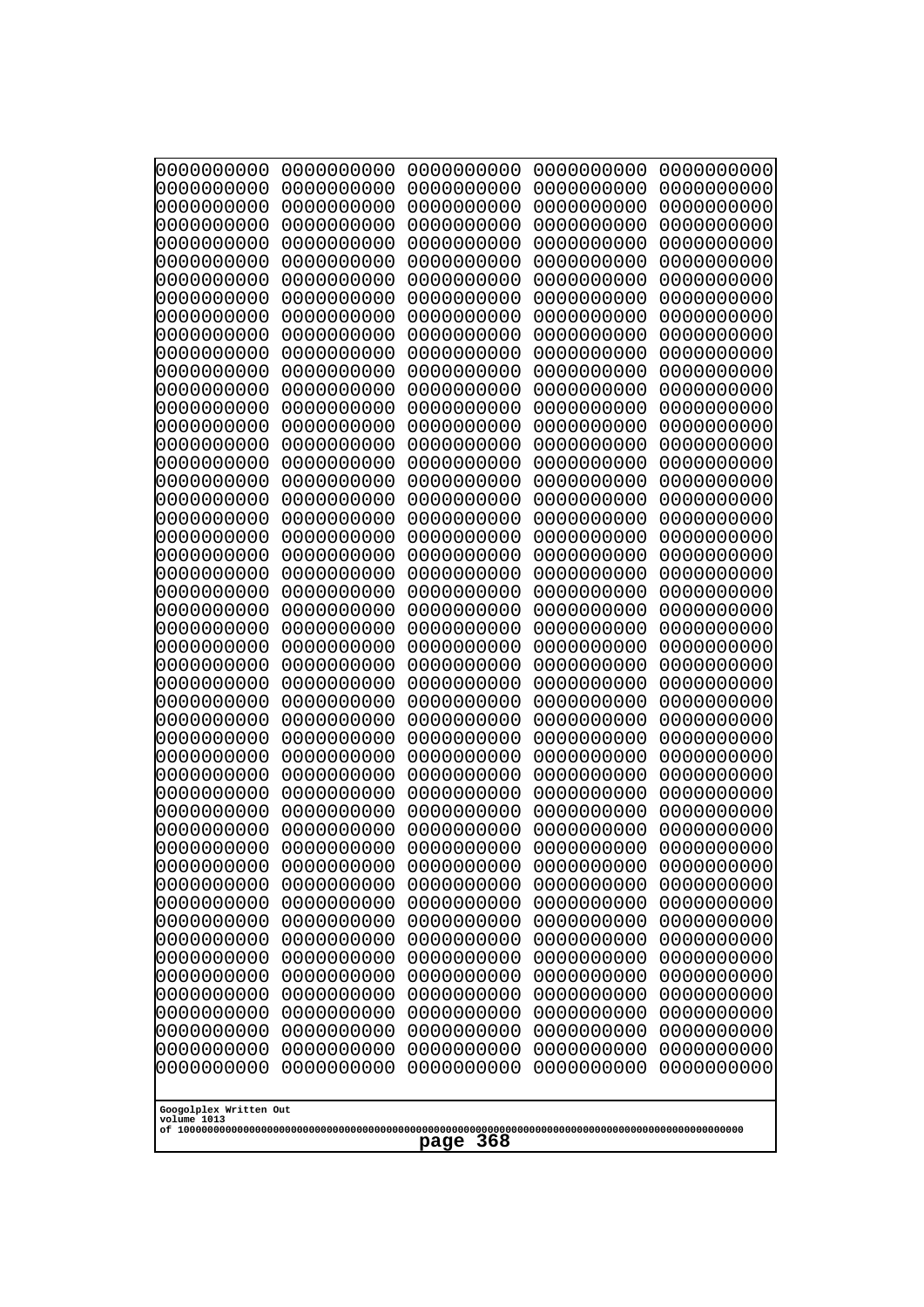| 10000000000                           | 0000000000               | 0000000000               | 0000000000               | 0000000000               |
|---------------------------------------|--------------------------|--------------------------|--------------------------|--------------------------|
| 0000000000<br>0000000000              | 0000000000<br>0000000000 | 0000000000<br>0000000000 | 0000000000<br>0000000000 | 0000000000<br>0000000000 |
| 0000000000                            | 0000000000               | 0000000000               | 0000000000               | 0000000000               |
| 0000000000                            | 0000000000               | 0000000000               | 0000000000               | 0000000000               |
| 0000000000                            | 0000000000               | 0000000000               | 0000000000               | 0000000000               |
| 0000000000<br>0000000000              | 0000000000<br>0000000000 | 0000000000<br>0000000000 | 0000000000<br>0000000000 | 0000000000<br>0000000000 |
| 0000000000                            | 0000000000               | 0000000000               | 0000000000               | 0000000000               |
| 0000000000                            | 0000000000               | 0000000000               | 0000000000               | 0000000000               |
| 0000000000                            | 0000000000               | 0000000000               | 0000000000               | 0000000000               |
| 0000000000<br>0000000000              | 0000000000<br>0000000000 | 0000000000<br>0000000000 | 0000000000<br>0000000000 | 0000000000<br>0000000000 |
| 0000000000                            | 0000000000               | 0000000000               | 0000000000               | 0000000000               |
| 0000000000                            | 0000000000               | 0000000000               | 0000000000               | 0000000000               |
| 0000000000                            | 0000000000               | 0000000000               | 0000000000               | 0000000000               |
| 0000000000<br>0000000000              | 0000000000<br>0000000000 | 0000000000<br>0000000000 | 0000000000<br>0000000000 | 0000000000<br>0000000000 |
| 0000000000                            | 0000000000               | 0000000000               | 0000000000               | 0000000000               |
| 0000000000                            | 0000000000               | 0000000000               | 0000000000               | 0000000000               |
| 0000000000                            | 0000000000               | 0000000000               | 0000000000               | 0000000000               |
| 0000000000<br>0000000000              | 0000000000<br>0000000000 | 0000000000<br>0000000000 | 0000000000<br>0000000000 | 0000000000<br>0000000000 |
| 0000000000                            | 0000000000               | 0000000000               | 0000000000               | 0000000000               |
| 0000000000                            | 0000000000               | 0000000000               | 0000000000               | 0000000000               |
| 0000000000                            | 0000000000               | 0000000000               | 0000000000               | 0000000000               |
| 0000000000<br>0000000000              | 0000000000<br>0000000000 | 0000000000<br>0000000000 | 0000000000<br>0000000000 | 0000000000<br>0000000000 |
| 0000000000                            | 0000000000               | 0000000000               | 0000000000               | 0000000000               |
| 0000000000                            | 0000000000               | 0000000000               | 0000000000               | 0000000000               |
| 0000000000                            | 0000000000               | 0000000000               | 0000000000               | 0000000000               |
| 0000000000<br>0000000000              | 0000000000<br>0000000000 | 0000000000<br>0000000000 | 0000000000<br>0000000000 | 0000000000<br>0000000000 |
| 0000000000                            | 0000000000               | 0000000000               | 0000000000               | 0000000000               |
| 0000000000                            | 0000000000               | 0000000000               | 0000000000               | 0000000000               |
| 0000000000                            | 0000000000<br>0000000000 | 0000000000<br>0000000000 | 0000000000               | 0000000000               |
| 0000000000<br>0000000000              | 0000000000               | 0000000000               | 0000000000<br>0000000000 | 0000000000<br>0000000000 |
| 0000000000                            | 0000000000               | 0000000000               | 0000000000               | 0000000000               |
| 0000000000                            | 0000000000               | 0000000000               | 0000000000               | 0000000000               |
| 0000000000<br>0000000000              | 0000000000               | 0000000000<br>0000000000 | 0000000000               | 0000000000               |
| 0000000000                            | 0000000000<br>0000000000 | 0000000000               | 0000000000<br>0000000000 | 0000000000<br>0000000000 |
| 0000000000                            | 0000000000               | 0000000000               | 0000000000               | 0000000000               |
| 0000000000                            | 0000000000               | 0000000000               | 0000000000               | 0000000000               |
| 0000000000<br>0000000000              | 0000000000<br>0000000000 | 0000000000<br>0000000000 | 0000000000<br>0000000000 | 0000000000<br>0000000000 |
| 0000000000                            | 0000000000               | 0000000000               | 0000000000               | 0000000000               |
| 0000000000                            | 0000000000               | 0000000000               | 0000000000               | 0000000000               |
| 0000000000                            | 0000000000               | 0000000000               | 0000000000               | 0000000000               |
|                                       |                          |                          |                          |                          |
| Googolplex Written Out<br>volume 1013 |                          |                          |                          |                          |
| 369<br>page                           |                          |                          |                          |                          |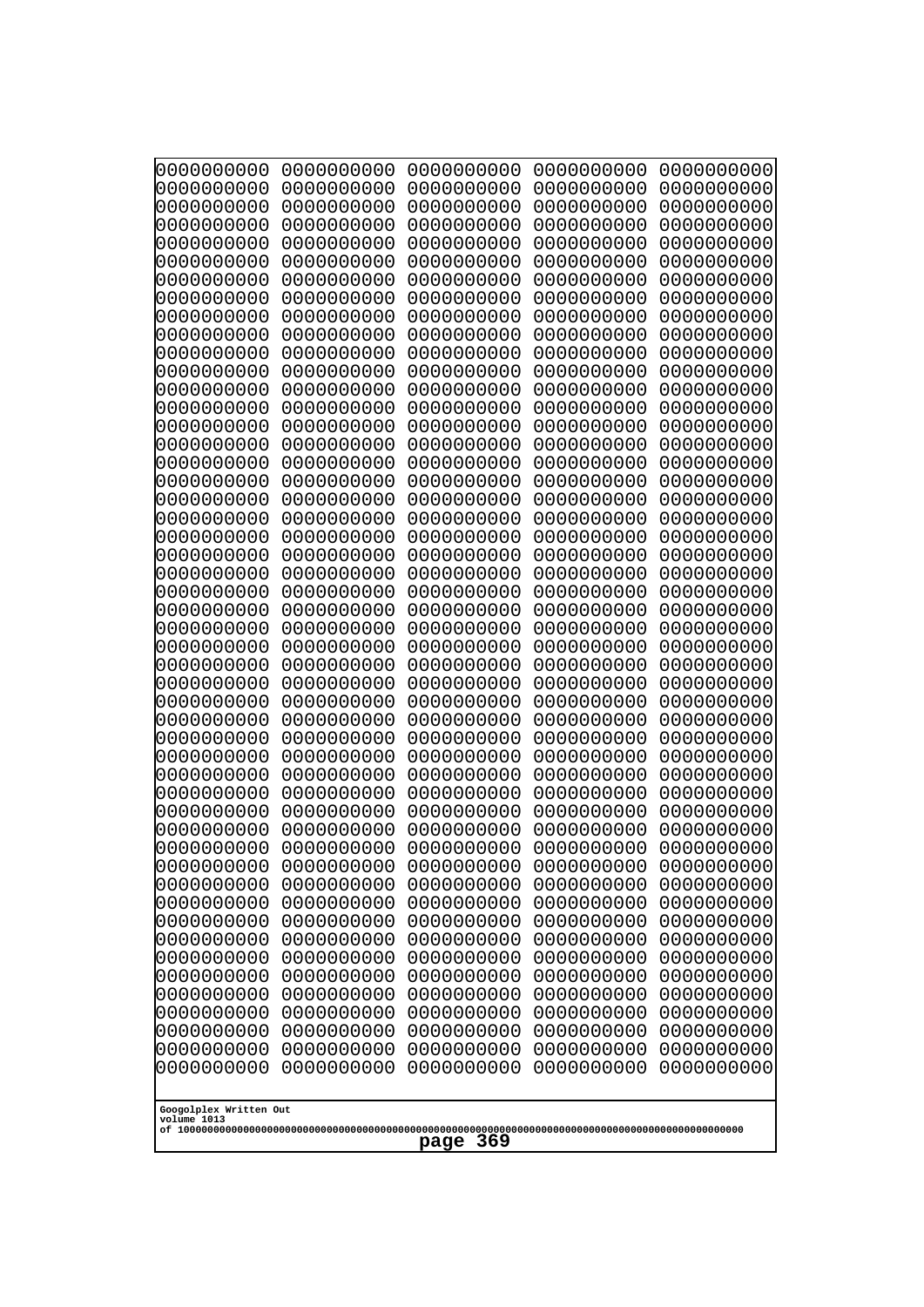| 000000000                | 0000000000               | 0000000000               | 0000000000               | 0000000000               |
|--------------------------|--------------------------|--------------------------|--------------------------|--------------------------|
| 0000000000               | 0000000000               | 0000000000               | 0000000000               | 0000000000               |
| 0000000000               | 0000000000               | 0000000000               | 0000000000               | 0000000000               |
| 0000000000               | 0000000000               | 0000000000               | 0000000000               | 0000000000               |
| 0000000000               | 0000000000               | 0000000000               | 0000000000               | 0000000000               |
| 0000000000               | 0000000000               | 0000000000               | 0000000000               | 0000000000               |
| 0000000000               | 0000000000               | 0000000000               | 0000000000               | 0000000000               |
| 0000000000               | 0000000000               | 0000000000               | 0000000000               | 0000000000               |
| 0000000000               | 0000000000<br>0000000000 | 0000000000<br>0000000000 | 0000000000               | 0000000000               |
| 0000000000<br>0000000000 | 0000000000               | 0000000000               | 0000000000<br>0000000000 | 0000000000<br>0000000000 |
| 0000000000               | 0000000000               | 0000000000               | 0000000000               | 0000000000               |
| 0000000000               | 0000000000               | 0000000000               | 0000000000               | 0000000000               |
| 0000000000               | 0000000000               | 0000000000               | 0000000000               | 0000000000               |
| 0000000000               | 0000000000               | 0000000000               | 0000000000               | 0000000000               |
| 0000000000               | 0000000000               | 0000000000               | 0000000000               | 0000000000               |
| 0000000000               | 0000000000               | 0000000000               | 0000000000               | 0000000000               |
| 0000000000               | 0000000000               | 0000000000               | 0000000000               | 0000000000               |
| 0000000000               | 0000000000               | 0000000000               | 0000000000               | 0000000000               |
| 0000000000               | 0000000000               | 0000000000               | 0000000000               | 0000000000               |
| 0000000000               | 0000000000               | 0000000000               | 0000000000               | 0000000000               |
| 0000000000<br>0000000000 | 0000000000<br>0000000000 | 0000000000<br>0000000000 | 0000000000<br>0000000000 | 0000000000<br>0000000000 |
| 0000000000               | 0000000000               | 0000000000               | 0000000000               | 0000000000               |
| 0000000000               | 0000000000               | 0000000000               | 0000000000               | 0000000000               |
| 0000000000               | 0000000000               | 0000000000               | 0000000000               | 0000000000               |
| 0000000000               | 0000000000               | 0000000000               | 0000000000               | 0000000000               |
| 0000000000               | 0000000000               | 0000000000               | 0000000000               | 0000000000               |
| 0000000000               | 0000000000               | 0000000000               | 0000000000               | 0000000000               |
| 0000000000               | 0000000000               | 0000000000               | 0000000000               | 0000000000               |
| 0000000000               | 0000000000               | 0000000000               | 0000000000               | 0000000000               |
| 0000000000               | 0000000000               | 0000000000               | 0000000000               | 0000000000               |
| 0000000000<br>0000000000 | 0000000000<br>0000000000 | 0000000000<br>0000000000 | 0000000000<br>0000000000 | 0000000000<br>0000000000 |
| 0000000000               | 0000000000               | 0000000000               | 0000000000               | 0000000000               |
| 0000000000               | 0000000000               | 0000000000               | 0000000000               | 0000000000               |
| 0000000000               | 0000000000               | 0000000000               | 0000000000               | 0000000000               |
| 0000000000               | 0000000000               | 0000000000               | 0000000000               | 0000000000               |
| 0000000000               | 0000000000               | 0000000000               | 0000000000               | 0000000000               |
| 0000000000               | 0000000000               | 0000000000               | 0000000000               | 0000000000               |
| 0000000000               | 0000000000               | 0000000000               | 0000000000               | 0000000000               |
| 0000000000               | 0000000000               | 0000000000               | 0000000000               | 0000000000               |
| 0000000000               | 0000000000               | 0000000000               | 0000000000               | 0000000000               |
| 0000000000               | 0000000000               | 0000000000               | 0000000000               | 0000000000               |
| 0000000000<br>0000000000 | 0000000000<br>0000000000 | 0000000000<br>0000000000 | 0000000000<br>0000000000 | 0000000000<br>0000000000 |
| 0000000000               | 0000000000               | 0000000000               | 0000000000               | 0000000000               |
| 0000000000               | 0000000000               | 0000000000               | 0000000000               | 0000000000               |
| 0000000000               | 0000000000               | 0000000000               | 0000000000               | 0000000000               |
| 0000000000               | 0000000000               | 0000000000               | 0000000000               | 0000000000               |
|                          |                          |                          |                          |                          |
| Googolplex Written Out   |                          |                          |                          |                          |
| volume 1013              |                          |                          |                          |                          |
| 370<br>page              |                          |                          |                          |                          |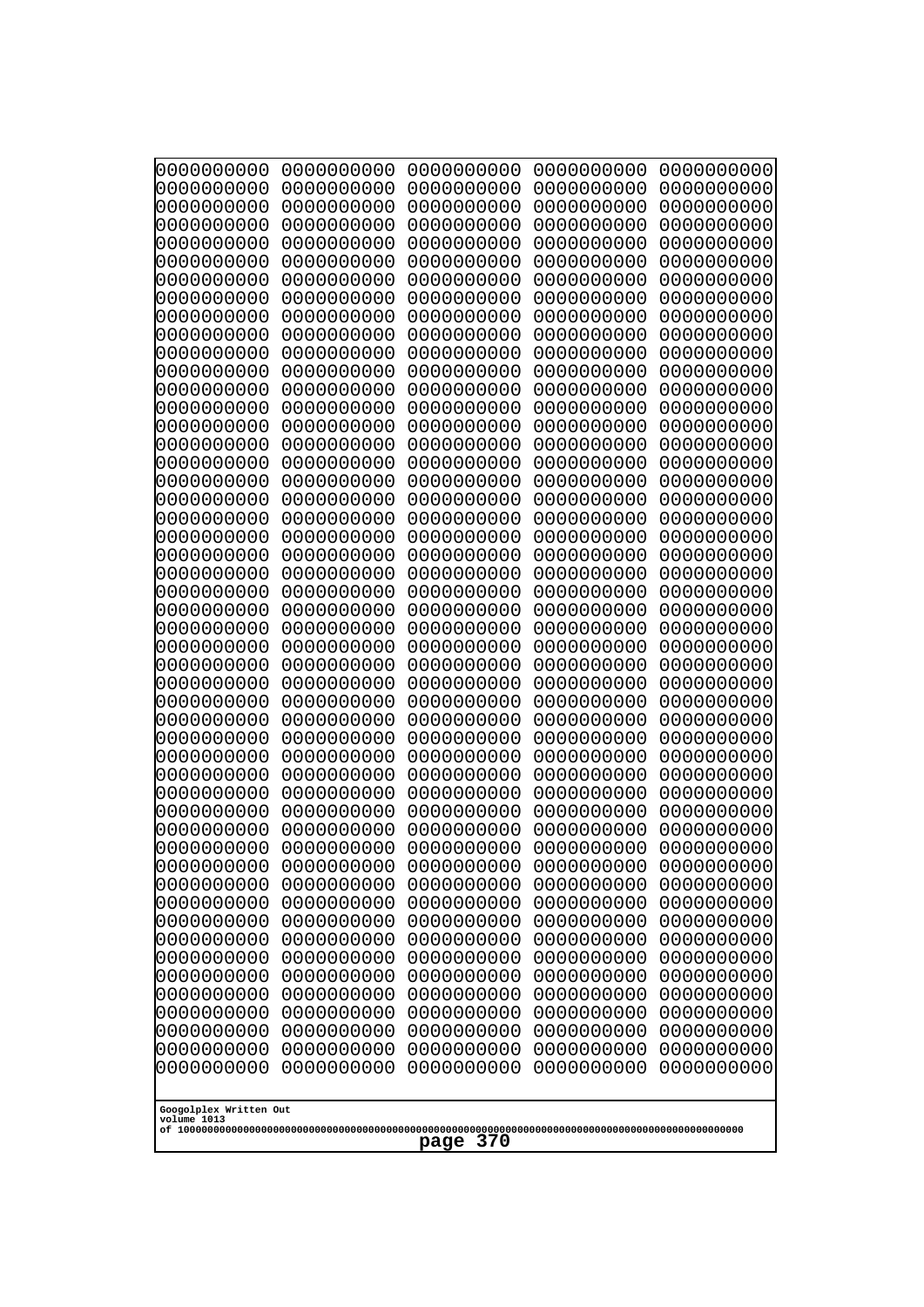| 10000000000<br>0000000000             | 0000000000<br>0000000000 | 0000000000<br>0000000000 | 0000000000<br>0000000000 | 0000000000<br>0000000000 |  |  |
|---------------------------------------|--------------------------|--------------------------|--------------------------|--------------------------|--|--|
| 0000000000                            | 0000000000               | 0000000000               | 0000000000               | 0000000000               |  |  |
| 0000000000                            | 0000000000               | 0000000000               | 0000000000               | 0000000000               |  |  |
| 0000000000                            | 0000000000               | 0000000000               | 0000000000               | 0000000000               |  |  |
| 0000000000<br>0000000000              | 0000000000<br>0000000000 | 0000000000<br>0000000000 | 0000000000<br>0000000000 | 0000000000<br>0000000000 |  |  |
| 0000000000                            | 0000000000               | 0000000000               | 0000000000               | 0000000000               |  |  |
| 0000000000                            | 0000000000               | 0000000000               | 0000000000               | 0000000000               |  |  |
| 0000000000                            | 0000000000               | 0000000000               | 0000000000               | 0000000000               |  |  |
| 0000000000<br>0000000000              | 0000000000<br>0000000000 | 0000000000<br>0000000000 | 0000000000<br>0000000000 | 0000000000               |  |  |
| 0000000000                            | 0000000000               | 0000000000               | 0000000000               | 0000000000<br>0000000000 |  |  |
| 0000000000                            | 0000000000               | 0000000000               | 0000000000               | 0000000000               |  |  |
| 0000000000                            | 0000000000               | 0000000000               | 0000000000               | 0000000000               |  |  |
| 0000000000                            | 0000000000               | 0000000000               | 0000000000               | 0000000000               |  |  |
| 0000000000<br>0000000000              | 0000000000<br>0000000000 | 0000000000<br>0000000000 | 0000000000<br>0000000000 | 0000000000<br>0000000000 |  |  |
| 0000000000                            | 0000000000               | 0000000000               | 0000000000               | 0000000000               |  |  |
| 0000000000                            | 0000000000               | 0000000000               | 0000000000               | 0000000000               |  |  |
| 0000000000                            | 0000000000<br>0000000000 | 0000000000               | 0000000000               | 0000000000               |  |  |
| 0000000000<br>0000000000              | 0000000000               | 0000000000<br>0000000000 | 0000000000<br>0000000000 | 0000000000<br>0000000000 |  |  |
| 0000000000                            | 0000000000               | 0000000000               | 0000000000               | 0000000000               |  |  |
| 0000000000                            | 0000000000               | 0000000000               | 0000000000               | 0000000000               |  |  |
| 0000000000                            | 0000000000<br>0000000000 | 0000000000<br>0000000000 | 0000000000<br>0000000000 | 0000000000               |  |  |
| 0000000000<br>0000000000              | 0000000000               | 0000000000               | 0000000000               | 0000000000<br>0000000000 |  |  |
| 0000000000                            | 0000000000               | 0000000000               | 0000000000               | 0000000000               |  |  |
| 0000000000                            | 0000000000               | 0000000000               | 0000000000               | 0000000000               |  |  |
| 0000000000<br>0000000000              | 0000000000<br>0000000000 | 0000000000<br>0000000000 | 0000000000<br>0000000000 | 0000000000<br>0000000000 |  |  |
| 0000000000                            | 0000000000               | 0000000000               | 0000000000               | 0000000000               |  |  |
| 0000000000                            | 0000000000               | 0000000000               | 0000000000               | 0000000000               |  |  |
| 0000000000                            | 0000000000               | 0000000000               | 0000000000               | 0000000000               |  |  |
| 0000000000                            | 0000000000<br>0000000000 | 0000000000<br>0000000000 | 0000000000               | 0000000000               |  |  |
| 0000000000<br>0000000000              | 0000000000               | 0000000000               | 0000000000<br>0000000000 | 0000000000<br>0000000000 |  |  |
| 0000000000                            | 0000000000               | 0000000000               | 0000000000               | 0000000000               |  |  |
| 0000000000                            | 0000000000               | 0000000000               | 0000000000               | 0000000000               |  |  |
| 0000000000                            | 0000000000               | 0000000000               | 0000000000               | 0000000000               |  |  |
| 0000000000<br>0000000000              | 0000000000<br>0000000000 | 0000000000<br>0000000000 | 0000000000<br>0000000000 | 0000000000<br>0000000000 |  |  |
| 0000000000                            | 0000000000               | 0000000000               | 0000000000               | 0000000000               |  |  |
| 0000000000                            | 0000000000               | 0000000000               | 0000000000               | 0000000000               |  |  |
| 0000000000<br>0000000000              | 0000000000<br>0000000000 | 0000000000<br>0000000000 | 0000000000               | 0000000000               |  |  |
| 0000000000                            | 0000000000               | 0000000000               | 0000000000<br>0000000000 | 0000000000<br>0000000000 |  |  |
| 0000000000                            | 0000000000               | 0000000000               | 0000000000               | 0000000000               |  |  |
| 0000000000                            | 0000000000               | 0000000000               | 0000000000               | 0000000000               |  |  |
|                                       |                          |                          |                          |                          |  |  |
| Googolplex Written Out<br>volume 1013 |                          |                          |                          |                          |  |  |
| 371<br>page                           |                          |                          |                          |                          |  |  |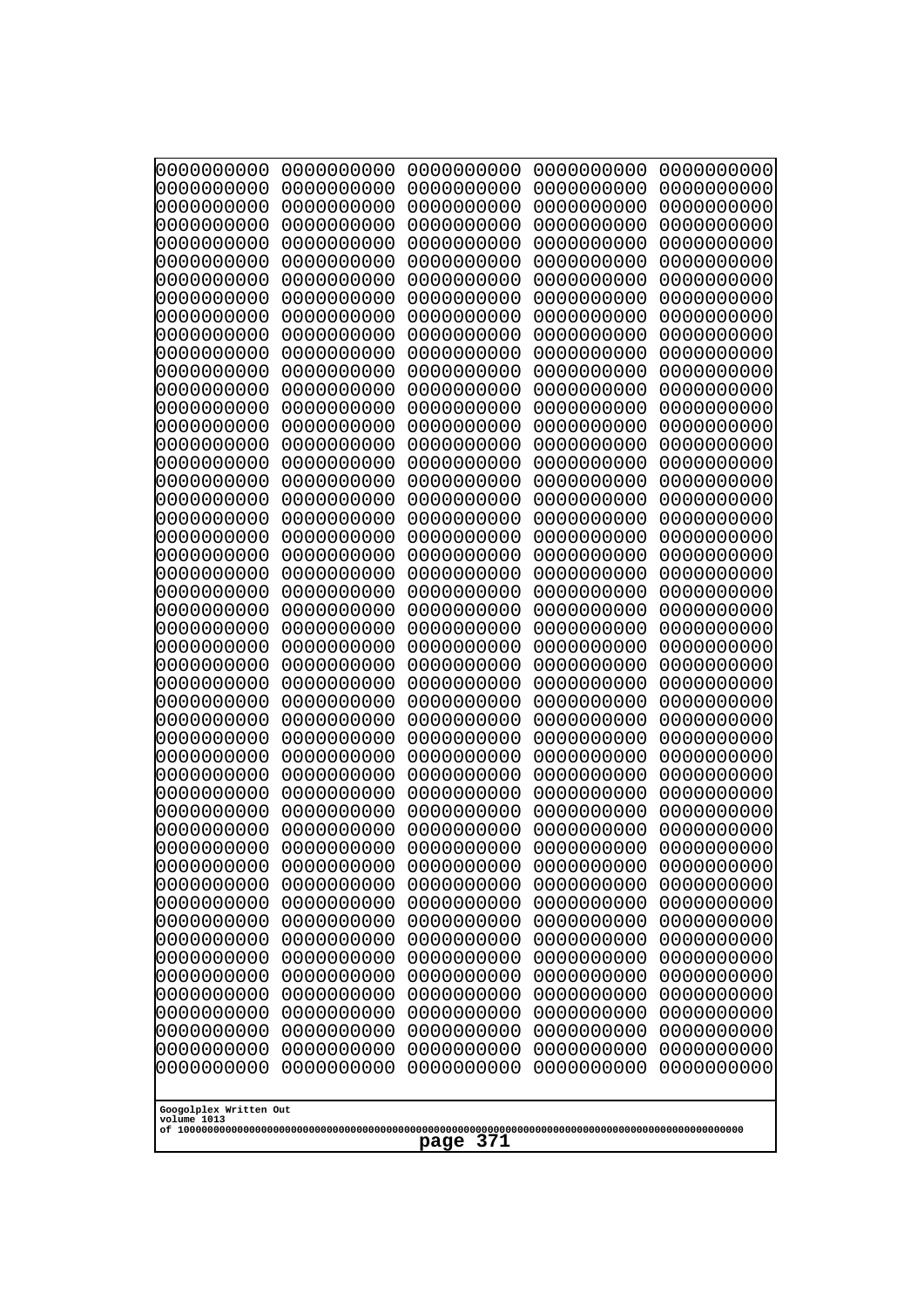| Googolplex Written Out<br>volume 1013 | 0000000000<br>0000000000<br>0000000000<br>0000000000<br>0000000000<br>0000000000<br>0000000000<br>0000000000<br>0000000000<br>0000000000<br>0000000000<br>0000000000<br>0000000000<br>0000000000<br>0000000000<br>0000000000<br>0000000000<br>0000000000<br>0000000000<br>0000000000<br>0000000000<br>0000000000<br>0000000000<br>0000000000<br>0000000000<br>0000000000<br>0000000000<br>0000000000<br>0000000000<br>0000000000<br>0000000000<br>0000000000<br>0000000000<br>0000000000<br>0000000000<br>0000000000<br>0000000000<br>10000000000<br>0000000000<br>0000000000<br>0000000000<br>0000000000<br>0000000000<br>0000000000<br>0000000000<br>0000000000<br>0000000000<br>0000000000<br>0000000000<br>0000000000 | 0000000000<br>0000000000<br>0000000000<br>0000000000<br>0000000000<br>0000000000<br>0000000000<br>0000000000<br>0000000000<br>0000000000<br>0000000000<br>0000000000<br>0000000000<br>0000000000<br>0000000000<br>0000000000<br>0000000000<br>0000000000<br>0000000000<br>0000000000<br>0000000000<br>0000000000<br>0000000000<br>0000000000<br>0000000000<br>0000000000<br>0000000000<br>0000000000<br>0000000000<br>0000000000<br>0000000000<br>0000000000<br>0000000000<br>0000000000<br>0000000000<br>0000000000<br>0000000000<br>0000000000<br>0000000000<br>0000000000<br>0000000000<br>0000000000<br>0000000000<br>0000000000<br>0000000000<br>0000000000<br>0000000000<br>0000000000<br>0000000000<br>0000000000 | 0000000000<br>0000000000<br>0000000000<br>0000000000<br>0000000000<br>0000000000<br>0000000000<br>0000000000<br>0000000000<br>0000000000<br>0000000000<br>0000000000<br>0000000000<br>0000000000<br>0000000000<br>0000000000<br>0000000000<br>0000000000<br>0000000000<br>0000000000<br>0000000000<br>0000000000<br>0000000000<br>0000000000<br>0000000000<br>0000000000<br>0000000000<br>0000000000<br>0000000000<br>0000000000<br>0000000000<br>0000000000<br>0000000000<br>0000000000<br>0000000000<br>0000000000<br>0000000000<br>0000000000<br>0000000000<br>0000000000<br>0000000000<br>0000000000<br>0000000000<br>0000000000<br>0000000000<br>0000000000<br>0000000000<br>0000000000<br>0000000000<br>0000000000 | 0000000000<br>0000000000<br>0000000000<br>0000000000<br>0000000000<br>0000000000<br>0000000000<br>0000000000<br>0000000000<br>0000000000<br>0000000000<br>0000000000<br>0000000000<br>0000000000<br>0000000000<br>0000000000<br>0000000000<br>0000000000<br>0000000000<br>0000000000<br>0000000000<br>0000000000<br>0000000000<br>0000000000<br>0000000000<br>0000000000<br>0000000000<br>0000000000<br>0000000000<br>0000000000<br>0000000000<br>0000000000<br>0000000000<br>0000000000<br>0000000000<br>0000000000<br>0000000000<br>0000000000<br>0000000000<br>0000000000<br>0000000000<br>0000000000<br>0000000000<br>0000000000<br>0000000000<br>0000000000<br>0000000000<br>0000000000<br>0000000000<br>0000000000 | 0000000000<br>0000000000<br>0000000000<br>0000000000<br>0000000000<br>0000000000<br>0000000000<br>0000000000<br>0000000000<br>0000000000<br>0000000000<br>0000000000<br>0000000000<br>0000000000<br>0000000000<br>0000000000<br>0000000000<br>0000000000<br>0000000000<br>0000000000<br>0000000000<br>0000000000<br>0000000000<br>0000000000<br>0000000000<br>0000000000<br>0000000000<br>0000000000<br>0000000000<br>0000000000<br>0000000000<br>0000000000<br>0000000000<br>0000000000<br>0000000000<br>0000000000<br>0000000000<br>0000000000<br>0000000000<br>0000000000<br>0000000000<br>0000000000<br>0000000000<br>0000000000<br>0000000000<br>0000000000<br>0000000000<br>0000000000<br>0000000000<br>0000000000 |
|---------------------------------------|---------------------------------------------------------------------------------------------------------------------------------------------------------------------------------------------------------------------------------------------------------------------------------------------------------------------------------------------------------------------------------------------------------------------------------------------------------------------------------------------------------------------------------------------------------------------------------------------------------------------------------------------------------------------------------------------------------------------------|--------------------------------------------------------------------------------------------------------------------------------------------------------------------------------------------------------------------------------------------------------------------------------------------------------------------------------------------------------------------------------------------------------------------------------------------------------------------------------------------------------------------------------------------------------------------------------------------------------------------------------------------------------------------------------------------------------------------------|--------------------------------------------------------------------------------------------------------------------------------------------------------------------------------------------------------------------------------------------------------------------------------------------------------------------------------------------------------------------------------------------------------------------------------------------------------------------------------------------------------------------------------------------------------------------------------------------------------------------------------------------------------------------------------------------------------------------------|--------------------------------------------------------------------------------------------------------------------------------------------------------------------------------------------------------------------------------------------------------------------------------------------------------------------------------------------------------------------------------------------------------------------------------------------------------------------------------------------------------------------------------------------------------------------------------------------------------------------------------------------------------------------------------------------------------------------------|--------------------------------------------------------------------------------------------------------------------------------------------------------------------------------------------------------------------------------------------------------------------------------------------------------------------------------------------------------------------------------------------------------------------------------------------------------------------------------------------------------------------------------------------------------------------------------------------------------------------------------------------------------------------------------------------------------------------------|
|                                       | 372<br>page                                                                                                                                                                                                                                                                                                                                                                                                                                                                                                                                                                                                                                                                                                               |                                                                                                                                                                                                                                                                                                                                                                                                                                                                                                                                                                                                                                                                                                                          |                                                                                                                                                                                                                                                                                                                                                                                                                                                                                                                                                                                                                                                                                                                          |                                                                                                                                                                                                                                                                                                                                                                                                                                                                                                                                                                                                                                                                                                                          |                                                                                                                                                                                                                                                                                                                                                                                                                                                                                                                                                                                                                                                                                                                          |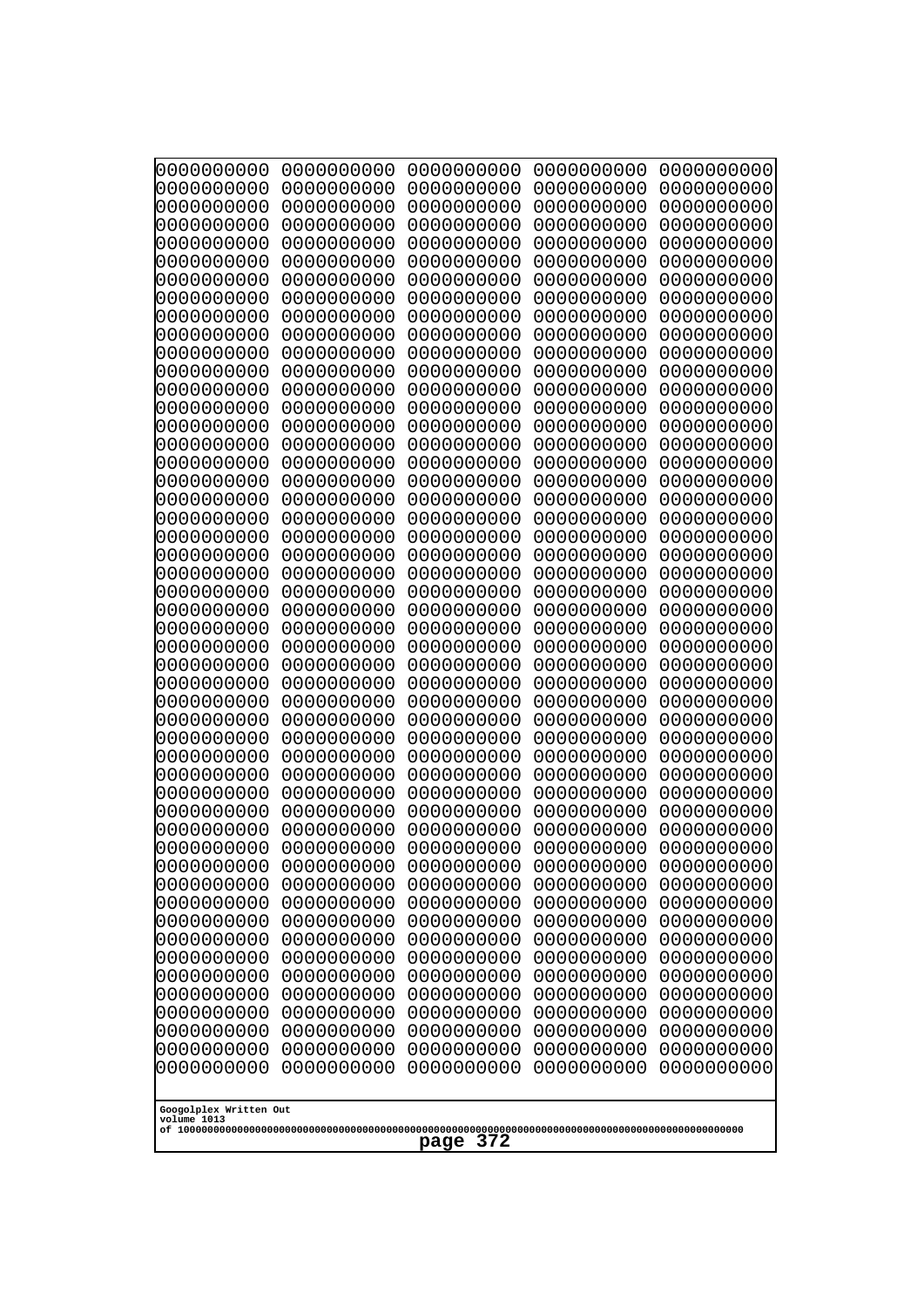| 0000000000<br>0000000000<br>0000000000<br>0000000000<br>0000000000<br>0000000000<br>0000000000<br>0000000000<br>0000000000<br>0000000000<br>0000000000<br>0000000000<br>0000000000<br>0000000000<br>0000000000<br>0000000000<br>0000000000<br>0000000000<br>0000000000<br>0000000000<br>0000000000<br>0000000000<br>0000000000<br>0000000000 | 0000000000<br>0000000000<br>0000000000<br>0000000000<br>0000000000<br>0000000000<br>0000000000<br>0000000000<br>0000000000<br>0000000000<br>0000000000<br>0000000000<br>0000000000<br>0000000000<br>0000000000<br>0000000000<br>0000000000<br>0000000000<br>0000000000<br>0000000000<br>0000000000<br>0000000000<br>0000000000<br>0000000000 | 0000000000<br>0000000000<br>0000000000<br>0000000000<br>0000000000<br>0000000000<br>0000000000<br>0000000000<br>0000000000<br>0000000000<br>0000000000<br>0000000000<br>0000000000<br>0000000000<br>0000000000<br>0000000000<br>0000000000<br>0000000000<br>0000000000<br>0000000000<br>0000000000<br>0000000000<br>0000000000<br>0000000000 | 0000000000<br>0000000000<br>0000000000<br>0000000000<br>0000000000<br>0000000000<br>0000000000<br>0000000000<br>0000000000<br>0000000000<br>0000000000<br>0000000000<br>0000000000<br>0000000000<br>0000000000<br>0000000000<br>0000000000<br>0000000000<br>0000000000<br>0000000000<br>0000000000<br>0000000000<br>0000000000<br>0000000000 | 0000000000<br>0000000000<br>0000000000<br>0000000000<br>0000000000<br>0000000000<br>0000000000<br>0000000000<br>0000000000<br>0000000000<br>0000000000<br>0000000000<br>0000000000<br>0000000000<br>0000000000<br>0000000000<br>0000000000<br>0000000000<br>0000000000<br>0000000000<br>0000000000<br>0000000000<br>0000000000<br>0000000000 |
|----------------------------------------------------------------------------------------------------------------------------------------------------------------------------------------------------------------------------------------------------------------------------------------------------------------------------------------------|----------------------------------------------------------------------------------------------------------------------------------------------------------------------------------------------------------------------------------------------------------------------------------------------------------------------------------------------|----------------------------------------------------------------------------------------------------------------------------------------------------------------------------------------------------------------------------------------------------------------------------------------------------------------------------------------------|----------------------------------------------------------------------------------------------------------------------------------------------------------------------------------------------------------------------------------------------------------------------------------------------------------------------------------------------|----------------------------------------------------------------------------------------------------------------------------------------------------------------------------------------------------------------------------------------------------------------------------------------------------------------------------------------------|
|                                                                                                                                                                                                                                                                                                                                              |                                                                                                                                                                                                                                                                                                                                              |                                                                                                                                                                                                                                                                                                                                              |                                                                                                                                                                                                                                                                                                                                              |                                                                                                                                                                                                                                                                                                                                              |
|                                                                                                                                                                                                                                                                                                                                              |                                                                                                                                                                                                                                                                                                                                              |                                                                                                                                                                                                                                                                                                                                              |                                                                                                                                                                                                                                                                                                                                              |                                                                                                                                                                                                                                                                                                                                              |
|                                                                                                                                                                                                                                                                                                                                              |                                                                                                                                                                                                                                                                                                                                              |                                                                                                                                                                                                                                                                                                                                              |                                                                                                                                                                                                                                                                                                                                              |                                                                                                                                                                                                                                                                                                                                              |
|                                                                                                                                                                                                                                                                                                                                              |                                                                                                                                                                                                                                                                                                                                              |                                                                                                                                                                                                                                                                                                                                              |                                                                                                                                                                                                                                                                                                                                              |                                                                                                                                                                                                                                                                                                                                              |
|                                                                                                                                                                                                                                                                                                                                              |                                                                                                                                                                                                                                                                                                                                              |                                                                                                                                                                                                                                                                                                                                              |                                                                                                                                                                                                                                                                                                                                              |                                                                                                                                                                                                                                                                                                                                              |
|                                                                                                                                                                                                                                                                                                                                              |                                                                                                                                                                                                                                                                                                                                              |                                                                                                                                                                                                                                                                                                                                              |                                                                                                                                                                                                                                                                                                                                              |                                                                                                                                                                                                                                                                                                                                              |
|                                                                                                                                                                                                                                                                                                                                              |                                                                                                                                                                                                                                                                                                                                              |                                                                                                                                                                                                                                                                                                                                              |                                                                                                                                                                                                                                                                                                                                              |                                                                                                                                                                                                                                                                                                                                              |
|                                                                                                                                                                                                                                                                                                                                              |                                                                                                                                                                                                                                                                                                                                              |                                                                                                                                                                                                                                                                                                                                              |                                                                                                                                                                                                                                                                                                                                              |                                                                                                                                                                                                                                                                                                                                              |
|                                                                                                                                                                                                                                                                                                                                              |                                                                                                                                                                                                                                                                                                                                              |                                                                                                                                                                                                                                                                                                                                              |                                                                                                                                                                                                                                                                                                                                              |                                                                                                                                                                                                                                                                                                                                              |
|                                                                                                                                                                                                                                                                                                                                              |                                                                                                                                                                                                                                                                                                                                              |                                                                                                                                                                                                                                                                                                                                              |                                                                                                                                                                                                                                                                                                                                              |                                                                                                                                                                                                                                                                                                                                              |
|                                                                                                                                                                                                                                                                                                                                              |                                                                                                                                                                                                                                                                                                                                              |                                                                                                                                                                                                                                                                                                                                              |                                                                                                                                                                                                                                                                                                                                              |                                                                                                                                                                                                                                                                                                                                              |
| 0000000000                                                                                                                                                                                                                                                                                                                                   | 0000000000                                                                                                                                                                                                                                                                                                                                   | 0000000000                                                                                                                                                                                                                                                                                                                                   | 0000000000                                                                                                                                                                                                                                                                                                                                   | 0000000000                                                                                                                                                                                                                                                                                                                                   |
| 0000000000                                                                                                                                                                                                                                                                                                                                   | 0000000000                                                                                                                                                                                                                                                                                                                                   | 0000000000                                                                                                                                                                                                                                                                                                                                   | 0000000000                                                                                                                                                                                                                                                                                                                                   | 0000000000                                                                                                                                                                                                                                                                                                                                   |
| 0000000000<br>0000000000                                                                                                                                                                                                                                                                                                                     | 0000000000<br>0000000000                                                                                                                                                                                                                                                                                                                     | 0000000000<br>0000000000                                                                                                                                                                                                                                                                                                                     | 0000000000<br>0000000000                                                                                                                                                                                                                                                                                                                     | 0000000000<br>0000000000                                                                                                                                                                                                                                                                                                                     |
| 0000000000                                                                                                                                                                                                                                                                                                                                   | 0000000000                                                                                                                                                                                                                                                                                                                                   | 0000000000                                                                                                                                                                                                                                                                                                                                   | 0000000000                                                                                                                                                                                                                                                                                                                                   | 0000000000                                                                                                                                                                                                                                                                                                                                   |
| 0000000000<br>0000000000                                                                                                                                                                                                                                                                                                                     | 0000000000<br>0000000000                                                                                                                                                                                                                                                                                                                     | 0000000000<br>0000000000                                                                                                                                                                                                                                                                                                                     | 0000000000<br>0000000000                                                                                                                                                                                                                                                                                                                     | 0000000000<br>0000000000                                                                                                                                                                                                                                                                                                                     |
| 0000000000                                                                                                                                                                                                                                                                                                                                   | 0000000000                                                                                                                                                                                                                                                                                                                                   | 0000000000                                                                                                                                                                                                                                                                                                                                   | 0000000000                                                                                                                                                                                                                                                                                                                                   | 0000000000                                                                                                                                                                                                                                                                                                                                   |
| 0000000000<br>0000000000                                                                                                                                                                                                                                                                                                                     | 0000000000<br>0000000000                                                                                                                                                                                                                                                                                                                     | 0000000000<br>0000000000                                                                                                                                                                                                                                                                                                                     | 0000000000<br>0000000000                                                                                                                                                                                                                                                                                                                     | 0000000000<br>0000000000                                                                                                                                                                                                                                                                                                                     |
| 0000000000<br>0000000000                                                                                                                                                                                                                                                                                                                     | 0000000000                                                                                                                                                                                                                                                                                                                                   | 0000000000<br>0000000000                                                                                                                                                                                                                                                                                                                     | 0000000000                                                                                                                                                                                                                                                                                                                                   | 0000000000                                                                                                                                                                                                                                                                                                                                   |
| 0000000000                                                                                                                                                                                                                                                                                                                                   | 0000000000<br>0000000000                                                                                                                                                                                                                                                                                                                     | 0000000000                                                                                                                                                                                                                                                                                                                                   | 0000000000<br>0000000000                                                                                                                                                                                                                                                                                                                     | 0000000000<br>0000000000                                                                                                                                                                                                                                                                                                                     |
| 0000000000<br>0000000000                                                                                                                                                                                                                                                                                                                     | 0000000000<br>0000000000                                                                                                                                                                                                                                                                                                                     | 0000000000<br>0000000000                                                                                                                                                                                                                                                                                                                     | 0000000000<br>0000000000                                                                                                                                                                                                                                                                                                                     | 0000000000<br>0000000000                                                                                                                                                                                                                                                                                                                     |
| 0000000000                                                                                                                                                                                                                                                                                                                                   | 0000000000                                                                                                                                                                                                                                                                                                                                   | 0000000000                                                                                                                                                                                                                                                                                                                                   | 0000000000                                                                                                                                                                                                                                                                                                                                   | 0000000000                                                                                                                                                                                                                                                                                                                                   |
| 0000000000<br>0000000000                                                                                                                                                                                                                                                                                                                     | 0000000000<br>0000000000                                                                                                                                                                                                                                                                                                                     | 0000000000<br>0000000000                                                                                                                                                                                                                                                                                                                     | 0000000000<br>0000000000                                                                                                                                                                                                                                                                                                                     | 0000000000<br>0000000000                                                                                                                                                                                                                                                                                                                     |
| 0000000000                                                                                                                                                                                                                                                                                                                                   | 0000000000                                                                                                                                                                                                                                                                                                                                   | 0000000000                                                                                                                                                                                                                                                                                                                                   | 0000000000                                                                                                                                                                                                                                                                                                                                   | 0000000000                                                                                                                                                                                                                                                                                                                                   |
| 0000000000<br>0000000000                                                                                                                                                                                                                                                                                                                     | 0000000000<br>0000000000                                                                                                                                                                                                                                                                                                                     | 0000000000<br>0000000000                                                                                                                                                                                                                                                                                                                     | 0000000000<br>0000000000                                                                                                                                                                                                                                                                                                                     | 0000000000<br>0000000000                                                                                                                                                                                                                                                                                                                     |
| 0000000000                                                                                                                                                                                                                                                                                                                                   | 0000000000                                                                                                                                                                                                                                                                                                                                   | 0000000000                                                                                                                                                                                                                                                                                                                                   | 0000000000                                                                                                                                                                                                                                                                                                                                   | 0000000000                                                                                                                                                                                                                                                                                                                                   |
| 0000000000<br>0000000000                                                                                                                                                                                                                                                                                                                     | 0000000000<br>0000000000                                                                                                                                                                                                                                                                                                                     | 0000000000<br>0000000000                                                                                                                                                                                                                                                                                                                     | 0000000000<br>0000000000                                                                                                                                                                                                                                                                                                                     | 0000000000<br>0000000000                                                                                                                                                                                                                                                                                                                     |
| 0000000000<br>0000000000                                                                                                                                                                                                                                                                                                                     | 0000000000<br>0000000000                                                                                                                                                                                                                                                                                                                     | 0000000000<br>0000000000                                                                                                                                                                                                                                                                                                                     | 0000000000<br>0000000000                                                                                                                                                                                                                                                                                                                     | 0000000000<br>0000000000                                                                                                                                                                                                                                                                                                                     |
|                                                                                                                                                                                                                                                                                                                                              |                                                                                                                                                                                                                                                                                                                                              |                                                                                                                                                                                                                                                                                                                                              |                                                                                                                                                                                                                                                                                                                                              |                                                                                                                                                                                                                                                                                                                                              |
| Googolplex Written Out<br>volume 1013                                                                                                                                                                                                                                                                                                        |                                                                                                                                                                                                                                                                                                                                              |                                                                                                                                                                                                                                                                                                                                              |                                                                                                                                                                                                                                                                                                                                              |                                                                                                                                                                                                                                                                                                                                              |
| 373<br>page                                                                                                                                                                                                                                                                                                                                  |                                                                                                                                                                                                                                                                                                                                              |                                                                                                                                                                                                                                                                                                                                              |                                                                                                                                                                                                                                                                                                                                              |                                                                                                                                                                                                                                                                                                                                              |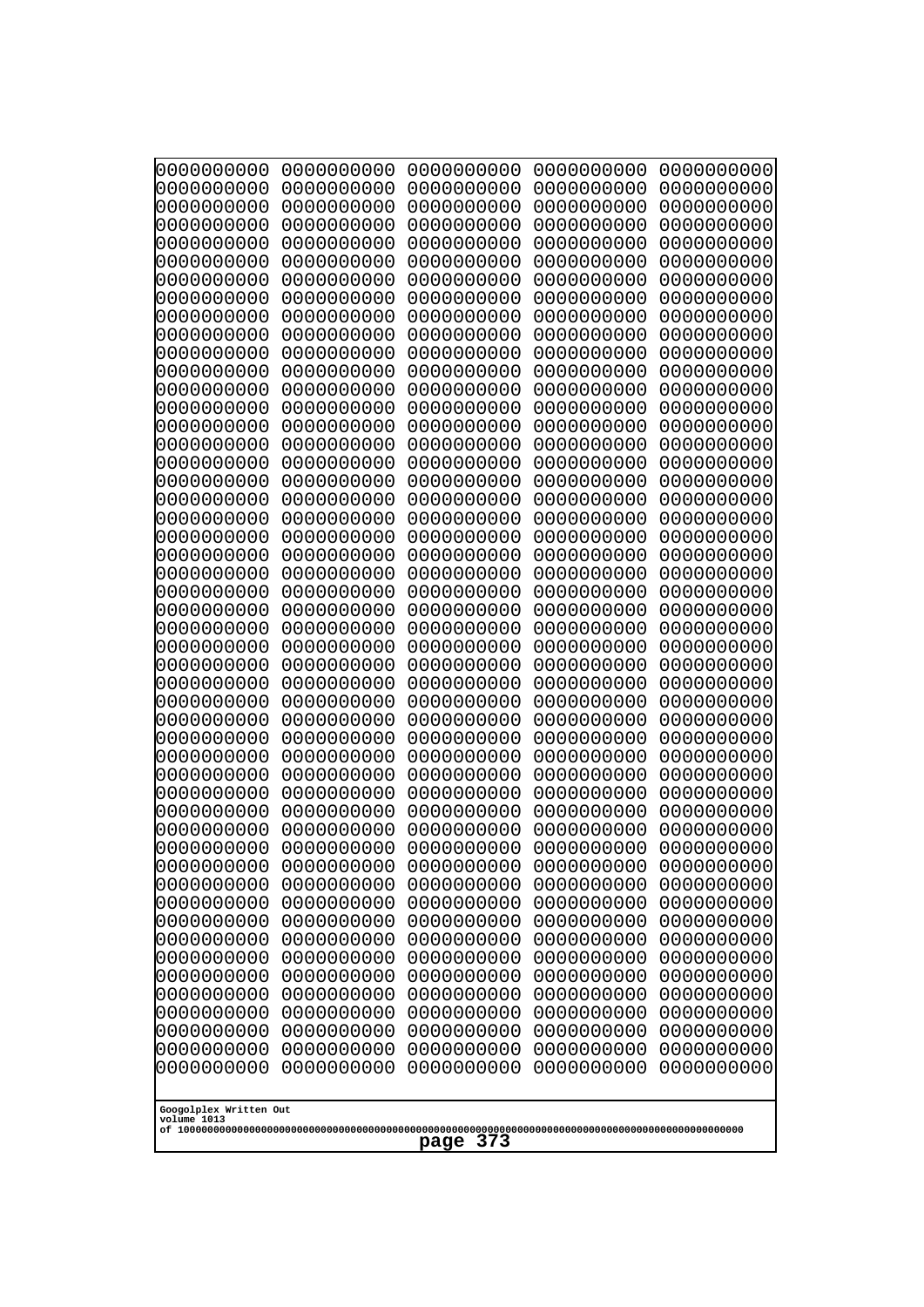| 0000000000                                           | 0000000000 | 0000000000 | 0000000000 | 0000000000 |
|------------------------------------------------------|------------|------------|------------|------------|
| 0000000000                                           | 0000000000 | 0000000000 | 0000000000 | 0000000000 |
| 0000000000                                           | 0000000000 | 0000000000 | 0000000000 | 0000000000 |
| 0000000000                                           | 0000000000 | 0000000000 | 0000000000 | 0000000000 |
| 0000000000                                           | 0000000000 | 0000000000 | 0000000000 | 0000000000 |
| 0000000000                                           | 0000000000 | 0000000000 | 0000000000 | 0000000000 |
| 0000000000                                           | 0000000000 | 0000000000 | 0000000000 | 0000000000 |
| 0000000000                                           | 0000000000 | 0000000000 | 0000000000 | 0000000000 |
| 0000000000                                           | 0000000000 | 0000000000 | 0000000000 | 0000000000 |
| 0000000000                                           | 0000000000 | 0000000000 | 0000000000 | 0000000000 |
| 0000000000                                           | 0000000000 | 0000000000 | 0000000000 | 0000000000 |
| 0000000000                                           | 0000000000 | 0000000000 | 0000000000 | 0000000000 |
| 0000000000                                           | 0000000000 | 0000000000 | 0000000000 | 0000000000 |
| 0000000000                                           | 0000000000 | 0000000000 | 0000000000 | 0000000000 |
| 0000000000                                           | 0000000000 | 0000000000 | 0000000000 | 0000000000 |
| 0000000000                                           | 0000000000 | 0000000000 | 0000000000 | 0000000000 |
| 0000000000                                           | 0000000000 | 0000000000 | 0000000000 | 0000000000 |
| 0000000000                                           | 0000000000 | 0000000000 | 0000000000 | 0000000000 |
| 0000000000                                           | 0000000000 | 0000000000 | 0000000000 | 0000000000 |
| 0000000000                                           | 0000000000 | 0000000000 | 0000000000 | 0000000000 |
| 0000000000                                           | 0000000000 | 0000000000 | 0000000000 | 0000000000 |
| 0000000000                                           | 0000000000 | 0000000000 | 0000000000 | 0000000000 |
| 0000000000                                           | 0000000000 | 0000000000 | 0000000000 | 0000000000 |
| 0000000000                                           | 0000000000 | 0000000000 | 0000000000 | 0000000000 |
| 0000000000                                           | 0000000000 | 0000000000 | 0000000000 | 0000000000 |
| 0000000000                                           | 0000000000 | 0000000000 | 0000000000 | 0000000000 |
| 0000000000                                           | 0000000000 | 0000000000 | 0000000000 | 0000000000 |
| 0000000000                                           | 0000000000 | 0000000000 | 0000000000 | 0000000000 |
| 0000000000                                           | 0000000000 | 0000000000 | 0000000000 | 0000000000 |
| 0000000000                                           | 0000000000 | 0000000000 | 0000000000 | 0000000000 |
| 0000000000                                           | 0000000000 | 0000000000 | 0000000000 | 0000000000 |
| 0000000000                                           | 0000000000 | 0000000000 | 0000000000 | 0000000000 |
| 0000000000                                           | 0000000000 | 0000000000 | 0000000000 | 0000000000 |
| 0000000000                                           | 0000000000 | 0000000000 | 0000000000 | 0000000000 |
| 0000000000                                           | 0000000000 | 0000000000 | 0000000000 | 0000000000 |
| 0000000000                                           | 0000000000 | 0000000000 | 0000000000 | 0000000000 |
| 0000000000                                           | 0000000000 | 0000000000 | 0000000000 | 0000000000 |
| 0000000000                                           | 0000000000 | 0000000000 | 0000000000 | 0000000000 |
| 0000000000                                           | 0000000000 | 0000000000 | 0000000000 | 0000000000 |
| 0000000000                                           | 0000000000 | 0000000000 | 0000000000 | 0000000000 |
| 0000000000                                           | 0000000000 | 0000000000 | 0000000000 | 0000000000 |
| 0000000000                                           | 0000000000 | 0000000000 | 0000000000 | 0000000000 |
| 0000000000                                           | 0000000000 | 0000000000 | 0000000000 | 0000000000 |
| 0000000000                                           | 0000000000 | 0000000000 | 0000000000 | 0000000000 |
| 0000000000                                           | 0000000000 | 0000000000 | 0000000000 | 0000000000 |
| 0000000000                                           | 0000000000 | 0000000000 | 0000000000 | 0000000000 |
| 0000000000                                           | 0000000000 | 0000000000 | 0000000000 | 0000000000 |
| 0000000000                                           | 0000000000 | 0000000000 | 0000000000 | 0000000000 |
| 0000000000                                           | 0000000000 | 0000000000 | 0000000000 | 0000000000 |
| 0000000000                                           | 0000000000 | 0000000000 | 0000000000 | 0000000000 |
| Googolplex Written Out<br>volume 1013<br>374<br>page |            |            |            |            |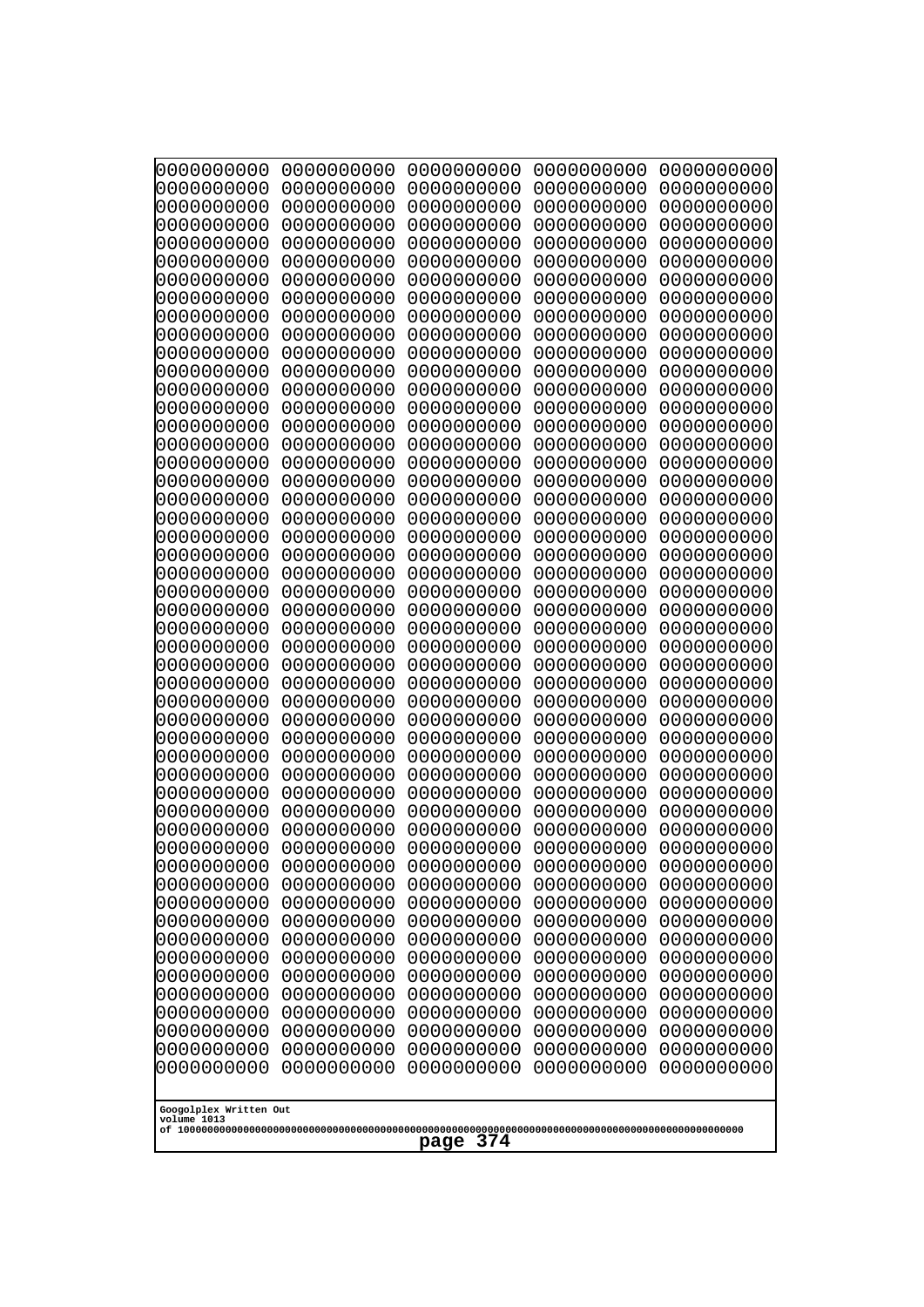| 10000000000<br>0000000000             | 0000000000<br>0000000000 | 0000000000<br>0000000000 | 0000000000<br>0000000000 | 0000000000<br>0000000000 |
|---------------------------------------|--------------------------|--------------------------|--------------------------|--------------------------|
| 0000000000                            | 0000000000               | 0000000000               | 0000000000               | 0000000000               |
| 0000000000                            | 0000000000               | 0000000000               | 0000000000               | 0000000000               |
| 0000000000<br>0000000000              | 0000000000<br>0000000000 | 0000000000               | 0000000000<br>0000000000 | 0000000000               |
| 0000000000                            | 0000000000               | 0000000000<br>0000000000 | 0000000000               | 0000000000<br>0000000000 |
| 0000000000                            | 0000000000               | 0000000000               | 0000000000               | 0000000000               |
| 0000000000                            | 0000000000               | 0000000000               | 0000000000               | 0000000000               |
| 0000000000<br>0000000000              | 0000000000<br>0000000000 | 0000000000<br>0000000000 | 0000000000<br>0000000000 | 0000000000<br>0000000000 |
| 0000000000                            | 0000000000               | 0000000000               | 0000000000               | 0000000000               |
| 0000000000                            | 0000000000               | 0000000000               | 0000000000               | 0000000000               |
| 0000000000<br>0000000000              | 0000000000<br>0000000000 | 0000000000<br>0000000000 | 0000000000<br>0000000000 | 0000000000<br>0000000000 |
| 0000000000                            | 0000000000               | 0000000000               | 0000000000               | 0000000000               |
| 0000000000                            | 0000000000               | 0000000000               | 0000000000               | 0000000000               |
| 0000000000<br>0000000000              | 0000000000               | 0000000000               | 0000000000               | 0000000000               |
| 0000000000                            | 0000000000<br>0000000000 | 0000000000<br>0000000000 | 0000000000<br>0000000000 | 0000000000<br>0000000000 |
| 0000000000                            | 0000000000               | 0000000000               | 0000000000               | 0000000000               |
| 0000000000                            | 0000000000               | 0000000000               | 0000000000               | 0000000000               |
| 0000000000<br>0000000000              | 0000000000<br>0000000000 | 0000000000<br>0000000000 | 0000000000<br>0000000000 | 0000000000<br>0000000000 |
| 0000000000                            | 0000000000               | 0000000000               | 0000000000               | 0000000000               |
| 0000000000                            | 0000000000               | 0000000000               | 0000000000               | 0000000000               |
| 0000000000<br>0000000000              | 0000000000<br>0000000000 | 0000000000<br>0000000000 | 0000000000<br>0000000000 | 0000000000<br>0000000000 |
| 0000000000                            | 0000000000               | 0000000000               | 0000000000               | 0000000000               |
| 0000000000                            | 0000000000               | 0000000000               | 0000000000               | 0000000000               |
| 0000000000<br>0000000000              | 0000000000<br>0000000000 | 0000000000<br>0000000000 | 0000000000<br>0000000000 | 0000000000<br>0000000000 |
| 0000000000                            | 0000000000               | 0000000000               | 0000000000               | 0000000000               |
| 0000000000                            | 0000000000               | 0000000000               | 0000000000               | 0000000000               |
| 0000000000                            | 0000000000               | 0000000000               | 0000000000               | 0000000000               |
| 0000000000<br>0000000000              | 0000000000<br>0000000000 | 0000000000<br>0000000000 | 0000000000<br>0000000000 | 0000000000<br>0000000000 |
| 0000000000                            | 0000000000               | 0000000000               | 0000000000               | 0000000000               |
| 0000000000                            | 0000000000               | 0000000000               | 0000000000               | 0000000000               |
| 0000000000<br>0000000000              | 0000000000<br>0000000000 | 0000000000<br>0000000000 | 0000000000<br>0000000000 | 0000000000<br>0000000000 |
| 0000000000                            | 0000000000               | 0000000000               | 0000000000               | 0000000000               |
| 0000000000                            | 0000000000               | 0000000000               | 0000000000               | 0000000000               |
| 0000000000<br>0000000000              | 0000000000<br>0000000000 | 0000000000<br>0000000000 | 0000000000<br>0000000000 | 0000000000<br>0000000000 |
| 0000000000                            | 0000000000               | 0000000000               | 0000000000               | 0000000000               |
| 0000000000                            | 0000000000               | 0000000000               | 0000000000               | 0000000000               |
| 0000000000                            | 0000000000               | 0000000000               | 0000000000               | 0000000000               |
| 0000000000<br>0000000000              | 0000000000<br>0000000000 | 0000000000<br>0000000000 | 0000000000<br>0000000000 | 0000000000<br>0000000000 |
|                                       |                          |                          |                          |                          |
| Googolplex Written Out<br>volume 1013 |                          |                          |                          |                          |
|                                       |                          | 375<br>page              |                          |                          |
|                                       |                          |                          |                          |                          |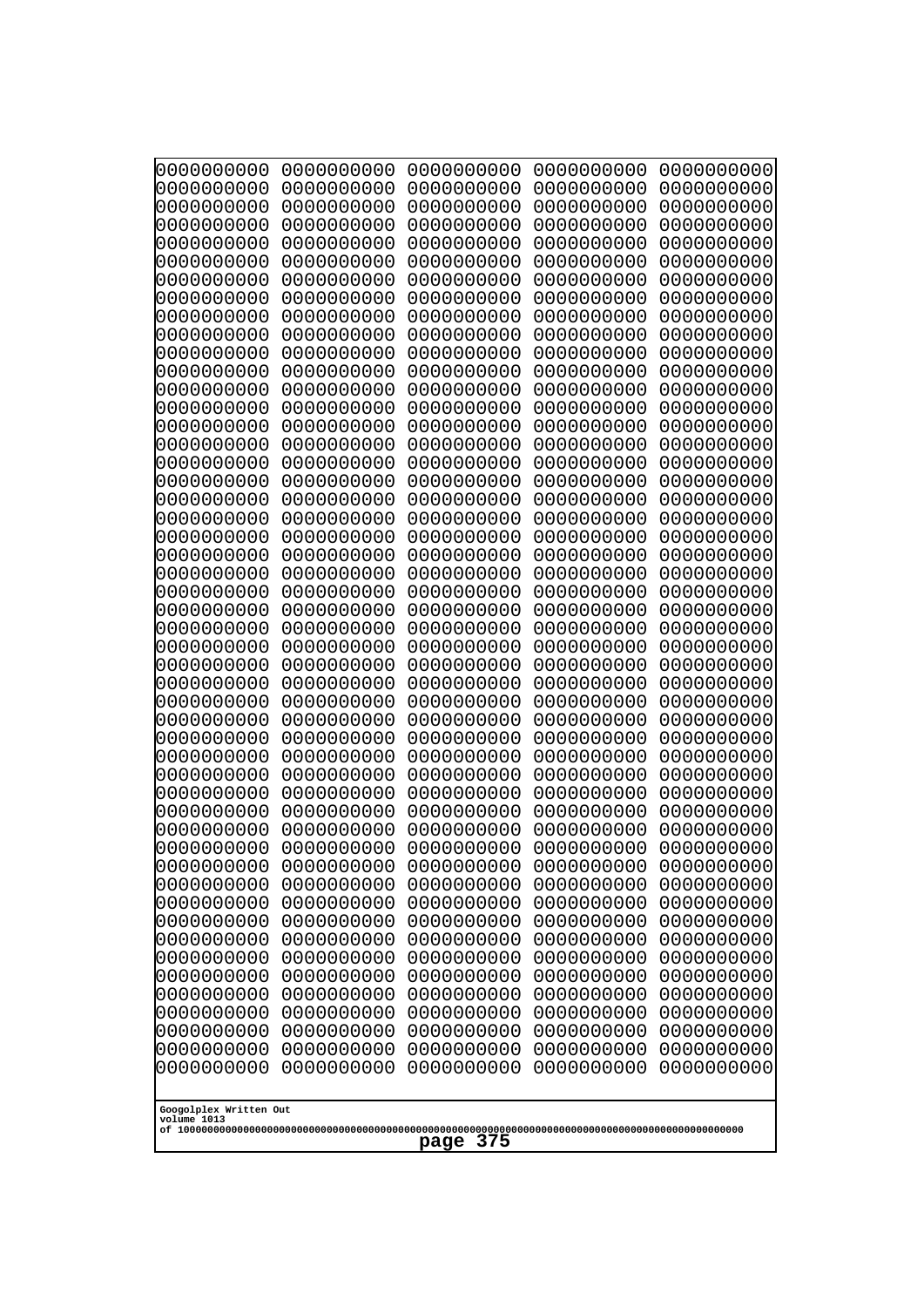| 0000000000               | 0000000000               | 0000000000               | 0000000000               | 0000000000               |
|--------------------------|--------------------------|--------------------------|--------------------------|--------------------------|
| 0000000000<br>0000000000 | 0000000000<br>0000000000 | 0000000000<br>0000000000 | 0000000000<br>0000000000 | 0000000000<br>0000000000 |
| 0000000000               | 0000000000               | 0000000000               | 0000000000               | 0000000000               |
| 0000000000               | 0000000000               | 0000000000               | 0000000000               | 0000000000               |
| 0000000000               | 0000000000               | 0000000000               | 0000000000               | 0000000000               |
| 0000000000               | 0000000000               | 0000000000               | 0000000000               | 0000000000               |
| 0000000000<br>0000000000 | 0000000000<br>0000000000 | 0000000000<br>0000000000 | 0000000000<br>0000000000 | 0000000000<br>0000000000 |
| 0000000000               | 0000000000               | 0000000000               | 0000000000               | 0000000000               |
| 0000000000               | 0000000000               | 0000000000               | 0000000000               | 0000000000               |
| 0000000000               | 0000000000               | 0000000000               | 0000000000               | 0000000000               |
| 0000000000<br>0000000000 | 0000000000<br>0000000000 | 0000000000<br>0000000000 | 0000000000<br>0000000000 | 0000000000<br>0000000000 |
| 0000000000               | 0000000000               | 0000000000               | 0000000000               | 0000000000               |
| 0000000000               | 0000000000               | 0000000000               | 0000000000               | 0000000000               |
| 0000000000<br>0000000000 | 0000000000<br>0000000000 | 0000000000<br>0000000000 | 0000000000<br>0000000000 | 0000000000<br>0000000000 |
| 0000000000               | 0000000000               | 0000000000               | 0000000000               | 0000000000               |
| 0000000000               | 0000000000               | 0000000000               | 0000000000               | 0000000000               |
| 0000000000               | 0000000000               | 0000000000               | 0000000000               | 0000000000               |
| 0000000000<br>0000000000 | 0000000000<br>0000000000 | 0000000000<br>0000000000 | 0000000000<br>0000000000 | 0000000000<br>0000000000 |
| 0000000000               | 0000000000               | 0000000000               | 0000000000               | 0000000000               |
| 0000000000               | 0000000000               | 0000000000               | 0000000000               | 0000000000               |
| 0000000000               | 0000000000               | 0000000000               | 0000000000               | 0000000000               |
| 0000000000<br>0000000000 | 0000000000<br>0000000000 | 0000000000<br>0000000000 | 0000000000<br>0000000000 | 0000000000<br>0000000000 |
| 0000000000               | 0000000000               | 0000000000               | 0000000000               | 0000000000               |
| 0000000000               | 0000000000               | 0000000000               | 0000000000               | 0000000000               |
| 0000000000<br>0000000000 | 0000000000<br>0000000000 | 0000000000<br>0000000000 | 0000000000<br>0000000000 | 0000000000<br>0000000000 |
| 0000000000               | 0000000000               | 0000000000               | 0000000000               | 0000000000               |
| 0000000000               | 0000000000               | 0000000000               | 0000000000               | 0000000000               |
| 0000000000               | 0000000000               | 0000000000               | 0000000000               | 0000000000               |
| 0000000000<br>0000000000 | 0000000000<br>0000000000 | 0000000000<br>0000000000 | 0000000000<br>0000000000 | 0000000000<br>0000000000 |
| 0000000000               | 0000000000               | 0000000000               | 0000000000               | 0000000000               |
| 0000000000               | 0000000000               | 0000000000               | 0000000000               | 0000000000               |
| 0000000000               | 0000000000               | 0000000000               | 0000000000               | 0000000000               |
| 0000000000<br>0000000000 | 0000000000<br>0000000000 | 0000000000<br>0000000000 | 0000000000<br>0000000000 | 0000000000<br>0000000000 |
| 0000000000               | 0000000000               | 0000000000               | 0000000000               | 0000000000               |
| 0000000000               | 0000000000               | 0000000000               | 0000000000               | 0000000000               |
| 0000000000<br>0000000000 | 0000000000<br>0000000000 | 0000000000<br>0000000000 | 0000000000<br>0000000000 | 0000000000<br>0000000000 |
| 0000000000               | 0000000000               | 0000000000               | 0000000000               | 0000000000               |
| 0000000000               | 0000000000               | 0000000000               | 0000000000               | 0000000000               |
| 0000000000               | 0000000000               | 0000000000               | 0000000000               | 0000000000               |
| 0000000000               | 0000000000               | 0000000000               | 0000000000               | 0000000000               |
| Googolplex Written Out   |                          |                          |                          |                          |
| volume 1013              |                          |                          |                          |                          |
| 376<br>page              |                          |                          |                          |                          |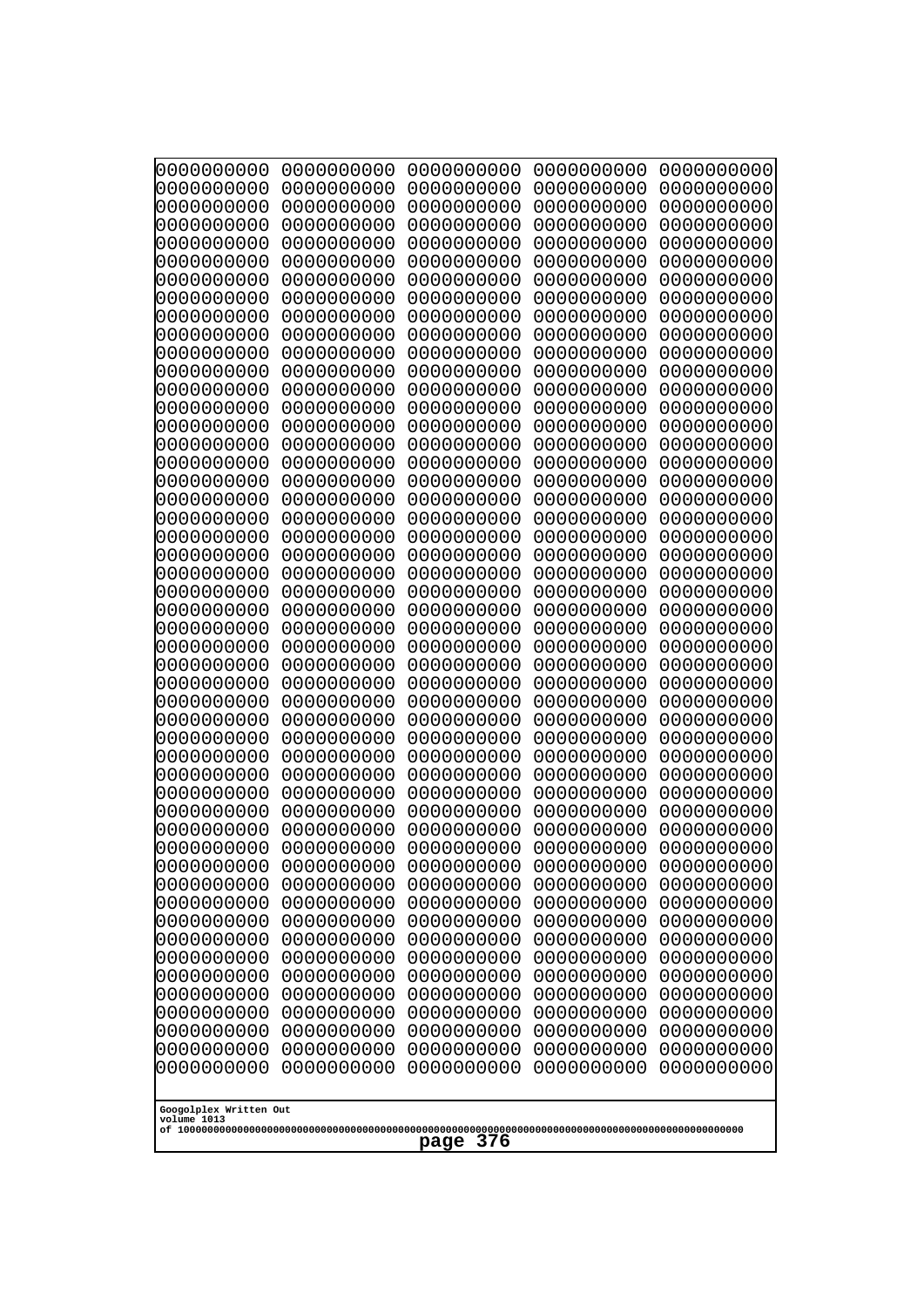| 10000000000<br>0000000000 | 0000000000<br>0000000000 | 0000000000<br>0000000000 | 0000000000<br>0000000000 | 0000000000<br>0000000000 |
|---------------------------|--------------------------|--------------------------|--------------------------|--------------------------|
| 0000000000                | 0000000000               | 0000000000               | 0000000000               | 0000000000               |
| 0000000000                | 0000000000               | 0000000000               | 0000000000               | 0000000000               |
| 0000000000<br>0000000000  | 0000000000<br>0000000000 | 0000000000<br>0000000000 | 0000000000<br>0000000000 | 0000000000<br>0000000000 |
| 0000000000                | 0000000000               | 0000000000               | 0000000000               | 0000000000               |
| 0000000000                | 0000000000               | 0000000000               | 0000000000               | 0000000000               |
| 0000000000<br>0000000000  | 0000000000<br>0000000000 | 0000000000<br>0000000000 | 0000000000<br>0000000000 | 0000000000<br>0000000000 |
| 0000000000                | 0000000000               | 0000000000               | 0000000000               | 0000000000               |
| 0000000000                | 0000000000               | 0000000000               | 0000000000               | 0000000000               |
| 0000000000                | 0000000000               | 0000000000               | 0000000000               | 0000000000               |
| 0000000000<br>0000000000  | 0000000000<br>0000000000 | 0000000000<br>0000000000 | 0000000000<br>0000000000 | 0000000000<br>0000000000 |
| 0000000000                | 0000000000               | 0000000000               | 0000000000               | 0000000000               |
| 0000000000                | 0000000000               | 0000000000               | 0000000000               | 0000000000               |
| 0000000000<br>0000000000  | 0000000000<br>0000000000 | 0000000000<br>0000000000 | 0000000000<br>0000000000 | 0000000000<br>0000000000 |
| 0000000000                | 0000000000               | 0000000000               | 0000000000               | 0000000000               |
| 0000000000                | 0000000000               | 0000000000               | 0000000000               | 0000000000               |
| 0000000000<br>0000000000  | 0000000000<br>0000000000 | 0000000000<br>0000000000 | 0000000000<br>0000000000 | 0000000000<br>0000000000 |
| 0000000000                | 0000000000               | 0000000000               | 0000000000               | 0000000000               |
| 0000000000                | 0000000000               | 0000000000               | 0000000000               | 0000000000               |
| 0000000000<br>0000000000  | 0000000000<br>0000000000 | 0000000000<br>0000000000 | 0000000000<br>0000000000 | 0000000000<br>0000000000 |
| 0000000000                | 0000000000               | 0000000000               | 0000000000               | 0000000000               |
| 0000000000                | 0000000000               | 0000000000               | 0000000000               | 0000000000               |
| 0000000000<br>0000000000  | 0000000000<br>0000000000 | 0000000000<br>0000000000 | 0000000000<br>0000000000 | 0000000000<br>0000000000 |
| 0000000000                | 0000000000               | 0000000000               | 0000000000               | 0000000000               |
| 0000000000                | 0000000000               | 0000000000               | 0000000000               | 0000000000               |
| 0000000000<br>0000000000  | 0000000000<br>0000000000 | 0000000000<br>0000000000 | 0000000000<br>0000000000 | 0000000000<br>0000000000 |
| 0000000000                | 0000000000               | 0000000000               | 0000000000               | 0000000000               |
| 0000000000                | 0000000000               | 0000000000               | 0000000000               | 0000000000               |
| 0000000000                | 0000000000<br>0000000000 | 0000000000<br>0000000000 | 0000000000<br>0000000000 | 0000000000<br>0000000000 |
| 0000000000<br>0000000000  | 0000000000               | 0000000000               | 0000000000               | 0000000000               |
| 0000000000                | 0000000000               | 0000000000               | 0000000000               | 0000000000               |
| 0000000000<br>0000000000  | 0000000000<br>0000000000 | 0000000000<br>0000000000 | 0000000000<br>0000000000 | 0000000000<br>0000000000 |
| 0000000000                | 0000000000               | 0000000000               | 0000000000               | 0000000000               |
| 0000000000                | 0000000000               | 0000000000               | 0000000000               | 0000000000               |
| 0000000000                | 0000000000               | 0000000000               | 0000000000               | 0000000000               |
| 0000000000<br>0000000000  | 0000000000<br>0000000000 | 0000000000<br>0000000000 | 0000000000<br>0000000000 | 0000000000<br>0000000000 |
| 0000000000                | 0000000000               | 0000000000               | 0000000000               | 0000000000               |
| 0000000000                | 0000000000               | 0000000000               | 0000000000               | 0000000000               |
| Googolplex Written Out    |                          |                          |                          |                          |
| volume 1013               |                          |                          |                          |                          |
| 377<br>page               |                          |                          |                          |                          |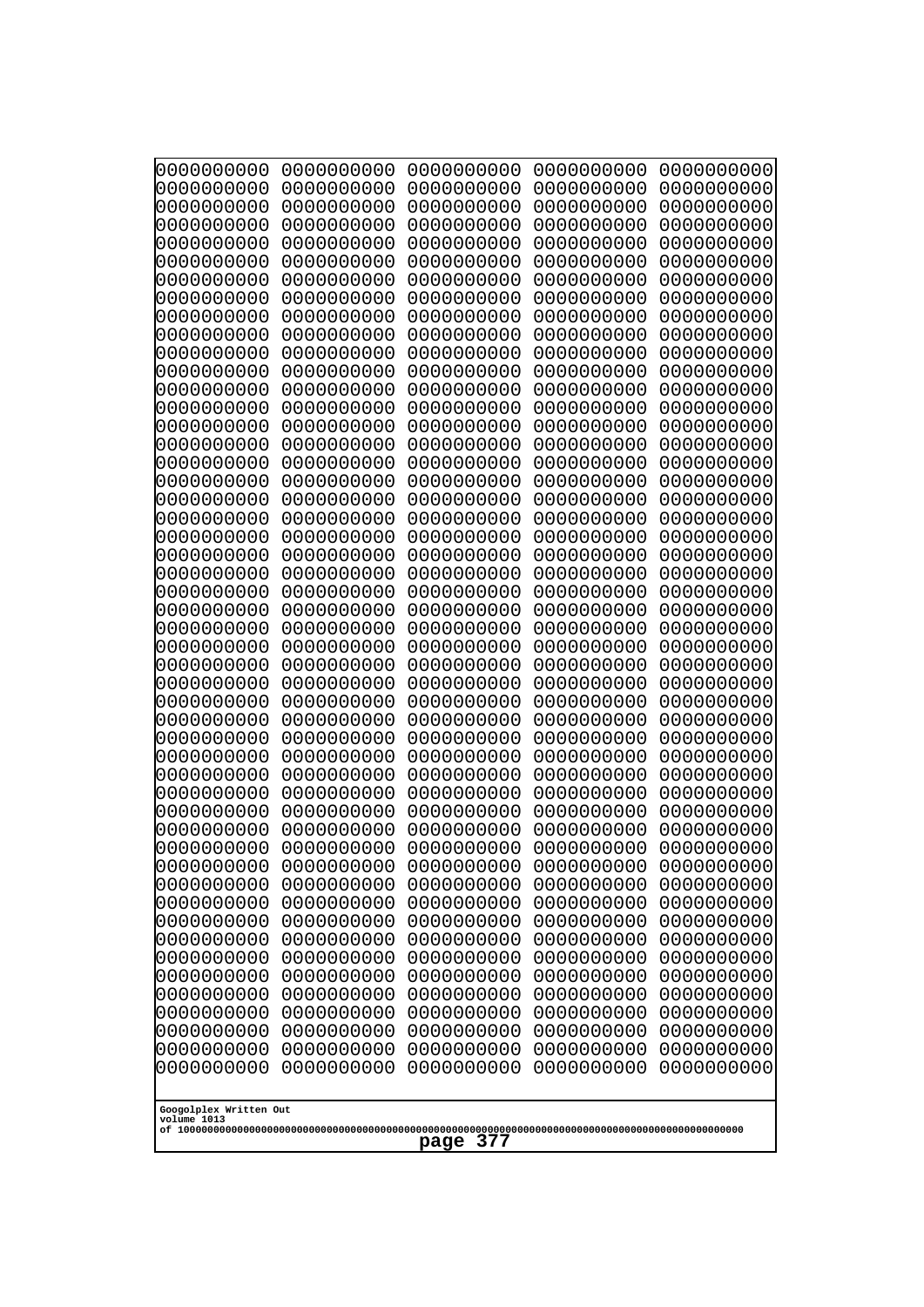| 0000000000                            | 0000000000               | 0000000000               | 0000000000               | 0000000000               |
|---------------------------------------|--------------------------|--------------------------|--------------------------|--------------------------|
| 0000000000<br>0000000000              | 0000000000<br>0000000000 | 0000000000<br>0000000000 | 0000000000<br>0000000000 | 0000000000<br>0000000000 |
| 0000000000                            | 0000000000               | 0000000000               | 0000000000               | 0000000000               |
| 0000000000                            | 0000000000               | 0000000000               | 0000000000               | 0000000000               |
| 0000000000                            | 0000000000               | 0000000000               | 0000000000               | 0000000000               |
| 0000000000<br>0000000000              | 0000000000<br>0000000000 | 0000000000<br>0000000000 | 0000000000<br>0000000000 | 0000000000<br>0000000000 |
| 0000000000                            | 0000000000               | 0000000000               | 0000000000               | 0000000000               |
| 0000000000                            | 0000000000               | 0000000000               | 0000000000               | 0000000000               |
| 0000000000<br>0000000000              | 0000000000<br>0000000000 | 0000000000<br>0000000000 | 0000000000<br>0000000000 | 0000000000               |
| 0000000000                            | 0000000000               | 0000000000               | 0000000000               | 0000000000<br>0000000000 |
| 0000000000                            | 0000000000               | 0000000000               | 0000000000               | 0000000000               |
| 0000000000                            | 0000000000               | 0000000000               | 0000000000               | 0000000000               |
| 0000000000<br>0000000000              | 0000000000<br>0000000000 | 0000000000<br>0000000000 | 0000000000<br>0000000000 | 0000000000<br>0000000000 |
| 0000000000                            | 0000000000               | 0000000000               | 0000000000               | 0000000000               |
| 0000000000                            | 0000000000               | 0000000000               | 0000000000               | 0000000000               |
| 0000000000                            | 0000000000<br>0000000000 | 0000000000<br>0000000000 | 0000000000               | 0000000000<br>0000000000 |
| 0000000000<br>0000000000              | 0000000000               | 0000000000               | 0000000000<br>0000000000 | 0000000000               |
| 0000000000                            | 0000000000               | 0000000000               | 0000000000               | 0000000000               |
| 0000000000                            | 0000000000               | 0000000000               | 0000000000               | 0000000000               |
| 0000000000<br>0000000000              | 0000000000<br>0000000000 | 0000000000<br>0000000000 | 0000000000<br>0000000000 | 0000000000<br>0000000000 |
| 0000000000                            | 0000000000               | 0000000000               | 0000000000               | 0000000000               |
| 0000000000                            | 0000000000               | 0000000000               | 0000000000               | 0000000000               |
| 0000000000<br>0000000000              | 0000000000<br>0000000000 | 0000000000<br>0000000000 | 0000000000<br>0000000000 | 0000000000<br>0000000000 |
| 0000000000                            | 0000000000               | 0000000000               | 0000000000               | 0000000000               |
| 0000000000                            | 0000000000               | 0000000000               | 0000000000               | 0000000000               |
| 0000000000                            | 0000000000               | 0000000000               | 0000000000               | 0000000000               |
| 0000000000<br>0000000000              | 0000000000<br>0000000000 | 0000000000<br>0000000000 | 0000000000<br>0000000000 | 0000000000<br>0000000000 |
| 0000000000                            | 0000000000               | 0000000000               | 0000000000               | 0000000000               |
| 0000000000                            | 0000000000               | 0000000000               | 0000000000               | 0000000000               |
| 0000000000<br>0000000000              | 0000000000<br>0000000000 | 0000000000<br>0000000000 | 0000000000<br>0000000000 | 0000000000<br>0000000000 |
| 0000000000                            | 0000000000               | 0000000000               | 0000000000               | 0000000000               |
| 0000000000                            | 0000000000               | 0000000000               | 0000000000               | 0000000000               |
| 0000000000<br>0000000000              | 0000000000<br>0000000000 | 0000000000<br>0000000000 | 0000000000<br>0000000000 | 0000000000<br>0000000000 |
| 0000000000                            | 0000000000               | 0000000000               | 0000000000               | 0000000000               |
| 0000000000                            | 0000000000               | 0000000000               | 0000000000               | 0000000000               |
| 0000000000                            | 0000000000               | 0000000000               | 0000000000               | 0000000000               |
| 0000000000<br>0000000000              | 0000000000<br>0000000000 | 0000000000<br>0000000000 | 0000000000<br>0000000000 | 0000000000<br>0000000000 |
| 0000000000                            | 0000000000               | 0000000000               | 0000000000               | 0000000000               |
| 0000000000                            | 0000000000               | 0000000000               | 0000000000               | 0000000000               |
|                                       |                          |                          |                          |                          |
| Googolplex Written Out<br>volume 1013 |                          |                          |                          |                          |
| 378<br>page                           |                          |                          |                          |                          |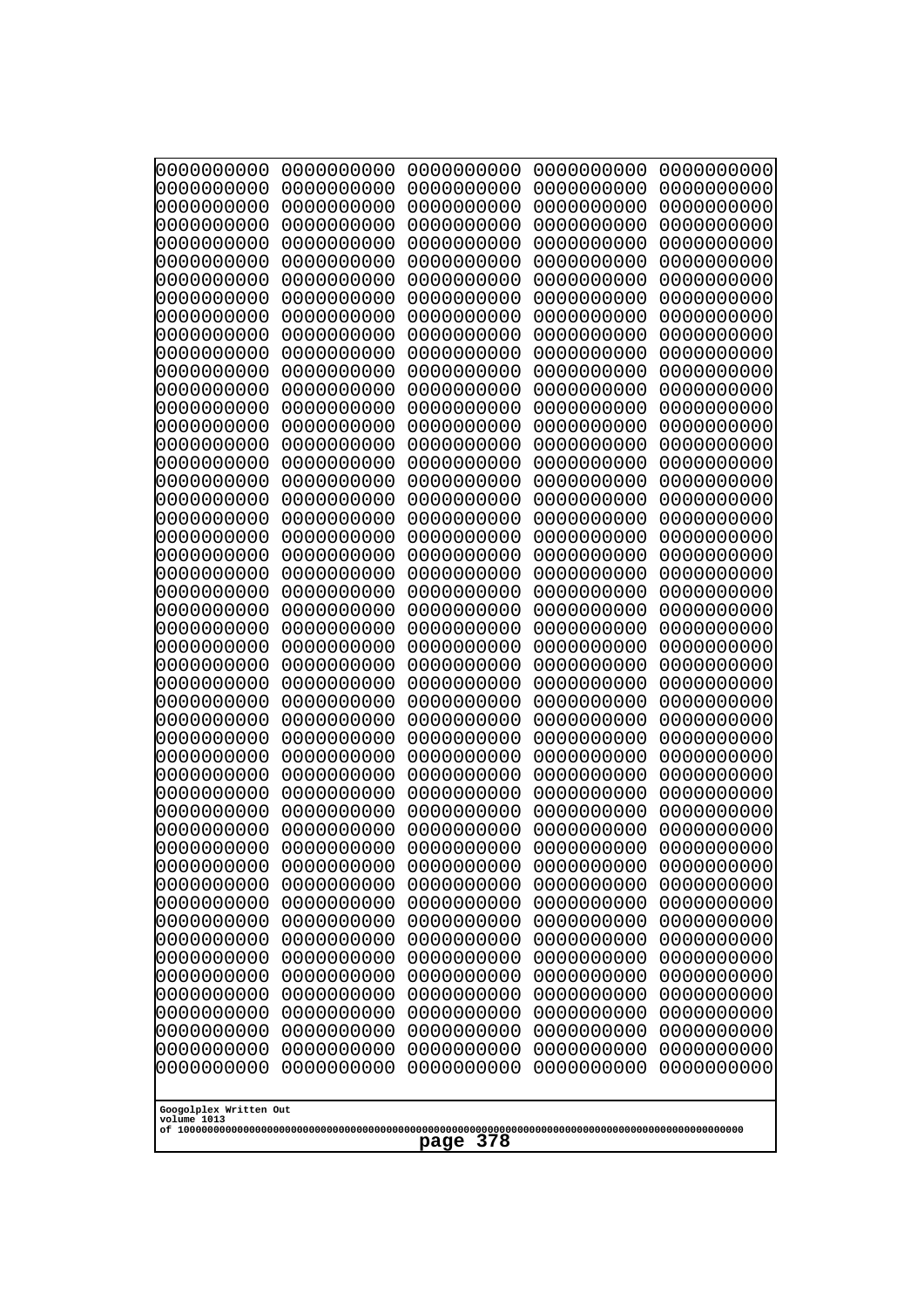| 0000000000                                           | 0000000000 | 0000000000 | 0000000000 | 0000000000 |
|------------------------------------------------------|------------|------------|------------|------------|
| 0000000000                                           | 0000000000 | 0000000000 | 0000000000 | 0000000000 |
| 0000000000                                           | 0000000000 | 0000000000 | 0000000000 | 0000000000 |
| 0000000000                                           | 0000000000 | 0000000000 | 0000000000 | 0000000000 |
| 0000000000                                           | 0000000000 | 0000000000 | 0000000000 | 0000000000 |
| 0000000000                                           | 0000000000 | 0000000000 | 0000000000 | 0000000000 |
| 0000000000                                           | 0000000000 | 0000000000 | 0000000000 | 0000000000 |
| 0000000000                                           | 0000000000 | 0000000000 | 0000000000 | 0000000000 |
| 0000000000                                           | 0000000000 | 0000000000 | 0000000000 | 0000000000 |
| 0000000000                                           | 0000000000 | 0000000000 | 0000000000 | 0000000000 |
| 0000000000                                           | 0000000000 | 0000000000 | 0000000000 | 0000000000 |
| 0000000000                                           | 0000000000 | 0000000000 | 0000000000 | 0000000000 |
| 0000000000                                           | 0000000000 | 0000000000 | 0000000000 | 0000000000 |
| 0000000000                                           | 0000000000 | 0000000000 | 0000000000 | 0000000000 |
| 0000000000                                           | 0000000000 | 0000000000 | 0000000000 | 0000000000 |
| 0000000000                                           | 0000000000 | 0000000000 | 0000000000 | 0000000000 |
| 0000000000                                           | 0000000000 | 0000000000 | 0000000000 | 0000000000 |
| 0000000000                                           | 0000000000 | 0000000000 | 0000000000 | 0000000000 |
| 0000000000                                           | 0000000000 | 0000000000 | 0000000000 | 0000000000 |
| 0000000000                                           | 0000000000 | 0000000000 | 0000000000 | 0000000000 |
| 0000000000                                           | 0000000000 | 0000000000 | 0000000000 | 0000000000 |
| 0000000000                                           | 0000000000 | 0000000000 | 0000000000 | 0000000000 |
| 0000000000                                           | 0000000000 | 0000000000 | 0000000000 | 0000000000 |
| 0000000000                                           | 0000000000 | 0000000000 | 0000000000 | 0000000000 |
| 0000000000                                           | 0000000000 | 0000000000 | 0000000000 | 0000000000 |
| 0000000000                                           | 0000000000 | 0000000000 | 0000000000 | 0000000000 |
| 0000000000                                           | 0000000000 | 0000000000 | 0000000000 | 0000000000 |
| 0000000000                                           | 0000000000 | 0000000000 | 0000000000 | 0000000000 |
| 0000000000                                           | 0000000000 | 0000000000 | 0000000000 | 0000000000 |
| 0000000000                                           | 0000000000 | 0000000000 | 0000000000 | 0000000000 |
| 0000000000                                           | 0000000000 | 0000000000 | 0000000000 | 0000000000 |
| 0000000000                                           | 0000000000 | 0000000000 | 0000000000 | 0000000000 |
| 0000000000                                           | 0000000000 | 0000000000 | 0000000000 | 0000000000 |
| 0000000000                                           | 0000000000 | 0000000000 | 0000000000 | 0000000000 |
| 0000000000                                           | 0000000000 | 0000000000 | 0000000000 | 0000000000 |
| 0000000000                                           | 0000000000 | 0000000000 | 0000000000 | 0000000000 |
| 0000000000                                           | 0000000000 | 0000000000 | 0000000000 | 0000000000 |
| 0000000000                                           | 0000000000 | 0000000000 | 0000000000 | 0000000000 |
| 0000000000                                           | 0000000000 | 0000000000 | 0000000000 | 0000000000 |
| 0000000000                                           | 0000000000 | 0000000000 | 0000000000 | 0000000000 |
| 0000000000                                           | 0000000000 | 0000000000 | 0000000000 | 0000000000 |
| 0000000000                                           | 0000000000 | 0000000000 | 0000000000 | 0000000000 |
| 0000000000                                           | 0000000000 | 0000000000 | 0000000000 | 0000000000 |
| 0000000000                                           | 0000000000 | 0000000000 | 0000000000 | 0000000000 |
| 0000000000                                           | 0000000000 | 0000000000 | 0000000000 | 0000000000 |
| 0000000000                                           | 0000000000 | 0000000000 | 0000000000 | 0000000000 |
| 0000000000                                           | 0000000000 | 0000000000 | 0000000000 | 0000000000 |
| 0000000000                                           | 0000000000 | 0000000000 | 0000000000 | 0000000000 |
| 0000000000                                           | 0000000000 | 0000000000 | 0000000000 | 0000000000 |
| 0000000000                                           | 0000000000 | 0000000000 | 0000000000 | 0000000000 |
| Googolplex Written Out<br>volume 1013<br>379<br>page |            |            |            |            |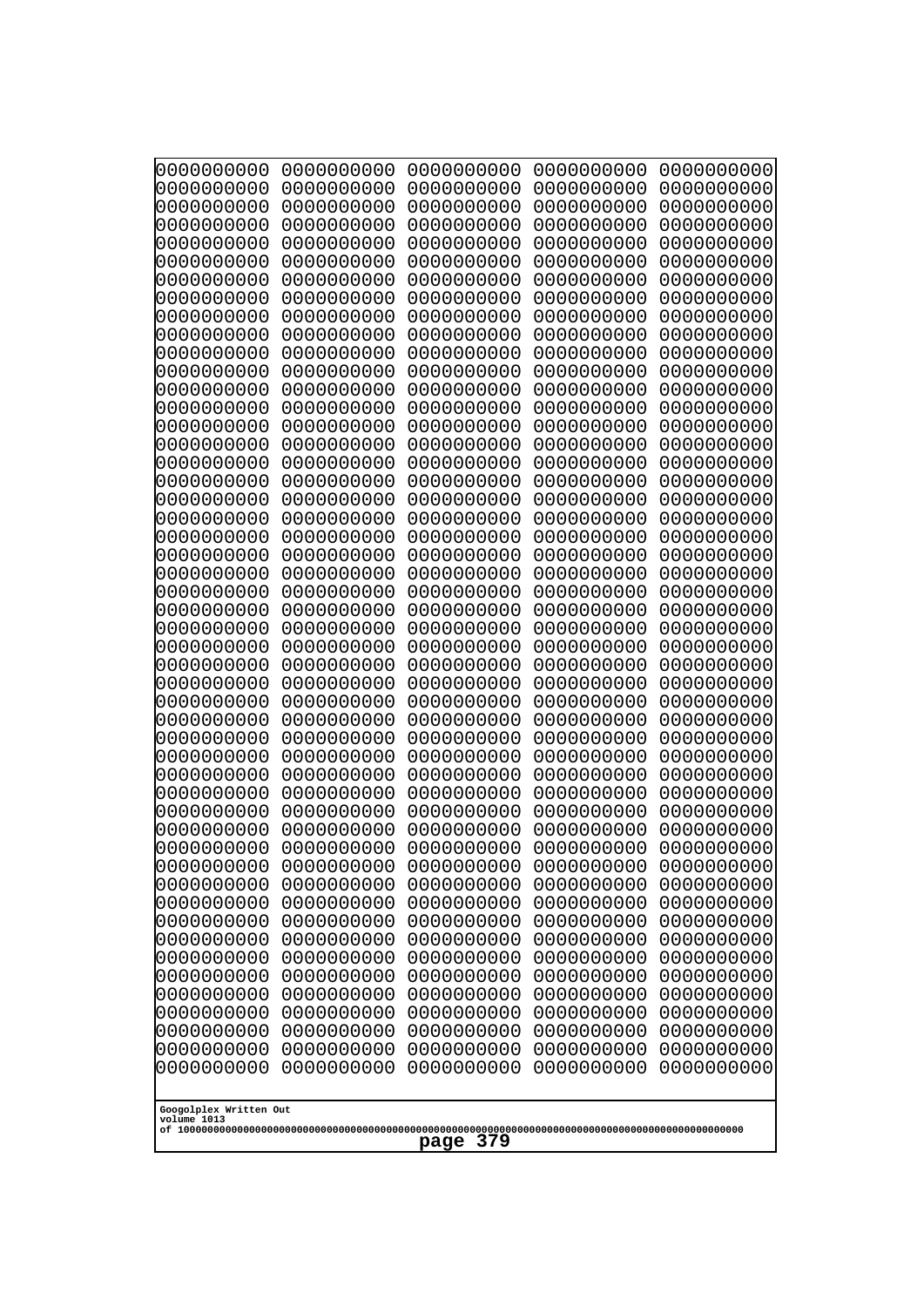| 10000000000                           | 0000000000               | 0000000000               | 0000000000               | 0000000000               |
|---------------------------------------|--------------------------|--------------------------|--------------------------|--------------------------|
| 0000000000<br>0000000000              | 0000000000<br>0000000000 | 0000000000<br>0000000000 | 0000000000<br>0000000000 | 0000000000<br>0000000000 |
| 0000000000                            | 0000000000               | 0000000000               | 0000000000               | 0000000000               |
| 0000000000                            | 0000000000               | 0000000000               | 0000000000               | 0000000000               |
| 0000000000                            | 0000000000               | 0000000000               | 0000000000               | 0000000000               |
| 0000000000<br>0000000000              | 0000000000<br>0000000000 | 0000000000<br>0000000000 | 0000000000<br>0000000000 | 0000000000<br>0000000000 |
| 0000000000                            | 0000000000               | 0000000000               | 0000000000               | 0000000000               |
| 0000000000                            | 0000000000               | 0000000000               | 0000000000               | 0000000000               |
| 0000000000                            | 0000000000               | 0000000000               | 0000000000               | 0000000000               |
| 0000000000<br>0000000000              | 0000000000<br>0000000000 | 0000000000<br>0000000000 | 0000000000<br>0000000000 | 0000000000<br>0000000000 |
| 0000000000                            | 0000000000               | 0000000000               | 0000000000               | 0000000000               |
| 0000000000                            | 0000000000               | 0000000000               | 0000000000               | 0000000000               |
| 0000000000                            | 0000000000               | 0000000000               | 0000000000               | 0000000000               |
| 0000000000<br>0000000000              | 0000000000<br>0000000000 | 0000000000<br>0000000000 | 0000000000<br>0000000000 | 0000000000<br>0000000000 |
| 0000000000                            | 0000000000               | 0000000000               | 0000000000               | 0000000000               |
| 0000000000                            | 0000000000               | 0000000000               | 0000000000               | 0000000000               |
| 0000000000                            | 0000000000               | 0000000000               | 0000000000               | 0000000000               |
| 0000000000<br>0000000000              | 0000000000<br>0000000000 | 0000000000<br>0000000000 | 0000000000<br>0000000000 | 0000000000<br>0000000000 |
| 0000000000                            | 0000000000               | 0000000000               | 0000000000               | 0000000000               |
| 0000000000                            | 0000000000               | 0000000000               | 0000000000               | 0000000000               |
| 0000000000                            | 0000000000               | 0000000000               | 0000000000               | 0000000000               |
| 0000000000<br>0000000000              | 0000000000<br>0000000000 | 0000000000<br>0000000000 | 0000000000<br>0000000000 | 0000000000<br>0000000000 |
| 0000000000                            | 0000000000               | 0000000000               | 0000000000               | 0000000000               |
| 0000000000                            | 0000000000               | 0000000000               | 0000000000               | 0000000000               |
| 0000000000                            | 0000000000               | 0000000000               | 0000000000               | 0000000000               |
| 0000000000<br>0000000000              | 0000000000<br>0000000000 | 0000000000<br>0000000000 | 0000000000<br>0000000000 | 0000000000<br>0000000000 |
| 0000000000                            | 0000000000               | 0000000000               | 0000000000               | 0000000000               |
| 0000000000                            | 0000000000               | 0000000000               | 0000000000               | 0000000000               |
| 0000000000                            | 0000000000<br>0000000000 | 0000000000<br>0000000000 | 0000000000               | 0000000000               |
| 0000000000<br>0000000000              | 0000000000               | 0000000000               | 0000000000<br>0000000000 | 0000000000<br>0000000000 |
| 0000000000                            | 0000000000               | 0000000000               | 0000000000               | 0000000000               |
| 0000000000                            | 0000000000               | 0000000000               | 0000000000               | 0000000000               |
| 0000000000<br>0000000000              | 0000000000<br>0000000000 | 0000000000<br>0000000000 | 0000000000<br>0000000000 | 0000000000<br>0000000000 |
| 0000000000                            | 0000000000               | 0000000000               | 0000000000               | 0000000000               |
| 0000000000                            | 0000000000               | 0000000000               | 0000000000               | 0000000000               |
| 0000000000                            | 0000000000               | 0000000000               | 0000000000               | 0000000000               |
| 0000000000<br>0000000000              | 0000000000<br>0000000000 | 0000000000<br>0000000000 | 0000000000<br>0000000000 | 0000000000<br>0000000000 |
| 0000000000                            | 0000000000               | 0000000000               | 0000000000               | 0000000000               |
| 0000000000                            | 0000000000               | 0000000000               | 0000000000               | 0000000000               |
| 0000000000                            | 0000000000               | 0000000000               | 0000000000               | 0000000000               |
|                                       |                          |                          |                          |                          |
| Googolplex Written Out<br>volume 1013 |                          |                          |                          |                          |
| 380<br>page                           |                          |                          |                          |                          |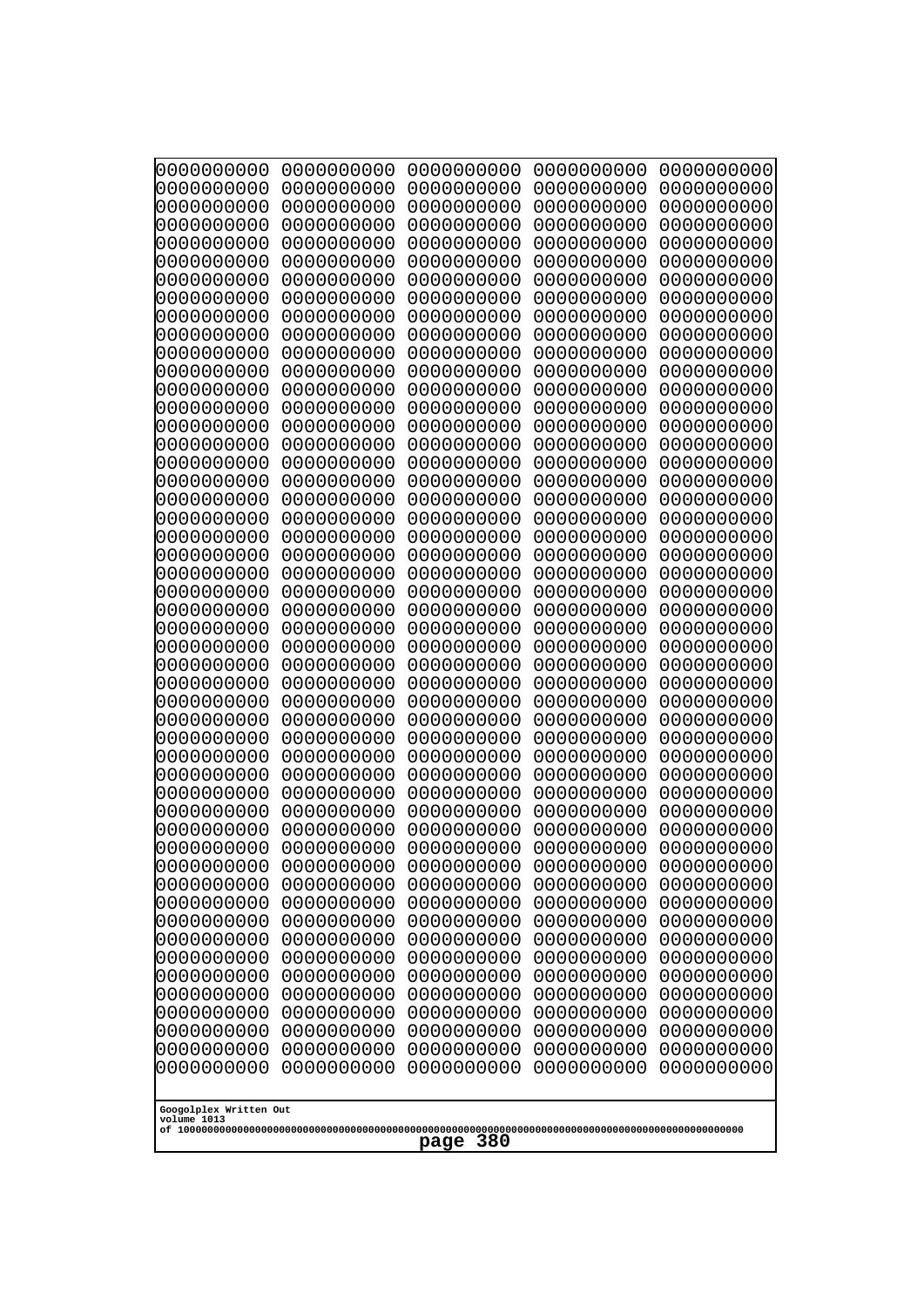| 10000000000                           | 0000000000               | 0000000000               | 0000000000               | 0000000000               |
|---------------------------------------|--------------------------|--------------------------|--------------------------|--------------------------|
| 0000000000<br>0000000000              | 0000000000<br>0000000000 | 0000000000<br>0000000000 | 0000000000<br>0000000000 | 0000000000<br>0000000000 |
| 0000000000                            | 0000000000               | 0000000000               | 0000000000               | 0000000000               |
| 0000000000                            | 0000000000               | 0000000000               | 0000000000               | 0000000000               |
| 0000000000                            | 0000000000               | 0000000000               | 0000000000               | 0000000000               |
| 0000000000<br>0000000000              | 0000000000<br>0000000000 | 0000000000<br>0000000000 | 0000000000<br>0000000000 | 0000000000<br>0000000000 |
| 0000000000                            | 0000000000               | 0000000000               | 0000000000               | 0000000000               |
| 0000000000                            | 0000000000               | 0000000000               | 0000000000               | 0000000000               |
| 0000000000                            | 0000000000               | 0000000000               | 0000000000               | 0000000000               |
| 0000000000<br>0000000000              | 0000000000<br>0000000000 | 0000000000<br>0000000000 | 0000000000<br>0000000000 | 0000000000<br>0000000000 |
| 0000000000                            | 0000000000               | 0000000000               | 0000000000               | 0000000000               |
| 0000000000                            | 0000000000               | 0000000000               | 0000000000               | 0000000000               |
| 0000000000                            | 0000000000               | 0000000000               | 0000000000               | 0000000000               |
| 0000000000<br>0000000000              | 0000000000<br>0000000000 | 0000000000<br>0000000000 | 0000000000<br>0000000000 | 0000000000<br>0000000000 |
| 0000000000                            | 0000000000               | 0000000000               | 0000000000               | 0000000000               |
| 0000000000                            | 0000000000               | 0000000000               | 0000000000               | 0000000000               |
| 0000000000                            | 0000000000               | 0000000000               | 0000000000               | 0000000000               |
| 0000000000<br>0000000000              | 0000000000<br>0000000000 | 0000000000<br>0000000000 | 0000000000<br>0000000000 | 0000000000<br>0000000000 |
| 0000000000                            | 0000000000               | 0000000000               | 0000000000               | 0000000000               |
| 0000000000                            | 0000000000               | 0000000000               | 0000000000               | 0000000000               |
| 0000000000                            | 0000000000               | 0000000000               | 0000000000               | 0000000000               |
| 0000000000<br>0000000000              | 0000000000<br>0000000000 | 0000000000<br>0000000000 | 0000000000<br>0000000000 | 0000000000<br>0000000000 |
| 0000000000                            | 0000000000               | 0000000000               | 0000000000               | 0000000000               |
| 0000000000                            | 0000000000               | 0000000000               | 0000000000               | 0000000000               |
| 0000000000                            | 0000000000               | 0000000000               | 0000000000               | 0000000000               |
| 0000000000<br>0000000000              | 0000000000<br>0000000000 | 0000000000<br>0000000000 | 0000000000<br>0000000000 | 0000000000<br>0000000000 |
| 0000000000                            | 0000000000               | 0000000000               | 0000000000               | 0000000000               |
| 0000000000                            | 0000000000               | 0000000000               | 0000000000               | 0000000000               |
| 0000000000                            | 0000000000<br>0000000000 | 0000000000<br>0000000000 | 0000000000               | 0000000000               |
| 0000000000<br>0000000000              | 0000000000               | 0000000000               | 0000000000<br>0000000000 | 0000000000<br>0000000000 |
| 0000000000                            | 0000000000               | 0000000000               | 0000000000               | 0000000000               |
| 0000000000                            | 0000000000               | 0000000000               | 0000000000               | 0000000000               |
| 0000000000<br>0000000000              | 0000000000<br>0000000000 | 0000000000<br>0000000000 | 0000000000<br>0000000000 | 0000000000<br>0000000000 |
| 0000000000                            | 0000000000               | 0000000000               | 0000000000               | 0000000000               |
| 0000000000                            | 0000000000               | 0000000000               | 0000000000               | 0000000000               |
| 0000000000                            | 0000000000               | 0000000000               | 0000000000               | 0000000000               |
| 0000000000<br>0000000000              | 0000000000<br>0000000000 | 0000000000<br>0000000000 | 0000000000<br>0000000000 | 0000000000<br>0000000000 |
| 0000000000                            | 0000000000               | 0000000000               | 0000000000               | 0000000000               |
| 0000000000                            | 0000000000               | 0000000000               | 0000000000               | 0000000000               |
| 0000000000                            | 0000000000               | 0000000000               | 0000000000               | 0000000000               |
|                                       |                          |                          |                          |                          |
| Googolplex Written Out<br>volume 1013 |                          |                          |                          |                          |
| 381<br>page                           |                          |                          |                          |                          |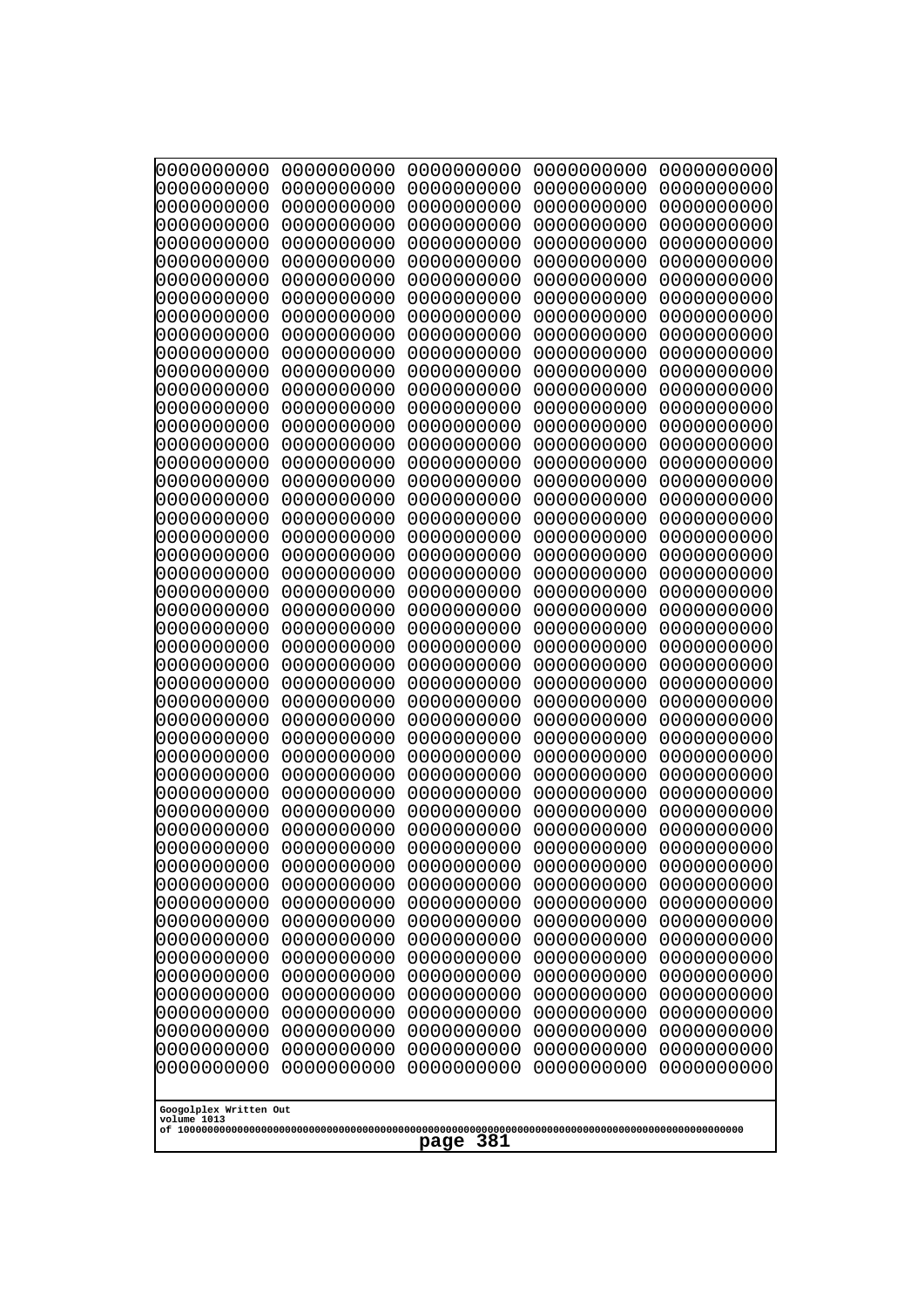| 10000000000              | 0000000000               | 0000000000               | 0000000000               | 0000000000               |
|--------------------------|--------------------------|--------------------------|--------------------------|--------------------------|
| 0000000000<br>0000000000 | 0000000000<br>0000000000 | 0000000000<br>0000000000 | 0000000000<br>0000000000 | 0000000000<br>0000000000 |
| 0000000000               | 0000000000               | 0000000000               | 0000000000               | 0000000000               |
| 0000000000               | 0000000000               | 0000000000               | 0000000000               | 0000000000               |
| 0000000000               | 0000000000               | 0000000000               | 0000000000               | 0000000000               |
| 0000000000<br>0000000000 | 0000000000<br>0000000000 | 0000000000<br>0000000000 | 0000000000<br>0000000000 | 0000000000<br>0000000000 |
| 0000000000               | 0000000000               | 0000000000               | 0000000000               | 0000000000               |
| 0000000000               | 0000000000               | 0000000000               | 0000000000               | 0000000000               |
| 0000000000               | 0000000000               | 0000000000               | 0000000000               | 0000000000               |
| 0000000000<br>0000000000 | 0000000000<br>0000000000 | 0000000000<br>0000000000 | 0000000000<br>0000000000 | 0000000000<br>0000000000 |
| 0000000000               | 0000000000               | 0000000000               | 0000000000               | 0000000000               |
| 0000000000               | 0000000000               | 0000000000               | 0000000000               | 0000000000               |
| 0000000000               | 0000000000               | 0000000000               | 0000000000               | 0000000000               |
| 0000000000<br>0000000000 | 0000000000<br>0000000000 | 0000000000<br>0000000000 | 0000000000<br>0000000000 | 0000000000<br>0000000000 |
| 0000000000               | 0000000000               | 0000000000               | 0000000000               | 0000000000               |
| 0000000000               | 0000000000               | 0000000000               | 0000000000               | 0000000000               |
| 0000000000               | 0000000000<br>0000000000 | 0000000000               | 0000000000               | 0000000000               |
| 0000000000<br>0000000000 | 0000000000               | 0000000000<br>0000000000 | 0000000000<br>0000000000 | 0000000000<br>0000000000 |
| 0000000000               | 0000000000               | 0000000000               | 0000000000               | 0000000000               |
| 0000000000               | 0000000000               | 0000000000               | 0000000000               | 0000000000               |
| 0000000000<br>0000000000 | 0000000000<br>0000000000 | 0000000000<br>0000000000 | 0000000000<br>0000000000 | 0000000000<br>0000000000 |
| 0000000000               | 0000000000               | 0000000000               | 0000000000               | 0000000000               |
| 0000000000               | 0000000000               | 0000000000               | 0000000000               | 0000000000               |
| 0000000000               | 0000000000               | 0000000000               | 0000000000               | 0000000000               |
| 0000000000<br>0000000000 | 0000000000<br>0000000000 | 0000000000<br>0000000000 | 0000000000<br>0000000000 | 0000000000<br>0000000000 |
| 0000000000               | 0000000000               | 0000000000               | 0000000000               | 0000000000               |
| 0000000000               | 0000000000               | 0000000000               | 0000000000               | 0000000000               |
| 0000000000               | 0000000000               | 0000000000               | 0000000000               | 0000000000               |
| 0000000000<br>0000000000 | 0000000000<br>0000000000 | 0000000000<br>0000000000 | 0000000000<br>0000000000 | 0000000000<br>0000000000 |
| 0000000000               | 0000000000               | 0000000000               | 0000000000               | 0000000000               |
| 0000000000               | 0000000000               | 0000000000               | 0000000000               | 0000000000               |
| 0000000000<br>0000000000 | 0000000000<br>0000000000 | 0000000000<br>0000000000 | 0000000000<br>0000000000 | 0000000000<br>0000000000 |
| 0000000000               | 0000000000               | 0000000000               | 0000000000               | 0000000000               |
| 0000000000               | 0000000000               | 0000000000               | 0000000000               | 0000000000               |
| 0000000000               | 0000000000               | 0000000000               | 0000000000               | 0000000000               |
| 0000000000<br>0000000000 | 0000000000<br>0000000000 | 0000000000<br>0000000000 | 0000000000<br>0000000000 | 0000000000<br>0000000000 |
| 0000000000               | 0000000000               | 0000000000               | 0000000000               | 0000000000               |
| 0000000000               | 0000000000               | 0000000000               | 0000000000               | 0000000000               |
| 0000000000               | 0000000000               | 0000000000               | 0000000000               | 0000000000               |
| 0000000000               | 0000000000               | 0000000000               | 0000000000               | 0000000000               |
| Googolplex Written Out   |                          |                          |                          |                          |
| volume 1013              |                          |                          |                          |                          |
| 382<br>page              |                          |                          |                          |                          |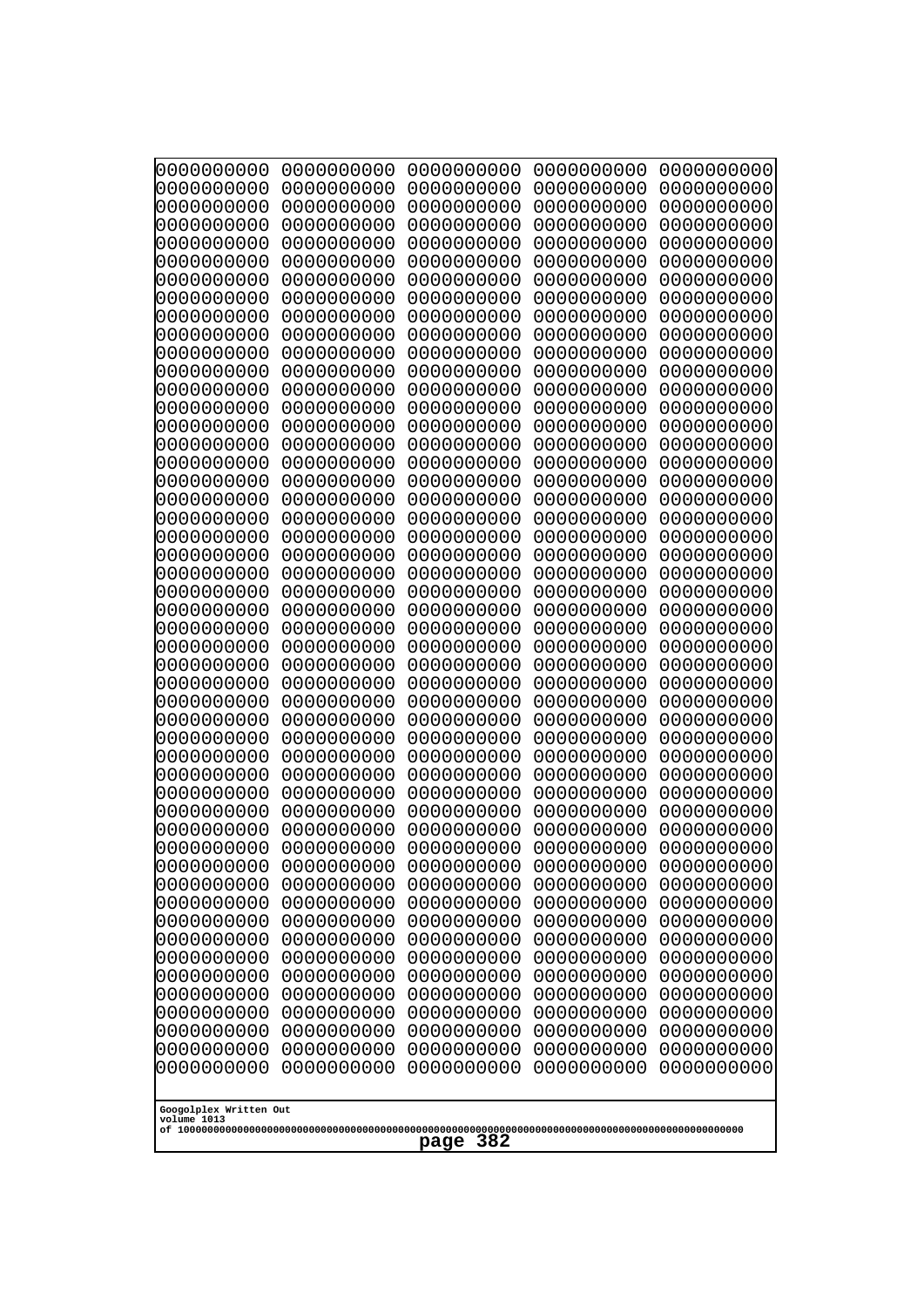| 0000000000                                           | 0000000000 | 0000000000 | 0000000000 | 0000000000 |
|------------------------------------------------------|------------|------------|------------|------------|
| 0000000000                                           | 0000000000 | 0000000000 | 0000000000 | 0000000000 |
| 0000000000                                           | 0000000000 | 0000000000 | 0000000000 | 0000000000 |
| 0000000000                                           | 0000000000 | 0000000000 | 0000000000 | 0000000000 |
| 0000000000                                           | 0000000000 | 0000000000 | 0000000000 | 0000000000 |
| 0000000000                                           | 0000000000 | 0000000000 | 0000000000 | 0000000000 |
| 0000000000                                           | 0000000000 | 0000000000 | 0000000000 | 0000000000 |
| 0000000000                                           | 0000000000 | 0000000000 | 0000000000 | 0000000000 |
| 0000000000                                           | 0000000000 | 0000000000 | 0000000000 | 0000000000 |
| 0000000000                                           | 0000000000 | 0000000000 | 0000000000 | 0000000000 |
| 0000000000                                           | 0000000000 | 0000000000 | 0000000000 | 0000000000 |
| 0000000000                                           | 0000000000 | 0000000000 | 0000000000 | 0000000000 |
| 0000000000                                           | 0000000000 | 0000000000 | 0000000000 | 0000000000 |
| 0000000000                                           | 0000000000 | 0000000000 | 0000000000 | 0000000000 |
| 0000000000                                           | 0000000000 | 0000000000 | 0000000000 | 0000000000 |
| 0000000000                                           | 0000000000 | 0000000000 | 0000000000 | 0000000000 |
| 0000000000                                           | 0000000000 | 0000000000 | 0000000000 | 0000000000 |
| 0000000000                                           | 0000000000 | 0000000000 | 0000000000 | 0000000000 |
| 0000000000                                           | 0000000000 | 0000000000 | 0000000000 | 0000000000 |
| 0000000000                                           | 0000000000 | 0000000000 | 0000000000 | 0000000000 |
| 0000000000                                           | 0000000000 | 0000000000 | 0000000000 | 0000000000 |
| 0000000000                                           | 0000000000 | 0000000000 | 0000000000 | 0000000000 |
| 0000000000                                           | 0000000000 | 0000000000 | 0000000000 | 0000000000 |
| 0000000000                                           | 0000000000 | 0000000000 | 0000000000 | 0000000000 |
|                                                      |            |            |            |            |
| 0000000000                                           | 0000000000 | 0000000000 | 0000000000 | 0000000000 |
| 0000000000                                           | 0000000000 | 0000000000 | 0000000000 | 0000000000 |
| 0000000000                                           | 0000000000 | 0000000000 | 0000000000 | 0000000000 |
| 0000000000                                           | 0000000000 | 0000000000 | 0000000000 | 0000000000 |
| 0000000000                                           | 0000000000 | 0000000000 | 0000000000 | 0000000000 |
| 0000000000                                           | 0000000000 | 0000000000 | 0000000000 | 0000000000 |
| 0000000000                                           | 0000000000 | 0000000000 | 0000000000 | 0000000000 |
| 0000000000                                           | 0000000000 | 0000000000 | 0000000000 | 0000000000 |
| 0000000000                                           | 0000000000 | 0000000000 | 0000000000 | 0000000000 |
| 0000000000                                           | 0000000000 | 0000000000 | 0000000000 | 0000000000 |
| 0000000000                                           | 0000000000 | 0000000000 | 0000000000 | 0000000000 |
| 0000000000                                           | 0000000000 | 0000000000 | 0000000000 | 0000000000 |
| 0000000000                                           | 0000000000 | 0000000000 | 0000000000 | 0000000000 |
| 0000000000                                           | 0000000000 | 0000000000 | 0000000000 | 0000000000 |
| 0000000000                                           | 0000000000 | 0000000000 | 0000000000 | 0000000000 |
| 0000000000                                           | 0000000000 | 0000000000 | 0000000000 | 0000000000 |
| 0000000000                                           | 0000000000 | 0000000000 | 0000000000 | 0000000000 |
| 0000000000                                           | 0000000000 | 0000000000 | 0000000000 | 0000000000 |
| 0000000000                                           | 0000000000 | 0000000000 | 0000000000 | 0000000000 |
| 0000000000                                           | 0000000000 | 0000000000 | 0000000000 | 0000000000 |
| 0000000000                                           | 0000000000 | 0000000000 | 0000000000 | 0000000000 |
| 0000000000                                           | 0000000000 | 0000000000 | 0000000000 | 0000000000 |
| 0000000000                                           | 0000000000 | 0000000000 | 0000000000 | 0000000000 |
| 0000000000                                           | 0000000000 | 0000000000 | 0000000000 | 0000000000 |
| 0000000000                                           | 0000000000 | 0000000000 | 0000000000 | 0000000000 |
| 0000000000                                           | 0000000000 | 0000000000 | 0000000000 | 0000000000 |
| Googolplex Written Out<br>volume 1013<br>383<br>page |            |            |            |            |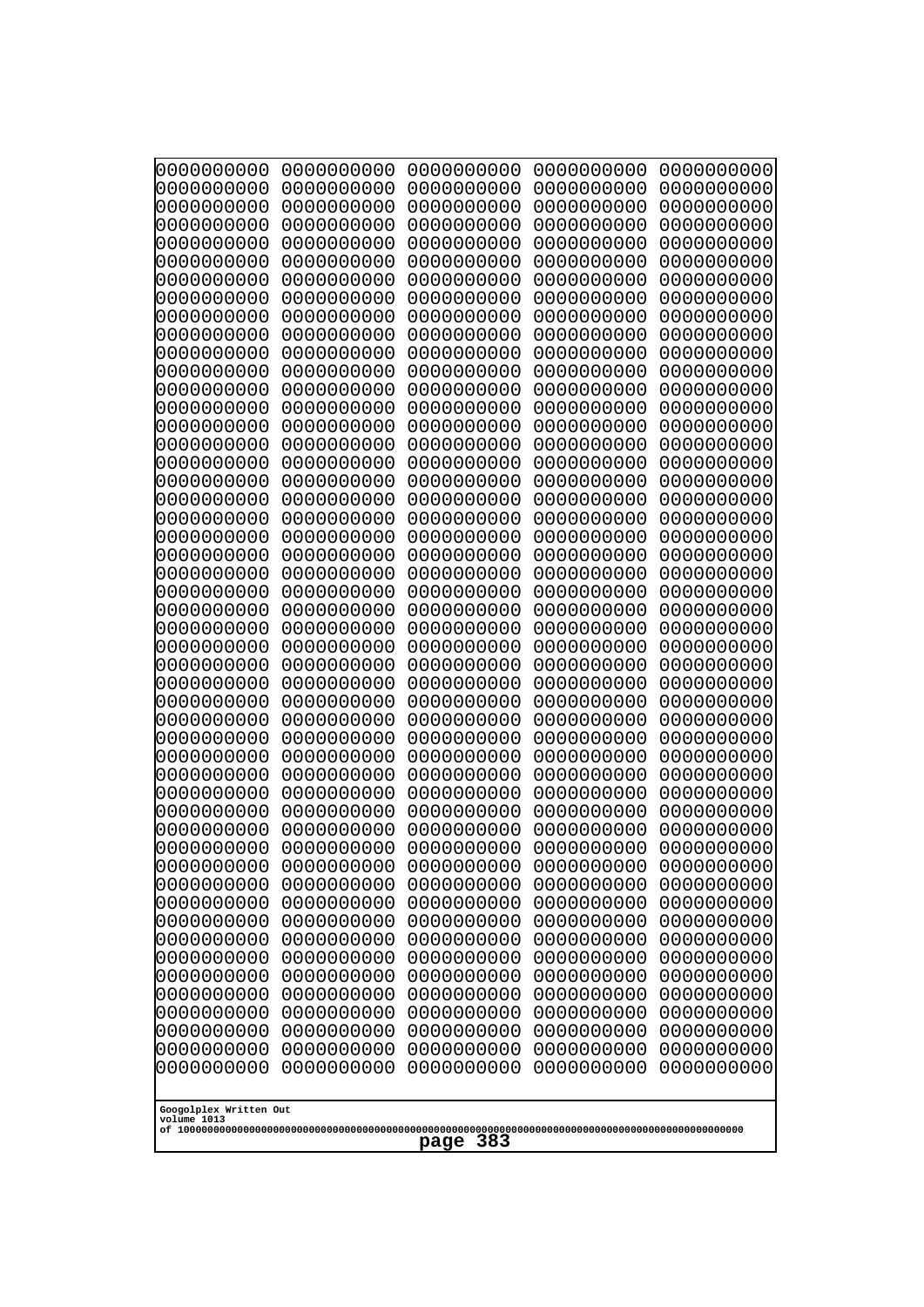| 10000000000                           | 0000000000               | 0000000000               | 0000000000               | 0000000000               |
|---------------------------------------|--------------------------|--------------------------|--------------------------|--------------------------|
| 0000000000<br>0000000000              | 0000000000<br>0000000000 | 0000000000<br>0000000000 | 0000000000<br>0000000000 | 0000000000<br>0000000000 |
| 0000000000                            | 0000000000               | 0000000000               | 0000000000               | 0000000000               |
| 0000000000                            | 0000000000               | 0000000000               | 0000000000               | 0000000000               |
| 0000000000                            | 0000000000               | 0000000000               | 0000000000               | 0000000000               |
| 0000000000<br>0000000000              | 0000000000<br>0000000000 | 0000000000<br>0000000000 | 0000000000<br>0000000000 | 0000000000<br>0000000000 |
| 0000000000                            | 0000000000               | 0000000000               | 0000000000               | 0000000000               |
| 0000000000                            | 0000000000               | 0000000000               | 0000000000               | 0000000000               |
| 0000000000                            | 0000000000               | 0000000000               | 0000000000               | 0000000000               |
| 0000000000<br>0000000000              | 0000000000<br>0000000000 | 0000000000<br>0000000000 | 0000000000<br>0000000000 | 0000000000<br>0000000000 |
| 0000000000                            | 0000000000               | 0000000000               | 0000000000               | 0000000000               |
| 0000000000                            | 0000000000               | 0000000000               | 0000000000               | 0000000000               |
| 0000000000                            | 0000000000               | 0000000000               | 0000000000               | 0000000000               |
| 0000000000<br>0000000000              | 0000000000<br>0000000000 | 0000000000<br>0000000000 | 0000000000<br>0000000000 | 0000000000<br>0000000000 |
| 0000000000                            | 0000000000               | 0000000000               | 0000000000               | 0000000000               |
| 0000000000                            | 0000000000               | 0000000000               | 0000000000               | 0000000000               |
| 0000000000                            | 0000000000               | 0000000000               | 0000000000               | 0000000000               |
| 0000000000<br>0000000000              | 0000000000<br>0000000000 | 0000000000<br>0000000000 | 0000000000<br>0000000000 | 0000000000<br>0000000000 |
| 0000000000                            | 0000000000               | 0000000000               | 0000000000               | 0000000000               |
| 0000000000                            | 0000000000               | 0000000000               | 0000000000               | 0000000000               |
| 0000000000                            | 0000000000               | 0000000000               | 0000000000               | 0000000000               |
| 0000000000<br>0000000000              | 0000000000<br>0000000000 | 0000000000<br>0000000000 | 0000000000<br>0000000000 | 0000000000<br>0000000000 |
| 0000000000                            | 0000000000               | 0000000000               | 0000000000               | 0000000000               |
| 0000000000                            | 0000000000               | 0000000000               | 0000000000               | 0000000000               |
| 0000000000                            | 0000000000               | 0000000000               | 0000000000               | 0000000000               |
| 0000000000<br>0000000000              | 0000000000<br>0000000000 | 0000000000<br>0000000000 | 0000000000<br>0000000000 | 0000000000<br>0000000000 |
| 0000000000                            | 0000000000               | 0000000000               | 0000000000               | 0000000000               |
| 0000000000                            | 0000000000               | 0000000000               | 0000000000               | 0000000000               |
| 0000000000                            | 0000000000<br>0000000000 | 0000000000<br>0000000000 | 0000000000               | 0000000000               |
| 0000000000<br>0000000000              | 0000000000               | 0000000000               | 0000000000<br>0000000000 | 0000000000<br>0000000000 |
| 0000000000                            | 0000000000               | 0000000000               | 0000000000               | 0000000000               |
| 0000000000                            | 0000000000               | 0000000000               | 0000000000               | 0000000000               |
| 0000000000<br>0000000000              | 0000000000<br>0000000000 | 0000000000<br>0000000000 | 0000000000<br>0000000000 | 0000000000<br>0000000000 |
| 0000000000                            | 0000000000               | 0000000000               | 0000000000               | 0000000000               |
| 0000000000                            | 0000000000               | 0000000000               | 0000000000               | 0000000000               |
| 0000000000                            | 0000000000               | 0000000000               | 0000000000               | 0000000000               |
| 0000000000<br>0000000000              | 0000000000<br>0000000000 | 0000000000<br>0000000000 | 0000000000<br>0000000000 | 0000000000<br>0000000000 |
| 0000000000                            | 0000000000               | 0000000000               | 0000000000               | 0000000000               |
| 0000000000                            | 0000000000               | 0000000000               | 0000000000               | 0000000000               |
| 0000000000                            | 0000000000               | 0000000000               | 0000000000               | 0000000000               |
|                                       |                          |                          |                          |                          |
| Googolplex Written Out<br>volume 1013 |                          |                          |                          |                          |
| 384<br>page                           |                          |                          |                          |                          |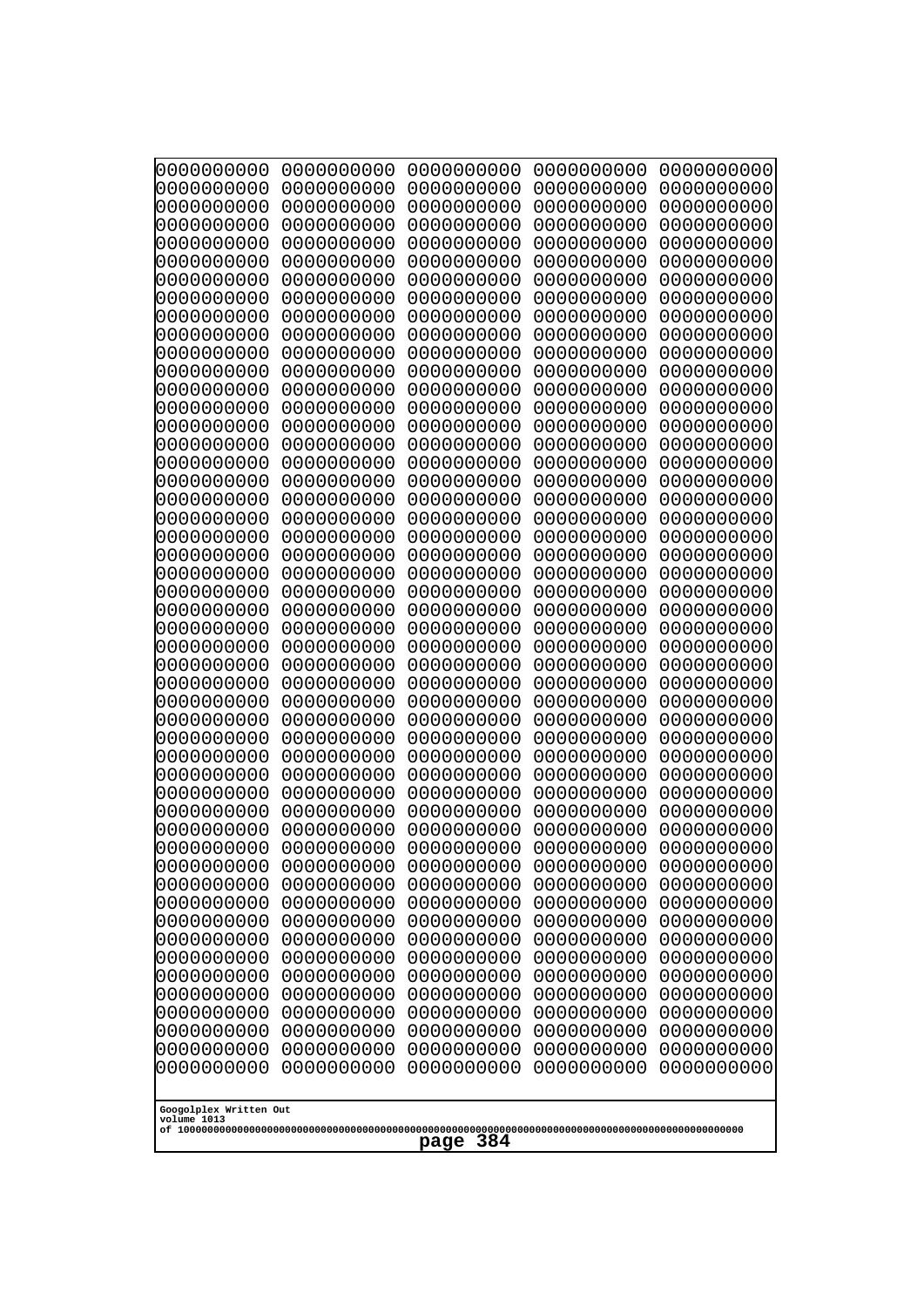| 0000000000                                           | 0000000000 | 0000000000 | 0000000000 | 0000000000 |
|------------------------------------------------------|------------|------------|------------|------------|
| 0000000000                                           | 0000000000 | 0000000000 | 0000000000 | 0000000000 |
| 0000000000                                           | 0000000000 | 0000000000 | 0000000000 | 0000000000 |
| 0000000000                                           | 0000000000 | 0000000000 | 0000000000 | 0000000000 |
| 0000000000                                           | 0000000000 | 0000000000 | 0000000000 | 0000000000 |
| 0000000000                                           | 0000000000 | 0000000000 | 0000000000 | 0000000000 |
| 0000000000                                           | 0000000000 | 0000000000 | 0000000000 | 0000000000 |
| 0000000000                                           | 0000000000 | 0000000000 | 0000000000 | 0000000000 |
| 0000000000                                           | 0000000000 | 0000000000 | 0000000000 | 0000000000 |
| 0000000000                                           | 0000000000 | 0000000000 | 0000000000 | 0000000000 |
| 0000000000                                           | 0000000000 | 0000000000 | 0000000000 | 0000000000 |
| 0000000000                                           | 0000000000 | 0000000000 | 0000000000 | 0000000000 |
| 0000000000                                           | 0000000000 | 0000000000 | 0000000000 | 0000000000 |
| 0000000000                                           | 0000000000 | 0000000000 | 0000000000 | 0000000000 |
| 0000000000                                           | 0000000000 | 0000000000 | 0000000000 | 0000000000 |
| 0000000000                                           | 0000000000 | 0000000000 | 0000000000 | 0000000000 |
| 0000000000                                           | 0000000000 | 0000000000 | 0000000000 | 0000000000 |
| 0000000000                                           | 0000000000 | 0000000000 | 0000000000 | 0000000000 |
| 0000000000                                           | 0000000000 | 0000000000 | 0000000000 | 0000000000 |
| 0000000000                                           | 0000000000 | 0000000000 | 0000000000 | 0000000000 |
| 0000000000                                           | 0000000000 | 0000000000 | 0000000000 | 0000000000 |
| 0000000000                                           | 0000000000 | 0000000000 | 0000000000 | 0000000000 |
| 0000000000                                           | 0000000000 | 0000000000 | 0000000000 | 0000000000 |
| 0000000000                                           | 0000000000 | 0000000000 | 0000000000 | 0000000000 |
| 0000000000                                           | 0000000000 | 0000000000 | 0000000000 | 0000000000 |
| 0000000000                                           | 0000000000 | 0000000000 | 0000000000 | 0000000000 |
| 0000000000                                           | 0000000000 | 0000000000 | 0000000000 | 0000000000 |
| 0000000000                                           | 0000000000 | 0000000000 | 0000000000 | 0000000000 |
| 0000000000                                           | 0000000000 | 0000000000 | 0000000000 | 0000000000 |
| 0000000000                                           | 0000000000 | 0000000000 | 0000000000 | 0000000000 |
| 0000000000                                           | 0000000000 | 0000000000 | 0000000000 | 0000000000 |
| 0000000000                                           | 0000000000 | 0000000000 | 0000000000 | 0000000000 |
| 0000000000                                           | 0000000000 | 0000000000 | 0000000000 | 0000000000 |
| 0000000000                                           | 0000000000 | 0000000000 | 0000000000 | 0000000000 |
| 0000000000                                           | 0000000000 | 0000000000 | 0000000000 | 0000000000 |
| 0000000000                                           | 0000000000 | 0000000000 | 0000000000 | 0000000000 |
| 0000000000                                           | 0000000000 | 0000000000 | 0000000000 | 0000000000 |
| 0000000000                                           | 0000000000 | 0000000000 | 0000000000 | 0000000000 |
| 0000000000                                           | 0000000000 | 0000000000 | 0000000000 | 0000000000 |
| 0000000000                                           | 0000000000 | 0000000000 | 0000000000 | 0000000000 |
| 0000000000                                           | 0000000000 | 0000000000 | 0000000000 | 0000000000 |
| 0000000000                                           | 0000000000 | 0000000000 | 0000000000 | 0000000000 |
| 0000000000                                           | 0000000000 | 0000000000 | 0000000000 | 0000000000 |
| 0000000000                                           | 0000000000 | 0000000000 | 0000000000 | 0000000000 |
| 0000000000                                           | 0000000000 | 0000000000 | 0000000000 | 0000000000 |
| 0000000000                                           | 0000000000 | 0000000000 | 0000000000 | 0000000000 |
| 0000000000                                           | 0000000000 | 0000000000 | 0000000000 | 0000000000 |
| 0000000000                                           | 0000000000 | 0000000000 | 0000000000 | 0000000000 |
| 0000000000                                           | 0000000000 | 0000000000 | 0000000000 | 0000000000 |
| 0000000000                                           | 0000000000 | 0000000000 | 0000000000 | 0000000000 |
| Googolplex Written Out<br>volume 1013<br>385<br>page |            |            |            |            |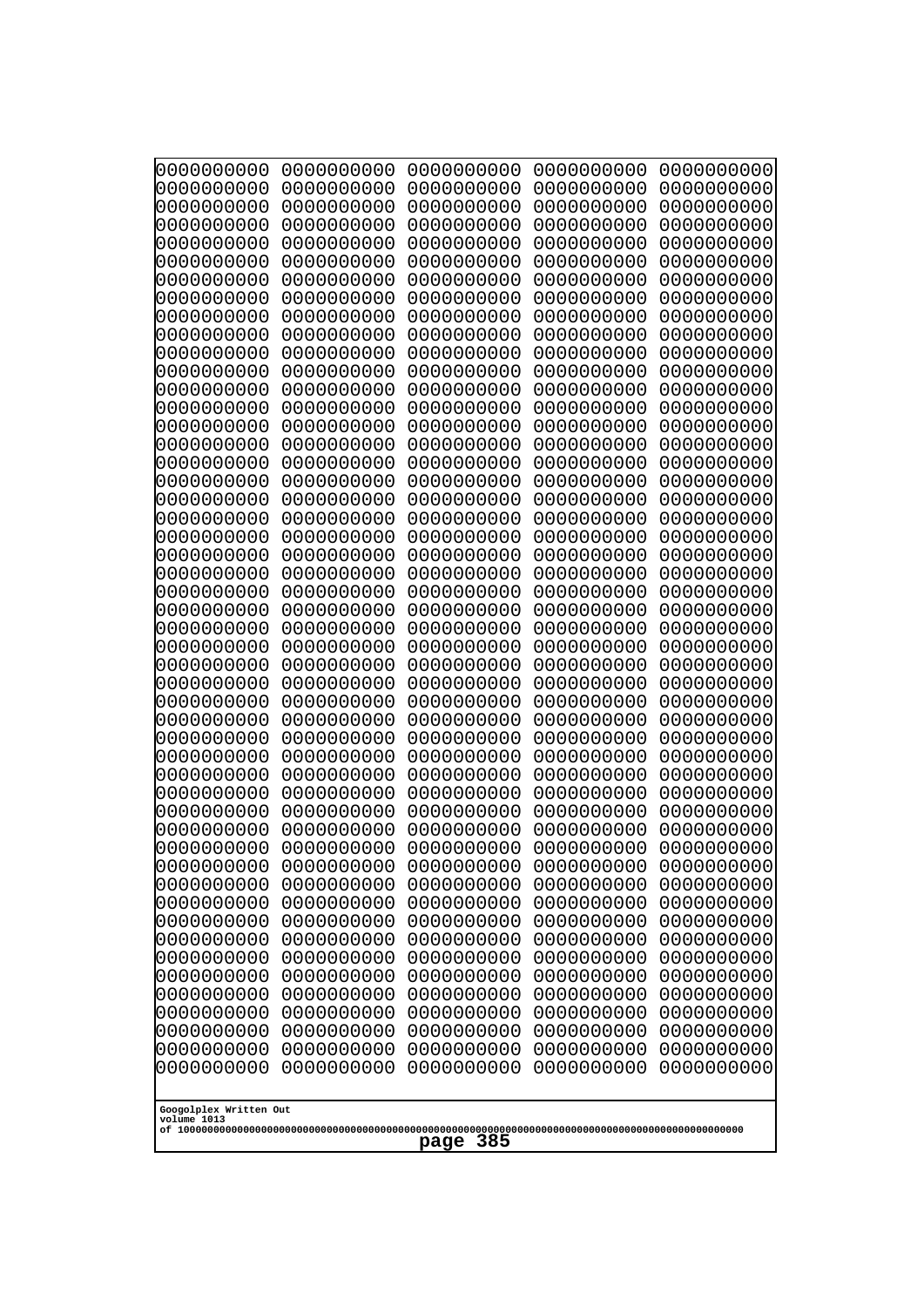| 10000000000                           | 0000000000               | 0000000000               | 0000000000               | 0000000000               |
|---------------------------------------|--------------------------|--------------------------|--------------------------|--------------------------|
| 0000000000<br>0000000000              | 0000000000<br>0000000000 | 0000000000<br>0000000000 | 0000000000<br>0000000000 | 0000000000<br>0000000000 |
| 0000000000                            | 0000000000               | 0000000000               | 0000000000               | 0000000000               |
| 0000000000                            | 0000000000               | 0000000000               | 0000000000               | 0000000000               |
| 0000000000                            | 0000000000               | 0000000000               | 0000000000               | 0000000000               |
| 0000000000<br>0000000000              | 0000000000<br>0000000000 | 0000000000<br>0000000000 | 0000000000<br>0000000000 | 0000000000<br>0000000000 |
| 0000000000                            | 0000000000               | 0000000000               | 0000000000               | 0000000000               |
| 0000000000                            | 0000000000               | 0000000000               | 0000000000               | 0000000000               |
| 0000000000                            | 0000000000               | 0000000000               | 0000000000               | 0000000000               |
| 0000000000<br>0000000000              | 0000000000<br>0000000000 | 0000000000<br>0000000000 | 0000000000<br>0000000000 | 0000000000<br>0000000000 |
| 0000000000                            | 0000000000               | 0000000000               | 0000000000               | 0000000000               |
| 0000000000                            | 0000000000               | 0000000000               | 0000000000               | 0000000000               |
| 0000000000                            | 0000000000               | 0000000000               | 0000000000               | 0000000000               |
| 0000000000<br>0000000000              | 0000000000<br>0000000000 | 0000000000<br>0000000000 | 0000000000<br>0000000000 | 0000000000<br>0000000000 |
| 0000000000                            | 0000000000               | 0000000000               | 0000000000               | 0000000000               |
| 0000000000                            | 0000000000               | 0000000000               | 0000000000               | 0000000000               |
| 0000000000                            | 0000000000               | 0000000000               | 0000000000               | 0000000000               |
| 0000000000<br>0000000000              | 0000000000<br>0000000000 | 0000000000<br>0000000000 | 0000000000<br>0000000000 | 0000000000<br>0000000000 |
| 0000000000                            | 0000000000               | 0000000000               | 0000000000               | 0000000000               |
| 0000000000                            | 0000000000               | 0000000000               | 0000000000               | 0000000000               |
| 0000000000                            | 0000000000               | 0000000000               | 0000000000               | 0000000000               |
| 0000000000<br>0000000000              | 0000000000<br>0000000000 | 0000000000<br>0000000000 | 0000000000<br>0000000000 | 0000000000<br>0000000000 |
| 0000000000                            | 0000000000               | 0000000000               | 0000000000               | 0000000000               |
| 0000000000                            | 0000000000               | 0000000000               | 0000000000               | 0000000000               |
| 0000000000                            | 0000000000               | 0000000000               | 0000000000               | 0000000000               |
| 0000000000<br>0000000000              | 0000000000<br>0000000000 | 0000000000<br>0000000000 | 0000000000<br>0000000000 | 0000000000<br>0000000000 |
| 0000000000                            | 0000000000               | 0000000000               | 0000000000               | 0000000000               |
| 0000000000                            | 0000000000               | 0000000000               | 0000000000               | 0000000000               |
| 0000000000                            | 0000000000<br>0000000000 | 0000000000<br>0000000000 | 0000000000               | 0000000000               |
| 0000000000<br>0000000000              | 0000000000               | 0000000000               | 0000000000<br>0000000000 | 0000000000<br>0000000000 |
| 0000000000                            | 0000000000               | 0000000000               | 0000000000               | 0000000000               |
| 0000000000                            | 0000000000               | 0000000000               | 0000000000               | 0000000000               |
| 0000000000<br>0000000000              | 0000000000<br>0000000000 | 0000000000<br>0000000000 | 0000000000<br>0000000000 | 0000000000<br>0000000000 |
| 0000000000                            | 0000000000               | 0000000000               | 0000000000               | 0000000000               |
| 0000000000                            | 0000000000               | 0000000000               | 0000000000               | 0000000000               |
| 0000000000                            | 0000000000               | 0000000000               | 0000000000               | 0000000000               |
| 0000000000<br>0000000000              | 0000000000<br>0000000000 | 0000000000<br>0000000000 | 0000000000<br>0000000000 | 0000000000<br>0000000000 |
| 0000000000                            | 0000000000               | 0000000000               | 0000000000               | 0000000000               |
| 0000000000                            | 0000000000               | 0000000000               | 0000000000               | 0000000000               |
| 0000000000                            | 0000000000               | 0000000000               | 0000000000               | 0000000000               |
|                                       |                          |                          |                          |                          |
| Googolplex Written Out<br>volume 1013 |                          |                          |                          |                          |
| 386<br>page                           |                          |                          |                          |                          |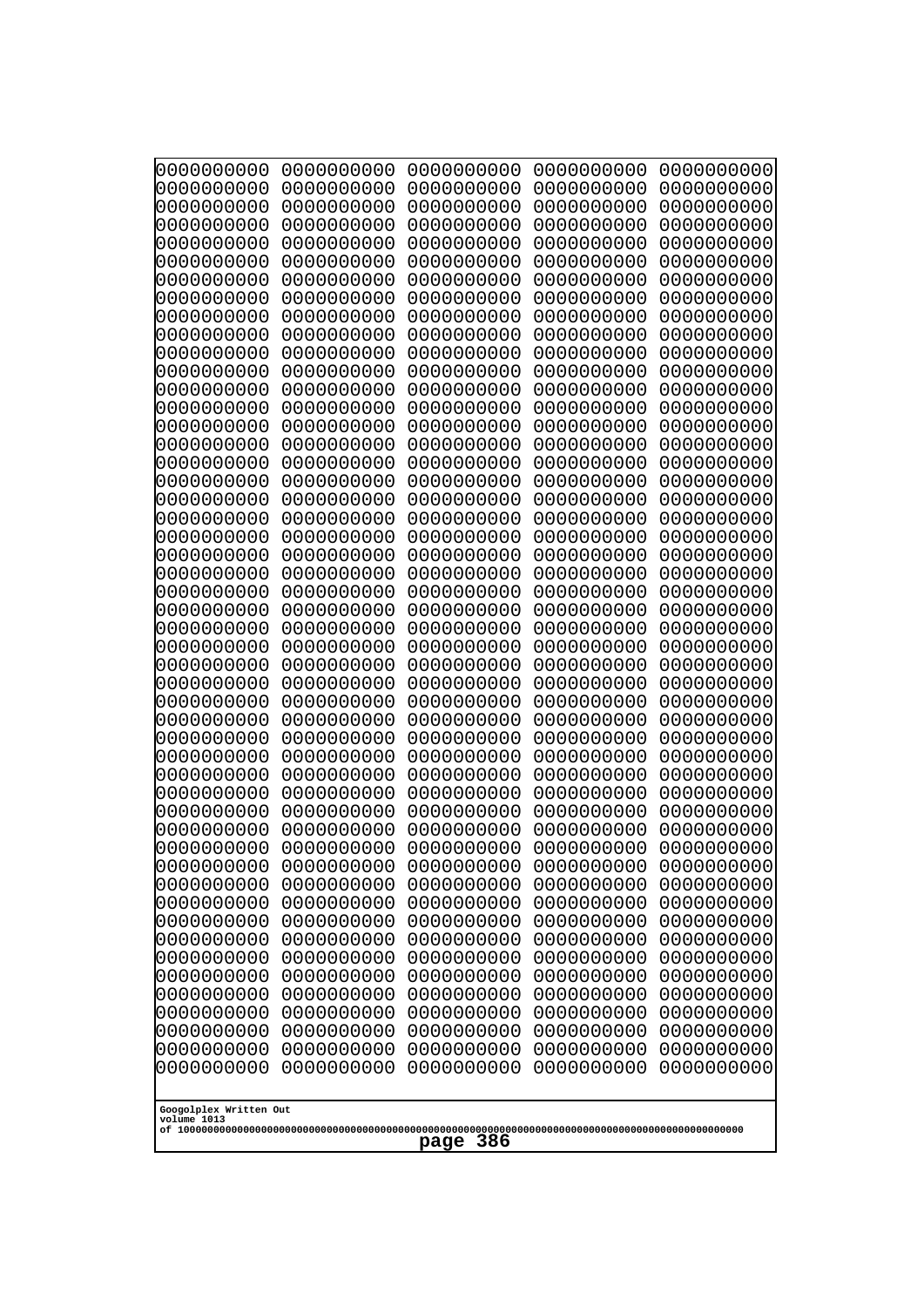| 0000000000                                           | 0000000000 | 0000000000 | 0000000000 | 0000000000 |
|------------------------------------------------------|------------|------------|------------|------------|
| 0000000000                                           | 0000000000 | 0000000000 | 0000000000 | 0000000000 |
| 0000000000                                           | 0000000000 | 0000000000 | 0000000000 | 0000000000 |
| 0000000000                                           | 0000000000 | 0000000000 | 0000000000 | 0000000000 |
| 0000000000                                           | 0000000000 | 0000000000 | 0000000000 | 0000000000 |
| 0000000000                                           | 0000000000 | 0000000000 | 0000000000 | 0000000000 |
| 0000000000                                           | 0000000000 | 0000000000 | 0000000000 | 0000000000 |
| 0000000000                                           | 0000000000 | 0000000000 | 0000000000 | 0000000000 |
| 0000000000                                           | 0000000000 | 0000000000 | 0000000000 | 0000000000 |
| 0000000000                                           | 0000000000 | 0000000000 | 0000000000 | 0000000000 |
| 0000000000                                           | 0000000000 | 0000000000 | 0000000000 | 0000000000 |
| 0000000000                                           | 0000000000 | 0000000000 | 0000000000 | 0000000000 |
| 0000000000                                           | 0000000000 | 0000000000 | 0000000000 | 0000000000 |
| 0000000000                                           | 0000000000 | 0000000000 | 0000000000 | 0000000000 |
| 0000000000                                           | 0000000000 | 0000000000 | 0000000000 | 0000000000 |
| 0000000000                                           | 0000000000 | 0000000000 | 0000000000 | 0000000000 |
| 0000000000                                           | 0000000000 | 0000000000 | 0000000000 | 0000000000 |
| 0000000000                                           | 0000000000 | 0000000000 | 0000000000 | 0000000000 |
| 0000000000                                           | 0000000000 | 0000000000 | 0000000000 | 0000000000 |
| 0000000000                                           | 0000000000 | 0000000000 | 0000000000 | 0000000000 |
| 0000000000                                           | 0000000000 | 0000000000 | 0000000000 | 0000000000 |
| 0000000000                                           | 0000000000 | 0000000000 | 0000000000 | 0000000000 |
| 0000000000                                           | 0000000000 | 0000000000 | 0000000000 | 0000000000 |
| 0000000000                                           | 0000000000 | 0000000000 | 0000000000 | 0000000000 |
| 0000000000                                           | 0000000000 | 0000000000 | 0000000000 | 0000000000 |
| 0000000000                                           | 0000000000 | 0000000000 | 0000000000 | 0000000000 |
| 0000000000                                           | 0000000000 | 0000000000 | 0000000000 | 0000000000 |
| 0000000000                                           | 0000000000 | 0000000000 | 0000000000 | 0000000000 |
| 0000000000                                           | 0000000000 | 0000000000 | 0000000000 | 0000000000 |
| 0000000000                                           | 0000000000 | 0000000000 | 0000000000 | 0000000000 |
| 0000000000                                           | 0000000000 | 0000000000 | 0000000000 | 0000000000 |
| 0000000000                                           | 0000000000 | 0000000000 | 0000000000 | 0000000000 |
| 0000000000                                           | 0000000000 | 0000000000 | 0000000000 | 0000000000 |
| 0000000000                                           | 0000000000 | 0000000000 | 0000000000 | 0000000000 |
| 0000000000                                           | 0000000000 | 0000000000 | 0000000000 | 0000000000 |
| 0000000000                                           | 0000000000 | 0000000000 | 0000000000 | 0000000000 |
| 0000000000                                           | 0000000000 | 0000000000 | 0000000000 | 0000000000 |
| 0000000000                                           | 0000000000 | 0000000000 | 0000000000 | 0000000000 |
| 0000000000                                           | 0000000000 | 0000000000 | 0000000000 | 0000000000 |
| 0000000000                                           | 0000000000 | 0000000000 | 0000000000 | 0000000000 |
| 0000000000                                           | 0000000000 | 0000000000 | 0000000000 | 0000000000 |
| 0000000000                                           | 0000000000 | 0000000000 | 0000000000 | 0000000000 |
| 0000000000                                           | 0000000000 | 0000000000 | 0000000000 | 0000000000 |
| 0000000000                                           | 0000000000 | 0000000000 | 0000000000 | 0000000000 |
| 0000000000                                           | 0000000000 | 0000000000 | 0000000000 | 0000000000 |
| 0000000000                                           | 0000000000 | 0000000000 | 0000000000 | 0000000000 |
| 0000000000                                           | 0000000000 | 0000000000 | 0000000000 | 0000000000 |
| 0000000000                                           | 0000000000 | 0000000000 | 0000000000 | 0000000000 |
| 0000000000                                           | 0000000000 | 0000000000 | 0000000000 | 0000000000 |
| Googolplex Written Out<br>volume 1013<br>387<br>page |            |            |            |            |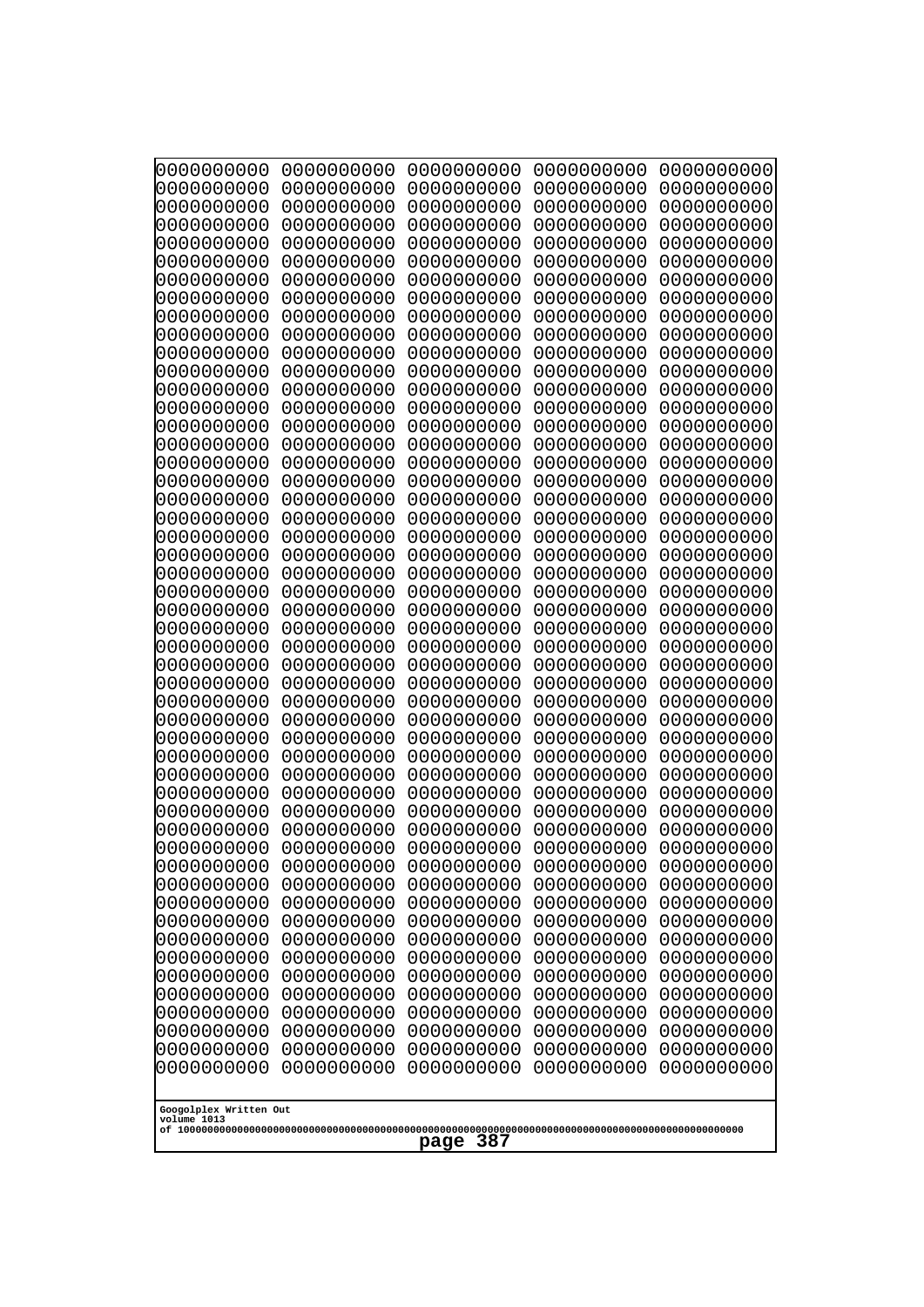| 10000000000                           | 0000000000               | 0000000000               | 0000000000               | 0000000000               |
|---------------------------------------|--------------------------|--------------------------|--------------------------|--------------------------|
| 0000000000<br>0000000000              | 0000000000<br>0000000000 | 0000000000<br>0000000000 | 0000000000<br>0000000000 | 0000000000<br>0000000000 |
| 0000000000                            | 0000000000               | 0000000000               | 0000000000               | 0000000000               |
| 0000000000                            | 0000000000               | 0000000000               | 0000000000               | 0000000000               |
| 0000000000                            | 0000000000               | 0000000000               | 0000000000               | 0000000000               |
| 0000000000<br>0000000000              | 0000000000<br>0000000000 | 0000000000<br>0000000000 | 0000000000<br>0000000000 | 0000000000<br>0000000000 |
| 0000000000                            | 0000000000               | 0000000000               | 0000000000               | 0000000000               |
| 0000000000                            | 0000000000               | 0000000000               | 0000000000               | 0000000000               |
| 0000000000                            | 0000000000               | 0000000000               | 0000000000               | 0000000000               |
| 0000000000<br>0000000000              | 0000000000<br>0000000000 | 0000000000<br>0000000000 | 0000000000<br>0000000000 | 0000000000<br>0000000000 |
| 0000000000                            | 0000000000               | 0000000000               | 0000000000               | 0000000000               |
| 0000000000                            | 0000000000               | 0000000000               | 0000000000               | 0000000000               |
| 0000000000                            | 0000000000               | 0000000000               | 0000000000               | 0000000000               |
| 0000000000<br>0000000000              | 0000000000<br>0000000000 | 0000000000<br>0000000000 | 0000000000<br>0000000000 | 0000000000<br>0000000000 |
| 0000000000                            | 0000000000               | 0000000000               | 0000000000               | 0000000000               |
| 0000000000                            | 0000000000               | 0000000000               | 0000000000               | 0000000000               |
| 0000000000                            | 0000000000               | 0000000000               | 0000000000               | 0000000000               |
| 0000000000<br>0000000000              | 0000000000<br>0000000000 | 0000000000<br>0000000000 | 0000000000<br>0000000000 | 0000000000<br>0000000000 |
| 0000000000                            | 0000000000               | 0000000000               | 0000000000               | 0000000000               |
| 0000000000                            | 0000000000               | 0000000000               | 0000000000               | 0000000000               |
| 0000000000                            | 0000000000               | 0000000000               | 0000000000               | 0000000000               |
| 0000000000<br>0000000000              | 0000000000<br>0000000000 | 0000000000<br>0000000000 | 0000000000<br>0000000000 | 0000000000<br>0000000000 |
| 0000000000                            | 0000000000               | 0000000000               | 0000000000               | 0000000000               |
| 0000000000                            | 0000000000               | 0000000000               | 0000000000               | 0000000000               |
| 0000000000                            | 0000000000               | 0000000000               | 0000000000               | 0000000000               |
| 0000000000<br>0000000000              | 0000000000<br>0000000000 | 0000000000<br>0000000000 | 0000000000<br>0000000000 | 0000000000<br>0000000000 |
| 0000000000                            | 0000000000               | 0000000000               | 0000000000               | 0000000000               |
| 0000000000                            | 0000000000               | 0000000000               | 0000000000               | 0000000000               |
| 0000000000                            | 0000000000<br>0000000000 | 0000000000<br>0000000000 | 0000000000               | 0000000000               |
| 0000000000<br>0000000000              | 0000000000               | 0000000000               | 0000000000<br>0000000000 | 0000000000<br>0000000000 |
| 0000000000                            | 0000000000               | 0000000000               | 0000000000               | 0000000000               |
| 0000000000                            | 0000000000               | 0000000000               | 0000000000               | 0000000000               |
| 0000000000<br>0000000000              | 0000000000<br>0000000000 | 0000000000<br>0000000000 | 0000000000<br>0000000000 | 0000000000<br>0000000000 |
| 0000000000                            | 0000000000               | 0000000000               | 0000000000               | 0000000000               |
| 0000000000                            | 0000000000               | 0000000000               | 0000000000               | 0000000000               |
| 0000000000                            | 0000000000               | 0000000000               | 0000000000               | 0000000000               |
| 0000000000<br>0000000000              | 0000000000<br>0000000000 | 0000000000<br>0000000000 | 0000000000<br>0000000000 | 0000000000<br>0000000000 |
| 0000000000                            | 0000000000               | 0000000000               | 0000000000               | 0000000000               |
| 0000000000                            | 0000000000               | 0000000000               | 0000000000               | 0000000000               |
| 0000000000                            | 0000000000               | 0000000000               | 0000000000               | 0000000000               |
|                                       |                          |                          |                          |                          |
| Googolplex Written Out<br>volume 1013 |                          |                          |                          |                          |
| 388<br>page                           |                          |                          |                          |                          |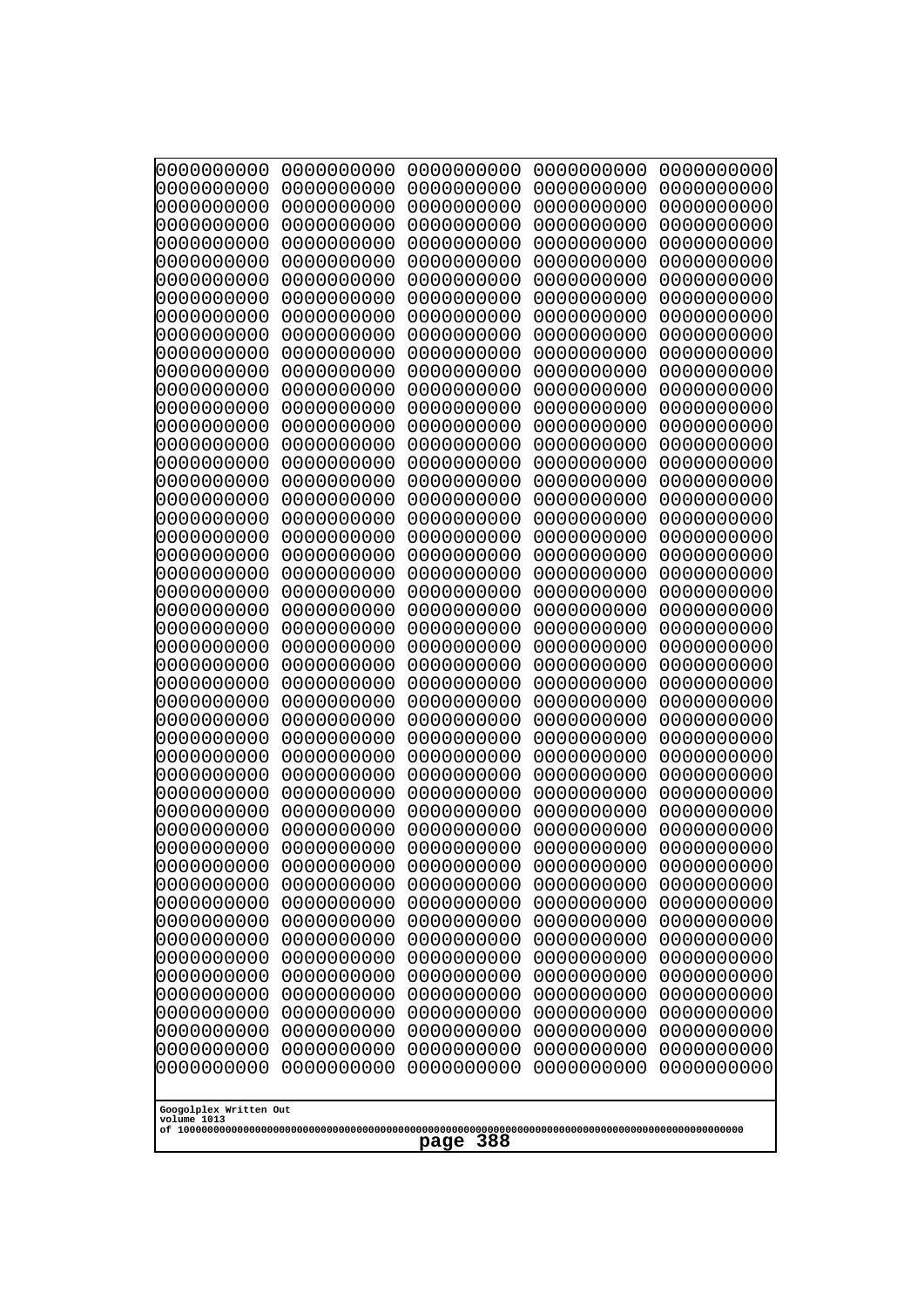| 10000000000                           | 0000000000               | 0000000000               | 0000000000               | 0000000000               |
|---------------------------------------|--------------------------|--------------------------|--------------------------|--------------------------|
| 0000000000<br>0000000000              | 0000000000<br>0000000000 | 0000000000<br>0000000000 | 0000000000<br>0000000000 | 0000000000<br>0000000000 |
| 0000000000                            | 0000000000               | 0000000000               | 0000000000               | 0000000000               |
| 0000000000                            | 0000000000               | 0000000000               | 0000000000               | 0000000000               |
| 0000000000                            | 0000000000               | 0000000000               | 0000000000               | 0000000000               |
| 0000000000                            | 0000000000               | 0000000000               | 0000000000               | 0000000000               |
| 0000000000<br>0000000000              | 0000000000<br>0000000000 | 0000000000<br>0000000000 | 0000000000<br>0000000000 | 0000000000<br>0000000000 |
| 0000000000                            | 0000000000               | 0000000000               | 0000000000               | 0000000000               |
| 0000000000                            | 0000000000               | 0000000000               | 0000000000               | 0000000000               |
| 0000000000<br>0000000000              | 0000000000<br>0000000000 | 0000000000<br>0000000000 | 0000000000<br>0000000000 | 0000000000<br>0000000000 |
| 0000000000                            | 0000000000               | 0000000000               | 0000000000               | 0000000000               |
| 0000000000                            | 0000000000               | 0000000000               | 0000000000               | 0000000000               |
| 0000000000                            | 0000000000               | 0000000000               | 0000000000               | 0000000000               |
| 0000000000<br>0000000000              | 0000000000<br>0000000000 | 0000000000<br>0000000000 | 0000000000<br>0000000000 | 0000000000<br>0000000000 |
| 0000000000                            | 0000000000               | 0000000000               | 0000000000               | 0000000000               |
| 0000000000                            | 0000000000               | 0000000000               | 0000000000               | 0000000000               |
| 0000000000                            | 0000000000               | 0000000000               | 0000000000               | 0000000000               |
| 0000000000<br>0000000000              | 0000000000<br>0000000000 | 0000000000<br>0000000000 | 0000000000<br>0000000000 | 0000000000<br>0000000000 |
| 0000000000                            | 0000000000               | 0000000000               | 0000000000               | 0000000000               |
| 0000000000                            | 0000000000               | 0000000000               | 0000000000               | 0000000000               |
| 0000000000                            | 0000000000               | 0000000000               | 0000000000               | 0000000000               |
| 0000000000<br>0000000000              | 0000000000<br>0000000000 | 0000000000<br>0000000000 | 0000000000<br>0000000000 | 0000000000<br>0000000000 |
| 0000000000                            | 0000000000               | 0000000000               | 0000000000               | 0000000000               |
| 0000000000                            | 0000000000               | 0000000000               | 0000000000               | 0000000000               |
| 0000000000                            | 0000000000               | 0000000000               | 0000000000               | 0000000000               |
| 0000000000<br>0000000000              | 0000000000<br>0000000000 | 0000000000<br>0000000000 | 0000000000<br>0000000000 | 0000000000<br>0000000000 |
| 0000000000                            | 0000000000               | 0000000000               | 0000000000               | 0000000000               |
| 0000000000                            | 0000000000               | 0000000000               | 0000000000               | 0000000000               |
| 0000000000                            | 0000000000<br>0000000000 | 0000000000<br>0000000000 | 0000000000               | 0000000000               |
| 0000000000<br>0000000000              | 0000000000               | 0000000000               | 0000000000<br>0000000000 | 0000000000<br>0000000000 |
| 0000000000                            | 0000000000               | 0000000000               | 0000000000               | 0000000000               |
| 0000000000                            | 0000000000               | 0000000000               | 0000000000               | 0000000000               |
| 0000000000<br>0000000000              | 0000000000<br>0000000000 | 0000000000<br>0000000000 | 0000000000<br>0000000000 | 0000000000<br>0000000000 |
| 0000000000                            | 0000000000               | 0000000000               | 0000000000               | 0000000000               |
| 0000000000                            | 0000000000               | 0000000000               | 0000000000               | 0000000000               |
| 0000000000                            | 0000000000               | 0000000000               | 0000000000               | 0000000000               |
| 0000000000<br>0000000000              | 0000000000<br>0000000000 | 0000000000<br>0000000000 | 0000000000<br>0000000000 | 0000000000<br>0000000000 |
| 0000000000                            | 0000000000               | 0000000000               | 0000000000               | 0000000000               |
| 0000000000                            | 0000000000               | 0000000000               | 0000000000               | 0000000000               |
| 0000000000                            | 0000000000               | 0000000000               | 0000000000               | 0000000000               |
|                                       |                          |                          |                          |                          |
| Googolplex Written Out<br>volume 1013 |                          |                          |                          |                          |
| 389<br>page                           |                          |                          |                          |                          |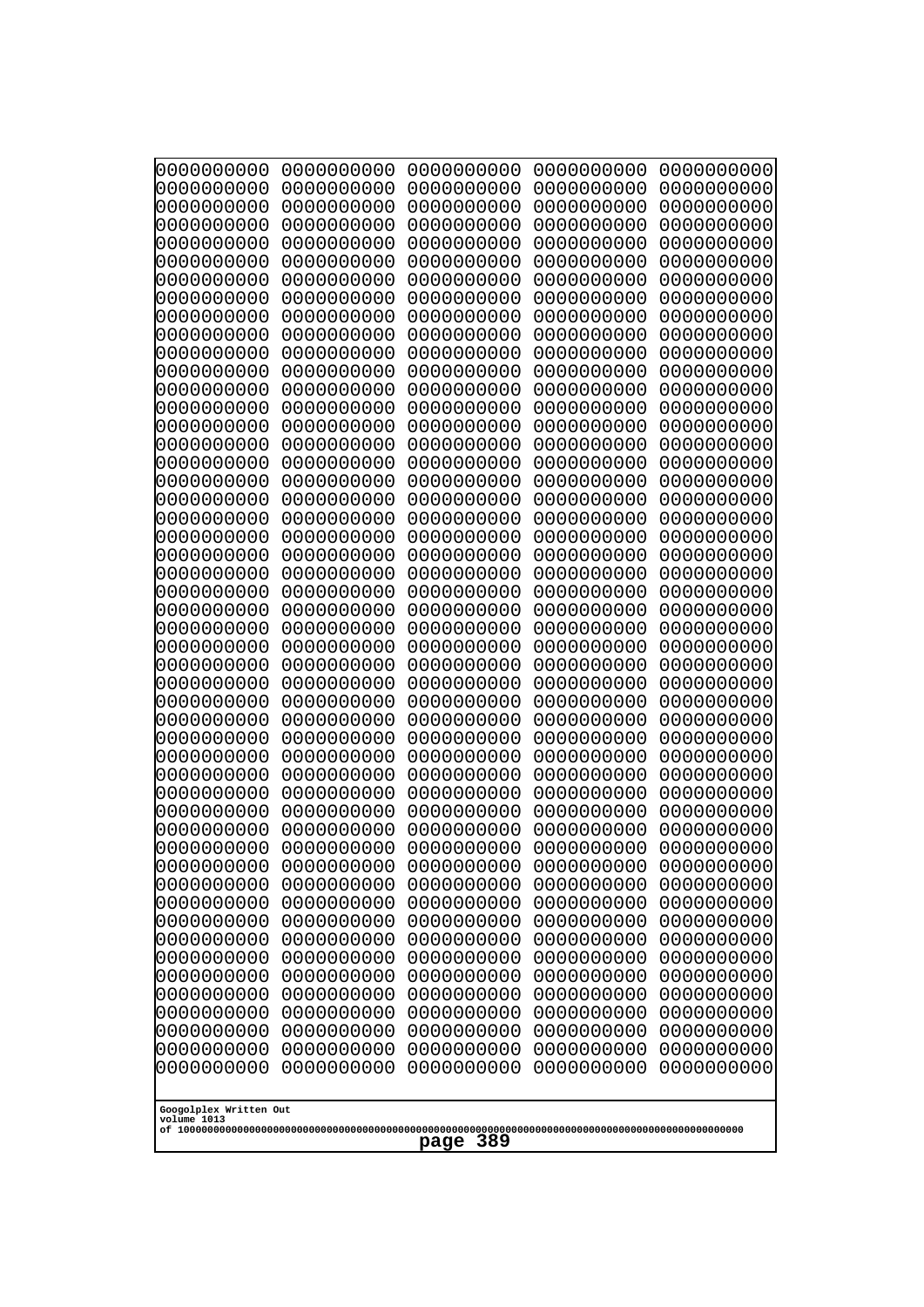| 0000000000                                                                                    | 0000000000                                           | 0000000000                                           | 0000000000                                           | 0000000000                                           |
|-----------------------------------------------------------------------------------------------|------------------------------------------------------|------------------------------------------------------|------------------------------------------------------|------------------------------------------------------|
| 0000000000                                                                                    | 0000000000                                           | 0000000000                                           | 0000000000                                           | 0000000000                                           |
| 0000000000                                                                                    | 0000000000                                           | 0000000000                                           | 0000000000                                           | 0000000000                                           |
| 0000000000                                                                                    | 0000000000                                           | 0000000000                                           | 0000000000                                           | 0000000000                                           |
| 0000000000                                                                                    | 0000000000                                           | 0000000000                                           | 0000000000                                           | 0000000000                                           |
| 0000000000                                                                                    | 0000000000                                           | 0000000000                                           | 0000000000                                           | 0000000000                                           |
| 0000000000                                                                                    | 0000000000                                           | 0000000000                                           | 0000000000                                           | 0000000000                                           |
| 0000000000                                                                                    | 0000000000                                           | 0000000000                                           | 0000000000                                           | 0000000000                                           |
| 0000000000                                                                                    | 0000000000                                           | 0000000000                                           | 0000000000                                           | 0000000000                                           |
| 0000000000                                                                                    | 0000000000                                           | 0000000000                                           | 0000000000                                           | 0000000000                                           |
| 0000000000                                                                                    | 0000000000                                           | 0000000000                                           | 0000000000                                           | 0000000000                                           |
| 0000000000                                                                                    | 0000000000                                           | 0000000000                                           | 0000000000                                           | 0000000000                                           |
| 0000000000                                                                                    | 0000000000                                           | 0000000000                                           | 0000000000                                           | 0000000000                                           |
| 0000000000                                                                                    | 0000000000                                           | 0000000000                                           | 0000000000                                           | 0000000000                                           |
| 0000000000                                                                                    | 0000000000                                           | 0000000000                                           | 0000000000                                           | 0000000000                                           |
| 0000000000                                                                                    | 0000000000                                           | 0000000000                                           | 0000000000                                           | 0000000000                                           |
| 0000000000                                                                                    | 0000000000                                           | 0000000000                                           | 0000000000                                           | 0000000000                                           |
| 0000000000                                                                                    | 0000000000                                           | 0000000000                                           | 0000000000                                           | 0000000000                                           |
| 0000000000                                                                                    | 0000000000                                           | 0000000000                                           | 0000000000                                           | 0000000000                                           |
| 0000000000                                                                                    | 0000000000                                           | 0000000000                                           | 0000000000                                           | 0000000000                                           |
| 0000000000                                                                                    | 0000000000                                           | 0000000000                                           | 0000000000                                           | 0000000000                                           |
| 0000000000                                                                                    | 0000000000                                           | 0000000000                                           | 0000000000                                           | 0000000000                                           |
| 0000000000                                                                                    | 0000000000                                           | 0000000000                                           | 0000000000                                           | 0000000000                                           |
| 0000000000                                                                                    | 0000000000                                           | 0000000000                                           | 0000000000                                           | 0000000000                                           |
| 0000000000                                                                                    | 0000000000                                           | 0000000000                                           | 0000000000                                           | 0000000000                                           |
| 0000000000                                                                                    | 0000000000                                           | 0000000000                                           | 0000000000                                           | 0000000000                                           |
| 0000000000                                                                                    | 0000000000                                           | 0000000000                                           | 0000000000                                           | 0000000000                                           |
| 0000000000                                                                                    | 0000000000                                           | 0000000000                                           | 0000000000                                           | 0000000000                                           |
| 0000000000                                                                                    | 0000000000                                           | 0000000000                                           | 0000000000                                           | 0000000000                                           |
| 0000000000                                                                                    | 0000000000                                           | 0000000000                                           | 0000000000                                           | 0000000000                                           |
| 0000000000                                                                                    | 0000000000                                           | 0000000000                                           | 0000000000                                           | 0000000000                                           |
| 0000000000                                                                                    | 0000000000                                           | 0000000000                                           | 0000000000                                           | 0000000000                                           |
| 0000000000                                                                                    | 0000000000                                           | 0000000000                                           | 0000000000                                           | 0000000000                                           |
| 0000000000                                                                                    | 0000000000                                           | 0000000000                                           | 0000000000                                           | 0000000000                                           |
| 0000000000                                                                                    | 0000000000                                           | 0000000000                                           | 0000000000                                           | 0000000000                                           |
| 0000000000                                                                                    | 0000000000                                           | 0000000000                                           | 0000000000                                           | 0000000000                                           |
| 0000000000                                                                                    | 0000000000                                           | 0000000000                                           | 0000000000                                           | 0000000000                                           |
| 0000000000                                                                                    | 0000000000                                           | 0000000000                                           | 0000000000                                           | 0000000000                                           |
| 0000000000                                                                                    | 0000000000                                           | 0000000000                                           | 0000000000                                           | 0000000000                                           |
| 0000000000                                                                                    | 0000000000                                           | 0000000000                                           | 0000000000                                           | 0000000000                                           |
| 0000000000                                                                                    | 0000000000                                           | 0000000000                                           | 0000000000                                           | 0000000000                                           |
| 0000000000                                                                                    | 0000000000                                           | 0000000000                                           | 0000000000                                           | 0000000000                                           |
| 0000000000                                                                                    | 0000000000                                           | 0000000000                                           | 0000000000                                           | 0000000000                                           |
| 0000000000                                                                                    | 0000000000                                           | 0000000000                                           | 0000000000                                           | 0000000000                                           |
| 0000000000                                                                                    | 0000000000                                           | 0000000000                                           | 0000000000                                           | 0000000000                                           |
| 0000000000                                                                                    | 0000000000                                           | 0000000000                                           | 0000000000                                           | 0000000000                                           |
| 0000000000<br>0000000000<br>0000000000<br>0000000000<br>Googolplex Written Out<br>volume 1013 | 0000000000<br>0000000000<br>0000000000<br>0000000000 | 0000000000<br>0000000000<br>0000000000<br>0000000000 | 0000000000<br>0000000000<br>0000000000<br>0000000000 | 0000000000<br>0000000000<br>0000000000<br>0000000000 |
| 390<br>page                                                                                   |                                                      |                                                      |                                                      |                                                      |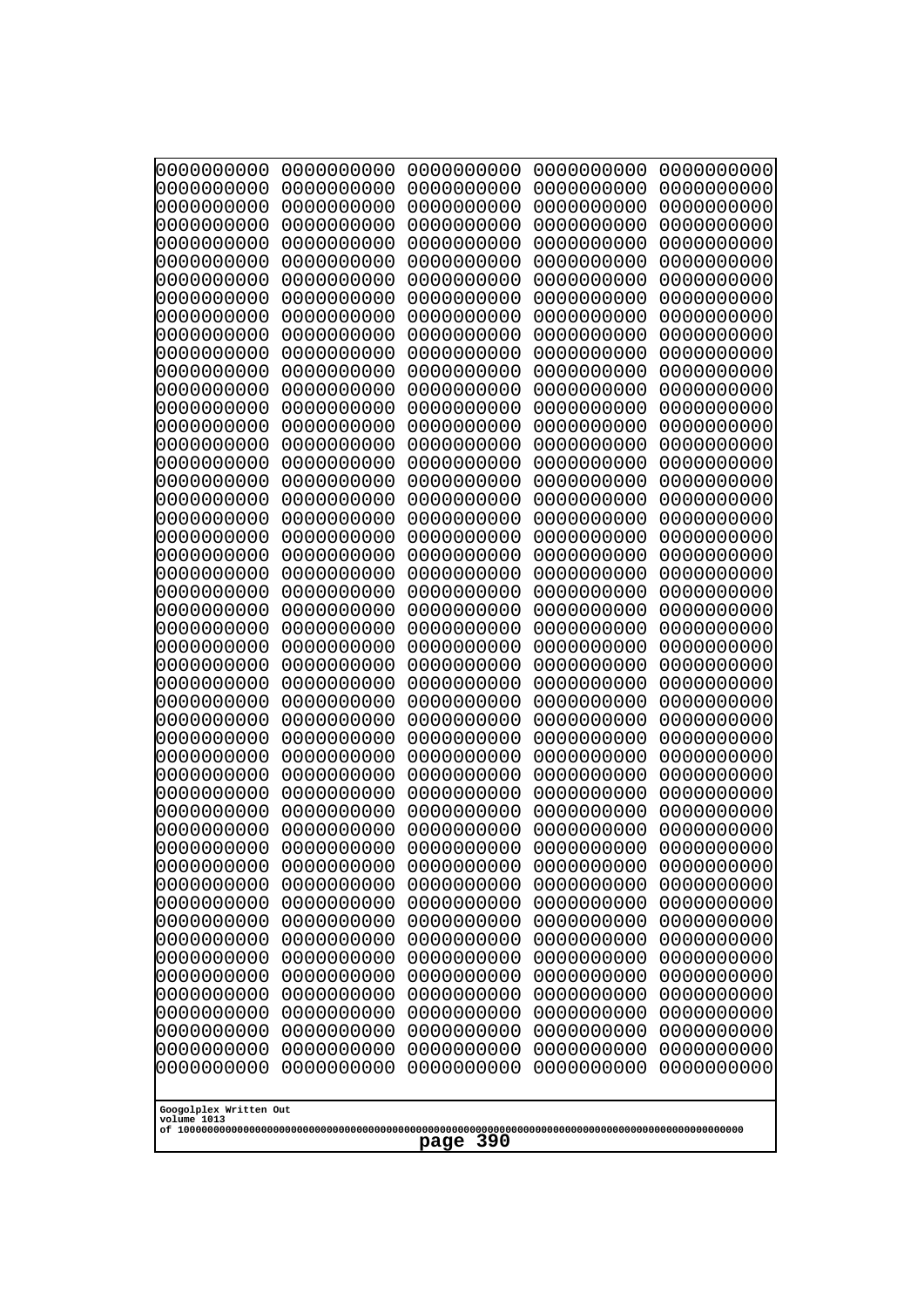| 10000000000                           | 0000000000               | 0000000000               | 0000000000               | 0000000000               |
|---------------------------------------|--------------------------|--------------------------|--------------------------|--------------------------|
| 0000000000<br>0000000000              | 0000000000<br>0000000000 | 0000000000<br>0000000000 | 0000000000<br>0000000000 | 0000000000<br>0000000000 |
| 0000000000                            | 0000000000               | 0000000000               | 0000000000               | 0000000000               |
| 0000000000                            | 0000000000               | 0000000000               | 0000000000               | 0000000000               |
| 0000000000                            | 0000000000               | 0000000000               | 0000000000               | 0000000000               |
| 0000000000<br>0000000000              | 0000000000<br>0000000000 | 0000000000<br>0000000000 | 0000000000<br>0000000000 | 0000000000<br>0000000000 |
| 0000000000                            | 0000000000               | 0000000000               | 0000000000               | 0000000000               |
| 0000000000                            | 0000000000               | 0000000000               | 0000000000               | 0000000000               |
| 0000000000<br>0000000000              | 0000000000<br>0000000000 | 0000000000<br>0000000000 | 0000000000<br>0000000000 | 0000000000<br>0000000000 |
| 0000000000                            | 0000000000               | 0000000000               | 0000000000               | 0000000000               |
| 0000000000                            | 0000000000               | 0000000000               | 0000000000               | 0000000000               |
| 0000000000                            | 0000000000               | 0000000000               | 0000000000               | 0000000000               |
| 0000000000<br>0000000000              | 0000000000<br>0000000000 | 0000000000<br>0000000000 | 0000000000<br>0000000000 | 0000000000<br>0000000000 |
| 0000000000                            | 0000000000               | 0000000000               | 0000000000               | 0000000000               |
| 0000000000                            | 0000000000               | 0000000000               | 0000000000               | 0000000000               |
| 0000000000<br>0000000000              | 0000000000<br>0000000000 | 0000000000<br>0000000000 | 0000000000<br>0000000000 | 0000000000<br>0000000000 |
| 0000000000                            | 0000000000               | 0000000000               | 0000000000               | 0000000000               |
| 0000000000                            | 0000000000               | 0000000000               | 0000000000               | 0000000000               |
| 0000000000                            | 0000000000               | 0000000000               | 0000000000               | 0000000000               |
| 0000000000<br>0000000000              | 0000000000<br>0000000000 | 0000000000<br>0000000000 | 0000000000<br>0000000000 | 0000000000<br>0000000000 |
| 0000000000                            | 0000000000               | 0000000000               | 0000000000               | 0000000000               |
| 0000000000                            | 0000000000               | 0000000000               | 0000000000               | 0000000000               |
| 0000000000<br>0000000000              | 0000000000<br>0000000000 | 0000000000<br>0000000000 | 0000000000<br>0000000000 | 0000000000<br>0000000000 |
| 0000000000                            | 0000000000               | 0000000000               | 0000000000               | 0000000000               |
| 0000000000                            | 0000000000               | 0000000000               | 0000000000               | 0000000000               |
| 0000000000<br>0000000000              | 0000000000               | 0000000000<br>0000000000 | 0000000000               | 0000000000               |
| 0000000000                            | 0000000000<br>0000000000 | 0000000000               | 0000000000<br>0000000000 | 0000000000<br>0000000000 |
| 0000000000                            | 0000000000               | 0000000000               | 0000000000               | 0000000000               |
| 0000000000                            | 0000000000               | 0000000000               | 0000000000               | 0000000000               |
| 0000000000<br>0000000000              | 0000000000<br>0000000000 | 0000000000<br>0000000000 | 0000000000<br>0000000000 | 0000000000<br>0000000000 |
| 0000000000                            | 0000000000               | 0000000000               | 0000000000               | 0000000000               |
| 0000000000                            | 0000000000               | 0000000000               | 0000000000               | 0000000000               |
| 0000000000<br>0000000000              | 0000000000<br>0000000000 | 0000000000<br>0000000000 | 0000000000<br>0000000000 | 0000000000<br>0000000000 |
| 0000000000                            | 0000000000               | 0000000000               | 0000000000               | 0000000000               |
| 0000000000                            | 0000000000               | 0000000000               | 0000000000               | 0000000000               |
| 0000000000                            | 0000000000<br>0000000000 | 0000000000<br>0000000000 | 0000000000               | 0000000000               |
| 0000000000<br>0000000000              | 0000000000               | 0000000000               | 0000000000<br>0000000000 | 0000000000<br>0000000000 |
| 0000000000                            | 0000000000               | 0000000000               | 0000000000               | 0000000000               |
| 0000000000                            | 0000000000               | 0000000000               | 0000000000               | 0000000000               |
|                                       |                          |                          |                          |                          |
| Googolplex Written Out<br>volume 1013 |                          |                          |                          |                          |
| 391<br>page                           |                          |                          |                          |                          |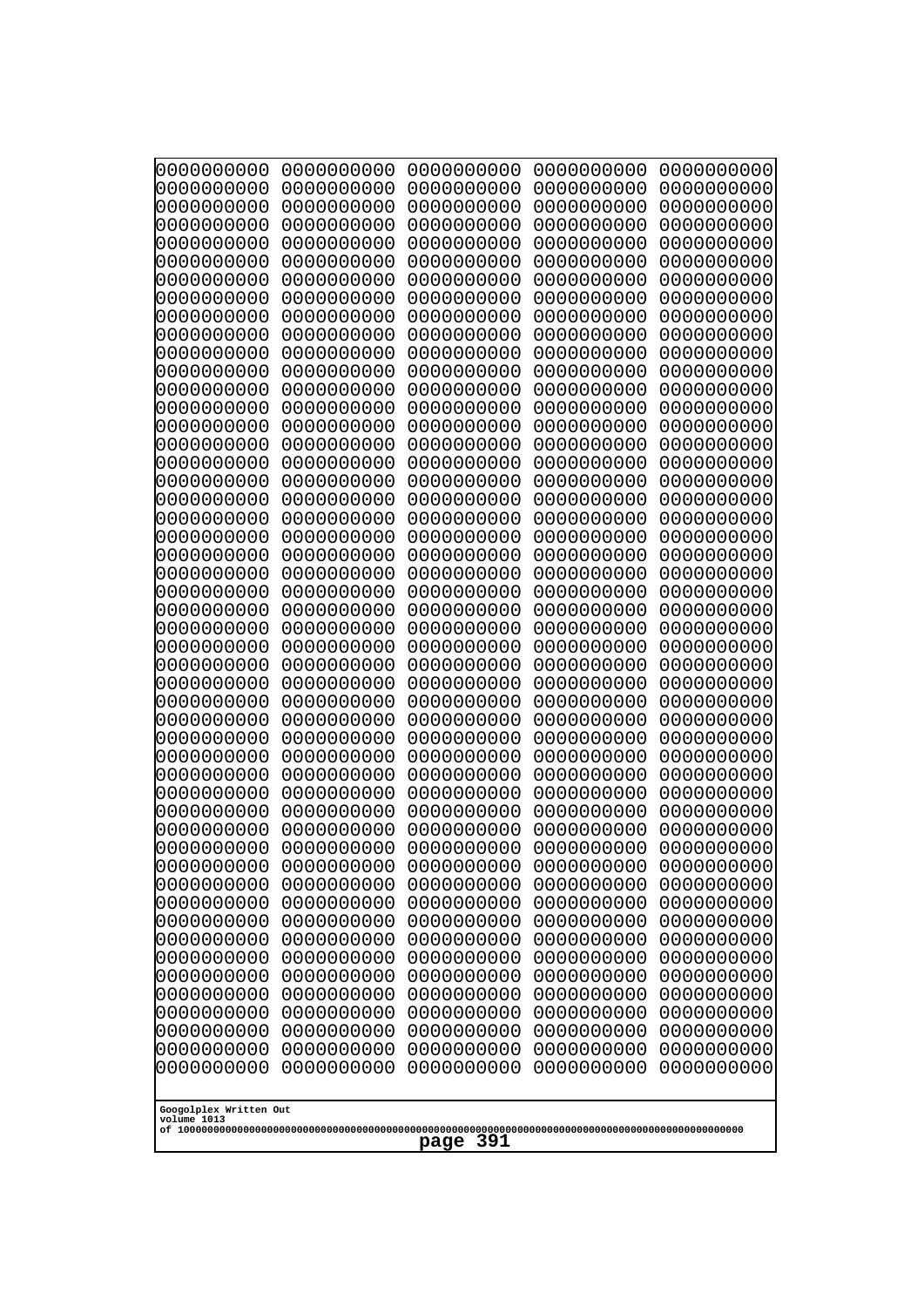| 0000000000                                                                                                                                                                                       | 0000000000 | 0000000000 | 0000000000 | 0000000000 |
|--------------------------------------------------------------------------------------------------------------------------------------------------------------------------------------------------|------------|------------|------------|------------|
| 0000000000                                                                                                                                                                                       | 0000000000 | 0000000000 | 0000000000 | 0000000000 |
| 0000000000                                                                                                                                                                                       | 0000000000 | 0000000000 | 0000000000 | 0000000000 |
| 0000000000                                                                                                                                                                                       | 0000000000 | 0000000000 | 0000000000 | 0000000000 |
| 0000000000                                                                                                                                                                                       | 0000000000 | 0000000000 | 0000000000 | 0000000000 |
| 0000000000                                                                                                                                                                                       | 0000000000 | 0000000000 | 0000000000 | 0000000000 |
| 0000000000                                                                                                                                                                                       | 0000000000 | 0000000000 | 0000000000 | 0000000000 |
| 0000000000                                                                                                                                                                                       | 0000000000 | 0000000000 | 0000000000 | 0000000000 |
| 0000000000                                                                                                                                                                                       | 0000000000 | 0000000000 | 0000000000 | 0000000000 |
| 0000000000                                                                                                                                                                                       | 0000000000 | 0000000000 | 0000000000 | 0000000000 |
| 0000000000                                                                                                                                                                                       | 0000000000 | 0000000000 | 0000000000 | 0000000000 |
| 0000000000                                                                                                                                                                                       | 0000000000 | 0000000000 | 0000000000 | 0000000000 |
| 0000000000                                                                                                                                                                                       | 0000000000 | 0000000000 | 0000000000 | 0000000000 |
| 0000000000                                                                                                                                                                                       | 0000000000 | 0000000000 | 0000000000 | 0000000000 |
| 0000000000                                                                                                                                                                                       | 0000000000 | 0000000000 | 0000000000 | 0000000000 |
| 0000000000                                                                                                                                                                                       | 0000000000 | 0000000000 | 0000000000 | 0000000000 |
| 0000000000                                                                                                                                                                                       | 0000000000 | 0000000000 | 0000000000 | 0000000000 |
| 0000000000                                                                                                                                                                                       | 0000000000 | 0000000000 | 0000000000 | 0000000000 |
| 0000000000                                                                                                                                                                                       | 0000000000 | 0000000000 | 0000000000 | 0000000000 |
| 0000000000                                                                                                                                                                                       | 0000000000 | 0000000000 | 0000000000 | 0000000000 |
| 0000000000                                                                                                                                                                                       | 0000000000 | 0000000000 | 0000000000 | 0000000000 |
| 0000000000                                                                                                                                                                                       | 0000000000 | 0000000000 | 0000000000 | 0000000000 |
| 0000000000                                                                                                                                                                                       | 0000000000 | 0000000000 | 0000000000 | 0000000000 |
| 0000000000                                                                                                                                                                                       | 0000000000 | 0000000000 | 0000000000 | 0000000000 |
| 0000000000                                                                                                                                                                                       | 0000000000 | 0000000000 | 0000000000 | 0000000000 |
| 0000000000                                                                                                                                                                                       | 0000000000 | 0000000000 | 0000000000 | 0000000000 |
| 0000000000                                                                                                                                                                                       | 0000000000 | 0000000000 | 0000000000 | 0000000000 |
| 0000000000                                                                                                                                                                                       | 0000000000 | 0000000000 | 0000000000 | 0000000000 |
| 0000000000                                                                                                                                                                                       | 0000000000 | 0000000000 | 0000000000 | 0000000000 |
| 0000000000                                                                                                                                                                                       | 0000000000 | 0000000000 | 0000000000 | 0000000000 |
| 0000000000                                                                                                                                                                                       | 0000000000 | 0000000000 | 0000000000 | 0000000000 |
| 0000000000                                                                                                                                                                                       | 0000000000 | 0000000000 | 0000000000 | 0000000000 |
| 0000000000                                                                                                                                                                                       | 0000000000 | 0000000000 | 0000000000 | 0000000000 |
| 0000000000                                                                                                                                                                                       | 0000000000 | 0000000000 | 0000000000 | 0000000000 |
| 0000000000                                                                                                                                                                                       | 0000000000 | 0000000000 | 0000000000 | 0000000000 |
| 0000000000                                                                                                                                                                                       | 0000000000 | 0000000000 | 0000000000 | 0000000000 |
| 0000000000                                                                                                                                                                                       | 0000000000 | 0000000000 | 0000000000 | 0000000000 |
| 0000000000                                                                                                                                                                                       | 0000000000 | 0000000000 | 0000000000 | 0000000000 |
| 0000000000                                                                                                                                                                                       | 0000000000 | 0000000000 | 0000000000 | 0000000000 |
| 0000000000                                                                                                                                                                                       | 0000000000 | 0000000000 | 0000000000 | 0000000000 |
| 0000000000                                                                                                                                                                                       | 0000000000 | 0000000000 | 0000000000 | 0000000000 |
| 0000000000                                                                                                                                                                                       | 0000000000 | 0000000000 | 0000000000 | 0000000000 |
| 0000000000                                                                                                                                                                                       | 0000000000 | 0000000000 | 0000000000 | 0000000000 |
| 0000000000                                                                                                                                                                                       | 0000000000 | 0000000000 | 0000000000 | 0000000000 |
| 0000000000<br>0000000000<br>0000000000<br>0000000000<br>0000000000<br>0000000000<br>0000000000<br>0000000000<br>0000000000<br>0000000000<br>Googolplex Written Out<br>volume 1013<br>392<br>page |            |            |            |            |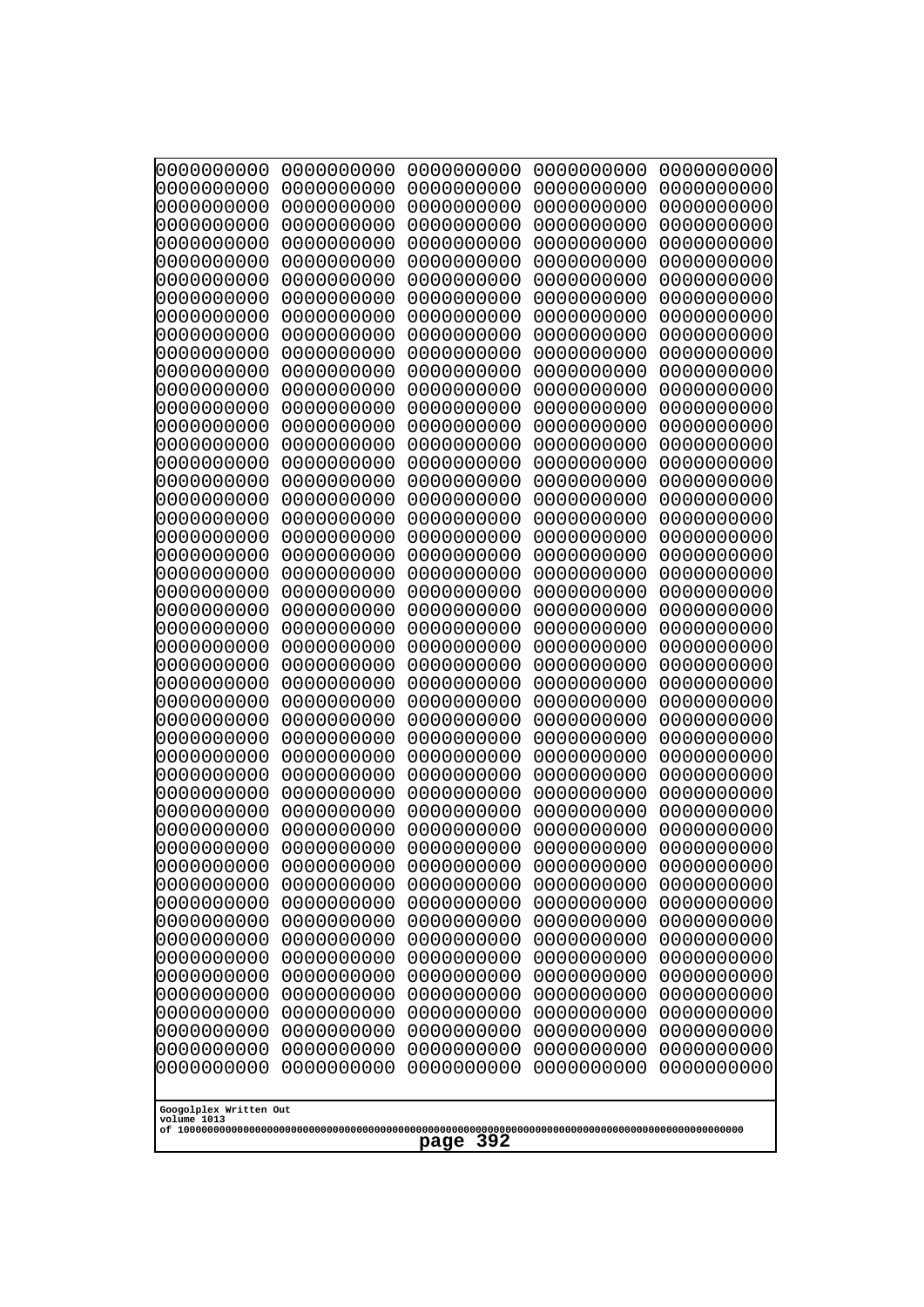| 0000000000                                                                                                                                                                                                                                                             | 0000000000 | 0000000000 | 0000000000 | 0000000000 |
|------------------------------------------------------------------------------------------------------------------------------------------------------------------------------------------------------------------------------------------------------------------------|------------|------------|------------|------------|
| 0000000000                                                                                                                                                                                                                                                             | 0000000000 | 0000000000 | 0000000000 | 0000000000 |
| 0000000000                                                                                                                                                                                                                                                             | 0000000000 | 0000000000 | 0000000000 | 0000000000 |
| 0000000000                                                                                                                                                                                                                                                             | 0000000000 | 0000000000 | 0000000000 | 0000000000 |
| 0000000000                                                                                                                                                                                                                                                             | 0000000000 | 0000000000 | 0000000000 | 0000000000 |
| 0000000000                                                                                                                                                                                                                                                             | 0000000000 | 0000000000 | 0000000000 | 0000000000 |
| 0000000000                                                                                                                                                                                                                                                             | 0000000000 | 0000000000 | 0000000000 | 0000000000 |
| 0000000000                                                                                                                                                                                                                                                             | 0000000000 | 0000000000 | 0000000000 | 0000000000 |
| 0000000000                                                                                                                                                                                                                                                             | 0000000000 | 0000000000 | 0000000000 | 0000000000 |
| 0000000000                                                                                                                                                                                                                                                             | 0000000000 | 0000000000 | 0000000000 | 0000000000 |
| 0000000000                                                                                                                                                                                                                                                             | 0000000000 | 0000000000 | 0000000000 | 0000000000 |
| 0000000000                                                                                                                                                                                                                                                             | 0000000000 | 0000000000 | 0000000000 | 0000000000 |
| 0000000000                                                                                                                                                                                                                                                             | 0000000000 | 0000000000 | 0000000000 | 0000000000 |
| 0000000000                                                                                                                                                                                                                                                             | 0000000000 | 0000000000 | 0000000000 | 0000000000 |
| 0000000000                                                                                                                                                                                                                                                             | 0000000000 | 0000000000 | 0000000000 | 0000000000 |
| 0000000000                                                                                                                                                                                                                                                             | 0000000000 | 0000000000 | 0000000000 | 0000000000 |
| 0000000000                                                                                                                                                                                                                                                             | 0000000000 | 0000000000 | 0000000000 | 0000000000 |
| 0000000000                                                                                                                                                                                                                                                             | 0000000000 | 0000000000 | 0000000000 | 0000000000 |
| 0000000000                                                                                                                                                                                                                                                             | 0000000000 | 0000000000 | 0000000000 | 0000000000 |
| 0000000000                                                                                                                                                                                                                                                             | 0000000000 | 0000000000 | 0000000000 | 0000000000 |
| 0000000000                                                                                                                                                                                                                                                             | 0000000000 | 0000000000 | 0000000000 | 0000000000 |
| 0000000000                                                                                                                                                                                                                                                             | 0000000000 | 0000000000 | 0000000000 | 0000000000 |
| 0000000000                                                                                                                                                                                                                                                             | 0000000000 | 0000000000 | 0000000000 | 0000000000 |
| 0000000000                                                                                                                                                                                                                                                             | 0000000000 | 0000000000 | 0000000000 | 0000000000 |
| 0000000000                                                                                                                                                                                                                                                             | 0000000000 | 0000000000 | 0000000000 | 0000000000 |
| 0000000000                                                                                                                                                                                                                                                             | 0000000000 | 0000000000 | 0000000000 | 0000000000 |
| 0000000000                                                                                                                                                                                                                                                             | 0000000000 | 0000000000 | 0000000000 | 0000000000 |
| 0000000000                                                                                                                                                                                                                                                             | 0000000000 | 0000000000 | 0000000000 | 0000000000 |
| 0000000000                                                                                                                                                                                                                                                             | 0000000000 | 0000000000 | 0000000000 | 0000000000 |
| 0000000000                                                                                                                                                                                                                                                             | 0000000000 | 0000000000 | 0000000000 | 0000000000 |
| 0000000000                                                                                                                                                                                                                                                             | 0000000000 | 0000000000 | 0000000000 | 0000000000 |
| 0000000000                                                                                                                                                                                                                                                             | 0000000000 | 0000000000 | 0000000000 | 0000000000 |
| 0000000000                                                                                                                                                                                                                                                             | 0000000000 | 0000000000 | 0000000000 | 0000000000 |
| 0000000000                                                                                                                                                                                                                                                             | 0000000000 | 0000000000 | 0000000000 | 0000000000 |
| 0000000000                                                                                                                                                                                                                                                             | 0000000000 | 0000000000 | 0000000000 | 0000000000 |
| 0000000000                                                                                                                                                                                                                                                             | 0000000000 | 0000000000 | 0000000000 | 0000000000 |
| 0000000000                                                                                                                                                                                                                                                             | 0000000000 | 0000000000 | 0000000000 | 0000000000 |
| 0000000000                                                                                                                                                                                                                                                             | 0000000000 | 0000000000 | 0000000000 | 0000000000 |
| 0000000000                                                                                                                                                                                                                                                             | 0000000000 | 0000000000 | 0000000000 | 0000000000 |
| 0000000000                                                                                                                                                                                                                                                             | 0000000000 | 0000000000 | 0000000000 | 0000000000 |
| 0000000000                                                                                                                                                                                                                                                             | 0000000000 | 0000000000 | 0000000000 | 0000000000 |
| 0000000000                                                                                                                                                                                                                                                             | 0000000000 | 0000000000 | 0000000000 | 0000000000 |
| 0000000000                                                                                                                                                                                                                                                             | 0000000000 | 0000000000 | 0000000000 | 0000000000 |
| 0000000000                                                                                                                                                                                                                                                             | 0000000000 | 0000000000 | 0000000000 | 0000000000 |
| 0000000000                                                                                                                                                                                                                                                             | 0000000000 | 0000000000 | 0000000000 | 0000000000 |
| 0000000000                                                                                                                                                                                                                                                             | 0000000000 | 0000000000 | 0000000000 | 0000000000 |
| 0000000000                                                                                                                                                                                                                                                             | 0000000000 | 0000000000 | 0000000000 | 0000000000 |
| 0000000000<br>0000000000<br>0000000000<br>0000000000<br>0000000000<br>0000000000<br>0000000000<br>0000000000<br>0000000000<br>0000000000<br>0000000000<br>0000000000<br>0000000000<br>0000000000<br>0000000000<br>Googolplex Written Out<br>volume 1013<br>393<br>page |            |            |            |            |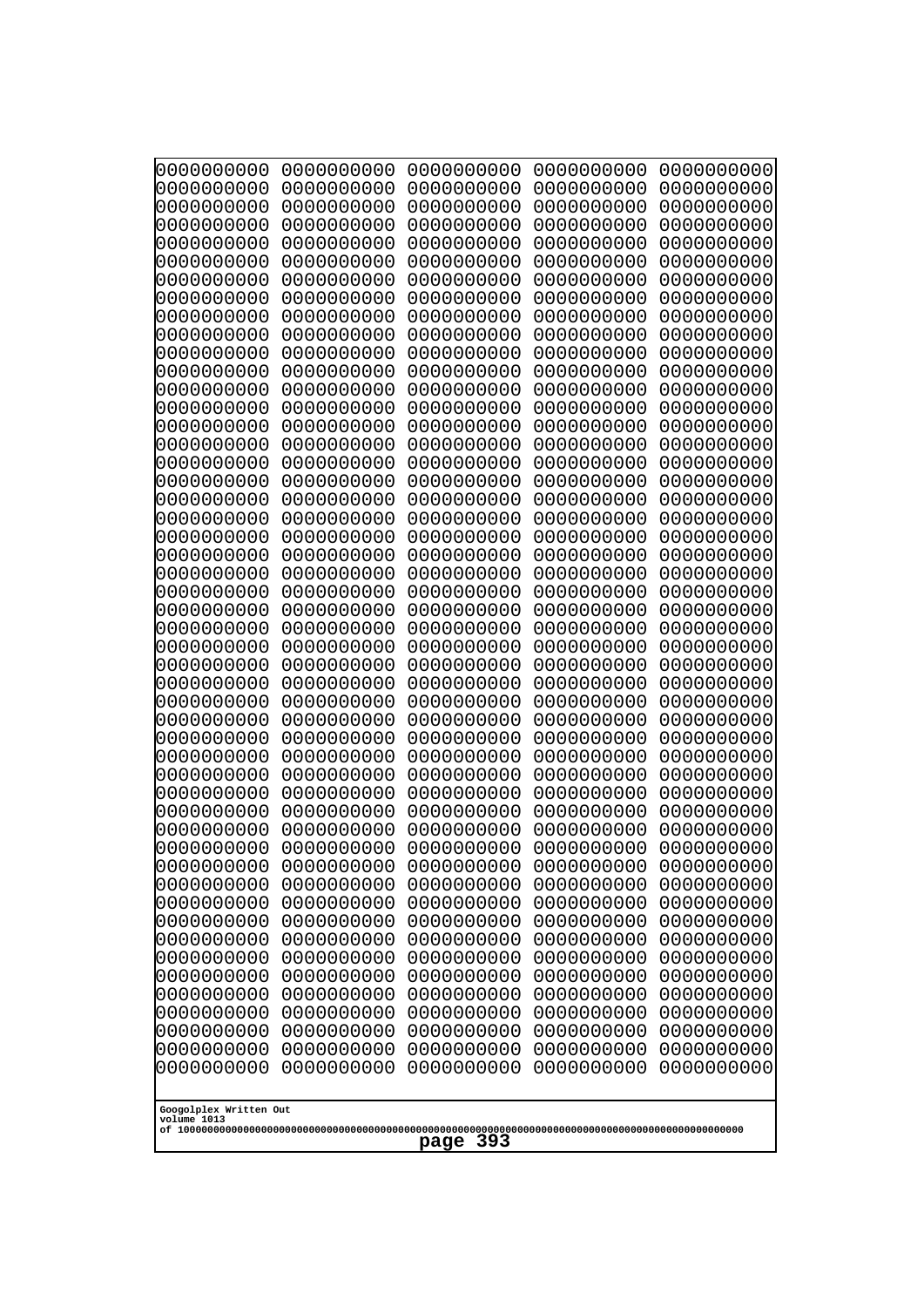| 10000000000                           | 0000000000               | 0000000000               | 0000000000               | 0000000000               |
|---------------------------------------|--------------------------|--------------------------|--------------------------|--------------------------|
| 0000000000<br>0000000000              | 0000000000<br>0000000000 | 0000000000<br>0000000000 | 0000000000<br>0000000000 | 0000000000<br>0000000000 |
| 0000000000                            | 0000000000               | 0000000000               | 0000000000               | 0000000000               |
| 0000000000                            | 0000000000               | 0000000000               | 0000000000               | 0000000000               |
| 0000000000                            | 0000000000               | 0000000000               | 0000000000               | 0000000000               |
| 0000000000<br>0000000000              | 0000000000<br>0000000000 | 0000000000<br>0000000000 | 0000000000<br>0000000000 | 0000000000<br>0000000000 |
| 0000000000                            | 0000000000               | 0000000000               | 0000000000               | 0000000000               |
| 0000000000                            | 0000000000               | 0000000000               | 0000000000               | 0000000000               |
| 0000000000                            | 0000000000               | 0000000000               | 0000000000               | 0000000000               |
| 0000000000<br>0000000000              | 0000000000<br>0000000000 | 0000000000<br>0000000000 | 0000000000<br>0000000000 | 0000000000<br>0000000000 |
| 0000000000                            | 0000000000               | 0000000000               | 0000000000               | 0000000000               |
| 0000000000                            | 0000000000               | 0000000000               | 0000000000               | 0000000000               |
| 0000000000                            | 0000000000               | 0000000000               | 0000000000               | 0000000000               |
| 0000000000<br>0000000000              | 0000000000<br>0000000000 | 0000000000<br>0000000000 | 0000000000<br>0000000000 | 0000000000<br>0000000000 |
| 0000000000                            | 0000000000               | 0000000000               | 0000000000               | 0000000000               |
| 0000000000                            | 0000000000               | 0000000000               | 0000000000               | 0000000000               |
| 0000000000                            | 0000000000               | 0000000000               | 0000000000               | 0000000000               |
| 0000000000<br>0000000000              | 0000000000<br>0000000000 | 0000000000<br>0000000000 | 0000000000<br>0000000000 | 0000000000<br>0000000000 |
| 0000000000                            | 0000000000               | 0000000000               | 0000000000               | 0000000000               |
| 0000000000                            | 0000000000               | 0000000000               | 0000000000               | 0000000000               |
| 0000000000                            | 0000000000               | 0000000000               | 0000000000               | 0000000000               |
| 0000000000<br>0000000000              | 0000000000<br>0000000000 | 0000000000<br>0000000000 | 0000000000<br>0000000000 | 0000000000<br>0000000000 |
| 0000000000                            | 0000000000               | 0000000000               | 0000000000               | 0000000000               |
| 0000000000                            | 0000000000               | 0000000000               | 0000000000               | 0000000000               |
| 0000000000                            | 0000000000               | 0000000000               | 0000000000               | 0000000000               |
| 0000000000<br>0000000000              | 0000000000<br>0000000000 | 0000000000<br>0000000000 | 0000000000<br>0000000000 | 0000000000<br>0000000000 |
| 0000000000                            | 0000000000               | 0000000000               | 0000000000               | 0000000000               |
| 0000000000                            | 0000000000               | 0000000000               | 0000000000               | 0000000000               |
| 0000000000                            | 0000000000<br>0000000000 | 0000000000<br>0000000000 | 0000000000               | 0000000000               |
| 0000000000<br>0000000000              | 0000000000               | 0000000000               | 0000000000<br>0000000000 | 0000000000<br>0000000000 |
| 0000000000                            | 0000000000               | 0000000000               | 0000000000               | 0000000000               |
| 0000000000                            | 0000000000               | 0000000000               | 0000000000               | 0000000000               |
| 0000000000<br>0000000000              | 0000000000<br>0000000000 | 0000000000<br>0000000000 | 0000000000<br>0000000000 | 0000000000<br>0000000000 |
| 0000000000                            | 0000000000               | 0000000000               | 0000000000               | 0000000000               |
| 0000000000                            | 0000000000               | 0000000000               | 0000000000               | 0000000000               |
| 0000000000                            | 0000000000               | 0000000000               | 0000000000               | 0000000000               |
| 0000000000<br>0000000000              | 0000000000<br>0000000000 | 0000000000<br>0000000000 | 0000000000<br>0000000000 | 0000000000<br>0000000000 |
| 0000000000                            | 0000000000               | 0000000000               | 0000000000               | 0000000000               |
| 0000000000                            | 0000000000               | 0000000000               | 0000000000               | 0000000000               |
| 0000000000                            | 0000000000               | 0000000000               | 0000000000               | 0000000000               |
|                                       |                          |                          |                          |                          |
| Googolplex Written Out<br>volume 1013 |                          |                          |                          |                          |
| 394<br>page                           |                          |                          |                          |                          |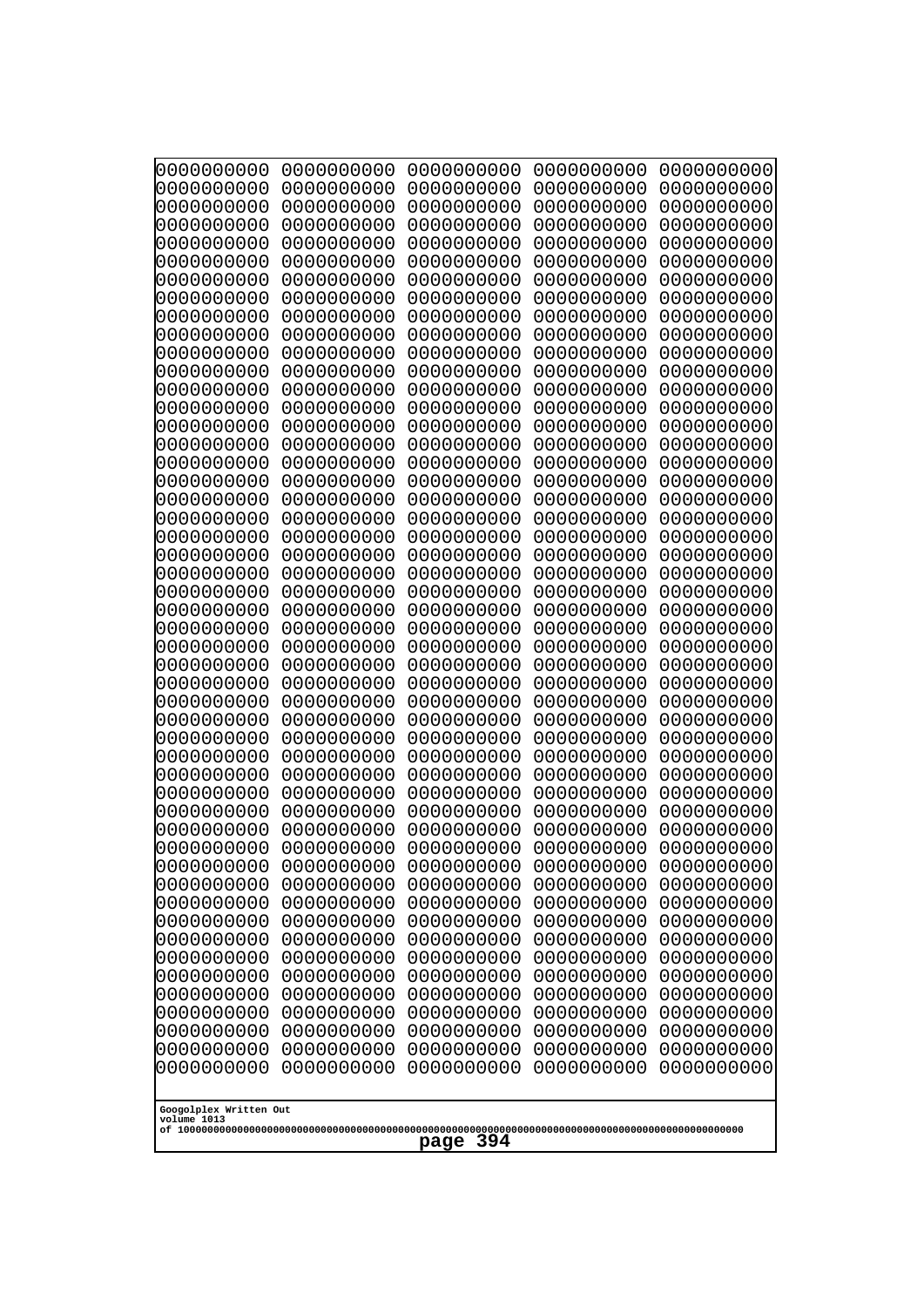| 0000000000                                           | 0000000000 | 0000000000 | 0000000000 | 0000000000 |
|------------------------------------------------------|------------|------------|------------|------------|
| 0000000000                                           | 0000000000 | 0000000000 | 0000000000 | 0000000000 |
| 0000000000                                           | 0000000000 | 0000000000 | 0000000000 | 0000000000 |
| 0000000000                                           | 0000000000 | 0000000000 | 0000000000 | 0000000000 |
| 0000000000                                           | 0000000000 | 0000000000 | 0000000000 | 0000000000 |
| 0000000000                                           | 0000000000 | 0000000000 | 0000000000 | 0000000000 |
| 0000000000                                           | 0000000000 | 0000000000 | 0000000000 | 0000000000 |
| 0000000000                                           | 0000000000 | 0000000000 | 0000000000 | 0000000000 |
| 0000000000                                           | 0000000000 | 0000000000 | 0000000000 | 0000000000 |
| 0000000000                                           | 0000000000 | 0000000000 | 0000000000 | 0000000000 |
| 0000000000                                           | 0000000000 | 0000000000 | 0000000000 | 0000000000 |
| 0000000000                                           | 0000000000 | 0000000000 | 0000000000 | 0000000000 |
| 0000000000                                           | 0000000000 | 0000000000 | 0000000000 | 0000000000 |
| 0000000000                                           | 0000000000 | 0000000000 | 0000000000 | 0000000000 |
| 0000000000                                           | 0000000000 | 0000000000 | 0000000000 | 0000000000 |
| 0000000000                                           | 0000000000 | 0000000000 | 0000000000 | 0000000000 |
| 0000000000                                           | 0000000000 | 0000000000 | 0000000000 | 0000000000 |
| 0000000000                                           | 0000000000 | 0000000000 | 0000000000 | 0000000000 |
| 0000000000                                           | 0000000000 | 0000000000 | 0000000000 | 0000000000 |
| 0000000000                                           | 0000000000 | 0000000000 | 0000000000 | 0000000000 |
| 0000000000                                           | 0000000000 | 0000000000 | 0000000000 | 0000000000 |
| 0000000000                                           | 0000000000 | 0000000000 | 0000000000 | 0000000000 |
| 0000000000                                           | 0000000000 | 0000000000 | 0000000000 | 0000000000 |
| 0000000000                                           | 0000000000 | 0000000000 | 0000000000 | 0000000000 |
| 0000000000                                           | 0000000000 | 0000000000 | 0000000000 | 0000000000 |
| 0000000000                                           | 0000000000 | 0000000000 | 0000000000 | 0000000000 |
| 0000000000                                           | 0000000000 | 0000000000 | 0000000000 | 0000000000 |
| 0000000000                                           | 0000000000 | 0000000000 | 0000000000 | 0000000000 |
| 0000000000                                           | 0000000000 | 0000000000 | 0000000000 | 0000000000 |
| 0000000000                                           | 0000000000 | 0000000000 | 0000000000 | 0000000000 |
| 0000000000                                           | 0000000000 | 0000000000 | 0000000000 | 0000000000 |
| 0000000000                                           | 0000000000 | 0000000000 | 0000000000 | 0000000000 |
| 0000000000                                           | 0000000000 | 0000000000 | 0000000000 | 0000000000 |
| 0000000000                                           | 0000000000 | 0000000000 | 0000000000 | 0000000000 |
| 0000000000                                           | 0000000000 | 0000000000 | 0000000000 | 0000000000 |
| 0000000000                                           | 0000000000 | 0000000000 | 0000000000 | 0000000000 |
| 0000000000                                           | 0000000000 | 0000000000 | 0000000000 | 0000000000 |
| 0000000000                                           | 0000000000 | 0000000000 | 0000000000 | 0000000000 |
| 0000000000                                           | 0000000000 | 0000000000 | 0000000000 | 0000000000 |
| 0000000000                                           | 0000000000 | 0000000000 | 0000000000 | 0000000000 |
| 0000000000                                           | 0000000000 | 0000000000 | 0000000000 | 0000000000 |
| 0000000000                                           | 0000000000 | 0000000000 | 0000000000 | 0000000000 |
| 0000000000                                           | 0000000000 | 0000000000 | 0000000000 | 0000000000 |
| 0000000000                                           | 0000000000 | 0000000000 | 0000000000 | 0000000000 |
| 0000000000                                           | 0000000000 | 0000000000 | 0000000000 | 0000000000 |
| 0000000000                                           | 0000000000 | 0000000000 | 0000000000 | 0000000000 |
| 0000000000                                           | 0000000000 | 0000000000 | 0000000000 | 0000000000 |
| 0000000000                                           | 0000000000 | 0000000000 | 0000000000 | 0000000000 |
| 0000000000                                           | 0000000000 | 0000000000 | 0000000000 | 0000000000 |
| Googolplex Written Out<br>volume 1013<br>395<br>page |            |            |            |            |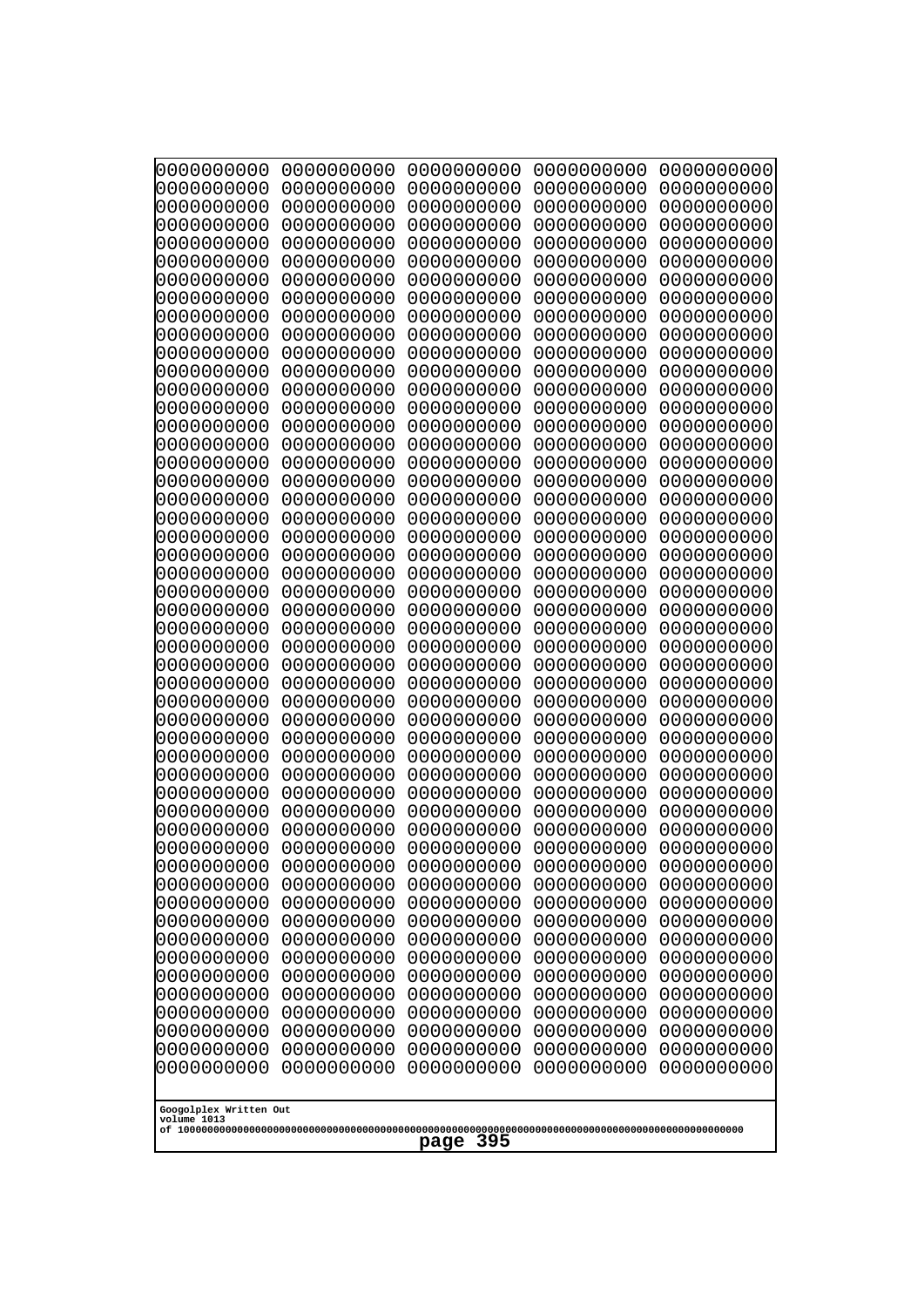| 10000000000                           | 0000000000               | 0000000000               | 0000000000               | 0000000000               |
|---------------------------------------|--------------------------|--------------------------|--------------------------|--------------------------|
| 0000000000<br>0000000000              | 0000000000<br>0000000000 | 0000000000<br>0000000000 | 0000000000<br>0000000000 | 0000000000<br>0000000000 |
| 0000000000                            | 0000000000               | 0000000000               | 0000000000               | 0000000000               |
| 0000000000                            | 0000000000               | 0000000000               | 0000000000               | 0000000000               |
| 0000000000                            | 0000000000               | 0000000000               | 0000000000               | 0000000000               |
| 0000000000<br>0000000000              | 0000000000<br>0000000000 | 0000000000<br>0000000000 | 0000000000<br>0000000000 | 0000000000<br>0000000000 |
| 0000000000                            | 0000000000               | 0000000000               | 0000000000               | 0000000000               |
| 0000000000                            | 0000000000               | 0000000000               | 0000000000               | 0000000000               |
| 0000000000<br>0000000000              | 0000000000<br>0000000000 | 0000000000<br>0000000000 | 0000000000<br>0000000000 | 0000000000<br>0000000000 |
| 0000000000                            | 0000000000               | 0000000000               | 0000000000               | 0000000000               |
| 0000000000                            | 0000000000               | 0000000000               | 0000000000               | 0000000000               |
| 0000000000                            | 0000000000               | 0000000000               | 0000000000               | 0000000000               |
| 0000000000<br>0000000000              | 0000000000<br>0000000000 | 0000000000<br>0000000000 | 0000000000<br>0000000000 | 0000000000<br>0000000000 |
| 0000000000                            | 0000000000               | 0000000000               | 0000000000               | 0000000000               |
| 0000000000                            | 0000000000               | 0000000000               | 0000000000               | 0000000000               |
| 0000000000<br>0000000000              | 0000000000<br>0000000000 | 0000000000<br>0000000000 | 0000000000<br>0000000000 | 0000000000<br>0000000000 |
| 0000000000                            | 0000000000               | 0000000000               | 0000000000               | 0000000000               |
| 0000000000                            | 0000000000               | 0000000000               | 0000000000               | 0000000000               |
| 0000000000                            | 0000000000               | 0000000000               | 0000000000               | 0000000000               |
| 0000000000<br>0000000000              | 0000000000<br>0000000000 | 0000000000<br>0000000000 | 0000000000<br>0000000000 | 0000000000<br>0000000000 |
| 0000000000                            | 0000000000               | 0000000000               | 0000000000               | 0000000000               |
| 0000000000                            | 0000000000               | 0000000000               | 0000000000               | 0000000000               |
| 0000000000<br>0000000000              | 0000000000<br>0000000000 | 0000000000<br>0000000000 | 0000000000<br>0000000000 | 0000000000<br>0000000000 |
| 0000000000                            | 0000000000               | 0000000000               | 0000000000               | 0000000000               |
| 0000000000                            | 0000000000               | 0000000000               | 0000000000               | 0000000000               |
| 0000000000                            | 0000000000               | 0000000000               | 0000000000               | 0000000000               |
| 0000000000<br>0000000000              | 0000000000<br>0000000000 | 0000000000<br>0000000000 | 0000000000<br>0000000000 | 0000000000<br>0000000000 |
| 0000000000                            | 0000000000               | 0000000000               | 0000000000               | 0000000000               |
| 0000000000                            | 0000000000               | 0000000000               | 0000000000               | 0000000000               |
| 0000000000<br>0000000000              | 0000000000<br>0000000000 | 0000000000<br>0000000000 | 0000000000<br>0000000000 | 0000000000<br>0000000000 |
| 0000000000                            | 0000000000               | 0000000000               | 0000000000               | 0000000000               |
| 0000000000                            | 0000000000               | 0000000000               | 0000000000               | 0000000000               |
| 0000000000<br>0000000000              | 0000000000<br>0000000000 | 0000000000<br>0000000000 | 0000000000<br>0000000000 | 0000000000<br>0000000000 |
| 0000000000                            | 0000000000               | 0000000000               | 0000000000               | 0000000000               |
| 0000000000                            | 0000000000               | 0000000000               | 0000000000               | 0000000000               |
| 0000000000                            | 0000000000               | 0000000000               | 0000000000               | 0000000000               |
| 0000000000<br>0000000000              | 0000000000<br>0000000000 | 0000000000<br>0000000000 | 0000000000<br>0000000000 | 0000000000<br>0000000000 |
| 0000000000                            | 0000000000               | 0000000000               | 0000000000               | 0000000000               |
| 0000000000                            | 0000000000               | 0000000000               | 0000000000               | 0000000000               |
|                                       |                          |                          |                          |                          |
| Googolplex Written Out<br>volume 1013 |                          |                          |                          |                          |
| 396<br>page                           |                          |                          |                          |                          |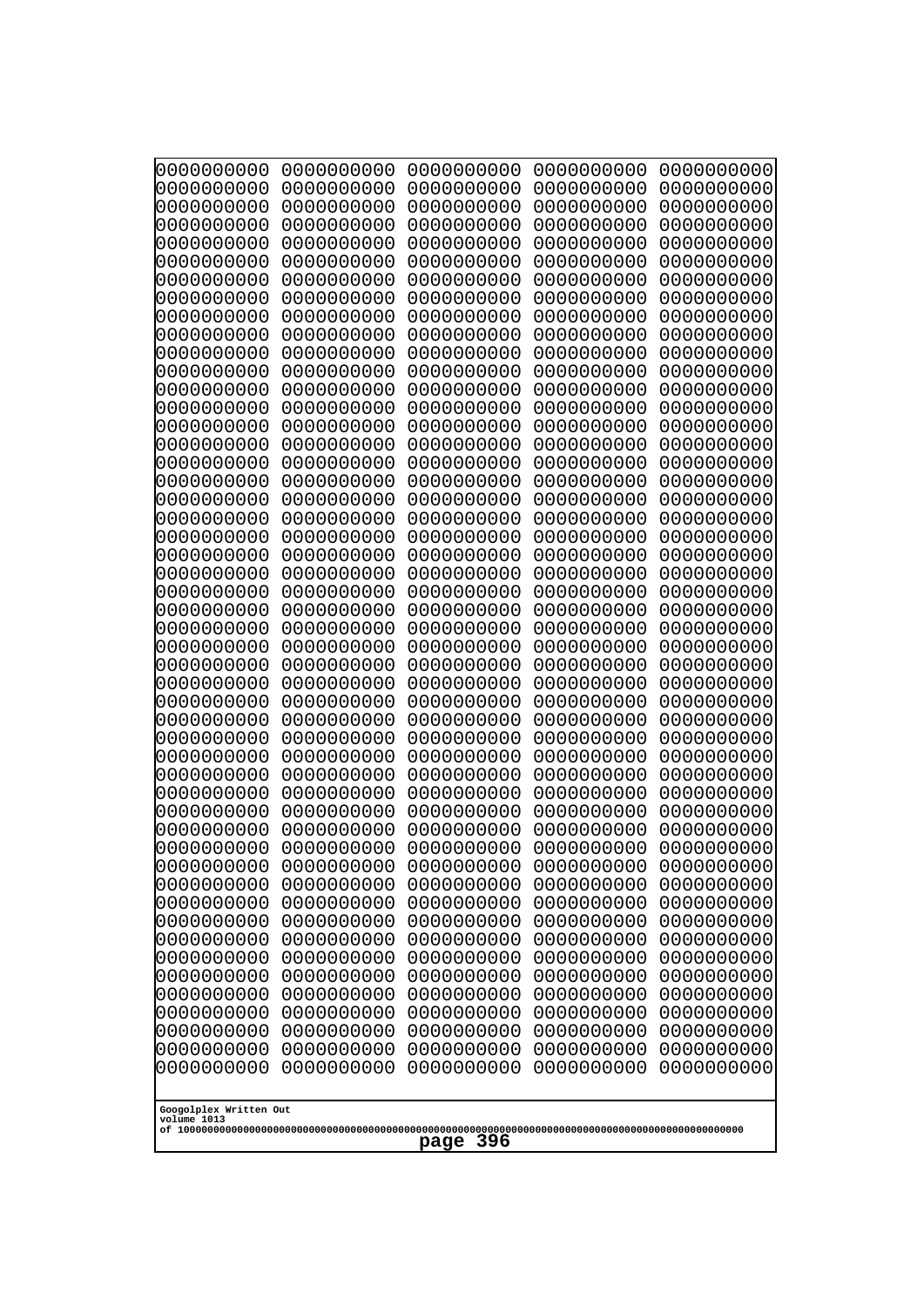| 0000000000<br>0000000000<br>0000000000<br>0000000000<br>0000000000<br>0000000000<br>0000000000<br>0000000000<br>0000000000<br>0000000000<br>0000000000<br>0000000000<br>0000000000<br>0000000000<br>0000000000<br>0000000000<br>0000000000<br>0000000000<br>0000000000<br>0000000000<br>0000000000<br>0000000000<br>0000000000<br>0000000000<br>0000000000<br>0000000000<br>0000000000<br>0000000000<br>0000000000<br>0000000000<br>0000000000<br>0000000000<br>0000000000<br>0000000000<br>0000000000<br>0000000000<br>0000000000<br>0000000000<br>0000000000<br>0000000000<br>0000000000<br>0000000000<br>0000000000<br>0000000000<br>0000000000<br>0000000000<br>0000000000<br>0000000000<br>0000000000<br>0000000000<br>0000000000<br>0000000000<br>0000000000<br>0000000000<br>0000000000<br>0000000000<br>0000000000<br>0000000000<br>0000000000<br>0000000000<br>0000000000<br>0000000000<br>0000000000<br>0000000000<br>0000000000<br>0000000000<br>0000000000<br>0000000000<br>0000000000<br>0000000000<br>0000000000<br>0000000000<br>0000000000<br>0000000000<br>0000000000<br>0000000000<br>0000000000<br>0000000000<br>0000000000<br>0000000000<br>0000000000<br>0000000000<br>0000000000<br>0000000000<br>0000000000<br>0000000000<br>0000000000<br>0000000000<br>0000000000<br>0000000000<br>0000000000<br>0000000000<br>0000000000<br>0000000000<br>0000000000 | 0000000000<br>0000000000<br>0000000000<br>0000000000<br>0000000000<br>0000000000<br>0000000000<br>0000000000<br>0000000000<br>0000000000<br>0000000000<br>0000000000<br>0000000000<br>0000000000<br>0000000000<br>0000000000<br>0000000000<br>0000000000<br>0000000000<br>0000000000<br>0000000000<br>0000000000<br>0000000000<br>0000000000<br>0000000000<br>0000000000<br>0000000000 | 0000000000<br>0000000000<br>0000000000<br>0000000000<br>0000000000<br>0000000000<br>0000000000<br>0000000000<br>0000000000<br>0000000000<br>0000000000<br>0000000000<br>0000000000<br>0000000000<br>0000000000<br>0000000000<br>0000000000<br>0000000000<br>0000000000<br>0000000000<br>0000000000<br>0000000000<br>0000000000<br>0000000000<br>0000000000<br>0000000000<br>0000000000 | 0000000000<br>0000000000<br>0000000000<br>0000000000<br>0000000000<br>0000000000<br>0000000000<br>0000000000<br>0000000000<br>0000000000<br>0000000000<br>0000000000<br>0000000000<br>0000000000<br>0000000000<br>0000000000<br>0000000000<br>0000000000<br>0000000000<br>0000000000<br>0000000000<br>0000000000<br>0000000000<br>0000000000<br>0000000000<br>0000000000<br>0000000000 | 0000000000<br>0000000000<br>0000000000<br>0000000000<br>0000000000<br>0000000000<br>0000000000<br>0000000000<br>0000000000<br>0000000000<br>0000000000<br>0000000000<br>0000000000<br>0000000000<br>0000000000<br>0000000000<br>0000000000<br>0000000000<br>0000000000<br>0000000000<br>0000000000<br>0000000000<br>0000000000<br>0000000000<br>0000000000<br>0000000000<br>0000000000 | 0000000000<br>0000000000<br>0000000000<br>0000000000<br>0000000000<br>0000000000<br>0000000000<br>0000000000<br>0000000000<br>0000000000<br>0000000000<br>0000000000<br>0000000000<br>0000000000<br>0000000000<br>0000000000<br>0000000000<br>0000000000<br>0000000000<br>0000000000<br>0000000000<br>0000000000<br>0000000000<br>0000000000<br>0000000000<br>0000000000<br>0000000000 |
|--------------------------------------------------------------------------------------------------------------------------------------------------------------------------------------------------------------------------------------------------------------------------------------------------------------------------------------------------------------------------------------------------------------------------------------------------------------------------------------------------------------------------------------------------------------------------------------------------------------------------------------------------------------------------------------------------------------------------------------------------------------------------------------------------------------------------------------------------------------------------------------------------------------------------------------------------------------------------------------------------------------------------------------------------------------------------------------------------------------------------------------------------------------------------------------------------------------------------------------------------------------------------------------------------------------------------------------------------------------------------------|----------------------------------------------------------------------------------------------------------------------------------------------------------------------------------------------------------------------------------------------------------------------------------------------------------------------------------------------------------------------------------------|----------------------------------------------------------------------------------------------------------------------------------------------------------------------------------------------------------------------------------------------------------------------------------------------------------------------------------------------------------------------------------------|----------------------------------------------------------------------------------------------------------------------------------------------------------------------------------------------------------------------------------------------------------------------------------------------------------------------------------------------------------------------------------------|----------------------------------------------------------------------------------------------------------------------------------------------------------------------------------------------------------------------------------------------------------------------------------------------------------------------------------------------------------------------------------------|----------------------------------------------------------------------------------------------------------------------------------------------------------------------------------------------------------------------------------------------------------------------------------------------------------------------------------------------------------------------------------------|
|                                                                                                                                                                                                                                                                                                                                                                                                                                                                                                                                                                                                                                                                                                                                                                                                                                                                                                                                                                                                                                                                                                                                                                                                                                                                                                                                                                                |                                                                                                                                                                                                                                                                                                                                                                                        |                                                                                                                                                                                                                                                                                                                                                                                        |                                                                                                                                                                                                                                                                                                                                                                                        |                                                                                                                                                                                                                                                                                                                                                                                        | 0000000000<br>0000000000<br>0000000000<br>0000000000<br>0000000000<br>0000000000<br>0000000000<br>0000000000<br>0000000000<br>0000000000<br>0000000000<br>0000000000                                                                                                                                                                                                                   |
| Googolplex Written Out<br>volume 1013                                                                                                                                                                                                                                                                                                                                                                                                                                                                                                                                                                                                                                                                                                                                                                                                                                                                                                                                                                                                                                                                                                                                                                                                                                                                                                                                          |                                                                                                                                                                                                                                                                                                                                                                                        |                                                                                                                                                                                                                                                                                                                                                                                        |                                                                                                                                                                                                                                                                                                                                                                                        |                                                                                                                                                                                                                                                                                                                                                                                        | 0000000000<br>0000000000<br>0000000000<br>0000000000<br>0000000000<br>0000000000<br>0000000000<br>0000000000                                                                                                                                                                                                                                                                           |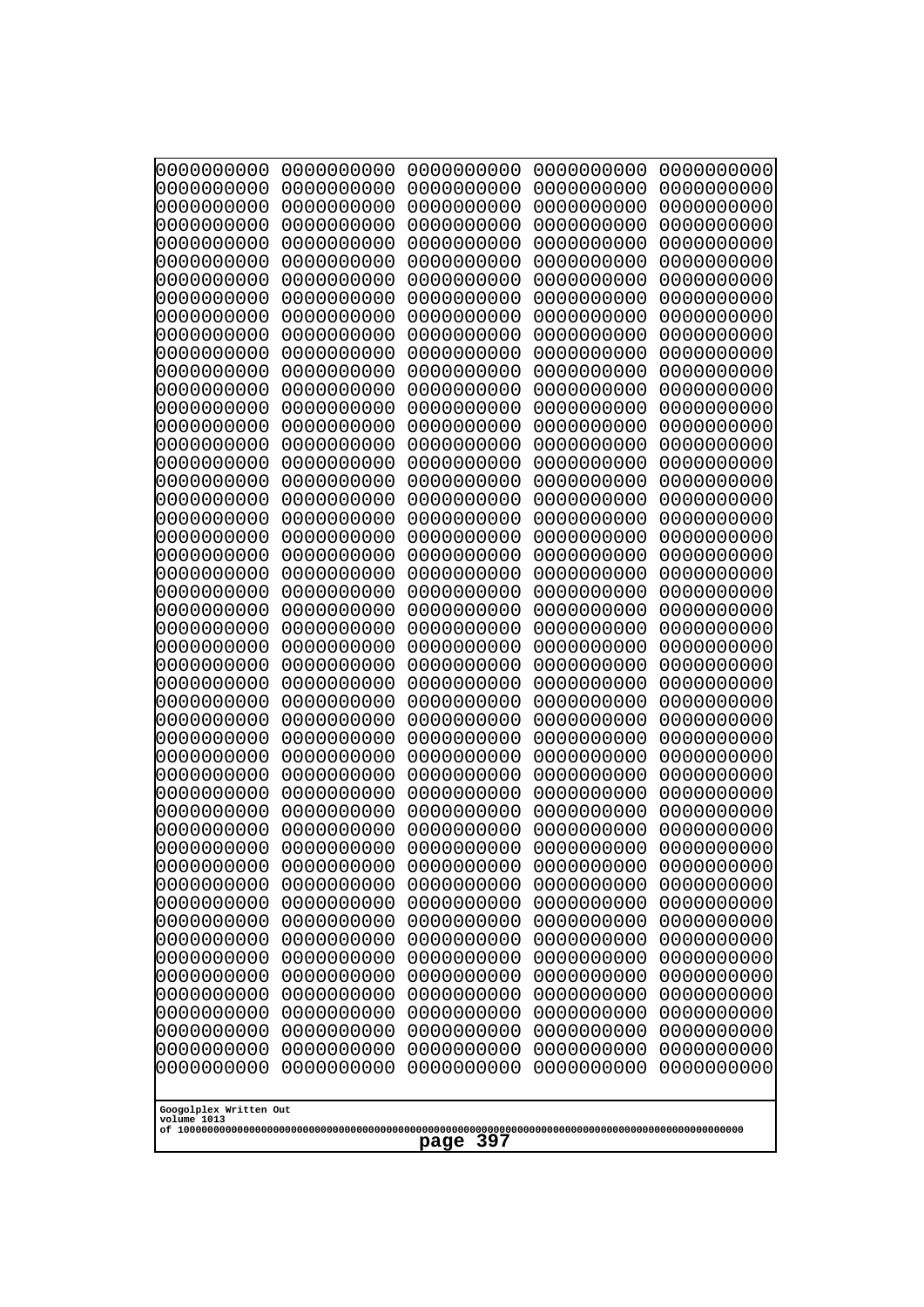| 10000000000                           | 0000000000               | 0000000000               | 0000000000               | 0000000000               |
|---------------------------------------|--------------------------|--------------------------|--------------------------|--------------------------|
| 0000000000<br>0000000000              | 0000000000<br>0000000000 | 0000000000<br>0000000000 | 0000000000<br>0000000000 | 0000000000<br>0000000000 |
| 0000000000                            | 0000000000               | 0000000000               | 0000000000               | 0000000000               |
| 0000000000                            | 0000000000               | 0000000000               | 0000000000               | 0000000000               |
| 0000000000                            | 0000000000               | 0000000000               | 0000000000               | 0000000000               |
| 0000000000<br>0000000000              | 0000000000<br>0000000000 | 0000000000<br>0000000000 | 0000000000<br>0000000000 | 0000000000<br>0000000000 |
| 0000000000                            | 0000000000               | 0000000000               | 0000000000               | 0000000000               |
| 0000000000                            | 0000000000               | 0000000000               | 0000000000               | 0000000000               |
| 0000000000                            | 0000000000               | 0000000000               | 0000000000               | 0000000000               |
| 0000000000<br>0000000000              | 0000000000<br>0000000000 | 0000000000<br>0000000000 | 0000000000<br>0000000000 | 0000000000<br>0000000000 |
| 0000000000                            | 0000000000               | 0000000000               | 0000000000               | 0000000000               |
| 0000000000                            | 0000000000               | 0000000000               | 0000000000               | 0000000000               |
| 0000000000                            | 0000000000               | 0000000000               | 0000000000               | 0000000000               |
| 0000000000<br>0000000000              | 0000000000<br>0000000000 | 0000000000<br>0000000000 | 0000000000<br>0000000000 | 0000000000<br>0000000000 |
| 0000000000                            | 0000000000               | 0000000000               | 0000000000               | 0000000000               |
| 0000000000                            | 0000000000               | 0000000000               | 0000000000               | 0000000000               |
| 0000000000                            | 0000000000               | 0000000000               | 0000000000               | 0000000000               |
| 0000000000<br>0000000000              | 0000000000<br>0000000000 | 0000000000<br>0000000000 | 0000000000<br>0000000000 | 0000000000<br>0000000000 |
| 0000000000                            | 0000000000               | 0000000000               | 0000000000               | 0000000000               |
| 0000000000                            | 0000000000               | 0000000000               | 0000000000               | 0000000000               |
| 0000000000                            | 0000000000               | 0000000000               | 0000000000               | 0000000000               |
| 0000000000<br>0000000000              | 0000000000<br>0000000000 | 0000000000<br>0000000000 | 0000000000<br>0000000000 | 0000000000<br>0000000000 |
| 0000000000                            | 0000000000               | 0000000000               | 0000000000               | 0000000000               |
| 0000000000                            | 0000000000               | 0000000000               | 0000000000               | 0000000000               |
| 0000000000                            | 0000000000               | 0000000000               | 0000000000               | 0000000000               |
| 0000000000<br>0000000000              | 0000000000<br>0000000000 | 0000000000<br>0000000000 | 0000000000<br>0000000000 | 0000000000<br>0000000000 |
| 0000000000                            | 0000000000               | 0000000000               | 0000000000               | 0000000000               |
| 0000000000                            | 0000000000               | 0000000000               | 0000000000               | 0000000000               |
| 0000000000                            | 0000000000<br>0000000000 | 0000000000<br>0000000000 | 0000000000               | 0000000000               |
| 0000000000<br>0000000000              | 0000000000               | 0000000000               | 0000000000<br>0000000000 | 0000000000<br>0000000000 |
| 0000000000                            | 0000000000               | 0000000000               | 0000000000               | 0000000000               |
| 0000000000                            | 0000000000               | 0000000000               | 0000000000               | 0000000000               |
| 0000000000<br>0000000000              | 0000000000<br>0000000000 | 0000000000<br>0000000000 | 0000000000<br>0000000000 | 0000000000<br>0000000000 |
| 0000000000                            | 0000000000               | 0000000000               | 0000000000               | 0000000000               |
| 0000000000                            | 0000000000               | 0000000000               | 0000000000               | 0000000000               |
| 0000000000                            | 0000000000               | 0000000000               | 0000000000               | 0000000000               |
| 0000000000<br>0000000000              | 0000000000<br>0000000000 | 0000000000<br>0000000000 | 0000000000<br>0000000000 | 0000000000<br>0000000000 |
| 0000000000                            | 0000000000               | 0000000000               | 0000000000               | 0000000000               |
| 0000000000                            | 0000000000               | 0000000000               | 0000000000               | 0000000000               |
| 0000000000                            | 0000000000               | 0000000000               | 0000000000               | 0000000000               |
|                                       |                          |                          |                          |                          |
| Googolplex Written Out<br>volume 1013 |                          |                          |                          |                          |
| 398<br>page                           |                          |                          |                          |                          |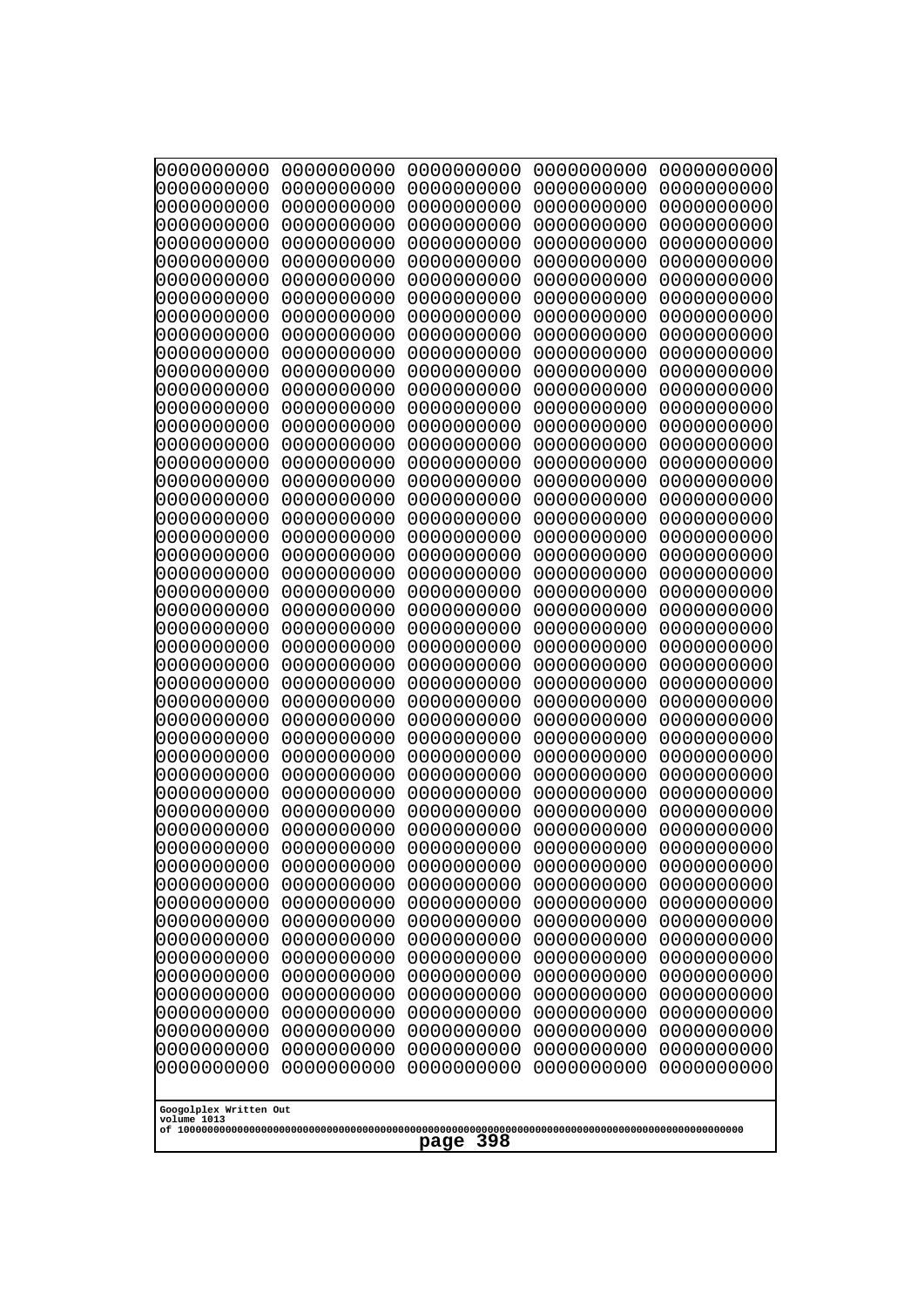| 0000000000                                                                                                                                            | 0000000000                                                                                                   | 0000000000                                                                                                                  | 0000000000                                                                                                   | 0000000000                                                                                                   |
|-------------------------------------------------------------------------------------------------------------------------------------------------------|--------------------------------------------------------------------------------------------------------------|-----------------------------------------------------------------------------------------------------------------------------|--------------------------------------------------------------------------------------------------------------|--------------------------------------------------------------------------------------------------------------|
| 0000000000                                                                                                                                            | 0000000000                                                                                                   | 0000000000                                                                                                                  | 0000000000                                                                                                   | 0000000000                                                                                                   |
| 0000000000                                                                                                                                            | 0000000000                                                                                                   | 0000000000                                                                                                                  | 0000000000                                                                                                   | 0000000000                                                                                                   |
| 0000000000                                                                                                                                            | 0000000000                                                                                                   | 0000000000                                                                                                                  | 0000000000                                                                                                   | 0000000000                                                                                                   |
| 0000000000                                                                                                                                            | 0000000000                                                                                                   | 0000000000                                                                                                                  | 0000000000                                                                                                   | 0000000000                                                                                                   |
| 0000000000                                                                                                                                            | 0000000000                                                                                                   | 0000000000                                                                                                                  | 0000000000                                                                                                   | 0000000000                                                                                                   |
| 0000000000                                                                                                                                            | 0000000000                                                                                                   | 0000000000                                                                                                                  | 0000000000                                                                                                   | 0000000000                                                                                                   |
| 0000000000                                                                                                                                            | 0000000000                                                                                                   | 0000000000                                                                                                                  | 0000000000                                                                                                   | 0000000000                                                                                                   |
| 0000000000                                                                                                                                            | 0000000000                                                                                                   | 0000000000                                                                                                                  | 0000000000                                                                                                   | 0000000000                                                                                                   |
| 0000000000                                                                                                                                            | 0000000000                                                                                                   | 0000000000                                                                                                                  | 0000000000                                                                                                   | 0000000000                                                                                                   |
| 0000000000                                                                                                                                            | 0000000000                                                                                                   | 0000000000                                                                                                                  | 0000000000                                                                                                   | 0000000000                                                                                                   |
| 0000000000                                                                                                                                            | 0000000000                                                                                                   | 0000000000                                                                                                                  | 0000000000                                                                                                   | 0000000000                                                                                                   |
| 0000000000                                                                                                                                            | 0000000000                                                                                                   | 0000000000                                                                                                                  | 0000000000                                                                                                   | 0000000000                                                                                                   |
| 0000000000                                                                                                                                            | 0000000000                                                                                                   | 0000000000                                                                                                                  | 0000000000                                                                                                   | 0000000000                                                                                                   |
| 0000000000                                                                                                                                            | 0000000000                                                                                                   | 0000000000                                                                                                                  | 0000000000                                                                                                   | 0000000000                                                                                                   |
| 0000000000                                                                                                                                            | 0000000000                                                                                                   | 0000000000                                                                                                                  | 0000000000                                                                                                   | 0000000000                                                                                                   |
| 0000000000                                                                                                                                            | 0000000000                                                                                                   | 0000000000                                                                                                                  | 0000000000                                                                                                   | 0000000000                                                                                                   |
| 0000000000                                                                                                                                            | 0000000000                                                                                                   | 0000000000                                                                                                                  | 0000000000                                                                                                   | 0000000000                                                                                                   |
| 0000000000                                                                                                                                            | 0000000000                                                                                                   | 0000000000                                                                                                                  | 0000000000                                                                                                   | 0000000000                                                                                                   |
| 0000000000                                                                                                                                            | 0000000000                                                                                                   | 0000000000                                                                                                                  | 0000000000                                                                                                   | 0000000000                                                                                                   |
| 0000000000                                                                                                                                            | 0000000000                                                                                                   | 0000000000                                                                                                                  | 0000000000                                                                                                   | 0000000000                                                                                                   |
| 0000000000                                                                                                                                            | 0000000000                                                                                                   | 0000000000                                                                                                                  | 0000000000                                                                                                   | 0000000000                                                                                                   |
| 0000000000                                                                                                                                            | 0000000000                                                                                                   | 0000000000                                                                                                                  | 0000000000                                                                                                   | 0000000000                                                                                                   |
| 0000000000                                                                                                                                            | 0000000000                                                                                                   | 0000000000                                                                                                                  | 0000000000                                                                                                   | 0000000000                                                                                                   |
| 0000000000                                                                                                                                            | 0000000000                                                                                                   | 0000000000                                                                                                                  | 0000000000                                                                                                   | 0000000000                                                                                                   |
| 0000000000                                                                                                                                            | 0000000000                                                                                                   | 0000000000                                                                                                                  | 0000000000                                                                                                   | 0000000000                                                                                                   |
| 0000000000                                                                                                                                            | 0000000000                                                                                                   | 0000000000                                                                                                                  | 0000000000                                                                                                   | 0000000000                                                                                                   |
| 0000000000                                                                                                                                            | 0000000000                                                                                                   | 0000000000                                                                                                                  | 0000000000                                                                                                   | 0000000000                                                                                                   |
| 0000000000                                                                                                                                            | 0000000000                                                                                                   | 0000000000                                                                                                                  | 0000000000                                                                                                   | 0000000000                                                                                                   |
| 0000000000                                                                                                                                            | 0000000000                                                                                                   | 0000000000                                                                                                                  | 0000000000                                                                                                   | 0000000000                                                                                                   |
| 0000000000                                                                                                                                            | 0000000000                                                                                                   | 0000000000                                                                                                                  | 0000000000                                                                                                   | 0000000000                                                                                                   |
| 0000000000                                                                                                                                            | 0000000000                                                                                                   | 0000000000                                                                                                                  | 0000000000                                                                                                   | 0000000000                                                                                                   |
| 0000000000                                                                                                                                            | 0000000000                                                                                                   | 0000000000                                                                                                                  | 0000000000                                                                                                   | 0000000000                                                                                                   |
| 0000000000                                                                                                                                            | 0000000000                                                                                                   | 0000000000                                                                                                                  | 0000000000                                                                                                   | 0000000000                                                                                                   |
| 0000000000                                                                                                                                            | 0000000000                                                                                                   | 0000000000                                                                                                                  | 0000000000                                                                                                   | 0000000000                                                                                                   |
| 0000000000                                                                                                                                            | 0000000000                                                                                                   | 0000000000                                                                                                                  | 0000000000                                                                                                   | 0000000000                                                                                                   |
| 0000000000                                                                                                                                            | 0000000000                                                                                                   | 0000000000                                                                                                                  | 0000000000                                                                                                   | 0000000000                                                                                                   |
| 0000000000                                                                                                                                            | 0000000000                                                                                                   | 0000000000                                                                                                                  | 0000000000                                                                                                   | 0000000000                                                                                                   |
| 0000000000                                                                                                                                            | 0000000000                                                                                                   | 0000000000                                                                                                                  | 0000000000                                                                                                   | 0000000000                                                                                                   |
| 0000000000                                                                                                                                            | 0000000000                                                                                                   | 0000000000                                                                                                                  | 0000000000                                                                                                   | 0000000000                                                                                                   |
| 0000000000                                                                                                                                            | 0000000000                                                                                                   | 0000000000                                                                                                                  | 0000000000                                                                                                   | 0000000000                                                                                                   |
| 0000000000                                                                                                                                            | 0000000000                                                                                                   | 0000000000                                                                                                                  | 0000000000                                                                                                   | 0000000000                                                                                                   |
| 0000000000<br>0000000000<br>0000000000<br>0000000000<br>0000000000<br>0000000000<br>0000000000<br>0000000000<br>Googolplex Written Out<br>volume 1013 | 0000000000<br>0000000000<br>0000000000<br>0000000000<br>0000000000<br>0000000000<br>0000000000<br>0000000000 | 0000000000<br>0000000000<br>0000000000<br>0000000000<br>0000000000<br>0000000000<br>0000000000<br>0000000000<br>399<br>page | 0000000000<br>0000000000<br>0000000000<br>0000000000<br>0000000000<br>0000000000<br>0000000000<br>0000000000 | 0000000000<br>0000000000<br>0000000000<br>0000000000<br>0000000000<br>0000000000<br>0000000000<br>0000000000 |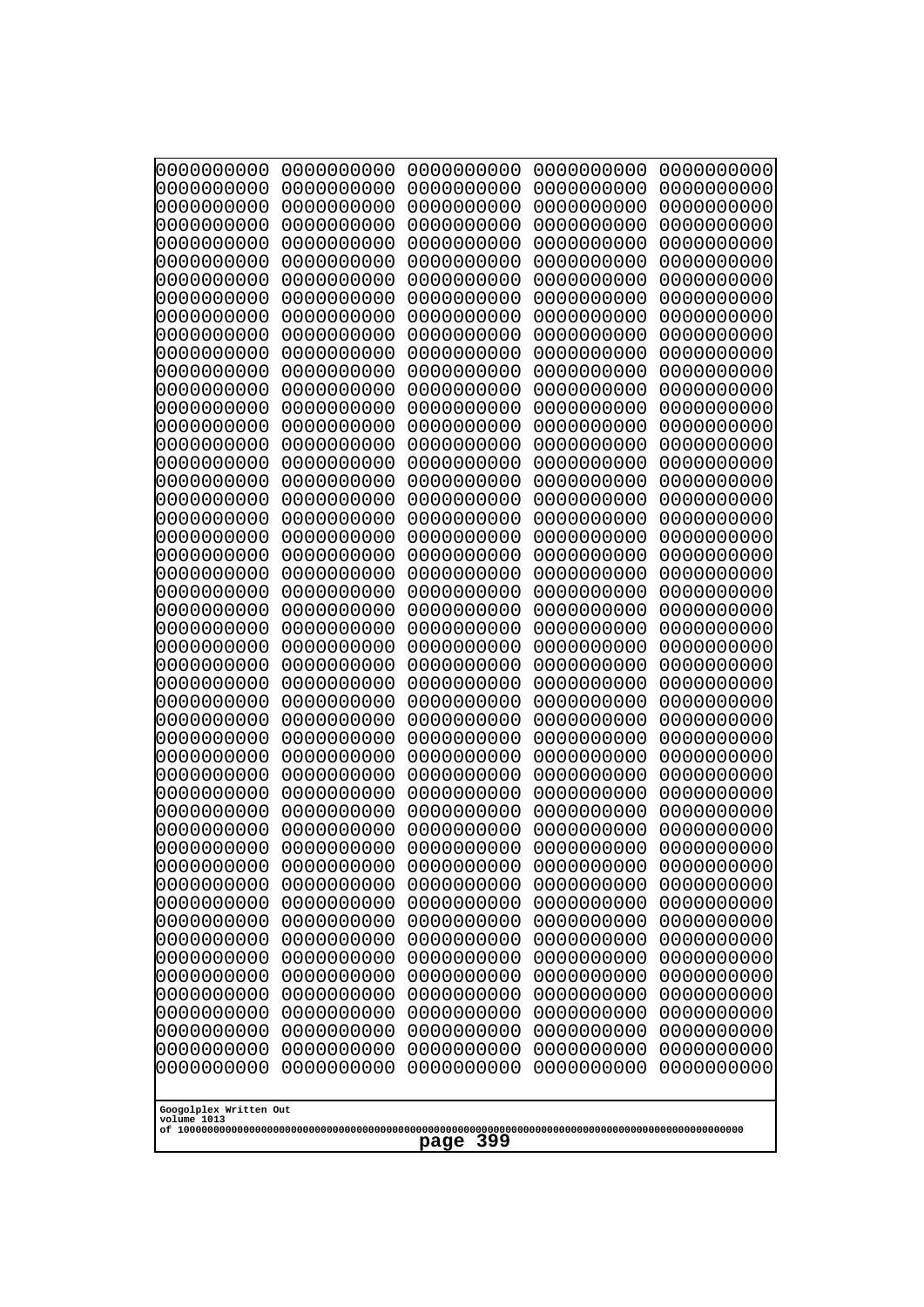| 10000000000              | 0000000000               | 0000000000               | 0000000000               | 0000000000               |
|--------------------------|--------------------------|--------------------------|--------------------------|--------------------------|
| 0000000000<br>0000000000 | 0000000000<br>0000000000 | 0000000000<br>0000000000 | 0000000000<br>0000000000 | 0000000000<br>0000000000 |
| 0000000000               | 0000000000               | 0000000000               | 0000000000               | 0000000000               |
| 0000000000               | 0000000000               | 0000000000               | 0000000000               | 0000000000               |
| 0000000000               | 0000000000               | 0000000000               | 0000000000               | 0000000000               |
| 0000000000<br>0000000000 | 0000000000<br>0000000000 | 0000000000<br>0000000000 | 0000000000<br>0000000000 | 0000000000<br>0000000000 |
| 0000000000               | 0000000000               | 0000000000               | 0000000000               | 0000000000               |
| 0000000000               | 0000000000               | 0000000000               | 0000000000               | 0000000000               |
| 0000000000               | 0000000000               | 0000000000               | 0000000000               | 0000000000               |
| 0000000000<br>0000000000 | 0000000000<br>0000000000 | 0000000000<br>0000000000 | 0000000000<br>0000000000 | 0000000000<br>0000000000 |
| 0000000000               | 0000000000               | 0000000000               | 0000000000               | 0000000000               |
| 0000000000               | 0000000000               | 0000000000               | 0000000000               | 0000000000               |
| 0000000000               | 0000000000               | 0000000000               | 0000000000               | 0000000000               |
| 0000000000<br>0000000000 | 0000000000<br>0000000000 | 0000000000<br>0000000000 | 0000000000<br>0000000000 | 0000000000<br>0000000000 |
| 0000000000               | 0000000000               | 0000000000               | 0000000000               | 0000000000               |
| 0000000000               | 0000000000               | 0000000000               | 0000000000               | 0000000000               |
| 0000000000<br>0000000000 | 0000000000<br>0000000000 | 0000000000<br>0000000000 | 0000000000<br>0000000000 | 0000000000<br>0000000000 |
| 0000000000               | 0000000000               | 0000000000               | 0000000000               | 0000000000               |
| 0000000000               | 0000000000               | 0000000000               | 0000000000               | 0000000000               |
| 0000000000               | 0000000000               | 0000000000               | 0000000000               | 0000000000               |
| 0000000000<br>0000000000 | 0000000000<br>0000000000 | 0000000000<br>0000000000 | 0000000000<br>0000000000 | 0000000000<br>0000000000 |
| 0000000000               | 0000000000               | 0000000000               | 0000000000               | 0000000000               |
| 0000000000               | 0000000000               | 0000000000               | 0000000000               | 0000000000               |
| 0000000000               | 0000000000               | 0000000000               | 0000000000               | 0000000000               |
| 0000000000<br>0000000000 | 0000000000<br>0000000000 | 0000000000<br>0000000000 | 0000000000<br>0000000000 | 0000000000<br>0000000000 |
| 0000000000               | 0000000000               | 0000000000               | 0000000000               | 0000000000               |
| 0000000000               | 0000000000               | 0000000000               | 0000000000               | 0000000000               |
| 0000000000<br>0000000000 | 0000000000<br>0000000000 | 0000000000               | 0000000000               | 0000000000               |
| 0000000000               | 0000000000               | 0000000000<br>0000000000 | 0000000000<br>0000000000 | 0000000000<br>0000000000 |
| 0000000000               | 0000000000               | 0000000000               | 0000000000               | 0000000000               |
| 0000000000               | 0000000000               | 0000000000               | 0000000000               | 0000000000               |
| 0000000000<br>0000000000 | 0000000000<br>0000000000 | 0000000000<br>0000000000 | 0000000000<br>0000000000 | 0000000000<br>0000000000 |
| 0000000000               | 0000000000               | 0000000000               | 0000000000               | 0000000000               |
| 0000000000               | 0000000000               | 0000000000               | 0000000000               | 0000000000               |
| 0000000000               | 0000000000               | 0000000000               | 0000000000               | 0000000000               |
| 0000000000<br>0000000000 | 0000000000<br>0000000000 | 0000000000<br>0000000000 | 0000000000<br>0000000000 | 0000000000<br>0000000000 |
| 0000000000               | 0000000000               | 0000000000               | 0000000000               | 0000000000               |
| 0000000000               | 0000000000               | 0000000000               | 0000000000               | 0000000000               |
| 0000000000               | 0000000000               | 0000000000               | 0000000000               | 0000000000               |
| 0000000000               | 0000000000               | 0000000000               | 0000000000               | 0000000000               |
|                          | Googolplex Written Out   |                          |                          |                          |
| volume 1013              |                          |                          |                          |                          |
| 400<br>page              |                          |                          |                          |                          |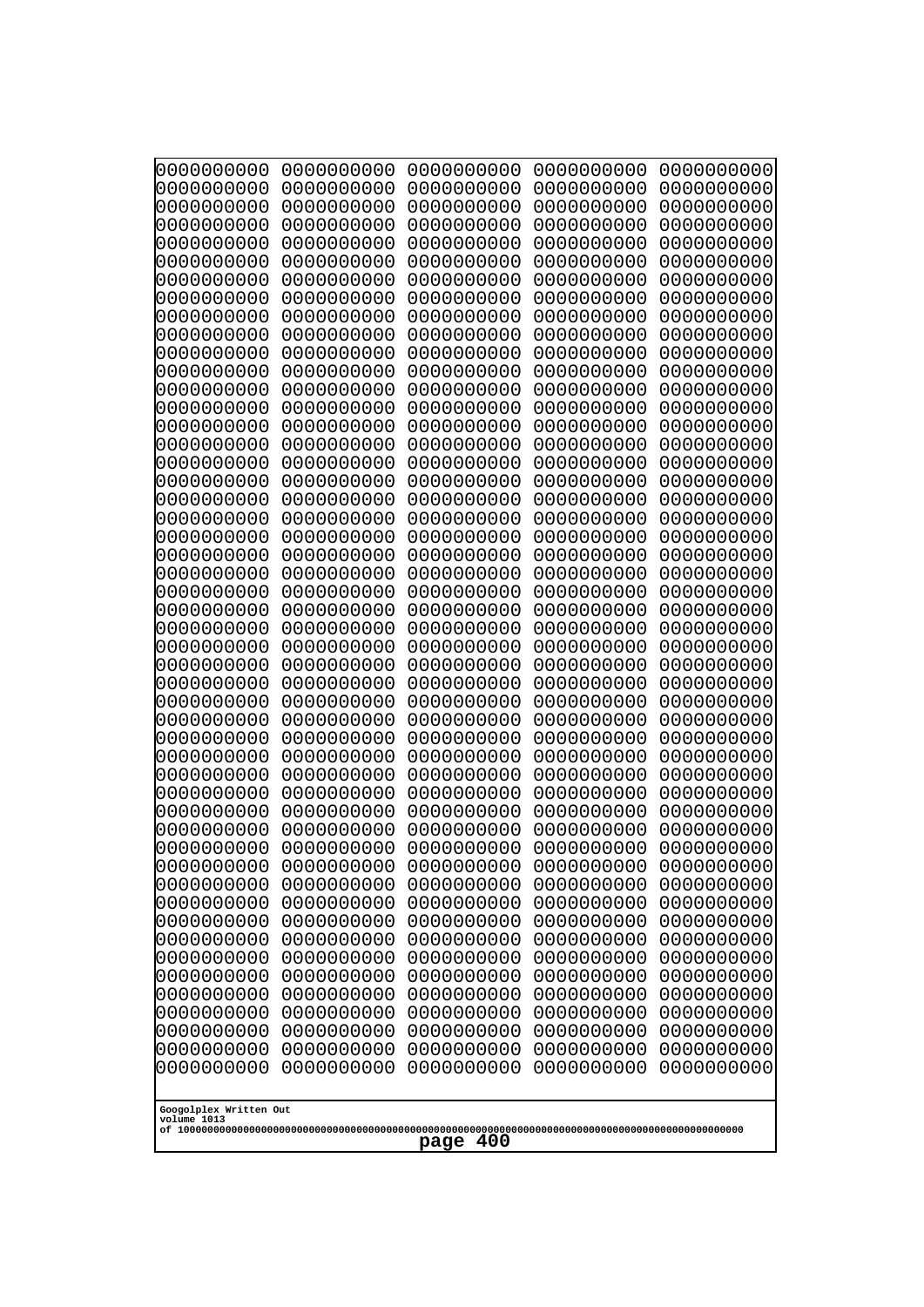| 000000000                | 0000000000               | 0000000000               | 0000000000               | 0000000000               |
|--------------------------|--------------------------|--------------------------|--------------------------|--------------------------|
| 0000000000               | 0000000000               | 0000000000               | 0000000000               | 0000000000               |
| 0000000000               | 0000000000               | 0000000000               | 0000000000               | 0000000000               |
| 0000000000               | 0000000000               | 0000000000               | 0000000000               | 0000000000               |
| 0000000000               | 0000000000               | 0000000000               | 0000000000               | 0000000000               |
| 0000000000               | 0000000000               | 0000000000               | 0000000000               | 0000000000               |
| 0000000000               | 0000000000               | 0000000000               | 0000000000               | 0000000000               |
| 0000000000               | 0000000000               | 0000000000               | 0000000000               | 0000000000               |
| 0000000000               | 0000000000               | 0000000000               | 0000000000               | 0000000000               |
| 0000000000               | 0000000000<br>0000000000 | 0000000000               | 0000000000<br>0000000000 | 0000000000               |
| 0000000000<br>0000000000 | 0000000000               | 0000000000<br>0000000000 | 0000000000               | 0000000000<br>0000000000 |
| 0000000000               | 0000000000               | 0000000000               | 0000000000               | 0000000000               |
| 0000000000               | 0000000000               | 0000000000               | 0000000000               | 0000000000               |
| 0000000000               | 0000000000               | 0000000000               | 0000000000               | 0000000000               |
| 0000000000               | 0000000000               | 0000000000               | 0000000000               | 0000000000               |
| 0000000000               | 0000000000               | 0000000000               | 0000000000               | 0000000000               |
| 0000000000               | 0000000000               | 0000000000               | 0000000000               | 0000000000               |
| 0000000000               | 0000000000               | 0000000000               | 0000000000               | 0000000000               |
| 0000000000               | 0000000000               | 0000000000               | 0000000000               | 0000000000               |
| 0000000000               | 0000000000               | 0000000000               | 0000000000               | 0000000000               |
| 0000000000               | 0000000000               | 0000000000               | 0000000000               | 0000000000               |
| 0000000000               | 0000000000               | 0000000000               | 0000000000               | 0000000000               |
| 0000000000<br>0000000000 | 0000000000<br>0000000000 | 0000000000<br>0000000000 | 0000000000<br>0000000000 | 0000000000<br>0000000000 |
| 0000000000               | 0000000000               | 0000000000               | 0000000000               | 0000000000               |
| 0000000000               | 0000000000               | 0000000000               | 0000000000               | 0000000000               |
| 0000000000               | 0000000000               | 0000000000               | 0000000000               | 0000000000               |
| 0000000000               | 0000000000               | 0000000000               | 0000000000               | 0000000000               |
| 0000000000               | 0000000000               | 0000000000               | 0000000000               | 0000000000               |
| 0000000000               | 0000000000               | 0000000000               | 0000000000               | 0000000000               |
| 0000000000               | 0000000000               | 0000000000               | 0000000000               | 0000000000               |
| 0000000000               | 0000000000               | 0000000000               | 0000000000               | 0000000000               |
| 0000000000               | 0000000000               | 0000000000               | 0000000000               | 0000000000               |
| 0000000000<br>0000000000 | 0000000000<br>0000000000 | 0000000000<br>0000000000 | 0000000000<br>0000000000 | 0000000000<br>0000000000 |
| 0000000000               | 0000000000               | 0000000000               | 0000000000               | 0000000000               |
| 0000000000               | 0000000000               | 0000000000               | 0000000000               | 0000000000               |
| 0000000000               | 0000000000               | 0000000000               | 0000000000               | 0000000000               |
| 0000000000               | 0000000000               | 0000000000               | 0000000000               | 0000000000               |
| 0000000000               | 0000000000               | 0000000000               | 0000000000               | 0000000000               |
| 0000000000               | 0000000000               | 0000000000               | 0000000000               | 0000000000               |
| 0000000000               | 0000000000               | 0000000000               | 0000000000               | 0000000000               |
| 0000000000               | 0000000000               | 0000000000               | 0000000000               | 0000000000               |
| 0000000000               | 0000000000               | 0000000000               | 0000000000               | 0000000000               |
| 0000000000               | 0000000000               | 0000000000               | 0000000000               | 0000000000               |
| 0000000000<br>0000000000 | 0000000000<br>0000000000 | 0000000000<br>0000000000 | 0000000000<br>0000000000 | 0000000000<br>0000000000 |
| 0000000000               | 0000000000               | 0000000000               | 0000000000               | 0000000000               |
| 0000000000               | 0000000000               | 0000000000               | 0000000000               | 0000000000               |
|                          |                          |                          |                          |                          |
| Googolplex Written Out   |                          |                          |                          |                          |
| volume 1013              |                          |                          |                          |                          |
| 401<br>page              |                          |                          |                          |                          |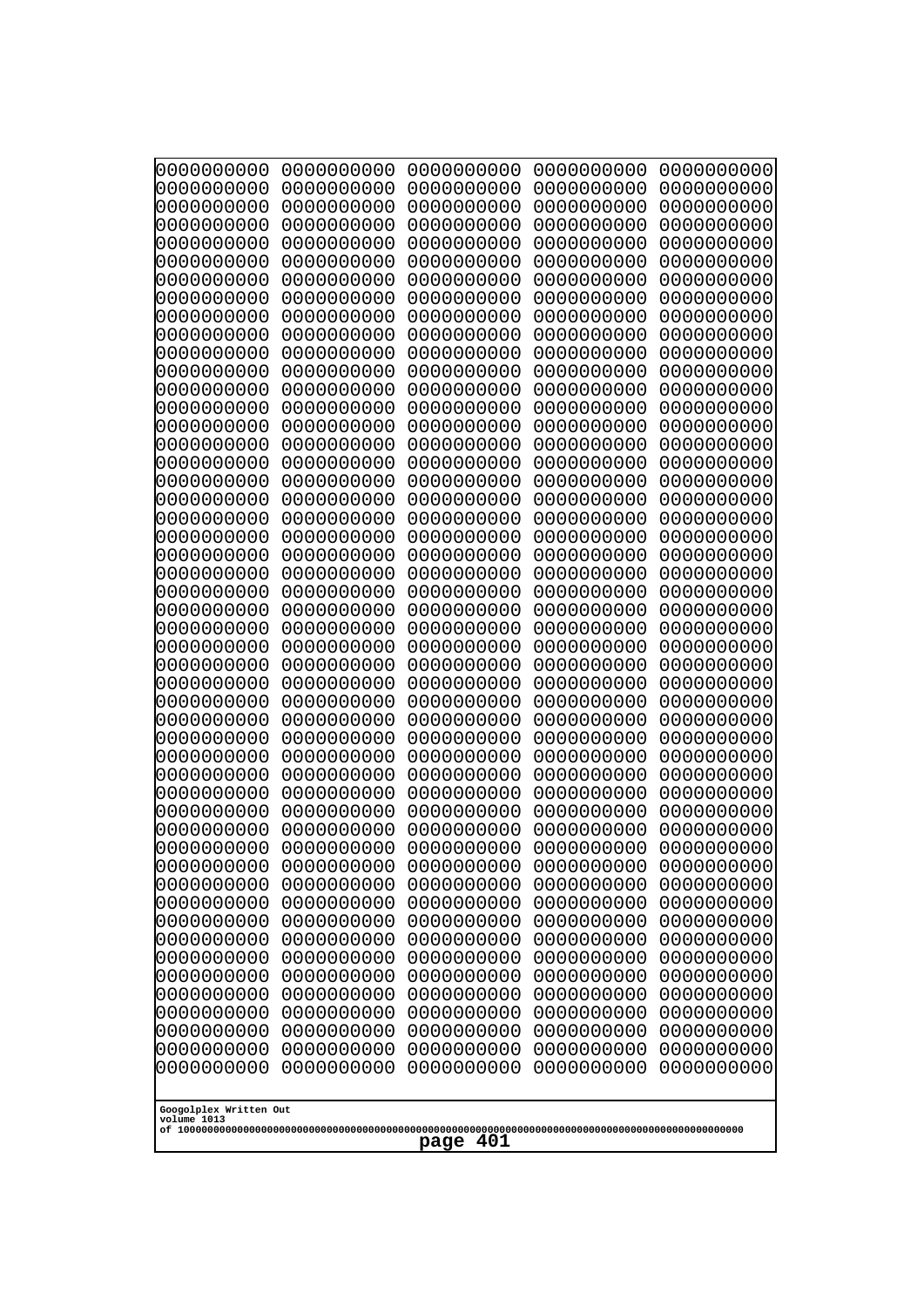| 0000000000<br>0000000000<br>0000000000<br>0000000000<br>0000000000<br>0000000000<br>0000000000<br>0000000000<br>0000000000<br>0000000000<br>0000000000<br>0000000000<br>0000000000<br>0000000000<br>0000000000<br>0000000000                                                                                                                                                                                                                                                            | 0000000000<br>0000000000<br>0000000000<br>0000000000<br>0000000000<br>0000000000<br>0000000000<br>0000000000<br>0000000000<br>0000000000<br>0000000000<br>0000000000<br>0000000000<br>0000000000<br>0000000000<br>0000000000                                                                                                                                                                                                                   | 0000000000<br>0000000000<br>0000000000<br>0000000000<br>0000000000<br>0000000000<br>0000000000<br>0000000000<br>0000000000<br>0000000000<br>0000000000<br>0000000000<br>0000000000<br>0000000000<br>0000000000<br>0000000000                                                                                                                                                                                                                   | 0000000000<br>0000000000<br>0000000000<br>0000000000<br>0000000000<br>0000000000<br>0000000000<br>0000000000<br>0000000000<br>0000000000<br>0000000000<br>0000000000<br>0000000000<br>0000000000<br>0000000000<br>0000000000                                                                                                                                                                                                                   | 0000000000<br>0000000000<br>0000000000<br>0000000000<br>0000000000<br>0000000000<br>0000000000<br>0000000000<br>0000000000<br>0000000000<br>0000000000<br>0000000000<br>0000000000<br>0000000000<br>0000000000<br>0000000000                                                                                                                                                                                                                   |
|-----------------------------------------------------------------------------------------------------------------------------------------------------------------------------------------------------------------------------------------------------------------------------------------------------------------------------------------------------------------------------------------------------------------------------------------------------------------------------------------|------------------------------------------------------------------------------------------------------------------------------------------------------------------------------------------------------------------------------------------------------------------------------------------------------------------------------------------------------------------------------------------------------------------------------------------------|------------------------------------------------------------------------------------------------------------------------------------------------------------------------------------------------------------------------------------------------------------------------------------------------------------------------------------------------------------------------------------------------------------------------------------------------|------------------------------------------------------------------------------------------------------------------------------------------------------------------------------------------------------------------------------------------------------------------------------------------------------------------------------------------------------------------------------------------------------------------------------------------------|------------------------------------------------------------------------------------------------------------------------------------------------------------------------------------------------------------------------------------------------------------------------------------------------------------------------------------------------------------------------------------------------------------------------------------------------|
| 0000000000<br>0000000000<br>0000000000<br>0000000000<br>0000000000<br>0000000000<br>0000000000<br>0000000000<br>0000000000<br>0000000000<br>0000000000<br>0000000000<br>0000000000<br>0000000000<br>0000000000<br>0000000000<br>0000000000<br>0000000000<br>0000000000<br>0000000000<br>0000000000<br>0000000000<br>0000000000<br>0000000000<br>0000000000<br>0000000000<br>0000000000<br>0000000000<br>0000000000<br>0000000000<br>0000000000<br>Googolplex Written Out<br>volume 1013 | 0000000000<br>0000000000<br>0000000000<br>0000000000<br>0000000000<br>0000000000<br>0000000000<br>0000000000<br>0000000000<br>0000000000<br>0000000000<br>0000000000<br>0000000000<br>0000000000<br>0000000000<br>0000000000<br>0000000000<br>0000000000<br>0000000000<br>0000000000<br>0000000000<br>0000000000<br>0000000000<br>0000000000<br>0000000000<br>0000000000<br>0000000000<br>0000000000<br>0000000000<br>0000000000<br>0000000000 | 0000000000<br>0000000000<br>0000000000<br>0000000000<br>0000000000<br>0000000000<br>0000000000<br>0000000000<br>0000000000<br>0000000000<br>0000000000<br>0000000000<br>0000000000<br>0000000000<br>0000000000<br>0000000000<br>0000000000<br>0000000000<br>0000000000<br>0000000000<br>0000000000<br>0000000000<br>0000000000<br>0000000000<br>0000000000<br>0000000000<br>0000000000<br>0000000000<br>0000000000<br>0000000000<br>0000000000 | 0000000000<br>0000000000<br>0000000000<br>0000000000<br>0000000000<br>0000000000<br>0000000000<br>0000000000<br>0000000000<br>0000000000<br>0000000000<br>0000000000<br>0000000000<br>0000000000<br>0000000000<br>0000000000<br>0000000000<br>0000000000<br>0000000000<br>0000000000<br>0000000000<br>0000000000<br>0000000000<br>0000000000<br>0000000000<br>0000000000<br>0000000000<br>0000000000<br>0000000000<br>0000000000<br>0000000000 | 0000000000<br>0000000000<br>0000000000<br>0000000000<br>0000000000<br>0000000000<br>0000000000<br>0000000000<br>0000000000<br>0000000000<br>0000000000<br>0000000000<br>0000000000<br>0000000000<br>0000000000<br>0000000000<br>0000000000<br>0000000000<br>0000000000<br>0000000000<br>0000000000<br>0000000000<br>0000000000<br>0000000000<br>0000000000<br>0000000000<br>0000000000<br>0000000000<br>0000000000<br>0000000000<br>0000000000 |
| 402<br>page                                                                                                                                                                                                                                                                                                                                                                                                                                                                             |                                                                                                                                                                                                                                                                                                                                                                                                                                                |                                                                                                                                                                                                                                                                                                                                                                                                                                                |                                                                                                                                                                                                                                                                                                                                                                                                                                                |                                                                                                                                                                                                                                                                                                                                                                                                                                                |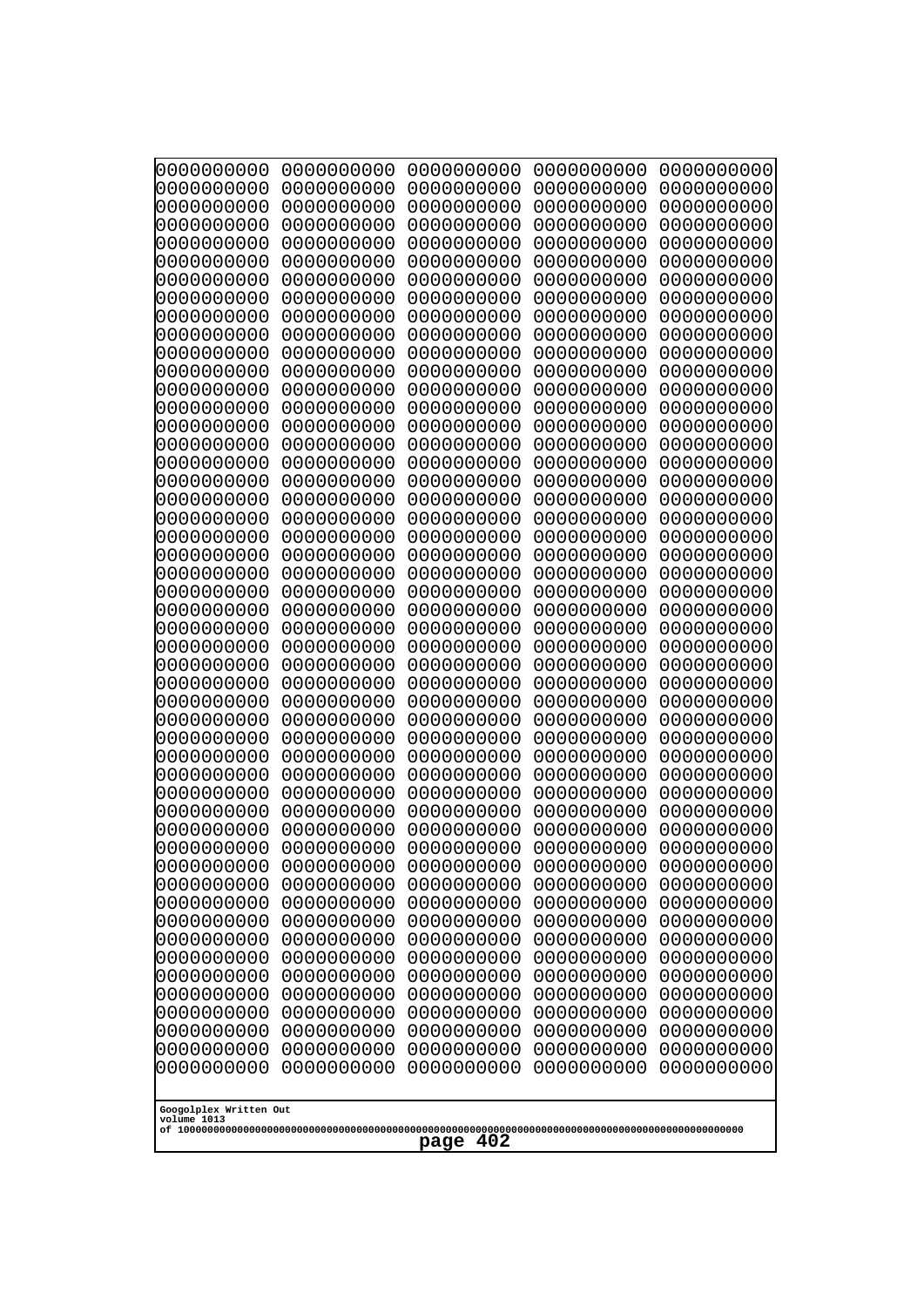| 10000000000                           | 0000000000               | 0000000000               | 0000000000               | 0000000000               |
|---------------------------------------|--------------------------|--------------------------|--------------------------|--------------------------|
| 0000000000<br>0000000000              | 0000000000<br>0000000000 | 0000000000<br>0000000000 | 0000000000<br>0000000000 | 0000000000<br>0000000000 |
| 0000000000                            | 0000000000               | 0000000000               | 0000000000               | 0000000000               |
| 0000000000                            | 0000000000               | 0000000000               | 0000000000               | 0000000000               |
| 0000000000                            | 0000000000               | 0000000000               | 0000000000               | 0000000000               |
| 0000000000<br>0000000000              | 0000000000<br>0000000000 | 0000000000<br>0000000000 | 0000000000<br>0000000000 | 0000000000<br>0000000000 |
| 0000000000                            | 0000000000               | 0000000000               | 0000000000               | 0000000000               |
| 0000000000                            | 0000000000               | 0000000000               | 0000000000               | 0000000000               |
| 0000000000                            | 0000000000               | 0000000000               | 0000000000               | 0000000000               |
| 0000000000<br>0000000000              | 0000000000<br>0000000000 | 0000000000<br>0000000000 | 0000000000<br>0000000000 | 0000000000<br>0000000000 |
| 0000000000                            | 0000000000               | 0000000000               | 0000000000               | 0000000000               |
| 0000000000                            | 0000000000               | 0000000000               | 0000000000               | 0000000000               |
| 0000000000                            | 0000000000               | 0000000000               | 0000000000               | 0000000000               |
| 0000000000<br>0000000000              | 0000000000<br>0000000000 | 0000000000<br>0000000000 | 0000000000<br>0000000000 | 0000000000<br>0000000000 |
| 0000000000                            | 0000000000               | 0000000000               | 0000000000               | 0000000000               |
| 0000000000                            | 0000000000               | 0000000000               | 0000000000               | 0000000000               |
| 0000000000                            | 0000000000               | 0000000000               | 0000000000               | 0000000000               |
| 0000000000<br>0000000000              | 0000000000<br>0000000000 | 0000000000<br>0000000000 | 0000000000<br>0000000000 | 0000000000<br>0000000000 |
| 0000000000                            | 0000000000               | 0000000000               | 0000000000               | 0000000000               |
| 0000000000                            | 0000000000               | 0000000000               | 0000000000               | 0000000000               |
| 0000000000                            | 0000000000               | 0000000000               | 0000000000               | 0000000000               |
| 0000000000<br>0000000000              | 0000000000<br>0000000000 | 0000000000<br>0000000000 | 0000000000<br>0000000000 | 0000000000<br>0000000000 |
| 0000000000                            | 0000000000               | 0000000000               | 0000000000               | 0000000000               |
| 0000000000                            | 0000000000               | 0000000000               | 0000000000               | 0000000000               |
| 0000000000                            | 0000000000               | 0000000000               | 0000000000               | 0000000000               |
| 0000000000<br>0000000000              | 0000000000<br>0000000000 | 0000000000<br>0000000000 | 0000000000<br>0000000000 | 0000000000<br>0000000000 |
| 0000000000                            | 0000000000               | 0000000000               | 0000000000               | 0000000000               |
| 0000000000                            | 0000000000               | 0000000000               | 0000000000               | 0000000000               |
| 0000000000                            | 0000000000<br>0000000000 | 0000000000<br>0000000000 | 0000000000               | 0000000000               |
| 0000000000<br>0000000000              | 0000000000               | 0000000000               | 0000000000<br>0000000000 | 0000000000<br>0000000000 |
| 0000000000                            | 0000000000               | 0000000000               | 0000000000               | 0000000000               |
| 0000000000                            | 0000000000               | 0000000000               | 0000000000               | 0000000000               |
| 0000000000<br>0000000000              | 0000000000<br>0000000000 | 0000000000<br>0000000000 | 0000000000<br>0000000000 | 0000000000<br>0000000000 |
| 0000000000                            | 0000000000               | 0000000000               | 0000000000               | 0000000000               |
| 0000000000                            | 0000000000               | 0000000000               | 0000000000               | 0000000000               |
| 0000000000                            | 0000000000               | 0000000000               | 0000000000               | 0000000000               |
| 0000000000<br>0000000000              | 0000000000<br>0000000000 | 0000000000<br>0000000000 | 0000000000<br>0000000000 | 0000000000<br>0000000000 |
| 0000000000                            | 0000000000               | 0000000000               | 0000000000               | 0000000000               |
| 0000000000                            | 0000000000               | 0000000000               | 0000000000               | 0000000000               |
| 0000000000                            | 0000000000               | 0000000000               | 0000000000               | 0000000000               |
|                                       |                          |                          |                          |                          |
| Googolplex Written Out<br>volume 1013 |                          |                          |                          |                          |
| 403<br>page                           |                          |                          |                          |                          |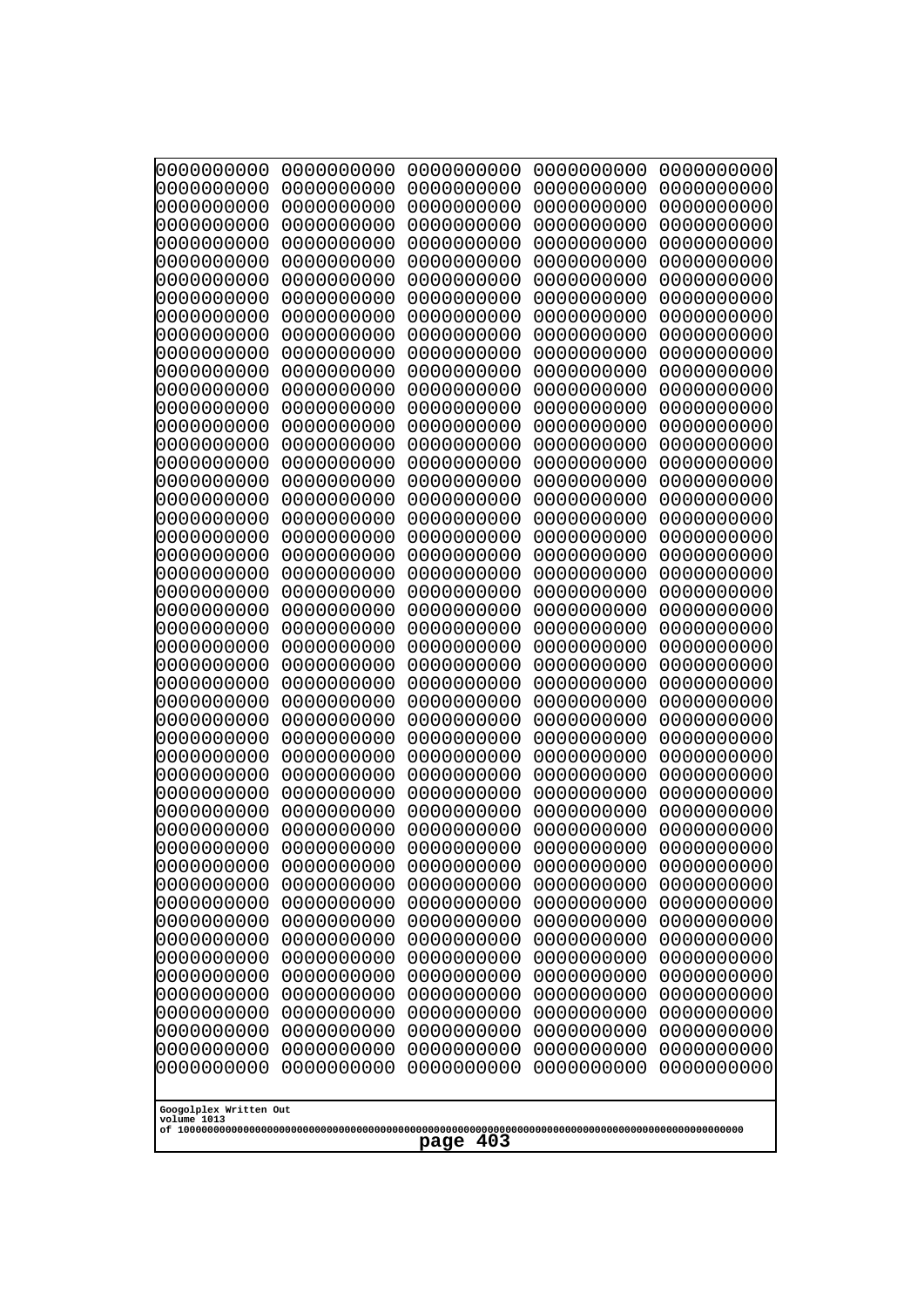| 10000000000<br>0000000000                                                      | 0000000000<br>0000000000 | 0000000000<br>0000000000 | 0000000000<br>0000000000 | 0000000000<br>0000000000 |
|--------------------------------------------------------------------------------|--------------------------|--------------------------|--------------------------|--------------------------|
| 0000000000<br>0000000000                                                       | 0000000000<br>0000000000 | 0000000000<br>0000000000 | 0000000000<br>0000000000 | 0000000000<br>0000000000 |
| 0000000000<br>0000000000                                                       | 0000000000<br>0000000000 | 0000000000<br>0000000000 | 0000000000<br>0000000000 | 0000000000               |
| 0000000000                                                                     | 0000000000               | 0000000000               | 0000000000               | 0000000000<br>0000000000 |
| 0000000000<br>0000000000                                                       | 0000000000<br>0000000000 | 0000000000<br>0000000000 | 0000000000<br>0000000000 | 0000000000<br>0000000000 |
| 0000000000                                                                     | 0000000000               | 0000000000               | 0000000000               | 0000000000               |
| 0000000000                                                                     | 0000000000               | 0000000000               | 0000000000               | 0000000000               |
| 0000000000<br>0000000000                                                       | 0000000000<br>0000000000 | 0000000000<br>0000000000 | 0000000000<br>0000000000 | 0000000000<br>0000000000 |
| 0000000000                                                                     | 0000000000               | 0000000000               | 0000000000               | 0000000000               |
| 0000000000<br>0000000000                                                       | 0000000000<br>0000000000 | 0000000000<br>0000000000 | 0000000000<br>0000000000 | 0000000000<br>0000000000 |
| 0000000000                                                                     | 0000000000               | 0000000000               | 0000000000               | 0000000000               |
| 0000000000<br>0000000000                                                       | 0000000000<br>0000000000 | 0000000000<br>0000000000 | 0000000000<br>0000000000 | 0000000000<br>0000000000 |
| 0000000000                                                                     | 0000000000               | 0000000000               | 0000000000               | 0000000000               |
| 0000000000<br>0000000000                                                       | 0000000000<br>0000000000 | 0000000000<br>0000000000 | 0000000000<br>0000000000 | 0000000000<br>0000000000 |
| 0000000000                                                                     | 0000000000               | 0000000000               | 0000000000               | 0000000000               |
| 0000000000<br>0000000000                                                       | 0000000000<br>0000000000 | 0000000000<br>0000000000 | 0000000000<br>0000000000 | 0000000000<br>0000000000 |
| 0000000000                                                                     | 0000000000               | 0000000000               | 0000000000               | 0000000000               |
| 0000000000<br>0000000000                                                       | 0000000000<br>0000000000 | 0000000000<br>0000000000 | 0000000000<br>0000000000 | 0000000000<br>0000000000 |
| 0000000000                                                                     | 0000000000               | 0000000000               | 0000000000               | 0000000000               |
| 0000000000<br>0000000000                                                       | 0000000000<br>0000000000 | 0000000000<br>0000000000 | 0000000000<br>0000000000 | 0000000000<br>0000000000 |
| 0000000000                                                                     | 0000000000               | 0000000000               | 0000000000               | 0000000000               |
| 0000000000<br>0000000000                                                       | 0000000000<br>0000000000 | 0000000000<br>0000000000 | 0000000000<br>0000000000 | 0000000000<br>0000000000 |
| 0000000000                                                                     | 0000000000               | 0000000000               | 0000000000               | 0000000000               |
| 0000000000<br>0000000000                                                       | 0000000000<br>0000000000 | 0000000000<br>0000000000 | 0000000000<br>0000000000 | 0000000000<br>0000000000 |
| 0000000000                                                                     | 0000000000               | 0000000000               | 0000000000               | 0000000000               |
| 0000000000<br>0000000000                                                       | 0000000000<br>0000000000 | 0000000000<br>0000000000 | 0000000000<br>0000000000 | 0000000000<br>0000000000 |
| 0000000000                                                                     | 0000000000               | 0000000000               | 0000000000               | 0000000000               |
| 0000000000<br>0000000000                                                       | 0000000000<br>0000000000 | 0000000000<br>0000000000 | 0000000000<br>0000000000 | 0000000000<br>0000000000 |
| 0000000000                                                                     | 0000000000               | 0000000000               | 0000000000               | 0000000000               |
| 0000000000<br>0000000000                                                       | 0000000000<br>0000000000 | 0000000000<br>0000000000 | 0000000000<br>0000000000 | 0000000000<br>0000000000 |
| 0000000000                                                                     | 0000000000               | 0000000000               | 0000000000               | 0000000000               |
| 0000000000<br>0000000000                                                       | 0000000000<br>0000000000 | 0000000000<br>0000000000 | 0000000000<br>0000000000 | 0000000000<br>0000000000 |
| 0000000000                                                                     | 0000000000               | 0000000000               | 0000000000               | 0000000000               |
| 0000000000<br>0000000000<br>continued in next volume<br>Googolplex Written Out |                          |                          |                          |                          |
| volume 1013<br>404<br>page                                                     |                          |                          |                          |                          |